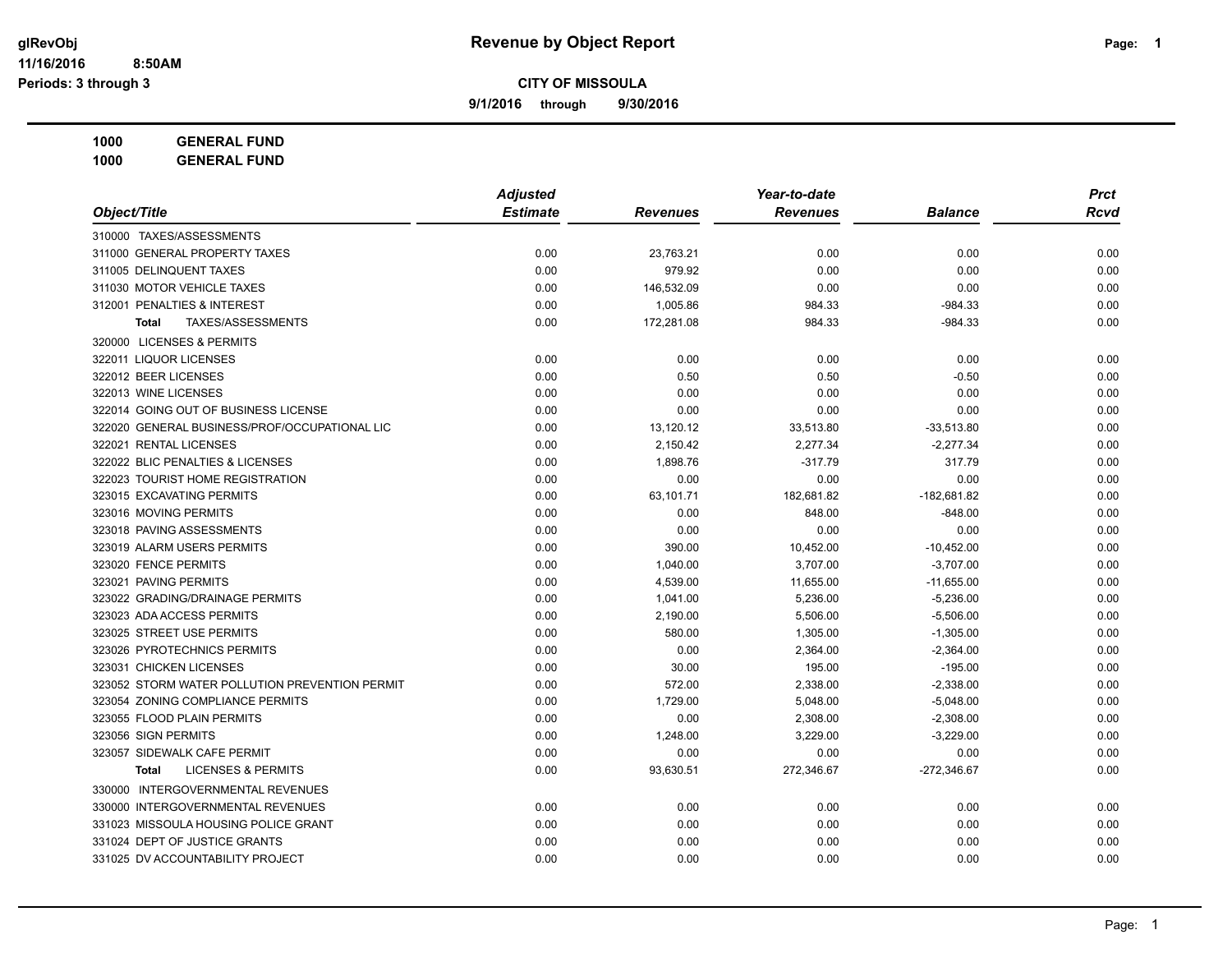**CITY OF MISSOULA**

**9/1/2016 through 9/30/2016**

 **8:50AM**

## **1000 GENERAL FUND**

|                                                   | <b>Adjusted</b> |                 | Year-to-date    |                 | <b>Prct</b> |
|---------------------------------------------------|-----------------|-----------------|-----------------|-----------------|-------------|
| Object/Title                                      | <b>Estimate</b> | <b>Revenues</b> | <b>Revenues</b> | <b>Balance</b>  | <b>Rcvd</b> |
| 331050 ISTEA/CTEP GRANT                           | 0.00            | 0.00            | 0.00            | 0.00            | 0.00        |
| 331054 FHWA PL GRANT                              | 0.00            | 0.00            | 0.00            | 0.00            | 0.00        |
| 331091 US DOT HMEP GRANT                          | 0.00            | 0.00            | 19,441.86       | $-19,441.86$    | 0.00        |
| 331112 SAFER GRANT                                | 0.00            | 0.00            | 0.00            | 0.00            | 0.00        |
| 331113 *** Title Not Found ***                    | 0.00            | 0.00            | 0.00            | 0.00            | 0.00        |
| 331114 TITLE III GRANT-MSLA CO                    | 0.00            | 0.00            | 0.00            | 0.00            | 0.00        |
| 331160 SAFE ROUTES TO SCHOOLS fY08 \$82,500       | 0.00            | 0.00            | 0.00            | 0.00            | 0.00        |
| 331170 HISTORICAL PRESERVATION GRANT              | 0.00            | 0.00            | 0.00            | 0.00            | 0.00        |
| 331178 DUI TASK FORCE                             | 0.00            | 0.00            | 0.00            | 0.00            | 0.00        |
| 334014 *** Title Not Found ***                    | 0.00            | 0.00            | 0.00            | 0.00            | 0.00        |
| 334017 SCHOOL RESOURCE OFFICER                    | 0.00            | 0.00            | 68,850.00       | $-68,850.00$    | 0.00        |
| 335075 STATE GAMBLING/VIDEO/KENO/BINGO FEES       | 0.00            | 0.00            | 1,175.00        | $-1,175.00$     | 0.00        |
| 335077 STATE KENO/BINGO PROCEEDS TAX              | 0.00            | 0.00            | 0.00            | 0.00            | 0.00        |
| 335210 PERSONAL PROPERTY TAX REIMBURSEMENT        | 0.00            | 0.00            | 0.00            | 0.00            | 0.00        |
| 335230 HB 124 REVENUE                             | 0.00            | 2,126,878.67    | 2,126,878.67    | $-2,126,878.67$ | 0.00        |
| 336021 STATE CONTRIB - POLICE RETIREMENT          | 0.00            | 0.00            | 167,843.74      | $-167,843.74$   | 0.00        |
| 336022 STATE CONTRIB. - FIRE RETIREMENT           | 0.00            | 0.00            | 181,893.16      | $-181,893.16$   | 0.00        |
| 336023 STATE CONTRIB. - PERS                      | 0.00            | 0.00            | 0.00            | 0.00            | 0.00        |
| 337000 LOCAL GRANTS                               | 0.00            | 0.00            | 0.00            | 0.00            | 0.00        |
| 337009 *** Title Not Found ***                    | 0.00            | 0.00            | 0.00            | 0.00            | 0.00        |
| 337012 LEGAL SERVICES-CONTRACTED/REIMB.           | 0.00            | 0.00            | 0.00            | 0.00            | 0.00        |
| 337013 MUTD SIGN MAINTENANCE AGREEMENT            | 0.00            | 0.00            | 0.00            | 0.00            | 0.00        |
| 338000 LOCAL SHARING OF TAX INCREMENT             | 0.00            | 0.00            | 0.00            | 0.00            | 0.00        |
| 338100 PLANNING MILLS PASSED THRU COUNTY          | 0.00            | 0.00            | 0.00            | 0.00            | 0.00        |
| 339000 PAYMENT IN LIEU OF TAXES                   | 0.00            | 0.00            | 0.00            | 0.00            | 0.00        |
| <b>INTERGOVERNMENTAL REVENUES</b><br><b>Total</b> | 0.00            | 2,126,878.67    | 2,566,082.43    | $-2,566,082.43$ | 0.00        |
| 340000 CHARGES FOR SERVICES                       |                 |                 |                 |                 |             |
| 341009 BLDG ADMIN FEES                            | 0.00            | 0.00            | 0.00            | 0.00            | 0.00        |
| 341010 MISCELLANEOUS COLLECTIONS                  | 0.00            | 0.00            | 75.00           | $-75.00$        | 0.00        |
| 341011 TRANSPORTATION ADMIN FEES                  | 0.00            | 0.00            | 0.00            | 0.00            | 0.00        |
| 341012 MAYORS PROCLAMATION FEES                   | 0.00            | 0.00            | 0.00            | 0.00            | 0.00        |
| 341013 AIR FUND FEES                              | 0.00            | 0.00            | 0.00            | 0.00            | 0.00        |
| 341015 SEWER ADMINISTRATION FEES                  | 0.00            | 0.00            | 0.00            | 0.00            | 0.00        |
| 341016 MRA ADMINISTRATION FEES                    | 0.00            | 0.00            | 0.00            | 0.00            | 0.00        |
| 341017 LIGHTING ADMINISTRATION FEES               | 0.00            | 0.00            | 0.00            | 0.00            | 0.00        |
| 341018 PARKING COMM ADMIN FEES                    | 0.00            | 0.00            | 0.00            | 0.00            | 0.00        |
| 341019 *** Title Not Found ***                    | 0.00            | 0.00            | 0.00            | 0.00            | 0.00        |
| 341021 SID ADMINISTRATION FEES                    | 0.00            | 0.00            | 0.00            | 0.00            | 0.00        |
| 341022 PROJECT ADMIN FEES                         | 0.00            | 0.00            | 0.00            | 0.00            | 0.00        |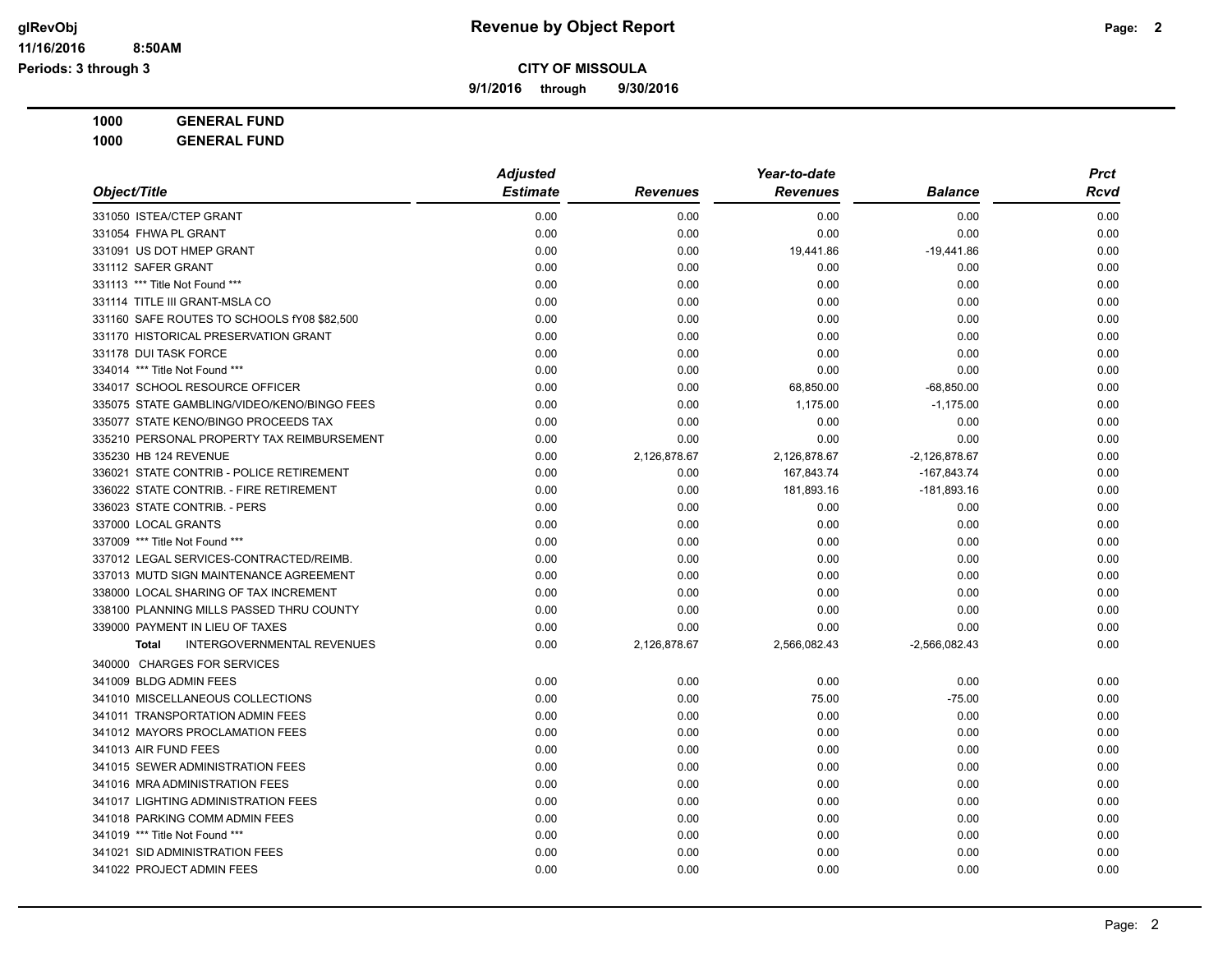**9/1/2016 through 9/30/2016**

**1000 GENERAL FUND**

|                                          | <b>Adjusted</b> |                 | Year-to-date    | <b>Prct</b>    |      |
|------------------------------------------|-----------------|-----------------|-----------------|----------------|------|
| Object/Title                             | <b>Estimate</b> | <b>Revenues</b> | <b>Revenues</b> | <b>Balance</b> | Rcvd |
| 341023 PLANNING ADMIN FEES               | 0.00            | 0.00            | 0.00            | 0.00           | 0.00 |
| 341031 STATE REIMB MUNI COURT            | 0.00            | 0.00            | 0.00            | 0.00           | 0.00 |
| 341041 SEWER EXTENSION RECORDING FEES    | 0.00            | 659.00          | 1,198.00        | $-1,198.00$    | 0.00 |
| 341052 MUNICIPAL COURT FILING FEES       | 0.00            | 33,453.18       | 62,559.04       | $-62,559.04$   | 0.00 |
| 341055 CRIME VICTIM SURCHARGE            | 0.00            | $-11,855.59$    | $-6,043.86$     | 6,043.86       | 0.00 |
| 341067 SUBDIVISION EXEMPTION AFFIDAVITS  | 0.00            | 800.00          | 2,191.16        | $-2,191.16$    | 0.00 |
| 341068 SUBDIVISON FEES                   | 0.00            | 7,012.00        | 8,261.00        | $-8,261.00$    | 0.00 |
| 341069 REZONING FEES                     | 0.00            | 0.00            | 0.00            | 0.00           | 0.00 |
| 341070 DESIGN REVIEW BOARD               | 0.00            | 0.00            | 4,513.60        | $-4,513.60$    | 0.00 |
| 341071 BOARD OF ADJUST. ZONING, SIGNS    | 0.00            | 0.00            | 0.00            | 0.00           | 0.00 |
| 341072 FLOOD PLAIN-0THER FEES            | 0.00            | 0.00            | 0.00            | 0.00           | 0.00 |
| 341073 FIRE PLAN CHECK FEES              | 0.00            | 4,646.00        | 14,315.00       | $-14,315.00$   | 0.00 |
| 341074 FIRE INSPECTION FEES              | 0.00            | 7,467.00        | 23,740.00       | $-23,740.00$   | 0.00 |
| 341076 ENGINEERING PLAN CHECK FEES       | 0.00            | 5,494.00        | 15,593.00       | $-15,593.00$   | 0.00 |
| 341077 ZONING COMPLIANCE INSPECTIONS     | 0.00            | 0.00            | 0.00            | 0.00           | 0.00 |
| 341078 ENGINEERING MAP FEES              | 0.00            | 25.00           | 30.00           | $-30.00$       | 0.00 |
| 341079 GREASE INTERCEPTOR APPEAL FEES    | 0.00            | 463.50          | 463.50          | $-463.50$      | 0.00 |
| 341090 STREET VACATION PETITION FEES     | 0.00            | 1,981.00        | 0.00            | 0.00           | 0.00 |
| 341091 INSPECTION CODE BOOKS & COPIES    | 0.00            | 0.00            | 0.00            | 0.00           | 0.00 |
| 341100 GRANT ADMINISTRATION SERVICE FEES | 0.00            | 0.00            | 0.00            | 0.00           | 0.00 |
| 342010 POLICE/BID AGREEMENT              | 0.00            | 0.00            | 0.00            | 0.00           | 0.00 |
| 342012 PD REIMBURSABLE SERVICES          | 0.00            | 0.00            | 531.66          | $-531.66$      | 0.00 |
| 342013 SECURITY INVEST FEES              | 0.00            | 856.50          | 3,393.00        | $-3,393.00$    | 0.00 |
| 342014 POLICE DEPARTMENT SERVICE FEES    | 0.00            | 1,716.00        | 6,893.00        | $-6,893.00$    | 0.00 |
| 342015 POLICE OVERTIME FEES              | 0.00            | 36,261.55       | 46,210.49       | $-46,210.49$   | 0.00 |
| 342016 POLICE TRAINING FEES              | 0.00            | 574.00          | 1,191.01        | $-1,191.01$    | 0.00 |
| 342017 CATERING FEES                     | 0.00            | 105.00          | 1,015.00        | $-1,015.00$    | 0.00 |
| 342018 DESK REPORTS                      | 0.00            | 3,114.00        | 7,175.00        | $-7,175.00$    | 0.00 |
| 342019 ABANDONED VEHICLE REVENUE FEES    | 0.00            | 125.00          | 815.00          | $-815.00$      | 0.00 |
| 342020 FIRE DEPARTMENT FEES              | 0.00            | 80.00           | 160.00          | $-160.00$      | 0.00 |
| 342021 CPR EDUCATION PROGRAM             | 0.00            | 300.00          | 1,705.00        | $-1,705.00$    | 0.00 |
| 342022 OUTSIDE HIRES                     | 0.00            | 159,856.66      | 135,505.09      | $-135,505.09$  | 0.00 |
| 342060 BIKE PROGRAM SALES & FEES         | 0.00            | 0.00            | 0.00            | 0.00           | 0.00 |
| 343000 PW REIMBURSABLE SERVICES          | 0.00            | 998.67          | 10,226.23       | $-10,226.23$   | 0.00 |
| 343001 SIGN FABRICATION & CONTRACTS      | 0.00            | 0.00            | 0.00            | 0.00           | 0.00 |
| 343002 OTHER AGENCIES - VEH MAINT        | 0.00            | 1,270.20        | 1,387.82        | $-1,387.82$    | 0.00 |
| 343003 STATE PAYMENT - TRAFFIC COUNTS    | 0.00            | 0.00            | 0.00            | 0.00           | 0.00 |
| 343004 SPECIAL STATE CONTRACTS           | 0.00            | 99,672.50       | 99,672.50       | $-99,672.50$   | 0.00 |
| 343006 OTHER GOVT AGENCY-STREET PROJECTS | 0.00            | 0.00            | 0.00            | 0.00           | 0.00 |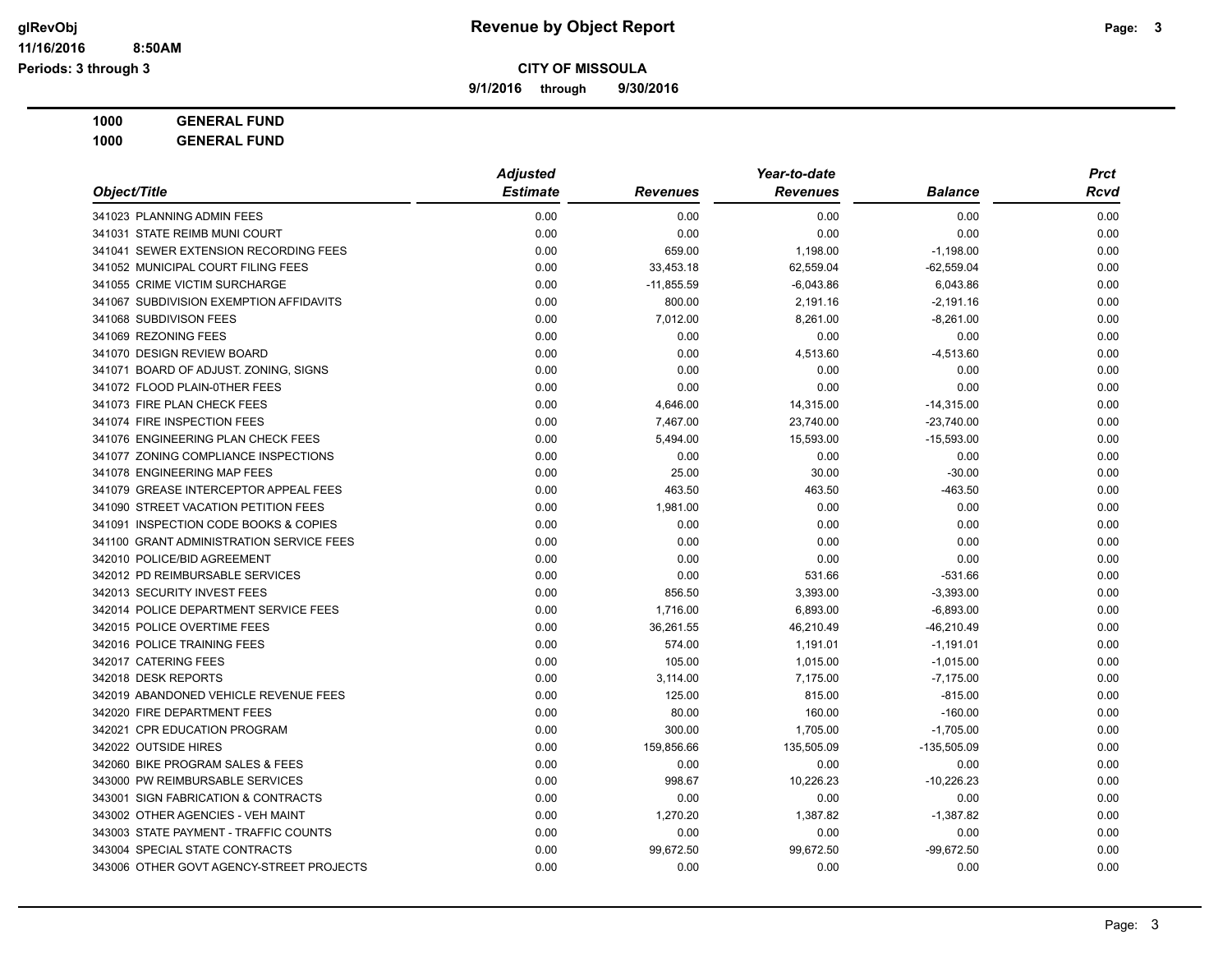**9/1/2016 through 9/30/2016**

**1000 GENERAL FUND**

|                                                | <b>Adjusted</b> |                 | Year-to-date    |                | <b>Prct</b> |
|------------------------------------------------|-----------------|-----------------|-----------------|----------------|-------------|
| Object/Title                                   | <b>Estimate</b> | <b>Revenues</b> | <b>Revenues</b> | <b>Balance</b> | Rcvd        |
| 343008 PRIVATE COMPANY STREET PAYMENTS         | 0.00            | 0.00            | 0.00            | 0.00           | 0.00        |
| 343010 STREET DEPT SALES & SERVICES            | 0.00            | 0.00            | 0.00            | 0.00           | 0.00        |
| 343013 SNOW REMOVAL FEES                       | 0.00            | 0.00            | 126.00          | $-126.00$      | 0.00        |
| 343018 *** Title Not Found ***                 | 0.00            | 0.00            | 0.00            | 0.00           | 0.00        |
| 343080 STATE MAINTENANCE CONTRACT              | 0.00            | 0.00            | 4,584.90        | $-4,584.90$    | 0.00        |
| 343082 MDT URBAN PROJECTS                      | 0.00            | 0.00            | 0.00            | 0.00           | 0.00        |
| 343083 CONTRACT SEWER APPLICATIONS             | 0.00            | 0.00            | 0.00            | 0.00           | 0.00        |
| 343084 STREET MAINTENANCE MATERIALS REIMB      | 0.00            | 0.00            | 0.00            | 0.00           | 0.00        |
| 343097 SIDEWALK AND CURB FEES                  | 0.00            | 28,000.57       | 86,340.71       | $-86,340.71$   | 0.00        |
| 343311 SALE OF NICHES                          | 0.00            | 0.00            | 0.00            | 0.00           | 0.00        |
| 343320 CEMETERY - SALE OF PLOTS                | 0.00            | 2,800.00        | 7,400.00        | $-7,400.00$    | 0.00        |
| 343321 CEMETERY FOUNDATIONS                    | 0.00            | 395.00          | 1,115.00        | $-1,115.00$    | 0.00        |
| 343322 CEMETERY FLOWER CARE                    | 0.00            | 0.00            | 0.00            | 0.00           | 0.00        |
| 343323 CEMETERY - LINER INSTALL FEES           | 0.00            | 500.00          | 5,400.00        | $-5,400.00$    | 0.00        |
| 343324 OTHER CEMETERY FEES                     | 0.00            | 150.00          | 450.00          | $-450.00$      | 0.00        |
| 343325 2ND INTERMENT RIGHT                     | 0.00            | 400.00          | 1,200.00        | $-1,200.00$    | 0.00        |
| 343340 CEMETERY - OPENINGS & CLOSINGS          | 0.00            | 950.00          | 5,425.00        | $-5,425.00$    | 0.00        |
| 343350 CEMETERY CARE, FEES                     | 0.00            | 0.00            | 0.00            | 0.00           | 0.00        |
| 343360 WEED CONTROL                            | 0.00            | 0.00            | 0.00            | 0.00           | 0.00        |
| 346029 PARKS PETTY CASH FUND                   | 0.00            | 0.00            | 0.00            | 0.00           | 0.00        |
| 346031 RECREATION FEES                         | 0.00            | 7,984.20        | 67,610.34       | $-67,610.34$   | 0.00        |
| 346033 PARK FEES/FACILITY RENTALS              | 0.00            | 10,884.54       | 23,359.19       | $-23,359.19$   | 0.00        |
| 346034 GROUNDS MAINTENANCE CONTRACT            | 0.00            | 0.00            | 0.00            | 0.00           | 0.00        |
| 346036 PARK CONCESSION FEES                    | 0.00            | 375.00          | 375.00          | $-375.00$      | 0.00        |
| 346037 YOUTH DRUG COURT CONTRACT               | 0.00            | 0.00            | 0.00            | 0.00           | 0.00        |
| 346050 COUNTY PLAYGROUND CONTRACT              | 0.00            | 0.00            | 0.00            | 0.00           | 0.00        |
| 346051 MONTANA PARKS/REC CONFERENCE 2012       | 0.00            | 0.00            | 0.00            | 0.00           | 0.00        |
| 346070 RECREATION GENERAL MERCHANDISE          | 0.00            | 0.00            | 0.00            | 0.00           | 0.00        |
| <b>CHARGES FOR SERVICES</b><br><b>Total</b>    | 0.00            | 407,514.48      | 646,162.38      | -646,162.38    | 0.00        |
| 350000 FINES & FORFEITURES                     |                 |                 |                 |                |             |
| 351022 LAW ENFORCEMENT ACADEMY SURCHARGE #5    | 0.00            | 6,311.22        | 11,462.39       | $-11,462.39$   | 0.00        |
| 351031 TRAFFIC FINES                           | 0.00            | 124,927.80      | 230,067.22      | -230,067.22    | 0.00        |
| 351032 SURCHARGE ON FINES                      | 0.00            | 9,533.55        | 16,824.29       | $-16,824.29$   | 0.00        |
| 351033 PUBLIC DEFENDER FEES                    | 0.00            | 18,466.93       | 18,466.93       | $-18,466.93$   | 0.00        |
| 351034 CELLULAR PHONE FINES                    | 0.00            | 9,638.50        | 17,793.75       | $-17,793.75$   | 0.00        |
| 351035 CELL PHONE FINES: EDUCATION             | 0.00            | 9,638.50        | 17,793.75       | $-17,793.75$   | 0.00        |
| 355000 FALSE ALARM PENALTY                     | 0.00            | 572.00          | 676.00          | $-676.00$      | 0.00        |
| <b>FINES &amp; FORFEITURES</b><br><b>Total</b> | 0.00            | 179,088.50      | 313,084.33      | $-313,084.33$  | 0.00        |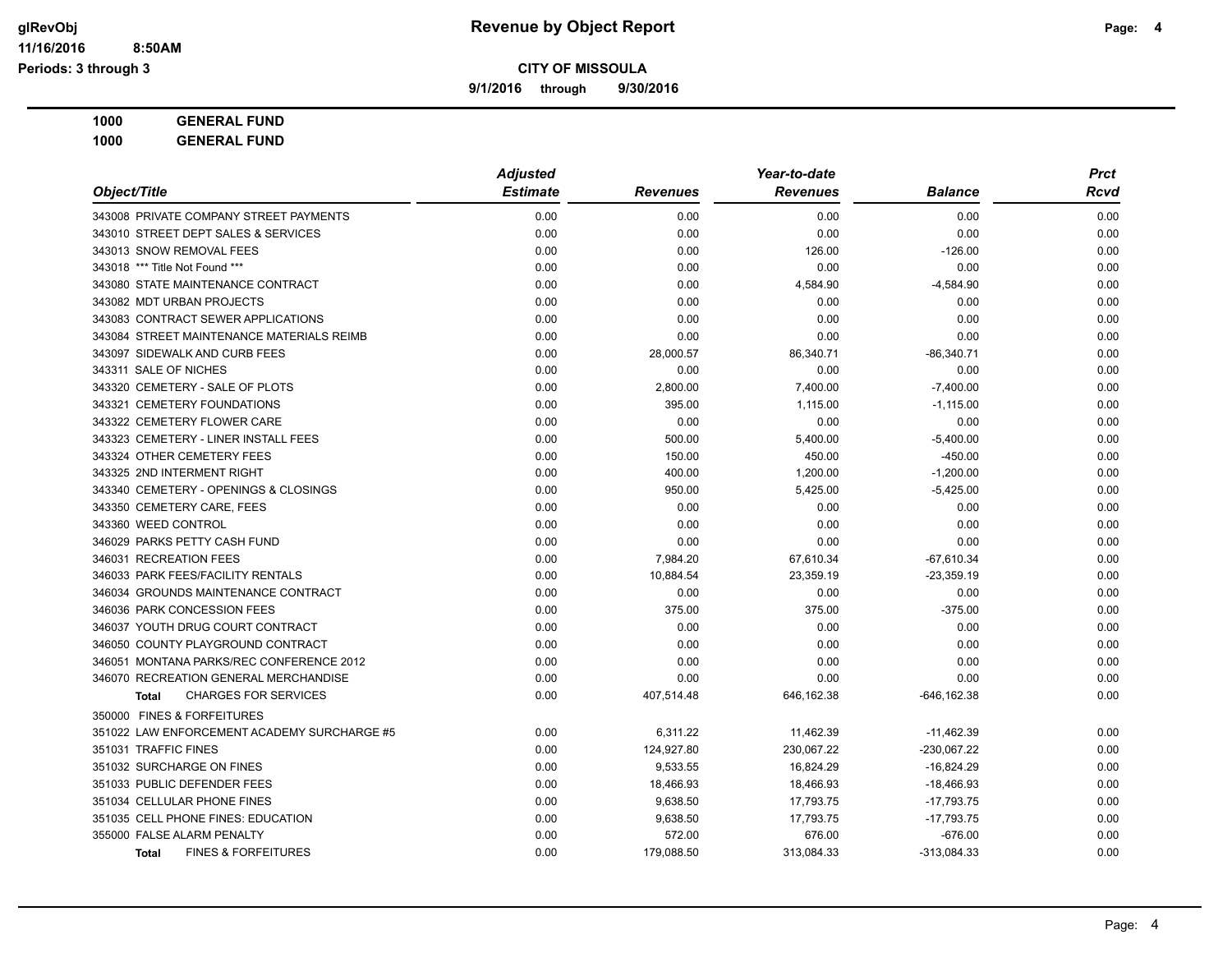**CITY OF MISSOULA**

**9/1/2016 through 9/30/2016**

**1000 GENERAL FUND**

|                                              | <b>Adjusted</b> |                 | Year-to-date    |                | <b>Prct</b> |
|----------------------------------------------|-----------------|-----------------|-----------------|----------------|-------------|
| Object/Title                                 | <b>Estimate</b> | <b>Revenues</b> | <b>Revenues</b> | <b>Balance</b> | <b>Rcvd</b> |
| 360000 MISCELLANEOUS REVENUES                |                 |                 |                 |                |             |
| 360000 MISCELLANEOUS REVENUES                | 0.00            | 0.00            | 0.00            | 0.00           | 0.00        |
| 360001 COPIES                                | 0.00            | 168.00          | 230.00          | $-230.00$      | 0.00        |
| 360002 PHONES                                | 0.00            | 0.00            | 0.00            | 0.00           | 0.00        |
| 360003 MMIA REIMBURSEMENT-ATTORNEY           | 0.00            | 0.00            | 0.00            | 0.00           | 0.00        |
| 360010 MISCELLANEOUS                         | 0.00            | 110.00          | 450.52          | -450.52        | 0.00        |
| 360011 ENERGY REBATES FOR COMPUTER UPGRADES  | 0.00            | 0.00            | 0.00            | 0.00           | 0.00        |
| 360050 OVER/SHORT                            | 0.00            | 0.00            | 0.00            | 0.00           | 0.00        |
| 360100 REFUNDS                               | 0.00            | 0.00            | 0.00            | 0.00           | 0.00        |
| 362000 OTHER MISCELLANEOUS REVENUE           | 0.00            | 0.00            | 0.00            | 0.00           | 0.00        |
| 362001 MUNICIPAL COURT BAD CHECK CHARGES     | 0.00            | 0.00            | 0.00            | 0.00           | 0.00        |
| 362002 BAD CHECK CHARGES                     | 0.00            | 0.00            | 45.00           | $-45.00$       | 0.00        |
| 362003 US BANK FEE REIMBURSEMENT             | 0.00            | 0.00            | 0.00            | 0.00           | 0.00        |
| 362004 URD III FACADE IMPROVEMENT LOAN REC   | 0.00            | 0.00            | 0.00            | 0.00           | 0.00        |
| 362011 SALE OF UNCLAIMED PROPERTY            | 0.00            | 0.00            | 0.00            | 0.00           | 0.00        |
| 362012 REC/GREEN TAG PROGRAM                 | 0.00            | 0.00            | 0.00            | 0.00           | 0.00        |
| 364012 SALE OF SURPLUS PROPERTY              | 0.00            | 2,092.50        | 14,445.22       | $-14,445.22$   | 0.00        |
| 364040 INSURANCE AND DAMAGE RECOVERY         | 0.00            | 963.72          | 1,867.08        | $-1,867.08$    | 0.00        |
| 364041 WORKERS COMPENSATION REIMBURSEMENT    | 0.00            | 0.00            | 0.00            | 0.00           | 0.00        |
| 364042 EXPENDITURE REIMBURSEMENTS            | 0.00            | 0.00            | 0.00            | 0.00           | 0.00        |
| 364043 RATTLESNAKE CORRIDOR REIMBURSEMENT    | 0.00            | 572.00          | 3,432.00        | $-3,432.00$    | 0.00        |
| 364044 EMERGENCY RESPONSE REIMBURSEMENT      | 0.00            | 0.00            | 0.00            | 0.00           | 0.00        |
| 364047 MMIA EXPENDITURE REIMBURSEMENT        | 0.00            | 0.00            | 0.00            | 0.00           | 0.00        |
| 364051 DOT RADAR GRANT                       | 0.00            | 0.00            | 0.00            | 0.00           | 0.00        |
| 364053 EXPENDITURE REIMB-FIRE SERVICES       | 0.00            | 0.00            | 0.00            | 0.00           | 0.00        |
| 364060 REIMB LETTER OF CREDIT-709 PARKVIEW   | 0.00            | 0.00            | 0.00            | 0.00           | 0.00        |
| 364061 REIMB LETTER OF CREDIT-LINNEA LANE    | 0.00            | 0.00            | 0.00            | 0.00           | 0.00        |
| 365000 DONATIONS                             | 0.00            | 0.00            | 0.00            | 0.00           | 0.00        |
| 365001 *** Title Not Found ***               | 0.00            | 346.20          | 1,913.39        | $-1,913.39$    | 0.00        |
| 365003 DONATIONS - SMOKE ALARMS              | 0.00            | 0.00            | 0.00            | 0.00           | 0.00        |
| 365004 GRANT CR TRAIL ASSN DONATION          | 0.00            | 0.00            | 0.00            | 0.00           | 0.00        |
| 365015 DONATIONS - COMBAT CHALLENGE          | 0.00            | 0.00            | 0.00            | 0.00           | 0.00        |
| 365016 LOCAL MATCH MDT                       | 0.00            | 0.00            | 0.00            | 0.00           | 0.00        |
| 365017 LOCAL MATCH TRANSIT                   | 0.00            | 0.00            | 0.00            | 0.00           | 0.00        |
| 365018 DONATIONS - MLCT CONFERENCE           | 0.00            | 0.00            | 0.00            | 0.00           | 0.00        |
| 365021 PARKS AND RECS GRANTS & CONTRIBUTIONS | 0.00            | 15,000.00       | 15,000.00       | $-15,000.00$   | 0.00        |
| 365022 NEIGHBORHOOD COUNCIL DONATIONS        | 0.00            | 0.00            | 0.00            | 0.00           | 0.00        |
| 368000 SALE OF COINS                         | 0.00            | 0.00            | 0.00            | 0.00           | 0.00        |
| 368001 SALE OF POLICE PROMOTIONS             | 0.00            | 0.00            | 0.00            | 0.00           | 0.00        |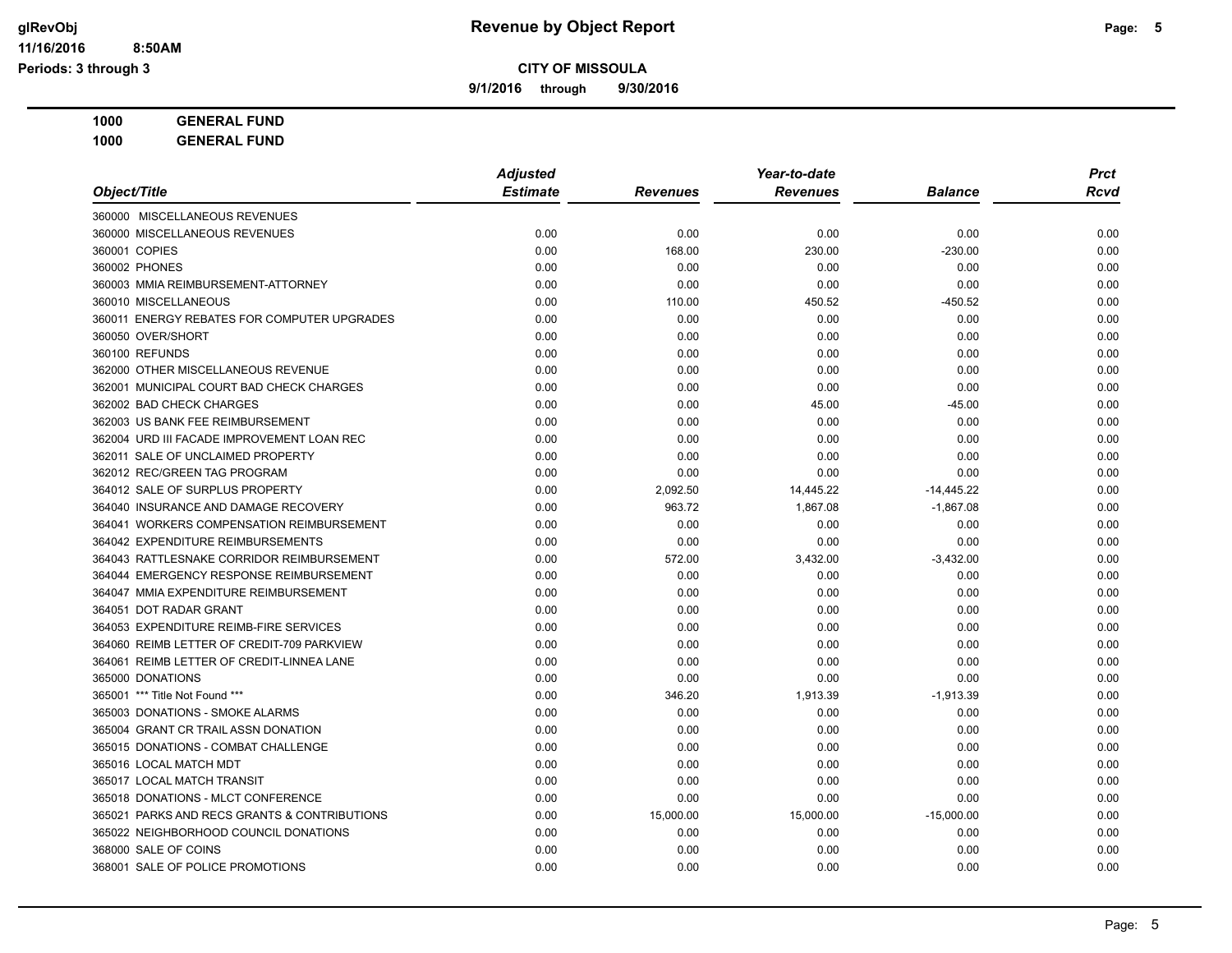**9/1/2016 through 9/30/2016**

**1000 GENERAL FUND**

|                                                           | <b>Adjusted</b> |                 |                 | <b>Prct</b>    |             |
|-----------------------------------------------------------|-----------------|-----------------|-----------------|----------------|-------------|
| Object/Title                                              | <b>Estimate</b> | <b>Revenues</b> | <b>Revenues</b> | <b>Balance</b> | <b>Rcvd</b> |
| 368002 SALE OF FIRE PROMOTIONS                            | 0.00            | 0.00            | 0.00            | 0.00           | 0.00        |
| MISCELLANEOUS REVENUES<br>Total                           | 0.00            | 19,252.42       | 37,383.21       | $-37,383.21$   | 0.00        |
| 370000 INVESTMENTS & ROYALTY EARNINGS                     |                 |                 |                 |                |             |
| 371010 INTEREST ON INVESTMENTS                            | 0.00            | 0.00            | 0.00            | 0.00           | 0.00        |
| 371020 GAIN/LOSS IN MARKET VALUE OF INVESTMENTS           | 0.00            | 0.00            | 0.00            | 0.00           | 0.00        |
| <b>INVESTMENTS &amp; ROYALTY EARNINGS</b><br><b>Total</b> | 0.00            | 0.00            | 0.00            | 0.00           | 0.00        |
| 380000 OTHER FINANCING SOURCES                            |                 |                 |                 |                |             |
| 381070 PROCEEDS FROM NOTES/LOANS/INTERCAP                 | 0.00            | 0.00            | 0.00            | 0.00           | 0.00        |
| 381090 PROCEEDS FROM CAPITAL LEASE                        | 0.00            | 0.00            | 0.00            | 0.00           | 0.00        |
| 382010 SALE OF FIXED ASSETS                               | 0.00            | 0.00            | 0.00            | 0.00           | 0.00        |
| 383000 OPERATING TRANSFERS                                | 0.00            | 0.00            | 0.00            | 0.00           | 0.00        |
| 383001 TRANS FR FLUSHING DISTRICT                         | 0.00            | 0.00            | 0.00            | 0.00           | 0.00        |
| 383002 TRANS FR GAS TAX                                   | 0.00            | 0.00            | 0.00            | 0.00           | 0.00        |
| 383003 TRANS FR COMPREHENSIVE INSURANCE LEVY              | 0.00            | 0.00            | 0.00            | 0.00           | 0.00        |
| 383004 TRANS FR EMPLOYEE HEALTH INSURANCE LEVY            | 0.00            | 0.00            | 0.00            | 0.00           | 0.00        |
| 383007 TRANS FR CABLE FRANCHISE                           | 0.00            | 0.00            | 0.00            | 0.00           | 0.00        |
| 383008 TRANS FR RUSSELL PARK DISTRICT                     | 0.00            | 0.00            | 0.00            | 0.00           | 0.00        |
| 383009 TRANS FR TITLE I                                   | 0.00            | 0.00            | 0.00            | 0.00           | 0.00        |
| 383010 TRANS FR CIP                                       | 0.00            | 0.00            | 0.00            | 0.00           | 0.00        |
| 383011 TRANS FR SID REVOLVING                             | 0.00            | 0.00            | 0.00            | 0.00           | 0.00        |
| 383014 TRANS FR MRA                                       | 0.00            | 0.00            | 0.00            | 0.00           | 0.00        |
| 383015 TRANS FR MPC                                       | 0.00            | 0.00            | 0.00            | 0.00           | 0.00        |
| 383017 TRANS FR BUILDING                                  | 0.00            | 0.00            | 0.00            | 0.00           | 0.00        |
| 383018 TRANS FR WILLOWWOOD PARK DISTRICT                  | 0.00            | 0.00            | 0.00            | 0.00           | 0.00        |
| 383020 TRANS FR CEMETERY CARE                             | 0.00            | 0.00            | 0.00            | 0.00           | 0.00        |
| 383021 TRANS FR P&R TRAILS DEVLP                          | 0.00            | 0.00            | 0.00            | 0.00           | 0.00        |
| 383024 TRANS FR SEWER CLEARING                            | 0.00            | 0.00            | 0.00            | 0.00           | 0.00        |
| 383027 TRANS FR URD                                       | 0.00            | 0.00            | 0.00            | 0.00           | 0.00        |
| 383028 TRANS FROM GF FOR HEALTH RESERVE                   | 0.00            | 0.00            | 0.00            | 0.00           | 0.00        |
| 383046 TRANS FR PARKS MAINTENANCE DIST                    | 0.00            | 0.00            | 0.00            | 0.00           | 0.00        |
| 383047 TRANS FR STREET MAINTENANCE DISTRICT               | 0.00            | 0.00            | 0.00            | 0.00           | 0.00        |
| 383050 TRANSFER FROM IMPACT FEES                          | 0.00            | 0.00            | 0.00            | 0.00           | 0.00        |
| 383065 TRANSFER FROM WWTF                                 | 0.00            | 0.00            | 0.00            | 0.00           | 0.00        |
| OTHER FINANCING SOURCES<br><b>Total</b>                   | 0.00            | 0.00            | 0.00            | 0.00           | 0.00        |
| 390000 INTERNAL SERVICES                                  |                 |                 |                 |                |             |
| 399999 NEW REQUESTS FUNDING                               | 0.00            | 0.00            | 0.00            | 0.00           | 0.00        |
| <b>INTERNAL SERVICES</b><br><b>Total</b>                  | 0.00            | 0.00            | 0.00            | 0.00           | 0.00        |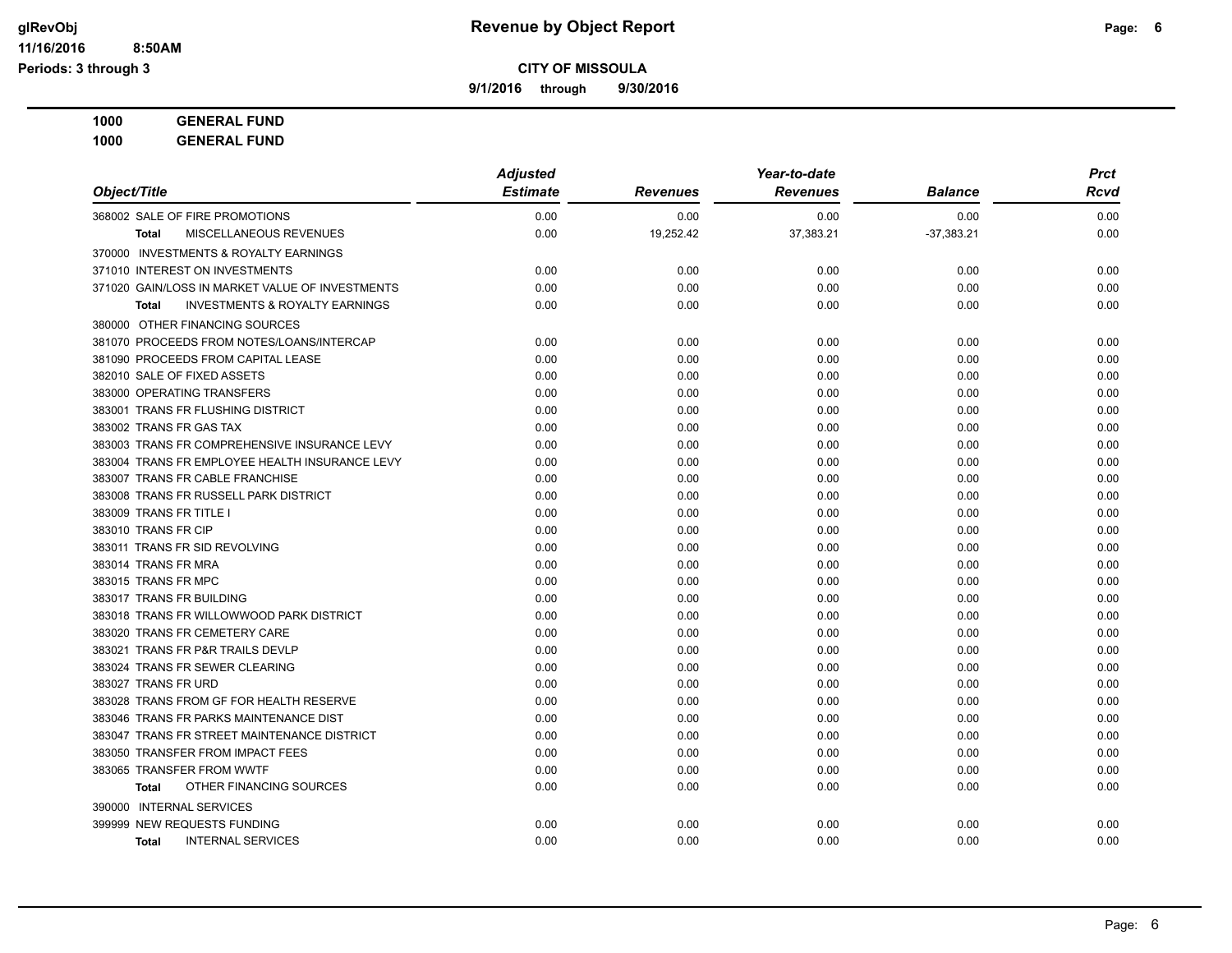| glRevObj<br>11/16/2016<br>8:50AM |                                                     | <b>Revenue by Object Report</b>                |              |              |                 | Page: |
|----------------------------------|-----------------------------------------------------|------------------------------------------------|--------------|--------------|-----------------|-------|
| Periods: 3 through 3             |                                                     | <b>CITY OF MISSOULA</b><br>9/1/2016<br>through | 9/30/2016    |              |                 |       |
| 1000                             | <b>GENERAL FUND</b><br><b>GENERAL FUND</b><br>Total | 0.00                                           | 2,998,645.66 | 3,836,043.35 | $-3,836,043.35$ | 0.00  |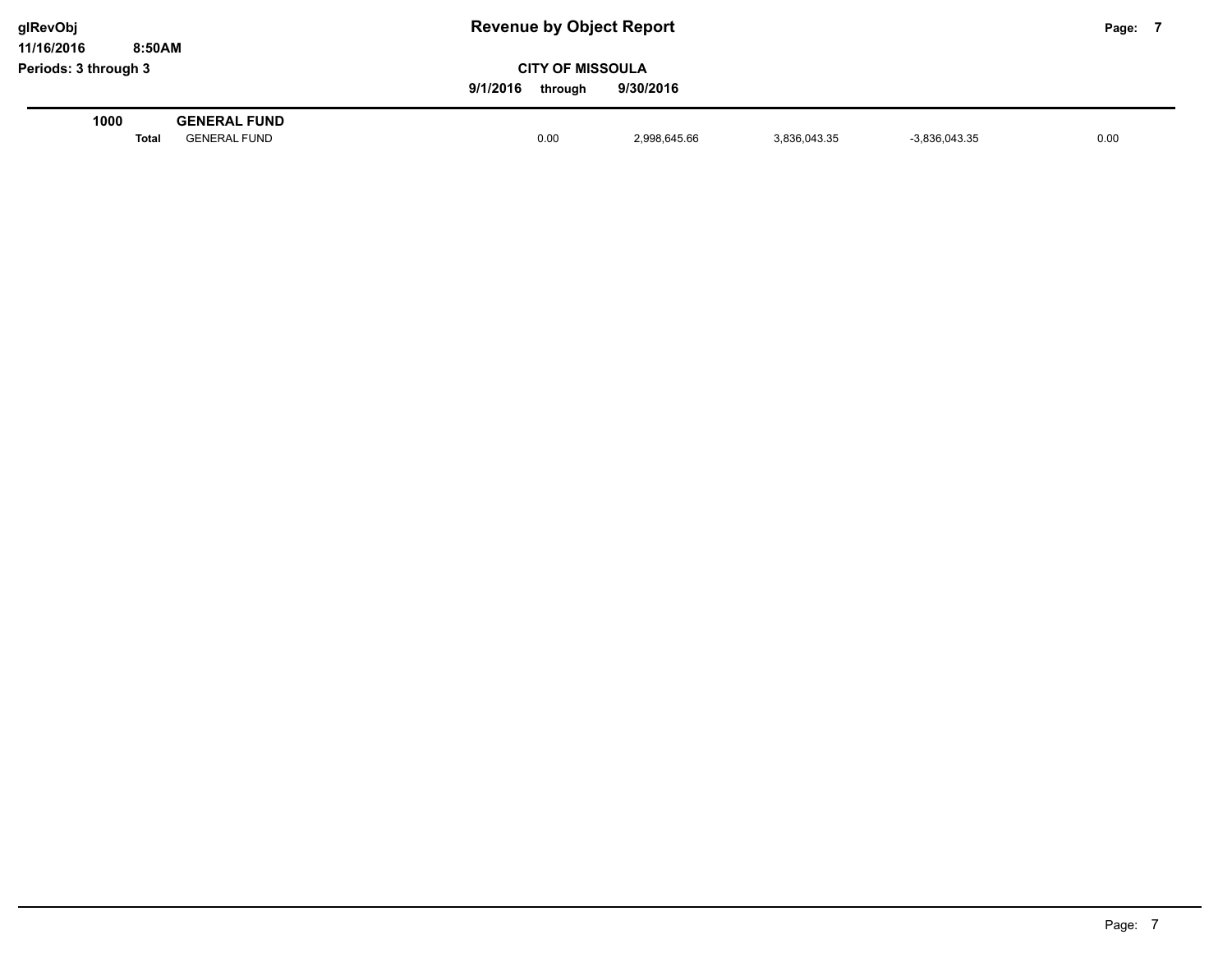**CITY OF MISSOULA**

**9/1/2016 through 9/30/2016**

|                                               | <b>Adjusted</b> |                 | Year-to-date    |                | <b>Prct</b> |
|-----------------------------------------------|-----------------|-----------------|-----------------|----------------|-------------|
| Object/Title                                  | <b>Estimate</b> | <b>Revenues</b> | <b>Revenues</b> | <b>Balance</b> | <b>Rcvd</b> |
| 310000 TAXES/ASSESSMENTS                      |                 |                 |                 |                |             |
| 311000 GENERAL PROPERTY TAXES                 | 0.00            | 23,763.21       | 0.00            | 0.00           | 0.00        |
| 311005 DELINQUENT TAXES                       | 0.00            | 979.92          | 0.00            | 0.00           | 0.00        |
| 311030 MOTOR VEHICLE TAXES                    | 0.00            | 146,532.09      | 0.00            | 0.00           | 0.00        |
| 312001 PENALTIES & INTEREST                   | 0.00            | 1,005.86        | 984.33          | $-984.33$      | 0.00        |
| TAXES/ASSESSMENTS<br><b>Total</b>             | 0.00            | 172,281.08      | 984.33          | $-984.33$      | 0.00        |
| 320000 LICENSES & PERMITS                     |                 |                 |                 |                |             |
| 322011 LIQUOR LICENSES                        | 0.00            | 0.00            | 0.00            | 0.00           | 0.00        |
| 322012 BEER LICENSES                          | 0.00            | 0.50            | 0.50            | $-0.50$        | 0.00        |
| 322013 WINE LICENSES                          | 0.00            | 0.00            | 0.00            | 0.00           | 0.00        |
| 322014 GOING OUT OF BUSINESS LICENSE          | 0.00            | 0.00            | 0.00            | 0.00           | 0.00        |
| 322020 GENERAL BUSINESS/PROF/OCCUPATIONAL LIC | 0.00            | 13,120.12       | 33,513.80       | $-33,513.80$   | 0.00        |
| 322021 RENTAL LICENSES                        | 0.00            | 2,150.42        | 2,277.34        | $-2,277.34$    | 0.00        |
| 322022 BLIC PENALTIES & LICENSES              | 0.00            | 1,898.76        | $-317.79$       | 317.79         | 0.00        |
| 322023 TOURIST HOME REGISTRATION              | 0.00            | 0.00            | 0.00            | 0.00           | 0.00        |
| 323015 EXCAVATING PERMITS                     | 0.00            | 63,101.71       | 182,681.82      | $-182,681.82$  | 0.00        |
| 323016 MOVING PERMITS                         | 0.00            | 0.00            | 848.00          | $-848.00$      | 0.00        |
| 323018 PAVING ASSESSMENTS                     | 0.00            | 0.00            | 0.00            | 0.00           | 0.00        |
| 323019 ALARM USERS PERMITS                    | 0.00            | 390.00          | 10,452.00       | $-10,452.00$   | 0.00        |
| 323020 FENCE PERMITS                          | 0.00            | 1,040.00        | 3,707.00        | $-3,707.00$    | 0.00        |
| 323021 PAVING PERMITS                         | 0.00            | 4,539.00        | 11,655.00       | $-11,655.00$   | 0.00        |
| 323022 GRADING/DRAINAGE PERMITS               | 0.00            | 1,041.00        | 5,236.00        | $-5,236.00$    | 0.00        |
| 323023 ADA ACCESS PERMITS                     | 0.00            | 2,190.00        | 5,506.00        | $-5,506.00$    | 0.00        |
| 323025 STREET USE PERMITS                     | 0.00            | 580.00          | 1,305.00        | $-1,305.00$    | 0.00        |
| 323026 PYROTECHNICS PERMITS                   | 0.00            | 0.00            | 2,364.00        | $-2,364.00$    | 0.00        |
| 323031 CHICKEN LICENSES                       | 0.00            | 30.00           | 195.00          | $-195.00$      | 0.00        |
| 323052 STORM WATER POLLUTION PREVENTION PERM  | 0.00            | 572.00          | 2,338.00        | $-2,338.00$    | 0.00        |
| 323054 ZONING COMPLIANCE PERMITS              | 0.00            | 1,729.00        | 5,048.00        | $-5,048.00$    | 0.00        |
| 323055 FLOOD PLAIN PERMITS                    | 0.00            | 0.00            | 2,308.00        | $-2,308.00$    | 0.00        |
| 323056 SIGN PERMITS                           | 0.00            | 1,248.00        | 3,229.00        | $-3,229.00$    | 0.00        |
| 323057 SIDEWALK CAFE PERMIT                   | 0.00            | 0.00            | 0.00            | 0.00           | 0.00        |
| <b>LICENSES &amp; PERMITS</b><br><b>Total</b> | 0.00            | 93,630.51       | 272,346.67      | $-272,346.67$  | 0.00        |
| 330000 INTERGOVERNMENTAL REVENUES             |                 |                 |                 |                |             |
| 330000 INTERGOVERNMENTAL REVENUES             | 0.00            | 0.00            | 0.00            | 0.00           | 0.00        |
| 331023 MISSOULA HOUSING POLICE GRANT          | 0.00            | 0.00            | 0.00            | 0.00           | 0.00        |
| 331024 DEPT OF JUSTICE GRANTS                 | 0.00            | 0.00            | 0.00            | 0.00           | 0.00        |
| 331025 DV ACCOUNTABILITY PROJECT              | 0.00            | 0.00            | 0.00            | 0.00           | 0.00        |
| 331050 ISTEA/CTEP GRANT                       | 0.00            | 0.00            | 0.00            | 0.00           | 0.00        |
| 331054 FHWA PL GRANT                          | 0.00            | 0.00            | 0.00            | 0.00           | 0.00        |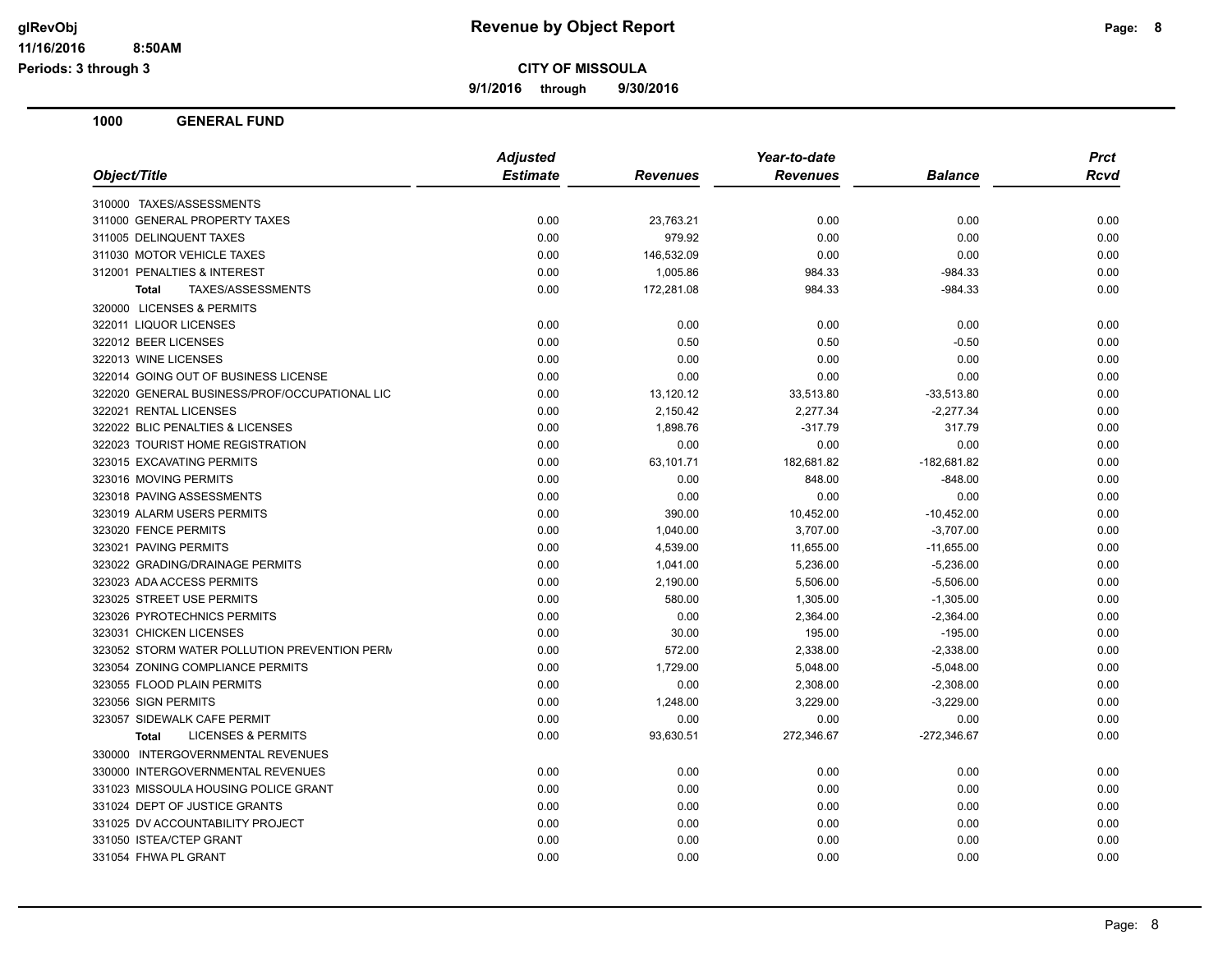**8:50AM Periods: 3 through 3**

**CITY OF MISSOULA**

**9/1/2016 through 9/30/2016**

| Object/Title                                | <b>Adjusted</b><br><b>Estimate</b> | <b>Revenues</b> | Year-to-date<br><b>Revenues</b> | <b>Balance</b>  | <b>Prct</b><br><b>Rcvd</b> |
|---------------------------------------------|------------------------------------|-----------------|---------------------------------|-----------------|----------------------------|
|                                             |                                    |                 |                                 |                 |                            |
| 331091 US DOT HMEP GRANT                    | 0.00                               | 0.00            | 19,441.86                       | $-19,441.86$    | 0.00                       |
| 331112 SAFER GRANT                          | 0.00                               | 0.00            | 0.00                            | 0.00            | 0.00                       |
| 331113 *** Title Not Found ***              | 0.00                               | 0.00            | 0.00                            | 0.00            | 0.00                       |
| 331114 TITLE III GRANT-MSLA CO              | 0.00                               | 0.00            | 0.00                            | 0.00            | 0.00                       |
| 331160 SAFE ROUTES TO SCHOOLS fY08 \$82,500 | 0.00                               | 0.00            | 0.00                            | 0.00            | 0.00                       |
| 331170 HISTORICAL PRESERVATION GRANT        | 0.00                               | 0.00            | 0.00                            | 0.00            | 0.00                       |
| 331178 DUI TASK FORCE                       | 0.00                               | 0.00            | 0.00                            | 0.00            | 0.00                       |
| 334014 *** Title Not Found ***              | 0.00                               | 0.00            | 0.00                            | 0.00            | 0.00                       |
| 334017 SCHOOL RESOURCE OFFICER              | 0.00                               | 0.00            | 68,850.00                       | $-68,850.00$    | 0.00                       |
| 335075 STATE GAMBLING/VIDEO/KENO/BINGO FEES | 0.00                               | 0.00            | 1,175.00                        | $-1,175.00$     | 0.00                       |
| 335077 STATE KENO/BINGO PROCEEDS TAX        | 0.00                               | 0.00            | 0.00                            | 0.00            | 0.00                       |
| 335210 PERSONAL PROPERTY TAX REIMBURSEMENT  | 0.00                               | 0.00            | 0.00                            | 0.00            | 0.00                       |
| 335230 HB 124 REVENUE                       | 0.00                               | 2,126,878.67    | 2,126,878.67                    | $-2,126,878.67$ | 0.00                       |
| 336021 STATE CONTRIB - POLICE RETIREMENT    | 0.00                               | 0.00            | 167,843.74                      | $-167,843.74$   | 0.00                       |
| 336022 STATE CONTRIB. - FIRE RETIREMENT     | 0.00                               | 0.00            | 181,893.16                      | $-181,893.16$   | 0.00                       |
| 336023 STATE CONTRIB. - PERS                | 0.00                               | 0.00            | 0.00                            | 0.00            | 0.00                       |
| 337000 LOCAL GRANTS                         | 0.00                               | 0.00            | 0.00                            | 0.00            | 0.00                       |
| 337009 *** Title Not Found ***              | 0.00                               | 0.00            | 0.00                            | 0.00            | 0.00                       |
| 337012 LEGAL SERVICES-CONTRACTED/REIMB.     | 0.00                               | 0.00            | 0.00                            | 0.00            | 0.00                       |
| 337013 MUTD SIGN MAINTENANCE AGREEMENT      | 0.00                               | 0.00            | 0.00                            | 0.00            | 0.00                       |
| 338000 LOCAL SHARING OF TAX INCREMENT       | 0.00                               | 0.00            | 0.00                            | 0.00            | 0.00                       |
| 338100 PLANNING MILLS PASSED THRU COUNTY    | 0.00                               | 0.00            | 0.00                            | 0.00            | 0.00                       |
| 339000 PAYMENT IN LIEU OF TAXES             | 0.00                               | 0.00            | 0.00                            | 0.00            | 0.00                       |
| <b>INTERGOVERNMENTAL REVENUES</b><br>Total  | 0.00                               | 2,126,878.67    | 2,566,082.43                    | $-2,566,082.43$ | 0.00                       |
| 340000 CHARGES FOR SERVICES                 |                                    |                 |                                 |                 |                            |
| 341009 BLDG ADMIN FEES                      | 0.00                               | 0.00            | 0.00                            | 0.00            | 0.00                       |
| 341010 MISCELLANEOUS COLLECTIONS            | 0.00                               | 0.00            | 75.00                           | $-75.00$        | 0.00                       |
| 341011 TRANSPORTATION ADMIN FEES            | 0.00                               | 0.00            | 0.00                            | 0.00            | 0.00                       |
| 341012 MAYORS PROCLAMATION FEES             | 0.00                               | 0.00            | 0.00                            | 0.00            | 0.00                       |
| 341013 AIR FUND FEES                        | 0.00                               | 0.00            | 0.00                            | 0.00            | 0.00                       |
| 341015 SEWER ADMINISTRATION FEES            | 0.00                               | 0.00            | 0.00                            | 0.00            | 0.00                       |
| 341016 MRA ADMINISTRATION FEES              | 0.00                               | 0.00            | 0.00                            | 0.00            | 0.00                       |
| 341017 LIGHTING ADMINISTRATION FEES         | 0.00                               | 0.00            | 0.00                            | 0.00            | 0.00                       |
| 341018 PARKING COMM ADMIN FEES              | 0.00                               | 0.00            | 0.00                            | 0.00            | 0.00                       |
| 341019 *** Title Not Found ***              | 0.00                               | 0.00            | 0.00                            | 0.00            | 0.00                       |
| 341021 SID ADMINISTRATION FEES              | 0.00                               | 0.00            | 0.00                            | 0.00            | 0.00                       |
| 341022 PROJECT ADMIN FEES                   | 0.00                               | 0.00            | 0.00                            | 0.00            | 0.00                       |
| 341023 PLANNING ADMIN FEES                  | 0.00                               | 0.00            | 0.00                            | 0.00            | 0.00                       |
| 341031 STATE REIMB MUNI COURT               | 0.00                               | 0.00            | 0.00                            | 0.00            | 0.00                       |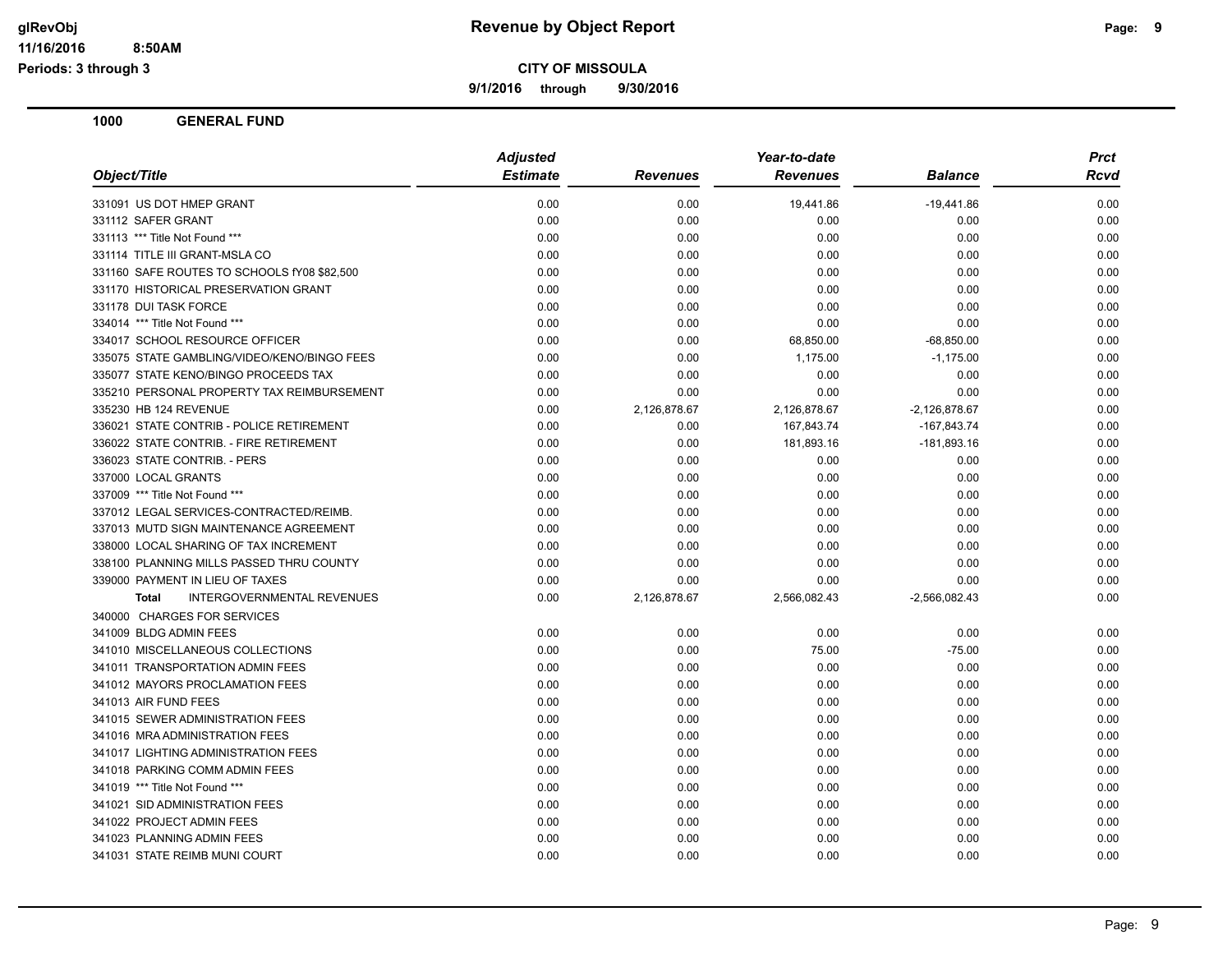**CITY OF MISSOULA**

**9/1/2016 through 9/30/2016**

|                                          | <b>Adjusted</b> |                 |                 | <b>Prct</b>    |             |
|------------------------------------------|-----------------|-----------------|-----------------|----------------|-------------|
| Object/Title                             | <b>Estimate</b> | <b>Revenues</b> | <b>Revenues</b> | <b>Balance</b> | <b>Rcvd</b> |
| 341041 SEWER EXTENSION RECORDING FEES    | 0.00            | 659.00          | 1,198.00        | $-1,198.00$    | 0.00        |
| 341052 MUNICIPAL COURT FILING FEES       | 0.00            | 33,453.18       | 62,559.04       | $-62,559.04$   | 0.00        |
| 341055 CRIME VICTIM SURCHARGE            | 0.00            | $-11,855.59$    | $-6,043.86$     | 6,043.86       | 0.00        |
| 341067 SUBDIVISION EXEMPTION AFFIDAVITS  | 0.00            | 800.00          | 2,191.16        | $-2,191.16$    | 0.00        |
| 341068 SUBDIVISON FEES                   | 0.00            | 7,012.00        | 8,261.00        | $-8,261.00$    | 0.00        |
| 341069 REZONING FEES                     | 0.00            | 0.00            | 0.00            | 0.00           | 0.00        |
| 341070 DESIGN REVIEW BOARD               | 0.00            | 0.00            | 4,513.60        | $-4,513.60$    | 0.00        |
| 341071 BOARD OF ADJUST. ZONING, SIGNS    | 0.00            | 0.00            | 0.00            | 0.00           | 0.00        |
| 341072 FLOOD PLAIN-0THER FEES            | 0.00            | 0.00            | 0.00            | 0.00           | 0.00        |
| 341073 FIRE PLAN CHECK FEES              | 0.00            | 4,646.00        | 14,315.00       | $-14,315.00$   | 0.00        |
| 341074 FIRE INSPECTION FEES              | 0.00            | 7,467.00        | 23,740.00       | $-23,740.00$   | 0.00        |
| 341076 ENGINEERING PLAN CHECK FEES       | 0.00            | 5,494.00        | 15,593.00       | $-15,593.00$   | 0.00        |
| 341077 ZONING COMPLIANCE INSPECTIONS     | 0.00            | 0.00            | 0.00            | 0.00           | 0.00        |
| 341078 ENGINEERING MAP FEES              | 0.00            | 25.00           | 30.00           | $-30.00$       | 0.00        |
| 341079 GREASE INTERCEPTOR APPEAL FEES    | 0.00            | 463.50          | 463.50          | $-463.50$      | 0.00        |
| 341090 STREET VACATION PETITION FEES     | 0.00            | 1,981.00        | 0.00            | 0.00           | 0.00        |
| 341091 INSPECTION CODE BOOKS & COPIES    | 0.00            | 0.00            | 0.00            | 0.00           | 0.00        |
| 341100 GRANT ADMINISTRATION SERVICE FEES | 0.00            | 0.00            | 0.00            | 0.00           | 0.00        |
| 342010 POLICE/BID AGREEMENT              | 0.00            | 0.00            | 0.00            | 0.00           | 0.00        |
| 342012 PD REIMBURSABLE SERVICES          | 0.00            | 0.00            | 531.66          | $-531.66$      | 0.00        |
| 342013 SECURITY INVEST FEES              | 0.00            | 856.50          | 3,393.00        | $-3,393.00$    | 0.00        |
| 342014 POLICE DEPARTMENT SERVICE FEES    | 0.00            | 1,716.00        | 6,893.00        | $-6,893.00$    | 0.00        |
| 342015 POLICE OVERTIME FEES              | 0.00            | 36,261.55       | 46,210.49       | $-46,210.49$   | 0.00        |
| 342016 POLICE TRAINING FEES              | 0.00            | 574.00          | 1,191.01        | $-1,191.01$    | 0.00        |
| 342017 CATERING FEES                     | 0.00            | 105.00          | 1,015.00        | $-1,015.00$    | 0.00        |
| 342018 DESK REPORTS                      | 0.00            | 3,114.00        | 7,175.00        | $-7,175.00$    | 0.00        |
| 342019 ABANDONED VEHICLE REVENUE FEES    | 0.00            | 125.00          | 815.00          | $-815.00$      | 0.00        |
| 342020 FIRE DEPARTMENT FEES              | 0.00            | 80.00           | 160.00          | $-160.00$      | 0.00        |
| 342021 CPR EDUCATION PROGRAM             | 0.00            | 300.00          | 1,705.00        | $-1,705.00$    | 0.00        |
| 342022 OUTSIDE HIRES                     | 0.00            | 159,856.66      | 135,505.09      | $-135,505.09$  | 0.00        |
| 342060 BIKE PROGRAM SALES & FEES         | 0.00            | 0.00            | 0.00            | 0.00           | 0.00        |
| 343000 PW REIMBURSABLE SERVICES          | 0.00            | 998.67          | 10,226.23       | $-10,226.23$   | 0.00        |
| 343001 SIGN FABRICATION & CONTRACTS      | 0.00            | 0.00            | 0.00            | 0.00           | 0.00        |
| 343002 OTHER AGENCIES - VEH MAINT        | 0.00            | 1,270.20        | 1,387.82        | $-1,387.82$    | 0.00        |
| 343003 STATE PAYMENT - TRAFFIC COUNTS    | 0.00            | 0.00            | 0.00            | 0.00           | 0.00        |
| 343004 SPECIAL STATE CONTRACTS           | 0.00            | 99,672.50       | 99,672.50       | $-99,672.50$   | 0.00        |
| 343006 OTHER GOVT AGENCY-STREET PROJECTS | 0.00            | 0.00            | 0.00            | 0.00           | 0.00        |
| 343008 PRIVATE COMPANY STREET PAYMENTS   | 0.00            | 0.00            | 0.00            | 0.00           | 0.00        |
| 343010 STREET DEPT SALES & SERVICES      | 0.00            | 0.00            | 0.00            | 0.00           | 0.00        |
| 343013 SNOW REMOVAL FEES                 | 0.00            | 0.00            | 126.00          | $-126.00$      | 0.00        |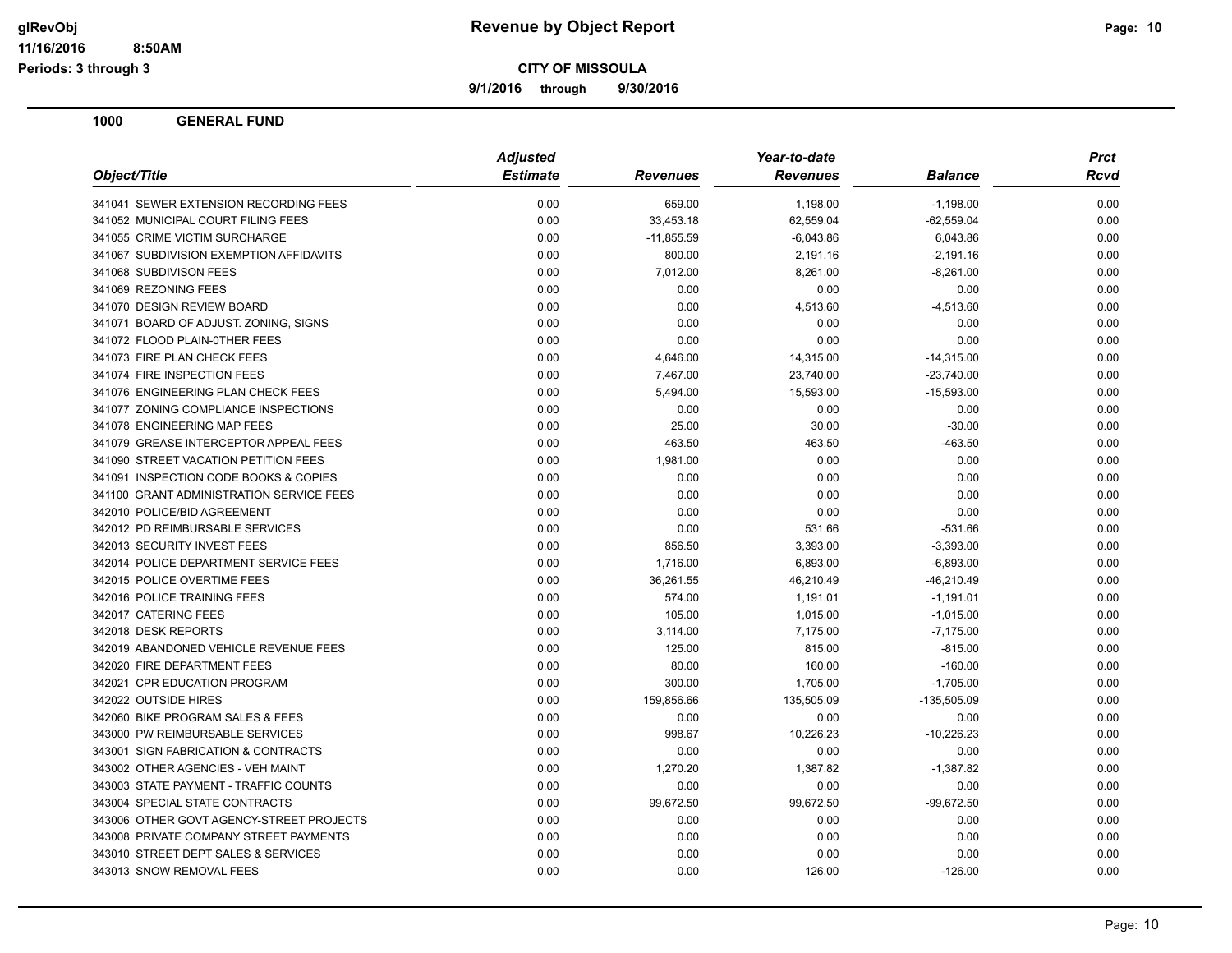**CITY OF MISSOULA**

**9/1/2016 through 9/30/2016**

| Object/Title                                   | <b>Adjusted</b><br><b>Estimate</b> | <b>Revenues</b> | Year-to-date<br><b>Revenues</b> | <b>Balance</b> | <b>Prct</b><br>Rcvd |
|------------------------------------------------|------------------------------------|-----------------|---------------------------------|----------------|---------------------|
|                                                |                                    |                 |                                 |                |                     |
| 343018 *** Title Not Found ***                 | 0.00                               | 0.00            | 0.00                            | 0.00           | 0.00                |
| 343080 STATE MAINTENANCE CONTRACT              | 0.00                               | 0.00            | 4,584.90                        | $-4,584.90$    | 0.00                |
| 343082 MDT URBAN PROJECTS                      | 0.00                               | 0.00            | 0.00                            | 0.00           | 0.00                |
| 343083 CONTRACT SEWER APPLICATIONS             | 0.00                               | 0.00            | 0.00                            | 0.00           | 0.00                |
| 343084 STREET MAINTENANCE MATERIALS REIMB      | 0.00                               | 0.00            | 0.00                            | 0.00           | 0.00                |
| 343097 SIDEWALK AND CURB FEES                  | 0.00                               | 28,000.57       | 86,340.71                       | $-86,340.71$   | 0.00                |
| 343311 SALE OF NICHES                          | 0.00                               | 0.00            | 0.00                            | 0.00           | 0.00                |
| 343320 CEMETERY - SALE OF PLOTS                | 0.00                               | 2,800.00        | 7,400.00                        | $-7,400.00$    | 0.00                |
| 343321 CEMETERY FOUNDATIONS                    | 0.00                               | 395.00          | 1,115.00                        | $-1,115.00$    | 0.00                |
| 343322 CEMETERY FLOWER CARE                    | 0.00                               | 0.00            | 0.00                            | 0.00           | 0.00                |
| 343323 CEMETERY - LINER INSTALL FEES           | 0.00                               | 500.00          | 5,400.00                        | $-5,400.00$    | 0.00                |
| 343324 OTHER CEMETERY FEES                     | 0.00                               | 150.00          | 450.00                          | $-450.00$      | 0.00                |
| 343325 2ND INTERMENT RIGHT                     | 0.00                               | 400.00          | 1,200.00                        | $-1,200.00$    | 0.00                |
| 343340 CEMETERY - OPENINGS & CLOSINGS          | 0.00                               | 950.00          | 5,425.00                        | $-5,425.00$    | 0.00                |
| 343350 CEMETERY CARE, FEES                     | 0.00                               | 0.00            | 0.00                            | 0.00           | 0.00                |
| 343360 WEED CONTROL                            | 0.00                               | 0.00            | 0.00                            | 0.00           | 0.00                |
| 346029 PARKS PETTY CASH FUND                   | 0.00                               | 0.00            | 0.00                            | 0.00           | 0.00                |
| 346031 RECREATION FEES                         | 0.00                               | 7,984.20        | 67,610.34                       | $-67,610.34$   | 0.00                |
| 346033 PARK FEES/FACILITY RENTALS              | 0.00                               | 10,884.54       | 23,359.19                       | $-23,359.19$   | 0.00                |
| 346034 GROUNDS MAINTENANCE CONTRACT            | 0.00                               | 0.00            | 0.00                            | 0.00           | 0.00                |
| 346036 PARK CONCESSION FEES                    | 0.00                               | 375.00          | 375.00                          | $-375.00$      | 0.00                |
| 346037 YOUTH DRUG COURT CONTRACT               | 0.00                               | 0.00            | 0.00                            | 0.00           | 0.00                |
| 346050 COUNTY PLAYGROUND CONTRACT              | 0.00                               | 0.00            | 0.00                            | 0.00           | 0.00                |
| 346051 MONTANA PARKS/REC CONFERENCE 2012       | 0.00                               | 0.00            | 0.00                            | 0.00           | 0.00                |
| 346070 RECREATION GENERAL MERCHANDISE          | 0.00                               | 0.00            | 0.00                            | 0.00           | 0.00                |
| <b>CHARGES FOR SERVICES</b><br><b>Total</b>    | 0.00                               | 407,514.48      | 646,162.38                      | $-646, 162.38$ | 0.00                |
| 350000 FINES & FORFEITURES                     |                                    |                 |                                 |                |                     |
| 351022 LAW ENFORCEMENT ACADEMY SURCHARGE #!    | 0.00                               | 6,311.22        | 11,462.39                       | $-11,462.39$   | 0.00                |
| 351031 TRAFFIC FINES                           | 0.00                               | 124,927.80      | 230,067.22                      | -230,067.22    | 0.00                |
| 351032 SURCHARGE ON FINES                      | 0.00                               | 9,533.55        | 16,824.29                       | $-16,824.29$   | 0.00                |
| 351033 PUBLIC DEFENDER FEES                    | 0.00                               | 18,466.93       | 18,466.93                       | $-18,466.93$   | 0.00                |
| 351034 CELLULAR PHONE FINES                    | 0.00                               | 9,638.50        | 17,793.75                       | $-17,793.75$   | 0.00                |
| 351035 CELL PHONE FINES: EDUCATION             | 0.00                               | 9,638.50        | 17,793.75                       | $-17,793.75$   | 0.00                |
| 355000 FALSE ALARM PENALTY                     | 0.00                               | 572.00          | 676.00                          | $-676.00$      | 0.00                |
| <b>FINES &amp; FORFEITURES</b><br><b>Total</b> | 0.00                               | 179,088.50      | 313,084.33                      | $-313,084.33$  | 0.00                |
| 360000 MISCELLANEOUS REVENUES                  |                                    |                 |                                 |                |                     |
| 360000 MISCELLANEOUS REVENUES                  | 0.00                               | 0.00            | 0.00                            | 0.00           | 0.00                |
| 360001 COPIES                                  | 0.00                               | 168.00          | 230.00                          | $-230.00$      | 0.00                |
| 360002 PHONES                                  | 0.00                               | 0.00            | 0.00                            | 0.00           | 0.00                |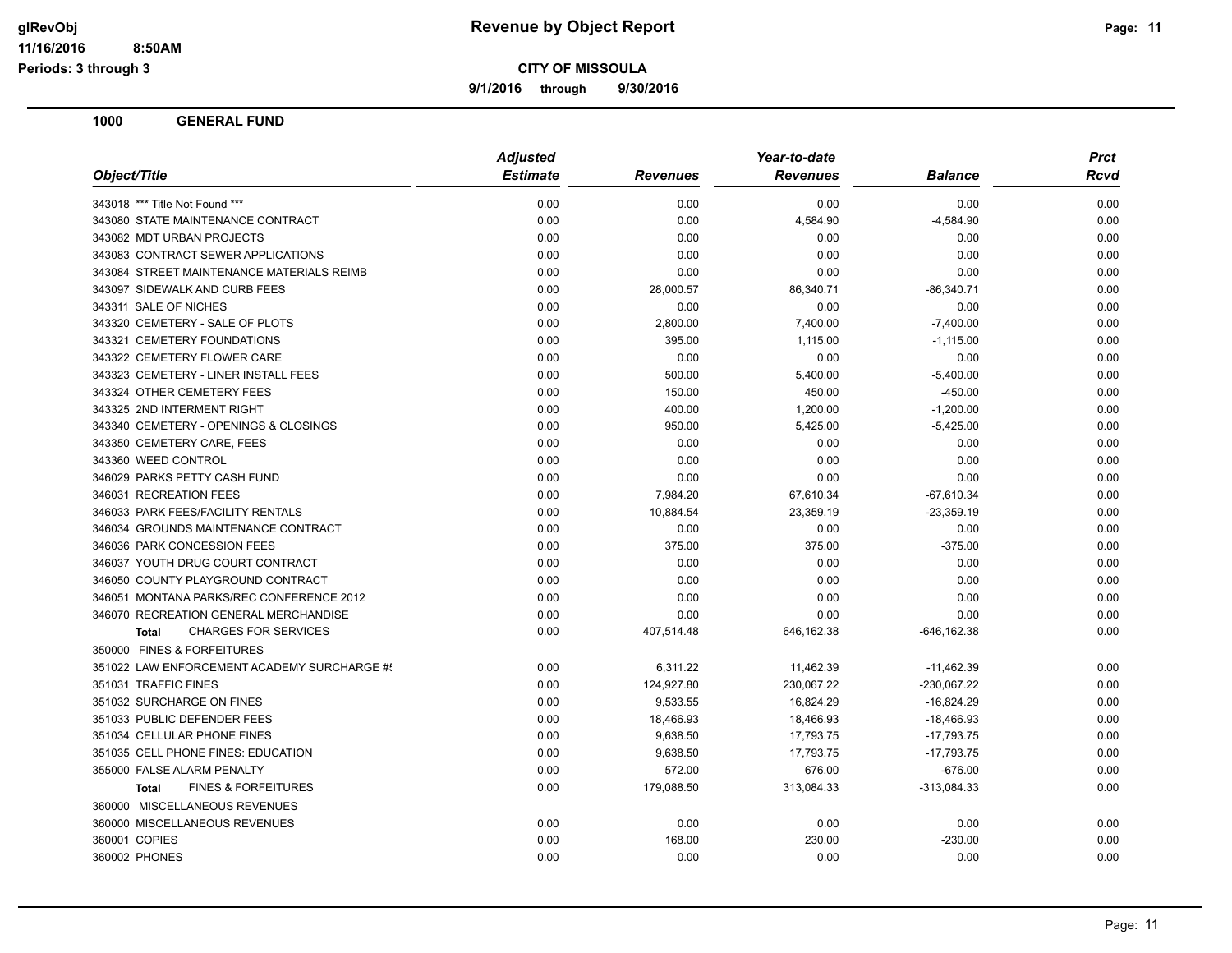**9/1/2016 through 9/30/2016**

| 0.00<br>0.00<br>360003 MMIA REIMBURSEMENT-ATTORNEY<br>0.00<br>360010 MISCELLANEOUS<br>0.00<br>110.00<br>450.52<br>360011 ENERGY REBATES FOR COMPUTER UPGRADES<br>0.00<br>0.00<br>0.00<br>360050 OVER/SHORT<br>0.00<br>0.00<br>0.00 | 0.00<br>$-450.52$<br>0.00<br>0.00<br>0.00<br>0.00<br>0.00<br>$-45.00$<br>0.00 | 0.00<br>0.00<br>0.00<br>0.00<br>0.00<br>0.00<br>0.00<br>0.00 |
|------------------------------------------------------------------------------------------------------------------------------------------------------------------------------------------------------------------------------------|-------------------------------------------------------------------------------|--------------------------------------------------------------|
|                                                                                                                                                                                                                                    |                                                                               |                                                              |
|                                                                                                                                                                                                                                    |                                                                               |                                                              |
|                                                                                                                                                                                                                                    |                                                                               |                                                              |
|                                                                                                                                                                                                                                    |                                                                               |                                                              |
| 360100 REFUNDS<br>0.00<br>0.00<br>0.00                                                                                                                                                                                             |                                                                               |                                                              |
| 362000 OTHER MISCELLANEOUS REVENUE<br>0.00<br>0.00<br>0.00                                                                                                                                                                         |                                                                               |                                                              |
| 362001 MUNICIPAL COURT BAD CHECK CHARGES<br>0.00<br>0.00<br>0.00                                                                                                                                                                   |                                                                               |                                                              |
| 362002 BAD CHECK CHARGES<br>0.00<br>0.00<br>45.00                                                                                                                                                                                  |                                                                               |                                                              |
| 362003 US BANK FEE REIMBURSEMENT<br>0.00<br>0.00<br>0.00                                                                                                                                                                           |                                                                               | 0.00                                                         |
| 362004 URD III FACADE IMPROVEMENT LOAN REC<br>0.00<br>0.00<br>0.00                                                                                                                                                                 | 0.00                                                                          | 0.00                                                         |
| 362011 SALE OF UNCLAIMED PROPERTY<br>0.00<br>0.00<br>0.00                                                                                                                                                                          | 0.00                                                                          | 0.00                                                         |
| 362012 REC/GREEN TAG PROGRAM<br>0.00<br>0.00<br>0.00                                                                                                                                                                               | 0.00                                                                          | 0.00                                                         |
| 364012 SALE OF SURPLUS PROPERTY<br>0.00<br>2,092.50<br>14,445.22                                                                                                                                                                   | $-14,445.22$                                                                  | 0.00                                                         |
| 364040 INSURANCE AND DAMAGE RECOVERY<br>963.72<br>1,867.08<br>0.00                                                                                                                                                                 | $-1,867.08$                                                                   | 0.00                                                         |
| 0.00<br>0.00<br>364041 WORKERS COMPENSATION REIMBURSEMENT<br>0.00                                                                                                                                                                  | 0.00                                                                          | 0.00                                                         |
| 364042 EXPENDITURE REIMBURSEMENTS<br>0.00<br>0.00<br>0.00                                                                                                                                                                          | 0.00                                                                          | 0.00                                                         |
| 364043 RATTLESNAKE CORRIDOR REIMBURSEMENT<br>0.00<br>572.00<br>3,432.00                                                                                                                                                            | $-3,432.00$                                                                   | 0.00                                                         |
| 364044 EMERGENCY RESPONSE REIMBURSEMENT<br>0.00<br>0.00<br>0.00                                                                                                                                                                    | 0.00                                                                          | 0.00                                                         |
| 364047 MMIA EXPENDITURE REIMBURSEMENT<br>0.00<br>0.00<br>0.00                                                                                                                                                                      | 0.00                                                                          | 0.00                                                         |
| 364051 DOT RADAR GRANT<br>0.00<br>0.00<br>0.00                                                                                                                                                                                     | 0.00                                                                          | 0.00                                                         |
| 364053 EXPENDITURE REIMB-FIRE SERVICES<br>0.00<br>0.00<br>0.00                                                                                                                                                                     | 0.00                                                                          | 0.00                                                         |
| 364060 REIMB LETTER OF CREDIT-709 PARKVIEW<br>0.00<br>0.00<br>0.00                                                                                                                                                                 | 0.00                                                                          | 0.00                                                         |
| 364061 REIMB LETTER OF CREDIT-LINNEA LANE<br>0.00<br>0.00<br>0.00                                                                                                                                                                  | 0.00                                                                          | 0.00                                                         |
| 365000 DONATIONS<br>0.00<br>0.00<br>0.00                                                                                                                                                                                           | 0.00                                                                          | 0.00                                                         |
| 365001 *** Title Not Found ***<br>346.20<br>1,913.39<br>0.00                                                                                                                                                                       | $-1,913.39$                                                                   | 0.00                                                         |
| 365003 DONATIONS - SMOKE ALARMS<br>0.00<br>0.00<br>0.00                                                                                                                                                                            | 0.00                                                                          | 0.00                                                         |
| 365004 GRANT CR TRAIL ASSN DONATION<br>0.00<br>0.00<br>0.00                                                                                                                                                                        | 0.00                                                                          | 0.00                                                         |
| 365015 DONATIONS - COMBAT CHALLENGE<br>0.00<br>0.00<br>0.00                                                                                                                                                                        | 0.00                                                                          | 0.00                                                         |
| 365016 LOCAL MATCH MDT<br>0.00<br>0.00<br>0.00                                                                                                                                                                                     | 0.00                                                                          | 0.00                                                         |
| 365017 LOCAL MATCH TRANSIT<br>0.00<br>0.00<br>0.00                                                                                                                                                                                 | 0.00                                                                          | 0.00                                                         |
| 365018 DONATIONS - MLCT CONFERENCE<br>0.00<br>0.00<br>0.00                                                                                                                                                                         | 0.00                                                                          | 0.00                                                         |
| 365021 PARKS AND RECS GRANTS & CONTRIBUTIONS<br>0.00<br>15,000.00<br>15,000.00                                                                                                                                                     | $-15,000.00$                                                                  | 0.00                                                         |
| 365022 NEIGHBORHOOD COUNCIL DONATIONS<br>0.00<br>0.00<br>0.00                                                                                                                                                                      | 0.00                                                                          | 0.00                                                         |
| 368000 SALE OF COINS<br>0.00<br>0.00<br>0.00                                                                                                                                                                                       | 0.00                                                                          | 0.00                                                         |
| 368001 SALE OF POLICE PROMOTIONS<br>0.00<br>0.00<br>0.00                                                                                                                                                                           | 0.00                                                                          | 0.00                                                         |
| 368002 SALE OF FIRE PROMOTIONS<br>0.00<br>0.00<br>0.00                                                                                                                                                                             | 0.00                                                                          | 0.00                                                         |
| MISCELLANEOUS REVENUES<br>0.00<br>19,252.42<br>37,383.21<br>Total                                                                                                                                                                  | $-37,383.21$                                                                  | 0.00                                                         |
| 370000 INVESTMENTS & ROYALTY EARNINGS                                                                                                                                                                                              |                                                                               |                                                              |
| 371010 INTEREST ON INVESTMENTS<br>0.00<br>0.00<br>0.00                                                                                                                                                                             | 0.00                                                                          | 0.00                                                         |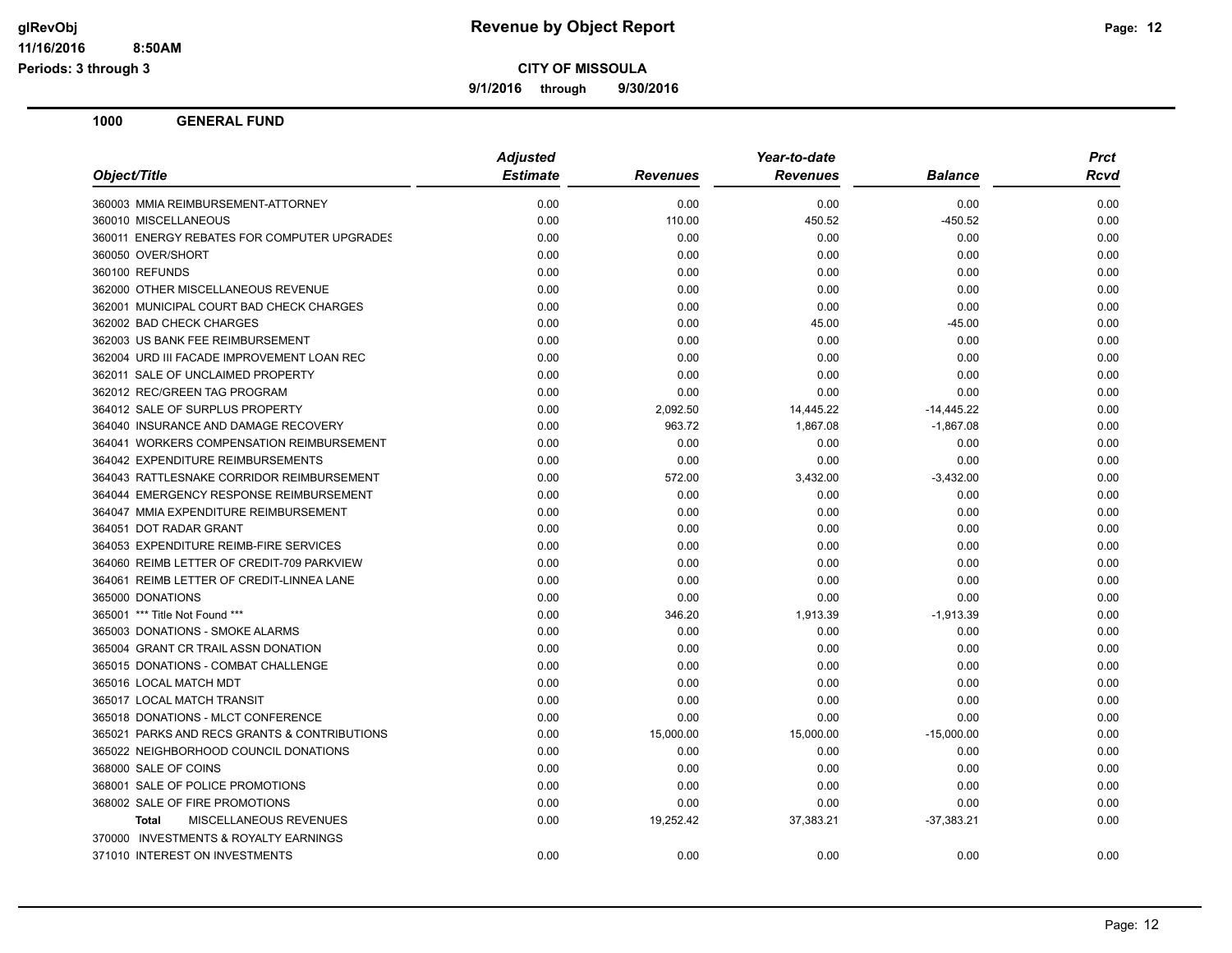**CITY OF MISSOULA**

**9/1/2016 through 9/30/2016**

 **8:50AM**

|                                                           | <b>Adjusted</b> |                 |                 | <b>Prct</b>     |             |
|-----------------------------------------------------------|-----------------|-----------------|-----------------|-----------------|-------------|
| Object/Title                                              | <b>Estimate</b> | <b>Revenues</b> | <b>Revenues</b> | <b>Balance</b>  | <b>Rcvd</b> |
| 371020 GAIN/LOSS IN MARKET VALUE OF INVESTMENT            | 0.00            | 0.00            | 0.00            | 0.00            | 0.00        |
| <b>INVESTMENTS &amp; ROYALTY EARNINGS</b><br><b>Total</b> | 0.00            | 0.00            | 0.00            | 0.00            | 0.00        |
| 380000 OTHER FINANCING SOURCES                            |                 |                 |                 |                 |             |
| 381070 PROCEEDS FROM NOTES/LOANS/INTERCAP                 | 0.00            | 0.00            | 0.00            | 0.00            | 0.00        |
| 381090 PROCEEDS FROM CAPITAL LEASE                        | 0.00            | 0.00            | 0.00            | 0.00            | 0.00        |
| 382010 SALE OF FIXED ASSETS                               | 0.00            | 0.00            | 0.00            | 0.00            | 0.00        |
| 383000 OPERATING TRANSFERS                                | 0.00            | 0.00            | 0.00            | 0.00            | 0.00        |
| 383001 TRANS FR FLUSHING DISTRICT                         | 0.00            | 0.00            | 0.00            | 0.00            | 0.00        |
| 383002 TRANS FR GAS TAX                                   | 0.00            | 0.00            | 0.00            | 0.00            | 0.00        |
| 383003 TRANS FR COMPREHENSIVE INSURANCE LEVY              | 0.00            | 0.00            | 0.00            | 0.00            | 0.00        |
| 383004 TRANS FR EMPLOYEE HEALTH INSURANCE LEV             | 0.00            | 0.00            | 0.00            | 0.00            | 0.00        |
| 383007 TRANS FR CABLE FRANCHISE                           | 0.00            | 0.00            | 0.00            | 0.00            | 0.00        |
| 383008 TRANS FR RUSSELL PARK DISTRICT                     | 0.00            | 0.00            | 0.00            | 0.00            | 0.00        |
| 383009 TRANS FR TITLE I                                   | 0.00            | 0.00            | 0.00            | 0.00            | 0.00        |
| 383010 TRANS FR CIP                                       | 0.00            | 0.00            | 0.00            | 0.00            | 0.00        |
| 383011 TRANS FR SID REVOLVING                             | 0.00            | 0.00            | 0.00            | 0.00            | 0.00        |
| 383014 TRANS FR MRA                                       | 0.00            | 0.00            | 0.00            | 0.00            | 0.00        |
| 383015 TRANS FR MPC                                       | 0.00            | 0.00            | 0.00            | 0.00            | 0.00        |
| 383017 TRANS FR BUILDING                                  | 0.00            | 0.00            | 0.00            | 0.00            | 0.00        |
| 383018 TRANS FR WILLOWWOOD PARK DISTRICT                  | 0.00            | 0.00            | 0.00            | 0.00            | 0.00        |
| 383020 TRANS FR CEMETERY CARE                             | 0.00            | 0.00            | 0.00            | 0.00            | 0.00        |
| 383021 TRANS FR P&R TRAILS DEVLP                          | 0.00            | 0.00            | 0.00            | 0.00            | 0.00        |
| 383024 TRANS FR SEWER CLEARING                            | 0.00            | 0.00            | 0.00            | 0.00            | 0.00        |
| 383027 TRANS FR URD                                       | 0.00            | 0.00            | 0.00            | 0.00            | 0.00        |
| 383028 TRANS FROM GF FOR HEALTH RESERVE                   | 0.00            | 0.00            | 0.00            | 0.00            | 0.00        |
| 383046 TRANS FR PARKS MAINTENANCE DIST                    | 0.00            | 0.00            | 0.00            | 0.00            | 0.00        |
| 383047 TRANS FR STREET MAINTENANCE DISTRICT               | 0.00            | 0.00            | 0.00            | 0.00            | 0.00        |
| 383050 TRANSFER FROM IMPACT FEES                          | 0.00            | 0.00            | 0.00            | 0.00            | 0.00        |
| 383065 TRANSFER FROM WWTF                                 | 0.00            | 0.00            | 0.00            | 0.00            | 0.00        |
| OTHER FINANCING SOURCES<br><b>Total</b>                   | 0.00            | 0.00            | 0.00            | 0.00            | 0.00        |
| 390000 INTERNAL SERVICES                                  |                 |                 |                 |                 |             |
| 399999 NEW REQUESTS FUNDING                               | 0.00            | 0.00            | 0.00            | 0.00            | 0.00        |
| <b>INTERNAL SERVICES</b><br>Total                         | 0.00            | 0.00            | 0.00            | 0.00            | 0.00        |
| <b>GENERAL FUND</b><br>Total                              | 0.00            | 2,998,645.66    | 3,836,043.35    | $-3,836,043.35$ | 0.00        |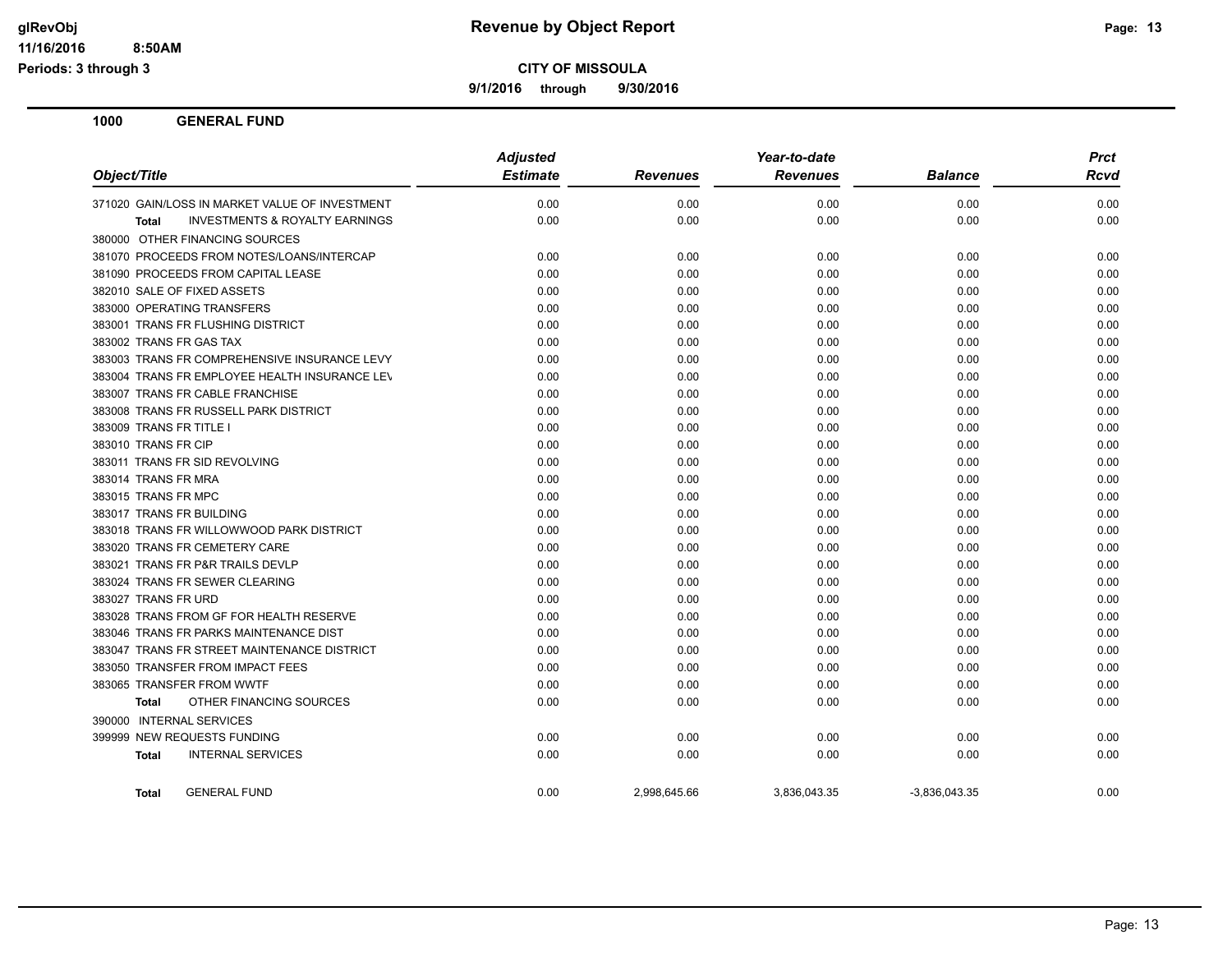**9/1/2016 through 9/30/2016**

#### **1211 PARK ACQUISITION & DEVELOPMENT**

#### **1211 PARK ACQUISITION & DEVELOPMENT**

|                                                    | <b>Adjusted</b> |                 | Year-to-date    |                | <b>Prct</b> |
|----------------------------------------------------|-----------------|-----------------|-----------------|----------------|-------------|
| Object/Title                                       | <b>Estimate</b> | <b>Revenues</b> | <b>Revenues</b> | <b>Balance</b> | <b>Rcvd</b> |
| 340000 CHARGES FOR SERVICES                        |                 |                 |                 |                |             |
| 346080 PAYMENT IN LIEU OF PARKS                    | 0.00            | 0.00            | 0.00            | 0.00           | 0.00        |
| 346082 HIGH PARK EASEMENT EXCHANGE                 | 0.00            | 0.00            | 0.00            | 0.00           | 0.00        |
| <b>CHARGES FOR SERVICES</b><br><b>Total</b>        | 0.00            | 0.00            | 0.00            | 0.00           | 0.00        |
| 360000 MISCELLANEOUS REVENUES                      |                 |                 |                 |                |             |
| 360010 MISCELLANEOUS                               | 0.00            | 0.00            | 0.00            | 0.00           | 0.00        |
| 360016 LAFRAY PARK DONATIONS                       | 0.00            | 0.00            | 0.00            | 0.00           | 0.00        |
| 360017 PARK PLANS FORFEITURE                       | 0.00            | 0.00            | 0.00            | 0.00           | 0.00        |
| 360020 GREENOUGH PARK ENCROACHMENTS                | 0.00            | 0.00            | 0.00            | 0.00           | 0.00        |
| 365102 RECREATION YOUTH & ADULT SPORTS             | 0.00            | 0.00            | 0.00            | 0.00           | 0.00        |
| <b>MISCELLANEOUS REVENUES</b><br><b>Total</b>      | 0.00            | 0.00            | 0.00            | 0.00           | 0.00        |
| 370000 INVESTMENTS & ROYALTY EARNINGS              |                 |                 |                 |                |             |
| 371010 INTEREST ON INVESTMENTS                     | 0.00            | 0.00            | 0.00            | 0.00           | 0.00        |
| 371020 GAIN/LOSS IN MARKET VALUE OF INVESTMENTS    | 0.00            | 0.00            | 0.00            | 0.00           | 0.00        |
| <b>INVESTMENTS &amp; ROYALTY EARNINGS</b><br>Total | 0.00            | 0.00            | 0.00            | 0.00           | 0.00        |
| 380000 OTHER FINANCING SOURCES                     |                 |                 |                 |                |             |
| 383000 OPERATING TRANSFERS                         | 0.00            | 0.00            | 0.00            | 0.00           | 0.00        |
| 383029 TRANS FR GENERAL                            | 0.00            | 0.00            | 0.00            | 0.00           | 0.00        |
| OTHER FINANCING SOURCES<br><b>Total</b>            | 0.00            | 0.00            | 0.00            | 0.00           | 0.00        |
| PARK ACQUISITION & DEVELOPMENT<br><b>Total</b>     | 0.00            | 0.00            | 0.00            | 0.00           | 0.00        |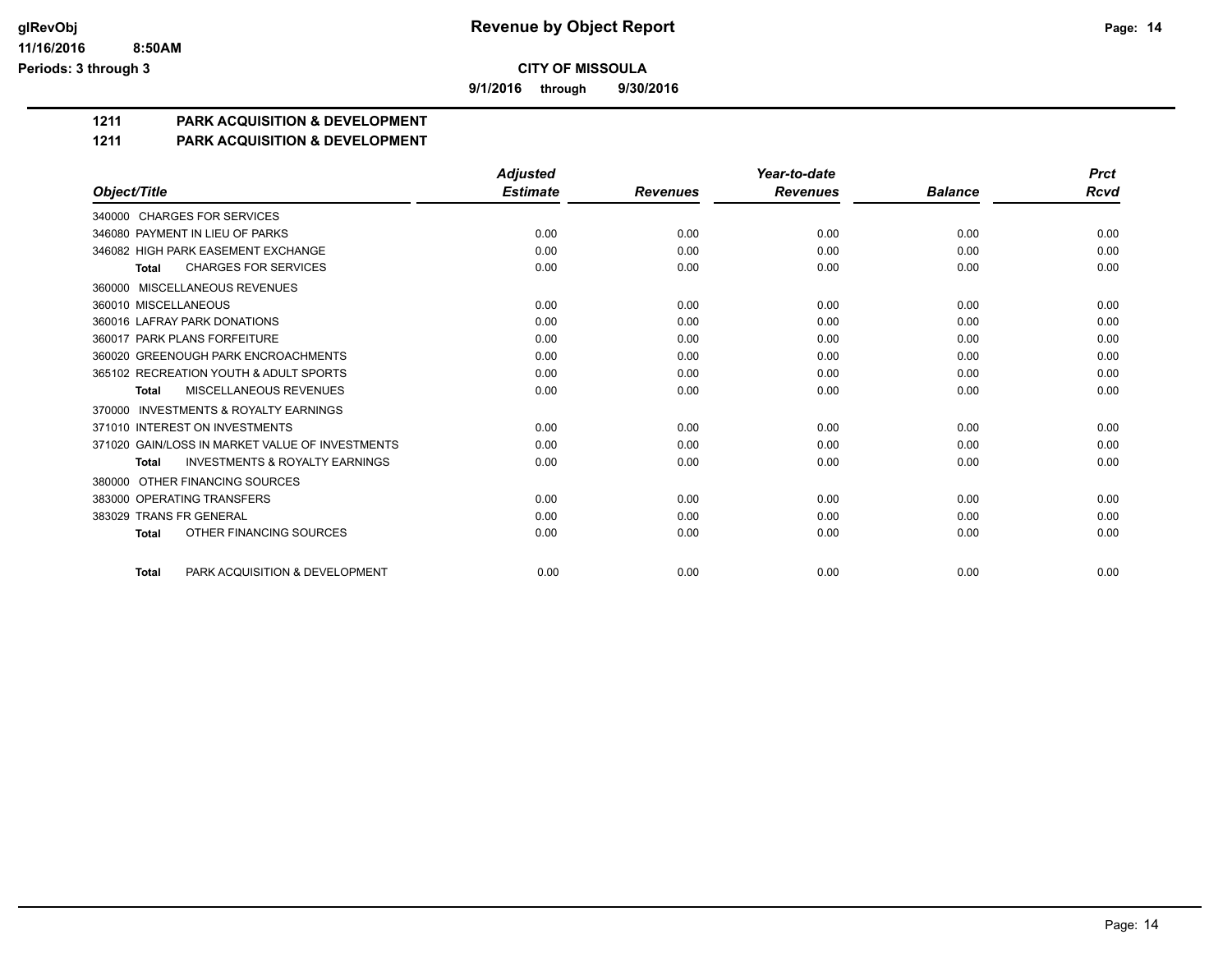**9/1/2016 through 9/30/2016**

#### **1211 PARK ACQUISITION & DEVELOPMENT**

|                                                           | <b>Adjusted</b> |                 | Year-to-date    |                | <b>Prct</b> |
|-----------------------------------------------------------|-----------------|-----------------|-----------------|----------------|-------------|
| Object/Title                                              | <b>Estimate</b> | <b>Revenues</b> | <b>Revenues</b> | <b>Balance</b> | Rcvd        |
| 340000 CHARGES FOR SERVICES                               |                 |                 |                 |                |             |
| 346080 PAYMENT IN LIEU OF PARKS                           | 0.00            | 0.00            | 0.00            | 0.00           | 0.00        |
| 346082 HIGH PARK EASEMENT EXCHANGE                        | 0.00            | 0.00            | 0.00            | 0.00           | 0.00        |
| <b>CHARGES FOR SERVICES</b><br><b>Total</b>               | 0.00            | 0.00            | 0.00            | 0.00           | 0.00        |
| 360000 MISCELLANEOUS REVENUES                             |                 |                 |                 |                |             |
| 360010 MISCELLANEOUS                                      | 0.00            | 0.00            | 0.00            | 0.00           | 0.00        |
| 360016 LAFRAY PARK DONATIONS                              | 0.00            | 0.00            | 0.00            | 0.00           | 0.00        |
| 360017 PARK PLANS FORFEITURE                              | 0.00            | 0.00            | 0.00            | 0.00           | 0.00        |
| 360020 GREENOUGH PARK ENCROACHMENTS                       | 0.00            | 0.00            | 0.00            | 0.00           | 0.00        |
| 365102 RECREATION YOUTH & ADULT SPORTS                    | 0.00            | 0.00            | 0.00            | 0.00           | 0.00        |
| <b>MISCELLANEOUS REVENUES</b><br><b>Total</b>             | 0.00            | 0.00            | 0.00            | 0.00           | 0.00        |
| <b>INVESTMENTS &amp; ROYALTY EARNINGS</b><br>370000       |                 |                 |                 |                |             |
| 371010 INTEREST ON INVESTMENTS                            | 0.00            | 0.00            | 0.00            | 0.00           | 0.00        |
| 371020 GAIN/LOSS IN MARKET VALUE OF INVESTMENT            | 0.00            | 0.00            | 0.00            | 0.00           | 0.00        |
| <b>INVESTMENTS &amp; ROYALTY EARNINGS</b><br><b>Total</b> | 0.00            | 0.00            | 0.00            | 0.00           | 0.00        |
| 380000 OTHER FINANCING SOURCES                            |                 |                 |                 |                |             |
| 383000 OPERATING TRANSFERS                                | 0.00            | 0.00            | 0.00            | 0.00           | 0.00        |
| 383029 TRANS FR GENERAL                                   | 0.00            | 0.00            | 0.00            | 0.00           | 0.00        |
| OTHER FINANCING SOURCES<br><b>Total</b>                   | 0.00            | 0.00            | 0.00            | 0.00           | 0.00        |
| PARK ACQUISITION & DEVELOPMENT<br><b>Total</b>            | 0.00            | 0.00            | 0.00            | 0.00           | 0.00        |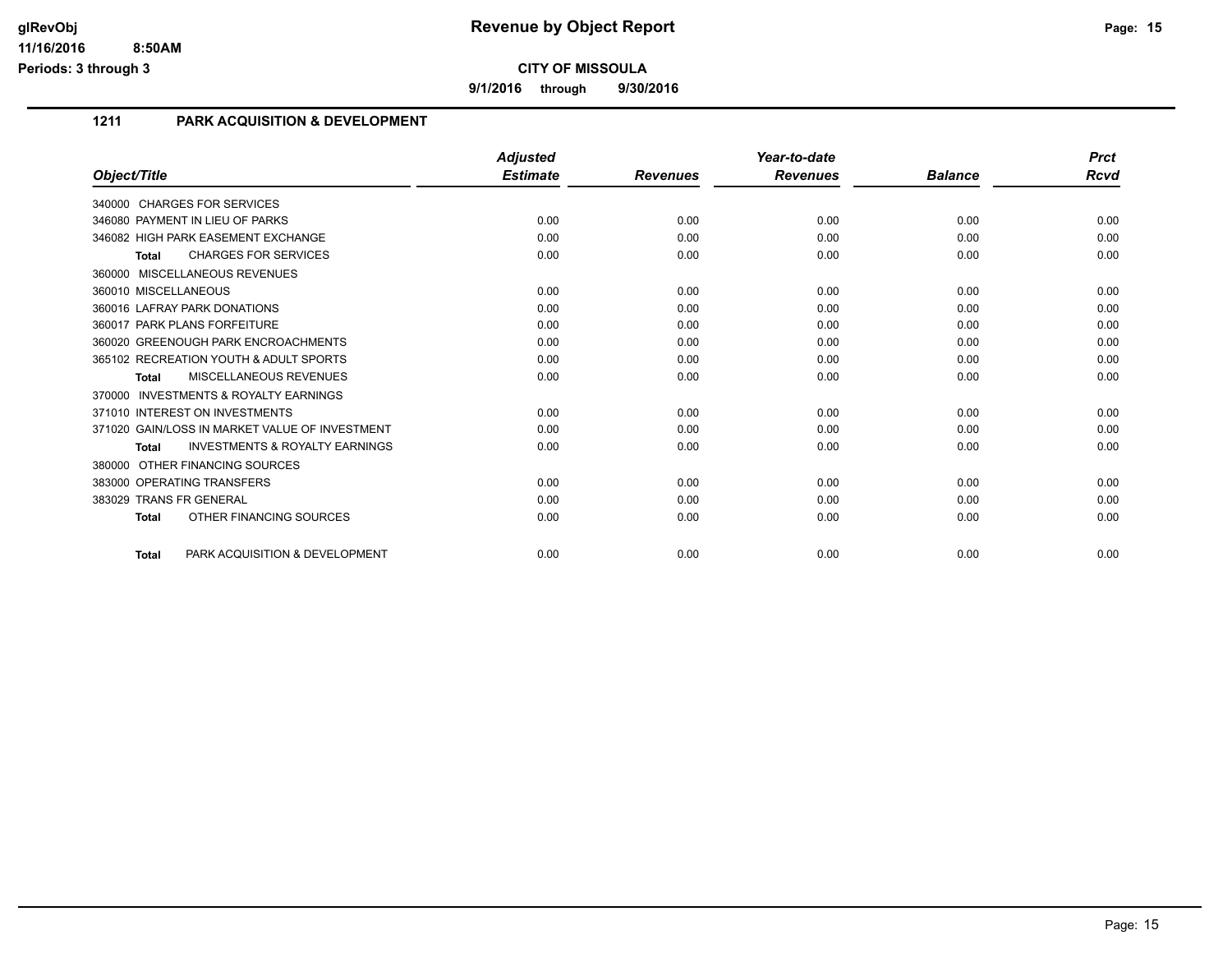**9/1/2016 through 9/30/2016**

**1212 PARK ENTERPRISE FUND**

**1212 PARK ENTERPRISE FUND**

|                                                           | <b>Adjusted</b> |                 | Year-to-date    |                | <b>Prct</b> |
|-----------------------------------------------------------|-----------------|-----------------|-----------------|----------------|-------------|
| Object/Title                                              | <b>Estimate</b> | <b>Revenues</b> | <b>Revenues</b> | <b>Balance</b> | <b>Rcvd</b> |
| 340000 CHARGES FOR SERVICES                               |                 |                 |                 |                |             |
| 346000 FEES                                               | 0.00            | 7,175.14        | 14,154.97       | $-14, 154.97$  | 0.00        |
| 346001 TENNIS FEE                                         | 0.00            | 1,280.00        | 1,280.00        | $-1,280.00$    | 0.00        |
| 346030 SWIMMING POOL FEES                                 | 0.00            | 0.00            | 750.00          | $-750.00$      | 0.00        |
| 346040 MCCORMICK SWIMMING POOL                            | 0.00            | 0.00            | 0.00            | 0.00           | 0.00        |
| 346056 PICNIC SITE FEES                                   | 0.00            | 0.00            | 0.00            | 0.00           | 0.00        |
| 346060 CURRENTS SWIMMING FACILITY                         | 0.00            | 0.00            | 0.00            | 0.00           | 0.00        |
| <b>CHARGES FOR SERVICES</b><br><b>Total</b>               | 0.00            | 8,455.14        | 16,184.97       | $-16, 184.97$  | 0.00        |
| MISCELLANEOUS REVENUES<br>360000                          |                 |                 |                 |                |             |
| 360010 MISCELLANEOUS                                      | 0.00            | 0.00            | 0.00            | 0.00           | 0.00        |
| MISCELLANEOUS REVENUES<br><b>Total</b>                    | 0.00            | 0.00            | 0.00            | 0.00           | 0.00        |
| <b>INVESTMENTS &amp; ROYALTY EARNINGS</b><br>370000       |                 |                 |                 |                |             |
| 371010 INTEREST ON INVESTMENTS                            | 0.00            | 0.00            | 0.00            | 0.00           | 0.00        |
| 371020 GAIN/LOSS IN MARKET VALUE OF INVESTMENTS           | 0.00            | 0.00            | 0.00            | 0.00           | 0.00        |
| <b>INVESTMENTS &amp; ROYALTY EARNINGS</b><br><b>Total</b> | 0.00            | 0.00            | 0.00            | 0.00           | 0.00        |
| PARK ENTERPRISE FUND<br><b>Total</b>                      | 0.00            | 8,455.14        | 16,184.97       | $-16, 184.97$  | 0.00        |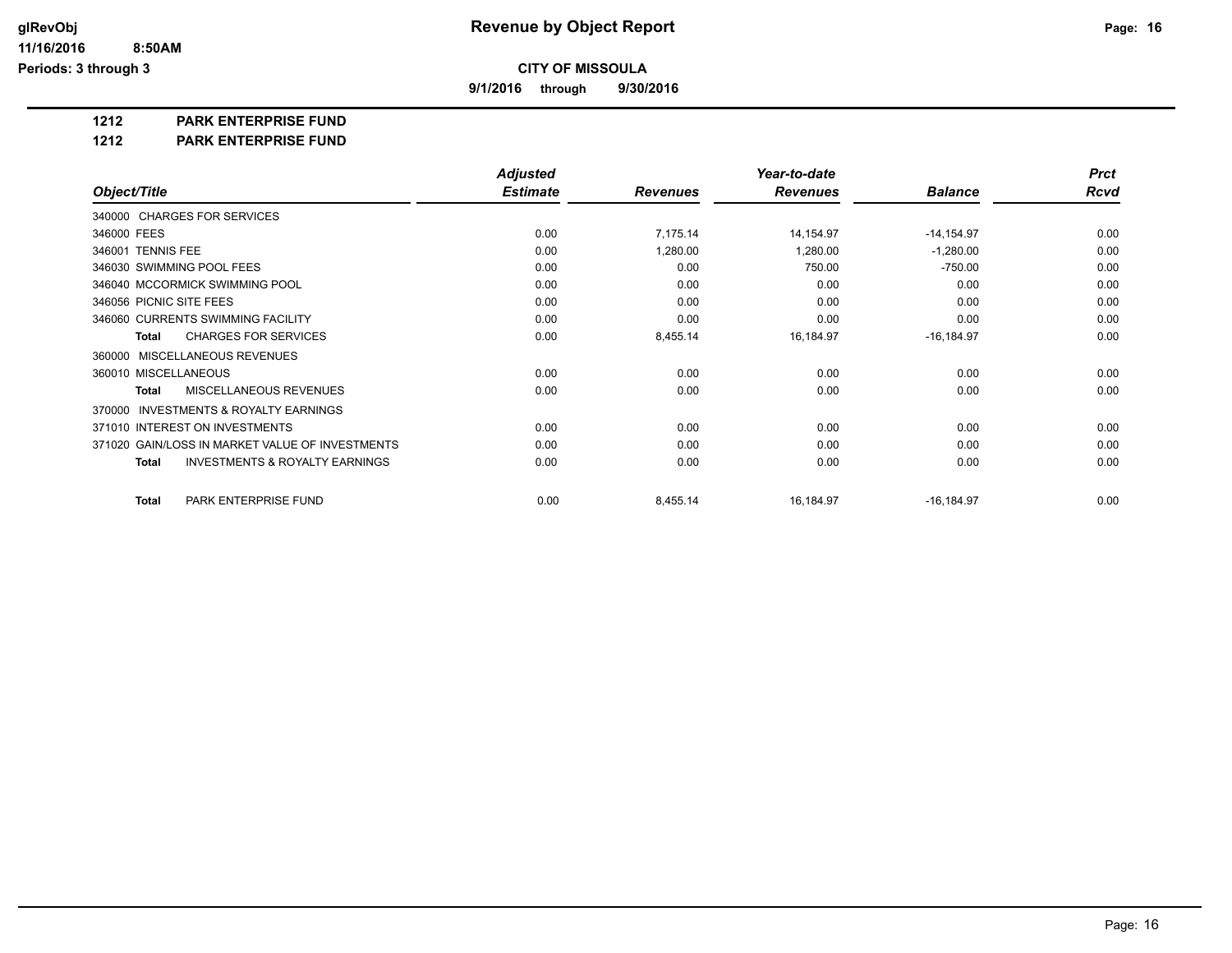**9/1/2016 through 9/30/2016**

#### **1212 PARK ENTERPRISE FUND**

|                                                           | <b>Adjusted</b> |                 | Year-to-date    |                | <b>Prct</b> |
|-----------------------------------------------------------|-----------------|-----------------|-----------------|----------------|-------------|
| Object/Title                                              | <b>Estimate</b> | <b>Revenues</b> | <b>Revenues</b> | <b>Balance</b> | <b>Rcvd</b> |
| 340000 CHARGES FOR SERVICES                               |                 |                 |                 |                |             |
| 346000 FEES                                               | 0.00            | 7,175.14        | 14,154.97       | $-14, 154.97$  | 0.00        |
| 346001 TENNIS FEE                                         | 0.00            | 1,280.00        | 1,280.00        | $-1,280.00$    | 0.00        |
| 346030 SWIMMING POOL FEES                                 | 0.00            | 0.00            | 750.00          | $-750.00$      | 0.00        |
| 346040 MCCORMICK SWIMMING POOL                            | 0.00            | 0.00            | 0.00            | 0.00           | 0.00        |
| 346056 PICNIC SITE FEES                                   | 0.00            | 0.00            | 0.00            | 0.00           | 0.00        |
| 346060 CURRENTS SWIMMING FACILITY                         | 0.00            | 0.00            | 0.00            | 0.00           | 0.00        |
| <b>CHARGES FOR SERVICES</b><br>Total                      | 0.00            | 8,455.14        | 16,184.97       | $-16, 184.97$  | 0.00        |
| 360000 MISCELLANEOUS REVENUES                             |                 |                 |                 |                |             |
| 360010 MISCELLANEOUS                                      | 0.00            | 0.00            | 0.00            | 0.00           | 0.00        |
| MISCELLANEOUS REVENUES<br>Total                           | 0.00            | 0.00            | 0.00            | 0.00           | 0.00        |
| <b>INVESTMENTS &amp; ROYALTY EARNINGS</b><br>370000       |                 |                 |                 |                |             |
| 371010 INTEREST ON INVESTMENTS                            | 0.00            | 0.00            | 0.00            | 0.00           | 0.00        |
| 371020 GAIN/LOSS IN MARKET VALUE OF INVESTMENT            | 0.00            | 0.00            | 0.00            | 0.00           | 0.00        |
| <b>INVESTMENTS &amp; ROYALTY EARNINGS</b><br><b>Total</b> | 0.00            | 0.00            | 0.00            | 0.00           | 0.00        |
| PARK ENTERPRISE FUND<br><b>Total</b>                      | 0.00            | 8,455.14        | 16,184.97       | $-16, 184.97$  | 0.00        |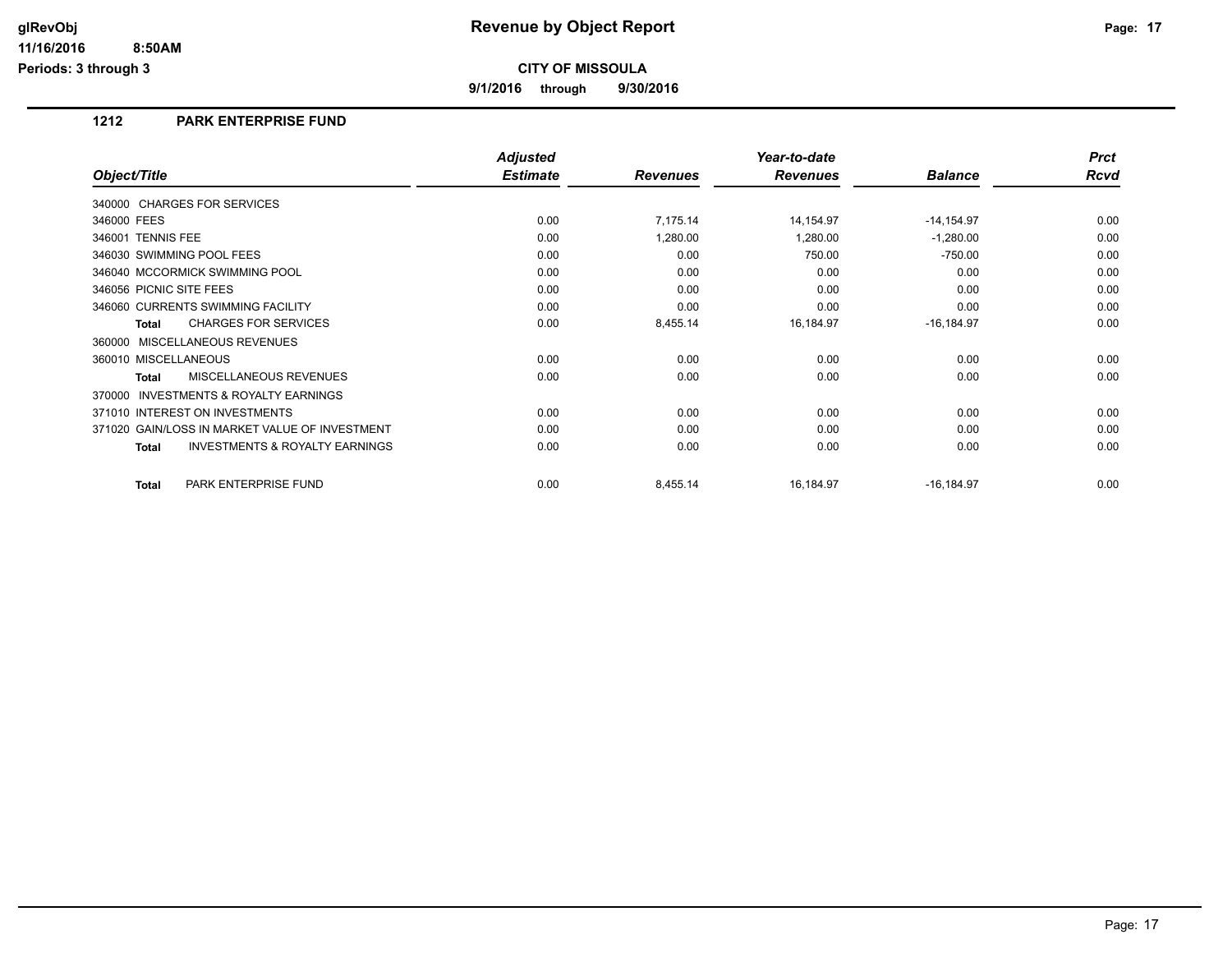**9/1/2016 through 9/30/2016**

**1216 PARKS & REC TRAILS, DEV**

|                                                   | <b>Adjusted</b> |                 | Year-to-date    |                | <b>Prct</b> |
|---------------------------------------------------|-----------------|-----------------|-----------------|----------------|-------------|
| Object/Title                                      | <b>Estimate</b> | <b>Revenues</b> | <b>Revenues</b> | <b>Balance</b> | <b>Rcvd</b> |
| 330000 INTERGOVERNMENTAL REVENUES                 |                 |                 |                 |                |             |
| 331013 NORTHSIDE PED BRIDGE ARRA GRANT            | 0.00            | 0.00            | 0.00            | 0.00           | 0.00        |
| 331014 WHITE PINE PLAYGROUND-CDBG GRANT           | 0.00            | 0.00            | 0.00            | 0.00           | 0.00        |
| 334025 COUNTY WEED                                | 0.00            | 16,947.30       | 16,947.30       | $-16,947.30$   | 0.00        |
| 334026 FOREST HEALTH GRANT                        | 0.00            | 0.00            | 0.00            | 0.00           | 0.00        |
| 334028 DEPT OF AG INTERN GRANT                    | 0.00            | 0.00            | 0.00            | 0.00           | 0.00        |
| 334121 DNRC GRANT                                 | 0.00            | 0.00            | 0.00            | 0.00           | 0.00        |
| 334122 RENEWABLE RESOURCE GRANTS                  | 0.00            | 0.00            | $-49,800.00$    | 49,800.00      | 0.00        |
| 334125 FWP GRANT                                  | 0.00            | 0.00            | 0.00            | 0.00           | 0.00        |
| 334251 RTP/TAP STATE GRANTS                       | 0.00            | 0.00            | $-2,548.00$     | 2,548.00       | 0.00        |
| 336023 STATE CONTRIB. - PERS                      | 0.00            | 0.00            | 0.00            | 0.00           | 0.00        |
| <b>INTERGOVERNMENTAL REVENUES</b><br><b>Total</b> | 0.00            | 16,947.30       | $-35,400.70$    | 35,400.70      | 0.00        |
| 340000 CHARGES FOR SERVICES                       |                 |                 |                 |                |             |
| 343036 *** Title Not Found ***                    | 0.00            | 0.00            | 0.00            | 0.00           | 0.00        |
| 343302 PARKS SOIL PROJECT                         | 0.00            | 0.00            | 0.00            | 0.00           | 0.00        |
| 346034 GROUNDS MAINTENANCE CONTRACT               | 0.00            | 0.00            | 0.00            | 0.00           | 0.00        |
| 346052 PLAYGROUND SAFETY TRAINING                 | 0.00            | 0.00            | 0.00            | 0.00           | 0.00        |
| 346055 COUNTY PARK SUPPORT                        | 0.00            | 0.00            | 0.00            | 0.00           | 0.00        |
| <b>CHARGES FOR SERVICES</b><br>Total              | 0.00            | 0.00            | 0.00            | 0.00           | 0.00        |
| 360000 MISCELLANEOUS REVENUES                     |                 |                 |                 |                |             |
| 360000 MISCELLANEOUS REVENUES                     | 0.00            | 0.00            | 0.00            | 0.00           | 0.00        |
| 360010 MISCELLANEOUS                              | 0.00            | 0.00            | 0.00            | 0.00           | 0.00        |
| 361000 RATTLESNAKE LAND LEASES                    | 0.00            | 0.00            | 0.00            | 0.00           | 0.00        |
| 361003 CARAS PARK CONCERT REVENUE                 | 0.00            | 0.00            | 0.00            | 0.00           | 0.00        |
| 364040 INSURANCE AND DAMAGE RECOVERY              | 0.00            | 132.50          | 252.01          | $-252.01$      | 0.00        |
| 365000 DONATIONS                                  | 0.00            | 0.00            | 0.00            | 0.00           | 0.00        |
| 365001 *** Title Not Found ***                    | 0.00            | 0.00            | 0.00            | 0.00           | 0.00        |
| 365002 OTHER RECREATION DONATIONS                 | 0.00            | 0.00            | 2,400.05        | $-2,400.05$    | 0.00        |
| 365003 DONATIONS - SMOKE ALARMS                   | 0.00            | 0.00            | 100.55          | $-100.55$      | 0.00        |
| 365004 GRANT CR TRAIL ASSN DONATION               | 0.00            | 0.00            | 0.00            | 0.00           | 0.00        |
| 365005 DONATIONS - ARCO                           | 0.00            | 0.00            | 0.00            | 0.00           | 0.00        |
| 365009 DONATIONS - BASKETBALL/TENNIS COURT        | 0.00            | 0.00            | 1,200.00        | $-1,200.00$    | 0.00        |
| 365019 PARKS DONATIONS                            | 0.00            | 2,765.86        | 3,429.06        | $-3,429.06$    | 0.00        |
| 365020 OPEN SPACE DONATIONS                       | 0.00            | 25.00           | 25.00           | $-25.00$       | 0.00        |
| 365100 RECREATION OUTDOOR                         | 0.00            | 1,148.00        | 1,148.00        | $-1,148.00$    | 0.00        |
| 365101 RECREATION SCHOLARSHIP                     | 0.00            | 462.30          | $-714.94$       | 714.94         | 0.00        |
| 365102 RECREATION YOUTH & ADULT SPORTS            | 0.00            | 0.00            | 0.00            | 0.00           | 0.00        |
| 365103 URBAN FORESTRY PROGRAMS                    | 0.00            | 825.00          | 1,948.00        | $-1,948.00$    | 0.00        |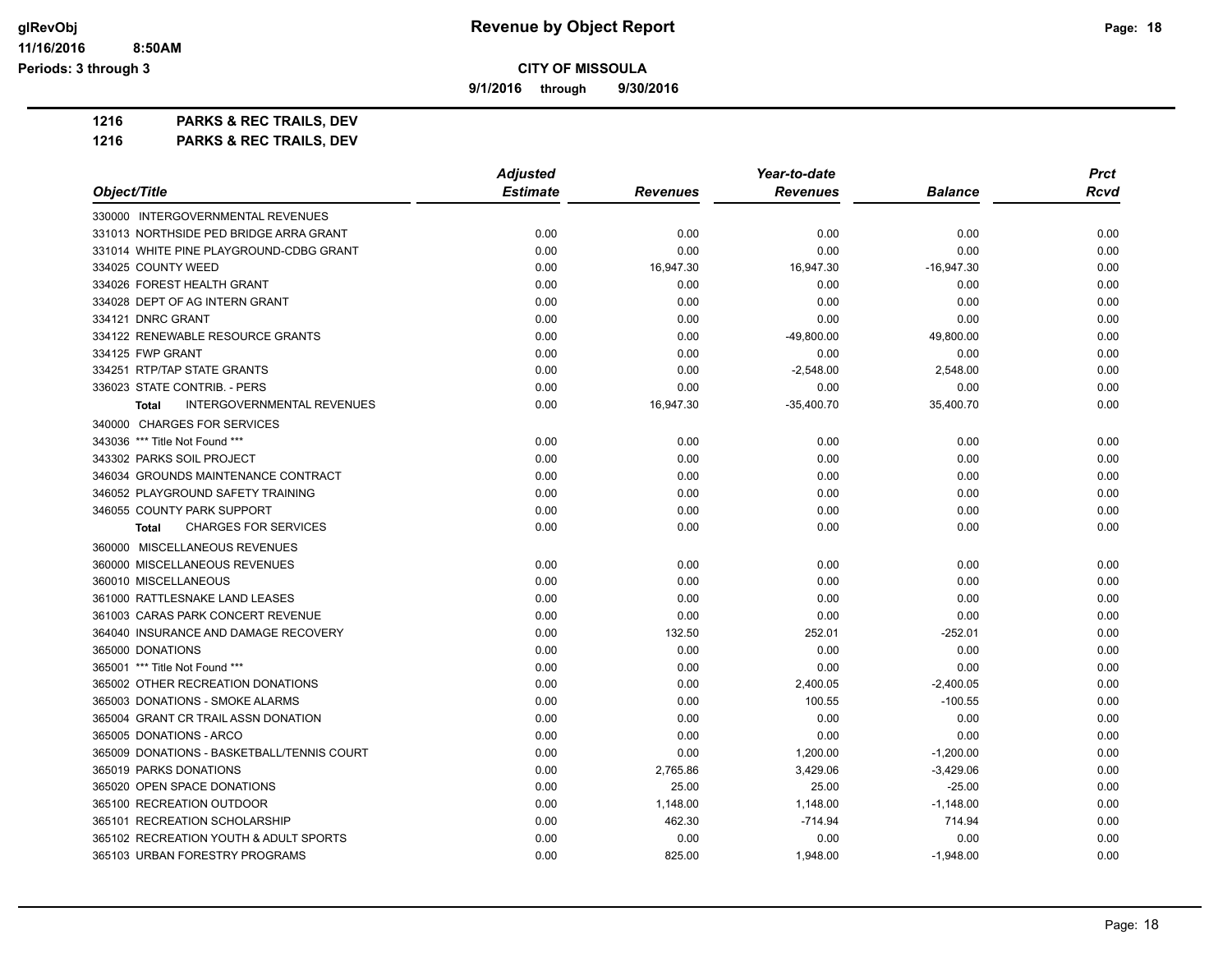**9/1/2016 through 9/30/2016**

**1216 PARKS & REC TRAILS, DEV**

|                                                     | <b>Adjusted</b> |                 | Year-to-date    |                | <b>Prct</b> |
|-----------------------------------------------------|-----------------|-----------------|-----------------|----------------|-------------|
| Object/Title                                        | <b>Estimate</b> | <b>Revenues</b> | <b>Revenues</b> | <b>Balance</b> | <b>Rcvd</b> |
| 365109 CONSERVATION LANDS DONATIONS                 | 0.00            | 0.00            | 0.00            | 0.00           | 0.00        |
| MISCELLANEOUS REVENUES<br><b>Total</b>              | 0.00            | 5,358.66        | 9,787.73        | $-9,787.73$    | 0.00        |
| <b>INVESTMENTS &amp; ROYALTY EARNINGS</b><br>370000 |                 |                 |                 |                |             |
| 371010 INTEREST ON INVESTMENTS                      | 0.00            | 0.00            | 0.00            | 0.00           | 0.00        |
| 371020 GAIN/LOSS IN MARKET VALUE OF INVESTMENTS     | 0.00            | 0.00            | 0.00            | 0.00           | 0.00        |
| <b>INVESTMENTS &amp; ROYALTY EARNINGS</b><br>Total  | 0.00            | 0.00            | 0.00            | 0.00           | 0.00        |
| 380000 OTHER FINANCING SOURCES                      |                 |                 |                 |                |             |
| 383000 OPERATING TRANSFERS                          | 0.00            | 0.00            | 0.00            | 0.00           | 0.00        |
| 383001 TRANS FR FLUSHING DISTRICT                   | 0.00            | 0.00            | 0.00            | 0.00           | 0.00        |
| 383026 TRANS FR CDBG                                | 0.00            | 0.00            | 90,303.40       | $-90,303.40$   | 0.00        |
| 383043 TRANSFERS FROM IMPACT FEES                   | 0.00            | 0.00            | 0.00            | 0.00           | 0.00        |
| OTHER FINANCING SOURCES<br><b>Total</b>             | 0.00            | 0.00            | 90,303.40       | $-90,303.40$   | 0.00        |
| PARKS & REC TRAILS, DEV<br><b>Total</b>             | 0.00            | 22,305.96       | 64,690.43       | $-64,690.43$   | 0.00        |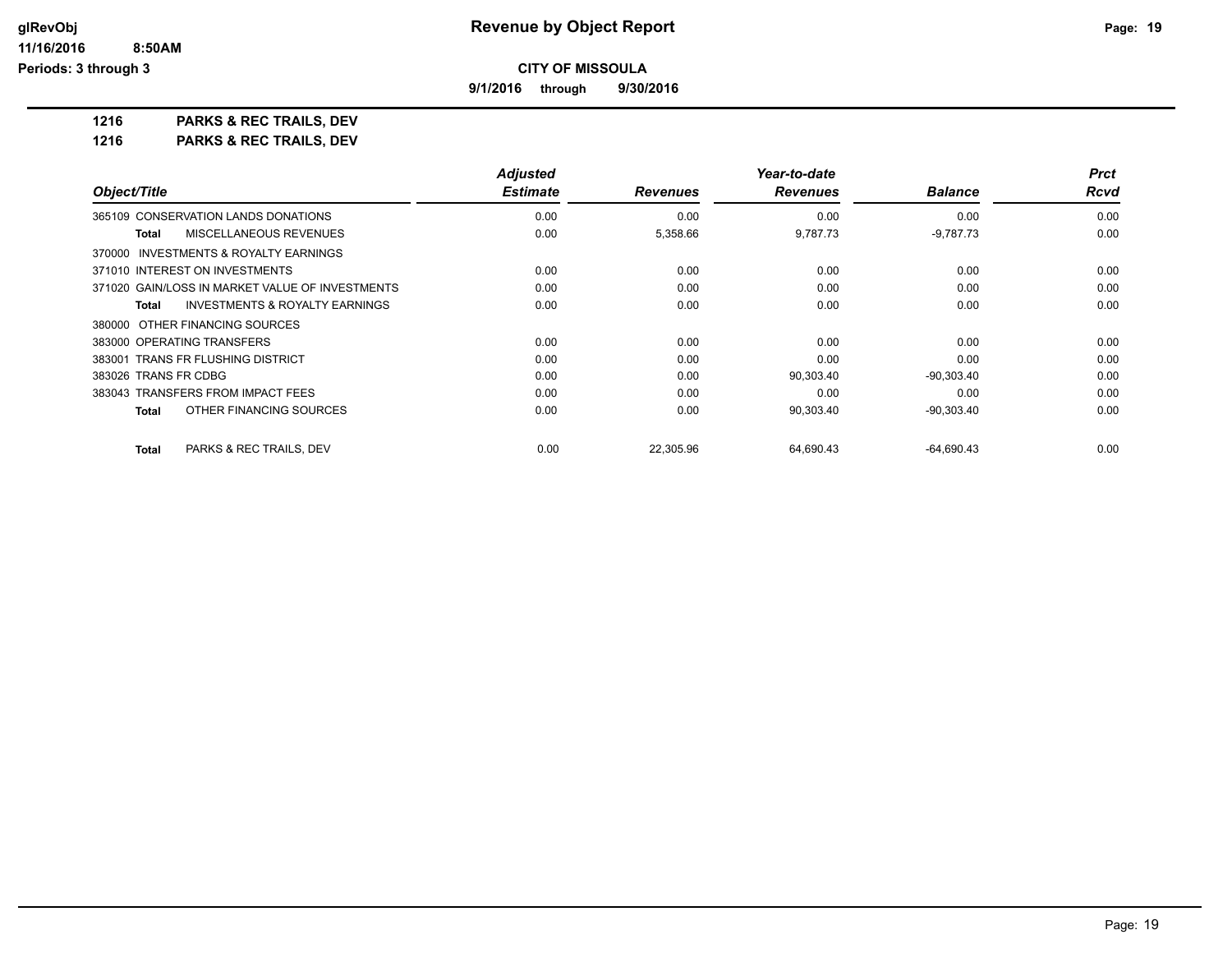**CITY OF MISSOULA**

**9/1/2016 through 9/30/2016**

| Object/Title                                      | <b>Adjusted</b> |           | Year-to-date    |                |      |
|---------------------------------------------------|-----------------|-----------|-----------------|----------------|------|
|                                                   | <b>Estimate</b> | Revenues  | <b>Revenues</b> | <b>Balance</b> | Rcvd |
| 330000 INTERGOVERNMENTAL REVENUES                 |                 |           |                 |                |      |
| 331013 NORTHSIDE PED BRIDGE ARRA GRANT            | 0.00            | 0.00      | 0.00            | 0.00           | 0.00 |
| 331014 WHITE PINE PLAYGROUND-CDBG GRANT           | 0.00            | 0.00      | 0.00            | 0.00           | 0.00 |
| 334025 COUNTY WEED                                | 0.00            | 16,947.30 | 16,947.30       | $-16,947.30$   | 0.00 |
| 334026 FOREST HEALTH GRANT                        | 0.00            | 0.00      | 0.00            | 0.00           | 0.00 |
| 334028 DEPT OF AG INTERN GRANT                    | 0.00            | 0.00      | 0.00            | 0.00           | 0.00 |
| 334121 DNRC GRANT                                 | 0.00            | 0.00      | 0.00            | 0.00           | 0.00 |
| 334122 RENEWABLE RESOURCE GRANTS                  | 0.00            | 0.00      | -49,800.00      | 49,800.00      | 0.00 |
| 334125 FWP GRANT                                  | 0.00            | 0.00      | 0.00            | 0.00           | 0.00 |
| 334251 RTP/TAP STATE GRANTS                       | 0.00            | 0.00      | $-2,548.00$     | 2,548.00       | 0.00 |
| 336023 STATE CONTRIB. - PERS                      | 0.00            | 0.00      | 0.00            | 0.00           | 0.00 |
| <b>INTERGOVERNMENTAL REVENUES</b><br><b>Total</b> | 0.00            | 16,947.30 | $-35,400.70$    | 35,400.70      | 0.00 |
| 340000 CHARGES FOR SERVICES                       |                 |           |                 |                |      |
| 343036 *** Title Not Found ***                    | 0.00            | 0.00      | 0.00            | 0.00           | 0.00 |
| 343302 PARKS SOIL PROJECT                         | 0.00            | 0.00      | 0.00            | 0.00           | 0.00 |
| 346034 GROUNDS MAINTENANCE CONTRACT               | 0.00            | 0.00      | 0.00            | 0.00           | 0.00 |
| 346052 PLAYGROUND SAFETY TRAINING                 | 0.00            | 0.00      | 0.00            | 0.00           | 0.00 |
| 346055 COUNTY PARK SUPPORT                        | 0.00            | 0.00      | 0.00            | 0.00           | 0.00 |
| <b>CHARGES FOR SERVICES</b><br><b>Total</b>       | 0.00            | 0.00      | 0.00            | 0.00           | 0.00 |
| 360000 MISCELLANEOUS REVENUES                     |                 |           |                 |                |      |
| 360000 MISCELLANEOUS REVENUES                     | 0.00            | 0.00      | 0.00            | 0.00           | 0.00 |
| 360010 MISCELLANEOUS                              | 0.00            | 0.00      | 0.00            | 0.00           | 0.00 |
| 361000 RATTLESNAKE LAND LEASES                    | 0.00            | 0.00      | 0.00            | 0.00           | 0.00 |
| 361003 CARAS PARK CONCERT REVENUE                 | 0.00            | 0.00      | 0.00            | 0.00           | 0.00 |
| 364040 INSURANCE AND DAMAGE RECOVERY              | 0.00            | 132.50    | 252.01          | $-252.01$      | 0.00 |
| 365000 DONATIONS                                  | 0.00            | 0.00      | 0.00            | 0.00           | 0.00 |
| 365001 *** Title Not Found ***                    | 0.00            | 0.00      | 0.00            | 0.00           | 0.00 |
| 365002 OTHER RECREATION DONATIONS                 | 0.00            | 0.00      | 2,400.05        | $-2,400.05$    | 0.00 |
| 365003 DONATIONS - SMOKE ALARMS                   | 0.00            | 0.00      | 100.55          | $-100.55$      | 0.00 |
| 365004 GRANT CR TRAIL ASSN DONATION               | 0.00            | 0.00      | 0.00            | 0.00           | 0.00 |
| 365005 DONATIONS - ARCO                           | 0.00            | 0.00      | 0.00            | 0.00           | 0.00 |
| 365009 DONATIONS - BASKETBALL/TENNIS COURT        | 0.00            | 0.00      | 1,200.00        | $-1,200.00$    | 0.00 |
| 365019 PARKS DONATIONS                            | 0.00            | 2,765.86  | 3,429.06        | $-3,429.06$    | 0.00 |
| 365020 OPEN SPACE DONATIONS                       | 0.00            | 25.00     | 25.00           | $-25.00$       | 0.00 |
| 365100 RECREATION OUTDOOR                         | 0.00            | 1,148.00  | 1,148.00        | $-1,148.00$    | 0.00 |
| 365101 RECREATION SCHOLARSHIP                     | 0.00            | 462.30    | $-714.94$       | 714.94         | 0.00 |
| 365102 RECREATION YOUTH & ADULT SPORTS            | 0.00            | 0.00      | 0.00            | 0.00           | 0.00 |
| 365103 URBAN FORESTRY PROGRAMS                    | 0.00            | 825.00    | 1,948.00        | $-1,948.00$    | 0.00 |
| 365109 CONSERVATION LANDS DONATIONS               | 0.00            | 0.00      | 0.00            | 0.00           | 0.00 |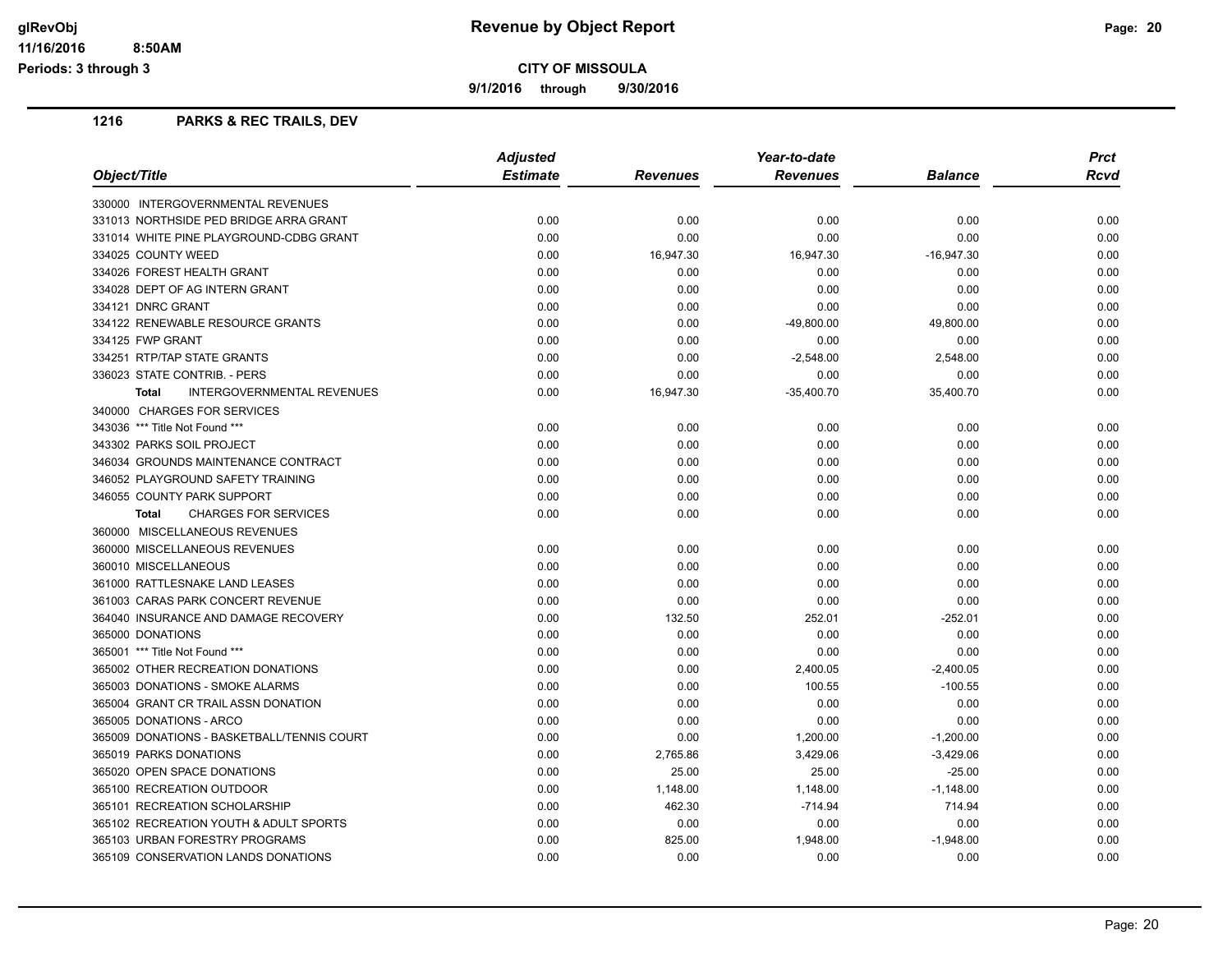**9/1/2016 through 9/30/2016**

| Object/Title                                              | <b>Adjusted</b><br><b>Estimate</b> | <b>Revenues</b> | Year-to-date<br><b>Revenues</b> | <b>Balance</b> | <b>Prct</b><br><b>Rcvd</b> |
|-----------------------------------------------------------|------------------------------------|-----------------|---------------------------------|----------------|----------------------------|
|                                                           |                                    |                 |                                 |                |                            |
| MISCELLANEOUS REVENUES<br><b>Total</b>                    | 0.00                               | 5,358.66        | 9,787.73                        | $-9,787.73$    | 0.00                       |
| 370000 INVESTMENTS & ROYALTY EARNINGS                     |                                    |                 |                                 |                |                            |
| 371010 INTEREST ON INVESTMENTS                            | 0.00                               | 0.00            | 0.00                            | 0.00           | 0.00                       |
| 371020 GAIN/LOSS IN MARKET VALUE OF INVESTMENT            | 0.00                               | 0.00            | 0.00                            | 0.00           | 0.00                       |
| <b>INVESTMENTS &amp; ROYALTY EARNINGS</b><br><b>Total</b> | 0.00                               | 0.00            | 0.00                            | 0.00           | 0.00                       |
| 380000 OTHER FINANCING SOURCES                            |                                    |                 |                                 |                |                            |
| 383000 OPERATING TRANSFERS                                | 0.00                               | 0.00            | 0.00                            | 0.00           | 0.00                       |
| 383001 TRANS FR FLUSHING DISTRICT                         | 0.00                               | 0.00            | 0.00                            | 0.00           | 0.00                       |
| 383026 TRANS FR CDBG                                      | 0.00                               | 0.00            | 90,303.40                       | $-90,303.40$   | 0.00                       |
| 383043 TRANSFERS FROM IMPACT FEES                         | 0.00                               | 0.00            | 0.00                            | 0.00           | 0.00                       |
| OTHER FINANCING SOURCES<br><b>Total</b>                   | 0.00                               | 0.00            | 90,303.40                       | $-90,303.40$   | 0.00                       |
| PARKS & REC TRAILS, DEV<br><b>Total</b>                   | 0.00                               | 22,305.96       | 64,690.43                       | $-64,690.43$   | 0.00                       |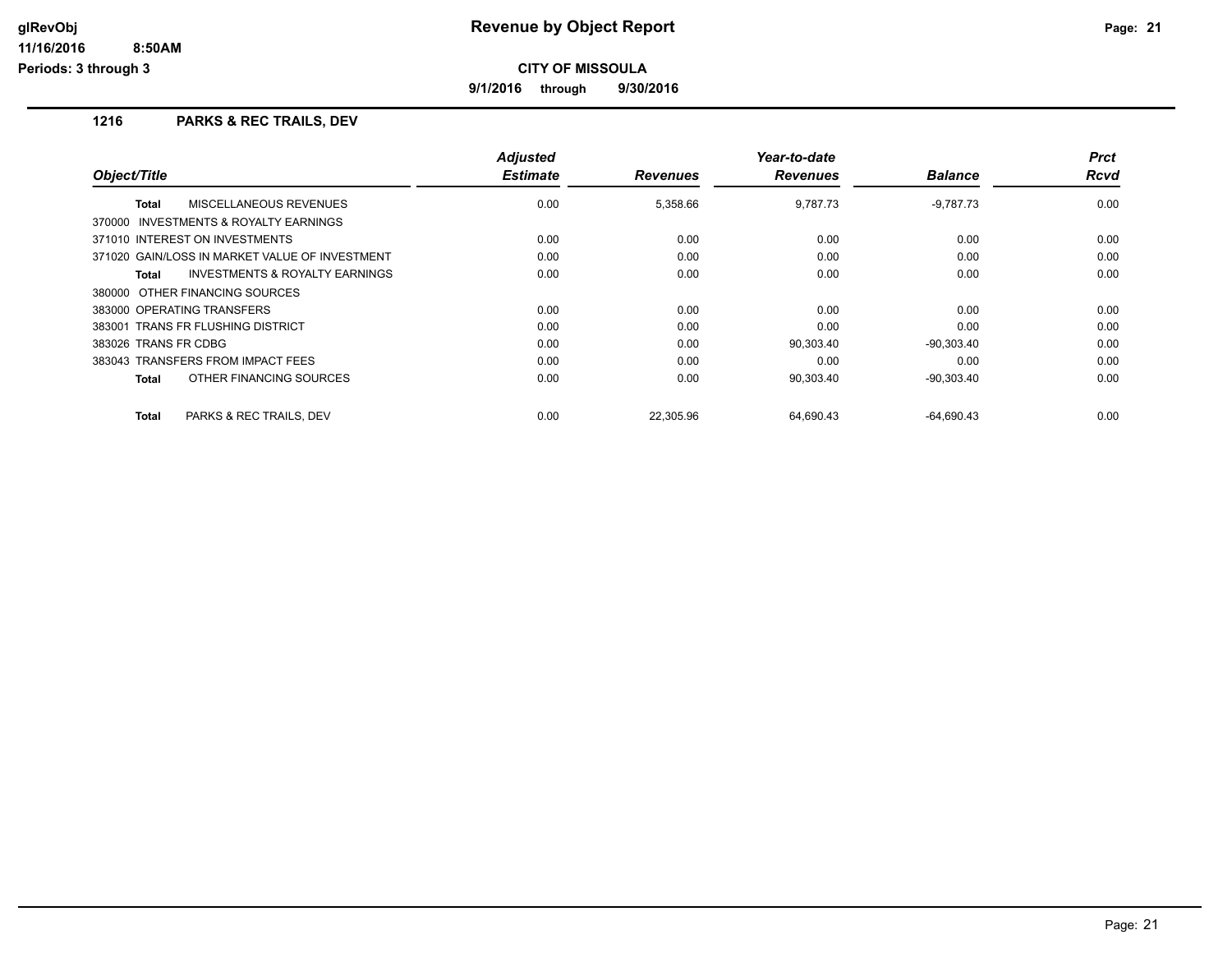**CITY OF MISSOULA**

**9/1/2016 through 9/30/2016**

#### **1217 PARKS CITY LIFE GYM LEASE**

**1217 PARKS CITY LIFE GYM LEASE**

| Object/Title                              | <b>Adjusted</b><br><b>Estimate</b> | <b>Revenues</b> | Year-to-date<br><b>Revenues</b> | <b>Balance</b> | <b>Prct</b><br><b>Rcvd</b> |
|-------------------------------------------|------------------------------------|-----------------|---------------------------------|----------------|----------------------------|
| 330000 INTERGOVERNMENTAL REVENUES         |                                    |                 |                                 |                |                            |
| 336023 STATE CONTRIB. - PERS              | 0.00                               | 0.00            | 0.00                            | 0.00           | 0.00                       |
| INTERGOVERNMENTAL REVENUES<br>Total       | 0.00                               | 0.00            | 0.00                            | 0.00           | 0.00                       |
| 340000 CHARGES FOR SERVICES               |                                    |                 |                                 |                |                            |
| 346031 RECREATION FEES                    | 0.00                               | 3,781.50        | 7,180.50                        | $-7,180.50$    | 0.00                       |
| 346032 PRESCHOOL PROGRAMS                 | 0.00                               | 0.00            | 0.00                            | 0.00           | 0.00                       |
| 346053 CITY LIFE PROGRAMS                 | 0.00                               | 0.00            | 0.00                            | 0.00           | 0.00                       |
| <b>CHARGES FOR SERVICES</b><br>Total      | 0.00                               | 3,781.50        | 7,180.50                        | $-7,180.50$    | 0.00                       |
| 360000 MISCELLANEOUS REVENUES             |                                    |                 |                                 |                |                            |
| 365019 PARKS DONATIONS                    | 0.00                               | 0.00            | 0.00                            | 0.00           | 0.00                       |
| MISCELLANEOUS REVENUES<br><b>Total</b>    | 0.00                               | 0.00            | 0.00                            | 0.00           | 0.00                       |
| PARKS CITY LIFE GYM LEASE<br><b>Total</b> | 0.00                               | 3.781.50        | 7.180.50                        | $-7.180.50$    | 0.00                       |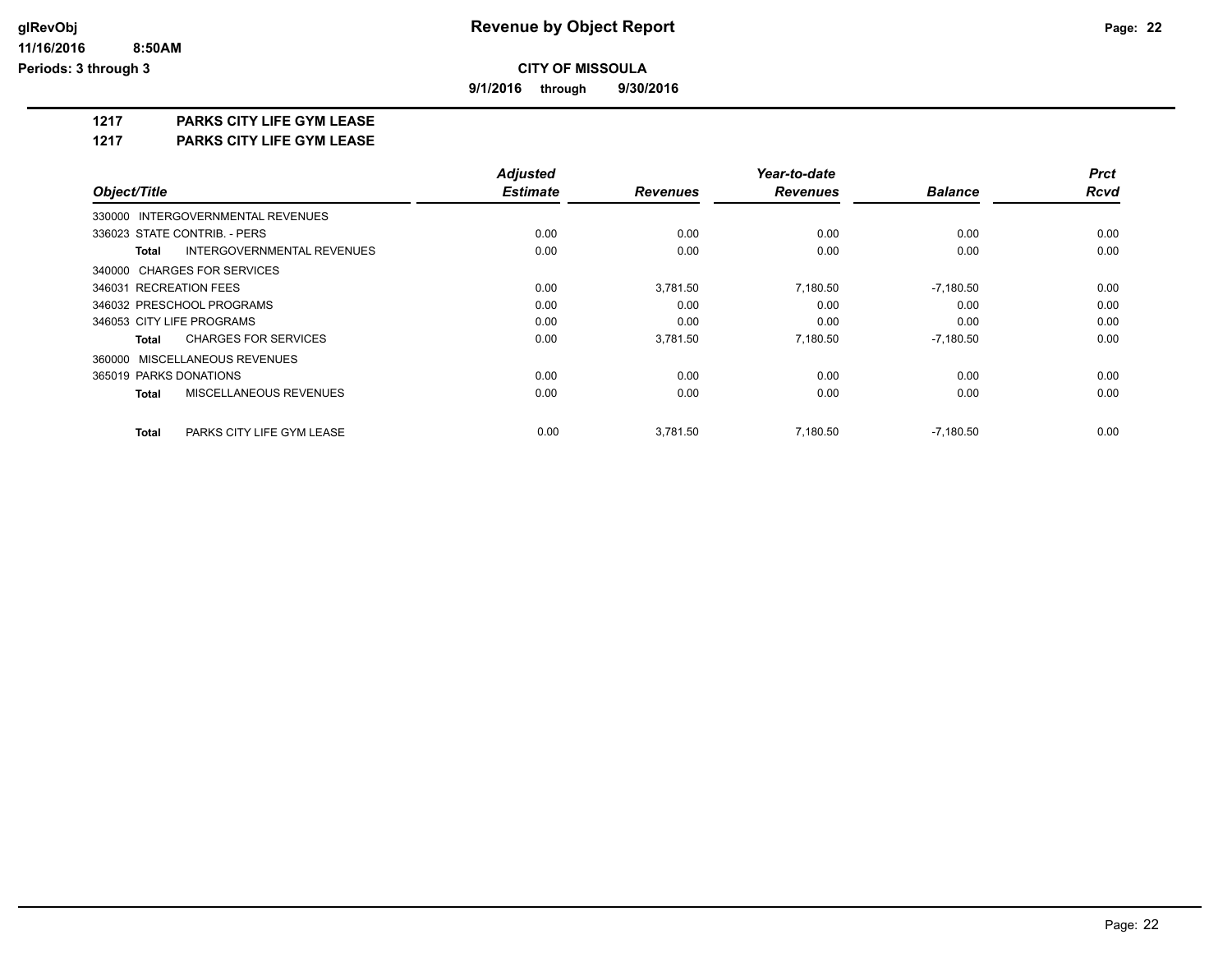**9/1/2016 through 9/30/2016**

#### **1217 PARKS CITY LIFE GYM LEASE**

| Object/Title                                | <b>Adjusted</b><br><b>Estimate</b> | <b>Revenues</b> | Year-to-date<br><b>Revenues</b> | <b>Balance</b> | <b>Prct</b><br>Rcvd |
|---------------------------------------------|------------------------------------|-----------------|---------------------------------|----------------|---------------------|
| INTERGOVERNMENTAL REVENUES<br>330000        |                                    |                 |                                 |                |                     |
| 336023 STATE CONTRIB. - PERS                | 0.00                               | 0.00            | 0.00                            | 0.00           | 0.00                |
| INTERGOVERNMENTAL REVENUES<br><b>Total</b>  | 0.00                               | 0.00            | 0.00                            | 0.00           | 0.00                |
| 340000 CHARGES FOR SERVICES                 |                                    |                 |                                 |                |                     |
| 346031 RECREATION FEES                      | 0.00                               | 3,781.50        | 7.180.50                        | $-7.180.50$    | 0.00                |
| 346032 PRESCHOOL PROGRAMS                   | 0.00                               | 0.00            | 0.00                            | 0.00           | 0.00                |
| 346053 CITY LIFE PROGRAMS                   | 0.00                               | 0.00            | 0.00                            | 0.00           | 0.00                |
| <b>CHARGES FOR SERVICES</b><br><b>Total</b> | 0.00                               | 3,781.50        | 7,180.50                        | $-7,180.50$    | 0.00                |
| 360000 MISCELLANEOUS REVENUES               |                                    |                 |                                 |                |                     |
| 365019 PARKS DONATIONS                      | 0.00                               | 0.00            | 0.00                            | 0.00           | 0.00                |
| MISCELLANEOUS REVENUES<br><b>Total</b>      | 0.00                               | 0.00            | 0.00                            | 0.00           | 0.00                |
| PARKS CITY LIFE GYM LEASE<br><b>Total</b>   | 0.00                               | 3.781.50        | 7.180.50                        | $-7,180.50$    | 0.00                |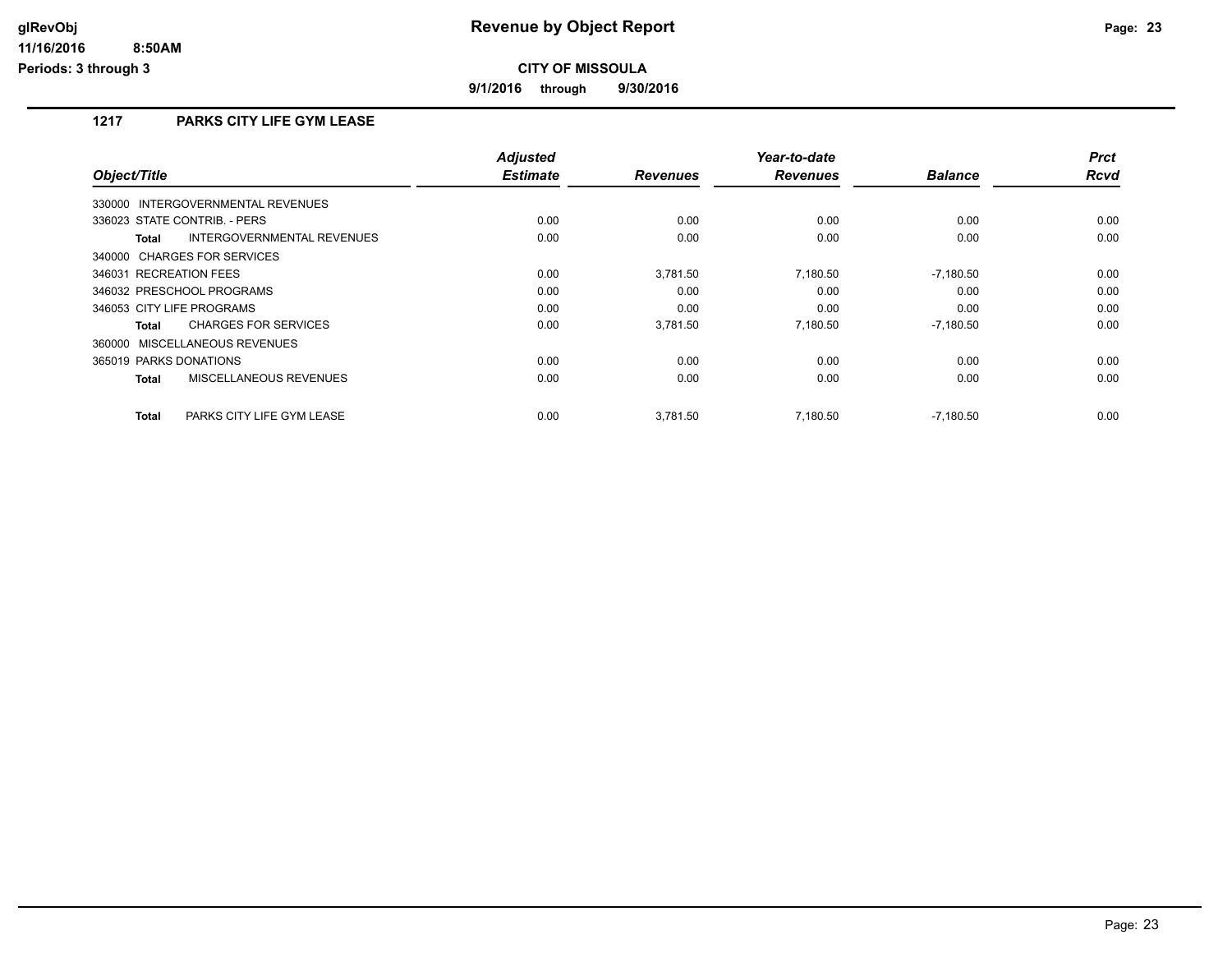**9/1/2016 through 9/30/2016**

**1218 ALL ABILITIES PLAYGROUND**

**1218 ALL ABILITIES PLAYGROUND**

|                                               | <b>Adjusted</b> |                 | Year-to-date    |                | <b>Prct</b> |
|-----------------------------------------------|-----------------|-----------------|-----------------|----------------|-------------|
| Object/Title                                  | <b>Estimate</b> | <b>Revenues</b> | <b>Revenues</b> | <b>Balance</b> | <b>Rcvd</b> |
| 360000 MISCELLANEOUS REVENUES                 |                 |                 |                 |                |             |
| 365019 PARKS DONATIONS                        | 0.00            | 0.00            | 7,685.00        | $-7.685.00$    | 0.00        |
| <b>MISCELLANEOUS REVENUES</b><br><b>Total</b> | 0.00            | 0.00            | 7.685.00        | $-7.685.00$    | 0.00        |
| 380000 OTHER FINANCING SOURCES                |                 |                 |                 |                |             |
| 383010 TRANS FR CIP                           | 0.00            | 0.00            | 0.00            | 0.00           | 0.00        |
| OTHER FINANCING SOURCES<br><b>Total</b>       | 0.00            | 0.00            | 0.00            | 0.00           | 0.00        |
|                                               |                 |                 |                 |                |             |
| <b>Total</b><br>ALL ABILITIES PLAYGROUND      | 0.00            | 0.00            | 7.685.00        | $-7.685.00$    | 0.00        |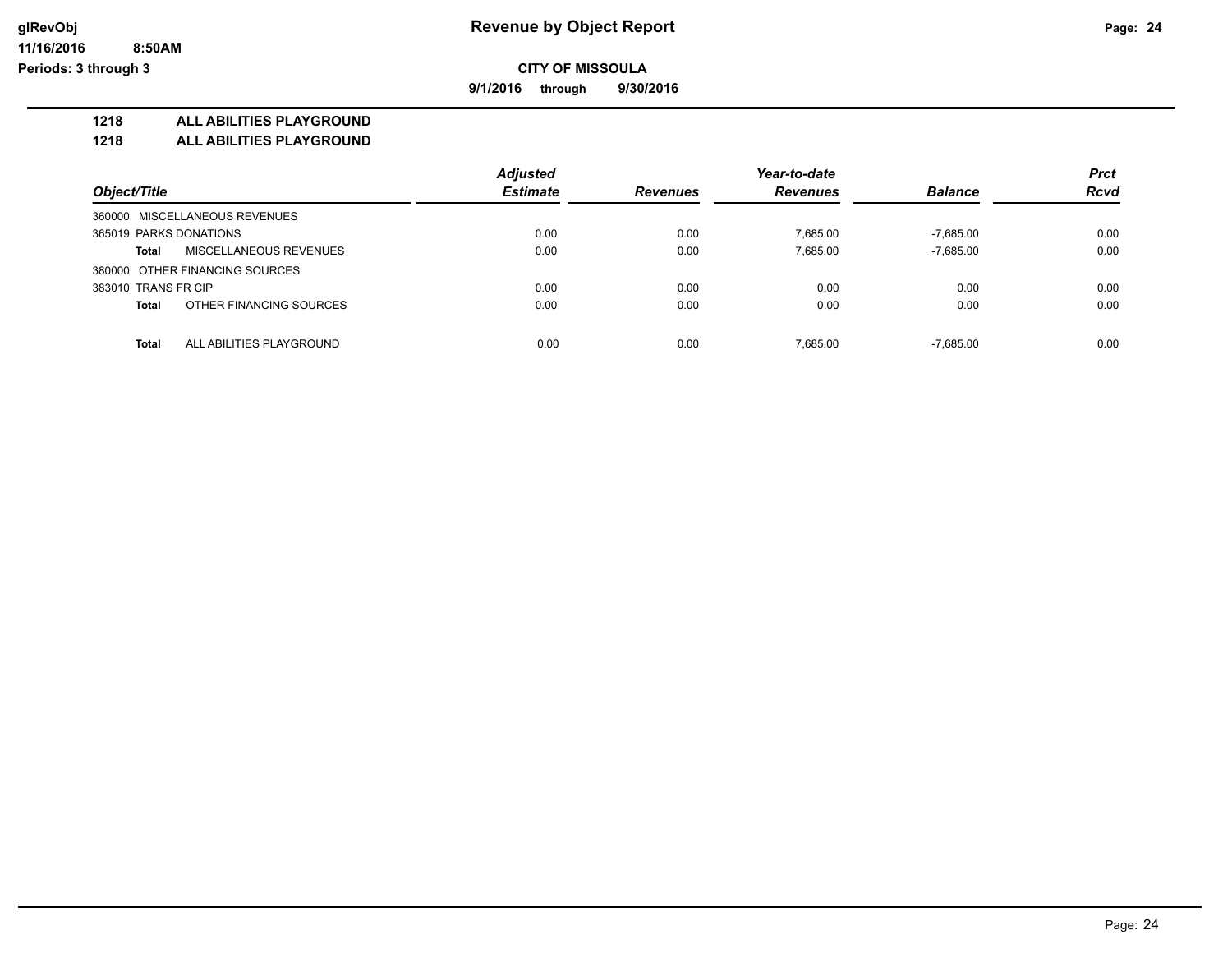**CITY OF MISSOULA**

**9/1/2016 through 9/30/2016**

#### **1218 ALL ABILITIES PLAYGROUND**

 **8:50AM**

| Object/Title                   |                          | <b>Adjusted</b><br><b>Estimate</b> | <b>Revenues</b> | Year-to-date<br><b>Revenues</b> | <b>Balance</b> | <b>Prct</b><br><b>Rcvd</b> |
|--------------------------------|--------------------------|------------------------------------|-----------------|---------------------------------|----------------|----------------------------|
| 360000 MISCELLANEOUS REVENUES  |                          |                                    |                 |                                 |                |                            |
| 365019 PARKS DONATIONS         |                          | 0.00                               | 0.00            | 7.685.00                        | $-7.685.00$    | 0.00                       |
| <b>Total</b>                   | MISCELLANEOUS REVENUES   | 0.00                               | 0.00            | 7,685.00                        | $-7,685.00$    | 0.00                       |
| 380000 OTHER FINANCING SOURCES |                          |                                    |                 |                                 |                |                            |
| 383010 TRANS FR CIP            |                          | 0.00                               | 0.00            | 0.00                            | 0.00           | 0.00                       |
| <b>Total</b>                   | OTHER FINANCING SOURCES  | 0.00                               | 0.00            | 0.00                            | 0.00           | 0.00                       |
| <b>Total</b>                   | ALL ABILITIES PLAYGROUND | 0.00                               | 0.00            | 7.685.00                        | $-7.685.00$    | 0.00                       |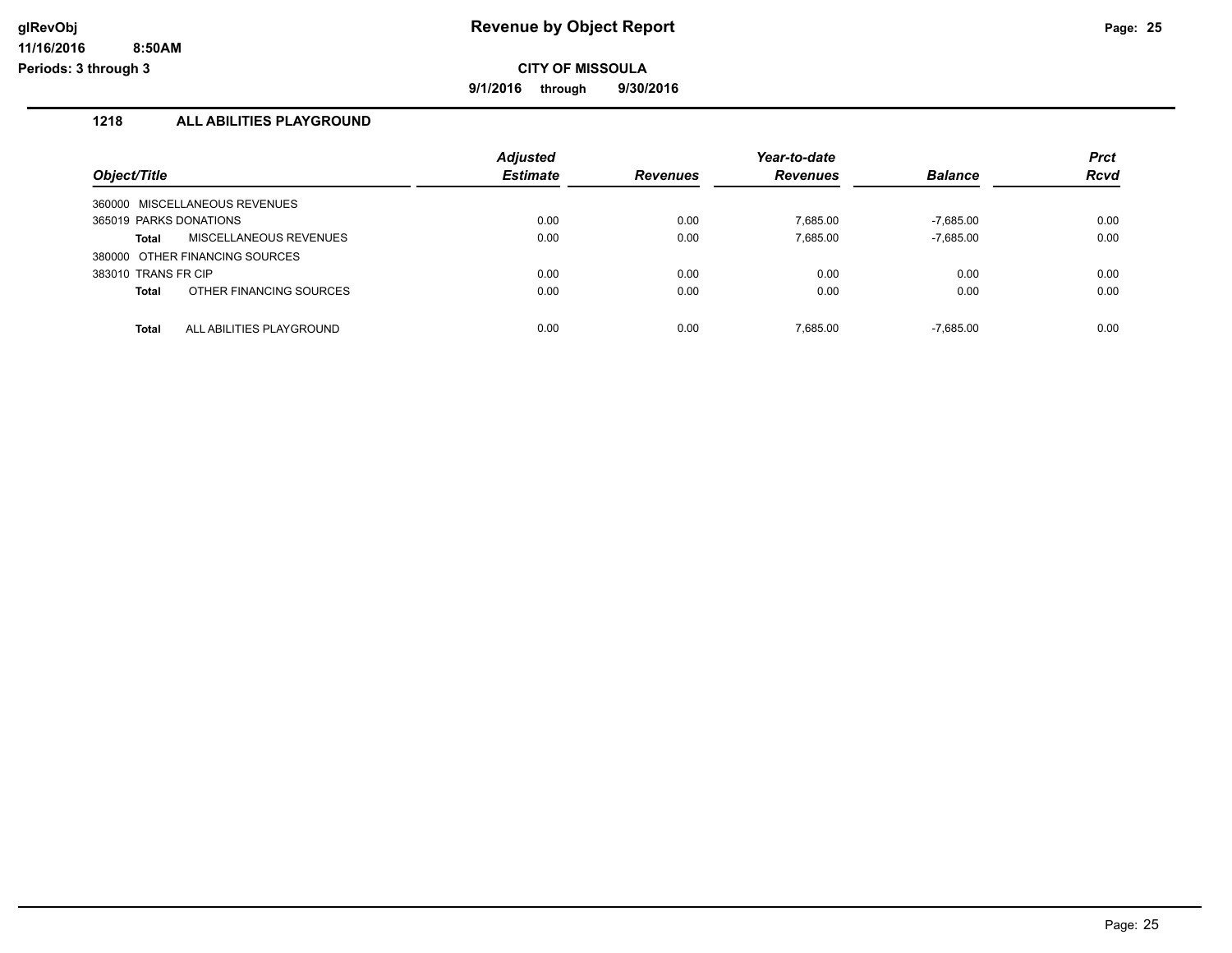**9/1/2016 through 9/30/2016**

#### **1219 FT MISSOULA REGIONAL PARK**

#### **1219 FT MISSOULA REGIONAL PARK**

|                                             | <b>Adjusted</b> |                 | Year-to-date    |                | <b>Prct</b> |
|---------------------------------------------|-----------------|-----------------|-----------------|----------------|-------------|
| Object/Title                                | <b>Estimate</b> | <b>Revenues</b> | <b>Revenues</b> | <b>Balance</b> | <b>Rcvd</b> |
| 330000 INTERGOVERNMENTAL REVENUES           |                 |                 |                 |                |             |
| 330000 INTERGOVERNMENTAL REVENUES           | 0.00            | 0.00            | 188,064.31      | $-188,064.31$  | 0.00        |
| 336023 STATE CONTRIB. - PERS                | 0.00            | 0.00            | 0.00            | 0.00           | 0.00        |
| <b>INTERGOVERNMENTAL REVENUES</b><br>Total  | 0.00            | 0.00            | 188,064.31      | $-188,064.31$  | 0.00        |
| 340000 CHARGES FOR SERVICES                 |                 |                 |                 |                |             |
| <b>RECREATION FEES</b><br>346031            | 0.00            | 0.00            | 0.00            | 0.00           | 0.00        |
| 346033 PARK FEES/FACILITY RENTALS           | 0.00            | 0.00            | 0.00            | 0.00           | 0.00        |
| <b>CHARGES FOR SERVICES</b><br><b>Total</b> | 0.00            | 0.00            | 0.00            | 0.00           | 0.00        |
| 360000 MISCELLANEOUS REVENUES               |                 |                 |                 |                |             |
| 360010 MISCELLANEOUS                        | 0.00            | 0.00            | 317,218.66      | $-317,218.66$  | 0.00        |
| MISCELLANEOUS REVENUES<br><b>Total</b>      | 0.00            | 0.00            | 317,218.66      | $-317,218.66$  | 0.00        |
| OTHER FINANCING SOURCES<br>380000           |                 |                 |                 |                |             |
| 381010 BOND PROCEEDS                        | 0.00            | 0.00            | 0.00            | 0.00           | 0.00        |
| 383050 TRANSFER FROM IMPACT FEES            | 0.00            | 0.00            | 0.00            | 0.00           | 0.00        |
| OTHER FINANCING SOURCES<br><b>Total</b>     | 0.00            | 0.00            | 0.00            | 0.00           | 0.00        |
|                                             |                 |                 |                 |                |             |
| FT MISSOULA REGIONAL PARK<br><b>Total</b>   | 0.00            | 0.00            | 505,282.97      | $-505,282.97$  | 0.00        |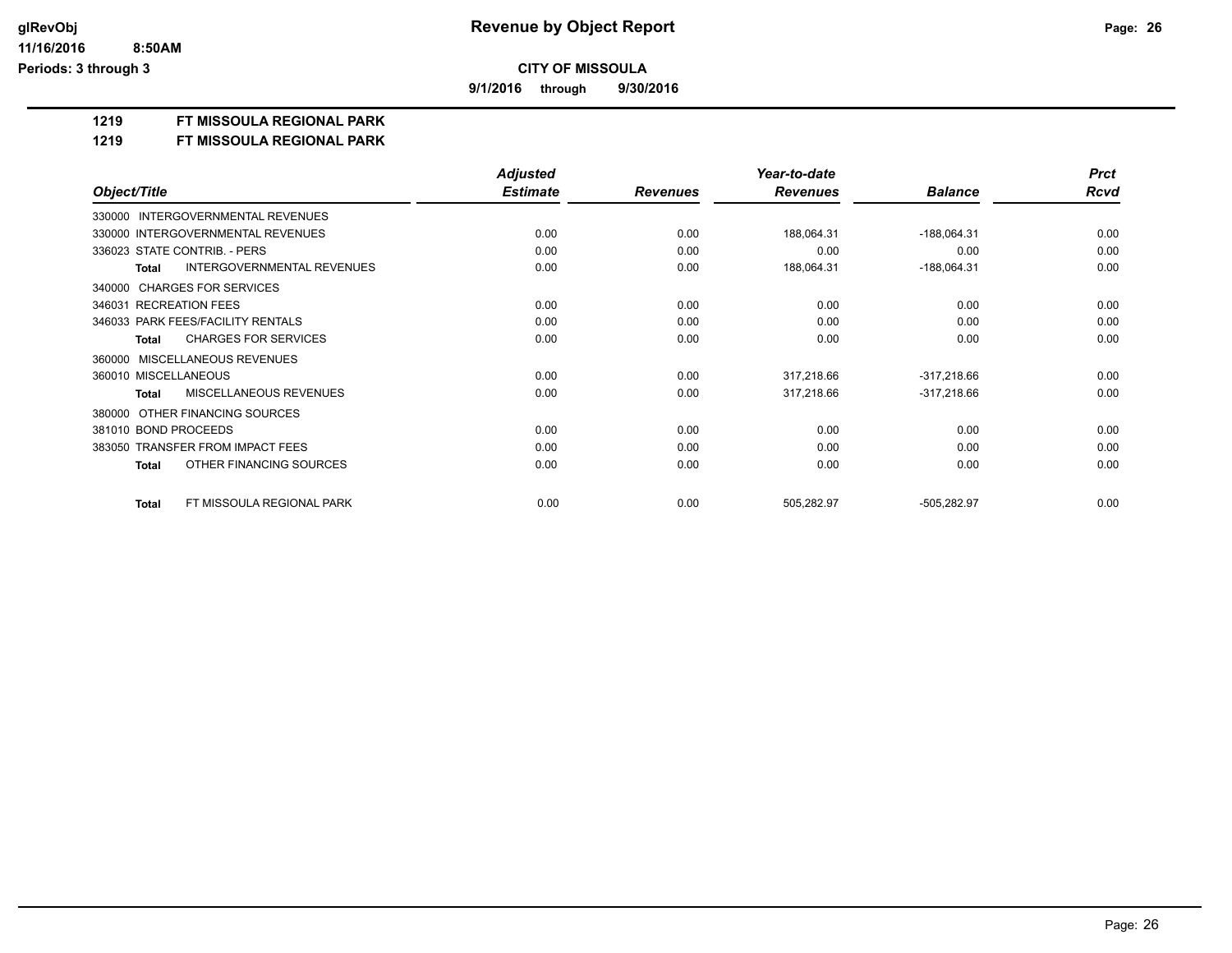**9/1/2016 through 9/30/2016**

#### **1219 FT MISSOULA REGIONAL PARK**

|                                            | <b>Adjusted</b> |                 | Year-to-date    |                | <b>Prct</b> |
|--------------------------------------------|-----------------|-----------------|-----------------|----------------|-------------|
| Object/Title                               | <b>Estimate</b> | <b>Revenues</b> | <b>Revenues</b> | <b>Balance</b> | Rcvd        |
| 330000 INTERGOVERNMENTAL REVENUES          |                 |                 |                 |                |             |
| 330000 INTERGOVERNMENTAL REVENUES          | 0.00            | 0.00            | 188,064.31      | $-188,064.31$  | 0.00        |
| 336023 STATE CONTRIB. - PERS               | 0.00            | 0.00            | 0.00            | 0.00           | 0.00        |
| <b>INTERGOVERNMENTAL REVENUES</b><br>Total | 0.00            | 0.00            | 188,064.31      | $-188,064.31$  | 0.00        |
| 340000 CHARGES FOR SERVICES                |                 |                 |                 |                |             |
| 346031 RECREATION FEES                     | 0.00            | 0.00            | 0.00            | 0.00           | 0.00        |
| 346033 PARK FEES/FACILITY RENTALS          | 0.00            | 0.00            | 0.00            | 0.00           | 0.00        |
| <b>CHARGES FOR SERVICES</b><br>Total       | 0.00            | 0.00            | 0.00            | 0.00           | 0.00        |
| 360000 MISCELLANEOUS REVENUES              |                 |                 |                 |                |             |
| 360010 MISCELLANEOUS                       | 0.00            | 0.00            | 317,218.66      | $-317,218.66$  | 0.00        |
| MISCELLANEOUS REVENUES<br>Total            | 0.00            | 0.00            | 317,218.66      | $-317,218.66$  | 0.00        |
| 380000 OTHER FINANCING SOURCES             |                 |                 |                 |                |             |
| 381010 BOND PROCEEDS                       | 0.00            | 0.00            | 0.00            | 0.00           | 0.00        |
| 383050 TRANSFER FROM IMPACT FEES           | 0.00            | 0.00            | 0.00            | 0.00           | 0.00        |
| OTHER FINANCING SOURCES<br><b>Total</b>    | 0.00            | 0.00            | 0.00            | 0.00           | 0.00        |
| FT MISSOULA REGIONAL PARK<br><b>Total</b>  | 0.00            | 0.00            | 505,282.97      | $-505,282.97$  | 0.00        |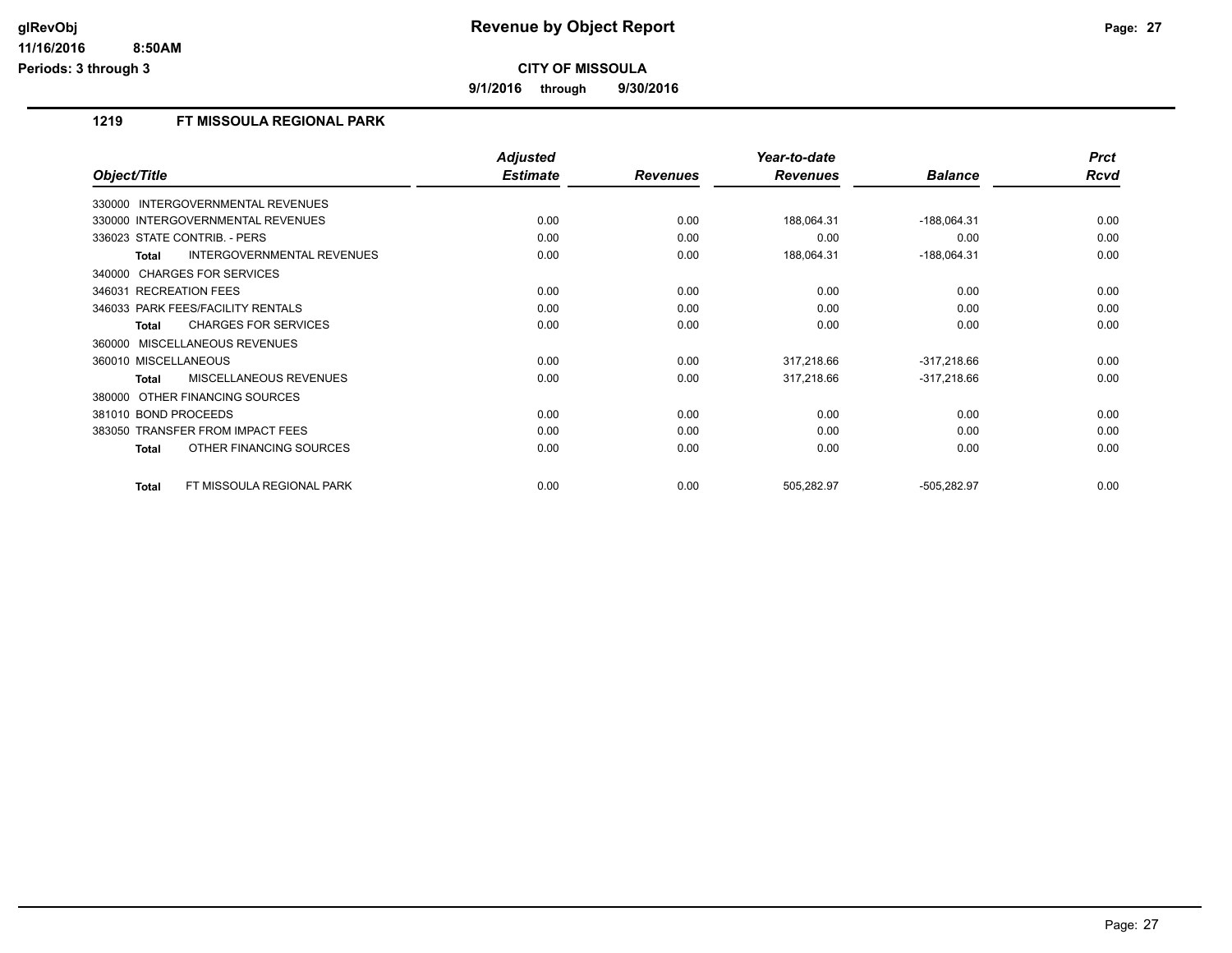#### **CITY OF MISSOULA**

**9/1/2016 through 9/30/2016**

# **1241 CREMAIN WALL & CEMETERY DONATIONS FUND**

### **1241 CREMAIN WALL & CEMETERY DONATIONS FUND**

|                                                         | <b>Adjusted</b> |                 | Year-to-date    |                | <b>Prct</b> |
|---------------------------------------------------------|-----------------|-----------------|-----------------|----------------|-------------|
| Object/Title                                            | <b>Estimate</b> | <b>Revenues</b> | <b>Revenues</b> | <b>Balance</b> | <b>Rcvd</b> |
| <b>CHARGES FOR SERVICES</b><br>340000                   |                 |                 |                 |                |             |
| 343310 SALE OF NICHE NAMEPLATES & VASES                 | 0.00            | 1,000.00        | 3,400.00        | $-3,400.00$    | 0.00        |
| 343311 SALE OF NICHES                                   | 0.00            | 0.00            | 0.00            | 0.00           | 0.00        |
| <b>CHARGES FOR SERVICES</b><br>Total                    | 0.00            | 1,000.00        | 3,400.00        | $-3,400.00$    | 0.00        |
| 360000 MISCELLANEOUS REVENUES                           |                 |                 |                 |                |             |
| 360010 MISCELLANEOUS                                    | 0.00            | 0.00            | 0.00            | 0.00           | 0.00        |
| 365000 DONATIONS                                        | 0.00            | 0.00            | 0.00            | 0.00           | 0.00        |
| MISCELLANEOUS REVENUES<br><b>Total</b>                  | 0.00            | 0.00            | 0.00            | 0.00           | 0.00        |
| 370000 INVESTMENTS & ROYALTY EARNINGS                   |                 |                 |                 |                |             |
| 371010 INTEREST ON INVESTMENTS                          | 0.00            | 0.00            | 0.00            | 0.00           | 0.00        |
| 371020 GAIN/LOSS IN MARKET VALUE OF INVESTMENTS         | 0.00            | 0.00            | 0.00            | 0.00           | 0.00        |
| <b>INVESTMENTS &amp; ROYALTY EARNINGS</b><br>Total      | 0.00            | 0.00            | 0.00            | 0.00           | 0.00        |
| <b>CREMAIN WALL &amp; CEMETERY DONATIONS F</b><br>Total | 0.00            | 1,000.00        | 3,400.00        | $-3,400.00$    | 0.00        |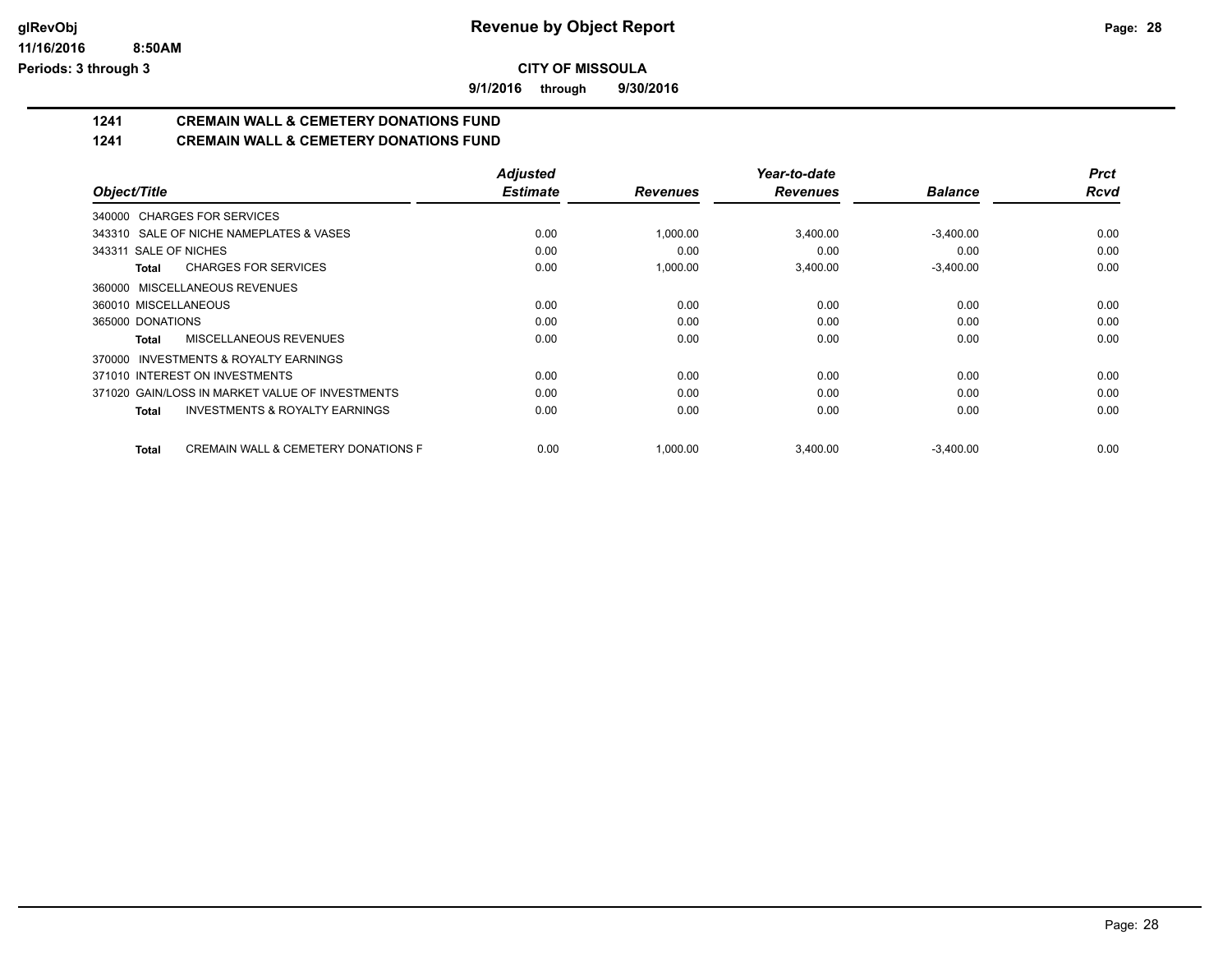#### **CITY OF MISSOULA**

**9/1/2016 through 9/30/2016**

#### **1241 CREMAIN WALL & CEMETERY DONATIONS FUND**

| Object/Title                                            | <b>Adjusted</b><br><b>Estimate</b> | <b>Revenues</b> | Year-to-date<br><b>Revenues</b> | <b>Balance</b> | <b>Prct</b><br><b>Rcvd</b> |
|---------------------------------------------------------|------------------------------------|-----------------|---------------------------------|----------------|----------------------------|
|                                                         |                                    |                 |                                 |                |                            |
| 340000 CHARGES FOR SERVICES                             |                                    |                 |                                 |                |                            |
| 343310 SALE OF NICHE NAMEPLATES & VASES                 | 0.00                               | 1,000.00        | 3,400.00                        | $-3,400.00$    | 0.00                       |
| 343311 SALE OF NICHES                                   | 0.00                               | 0.00            | 0.00                            | 0.00           | 0.00                       |
| <b>CHARGES FOR SERVICES</b><br>Total                    | 0.00                               | 1,000.00        | 3,400.00                        | $-3,400.00$    | 0.00                       |
| 360000 MISCELLANEOUS REVENUES                           |                                    |                 |                                 |                |                            |
| 360010 MISCELLANEOUS                                    | 0.00                               | 0.00            | 0.00                            | 0.00           | 0.00                       |
| 365000 DONATIONS                                        | 0.00                               | 0.00            | 0.00                            | 0.00           | 0.00                       |
| MISCELLANEOUS REVENUES<br>Total                         | 0.00                               | 0.00            | 0.00                            | 0.00           | 0.00                       |
| <b>INVESTMENTS &amp; ROYALTY EARNINGS</b><br>370000     |                                    |                 |                                 |                |                            |
| 371010 INTEREST ON INVESTMENTS                          | 0.00                               | 0.00            | 0.00                            | 0.00           | 0.00                       |
| 371020 GAIN/LOSS IN MARKET VALUE OF INVESTMENT          | 0.00                               | 0.00            | 0.00                            | 0.00           | 0.00                       |
| <b>INVESTMENTS &amp; ROYALTY EARNINGS</b><br>Total      | 0.00                               | 0.00            | 0.00                            | 0.00           | 0.00                       |
|                                                         |                                    |                 |                                 |                |                            |
| <b>CREMAIN WALL &amp; CEMETERY DONATIONS F</b><br>Total | 0.00                               | 1,000.00        | 3,400.00                        | $-3,400.00$    | 0.00                       |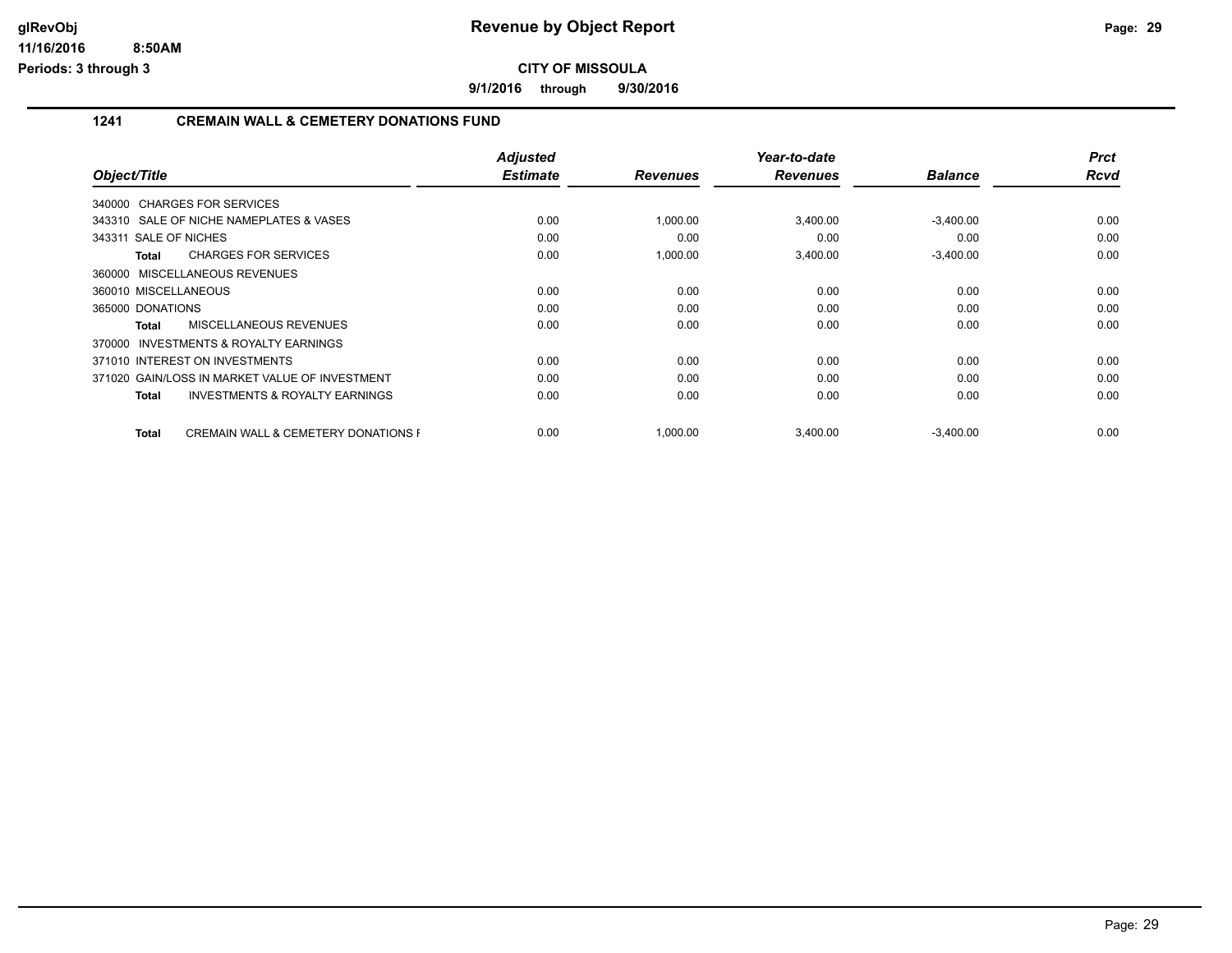**9/1/2016 through 9/30/2016**

**1242 CEMETERY CARE FUND**

**1242 CEMETERY CARE FUND**

|                                                           | <b>Adjusted</b> |                 | Year-to-date    |                | <b>Prct</b> |
|-----------------------------------------------------------|-----------------|-----------------|-----------------|----------------|-------------|
| Object/Title                                              | <b>Estimate</b> | <b>Revenues</b> | <b>Revenues</b> | <b>Balance</b> | <b>Rcvd</b> |
| 340000 CHARGES FOR SERVICES                               |                 |                 |                 |                |             |
| 343320 CEMETERY - SALE OF PLOTS                           | 0.00            | 2,800.00        | 7.400.00        | $-7,400.00$    | 0.00        |
| 343321 CEMETERY FOUNDATIONS                               | 0.00            | 395.00          | 1.115.00        | $-1.115.00$    | 0.00        |
| 343322 CEMETERY FLOWER CARE                               | 0.00            | 0.00            | 0.00            | 0.00           | 0.00        |
| 343323 CEMETERY - LINER INSTALL FEES                      | 0.00            | 500.00          | 5,400.00        | $-5,400.00$    | 0.00        |
| 343324 OTHER CEMETERY FEES                                | 0.00            | 150.00          | 450.00          | $-450.00$      | 0.00        |
| 343325 2ND INTERMENT RIGHT                                | 0.00            | 400.00          | 1.200.00        | $-1.200.00$    | 0.00        |
| 343340 CEMETERY - OPENINGS & CLOSINGS                     | 0.00            | 950.00          | 5,425.00        | $-5,425.00$    | 0.00        |
| 343350 CEMETERY CARE, FEES                                | 0.00            | 0.00            | 0.00            | 0.00           | 0.00        |
| <b>CHARGES FOR SERVICES</b><br>Total                      | 0.00            | 5,195.00        | 20,990.00       | $-20,990.00$   | 0.00        |
| 360000 MISCELLANEOUS REVENUES                             |                 |                 |                 |                |             |
| 360010 MISCELLANEOUS                                      | 0.00            | 0.00            | 0.00            | 0.00           | 0.00        |
| <b>MISCELLANEOUS REVENUES</b><br><b>Total</b>             | 0.00            | 0.00            | 0.00            | 0.00           | 0.00        |
| <b>INVESTMENTS &amp; ROYALTY EARNINGS</b><br>370000       |                 |                 |                 |                |             |
| 371010 INTEREST ON INVESTMENTS                            | 0.00            | 0.00            | 0.00            | 0.00           | 0.00        |
| 371020 GAIN/LOSS IN MARKET VALUE OF INVESTMENTS           | 0.00            | 0.00            | 0.00            | 0.00           | 0.00        |
| <b>INVESTMENTS &amp; ROYALTY EARNINGS</b><br><b>Total</b> | 0.00            | 0.00            | 0.00            | 0.00           | 0.00        |
| 380000 OTHER FINANCING SOURCES                            |                 |                 |                 |                |             |
| 382010 SALE OF FIXED ASSETS                               | 0.00            | 0.00            | 0.00            | 0.00           | 0.00        |
| OTHER FINANCING SOURCES<br>Total                          | 0.00            | 0.00            | 0.00            | 0.00           | 0.00        |
| <b>CEMETERY CARE FUND</b><br><b>Total</b>                 | 0.00            | 5.195.00        | 20.990.00       | $-20.990.00$   | 0.00        |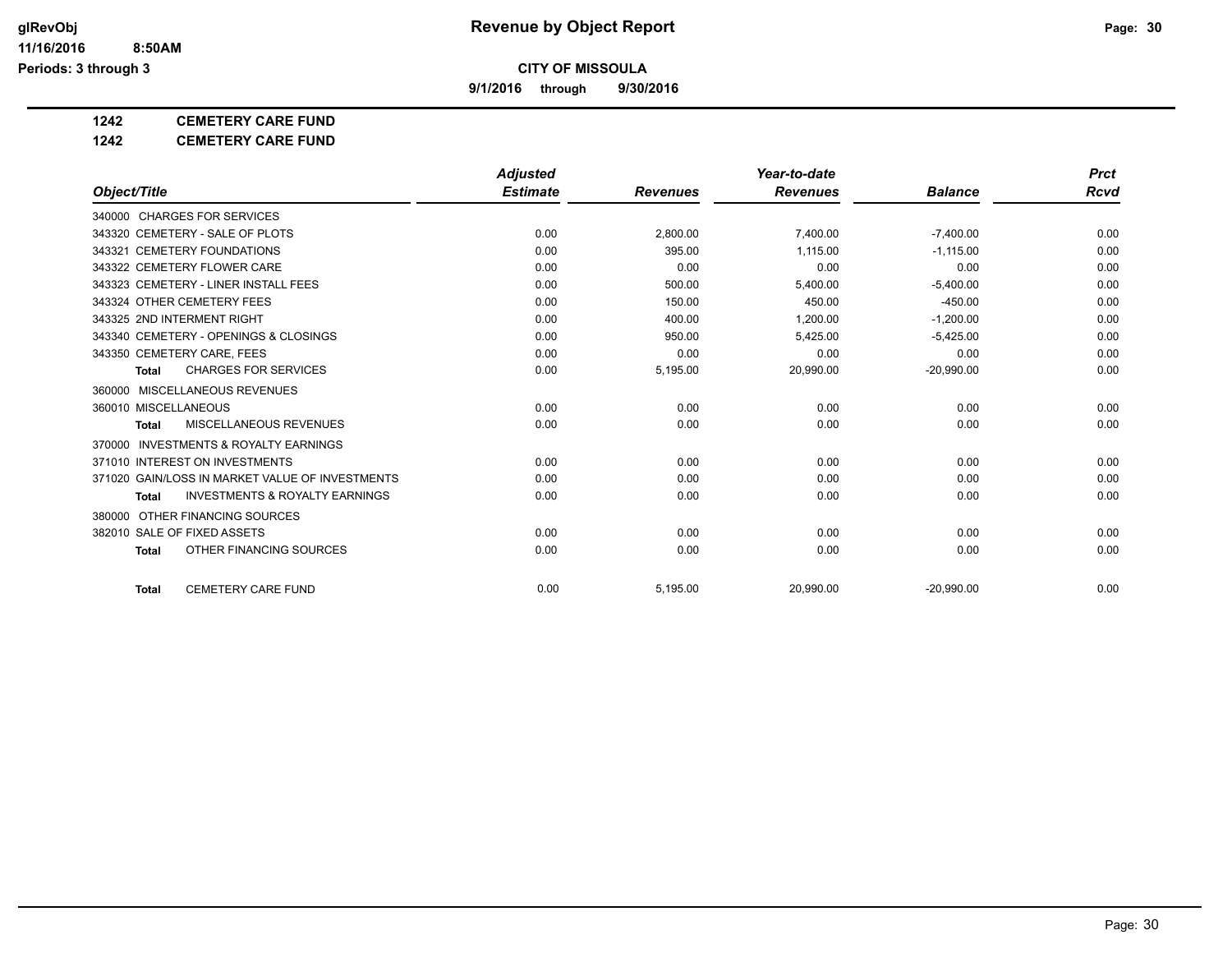**9/1/2016 through 9/30/2016**

#### **1242 CEMETERY CARE FUND**

|                                                           | <b>Adjusted</b> |                 | Year-to-date    |                | <b>Prct</b> |
|-----------------------------------------------------------|-----------------|-----------------|-----------------|----------------|-------------|
| Object/Title                                              | <b>Estimate</b> | <b>Revenues</b> | <b>Revenues</b> | <b>Balance</b> | Rcvd        |
| 340000 CHARGES FOR SERVICES                               |                 |                 |                 |                |             |
| 343320 CEMETERY - SALE OF PLOTS                           | 0.00            | 2,800.00        | 7,400.00        | $-7,400.00$    | 0.00        |
| 343321 CEMETERY FOUNDATIONS                               | 0.00            | 395.00          | 1,115.00        | $-1,115.00$    | 0.00        |
| 343322 CEMETERY FLOWER CARE                               | 0.00            | 0.00            | 0.00            | 0.00           | 0.00        |
| 343323 CEMETERY - LINER INSTALL FEES                      | 0.00            | 500.00          | 5,400.00        | $-5,400.00$    | 0.00        |
| 343324 OTHER CEMETERY FEES                                | 0.00            | 150.00          | 450.00          | $-450.00$      | 0.00        |
| 343325 2ND INTERMENT RIGHT                                | 0.00            | 400.00          | 1,200.00        | $-1,200.00$    | 0.00        |
| 343340 CEMETERY - OPENINGS & CLOSINGS                     | 0.00            | 950.00          | 5,425.00        | $-5,425.00$    | 0.00        |
| 343350 CEMETERY CARE, FEES                                | 0.00            | 0.00            | 0.00            | 0.00           | 0.00        |
| <b>CHARGES FOR SERVICES</b><br><b>Total</b>               | 0.00            | 5,195.00        | 20,990.00       | $-20,990.00$   | 0.00        |
| 360000 MISCELLANEOUS REVENUES                             |                 |                 |                 |                |             |
| 360010 MISCELLANEOUS                                      | 0.00            | 0.00            | 0.00            | 0.00           | 0.00        |
| <b>MISCELLANEOUS REVENUES</b><br><b>Total</b>             | 0.00            | 0.00            | 0.00            | 0.00           | 0.00        |
| 370000 INVESTMENTS & ROYALTY EARNINGS                     |                 |                 |                 |                |             |
| 371010 INTEREST ON INVESTMENTS                            | 0.00            | 0.00            | 0.00            | 0.00           | 0.00        |
| 371020 GAIN/LOSS IN MARKET VALUE OF INVESTMENT            | 0.00            | 0.00            | 0.00            | 0.00           | 0.00        |
| <b>INVESTMENTS &amp; ROYALTY EARNINGS</b><br><b>Total</b> | 0.00            | 0.00            | 0.00            | 0.00           | 0.00        |
| 380000 OTHER FINANCING SOURCES                            |                 |                 |                 |                |             |
| 382010 SALE OF FIXED ASSETS                               | 0.00            | 0.00            | 0.00            | 0.00           | 0.00        |
| OTHER FINANCING SOURCES<br><b>Total</b>                   | 0.00            | 0.00            | 0.00            | 0.00           | 0.00        |
| <b>CEMETERY CARE FUND</b><br><b>Total</b>                 | 0.00            | 5,195.00        | 20,990.00       | $-20,990.00$   | 0.00        |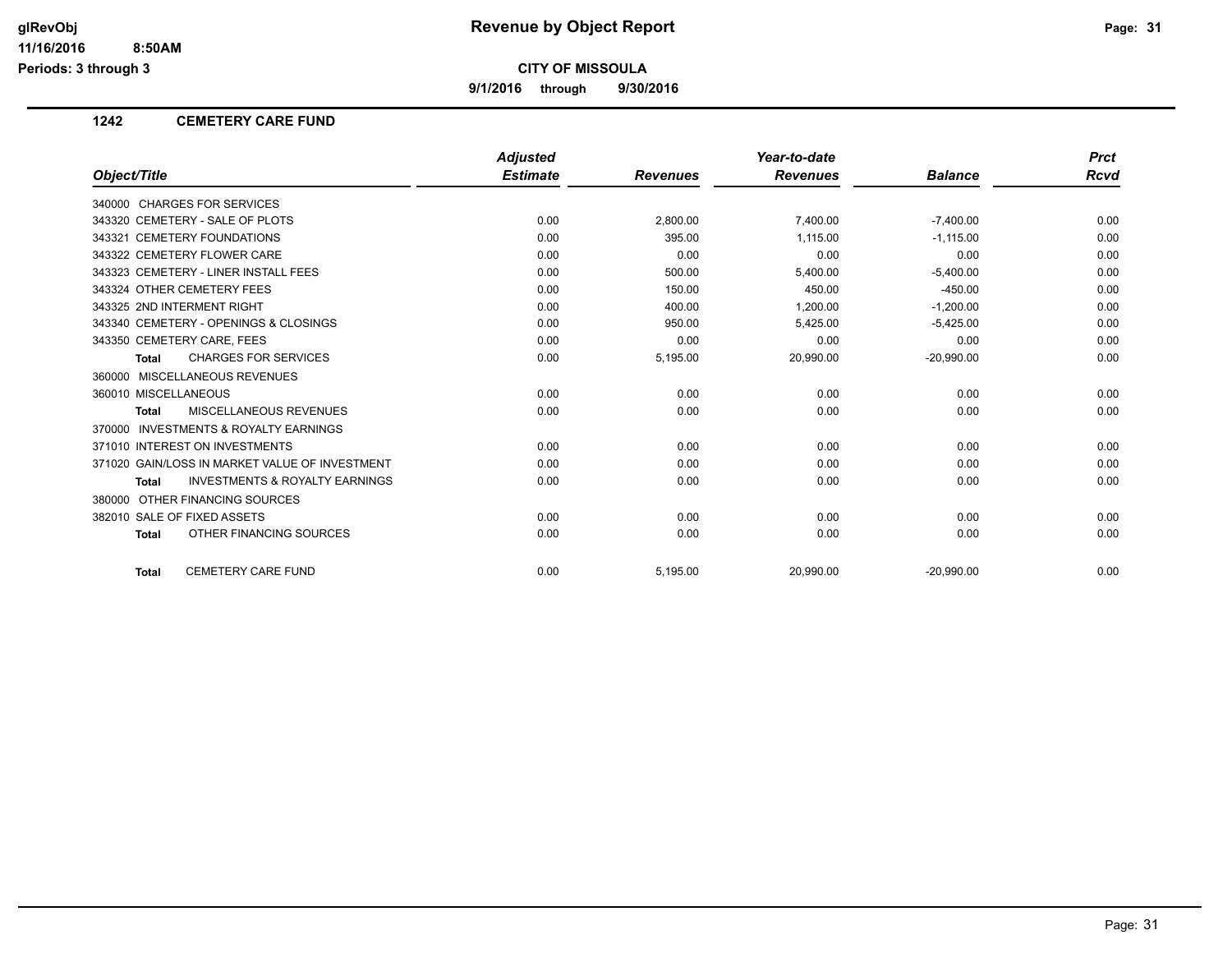**9/1/2016 through 9/30/2016**

**1243 CEMETERY MEMORIAL FUND**

**1243 CEMETERY MEMORIAL FUND**

|                                                           | <b>Adjusted</b> |                 | Year-to-date    |                | <b>Prct</b> |
|-----------------------------------------------------------|-----------------|-----------------|-----------------|----------------|-------------|
| Object/Title                                              | <b>Estimate</b> | <b>Revenues</b> | <b>Revenues</b> | <b>Balance</b> | Rcvd        |
| 360000 MISCELLANEOUS REVENUES                             |                 |                 |                 |                |             |
| 360010 MISCELLANEOUS                                      | 0.00            | 0.00            | 0.00            | 0.00           | 0.00        |
| 365000 DONATIONS                                          | 0.00            | 1.278.95        | 1.278.95        | $-1.278.95$    | 0.00        |
| MISCELLANEOUS REVENUES<br><b>Total</b>                    | 0.00            | 1.278.95        | 1,278.95        | $-1.278.95$    | 0.00        |
| 370000 INVESTMENTS & ROYALTY EARNINGS                     |                 |                 |                 |                |             |
| 371010 INTEREST ON INVESTMENTS                            | 0.00            | 0.00            | 0.00            | 0.00           | 0.00        |
| 371020 GAIN/LOSS IN MARKET VALUE OF INVESTMENTS           | 0.00            | 0.00            | 0.00            | 0.00           | 0.00        |
| <b>INVESTMENTS &amp; ROYALTY EARNINGS</b><br><b>Total</b> | 0.00            | 0.00            | 0.00            | 0.00           | 0.00        |
| <b>CEMETERY MEMORIAL FUND</b><br>Total                    | 0.00            | 1.278.95        | 1.278.95        | $-1.278.95$    | 0.00        |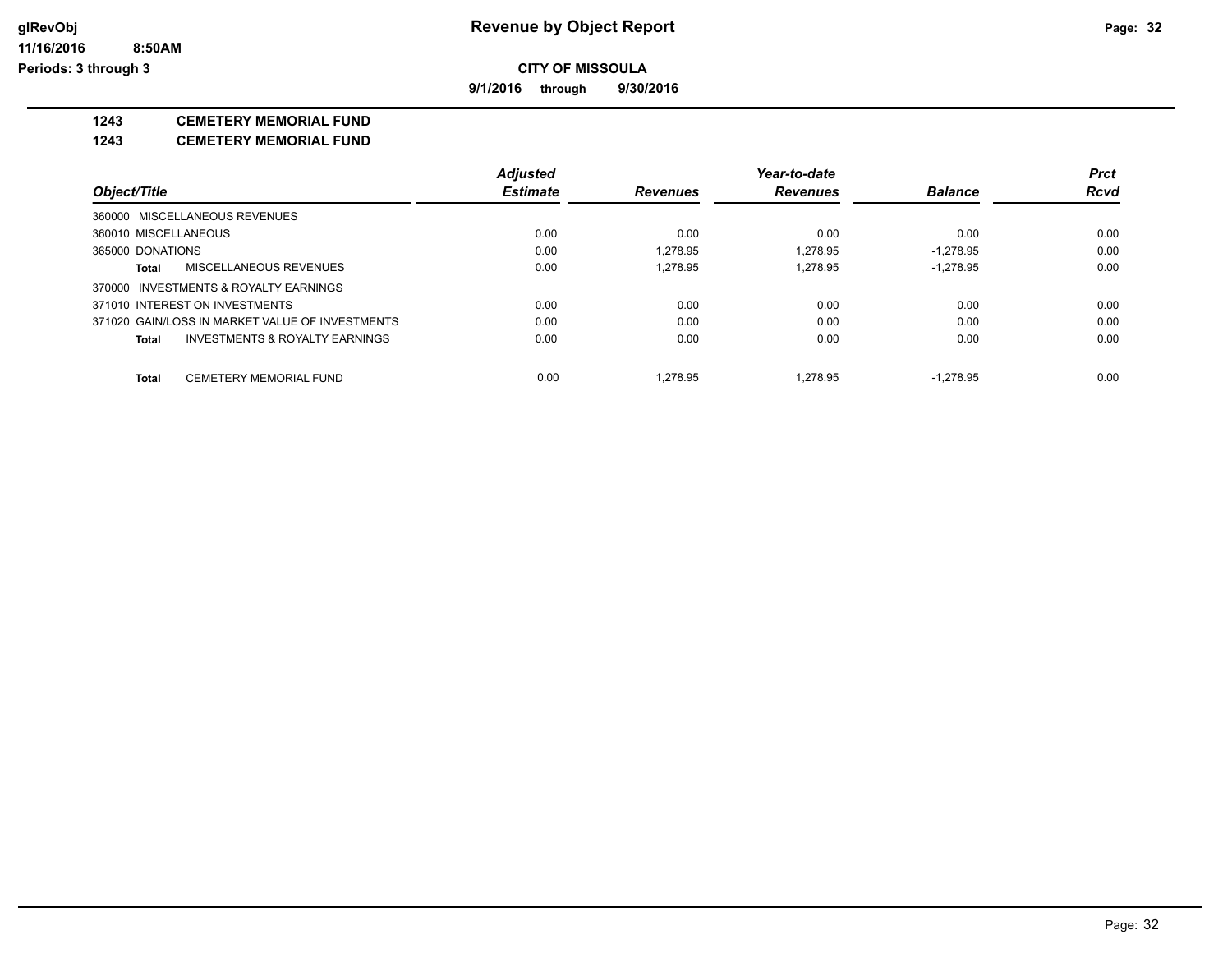**CITY OF MISSOULA**

**9/1/2016 through 9/30/2016**

#### **1243 CEMETERY MEMORIAL FUND**

 **8:50AM**

|                      |                                                | <b>Adjusted</b> |                 | Year-to-date    |                | <b>Prct</b> |
|----------------------|------------------------------------------------|-----------------|-----------------|-----------------|----------------|-------------|
| Object/Title         |                                                | <b>Estimate</b> | <b>Revenues</b> | <b>Revenues</b> | <b>Balance</b> | Rcvd        |
|                      | 360000 MISCELLANEOUS REVENUES                  |                 |                 |                 |                |             |
| 360010 MISCELLANEOUS |                                                | 0.00            | 0.00            | 0.00            | 0.00           | 0.00        |
| 365000 DONATIONS     |                                                | 0.00            | 1.278.95        | 1.278.95        | $-1.278.95$    | 0.00        |
| <b>Total</b>         | MISCELLANEOUS REVENUES                         | 0.00            | 1.278.95        | 1.278.95        | $-1.278.95$    | 0.00        |
|                      | 370000 INVESTMENTS & ROYALTY EARNINGS          |                 |                 |                 |                |             |
|                      | 371010 INTEREST ON INVESTMENTS                 | 0.00            | 0.00            | 0.00            | 0.00           | 0.00        |
|                      | 371020 GAIN/LOSS IN MARKET VALUE OF INVESTMENT | 0.00            | 0.00            | 0.00            | 0.00           | 0.00        |
| <b>Total</b>         | INVESTMENTS & ROYALTY EARNINGS                 | 0.00            | 0.00            | 0.00            | 0.00           | 0.00        |
| <b>Total</b>         | <b>CEMETERY MEMORIAL FUND</b>                  | 0.00            | 1.278.95        | 1.278.95        | $-1.278.95$    | 0.00        |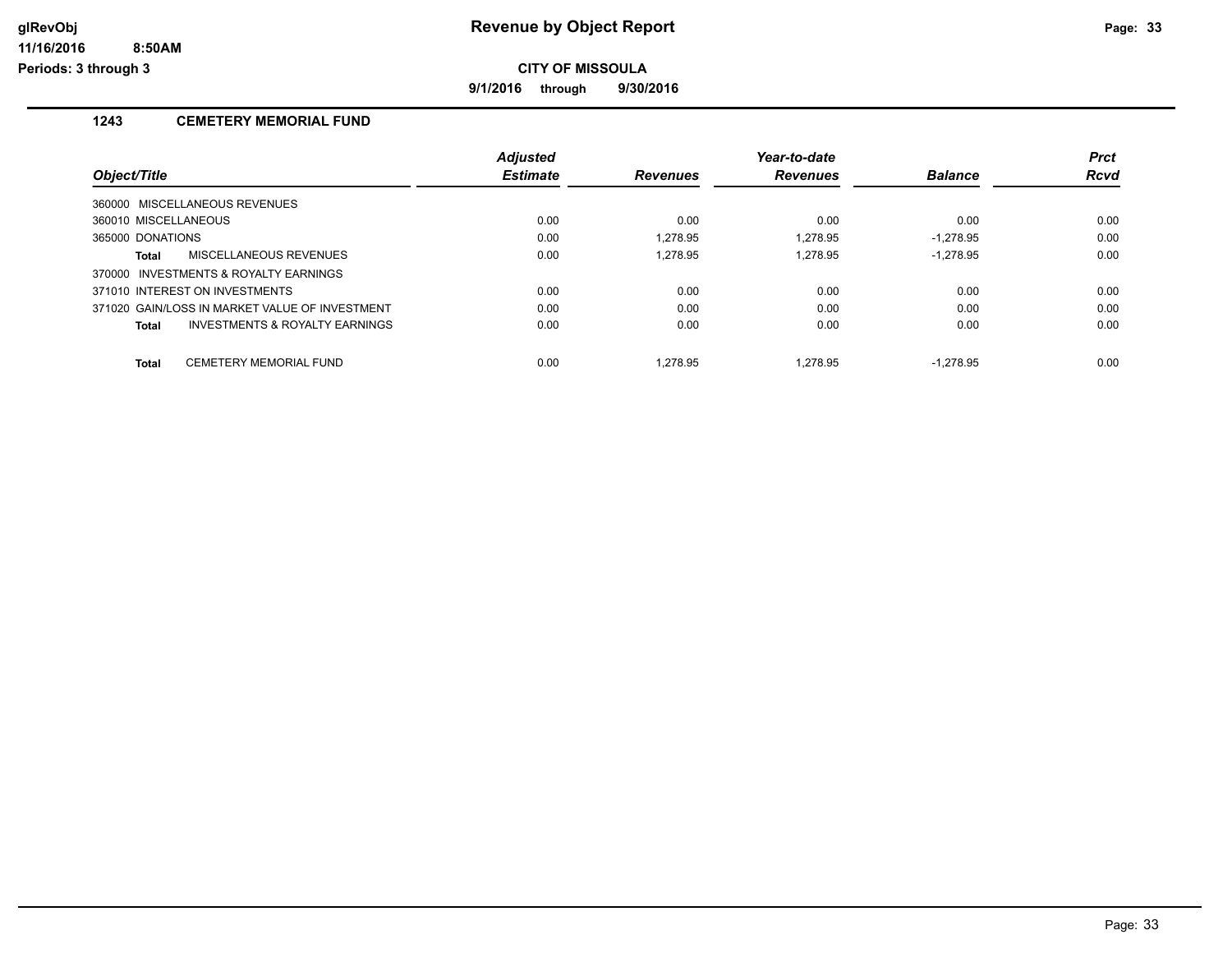**9/1/2016 through 9/30/2016**

**1265 TITLE 1 PROJECTS FUND**

**1265 TITLE 1 PROJECTS FUND**

|                                                    | <b>Adjusted</b> |                 | Year-to-date    |                | <b>Prct</b> |
|----------------------------------------------------|-----------------|-----------------|-----------------|----------------|-------------|
| Object/Title                                       | <b>Estimate</b> | <b>Revenues</b> | <b>Revenues</b> | <b>Balance</b> | Rcvd        |
| 360000 MISCELLANEOUS REVENUES                      |                 |                 |                 |                |             |
| 360010 MISCELLANEOUS                               | 0.00            | 0.00            | 0.00            | 0.00           | 0.00        |
| <b>MISCELLANEOUS REVENUES</b><br>Total             | 0.00            | 0.00            | 0.00            | 0.00           | 0.00        |
| 370000 INVESTMENTS & ROYALTY EARNINGS              |                 |                 |                 |                |             |
| 371010 INTEREST ON INVESTMENTS                     | 0.00            | 0.00            | 0.00            | 0.00           | 0.00        |
| 373002 LOAN REPAYMENT - FAMILY SERVICES            | 0.00            | 0.00            | 0.00            | 0.00           | 0.00        |
| 373006 BURNS ST COMMONS                            | 0.00            | 0.00            | 0.00            | 0.00           | 0.00        |
| <b>INVESTMENTS &amp; ROYALTY EARNINGS</b><br>Total | 0.00            | 0.00            | 0.00            | 0.00           | 0.00        |
| TITLE 1 PROJECTS FUND<br>Total                     | 0.00            | 0.00            | 0.00            | 0.00           | 0.00        |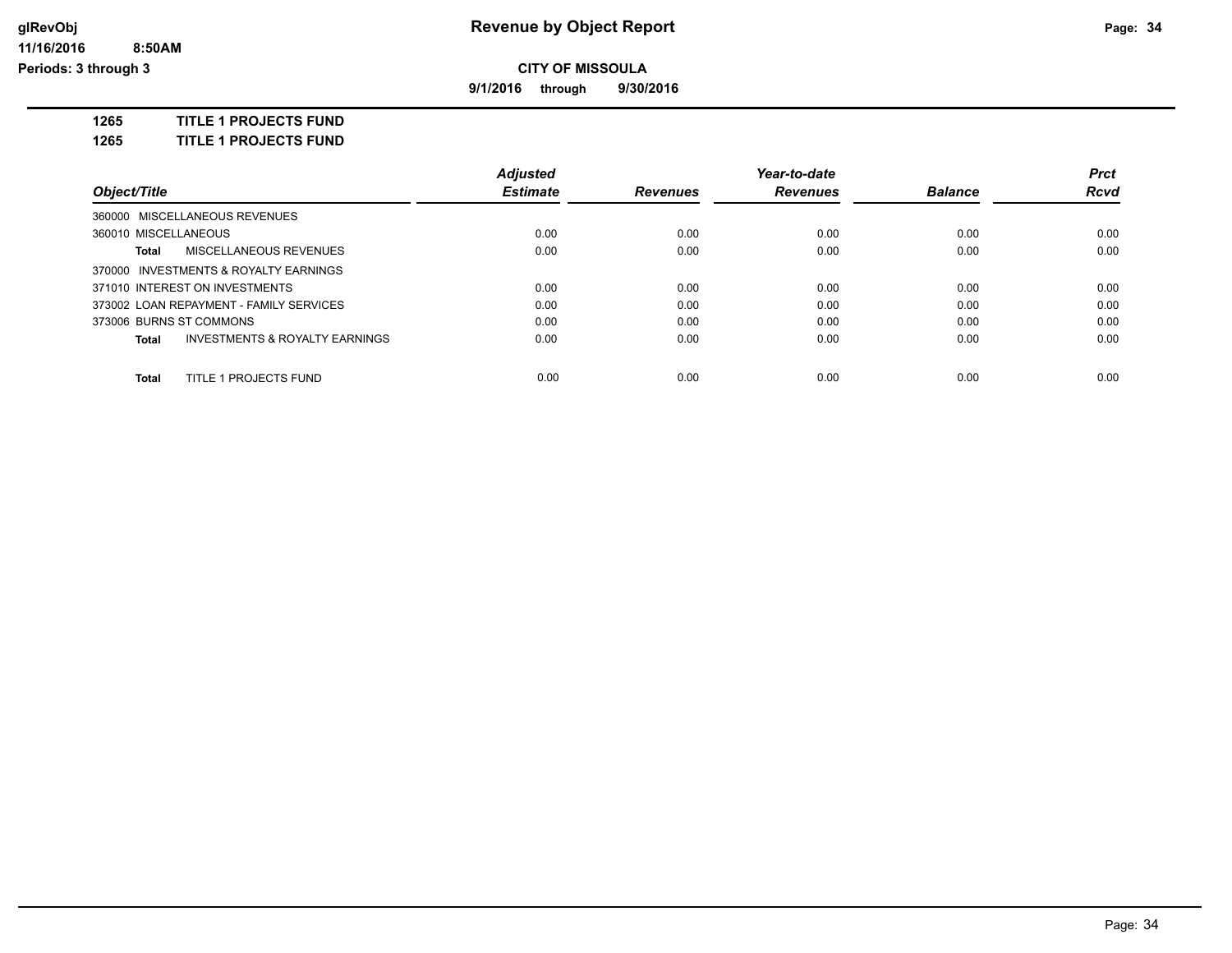**glRevObj Revenue by Object Report Page: 35** 

**11/16/2016 8:50AM Periods: 3 through 3**

**CITY OF MISSOULA**

**9/1/2016 through 9/30/2016**

#### **1265 TITLE 1 PROJECTS FUND**

|                                         | <b>Adjusted</b> |                 | Year-to-date    |                | <b>Prct</b> |
|-----------------------------------------|-----------------|-----------------|-----------------|----------------|-------------|
| Object/Title                            | <b>Estimate</b> | <b>Revenues</b> | <b>Revenues</b> | <b>Balance</b> | <b>Rcvd</b> |
| 360000 MISCELLANEOUS REVENUES           |                 |                 |                 |                |             |
| 360010 MISCELLANEOUS                    | 0.00            | 0.00            | 0.00            | 0.00           | 0.00        |
| MISCELLANEOUS REVENUES<br>Total         | 0.00            | 0.00            | 0.00            | 0.00           | 0.00        |
| 370000 INVESTMENTS & ROYALTY EARNINGS   |                 |                 |                 |                |             |
| 371010 INTEREST ON INVESTMENTS          | 0.00            | 0.00            | 0.00            | 0.00           | 0.00        |
| 373002 LOAN REPAYMENT - FAMILY SERVICES | 0.00            | 0.00            | 0.00            | 0.00           | 0.00        |
| 373006 BURNS ST COMMONS                 | 0.00            | 0.00            | 0.00            | 0.00           | 0.00        |
| Total<br>INVESTMENTS & ROYALTY EARNINGS | 0.00            | 0.00            | 0.00            | 0.00           | 0.00        |
| TITLE 1 PROJECTS FUND<br>Total          | 0.00            | 0.00            | 0.00            | 0.00           | 0.00        |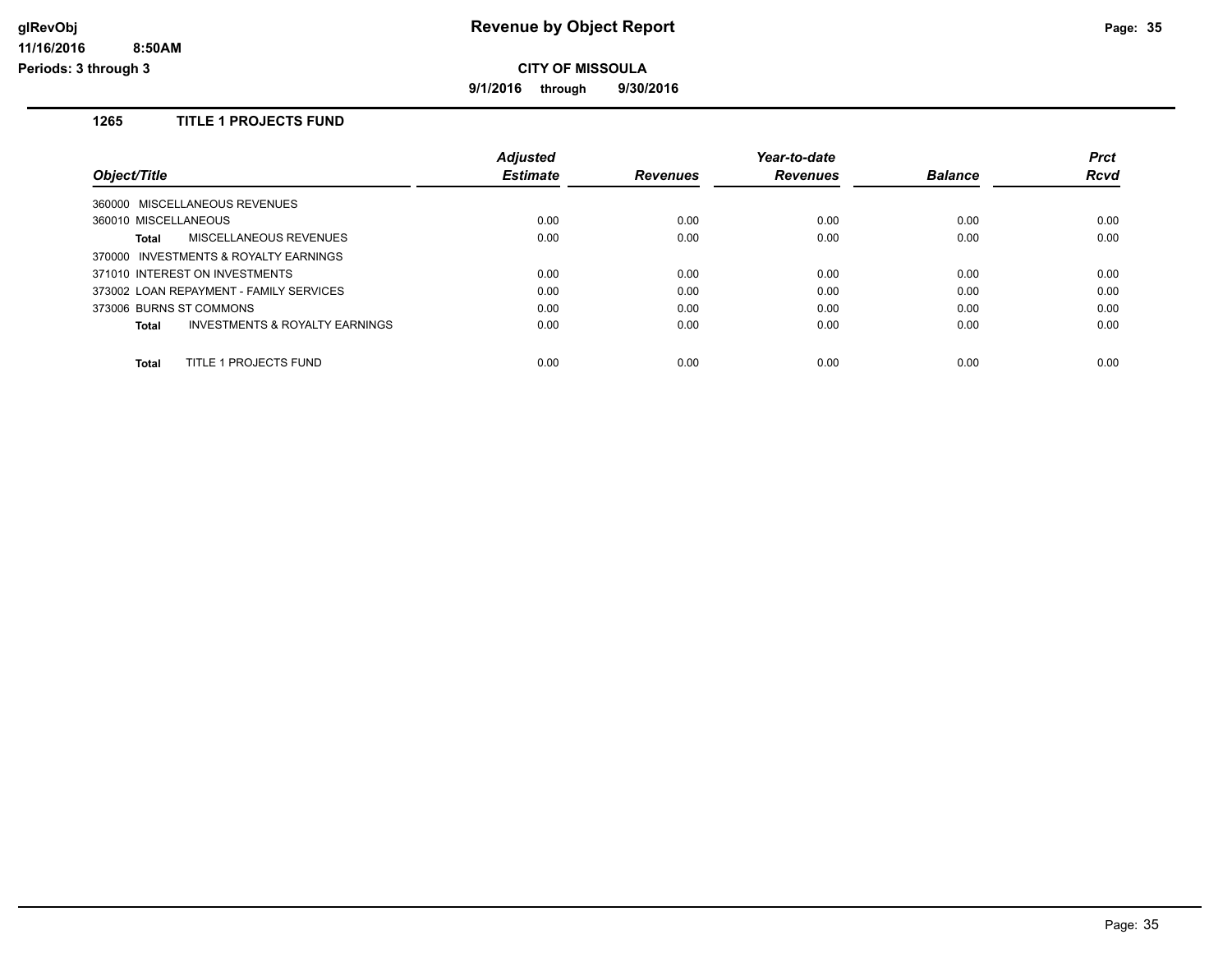**CITY OF MISSOULA**

**9/1/2016 through 9/30/2016**

# **1396 PROGRAM INCOME REVOLVING LOAN PROGRAM**

| 1396 | <b>PROGRAM INCOME REVOLVING LOAN PROGRAM</b> |  |
|------|----------------------------------------------|--|
|      |                                              |  |

| Object/Title                                              | <b>Adjusted</b><br><b>Estimate</b> |                 | Year-to-date<br><b>Revenues</b> | <b>Balance</b> | <b>Prct</b><br>Rcvd |
|-----------------------------------------------------------|------------------------------------|-----------------|---------------------------------|----------------|---------------------|
|                                                           |                                    | <b>Revenues</b> |                                 |                |                     |
| 330000 INTERGOVERNMENTAL REVENUES                         |                                    |                 |                                 |                |                     |
| 331010 ENTITLEMENT - CDBG                                 | 0.00                               | 0.00            | 0.00                            | 0.00           | 0.00                |
| <b>INTERGOVERNMENTAL REVENUES</b><br><b>Total</b>         | 0.00                               | 0.00            | 0.00                            | 0.00           | 0.00                |
| MISCELLANEOUS REVENUES<br>360000                          |                                    |                 |                                 |                |                     |
| 360005 LOAN REPAYMENTS                                    | 0.00                               | 0.00            | 0.00                            | 0.00           | 0.00                |
| 360010 MISCELLANEOUS                                      | 0.00                               | 0.00            | 0.00                            | 0.00           | 0.00                |
| 360013 REPAYMENT OF SEWER GRANT                           | 0.00                               | 0.00            | 0.00                            | 0.00           | 0.00                |
| 360014 REPAYMENT OF LOAN/MHA                              | 0.00                               | 0.00            | 0.00                            | 0.00           | 0.00                |
| 361013 CLOSED GRANT REPAYMENTS                            | 0.00                               | 0.00            | 0.00                            | 0.00           | 0.00                |
| <b>MISCELLANEOUS REVENUES</b><br>Total                    | 0.00                               | 0.00            | 0.00                            | 0.00           | 0.00                |
| <b>INVESTMENTS &amp; ROYALTY EARNINGS</b><br>370000       |                                    |                 |                                 |                |                     |
| 371010 INTEREST ON INVESTMENTS                            | 0.00                               | 0.00            | 0.00                            | 0.00           | 0.00                |
| 371020 GAIN/LOSS IN MARKET VALUE OF INVESTMENTS           | 0.00                               | 0.00            | 0.00                            | 0.00           | 0.00                |
| <b>INVESTMENTS &amp; ROYALTY EARNINGS</b><br><b>Total</b> | 0.00                               | 0.00            | 0.00                            | 0.00           | 0.00                |
| OTHER FINANCING SOURCES<br>380000                         |                                    |                 |                                 |                |                     |
| 383026 TRANS FR CDBG                                      | 0.00                               | 0.00            | 0.00                            | 0.00           | 0.00                |
| OTHER FINANCING SOURCES<br><b>Total</b>                   | 0.00                               | 0.00            | 0.00                            | 0.00           | 0.00                |
| PROGRAM INCOME REVOLVING LOAN PRO<br>Total                | 0.00                               | 0.00            | 0.00                            | 0.00           | 0.00                |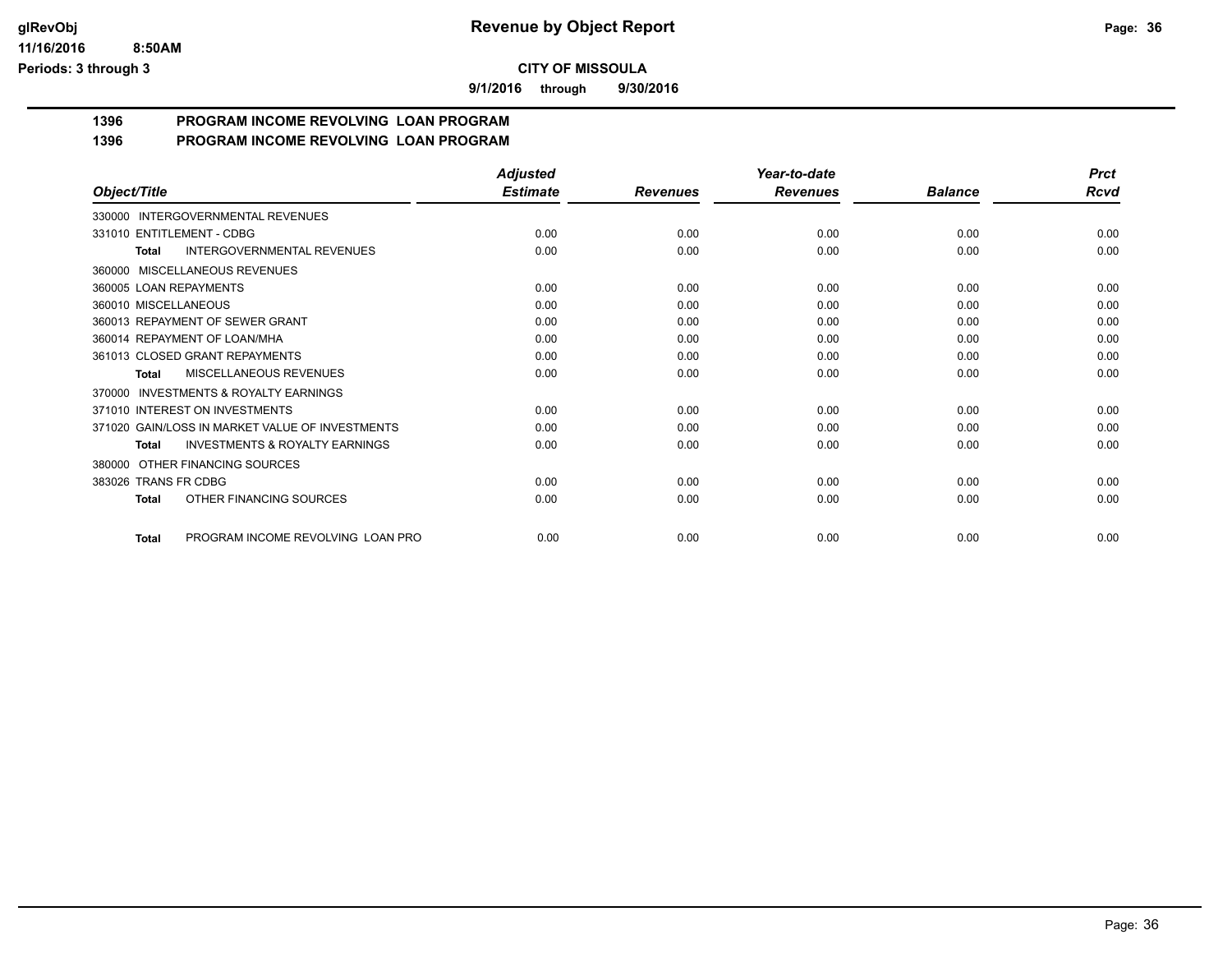**11/16/2016 8:50AM Periods: 3 through 3**

**CITY OF MISSOULA**

**9/1/2016 through 9/30/2016**

### **1396 PROGRAM INCOME REVOLVING LOAN PROGRAM**

|                                                           | <b>Adjusted</b> |                 | Year-to-date    |                | <b>Prct</b> |
|-----------------------------------------------------------|-----------------|-----------------|-----------------|----------------|-------------|
| Object/Title                                              | <b>Estimate</b> | <b>Revenues</b> | <b>Revenues</b> | <b>Balance</b> | Rcvd        |
| 330000 INTERGOVERNMENTAL REVENUES                         |                 |                 |                 |                |             |
| 331010 ENTITLEMENT - CDBG                                 | 0.00            | 0.00            | 0.00            | 0.00           | 0.00        |
| <b>INTERGOVERNMENTAL REVENUES</b><br><b>Total</b>         | 0.00            | 0.00            | 0.00            | 0.00           | 0.00        |
| 360000 MISCELLANEOUS REVENUES                             |                 |                 |                 |                |             |
| 360005 LOAN REPAYMENTS                                    | 0.00            | 0.00            | 0.00            | 0.00           | 0.00        |
| 360010 MISCELLANEOUS                                      | 0.00            | 0.00            | 0.00            | 0.00           | 0.00        |
| 360013 REPAYMENT OF SEWER GRANT                           | 0.00            | 0.00            | 0.00            | 0.00           | 0.00        |
| 360014 REPAYMENT OF LOAN/MHA                              | 0.00            | 0.00            | 0.00            | 0.00           | 0.00        |
| 361013 CLOSED GRANT REPAYMENTS                            | 0.00            | 0.00            | 0.00            | 0.00           | 0.00        |
| MISCELLANEOUS REVENUES<br><b>Total</b>                    | 0.00            | 0.00            | 0.00            | 0.00           | 0.00        |
| 370000 INVESTMENTS & ROYALTY EARNINGS                     |                 |                 |                 |                |             |
| 371010 INTEREST ON INVESTMENTS                            | 0.00            | 0.00            | 0.00            | 0.00           | 0.00        |
| 371020 GAIN/LOSS IN MARKET VALUE OF INVESTMENT            | 0.00            | 0.00            | 0.00            | 0.00           | 0.00        |
| <b>INVESTMENTS &amp; ROYALTY EARNINGS</b><br><b>Total</b> | 0.00            | 0.00            | 0.00            | 0.00           | 0.00        |
| 380000 OTHER FINANCING SOURCES                            |                 |                 |                 |                |             |
| 383026 TRANS FR CDBG                                      | 0.00            | 0.00            | 0.00            | 0.00           | 0.00        |
| OTHER FINANCING SOURCES<br><b>Total</b>                   | 0.00            | 0.00            | 0.00            | 0.00           | 0.00        |
| PROGRAM INCOME REVOLVING LOAN PRC<br><b>Total</b>         | 0.00            | 0.00            | 0.00            | 0.00           | 0.00        |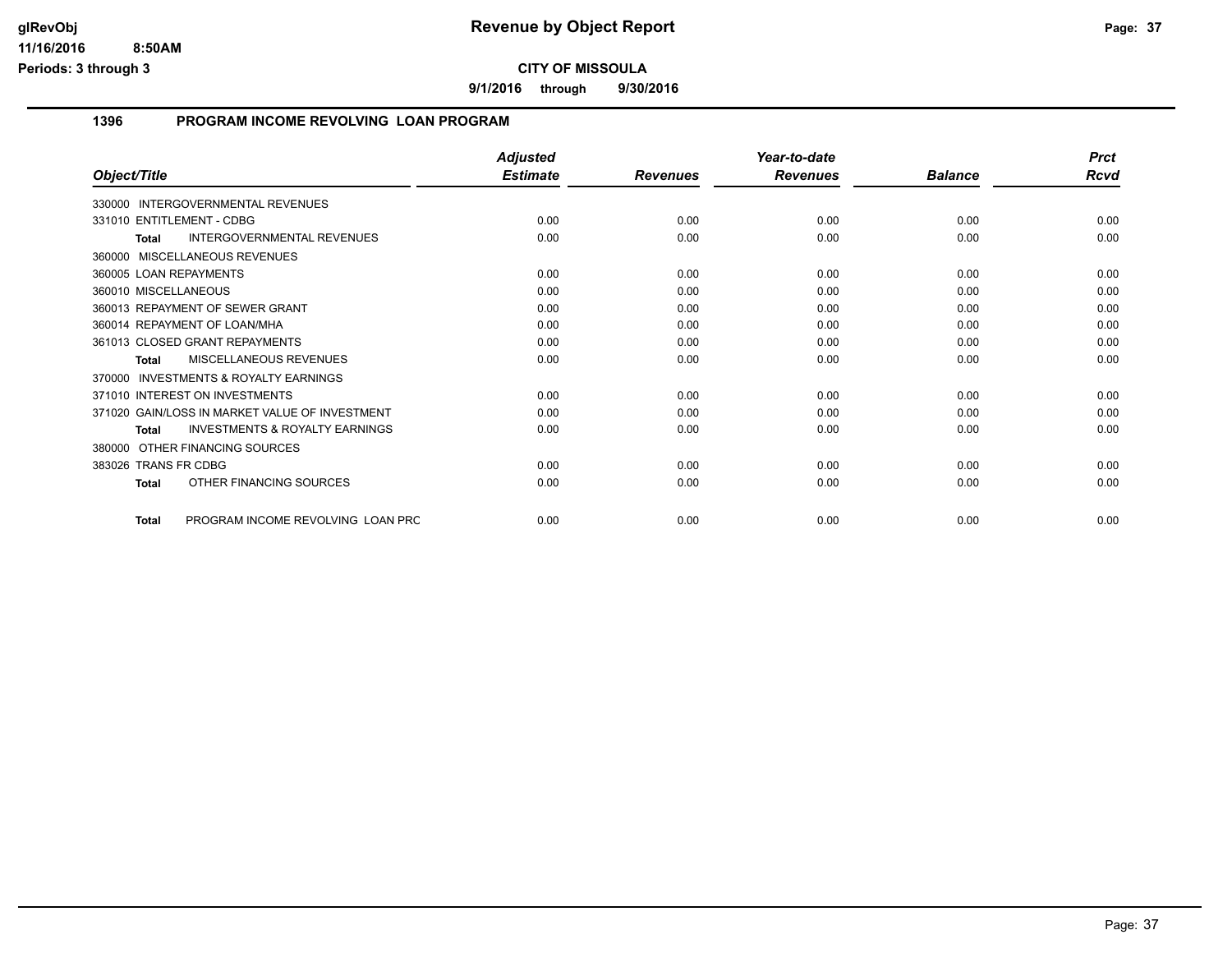**8:50AM**

**CITY OF MISSOULA**

**9/1/2016 through 9/30/2016**

### **1397 STATE HOME PROGRAM INCOME**

### **1397 STATE HOME PROGRAM INCOME**

|                                                    | <b>Adjusted</b> |                 | Year-to-date    |                | <b>Prct</b> |
|----------------------------------------------------|-----------------|-----------------|-----------------|----------------|-------------|
| Object/Title                                       | <b>Estimate</b> | <b>Revenues</b> | <b>Revenues</b> | <b>Balance</b> | <b>Rcvd</b> |
| 330000 INTERGOVERNMENTAL REVENUES                  |                 |                 |                 |                |             |
| 331003 STATE HOME PROGRAM INCOME                   | 0.00            | 0.00            | 0.00            | 0.00           | 0.00        |
| INTERGOVERNMENTAL REVENUES<br>Total                | 0.00            | 0.00            | 0.00            | 0.00           | 0.00        |
| 360000 MISCELLANEOUS REVENUES                      |                 |                 |                 |                |             |
| 360005 LOAN REPAYMENTS                             | 0.00            | 0.00            | 0.00            | 0.00           | 0.00        |
| <b>MISCELLANEOUS REVENUES</b><br>Total             | 0.00            | 0.00            | 0.00            | 0.00           | 0.00        |
| 370000 INVESTMENTS & ROYALTY EARNINGS              |                 |                 |                 |                |             |
| 371010 INTEREST ON INVESTMENTS                     | 0.00            | 0.00            | 0.00            | 0.00           | 0.00        |
| <b>INVESTMENTS &amp; ROYALTY EARNINGS</b><br>Total | 0.00            | 0.00            | 0.00            | 0.00           | 0.00        |
| STATE HOME PROGRAM INCOME<br><b>Total</b>          | 0.00            | 0.00            | 0.00            | 0.00           | 0.00        |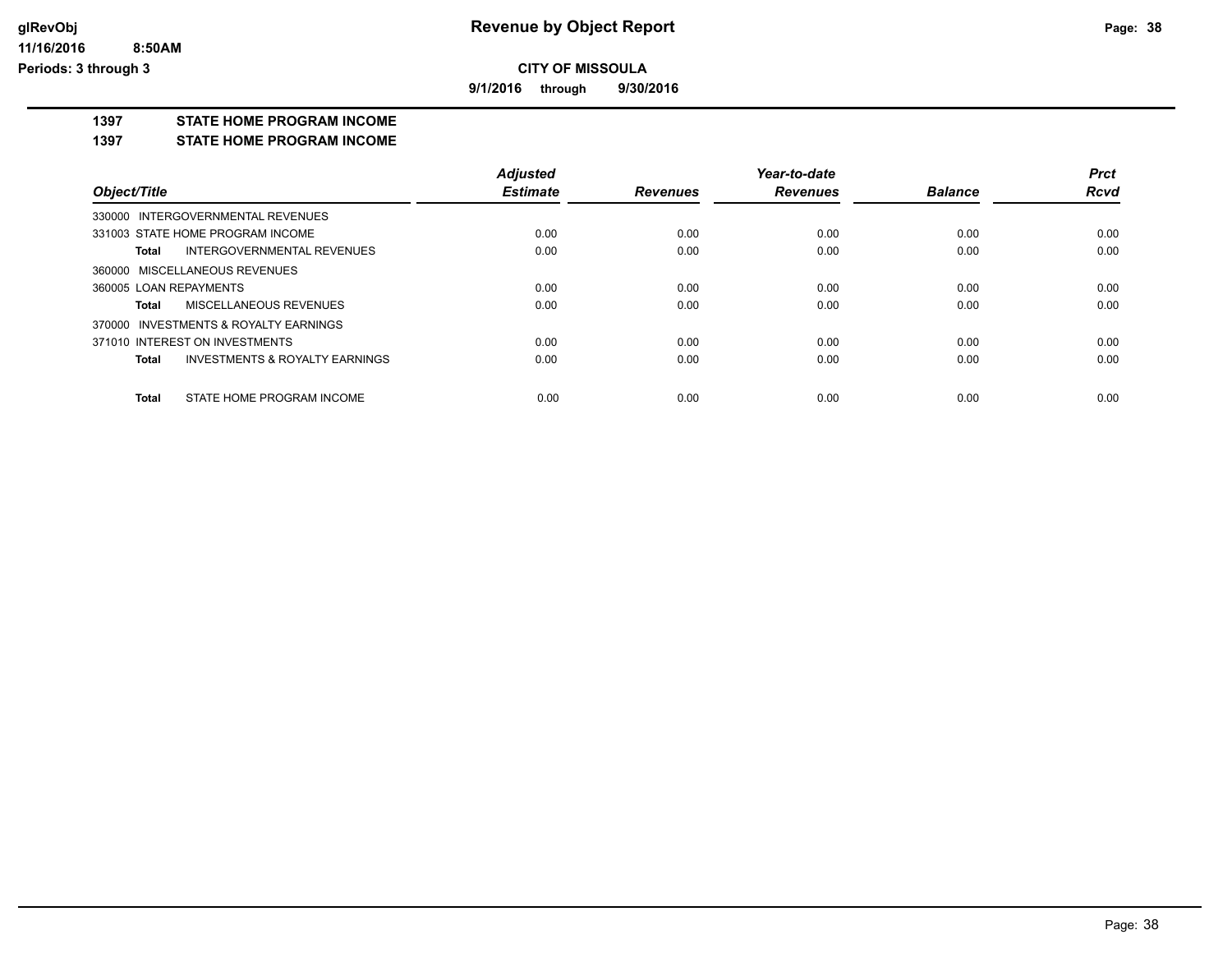**CITY OF MISSOULA**

**9/1/2016 through 9/30/2016**

### **1397 STATE HOME PROGRAM INCOME**

 **8:50AM**

| Object/Title                                              | <b>Adjusted</b><br><b>Estimate</b> | <b>Revenues</b> | Year-to-date<br><b>Revenues</b> | <b>Balance</b> | <b>Prct</b><br><b>Rcvd</b> |
|-----------------------------------------------------------|------------------------------------|-----------------|---------------------------------|----------------|----------------------------|
| INTERGOVERNMENTAL REVENUES<br>330000                      |                                    |                 |                                 |                |                            |
|                                                           |                                    |                 |                                 |                |                            |
| 331003 STATE HOME PROGRAM INCOME                          | 0.00                               | 0.00            | 0.00                            | 0.00           | 0.00                       |
| INTERGOVERNMENTAL REVENUES<br>Total                       | 0.00                               | 0.00            | 0.00                            | 0.00           | 0.00                       |
| MISCELLANEOUS REVENUES<br>360000                          |                                    |                 |                                 |                |                            |
| 360005 LOAN REPAYMENTS                                    | 0.00                               | 0.00            | 0.00                            | 0.00           | 0.00                       |
| <b>MISCELLANEOUS REVENUES</b><br><b>Total</b>             | 0.00                               | 0.00            | 0.00                            | 0.00           | 0.00                       |
| INVESTMENTS & ROYALTY EARNINGS<br>370000                  |                                    |                 |                                 |                |                            |
| 371010 INTEREST ON INVESTMENTS                            | 0.00                               | 0.00            | 0.00                            | 0.00           | 0.00                       |
| <b>INVESTMENTS &amp; ROYALTY EARNINGS</b><br><b>Total</b> | 0.00                               | 0.00            | 0.00                            | 0.00           | 0.00                       |
| STATE HOME PROGRAM INCOME<br>Total                        | 0.00                               | 0.00            | 0.00                            | 0.00           | 0.00                       |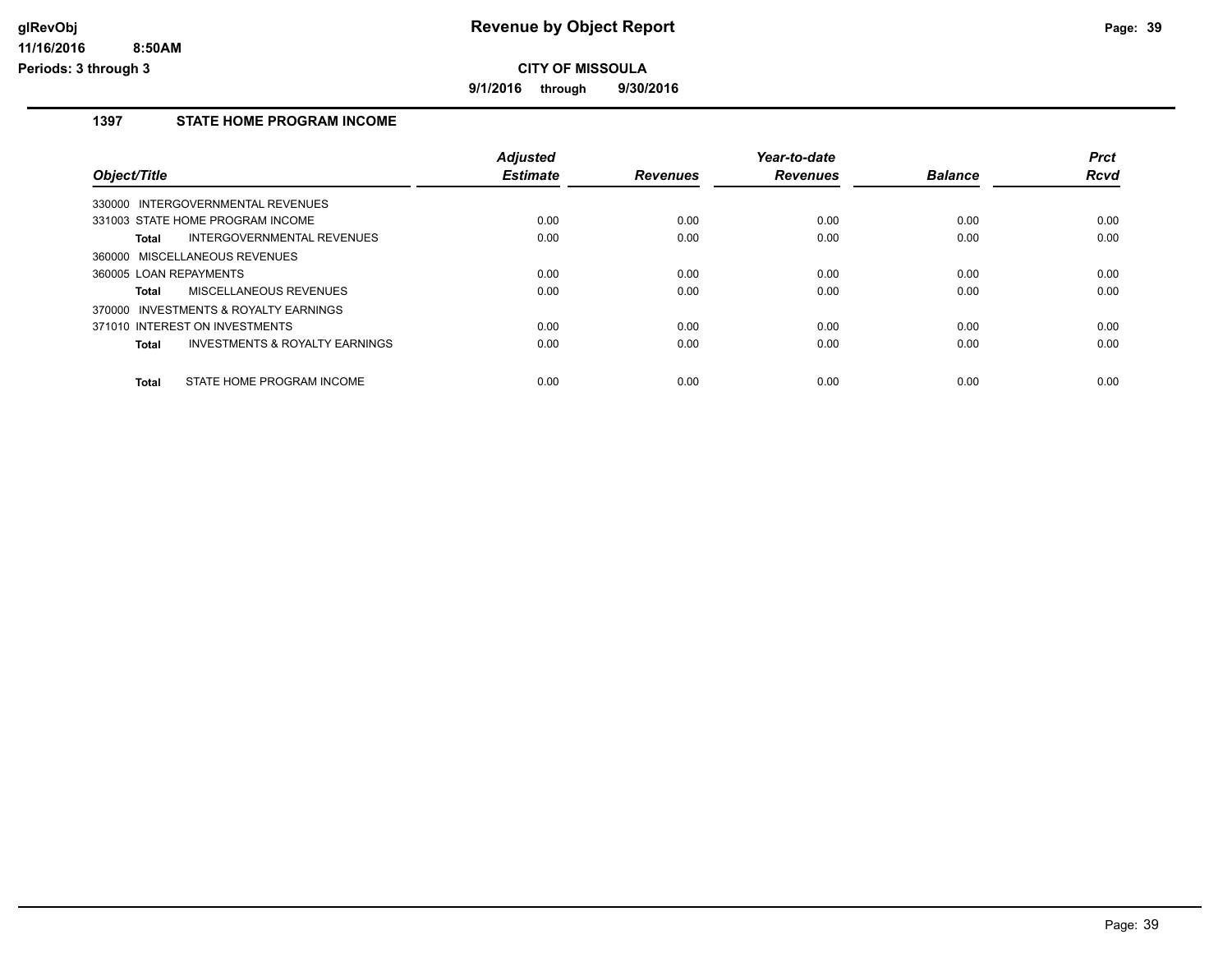**9/1/2016 through 9/30/2016**

**2250 PLANNING FUND**

**2250 PLANNING FUND**

|                                                           | <b>Adjusted</b> |                 | Year-to-date    |                | <b>Prct</b> |
|-----------------------------------------------------------|-----------------|-----------------|-----------------|----------------|-------------|
| Object/Title                                              | <b>Estimate</b> | <b>Revenues</b> | <b>Revenues</b> | <b>Balance</b> | <b>Rcvd</b> |
| 330000 INTERGOVERNMENTAL REVENUES                         |                 |                 |                 |                |             |
| 331055 FTA GRANT                                          | 0.00            | 0.00            | 0.00            | 0.00           | 0.00        |
| 331056 MDT FEDERAL CMAQ                                   | 0.00            | 0.00            | 0.00            | 0.00           | 0.00        |
| 331170 HISTORICAL PRESERVATION GRANT                      | 0.00            | 0.00            | 0.00            | 0.00           | 0.00        |
| 336023 STATE CONTRIB. - PERS                              | 0.00            | 0.00            | 0.00            | 0.00           | 0.00        |
| 338100 PLANNING MILLS PASSED THRU COUNTY                  | 0.00            | 0.00            | 0.00            | 0.00           | 0.00        |
| <b>INTERGOVERNMENTAL REVENUES</b><br><b>Total</b>         | 0.00            | 0.00            | 0.00            | 0.00           | 0.00        |
| INVESTMENTS & ROYALTY EARNINGS<br>370000                  |                 |                 |                 |                |             |
| 371010 INTEREST ON INVESTMENTS                            | 0.00            | 0.00            | 0.00            | 0.00           | 0.00        |
| <b>INVESTMENTS &amp; ROYALTY EARNINGS</b><br><b>Total</b> | 0.00            | 0.00            | 0.00            | 0.00           | 0.00        |
| OTHER FINANCING SOURCES<br>380000                         |                 |                 |                 |                |             |
| 383029 TRANS FR GENERAL                                   | 0.00            | 0.00            | 0.00            | 0.00           | 0.00        |
| OTHER FINANCING SOURCES<br><b>Total</b>                   | 0.00            | 0.00            | 0.00            | 0.00           | 0.00        |
|                                                           |                 |                 |                 |                |             |
| <b>PLANNING FUND</b><br><b>Total</b>                      | 0.00            | 0.00            | 0.00            | 0.00           | 0.00        |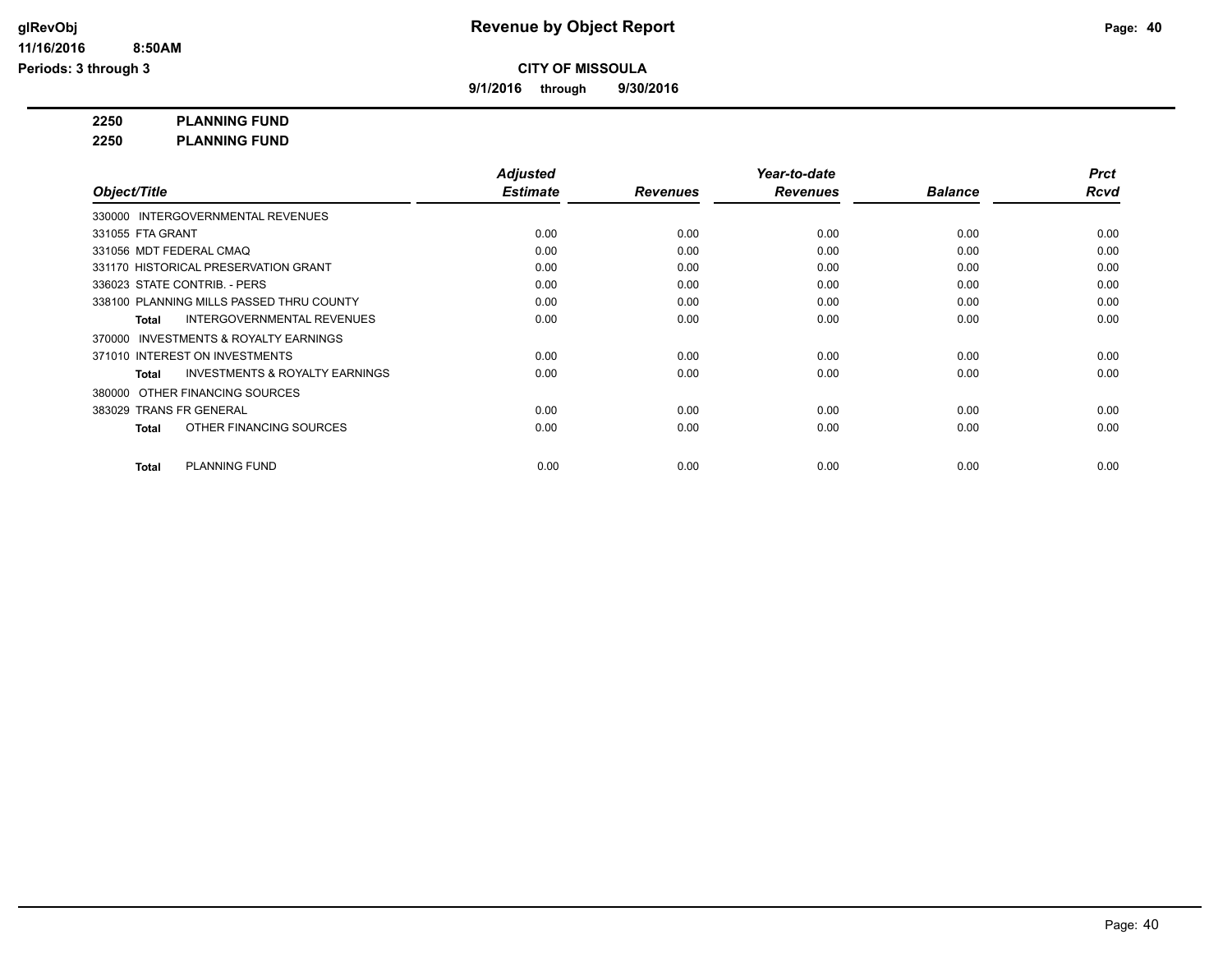**glRevObj Revenue by Object Report Page: 41** 

**11/16/2016 8:50AM Periods: 3 through 3**

**CITY OF MISSOULA**

**9/1/2016 through 9/30/2016**

### **2250 PLANNING FUND**

| Object/Title                                       | <b>Adjusted</b><br><b>Estimate</b> | <b>Revenues</b> | Year-to-date<br><b>Revenues</b> | <b>Balance</b> | <b>Prct</b><br>Rcvd |
|----------------------------------------------------|------------------------------------|-----------------|---------------------------------|----------------|---------------------|
| 330000 INTERGOVERNMENTAL REVENUES                  |                                    |                 |                                 |                |                     |
| 331055 FTA GRANT                                   | 0.00                               | 0.00            | 0.00                            | 0.00           | 0.00                |
| 331056 MDT FEDERAL CMAQ                            | 0.00                               | 0.00            | 0.00                            | 0.00           | 0.00                |
| 331170 HISTORICAL PRESERVATION GRANT               | 0.00                               | 0.00            | 0.00                            | 0.00           | 0.00                |
| 336023 STATE CONTRIB. - PERS                       | 0.00                               | 0.00            | 0.00                            | 0.00           | 0.00                |
| 338100 PLANNING MILLS PASSED THRU COUNTY           | 0.00                               | 0.00            | 0.00                            | 0.00           | 0.00                |
| <b>INTERGOVERNMENTAL REVENUES</b><br>Total         | 0.00                               | 0.00            | 0.00                            | 0.00           | 0.00                |
| 370000 INVESTMENTS & ROYALTY EARNINGS              |                                    |                 |                                 |                |                     |
| 371010 INTEREST ON INVESTMENTS                     | 0.00                               | 0.00            | 0.00                            | 0.00           | 0.00                |
| <b>INVESTMENTS &amp; ROYALTY EARNINGS</b><br>Total | 0.00                               | 0.00            | 0.00                            | 0.00           | 0.00                |
| 380000 OTHER FINANCING SOURCES                     |                                    |                 |                                 |                |                     |
| 383029 TRANS FR GENERAL                            | 0.00                               | 0.00            | 0.00                            | 0.00           | 0.00                |
| OTHER FINANCING SOURCES<br>Total                   | 0.00                               | 0.00            | 0.00                            | 0.00           | 0.00                |
|                                                    |                                    |                 |                                 |                |                     |
| <b>PLANNING FUND</b><br>Total                      | 0.00                               | 0.00            | 0.00                            | 0.00           | 0.00                |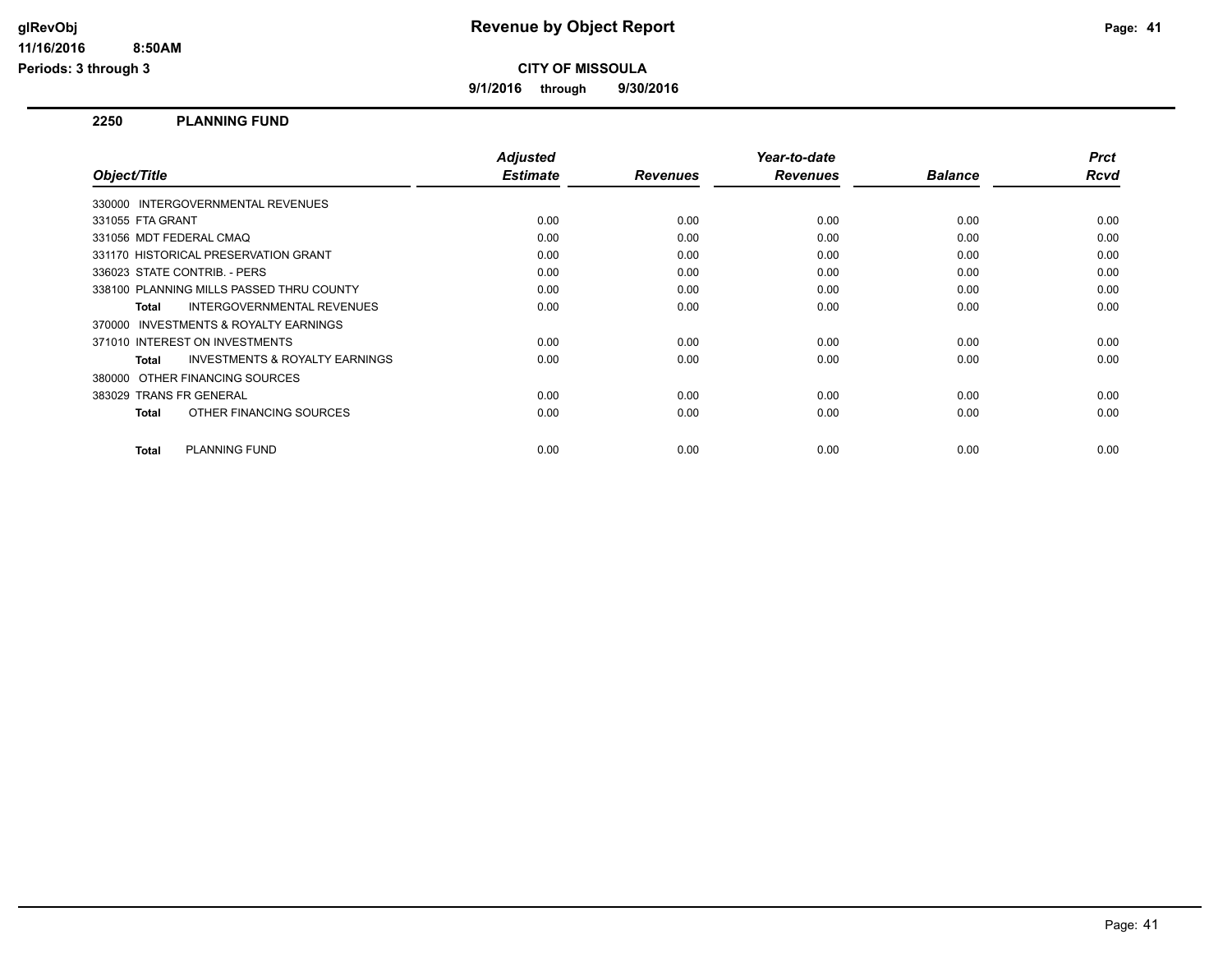**8:50AM**

**CITY OF MISSOULA**

**9/1/2016 through 9/30/2016**

### **2310 PUBLIC SAFETY INFORMATION SYSTEMS 2310 PUBLIC SAFETY INFORMATION SYSTEMS**

|                                            | <b>Adjusted</b> |                 | Year-to-date    |                | <b>Prct</b> |
|--------------------------------------------|-----------------|-----------------|-----------------|----------------|-------------|
| Object/Title                               | <b>Estimate</b> | <b>Revenues</b> | <b>Revenues</b> | <b>Balance</b> | Rcvd        |
| 330000 INTERGOVERNMENTAL REVENUES          |                 |                 |                 |                |             |
| 330000 INTERGOVERNMENTAL REVENUES          | 0.00            | 8.700.00        | 8.700.00        | $-8.700.00$    | 0.00        |
| INTERGOVERNMENTAL REVENUES<br>Total        | 0.00            | 8,700.00        | 8,700.00        | $-8.700.00$    | 0.00        |
| 380000 OTHER FINANCING SOURCES             |                 |                 |                 |                |             |
| 383029 TRANS FR GENERAL                    | 0.00            | 0.00            | 0.00            | 0.00           | 0.00        |
| OTHER FINANCING SOURCES<br>Total           | 0.00            | 0.00            | 0.00            | 0.00           | 0.00        |
|                                            |                 |                 |                 |                |             |
| PUBLIC SAFETY INFORMATION SYSTEMS<br>Total | 0.00            | 8.700.00        | 8.700.00        | -8.700.00      | 0.00        |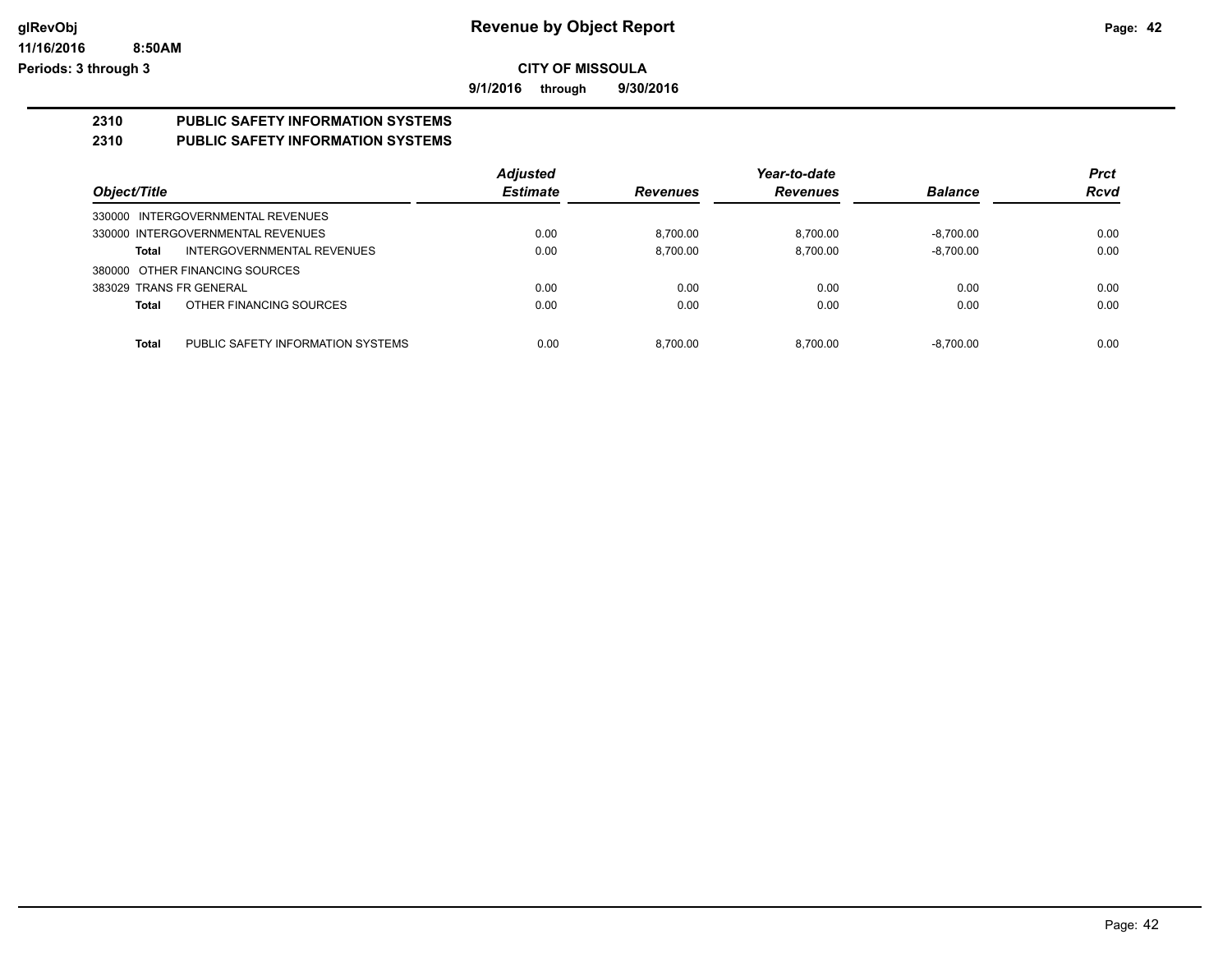**9/1/2016 through 9/30/2016**

### **2310 PUBLIC SAFETY INFORMATION SYSTEMS**

|                                   |                                   | <b>Adjusted</b> |                 | Year-to-date    |                | <b>Prct</b> |
|-----------------------------------|-----------------------------------|-----------------|-----------------|-----------------|----------------|-------------|
| Object/Title                      |                                   | <b>Estimate</b> | <b>Revenues</b> | <b>Revenues</b> | <b>Balance</b> | <b>Rcvd</b> |
| 330000 INTERGOVERNMENTAL REVENUES |                                   |                 |                 |                 |                |             |
| 330000 INTERGOVERNMENTAL REVENUES |                                   | 0.00            | 8.700.00        | 8.700.00        | $-8.700.00$    | 0.00        |
| Total                             | INTERGOVERNMENTAL REVENUES        | 0.00            | 8.700.00        | 8.700.00        | $-8.700.00$    | 0.00        |
| 380000 OTHER FINANCING SOURCES    |                                   |                 |                 |                 |                |             |
| 383029 TRANS FR GENERAL           |                                   | 0.00            | 0.00            | 0.00            | 0.00           | 0.00        |
| <b>Total</b>                      | OTHER FINANCING SOURCES           | 0.00            | 0.00            | 0.00            | 0.00           | 0.00        |
| <b>Total</b>                      | PUBLIC SAFETY INFORMATION SYSTEMS | 0.00            | 8.700.00        | 8.700.00        | $-8.700.00$    | 0.00        |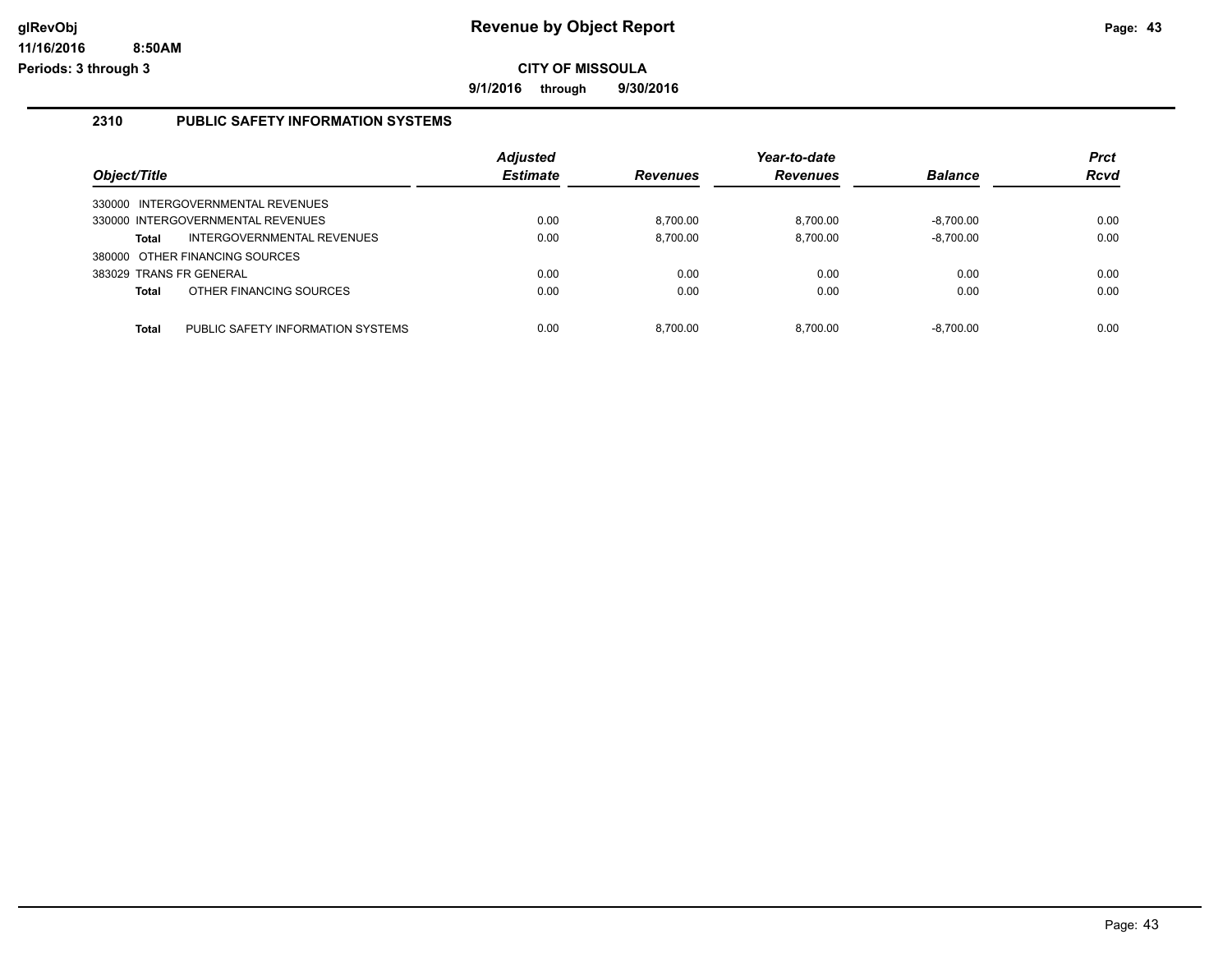**9/1/2016 through 9/30/2016**

**2321 IMPACT FEE FUND**

**2321 IMPACT FEE FUND**

|                                                           | <b>Adjusted</b> |                 | Year-to-date    |                | <b>Prct</b> |
|-----------------------------------------------------------|-----------------|-----------------|-----------------|----------------|-------------|
| Object/Title                                              | <b>Estimate</b> | <b>Revenues</b> | <b>Revenues</b> | <b>Balance</b> | Rcvd        |
| 340000 CHARGES FOR SERVICES                               |                 |                 |                 |                |             |
| 341032 IMPACT FEE CLEARING ACCOUNT                        | 0.00            | 244.970.89      | 838.565.58      | $-838.565.58$  | 0.00        |
| 341033 IMPACT FEES-PARKS SHARE                            | 0.00            | 0.00            | 0.00            | 0.00           | 0.00        |
| 341034 IMPACT FEES-FIRE SHARE                             | 0.00            | 0.00            | 0.00            | 0.00           | 0.00        |
| 341035 IMPACT FEES-POLICE SHARE                           | 0.00            | 0.00            | 0.00            | 0.00           | 0.00        |
| 341036 IMPACT FEES-COMMUNITY SERVICE SHARE                | 0.00            | 0.00            | 0.00            | 0.00           | 0.00        |
| 341037 IMPACT FEE-ROAD SHARE                              | 0.00            | 0.00            | 0.00            | 0.00           | 0.00        |
| <b>CHARGES FOR SERVICES</b><br>Total                      | 0.00            | 244,970.89      | 838,565.58      | $-838,565.58$  | 0.00        |
| 370000 INVESTMENTS & ROYALTY EARNINGS                     |                 |                 |                 |                |             |
| 371010 INTEREST ON INVESTMENTS                            | 0.00            | 0.00            | 0.00            | 0.00           | 0.00        |
| <b>INVESTMENTS &amp; ROYALTY EARNINGS</b><br><b>Total</b> | 0.00            | 0.00            | 0.00            | 0.00           | 0.00        |
| <b>IMPACT FEE FUND</b><br>Total                           | 0.00            | 244.970.89      | 838.565.58      | $-838.565.58$  | 0.00        |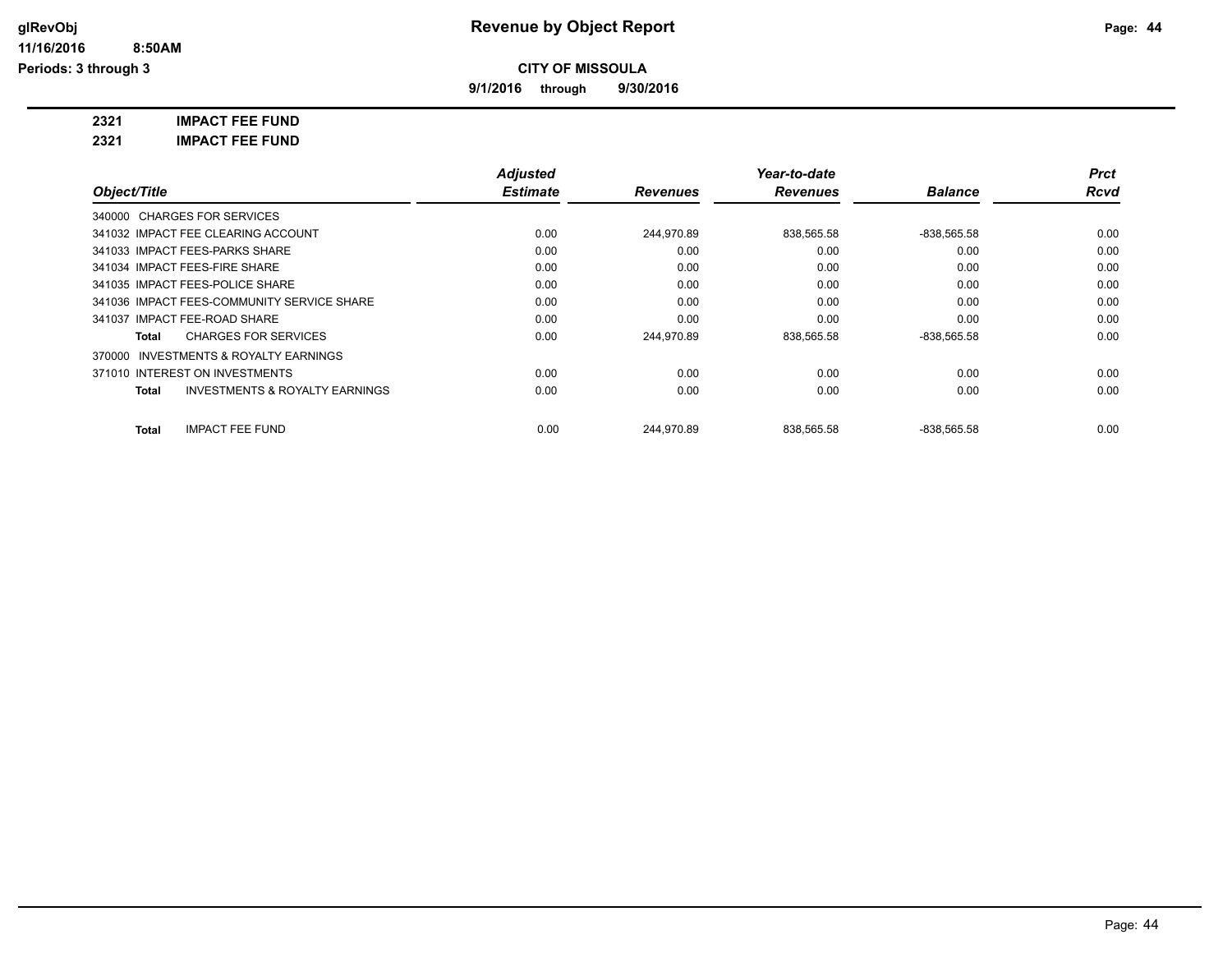**11/16/2016 8:50AM Periods: 3 through 3**

**CITY OF MISSOULA**

**9/1/2016 through 9/30/2016**

### **2321 IMPACT FEE FUND**

|                                                           | <b>Adjusted</b><br><b>Estimate</b> | <b>Revenues</b> | Year-to-date<br><b>Revenues</b> | <b>Balance</b> | <b>Prct</b><br><b>Rcvd</b> |
|-----------------------------------------------------------|------------------------------------|-----------------|---------------------------------|----------------|----------------------------|
| Object/Title                                              |                                    |                 |                                 |                |                            |
| 340000 CHARGES FOR SERVICES                               |                                    |                 |                                 |                |                            |
| 341032 IMPACT FEE CLEARING ACCOUNT                        | 0.00                               | 244.970.89      | 838,565.58                      | $-838.565.58$  | 0.00                       |
| 341033 IMPACT FEES-PARKS SHARE                            | 0.00                               | 0.00            | 0.00                            | 0.00           | 0.00                       |
| 341034 IMPACT FEES-FIRE SHARE                             | 0.00                               | 0.00            | 0.00                            | 0.00           | 0.00                       |
| 341035 IMPACT FEES-POLICE SHARE                           | 0.00                               | 0.00            | 0.00                            | 0.00           | 0.00                       |
| 341036 IMPACT FEES-COMMUNITY SERVICE SHARE                | 0.00                               | 0.00            | 0.00                            | 0.00           | 0.00                       |
| 341037 IMPACT FEE-ROAD SHARE                              | 0.00                               | 0.00            | 0.00                            | 0.00           | 0.00                       |
| <b>CHARGES FOR SERVICES</b><br>Total                      | 0.00                               | 244,970.89      | 838,565.58                      | $-838,565.58$  | 0.00                       |
| <b>INVESTMENTS &amp; ROYALTY EARNINGS</b><br>370000       |                                    |                 |                                 |                |                            |
| 371010 INTEREST ON INVESTMENTS                            | 0.00                               | 0.00            | 0.00                            | 0.00           | 0.00                       |
| <b>INVESTMENTS &amp; ROYALTY EARNINGS</b><br><b>Total</b> | 0.00                               | 0.00            | 0.00                            | 0.00           | 0.00                       |
| <b>IMPACT FEE FUND</b><br><b>Total</b>                    | 0.00                               | 244.970.89      | 838.565.58                      | $-838,565.58$  | 0.00                       |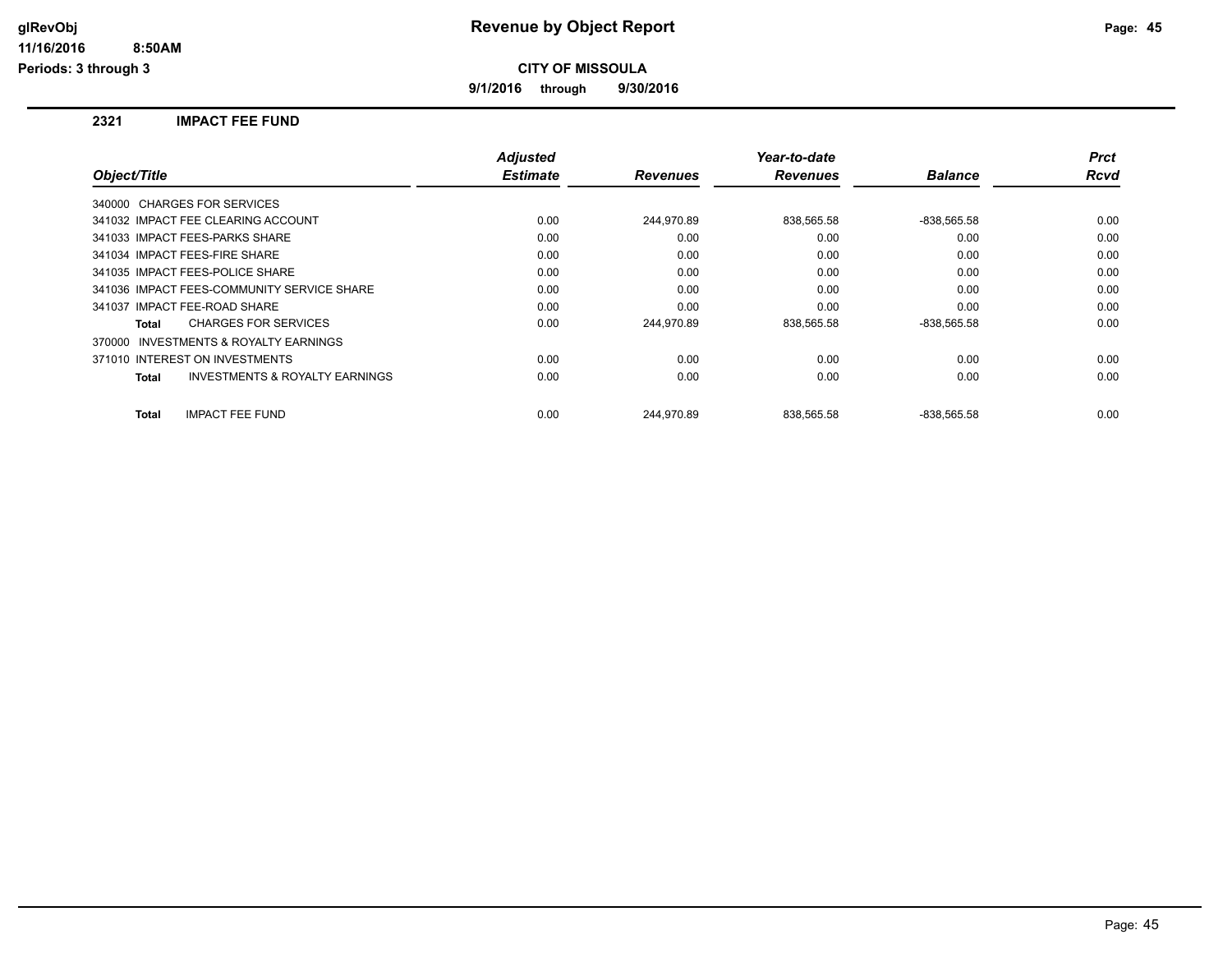**11/16/2016 8:50AM Periods: 3 through 3**

**CITY OF MISSOULA**

**9/1/2016 through 9/30/2016**

#### **2322 GEORGE ELMER/CATTLE DR INTERSECTION 2322 GEORGE ELMER/CATTLE DR INTERSECTION**

| 2322 | GEORGE ELMER/CATTLE DR INTERSECTION |  |
|------|-------------------------------------|--|
|      |                                     |  |

|                                                            | <b>Adjusted</b> |                 | Year-to-date    |                |             |
|------------------------------------------------------------|-----------------|-----------------|-----------------|----------------|-------------|
| Object/Title                                               | <b>Estimate</b> | <b>Revenues</b> | <b>Revenues</b> | <b>Balance</b> | <b>Rcvd</b> |
| 360000 MISCELLANEOUS REVENUES                              |                 |                 |                 |                |             |
| 365000 DEVELOPER CONRIBUTIONS                              | 0.00            | 0.00            | 0.00            | 0.00           | 0.00        |
| MISCELLANEOUS REVENUES<br>Total                            | 0.00            | 0.00            | 0.00            | 0.00           | 0.00        |
| <b>GEORGE ELMER/CATTLE DR INTERSECTION</b><br><b>Total</b> | 0.00            | 0.00            | 0.00            | 0.00           | 0.00        |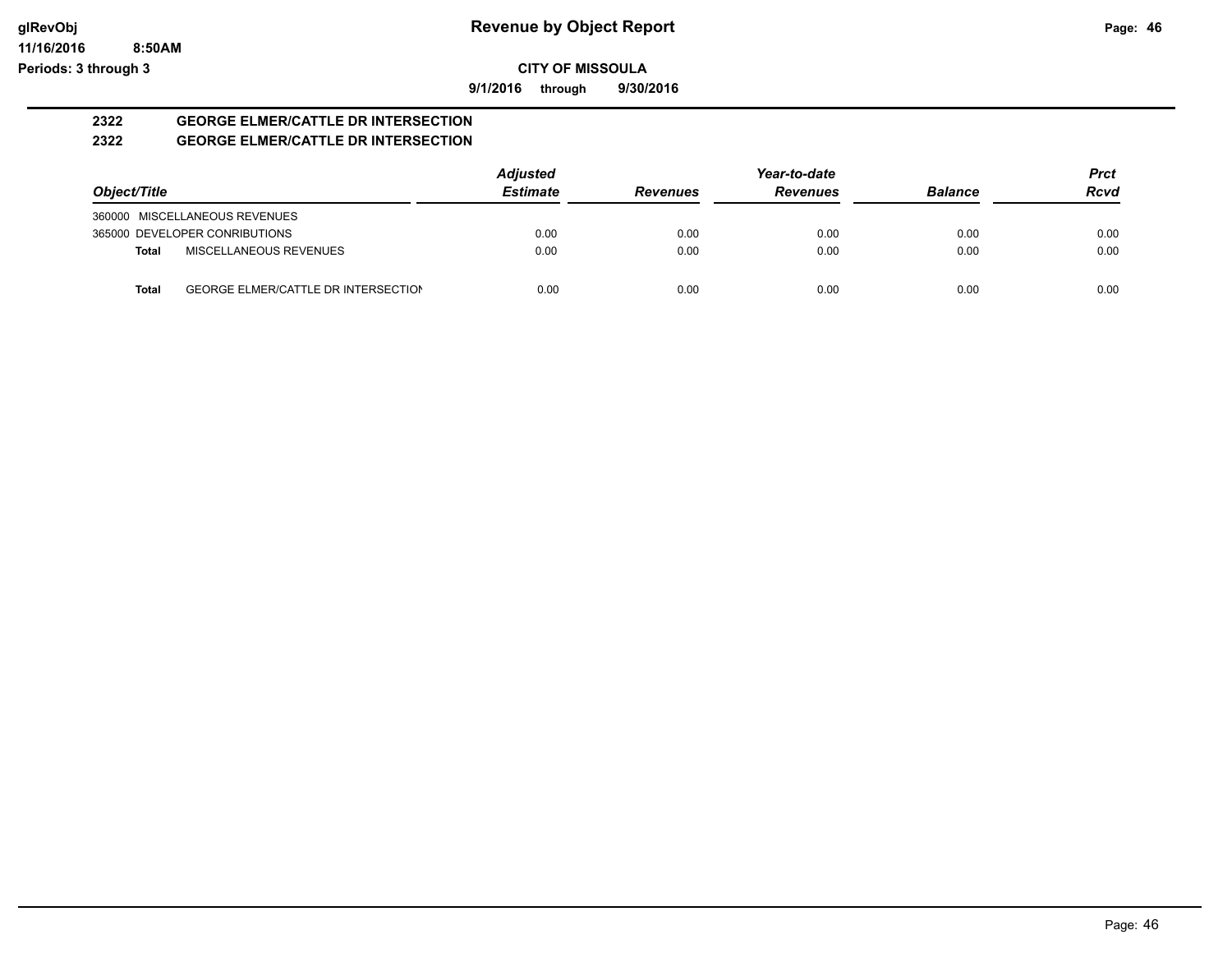**9/1/2016 through 9/30/2016**

### **2322 GEORGE ELMER/CATTLE DR INTERSECTION**

| Object/Title |                                            | <b>Adjusted</b><br><b>Estimate</b> | <b>Revenues</b> | Year-to-date<br><b>Revenues</b> | <b>Balance</b> | <b>Prct</b><br><b>Rcvd</b> |
|--------------|--------------------------------------------|------------------------------------|-----------------|---------------------------------|----------------|----------------------------|
|              | 360000 MISCELLANEOUS REVENUES              |                                    |                 |                                 |                |                            |
|              | 365000 DEVELOPER CONRIBUTIONS              | 0.00                               | 0.00            | 0.00                            | 0.00           | 0.00                       |
| <b>Total</b> | MISCELLANEOUS REVENUES                     | 0.00                               | 0.00            | 0.00                            | 0.00           | 0.00                       |
| Total        | <b>GEORGE ELMER/CATTLE DR INTERSECTIOL</b> | 0.00                               | 0.00            | 0.00                            | 0.00           | 0.00                       |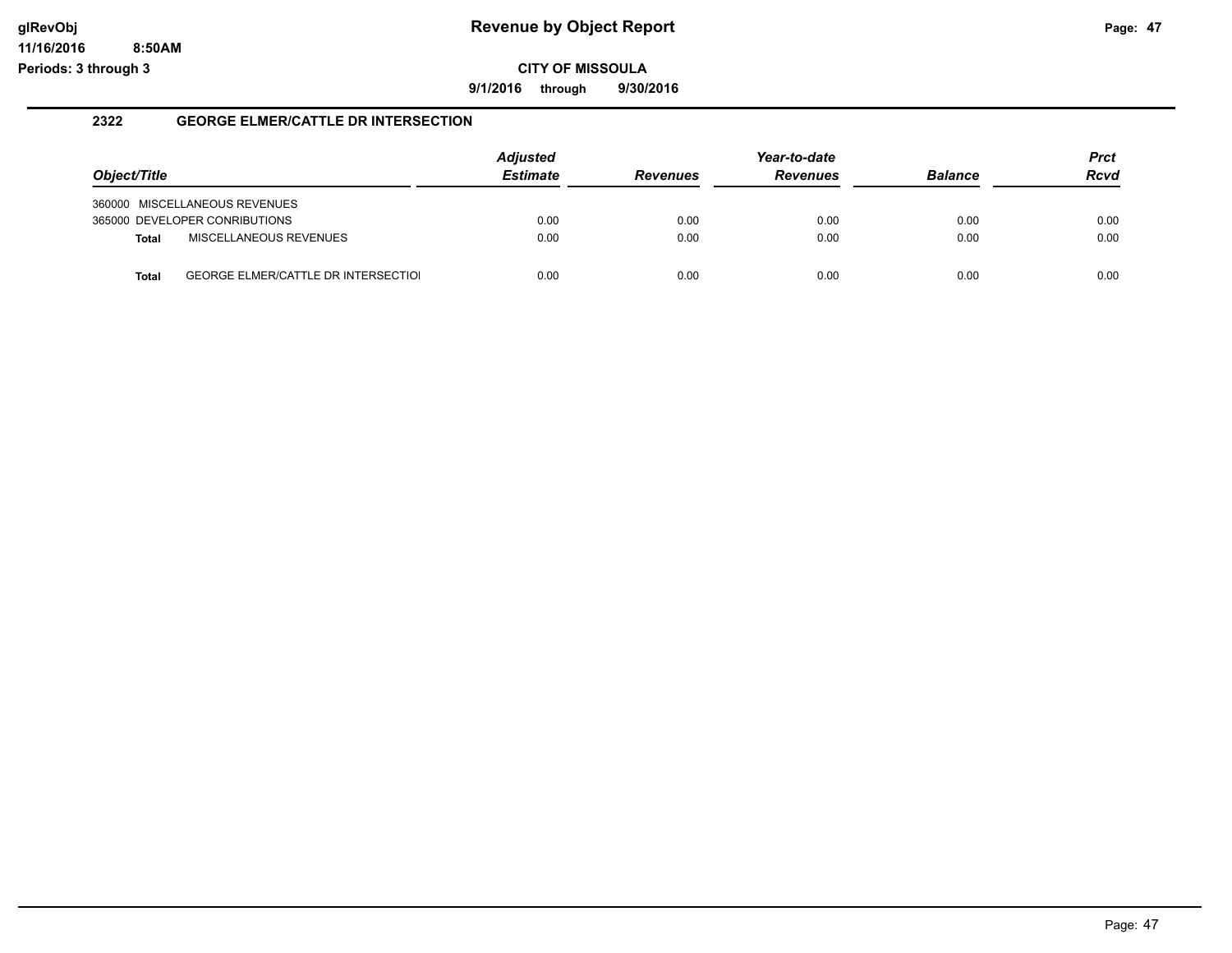**9/1/2016 through 9/30/2016**

**2365 PUBLIC ART FUND**

**2365 PUBLIC ART FUND**

|                                            | <b>Adjusted</b> |                 | Year-to-date    |                | <b>Prct</b> |
|--------------------------------------------|-----------------|-----------------|-----------------|----------------|-------------|
| Object/Title                               | <b>Estimate</b> | <b>Revenues</b> | <b>Revenues</b> | <b>Balance</b> | <b>Rcvd</b> |
| 330000 INTERGOVERNMENTAL REVENUES          |                 |                 |                 |                |             |
| 337000 LOCAL GRANTS                        | 0.00            | 0.00            | 0.00            | 0.00           | 0.00        |
| 337002 MRA GRANT                           | 0.00            | 0.00            | 0.00            | 0.00           | 0.00        |
| <b>INTERGOVERNMENTAL REVENUES</b><br>Total | 0.00            | 0.00            | 0.00            | 0.00           | 0.00        |
| 360000 MISCELLANEOUS REVENUES              |                 |                 |                 |                |             |
| 360010 MISCELLANEOUS                       | 0.00            | 0.00            | 0.00            | 0.00           | 0.00        |
| 364040 INSURANCE AND DAMAGE RECOVERY       | 0.00            | 0.00            | 0.00            | 0.00           | 0.00        |
| 365000 DONATIONS                           | 0.00            | 0.00            | 80.50           | $-80.50$       | 0.00        |
| MISCELLANEOUS REVENUES<br>Total            | 0.00            | 0.00            | 80.50           | $-80.50$       | 0.00        |
| 380000 OTHER FINANCING SOURCES             |                 |                 |                 |                |             |
| 383000 OPERATING TRANSFERS                 | 0.00            | 0.00            | 0.00            | 0.00           | 0.00        |
| OTHER FINANCING SOURCES<br>Total           | 0.00            | 0.00            | 0.00            | 0.00           | 0.00        |
|                                            |                 |                 |                 |                |             |
| PUBLIC ART FUND<br>Total                   | 0.00            | 0.00            | 80.50           | $-80.50$       | 0.00        |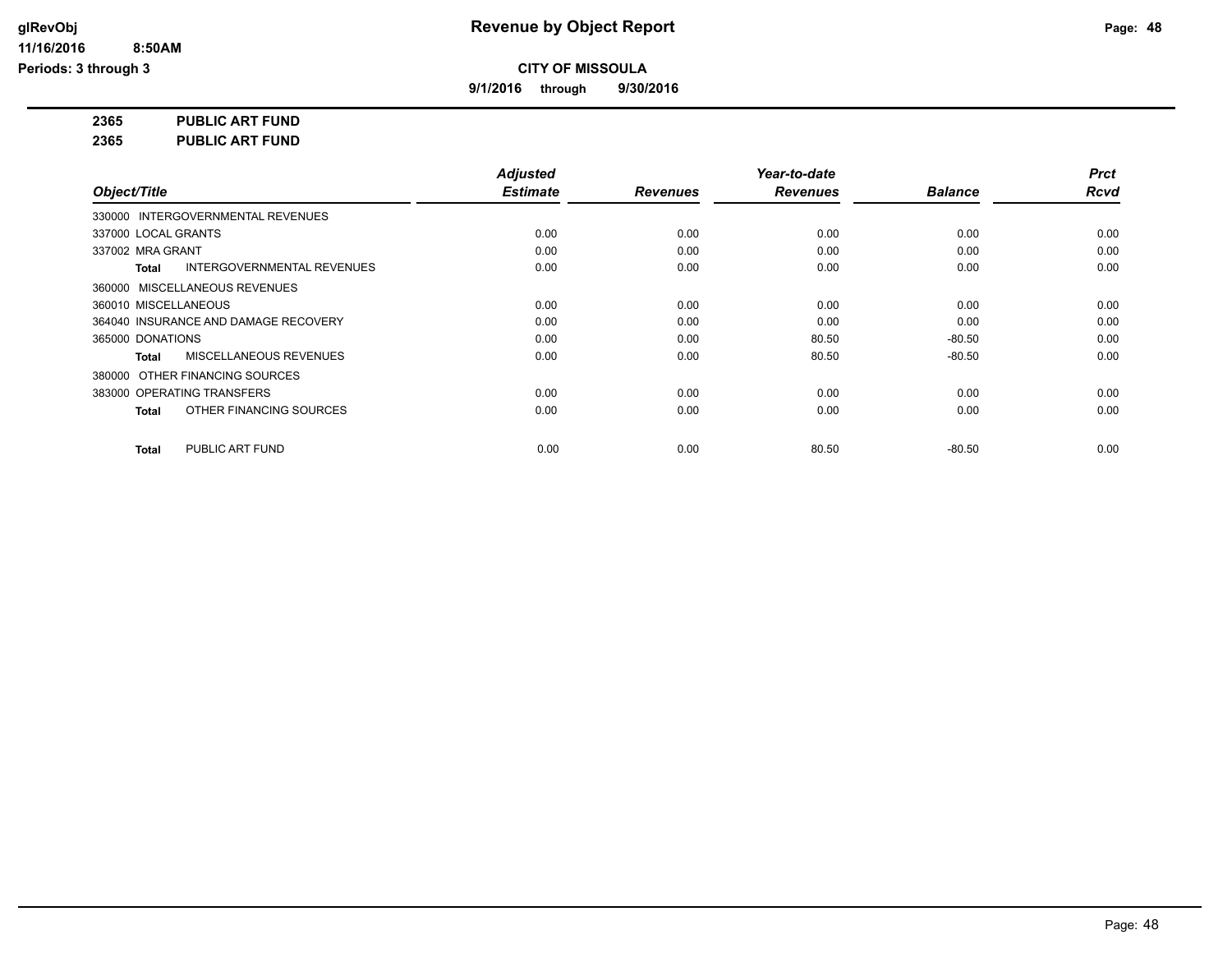**CITY OF MISSOULA**

**9/1/2016 through 9/30/2016**

### **2365 PUBLIC ART FUND**

 **8:50AM**

| Object/Title                               | <b>Adjusted</b><br><b>Estimate</b> | <b>Revenues</b> | Year-to-date<br><b>Revenues</b> | <b>Balance</b> | <b>Prct</b><br><b>Rcvd</b> |
|--------------------------------------------|------------------------------------|-----------------|---------------------------------|----------------|----------------------------|
|                                            |                                    |                 |                                 |                |                            |
| 330000 INTERGOVERNMENTAL REVENUES          |                                    |                 |                                 |                |                            |
| 337000 LOCAL GRANTS                        | 0.00                               | 0.00            | 0.00                            | 0.00           | 0.00                       |
| 337002 MRA GRANT                           | 0.00                               | 0.00            | 0.00                            | 0.00           | 0.00                       |
| INTERGOVERNMENTAL REVENUES<br><b>Total</b> | 0.00                               | 0.00            | 0.00                            | 0.00           | 0.00                       |
| 360000 MISCELLANEOUS REVENUES              |                                    |                 |                                 |                |                            |
| 360010 MISCELLANEOUS                       | 0.00                               | 0.00            | 0.00                            | 0.00           | 0.00                       |
| 364040 INSURANCE AND DAMAGE RECOVERY       | 0.00                               | 0.00            | 0.00                            | 0.00           | 0.00                       |
| 365000 DONATIONS                           | 0.00                               | 0.00            | 80.50                           | $-80.50$       | 0.00                       |
| MISCELLANEOUS REVENUES<br>Total            | 0.00                               | 0.00            | 80.50                           | $-80.50$       | 0.00                       |
| 380000 OTHER FINANCING SOURCES             |                                    |                 |                                 |                |                            |
| 383000 OPERATING TRANSFERS                 | 0.00                               | 0.00            | 0.00                            | 0.00           | 0.00                       |
| OTHER FINANCING SOURCES<br><b>Total</b>    | 0.00                               | 0.00            | 0.00                            | 0.00           | 0.00                       |
|                                            |                                    |                 |                                 |                |                            |
| PUBLIC ART FUND<br>Total                   | 0.00                               | 0.00            | 80.50                           | $-80.50$       | 0.00                       |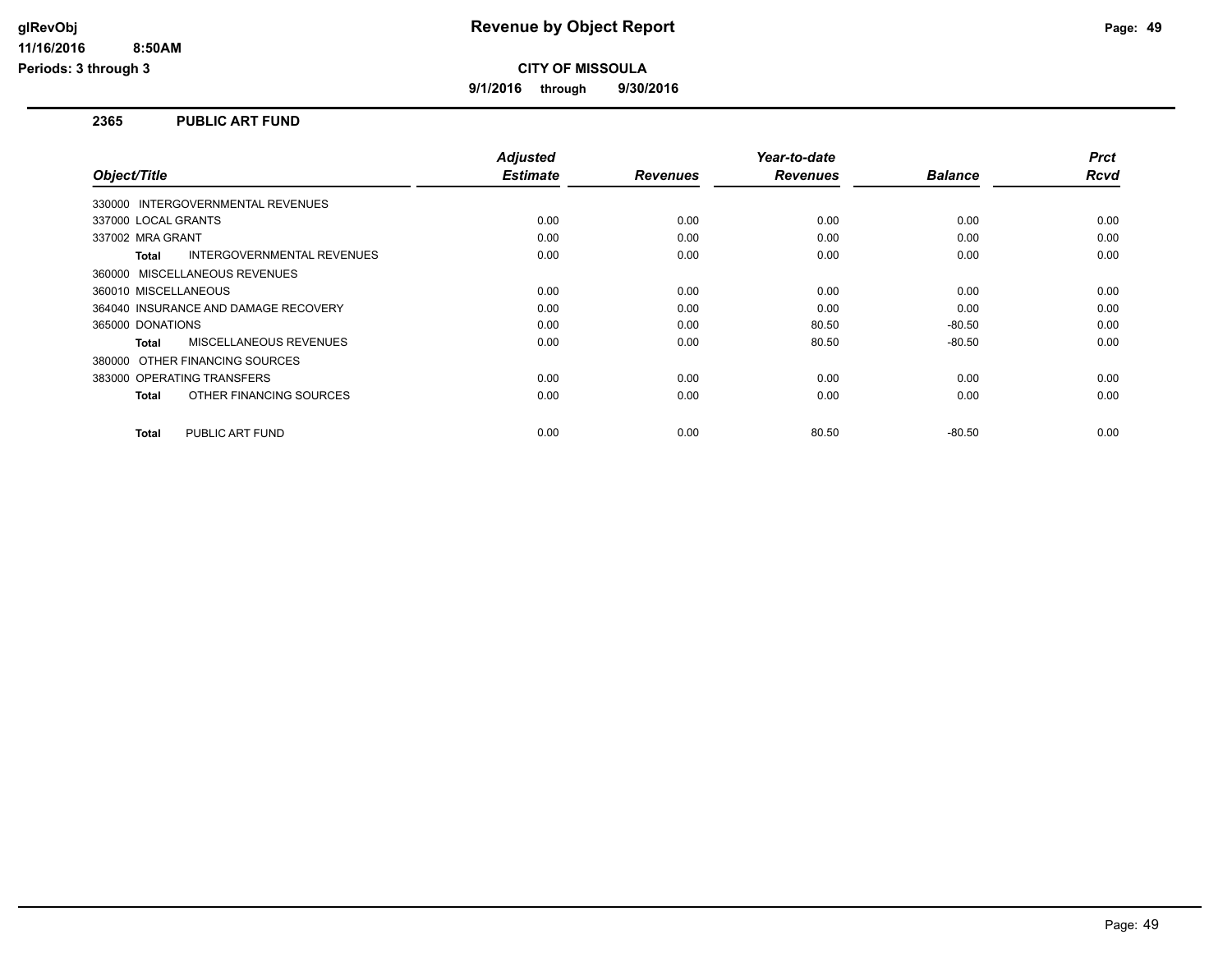**9/1/2016 through 9/30/2016**

## **2371 EMPLOYEE HEALTH INSURANCE LEVY FUND**

### **2371 EMPLOYEE HEALTH INSURANCE LEVY FUND**

|                                                     | <b>Adjusted</b> |                 | Year-to-date    |                | <b>Prct</b> |
|-----------------------------------------------------|-----------------|-----------------|-----------------|----------------|-------------|
| Object/Title                                        | <b>Estimate</b> | <b>Revenues</b> | <b>Revenues</b> | <b>Balance</b> | <b>Rcvd</b> |
| 310000 TAXES/ASSESSMENTS                            |                 |                 |                 |                |             |
| 311000 GENERAL PROPERTY TAXES                       | 0.00            | 56.86           | 0.00            | 0.00           | 0.00        |
| 312001 PENALTIES & INTEREST                         | 0.00            | 7.37            | 0.00            | 0.00           | 0.00        |
| TAXES/ASSESSMENTS<br>Total                          | 0.00            | 64.23           | 0.00            | 0.00           | 0.00        |
| 370000 INVESTMENTS & ROYALTY EARNINGS               |                 |                 |                 |                |             |
| 371010 INTEREST ON INVESTMENTS                      | 0.00            | 0.00            | 0.00            | 0.00           | 0.00        |
| <b>INVESTMENTS &amp; ROYALTY EARNINGS</b><br>Total  | 0.00            | 0.00            | 0.00            | 0.00           | 0.00        |
| EMPLOYEE HEALTH INSURANCE LEVY FUNI<br><b>Total</b> | 0.00            | 64.23           | 0.00            | 0.00           | 0.00        |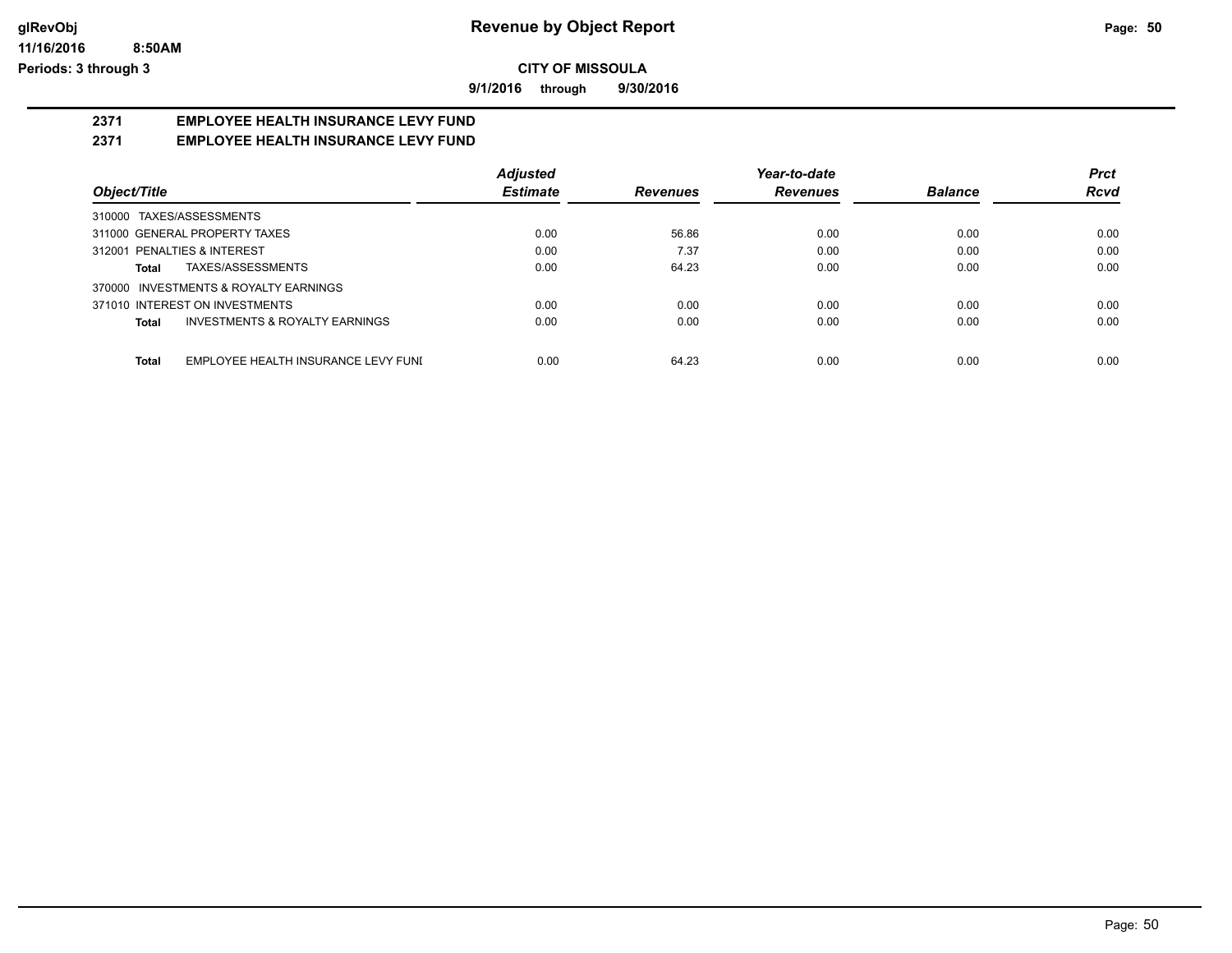**9/1/2016 through 9/30/2016**

### **2371 EMPLOYEE HEALTH INSURANCE LEVY FUND**

|                                             | <b>Adjusted</b> |                 | Year-to-date    |                | <b>Prct</b> |
|---------------------------------------------|-----------------|-----------------|-----------------|----------------|-------------|
| Object/Title                                | <b>Estimate</b> | <b>Revenues</b> | <b>Revenues</b> | <b>Balance</b> | <b>Rcvd</b> |
| 310000 TAXES/ASSESSMENTS                    |                 |                 |                 |                |             |
| 311000 GENERAL PROPERTY TAXES               | 0.00            | 56.86           | 0.00            | 0.00           | 0.00        |
| 312001 PENALTIES & INTEREST                 | 0.00            | 7.37            | 0.00            | 0.00           | 0.00        |
| TAXES/ASSESSMENTS<br>Total                  | 0.00            | 64.23           | 0.00            | 0.00           | 0.00        |
| 370000 INVESTMENTS & ROYALTY EARNINGS       |                 |                 |                 |                |             |
| 371010 INTEREST ON INVESTMENTS              | 0.00            | 0.00            | 0.00            | 0.00           | 0.00        |
| INVESTMENTS & ROYALTY EARNINGS<br>Total     | 0.00            | 0.00            | 0.00            | 0.00           | 0.00        |
|                                             |                 |                 |                 |                |             |
| Total<br>EMPLOYEE HEALTH INSURANCE LEVY FUN | 0.00            | 64.23           | 0.00            | 0.00           | 0.00        |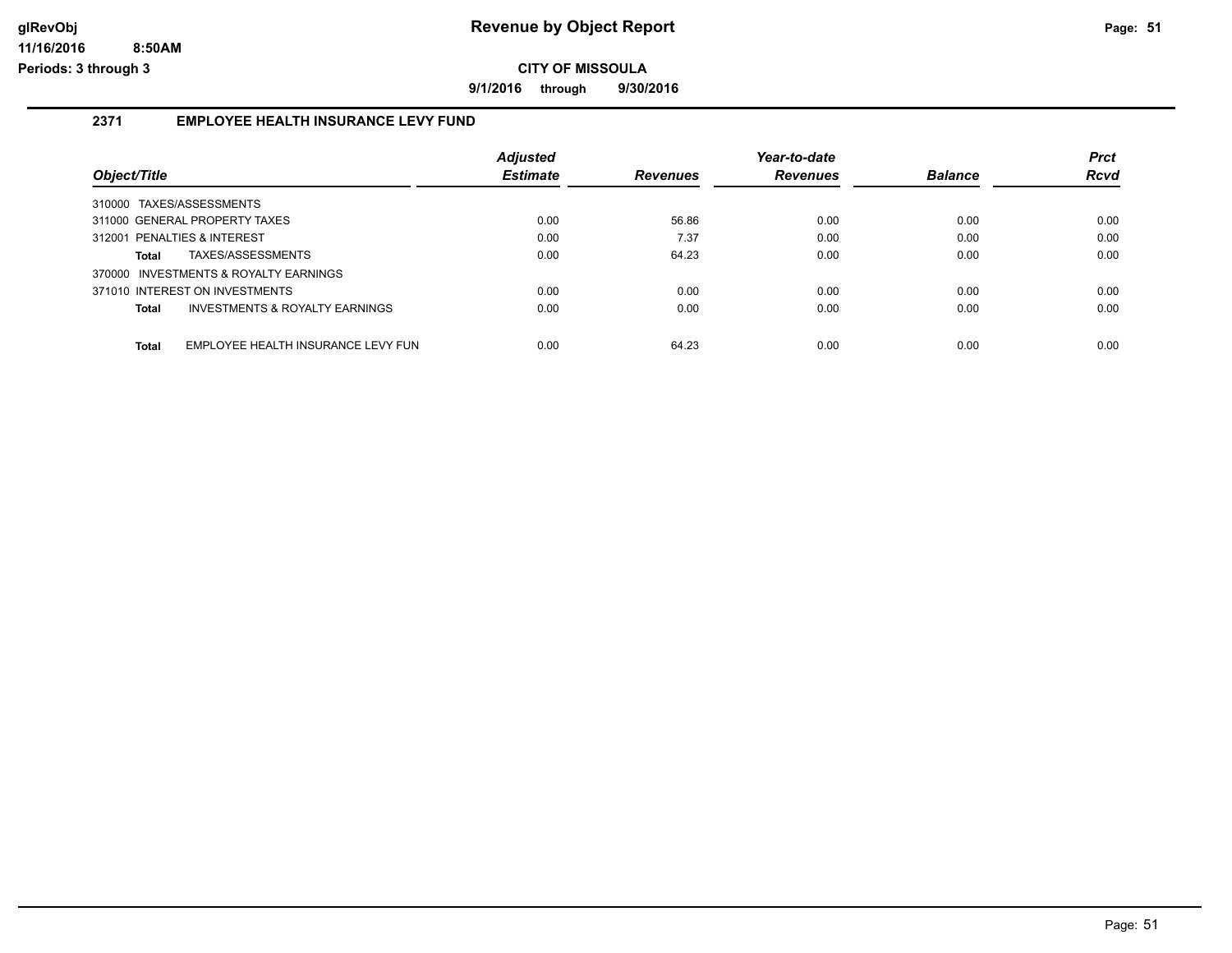**9/1/2016 through 9/30/2016**

**2372 PERMISSIVE MEDICAL LEVY**

**2372 PERMISSIVE MEDICAL LEVY**

|                                                    | <b>Adjusted</b> |                 | Year-to-date    |                | <b>Prct</b> |
|----------------------------------------------------|-----------------|-----------------|-----------------|----------------|-------------|
| Object/Title                                       | <b>Estimate</b> | <b>Revenues</b> | <b>Revenues</b> | <b>Balance</b> | <b>Rcvd</b> |
| 310000 TAXES/ASSESSMENTS                           |                 |                 |                 |                |             |
| 311000 GENERAL PROPERTY TAXES                      | 0.00            | 4.857.71        | 0.00            | 0.00           | 0.00        |
| 312001 PENALTIES & INTEREST                        | 0.00            | 132.54          | 0.00            | 0.00           | 0.00        |
| TAXES/ASSESSMENTS<br>Total                         | 0.00            | 4.990.25        | 0.00            | 0.00           | 0.00        |
| 370000 INVESTMENTS & ROYALTY EARNINGS              |                 |                 |                 |                |             |
| 371010 INTEREST ON INVESTMENTS                     | 0.00            | 0.00            | 0.00            | 0.00           | 0.00        |
| <b>INVESTMENTS &amp; ROYALTY EARNINGS</b><br>Total | 0.00            | 0.00            | 0.00            | 0.00           | 0.00        |
|                                                    |                 |                 |                 |                |             |
| PERMISSIVE MEDICAL LEVY<br>Total                   | 0.00            | 4.990.25        | 0.00            | 0.00           | 0.00        |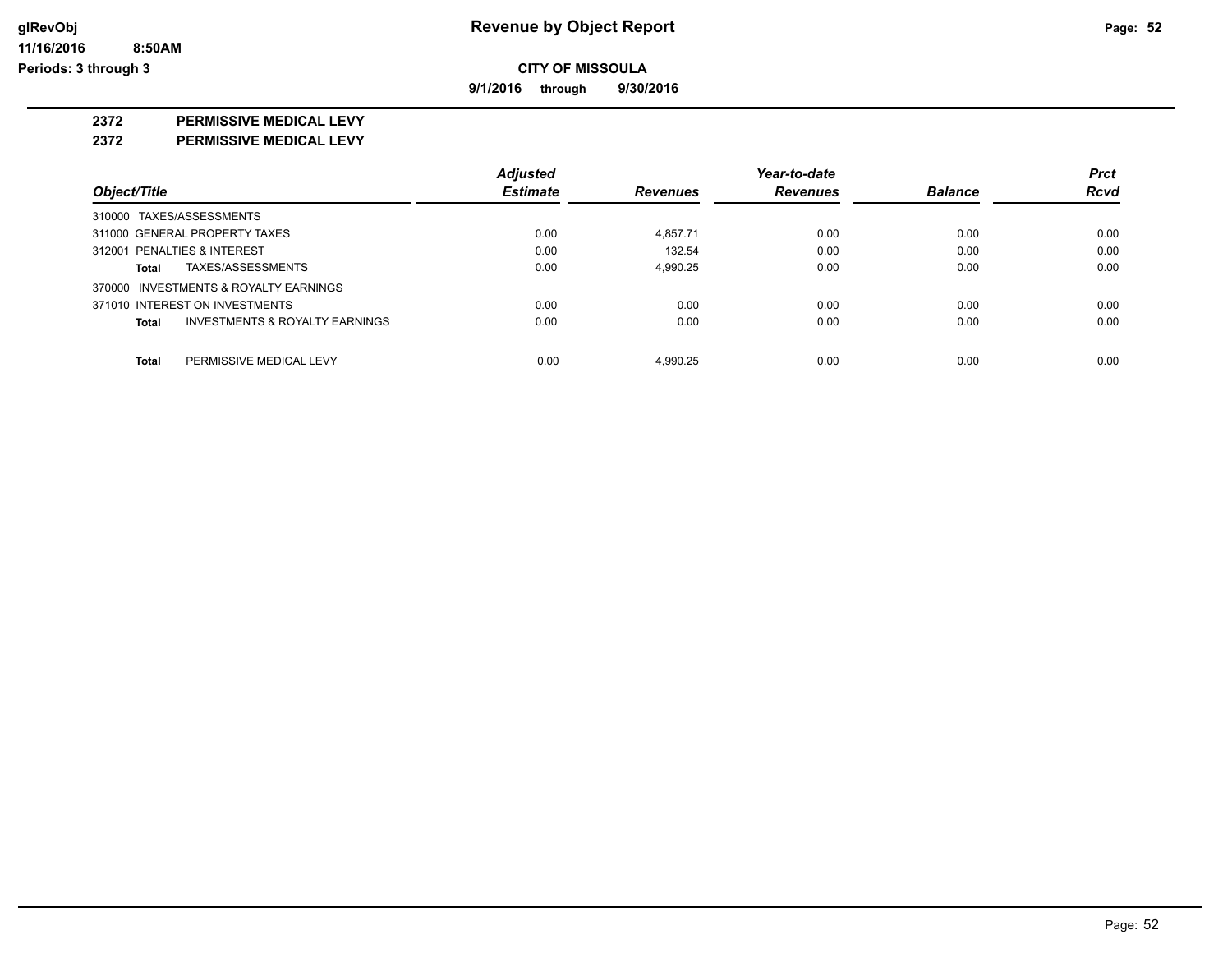**CITY OF MISSOULA**

**9/1/2016 through 9/30/2016**

### **2372 PERMISSIVE MEDICAL LEVY**

 **8:50AM**

|                                                | <b>Adjusted</b> |                 | Year-to-date    |                | <b>Prct</b> |
|------------------------------------------------|-----------------|-----------------|-----------------|----------------|-------------|
| Object/Title                                   | <b>Estimate</b> | <b>Revenues</b> | <b>Revenues</b> | <b>Balance</b> | <b>Rcvd</b> |
| 310000 TAXES/ASSESSMENTS                       |                 |                 |                 |                |             |
| 311000 GENERAL PROPERTY TAXES                  | 0.00            | 4.857.71        | 0.00            | 0.00           | 0.00        |
| 312001 PENALTIES & INTEREST                    | 0.00            | 132.54          | 0.00            | 0.00           | 0.00        |
| TAXES/ASSESSMENTS<br><b>Total</b>              | 0.00            | 4.990.25        | 0.00            | 0.00           | 0.00        |
| 370000 INVESTMENTS & ROYALTY EARNINGS          |                 |                 |                 |                |             |
| 371010 INTEREST ON INVESTMENTS                 | 0.00            | 0.00            | 0.00            | 0.00           | 0.00        |
| INVESTMENTS & ROYALTY EARNINGS<br><b>Total</b> | 0.00            | 0.00            | 0.00            | 0.00           | 0.00        |
|                                                |                 |                 |                 |                |             |
| <b>Total</b><br>PERMISSIVE MEDICAL LEVY        | 0.00            | 4.990.25        | 0.00            | 0.00           | 0.00        |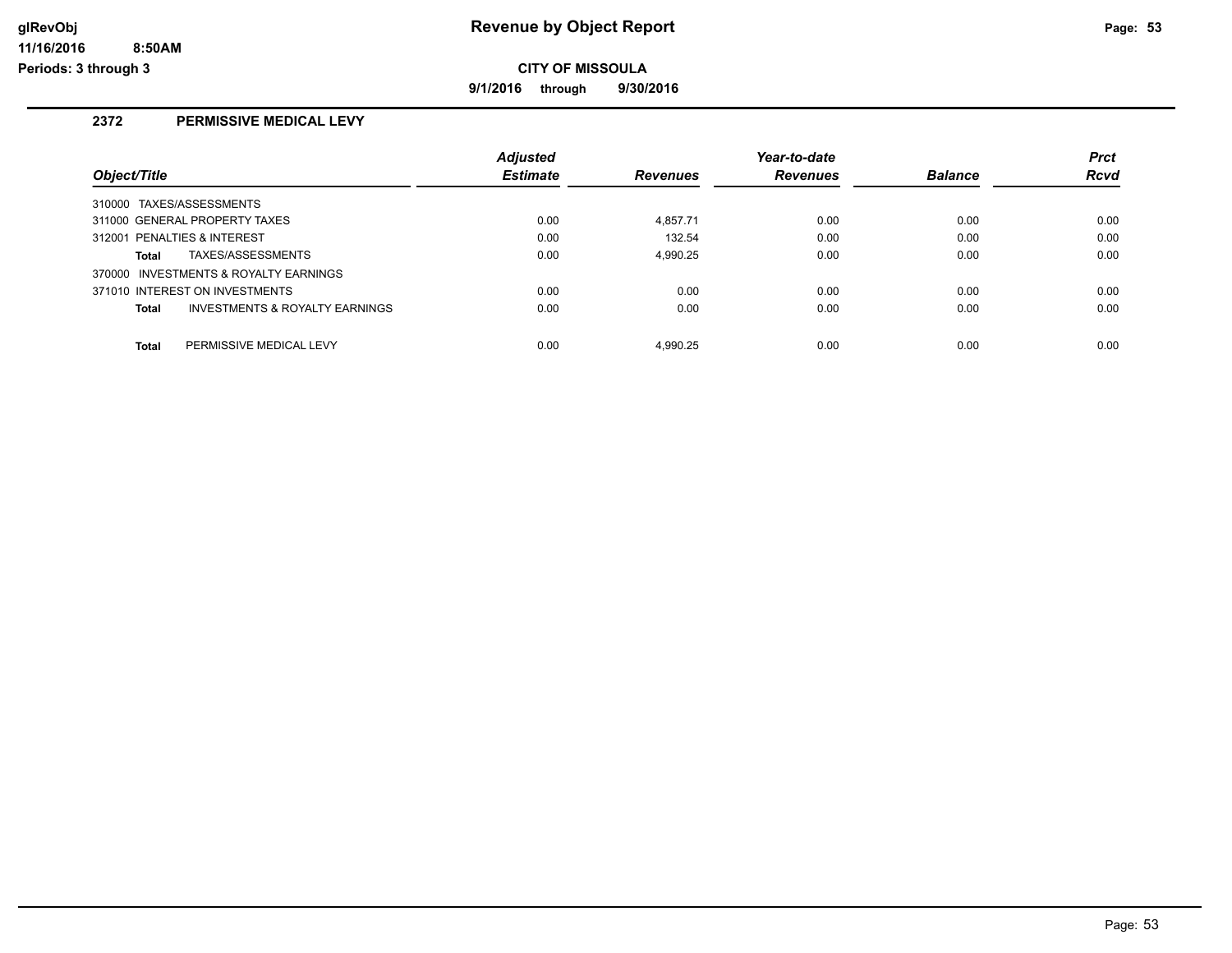**11/16/2016 8:50AM Periods: 3 through 3**

**CITY OF MISSOULA**

**9/1/2016 through 9/30/2016**

## **2389 CABLE TELEVISION FRANCHISE FUND**

### **2389 CABLE TELEVISION FRANCHISE FUND**

|                                          | <b>Adjusted</b> |                 | Year-to-date    |                | <b>Prct</b> |
|------------------------------------------|-----------------|-----------------|-----------------|----------------|-------------|
| Object/Title                             | <b>Estimate</b> | <b>Revenues</b> | <b>Revenues</b> | <b>Balance</b> | <b>Rcvd</b> |
| 320000 LICENSES & PERMITS                |                 |                 |                 |                |             |
| 322031 FRANCHISE FEE - AT&T              | 0.00            | 0.00            | 0.00            | 0.00           | 0.00        |
| 322034 PEG ACCESS                        | 0.00            | 0.00            | 0.00            | 0.00           | 0.00        |
| LICENSES & PERMITS<br>Total              | 0.00            | 0.00            | 0.00            | 0.00           | 0.00        |
| 360000 MISCELLANEOUS REVENUES            |                 |                 |                 |                |             |
| 365000 DONATIONS                         | 0.00            | 0.00            | 0.00            | 0.00           | 0.00        |
| MISCELLANEOUS REVENUES<br>Total          | 0.00            | 0.00            | 0.00            | 0.00           | 0.00        |
|                                          |                 |                 |                 |                |             |
| CABLE TELEVISION FRANCHISE FUND<br>Total | 0.00            | 0.00            | 0.00            | 0.00           | 0.00        |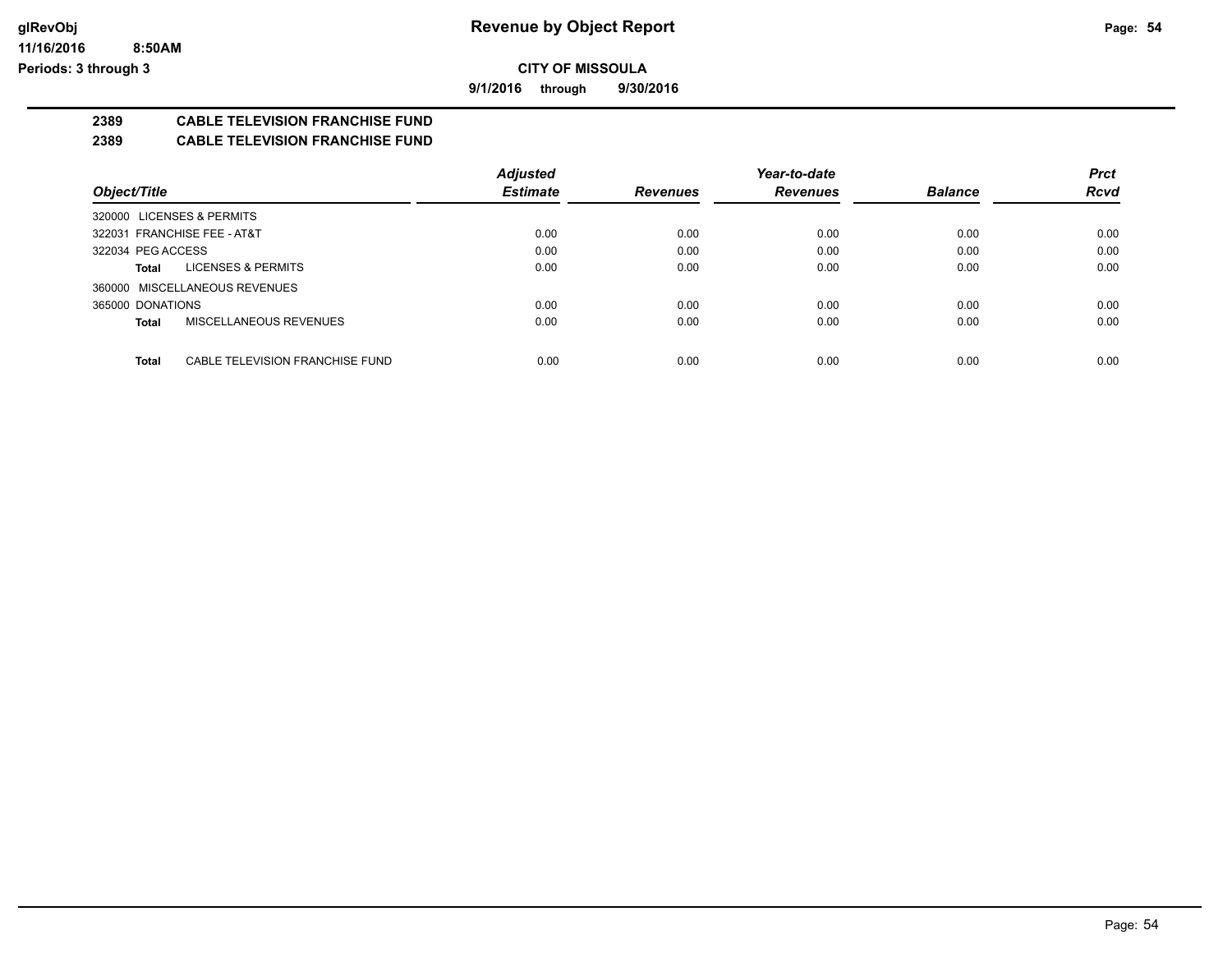**8:50AM**

**CITY OF MISSOULA**

**9/1/2016 through 9/30/2016**

### **2389 CABLE TELEVISION FRANCHISE FUND**

|                                                 | <b>Adiusted</b> |                 | Year-to-date    |                | <b>Prct</b> |
|-------------------------------------------------|-----------------|-----------------|-----------------|----------------|-------------|
| Object/Title                                    | <b>Estimate</b> | <b>Revenues</b> | <b>Revenues</b> | <b>Balance</b> | <b>Rcvd</b> |
| 320000 LICENSES & PERMITS                       |                 |                 |                 |                |             |
| 322031 FRANCHISE FEE - AT&T                     | 0.00            | 0.00            | 0.00            | 0.00           | 0.00        |
| 322034 PEG ACCESS                               | 0.00            | 0.00            | 0.00            | 0.00           | 0.00        |
| <b>LICENSES &amp; PERMITS</b><br>Total          | 0.00            | 0.00            | 0.00            | 0.00           | 0.00        |
| 360000 MISCELLANEOUS REVENUES                   |                 |                 |                 |                |             |
| 365000 DONATIONS                                | 0.00            | 0.00            | 0.00            | 0.00           | 0.00        |
| <b>MISCELLANEOUS REVENUES</b><br>Total          | 0.00            | 0.00            | 0.00            | 0.00           | 0.00        |
|                                                 |                 |                 |                 |                |             |
| <b>Total</b><br>CABLE TELEVISION FRANCHISE FUND | 0.00            | 0.00            | 0.00            | 0.00           | 0.00        |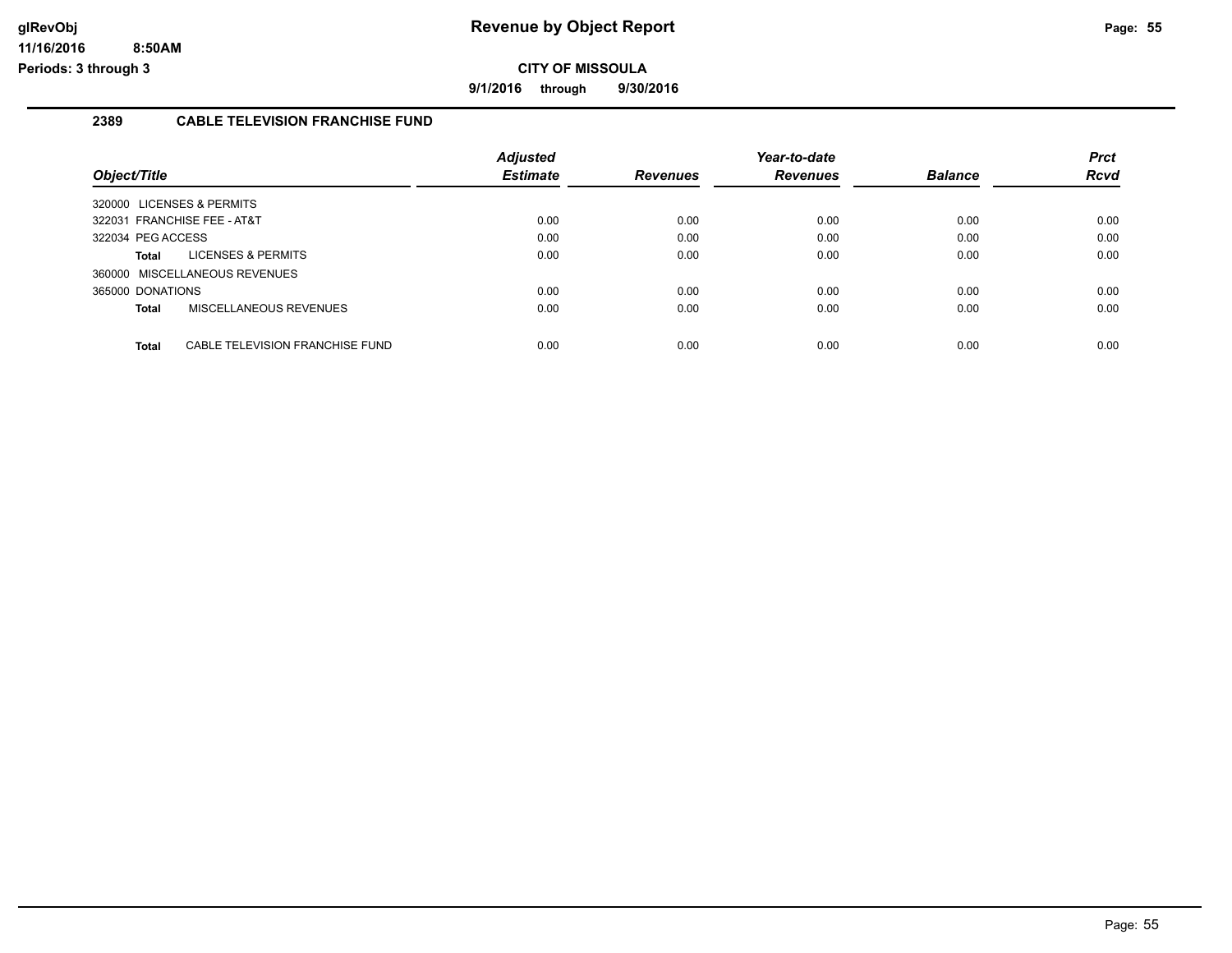**9/1/2016 through 9/30/2016**

**2390 DRUG FORFEITURE FUND**

**2390 DRUG FORFEITURE FUND**

|                                                           | <b>Adjusted</b> |                 | Year-to-date    | <b>Prct</b>    |             |
|-----------------------------------------------------------|-----------------|-----------------|-----------------|----------------|-------------|
| Object/Title                                              | <b>Estimate</b> | <b>Revenues</b> | <b>Revenues</b> | <b>Balance</b> | <b>Rcvd</b> |
| 350000 FINES & FORFEITURES                                |                 |                 |                 |                |             |
| 351013 DRUG FORFEITURES                                   | 0.00            | 1.021.61        | 4.342.53        | -4.342.53      | 0.00        |
| <b>FINES &amp; FORFEITURES</b><br><b>Total</b>            | 0.00            | 1.021.61        | 4,342.53        | $-4,342.53$    | 0.00        |
| 370000 INVESTMENTS & ROYALTY EARNINGS                     |                 |                 |                 |                |             |
| 371010 INTEREST ON INVESTMENTS                            | 0.00            | 0.00            | 0.00            | 0.00           | 0.00        |
| <b>INVESTMENTS &amp; ROYALTY EARNINGS</b><br><b>Total</b> | 0.00            | 0.00            | 0.00            | 0.00           | 0.00        |
| DRUG FORFEITURE FUND<br><b>Total</b>                      | 0.00            | 1.021.61        | 4.342.53        | $-4.342.53$    | 0.00        |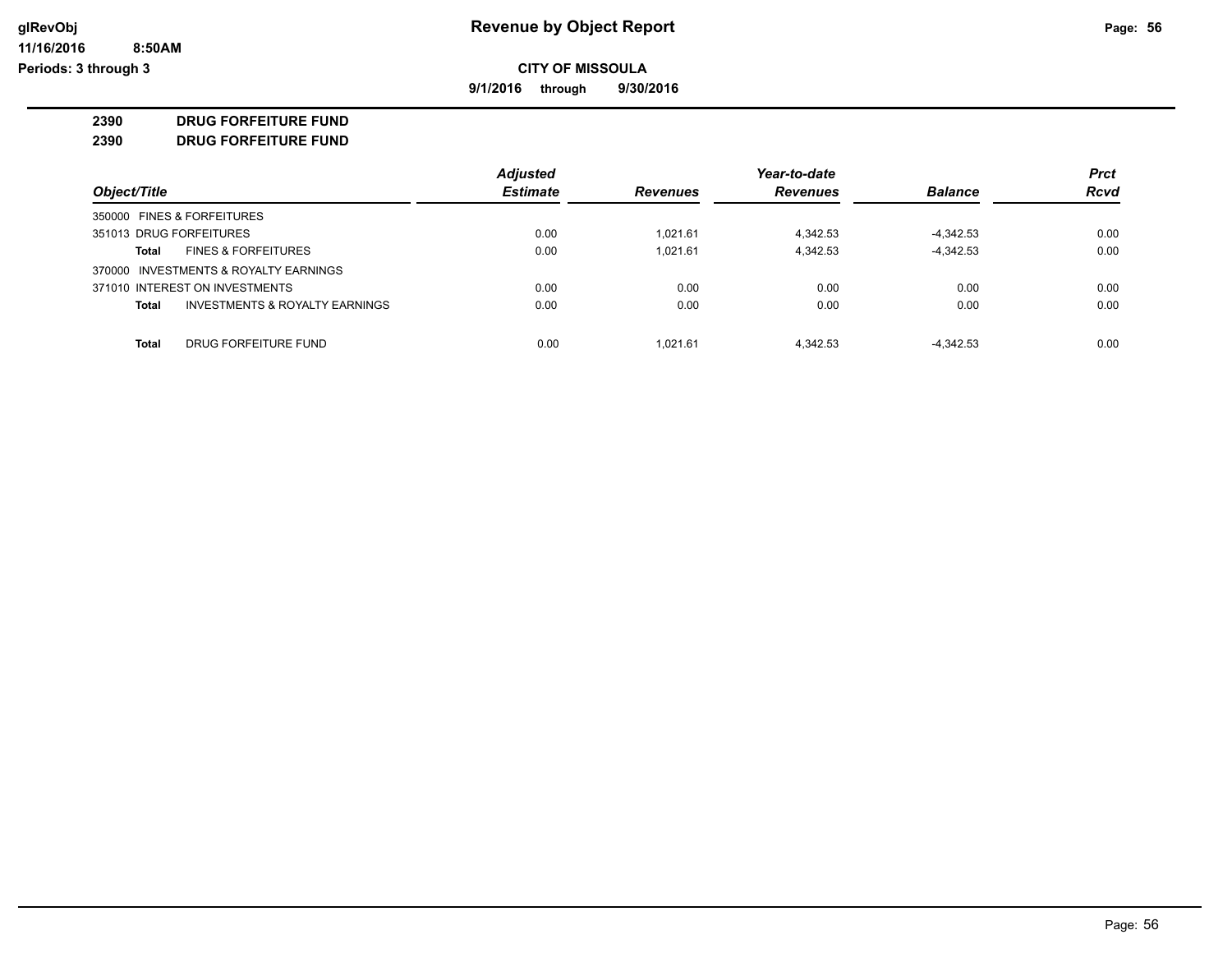**CITY OF MISSOULA**

**9/1/2016 through 9/30/2016**

### **2390 DRUG FORFEITURE FUND**

 **8:50AM**

| Object/Title                                              | <b>Adjusted</b><br><b>Estimate</b> | <b>Revenues</b> | Year-to-date<br><b>Revenues</b> | <b>Balance</b> | <b>Prct</b><br><b>Rcvd</b> |
|-----------------------------------------------------------|------------------------------------|-----------------|---------------------------------|----------------|----------------------------|
|                                                           |                                    |                 |                                 |                |                            |
| 350000 FINES & FORFEITURES                                |                                    |                 |                                 |                |                            |
| 351013 DRUG FORFEITURES                                   | 0.00                               | 1.021.61        | 4.342.53                        | $-4.342.53$    | 0.00                       |
| <b>FINES &amp; FORFEITURES</b><br>Total                   | 0.00                               | 1.021.61        | 4,342.53                        | $-4,342.53$    | 0.00                       |
| INVESTMENTS & ROYALTY EARNINGS<br>370000                  |                                    |                 |                                 |                |                            |
| 371010 INTEREST ON INVESTMENTS                            | 0.00                               | 0.00            | 0.00                            | 0.00           | 0.00                       |
| <b>INVESTMENTS &amp; ROYALTY EARNINGS</b><br><b>Total</b> | 0.00                               | 0.00            | 0.00                            | 0.00           | 0.00                       |
|                                                           |                                    |                 |                                 |                |                            |
| DRUG FORFEITURE FUND<br>Total                             | 0.00                               | 1.021.61        | 4.342.53                        | $-4.342.53$    | 0.00                       |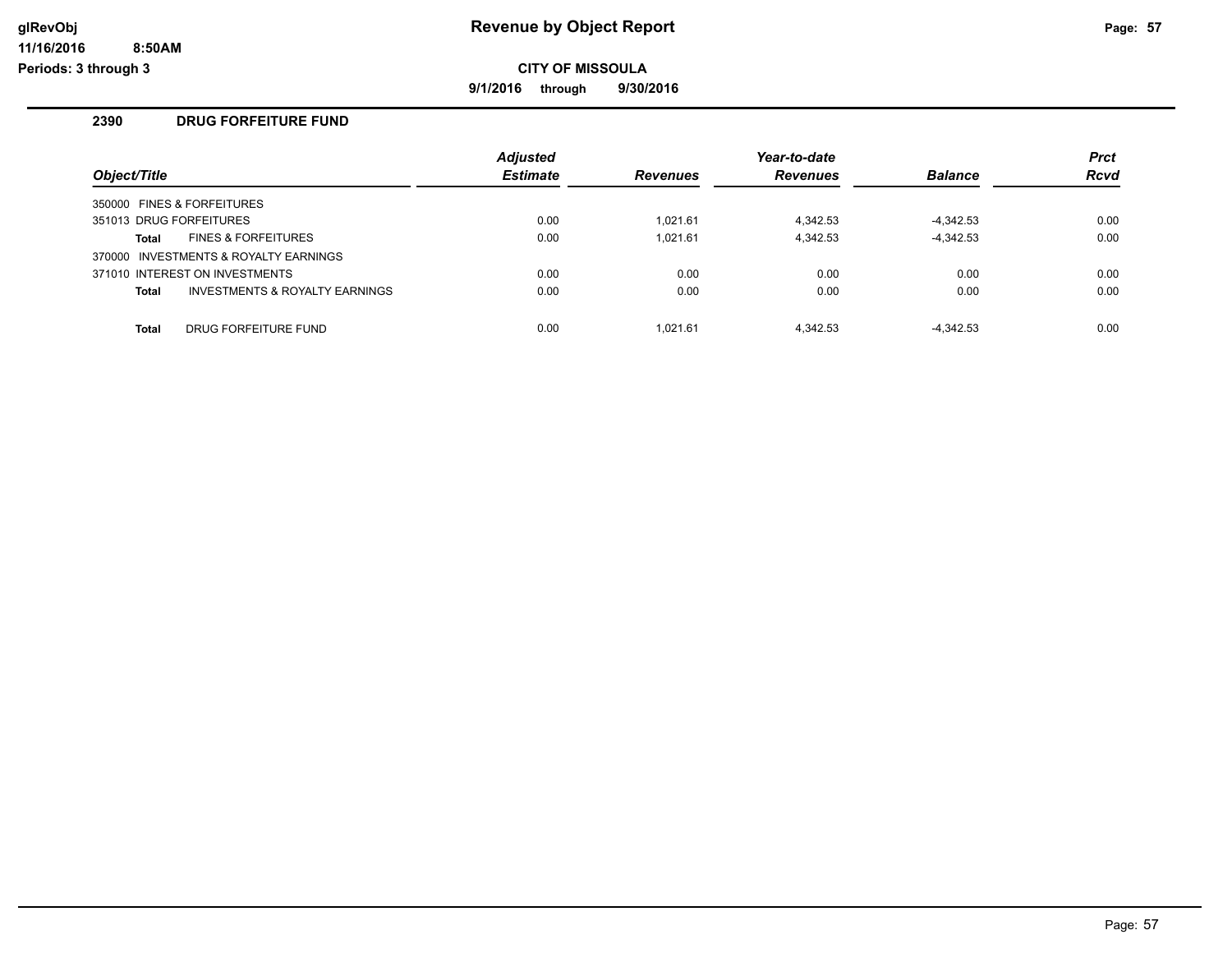**9/1/2016 through 9/30/2016**

**2394 BUILDING INSPECTION FUND**

**2394 BUILDING INSPECTION FUND**

| <b>Adjusted</b> |                 | Year-to-date    |                | <b>Prct</b>   |
|-----------------|-----------------|-----------------|----------------|---------------|
| <b>Estimate</b> | <b>Revenues</b> | <b>Revenues</b> | <b>Balance</b> | <b>Rcvd</b>   |
|                 |                 |                 |                |               |
| 0.00            | 116,010.69      | 453,543.06      | -453,543.06    | 0.00          |
| 0.00            | 26,455.92       | 78,893.06       | $-78,893.06$   | 0.00          |
| 0.00            | 10,437.00       | 41,196.00       | $-41,196.00$   | 0.00          |
| 0.00            | 0.00            | 0.00            | 0.00           | 0.00          |
| 0.00            | 0.00            | 0.00            | 0.00           | 0.00          |
| 0.00            | 7,901.60        | 25,562.60       | $-25,562.60$   | 0.00          |
| 0.00            | 160,805.21      | 599,194.72      | $-599, 194.72$ | 0.00          |
|                 |                 |                 |                |               |
| 0.00            | 0.00            | 0.00            | 0.00           | 0.00          |
| 0.00            | 0.00            | 0.00            | 0.00           | 0.00          |
|                 |                 |                 |                |               |
| 0.00            | 0.00            | 147.50          | $-147.50$      | 0.00          |
| 0.00            | 0.00            | 147.50          | $-147.50$      | 0.00          |
|                 |                 |                 |                |               |
| 0.00            | 0.00            | 0.00            | 0.00           | 0.00          |
| 0.00            | 0.00            | 0.00            | 0.00           | 0.00          |
| 0.00            | 0.00            | 0.00            | 0.00           | 0.00          |
|                 |                 |                 |                |               |
| 0.00            | 0.00            | 0.00            | 0.00           | 0.00          |
| 0.00            | 0.00            | 0.00            | 0.00           | 0.00          |
| 0.00            | 0.00            | 0.00            | 0.00           | 0.00          |
|                 |                 |                 |                |               |
| 0.00            | 0.00            | 0.00            | 0.00           | 0.00          |
| 0.00            | 0.00            | 0.00            | 0.00           | 0.00          |
| 0.00            | 0.00            | 0.00            | 0.00           | 0.00          |
|                 |                 |                 |                | 0.00          |
|                 | 0.00            | 160,805.21      | 599,342.22     | $-599,342.22$ |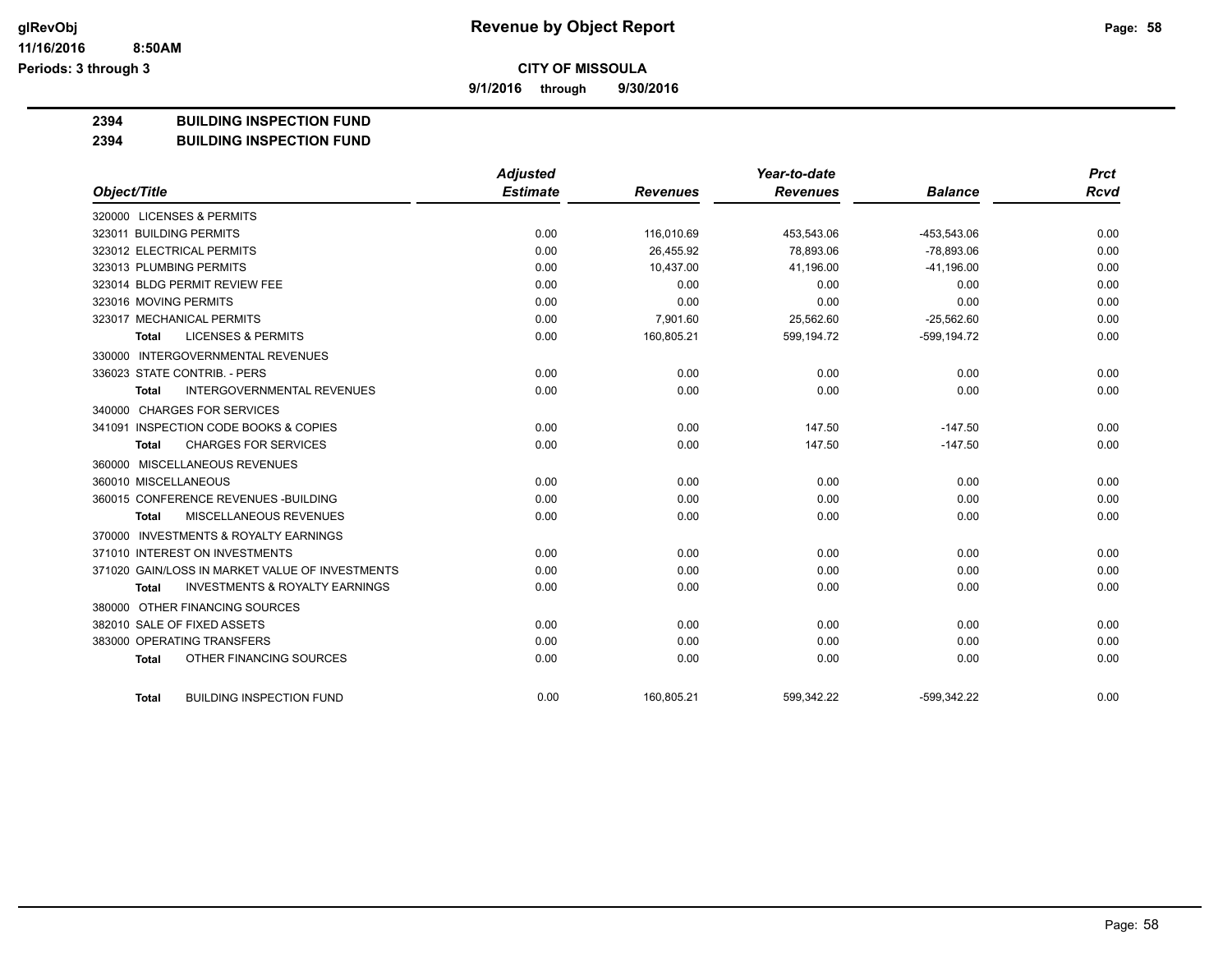**9/1/2016 through 9/30/2016**

### **2394 BUILDING INSPECTION FUND**

| Object/Title                                              | <b>Adjusted</b><br><b>Estimate</b> | <b>Revenues</b> | Year-to-date<br><b>Revenues</b> | <b>Balance</b> | <b>Prct</b><br><b>Rcvd</b> |
|-----------------------------------------------------------|------------------------------------|-----------------|---------------------------------|----------------|----------------------------|
|                                                           |                                    |                 |                                 |                |                            |
| 320000 LICENSES & PERMITS                                 |                                    |                 |                                 |                |                            |
| 323011 BUILDING PERMITS                                   | 0.00                               | 116,010.69      | 453,543.06                      | -453,543.06    | 0.00                       |
| 323012 ELECTRICAL PERMITS                                 | 0.00                               | 26.455.92       | 78.893.06                       | $-78,893.06$   | 0.00                       |
| 323013 PLUMBING PERMITS                                   | 0.00                               | 10,437.00       | 41,196.00                       | $-41,196.00$   | 0.00                       |
| 323014 BLDG PERMIT REVIEW FEE                             | 0.00                               | 0.00            | 0.00                            | 0.00           | 0.00                       |
| 323016 MOVING PERMITS                                     | 0.00                               | 0.00            | 0.00                            | 0.00           | 0.00                       |
| 323017 MECHANICAL PERMITS                                 | 0.00                               | 7,901.60        | 25,562.60                       | $-25,562.60$   | 0.00                       |
| <b>LICENSES &amp; PERMITS</b><br><b>Total</b>             | 0.00                               | 160,805.21      | 599,194.72                      | $-599, 194.72$ | 0.00                       |
| 330000 INTERGOVERNMENTAL REVENUES                         |                                    |                 |                                 |                |                            |
| 336023 STATE CONTRIB. - PERS                              | 0.00                               | 0.00            | 0.00                            | 0.00           | 0.00                       |
| <b>Total</b><br>INTERGOVERNMENTAL REVENUES                | 0.00                               | 0.00            | 0.00                            | 0.00           | 0.00                       |
| 340000 CHARGES FOR SERVICES                               |                                    |                 |                                 |                |                            |
| 341091 INSPECTION CODE BOOKS & COPIES                     | 0.00                               | 0.00            | 147.50                          | $-147.50$      | 0.00                       |
| <b>CHARGES FOR SERVICES</b><br>Total                      | 0.00                               | 0.00            | 147.50                          | $-147.50$      | 0.00                       |
| 360000 MISCELLANEOUS REVENUES                             |                                    |                 |                                 |                |                            |
| 360010 MISCELLANEOUS                                      | 0.00                               | 0.00            | 0.00                            | 0.00           | 0.00                       |
| 360015 CONFERENCE REVENUES - BUILDING                     | 0.00                               | 0.00            | 0.00                            | 0.00           | 0.00                       |
| <b>MISCELLANEOUS REVENUES</b><br>Total                    | 0.00                               | 0.00            | 0.00                            | 0.00           | 0.00                       |
| 370000 INVESTMENTS & ROYALTY EARNINGS                     |                                    |                 |                                 |                |                            |
| 371010 INTEREST ON INVESTMENTS                            | 0.00                               | 0.00            | 0.00                            | 0.00           | 0.00                       |
| 371020 GAIN/LOSS IN MARKET VALUE OF INVESTMENT            | 0.00                               | 0.00            | 0.00                            | 0.00           | 0.00                       |
| <b>INVESTMENTS &amp; ROYALTY EARNINGS</b><br><b>Total</b> | 0.00                               | 0.00            | 0.00                            | 0.00           | 0.00                       |
| 380000 OTHER FINANCING SOURCES                            |                                    |                 |                                 |                |                            |
| 382010 SALE OF FIXED ASSETS                               | 0.00                               | 0.00            | 0.00                            | 0.00           | 0.00                       |
| 383000 OPERATING TRANSFERS                                | 0.00                               | 0.00            | 0.00                            | 0.00           | 0.00                       |
| OTHER FINANCING SOURCES<br><b>Total</b>                   | 0.00                               | 0.00            | 0.00                            | 0.00           | 0.00                       |
|                                                           |                                    |                 |                                 |                |                            |
| <b>BUILDING INSPECTION FUND</b><br><b>Total</b>           | 0.00                               | 160,805.21      | 599.342.22                      | -599.342.22    | 0.00                       |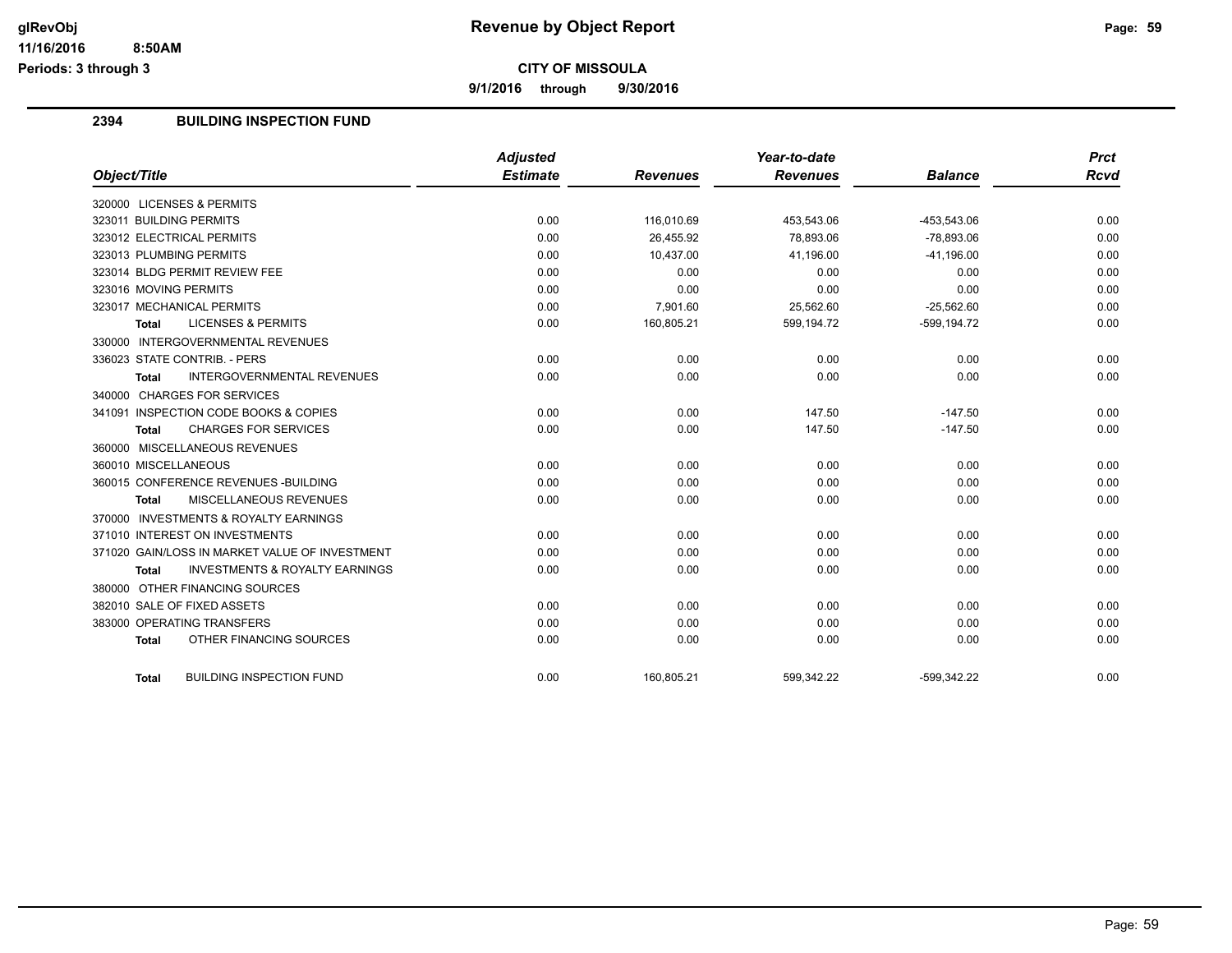**8:50AM Periods: 3 through 3**

**CITY OF MISSOULA**

**9/1/2016 through 9/30/2016**

### **2395 CITY GRANTS & PROGRAM INCOME FUND**

### **2395 CITY GRANTS & PROGRAM INCOME FUND**

|                                                           | <b>Adjusted</b> |                 | Year-to-date    |                | <b>Prct</b> |
|-----------------------------------------------------------|-----------------|-----------------|-----------------|----------------|-------------|
| Object/Title                                              | <b>Estimate</b> | <b>Revenues</b> | <b>Revenues</b> | <b>Balance</b> | <b>Rcvd</b> |
| 330000 INTERGOVERNMENTAL REVENUES                         |                 |                 |                 |                |             |
| 331010 ENTITLEMENT - CDBG                                 | 0.00            | 0.00            | 0.00            | 0.00           | 0.00        |
| <b>INTERGOVERNMENTAL REVENUES</b><br><b>Total</b>         | 0.00            | 0.00            | 0.00            | 0.00           | 0.00        |
| MISCELLANEOUS REVENUES<br>360000                          |                 |                 |                 |                |             |
| 360005 LOAN REPAYMENTS                                    | 0.00            | 0.00            | 0.00            | 0.00           | 0.00        |
| 360010 MISCELLANEOUS                                      | 0.00            | 0.00            | 0.00            | 0.00           | 0.00        |
| 360013 REPAYMENT OF SEWER GRANT                           | 0.00            | 0.00            | 0.00            | 0.00           | 0.00        |
| 360014 REPAYMENT OF LOAN/MHA                              | 0.00            | 0.00            | 0.00            | 0.00           | 0.00        |
| 362000 OTHER MISCELLANEOUS REVENUE                        | 0.00            | 0.00            | 0.00            | 0.00           | 0.00        |
| MISCELLANEOUS REVENUES<br><b>Total</b>                    | 0.00            | 0.00            | 0.00            | 0.00           | 0.00        |
| INVESTMENTS & ROYALTY EARNINGS<br>370000                  |                 |                 |                 |                |             |
| 371010 INTEREST ON INVESTMENTS                            | 0.00            | 0.00            | 0.00            | 0.00           | 0.00        |
| 371020 GAIN/LOSS IN MARKET VALUE OF INVESTMENTS           | 0.00            | 0.00            | 0.00            | 0.00           | 0.00        |
| <b>INVESTMENTS &amp; ROYALTY EARNINGS</b><br><b>Total</b> | 0.00            | 0.00            | 0.00            | 0.00           | 0.00        |
| OTHER FINANCING SOURCES<br>380000                         |                 |                 |                 |                |             |
| 383026 TRANS FR CDBG                                      | 0.00            | 0.00            | 0.00            | 0.00           | 0.00        |
| OTHER FINANCING SOURCES<br><b>Total</b>                   | 0.00            | 0.00            | 0.00            | 0.00           | 0.00        |
| CITY GRANTS & PROGRAM INCOME FUND<br>Total                | 0.00            | 0.00            | 0.00            | 0.00           | 0.00        |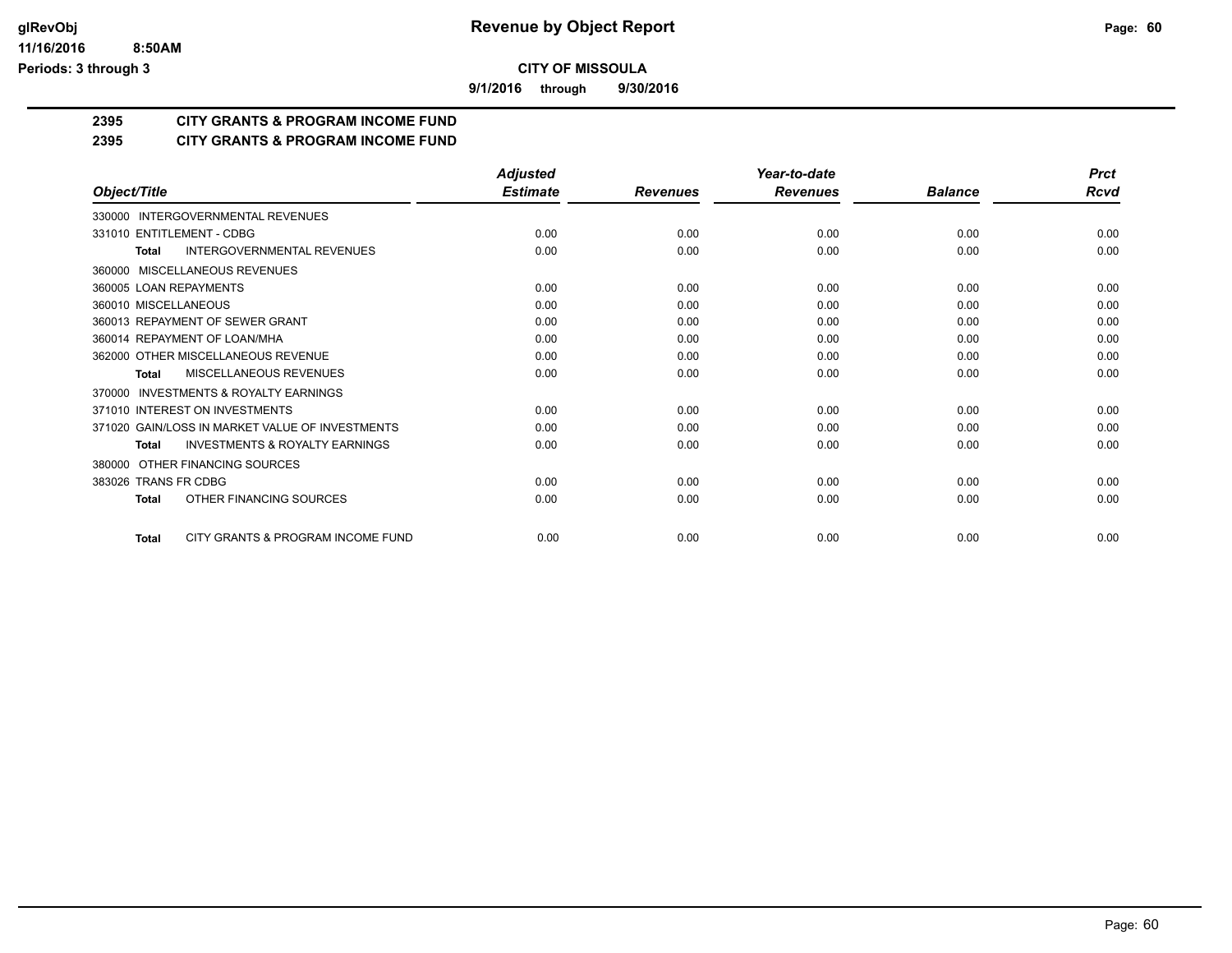**8:50AM**

**CITY OF MISSOULA**

**9/1/2016 through 9/30/2016**

### **2395 CITY GRANTS & PROGRAM INCOME FUND**

|                                                    | <b>Adjusted</b> |                 | Year-to-date    |                | <b>Prct</b> |
|----------------------------------------------------|-----------------|-----------------|-----------------|----------------|-------------|
| Object/Title                                       | <b>Estimate</b> | <b>Revenues</b> | <b>Revenues</b> | <b>Balance</b> | Rcvd        |
| 330000 INTERGOVERNMENTAL REVENUES                  |                 |                 |                 |                |             |
| 331010 ENTITLEMENT - CDBG                          | 0.00            | 0.00            | 0.00            | 0.00           | 0.00        |
| <b>INTERGOVERNMENTAL REVENUES</b><br>Total         | 0.00            | 0.00            | 0.00            | 0.00           | 0.00        |
| 360000 MISCELLANEOUS REVENUES                      |                 |                 |                 |                |             |
| 360005 LOAN REPAYMENTS                             | 0.00            | 0.00            | 0.00            | 0.00           | 0.00        |
| 360010 MISCELLANEOUS                               | 0.00            | 0.00            | 0.00            | 0.00           | 0.00        |
| 360013 REPAYMENT OF SEWER GRANT                    | 0.00            | 0.00            | 0.00            | 0.00           | 0.00        |
| 360014 REPAYMENT OF LOAN/MHA                       | 0.00            | 0.00            | 0.00            | 0.00           | 0.00        |
| 362000 OTHER MISCELLANEOUS REVENUE                 | 0.00            | 0.00            | 0.00            | 0.00           | 0.00        |
| MISCELLANEOUS REVENUES<br><b>Total</b>             | 0.00            | 0.00            | 0.00            | 0.00           | 0.00        |
| 370000 INVESTMENTS & ROYALTY EARNINGS              |                 |                 |                 |                |             |
| 371010 INTEREST ON INVESTMENTS                     | 0.00            | 0.00            | 0.00            | 0.00           | 0.00        |
| 371020 GAIN/LOSS IN MARKET VALUE OF INVESTMENT     | 0.00            | 0.00            | 0.00            | 0.00           | 0.00        |
| <b>INVESTMENTS &amp; ROYALTY EARNINGS</b><br>Total | 0.00            | 0.00            | 0.00            | 0.00           | 0.00        |
| 380000 OTHER FINANCING SOURCES                     |                 |                 |                 |                |             |
| 383026 TRANS FR CDBG                               | 0.00            | 0.00            | 0.00            | 0.00           | 0.00        |
| OTHER FINANCING SOURCES<br>Total                   | 0.00            | 0.00            | 0.00            | 0.00           | 0.00        |
| CITY GRANTS & PROGRAM INCOME FUND<br><b>Total</b>  | 0.00            | 0.00            | 0.00            | 0.00           | 0.00        |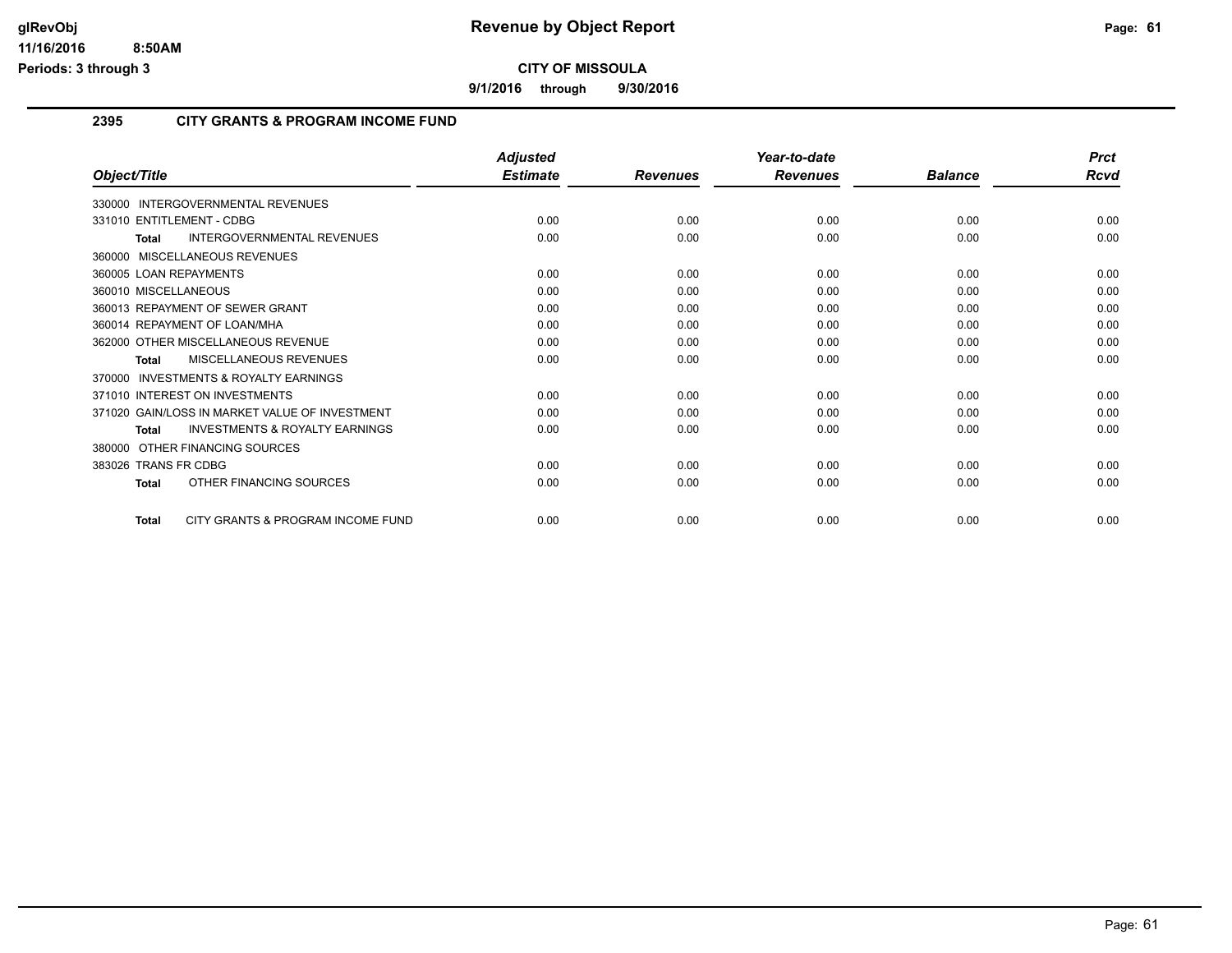**9/1/2016 through 9/30/2016**

### **2396 ENERGY EFFICIENCY REVOLVING LOAN FUND 2396 ENERGY EFFICIENCY REVOLVING LOAN FUND**

|                                               | <b>Adjusted</b> |                 | Year-to-date    |                | <b>Prct</b> |
|-----------------------------------------------|-----------------|-----------------|-----------------|----------------|-------------|
| Object/Title                                  | <b>Estimate</b> | <b>Revenues</b> | <b>Revenues</b> | <b>Balance</b> | Rcvd        |
| 330000 INTERGOVERNMENTAL REVENUES             |                 |                 |                 |                |             |
| 331031 EECBG REVOLVING LOAN                   | 0.00            | 0.00            | 0.00            | 0.00           | 0.00        |
| <b>INTERGOVERNMENTAL REVENUES</b><br>Total    | 0.00            | 0.00            | 0.00            | 0.00           | 0.00        |
| 370000 INVESTMENTS & ROYALTY EARNINGS         |                 |                 |                 |                |             |
| 371010 INTEREST ON INVESTMENTS                | 0.00            | 0.00            | 0.00            | 0.00           | 0.00        |
| INVESTMENTS & ROYALTY EARNINGS<br>Total       | 0.00            | 0.00            | 0.00            | 0.00           | 0.00        |
| ENERGY EFFICIENCY REVOLVING LOAN FUI<br>Total | 0.00            | 0.00            | 0.00            | 0.00           | 0.00        |
|                                               |                 |                 |                 |                |             |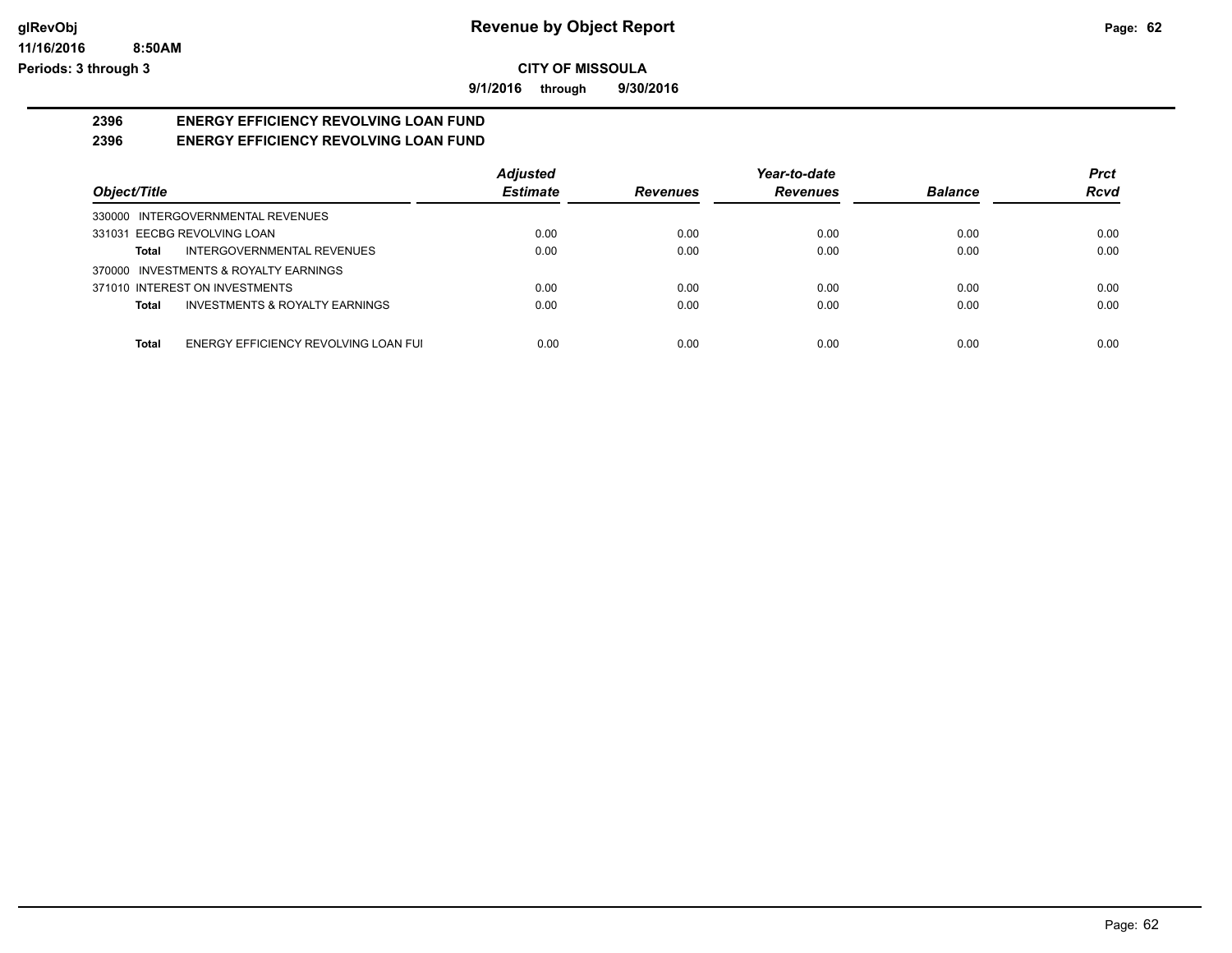**8:50AM**

**CITY OF MISSOULA**

**9/1/2016 through 9/30/2016**

### **2396 ENERGY EFFICIENCY REVOLVING LOAN FUND**

| Object/Title                                       | <b>Adjusted</b><br><b>Estimate</b> | <b>Revenues</b> | Year-to-date<br><b>Revenues</b> | <b>Balance</b> | <b>Prct</b><br><b>Rcvd</b> |
|----------------------------------------------------|------------------------------------|-----------------|---------------------------------|----------------|----------------------------|
| 330000 INTERGOVERNMENTAL REVENUES                  |                                    |                 |                                 |                |                            |
| 331031 EECBG REVOLVING LOAN                        | 0.00                               | 0.00            | 0.00                            | 0.00           | 0.00                       |
| INTERGOVERNMENTAL REVENUES<br>Total                | 0.00                               | 0.00            | 0.00                            | 0.00           | 0.00                       |
| 370000 INVESTMENTS & ROYALTY EARNINGS              |                                    |                 |                                 |                |                            |
| 371010 INTEREST ON INVESTMENTS                     | 0.00                               | 0.00            | 0.00                            | 0.00           | 0.00                       |
| <b>INVESTMENTS &amp; ROYALTY EARNINGS</b><br>Total | 0.00                               | 0.00            | 0.00                            | 0.00           | 0.00                       |
|                                                    |                                    |                 |                                 |                |                            |
| ENERGY EFFICIENCY REVOLVING LOAN FU<br>Total       | 0.00                               | 0.00            | 0.00                            | 0.00           | 0.00                       |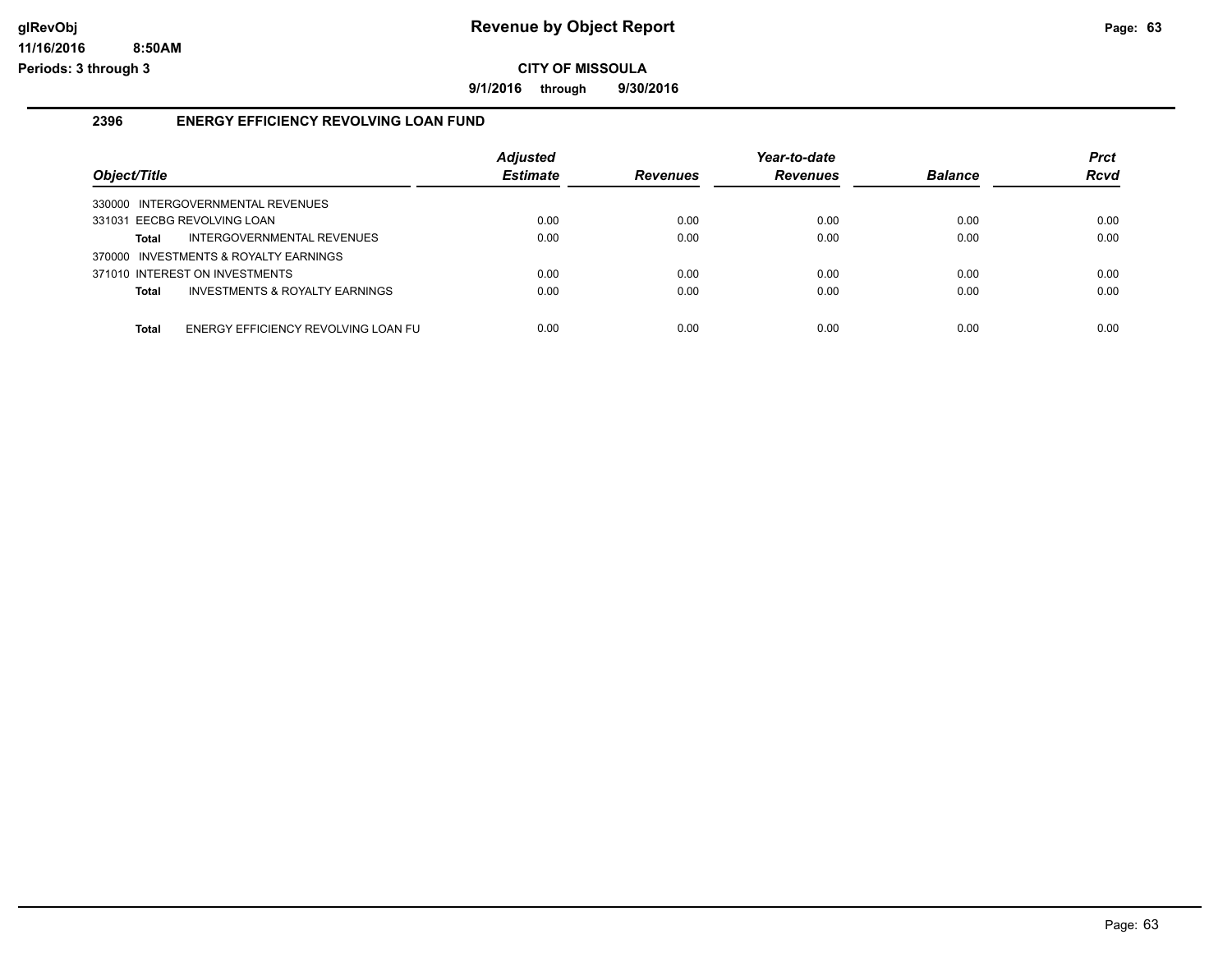**11/16/2016 8:50AM Periods: 3 through 3**

**CITY OF MISSOULA**

**9/1/2016 through 9/30/2016**

### **2399 DANGEROUS BUILDING DEMOLITION & REPAIR F 2399 DANGEROUS BUILDING DEMOLITION & REPAIR F**

|                         |                                      | <b>Adjusted</b> |                 | Year-to-date    |                | Prct |
|-------------------------|--------------------------------------|-----------------|-----------------|-----------------|----------------|------|
| Object/Title            |                                      | <b>Estimate</b> | <b>Revenues</b> | <b>Revenues</b> | <b>Balance</b> | Rcvd |
|                         | 360000 MISCELLANEOUS REVENUES        |                 |                 |                 |                |      |
| 363000 ASSESSMENTS PAID |                                      | 0.00            | 0.00            | 0.00            | 0.00           | 0.00 |
| <b>Total</b>            | MISCELLANEOUS REVENUES               | 0.00            | 0.00            | 0.00            | 0.00           | 0.00 |
| <b>Total</b>            | DANGEROUS BUILDING DEMOLITION & REP. | 0.00            | 0.00            | 0.00            | 0.00           | 0.00 |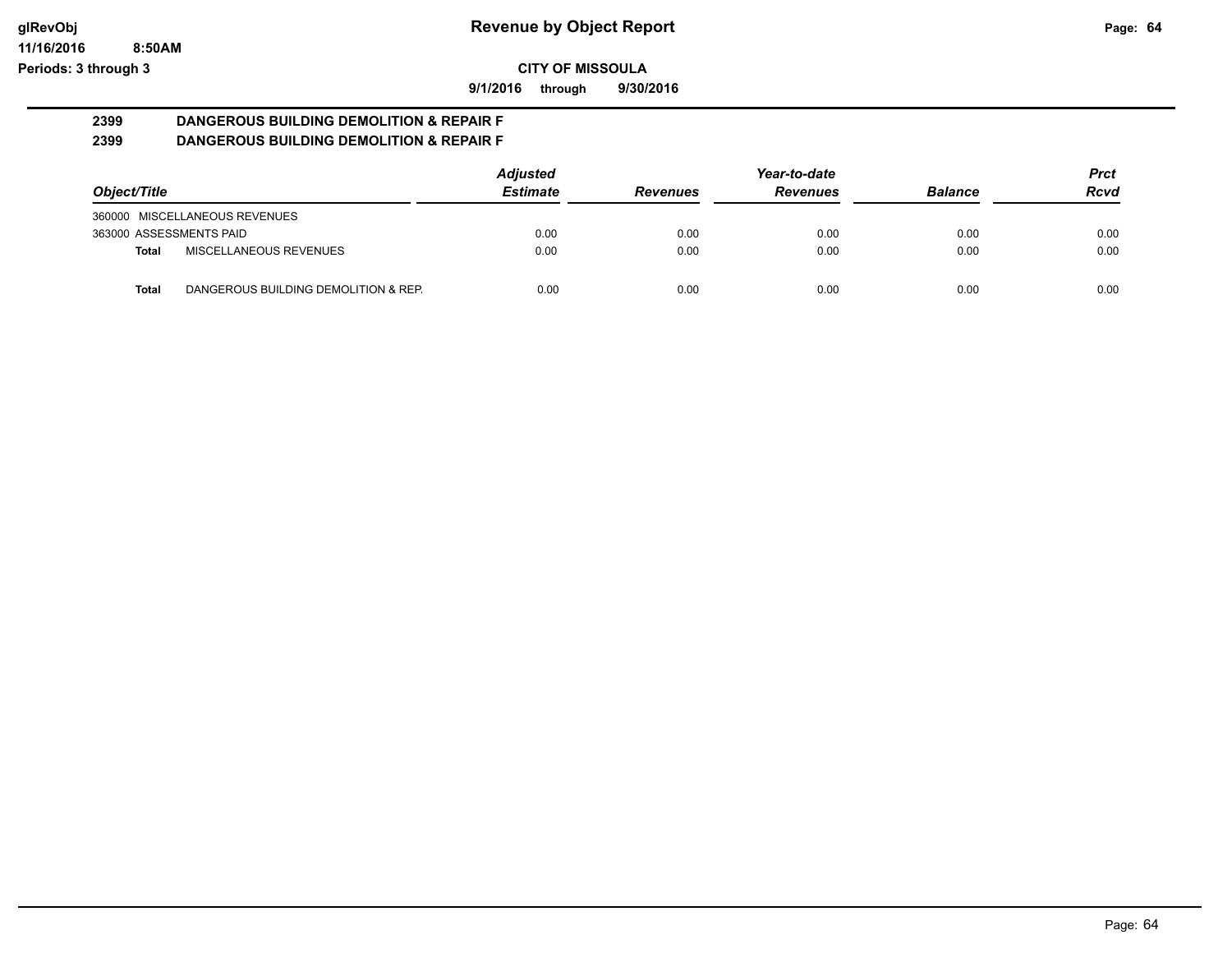**11/16/2016**

 **8:50AM Periods: 3 through 3**

#### **CITY OF MISSOULA**

**9/1/2016 through 9/30/2016**

### **2399 DANGEROUS BUILDING DEMOLITION & REPAIR F**

| Object/Title            |                                     | <b>Adjusted</b><br><b>Estimate</b> | <b>Revenues</b> | Year-to-date<br><b>Revenues</b> | <b>Balance</b> | <b>Prct</b><br>Rcvd |
|-------------------------|-------------------------------------|------------------------------------|-----------------|---------------------------------|----------------|---------------------|
|                         | 360000 MISCELLANEOUS REVENUES       |                                    |                 |                                 |                |                     |
| 363000 ASSESSMENTS PAID |                                     | 0.00                               | 0.00            | 0.00                            | 0.00           | 0.00                |
| <b>Total</b>            | MISCELLANEOUS REVENUES              | 0.00                               | 0.00            | 0.00                            | 0.00           | 0.00                |
| <b>Total</b>            | DANGEROUS BUILDING DEMOLITION & REF | 0.00                               | 0.00            | 0.00                            | 0.00           | 0.00                |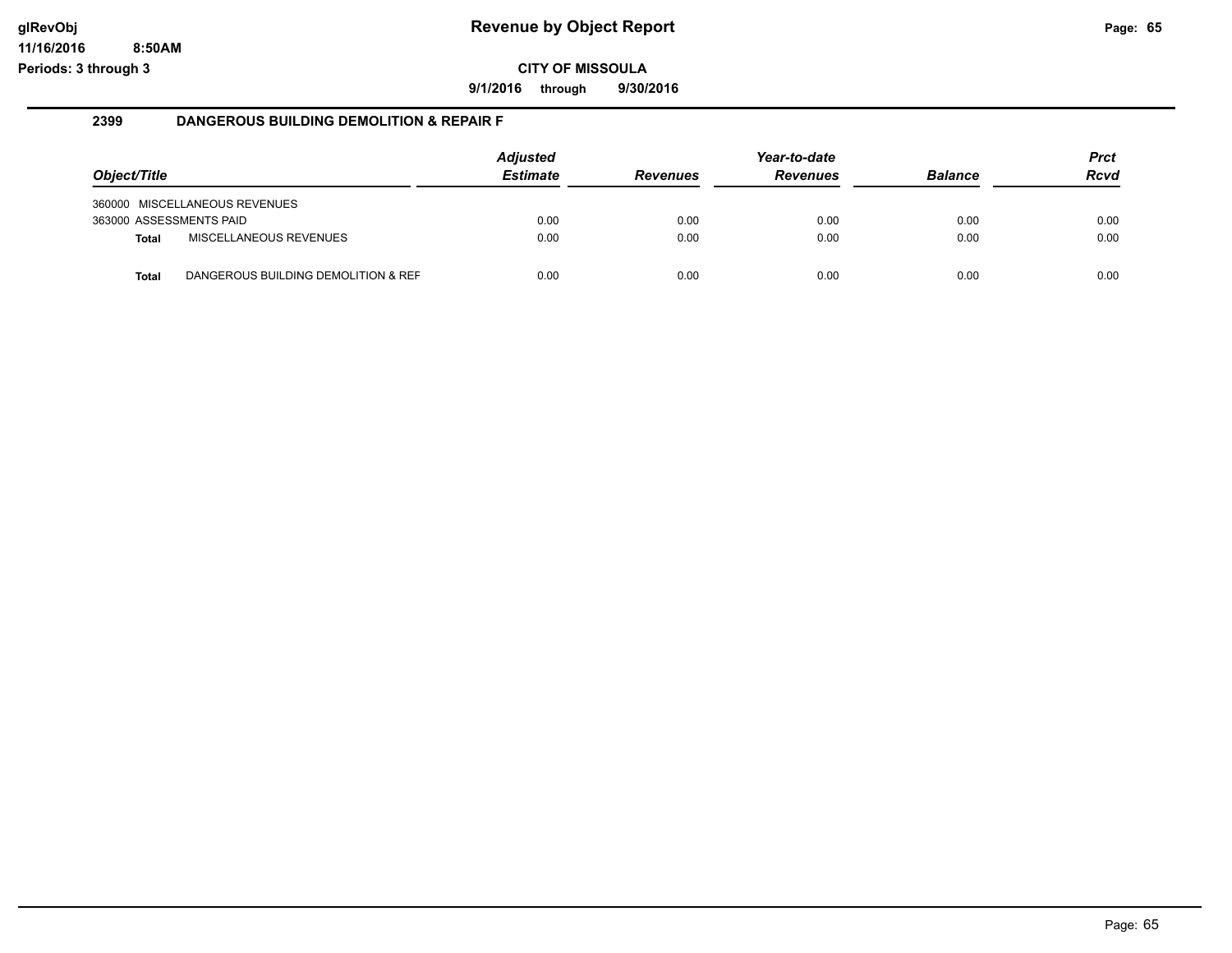**9/1/2016 through 9/30/2016**

# **2400 STREET LIGHTING ASSESSMENTS FUND**

### **2400 STREET LIGHTING ASSESSMENTS FUND**

|                                                    | <b>Adjusted</b> |                 | Year-to-date    |                | <b>Prct</b> |
|----------------------------------------------------|-----------------|-----------------|-----------------|----------------|-------------|
| Object/Title                                       | <b>Estimate</b> | <b>Revenues</b> | <b>Revenues</b> | <b>Balance</b> | <b>Rcvd</b> |
| 360000 MISCELLANEOUS REVENUES                      |                 |                 |                 |                |             |
| 360010 MISCELLANEOUS                               | 0.00            | 0.00            | 0.00            | 0.00           | 0.00        |
| 363010 LIGHTING ASSESSMENTS                        | 0.00            | 22.59           | 0.00            | 0.00           | 0.00        |
| 363040 PENALTY AND INTEREST                        | 0.00            | 2.09            | 0.00            | 0.00           | 0.00        |
| MISCELLANEOUS REVENUES<br>Total                    | 0.00            | 24.68           | 0.00            | 0.00           | 0.00        |
| 370000 INVESTMENTS & ROYALTY EARNINGS              |                 |                 |                 |                |             |
| 371010 INTEREST ON INVESTMENTS                     | 0.00            | 0.00            | 0.00            | 0.00           | 0.00        |
| 371020 GAIN/LOSS IN MARKET VALUE OF INVESTMENTS    | 0.00            | 0.00            | 0.00            | 0.00           | 0.00        |
| <b>INVESTMENTS &amp; ROYALTY EARNINGS</b><br>Total | 0.00            | 0.00            | 0.00            | 0.00           | 0.00        |
| STREET LIGHTING ASSESSMENTS FUND<br><b>Total</b>   | 0.00            | 24.68           | 0.00            | 0.00           | 0.00        |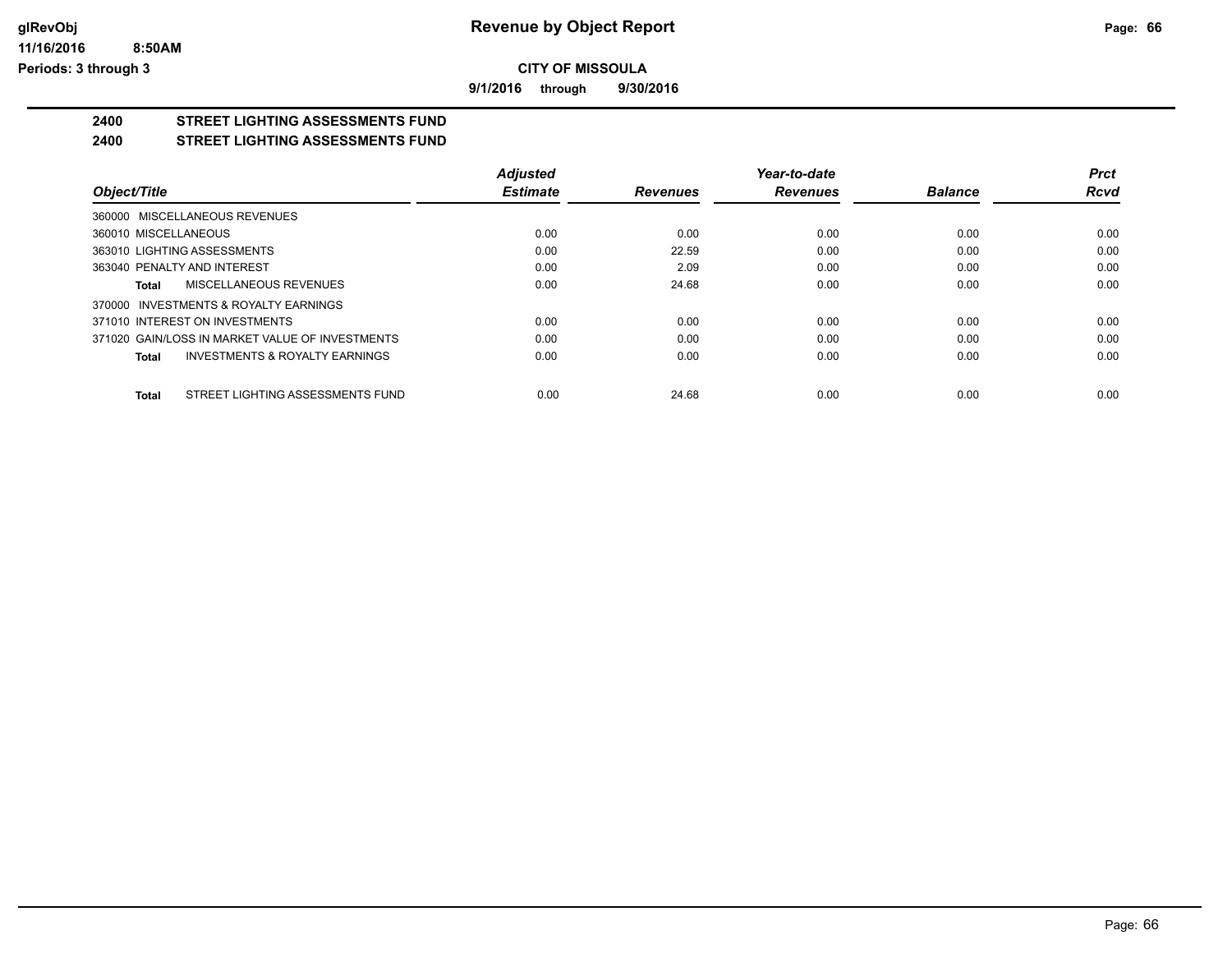**9/1/2016 through 9/30/2016**

### **2400 STREET LIGHTING ASSESSMENTS FUND**

| Object/Title                          |                                                | <b>Adjusted</b><br><b>Estimate</b> | <b>Revenues</b> | Year-to-date<br><b>Revenues</b> | <b>Balance</b> | <b>Prct</b><br>Rcvd |
|---------------------------------------|------------------------------------------------|------------------------------------|-----------------|---------------------------------|----------------|---------------------|
| 360000 MISCELLANEOUS REVENUES         |                                                |                                    |                 |                                 |                |                     |
| 360010 MISCELLANEOUS                  |                                                | 0.00                               | 0.00            | 0.00                            | 0.00           | 0.00                |
| 363010 LIGHTING ASSESSMENTS           |                                                | 0.00                               | 22.59           | 0.00                            | 0.00           | 0.00                |
| 363040 PENALTY AND INTEREST           |                                                | 0.00                               | 2.09            | 0.00                            | 0.00           | 0.00                |
| Total                                 | MISCELLANEOUS REVENUES                         | 0.00                               | 24.68           | 0.00                            | 0.00           | 0.00                |
| 370000 INVESTMENTS & ROYALTY EARNINGS |                                                |                                    |                 |                                 |                |                     |
| 371010 INTEREST ON INVESTMENTS        |                                                | 0.00                               | 0.00            | 0.00                            | 0.00           | 0.00                |
|                                       | 371020 GAIN/LOSS IN MARKET VALUE OF INVESTMENT | 0.00                               | 0.00            | 0.00                            | 0.00           | 0.00                |
| Total                                 | <b>INVESTMENTS &amp; ROYALTY EARNINGS</b>      | 0.00                               | 0.00            | 0.00                            | 0.00           | 0.00                |
| Total                                 | STREET LIGHTING ASSESSMENTS FUND               | 0.00                               | 24.68           | 0.00                            | 0.00           | 0.00                |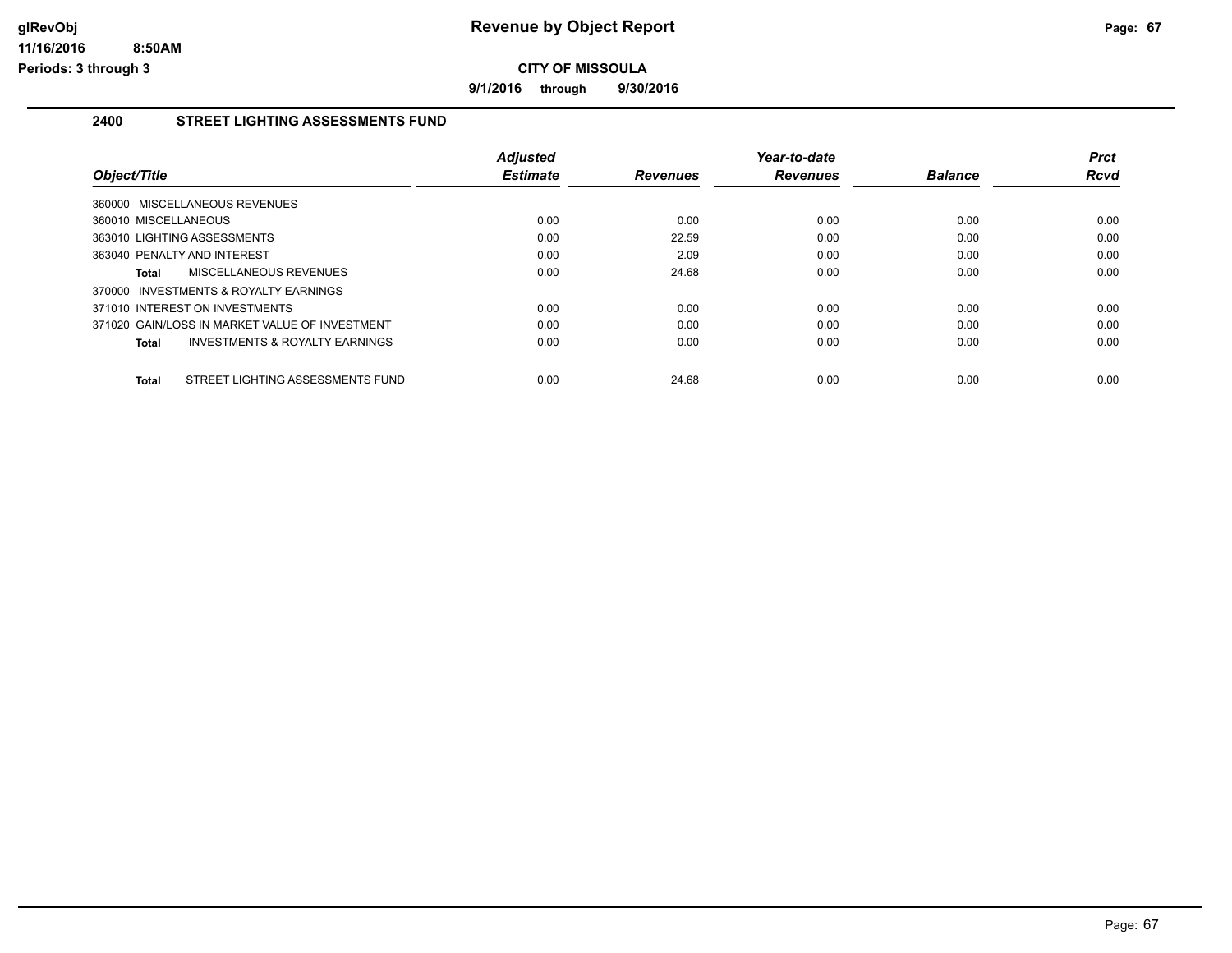**11/16/2016 8:50AM Periods: 3 through 3**

### **CITY OF MISSOULA**

**9/1/2016 through 9/30/2016**

### **2500 STREET MAINTENANCE ASSESSMENT FUND**

### **2500 STREET MAINTENANCE ASSESSMENT FUND**

|                                                    | <b>Adjusted</b> |                 | Year-to-date    |                | <b>Prct</b> |
|----------------------------------------------------|-----------------|-----------------|-----------------|----------------|-------------|
| Object/Title                                       | <b>Estimate</b> | <b>Revenues</b> | <b>Revenues</b> | <b>Balance</b> | Rcvd        |
| 360000 MISCELLANEOUS REVENUES                      |                 |                 |                 |                |             |
| 363010 LIGHTING ASSESSMENTS                        | 0.00            | 0.00            | 0.00            | 0.00           | 0.00        |
| 363040 PENALTY AND INTEREST                        | 0.00            | 0.00            | 0.00            | 0.00           | 0.00        |
| MISCELLANEOUS REVENUES<br>Total                    | 0.00            | 0.00            | 0.00            | 0.00           | 0.00        |
| 370000 INVESTMENTS & ROYALTY EARNINGS              |                 |                 |                 |                |             |
| 371010 INTEREST ON INVESTMENTS                     | 0.00            | 0.00            | 0.00            | 0.00           | 0.00        |
| 371020 GAIN/LOSS IN MARKET VALUE OF INVESTMENTS    | 0.00            | 0.00            | 0.00            | 0.00           | 0.00        |
| <b>INVESTMENTS &amp; ROYALTY EARNINGS</b><br>Total | 0.00            | 0.00            | 0.00            | 0.00           | 0.00        |
| OTHER FINANCING SOURCES<br>380000                  |                 |                 |                 |                |             |
| 383000 OPERATING TRANSFERS                         | 0.00            | 0.00            | 0.00            | 0.00           | 0.00        |
| OTHER FINANCING SOURCES<br><b>Total</b>            | 0.00            | 0.00            | 0.00            | 0.00           | 0.00        |
| STREET MAINTENANCE ASSESSMENT FUNI<br><b>Total</b> | 0.00            | 0.00            | 0.00            | 0.00           | 0.00        |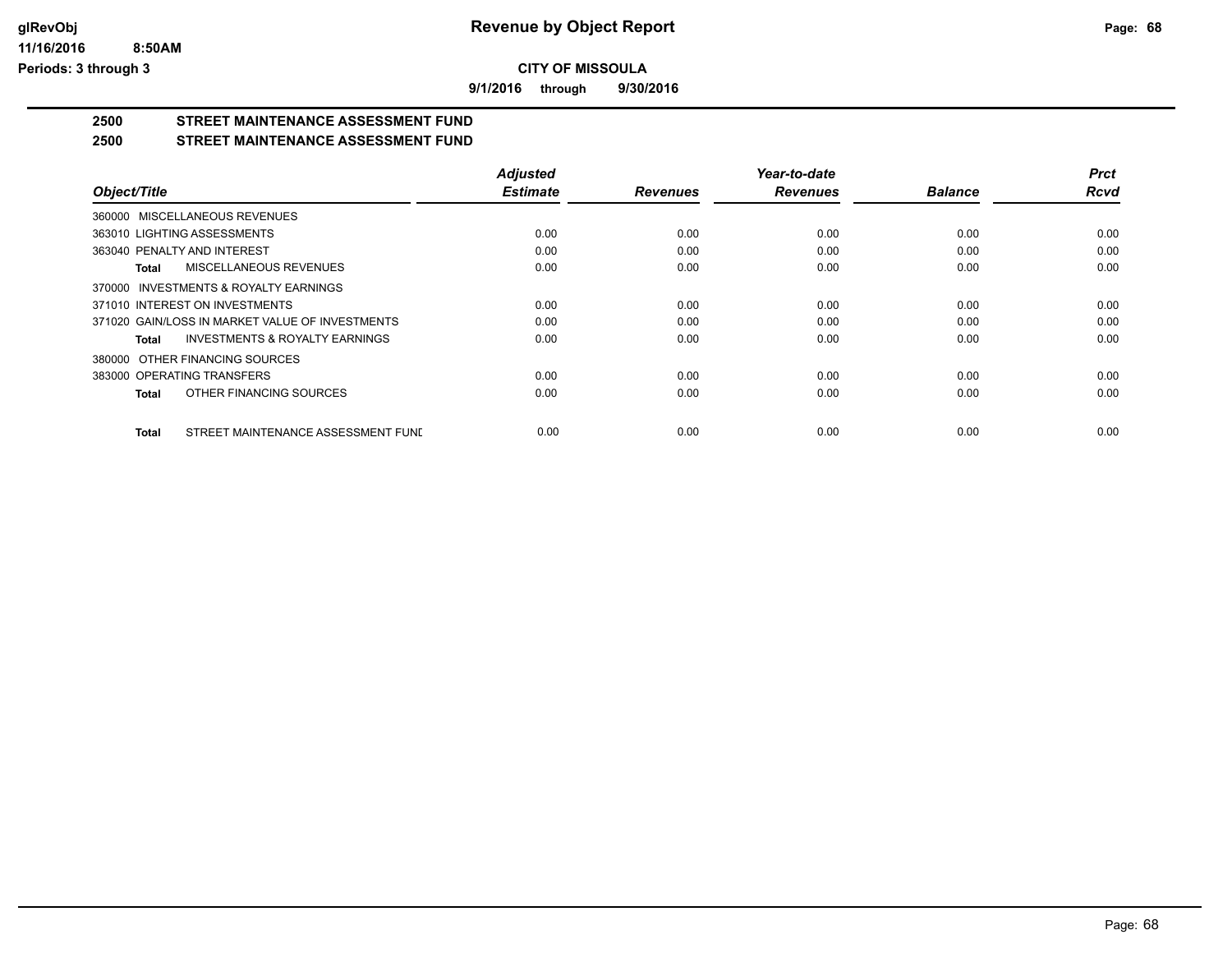**9/1/2016 through 9/30/2016**

### **2500 STREET MAINTENANCE ASSESSMENT FUND**

| Object/Title                                       | <b>Adjusted</b><br><b>Estimate</b> | <b>Revenues</b> | Year-to-date<br><b>Revenues</b> | <b>Balance</b> | <b>Prct</b><br>Rcvd |
|----------------------------------------------------|------------------------------------|-----------------|---------------------------------|----------------|---------------------|
| 360000 MISCELLANEOUS REVENUES                      |                                    |                 |                                 |                |                     |
| 363010 LIGHTING ASSESSMENTS                        | 0.00                               | 0.00            | 0.00                            | 0.00           | 0.00                |
| 363040 PENALTY AND INTEREST                        | 0.00                               | 0.00            | 0.00                            | 0.00           | 0.00                |
| MISCELLANEOUS REVENUES<br>Total                    | 0.00                               | 0.00            | 0.00                            | 0.00           | 0.00                |
| 370000 INVESTMENTS & ROYALTY EARNINGS              |                                    |                 |                                 |                |                     |
| 371010 INTEREST ON INVESTMENTS                     | 0.00                               | 0.00            | 0.00                            | 0.00           | 0.00                |
| 371020 GAIN/LOSS IN MARKET VALUE OF INVESTMENT     | 0.00                               | 0.00            | 0.00                            | 0.00           | 0.00                |
| <b>INVESTMENTS &amp; ROYALTY EARNINGS</b><br>Total | 0.00                               | 0.00            | 0.00                            | 0.00           | 0.00                |
| 380000 OTHER FINANCING SOURCES                     |                                    |                 |                                 |                |                     |
| 383000 OPERATING TRANSFERS                         | 0.00                               | 0.00            | 0.00                            | 0.00           | 0.00                |
| OTHER FINANCING SOURCES<br>Total                   | 0.00                               | 0.00            | 0.00                            | 0.00           | 0.00                |
|                                                    |                                    |                 |                                 |                |                     |
| STREET MAINTENANCE ASSESSMENT FUNI<br>Total        | 0.00                               | 0.00            | 0.00                            | 0.00           | 0.00                |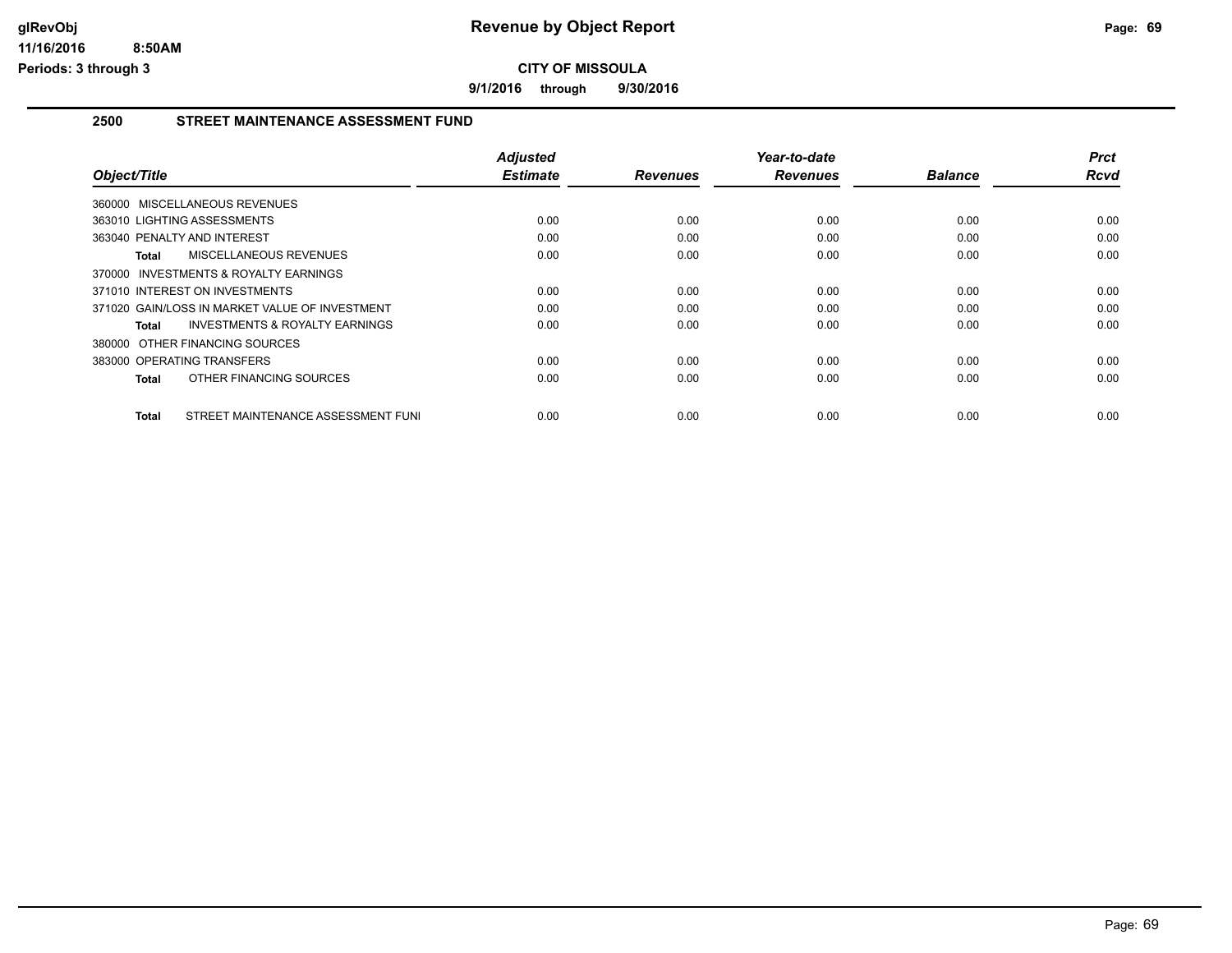**11/16/2016 8:50AM Periods: 3 through 3**

**CITY OF MISSOULA**

**9/1/2016 through 9/30/2016**

# **2510 RUSSELL PARK MAINTENANCE ASSESSMENT FUND**

| 2510 | <b>RUSSELL PARK MAINTENANCE ASSESSMENT FUND</b> |
|------|-------------------------------------------------|
|      |                                                 |

|                                                           | <b>Adjusted</b> |                 | Year-to-date    |                | <b>Prct</b> |
|-----------------------------------------------------------|-----------------|-----------------|-----------------|----------------|-------------|
| Object/Title                                              | <b>Estimate</b> | <b>Revenues</b> | <b>Revenues</b> | <b>Balance</b> | Rcvd        |
| 360000 MISCELLANEOUS REVENUES                             |                 |                 |                 |                |             |
| 360010 MISCELLANEOUS                                      | 0.00            | 0.00            | 0.00            | 0.00           | 0.00        |
| 363010 LIGHTING ASSESSMENTS                               | 0.00            | 0.00            | 0.00            | 0.00           | 0.00        |
| 363020 PROPERTY ASSESSMENTS                               | 0.00            | 0.00            | 0.00            | 0.00           | 0.00        |
| 363040 PENALTY AND INTEREST                               | 0.00            | 0.00            | 0.00            | 0.00           | 0.00        |
| MISCELLANEOUS REVENUES<br>Total                           | 0.00            | 0.00            | 0.00            | 0.00           | 0.00        |
| 370000 INVESTMENTS & ROYALTY EARNINGS                     |                 |                 |                 |                |             |
| 371010 INTEREST ON INVESTMENTS                            | 0.00            | 0.00            | 0.00            | 0.00           | 0.00        |
| 371020 GAIN/LOSS IN MARKET VALUE OF INVESTMENTS           | 0.00            | 0.00            | 0.00            | 0.00           | 0.00        |
| <b>INVESTMENTS &amp; ROYALTY EARNINGS</b><br><b>Total</b> | 0.00            | 0.00            | 0.00            | 0.00           | 0.00        |
| 380000 OTHER FINANCING SOURCES                            |                 |                 |                 |                |             |
| 383000 OPERATING TRANSFERS                                | 0.00            | 0.00            | 0.00            | 0.00           | 0.00        |
| OTHER FINANCING SOURCES<br><b>Total</b>                   | 0.00            | 0.00            | 0.00            | 0.00           | 0.00        |
|                                                           | 0.00            | 0.00            | 0.00            | 0.00           | 0.00        |
| RUSSELL PARK MAINTENANCE ASSESSMEN<br><b>Total</b>        |                 |                 |                 |                |             |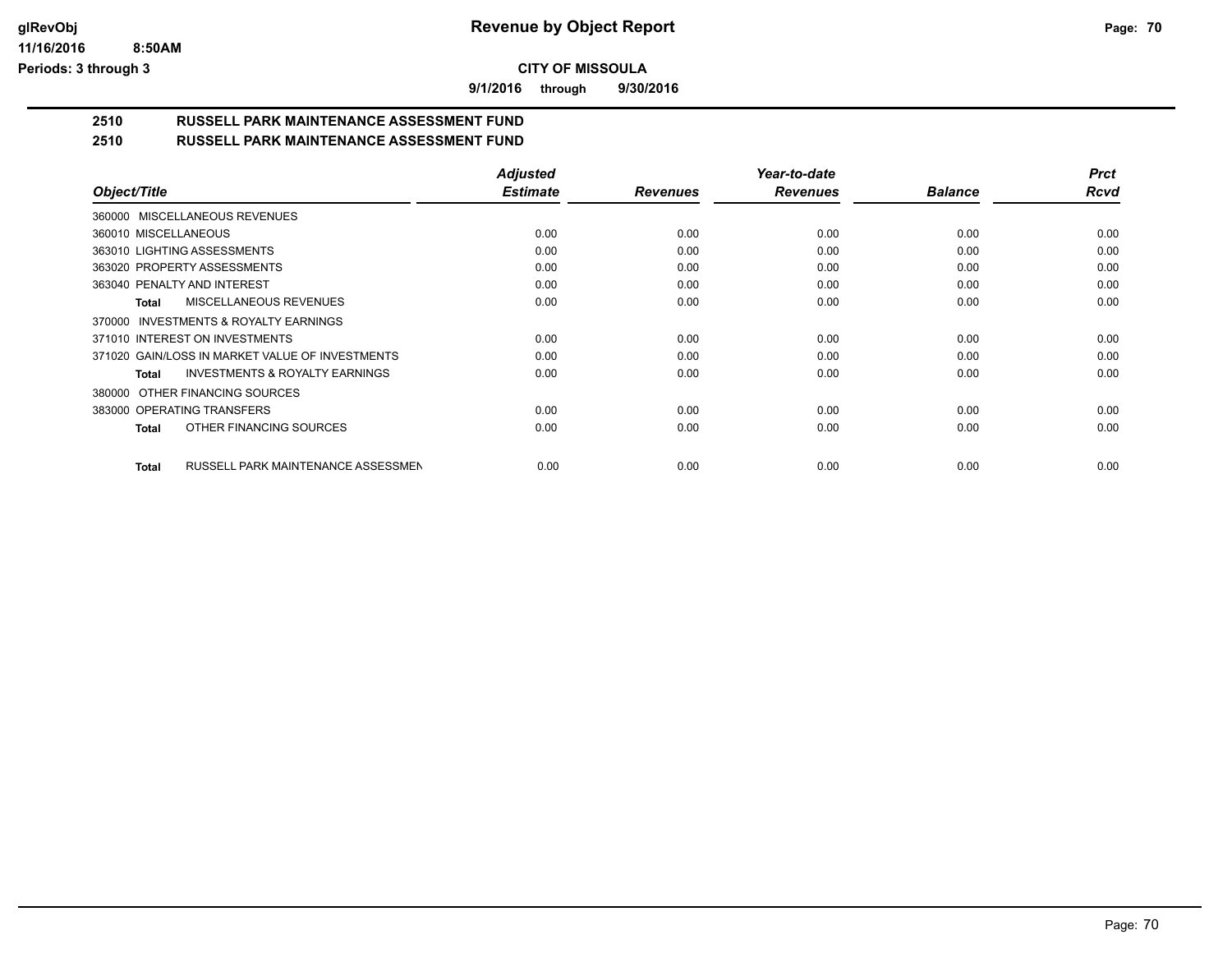**CITY OF MISSOULA**

**9/1/2016 through 9/30/2016**

### **2510 RUSSELL PARK MAINTENANCE ASSESSMENT FUND**

| Object/Title                                              | <b>Adjusted</b><br><b>Estimate</b> | <b>Revenues</b> | Year-to-date<br><b>Revenues</b> | <b>Balance</b> | <b>Prct</b><br><b>Rcvd</b> |
|-----------------------------------------------------------|------------------------------------|-----------------|---------------------------------|----------------|----------------------------|
| 360000 MISCELLANEOUS REVENUES                             |                                    |                 |                                 |                |                            |
| 360010 MISCELLANEOUS                                      | 0.00                               | 0.00            | 0.00                            | 0.00           | 0.00                       |
| 363010 LIGHTING ASSESSMENTS                               | 0.00                               | 0.00            | 0.00                            | 0.00           | 0.00                       |
| 363020 PROPERTY ASSESSMENTS                               | 0.00                               | 0.00            | 0.00                            | 0.00           | 0.00                       |
| 363040 PENALTY AND INTEREST                               | 0.00                               | 0.00            | 0.00                            | 0.00           | 0.00                       |
| MISCELLANEOUS REVENUES<br>Total                           | 0.00                               | 0.00            | 0.00                            | 0.00           | 0.00                       |
| 370000 INVESTMENTS & ROYALTY EARNINGS                     |                                    |                 |                                 |                |                            |
| 371010 INTEREST ON INVESTMENTS                            | 0.00                               | 0.00            | 0.00                            | 0.00           | 0.00                       |
| 371020 GAIN/LOSS IN MARKET VALUE OF INVESTMENT            | 0.00                               | 0.00            | 0.00                            | 0.00           | 0.00                       |
| <b>INVESTMENTS &amp; ROYALTY EARNINGS</b><br>Total        | 0.00                               | 0.00            | 0.00                            | 0.00           | 0.00                       |
| 380000 OTHER FINANCING SOURCES                            |                                    |                 |                                 |                |                            |
| 383000 OPERATING TRANSFERS                                | 0.00                               | 0.00            | 0.00                            | 0.00           | 0.00                       |
| OTHER FINANCING SOURCES<br>Total                          | 0.00                               | 0.00            | 0.00                            | 0.00           | 0.00                       |
|                                                           |                                    |                 |                                 |                |                            |
| <b>RUSSELL PARK MAINTENANCE ASSESSMEN</b><br><b>Total</b> | 0.00                               | 0.00            | 0.00                            | 0.00           | 0.00                       |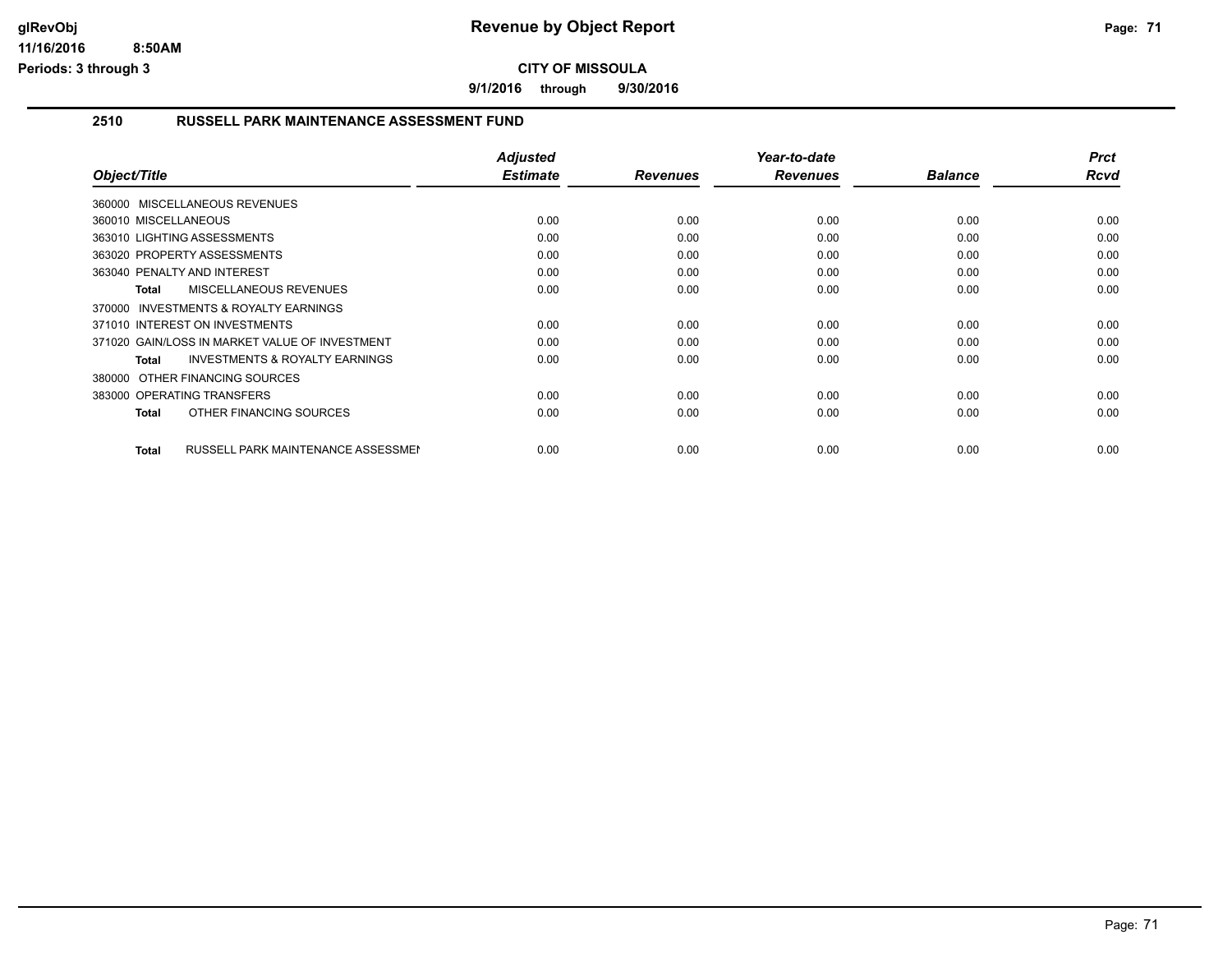**9/1/2016 through 9/30/2016**

# **2511 WILLOWWOOD PARK MAINTENANCE ASSESSMENT F**

**2511 WILLOWWOOD PARK MAINTENANCE ASSESSMENT F**

| Object/Title                                       | <b>Adjusted</b> |                 | Year-to-date    |                | Prct |
|----------------------------------------------------|-----------------|-----------------|-----------------|----------------|------|
|                                                    | <b>Estimate</b> | <b>Revenues</b> | <b>Revenues</b> | <b>Balance</b> | Rcvd |
| 360000 MISCELLANEOUS REVENUES                      |                 |                 |                 |                |      |
| 360010 MISCELLANEOUS                               | 0.00            | 0.00            | 0.00            | 0.00           | 0.00 |
| 363010 LIGHTING ASSESSMENTS                        | 0.00            | 0.00            | 0.00            | 0.00           | 0.00 |
| 363020 PROPERTY ASSESSMENTS                        | 0.00            | 0.00            | 0.00            | 0.00           | 0.00 |
| 363040 PENALTY AND INTEREST                        | 0.00            | 0.00            | 0.00            | 0.00           | 0.00 |
| MISCELLANEOUS REVENUES<br>Total                    | 0.00            | 0.00            | 0.00            | 0.00           | 0.00 |
| 370000 INVESTMENTS & ROYALTY EARNINGS              |                 |                 |                 |                |      |
| 371010 INTEREST ON INVESTMENTS                     | 0.00            | 0.00            | 0.00            | 0.00           | 0.00 |
| 371020 GAIN/LOSS IN MARKET VALUE OF INVESTMENTS    | 0.00            | 0.00            | 0.00            | 0.00           | 0.00 |
| <b>INVESTMENTS &amp; ROYALTY EARNINGS</b><br>Total | 0.00            | 0.00            | 0.00            | 0.00           | 0.00 |
| Total<br>WILLOWWOOD PARK MAINTENANCE ASSES         | 0.00            | 0.00            | 0.00            | 0.00           | 0.00 |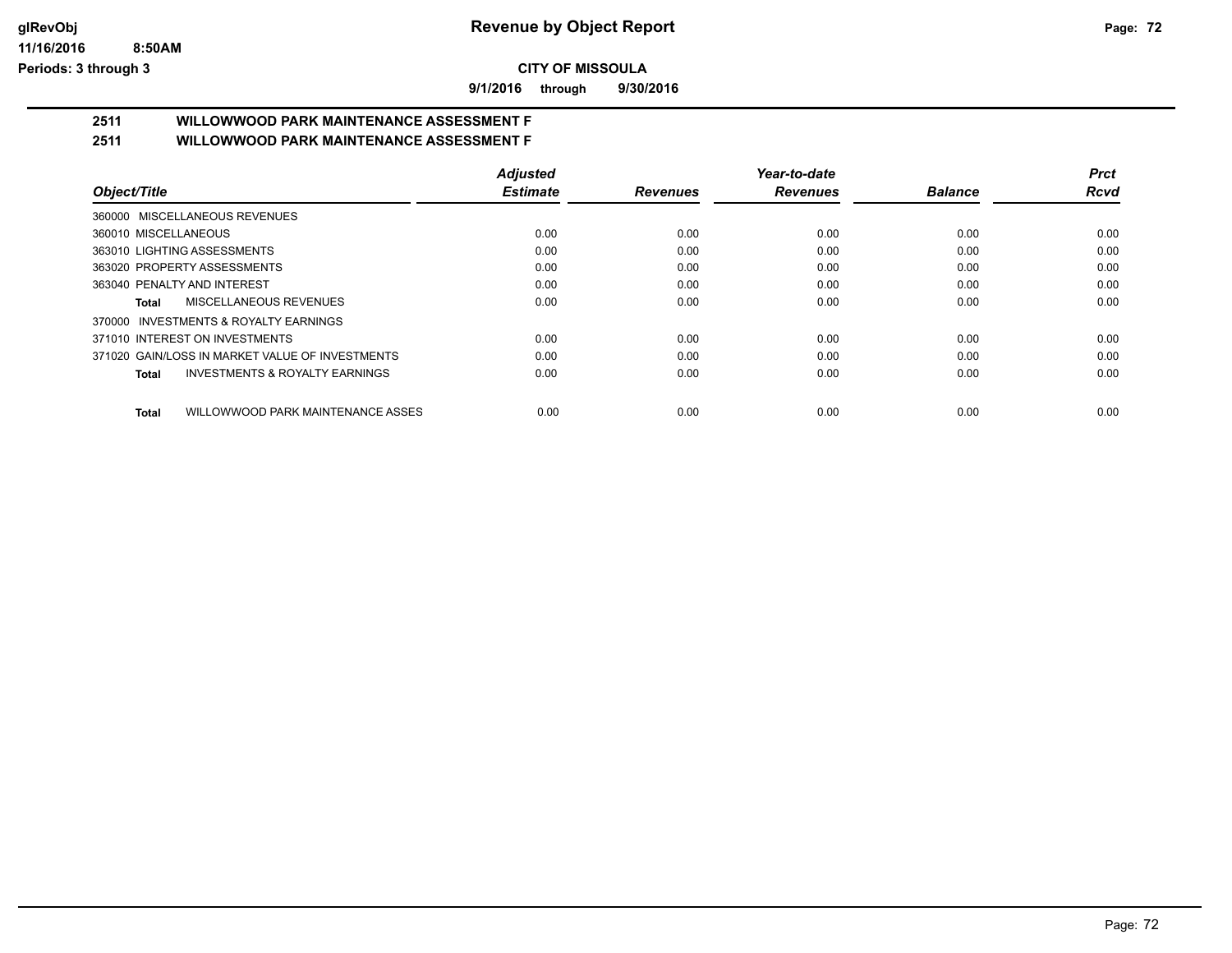**9/1/2016 through 9/30/2016**

## **2511 WILLOWWOOD PARK MAINTENANCE ASSESSMENT F**

|                                                           | <b>Adjusted</b> |                 | Year-to-date    |                | Prct        |
|-----------------------------------------------------------|-----------------|-----------------|-----------------|----------------|-------------|
| Object/Title                                              | <b>Estimate</b> | <b>Revenues</b> | <b>Revenues</b> | <b>Balance</b> | <b>Rcvd</b> |
| 360000 MISCELLANEOUS REVENUES                             |                 |                 |                 |                |             |
| 360010 MISCELLANEOUS                                      | 0.00            | 0.00            | 0.00            | 0.00           | 0.00        |
| 363010 LIGHTING ASSESSMENTS                               | 0.00            | 0.00            | 0.00            | 0.00           | 0.00        |
| 363020 PROPERTY ASSESSMENTS                               | 0.00            | 0.00            | 0.00            | 0.00           | 0.00        |
| 363040 PENALTY AND INTEREST                               | 0.00            | 0.00            | 0.00            | 0.00           | 0.00        |
| MISCELLANEOUS REVENUES<br>Total                           | 0.00            | 0.00            | 0.00            | 0.00           | 0.00        |
| 370000 INVESTMENTS & ROYALTY EARNINGS                     |                 |                 |                 |                |             |
| 371010 INTEREST ON INVESTMENTS                            | 0.00            | 0.00            | 0.00            | 0.00           | 0.00        |
| 371020 GAIN/LOSS IN MARKET VALUE OF INVESTMENT            | 0.00            | 0.00            | 0.00            | 0.00           | 0.00        |
| <b>INVESTMENTS &amp; ROYALTY EARNINGS</b><br><b>Total</b> | 0.00            | 0.00            | 0.00            | 0.00           | 0.00        |
| WILLOWWOOD PARK MAINTENANCE ASSES<br><b>Total</b>         | 0.00            | 0.00            | 0.00            | 0.00           | 0.00        |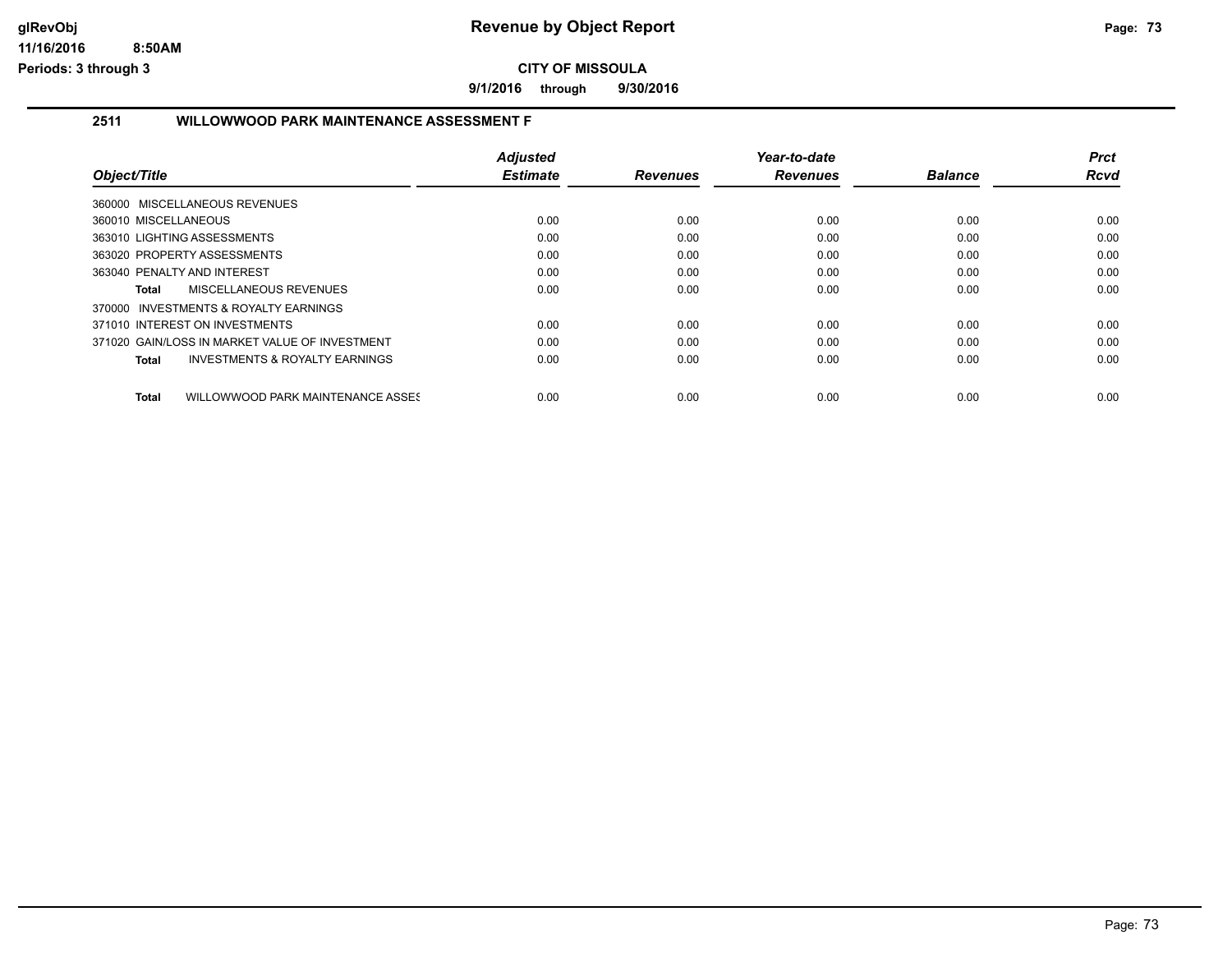**9/1/2016 through 9/30/2016**

**2512 ROAD DISTRICT #1**

**2512 ROAD DISTRICT #1**

|                                                    | <b>Adjusted</b> |                 | Year-to-date    |                | <b>Prct</b> |
|----------------------------------------------------|-----------------|-----------------|-----------------|----------------|-------------|
| Object/Title                                       | <b>Estimate</b> | <b>Revenues</b> | <b>Revenues</b> | <b>Balance</b> | <b>Rcvd</b> |
| 330000 INTERGOVERNMENTAL REVENUES                  |                 |                 |                 |                |             |
| 336023 STATE CONTRIB. - PERS                       | 0.00            | 0.00            | 0.00            | 0.00           | 0.00        |
| INTERGOVERNMENTAL REVENUES<br>Total                | 0.00            | 0.00            | 0.00            | 0.00           | 0.00        |
| 360000 MISCELLANEOUS REVENUES                      |                 |                 |                 |                |             |
| 363020 PROPERTY ASSESSMENTS                        | 0.00            | 582.50          | 0.00            | 0.00           | 0.00        |
| 363040 PENALTY AND INTEREST                        | 0.00            | 31.11           | 28.33           | $-28.33$       | 0.00        |
| MISCELLANEOUS REVENUES<br>Total                    | 0.00            | 613.61          | 28.33           | $-28.33$       | 0.00        |
| 370000 INVESTMENTS & ROYALTY EARNINGS              |                 |                 |                 |                |             |
| 371010 INTEREST ON INVESTMENTS                     | 0.00            | 0.00            | 0.00            | 0.00           | 0.00        |
| <b>INVESTMENTS &amp; ROYALTY EARNINGS</b><br>Total | 0.00            | 0.00            | 0.00            | 0.00           | 0.00        |
| <b>ROAD DISTRICT #1</b><br>Total                   | 0.00            | 613.61          | 28.33           | $-28.33$       | 0.00        |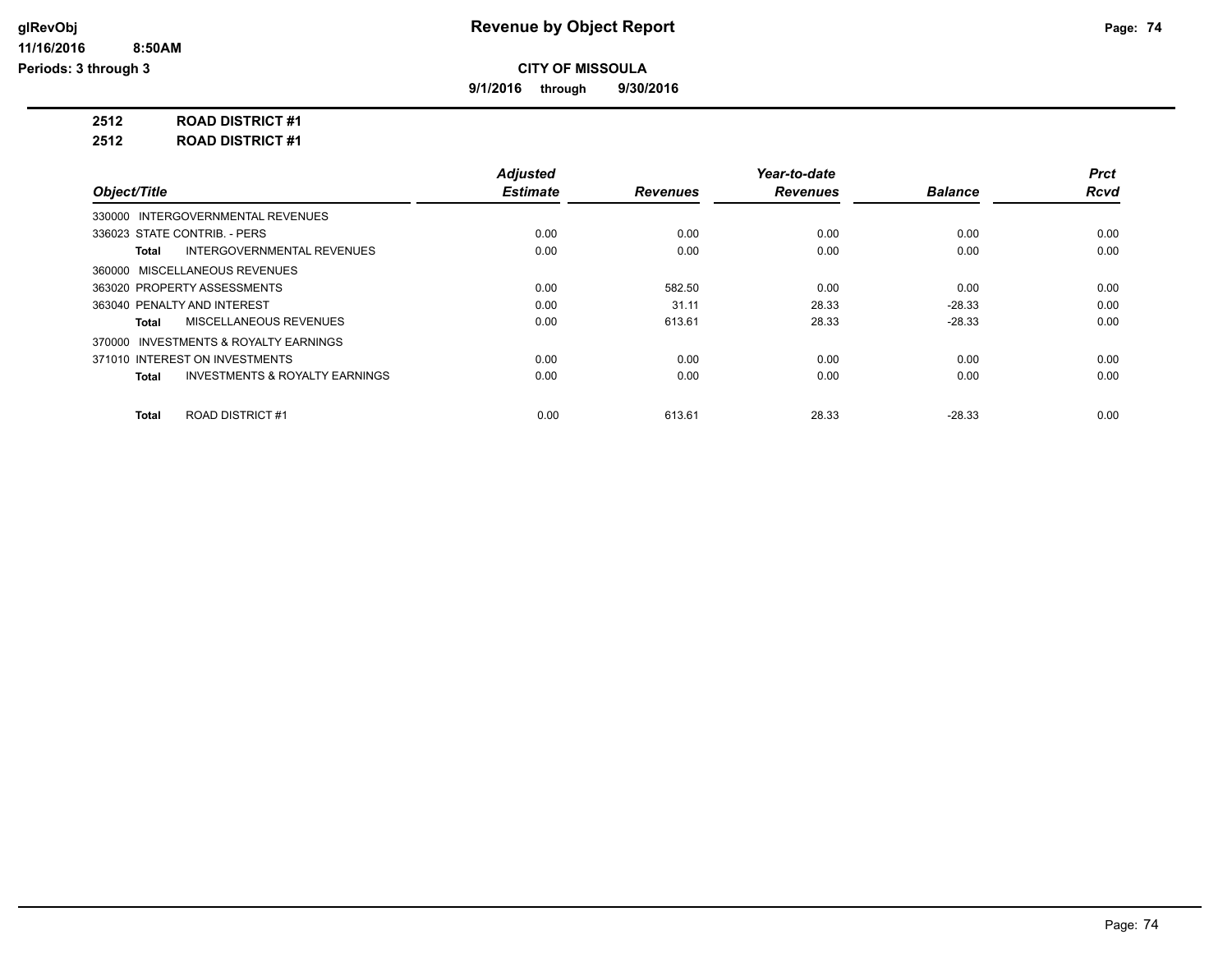**CITY OF MISSOULA**

**9/1/2016 through 9/30/2016**

#### **2512 ROAD DISTRICT #1**

|                                                    | <b>Adjusted</b> |                 | Year-to-date    |                | <b>Prct</b> |
|----------------------------------------------------|-----------------|-----------------|-----------------|----------------|-------------|
| Object/Title                                       | <b>Estimate</b> | <b>Revenues</b> | <b>Revenues</b> | <b>Balance</b> | <b>Rcvd</b> |
| 330000 INTERGOVERNMENTAL REVENUES                  |                 |                 |                 |                |             |
| 336023 STATE CONTRIB. - PERS                       | 0.00            | 0.00            | 0.00            | 0.00           | 0.00        |
| INTERGOVERNMENTAL REVENUES<br><b>Total</b>         | 0.00            | 0.00            | 0.00            | 0.00           | 0.00        |
| 360000 MISCELLANEOUS REVENUES                      |                 |                 |                 |                |             |
| 363020 PROPERTY ASSESSMENTS                        | 0.00            | 582.50          | 0.00            | 0.00           | 0.00        |
| 363040 PENALTY AND INTEREST                        | 0.00            | 31.11           | 28.33           | $-28.33$       | 0.00        |
| MISCELLANEOUS REVENUES<br><b>Total</b>             | 0.00            | 613.61          | 28.33           | $-28.33$       | 0.00        |
| 370000 INVESTMENTS & ROYALTY EARNINGS              |                 |                 |                 |                |             |
| 371010 INTEREST ON INVESTMENTS                     | 0.00            | 0.00            | 0.00            | 0.00           | 0.00        |
| <b>INVESTMENTS &amp; ROYALTY EARNINGS</b><br>Total | 0.00            | 0.00            | 0.00            | 0.00           | 0.00        |
| <b>ROAD DISTRICT #1</b><br><b>Total</b>            | 0.00            | 613.61          | 28.33           | $-28.33$       | 0.00        |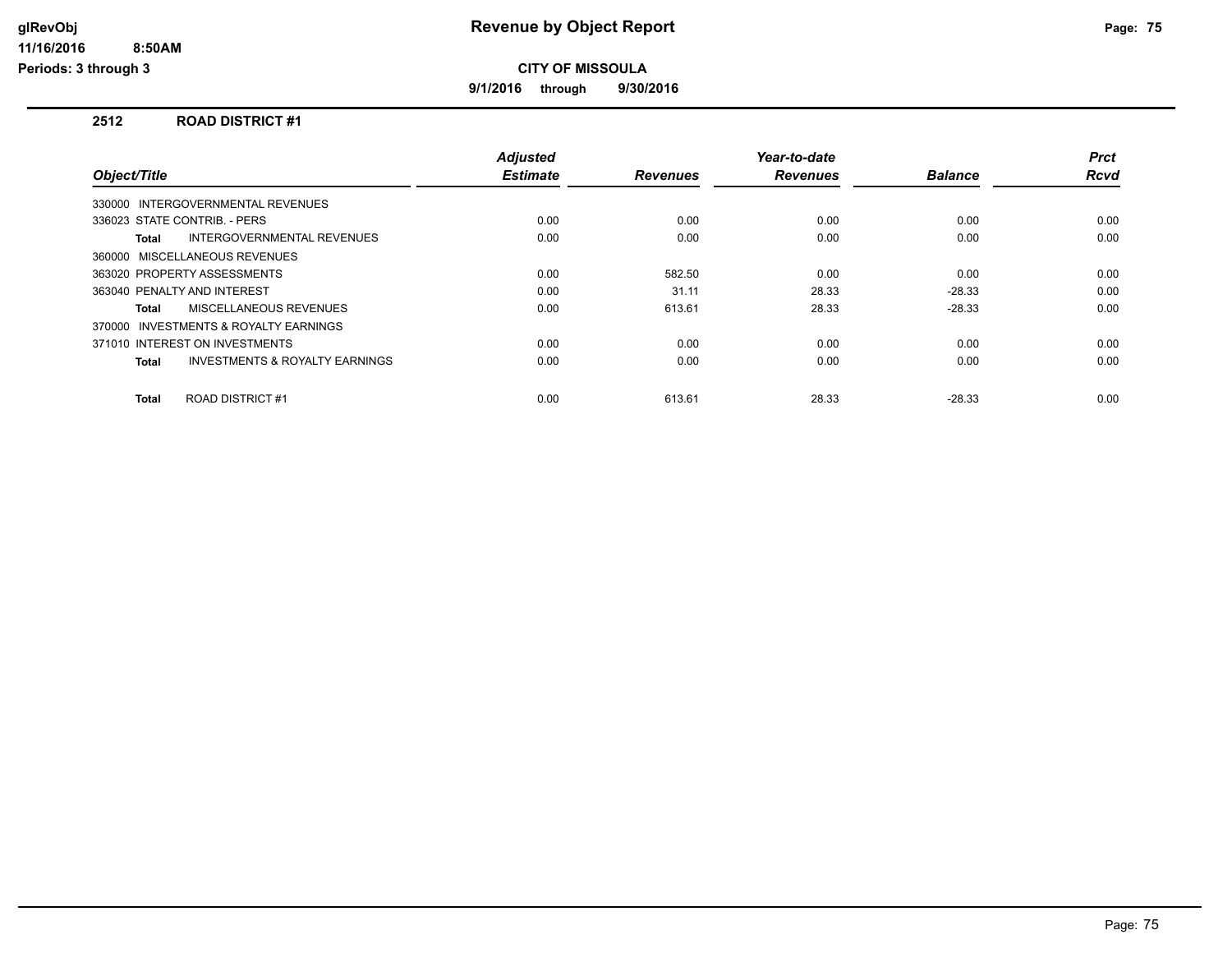**9/1/2016 through 9/30/2016**

**2513 PARK DISTRICT #1**

**2513 PARK DISTRICT #1**

|                                                     | <b>Adjusted</b> |                 | Year-to-date    |                | <b>Prct</b> |
|-----------------------------------------------------|-----------------|-----------------|-----------------|----------------|-------------|
| Object/Title                                        | <b>Estimate</b> | <b>Revenues</b> | <b>Revenues</b> | <b>Balance</b> | <b>Rcvd</b> |
| 330000 INTERGOVERNMENTAL REVENUES                   |                 |                 |                 |                |             |
| 336023 STATE CONTRIB. - PERS                        | 0.00            | 0.00            | 0.00            | 0.00           | 0.00        |
| <b>INTERGOVERNMENTAL REVENUES</b><br>Total          | 0.00            | 0.00            | 0.00            | 0.00           | 0.00        |
| 360000 MISCELLANEOUS REVENUES                       |                 |                 |                 |                |             |
| 363020 PROPERTY ASSESSMENTS                         | 0.00            | 340.50          | 0.00            | 0.00           | 0.00        |
| 363040 PENALTY AND INTEREST                         | 0.00            | 17.70           | 16.46           | $-16.46$       | 0.00        |
| <b>MISCELLANEOUS REVENUES</b><br>Total              | 0.00            | 358.20          | 16.46           | $-16.46$       | 0.00        |
| <b>INVESTMENTS &amp; ROYALTY EARNINGS</b><br>370000 |                 |                 |                 |                |             |
| 371010 INTEREST ON INVESTMENTS                      | 0.00            | 0.00            | 0.00            | 0.00           | 0.00        |
| <b>INVESTMENTS &amp; ROYALTY EARNINGS</b><br>Total  | 0.00            | 0.00            | 0.00            | 0.00           | 0.00        |
| 380000 OTHER FINANCING SOURCES                      |                 |                 |                 |                |             |
| 381090 PROCEEDS FROM CAPITAL LEASE                  | 0.00            | 0.00            | 0.00            | 0.00           | 0.00        |
| OTHER FINANCING SOURCES<br>Total                    | 0.00            | 0.00            | 0.00            | 0.00           | 0.00        |
|                                                     |                 |                 |                 |                |             |
| PARK DISTRICT #1<br><b>Total</b>                    | 0.00            | 358.20          | 16.46           | $-16.46$       | 0.00        |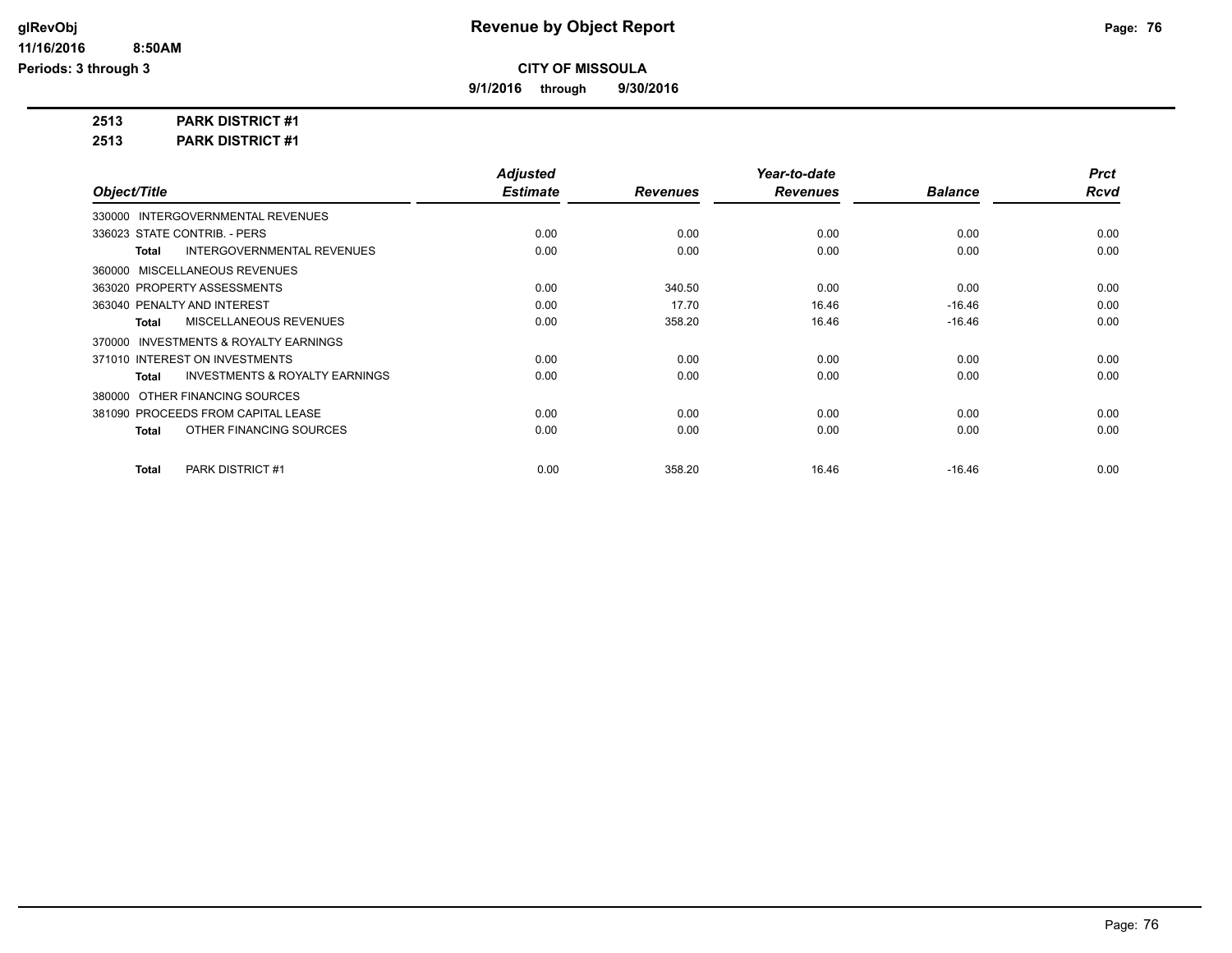**11/16/2016 8:50AM Periods: 3 through 3**

**CITY OF MISSOULA**

**9/1/2016 through 9/30/2016**

#### **2513 PARK DISTRICT #1**

|                                                           | <b>Adjusted</b><br><b>Estimate</b> |                 | Year-to-date<br><b>Revenues</b> | <b>Balance</b> | <b>Prct</b><br><b>Rcvd</b> |
|-----------------------------------------------------------|------------------------------------|-----------------|---------------------------------|----------------|----------------------------|
| Object/Title                                              |                                    | <b>Revenues</b> |                                 |                |                            |
| 330000 INTERGOVERNMENTAL REVENUES                         |                                    |                 |                                 |                |                            |
| 336023 STATE CONTRIB. - PERS                              | 0.00                               | 0.00            | 0.00                            | 0.00           | 0.00                       |
| <b>INTERGOVERNMENTAL REVENUES</b><br><b>Total</b>         | 0.00                               | 0.00            | 0.00                            | 0.00           | 0.00                       |
| 360000 MISCELLANEOUS REVENUES                             |                                    |                 |                                 |                |                            |
| 363020 PROPERTY ASSESSMENTS                               | 0.00                               | 340.50          | 0.00                            | 0.00           | 0.00                       |
| 363040 PENALTY AND INTEREST                               | 0.00                               | 17.70           | 16.46                           | $-16.46$       | 0.00                       |
| MISCELLANEOUS REVENUES<br><b>Total</b>                    | 0.00                               | 358.20          | 16.46                           | $-16.46$       | 0.00                       |
| 370000 INVESTMENTS & ROYALTY EARNINGS                     |                                    |                 |                                 |                |                            |
| 371010 INTEREST ON INVESTMENTS                            | 0.00                               | 0.00            | 0.00                            | 0.00           | 0.00                       |
| <b>INVESTMENTS &amp; ROYALTY EARNINGS</b><br><b>Total</b> | 0.00                               | 0.00            | 0.00                            | 0.00           | 0.00                       |
| 380000 OTHER FINANCING SOURCES                            |                                    |                 |                                 |                |                            |
| 381090 PROCEEDS FROM CAPITAL LEASE                        | 0.00                               | 0.00            | 0.00                            | 0.00           | 0.00                       |
| OTHER FINANCING SOURCES<br><b>Total</b>                   | 0.00                               | 0.00            | 0.00                            | 0.00           | 0.00                       |
|                                                           |                                    |                 |                                 |                |                            |
| <b>PARK DISTRICT #1</b><br><b>Total</b>                   | 0.00                               | 358.20          | 16.46                           | $-16.46$       | 0.00                       |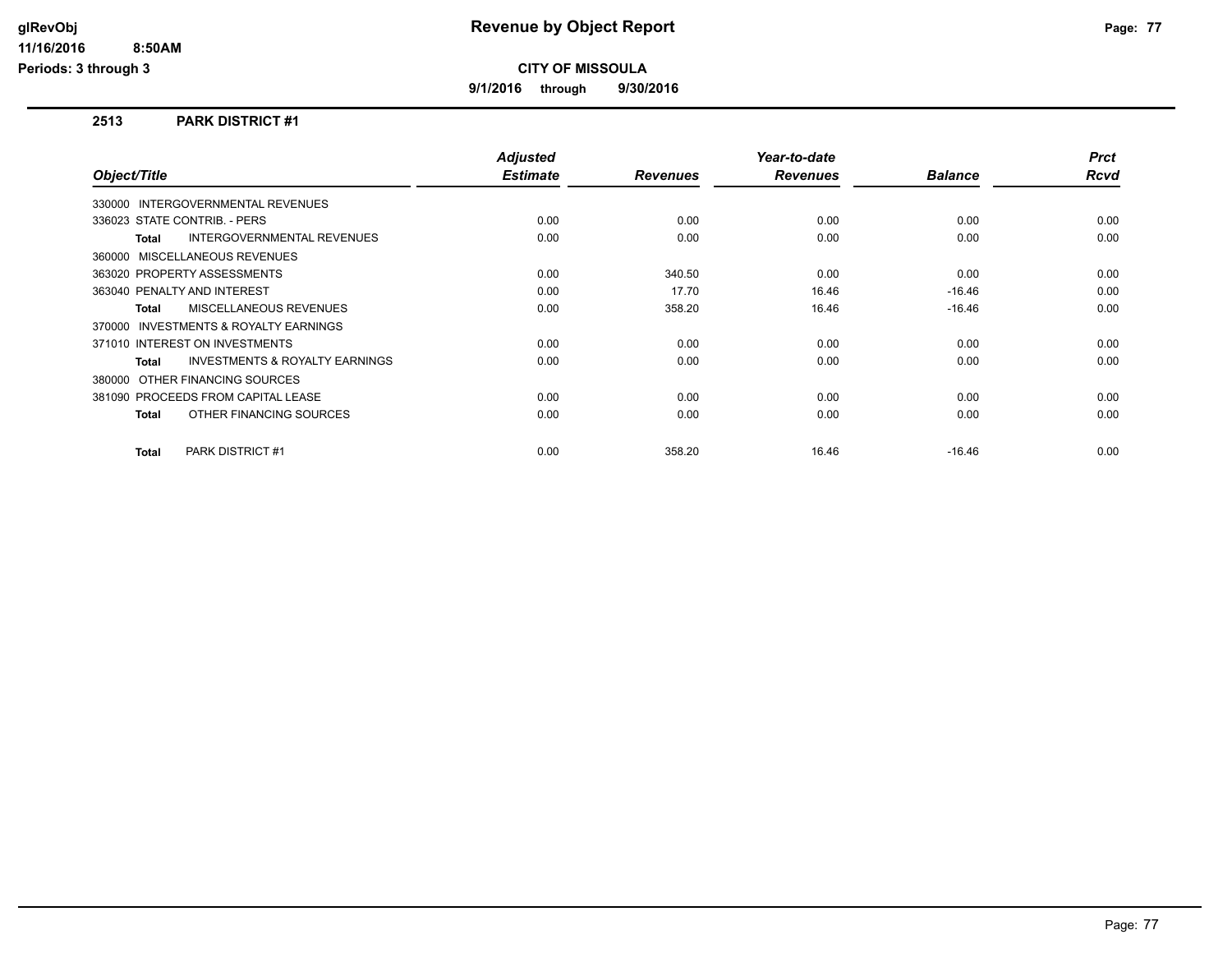**9/1/2016 through 9/30/2016**

**2820 STATE GAS TAX FUND**

**2820 STATE GAS TAX FUND**

|                                     | <b>Adjusted</b> |                 | Year-to-date    |                | <b>Prct</b> |
|-------------------------------------|-----------------|-----------------|-----------------|----------------|-------------|
| Object/Title                        | <b>Estimate</b> | <b>Revenues</b> | <b>Revenues</b> | <b>Balance</b> | Rcvd        |
| 330000 INTERGOVERNMENTAL REVENUES   |                 |                 |                 |                |             |
| 331052 MDT CMAQ STRIPING GRANT      | 0.00            | 0.00            | 0.00            | 0.00           | 0.00        |
| 334040 GAS TAX APPORTIONMENT        | 0.00            | 90.125.79       | 270.377.39      | -270.377.39    | 0.00        |
| INTERGOVERNMENTAL REVENUES<br>Total | 0.00            | 90.125.79       | 270,377.39      | $-270.377.39$  | 0.00        |
| 380000 OTHER FINANCING SOURCES      |                 |                 |                 |                |             |
| 383000 OPERATING TRANSFERS          | 0.00            | 0.00            | 0.00            | 0.00           | 0.00        |
| OTHER FINANCING SOURCES<br>Total    | 0.00            | 0.00            | 0.00            | 0.00           | 0.00        |
| <b>STATE GAS TAX FUND</b><br>Total  | 0.00            | 90.125.79       | 270.377.39      | $-270.377.39$  | 0.00        |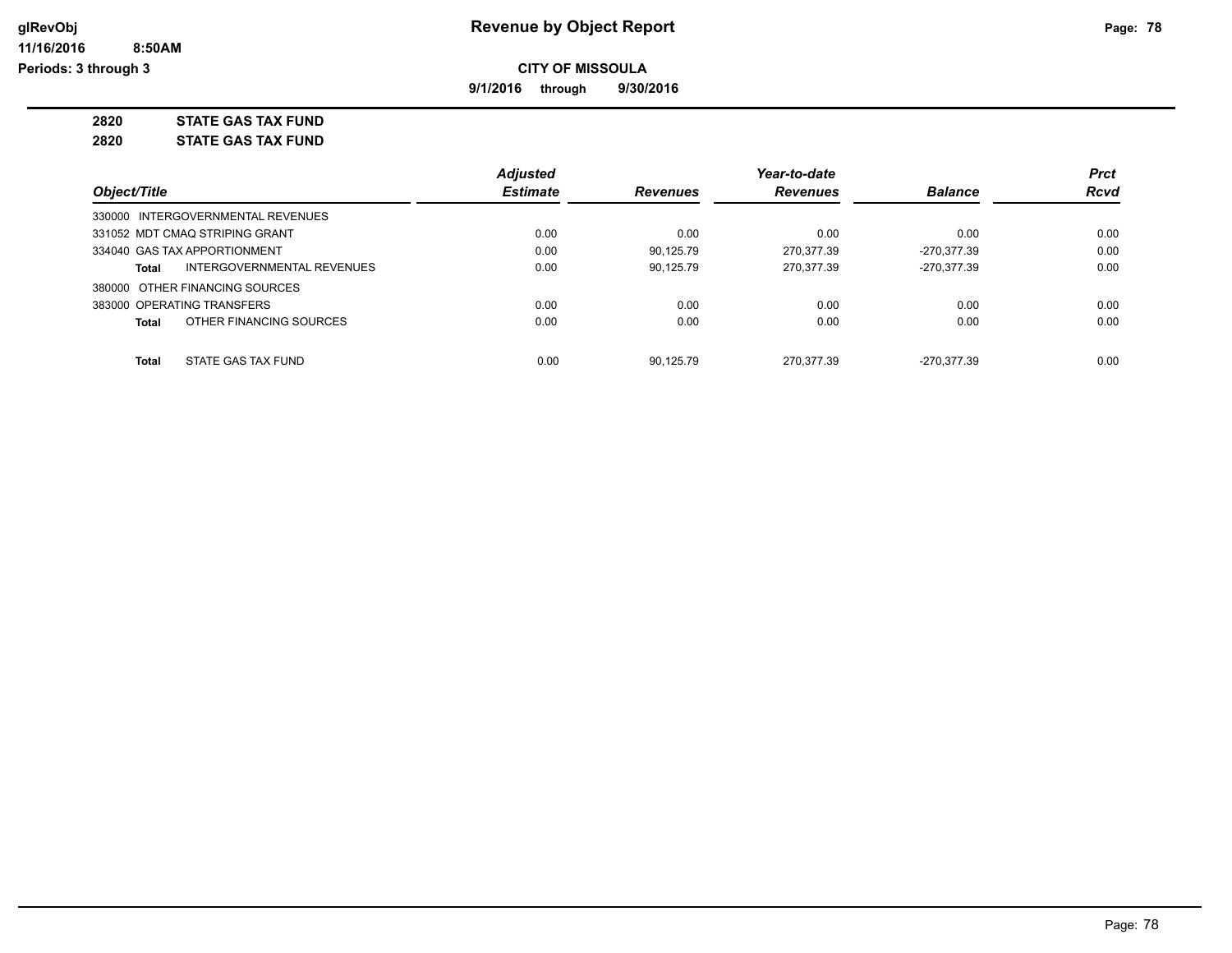**11/16/2016 8:50AM Periods: 3 through 3**

**CITY OF MISSOULA**

**9/1/2016 through 9/30/2016**

## **2820 STATE GAS TAX FUND**

|              |                                   | <b>Adjusted</b> |                 | Year-to-date    |                | <b>Prct</b> |
|--------------|-----------------------------------|-----------------|-----------------|-----------------|----------------|-------------|
| Object/Title |                                   | <b>Estimate</b> | <b>Revenues</b> | <b>Revenues</b> | <b>Balance</b> | <b>Rcvd</b> |
|              | 330000 INTERGOVERNMENTAL REVENUES |                 |                 |                 |                |             |
|              | 331052 MDT CMAQ STRIPING GRANT    | 0.00            | 0.00            | 0.00            | 0.00           | 0.00        |
|              | 334040 GAS TAX APPORTIONMENT      | 0.00            | 90.125.79       | 270.377.39      | -270.377.39    | 0.00        |
| Total        | INTERGOVERNMENTAL REVENUES        | 0.00            | 90.125.79       | 270.377.39      | -270.377.39    | 0.00        |
|              | 380000 OTHER FINANCING SOURCES    |                 |                 |                 |                |             |
|              | 383000 OPERATING TRANSFERS        | 0.00            | 0.00            | 0.00            | 0.00           | 0.00        |
| Total        | OTHER FINANCING SOURCES           | 0.00            | 0.00            | 0.00            | 0.00           | 0.00        |
| <b>Total</b> | STATE GAS TAX FUND                | 0.00            | 90.125.79       | 270.377.39      | -270.377.39    | 0.00        |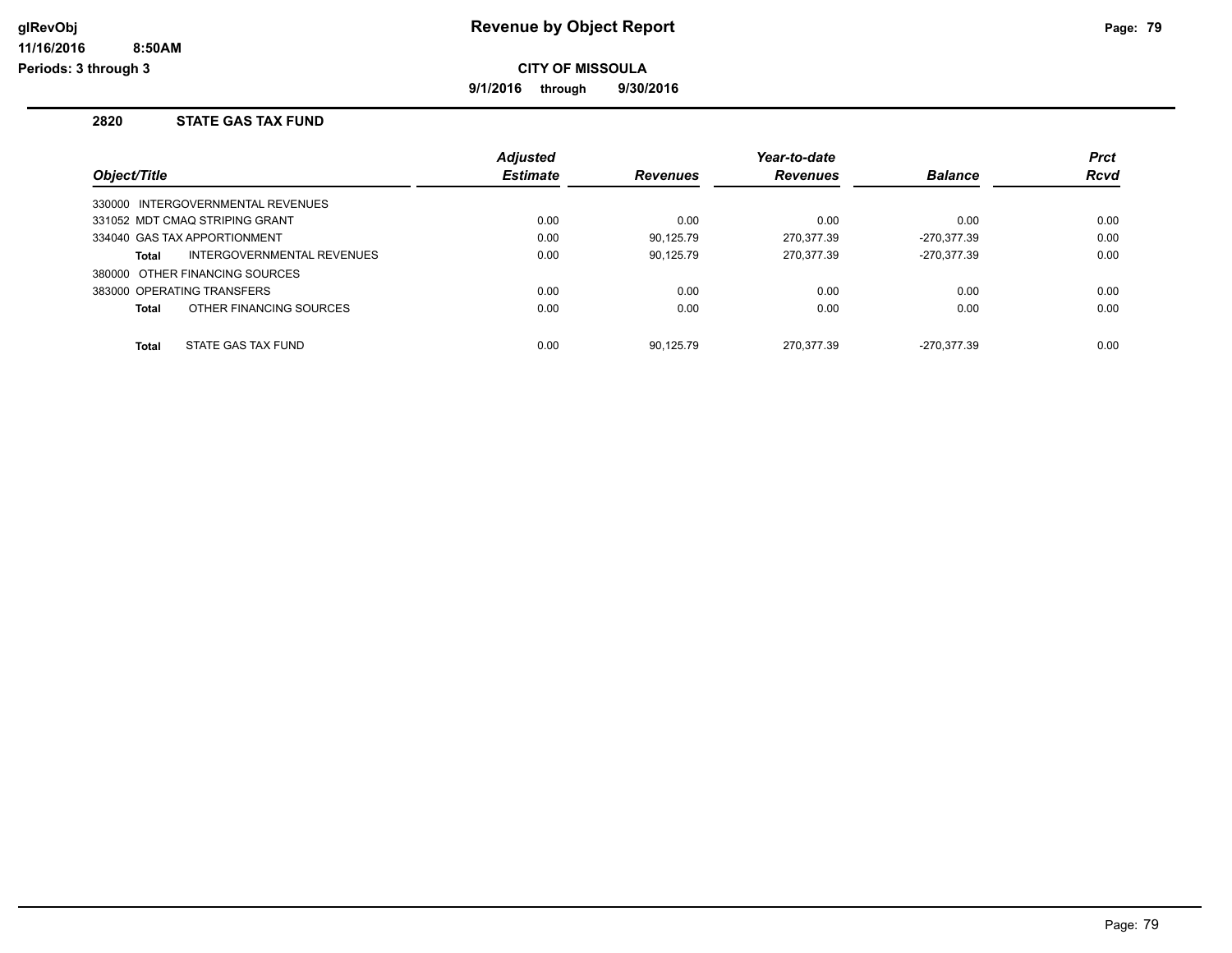**9/1/2016 through 9/30/2016**

## **2917 CRIME VICTIM SURCHARGE**

**2917 CRIME VICTIM SURCHARGE**

|                                                 | <b>Adjusted</b> |                 | Year-to-date    |                |      |
|-------------------------------------------------|-----------------|-----------------|-----------------|----------------|------|
| Object/Title                                    | <b>Estimate</b> | <b>Revenues</b> | <b>Revenues</b> | <b>Balance</b> | Rcvd |
| 370000 INVESTMENTS & ROYALTY EARNINGS           |                 |                 |                 |                |      |
| 371010 INTEREST ON INVESTMENTS                  | 0.00            | 0.00            | 0.00            | 0.00           | 0.00 |
| 371020 GAIN/LOSS IN MARKET VALUE OF INVESTMENTS | 0.00            | 0.00            | 0.00            | 0.00           | 0.00 |
| INVESTMENTS & ROYALTY EARNINGS<br><b>Total</b>  | 0.00            | 0.00            | 0.00            | 0.00           | 0.00 |
|                                                 |                 |                 |                 |                |      |
| Total<br>CRIME VICTIM SURCHARGE                 | 0.00            | 0.00            | 0.00            | 0.00           | 0.00 |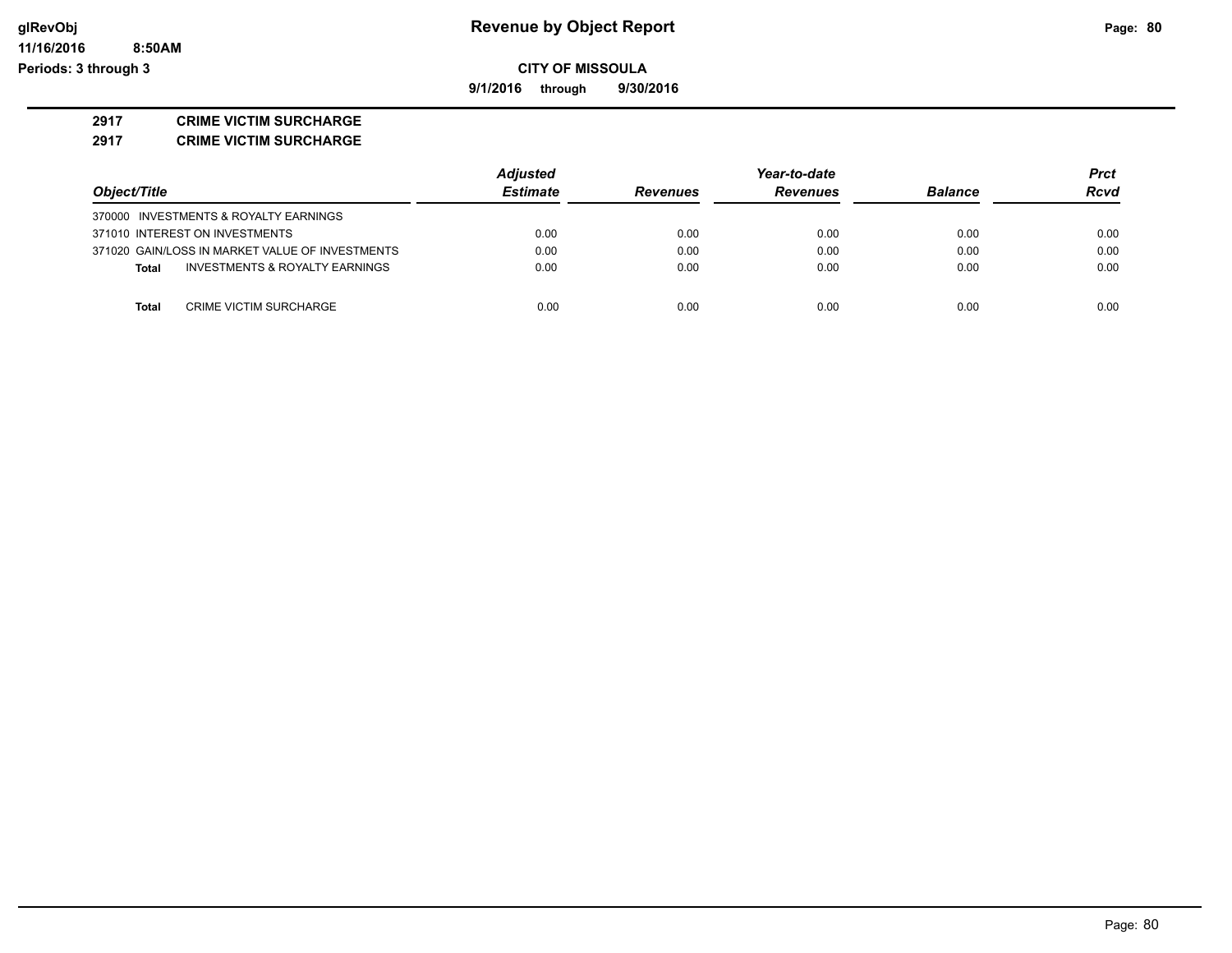**CITY OF MISSOULA**

**9/1/2016 through 9/30/2016**

#### **2917 CRIME VICTIM SURCHARGE**

 **8:50AM**

| Object/Title                                              | <b>Adjusted</b><br><b>Estimate</b> | <b>Revenues</b> | Year-to-date<br><b>Revenues</b> | <b>Balance</b> | <b>Prct</b><br><b>Rcvd</b> |
|-----------------------------------------------------------|------------------------------------|-----------------|---------------------------------|----------------|----------------------------|
| 370000 INVESTMENTS & ROYALTY EARNINGS                     |                                    |                 |                                 |                |                            |
| 371010 INTEREST ON INVESTMENTS                            | 0.00                               | 0.00            | 0.00                            | 0.00           | 0.00                       |
| 371020 GAIN/LOSS IN MARKET VALUE OF INVESTMENT            | 0.00                               | 0.00            | 0.00                            | 0.00           | 0.00                       |
| <b>INVESTMENTS &amp; ROYALTY EARNINGS</b><br><b>Total</b> | 0.00                               | 0.00            | 0.00                            | 0.00           | 0.00                       |
|                                                           |                                    |                 |                                 |                |                            |
| CRIME VICTIM SURCHARGE<br>Total                           | 0.00                               | 0.00            | 0.00                            | 0.00           | 0.00                       |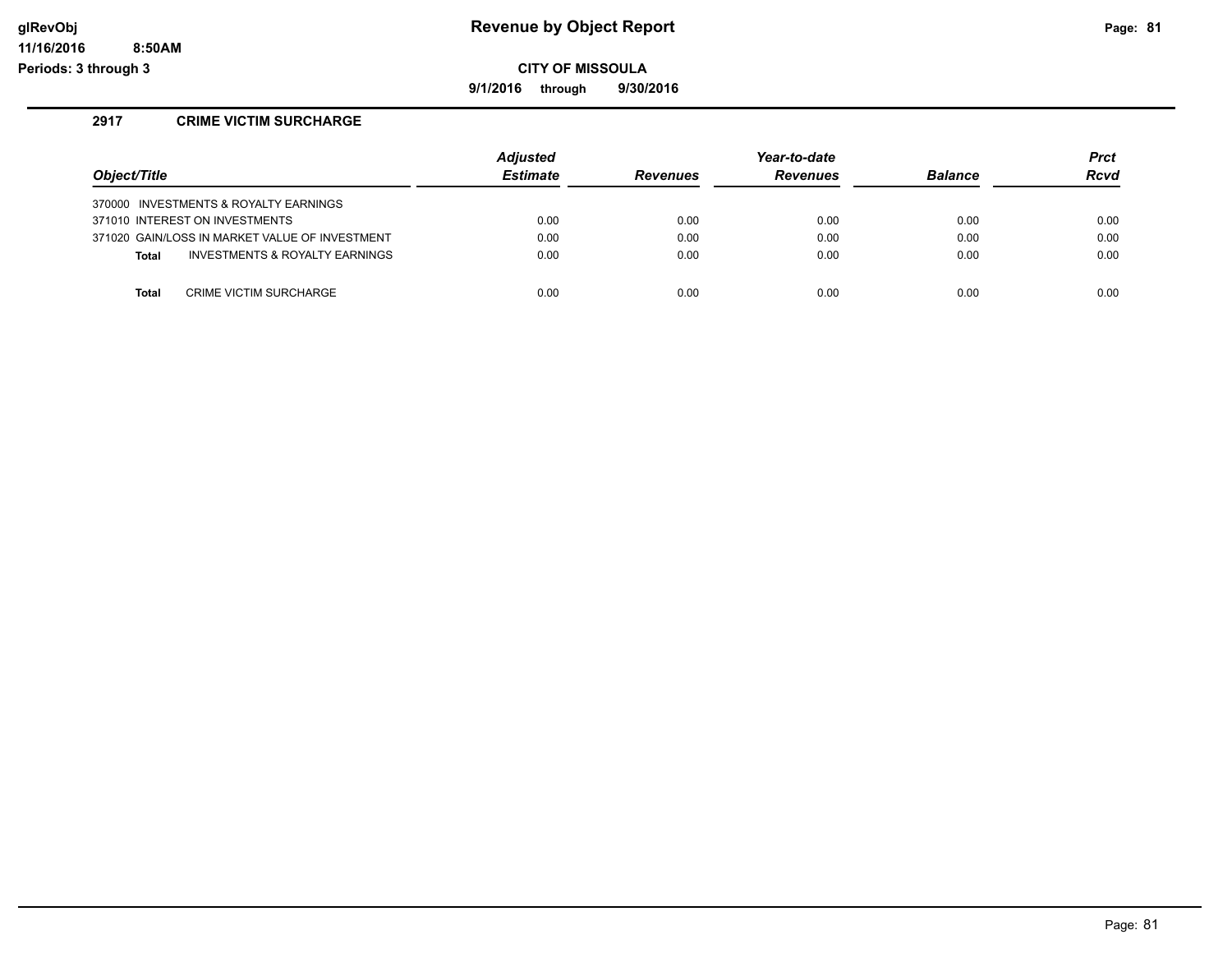**CITY OF MISSOULA**

**9/1/2016 through 9/30/2016**

# **2918 LAW ENFORCEMENT BLOCK GRANT FUND**

## **2918 LAW ENFORCEMENT BLOCK GRANT FUND**

|                                                     | <b>Adjusted</b> |                 | Year-to-date    |                | <b>Prct</b> |
|-----------------------------------------------------|-----------------|-----------------|-----------------|----------------|-------------|
| Object/Title                                        | <b>Estimate</b> | <b>Revenues</b> | <b>Revenues</b> | <b>Balance</b> | <b>Rcvd</b> |
| 330000 INTERGOVERNMENTAL REVENUES                   |                 |                 |                 |                |             |
| 331000 FEDERAL GRANTS                               | 0.00            | 0.00            | 0.00            | 0.00           | 0.00        |
| 331001 BYRNE DISCRETIONARY                          | 0.00            | 0.00            | 0.00            | 0.00           | 0.00        |
| 331022 EQUIPMENT GRANT                              | 0.00            | 0.00            | 0.00            | 0.00           | 0.00        |
| 331023 COPS HIRING GRANT 2011                       | 0.00            | 0.00            | 0.00            | 0.00           | 0.00        |
| 331024 DEPT OF JUSTICE GRANTS                       | 0.00            | 0.00            | 0.00            | 0.00           | 0.00        |
| 331026 ICAC GRANT                                   | 0.00            | 0.00            | 0.00            | 0.00           | 0.00        |
| 331027 JAG GRANTS REVENUE                           | 0.00            | 0.00            | $-165.37$       | 165.37         | 0.00        |
| 336021 STATE CONTRIB - POLICE RETIREMENT            | 0.00            | 0.00            | 0.00            | 0.00           | 0.00        |
| <b>INTERGOVERNMENTAL REVENUES</b><br><b>Total</b>   | 0.00            | 0.00            | $-165.37$       | 165.37         | 0.00        |
| 340000 CHARGES FOR SERVICES                         |                 |                 |                 |                |             |
| 342010 POLICE/BID AGREEMENT                         | 0.00            | 0.00            | 0.00            | 0.00           | 0.00        |
| <b>CHARGES FOR SERVICES</b><br>Total                | 0.00            | 0.00            | 0.00            | 0.00           | 0.00        |
| 360000 MISCELLANEOUS REVENUES                       |                 |                 |                 |                |             |
| 360010 MISCELLANEOUS                                | 0.00            | 0.00            | 0.00            | 0.00           | 0.00        |
| MISCELLANEOUS REVENUES<br>Total                     | 0.00            | 0.00            | 0.00            | 0.00           | 0.00        |
| <b>INVESTMENTS &amp; ROYALTY EARNINGS</b><br>370000 |                 |                 |                 |                |             |
| 371010 INTEREST ON INVESTMENTS                      | 0.00            | 0.00            | 0.00            | 0.00           | 0.00        |
| 371020 GAIN/LOSS IN MARKET VALUE OF INVESTMENTS     | 0.00            | 0.00            | 0.00            | 0.00           | 0.00        |
| <b>INVESTMENTS &amp; ROYALTY EARNINGS</b><br>Total  | 0.00            | 0.00            | 0.00            | 0.00           | 0.00        |
| OTHER FINANCING SOURCES<br>380000                   |                 |                 |                 |                |             |
| 383023 TRANS FR DRUG FORFEITURE                     | 0.00            | 0.00            | 0.00            | 0.00           | 0.00        |
| 383036 TRANSFER - GRANT                             | 0.00            | 0.00            | 0.00            | 0.00           | 0.00        |
| OTHER FINANCING SOURCES<br><b>Total</b>             | 0.00            | 0.00            | 0.00            | 0.00           | 0.00        |
|                                                     |                 |                 |                 |                |             |
| LAW ENFORCEMENT BLOCK GRANT FUND<br><b>Total</b>    | 0.00            | 0.00            | $-165.37$       | 165.37         | 0.00        |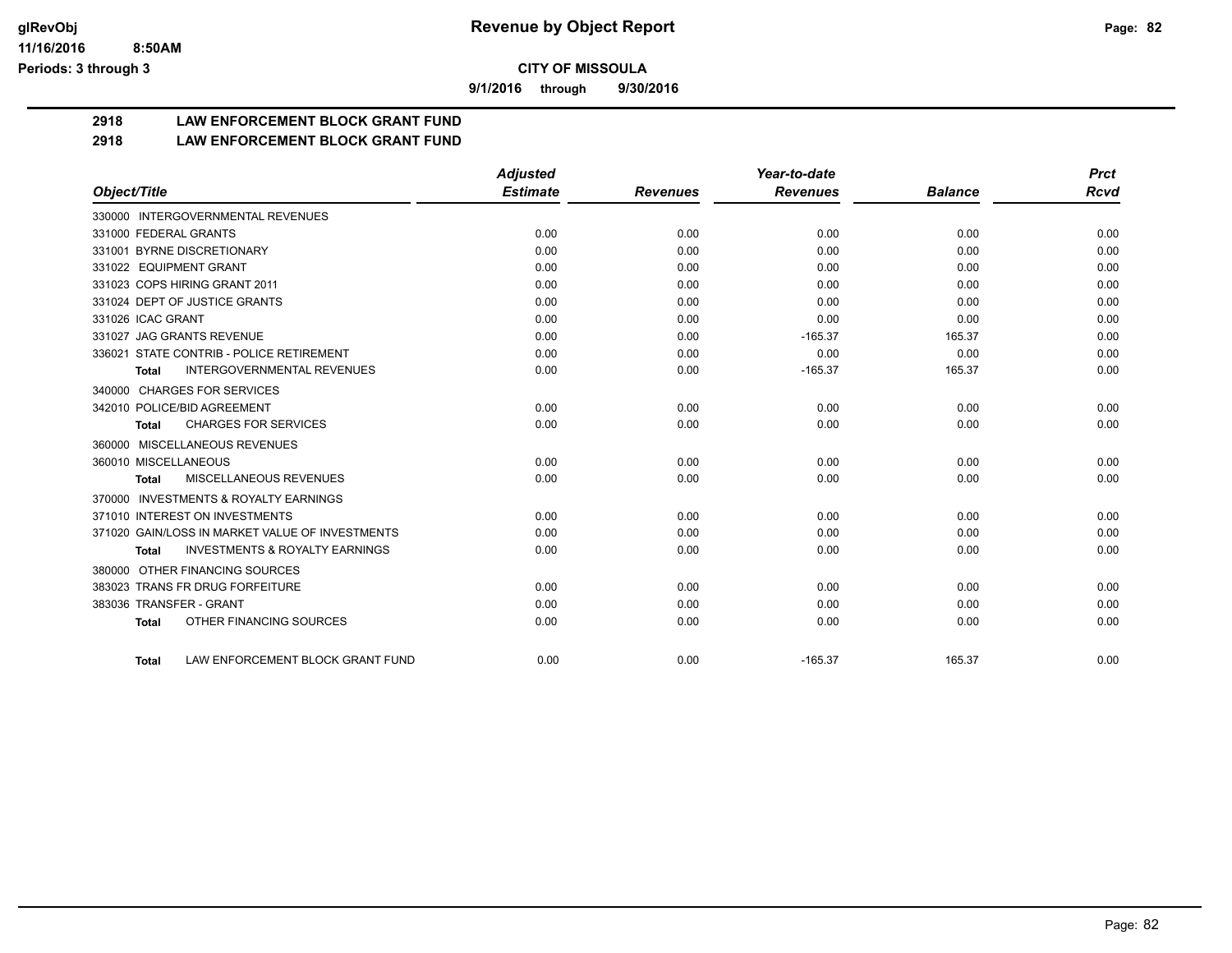**9/1/2016 through 9/30/2016**

## **2918 LAW ENFORCEMENT BLOCK GRANT FUND**

|                                                           | <b>Adjusted</b> |                 | Year-to-date    |                | <b>Prct</b> |
|-----------------------------------------------------------|-----------------|-----------------|-----------------|----------------|-------------|
| Object/Title                                              | <b>Estimate</b> | <b>Revenues</b> | <b>Revenues</b> | <b>Balance</b> | <b>Rcvd</b> |
| 330000 INTERGOVERNMENTAL REVENUES                         |                 |                 |                 |                |             |
| 331000 FEDERAL GRANTS                                     | 0.00            | 0.00            | 0.00            | 0.00           | 0.00        |
| 331001 BYRNE DISCRETIONARY                                | 0.00            | 0.00            | 0.00            | 0.00           | 0.00        |
| 331022 EQUIPMENT GRANT                                    | 0.00            | 0.00            | 0.00            | 0.00           | 0.00        |
| 331023 COPS HIRING GRANT 2011                             | 0.00            | 0.00            | 0.00            | 0.00           | 0.00        |
| 331024 DEPT OF JUSTICE GRANTS                             | 0.00            | 0.00            | 0.00            | 0.00           | 0.00        |
| 331026 ICAC GRANT                                         | 0.00            | 0.00            | 0.00            | 0.00           | 0.00        |
| 331027 JAG GRANTS REVENUE                                 | 0.00            | 0.00            | $-165.37$       | 165.37         | 0.00        |
| 336021 STATE CONTRIB - POLICE RETIREMENT                  | 0.00            | 0.00            | 0.00            | 0.00           | 0.00        |
| <b>INTERGOVERNMENTAL REVENUES</b><br>Total                | 0.00            | 0.00            | $-165.37$       | 165.37         | 0.00        |
| 340000 CHARGES FOR SERVICES                               |                 |                 |                 |                |             |
| 342010 POLICE/BID AGREEMENT                               | 0.00            | 0.00            | 0.00            | 0.00           | 0.00        |
| <b>CHARGES FOR SERVICES</b><br><b>Total</b>               | 0.00            | 0.00            | 0.00            | 0.00           | 0.00        |
| 360000 MISCELLANEOUS REVENUES                             |                 |                 |                 |                |             |
| 360010 MISCELLANEOUS                                      | 0.00            | 0.00            | 0.00            | 0.00           | 0.00        |
| MISCELLANEOUS REVENUES<br><b>Total</b>                    | 0.00            | 0.00            | 0.00            | 0.00           | 0.00        |
| 370000 INVESTMENTS & ROYALTY EARNINGS                     |                 |                 |                 |                |             |
| 371010 INTEREST ON INVESTMENTS                            | 0.00            | 0.00            | 0.00            | 0.00           | 0.00        |
| 371020 GAIN/LOSS IN MARKET VALUE OF INVESTMENT            | 0.00            | 0.00            | 0.00            | 0.00           | 0.00        |
| <b>INVESTMENTS &amp; ROYALTY EARNINGS</b><br><b>Total</b> | 0.00            | 0.00            | 0.00            | 0.00           | 0.00        |
| 380000 OTHER FINANCING SOURCES                            |                 |                 |                 |                |             |
| 383023 TRANS FR DRUG FORFEITURE                           | 0.00            | 0.00            | 0.00            | 0.00           | 0.00        |
| 383036 TRANSFER - GRANT                                   | 0.00            | 0.00            | 0.00            | 0.00           | 0.00        |
| OTHER FINANCING SOURCES<br><b>Total</b>                   | 0.00            | 0.00            | 0.00            | 0.00           | 0.00        |
| LAW ENFORCEMENT BLOCK GRANT FUND<br>Total                 | 0.00            | 0.00            | $-165.37$       | 165.37         | 0.00        |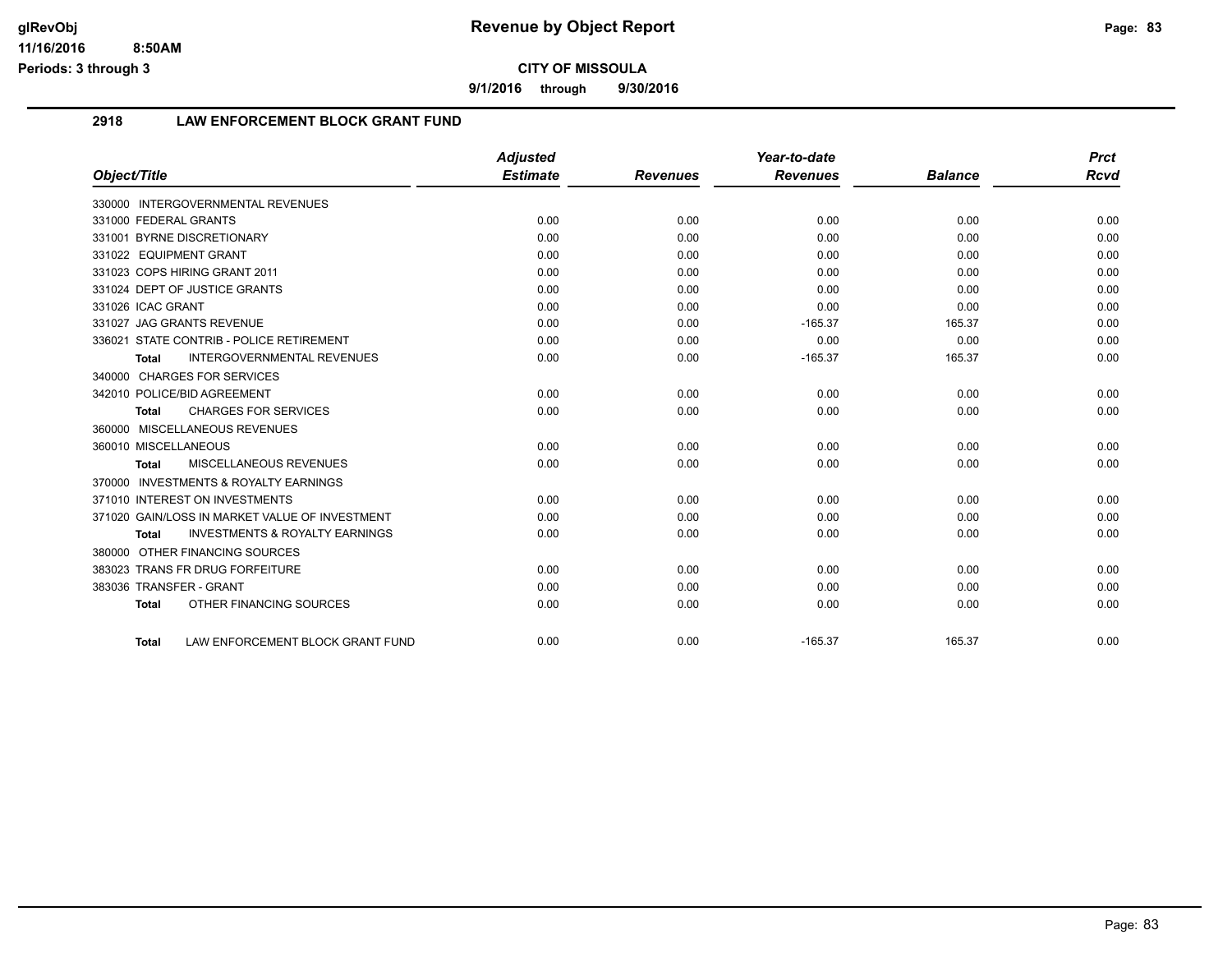**9/1/2016 through 9/30/2016**

## **2919 HIDTA FUND**

**2919 HIDTA FUND**

|                                                           | <b>Adjusted</b> |                 | Year-to-date    |                | <b>Prct</b> |
|-----------------------------------------------------------|-----------------|-----------------|-----------------|----------------|-------------|
| Object/Title                                              | <b>Estimate</b> | <b>Revenues</b> | <b>Revenues</b> | <b>Balance</b> | <b>Rcvd</b> |
| 340000 CHARGES FOR SERVICES                               |                 |                 |                 |                |             |
| 342013 SECURITY INVEST FEES                               | 0.00            | 23.64           | 3.065.14        | $-3.065.14$    | 0.00        |
| 342014 POLICE DEPARTMENT SERVICE FEES                     | 0.00            | 0.00            | 0.00            | 0.00           | 0.00        |
| <b>CHARGES FOR SERVICES</b><br>Total                      | 0.00            | 23.64           | 3,065.14        | $-3,065.14$    | 0.00        |
| 360000 MISCELLANEOUS REVENUES                             |                 |                 |                 |                |             |
| 360010 MISCELLANEOUS                                      | 0.00            | 0.00            | 0.00            | 0.00           | 0.00        |
| MISCELLANEOUS REVENUES<br><b>Total</b>                    | 0.00            | 0.00            | 0.00            | 0.00           | 0.00        |
| 370000 INVESTMENTS & ROYALTY EARNINGS                     |                 |                 |                 |                |             |
| 371010 INTEREST ON INVESTMENTS                            | 0.00            | 0.00            | 0.00            | 0.00           | 0.00        |
| <b>INVESTMENTS &amp; ROYALTY EARNINGS</b><br><b>Total</b> | 0.00            | 0.00            | 0.00            | 0.00           | 0.00        |
| <b>HIDTA FUND</b><br><b>Total</b>                         | 0.00            | 23.64           | 3.065.14        | $-3.065.14$    | 0.00        |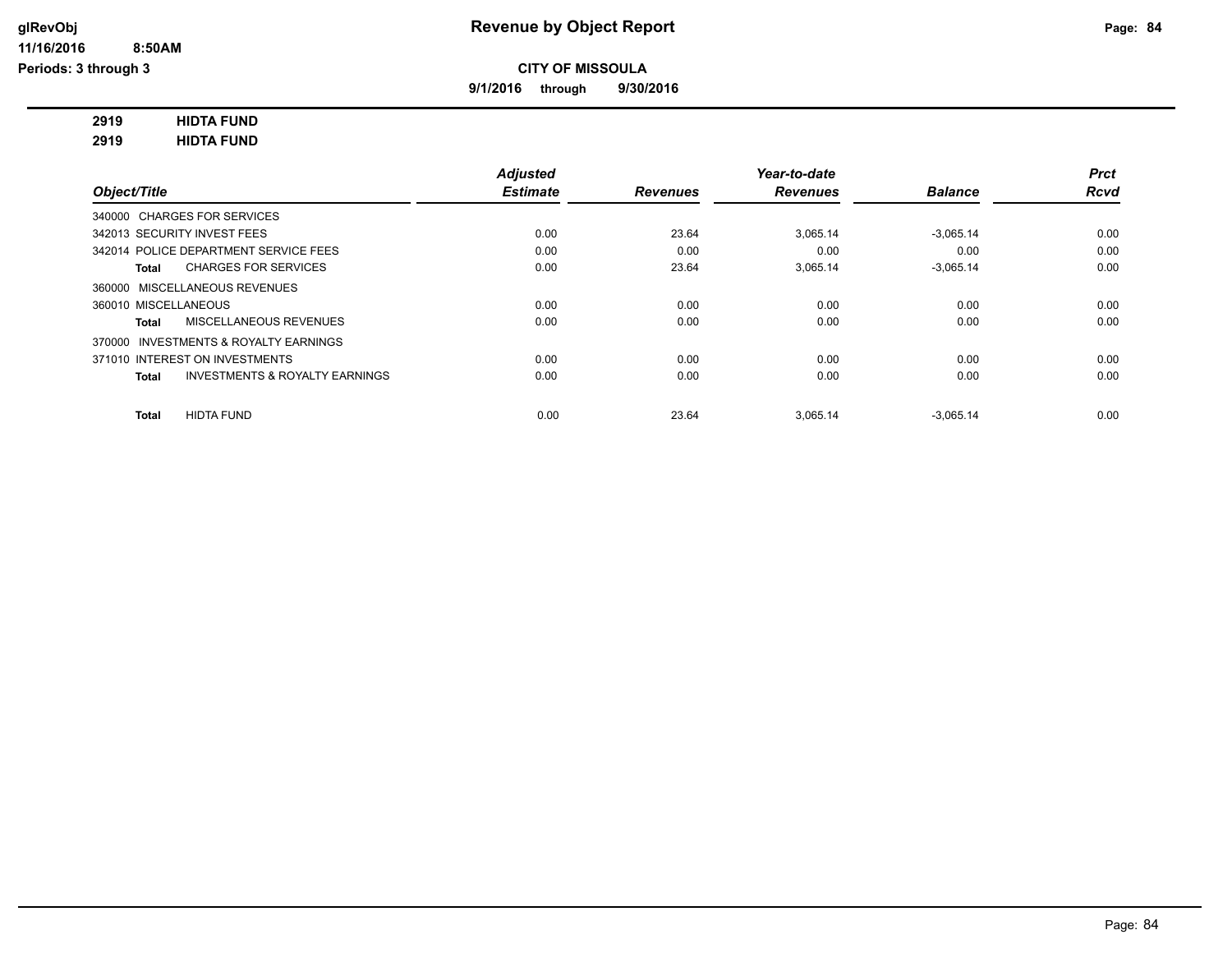**11/16/2016 8:50AM**

**Periods: 3 through 3**

**CITY OF MISSOULA**

**9/1/2016 through 9/30/2016**

**2919 HIDTA FUND**

|                                                | <b>Adjusted</b> |                 | Year-to-date    |                | <b>Prct</b> |
|------------------------------------------------|-----------------|-----------------|-----------------|----------------|-------------|
| Object/Title                                   | <b>Estimate</b> | <b>Revenues</b> | <b>Revenues</b> | <b>Balance</b> | <b>Rcvd</b> |
| 340000 CHARGES FOR SERVICES                    |                 |                 |                 |                |             |
| 342013 SECURITY INVEST FEES                    | 0.00            | 23.64           | 3,065.14        | $-3,065.14$    | 0.00        |
| 342014 POLICE DEPARTMENT SERVICE FEES          | 0.00            | 0.00            | 0.00            | 0.00           | 0.00        |
| <b>CHARGES FOR SERVICES</b><br>Total           | 0.00            | 23.64           | 3,065.14        | $-3,065.14$    | 0.00        |
| 360000 MISCELLANEOUS REVENUES                  |                 |                 |                 |                |             |
| 360010 MISCELLANEOUS                           | 0.00            | 0.00            | 0.00            | 0.00           | 0.00        |
| MISCELLANEOUS REVENUES<br><b>Total</b>         | 0.00            | 0.00            | 0.00            | 0.00           | 0.00        |
| 370000 INVESTMENTS & ROYALTY EARNINGS          |                 |                 |                 |                |             |
| 371010 INTEREST ON INVESTMENTS                 | 0.00            | 0.00            | 0.00            | 0.00           | 0.00        |
| INVESTMENTS & ROYALTY EARNINGS<br><b>Total</b> | 0.00            | 0.00            | 0.00            | 0.00           | 0.00        |
| <b>HIDTA FUND</b><br><b>Total</b>              | 0.00            | 23.64           | 3.065.14        | $-3.065.14$    | 0.00        |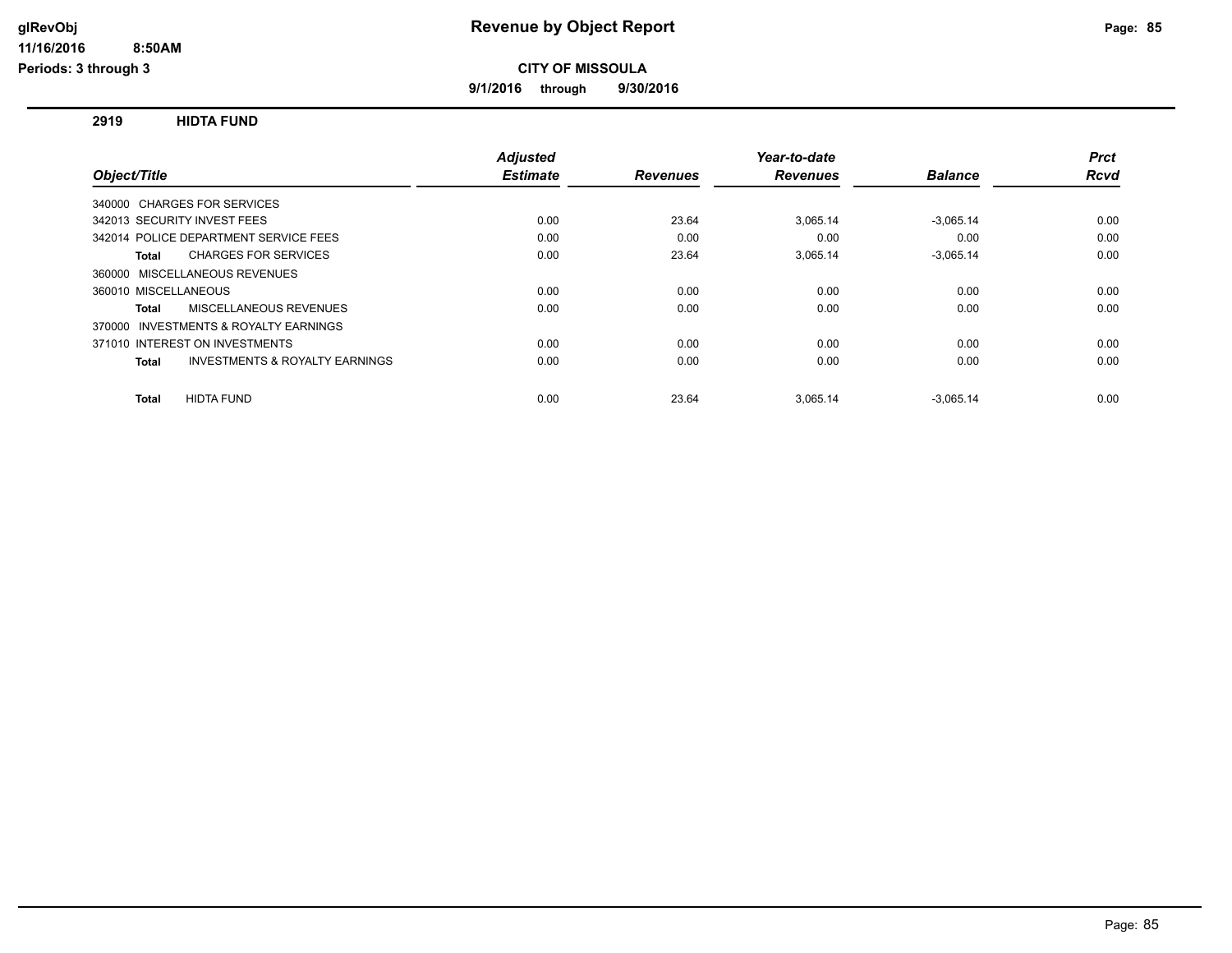**11/16/2016 8:50AM Periods: 3 through 3**

**CITY OF MISSOULA**

**9/1/2016 through 9/30/2016**

## **2939 CDBG PROGRAM INCOME ACCOUNT**

## **2939 CDBG PROGRAM INCOME ACCOUNT**

|                                                    | <b>Adjusted</b> |                 | Year-to-date    |                | <b>Prct</b> |
|----------------------------------------------------|-----------------|-----------------|-----------------|----------------|-------------|
| Object/Title                                       | <b>Estimate</b> | <b>Revenues</b> | <b>Revenues</b> | <b>Balance</b> | Rcvd        |
| 330000 INTERGOVERNMENTAL REVENUES                  |                 |                 |                 |                |             |
| 331000 FEDERAL GRANTS                              | 0.00            | 0.00            | 0.00            | 0.00           | 0.00        |
| INTERGOVERNMENTAL REVENUES<br>Total                | 0.00            | 0.00            | 0.00            | 0.00           | 0.00        |
| 360000 MISCELLANEOUS REVENUES                      |                 |                 |                 |                |             |
| 360010 MISCELLANEOUS                               | 0.00            | 0.00            | 0.00            | 0.00           | 0.00        |
| MISCELLANEOUS REVENUES<br>Total                    | 0.00            | 0.00            | 0.00            | 0.00           | 0.00        |
| 370000 INVESTMENTS & ROYALTY EARNINGS              |                 |                 |                 |                |             |
| 371010 INTEREST ON INVESTMENTS                     | 0.00            | 0.00            | 0.00            | 0.00           | 0.00        |
| 371020 GAIN/LOSS IN MARKET VALUE OF INVESTMENTS    | 0.00            | 0.00            | 0.00            | 0.00           | 0.00        |
| <b>INVESTMENTS &amp; ROYALTY EARNINGS</b><br>Total | 0.00            | 0.00            | 0.00            | 0.00           | 0.00        |
| 380000 OTHER FINANCING SOURCES                     |                 |                 |                 |                |             |
| 383000 OPERATING TRANSFERS                         | 0.00            | 0.00            | 0.00            | 0.00           | 0.00        |
| 383009 TRANS FR TITLE I                            | 0.00            | 0.00            | 0.00            | 0.00           | 0.00        |
| OTHER FINANCING SOURCES<br>Total                   | 0.00            | 0.00            | 0.00            | 0.00           | 0.00        |
|                                                    |                 |                 |                 |                |             |
| CDBG PROGRAM INCOME ACCOUNT<br>Total               | 0.00            | 0.00            | 0.00            | 0.00           | 0.00        |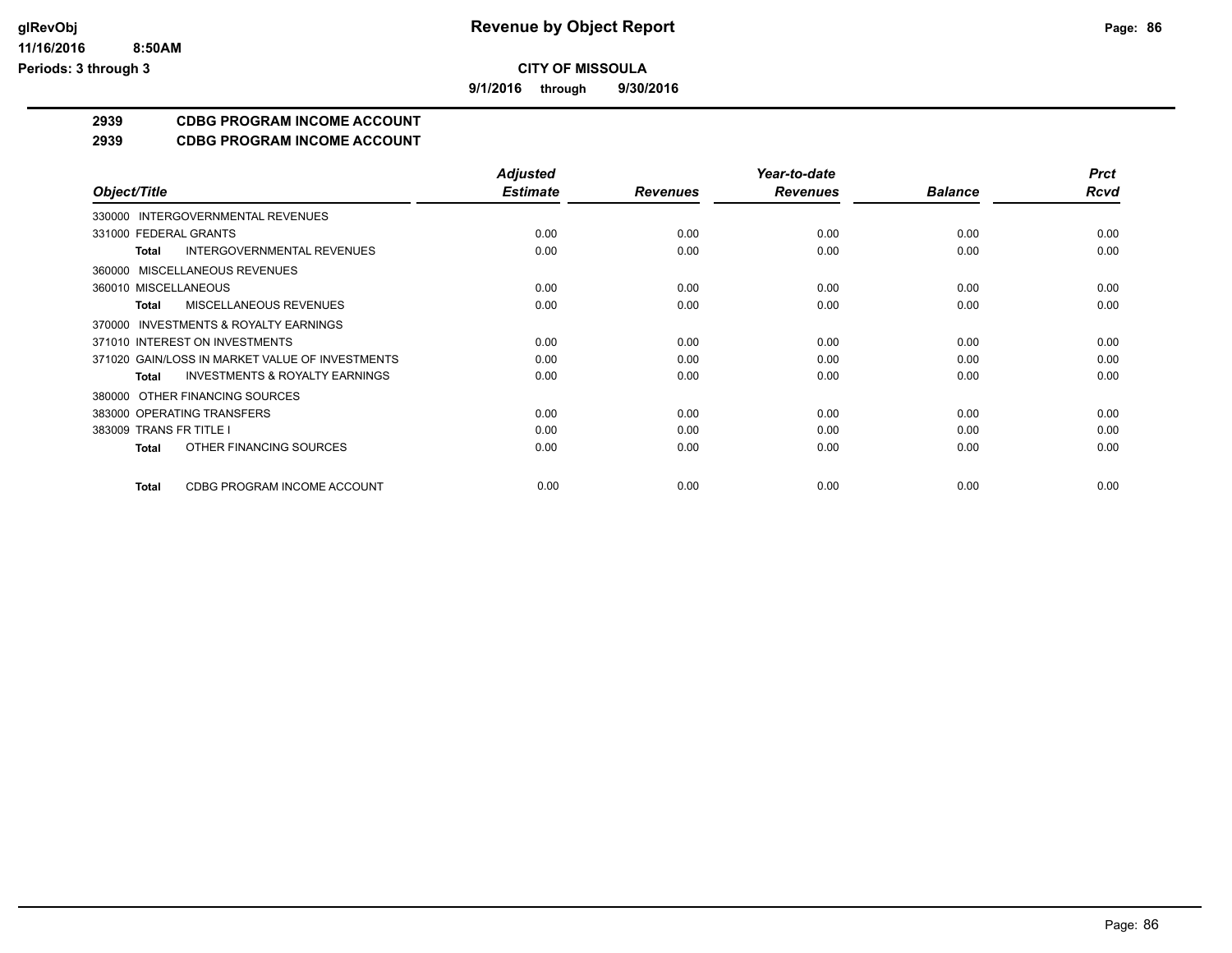**8:50AM**

**CITY OF MISSOULA**

**9/1/2016 through 9/30/2016**

## **2939 CDBG PROGRAM INCOME ACCOUNT**

| Object/Title                                              | <b>Adjusted</b><br><b>Estimate</b> | <b>Revenues</b> | Year-to-date<br><b>Revenues</b> | <b>Balance</b> | <b>Prct</b><br><b>Rcvd</b> |
|-----------------------------------------------------------|------------------------------------|-----------------|---------------------------------|----------------|----------------------------|
|                                                           |                                    |                 |                                 |                |                            |
| 330000 INTERGOVERNMENTAL REVENUES                         |                                    |                 |                                 |                |                            |
| 331000 FEDERAL GRANTS                                     | 0.00                               | 0.00            | 0.00                            | 0.00           | 0.00                       |
| INTERGOVERNMENTAL REVENUES<br><b>Total</b>                | 0.00                               | 0.00            | 0.00                            | 0.00           | 0.00                       |
| 360000 MISCELLANEOUS REVENUES                             |                                    |                 |                                 |                |                            |
| 360010 MISCELLANEOUS                                      | 0.00                               | 0.00            | 0.00                            | 0.00           | 0.00                       |
| MISCELLANEOUS REVENUES<br><b>Total</b>                    | 0.00                               | 0.00            | 0.00                            | 0.00           | 0.00                       |
| 370000 INVESTMENTS & ROYALTY EARNINGS                     |                                    |                 |                                 |                |                            |
| 371010 INTEREST ON INVESTMENTS                            | 0.00                               | 0.00            | 0.00                            | 0.00           | 0.00                       |
| 371020 GAIN/LOSS IN MARKET VALUE OF INVESTMENT            | 0.00                               | 0.00            | 0.00                            | 0.00           | 0.00                       |
| <b>INVESTMENTS &amp; ROYALTY EARNINGS</b><br><b>Total</b> | 0.00                               | 0.00            | 0.00                            | 0.00           | 0.00                       |
| 380000 OTHER FINANCING SOURCES                            |                                    |                 |                                 |                |                            |
| 383000 OPERATING TRANSFERS                                | 0.00                               | 0.00            | 0.00                            | 0.00           | 0.00                       |
| 383009 TRANS FR TITLE I                                   | 0.00                               | 0.00            | 0.00                            | 0.00           | 0.00                       |
| OTHER FINANCING SOURCES<br><b>Total</b>                   | 0.00                               | 0.00            | 0.00                            | 0.00           | 0.00                       |
| CDBG PROGRAM INCOME ACCOUNT<br><b>Total</b>               | 0.00                               | 0.00            | 0.00                            | 0.00           | 0.00                       |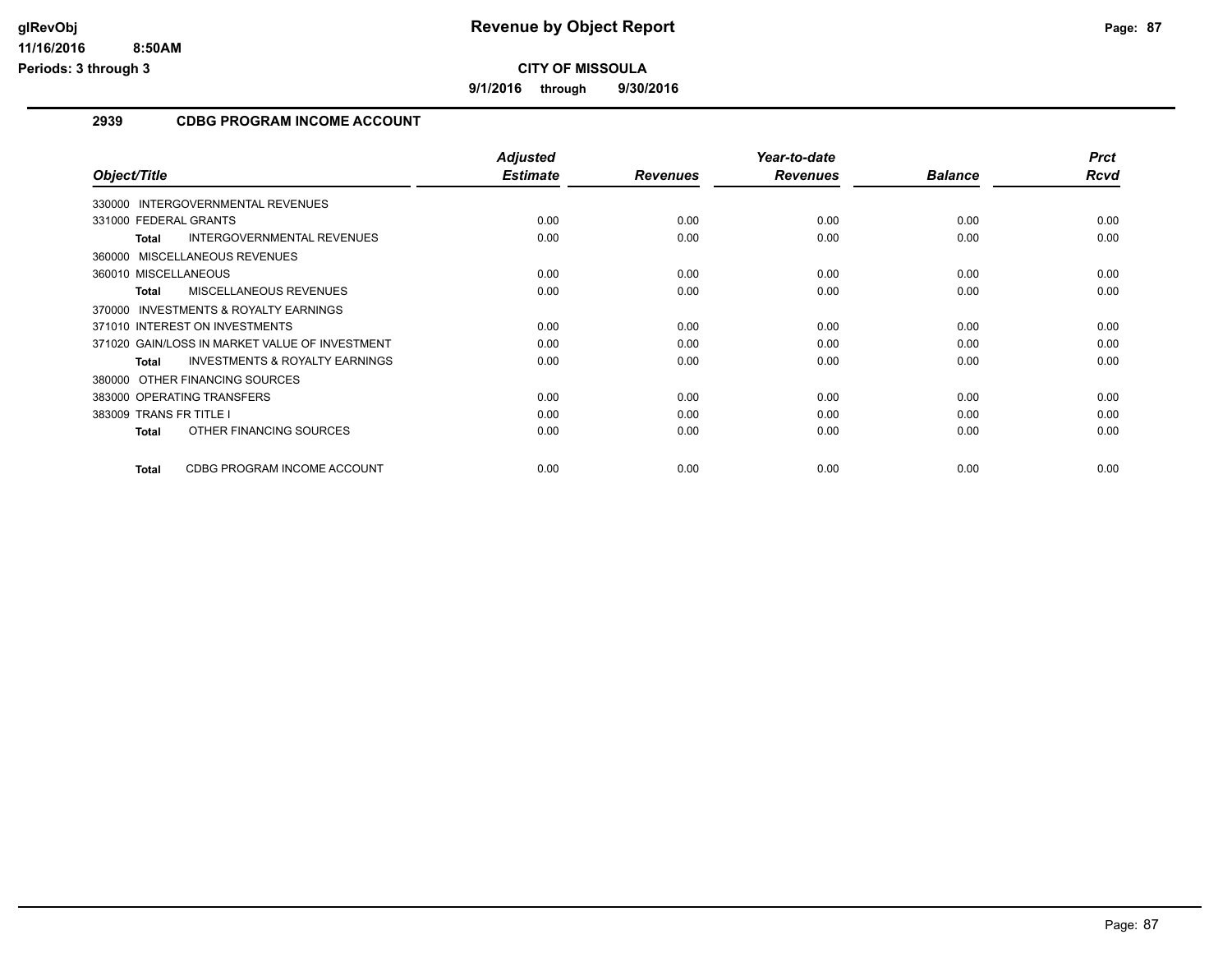**9/1/2016 through 9/30/2016**

## **2940 CDBG FUND**

**2940 CDBG FUND**

|                                                     | <b>Adjusted</b> |                 | Year-to-date    |                | <b>Prct</b> |
|-----------------------------------------------------|-----------------|-----------------|-----------------|----------------|-------------|
| Object/Title                                        | <b>Estimate</b> | <b>Revenues</b> | <b>Revenues</b> | <b>Balance</b> | Rcvd        |
| 330000 INTERGOVERNMENTAL REVENUES                   |                 |                 |                 |                |             |
| 331010 ENTITLEMENT - CDBG                           | 0.00            | 147,837.92      | 93,800.80       | $-93,800.80$   | 0.00        |
| 331012 ARRA/CDBG STIMULUS REVENUE                   | 0.00            | 0.00            | 0.00            | 0.00           | 0.00        |
| <b>INTERGOVERNMENTAL REVENUES</b><br>Total          | 0.00            | 147,837.92      | 93,800.80       | $-93,800.80$   | 0.00        |
| 360000 MISCELLANEOUS REVENUES                       |                 |                 |                 |                |             |
| 360010 MISCELLANEOUS                                | 0.00            | 0.00            | 0.00            | 0.00           | 0.00        |
| MISCELLANEOUS REVENUES<br>Total                     | 0.00            | 0.00            | 0.00            | 0.00           | 0.00        |
| <b>INVESTMENTS &amp; ROYALTY EARNINGS</b><br>370000 |                 |                 |                 |                |             |
| 371010 INTEREST ON INVESTMENTS                      | 0.00            | 0.00            | 0.00            | 0.00           | 0.00        |
| <b>INVESTMENTS &amp; ROYALTY EARNINGS</b><br>Total  | 0.00            | 0.00            | 0.00            | 0.00           | 0.00        |
| OTHER FINANCING SOURCES<br>380000                   |                 |                 |                 |                |             |
| 383000 OPERATING TRANSFERS                          | 0.00            | 0.00            | 0.00            | 0.00           | 0.00        |
| 383009 TRANS FR TITLE I                             | 0.00            | 0.00            | 0.00            | 0.00           | 0.00        |
| OTHER FINANCING SOURCES<br>Total                    | 0.00            | 0.00            | 0.00            | 0.00           | 0.00        |
| <b>CDBG FUND</b><br>Total                           | 0.00            | 147,837.92      | 93,800.80       | $-93,800.80$   | 0.00        |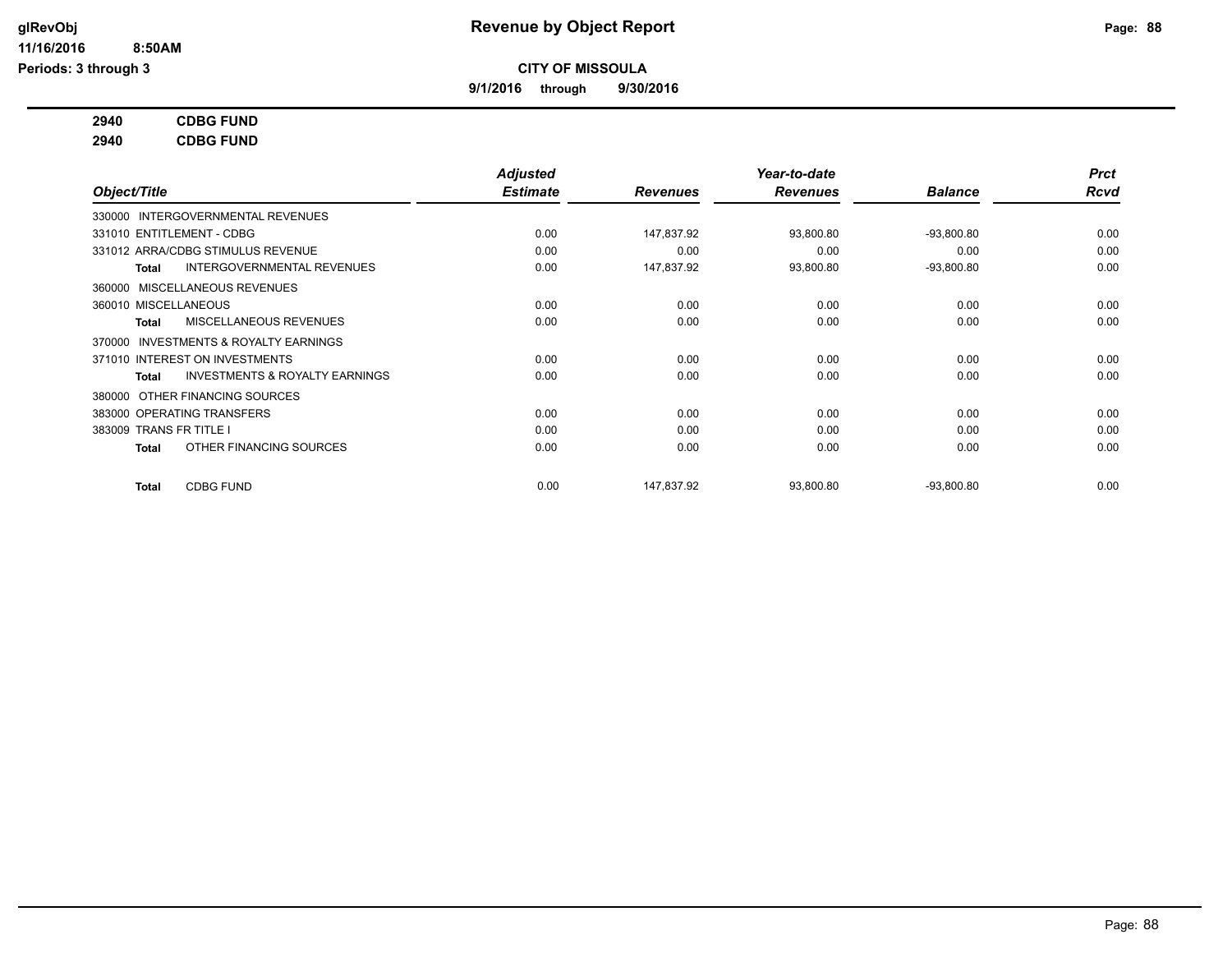**11/16/2016 8:50AM Periods: 3 through 3**

**CITY OF MISSOULA**

**9/1/2016 through 9/30/2016**

**2940 CDBG FUND**

|                                                    | <b>Adjusted</b> |                 | Year-to-date    |                | <b>Prct</b> |
|----------------------------------------------------|-----------------|-----------------|-----------------|----------------|-------------|
| Object/Title                                       | <b>Estimate</b> | <b>Revenues</b> | <b>Revenues</b> | <b>Balance</b> | Rcvd        |
| 330000 INTERGOVERNMENTAL REVENUES                  |                 |                 |                 |                |             |
| 331010 ENTITLEMENT - CDBG                          | 0.00            | 147,837.92      | 93,800.80       | $-93,800.80$   | 0.00        |
| 331012 ARRA/CDBG STIMULUS REVENUE                  | 0.00            | 0.00            | 0.00            | 0.00           | 0.00        |
| <b>INTERGOVERNMENTAL REVENUES</b><br><b>Total</b>  | 0.00            | 147,837.92      | 93,800.80       | $-93,800.80$   | 0.00        |
| MISCELLANEOUS REVENUES<br>360000                   |                 |                 |                 |                |             |
| 360010 MISCELLANEOUS                               | 0.00            | 0.00            | 0.00            | 0.00           | 0.00        |
| MISCELLANEOUS REVENUES<br><b>Total</b>             | 0.00            | 0.00            | 0.00            | 0.00           | 0.00        |
| INVESTMENTS & ROYALTY EARNINGS<br>370000           |                 |                 |                 |                |             |
| 371010 INTEREST ON INVESTMENTS                     | 0.00            | 0.00            | 0.00            | 0.00           | 0.00        |
| <b>INVESTMENTS &amp; ROYALTY EARNINGS</b><br>Total | 0.00            | 0.00            | 0.00            | 0.00           | 0.00        |
| OTHER FINANCING SOURCES<br>380000                  |                 |                 |                 |                |             |
| 383000 OPERATING TRANSFERS                         | 0.00            | 0.00            | 0.00            | 0.00           | 0.00        |
| 383009 TRANS FR TITLE I                            | 0.00            | 0.00            | 0.00            | 0.00           | 0.00        |
| OTHER FINANCING SOURCES<br><b>Total</b>            | 0.00            | 0.00            | 0.00            | 0.00           | 0.00        |
| <b>CDBG FUND</b><br>Total                          | 0.00            | 147,837.92      | 93,800.80       | $-93,800.80$   | 0.00        |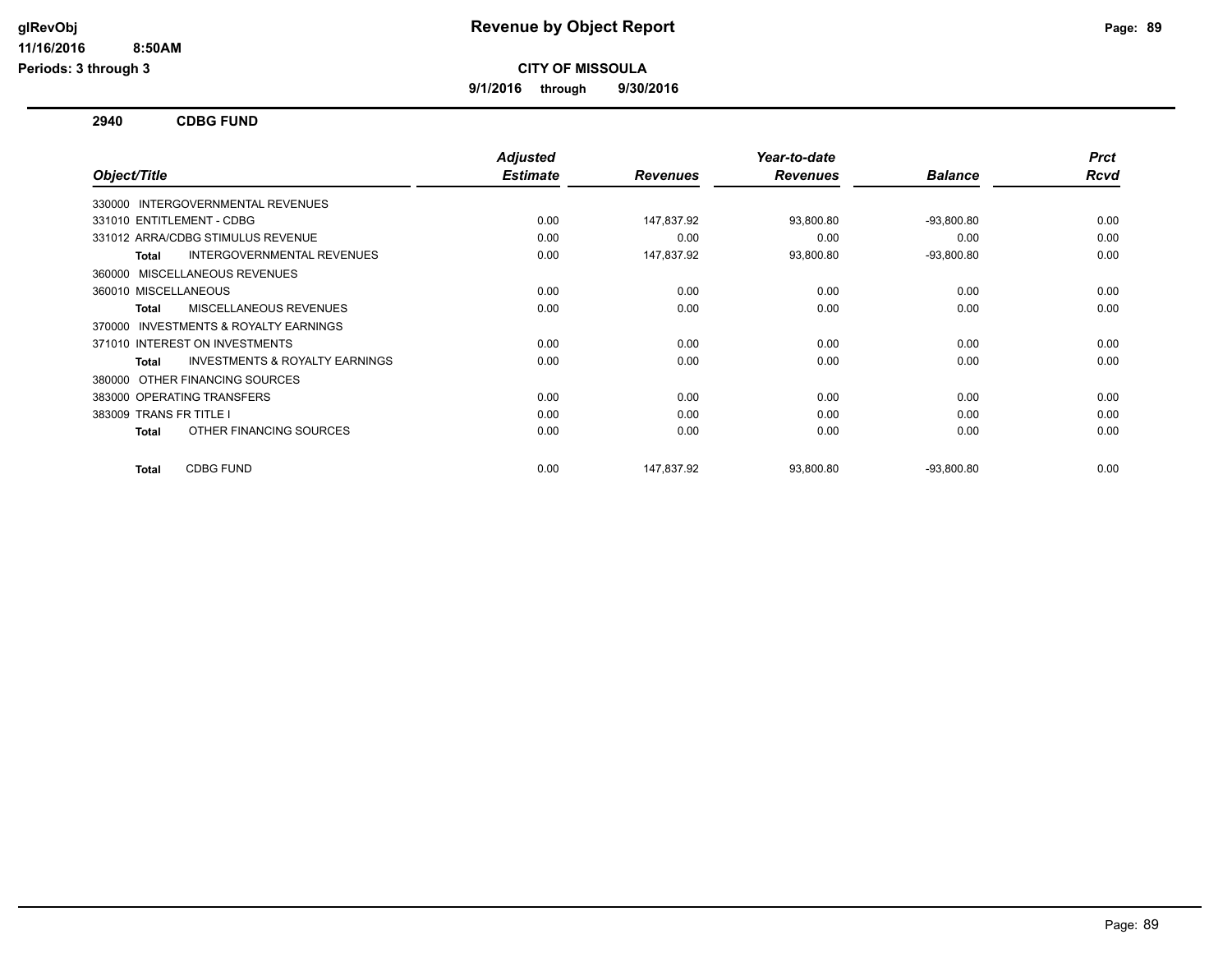**9/1/2016 through 9/30/2016**

## **2941 HOME FUND**

**2941 HOME FUND**

|                                                           | <b>Adjusted</b> |                 | Year-to-date    |                | <b>Prct</b> |
|-----------------------------------------------------------|-----------------|-----------------|-----------------|----------------|-------------|
| Object/Title                                              | <b>Estimate</b> | <b>Revenues</b> | <b>Revenues</b> | <b>Balance</b> | <b>Rcvd</b> |
| 330000 INTERGOVERNMENTAL REVENUES                         |                 |                 |                 |                |             |
| 330000 INTERGOVERNMENTAL REVENUES                         | 0.00            | 28,601.66       | $-15,236.31$    | 15,236.31      | 0.00        |
| 331016 HOMEWORD 1800 PHILLIPS                             | 0.00            | 0.00            | 0.00            | 0.00           | 0.00        |
| 331033 WORD                                               | 0.00            | 2,899.28        | 2,899.28        | $-2,899.28$    | 0.00        |
| 334145 WESTERN MT MENTAL HEALTH CTR                       | 0.00            | 0.00            | 0.00            | 0.00           | 0.00        |
| 334149 MISSOULA HOMEOWNERSHIP PROGRAM                     | 0.00            | 0.00            | 0.00            | 0.00           | 0.00        |
| 334153 FY14 DISTRICT XI HRC TBRA                          | 0.00            | 15,981.01       | $-8.00$         | 8.00           | 0.00        |
| 334154 HOMEWORD SWEETGRASS                                | 0.00            | 0.00            | 0.00            | 0.00           | 0.00        |
| 334155 FY08 NMCDC                                         | 0.00            | 0.00            | 0.00            | 0.00           | 0.00        |
| 334156 HOME PROGRAM INCOME                                | 0.00            | 0.00            | 0.00            | 0.00           | 0.00        |
| 334157 FY09 MHA                                           | 0.00            | 0.00            | 0.00            | 0.00           | 0.00        |
| 334159 FY09 HOMEWORD                                      | 0.00            | 0.00            | 0.00            | 0.00           | 0.00        |
| 334160 FY09 NMCDC                                         | 0.00            | 0.00            | 0.00            | 0.00           | 0.00        |
| 334161 FY10 DISTRICT XI HRC                               | 0.00            | 0.00            | 0.00            | 0.00           | 0.00        |
| 334163 FY10 homeWORD/SOLSTICE APT                         | 0.00            | 0.00            | 0.00            | 0.00           | 0.00        |
| <b>INTERGOVERNMENTAL REVENUES</b><br><b>Total</b>         | 0.00            | 47,481.95       | $-12,345.03$    | 12,345.03      | 0.00        |
| 340000 CHARGES FOR SERVICES                               |                 |                 |                 |                |             |
| 341450 *** Title Not Found ***                            | 0.00            | 0.00            | 0.00            | 0.00           | 0.00        |
| <b>CHARGES FOR SERVICES</b><br>Total                      | 0.00            | 0.00            | 0.00            | 0.00           | 0.00        |
| 360000 MISCELLANEOUS REVENUES                             |                 |                 |                 |                |             |
| 360005 LOAN REPAYMENTS                                    | 0.00            | 0.00            | 0.00            | 0.00           | 0.00        |
| 360010 MISCELLANEOUS                                      | 0.00            | 0.00            | 0.00            | 0.00           | 0.00        |
| MISCELLANEOUS REVENUES<br>Total                           | 0.00            | 0.00            | 0.00            | 0.00           | 0.00        |
| 370000 INVESTMENTS & ROYALTY EARNINGS                     |                 |                 |                 |                |             |
| 371020 GAIN/LOSS IN MARKET VALUE OF INVESTMENTS           | 0.00            | 0.00            | 0.00            | 0.00           | 0.00        |
| <b>INVESTMENTS &amp; ROYALTY EARNINGS</b><br><b>Total</b> | 0.00            | 0.00            | 0.00            | 0.00           | 0.00        |
| <b>HOME FUND</b><br>Total                                 | 0.00            | 47,481.95       | $-12,345.03$    | 12,345.03      | 0.00        |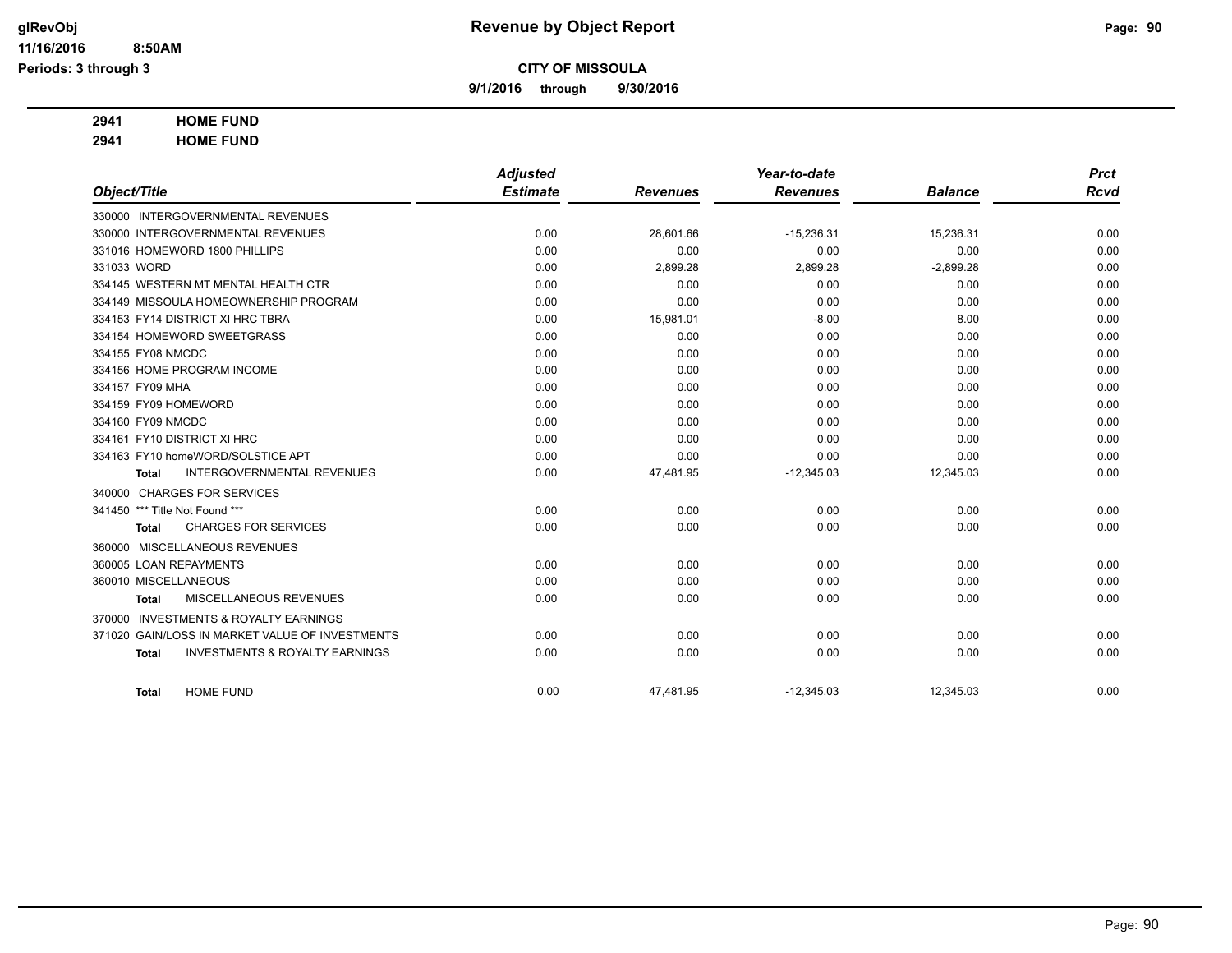**11/16/2016 8:50AM Periods: 3 through 3**

**CITY OF MISSOULA**

**9/1/2016 through 9/30/2016**

**2941 HOME FUND**

|                                                           | <b>Adjusted</b> |                 | Year-to-date    |                | <b>Prct</b> |
|-----------------------------------------------------------|-----------------|-----------------|-----------------|----------------|-------------|
| Object/Title                                              | <b>Estimate</b> | <b>Revenues</b> | <b>Revenues</b> | <b>Balance</b> | <b>Rcvd</b> |
| 330000 INTERGOVERNMENTAL REVENUES                         |                 |                 |                 |                |             |
| 330000 INTERGOVERNMENTAL REVENUES                         | 0.00            | 28,601.66       | $-15,236.31$    | 15,236.31      | 0.00        |
| 331016 HOMEWORD 1800 PHILLIPS                             | 0.00            | 0.00            | 0.00            | 0.00           | 0.00        |
| 331033 WORD                                               | 0.00            | 2,899.28        | 2,899.28        | $-2,899.28$    | 0.00        |
| 334145 WESTERN MT MENTAL HEALTH CTR                       | 0.00            | 0.00            | 0.00            | 0.00           | 0.00        |
| 334149 MISSOULA HOMEOWNERSHIP PROGRAM                     | 0.00            | 0.00            | 0.00            | 0.00           | 0.00        |
| 334153 FY14 DISTRICT XI HRC TBRA                          | 0.00            | 15,981.01       | $-8.00$         | 8.00           | 0.00        |
| 334154 HOMEWORD SWEETGRASS                                | 0.00            | 0.00            | 0.00            | 0.00           | 0.00        |
| 334155 FY08 NMCDC                                         | 0.00            | 0.00            | 0.00            | 0.00           | 0.00        |
| 334156 HOME PROGRAM INCOME                                | 0.00            | 0.00            | 0.00            | 0.00           | 0.00        |
| 334157 FY09 MHA                                           | 0.00            | 0.00            | 0.00            | 0.00           | 0.00        |
| 334159 FY09 HOMEWORD                                      | 0.00            | 0.00            | 0.00            | 0.00           | 0.00        |
| 334160 FY09 NMCDC                                         | 0.00            | 0.00            | 0.00            | 0.00           | 0.00        |
| 334161 FY10 DISTRICT XI HRC                               | 0.00            | 0.00            | 0.00            | 0.00           | 0.00        |
| 334163 FY10 homeWORD/SOLSTICE APT                         | 0.00            | 0.00            | 0.00            | 0.00           | 0.00        |
| <b>INTERGOVERNMENTAL REVENUES</b><br><b>Total</b>         | 0.00            | 47,481.95       | $-12,345.03$    | 12,345.03      | 0.00        |
| 340000 CHARGES FOR SERVICES                               |                 |                 |                 |                |             |
| 341450 *** Title Not Found ***                            | 0.00            | 0.00            | 0.00            | 0.00           | 0.00        |
| <b>CHARGES FOR SERVICES</b><br><b>Total</b>               | 0.00            | 0.00            | 0.00            | 0.00           | 0.00        |
| 360000 MISCELLANEOUS REVENUES                             |                 |                 |                 |                |             |
| 360005 LOAN REPAYMENTS                                    | 0.00            | 0.00            | 0.00            | 0.00           | 0.00        |
| 360010 MISCELLANEOUS                                      | 0.00            | 0.00            | 0.00            | 0.00           | 0.00        |
| MISCELLANEOUS REVENUES<br><b>Total</b>                    | 0.00            | 0.00            | 0.00            | 0.00           | 0.00        |
| 370000 INVESTMENTS & ROYALTY EARNINGS                     |                 |                 |                 |                |             |
| 371020 GAIN/LOSS IN MARKET VALUE OF INVESTMENT            | 0.00            | 0.00            | 0.00            | 0.00           | 0.00        |
| <b>INVESTMENTS &amp; ROYALTY EARNINGS</b><br><b>Total</b> | 0.00            | 0.00            | 0.00            | 0.00           | 0.00        |
| <b>HOME FUND</b><br>Total                                 | 0.00            | 47,481.95       | $-12,345.03$    | 12,345.03      | 0.00        |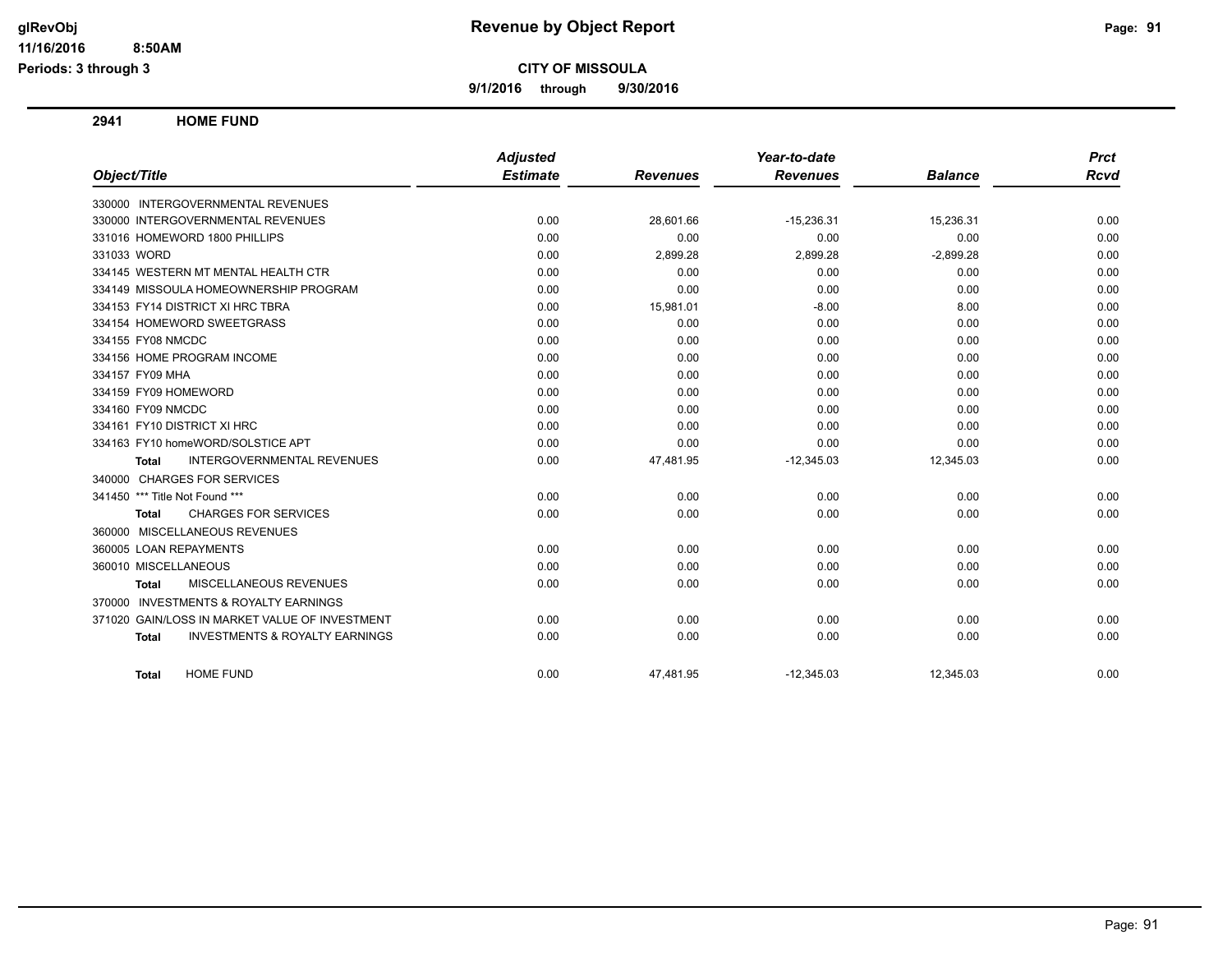**9/1/2016 through 9/30/2016**

**2942 ADDI PROGRAM**

**2942 ADDI PROGRAM**

|                                                    | Adjusted        |                 | Year-to-date    |                | <b>Prct</b> |
|----------------------------------------------------|-----------------|-----------------|-----------------|----------------|-------------|
| Object/Title                                       | <b>Estimate</b> | <b>Revenues</b> | <b>Revenues</b> | <b>Balance</b> | <b>Rcvd</b> |
| 330000 INTERGOVERNMENTAL REVENUES                  |                 |                 |                 |                |             |
| 330000 INTERGOVERNMENTAL REVENUES                  | 0.00            | 0.00            | 0.00            | 0.00           | 0.00        |
| 334146 ADDI FUNDS-1ST TIME HOMEBUYERS              | 0.00            | 0.00            | 0.00            | 0.00           | 0.00        |
| INTERGOVERNMENTAL REVENUES<br>Total                | 0.00            | 0.00            | 0.00            | 0.00           | 0.00        |
| 370000 INVESTMENTS & ROYALTY EARNINGS              |                 |                 |                 |                |             |
| 371010 INTEREST ON INVESTMENTS                     | 0.00            | 0.00            | 0.00            | 0.00           | 0.00        |
| 371020 GAIN/LOSS IN MARKET VALUE OF INVESTMENTS    | 0.00            | 0.00            | 0.00            | 0.00           | 0.00        |
| <b>INVESTMENTS &amp; ROYALTY EARNINGS</b><br>Total | 0.00            | 0.00            | 0.00            | 0.00           | 0.00        |
| <b>ADDI PROGRAM</b><br>Total                       | 0.00            | 0.00            | 0.00            | 0.00           | 0.00        |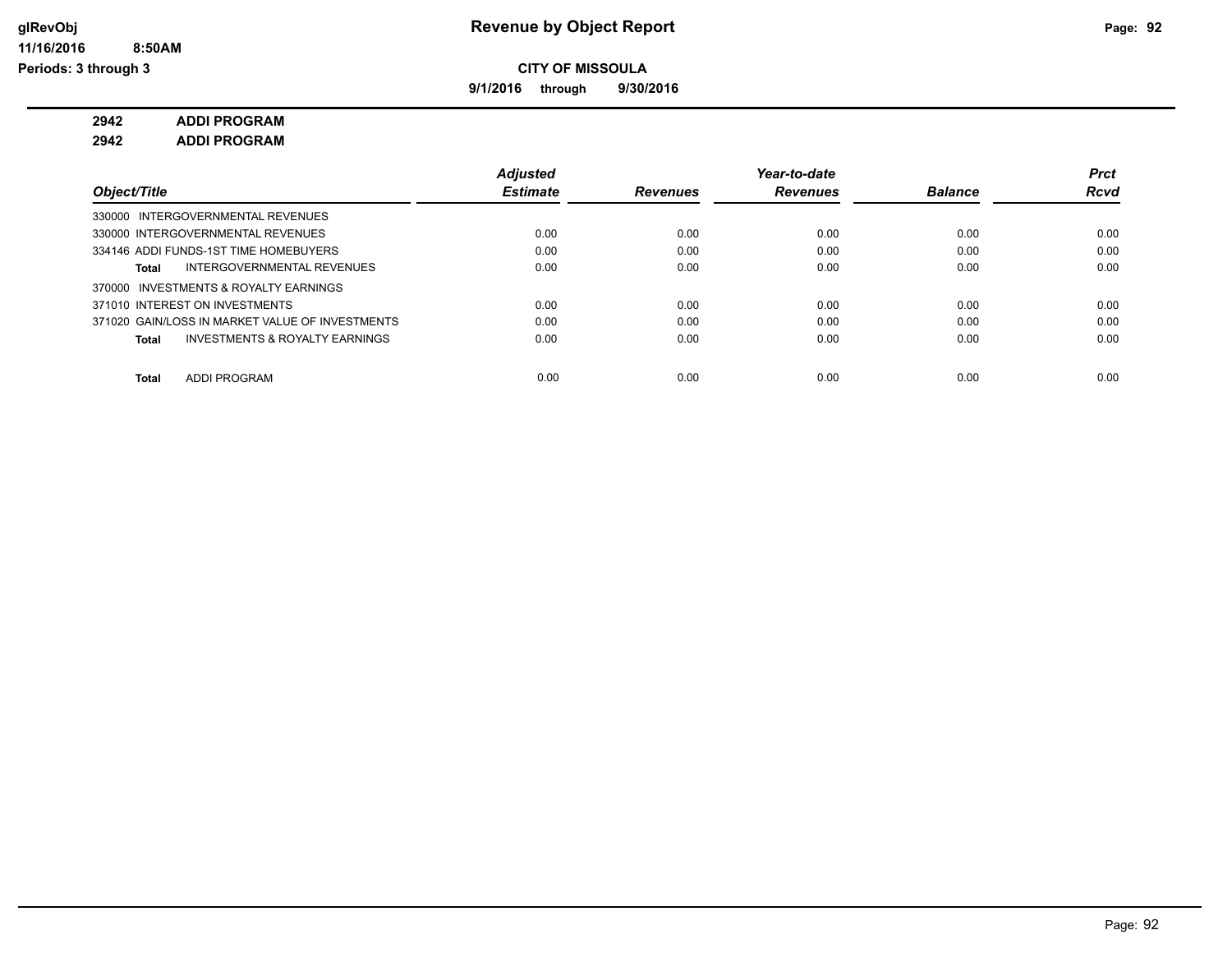**CITY OF MISSOULA**

**9/1/2016 through 9/30/2016**

#### **2942 ADDI PROGRAM**

 **8:50AM**

|                                                | Adiusted        |                 | Year-to-date    |                | <b>Prct</b> |
|------------------------------------------------|-----------------|-----------------|-----------------|----------------|-------------|
| Object/Title                                   | <b>Estimate</b> | <b>Revenues</b> | <b>Revenues</b> | <b>Balance</b> | <b>Rcvd</b> |
| 330000 INTERGOVERNMENTAL REVENUES              |                 |                 |                 |                |             |
| 330000 INTERGOVERNMENTAL REVENUES              | 0.00            | 0.00            | 0.00            | 0.00           | 0.00        |
| 334146 ADDI FUNDS-1ST TIME HOMEBUYERS          | 0.00            | 0.00            | 0.00            | 0.00           | 0.00        |
| INTERGOVERNMENTAL REVENUES<br>Total            | 0.00            | 0.00            | 0.00            | 0.00           | 0.00        |
| 370000 INVESTMENTS & ROYALTY EARNINGS          |                 |                 |                 |                |             |
| 371010 INTEREST ON INVESTMENTS                 | 0.00            | 0.00            | 0.00            | 0.00           | 0.00        |
| 371020 GAIN/LOSS IN MARKET VALUE OF INVESTMENT | 0.00            | 0.00            | 0.00            | 0.00           | 0.00        |
| Total<br>INVESTMENTS & ROYALTY EARNINGS        | 0.00            | 0.00            | 0.00            | 0.00           | 0.00        |
|                                                |                 |                 |                 |                |             |
| <b>ADDI PROGRAM</b><br><b>Total</b>            | 0.00            | 0.00            | 0.00            | 0.00           | 0.00        |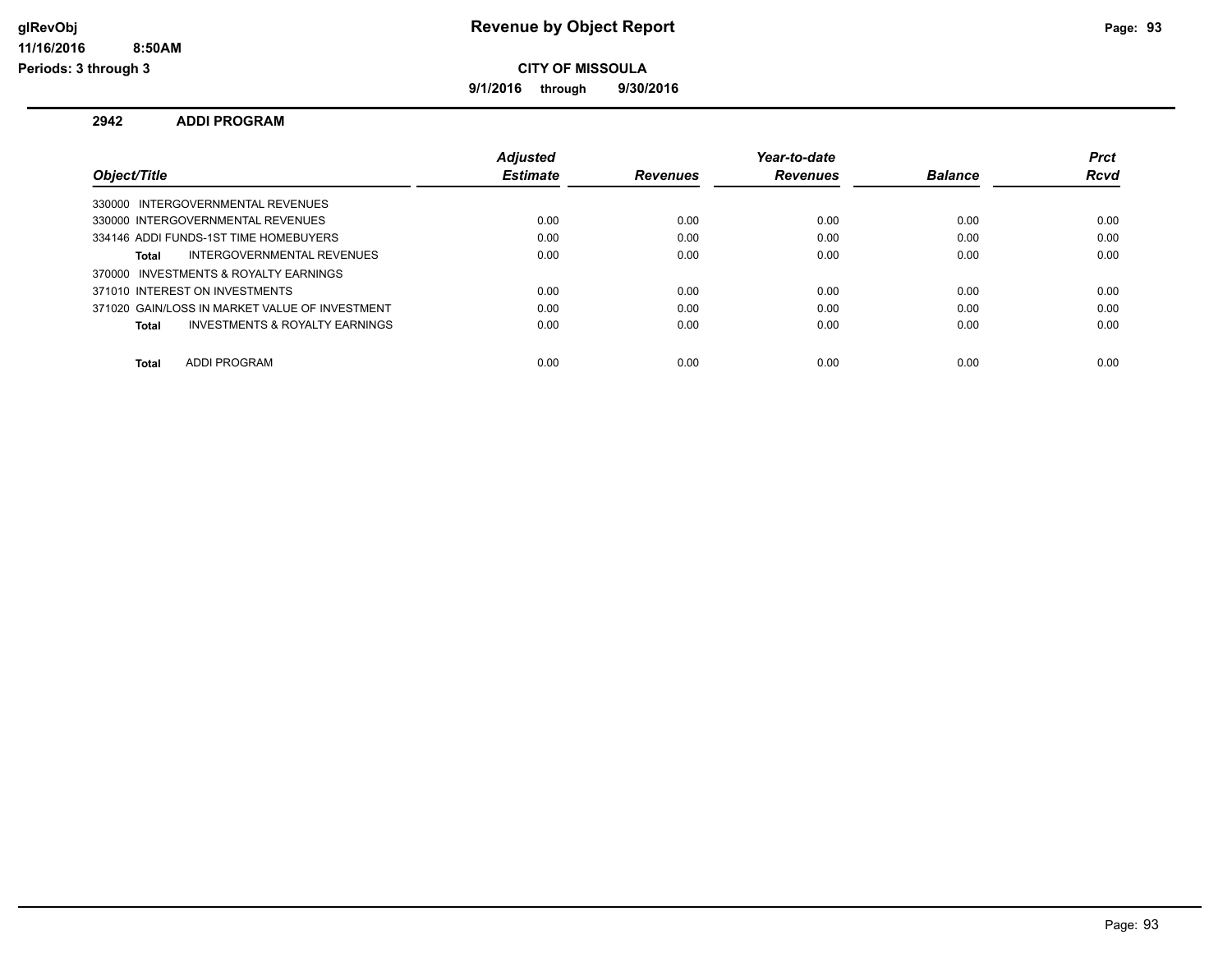**glRevObj Revenue by Object Report Page: 94** 

**11/16/2016 8:50AM Periods: 3 through 3**

**CITY OF MISSOULA**

**9/1/2016 through 9/30/2016**

#### **2943 CITY HOME PROGRAM INCOME**

#### **2943 CITY HOME PROGRAM INCOME**

|                                     | <b>Adjusted</b> |                 | Year-to-date    |                | <b>Prct</b> |
|-------------------------------------|-----------------|-----------------|-----------------|----------------|-------------|
| Object/Title                        | <b>Estimate</b> | <b>Revenues</b> | <b>Revenues</b> | <b>Balance</b> | <b>Rcvd</b> |
| 330000 INTERGOVERNMENTAL REVENUES   |                 |                 |                 |                |             |
| 334156 *** Title Not Found ***      | 0.00            | 0.00            | 27.882.97       | $-27,882.97$   | 0.00        |
| INTERGOVERNMENTAL REVENUES<br>Total | 0.00            | 0.00            | 27.882.97       | $-27.882.97$   | 0.00        |
| 360000 MISCELLANEOUS REVENUES       |                 |                 |                 |                |             |
| 360005 LOAN REPAYMENTS              | 0.00            | 0.00            | 0.00            | 0.00           | 0.00        |
| 360010 MISCELLANEOUS                | 0.00            | 66.67           | 133.34          | $-133.34$      | 0.00        |
| MISCELLANEOUS REVENUES<br>Total     | 0.00            | 66.67           | 133.34          | $-133.34$      | 0.00        |
| 380000 OTHER FINANCING SOURCES      |                 |                 |                 |                |             |
| 383000 OPERATING TRANSFERS          | 0.00            | 0.00            | 0.00            | 0.00           | 0.00        |
| OTHER FINANCING SOURCES<br>Total    | 0.00            | 0.00            | 0.00            | 0.00           | 0.00        |
| CITY HOME PROGRAM INCOME<br>Total   | 0.00            | 66.67           | 28.016.31       | $-28.016.31$   | 0.00        |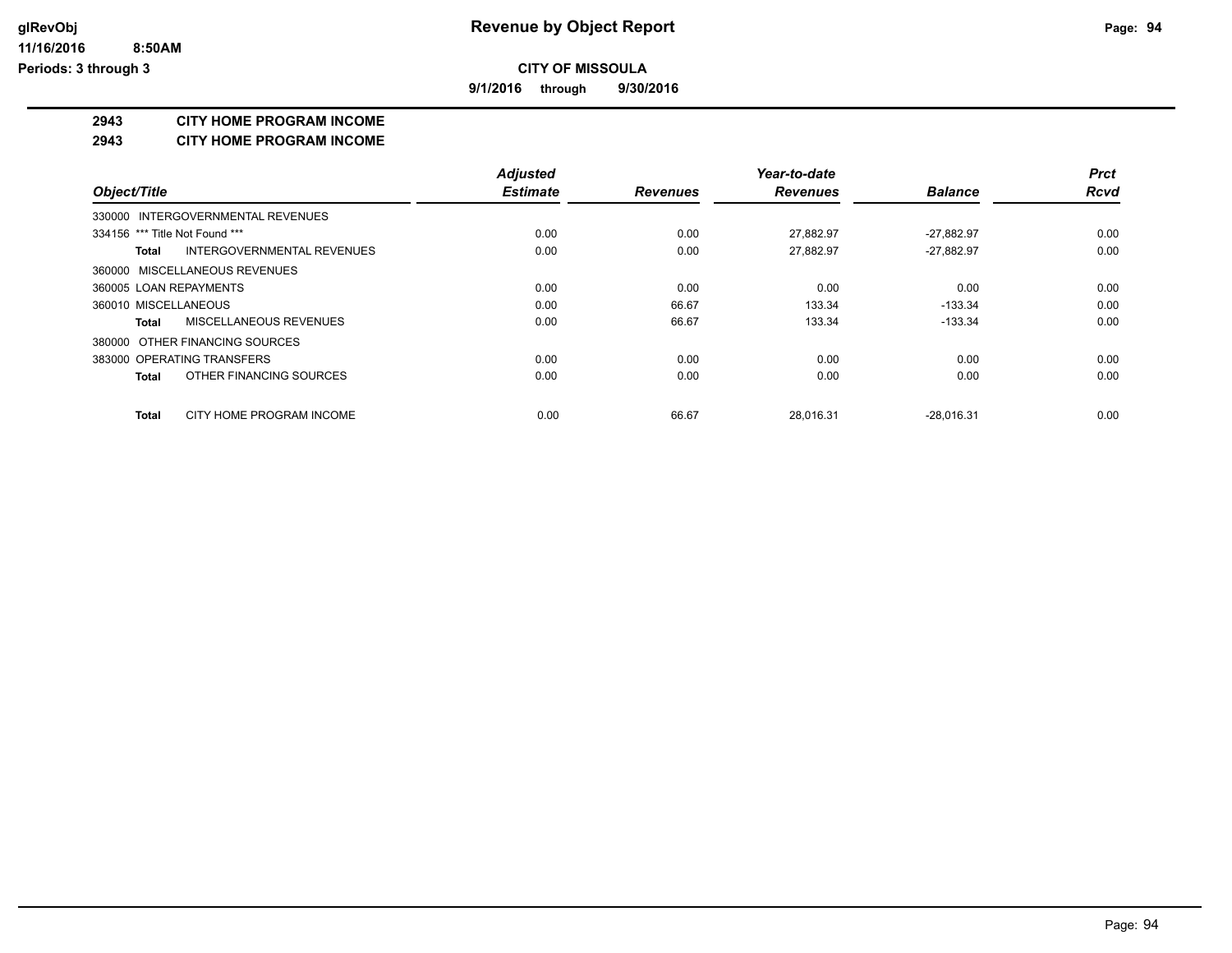**CITY OF MISSOULA**

**9/1/2016 through 9/30/2016**

## **2943 CITY HOME PROGRAM INCOME**

 **8:50AM**

| Object/Title                             | <b>Adjusted</b><br><b>Estimate</b> | <b>Revenues</b> | Year-to-date<br><b>Revenues</b> | <b>Balance</b> | <b>Prct</b><br>Rcvd |
|------------------------------------------|------------------------------------|-----------------|---------------------------------|----------------|---------------------|
| 330000 INTERGOVERNMENTAL REVENUES        |                                    |                 |                                 |                |                     |
|                                          |                                    |                 |                                 |                |                     |
| 334156 *** Title Not Found ***           | 0.00                               | 0.00            | 27,882.97                       | $-27,882.97$   | 0.00                |
| INTERGOVERNMENTAL REVENUES<br>Total      | 0.00                               | 0.00            | 27.882.97                       | $-27.882.97$   | 0.00                |
| 360000 MISCELLANEOUS REVENUES            |                                    |                 |                                 |                |                     |
| 360005 LOAN REPAYMENTS                   | 0.00                               | 0.00            | 0.00                            | 0.00           | 0.00                |
| 360010 MISCELLANEOUS                     | 0.00                               | 66.67           | 133.34                          | $-133.34$      | 0.00                |
| MISCELLANEOUS REVENUES<br>Total          | 0.00                               | 66.67           | 133.34                          | $-133.34$      | 0.00                |
| 380000 OTHER FINANCING SOURCES           |                                    |                 |                                 |                |                     |
| 383000 OPERATING TRANSFERS               | 0.00                               | 0.00            | 0.00                            | 0.00           | 0.00                |
| OTHER FINANCING SOURCES<br><b>Total</b>  | 0.00                               | 0.00            | 0.00                            | 0.00           | 0.00                |
| CITY HOME PROGRAM INCOME<br><b>Total</b> | 0.00                               | 66.67           | 28.016.31                       | $-28.016.31$   | 0.00                |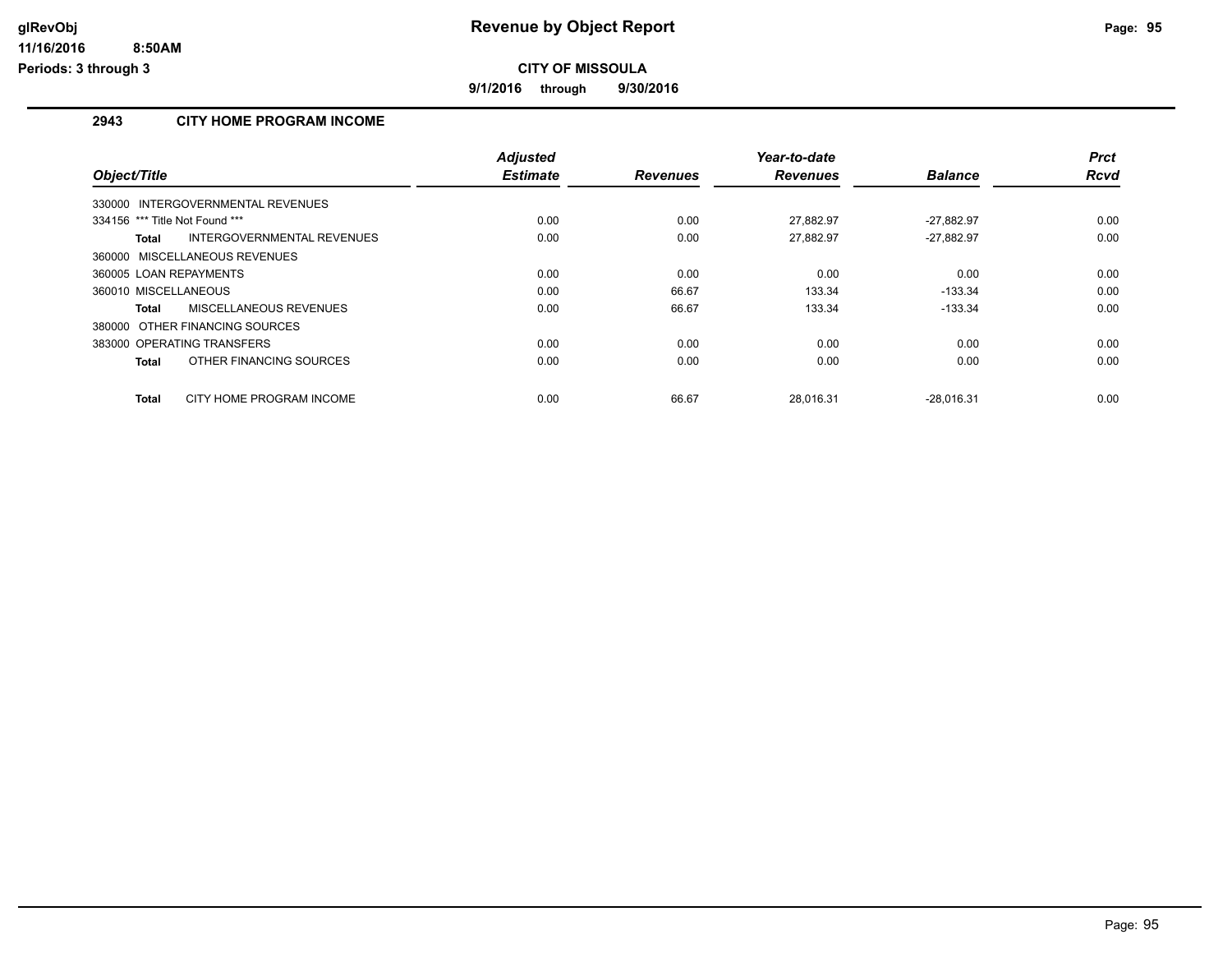**9/1/2016 through 9/30/2016**

# **2944 NEIGHBORHOOD STABILIZATION PROGRAM**

## **2944 NEIGHBORHOOD STABILIZATION PROGRAM**

|                                                    | <b>Adjusted</b> |                 | Year-to-date    |                | <b>Prct</b> |
|----------------------------------------------------|-----------------|-----------------|-----------------|----------------|-------------|
| Object/Title                                       | <b>Estimate</b> | <b>Revenues</b> | <b>Revenues</b> | <b>Balance</b> | Rcvd        |
| 330000 INTERGOVERNMENTAL REVENUES                  |                 |                 |                 |                |             |
| 331011 NSP GRANT/SILVERTIP PROJECT                 | 0.00            | 0.00            | 0.00            | 0.00           | 0.00        |
| 331017 HUD 6.7M/SILVERTIP APTS                     | 0.00            | 0.00            | 0.00            | 0.00           | 0.00        |
| 331018 MHA 1M/SILVERTIP APTS                       | 0.00            | 0.00            | 0.00            | 0.00           | 0.00        |
| INTERGOVERNMENTAL REVENUES<br><b>Total</b>         | 0.00            | 0.00            | 0.00            | 0.00           | 0.00        |
| NEIGHBORHOOD STABILIZATION PROGRAM<br><b>Total</b> | 0.00            | 0.00            | 0.00            | 0.00           | 0.00        |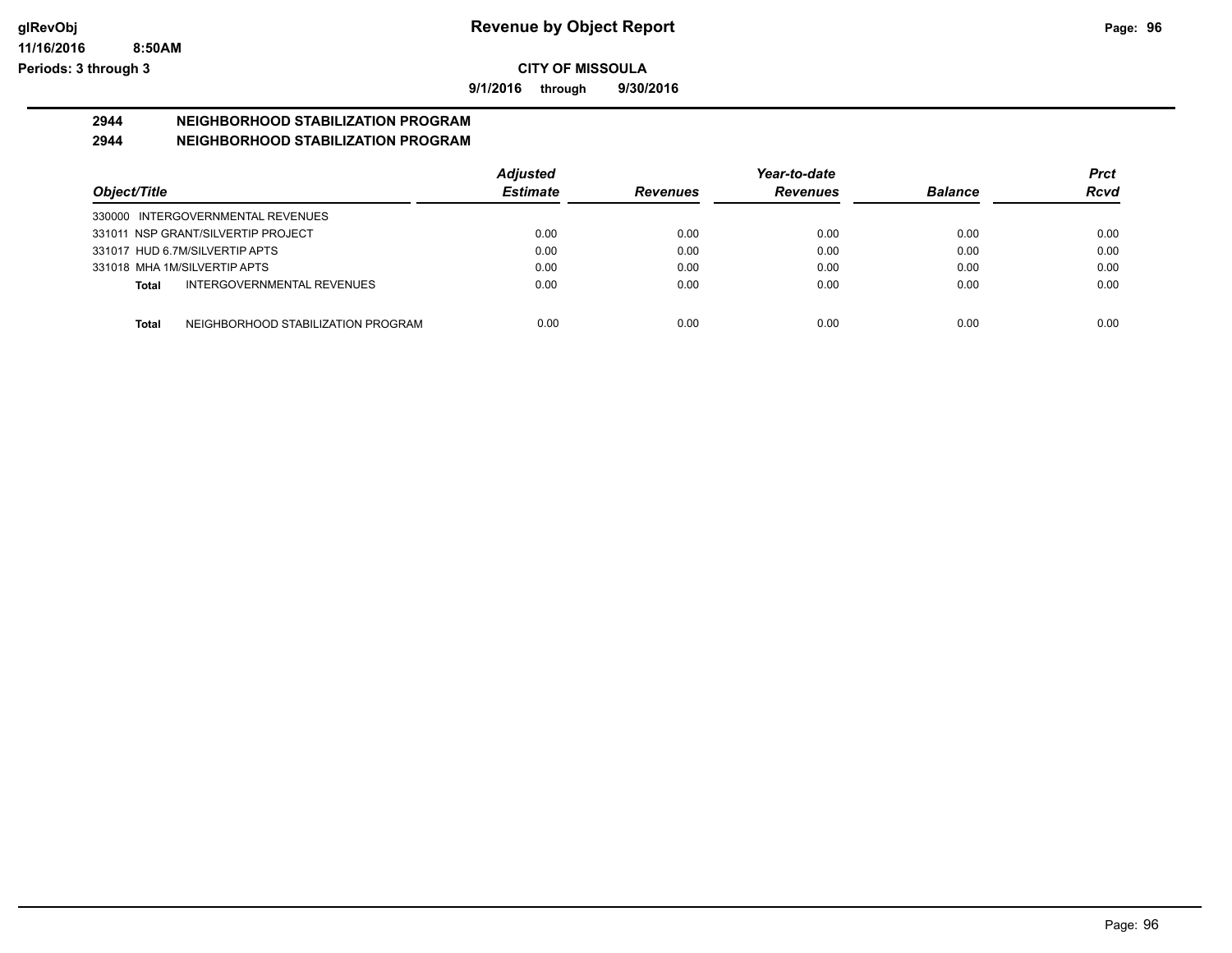**9/1/2016 through 9/30/2016**

## **2944 NEIGHBORHOOD STABILIZATION PROGRAM**

| Object/Title |                                    | <b>Adjusted</b><br><b>Estimate</b> | <b>Revenues</b> | Year-to-date<br><b>Revenues</b> | <b>Balance</b> | <b>Prct</b><br><b>Rcvd</b> |
|--------------|------------------------------------|------------------------------------|-----------------|---------------------------------|----------------|----------------------------|
|              | 330000 INTERGOVERNMENTAL REVENUES  |                                    |                 |                                 |                |                            |
|              | 331011 NSP GRANT/SILVERTIP PROJECT | 0.00                               | 0.00            | 0.00                            | 0.00           | 0.00                       |
|              | 331017 HUD 6.7M/SILVERTIP APTS     | 0.00                               | 0.00            | 0.00                            | 0.00           | 0.00                       |
|              | 331018 MHA 1M/SILVERTIP APTS       | 0.00                               | 0.00            | 0.00                            | 0.00           | 0.00                       |
| Total        | INTERGOVERNMENTAL REVENUES         | 0.00                               | 0.00            | 0.00                            | 0.00           | 0.00                       |
| <b>Total</b> | NEIGHBORHOOD STABILIZATION PROGRAN | 0.00                               | 0.00            | 0.00                            | 0.00           | 0.00                       |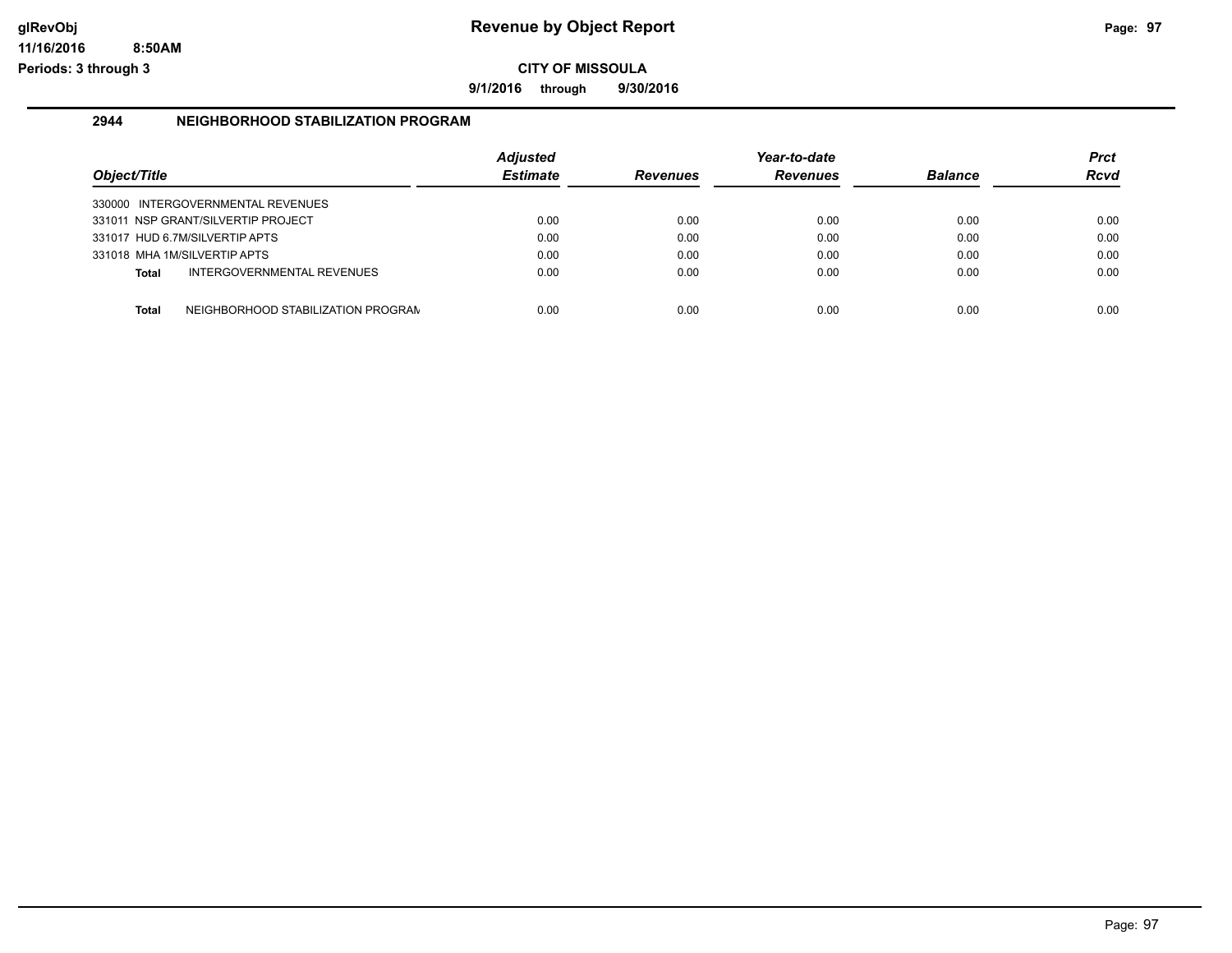**9/1/2016 through 9/30/2016**

**2955 TRANSPORTATION**

**2955 TRANSPORTATION**

|                                                           | <b>Adjusted</b> |                 | Year-to-date    |                | <b>Prct</b> |
|-----------------------------------------------------------|-----------------|-----------------|-----------------|----------------|-------------|
| Object/Title                                              | <b>Estimate</b> | <b>Revenues</b> | <b>Revenues</b> | <b>Balance</b> | <b>Rcvd</b> |
| 330000 INTERGOVERNMENTAL REVENUES                         |                 |                 |                 |                |             |
| 330000 INTERGOVERNMENTAL REVENUES                         | 0.00            | 0.00            | 0.00            | 0.00           | 0.00        |
| 330005 MUTD GRANT ADMIN FEE                               | 0.00            | 0.00            | 0.00            | 0.00           | 0.00        |
| 331054 FHWA PL GRANT                                      | 0.00            | 0.00            | $-173,636.00$   | 173.636.00     | 0.00        |
| 331055 FTA GRANT                                          | 0.00            | 0.00            | $-30,696.00$    | 30,696.00      | 0.00        |
| 331056 MDT FEDERAL CMAQ                                   | 0.00            | 0.00            | 49.077.21       | $-49.077.21$   | 0.00        |
| 336023 STATE CONTRIB. - PERS                              | 0.00            | 0.00            | 0.00            | 0.00           | 0.00        |
| 336030 COUNTY CONTRIBUTION                                | 0.00            | 0.00            | 0.00            | 0.00           | 0.00        |
| <b>INTERGOVERNMENTAL REVENUES</b><br><b>Total</b>         | 0.00            | 0.00            | $-155,254.79$   | 155,254.79     | 0.00        |
| <b>MISCELLANEOUS REVENUES</b><br>360000                   |                 |                 |                 |                |             |
| 362000 OTHER MISCELLANEOUS REVENUE                        | 0.00            | 0.00            | 0.00            | 0.00           | 0.00        |
| 362007 *** Title Not Found ***                            | 0.00            | 0.00            | 0.00            | 0.00           | 0.00        |
| 365016 LOCAL MATCH MDT                                    | 0.00            | 0.00            | 1,073.08        | $-1,073.08$    | 0.00        |
| MISCELLANEOUS REVENUES<br><b>Total</b>                    | 0.00            | 0.00            | 1,073.08        | $-1,073.08$    | 0.00        |
| <b>INVESTMENTS &amp; ROYALTY EARNINGS</b><br>370000       |                 |                 |                 |                |             |
| 371010 INTEREST ON INVESTMENTS                            | 0.00            | 0.00            | 0.00            | 0.00           | 0.00        |
| <b>INVESTMENTS &amp; ROYALTY EARNINGS</b><br><b>Total</b> | 0.00            | 0.00            | 0.00            | 0.00           | 0.00        |
| OTHER FINANCING SOURCES<br>380000                         |                 |                 |                 |                |             |
| 383000 OPERATING TRANSFERS                                | 0.00            | 0.00            | 0.00            | 0.00           | 0.00        |
| <b>TRANS FR GENERAL</b><br>383029                         | 0.00            | 0.00            | 0.00            | 0.00           | 0.00        |
| OTHER FINANCING SOURCES<br><b>Total</b>                   | 0.00            | 0.00            | 0.00            | 0.00           | 0.00        |
| <b>TRANSPORTATION</b><br><b>Total</b>                     | 0.00            | 0.00            | $-154.181.71$   | 154.181.71     | 0.00        |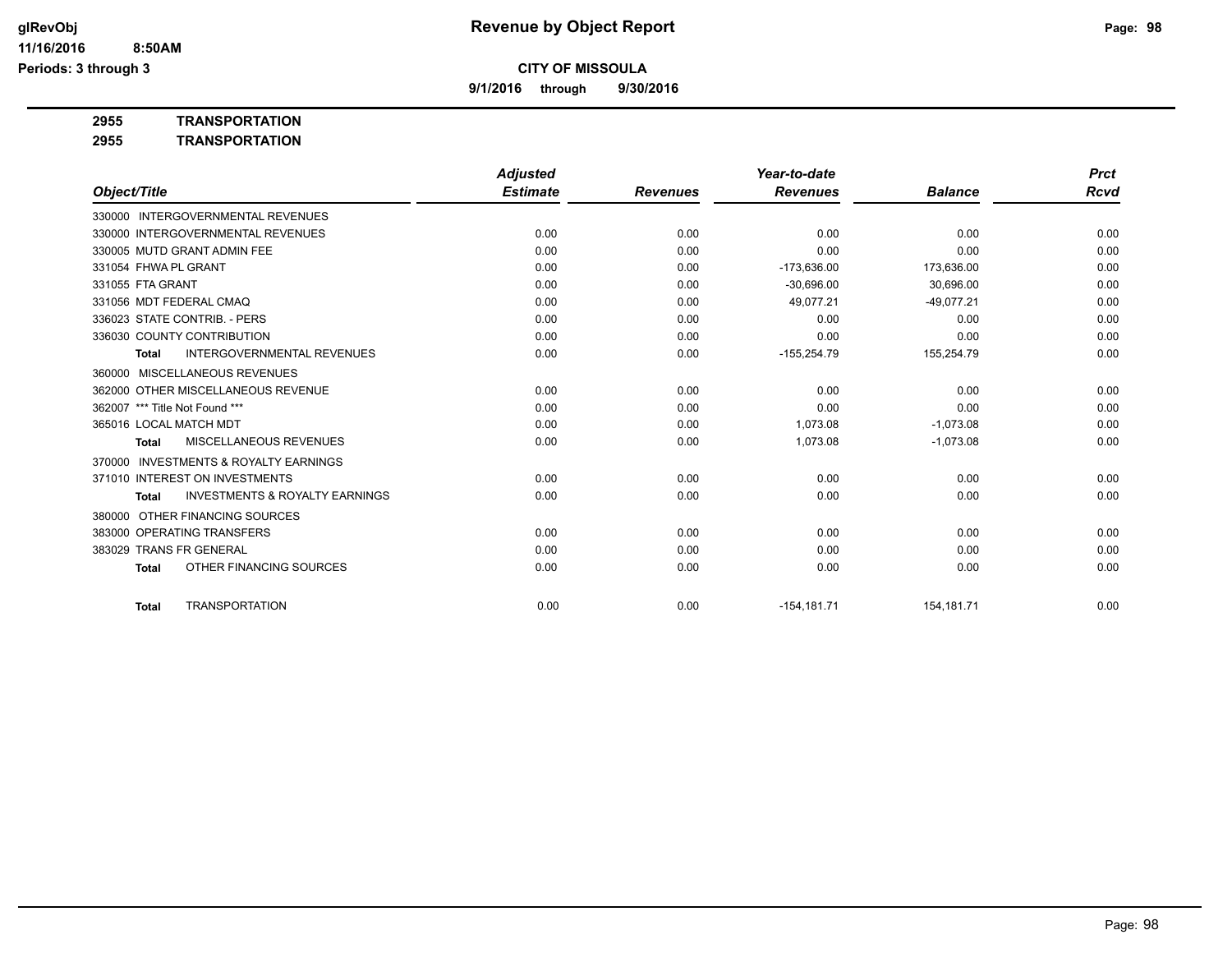**9/1/2016 through 9/30/2016**

#### **2955 TRANSPORTATION**

|                                                           | <b>Adjusted</b> |                 | Year-to-date    |                | <b>Prct</b> |
|-----------------------------------------------------------|-----------------|-----------------|-----------------|----------------|-------------|
| Object/Title                                              | <b>Estimate</b> | <b>Revenues</b> | <b>Revenues</b> | <b>Balance</b> | Rcvd        |
| 330000 INTERGOVERNMENTAL REVENUES                         |                 |                 |                 |                |             |
| 330000 INTERGOVERNMENTAL REVENUES                         | 0.00            | 0.00            | 0.00            | 0.00           | 0.00        |
| 330005 MUTD GRANT ADMIN FEE                               | 0.00            | 0.00            | 0.00            | 0.00           | 0.00        |
| 331054 FHWA PL GRANT                                      | 0.00            | 0.00            | $-173,636.00$   | 173,636.00     | 0.00        |
| 331055 FTA GRANT                                          | 0.00            | 0.00            | $-30,696.00$    | 30,696.00      | 0.00        |
| 331056 MDT FEDERAL CMAQ                                   | 0.00            | 0.00            | 49,077.21       | $-49,077.21$   | 0.00        |
| 336023 STATE CONTRIB. - PERS                              | 0.00            | 0.00            | 0.00            | 0.00           | 0.00        |
| 336030 COUNTY CONTRIBUTION                                | 0.00            | 0.00            | 0.00            | 0.00           | 0.00        |
| <b>INTERGOVERNMENTAL REVENUES</b><br><b>Total</b>         | 0.00            | 0.00            | $-155,254.79$   | 155,254.79     | 0.00        |
| 360000 MISCELLANEOUS REVENUES                             |                 |                 |                 |                |             |
| 362000 OTHER MISCELLANEOUS REVENUE                        | 0.00            | 0.00            | 0.00            | 0.00           | 0.00        |
| 362007 *** Title Not Found ***                            | 0.00            | 0.00            | 0.00            | 0.00           | 0.00        |
| 365016 LOCAL MATCH MDT                                    | 0.00            | 0.00            | 1,073.08        | $-1,073.08$    | 0.00        |
| MISCELLANEOUS REVENUES<br>Total                           | 0.00            | 0.00            | 1,073.08        | $-1,073.08$    | 0.00        |
| 370000 INVESTMENTS & ROYALTY EARNINGS                     |                 |                 |                 |                |             |
| 371010 INTEREST ON INVESTMENTS                            | 0.00            | 0.00            | 0.00            | 0.00           | 0.00        |
| <b>INVESTMENTS &amp; ROYALTY EARNINGS</b><br><b>Total</b> | 0.00            | 0.00            | 0.00            | 0.00           | 0.00        |
| 380000 OTHER FINANCING SOURCES                            |                 |                 |                 |                |             |
| 383000 OPERATING TRANSFERS                                | 0.00            | 0.00            | 0.00            | 0.00           | 0.00        |
| 383029 TRANS FR GENERAL                                   | 0.00            | 0.00            | 0.00            | 0.00           | 0.00        |
| OTHER FINANCING SOURCES<br><b>Total</b>                   | 0.00            | 0.00            | 0.00            | 0.00           | 0.00        |
| <b>TRANSPORTATION</b><br><b>Total</b>                     | 0.00            | 0.00            | $-154.181.71$   | 154.181.71     | 0.00        |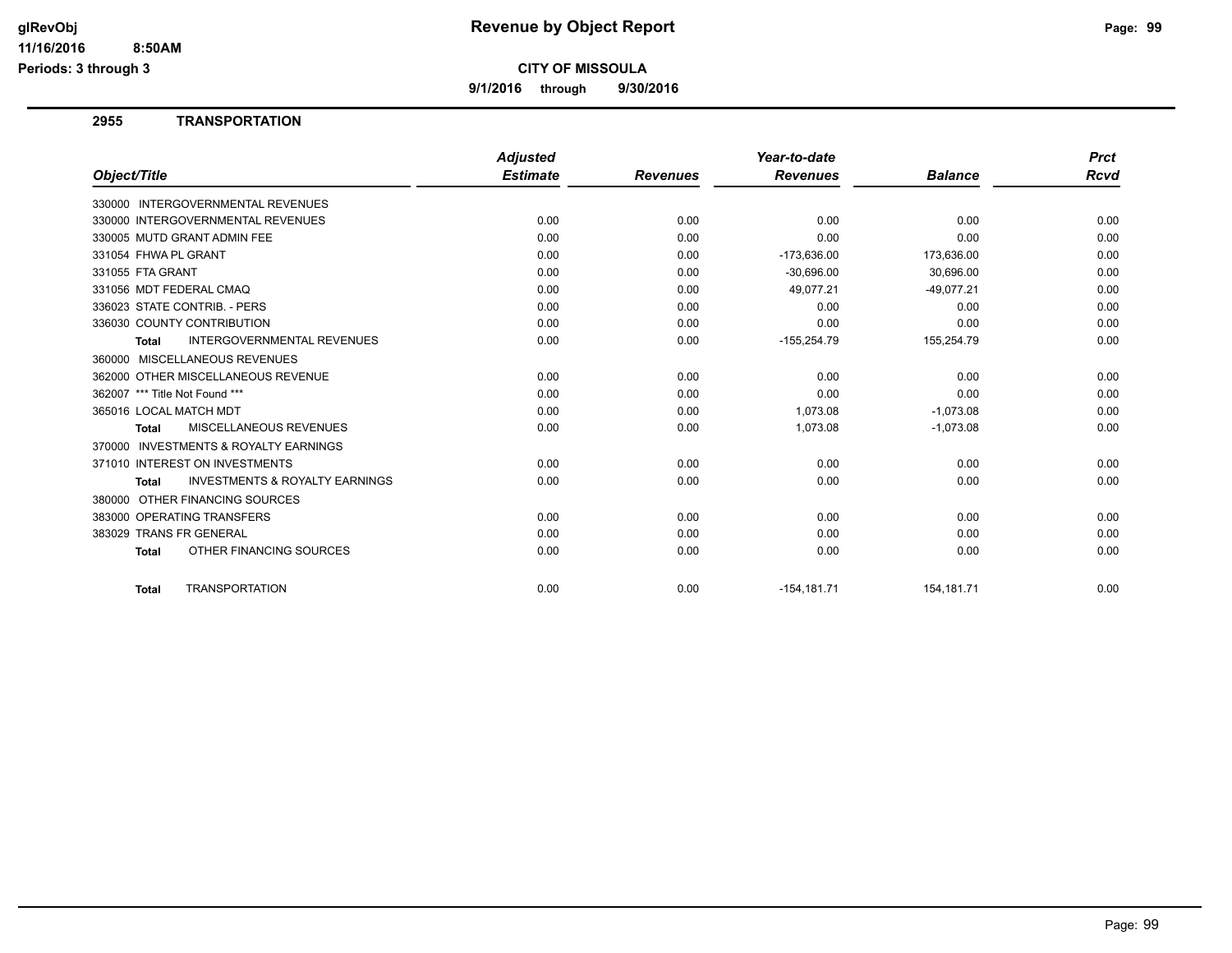**8:50AM**

**CITY OF MISSOULA**

**9/1/2016 through 9/30/2016**

**2987 FEDERAL TRANSPORTATION FUND**

|                                                           | <b>Adjusted</b> |                 | Year-to-date    |                | <b>Prct</b> |
|-----------------------------------------------------------|-----------------|-----------------|-----------------|----------------|-------------|
| Object/Title                                              | <b>Estimate</b> | <b>Revenues</b> | <b>Revenues</b> | <b>Balance</b> | Rcvd        |
| 310000 TAXES/ASSESSMENTS                                  |                 |                 |                 |                |             |
| 311011 TAX INCREMENT                                      | 0.00            | 0.00            | 0.00            | 0.00           | 0.00        |
| TAXES/ASSESSMENTS<br><b>Total</b>                         | 0.00            | 0.00            | 0.00            | 0.00           | 0.00        |
| 330000 INTERGOVERNMENTAL REVENUES                         |                 |                 |                 |                |             |
| 331050 ISTEA/CTEP GRANT                                   | 0.00            | 0.00            | 0.00            | 0.00           | 0.00        |
| 331051 ISTEA/CTEP-HIGGINS HILL/BECKWITH                   | 0.00            | 0.00            | 0.00            | 0.00           | 0.00        |
| 331052 MDT CMAQ STRIPING GRANT                            | 0.00            | 0.00            | 0.00            | 0.00           | 0.00        |
| 331053 CTEP PLAYFAIR                                      | 0.00            | 0.00            | 0.00            | 0.00           | 0.00        |
| 331153 RUSSELL S 3RD IMPROVEMENTS                         | 0.00            | 0.00            | 0.00            | 0.00           | 0.00        |
| 331154 CTEP-MILWAUKEE RR TRAIL                            | 0.00            | 0.00            | 0.00            | 0.00           | 0.00        |
| 331155 CTEP/GRANT CREEK TRAIL BCN                         | 0.00            | 0.00            | 0.00            | 0.00           | 0.00        |
| 331156 CTEP GRANT - S HILLS TRAILS SYSTEM                 | 0.00            | 0.00            | 0.00            | 0.00           | 0.00        |
| 331159 CTEP-U OF M CROSSWALK PROJECT                      | 0.00            | 0.00            | 0.00            | 0.00           | 0.00        |
| 331161 CTEP-LOLO ST/BRIDGE TO DUNCAN S/C                  | 0.00            | 0.00            | 0.00            | 0.00           | 0.00        |
| 331180 LIBRARY LITERACY GRANT                             | 0.00            | 0.00            | 0.00            | 0.00           | 0.00        |
| 331181 CTEP/CMAQ MADISON ST TO U CONNECTOR                | 0.00            | 0.00            | 0.00            | 0.00           | 0.00        |
| 334045 MONTANA DEPARTMENT TRANSPORTATION                  | 0.00            | 0.00            | 0.00            | 0.00           | 0.00        |
| 334251 RTP/TAP STATE GRANTS                               | 0.00            | 0.00            | 0.00            | 0.00           | 0.00        |
| 336023 STATE CONTRIB. - PERS                              | 0.00            | 0.00            | 0.00            | 0.00           | 0.00        |
| <b>INTERGOVERNMENTAL REVENUES</b><br><b>Total</b>         | 0.00            | 0.00            | 0.00            | 0.00           | 0.00        |
| 340000 CHARGES FOR SERVICES                               |                 |                 |                 |                |             |
| 343011 STREET AND ROADWAY REPAIR CHARGES                  | 0.00            | 0.00            | 0.00            | 0.00           | 0.00        |
| <b>CHARGES FOR SERVICES</b><br><b>Total</b>               | 0.00            | 0.00            | 0.00            | 0.00           | 0.00        |
| 360000 MISCELLANEOUS REVENUES                             |                 |                 |                 |                |             |
| 360010 MISCELLANEOUS                                      | 0.00            | 0.00            | 0.00            | 0.00           | 0.00        |
| 363020 PROPERTY ASSESSMENTS                               | 0.00            | 0.00            | 0.00            | 0.00           | 0.00        |
| 365000 DONATIONS                                          | 0.00            | 0.00            | 0.00            | 0.00           | 0.00        |
| 365004 GRANT CR TRAIL ASSN DONATION                       | 0.00            | 0.00            | 0.00            | 0.00           | 0.00        |
| MISCELLANEOUS REVENUES<br><b>Total</b>                    | 0.00            | 0.00            | 0.00            | 0.00           | 0.00        |
| 370000 INVESTMENTS & ROYALTY EARNINGS                     |                 |                 |                 |                |             |
| 371010 INTEREST ON INVESTMENTS                            | 0.00            | 0.00            | 0.00            | 0.00           | 0.00        |
| 371020 GAIN/LOSS IN MARKET VALUE OF INVESTMENTS           | 0.00            | 0.00            | 0.00            | 0.00           | 0.00        |
| <b>INVESTMENTS &amp; ROYALTY EARNINGS</b><br><b>Total</b> | 0.00            | 0.00            | 0.00            | 0.00           | 0.00        |
| 380000 OTHER FINANCING SOURCES                            |                 |                 |                 |                |             |
| 381009 TRANSFERS IN-OPEN SPACE BOND                       | 0.00            | 0.00            | 0.00            | 0.00           | 0.00        |
| 381010 BOND PROCEEDS                                      | 0.00            | 0.00            | 0.00            | 0.00           | 0.00        |
| 381011 OPEN SPACE REVENUE                                 | 0.00            | 0.00            | 0.00            | 0.00           | 0.00        |
| 383000 OPERATING TRANSFERS                                | 0.00            | 0.00            | 0.00            | 0.00           | 0.00        |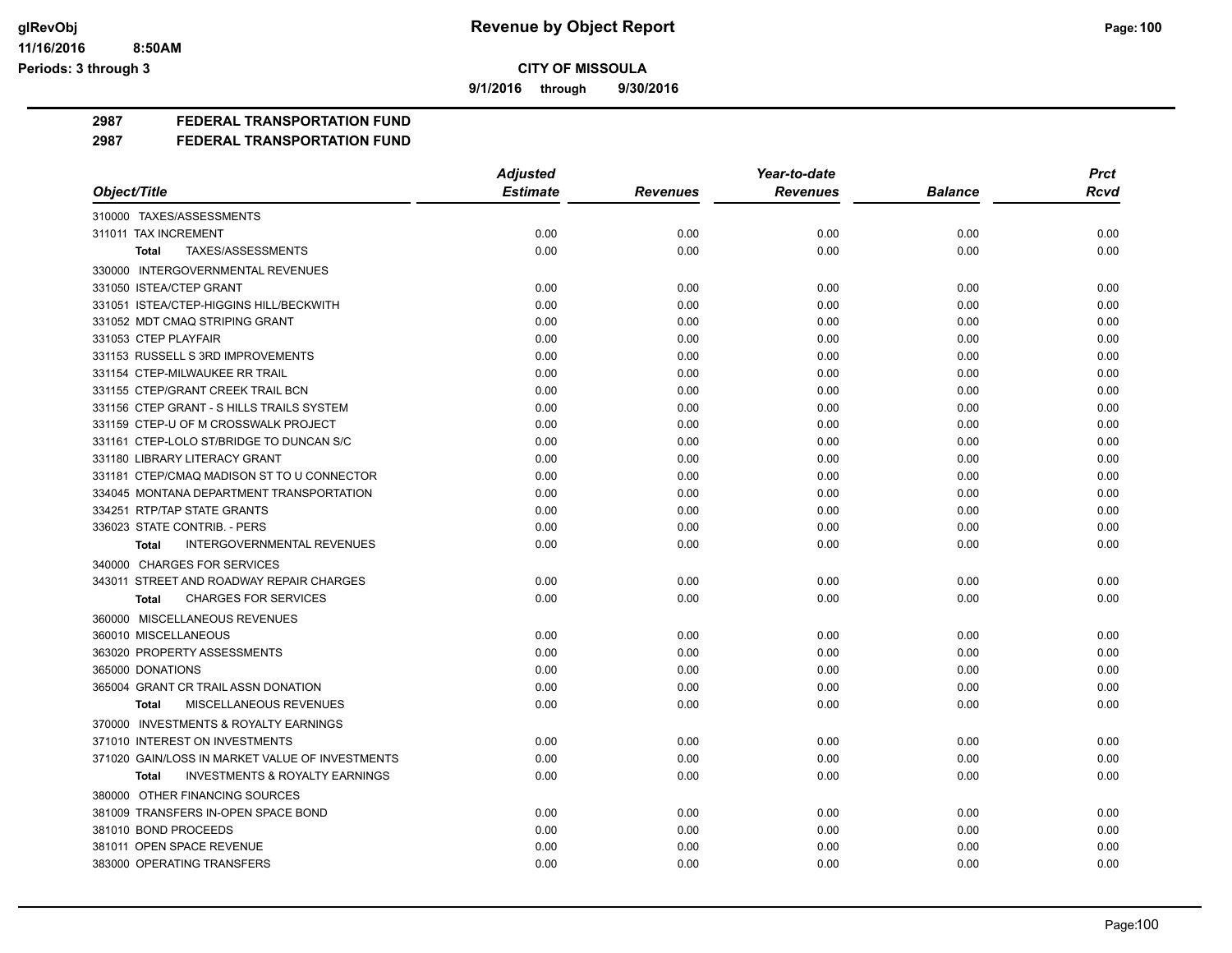**9/1/2016 through 9/30/2016**

## **2987 FEDERAL TRANSPORTATION FUND**

|                                         | <b>Adjusted</b> |                 | Year-to-date    |                | <b>Prct</b> |
|-----------------------------------------|-----------------|-----------------|-----------------|----------------|-------------|
| Object/Title                            | <b>Estimate</b> | <b>Revenues</b> | <b>Revenues</b> | <b>Balance</b> | Rcvd        |
| 383002 TRANS FR GAS TAX                 | 0.00            | 0.00            | 0.00            | 0.00           | 0.00        |
| 383010 TRANS FR CIP                     | 0.00            | 0.00            | 0.00            | 0.00           | 0.00        |
| 383014 TRANS FR MRA                     | 0.00            | 0.00            | 0.00            | 0.00           | 0.00        |
| 383021 TRANS FR P&R TRAILS DEVLP        | 0.00            | 0.00            | 0.00            | 0.00           | 0.00        |
| 383043 TRANSFERS FROM IMPACT FEES       | 0.00            | 0.00            | 0.00            | 0.00           | 0.00        |
| OTHER FINANCING SOURCES<br><b>Total</b> | 0.00            | 0.00            | 0.00            | 0.00           | 0.00        |
| FEDERAL TRANSPORTATION FUND<br>Total    | 0.00            | 0.00            | 0.00            | 0.00           | 0.00        |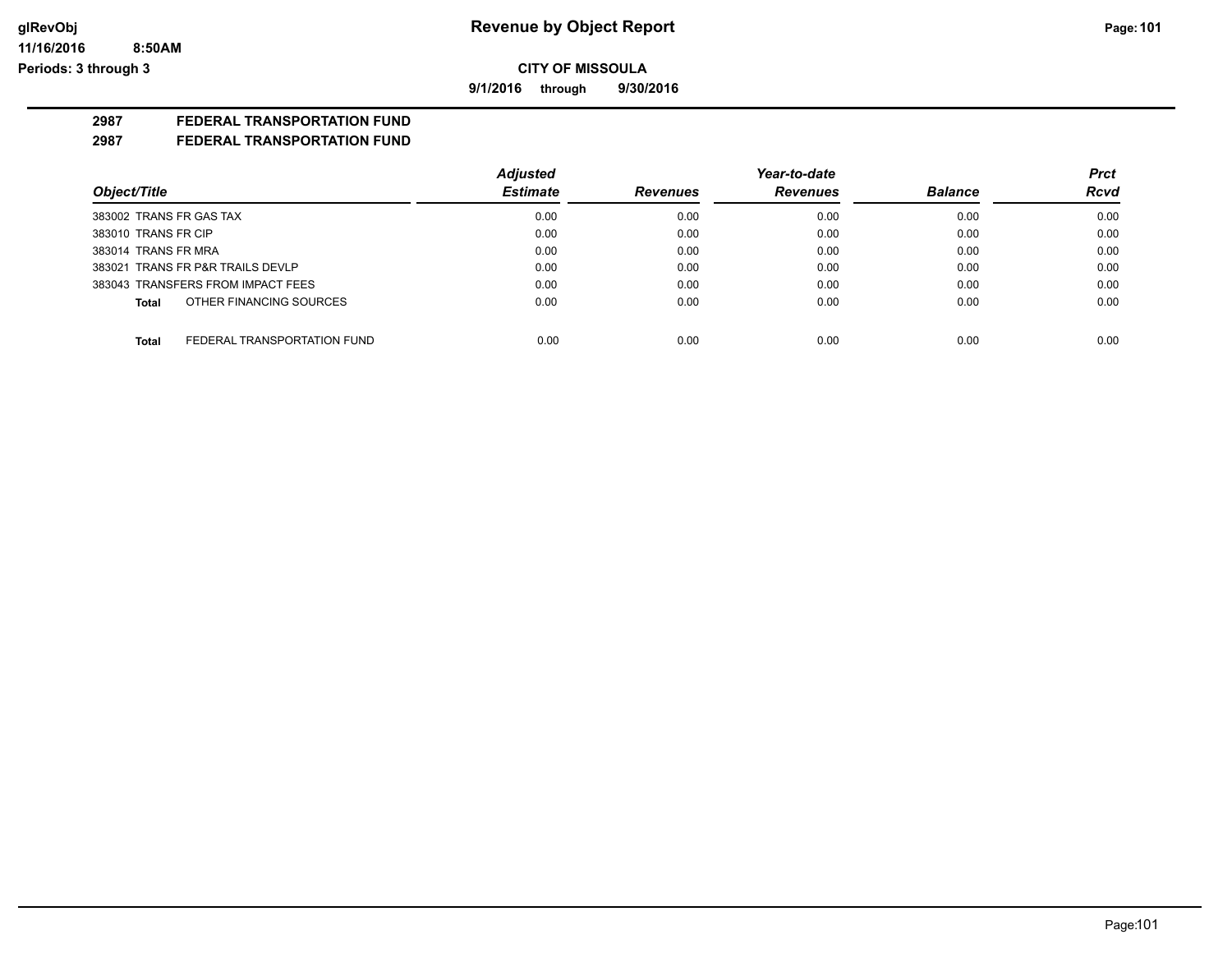**8:50AM**

**CITY OF MISSOULA**

**9/1/2016 through 9/30/2016**

|                                                           | <b>Adjusted</b> |                 | Year-to-date    |                | <b>Prct</b> |
|-----------------------------------------------------------|-----------------|-----------------|-----------------|----------------|-------------|
| Object/Title                                              | <b>Estimate</b> | <b>Revenues</b> | <b>Revenues</b> | <b>Balance</b> | <b>Rcvd</b> |
| 310000 TAXES/ASSESSMENTS                                  |                 |                 |                 |                |             |
| 311011 TAX INCREMENT                                      | 0.00            | 0.00            | 0.00            | 0.00           | 0.00        |
| TAXES/ASSESSMENTS<br><b>Total</b>                         | 0.00            | 0.00            | 0.00            | 0.00           | 0.00        |
| 330000 INTERGOVERNMENTAL REVENUES                         |                 |                 |                 |                |             |
| 331050 ISTEA/CTEP GRANT                                   | 0.00            | 0.00            | 0.00            | 0.00           | 0.00        |
| 331051 ISTEA/CTEP-HIGGINS HILL/BECKWITH                   | 0.00            | 0.00            | 0.00            | 0.00           | 0.00        |
| 331052 MDT CMAQ STRIPING GRANT                            | 0.00            | 0.00            | 0.00            | 0.00           | 0.00        |
| 331053 CTEP PLAYFAIR                                      | 0.00            | 0.00            | 0.00            | 0.00           | 0.00        |
| 331153 RUSSELL S 3RD IMPROVEMENTS                         | 0.00            | 0.00            | 0.00            | 0.00           | 0.00        |
| 331154 CTEP-MILWAUKEE RR TRAIL                            | 0.00            | 0.00            | 0.00            | 0.00           | 0.00        |
| 331155 CTEP/GRANT CREEK TRAIL BCN                         | 0.00            | 0.00            | 0.00            | 0.00           | 0.00        |
| 331156 CTEP GRANT - S HILLS TRAILS SYSTEM                 | 0.00            | 0.00            | 0.00            | 0.00           | 0.00        |
| 331159 CTEP-U OF M CROSSWALK PROJECT                      | 0.00            | 0.00            | 0.00            | 0.00           | 0.00        |
| 331161 CTEP-LOLO ST/BRIDGE TO DUNCAN S/C                  | 0.00            | 0.00            | 0.00            | 0.00           | 0.00        |
| 331180 LIBRARY LITERACY GRANT                             | 0.00            | 0.00            | 0.00            | 0.00           | 0.00        |
| 331181 CTEP/CMAQ MADISON ST TO U CONNECTOR                | 0.00            | 0.00            | 0.00            | 0.00           | 0.00        |
| 334045 MONTANA DEPARTMENT TRANSPORTATION                  | 0.00            | 0.00            | 0.00            | 0.00           | 0.00        |
| 334251 RTP/TAP STATE GRANTS                               | 0.00            | 0.00            | 0.00            | 0.00           | 0.00        |
| 336023 STATE CONTRIB. - PERS                              | 0.00            | 0.00            | 0.00            | 0.00           | 0.00        |
| INTERGOVERNMENTAL REVENUES<br><b>Total</b>                | 0.00            | 0.00            | 0.00            | 0.00           | 0.00        |
| 340000 CHARGES FOR SERVICES                               |                 |                 |                 |                |             |
| 343011 STREET AND ROADWAY REPAIR CHARGES                  | 0.00            | 0.00            | 0.00            | 0.00           | 0.00        |
| <b>CHARGES FOR SERVICES</b><br><b>Total</b>               | 0.00            | 0.00            | 0.00            | 0.00           | 0.00        |
| 360000 MISCELLANEOUS REVENUES                             |                 |                 |                 |                |             |
| 360010 MISCELLANEOUS                                      | 0.00            | 0.00            | 0.00            | 0.00           | 0.00        |
| 363020 PROPERTY ASSESSMENTS                               | 0.00            | 0.00            | 0.00            | 0.00           | 0.00        |
| 365000 DONATIONS                                          | 0.00            | 0.00            | 0.00            | 0.00           | 0.00        |
| 365004 GRANT CR TRAIL ASSN DONATION                       | 0.00            | 0.00            | 0.00            | 0.00           | 0.00        |
| MISCELLANEOUS REVENUES<br><b>Total</b>                    | 0.00            | 0.00            | 0.00            | 0.00           | 0.00        |
| 370000 INVESTMENTS & ROYALTY EARNINGS                     |                 |                 |                 |                |             |
| 371010 INTEREST ON INVESTMENTS                            | 0.00            | 0.00            | 0.00            | 0.00           | 0.00        |
| 371020 GAIN/LOSS IN MARKET VALUE OF INVESTMENT            | 0.00            | 0.00            | 0.00            | 0.00           | 0.00        |
| <b>INVESTMENTS &amp; ROYALTY EARNINGS</b><br><b>Total</b> | 0.00            | 0.00            | 0.00            | 0.00           | 0.00        |
| 380000 OTHER FINANCING SOURCES                            |                 |                 |                 |                |             |
| 381009 TRANSFERS IN-OPEN SPACE BOND                       | 0.00            | 0.00            | 0.00            | 0.00           | 0.00        |
| 381010 BOND PROCEEDS                                      | 0.00            | 0.00            | 0.00            | 0.00           | 0.00        |
| 381011 OPEN SPACE REVENUE                                 | 0.00            | 0.00            | 0.00            | 0.00           | 0.00        |
| 383000 OPERATING TRANSFERS                                | 0.00            | 0.00            | 0.00            | 0.00           | 0.00        |
| 383002 TRANS FR GAS TAX                                   | 0.00            | 0.00            | 0.00            | 0.00           | 0.00        |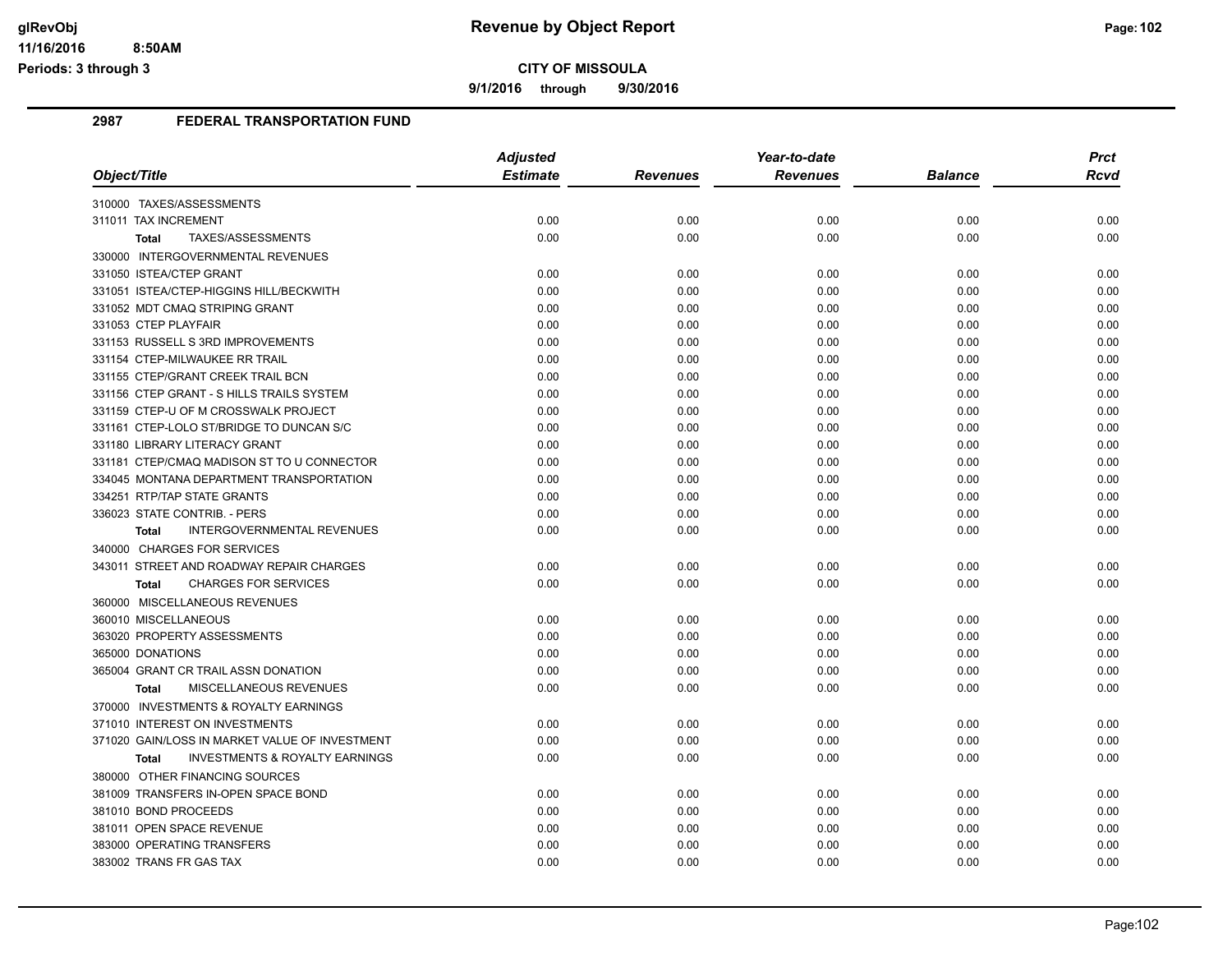**8:50AM**

**CITY OF MISSOULA**

**9/1/2016 through 9/30/2016**

| Object/Title                                | Adjusted<br><b>Estimate</b> | <b>Revenues</b> | Year-to-date<br><b>Revenues</b> | <b>Balance</b> | <b>Prct</b><br><b>Rcvd</b> |
|---------------------------------------------|-----------------------------|-----------------|---------------------------------|----------------|----------------------------|
| 383010 TRANS FR CIP                         | 0.00                        | 0.00            | 0.00                            | 0.00           | 0.00                       |
| 383014 TRANS FR MRA                         | 0.00                        | 0.00            | 0.00                            | 0.00           | 0.00                       |
| 383021 TRANS FR P&R TRAILS DEVLP            | 0.00                        | 0.00            | 0.00                            | 0.00           | 0.00                       |
| 383043 TRANSFERS FROM IMPACT FEES           | 0.00                        | 0.00            | 0.00                            | 0.00           | 0.00                       |
| OTHER FINANCING SOURCES<br><b>Total</b>     | 0.00                        | 0.00            | 0.00                            | 0.00           | 0.00                       |
| FEDERAL TRANSPORTATION FUND<br><b>Total</b> | 0.00                        | 0.00            | 0.00                            | 0.00           | 0.00                       |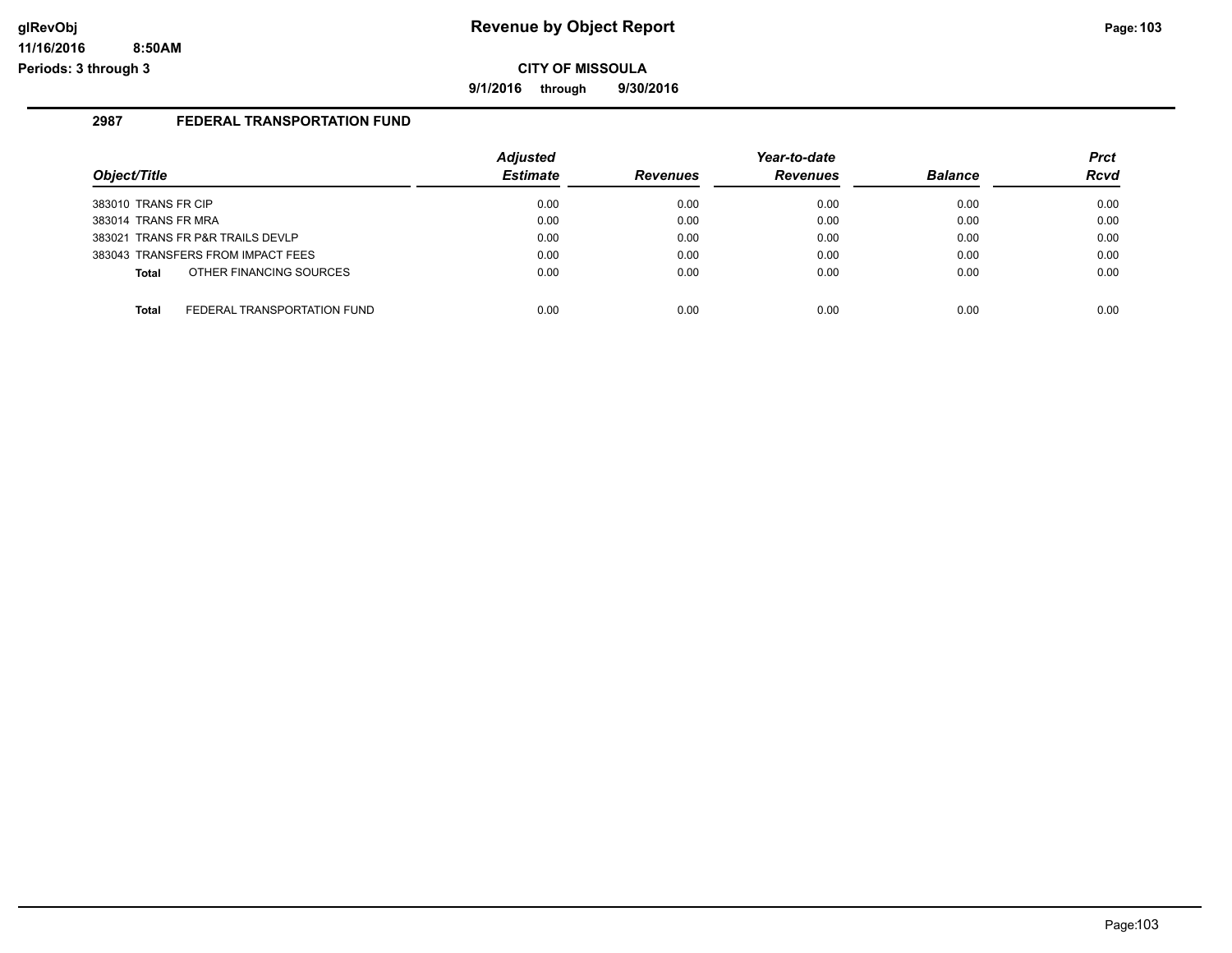**9/1/2016 through 9/30/2016**

**2988 GRANTS & DONATIONS FUND**

**2988 GRANTS & DONATIONS FUND**

|                                               | <b>Adjusted</b> |                 | Year-to-date    |                | <b>Prct</b> |
|-----------------------------------------------|-----------------|-----------------|-----------------|----------------|-------------|
| Object/Title                                  | <b>Estimate</b> | <b>Revenues</b> | <b>Revenues</b> | <b>Balance</b> | Rcvd        |
| 330000 INTERGOVERNMENTAL REVENUES             |                 |                 |                 |                |             |
| 331013 NORTHSIDE PED BRIDGE/ARRA-CDBG GRANT   | 0.00            | 0.00            | 0.00            | 0.00           | 0.00        |
| 331014 EECBG GRANT                            | 0.00            | 0.00            | 0.00            | 0.00           | 0.00        |
| 331022 EQUIPMENT GRANT                        | 0.00            | 0.00            | 0.00            | 0.00           | 0.00        |
| 331025 DV ACCOUNTABILITY PROJECT              | 0.00            | 0.00            | 0.00            | 0.00           | 0.00        |
| 331026 FY09 POLICE ICAC FEDERAL GRANT         | 0.00            | 0.00            | 0.00            | 0.00           | 0.00        |
| 331028 DUI-COPS IN SHOPS                      | 0.00            | 0.00            | 0.00            | 0.00           | 0.00        |
| 331029 CHRP GRANT                             | 0.00            | 0.00            | 0.00            | 0.00           | 0.00        |
| 331030 COMMUNITY RESOURCE OFFICER/MCPS        | 0.00            | 0.00            | 0.00            | 0.00           | 0.00        |
| 331090 EPA GRANT                              | 0.00            | 0.00            | $-212,016.23$   | 212,016.23     | 0.00        |
| 331113 *** Title Not Found ***                | 0.00            | 0.00            | 0.00            | 0.00           | 0.00        |
| 331178 DUI TASK FORCE GRANT                   | 0.00            | 0.00            | 0.00            | 0.00           | 0.00        |
| 331181 GRANTS/DONATIONS - FORT MISSOULA       | 0.00            | 0.00            | 0.00            | 0.00           | 0.00        |
| 334013 STATE GRANT - OT SEATBELT              | 0.00            | 0.00            | 0.00            | 0.00           | 0.00        |
| 334014 *** Title Not Found ***                | 0.00            | 0.00            | 0.00            | 0.00           | 0.00        |
| 334015 COPS TECHNOLOGY GRANT                  | 0.00            | 0.00            | 0.00            | 0.00           | 0.00        |
| 334016 BULLETPROOF VEST GRANT                 | 0.00            | 0.00            | 0.00            | 0.00           | 0.00        |
| 334018 STATE GRANT - CAPITAL                  | 0.00            | 0.00            | 0.00            | 0.00           | 0.00        |
| 334020 UNDERAGE DRINKING GRANT                | 0.00            | 0.00            | 0.00            | 0.00           | 0.00        |
| 334025 COUNTY WEED                            | 0.00            | 0.00            | 0.00            | 0.00           | 0.00        |
| 334028 DEPT OF AG INTERN GRANT                | 0.00            | 0.00            | 0.00            | 0.00           | 0.00        |
| 334076 BIG SKY TRUST FUND GRANTS              | 0.00            | 0.00            | 0.00            | 0.00           | 0.00        |
| 334121 DNRC-EPA AREA WIDE ASSESSMENT GRANT    | 0.00            | 0.00            | 0.00            | 0.00           | 0.00        |
| 336021 STATE CONTRIB - POLICE RETIREMENT      | 0.00            | 0.00            | 0.00            | 0.00           | 0.00        |
| 336023 STATE CONTRIB. - PERS                  | 0.00            | 0.00            | 0.00            | 0.00           | 0.00        |
| <b>INTERGOVERNMENTAL REVENUES</b><br>Total    | 0.00            | 0.00            | $-212,016.23$   | 212,016.23     | 0.00        |
| 340000 CHARGES FOR SERVICES                   |                 |                 |                 |                |             |
| 342000 ANTI-GRAFFITI PROJECT                  | 0.00            | 0.00            | 0.00            | 0.00           | 0.00        |
| 342013 SECURITY INVEST FEES                   | 0.00            | 0.00            | 0.00            | 0.00           | 0.00        |
| <b>CHARGES FOR SERVICES</b><br><b>Total</b>   | 0.00            | 0.00            | 0.00            | 0.00           | 0.00        |
| 360000 MISCELLANEOUS REVENUES                 |                 |                 |                 |                |             |
| 360010 MISCELLANEOUS                          | 0.00            | 0.00            | 0.00            | 0.00           | 0.00        |
| 365000 DONATIONS                              | 0.00            | 0.00            | 50.00           | $-50.00$       | 0.00        |
| 365015 GREEN BLOCK PILOT PROJECT              | 0.00            | 0.00            | 0.00            | 0.00           | 0.00        |
| 365021 PARKS AND RECS GRANTS & CONTRIBUTIONS  | 0.00            | 0.00            | 0.00            | 0.00           | 0.00        |
| <b>MISCELLANEOUS REVENUES</b><br><b>Total</b> | 0.00            | 0.00            | 50.00           | $-50.00$       | 0.00        |
| 380000 OTHER FINANCING SOURCES                |                 |                 |                 |                |             |
| 383002 TRANS FR GAS TAX                       | 0.00            | 0.00            | 0.00            | 0.00           | 0.00        |
|                                               |                 |                 |                 |                |             |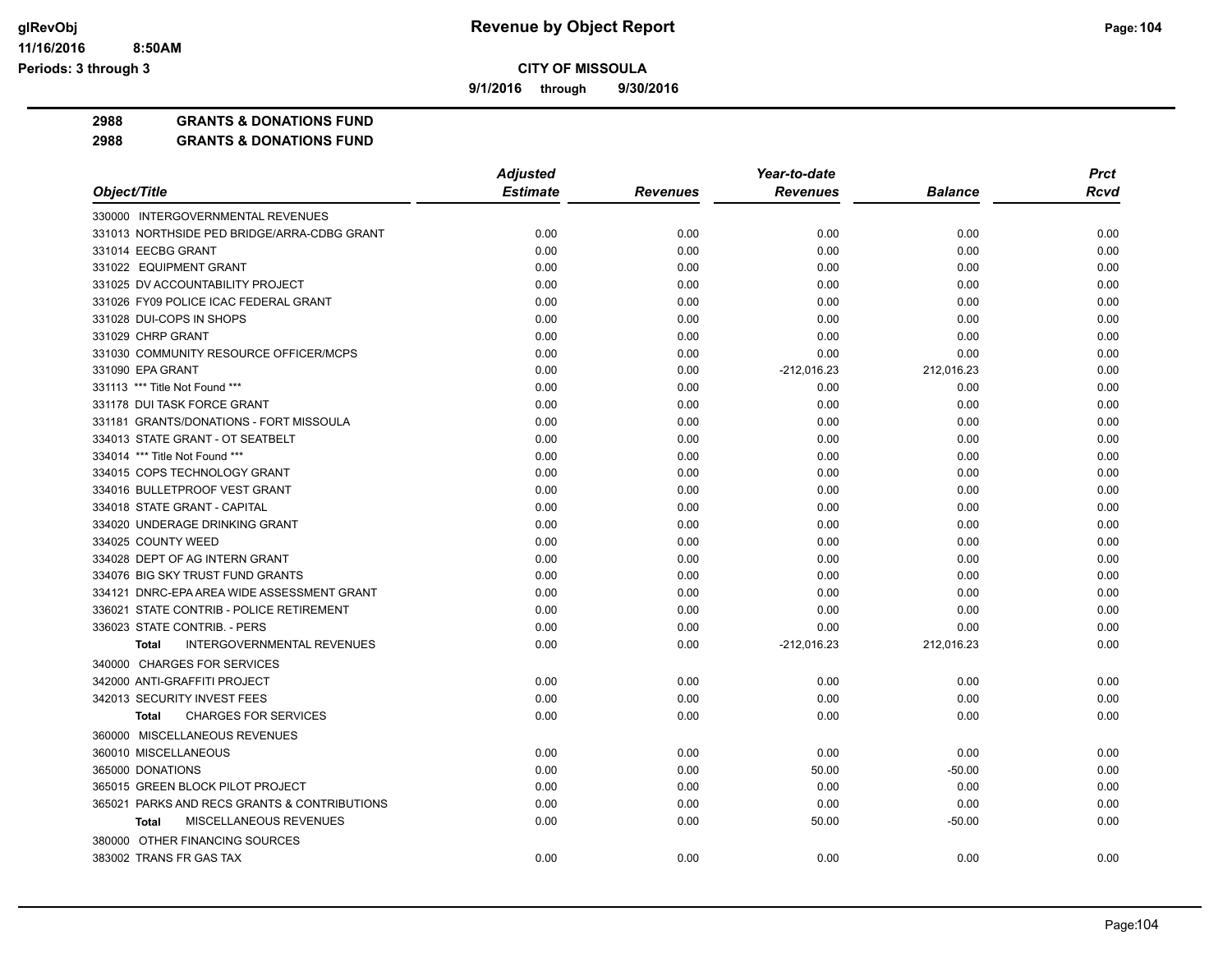**11/16/2016 8:50AM Periods: 3 through 3**

# **CITY OF MISSOULA**

**9/1/2016 through 9/30/2016**

## **2988 GRANTS & DONATIONS FUND**

**2988 GRANTS & DONATIONS FUND**

|                                                    | <b>Adjusted</b> |                 | Year-to-date    | <b>Balance</b> | Prct<br>Rcvd |
|----------------------------------------------------|-----------------|-----------------|-----------------|----------------|--------------|
| Object/Title                                       | <b>Estimate</b> | <b>Revenues</b> | <b>Revenues</b> |                |              |
| 383022 TRANS FR OPEN SPACE BOND                    | 0.00            | 0.00            | 0.00            | 0.00           | 0.00         |
| 383042 TRANSFERS FROM OTHER FUNDS                  | 0.00            | 0.00            | 0.00            | 0.00           | 0.00         |
| OTHER FINANCING SOURCES<br>Total                   | 0.00            | 0.00            | 0.00            | 0.00           | 0.00         |
| <b>GRANTS &amp; DONATIONS FUND</b><br><b>Total</b> | 0.00            | 0.00            | $-211.966.23$   | 211.966.23     | 0.00         |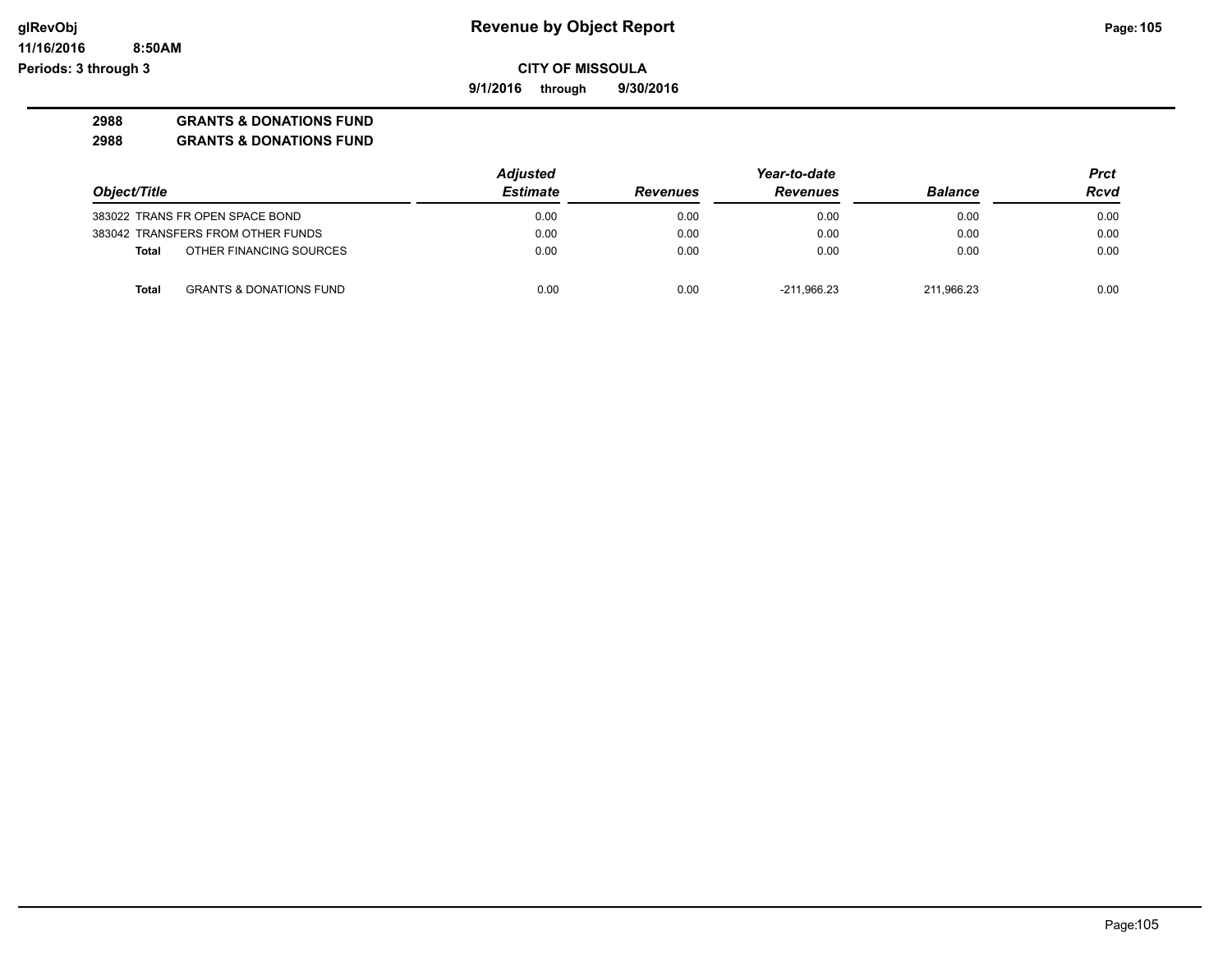**CITY OF MISSOULA**

**9/1/2016 through 9/30/2016**

## **2988 GRANTS & DONATIONS FUND**

 **8:50AM**

| Object/Title<br><b>Estimate</b><br><b>Revenues</b><br><b>Balance</b><br><b>Revenues</b><br>330000 INTERGOVERNMENTAL REVENUES<br>331013 NORTHSIDE PED BRIDGE/ARRA-CDBG GRANT<br>0.00<br>0.00<br>0.00<br>0.00<br>331014 EECBG GRANT<br>0.00<br>0.00<br>0.00<br>0.00<br>331022 EQUIPMENT GRANT<br>0.00<br>0.00<br>0.00<br>0.00<br>331025 DV ACCOUNTABILITY PROJECT<br>0.00<br>0.00<br>0.00<br>0.00<br>331026 FY09 POLICE ICAC FEDERAL GRANT<br>0.00<br>0.00<br>0.00<br>0.00<br>331028 DUI-COPS IN SHOPS<br>0.00<br>0.00<br>0.00<br>0.00<br>331029 CHRP GRANT<br>0.00<br>0.00<br>0.00<br>0.00<br>331030 COMMUNITY RESOURCE OFFICER/MCPS<br>0.00<br>0.00<br>0.00<br>0.00<br>331090 EPA GRANT<br>0.00<br>0.00<br>$-212,016.23$<br>212,016.23<br>331113 *** Title Not Found ***<br>0.00<br>0.00<br>0.00<br>0.00<br>331178 DUI TASK FORCE GRANT<br>0.00<br>0.00<br>0.00<br>0.00<br>331181 GRANTS/DONATIONS - FORT MISSOULA<br>0.00<br>0.00<br>0.00<br>0.00<br>334013 STATE GRANT - OT SEATBELT<br>0.00<br>0.00<br>0.00<br>0.00<br>334014 *** Title Not Found ***<br>0.00<br>0.00<br>0.00<br>0.00<br>334015 COPS TECHNOLOGY GRANT<br>0.00<br>0.00<br>0.00<br>0.00<br>334016 BULLETPROOF VEST GRANT<br>0.00<br>0.00<br>0.00<br>0.00<br>334018 STATE GRANT - CAPITAL<br>0.00<br>0.00<br>0.00<br>0.00<br>334020 UNDERAGE DRINKING GRANT<br>0.00<br>0.00<br>0.00<br>0.00<br>334025 COUNTY WEED<br>0.00<br>0.00<br>0.00<br>0.00 | <b>Prct</b> |
|-------------------------------------------------------------------------------------------------------------------------------------------------------------------------------------------------------------------------------------------------------------------------------------------------------------------------------------------------------------------------------------------------------------------------------------------------------------------------------------------------------------------------------------------------------------------------------------------------------------------------------------------------------------------------------------------------------------------------------------------------------------------------------------------------------------------------------------------------------------------------------------------------------------------------------------------------------------------------------------------------------------------------------------------------------------------------------------------------------------------------------------------------------------------------------------------------------------------------------------------------------------------------------------------------------------------------------------------------------------------------------------------------------------------|-------------|
|                                                                                                                                                                                                                                                                                                                                                                                                                                                                                                                                                                                                                                                                                                                                                                                                                                                                                                                                                                                                                                                                                                                                                                                                                                                                                                                                                                                                                   | Rcvd        |
|                                                                                                                                                                                                                                                                                                                                                                                                                                                                                                                                                                                                                                                                                                                                                                                                                                                                                                                                                                                                                                                                                                                                                                                                                                                                                                                                                                                                                   |             |
|                                                                                                                                                                                                                                                                                                                                                                                                                                                                                                                                                                                                                                                                                                                                                                                                                                                                                                                                                                                                                                                                                                                                                                                                                                                                                                                                                                                                                   | 0.00        |
|                                                                                                                                                                                                                                                                                                                                                                                                                                                                                                                                                                                                                                                                                                                                                                                                                                                                                                                                                                                                                                                                                                                                                                                                                                                                                                                                                                                                                   | 0.00        |
|                                                                                                                                                                                                                                                                                                                                                                                                                                                                                                                                                                                                                                                                                                                                                                                                                                                                                                                                                                                                                                                                                                                                                                                                                                                                                                                                                                                                                   | 0.00        |
|                                                                                                                                                                                                                                                                                                                                                                                                                                                                                                                                                                                                                                                                                                                                                                                                                                                                                                                                                                                                                                                                                                                                                                                                                                                                                                                                                                                                                   | 0.00        |
|                                                                                                                                                                                                                                                                                                                                                                                                                                                                                                                                                                                                                                                                                                                                                                                                                                                                                                                                                                                                                                                                                                                                                                                                                                                                                                                                                                                                                   | 0.00        |
|                                                                                                                                                                                                                                                                                                                                                                                                                                                                                                                                                                                                                                                                                                                                                                                                                                                                                                                                                                                                                                                                                                                                                                                                                                                                                                                                                                                                                   | 0.00        |
|                                                                                                                                                                                                                                                                                                                                                                                                                                                                                                                                                                                                                                                                                                                                                                                                                                                                                                                                                                                                                                                                                                                                                                                                                                                                                                                                                                                                                   | 0.00        |
|                                                                                                                                                                                                                                                                                                                                                                                                                                                                                                                                                                                                                                                                                                                                                                                                                                                                                                                                                                                                                                                                                                                                                                                                                                                                                                                                                                                                                   | 0.00        |
|                                                                                                                                                                                                                                                                                                                                                                                                                                                                                                                                                                                                                                                                                                                                                                                                                                                                                                                                                                                                                                                                                                                                                                                                                                                                                                                                                                                                                   | 0.00        |
|                                                                                                                                                                                                                                                                                                                                                                                                                                                                                                                                                                                                                                                                                                                                                                                                                                                                                                                                                                                                                                                                                                                                                                                                                                                                                                                                                                                                                   | 0.00        |
|                                                                                                                                                                                                                                                                                                                                                                                                                                                                                                                                                                                                                                                                                                                                                                                                                                                                                                                                                                                                                                                                                                                                                                                                                                                                                                                                                                                                                   | 0.00        |
|                                                                                                                                                                                                                                                                                                                                                                                                                                                                                                                                                                                                                                                                                                                                                                                                                                                                                                                                                                                                                                                                                                                                                                                                                                                                                                                                                                                                                   | 0.00        |
|                                                                                                                                                                                                                                                                                                                                                                                                                                                                                                                                                                                                                                                                                                                                                                                                                                                                                                                                                                                                                                                                                                                                                                                                                                                                                                                                                                                                                   | 0.00        |
|                                                                                                                                                                                                                                                                                                                                                                                                                                                                                                                                                                                                                                                                                                                                                                                                                                                                                                                                                                                                                                                                                                                                                                                                                                                                                                                                                                                                                   | 0.00        |
|                                                                                                                                                                                                                                                                                                                                                                                                                                                                                                                                                                                                                                                                                                                                                                                                                                                                                                                                                                                                                                                                                                                                                                                                                                                                                                                                                                                                                   | 0.00        |
|                                                                                                                                                                                                                                                                                                                                                                                                                                                                                                                                                                                                                                                                                                                                                                                                                                                                                                                                                                                                                                                                                                                                                                                                                                                                                                                                                                                                                   | 0.00        |
|                                                                                                                                                                                                                                                                                                                                                                                                                                                                                                                                                                                                                                                                                                                                                                                                                                                                                                                                                                                                                                                                                                                                                                                                                                                                                                                                                                                                                   | 0.00        |
|                                                                                                                                                                                                                                                                                                                                                                                                                                                                                                                                                                                                                                                                                                                                                                                                                                                                                                                                                                                                                                                                                                                                                                                                                                                                                                                                                                                                                   | 0.00        |
|                                                                                                                                                                                                                                                                                                                                                                                                                                                                                                                                                                                                                                                                                                                                                                                                                                                                                                                                                                                                                                                                                                                                                                                                                                                                                                                                                                                                                   | 0.00        |
| 334028 DEPT OF AG INTERN GRANT<br>0.00<br>0.00<br>0.00<br>0.00                                                                                                                                                                                                                                                                                                                                                                                                                                                                                                                                                                                                                                                                                                                                                                                                                                                                                                                                                                                                                                                                                                                                                                                                                                                                                                                                                    | 0.00        |
| 334076 BIG SKY TRUST FUND GRANTS<br>0.00<br>0.00<br>0.00<br>0.00                                                                                                                                                                                                                                                                                                                                                                                                                                                                                                                                                                                                                                                                                                                                                                                                                                                                                                                                                                                                                                                                                                                                                                                                                                                                                                                                                  | 0.00        |
| 334121 DNRC-EPA AREA WIDE ASSESSMENT GRANT<br>0.00<br>0.00<br>0.00<br>0.00                                                                                                                                                                                                                                                                                                                                                                                                                                                                                                                                                                                                                                                                                                                                                                                                                                                                                                                                                                                                                                                                                                                                                                                                                                                                                                                                        | 0.00        |
| 336021 STATE CONTRIB - POLICE RETIREMENT<br>0.00<br>0.00<br>0.00<br>0.00                                                                                                                                                                                                                                                                                                                                                                                                                                                                                                                                                                                                                                                                                                                                                                                                                                                                                                                                                                                                                                                                                                                                                                                                                                                                                                                                          | 0.00        |
| 336023 STATE CONTRIB. - PERS<br>0.00<br>0.00<br>0.00<br>0.00                                                                                                                                                                                                                                                                                                                                                                                                                                                                                                                                                                                                                                                                                                                                                                                                                                                                                                                                                                                                                                                                                                                                                                                                                                                                                                                                                      | 0.00        |
| <b>INTERGOVERNMENTAL REVENUES</b><br>0.00<br>212,016.23<br>0.00<br>$-212,016.23$<br><b>Total</b>                                                                                                                                                                                                                                                                                                                                                                                                                                                                                                                                                                                                                                                                                                                                                                                                                                                                                                                                                                                                                                                                                                                                                                                                                                                                                                                  | 0.00        |
| 340000 CHARGES FOR SERVICES                                                                                                                                                                                                                                                                                                                                                                                                                                                                                                                                                                                                                                                                                                                                                                                                                                                                                                                                                                                                                                                                                                                                                                                                                                                                                                                                                                                       |             |
| 342000 ANTI-GRAFFITI PROJECT<br>0.00<br>0.00<br>0.00<br>0.00                                                                                                                                                                                                                                                                                                                                                                                                                                                                                                                                                                                                                                                                                                                                                                                                                                                                                                                                                                                                                                                                                                                                                                                                                                                                                                                                                      | 0.00        |
| 342013 SECURITY INVEST FEES<br>0.00<br>0.00<br>0.00<br>0.00                                                                                                                                                                                                                                                                                                                                                                                                                                                                                                                                                                                                                                                                                                                                                                                                                                                                                                                                                                                                                                                                                                                                                                                                                                                                                                                                                       | 0.00        |
| 0.00<br><b>CHARGES FOR SERVICES</b><br>0.00<br>0.00<br>0.00<br>Total                                                                                                                                                                                                                                                                                                                                                                                                                                                                                                                                                                                                                                                                                                                                                                                                                                                                                                                                                                                                                                                                                                                                                                                                                                                                                                                                              | 0.00        |
| 360000 MISCELLANEOUS REVENUES                                                                                                                                                                                                                                                                                                                                                                                                                                                                                                                                                                                                                                                                                                                                                                                                                                                                                                                                                                                                                                                                                                                                                                                                                                                                                                                                                                                     |             |
| 360010 MISCELLANEOUS<br>0.00<br>0.00<br>0.00<br>0.00                                                                                                                                                                                                                                                                                                                                                                                                                                                                                                                                                                                                                                                                                                                                                                                                                                                                                                                                                                                                                                                                                                                                                                                                                                                                                                                                                              | 0.00        |
| 365000 DONATIONS<br>0.00<br>0.00<br>50.00<br>$-50.00$                                                                                                                                                                                                                                                                                                                                                                                                                                                                                                                                                                                                                                                                                                                                                                                                                                                                                                                                                                                                                                                                                                                                                                                                                                                                                                                                                             | 0.00        |
| 365015 GREEN BLOCK PILOT PROJECT<br>0.00<br>0.00<br>0.00<br>0.00                                                                                                                                                                                                                                                                                                                                                                                                                                                                                                                                                                                                                                                                                                                                                                                                                                                                                                                                                                                                                                                                                                                                                                                                                                                                                                                                                  | 0.00        |
| 365021 PARKS AND RECS GRANTS & CONTRIBUTIONS<br>0.00<br>0.00<br>0.00<br>0.00                                                                                                                                                                                                                                                                                                                                                                                                                                                                                                                                                                                                                                                                                                                                                                                                                                                                                                                                                                                                                                                                                                                                                                                                                                                                                                                                      | 0.00        |
| MISCELLANEOUS REVENUES<br>0.00<br>0.00<br>50.00<br>$-50.00$<br><b>Total</b>                                                                                                                                                                                                                                                                                                                                                                                                                                                                                                                                                                                                                                                                                                                                                                                                                                                                                                                                                                                                                                                                                                                                                                                                                                                                                                                                       | 0.00        |
| 380000 OTHER FINANCING SOURCES                                                                                                                                                                                                                                                                                                                                                                                                                                                                                                                                                                                                                                                                                                                                                                                                                                                                                                                                                                                                                                                                                                                                                                                                                                                                                                                                                                                    |             |
| 383002 TRANS FR GAS TAX<br>0.00<br>0.00<br>0.00<br>0.00                                                                                                                                                                                                                                                                                                                                                                                                                                                                                                                                                                                                                                                                                                                                                                                                                                                                                                                                                                                                                                                                                                                                                                                                                                                                                                                                                           | 0.00        |
| 383022 TRANS FR OPEN SPACE BOND<br>0.00<br>0.00<br>0.00<br>0.00                                                                                                                                                                                                                                                                                                                                                                                                                                                                                                                                                                                                                                                                                                                                                                                                                                                                                                                                                                                                                                                                                                                                                                                                                                                                                                                                                   | 0.00        |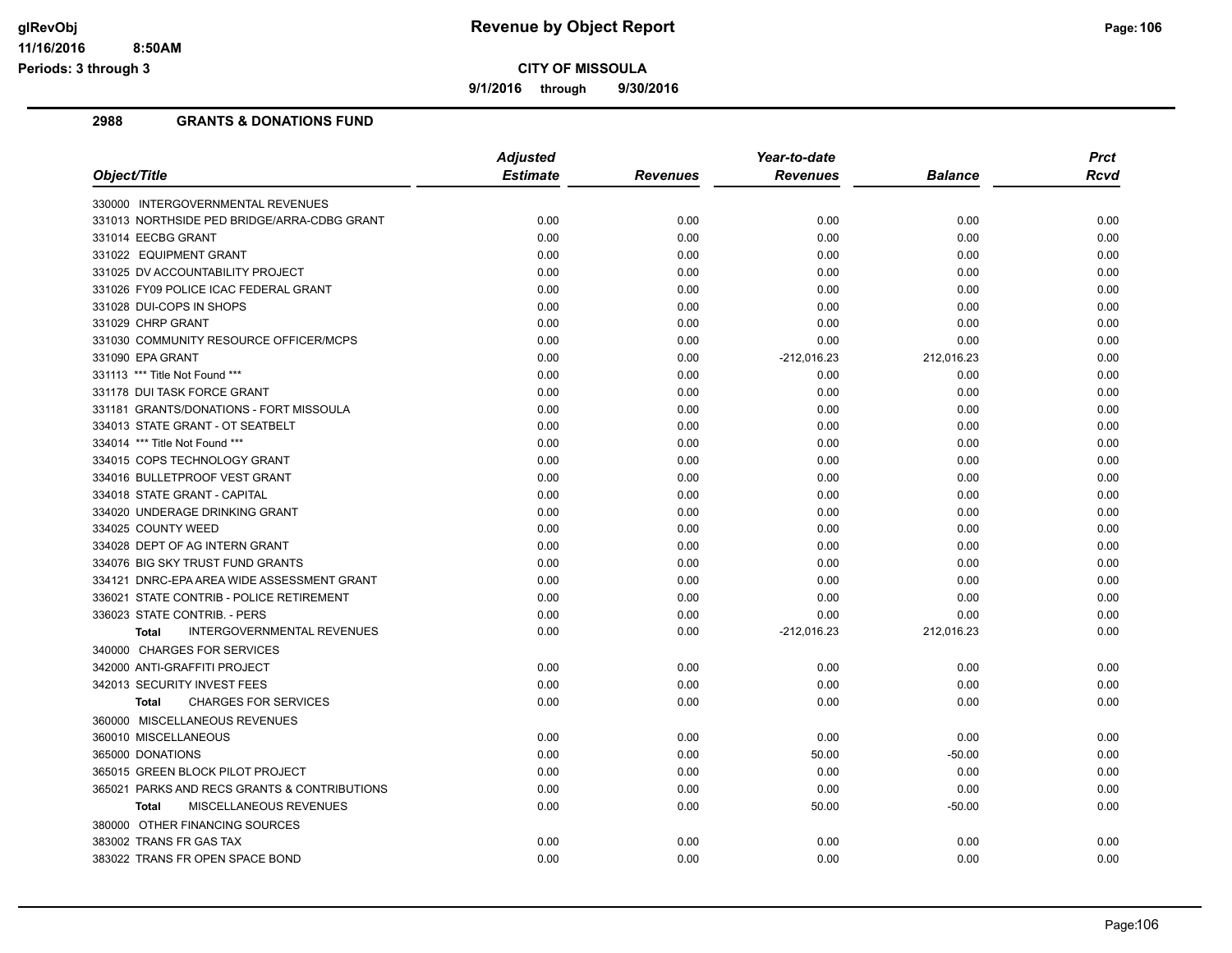**CITY OF MISSOULA**

**9/1/2016 through 9/30/2016**

#### **2988 GRANTS & DONATIONS FUND**

 **8:50AM**

|                                                    | <b>Adjusted</b> | Year-to-date    |                 |                | <b>Prct</b> |
|----------------------------------------------------|-----------------|-----------------|-----------------|----------------|-------------|
| Object/Title                                       | <b>Estimate</b> | <b>Revenues</b> | <b>Revenues</b> | <b>Balance</b> | <b>Rcvd</b> |
| 383042 TRANSFERS FROM OTHER FUNDS                  | 0.00            | 0.00            | 0.00            | 0.00           | 0.00        |
| OTHER FINANCING SOURCES<br><b>Total</b>            | 0.00            | 0.00            | 0.00            | 0.00           | 0.00        |
| <b>GRANTS &amp; DONATIONS FUND</b><br><b>Total</b> | 0.00            | 0.00            | $-211,966.23$   | 211.966.23     | 0.00        |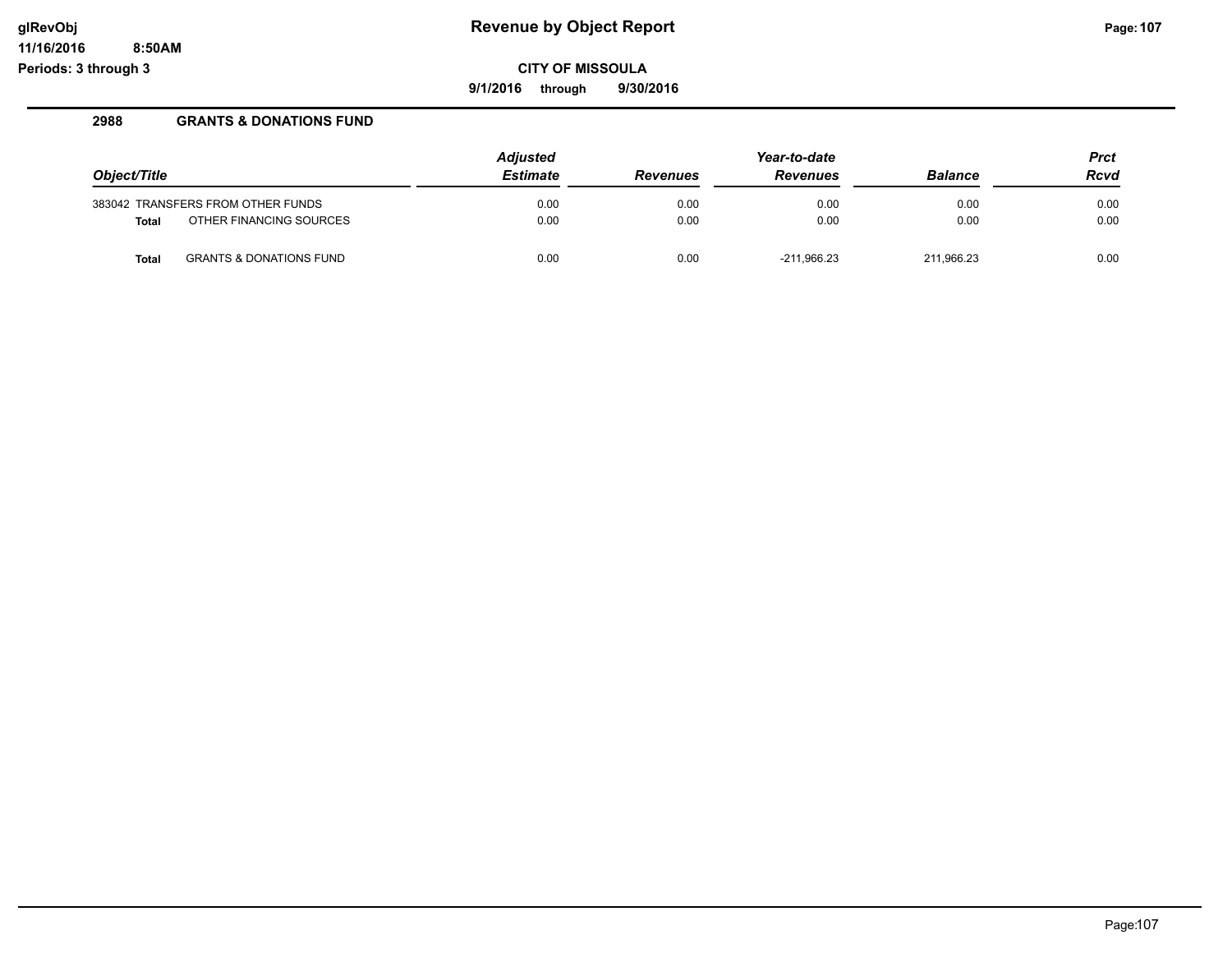**CITY OF MISSOULA**

**9/1/2016 through 9/30/2016**

**2989 POLICE GRANTS & DONATIONS**

 **8:50AM**

**2989 POLICE GRANTS & DONATIONS**

|                                             | <b>Adjusted</b> |                 | Year-to-date    |                | <b>Prct</b> |
|---------------------------------------------|-----------------|-----------------|-----------------|----------------|-------------|
| Object/Title                                | <b>Estimate</b> | <b>Revenues</b> | <b>Revenues</b> | <b>Balance</b> | <b>Rcvd</b> |
| 330000 INTERGOVERNMENTAL REVENUES           |                 |                 |                 |                |             |
| 331022 EQUIPMENT GRANT                      | 0.00            | 0.00            | 0.00            | 0.00           | 0.00        |
| 331026 ICAC GRANT                           | 0.00            | 0.00            | 0.00            | 0.00           | 0.00        |
| 331028 JAG VII                              | 0.00            | 0.00            | 0.00            | 0.00           | 0.00        |
| 334013 STATE GRANT - OT SEATBELT            | 0.00            | 0.00            | 0.00            | 0.00           | 0.00        |
| 334015 COPS TECHNOLOGY GRANT                | 0.00            | 0.00            | 0.00            | 0.00           | 0.00        |
| 334016 BULLETPROOF VEST GRANT               | 0.00            | 0.00            | 0.00            | 0.00           | 0.00        |
| 336021 STATE CONTRIB - POLICE RETIREMENT    | 0.00            | 0.00            | 0.00            | 0.00           | 0.00        |
| <b>INTERGOVERNMENTAL REVENUES</b><br>Total  | 0.00            | 0.00            | 0.00            | 0.00           | 0.00        |
| <b>CHARGES FOR SERVICES</b><br>340000       |                 |                 |                 |                |             |
| 342000 *** Title Not Found ***              | 0.00            | 0.00            | 0.00            | 0.00           | 0.00        |
| <b>CHARGES FOR SERVICES</b><br><b>Total</b> | 0.00            | 0.00            | 0.00            | 0.00           | 0.00        |
| <b>MISCELLANEOUS REVENUES</b><br>360000     |                 |                 |                 |                |             |
| 365000 DONATIONS                            | 0.00            | 0.00            | 0.00            | 0.00           | 0.00        |
| MISCELLANEOUS REVENUES<br>Total             | 0.00            | 0.00            | 0.00            | 0.00           | 0.00        |
| POLICE GRANTS & DONATIONS<br>Total          | 0.00            | 0.00            | 0.00            | 0.00           | 0.00        |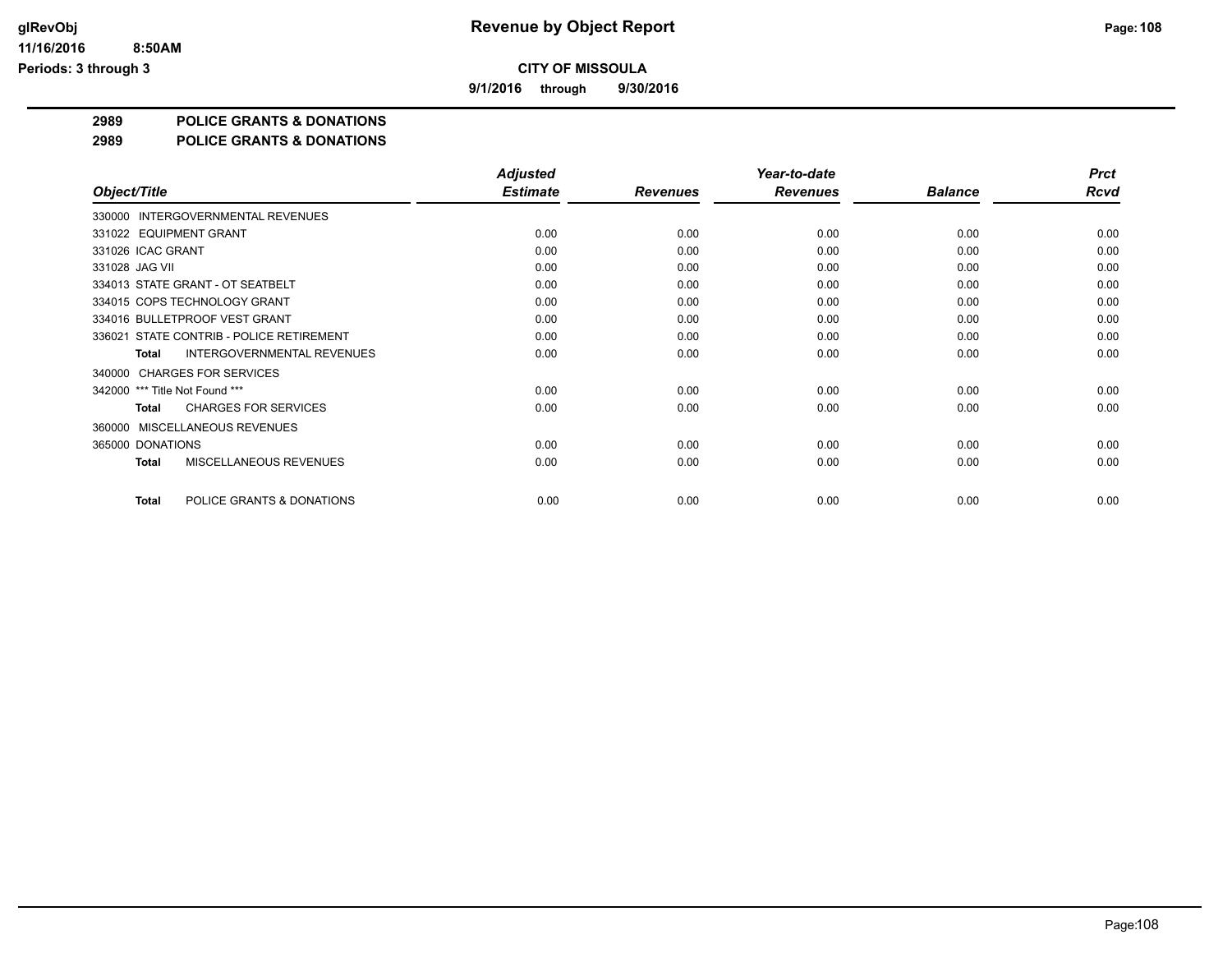**8:50AM**

**CITY OF MISSOULA**

**9/1/2016 through 9/30/2016**

### **2989 POLICE GRANTS & DONATIONS**

| Object/Title                                      | <b>Adjusted</b><br><b>Estimate</b> | <b>Revenues</b> | Year-to-date<br><b>Revenues</b> | <b>Balance</b> | <b>Prct</b><br><b>Rcvd</b> |
|---------------------------------------------------|------------------------------------|-----------------|---------------------------------|----------------|----------------------------|
| 330000 INTERGOVERNMENTAL REVENUES                 |                                    |                 |                                 |                |                            |
| 331022 EQUIPMENT GRANT                            | 0.00                               | 0.00            | 0.00                            | 0.00           | 0.00                       |
| 331026 ICAC GRANT                                 | 0.00                               | 0.00            | 0.00                            | 0.00           | 0.00                       |
| 331028 JAG VII                                    | 0.00                               | 0.00            | 0.00                            | 0.00           | 0.00                       |
| 334013 STATE GRANT - OT SEATBELT                  | 0.00                               | 0.00            | 0.00                            | 0.00           | 0.00                       |
| 334015 COPS TECHNOLOGY GRANT                      | 0.00                               | 0.00            | 0.00                            | 0.00           | 0.00                       |
| 334016 BULLETPROOF VEST GRANT                     | 0.00                               | 0.00            | 0.00                            | 0.00           | 0.00                       |
| 336021 STATE CONTRIB - POLICE RETIREMENT          | 0.00                               | 0.00            | 0.00                            | 0.00           | 0.00                       |
| <b>INTERGOVERNMENTAL REVENUES</b><br><b>Total</b> | 0.00                               | 0.00            | 0.00                            | 0.00           | 0.00                       |
| 340000 CHARGES FOR SERVICES                       |                                    |                 |                                 |                |                            |
| 342000 *** Title Not Found ***                    | 0.00                               | 0.00            | 0.00                            | 0.00           | 0.00                       |
| <b>CHARGES FOR SERVICES</b><br><b>Total</b>       | 0.00                               | 0.00            | 0.00                            | 0.00           | 0.00                       |
| 360000 MISCELLANEOUS REVENUES                     |                                    |                 |                                 |                |                            |
| 365000 DONATIONS                                  | 0.00                               | 0.00            | 0.00                            | 0.00           | 0.00                       |
| MISCELLANEOUS REVENUES<br><b>Total</b>            | 0.00                               | 0.00            | 0.00                            | 0.00           | 0.00                       |
| POLICE GRANTS & DONATIONS<br><b>Total</b>         | 0.00                               | 0.00            | 0.00                            | 0.00           | 0.00                       |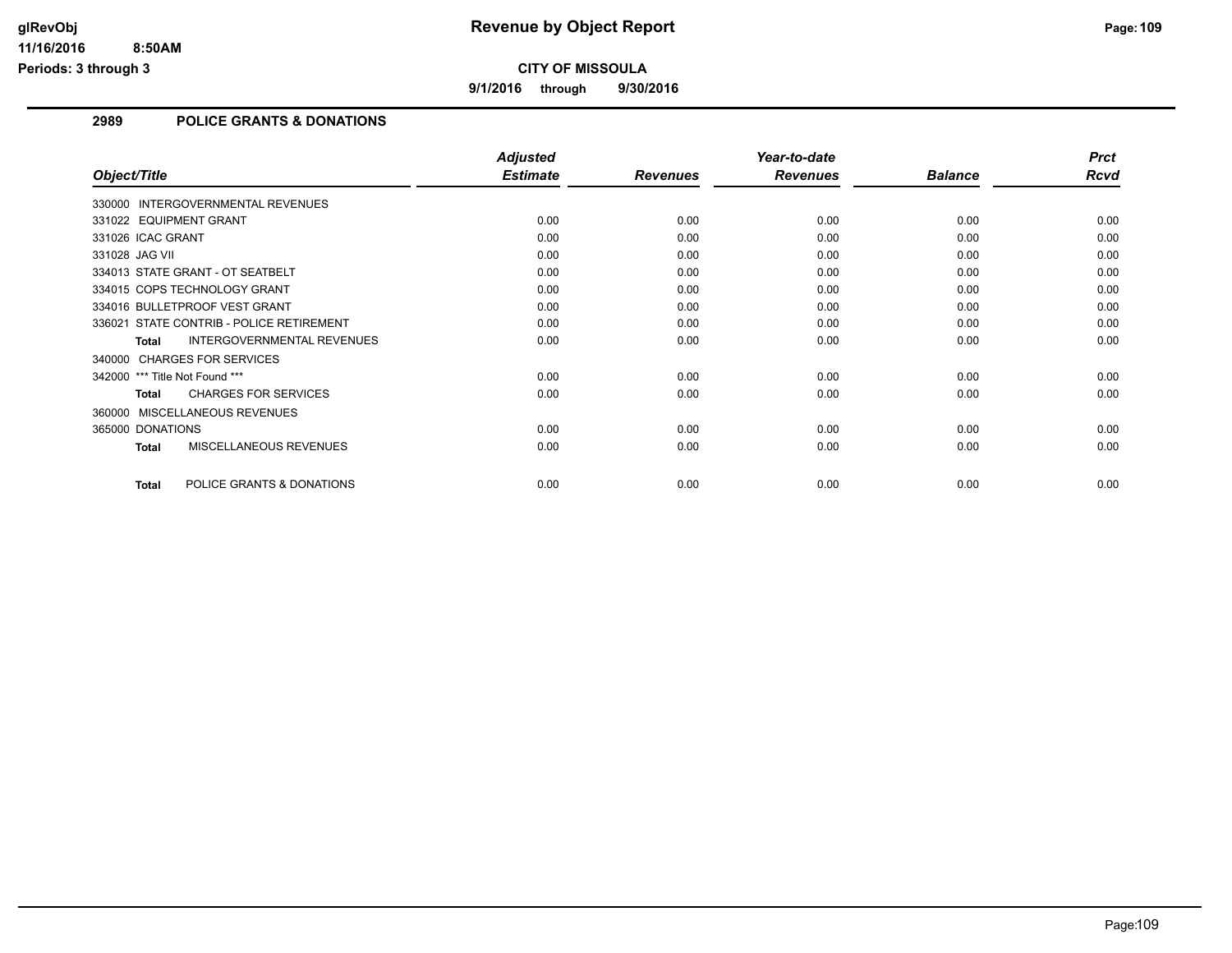**9/1/2016 through 9/30/2016**

**3000 SID REVOLVING FUND**

**3000 SID REVOLVING FUND**

|                                                     | <b>Adjusted</b> |                 | Year-to-date    |                | <b>Prct</b> |
|-----------------------------------------------------|-----------------|-----------------|-----------------|----------------|-------------|
| Object/Title                                        | <b>Estimate</b> | <b>Revenues</b> | <b>Revenues</b> | <b>Balance</b> | <b>Rcvd</b> |
| 360000 MISCELLANEOUS REVENUES                       |                 |                 |                 |                |             |
| 360000 MISCELLANEOUS REVENUES                       | 0.00            | 0.00            | 0.00            | 0.00           | 0.00        |
| 360010 MISCELLANEOUS                                | 0.00            | 0.00            | 0.00            | 0.00           | 0.00        |
| 362000 OTHER MISCELLANEOUS REVENUE                  | 0.00            | 0.00            | 0.00            | 0.00           | 0.00        |
| MISCELLANEOUS REVENUES<br>Total                     | 0.00            | 0.00            | 0.00            | 0.00           | 0.00        |
| <b>INVESTMENTS &amp; ROYALTY EARNINGS</b><br>370000 |                 |                 |                 |                |             |
| 371010 INTEREST ON INVESTMENTS                      | 0.00            | 0.00            | 0.00            | 0.00           | 0.00        |
| 371020 GAIN/LOSS IN MARKET VALUE OF INVESTMENTS     | 0.00            | 0.00            | 0.00            | 0.00           | 0.00        |
| <b>INVESTMENTS &amp; ROYALTY EARNINGS</b><br>Total  | 0.00            | 0.00            | 0.00            | 0.00           | 0.00        |
| OTHER FINANCING SOURCES<br>380000                   |                 |                 |                 |                |             |
| 380000 OTHER FINANCING SOURCES                      | 0.00            | 0.00            | 0.00            | 0.00           | 0.00        |
| 381002 SRF LOAN                                     | 0.00            | 0.00            | 0.00            | 0.00           | 0.00        |
| 381009 TRANSFERS IN                                 | 0.00            | 0.00            | 0.00            | 0.00           | 0.00        |
| 381030 SID BONDS PROCEEDS                           | 0.00            | 0.00            | 0.00            | 0.00           | 0.00        |
| 383000 OPERATING TRANSFERS                          | 0.00            | 0.00            | 144,634.25      | $-144,634.25$  | 0.00        |
| 383039 FROM SID TRANSFERS                           | 0.00            | 0.00            | 0.00            | 0.00           | 0.00        |
| OTHER FINANCING SOURCES<br><b>Total</b>             | 0.00            | 0.00            | 144,634.25      | $-144,634.25$  | 0.00        |
| SID REVOLVING FUND<br><b>Total</b>                  | 0.00            | 0.00            | 144,634.25      | $-144,634.25$  | 0.00        |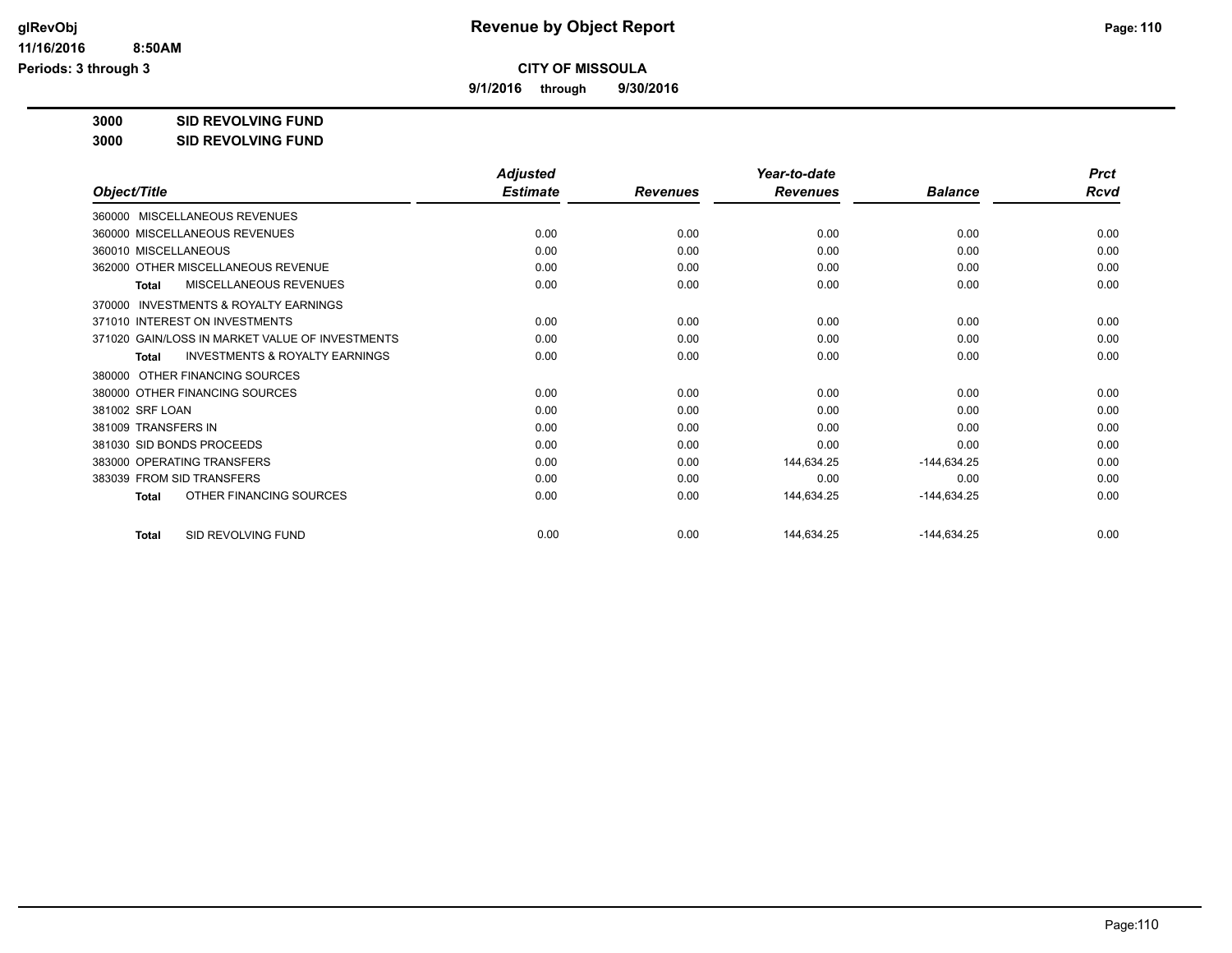**CITY OF MISSOULA**

**9/1/2016 through 9/30/2016**

#### **3000 SID REVOLVING FUND**

|                                                           | <b>Adjusted</b> |                 | Year-to-date    |                | <b>Prct</b> |
|-----------------------------------------------------------|-----------------|-----------------|-----------------|----------------|-------------|
| Object/Title                                              | <b>Estimate</b> | <b>Revenues</b> | <b>Revenues</b> | <b>Balance</b> | Rcvd        |
| 360000 MISCELLANEOUS REVENUES                             |                 |                 |                 |                |             |
| 360000 MISCELLANEOUS REVENUES                             | 0.00            | 0.00            | 0.00            | 0.00           | 0.00        |
| 360010 MISCELLANEOUS                                      | 0.00            | 0.00            | 0.00            | 0.00           | 0.00        |
| 362000 OTHER MISCELLANEOUS REVENUE                        | 0.00            | 0.00            | 0.00            | 0.00           | 0.00        |
| MISCELLANEOUS REVENUES<br><b>Total</b>                    | 0.00            | 0.00            | 0.00            | 0.00           | 0.00        |
| <b>INVESTMENTS &amp; ROYALTY EARNINGS</b><br>370000       |                 |                 |                 |                |             |
| 371010 INTEREST ON INVESTMENTS                            | 0.00            | 0.00            | 0.00            | 0.00           | 0.00        |
| 371020 GAIN/LOSS IN MARKET VALUE OF INVESTMENT            | 0.00            | 0.00            | 0.00            | 0.00           | 0.00        |
| <b>INVESTMENTS &amp; ROYALTY EARNINGS</b><br><b>Total</b> | 0.00            | 0.00            | 0.00            | 0.00           | 0.00        |
| 380000 OTHER FINANCING SOURCES                            |                 |                 |                 |                |             |
| 380000 OTHER FINANCING SOURCES                            | 0.00            | 0.00            | 0.00            | 0.00           | 0.00        |
| 381002 SRF LOAN                                           | 0.00            | 0.00            | 0.00            | 0.00           | 0.00        |
| 381009 TRANSFERS IN                                       | 0.00            | 0.00            | 0.00            | 0.00           | 0.00        |
| 381030 SID BONDS PROCEEDS                                 | 0.00            | 0.00            | 0.00            | 0.00           | 0.00        |
| 383000 OPERATING TRANSFERS                                | 0.00            | 0.00            | 144,634.25      | $-144,634.25$  | 0.00        |
| 383039 FROM SID TRANSFERS                                 | 0.00            | 0.00            | 0.00            | 0.00           | 0.00        |
| OTHER FINANCING SOURCES<br><b>Total</b>                   | 0.00            | 0.00            | 144,634.25      | $-144,634.25$  | 0.00        |
| SID REVOLVING FUND<br><b>Total</b>                        | 0.00            | 0.00            | 144,634.25      | $-144,634.25$  | 0.00        |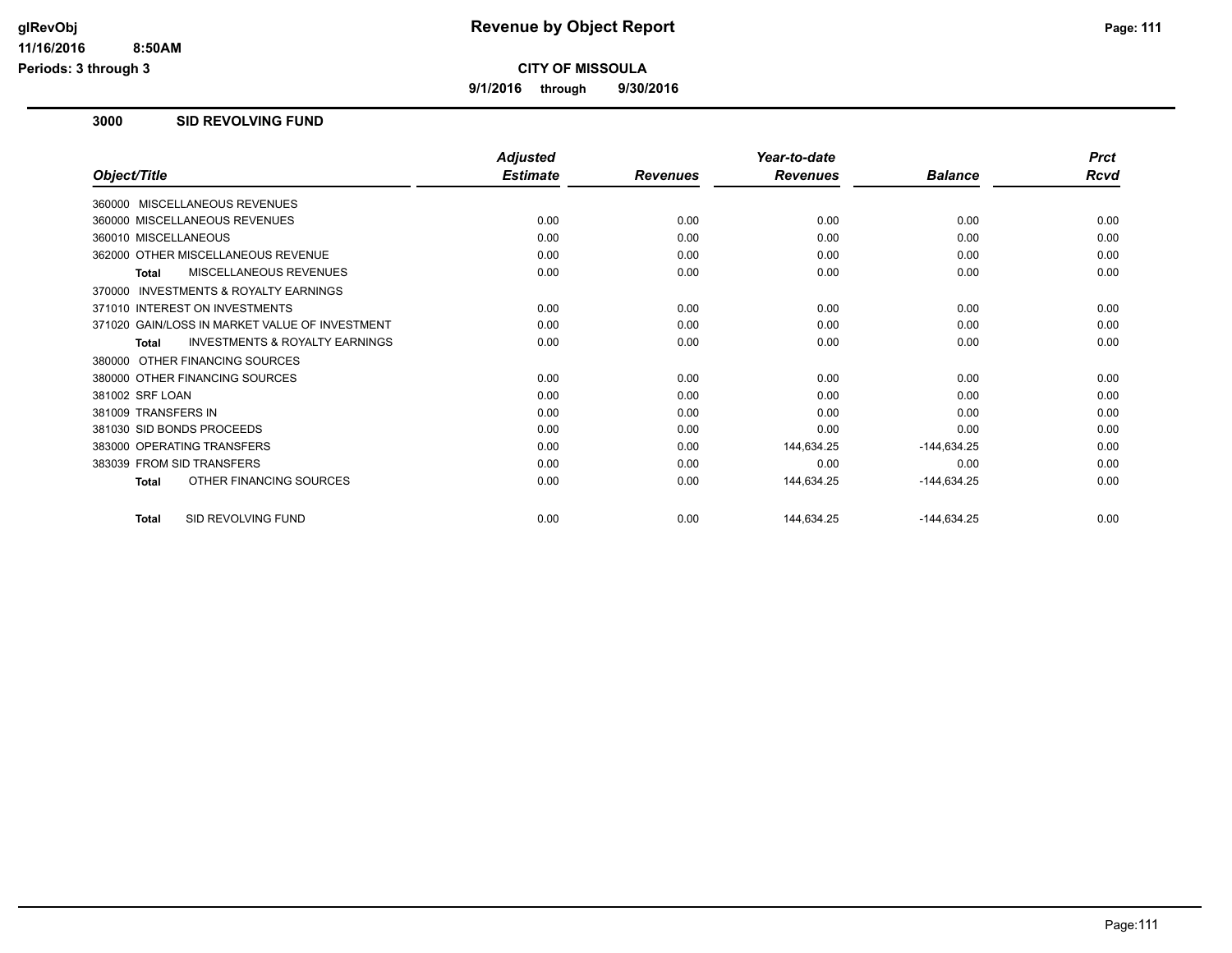**8:50AM**

**CITY OF MISSOULA**

**9/1/2016 through 9/30/2016**

## **3065 1998 PUBLIC SAFETY G O BONDS FUND**

**3065 1998 PUBLIC SAFETY G O BONDS FUND**

|                                                     | <b>Adjusted</b> |                 | Year-to-date    |                | <b>Prct</b> |
|-----------------------------------------------------|-----------------|-----------------|-----------------|----------------|-------------|
| Object/Title                                        | <b>Estimate</b> | <b>Revenues</b> | <b>Revenues</b> | <b>Balance</b> | <b>Rcvd</b> |
| 310000 TAXES/ASSESSMENTS                            |                 |                 |                 |                |             |
| 310000 TAXES/ASSESSMENTS                            | 0.00            | 0.00            | 0.00            | 0.00           | 0.00        |
| 311000 GENERAL PROPERTY TAXES                       | 0.00            | 0.00            | 0.00            | 0.00           | 0.00        |
| 311001 CURRENT TAXES                                | 0.00            | 0.00            | 0.00            | 0.00           | 0.00        |
| 311030 MOTOR VEHICLE TAXES                          | 0.00            | 0.00            | 0.00            | 0.00           | 0.00        |
| 312000 PENALTIES & INTEREST - DELINQUENT TAXES      | 0.00            | 0.00            | 0.00            | 0.00           | 0.00        |
| 312001 PENALTIES & INTEREST                         | 0.00            | 0.00            | 0.00            | 0.00           | 0.00        |
| 314000 PROP TAX - OTHER THAN ASSESSED VAL           | 0.00            | 0.00            | 0.00            | 0.00           | 0.00        |
| 314001 LIGHT VEHICLE TAX                            | 0.00            | 0.00            | 0.00            | 0.00           | 0.00        |
| TAXES/ASSESSMENTS<br><b>Total</b>                   | 0.00            | 0.00            | 0.00            | 0.00           | 0.00        |
| 330000 INTERGOVERNMENTAL REVENUES                   |                 |                 |                 |                |             |
| 334056 BANK CORP. LIC. TAX - (PREVIOUS YEARS)       | 0.00            | 0.00            | 0.00            | 0.00           | 0.00        |
| 335210 PERSONAL PROPERTY TAX REIMBURSEMENT          | 0.00            | 0.00            | 0.00            | 0.00           | 0.00        |
| 335230 HB 124 REVENUE                               | 0.00            | 0.00            | 0.00            | 0.00           | 0.00        |
| 335250 STATE REIMB - SB #184                        | 0.00            | 0.00            | 0.00            | 0.00           | 0.00        |
| <b>INTERGOVERNMENTAL REVENUES</b><br><b>Total</b>   | 0.00            | 0.00            | 0.00            | 0.00           | 0.00        |
| 360000 MISCELLANEOUS REVENUES                       |                 |                 |                 |                |             |
| 360010 MISCELLANEOUS                                | 0.00            | 0.00            | 0.00            | 0.00           | 0.00        |
| MISCELLANEOUS REVENUES<br><b>Total</b>              | 0.00            | 0.00            | 0.00            | 0.00           | 0.00        |
| <b>INVESTMENTS &amp; ROYALTY EARNINGS</b><br>370000 |                 |                 |                 |                |             |
| 371010 INTEREST ON INVESTMENTS                      | 0.00            | 0.00            | 0.00            | 0.00           | 0.00        |
| 371020 GAIN/LOSS IN MARKET VALUE OF INVESTMENTS     | 0.00            | 0.00            | 0.00            | 0.00           | 0.00        |
| <b>INVESTMENTS &amp; ROYALTY EARNINGS</b><br>Total  | 0.00            | 0.00            | 0.00            | 0.00           | 0.00        |
| 380000 OTHER FINANCING SOURCES                      |                 |                 |                 |                |             |
| 381010 BOND PROCEEDS                                | 0.00            | 0.00            | 0.00            | 0.00           | 0.00        |
| 383042 TRANSFERS FROM OTHER FUNDS                   | 0.00            | 0.00            | 0.00            | 0.00           | 0.00        |
| OTHER FINANCING SOURCES<br><b>Total</b>             | 0.00            | 0.00            | 0.00            | 0.00           | 0.00        |
| 1998 PUBLIC SAFETY G O BONDS FUND<br>Total          | 0.00            | 0.00            | 0.00            | 0.00           | 0.00        |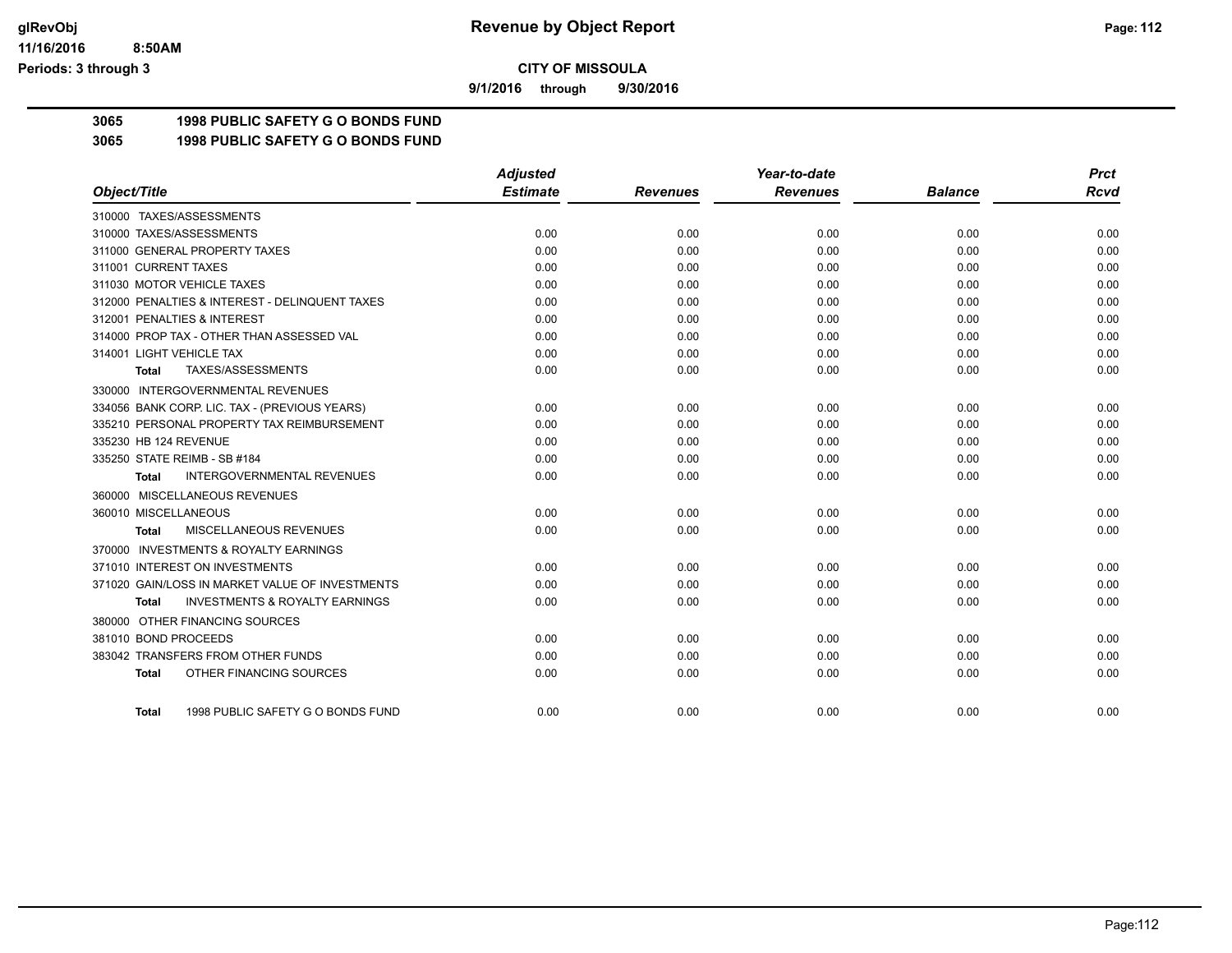**9/1/2016 through 9/30/2016**

#### **3065 1998 PUBLIC SAFETY G O BONDS FUND**

| Object/Title                                              | <b>Adjusted</b><br><b>Estimate</b> | <b>Revenues</b> | Year-to-date<br><b>Revenues</b> | <b>Balance</b> | <b>Prct</b><br>Rcvd |
|-----------------------------------------------------------|------------------------------------|-----------------|---------------------------------|----------------|---------------------|
|                                                           |                                    |                 |                                 |                |                     |
| 310000 TAXES/ASSESSMENTS                                  |                                    |                 |                                 |                |                     |
| 310000 TAXES/ASSESSMENTS                                  | 0.00                               | 0.00            | 0.00                            | 0.00           | 0.00                |
| 311000 GENERAL PROPERTY TAXES                             | 0.00                               | 0.00            | 0.00                            | 0.00           | 0.00                |
| 311001 CURRENT TAXES                                      | 0.00                               | 0.00            | 0.00                            | 0.00           | 0.00                |
| 311030 MOTOR VEHICLE TAXES                                | 0.00                               | 0.00            | 0.00                            | 0.00           | 0.00                |
| 312000 PENALTIES & INTEREST - DELINQUENT TAXES            | 0.00                               | 0.00            | 0.00                            | 0.00           | 0.00                |
| 312001 PENALTIES & INTEREST                               | 0.00                               | 0.00            | 0.00                            | 0.00           | 0.00                |
| 314000 PROP TAX - OTHER THAN ASSESSED VAL                 | 0.00                               | 0.00            | 0.00                            | 0.00           | 0.00                |
| 314001 LIGHT VEHICLE TAX                                  | 0.00                               | 0.00            | 0.00                            | 0.00           | 0.00                |
| TAXES/ASSESSMENTS<br><b>Total</b>                         | 0.00                               | 0.00            | 0.00                            | 0.00           | 0.00                |
| 330000 INTERGOVERNMENTAL REVENUES                         |                                    |                 |                                 |                |                     |
| 334056 BANK CORP. LIC. TAX - (PREVIOUS YEARS)             | 0.00                               | 0.00            | 0.00                            | 0.00           | 0.00                |
| 335210 PERSONAL PROPERTY TAX REIMBURSEMENT                | 0.00                               | 0.00            | 0.00                            | 0.00           | 0.00                |
| 335230 HB 124 REVENUE                                     | 0.00                               | 0.00            | 0.00                            | 0.00           | 0.00                |
| 335250 STATE REIMB - SB #184                              | 0.00                               | 0.00            | 0.00                            | 0.00           | 0.00                |
| <b>INTERGOVERNMENTAL REVENUES</b><br><b>Total</b>         | 0.00                               | 0.00            | 0.00                            | 0.00           | 0.00                |
| 360000 MISCELLANEOUS REVENUES                             |                                    |                 |                                 |                |                     |
| 360010 MISCELLANEOUS                                      | 0.00                               | 0.00            | 0.00                            | 0.00           | 0.00                |
| <b>MISCELLANEOUS REVENUES</b><br><b>Total</b>             | 0.00                               | 0.00            | 0.00                            | 0.00           | 0.00                |
| 370000 INVESTMENTS & ROYALTY EARNINGS                     |                                    |                 |                                 |                |                     |
| 371010 INTEREST ON INVESTMENTS                            | 0.00                               | 0.00            | 0.00                            | 0.00           | 0.00                |
| 371020 GAIN/LOSS IN MARKET VALUE OF INVESTMENT            | 0.00                               | 0.00            | 0.00                            | 0.00           | 0.00                |
| <b>INVESTMENTS &amp; ROYALTY EARNINGS</b><br><b>Total</b> | 0.00                               | 0.00            | 0.00                            | 0.00           | 0.00                |
| 380000 OTHER FINANCING SOURCES                            |                                    |                 |                                 |                |                     |
| 381010 BOND PROCEEDS                                      | 0.00                               | 0.00            | 0.00                            | 0.00           | 0.00                |
| 383042 TRANSFERS FROM OTHER FUNDS                         | 0.00                               | 0.00            | 0.00                            | 0.00           | 0.00                |
| OTHER FINANCING SOURCES<br><b>Total</b>                   | 0.00                               | 0.00            | 0.00                            | 0.00           | 0.00                |
|                                                           |                                    |                 |                                 |                |                     |
| 1998 PUBLIC SAFETY G O BONDS FUND<br>Total                | 0.00                               | 0.00            | 0.00                            | 0.00           | 0.00                |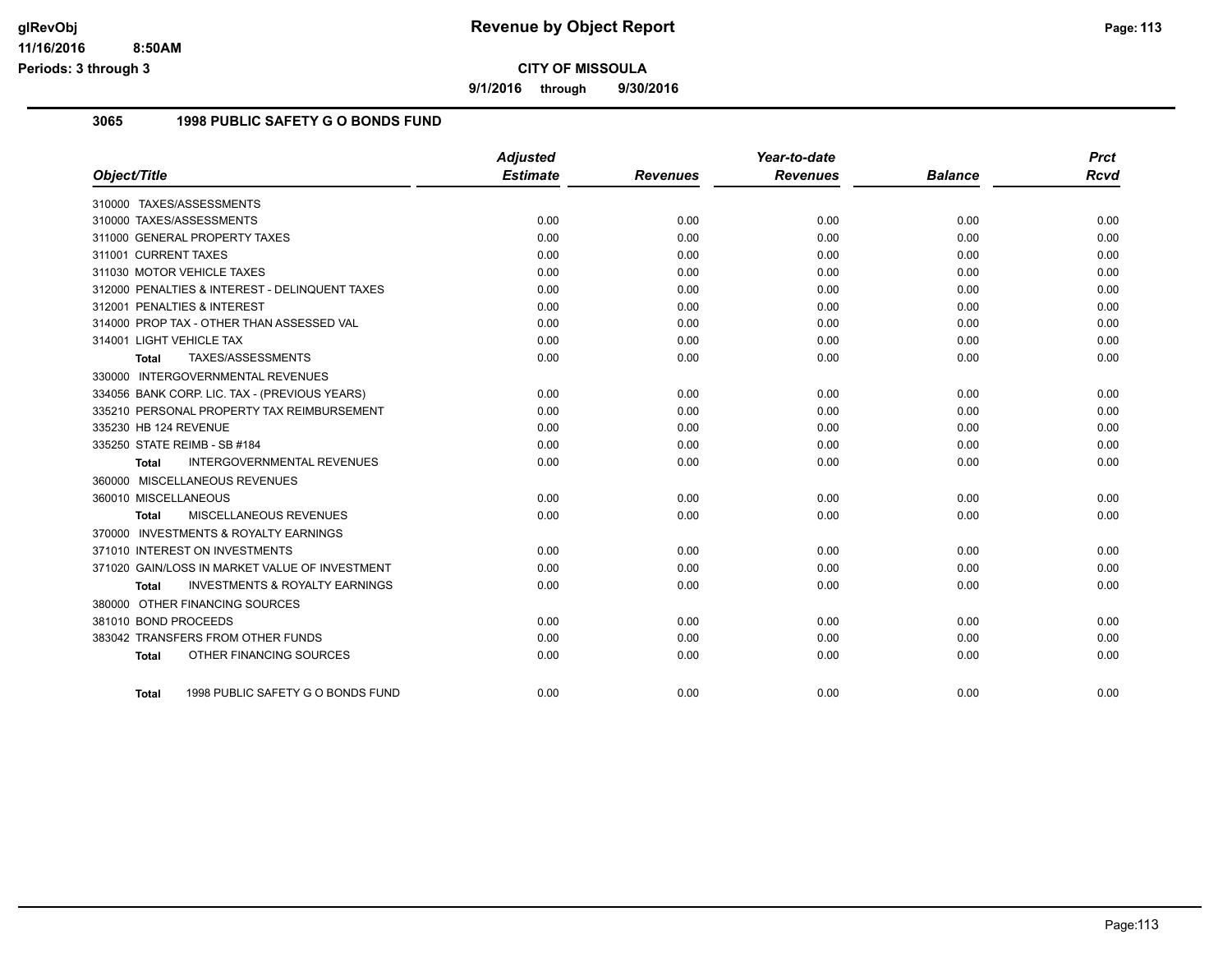**CITY OF MISSOULA**

**9/1/2016 through 9/30/2016**

**3070 1996 OPEN SPACE GO BONDS**

 **8:50AM**

**3070 1996 OPEN SPACE GO BONDS**

|                                                           | <b>Adjusted</b> |                 | Year-to-date    |                | <b>Prct</b> |
|-----------------------------------------------------------|-----------------|-----------------|-----------------|----------------|-------------|
| Object/Title                                              | <b>Estimate</b> | <b>Revenues</b> | <b>Revenues</b> | <b>Balance</b> | Rcvd        |
| 310000 TAXES/ASSESSMENTS                                  |                 |                 |                 |                |             |
| 310000 TAXES/ASSESSMENTS                                  | 0.00            | 0.00            | 0.00            | 0.00           | 0.00        |
| 311000 GENERAL PROPERTY TAXES                             | 0.00            | 0.00            | 0.00            | 0.00           | 0.00        |
| 311030 MOTOR VEHICLE TAXES                                | 0.00            | 0.00            | 0.00            | 0.00           | 0.00        |
| 312000 PENALTIES & INTEREST - DELINQUENT TAXES            | 0.00            | 0.00            | 0.00            | 0.00           | 0.00        |
| 312001 PENALTIES & INTEREST                               | 0.00            | 0.00            | 0.00            | 0.00           | 0.00        |
| 314000 PROP TAX - OTHER THAN ASSESSED VAL                 | 0.00            | 0.00            | 0.00            | 0.00           | 0.00        |
| 314001 LIGHT VEHICLE TAX                                  | 0.00            | 0.00            | 0.00            | 0.00           | 0.00        |
| TAXES/ASSESSMENTS<br><b>Total</b>                         | 0.00            | 0.00            | 0.00            | 0.00           | 0.00        |
| INTERGOVERNMENTAL REVENUES<br>330000                      |                 |                 |                 |                |             |
| 334056 BANK CORP. LIC. TAX - (PREVIOUS YEARS)             | 0.00            | 0.00            | 0.00            | 0.00           | 0.00        |
| 335210 PERSONAL PROPERTY TAX REIMBURSEMENT                | 0.00            | 0.00            | 0.00            | 0.00           | 0.00        |
| 335250 STATE REIMB - SB #184                              | 0.00            | 0.00            | 0.00            | 0.00           | 0.00        |
| <b>INTERGOVERNMENTAL REVENUES</b><br><b>Total</b>         | 0.00            | 0.00            | 0.00            | 0.00           | 0.00        |
| <b>INVESTMENTS &amp; ROYALTY EARNINGS</b><br>370000       |                 |                 |                 |                |             |
| 371010 INTEREST ON INVESTMENTS                            | 0.00            | 0.00            | 0.00            | 0.00           | 0.00        |
| 371020 GAIN/LOSS IN MARKET VALUE OF INVESTMENTS           | 0.00            | 0.00            | 0.00            | 0.00           | 0.00        |
| <b>INVESTMENTS &amp; ROYALTY EARNINGS</b><br><b>Total</b> | 0.00            | 0.00            | 0.00            | 0.00           | 0.00        |
| OTHER FINANCING SOURCES<br>380000                         |                 |                 |                 |                |             |
| 381010 BOND PROCEEDS                                      | 0.00            | 0.00            | 0.00            | 0.00           | 0.00        |
| OTHER FINANCING SOURCES<br><b>Total</b>                   | 0.00            | 0.00            | 0.00            | 0.00           | 0.00        |
| 1996 OPEN SPACE GO BONDS<br><b>Total</b>                  | 0.00            | 0.00            | 0.00            | 0.00           | 0.00        |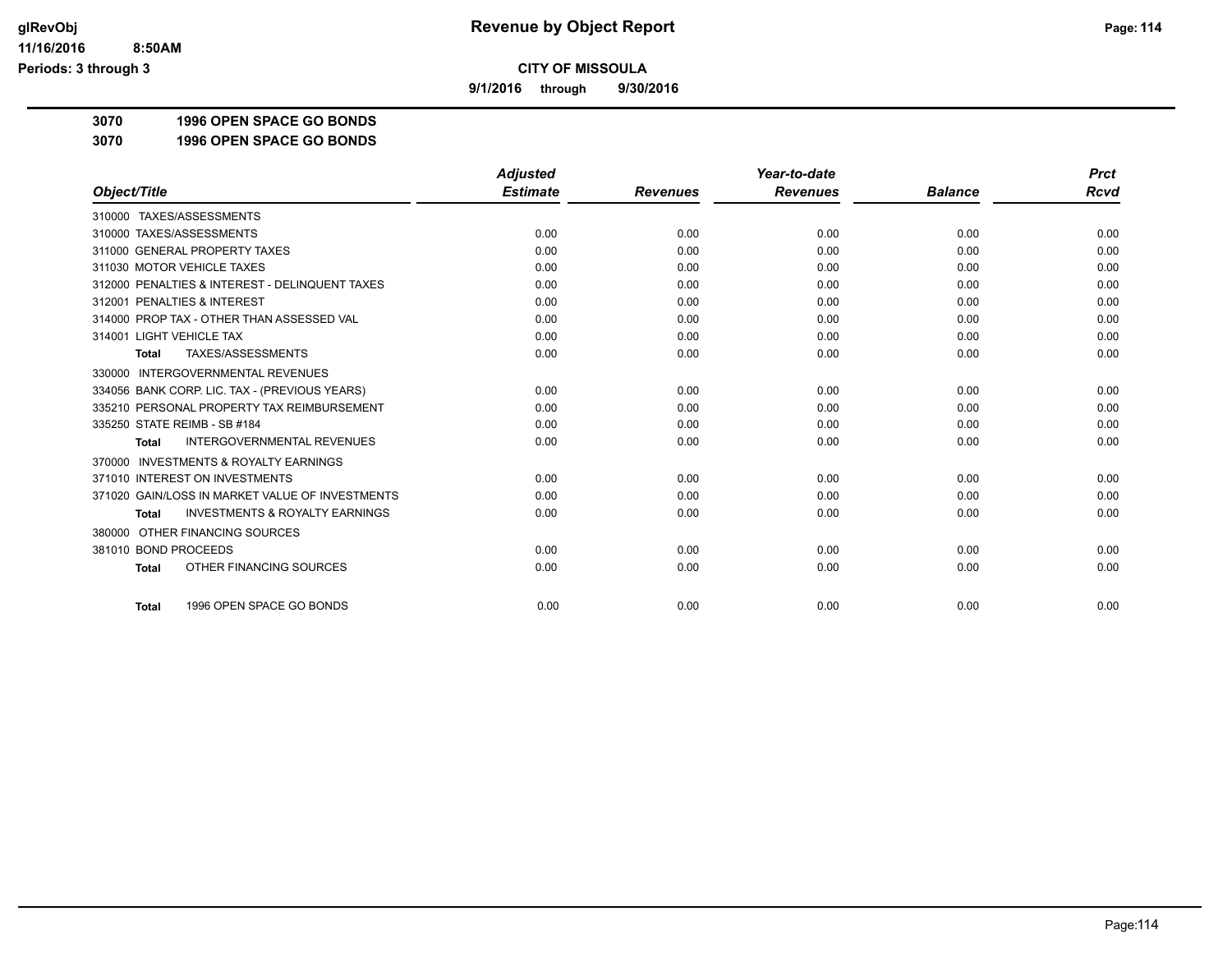**8:50AM**

**CITY OF MISSOULA**

**9/1/2016 through 9/30/2016**

#### **3070 1996 OPEN SPACE GO BONDS**

|                                                           | <b>Adjusted</b> |                 | Year-to-date    |                | <b>Prct</b> |
|-----------------------------------------------------------|-----------------|-----------------|-----------------|----------------|-------------|
| Object/Title                                              | <b>Estimate</b> | <b>Revenues</b> | <b>Revenues</b> | <b>Balance</b> | Rcvd        |
| 310000 TAXES/ASSESSMENTS                                  |                 |                 |                 |                |             |
| 310000 TAXES/ASSESSMENTS                                  | 0.00            | 0.00            | 0.00            | 0.00           | 0.00        |
| 311000 GENERAL PROPERTY TAXES                             | 0.00            | 0.00            | 0.00            | 0.00           | 0.00        |
| 311030 MOTOR VEHICLE TAXES                                | 0.00            | 0.00            | 0.00            | 0.00           | 0.00        |
| 312000 PENALTIES & INTEREST - DELINQUENT TAXES            | 0.00            | 0.00            | 0.00            | 0.00           | 0.00        |
| 312001 PENALTIES & INTEREST                               | 0.00            | 0.00            | 0.00            | 0.00           | 0.00        |
| 314000 PROP TAX - OTHER THAN ASSESSED VAL                 | 0.00            | 0.00            | 0.00            | 0.00           | 0.00        |
| 314001 LIGHT VEHICLE TAX                                  | 0.00            | 0.00            | 0.00            | 0.00           | 0.00        |
| TAXES/ASSESSMENTS<br><b>Total</b>                         | 0.00            | 0.00            | 0.00            | 0.00           | 0.00        |
| 330000 INTERGOVERNMENTAL REVENUES                         |                 |                 |                 |                |             |
| 334056 BANK CORP. LIC. TAX - (PREVIOUS YEARS)             | 0.00            | 0.00            | 0.00            | 0.00           | 0.00        |
| 335210 PERSONAL PROPERTY TAX REIMBURSEMENT                | 0.00            | 0.00            | 0.00            | 0.00           | 0.00        |
| 335250 STATE REIMB - SB #184                              | 0.00            | 0.00            | 0.00            | 0.00           | 0.00        |
| <b>INTERGOVERNMENTAL REVENUES</b><br><b>Total</b>         | 0.00            | 0.00            | 0.00            | 0.00           | 0.00        |
| 370000 INVESTMENTS & ROYALTY EARNINGS                     |                 |                 |                 |                |             |
| 371010 INTEREST ON INVESTMENTS                            | 0.00            | 0.00            | 0.00            | 0.00           | 0.00        |
| 371020 GAIN/LOSS IN MARKET VALUE OF INVESTMENT            | 0.00            | 0.00            | 0.00            | 0.00           | 0.00        |
| <b>INVESTMENTS &amp; ROYALTY EARNINGS</b><br><b>Total</b> | 0.00            | 0.00            | 0.00            | 0.00           | 0.00        |
| 380000 OTHER FINANCING SOURCES                            |                 |                 |                 |                |             |
| 381010 BOND PROCEEDS                                      | 0.00            | 0.00            | 0.00            | 0.00           | 0.00        |
| OTHER FINANCING SOURCES<br><b>Total</b>                   | 0.00            | 0.00            | 0.00            | 0.00           | 0.00        |
| 1996 OPEN SPACE GO BONDS<br><b>Total</b>                  | 0.00            | 0.00            | 0.00            | 0.00           | 0.00        |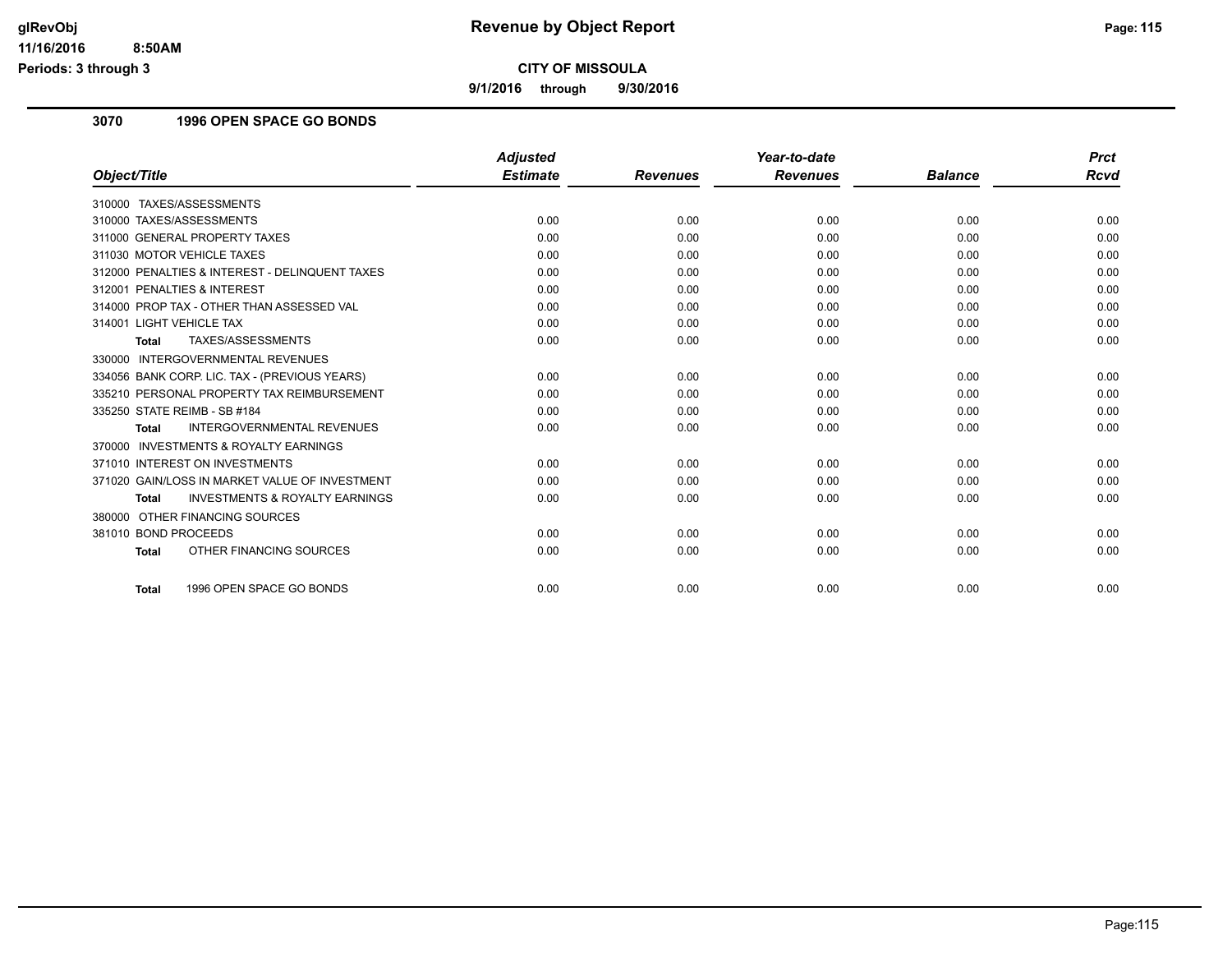**9/1/2016 through 9/30/2016**

### **3075 1997 OPEN SPACE G O BOND FUND**

#### **3075 1997 OPEN SPACE G O BOND FUND**

|                                                    | <b>Adjusted</b> |                 | Year-to-date    |                | <b>Prct</b> |
|----------------------------------------------------|-----------------|-----------------|-----------------|----------------|-------------|
| Object/Title                                       | <b>Estimate</b> | <b>Revenues</b> | <b>Revenues</b> | <b>Balance</b> | Rcvd        |
| 310000 TAXES/ASSESSMENTS                           |                 |                 |                 |                |             |
| 310000 TAXES/ASSESSMENTS                           | 0.00            | 0.00            | 0.00            | 0.00           | 0.00        |
| 311000 GENERAL PROPERTY TAXES                      | 0.00            | 0.00            | 0.00            | 0.00           | 0.00        |
| 311030 MOTOR VEHICLE TAXES                         | 0.00            | 0.00            | 0.00            | 0.00           | 0.00        |
| 312000 PENALTIES & INTEREST - DELINQUENT TAXES     | 0.00            | 0.00            | 0.00            | 0.00           | 0.00        |
| 312001 PENALTIES & INTEREST                        | 0.00            | 0.00            | 0.00            | 0.00           | 0.00        |
| 314000 PROP TAX - OTHER THAN ASSESSED VAL          | 0.00            | 0.00            | 0.00            | 0.00           | 0.00        |
| 314001 LIGHT VEHICLE TAX                           | 0.00            | 0.00            | 0.00            | 0.00           | 0.00        |
| TAXES/ASSESSMENTS<br>Total                         | 0.00            | 0.00            | 0.00            | 0.00           | 0.00        |
| 330000 INTERGOVERNMENTAL REVENUES                  |                 |                 |                 |                |             |
| 334056 BANK CORP. LIC. TAX - (PREVIOUS YEARS)      | 0.00            | 0.00            | 0.00            | 0.00           | 0.00        |
| 335210 PERSONAL PROPERTY TAX REIMBURSEMENT         | 0.00            | 0.00            | 0.00            | 0.00           | 0.00        |
| 335250 STATE REIMB - SB #184                       | 0.00            | 0.00            | 0.00            | 0.00           | 0.00        |
| <b>INTERGOVERNMENTAL REVENUES</b><br><b>Total</b>  | 0.00            | 0.00            | 0.00            | 0.00           | 0.00        |
| 360000 MISCELLANEOUS REVENUES                      |                 |                 |                 |                |             |
| 360010 MISCELLANEOUS                               | 0.00            | 0.00            | 0.00            | 0.00           | 0.00        |
| <b>MISCELLANEOUS REVENUES</b><br>Total             | 0.00            | 0.00            | 0.00            | 0.00           | 0.00        |
| 370000 INVESTMENTS & ROYALTY EARNINGS              |                 |                 |                 |                |             |
| 371010 INTEREST ON INVESTMENTS                     | 0.00            | 0.00            | 0.00            | 0.00           | 0.00        |
| 371020 GAIN/LOSS IN MARKET VALUE OF INVESTMENTS    | 0.00            | 0.00            | 0.00            | 0.00           | 0.00        |
| <b>INVESTMENTS &amp; ROYALTY EARNINGS</b><br>Total | 0.00            | 0.00            | 0.00            | 0.00           | 0.00        |
| 380000 OTHER FINANCING SOURCES                     |                 |                 |                 |                |             |
| 380000 OTHER FINANCING SOURCES                     | 0.00            | 0.00            | 0.00            | 0.00           | 0.00        |
| 381010 BOND PROCEEDS                               | 0.00            | 0.00            | 0.00            | 0.00           | 0.00        |
| OTHER FINANCING SOURCES<br><b>Total</b>            | 0.00            | 0.00            | 0.00            | 0.00           | 0.00        |
|                                                    |                 |                 |                 |                |             |
| 1997 OPEN SPACE G O BOND FUND<br><b>Total</b>      | 0.00            | 0.00            | 0.00            | 0.00           | 0.00        |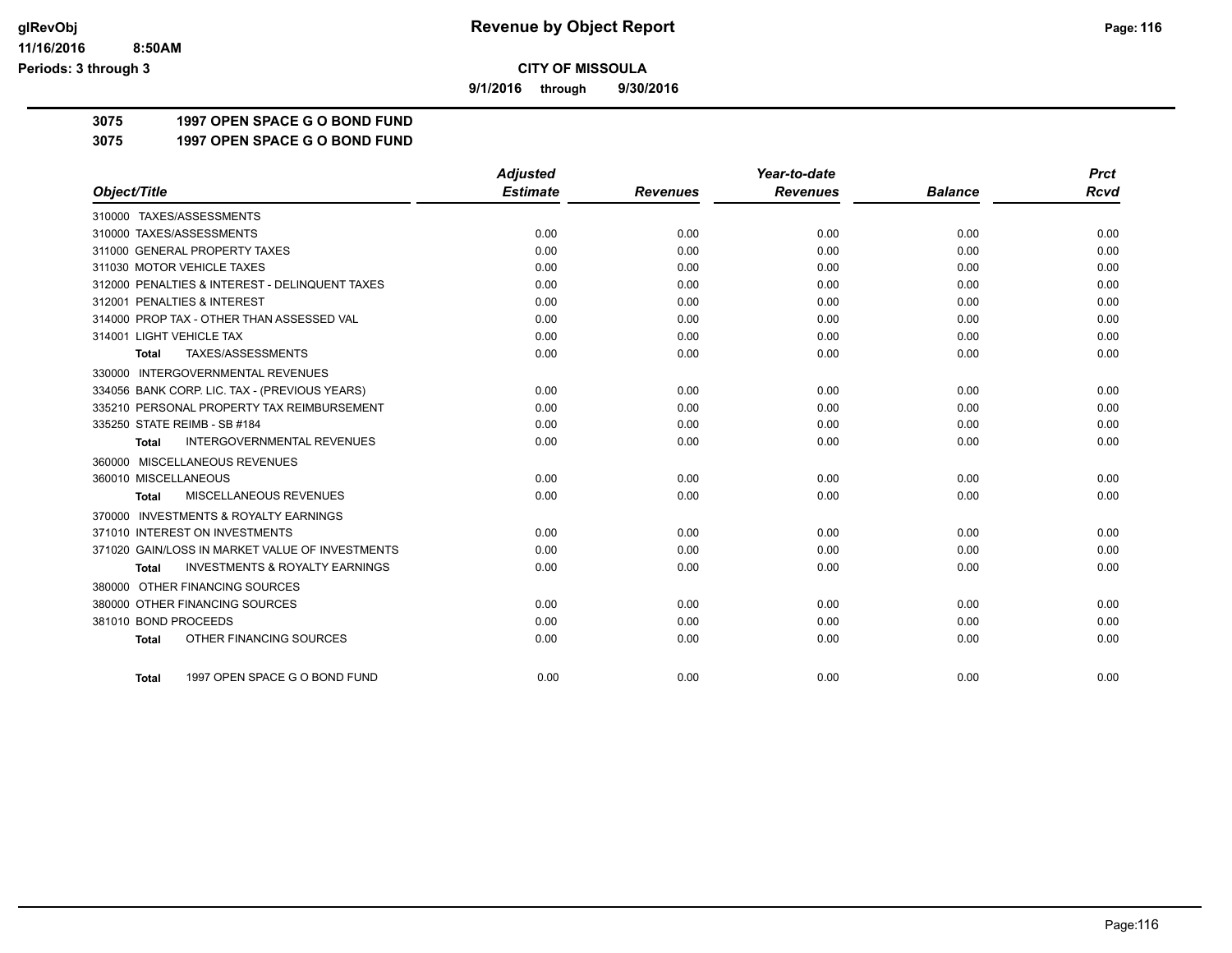**9/1/2016 through 9/30/2016**

#### **3075 1997 OPEN SPACE G O BOND FUND**

|                                                           | <b>Adjusted</b> |                 | Year-to-date    |                | <b>Prct</b> |
|-----------------------------------------------------------|-----------------|-----------------|-----------------|----------------|-------------|
| Object/Title                                              | <b>Estimate</b> | <b>Revenues</b> | <b>Revenues</b> | <b>Balance</b> | <b>Rcvd</b> |
| 310000 TAXES/ASSESSMENTS                                  |                 |                 |                 |                |             |
| 310000 TAXES/ASSESSMENTS                                  | 0.00            | 0.00            | 0.00            | 0.00           | 0.00        |
| 311000 GENERAL PROPERTY TAXES                             | 0.00            | 0.00            | 0.00            | 0.00           | 0.00        |
| 311030 MOTOR VEHICLE TAXES                                | 0.00            | 0.00            | 0.00            | 0.00           | 0.00        |
| 312000 PENALTIES & INTEREST - DELINQUENT TAXES            | 0.00            | 0.00            | 0.00            | 0.00           | 0.00        |
| 312001 PENALTIES & INTEREST                               | 0.00            | 0.00            | 0.00            | 0.00           | 0.00        |
| 314000 PROP TAX - OTHER THAN ASSESSED VAL                 | 0.00            | 0.00            | 0.00            | 0.00           | 0.00        |
| 314001 LIGHT VEHICLE TAX                                  | 0.00            | 0.00            | 0.00            | 0.00           | 0.00        |
| TAXES/ASSESSMENTS<br><b>Total</b>                         | 0.00            | 0.00            | 0.00            | 0.00           | 0.00        |
| 330000 INTERGOVERNMENTAL REVENUES                         |                 |                 |                 |                |             |
| 334056 BANK CORP. LIC. TAX - (PREVIOUS YEARS)             | 0.00            | 0.00            | 0.00            | 0.00           | 0.00        |
| 335210 PERSONAL PROPERTY TAX REIMBURSEMENT                | 0.00            | 0.00            | 0.00            | 0.00           | 0.00        |
| 335250 STATE REIMB - SB #184                              | 0.00            | 0.00            | 0.00            | 0.00           | 0.00        |
| <b>INTERGOVERNMENTAL REVENUES</b><br><b>Total</b>         | 0.00            | 0.00            | 0.00            | 0.00           | 0.00        |
| 360000 MISCELLANEOUS REVENUES                             |                 |                 |                 |                |             |
| 360010 MISCELLANEOUS                                      | 0.00            | 0.00            | 0.00            | 0.00           | 0.00        |
| MISCELLANEOUS REVENUES<br><b>Total</b>                    | 0.00            | 0.00            | 0.00            | 0.00           | 0.00        |
| 370000 INVESTMENTS & ROYALTY EARNINGS                     |                 |                 |                 |                |             |
| 371010 INTEREST ON INVESTMENTS                            | 0.00            | 0.00            | 0.00            | 0.00           | 0.00        |
| 371020 GAIN/LOSS IN MARKET VALUE OF INVESTMENT            | 0.00            | 0.00            | 0.00            | 0.00           | 0.00        |
| <b>INVESTMENTS &amp; ROYALTY EARNINGS</b><br><b>Total</b> | 0.00            | 0.00            | 0.00            | 0.00           | 0.00        |
| 380000 OTHER FINANCING SOURCES                            |                 |                 |                 |                |             |
| 380000 OTHER FINANCING SOURCES                            | 0.00            | 0.00            | 0.00            | 0.00           | 0.00        |
| 381010 BOND PROCEEDS                                      | 0.00            | 0.00            | 0.00            | 0.00           | 0.00        |
| OTHER FINANCING SOURCES<br><b>Total</b>                   | 0.00            | 0.00            | 0.00            | 0.00           | 0.00        |
|                                                           |                 |                 |                 |                |             |
| 1997 OPEN SPACE G O BOND FUND<br><b>Total</b>             | 0.00            | 0.00            | 0.00            | 0.00           | 0.00        |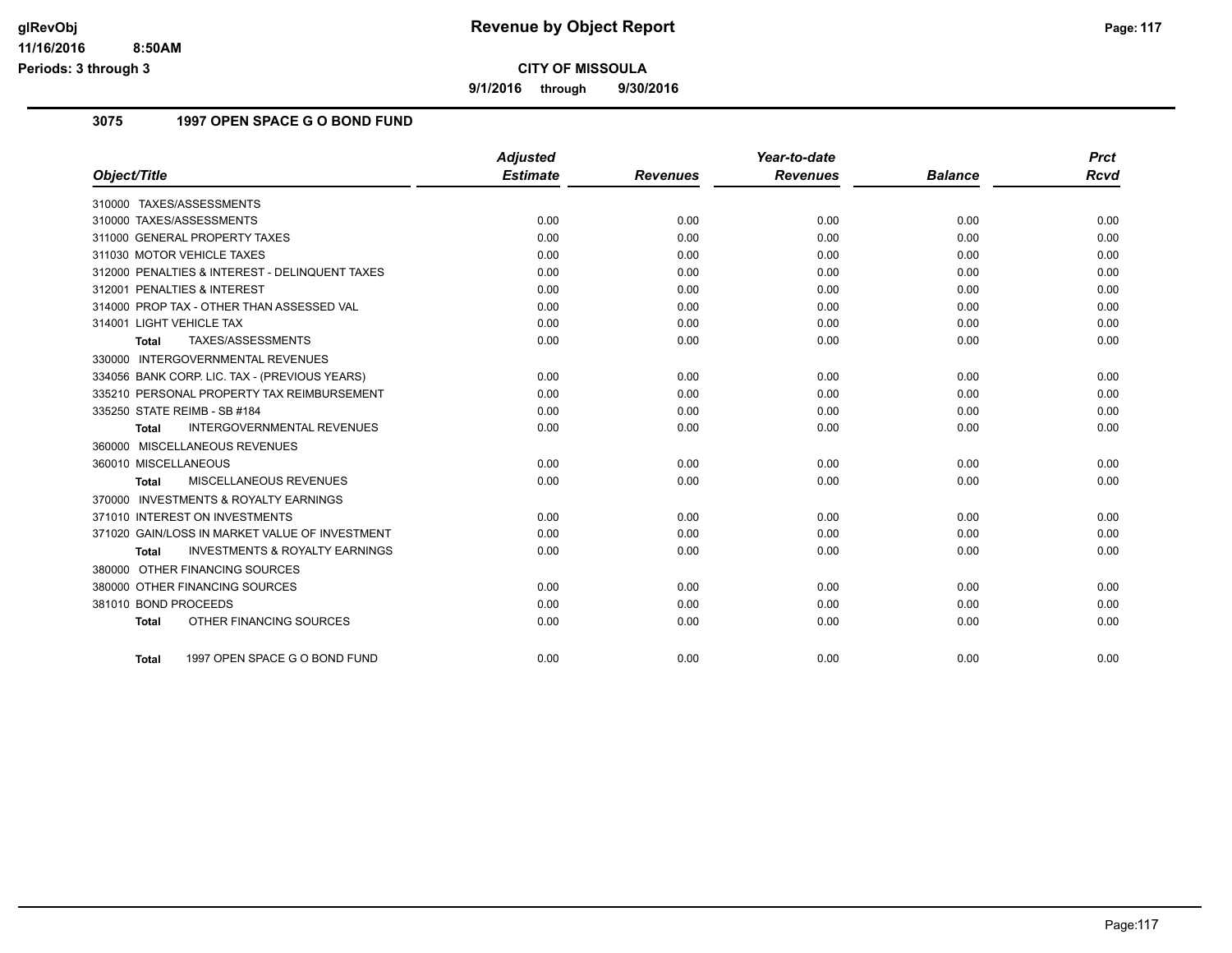**11/16/2016 8:50AM Periods: 3 through 3**

**CITY OF MISSOULA**

**9/1/2016 through 9/30/2016**

### **3080 1994 FIRE EQUIP/CITY HALLS REFUND BOND F**

**3080 1994 FIRE EQUIP/CITY HALLS REFUND BOND F**

|                              |                                                 | <b>Adjusted</b> |                 | Year-to-date    |                | <b>Prct</b> |
|------------------------------|-------------------------------------------------|-----------------|-----------------|-----------------|----------------|-------------|
| Object/Title                 |                                                 | <b>Estimate</b> | <b>Revenues</b> | <b>Revenues</b> | <b>Balance</b> | <b>Rcvd</b> |
| 310000 TAXES/ASSESSMENTS     |                                                 |                 |                 |                 |                |             |
| 310000 TAXES/ASSESSMENTS     |                                                 | 0.00            | 0.00            | 0.00            | 0.00           | 0.00        |
|                              | 311000 GENERAL PROPERTY TAXES                   | 0.00            | 0.00            | 0.00            | 0.00           | 0.00        |
| 311030 MOTOR VEHICLE TAXES   |                                                 | 0.00            | 0.00            | 0.00            | 0.00           | 0.00        |
|                              | 312000 PENALTIES & INTEREST - DELINQUENT TAXES  | 0.00            | 0.00            | 0.00            | 0.00           | 0.00        |
| 312001 PENALTIES & INTEREST  |                                                 | 0.00            | 0.00            | 0.00            | 0.00           | 0.00        |
|                              | 314000 PROP TAX - OTHER THAN ASSESSED VAL       | 0.00            | 0.00            | 0.00            | 0.00           | 0.00        |
| 314001 LIGHT VEHICLE TAX     |                                                 | 0.00            | 0.00            | 0.00            | 0.00           | 0.00        |
| Total                        | TAXES/ASSESSMENTS                               | 0.00            | 0.00            | 0.00            | 0.00           | 0.00        |
|                              | 330000 INTERGOVERNMENTAL REVENUES               |                 |                 |                 |                |             |
|                              | 334056 BANK CORP. LIC. TAX - (PREVIOUS YEARS)   | 0.00            | 0.00            | 0.00            | 0.00           | 0.00        |
|                              | 335210 PERSONAL PROPERTY TAX REIMBURSEMENT      | 0.00            | 0.00            | 0.00            | 0.00           | 0.00        |
| 335250 STATE REIMB - SB #184 |                                                 | 0.00            | 0.00            | 0.00            | 0.00           | 0.00        |
| <b>Total</b>                 | <b>INTERGOVERNMENTAL REVENUES</b>               | 0.00            | 0.00            | 0.00            | 0.00           | 0.00        |
|                              | 360000 MISCELLANEOUS REVENUES                   |                 |                 |                 |                |             |
| 360010 MISCELLANEOUS         |                                                 | 0.00            | 0.00            | 0.00            | 0.00           | 0.00        |
| Total                        | <b>MISCELLANEOUS REVENUES</b>                   | 0.00            | 0.00            | 0.00            | 0.00           | 0.00        |
| 370000                       | <b>INVESTMENTS &amp; ROYALTY EARNINGS</b>       |                 |                 |                 |                |             |
|                              | 371010 INTEREST ON INVESTMENTS                  | 0.00            | 0.00            | 0.00            | 0.00           | 0.00        |
|                              | 371020 GAIN/LOSS IN MARKET VALUE OF INVESTMENTS | 0.00            | 0.00            | 0.00            | 0.00           | 0.00        |
| Total                        | <b>INVESTMENTS &amp; ROYALTY EARNINGS</b>       | 0.00            | 0.00            | 0.00            | 0.00           | 0.00        |
|                              | 380000 OTHER FINANCING SOURCES                  |                 |                 |                 |                |             |
|                              | 380000 OTHER FINANCING SOURCES                  | 0.00            | 0.00            | 0.00            | 0.00           | 0.00        |
| 381010 BOND PROCEEDS         |                                                 | 0.00            | 0.00            | 0.00            | 0.00           | 0.00        |
| <b>Total</b>                 | OTHER FINANCING SOURCES                         | 0.00            | 0.00            | 0.00            | 0.00           | 0.00        |
|                              |                                                 |                 |                 |                 |                |             |
| <b>Total</b>                 | 1994 FIRE EQUIP/CITY HALLS REFUND BONI          | 0.00            | 0.00            | 0.00            | 0.00           | 0.00        |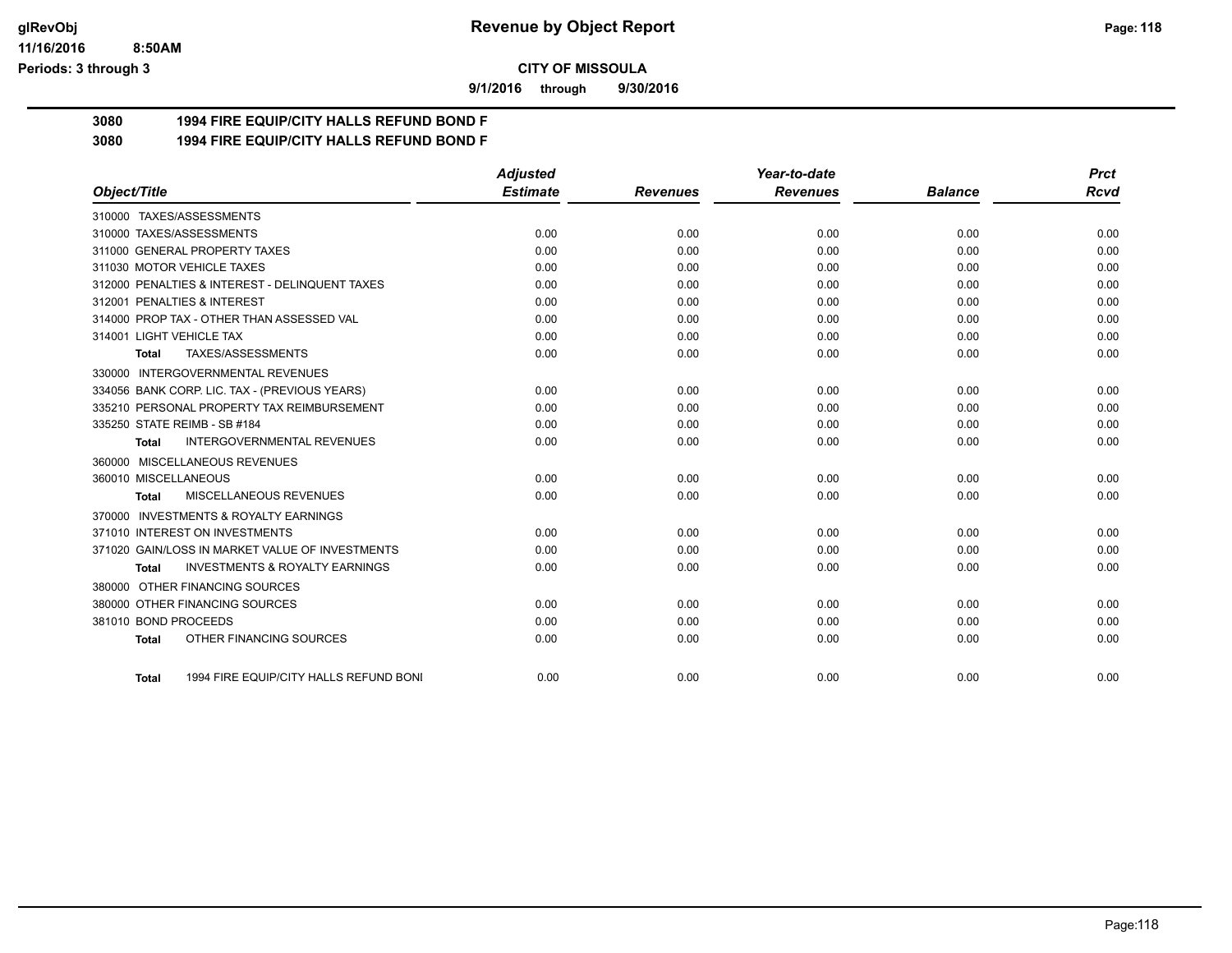**8:50AM**

**CITY OF MISSOULA**

**9/1/2016 through 9/30/2016**

#### **3080 1994 FIRE EQUIP/CITY HALLS REFUND BOND F**

|                                |                                                | <b>Adjusted</b> |                 | Year-to-date    |                | <b>Prct</b> |
|--------------------------------|------------------------------------------------|-----------------|-----------------|-----------------|----------------|-------------|
| Object/Title                   |                                                | <b>Estimate</b> | <b>Revenues</b> | <b>Revenues</b> | <b>Balance</b> | <b>Rcvd</b> |
| 310000 TAXES/ASSESSMENTS       |                                                |                 |                 |                 |                |             |
| 310000 TAXES/ASSESSMENTS       |                                                | 0.00            | 0.00            | 0.00            | 0.00           | 0.00        |
| 311000 GENERAL PROPERTY TAXES  |                                                | 0.00            | 0.00            | 0.00            | 0.00           | 0.00        |
| 311030 MOTOR VEHICLE TAXES     |                                                | 0.00            | 0.00            | 0.00            | 0.00           | 0.00        |
|                                | 312000 PENALTIES & INTEREST - DELINQUENT TAXES | 0.00            | 0.00            | 0.00            | 0.00           | 0.00        |
| 312001 PENALTIES & INTEREST    |                                                | 0.00            | 0.00            | 0.00            | 0.00           | 0.00        |
|                                | 314000 PROP TAX - OTHER THAN ASSESSED VAL      | 0.00            | 0.00            | 0.00            | 0.00           | 0.00        |
| 314001 LIGHT VEHICLE TAX       |                                                | 0.00            | 0.00            | 0.00            | 0.00           | 0.00        |
| <b>Total</b>                   | TAXES/ASSESSMENTS                              | 0.00            | 0.00            | 0.00            | 0.00           | 0.00        |
|                                | 330000 INTERGOVERNMENTAL REVENUES              |                 |                 |                 |                |             |
|                                | 334056 BANK CORP. LIC. TAX - (PREVIOUS YEARS)  | 0.00            | 0.00            | 0.00            | 0.00           | 0.00        |
|                                | 335210 PERSONAL PROPERTY TAX REIMBURSEMENT     | 0.00            | 0.00            | 0.00            | 0.00           | 0.00        |
| 335250 STATE REIMB - SB #184   |                                                | 0.00            | 0.00            | 0.00            | 0.00           | 0.00        |
| <b>Total</b>                   | <b>INTERGOVERNMENTAL REVENUES</b>              | 0.00            | 0.00            | 0.00            | 0.00           | 0.00        |
| 360000 MISCELLANEOUS REVENUES  |                                                |                 |                 |                 |                |             |
| 360010 MISCELLANEOUS           |                                                | 0.00            | 0.00            | 0.00            | 0.00           | 0.00        |
| <b>Total</b>                   | MISCELLANEOUS REVENUES                         | 0.00            | 0.00            | 0.00            | 0.00           | 0.00        |
|                                | 370000 INVESTMENTS & ROYALTY EARNINGS          |                 |                 |                 |                |             |
| 371010 INTEREST ON INVESTMENTS |                                                | 0.00            | 0.00            | 0.00            | 0.00           | 0.00        |
|                                | 371020 GAIN/LOSS IN MARKET VALUE OF INVESTMENT | 0.00            | 0.00            | 0.00            | 0.00           | 0.00        |
| <b>Total</b>                   | <b>INVESTMENTS &amp; ROYALTY EARNINGS</b>      | 0.00            | 0.00            | 0.00            | 0.00           | 0.00        |
| 380000 OTHER FINANCING SOURCES |                                                |                 |                 |                 |                |             |
| 380000 OTHER FINANCING SOURCES |                                                | 0.00            | 0.00            | 0.00            | 0.00           | 0.00        |
| 381010 BOND PROCEEDS           |                                                | 0.00            | 0.00            | 0.00            | 0.00           | 0.00        |
| <b>Total</b>                   | OTHER FINANCING SOURCES                        | 0.00            | 0.00            | 0.00            | 0.00           | 0.00        |
| Total                          | 1994 FIRE EQUIP/CITY HALLS REFUND BON          | 0.00            | 0.00            | 0.00            | 0.00           | 0.00        |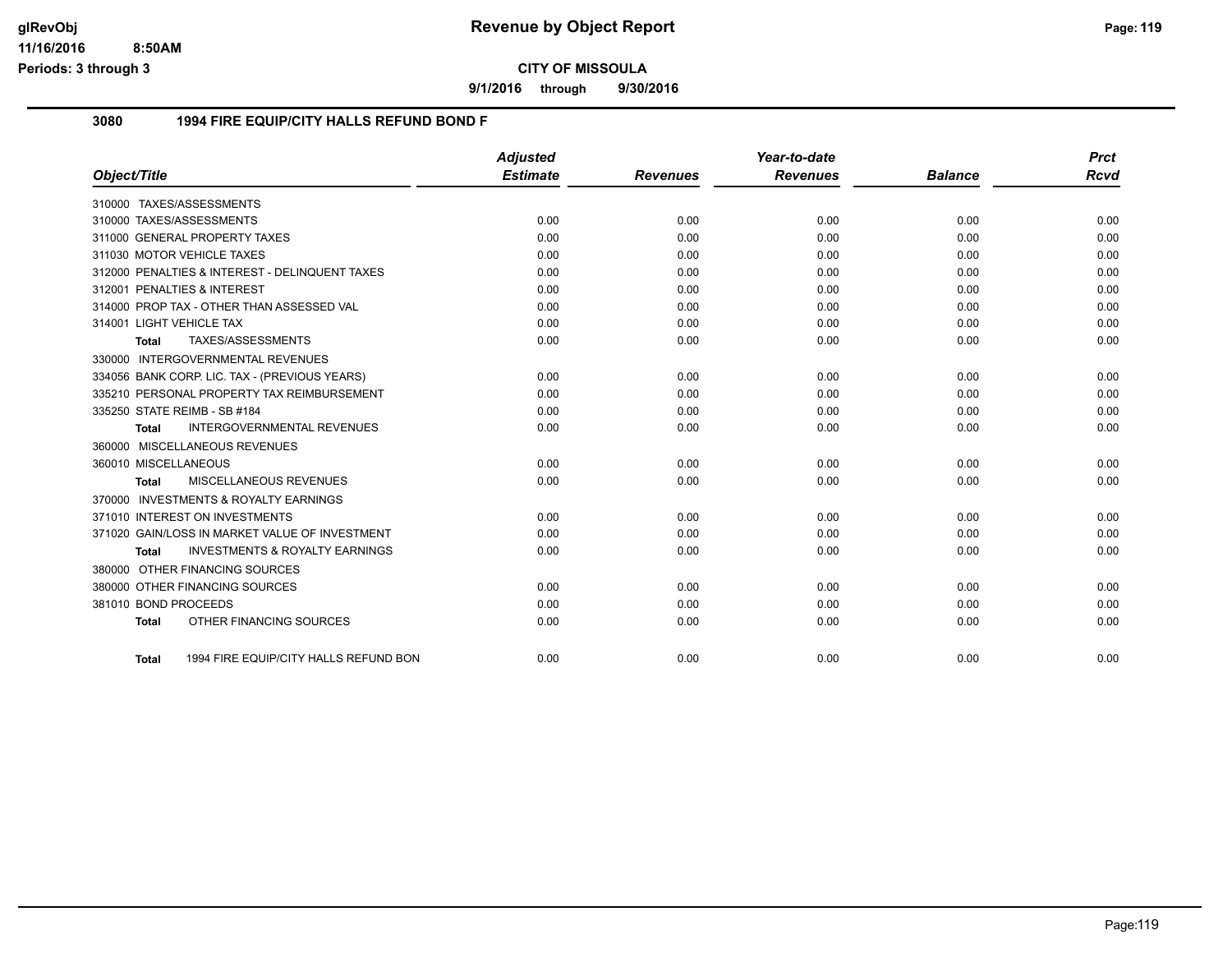**9/1/2016 through 9/30/2016**

**3085 1993 FIRE STATION G O BOND FUND**

**3085 1993 FIRE STATION G O BOND FUND**

|                                                           | <b>Adjusted</b> |                 | Year-to-date    |                | <b>Prct</b> |
|-----------------------------------------------------------|-----------------|-----------------|-----------------|----------------|-------------|
| Object/Title                                              | <b>Estimate</b> | <b>Revenues</b> | <b>Revenues</b> | <b>Balance</b> | Rcvd        |
| 310000 TAXES/ASSESSMENTS                                  |                 |                 |                 |                |             |
| 310000 TAXES/ASSESSMENTS                                  | 0.00            | 0.00            | 0.00            | 0.00           | 0.00        |
| 311000 GENERAL PROPERTY TAXES                             | 0.00            | 0.00            | 0.00            | 0.00           | 0.00        |
| 311030 MOTOR VEHICLE TAXES                                | 0.00            | 0.00            | 0.00            | 0.00           | 0.00        |
| 312000 PENALTIES & INTEREST - DELINQUENT TAXES            | 0.00            | 0.00            | 0.00            | 0.00           | 0.00        |
| 312001 PENALTIES & INTEREST                               | 0.00            | 0.00            | 0.00            | 0.00           | 0.00        |
| 314000 PROP TAX - OTHER THAN ASSESSED VAL                 | 0.00            | 0.00            | 0.00            | 0.00           | 0.00        |
| 314001 LIGHT VEHICLE TAX                                  | 0.00            | 0.00            | 0.00            | 0.00           | 0.00        |
| TAXES/ASSESSMENTS<br><b>Total</b>                         | 0.00            | 0.00            | 0.00            | 0.00           | 0.00        |
| <b>INTERGOVERNMENTAL REVENUES</b><br>330000               |                 |                 |                 |                |             |
| 334056 BANK CORP. LIC. TAX - (PREVIOUS YEARS)             | 0.00            | 0.00            | 0.00            | 0.00           | 0.00        |
| 335210 PERSONAL PROPERTY TAX REIMBURSEMENT                | 0.00            | 0.00            | 0.00            | 0.00           | 0.00        |
| 335250 STATE REIMB - SB #184                              | 0.00            | 0.00            | 0.00            | 0.00           | 0.00        |
| <b>INTERGOVERNMENTAL REVENUES</b><br><b>Total</b>         | 0.00            | 0.00            | 0.00            | 0.00           | 0.00        |
| MISCELLANEOUS REVENUES<br>360000                          |                 |                 |                 |                |             |
| 360010 MISCELLANEOUS                                      | 0.00            | 0.00            | 0.00            | 0.00           | 0.00        |
| <b>MISCELLANEOUS REVENUES</b><br><b>Total</b>             | 0.00            | 0.00            | 0.00            | 0.00           | 0.00        |
| <b>INVESTMENTS &amp; ROYALTY EARNINGS</b><br>370000       |                 |                 |                 |                |             |
| 371010 INTEREST ON INVESTMENTS                            | 0.00            | 0.00            | 0.00            | 0.00           | 0.00        |
| 371020 GAIN/LOSS IN MARKET VALUE OF INVESTMENTS           | 0.00            | 0.00            | 0.00            | 0.00           | 0.00        |
| <b>INVESTMENTS &amp; ROYALTY EARNINGS</b><br><b>Total</b> | 0.00            | 0.00            | 0.00            | 0.00           | 0.00        |
| 1993 FIRE STATION G O BOND FUND<br><b>Total</b>           | 0.00            | 0.00            | 0.00            | 0.00           | 0.00        |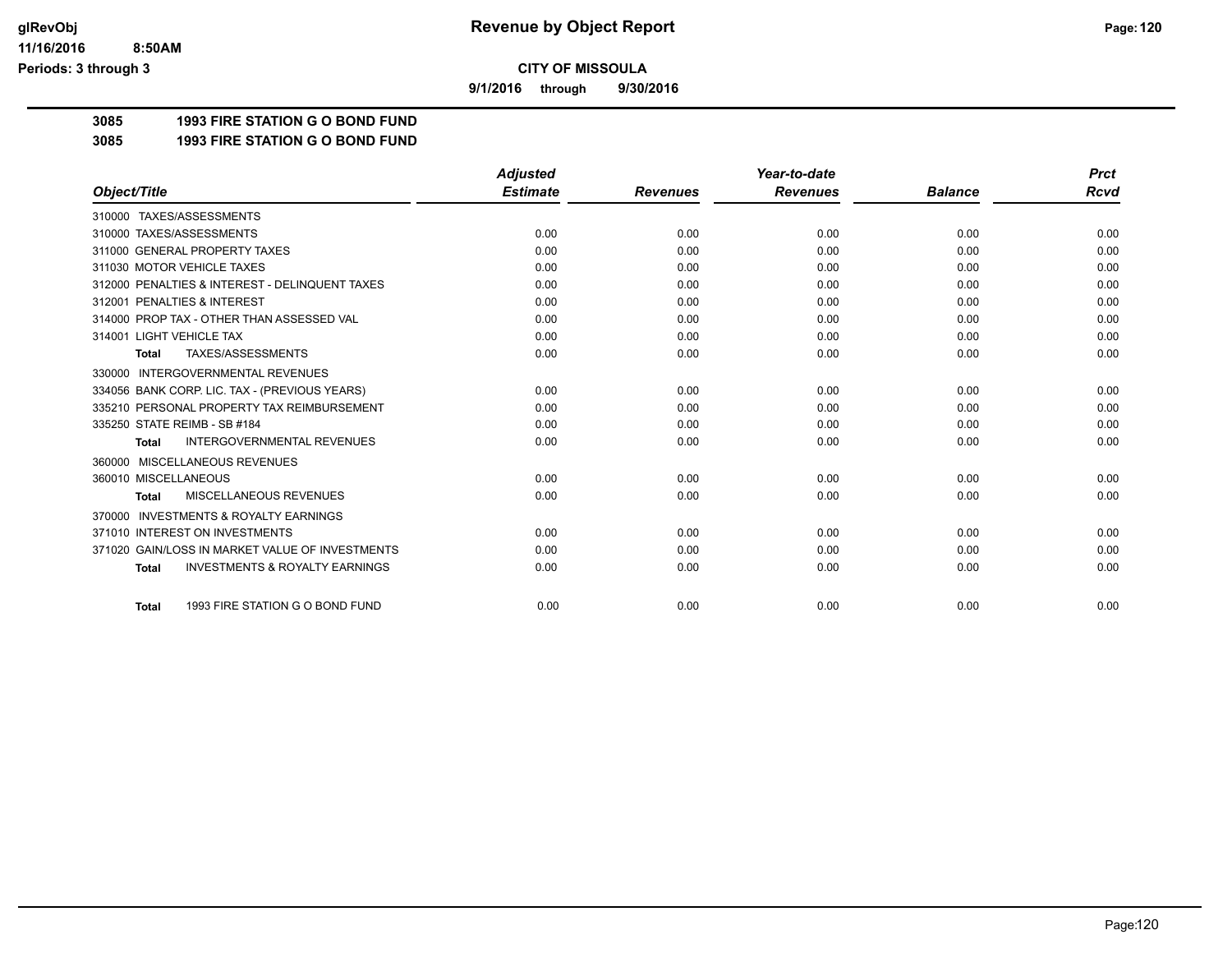**9/1/2016 through 9/30/2016**

#### **3085 1993 FIRE STATION G O BOND FUND**

|                                                           | <b>Adjusted</b> |                 | Year-to-date    |                | <b>Prct</b> |
|-----------------------------------------------------------|-----------------|-----------------|-----------------|----------------|-------------|
| Object/Title                                              | <b>Estimate</b> | <b>Revenues</b> | <b>Revenues</b> | <b>Balance</b> | Rcvd        |
| 310000 TAXES/ASSESSMENTS                                  |                 |                 |                 |                |             |
| 310000 TAXES/ASSESSMENTS                                  | 0.00            | 0.00            | 0.00            | 0.00           | 0.00        |
| 311000 GENERAL PROPERTY TAXES                             | 0.00            | 0.00            | 0.00            | 0.00           | 0.00        |
| 311030 MOTOR VEHICLE TAXES                                | 0.00            | 0.00            | 0.00            | 0.00           | 0.00        |
| 312000 PENALTIES & INTEREST - DELINQUENT TAXES            | 0.00            | 0.00            | 0.00            | 0.00           | 0.00        |
| 312001 PENALTIES & INTEREST                               | 0.00            | 0.00            | 0.00            | 0.00           | 0.00        |
| 314000 PROP TAX - OTHER THAN ASSESSED VAL                 | 0.00            | 0.00            | 0.00            | 0.00           | 0.00        |
| 314001 LIGHT VEHICLE TAX                                  | 0.00            | 0.00            | 0.00            | 0.00           | 0.00        |
| TAXES/ASSESSMENTS<br>Total                                | 0.00            | 0.00            | 0.00            | 0.00           | 0.00        |
| 330000 INTERGOVERNMENTAL REVENUES                         |                 |                 |                 |                |             |
| 334056 BANK CORP. LIC. TAX - (PREVIOUS YEARS)             | 0.00            | 0.00            | 0.00            | 0.00           | 0.00        |
| 335210 PERSONAL PROPERTY TAX REIMBURSEMENT                | 0.00            | 0.00            | 0.00            | 0.00           | 0.00        |
| 335250 STATE REIMB - SB #184                              | 0.00            | 0.00            | 0.00            | 0.00           | 0.00        |
| <b>INTERGOVERNMENTAL REVENUES</b><br><b>Total</b>         | 0.00            | 0.00            | 0.00            | 0.00           | 0.00        |
| 360000 MISCELLANEOUS REVENUES                             |                 |                 |                 |                |             |
| 360010 MISCELLANEOUS                                      | 0.00            | 0.00            | 0.00            | 0.00           | 0.00        |
| MISCELLANEOUS REVENUES<br><b>Total</b>                    | 0.00            | 0.00            | 0.00            | 0.00           | 0.00        |
| 370000 INVESTMENTS & ROYALTY EARNINGS                     |                 |                 |                 |                |             |
| 371010 INTEREST ON INVESTMENTS                            | 0.00            | 0.00            | 0.00            | 0.00           | 0.00        |
| 371020 GAIN/LOSS IN MARKET VALUE OF INVESTMENT            | 0.00            | 0.00            | 0.00            | 0.00           | 0.00        |
| <b>INVESTMENTS &amp; ROYALTY EARNINGS</b><br><b>Total</b> | 0.00            | 0.00            | 0.00            | 0.00           | 0.00        |
| 1993 FIRE STATION G O BOND FUND<br>Total                  | 0.00            | 0.00            | 0.00            | 0.00           | 0.00        |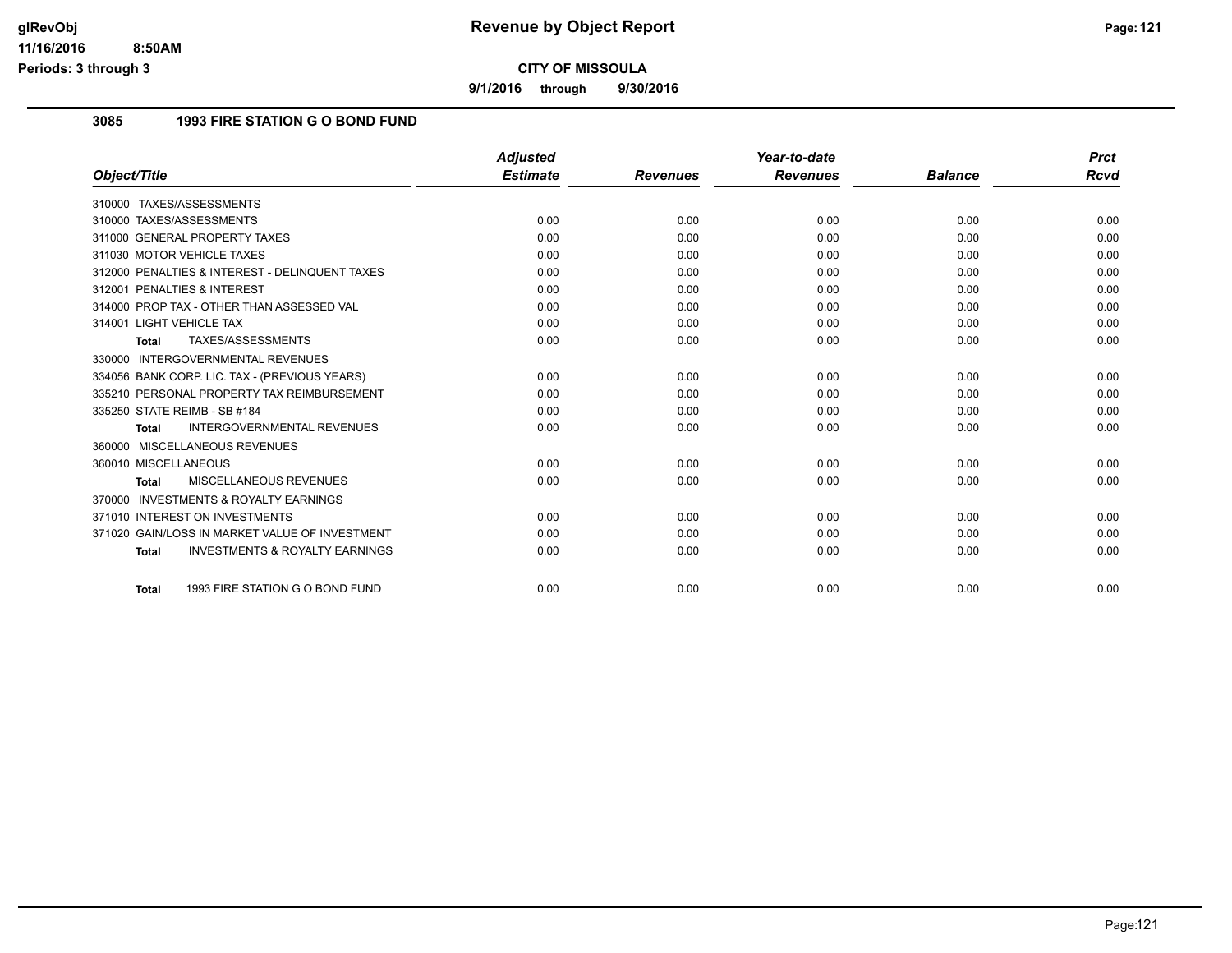**9/1/2016 through 9/30/2016**

**3090 2004 AQUATICS BOND**

**3090 2004 AQUATICS BOND**

|                                                           | <b>Adjusted</b> |                 | Year-to-date    |                | <b>Prct</b> |
|-----------------------------------------------------------|-----------------|-----------------|-----------------|----------------|-------------|
| Object/Title                                              | <b>Estimate</b> | <b>Revenues</b> | <b>Revenues</b> | <b>Balance</b> | <b>Rcvd</b> |
| 310000 TAXES/ASSESSMENTS                                  |                 |                 |                 |                |             |
| 310000 TAXES/ASSESSMENTS                                  | 0.00            | 0.00            | 0.00            | 0.00           | 0.00        |
| 311000 GENERAL PROPERTY TAXES                             | 0.00            | 0.00            | 0.00            | 0.00           | 0.00        |
| 311030 MOTOR VEHICLE TAXES                                | 0.00            | 0.00            | 0.00            | 0.00           | 0.00        |
| 312000 PENALTIES & INTEREST - DELINQUENT TAXES            | 0.00            | 0.00            | 0.00            | 0.00           | 0.00        |
| 312001 PENALTIES & INTEREST                               | 0.00            | 0.00            | 0.00            | 0.00           | 0.00        |
| 314000 PROP TAX - OTHER THAN ASSESSED VAL                 | 0.00            | 0.00            | 0.00            | 0.00           | 0.00        |
| 314001 LIGHT VEHICLE TAX                                  | 0.00            | 0.00            | 0.00            | 0.00           | 0.00        |
| TAXES/ASSESSMENTS<br><b>Total</b>                         | 0.00            | 0.00            | 0.00            | 0.00           | 0.00        |
| 330000 INTERGOVERNMENTAL REVENUES                         |                 |                 |                 |                |             |
| 334056 BANK CORP. LIC. TAX - (PREVIOUS YEARS)             | 0.00            | 0.00            | 0.00            | 0.00           | 0.00        |
| 335210 PERSONAL PROPERTY TAX REIMBURSEMENT                | 0.00            | 0.00            | 0.00            | 0.00           | 0.00        |
| 335250 STATE REIMB - SB #184                              | 0.00            | 0.00            | 0.00            | 0.00           | 0.00        |
| <b>INTERGOVERNMENTAL REVENUES</b><br>Total                | 0.00            | 0.00            | 0.00            | 0.00           | 0.00        |
| 360000 MISCELLANEOUS REVENUES                             |                 |                 |                 |                |             |
| 360010 MISCELLANEOUS                                      | 0.00            | 0.00            | 0.00            | 0.00           | 0.00        |
| MISCELLANEOUS REVENUES<br><b>Total</b>                    | 0.00            | 0.00            | 0.00            | 0.00           | 0.00        |
| 370000 INVESTMENTS & ROYALTY EARNINGS                     |                 |                 |                 |                |             |
| 371010 INTEREST ON INVESTMENTS                            | 0.00            | 0.00            | 0.00            | 0.00           | 0.00        |
| 371020 GAIN/LOSS IN MARKET VALUE OF INVESTMENTS           | 0.00            | 0.00            | 0.00            | 0.00           | 0.00        |
| <b>INVESTMENTS &amp; ROYALTY EARNINGS</b><br><b>Total</b> | 0.00            | 0.00            | 0.00            | 0.00           | 0.00        |
| 380000 OTHER FINANCING SOURCES                            |                 |                 |                 |                |             |
| 383043 TRANSFERS FROM IMPACT FEES                         | 0.00            | 0.00            | 0.00            | 0.00           | 0.00        |
| OTHER FINANCING SOURCES<br><b>Total</b>                   | 0.00            | 0.00            | 0.00            | 0.00           | 0.00        |
| 2004 AQUATICS BOND<br><b>Total</b>                        | 0.00            | 0.00            | 0.00            | 0.00           | 0.00        |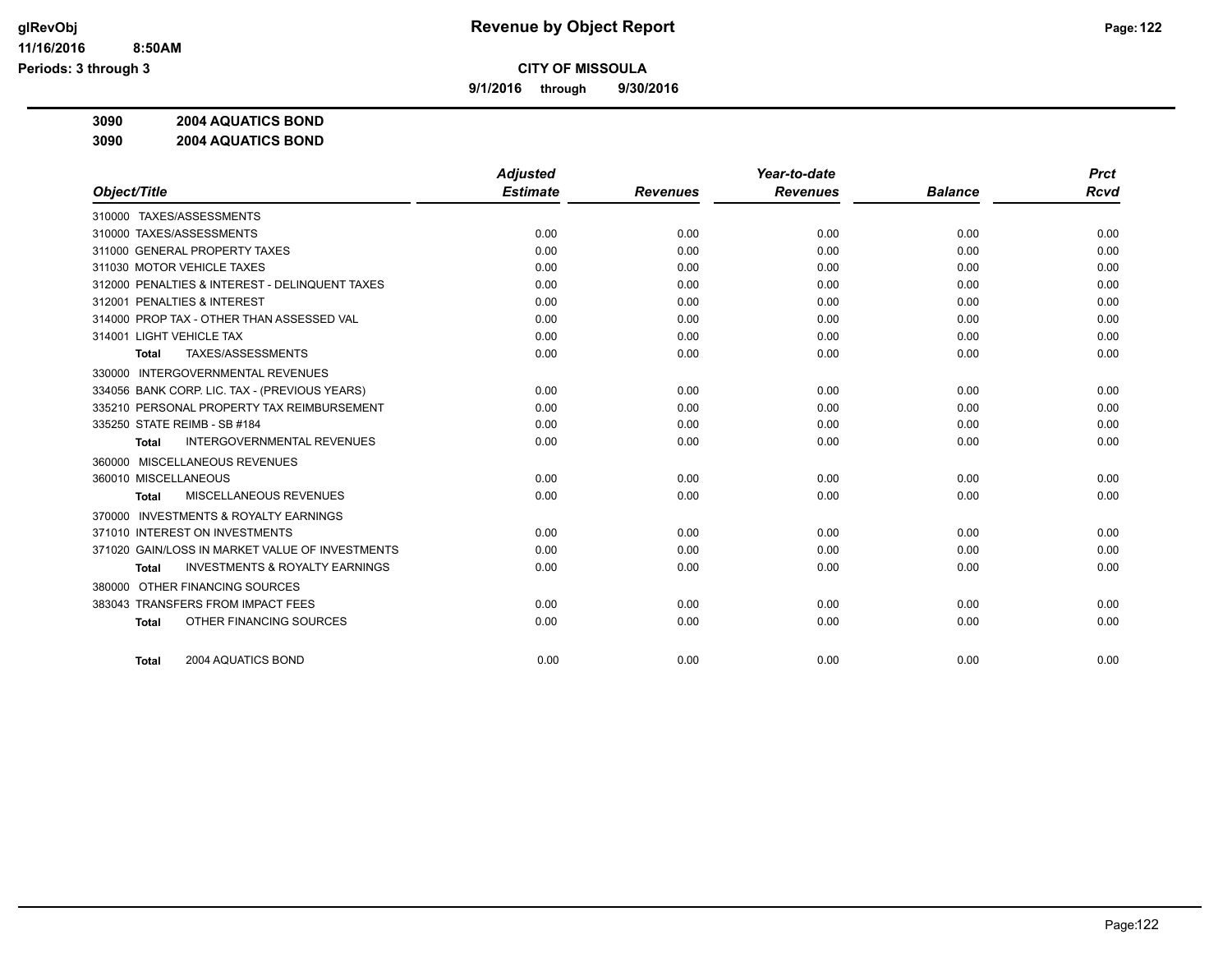**CITY OF MISSOULA**

**9/1/2016 through 9/30/2016**

#### **3090 2004 AQUATICS BOND**

 **8:50AM**

|                                                           | <b>Adjusted</b> |                 | Year-to-date    |                | <b>Prct</b> |
|-----------------------------------------------------------|-----------------|-----------------|-----------------|----------------|-------------|
| Object/Title                                              | <b>Estimate</b> | <b>Revenues</b> | <b>Revenues</b> | <b>Balance</b> | Rcvd        |
| 310000 TAXES/ASSESSMENTS                                  |                 |                 |                 |                |             |
| 310000 TAXES/ASSESSMENTS                                  | 0.00            | 0.00            | 0.00            | 0.00           | 0.00        |
| 311000 GENERAL PROPERTY TAXES                             | 0.00            | 0.00            | 0.00            | 0.00           | 0.00        |
| 311030 MOTOR VEHICLE TAXES                                | 0.00            | 0.00            | 0.00            | 0.00           | 0.00        |
| 312000 PENALTIES & INTEREST - DELINQUENT TAXES            | 0.00            | 0.00            | 0.00            | 0.00           | 0.00        |
| 312001 PENALTIES & INTEREST                               | 0.00            | 0.00            | 0.00            | 0.00           | 0.00        |
| 314000 PROP TAX - OTHER THAN ASSESSED VAL                 | 0.00            | 0.00            | 0.00            | 0.00           | 0.00        |
| 314001 LIGHT VEHICLE TAX                                  | 0.00            | 0.00            | 0.00            | 0.00           | 0.00        |
| TAXES/ASSESSMENTS<br><b>Total</b>                         | 0.00            | 0.00            | 0.00            | 0.00           | 0.00        |
| 330000 INTERGOVERNMENTAL REVENUES                         |                 |                 |                 |                |             |
| 334056 BANK CORP. LIC. TAX - (PREVIOUS YEARS)             | 0.00            | 0.00            | 0.00            | 0.00           | 0.00        |
| 335210 PERSONAL PROPERTY TAX REIMBURSEMENT                | 0.00            | 0.00            | 0.00            | 0.00           | 0.00        |
| 335250 STATE REIMB - SB #184                              | 0.00            | 0.00            | 0.00            | 0.00           | 0.00        |
| <b>INTERGOVERNMENTAL REVENUES</b><br><b>Total</b>         | 0.00            | 0.00            | 0.00            | 0.00           | 0.00        |
| 360000 MISCELLANEOUS REVENUES                             |                 |                 |                 |                |             |
| 360010 MISCELLANEOUS                                      | 0.00            | 0.00            | 0.00            | 0.00           | 0.00        |
| MISCELLANEOUS REVENUES<br><b>Total</b>                    | 0.00            | 0.00            | 0.00            | 0.00           | 0.00        |
| 370000 INVESTMENTS & ROYALTY EARNINGS                     |                 |                 |                 |                |             |
| 371010 INTEREST ON INVESTMENTS                            | 0.00            | 0.00            | 0.00            | 0.00           | 0.00        |
| 371020 GAIN/LOSS IN MARKET VALUE OF INVESTMENT            | 0.00            | 0.00            | 0.00            | 0.00           | 0.00        |
| <b>INVESTMENTS &amp; ROYALTY EARNINGS</b><br><b>Total</b> | 0.00            | 0.00            | 0.00            | 0.00           | 0.00        |
| 380000 OTHER FINANCING SOURCES                            |                 |                 |                 |                |             |
| 383043 TRANSFERS FROM IMPACT FEES                         | 0.00            | 0.00            | 0.00            | 0.00           | 0.00        |
| OTHER FINANCING SOURCES<br><b>Total</b>                   | 0.00            | 0.00            | 0.00            | 0.00           | 0.00        |
| 2004 AQUATICS BOND<br><b>Total</b>                        | 0.00            | 0.00            | 0.00            | 0.00           | 0.00        |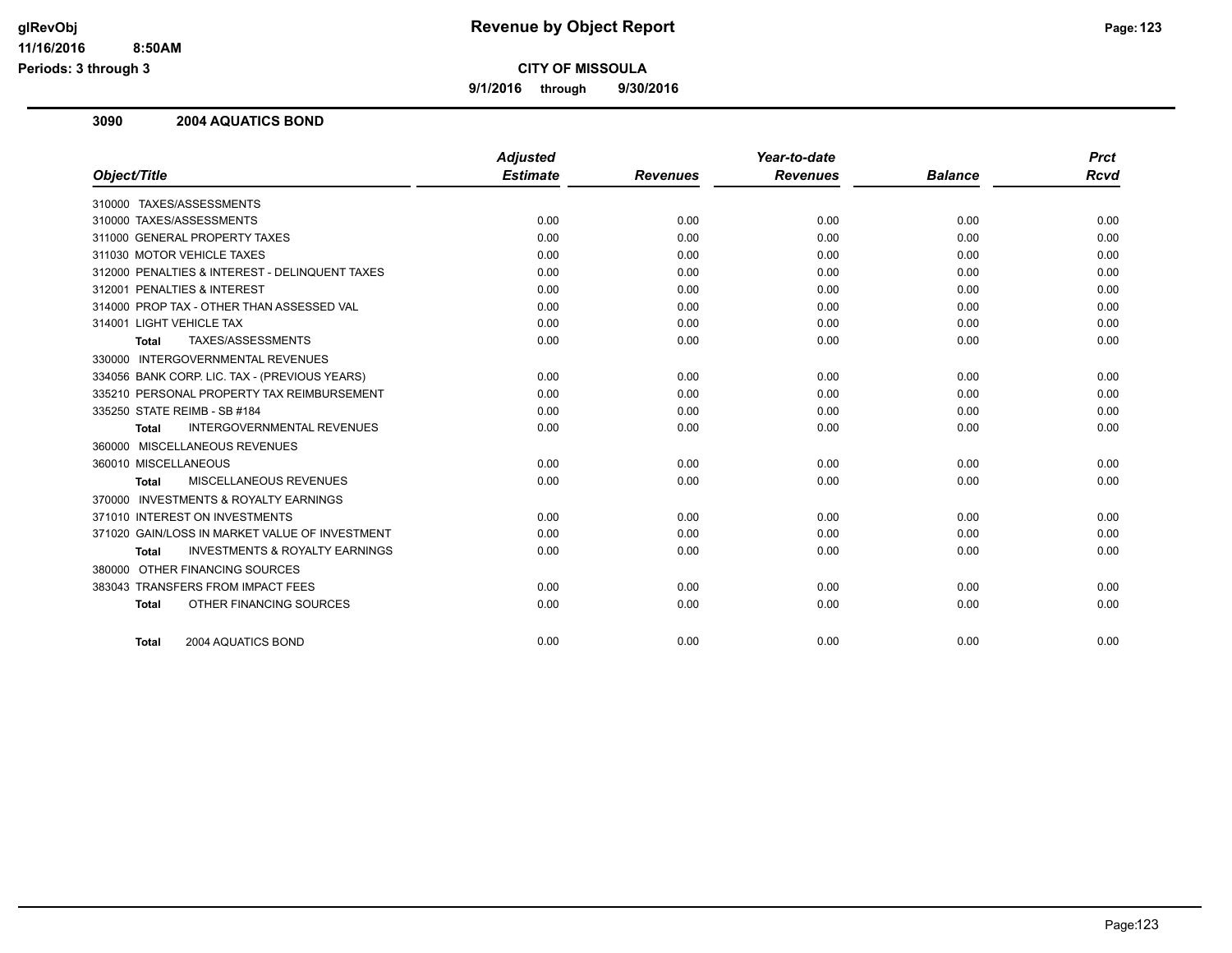**8:50AM**

**CITY OF MISSOULA**

**9/1/2016 through 9/30/2016**

## **3091 SERIES 2012A AQUATICS REFUNDING BOND**

### **3091 SERIES 2012A AQUATICS REFUNDING BOND**

|                                                           | <b>Adjusted</b> |                 | Year-to-date    |                | <b>Prct</b> |
|-----------------------------------------------------------|-----------------|-----------------|-----------------|----------------|-------------|
| Object/Title                                              | <b>Estimate</b> | <b>Revenues</b> | <b>Revenues</b> | <b>Balance</b> | Rcvd        |
| 310000 TAXES/ASSESSMENTS                                  |                 |                 |                 |                |             |
| 310000 TAXES/ASSESSMENTS                                  | 0.00            | 0.00            | 0.00            | 0.00           | 0.00        |
| 311000 GENERAL PROPERTY TAXES                             | 0.00            | 659.96          | 0.00            | 0.00           | 0.00        |
| 312000 PENALTIES & INTEREST - DELINQUENT TAXES            | 0.00            | 0.00            | 0.00            | 0.00           | 0.00        |
| 312001 PENALTIES & INTEREST                               | 0.00            | 18.74           | 0.00            | 0.00           | 0.00        |
| 314000 PROP TAX - OTHER THAN ASSESSED VAL                 | 0.00            | 0.00            | 0.00            | 0.00           | 0.00        |
| TAXES/ASSESSMENTS<br><b>Total</b>                         | 0.00            | 678.70          | 0.00            | 0.00           | 0.00        |
| MISCELLANEOUS REVENUES<br>360000                          |                 |                 |                 |                |             |
| 360010 MISCELLANEOUS                                      | 0.00            | 0.00            | 0.00            | 0.00           | 0.00        |
| MISCELLANEOUS REVENUES<br><b>Total</b>                    | 0.00            | 0.00            | 0.00            | 0.00           | 0.00        |
| <b>INVESTMENTS &amp; ROYALTY EARNINGS</b><br>370000       |                 |                 |                 |                |             |
| 371010 INTEREST ON INVESTMENTS                            | 0.00            | 0.00            | 0.00            | 0.00           | 0.00        |
| 371020 GAIN/LOSS IN MARKET VALUE OF INVESTMENTS           | 0.00            | 0.00            | 0.00            | 0.00           | 0.00        |
| <b>INVESTMENTS &amp; ROYALTY EARNINGS</b><br><b>Total</b> | 0.00            | 0.00            | 0.00            | 0.00           | 0.00        |
| OTHER FINANCING SOURCES<br>380000                         |                 |                 |                 |                |             |
| 381010 BOND PROCEEDS                                      | 0.00            | 0.00            | 0.00            | 0.00           | 0.00        |
| OTHER FINANCING SOURCES<br><b>Total</b>                   | 0.00            | 0.00            | 0.00            | 0.00           | 0.00        |
| SERIES 2012A AQUATICS REFUNDING BONI<br><b>Total</b>      | 0.00            | 678.70          | 0.00            | 0.00           | 0.00        |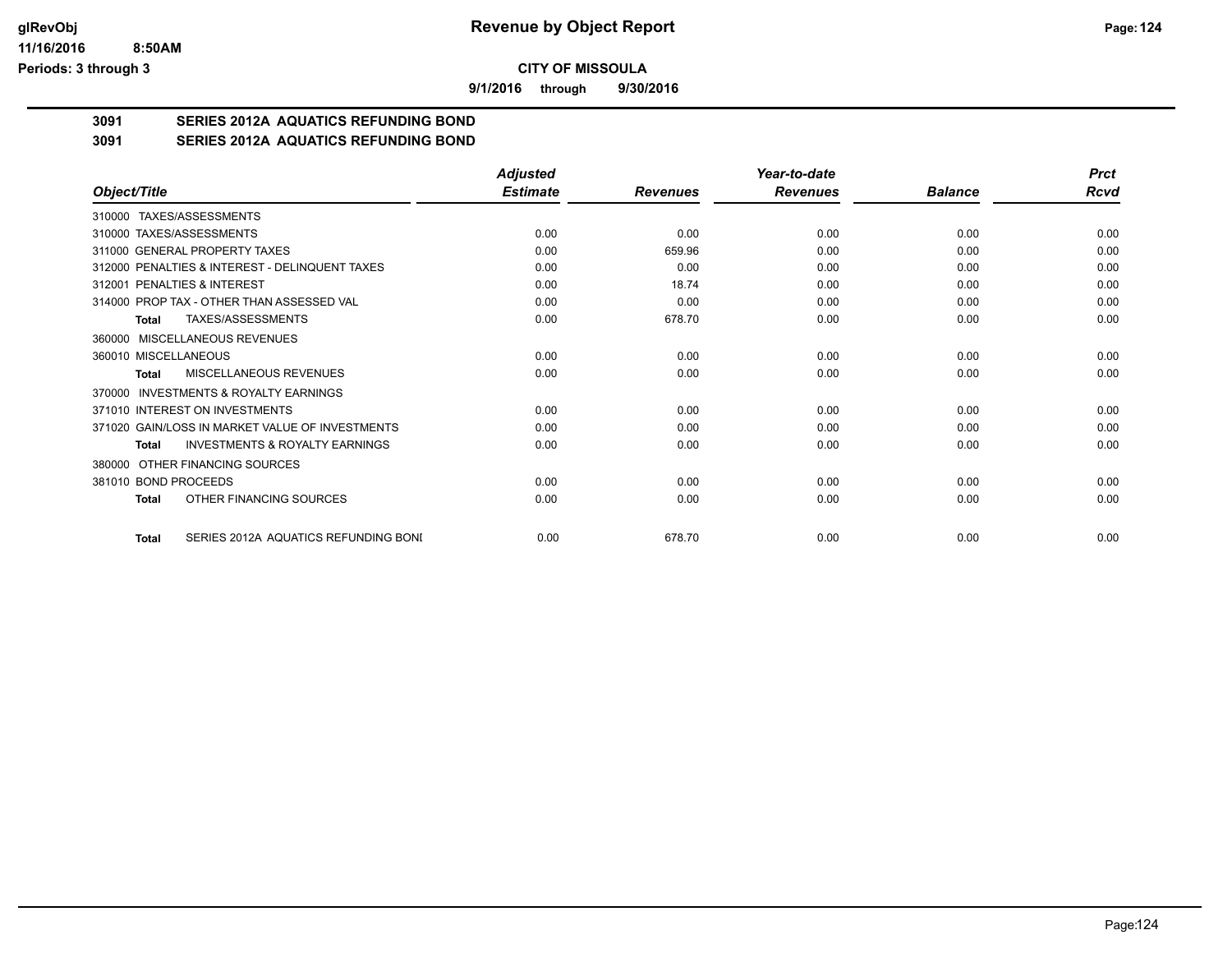**9/1/2016 through 9/30/2016**

#### **3091 SERIES 2012A AQUATICS REFUNDING BOND**

|                                                           | <b>Adjusted</b> |                 | Year-to-date    |                | <b>Prct</b> |
|-----------------------------------------------------------|-----------------|-----------------|-----------------|----------------|-------------|
| Object/Title                                              | <b>Estimate</b> | <b>Revenues</b> | <b>Revenues</b> | <b>Balance</b> | Rcvd        |
| 310000 TAXES/ASSESSMENTS                                  |                 |                 |                 |                |             |
| 310000 TAXES/ASSESSMENTS                                  | 0.00            | 0.00            | 0.00            | 0.00           | 0.00        |
| 311000 GENERAL PROPERTY TAXES                             | 0.00            | 659.96          | 0.00            | 0.00           | 0.00        |
| 312000 PENALTIES & INTEREST - DELINQUENT TAXES            | 0.00            | 0.00            | 0.00            | 0.00           | 0.00        |
| 312001 PENALTIES & INTEREST                               | 0.00            | 18.74           | 0.00            | 0.00           | 0.00        |
| 314000 PROP TAX - OTHER THAN ASSESSED VAL                 | 0.00            | 0.00            | 0.00            | 0.00           | 0.00        |
| TAXES/ASSESSMENTS<br><b>Total</b>                         | 0.00            | 678.70          | 0.00            | 0.00           | 0.00        |
| 360000 MISCELLANEOUS REVENUES                             |                 |                 |                 |                |             |
| 360010 MISCELLANEOUS                                      | 0.00            | 0.00            | 0.00            | 0.00           | 0.00        |
| MISCELLANEOUS REVENUES<br><b>Total</b>                    | 0.00            | 0.00            | 0.00            | 0.00           | 0.00        |
| 370000 INVESTMENTS & ROYALTY EARNINGS                     |                 |                 |                 |                |             |
| 371010 INTEREST ON INVESTMENTS                            | 0.00            | 0.00            | 0.00            | 0.00           | 0.00        |
| 371020 GAIN/LOSS IN MARKET VALUE OF INVESTMENT            | 0.00            | 0.00            | 0.00            | 0.00           | 0.00        |
| <b>INVESTMENTS &amp; ROYALTY EARNINGS</b><br><b>Total</b> | 0.00            | 0.00            | 0.00            | 0.00           | 0.00        |
| 380000 OTHER FINANCING SOURCES                            |                 |                 |                 |                |             |
| 381010 BOND PROCEEDS                                      | 0.00            | 0.00            | 0.00            | 0.00           | 0.00        |
| OTHER FINANCING SOURCES<br><b>Total</b>                   | 0.00            | 0.00            | 0.00            | 0.00           | 0.00        |
| SERIES 2012A AQUATICS REFUNDING BON<br><b>Total</b>       | 0.00            | 678.70          | 0.00            | 0.00           | 0.00        |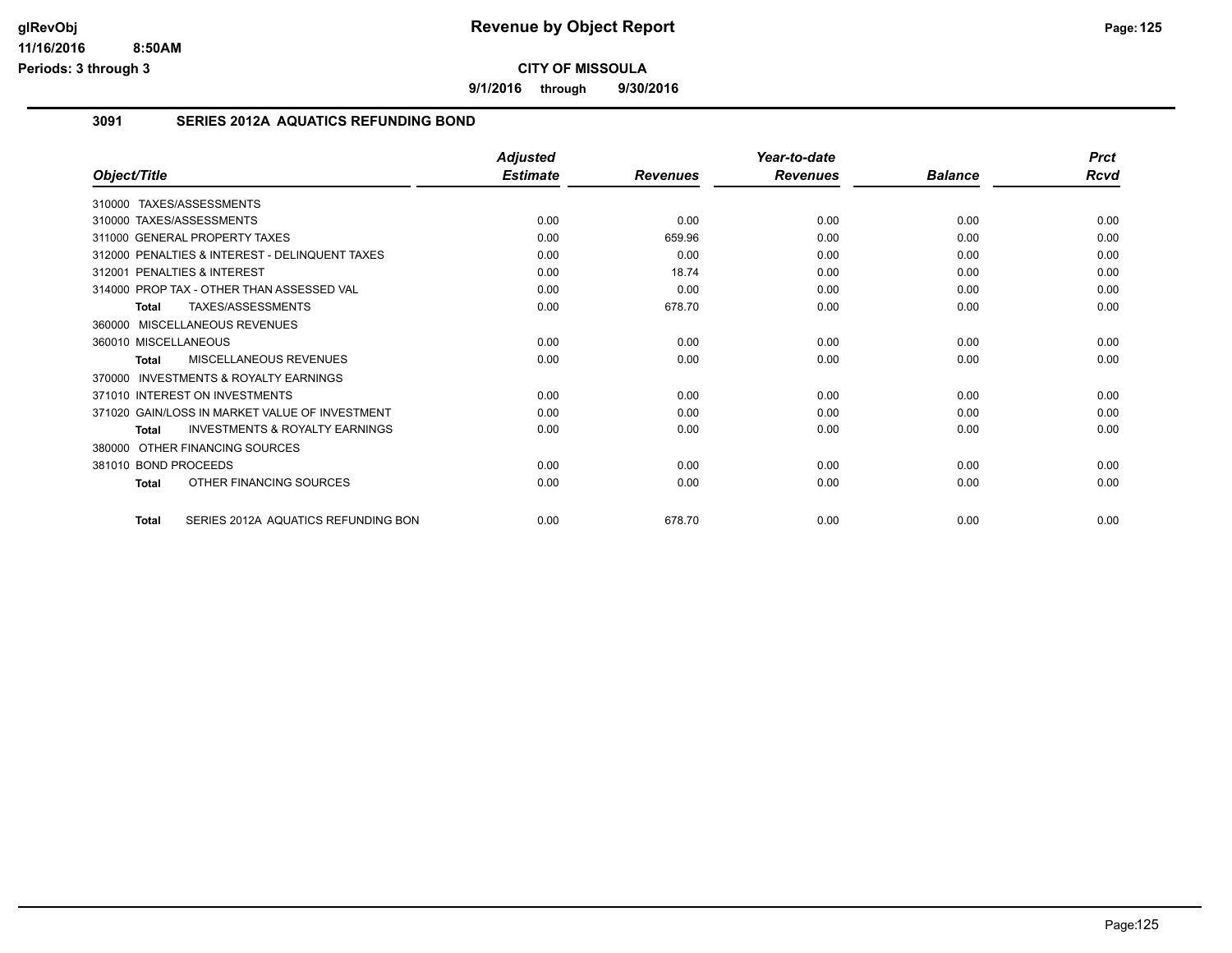**9/1/2016 through 9/30/2016**

## **3092 Series 2013A GO REFUNDING BONDS**

#### **3092 Series 2013A GO REFUNDING BONDS**

|                                                     | <b>Adjusted</b> |                 | Year-to-date    |                | <b>Prct</b> |
|-----------------------------------------------------|-----------------|-----------------|-----------------|----------------|-------------|
| Object/Title                                        | <b>Estimate</b> | <b>Revenues</b> | <b>Revenues</b> | <b>Balance</b> | <b>Rcvd</b> |
| TAXES/ASSESSMENTS<br>310000                         |                 |                 |                 |                |             |
| 310000 TAXES/ASSESSMENTS                            | 0.00            | 0.00            | 0.00            | 0.00           | 0.00        |
| 311000 GENERAL PROPERTY TAXES                       | 0.00            | 767.12          | 0.00            | 0.00           | 0.00        |
| 312000 PENALTIES & INTEREST - DELINQUENT TAXES      | 0.00            | 0.00            | 0.00            | 0.00           | 0.00        |
| 312001 PENALTIES & INTEREST                         | 0.00            | 21.36           | 0.00            | 0.00           | 0.00        |
| TAXES/ASSESSMENTS<br>Total                          | 0.00            | 788.48          | 0.00            | 0.00           | 0.00        |
| <b>INVESTMENTS &amp; ROYALTY EARNINGS</b><br>370000 |                 |                 |                 |                |             |
| 371010 INTEREST ON INVESTMENTS                      | 0.00            | 0.00            | 0.00            | 0.00           | 0.00        |
| 371020 GAIN/LOSS IN MARKET VALUE OF INVESTMENTS     | 0.00            | 0.00            | 0.00            | 0.00           | 0.00        |
| <b>INVESTMENTS &amp; ROYALTY EARNINGS</b><br>Total  | 0.00            | 0.00            | 0.00            | 0.00           | 0.00        |
| OTHER FINANCING SOURCES<br>380000                   |                 |                 |                 |                |             |
| 381010 BOND PROCEEDS                                | 0.00            | 0.00            | 0.00            | 0.00           | 0.00        |
| OTHER FINANCING SOURCES<br>Total                    | 0.00            | 0.00            | 0.00            | 0.00           | 0.00        |
| Series 2013A GO REFUNDING BONDS<br><b>Total</b>     | 0.00            | 788.48          | 0.00            | 0.00           | 0.00        |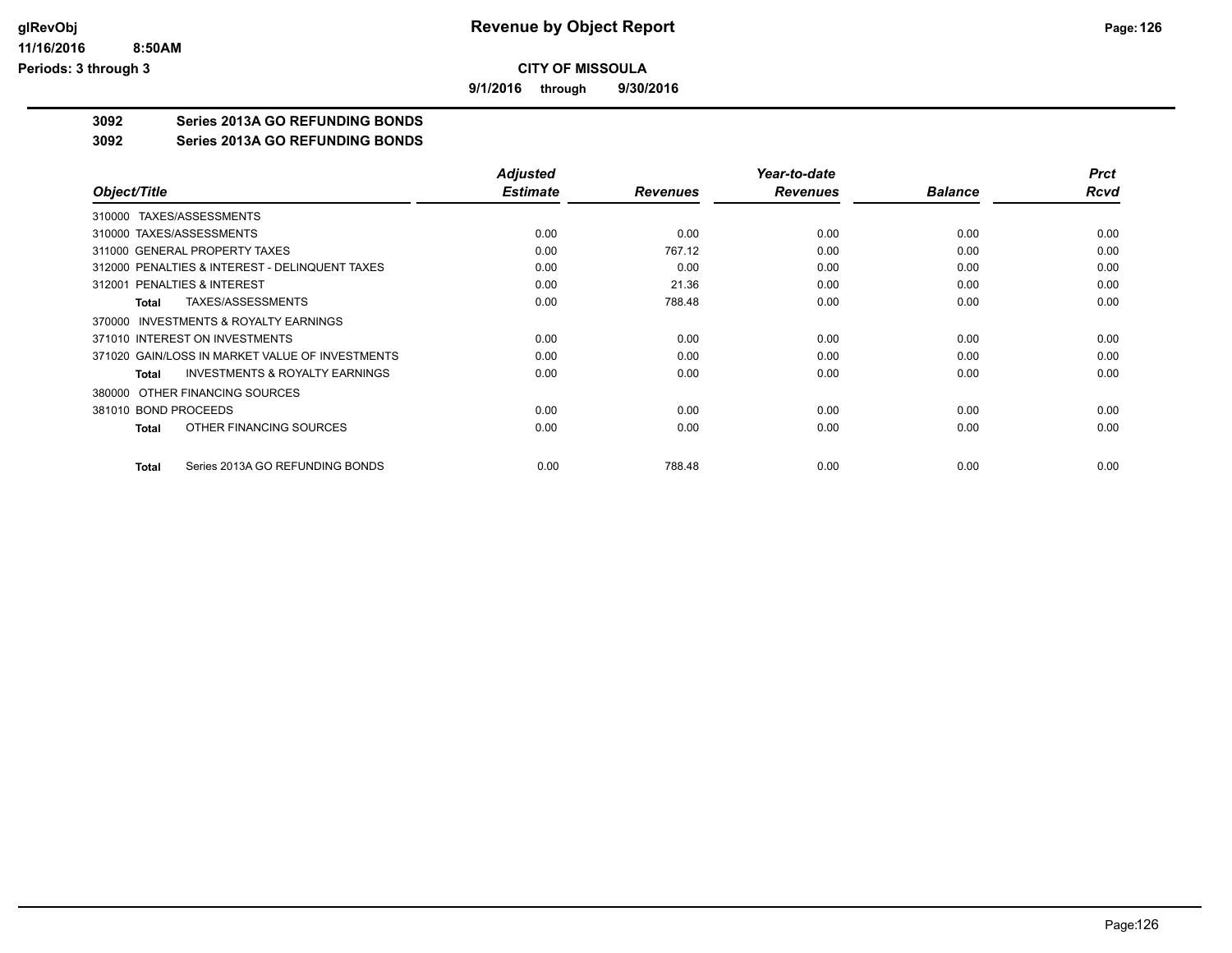**9/1/2016 through 9/30/2016**

#### **3092 Series 2013A GO REFUNDING BONDS**

| Object/Title                                        | <b>Adjusted</b><br><b>Estimate</b> | <b>Revenues</b> | Year-to-date<br><b>Revenues</b> | <b>Balance</b> | <b>Prct</b><br><b>Rcvd</b> |
|-----------------------------------------------------|------------------------------------|-----------------|---------------------------------|----------------|----------------------------|
| TAXES/ASSESSMENTS<br>310000                         |                                    |                 |                                 |                |                            |
| 310000 TAXES/ASSESSMENTS                            | 0.00                               | 0.00            | 0.00                            | 0.00           | 0.00                       |
| 311000 GENERAL PROPERTY TAXES                       | 0.00                               | 767.12          | 0.00                            | 0.00           | 0.00                       |
| 312000 PENALTIES & INTEREST - DELINQUENT TAXES      | 0.00                               | 0.00            | 0.00                            | 0.00           | 0.00                       |
| 312001 PENALTIES & INTEREST                         | 0.00                               | 21.36           | 0.00                            | 0.00           | 0.00                       |
| TAXES/ASSESSMENTS<br><b>Total</b>                   | 0.00                               | 788.48          | 0.00                            | 0.00           | 0.00                       |
| <b>INVESTMENTS &amp; ROYALTY EARNINGS</b><br>370000 |                                    |                 |                                 |                |                            |
| 371010 INTEREST ON INVESTMENTS                      | 0.00                               | 0.00            | 0.00                            | 0.00           | 0.00                       |
| 371020 GAIN/LOSS IN MARKET VALUE OF INVESTMENT      | 0.00                               | 0.00            | 0.00                            | 0.00           | 0.00                       |
| <b>INVESTMENTS &amp; ROYALTY EARNINGS</b><br>Total  | 0.00                               | 0.00            | 0.00                            | 0.00           | 0.00                       |
| 380000 OTHER FINANCING SOURCES                      |                                    |                 |                                 |                |                            |
| 381010 BOND PROCEEDS                                | 0.00                               | 0.00            | 0.00                            | 0.00           | 0.00                       |
| OTHER FINANCING SOURCES<br><b>Total</b>             | 0.00                               | 0.00            | 0.00                            | 0.00           | 0.00                       |
| Series 2013A GO REFUNDING BONDS<br><b>Total</b>     | 0.00                               | 788.48          | 0.00                            | 0.00           | 0.00                       |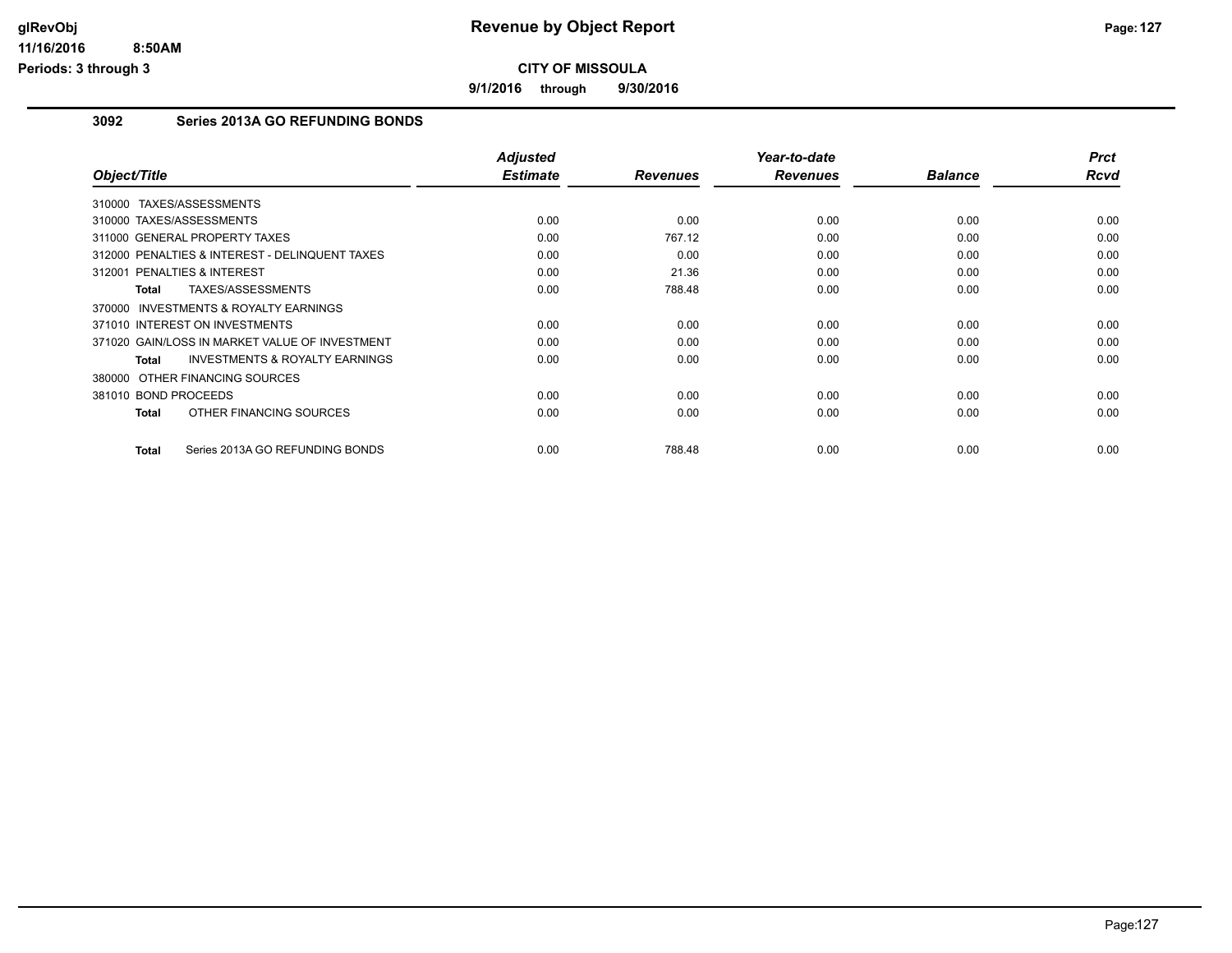**CITY OF MISSOULA**

**9/1/2016 through 9/30/2016**

# **3095 2004 REFUNDING BONDS DEBT SERVICE**

### **3095 2004 REFUNDING BONDS DEBT SERVICE**

|                                                    | <b>Adjusted</b> |                 | Year-to-date    |                | <b>Prct</b> |
|----------------------------------------------------|-----------------|-----------------|-----------------|----------------|-------------|
| Object/Title                                       | <b>Estimate</b> | <b>Revenues</b> | <b>Revenues</b> | <b>Balance</b> | <b>Rcvd</b> |
| 310000 TAXES/ASSESSMENTS                           |                 |                 |                 |                |             |
| 310000 TAXES/ASSESSMENTS                           | 0.00            | 0.00            | 0.00            | 0.00           | 0.00        |
| 311000 GENERAL PROPERTY TAXES                      | 0.00            | 2.36            | 0.00            | 0.00           | 0.00        |
| 311030 MOTOR VEHICLE TAXES                         | 0.00            | 0.00            | 0.00            | 0.00           | 0.00        |
| 312000 PENALTIES & INTEREST - DELINQUENT TAXES     | 0.00            | 0.00            | 0.00            | 0.00           | 0.00        |
| 312001 PENALTIES & INTEREST                        | 0.00            | 0.89            | 0.00            | 0.00           | 0.00        |
| 314000 PROP TAX - OTHER THAN ASSESSED VAL          | 0.00            | 0.00            | 0.00            | 0.00           | 0.00        |
| 314001 LIGHT VEHICLE TAX                           | 0.00            | 0.00            | 0.00            | 0.00           | 0.00        |
| TAXES/ASSESSMENTS<br>Total                         | 0.00            | 3.25            | 0.00            | 0.00           | 0.00        |
| 330000 INTERGOVERNMENTAL REVENUES                  |                 |                 |                 |                |             |
| 334056 BANK CORP. LIC. TAX - (PREVIOUS YEARS)      | 0.00            | 0.00            | 0.00            | 0.00           | 0.00        |
| 335210 PERSONAL PROPERTY TAX REIMBURSEMENT         | 0.00            | 0.00            | 0.00            | 0.00           | 0.00        |
| 335250 STATE REIMB - SB #184                       | 0.00            | 0.00            | 0.00            | 0.00           | 0.00        |
| <b>INTERGOVERNMENTAL REVENUES</b><br><b>Total</b>  | 0.00            | 0.00            | 0.00            | 0.00           | 0.00        |
| 360000 MISCELLANEOUS REVENUES                      |                 |                 |                 |                |             |
| 360010 MISCELLANEOUS                               | 0.00            | 0.00            | 0.00            | 0.00           | 0.00        |
| <b>MISCELLANEOUS REVENUES</b><br>Total             | 0.00            | 0.00            | 0.00            | 0.00           | 0.00        |
| 370000 INVESTMENTS & ROYALTY EARNINGS              |                 |                 |                 |                |             |
| 371010 INTEREST ON INVESTMENTS                     | 0.00            | 0.00            | 0.00            | 0.00           | 0.00        |
| 371020 GAIN/LOSS IN MARKET VALUE OF INVESTMENTS    | 0.00            | 0.00            | 0.00            | 0.00           | 0.00        |
| <b>INVESTMENTS &amp; ROYALTY EARNINGS</b><br>Total | 0.00            | 0.00            | 0.00            | 0.00           | 0.00        |
| 380000 OTHER FINANCING SOURCES                     |                 |                 |                 |                |             |
| 380000 OTHER FINANCING SOURCES                     | 0.00            | 0.00            | 0.00            | 0.00           | 0.00        |
| 381009 TRANSFERS IN                                | 0.00            | 0.00            | 0.00            | 0.00           | 0.00        |
| 381010 BOND PROCEEDS                               | 0.00            | 0.00            | 0.00            | 0.00           | 0.00        |
| 383043 TRANSFERS FROM IMPACT FEES                  | 0.00            | 0.00            | 0.00            | 0.00           | 0.00        |
| OTHER FINANCING SOURCES<br><b>Total</b>            | 0.00            | 0.00            | 0.00            | 0.00           | 0.00        |
| 2004 REFUNDING BONDS DEBT SERVICE<br>Total         | 0.00            | 3.25            | 0.00            | 0.00           | 0.00        |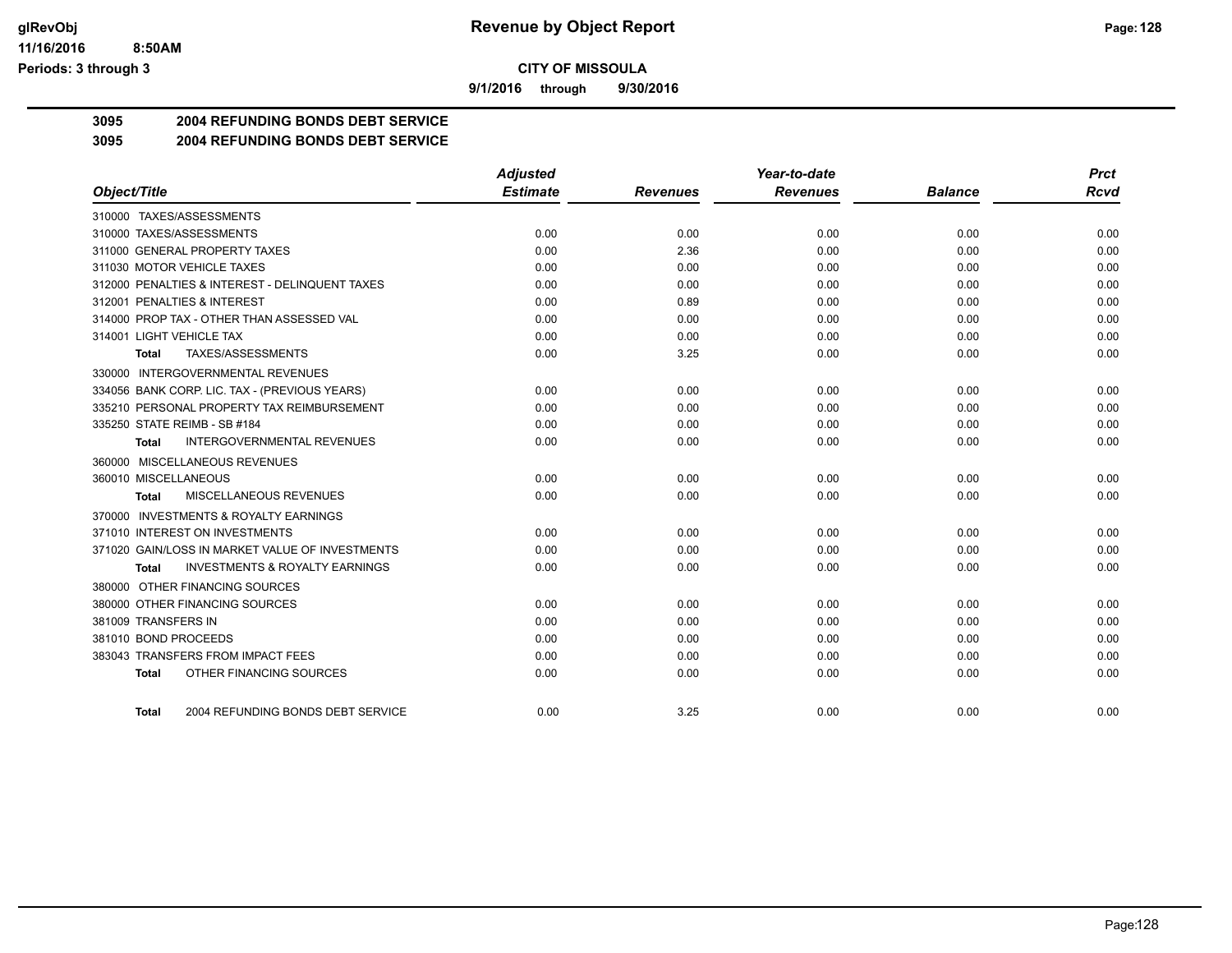**9/1/2016 through 9/30/2016**

#### **3095 2004 REFUNDING BONDS DEBT SERVICE**

|                                                           | <b>Adjusted</b> |                 | Year-to-date    |                | <b>Prct</b> |
|-----------------------------------------------------------|-----------------|-----------------|-----------------|----------------|-------------|
| Object/Title                                              | <b>Estimate</b> | <b>Revenues</b> | <b>Revenues</b> | <b>Balance</b> | <b>Rcvd</b> |
| 310000 TAXES/ASSESSMENTS                                  |                 |                 |                 |                |             |
| 310000 TAXES/ASSESSMENTS                                  | 0.00            | 0.00            | 0.00            | 0.00           | 0.00        |
| 311000 GENERAL PROPERTY TAXES                             | 0.00            | 2.36            | 0.00            | 0.00           | 0.00        |
| 311030 MOTOR VEHICLE TAXES                                | 0.00            | 0.00            | 0.00            | 0.00           | 0.00        |
| 312000 PENALTIES & INTEREST - DELINQUENT TAXES            | 0.00            | 0.00            | 0.00            | 0.00           | 0.00        |
| 312001 PENALTIES & INTEREST                               | 0.00            | 0.89            | 0.00            | 0.00           | 0.00        |
| 314000 PROP TAX - OTHER THAN ASSESSED VAL                 | 0.00            | 0.00            | 0.00            | 0.00           | 0.00        |
| 314001 LIGHT VEHICLE TAX                                  | 0.00            | 0.00            | 0.00            | 0.00           | 0.00        |
| TAXES/ASSESSMENTS<br><b>Total</b>                         | 0.00            | 3.25            | 0.00            | 0.00           | 0.00        |
| 330000 INTERGOVERNMENTAL REVENUES                         |                 |                 |                 |                |             |
| 334056 BANK CORP. LIC. TAX - (PREVIOUS YEARS)             | 0.00            | 0.00            | 0.00            | 0.00           | 0.00        |
| 335210 PERSONAL PROPERTY TAX REIMBURSEMENT                | 0.00            | 0.00            | 0.00            | 0.00           | 0.00        |
| 335250 STATE REIMB - SB #184                              | 0.00            | 0.00            | 0.00            | 0.00           | 0.00        |
| <b>INTERGOVERNMENTAL REVENUES</b><br><b>Total</b>         | 0.00            | 0.00            | 0.00            | 0.00           | 0.00        |
| 360000 MISCELLANEOUS REVENUES                             |                 |                 |                 |                |             |
| 360010 MISCELLANEOUS                                      | 0.00            | 0.00            | 0.00            | 0.00           | 0.00        |
| MISCELLANEOUS REVENUES<br><b>Total</b>                    | 0.00            | 0.00            | 0.00            | 0.00           | 0.00        |
| 370000 INVESTMENTS & ROYALTY EARNINGS                     |                 |                 |                 |                |             |
| 371010 INTEREST ON INVESTMENTS                            | 0.00            | 0.00            | 0.00            | 0.00           | 0.00        |
| 371020 GAIN/LOSS IN MARKET VALUE OF INVESTMENT            | 0.00            | 0.00            | 0.00            | 0.00           | 0.00        |
| <b>INVESTMENTS &amp; ROYALTY EARNINGS</b><br><b>Total</b> | 0.00            | 0.00            | 0.00            | 0.00           | 0.00        |
| 380000 OTHER FINANCING SOURCES                            |                 |                 |                 |                |             |
| 380000 OTHER FINANCING SOURCES                            | 0.00            | 0.00            | 0.00            | 0.00           | 0.00        |
| 381009 TRANSFERS IN                                       | 0.00            | 0.00            | 0.00            | 0.00           | 0.00        |
| 381010 BOND PROCEEDS                                      | 0.00            | 0.00            | 0.00            | 0.00           | 0.00        |
| 383043 TRANSFERS FROM IMPACT FEES                         | 0.00            | 0.00            | 0.00            | 0.00           | 0.00        |
| OTHER FINANCING SOURCES<br><b>Total</b>                   | 0.00            | 0.00            | 0.00            | 0.00           | 0.00        |
|                                                           |                 |                 |                 |                |             |
| 2004 REFUNDING BONDS DEBT SERVICE<br>Total                | 0.00            | 3.25            | 0.00            | 0.00           | 0.00        |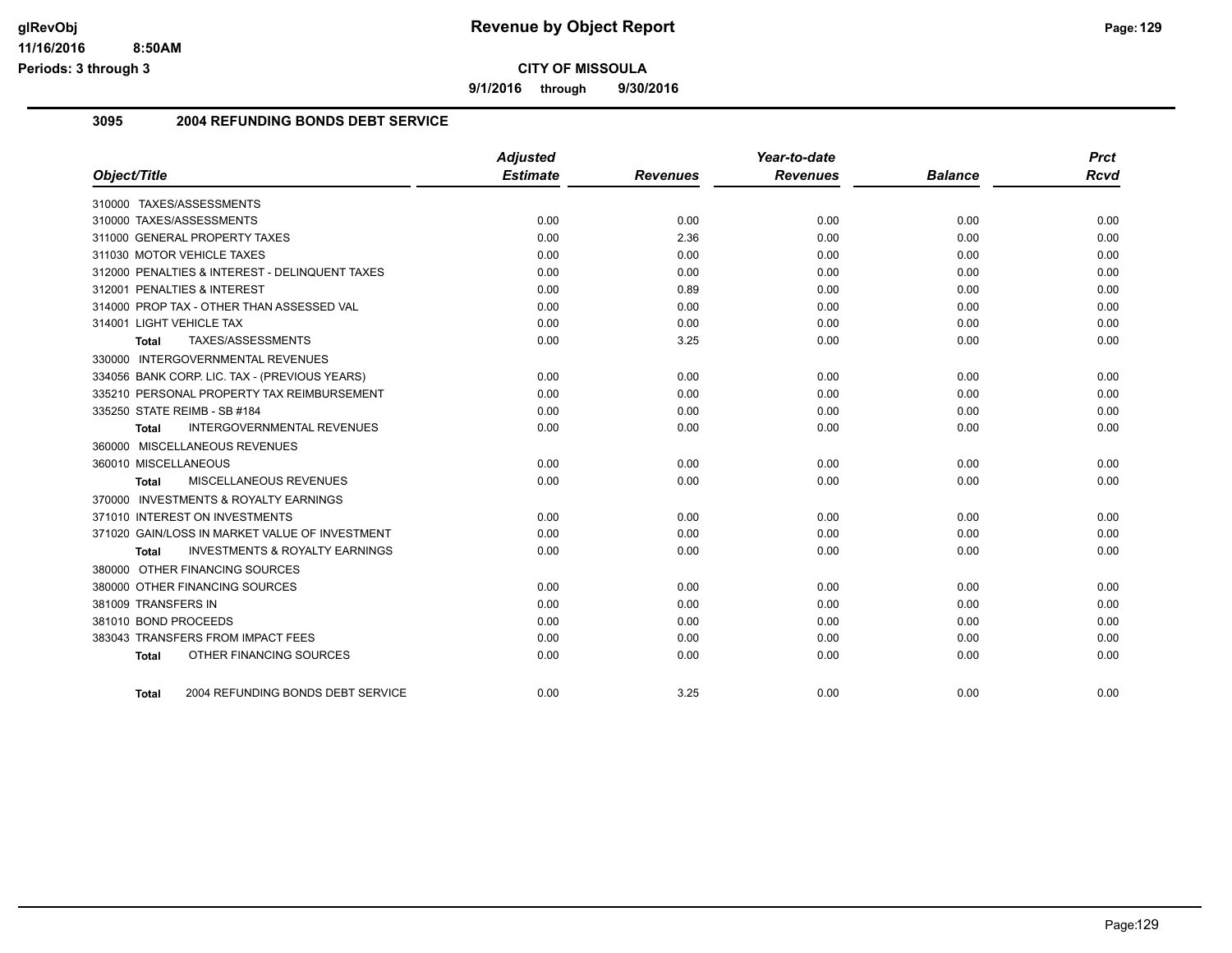**9/1/2016 through 9/30/2016**

**3096 NEW FIRE STATION GO BOND**

**3096 NEW FIRE STATION GO BOND**

|                                                    | <b>Adjusted</b> |                 | Year-to-date    |                | <b>Prct</b> |
|----------------------------------------------------|-----------------|-----------------|-----------------|----------------|-------------|
| Object/Title                                       | <b>Estimate</b> | <b>Revenues</b> | <b>Revenues</b> | <b>Balance</b> | <b>Rcvd</b> |
| 310000 TAXES/ASSESSMENTS                           |                 |                 |                 |                |             |
| 310000 TAXES/ASSESSMENTS                           | 0.00            | 0.00            | 0.00            | 0.00           | 0.00        |
| 311000 GENERAL PROPERTY TAXES                      | 0.00            | 305.07          | 0.00            | 0.00           | 0.00        |
| 311030 MOTOR VEHICLE TAXES                         | 0.00            | 0.00            | 0.00            | 0.00           | 0.00        |
| PENALTIES & INTEREST<br>312001                     | 0.00            | 9.05            | 0.00            | 0.00           | 0.00        |
| TAXES/ASSESSMENTS<br>Total                         | 0.00            | 314.12          | 0.00            | 0.00           | 0.00        |
| 370000 INVESTMENTS & ROYALTY EARNINGS              |                 |                 |                 |                |             |
| 371010 INTEREST ON INVESTMENTS                     | 0.00            | 0.00            | 0.00            | 0.00           | 0.00        |
| 371020 GAIN/LOSS IN MARKET VALUE OF INVESTMENTS    | 0.00            | 0.00            | 0.00            | 0.00           | 0.00        |
| <b>INVESTMENTS &amp; ROYALTY EARNINGS</b><br>Total | 0.00            | 0.00            | 0.00            | 0.00           | 0.00        |
| OTHER FINANCING SOURCES<br>380000                  |                 |                 |                 |                |             |
| 383000 OPERATING TRANSFERS                         | 0.00            | 0.00            | 0.00            | 0.00           | 0.00        |
| OTHER FINANCING SOURCES<br>Total                   | 0.00            | 0.00            | 0.00            | 0.00           | 0.00        |
| NEW FIRE STATION GO BOND<br><b>Total</b>           | 0.00            | 314.12          | 0.00            | 0.00           | 0.00        |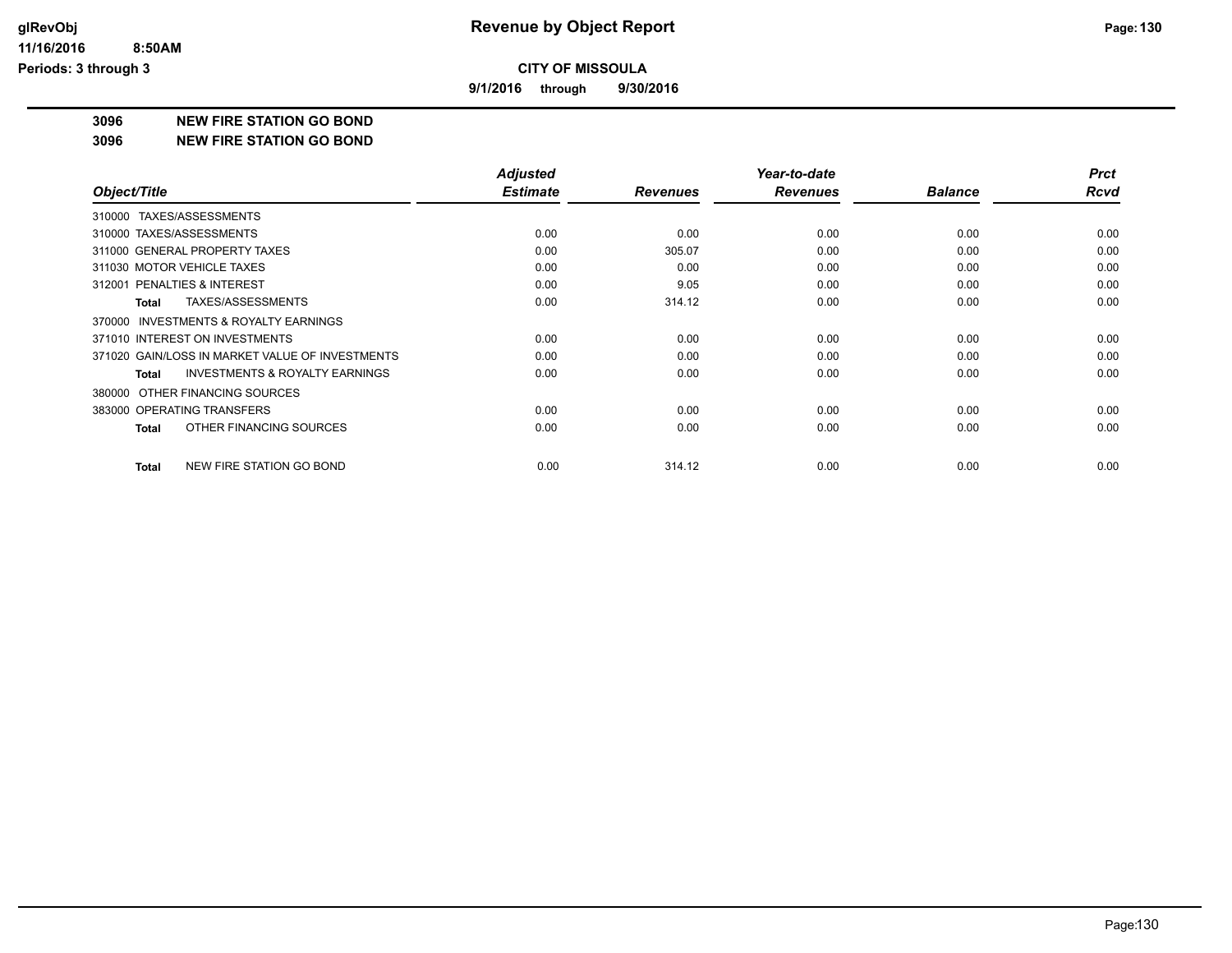**CITY OF MISSOULA**

**9/1/2016 through 9/30/2016**

#### **3096 NEW FIRE STATION GO BOND**

| Object/Title                                        | <b>Adjusted</b><br><b>Estimate</b> | <b>Revenues</b> | Year-to-date<br><b>Revenues</b> | <b>Balance</b> | <b>Prct</b><br><b>Rcvd</b> |
|-----------------------------------------------------|------------------------------------|-----------------|---------------------------------|----------------|----------------------------|
|                                                     |                                    |                 |                                 |                |                            |
| 310000 TAXES/ASSESSMENTS                            |                                    |                 |                                 |                |                            |
| 310000 TAXES/ASSESSMENTS                            | 0.00                               | 0.00            | 0.00                            | 0.00           | 0.00                       |
| 311000 GENERAL PROPERTY TAXES                       | 0.00                               | 305.07          | 0.00                            | 0.00           | 0.00                       |
| 311030 MOTOR VEHICLE TAXES                          | 0.00                               | 0.00            | 0.00                            | 0.00           | 0.00                       |
| PENALTIES & INTEREST<br>312001                      | 0.00                               | 9.05            | 0.00                            | 0.00           | 0.00                       |
| TAXES/ASSESSMENTS<br>Total                          | 0.00                               | 314.12          | 0.00                            | 0.00           | 0.00                       |
| <b>INVESTMENTS &amp; ROYALTY EARNINGS</b><br>370000 |                                    |                 |                                 |                |                            |
| 371010 INTEREST ON INVESTMENTS                      | 0.00                               | 0.00            | 0.00                            | 0.00           | 0.00                       |
| 371020 GAIN/LOSS IN MARKET VALUE OF INVESTMENT      | 0.00                               | 0.00            | 0.00                            | 0.00           | 0.00                       |
| <b>INVESTMENTS &amp; ROYALTY EARNINGS</b><br>Total  | 0.00                               | 0.00            | 0.00                            | 0.00           | 0.00                       |
| 380000 OTHER FINANCING SOURCES                      |                                    |                 |                                 |                |                            |
| 383000 OPERATING TRANSFERS                          | 0.00                               | 0.00            | 0.00                            | 0.00           | 0.00                       |
| OTHER FINANCING SOURCES<br>Total                    | 0.00                               | 0.00            | 0.00                            | 0.00           | 0.00                       |
|                                                     |                                    |                 |                                 |                |                            |
| NEW FIRE STATION GO BOND<br>Total                   | 0.00                               | 314.12          | 0.00                            | 0.00           | 0.00                       |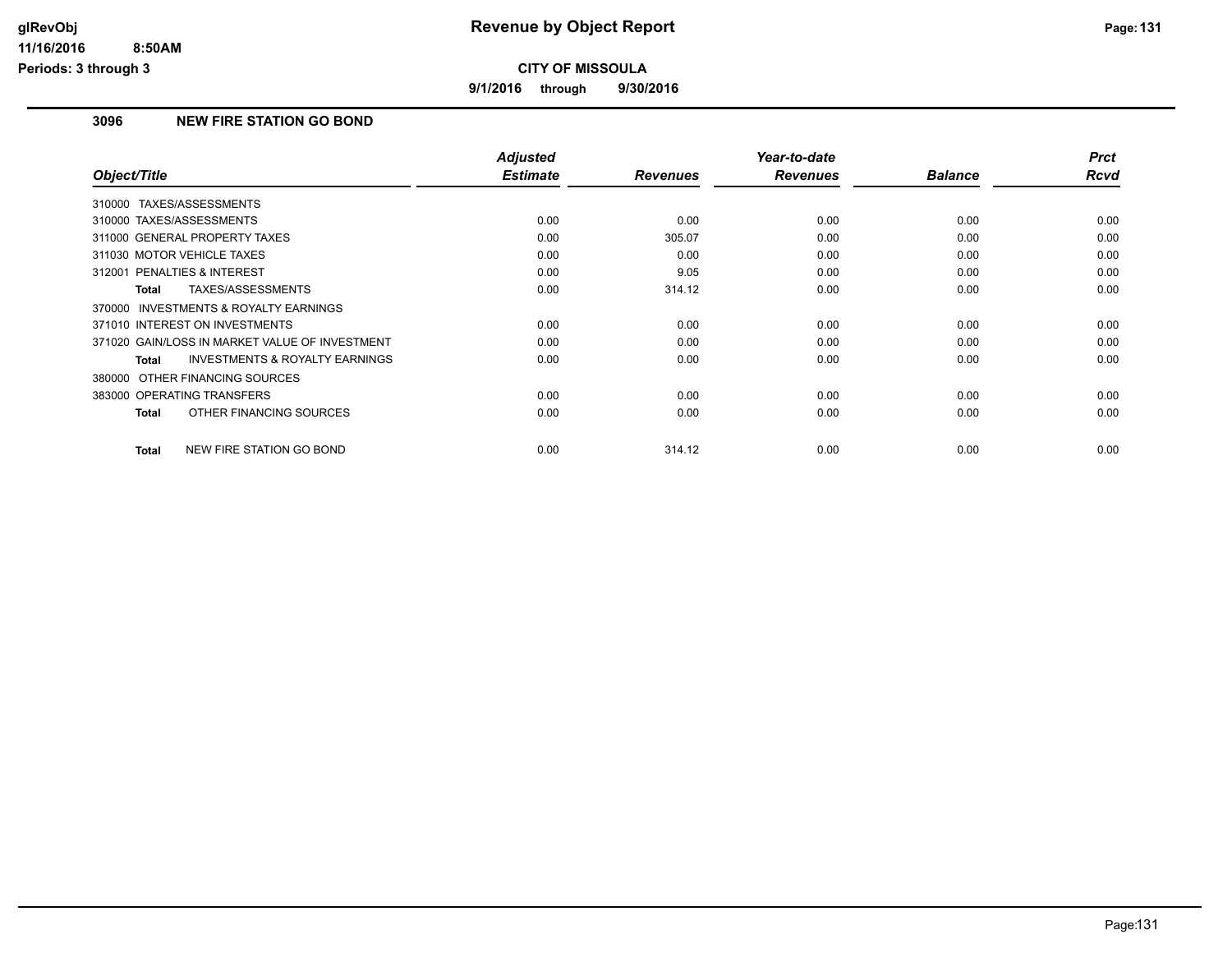**9/1/2016 through 9/30/2016**

**3097 2007 REFUNDING BONDS**

**3097 2007 REFUNDING BONDS**

|                                                     | <b>Adjusted</b> |                 | Year-to-date    |                | <b>Prct</b> |
|-----------------------------------------------------|-----------------|-----------------|-----------------|----------------|-------------|
| Object/Title                                        | <b>Estimate</b> | <b>Revenues</b> | <b>Revenues</b> | <b>Balance</b> | <b>Rcvd</b> |
| 310000 TAXES/ASSESSMENTS                            |                 |                 |                 |                |             |
| 310000 TAXES/ASSESSMENTS                            | 0.00            | 0.00            | 0.00            | 0.00           | 0.00        |
| 311000 GENERAL PROPERTY TAXES                       | 0.00            | 0.00            | 0.00            | 0.00           | 0.00        |
| 311030 MOTOR VEHICLE TAXES                          | 0.00            | 0.00            | 0.00            | 0.00           | 0.00        |
| PENALTIES & INTEREST<br>312001                      | 0.00            | 0.00            | 0.00            | 0.00           | 0.00        |
| TAXES/ASSESSMENTS<br>Total                          | 0.00            | 0.00            | 0.00            | 0.00           | 0.00        |
| <b>INVESTMENTS &amp; ROYALTY EARNINGS</b><br>370000 |                 |                 |                 |                |             |
| 371010 INTEREST ON INVESTMENTS                      | 0.00            | 0.00            | 0.00            | 0.00           | 0.00        |
| 371020 GAIN/LOSS IN MARKET VALUE OF INVESTMENTS     | 0.00            | 0.00            | 0.00            | 0.00           | 0.00        |
| <b>INVESTMENTS &amp; ROYALTY EARNINGS</b><br>Total  | 0.00            | 0.00            | 0.00            | 0.00           | 0.00        |
| OTHER FINANCING SOURCES<br>380000                   |                 |                 |                 |                |             |
| 381010 BOND PROCEEDS                                | 0.00            | 0.00            | 0.00            | 0.00           | 0.00        |
| 383042 TRANSFERS FROM OTHER FUNDS                   | 0.00            | 0.00            | 0.00            | 0.00           | 0.00        |
| 383043 TRANSFERS FROM IMPACT FEES                   | 0.00            | 0.00            | 0.00            | 0.00           | 0.00        |
| OTHER FINANCING SOURCES<br><b>Total</b>             | 0.00            | 0.00            | 0.00            | 0.00           | 0.00        |
| 2007 REFUNDING BONDS<br>Total                       | 0.00            | 0.00            | 0.00            | 0.00           | 0.00        |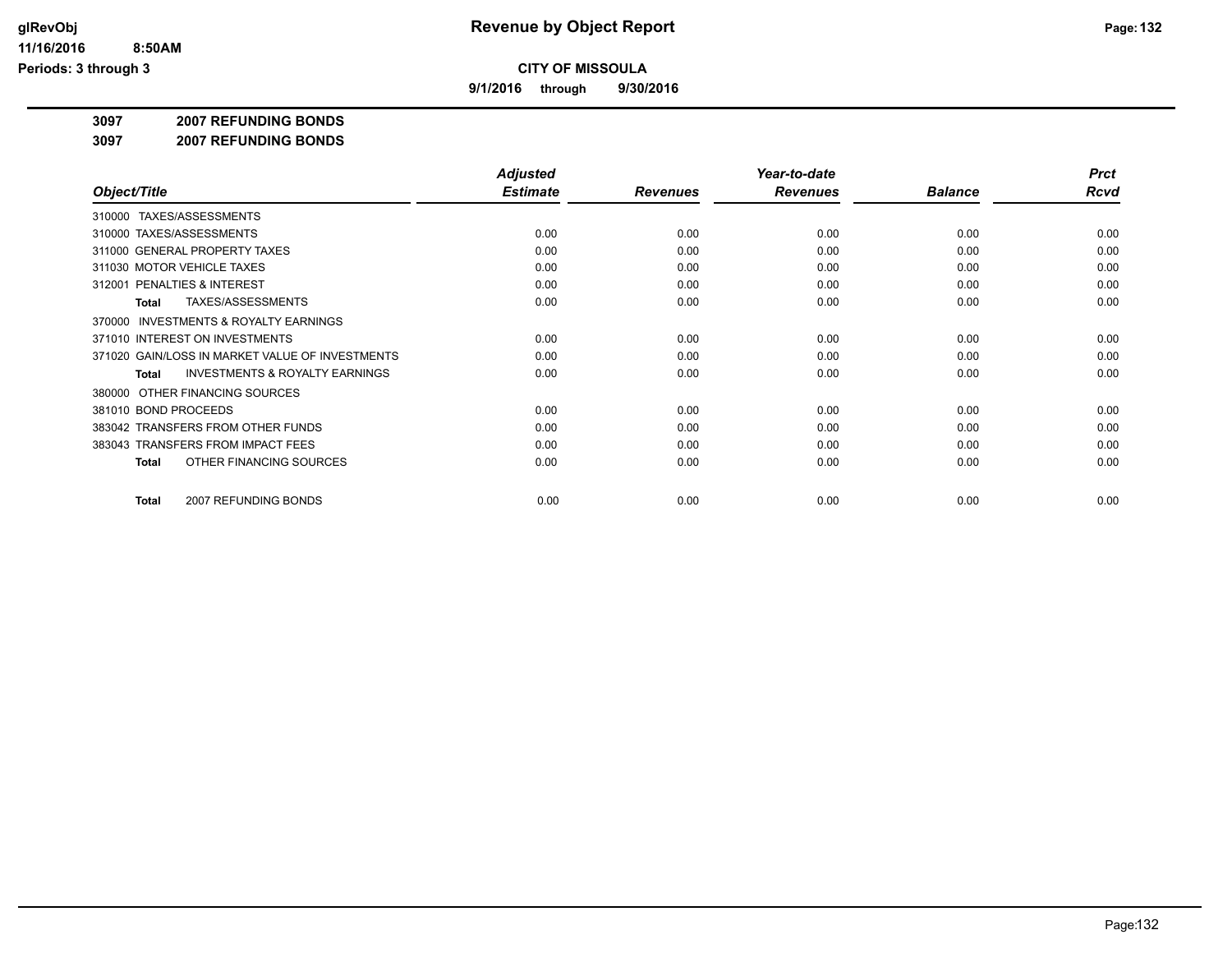**9/1/2016 through 9/30/2016**

#### **3097 2007 REFUNDING BONDS**

|                                                           | <b>Adjusted</b> |                 | Year-to-date    |                | <b>Prct</b> |
|-----------------------------------------------------------|-----------------|-----------------|-----------------|----------------|-------------|
| Object/Title                                              | <b>Estimate</b> | <b>Revenues</b> | <b>Revenues</b> | <b>Balance</b> | Rcvd        |
| 310000 TAXES/ASSESSMENTS                                  |                 |                 |                 |                |             |
| 310000 TAXES/ASSESSMENTS                                  | 0.00            | 0.00            | 0.00            | 0.00           | 0.00        |
| 311000 GENERAL PROPERTY TAXES                             | 0.00            | 0.00            | 0.00            | 0.00           | 0.00        |
| 311030 MOTOR VEHICLE TAXES                                | 0.00            | 0.00            | 0.00            | 0.00           | 0.00        |
| PENALTIES & INTEREST<br>312001                            | 0.00            | 0.00            | 0.00            | 0.00           | 0.00        |
| TAXES/ASSESSMENTS<br>Total                                | 0.00            | 0.00            | 0.00            | 0.00           | 0.00        |
| 370000 INVESTMENTS & ROYALTY EARNINGS                     |                 |                 |                 |                |             |
| 371010 INTEREST ON INVESTMENTS                            | 0.00            | 0.00            | 0.00            | 0.00           | 0.00        |
| 371020 GAIN/LOSS IN MARKET VALUE OF INVESTMENT            | 0.00            | 0.00            | 0.00            | 0.00           | 0.00        |
| <b>INVESTMENTS &amp; ROYALTY EARNINGS</b><br><b>Total</b> | 0.00            | 0.00            | 0.00            | 0.00           | 0.00        |
| 380000 OTHER FINANCING SOURCES                            |                 |                 |                 |                |             |
| 381010 BOND PROCEEDS                                      | 0.00            | 0.00            | 0.00            | 0.00           | 0.00        |
| 383042 TRANSFERS FROM OTHER FUNDS                         | 0.00            | 0.00            | 0.00            | 0.00           | 0.00        |
| 383043 TRANSFERS FROM IMPACT FEES                         | 0.00            | 0.00            | 0.00            | 0.00           | 0.00        |
| OTHER FINANCING SOURCES<br><b>Total</b>                   | 0.00            | 0.00            | 0.00            | 0.00           | 0.00        |
| 2007 REFUNDING BONDS<br><b>Total</b>                      | 0.00            | 0.00            | 0.00            | 0.00           | 0.00        |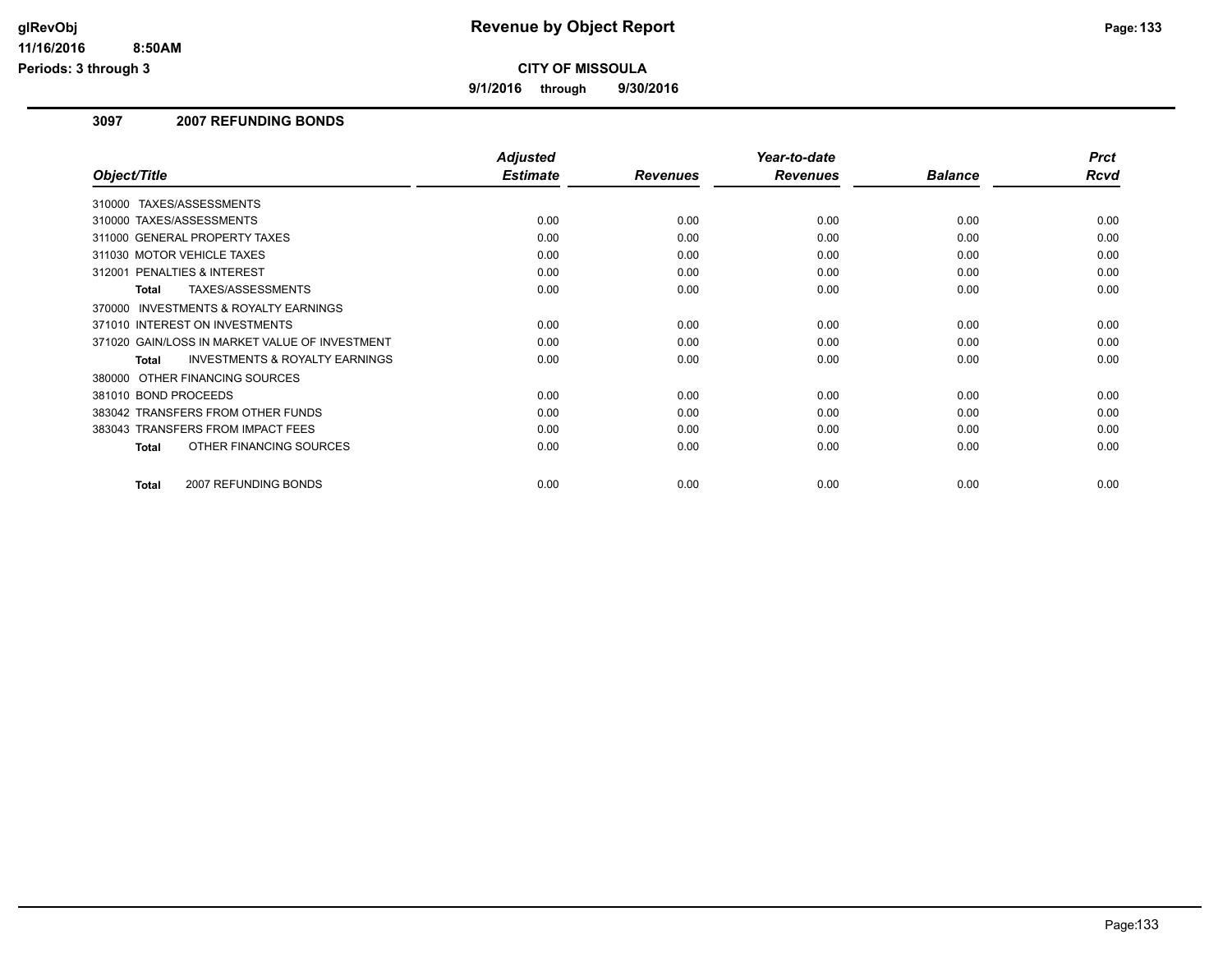**11/16/2016 8:50AM Periods: 3 through 3**

**CITY OF MISSOULA**

**9/1/2016 through 9/30/2016**

### **3100 SIDEWALK & CURB WARRANTS FUND**

#### **3100 SIDEWALK & CURB WARRANTS FUND**

|                                                     | <b>Adjusted</b> |                 | Year-to-date    |                | <b>Prct</b> |
|-----------------------------------------------------|-----------------|-----------------|-----------------|----------------|-------------|
| Object/Title                                        | <b>Estimate</b> | <b>Revenues</b> | <b>Revenues</b> | <b>Balance</b> | <b>Rcvd</b> |
| TAXES/ASSESSMENTS<br>310000                         |                 |                 |                 |                |             |
| 312001 PENALTIES & INTEREST                         | 0.00            | 0.00            | 0.00            | 0.00           | 0.00        |
| <b>TAXES/ASSESSMENTS</b><br><b>Total</b>            | 0.00            | 0.00            | 0.00            | 0.00           | 0.00        |
| MISCELLANEOUS REVENUES<br>360000                    |                 |                 |                 |                |             |
| 360010 MISCELLANEOUS                                | 0.00            | 0.00            | 0.00            | 0.00           | 0.00        |
| 363020 PROPERTY ASSESSMENTS                         | 0.00            | 0.00            | 0.00            | 0.00           | 0.00        |
| PAYOFF PRINCIPAL ASSESSMENTS<br>363021              | 0.00            | 0.00            | 0.00            | 0.00           | 0.00        |
| 363022 BOND INTEREST ASSESSMENTS                    | 0.00            | 0.00            | 0.00            | 0.00           | 0.00        |
| 363030 SIDEWALK AND CURB ASSESSMENTS                | 0.00            | 0.00            | 0.00            | 0.00           | 0.00        |
| 363040 PENALTY AND INTEREST                         | 0.00            | 0.00            | 0.00            | 0.00           | 0.00        |
| MISCELLANEOUS REVENUES<br>Total                     | 0.00            | 0.00            | 0.00            | 0.00           | 0.00        |
| <b>INVESTMENTS &amp; ROYALTY EARNINGS</b><br>370000 |                 |                 |                 |                |             |
| 371010 INTEREST ON INVESTMENTS                      | 0.00            | 0.00            | 0.00            | 0.00           | 0.00        |
| 371020 GAIN/LOSS IN MARKET VALUE OF INVESTMENTS     | 0.00            | 0.00            | 0.00            | 0.00           | 0.00        |
| <b>INVESTMENTS &amp; ROYALTY EARNINGS</b><br>Total  | 0.00            | 0.00            | 0.00            | 0.00           | 0.00        |
| OTHER FINANCING SOURCES<br>380000                   |                 |                 |                 |                |             |
| 383042 TRANSFERS FROM OTHER FUNDS                   | 0.00            | 0.00            | 0.00            | 0.00           | 0.00        |
| OTHER FINANCING SOURCES<br><b>Total</b>             | 0.00            | 0.00            | 0.00            | 0.00           | 0.00        |
| SIDEWALK & CURB WARRANTS FUND<br><b>Total</b>       | 0.00            | 0.00            | 0.00            | 0.00           | 0.00        |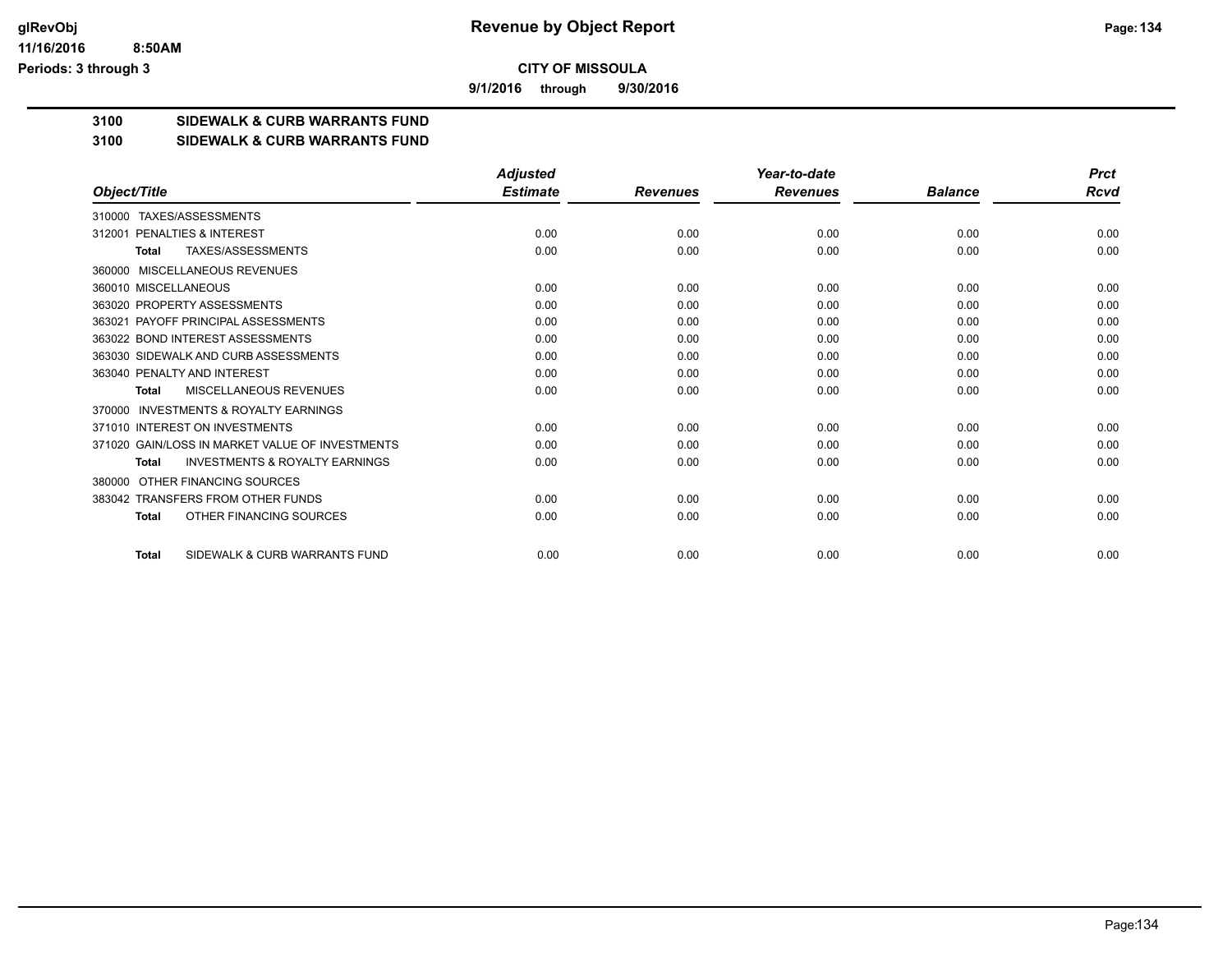**9/1/2016 through 9/30/2016**

#### **3100 SIDEWALK & CURB WARRANTS FUND**

|                                                           | <b>Adjusted</b> |                 | Year-to-date    |                | <b>Prct</b> |
|-----------------------------------------------------------|-----------------|-----------------|-----------------|----------------|-------------|
| Object/Title                                              | <b>Estimate</b> | <b>Revenues</b> | <b>Revenues</b> | <b>Balance</b> | Rcvd        |
| TAXES/ASSESSMENTS<br>310000                               |                 |                 |                 |                |             |
| <b>PENALTIES &amp; INTEREST</b><br>312001                 | 0.00            | 0.00            | 0.00            | 0.00           | 0.00        |
| TAXES/ASSESSMENTS<br>Total                                | 0.00            | 0.00            | 0.00            | 0.00           | 0.00        |
| 360000 MISCELLANEOUS REVENUES                             |                 |                 |                 |                |             |
| 360010 MISCELLANEOUS                                      | 0.00            | 0.00            | 0.00            | 0.00           | 0.00        |
| 363020 PROPERTY ASSESSMENTS                               | 0.00            | 0.00            | 0.00            | 0.00           | 0.00        |
| 363021 PAYOFF PRINCIPAL ASSESSMENTS                       | 0.00            | 0.00            | 0.00            | 0.00           | 0.00        |
| 363022 BOND INTEREST ASSESSMENTS                          | 0.00            | 0.00            | 0.00            | 0.00           | 0.00        |
| 363030 SIDEWALK AND CURB ASSESSMENTS                      | 0.00            | 0.00            | 0.00            | 0.00           | 0.00        |
| 363040 PENALTY AND INTEREST                               | 0.00            | 0.00            | 0.00            | 0.00           | 0.00        |
| MISCELLANEOUS REVENUES<br>Total                           | 0.00            | 0.00            | 0.00            | 0.00           | 0.00        |
| <b>INVESTMENTS &amp; ROYALTY EARNINGS</b><br>370000       |                 |                 |                 |                |             |
| 371010 INTEREST ON INVESTMENTS                            | 0.00            | 0.00            | 0.00            | 0.00           | 0.00        |
| 371020 GAIN/LOSS IN MARKET VALUE OF INVESTMENT            | 0.00            | 0.00            | 0.00            | 0.00           | 0.00        |
| <b>INVESTMENTS &amp; ROYALTY EARNINGS</b><br><b>Total</b> | 0.00            | 0.00            | 0.00            | 0.00           | 0.00        |
| OTHER FINANCING SOURCES<br>380000                         |                 |                 |                 |                |             |
| 383042 TRANSFERS FROM OTHER FUNDS                         | 0.00            | 0.00            | 0.00            | 0.00           | 0.00        |
| OTHER FINANCING SOURCES<br><b>Total</b>                   | 0.00            | 0.00            | 0.00            | 0.00           | 0.00        |
| SIDEWALK & CURB WARRANTS FUND<br><b>Total</b>             | 0.00            | 0.00            | 0.00            | 0.00           | 0.00        |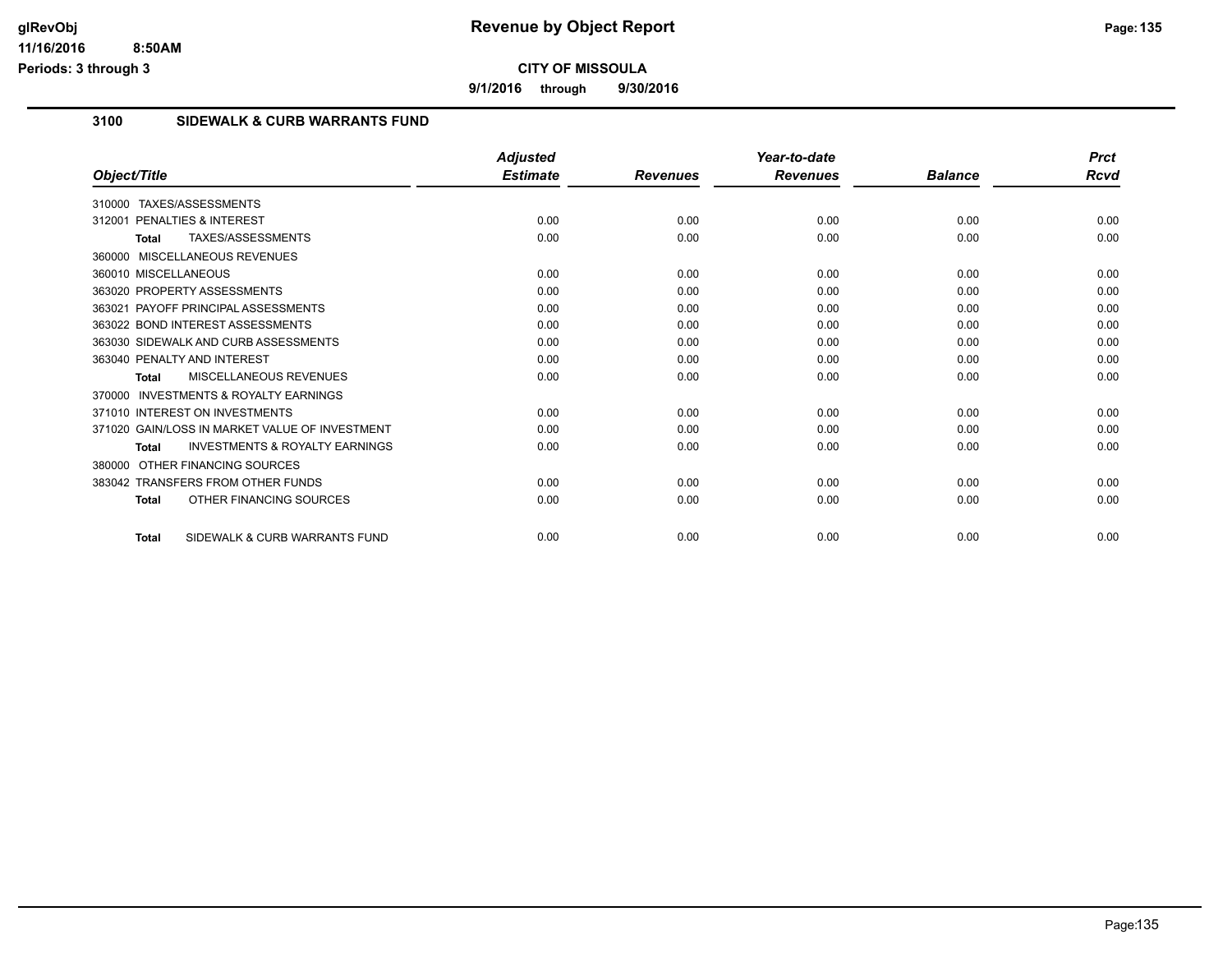**11/16/2016 8:50AM Periods: 3 through 3**

**CITY OF MISSOULA**

**9/1/2016 through 9/30/2016**

## **3200 FY99 SIDEWALK & CURB DEBT SERVICE FUND**

**3200 FY99 SIDEWALK & CURB DEBT SERVICE FUND**

|                                                                  | <b>Adjusted</b> |                 | Year-to-date    |                | <b>Prct</b> |
|------------------------------------------------------------------|-----------------|-----------------|-----------------|----------------|-------------|
| Object/Title                                                     | <b>Estimate</b> | <b>Revenues</b> | <b>Revenues</b> | <b>Balance</b> | Rcvd        |
| TAXES/ASSESSMENTS<br>310000                                      |                 |                 |                 |                |             |
| <b>PENALTIES &amp; INTEREST</b><br>312001                        | 0.00            | 0.00            | 0.00            | 0.00           | 0.00        |
| TAXES/ASSESSMENTS<br><b>Total</b>                                | 0.00            | 0.00            | 0.00            | 0.00           | 0.00        |
| MISCELLANEOUS REVENUES<br>360000                                 |                 |                 |                 |                |             |
| 363020 PROPERTY ASSESSMENTS                                      | 0.00            | 0.00            | 0.00            | 0.00           | 0.00        |
| 363021 PAYOFF PRINCIPAL ASSESSMENTS                              | 0.00            | 0.00            | 0.00            | 0.00           | 0.00        |
| 363022 BOND INTEREST ASSESSMENTS                                 | 0.00            | 0.00            | 0.00            | 0.00           | 0.00        |
| 363040 PENALTY AND INTEREST                                      | 0.00            | 0.00            | 0.00            | 0.00           | 0.00        |
| MISCELLANEOUS REVENUES<br><b>Total</b>                           | 0.00            | 0.00            | 0.00            | 0.00           | 0.00        |
| <b>INVESTMENTS &amp; ROYALTY EARNINGS</b><br>370000              |                 |                 |                 |                |             |
| 371010 INTEREST ON INVESTMENTS                                   | 0.00            | 0.00            | 0.00            | 0.00           | 0.00        |
| 371020 GAIN/LOSS IN MARKET VALUE OF INVESTMENTS                  | 0.00            | 0.00            | 0.00            | 0.00           | 0.00        |
| <b>INVESTMENTS &amp; ROYALTY EARNINGS</b><br><b>Total</b>        | 0.00            | 0.00            | 0.00            | 0.00           | 0.00        |
| OTHER FINANCING SOURCES<br>380000                                |                 |                 |                 |                |             |
| 381009 TRANSFERS IN                                              | 0.00            | 0.00            | 0.00            | 0.00           | 0.00        |
| OTHER FINANCING SOURCES<br>Total                                 | 0.00            | 0.00            | 0.00            | 0.00           | 0.00        |
| <b>FY99 SIDEWALK &amp; CURB DEBT SERVICE FUI</b><br><b>Total</b> | 0.00            | 0.00            | 0.00            | 0.00           | 0.00        |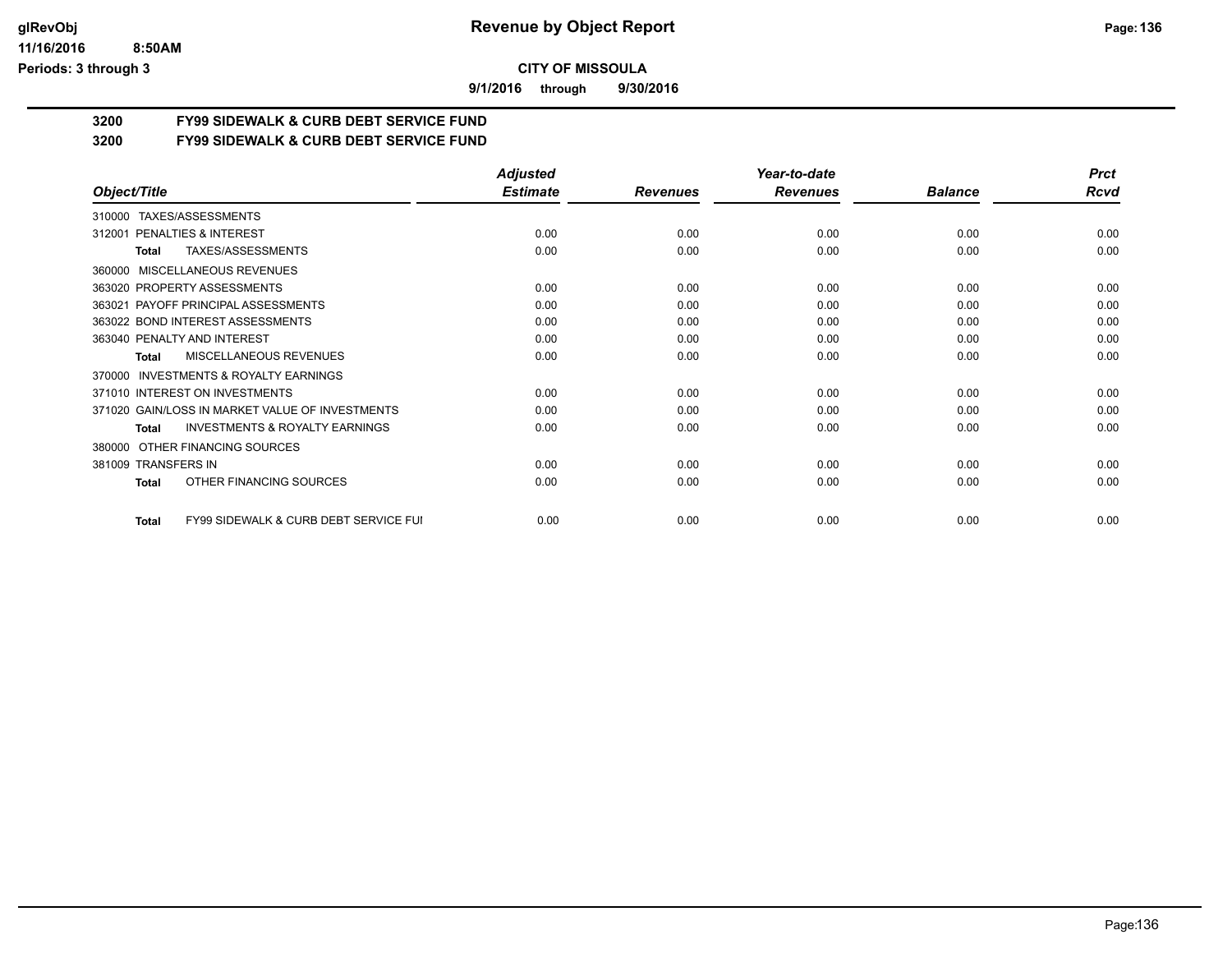**8:50AM**

**CITY OF MISSOULA**

**9/1/2016 through 9/30/2016**

#### **3200 FY99 SIDEWALK & CURB DEBT SERVICE FUND**

|                                                                 | <b>Adjusted</b> |                 | Year-to-date    |                | <b>Prct</b> |
|-----------------------------------------------------------------|-----------------|-----------------|-----------------|----------------|-------------|
| Object/Title                                                    | <b>Estimate</b> | <b>Revenues</b> | <b>Revenues</b> | <b>Balance</b> | <b>Rcvd</b> |
| TAXES/ASSESSMENTS<br>310000                                     |                 |                 |                 |                |             |
| <b>PENALTIES &amp; INTEREST</b><br>312001                       | 0.00            | 0.00            | 0.00            | 0.00           | 0.00        |
| TAXES/ASSESSMENTS<br>Total                                      | 0.00            | 0.00            | 0.00            | 0.00           | 0.00        |
| <b>MISCELLANEOUS REVENUES</b><br>360000                         |                 |                 |                 |                |             |
| 363020 PROPERTY ASSESSMENTS                                     | 0.00            | 0.00            | 0.00            | 0.00           | 0.00        |
| PAYOFF PRINCIPAL ASSESSMENTS<br>363021                          | 0.00            | 0.00            | 0.00            | 0.00           | 0.00        |
| 363022 BOND INTEREST ASSESSMENTS                                | 0.00            | 0.00            | 0.00            | 0.00           | 0.00        |
| 363040 PENALTY AND INTEREST                                     | 0.00            | 0.00            | 0.00            | 0.00           | 0.00        |
| <b>MISCELLANEOUS REVENUES</b><br>Total                          | 0.00            | 0.00            | 0.00            | 0.00           | 0.00        |
| INVESTMENTS & ROYALTY EARNINGS<br>370000                        |                 |                 |                 |                |             |
| 371010 INTEREST ON INVESTMENTS                                  | 0.00            | 0.00            | 0.00            | 0.00           | 0.00        |
| 371020 GAIN/LOSS IN MARKET VALUE OF INVESTMENT                  | 0.00            | 0.00            | 0.00            | 0.00           | 0.00        |
| <b>INVESTMENTS &amp; ROYALTY EARNINGS</b><br><b>Total</b>       | 0.00            | 0.00            | 0.00            | 0.00           | 0.00        |
| OTHER FINANCING SOURCES<br>380000                               |                 |                 |                 |                |             |
| 381009 TRANSFERS IN                                             | 0.00            | 0.00            | 0.00            | 0.00           | 0.00        |
| OTHER FINANCING SOURCES<br><b>Total</b>                         | 0.00            | 0.00            | 0.00            | 0.00           | 0.00        |
| <b>FY99 SIDEWALK &amp; CURB DEBT SERVICE FU</b><br><b>Total</b> | 0.00            | 0.00            | 0.00            | 0.00           | 0.00        |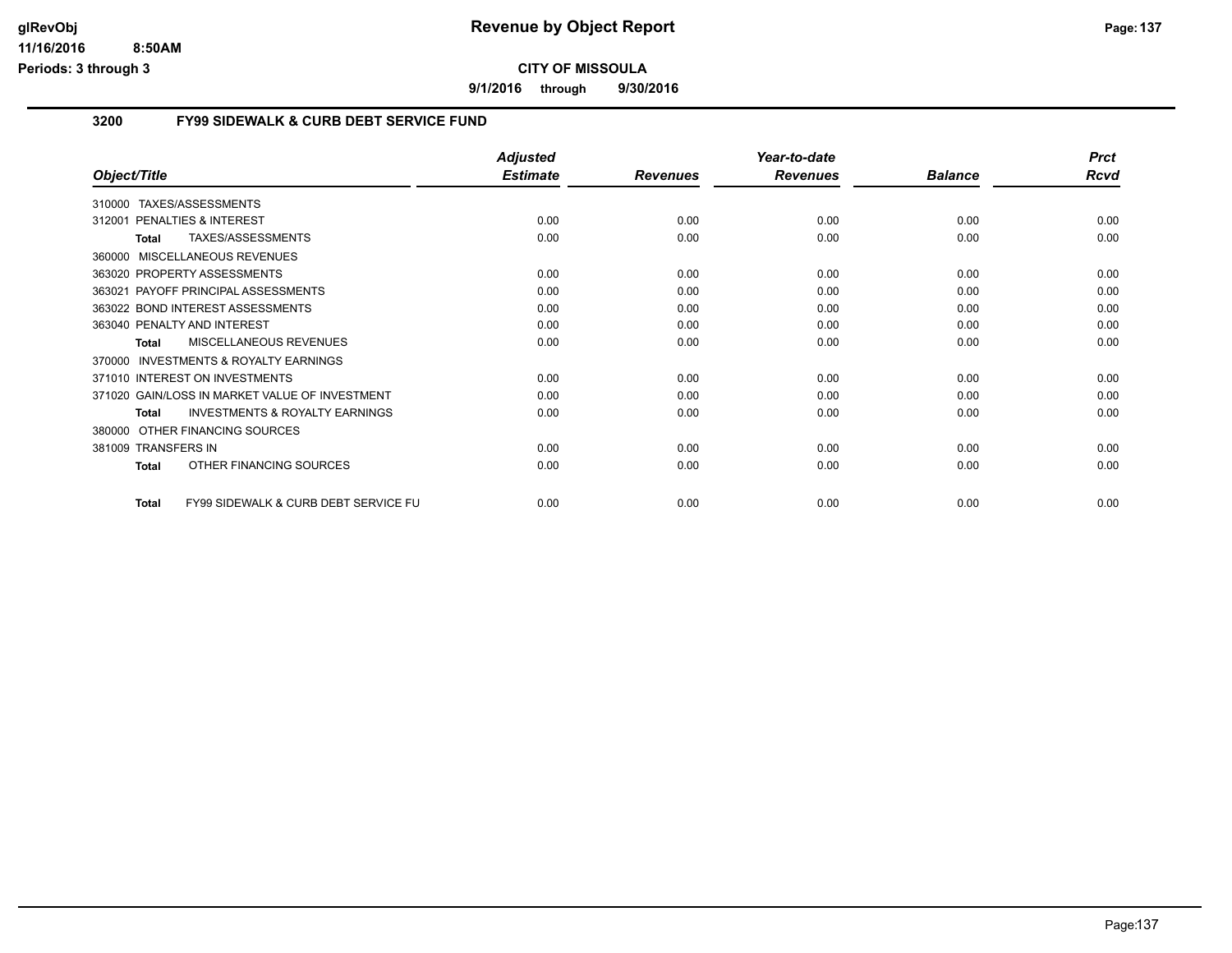**11/16/2016 8:50AM Periods: 3 through 3**

**CITY OF MISSOULA**

**9/1/2016 through 9/30/2016**

# **3300 FY00 SIDEWALK & CURB DEBT SERVICE FUND**

**3300 FY00 SIDEWALK & CURB DEBT SERVICE FUND**

|                                                    | <b>Adjusted</b> |                 | Year-to-date    |                | <b>Prct</b> |
|----------------------------------------------------|-----------------|-----------------|-----------------|----------------|-------------|
| Object/Title                                       | <b>Estimate</b> | <b>Revenues</b> | <b>Revenues</b> | <b>Balance</b> | <b>Rcvd</b> |
| 360000 MISCELLANEOUS REVENUES                      |                 |                 |                 |                |             |
| 363020 PROPERTY ASSESSMENTS                        | 0.00            | 0.00            | 0.00            | 0.00           | 0.00        |
| 363021 PAYOFF PRINCIPAL ASSESSMENTS                | 0.00            | 0.00            | 0.00            | 0.00           | 0.00        |
| 363022 BOND INTEREST ASSESSMENTS                   | 0.00            | 0.00            | 0.00            | 0.00           | 0.00        |
| 363040 PENALTY AND INTEREST                        | 0.00            | 0.00            | 0.00            | 0.00           | 0.00        |
| MISCELLANEOUS REVENUES<br>Total                    | 0.00            | 0.00            | 0.00            | 0.00           | 0.00        |
| 370000 INVESTMENTS & ROYALTY EARNINGS              |                 |                 |                 |                |             |
| 371010 INTEREST ON INVESTMENTS                     | 0.00            | 0.00            | 0.00            | 0.00           | 0.00        |
| 371020 GAIN/LOSS IN MARKET VALUE OF INVESTMENTS    | 0.00            | 0.00            | 0.00            | 0.00           | 0.00        |
| <b>INVESTMENTS &amp; ROYALTY EARNINGS</b><br>Total | 0.00            | 0.00            | 0.00            | 0.00           | 0.00        |
| FY00 SIDEWALK & CURB DEBT SERVICE FUI<br>Total     | 0.00            | 0.00            | 0.00            | 0.00           | 0.00        |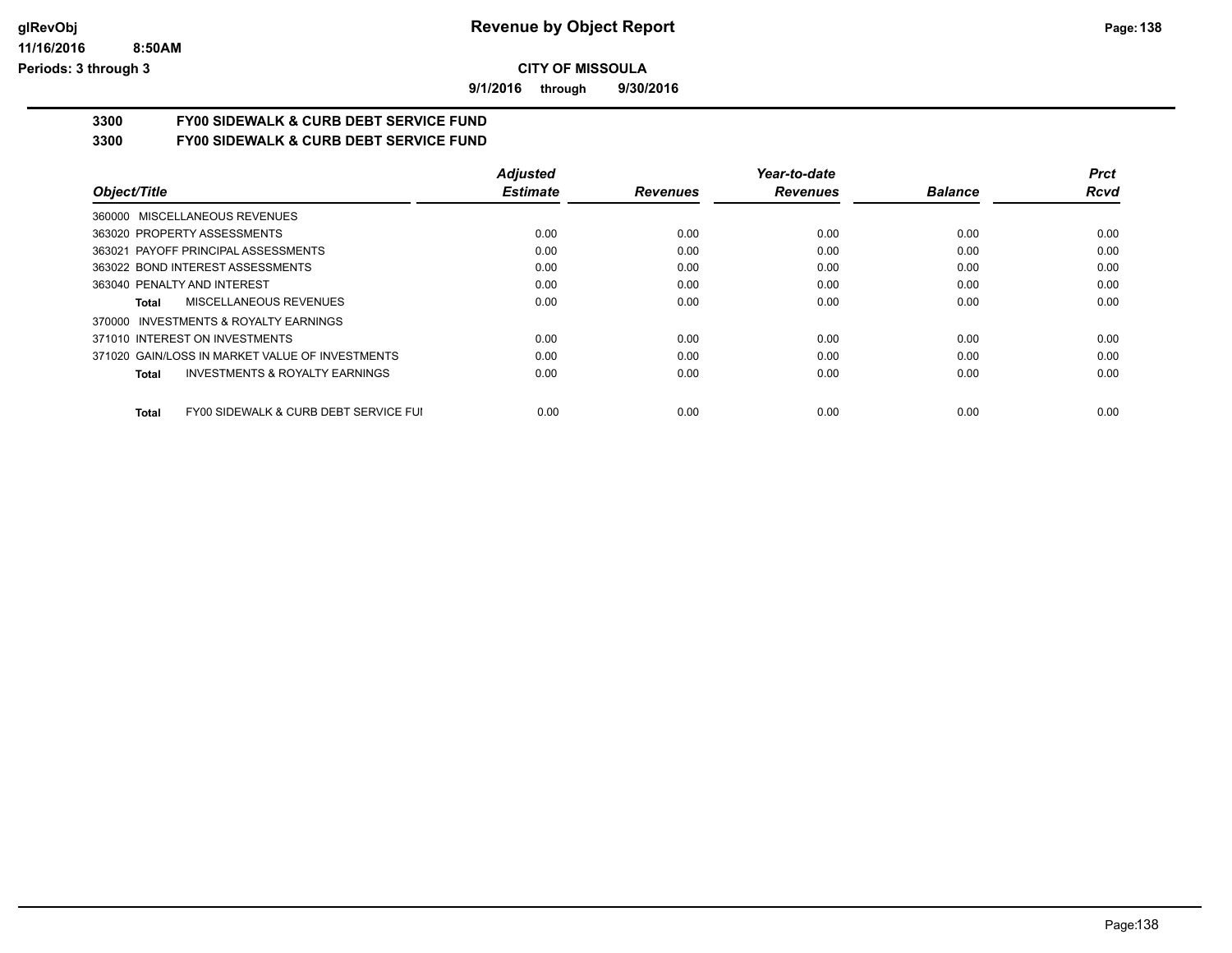**9/1/2016 through 9/30/2016**

#### **3300 FY00 SIDEWALK & CURB DEBT SERVICE FUND**

|                                                      | <b>Adjusted</b> |                 | Year-to-date    |                | <b>Prct</b> |
|------------------------------------------------------|-----------------|-----------------|-----------------|----------------|-------------|
| Object/Title                                         | <b>Estimate</b> | <b>Revenues</b> | <b>Revenues</b> | <b>Balance</b> | <b>Rcvd</b> |
| 360000 MISCELLANEOUS REVENUES                        |                 |                 |                 |                |             |
| 363020 PROPERTY ASSESSMENTS                          | 0.00            | 0.00            | 0.00            | 0.00           | 0.00        |
| 363021 PAYOFF PRINCIPAL ASSESSMENTS                  | 0.00            | 0.00            | 0.00            | 0.00           | 0.00        |
| 363022 BOND INTEREST ASSESSMENTS                     | 0.00            | 0.00            | 0.00            | 0.00           | 0.00        |
| 363040 PENALTY AND INTEREST                          | 0.00            | 0.00            | 0.00            | 0.00           | 0.00        |
| <b>MISCELLANEOUS REVENUES</b><br>Total               | 0.00            | 0.00            | 0.00            | 0.00           | 0.00        |
| 370000 INVESTMENTS & ROYALTY EARNINGS                |                 |                 |                 |                |             |
| 371010 INTEREST ON INVESTMENTS                       | 0.00            | 0.00            | 0.00            | 0.00           | 0.00        |
| 371020 GAIN/LOSS IN MARKET VALUE OF INVESTMENT       | 0.00            | 0.00            | 0.00            | 0.00           | 0.00        |
| <b>INVESTMENTS &amp; ROYALTY EARNINGS</b><br>Total   | 0.00            | 0.00            | 0.00            | 0.00           | 0.00        |
| FY00 SIDEWALK & CURB DEBT SERVICE FU<br><b>Total</b> | 0.00            | 0.00            | 0.00            | 0.00           | 0.00        |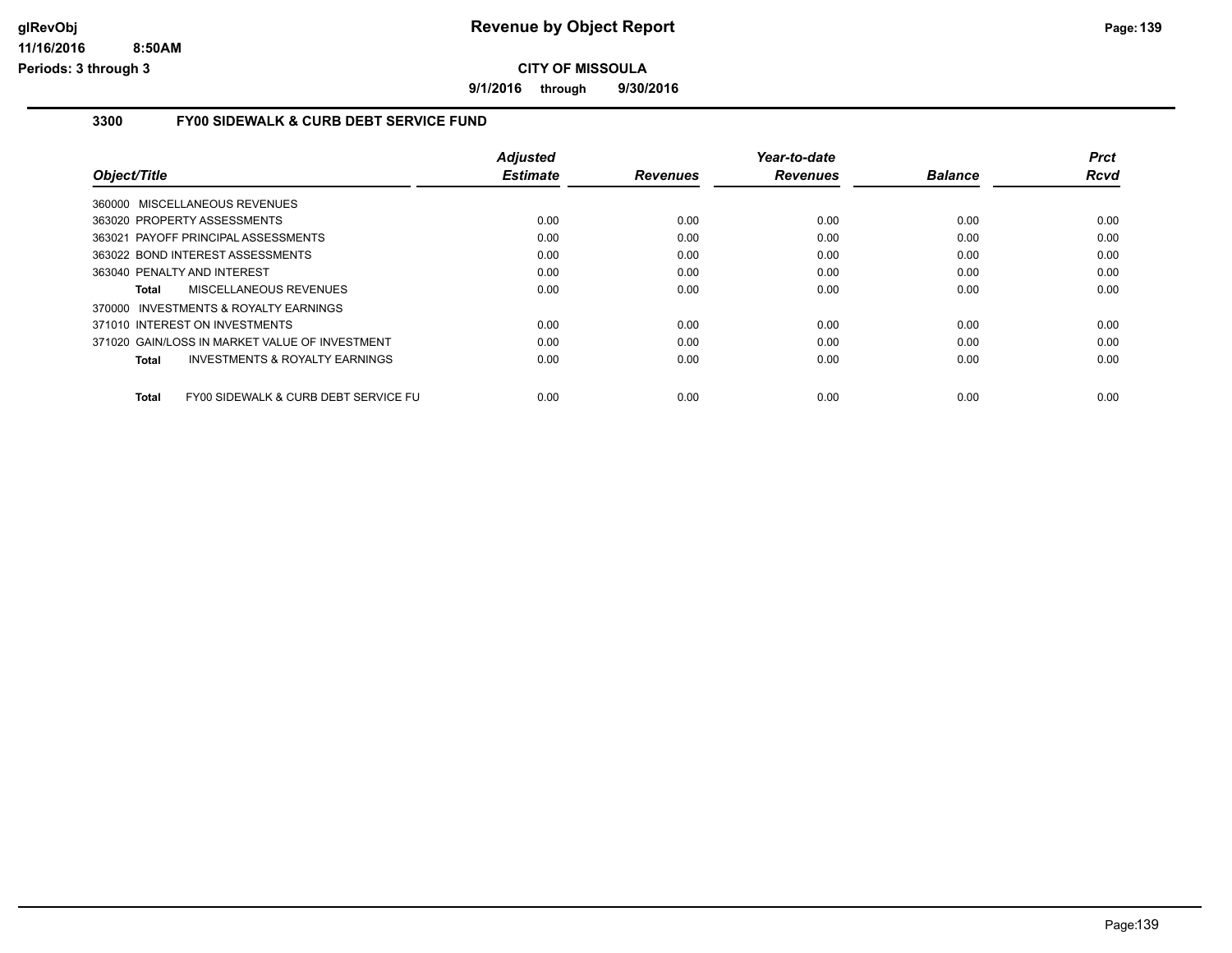**9/1/2016 through 9/30/2016**

**3305 JUDGMENT LEVIES**

| 3305 | <b>JUDGMENT LEVIES</b> |
|------|------------------------|
|      |                        |

|                             |                               | <b>Adjusted</b> |                 | Year-to-date    |                | <b>Prct</b> |
|-----------------------------|-------------------------------|-----------------|-----------------|-----------------|----------------|-------------|
| Object/Title                |                               | <b>Estimate</b> | <b>Revenues</b> | <b>Revenues</b> | <b>Balance</b> | <b>Rcvd</b> |
| 310000 TAXES/ASSESSMENTS    |                               |                 |                 |                 |                |             |
|                             | 311000 GENERAL PROPERTY TAXES | 0.00            | 2.64            | 0.00            | 0.00           | 0.00        |
| 312001 PENALTIES & INTEREST |                               | 0.00            | 0.11            | 0.00            | 0.00           | 0.00        |
| Total                       | TAXES/ASSESSMENTS             | 0.00            | 2.75            | 0.00            | 0.00           | 0.00        |
|                             |                               |                 |                 |                 |                |             |
| <b>Total</b>                | <b>JUDGMENT LEVIES</b>        | 0.00            | 2.75            | 0.00            | 0.00           | 0.00        |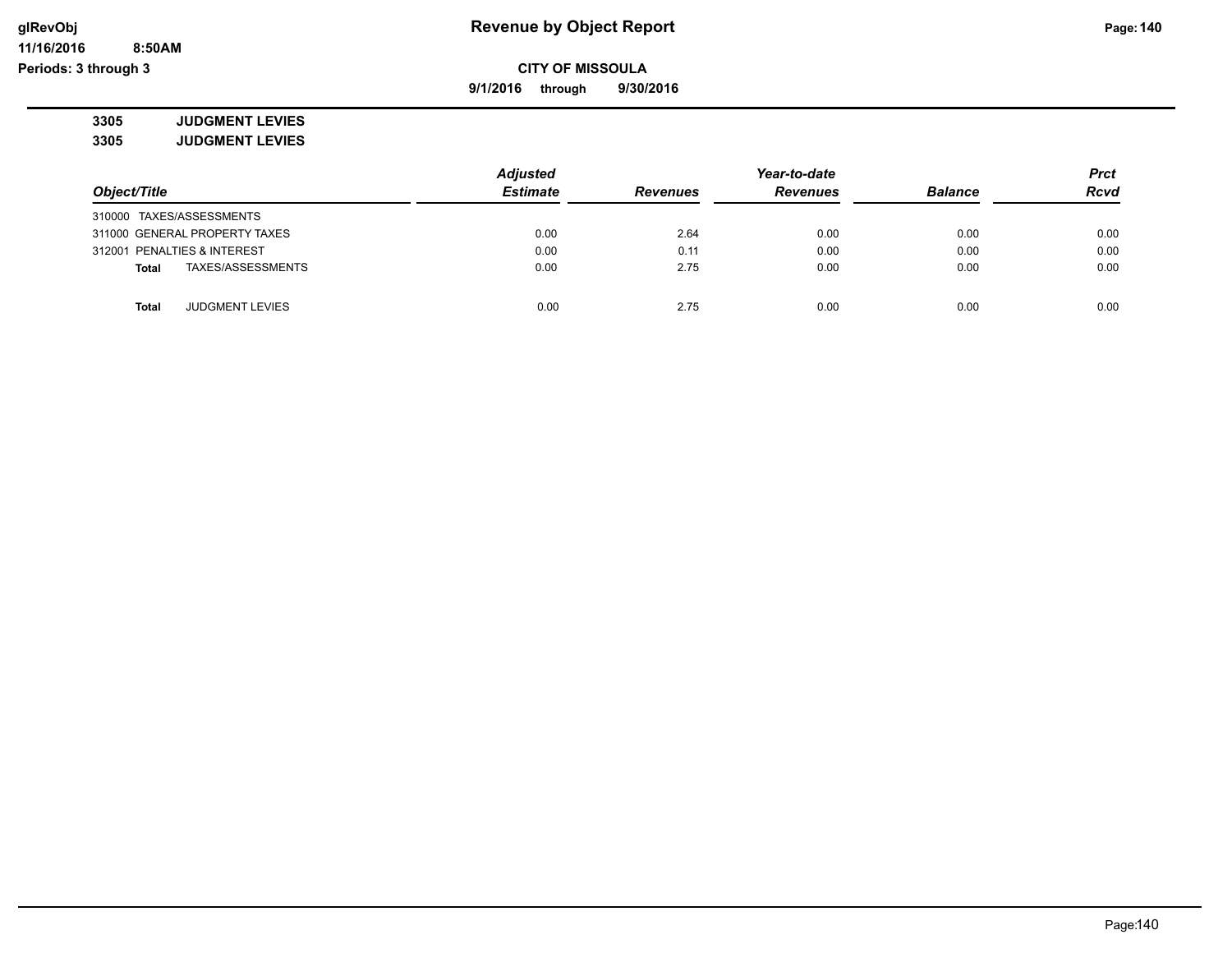**CITY OF MISSOULA**

**9/1/2016 through 9/30/2016**

## **3305 JUDGMENT LEVIES**

 **8:50AM**

| Object/Title                           | <b>Adjusted</b><br><b>Estimate</b> | <b>Revenues</b> | Year-to-date<br><b>Revenues</b> | <b>Balance</b> | <b>Prct</b><br><b>Rcvd</b> |
|----------------------------------------|------------------------------------|-----------------|---------------------------------|----------------|----------------------------|
| 310000 TAXES/ASSESSMENTS               |                                    |                 |                                 |                |                            |
| 311000 GENERAL PROPERTY TAXES          | 0.00                               | 2.64            | 0.00                            | 0.00           | 0.00                       |
| 312001 PENALTIES & INTEREST            | 0.00                               | 0.11            | 0.00                            | 0.00           | 0.00                       |
| TAXES/ASSESSMENTS<br><b>Total</b>      | 0.00                               | 2.75            | 0.00                            | 0.00           | 0.00                       |
| <b>JUDGMENT LEVIES</b><br><b>Total</b> | 0.00                               | 2.75            | 0.00                            | 0.00           | 0.00                       |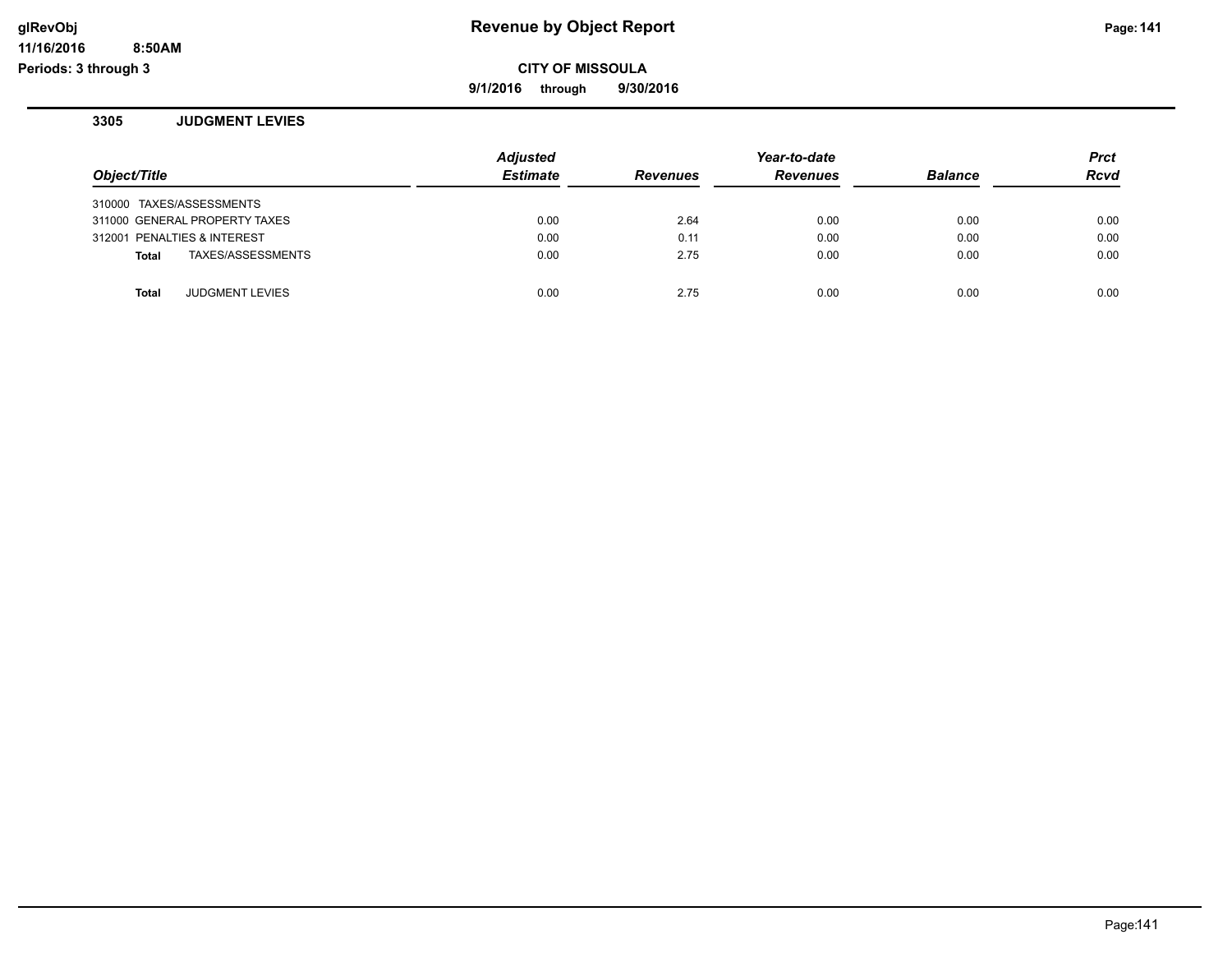**11/16/2016 8:50AM Periods: 3 through 3**

**CITY OF MISSOULA**

**9/1/2016 through 9/30/2016**

# **3400 FY01 SIDEWALK & CURB DEBT SERVICE FUND**

## **3400 FY01 SIDEWALK & CURB DEBT SERVICE FUND**

|                                                                  | <b>Adjusted</b> |                 | Year-to-date    |                | <b>Prct</b> |
|------------------------------------------------------------------|-----------------|-----------------|-----------------|----------------|-------------|
| Object/Title                                                     | <b>Estimate</b> | <b>Revenues</b> | <b>Revenues</b> | <b>Balance</b> | Rcvd        |
| 310000 TAXES/ASSESSMENTS                                         |                 |                 |                 |                |             |
| 312001 PENALTIES & INTEREST                                      | 0.00            | 0.00            | 0.00            | 0.00           | 0.00        |
| TAXES/ASSESSMENTS<br>Total                                       | 0.00            | 0.00            | 0.00            | 0.00           | 0.00        |
| 360000 MISCELLANEOUS REVENUES                                    |                 |                 |                 |                |             |
| 360010 MISCELLANEOUS                                             | 0.00            | 0.00            | 0.00            | 0.00           | 0.00        |
| 363020 PROPERTY ASSESSMENTS                                      | 0.00            | 0.00            | 0.00            | 0.00           | 0.00        |
| 363021 PAYOFF PRINCIPAL ASSESSMENTS                              | 0.00            | 0.00            | 0.00            | 0.00           | 0.00        |
| 363022 BOND INTEREST ASSESSMENTS                                 | 0.00            | 0.00            | 0.00            | 0.00           | 0.00        |
| 363040 PENALTY AND INTEREST                                      | 0.00            | 0.00            | 0.00            | 0.00           | 0.00        |
| MISCELLANEOUS REVENUES<br>Total                                  | 0.00            | 0.00            | 0.00            | 0.00           | 0.00        |
| <b>INVESTMENTS &amp; ROYALTY EARNINGS</b><br>370000              |                 |                 |                 |                |             |
| 371010 INTEREST ON INVESTMENTS                                   | 0.00            | 0.00            | 0.00            | 0.00           | 0.00        |
| 371020 GAIN/LOSS IN MARKET VALUE OF INVESTMENTS                  | 0.00            | 0.00            | 0.00            | 0.00           | 0.00        |
| <b>INVESTMENTS &amp; ROYALTY EARNINGS</b><br>Total               | 0.00            | 0.00            | 0.00            | 0.00           | 0.00        |
| <b>FY01 SIDEWALK &amp; CURB DEBT SERVICE FUI</b><br><b>Total</b> | 0.00            | 0.00            | 0.00            | 0.00           | 0.00        |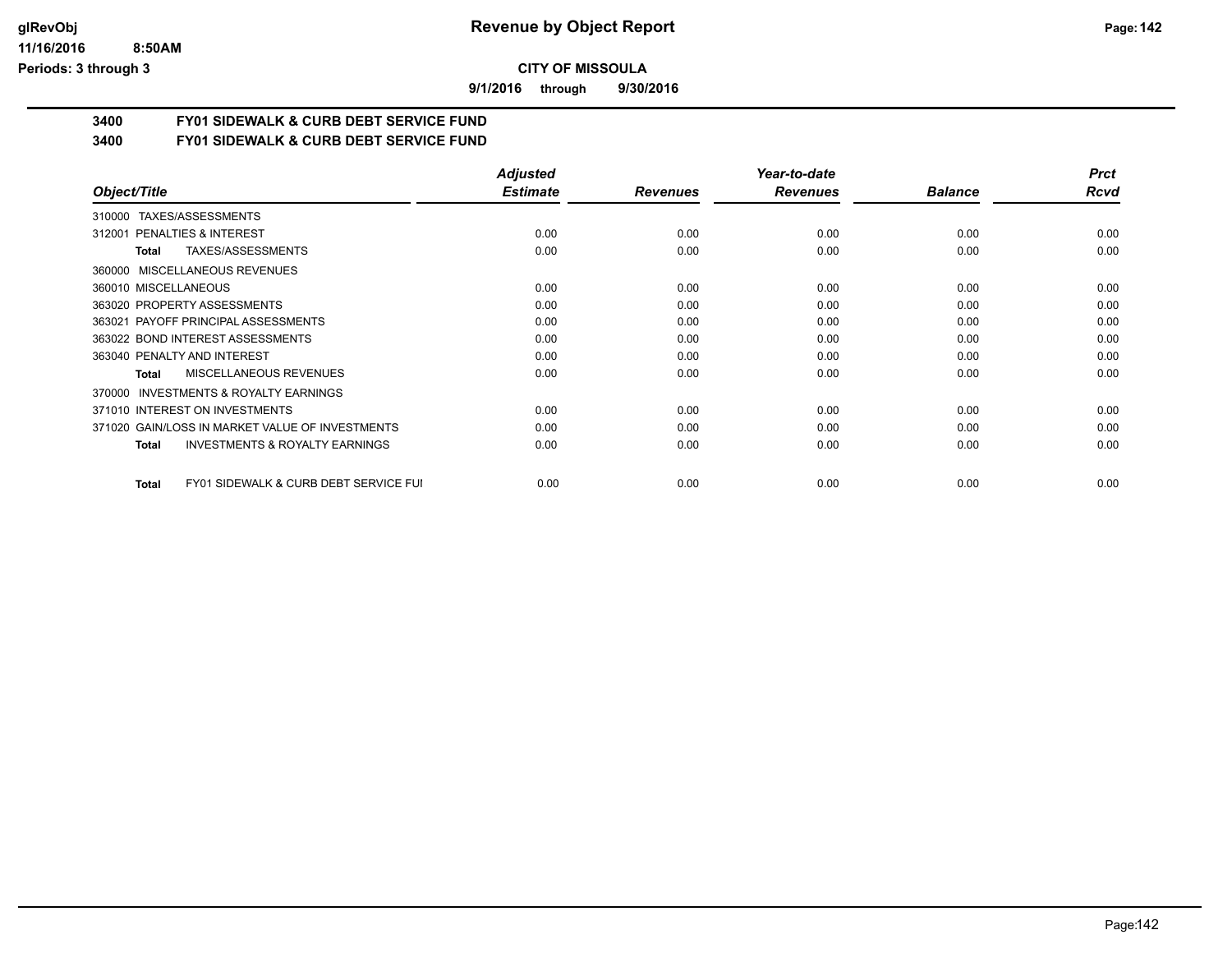**8:50AM**

**CITY OF MISSOULA**

**9/1/2016 through 9/30/2016**

#### **3400 FY01 SIDEWALK & CURB DEBT SERVICE FUND**

|                                                           | <b>Adjusted</b> |                 | Year-to-date    |                | <b>Prct</b> |
|-----------------------------------------------------------|-----------------|-----------------|-----------------|----------------|-------------|
| Object/Title                                              | <b>Estimate</b> | <b>Revenues</b> | <b>Revenues</b> | <b>Balance</b> | <b>Rcvd</b> |
| 310000 TAXES/ASSESSMENTS                                  |                 |                 |                 |                |             |
| PENALTIES & INTEREST<br>312001                            | 0.00            | 0.00            | 0.00            | 0.00           | 0.00        |
| TAXES/ASSESSMENTS<br><b>Total</b>                         | 0.00            | 0.00            | 0.00            | 0.00           | 0.00        |
| 360000 MISCELLANEOUS REVENUES                             |                 |                 |                 |                |             |
| 360010 MISCELLANEOUS                                      | 0.00            | 0.00            | 0.00            | 0.00           | 0.00        |
| 363020 PROPERTY ASSESSMENTS                               | 0.00            | 0.00            | 0.00            | 0.00           | 0.00        |
| PAYOFF PRINCIPAL ASSESSMENTS<br>363021                    | 0.00            | 0.00            | 0.00            | 0.00           | 0.00        |
| 363022 BOND INTEREST ASSESSMENTS                          | 0.00            | 0.00            | 0.00            | 0.00           | 0.00        |
| 363040 PENALTY AND INTEREST                               | 0.00            | 0.00            | 0.00            | 0.00           | 0.00        |
| <b>MISCELLANEOUS REVENUES</b><br>Total                    | 0.00            | 0.00            | 0.00            | 0.00           | 0.00        |
| INVESTMENTS & ROYALTY EARNINGS<br>370000                  |                 |                 |                 |                |             |
| 371010 INTEREST ON INVESTMENTS                            | 0.00            | 0.00            | 0.00            | 0.00           | 0.00        |
| 371020 GAIN/LOSS IN MARKET VALUE OF INVESTMENT            | 0.00            | 0.00            | 0.00            | 0.00           | 0.00        |
| <b>INVESTMENTS &amp; ROYALTY EARNINGS</b><br><b>Total</b> | 0.00            | 0.00            | 0.00            | 0.00           | 0.00        |
| FY01 SIDEWALK & CURB DEBT SERVICE FU<br><b>Total</b>      | 0.00            | 0.00            | 0.00            | 0.00           | 0.00        |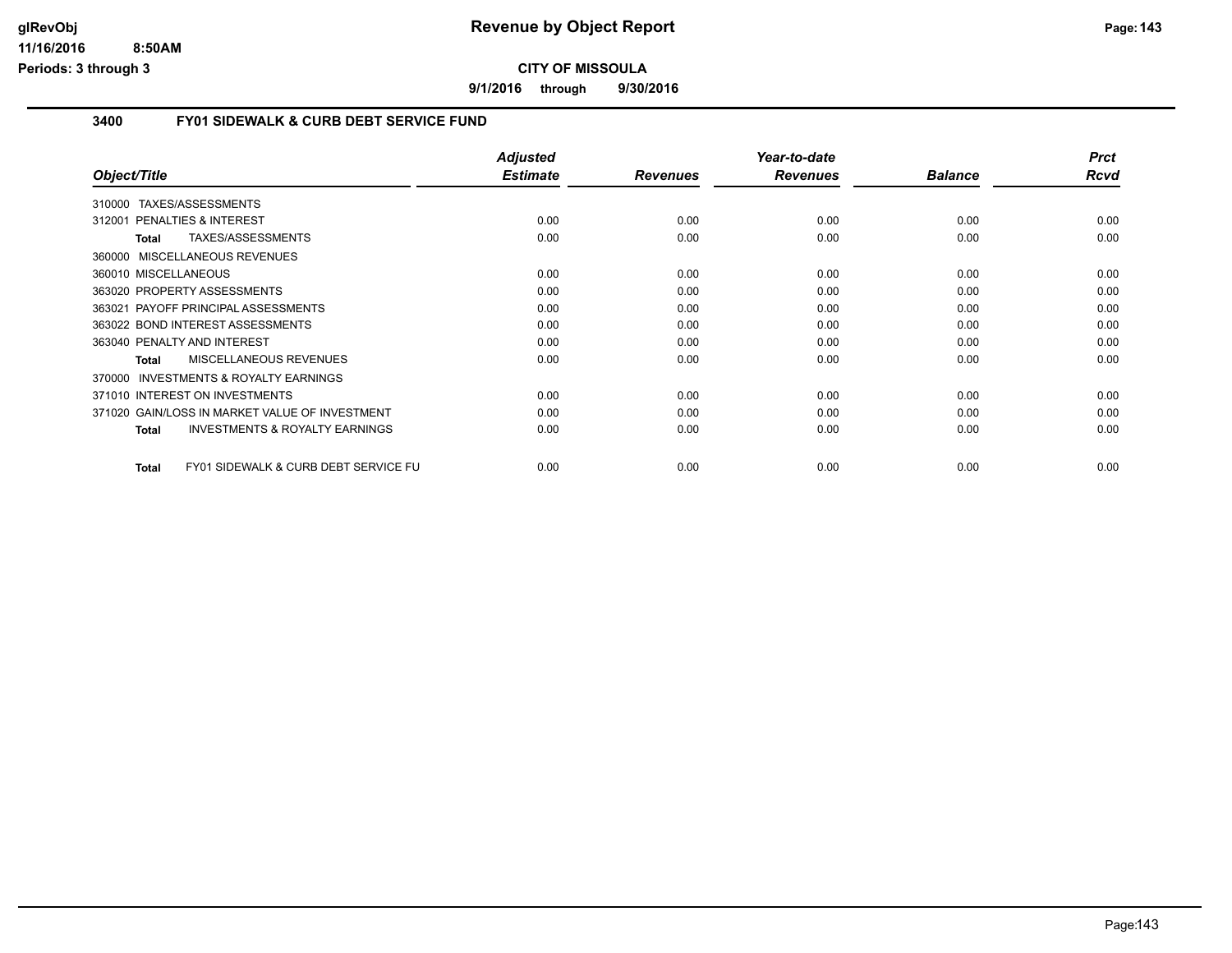**11/16/2016 8:50AM Periods: 3 through 3**

**CITY OF MISSOULA**

**9/1/2016 through 9/30/2016**

# **3410 FY02 SIDEWALK & CURB DEBT SERVICE FUND**

## **3410 FY02 SIDEWALK & CURB DEBT SERVICE FUND**

| Object/Title                                                     | <b>Adjusted</b> |                 | Year-to-date    |                | <b>Prct</b> |
|------------------------------------------------------------------|-----------------|-----------------|-----------------|----------------|-------------|
|                                                                  | <b>Estimate</b> | <b>Revenues</b> | <b>Revenues</b> | <b>Balance</b> | Rcvd        |
| 360000 MISCELLANEOUS REVENUES                                    |                 |                 |                 |                |             |
| 363020 PROPERTY ASSESSMENTS                                      | 0.00            | 0.00            | 0.00            | 0.00           | 0.00        |
| 363021 PAYOFF PRINCIPAL ASSESSMENTS                              | 0.00            | 0.00            | 0.00            | 0.00           | 0.00        |
| 363022 BOND INTEREST ASSESSMENTS                                 | 0.00            | 0.00            | 0.00            | 0.00           | 0.00        |
| 363040 PENALTY AND INTEREST                                      | 0.00            | 0.00            | 0.00            | 0.00           | 0.00        |
| MISCELLANEOUS REVENUES<br>Total                                  | 0.00            | 0.00            | 0.00            | 0.00           | 0.00        |
| INVESTMENTS & ROYALTY EARNINGS<br>370000                         |                 |                 |                 |                |             |
| 371010 INTEREST ON INVESTMENTS                                   | 0.00            | 0.00            | 0.00            | 0.00           | 0.00        |
| 371020 GAIN/LOSS IN MARKET VALUE OF INVESTMENTS                  | 0.00            | 0.00            | 0.00            | 0.00           | 0.00        |
| <b>INVESTMENTS &amp; ROYALTY EARNINGS</b><br>Total               | 0.00            | 0.00            | 0.00            | 0.00           | 0.00        |
| <b>FY02 SIDEWALK &amp; CURB DEBT SERVICE FUI</b><br><b>Total</b> | 0.00            | 0.00            | 0.00            | 0.00           | 0.00        |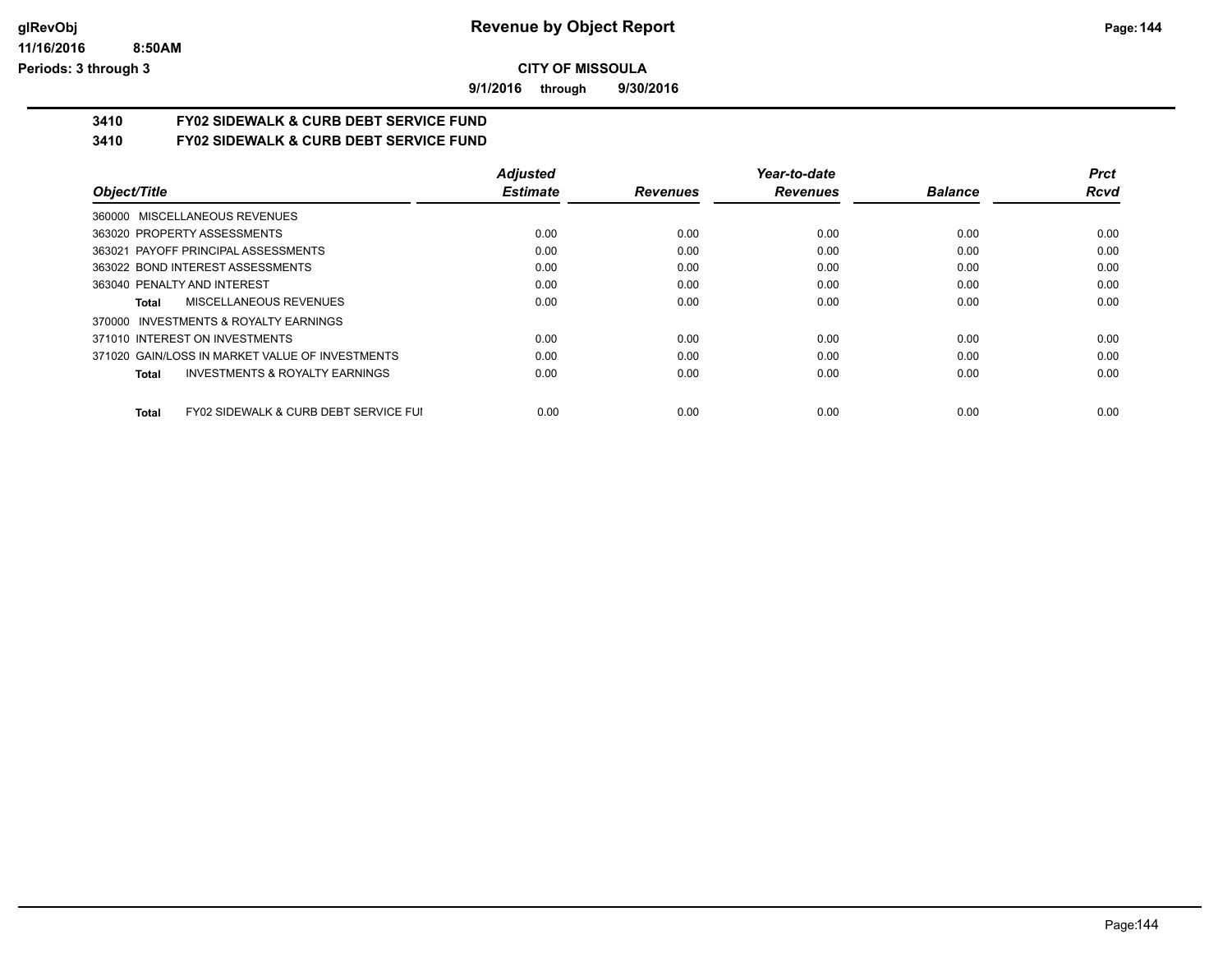**9/1/2016 through 9/30/2016**

## **3410 FY02 SIDEWALK & CURB DEBT SERVICE FUND**

|                                                      | <b>Adjusted</b> |                 | Year-to-date    |                | <b>Prct</b> |
|------------------------------------------------------|-----------------|-----------------|-----------------|----------------|-------------|
| Object/Title                                         | <b>Estimate</b> | <b>Revenues</b> | <b>Revenues</b> | <b>Balance</b> | <b>Rcvd</b> |
| 360000 MISCELLANEOUS REVENUES                        |                 |                 |                 |                |             |
| 363020 PROPERTY ASSESSMENTS                          | 0.00            | 0.00            | 0.00            | 0.00           | 0.00        |
| 363021 PAYOFF PRINCIPAL ASSESSMENTS                  | 0.00            | 0.00            | 0.00            | 0.00           | 0.00        |
| 363022 BOND INTEREST ASSESSMENTS                     | 0.00            | 0.00            | 0.00            | 0.00           | 0.00        |
| 363040 PENALTY AND INTEREST                          | 0.00            | 0.00            | 0.00            | 0.00           | 0.00        |
| <b>MISCELLANEOUS REVENUES</b><br>Total               | 0.00            | 0.00            | 0.00            | 0.00           | 0.00        |
| 370000 INVESTMENTS & ROYALTY EARNINGS                |                 |                 |                 |                |             |
| 371010 INTEREST ON INVESTMENTS                       | 0.00            | 0.00            | 0.00            | 0.00           | 0.00        |
| 371020 GAIN/LOSS IN MARKET VALUE OF INVESTMENT       | 0.00            | 0.00            | 0.00            | 0.00           | 0.00        |
| <b>INVESTMENTS &amp; ROYALTY EARNINGS</b><br>Total   | 0.00            | 0.00            | 0.00            | 0.00           | 0.00        |
| FY02 SIDEWALK & CURB DEBT SERVICE FU<br><b>Total</b> | 0.00            | 0.00            | 0.00            | 0.00           | 0.00        |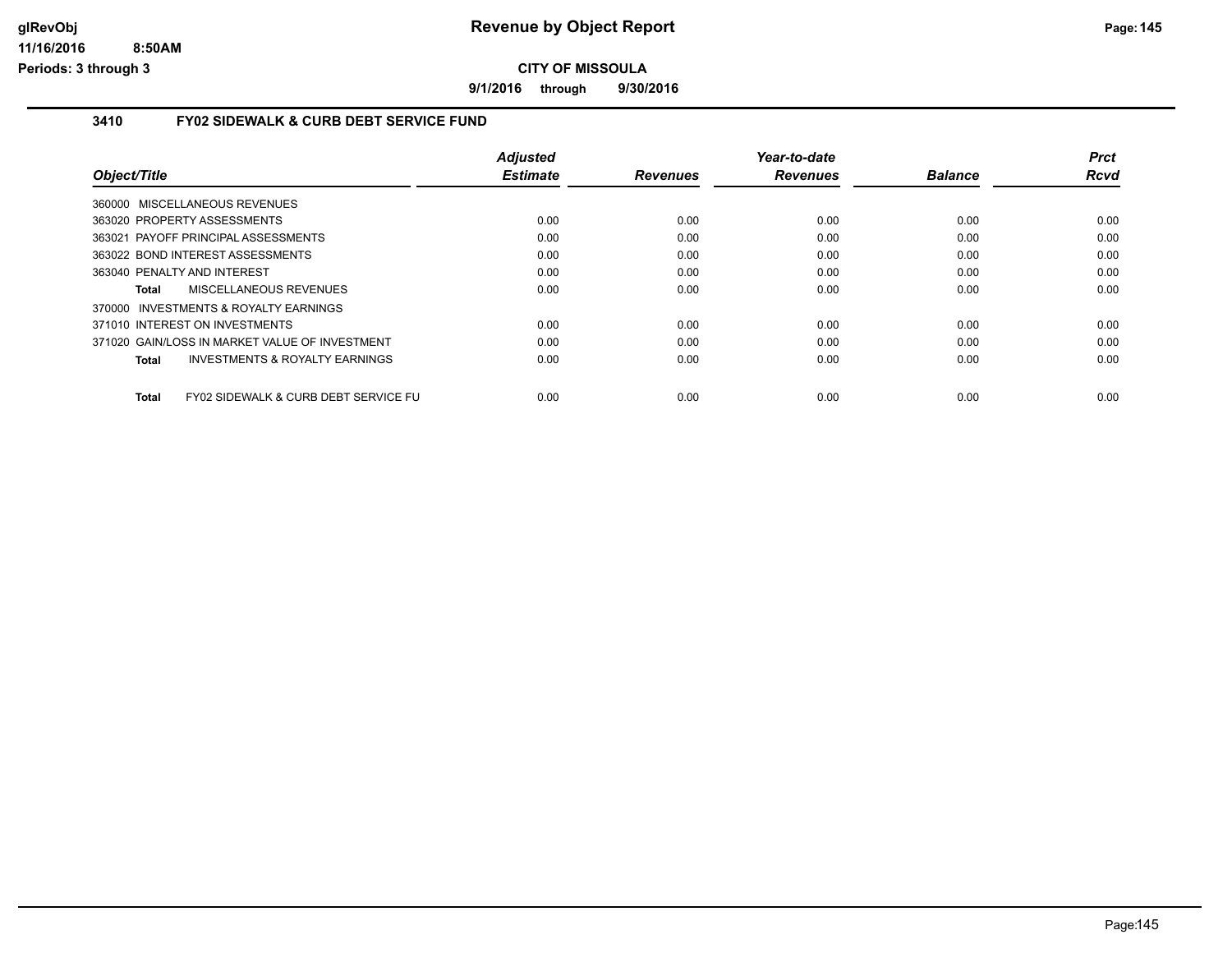**8:50AM**

**CITY OF MISSOULA**

**9/1/2016 through 9/30/2016**

# **3420 FY03 SIDEWALK & CURB DEBT SERVICE**

## **3420 FY03 SIDEWALK & CURB DEBT SERVICE**

|                                                     | <b>Adjusted</b> |                 | Year-to-date    |                | <b>Prct</b> |
|-----------------------------------------------------|-----------------|-----------------|-----------------|----------------|-------------|
| Object/Title                                        | <b>Estimate</b> | <b>Revenues</b> | <b>Revenues</b> | <b>Balance</b> | <b>Rcvd</b> |
| 360000 MISCELLANEOUS REVENUES                       |                 |                 |                 |                |             |
| 363020 PROPERTY ASSESSMENTS                         | 0.00            | 0.00            | 0.00            | 0.00           | 0.00        |
| 363021 PAYOFF PRINCIPAL ASSESSMENTS                 | 0.00            | 0.00            | 0.00            | 0.00           | 0.00        |
| 363022 BOND INTEREST ASSESSMENTS                    | 0.00            | 0.00            | 0.00            | 0.00           | 0.00        |
| 363040 PENALTY AND INTEREST                         | 0.00            | 0.00            | 0.00            | 0.00           | 0.00        |
| MISCELLANEOUS REVENUES<br><b>Total</b>              | 0.00            | 0.00            | 0.00            | 0.00           | 0.00        |
| <b>INVESTMENTS &amp; ROYALTY EARNINGS</b><br>370000 |                 |                 |                 |                |             |
| 371010 INTEREST ON INVESTMENTS                      | 0.00            | 0.00            | 0.00            | 0.00           | 0.00        |
| 371020 GAIN/LOSS IN MARKET VALUE OF INVESTMENTS     | 0.00            | 0.00            | 0.00            | 0.00           | 0.00        |
| <b>INVESTMENTS &amp; ROYALTY EARNINGS</b><br>Total  | 0.00            | 0.00            | 0.00            | 0.00           | 0.00        |
| OTHER FINANCING SOURCES<br>380000                   |                 |                 |                 |                |             |
| 381009 TRANSFERS IN                                 | 0.00            | 0.00            | 0.00            | 0.00           | 0.00        |
| OTHER FINANCING SOURCES<br><b>Total</b>             | 0.00            | 0.00            | 0.00            | 0.00           | 0.00        |
| FY03 SIDEWALK & CURB DEBT SERVICE<br><b>Total</b>   | 0.00            | 0.00            | 0.00            | 0.00           | 0.00        |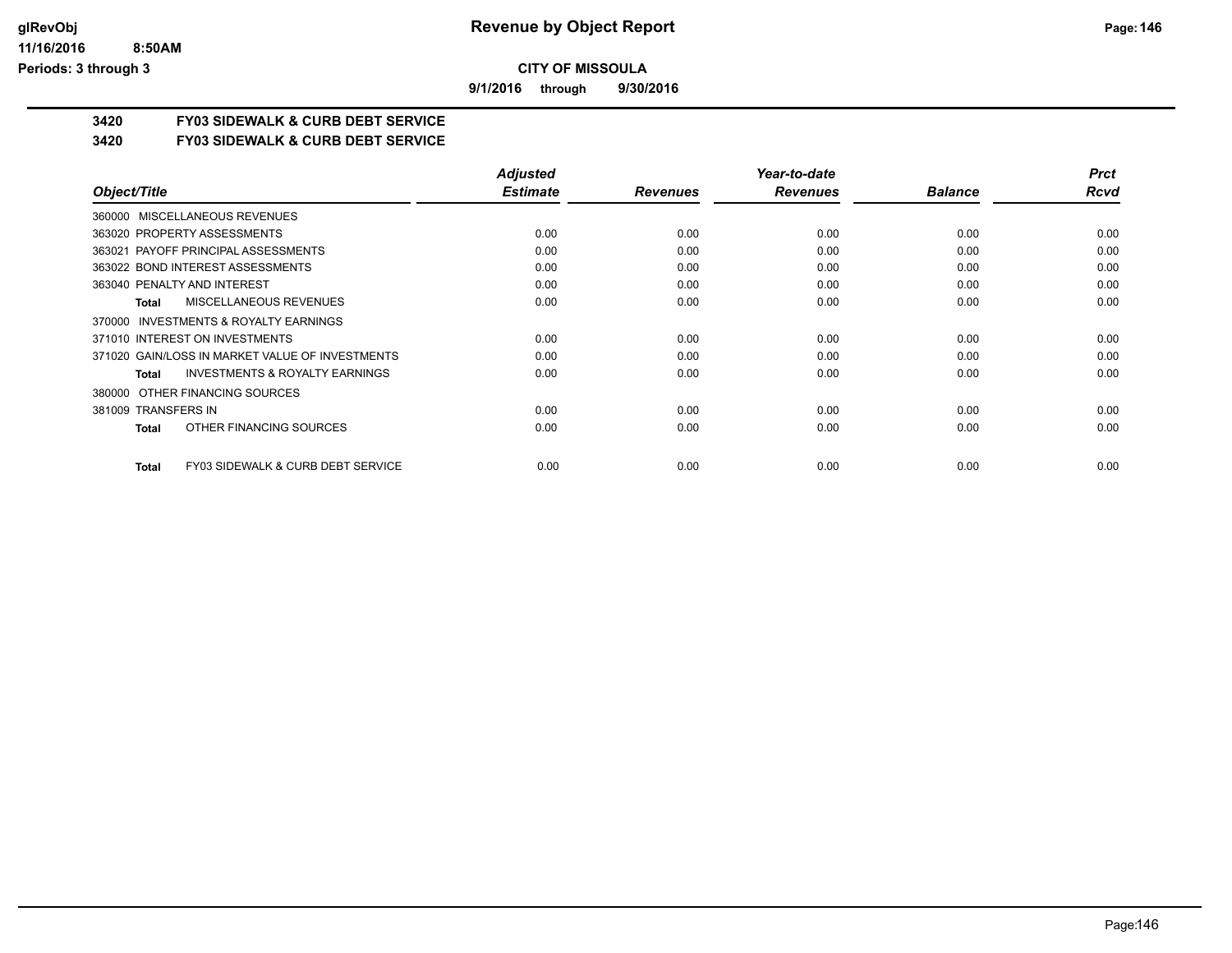**CITY OF MISSOULA**

**9/1/2016 through 9/30/2016**

## **3420 FY03 SIDEWALK & CURB DEBT SERVICE**

| Object/Title                                        | <b>Adjusted</b><br><b>Estimate</b> | <b>Revenues</b> | Year-to-date<br><b>Revenues</b> | <b>Balance</b> | <b>Prct</b><br>Rcvd |
|-----------------------------------------------------|------------------------------------|-----------------|---------------------------------|----------------|---------------------|
| 360000 MISCELLANEOUS REVENUES                       |                                    |                 |                                 |                |                     |
| 363020 PROPERTY ASSESSMENTS                         | 0.00                               | 0.00            | 0.00                            | 0.00           | 0.00                |
| 363021 PAYOFF PRINCIPAL ASSESSMENTS                 | 0.00                               | 0.00            | 0.00                            | 0.00           | 0.00                |
| 363022 BOND INTEREST ASSESSMENTS                    | 0.00                               | 0.00            | 0.00                            | 0.00           | 0.00                |
| 363040 PENALTY AND INTEREST                         | 0.00                               | 0.00            | 0.00                            | 0.00           | 0.00                |
| <b>MISCELLANEOUS REVENUES</b><br>Total              | 0.00                               | 0.00            | 0.00                            | 0.00           | 0.00                |
| <b>INVESTMENTS &amp; ROYALTY EARNINGS</b><br>370000 |                                    |                 |                                 |                |                     |
| 371010 INTEREST ON INVESTMENTS                      | 0.00                               | 0.00            | 0.00                            | 0.00           | 0.00                |
| 371020 GAIN/LOSS IN MARKET VALUE OF INVESTMENT      | 0.00                               | 0.00            | 0.00                            | 0.00           | 0.00                |
| <b>INVESTMENTS &amp; ROYALTY EARNINGS</b><br>Total  | 0.00                               | 0.00            | 0.00                            | 0.00           | 0.00                |
| 380000 OTHER FINANCING SOURCES                      |                                    |                 |                                 |                |                     |
| 381009 TRANSFERS IN                                 | 0.00                               | 0.00            | 0.00                            | 0.00           | 0.00                |
| OTHER FINANCING SOURCES<br><b>Total</b>             | 0.00                               | 0.00            | 0.00                            | 0.00           | 0.00                |
| FY03 SIDEWALK & CURB DEBT SERVICE<br>Total          | 0.00                               | 0.00            | 0.00                            | 0.00           | 0.00                |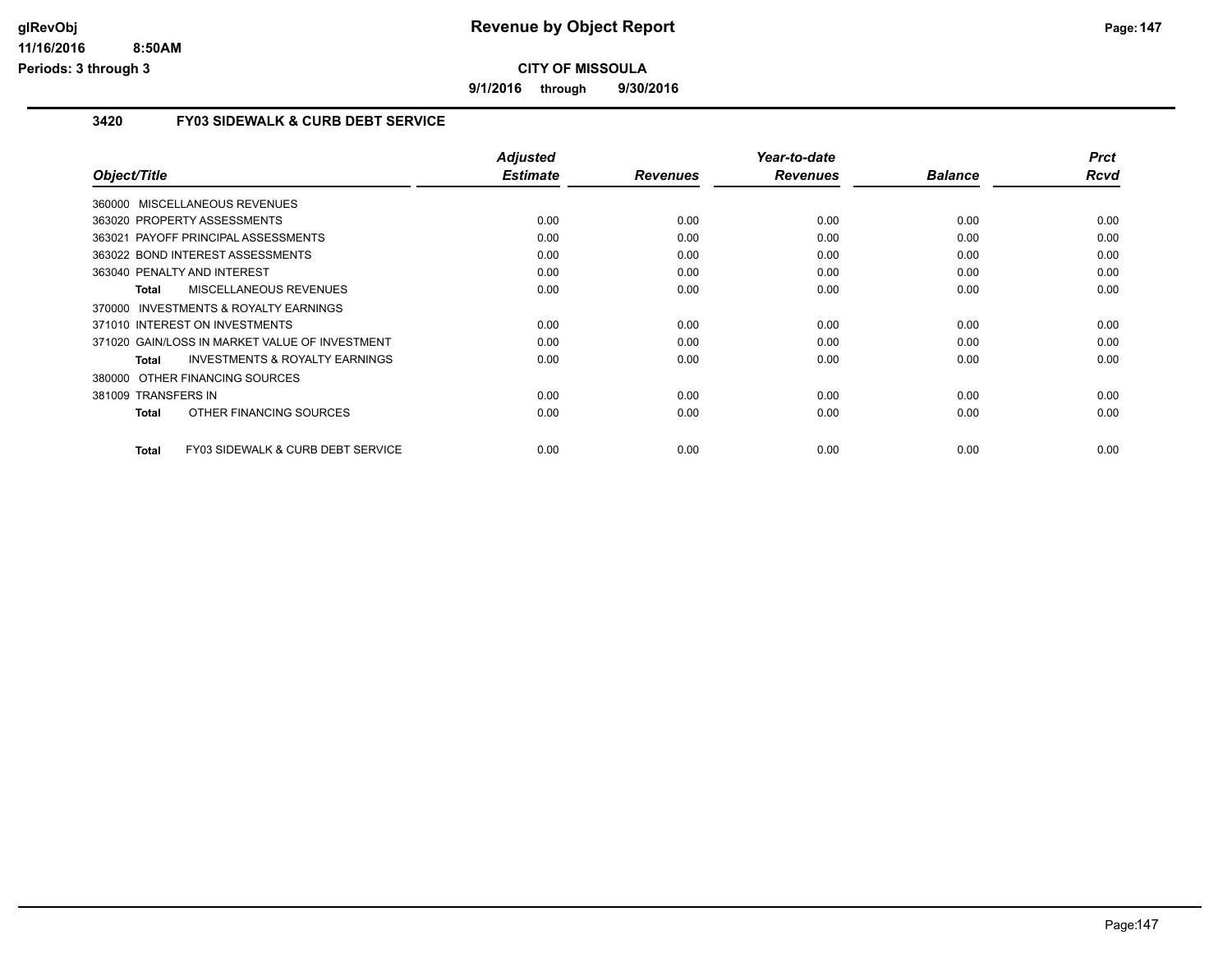**9/1/2016 through 9/30/2016**

# **3430 FY04 SIDEWALK CURB DEBT SERVICE**

### **3430 FY04 SIDEWALK CURB DEBT SERVICE**

|                                                    | <b>Adjusted</b> |                 | Year-to-date    |                | <b>Prct</b> |
|----------------------------------------------------|-----------------|-----------------|-----------------|----------------|-------------|
| Object/Title                                       | <b>Estimate</b> | <b>Revenues</b> | <b>Revenues</b> | <b>Balance</b> | Rcvd        |
| 360000 MISCELLANEOUS REVENUES                      |                 |                 |                 |                |             |
| 363020 PROPERTY ASSESSMENTS                        | 0.00            | 0.00            | 0.00            | 0.00           | 0.00        |
| 363021 PAYOFF PRINCIPAL ASSESSMENTS                | 0.00            | 0.00            | 0.00            | 0.00           | 0.00        |
| 363022 BOND INTEREST ASSESSMENTS                   | 0.00            | 0.00            | 0.00            | 0.00           | 0.00        |
| 363040 PENALTY AND INTEREST                        | 0.00            | 0.00            | 0.00            | 0.00           | 0.00        |
| MISCELLANEOUS REVENUES<br>Total                    | 0.00            | 0.00            | 0.00            | 0.00           | 0.00        |
| 370000 INVESTMENTS & ROYALTY EARNINGS              |                 |                 |                 |                |             |
| 371010 INTEREST ON INVESTMENTS                     | 0.00            | 0.00            | 0.00            | 0.00           | 0.00        |
| 371020 GAIN/LOSS IN MARKET VALUE OF INVESTMENTS    | 0.00            | 0.00            | 0.00            | 0.00           | 0.00        |
| <b>INVESTMENTS &amp; ROYALTY EARNINGS</b><br>Total | 0.00            | 0.00            | 0.00            | 0.00           | 0.00        |
| OTHER FINANCING SOURCES<br>380000                  |                 |                 |                 |                |             |
| 381030 SID BOND PROCEEDS                           | 0.00            | 0.00            | 0.00            | 0.00           | 0.00        |
| OTHER FINANCING SOURCES<br>Total                   | 0.00            | 0.00            | 0.00            | 0.00           | 0.00        |
| FY04 SIDEWALK CURB DEBT SERVICE<br><b>Total</b>    | 0.00            | 0.00            | 0.00            | 0.00           | 0.00        |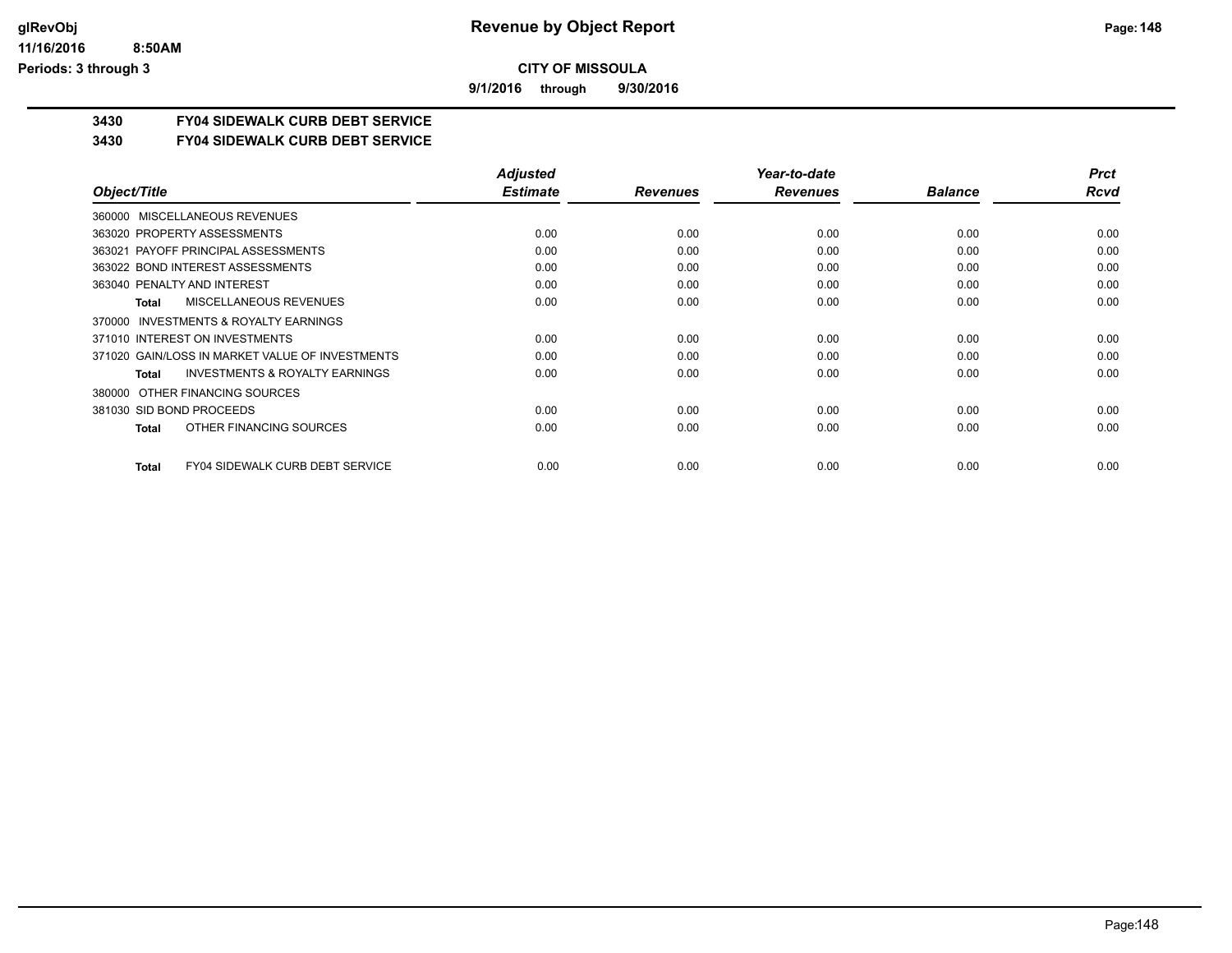**9/1/2016 through 9/30/2016**

## **3430 FY04 SIDEWALK CURB DEBT SERVICE**

| Object/Title                                           | <b>Adjusted</b><br><b>Estimate</b> | <b>Revenues</b> | Year-to-date<br><b>Revenues</b> | <b>Balance</b> | <b>Prct</b><br><b>Rcvd</b> |
|--------------------------------------------------------|------------------------------------|-----------------|---------------------------------|----------------|----------------------------|
| 360000 MISCELLANEOUS REVENUES                          |                                    |                 |                                 |                |                            |
|                                                        |                                    |                 |                                 |                |                            |
| 363020 PROPERTY ASSESSMENTS                            | 0.00                               | 0.00            | 0.00                            | 0.00           | 0.00                       |
| 363021 PAYOFF PRINCIPAL ASSESSMENTS                    | 0.00                               | 0.00            | 0.00                            | 0.00           | 0.00                       |
| 363022 BOND INTEREST ASSESSMENTS                       | 0.00                               | 0.00            | 0.00                            | 0.00           | 0.00                       |
| 363040 PENALTY AND INTEREST                            | 0.00                               | 0.00            | 0.00                            | 0.00           | 0.00                       |
| <b>MISCELLANEOUS REVENUES</b><br>Total                 | 0.00                               | 0.00            | 0.00                            | 0.00           | 0.00                       |
| <b>INVESTMENTS &amp; ROYALTY EARNINGS</b><br>370000    |                                    |                 |                                 |                |                            |
| 371010 INTEREST ON INVESTMENTS                         | 0.00                               | 0.00            | 0.00                            | 0.00           | 0.00                       |
| 371020 GAIN/LOSS IN MARKET VALUE OF INVESTMENT         | 0.00                               | 0.00            | 0.00                            | 0.00           | 0.00                       |
| <b>INVESTMENTS &amp; ROYALTY EARNINGS</b><br>Total     | 0.00                               | 0.00            | 0.00                            | 0.00           | 0.00                       |
| 380000 OTHER FINANCING SOURCES                         |                                    |                 |                                 |                |                            |
| 381030 SID BOND PROCEEDS                               | 0.00                               | 0.00            | 0.00                            | 0.00           | 0.00                       |
| OTHER FINANCING SOURCES<br><b>Total</b>                | 0.00                               | 0.00            | 0.00                            | 0.00           | 0.00                       |
| <b>FY04 SIDEWALK CURB DEBT SERVICE</b><br><b>Total</b> | 0.00                               | 0.00            | 0.00                            | 0.00           | 0.00                       |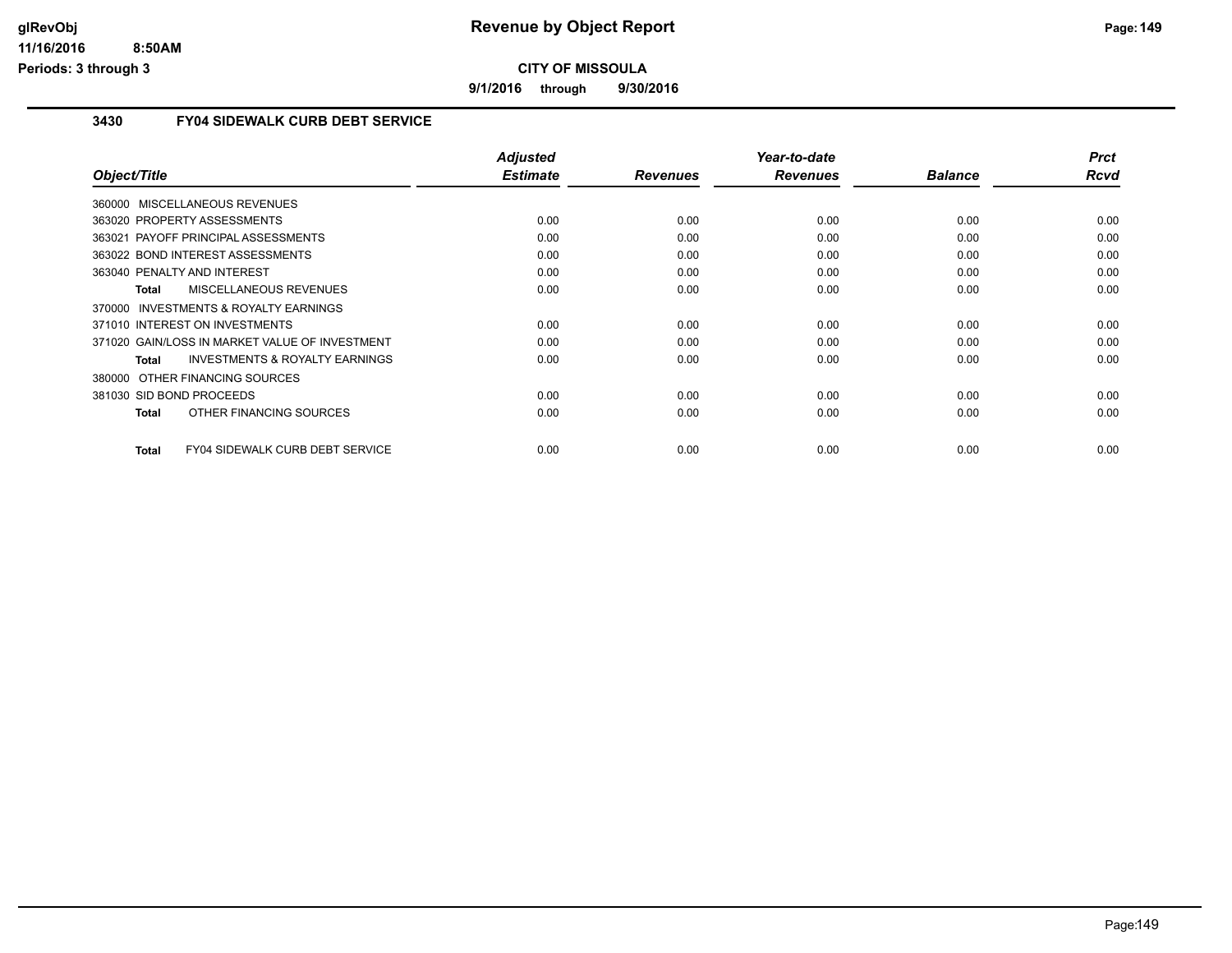**9/1/2016 through 9/30/2016**

**3433 SID 433 DEBT SERVICE**

**3433 SID 433 DEBT SERVICE**

|                                                    | <b>Adjusted</b> |                 | Year-to-date    |                | <b>Prct</b> |
|----------------------------------------------------|-----------------|-----------------|-----------------|----------------|-------------|
| Object/Title                                       | <b>Estimate</b> | <b>Revenues</b> | <b>Revenues</b> | <b>Balance</b> | Rcvd        |
| 360000 MISCELLANEOUS REVENUES                      |                 |                 |                 |                |             |
| 363020 PROPERTY ASSESSMENTS                        | 0.00            | 0.00            | 0.00            | 0.00           | 0.00        |
| 363021 PAYOFF PRINCIPAL ASSESSMENTS                | 0.00            | 0.00            | 0.00            | 0.00           | 0.00        |
| 363022 BOND INTEREST ASSESSMENTS                   | 0.00            | 0.00            | 0.00            | 0.00           | 0.00        |
| 363040 PENALTY AND INTEREST                        | 0.00            | 0.00            | 0.00            | 0.00           | 0.00        |
| MISCELLANEOUS REVENUES<br>Total                    | 0.00            | 0.00            | 0.00            | 0.00           | 0.00        |
| 370000 INVESTMENTS & ROYALTY EARNINGS              |                 |                 |                 |                |             |
| 371010 INTEREST ON INVESTMENTS                     | 0.00            | 0.00            | 0.00            | 0.00           | 0.00        |
| 371020 GAIN/LOSS IN MARKET VALUE OF INVESTMENTS    | 0.00            | 0.00            | 0.00            | 0.00           | 0.00        |
| <b>INVESTMENTS &amp; ROYALTY EARNINGS</b><br>Total | 0.00            | 0.00            | 0.00            | 0.00           | 0.00        |
| SID 433 DEBT SERVICE<br><b>Total</b>               | 0.00            | 0.00            | 0.00            | 0.00           | 0.00        |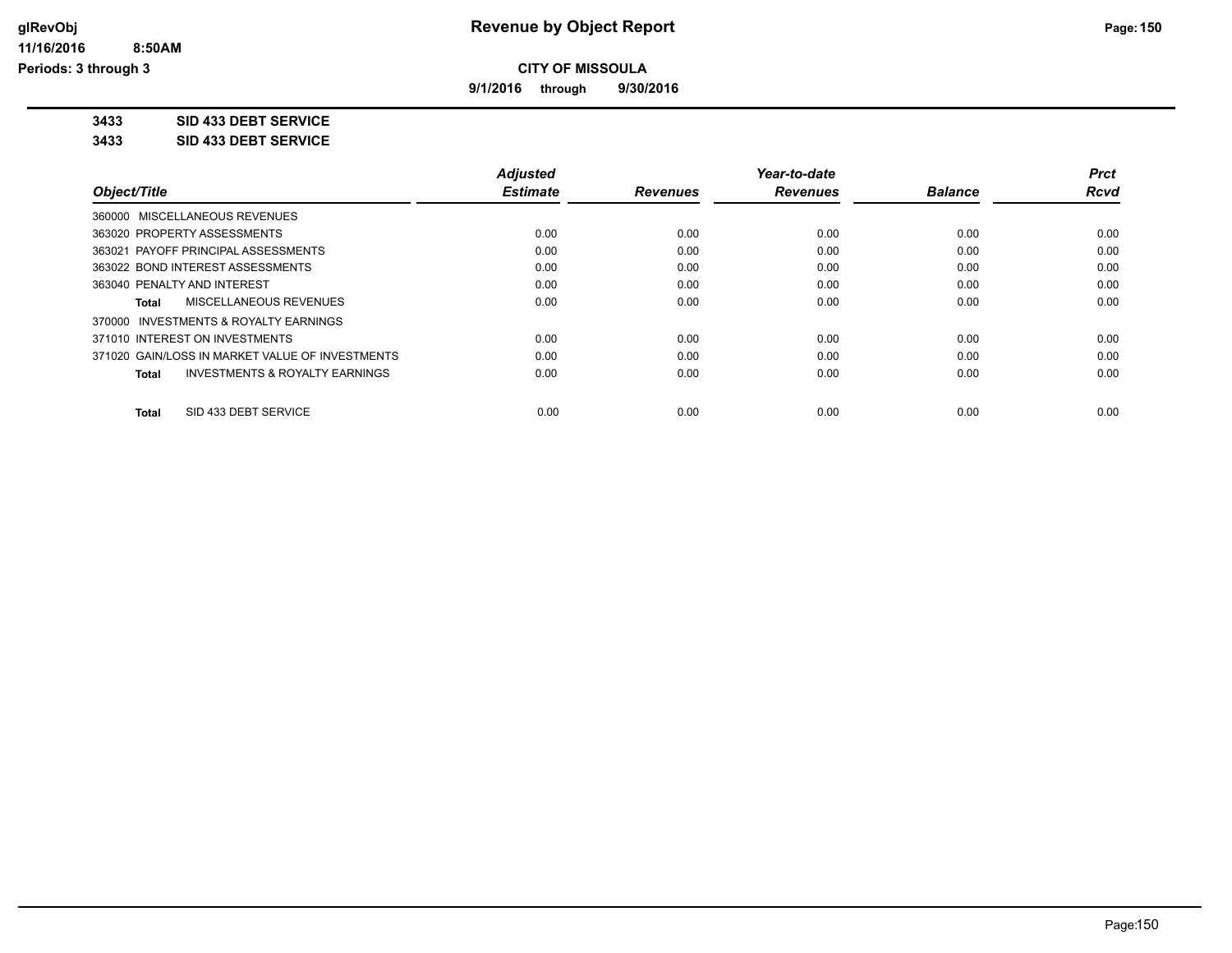**9/1/2016 through 9/30/2016**

#### **3433 SID 433 DEBT SERVICE**

|                                                           | <b>Adjusted</b> |                 | Year-to-date    |                | <b>Prct</b> |
|-----------------------------------------------------------|-----------------|-----------------|-----------------|----------------|-------------|
| Object/Title                                              | <b>Estimate</b> | <b>Revenues</b> | <b>Revenues</b> | <b>Balance</b> | <b>Rcvd</b> |
| 360000 MISCELLANEOUS REVENUES                             |                 |                 |                 |                |             |
| 363020 PROPERTY ASSESSMENTS                               | 0.00            | 0.00            | 0.00            | 0.00           | 0.00        |
| 363021 PAYOFF PRINCIPAL ASSESSMENTS                       | 0.00            | 0.00            | 0.00            | 0.00           | 0.00        |
| 363022 BOND INTEREST ASSESSMENTS                          | 0.00            | 0.00            | 0.00            | 0.00           | 0.00        |
| 363040 PENALTY AND INTEREST                               | 0.00            | 0.00            | 0.00            | 0.00           | 0.00        |
| MISCELLANEOUS REVENUES<br><b>Total</b>                    | 0.00            | 0.00            | 0.00            | 0.00           | 0.00        |
| INVESTMENTS & ROYALTY EARNINGS<br>370000                  |                 |                 |                 |                |             |
| 371010 INTEREST ON INVESTMENTS                            | 0.00            | 0.00            | 0.00            | 0.00           | 0.00        |
| 371020 GAIN/LOSS IN MARKET VALUE OF INVESTMENT            | 0.00            | 0.00            | 0.00            | 0.00           | 0.00        |
| <b>INVESTMENTS &amp; ROYALTY EARNINGS</b><br><b>Total</b> | 0.00            | 0.00            | 0.00            | 0.00           | 0.00        |
|                                                           |                 |                 |                 |                |             |
| SID 433 DEBT SERVICE<br><b>Total</b>                      | 0.00            | 0.00            | 0.00            | 0.00           | 0.00        |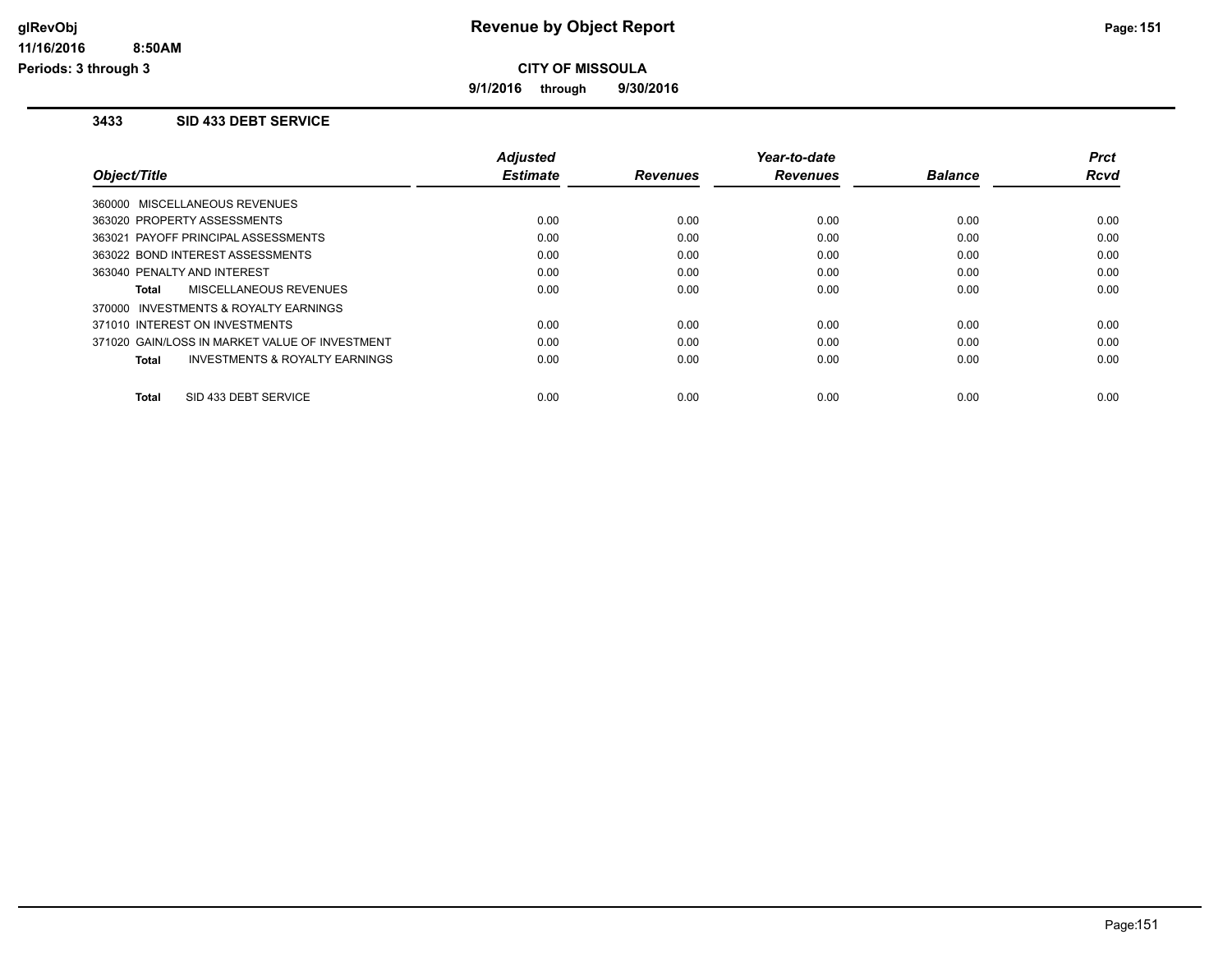**9/1/2016 through 9/30/2016**

**3440 FY 05 SIDEWALK AND CURB**

**3440 FY 05 SIDEWALK AND CURB**

|                                                    | <b>Adjusted</b> |                 | Year-to-date    |                | <b>Prct</b> |
|----------------------------------------------------|-----------------|-----------------|-----------------|----------------|-------------|
| Object/Title                                       | <b>Estimate</b> | <b>Revenues</b> | <b>Revenues</b> | <b>Balance</b> | Rcvd        |
| 360000 MISCELLANEOUS REVENUES                      |                 |                 |                 |                |             |
| 363020 PROPERTY ASSESSMENTS                        | 0.00            | 0.00            | 0.00            | 0.00           | 0.00        |
| 363021 PAYOFF PRINCIPAL ASSESSMENTS                | 0.00            | 725.70          | 1,185.43        | $-1,185.43$    | 0.00        |
| 363022 BOND INTEREST ASSESSMENTS                   | 0.00            | 0.00            | 0.00            | 0.00           | 0.00        |
| 363040 PENALTY AND INTEREST                        | 0.00            | 0.00            | 0.00            | 0.00           | 0.00        |
| <b>MISCELLANEOUS REVENUES</b><br><b>Total</b>      | 0.00            | 725.70          | 1,185.43        | $-1,185.43$    | 0.00        |
| 370000 INVESTMENTS & ROYALTY EARNINGS              |                 |                 |                 |                |             |
| 371010 INTEREST ON INVESTMENTS                     | 0.00            | 0.00            | 0.00            | 0.00           | 0.00        |
| 371020 GAIN/LOSS IN MARKET VALUE OF INVESTMENTS    | 0.00            | 0.00            | 0.00            | 0.00           | 0.00        |
| 371500 INTEREST ON INTERFUND LOAN                  | 0.00            | 0.00            | 0.00            | 0.00           | 0.00        |
| <b>INVESTMENTS &amp; ROYALTY EARNINGS</b><br>Total | 0.00            | 0.00            | 0.00            | 0.00           | 0.00        |
| OTHER FINANCING SOURCES<br>380000                  |                 |                 |                 |                |             |
| 381030 SID BONDS PROCEEDS                          | 0.00            | 0.00            | 0.00            | 0.00           | 0.00        |
| OTHER FINANCING SOURCES<br>Total                   | 0.00            | 0.00            | 0.00            | 0.00           | 0.00        |
| FY 05 SIDEWALK AND CURB<br><b>Total</b>            | 0.00            | 725.70          | 1,185.43        | $-1,185.43$    | 0.00        |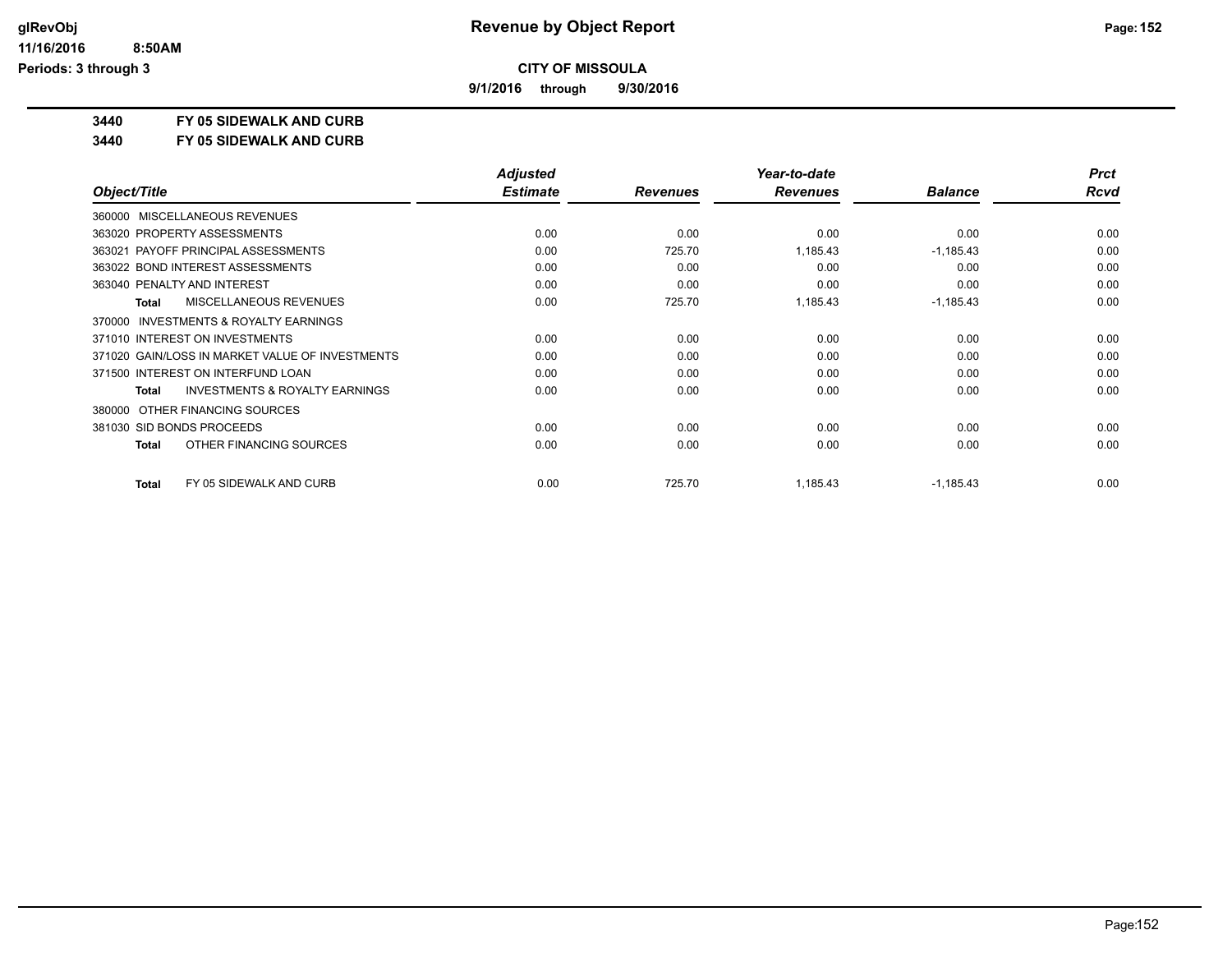**CITY OF MISSOULA**

**9/1/2016 through 9/30/2016**

## **3440 FY 05 SIDEWALK AND CURB**

 **8:50AM**

|                                                     | <b>Adjusted</b> |                 | Year-to-date    |                | <b>Prct</b> |
|-----------------------------------------------------|-----------------|-----------------|-----------------|----------------|-------------|
| Object/Title                                        | <b>Estimate</b> | <b>Revenues</b> | <b>Revenues</b> | <b>Balance</b> | Rcvd        |
| 360000 MISCELLANEOUS REVENUES                       |                 |                 |                 |                |             |
| 363020 PROPERTY ASSESSMENTS                         | 0.00            | 0.00            | 0.00            | 0.00           | 0.00        |
| 363021 PAYOFF PRINCIPAL ASSESSMENTS                 | 0.00            | 725.70          | 1,185.43        | $-1,185.43$    | 0.00        |
| 363022 BOND INTEREST ASSESSMENTS                    | 0.00            | 0.00            | 0.00            | 0.00           | 0.00        |
| 363040 PENALTY AND INTEREST                         | 0.00            | 0.00            | 0.00            | 0.00           | 0.00        |
| MISCELLANEOUS REVENUES<br>Total                     | 0.00            | 725.70          | 1,185.43        | $-1,185.43$    | 0.00        |
| <b>INVESTMENTS &amp; ROYALTY EARNINGS</b><br>370000 |                 |                 |                 |                |             |
| 371010 INTEREST ON INVESTMENTS                      | 0.00            | 0.00            | 0.00            | 0.00           | 0.00        |
| 371020 GAIN/LOSS IN MARKET VALUE OF INVESTMENT      | 0.00            | 0.00            | 0.00            | 0.00           | 0.00        |
| 371500 INTEREST ON INTERFUND LOAN                   | 0.00            | 0.00            | 0.00            | 0.00           | 0.00        |
| <b>INVESTMENTS &amp; ROYALTY EARNINGS</b><br>Total  | 0.00            | 0.00            | 0.00            | 0.00           | 0.00        |
| 380000 OTHER FINANCING SOURCES                      |                 |                 |                 |                |             |
| 381030 SID BONDS PROCEEDS                           | 0.00            | 0.00            | 0.00            | 0.00           | 0.00        |
| OTHER FINANCING SOURCES<br>Total                    | 0.00            | 0.00            | 0.00            | 0.00           | 0.00        |
|                                                     |                 |                 |                 |                |             |
| FY 05 SIDEWALK AND CURB<br>Total                    | 0.00            | 725.70          | 1,185.43        | $-1,185.43$    | 0.00        |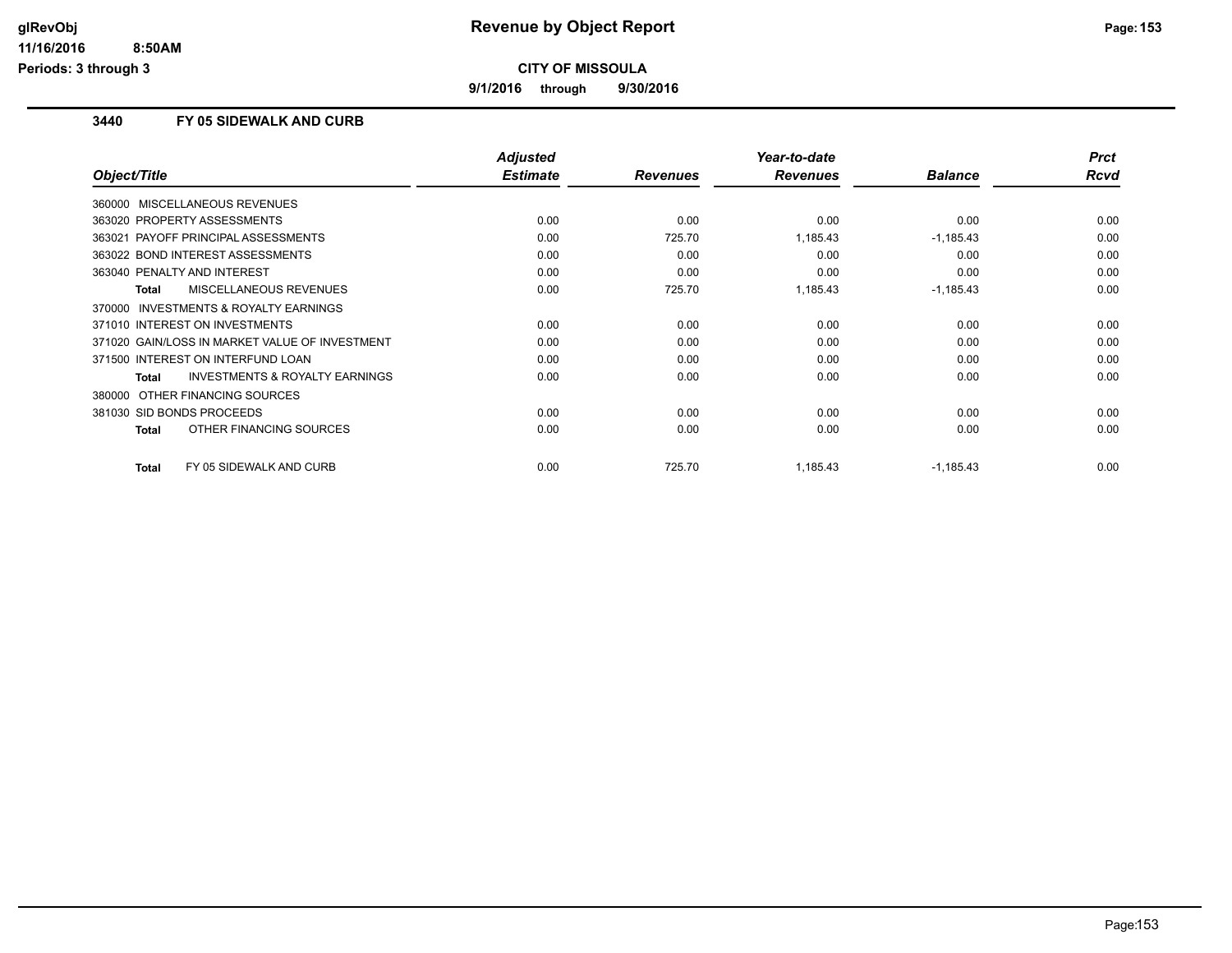**glRevObj Revenue by Object Report Page:154** 

**CITY OF MISSOULA**

**9/1/2016 through 9/30/2016**

**3441 FY 06 SIDEWALK & CURB DEBT**

 **8:50AM**

**3441 FY 06 SIDEWALK & CURB DEBT**

|                                                           | <b>Adjusted</b> |                 | Year-to-date    |                | <b>Prct</b> |
|-----------------------------------------------------------|-----------------|-----------------|-----------------|----------------|-------------|
| Object/Title                                              | <b>Estimate</b> | <b>Revenues</b> | <b>Revenues</b> | <b>Balance</b> | <b>Rcvd</b> |
| 360000 MISCELLANEOUS REVENUES                             |                 |                 |                 |                |             |
| 363020 PROPERTY ASSESSMENTS                               | 0.00            | 0.00            | 0.00            | 0.00           | 0.00        |
| MISCELLANEOUS REVENUES<br><b>Total</b>                    | 0.00            | 0.00            | 0.00            | 0.00           | 0.00        |
| 370000 INVESTMENTS & ROYALTY EARNINGS                     |                 |                 |                 |                |             |
| 371010 INTEREST ON INVESTMENTS                            | 0.00            | 0.00            | 0.00            | 0.00           | 0.00        |
| 371020 GAIN/LOSS IN MARKET VALUE OF INVESTMENTS           | 0.00            | 0.00            | 0.00            | 0.00           | 0.00        |
| <b>INVESTMENTS &amp; ROYALTY EARNINGS</b><br><b>Total</b> | 0.00            | 0.00            | 0.00            | 0.00           | 0.00        |
|                                                           |                 |                 |                 |                |             |
| <b>Total</b><br>FY 06 SIDEWALK & CURB DEBT                | 0.00            | 0.00            | 0.00            | 0.00           | 0.00        |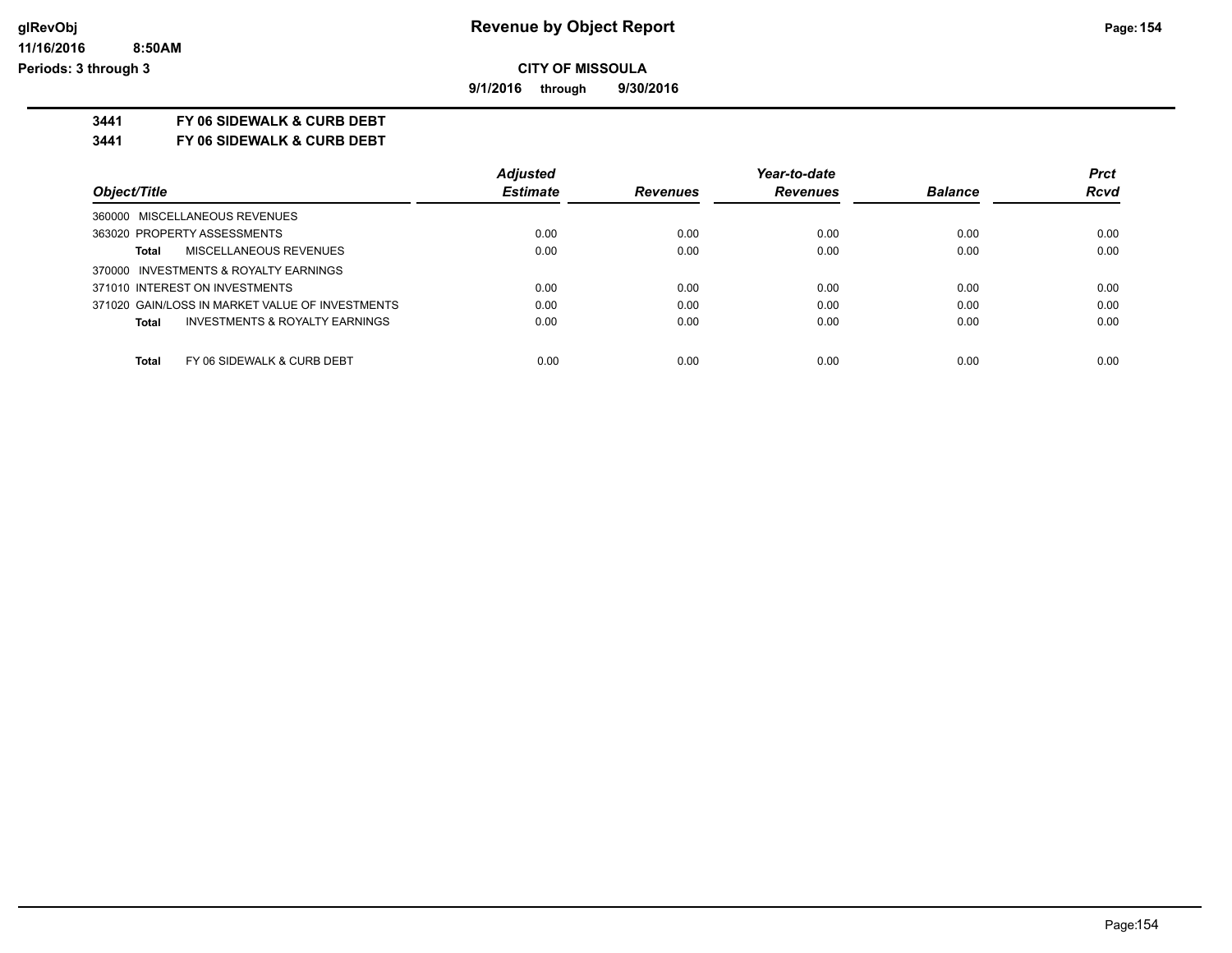**CITY OF MISSOULA**

**9/1/2016 through 9/30/2016**

## **3441 FY 06 SIDEWALK & CURB DEBT**

 **8:50AM**

|                                                    | <b>Adjusted</b> |                 | Year-to-date    |                | Prct        |
|----------------------------------------------------|-----------------|-----------------|-----------------|----------------|-------------|
| Object/Title                                       | <b>Estimate</b> | <b>Revenues</b> | <b>Revenues</b> | <b>Balance</b> | <b>Rcvd</b> |
| 360000 MISCELLANEOUS REVENUES                      |                 |                 |                 |                |             |
| 363020 PROPERTY ASSESSMENTS                        | 0.00            | 0.00            | 0.00            | 0.00           | 0.00        |
| MISCELLANEOUS REVENUES<br>Total                    | 0.00            | 0.00            | 0.00            | 0.00           | 0.00        |
| 370000 INVESTMENTS & ROYALTY EARNINGS              |                 |                 |                 |                |             |
| 371010 INTEREST ON INVESTMENTS                     | 0.00            | 0.00            | 0.00            | 0.00           | 0.00        |
| 371020 GAIN/LOSS IN MARKET VALUE OF INVESTMENT     | 0.00            | 0.00            | 0.00            | 0.00           | 0.00        |
| <b>INVESTMENTS &amp; ROYALTY EARNINGS</b><br>Total | 0.00            | 0.00            | 0.00            | 0.00           | 0.00        |
|                                                    |                 |                 |                 |                |             |
| Total<br>FY 06 SIDEWALK & CURB DEBT                | 0.00            | 0.00            | 0.00            | 0.00           | 0.00        |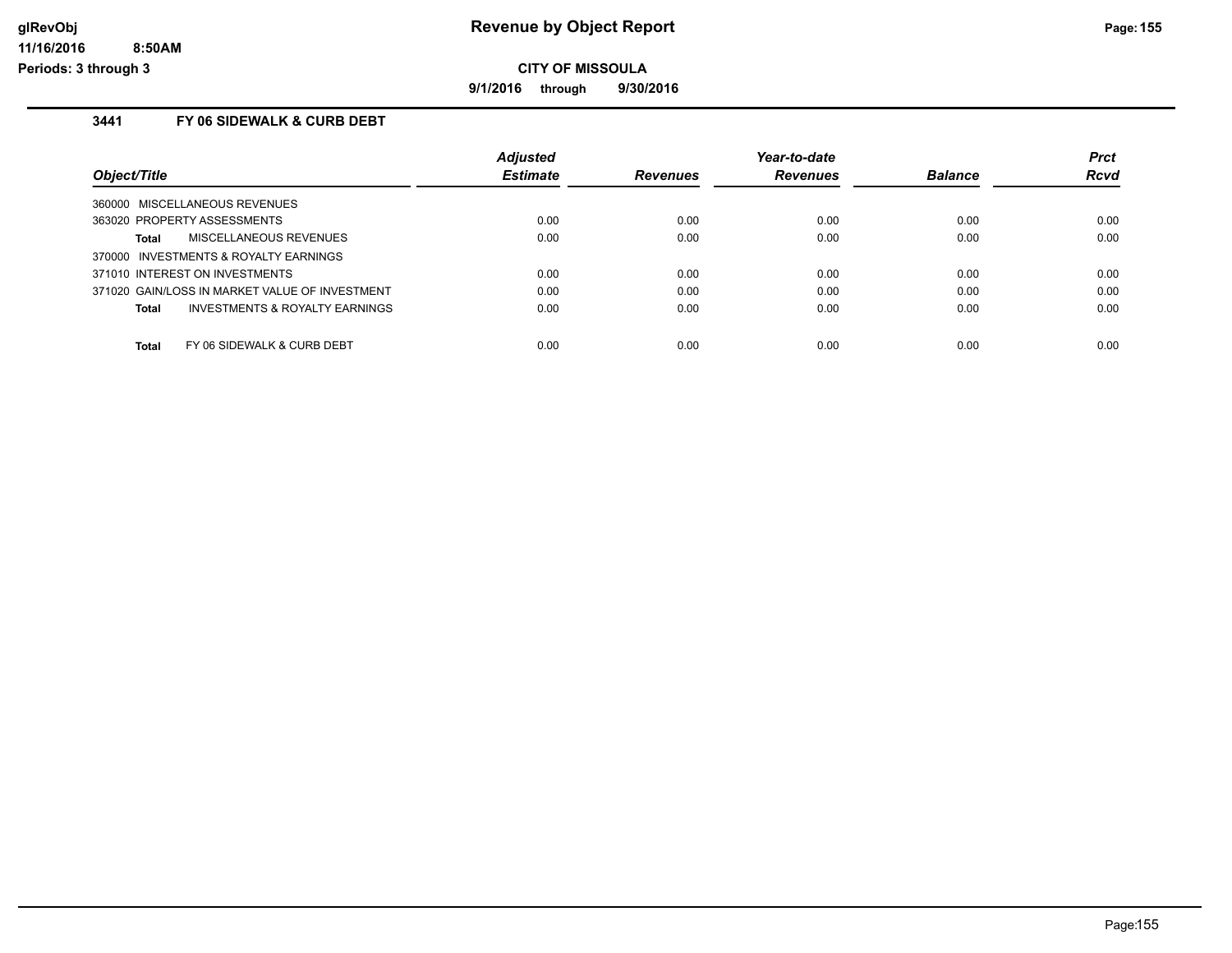**9/1/2016 through 9/30/2016**

**3449 SID 449 DEBT SERVICE**

**3449 SID 449 DEBT SERVICE**

|                                                    | <b>Adjusted</b> |                 | Year-to-date    |                | <b>Prct</b> |
|----------------------------------------------------|-----------------|-----------------|-----------------|----------------|-------------|
| Object/Title                                       | <b>Estimate</b> | <b>Revenues</b> | <b>Revenues</b> | <b>Balance</b> | Rcvd        |
| 360000 MISCELLANEOUS REVENUES                      |                 |                 |                 |                |             |
| 363020 PROPERTY ASSESSMENTS                        | 0.00            | 0.00            | 0.00            | 0.00           | 0.00        |
| 363021 PAYOFF PRINCIPAL ASSESSMENTS                | 0.00            | 0.00            | 0.00            | 0.00           | 0.00        |
| 363022 BOND INTEREST ASSESSMENTS                   | 0.00            | 0.00            | 0.00            | 0.00           | 0.00        |
| 363040 PENALTY AND INTEREST                        | 0.00            | 0.00            | 0.00            | 0.00           | 0.00        |
| <b>MISCELLANEOUS REVENUES</b><br>Total             | 0.00            | 0.00            | 0.00            | 0.00           | 0.00        |
| 370000 INVESTMENTS & ROYALTY EARNINGS              |                 |                 |                 |                |             |
| 371010 INTEREST ON INVESTMENTS                     | 0.00            | 0.00            | 0.00            | 0.00           | 0.00        |
| 371020 GAIN/LOSS IN MARKET VALUE OF INVESTMENTS    | 0.00            | 0.00            | 0.00            | 0.00           | 0.00        |
| <b>INVESTMENTS &amp; ROYALTY EARNINGS</b><br>Total | 0.00            | 0.00            | 0.00            | 0.00           | 0.00        |
| SID 449 DEBT SERVICE<br><b>Total</b>               | 0.00            | 0.00            | 0.00            | 0.00           | 0.00        |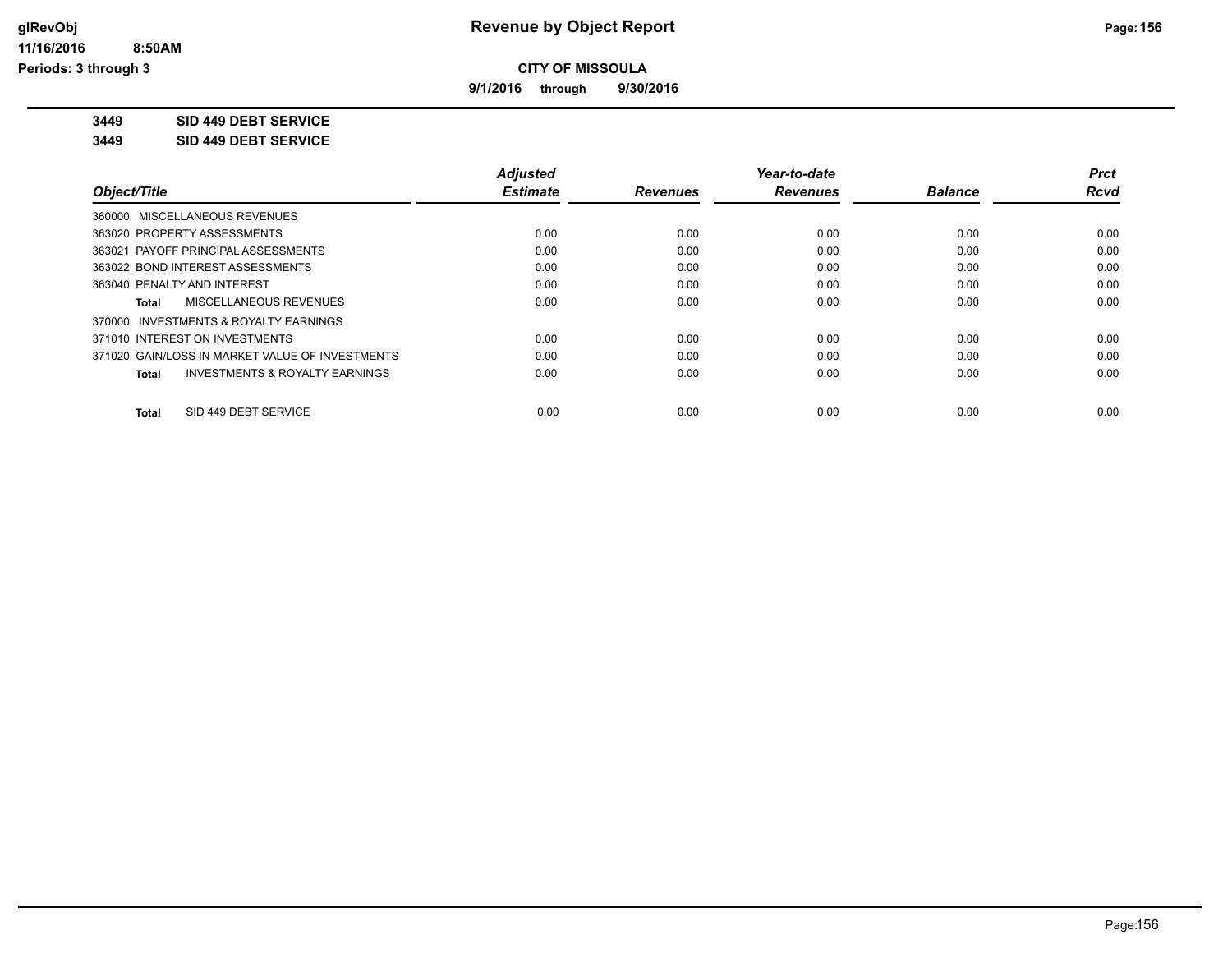**9/1/2016 through 9/30/2016**

#### **3449 SID 449 DEBT SERVICE**

|                                                     | <b>Adjusted</b> |                 | Year-to-date    |                | <b>Prct</b> |
|-----------------------------------------------------|-----------------|-----------------|-----------------|----------------|-------------|
| Object/Title                                        | <b>Estimate</b> | <b>Revenues</b> | <b>Revenues</b> | <b>Balance</b> | <b>Rcvd</b> |
| 360000 MISCELLANEOUS REVENUES                       |                 |                 |                 |                |             |
| 363020 PROPERTY ASSESSMENTS                         | 0.00            | 0.00            | 0.00            | 0.00           | 0.00        |
| 363021 PAYOFF PRINCIPAL ASSESSMENTS                 | 0.00            | 0.00            | 0.00            | 0.00           | 0.00        |
| 363022 BOND INTEREST ASSESSMENTS                    | 0.00            | 0.00            | 0.00            | 0.00           | 0.00        |
| 363040 PENALTY AND INTEREST                         | 0.00            | 0.00            | 0.00            | 0.00           | 0.00        |
| MISCELLANEOUS REVENUES<br>Total                     | 0.00            | 0.00            | 0.00            | 0.00           | 0.00        |
| <b>INVESTMENTS &amp; ROYALTY EARNINGS</b><br>370000 |                 |                 |                 |                |             |
| 371010 INTEREST ON INVESTMENTS                      | 0.00            | 0.00            | 0.00            | 0.00           | 0.00        |
| 371020 GAIN/LOSS IN MARKET VALUE OF INVESTMENT      | 0.00            | 0.00            | 0.00            | 0.00           | 0.00        |
| <b>INVESTMENTS &amp; ROYALTY EARNINGS</b><br>Total  | 0.00            | 0.00            | 0.00            | 0.00           | 0.00        |
|                                                     |                 |                 |                 |                |             |
| SID 449 DEBT SERVICE<br>Total                       | 0.00            | 0.00            | 0.00            | 0.00           | 0.00        |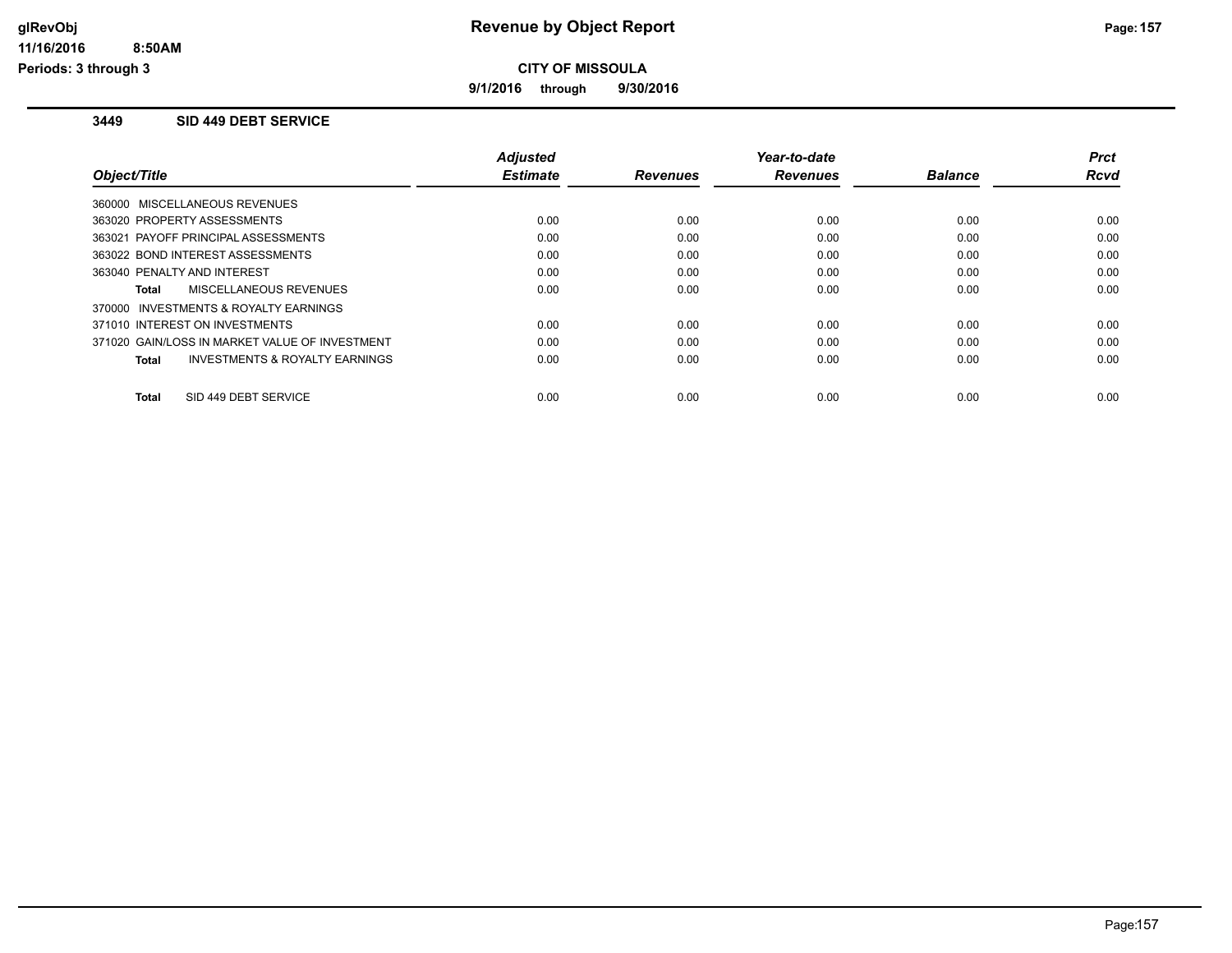**9/1/2016 through 9/30/2016**

**3450 FY 06 SIDEWALK AND CURB**

**3450 FY 06 SIDEWALK AND CURB**

|                                                           | <b>Adjusted</b> |                 | Year-to-date    |                | <b>Prct</b> |
|-----------------------------------------------------------|-----------------|-----------------|-----------------|----------------|-------------|
| Object/Title                                              | <b>Estimate</b> | <b>Revenues</b> | <b>Revenues</b> | <b>Balance</b> | <b>Rcvd</b> |
| 360000 MISCELLANEOUS REVENUES                             |                 |                 |                 |                |             |
| 363020 PROPERTY ASSESSMENTS                               | 0.00            | 0.00            | 0.00            | 0.00           | 0.00        |
| 363021 PAYOFF PRINCIPAL ASSESSMENTS                       | 0.00            | 0.00            | 0.00            | 0.00           | 0.00        |
| 363022 BOND INTEREST ASSESSMENTS                          | 0.00            | 0.00            | 0.00            | 0.00           | 0.00        |
| 363040 PENALTY AND INTEREST                               | 0.00            | 0.00            | 0.00            | 0.00           | 0.00        |
| MISCELLANEOUS REVENUES<br><b>Total</b>                    | 0.00            | 0.00            | 0.00            | 0.00           | 0.00        |
| <b>INVESTMENTS &amp; ROYALTY EARNINGS</b><br>370000       |                 |                 |                 |                |             |
| 371010 INTEREST ON INVESTMENTS                            | 0.00            | 0.00            | 0.00            | 0.00           | 0.00        |
| 371020 GAIN/LOSS IN MARKET VALUE OF INVESTMENTS           | 0.00            | 0.00            | 0.00            | 0.00           | 0.00        |
| 371500 INTEREST ON INTERFUND LOAN                         | 0.00            | 0.00            | 0.00            | 0.00           | 0.00        |
| <b>INVESTMENTS &amp; ROYALTY EARNINGS</b><br><b>Total</b> | 0.00            | 0.00            | 0.00            | 0.00           | 0.00        |
| OTHER FINANCING SOURCES<br>380000                         |                 |                 |                 |                |             |
| 381030 SID BONDS PROCEEDS                                 | 0.00            | 0.00            | 0.00            | 0.00           | 0.00        |
| 383042 TRANSFERS FROM OTHER FUNDS                         | 0.00            | 0.00            | 0.00            | 0.00           | 0.00        |
| OTHER FINANCING SOURCES<br><b>Total</b>                   | 0.00            | 0.00            | 0.00            | 0.00           | 0.00        |
| FY 06 SIDEWALK AND CURB<br><b>Total</b>                   | 0.00            | 0.00            | 0.00            | 0.00           | 0.00        |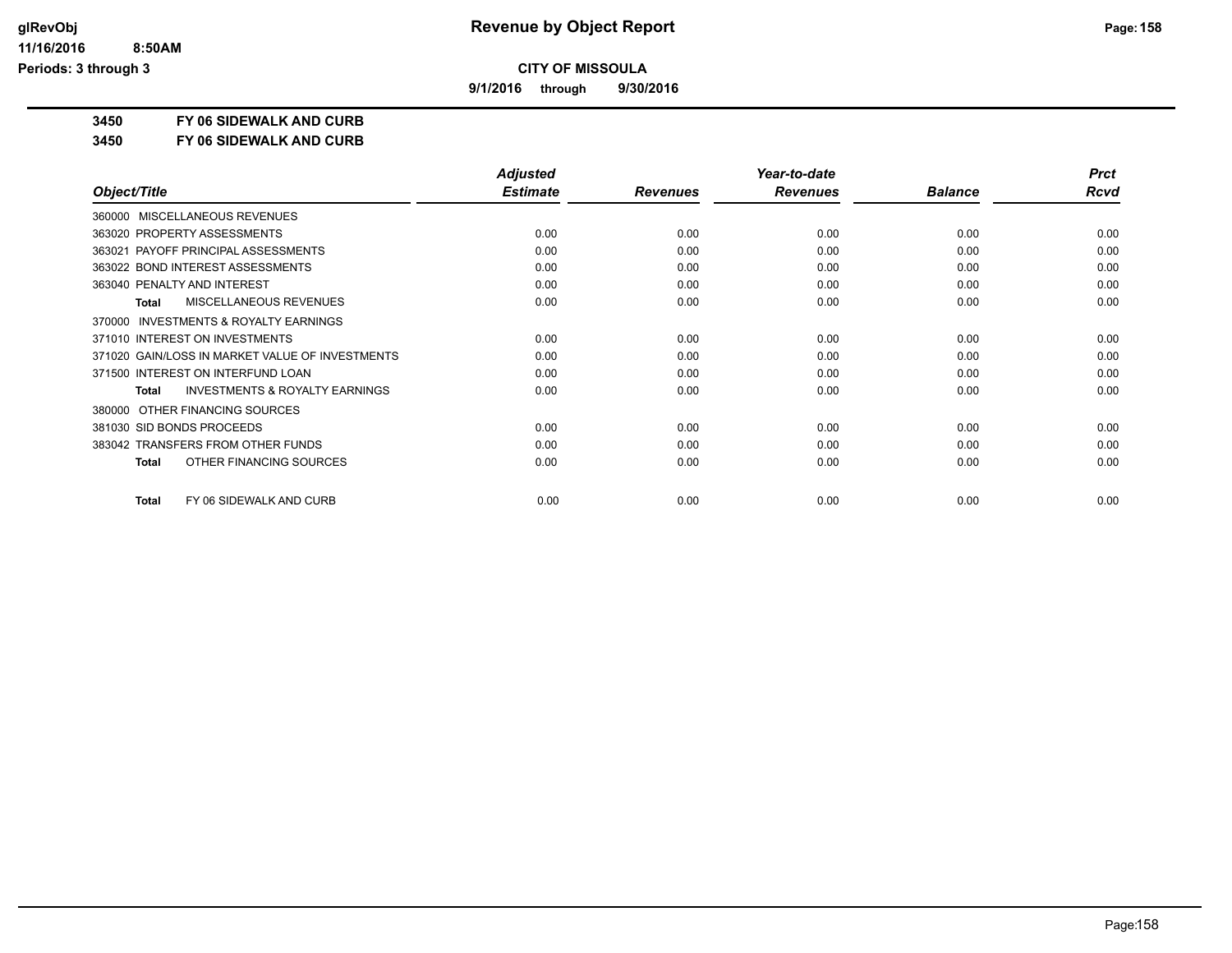**CITY OF MISSOULA**

**9/1/2016 through 9/30/2016**

## **3450 FY 06 SIDEWALK AND CURB**

 **8:50AM**

|                                                           | <b>Adjusted</b> |                 | Year-to-date    |                | <b>Prct</b> |
|-----------------------------------------------------------|-----------------|-----------------|-----------------|----------------|-------------|
| Object/Title                                              | <b>Estimate</b> | <b>Revenues</b> | <b>Revenues</b> | <b>Balance</b> | Rcvd        |
| 360000 MISCELLANEOUS REVENUES                             |                 |                 |                 |                |             |
| 363020 PROPERTY ASSESSMENTS                               | 0.00            | 0.00            | 0.00            | 0.00           | 0.00        |
| 363021 PAYOFF PRINCIPAL ASSESSMENTS                       | 0.00            | 0.00            | 0.00            | 0.00           | 0.00        |
| 363022 BOND INTEREST ASSESSMENTS                          | 0.00            | 0.00            | 0.00            | 0.00           | 0.00        |
| 363040 PENALTY AND INTEREST                               | 0.00            | 0.00            | 0.00            | 0.00           | 0.00        |
| <b>MISCELLANEOUS REVENUES</b><br><b>Total</b>             | 0.00            | 0.00            | 0.00            | 0.00           | 0.00        |
| 370000 INVESTMENTS & ROYALTY EARNINGS                     |                 |                 |                 |                |             |
| 371010 INTEREST ON INVESTMENTS                            | 0.00            | 0.00            | 0.00            | 0.00           | 0.00        |
| 371020 GAIN/LOSS IN MARKET VALUE OF INVESTMENT            | 0.00            | 0.00            | 0.00            | 0.00           | 0.00        |
| 371500 INTEREST ON INTERFUND LOAN                         | 0.00            | 0.00            | 0.00            | 0.00           | 0.00        |
| <b>INVESTMENTS &amp; ROYALTY EARNINGS</b><br><b>Total</b> | 0.00            | 0.00            | 0.00            | 0.00           | 0.00        |
| 380000 OTHER FINANCING SOURCES                            |                 |                 |                 |                |             |
| 381030 SID BONDS PROCEEDS                                 | 0.00            | 0.00            | 0.00            | 0.00           | 0.00        |
| 383042 TRANSFERS FROM OTHER FUNDS                         | 0.00            | 0.00            | 0.00            | 0.00           | 0.00        |
| OTHER FINANCING SOURCES<br><b>Total</b>                   | 0.00            | 0.00            | 0.00            | 0.00           | 0.00        |
| FY 06 SIDEWALK AND CURB<br><b>Total</b>                   | 0.00            | 0.00            | 0.00            | 0.00           | 0.00        |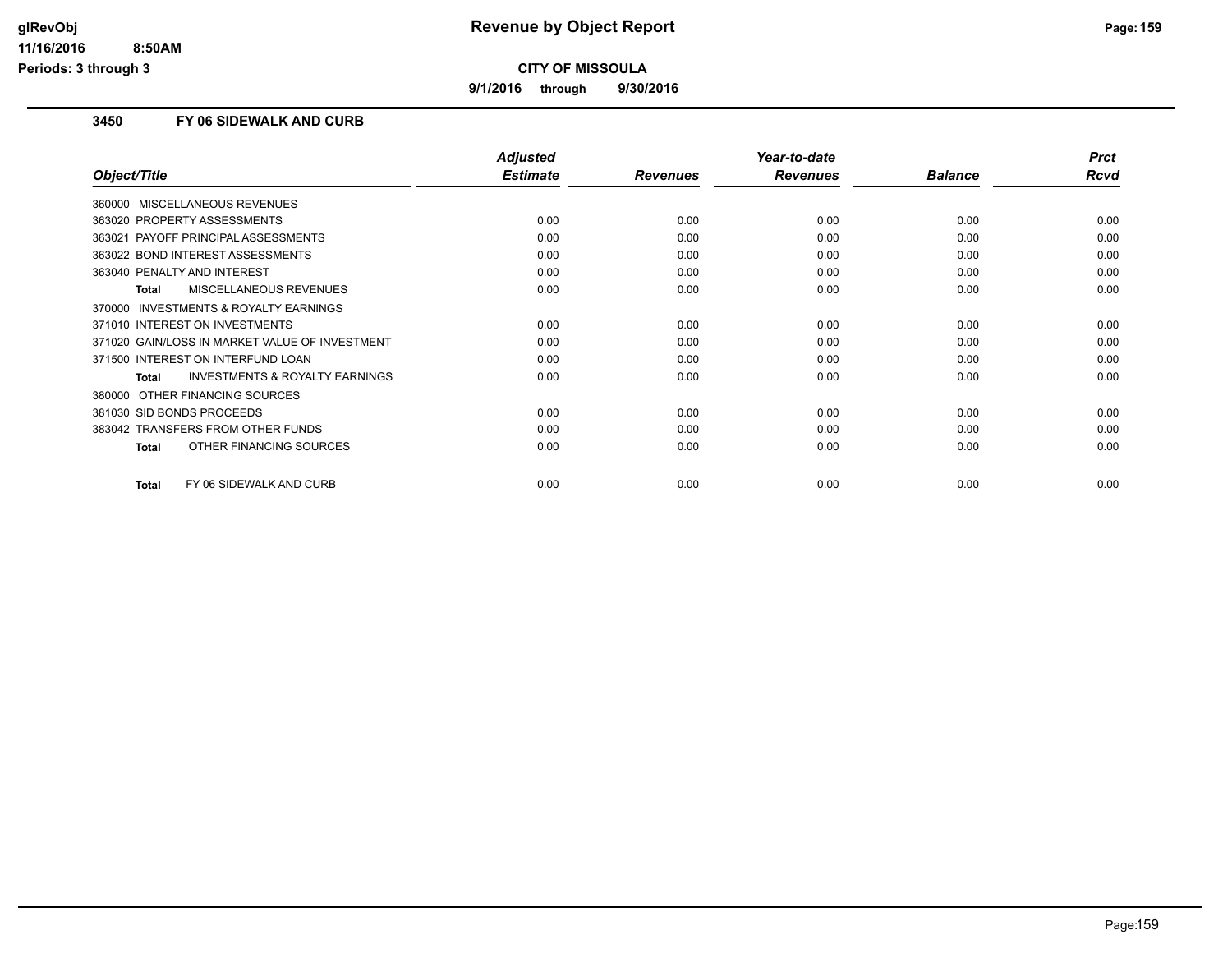**9/1/2016 through 9/30/2016**

**3460 FY07 SIDEWALK AND CURB DEBT**

#### **3460 FY07 SIDEWALK AND CURB DEBT**

|                                                           | <b>Adjusted</b> |                 | Year-to-date    |                | <b>Prct</b> |
|-----------------------------------------------------------|-----------------|-----------------|-----------------|----------------|-------------|
| Object/Title                                              | <b>Estimate</b> | <b>Revenues</b> | <b>Revenues</b> | <b>Balance</b> | Rcvd        |
| 360000 MISCELLANEOUS REVENUES                             |                 |                 |                 |                |             |
| 363020 PROPERTY ASSESSMENTS                               | 0.00            | 0.00            | 0.00            | 0.00           | 0.00        |
| PAYOFF PRINCIPAL ASSESSMENTS<br>363021                    | 0.00            | 0.00            | 0.00            | 0.00           | 0.00        |
| 363022 BOND INTEREST ASSESSMENTS                          | 0.00            | 0.00            | 0.00            | 0.00           | 0.00        |
| 363040 PENALTY AND INTEREST                               | 0.00            | 0.00            | 0.00            | 0.00           | 0.00        |
| <b>MISCELLANEOUS REVENUES</b><br><b>Total</b>             | 0.00            | 0.00            | 0.00            | 0.00           | 0.00        |
| <b>INVESTMENTS &amp; ROYALTY EARNINGS</b><br>370000       |                 |                 |                 |                |             |
| 371010 INTEREST ON INVESTMENTS                            | 0.00            | 0.00            | 0.00            | 0.00           | 0.00        |
| 371020 GAIN/LOSS IN MARKET VALUE OF INVESTMENTS           | 0.00            | 0.00            | 0.00            | 0.00           | 0.00        |
| 371500 INTEREST ON INTERFUND LOAN                         | 0.00            | 0.00            | 0.00            | 0.00           | 0.00        |
| <b>INVESTMENTS &amp; ROYALTY EARNINGS</b><br><b>Total</b> | 0.00            | 0.00            | 0.00            | 0.00           | 0.00        |
| OTHER FINANCING SOURCES<br>380000                         |                 |                 |                 |                |             |
| 381030 SID BONDS PROCEEDS                                 | 0.00            | 0.00            | 0.00            | 0.00           | 0.00        |
| 383042 TRANSFERS FROM OTHER FUNDS                         | 0.00            | 0.00            | 0.00            | 0.00           | 0.00        |
| OTHER FINANCING SOURCES<br><b>Total</b>                   | 0.00            | 0.00            | 0.00            | 0.00           | 0.00        |
| <b>FY07 SIDEWALK AND CURB DEBT</b><br>Total               | 0.00            | 0.00            | 0.00            | 0.00           | 0.00        |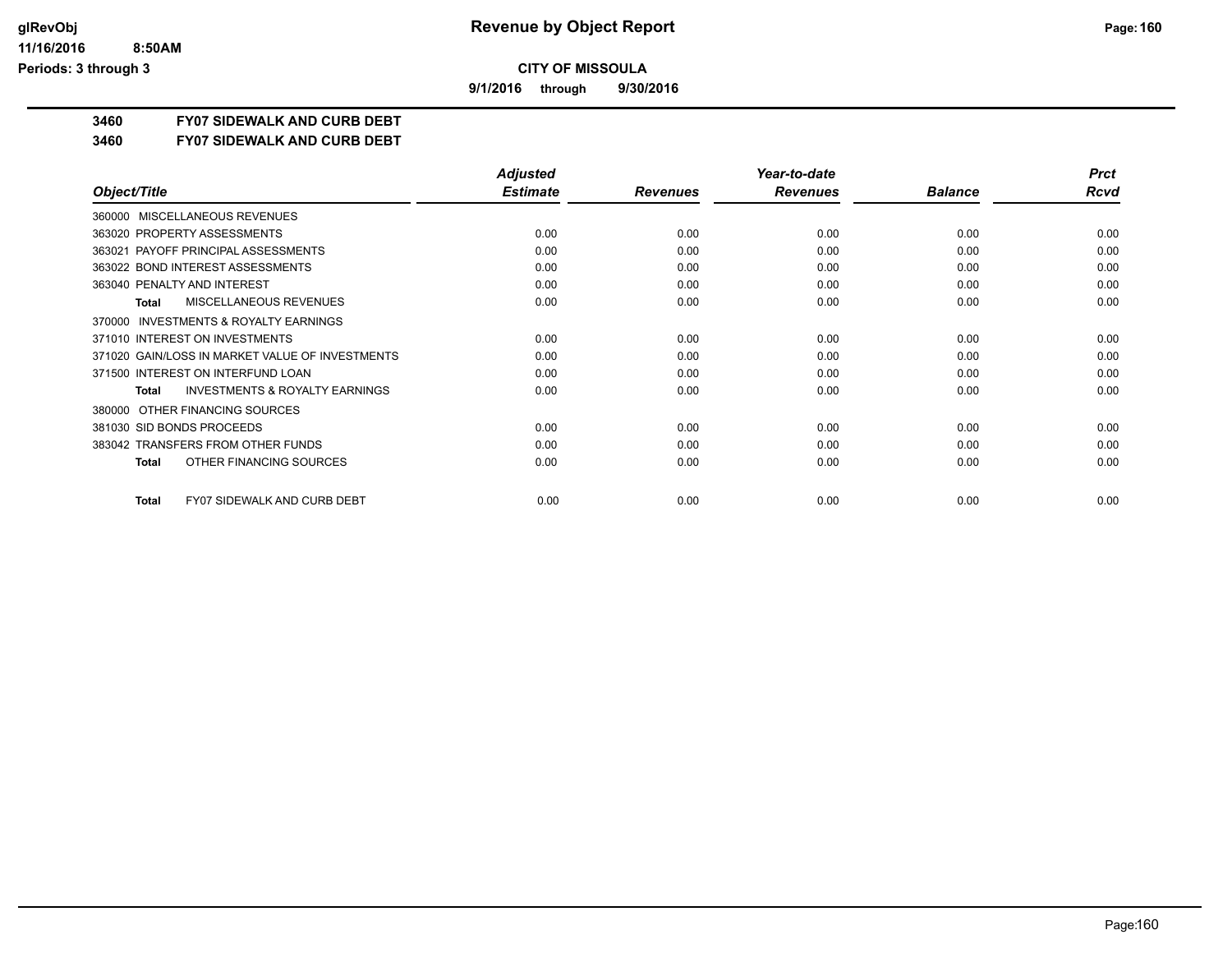**CITY OF MISSOULA**

**9/1/2016 through 9/30/2016**

## **3460 FY07 SIDEWALK AND CURB DEBT**

 **8:50AM**

|                                                           | <b>Adjusted</b> |                 | Year-to-date    |                | <b>Prct</b> |
|-----------------------------------------------------------|-----------------|-----------------|-----------------|----------------|-------------|
| Object/Title                                              | <b>Estimate</b> | <b>Revenues</b> | <b>Revenues</b> | <b>Balance</b> | Rcvd        |
| 360000 MISCELLANEOUS REVENUES                             |                 |                 |                 |                |             |
| 363020 PROPERTY ASSESSMENTS                               | 0.00            | 0.00            | 0.00            | 0.00           | 0.00        |
| 363021 PAYOFF PRINCIPAL ASSESSMENTS                       | 0.00            | 0.00            | 0.00            | 0.00           | 0.00        |
| 363022 BOND INTEREST ASSESSMENTS                          | 0.00            | 0.00            | 0.00            | 0.00           | 0.00        |
| 363040 PENALTY AND INTEREST                               | 0.00            | 0.00            | 0.00            | 0.00           | 0.00        |
| <b>MISCELLANEOUS REVENUES</b><br>Total                    | 0.00            | 0.00            | 0.00            | 0.00           | 0.00        |
| 370000 INVESTMENTS & ROYALTY EARNINGS                     |                 |                 |                 |                |             |
| 371010 INTEREST ON INVESTMENTS                            | 0.00            | 0.00            | 0.00            | 0.00           | 0.00        |
| 371020 GAIN/LOSS IN MARKET VALUE OF INVESTMENT            | 0.00            | 0.00            | 0.00            | 0.00           | 0.00        |
| 371500 INTEREST ON INTERFUND LOAN                         | 0.00            | 0.00            | 0.00            | 0.00           | 0.00        |
| <b>INVESTMENTS &amp; ROYALTY EARNINGS</b><br><b>Total</b> | 0.00            | 0.00            | 0.00            | 0.00           | 0.00        |
| 380000 OTHER FINANCING SOURCES                            |                 |                 |                 |                |             |
| 381030 SID BONDS PROCEEDS                                 | 0.00            | 0.00            | 0.00            | 0.00           | 0.00        |
| 383042 TRANSFERS FROM OTHER FUNDS                         | 0.00            | 0.00            | 0.00            | 0.00           | 0.00        |
| OTHER FINANCING SOURCES<br><b>Total</b>                   | 0.00            | 0.00            | 0.00            | 0.00           | 0.00        |
| <b>FY07 SIDEWALK AND CURB DEBT</b><br>Total               | 0.00            | 0.00            | 0.00            | 0.00           | 0.00        |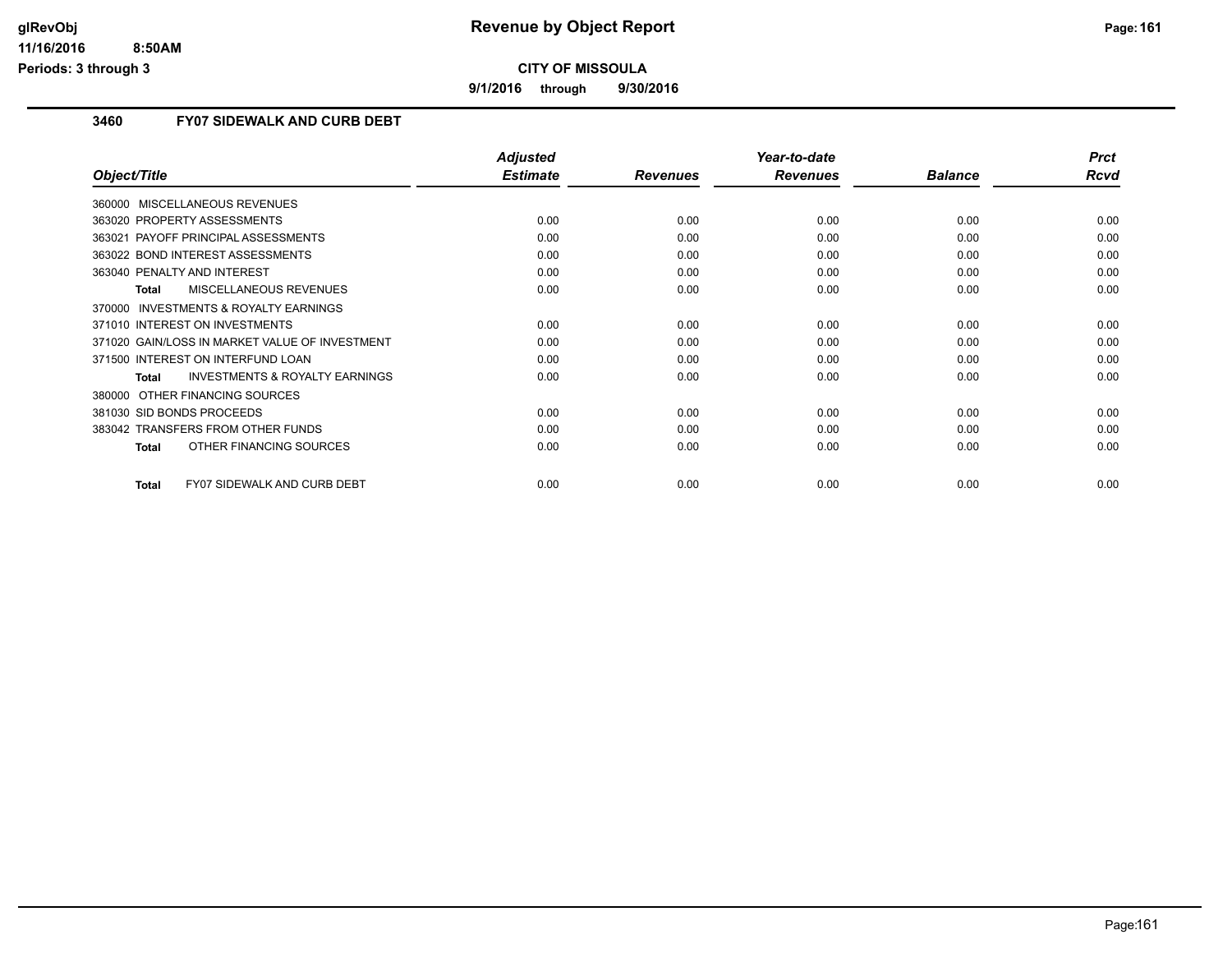**9/1/2016 through 9/30/2016**

# **3461 SERIES 2008A SIDEWALK AND CURB**

### **3461 SERIES 2008A SIDEWALK AND CURB**

|                                                           | <b>Adjusted</b> |                 | Year-to-date    |                | <b>Prct</b> |
|-----------------------------------------------------------|-----------------|-----------------|-----------------|----------------|-------------|
| Object/Title                                              | <b>Estimate</b> | <b>Revenues</b> | <b>Revenues</b> | <b>Balance</b> | <b>Rcvd</b> |
| MISCELLANEOUS REVENUES<br>360000                          |                 |                 |                 |                |             |
| 363020 PROPERTY ASSESSMENTS                               | 0.00            | 0.00            | 0.00            | 0.00           | 0.00        |
| 363021 PAYOFF PRINCIPAL ASSESSMENTS                       | 0.00            | 0.00            | 22,391.91       | $-22,391.91$   | 0.00        |
| 363022 BOND INTEREST ASSESSMENTS                          | 0.00            | 0.00            | 0.00            | 0.00           | 0.00        |
| 363040 PENALTY AND INTEREST                               | 0.00            | 0.00            | 0.00            | 0.00           | 0.00        |
| MISCELLANEOUS REVENUES<br><b>Total</b>                    | 0.00            | 0.00            | 22,391.91       | $-22,391.91$   | 0.00        |
| 370000 INVESTMENTS & ROYALTY EARNINGS                     |                 |                 |                 |                |             |
| 371010 INTEREST ON INVESTMENTS                            | 0.00            | 0.00            | 0.00            | 0.00           | 0.00        |
| 371020 GAIN/LOSS IN MARKET VALUE OF INVESTMENTS           | 0.00            | 0.00            | 0.00            | 0.00           | 0.00        |
| <b>INVESTMENTS &amp; ROYALTY EARNINGS</b><br><b>Total</b> | 0.00            | 0.00            | 0.00            | 0.00           | 0.00        |
| OTHER FINANCING SOURCES<br>380000                         |                 |                 |                 |                |             |
| 381030 SID BONDS PROCEEDS                                 | 0.00            | 0.00            | 0.00            | 0.00           | 0.00        |
| OTHER FINANCING SOURCES<br><b>Total</b>                   | 0.00            | 0.00            | 0.00            | 0.00           | 0.00        |
| SERIES 2008A SIDEWALK AND CURB<br><b>Total</b>            | 0.00            | 0.00            | 22,391.91       | $-22,391.91$   | 0.00        |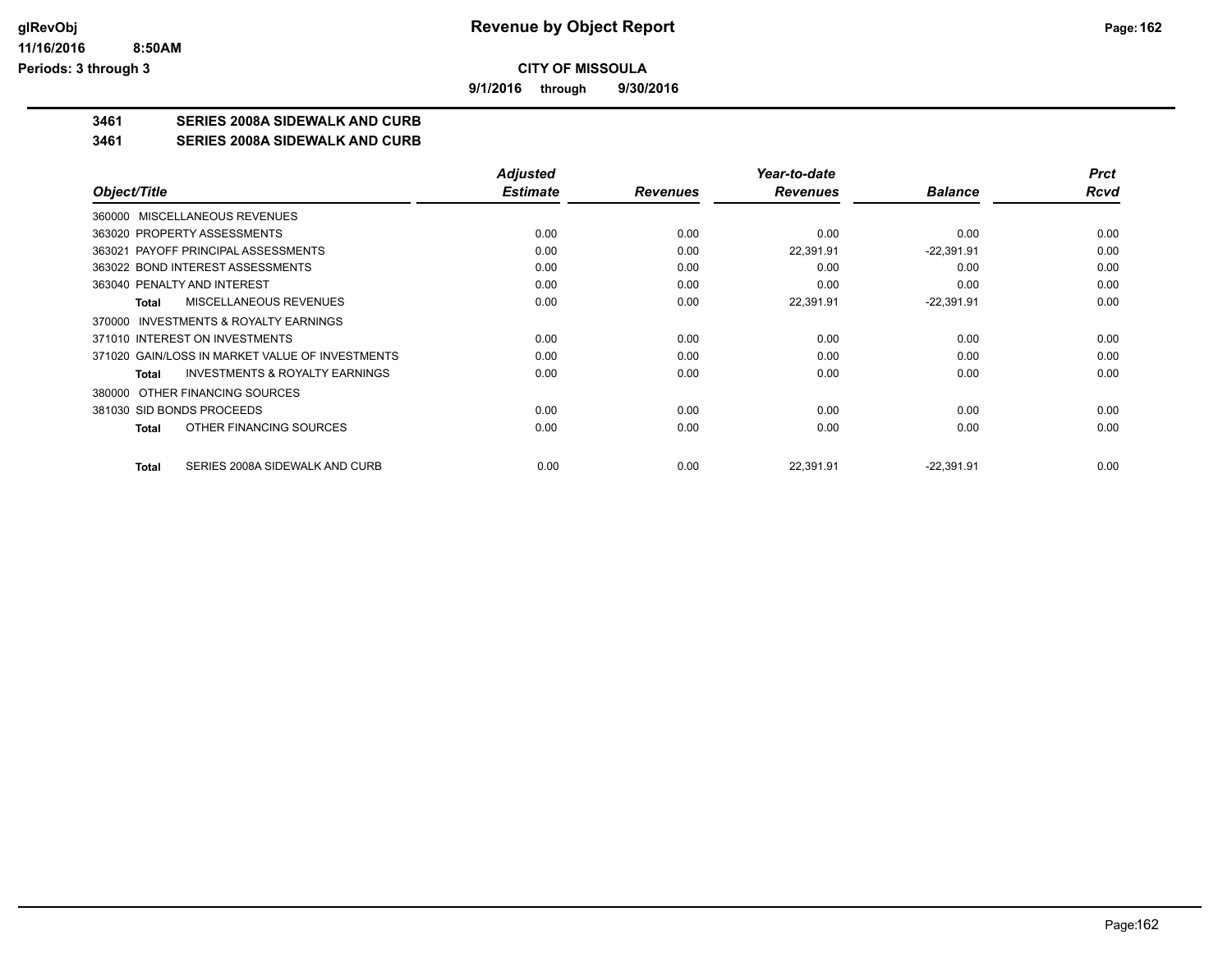**9/1/2016 through 9/30/2016**

## **3461 SERIES 2008A SIDEWALK AND CURB**

| Object/Title                                       | <b>Adjusted</b><br><b>Estimate</b> | <b>Revenues</b> | Year-to-date<br><b>Revenues</b> | <b>Balance</b> | <b>Prct</b><br>Rcvd |
|----------------------------------------------------|------------------------------------|-----------------|---------------------------------|----------------|---------------------|
| 360000 MISCELLANEOUS REVENUES                      |                                    |                 |                                 |                |                     |
| 363020 PROPERTY ASSESSMENTS                        | 0.00                               | 0.00            | 0.00                            | 0.00           | 0.00                |
| 363021 PAYOFF PRINCIPAL ASSESSMENTS                | 0.00                               | 0.00            | 22,391.91                       | $-22,391.91$   | 0.00                |
| 363022 BOND INTEREST ASSESSMENTS                   | 0.00                               | 0.00            | 0.00                            | 0.00           | 0.00                |
| 363040 PENALTY AND INTEREST                        | 0.00                               | 0.00            | 0.00                            | 0.00           | 0.00                |
| MISCELLANEOUS REVENUES                             | 0.00                               | 0.00            |                                 |                | 0.00                |
| Total                                              |                                    |                 | 22,391.91                       | $-22,391.91$   |                     |
| 370000 INVESTMENTS & ROYALTY EARNINGS              |                                    |                 |                                 |                |                     |
| 371010 INTEREST ON INVESTMENTS                     | 0.00                               | 0.00            | 0.00                            | 0.00           | 0.00                |
| 371020 GAIN/LOSS IN MARKET VALUE OF INVESTMENT     | 0.00                               | 0.00            | 0.00                            | 0.00           | 0.00                |
| <b>INVESTMENTS &amp; ROYALTY EARNINGS</b><br>Total | 0.00                               | 0.00            | 0.00                            | 0.00           | 0.00                |
| 380000 OTHER FINANCING SOURCES                     |                                    |                 |                                 |                |                     |
| 381030 SID BONDS PROCEEDS                          | 0.00                               | 0.00            | 0.00                            | 0.00           | 0.00                |
| OTHER FINANCING SOURCES<br>Total                   | 0.00                               | 0.00            | 0.00                            | 0.00           | 0.00                |
|                                                    |                                    |                 |                                 |                |                     |
| SERIES 2008A SIDEWALK AND CURB<br>Total            | 0.00                               | 0.00            | 22,391.91                       | $-22,391.91$   | 0.00                |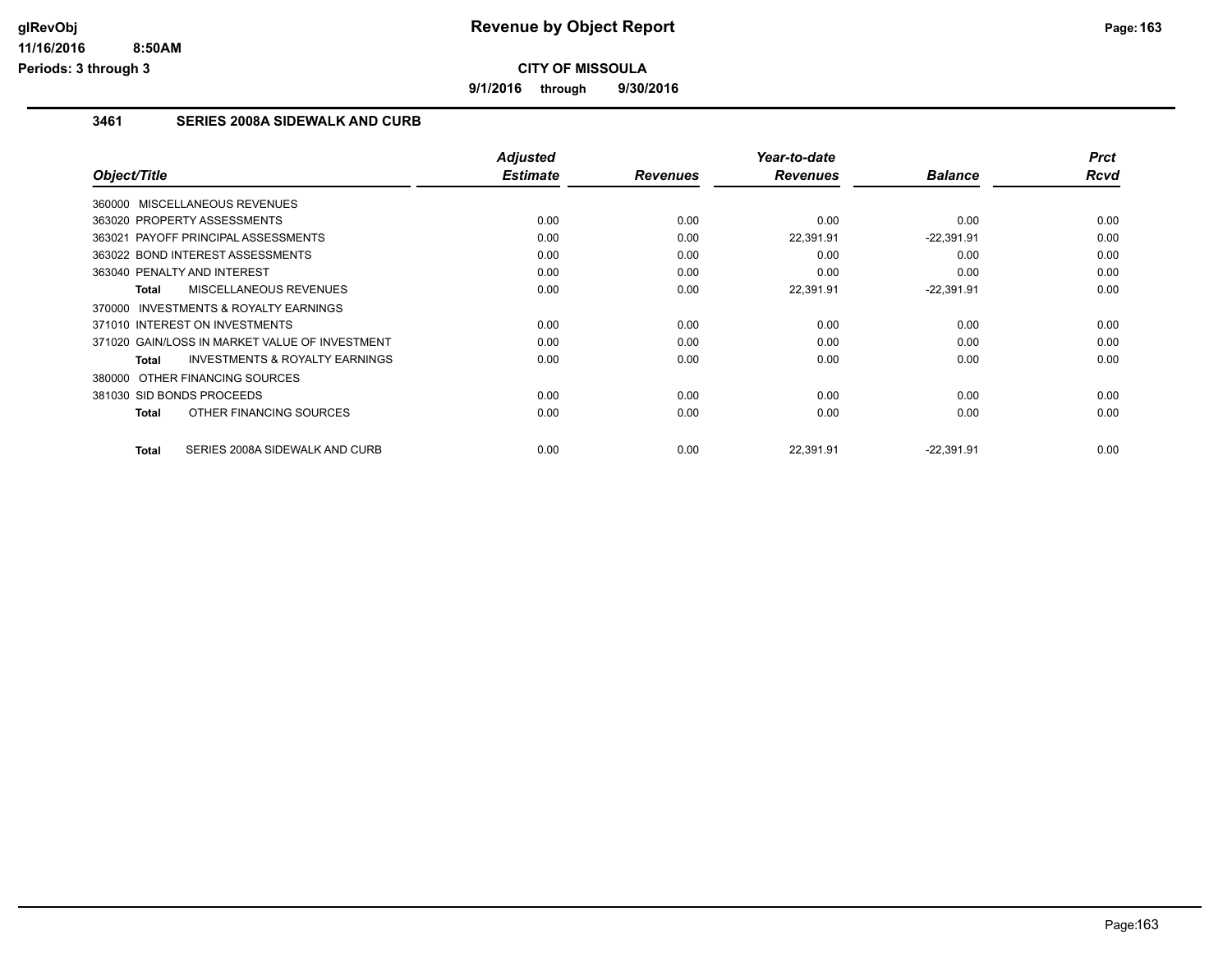**9/1/2016 through 9/30/2016**

# **3462 SERIES 2009 SIDEWALK AND CURB**

#### **3462 SERIES 2009 SIDEWALK AND CURB**

|                                                           | <b>Adjusted</b> |                 | Year-to-date    |                | <b>Prct</b> |
|-----------------------------------------------------------|-----------------|-----------------|-----------------|----------------|-------------|
| Object/Title                                              | <b>Estimate</b> | <b>Revenues</b> | <b>Revenues</b> | <b>Balance</b> | Rcvd        |
| MISCELLANEOUS REVENUES<br>360000                          |                 |                 |                 |                |             |
| 363020 PROPERTY ASSESSMENTS                               | 0.00            | 0.00            | 0.00            | 0.00           | 0.00        |
| 363021 PAYOFF PRINCIPAL ASSESSMENTS                       | 0.00            | 0.00            | 0.00            | 0.00           | 0.00        |
| 363022 BOND INTEREST ASSESSMENTS                          | 0.00            | 0.00            | 0.00            | 0.00           | 0.00        |
| 363040 PENALTY AND INTEREST                               | 0.00            | 0.00            | 0.00            | 0.00           | 0.00        |
| <b>MISCELLANEOUS REVENUES</b><br><b>Total</b>             | 0.00            | 0.00            | 0.00            | 0.00           | 0.00        |
| INVESTMENTS & ROYALTY EARNINGS<br>370000                  |                 |                 |                 |                |             |
| 371010 INTEREST ON INVESTMENTS                            | 0.00            | 0.00            | 0.00            | 0.00           | 0.00        |
| 371020 GAIN/LOSS IN MARKET VALUE OF INVESTMENTS           | 0.00            | 0.00            | 0.00            | 0.00           | 0.00        |
| <b>INVESTMENTS &amp; ROYALTY EARNINGS</b><br><b>Total</b> | 0.00            | 0.00            | 0.00            | 0.00           | 0.00        |
| OTHER FINANCING SOURCES<br>380000                         |                 |                 |                 |                |             |
| 381030 SID BONDS PROCEEDS                                 | 0.00            | 0.00            | 0.00            | 0.00           | 0.00        |
| 383042 TRANSFERS FROM OTHER FUNDS                         | 0.00            | 0.00            | 0.00            | 0.00           | 0.00        |
| OTHER FINANCING SOURCES<br><b>Total</b>                   | 0.00            | 0.00            | 0.00            | 0.00           | 0.00        |
| SERIES 2009 SIDEWALK AND CURB<br><b>Total</b>             | 0.00            | 0.00            | 0.00            | 0.00           | 0.00        |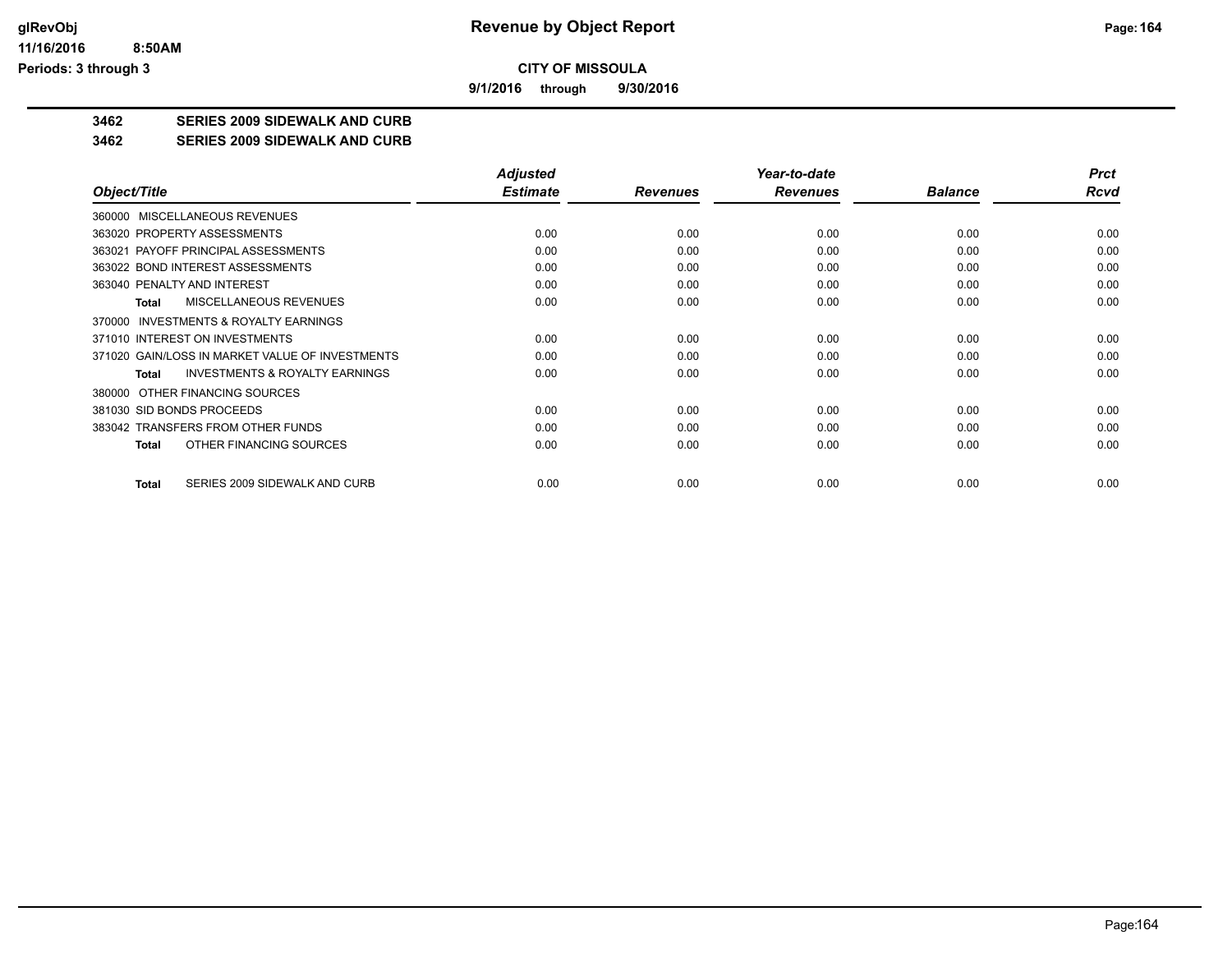**9/1/2016 through 9/30/2016**

## **3462 SERIES 2009 SIDEWALK AND CURB**

|                                                     | <b>Adjusted</b> |                 | Year-to-date    |                | <b>Prct</b> |
|-----------------------------------------------------|-----------------|-----------------|-----------------|----------------|-------------|
| Object/Title                                        | <b>Estimate</b> | <b>Revenues</b> | <b>Revenues</b> | <b>Balance</b> | Rcvd        |
| 360000 MISCELLANEOUS REVENUES                       |                 |                 |                 |                |             |
| 363020 PROPERTY ASSESSMENTS                         | 0.00            | 0.00            | 0.00            | 0.00           | 0.00        |
| 363021 PAYOFF PRINCIPAL ASSESSMENTS                 | 0.00            | 0.00            | 0.00            | 0.00           | 0.00        |
| 363022 BOND INTEREST ASSESSMENTS                    | 0.00            | 0.00            | 0.00            | 0.00           | 0.00        |
| 363040 PENALTY AND INTEREST                         | 0.00            | 0.00            | 0.00            | 0.00           | 0.00        |
| <b>MISCELLANEOUS REVENUES</b><br>Total              | 0.00            | 0.00            | 0.00            | 0.00           | 0.00        |
| <b>INVESTMENTS &amp; ROYALTY EARNINGS</b><br>370000 |                 |                 |                 |                |             |
| 371010 INTEREST ON INVESTMENTS                      | 0.00            | 0.00            | 0.00            | 0.00           | 0.00        |
| 371020 GAIN/LOSS IN MARKET VALUE OF INVESTMENT      | 0.00            | 0.00            | 0.00            | 0.00           | 0.00        |
| <b>INVESTMENTS &amp; ROYALTY EARNINGS</b><br>Total  | 0.00            | 0.00            | 0.00            | 0.00           | 0.00        |
| 380000 OTHER FINANCING SOURCES                      |                 |                 |                 |                |             |
| 381030 SID BONDS PROCEEDS                           | 0.00            | 0.00            | 0.00            | 0.00           | 0.00        |
| 383042 TRANSFERS FROM OTHER FUNDS                   | 0.00            | 0.00            | 0.00            | 0.00           | 0.00        |
| OTHER FINANCING SOURCES<br>Total                    | 0.00            | 0.00            | 0.00            | 0.00           | 0.00        |
| SERIES 2009 SIDEWALK AND CURB<br><b>Total</b>       | 0.00            | 0.00            | 0.00            | 0.00           | 0.00        |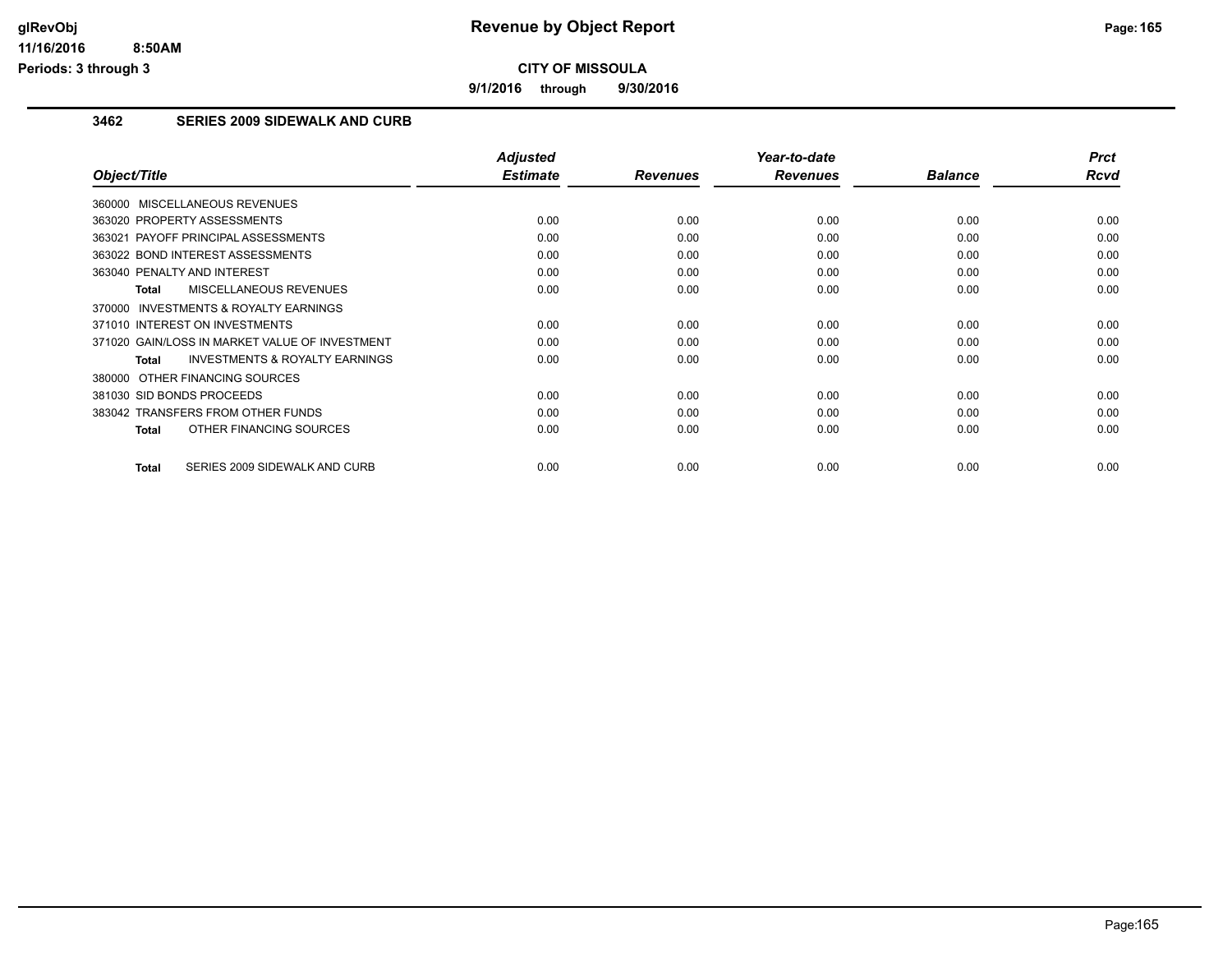**9/1/2016 through 9/30/2016**

# **3463 SERIES 2010 SIDEWALK AND CURB**

#### **3463 SERIES 2010 SIDEWALK AND CURB**

|                                                    | <b>Adjusted</b> |                 | Year-to-date    |                | <b>Prct</b> |
|----------------------------------------------------|-----------------|-----------------|-----------------|----------------|-------------|
| Object/Title                                       | <b>Estimate</b> | <b>Revenues</b> | <b>Revenues</b> | <b>Balance</b> | Rcvd        |
| 360000 MISCELLANEOUS REVENUES                      |                 |                 |                 |                |             |
| 363020 PROPERTY ASSESSMENTS                        | 0.00            | 0.00            | 0.00            | 0.00           | 0.00        |
| 363021 PAYOFF PRINCIPAL ASSESSMENTS                | 0.00            | 0.00            | 0.00            | 0.00           | 0.00        |
| 363022 BOND INTEREST ASSESSMENTS                   | 0.00            | 0.00            | 0.00            | 0.00           | 0.00        |
| 363040 PENALTY AND INTEREST                        | 0.00            | 0.00            | 0.00            | 0.00           | 0.00        |
| <b>MISCELLANEOUS REVENUES</b><br>Total             | 0.00            | 0.00            | 0.00            | 0.00           | 0.00        |
| INVESTMENTS & ROYALTY EARNINGS<br>370000           |                 |                 |                 |                |             |
| 371010 INTEREST ON INVESTMENTS                     | 0.00            | 0.00            | 0.00            | 0.00           | 0.00        |
| 371020 GAIN/LOSS IN MARKET VALUE OF INVESTMENTS    | 0.00            | 0.00            | 0.00            | 0.00           | 0.00        |
| <b>INVESTMENTS &amp; ROYALTY EARNINGS</b><br>Total | 0.00            | 0.00            | 0.00            | 0.00           | 0.00        |
| 380000 OTHER FINANCING SOURCES                     |                 |                 |                 |                |             |
| 381030 SID BONDS PROCEEDS                          | 0.00            | 0.00            | 0.00            | 0.00           | 0.00        |
| 383042 TRANSFERS FROM OTHER FUNDS                  | 0.00            | 0.00            | 0.00            | 0.00           | 0.00        |
| OTHER FINANCING SOURCES<br>Total                   | 0.00            | 0.00            | 0.00            | 0.00           | 0.00        |
| SERIES 2010 SIDEWALK AND CURB<br><b>Total</b>      | 0.00            | 0.00            | 0.00            | 0.00           | 0.00        |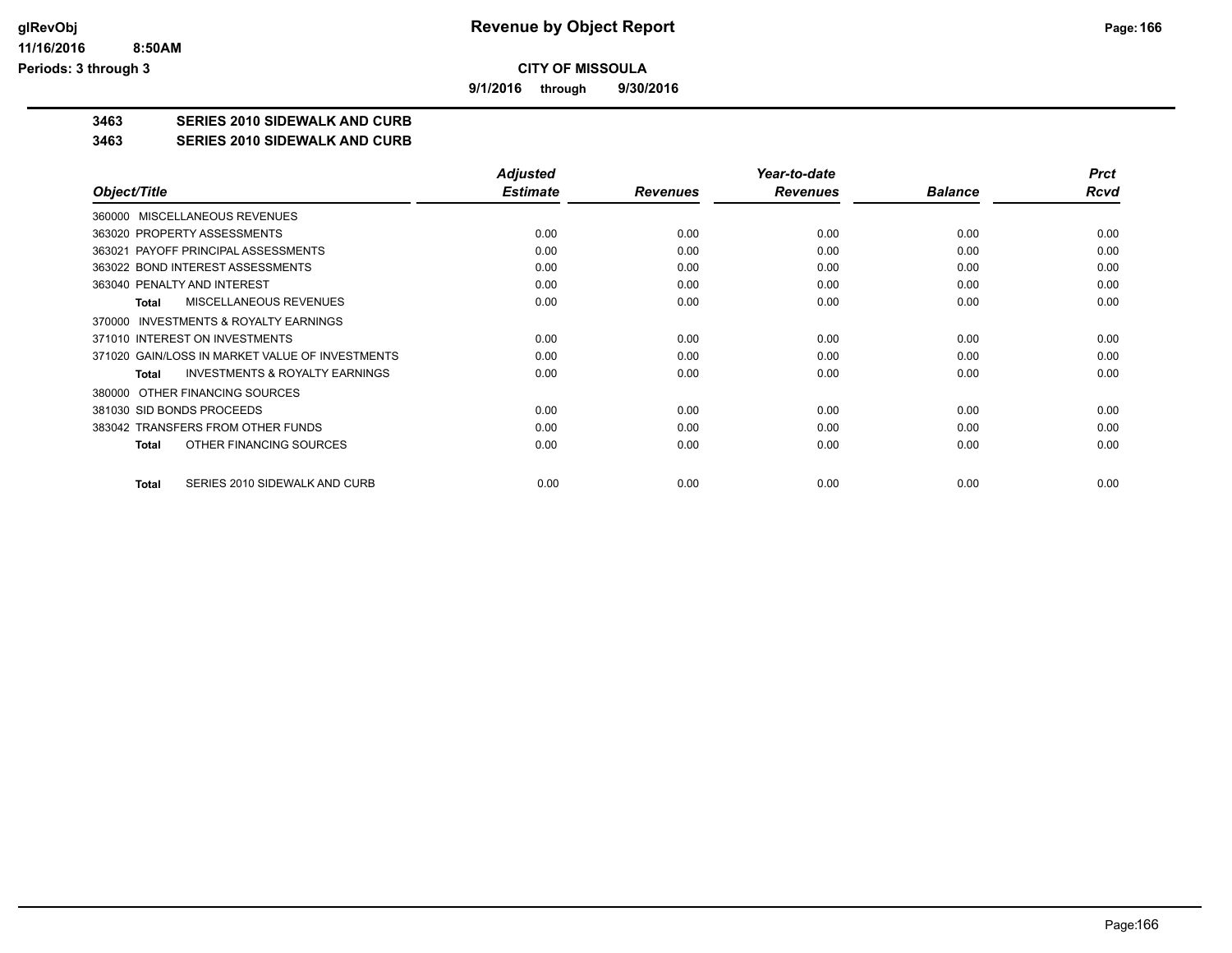**9/1/2016 through 9/30/2016**

## **3463 SERIES 2010 SIDEWALK AND CURB**

|                                                     | <b>Adjusted</b> |                 | Year-to-date    |                | <b>Prct</b> |
|-----------------------------------------------------|-----------------|-----------------|-----------------|----------------|-------------|
| Object/Title                                        | <b>Estimate</b> | <b>Revenues</b> | <b>Revenues</b> | <b>Balance</b> | Rcvd        |
| 360000 MISCELLANEOUS REVENUES                       |                 |                 |                 |                |             |
| 363020 PROPERTY ASSESSMENTS                         | 0.00            | 0.00            | 0.00            | 0.00           | 0.00        |
| 363021 PAYOFF PRINCIPAL ASSESSMENTS                 | 0.00            | 0.00            | 0.00            | 0.00           | 0.00        |
| 363022 BOND INTEREST ASSESSMENTS                    | 0.00            | 0.00            | 0.00            | 0.00           | 0.00        |
| 363040 PENALTY AND INTEREST                         | 0.00            | 0.00            | 0.00            | 0.00           | 0.00        |
| <b>MISCELLANEOUS REVENUES</b><br>Total              | 0.00            | 0.00            | 0.00            | 0.00           | 0.00        |
| <b>INVESTMENTS &amp; ROYALTY EARNINGS</b><br>370000 |                 |                 |                 |                |             |
| 371010 INTEREST ON INVESTMENTS                      | 0.00            | 0.00            | 0.00            | 0.00           | 0.00        |
| 371020 GAIN/LOSS IN MARKET VALUE OF INVESTMENT      | 0.00            | 0.00            | 0.00            | 0.00           | 0.00        |
| <b>INVESTMENTS &amp; ROYALTY EARNINGS</b><br>Total  | 0.00            | 0.00            | 0.00            | 0.00           | 0.00        |
| 380000 OTHER FINANCING SOURCES                      |                 |                 |                 |                |             |
| 381030 SID BONDS PROCEEDS                           | 0.00            | 0.00            | 0.00            | 0.00           | 0.00        |
| 383042 TRANSFERS FROM OTHER FUNDS                   | 0.00            | 0.00            | 0.00            | 0.00           | 0.00        |
| OTHER FINANCING SOURCES<br>Total                    | 0.00            | 0.00            | 0.00            | 0.00           | 0.00        |
| SERIES 2010 SIDEWALK AND CURB<br><b>Total</b>       | 0.00            | 0.00            | 0.00            | 0.00           | 0.00        |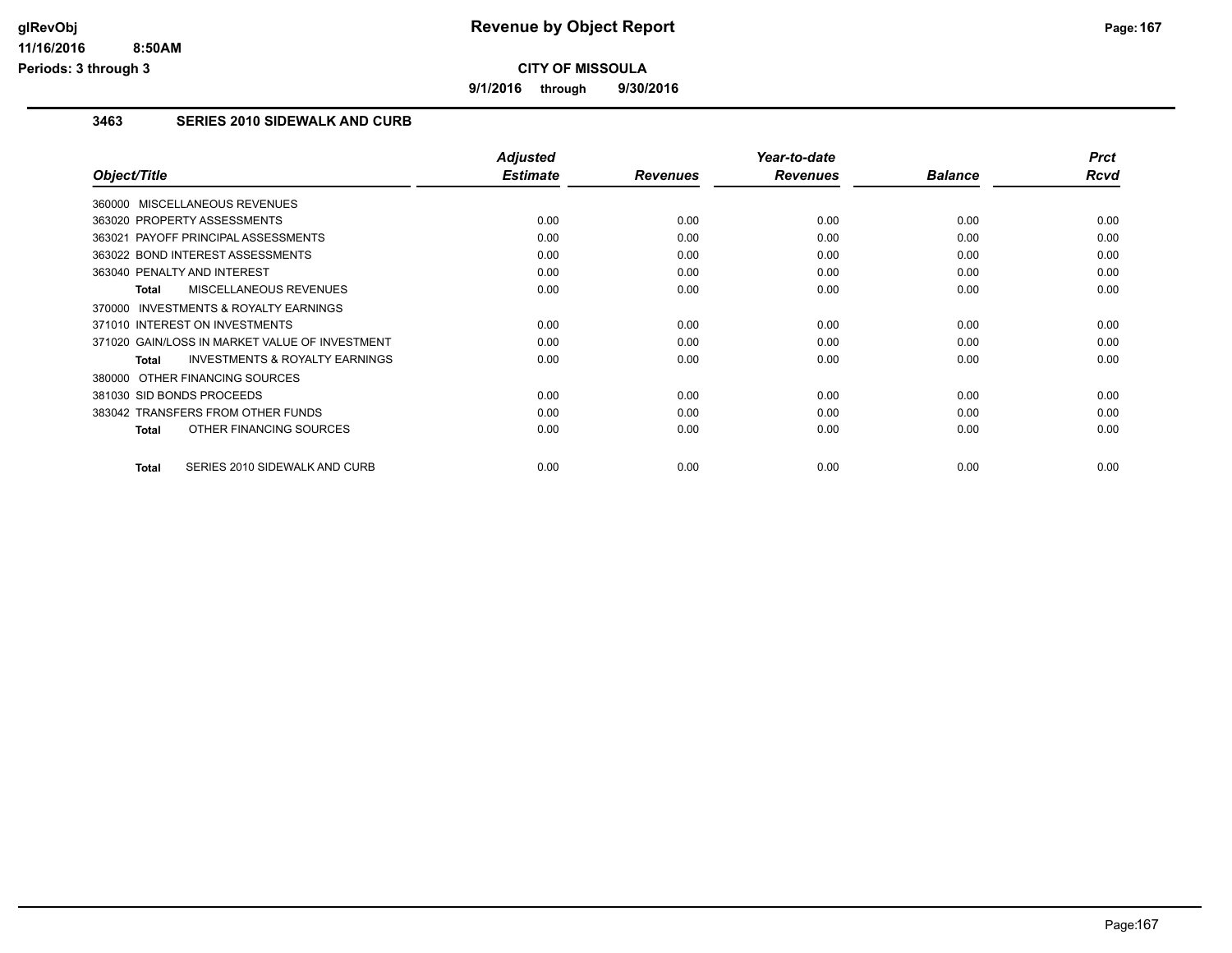**9/1/2016 through 9/30/2016**

**3464 FY12 S/C DEBT SERVICE**

**3464 FY12 S/C DEBT SERVICE**

|                                                    | <b>Adjusted</b> |                 | Year-to-date    |                | <b>Prct</b> |
|----------------------------------------------------|-----------------|-----------------|-----------------|----------------|-------------|
| Object/Title                                       | <b>Estimate</b> | <b>Revenues</b> | <b>Revenues</b> | <b>Balance</b> | Rcvd        |
| 360000 MISCELLANEOUS REVENUES                      |                 |                 |                 |                |             |
| 363020 PROPERTY ASSESSMENTS                        | 0.00            | 0.00            | 0.00            | 0.00           | 0.00        |
| 363021 PAYOFF PRINCIPAL ASSESSMENTS                | 0.00            | 0.00            | 742.61          | $-742.61$      | 0.00        |
| 363022 BOND INTEREST ASSESSMENTS                   | 0.00            | 0.00            | 0.00            | 0.00           | 0.00        |
| 363040 PENALTY AND INTEREST                        | 0.00            | 0.00            | 0.00            | 0.00           | 0.00        |
| <b>MISCELLANEOUS REVENUES</b><br>Total             | 0.00            | 0.00            | 742.61          | $-742.61$      | 0.00        |
| 370000 INVESTMENTS & ROYALTY EARNINGS              |                 |                 |                 |                |             |
| 371010 INTEREST ON INVESTMENTS                     | 0.00            | 0.00            | 0.00            | 0.00           | 0.00        |
| 371020 GAIN/LOSS IN MARKET VALUE OF INVESTMENTS    | 0.00            | 0.00            | 0.00            | 0.00           | 0.00        |
| <b>INVESTMENTS &amp; ROYALTY EARNINGS</b><br>Total | 0.00            | 0.00            | 0.00            | 0.00           | 0.00        |
| OTHER FINANCING SOURCES<br>380000                  |                 |                 |                 |                |             |
| 381030 SID BONDS PROCEEDS                          | 0.00            | 0.00            | 0.00            | 0.00           | 0.00        |
| 383042 TRANSFERS FROM OTHER FUNDS                  | 0.00            | 0.00            | 0.00            | 0.00           | 0.00        |
| OTHER FINANCING SOURCES<br><b>Total</b>            | 0.00            | 0.00            | 0.00            | 0.00           | 0.00        |
| FY12 S/C DEBT SERVICE<br><b>Total</b>              | 0.00            | 0.00            | 742.61          | $-742.61$      | 0.00        |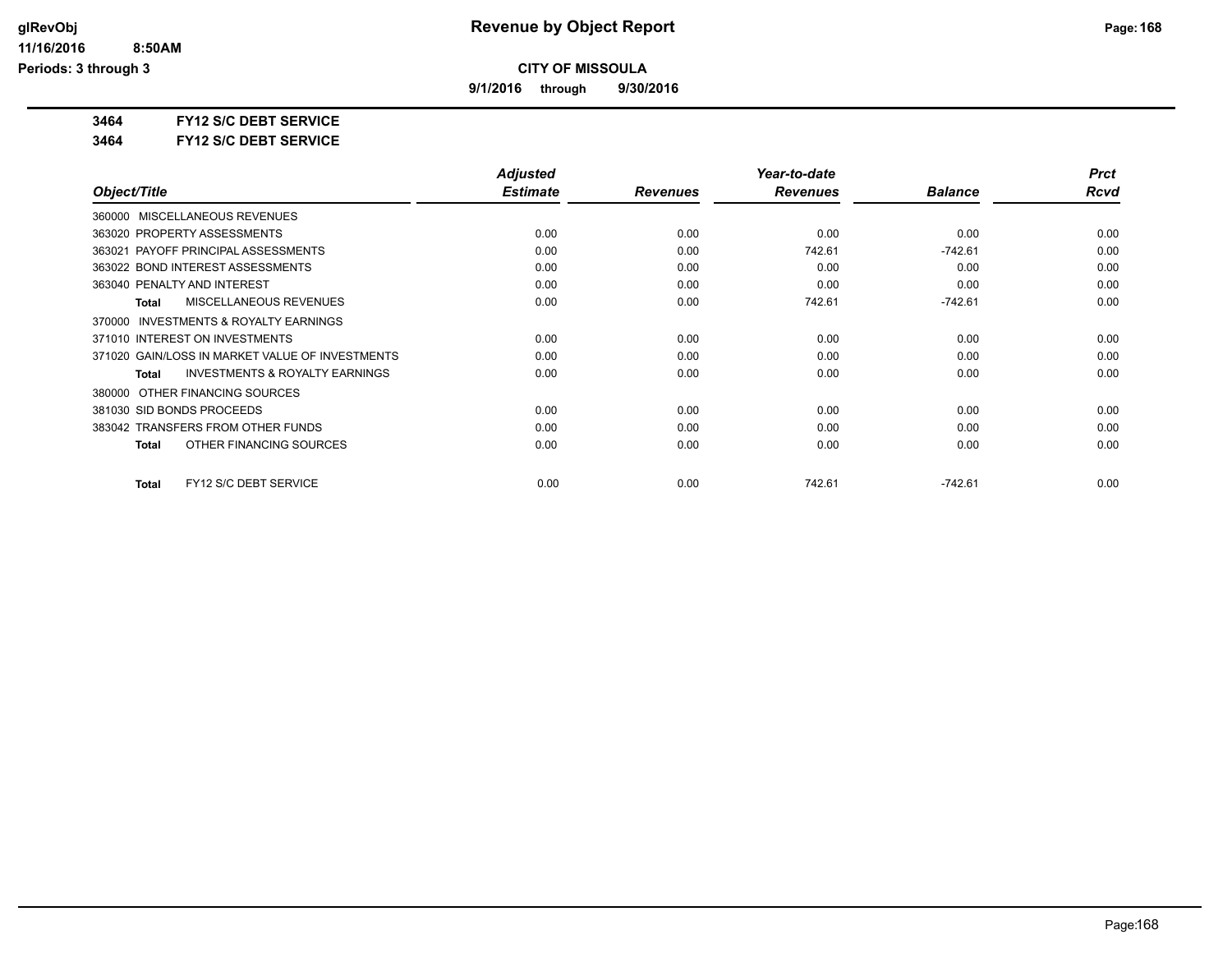**CITY OF MISSOULA**

**9/1/2016 through 9/30/2016**

#### **3464 FY12 S/C DEBT SERVICE**

|                                                     | <b>Adjusted</b> |                 | Year-to-date    |                | <b>Prct</b> |
|-----------------------------------------------------|-----------------|-----------------|-----------------|----------------|-------------|
| Object/Title                                        | <b>Estimate</b> | <b>Revenues</b> | <b>Revenues</b> | <b>Balance</b> | Rcvd        |
| 360000 MISCELLANEOUS REVENUES                       |                 |                 |                 |                |             |
| 363020 PROPERTY ASSESSMENTS                         | 0.00            | 0.00            | 0.00            | 0.00           | 0.00        |
| 363021 PAYOFF PRINCIPAL ASSESSMENTS                 | 0.00            | 0.00            | 742.61          | $-742.61$      | 0.00        |
| 363022 BOND INTEREST ASSESSMENTS                    | 0.00            | 0.00            | 0.00            | 0.00           | 0.00        |
| 363040 PENALTY AND INTEREST                         | 0.00            | 0.00            | 0.00            | 0.00           | 0.00        |
| MISCELLANEOUS REVENUES<br>Total                     | 0.00            | 0.00            | 742.61          | $-742.61$      | 0.00        |
| <b>INVESTMENTS &amp; ROYALTY EARNINGS</b><br>370000 |                 |                 |                 |                |             |
| 371010 INTEREST ON INVESTMENTS                      | 0.00            | 0.00            | 0.00            | 0.00           | 0.00        |
| 371020 GAIN/LOSS IN MARKET VALUE OF INVESTMENT      | 0.00            | 0.00            | 0.00            | 0.00           | 0.00        |
| <b>INVESTMENTS &amp; ROYALTY EARNINGS</b><br>Total  | 0.00            | 0.00            | 0.00            | 0.00           | 0.00        |
| 380000 OTHER FINANCING SOURCES                      |                 |                 |                 |                |             |
| 381030 SID BONDS PROCEEDS                           | 0.00            | 0.00            | 0.00            | 0.00           | 0.00        |
| 383042 TRANSFERS FROM OTHER FUNDS                   | 0.00            | 0.00            | 0.00            | 0.00           | 0.00        |
| OTHER FINANCING SOURCES<br>Total                    | 0.00            | 0.00            | 0.00            | 0.00           | 0.00        |
| FY12 S/C DEBT SERVICE<br>Total                      | 0.00            | 0.00            | 742.61          | $-742.61$      | 0.00        |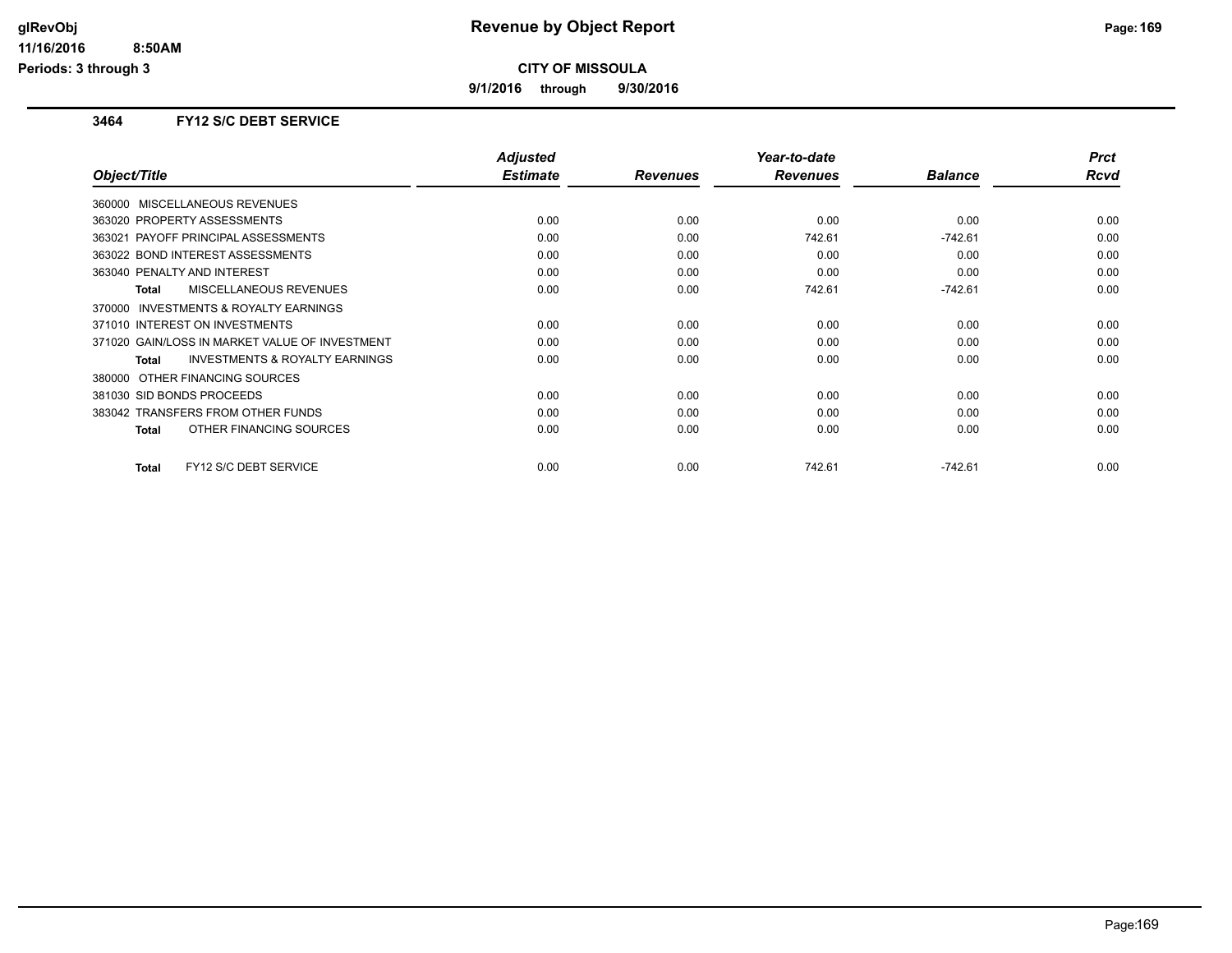**9/1/2016 through 9/30/2016**

## **3465 FY13 SIDEWALK/CURB DEBT SERVICE**

#### **3465 FY13 SIDEWALK/CURB DEBT SERVICE**

|                                                           | <b>Adjusted</b> |                 | Year-to-date    |                | <b>Prct</b> |
|-----------------------------------------------------------|-----------------|-----------------|-----------------|----------------|-------------|
| Object/Title                                              | <b>Estimate</b> | <b>Revenues</b> | <b>Revenues</b> | <b>Balance</b> | Rcvd        |
| <b>MISCELLANEOUS REVENUES</b><br>360000                   |                 |                 |                 |                |             |
| 363020 PROPERTY ASSESSMENTS                               | 0.00            | 0.00            | 0.00            | 0.00           | 0.00        |
| 363021 PAYOFF PRINCIPAL ASSESSMENTS                       | 0.00            | 0.00            | 0.00            | 0.00           | 0.00        |
| 363022 BOND INTEREST ASSESSMENTS                          | 0.00            | 0.00            | 0.00            | 0.00           | 0.00        |
| 363040 PENALTY AND INTEREST                               | 0.00            | 0.00            | 0.00            | 0.00           | 0.00        |
| MISCELLANEOUS REVENUES<br><b>Total</b>                    | 0.00            | 0.00            | 0.00            | 0.00           | 0.00        |
| INVESTMENTS & ROYALTY EARNINGS<br>370000                  |                 |                 |                 |                |             |
| 371010 INTEREST ON INVESTMENTS                            | 0.00            | 0.00            | 0.00            | 0.00           | 0.00        |
| 371020 GAIN/LOSS IN MARKET VALUE OF INVESTMENTS           | 0.00            | 0.00            | 0.00            | 0.00           | 0.00        |
| <b>INVESTMENTS &amp; ROYALTY EARNINGS</b><br><b>Total</b> | 0.00            | 0.00            | 0.00            | 0.00           | 0.00        |
| OTHER FINANCING SOURCES<br>380000                         |                 |                 |                 |                |             |
| 381030 SID BONDS PROCEEDS                                 | 0.00            | 0.00            | 0.00            | 0.00           | 0.00        |
| 383042 TRANSFERS FROM OTHER FUNDS                         | 0.00            | 0.00            | 0.00            | 0.00           | 0.00        |
| OTHER FINANCING SOURCES<br><b>Total</b>                   | 0.00            | 0.00            | 0.00            | 0.00           | 0.00        |
| FY13 SIDEWALK/CURB DEBT SERVICE<br><b>Total</b>           | 0.00            | 0.00            | 0.00            | 0.00           | 0.00        |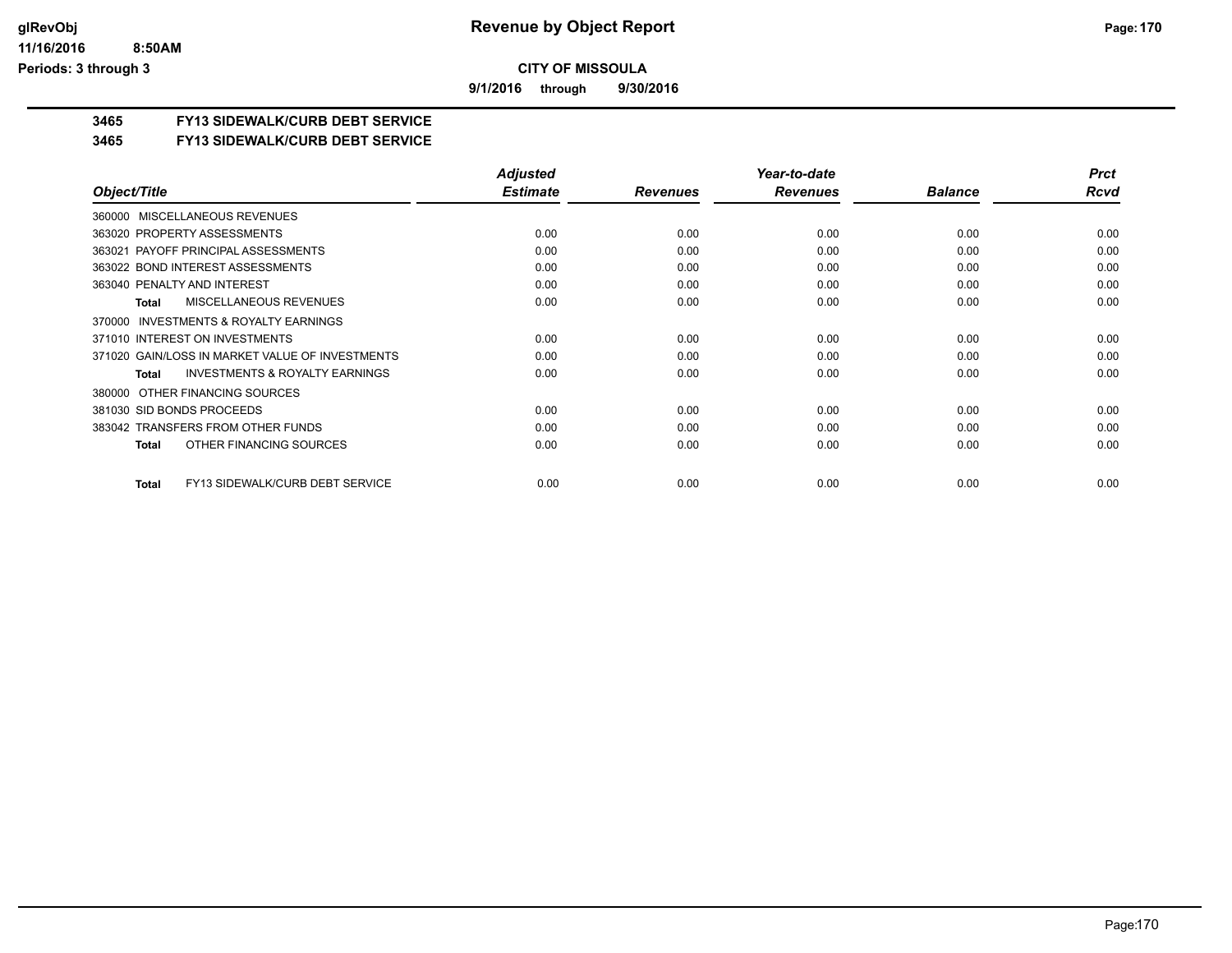**9/1/2016 through 9/30/2016**

## **3465 FY13 SIDEWALK/CURB DEBT SERVICE**

| Object/Title                                              | <b>Adjusted</b><br><b>Estimate</b> | <b>Revenues</b> | Year-to-date<br><b>Revenues</b> | <b>Balance</b> | <b>Prct</b><br>Rcvd |
|-----------------------------------------------------------|------------------------------------|-----------------|---------------------------------|----------------|---------------------|
|                                                           |                                    |                 |                                 |                |                     |
| 360000 MISCELLANEOUS REVENUES                             |                                    |                 |                                 |                |                     |
| 363020 PROPERTY ASSESSMENTS                               | 0.00                               | 0.00            | 0.00                            | 0.00           | 0.00                |
| 363021 PAYOFF PRINCIPAL ASSESSMENTS                       | 0.00                               | 0.00            | 0.00                            | 0.00           | 0.00                |
| 363022 BOND INTEREST ASSESSMENTS                          | 0.00                               | 0.00            | 0.00                            | 0.00           | 0.00                |
| 363040 PENALTY AND INTEREST                               | 0.00                               | 0.00            | 0.00                            | 0.00           | 0.00                |
| <b>MISCELLANEOUS REVENUES</b><br><b>Total</b>             | 0.00                               | 0.00            | 0.00                            | 0.00           | 0.00                |
| <b>INVESTMENTS &amp; ROYALTY EARNINGS</b><br>370000       |                                    |                 |                                 |                |                     |
| 371010 INTEREST ON INVESTMENTS                            | 0.00                               | 0.00            | 0.00                            | 0.00           | 0.00                |
| 371020 GAIN/LOSS IN MARKET VALUE OF INVESTMENT            | 0.00                               | 0.00            | 0.00                            | 0.00           | 0.00                |
| <b>INVESTMENTS &amp; ROYALTY EARNINGS</b><br><b>Total</b> | 0.00                               | 0.00            | 0.00                            | 0.00           | 0.00                |
| 380000 OTHER FINANCING SOURCES                            |                                    |                 |                                 |                |                     |
| 381030 SID BONDS PROCEEDS                                 | 0.00                               | 0.00            | 0.00                            | 0.00           | 0.00                |
| 383042 TRANSFERS FROM OTHER FUNDS                         | 0.00                               | 0.00            | 0.00                            | 0.00           | 0.00                |
| OTHER FINANCING SOURCES<br><b>Total</b>                   | 0.00                               | 0.00            | 0.00                            | 0.00           | 0.00                |
|                                                           |                                    |                 |                                 |                |                     |
| FY13 SIDEWALK/CURB DEBT SERVICE<br><b>Total</b>           | 0.00                               | 0.00            | 0.00                            | 0.00           | 0.00                |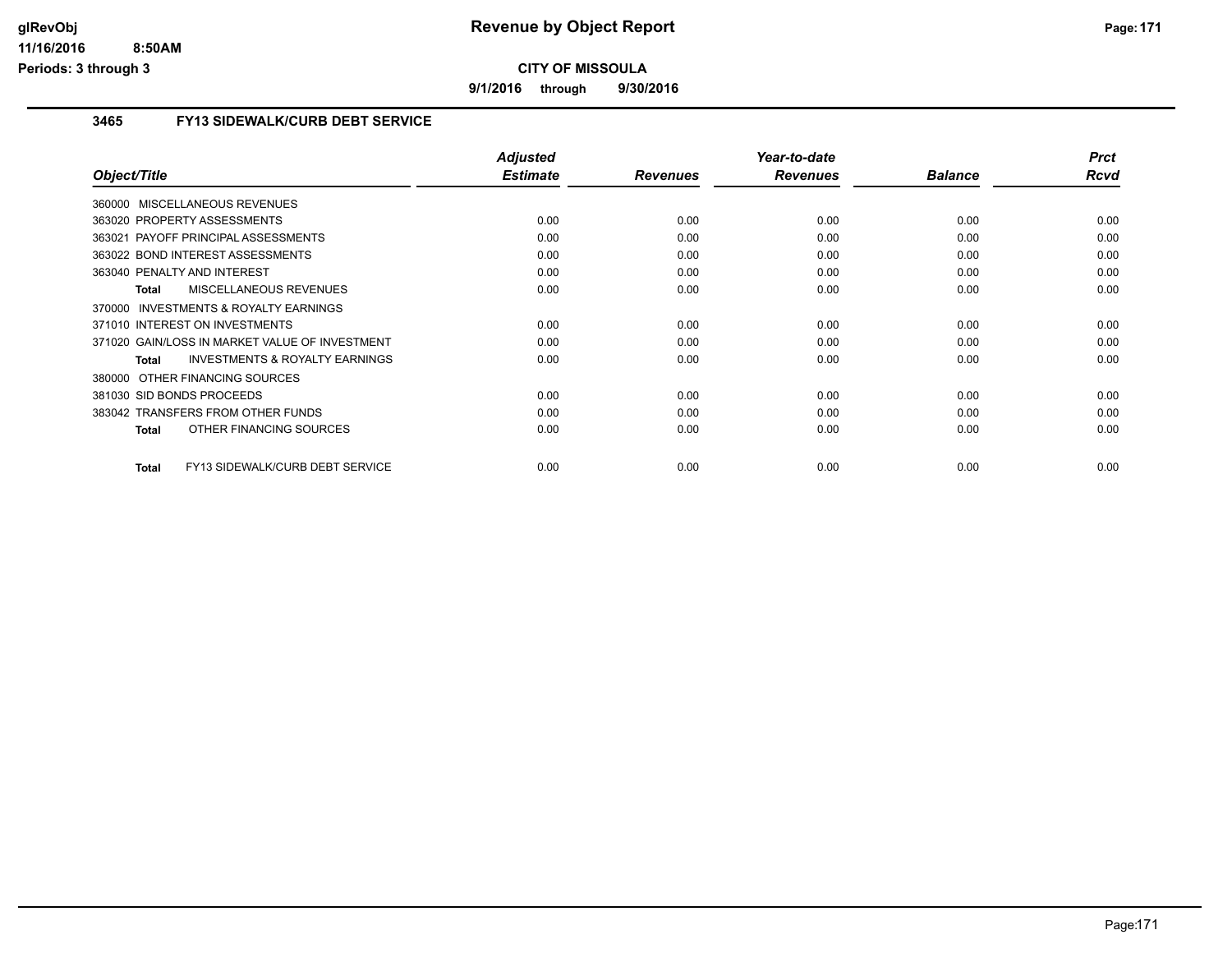**9/1/2016 through 9/30/2016**

## **3466 FY15 SIDEWALK/CURB DEBT SERVICE**

#### **3466 FY15 SIDEWALK/CURB DEBT SERVICE**

|                                                    | <b>Adjusted</b> |                 | Year-to-date    |                | <b>Prct</b> |
|----------------------------------------------------|-----------------|-----------------|-----------------|----------------|-------------|
| Object/Title                                       | <b>Estimate</b> | <b>Revenues</b> | <b>Revenues</b> | <b>Balance</b> | Rcvd        |
| MISCELLANEOUS REVENUES<br>360000                   |                 |                 |                 |                |             |
| 363020 PROPERTY ASSESSMENTS                        | 0.00            | 0.00            | 0.00            | 0.00           | 0.00        |
| 363021 PAYOFF PRINCIPAL ASSESSMENTS                | 0.00            | 0.00            | 5,886.31        | $-5,886.31$    | 0.00        |
| 363022 BOND INTEREST ASSESSMENTS                   | 0.00            | 0.00            | 0.00            | 0.00           | 0.00        |
| 363040 PENALTY AND INTEREST                        | 0.00            | 0.00            | 0.00            | 0.00           | 0.00        |
| <b>MISCELLANEOUS REVENUES</b><br><b>Total</b>      | 0.00            | 0.00            | 5,886.31        | $-5,886.31$    | 0.00        |
| INVESTMENTS & ROYALTY EARNINGS<br>370000           |                 |                 |                 |                |             |
| 371010 INTEREST ON INVESTMENTS                     | 0.00            | 0.00            | 0.00            | 0.00           | 0.00        |
| 371020 GAIN/LOSS IN MARKET VALUE OF INVESTMENTS    | 0.00            | 0.00            | 0.00            | 0.00           | 0.00        |
| <b>INVESTMENTS &amp; ROYALTY EARNINGS</b><br>Total | 0.00            | 0.00            | 0.00            | 0.00           | 0.00        |
| 380000 OTHER FINANCING SOURCES                     |                 |                 |                 |                |             |
| 381030 SID BONDS PROCEEDS                          | 0.00            | 0.00            | 0.00            | 0.00           | 0.00        |
| 383042 TRANSFERS FROM OTHER FUNDS                  | 0.00            | 0.00            | 0.00            | 0.00           | 0.00        |
| OTHER FINANCING SOURCES<br>Total                   | 0.00            | 0.00            | 0.00            | 0.00           | 0.00        |
| FY15 SIDEWALK/CURB DEBT SERVICE<br>Total           | 0.00            | 0.00            | 5,886.31        | $-5,886.31$    | 0.00        |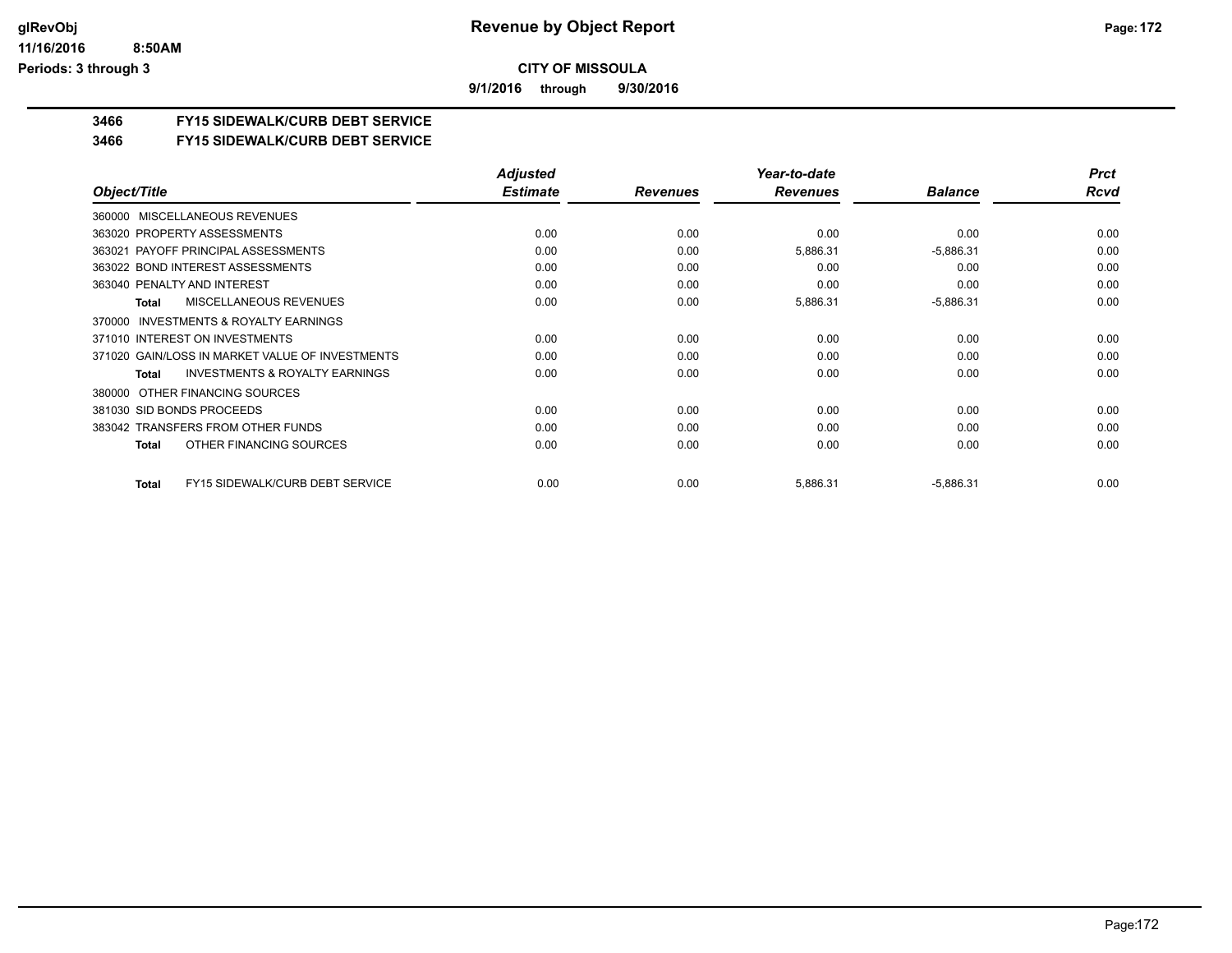**9/1/2016 through 9/30/2016**

## **3466 FY15 SIDEWALK/CURB DEBT SERVICE**

|                                                    | <b>Adjusted</b> |                 | Year-to-date    |                | <b>Prct</b> |
|----------------------------------------------------|-----------------|-----------------|-----------------|----------------|-------------|
| Object/Title                                       | <b>Estimate</b> | <b>Revenues</b> | <b>Revenues</b> | <b>Balance</b> | Rcvd        |
| 360000 MISCELLANEOUS REVENUES                      |                 |                 |                 |                |             |
| 363020 PROPERTY ASSESSMENTS                        | 0.00            | 0.00            | 0.00            | 0.00           | 0.00        |
| 363021 PAYOFF PRINCIPAL ASSESSMENTS                | 0.00            | 0.00            | 5,886.31        | $-5,886.31$    | 0.00        |
| 363022 BOND INTEREST ASSESSMENTS                   | 0.00            | 0.00            | 0.00            | 0.00           | 0.00        |
| 363040 PENALTY AND INTEREST                        | 0.00            | 0.00            | 0.00            | 0.00           | 0.00        |
| <b>MISCELLANEOUS REVENUES</b><br>Total             | 0.00            | 0.00            | 5,886.31        | $-5,886.31$    | 0.00        |
| INVESTMENTS & ROYALTY EARNINGS<br>370000           |                 |                 |                 |                |             |
| 371010 INTEREST ON INVESTMENTS                     | 0.00            | 0.00            | 0.00            | 0.00           | 0.00        |
| 371020 GAIN/LOSS IN MARKET VALUE OF INVESTMENT     | 0.00            | 0.00            | 0.00            | 0.00           | 0.00        |
| <b>INVESTMENTS &amp; ROYALTY EARNINGS</b><br>Total | 0.00            | 0.00            | 0.00            | 0.00           | 0.00        |
| OTHER FINANCING SOURCES<br>380000                  |                 |                 |                 |                |             |
| 381030 SID BONDS PROCEEDS                          | 0.00            | 0.00            | 0.00            | 0.00           | 0.00        |
| 383042 TRANSFERS FROM OTHER FUNDS                  | 0.00            | 0.00            | 0.00            | 0.00           | 0.00        |
| OTHER FINANCING SOURCES<br><b>Total</b>            | 0.00            | 0.00            | 0.00            | 0.00           | 0.00        |
|                                                    |                 |                 |                 |                |             |
| FY15 SIDEWALK/CURB DEBT SERVICE<br><b>Total</b>    | 0.00            | 0.00            | 5,886.31        | $-5,886.31$    | 0.00        |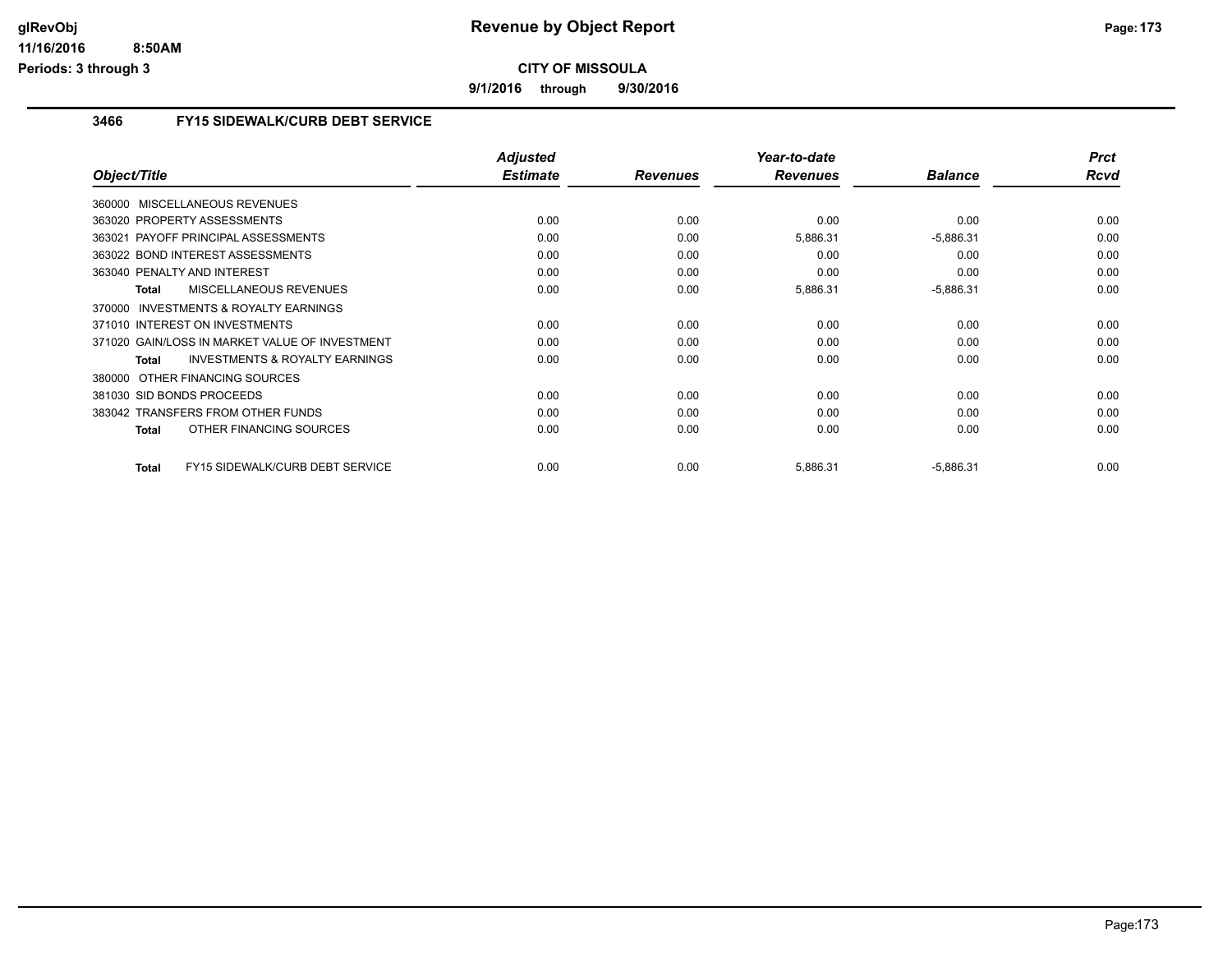**9/1/2016 through 9/30/2016**

## **3467 FY16 SIDEWALK/CURB DEBT SERVICE**

#### **3467 FY16 SIDEWALK/CURB DEBT SERVICE**

|                                                    | <b>Adjusted</b> |                 | Year-to-date    |                | <b>Prct</b> |
|----------------------------------------------------|-----------------|-----------------|-----------------|----------------|-------------|
| Object/Title                                       | <b>Estimate</b> | <b>Revenues</b> | <b>Revenues</b> | <b>Balance</b> | Rcvd        |
| 360000 MISCELLANEOUS REVENUES                      |                 |                 |                 |                |             |
| 363020 PROPERTY ASSESSMENTS                        | 0.00            | 0.00            | 0.00            | 0.00           | 0.00        |
| 363021 PAYOFF PRINCIPAL ASSESSMENTS                | 0.00            | 0.00            | 0.00            | 0.00           | 0.00        |
| 363022 BOND INTEREST ASSESSMENTS                   | 0.00            | 0.00            | 0.00            | 0.00           | 0.00        |
| 363040 PENALTY AND INTEREST                        | 0.00            | 0.00            | 0.00            | 0.00           | 0.00        |
| <b>MISCELLANEOUS REVENUES</b><br>Total             | 0.00            | 0.00            | 0.00            | 0.00           | 0.00        |
| INVESTMENTS & ROYALTY EARNINGS<br>370000           |                 |                 |                 |                |             |
| 371010 INTEREST ON INVESTMENTS                     | 0.00            | 0.00            | 0.00            | 0.00           | 0.00        |
| 371020 GAIN/LOSS IN MARKET VALUE OF INVESTMENTS    | 0.00            | 0.00            | 0.00            | 0.00           | 0.00        |
| <b>INVESTMENTS &amp; ROYALTY EARNINGS</b><br>Total | 0.00            | 0.00            | 0.00            | 0.00           | 0.00        |
| 380000 OTHER FINANCING SOURCES                     |                 |                 |                 |                |             |
| 381030 SID BONDS PROCEEDS                          | 0.00            | 0.00            | 0.00            | 0.00           | 0.00        |
| 383042 TRANSFERS FROM OTHER FUNDS                  | 0.00            | 0.00            | 0.00            | 0.00           | 0.00        |
| OTHER FINANCING SOURCES<br>Total                   | 0.00            | 0.00            | 0.00            | 0.00           | 0.00        |
| FY16 SIDEWALK/CURB DEBT SERVICE<br>Total           | 0.00            | 0.00            | 0.00            | 0.00           | 0.00        |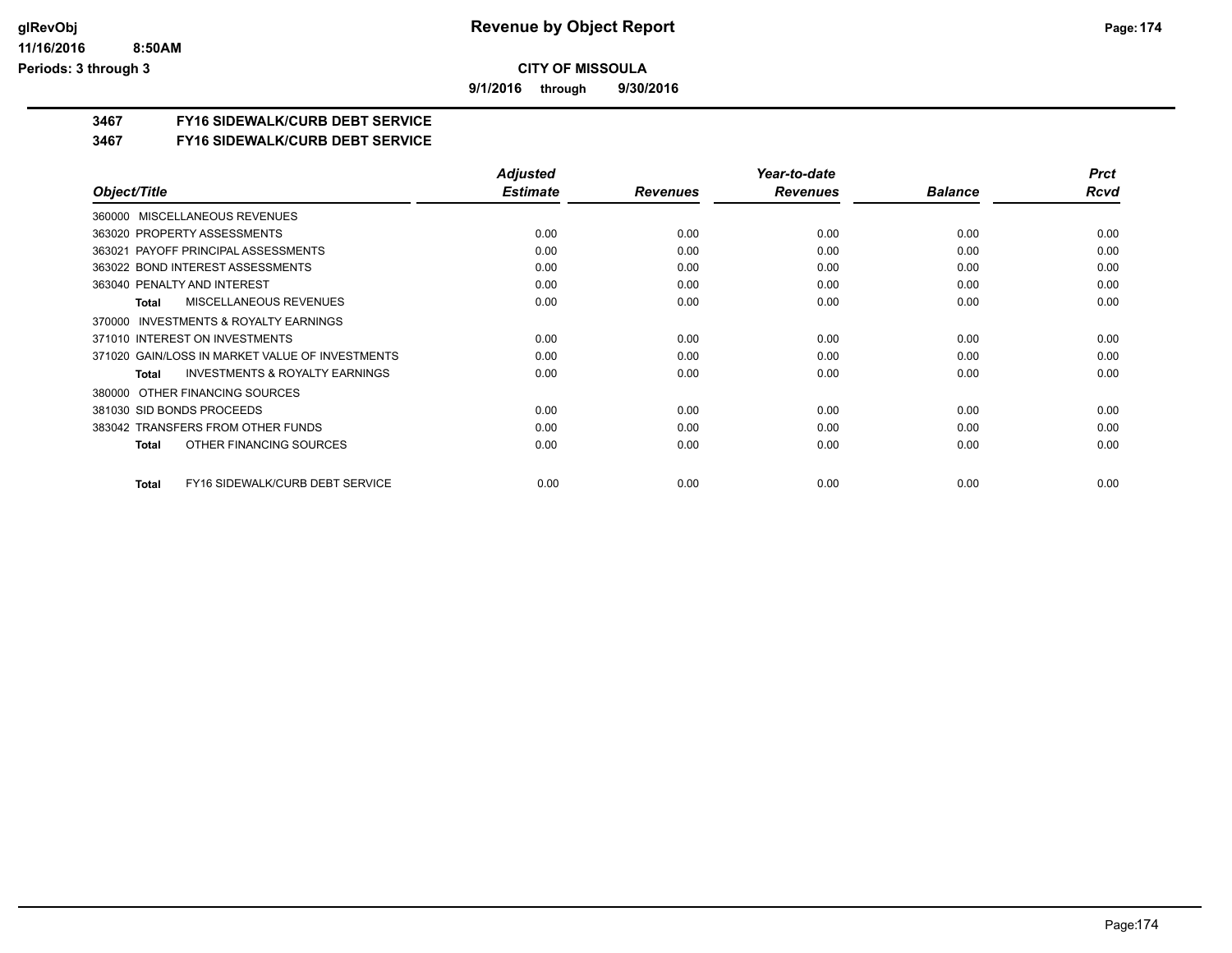**9/1/2016 through 9/30/2016**

## **3467 FY16 SIDEWALK/CURB DEBT SERVICE**

|                                                     | <b>Adjusted</b> |                 | Year-to-date    |                | <b>Prct</b> |
|-----------------------------------------------------|-----------------|-----------------|-----------------|----------------|-------------|
| Object/Title                                        | <b>Estimate</b> | <b>Revenues</b> | <b>Revenues</b> | <b>Balance</b> | <b>Rcvd</b> |
| 360000 MISCELLANEOUS REVENUES                       |                 |                 |                 |                |             |
| 363020 PROPERTY ASSESSMENTS                         | 0.00            | 0.00            | 0.00            | 0.00           | 0.00        |
| 363021 PAYOFF PRINCIPAL ASSESSMENTS                 | 0.00            | 0.00            | 0.00            | 0.00           | 0.00        |
| 363022 BOND INTEREST ASSESSMENTS                    | 0.00            | 0.00            | 0.00            | 0.00           | 0.00        |
| 363040 PENALTY AND INTEREST                         | 0.00            | 0.00            | 0.00            | 0.00           | 0.00        |
| MISCELLANEOUS REVENUES<br>Total                     | 0.00            | 0.00            | 0.00            | 0.00           | 0.00        |
| <b>INVESTMENTS &amp; ROYALTY EARNINGS</b><br>370000 |                 |                 |                 |                |             |
| 371010 INTEREST ON INVESTMENTS                      | 0.00            | 0.00            | 0.00            | 0.00           | 0.00        |
| 371020 GAIN/LOSS IN MARKET VALUE OF INVESTMENT      | 0.00            | 0.00            | 0.00            | 0.00           | 0.00        |
| <b>INVESTMENTS &amp; ROYALTY EARNINGS</b><br>Total  | 0.00            | 0.00            | 0.00            | 0.00           | 0.00        |
| 380000 OTHER FINANCING SOURCES                      |                 |                 |                 |                |             |
| 381030 SID BONDS PROCEEDS                           | 0.00            | 0.00            | 0.00            | 0.00           | 0.00        |
| 383042 TRANSFERS FROM OTHER FUNDS                   | 0.00            | 0.00            | 0.00            | 0.00           | 0.00        |
| OTHER FINANCING SOURCES<br>Total                    | 0.00            | 0.00            | 0.00            | 0.00           | 0.00        |
| FY16 SIDEWALK/CURB DEBT SERVICE<br>Total            | 0.00            | 0.00            | 0.00            | 0.00           | 0.00        |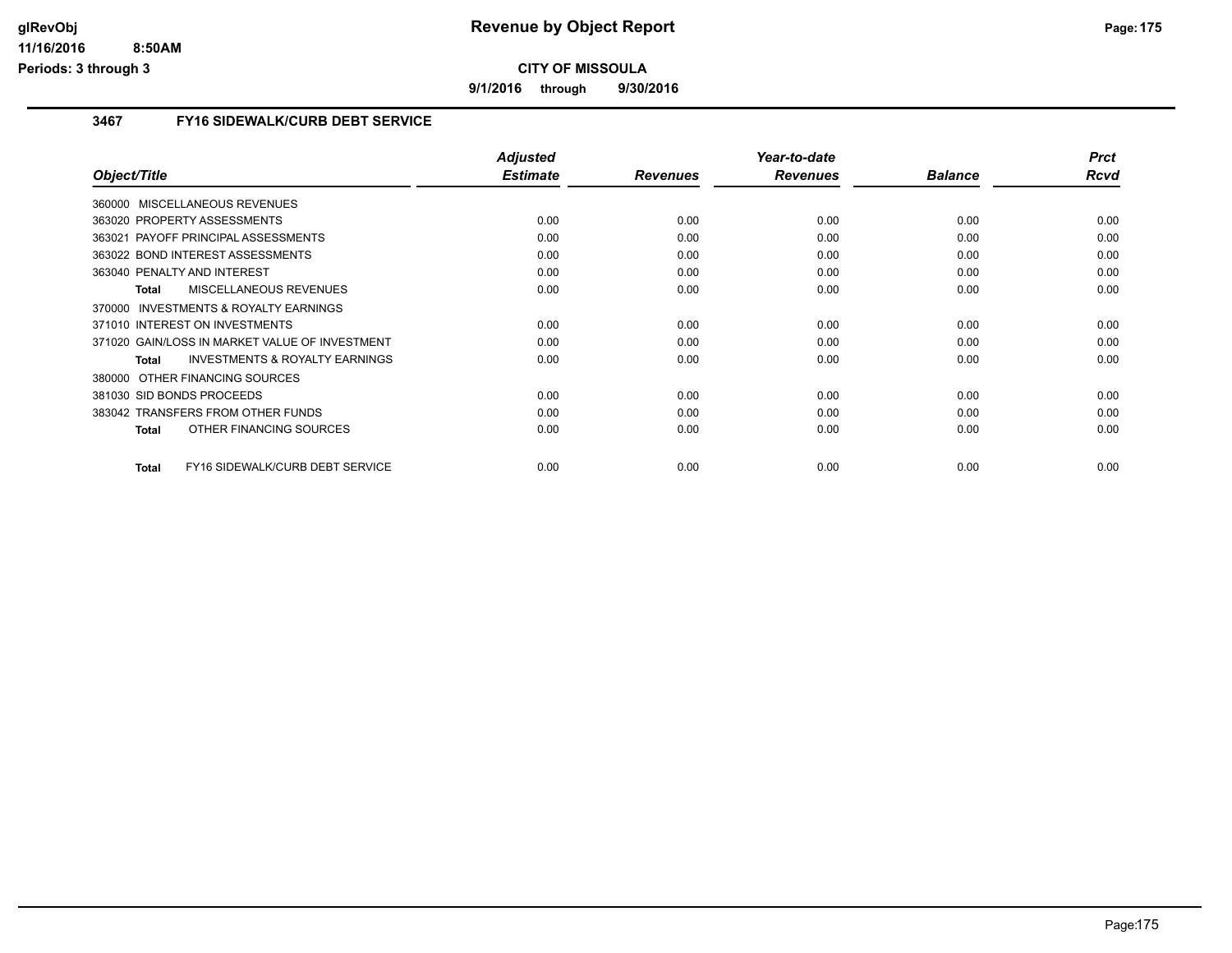**CITY OF MISSOULA**

**9/1/2016 through 9/30/2016**

**3470 SID 470 DEBT SERVICE FUND**

 **8:50AM**

**3470 SID 470 DEBT SERVICE FUND**

|                                                           | <b>Adjusted</b> |                 | Year-to-date    |                | <b>Prct</b> |
|-----------------------------------------------------------|-----------------|-----------------|-----------------|----------------|-------------|
| Object/Title                                              | <b>Estimate</b> | <b>Revenues</b> | <b>Revenues</b> | <b>Balance</b> | <b>Rcvd</b> |
| TAXES/ASSESSMENTS<br>310000                               |                 |                 |                 |                |             |
| PENALTIES & INTEREST<br>312001                            | 0.00            | 0.00            | 0.00            | 0.00           | 0.00        |
| TAXES/ASSESSMENTS<br><b>Total</b>                         | 0.00            | 0.00            | 0.00            | 0.00           | 0.00        |
| MISCELLANEOUS REVENUES<br>360000                          |                 |                 |                 |                |             |
| 363020 PROPERTY ASSESSMENTS                               | 0.00            | 0.00            | 0.00            | 0.00           | 0.00        |
| PAYOFF PRINCIPAL ASSESSMENTS<br>363021                    | 0.00            | 0.00            | 0.00            | 0.00           | 0.00        |
| 363022 BOND INTEREST ASSESSMENTS                          | 0.00            | 0.00            | 0.00            | 0.00           | 0.00        |
| 363040 PENALTY AND INTEREST                               | 0.00            | 0.00            | 0.00            | 0.00           | 0.00        |
| MISCELLANEOUS REVENUES<br><b>Total</b>                    | 0.00            | 0.00            | 0.00            | 0.00           | 0.00        |
| <b>INVESTMENTS &amp; ROYALTY EARNINGS</b><br>370000       |                 |                 |                 |                |             |
| 371010 INTEREST ON INVESTMENTS                            | 0.00            | 0.00            | 0.00            | 0.00           | 0.00        |
| 371020 GAIN/LOSS IN MARKET VALUE OF INVESTMENTS           | 0.00            | 0.00            | 0.00            | 0.00           | 0.00        |
| <b>INVESTMENTS &amp; ROYALTY EARNINGS</b><br><b>Total</b> | 0.00            | 0.00            | 0.00            | 0.00           | 0.00        |
| OTHER FINANCING SOURCES<br>380000                         |                 |                 |                 |                |             |
| 381009 TRANSFERS IN                                       | 0.00            | 0.00            | 0.00            | 0.00           | 0.00        |
| OTHER FINANCING SOURCES<br><b>Total</b>                   | 0.00            | 0.00            | 0.00            | 0.00           | 0.00        |
| SID 470 DEBT SERVICE FUND<br><b>Total</b>                 | 0.00            | 0.00            | 0.00            | 0.00           | 0.00        |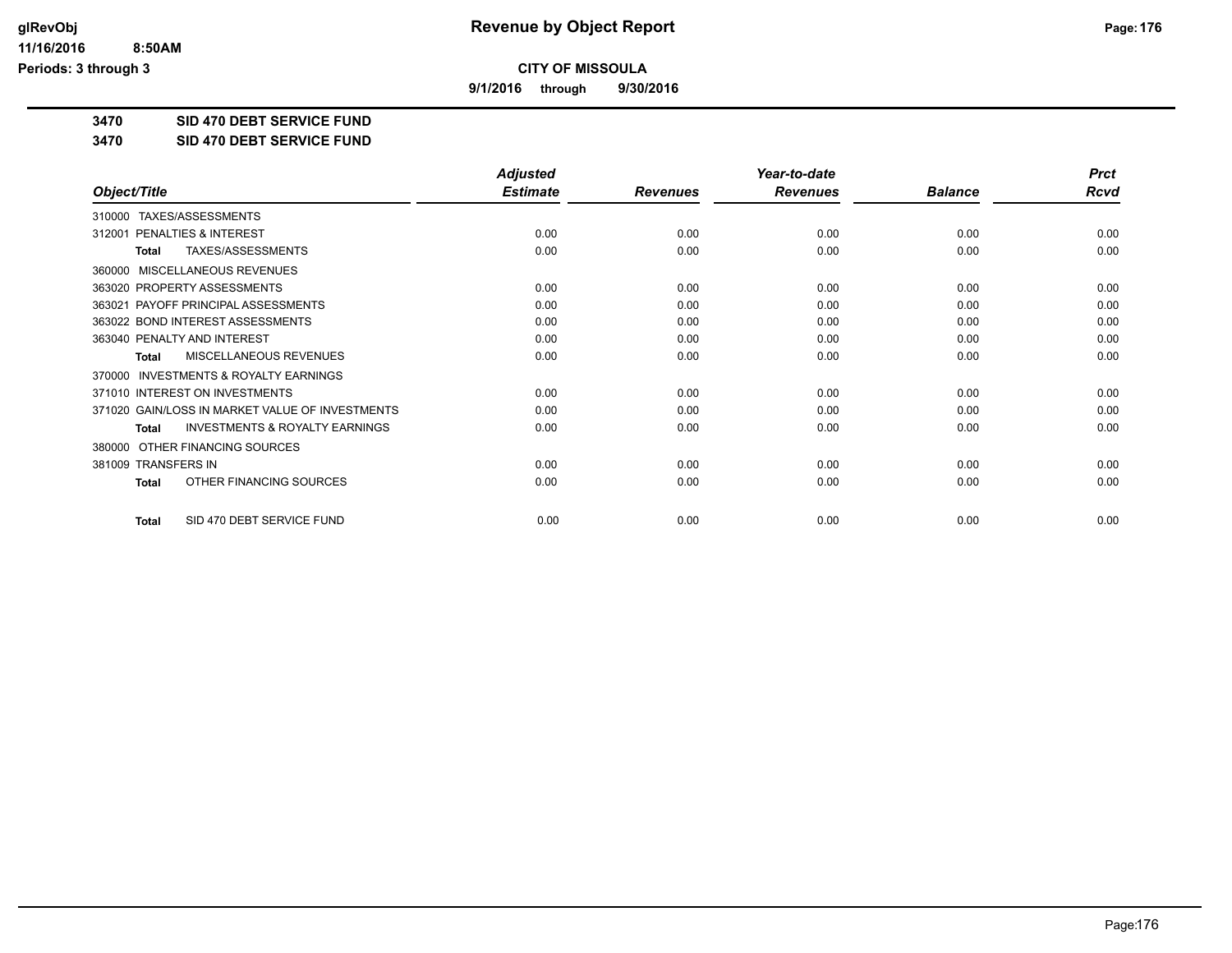**CITY OF MISSOULA**

**9/1/2016 through 9/30/2016**

## **3470 SID 470 DEBT SERVICE FUND**

 **8:50AM**

|                                                           | <b>Adjusted</b> |                 | Year-to-date    |                | <b>Prct</b> |
|-----------------------------------------------------------|-----------------|-----------------|-----------------|----------------|-------------|
| Object/Title                                              | <b>Estimate</b> | <b>Revenues</b> | <b>Revenues</b> | <b>Balance</b> | <b>Rcvd</b> |
| TAXES/ASSESSMENTS<br>310000                               |                 |                 |                 |                |             |
| PENALTIES & INTEREST<br>312001                            | 0.00            | 0.00            | 0.00            | 0.00           | 0.00        |
| TAXES/ASSESSMENTS<br><b>Total</b>                         | 0.00            | 0.00            | 0.00            | 0.00           | 0.00        |
| 360000 MISCELLANEOUS REVENUES                             |                 |                 |                 |                |             |
| 363020 PROPERTY ASSESSMENTS                               | 0.00            | 0.00            | 0.00            | 0.00           | 0.00        |
| 363021 PAYOFF PRINCIPAL ASSESSMENTS                       | 0.00            | 0.00            | 0.00            | 0.00           | 0.00        |
| 363022 BOND INTEREST ASSESSMENTS                          | 0.00            | 0.00            | 0.00            | 0.00           | 0.00        |
| 363040 PENALTY AND INTEREST                               | 0.00            | 0.00            | 0.00            | 0.00           | 0.00        |
| MISCELLANEOUS REVENUES<br>Total                           | 0.00            | 0.00            | 0.00            | 0.00           | 0.00        |
| 370000 INVESTMENTS & ROYALTY EARNINGS                     |                 |                 |                 |                |             |
| 371010 INTEREST ON INVESTMENTS                            | 0.00            | 0.00            | 0.00            | 0.00           | 0.00        |
| 371020 GAIN/LOSS IN MARKET VALUE OF INVESTMENT            | 0.00            | 0.00            | 0.00            | 0.00           | 0.00        |
| <b>INVESTMENTS &amp; ROYALTY EARNINGS</b><br><b>Total</b> | 0.00            | 0.00            | 0.00            | 0.00           | 0.00        |
| 380000 OTHER FINANCING SOURCES                            |                 |                 |                 |                |             |
| 381009 TRANSFERS IN                                       | 0.00            | 0.00            | 0.00            | 0.00           | 0.00        |
| OTHER FINANCING SOURCES<br>Total                          | 0.00            | 0.00            | 0.00            | 0.00           | 0.00        |
| SID 470 DEBT SERVICE FUND<br><b>Total</b>                 | 0.00            | 0.00            | 0.00            | 0.00           | 0.00        |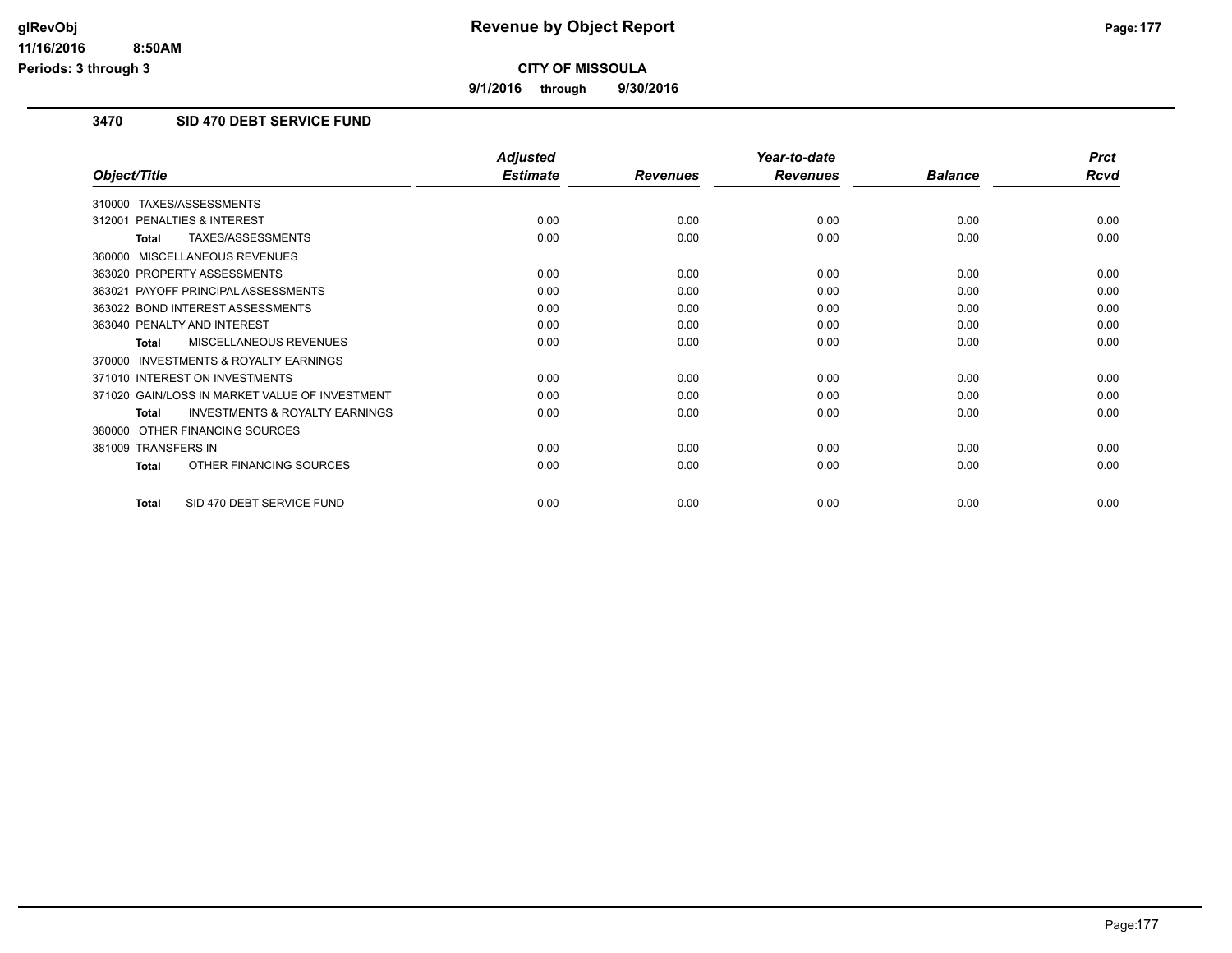**CITY OF MISSOULA**

**9/1/2016 through 9/30/2016**

**3491 SID 491 DEBT SERVICE FUND**

 **8:50AM**

**3491 SID 491 DEBT SERVICE FUND**

|                                                           | <b>Adjusted</b> |                 | Year-to-date    |                | <b>Prct</b> |
|-----------------------------------------------------------|-----------------|-----------------|-----------------|----------------|-------------|
| Object/Title                                              | <b>Estimate</b> | <b>Revenues</b> | <b>Revenues</b> | <b>Balance</b> | <b>Rcvd</b> |
| TAXES/ASSESSMENTS<br>310000                               |                 |                 |                 |                |             |
| PENALTIES & INTEREST<br>312001                            | 0.00            | 0.00            | 0.00            | 0.00           | 0.00        |
| TAXES/ASSESSMENTS<br><b>Total</b>                         | 0.00            | 0.00            | 0.00            | 0.00           | 0.00        |
| MISCELLANEOUS REVENUES<br>360000                          |                 |                 |                 |                |             |
| 360010 MISCELLANEOUS                                      | 0.00            | 0.00            | 0.00            | 0.00           | 0.00        |
| 363020 PROPERTY ASSESSMENTS                               | 0.00            | 0.00            | 0.00            | 0.00           | 0.00        |
| 363021 PAYOFF PRINCIPAL ASSESSMENTS                       | 0.00            | 0.00            | 0.00            | 0.00           | 0.00        |
| 363022 BOND INTEREST ASSESSMENTS                          | 0.00            | 0.00            | 0.00            | 0.00           | 0.00        |
| 363040 PENALTY AND INTEREST                               | 0.00            | 0.00            | 0.00            | 0.00           | 0.00        |
| MISCELLANEOUS REVENUES<br><b>Total</b>                    | 0.00            | 0.00            | 0.00            | 0.00           | 0.00        |
| <b>INVESTMENTS &amp; ROYALTY EARNINGS</b><br>370000       |                 |                 |                 |                |             |
| 371010 INTEREST ON INVESTMENTS                            | 0.00            | 0.00            | 0.00            | 0.00           | 0.00        |
| 371020 GAIN/LOSS IN MARKET VALUE OF INVESTMENTS           | 0.00            | 0.00            | 0.00            | 0.00           | 0.00        |
| <b>INVESTMENTS &amp; ROYALTY EARNINGS</b><br><b>Total</b> | 0.00            | 0.00            | 0.00            | 0.00           | 0.00        |
| OTHER FINANCING SOURCES<br>380000                         |                 |                 |                 |                |             |
| 381009 TRANSFERS IN                                       | 0.00            | 0.00            | 0.00            | 0.00           | 0.00        |
| OTHER FINANCING SOURCES<br><b>Total</b>                   | 0.00            | 0.00            | 0.00            | 0.00           | 0.00        |
| SID 491 DEBT SERVICE FUND<br><b>Total</b>                 | 0.00            | 0.00            | 0.00            | 0.00           | 0.00        |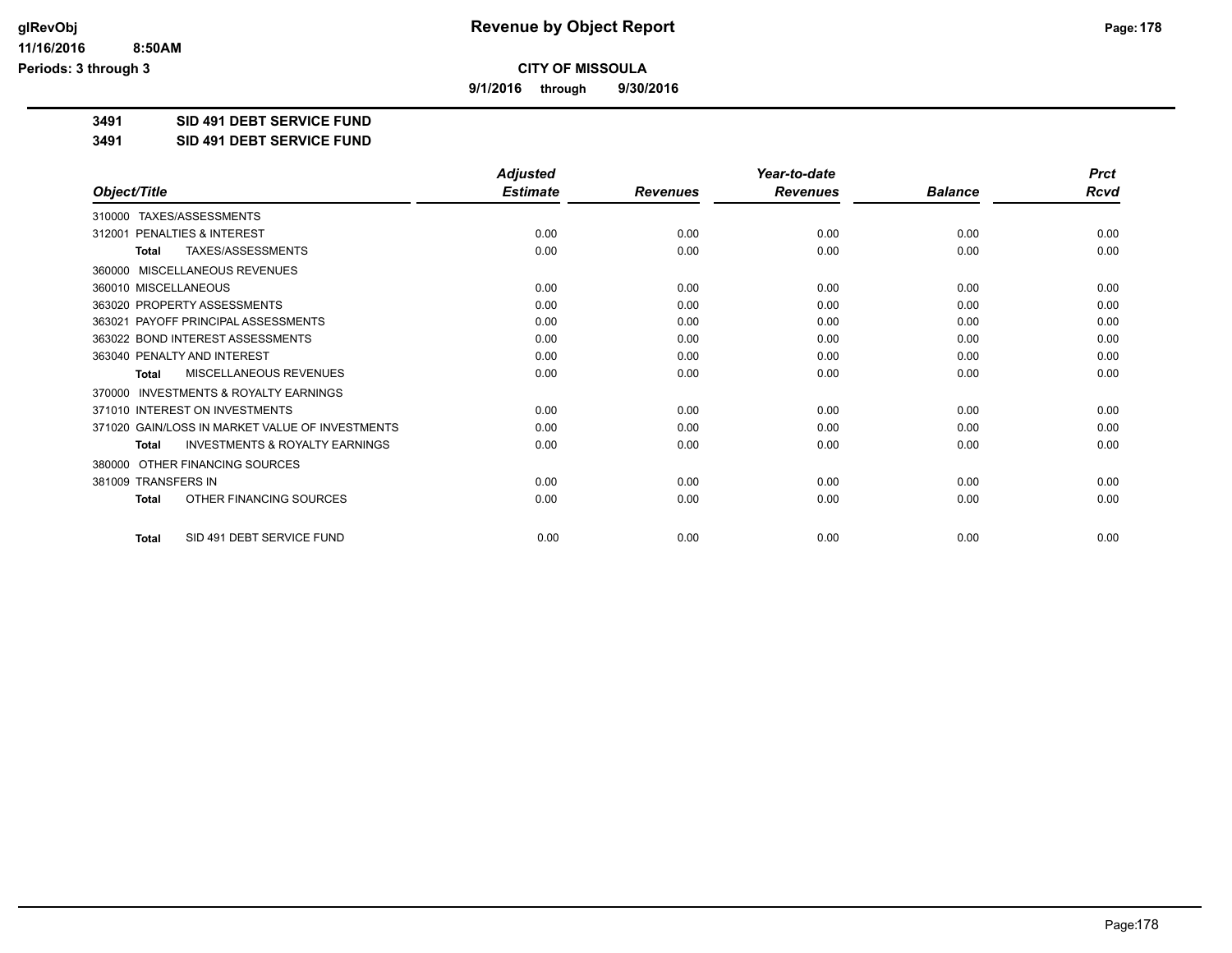**CITY OF MISSOULA**

**9/1/2016 through 9/30/2016**

## **3491 SID 491 DEBT SERVICE FUND**

 **8:50AM**

|                                                           | <b>Adjusted</b> |                 | Year-to-date    |                | <b>Prct</b> |
|-----------------------------------------------------------|-----------------|-----------------|-----------------|----------------|-------------|
| Object/Title                                              | <b>Estimate</b> | <b>Revenues</b> | <b>Revenues</b> | <b>Balance</b> | <b>Rcvd</b> |
| 310000 TAXES/ASSESSMENTS                                  |                 |                 |                 |                |             |
| PENALTIES & INTEREST<br>312001                            | 0.00            | 0.00            | 0.00            | 0.00           | 0.00        |
| TAXES/ASSESSMENTS<br><b>Total</b>                         | 0.00            | 0.00            | 0.00            | 0.00           | 0.00        |
| 360000 MISCELLANEOUS REVENUES                             |                 |                 |                 |                |             |
| 360010 MISCELLANEOUS                                      | 0.00            | 0.00            | 0.00            | 0.00           | 0.00        |
| 363020 PROPERTY ASSESSMENTS                               | 0.00            | 0.00            | 0.00            | 0.00           | 0.00        |
| 363021 PAYOFF PRINCIPAL ASSESSMENTS                       | 0.00            | 0.00            | 0.00            | 0.00           | 0.00        |
| 363022 BOND INTEREST ASSESSMENTS                          | 0.00            | 0.00            | 0.00            | 0.00           | 0.00        |
| 363040 PENALTY AND INTEREST                               | 0.00            | 0.00            | 0.00            | 0.00           | 0.00        |
| MISCELLANEOUS REVENUES<br><b>Total</b>                    | 0.00            | 0.00            | 0.00            | 0.00           | 0.00        |
| <b>INVESTMENTS &amp; ROYALTY EARNINGS</b><br>370000       |                 |                 |                 |                |             |
| 371010 INTEREST ON INVESTMENTS                            | 0.00            | 0.00            | 0.00            | 0.00           | 0.00        |
| 371020 GAIN/LOSS IN MARKET VALUE OF INVESTMENT            | 0.00            | 0.00            | 0.00            | 0.00           | 0.00        |
| <b>INVESTMENTS &amp; ROYALTY EARNINGS</b><br><b>Total</b> | 0.00            | 0.00            | 0.00            | 0.00           | 0.00        |
| OTHER FINANCING SOURCES<br>380000                         |                 |                 |                 |                |             |
| 381009 TRANSFERS IN                                       | 0.00            | 0.00            | 0.00            | 0.00           | 0.00        |
| OTHER FINANCING SOURCES<br><b>Total</b>                   | 0.00            | 0.00            | 0.00            | 0.00           | 0.00        |
| SID 491 DEBT SERVICE FUND<br><b>Total</b>                 | 0.00            | 0.00            | 0.00            | 0.00           | 0.00        |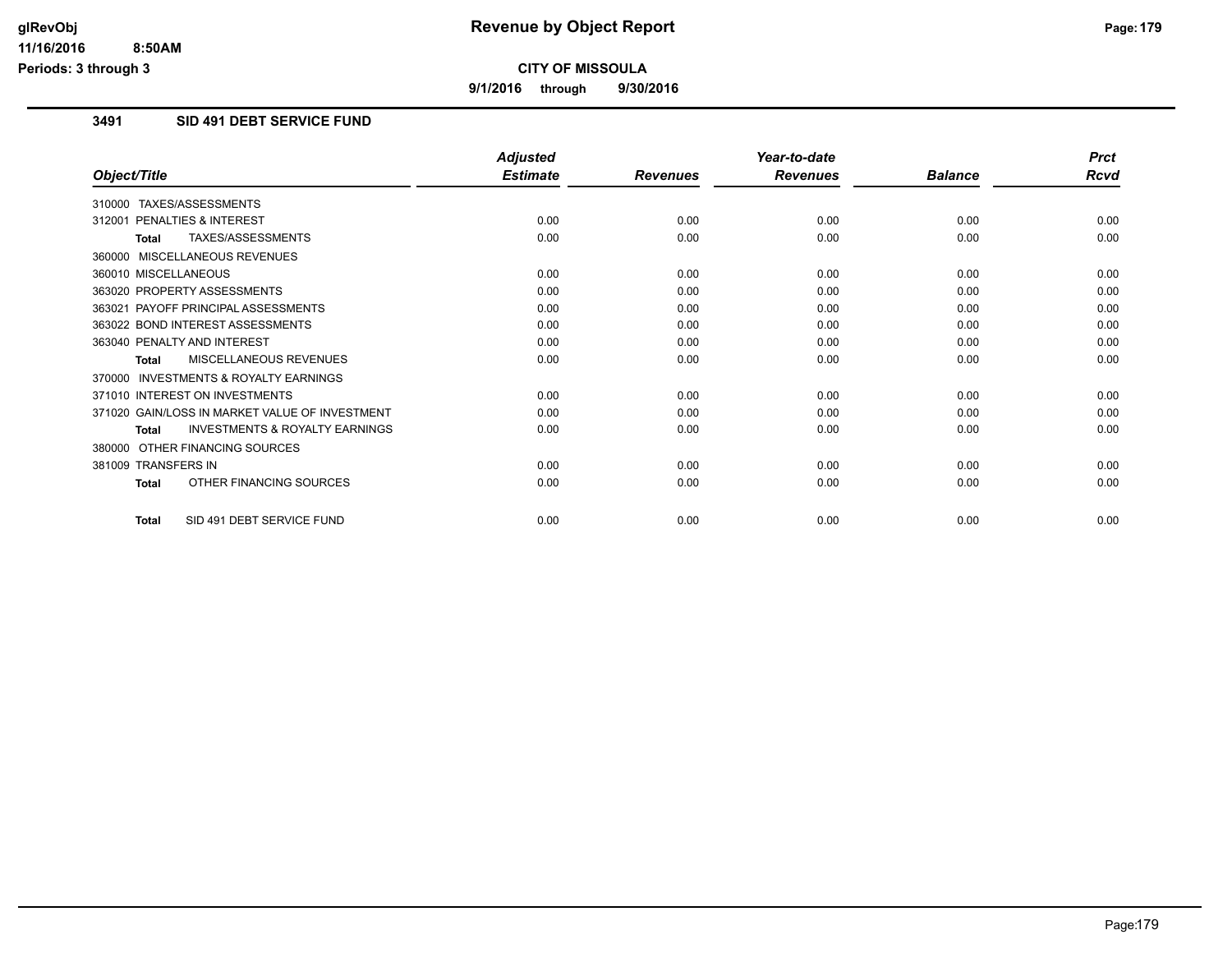**9/1/2016 through 9/30/2016**

**3492 SID 492/499 DEBT SERVICE FUND**

**3492 SID 492/499 DEBT SERVICE FUND**

|                                                    | <b>Adjusted</b> |                 | Year-to-date    |                | <b>Prct</b> |
|----------------------------------------------------|-----------------|-----------------|-----------------|----------------|-------------|
| Object/Title                                       | <b>Estimate</b> | <b>Revenues</b> | <b>Revenues</b> | <b>Balance</b> | <b>Rcvd</b> |
| 360000 MISCELLANEOUS REVENUES                      |                 |                 |                 |                |             |
| 360010 MISCELLANEOUS                               | 0.00            | 0.00            | 0.00            | 0.00           | 0.00        |
| 363040 PENALTY AND INTEREST                        | 0.00            | 0.00            | 0.00            | 0.00           | 0.00        |
| MISCELLANEOUS REVENUES<br>Total                    | 0.00            | 0.00            | 0.00            | 0.00           | 0.00        |
| 370000 INVESTMENTS & ROYALTY EARNINGS              |                 |                 |                 |                |             |
| 371010 INTEREST ON INVESTMENTS                     | 0.00            | 0.00            | 0.00            | 0.00           | 0.00        |
| 371020 GAIN/LOSS IN MARKET VALUE OF INVESTMENTS    | 0.00            | 0.00            | 0.00            | 0.00           | 0.00        |
| <b>INVESTMENTS &amp; ROYALTY EARNINGS</b><br>Total | 0.00            | 0.00            | 0.00            | 0.00           | 0.00        |
| 380000 OTHER FINANCING SOURCES                     |                 |                 |                 |                |             |
| 381009 TRANSFERS IN                                | 0.00            | 0.00            | 0.00            | 0.00           | 0.00        |
| OTHER FINANCING SOURCES<br><b>Total</b>            | 0.00            | 0.00            | 0.00            | 0.00           | 0.00        |
| SID 492/499 DEBT SERVICE FUND<br><b>Total</b>      | 0.00            | 0.00            | 0.00            | 0.00           | 0.00        |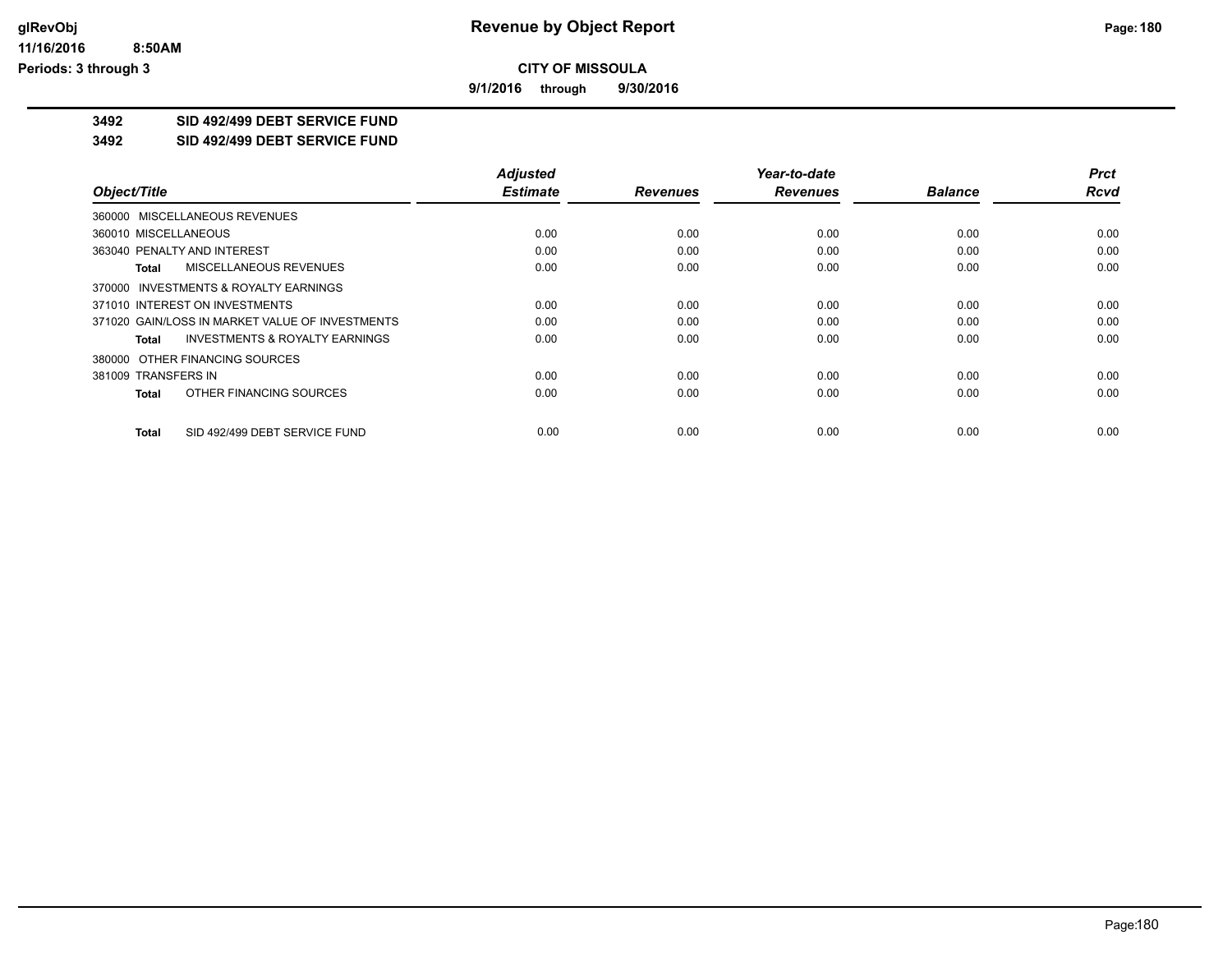**CITY OF MISSOULA**

**9/1/2016 through 9/30/2016**

## **3492 SID 492/499 DEBT SERVICE FUND**

| Object/Title                                        | <b>Adjusted</b><br><b>Estimate</b> | <b>Revenues</b> | Year-to-date<br><b>Revenues</b> | <b>Balance</b> | <b>Prct</b><br><b>Rcvd</b> |
|-----------------------------------------------------|------------------------------------|-----------------|---------------------------------|----------------|----------------------------|
|                                                     |                                    |                 |                                 |                |                            |
| 360000 MISCELLANEOUS REVENUES                       |                                    |                 |                                 |                |                            |
| 360010 MISCELLANEOUS                                | 0.00                               | 0.00            | 0.00                            | 0.00           | 0.00                       |
| 363040 PENALTY AND INTEREST                         | 0.00                               | 0.00            | 0.00                            | 0.00           | 0.00                       |
| MISCELLANEOUS REVENUES<br><b>Total</b>              | 0.00                               | 0.00            | 0.00                            | 0.00           | 0.00                       |
| <b>INVESTMENTS &amp; ROYALTY EARNINGS</b><br>370000 |                                    |                 |                                 |                |                            |
| 371010 INTEREST ON INVESTMENTS                      | 0.00                               | 0.00            | 0.00                            | 0.00           | 0.00                       |
| 371020 GAIN/LOSS IN MARKET VALUE OF INVESTMENT      | 0.00                               | 0.00            | 0.00                            | 0.00           | 0.00                       |
| <b>INVESTMENTS &amp; ROYALTY EARNINGS</b><br>Total  | 0.00                               | 0.00            | 0.00                            | 0.00           | 0.00                       |
| 380000 OTHER FINANCING SOURCES                      |                                    |                 |                                 |                |                            |
| 381009 TRANSFERS IN                                 | 0.00                               | 0.00            | 0.00                            | 0.00           | 0.00                       |
| OTHER FINANCING SOURCES<br>Total                    | 0.00                               | 0.00            | 0.00                            | 0.00           | 0.00                       |
| SID 492/499 DEBT SERVICE FUND<br><b>Total</b>       | 0.00                               | 0.00            | 0.00                            | 0.00           | 0.00                       |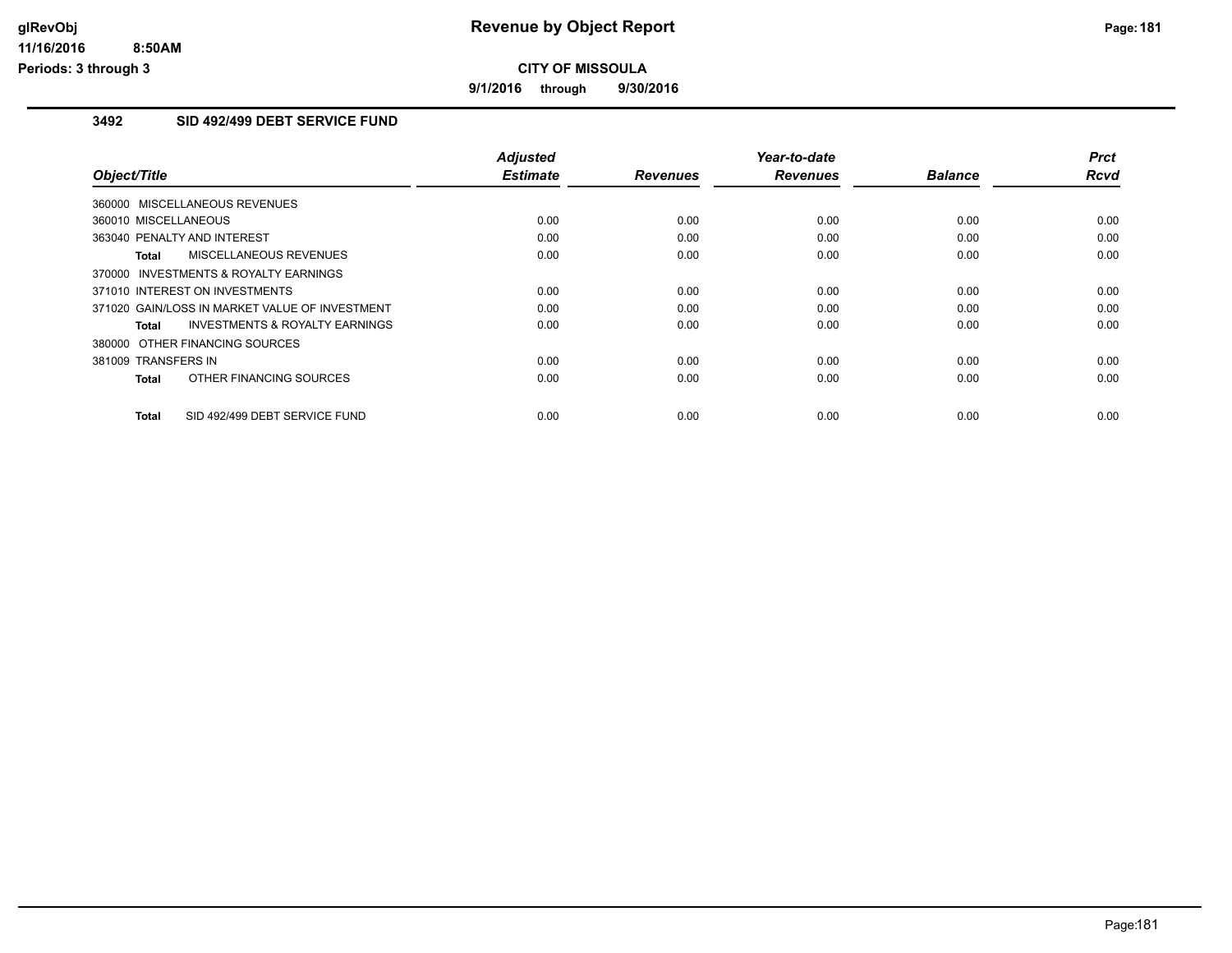**CITY OF MISSOULA**

**9/1/2016 through 9/30/2016**

**3494 SID 494 DEBT SERVICE**

**3494 SID 494 DEBT SERVICE**

|                                                           | <b>Adjusted</b> |                 | Year-to-date    |                | <b>Prct</b> |
|-----------------------------------------------------------|-----------------|-----------------|-----------------|----------------|-------------|
| Object/Title                                              | <b>Estimate</b> | <b>Revenues</b> | <b>Revenues</b> | <b>Balance</b> | <b>Rcvd</b> |
| TAXES/ASSESSMENTS<br>310000                               |                 |                 |                 |                |             |
| PENALTIES & INTEREST<br>312001                            | 0.00            | 0.00            | 0.00            | 0.00           | 0.00        |
| TAXES/ASSESSMENTS<br>Total                                | 0.00            | 0.00            | 0.00            | 0.00           | 0.00        |
| MISCELLANEOUS REVENUES<br>360000                          |                 |                 |                 |                |             |
| 360010 MISCELLANEOUS                                      | 0.00            | 0.00            | 0.00            | 0.00           | 0.00        |
| 363020 PROPERTY ASSESSMENTS                               | 0.00            | 0.00            | 0.00            | 0.00           | 0.00        |
| 363021 PAYOFF PRINCIPAL ASSESSMENTS                       | 0.00            | 0.00            | 0.00            | 0.00           | 0.00        |
| 363022 BOND INTEREST ASSESSMENTS                          | 0.00            | 0.00            | 0.00            | 0.00           | 0.00        |
| 363040 PENALTY AND INTEREST                               | 0.00            | 0.00            | 0.00            | 0.00           | 0.00        |
| MISCELLANEOUS REVENUES<br><b>Total</b>                    | 0.00            | 0.00            | 0.00            | 0.00           | 0.00        |
| <b>INVESTMENTS &amp; ROYALTY EARNINGS</b><br>370000       |                 |                 |                 |                |             |
| 371010 INTEREST ON INVESTMENTS                            | 0.00            | 0.00            | 0.00            | 0.00           | 0.00        |
| 371020 GAIN/LOSS IN MARKET VALUE OF INVESTMENTS           | 0.00            | 0.00            | 0.00            | 0.00           | 0.00        |
| <b>INVESTMENTS &amp; ROYALTY EARNINGS</b><br><b>Total</b> | 0.00            | 0.00            | 0.00            | 0.00           | 0.00        |
| OTHER FINANCING SOURCES<br>380000                         |                 |                 |                 |                |             |
| 381009 TRANSFERS IN                                       | 0.00            | 0.00            | 0.00            | 0.00           | 0.00        |
| OTHER FINANCING SOURCES<br>Total                          | 0.00            | 0.00            | 0.00            | 0.00           | 0.00        |
| SID 494 DEBT SERVICE<br><b>Total</b>                      | 0.00            | 0.00            | 0.00            | 0.00           | 0.00        |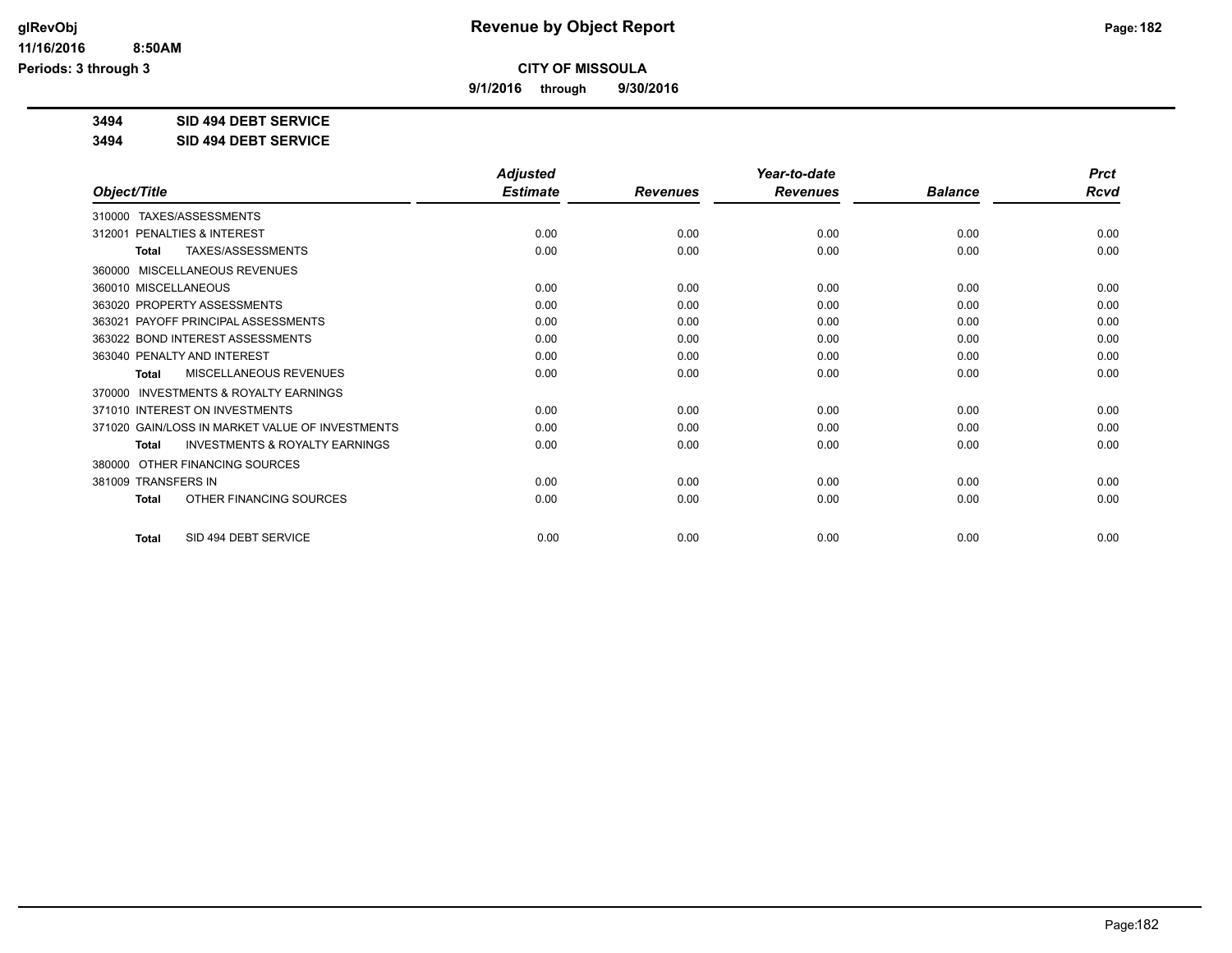**CITY OF MISSOULA**

**9/1/2016 through 9/30/2016**

#### **3494 SID 494 DEBT SERVICE**

|                                                           | <b>Adjusted</b> |                 | Year-to-date    |                | <b>Prct</b> |
|-----------------------------------------------------------|-----------------|-----------------|-----------------|----------------|-------------|
| Object/Title                                              | <b>Estimate</b> | <b>Revenues</b> | <b>Revenues</b> | <b>Balance</b> | <b>Rcvd</b> |
| 310000 TAXES/ASSESSMENTS                                  |                 |                 |                 |                |             |
| PENALTIES & INTEREST<br>312001                            | 0.00            | 0.00            | 0.00            | 0.00           | 0.00        |
| TAXES/ASSESSMENTS<br><b>Total</b>                         | 0.00            | 0.00            | 0.00            | 0.00           | 0.00        |
| 360000 MISCELLANEOUS REVENUES                             |                 |                 |                 |                |             |
| 360010 MISCELLANEOUS                                      | 0.00            | 0.00            | 0.00            | 0.00           | 0.00        |
| 363020 PROPERTY ASSESSMENTS                               | 0.00            | 0.00            | 0.00            | 0.00           | 0.00        |
| 363021 PAYOFF PRINCIPAL ASSESSMENTS                       | 0.00            | 0.00            | 0.00            | 0.00           | 0.00        |
| 363022 BOND INTEREST ASSESSMENTS                          | 0.00            | 0.00            | 0.00            | 0.00           | 0.00        |
| 363040 PENALTY AND INTEREST                               | 0.00            | 0.00            | 0.00            | 0.00           | 0.00        |
| MISCELLANEOUS REVENUES<br><b>Total</b>                    | 0.00            | 0.00            | 0.00            | 0.00           | 0.00        |
| <b>INVESTMENTS &amp; ROYALTY EARNINGS</b><br>370000       |                 |                 |                 |                |             |
| 371010 INTEREST ON INVESTMENTS                            | 0.00            | 0.00            | 0.00            | 0.00           | 0.00        |
| 371020 GAIN/LOSS IN MARKET VALUE OF INVESTMENT            | 0.00            | 0.00            | 0.00            | 0.00           | 0.00        |
| <b>INVESTMENTS &amp; ROYALTY EARNINGS</b><br><b>Total</b> | 0.00            | 0.00            | 0.00            | 0.00           | 0.00        |
| OTHER FINANCING SOURCES<br>380000                         |                 |                 |                 |                |             |
| 381009 TRANSFERS IN                                       | 0.00            | 0.00            | 0.00            | 0.00           | 0.00        |
| OTHER FINANCING SOURCES<br><b>Total</b>                   | 0.00            | 0.00            | 0.00            | 0.00           | 0.00        |
| SID 494 DEBT SERVICE<br><b>Total</b>                      | 0.00            | 0.00            | 0.00            | 0.00           | 0.00        |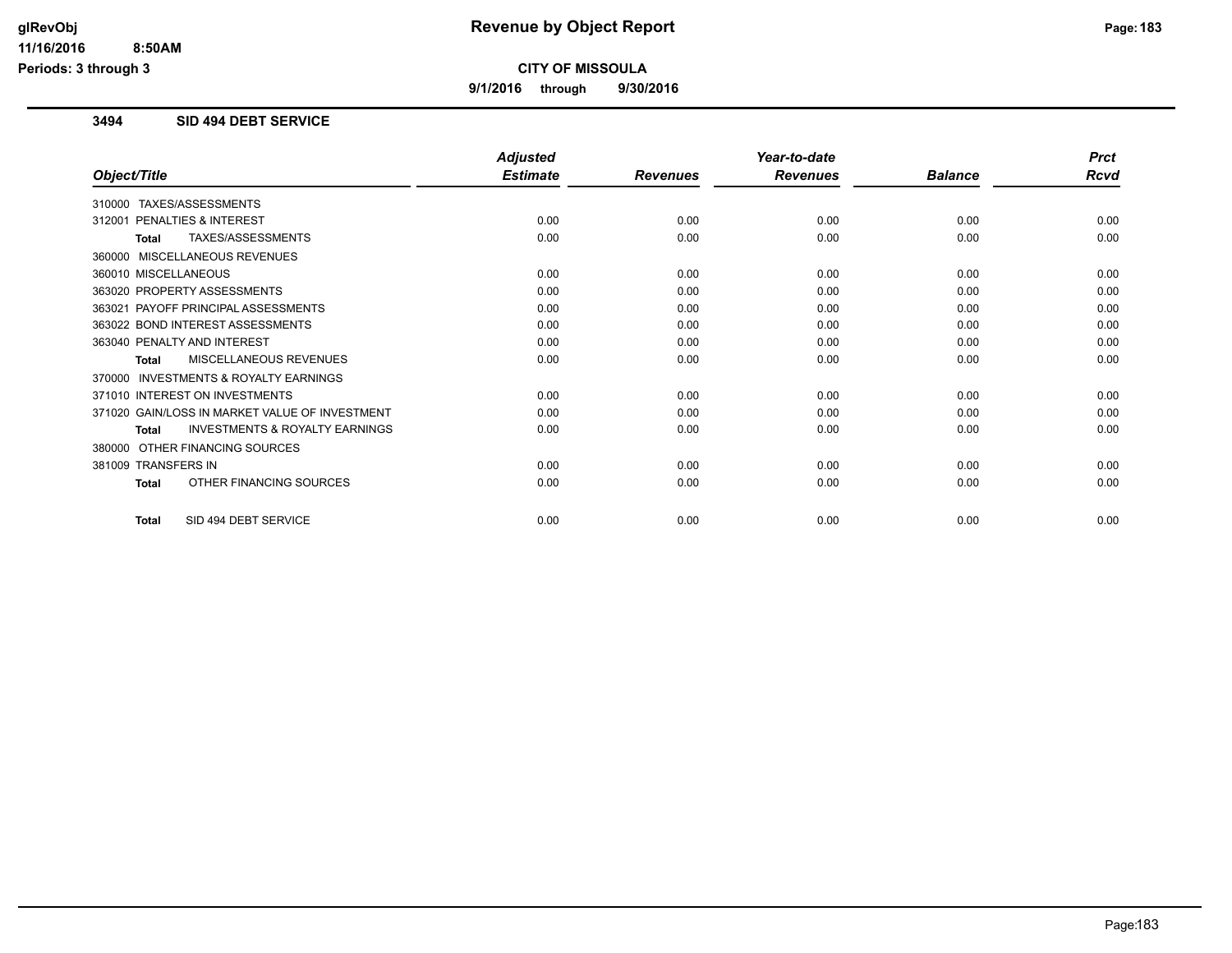**11/16/2016 8:50AM Periods: 3 through 3**

**CITY OF MISSOULA**

**9/1/2016 through 9/30/2016**

**3495 SID 495 DEBT SERVICE FUND**

**3495 SID 495 DEBT SERVICE FUND**

|                                                           | <b>Adjusted</b> |                 | Year-to-date    |                | <b>Prct</b> |
|-----------------------------------------------------------|-----------------|-----------------|-----------------|----------------|-------------|
| Object/Title                                              | <b>Estimate</b> | <b>Revenues</b> | <b>Revenues</b> | <b>Balance</b> | Rcvd        |
| TAXES/ASSESSMENTS<br>310000                               |                 |                 |                 |                |             |
| <b>PENALTIES &amp; INTEREST</b><br>312001                 | 0.00            | 0.00            | 0.00            | 0.00           | 0.00        |
| TAXES/ASSESSMENTS<br><b>Total</b>                         | 0.00            | 0.00            | 0.00            | 0.00           | 0.00        |
| 360000 MISCELLANEOUS REVENUES                             |                 |                 |                 |                |             |
| 360010 MISCELLANEOUS                                      | 0.00            | 0.00            | 0.00            | 0.00           | 0.00        |
| 363020 PROPERTY ASSESSMENTS                               | 0.00            | 0.00            | 0.00            | 0.00           | 0.00        |
| 363021 PAYOFF PRINCIPAL ASSESSMENTS                       | 0.00            | 0.00            | 0.00            | 0.00           | 0.00        |
| 363022 BOND INTEREST ASSESSMENTS                          | 0.00            | 0.00            | 0.00            | 0.00           | 0.00        |
| 363040 PENALTY AND INTEREST                               | 0.00            | 0.00            | 0.00            | 0.00           | 0.00        |
| MISCELLANEOUS REVENUES<br><b>Total</b>                    | 0.00            | 0.00            | 0.00            | 0.00           | 0.00        |
| <b>INVESTMENTS &amp; ROYALTY EARNINGS</b><br>370000       |                 |                 |                 |                |             |
| 371010 INTEREST ON INVESTMENTS                            | 0.00            | 0.00            | 0.00            | 0.00           | 0.00        |
| 371020 GAIN/LOSS IN MARKET VALUE OF INVESTMENTS           | 0.00            | 0.00            | 0.00            | 0.00           | 0.00        |
| <b>INVESTMENTS &amp; ROYALTY EARNINGS</b><br><b>Total</b> | 0.00            | 0.00            | 0.00            | 0.00           | 0.00        |
| OTHER FINANCING SOURCES<br>380000                         |                 |                 |                 |                |             |
| 381009 TRANSFERS IN                                       | 0.00            | 0.00            | 0.00            | 0.00           | 0.00        |
| OTHER FINANCING SOURCES<br><b>Total</b>                   | 0.00            | 0.00            | 0.00            | 0.00           | 0.00        |
| SID 495 DEBT SERVICE FUND<br><b>Total</b>                 | 0.00            | 0.00            | 0.00            | 0.00           | 0.00        |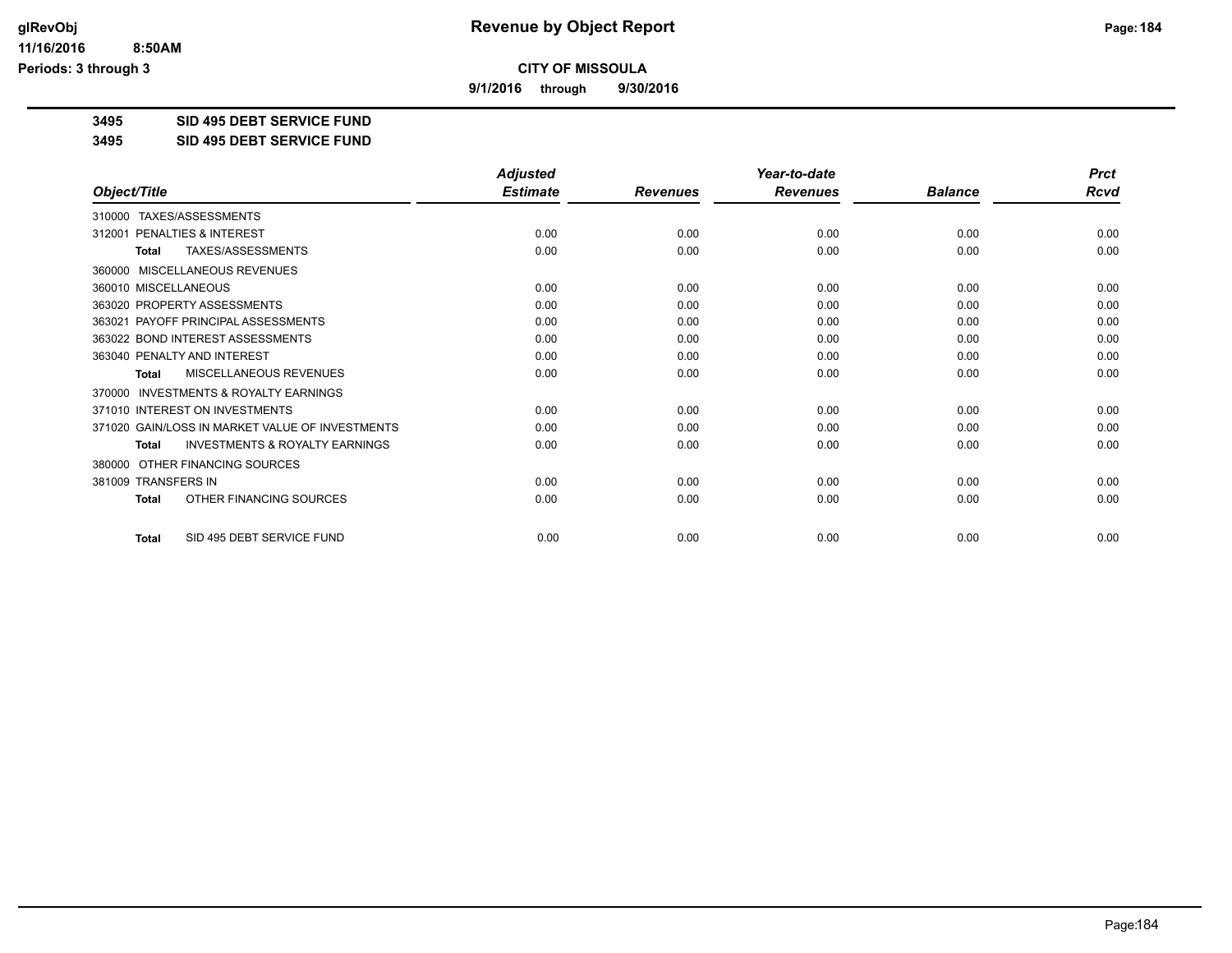**CITY OF MISSOULA**

**9/1/2016 through 9/30/2016**

## **3495 SID 495 DEBT SERVICE FUND**

|                                                    | <b>Adjusted</b> |                 | Year-to-date    |                | <b>Prct</b> |
|----------------------------------------------------|-----------------|-----------------|-----------------|----------------|-------------|
| Object/Title                                       | <b>Estimate</b> | <b>Revenues</b> | <b>Revenues</b> | <b>Balance</b> | <b>Rcvd</b> |
| 310000 TAXES/ASSESSMENTS                           |                 |                 |                 |                |             |
| 312001 PENALTIES & INTEREST                        | 0.00            | 0.00            | 0.00            | 0.00           | 0.00        |
| TAXES/ASSESSMENTS<br>Total                         | 0.00            | 0.00            | 0.00            | 0.00           | 0.00        |
| 360000 MISCELLANEOUS REVENUES                      |                 |                 |                 |                |             |
| 360010 MISCELLANEOUS                               | 0.00            | 0.00            | 0.00            | 0.00           | 0.00        |
| 363020 PROPERTY ASSESSMENTS                        | 0.00            | 0.00            | 0.00            | 0.00           | 0.00        |
| 363021 PAYOFF PRINCIPAL ASSESSMENTS                | 0.00            | 0.00            | 0.00            | 0.00           | 0.00        |
| 363022 BOND INTEREST ASSESSMENTS                   | 0.00            | 0.00            | 0.00            | 0.00           | 0.00        |
| 363040 PENALTY AND INTEREST                        | 0.00            | 0.00            | 0.00            | 0.00           | 0.00        |
| MISCELLANEOUS REVENUES<br>Total                    | 0.00            | 0.00            | 0.00            | 0.00           | 0.00        |
| 370000 INVESTMENTS & ROYALTY EARNINGS              |                 |                 |                 |                |             |
| 371010 INTEREST ON INVESTMENTS                     | 0.00            | 0.00            | 0.00            | 0.00           | 0.00        |
| 371020 GAIN/LOSS IN MARKET VALUE OF INVESTMENT     | 0.00            | 0.00            | 0.00            | 0.00           | 0.00        |
| <b>INVESTMENTS &amp; ROYALTY EARNINGS</b><br>Total | 0.00            | 0.00            | 0.00            | 0.00           | 0.00        |
| 380000 OTHER FINANCING SOURCES                     |                 |                 |                 |                |             |
| 381009 TRANSFERS IN                                | 0.00            | 0.00            | 0.00            | 0.00           | 0.00        |
| OTHER FINANCING SOURCES<br>Total                   | 0.00            | 0.00            | 0.00            | 0.00           | 0.00        |
| SID 495 DEBT SERVICE FUND<br><b>Total</b>          | 0.00            | 0.00            | 0.00            | 0.00           | 0.00        |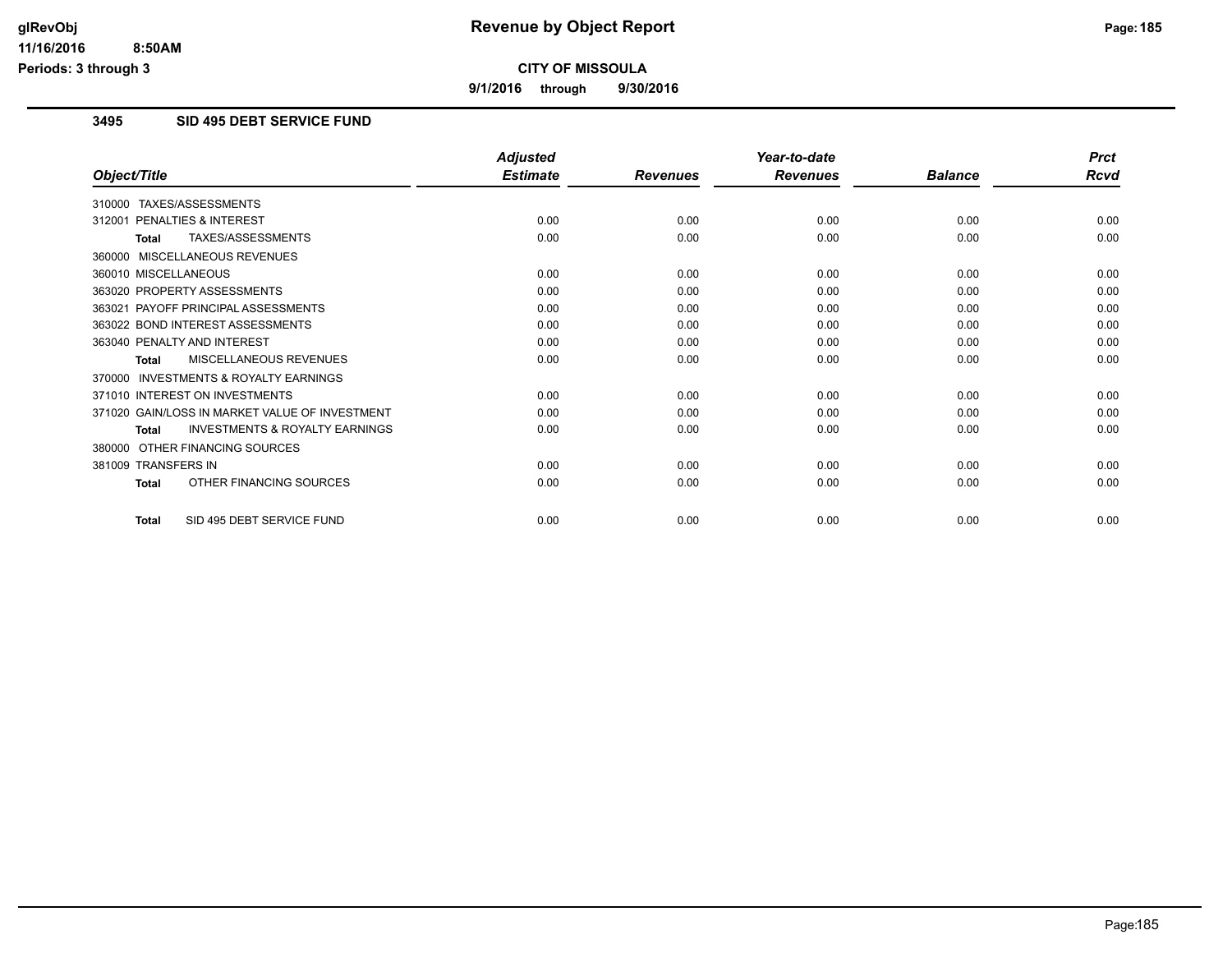**CITY OF MISSOULA**

**9/1/2016 through 9/30/2016**

**3496 SID 496 DEBT SERVICE FUND**

 **8:50AM**

**3496 SID 496 DEBT SERVICE FUND**

|                                                           | <b>Adjusted</b> |                 | Year-to-date    |                | <b>Prct</b> |
|-----------------------------------------------------------|-----------------|-----------------|-----------------|----------------|-------------|
| Object/Title                                              | <b>Estimate</b> | <b>Revenues</b> | <b>Revenues</b> | <b>Balance</b> | <b>Rcvd</b> |
| TAXES/ASSESSMENTS<br>310000                               |                 |                 |                 |                |             |
| PENALTIES & INTEREST<br>312001                            | 0.00            | 0.00            | 0.00            | 0.00           | 0.00        |
| TAXES/ASSESSMENTS<br>Total                                | 0.00            | 0.00            | 0.00            | 0.00           | 0.00        |
| MISCELLANEOUS REVENUES<br>360000                          |                 |                 |                 |                |             |
| 360010 MISCELLANEOUS                                      | 0.00            | 0.00            | 0.00            | 0.00           | 0.00        |
| 363020 PROPERTY ASSESSMENTS                               | 0.00            | 0.00            | 0.00            | 0.00           | 0.00        |
| 363021 PAYOFF PRINCIPAL ASSESSMENTS                       | 0.00            | 0.00            | 0.00            | 0.00           | 0.00        |
| 363022 BOND INTEREST ASSESSMENTS                          | 0.00            | 0.00            | 0.00            | 0.00           | 0.00        |
| 363040 PENALTY AND INTEREST                               | 0.00            | 0.00            | 0.00            | 0.00           | 0.00        |
| MISCELLANEOUS REVENUES<br><b>Total</b>                    | 0.00            | 0.00            | 0.00            | 0.00           | 0.00        |
| <b>INVESTMENTS &amp; ROYALTY EARNINGS</b><br>370000       |                 |                 |                 |                |             |
| 371010 INTEREST ON INVESTMENTS                            | 0.00            | 0.00            | 0.00            | 0.00           | 0.00        |
| 371020 GAIN/LOSS IN MARKET VALUE OF INVESTMENTS           | 0.00            | 0.00            | 0.00            | 0.00           | 0.00        |
| <b>INVESTMENTS &amp; ROYALTY EARNINGS</b><br><b>Total</b> | 0.00            | 0.00            | 0.00            | 0.00           | 0.00        |
| OTHER FINANCING SOURCES<br>380000                         |                 |                 |                 |                |             |
| 381009 TRANSFERS IN                                       | 0.00            | 0.00            | 0.00            | 0.00           | 0.00        |
| OTHER FINANCING SOURCES<br>Total                          | 0.00            | 0.00            | 0.00            | 0.00           | 0.00        |
| SID 496 DEBT SERVICE FUND<br><b>Total</b>                 | 0.00            | 0.00            | 0.00            | 0.00           | 0.00        |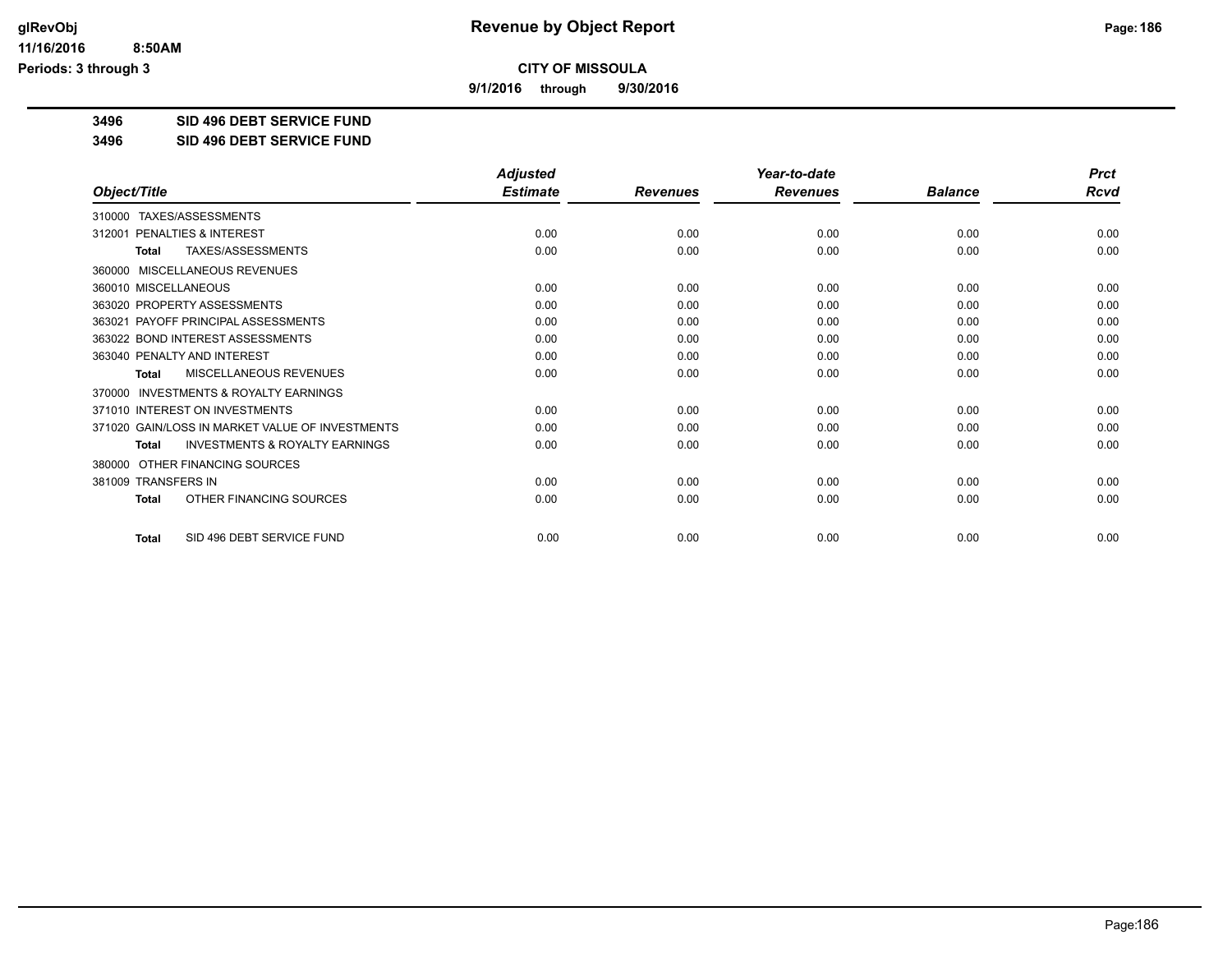**CITY OF MISSOULA**

**9/1/2016 through 9/30/2016**

### **3496 SID 496 DEBT SERVICE FUND**

|                                                           | <b>Adjusted</b> |                 | Year-to-date    |                | <b>Prct</b> |
|-----------------------------------------------------------|-----------------|-----------------|-----------------|----------------|-------------|
| Object/Title                                              | <b>Estimate</b> | <b>Revenues</b> | <b>Revenues</b> | <b>Balance</b> | <b>Rcvd</b> |
| 310000 TAXES/ASSESSMENTS                                  |                 |                 |                 |                |             |
| PENALTIES & INTEREST<br>312001                            | 0.00            | 0.00            | 0.00            | 0.00           | 0.00        |
| TAXES/ASSESSMENTS<br><b>Total</b>                         | 0.00            | 0.00            | 0.00            | 0.00           | 0.00        |
| 360000 MISCELLANEOUS REVENUES                             |                 |                 |                 |                |             |
| 360010 MISCELLANEOUS                                      | 0.00            | 0.00            | 0.00            | 0.00           | 0.00        |
| 363020 PROPERTY ASSESSMENTS                               | 0.00            | 0.00            | 0.00            | 0.00           | 0.00        |
| 363021 PAYOFF PRINCIPAL ASSESSMENTS                       | 0.00            | 0.00            | 0.00            | 0.00           | 0.00        |
| 363022 BOND INTEREST ASSESSMENTS                          | 0.00            | 0.00            | 0.00            | 0.00           | 0.00        |
| 363040 PENALTY AND INTEREST                               | 0.00            | 0.00            | 0.00            | 0.00           | 0.00        |
| MISCELLANEOUS REVENUES<br><b>Total</b>                    | 0.00            | 0.00            | 0.00            | 0.00           | 0.00        |
| <b>INVESTMENTS &amp; ROYALTY EARNINGS</b><br>370000       |                 |                 |                 |                |             |
| 371010 INTEREST ON INVESTMENTS                            | 0.00            | 0.00            | 0.00            | 0.00           | 0.00        |
| 371020 GAIN/LOSS IN MARKET VALUE OF INVESTMENT            | 0.00            | 0.00            | 0.00            | 0.00           | 0.00        |
| <b>INVESTMENTS &amp; ROYALTY EARNINGS</b><br><b>Total</b> | 0.00            | 0.00            | 0.00            | 0.00           | 0.00        |
| OTHER FINANCING SOURCES<br>380000                         |                 |                 |                 |                |             |
| 381009 TRANSFERS IN                                       | 0.00            | 0.00            | 0.00            | 0.00           | 0.00        |
| OTHER FINANCING SOURCES<br><b>Total</b>                   | 0.00            | 0.00            | 0.00            | 0.00           | 0.00        |
| SID 496 DEBT SERVICE FUND<br><b>Total</b>                 | 0.00            | 0.00            | 0.00            | 0.00           | 0.00        |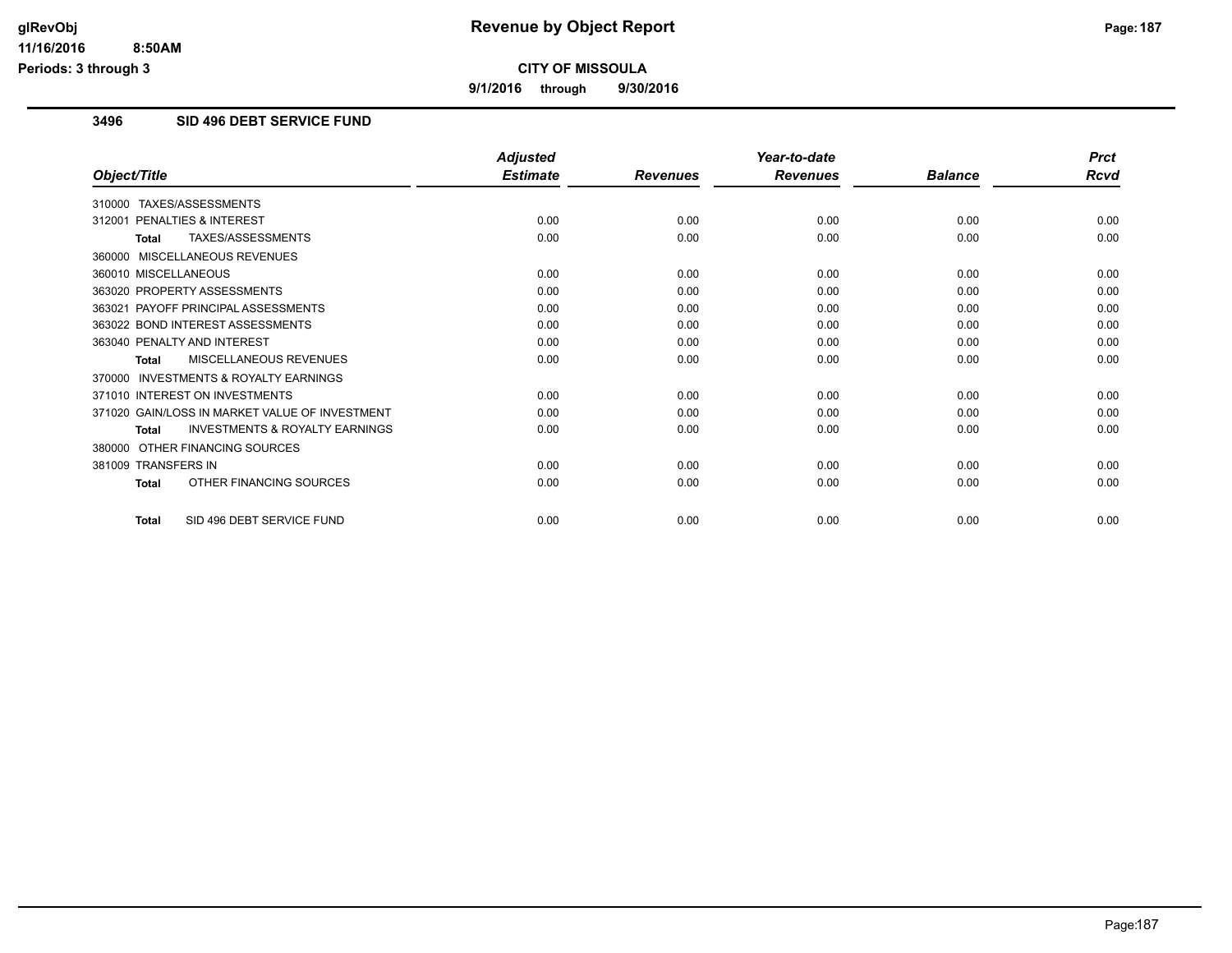**CITY OF MISSOULA**

**9/1/2016 through 9/30/2016**

**3497 SID 497 DEBT SERVICE FUND**

 **8:50AM**

**3497 SID 497 DEBT SERVICE FUND**

|                                                           | <b>Adjusted</b> |                 | Year-to-date    |                | <b>Prct</b> |
|-----------------------------------------------------------|-----------------|-----------------|-----------------|----------------|-------------|
| Object/Title                                              | <b>Estimate</b> | <b>Revenues</b> | <b>Revenues</b> | <b>Balance</b> | Rcvd        |
| TAXES/ASSESSMENTS<br>310000                               |                 |                 |                 |                |             |
| 312001 PENALTIES & INTEREST                               | 0.00            | 0.00            | 0.00            | 0.00           | 0.00        |
| TAXES/ASSESSMENTS<br>Total                                | 0.00            | 0.00            | 0.00            | 0.00           | 0.00        |
| MISCELLANEOUS REVENUES<br>360000                          |                 |                 |                 |                |             |
| 360010 MISCELLANEOUS                                      | 0.00            | 0.00            | 0.00            | 0.00           | 0.00        |
| 363020 PROPERTY ASSESSMENTS                               | 0.00            | 0.00            | 0.00            | 0.00           | 0.00        |
| 363021 PAYOFF PRINCIPAL ASSESSMENTS                       | 0.00            | 0.00            | 0.00            | 0.00           | 0.00        |
| 363022 BOND INTEREST ASSESSMENTS                          | 0.00            | 0.00            | 0.00            | 0.00           | 0.00        |
| 363040 PENALTY AND INTEREST                               | 0.00            | 0.00            | 0.00            | 0.00           | 0.00        |
| <b>MISCELLANEOUS REVENUES</b><br>Total                    | 0.00            | 0.00            | 0.00            | 0.00           | 0.00        |
| INVESTMENTS & ROYALTY EARNINGS<br>370000                  |                 |                 |                 |                |             |
| 371010 INTEREST ON INVESTMENTS                            | 0.00            | 0.00            | 0.00            | 0.00           | 0.00        |
| 371020 GAIN/LOSS IN MARKET VALUE OF INVESTMENTS           | 0.00            | 0.00            | 0.00            | 0.00           | 0.00        |
| <b>INVESTMENTS &amp; ROYALTY EARNINGS</b><br><b>Total</b> | 0.00            | 0.00            | 0.00            | 0.00           | 0.00        |
| SID 497 DEBT SERVICE FUND<br><b>Total</b>                 | 0.00            | 0.00            | 0.00            | 0.00           | 0.00        |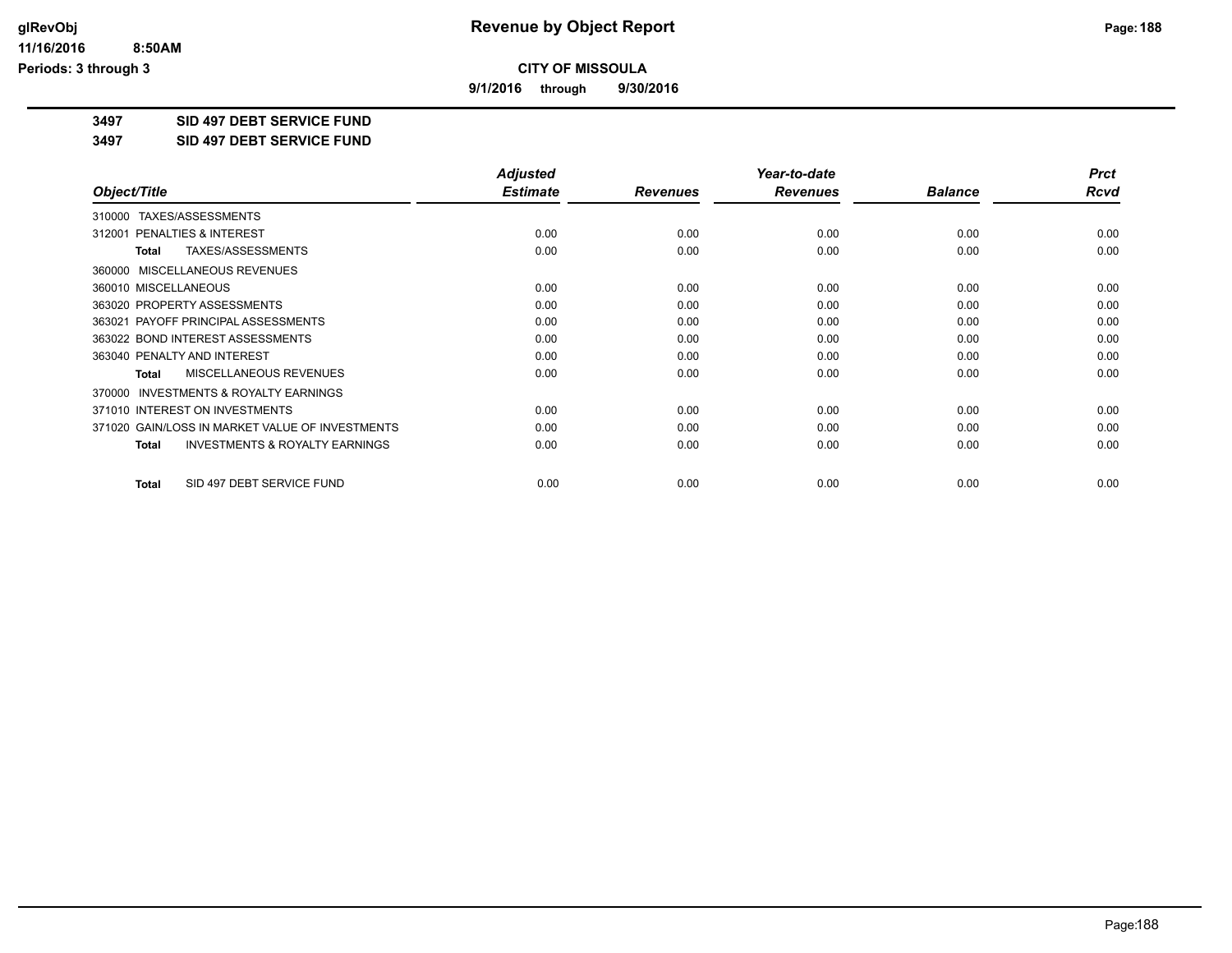**CITY OF MISSOULA**

**9/1/2016 through 9/30/2016**

### **3497 SID 497 DEBT SERVICE FUND**

|                                                    | <b>Adjusted</b> |                 | Year-to-date    |                | <b>Prct</b> |
|----------------------------------------------------|-----------------|-----------------|-----------------|----------------|-------------|
| Object/Title                                       | <b>Estimate</b> | <b>Revenues</b> | <b>Revenues</b> | <b>Balance</b> | Rcvd        |
| 310000 TAXES/ASSESSMENTS                           |                 |                 |                 |                |             |
| 312001 PENALTIES & INTEREST                        | 0.00            | 0.00            | 0.00            | 0.00           | 0.00        |
| TAXES/ASSESSMENTS<br>Total                         | 0.00            | 0.00            | 0.00            | 0.00           | 0.00        |
| 360000 MISCELLANEOUS REVENUES                      |                 |                 |                 |                |             |
| 360010 MISCELLANEOUS                               | 0.00            | 0.00            | 0.00            | 0.00           | 0.00        |
| 363020 PROPERTY ASSESSMENTS                        | 0.00            | 0.00            | 0.00            | 0.00           | 0.00        |
| 363021 PAYOFF PRINCIPAL ASSESSMENTS                | 0.00            | 0.00            | 0.00            | 0.00           | 0.00        |
| 363022 BOND INTEREST ASSESSMENTS                   | 0.00            | 0.00            | 0.00            | 0.00           | 0.00        |
| 363040 PENALTY AND INTEREST                        | 0.00            | 0.00            | 0.00            | 0.00           | 0.00        |
| MISCELLANEOUS REVENUES<br>Total                    | 0.00            | 0.00            | 0.00            | 0.00           | 0.00        |
| 370000 INVESTMENTS & ROYALTY EARNINGS              |                 |                 |                 |                |             |
| 371010 INTEREST ON INVESTMENTS                     | 0.00            | 0.00            | 0.00            | 0.00           | 0.00        |
| 371020 GAIN/LOSS IN MARKET VALUE OF INVESTMENT     | 0.00            | 0.00            | 0.00            | 0.00           | 0.00        |
| <b>INVESTMENTS &amp; ROYALTY EARNINGS</b><br>Total | 0.00            | 0.00            | 0.00            | 0.00           | 0.00        |
| SID 497 DEBT SERVICE FUND<br>Total                 | 0.00            | 0.00            | 0.00            | 0.00           | 0.00        |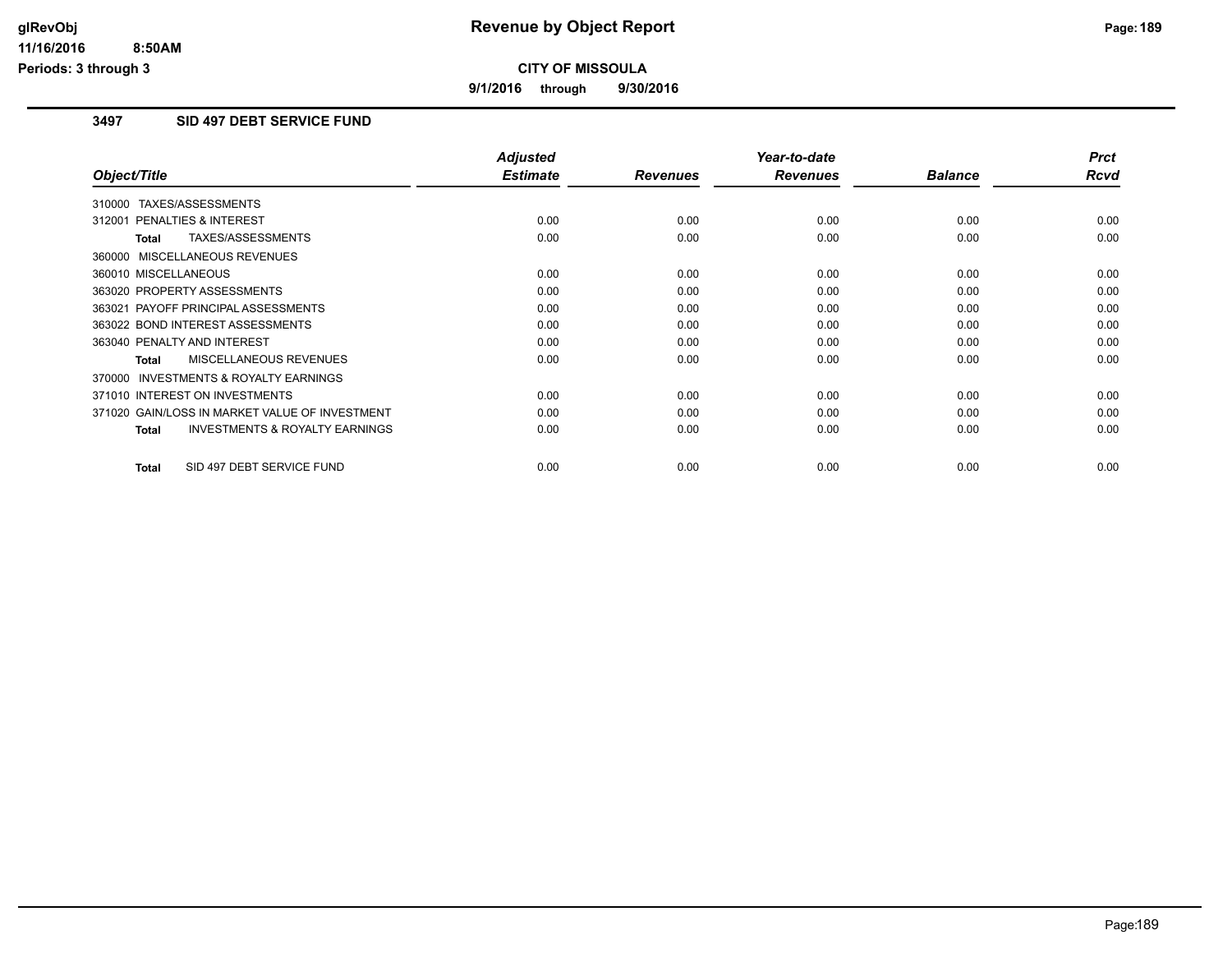**CITY OF MISSOULA**

**9/1/2016 through 9/30/2016**

**3498 SID 498 DEBT SERVICE FUND**

 **8:50AM**

**3498 SID 498 DEBT SERVICE FUND**

|                                                           | <b>Adjusted</b> |                 | Year-to-date    |                | <b>Prct</b> |
|-----------------------------------------------------------|-----------------|-----------------|-----------------|----------------|-------------|
| Object/Title                                              | <b>Estimate</b> | <b>Revenues</b> | <b>Revenues</b> | <b>Balance</b> | <b>Rcvd</b> |
| TAXES/ASSESSMENTS<br>310000                               |                 |                 |                 |                |             |
| 312001 PENALTIES & INTEREST                               | 0.00            | 0.00            | 0.00            | 0.00           | 0.00        |
| <b>TAXES/ASSESSMENTS</b><br><b>Total</b>                  | 0.00            | 0.00            | 0.00            | 0.00           | 0.00        |
| MISCELLANEOUS REVENUES<br>360000                          |                 |                 |                 |                |             |
| 360010 MISCELLANEOUS                                      | 0.00            | 0.00            | 0.00            | 0.00           | 0.00        |
| 363020 PROPERTY ASSESSMENTS                               | 0.00            | 0.00            | 0.00            | 0.00           | 0.00        |
| 363021 PAYOFF PRINCIPAL ASSESSMENTS                       | 0.00            | 0.00            | 0.00            | 0.00           | 0.00        |
| 363022 BOND INTEREST ASSESSMENTS                          | 0.00            | 0.00            | 0.00            | 0.00           | 0.00        |
| 363040 PENALTY AND INTEREST                               | 0.00            | 0.00            | 0.00            | 0.00           | 0.00        |
| <b>MISCELLANEOUS REVENUES</b><br><b>Total</b>             | 0.00            | 0.00            | 0.00            | 0.00           | 0.00        |
| <b>INVESTMENTS &amp; ROYALTY EARNINGS</b><br>370000       |                 |                 |                 |                |             |
| 371010 INTEREST ON INVESTMENTS                            | 0.00            | 0.00            | 0.00            | 0.00           | 0.00        |
| 371020 GAIN/LOSS IN MARKET VALUE OF INVESTMENTS           | 0.00            | 0.00            | 0.00            | 0.00           | 0.00        |
| 371500 INTEREST ON INTERFUND LOAN                         | 0.00            | 0.00            | 0.00            | 0.00           | 0.00        |
| <b>INVESTMENTS &amp; ROYALTY EARNINGS</b><br><b>Total</b> | 0.00            | 0.00            | 0.00            | 0.00           | 0.00        |
| OTHER FINANCING SOURCES<br>380000                         |                 |                 |                 |                |             |
| 381009 TRANSFERS IN                                       | 0.00            | 0.00            | 0.00            | 0.00           | 0.00        |
| OTHER FINANCING SOURCES<br><b>Total</b>                   | 0.00            | 0.00            | 0.00            | 0.00           | 0.00        |
| SID 498 DEBT SERVICE FUND<br>Total                        | 0.00            | 0.00            | 0.00            | 0.00           | 0.00        |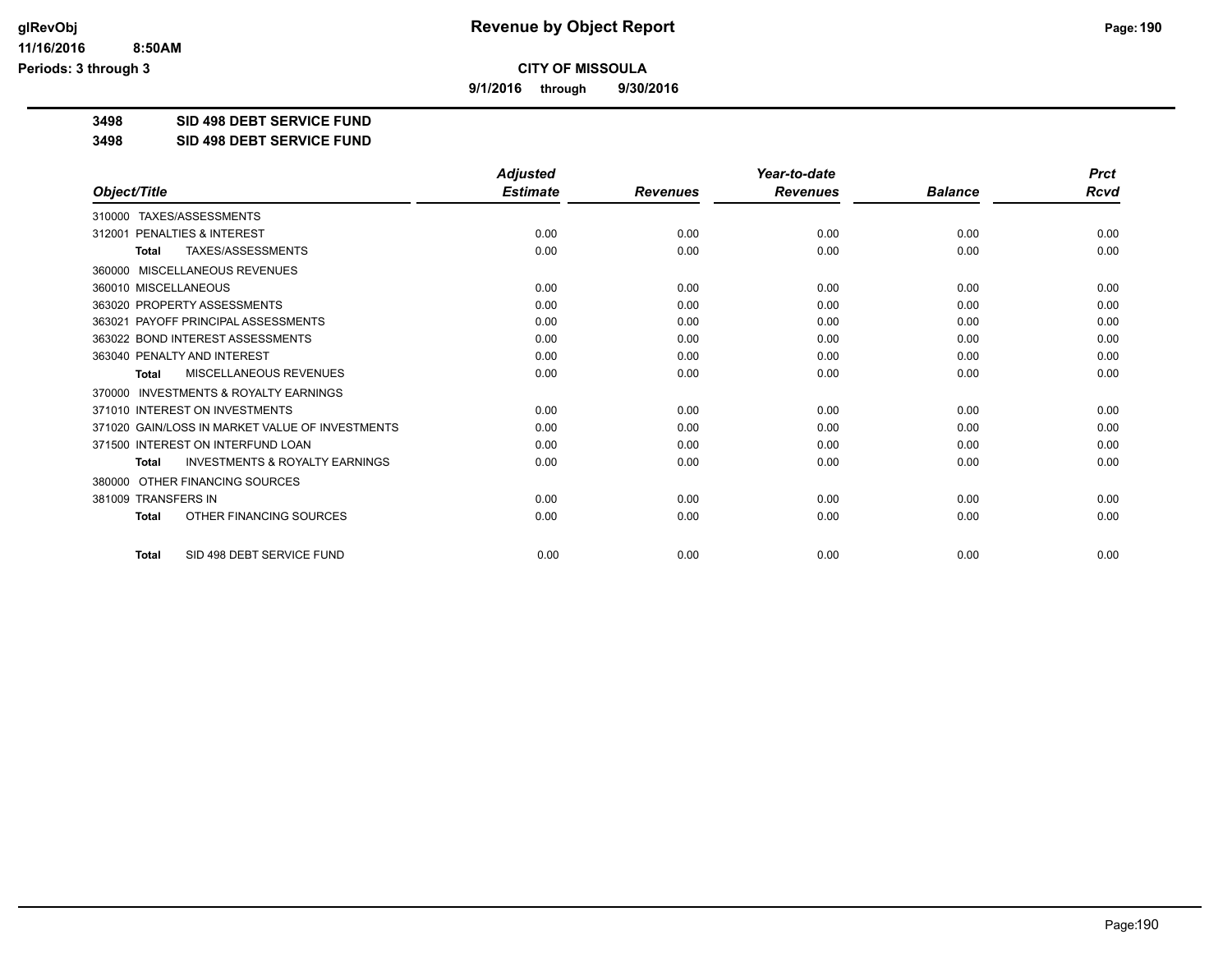**CITY OF MISSOULA**

**9/1/2016 through 9/30/2016**

#### **3498 SID 498 DEBT SERVICE FUND**

|                                                           | <b>Adjusted</b> |                 | Year-to-date    |                | <b>Prct</b> |
|-----------------------------------------------------------|-----------------|-----------------|-----------------|----------------|-------------|
| Object/Title                                              | <b>Estimate</b> | <b>Revenues</b> | <b>Revenues</b> | <b>Balance</b> | <b>Rcvd</b> |
| TAXES/ASSESSMENTS<br>310000                               |                 |                 |                 |                |             |
| <b>PENALTIES &amp; INTEREST</b><br>312001                 | 0.00            | 0.00            | 0.00            | 0.00           | 0.00        |
| TAXES/ASSESSMENTS<br><b>Total</b>                         | 0.00            | 0.00            | 0.00            | 0.00           | 0.00        |
| 360000 MISCELLANEOUS REVENUES                             |                 |                 |                 |                |             |
| 360010 MISCELLANEOUS                                      | 0.00            | 0.00            | 0.00            | 0.00           | 0.00        |
| 363020 PROPERTY ASSESSMENTS                               | 0.00            | 0.00            | 0.00            | 0.00           | 0.00        |
| 363021 PAYOFF PRINCIPAL ASSESSMENTS                       | 0.00            | 0.00            | 0.00            | 0.00           | 0.00        |
| 363022 BOND INTEREST ASSESSMENTS                          | 0.00            | 0.00            | 0.00            | 0.00           | 0.00        |
| 363040 PENALTY AND INTEREST                               | 0.00            | 0.00            | 0.00            | 0.00           | 0.00        |
| MISCELLANEOUS REVENUES<br><b>Total</b>                    | 0.00            | 0.00            | 0.00            | 0.00           | 0.00        |
| <b>INVESTMENTS &amp; ROYALTY EARNINGS</b><br>370000       |                 |                 |                 |                |             |
| 371010 INTEREST ON INVESTMENTS                            | 0.00            | 0.00            | 0.00            | 0.00           | 0.00        |
| 371020 GAIN/LOSS IN MARKET VALUE OF INVESTMENT            | 0.00            | 0.00            | 0.00            | 0.00           | 0.00        |
| 371500 INTEREST ON INTERFUND LOAN                         | 0.00            | 0.00            | 0.00            | 0.00           | 0.00        |
| <b>INVESTMENTS &amp; ROYALTY EARNINGS</b><br><b>Total</b> | 0.00            | 0.00            | 0.00            | 0.00           | 0.00        |
| OTHER FINANCING SOURCES<br>380000                         |                 |                 |                 |                |             |
| 381009 TRANSFERS IN                                       | 0.00            | 0.00            | 0.00            | 0.00           | 0.00        |
| OTHER FINANCING SOURCES<br><b>Total</b>                   | 0.00            | 0.00            | 0.00            | 0.00           | 0.00        |
| SID 498 DEBT SERVICE FUND<br><b>Total</b>                 | 0.00            | 0.00            | 0.00            | 0.00           | 0.00        |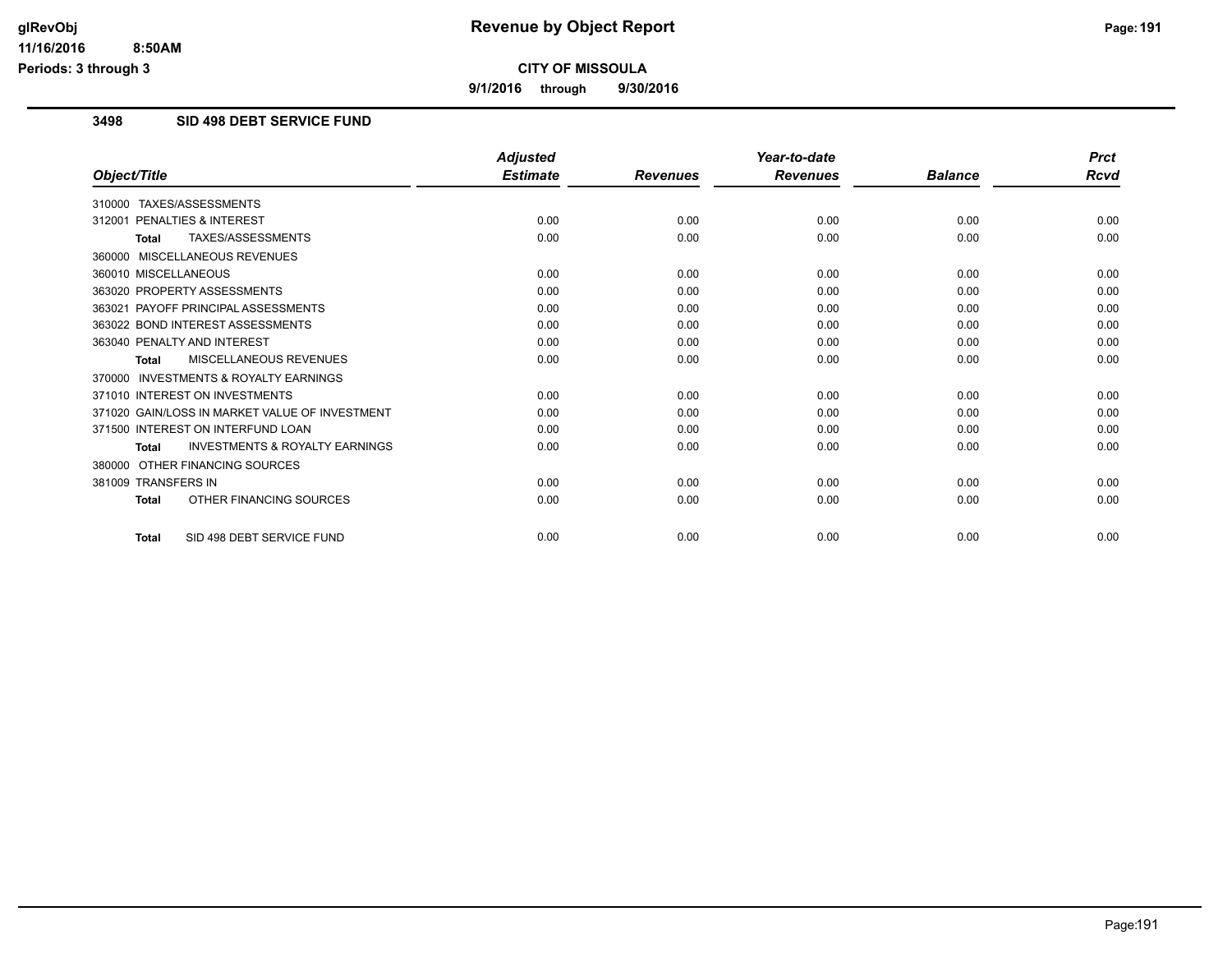**8:50AM Periods: 3 through 3**

**CITY OF MISSOULA**

**9/1/2016 through 9/30/2016**

**3500 SID 500 DEBT SERVICE FUND**

**3500 SID 500 DEBT SERVICE FUND**

|                                                           | <b>Adjusted</b> |                 | Year-to-date    |                | <b>Prct</b> |
|-----------------------------------------------------------|-----------------|-----------------|-----------------|----------------|-------------|
| Object/Title                                              | <b>Estimate</b> | <b>Revenues</b> | <b>Revenues</b> | <b>Balance</b> | Rcvd        |
| 310000 TAXES/ASSESSMENTS                                  |                 |                 |                 |                |             |
| 312001 PENALTIES & INTEREST                               | 0.00            | 0.00            | 0.00            | 0.00           | 0.00        |
| TAXES/ASSESSMENTS<br><b>Total</b>                         | 0.00            | 0.00            | 0.00            | 0.00           | 0.00        |
| MISCELLANEOUS REVENUES<br>360000                          |                 |                 |                 |                |             |
| 360010 MISCELLANEOUS                                      | 0.00            | 0.00            | 0.00            | 0.00           | 0.00        |
| 363020 PROPERTY ASSESSMENTS                               | 0.00            | 0.00            | 0.00            | 0.00           | 0.00        |
| 363021 PAYOFF PRINCIPAL ASSESSMENTS                       | 0.00            | 0.00            | 0.00            | 0.00           | 0.00        |
| 363022 BOND INTEREST ASSESSMENTS                          | 0.00            | 0.00            | 0.00            | 0.00           | 0.00        |
| 363040 PENALTY AND INTEREST                               | 0.00            | 0.00            | 0.00            | 0.00           | 0.00        |
| <b>MISCELLANEOUS REVENUES</b><br>Total                    | 0.00            | 0.00            | 0.00            | 0.00           | 0.00        |
| 370000 INVESTMENTS & ROYALTY EARNINGS                     |                 |                 |                 |                |             |
| 371010 INTEREST ON INVESTMENTS                            | 0.00            | 0.00            | 0.00            | 0.00           | 0.00        |
| 371020 GAIN/LOSS IN MARKET VALUE OF INVESTMENTS           | 0.00            | 0.00            | 0.00            | 0.00           | 0.00        |
| <b>INVESTMENTS &amp; ROYALTY EARNINGS</b><br><b>Total</b> | 0.00            | 0.00            | 0.00            | 0.00           | 0.00        |
| SID 500 DEBT SERVICE FUND<br><b>Total</b>                 | 0.00            | 0.00            | 0.00            | 0.00           | 0.00        |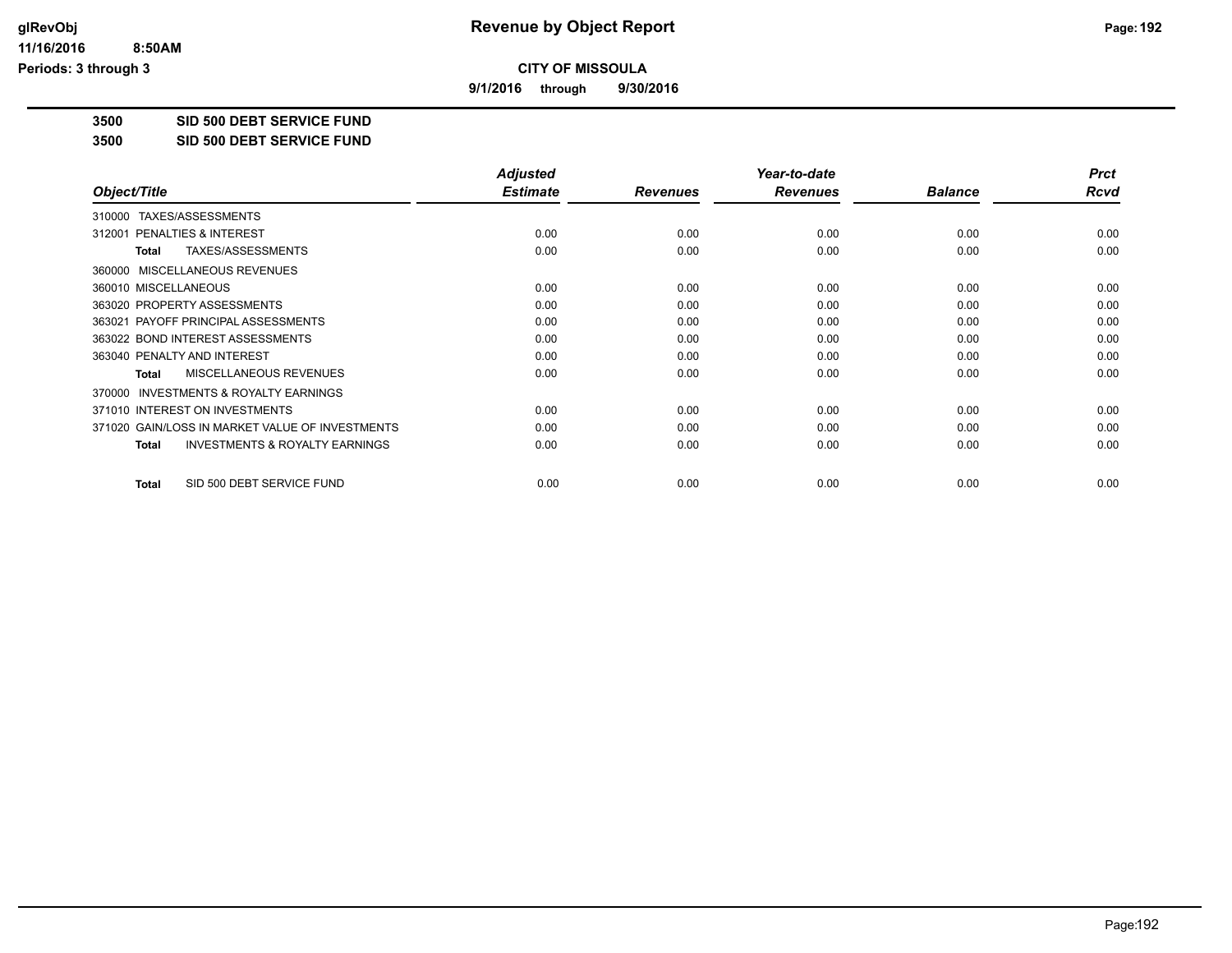**CITY OF MISSOULA**

**9/1/2016 through 9/30/2016**

## **3500 SID 500 DEBT SERVICE FUND**

|                                                     | <b>Adjusted</b> |                 | Year-to-date    |                | <b>Prct</b> |
|-----------------------------------------------------|-----------------|-----------------|-----------------|----------------|-------------|
| Object/Title                                        | <b>Estimate</b> | <b>Revenues</b> | <b>Revenues</b> | <b>Balance</b> | Rcvd        |
| 310000 TAXES/ASSESSMENTS                            |                 |                 |                 |                |             |
| 312001 PENALTIES & INTEREST                         | 0.00            | 0.00            | 0.00            | 0.00           | 0.00        |
| TAXES/ASSESSMENTS<br><b>Total</b>                   | 0.00            | 0.00            | 0.00            | 0.00           | 0.00        |
| 360000 MISCELLANEOUS REVENUES                       |                 |                 |                 |                |             |
| 360010 MISCELLANEOUS                                | 0.00            | 0.00            | 0.00            | 0.00           | 0.00        |
| 363020 PROPERTY ASSESSMENTS                         | 0.00            | 0.00            | 0.00            | 0.00           | 0.00        |
| 363021 PAYOFF PRINCIPAL ASSESSMENTS                 | 0.00            | 0.00            | 0.00            | 0.00           | 0.00        |
| 363022 BOND INTEREST ASSESSMENTS                    | 0.00            | 0.00            | 0.00            | 0.00           | 0.00        |
| 363040 PENALTY AND INTEREST                         | 0.00            | 0.00            | 0.00            | 0.00           | 0.00        |
| <b>MISCELLANEOUS REVENUES</b><br>Total              | 0.00            | 0.00            | 0.00            | 0.00           | 0.00        |
| <b>INVESTMENTS &amp; ROYALTY EARNINGS</b><br>370000 |                 |                 |                 |                |             |
| 371010 INTEREST ON INVESTMENTS                      | 0.00            | 0.00            | 0.00            | 0.00           | 0.00        |
| 371020 GAIN/LOSS IN MARKET VALUE OF INVESTMENT      | 0.00            | 0.00            | 0.00            | 0.00           | 0.00        |
| <b>INVESTMENTS &amp; ROYALTY EARNINGS</b><br>Total  | 0.00            | 0.00            | 0.00            | 0.00           | 0.00        |
| SID 500 DEBT SERVICE FUND<br><b>Total</b>           | 0.00            | 0.00            | 0.00            | 0.00           | 0.00        |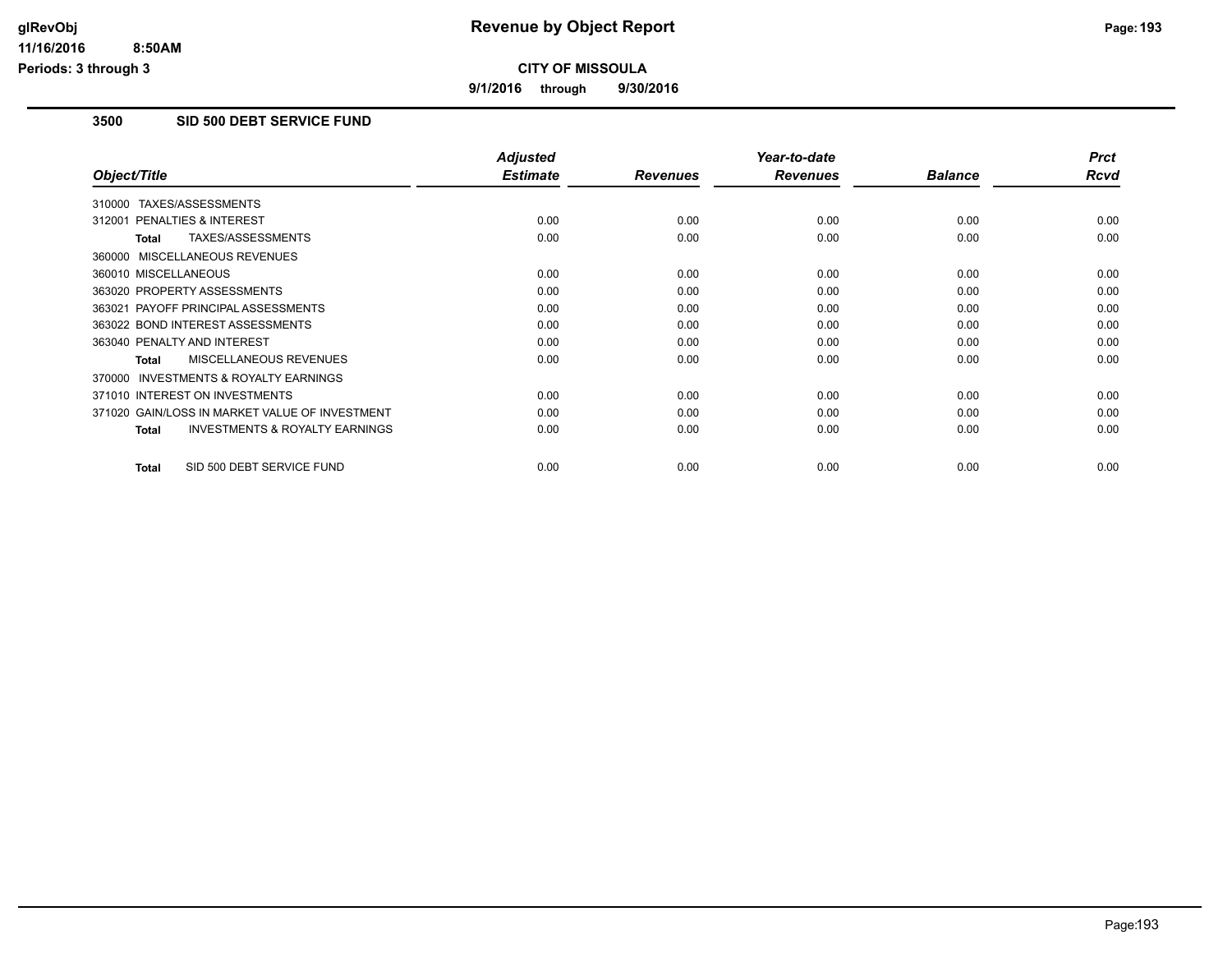**CITY OF MISSOULA**

**9/1/2016 through 9/30/2016**

**3501 SID 501 DEBT SERVICE FUND**

**3501 SID 501 DEBT SERVICE FUND**

|                                                           | <b>Adjusted</b> |                 | Year-to-date    |                | <b>Prct</b> |
|-----------------------------------------------------------|-----------------|-----------------|-----------------|----------------|-------------|
| Object/Title                                              | <b>Estimate</b> | <b>Revenues</b> | <b>Revenues</b> | <b>Balance</b> | Rcvd        |
| 310000 TAXES/ASSESSMENTS                                  |                 |                 |                 |                |             |
| 312001 PENALTIES & INTEREST                               | 0.00            | 0.00            | 0.00            | 0.00           | 0.00        |
| TAXES/ASSESSMENTS<br>Total                                | 0.00            | 0.00            | 0.00            | 0.00           | 0.00        |
| MISCELLANEOUS REVENUES<br>360000                          |                 |                 |                 |                |             |
| 360010 MISCELLANEOUS                                      | 0.00            | 0.00            | 0.00            | 0.00           | 0.00        |
| 363020 PROPERTY ASSESSMENTS                               | 0.00            | 0.00            | 0.00            | 0.00           | 0.00        |
| 363021 PAYOFF PRINCIPAL ASSESSMENTS                       | 0.00            | 0.00            | 0.00            | 0.00           | 0.00        |
| 363022 BOND INTEREST ASSESSMENTS                          | 0.00            | 0.00            | 0.00            | 0.00           | 0.00        |
| 363040 PENALTY AND INTEREST                               | 0.00            | 0.00            | 0.00            | 0.00           | 0.00        |
| <b>MISCELLANEOUS REVENUES</b><br>Total                    | 0.00            | 0.00            | 0.00            | 0.00           | 0.00        |
| INVESTMENTS & ROYALTY EARNINGS<br>370000                  |                 |                 |                 |                |             |
| 371010 INTEREST ON INVESTMENTS                            | 0.00            | 0.00            | 0.00            | 0.00           | 0.00        |
| 371020 GAIN/LOSS IN MARKET VALUE OF INVESTMENTS           | 0.00            | 0.00            | 0.00            | 0.00           | 0.00        |
| <b>INVESTMENTS &amp; ROYALTY EARNINGS</b><br><b>Total</b> | 0.00            | 0.00            | 0.00            | 0.00           | 0.00        |
| SID 501 DEBT SERVICE FUND<br><b>Total</b>                 | 0.00            | 0.00            | 0.00            | 0.00           | 0.00        |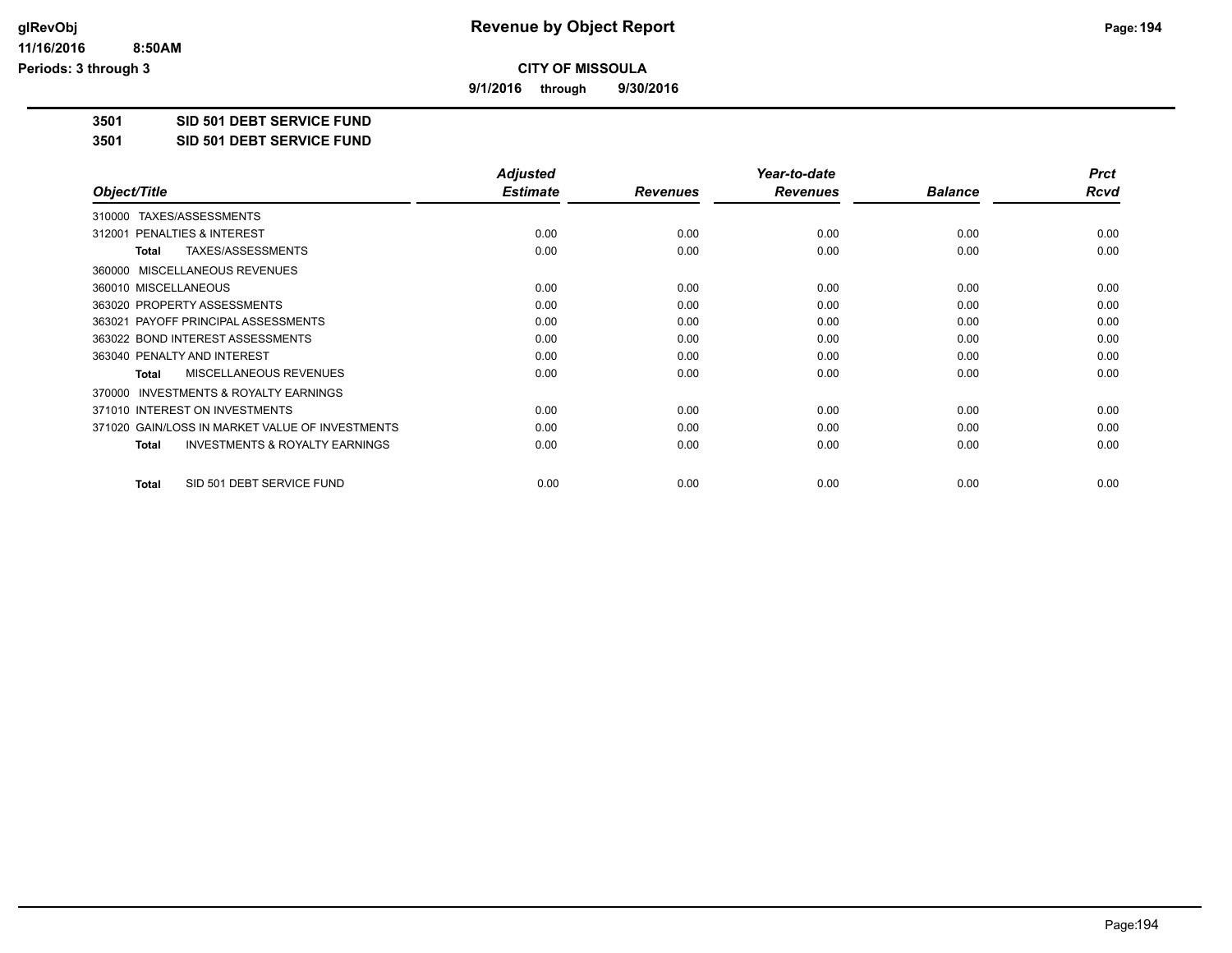**CITY OF MISSOULA**

**9/1/2016 through 9/30/2016**

# **3501 SID 501 DEBT SERVICE FUND**

| Object/Title                                        | <b>Adjusted</b><br><b>Estimate</b> | <b>Revenues</b> | Year-to-date<br><b>Revenues</b> | <b>Balance</b> | <b>Prct</b><br>Rcvd |
|-----------------------------------------------------|------------------------------------|-----------------|---------------------------------|----------------|---------------------|
|                                                     |                                    |                 |                                 |                |                     |
| 310000 TAXES/ASSESSMENTS                            |                                    |                 |                                 |                |                     |
| 312001 PENALTIES & INTEREST                         | 0.00                               | 0.00            | 0.00                            | 0.00           | 0.00                |
| TAXES/ASSESSMENTS<br>Total                          | 0.00                               | 0.00            | 0.00                            | 0.00           | 0.00                |
| 360000 MISCELLANEOUS REVENUES                       |                                    |                 |                                 |                |                     |
| 360010 MISCELLANEOUS                                | 0.00                               | 0.00            | 0.00                            | 0.00           | 0.00                |
| 363020 PROPERTY ASSESSMENTS                         | 0.00                               | 0.00            | 0.00                            | 0.00           | 0.00                |
| 363021 PAYOFF PRINCIPAL ASSESSMENTS                 | 0.00                               | 0.00            | 0.00                            | 0.00           | 0.00                |
| 363022 BOND INTEREST ASSESSMENTS                    | 0.00                               | 0.00            | 0.00                            | 0.00           | 0.00                |
| 363040 PENALTY AND INTEREST                         | 0.00                               | 0.00            | 0.00                            | 0.00           | 0.00                |
| <b>MISCELLANEOUS REVENUES</b><br>Total              | 0.00                               | 0.00            | 0.00                            | 0.00           | 0.00                |
| <b>INVESTMENTS &amp; ROYALTY EARNINGS</b><br>370000 |                                    |                 |                                 |                |                     |
| 371010 INTEREST ON INVESTMENTS                      | 0.00                               | 0.00            | 0.00                            | 0.00           | 0.00                |
| 371020 GAIN/LOSS IN MARKET VALUE OF INVESTMENT      | 0.00                               | 0.00            | 0.00                            | 0.00           | 0.00                |
| <b>INVESTMENTS &amp; ROYALTY EARNINGS</b><br>Total  | 0.00                               | 0.00            | 0.00                            | 0.00           | 0.00                |
| SID 501 DEBT SERVICE FUND<br><b>Total</b>           | 0.00                               | 0.00            | 0.00                            | 0.00           | 0.00                |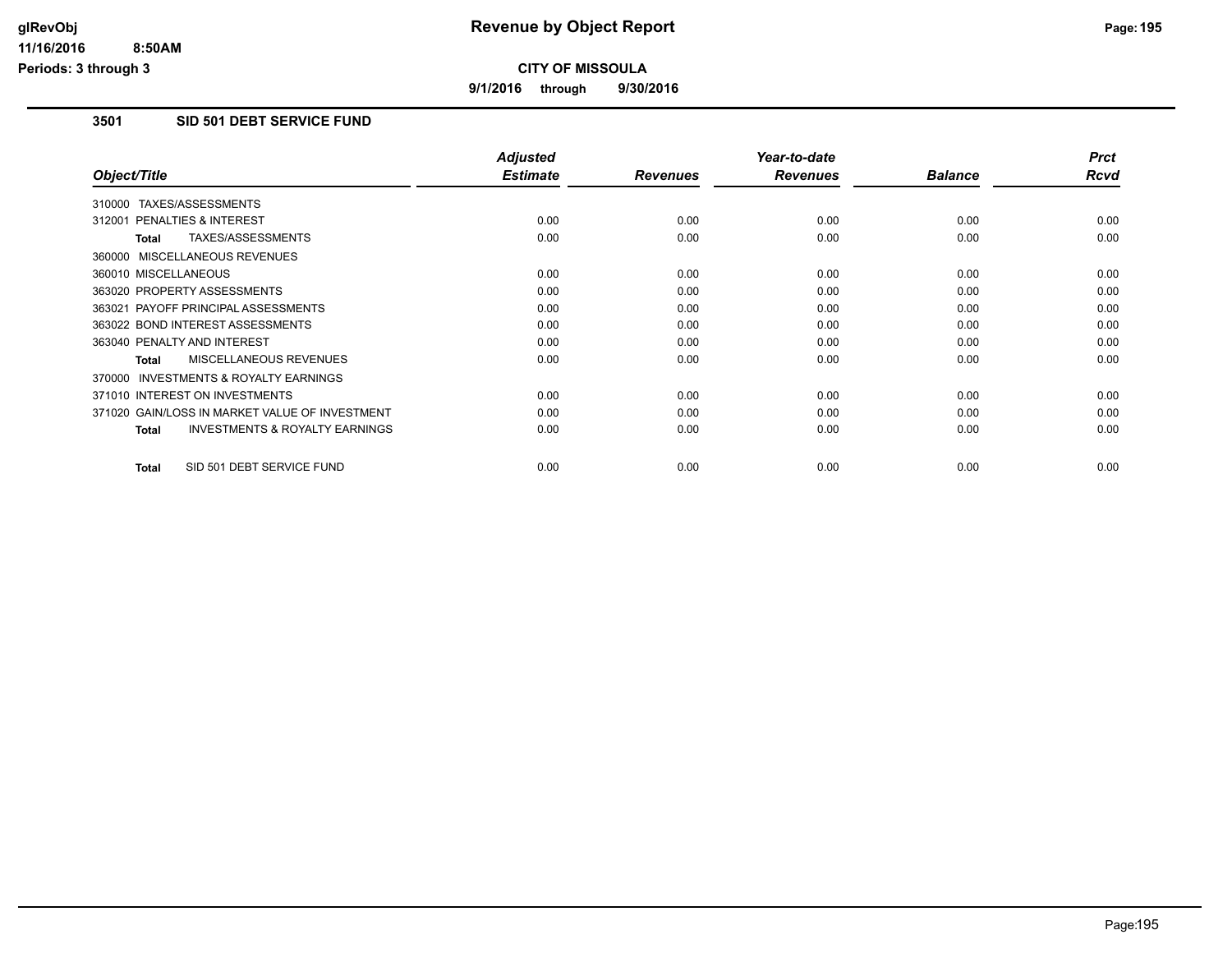**CITY OF MISSOULA**

**9/1/2016 through 9/30/2016**

**3502 SID 502 DEBT SERVICE FUND**

**3502 SID 502 DEBT SERVICE FUND**

|                                                           | <b>Adjusted</b> |                 | Year-to-date    |                | <b>Prct</b> |
|-----------------------------------------------------------|-----------------|-----------------|-----------------|----------------|-------------|
| Object/Title                                              | <b>Estimate</b> | <b>Revenues</b> | <b>Revenues</b> | <b>Balance</b> | Rcvd        |
| 310000 TAXES/ASSESSMENTS                                  |                 |                 |                 |                |             |
| PENALTIES & INTEREST<br>312001                            | 0.00            | 0.00            | 0.00            | 0.00           | 0.00        |
| TAXES/ASSESSMENTS<br><b>Total</b>                         | 0.00            | 0.00            | 0.00            | 0.00           | 0.00        |
| 360000 MISCELLANEOUS REVENUES                             |                 |                 |                 |                |             |
| 360010 MISCELLANEOUS                                      | 0.00            | 0.00            | 0.00            | 0.00           | 0.00        |
| 363020 PROPERTY ASSESSMENTS                               | 0.00            | 0.00            | 0.00            | 0.00           | 0.00        |
| 363021 PAYOFF PRINCIPAL ASSESSMENTS                       | 0.00            | 0.00            | 0.00            | 0.00           | 0.00        |
| 363022 BOND INTEREST ASSESSMENTS                          | 0.00            | 0.00            | 0.00            | 0.00           | 0.00        |
| 363040 PENALTY AND INTEREST                               | 0.00            | 0.00            | 0.00            | 0.00           | 0.00        |
| <b>MISCELLANEOUS REVENUES</b><br><b>Total</b>             | 0.00            | 0.00            | 0.00            | 0.00           | 0.00        |
| <b>INVESTMENTS &amp; ROYALTY EARNINGS</b><br>370000       |                 |                 |                 |                |             |
| 371010 INTEREST ON INVESTMENTS                            | 0.00            | 0.00            | 0.00            | 0.00           | 0.00        |
| 371020 GAIN/LOSS IN MARKET VALUE OF INVESTMENTS           | 0.00            | 0.00            | 0.00            | 0.00           | 0.00        |
| <b>INVESTMENTS &amp; ROYALTY EARNINGS</b><br><b>Total</b> | 0.00            | 0.00            | 0.00            | 0.00           | 0.00        |
| SID 502 DEBT SERVICE FUND<br><b>Total</b>                 | 0.00            | 0.00            | 0.00            | 0.00           | 0.00        |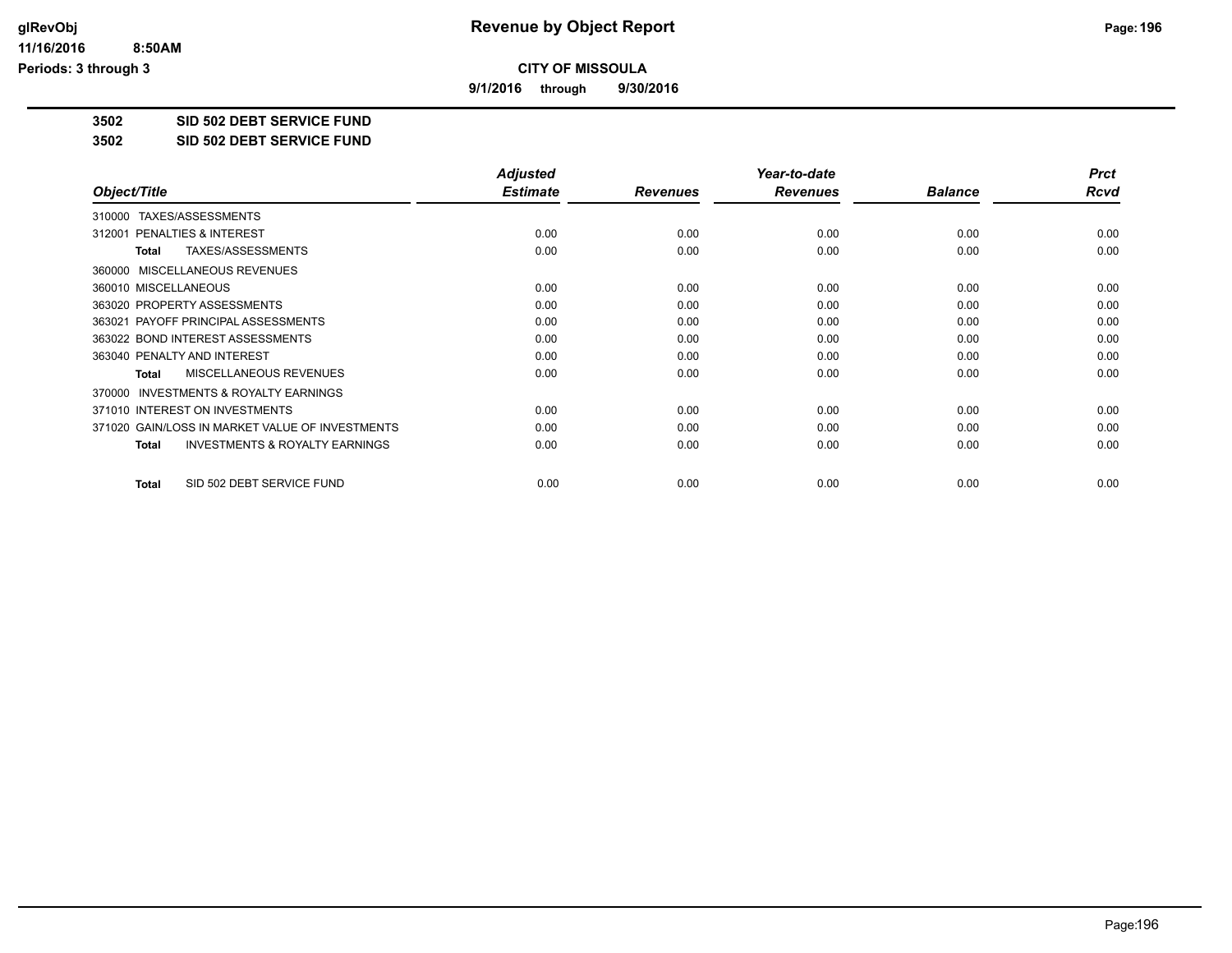**CITY OF MISSOULA**

**9/1/2016 through 9/30/2016**

# **3502 SID 502 DEBT SERVICE FUND**

|                                                           | <b>Adjusted</b> |                 | Year-to-date    |                | <b>Prct</b> |
|-----------------------------------------------------------|-----------------|-----------------|-----------------|----------------|-------------|
| Object/Title                                              | <b>Estimate</b> | <b>Revenues</b> | <b>Revenues</b> | <b>Balance</b> | Rcvd        |
| 310000 TAXES/ASSESSMENTS                                  |                 |                 |                 |                |             |
| 312001 PENALTIES & INTEREST                               | 0.00            | 0.00            | 0.00            | 0.00           | 0.00        |
| TAXES/ASSESSMENTS<br><b>Total</b>                         | 0.00            | 0.00            | 0.00            | 0.00           | 0.00        |
| 360000 MISCELLANEOUS REVENUES                             |                 |                 |                 |                |             |
| 360010 MISCELLANEOUS                                      | 0.00            | 0.00            | 0.00            | 0.00           | 0.00        |
| 363020 PROPERTY ASSESSMENTS                               | 0.00            | 0.00            | 0.00            | 0.00           | 0.00        |
| 363021 PAYOFF PRINCIPAL ASSESSMENTS                       | 0.00            | 0.00            | 0.00            | 0.00           | 0.00        |
| 363022 BOND INTEREST ASSESSMENTS                          | 0.00            | 0.00            | 0.00            | 0.00           | 0.00        |
| 363040 PENALTY AND INTEREST                               | 0.00            | 0.00            | 0.00            | 0.00           | 0.00        |
| <b>MISCELLANEOUS REVENUES</b><br><b>Total</b>             | 0.00            | 0.00            | 0.00            | 0.00           | 0.00        |
| <b>INVESTMENTS &amp; ROYALTY EARNINGS</b><br>370000       |                 |                 |                 |                |             |
| 371010 INTEREST ON INVESTMENTS                            | 0.00            | 0.00            | 0.00            | 0.00           | 0.00        |
| 371020 GAIN/LOSS IN MARKET VALUE OF INVESTMENT            | 0.00            | 0.00            | 0.00            | 0.00           | 0.00        |
| <b>INVESTMENTS &amp; ROYALTY EARNINGS</b><br><b>Total</b> | 0.00            | 0.00            | 0.00            | 0.00           | 0.00        |
| SID 502 DEBT SERVICE FUND<br><b>Total</b>                 | 0.00            | 0.00            | 0.00            | 0.00           | 0.00        |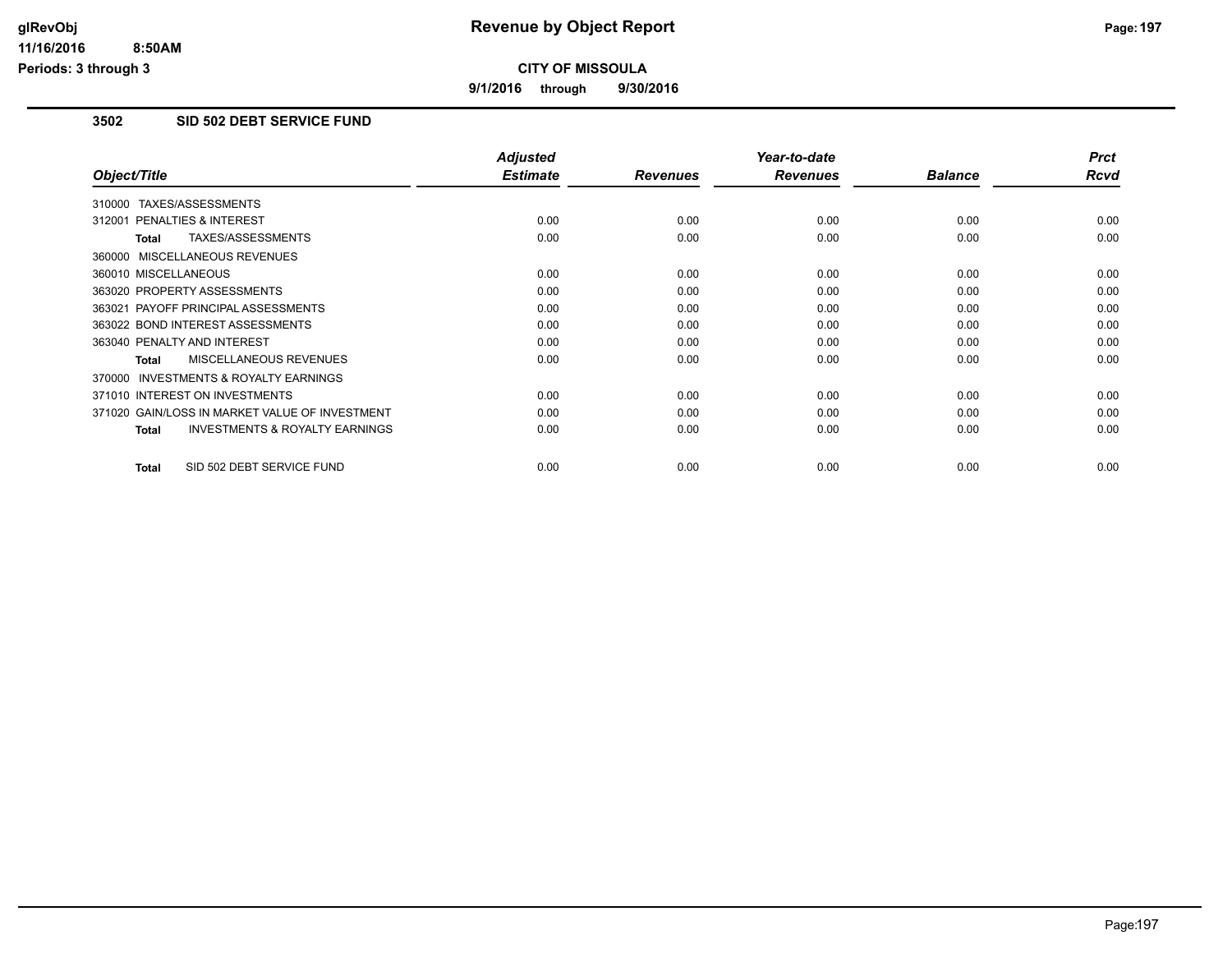**CITY OF MISSOULA**

**9/1/2016 through 9/30/2016**

**3503 SID 503 DEBT SERVICE FUND**

**3503 SID 503 DEBT SERVICE FUND**

|                                                           | <b>Adjusted</b> |                 | Year-to-date    |                | <b>Prct</b> |
|-----------------------------------------------------------|-----------------|-----------------|-----------------|----------------|-------------|
| Object/Title                                              | <b>Estimate</b> | <b>Revenues</b> | <b>Revenues</b> | <b>Balance</b> | Rcvd        |
| 310000 TAXES/ASSESSMENTS                                  |                 |                 |                 |                |             |
| 312001 PENALTIES & INTEREST                               | 0.00            | 0.00            | 0.00            | 0.00           | 0.00        |
| TAXES/ASSESSMENTS<br>Total                                | 0.00            | 0.00            | 0.00            | 0.00           | 0.00        |
| MISCELLANEOUS REVENUES<br>360000                          |                 |                 |                 |                |             |
| 360010 MISCELLANEOUS                                      | 0.00            | 0.00            | 0.00            | 0.00           | 0.00        |
| 363020 PROPERTY ASSESSMENTS                               | 0.00            | 0.00            | 0.00            | 0.00           | 0.00        |
| 363021 PAYOFF PRINCIPAL ASSESSMENTS                       | 0.00            | 0.00            | 0.00            | 0.00           | 0.00        |
| 363022 BOND INTEREST ASSESSMENTS                          | 0.00            | 0.00            | 0.00            | 0.00           | 0.00        |
| 363040 PENALTY AND INTEREST                               | 0.00            | 0.00            | 0.00            | 0.00           | 0.00        |
| <b>MISCELLANEOUS REVENUES</b><br>Total                    | 0.00            | 0.00            | 0.00            | 0.00           | 0.00        |
| INVESTMENTS & ROYALTY EARNINGS<br>370000                  |                 |                 |                 |                |             |
| 371010 INTEREST ON INVESTMENTS                            | 0.00            | 0.00            | 0.00            | 0.00           | 0.00        |
| 371020 GAIN/LOSS IN MARKET VALUE OF INVESTMENTS           | 0.00            | 0.00            | 0.00            | 0.00           | 0.00        |
| <b>INVESTMENTS &amp; ROYALTY EARNINGS</b><br><b>Total</b> | 0.00            | 0.00            | 0.00            | 0.00           | 0.00        |
| SID 503 DEBT SERVICE FUND<br><b>Total</b>                 | 0.00            | 0.00            | 0.00            | 0.00           | 0.00        |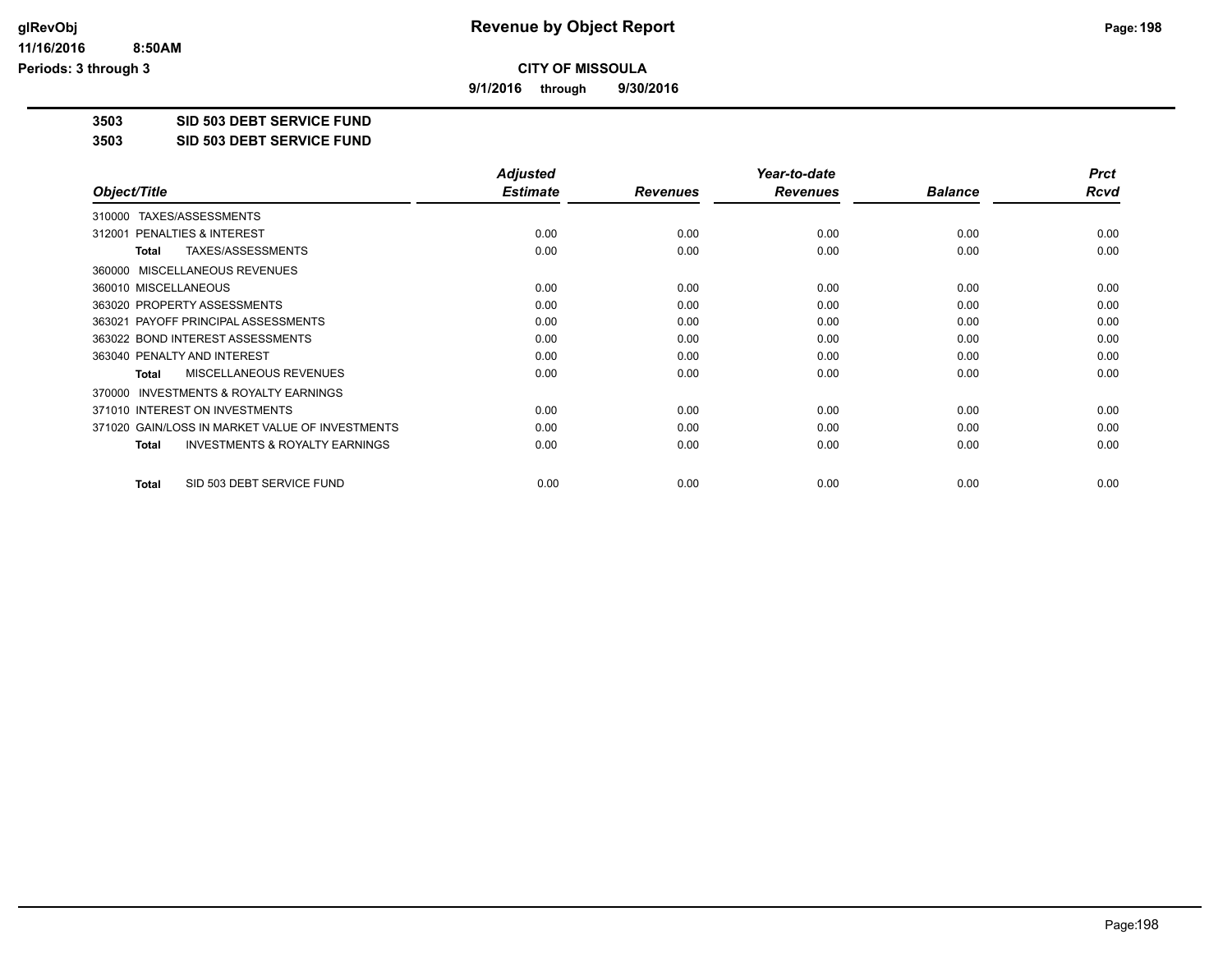**CITY OF MISSOULA**

**9/1/2016 through 9/30/2016**

## **3503 SID 503 DEBT SERVICE FUND**

| Object/Title                                       | <b>Adjusted</b><br><b>Estimate</b> | <b>Revenues</b> | Year-to-date<br><b>Revenues</b> | <b>Balance</b> | <b>Prct</b><br><b>Rcvd</b> |
|----------------------------------------------------|------------------------------------|-----------------|---------------------------------|----------------|----------------------------|
|                                                    |                                    |                 |                                 |                |                            |
| 310000 TAXES/ASSESSMENTS                           |                                    |                 |                                 |                |                            |
| 312001 PENALTIES & INTEREST                        | 0.00                               | 0.00            | 0.00                            | 0.00           | 0.00                       |
| TAXES/ASSESSMENTS<br>Total                         | 0.00                               | 0.00            | 0.00                            | 0.00           | 0.00                       |
| 360000 MISCELLANEOUS REVENUES                      |                                    |                 |                                 |                |                            |
| 360010 MISCELLANEOUS                               | 0.00                               | 0.00            | 0.00                            | 0.00           | 0.00                       |
| 363020 PROPERTY ASSESSMENTS                        | 0.00                               | 0.00            | 0.00                            | 0.00           | 0.00                       |
| 363021 PAYOFF PRINCIPAL ASSESSMENTS                | 0.00                               | 0.00            | 0.00                            | 0.00           | 0.00                       |
| 363022 BOND INTEREST ASSESSMENTS                   | 0.00                               | 0.00            | 0.00                            | 0.00           | 0.00                       |
| 363040 PENALTY AND INTEREST                        | 0.00                               | 0.00            | 0.00                            | 0.00           | 0.00                       |
| MISCELLANEOUS REVENUES<br>Total                    | 0.00                               | 0.00            | 0.00                            | 0.00           | 0.00                       |
| INVESTMENTS & ROYALTY EARNINGS<br>370000           |                                    |                 |                                 |                |                            |
| 371010 INTEREST ON INVESTMENTS                     | 0.00                               | 0.00            | 0.00                            | 0.00           | 0.00                       |
| 371020 GAIN/LOSS IN MARKET VALUE OF INVESTMENT     | 0.00                               | 0.00            | 0.00                            | 0.00           | 0.00                       |
| <b>INVESTMENTS &amp; ROYALTY EARNINGS</b><br>Total | 0.00                               | 0.00            | 0.00                            | 0.00           | 0.00                       |
|                                                    |                                    |                 |                                 |                |                            |
| SID 503 DEBT SERVICE FUND<br><b>Total</b>          | 0.00                               | 0.00            | 0.00                            | 0.00           | 0.00                       |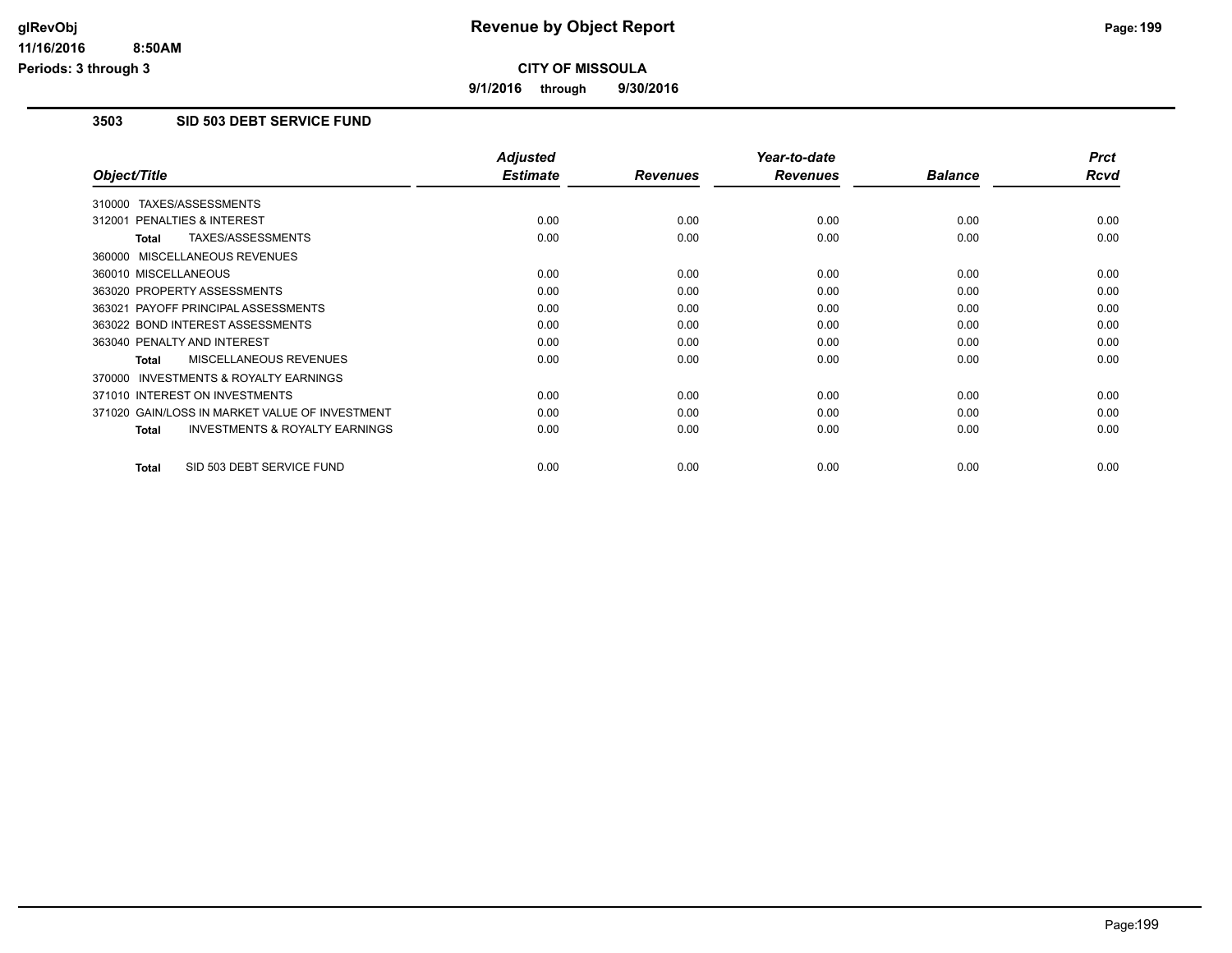**CITY OF MISSOULA**

**9/1/2016 through 9/30/2016**

**3504 SID 504 DEBT SERVICE FUND**

**3504 SID 504 DEBT SERVICE FUND**

|                                                           | <b>Adjusted</b> |                 | Year-to-date    |                | <b>Prct</b> |
|-----------------------------------------------------------|-----------------|-----------------|-----------------|----------------|-------------|
| Object/Title                                              | <b>Estimate</b> | <b>Revenues</b> | <b>Revenues</b> | <b>Balance</b> | Rcvd        |
| TAXES/ASSESSMENTS<br>310000                               |                 |                 |                 |                |             |
| PENALTIES & INTEREST<br>312001                            | 0.00            | 0.00            | 0.00            | 0.00           | 0.00        |
| TAXES/ASSESSMENTS<br>Total                                | 0.00            | 0.00            | 0.00            | 0.00           | 0.00        |
| MISCELLANEOUS REVENUES<br>360000                          |                 |                 |                 |                |             |
| 360010 MISCELLANEOUS                                      | 0.00            | 0.00            | 0.00            | 0.00           | 0.00        |
| 363020 PROPERTY ASSESSMENTS                               | 0.00            | 0.00            | 0.00            | 0.00           | 0.00        |
| 363021 PAYOFF PRINCIPAL ASSESSMENTS                       | 0.00            | 0.00            | 0.00            | 0.00           | 0.00        |
| 363022 BOND INTEREST ASSESSMENTS                          | 0.00            | 0.00            | 0.00            | 0.00           | 0.00        |
| 363040 PENALTY AND INTEREST                               | 0.00            | 0.00            | 0.00            | 0.00           | 0.00        |
| MISCELLANEOUS REVENUES<br><b>Total</b>                    | 0.00            | 0.00            | 0.00            | 0.00           | 0.00        |
| <b>INVESTMENTS &amp; ROYALTY EARNINGS</b><br>370000       |                 |                 |                 |                |             |
| 371010 INTEREST ON INVESTMENTS                            | 0.00            | 0.00            | 0.00            | 0.00           | 0.00        |
| 371020 GAIN/LOSS IN MARKET VALUE OF INVESTMENTS           | 0.00            | 0.00            | 0.00            | 0.00           | 0.00        |
| <b>INVESTMENTS &amp; ROYALTY EARNINGS</b><br><b>Total</b> | 0.00            | 0.00            | 0.00            | 0.00           | 0.00        |
| OTHER FINANCING SOURCES<br>380000                         |                 |                 |                 |                |             |
| 381009 TRANSFERS IN                                       | 0.00            | 0.00            | 0.00            | 0.00           | 0.00        |
| OTHER FINANCING SOURCES<br><b>Total</b>                   | 0.00            | 0.00            | 0.00            | 0.00           | 0.00        |
| SID 504 DEBT SERVICE FUND<br><b>Total</b>                 | 0.00            | 0.00            | 0.00            | 0.00           | 0.00        |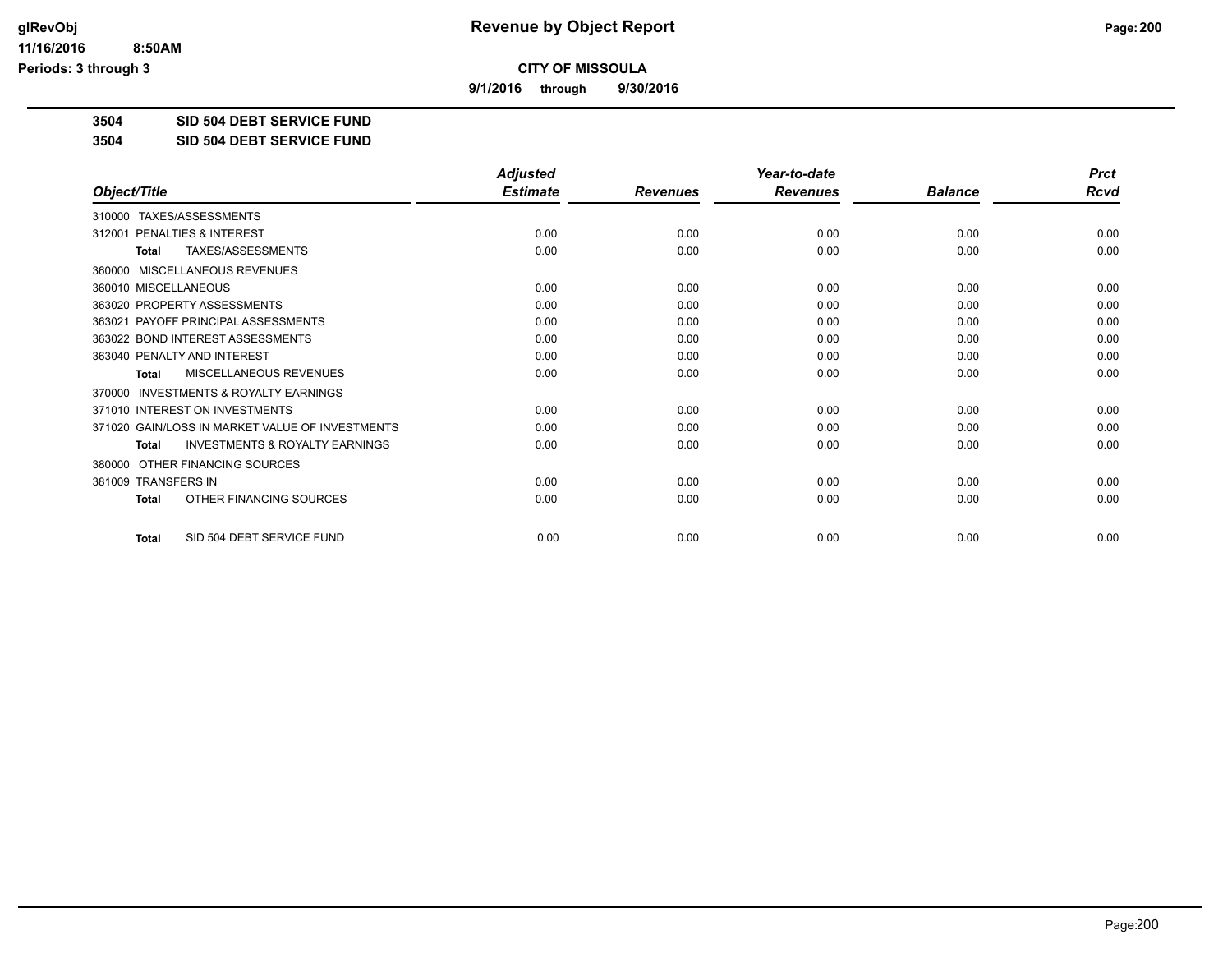**CITY OF MISSOULA**

**9/1/2016 through 9/30/2016**

## **3504 SID 504 DEBT SERVICE FUND**

|                                                    | <b>Adjusted</b> |                 | Year-to-date    |                | <b>Prct</b> |
|----------------------------------------------------|-----------------|-----------------|-----------------|----------------|-------------|
| Object/Title                                       | <b>Estimate</b> | <b>Revenues</b> | <b>Revenues</b> | <b>Balance</b> | <b>Rcvd</b> |
| 310000 TAXES/ASSESSMENTS                           |                 |                 |                 |                |             |
| PENALTIES & INTEREST<br>312001                     | 0.00            | 0.00            | 0.00            | 0.00           | 0.00        |
| TAXES/ASSESSMENTS<br>Total                         | 0.00            | 0.00            | 0.00            | 0.00           | 0.00        |
| 360000 MISCELLANEOUS REVENUES                      |                 |                 |                 |                |             |
| 360010 MISCELLANEOUS                               | 0.00            | 0.00            | 0.00            | 0.00           | 0.00        |
| 363020 PROPERTY ASSESSMENTS                        | 0.00            | 0.00            | 0.00            | 0.00           | 0.00        |
| 363021 PAYOFF PRINCIPAL ASSESSMENTS                | 0.00            | 0.00            | 0.00            | 0.00           | 0.00        |
| 363022 BOND INTEREST ASSESSMENTS                   | 0.00            | 0.00            | 0.00            | 0.00           | 0.00        |
| 363040 PENALTY AND INTEREST                        | 0.00            | 0.00            | 0.00            | 0.00           | 0.00        |
| MISCELLANEOUS REVENUES<br><b>Total</b>             | 0.00            | 0.00            | 0.00            | 0.00           | 0.00        |
| 370000 INVESTMENTS & ROYALTY EARNINGS              |                 |                 |                 |                |             |
| 371010 INTEREST ON INVESTMENTS                     | 0.00            | 0.00            | 0.00            | 0.00           | 0.00        |
| 371020 GAIN/LOSS IN MARKET VALUE OF INVESTMENT     | 0.00            | 0.00            | 0.00            | 0.00           | 0.00        |
| <b>INVESTMENTS &amp; ROYALTY EARNINGS</b><br>Total | 0.00            | 0.00            | 0.00            | 0.00           | 0.00        |
| 380000 OTHER FINANCING SOURCES                     |                 |                 |                 |                |             |
| 381009 TRANSFERS IN                                | 0.00            | 0.00            | 0.00            | 0.00           | 0.00        |
| OTHER FINANCING SOURCES<br>Total                   | 0.00            | 0.00            | 0.00            | 0.00           | 0.00        |
| SID 504 DEBT SERVICE FUND<br><b>Total</b>          | 0.00            | 0.00            | 0.00            | 0.00           | 0.00        |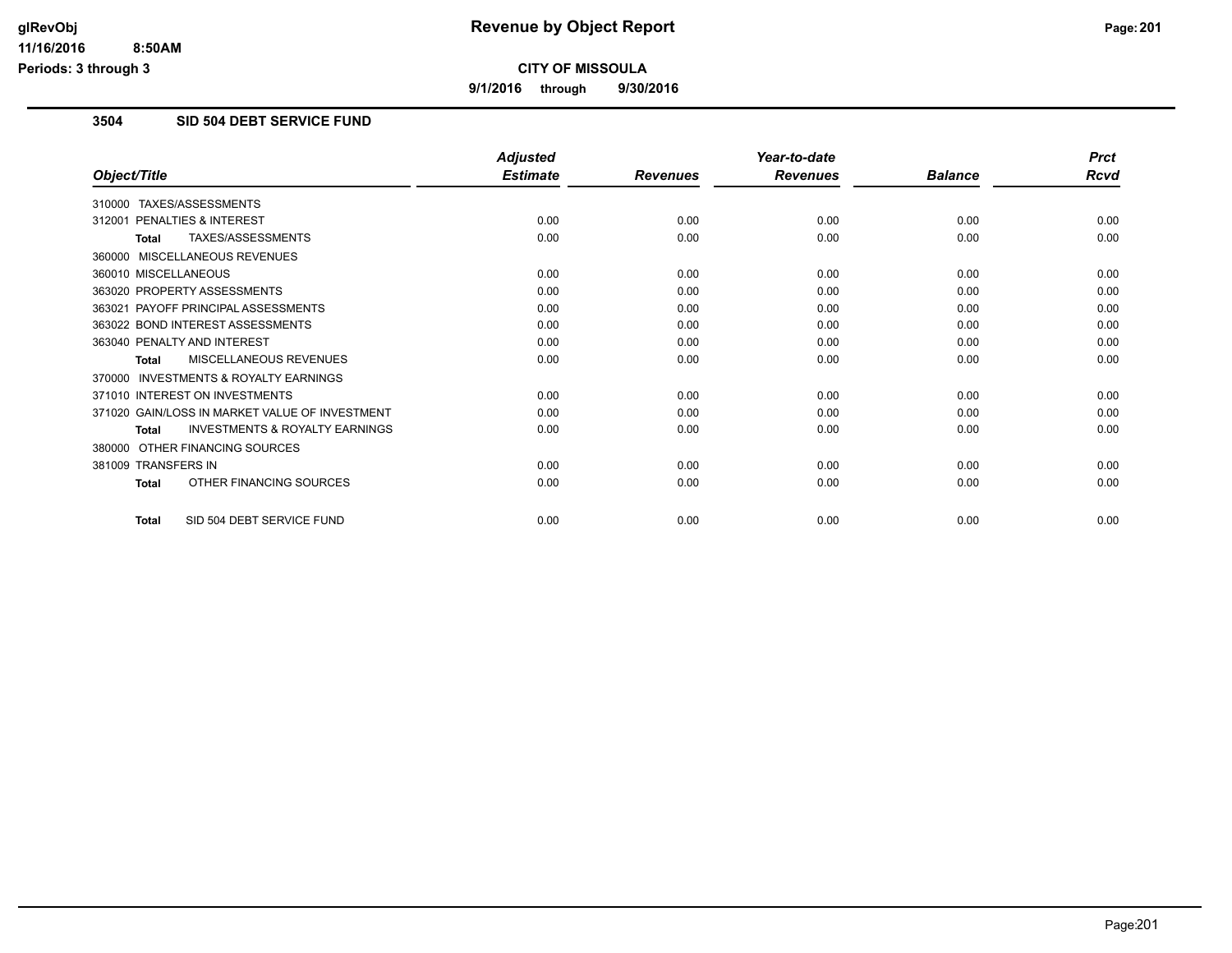**CITY OF MISSOULA**

**9/1/2016 through 9/30/2016**

**3505 SID 505 DEBT SERVICE FUND**

**3505 SID 505 DEBT SERVICE FUND**

|                                                           | <b>Adjusted</b> |                 | Year-to-date    |                | <b>Prct</b> |
|-----------------------------------------------------------|-----------------|-----------------|-----------------|----------------|-------------|
| Object/Title                                              | <b>Estimate</b> | <b>Revenues</b> | <b>Revenues</b> | <b>Balance</b> | Rcvd        |
| 310000 TAXES/ASSESSMENTS                                  |                 |                 |                 |                |             |
| 312001 PENALTIES & INTEREST                               | 0.00            | 0.00            | 0.00            | 0.00           | 0.00        |
| TAXES/ASSESSMENTS<br><b>Total</b>                         | 0.00            | 0.00            | 0.00            | 0.00           | 0.00        |
| MISCELLANEOUS REVENUES<br>360000                          |                 |                 |                 |                |             |
| 360010 MISCELLANEOUS                                      | 0.00            | 0.00            | 0.00            | 0.00           | 0.00        |
| 363020 PROPERTY ASSESSMENTS                               | 0.00            | 0.00            | 0.00            | 0.00           | 0.00        |
| 363021 PAYOFF PRINCIPAL ASSESSMENTS                       | 0.00            | 0.00            | 0.00            | 0.00           | 0.00        |
| 363022 BOND INTEREST ASSESSMENTS                          | 0.00            | 0.00            | 0.00            | 0.00           | 0.00        |
| 363040 PENALTY AND INTEREST                               | 0.00            | 0.00            | 0.00            | 0.00           | 0.00        |
| <b>MISCELLANEOUS REVENUES</b><br>Total                    | 0.00            | 0.00            | 0.00            | 0.00           | 0.00        |
| 370000 INVESTMENTS & ROYALTY EARNINGS                     |                 |                 |                 |                |             |
| 371010 INTEREST ON INVESTMENTS                            | 0.00            | 0.00            | 0.00            | 0.00           | 0.00        |
| 371020 GAIN/LOSS IN MARKET VALUE OF INVESTMENTS           | 0.00            | 0.00            | 0.00            | 0.00           | 0.00        |
| <b>INVESTMENTS &amp; ROYALTY EARNINGS</b><br><b>Total</b> | 0.00            | 0.00            | 0.00            | 0.00           | 0.00        |
| SID 505 DEBT SERVICE FUND<br><b>Total</b>                 | 0.00            | 0.00            | 0.00            | 0.00           | 0.00        |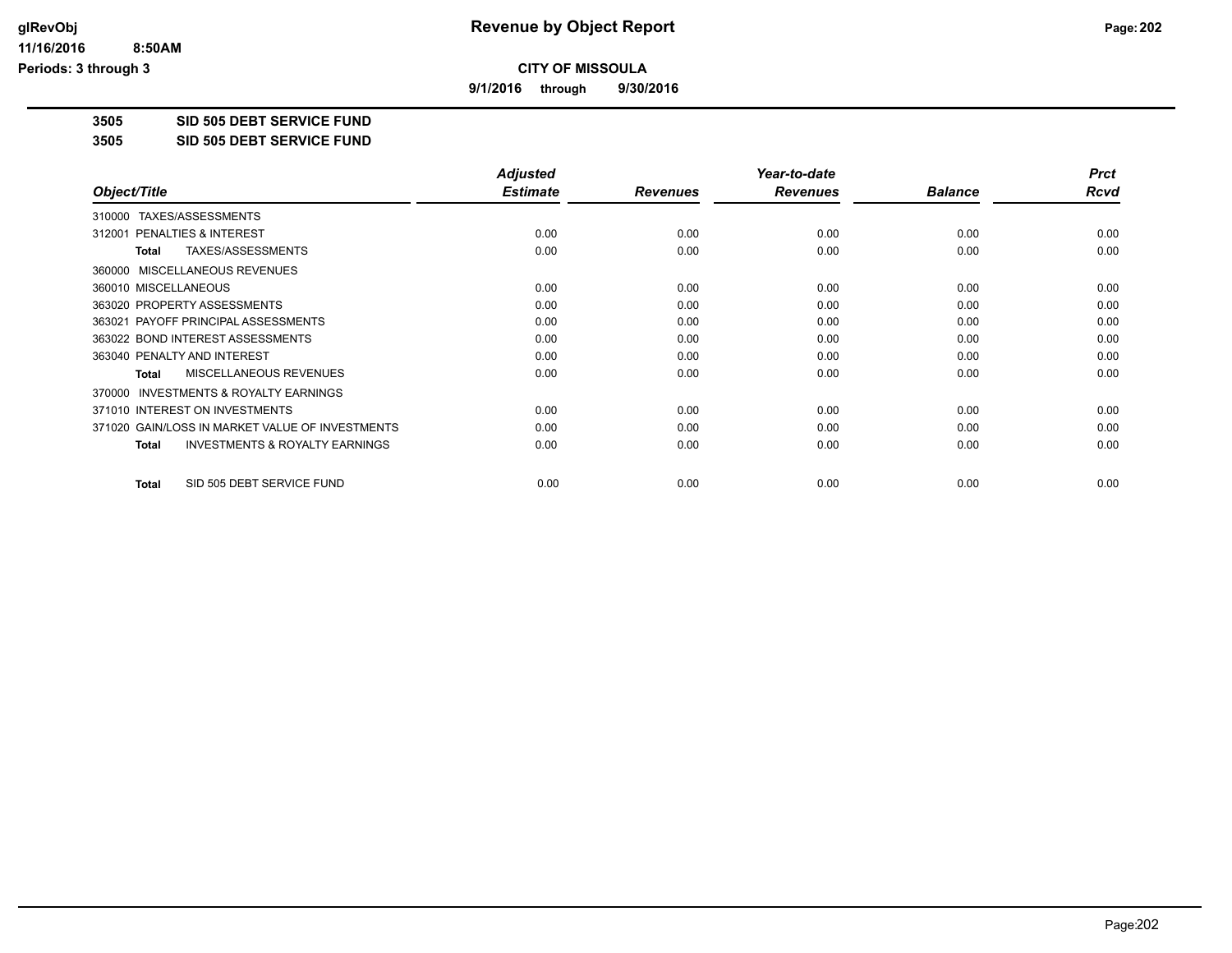**CITY OF MISSOULA**

**9/1/2016 through 9/30/2016**

## **3505 SID 505 DEBT SERVICE FUND**

|                                                           | <b>Adjusted</b> |                 | Year-to-date    |                | <b>Prct</b> |
|-----------------------------------------------------------|-----------------|-----------------|-----------------|----------------|-------------|
| Object/Title                                              | <b>Estimate</b> | <b>Revenues</b> | <b>Revenues</b> | <b>Balance</b> | <b>Rcvd</b> |
| 310000 TAXES/ASSESSMENTS                                  |                 |                 |                 |                |             |
| 312001 PENALTIES & INTEREST                               | 0.00            | 0.00            | 0.00            | 0.00           | 0.00        |
| TAXES/ASSESSMENTS<br>Total                                | 0.00            | 0.00            | 0.00            | 0.00           | 0.00        |
| 360000 MISCELLANEOUS REVENUES                             |                 |                 |                 |                |             |
| 360010 MISCELLANEOUS                                      | 0.00            | 0.00            | 0.00            | 0.00           | 0.00        |
| 363020 PROPERTY ASSESSMENTS                               | 0.00            | 0.00            | 0.00            | 0.00           | 0.00        |
| 363021 PAYOFF PRINCIPAL ASSESSMENTS                       | 0.00            | 0.00            | 0.00            | 0.00           | 0.00        |
| 363022 BOND INTEREST ASSESSMENTS                          | 0.00            | 0.00            | 0.00            | 0.00           | 0.00        |
| 363040 PENALTY AND INTEREST                               | 0.00            | 0.00            | 0.00            | 0.00           | 0.00        |
| MISCELLANEOUS REVENUES<br>Total                           | 0.00            | 0.00            | 0.00            | 0.00           | 0.00        |
| 370000 INVESTMENTS & ROYALTY EARNINGS                     |                 |                 |                 |                |             |
| 371010 INTEREST ON INVESTMENTS                            | 0.00            | 0.00            | 0.00            | 0.00           | 0.00        |
| 371020 GAIN/LOSS IN MARKET VALUE OF INVESTMENT            | 0.00            | 0.00            | 0.00            | 0.00           | 0.00        |
| <b>INVESTMENTS &amp; ROYALTY EARNINGS</b><br><b>Total</b> | 0.00            | 0.00            | 0.00            | 0.00           | 0.00        |
|                                                           |                 |                 |                 |                |             |
| SID 505 DEBT SERVICE FUND<br>Total                        | 0.00            | 0.00            | 0.00            | 0.00           | 0.00        |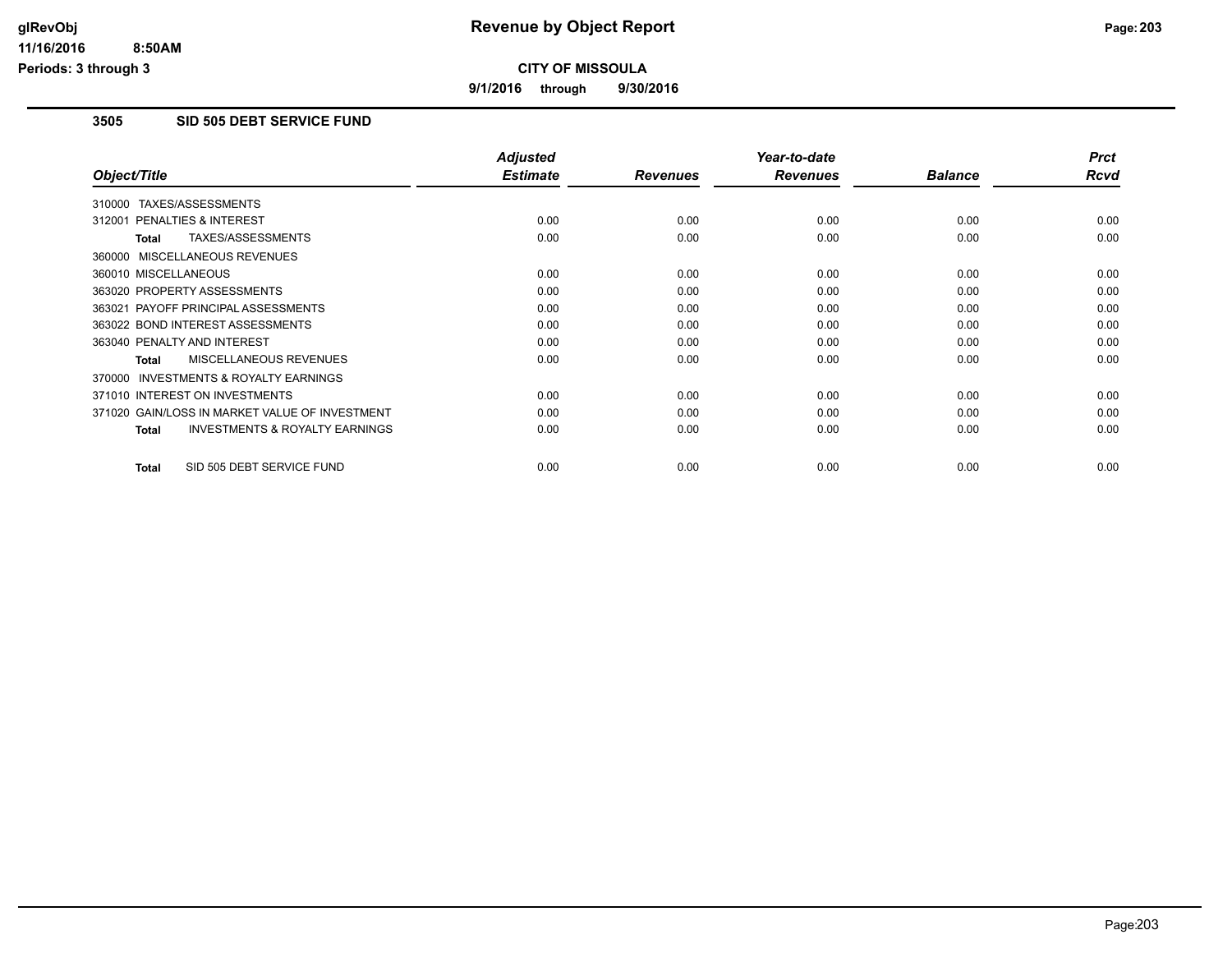**CITY OF MISSOULA**

**9/1/2016 through 9/30/2016**

**3506 SID 506 DEBT SERVICE FUND**

 **8:50AM**

**3506 SID 506 DEBT SERVICE FUND**

|                                                           | <b>Adjusted</b> |                 | Year-to-date    |                | <b>Prct</b> |
|-----------------------------------------------------------|-----------------|-----------------|-----------------|----------------|-------------|
| Object/Title                                              | <b>Estimate</b> | <b>Revenues</b> | <b>Revenues</b> | <b>Balance</b> | <b>Rcvd</b> |
| TAXES/ASSESSMENTS<br>310000                               |                 |                 |                 |                |             |
| PENALTIES & INTEREST<br>312001                            | 0.00            | 0.00            | 0.00            | 0.00           | 0.00        |
| TAXES/ASSESSMENTS<br>Total                                | 0.00            | 0.00            | 0.00            | 0.00           | 0.00        |
| MISCELLANEOUS REVENUES<br>360000                          |                 |                 |                 |                |             |
| 360010 MISCELLANEOUS                                      | 0.00            | 0.00            | 0.00            | 0.00           | 0.00        |
| 363020 PROPERTY ASSESSMENTS                               | 0.00            | 0.00            | 0.00            | 0.00           | 0.00        |
| 363021 PAYOFF PRINCIPAL ASSESSMENTS                       | 0.00            | 0.00            | 0.00            | 0.00           | 0.00        |
| 363022 BOND INTEREST ASSESSMENTS                          | 0.00            | 0.00            | 0.00            | 0.00           | 0.00        |
| 363040 PENALTY AND INTEREST                               | 0.00            | 0.00            | 0.00            | 0.00           | 0.00        |
| <b>MISCELLANEOUS REVENUES</b><br>Total                    | 0.00            | 0.00            | 0.00            | 0.00           | 0.00        |
| <b>INVESTMENTS &amp; ROYALTY EARNINGS</b><br>370000       |                 |                 |                 |                |             |
| 371010 INTEREST ON INVESTMENTS                            | 0.00            | 0.00            | 0.00            | 0.00           | 0.00        |
| 371020 GAIN/LOSS IN MARKET VALUE OF INVESTMENTS           | 0.00            | 0.00            | 0.00            | 0.00           | 0.00        |
| <b>INVESTMENTS &amp; ROYALTY EARNINGS</b><br><b>Total</b> | 0.00            | 0.00            | 0.00            | 0.00           | 0.00        |
| OTHER FINANCING SOURCES<br>380000                         |                 |                 |                 |                |             |
| 381009 TRANSFERS IN                                       | 0.00            | 0.00            | 0.00            | 0.00           | 0.00        |
| OTHER FINANCING SOURCES<br><b>Total</b>                   | 0.00            | 0.00            | 0.00            | 0.00           | 0.00        |
| SID 506 DEBT SERVICE FUND<br><b>Total</b>                 | 0.00            | 0.00            | 0.00            | 0.00           | 0.00        |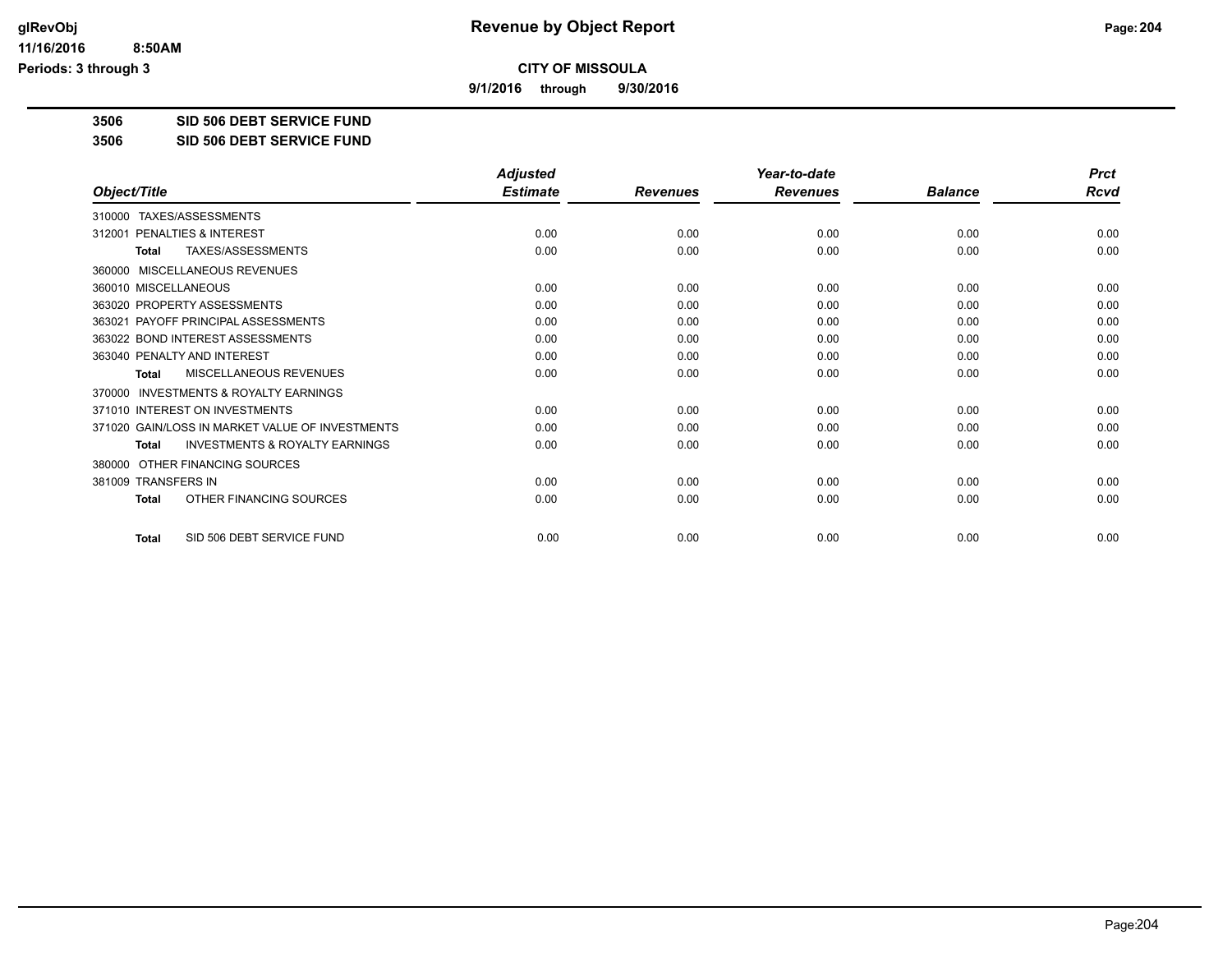**CITY OF MISSOULA**

**9/1/2016 through 9/30/2016**

## **3506 SID 506 DEBT SERVICE FUND**

|                                                    | <b>Adjusted</b> |                 | Year-to-date    |                | <b>Prct</b> |
|----------------------------------------------------|-----------------|-----------------|-----------------|----------------|-------------|
| Object/Title                                       | <b>Estimate</b> | <b>Revenues</b> | <b>Revenues</b> | <b>Balance</b> | Rcvd        |
| 310000 TAXES/ASSESSMENTS                           |                 |                 |                 |                |             |
| 312001 PENALTIES & INTEREST                        | 0.00            | 0.00            | 0.00            | 0.00           | 0.00        |
| TAXES/ASSESSMENTS<br><b>Total</b>                  | 0.00            | 0.00            | 0.00            | 0.00           | 0.00        |
| 360000 MISCELLANEOUS REVENUES                      |                 |                 |                 |                |             |
| 360010 MISCELLANEOUS                               | 0.00            | 0.00            | 0.00            | 0.00           | 0.00        |
| 363020 PROPERTY ASSESSMENTS                        | 0.00            | 0.00            | 0.00            | 0.00           | 0.00        |
| 363021 PAYOFF PRINCIPAL ASSESSMENTS                | 0.00            | 0.00            | 0.00            | 0.00           | 0.00        |
| 363022 BOND INTEREST ASSESSMENTS                   | 0.00            | 0.00            | 0.00            | 0.00           | 0.00        |
| 363040 PENALTY AND INTEREST                        | 0.00            | 0.00            | 0.00            | 0.00           | 0.00        |
| MISCELLANEOUS REVENUES<br><b>Total</b>             | 0.00            | 0.00            | 0.00            | 0.00           | 0.00        |
| 370000 INVESTMENTS & ROYALTY EARNINGS              |                 |                 |                 |                |             |
| 371010 INTEREST ON INVESTMENTS                     | 0.00            | 0.00            | 0.00            | 0.00           | 0.00        |
| 371020 GAIN/LOSS IN MARKET VALUE OF INVESTMENT     | 0.00            | 0.00            | 0.00            | 0.00           | 0.00        |
| <b>INVESTMENTS &amp; ROYALTY EARNINGS</b><br>Total | 0.00            | 0.00            | 0.00            | 0.00           | 0.00        |
| 380000 OTHER FINANCING SOURCES                     |                 |                 |                 |                |             |
| 381009 TRANSFERS IN                                | 0.00            | 0.00            | 0.00            | 0.00           | 0.00        |
| OTHER FINANCING SOURCES<br>Total                   | 0.00            | 0.00            | 0.00            | 0.00           | 0.00        |
| SID 506 DEBT SERVICE FUND<br><b>Total</b>          | 0.00            | 0.00            | 0.00            | 0.00           | 0.00        |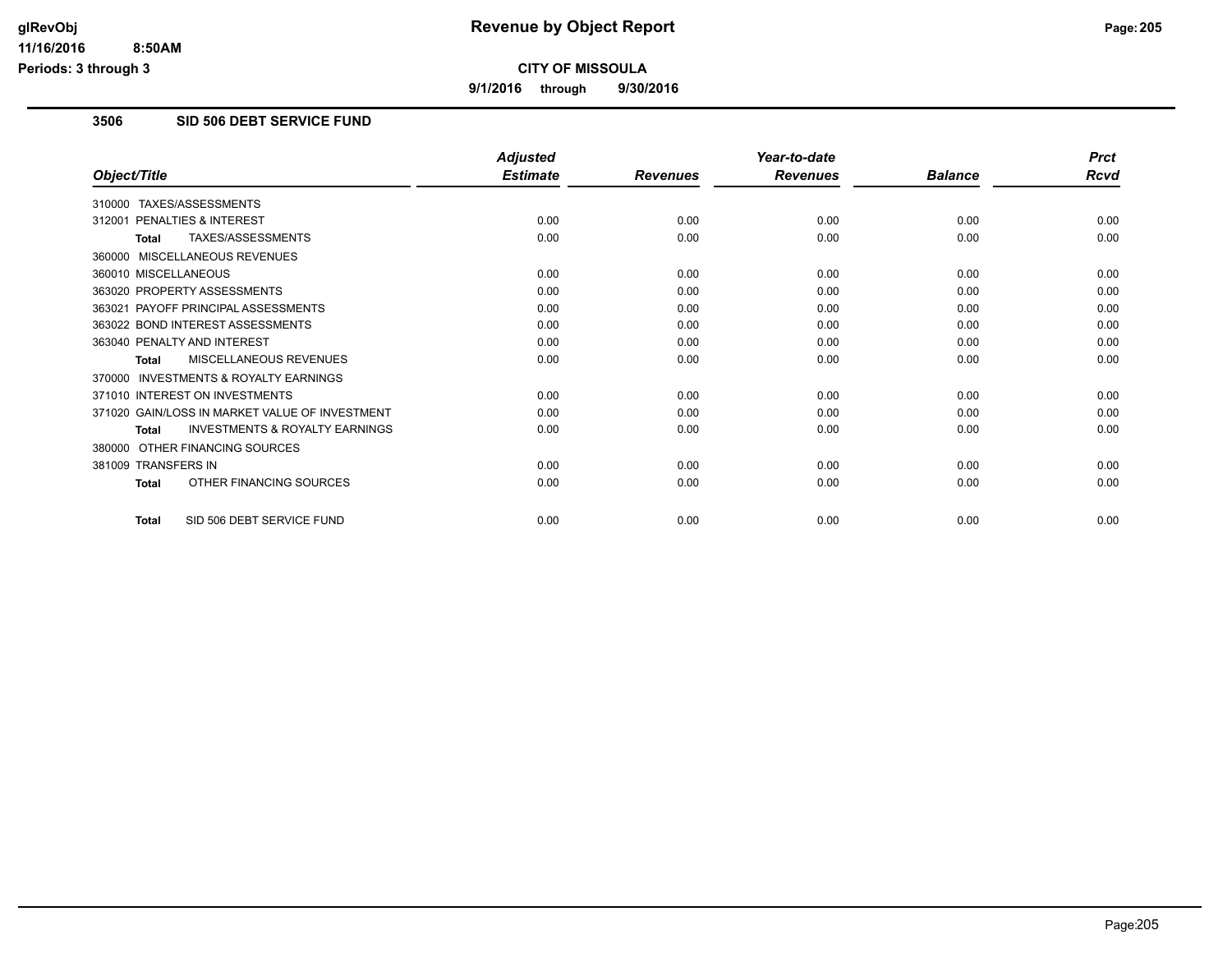**CITY OF MISSOULA**

**9/1/2016 through 9/30/2016**

**3507 SID 507 DEBT SERVICE FUND**

**3507 SID 507 DEBT SERVICE FUND**

|                                                           | <b>Adjusted</b> |                 | Year-to-date    |                | <b>Prct</b> |
|-----------------------------------------------------------|-----------------|-----------------|-----------------|----------------|-------------|
| Object/Title                                              | <b>Estimate</b> | <b>Revenues</b> | <b>Revenues</b> | <b>Balance</b> | <b>Rcvd</b> |
| TAXES/ASSESSMENTS<br>310000                               |                 |                 |                 |                |             |
| PENALTIES & INTEREST<br>312001                            | 0.00            | 0.00            | 0.00            | 0.00           | 0.00        |
| TAXES/ASSESSMENTS<br><b>Total</b>                         | 0.00            | 0.00            | 0.00            | 0.00           | 0.00        |
| MISCELLANEOUS REVENUES<br>360000                          |                 |                 |                 |                |             |
| 360010 MISCELLANEOUS                                      | 0.00            | 0.00            | 0.00            | 0.00           | 0.00        |
| 363020 PROPERTY ASSESSMENTS                               | 0.00            | 0.00            | 0.00            | 0.00           | 0.00        |
| 363021 PAYOFF PRINCIPAL ASSESSMENTS                       | 0.00            | 0.00            | 0.00            | 0.00           | 0.00        |
| 363022 BOND INTEREST ASSESSMENTS                          | 0.00            | 0.00            | 0.00            | 0.00           | 0.00        |
| 363040 PENALTY AND INTEREST                               | 0.00            | 0.00            | 0.00            | 0.00           | 0.00        |
| MISCELLANEOUS REVENUES<br><b>Total</b>                    | 0.00            | 0.00            | 0.00            | 0.00           | 0.00        |
| <b>INVESTMENTS &amp; ROYALTY EARNINGS</b><br>370000       |                 |                 |                 |                |             |
| 371010 INTEREST ON INVESTMENTS                            | 0.00            | 0.00            | 0.00            | 0.00           | 0.00        |
| 371020 GAIN/LOSS IN MARKET VALUE OF INVESTMENTS           | 0.00            | 0.00            | 0.00            | 0.00           | 0.00        |
| <b>INVESTMENTS &amp; ROYALTY EARNINGS</b><br><b>Total</b> | 0.00            | 0.00            | 0.00            | 0.00           | 0.00        |
| OTHER FINANCING SOURCES<br>380000                         |                 |                 |                 |                |             |
| 381009 TRANSFERS IN                                       | 0.00            | 0.00            | 0.00            | 0.00           | 0.00        |
| OTHER FINANCING SOURCES<br><b>Total</b>                   | 0.00            | 0.00            | 0.00            | 0.00           | 0.00        |
| SID 507 DEBT SERVICE FUND<br><b>Total</b>                 | 0.00            | 0.00            | 0.00            | 0.00           | 0.00        |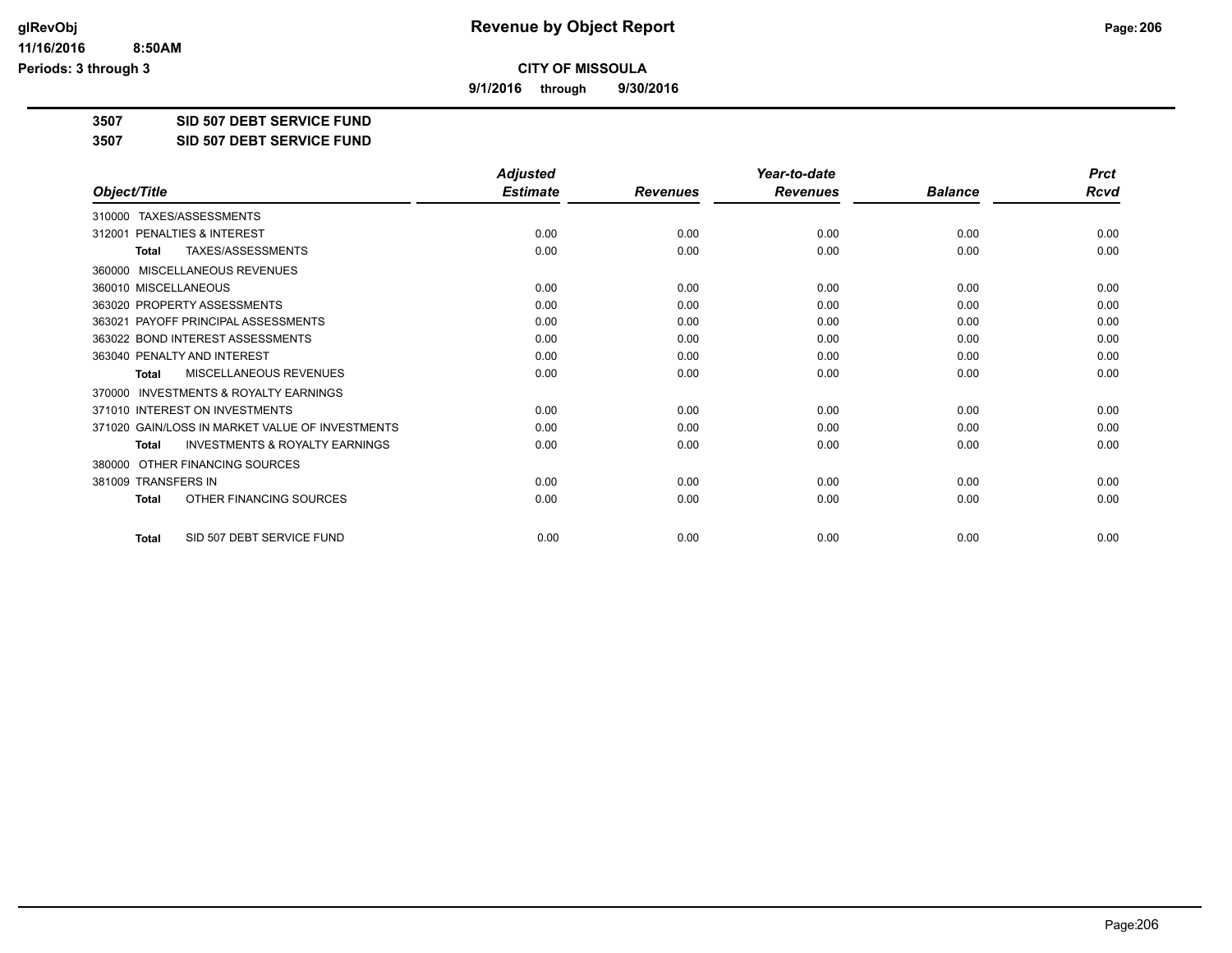**CITY OF MISSOULA**

**9/1/2016 through 9/30/2016**

## **3507 SID 507 DEBT SERVICE FUND**

|                                                    | <b>Adjusted</b> |                 | Year-to-date    |                | <b>Prct</b> |
|----------------------------------------------------|-----------------|-----------------|-----------------|----------------|-------------|
| Object/Title                                       | <b>Estimate</b> | <b>Revenues</b> | <b>Revenues</b> | <b>Balance</b> | <b>Rcvd</b> |
| 310000 TAXES/ASSESSMENTS                           |                 |                 |                 |                |             |
| PENALTIES & INTEREST<br>312001                     | 0.00            | 0.00            | 0.00            | 0.00           | 0.00        |
| TAXES/ASSESSMENTS<br>Total                         | 0.00            | 0.00            | 0.00            | 0.00           | 0.00        |
| 360000 MISCELLANEOUS REVENUES                      |                 |                 |                 |                |             |
| 360010 MISCELLANEOUS                               | 0.00            | 0.00            | 0.00            | 0.00           | 0.00        |
| 363020 PROPERTY ASSESSMENTS                        | 0.00            | 0.00            | 0.00            | 0.00           | 0.00        |
| 363021 PAYOFF PRINCIPAL ASSESSMENTS                | 0.00            | 0.00            | 0.00            | 0.00           | 0.00        |
| 363022 BOND INTEREST ASSESSMENTS                   | 0.00            | 0.00            | 0.00            | 0.00           | 0.00        |
| 363040 PENALTY AND INTEREST                        | 0.00            | 0.00            | 0.00            | 0.00           | 0.00        |
| MISCELLANEOUS REVENUES<br><b>Total</b>             | 0.00            | 0.00            | 0.00            | 0.00           | 0.00        |
| 370000 INVESTMENTS & ROYALTY EARNINGS              |                 |                 |                 |                |             |
| 371010 INTEREST ON INVESTMENTS                     | 0.00            | 0.00            | 0.00            | 0.00           | 0.00        |
| 371020 GAIN/LOSS IN MARKET VALUE OF INVESTMENT     | 0.00            | 0.00            | 0.00            | 0.00           | 0.00        |
| <b>INVESTMENTS &amp; ROYALTY EARNINGS</b><br>Total | 0.00            | 0.00            | 0.00            | 0.00           | 0.00        |
| 380000 OTHER FINANCING SOURCES                     |                 |                 |                 |                |             |
| 381009 TRANSFERS IN                                | 0.00            | 0.00            | 0.00            | 0.00           | 0.00        |
| OTHER FINANCING SOURCES<br>Total                   | 0.00            | 0.00            | 0.00            | 0.00           | 0.00        |
| SID 507 DEBT SERVICE FUND<br><b>Total</b>          | 0.00            | 0.00            | 0.00            | 0.00           | 0.00        |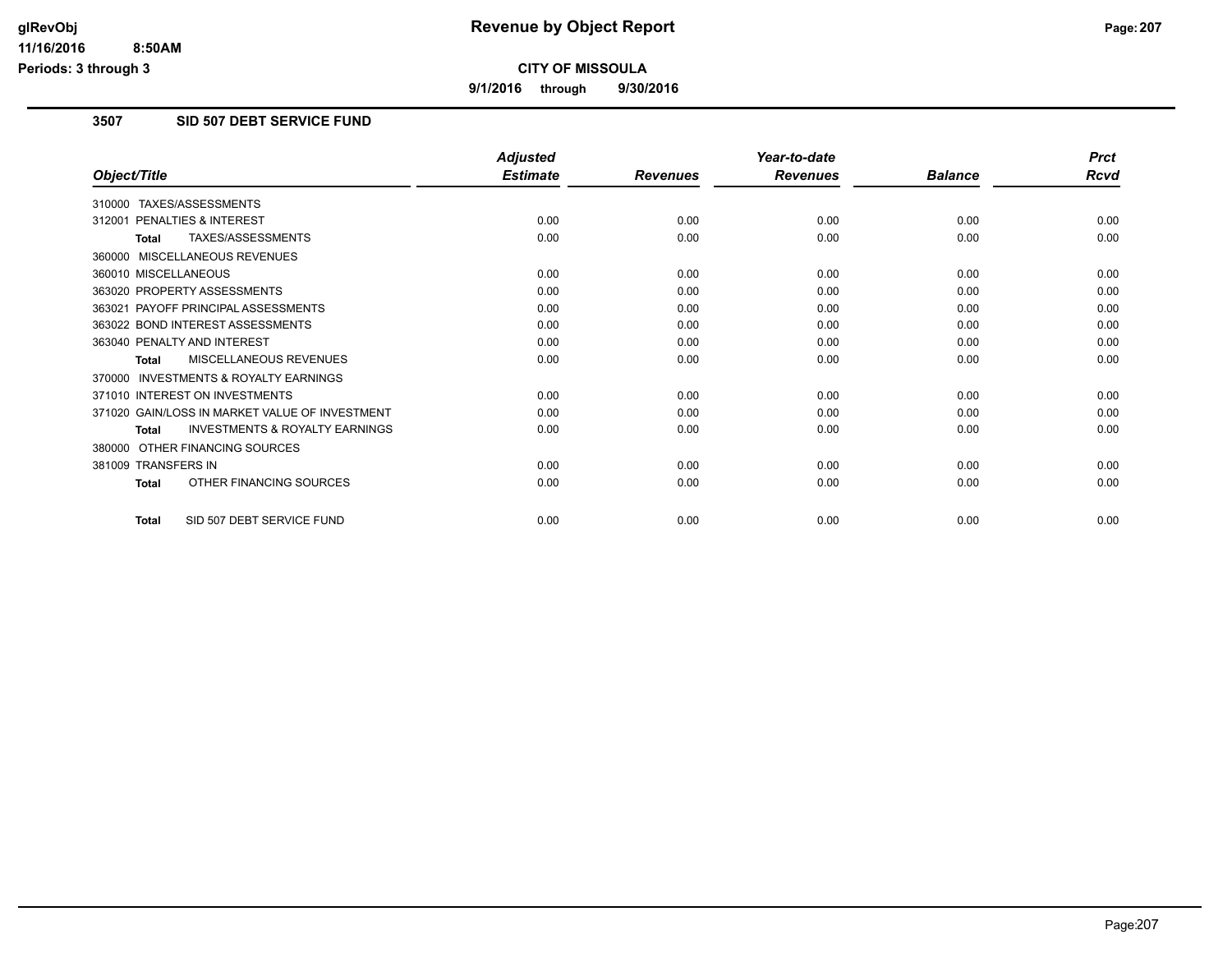**CITY OF MISSOULA**

**9/1/2016 through 9/30/2016**

**3508 SID 508 DEBT SERVICE FUND**

 **8:50AM**

**3508 SID 508 DEBT SERVICE FUND**

|                                                           | <b>Adjusted</b> |                 | Year-to-date    |                | <b>Prct</b> |
|-----------------------------------------------------------|-----------------|-----------------|-----------------|----------------|-------------|
| Object/Title                                              | <b>Estimate</b> | <b>Revenues</b> | <b>Revenues</b> | <b>Balance</b> | <b>Rcvd</b> |
| TAXES/ASSESSMENTS<br>310000                               |                 |                 |                 |                |             |
| PENALTIES & INTEREST<br>312001                            | 0.00            | 0.00            | 0.00            | 0.00           | 0.00        |
| TAXES/ASSESSMENTS<br><b>Total</b>                         | 0.00            | 0.00            | 0.00            | 0.00           | 0.00        |
| MISCELLANEOUS REVENUES<br>360000                          |                 |                 |                 |                |             |
| 360010 MISCELLANEOUS                                      | 0.00            | 0.00            | 0.00            | 0.00           | 0.00        |
| 363020 PROPERTY ASSESSMENTS                               | 0.00            | 0.00            | 0.00            | 0.00           | 0.00        |
| 363021 PAYOFF PRINCIPAL ASSESSMENTS                       | 0.00            | 0.00            | 0.00            | 0.00           | 0.00        |
| 363022 BOND INTEREST ASSESSMENTS                          | 0.00            | 0.00            | 0.00            | 0.00           | 0.00        |
| 363040 PENALTY AND INTEREST                               | 0.00            | 0.00            | 0.00            | 0.00           | 0.00        |
| MISCELLANEOUS REVENUES<br><b>Total</b>                    | 0.00            | 0.00            | 0.00            | 0.00           | 0.00        |
| <b>INVESTMENTS &amp; ROYALTY EARNINGS</b><br>370000       |                 |                 |                 |                |             |
| 371010 INTEREST ON INVESTMENTS                            | 0.00            | 0.00            | 0.00            | 0.00           | 0.00        |
| 371020 GAIN/LOSS IN MARKET VALUE OF INVESTMENTS           | 0.00            | 0.00            | 0.00            | 0.00           | 0.00        |
| <b>INVESTMENTS &amp; ROYALTY EARNINGS</b><br><b>Total</b> | 0.00            | 0.00            | 0.00            | 0.00           | 0.00        |
| OTHER FINANCING SOURCES<br>380000                         |                 |                 |                 |                |             |
| 381009 TRANSFERS IN                                       | 0.00            | 0.00            | 0.00            | 0.00           | 0.00        |
| OTHER FINANCING SOURCES<br><b>Total</b>                   | 0.00            | 0.00            | 0.00            | 0.00           | 0.00        |
| SID 508 DEBT SERVICE FUND<br><b>Total</b>                 | 0.00            | 0.00            | 0.00            | 0.00           | 0.00        |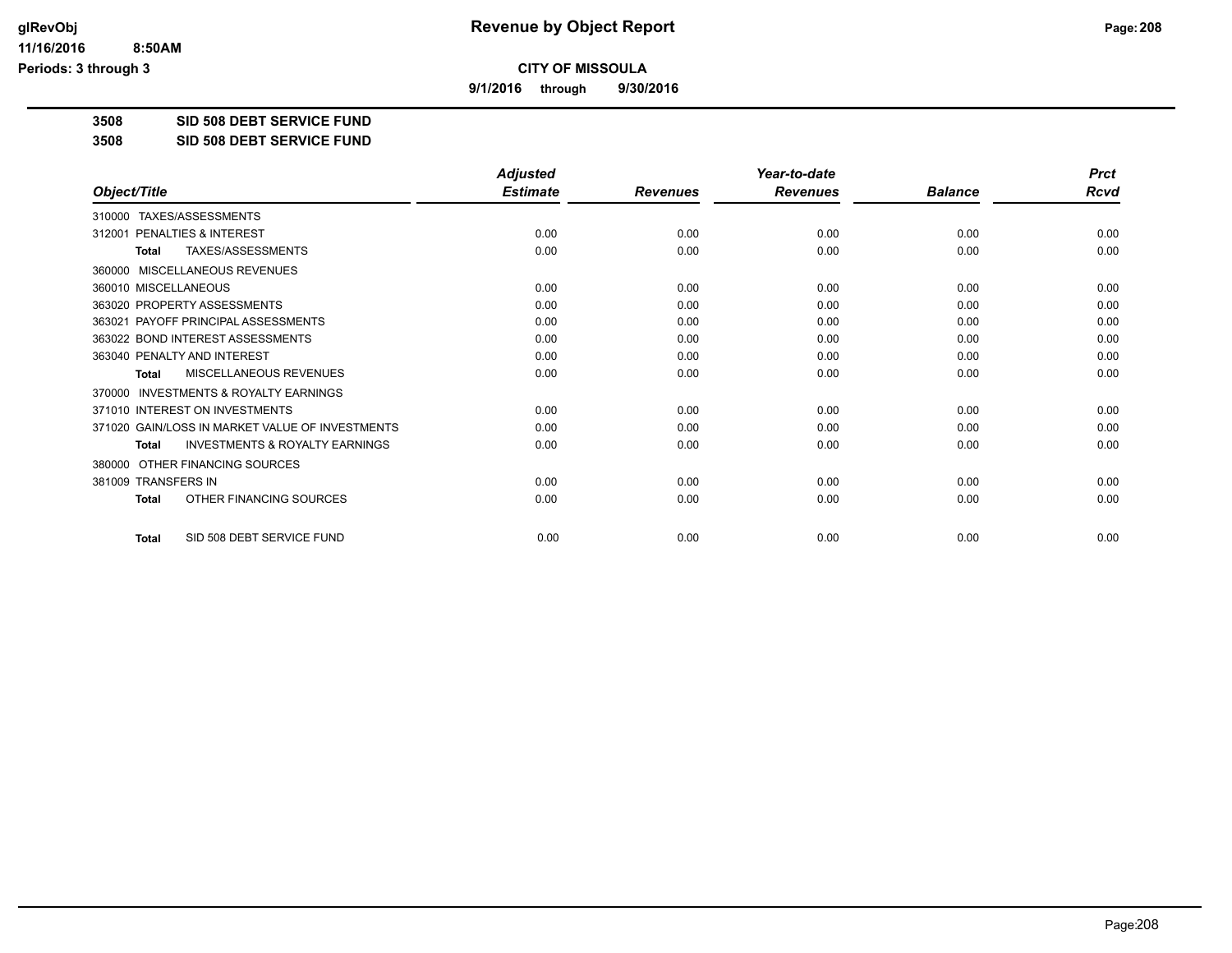**CITY OF MISSOULA**

**9/1/2016 through 9/30/2016**

### **3508 SID 508 DEBT SERVICE FUND**

|                                                           | <b>Adjusted</b> |                 | Year-to-date    |                | <b>Prct</b> |
|-----------------------------------------------------------|-----------------|-----------------|-----------------|----------------|-------------|
| Object/Title                                              | <b>Estimate</b> | <b>Revenues</b> | <b>Revenues</b> | <b>Balance</b> | <b>Rcvd</b> |
| 310000 TAXES/ASSESSMENTS                                  |                 |                 |                 |                |             |
| PENALTIES & INTEREST<br>312001                            | 0.00            | 0.00            | 0.00            | 0.00           | 0.00        |
| TAXES/ASSESSMENTS<br><b>Total</b>                         | 0.00            | 0.00            | 0.00            | 0.00           | 0.00        |
| 360000 MISCELLANEOUS REVENUES                             |                 |                 |                 |                |             |
| 360010 MISCELLANEOUS                                      | 0.00            | 0.00            | 0.00            | 0.00           | 0.00        |
| 363020 PROPERTY ASSESSMENTS                               | 0.00            | 0.00            | 0.00            | 0.00           | 0.00        |
| 363021 PAYOFF PRINCIPAL ASSESSMENTS                       | 0.00            | 0.00            | 0.00            | 0.00           | 0.00        |
| 363022 BOND INTEREST ASSESSMENTS                          | 0.00            | 0.00            | 0.00            | 0.00           | 0.00        |
| 363040 PENALTY AND INTEREST                               | 0.00            | 0.00            | 0.00            | 0.00           | 0.00        |
| MISCELLANEOUS REVENUES<br><b>Total</b>                    | 0.00            | 0.00            | 0.00            | 0.00           | 0.00        |
| INVESTMENTS & ROYALTY EARNINGS<br>370000                  |                 |                 |                 |                |             |
| 371010 INTEREST ON INVESTMENTS                            | 0.00            | 0.00            | 0.00            | 0.00           | 0.00        |
| 371020 GAIN/LOSS IN MARKET VALUE OF INVESTMENT            | 0.00            | 0.00            | 0.00            | 0.00           | 0.00        |
| <b>INVESTMENTS &amp; ROYALTY EARNINGS</b><br><b>Total</b> | 0.00            | 0.00            | 0.00            | 0.00           | 0.00        |
| 380000 OTHER FINANCING SOURCES                            |                 |                 |                 |                |             |
| 381009 TRANSFERS IN                                       | 0.00            | 0.00            | 0.00            | 0.00           | 0.00        |
| OTHER FINANCING SOURCES<br><b>Total</b>                   | 0.00            | 0.00            | 0.00            | 0.00           | 0.00        |
| SID 508 DEBT SERVICE FUND<br><b>Total</b>                 | 0.00            | 0.00            | 0.00            | 0.00           | 0.00        |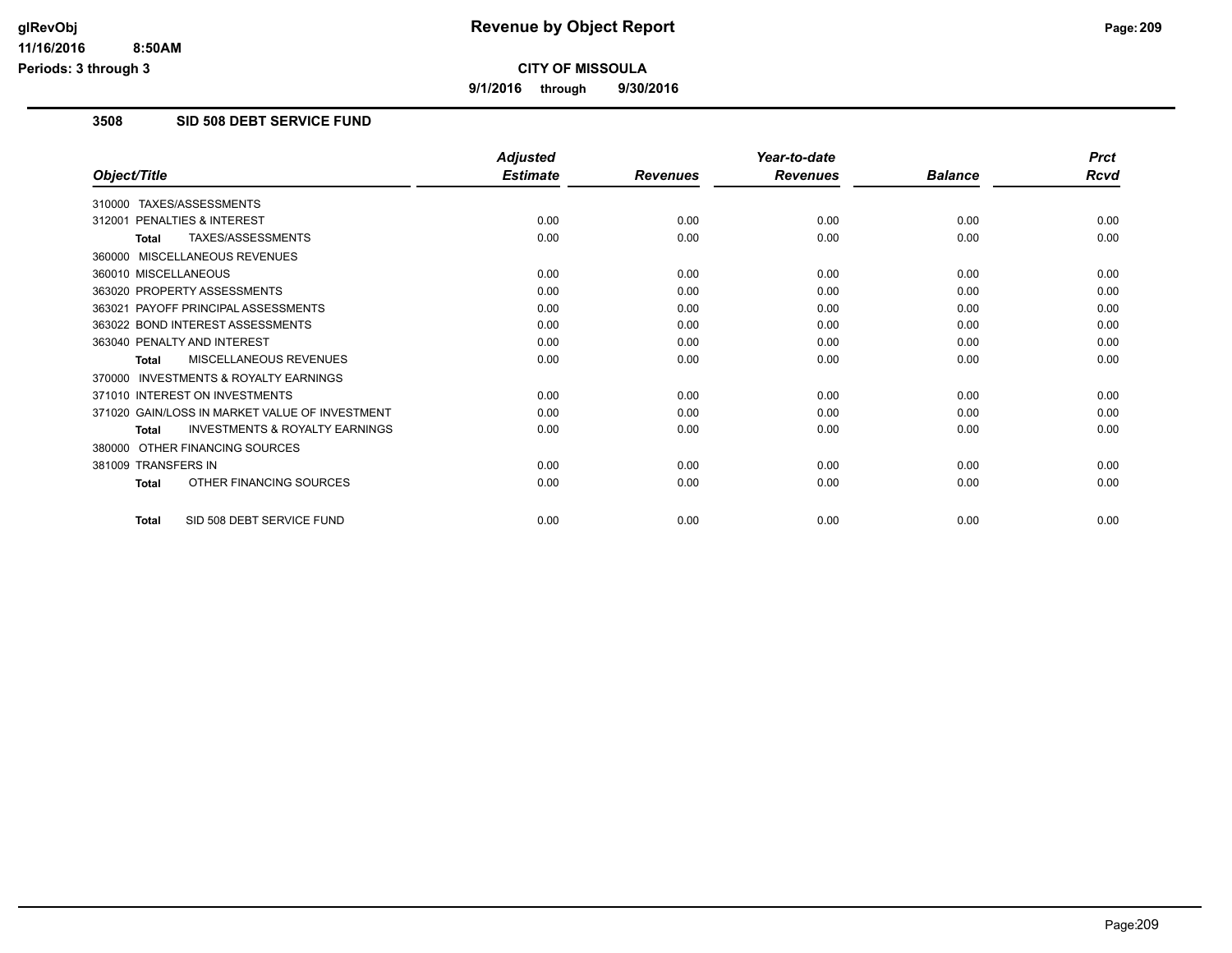**CITY OF MISSOULA**

**9/1/2016 through 9/30/2016**

**3510 SID 510 DEBT SERVICE FUND**

 **8:50AM**

**3510 SID 510 DEBT SERVICE FUND**

|                                                           | <b>Adjusted</b> |                 | Year-to-date    |                | <b>Prct</b> |
|-----------------------------------------------------------|-----------------|-----------------|-----------------|----------------|-------------|
| Object/Title                                              | <b>Estimate</b> | <b>Revenues</b> | <b>Revenues</b> | <b>Balance</b> | <b>Rcvd</b> |
| TAXES/ASSESSMENTS<br>310000                               |                 |                 |                 |                |             |
| 312001 PENALTIES & INTEREST                               | 0.00            | 0.00            | 0.00            | 0.00           | 0.00        |
| TAXES/ASSESSMENTS<br><b>Total</b>                         | 0.00            | 0.00            | 0.00            | 0.00           | 0.00        |
| MISCELLANEOUS REVENUES<br>360000                          |                 |                 |                 |                |             |
| 360010 MISCELLANEOUS                                      | 0.00            | 0.00            | 0.00            | 0.00           | 0.00        |
| 363020 PROPERTY ASSESSMENTS                               | 0.00            | 0.00            | 0.00            | 0.00           | 0.00        |
| 363021 PAYOFF PRINCIPAL ASSESSMENTS                       | 0.00            | 0.00            | 0.00            | 0.00           | 0.00        |
| 363022 BOND INTEREST ASSESSMENTS                          | 0.00            | 0.00            | 0.00            | 0.00           | 0.00        |
| 363040 PENALTY AND INTEREST                               | 0.00            | 0.00            | 0.00            | 0.00           | 0.00        |
| <b>MISCELLANEOUS REVENUES</b><br>Total                    | 0.00            | 0.00            | 0.00            | 0.00           | 0.00        |
| <b>INVESTMENTS &amp; ROYALTY EARNINGS</b><br>370000       |                 |                 |                 |                |             |
| 371010 INTEREST ON INVESTMENTS                            | 0.00            | 0.00            | 0.00            | 0.00           | 0.00        |
| 371020 GAIN/LOSS IN MARKET VALUE OF INVESTMENTS           | 0.00            | 0.00            | 0.00            | 0.00           | 0.00        |
| 371500 INTEREST ON INTERFUND LOAN                         | 0.00            | 0.00            | 0.00            | 0.00           | 0.00        |
| <b>INVESTMENTS &amp; ROYALTY EARNINGS</b><br><b>Total</b> | 0.00            | 0.00            | 0.00            | 0.00           | 0.00        |
| SID 510 DEBT SERVICE FUND<br>Total                        | 0.00            | 0.00            | 0.00            | 0.00           | 0.00        |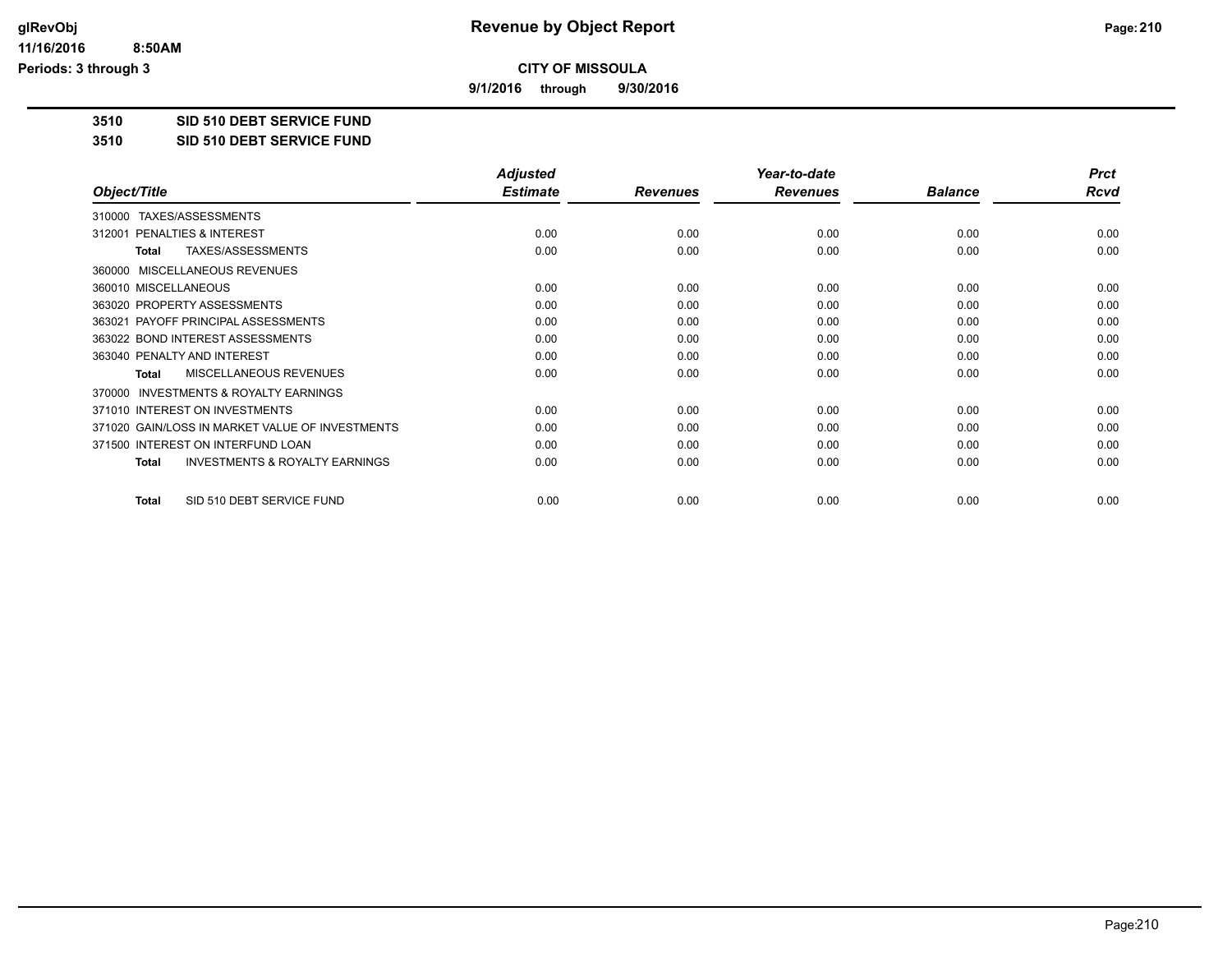**CITY OF MISSOULA**

**9/1/2016 through 9/30/2016**

# **3510 SID 510 DEBT SERVICE FUND**

|                                                           | <b>Adjusted</b> |                 | Year-to-date    |                | <b>Prct</b> |
|-----------------------------------------------------------|-----------------|-----------------|-----------------|----------------|-------------|
| Object/Title                                              | <b>Estimate</b> | <b>Revenues</b> | <b>Revenues</b> | <b>Balance</b> | Rcvd        |
| TAXES/ASSESSMENTS<br>310000                               |                 |                 |                 |                |             |
| 312001 PENALTIES & INTEREST                               | 0.00            | 0.00            | 0.00            | 0.00           | 0.00        |
| TAXES/ASSESSMENTS<br>Total                                | 0.00            | 0.00            | 0.00            | 0.00           | 0.00        |
| 360000 MISCELLANEOUS REVENUES                             |                 |                 |                 |                |             |
| 360010 MISCELLANEOUS                                      | 0.00            | 0.00            | 0.00            | 0.00           | 0.00        |
| 363020 PROPERTY ASSESSMENTS                               | 0.00            | 0.00            | 0.00            | 0.00           | 0.00        |
| 363021 PAYOFF PRINCIPAL ASSESSMENTS                       | 0.00            | 0.00            | 0.00            | 0.00           | 0.00        |
| 363022 BOND INTEREST ASSESSMENTS                          | 0.00            | 0.00            | 0.00            | 0.00           | 0.00        |
| 363040 PENALTY AND INTEREST                               | 0.00            | 0.00            | 0.00            | 0.00           | 0.00        |
| MISCELLANEOUS REVENUES<br><b>Total</b>                    | 0.00            | 0.00            | 0.00            | 0.00           | 0.00        |
| <b>INVESTMENTS &amp; ROYALTY EARNINGS</b><br>370000       |                 |                 |                 |                |             |
| 371010 INTEREST ON INVESTMENTS                            | 0.00            | 0.00            | 0.00            | 0.00           | 0.00        |
| 371020 GAIN/LOSS IN MARKET VALUE OF INVESTMENT            | 0.00            | 0.00            | 0.00            | 0.00           | 0.00        |
| 371500 INTEREST ON INTERFUND LOAN                         | 0.00            | 0.00            | 0.00            | 0.00           | 0.00        |
| <b>INVESTMENTS &amp; ROYALTY EARNINGS</b><br><b>Total</b> | 0.00            | 0.00            | 0.00            | 0.00           | 0.00        |
| SID 510 DEBT SERVICE FUND<br><b>Total</b>                 | 0.00            | 0.00            | 0.00            | 0.00           | 0.00        |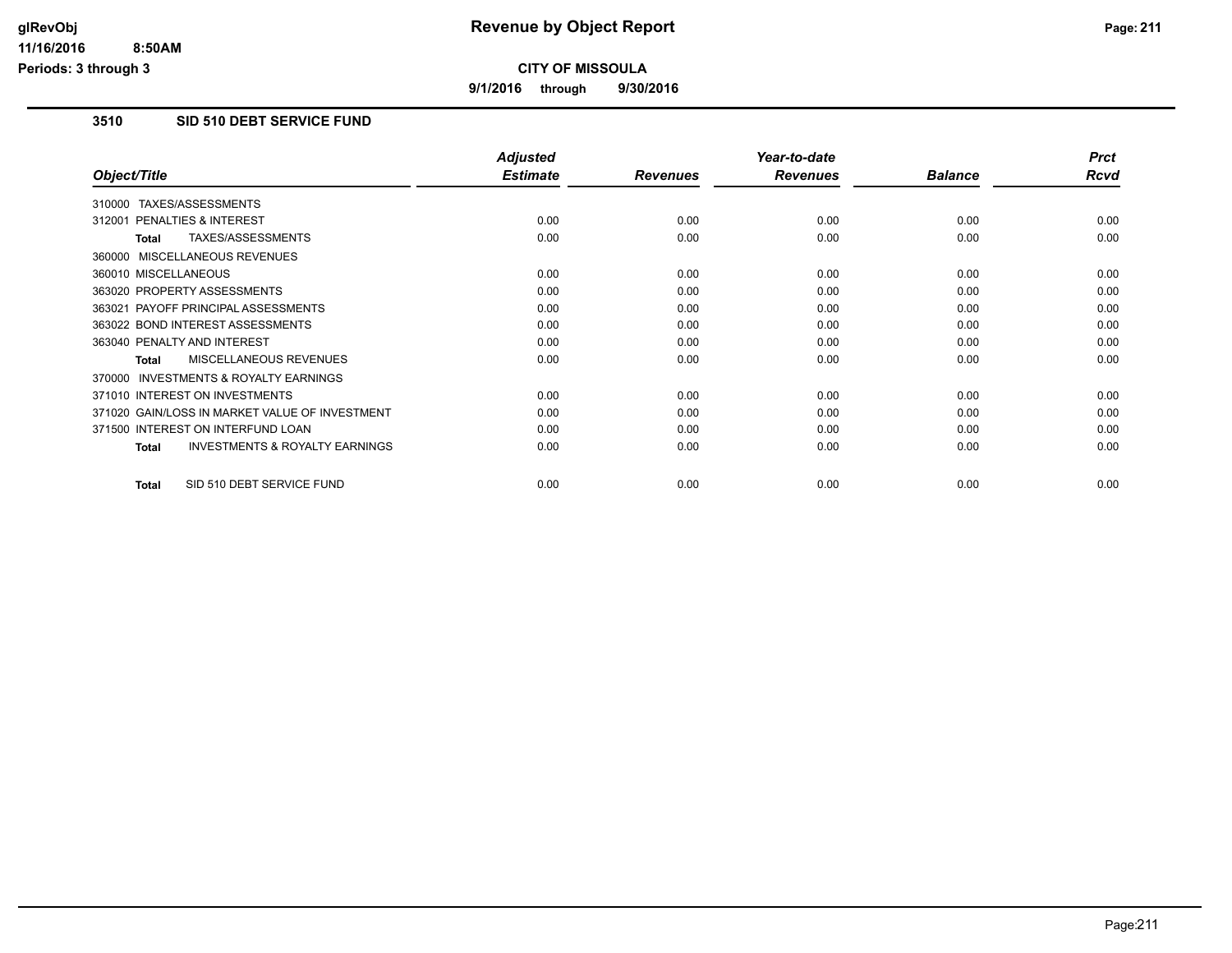**CITY OF MISSOULA**

**9/1/2016 through 9/30/2016**

**3511 SID 511 DEBT SERVICE FUND**

**3511 SID 511 DEBT SERVICE FUND**

|                                                    | <b>Adjusted</b> |                 | Year-to-date    |                | <b>Prct</b> |
|----------------------------------------------------|-----------------|-----------------|-----------------|----------------|-------------|
| Object/Title                                       | <b>Estimate</b> | <b>Revenues</b> | <b>Revenues</b> | <b>Balance</b> | Rcvd        |
| TAXES/ASSESSMENTS<br>310000                        |                 |                 |                 |                |             |
| <b>PENALTIES &amp; INTEREST</b><br>312001          | 0.00            | 0.00            | 0.00            | 0.00           | 0.00        |
| TAXES/ASSESSMENTS<br>Total                         | 0.00            | 0.00            | 0.00            | 0.00           | 0.00        |
| 360000 MISCELLANEOUS REVENUES                      |                 |                 |                 |                |             |
| 360010 MISCELLANEOUS                               | 0.00            | 0.00            | 0.00            | 0.00           | 0.00        |
| 363020 PROPERTY ASSESSMENTS                        | 0.00            | 0.00            | 0.00            | 0.00           | 0.00        |
| 363021 PAYOFF PRINCIPAL ASSESSMENTS                | 0.00            | 0.00            | 0.00            | 0.00           | 0.00        |
| 363022 BOND INTEREST ASSESSMENTS                   | 0.00            | 0.00            | 0.00            | 0.00           | 0.00        |
| 363040 PENALTY AND INTEREST                        | 0.00            | 0.00            | 0.00            | 0.00           | 0.00        |
| MISCELLANEOUS REVENUES<br>Total                    | 0.00            | 0.00            | 0.00            | 0.00           | 0.00        |
| 370000 INVESTMENTS & ROYALTY EARNINGS              |                 |                 |                 |                |             |
| 371010 INTEREST ON INVESTMENTS                     | 0.00            | 0.00            | 0.00            | 0.00           | 0.00        |
| 371020 GAIN/LOSS IN MARKET VALUE OF INVESTMENTS    | 0.00            | 0.00            | 0.00            | 0.00           | 0.00        |
| <b>INVESTMENTS &amp; ROYALTY EARNINGS</b><br>Total | 0.00            | 0.00            | 0.00            | 0.00           | 0.00        |
| SID 511 DEBT SERVICE FUND<br><b>Total</b>          | 0.00            | 0.00            | 0.00            | 0.00           | 0.00        |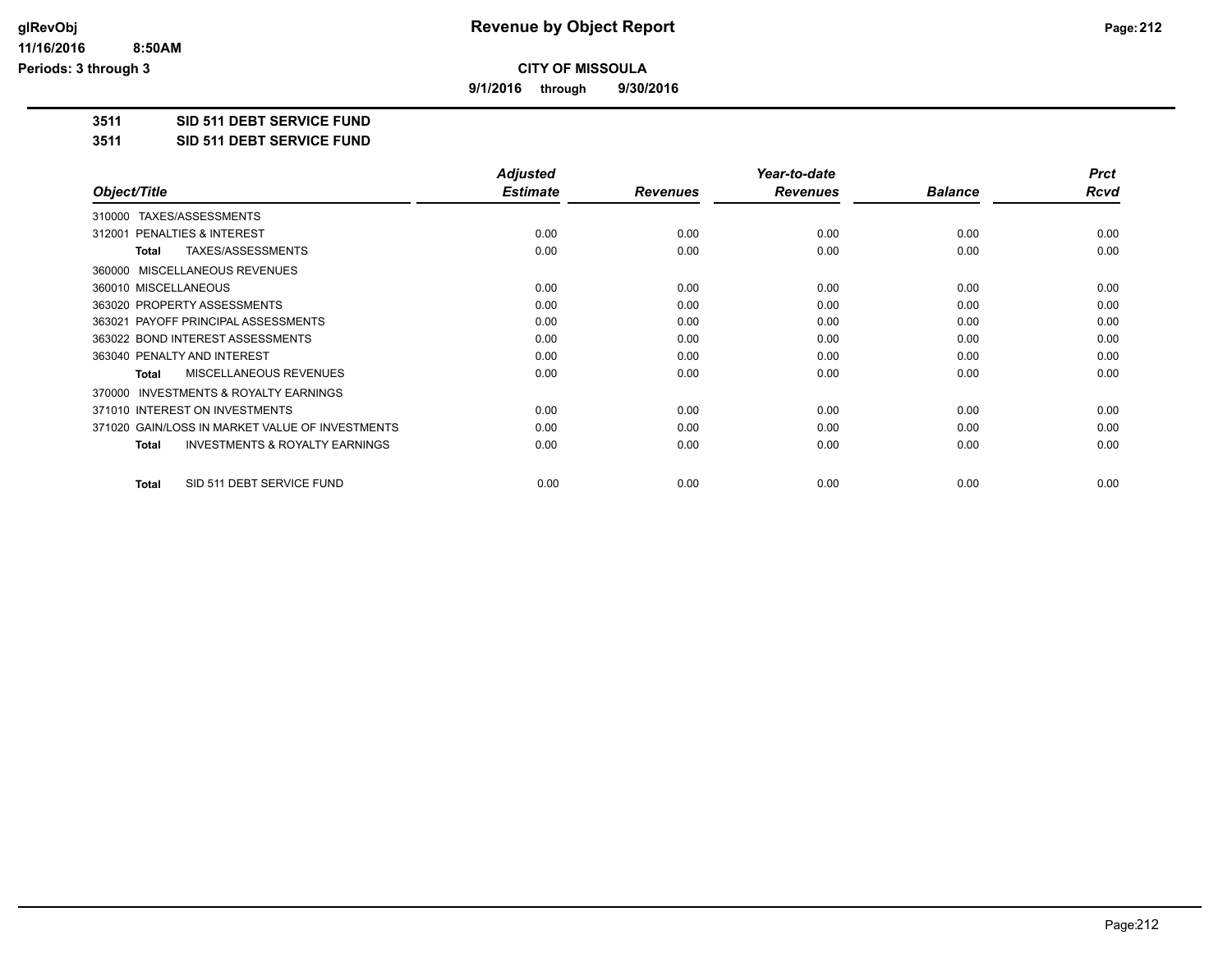**CITY OF MISSOULA**

**9/1/2016 through 9/30/2016**

# **3511 SID 511 DEBT SERVICE FUND**

|                                                           | <b>Adjusted</b> |                 | Year-to-date    |                | <b>Prct</b> |
|-----------------------------------------------------------|-----------------|-----------------|-----------------|----------------|-------------|
| Object/Title                                              | <b>Estimate</b> | <b>Revenues</b> | <b>Revenues</b> | <b>Balance</b> | Rcvd        |
| TAXES/ASSESSMENTS<br>310000                               |                 |                 |                 |                |             |
| 312001 PENALTIES & INTEREST                               | 0.00            | 0.00            | 0.00            | 0.00           | 0.00        |
| TAXES/ASSESSMENTS<br><b>Total</b>                         | 0.00            | 0.00            | 0.00            | 0.00           | 0.00        |
| 360000 MISCELLANEOUS REVENUES                             |                 |                 |                 |                |             |
| 360010 MISCELLANEOUS                                      | 0.00            | 0.00            | 0.00            | 0.00           | 0.00        |
| 363020 PROPERTY ASSESSMENTS                               | 0.00            | 0.00            | 0.00            | 0.00           | 0.00        |
| 363021 PAYOFF PRINCIPAL ASSESSMENTS                       | 0.00            | 0.00            | 0.00            | 0.00           | 0.00        |
| 363022 BOND INTEREST ASSESSMENTS                          | 0.00            | 0.00            | 0.00            | 0.00           | 0.00        |
| 363040 PENALTY AND INTEREST                               | 0.00            | 0.00            | 0.00            | 0.00           | 0.00        |
| <b>MISCELLANEOUS REVENUES</b><br><b>Total</b>             | 0.00            | 0.00            | 0.00            | 0.00           | 0.00        |
| 370000 INVESTMENTS & ROYALTY EARNINGS                     |                 |                 |                 |                |             |
| 371010 INTEREST ON INVESTMENTS                            | 0.00            | 0.00            | 0.00            | 0.00           | 0.00        |
| 371020 GAIN/LOSS IN MARKET VALUE OF INVESTMENT            | 0.00            | 0.00            | 0.00            | 0.00           | 0.00        |
| <b>INVESTMENTS &amp; ROYALTY EARNINGS</b><br><b>Total</b> | 0.00            | 0.00            | 0.00            | 0.00           | 0.00        |
| SID 511 DEBT SERVICE FUND<br><b>Total</b>                 | 0.00            | 0.00            | 0.00            | 0.00           | 0.00        |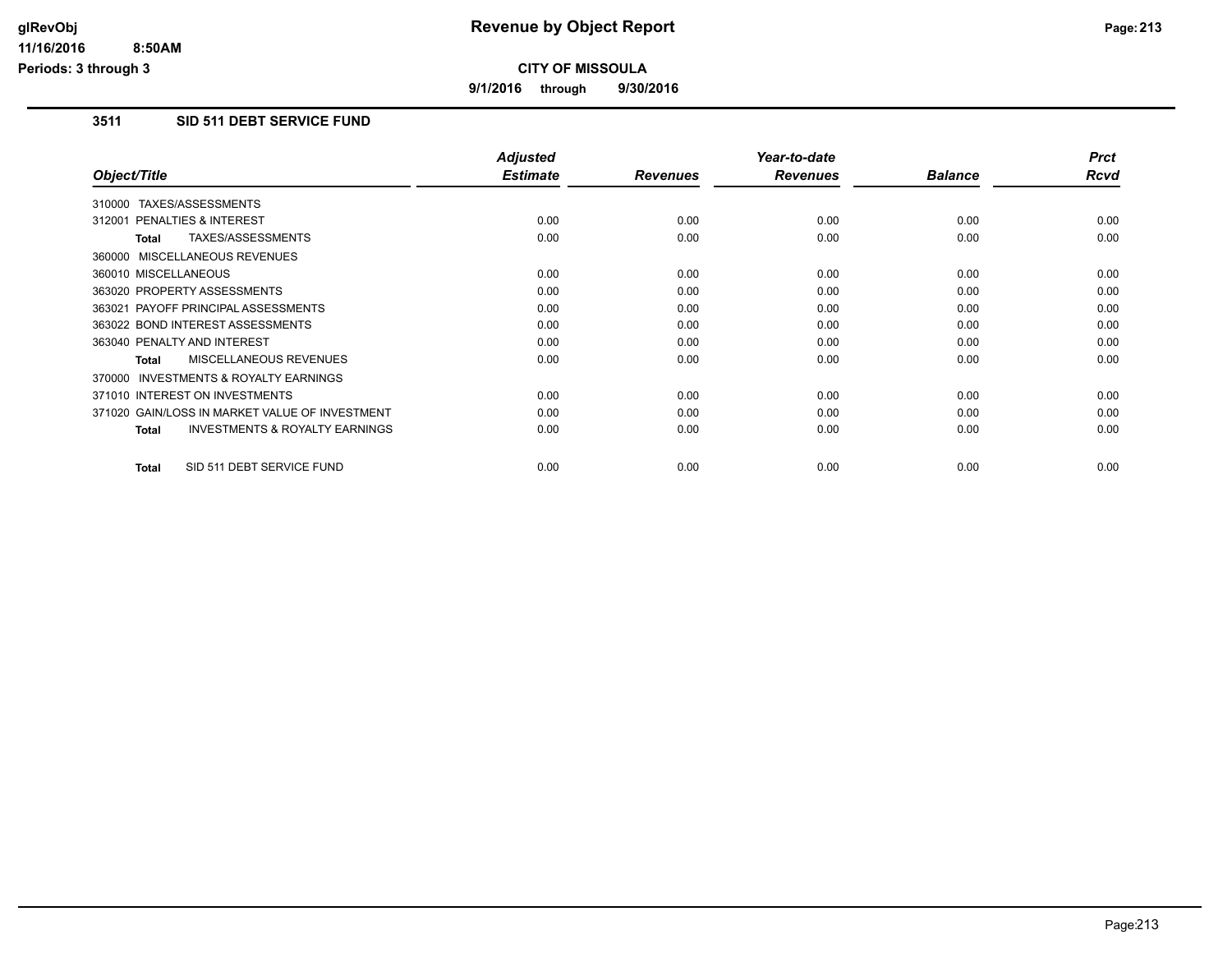**CITY OF MISSOULA**

**9/1/2016 through 9/30/2016**

**3512 SID 512 DEBT SERVICE FUND**

**3512 SID 512 DEBT SERVICE FUND**

|                                                           | <b>Adjusted</b> |                 | Year-to-date    |                | <b>Prct</b> |
|-----------------------------------------------------------|-----------------|-----------------|-----------------|----------------|-------------|
| Object/Title                                              | <b>Estimate</b> | <b>Revenues</b> | <b>Revenues</b> | <b>Balance</b> | <b>Rcvd</b> |
| TAXES/ASSESSMENTS<br>310000                               |                 |                 |                 |                |             |
| PENALTIES & INTEREST<br>312001                            | 0.00            | 0.00            | 0.00            | 0.00           | 0.00        |
| TAXES/ASSESSMENTS<br><b>Total</b>                         | 0.00            | 0.00            | 0.00            | 0.00           | 0.00        |
| MISCELLANEOUS REVENUES<br>360000                          |                 |                 |                 |                |             |
| 360010 MISCELLANEOUS                                      | 0.00            | 0.00            | 0.00            | 0.00           | 0.00        |
| 363020 PROPERTY ASSESSMENTS                               | 0.00            | 40.34           | 0.00            | 0.00           | 0.00        |
| 363021 PAYOFF PRINCIPAL ASSESSMENTS                       | 0.00            | 0.00            | 26.84           | $-26.84$       | 0.00        |
| 363022 BOND INTEREST ASSESSMENTS                          | 0.00            | 0.00            | 0.00            | 0.00           | 0.00        |
| 363040 PENALTY AND INTEREST                               | 0.00            | 1.51            | 0.00            | 0.00           | 0.00        |
| <b>MISCELLANEOUS REVENUES</b><br><b>Total</b>             | 0.00            | 41.85           | 26.84           | $-26.84$       | 0.00        |
| <b>INVESTMENTS &amp; ROYALTY EARNINGS</b><br>370000       |                 |                 |                 |                |             |
| 371010 INTEREST ON INVESTMENTS                            | 0.00            | 0.00            | 0.00            | 0.00           | 0.00        |
| 371020 GAIN/LOSS IN MARKET VALUE OF INVESTMENTS           | 0.00            | 0.00            | 0.00            | 0.00           | 0.00        |
| 371500 INTEREST ON INTERFUND LOAN                         | 0.00            | 0.00            | 0.00            | 0.00           | 0.00        |
| <b>INVESTMENTS &amp; ROYALTY EARNINGS</b><br><b>Total</b> | 0.00            | 0.00            | 0.00            | 0.00           | 0.00        |
| SID 512 DEBT SERVICE FUND<br>Total                        | 0.00            | 41.85           | 26.84           | $-26.84$       | 0.00        |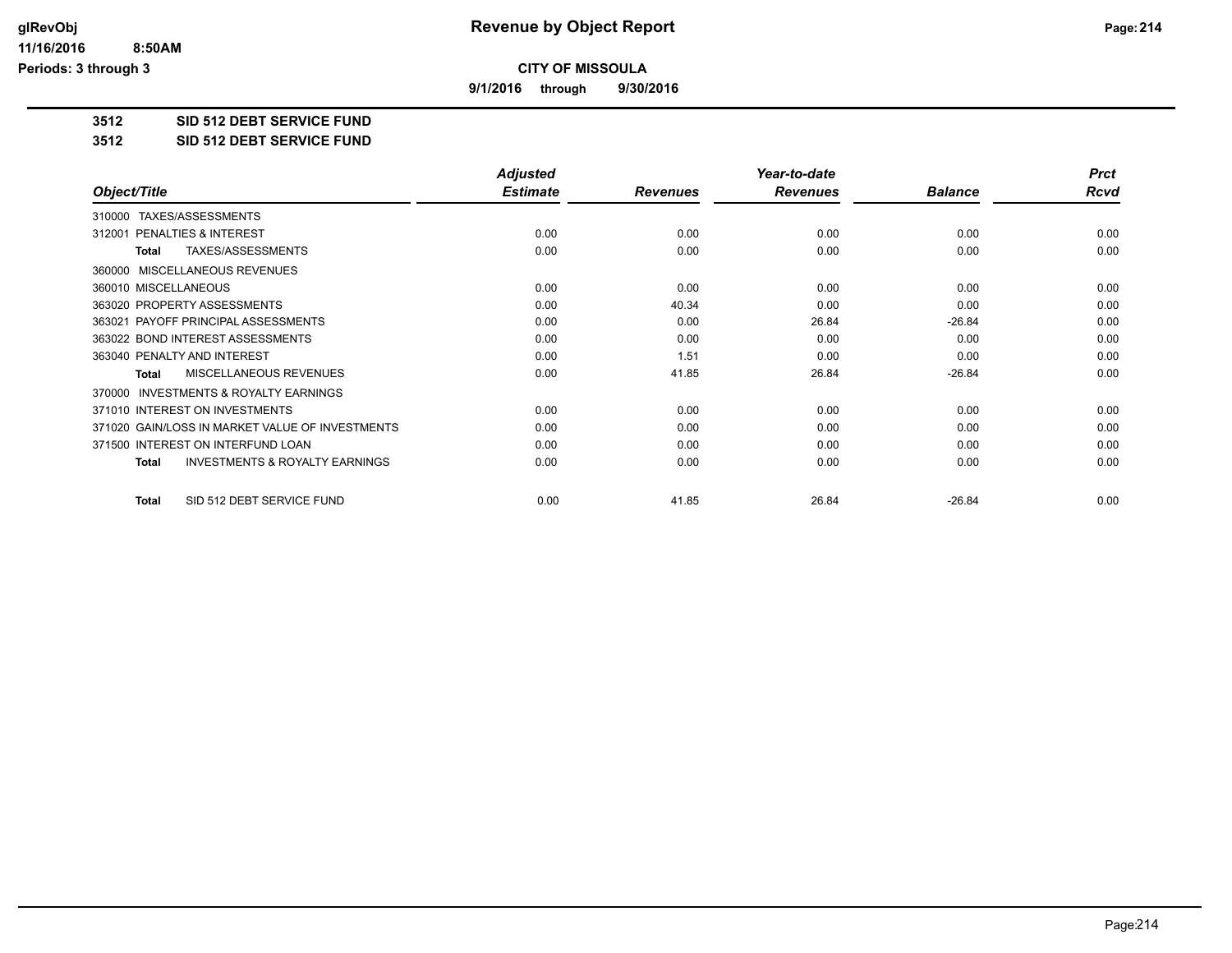**CITY OF MISSOULA**

**9/1/2016 through 9/30/2016**

# **3512 SID 512 DEBT SERVICE FUND**

|                                                           | <b>Adjusted</b> |                 | Year-to-date    |                | <b>Prct</b> |
|-----------------------------------------------------------|-----------------|-----------------|-----------------|----------------|-------------|
| Object/Title                                              | <b>Estimate</b> | <b>Revenues</b> | <b>Revenues</b> | <b>Balance</b> | <b>Rcvd</b> |
| TAXES/ASSESSMENTS<br>310000                               |                 |                 |                 |                |             |
| 312001 PENALTIES & INTEREST                               | 0.00            | 0.00            | 0.00            | 0.00           | 0.00        |
| <b>TAXES/ASSESSMENTS</b><br><b>Total</b>                  | 0.00            | 0.00            | 0.00            | 0.00           | 0.00        |
| 360000 MISCELLANEOUS REVENUES                             |                 |                 |                 |                |             |
| 360010 MISCELLANEOUS                                      | 0.00            | 0.00            | 0.00            | 0.00           | 0.00        |
| 363020 PROPERTY ASSESSMENTS                               | 0.00            | 40.34           | 0.00            | 0.00           | 0.00        |
| 363021 PAYOFF PRINCIPAL ASSESSMENTS                       | 0.00            | 0.00            | 26.84           | $-26.84$       | 0.00        |
| 363022 BOND INTEREST ASSESSMENTS                          | 0.00            | 0.00            | 0.00            | 0.00           | 0.00        |
| 363040 PENALTY AND INTEREST                               | 0.00            | 1.51            | 0.00            | 0.00           | 0.00        |
| MISCELLANEOUS REVENUES<br><b>Total</b>                    | 0.00            | 41.85           | 26.84           | $-26.84$       | 0.00        |
| <b>INVESTMENTS &amp; ROYALTY EARNINGS</b><br>370000       |                 |                 |                 |                |             |
| 371010 INTEREST ON INVESTMENTS                            | 0.00            | 0.00            | 0.00            | 0.00           | 0.00        |
| 371020 GAIN/LOSS IN MARKET VALUE OF INVESTMENT            | 0.00            | 0.00            | 0.00            | 0.00           | 0.00        |
| 371500 INTEREST ON INTERFUND LOAN                         | 0.00            | 0.00            | 0.00            | 0.00           | 0.00        |
| <b>INVESTMENTS &amp; ROYALTY EARNINGS</b><br><b>Total</b> | 0.00            | 0.00            | 0.00            | 0.00           | 0.00        |
| SID 512 DEBT SERVICE FUND<br><b>Total</b>                 | 0.00            | 41.85           | 26.84           | $-26.84$       | 0.00        |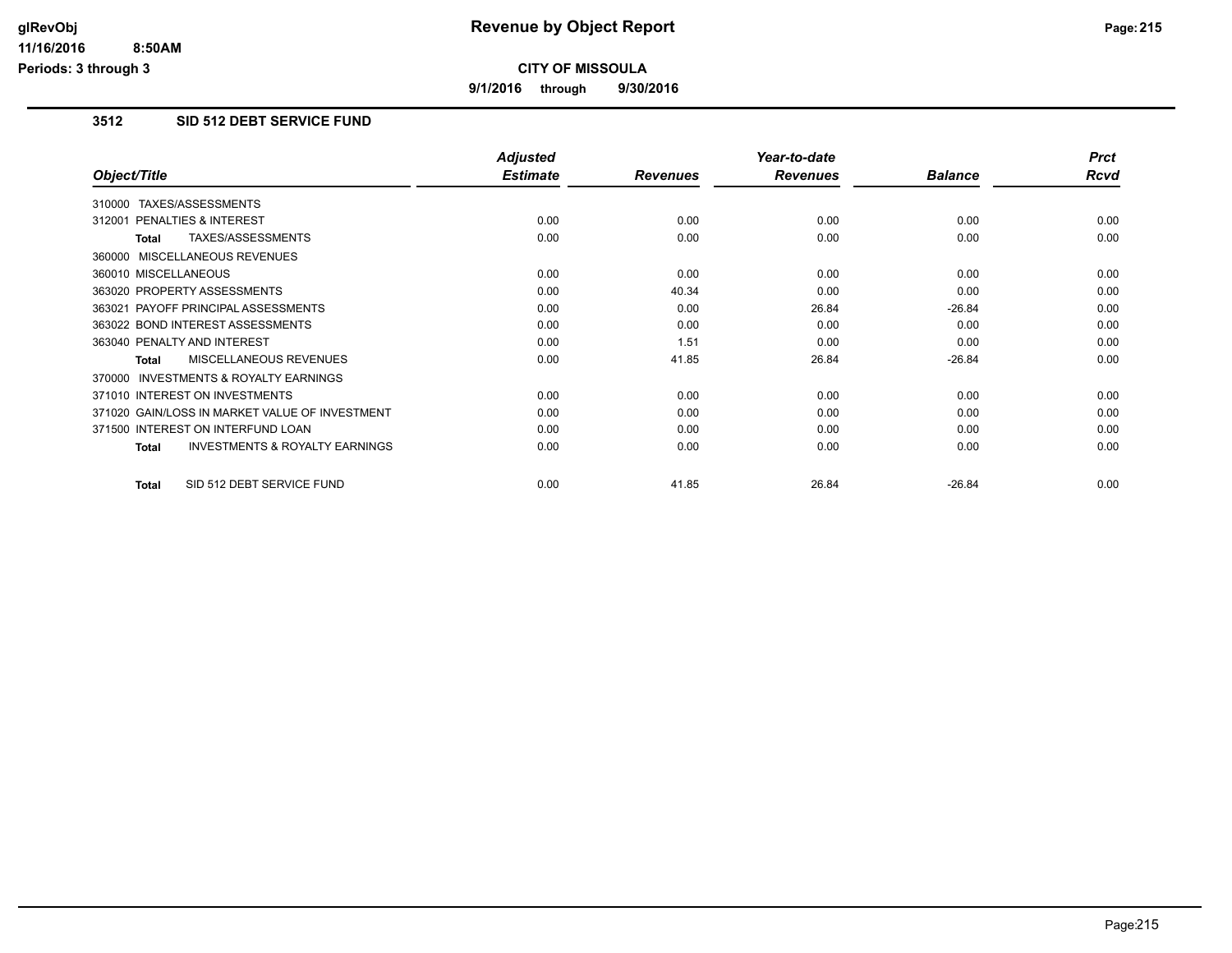**CITY OF MISSOULA**

**9/1/2016 through 9/30/2016**

**3513 SID 513 DEBT SERVICE FUND**

**3513 SID 513 DEBT SERVICE FUND**

|                                                           | <b>Adjusted</b> |                 | Year-to-date    |                | <b>Prct</b> |
|-----------------------------------------------------------|-----------------|-----------------|-----------------|----------------|-------------|
| Object/Title                                              | <b>Estimate</b> | <b>Revenues</b> | <b>Revenues</b> | <b>Balance</b> | <b>Rcvd</b> |
| TAXES/ASSESSMENTS<br>310000                               |                 |                 |                 |                |             |
| PENALTIES & INTEREST<br>312001                            | 0.00            | 0.00            | 0.00            | 0.00           | 0.00        |
| TAXES/ASSESSMENTS<br>Total                                | 0.00            | 0.00            | 0.00            | 0.00           | 0.00        |
| MISCELLANEOUS REVENUES<br>360000                          |                 |                 |                 |                |             |
| 360010 MISCELLANEOUS                                      | 0.00            | 0.00            | 0.00            | 0.00           | 0.00        |
| 363020 PROPERTY ASSESSMENTS                               | 0.00            | 0.00            | 0.00            | 0.00           | 0.00        |
| 363021 PAYOFF PRINCIPAL ASSESSMENTS                       | 0.00            | 0.00            | 0.00            | 0.00           | 0.00        |
| 363022 BOND INTEREST ASSESSMENTS                          | 0.00            | 0.00            | 0.00            | 0.00           | 0.00        |
| 363040 PENALTY AND INTEREST                               | 0.00            | 0.00            | 0.00            | 0.00           | 0.00        |
| MISCELLANEOUS REVENUES<br><b>Total</b>                    | 0.00            | 0.00            | 0.00            | 0.00           | 0.00        |
| <b>INVESTMENTS &amp; ROYALTY EARNINGS</b><br>370000       |                 |                 |                 |                |             |
| 371010 INTEREST ON INVESTMENTS                            | 0.00            | 0.00            | 0.00            | 0.00           | 0.00        |
| 371020 GAIN/LOSS IN MARKET VALUE OF INVESTMENTS           | 0.00            | 0.00            | 0.00            | 0.00           | 0.00        |
| <b>INVESTMENTS &amp; ROYALTY EARNINGS</b><br><b>Total</b> | 0.00            | 0.00            | 0.00            | 0.00           | 0.00        |
| OTHER FINANCING SOURCES<br>380000                         |                 |                 |                 |                |             |
| 381009 TRANSFERS IN                                       | 0.00            | 0.00            | 0.00            | 0.00           | 0.00        |
| OTHER FINANCING SOURCES<br>Total                          | 0.00            | 0.00            | 0.00            | 0.00           | 0.00        |
| SID 513 DEBT SERVICE FUND<br><b>Total</b>                 | 0.00            | 0.00            | 0.00            | 0.00           | 0.00        |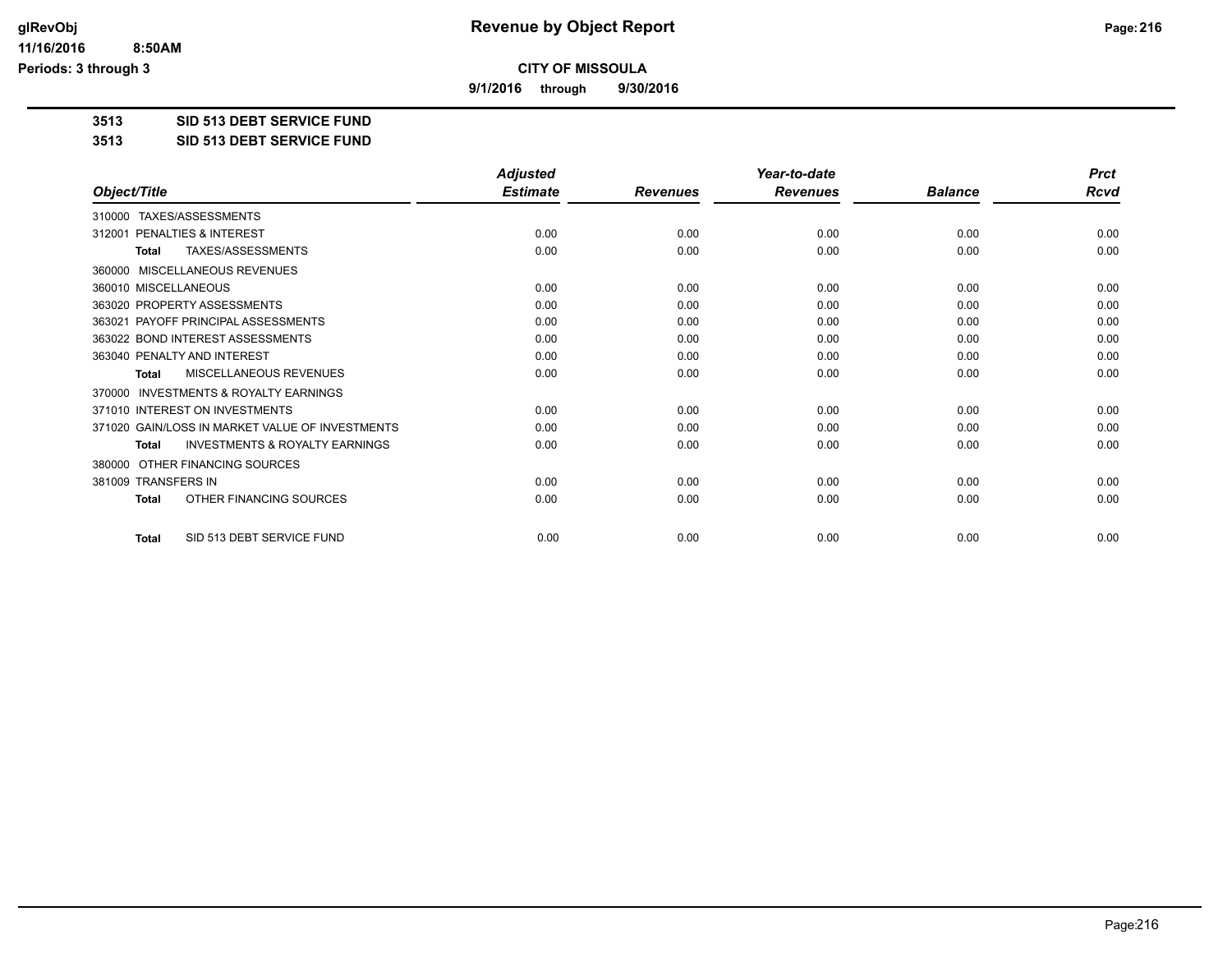**CITY OF MISSOULA**

**9/1/2016 through 9/30/2016**

## **3513 SID 513 DEBT SERVICE FUND**

|                                                           | <b>Adjusted</b> |                 | Year-to-date    |                | <b>Prct</b> |
|-----------------------------------------------------------|-----------------|-----------------|-----------------|----------------|-------------|
| Object/Title                                              | <b>Estimate</b> | <b>Revenues</b> | <b>Revenues</b> | <b>Balance</b> | <b>Rcvd</b> |
| 310000 TAXES/ASSESSMENTS                                  |                 |                 |                 |                |             |
| PENALTIES & INTEREST<br>312001                            | 0.00            | 0.00            | 0.00            | 0.00           | 0.00        |
| TAXES/ASSESSMENTS<br><b>Total</b>                         | 0.00            | 0.00            | 0.00            | 0.00           | 0.00        |
| 360000 MISCELLANEOUS REVENUES                             |                 |                 |                 |                |             |
| 360010 MISCELLANEOUS                                      | 0.00            | 0.00            | 0.00            | 0.00           | 0.00        |
| 363020 PROPERTY ASSESSMENTS                               | 0.00            | 0.00            | 0.00            | 0.00           | 0.00        |
| 363021 PAYOFF PRINCIPAL ASSESSMENTS                       | 0.00            | 0.00            | 0.00            | 0.00           | 0.00        |
| 363022 BOND INTEREST ASSESSMENTS                          | 0.00            | 0.00            | 0.00            | 0.00           | 0.00        |
| 363040 PENALTY AND INTEREST                               | 0.00            | 0.00            | 0.00            | 0.00           | 0.00        |
| MISCELLANEOUS REVENUES<br><b>Total</b>                    | 0.00            | 0.00            | 0.00            | 0.00           | 0.00        |
| <b>INVESTMENTS &amp; ROYALTY EARNINGS</b><br>370000       |                 |                 |                 |                |             |
| 371010 INTEREST ON INVESTMENTS                            | 0.00            | 0.00            | 0.00            | 0.00           | 0.00        |
| 371020 GAIN/LOSS IN MARKET VALUE OF INVESTMENT            | 0.00            | 0.00            | 0.00            | 0.00           | 0.00        |
| <b>INVESTMENTS &amp; ROYALTY EARNINGS</b><br><b>Total</b> | 0.00            | 0.00            | 0.00            | 0.00           | 0.00        |
| 380000 OTHER FINANCING SOURCES                            |                 |                 |                 |                |             |
| 381009 TRANSFERS IN                                       | 0.00            | 0.00            | 0.00            | 0.00           | 0.00        |
| OTHER FINANCING SOURCES<br><b>Total</b>                   | 0.00            | 0.00            | 0.00            | 0.00           | 0.00        |
| SID 513 DEBT SERVICE FUND<br><b>Total</b>                 | 0.00            | 0.00            | 0.00            | 0.00           | 0.00        |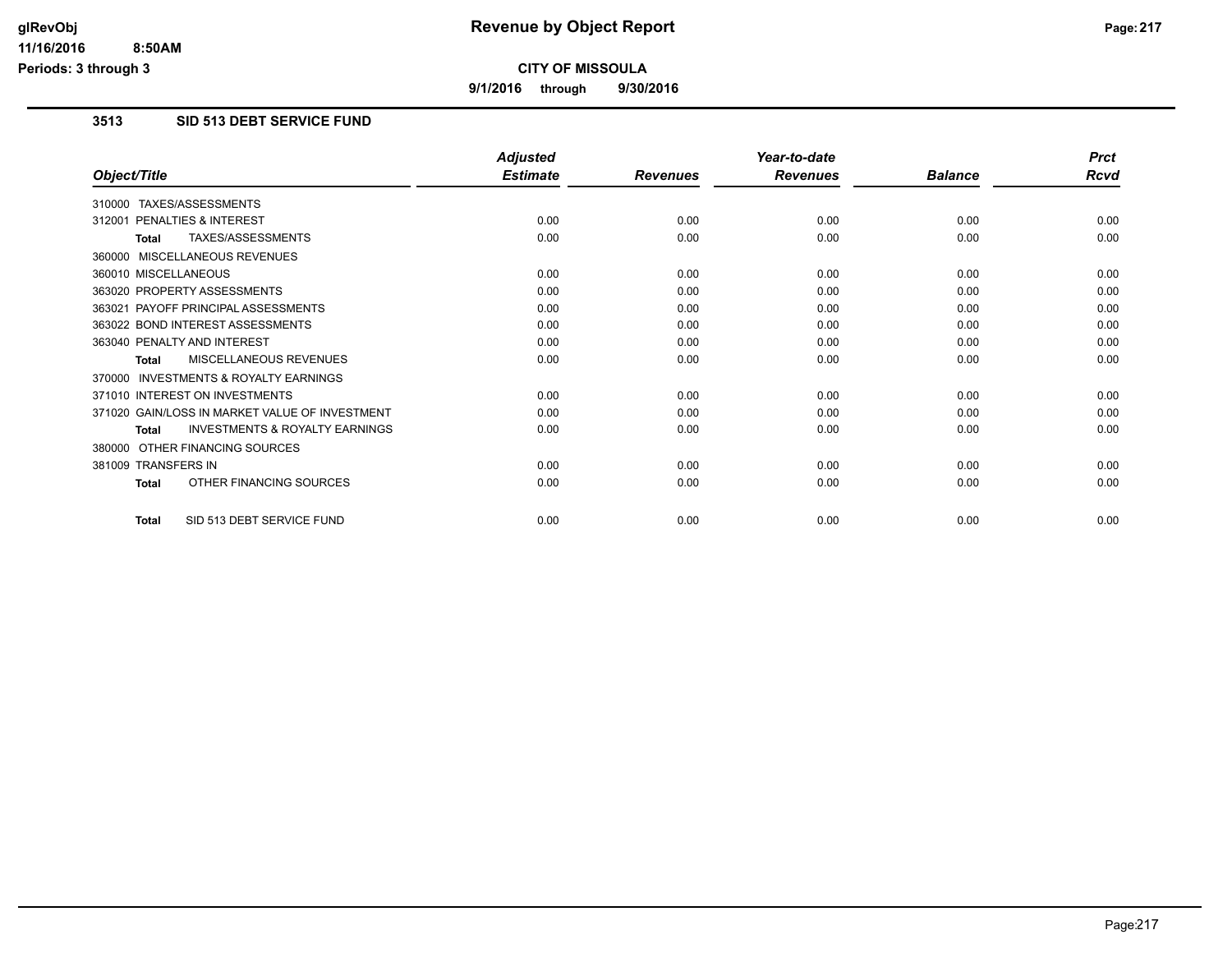**glRevObj Revenue by Object Report Page:218** 

**11/16/2016 8:50AM Periods: 3 through 3**

**CITY OF MISSOULA**

**9/1/2016 through 9/30/2016**

**3514 SID 514 DEBT SERVICE FUND**

**3514 SID 514 DEBT SERVICE FUND**

|                                                           | <b>Adjusted</b> |                 | Year-to-date    |                | <b>Prct</b> |
|-----------------------------------------------------------|-----------------|-----------------|-----------------|----------------|-------------|
| Object/Title                                              | <b>Estimate</b> | <b>Revenues</b> | <b>Revenues</b> | <b>Balance</b> | <b>Rcvd</b> |
| TAXES/ASSESSMENTS<br>310000                               |                 |                 |                 |                |             |
| PENALTIES & INTEREST<br>312001                            | 0.00            | 0.00            | 0.00            | 0.00           | 0.00        |
| TAXES/ASSESSMENTS<br>Total                                | 0.00            | 0.00            | 0.00            | 0.00           | 0.00        |
| MISCELLANEOUS REVENUES<br>360000                          |                 |                 |                 |                |             |
| 360010 MISCELLANEOUS                                      | 0.00            | 0.00            | 0.00            | 0.00           | 0.00        |
| 363020 PROPERTY ASSESSMENTS                               | 0.00            | 0.00            | 0.00            | 0.00           | 0.00        |
| 363021 PAYOFF PRINCIPAL ASSESSMENTS                       | 0.00            | 0.00            | 0.00            | 0.00           | 0.00        |
| 363022 BOND INTEREST ASSESSMENTS                          | 0.00            | 0.00            | 0.00            | 0.00           | 0.00        |
| 363040 PENALTY AND INTEREST                               | 0.00            | 0.00            | 0.00            | 0.00           | 0.00        |
| MISCELLANEOUS REVENUES<br><b>Total</b>                    | 0.00            | 0.00            | 0.00            | 0.00           | 0.00        |
| <b>INVESTMENTS &amp; ROYALTY EARNINGS</b><br>370000       |                 |                 |                 |                |             |
| 371010 INTEREST ON INVESTMENTS                            | 0.00            | 0.00            | 0.00            | 0.00           | 0.00        |
| 371020 GAIN/LOSS IN MARKET VALUE OF INVESTMENTS           | 0.00            | 0.00            | 0.00            | 0.00           | 0.00        |
| <b>INVESTMENTS &amp; ROYALTY EARNINGS</b><br><b>Total</b> | 0.00            | 0.00            | 0.00            | 0.00           | 0.00        |
| OTHER FINANCING SOURCES<br>380000                         |                 |                 |                 |                |             |
| 383042 TRANSFERS FROM OTHER FUNDS                         | 0.00            | 0.00            | 0.00            | 0.00           | 0.00        |
| OTHER FINANCING SOURCES<br><b>Total</b>                   | 0.00            | 0.00            | 0.00            | 0.00           | 0.00        |
| SID 514 DEBT SERVICE FUND<br><b>Total</b>                 | 0.00            | 0.00            | 0.00            | 0.00           | 0.00        |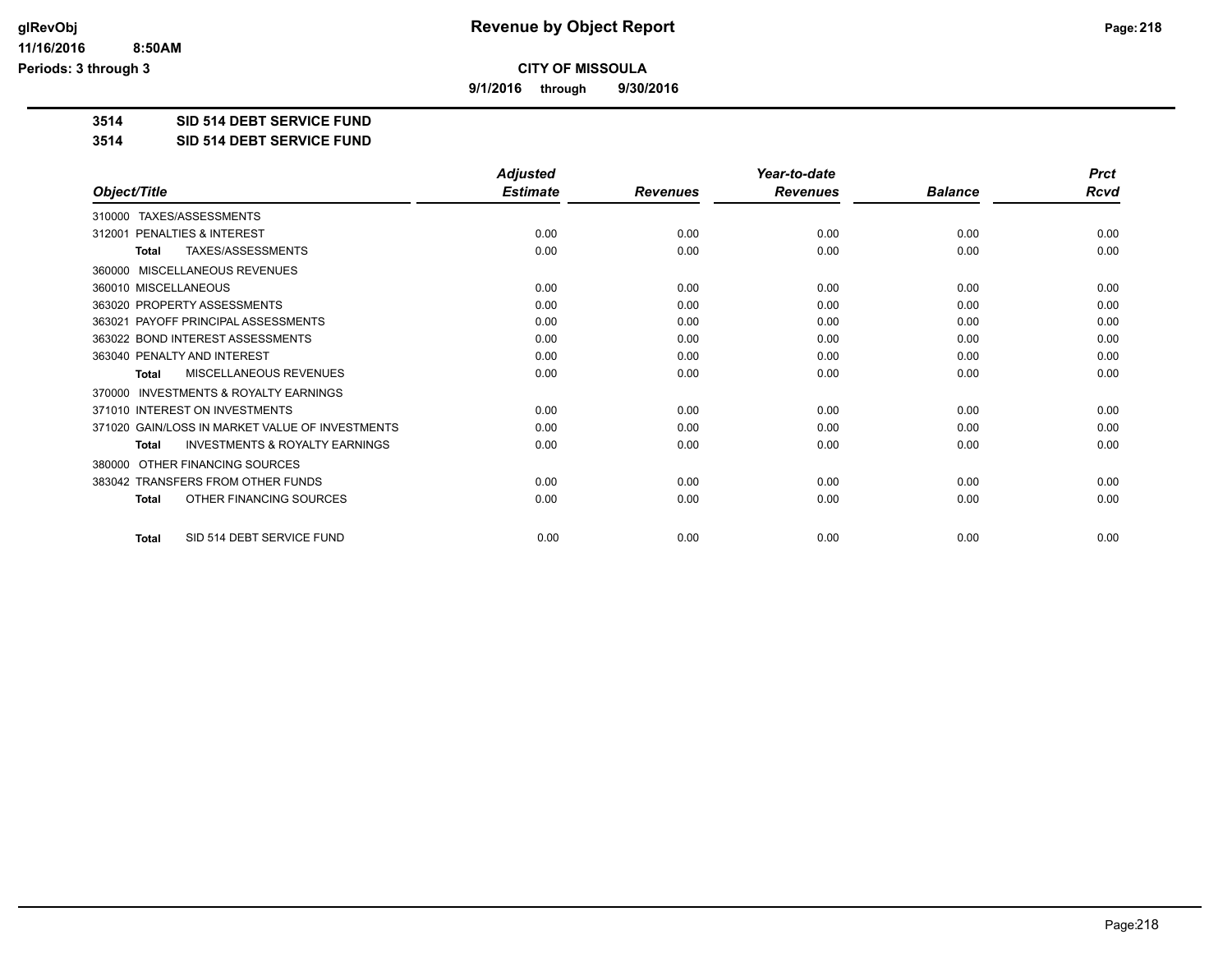**CITY OF MISSOULA**

**9/1/2016 through 9/30/2016**

### **3514 SID 514 DEBT SERVICE FUND**

|                                                           | <b>Adjusted</b> |                 | Year-to-date    |                | <b>Prct</b> |
|-----------------------------------------------------------|-----------------|-----------------|-----------------|----------------|-------------|
| Object/Title                                              | <b>Estimate</b> | <b>Revenues</b> | <b>Revenues</b> | <b>Balance</b> | Rcvd        |
| 310000 TAXES/ASSESSMENTS                                  |                 |                 |                 |                |             |
| PENALTIES & INTEREST<br>312001                            | 0.00            | 0.00            | 0.00            | 0.00           | 0.00        |
| TAXES/ASSESSMENTS<br><b>Total</b>                         | 0.00            | 0.00            | 0.00            | 0.00           | 0.00        |
| 360000 MISCELLANEOUS REVENUES                             |                 |                 |                 |                |             |
| 360010 MISCELLANEOUS                                      | 0.00            | 0.00            | 0.00            | 0.00           | 0.00        |
| 363020 PROPERTY ASSESSMENTS                               | 0.00            | 0.00            | 0.00            | 0.00           | 0.00        |
| 363021 PAYOFF PRINCIPAL ASSESSMENTS                       | 0.00            | 0.00            | 0.00            | 0.00           | 0.00        |
| 363022 BOND INTEREST ASSESSMENTS                          | 0.00            | 0.00            | 0.00            | 0.00           | 0.00        |
| 363040 PENALTY AND INTEREST                               | 0.00            | 0.00            | 0.00            | 0.00           | 0.00        |
| MISCELLANEOUS REVENUES<br><b>Total</b>                    | 0.00            | 0.00            | 0.00            | 0.00           | 0.00        |
| <b>INVESTMENTS &amp; ROYALTY EARNINGS</b><br>370000       |                 |                 |                 |                |             |
| 371010 INTEREST ON INVESTMENTS                            | 0.00            | 0.00            | 0.00            | 0.00           | 0.00        |
| 371020 GAIN/LOSS IN MARKET VALUE OF INVESTMENT            | 0.00            | 0.00            | 0.00            | 0.00           | 0.00        |
| <b>INVESTMENTS &amp; ROYALTY EARNINGS</b><br><b>Total</b> | 0.00            | 0.00            | 0.00            | 0.00           | 0.00        |
| OTHER FINANCING SOURCES<br>380000                         |                 |                 |                 |                |             |
| 383042 TRANSFERS FROM OTHER FUNDS                         | 0.00            | 0.00            | 0.00            | 0.00           | 0.00        |
| OTHER FINANCING SOURCES<br><b>Total</b>                   | 0.00            | 0.00            | 0.00            | 0.00           | 0.00        |
| SID 514 DEBT SERVICE FUND<br><b>Total</b>                 | 0.00            | 0.00            | 0.00            | 0.00           | 0.00        |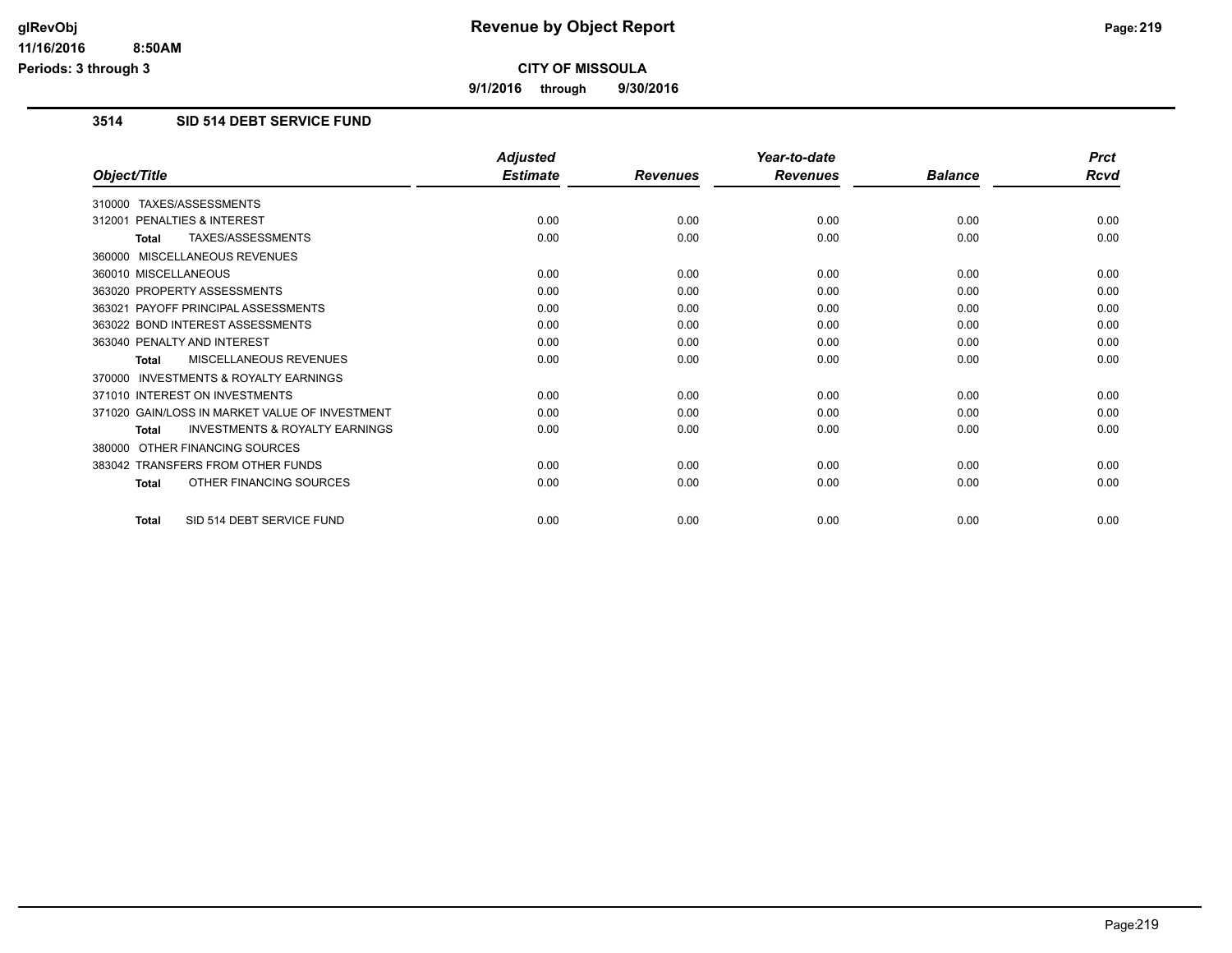**9/1/2016 through 9/30/2016**

**3515 SID 515 DEBT SERVICE FUND**

**3515 SID 515 DEBT SERVICE FUND**

|                                                           | <b>Adjusted</b> |                 | Year-to-date    |                | <b>Prct</b> |
|-----------------------------------------------------------|-----------------|-----------------|-----------------|----------------|-------------|
| Object/Title                                              | <b>Estimate</b> | <b>Revenues</b> | <b>Revenues</b> | <b>Balance</b> | <b>Rcvd</b> |
| TAXES/ASSESSMENTS<br>310000                               |                 |                 |                 |                |             |
| PENALTIES & INTEREST<br>312001                            | 0.00            | 0.00            | 0.00            | 0.00           | 0.00        |
| TAXES/ASSESSMENTS<br>Total                                | 0.00            | 0.00            | 0.00            | 0.00           | 0.00        |
| MISCELLANEOUS REVENUES<br>360000                          |                 |                 |                 |                |             |
| 363020 PROPERTY ASSESSMENTS                               | 0.00            | 0.00            | 0.00            | 0.00           | 0.00        |
| 363021 PAYOFF PRINCIPAL ASSESSMENTS                       | 0.00            | 0.00            | 0.00            | 0.00           | 0.00        |
| 363022 BOND INTEREST ASSESSMENTS                          | 0.00            | 0.00            | 0.00            | 0.00           | 0.00        |
| 363040 PENALTY AND INTEREST                               | 0.00            | 0.00            | 0.00            | 0.00           | 0.00        |
| <b>MISCELLANEOUS REVENUES</b><br><b>Total</b>             | 0.00            | 0.00            | 0.00            | 0.00           | 0.00        |
| <b>INVESTMENTS &amp; ROYALTY EARNINGS</b><br>370000       |                 |                 |                 |                |             |
| 371010 INTEREST ON INVESTMENTS                            | 0.00            | 0.00            | 0.00            | 0.00           | 0.00        |
| 371020 GAIN/LOSS IN MARKET VALUE OF INVESTMENTS           | 0.00            | 0.00            | 0.00            | 0.00           | 0.00        |
| <b>INVESTMENTS &amp; ROYALTY EARNINGS</b><br><b>Total</b> | 0.00            | 0.00            | 0.00            | 0.00           | 0.00        |
| OTHER FINANCING SOURCES<br>380000                         |                 |                 |                 |                |             |
| 383042 TRANSFERS FROM OTHER FUNDS                         | 0.00            | 0.00            | 0.00            | 0.00           | 0.00        |
| OTHER FINANCING SOURCES<br><b>Total</b>                   | 0.00            | 0.00            | 0.00            | 0.00           | 0.00        |
|                                                           |                 |                 |                 |                |             |
| SID 515 DEBT SERVICE FUND<br><b>Total</b>                 | 0.00            | 0.00            | 0.00            | 0.00           | 0.00        |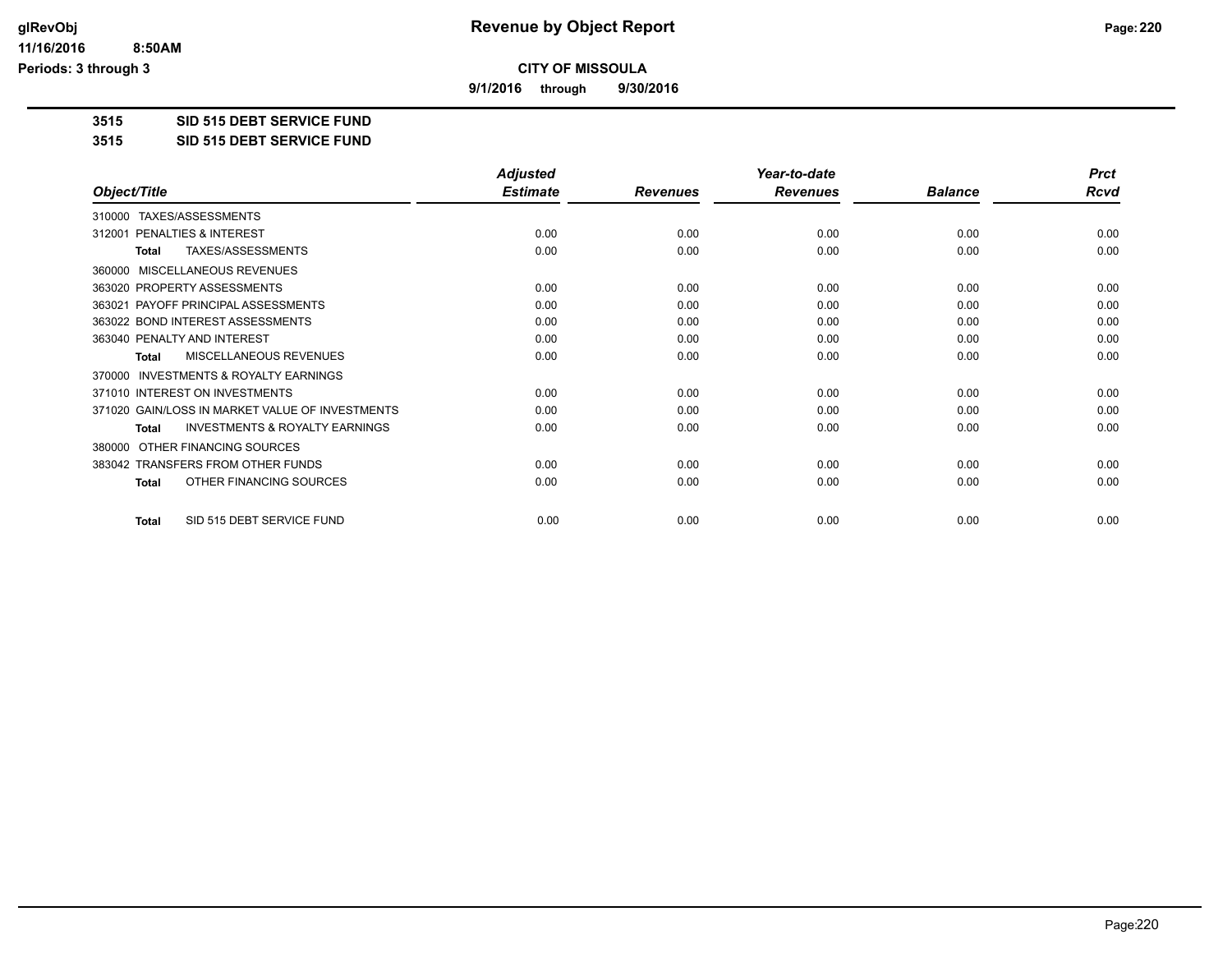**CITY OF MISSOULA**

**9/1/2016 through 9/30/2016**

### **3515 SID 515 DEBT SERVICE FUND**

|                                                           | <b>Adjusted</b> |                 | Year-to-date    |                | <b>Prct</b> |
|-----------------------------------------------------------|-----------------|-----------------|-----------------|----------------|-------------|
| Object/Title                                              | <b>Estimate</b> | <b>Revenues</b> | <b>Revenues</b> | <b>Balance</b> | <b>Rcvd</b> |
| TAXES/ASSESSMENTS<br>310000                               |                 |                 |                 |                |             |
| 312001 PENALTIES & INTEREST                               | 0.00            | 0.00            | 0.00            | 0.00           | 0.00        |
| <b>TAXES/ASSESSMENTS</b><br><b>Total</b>                  | 0.00            | 0.00            | 0.00            | 0.00           | 0.00        |
| MISCELLANEOUS REVENUES<br>360000                          |                 |                 |                 |                |             |
| 363020 PROPERTY ASSESSMENTS                               | 0.00            | 0.00            | 0.00            | 0.00           | 0.00        |
| 363021 PAYOFF PRINCIPAL ASSESSMENTS                       | 0.00            | 0.00            | 0.00            | 0.00           | 0.00        |
| 363022 BOND INTEREST ASSESSMENTS                          | 0.00            | 0.00            | 0.00            | 0.00           | 0.00        |
| 363040 PENALTY AND INTEREST                               | 0.00            | 0.00            | 0.00            | 0.00           | 0.00        |
| MISCELLANEOUS REVENUES<br><b>Total</b>                    | 0.00            | 0.00            | 0.00            | 0.00           | 0.00        |
| <b>INVESTMENTS &amp; ROYALTY EARNINGS</b><br>370000       |                 |                 |                 |                |             |
| 371010 INTEREST ON INVESTMENTS                            | 0.00            | 0.00            | 0.00            | 0.00           | 0.00        |
| 371020 GAIN/LOSS IN MARKET VALUE OF INVESTMENT            | 0.00            | 0.00            | 0.00            | 0.00           | 0.00        |
| <b>INVESTMENTS &amp; ROYALTY EARNINGS</b><br><b>Total</b> | 0.00            | 0.00            | 0.00            | 0.00           | 0.00        |
| OTHER FINANCING SOURCES<br>380000                         |                 |                 |                 |                |             |
| 383042 TRANSFERS FROM OTHER FUNDS                         | 0.00            | 0.00            | 0.00            | 0.00           | 0.00        |
| OTHER FINANCING SOURCES<br><b>Total</b>                   | 0.00            | 0.00            | 0.00            | 0.00           | 0.00        |
| SID 515 DEBT SERVICE FUND<br><b>Total</b>                 | 0.00            | 0.00            | 0.00            | 0.00           | 0.00        |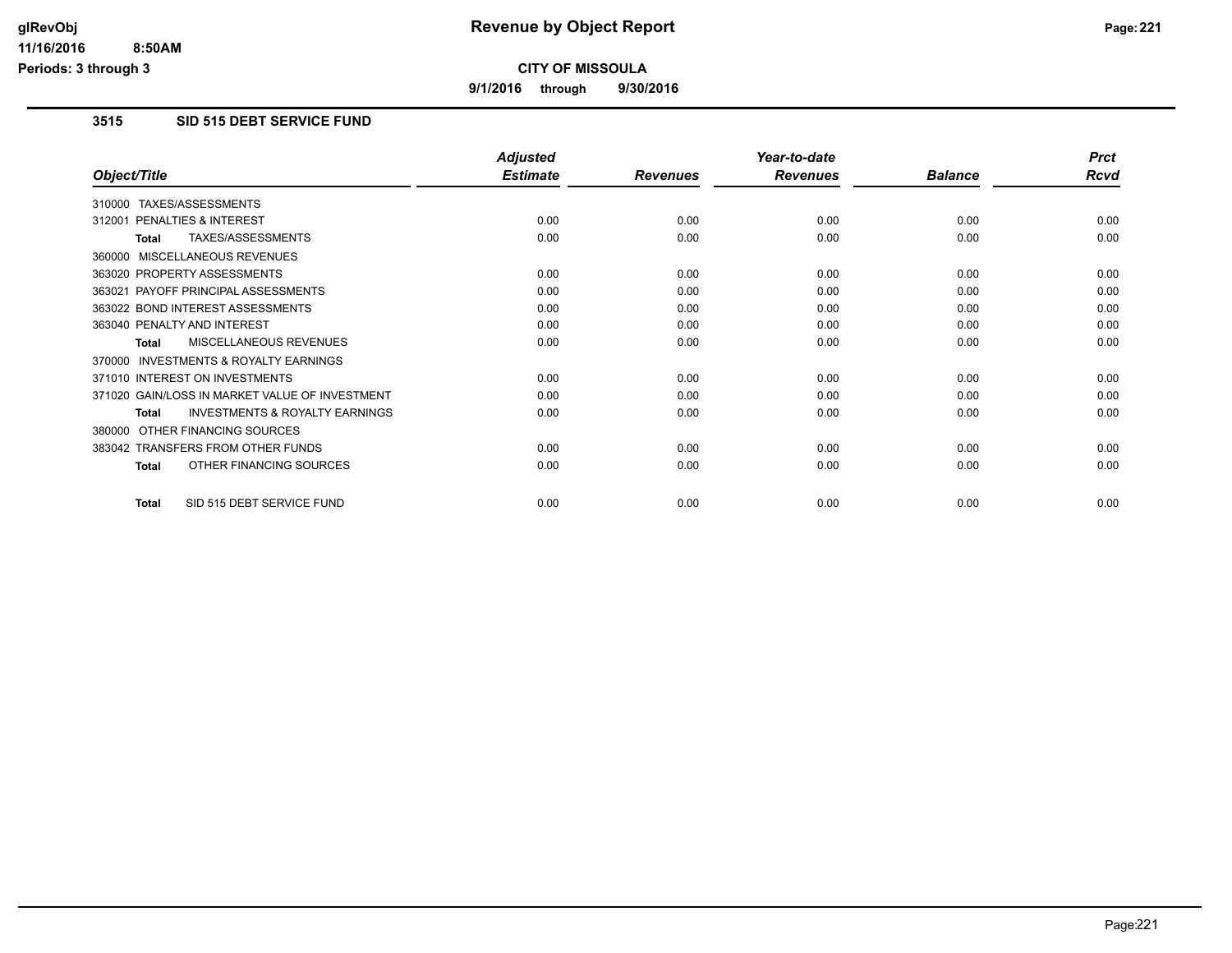**11/16/2016 8:50AM**

**Periods: 3 through 3**

**CITY OF MISSOULA**

**9/1/2016 through 9/30/2016**

**3517 SID 517 DEBT SERVICE FUND**

**3517 SID 517 DEBT SERVICE FUND**

|                                                           | <b>Adjusted</b> |                 | Year-to-date    |                | <b>Prct</b> |
|-----------------------------------------------------------|-----------------|-----------------|-----------------|----------------|-------------|
| Object/Title                                              | <b>Estimate</b> | <b>Revenues</b> | <b>Revenues</b> | <b>Balance</b> | <b>Rcvd</b> |
| TAXES/ASSESSMENTS<br>310000                               |                 |                 |                 |                |             |
| PENALTIES & INTEREST<br>312001                            | 0.00            | 0.00            | 0.00            | 0.00           | 0.00        |
| <b>TAXES/ASSESSMENTS</b><br><b>Total</b>                  | 0.00            | 0.00            | 0.00            | 0.00           | 0.00        |
| MISCELLANEOUS REVENUES<br>360000                          |                 |                 |                 |                |             |
| 360010 MISCELLANEOUS                                      | 0.00            | 0.00            | 0.00            | 0.00           | 0.00        |
| 363020 PROPERTY ASSESSMENTS                               | 0.00            | 0.00            | 0.00            | 0.00           | 0.00        |
| 363021 PAYOFF PRINCIPAL ASSESSMENTS                       | 0.00            | 0.00            | 0.00            | 0.00           | 0.00        |
| 363022 BOND INTEREST ASSESSMENTS                          | 0.00            | 0.00            | 0.00            | 0.00           | 0.00        |
| 363040 PENALTY AND INTEREST                               | 0.00            | 0.00            | 0.00            | 0.00           | 0.00        |
| MISCELLANEOUS REVENUES<br><b>Total</b>                    | 0.00            | 0.00            | 0.00            | 0.00           | 0.00        |
| <b>INVESTMENTS &amp; ROYALTY EARNINGS</b><br>370000       |                 |                 |                 |                |             |
| 371010 INTEREST ON INVESTMENTS                            | 0.00            | 0.00            | 0.00            | 0.00           | 0.00        |
| 371020 GAIN/LOSS IN MARKET VALUE OF INVESTMENTS           | 0.00            | 0.00            | 0.00            | 0.00           | 0.00        |
| <b>INVESTMENTS &amp; ROYALTY EARNINGS</b><br><b>Total</b> | 0.00            | 0.00            | 0.00            | 0.00           | 0.00        |
| OTHER FINANCING SOURCES<br>380000                         |                 |                 |                 |                |             |
| 381009 TRANSFERS IN                                       | 0.00            | 0.00            | 0.00            | 0.00           | 0.00        |
| OTHER FINANCING SOURCES<br><b>Total</b>                   | 0.00            | 0.00            | 0.00            | 0.00           | 0.00        |
| SID 517 DEBT SERVICE FUND<br><b>Total</b>                 | 0.00            | 0.00            | 0.00            | 0.00           | 0.00        |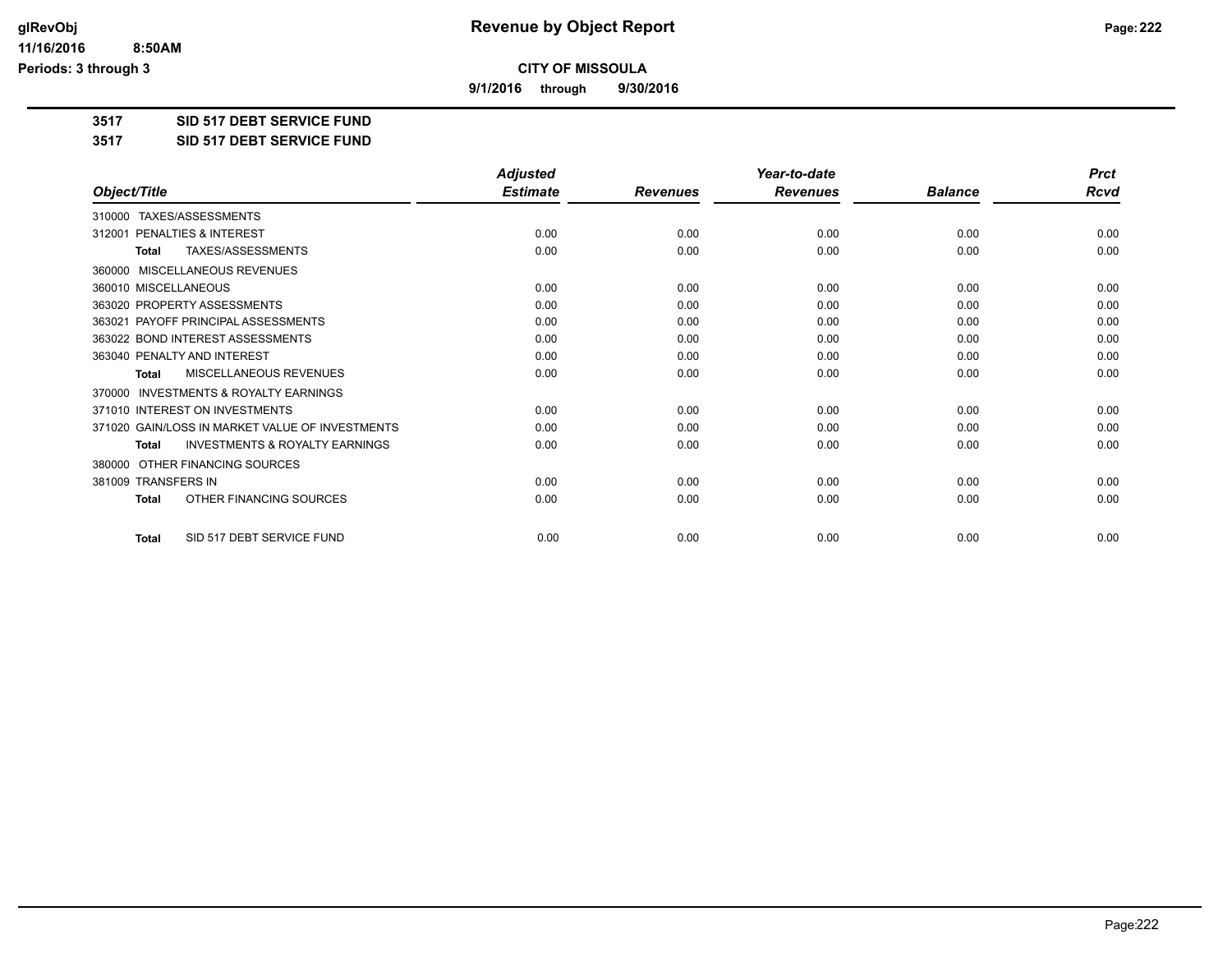**CITY OF MISSOULA**

**9/1/2016 through 9/30/2016**

## **3517 SID 517 DEBT SERVICE FUND**

|                                                           | <b>Adjusted</b> |                 | Year-to-date    |                | <b>Prct</b> |
|-----------------------------------------------------------|-----------------|-----------------|-----------------|----------------|-------------|
| Object/Title                                              | <b>Estimate</b> | <b>Revenues</b> | <b>Revenues</b> | <b>Balance</b> | <b>Rcvd</b> |
| 310000 TAXES/ASSESSMENTS                                  |                 |                 |                 |                |             |
| 312001 PENALTIES & INTEREST                               | 0.00            | 0.00            | 0.00            | 0.00           | 0.00        |
| TAXES/ASSESSMENTS<br><b>Total</b>                         | 0.00            | 0.00            | 0.00            | 0.00           | 0.00        |
| 360000 MISCELLANEOUS REVENUES                             |                 |                 |                 |                |             |
| 360010 MISCELLANEOUS                                      | 0.00            | 0.00            | 0.00            | 0.00           | 0.00        |
| 363020 PROPERTY ASSESSMENTS                               | 0.00            | 0.00            | 0.00            | 0.00           | 0.00        |
| 363021 PAYOFF PRINCIPAL ASSESSMENTS                       | 0.00            | 0.00            | 0.00            | 0.00           | 0.00        |
| 363022 BOND INTEREST ASSESSMENTS                          | 0.00            | 0.00            | 0.00            | 0.00           | 0.00        |
| 363040 PENALTY AND INTEREST                               | 0.00            | 0.00            | 0.00            | 0.00           | 0.00        |
| MISCELLANEOUS REVENUES<br><b>Total</b>                    | 0.00            | 0.00            | 0.00            | 0.00           | 0.00        |
| INVESTMENTS & ROYALTY EARNINGS<br>370000                  |                 |                 |                 |                |             |
| 371010 INTEREST ON INVESTMENTS                            | 0.00            | 0.00            | 0.00            | 0.00           | 0.00        |
| 371020 GAIN/LOSS IN MARKET VALUE OF INVESTMENT            | 0.00            | 0.00            | 0.00            | 0.00           | 0.00        |
| <b>INVESTMENTS &amp; ROYALTY EARNINGS</b><br><b>Total</b> | 0.00            | 0.00            | 0.00            | 0.00           | 0.00        |
| 380000 OTHER FINANCING SOURCES                            |                 |                 |                 |                |             |
| 381009 TRANSFERS IN                                       | 0.00            | 0.00            | 0.00            | 0.00           | 0.00        |
| OTHER FINANCING SOURCES<br><b>Total</b>                   | 0.00            | 0.00            | 0.00            | 0.00           | 0.00        |
| SID 517 DEBT SERVICE FUND<br><b>Total</b>                 | 0.00            | 0.00            | 0.00            | 0.00           | 0.00        |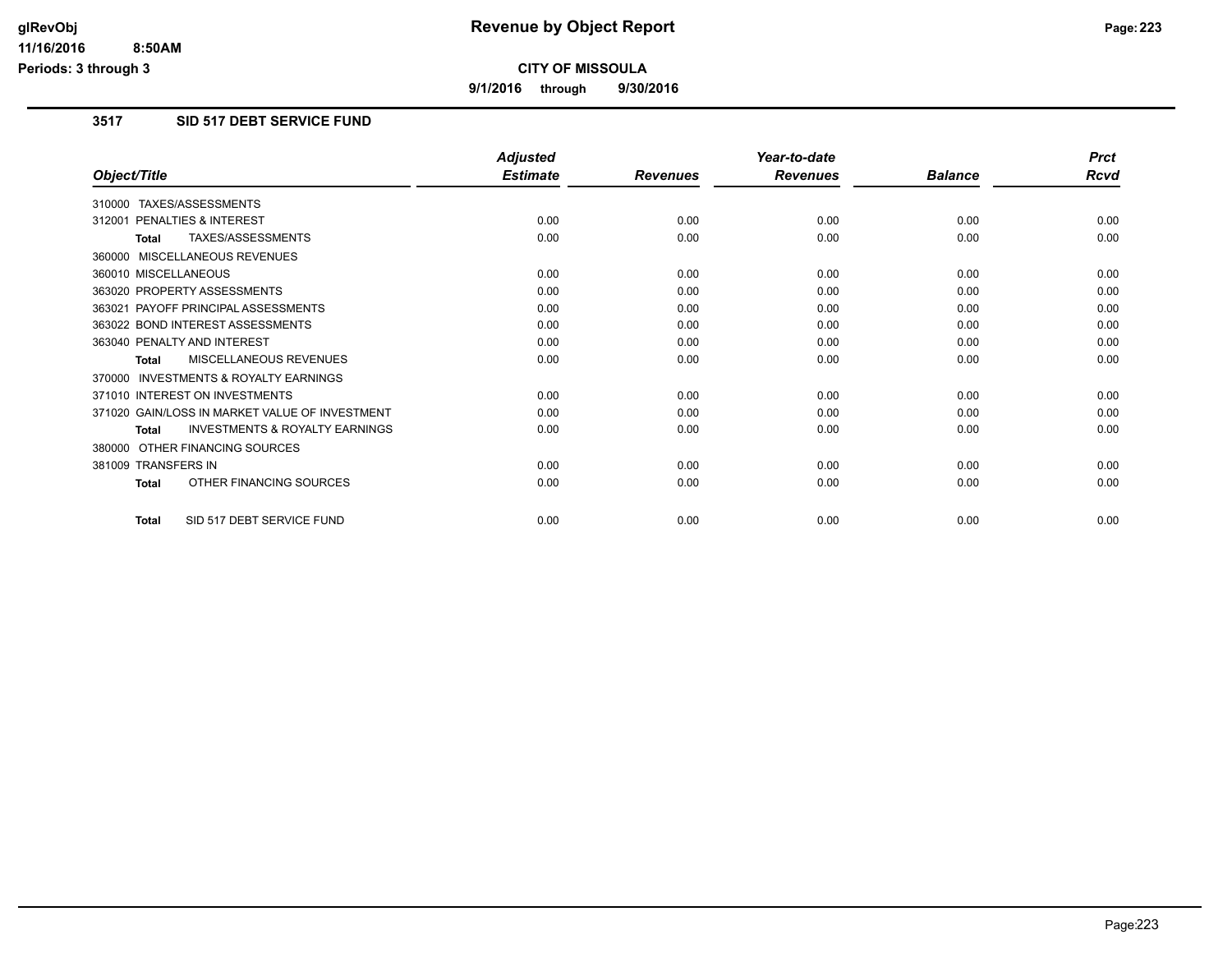**CITY OF MISSOULA**

**9/1/2016 through 9/30/2016**

**3518 SID 518 DEBT SERVICE FUND**

**3518 SID 518 DEBT SERVICE FUND**

|                                                           | <b>Adjusted</b> |                 | Year-to-date    |                | <b>Prct</b> |
|-----------------------------------------------------------|-----------------|-----------------|-----------------|----------------|-------------|
| Object/Title                                              | <b>Estimate</b> | <b>Revenues</b> | <b>Revenues</b> | <b>Balance</b> | <b>Rcvd</b> |
| TAXES/ASSESSMENTS<br>310000                               |                 |                 |                 |                |             |
| PENALTIES & INTEREST<br>312001                            | 0.00            | 0.00            | 0.00            | 0.00           | 0.00        |
| <b>TAXES/ASSESSMENTS</b><br>Total                         | 0.00            | 0.00            | 0.00            | 0.00           | 0.00        |
| MISCELLANEOUS REVENUES<br>360000                          |                 |                 |                 |                |             |
| 363020 PROPERTY ASSESSMENTS                               | 0.00            | 0.00            | 0.00            | 0.00           | 0.00        |
| 363021 PAYOFF PRINCIPAL ASSESSMENTS                       | 0.00            | 0.00            | 0.00            | 0.00           | 0.00        |
| 363022 BOND INTEREST ASSESSMENTS                          | 0.00            | 0.00            | 0.00            | 0.00           | 0.00        |
| 363040 PENALTY AND INTEREST                               | 0.00            | 0.00            | 0.00            | 0.00           | 0.00        |
| MISCELLANEOUS REVENUES<br><b>Total</b>                    | 0.00            | 0.00            | 0.00            | 0.00           | 0.00        |
| <b>INVESTMENTS &amp; ROYALTY EARNINGS</b><br>370000       |                 |                 |                 |                |             |
| 371010 INTEREST ON INVESTMENTS                            | 0.00            | 0.00            | 0.00            | 0.00           | 0.00        |
| 371020 GAIN/LOSS IN MARKET VALUE OF INVESTMENTS           | 0.00            | 0.00            | 0.00            | 0.00           | 0.00        |
| <b>INVESTMENTS &amp; ROYALTY EARNINGS</b><br><b>Total</b> | 0.00            | 0.00            | 0.00            | 0.00           | 0.00        |
| OTHER FINANCING SOURCES<br>380000                         |                 |                 |                 |                |             |
| 381009 TRANSFERS IN                                       | 0.00            | 0.00            | 0.00            | 0.00           | 0.00        |
| 383000 OPERATING TRANSFERS                                | 0.00            | 0.00            | 0.00            | 0.00           | 0.00        |
| OTHER FINANCING SOURCES<br><b>Total</b>                   | 0.00            | 0.00            | 0.00            | 0.00           | 0.00        |
| SID 518 DEBT SERVICE FUND<br><b>Total</b>                 | 0.00            | 0.00            | 0.00            | 0.00           | 0.00        |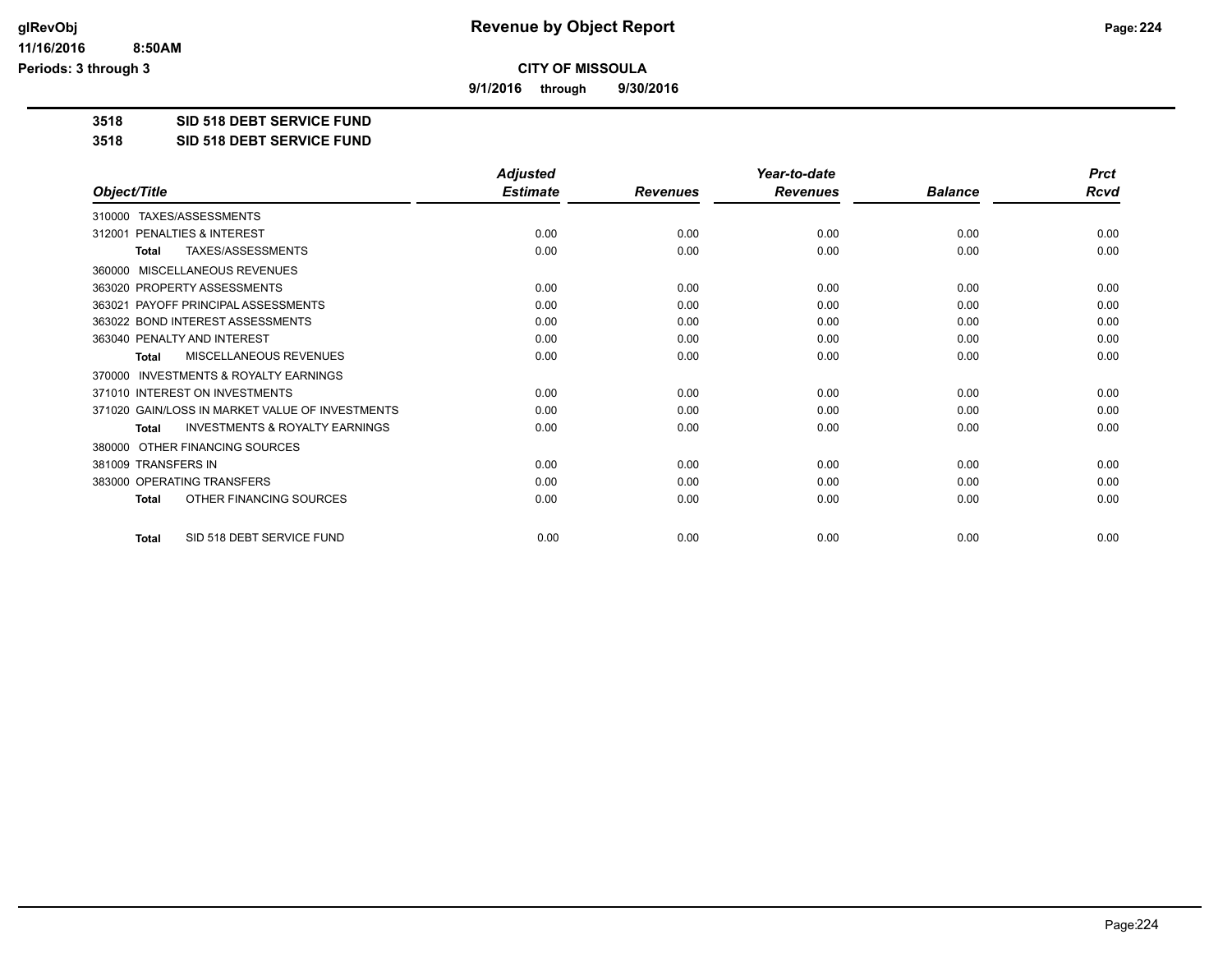**CITY OF MISSOULA**

**9/1/2016 through 9/30/2016**

### **3518 SID 518 DEBT SERVICE FUND**

|                                                           | <b>Adjusted</b> |                 | Year-to-date    |                | <b>Prct</b> |
|-----------------------------------------------------------|-----------------|-----------------|-----------------|----------------|-------------|
| Object/Title                                              | <b>Estimate</b> | <b>Revenues</b> | <b>Revenues</b> | <b>Balance</b> | <b>Rcvd</b> |
| 310000 TAXES/ASSESSMENTS                                  |                 |                 |                 |                |             |
| PENALTIES & INTEREST<br>312001                            | 0.00            | 0.00            | 0.00            | 0.00           | 0.00        |
| <b>TAXES/ASSESSMENTS</b><br><b>Total</b>                  | 0.00            | 0.00            | 0.00            | 0.00           | 0.00        |
| MISCELLANEOUS REVENUES<br>360000                          |                 |                 |                 |                |             |
| 363020 PROPERTY ASSESSMENTS                               | 0.00            | 0.00            | 0.00            | 0.00           | 0.00        |
| 363021 PAYOFF PRINCIPAL ASSESSMENTS                       | 0.00            | 0.00            | 0.00            | 0.00           | 0.00        |
| 363022 BOND INTEREST ASSESSMENTS                          | 0.00            | 0.00            | 0.00            | 0.00           | 0.00        |
| 363040 PENALTY AND INTEREST                               | 0.00            | 0.00            | 0.00            | 0.00           | 0.00        |
| MISCELLANEOUS REVENUES<br><b>Total</b>                    | 0.00            | 0.00            | 0.00            | 0.00           | 0.00        |
| <b>INVESTMENTS &amp; ROYALTY EARNINGS</b><br>370000       |                 |                 |                 |                |             |
| 371010 INTEREST ON INVESTMENTS                            | 0.00            | 0.00            | 0.00            | 0.00           | 0.00        |
| 371020 GAIN/LOSS IN MARKET VALUE OF INVESTMENT            | 0.00            | 0.00            | 0.00            | 0.00           | 0.00        |
| <b>INVESTMENTS &amp; ROYALTY EARNINGS</b><br><b>Total</b> | 0.00            | 0.00            | 0.00            | 0.00           | 0.00        |
| 380000 OTHER FINANCING SOURCES                            |                 |                 |                 |                |             |
| 381009 TRANSFERS IN                                       | 0.00            | 0.00            | 0.00            | 0.00           | 0.00        |
| 383000 OPERATING TRANSFERS                                | 0.00            | 0.00            | 0.00            | 0.00           | 0.00        |
| OTHER FINANCING SOURCES<br><b>Total</b>                   | 0.00            | 0.00            | 0.00            | 0.00           | 0.00        |
| SID 518 DEBT SERVICE FUND<br><b>Total</b>                 | 0.00            | 0.00            | 0.00            | 0.00           | 0.00        |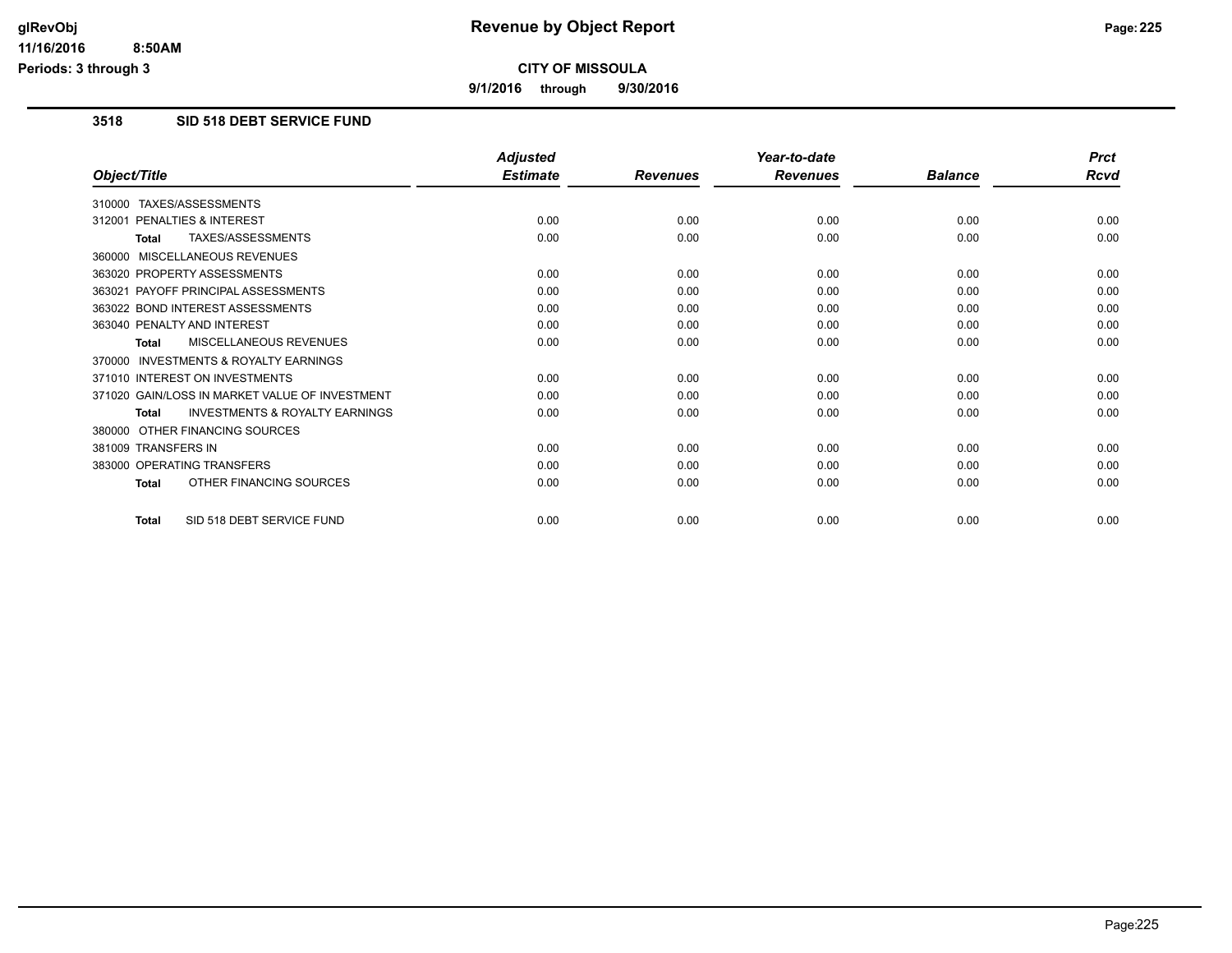**CITY OF MISSOULA**

**9/1/2016 through 9/30/2016**

**3519 SID 519 DEBT SERVICE FUND**

 **8:50AM**

**3519 SID 519 DEBT SERVICE FUND**

|                                                           | <b>Adjusted</b> |                 | Year-to-date    |                | <b>Prct</b> |
|-----------------------------------------------------------|-----------------|-----------------|-----------------|----------------|-------------|
| Object/Title                                              | <b>Estimate</b> | <b>Revenues</b> | <b>Revenues</b> | <b>Balance</b> | Rcvd        |
| TAXES/ASSESSMENTS<br>310000                               |                 |                 |                 |                |             |
| PENALTIES & INTEREST<br>312001                            | 0.00            | 0.00            | 0.00            | 0.00           | 0.00        |
| TAXES/ASSESSMENTS<br><b>Total</b>                         | 0.00            | 0.00            | 0.00            | 0.00           | 0.00        |
| MISCELLANEOUS REVENUES<br>360000                          |                 |                 |                 |                |             |
| 360010 MISCELLANEOUS                                      | 0.00            | 0.00            | 0.00            | 0.00           | 0.00        |
| 363020 PROPERTY ASSESSMENTS                               | 0.00            | 0.00            | 0.00            | 0.00           | 0.00        |
| 363021 PAYOFF PRINCIPAL ASSESSMENTS                       | 0.00            | 0.00            | 0.00            | 0.00           | 0.00        |
| 363022 BOND INTEREST ASSESSMENTS                          | 0.00            | 0.00            | 0.00            | 0.00           | 0.00        |
| 363040 PENALTY AND INTEREST                               | 0.00            | 0.00            | 0.00            | 0.00           | 0.00        |
| MISCELLANEOUS REVENUES<br><b>Total</b>                    | 0.00            | 0.00            | 0.00            | 0.00           | 0.00        |
| <b>INVESTMENTS &amp; ROYALTY EARNINGS</b><br>370000       |                 |                 |                 |                |             |
| 371010 INTEREST ON INVESTMENTS                            | 0.00            | 0.00            | 0.00            | 0.00           | 0.00        |
| 371020 GAIN/LOSS IN MARKET VALUE OF INVESTMENTS           | 0.00            | 0.00            | 0.00            | 0.00           | 0.00        |
| <b>INVESTMENTS &amp; ROYALTY EARNINGS</b><br><b>Total</b> | 0.00            | 0.00            | 0.00            | 0.00           | 0.00        |
| OTHER FINANCING SOURCES<br>380000                         |                 |                 |                 |                |             |
| 381009 TRANSFERS IN                                       | 0.00            | 0.00            | 0.00            | 0.00           | 0.00        |
| OTHER FINANCING SOURCES<br><b>Total</b>                   | 0.00            | 0.00            | 0.00            | 0.00           | 0.00        |
| SID 519 DEBT SERVICE FUND<br><b>Total</b>                 | 0.00            | 0.00            | 0.00            | 0.00           | 0.00        |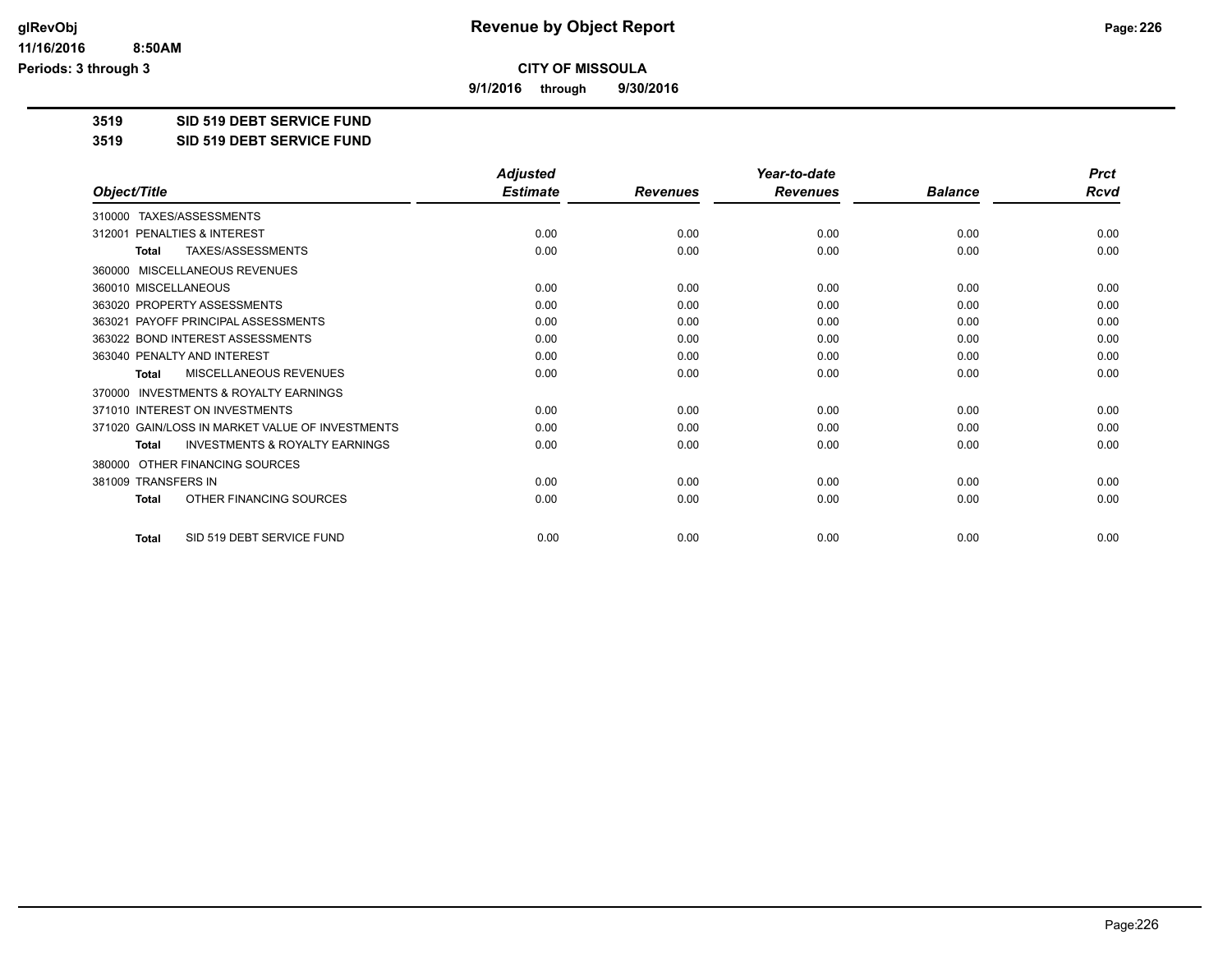**11/16/2016 8:50AM Periods: 3 through 3**

**CITY OF MISSOULA**

**9/1/2016 through 9/30/2016**

### **3519 SID 519 DEBT SERVICE FUND**

|                                                           | <b>Adjusted</b> |                 | Year-to-date    |                | <b>Prct</b> |
|-----------------------------------------------------------|-----------------|-----------------|-----------------|----------------|-------------|
| Object/Title                                              | <b>Estimate</b> | <b>Revenues</b> | <b>Revenues</b> | <b>Balance</b> | Rcvd        |
| 310000 TAXES/ASSESSMENTS                                  |                 |                 |                 |                |             |
| PENALTIES & INTEREST<br>312001                            | 0.00            | 0.00            | 0.00            | 0.00           | 0.00        |
| TAXES/ASSESSMENTS<br><b>Total</b>                         | 0.00            | 0.00            | 0.00            | 0.00           | 0.00        |
| 360000 MISCELLANEOUS REVENUES                             |                 |                 |                 |                |             |
| 360010 MISCELLANEOUS                                      | 0.00            | 0.00            | 0.00            | 0.00           | 0.00        |
| 363020 PROPERTY ASSESSMENTS                               | 0.00            | 0.00            | 0.00            | 0.00           | 0.00        |
| 363021 PAYOFF PRINCIPAL ASSESSMENTS                       | 0.00            | 0.00            | 0.00            | 0.00           | 0.00        |
| 363022 BOND INTEREST ASSESSMENTS                          | 0.00            | 0.00            | 0.00            | 0.00           | 0.00        |
| 363040 PENALTY AND INTEREST                               | 0.00            | 0.00            | 0.00            | 0.00           | 0.00        |
| MISCELLANEOUS REVENUES<br><b>Total</b>                    | 0.00            | 0.00            | 0.00            | 0.00           | 0.00        |
| <b>INVESTMENTS &amp; ROYALTY EARNINGS</b><br>370000       |                 |                 |                 |                |             |
| 371010 INTEREST ON INVESTMENTS                            | 0.00            | 0.00            | 0.00            | 0.00           | 0.00        |
| 371020 GAIN/LOSS IN MARKET VALUE OF INVESTMENT            | 0.00            | 0.00            | 0.00            | 0.00           | 0.00        |
| <b>INVESTMENTS &amp; ROYALTY EARNINGS</b><br><b>Total</b> | 0.00            | 0.00            | 0.00            | 0.00           | 0.00        |
| 380000 OTHER FINANCING SOURCES                            |                 |                 |                 |                |             |
| 381009 TRANSFERS IN                                       | 0.00            | 0.00            | 0.00            | 0.00           | 0.00        |
| OTHER FINANCING SOURCES<br><b>Total</b>                   | 0.00            | 0.00            | 0.00            | 0.00           | 0.00        |
| SID 519 DEBT SERVICE FUND<br><b>Total</b>                 | 0.00            | 0.00            | 0.00            | 0.00           | 0.00        |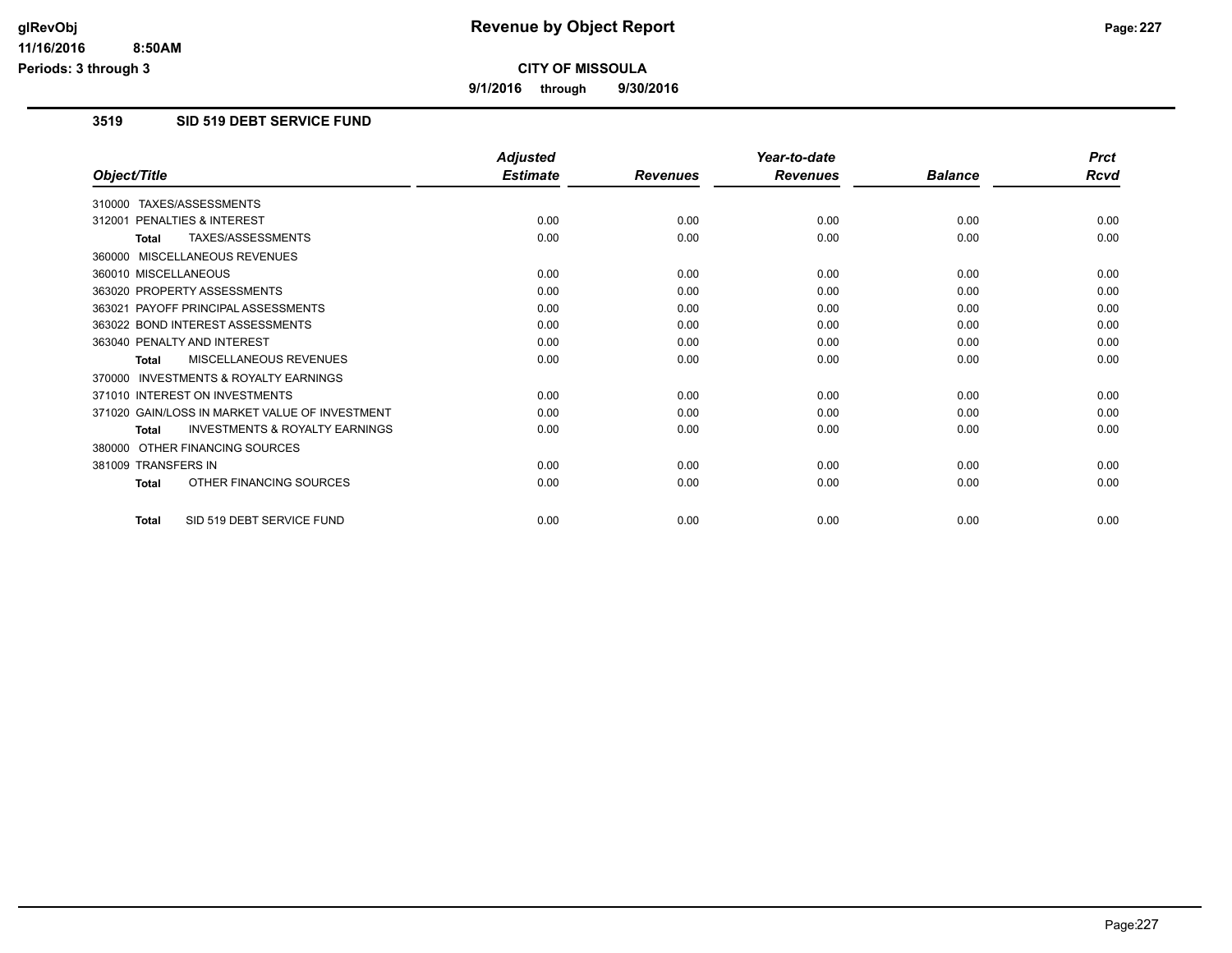**CITY OF MISSOULA**

**9/1/2016 through 9/30/2016**

**3520 SID 520 DEBT SERVICE FUND**

 **8:50AM**

**3520 SID 520 DEBT SERVICE FUND**

|                                                           | <b>Adjusted</b> |                 | Year-to-date    |                | <b>Prct</b> |
|-----------------------------------------------------------|-----------------|-----------------|-----------------|----------------|-------------|
| Object/Title                                              | <b>Estimate</b> | <b>Revenues</b> | <b>Revenues</b> | <b>Balance</b> | <b>Rcvd</b> |
| TAXES/ASSESSMENTS<br>310000                               |                 |                 |                 |                |             |
| PENALTIES & INTEREST<br>312001                            | 0.00            | 0.00            | 0.00            | 0.00           | 0.00        |
| TAXES/ASSESSMENTS<br><b>Total</b>                         | 0.00            | 0.00            | 0.00            | 0.00           | 0.00        |
| MISCELLANEOUS REVENUES<br>360000                          |                 |                 |                 |                |             |
| 360010 MISCELLANEOUS                                      | 0.00            | 0.00            | 0.00            | 0.00           | 0.00        |
| 363020 PROPERTY ASSESSMENTS                               | 0.00            | 459.37          | 0.00            | 0.00           | 0.00        |
| 363021 PAYOFF PRINCIPAL ASSESSMENTS                       | 0.00            | 0.00            | 0.00            | 0.00           | 0.00        |
| 363022 BOND INTEREST ASSESSMENTS                          | 0.00            | 0.00            | 0.00            | 0.00           | 0.00        |
| 363040 PENALTY AND INTEREST                               | 0.00            | 30.54           | 0.00            | 0.00           | 0.00        |
| <b>MISCELLANEOUS REVENUES</b><br><b>Total</b>             | 0.00            | 489.91          | 0.00            | 0.00           | 0.00        |
| <b>INVESTMENTS &amp; ROYALTY EARNINGS</b><br>370000       |                 |                 |                 |                |             |
| 371010 INTEREST ON INVESTMENTS                            | 0.00            | 0.00            | 0.00            | 0.00           | 0.00        |
| 371020 GAIN/LOSS IN MARKET VALUE OF INVESTMENTS           | 0.00            | 0.00            | 0.00            | 0.00           | 0.00        |
| <b>INVESTMENTS &amp; ROYALTY EARNINGS</b><br><b>Total</b> | 0.00            | 0.00            | 0.00            | 0.00           | 0.00        |
| OTHER FINANCING SOURCES<br>380000                         |                 |                 |                 |                |             |
| 383000 OPERATING TRANSFERS                                | 0.00            | 0.00            | 0.00            | 0.00           | 0.00        |
| OTHER FINANCING SOURCES<br>Total                          | 0.00            | 0.00            | 0.00            | 0.00           | 0.00        |
| SID 520 DEBT SERVICE FUND<br><b>Total</b>                 | 0.00            | 489.91          | 0.00            | 0.00           | 0.00        |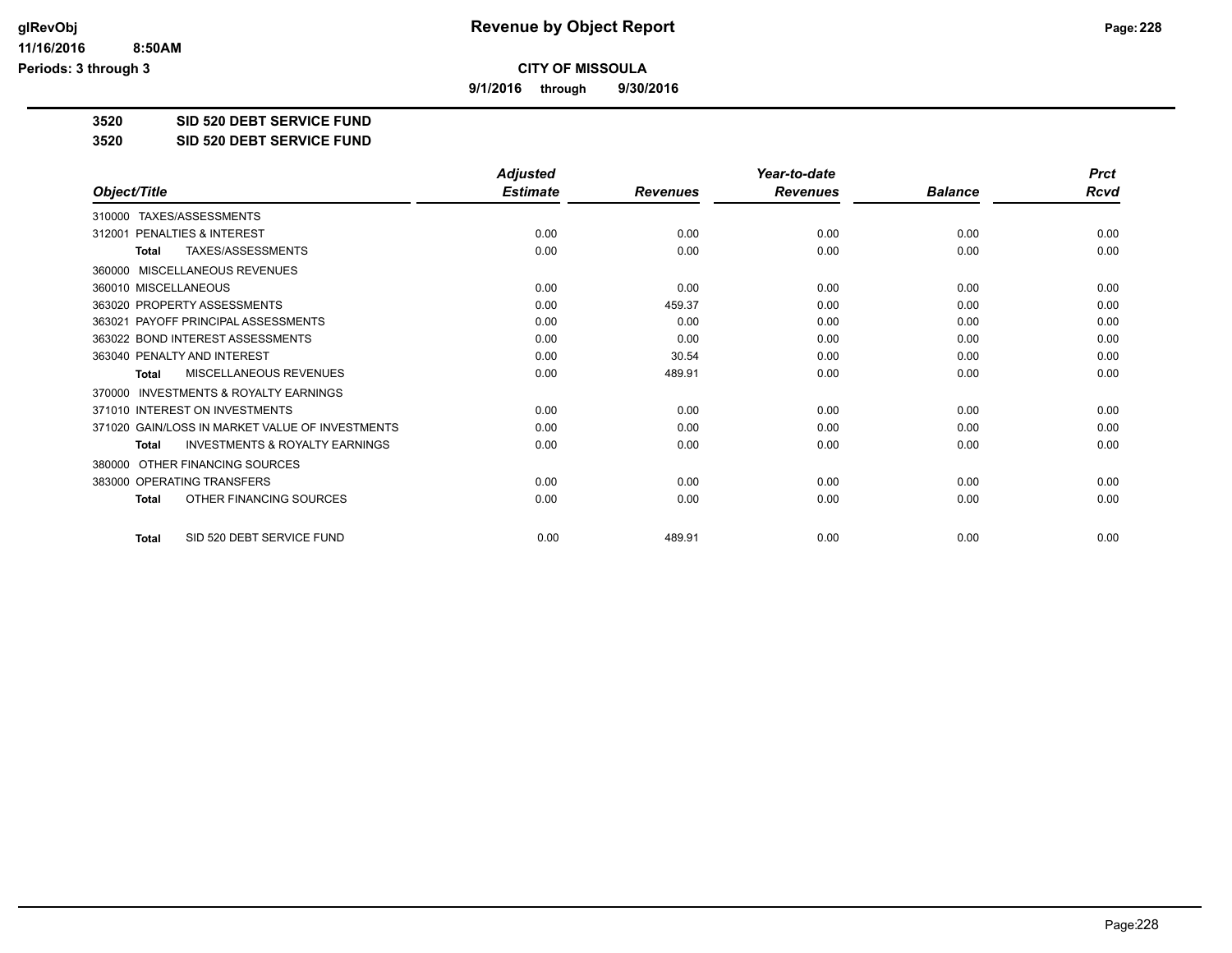**CITY OF MISSOULA**

**9/1/2016 through 9/30/2016**

## **3520 SID 520 DEBT SERVICE FUND**

|                                                     | <b>Adjusted</b> |                 | Year-to-date    |                | <b>Prct</b> |
|-----------------------------------------------------|-----------------|-----------------|-----------------|----------------|-------------|
| Object/Title                                        | <b>Estimate</b> | <b>Revenues</b> | <b>Revenues</b> | <b>Balance</b> | <b>Rcvd</b> |
| 310000 TAXES/ASSESSMENTS                            |                 |                 |                 |                |             |
| 312001 PENALTIES & INTEREST                         | 0.00            | 0.00            | 0.00            | 0.00           | 0.00        |
| TAXES/ASSESSMENTS<br><b>Total</b>                   | 0.00            | 0.00            | 0.00            | 0.00           | 0.00        |
| 360000 MISCELLANEOUS REVENUES                       |                 |                 |                 |                |             |
| 360010 MISCELLANEOUS                                | 0.00            | 0.00            | 0.00            | 0.00           | 0.00        |
| 363020 PROPERTY ASSESSMENTS                         | 0.00            | 459.37          | 0.00            | 0.00           | 0.00        |
| 363021 PAYOFF PRINCIPAL ASSESSMENTS                 | 0.00            | 0.00            | 0.00            | 0.00           | 0.00        |
| 363022 BOND INTEREST ASSESSMENTS                    | 0.00            | 0.00            | 0.00            | 0.00           | 0.00        |
| 363040 PENALTY AND INTEREST                         | 0.00            | 30.54           | 0.00            | 0.00           | 0.00        |
| MISCELLANEOUS REVENUES<br><b>Total</b>              | 0.00            | 489.91          | 0.00            | 0.00           | 0.00        |
| <b>INVESTMENTS &amp; ROYALTY EARNINGS</b><br>370000 |                 |                 |                 |                |             |
| 371010 INTEREST ON INVESTMENTS                      | 0.00            | 0.00            | 0.00            | 0.00           | 0.00        |
| 371020 GAIN/LOSS IN MARKET VALUE OF INVESTMENT      | 0.00            | 0.00            | 0.00            | 0.00           | 0.00        |
| <b>INVESTMENTS &amp; ROYALTY EARNINGS</b><br>Total  | 0.00            | 0.00            | 0.00            | 0.00           | 0.00        |
| OTHER FINANCING SOURCES<br>380000                   |                 |                 |                 |                |             |
| 383000 OPERATING TRANSFERS                          | 0.00            | 0.00            | 0.00            | 0.00           | 0.00        |
| OTHER FINANCING SOURCES<br><b>Total</b>             | 0.00            | 0.00            | 0.00            | 0.00           | 0.00        |
| SID 520 DEBT SERVICE FUND<br><b>Total</b>           | 0.00            | 489.91          | 0.00            | 0.00           | 0.00        |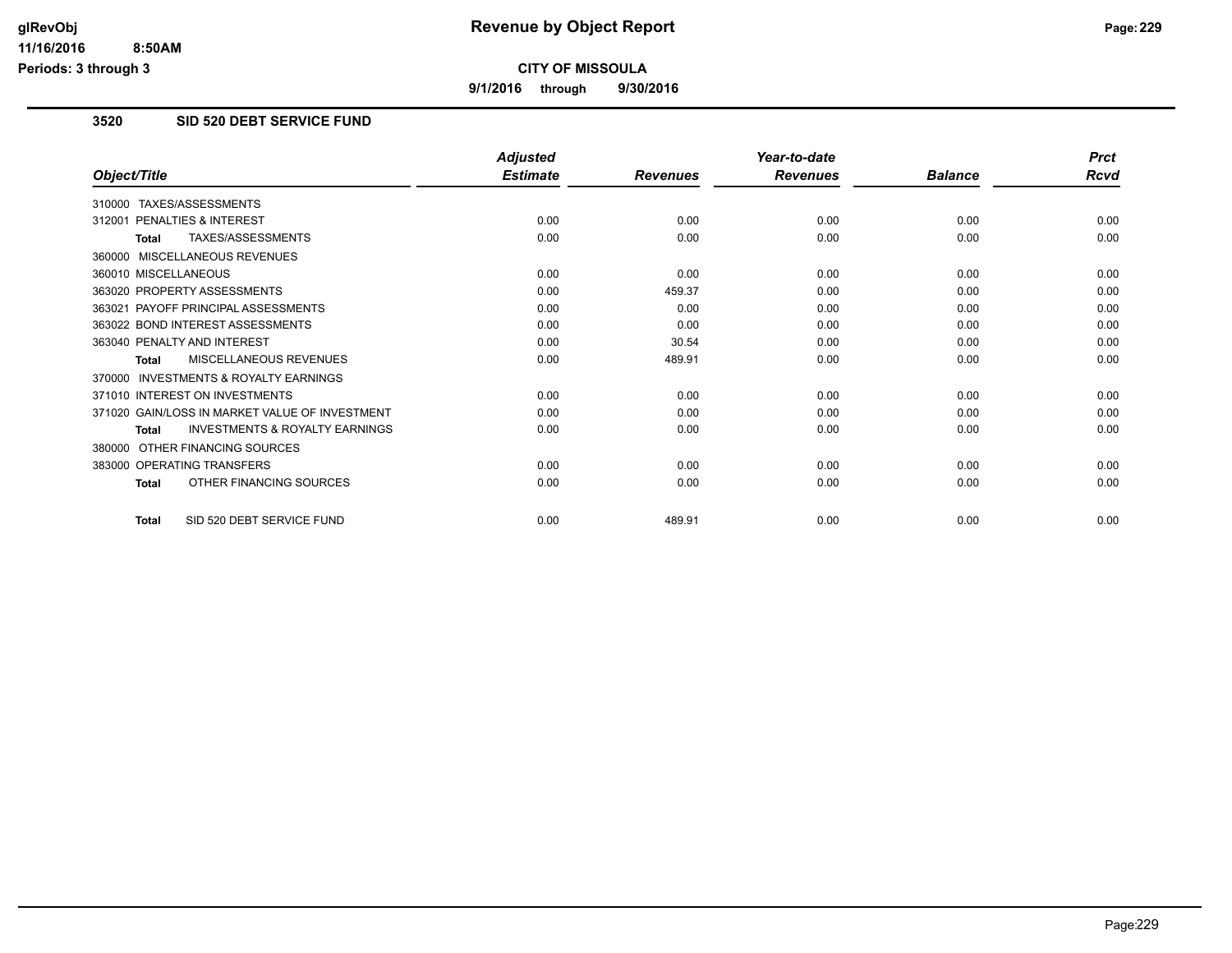**9/1/2016 through 9/30/2016**

**3521 SID 521 DEBT SERVICE FUND**

**3521 SID 521 DEBT SERVICE FUND**

|                                                           | <b>Adjusted</b> |                 | Year-to-date    |                | <b>Prct</b> |
|-----------------------------------------------------------|-----------------|-----------------|-----------------|----------------|-------------|
| Object/Title                                              | <b>Estimate</b> | <b>Revenues</b> | <b>Revenues</b> | <b>Balance</b> | <b>Rcvd</b> |
| <b>TAXES/ASSESSMENTS</b><br>310000                        |                 |                 |                 |                |             |
| PENALTIES & INTEREST<br>312001                            | 0.00            | 0.00            | 0.00            | 0.00           | 0.00        |
| TAXES/ASSESSMENTS<br>Total                                | 0.00            | 0.00            | 0.00            | 0.00           | 0.00        |
| MISCELLANEOUS REVENUES<br>360000                          |                 |                 |                 |                |             |
| 360010 MISCELLANEOUS                                      | 0.00            | 0.00            | 0.00            | 0.00           | 0.00        |
| 363020 PROPERTY ASSESSMENTS                               | 0.00            | 0.00            | 0.00            | 0.00           | 0.00        |
| 363021 PAYOFF PRINCIPAL ASSESSMENTS                       | 0.00            | 0.00            | 0.00            | 0.00           | 0.00        |
| 363022 BOND INTEREST ASSESSMENTS                          | 0.00            | 0.00            | 0.00            | 0.00           | 0.00        |
| 363040 PENALTY AND INTEREST                               | 0.00            | 0.00            | 0.00            | 0.00           | 0.00        |
| MISCELLANEOUS REVENUES<br><b>Total</b>                    | 0.00            | 0.00            | 0.00            | 0.00           | 0.00        |
| <b>INVESTMENTS &amp; ROYALTY EARNINGS</b><br>370000       |                 |                 |                 |                |             |
| 371010 INTEREST ON INVESTMENTS                            | 0.00            | 0.00            | 0.00            | 0.00           | 0.00        |
| 371020 GAIN/LOSS IN MARKET VALUE OF INVESTMENTS           | 0.00            | 0.00            | 0.00            | 0.00           | 0.00        |
| <b>INVESTMENTS &amp; ROYALTY EARNINGS</b><br><b>Total</b> | 0.00            | 0.00            | 0.00            | 0.00           | 0.00        |
| OTHER FINANCING SOURCES<br>380000                         |                 |                 |                 |                |             |
| 381009 TRANSFERS IN                                       | 0.00            | 0.00            | 0.00            | 0.00           | 0.00        |
| OTHER FINANCING SOURCES<br><b>Total</b>                   | 0.00            | 0.00            | 0.00            | 0.00           | 0.00        |
| SID 521 DEBT SERVICE FUND<br><b>Total</b>                 | 0.00            | 0.00            | 0.00            | 0.00           | 0.00        |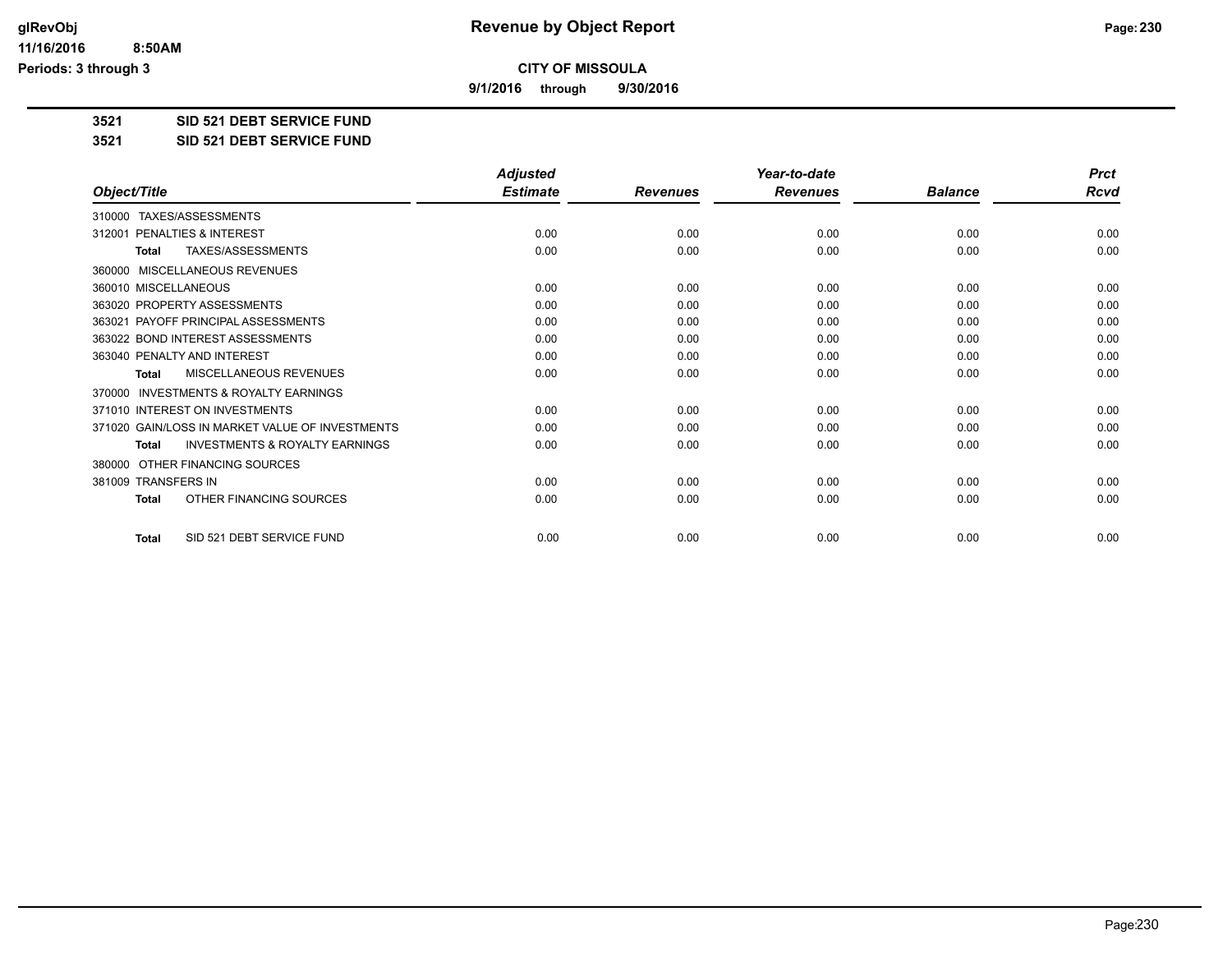**CITY OF MISSOULA**

**9/1/2016 through 9/30/2016**

### **3521 SID 521 DEBT SERVICE FUND**

|                                                           | <b>Adjusted</b> |                 | Year-to-date    |                | <b>Prct</b> |
|-----------------------------------------------------------|-----------------|-----------------|-----------------|----------------|-------------|
| Object/Title                                              | <b>Estimate</b> | <b>Revenues</b> | <b>Revenues</b> | <b>Balance</b> | <b>Rcvd</b> |
| 310000 TAXES/ASSESSMENTS                                  |                 |                 |                 |                |             |
| 312001 PENALTIES & INTEREST                               | 0.00            | 0.00            | 0.00            | 0.00           | 0.00        |
| TAXES/ASSESSMENTS<br><b>Total</b>                         | 0.00            | 0.00            | 0.00            | 0.00           | 0.00        |
| 360000 MISCELLANEOUS REVENUES                             |                 |                 |                 |                |             |
| 360010 MISCELLANEOUS                                      | 0.00            | 0.00            | 0.00            | 0.00           | 0.00        |
| 363020 PROPERTY ASSESSMENTS                               | 0.00            | 0.00            | 0.00            | 0.00           | 0.00        |
| 363021 PAYOFF PRINCIPAL ASSESSMENTS                       | 0.00            | 0.00            | 0.00            | 0.00           | 0.00        |
| 363022 BOND INTEREST ASSESSMENTS                          | 0.00            | 0.00            | 0.00            | 0.00           | 0.00        |
| 363040 PENALTY AND INTEREST                               | 0.00            | 0.00            | 0.00            | 0.00           | 0.00        |
| MISCELLANEOUS REVENUES<br><b>Total</b>                    | 0.00            | 0.00            | 0.00            | 0.00           | 0.00        |
| <b>INVESTMENTS &amp; ROYALTY EARNINGS</b><br>370000       |                 |                 |                 |                |             |
| 371010 INTEREST ON INVESTMENTS                            | 0.00            | 0.00            | 0.00            | 0.00           | 0.00        |
| 371020 GAIN/LOSS IN MARKET VALUE OF INVESTMENT            | 0.00            | 0.00            | 0.00            | 0.00           | 0.00        |
| <b>INVESTMENTS &amp; ROYALTY EARNINGS</b><br><b>Total</b> | 0.00            | 0.00            | 0.00            | 0.00           | 0.00        |
| 380000 OTHER FINANCING SOURCES                            |                 |                 |                 |                |             |
| 381009 TRANSFERS IN                                       | 0.00            | 0.00            | 0.00            | 0.00           | 0.00        |
| OTHER FINANCING SOURCES<br><b>Total</b>                   | 0.00            | 0.00            | 0.00            | 0.00           | 0.00        |
| SID 521 DEBT SERVICE FUND<br><b>Total</b>                 | 0.00            | 0.00            | 0.00            | 0.00           | 0.00        |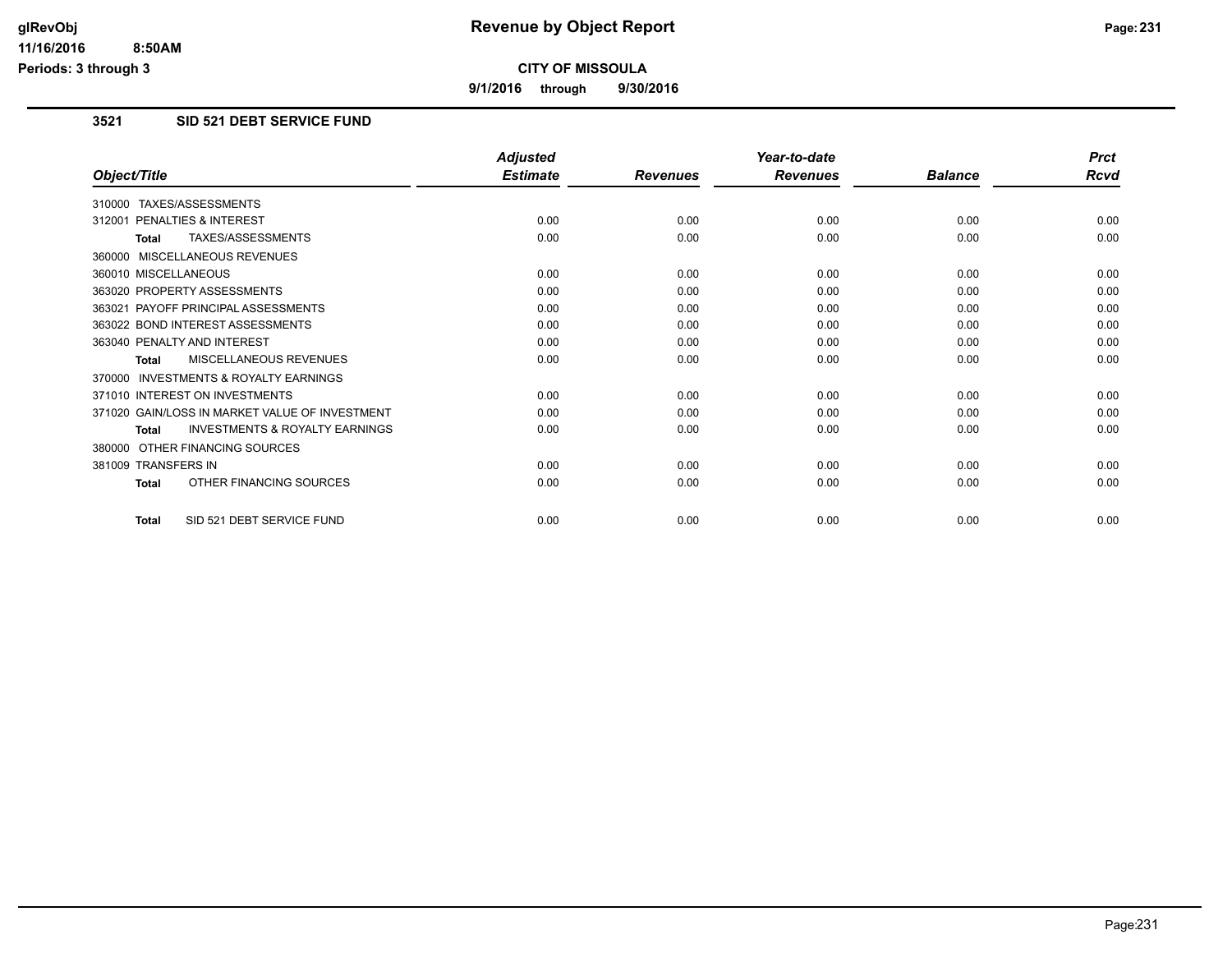**9/1/2016 through 9/30/2016**

**3522 SID 522 DEBT SERVICE FUND**

**3522 SID 522 DEBT SERVICE FUND**

|                                                           | <b>Adjusted</b> |                 | Year-to-date    |                | <b>Prct</b> |
|-----------------------------------------------------------|-----------------|-----------------|-----------------|----------------|-------------|
| Object/Title                                              | <b>Estimate</b> | <b>Revenues</b> | <b>Revenues</b> | <b>Balance</b> | Rcvd        |
| 310000 TAXES/ASSESSMENTS                                  |                 |                 |                 |                |             |
| <b>PENALTIES &amp; INTEREST</b><br>312001                 | 0.00            | 0.00            | 0.00            | 0.00           | 0.00        |
| TAXES/ASSESSMENTS<br>Total                                | 0.00            | 0.00            | 0.00            | 0.00           | 0.00        |
| 360000 MISCELLANEOUS REVENUES                             |                 |                 |                 |                |             |
| 360010 MISCELLANEOUS                                      | 0.00            | 0.00            | 0.00            | 0.00           | 0.00        |
| 363020 PROPERTY ASSESSMENTS                               | 0.00            | 0.00            | 0.00            | 0.00           | 0.00        |
| 363021 PAYOFF PRINCIPAL ASSESSMENTS                       | 0.00            | 0.00            | 0.00            | 0.00           | 0.00        |
| 363022 BOND INTEREST ASSESSMENTS                          | 0.00            | 0.00            | 0.00            | 0.00           | 0.00        |
| 363040 PENALTY AND INTEREST                               | 0.00            | 0.00            | 0.00            | 0.00           | 0.00        |
| <b>MISCELLANEOUS REVENUES</b><br><b>Total</b>             | 0.00            | 0.00            | 0.00            | 0.00           | 0.00        |
| INVESTMENTS & ROYALTY EARNINGS<br>370000                  |                 |                 |                 |                |             |
| 371010 INTEREST ON INVESTMENTS                            | 0.00            | 0.00            | 0.00            | 0.00           | 0.00        |
| 371020 GAIN/LOSS IN MARKET VALUE OF INVESTMENTS           | 0.00            | 0.00            | 0.00            | 0.00           | 0.00        |
| <b>INVESTMENTS &amp; ROYALTY EARNINGS</b><br><b>Total</b> | 0.00            | 0.00            | 0.00            | 0.00           | 0.00        |
| SID 522 DEBT SERVICE FUND<br><b>Total</b>                 | 0.00            | 0.00            | 0.00            | 0.00           | 0.00        |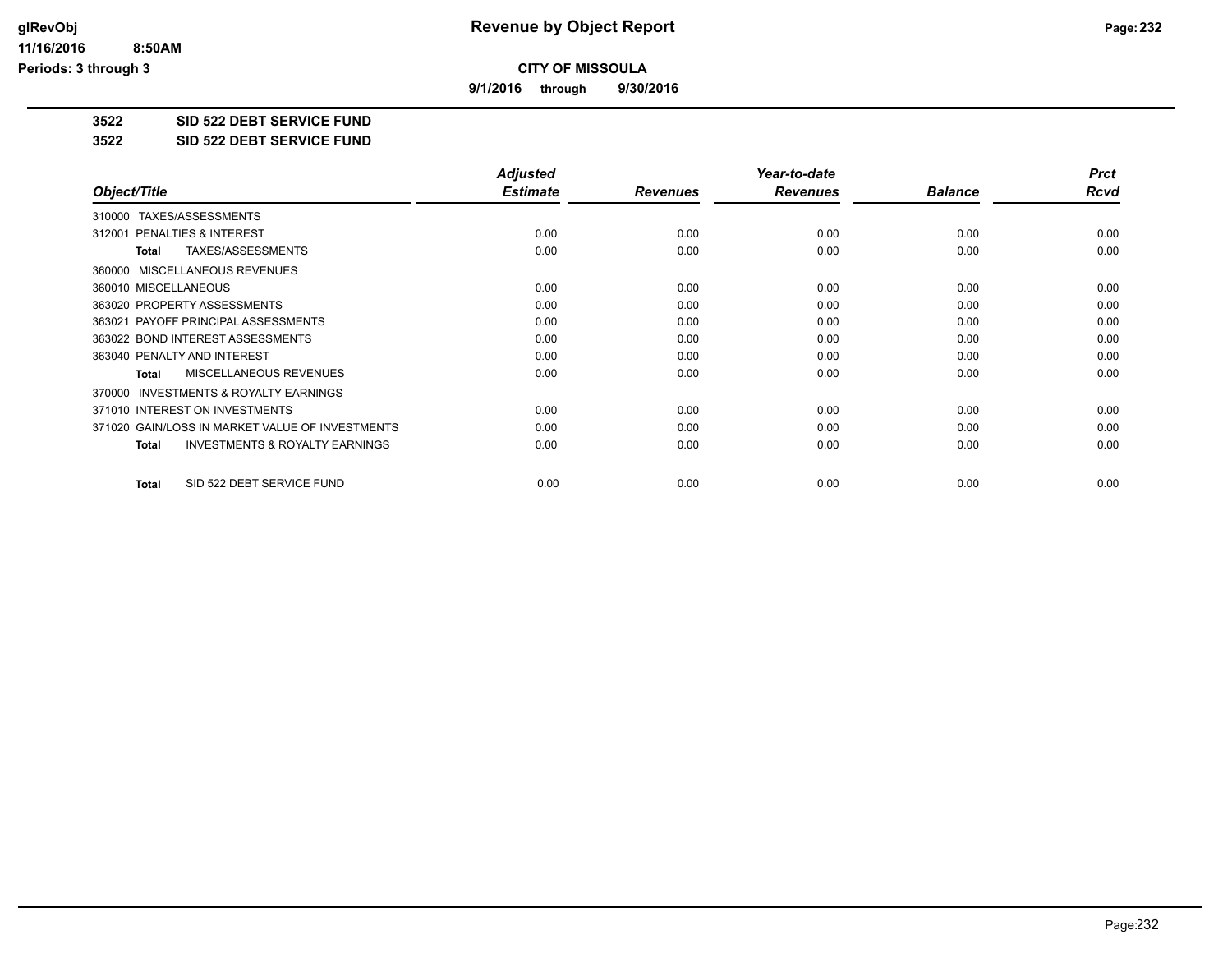**CITY OF MISSOULA**

**9/1/2016 through 9/30/2016**

#### **3522 SID 522 DEBT SERVICE FUND**

|                                                           | <b>Adjusted</b> |                 | Year-to-date    |                | <b>Prct</b> |
|-----------------------------------------------------------|-----------------|-----------------|-----------------|----------------|-------------|
| Object/Title                                              | <b>Estimate</b> | <b>Revenues</b> | <b>Revenues</b> | <b>Balance</b> | Rcvd        |
| 310000 TAXES/ASSESSMENTS                                  |                 |                 |                 |                |             |
| 312001 PENALTIES & INTEREST                               | 0.00            | 0.00            | 0.00            | 0.00           | 0.00        |
| TAXES/ASSESSMENTS<br><b>Total</b>                         | 0.00            | 0.00            | 0.00            | 0.00           | 0.00        |
| 360000 MISCELLANEOUS REVENUES                             |                 |                 |                 |                |             |
| 360010 MISCELLANEOUS                                      | 0.00            | 0.00            | 0.00            | 0.00           | 0.00        |
| 363020 PROPERTY ASSESSMENTS                               | 0.00            | 0.00            | 0.00            | 0.00           | 0.00        |
| 363021 PAYOFF PRINCIPAL ASSESSMENTS                       | 0.00            | 0.00            | 0.00            | 0.00           | 0.00        |
| 363022 BOND INTEREST ASSESSMENTS                          | 0.00            | 0.00            | 0.00            | 0.00           | 0.00        |
| 363040 PENALTY AND INTEREST                               | 0.00            | 0.00            | 0.00            | 0.00           | 0.00        |
| <b>MISCELLANEOUS REVENUES</b><br>Total                    | 0.00            | 0.00            | 0.00            | 0.00           | 0.00        |
| INVESTMENTS & ROYALTY EARNINGS<br>370000                  |                 |                 |                 |                |             |
| 371010 INTEREST ON INVESTMENTS                            | 0.00            | 0.00            | 0.00            | 0.00           | 0.00        |
| 371020 GAIN/LOSS IN MARKET VALUE OF INVESTMENT            | 0.00            | 0.00            | 0.00            | 0.00           | 0.00        |
| <b>INVESTMENTS &amp; ROYALTY EARNINGS</b><br><b>Total</b> | 0.00            | 0.00            | 0.00            | 0.00           | 0.00        |
| SID 522 DEBT SERVICE FUND<br><b>Total</b>                 | 0.00            | 0.00            | 0.00            | 0.00           | 0.00        |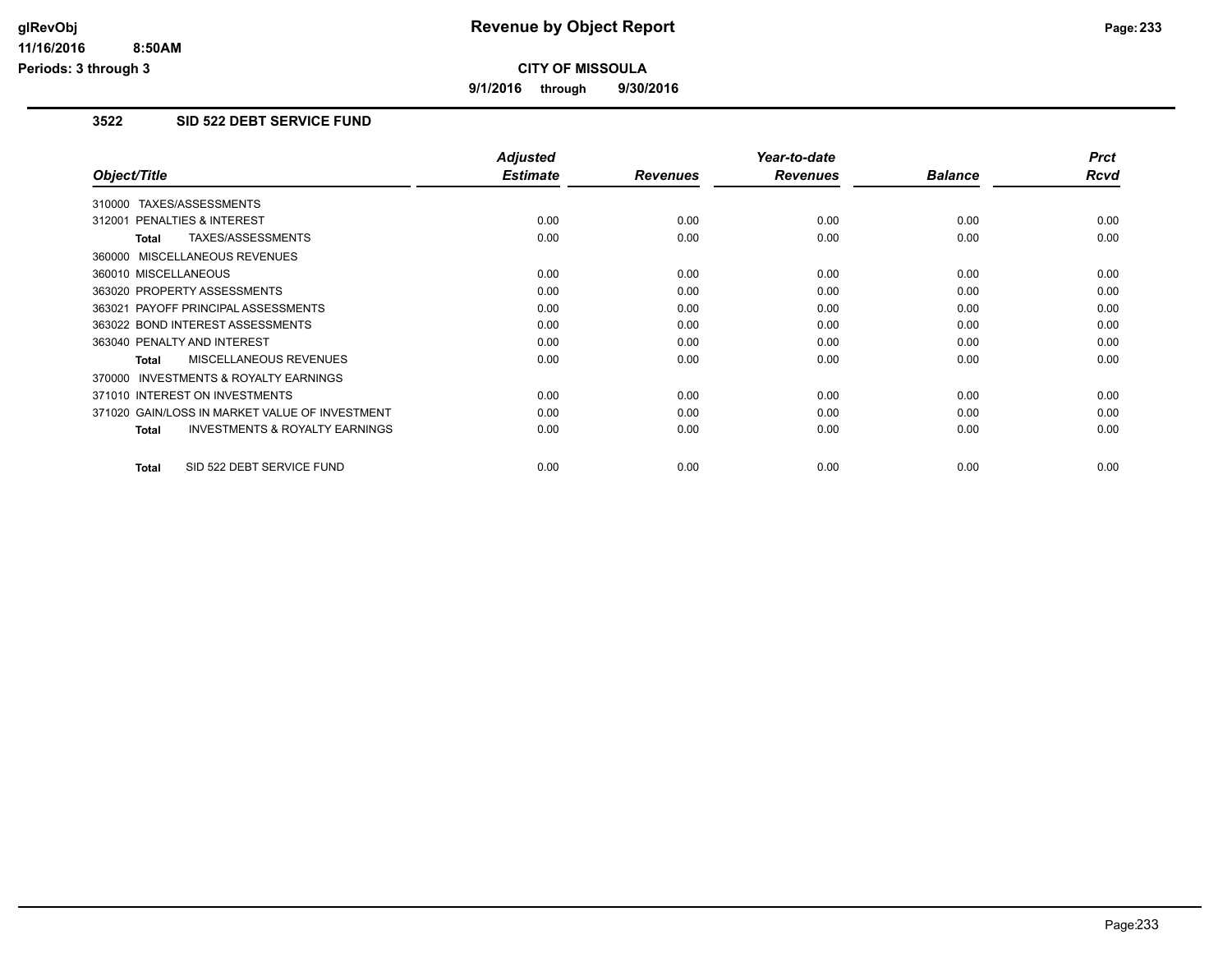**9/1/2016 through 9/30/2016**

**3524 SID 524 DEBT SERVICE FUND**

**3524 SID 524 DEBT SERVICE FUND**

|                                                           | <b>Adjusted</b> |                 | Year-to-date    |                | <b>Prct</b> |
|-----------------------------------------------------------|-----------------|-----------------|-----------------|----------------|-------------|
| Object/Title                                              | <b>Estimate</b> | <b>Revenues</b> | <b>Revenues</b> | <b>Balance</b> | Rcvd        |
| 310000 TAXES/ASSESSMENTS                                  |                 |                 |                 |                |             |
| <b>PENALTIES &amp; INTEREST</b><br>312001                 | 0.00            | 0.00            | 0.00            | 0.00           | 0.00        |
| TAXES/ASSESSMENTS<br><b>Total</b>                         | 0.00            | 0.00            | 0.00            | 0.00           | 0.00        |
| 360000 MISCELLANEOUS REVENUES                             |                 |                 |                 |                |             |
| 363020 PROPERTY ASSESSMENTS                               | 0.00            | 356.83          | 0.00            | 0.00           | 0.00        |
| 363021 PAYOFF PRINCIPAL ASSESSMENTS                       | 0.00            | 0.00            | 1,417.68        | $-1,417.68$    | 0.00        |
| 363022 BOND INTEREST ASSESSMENTS                          | 0.00            | 0.00            | 0.00            | 0.00           | 0.00        |
| 363040 PENALTY AND INTEREST                               | 0.00            | 12.68           | 0.00            | 0.00           | 0.00        |
| MISCELLANEOUS REVENUES<br><b>Total</b>                    | 0.00            | 369.51          | 1,417.68        | $-1,417.68$    | 0.00        |
| INVESTMENTS & ROYALTY EARNINGS<br>370000                  |                 |                 |                 |                |             |
| 371010 INTEREST ON INVESTMENTS                            | 0.00            | 0.00            | 0.00            | 0.00           | 0.00        |
| 371020 GAIN/LOSS IN MARKET VALUE OF INVESTMENTS           | 0.00            | 0.00            | 0.00            | 0.00           | 0.00        |
| 371500 INTEREST ON INTERFUND LOAN                         | 0.00            | 0.00            | 0.00            | 0.00           | 0.00        |
| <b>INVESTMENTS &amp; ROYALTY EARNINGS</b><br><b>Total</b> | 0.00            | 0.00            | 0.00            | 0.00           | 0.00        |
| SID 524 DEBT SERVICE FUND<br><b>Total</b>                 | 0.00            | 369.51          | 1,417.68        | $-1,417.68$    | 0.00        |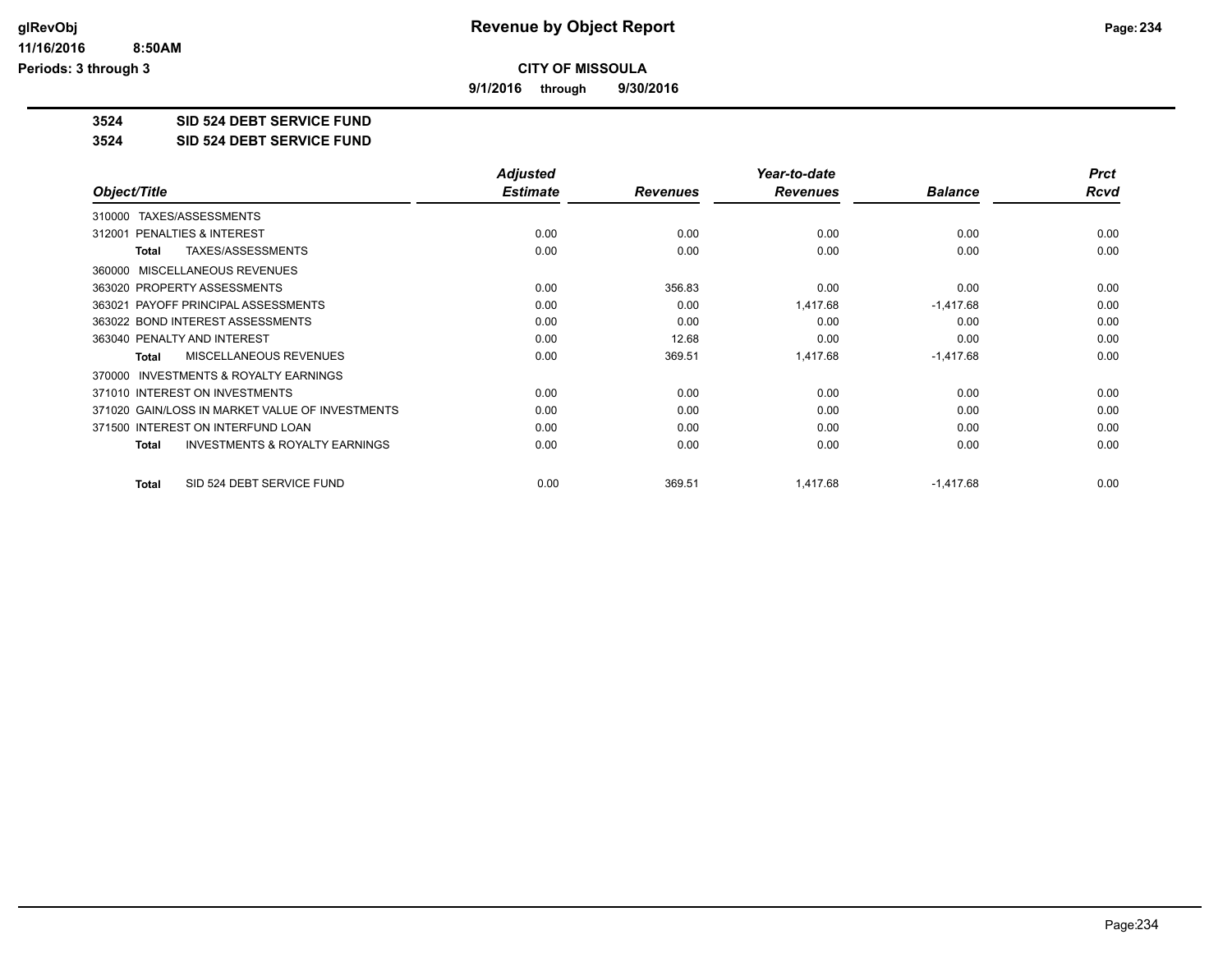**CITY OF MISSOULA**

**9/1/2016 through 9/30/2016**

#### **3524 SID 524 DEBT SERVICE FUND**

|                                                           | <b>Adjusted</b> |                 | Year-to-date    |                | <b>Prct</b> |
|-----------------------------------------------------------|-----------------|-----------------|-----------------|----------------|-------------|
| Object/Title                                              | <b>Estimate</b> | <b>Revenues</b> | <b>Revenues</b> | <b>Balance</b> | Rcvd        |
| TAXES/ASSESSMENTS<br>310000                               |                 |                 |                 |                |             |
| 312001 PENALTIES & INTEREST                               | 0.00            | 0.00            | 0.00            | 0.00           | 0.00        |
| TAXES/ASSESSMENTS<br>Total                                | 0.00            | 0.00            | 0.00            | 0.00           | 0.00        |
| 360000 MISCELLANEOUS REVENUES                             |                 |                 |                 |                |             |
| 363020 PROPERTY ASSESSMENTS                               | 0.00            | 356.83          | 0.00            | 0.00           | 0.00        |
| 363021 PAYOFF PRINCIPAL ASSESSMENTS                       | 0.00            | 0.00            | 1,417.68        | $-1,417.68$    | 0.00        |
| 363022 BOND INTEREST ASSESSMENTS                          | 0.00            | 0.00            | 0.00            | 0.00           | 0.00        |
| 363040 PENALTY AND INTEREST                               | 0.00            | 12.68           | 0.00            | 0.00           | 0.00        |
| <b>MISCELLANEOUS REVENUES</b><br><b>Total</b>             | 0.00            | 369.51          | 1,417.68        | $-1,417.68$    | 0.00        |
| INVESTMENTS & ROYALTY EARNINGS<br>370000                  |                 |                 |                 |                |             |
| 371010 INTEREST ON INVESTMENTS                            | 0.00            | 0.00            | 0.00            | 0.00           | 0.00        |
| 371020 GAIN/LOSS IN MARKET VALUE OF INVESTMENT            | 0.00            | 0.00            | 0.00            | 0.00           | 0.00        |
| 371500 INTEREST ON INTERFUND LOAN                         | 0.00            | 0.00            | 0.00            | 0.00           | 0.00        |
| <b>INVESTMENTS &amp; ROYALTY EARNINGS</b><br><b>Total</b> | 0.00            | 0.00            | 0.00            | 0.00           | 0.00        |
| SID 524 DEBT SERVICE FUND<br><b>Total</b>                 | 0.00            | 369.51          | 1.417.68        | $-1,417.68$    | 0.00        |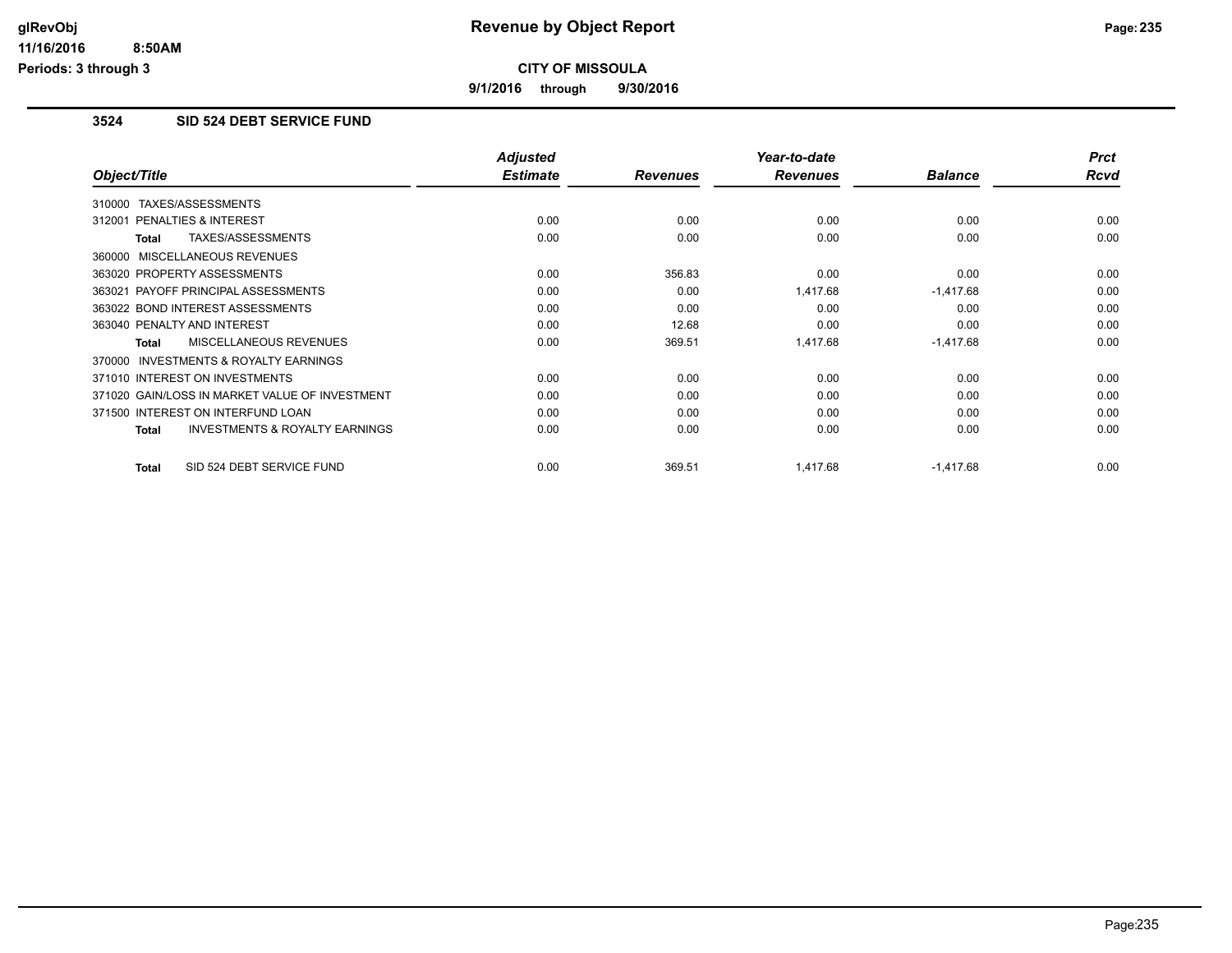**9/1/2016 through 9/30/2016**

**3525 SID 525 DEBT SERVICE FUND**

**3525 SID 525 DEBT SERVICE FUND**

|                                                           | <b>Adjusted</b> |                 | Year-to-date    |                | <b>Prct</b> |
|-----------------------------------------------------------|-----------------|-----------------|-----------------|----------------|-------------|
| Object/Title                                              | <b>Estimate</b> | <b>Revenues</b> | <b>Revenues</b> | <b>Balance</b> | <b>Rcvd</b> |
| TAXES/ASSESSMENTS<br>310000                               |                 |                 |                 |                |             |
| PENALTIES & INTEREST<br>312001                            | 0.00            | 0.00            | 0.00            | 0.00           | 0.00        |
| TAXES/ASSESSMENTS<br><b>Total</b>                         | 0.00            | 0.00            | 0.00            | 0.00           | 0.00        |
| MISCELLANEOUS REVENUES<br>360000                          |                 |                 |                 |                |             |
| 360010 MISCELLANEOUS                                      | 0.00            | 0.00            | 0.00            | 0.00           | 0.00        |
| 363020 PROPERTY ASSESSMENTS                               | 0.00            | 0.00            | 0.00            | 0.00           | 0.00        |
| 363021 PAYOFF PRINCIPAL ASSESSMENTS                       | 0.00            | 0.00            | 0.00            | 0.00           | 0.00        |
| 363022 BOND INTEREST ASSESSMENTS                          | 0.00            | 0.00            | 0.00            | 0.00           | 0.00        |
| 363040 PENALTY AND INTEREST                               | 0.00            | 0.00            | 0.00            | 0.00           | 0.00        |
| <b>MISCELLANEOUS REVENUES</b><br>Total                    | 0.00            | 0.00            | 0.00            | 0.00           | 0.00        |
| <b>INVESTMENTS &amp; ROYALTY EARNINGS</b><br>370000       |                 |                 |                 |                |             |
| 371010 INTEREST ON INVESTMENTS                            | 0.00            | 0.00            | 0.00            | 0.00           | 0.00        |
| 371020 GAIN/LOSS IN MARKET VALUE OF INVESTMENTS           | 0.00            | 0.00            | 0.00            | 0.00           | 0.00        |
| 371500 INTEREST ON INTERFUND LOAN                         | 0.00            | 0.00            | 0.00            | 0.00           | 0.00        |
| <b>INVESTMENTS &amp; ROYALTY EARNINGS</b><br><b>Total</b> | 0.00            | 0.00            | 0.00            | 0.00           | 0.00        |
| SID 525 DEBT SERVICE FUND<br>Total                        | 0.00            | 0.00            | 0.00            | 0.00           | 0.00        |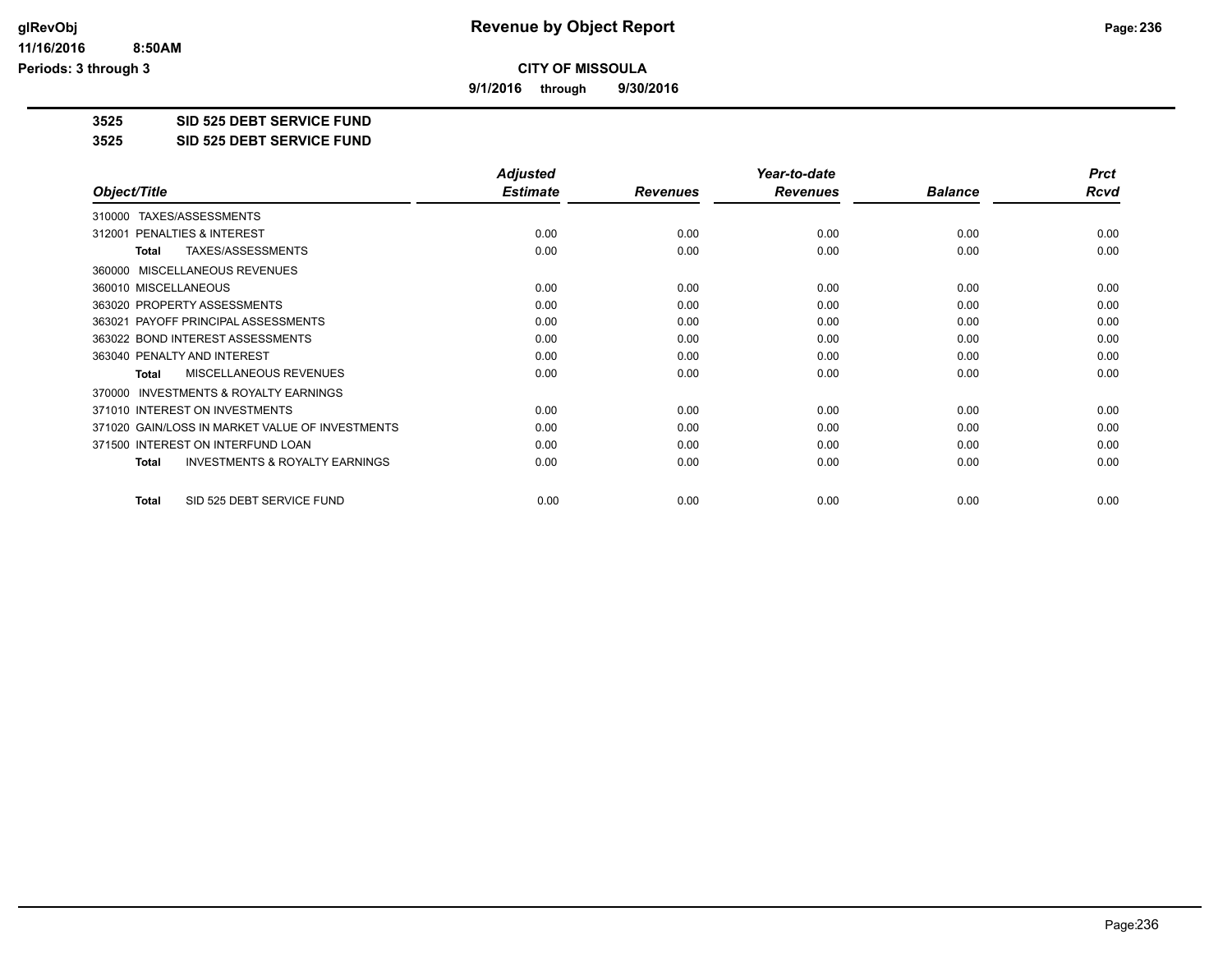**CITY OF MISSOULA**

**9/1/2016 through 9/30/2016**

## **3525 SID 525 DEBT SERVICE FUND**

|                                                           | <b>Adjusted</b> |                 | Year-to-date    |                | <b>Prct</b> |
|-----------------------------------------------------------|-----------------|-----------------|-----------------|----------------|-------------|
| Object/Title                                              | <b>Estimate</b> | <b>Revenues</b> | <b>Revenues</b> | <b>Balance</b> | <b>Rcvd</b> |
| TAXES/ASSESSMENTS<br>310000                               |                 |                 |                 |                |             |
| <b>PENALTIES &amp; INTEREST</b><br>312001                 | 0.00            | 0.00            | 0.00            | 0.00           | 0.00        |
| TAXES/ASSESSMENTS<br>Total                                | 0.00            | 0.00            | 0.00            | 0.00           | 0.00        |
| 360000 MISCELLANEOUS REVENUES                             |                 |                 |                 |                |             |
| 360010 MISCELLANEOUS                                      | 0.00            | 0.00            | 0.00            | 0.00           | 0.00        |
| 363020 PROPERTY ASSESSMENTS                               | 0.00            | 0.00            | 0.00            | 0.00           | 0.00        |
| 363021 PAYOFF PRINCIPAL ASSESSMENTS                       | 0.00            | 0.00            | 0.00            | 0.00           | 0.00        |
| 363022 BOND INTEREST ASSESSMENTS                          | 0.00            | 0.00            | 0.00            | 0.00           | 0.00        |
| 363040 PENALTY AND INTEREST                               | 0.00            | 0.00            | 0.00            | 0.00           | 0.00        |
| MISCELLANEOUS REVENUES<br>Total                           | 0.00            | 0.00            | 0.00            | 0.00           | 0.00        |
| 370000 INVESTMENTS & ROYALTY EARNINGS                     |                 |                 |                 |                |             |
| 371010 INTEREST ON INVESTMENTS                            | 0.00            | 0.00            | 0.00            | 0.00           | 0.00        |
| 371020 GAIN/LOSS IN MARKET VALUE OF INVESTMENT            | 0.00            | 0.00            | 0.00            | 0.00           | 0.00        |
| 371500 INTEREST ON INTERFUND LOAN                         | 0.00            | 0.00            | 0.00            | 0.00           | 0.00        |
| <b>INVESTMENTS &amp; ROYALTY EARNINGS</b><br><b>Total</b> | 0.00            | 0.00            | 0.00            | 0.00           | 0.00        |
| SID 525 DEBT SERVICE FUND<br>Total                        | 0.00            | 0.00            | 0.00            | 0.00           | 0.00        |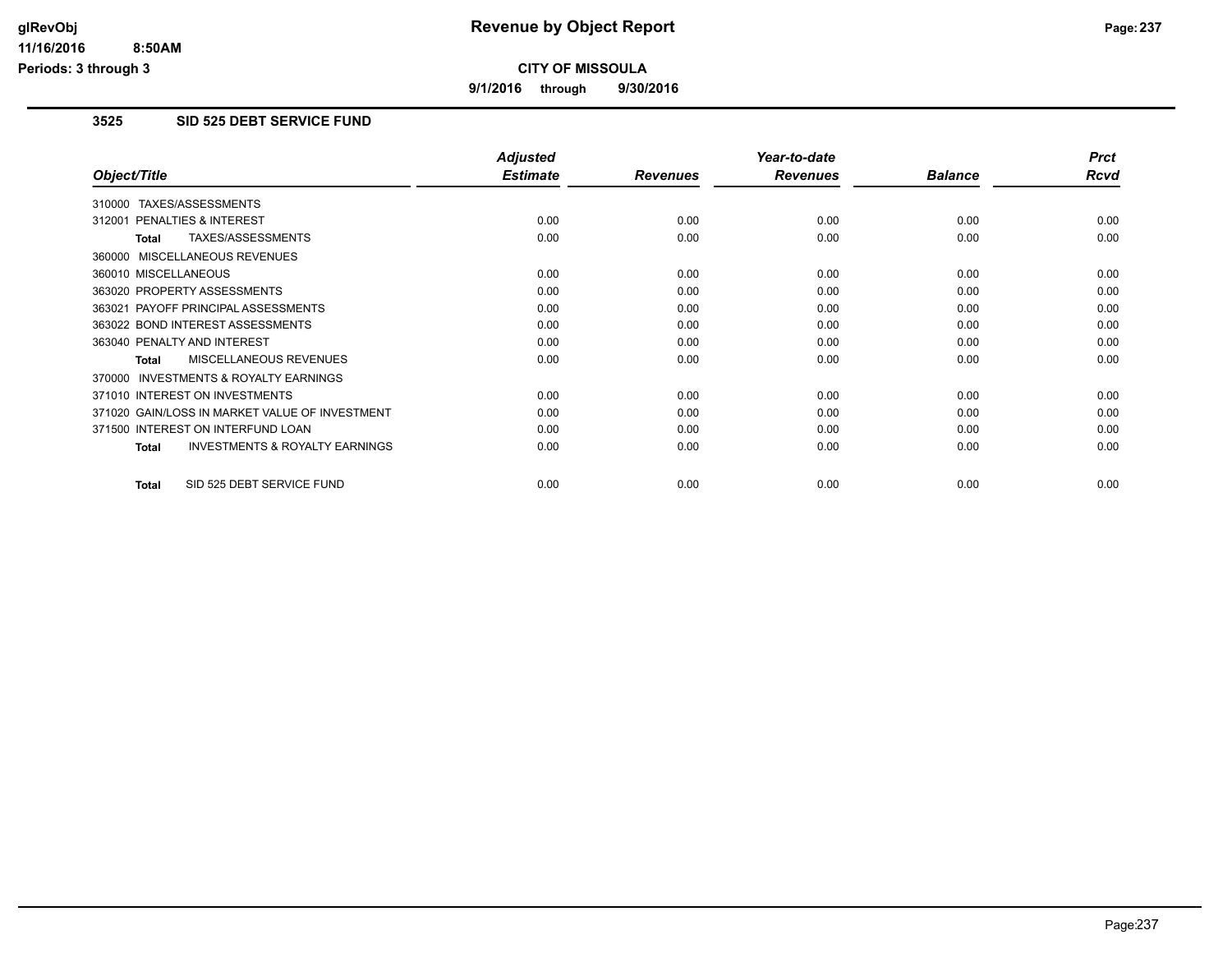**CITY OF MISSOULA**

**9/1/2016 through 9/30/2016**

**3526 SID 526 DEBT SERVICE FUND**

**3526 SID 526 DEBT SERVICE FUND**

|                                                           | <b>Adjusted</b> |                 | Year-to-date    |                | <b>Prct</b> |
|-----------------------------------------------------------|-----------------|-----------------|-----------------|----------------|-------------|
| Object/Title                                              | <b>Estimate</b> | <b>Revenues</b> | <b>Revenues</b> | <b>Balance</b> | Rcvd        |
| TAXES/ASSESSMENTS<br>310000                               |                 |                 |                 |                |             |
| PENALTIES & INTEREST<br>312001                            | 0.00            | 0.00            | 0.00            | 0.00           | 0.00        |
| <b>TAXES/ASSESSMENTS</b><br><b>Total</b>                  | 0.00            | 0.00            | 0.00            | 0.00           | 0.00        |
| MISCELLANEOUS REVENUES<br>360000                          |                 |                 |                 |                |             |
| 360010 MISCELLANEOUS                                      | 0.00            | 0.00            | 0.00            | 0.00           | 0.00        |
| 363020 PROPERTY ASSESSMENTS                               | 0.00            | 165.67          | 0.00            | 0.00           | 0.00        |
| 363021 PAYOFF PRINCIPAL ASSESSMENTS                       | 0.00            | 0.00            | 1,487.53        | $-1,487.53$    | 0.00        |
| 363022 BOND INTEREST ASSESSMENTS                          | 0.00            | 0.00            | 0.00            | 0.00           | 0.00        |
| 363040 PENALTY AND INTEREST                               | 0.00            | 6.58            | 0.00            | 0.00           | 0.00        |
| MISCELLANEOUS REVENUES<br><b>Total</b>                    | 0.00            | 172.25          | 1,487.53        | $-1,487.53$    | 0.00        |
| <b>INVESTMENTS &amp; ROYALTY EARNINGS</b><br>370000       |                 |                 |                 |                |             |
| 371010 INTEREST ON INVESTMENTS                            | 0.00            | 0.00            | 0.00            | 0.00           | 0.00        |
| 371020 GAIN/LOSS IN MARKET VALUE OF INVESTMENTS           | 0.00            | 0.00            | 0.00            | 0.00           | 0.00        |
| 371500 INTEREST ON INTERFUND LOAN                         | 0.00            | 0.00            | 0.00            | 0.00           | 0.00        |
| <b>INVESTMENTS &amp; ROYALTY EARNINGS</b><br><b>Total</b> | 0.00            | 0.00            | 0.00            | 0.00           | 0.00        |
| SID 526 DEBT SERVICE FUND<br>Total                        | 0.00            | 172.25          | 1,487.53        | $-1,487.53$    | 0.00        |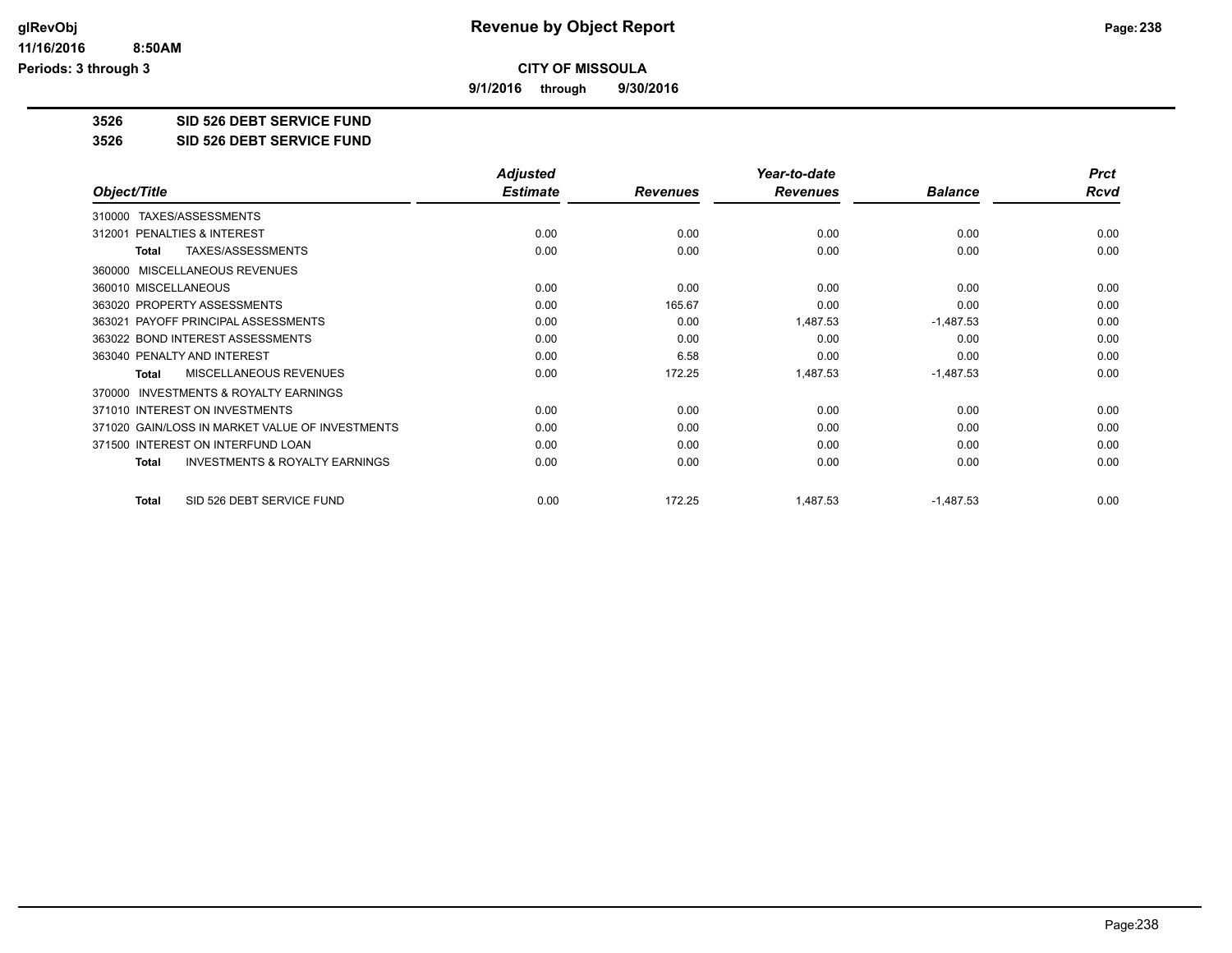**CITY OF MISSOULA**

**9/1/2016 through 9/30/2016**

### **3526 SID 526 DEBT SERVICE FUND**

|                                                           | <b>Adjusted</b> |                 | Year-to-date    |                | <b>Prct</b> |
|-----------------------------------------------------------|-----------------|-----------------|-----------------|----------------|-------------|
| Object/Title                                              | <b>Estimate</b> | <b>Revenues</b> | <b>Revenues</b> | <b>Balance</b> | Rcvd        |
| TAXES/ASSESSMENTS<br>310000                               |                 |                 |                 |                |             |
| 312001 PENALTIES & INTEREST                               | 0.00            | 0.00            | 0.00            | 0.00           | 0.00        |
| TAXES/ASSESSMENTS<br><b>Total</b>                         | 0.00            | 0.00            | 0.00            | 0.00           | 0.00        |
| 360000 MISCELLANEOUS REVENUES                             |                 |                 |                 |                |             |
| 360010 MISCELLANEOUS                                      | 0.00            | 0.00            | 0.00            | 0.00           | 0.00        |
| 363020 PROPERTY ASSESSMENTS                               | 0.00            | 165.67          | 0.00            | 0.00           | 0.00        |
| 363021 PAYOFF PRINCIPAL ASSESSMENTS                       | 0.00            | 0.00            | 1,487.53        | $-1,487.53$    | 0.00        |
| 363022 BOND INTEREST ASSESSMENTS                          | 0.00            | 0.00            | 0.00            | 0.00           | 0.00        |
| 363040 PENALTY AND INTEREST                               | 0.00            | 6.58            | 0.00            | 0.00           | 0.00        |
| <b>MISCELLANEOUS REVENUES</b><br><b>Total</b>             | 0.00            | 172.25          | 1,487.53        | $-1,487.53$    | 0.00        |
| 370000 INVESTMENTS & ROYALTY EARNINGS                     |                 |                 |                 |                |             |
| 371010 INTEREST ON INVESTMENTS                            | 0.00            | 0.00            | 0.00            | 0.00           | 0.00        |
| 371020 GAIN/LOSS IN MARKET VALUE OF INVESTMENT            | 0.00            | 0.00            | 0.00            | 0.00           | 0.00        |
| 371500 INTEREST ON INTERFUND LOAN                         | 0.00            | 0.00            | 0.00            | 0.00           | 0.00        |
| <b>INVESTMENTS &amp; ROYALTY EARNINGS</b><br><b>Total</b> | 0.00            | 0.00            | 0.00            | 0.00           | 0.00        |
| SID 526 DEBT SERVICE FUND<br>Total                        | 0.00            | 172.25          | 1,487.53        | $-1,487.53$    | 0.00        |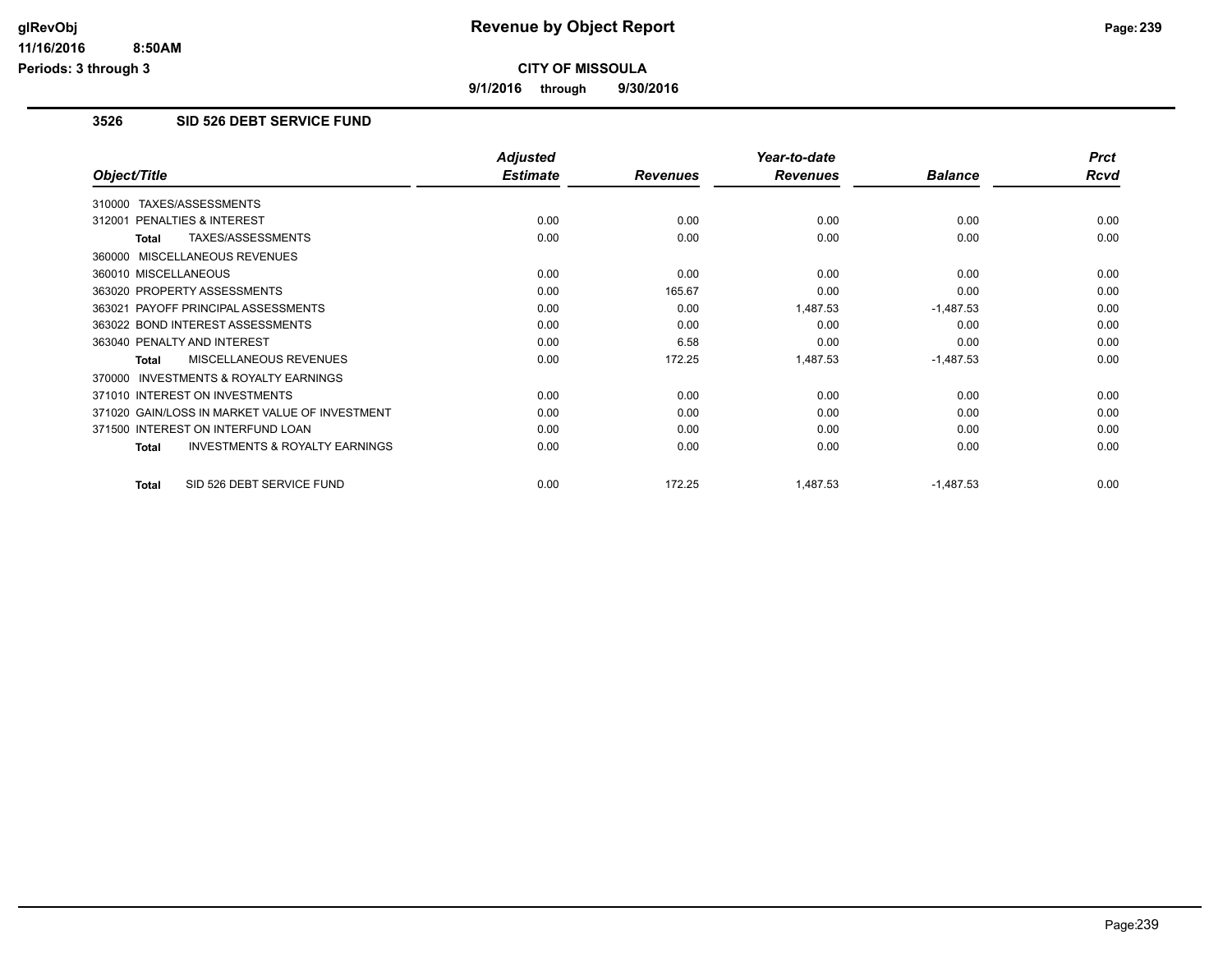**glRevObj Revenue by Object Report Page:240** 

**11/16/2016 8:50AM Periods: 3 through 3**

**CITY OF MISSOULA**

**9/1/2016 through 9/30/2016**

**3527 SID 527 DEBT SERVICE FUND**

**3527 SID 527 DEBT SERVICE FUND**

|                                                           | <b>Adjusted</b> |                 | Year-to-date    |                | <b>Prct</b> |
|-----------------------------------------------------------|-----------------|-----------------|-----------------|----------------|-------------|
| Object/Title                                              | <b>Estimate</b> | <b>Revenues</b> | <b>Revenues</b> | <b>Balance</b> | <b>Rcvd</b> |
| <b>TAXES/ASSESSMENTS</b><br>310000                        |                 |                 |                 |                |             |
| PENALTIES & INTEREST<br>312001                            | 0.00            | 0.00            | 0.00            | 0.00           | 0.00        |
| TAXES/ASSESSMENTS<br>Total                                | 0.00            | 0.00            | 0.00            | 0.00           | 0.00        |
| MISCELLANEOUS REVENUES<br>360000                          |                 |                 |                 |                |             |
| 360010 MISCELLANEOUS                                      | 0.00            | 0.00            | 0.00            | 0.00           | 0.00        |
| 363020 PROPERTY ASSESSMENTS                               | 0.00            | 0.00            | 0.00            | 0.00           | 0.00        |
| 363021 PAYOFF PRINCIPAL ASSESSMENTS                       | 0.00            | 0.00            | 0.00            | 0.00           | 0.00        |
| 363022 BOND INTEREST ASSESSMENTS                          | 0.00            | 0.00            | 0.00            | 0.00           | 0.00        |
| 363040 PENALTY AND INTEREST                               | 0.00            | 0.00            | 0.00            | 0.00           | 0.00        |
| MISCELLANEOUS REVENUES<br><b>Total</b>                    | 0.00            | 0.00            | 0.00            | 0.00           | 0.00        |
| <b>INVESTMENTS &amp; ROYALTY EARNINGS</b><br>370000       |                 |                 |                 |                |             |
| 371010 INTEREST ON INVESTMENTS                            | 0.00            | 0.00            | 0.00            | 0.00           | 0.00        |
| 371020 GAIN/LOSS IN MARKET VALUE OF INVESTMENTS           | 0.00            | 0.00            | 0.00            | 0.00           | 0.00        |
| <b>INVESTMENTS &amp; ROYALTY EARNINGS</b><br><b>Total</b> | 0.00            | 0.00            | 0.00            | 0.00           | 0.00        |
| OTHER FINANCING SOURCES<br>380000                         |                 |                 |                 |                |             |
| 381030 SID BONDS PROCEEDS                                 | 0.00            | 0.00            | 0.00            | 0.00           | 0.00        |
| OTHER FINANCING SOURCES<br><b>Total</b>                   | 0.00            | 0.00            | 0.00            | 0.00           | 0.00        |
| SID 527 DEBT SERVICE FUND<br><b>Total</b>                 | 0.00            | 0.00            | 0.00            | 0.00           | 0.00        |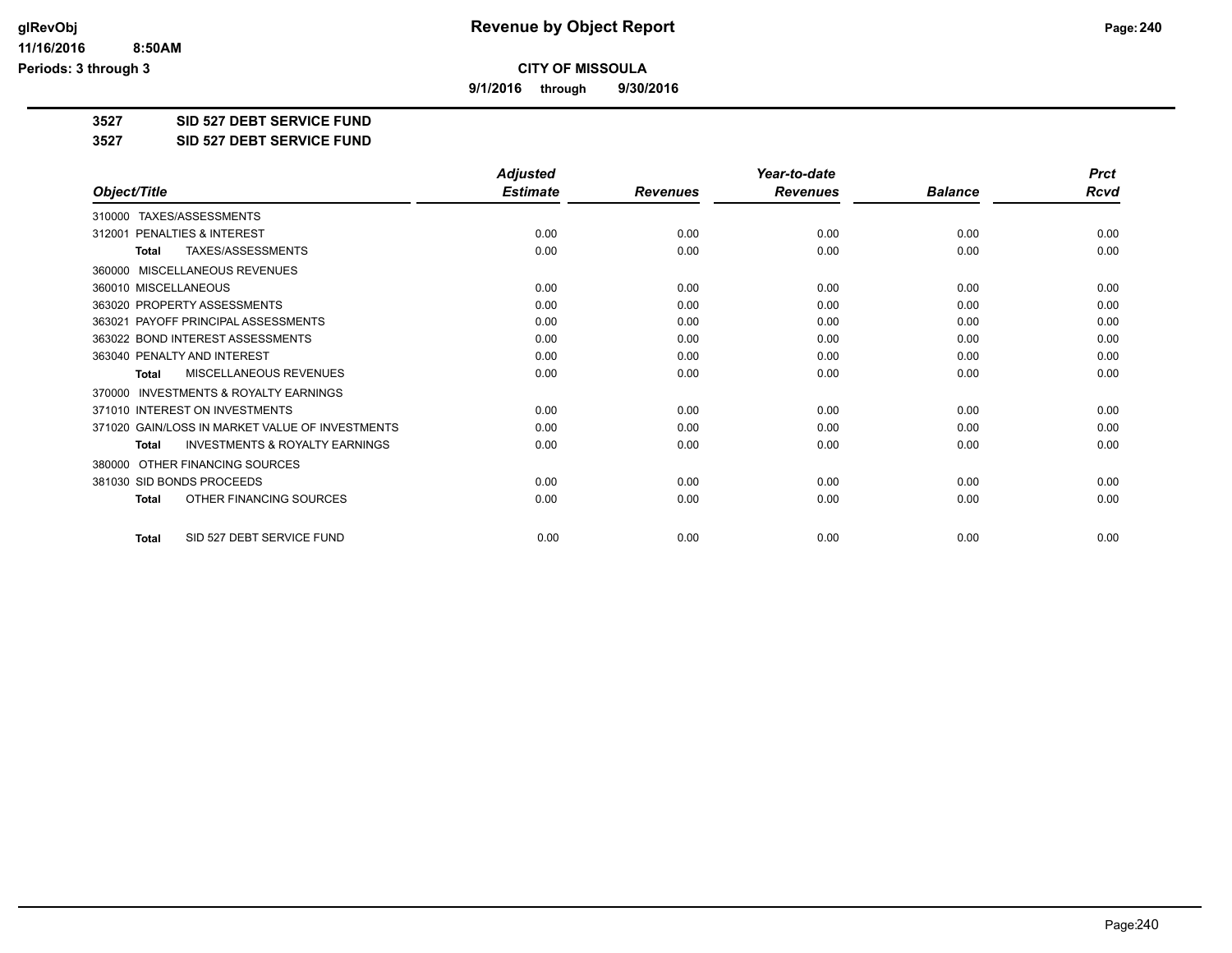**CITY OF MISSOULA**

**9/1/2016 through 9/30/2016**

### **3527 SID 527 DEBT SERVICE FUND**

|                                                           | <b>Adjusted</b> |                 | Year-to-date    |                | <b>Prct</b> |
|-----------------------------------------------------------|-----------------|-----------------|-----------------|----------------|-------------|
| Object/Title                                              | <b>Estimate</b> | <b>Revenues</b> | <b>Revenues</b> | <b>Balance</b> | Rcvd        |
| 310000 TAXES/ASSESSMENTS                                  |                 |                 |                 |                |             |
| PENALTIES & INTEREST<br>312001                            | 0.00            | 0.00            | 0.00            | 0.00           | 0.00        |
| TAXES/ASSESSMENTS<br><b>Total</b>                         | 0.00            | 0.00            | 0.00            | 0.00           | 0.00        |
| 360000 MISCELLANEOUS REVENUES                             |                 |                 |                 |                |             |
| 360010 MISCELLANEOUS                                      | 0.00            | 0.00            | 0.00            | 0.00           | 0.00        |
| 363020 PROPERTY ASSESSMENTS                               | 0.00            | 0.00            | 0.00            | 0.00           | 0.00        |
| 363021 PAYOFF PRINCIPAL ASSESSMENTS                       | 0.00            | 0.00            | 0.00            | 0.00           | 0.00        |
| 363022 BOND INTEREST ASSESSMENTS                          | 0.00            | 0.00            | 0.00            | 0.00           | 0.00        |
| 363040 PENALTY AND INTEREST                               | 0.00            | 0.00            | 0.00            | 0.00           | 0.00        |
| MISCELLANEOUS REVENUES<br><b>Total</b>                    | 0.00            | 0.00            | 0.00            | 0.00           | 0.00        |
| <b>INVESTMENTS &amp; ROYALTY EARNINGS</b><br>370000       |                 |                 |                 |                |             |
| 371010 INTEREST ON INVESTMENTS                            | 0.00            | 0.00            | 0.00            | 0.00           | 0.00        |
| 371020 GAIN/LOSS IN MARKET VALUE OF INVESTMENT            | 0.00            | 0.00            | 0.00            | 0.00           | 0.00        |
| <b>INVESTMENTS &amp; ROYALTY EARNINGS</b><br><b>Total</b> | 0.00            | 0.00            | 0.00            | 0.00           | 0.00        |
| OTHER FINANCING SOURCES<br>380000                         |                 |                 |                 |                |             |
| 381030 SID BONDS PROCEEDS                                 | 0.00            | 0.00            | 0.00            | 0.00           | 0.00        |
| OTHER FINANCING SOURCES<br><b>Total</b>                   | 0.00            | 0.00            | 0.00            | 0.00           | 0.00        |
| SID 527 DEBT SERVICE FUND<br><b>Total</b>                 | 0.00            | 0.00            | 0.00            | 0.00           | 0.00        |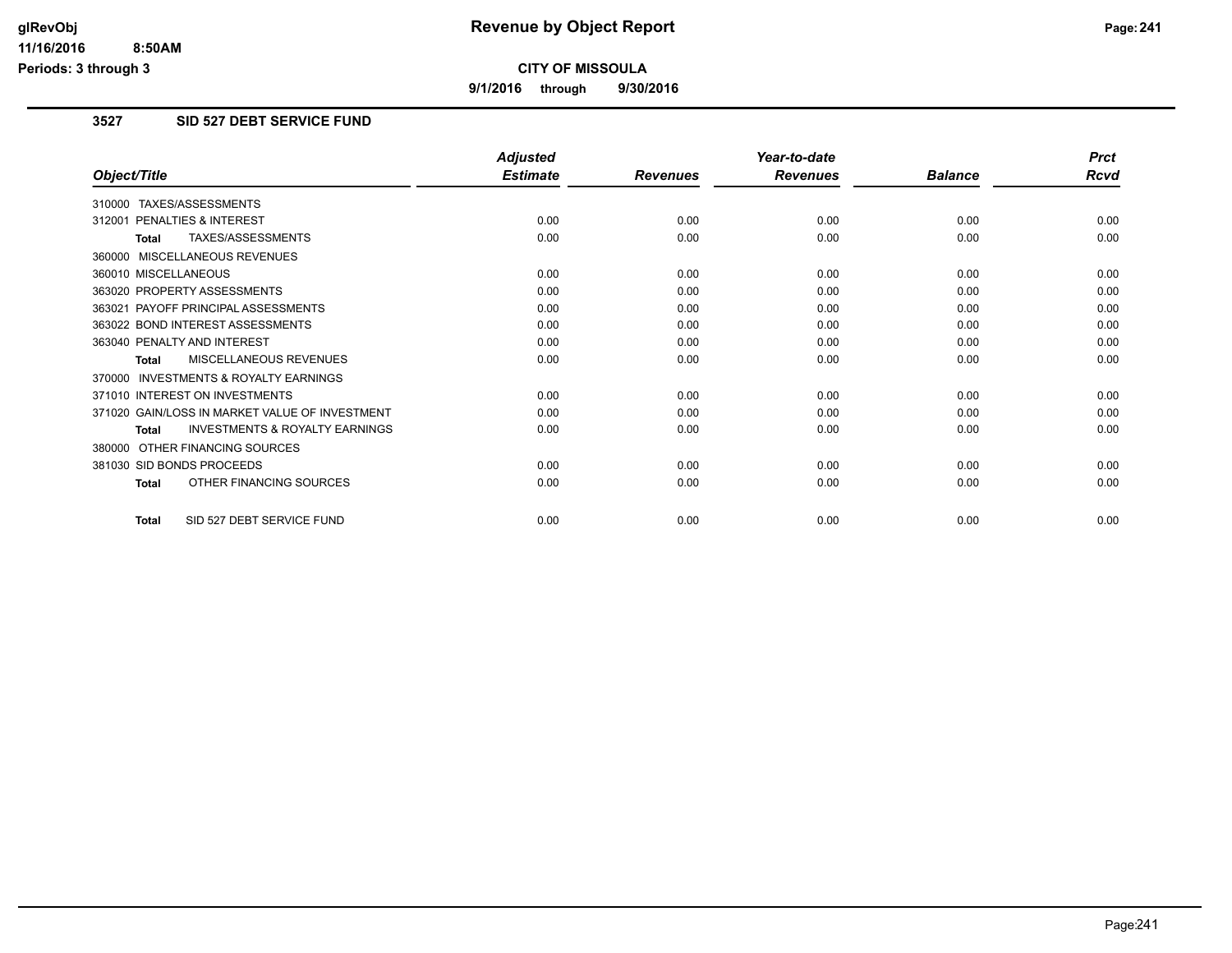**CITY OF MISSOULA**

**9/1/2016 through 9/30/2016**

**3530 SID 530 DEBT SERVICE FUND**

 **8:50AM**

**3530 SID 530 DEBT SERVICE FUND**

|                                                           | <b>Adjusted</b> |                 | Year-to-date    |                | <b>Prct</b> |
|-----------------------------------------------------------|-----------------|-----------------|-----------------|----------------|-------------|
| Object/Title                                              | <b>Estimate</b> | <b>Revenues</b> | <b>Revenues</b> | <b>Balance</b> | Rcvd        |
| 310000 TAXES/ASSESSMENTS                                  |                 |                 |                 |                |             |
| 312001 PENALTIES & INTEREST                               | 0.00            | 0.00            | 0.00            | 0.00           | 0.00        |
| TAXES/ASSESSMENTS<br><b>Total</b>                         | 0.00            | 0.00            | 0.00            | 0.00           | 0.00        |
| MISCELLANEOUS REVENUES<br>360000                          |                 |                 |                 |                |             |
| 360010 MISCELLANEOUS                                      | 0.00            | 0.00            | 0.00            | 0.00           | 0.00        |
| 363020 PROPERTY ASSESSMENTS                               | 0.00            | 0.00            | 0.00            | 0.00           | 0.00        |
| 363021 PAYOFF PRINCIPAL ASSESSMENTS                       | 0.00            | 0.00            | 0.00            | 0.00           | 0.00        |
| 363022 BOND INTEREST ASSESSMENTS                          | 0.00            | 0.00            | 0.00            | 0.00           | 0.00        |
| 363040 PENALTY AND INTEREST                               | 0.00            | 0.00            | 0.00            | 0.00           | 0.00        |
| <b>MISCELLANEOUS REVENUES</b><br>Total                    | 0.00            | 0.00            | 0.00            | 0.00           | 0.00        |
| 370000 INVESTMENTS & ROYALTY EARNINGS                     |                 |                 |                 |                |             |
| 371010 INTEREST ON INVESTMENTS                            | 0.00            | 0.00            | 0.00            | 0.00           | 0.00        |
| 371020 GAIN/LOSS IN MARKET VALUE OF INVESTMENTS           | 0.00            | 0.00            | 0.00            | 0.00           | 0.00        |
| <b>INVESTMENTS &amp; ROYALTY EARNINGS</b><br><b>Total</b> | 0.00            | 0.00            | 0.00            | 0.00           | 0.00        |
| SID 530 DEBT SERVICE FUND<br><b>Total</b>                 | 0.00            | 0.00            | 0.00            | 0.00           | 0.00        |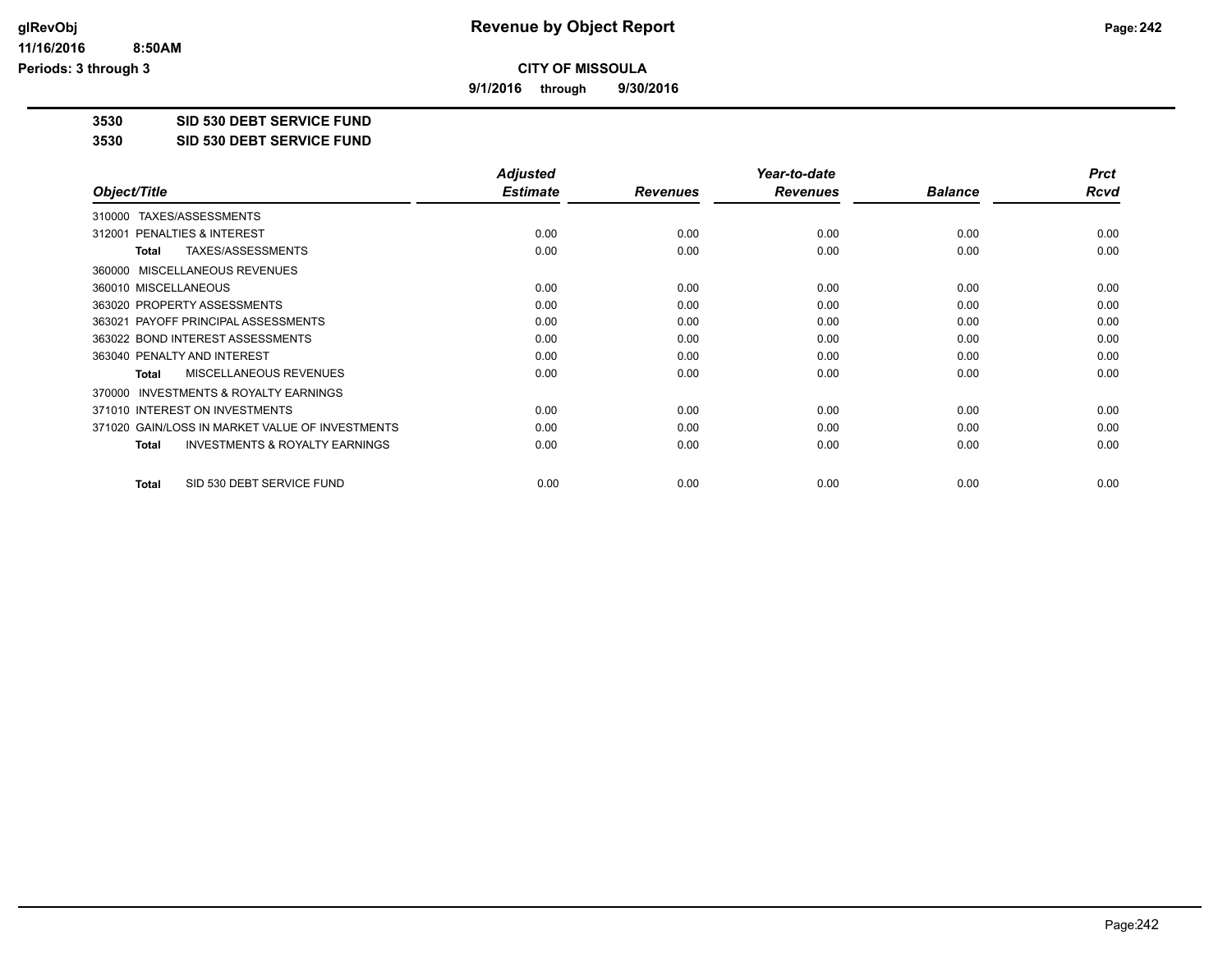**CITY OF MISSOULA**

**9/1/2016 through 9/30/2016**

### **3530 SID 530 DEBT SERVICE FUND**

|                                                           | <b>Adjusted</b> |                 | Year-to-date    |                | <b>Prct</b> |
|-----------------------------------------------------------|-----------------|-----------------|-----------------|----------------|-------------|
| Object/Title                                              | <b>Estimate</b> | <b>Revenues</b> | <b>Revenues</b> | <b>Balance</b> | <b>Rcvd</b> |
| 310000 TAXES/ASSESSMENTS                                  |                 |                 |                 |                |             |
| 312001 PENALTIES & INTEREST                               | 0.00            | 0.00            | 0.00            | 0.00           | 0.00        |
| <b>TAXES/ASSESSMENTS</b><br><b>Total</b>                  | 0.00            | 0.00            | 0.00            | 0.00           | 0.00        |
| 360000 MISCELLANEOUS REVENUES                             |                 |                 |                 |                |             |
| 360010 MISCELLANEOUS                                      | 0.00            | 0.00            | 0.00            | 0.00           | 0.00        |
| 363020 PROPERTY ASSESSMENTS                               | 0.00            | 0.00            | 0.00            | 0.00           | 0.00        |
| 363021 PAYOFF PRINCIPAL ASSESSMENTS                       | 0.00            | 0.00            | 0.00            | 0.00           | 0.00        |
| 363022 BOND INTEREST ASSESSMENTS                          | 0.00            | 0.00            | 0.00            | 0.00           | 0.00        |
| 363040 PENALTY AND INTEREST                               | 0.00            | 0.00            | 0.00            | 0.00           | 0.00        |
| MISCELLANEOUS REVENUES<br>Total                           | 0.00            | 0.00            | 0.00            | 0.00           | 0.00        |
| <b>INVESTMENTS &amp; ROYALTY EARNINGS</b><br>370000       |                 |                 |                 |                |             |
| 371010 INTEREST ON INVESTMENTS                            | 0.00            | 0.00            | 0.00            | 0.00           | 0.00        |
| 371020 GAIN/LOSS IN MARKET VALUE OF INVESTMENT            | 0.00            | 0.00            | 0.00            | 0.00           | 0.00        |
| <b>INVESTMENTS &amp; ROYALTY EARNINGS</b><br><b>Total</b> | 0.00            | 0.00            | 0.00            | 0.00           | 0.00        |
|                                                           |                 |                 |                 |                |             |
| SID 530 DEBT SERVICE FUND<br><b>Total</b>                 | 0.00            | 0.00            | 0.00            | 0.00           | 0.00        |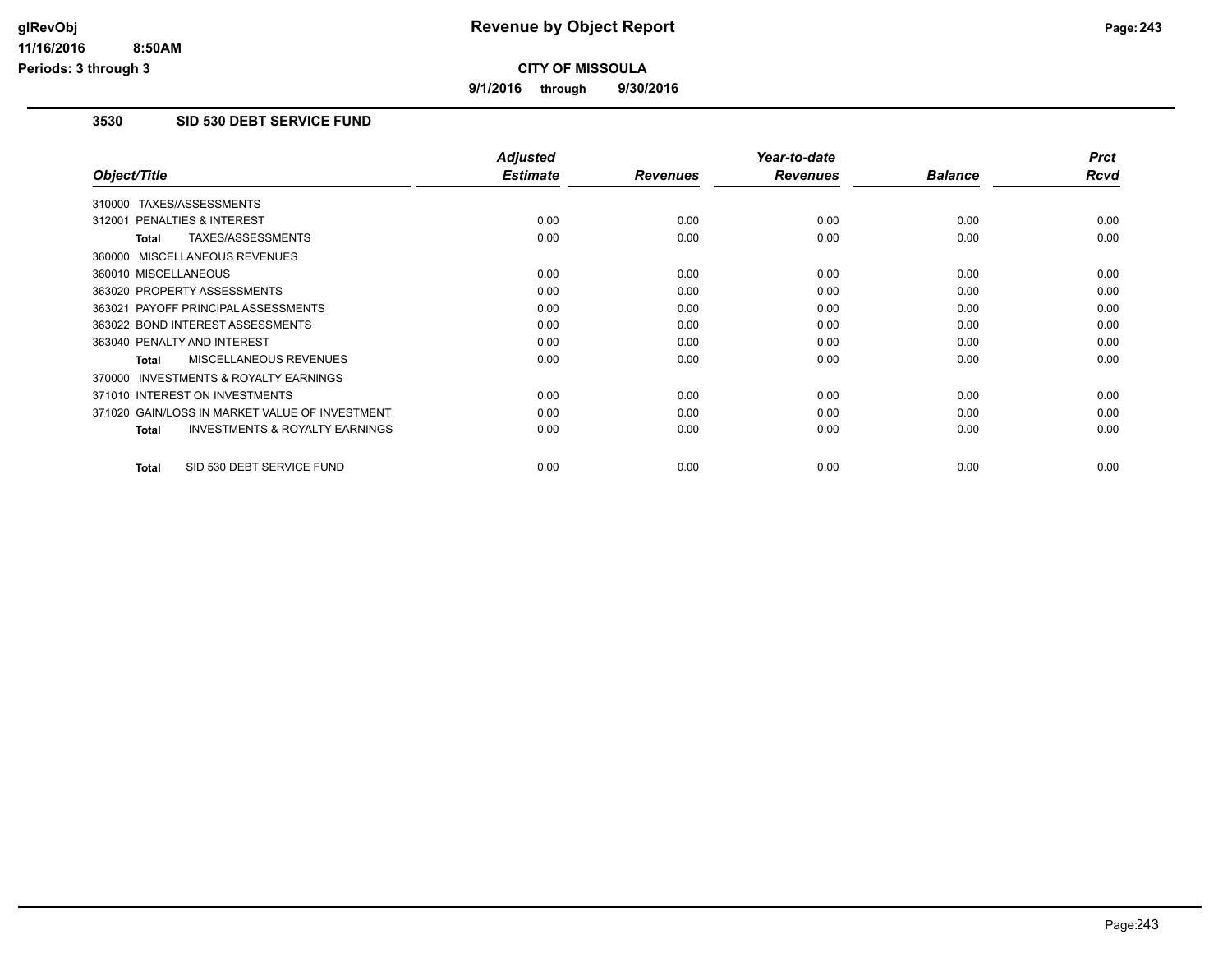**9/1/2016 through 9/30/2016**

**3531 SID 531 HICKORY ST CALMING**

**3531 SID 531 HICKORY ST CALMING**

|                                                           | <b>Adjusted</b> |                 | Year-to-date    |                | <b>Prct</b><br>Rcvd |
|-----------------------------------------------------------|-----------------|-----------------|-----------------|----------------|---------------------|
| Object/Title                                              | <b>Estimate</b> | <b>Revenues</b> | <b>Revenues</b> | <b>Balance</b> |                     |
| TAXES/ASSESSMENTS<br>310000                               |                 |                 |                 |                |                     |
| PENALTIES & INTEREST<br>312001                            | 0.00            | 0.00            | 0.00            | 0.00           | 0.00                |
| TAXES/ASSESSMENTS<br>Total                                | 0.00            | 0.00            | 0.00            | 0.00           | 0.00                |
| MISCELLANEOUS REVENUES<br>360000                          |                 |                 |                 |                |                     |
| 360010 MISCELLANEOUS                                      | 0.00            | 0.00            | 0.00            | 0.00           | 0.00                |
| 363020 PROPERTY ASSESSMENTS                               | 0.00            | 0.00            | 0.00            | 0.00           | 0.00                |
| 363021 PAYOFF PRINCIPAL ASSESSMENTS                       | 0.00            | 0.00            | 0.00            | 0.00           | 0.00                |
| 363022 BOND INTEREST ASSESSMENTS                          | 0.00            | 0.00            | 0.00            | 0.00           | 0.00                |
| 363040 PENALTY AND INTEREST                               | 0.00            | 0.00            | 0.00            | 0.00           | 0.00                |
| <b>MISCELLANEOUS REVENUES</b><br>Total                    | 0.00            | 0.00            | 0.00            | 0.00           | 0.00                |
| INVESTMENTS & ROYALTY EARNINGS<br>370000                  |                 |                 |                 |                |                     |
| 371010 INTEREST ON INVESTMENTS                            | 0.00            | 0.00            | 0.00            | 0.00           | 0.00                |
| 371020 GAIN/LOSS IN MARKET VALUE OF INVESTMENTS           | 0.00            | 0.00            | 0.00            | 0.00           | 0.00                |
| <b>INVESTMENTS &amp; ROYALTY EARNINGS</b><br><b>Total</b> | 0.00            | 0.00            | 0.00            | 0.00           | 0.00                |
| OTHER FINANCING SOURCES<br>380000                         |                 |                 |                 |                |                     |
| 383000 OPERATING TRANSFERS                                | 0.00            | 0.00            | 0.00            | 0.00           | 0.00                |
| OTHER FINANCING SOURCES<br><b>Total</b>                   | 0.00            | 0.00            | 0.00            | 0.00           | 0.00                |
| SID 531 HICKORY ST CALMING<br><b>Total</b>                | 0.00            | 0.00            | 0.00            | 0.00           | 0.00                |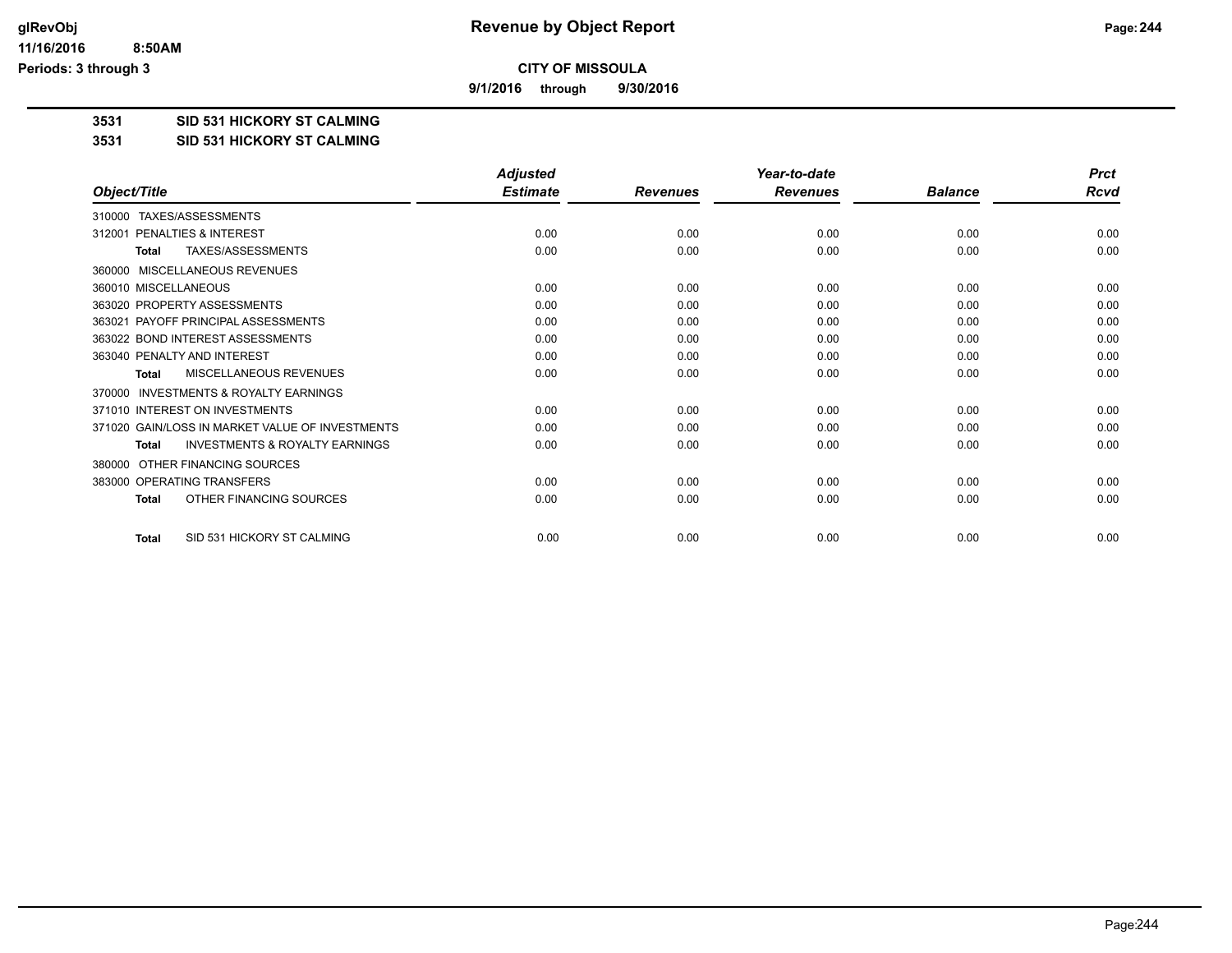**9/1/2016 through 9/30/2016**

## **3531 SID 531 HICKORY ST CALMING**

|                                                           | <b>Adjusted</b> |                 | Year-to-date    |                | <b>Prct</b> |
|-----------------------------------------------------------|-----------------|-----------------|-----------------|----------------|-------------|
| Object/Title                                              | <b>Estimate</b> | <b>Revenues</b> | <b>Revenues</b> | <b>Balance</b> | <b>Rcvd</b> |
| 310000 TAXES/ASSESSMENTS                                  |                 |                 |                 |                |             |
| PENALTIES & INTEREST<br>312001                            | 0.00            | 0.00            | 0.00            | 0.00           | 0.00        |
| TAXES/ASSESSMENTS<br><b>Total</b>                         | 0.00            | 0.00            | 0.00            | 0.00           | 0.00        |
| 360000 MISCELLANEOUS REVENUES                             |                 |                 |                 |                |             |
| 360010 MISCELLANEOUS                                      | 0.00            | 0.00            | 0.00            | 0.00           | 0.00        |
| 363020 PROPERTY ASSESSMENTS                               | 0.00            | 0.00            | 0.00            | 0.00           | 0.00        |
| 363021 PAYOFF PRINCIPAL ASSESSMENTS                       | 0.00            | 0.00            | 0.00            | 0.00           | 0.00        |
| 363022 BOND INTEREST ASSESSMENTS                          | 0.00            | 0.00            | 0.00            | 0.00           | 0.00        |
| 363040 PENALTY AND INTEREST                               | 0.00            | 0.00            | 0.00            | 0.00           | 0.00        |
| <b>MISCELLANEOUS REVENUES</b><br><b>Total</b>             | 0.00            | 0.00            | 0.00            | 0.00           | 0.00        |
| 370000 INVESTMENTS & ROYALTY EARNINGS                     |                 |                 |                 |                |             |
| 371010 INTEREST ON INVESTMENTS                            | 0.00            | 0.00            | 0.00            | 0.00           | 0.00        |
| 371020 GAIN/LOSS IN MARKET VALUE OF INVESTMENT            | 0.00            | 0.00            | 0.00            | 0.00           | 0.00        |
| <b>INVESTMENTS &amp; ROYALTY EARNINGS</b><br><b>Total</b> | 0.00            | 0.00            | 0.00            | 0.00           | 0.00        |
| 380000 OTHER FINANCING SOURCES                            |                 |                 |                 |                |             |
| 383000 OPERATING TRANSFERS                                | 0.00            | 0.00            | 0.00            | 0.00           | 0.00        |
| OTHER FINANCING SOURCES<br><b>Total</b>                   | 0.00            | 0.00            | 0.00            | 0.00           | 0.00        |
| SID 531 HICKORY ST CALMING<br><b>Total</b>                | 0.00            | 0.00            | 0.00            | 0.00           | 0.00        |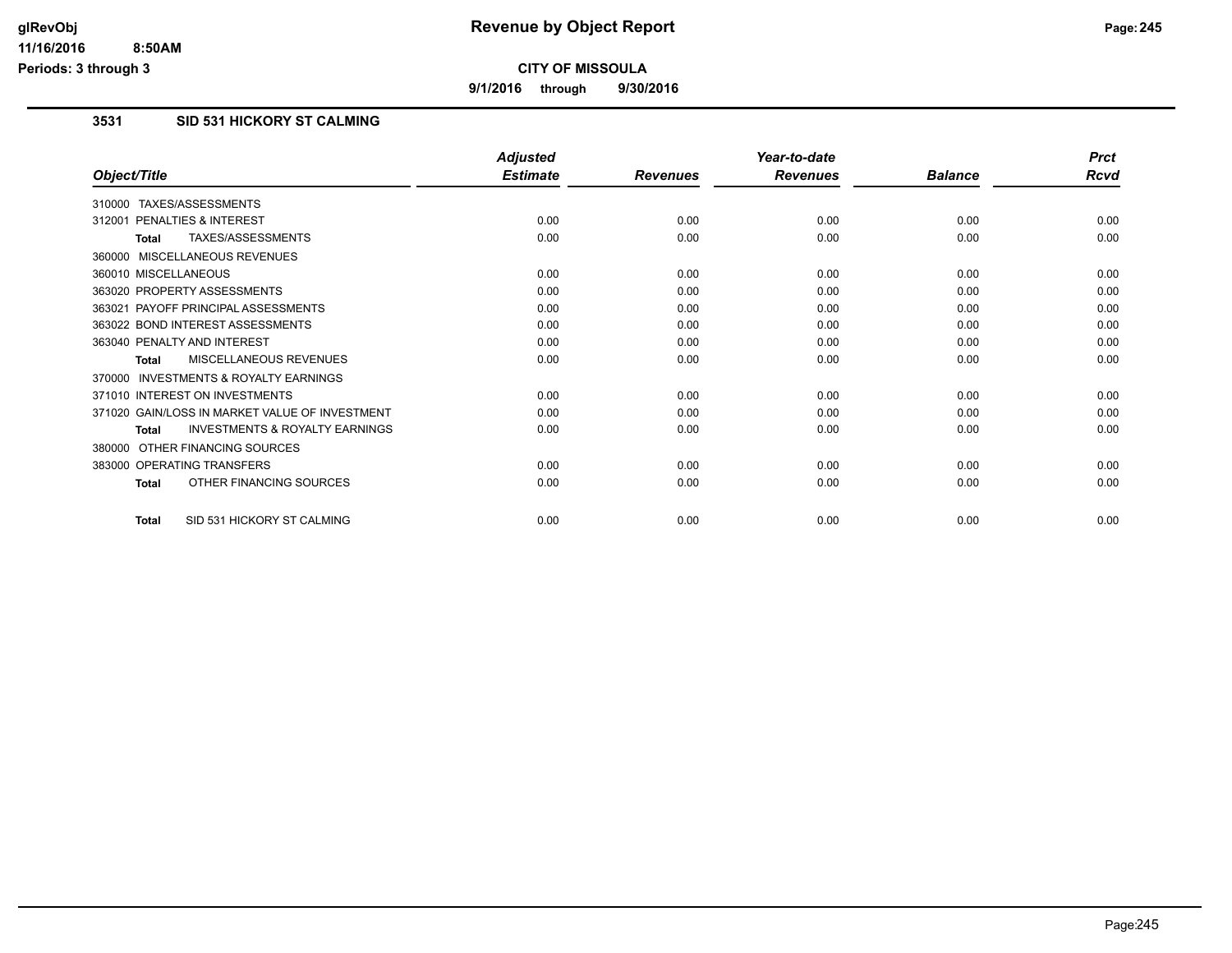**9/1/2016 through 9/30/2016**

**3532 SID 532 DEBT SERVICE FUND**

**3532 SID 532 DEBT SERVICE FUND**

|                                                 | <b>Adiusted</b> |                 | Year-to-date    |                | <b>Prct</b> |
|-------------------------------------------------|-----------------|-----------------|-----------------|----------------|-------------|
| Object/Title                                    | <b>Estimate</b> | <b>Revenues</b> | <b>Revenues</b> | <b>Balance</b> | Rcvd        |
| 360000 MISCELLANEOUS REVENUES                   |                 |                 |                 |                |             |
| 363020 PROPERTY ASSESSMENTS                     | 0.00            | 0.00            | 0.00            | 0.00           | 0.00        |
| 363021 PAYOFF PRINCIPAL ASSESSMENTS             | 0.00            | 0.00            | 0.00            | 0.00           | 0.00        |
| 363022 BOND INTEREST ASSESSMENTS                | 0.00            | 0.00            | 0.00            | 0.00           | 0.00        |
| 363040 PENALTY AND INTEREST                     | 0.00            | 0.00            | 0.00            | 0.00           | 0.00        |
| MISCELLANEOUS REVENUES<br>Total                 | 0.00            | 0.00            | 0.00            | 0.00           | 0.00        |
| 370000 INVESTMENTS & ROYALTY EARNINGS           |                 |                 |                 |                |             |
| 371010 INTEREST ON INVESTMENTS                  | 0.00            | 0.00            | 0.00            | 0.00           | 0.00        |
| 371020 GAIN/LOSS IN MARKET VALUE OF INVESTMENTS | 0.00            | 0.00            | 0.00            | 0.00           | 0.00        |
| INVESTMENTS & ROYALTY EARNINGS<br>Total         | 0.00            | 0.00            | 0.00            | 0.00           | 0.00        |
| SID 532 DEBT SERVICE FUND<br>Total              | 0.00            | 0.00            | 0.00            | 0.00           | 0.00        |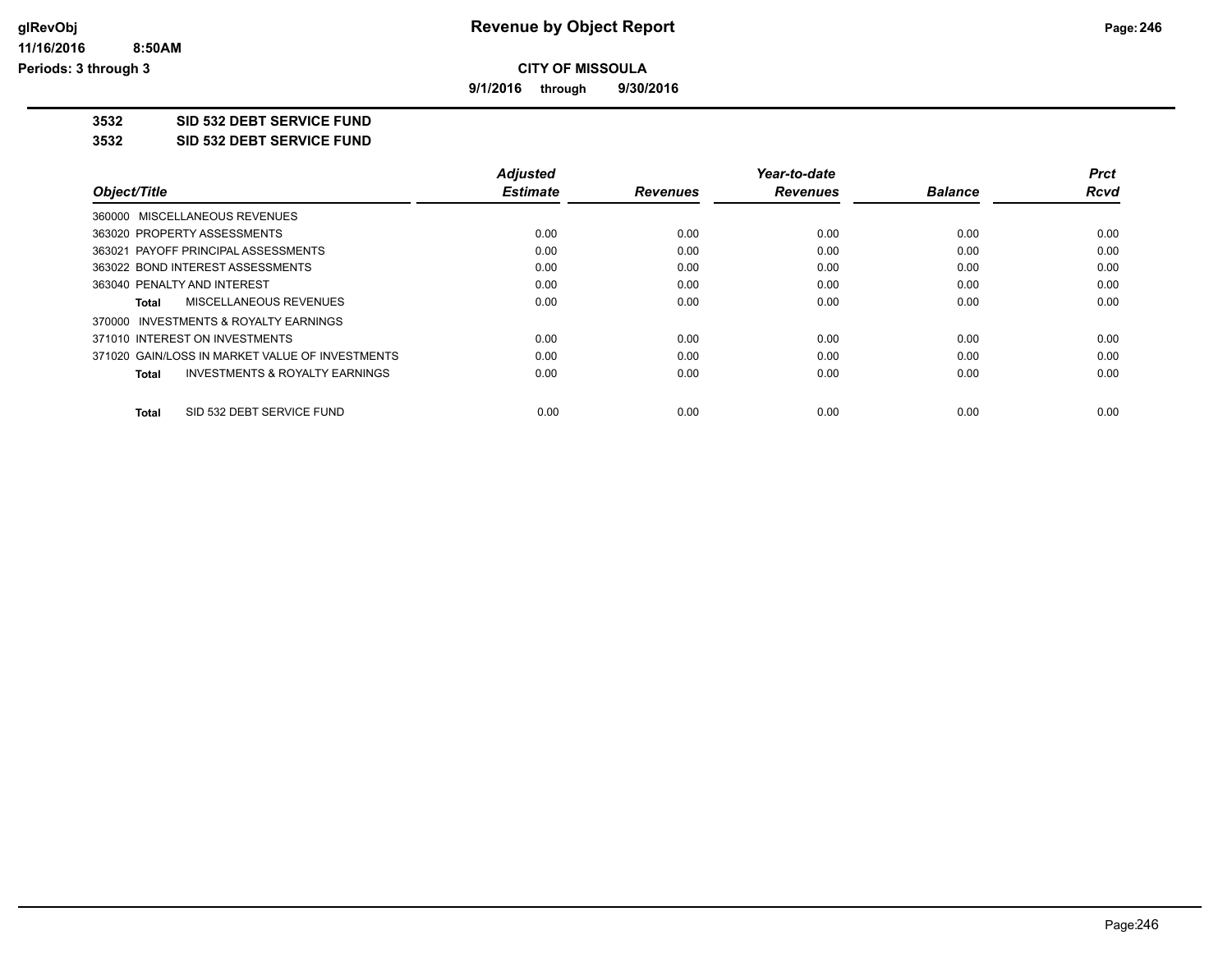**9/1/2016 through 9/30/2016**

### **3532 SID 532 DEBT SERVICE FUND**

|                                                           | <b>Adiusted</b> |                 | Year-to-date    |                | <b>Prct</b> |
|-----------------------------------------------------------|-----------------|-----------------|-----------------|----------------|-------------|
| Object/Title                                              | <b>Estimate</b> | <b>Revenues</b> | <b>Revenues</b> | <b>Balance</b> | <b>Rcvd</b> |
| 360000 MISCELLANEOUS REVENUES                             |                 |                 |                 |                |             |
| 363020 PROPERTY ASSESSMENTS                               | 0.00            | 0.00            | 0.00            | 0.00           | 0.00        |
| 363021 PAYOFF PRINCIPAL ASSESSMENTS                       | 0.00            | 0.00            | 0.00            | 0.00           | 0.00        |
| 363022 BOND INTEREST ASSESSMENTS                          | 0.00            | 0.00            | 0.00            | 0.00           | 0.00        |
| 363040 PENALTY AND INTEREST                               | 0.00            | 0.00            | 0.00            | 0.00           | 0.00        |
| <b>MISCELLANEOUS REVENUES</b><br><b>Total</b>             | 0.00            | 0.00            | 0.00            | 0.00           | 0.00        |
| 370000 INVESTMENTS & ROYALTY EARNINGS                     |                 |                 |                 |                |             |
| 371010 INTEREST ON INVESTMENTS                            | 0.00            | 0.00            | 0.00            | 0.00           | 0.00        |
| 371020 GAIN/LOSS IN MARKET VALUE OF INVESTMENT            | 0.00            | 0.00            | 0.00            | 0.00           | 0.00        |
| <b>INVESTMENTS &amp; ROYALTY EARNINGS</b><br><b>Total</b> | 0.00            | 0.00            | 0.00            | 0.00           | 0.00        |
|                                                           |                 |                 |                 |                |             |
| SID 532 DEBT SERVICE FUND<br><b>Total</b>                 | 0.00            | 0.00            | 0.00            | 0.00           | 0.00        |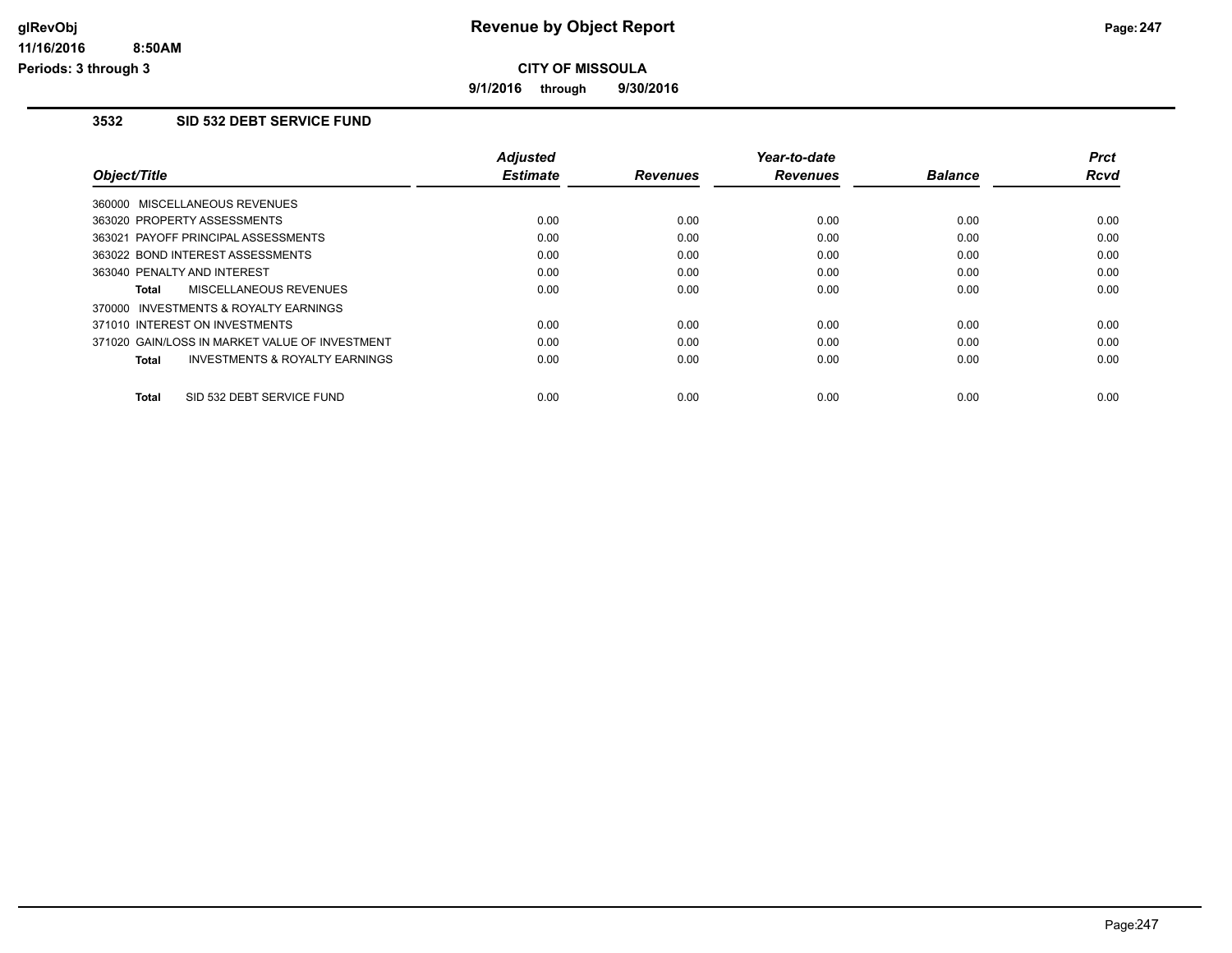**9/1/2016 through 9/30/2016**

# **3533 GILBERT ST SEWER SID DEBT FUND**

#### **3533 GILBERT ST SEWER SID DEBT FUND**

|                                                           | <b>Adjusted</b> |                 | Year-to-date    |                | <b>Prct</b> |
|-----------------------------------------------------------|-----------------|-----------------|-----------------|----------------|-------------|
| Object/Title                                              | <b>Estimate</b> | <b>Revenues</b> | <b>Revenues</b> | <b>Balance</b> | <b>Rcvd</b> |
| TAXES/ASSESSMENTS<br>310000                               |                 |                 |                 |                |             |
| PENALTIES & INTEREST<br>312001                            | 0.00            | 0.00            | 0.00            | 0.00           | 0.00        |
| TAXES/ASSESSMENTS<br>Total                                | 0.00            | 0.00            | 0.00            | 0.00           | 0.00        |
| MISCELLANEOUS REVENUES<br>360000                          |                 |                 |                 |                |             |
| 363020 PROPERTY ASSESSMENTS                               | 0.00            | 0.00            | 0.00            | 0.00           | 0.00        |
| 363021 PAYOFF PRINCIPAL ASSESSMENTS                       | 0.00            | 0.00            | 0.00            | 0.00           | 0.00        |
| 363022 BOND INTEREST ASSESSMENTS                          | 0.00            | 0.00            | 0.00            | 0.00           | 0.00        |
| 363040 PENALTY AND INTEREST                               | 0.00            | 0.00            | 0.00            | 0.00           | 0.00        |
| <b>MISCELLANEOUS REVENUES</b><br><b>Total</b>             | 0.00            | 0.00            | 0.00            | 0.00           | 0.00        |
| <b>INVESTMENTS &amp; ROYALTY EARNINGS</b><br>370000       |                 |                 |                 |                |             |
| 371010 INTEREST ON INVESTMENTS                            | 0.00            | 0.00            | 0.00            | 0.00           | 0.00        |
| 371020 GAIN/LOSS IN MARKET VALUE OF INVESTMENTS           | 0.00            | 0.00            | 0.00            | 0.00           | 0.00        |
| <b>INVESTMENTS &amp; ROYALTY EARNINGS</b><br><b>Total</b> | 0.00            | 0.00            | 0.00            | 0.00           | 0.00        |
| OTHER FINANCING SOURCES<br>380000                         |                 |                 |                 |                |             |
| 381009 TRANSFERS IN                                       | 0.00            | 0.00            | 0.00            | 0.00           | 0.00        |
| OTHER FINANCING SOURCES<br><b>Total</b>                   | 0.00            | 0.00            | 0.00            | 0.00           | 0.00        |
| GILBERT ST SEWER SID DEBT FUND<br><b>Total</b>            | 0.00            | 0.00            | 0.00            | 0.00           | 0.00        |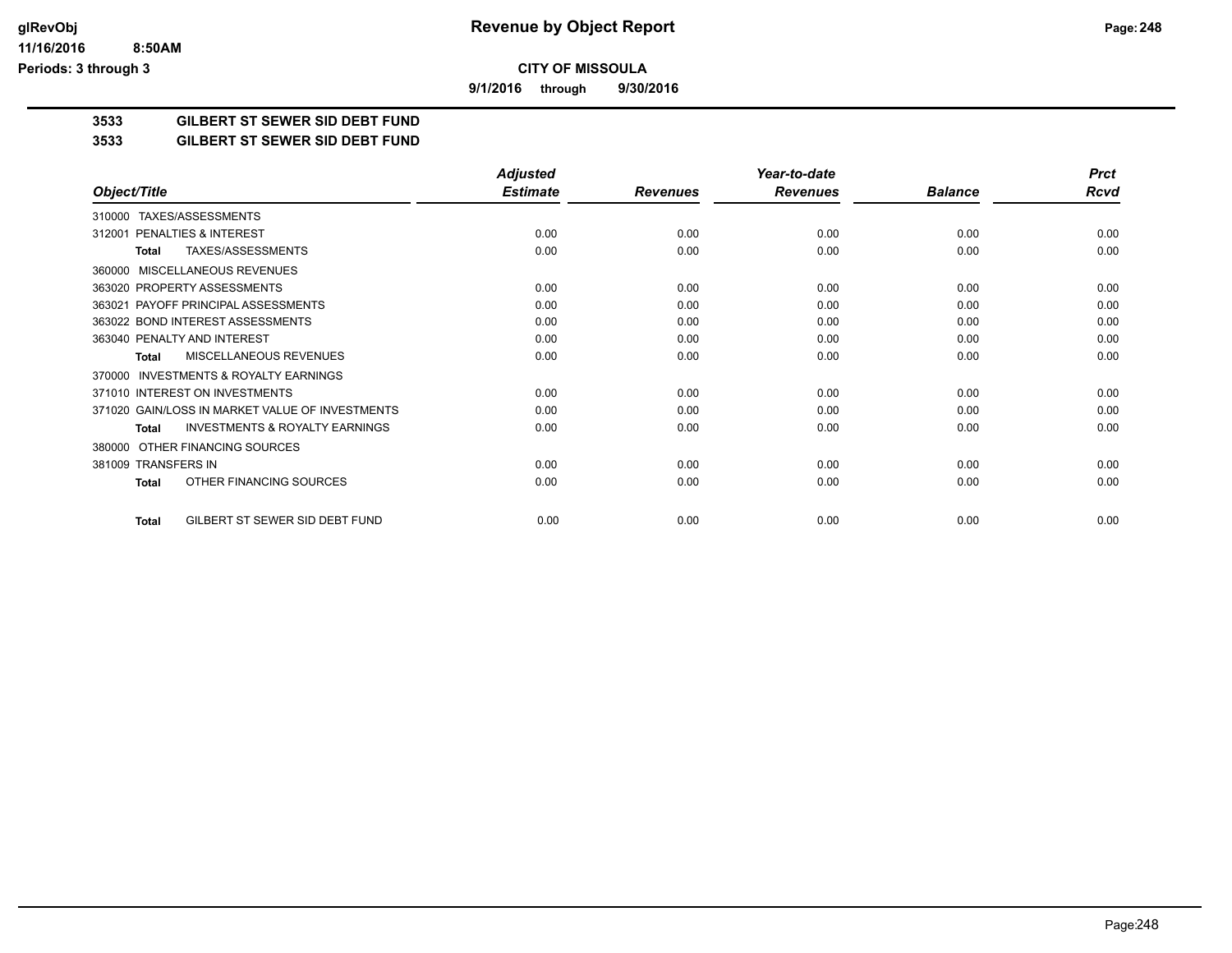**9/1/2016 through 9/30/2016**

#### **3533 GILBERT ST SEWER SID DEBT FUND**

|                                                           | <b>Adjusted</b> |                 | Year-to-date    |                | <b>Prct</b> |
|-----------------------------------------------------------|-----------------|-----------------|-----------------|----------------|-------------|
| Object/Title                                              | <b>Estimate</b> | <b>Revenues</b> | <b>Revenues</b> | <b>Balance</b> | <b>Rcvd</b> |
| TAXES/ASSESSMENTS<br>310000                               |                 |                 |                 |                |             |
| 312001 PENALTIES & INTEREST                               | 0.00            | 0.00            | 0.00            | 0.00           | 0.00        |
| TAXES/ASSESSMENTS<br><b>Total</b>                         | 0.00            | 0.00            | 0.00            | 0.00           | 0.00        |
| 360000 MISCELLANEOUS REVENUES                             |                 |                 |                 |                |             |
| 363020 PROPERTY ASSESSMENTS                               | 0.00            | 0.00            | 0.00            | 0.00           | 0.00        |
| 363021 PAYOFF PRINCIPAL ASSESSMENTS                       | 0.00            | 0.00            | 0.00            | 0.00           | 0.00        |
| 363022 BOND INTEREST ASSESSMENTS                          | 0.00            | 0.00            | 0.00            | 0.00           | 0.00        |
| 363040 PENALTY AND INTEREST                               | 0.00            | 0.00            | 0.00            | 0.00           | 0.00        |
| <b>MISCELLANEOUS REVENUES</b><br><b>Total</b>             | 0.00            | 0.00            | 0.00            | 0.00           | 0.00        |
| <b>INVESTMENTS &amp; ROYALTY EARNINGS</b><br>370000       |                 |                 |                 |                |             |
| 371010 INTEREST ON INVESTMENTS                            | 0.00            | 0.00            | 0.00            | 0.00           | 0.00        |
| 371020 GAIN/LOSS IN MARKET VALUE OF INVESTMENT            | 0.00            | 0.00            | 0.00            | 0.00           | 0.00        |
| <b>INVESTMENTS &amp; ROYALTY EARNINGS</b><br><b>Total</b> | 0.00            | 0.00            | 0.00            | 0.00           | 0.00        |
| OTHER FINANCING SOURCES<br>380000                         |                 |                 |                 |                |             |
| 381009 TRANSFERS IN                                       | 0.00            | 0.00            | 0.00            | 0.00           | 0.00        |
| OTHER FINANCING SOURCES<br><b>Total</b>                   | 0.00            | 0.00            | 0.00            | 0.00           | 0.00        |
| GILBERT ST SEWER SID DEBT FUND<br><b>Total</b>            | 0.00            | 0.00            | 0.00            | 0.00           | 0.00        |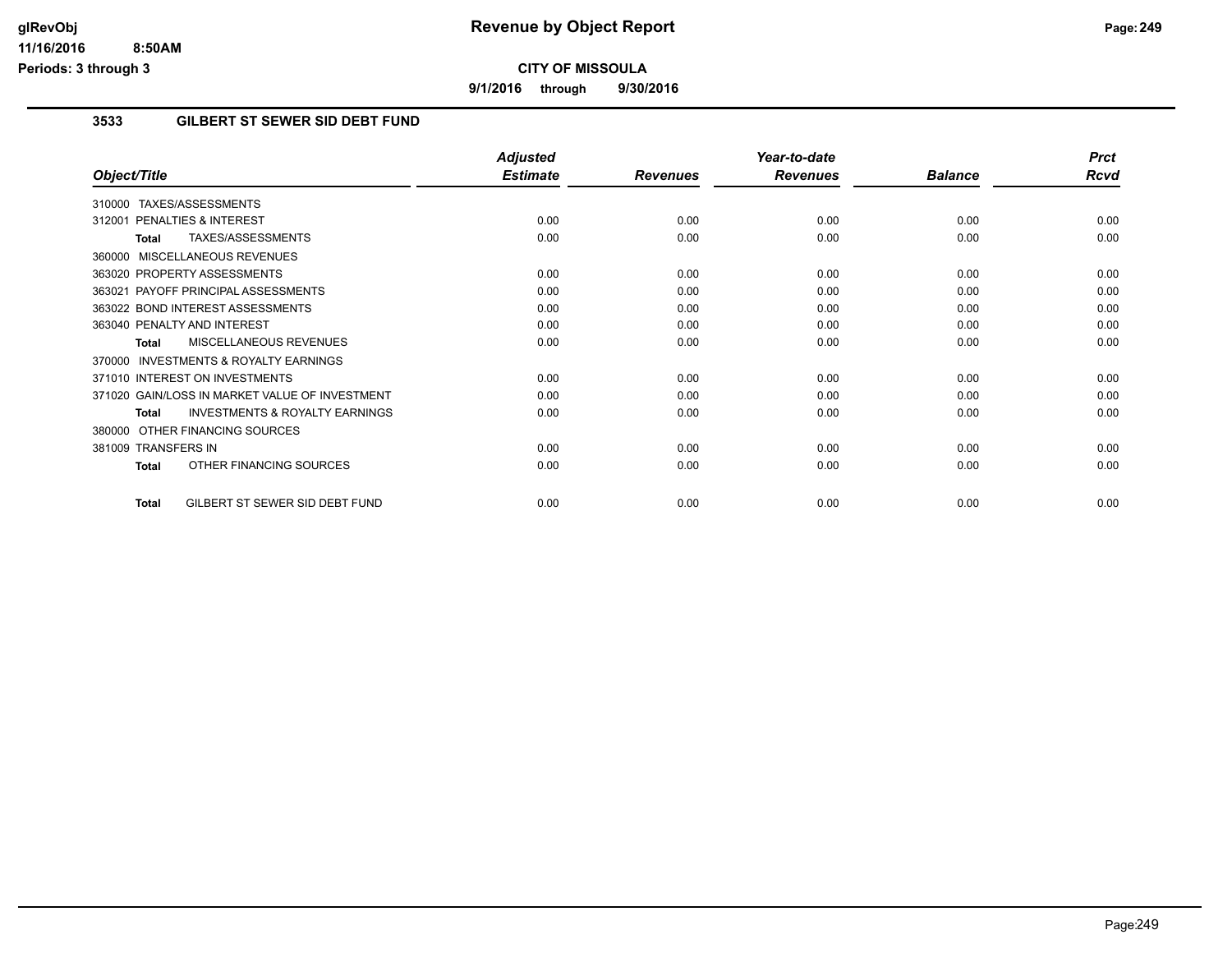**9/1/2016 through 9/30/2016**

## **3534 LINCOLNWOOD SEWER PHASE I**

#### **3534 LINCOLNWOOD SEWER PHASE I**

|                                                           | <b>Adjusted</b> |                 | Year-to-date    |                | <b>Prct</b> |
|-----------------------------------------------------------|-----------------|-----------------|-----------------|----------------|-------------|
| Object/Title                                              | <b>Estimate</b> | <b>Revenues</b> | <b>Revenues</b> | <b>Balance</b> | <b>Rcvd</b> |
| TAXES/ASSESSMENTS<br>310000                               |                 |                 |                 |                |             |
| <b>PENALTIES &amp; INTEREST</b><br>312001                 | 0.00            | 0.00            | 0.00            | 0.00           | 0.00        |
| TAXES/ASSESSMENTS<br><b>Total</b>                         | 0.00            | 0.00            | 0.00            | 0.00           | 0.00        |
| MISCELLANEOUS REVENUES<br>360000                          |                 |                 |                 |                |             |
| 363020 PROPERTY ASSESSMENTS                               | 0.00            | 0.00            | 0.00            | 0.00           | 0.00        |
| 363021 PAYOFF PRINCIPAL ASSESSMENTS                       | 0.00            | 0.00            | 0.00            | 0.00           | 0.00        |
| 363022 BOND INTEREST ASSESSMENTS                          | 0.00            | 0.00            | 0.00            | 0.00           | 0.00        |
| 363040 PENALTY AND INTEREST                               | 0.00            | 0.00            | 0.00            | 0.00           | 0.00        |
| <b>MISCELLANEOUS REVENUES</b><br><b>Total</b>             | 0.00            | 0.00            | 0.00            | 0.00           | 0.00        |
| <b>INVESTMENTS &amp; ROYALTY EARNINGS</b><br>370000       |                 |                 |                 |                |             |
| 371010 INTEREST ON INVESTMENTS                            | 0.00            | 0.00            | 0.00            | 0.00           | 0.00        |
| 371020 GAIN/LOSS IN MARKET VALUE OF INVESTMENTS           | 0.00            | 0.00            | 0.00            | 0.00           | 0.00        |
| <b>INVESTMENTS &amp; ROYALTY EARNINGS</b><br><b>Total</b> | 0.00            | 0.00            | 0.00            | 0.00           | 0.00        |
| LINCOLNWOOD SEWER PHASE I<br><b>Total</b>                 | 0.00            | 0.00            | 0.00            | 0.00           | 0.00        |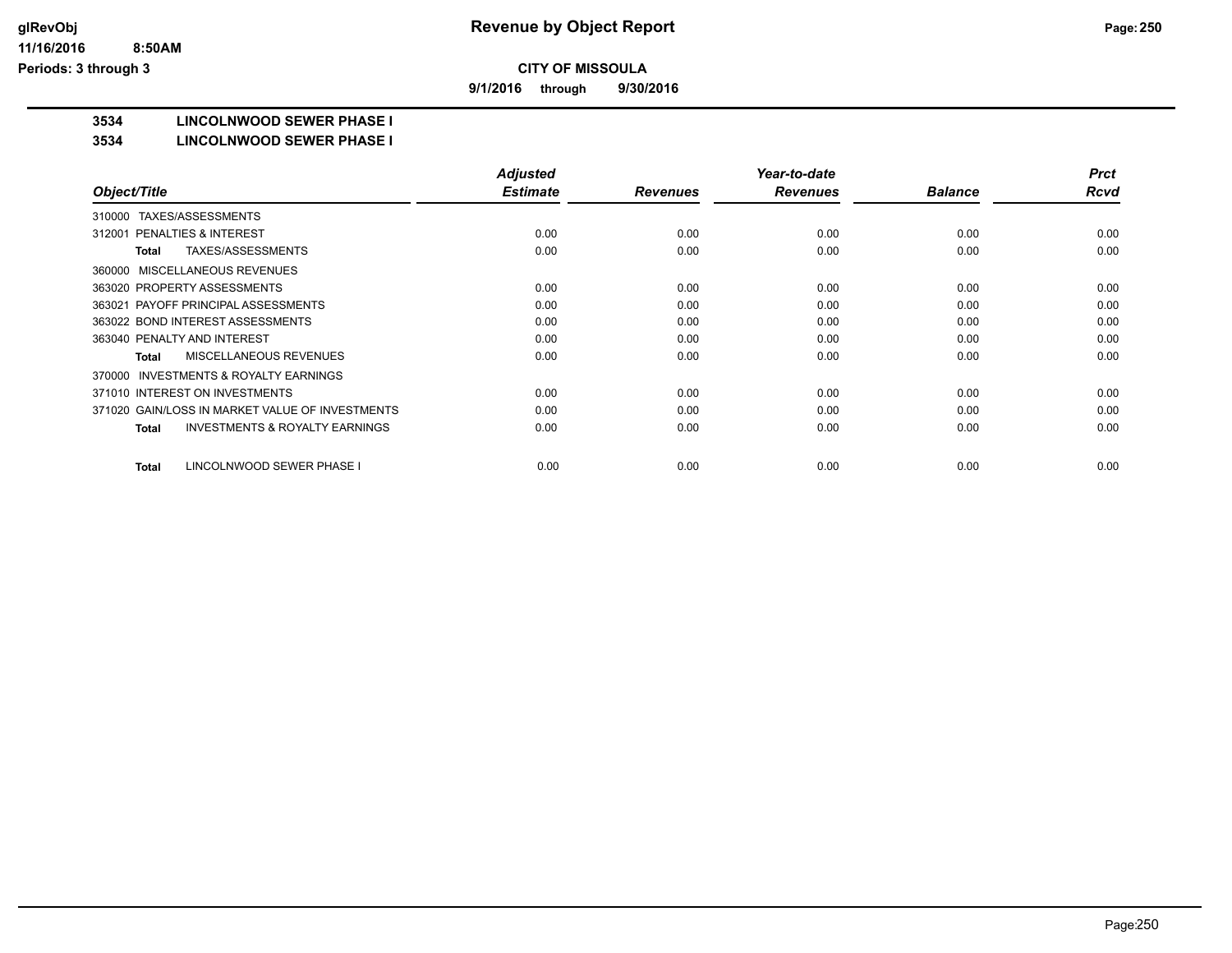**9/1/2016 through 9/30/2016**

### **3534 LINCOLNWOOD SEWER PHASE I**

| Object/Title                                              | <b>Adjusted</b><br><b>Estimate</b> | <b>Revenues</b> | Year-to-date<br><b>Revenues</b> | <b>Balance</b> | <b>Prct</b><br>Rcvd |
|-----------------------------------------------------------|------------------------------------|-----------------|---------------------------------|----------------|---------------------|
|                                                           |                                    |                 |                                 |                |                     |
| 310000 TAXES/ASSESSMENTS                                  |                                    |                 |                                 |                |                     |
| 312001 PENALTIES & INTEREST                               | 0.00                               | 0.00            | 0.00                            | 0.00           | 0.00                |
| TAXES/ASSESSMENTS<br>Total                                | 0.00                               | 0.00            | 0.00                            | 0.00           | 0.00                |
| 360000 MISCELLANEOUS REVENUES                             |                                    |                 |                                 |                |                     |
| 363020 PROPERTY ASSESSMENTS                               | 0.00                               | 0.00            | 0.00                            | 0.00           | 0.00                |
| 363021 PAYOFF PRINCIPAL ASSESSMENTS                       | 0.00                               | 0.00            | 0.00                            | 0.00           | 0.00                |
| 363022 BOND INTEREST ASSESSMENTS                          | 0.00                               | 0.00            | 0.00                            | 0.00           | 0.00                |
| 363040 PENALTY AND INTEREST                               | 0.00                               | 0.00            | 0.00                            | 0.00           | 0.00                |
| MISCELLANEOUS REVENUES<br><b>Total</b>                    | 0.00                               | 0.00            | 0.00                            | 0.00           | 0.00                |
| <b>INVESTMENTS &amp; ROYALTY EARNINGS</b><br>370000       |                                    |                 |                                 |                |                     |
| 371010 INTEREST ON INVESTMENTS                            | 0.00                               | 0.00            | 0.00                            | 0.00           | 0.00                |
| 371020 GAIN/LOSS IN MARKET VALUE OF INVESTMENT            | 0.00                               | 0.00            | 0.00                            | 0.00           | 0.00                |
| <b>INVESTMENTS &amp; ROYALTY EARNINGS</b><br><b>Total</b> | 0.00                               | 0.00            | 0.00                            | 0.00           | 0.00                |
|                                                           |                                    |                 |                                 |                |                     |
| LINCOLNWOOD SEWER PHASE I<br><b>Total</b>                 | 0.00                               | 0.00            | 0.00                            | 0.00           | 0.00                |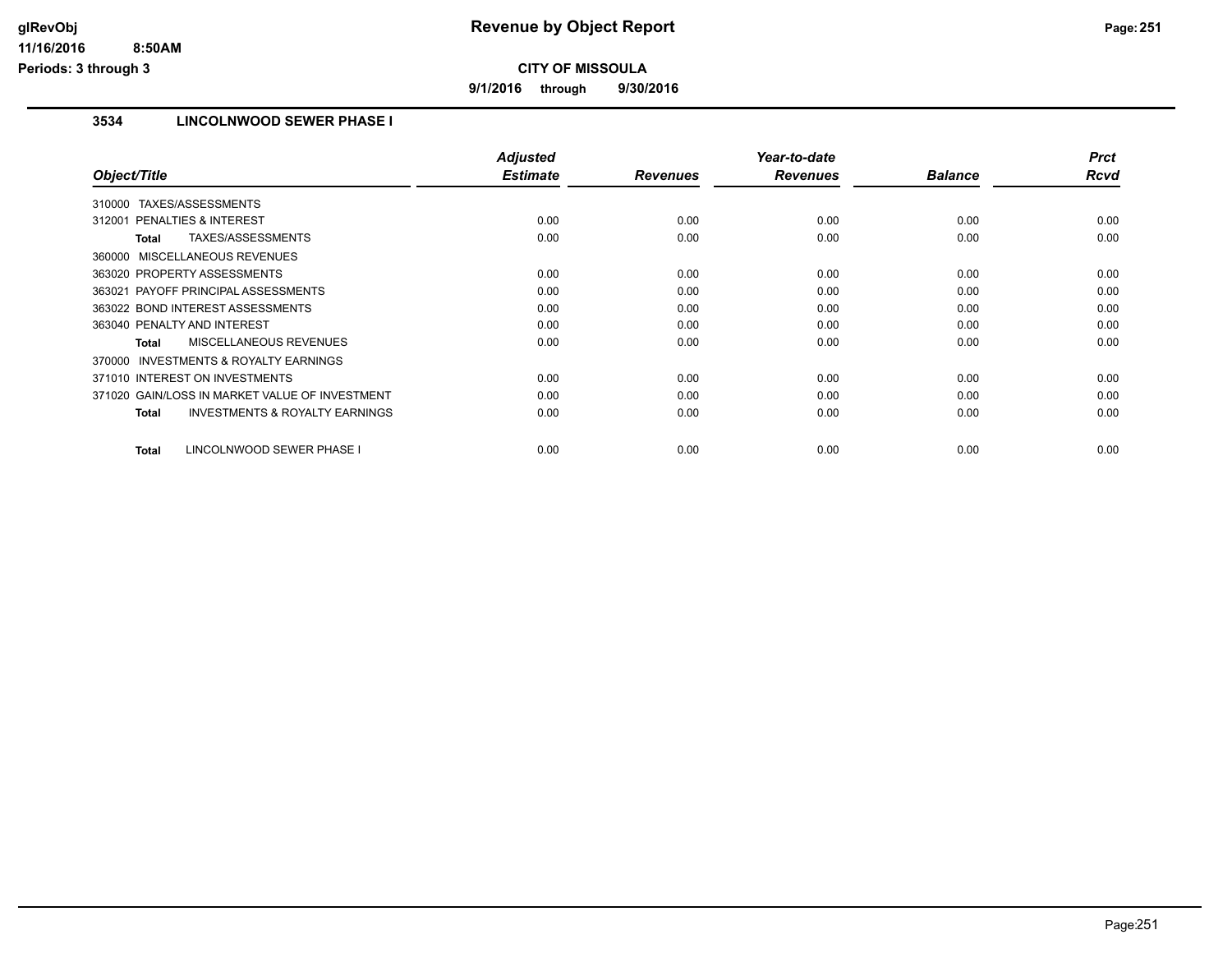**9/1/2016 through 9/30/2016**

# **3535 SLANT STREET TRAFFIC CALMING**

#### **3535 SLANT STREET TRAFFIC CALMING**

|                                                           | <b>Adjusted</b> |                 | Year-to-date    |                | <b>Prct</b> |
|-----------------------------------------------------------|-----------------|-----------------|-----------------|----------------|-------------|
| Object/Title                                              | <b>Estimate</b> | <b>Revenues</b> | <b>Revenues</b> | <b>Balance</b> | Rcvd        |
| TAXES/ASSESSMENTS<br>310000                               |                 |                 |                 |                |             |
| <b>PENALTIES &amp; INTEREST</b><br>312001                 | 0.00            | 0.00            | 0.00            | 0.00           | 0.00        |
| TAXES/ASSESSMENTS<br><b>Total</b>                         | 0.00            | 0.00            | 0.00            | 0.00           | 0.00        |
| MISCELLANEOUS REVENUES<br>360000                          |                 |                 |                 |                |             |
| 360010 MISCELLANEOUS                                      | 0.00            | 0.00            | 0.00            | 0.00           | 0.00        |
| 363020 PROPERTY ASSESSMENTS                               | 0.00            | 0.00            | 0.00            | 0.00           | 0.00        |
| 363021 PAYOFF PRINCIPAL ASSESSMENTS                       | 0.00            | 0.00            | 0.00            | 0.00           | 0.00        |
| 363022 BOND INTEREST ASSESSMENTS                          | 0.00            | 0.00            | 0.00            | 0.00           | 0.00        |
| 363040 PENALTY AND INTEREST                               | 0.00            | 0.00            | 0.00            | 0.00           | 0.00        |
| MISCELLANEOUS REVENUES<br><b>Total</b>                    | 0.00            | 0.00            | 0.00            | 0.00           | 0.00        |
| <b>INVESTMENTS &amp; ROYALTY EARNINGS</b><br>370000       |                 |                 |                 |                |             |
| 371010 INTEREST ON INVESTMENTS                            | 0.00            | 0.00            | 0.00            | 0.00           | 0.00        |
| 371020 GAIN/LOSS IN MARKET VALUE OF INVESTMENTS           | 0.00            | 0.00            | 0.00            | 0.00           | 0.00        |
| <b>INVESTMENTS &amp; ROYALTY EARNINGS</b><br><b>Total</b> | 0.00            | 0.00            | 0.00            | 0.00           | 0.00        |
| OTHER FINANCING SOURCES<br>380000                         |                 |                 |                 |                |             |
| 383000 OPERATING TRANSFERS                                | 0.00            | 0.00            | 0.00            | 0.00           | 0.00        |
| OTHER FINANCING SOURCES<br><b>Total</b>                   | 0.00            | 0.00            | 0.00            | 0.00           | 0.00        |
| SLANT STREET TRAFFIC CALMING<br><b>Total</b>              | 0.00            | 0.00            | 0.00            | 0.00           | 0.00        |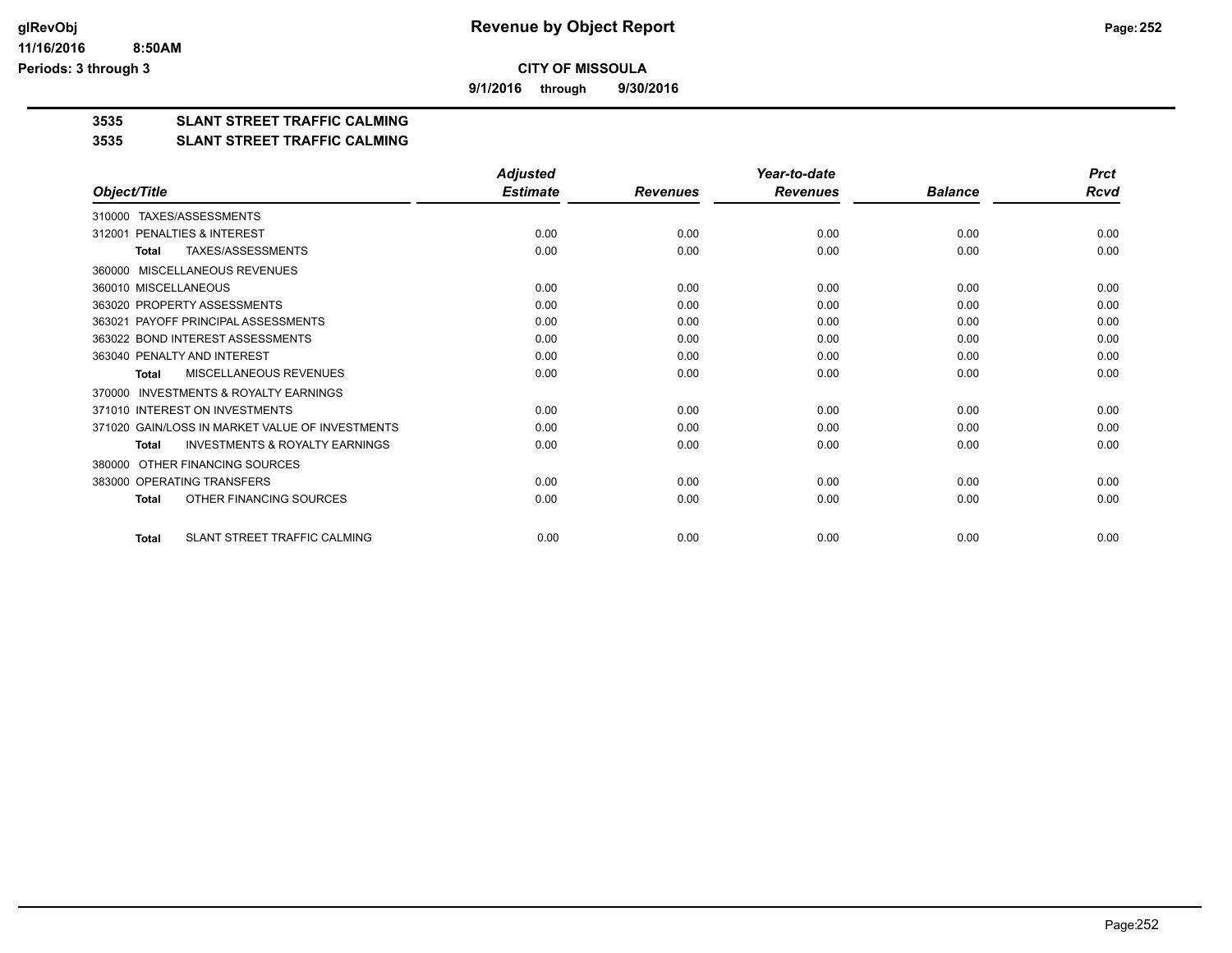**9/1/2016 through 9/30/2016**

# **3535 SLANT STREET TRAFFIC CALMING**

|                                                           | <b>Adjusted</b> |                 | Year-to-date    |                | <b>Prct</b> |
|-----------------------------------------------------------|-----------------|-----------------|-----------------|----------------|-------------|
| Object/Title                                              | <b>Estimate</b> | <b>Revenues</b> | <b>Revenues</b> | <b>Balance</b> | Rcvd        |
| 310000 TAXES/ASSESSMENTS                                  |                 |                 |                 |                |             |
| 312001 PENALTIES & INTEREST                               | 0.00            | 0.00            | 0.00            | 0.00           | 0.00        |
| TAXES/ASSESSMENTS<br><b>Total</b>                         | 0.00            | 0.00            | 0.00            | 0.00           | 0.00        |
| 360000 MISCELLANEOUS REVENUES                             |                 |                 |                 |                |             |
| 360010 MISCELLANEOUS                                      | 0.00            | 0.00            | 0.00            | 0.00           | 0.00        |
| 363020 PROPERTY ASSESSMENTS                               | 0.00            | 0.00            | 0.00            | 0.00           | 0.00        |
| 363021 PAYOFF PRINCIPAL ASSESSMENTS                       | 0.00            | 0.00            | 0.00            | 0.00           | 0.00        |
| 363022 BOND INTEREST ASSESSMENTS                          | 0.00            | 0.00            | 0.00            | 0.00           | 0.00        |
| 363040 PENALTY AND INTEREST                               | 0.00            | 0.00            | 0.00            | 0.00           | 0.00        |
| MISCELLANEOUS REVENUES<br><b>Total</b>                    | 0.00            | 0.00            | 0.00            | 0.00           | 0.00        |
| <b>INVESTMENTS &amp; ROYALTY EARNINGS</b><br>370000       |                 |                 |                 |                |             |
| 371010 INTEREST ON INVESTMENTS                            | 0.00            | 0.00            | 0.00            | 0.00           | 0.00        |
| 371020 GAIN/LOSS IN MARKET VALUE OF INVESTMENT            | 0.00            | 0.00            | 0.00            | 0.00           | 0.00        |
| <b>INVESTMENTS &amp; ROYALTY EARNINGS</b><br><b>Total</b> | 0.00            | 0.00            | 0.00            | 0.00           | 0.00        |
| OTHER FINANCING SOURCES<br>380000                         |                 |                 |                 |                |             |
| 383000 OPERATING TRANSFERS                                | 0.00            | 0.00            | 0.00            | 0.00           | 0.00        |
| OTHER FINANCING SOURCES<br><b>Total</b>                   | 0.00            | 0.00            | 0.00            | 0.00           | 0.00        |
| <b>Total</b><br>SLANT STREET TRAFFIC CALMING              | 0.00            | 0.00            | 0.00            | 0.00           | 0.00        |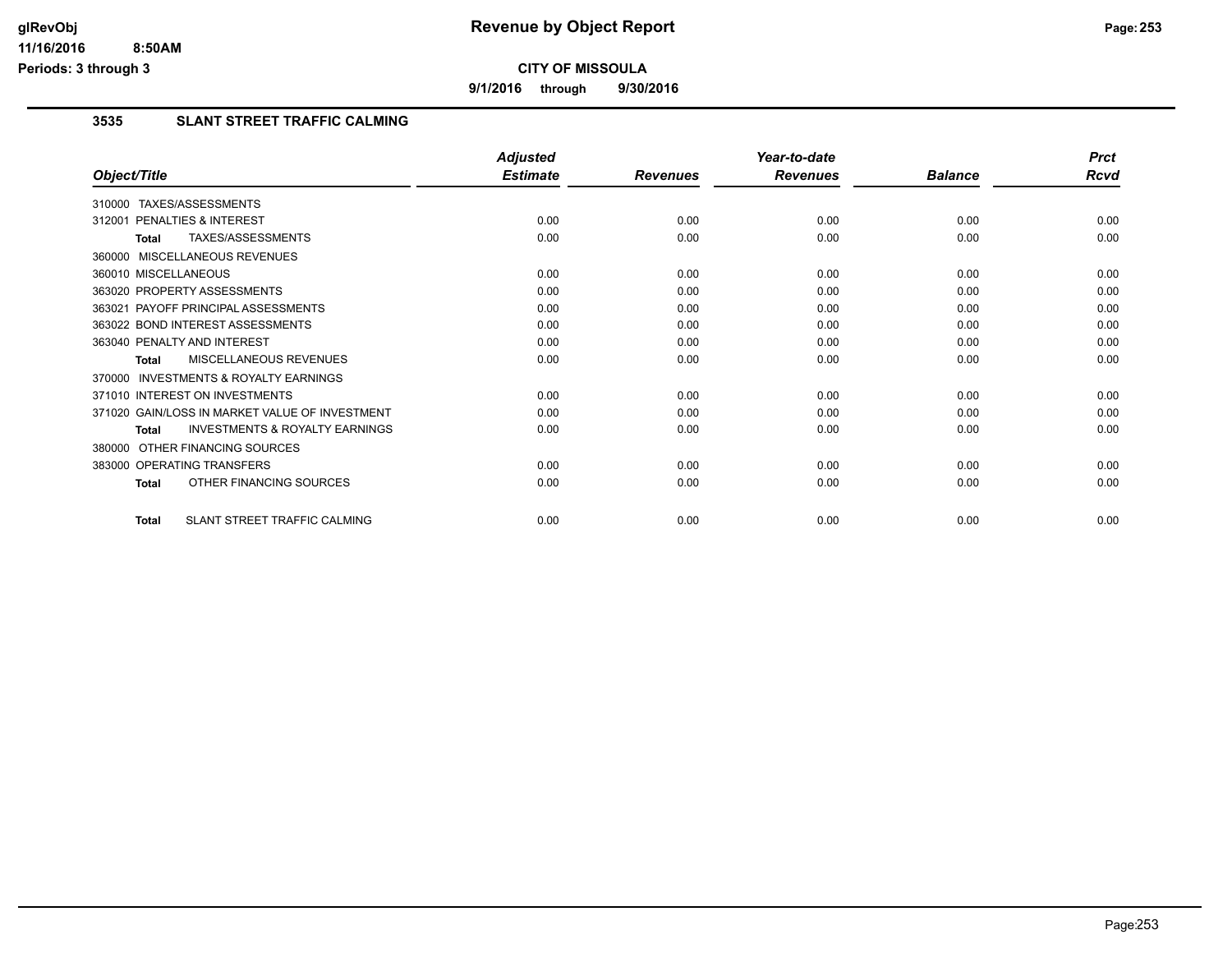**9/1/2016 through 9/30/2016**

# **3536 LINCOLNWOOD SEWER PHASE II**

#### **3536 LINCOLNWOOD SEWER PHASE II**

|                                                     | <b>Adjusted</b> |                 | Year-to-date    |                | <b>Prct</b> |
|-----------------------------------------------------|-----------------|-----------------|-----------------|----------------|-------------|
| Object/Title                                        | <b>Estimate</b> | <b>Revenues</b> | <b>Revenues</b> | <b>Balance</b> | <b>Rcvd</b> |
| TAXES/ASSESSMENTS<br>310000                         |                 |                 |                 |                |             |
| PENALTIES & INTEREST<br>312001                      | 0.00            | 0.00            | 0.00            | 0.00           | 0.00        |
| TAXES/ASSESSMENTS<br>Total                          | 0.00            | 0.00            | 0.00            | 0.00           | 0.00        |
| MISCELLANEOUS REVENUES<br>360000                    |                 |                 |                 |                |             |
| 363020 PROPERTY ASSESSMENTS                         | 0.00            | 0.00            | 0.00            | 0.00           | 0.00        |
| 363021 PAYOFF PRINCIPAL ASSESSMENTS                 | 0.00            | 0.00            | 0.00            | 0.00           | 0.00        |
| 363022 BOND INTEREST ASSESSMENTS                    | 0.00            | 0.00            | 0.00            | 0.00           | 0.00        |
| 363040 PENALTY AND INTEREST                         | 0.00            | 0.00            | 0.00            | 0.00           | 0.00        |
| <b>MISCELLANEOUS REVENUES</b><br>Total              | 0.00            | 0.00            | 0.00            | 0.00           | 0.00        |
| <b>INVESTMENTS &amp; ROYALTY EARNINGS</b><br>370000 |                 |                 |                 |                |             |
| 371010 INTEREST ON INVESTMENTS                      | 0.00            | 0.00            | 0.00            | 0.00           | 0.00        |
| 371020 GAIN/LOSS IN MARKET VALUE OF INVESTMENTS     | 0.00            | 0.00            | 0.00            | 0.00           | 0.00        |
| <b>INVESTMENTS &amp; ROYALTY EARNINGS</b><br>Total  | 0.00            | 0.00            | 0.00            | 0.00           | 0.00        |
|                                                     |                 |                 |                 |                |             |
| LINCOLNWOOD SEWER PHASE II<br><b>Total</b>          | 0.00            | 0.00            | 0.00            | 0.00           | 0.00        |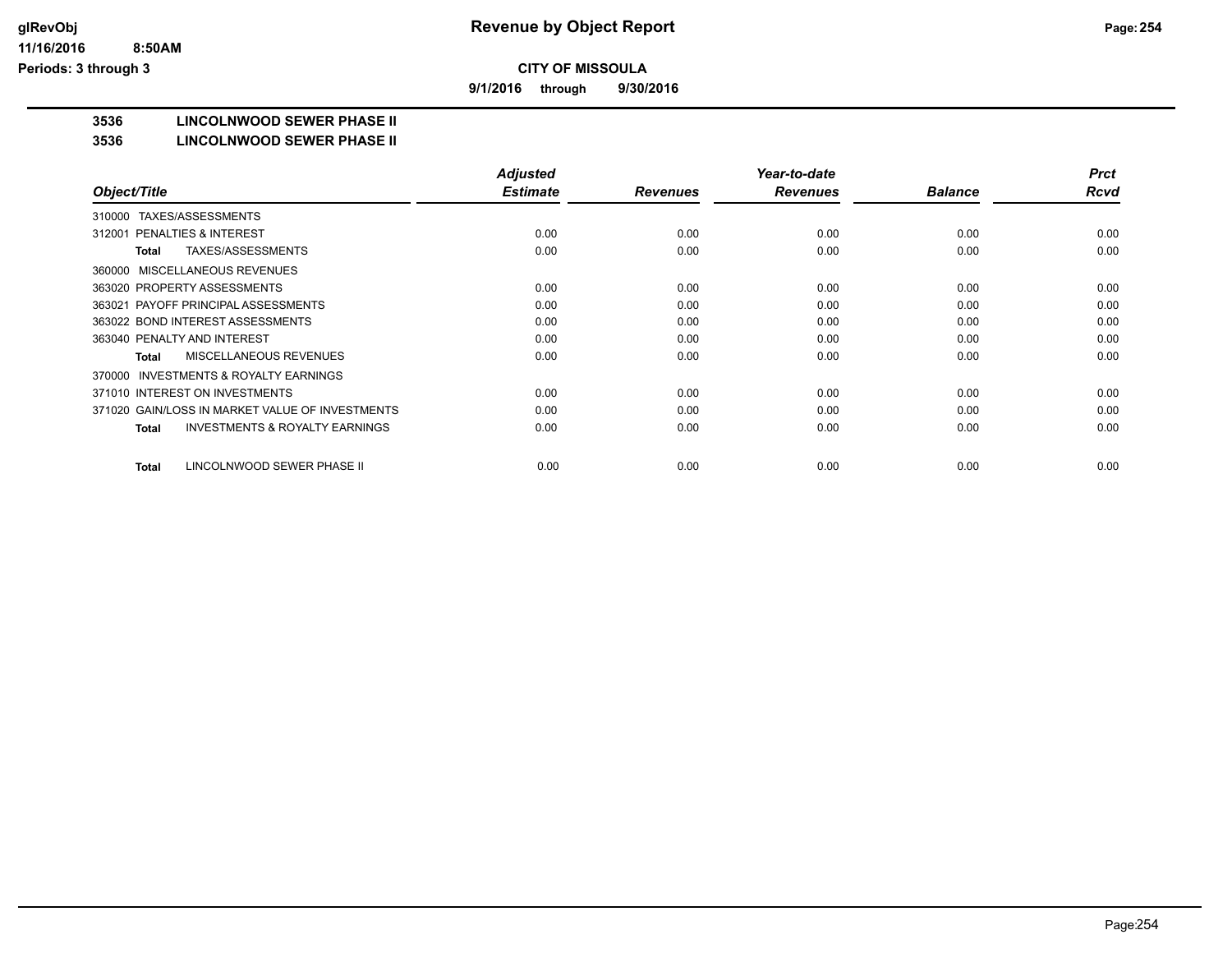**9/1/2016 through 9/30/2016**

# **3536 LINCOLNWOOD SEWER PHASE II**

| Object/Title                                              | <b>Adjusted</b><br><b>Estimate</b> | <b>Revenues</b> | Year-to-date<br><b>Revenues</b> | <b>Balance</b> | <b>Prct</b><br><b>Rcvd</b> |
|-----------------------------------------------------------|------------------------------------|-----------------|---------------------------------|----------------|----------------------------|
|                                                           |                                    |                 |                                 |                |                            |
| TAXES/ASSESSMENTS<br>310000                               |                                    |                 |                                 |                |                            |
| 312001 PENALTIES & INTEREST                               | 0.00                               | 0.00            | 0.00                            | 0.00           | 0.00                       |
| TAXES/ASSESSMENTS<br>Total                                | 0.00                               | 0.00            | 0.00                            | 0.00           | 0.00                       |
| 360000 MISCELLANEOUS REVENUES                             |                                    |                 |                                 |                |                            |
| 363020 PROPERTY ASSESSMENTS                               | 0.00                               | 0.00            | 0.00                            | 0.00           | 0.00                       |
| 363021 PAYOFF PRINCIPAL ASSESSMENTS                       | 0.00                               | 0.00            | 0.00                            | 0.00           | 0.00                       |
| 363022 BOND INTEREST ASSESSMENTS                          | 0.00                               | 0.00            | 0.00                            | 0.00           | 0.00                       |
| 363040 PENALTY AND INTEREST                               | 0.00                               | 0.00            | 0.00                            | 0.00           | 0.00                       |
| MISCELLANEOUS REVENUES<br>Total                           | 0.00                               | 0.00            | 0.00                            | 0.00           | 0.00                       |
| <b>INVESTMENTS &amp; ROYALTY EARNINGS</b><br>370000       |                                    |                 |                                 |                |                            |
| 371010 INTEREST ON INVESTMENTS                            | 0.00                               | 0.00            | 0.00                            | 0.00           | 0.00                       |
| 371020 GAIN/LOSS IN MARKET VALUE OF INVESTMENT            | 0.00                               | 0.00            | 0.00                            | 0.00           | 0.00                       |
| <b>INVESTMENTS &amp; ROYALTY EARNINGS</b><br><b>Total</b> | 0.00                               | 0.00            | 0.00                            | 0.00           | 0.00                       |
|                                                           |                                    |                 |                                 |                |                            |
| LINCOLNWOOD SEWER PHASE II<br><b>Total</b>                | 0.00                               | 0.00            | 0.00                            | 0.00           | 0.00                       |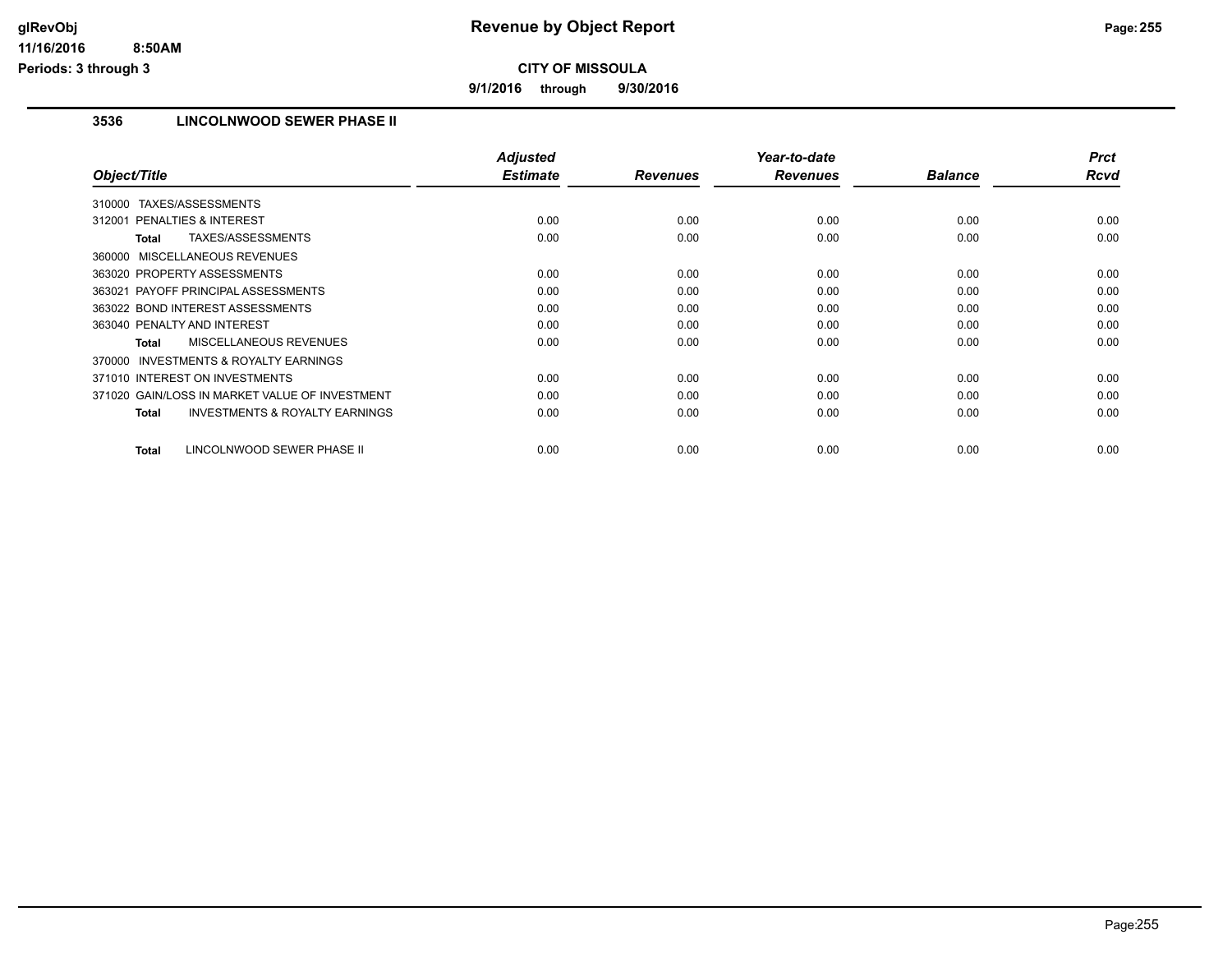**9/1/2016 through 9/30/2016**

## **3539 SOUTH 4TH STREET W TRAFFIC**

#### **3539 SOUTH 4TH STREET W TRAFFIC**

|                                                           | <b>Adjusted</b> |                 | Year-to-date    |                | <b>Prct</b> |
|-----------------------------------------------------------|-----------------|-----------------|-----------------|----------------|-------------|
| Object/Title                                              | <b>Estimate</b> | <b>Revenues</b> | <b>Revenues</b> | <b>Balance</b> | Rcvd        |
| TAXES/ASSESSMENTS<br>310000                               |                 |                 |                 |                |             |
| PENALTIES & INTEREST<br>312001                            | 0.00            | 0.00            | 0.00            | 0.00           | 0.00        |
| TAXES/ASSESSMENTS<br><b>Total</b>                         | 0.00            | 0.00            | 0.00            | 0.00           | 0.00        |
| MISCELLANEOUS REVENUES<br>360000                          |                 |                 |                 |                |             |
| 360010 MISCELLANEOUS                                      | 0.00            | 0.00            | 0.00            | 0.00           | 0.00        |
| 363020 PROPERTY ASSESSMENTS                               | 0.00            | 0.00            | 0.00            | 0.00           | 0.00        |
| 363021 PAYOFF PRINCIPAL ASSESSMENTS                       | 0.00            | 0.00            | 0.00            | 0.00           | 0.00        |
| 363022 BOND INTEREST ASSESSMENTS                          | 0.00            | 0.00            | 0.00            | 0.00           | 0.00        |
| 363040 PENALTY AND INTEREST                               | 0.00            | 0.00            | 0.00            | 0.00           | 0.00        |
| MISCELLANEOUS REVENUES<br><b>Total</b>                    | 0.00            | 0.00            | 0.00            | 0.00           | 0.00        |
| <b>INVESTMENTS &amp; ROYALTY EARNINGS</b><br>370000       |                 |                 |                 |                |             |
| 371010 INTEREST ON INVESTMENTS                            | 0.00            | 0.00            | 0.00            | 0.00           | 0.00        |
| 371020 GAIN/LOSS IN MARKET VALUE OF INVESTMENTS           | 0.00            | 0.00            | 0.00            | 0.00           | 0.00        |
| <b>INVESTMENTS &amp; ROYALTY EARNINGS</b><br><b>Total</b> | 0.00            | 0.00            | 0.00            | 0.00           | 0.00        |
| OTHER FINANCING SOURCES<br>380000                         |                 |                 |                 |                |             |
| 383000 OPERATING TRANSFERS                                | 0.00            | 0.00            | 0.00            | 0.00           | 0.00        |
| OTHER FINANCING SOURCES<br><b>Total</b>                   | 0.00            | 0.00            | 0.00            | 0.00           | 0.00        |
| SOUTH 4TH STREET W TRAFFIC<br><b>Total</b>                | 0.00            | 0.00            | 0.00            | 0.00           | 0.00        |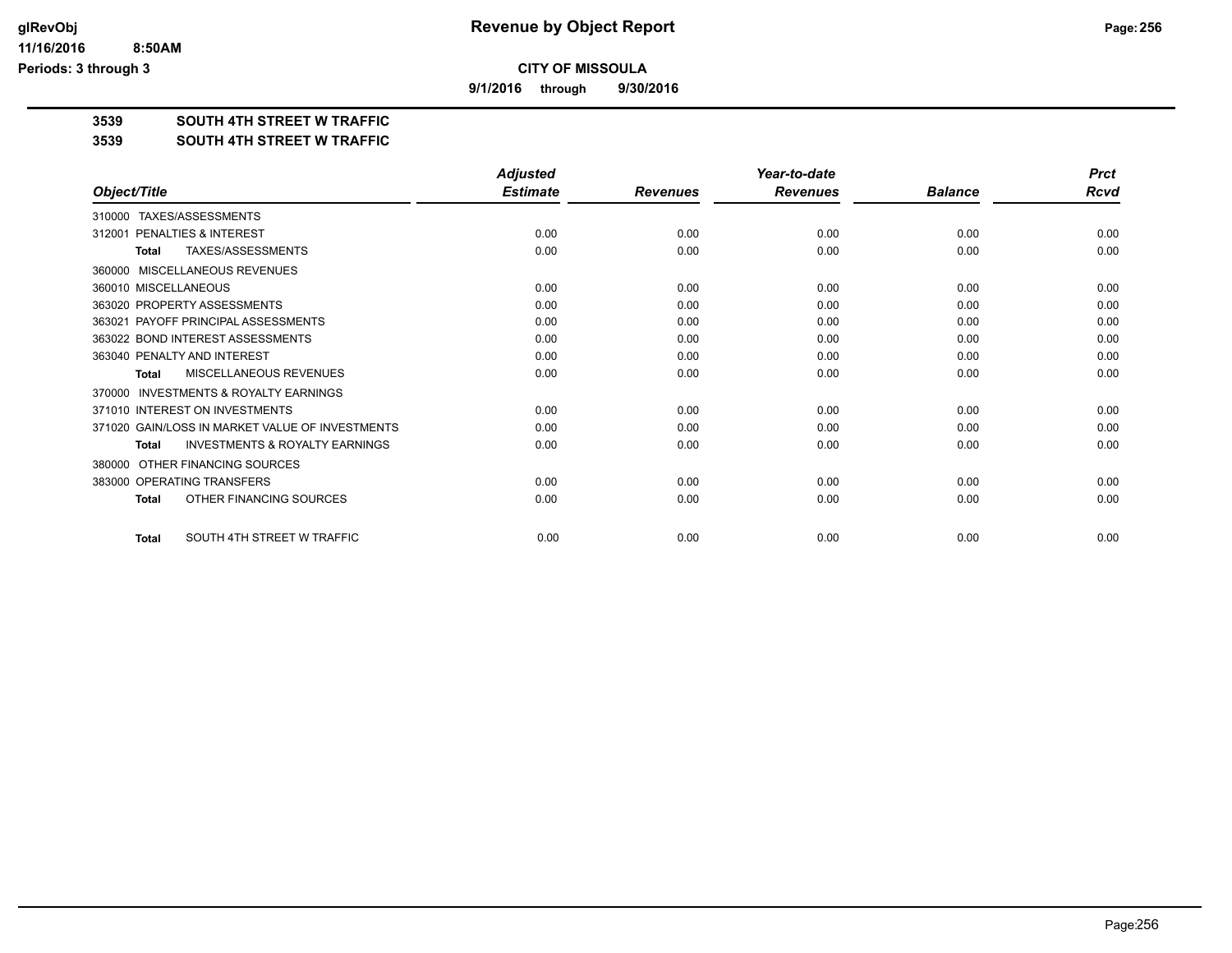**9/1/2016 through 9/30/2016**

# **3539 SOUTH 4TH STREET W TRAFFIC**

|                                                     | <b>Adjusted</b> |                 | Year-to-date    |                | <b>Prct</b> |
|-----------------------------------------------------|-----------------|-----------------|-----------------|----------------|-------------|
| Object/Title                                        | <b>Estimate</b> | <b>Revenues</b> | <b>Revenues</b> | <b>Balance</b> | Rcvd        |
| 310000 TAXES/ASSESSMENTS                            |                 |                 |                 |                |             |
| 312001 PENALTIES & INTEREST                         | 0.00            | 0.00            | 0.00            | 0.00           | 0.00        |
| TAXES/ASSESSMENTS<br><b>Total</b>                   | 0.00            | 0.00            | 0.00            | 0.00           | 0.00        |
| 360000 MISCELLANEOUS REVENUES                       |                 |                 |                 |                |             |
| 360010 MISCELLANEOUS                                | 0.00            | 0.00            | 0.00            | 0.00           | 0.00        |
| 363020 PROPERTY ASSESSMENTS                         | 0.00            | 0.00            | 0.00            | 0.00           | 0.00        |
| 363021 PAYOFF PRINCIPAL ASSESSMENTS                 | 0.00            | 0.00            | 0.00            | 0.00           | 0.00        |
| 363022 BOND INTEREST ASSESSMENTS                    | 0.00            | 0.00            | 0.00            | 0.00           | 0.00        |
| 363040 PENALTY AND INTEREST                         | 0.00            | 0.00            | 0.00            | 0.00           | 0.00        |
| MISCELLANEOUS REVENUES<br><b>Total</b>              | 0.00            | 0.00            | 0.00            | 0.00           | 0.00        |
| <b>INVESTMENTS &amp; ROYALTY EARNINGS</b><br>370000 |                 |                 |                 |                |             |
| 371010 INTEREST ON INVESTMENTS                      | 0.00            | 0.00            | 0.00            | 0.00           | 0.00        |
| 371020 GAIN/LOSS IN MARKET VALUE OF INVESTMENT      | 0.00            | 0.00            | 0.00            | 0.00           | 0.00        |
| <b>INVESTMENTS &amp; ROYALTY EARNINGS</b><br>Total  | 0.00            | 0.00            | 0.00            | 0.00           | 0.00        |
| OTHER FINANCING SOURCES<br>380000                   |                 |                 |                 |                |             |
| 383000 OPERATING TRANSFERS                          | 0.00            | 0.00            | 0.00            | 0.00           | 0.00        |
| OTHER FINANCING SOURCES<br><b>Total</b>             | 0.00            | 0.00            | 0.00            | 0.00           | 0.00        |
| SOUTH 4TH STREET W TRAFFIC<br><b>Total</b>          | 0.00            | 0.00            | 0.00            | 0.00           | 0.00        |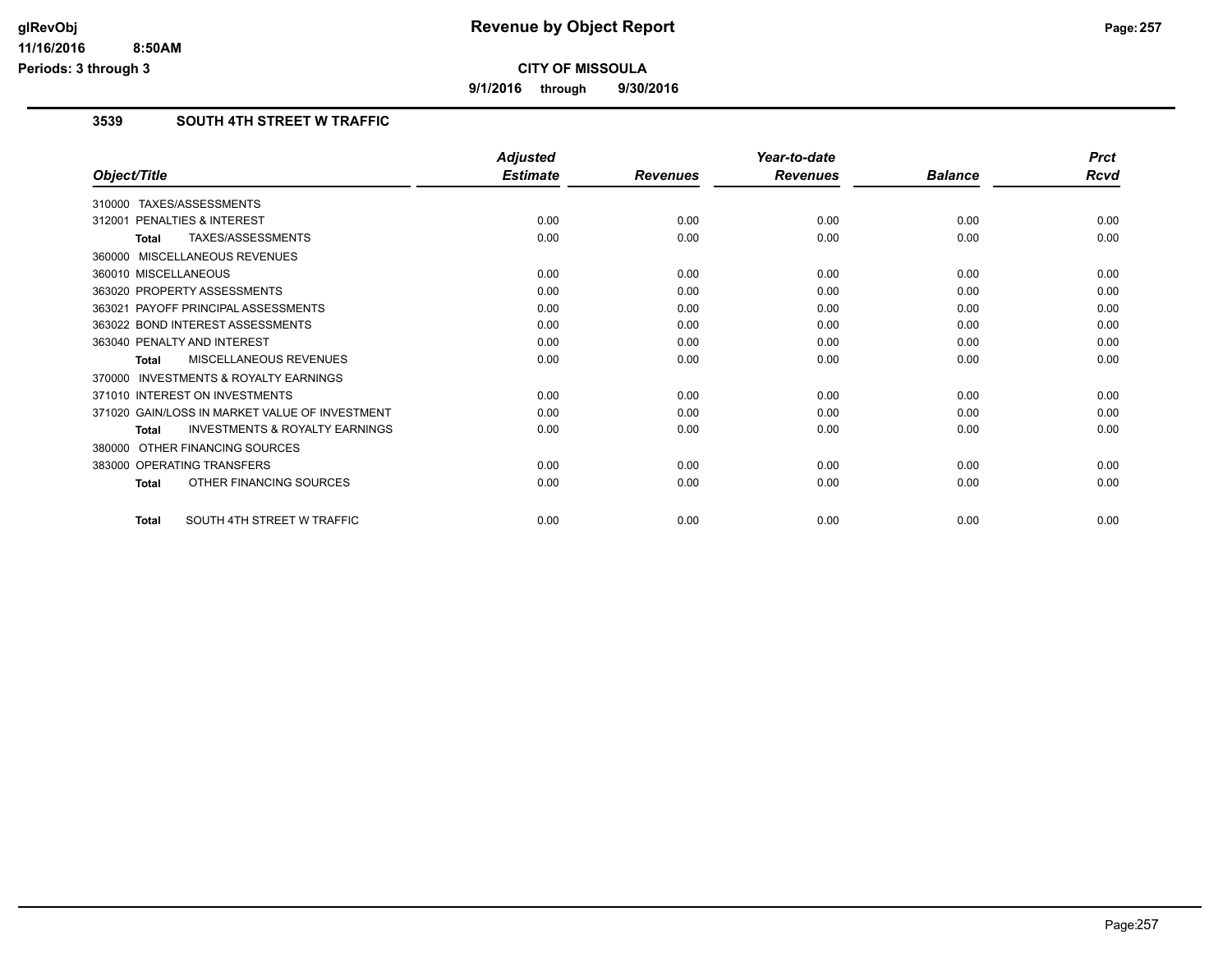**9/1/2016 through 9/30/2016**

**3540 SID 540 DEBT SERVICE FUND**

**3540 SID 540 DEBT SERVICE FUND**

|                                                | <b>Adjusted</b> |                 | Year-to-date    |                | <b>Prct</b> |
|------------------------------------------------|-----------------|-----------------|-----------------|----------------|-------------|
| Object/Title                                   | <b>Estimate</b> | <b>Revenues</b> | <b>Revenues</b> | <b>Balance</b> | Rcvd        |
| 360000 MISCELLANEOUS REVENUES                  |                 |                 |                 |                |             |
| 363020 PROPERTY ASSESSMENTS                    | 0.00            | 90.04           | 0.00            | 0.00           | 0.00        |
| 363021 PAYOFF PRINCIPAL ASSESSMENTS            | 0.00            | 0.00            | 1,699.14        | $-1,699.14$    | 0.00        |
| 363040 PENALTY AND INTEREST                    | 0.00            | 2.86            | 0.00            | 0.00           | 0.00        |
| <b>MISCELLANEOUS REVENUES</b><br>Total         | 0.00            | 92.90           | 1,699.14        | $-1,699.14$    | 0.00        |
| 370000 INVESTMENTS & ROYALTY EARNINGS          |                 |                 |                 |                |             |
| 371010 INTEREST ON INVESTMENTS                 | 0.00            | 0.00            | 0.00            | 0.00           | 0.00        |
| 371500 INTEREST ON INTERFUND LOAN              | 0.00            | 0.00            | 0.00            | 0.00           | 0.00        |
| INVESTMENTS & ROYALTY EARNINGS<br><b>Total</b> | 0.00            | 0.00            | 0.00            | 0.00           | 0.00        |
| SID 540 DEBT SERVICE FUND<br>Total             | 0.00            | 92.90           | 1.699.14        | $-1.699.14$    | 0.00        |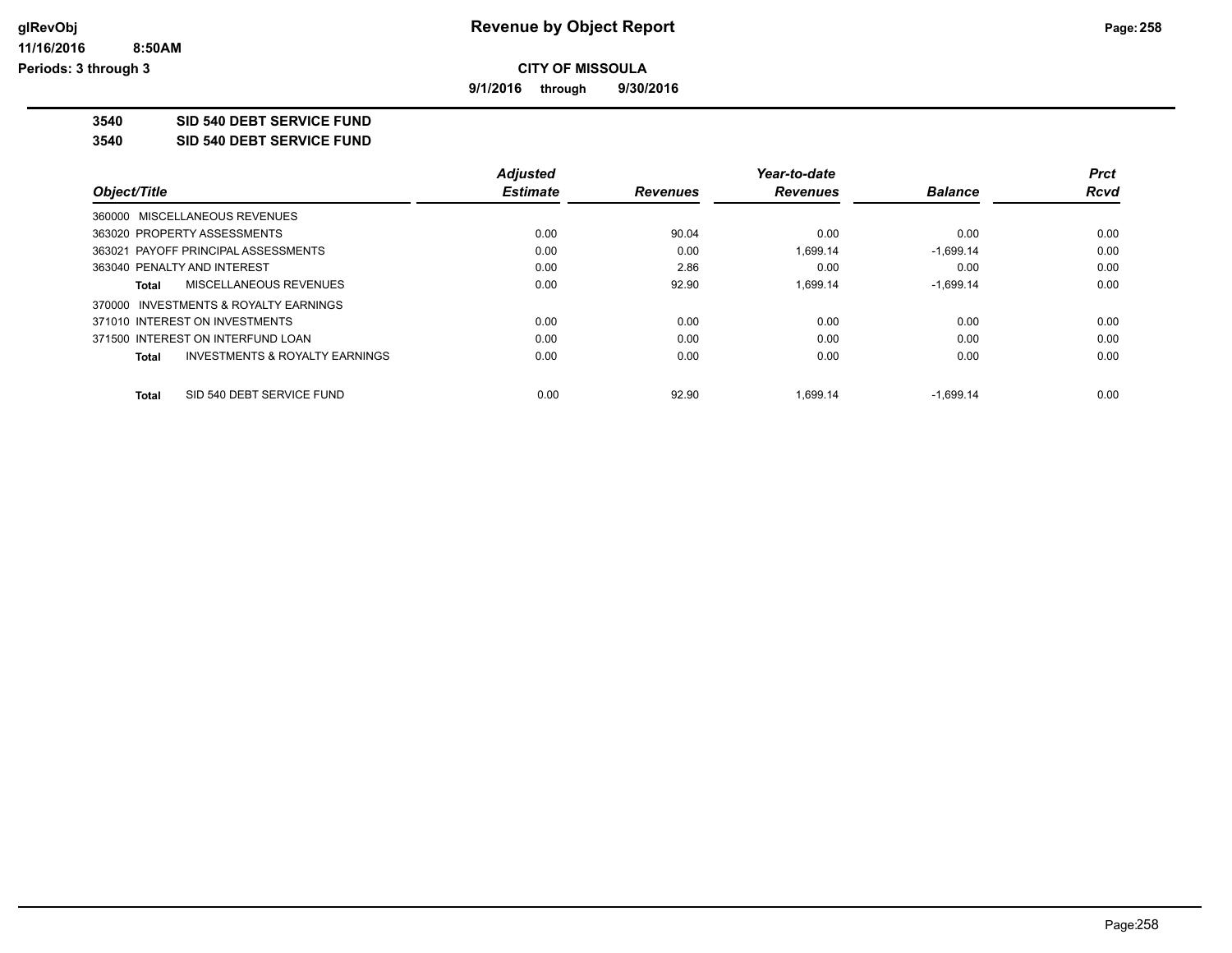**CITY OF MISSOULA**

**9/1/2016 through 9/30/2016**

# **3540 SID 540 DEBT SERVICE FUND**

 **8:50AM**

| Object/Title                                       | <b>Adjusted</b><br><b>Estimate</b> | <b>Revenues</b> | Year-to-date<br><b>Revenues</b> | <b>Balance</b> | <b>Prct</b><br><b>Rcvd</b> |
|----------------------------------------------------|------------------------------------|-----------------|---------------------------------|----------------|----------------------------|
| 360000 MISCELLANEOUS REVENUES                      |                                    |                 |                                 |                |                            |
| 363020 PROPERTY ASSESSMENTS                        | 0.00                               | 90.04           | 0.00                            | 0.00           | 0.00                       |
| 363021 PAYOFF PRINCIPAL ASSESSMENTS                | 0.00                               | 0.00            | 1.699.14                        | $-1,699.14$    | 0.00                       |
| 363040 PENALTY AND INTEREST                        | 0.00                               | 2.86            | 0.00                            | 0.00           | 0.00                       |
| <b>MISCELLANEOUS REVENUES</b><br>Total             | 0.00                               | 92.90           | 1,699.14                        | $-1,699.14$    | 0.00                       |
| 370000 INVESTMENTS & ROYALTY EARNINGS              |                                    |                 |                                 |                |                            |
| 371010 INTEREST ON INVESTMENTS                     | 0.00                               | 0.00            | 0.00                            | 0.00           | 0.00                       |
| 371500 INTEREST ON INTERFUND LOAN                  | 0.00                               | 0.00            | 0.00                            | 0.00           | 0.00                       |
| <b>INVESTMENTS &amp; ROYALTY EARNINGS</b><br>Total | 0.00                               | 0.00            | 0.00                            | 0.00           | 0.00                       |
| SID 540 DEBT SERVICE FUND<br>Total                 | 0.00                               | 92.90           | 1.699.14                        | $-1.699.14$    | 0.00                       |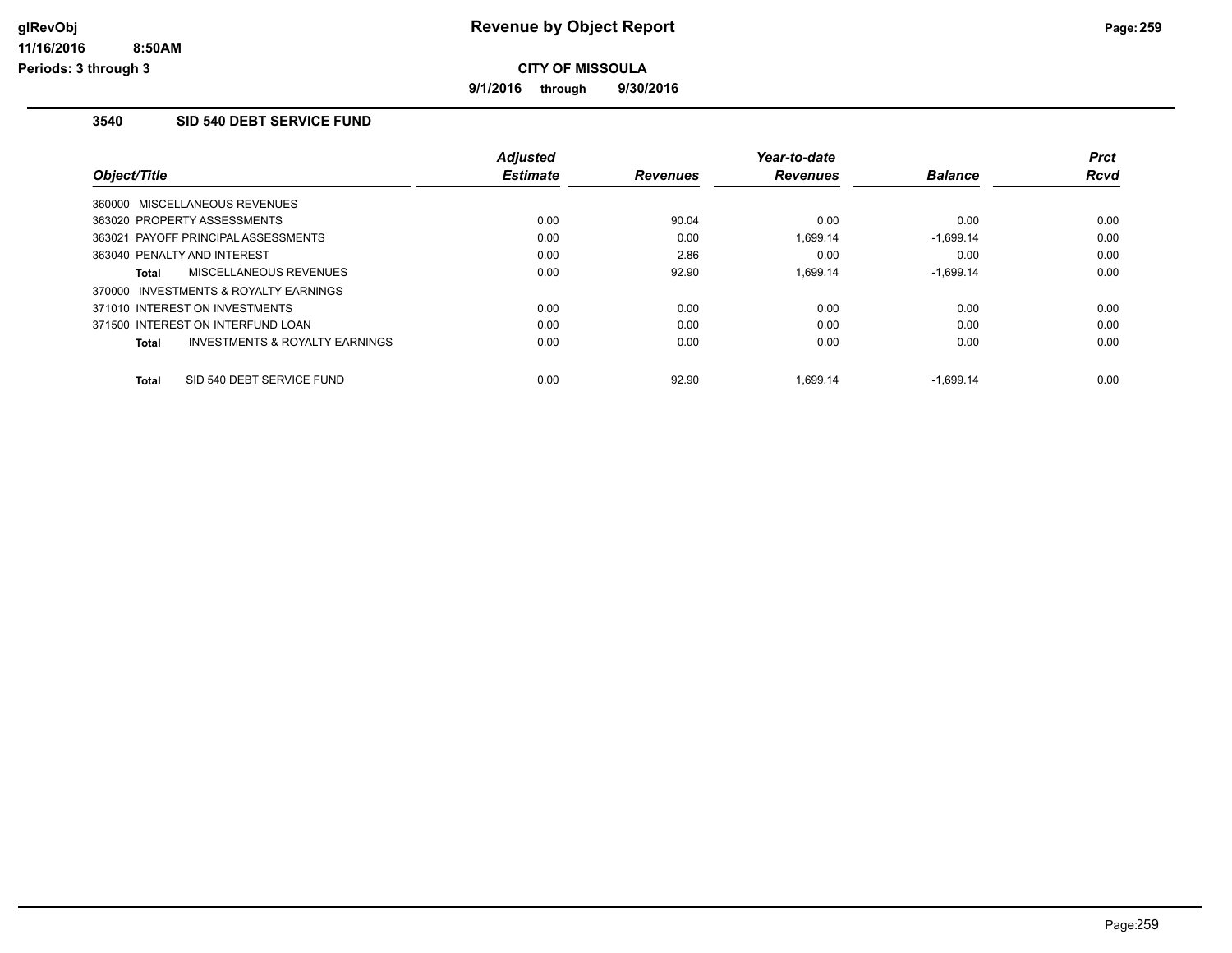**9/1/2016 through 9/30/2016**

**3541 SID 541 DEBT SERVICE**

**3541 SID 541 DEBT SERVICE**

|                                         | <b>Adjusted</b> |                 | Year-to-date    |                | <b>Prct</b> |
|-----------------------------------------|-----------------|-----------------|-----------------|----------------|-------------|
| Object/Title                            | <b>Estimate</b> | <b>Revenues</b> | <b>Revenues</b> | <b>Balance</b> | <b>Rcvd</b> |
| 360000 MISCELLANEOUS REVENUES           |                 |                 |                 |                |             |
| 363020 PROPERTY ASSESSMENTS             | 0.00            | 53.97           | 0.00            | 0.00           | 0.00        |
| 363021 PAYOFF PRINCIPAL ASSESSMENTS     | 0.00            | 0.00            | 0.00            | 0.00           | 0.00        |
| 363040 PENALTY AND INTEREST             | 0.00            | 1.92            | 0.00            | 0.00           | 0.00        |
| MISCELLANEOUS REVENUES<br>Total         | 0.00            | 55.89           | 0.00            | 0.00           | 0.00        |
| 370000 INVESTMENTS & ROYALTY EARNINGS   |                 |                 |                 |                |             |
| 371010 INTEREST ON INVESTMENTS          | 0.00            | 0.00            | 0.00            | 0.00           | 0.00        |
| INVESTMENTS & ROYALTY EARNINGS<br>Total | 0.00            | 0.00            | 0.00            | 0.00           | 0.00        |
| 380000 OTHER FINANCING SOURCES          |                 |                 |                 |                |             |
| 381030 SID BONDS PROCEEDS               | 0.00            | 0.00            | 0.00            | 0.00           | 0.00        |
| OTHER FINANCING SOURCES<br>Total        | 0.00            | 0.00            | 0.00            | 0.00           | 0.00        |
| SID 541 DEBT SERVICE<br>Total           | 0.00            | 55.89           | 0.00            | 0.00           | 0.00        |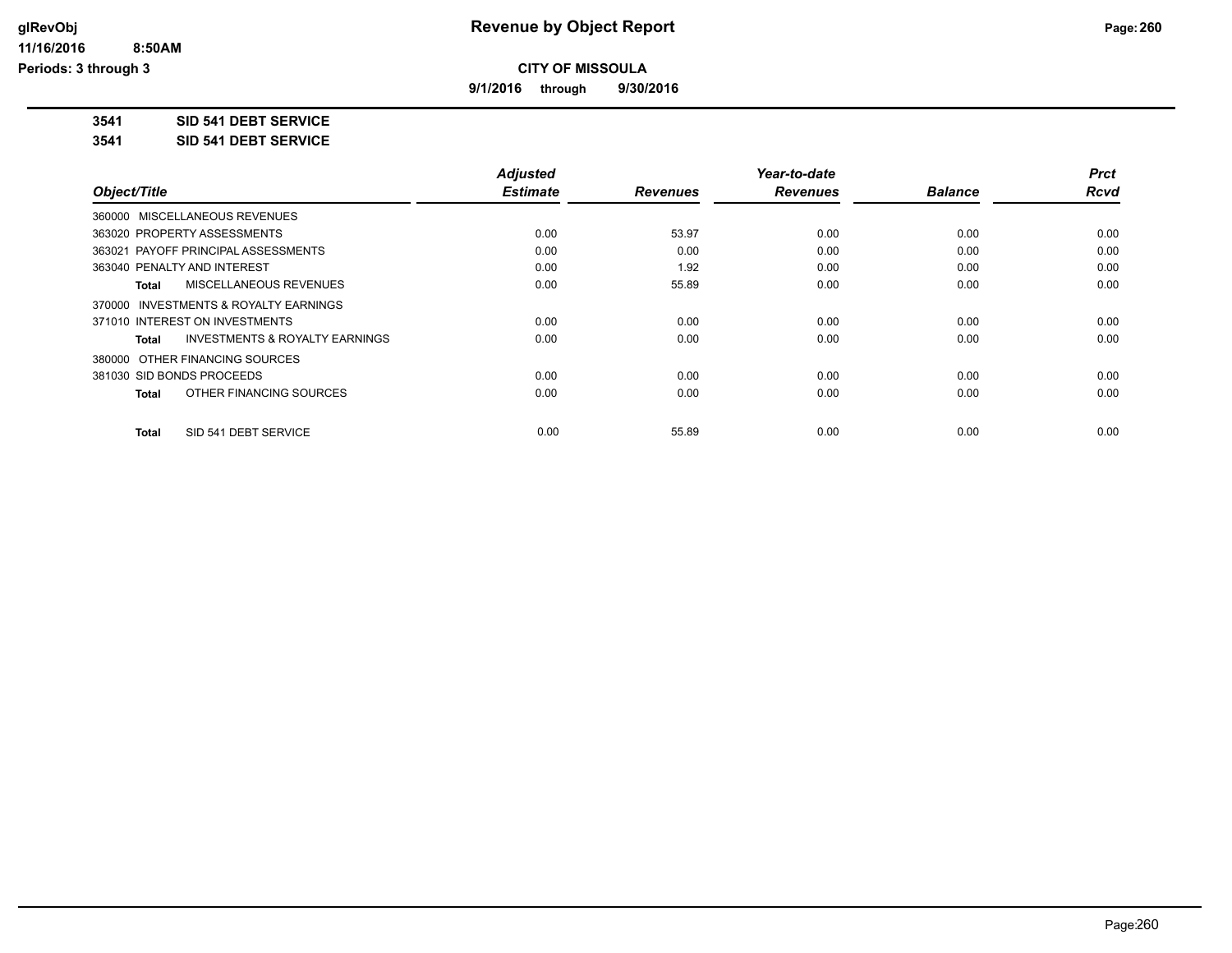**9/1/2016 through 9/30/2016**

## **3541 SID 541 DEBT SERVICE**

| Object/Title                            | <b>Adjusted</b><br><b>Estimate</b> | <b>Revenues</b> | Year-to-date<br><b>Revenues</b> | <b>Balance</b> | <b>Prct</b><br>Rcvd |
|-----------------------------------------|------------------------------------|-----------------|---------------------------------|----------------|---------------------|
|                                         |                                    |                 |                                 |                |                     |
| 360000 MISCELLANEOUS REVENUES           |                                    |                 |                                 |                |                     |
| 363020 PROPERTY ASSESSMENTS             | 0.00                               | 53.97           | 0.00                            | 0.00           | 0.00                |
| 363021 PAYOFF PRINCIPAL ASSESSMENTS     | 0.00                               | 0.00            | 0.00                            | 0.00           | 0.00                |
| 363040 PENALTY AND INTEREST             | 0.00                               | 1.92            | 0.00                            | 0.00           | 0.00                |
| MISCELLANEOUS REVENUES<br>Total         | 0.00                               | 55.89           | 0.00                            | 0.00           | 0.00                |
| 370000 INVESTMENTS & ROYALTY EARNINGS   |                                    |                 |                                 |                |                     |
| 371010 INTEREST ON INVESTMENTS          | 0.00                               | 0.00            | 0.00                            | 0.00           | 0.00                |
| INVESTMENTS & ROYALTY EARNINGS<br>Total | 0.00                               | 0.00            | 0.00                            | 0.00           | 0.00                |
| 380000 OTHER FINANCING SOURCES          |                                    |                 |                                 |                |                     |
| 381030 SID BONDS PROCEEDS               | 0.00                               | 0.00            | 0.00                            | 0.00           | 0.00                |
| OTHER FINANCING SOURCES<br><b>Total</b> | 0.00                               | 0.00            | 0.00                            | 0.00           | 0.00                |
| SID 541 DEBT SERVICE<br><b>Total</b>    | 0.00                               | 55.89           | 0.00                            | 0.00           | 0.00                |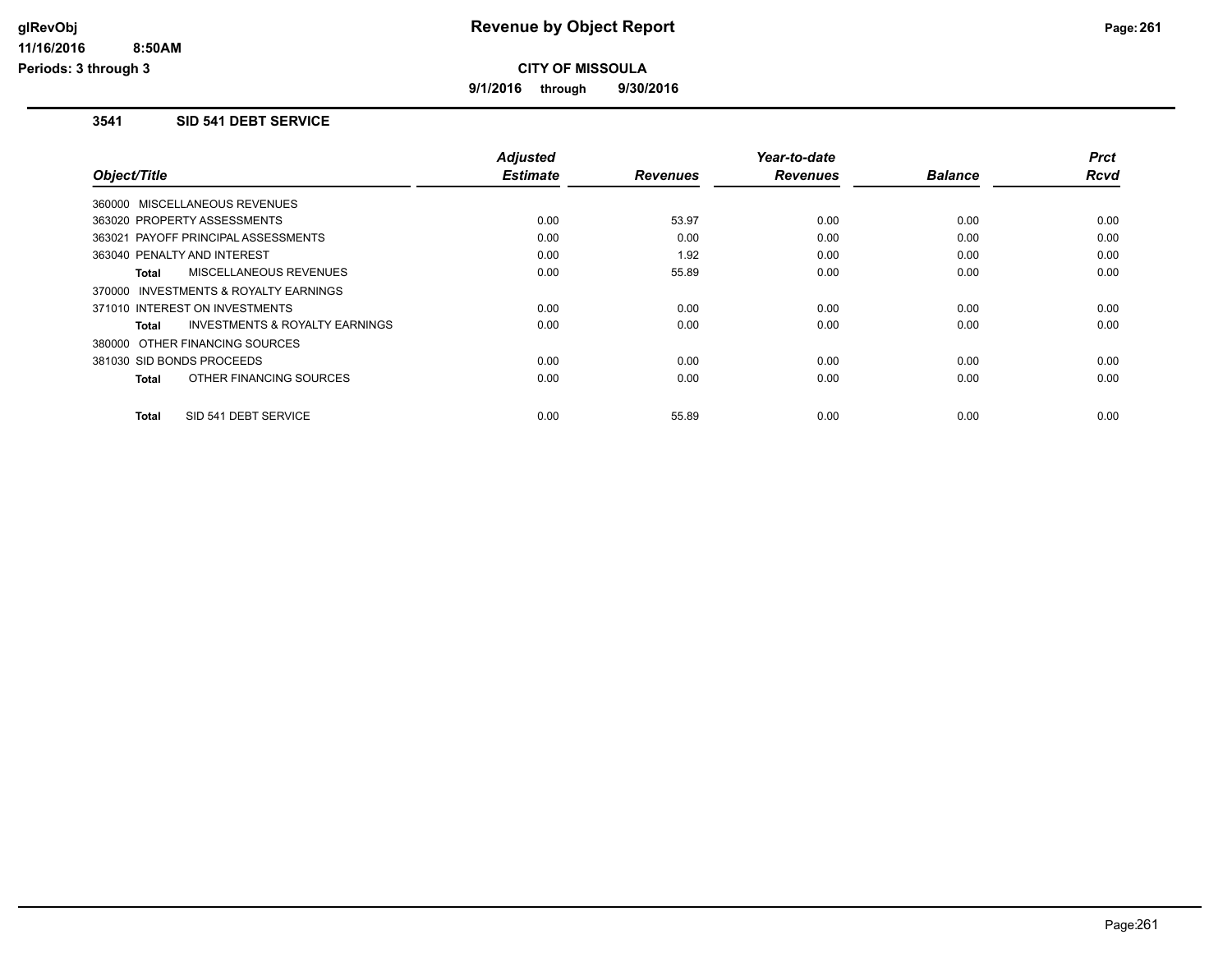**9/1/2016 through 9/30/2016**

**3543 SID 543 DEBT SERVICE**

**3543 SID 543 DEBT SERVICE**

|                                                           | <b>Adjusted</b> |                 | Year-to-date    |                | <b>Prct</b> |
|-----------------------------------------------------------|-----------------|-----------------|-----------------|----------------|-------------|
| Object/Title                                              | <b>Estimate</b> | <b>Revenues</b> | <b>Revenues</b> | <b>Balance</b> | <b>Rcvd</b> |
| 360000 MISCELLANEOUS REVENUES                             |                 |                 |                 |                |             |
| 363020 PROPERTY ASSESSMENTS                               | 0.00            | 0.00            | 0.00            | 0.00           | 0.00        |
| 363021 PAYOFF PRINCIPAL ASSESSMENTS                       | 0.00            | 0.00            | 0.00            | 0.00           | 0.00        |
| 363040 PENALTY AND INTEREST                               | 0.00            | 0.00            | 0.00            | 0.00           | 0.00        |
| MISCELLANEOUS REVENUES<br>Total                           | 0.00            | 0.00            | 0.00            | 0.00           | 0.00        |
| 370000 INVESTMENTS & ROYALTY EARNINGS                     |                 |                 |                 |                |             |
| 371010 INTEREST ON INVESTMENTS                            | 0.00            | 0.00            | 0.00            | 0.00           | 0.00        |
| <b>INVESTMENTS &amp; ROYALTY EARNINGS</b><br><b>Total</b> | 0.00            | 0.00            | 0.00            | 0.00           | 0.00        |
| SID 543 DEBT SERVICE<br><b>Total</b>                      | 0.00            | 0.00            | 0.00            | 0.00           | 0.00        |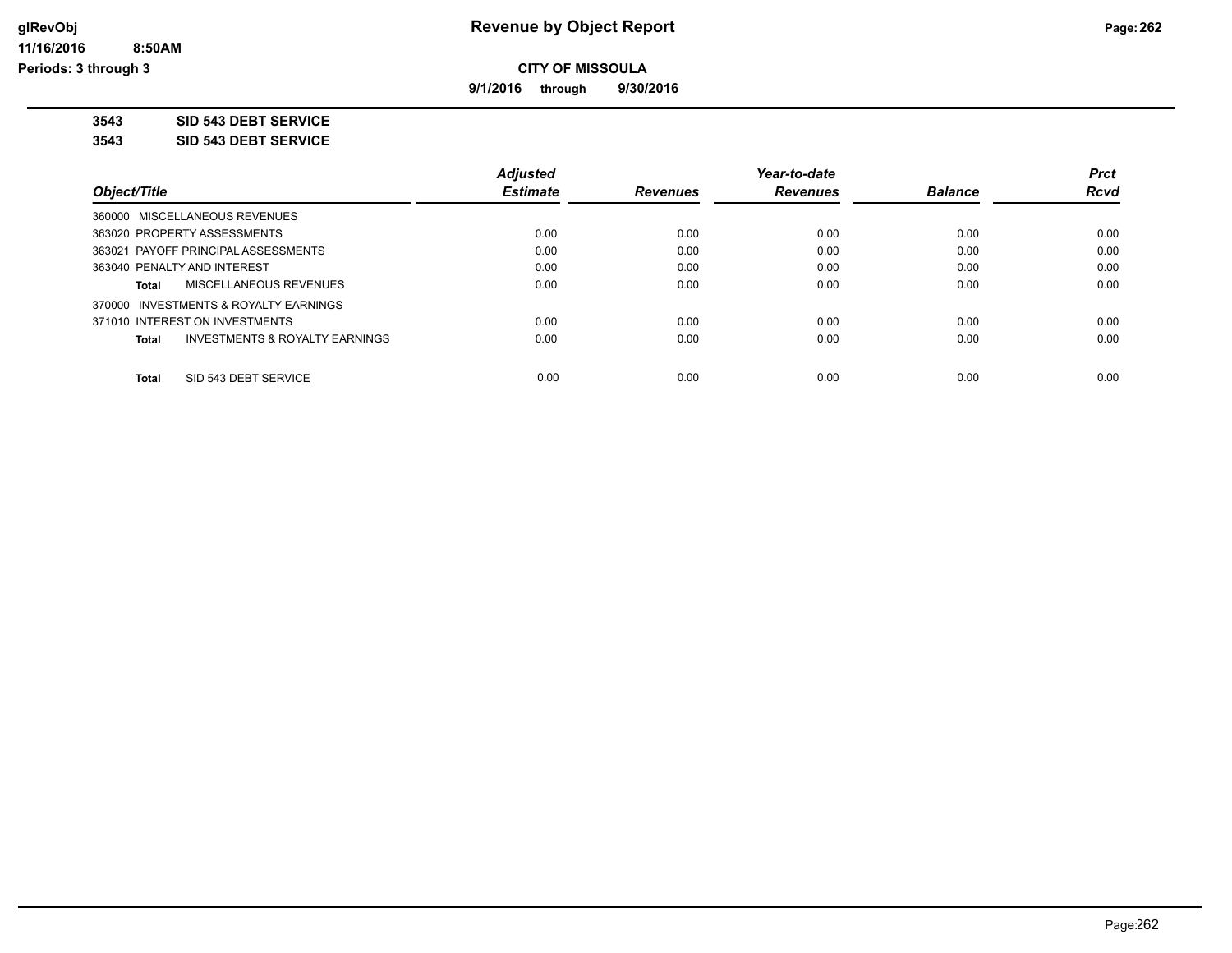**9/1/2016 through 9/30/2016**

### **3543 SID 543 DEBT SERVICE**

|                                          | <b>Adjusted</b> |                 | Year-to-date    |                | <b>Prct</b> |
|------------------------------------------|-----------------|-----------------|-----------------|----------------|-------------|
| Object/Title                             | <b>Estimate</b> | <b>Revenues</b> | <b>Revenues</b> | <b>Balance</b> | <b>Rcvd</b> |
| 360000 MISCELLANEOUS REVENUES            |                 |                 |                 |                |             |
| 363020 PROPERTY ASSESSMENTS              | 0.00            | 0.00            | 0.00            | 0.00           | 0.00        |
| 363021 PAYOFF PRINCIPAL ASSESSMENTS      | 0.00            | 0.00            | 0.00            | 0.00           | 0.00        |
| 363040 PENALTY AND INTEREST              | 0.00            | 0.00            | 0.00            | 0.00           | 0.00        |
| MISCELLANEOUS REVENUES<br>Total          | 0.00            | 0.00            | 0.00            | 0.00           | 0.00        |
| INVESTMENTS & ROYALTY EARNINGS<br>370000 |                 |                 |                 |                |             |
| 371010 INTEREST ON INVESTMENTS           | 0.00            | 0.00            | 0.00            | 0.00           | 0.00        |
| INVESTMENTS & ROYALTY EARNINGS<br>Total  | 0.00            | 0.00            | 0.00            | 0.00           | 0.00        |
| SID 543 DEBT SERVICE<br><b>Total</b>     | 0.00            | 0.00            | 0.00            | 0.00           | 0.00        |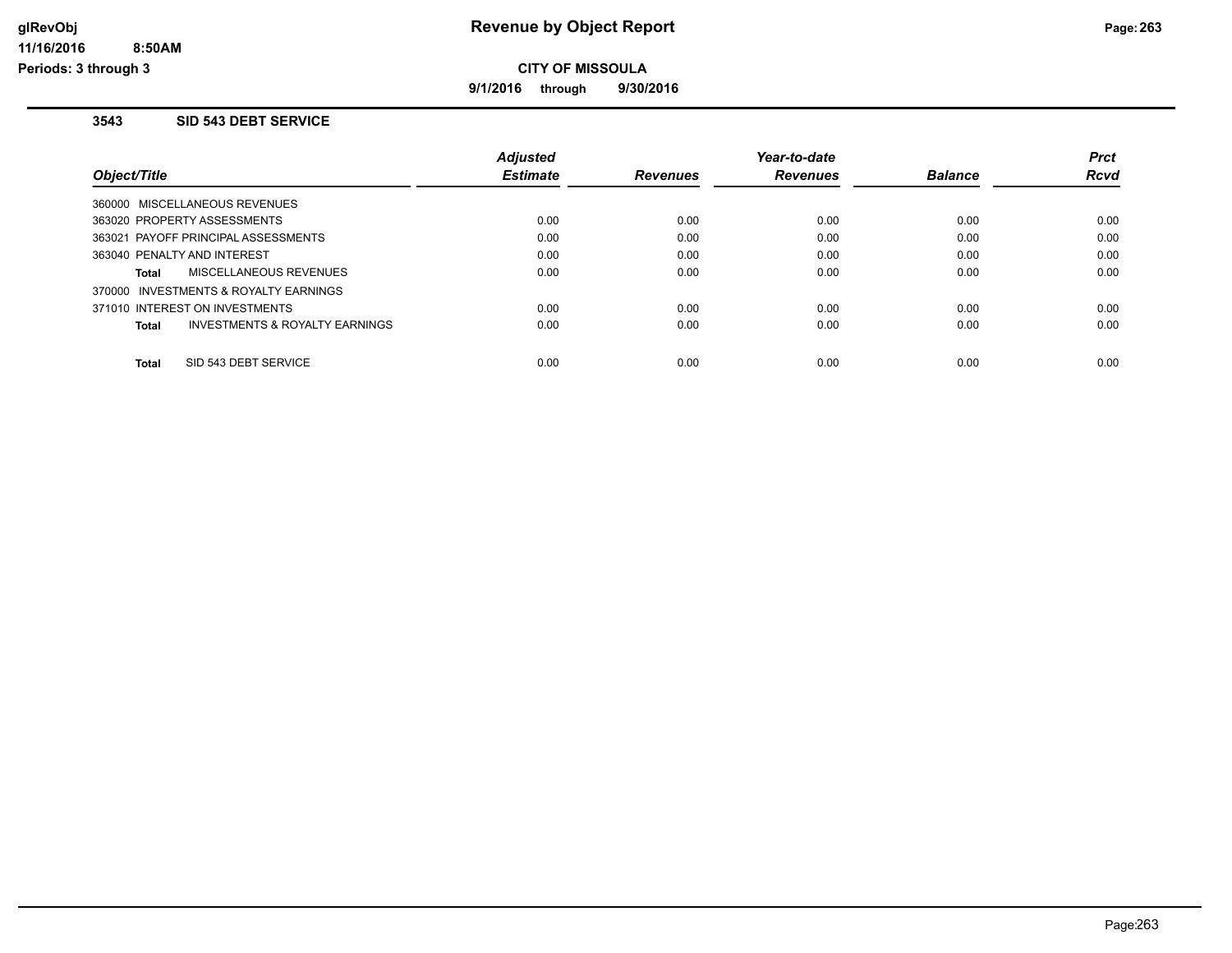**9/1/2016 through 9/30/2016**

# **3544 SID 544 RATTLESNAKE DEBT SERVICE**

# **3544 SID 544 RATTLESNAKE DEBT SERVICE**

|                                                           | <b>Adjusted</b> |                 | Year-to-date    |                | <b>Prct</b> |
|-----------------------------------------------------------|-----------------|-----------------|-----------------|----------------|-------------|
| Object/Title                                              | <b>Estimate</b> | <b>Revenues</b> | <b>Revenues</b> | <b>Balance</b> | <b>Rcvd</b> |
| 360000 MISCELLANEOUS REVENUES                             |                 |                 |                 |                |             |
| 363020 PROPERTY ASSESSMENTS                               | 0.00            | 469.42          | 0.00            | 0.00           | 0.00        |
| 363021 PAYOFF PRINCIPAL ASSESSMENTS                       | 0.00            | 0.00            | 0.00            | 0.00           | 0.00        |
| 363040 PENALTY AND INTEREST                               | 0.00            | 17.35           | 0.00            | 0.00           | 0.00        |
| MISCELLANEOUS REVENUES<br>Total                           | 0.00            | 486.77          | 0.00            | 0.00           | 0.00        |
| 370000 INVESTMENTS & ROYALTY EARNINGS                     |                 |                 |                 |                |             |
| 371010 INTEREST ON INVESTMENTS                            | 0.00            | 0.00            | 0.00            | 0.00           | 0.00        |
| <b>INVESTMENTS &amp; ROYALTY EARNINGS</b><br><b>Total</b> | 0.00            | 0.00            | 0.00            | 0.00           | 0.00        |
| SID 544 RATTLESNAKE DEBT SERVICE<br><b>Total</b>          | 0.00            | 486.77          | 0.00            | 0.00           | 0.00        |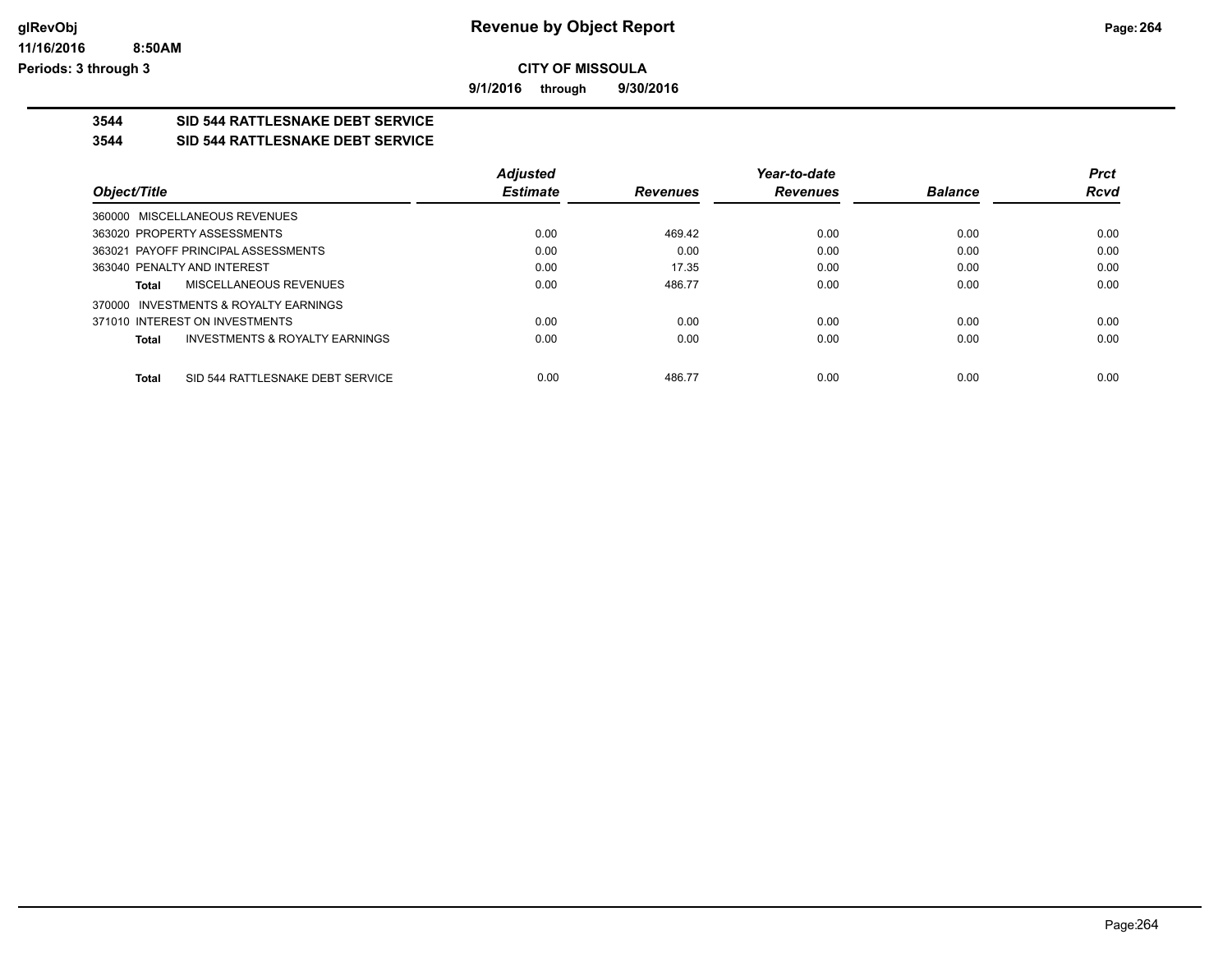**9/1/2016 through 9/30/2016**

# **3544 SID 544 RATTLESNAKE DEBT SERVICE**

|                                                  |                 | <b>Adjusted</b> |                 | Year-to-date   |      | <b>Prct</b> |
|--------------------------------------------------|-----------------|-----------------|-----------------|----------------|------|-------------|
| Object/Title                                     | <b>Estimate</b> | <b>Revenues</b> | <b>Revenues</b> | <b>Balance</b> | Rcvd |             |
| 360000 MISCELLANEOUS REVENUES                    |                 |                 |                 |                |      |             |
| 363020 PROPERTY ASSESSMENTS                      |                 | 0.00            | 469.42          | 0.00           | 0.00 | 0.00        |
| 363021 PAYOFF PRINCIPAL ASSESSMENTS              |                 | 0.00            | 0.00            | 0.00           | 0.00 | 0.00        |
| 363040 PENALTY AND INTEREST                      |                 | 0.00            | 17.35           | 0.00           | 0.00 | 0.00        |
| MISCELLANEOUS REVENUES<br>Total                  |                 | 0.00            | 486.77          | 0.00           | 0.00 | 0.00        |
| 370000 INVESTMENTS & ROYALTY EARNINGS            |                 |                 |                 |                |      |             |
| 371010 INTEREST ON INVESTMENTS                   |                 | 0.00            | 0.00            | 0.00           | 0.00 | 0.00        |
| INVESTMENTS & ROYALTY EARNINGS<br>Total          |                 | 0.00            | 0.00            | 0.00           | 0.00 | 0.00        |
| SID 544 RATTLESNAKE DEBT SERVICE<br><b>Total</b> |                 | 0.00            | 486.77          | 0.00           | 0.00 | 0.00        |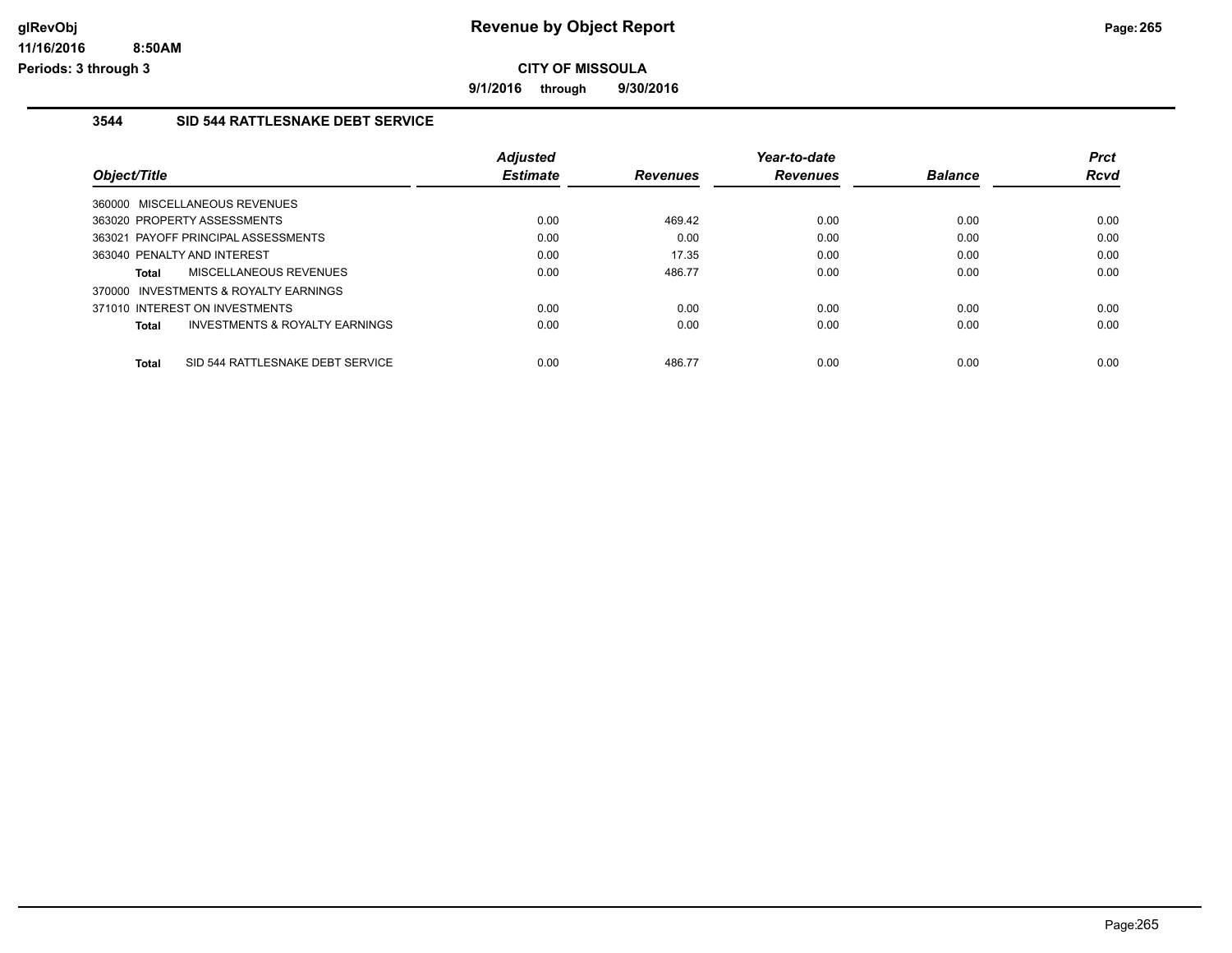**9/1/2016 through 9/30/2016**

**3545 SID 545 DEBT SERVICE**

**3545 SID 545 DEBT SERVICE**

|                                                           | <b>Adjusted</b> |                 | Year-to-date    |                | <b>Prct</b> |
|-----------------------------------------------------------|-----------------|-----------------|-----------------|----------------|-------------|
| Object/Title                                              | <b>Estimate</b> | <b>Revenues</b> | <b>Revenues</b> | <b>Balance</b> | <b>Rcvd</b> |
| 360000 MISCELLANEOUS REVENUES                             |                 |                 |                 |                |             |
| 363020 PROPERTY ASSESSMENTS                               | 0.00            | 0.00            | 0.00            | 0.00           | 0.00        |
| 363021 PAYOFF PRINCIPAL ASSESSMENTS                       | 0.00            | 0.00            | 0.00            | 0.00           | 0.00        |
| 363040 PENALTY AND INTEREST                               | 0.00            | 0.00            | 0.00            | 0.00           | 0.00        |
| MISCELLANEOUS REVENUES<br>Total                           | 0.00            | 0.00            | 0.00            | 0.00           | 0.00        |
| 370000 INVESTMENTS & ROYALTY EARNINGS                     |                 |                 |                 |                |             |
| 371010 INTEREST ON INVESTMENTS                            | 0.00            | 0.00            | 0.00            | 0.00           | 0.00        |
| <b>INVESTMENTS &amp; ROYALTY EARNINGS</b><br><b>Total</b> | 0.00            | 0.00            | 0.00            | 0.00           | 0.00        |
| SID 545 DEBT SERVICE<br><b>Total</b>                      | 0.00            | 0.00            | 0.00            | 0.00           | 0.00        |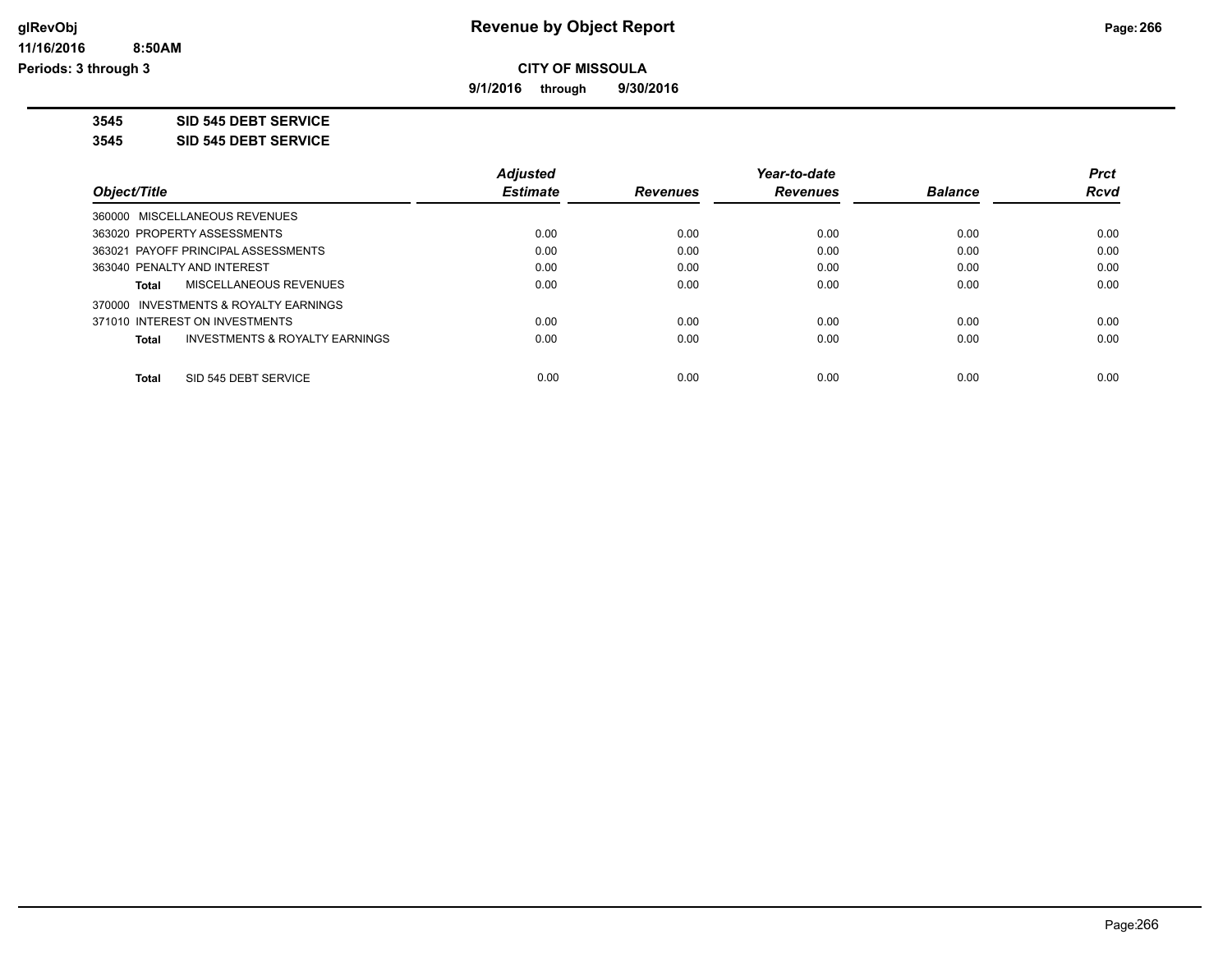**9/1/2016 through 9/30/2016**

#### **3545 SID 545 DEBT SERVICE**

|                                         | <b>Adjusted</b> |                 | Year-to-date    |                | <b>Prct</b> |
|-----------------------------------------|-----------------|-----------------|-----------------|----------------|-------------|
| Object/Title                            | <b>Estimate</b> | <b>Revenues</b> | <b>Revenues</b> | <b>Balance</b> | Rcvd        |
| 360000 MISCELLANEOUS REVENUES           |                 |                 |                 |                |             |
| 363020 PROPERTY ASSESSMENTS             | 0.00            | 0.00            | 0.00            | 0.00           | 0.00        |
| 363021 PAYOFF PRINCIPAL ASSESSMENTS     | 0.00            | 0.00            | 0.00            | 0.00           | 0.00        |
| 363040 PENALTY AND INTEREST             | 0.00            | 0.00            | 0.00            | 0.00           | 0.00        |
| MISCELLANEOUS REVENUES<br>Total         | 0.00            | 0.00            | 0.00            | 0.00           | 0.00        |
| 370000 INVESTMENTS & ROYALTY EARNINGS   |                 |                 |                 |                |             |
| 371010 INTEREST ON INVESTMENTS          | 0.00            | 0.00            | 0.00            | 0.00           | 0.00        |
| INVESTMENTS & ROYALTY EARNINGS<br>Total | 0.00            | 0.00            | 0.00            | 0.00           | 0.00        |
|                                         |                 |                 |                 |                |             |
| SID 545 DEBT SERVICE<br><b>Total</b>    | 0.00            | 0.00            | 0.00            | 0.00           | 0.00        |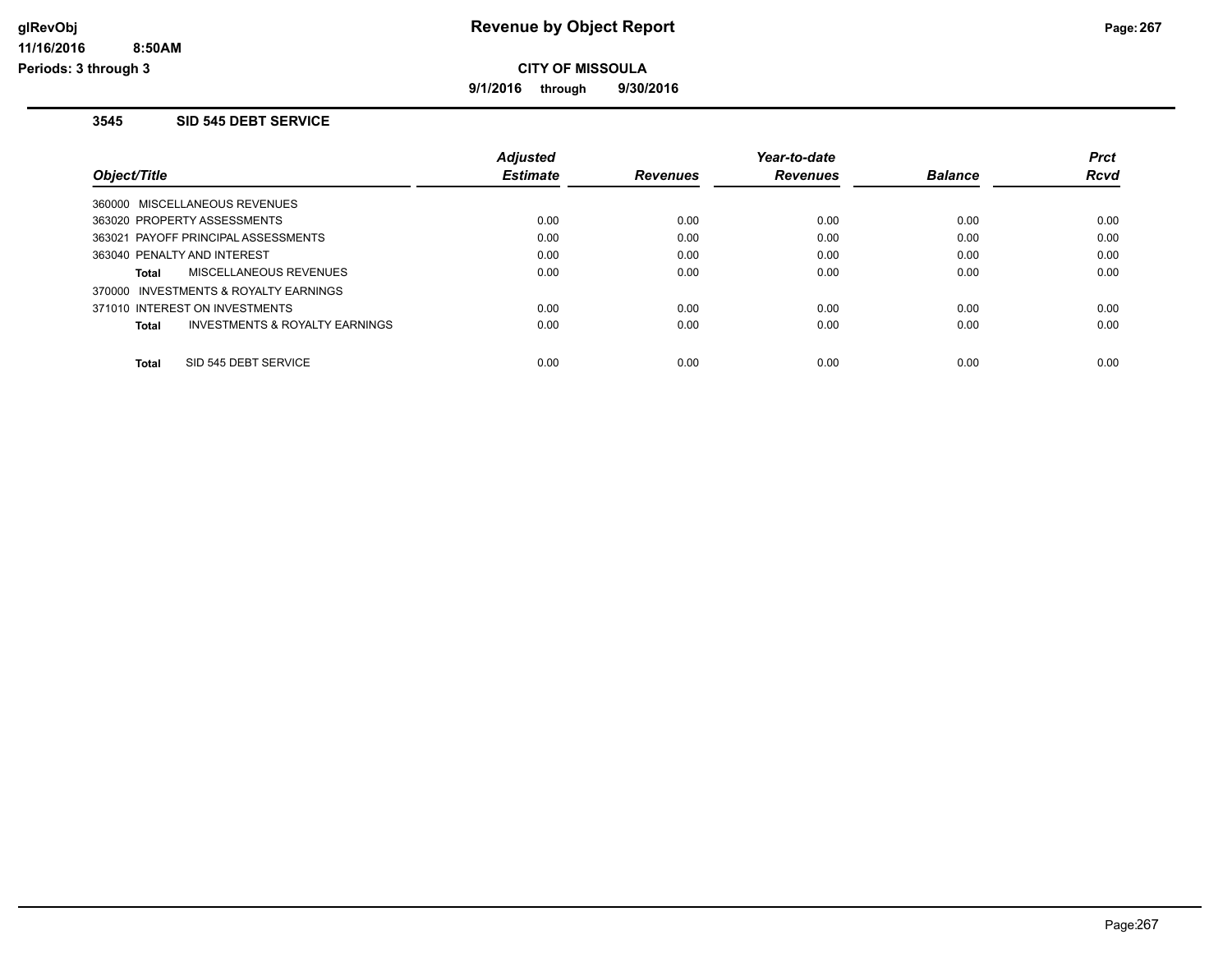**9/1/2016 through 9/30/2016**

**3546 SID 546 DEBT SERVICE**

**3546 SID 546 DEBT SERVICE**

|                                                    | <b>Adjusted</b> |                 | Year-to-date    |                | <b>Prct</b> |
|----------------------------------------------------|-----------------|-----------------|-----------------|----------------|-------------|
| Object/Title                                       | <b>Estimate</b> | <b>Revenues</b> | <b>Revenues</b> | <b>Balance</b> | <b>Rcvd</b> |
| 360000 MISCELLANEOUS REVENUES                      |                 |                 |                 |                |             |
| 363020 PROPERTY ASSESSMENTS                        | 0.00            | 0.00            | 0.00            | 0.00           | 0.00        |
| 363021 PAYOFF PRINCIPAL ASSESSMENTS                | 0.00            | 0.00            | 125.61          | $-125.61$      | 0.00        |
| 363040 PENALTY AND INTEREST                        | 0.00            | 0.00            | 0.00            | 0.00           | 0.00        |
| MISCELLANEOUS REVENUES<br>Total                    | 0.00            | 0.00            | 125.61          | $-125.61$      | 0.00        |
| 370000 INVESTMENTS & ROYALTY EARNINGS              |                 |                 |                 |                |             |
| 371010 INTEREST ON INVESTMENTS                     | 0.00            | 0.00            | 0.00            | 0.00           | 0.00        |
| <b>INVESTMENTS &amp; ROYALTY EARNINGS</b><br>Total | 0.00            | 0.00            | 0.00            | 0.00           | 0.00        |
| SID 546 DEBT SERVICE<br><b>Total</b>               | 0.00            | 0.00            | 125.61          | $-125.61$      | 0.00        |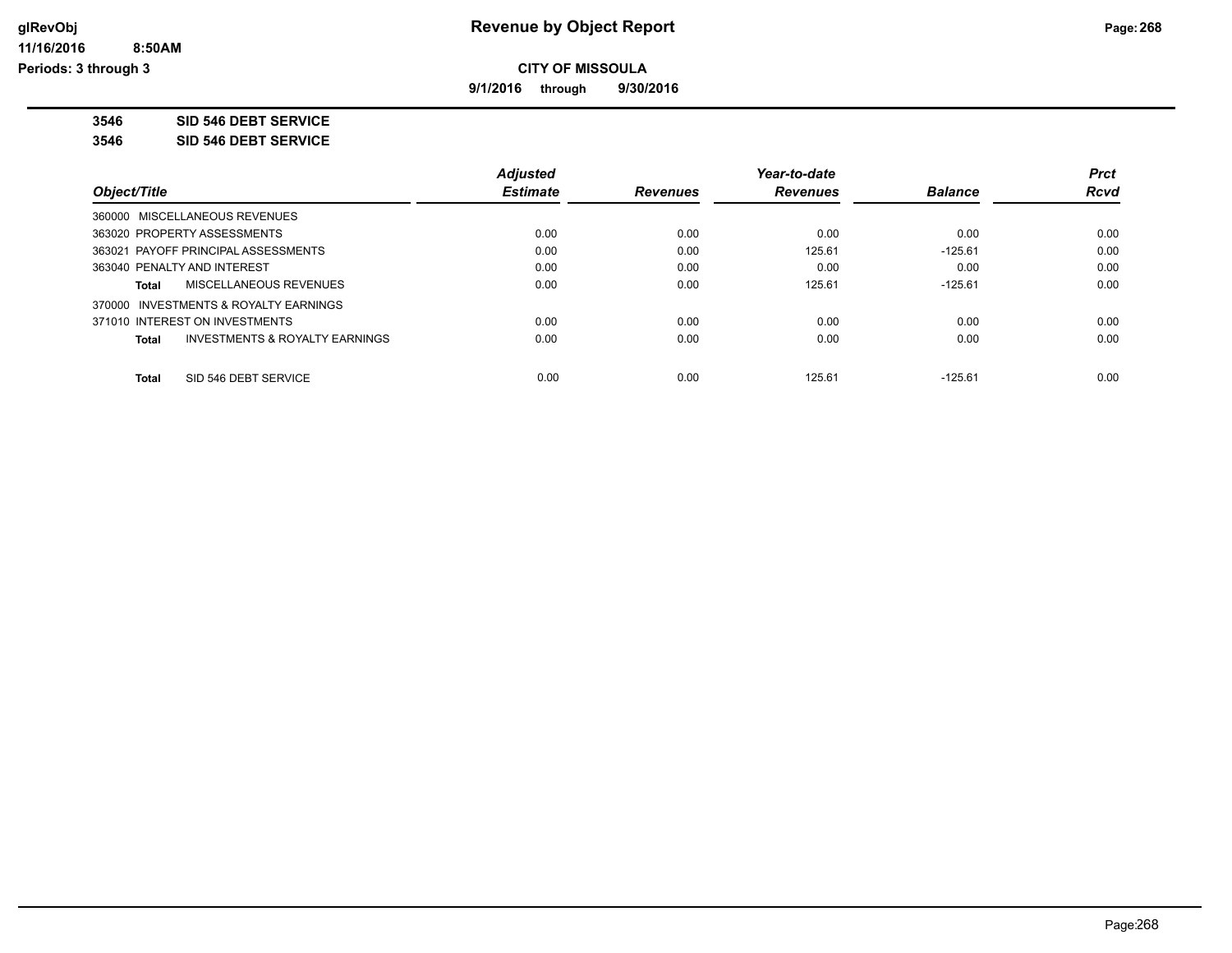**CITY OF MISSOULA**

**9/1/2016 through 9/30/2016**

#### **3546 SID 546 DEBT SERVICE**

|                                         | <b>Adjusted</b> |                 | Year-to-date    |                | <b>Prct</b> |
|-----------------------------------------|-----------------|-----------------|-----------------|----------------|-------------|
| Object/Title                            | <b>Estimate</b> | <b>Revenues</b> | <b>Revenues</b> | <b>Balance</b> | Rcvd        |
| 360000 MISCELLANEOUS REVENUES           |                 |                 |                 |                |             |
| 363020 PROPERTY ASSESSMENTS             | 0.00            | 0.00            | 0.00            | 0.00           | 0.00        |
| 363021 PAYOFF PRINCIPAL ASSESSMENTS     | 0.00            | 0.00            | 125.61          | $-125.61$      | 0.00        |
| 363040 PENALTY AND INTEREST             | 0.00            | 0.00            | 0.00            | 0.00           | 0.00        |
| MISCELLANEOUS REVENUES<br>Total         | 0.00            | 0.00            | 125.61          | $-125.61$      | 0.00        |
| 370000 INVESTMENTS & ROYALTY EARNINGS   |                 |                 |                 |                |             |
| 371010 INTEREST ON INVESTMENTS          | 0.00            | 0.00            | 0.00            | 0.00           | 0.00        |
| INVESTMENTS & ROYALTY EARNINGS<br>Total | 0.00            | 0.00            | 0.00            | 0.00           | 0.00        |
| SID 546 DEBT SERVICE<br><b>Total</b>    | 0.00            | 0.00            | 125.61          | $-125.61$      | 0.00        |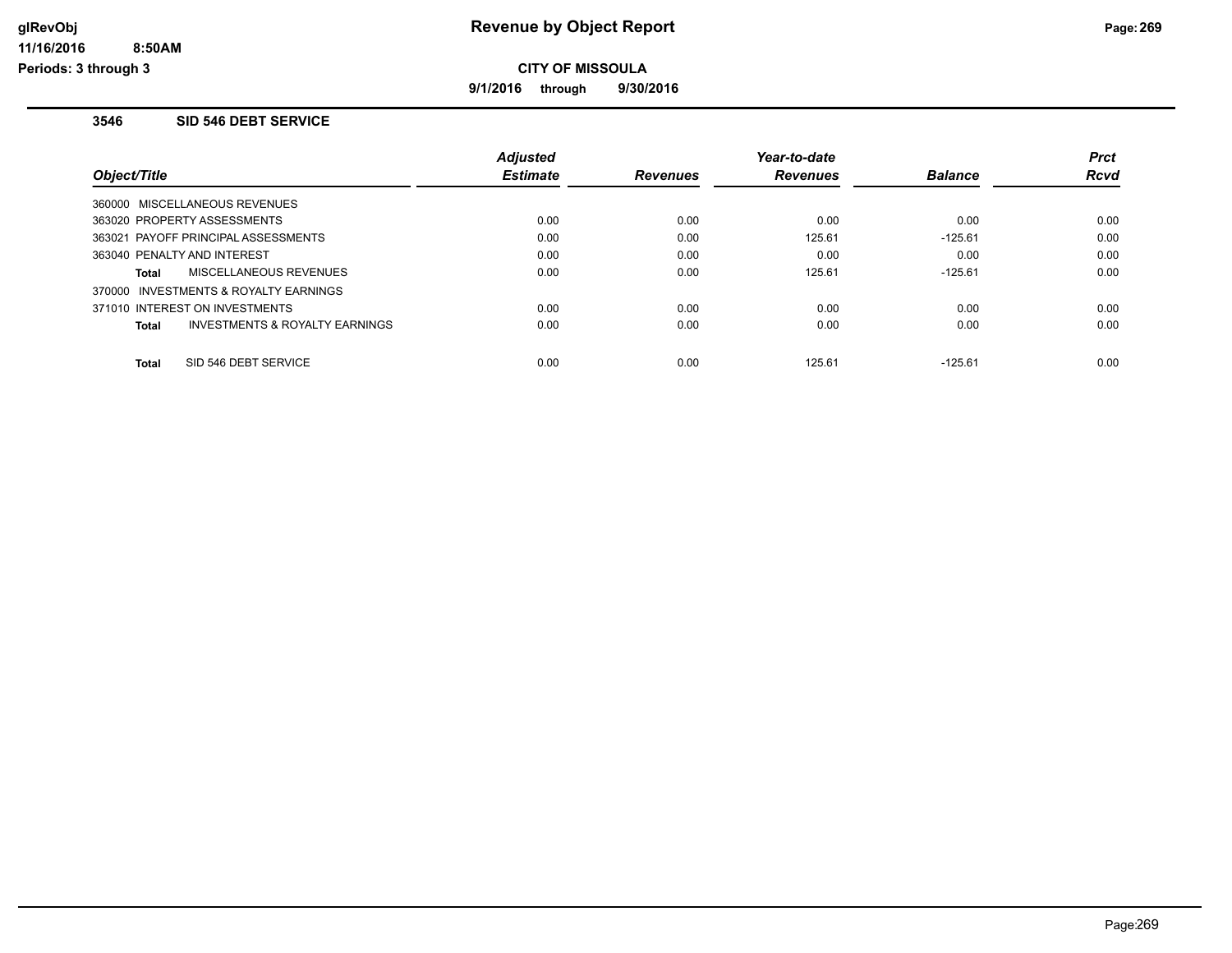**9/1/2016 through 9/30/2016**

**3548 SID 548-5TH, 6TH & ARTHUR**

**3548 SID 548-5TH, 6TH & ARTHUR**

|                                                    | <b>Adjusted</b> |                 | Year-to-date    |                | <b>Prct</b> |
|----------------------------------------------------|-----------------|-----------------|-----------------|----------------|-------------|
| Object/Title                                       | <b>Estimate</b> | <b>Revenues</b> | <b>Revenues</b> | <b>Balance</b> | <b>Rcvd</b> |
| 360000 MISCELLANEOUS REVENUES                      |                 |                 |                 |                |             |
| 363020 PROPERTY ASSESSMENTS                        | 0.00            | 0.00            | 0.00            | 0.00           | 0.00        |
| 363021 PAYOFF PRINCIPAL ASSESSMENTS                | 0.00            | 0.00            | 0.00            | 0.00           | 0.00        |
| 363040 PENALTY AND INTEREST                        | 0.00            | 0.00            | 0.00            | 0.00           | 0.00        |
| <b>MISCELLANEOUS REVENUES</b><br>Total             | 0.00            | 0.00            | 0.00            | 0.00           | 0.00        |
| 370000 INVESTMENTS & ROYALTY EARNINGS              |                 |                 |                 |                |             |
| 371010 INTEREST ON INVESTMENTS                     | 0.00            | 0.00            | 0.00            | 0.00           | 0.00        |
| <b>INVESTMENTS &amp; ROYALTY EARNINGS</b><br>Total | 0.00            | 0.00            | 0.00            | 0.00           | 0.00        |
| SID 548-5TH, 6TH & ARTHUR<br><b>Total</b>          | 0.00            | 0.00            | 0.00            | 0.00           | 0.00        |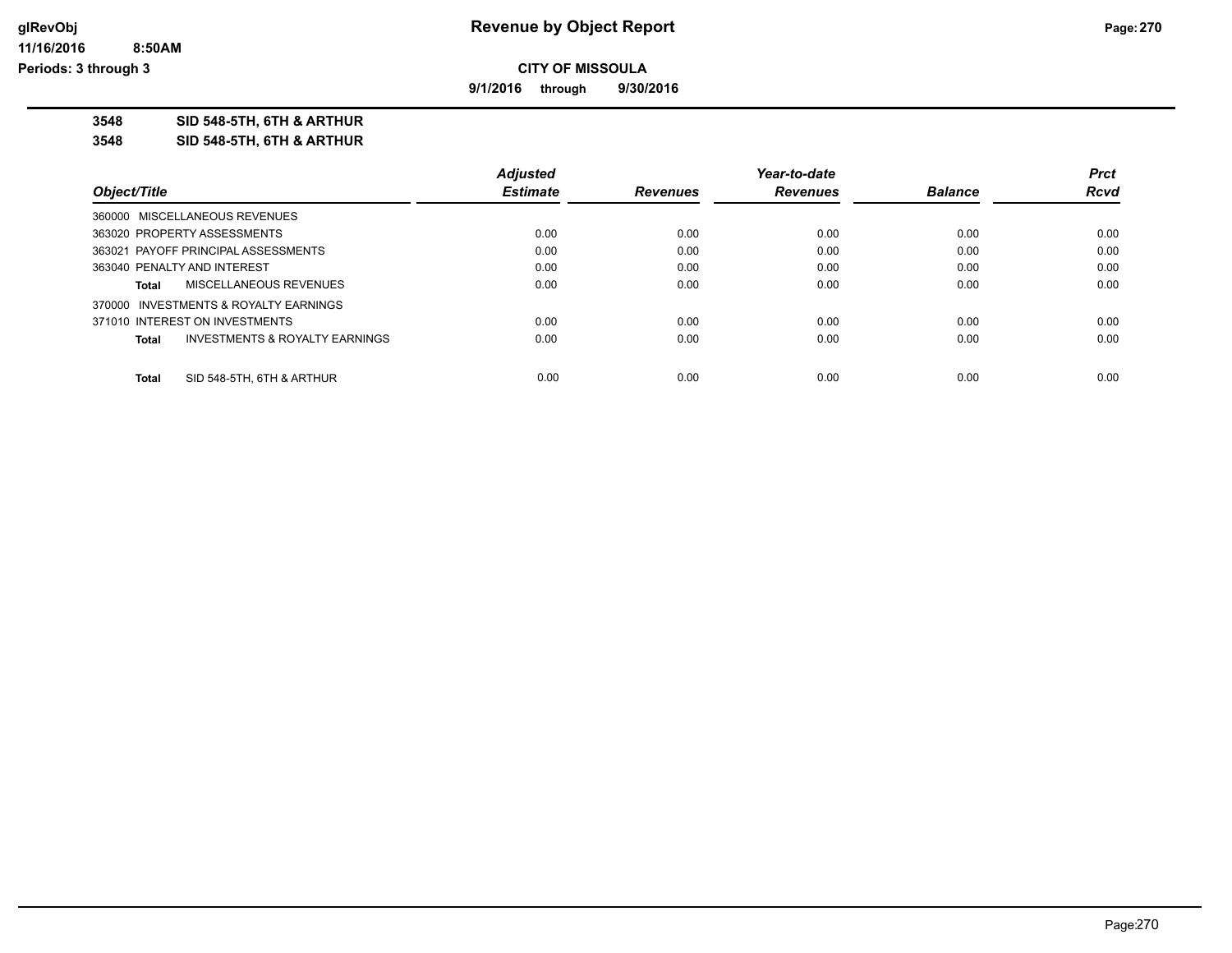**CITY OF MISSOULA**

**9/1/2016 through 9/30/2016**

# **3548 SID 548-5TH, 6TH & ARTHUR**

 **8:50AM**

|                             |                                       | <b>Adjusted</b> |                 | Year-to-date   |      | <b>Prct</b> |
|-----------------------------|---------------------------------------|-----------------|-----------------|----------------|------|-------------|
| Object/Title                | <b>Estimate</b>                       | <b>Revenues</b> | <b>Revenues</b> | <b>Balance</b> | Rcvd |             |
|                             | 360000 MISCELLANEOUS REVENUES         |                 |                 |                |      |             |
|                             | 363020 PROPERTY ASSESSMENTS           | 0.00            | 0.00            | 0.00           | 0.00 | 0.00        |
|                             | 363021 PAYOFF PRINCIPAL ASSESSMENTS   | 0.00            | 0.00            | 0.00           | 0.00 | 0.00        |
| 363040 PENALTY AND INTEREST |                                       | 0.00            | 0.00            | 0.00           | 0.00 | 0.00        |
| Total                       | MISCELLANEOUS REVENUES                | 0.00            | 0.00            | 0.00           | 0.00 | 0.00        |
|                             | 370000 INVESTMENTS & ROYALTY EARNINGS |                 |                 |                |      |             |
|                             | 371010 INTEREST ON INVESTMENTS        | 0.00            | 0.00            | 0.00           | 0.00 | 0.00        |
| Total                       | INVESTMENTS & ROYALTY EARNINGS        | 0.00            | 0.00            | 0.00           | 0.00 | 0.00        |
| <b>Total</b>                | SID 548-5TH, 6TH & ARTHUR             | 0.00            | 0.00            | 0.00           | 0.00 | 0.00        |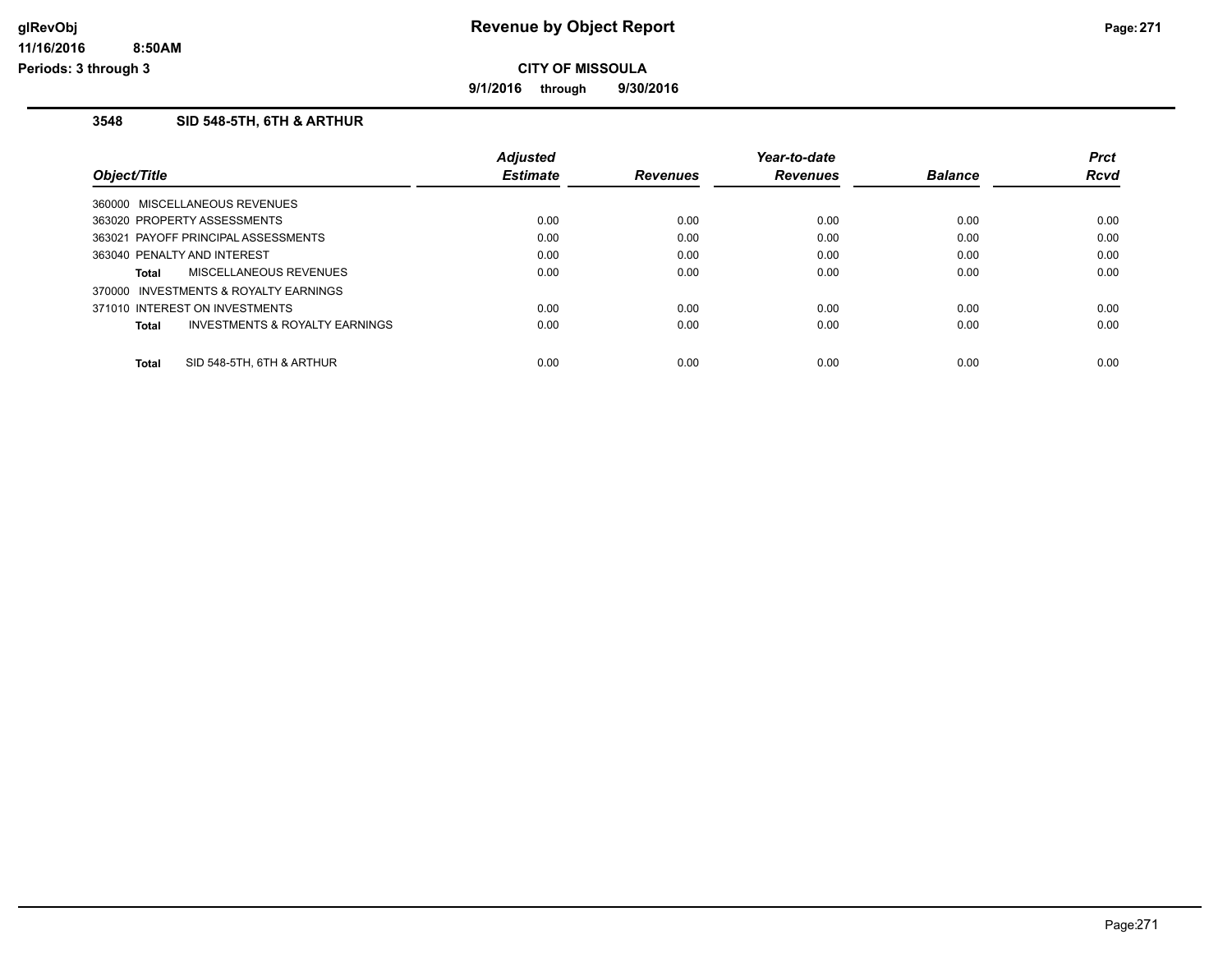**9/1/2016 through 9/30/2016**

**3549 SID 549 HILLVIEW WAY**

**3549 SID 549 HILLVIEW WAY**

|                                                    | <b>Adjusted</b> |                 | Year-to-date    |                | <b>Prct</b> |
|----------------------------------------------------|-----------------|-----------------|-----------------|----------------|-------------|
| Object/Title                                       | <b>Estimate</b> | <b>Revenues</b> | <b>Revenues</b> | <b>Balance</b> | <b>Rcvd</b> |
| 360000 MISCELLANEOUS REVENUES                      |                 |                 |                 |                |             |
| 363020 PROPERTY ASSESSMENTS                        | 0.00            | 0.00            | 0.00            | 0.00           | 0.00        |
| 363021 PAYOFF PRINCIPAL ASSESSMENTS                | 0.00            | 0.00            | 0.00            | 0.00           | 0.00        |
| 363040 PENALTY AND INTEREST                        | 0.00            | 0.00            | 0.00            | 0.00           | 0.00        |
| MISCELLANEOUS REVENUES<br>Total                    | 0.00            | 0.00            | 0.00            | 0.00           | 0.00        |
| 370000 INVESTMENTS & ROYALTY EARNINGS              |                 |                 |                 |                |             |
| 371010 INTEREST ON INVESTMENTS                     | 0.00            | 0.00            | 0.00            | 0.00           | 0.00        |
| <b>INVESTMENTS &amp; ROYALTY EARNINGS</b><br>Total | 0.00            | 0.00            | 0.00            | 0.00           | 0.00        |
| SID 549 HILLVIEW WAY<br>Total                      | 0.00            | 0.00            | 0.00            | 0.00           | 0.00        |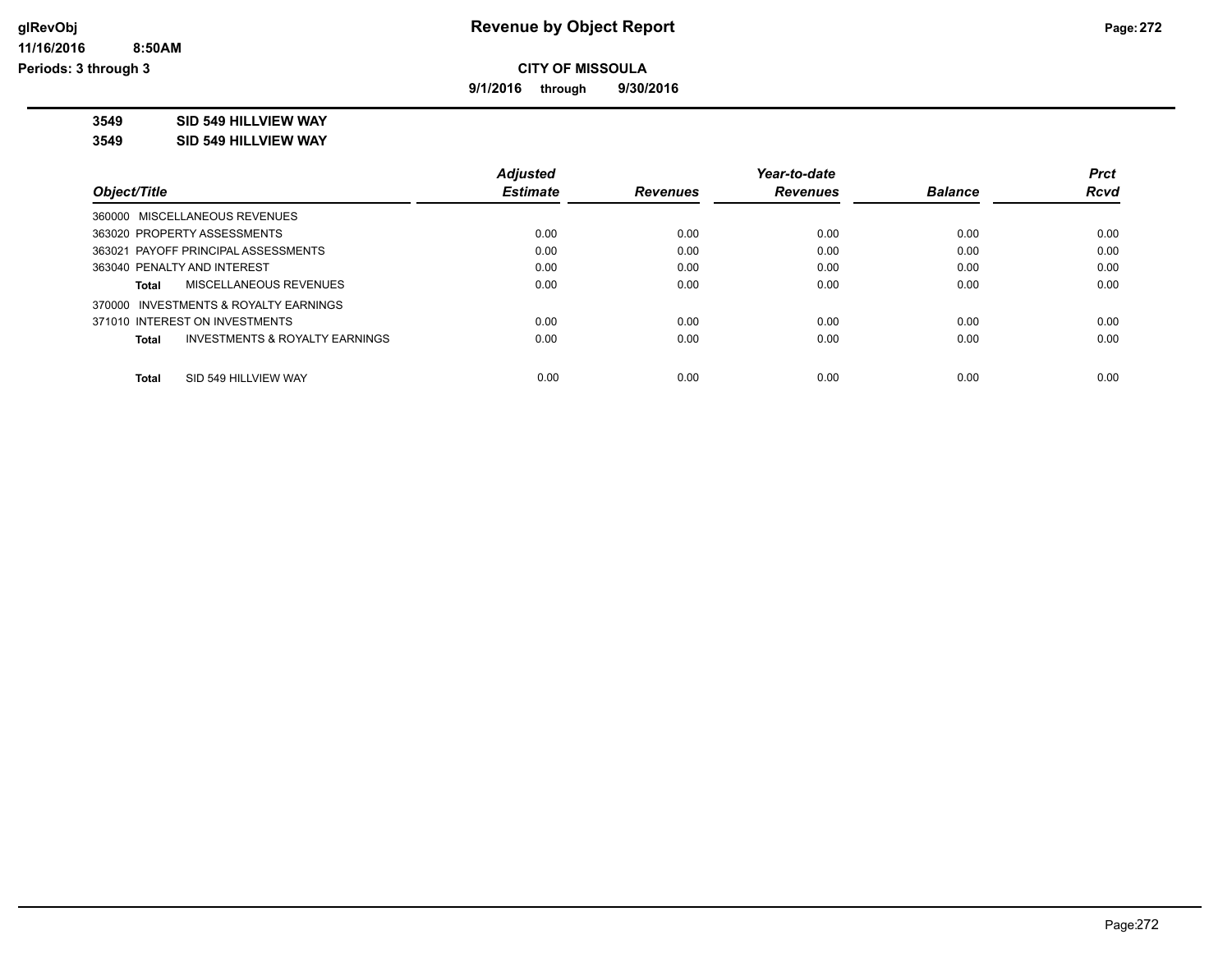**9/1/2016 through 9/30/2016**

#### **3549 SID 549 HILLVIEW WAY**

|                                         | <b>Adjusted</b> |                 | Year-to-date    |                | <b>Prct</b> |
|-----------------------------------------|-----------------|-----------------|-----------------|----------------|-------------|
| Object/Title                            | <b>Estimate</b> | <b>Revenues</b> | <b>Revenues</b> | <b>Balance</b> | Rcvd        |
| 360000 MISCELLANEOUS REVENUES           |                 |                 |                 |                |             |
| 363020 PROPERTY ASSESSMENTS             | 0.00            | 0.00            | 0.00            | 0.00           | 0.00        |
| 363021 PAYOFF PRINCIPAL ASSESSMENTS     | 0.00            | 0.00            | 0.00            | 0.00           | 0.00        |
| 363040 PENALTY AND INTEREST             | 0.00            | 0.00            | 0.00            | 0.00           | 0.00        |
| MISCELLANEOUS REVENUES<br>Total         | 0.00            | 0.00            | 0.00            | 0.00           | 0.00        |
| 370000 INVESTMENTS & ROYALTY EARNINGS   |                 |                 |                 |                |             |
| 371010 INTEREST ON INVESTMENTS          | 0.00            | 0.00            | 0.00            | 0.00           | 0.00        |
| INVESTMENTS & ROYALTY EARNINGS<br>Total | 0.00            | 0.00            | 0.00            | 0.00           | 0.00        |
|                                         |                 |                 |                 |                |             |
| SID 549 HILLVIEW WAY<br><b>Total</b>    | 0.00            | 0.00            | 0.00            | 0.00           | 0.00        |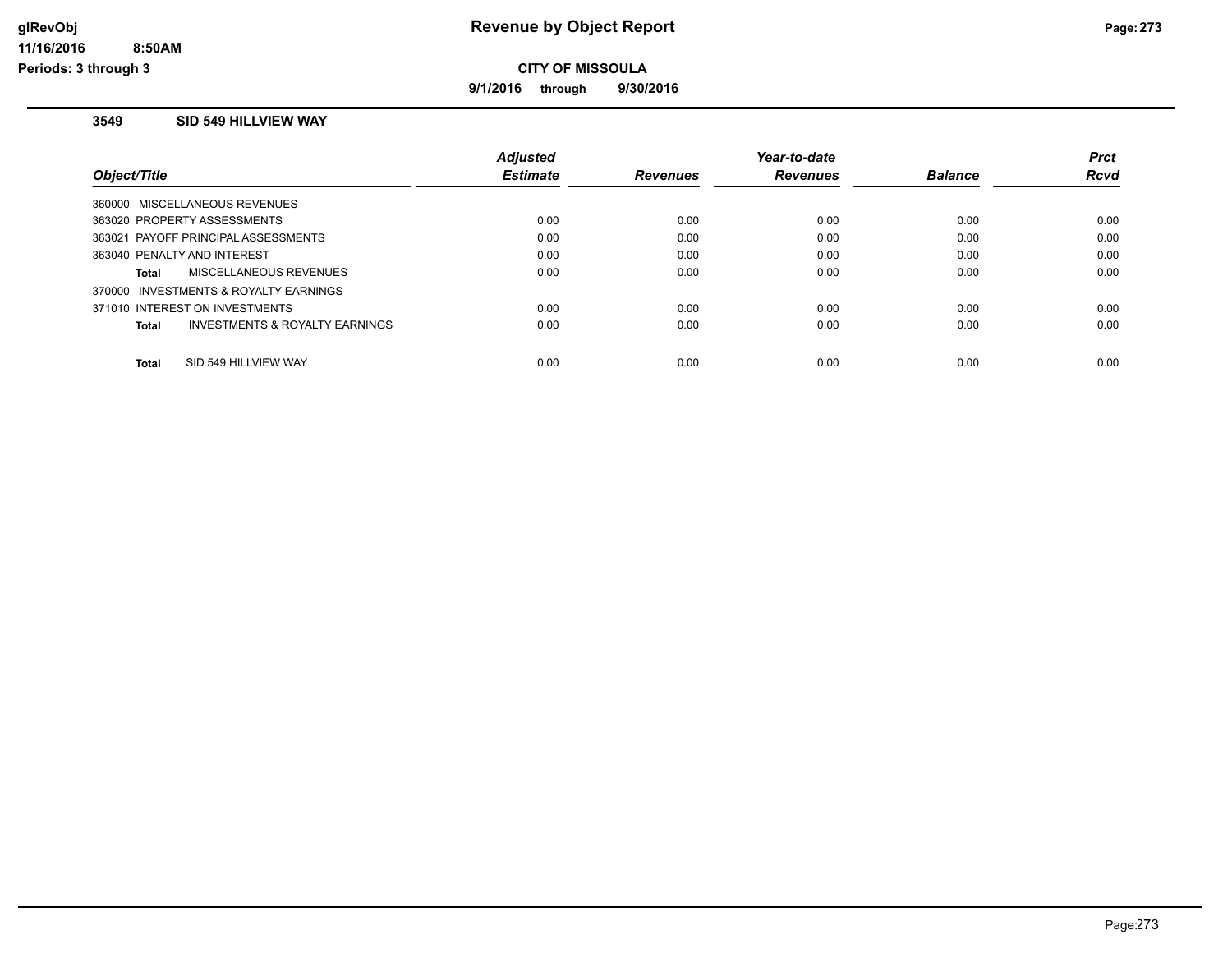**11/16/2016 8:50AM Periods: 3 through 3**

**CITY OF MISSOULA**

**9/1/2016 through 9/30/2016**

# **4060 CAPITAL IMPROVEMENT PROGRAM FUND**

|                                                    | <b>Adjusted</b> |                 | Year-to-date    |                | <b>Prct</b> |
|----------------------------------------------------|-----------------|-----------------|-----------------|----------------|-------------|
| Object/Title                                       | <b>Estimate</b> | <b>Revenues</b> | <b>Revenues</b> | <b>Balance</b> | <b>Rcvd</b> |
| 330000 INTERGOVERNMENTAL REVENUES                  |                 |                 |                 |                |             |
| 331001 GRANTS                                      | 0.00            | 0.00            | 0.00            | 0.00           | 0.00        |
| 331002 COUNTY ASSISTANCE CIP PROJECTS              | 0.00            | 0.00            | 0.00            | 0.00           | 0.00        |
| 331003 STATE HOME PROGRAM INCOME                   | 0.00            | 0.00            | 0.00            | 0.00           | 0.00        |
| 331004 CITY ASSESSMENTS                            | 0.00            | 0.00            | 0.00            | 0.00           | 0.00        |
| 334040 GAS TAX APPORTIONMENT                       | 0.00            | 0.00            | 0.00            | 0.00           | 0.00        |
| 334061 IMPACT FEES-CLEARING ACCOUNT                | 0.00            | 0.00            | 0.00            | 0.00           | 0.00        |
| 334120 TSEP GRANT                                  | 0.00            | 0.00            | 0.00            | 0.00           | 0.00        |
| 334121 DNRC GRANT                                  | 0.00            | 0.00            | 0.00            | 0.00           | 0.00        |
| 334123 MAQI FEDERAL ASSISTANCE                     | 0.00            | 0.00            | 0.00            | 0.00           | 0.00        |
| 334124 GRANTS-CIP                                  | 0.00            | 0.00            | 0.00            | 0.00           | 0.00        |
| 334125 FIRE FIGHTER GRANT                          | 0.00            | 0.00            | 0.00            | 0.00           | 0.00        |
| 334126 DEVELOPER ASSESSMENTS                       | 0.00            | 0.00            | 0.00            | 0.00           | 0.00        |
| 334127 TONKIN TRAIL - FISH WILDLIFE PARKS          | 0.00            | 0.00            | 0.00            | 0.00           | 0.00        |
| 334128 CDBG FIRE HYDRANT GRANT                     | 0.00            | 0.00            | 0.00            | 0.00           | 0.00        |
| 334143 MONTANA TOURISM GRANT                       | 0.00            | 0.00            | 0.00            | 0.00           | 0.00        |
| 339000 PAYMENT IN LIEU OF TAXES                    | 0.00            | 0.00            | 0.00            | 0.00           | 0.00        |
| <b>INTERGOVERNMENTAL REVENUES</b><br><b>Total</b>  | 0.00            | 0.00            | 0.00            | 0.00           | 0.00        |
| 360000 MISCELLANEOUS REVENUES                      |                 |                 |                 |                |             |
| 360010 MISCELLANEOUS                               | 0.00            | 0.00            | 0.00            | 0.00           | 0.00        |
| 360011 YOUTH COUNCIL FUNDS                         | 0.00            | 0.00            | 0.00            | 0.00           | 0.00        |
| 360012 SEWER GRANT REPAYMENTS                      | 0.00            | 0.00            | 0.00            | 0.00           | 0.00        |
| 360016 MRA SHARE OF CIVIC STADIUM PARKING          | 0.00            | 0.00            | 0.00            | 0.00           | 0.00        |
| 362000 OTHER MISCELLANEOUS REVENUE                 | 0.00            | 0.00            | 0.00            | 0.00           | 0.00        |
| 365000 DONATIONS                                   | 0.00            | 0.00            | 0.00            | 0.00           | 0.00        |
| 365001 *** Title Not Found ***                     | 0.00            | 0.00            | 24,357.41       | $-24,357.41$   | 0.00        |
| 365030 WHITE PINE PARK DONATION-ZIP BEVERAGE       | 0.00            | 0.00            | 0.00            | 0.00           | 0.00        |
| MISCELLANEOUS REVENUES<br>Total                    | 0.00            | 0.00            | 24,357.41       | $-24,357.41$   | 0.00        |
| 370000 INVESTMENTS & ROYALTY EARNINGS              |                 |                 |                 |                |             |
| 371010 INTEREST ON INVESTMENTS                     | 0.00            | 0.00            | 0.00            | 0.00           | 0.00        |
| 371020 GAIN/LOSS IN MARKET VALUE OF INVESTMENTS    | 0.00            | 0.00            | 0.00            | 0.00           | 0.00        |
| <b>INVESTMENTS &amp; ROYALTY EARNINGS</b><br>Total | 0.00            | 0.00            | 0.00            | 0.00           | 0.00        |
| 380000 OTHER FINANCING SOURCES                     |                 |                 |                 |                |             |
| 381000 LOAN PROCEEDS                               | 0.00            | 0.00            | 0.00            | 0.00           | 0.00        |
| 381010 BOND PROCEEDS                               | 0.00            | 0.00            | 0.00            | 0.00           | 0.00        |
| 381011 \$1,860,000 General Fund Obligation Bond    | 0.00            | 0.00            | 0.00            | 0.00           | 0.00        |
| 381012 \$680,000 FIRE GF DEBT                      | 0.00            | 0.00            | 0.00            | 0.00           | 0.00        |
| 381015 \$1,010,000 LIMITED TAX GO BONDS 2010C      | 0.00            | 0.00            | 0.00            | 0.00           | 0.00        |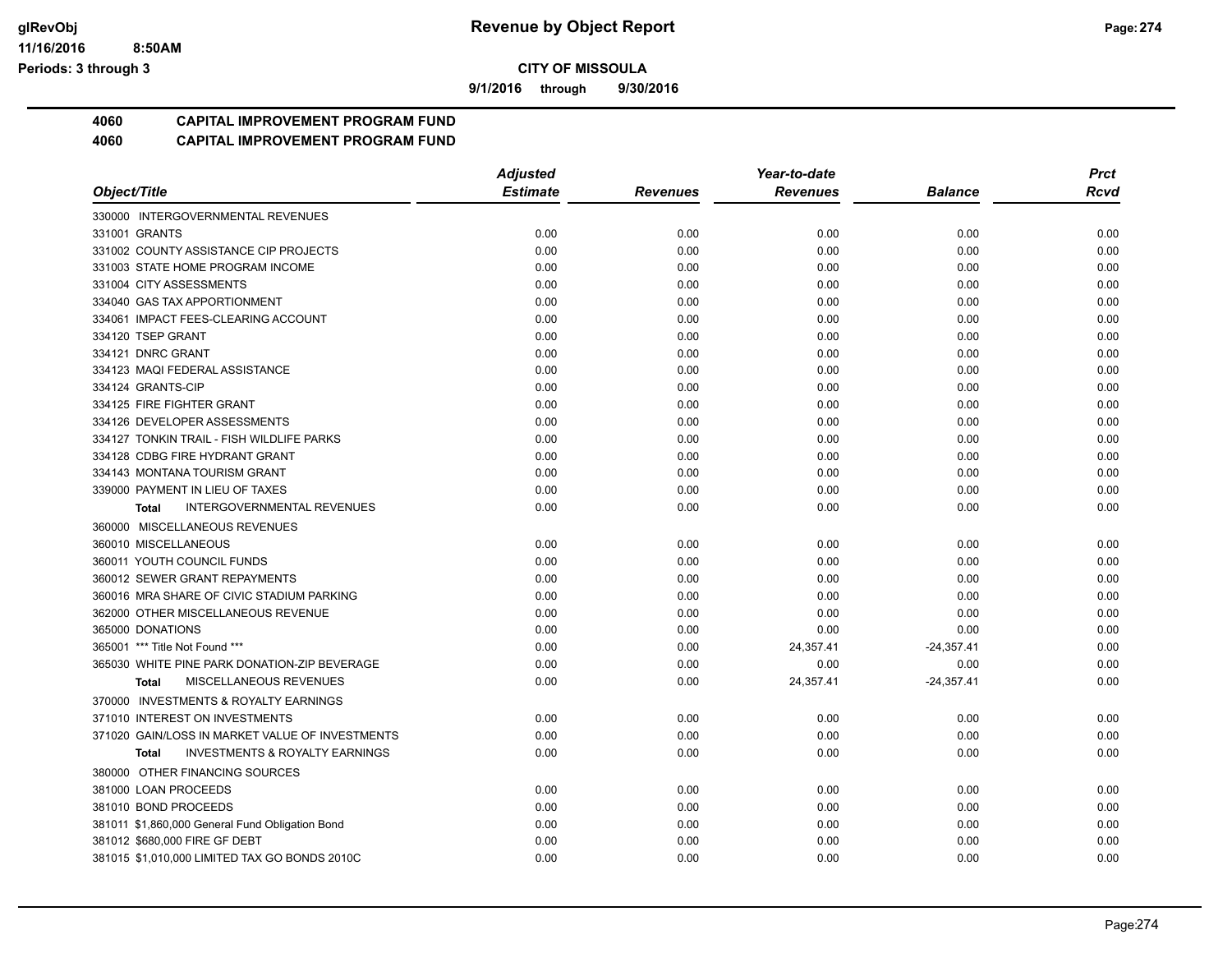**8:50AM**

**glRevObj Revenue by Object Report Page:275** 

**CITY OF MISSOULA**

**9/1/2016 through 9/30/2016**

# **4060 CAPITAL IMPROVEMENT PROGRAM FUND**

|                                                  | <b>Adjusted</b> |                 | Year-to-date    |                | Prct |
|--------------------------------------------------|-----------------|-----------------|-----------------|----------------|------|
| Object/Title                                     | <b>Estimate</b> | <b>Revenues</b> | <b>Revenues</b> | <b>Balance</b> | Rcvd |
| 381090 PROCEEDS FROM CAPITAL LEASE               | 0.00            | 0.00            | 0.00            | 0.00           | 0.00 |
| 382010 SALE OF FIXED ASSETS                      | 0.00            | 0.00            | 0.00            | 0.00           | 0.00 |
| 383009 TRANS FR TITLE I                          | 0.00            | 0.00            | 0.00            | 0.00           | 0.00 |
| 383010 TRANS FR CIP                              | 0.00            | 0.00            | 0.00            | 0.00           | 0.00 |
| 383014 TRANS FR MRA                              | 0.00            | 0.00            | 0.00            | 0.00           | 0.00 |
| 383015 TRANS FR MPC                              | 0.00            | 0.00            | 0.00            | 0.00           | 0.00 |
| 383017 TRANS FR BUILDING                         | 0.00            | 0.00            | 0.00            | 0.00           | 0.00 |
| 383020 TRANS FR CEMETERY CARE                    | 0.00            | 0.00            | 0.00            | 0.00           | 0.00 |
| 383025 TRANS FR SEWER R & D                      | 0.00            | 0.00            | 0.00            | 0.00           | 0.00 |
| 383029 TRANS FR GENERAL                          | 0.00            | 0.00            | 0.00            | 0.00           | 0.00 |
| 383041 TRANS FR CDBG                             | 0.00            | 0.00            | 0.00            | 0.00           | 0.00 |
| 383042 TRANSFERS FROM OTHER FUNDS                | 0.00            | 0.00            | 0.00            | 0.00           | 0.00 |
| 383043 TRANSFERS FROM IMPACT FEES                | 0.00            | 0.00            | 0.00            | 0.00           | 0.00 |
| 383044 TRANSFER FROM PYMT IN LIEU OF PARKS       | 0.00            | 0.00            | 0.00            | 0.00           | 0.00 |
| 383045 TRANSFER FROM PARK ENTERPRISE             | 0.00            | 0.00            | 0.00            | 0.00           | 0.00 |
| OTHER FINANCING SOURCES<br><b>Total</b>          | 0.00            | 0.00            | 0.00            | 0.00           | 0.00 |
| CAPITAL IMPROVEMENT PROGRAM FUND<br><b>Total</b> | 0.00            | 0.00            | 24,357.41       | $-24,357.41$   | 0.00 |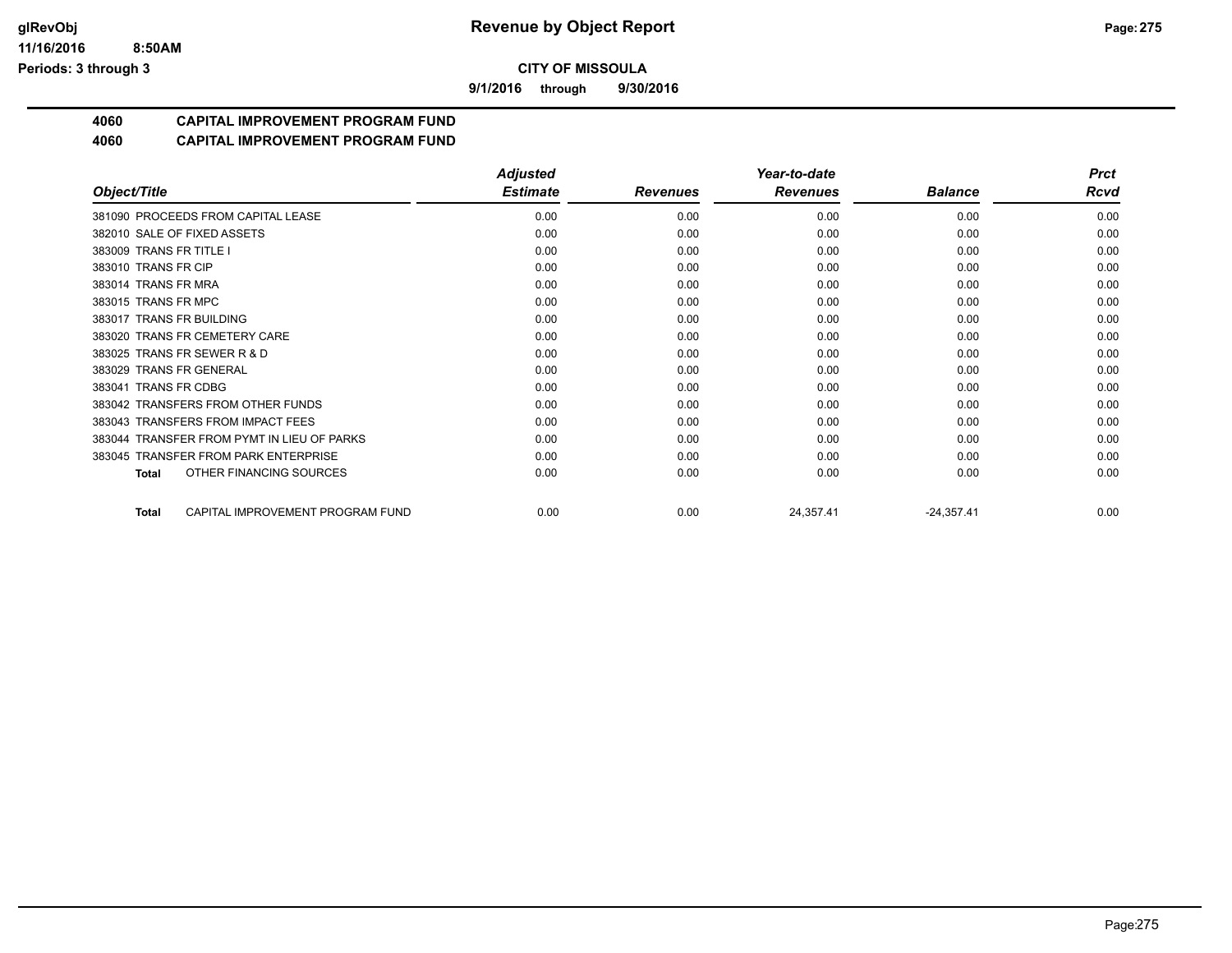**9/1/2016 through 9/30/2016**

|                                                    | <b>Adjusted</b> |                 | Year-to-date    |                | <b>Prct</b> |
|----------------------------------------------------|-----------------|-----------------|-----------------|----------------|-------------|
| Object/Title                                       | <b>Estimate</b> | <b>Revenues</b> | <b>Revenues</b> | <b>Balance</b> | <b>Rcvd</b> |
| 330000 INTERGOVERNMENTAL REVENUES                  |                 |                 |                 |                |             |
| 331001 GRANTS                                      | 0.00            | 0.00            | 0.00            | 0.00           | 0.00        |
| 331002 COUNTY ASSISTANCE CIP PROJECTS              | 0.00            | 0.00            | 0.00            | 0.00           | 0.00        |
| 331003 STATE HOME PROGRAM INCOME                   | 0.00            | 0.00            | 0.00            | 0.00           | 0.00        |
| 331004 CITY ASSESSMENTS                            | 0.00            | 0.00            | 0.00            | 0.00           | 0.00        |
| 334040 GAS TAX APPORTIONMENT                       | 0.00            | 0.00            | 0.00            | 0.00           | 0.00        |
| 334061 IMPACT FEES-CLEARING ACCOUNT                | 0.00            | 0.00            | 0.00            | 0.00           | 0.00        |
| 334120 TSEP GRANT                                  | 0.00            | 0.00            | 0.00            | 0.00           | 0.00        |
| 334121 DNRC GRANT                                  | 0.00            | 0.00            | 0.00            | 0.00           | 0.00        |
| 334123 MAQI FEDERAL ASSISTANCE                     | 0.00            | 0.00            | 0.00            | 0.00           | 0.00        |
| 334124 GRANTS-CIP                                  | 0.00            | 0.00            | 0.00            | 0.00           | 0.00        |
| 334125 FIRE FIGHTER GRANT                          | 0.00            | 0.00            | 0.00            | 0.00           | 0.00        |
| 334126 DEVELOPER ASSESSMENTS                       | 0.00            | 0.00            | 0.00            | 0.00           | 0.00        |
| 334127 TONKIN TRAIL - FISH WILDLIFE PARKS          | 0.00            | 0.00            | 0.00            | 0.00           | 0.00        |
| 334128 CDBG FIRE HYDRANT GRANT                     | 0.00            | 0.00            | 0.00            | 0.00           | 0.00        |
| 334143 MONTANA TOURISM GRANT                       | 0.00            | 0.00            | 0.00            | 0.00           | 0.00        |
| 339000 PAYMENT IN LIEU OF TAXES                    | 0.00            | 0.00            | 0.00            | 0.00           | 0.00        |
| <b>INTERGOVERNMENTAL REVENUES</b><br><b>Total</b>  | 0.00            | 0.00            | 0.00            | 0.00           | 0.00        |
| 360000 MISCELLANEOUS REVENUES                      |                 |                 |                 |                |             |
| 360010 MISCELLANEOUS                               | 0.00            | 0.00            | 0.00            | 0.00           | 0.00        |
| 360011 YOUTH COUNCIL FUNDS                         | 0.00            | 0.00            | 0.00            | 0.00           | 0.00        |
| 360012 SEWER GRANT REPAYMENTS                      | 0.00            | 0.00            | 0.00            | 0.00           | 0.00        |
| 360016 MRA SHARE OF CIVIC STADIUM PARKING          | 0.00            | 0.00            | 0.00            | 0.00           | 0.00        |
| 362000 OTHER MISCELLANEOUS REVENUE                 | 0.00            | 0.00            | 0.00            | 0.00           | 0.00        |
| 365000 DONATIONS                                   | 0.00            | 0.00            | 0.00            | 0.00           | 0.00        |
| 365001 *** Title Not Found ***                     | 0.00            | 0.00            | 24,357.41       | $-24,357.41$   | 0.00        |
| 365030 WHITE PINE PARK DONATION-ZIP BEVERAGE       | 0.00            | 0.00            | 0.00            | 0.00           | 0.00        |
| <b>MISCELLANEOUS REVENUES</b><br><b>Total</b>      | 0.00            | 0.00            | 24,357.41       | $-24,357.41$   | 0.00        |
| 370000 INVESTMENTS & ROYALTY EARNINGS              |                 |                 |                 |                |             |
| 371010 INTEREST ON INVESTMENTS                     | 0.00            | 0.00            | 0.00            | 0.00           | 0.00        |
| 371020 GAIN/LOSS IN MARKET VALUE OF INVESTMENT     | 0.00            | 0.00            | 0.00            | 0.00           | 0.00        |
| <b>INVESTMENTS &amp; ROYALTY EARNINGS</b><br>Total | 0.00            | 0.00            | 0.00            | 0.00           | 0.00        |
| 380000 OTHER FINANCING SOURCES                     |                 |                 |                 |                |             |
| 381000 LOAN PROCEEDS                               | 0.00            | 0.00            | 0.00            | 0.00           | 0.00        |
| 381010 BOND PROCEEDS                               | 0.00            | 0.00            | 0.00            | 0.00           | 0.00        |
| 381011 \$1,860,000 General Fund Obligation Bond    | 0.00            | 0.00            | 0.00            | 0.00           | 0.00        |
| 381012 \$680,000 FIRE GF DEBT                      | 0.00            | 0.00            | 0.00            | 0.00           | 0.00        |
| 381015 \$1,010,000 LIMITED TAX GO BONDS 2010C      | 0.00            | 0.00            | 0.00            | 0.00           | 0.00        |
| 381090 PROCEEDS FROM CAPITAL LEASE                 | 0.00            | 0.00            | 0.00            | 0.00           | 0.00        |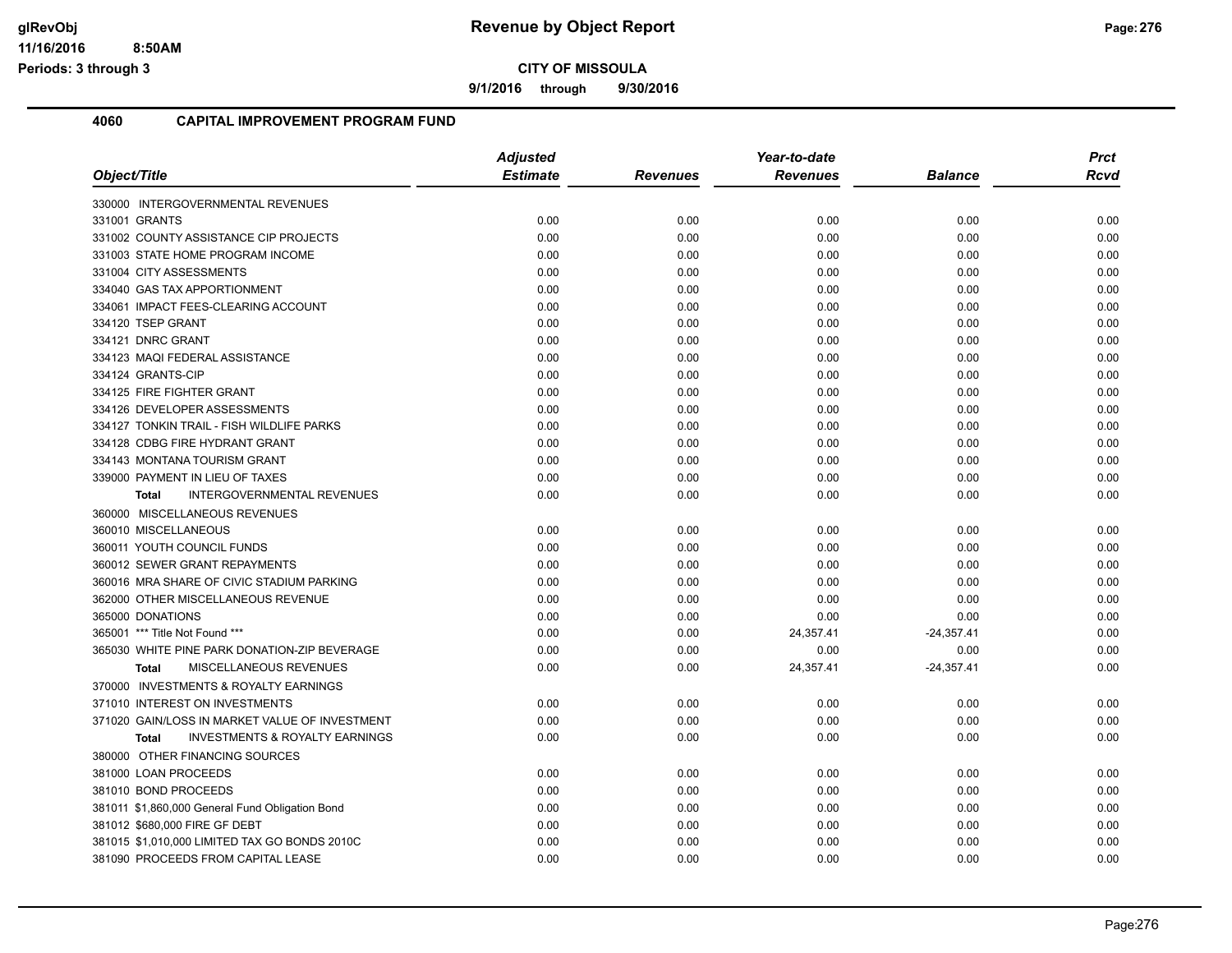**8:50AM**

**CITY OF MISSOULA**

**9/1/2016 through 9/30/2016**

|                                            | <b>Adjusted</b> |                 | Year-to-date    |                | <b>Prct</b> |
|--------------------------------------------|-----------------|-----------------|-----------------|----------------|-------------|
| Object/Title                               | <b>Estimate</b> | <b>Revenues</b> | <b>Revenues</b> | <b>Balance</b> | Rcvd        |
| 382010 SALE OF FIXED ASSETS                | 0.00            | 0.00            | 0.00            | 0.00           | 0.00        |
| 383009 TRANS FR TITLE I                    | 0.00            | 0.00            | 0.00            | 0.00           | 0.00        |
| 383010 TRANS FR CIP                        | 0.00            | 0.00            | 0.00            | 0.00           | 0.00        |
| 383014 TRANS FR MRA                        | 0.00            | 0.00            | 0.00            | 0.00           | 0.00        |
| 383015 TRANS FR MPC                        | 0.00            | 0.00            | 0.00            | 0.00           | 0.00        |
| 383017 TRANS FR BUILDING                   | 0.00            | 0.00            | 0.00            | 0.00           | 0.00        |
| 383020 TRANS FR CEMETERY CARE              | 0.00            | 0.00            | 0.00            | 0.00           | 0.00        |
| 383025 TRANS FR SEWER R & D                | 0.00            | 0.00            | 0.00            | 0.00           | 0.00        |
| 383029 TRANS FR GENERAL                    | 0.00            | 0.00            | 0.00            | 0.00           | 0.00        |
| 383041 TRANS FR CDBG                       | 0.00            | 0.00            | 0.00            | 0.00           | 0.00        |
| 383042 TRANSFERS FROM OTHER FUNDS          | 0.00            | 0.00            | 0.00            | 0.00           | 0.00        |
| 383043 TRANSFERS FROM IMPACT FEES          | 0.00            | 0.00            | 0.00            | 0.00           | 0.00        |
| 383044 TRANSFER FROM PYMT IN LIEU OF PARKS | 0.00            | 0.00            | 0.00            | 0.00           | 0.00        |
| 383045 TRANSFER FROM PARK ENTERPRISE       | 0.00            | 0.00            | 0.00            | 0.00           | 0.00        |
| OTHER FINANCING SOURCES<br><b>Total</b>    | 0.00            | 0.00            | 0.00            | 0.00           | 0.00        |
| CAPITAL IMPROVEMENT PROGRAM FUND<br>Total  | 0.00            | 0.00            | 24,357.41       | $-24,357.41$   | 0.00        |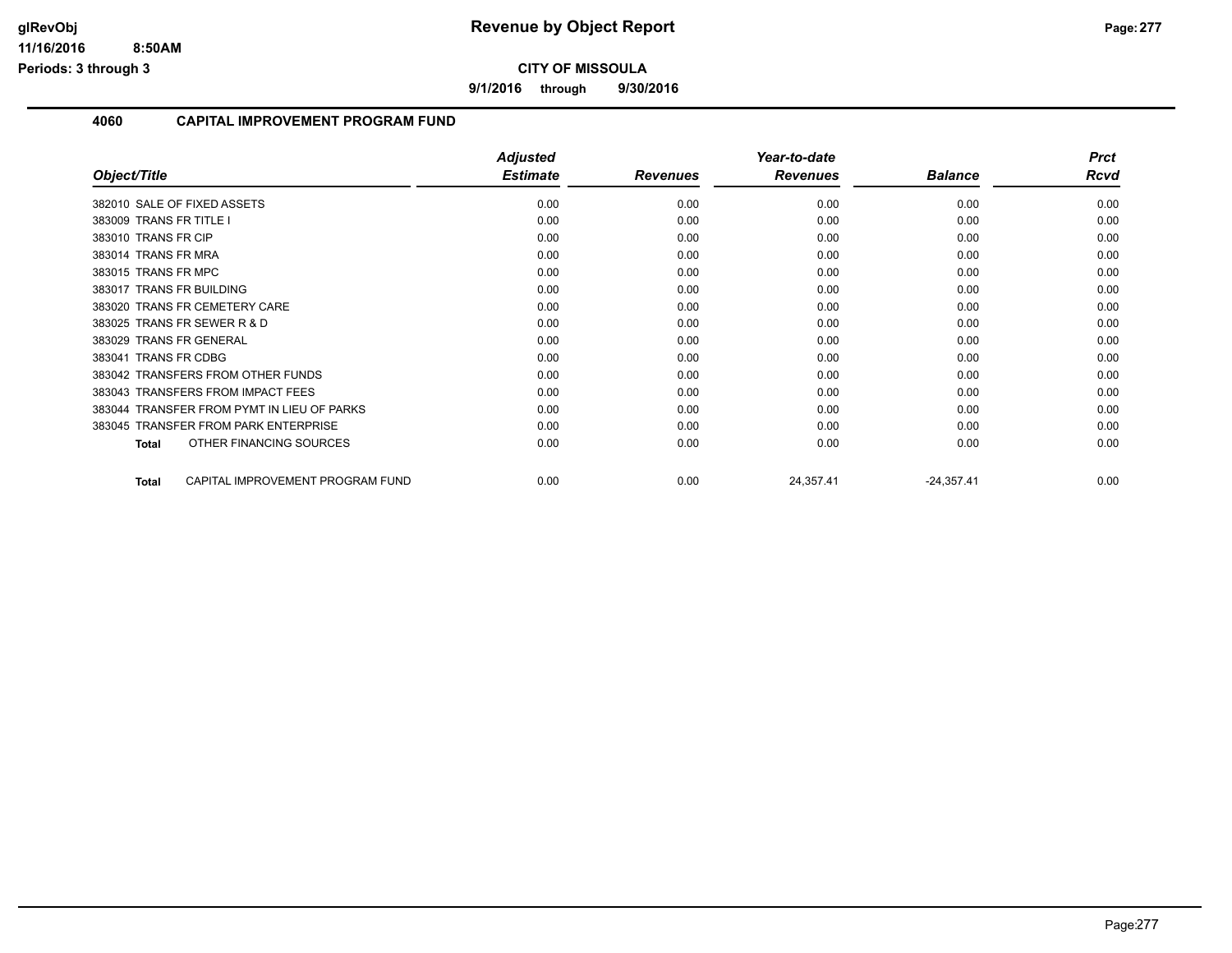**11/16/2016 8:50AM Periods: 3 through 3**

**CITY OF MISSOULA**

**9/1/2016 through 9/30/2016**

# **4130 1997 G O BOND OPEN SPACE PURCHASE FUND**

# **4130 1997 G O BOND OPEN SPACE PURCHASE FUND**

|                                                           | <b>Adjusted</b> |                 | Year-to-date    |                | <b>Prct</b> |
|-----------------------------------------------------------|-----------------|-----------------|-----------------|----------------|-------------|
| Object/Title                                              | <b>Estimate</b> | <b>Revenues</b> | <b>Revenues</b> | <b>Balance</b> | <b>Rcvd</b> |
| 330000 INTERGOVERNMENTAL REVENUES                         |                 |                 |                 |                |             |
| 330000 INTERGOVERNMENTAL REVENUES                         | 0.00            | 0.00            | 0.00            | 0.00           | 0.00        |
| 331156 CTEP GRANT - S HILLS TRAIL SYSTEM                  | 0.00            | 0.00            | 0.00            | 0.00           | 0.00        |
| 334014 *** Title Not Found ***                            | 0.00            | 0.00            | 0.00            | 0.00           | 0.00        |
| <b>INTERGOVERNMENTAL REVENUES</b><br><b>Total</b>         | 0.00            | 0.00            | 0.00            | 0.00           | 0.00        |
| 340000 CHARGES FOR SERVICES                               |                 |                 |                 |                |             |
| 343065 BUILDING RENTALS                                   | 0.00            | 0.00            | 0.00            | 0.00           | 0.00        |
| <b>CHARGES FOR SERVICES</b><br><b>Total</b>               | 0.00            | 0.00            | 0.00            | 0.00           | 0.00        |
| 360000 MISCELLANEOUS REVENUES                             |                 |                 |                 |                |             |
| 360010 MISCELLANEOUS                                      | 0.00            | 0.00            | 0.00            | 0.00           | 0.00        |
| 365000 DONATIONS                                          | 0.00            | 0.00            | 0.00            | 0.00           | 0.00        |
| MISCELLANEOUS REVENUES<br><b>Total</b>                    | 0.00            | 0.00            | 0.00            | 0.00           | 0.00        |
| <b>INVESTMENTS &amp; ROYALTY EARNINGS</b><br>370000       |                 |                 |                 |                |             |
| 371010 INTEREST ON INVESTMENTS                            | 0.00            | 0.00            | 0.00            | 0.00           | 0.00        |
| 371020 GAIN/LOSS IN MARKET VALUE OF INVESTMENTS           | 0.00            | 0.00            | 0.00            | 0.00           | 0.00        |
| <b>INVESTMENTS &amp; ROYALTY EARNINGS</b><br><b>Total</b> | 0.00            | 0.00            | 0.00            | 0.00           | 0.00        |
| OTHER FINANCING SOURCES<br>380000                         |                 |                 |                 |                |             |
| 382010 SALE OF FIXED ASSETS                               | 0.00            | 0.00            | 0.00            | 0.00           | 0.00        |
| 383000 OPERATING TRANSFERS                                | 0.00            | 0.00            | 0.00            | 0.00           | 0.00        |
| OTHER FINANCING SOURCES<br><b>Total</b>                   | 0.00            | 0.00            | 0.00            | 0.00           | 0.00        |
| 1997 G O BOND OPEN SPACE PURCHASE FU<br><b>Total</b>      | 0.00            | 0.00            | 0.00            | 0.00           | 0.00        |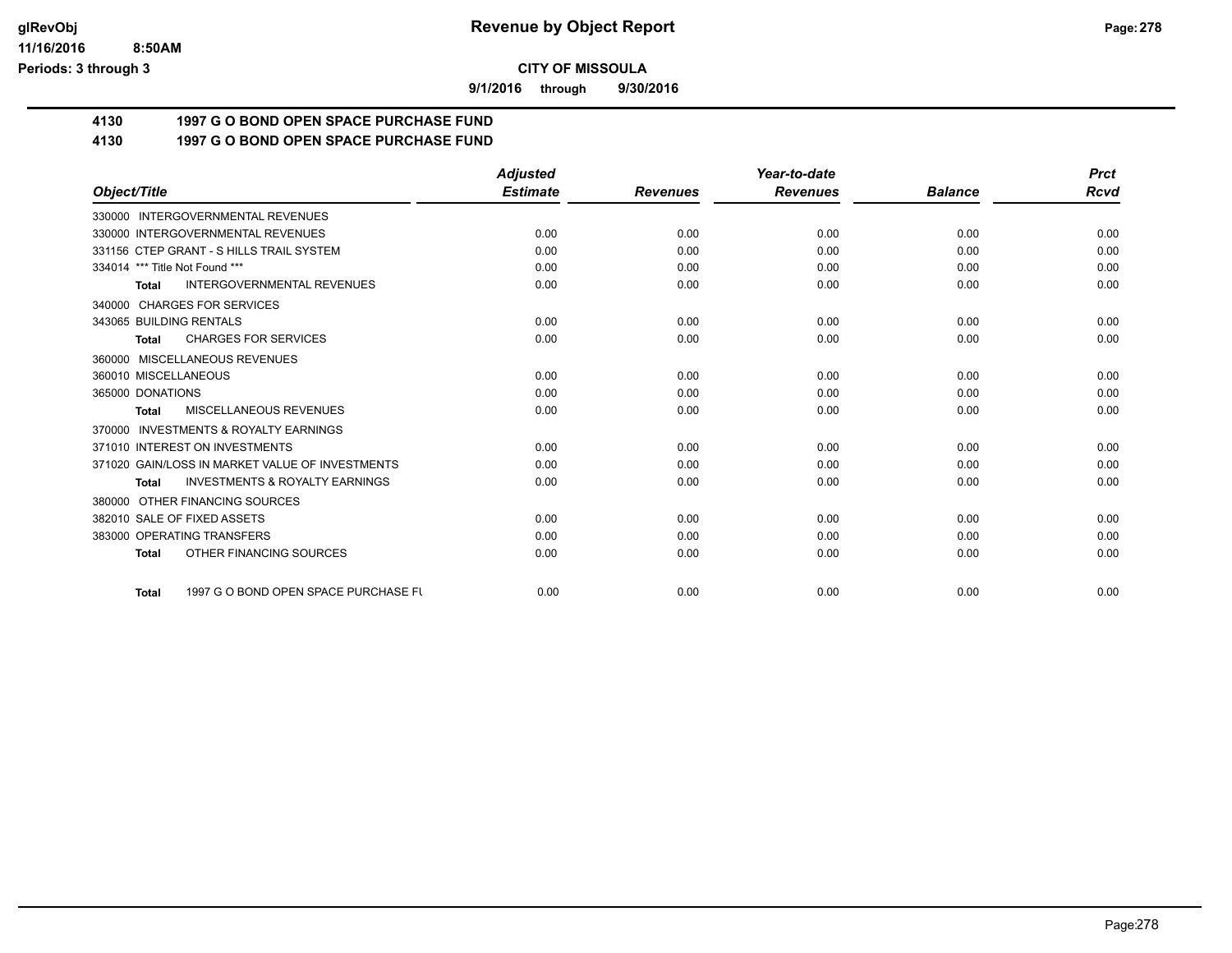**9/1/2016 through 9/30/2016**

## **4130 1997 G O BOND OPEN SPACE PURCHASE FUND**

|                                                           | <b>Adjusted</b> |                 | Year-to-date    |                | <b>Prct</b> |
|-----------------------------------------------------------|-----------------|-----------------|-----------------|----------------|-------------|
| Object/Title                                              | <b>Estimate</b> | <b>Revenues</b> | <b>Revenues</b> | <b>Balance</b> | <b>Rcvd</b> |
| 330000 INTERGOVERNMENTAL REVENUES                         |                 |                 |                 |                |             |
| 330000 INTERGOVERNMENTAL REVENUES                         | 0.00            | 0.00            | 0.00            | 0.00           | 0.00        |
| 331156 CTEP GRANT - S HILLS TRAIL SYSTEM                  | 0.00            | 0.00            | 0.00            | 0.00           | 0.00        |
| 334014 *** Title Not Found ***                            | 0.00            | 0.00            | 0.00            | 0.00           | 0.00        |
| <b>INTERGOVERNMENTAL REVENUES</b><br><b>Total</b>         | 0.00            | 0.00            | 0.00            | 0.00           | 0.00        |
| 340000 CHARGES FOR SERVICES                               |                 |                 |                 |                |             |
| 343065 BUILDING RENTALS                                   | 0.00            | 0.00            | 0.00            | 0.00           | 0.00        |
| <b>CHARGES FOR SERVICES</b><br>Total                      | 0.00            | 0.00            | 0.00            | 0.00           | 0.00        |
| 360000 MISCELLANEOUS REVENUES                             |                 |                 |                 |                |             |
| 360010 MISCELLANEOUS                                      | 0.00            | 0.00            | 0.00            | 0.00           | 0.00        |
| 365000 DONATIONS                                          | 0.00            | 0.00            | 0.00            | 0.00           | 0.00        |
| MISCELLANEOUS REVENUES<br>Total                           | 0.00            | 0.00            | 0.00            | 0.00           | 0.00        |
| 370000 INVESTMENTS & ROYALTY EARNINGS                     |                 |                 |                 |                |             |
| 371010 INTEREST ON INVESTMENTS                            | 0.00            | 0.00            | 0.00            | 0.00           | 0.00        |
| 371020 GAIN/LOSS IN MARKET VALUE OF INVESTMENT            | 0.00            | 0.00            | 0.00            | 0.00           | 0.00        |
| <b>INVESTMENTS &amp; ROYALTY EARNINGS</b><br><b>Total</b> | 0.00            | 0.00            | 0.00            | 0.00           | 0.00        |
| 380000 OTHER FINANCING SOURCES                            |                 |                 |                 |                |             |
| 382010 SALE OF FIXED ASSETS                               | 0.00            | 0.00            | 0.00            | 0.00           | 0.00        |
| 383000 OPERATING TRANSFERS                                | 0.00            | 0.00            | 0.00            | 0.00           | 0.00        |
| OTHER FINANCING SOURCES<br>Total                          | 0.00            | 0.00            | 0.00            | 0.00           | 0.00        |
| 1997 G O BOND OPEN SPACE PURCHASE F<br><b>Total</b>       | 0.00            | 0.00            | 0.00            | 0.00           | 0.00        |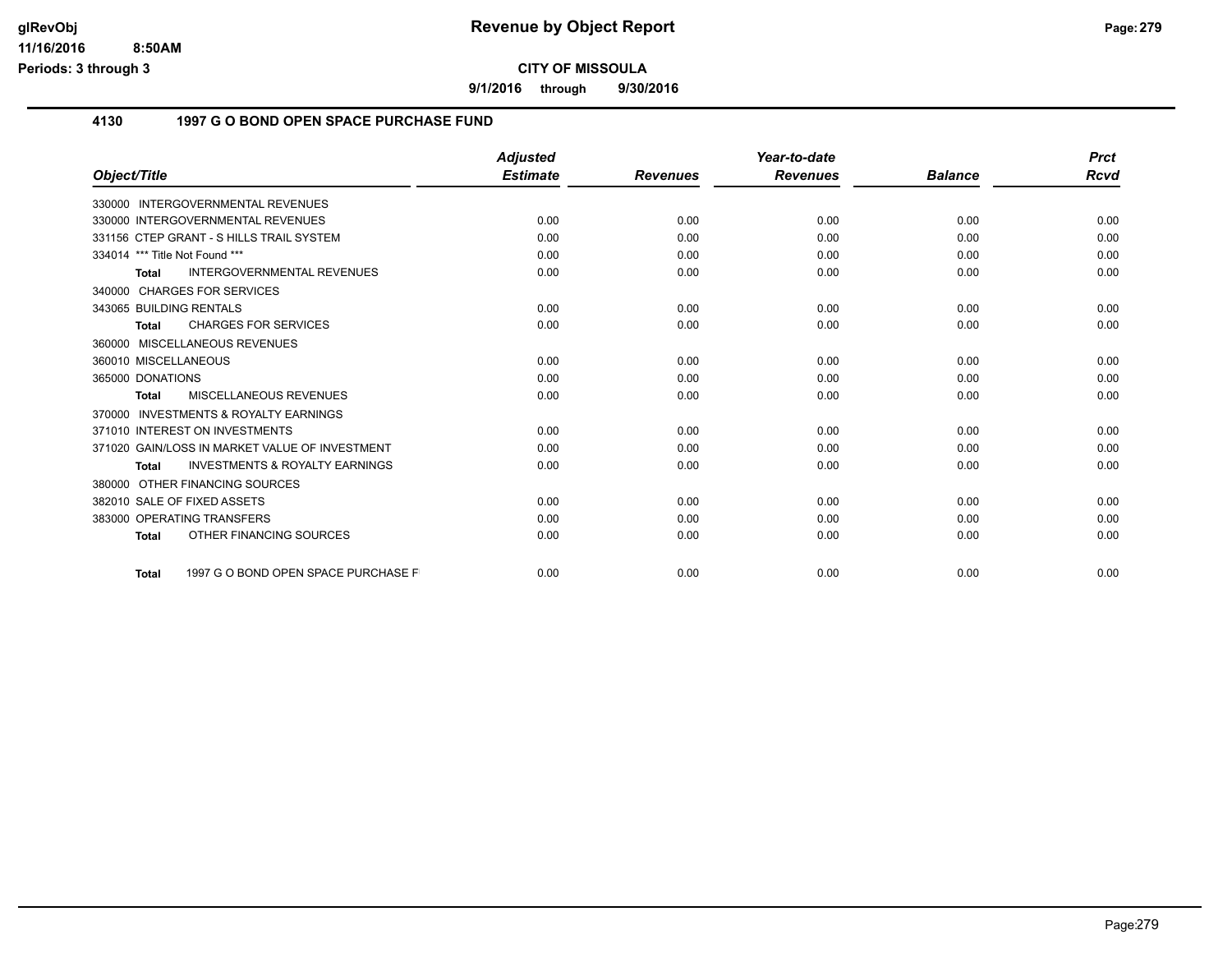**9/1/2016 through 9/30/2016**

## **4196 NEW FIRE STATION GO BOND**

#### **4196 NEW FIRE STATION GO BOND**

|                                                    | <b>Adjusted</b> |                 | Year-to-date    |                | <b>Prct</b> |
|----------------------------------------------------|-----------------|-----------------|-----------------|----------------|-------------|
| Object/Title                                       | <b>Estimate</b> | <b>Revenues</b> | <b>Revenues</b> | <b>Balance</b> | <b>Rcvd</b> |
| 360000 MISCELLANEOUS REVENUES                      |                 |                 |                 |                |             |
| 365023 NORTHWESTERN ENERGY GRANT                   | 0.00            | 0.00            | 0.00            | 0.00           | 0.00        |
| MISCELLANEOUS REVENUES<br>Total                    | 0.00            | 0.00            | 0.00            | 0.00           | 0.00        |
| 370000 INVESTMENTS & ROYALTY EARNINGS              |                 |                 |                 |                |             |
| 371010 INTEREST ON INVESTMENTS                     | 0.00            | 0.00            | 0.00            | 0.00           | 0.00        |
| 371020 GAIN/LOSS IN MARKET VALUE OF INVESTMENTS    | 0.00            | 0.00            | 0.00            | 0.00           | 0.00        |
| <b>INVESTMENTS &amp; ROYALTY EARNINGS</b><br>Total | 0.00            | 0.00            | 0.00            | 0.00           | 0.00        |
| 380000 OTHER FINANCING SOURCES                     |                 |                 |                 |                |             |
| 381010 BOND PROCEEDS                               | 0.00            | 0.00            | 0.00            | 0.00           | 0.00        |
| 383000 OPERATING TRANSFERS                         | 0.00            | 0.00            | 0.00            | 0.00           | 0.00        |
| OTHER FINANCING SOURCES<br>Total                   | 0.00            | 0.00            | 0.00            | 0.00           | 0.00        |
| NEW FIRE STATION GO BOND<br>Total                  | 0.00            | 0.00            | 0.00            | 0.00           | 0.00        |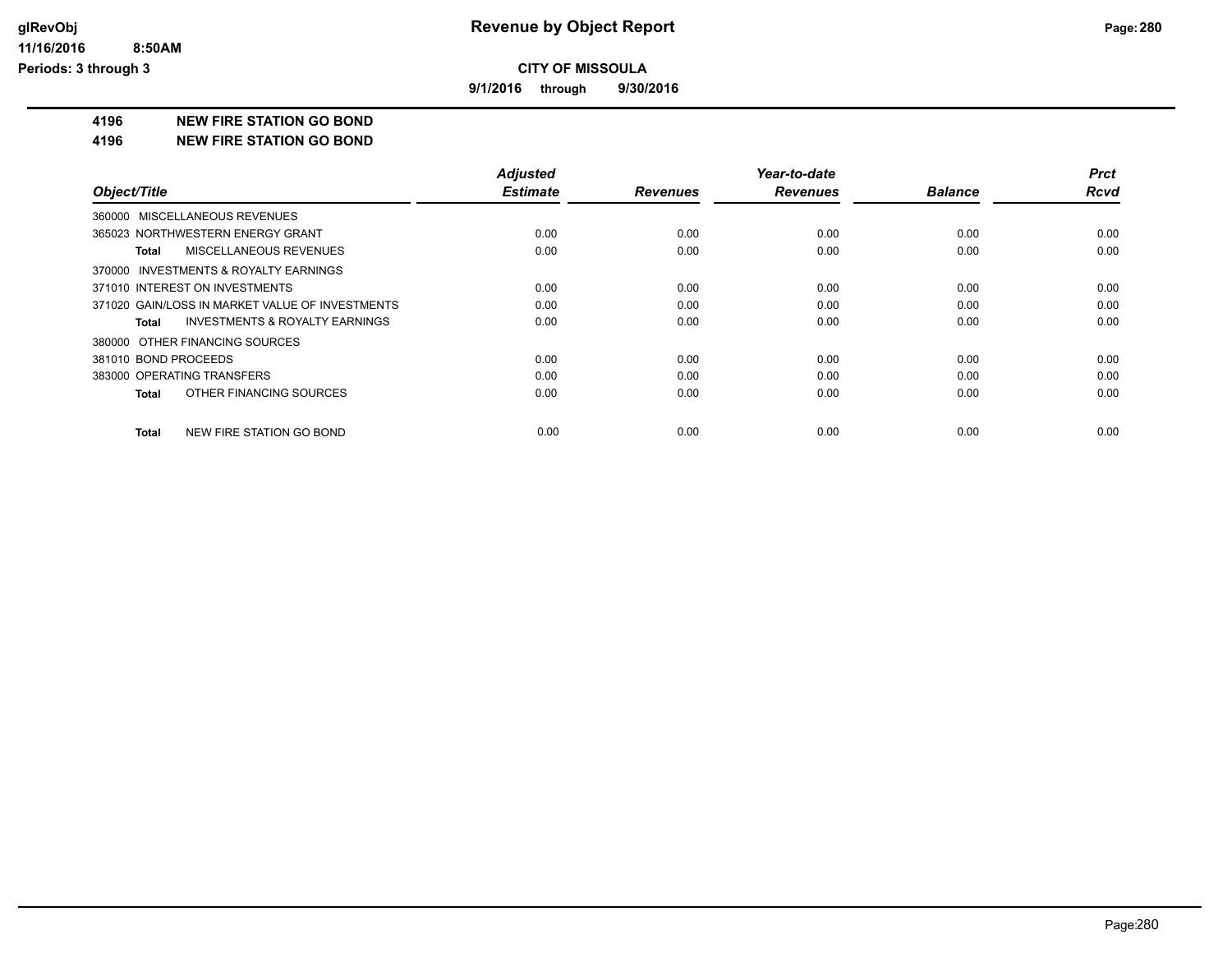**CITY OF MISSOULA**

**9/1/2016 through 9/30/2016**

# **4196 NEW FIRE STATION GO BOND**

 **8:50AM**

| Object/Title                                   | <b>Adjusted</b><br><b>Estimate</b> | <b>Revenues</b> | Year-to-date<br><b>Revenues</b> | <b>Balance</b> | <b>Prct</b><br><b>Rcvd</b> |
|------------------------------------------------|------------------------------------|-----------------|---------------------------------|----------------|----------------------------|
| 360000 MISCELLANEOUS REVENUES                  |                                    |                 |                                 |                |                            |
| 365023 NORTHWESTERN ENERGY GRANT               | 0.00                               | 0.00            | 0.00                            | 0.00           | 0.00                       |
| <b>MISCELLANEOUS REVENUES</b><br>Total         | 0.00                               | 0.00            | 0.00                            | 0.00           | 0.00                       |
| 370000 INVESTMENTS & ROYALTY EARNINGS          |                                    |                 |                                 |                |                            |
| 371010 INTEREST ON INVESTMENTS                 | 0.00                               | 0.00            | 0.00                            | 0.00           | 0.00                       |
| 371020 GAIN/LOSS IN MARKET VALUE OF INVESTMENT | 0.00                               | 0.00            | 0.00                            | 0.00           | 0.00                       |
| INVESTMENTS & ROYALTY EARNINGS<br>Total        | 0.00                               | 0.00            | 0.00                            | 0.00           | 0.00                       |
| 380000 OTHER FINANCING SOURCES                 |                                    |                 |                                 |                |                            |
| 381010 BOND PROCEEDS                           | 0.00                               | 0.00            | 0.00                            | 0.00           | 0.00                       |
| 383000 OPERATING TRANSFERS                     | 0.00                               | 0.00            | 0.00                            | 0.00           | 0.00                       |
| OTHER FINANCING SOURCES<br>Total               | 0.00                               | 0.00            | 0.00                            | 0.00           | 0.00                       |
| <b>NEW FIRE STATION GO BOND</b><br>Total       | 0.00                               | 0.00            | 0.00                            | 0.00           | 0.00                       |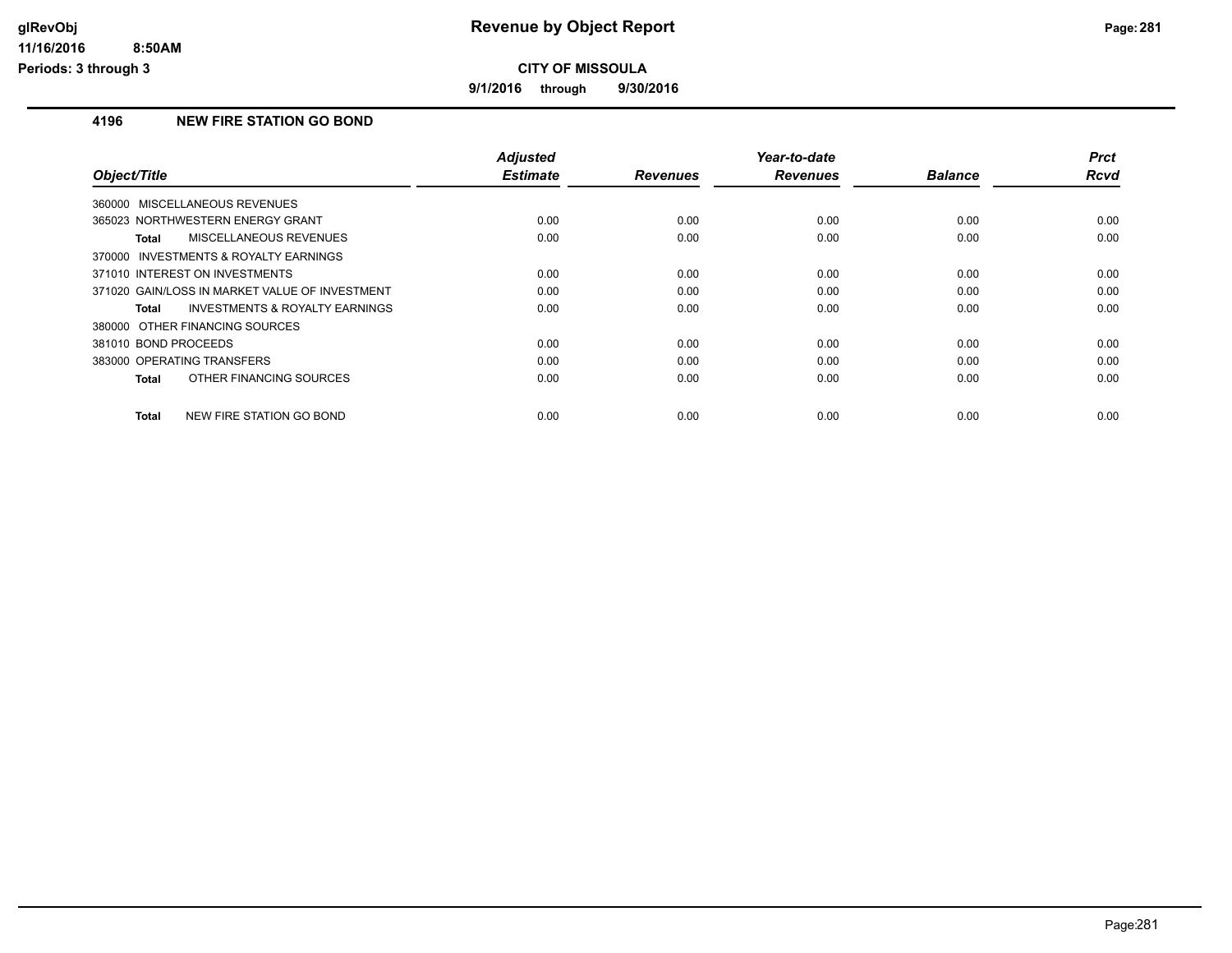**glRevObj Revenue by Object Report Page:282** 

**CITY OF MISSOULA**

**9/1/2016 through 9/30/2016**

# **4450 S/C CONSTRUCTION FUND FOR FY06**

 **8:50AM**

**4450 S/C CONSTRUCTION FUND FOR FY06**

|                                                           | <b>Adjusted</b> |                 | Year-to-date    |                | <b>Prct</b> |
|-----------------------------------------------------------|-----------------|-----------------|-----------------|----------------|-------------|
| Object/Title                                              | <b>Estimate</b> | <b>Revenues</b> | <b>Revenues</b> | <b>Balance</b> | <b>Rcvd</b> |
| 370000 INVESTMENTS & ROYALTY EARNINGS                     |                 |                 |                 |                |             |
| 371010 INTEREST ON INVESTMENTS                            | 0.00            | 0.00            | 0.00            | 0.00           | 0.00        |
| 371020 GAIN/LOSS IN MARKET VALUE OF INVESTMENTS           | 0.00            | 0.00            | 0.00            | 0.00           | 0.00        |
| <b>INVESTMENTS &amp; ROYALTY EARNINGS</b><br><b>Total</b> | 0.00            | 0.00            | 0.00            | 0.00           | 0.00        |
|                                                           |                 |                 |                 |                |             |
| S/C CONSTRUCTION FUND FOR FY06<br><b>Total</b>            | 0.00            | 0.00            | 0.00            | 0.00           | 0.00        |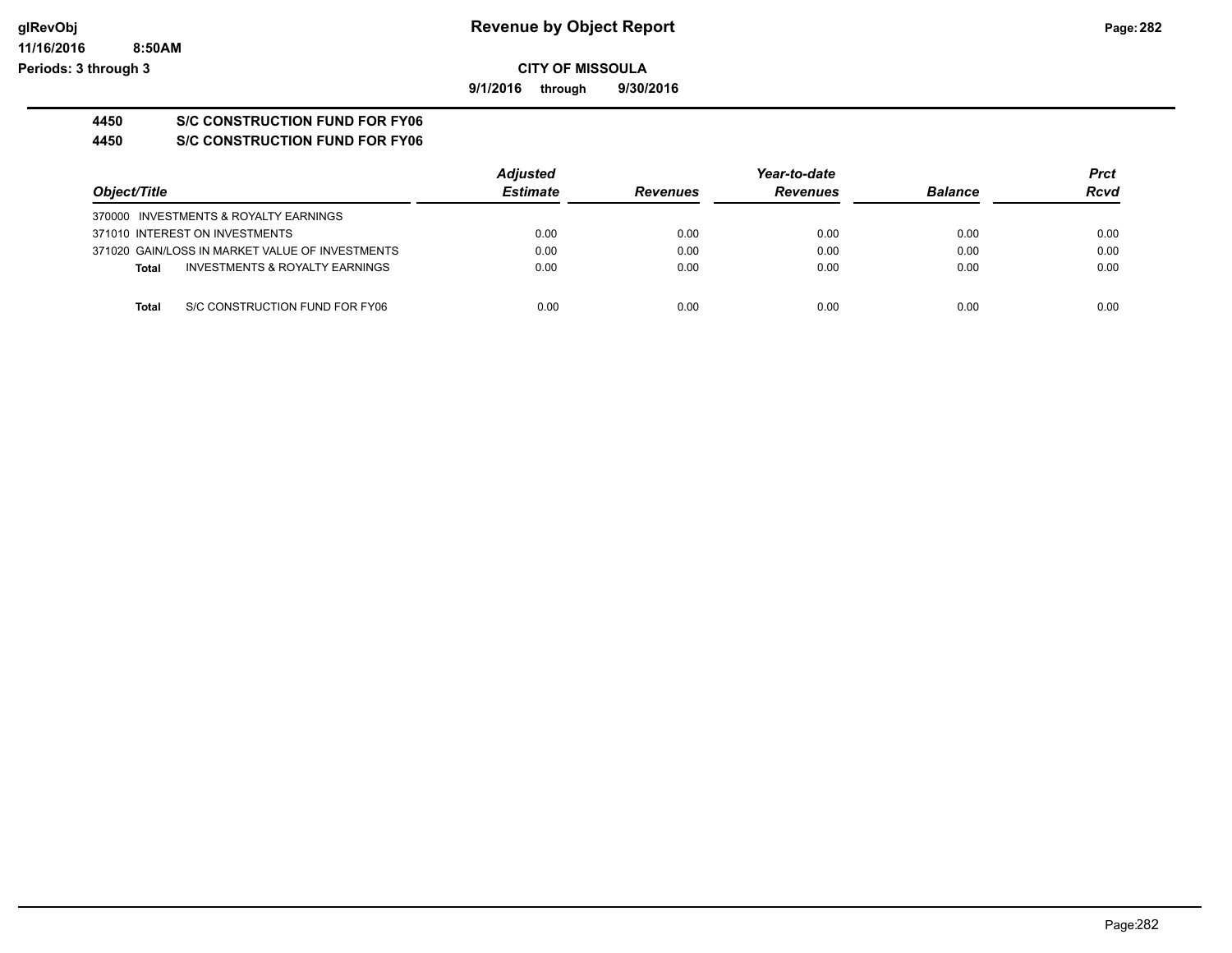**8:50AM**

**CITY OF MISSOULA**

**9/1/2016 through 9/30/2016**

## **4450 S/C CONSTRUCTION FUND FOR FY06**

| Object/Title |                                                | <b>Adjusted</b><br><b>Estimate</b> | <b>Revenues</b> | Year-to-date<br><b>Revenues</b> | <b>Balance</b> | <b>Prct</b><br>Rcvd |
|--------------|------------------------------------------------|------------------------------------|-----------------|---------------------------------|----------------|---------------------|
|              | 370000 INVESTMENTS & ROYALTY EARNINGS          |                                    |                 |                                 |                |                     |
|              | 371010 INTEREST ON INVESTMENTS                 | 0.00                               | 0.00            | 0.00                            | 0.00           | 0.00                |
|              | 371020 GAIN/LOSS IN MARKET VALUE OF INVESTMENT | 0.00                               | 0.00            | 0.00                            | 0.00           | 0.00                |
| Total        | <b>INVESTMENTS &amp; ROYALTY EARNINGS</b>      | 0.00                               | 0.00            | 0.00                            | 0.00           | 0.00                |
|              |                                                |                                    |                 |                                 |                |                     |
| Total        | S/C CONSTRUCTION FUND FOR FY06                 | 0.00                               | 0.00            | 0.00                            | 0.00           | 0.00                |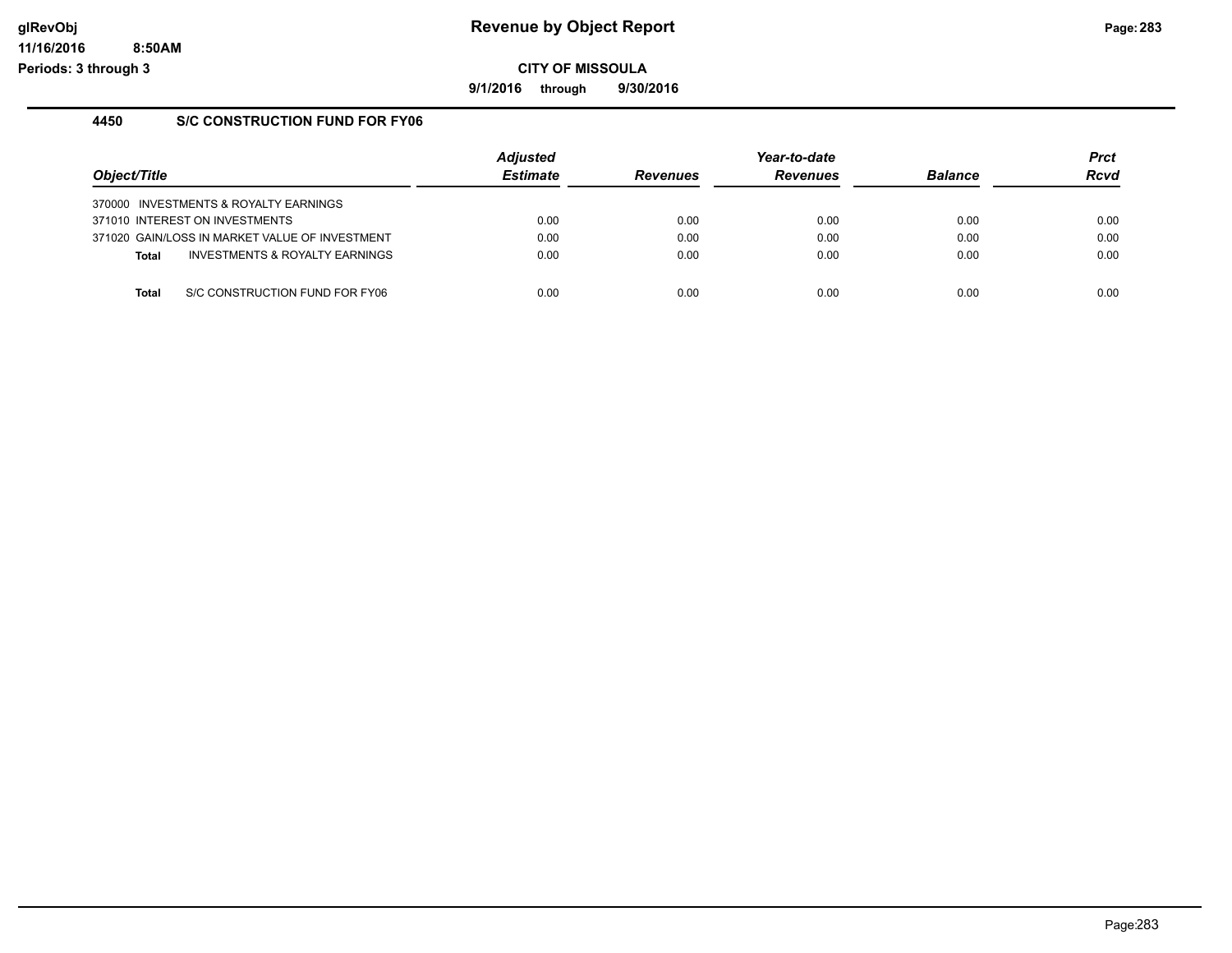**9/1/2016 through 9/30/2016**

**4451 FY07 S/C BOND FUND**

**4451 FY07 S/C BOND FUND**

| Object/Title                                       | <b>Adjusted</b><br><b>Estimate</b> | <b>Revenues</b> | Year-to-date<br><b>Revenues</b> | <b>Balance</b> | <b>Prct</b><br><b>Rcvd</b> |
|----------------------------------------------------|------------------------------------|-----------------|---------------------------------|----------------|----------------------------|
| 360000 MISCELLANEOUS REVENUES                      |                                    |                 |                                 |                |                            |
| 360010 MISCELLANEOUS                               | 0.00                               | 0.00            | 0.00                            | 0.00           | 0.00                       |
| MISCELLANEOUS REVENUES<br>Total                    | 0.00                               | 0.00            | 0.00                            | 0.00           | 0.00                       |
| 370000 INVESTMENTS & ROYALTY EARNINGS              |                                    |                 |                                 |                |                            |
| 371010 INTEREST ON INVESTMENTS                     | 0.00                               | 0.00            | 0.00                            | 0.00           | 0.00                       |
| 371020 GAIN/LOSS IN MARKET VALUE OF INVESTMENTS    | 0.00                               | 0.00            | 0.00                            | 0.00           | 0.00                       |
| <b>INVESTMENTS &amp; ROYALTY EARNINGS</b><br>Total | 0.00                               | 0.00            | 0.00                            | 0.00           | 0.00                       |
| 380000 OTHER FINANCING SOURCES                     |                                    |                 |                                 |                |                            |
| 381030 SID BONDS PROCEEDS                          | 0.00                               | 0.00            | 0.00                            | 0.00           | 0.00                       |
| OTHER FINANCING SOURCES<br><b>Total</b>            | 0.00                               | 0.00            | 0.00                            | 0.00           | 0.00                       |
| FY07 S/C BOND FUND<br><b>Total</b>                 | 0.00                               | 0.00            | 0.00                            | 0.00           | 0.00                       |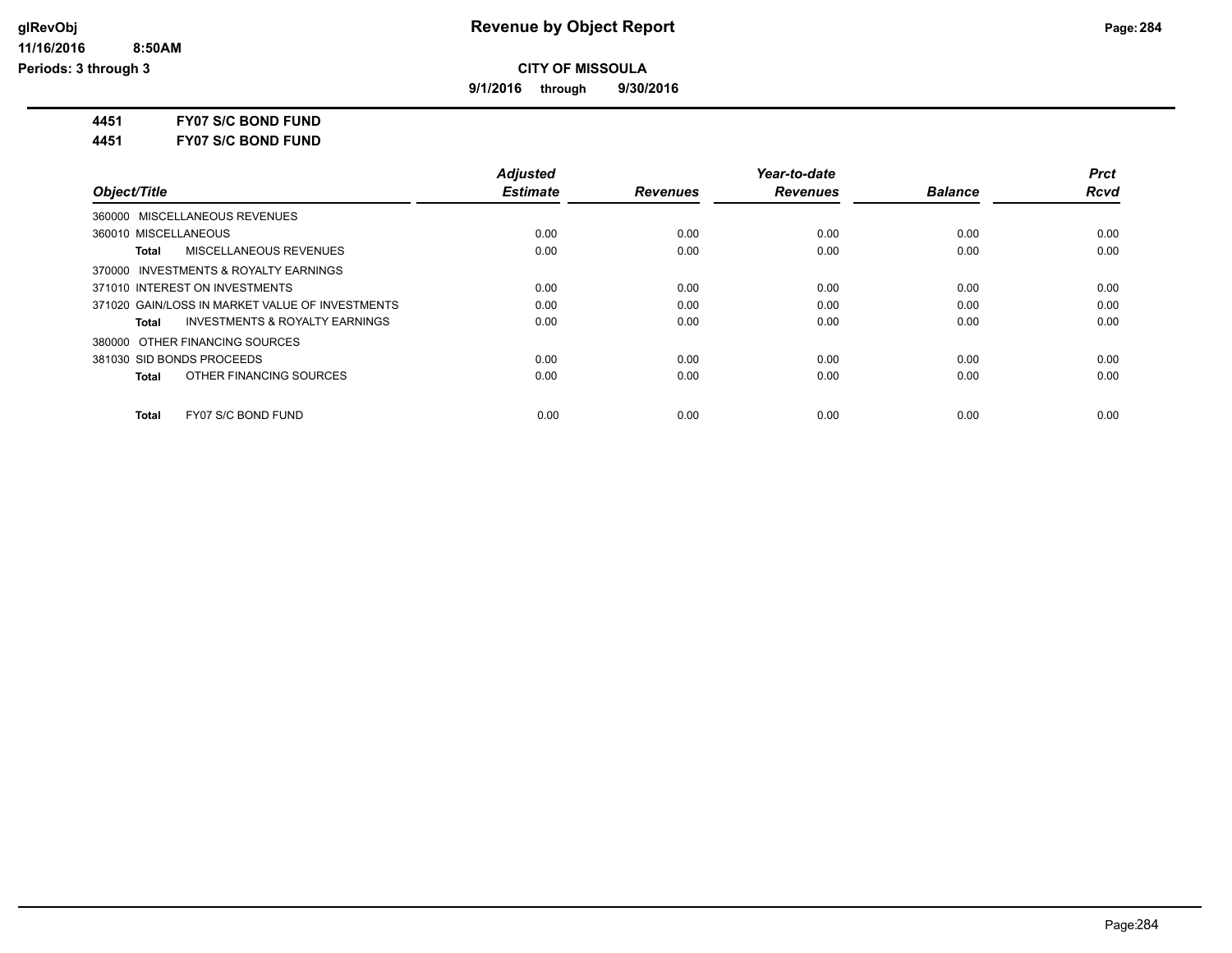**CITY OF MISSOULA**

**9/1/2016 through 9/30/2016**

#### **4451 FY07 S/C BOND FUND**

 **8:50AM**

| Object/Title                                       | <b>Adjusted</b><br><b>Estimate</b> | <b>Revenues</b> | Year-to-date<br><b>Revenues</b> | <b>Balance</b> | <b>Prct</b><br><b>Rcvd</b> |
|----------------------------------------------------|------------------------------------|-----------------|---------------------------------|----------------|----------------------------|
| 360000 MISCELLANEOUS REVENUES                      |                                    |                 |                                 |                |                            |
| 360010 MISCELLANEOUS                               | 0.00                               | 0.00            | 0.00                            | 0.00           | 0.00                       |
| MISCELLANEOUS REVENUES<br>Total                    | 0.00                               | 0.00            | 0.00                            | 0.00           | 0.00                       |
| 370000 INVESTMENTS & ROYALTY EARNINGS              |                                    |                 |                                 |                |                            |
| 371010 INTEREST ON INVESTMENTS                     | 0.00                               | 0.00            | 0.00                            | 0.00           | 0.00                       |
| 371020 GAIN/LOSS IN MARKET VALUE OF INVESTMENT     | 0.00                               | 0.00            | 0.00                            | 0.00           | 0.00                       |
| <b>INVESTMENTS &amp; ROYALTY EARNINGS</b><br>Total | 0.00                               | 0.00            | 0.00                            | 0.00           | 0.00                       |
| 380000 OTHER FINANCING SOURCES                     |                                    |                 |                                 |                |                            |
| 381030 SID BONDS PROCEEDS                          | 0.00                               | 0.00            | 0.00                            | 0.00           | 0.00                       |
| OTHER FINANCING SOURCES<br>Total                   | 0.00                               | 0.00            | 0.00                            | 0.00           | 0.00                       |
| FY07 S/C BOND FUND<br><b>Total</b>                 | 0.00                               | 0.00            | 0.00                            | 0.00           | 0.00                       |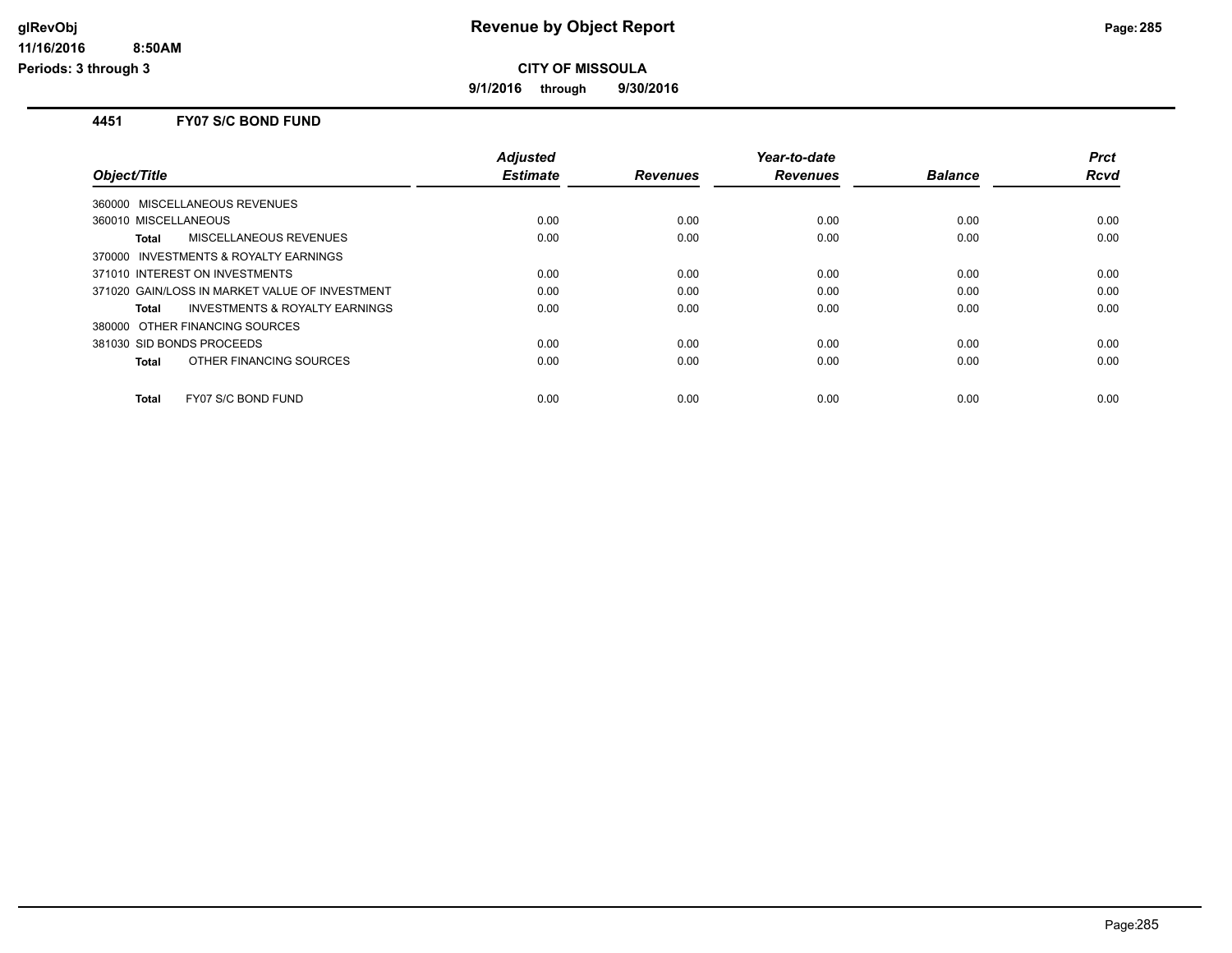**11/16/2016 8:50AM Periods: 3 through 3**

**CITY OF MISSOULA**

**9/1/2016 through 9/30/2016**

# **4452 S/C CONSTRUCTION FUND FOR FY 08 BOND SAL**

# **4452 S/C CONSTRUCTION FUND FOR FY 08 BOND SAL**

|                                                      | <b>Adjusted</b> |                 | Year-to-date    |                | <b>Prct</b> |
|------------------------------------------------------|-----------------|-----------------|-----------------|----------------|-------------|
| Object/Title                                         | <b>Estimate</b> | <b>Revenues</b> | <b>Revenues</b> | <b>Balance</b> | <b>Rcvd</b> |
| 360000 MISCELLANEOUS REVENUES                        |                 |                 |                 |                |             |
| 360010 MISCELLANEOUS                                 | 0.00            | 0.00            | 0.00            | 0.00           | 0.00        |
| 362000 OTHER MISCELLANEOUS REVENUE                   | 0.00            | 0.00            | 0.00            | 0.00           | 0.00        |
| MISCELLANEOUS REVENUES<br><b>Total</b>               | 0.00            | 0.00            | 0.00            | 0.00           | 0.00        |
| INVESTMENTS & ROYALTY EARNINGS<br>370000             |                 |                 |                 |                |             |
| 371010 INTEREST ON INVESTMENTS                       | 0.00            | 0.00            | 0.00            | 0.00           | 0.00        |
| 371020 GAIN/LOSS IN MARKET VALUE OF INVESTMENTS      | 0.00            | 0.00            | 0.00            | 0.00           | 0.00        |
| <b>INVESTMENTS &amp; ROYALTY EARNINGS</b><br>Total   | 0.00            | 0.00            | 0.00            | 0.00           | 0.00        |
| 380000 OTHER FINANCING SOURCES                       |                 |                 |                 |                |             |
| 381000 LOAN PROCEEDS                                 | 0.00            | 0.00            | 0.00            | 0.00           | 0.00        |
| 383042 TRANSFERS FROM OTHER FUNDS                    | 0.00            | 0.00            | 0.00            | 0.00           | 0.00        |
| OTHER FINANCING SOURCES<br>Total                     | 0.00            | 0.00            | 0.00            | 0.00           | 0.00        |
| S/C CONSTRUCTION FUND FOR FY 08 BOND<br><b>Total</b> | 0.00            | 0.00            | 0.00            | 0.00           | 0.00        |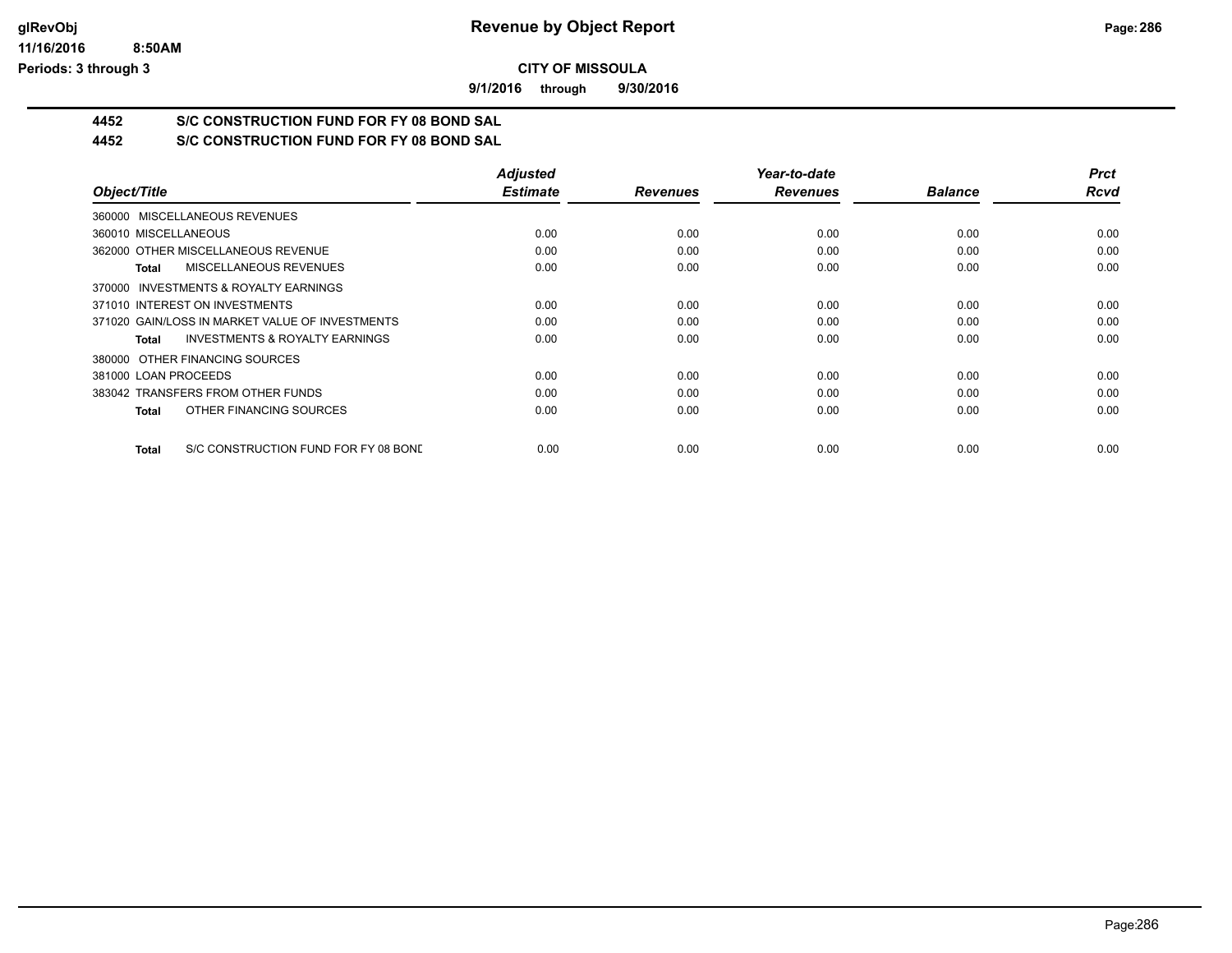**9/1/2016 through 9/30/2016**

# **4452 S/C CONSTRUCTION FUND FOR FY 08 BOND SAL**

| Object/Title                                              | <b>Adjusted</b><br><b>Estimate</b> | <b>Revenues</b> | Year-to-date<br><b>Revenues</b> | <b>Balance</b> | <b>Prct</b><br><b>Rcvd</b> |
|-----------------------------------------------------------|------------------------------------|-----------------|---------------------------------|----------------|----------------------------|
|                                                           |                                    |                 |                                 |                |                            |
| 360000 MISCELLANEOUS REVENUES                             |                                    |                 |                                 |                |                            |
| 360010 MISCELLANEOUS                                      | 0.00                               | 0.00            | 0.00                            | 0.00           | 0.00                       |
| 362000 OTHER MISCELLANEOUS REVENUE                        | 0.00                               | 0.00            | 0.00                            | 0.00           | 0.00                       |
| MISCELLANEOUS REVENUES<br><b>Total</b>                    | 0.00                               | 0.00            | 0.00                            | 0.00           | 0.00                       |
| 370000 INVESTMENTS & ROYALTY EARNINGS                     |                                    |                 |                                 |                |                            |
| 371010 INTEREST ON INVESTMENTS                            | 0.00                               | 0.00            | 0.00                            | 0.00           | 0.00                       |
| 371020 GAIN/LOSS IN MARKET VALUE OF INVESTMENT            | 0.00                               | 0.00            | 0.00                            | 0.00           | 0.00                       |
| <b>INVESTMENTS &amp; ROYALTY EARNINGS</b><br><b>Total</b> | 0.00                               | 0.00            | 0.00                            | 0.00           | 0.00                       |
| 380000 OTHER FINANCING SOURCES                            |                                    |                 |                                 |                |                            |
| 381000 LOAN PROCEEDS                                      | 0.00                               | 0.00            | 0.00                            | 0.00           | 0.00                       |
| 383042 TRANSFERS FROM OTHER FUNDS                         | 0.00                               | 0.00            | 0.00                            | 0.00           | 0.00                       |
| OTHER FINANCING SOURCES<br><b>Total</b>                   | 0.00                               | 0.00            | 0.00                            | 0.00           | 0.00                       |
|                                                           |                                    |                 |                                 |                |                            |
| S/C CONSTRUCTION FUND FOR FY 08 BONI<br><b>Total</b>      | 0.00                               | 0.00            | 0.00                            | 0.00           | 0.00                       |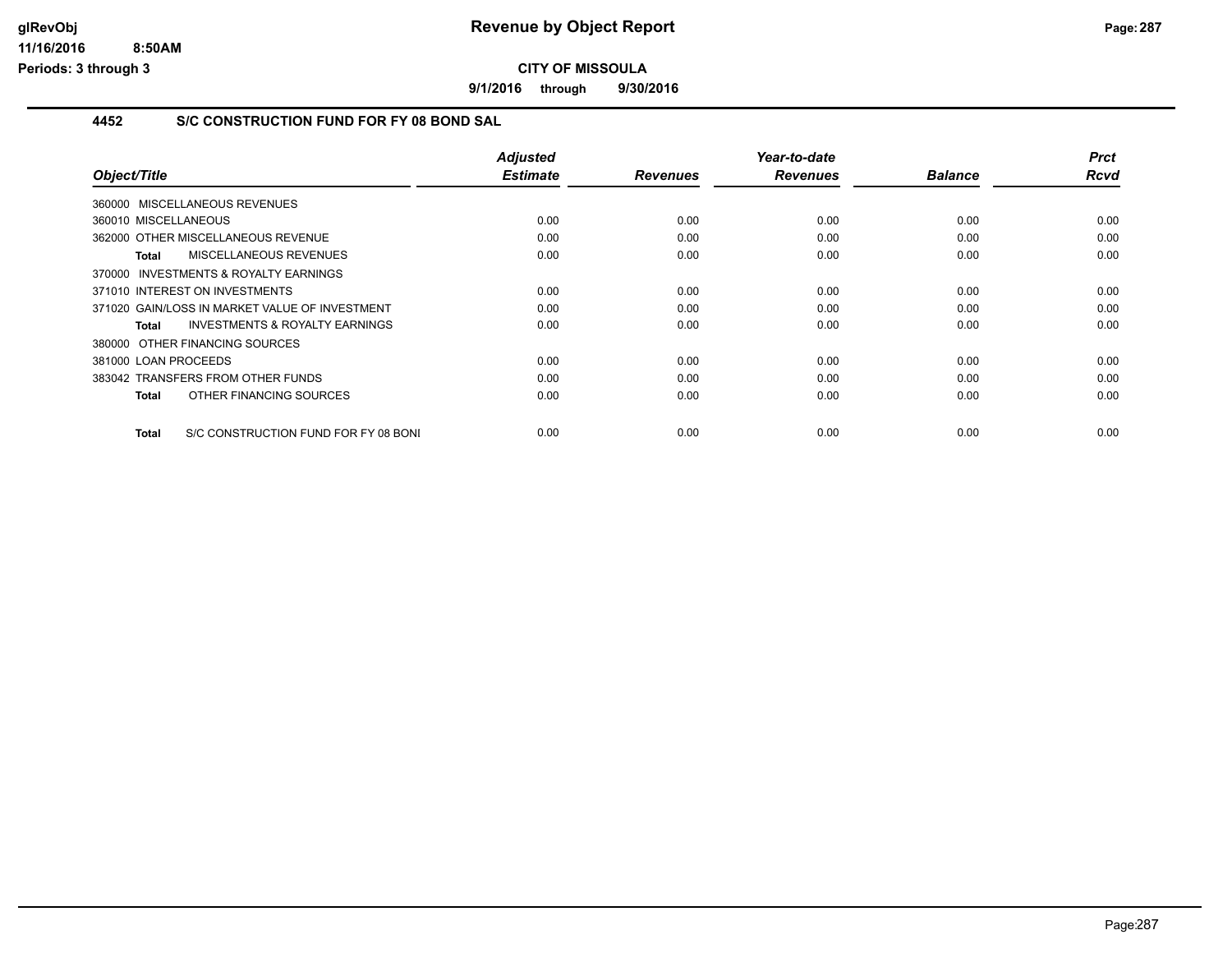**9/1/2016 through 9/30/2016**

# **4453 S/C CONSTRUCTION FUND FY09 BOND**

# **4453 S/C CONSTRUCTION FUND FY09 BOND**

|                                                    | <b>Adjusted</b> |                 | Year-to-date    |                | <b>Prct</b> |
|----------------------------------------------------|-----------------|-----------------|-----------------|----------------|-------------|
| Object/Title                                       | <b>Estimate</b> | <b>Revenues</b> | <b>Revenues</b> | <b>Balance</b> | <b>Rcvd</b> |
| 360000 MISCELLANEOUS REVENUES                      |                 |                 |                 |                |             |
| 360010 MISCELLANEOUS                               | 0.00            | 0.00            | 0.00            | 0.00           | 0.00        |
| 362000 OTHER MISCELLANEOUS REVENUE                 | 0.00            | 0.00            | 0.00            | 0.00           | 0.00        |
| MISCELLANEOUS REVENUES<br>Total                    | 0.00            | 0.00            | 0.00            | 0.00           | 0.00        |
| 370000 INVESTMENTS & ROYALTY EARNINGS              |                 |                 |                 |                |             |
| 371010 INTEREST ON INVESTMENTS                     | 0.00            | 0.00            | 0.00            | 0.00           | 0.00        |
| <b>INVESTMENTS &amp; ROYALTY EARNINGS</b><br>Total | 0.00            | 0.00            | 0.00            | 0.00           | 0.00        |
| 380000 OTHER FINANCING SOURCES                     |                 |                 |                 |                |             |
| 381030 SID BONDS PROCEEDS                          | 0.00            | 0.00            | 0.00            | 0.00           | 0.00        |
| 383000 OPERATING TRANSFERS                         | 0.00            | 0.00            | 0.00            | 0.00           | 0.00        |
| OTHER FINANCING SOURCES<br>Total                   | 0.00            | 0.00            | 0.00            | 0.00           | 0.00        |
| S/C CONSTRUCTION FUND FY09 BOND<br><b>Total</b>    | 0.00            | 0.00            | 0.00            | 0.00           | 0.00        |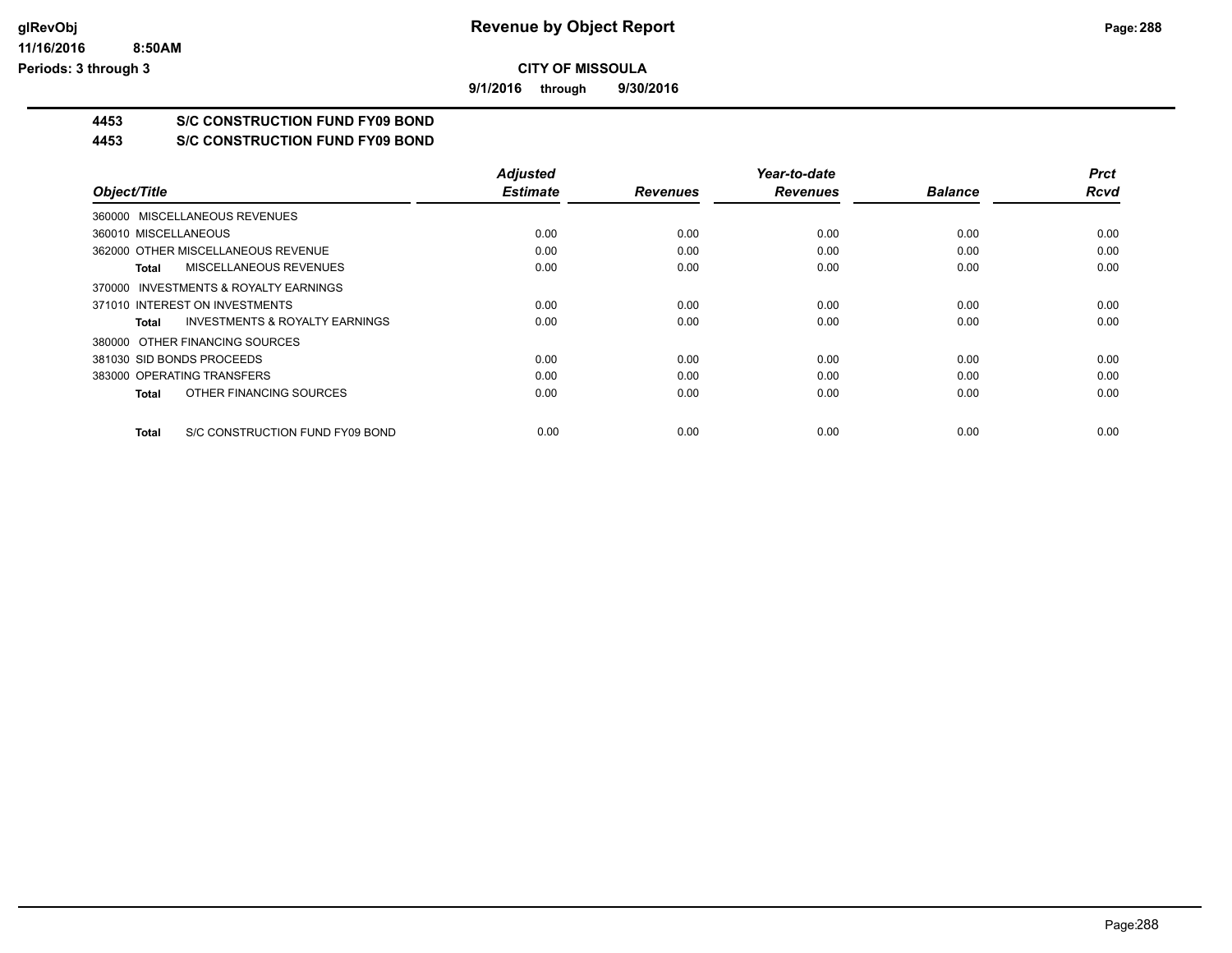**8:50AM**

**CITY OF MISSOULA**

**9/1/2016 through 9/30/2016**

# **4453 S/C CONSTRUCTION FUND FY09 BOND**

| Object/Title                                       | <b>Adjusted</b><br><b>Estimate</b> | <b>Revenues</b> | Year-to-date<br><b>Revenues</b> | <b>Balance</b> | <b>Prct</b><br>Rcvd |
|----------------------------------------------------|------------------------------------|-----------------|---------------------------------|----------------|---------------------|
|                                                    |                                    |                 |                                 |                |                     |
| 360000 MISCELLANEOUS REVENUES                      |                                    |                 |                                 |                |                     |
| 360010 MISCELLANEOUS                               | 0.00                               | 0.00            | 0.00                            | 0.00           | 0.00                |
| 362000 OTHER MISCELLANEOUS REVENUE                 | 0.00                               | 0.00            | 0.00                            | 0.00           | 0.00                |
| <b>MISCELLANEOUS REVENUES</b><br>Total             | 0.00                               | 0.00            | 0.00                            | 0.00           | 0.00                |
| INVESTMENTS & ROYALTY EARNINGS<br>370000           |                                    |                 |                                 |                |                     |
| 371010 INTEREST ON INVESTMENTS                     | 0.00                               | 0.00            | 0.00                            | 0.00           | 0.00                |
| <b>INVESTMENTS &amp; ROYALTY EARNINGS</b><br>Total | 0.00                               | 0.00            | 0.00                            | 0.00           | 0.00                |
| 380000 OTHER FINANCING SOURCES                     |                                    |                 |                                 |                |                     |
| 381030 SID BONDS PROCEEDS                          | 0.00                               | 0.00            | 0.00                            | 0.00           | 0.00                |
| 383000 OPERATING TRANSFERS                         | 0.00                               | 0.00            | 0.00                            | 0.00           | 0.00                |
| OTHER FINANCING SOURCES<br>Total                   | 0.00                               | 0.00            | 0.00                            | 0.00           | 0.00                |
| S/C CONSTRUCTION FUND FY09 BOND<br><b>Total</b>    | 0.00                               | 0.00            | 0.00                            | 0.00           | 0.00                |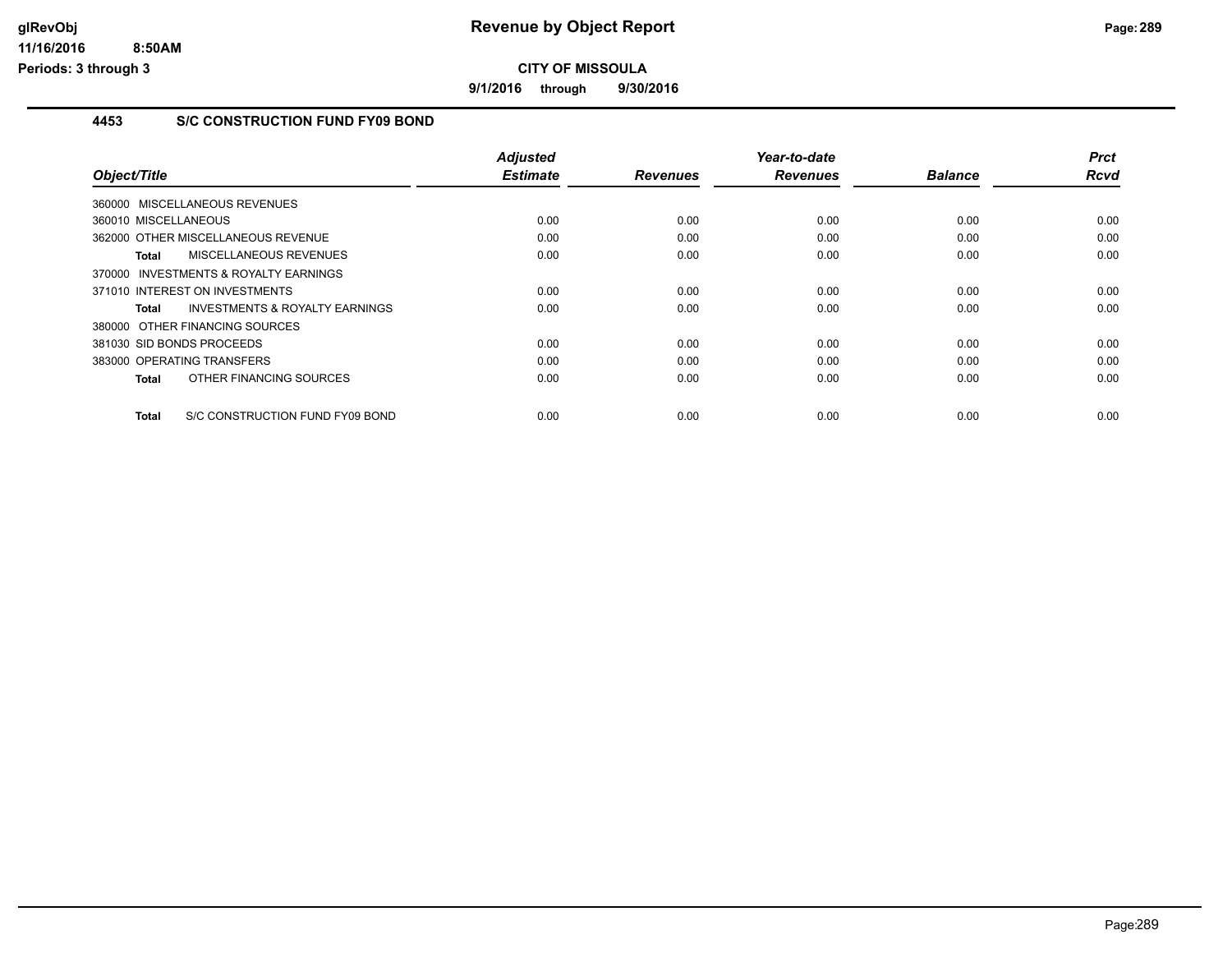**11/16/2016 8:50AM Periods: 3 through 3**

**CITY OF MISSOULA**

**9/1/2016 through 9/30/2016**

# **4454 S/C CONSTRUCTION FUND FOR FY10**

**4454 S/C CONSTRUCTION FUND FOR FY10**

|                                                    | <b>Adjusted</b> |                 | Year-to-date    |                | <b>Prct</b> |
|----------------------------------------------------|-----------------|-----------------|-----------------|----------------|-------------|
| Object/Title                                       | <b>Estimate</b> | <b>Revenues</b> | <b>Revenues</b> | <b>Balance</b> | <b>Rcvd</b> |
| 360000 MISCELLANEOUS REVENUES                      |                 |                 |                 |                |             |
| 360010 MISCELLANEOUS                               | 0.00            | 0.00            | 0.00            | 0.00           | 0.00        |
| 362000 OTHER MISCELLANEOUS REVENUE                 | 0.00            | 0.00            | 0.00            | 0.00           | 0.00        |
| MISCELLANEOUS REVENUES<br>Total                    | 0.00            | 0.00            | 0.00            | 0.00           | 0.00        |
| 370000 INVESTMENTS & ROYALTY EARNINGS              |                 |                 |                 |                |             |
| 371010 INTEREST ON INVESTMENTS                     | 0.00            | 0.00            | 0.00            | 0.00           | 0.00        |
| <b>INVESTMENTS &amp; ROYALTY EARNINGS</b><br>Total | 0.00            | 0.00            | 0.00            | 0.00           | 0.00        |
| 380000 OTHER FINANCING SOURCES                     |                 |                 |                 |                |             |
| 381030 SID BONDS PROCEEDS                          | 0.00            | 0.00            | 0.00            | 0.00           | 0.00        |
| OTHER FINANCING SOURCES<br>Total                   | 0.00            | 0.00            | 0.00            | 0.00           | 0.00        |
| S/C CONSTRUCTION FUND FOR FY10<br>Total            | 0.00            | 0.00            | 0.00            | 0.00           | 0.00        |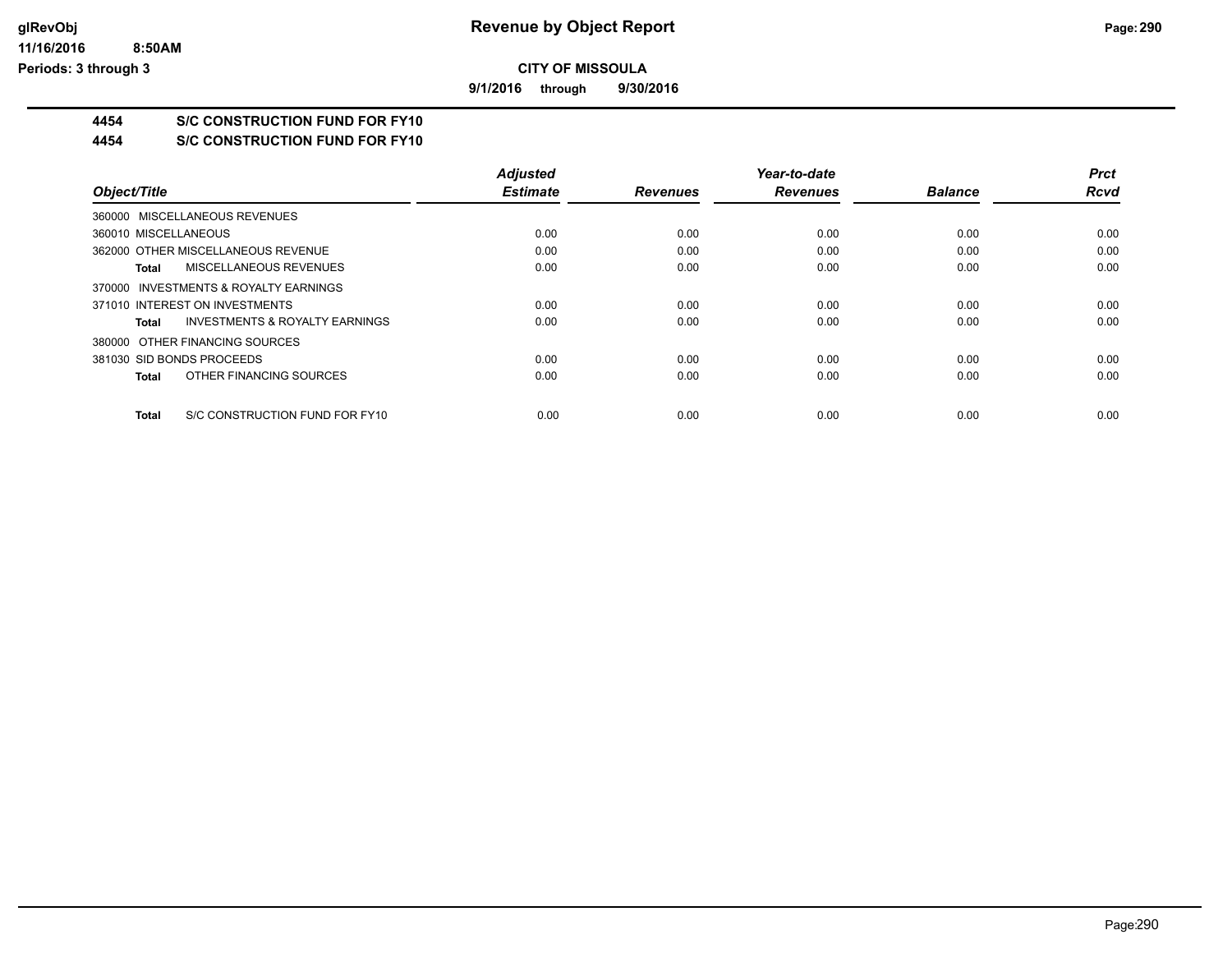**8:50AM**

**CITY OF MISSOULA**

**9/1/2016 through 9/30/2016**

# **4454 S/C CONSTRUCTION FUND FOR FY10**

|                                                    | <b>Adjusted</b> |                 | Year-to-date    |                | <b>Prct</b> |
|----------------------------------------------------|-----------------|-----------------|-----------------|----------------|-------------|
| Object/Title                                       | <b>Estimate</b> | <b>Revenues</b> | <b>Revenues</b> | <b>Balance</b> | <b>Rcvd</b> |
| 360000 MISCELLANEOUS REVENUES                      |                 |                 |                 |                |             |
| 360010 MISCELLANEOUS                               | 0.00            | 0.00            | 0.00            | 0.00           | 0.00        |
| 362000 OTHER MISCELLANEOUS REVENUE                 | 0.00            | 0.00            | 0.00            | 0.00           | 0.00        |
| MISCELLANEOUS REVENUES<br>Total                    | 0.00            | 0.00            | 0.00            | 0.00           | 0.00        |
| 370000 INVESTMENTS & ROYALTY EARNINGS              |                 |                 |                 |                |             |
| 371010 INTEREST ON INVESTMENTS                     | 0.00            | 0.00            | 0.00            | 0.00           | 0.00        |
| <b>INVESTMENTS &amp; ROYALTY EARNINGS</b><br>Total | 0.00            | 0.00            | 0.00            | 0.00           | 0.00        |
| 380000 OTHER FINANCING SOURCES                     |                 |                 |                 |                |             |
| 381030 SID BONDS PROCEEDS                          | 0.00            | 0.00            | 0.00            | 0.00           | 0.00        |
| OTHER FINANCING SOURCES<br>Total                   | 0.00            | 0.00            | 0.00            | 0.00           | 0.00        |
| S/C CONSTRUCTION FUND FOR FY10<br><b>Total</b>     | 0.00            | 0.00            | 0.00            | 0.00           | 0.00        |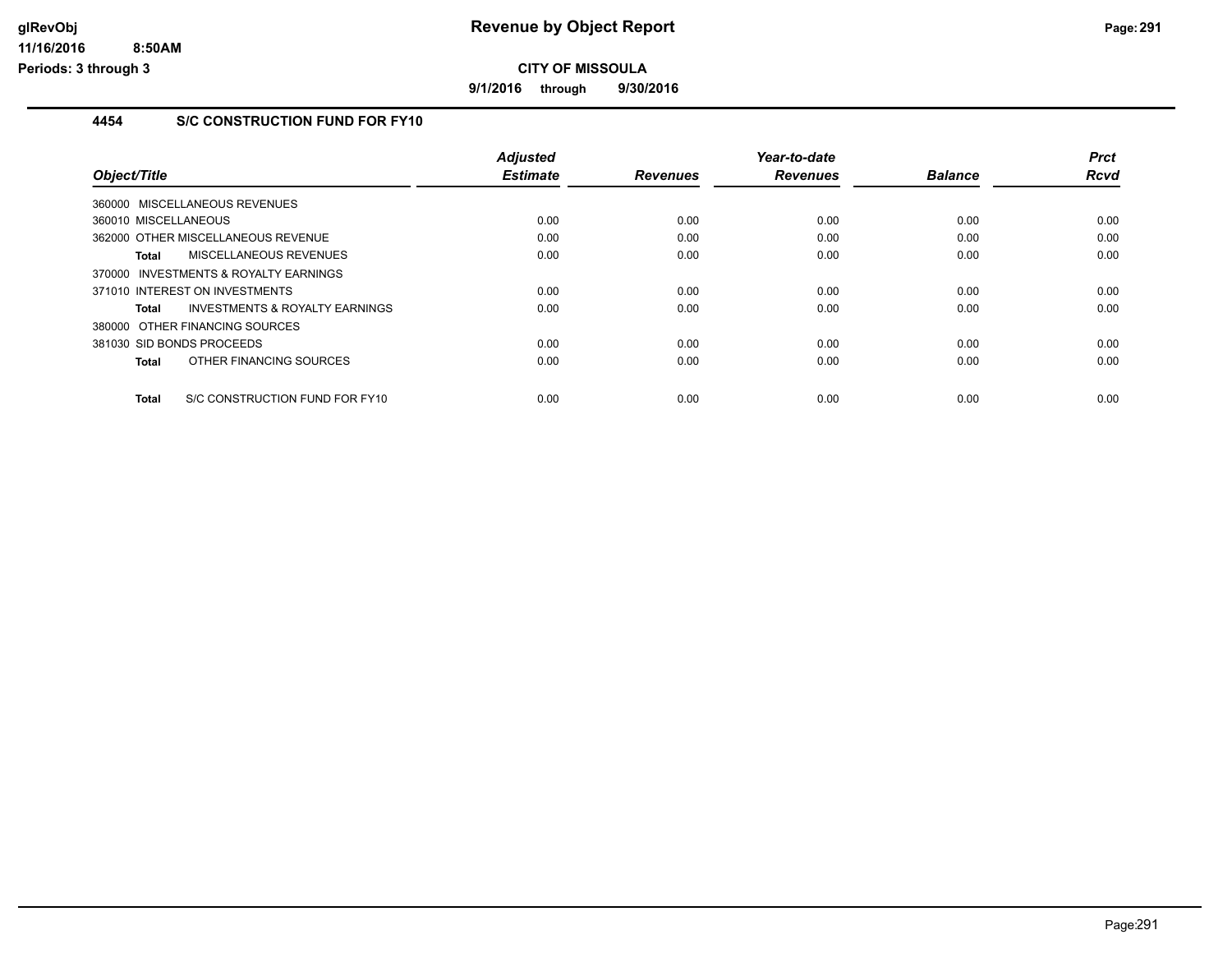**CITY OF MISSOULA**

**9/1/2016 through 9/30/2016**

# **4455 FY11 S/C CONSTRUCTION FUND**

 **8:50AM**

#### **4455 FY11 S/C CONSTRUCTION FUND**

|                                                    | <b>Adjusted</b> |                 | Year-to-date    |                | <b>Prct</b> |
|----------------------------------------------------|-----------------|-----------------|-----------------|----------------|-------------|
| Object/Title                                       | <b>Estimate</b> | <b>Revenues</b> | <b>Revenues</b> | <b>Balance</b> | <b>Rcvd</b> |
| 360000 MISCELLANEOUS REVENUES                      |                 |                 |                 |                |             |
| 360010 MISCELLANEOUS                               | 0.00            | 0.00            | 0.00            | 0.00           | 0.00        |
| MISCELLANEOUS REVENUES<br>Total                    | 0.00            | 0.00            | 0.00            | 0.00           | 0.00        |
| 370000 INVESTMENTS & ROYALTY EARNINGS              |                 |                 |                 |                |             |
| 371010 INTEREST ON INVESTMENTS                     | 0.00            | 0.00            | 0.00            | 0.00           | 0.00        |
| <b>INVESTMENTS &amp; ROYALTY EARNINGS</b><br>Total | 0.00            | 0.00            | 0.00            | 0.00           | 0.00        |
| 380000 OTHER FINANCING SOURCES                     |                 |                 |                 |                |             |
| 381030 SID BONDS PROCEEDS                          | 0.00            | 0.00            | 0.00            | 0.00           | 0.00        |
| OTHER FINANCING SOURCES<br><b>Total</b>            | 0.00            | 0.00            | 0.00            | 0.00           | 0.00        |
| <b>FY11 S/C CONSTRUCTION FUND</b><br><b>Total</b>  | 0.00            | 0.00            | 0.00            | 0.00           | 0.00        |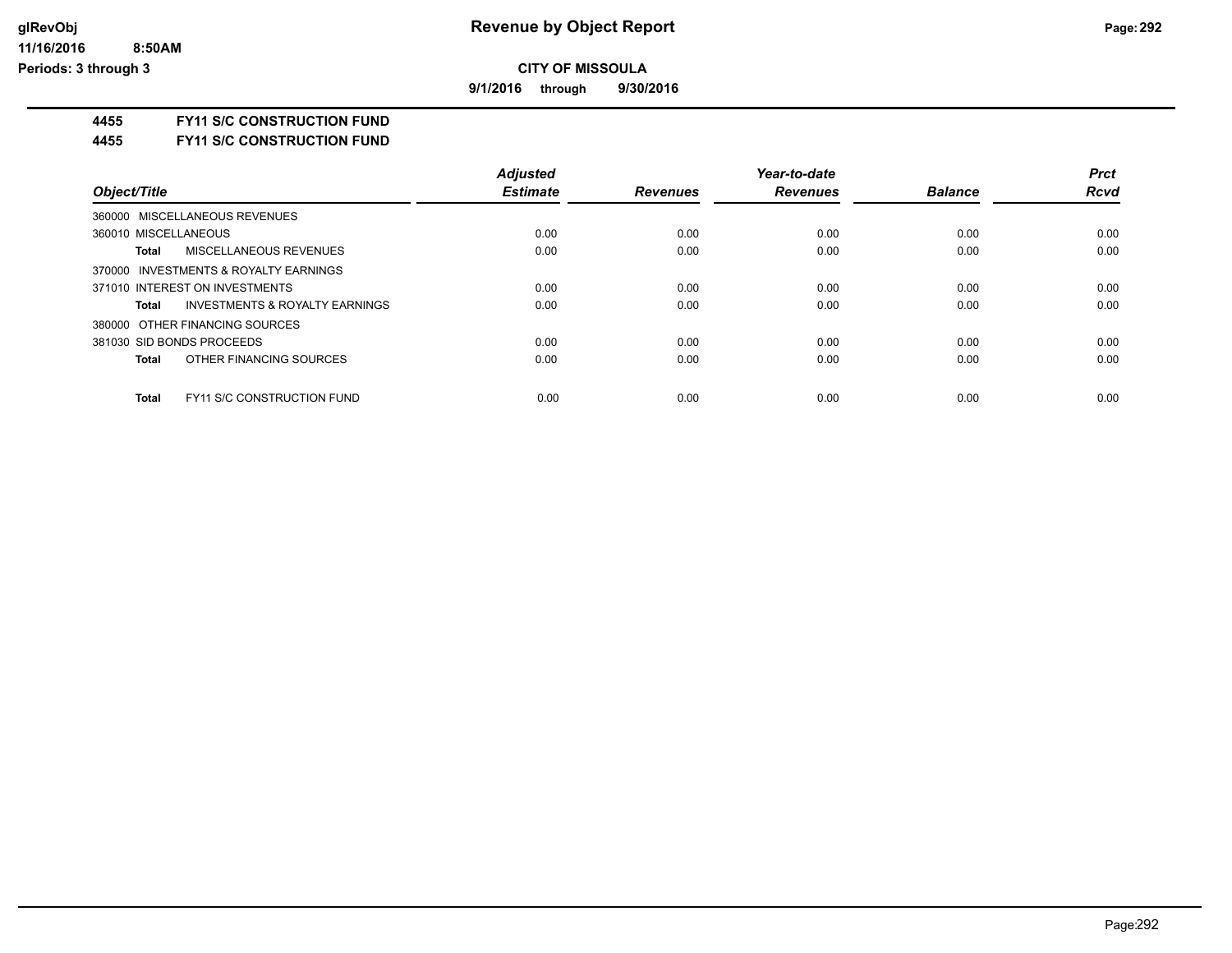**CITY OF MISSOULA**

**9/1/2016 through 9/30/2016**

# **4455 FY11 S/C CONSTRUCTION FUND**

 **8:50AM**

| Object/Title                                       | <b>Adjusted</b><br><b>Estimate</b> | <b>Revenues</b> | Year-to-date<br><b>Revenues</b> | <b>Balance</b> | <b>Prct</b><br><b>Rcvd</b> |
|----------------------------------------------------|------------------------------------|-----------------|---------------------------------|----------------|----------------------------|
| 360000 MISCELLANEOUS REVENUES                      |                                    |                 |                                 |                |                            |
| 360010 MISCELLANEOUS                               | 0.00                               | 0.00            | 0.00                            | 0.00           | 0.00                       |
| MISCELLANEOUS REVENUES<br>Total                    | 0.00                               | 0.00            | 0.00                            | 0.00           | 0.00                       |
| 370000 INVESTMENTS & ROYALTY EARNINGS              |                                    |                 |                                 |                |                            |
| 371010 INTEREST ON INVESTMENTS                     | 0.00                               | 0.00            | 0.00                            | 0.00           | 0.00                       |
| <b>INVESTMENTS &amp; ROYALTY EARNINGS</b><br>Total | 0.00                               | 0.00            | 0.00                            | 0.00           | 0.00                       |
| 380000 OTHER FINANCING SOURCES                     |                                    |                 |                                 |                |                            |
| 381030 SID BONDS PROCEEDS                          | 0.00                               | 0.00            | 0.00                            | 0.00           | 0.00                       |
| OTHER FINANCING SOURCES<br><b>Total</b>            | 0.00                               | 0.00            | 0.00                            | 0.00           | 0.00                       |
| <b>FY11 S/C CONSTRUCTION FUND</b><br><b>Total</b>  | 0.00                               | 0.00            | 0.00                            | 0.00           | 0.00                       |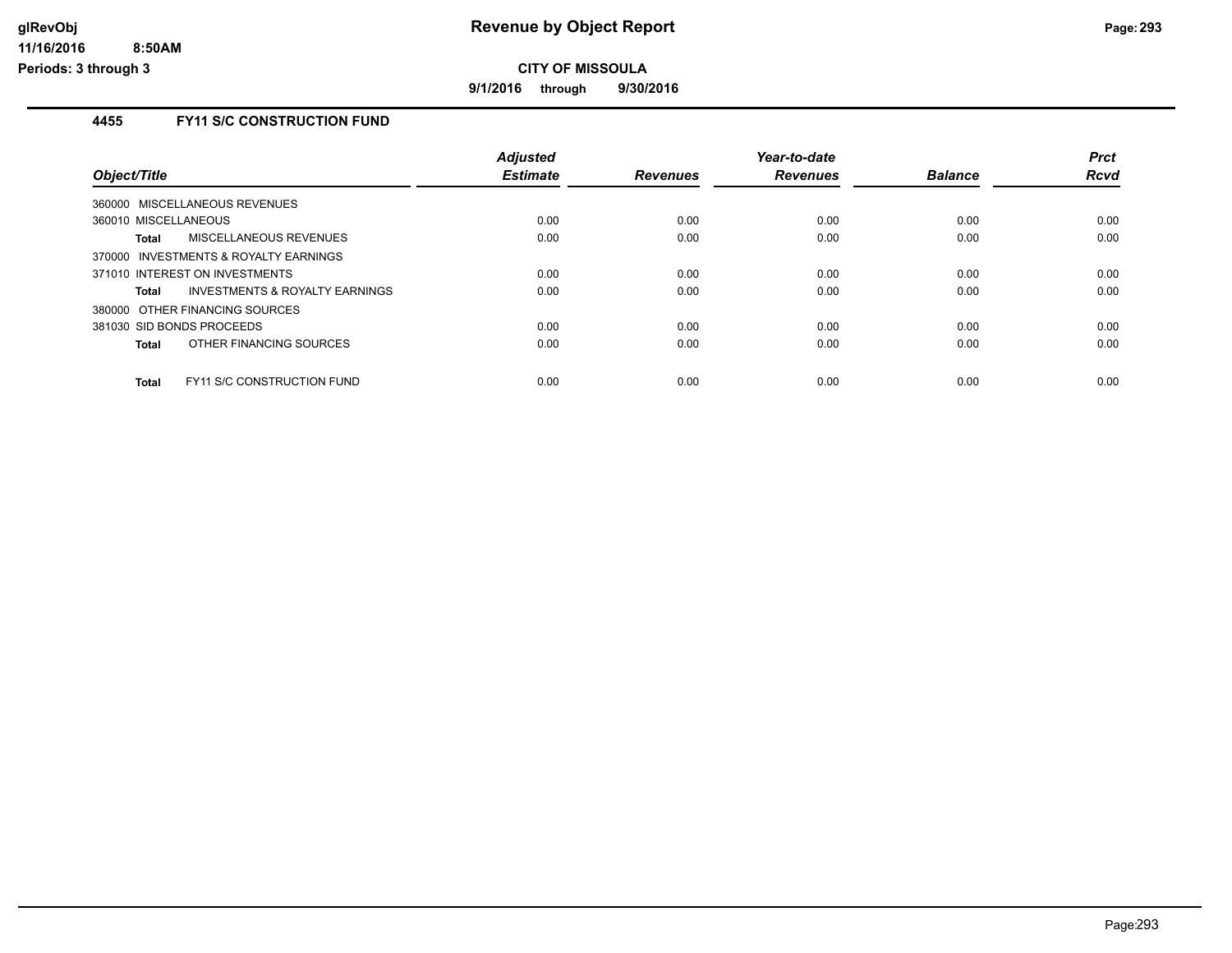**8:50AM**

**CITY OF MISSOULA**

**9/1/2016 through 9/30/2016**

# **4456 FY12 S/C CONSTRUCTION FUND**

#### **4456 FY12 S/C CONSTRUCTION FUND**

|                                         | <b>Adjusted</b> |                 | Year-to-date    |                | <b>Prct</b> |
|-----------------------------------------|-----------------|-----------------|-----------------|----------------|-------------|
| Object/Title                            | <b>Estimate</b> | <b>Revenues</b> | <b>Revenues</b> | <b>Balance</b> | <b>Rcvd</b> |
| 360000 MISCELLANEOUS REVENUES           |                 |                 |                 |                |             |
| 360010 MISCELLANEOUS                    | 0.00            | 0.00            | 0.00            | 0.00           | 0.00        |
| 362000 OTHER MISCELLANEOUS REVENUE      | 0.00            | 0.00            | 0.00            | 0.00           | 0.00        |
| <b>MISCELLANEOUS REVENUES</b><br>Total  | 0.00            | 0.00            | 0.00            | 0.00           | 0.00        |
| 370000 INVESTMENTS & ROYALTY EARNINGS   |                 |                 |                 |                |             |
| 371010 INTEREST ON INVESTMENTS          | 0.00            | 0.00            | 0.00            | 0.00           | 0.00        |
| INVESTMENTS & ROYALTY EARNINGS<br>Total | 0.00            | 0.00            | 0.00            | 0.00           | 0.00        |
| 380000 OTHER FINANCING SOURCES          |                 |                 |                 |                |             |
| 381030 SID BONDS PROCEEDS               | 0.00            | 0.00            | 0.00            | 0.00           | 0.00        |
| OTHER FINANCING SOURCES<br>Total        | 0.00            | 0.00            | 0.00            | 0.00           | 0.00        |
| FY12 S/C CONSTRUCTION FUND<br>Total     | 0.00            | 0.00            | 0.00            | 0.00           | 0.00        |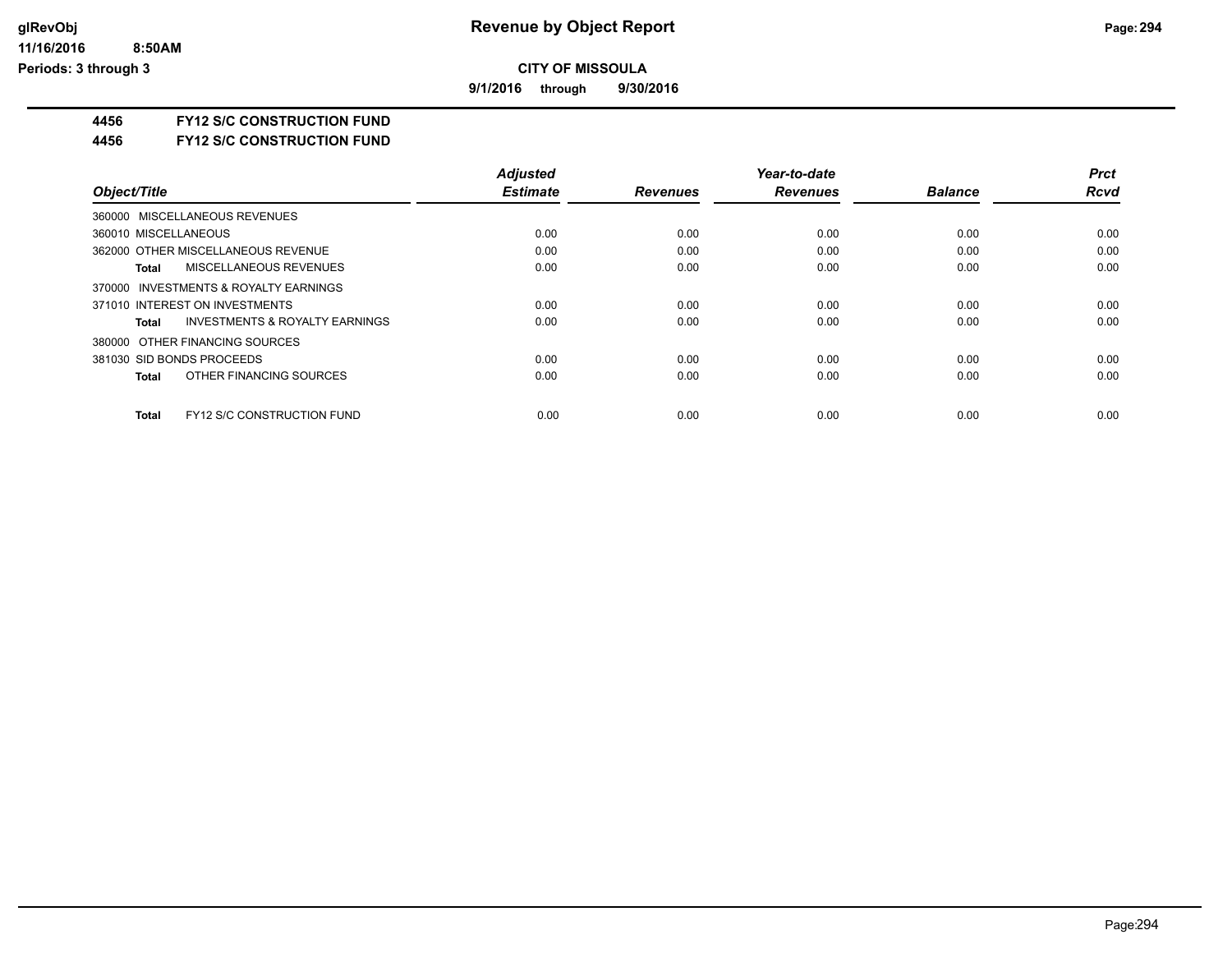**CITY OF MISSOULA**

**9/1/2016 through 9/30/2016**

# **4456 FY12 S/C CONSTRUCTION FUND**

 **8:50AM**

|      | <b>Rcvd</b>                                                                                               |
|------|-----------------------------------------------------------------------------------------------------------|
|      |                                                                                                           |
|      |                                                                                                           |
| 0.00 | 0.00                                                                                                      |
| 0.00 | 0.00                                                                                                      |
| 0.00 | 0.00                                                                                                      |
|      |                                                                                                           |
| 0.00 | 0.00                                                                                                      |
| 0.00 | 0.00                                                                                                      |
|      |                                                                                                           |
| 0.00 | 0.00                                                                                                      |
| 0.00 | 0.00                                                                                                      |
|      | 0.00                                                                                                      |
|      | <b>Balance</b><br><b>Revenues</b><br>0.00<br>0.00<br>0.00<br>0.00<br>0.00<br>0.00<br>0.00<br>0.00<br>0.00 |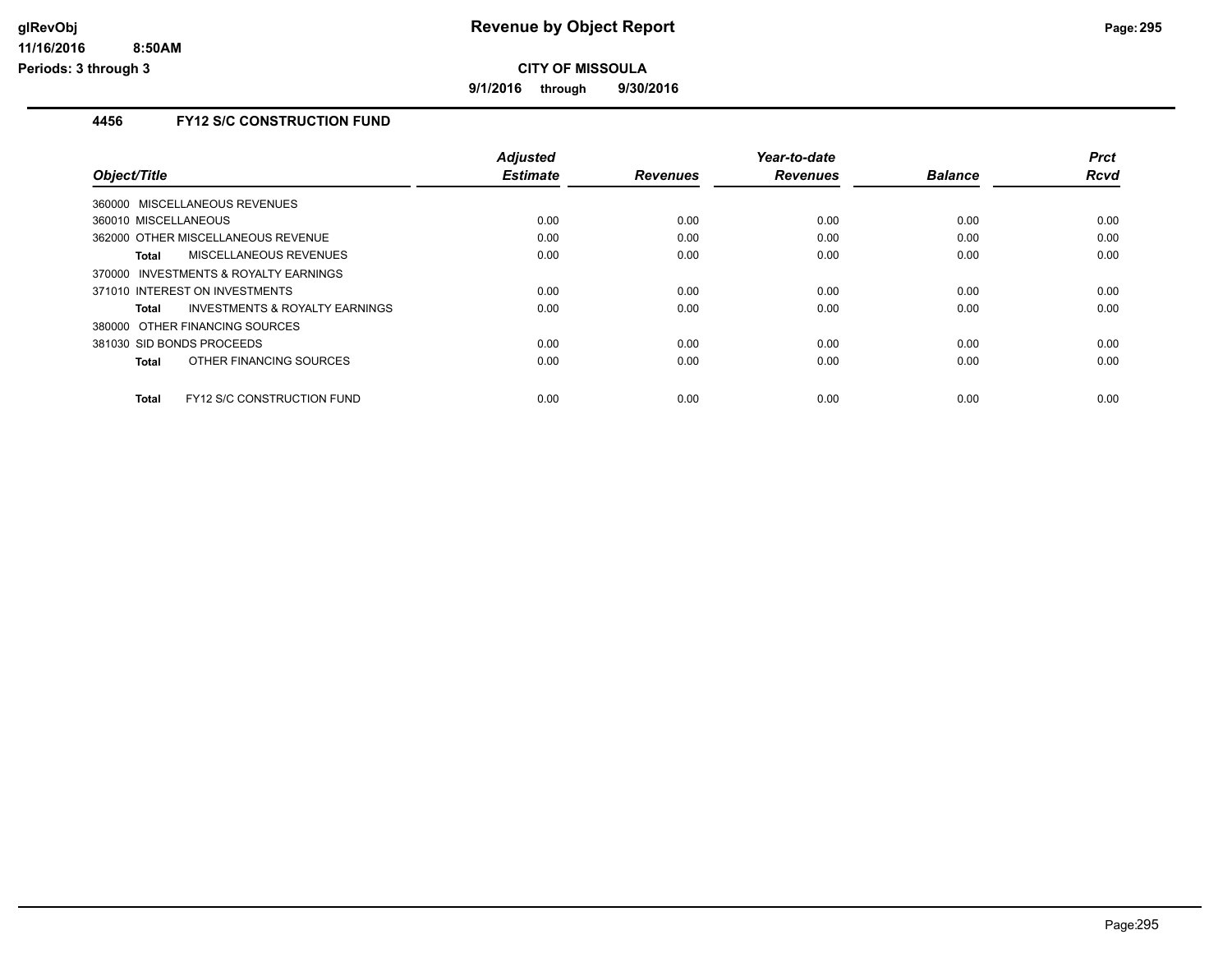**8:50AM**

**glRevObj Revenue by Object Report Page:296** 

**CITY OF MISSOULA**

**9/1/2016 through 9/30/2016**

# **4457 FY13 SIDEWALK/CURB CONSTRUCTION**

## **4457 FY13 SIDEWALK/CURB CONSTRUCTION**

|                                                    | <b>Adjusted</b> |                 | Year-to-date    |                | <b>Prct</b> |
|----------------------------------------------------|-----------------|-----------------|-----------------|----------------|-------------|
| Object/Title                                       | <b>Estimate</b> | <b>Revenues</b> | <b>Revenues</b> | <b>Balance</b> | <b>Rcvd</b> |
| 360000 MISCELLANEOUS REVENUES                      |                 |                 |                 |                |             |
| 360010 MISCELLANEOUS                               | 0.00            | 0.00            | 0.00            | 0.00           | 0.00        |
| <b>MISCELLANEOUS REVENUES</b><br>Total             | 0.00            | 0.00            | 0.00            | 0.00           | 0.00        |
| 370000 INVESTMENTS & ROYALTY EARNINGS              |                 |                 |                 |                |             |
| 371010 INTEREST ON INVESTMENTS                     | 0.00            | 0.00            | 0.00            | 0.00           | 0.00        |
| <b>INVESTMENTS &amp; ROYALTY EARNINGS</b><br>Total | 0.00            | 0.00            | 0.00            | 0.00           | 0.00        |
| 380000 OTHER FINANCING SOURCES                     |                 |                 |                 |                |             |
| 381030 SID BONDS PROCEEDS                          | 0.00            | 0.00            | 0.00            | 0.00           | 0.00        |
| 383000 OPERATING TRANSFERS                         | 0.00            | 0.00            | 0.00            | 0.00           | 0.00        |
| OTHER FINANCING SOURCES<br>Total                   | 0.00            | 0.00            | 0.00            | 0.00           | 0.00        |
| FY13 SIDEWALK/CURB CONSTRUCTION<br>Total           | 0.00            | 0.00            | 0.00            | 0.00           | 0.00        |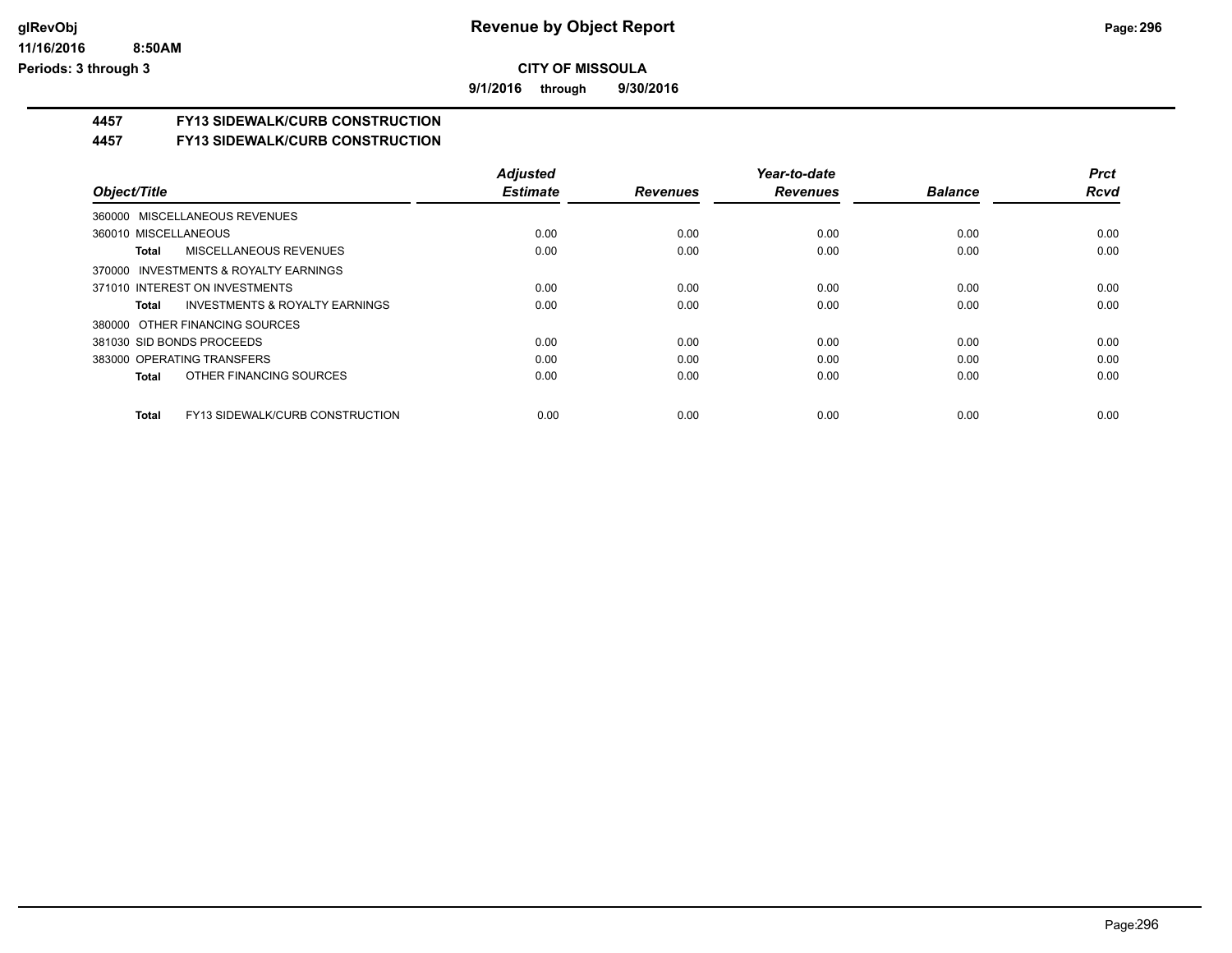**8:50AM**

**CITY OF MISSOULA**

**9/1/2016 through 9/30/2016**

# **4457 FY13 SIDEWALK/CURB CONSTRUCTION**

|                                                    | <b>Adjusted</b> |                 | Year-to-date    |                | <b>Prct</b> |
|----------------------------------------------------|-----------------|-----------------|-----------------|----------------|-------------|
| Object/Title                                       | <b>Estimate</b> | <b>Revenues</b> | <b>Revenues</b> | <b>Balance</b> | <b>Rcvd</b> |
| 360000 MISCELLANEOUS REVENUES                      |                 |                 |                 |                |             |
| 360010 MISCELLANEOUS                               | 0.00            | 0.00            | 0.00            | 0.00           | 0.00        |
| MISCELLANEOUS REVENUES<br><b>Total</b>             | 0.00            | 0.00            | 0.00            | 0.00           | 0.00        |
| 370000 INVESTMENTS & ROYALTY EARNINGS              |                 |                 |                 |                |             |
| 371010 INTEREST ON INVESTMENTS                     | 0.00            | 0.00            | 0.00            | 0.00           | 0.00        |
| <b>INVESTMENTS &amp; ROYALTY EARNINGS</b><br>Total | 0.00            | 0.00            | 0.00            | 0.00           | 0.00        |
| 380000 OTHER FINANCING SOURCES                     |                 |                 |                 |                |             |
| 381030 SID BONDS PROCEEDS                          | 0.00            | 0.00            | 0.00            | 0.00           | 0.00        |
| 383000 OPERATING TRANSFERS                         | 0.00            | 0.00            | 0.00            | 0.00           | 0.00        |
| OTHER FINANCING SOURCES<br><b>Total</b>            | 0.00            | 0.00            | 0.00            | 0.00           | 0.00        |
| <b>Total</b><br>FY13 SIDEWALK/CURB CONSTRUCTION    | 0.00            | 0.00            | 0.00            | 0.00           | 0.00        |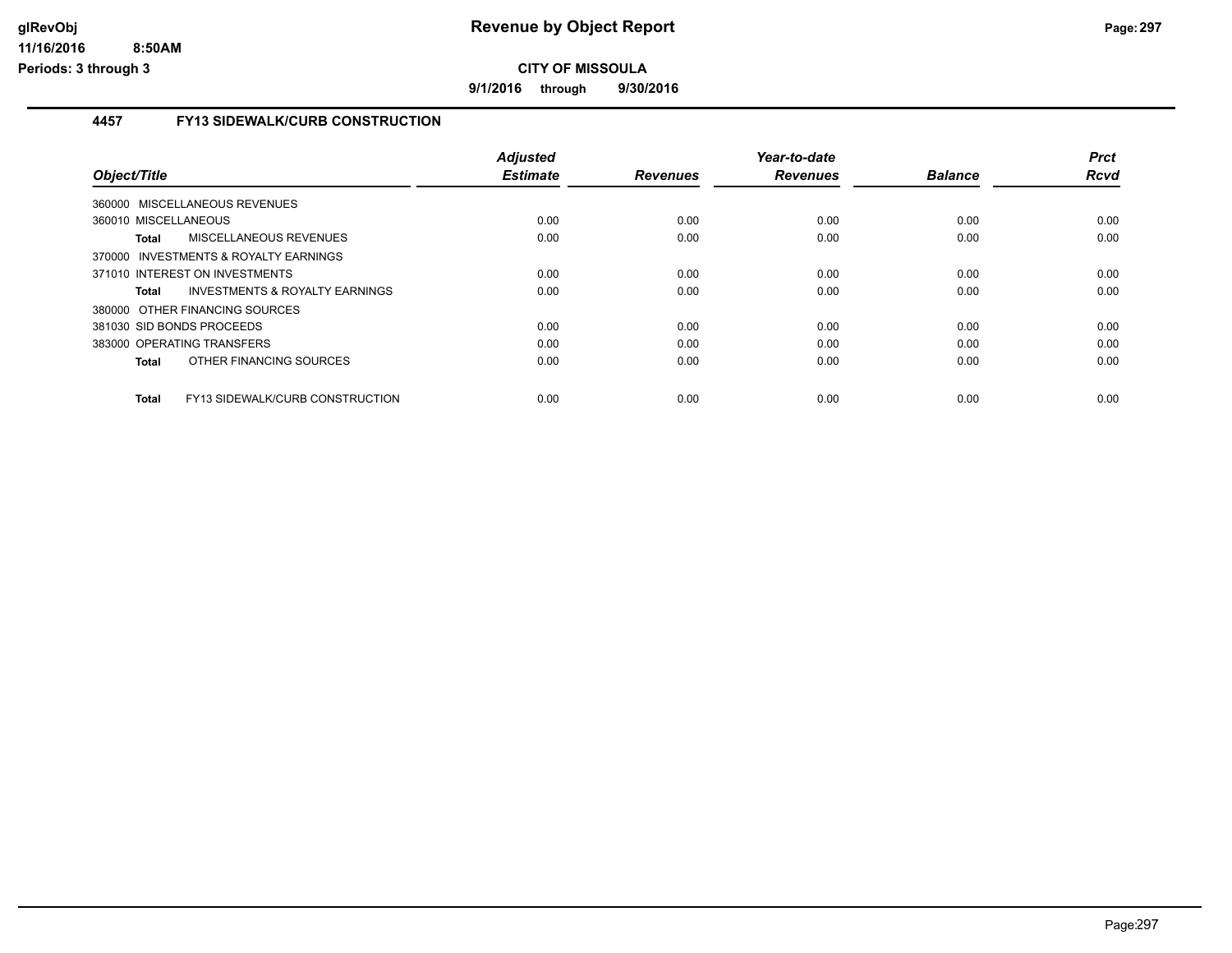**8:50AM**

**glRevObj Revenue by Object Report Page:298** 

**CITY OF MISSOULA**

**9/1/2016 through 9/30/2016**

# **4458 FY14 SIDEWALK & CURB CONSTRUCTION**

# **4458 FY14 SIDEWALK & CURB CONSTRUCTION**

|                                                              | <b>Adjusted</b> |                 | Year-to-date    |                | <b>Prct</b> |
|--------------------------------------------------------------|-----------------|-----------------|-----------------|----------------|-------------|
| Object/Title                                                 | <b>Estimate</b> | <b>Revenues</b> | <b>Revenues</b> | <b>Balance</b> | <b>Rcvd</b> |
| 360000 MISCELLANEOUS REVENUES                                |                 |                 |                 |                |             |
| 360010 MISCELLANEOUS                                         | 0.00            | 0.00            | 0.00            | 0.00           | 0.00        |
| <b>MISCELLANEOUS REVENUES</b><br>Total                       | 0.00            | 0.00            | 0.00            | 0.00           | 0.00        |
| 370000 INVESTMENTS & ROYALTY EARNINGS                        |                 |                 |                 |                |             |
| 371010 INTEREST ON INVESTMENTS                               | 0.00            | 0.00            | 0.00            | 0.00           | 0.00        |
| <b>INVESTMENTS &amp; ROYALTY EARNINGS</b><br>Total           | 0.00            | 0.00            | 0.00            | 0.00           | 0.00        |
| 380000 OTHER FINANCING SOURCES                               |                 |                 |                 |                |             |
| 381030 SID BONDS PROCEEDS                                    | 0.00            | 0.00            | 0.00            | 0.00           | 0.00        |
| OTHER FINANCING SOURCES<br>Total                             | 0.00            | 0.00            | 0.00            | 0.00           | 0.00        |
|                                                              |                 |                 |                 |                |             |
| <b>FY14 SIDEWALK &amp; CURB CONSTRUCTION</b><br><b>Total</b> | 0.00            | 0.00            | 0.00            | 0.00           | 0.00        |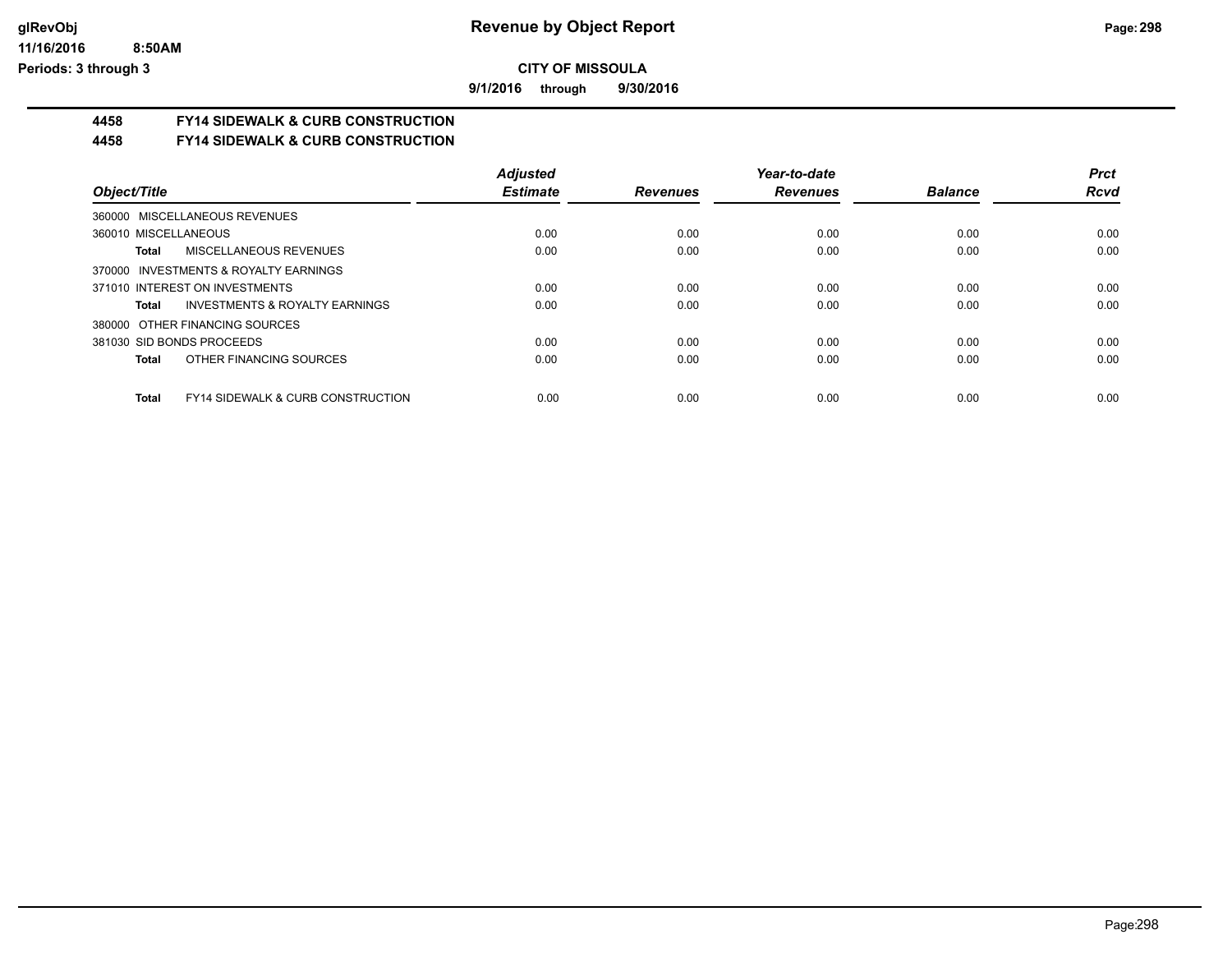**8:50AM**

**CITY OF MISSOULA**

**9/1/2016 through 9/30/2016**

# **4458 FY14 SIDEWALK & CURB CONSTRUCTION**

| Object/Title                          |                                              | <b>Adjusted</b><br><b>Estimate</b> | <b>Revenues</b> | Year-to-date<br><b>Revenues</b> | <b>Balance</b> | <b>Prct</b><br><b>Rcvd</b> |
|---------------------------------------|----------------------------------------------|------------------------------------|-----------------|---------------------------------|----------------|----------------------------|
| 360000 MISCELLANEOUS REVENUES         |                                              |                                    |                 |                                 |                |                            |
| 360010 MISCELLANEOUS                  |                                              | 0.00                               | 0.00            | 0.00                            | 0.00           | 0.00                       |
| <b>Total</b>                          | MISCELLANEOUS REVENUES                       | 0.00                               | 0.00            | 0.00                            | 0.00           | 0.00                       |
| 370000 INVESTMENTS & ROYALTY EARNINGS |                                              |                                    |                 |                                 |                |                            |
| 371010 INTEREST ON INVESTMENTS        |                                              | 0.00                               | 0.00            | 0.00                            | 0.00           | 0.00                       |
| <b>Total</b>                          | INVESTMENTS & ROYALTY EARNINGS               | 0.00                               | 0.00            | 0.00                            | 0.00           | 0.00                       |
| 380000 OTHER FINANCING SOURCES        |                                              |                                    |                 |                                 |                |                            |
| 381030 SID BONDS PROCEEDS             |                                              | 0.00                               | 0.00            | 0.00                            | 0.00           | 0.00                       |
| <b>Total</b>                          | OTHER FINANCING SOURCES                      | 0.00                               | 0.00            | 0.00                            | 0.00           | 0.00                       |
| <b>Total</b>                          | <b>FY14 SIDEWALK &amp; CURB CONSTRUCTION</b> | 0.00                               | 0.00            | 0.00                            | 0.00           | 0.00                       |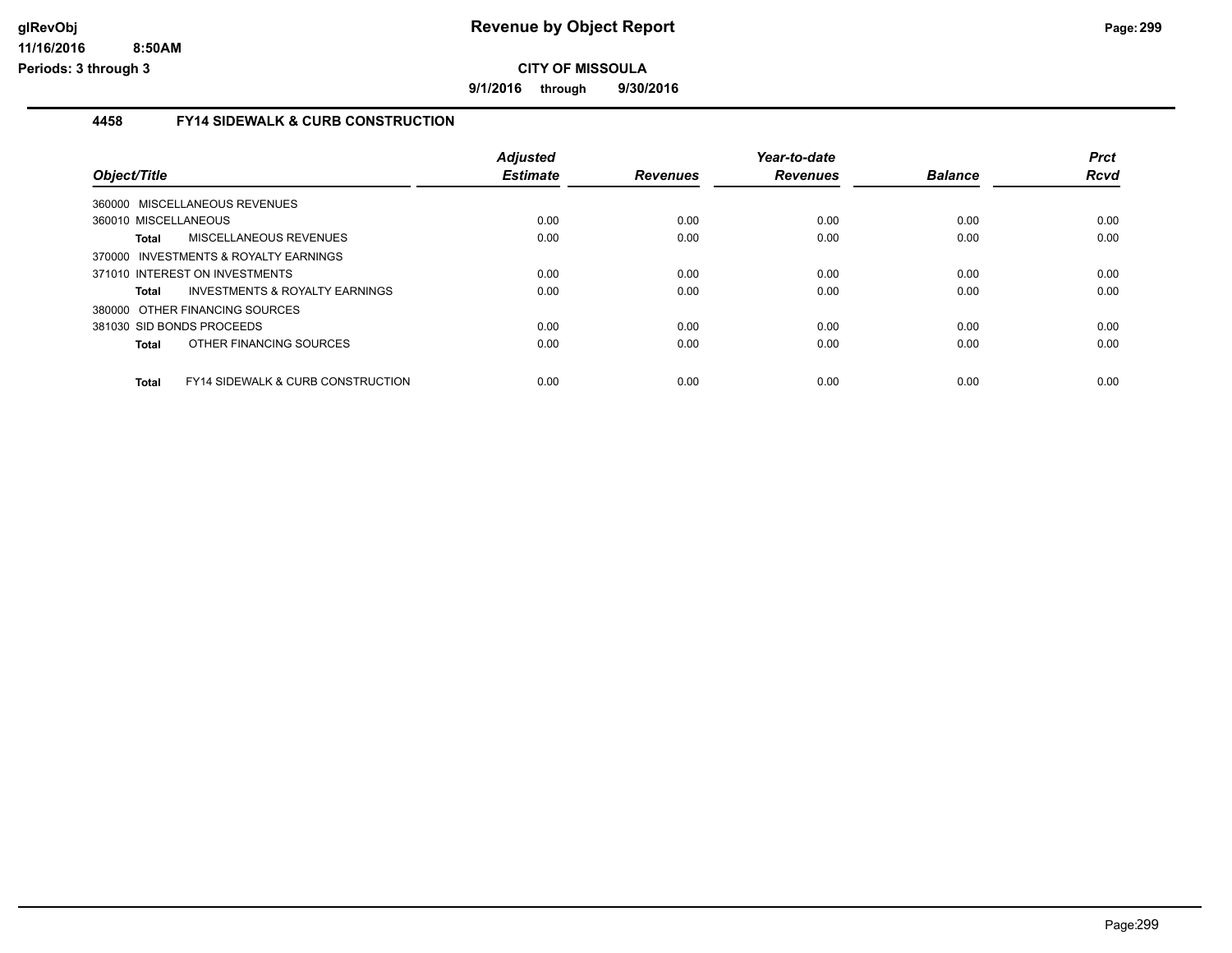**8:50AM**

**glRevObj Revenue by Object Report Page:300** 

**CITY OF MISSOULA**

**9/1/2016 through 9/30/2016**

# **4459 FY15 SIDEWALK/CURB CONSTRUCTION**

**4459 FY15 SIDEWALK/CURB CONSTRUCTION**

|                                                 | <b>Adjusted</b> |                 | Year-to-date    |                | <b>Prct</b> |
|-------------------------------------------------|-----------------|-----------------|-----------------|----------------|-------------|
| Object/Title                                    | <b>Estimate</b> | <b>Revenues</b> | <b>Revenues</b> | <b>Balance</b> | <b>Rcvd</b> |
| 330000 INTERGOVERNMENTAL REVENUES               |                 |                 |                 |                |             |
| 331156 CTEP GRANTS                              | 0.00            | 0.00            | 0.00            | 0.00           | 0.00        |
| INTERGOVERNMENTAL REVENUES<br>Total             | 0.00            | 0.00            | 0.00            | 0.00           | 0.00        |
| 360000 MISCELLANEOUS REVENUES                   |                 |                 |                 |                |             |
| 360010 MISCELLANEOUS                            | 0.00            | 0.00            | 0.00            | 0.00           | 0.00        |
| MISCELLANEOUS REVENUES<br>Total                 | 0.00            | 0.00            | 0.00            | 0.00           | 0.00        |
| 380000 OTHER FINANCING SOURCES                  |                 |                 |                 |                |             |
| 381030 SID BONDS PROCEEDS                       | 0.00            | 0.00            | 0.00            | 0.00           | 0.00        |
| OTHER FINANCING SOURCES<br>Total                | 0.00            | 0.00            | 0.00            | 0.00           | 0.00        |
| <b>FY15 SIDEWALK/CURB CONSTRUCTION</b><br>Total | 0.00            | 0.00            | 0.00            | 0.00           | 0.00        |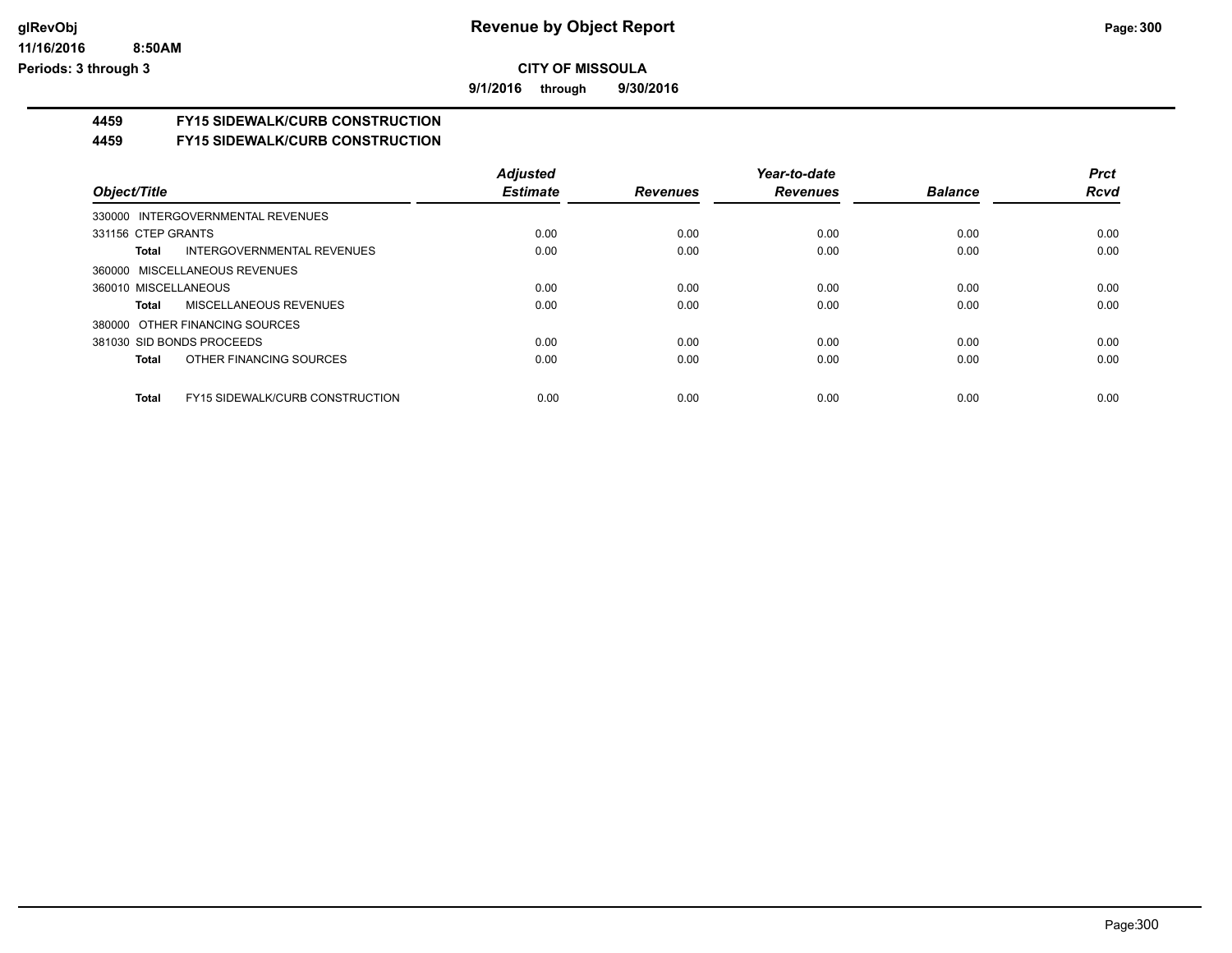**8:50AM**

**CITY OF MISSOULA**

**9/1/2016 through 9/30/2016**

# **4459 FY15 SIDEWALK/CURB CONSTRUCTION**

| Object/Title                                    | <b>Adjusted</b><br><b>Estimate</b> | <b>Revenues</b> | Year-to-date<br><b>Revenues</b> | <b>Balance</b> | <b>Prct</b><br><b>Rcvd</b> |
|-------------------------------------------------|------------------------------------|-----------------|---------------------------------|----------------|----------------------------|
| 330000 INTERGOVERNMENTAL REVENUES               |                                    |                 |                                 |                |                            |
| 331156 CTEP GRANTS                              | 0.00                               | 0.00            | 0.00                            | 0.00           | 0.00                       |
| INTERGOVERNMENTAL REVENUES<br><b>Total</b>      | 0.00                               | 0.00            | 0.00                            | 0.00           | 0.00                       |
| 360000 MISCELLANEOUS REVENUES                   |                                    |                 |                                 |                |                            |
| 360010 MISCELLANEOUS                            | 0.00                               | 0.00            | 0.00                            | 0.00           | 0.00                       |
| MISCELLANEOUS REVENUES<br><b>Total</b>          | 0.00                               | 0.00            | 0.00                            | 0.00           | 0.00                       |
| 380000 OTHER FINANCING SOURCES                  |                                    |                 |                                 |                |                            |
| 381030 SID BONDS PROCEEDS                       | 0.00                               | 0.00            | 0.00                            | 0.00           | 0.00                       |
| OTHER FINANCING SOURCES<br><b>Total</b>         | 0.00                               | 0.00            | 0.00                            | 0.00           | 0.00                       |
| FY15 SIDEWALK/CURB CONSTRUCTION<br><b>Total</b> | 0.00                               | 0.00            | 0.00                            | 0.00           | 0.00                       |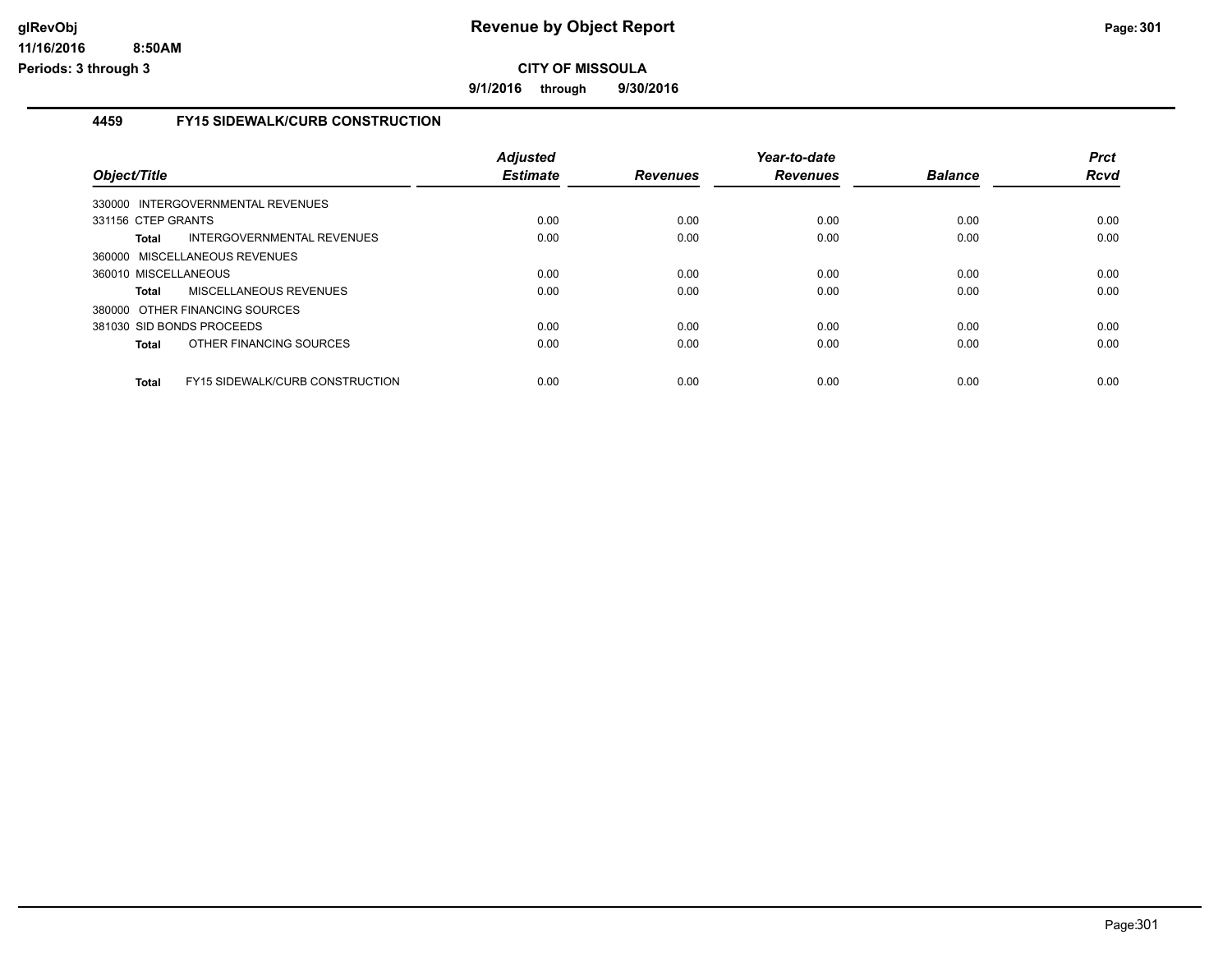**11/16/2016 8:50AM Periods: 3 through 3**

**CITY OF MISSOULA**

**9/1/2016 through 9/30/2016**

# **4460 FY16 SIDEWALK/CURB CONSTRUCTION**

**4460 FY16 SIDEWALK/CURB CONSTRUCTION**

|                                                 | <b>Adjusted</b> |                 | Year-to-date    |                | <b>Prct</b> |
|-------------------------------------------------|-----------------|-----------------|-----------------|----------------|-------------|
| Object/Title                                    | <b>Estimate</b> | <b>Revenues</b> | <b>Revenues</b> | <b>Balance</b> | <b>Rcvd</b> |
| 330000 INTERGOVERNMENTAL REVENUES               |                 |                 |                 |                |             |
| 331156 CTEP GRANTS                              | 0.00            | 0.00            | 0.00            | 0.00           | 0.00        |
| INTERGOVERNMENTAL REVENUES<br>Total             | 0.00            | 0.00            | 0.00            | 0.00           | 0.00        |
| 360000 MISCELLANEOUS REVENUES                   |                 |                 |                 |                |             |
| 360010 MISCELLANEOUS                            | 0.00            | 0.00            | 0.00            | 0.00           | 0.00        |
| MISCELLANEOUS REVENUES<br>Total                 | 0.00            | 0.00            | 0.00            | 0.00           | 0.00        |
| 380000 OTHER FINANCING SOURCES                  |                 |                 |                 |                |             |
| 381030 SID BONDS PROCEEDS                       | 0.00            | 0.00            | 342.685.00      | $-342.685.00$  | 0.00        |
| OTHER FINANCING SOURCES<br>Total                | 0.00            | 0.00            | 342.685.00      | $-342.685.00$  | 0.00        |
| <b>FY16 SIDEWALK/CURB CONSTRUCTION</b><br>Total | 0.00            | 0.00            | 342.685.00      | $-342.685.00$  | 0.00        |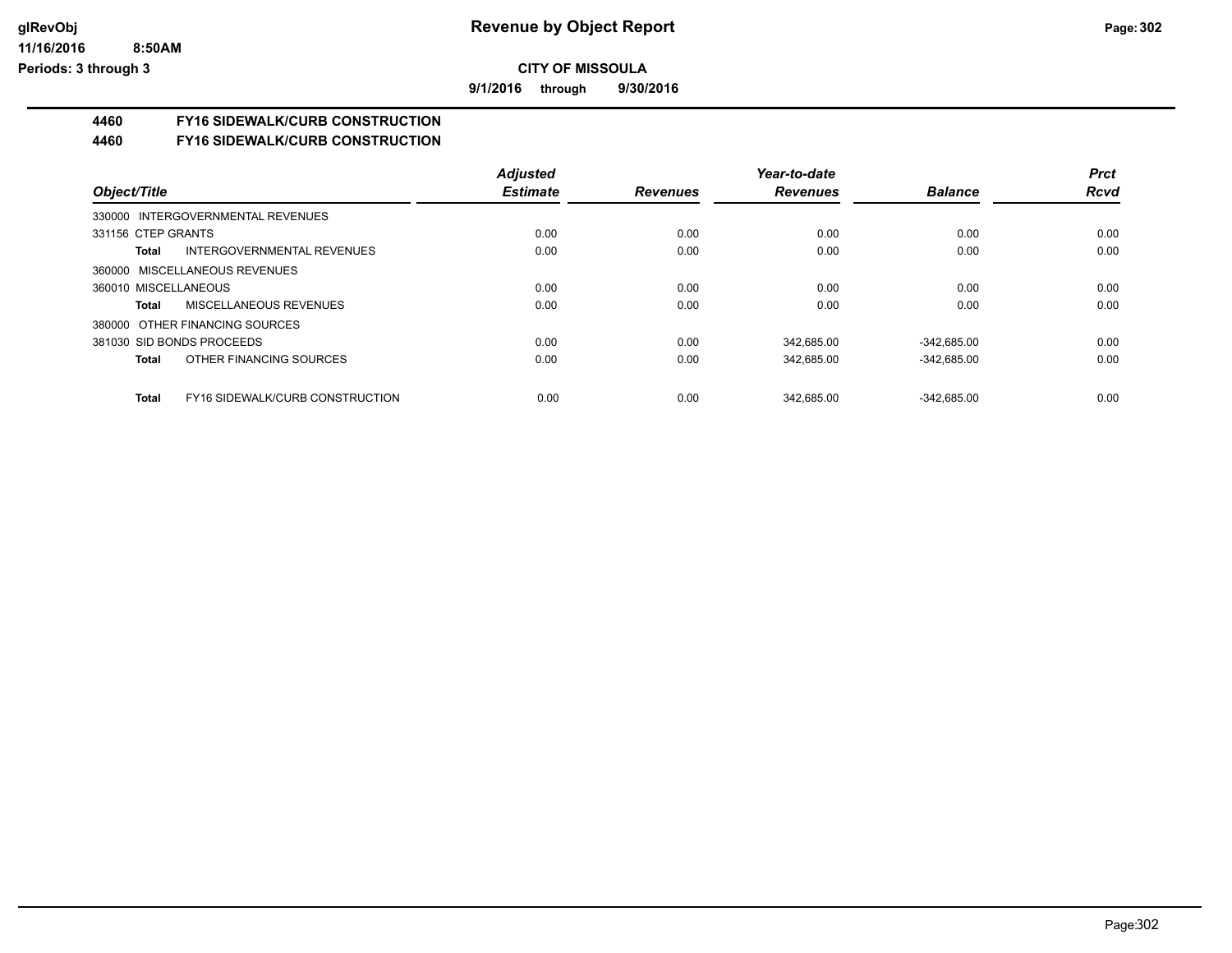**8:50AM**

**CITY OF MISSOULA**

**9/1/2016 through 9/30/2016**

## **4460 FY16 SIDEWALK/CURB CONSTRUCTION**

| Object/Title                                    | <b>Adjusted</b><br><b>Estimate</b> | <b>Revenues</b> | Year-to-date<br><b>Revenues</b> | <b>Balance</b> | <b>Prct</b><br><b>Rcvd</b> |
|-------------------------------------------------|------------------------------------|-----------------|---------------------------------|----------------|----------------------------|
| 330000 INTERGOVERNMENTAL REVENUES               |                                    |                 |                                 |                |                            |
| 331156 CTEP GRANTS                              | 0.00                               | 0.00            | 0.00                            | 0.00           | 0.00                       |
| INTERGOVERNMENTAL REVENUES<br><b>Total</b>      | 0.00                               | 0.00            | 0.00                            | 0.00           | 0.00                       |
| 360000 MISCELLANEOUS REVENUES                   |                                    |                 |                                 |                |                            |
| 360010 MISCELLANEOUS                            | 0.00                               | 0.00            | 0.00                            | 0.00           | 0.00                       |
| MISCELLANEOUS REVENUES<br><b>Total</b>          | 0.00                               | 0.00            | 0.00                            | 0.00           | 0.00                       |
| 380000 OTHER FINANCING SOURCES                  |                                    |                 |                                 |                |                            |
| 381030 SID BONDS PROCEEDS                       | 0.00                               | 0.00            | 342.685.00                      | $-342.685.00$  | 0.00                       |
| OTHER FINANCING SOURCES<br><b>Total</b>         | 0.00                               | 0.00            | 342,685.00                      | $-342,685.00$  | 0.00                       |
| FY16 SIDEWALK/CURB CONSTRUCTION<br><b>Total</b> | 0.00                               | 0.00            | 342.685.00                      | $-342.685.00$  | 0.00                       |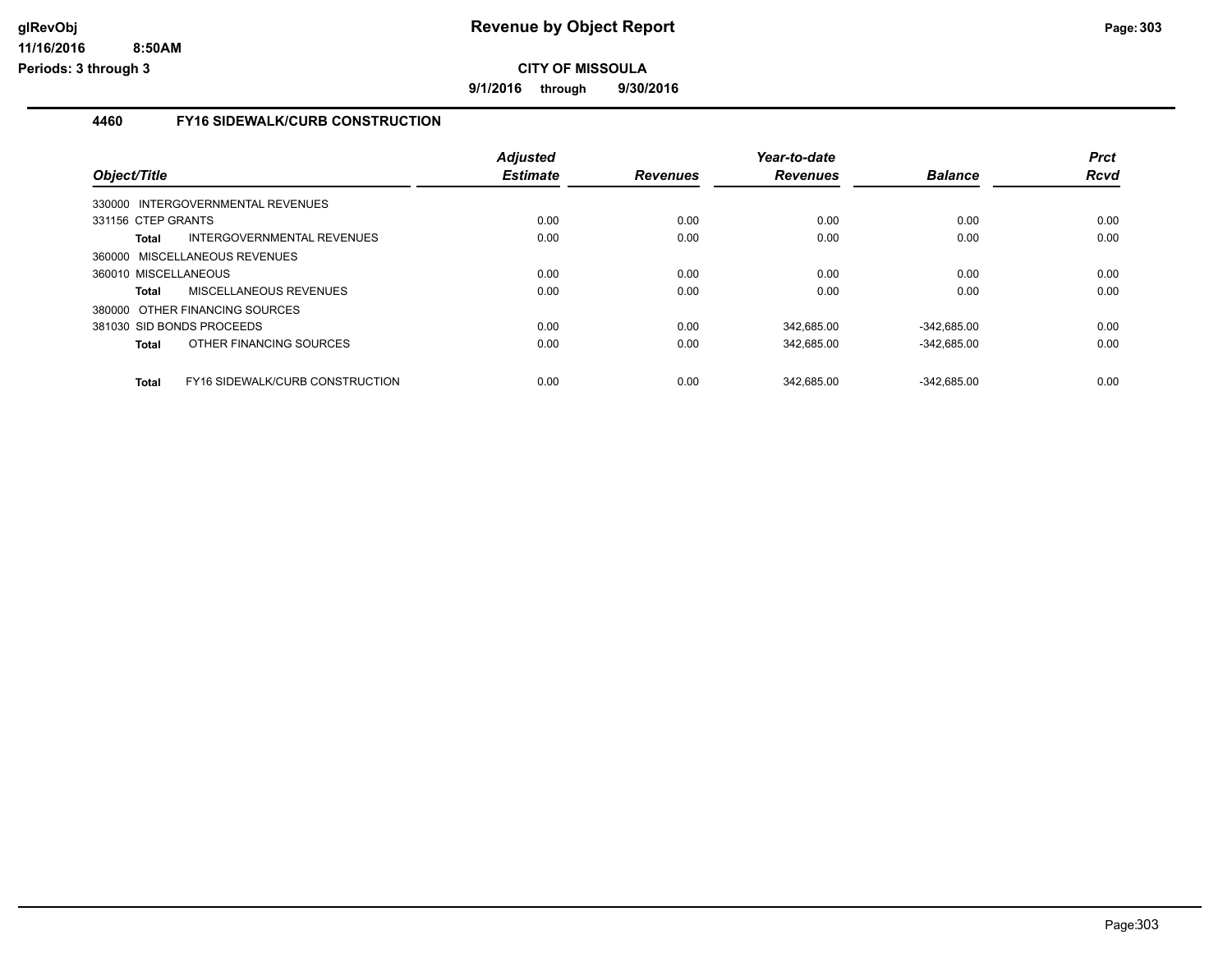**8:50AM**

**glRevObj Revenue by Object Report Page:304** 

**CITY OF MISSOULA**

**9/1/2016 through 9/30/2016**

# **4461 FY17 SIDEWALK/CURB CONSTRUCTION**

**4461 FY17 SIDEWALK/CURB CONSTRUCTION**

| <b>Adjusted</b> |                 | Year-to-date    |                | <b>Prct</b> |
|-----------------|-----------------|-----------------|----------------|-------------|
| <b>Estimate</b> | <b>Revenues</b> | <b>Revenues</b> | <b>Balance</b> | <b>Rcvd</b> |
|                 |                 |                 |                |             |
| 0.00            | 0.00            | 0.00            | 0.00           | 0.00        |
| 0.00            | 0.00            | 0.00            | 0.00           | 0.00        |
|                 |                 |                 |                |             |
| 0.00            | 0.00            | 0.00            | 0.00           | 0.00        |
| 0.00            | 0.00            | 0.00            | 0.00           | 0.00        |
|                 |                 |                 |                |             |
| 0.00            | 0.00            | 0.00            | 0.00           | 0.00        |
| 0.00            | 0.00            | 0.00            | 0.00           | 0.00        |
|                 |                 |                 |                | 0.00        |
|                 | 0.00            | 0.00            | 0.00           | 0.00        |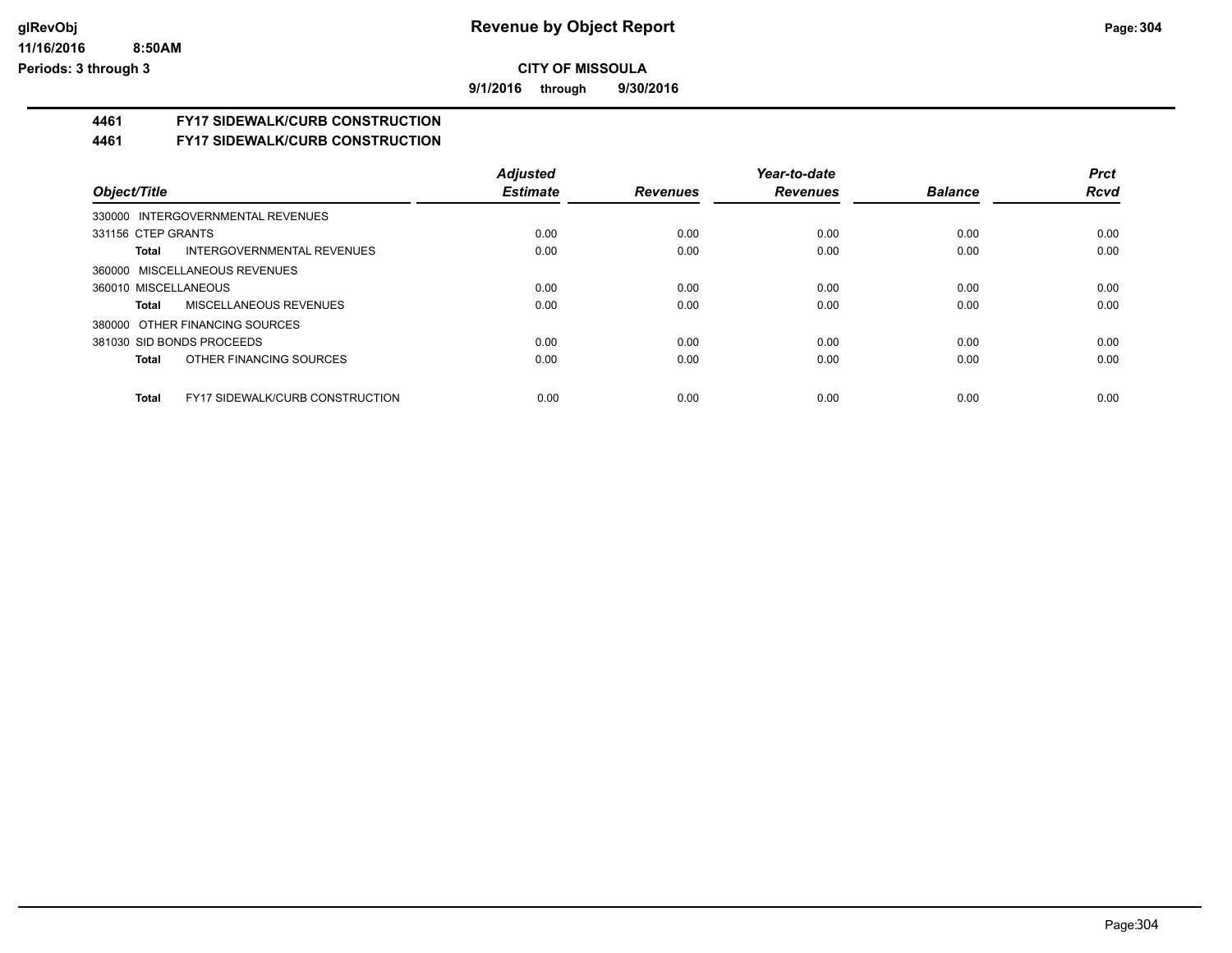**8:50AM**

**CITY OF MISSOULA**

**9/1/2016 through 9/30/2016**

# **4461 FY17 SIDEWALK/CURB CONSTRUCTION**

| Object/Title                                    | <b>Adjusted</b><br><b>Estimate</b> | <b>Revenues</b> | Year-to-date<br><b>Revenues</b> | <b>Balance</b> | <b>Prct</b><br><b>Rcvd</b> |
|-------------------------------------------------|------------------------------------|-----------------|---------------------------------|----------------|----------------------------|
| 330000 INTERGOVERNMENTAL REVENUES               |                                    |                 |                                 |                |                            |
| 331156 CTEP GRANTS                              | 0.00                               | 0.00            | 0.00                            | 0.00           | 0.00                       |
| INTERGOVERNMENTAL REVENUES<br><b>Total</b>      | 0.00                               | 0.00            | 0.00                            | 0.00           | 0.00                       |
| 360000 MISCELLANEOUS REVENUES                   |                                    |                 |                                 |                |                            |
| 360010 MISCELLANEOUS                            | 0.00                               | 0.00            | 0.00                            | 0.00           | 0.00                       |
| MISCELLANEOUS REVENUES<br><b>Total</b>          | 0.00                               | 0.00            | 0.00                            | 0.00           | 0.00                       |
| 380000 OTHER FINANCING SOURCES                  |                                    |                 |                                 |                |                            |
| 381030 SID BONDS PROCEEDS                       | 0.00                               | 0.00            | 0.00                            | 0.00           | 0.00                       |
| OTHER FINANCING SOURCES<br><b>Total</b>         | 0.00                               | 0.00            | 0.00                            | 0.00           | 0.00                       |
| FY17 SIDEWALK/CURB CONSTRUCTION<br><b>Total</b> | 0.00                               | 0.00            | 0.00                            | 0.00           | 0.00                       |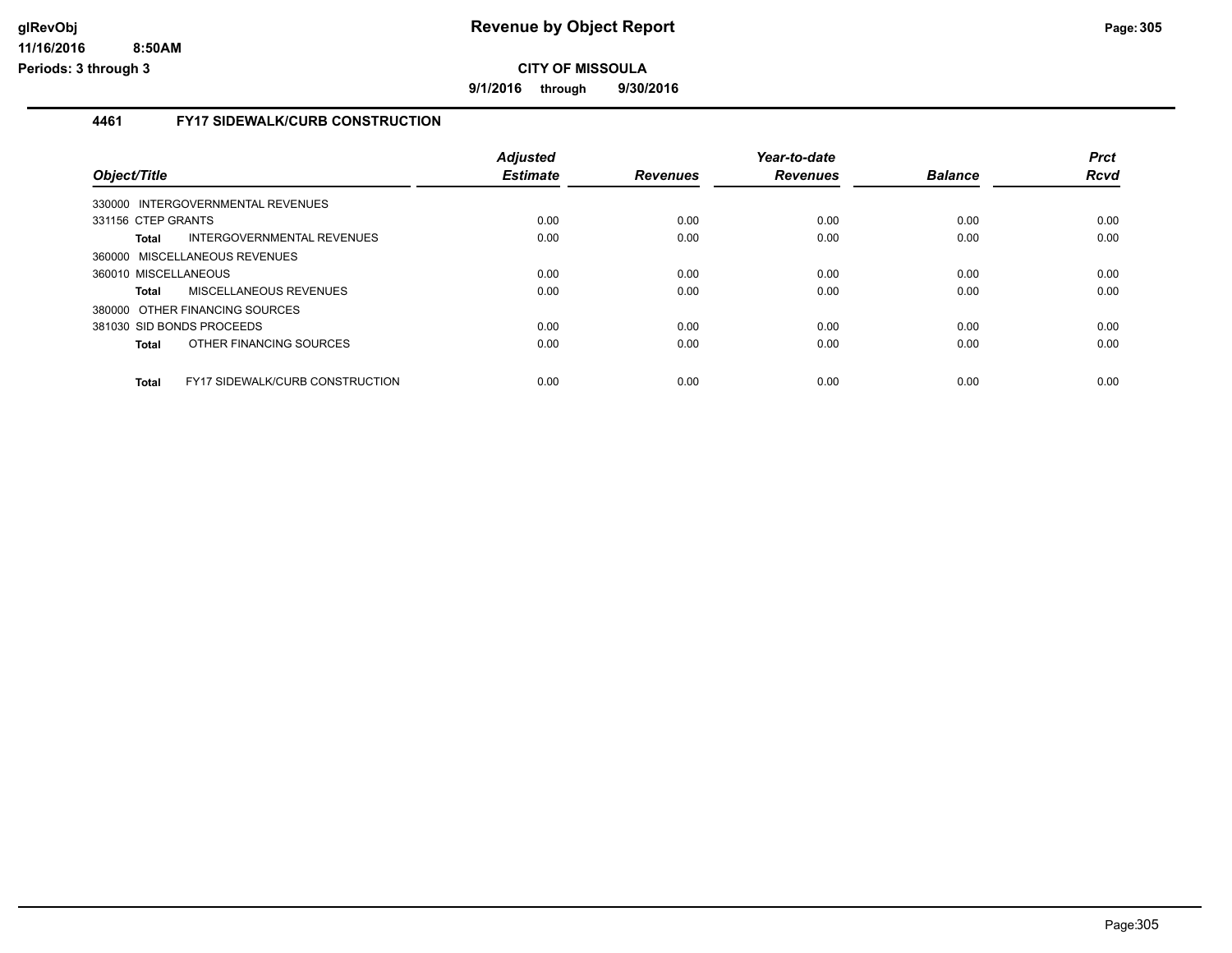**8:50AM**

**glRevObj Revenue by Object Report Page:306** 

**CITY OF MISSOULA**

**9/1/2016 through 9/30/2016**

#### **4529 SID 529 CHRISTIAN DR TRAFFIC CALMING 4529 SID 529 CHRISTIAN DR TRAFFIC CALMING**

|                                                      | <b>Adjusted</b> |                 | Year-to-date    |                | <b>Prct</b> |
|------------------------------------------------------|-----------------|-----------------|-----------------|----------------|-------------|
| Object/Title                                         | <b>Estimate</b> | <b>Revenues</b> | <b>Revenues</b> | <b>Balance</b> | <b>Rcvd</b> |
| INVESTMENTS & ROYALTY EARNINGS<br>370000             |                 |                 |                 |                |             |
| 371010 INTEREST ON INVESTMENTS                       | 0.00            | 0.00            | 0.00            | 0.00           | 0.00        |
| 371020 GAIN/LOSS IN MARKET VALUE OF INVESTMENTS      | 0.00            | 0.00            | 0.00            | 0.00           | 0.00        |
| <b>INVESTMENTS &amp; ROYALTY EARNINGS</b><br>Total   | 0.00            | 0.00            | 0.00            | 0.00           | 0.00        |
| 380000 OTHER FINANCING SOURCES                       |                 |                 |                 |                |             |
| 381000 LOAN PROCEEDS                                 | 0.00            | 0.00            | 0.00            | 0.00           | 0.00        |
| 381002 SRF LOAN                                      | 0.00            | 0.00            | 0.00            | 0.00           | 0.00        |
| 381030 SID BONDS PROCEEDS                            | 0.00            | 0.00            | 0.00            | 0.00           | 0.00        |
| OTHER FINANCING SOURCES<br>Total                     | 0.00            | 0.00            | 0.00            | 0.00           | 0.00        |
|                                                      |                 |                 |                 |                |             |
| SID 529 CHRISTIAN DR TRAFFIC CALMING<br><b>Total</b> | 0.00            | 0.00            | 0.00            | 0.00           | 0.00        |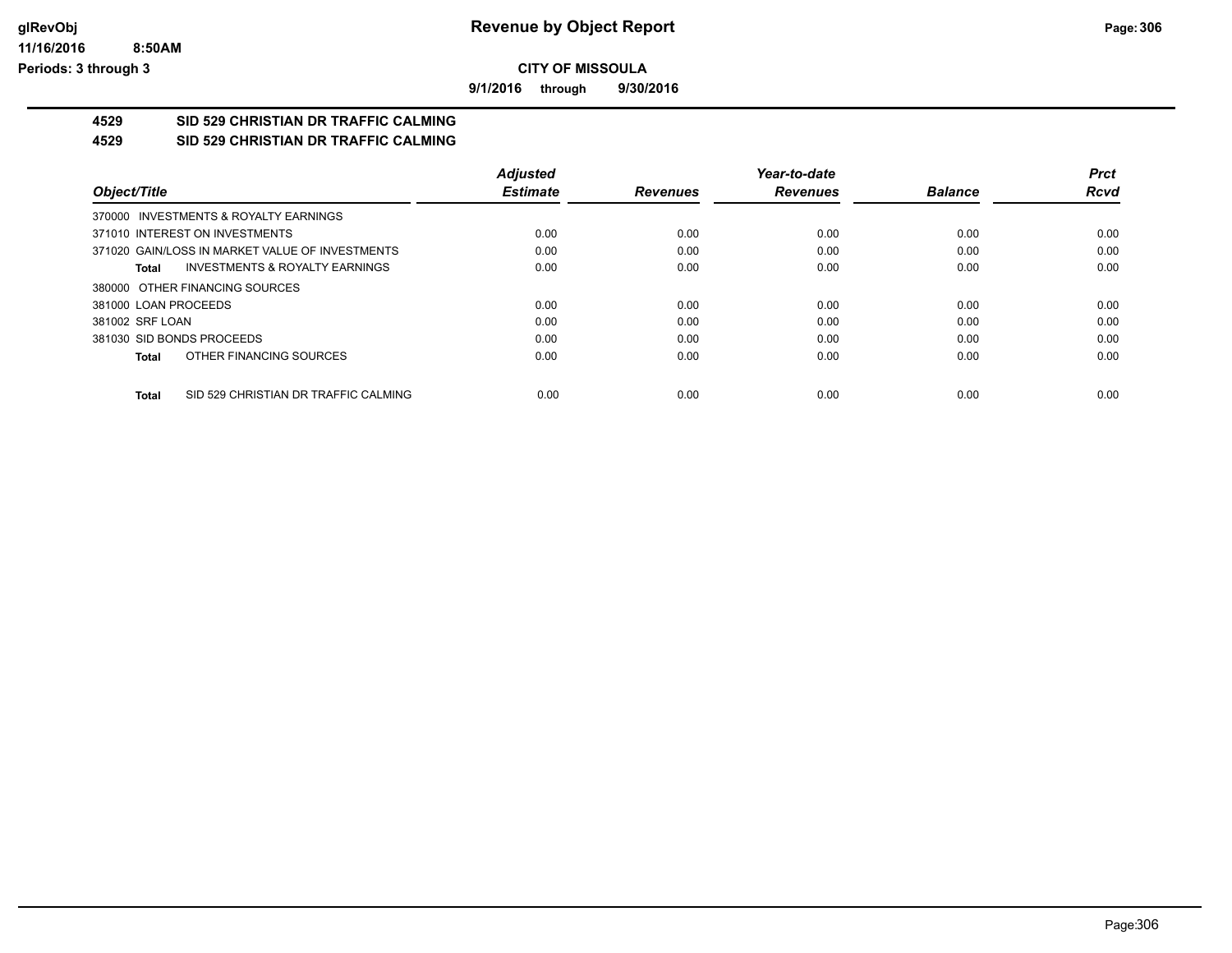**8:50AM**

**CITY OF MISSOULA**

**9/1/2016 through 9/30/2016**

## **4529 SID 529 CHRISTIAN DR TRAFFIC CALMING**

| Object/Title                                   | <b>Adjusted</b><br><b>Estimate</b> | Revenues | Year-to-date<br><b>Revenues</b> | <b>Balance</b> | <b>Prct</b><br>Rcvd |
|------------------------------------------------|------------------------------------|----------|---------------------------------|----------------|---------------------|
| 370000 INVESTMENTS & ROYALTY EARNINGS          |                                    |          |                                 |                |                     |
| 371010 INTEREST ON INVESTMENTS                 | 0.00                               | 0.00     | 0.00                            | 0.00           | 0.00                |
| 371020 GAIN/LOSS IN MARKET VALUE OF INVESTMENT | 0.00                               | 0.00     | 0.00                            | 0.00           | 0.00                |
| INVESTMENTS & ROYALTY EARNINGS<br>Total        | 0.00                               | 0.00     | 0.00                            | 0.00           | 0.00                |
| 380000 OTHER FINANCING SOURCES                 |                                    |          |                                 |                |                     |
| 381000 LOAN PROCEEDS                           | 0.00                               | 0.00     | 0.00                            | 0.00           | 0.00                |
| 381002 SRF LOAN                                | 0.00                               | 0.00     | 0.00                            | 0.00           | 0.00                |
| 381030 SID BONDS PROCEEDS                      | 0.00                               | 0.00     | 0.00                            | 0.00           | 0.00                |
| OTHER FINANCING SOURCES<br>Total               | 0.00                               | 0.00     | 0.00                            | 0.00           | 0.00                |
| SID 529 CHRISTIAN DR TRAFFIC CALMING<br>Total  | 0.00                               | 0.00     | 0.00                            | 0.00           | 0.00                |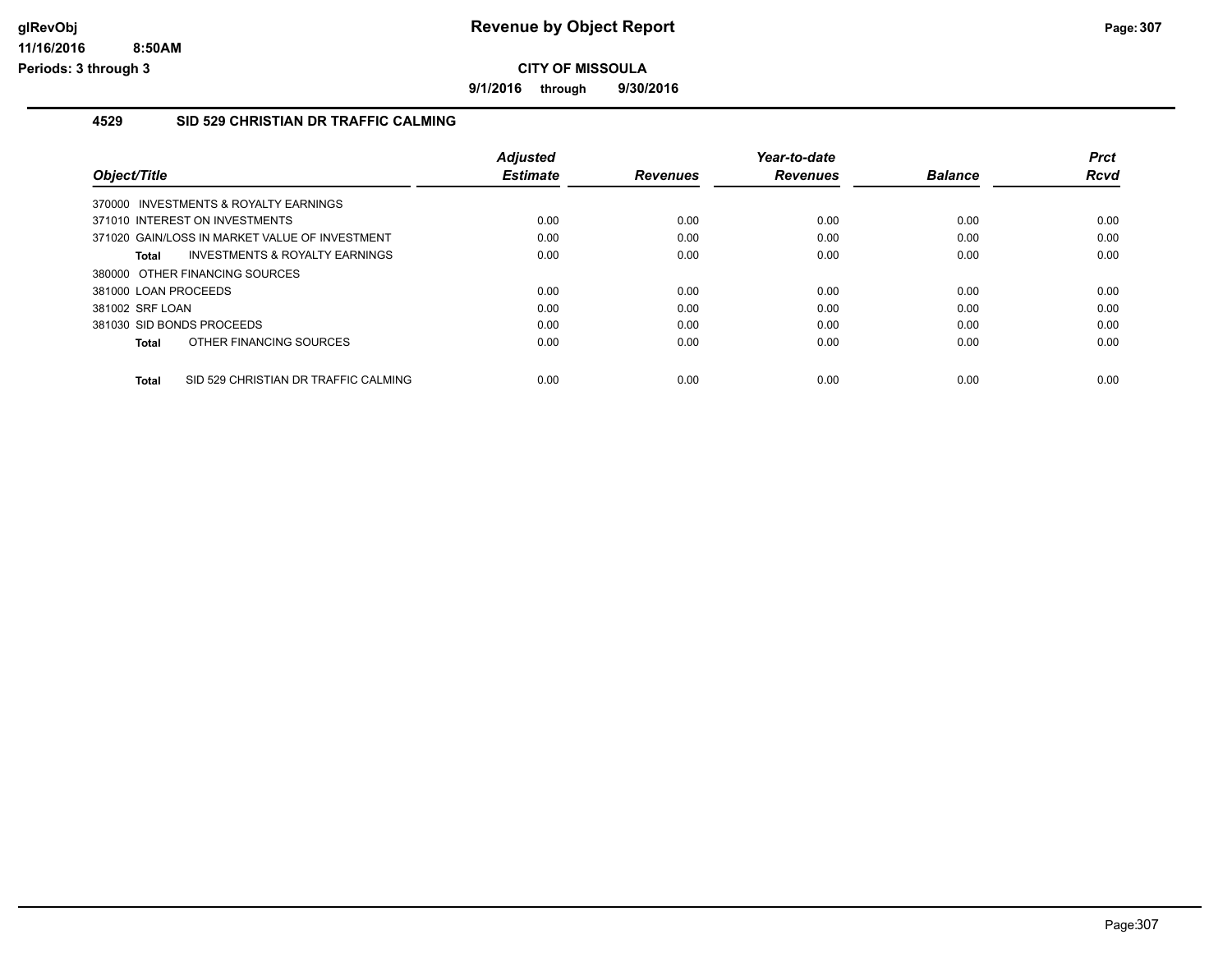**CITY OF MISSOULA**

**9/1/2016 through 9/30/2016**

# **4530 SID 530 CHRISTIAN DR CALMING**

 **8:50AM**

#### **4530 SID 530 CHRISTIAN DR CALMING**

|                                       |                                                 | <b>Adjusted</b> |                 | Year-to-date    |                | <b>Prct</b> |
|---------------------------------------|-------------------------------------------------|-----------------|-----------------|-----------------|----------------|-------------|
| Object/Title                          |                                                 | <b>Estimate</b> | <b>Revenues</b> | <b>Revenues</b> | <b>Balance</b> | <b>Rcvd</b> |
| 370000 INVESTMENTS & ROYALTY EARNINGS |                                                 |                 |                 |                 |                |             |
| 371010 INTEREST ON INVESTMENTS        |                                                 | 0.00            | 0.00            | 0.00            | 0.00           | 0.00        |
|                                       | 371020 GAIN/LOSS IN MARKET VALUE OF INVESTMENTS | 0.00            | 0.00            | 0.00            | 0.00           | 0.00        |
| Total                                 | INVESTMENTS & ROYALTY EARNINGS                  | 0.00            | 0.00            | 0.00            | 0.00           | 0.00        |
| 380000 OTHER FINANCING SOURCES        |                                                 |                 |                 |                 |                |             |
| 381000 LOAN PROCEEDS                  |                                                 | 0.00            | 0.00            | 0.00            | 0.00           | 0.00        |
| 381002 SRF LOAN                       |                                                 | 0.00            | 0.00            | 0.00            | 0.00           | 0.00        |
| 381030 SID BONDS PROCEEDS             |                                                 | 0.00            | 0.00            | 0.00            | 0.00           | 0.00        |
| Total                                 | OTHER FINANCING SOURCES                         | 0.00            | 0.00            | 0.00            | 0.00           | 0.00        |
| Total                                 | SID 530 CHRISTIAN DR CALMING                    | 0.00            | 0.00            | 0.00            | 0.00           | 0.00        |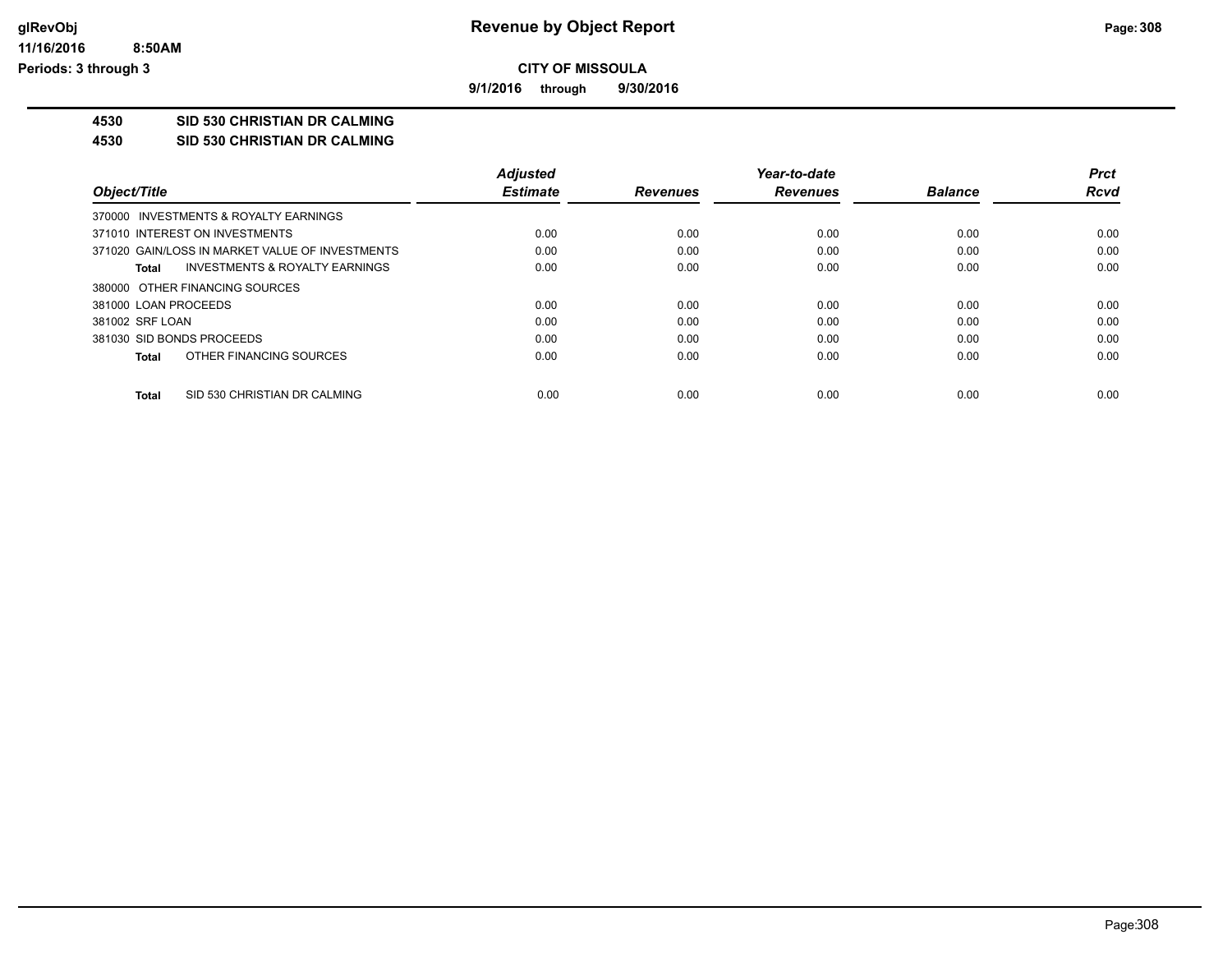**CITY OF MISSOULA**

**9/1/2016 through 9/30/2016**

#### **4530 SID 530 CHRISTIAN DR CALMING**

 **8:50AM**

| Object/Title                                   | <b>Adjusted</b><br><b>Estimate</b> | <b>Revenues</b> | Year-to-date<br><b>Revenues</b> | <b>Balance</b> | <b>Prct</b><br>Rcvd |
|------------------------------------------------|------------------------------------|-----------------|---------------------------------|----------------|---------------------|
| 370000 INVESTMENTS & ROYALTY EARNINGS          |                                    |                 |                                 |                |                     |
| 371010 INTEREST ON INVESTMENTS                 | 0.00                               | 0.00            | 0.00                            | 0.00           | 0.00                |
| 371020 GAIN/LOSS IN MARKET VALUE OF INVESTMENT | 0.00                               | 0.00            | 0.00                            | 0.00           | 0.00                |
| INVESTMENTS & ROYALTY EARNINGS<br>Total        | 0.00                               | 0.00            | 0.00                            | 0.00           | 0.00                |
| 380000 OTHER FINANCING SOURCES                 |                                    |                 |                                 |                |                     |
| 381000 LOAN PROCEEDS                           | 0.00                               | 0.00            | 0.00                            | 0.00           | 0.00                |
| 381002 SRF LOAN                                | 0.00                               | 0.00            | 0.00                            | 0.00           | 0.00                |
| 381030 SID BONDS PROCEEDS                      | 0.00                               | 0.00            | 0.00                            | 0.00           | 0.00                |
| OTHER FINANCING SOURCES<br><b>Total</b>        | 0.00                               | 0.00            | 0.00                            | 0.00           | 0.00                |
| SID 530 CHRISTIAN DR CALMING<br><b>Total</b>   | 0.00                               | 0.00            | 0.00                            | 0.00           | 0.00                |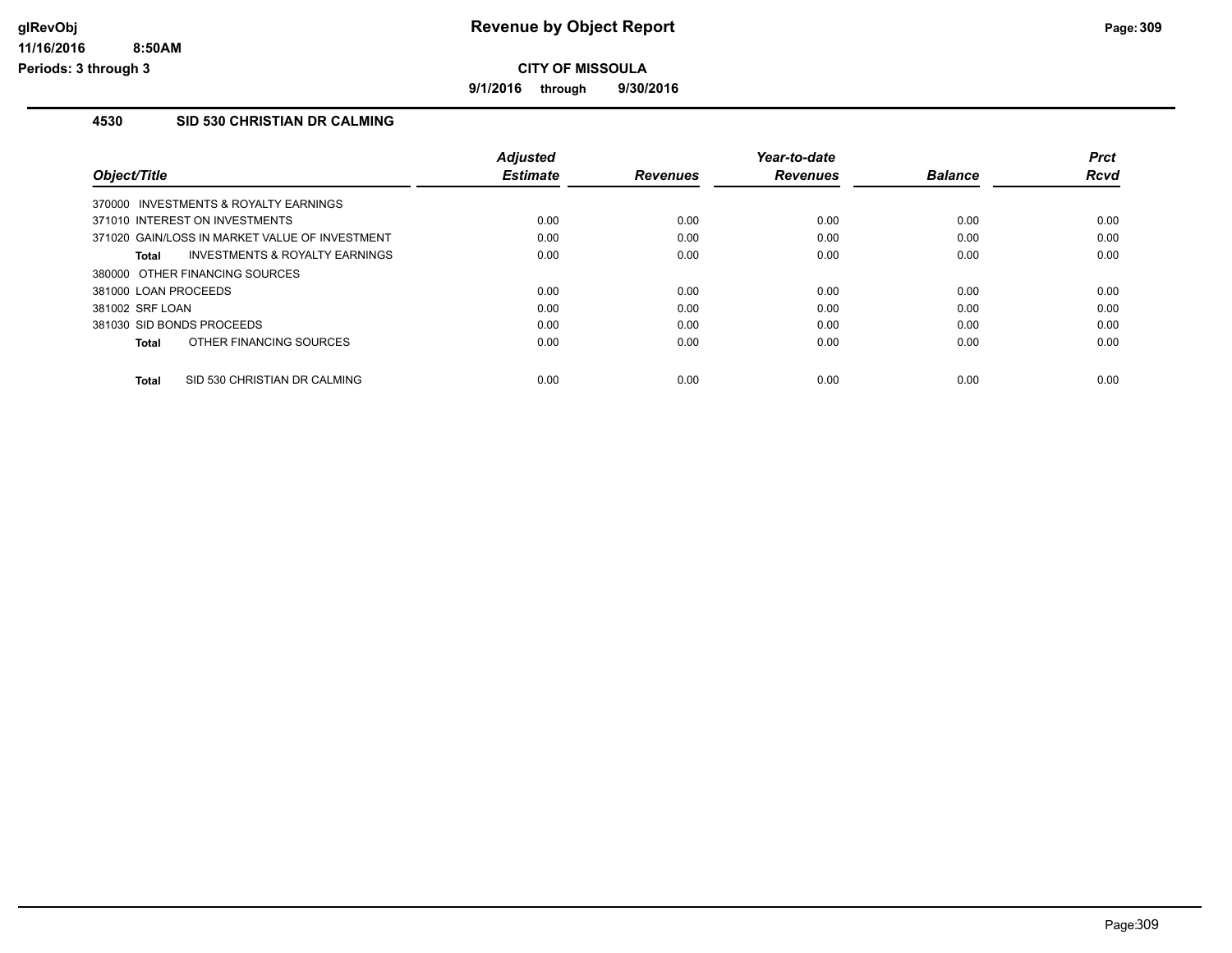**9/1/2016 through 9/30/2016**

#### **4531 SID 531 TRAFFIC CALMING**

**4531 SID 531 TRAFFIC CALMING**

|                                                 | <b>Adjusted</b> |                 | Year-to-date    |                | <b>Prct</b> |
|-------------------------------------------------|-----------------|-----------------|-----------------|----------------|-------------|
| Object/Title                                    | <b>Estimate</b> | <b>Revenues</b> | <b>Revenues</b> | <b>Balance</b> | <b>Rcvd</b> |
| 370000 INVESTMENTS & ROYALTY EARNINGS           |                 |                 |                 |                |             |
| 371010 INTEREST ON INVESTMENTS                  | 0.00            | 0.00            | 0.00            | 0.00           | 0.00        |
| 371020 GAIN/LOSS IN MARKET VALUE OF INVESTMENTS | 0.00            | 0.00            | 0.00            | 0.00           | 0.00        |
| INVESTMENTS & ROYALTY EARNINGS<br>Total         | 0.00            | 0.00            | 0.00            | 0.00           | 0.00        |
| 380000 OTHER FINANCING SOURCES                  |                 |                 |                 |                |             |
| 383000 OPERATING TRANSFERS                      | 0.00            | 0.00            | 0.00            | 0.00           | 0.00        |
| OTHER FINANCING SOURCES<br>Total                | 0.00            | 0.00            | 0.00            | 0.00           | 0.00        |
|                                                 |                 |                 |                 |                |             |
| <b>Total</b><br>SID 531 TRAFFIC CALMING         | 0.00            | 0.00            | 0.00            | 0.00           | 0.00        |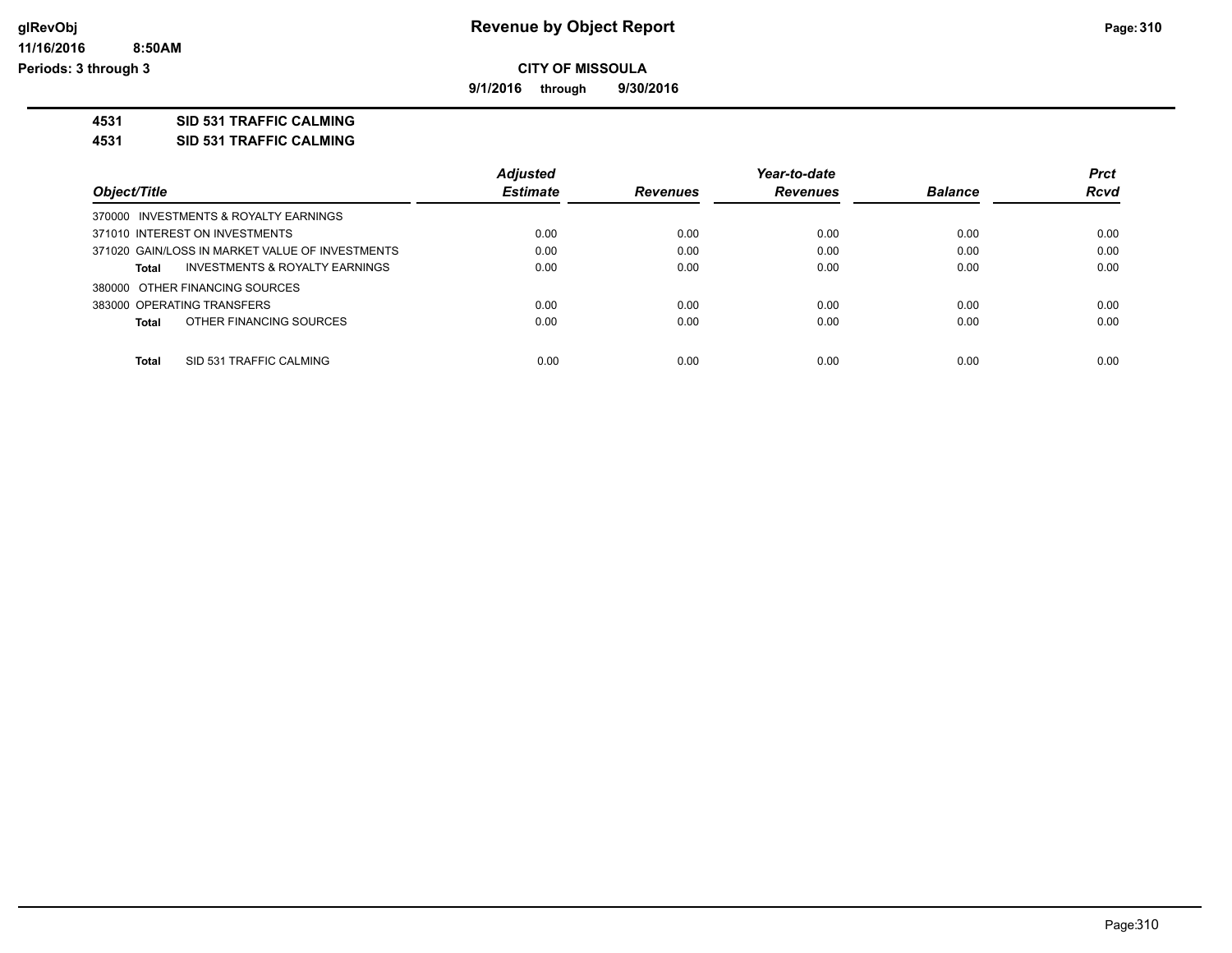**CITY OF MISSOULA**

**9/1/2016 through 9/30/2016**

#### **4531 SID 531 TRAFFIC CALMING**

 **8:50AM**

|                                                | <b>Adjusted</b> |                 | Year-to-date    |                | <b>Prct</b> |
|------------------------------------------------|-----------------|-----------------|-----------------|----------------|-------------|
| Object/Title                                   | <b>Estimate</b> | <b>Revenues</b> | <b>Revenues</b> | <b>Balance</b> | <b>Rcvd</b> |
| 370000 INVESTMENTS & ROYALTY EARNINGS          |                 |                 |                 |                |             |
| 371010 INTEREST ON INVESTMENTS                 | 0.00            | 0.00            | 0.00            | 0.00           | 0.00        |
| 371020 GAIN/LOSS IN MARKET VALUE OF INVESTMENT | 0.00            | 0.00            | 0.00            | 0.00           | 0.00        |
| INVESTMENTS & ROYALTY EARNINGS<br>Total        | 0.00            | 0.00            | 0.00            | 0.00           | 0.00        |
| 380000 OTHER FINANCING SOURCES                 |                 |                 |                 |                |             |
| 383000 OPERATING TRANSFERS                     | 0.00            | 0.00            | 0.00            | 0.00           | 0.00        |
| OTHER FINANCING SOURCES<br><b>Total</b>        | 0.00            | 0.00            | 0.00            | 0.00           | 0.00        |
|                                                |                 |                 |                 |                |             |
| <b>Total</b><br>SID 531 TRAFFIC CALMING        | 0.00            | 0.00            | 0.00            | 0.00           | 0.00        |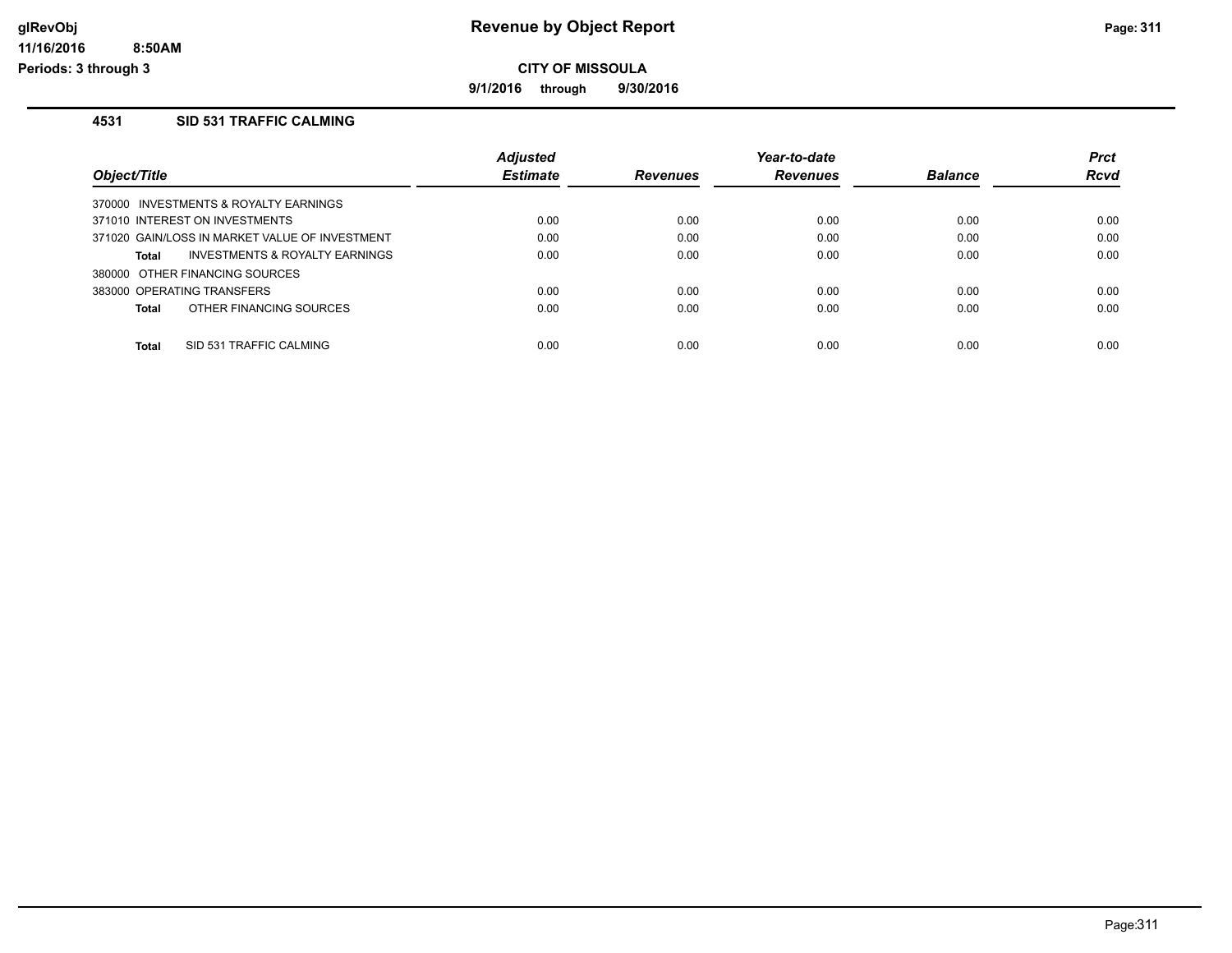**9/1/2016 through 9/30/2016**

**4532 MALONEY RANCH SID**

**4532 MALONEY RANCH SID**

|                                                    | <b>Adjusted</b> |                 | Year-to-date    |                | <b>Prct</b> |
|----------------------------------------------------|-----------------|-----------------|-----------------|----------------|-------------|
| Object/Title                                       | <b>Estimate</b> | <b>Revenues</b> | <b>Revenues</b> | <b>Balance</b> | <b>Rcvd</b> |
| 370000 INVESTMENTS & ROYALTY EARNINGS              |                 |                 |                 |                |             |
| 371010 INTEREST ON INVESTMENTS                     | 0.00            | 0.00            | 0.00            | 0.00           | 0.00        |
| 371020 GAIN/LOSS IN MARKET VALUE OF INVESTMENTS    | 0.00            | 0.00            | 0.00            | 0.00           | 0.00        |
| <b>INVESTMENTS &amp; ROYALTY EARNINGS</b><br>Total | 0.00            | 0.00            | 0.00            | 0.00           | 0.00        |
| 380000 OTHER FINANCING SOURCES                     |                 |                 |                 |                |             |
| 381030 SID BONDS PROCEEDS                          | 0.00            | 0.00            | 0.00            | 0.00           | 0.00        |
| OTHER FINANCING SOURCES<br><b>Total</b>            | 0.00            | 0.00            | 0.00            | 0.00           | 0.00        |
| <b>Total</b><br>MALONEY RANCH SID                  | 0.00            | 0.00            | 0.00            | 0.00           | 0.00        |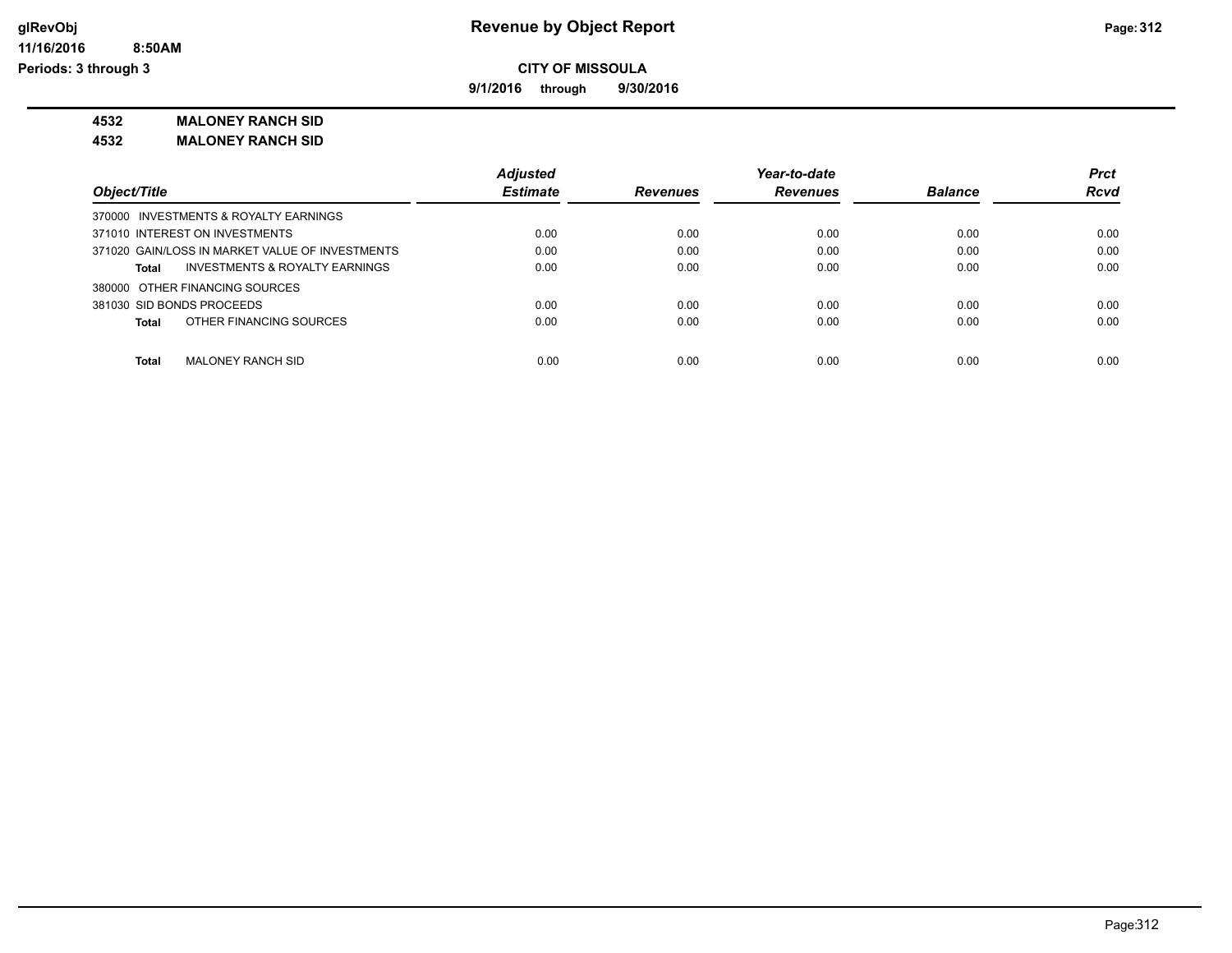**CITY OF MISSOULA**

**9/1/2016 through 9/30/2016**

#### **4532 MALONEY RANCH SID**

 **8:50AM**

|                                                |                                | <b>Adjusted</b> |                 | Year-to-date    |                | <b>Prct</b> |
|------------------------------------------------|--------------------------------|-----------------|-----------------|-----------------|----------------|-------------|
| Object/Title                                   |                                | <b>Estimate</b> | <b>Revenues</b> | <b>Revenues</b> | <b>Balance</b> | <b>Rcvd</b> |
| 370000 INVESTMENTS & ROYALTY EARNINGS          |                                |                 |                 |                 |                |             |
| 371010 INTEREST ON INVESTMENTS                 |                                | 0.00            | 0.00            | 0.00            | 0.00           | 0.00        |
| 371020 GAIN/LOSS IN MARKET VALUE OF INVESTMENT |                                | 0.00            | 0.00            | 0.00            | 0.00           | 0.00        |
| Total                                          | INVESTMENTS & ROYALTY EARNINGS | 0.00            | 0.00            | 0.00            | 0.00           | 0.00        |
| 380000 OTHER FINANCING SOURCES                 |                                |                 |                 |                 |                |             |
| 381030 SID BONDS PROCEEDS                      |                                | 0.00            | 0.00            | 0.00            | 0.00           | 0.00        |
| Total                                          | OTHER FINANCING SOURCES        | 0.00            | 0.00            | 0.00            | 0.00           | 0.00        |
| Total                                          | MALONEY RANCH SID              | 0.00            | 0.00            | 0.00            | 0.00           | 0.00        |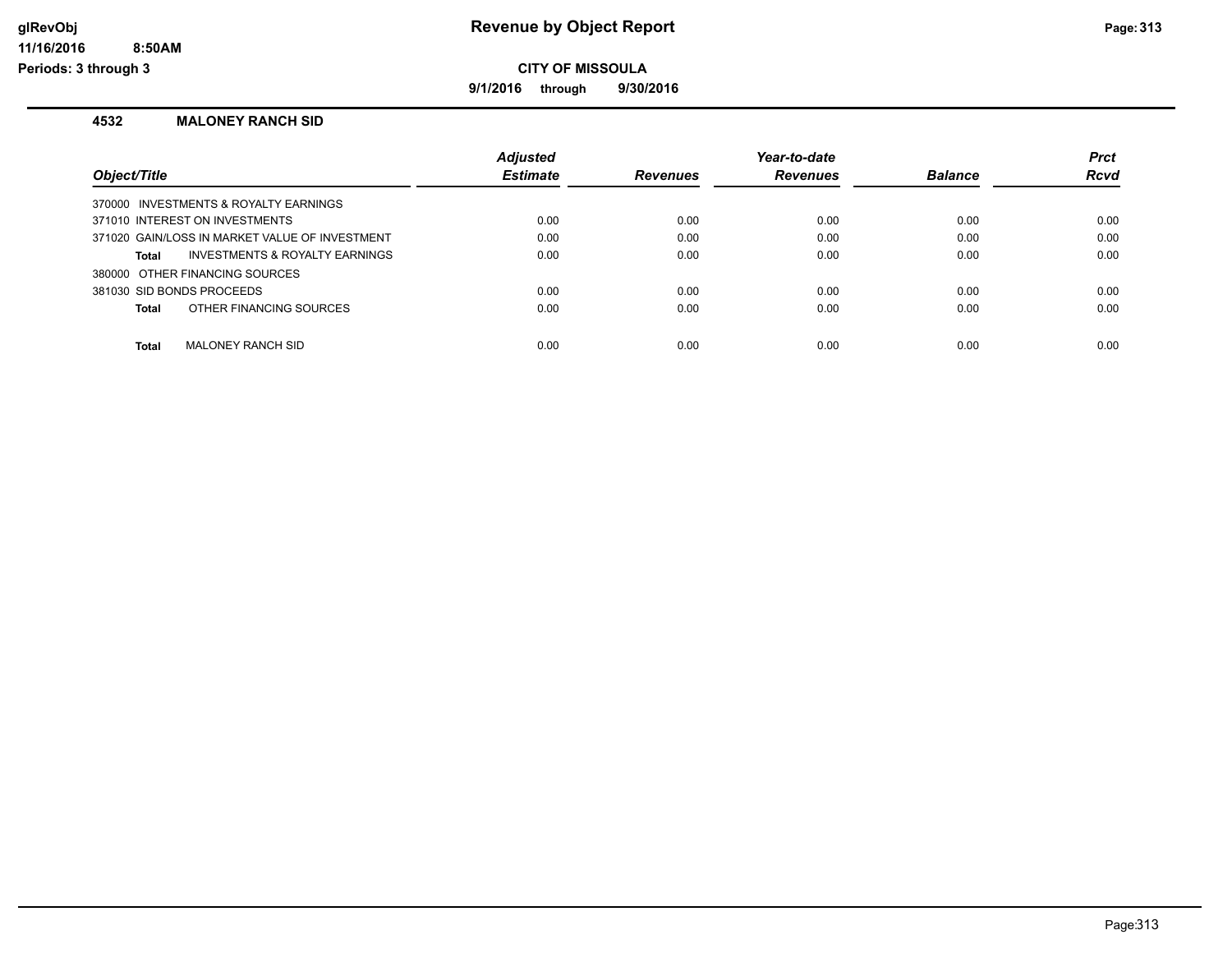**9/1/2016 through 9/30/2016**

#### **4533 RATTLESNAKE SEWER SID**

**4533 RATTLESNAKE SEWER SID**

|                                                 | <b>Adjusted</b> |                 | Year-to-date    |                | <b>Prct</b> |
|-------------------------------------------------|-----------------|-----------------|-----------------|----------------|-------------|
| Object/Title                                    | <b>Estimate</b> | <b>Revenues</b> | <b>Revenues</b> | <b>Balance</b> | <b>Rcvd</b> |
| 330000 INTERGOVERNMENTAL REVENUES               |                 |                 |                 |                |             |
| 334121 DNRC GRANT                               | 0.00            | 0.00            | 0.00            | 0.00           | 0.00        |
| INTERGOVERNMENTAL REVENUES<br>Total             | 0.00            | 0.00            | 0.00            | 0.00           | 0.00        |
| 370000 INVESTMENTS & ROYALTY EARNINGS           |                 |                 |                 |                |             |
| 371010 INTEREST ON INVESTMENTS                  | 0.00            | 0.00            | 0.00            | 0.00           | 0.00        |
| 371020 GAIN/LOSS IN MARKET VALUE OF INVESTMENTS | 0.00            | 0.00            | 0.00            | 0.00           | 0.00        |
| INVESTMENTS & ROYALTY EARNINGS<br>Total         | 0.00            | 0.00            | 0.00            | 0.00           | 0.00        |
| 380000 OTHER FINANCING SOURCES                  |                 |                 |                 |                |             |
| 381002 SRF LOAN                                 | 0.00            | 0.00            | 0.00            | 0.00           | 0.00        |
| OTHER FINANCING SOURCES<br>Total                | 0.00            | 0.00            | 0.00            | 0.00           | 0.00        |
| RATTLESNAKE SEWER SID<br>Total                  | 0.00            | 0.00            | 0.00            | 0.00           | 0.00        |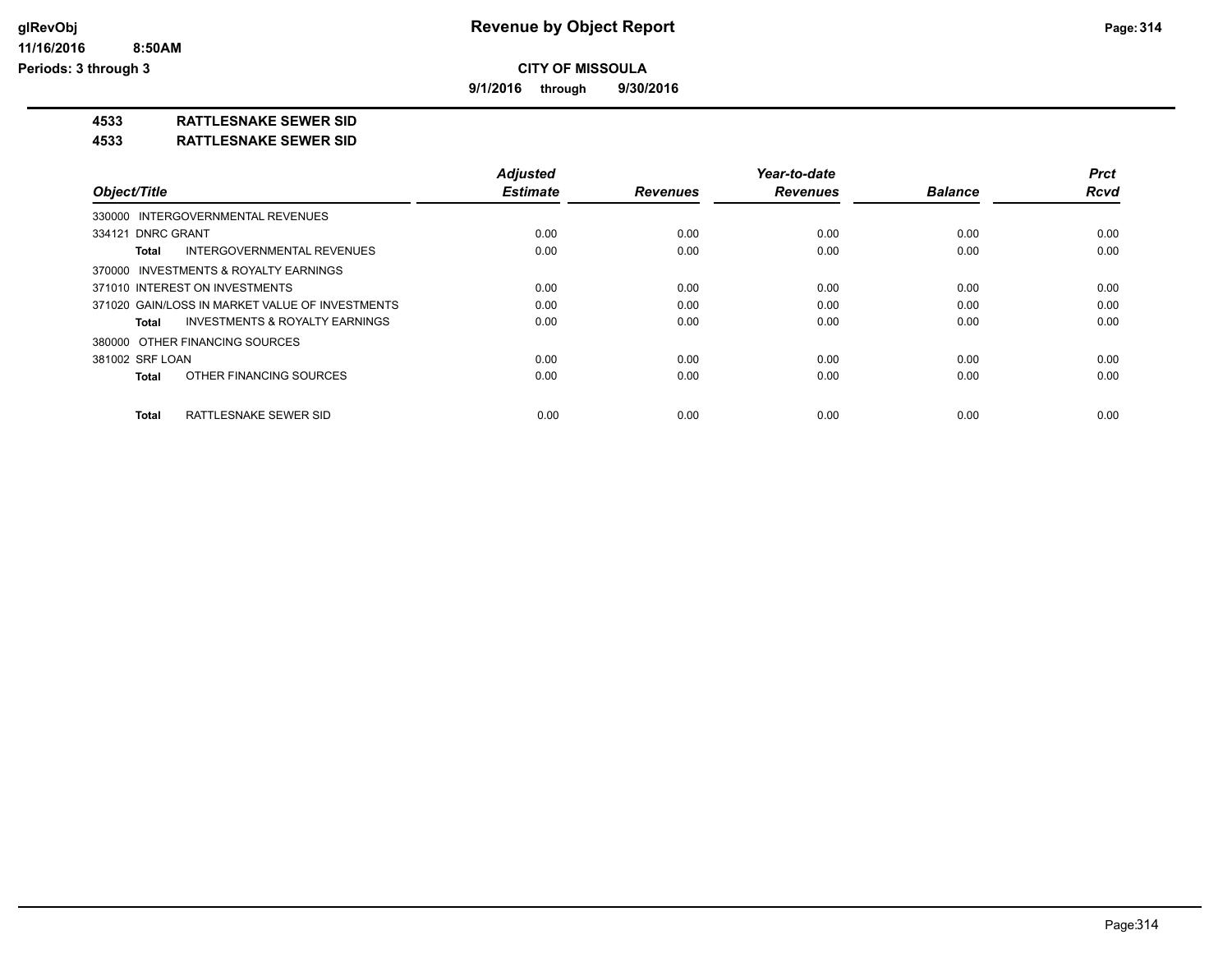**CITY OF MISSOULA**

**9/1/2016 through 9/30/2016**

#### **4533 RATTLESNAKE SEWER SID**

| Object/Title                                       | <b>Adjusted</b><br><b>Estimate</b> | <b>Revenues</b> | Year-to-date<br><b>Revenues</b> | <b>Balance</b> | <b>Prct</b><br><b>Rcvd</b> |
|----------------------------------------------------|------------------------------------|-----------------|---------------------------------|----------------|----------------------------|
|                                                    |                                    |                 |                                 |                |                            |
| 330000 INTERGOVERNMENTAL REVENUES                  |                                    |                 |                                 |                |                            |
| 334121 DNRC GRANT                                  | 0.00                               | 0.00            | 0.00                            | 0.00           | 0.00                       |
| INTERGOVERNMENTAL REVENUES<br>Total                | 0.00                               | 0.00            | 0.00                            | 0.00           | 0.00                       |
| 370000 INVESTMENTS & ROYALTY EARNINGS              |                                    |                 |                                 |                |                            |
| 371010 INTEREST ON INVESTMENTS                     | 0.00                               | 0.00            | 0.00                            | 0.00           | 0.00                       |
| 371020 GAIN/LOSS IN MARKET VALUE OF INVESTMENT     | 0.00                               | 0.00            | 0.00                            | 0.00           | 0.00                       |
| <b>INVESTMENTS &amp; ROYALTY EARNINGS</b><br>Total | 0.00                               | 0.00            | 0.00                            | 0.00           | 0.00                       |
| 380000 OTHER FINANCING SOURCES                     |                                    |                 |                                 |                |                            |
| 381002 SRF LOAN                                    | 0.00                               | 0.00            | 0.00                            | 0.00           | 0.00                       |
| OTHER FINANCING SOURCES<br>Total                   | 0.00                               | 0.00            | 0.00                            | 0.00           | 0.00                       |
| RATTLESNAKE SEWER SID<br>Total                     | 0.00                               | 0.00            | 0.00                            | 0.00           | 0.00                       |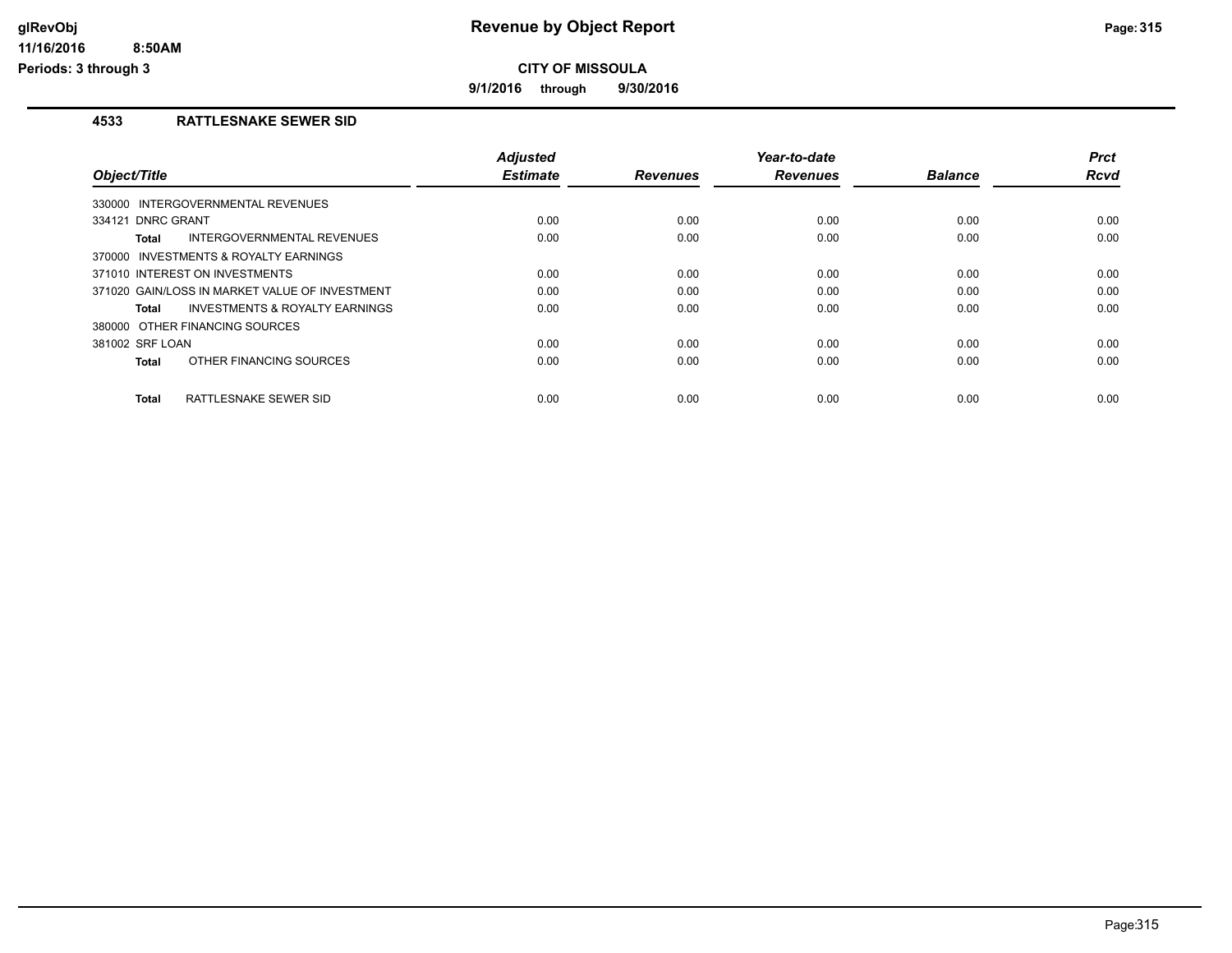**9/1/2016 through 9/30/2016**

# **4534 SID 534 LINCOLNWOOD**

#### **4534 SID 534 LINCOLNWOOD**

|                                                    | <b>Adjusted</b> |                 | Year-to-date    |                | Prct        |
|----------------------------------------------------|-----------------|-----------------|-----------------|----------------|-------------|
| Object/Title                                       | <b>Estimate</b> | <b>Revenues</b> | <b>Revenues</b> | <b>Balance</b> | <b>Rcvd</b> |
| 330000 INTERGOVERNMENTAL REVENUES                  |                 |                 |                 |                |             |
| 334121 DNRC GRANT                                  | 0.00            | 0.00            | 0.00            | 0.00           | 0.00        |
| INTERGOVERNMENTAL REVENUES<br>Total                | 0.00            | 0.00            | 0.00            | 0.00           | 0.00        |
| 370000 INVESTMENTS & ROYALTY EARNINGS              |                 |                 |                 |                |             |
| 371010 INTEREST ON INVESTMENTS                     | 0.00            | 0.00            | 0.00            | 0.00           | 0.00        |
| 371020 GAIN/LOSS IN MARKET VALUE OF INVESTMENTS    | 0.00            | 0.00            | 0.00            | 0.00           | 0.00        |
| <b>INVESTMENTS &amp; ROYALTY EARNINGS</b><br>Total | 0.00            | 0.00            | 0.00            | 0.00           | 0.00        |
| 380000 OTHER FINANCING SOURCES                     |                 |                 |                 |                |             |
| 381002 SRF LOAN                                    | 0.00            | 0.00            | 0.00            | 0.00           | 0.00        |
| OTHER FINANCING SOURCES<br>Total                   | 0.00            | 0.00            | 0.00            | 0.00           | 0.00        |
| SID 534 LINCOLNWOOD<br>Total                       | 0.00            | 0.00            | 0.00            | 0.00           | 0.00        |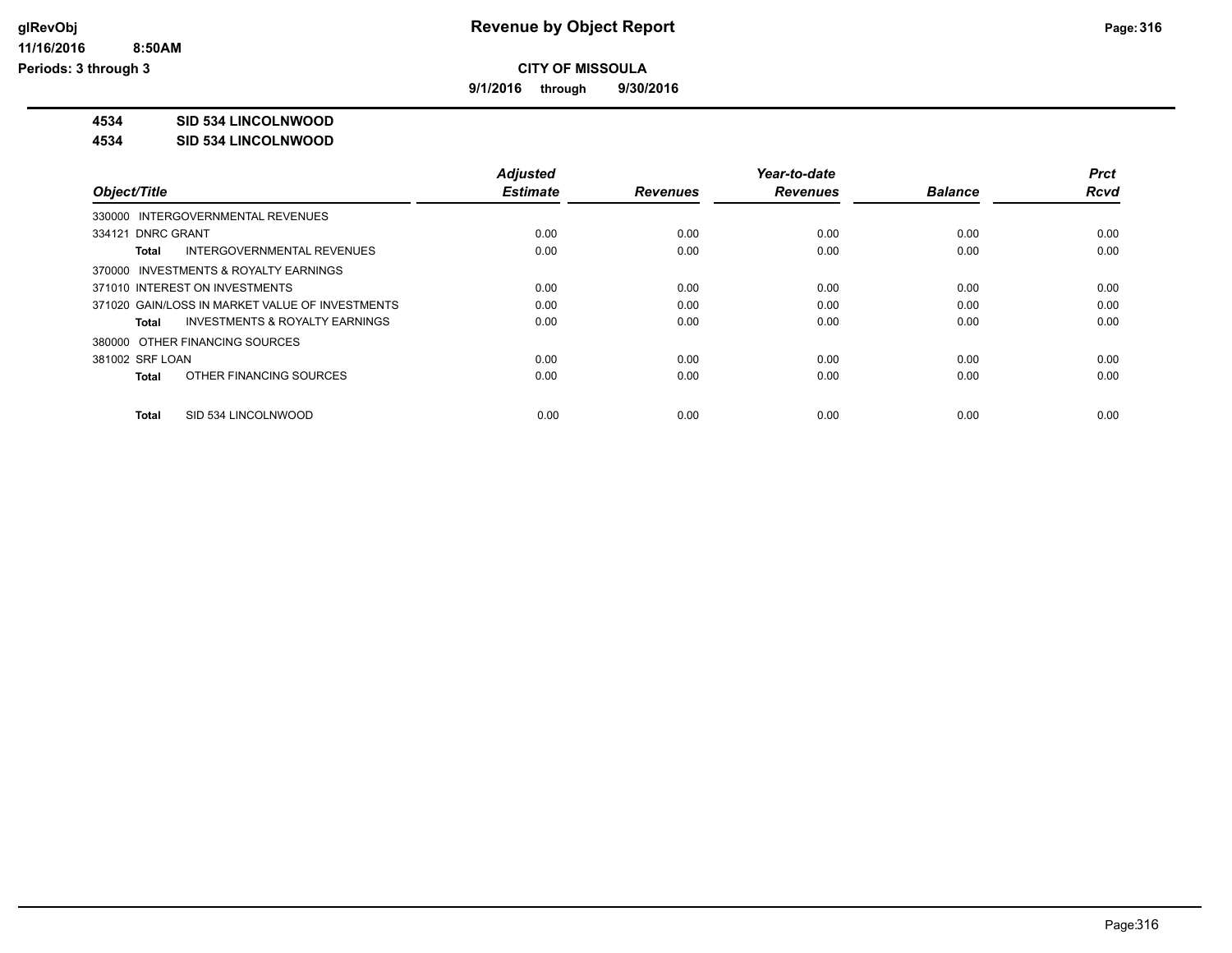**9/1/2016 through 9/30/2016**

#### **4534 SID 534 LINCOLNWOOD**

|                                                    | <b>Adjusted</b> |                 | Year-to-date    |                | <b>Prct</b> |
|----------------------------------------------------|-----------------|-----------------|-----------------|----------------|-------------|
| Object/Title                                       | <b>Estimate</b> | <b>Revenues</b> | <b>Revenues</b> | <b>Balance</b> | <b>Rcvd</b> |
| INTERGOVERNMENTAL REVENUES<br>330000               |                 |                 |                 |                |             |
| 334121 DNRC GRANT                                  | 0.00            | 0.00            | 0.00            | 0.00           | 0.00        |
| INTERGOVERNMENTAL REVENUES<br>Total                | 0.00            | 0.00            | 0.00            | 0.00           | 0.00        |
| 370000 INVESTMENTS & ROYALTY EARNINGS              |                 |                 |                 |                |             |
| 371010 INTEREST ON INVESTMENTS                     | 0.00            | 0.00            | 0.00            | 0.00           | 0.00        |
| 371020 GAIN/LOSS IN MARKET VALUE OF INVESTMENT     | 0.00            | 0.00            | 0.00            | 0.00           | 0.00        |
| <b>INVESTMENTS &amp; ROYALTY EARNINGS</b><br>Total | 0.00            | 0.00            | 0.00            | 0.00           | 0.00        |
| 380000 OTHER FINANCING SOURCES                     |                 |                 |                 |                |             |
| 381002 SRF LOAN                                    | 0.00            | 0.00            | 0.00            | 0.00           | 0.00        |
| OTHER FINANCING SOURCES<br><b>Total</b>            | 0.00            | 0.00            | 0.00            | 0.00           | 0.00        |
| SID 534 LINCOLNWOOD<br><b>Total</b>                | 0.00            | 0.00            | 0.00            | 0.00           | 0.00        |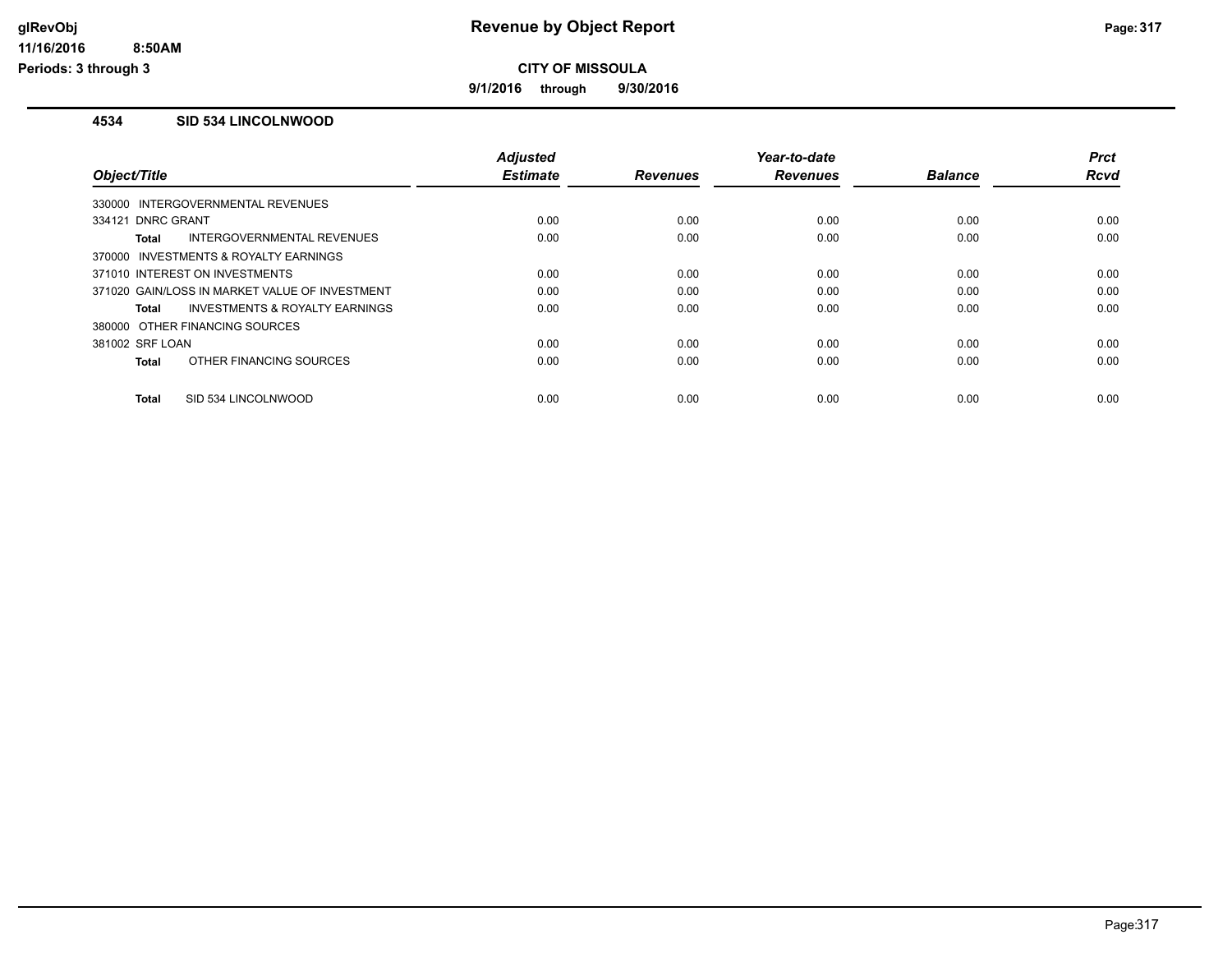**9/1/2016 through 9/30/2016**

# **4535 SLANT STREET TRAFFIC CALMING**

## **4535 SLANT STREET TRAFFIC CALMING**

| <b>Adjusted</b> |                 | Year-to-date    |                | <b>Prct</b> |
|-----------------|-----------------|-----------------|----------------|-------------|
| <b>Estimate</b> | <b>Revenues</b> | <b>Revenues</b> | <b>Balance</b> | <b>Rcvd</b> |
|                 |                 |                 |                |             |
| 0.00            | 0.00            | 0.00            | 0.00           | 0.00        |
| 0.00            | 0.00            | 0.00            | 0.00           | 0.00        |
| 0.00            | 0.00            | 0.00            | 0.00           | 0.00        |
|                 |                 |                 |                |             |
| 0.00            | 0.00            | 0.00            | 0.00           | 0.00        |
| 0.00            | 0.00            | 0.00            | 0.00           | 0.00        |
|                 |                 |                 |                | 0.00        |
|                 | 0.00            | 0.00            | 0.00           | 0.00        |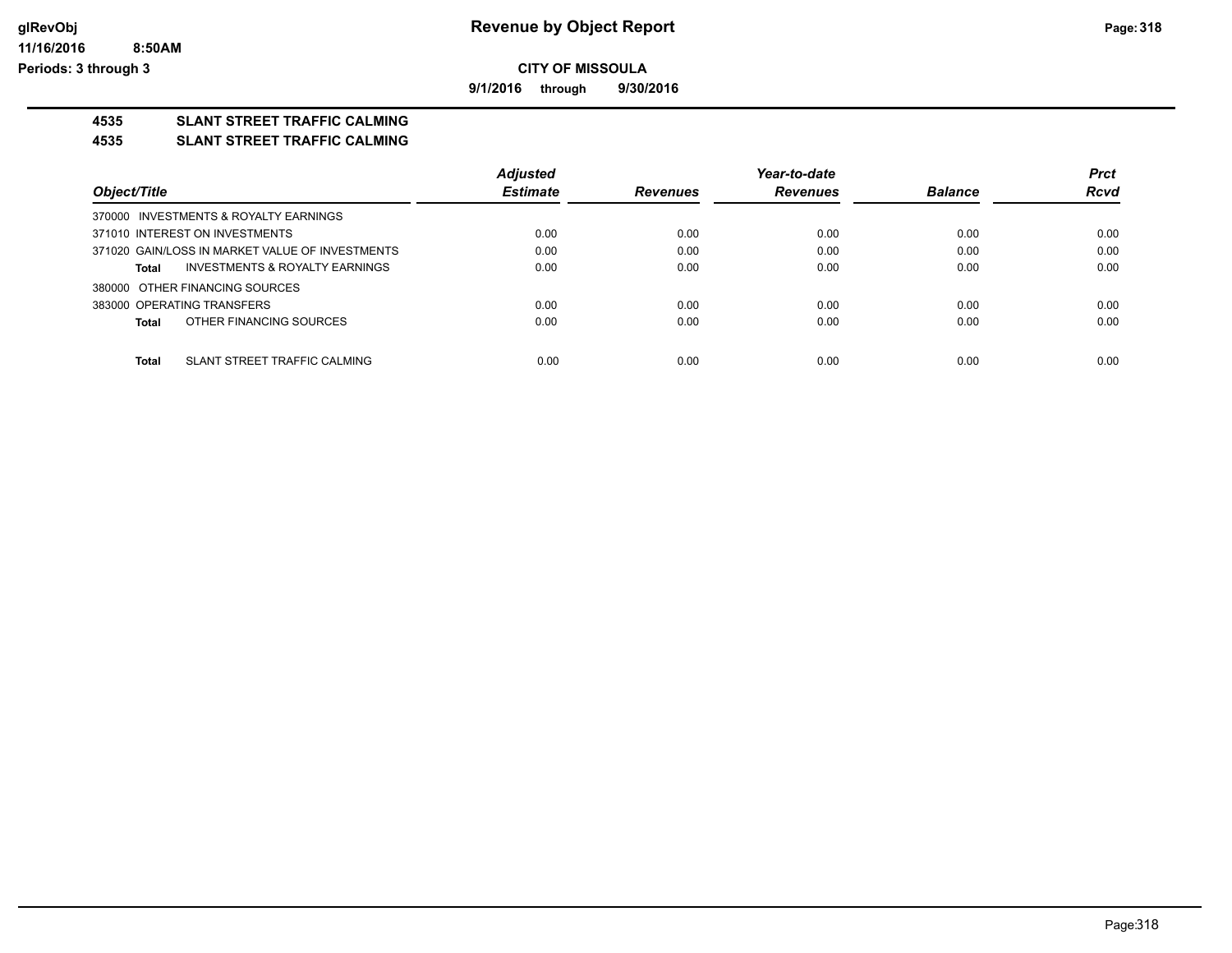**8:50AM**

**CITY OF MISSOULA**

**9/1/2016 through 9/30/2016**

# **4535 SLANT STREET TRAFFIC CALMING**

|                                                | <b>Adjusted</b> |                 | Year-to-date    |                | <b>Prct</b> |
|------------------------------------------------|-----------------|-----------------|-----------------|----------------|-------------|
| Object/Title                                   | <b>Estimate</b> | <b>Revenues</b> | <b>Revenues</b> | <b>Balance</b> | <b>Rcvd</b> |
| 370000 INVESTMENTS & ROYALTY EARNINGS          |                 |                 |                 |                |             |
| 371010 INTEREST ON INVESTMENTS                 | 0.00            | 0.00            | 0.00            | 0.00           | 0.00        |
| 371020 GAIN/LOSS IN MARKET VALUE OF INVESTMENT | 0.00            | 0.00            | 0.00            | 0.00           | 0.00        |
| INVESTMENTS & ROYALTY EARNINGS<br>Total        | 0.00            | 0.00            | 0.00            | 0.00           | 0.00        |
| 380000 OTHER FINANCING SOURCES                 |                 |                 |                 |                |             |
| 383000 OPERATING TRANSFERS                     | 0.00            | 0.00            | 0.00            | 0.00           | 0.00        |
| OTHER FINANCING SOURCES<br>Total               | 0.00            | 0.00            | 0.00            | 0.00           | 0.00        |
|                                                |                 |                 |                 |                |             |
| Total<br>SLANT STREET TRAFFIC CALMING          | 0.00            | 0.00            | 0.00            | 0.00           | 0.00        |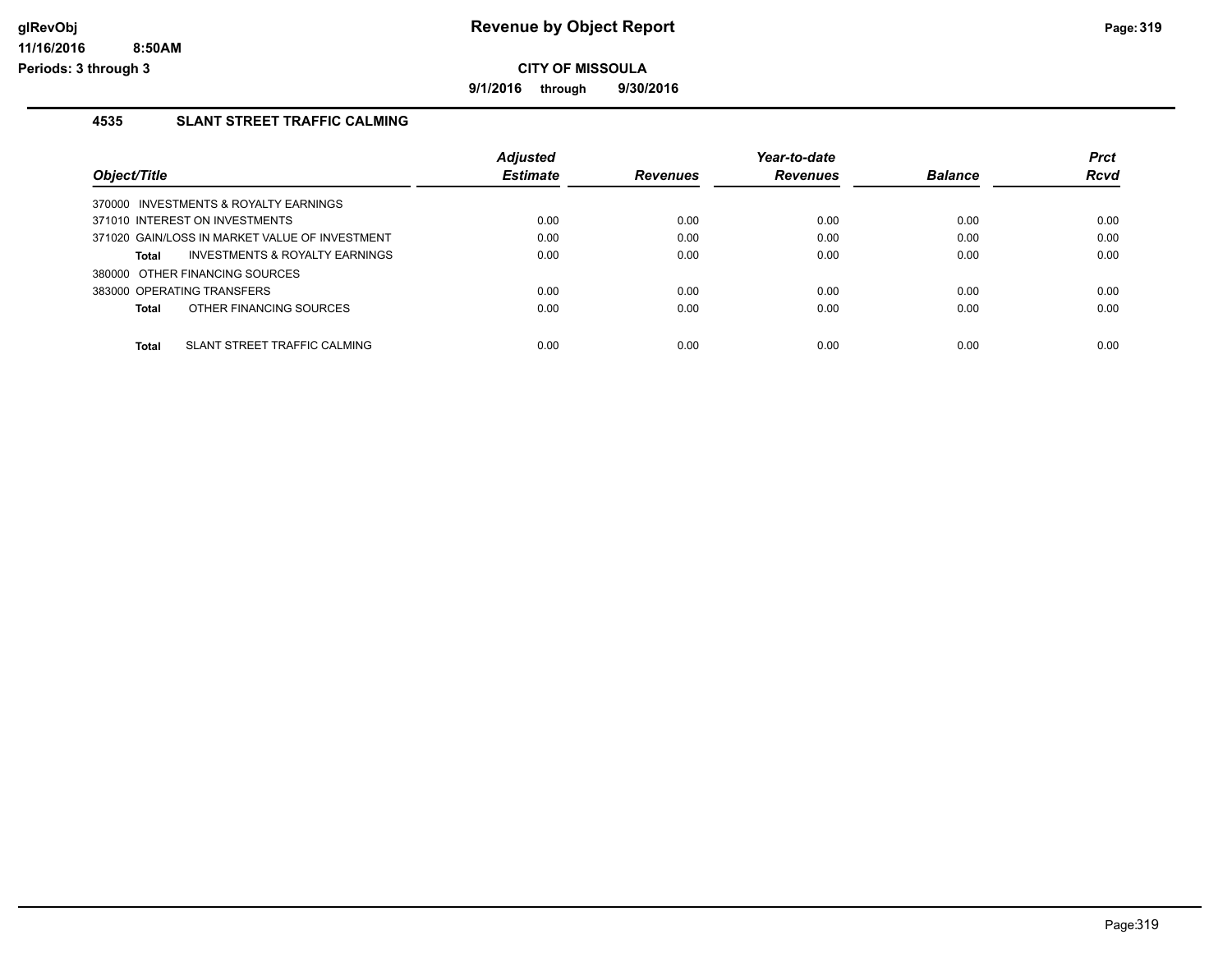**9/1/2016 through 9/30/2016**

# **4536 SID536 LINCOLNWOOD SWR PH2**

#### **4536 SID536 LINCOLNWOOD SWR PH2**

|                                                    | <b>Adjusted</b> |                 | Year-to-date    |                | <b>Prct</b> |
|----------------------------------------------------|-----------------|-----------------|-----------------|----------------|-------------|
| Object/Title                                       | <b>Estimate</b> | <b>Revenues</b> | <b>Revenues</b> | <b>Balance</b> | Rcvd        |
| 330000 INTERGOVERNMENTAL REVENUES                  |                 |                 |                 |                |             |
| 334121 DNRC GRANT                                  | 0.00            | 0.00            | 0.00            | 0.00           | 0.00        |
| <b>INTERGOVERNMENTAL REVENUES</b><br>Total         | 0.00            | 0.00            | 0.00            | 0.00           | 0.00        |
| 360000 MISCELLANEOUS REVENUES                      |                 |                 |                 |                |             |
| 365001 *** Title Not Found ***                     | 0.00            | 0.00            | 0.00            | 0.00           | 0.00        |
| <b>MISCELLANEOUS REVENUES</b><br>Total             | 0.00            | 0.00            | 0.00            | 0.00           | 0.00        |
| 370000 INVESTMENTS & ROYALTY EARNINGS              |                 |                 |                 |                |             |
| 371010 INTEREST ON INVESTMENTS                     | 0.00            | 0.00            | 0.00            | 0.00           | 0.00        |
| 371020 GAIN/LOSS IN MARKET VALUE OF INVESTMENTS    | 0.00            | 0.00            | 0.00            | 0.00           | 0.00        |
| <b>INVESTMENTS &amp; ROYALTY EARNINGS</b><br>Total | 0.00            | 0.00            | 0.00            | 0.00           | 0.00        |
| 380000 OTHER FINANCING SOURCES                     |                 |                 |                 |                |             |
| 381030 SID BONDS PROCEEDS                          | 0.00            | 0.00            | 0.00            | 0.00           | 0.00        |
| OTHER FINANCING SOURCES<br>Total                   | 0.00            | 0.00            | 0.00            | 0.00           | 0.00        |
|                                                    |                 |                 |                 |                |             |
| SID536 LINCOLNWOOD SWR PH2<br>Total                | 0.00            | 0.00            | 0.00            | 0.00           | 0.00        |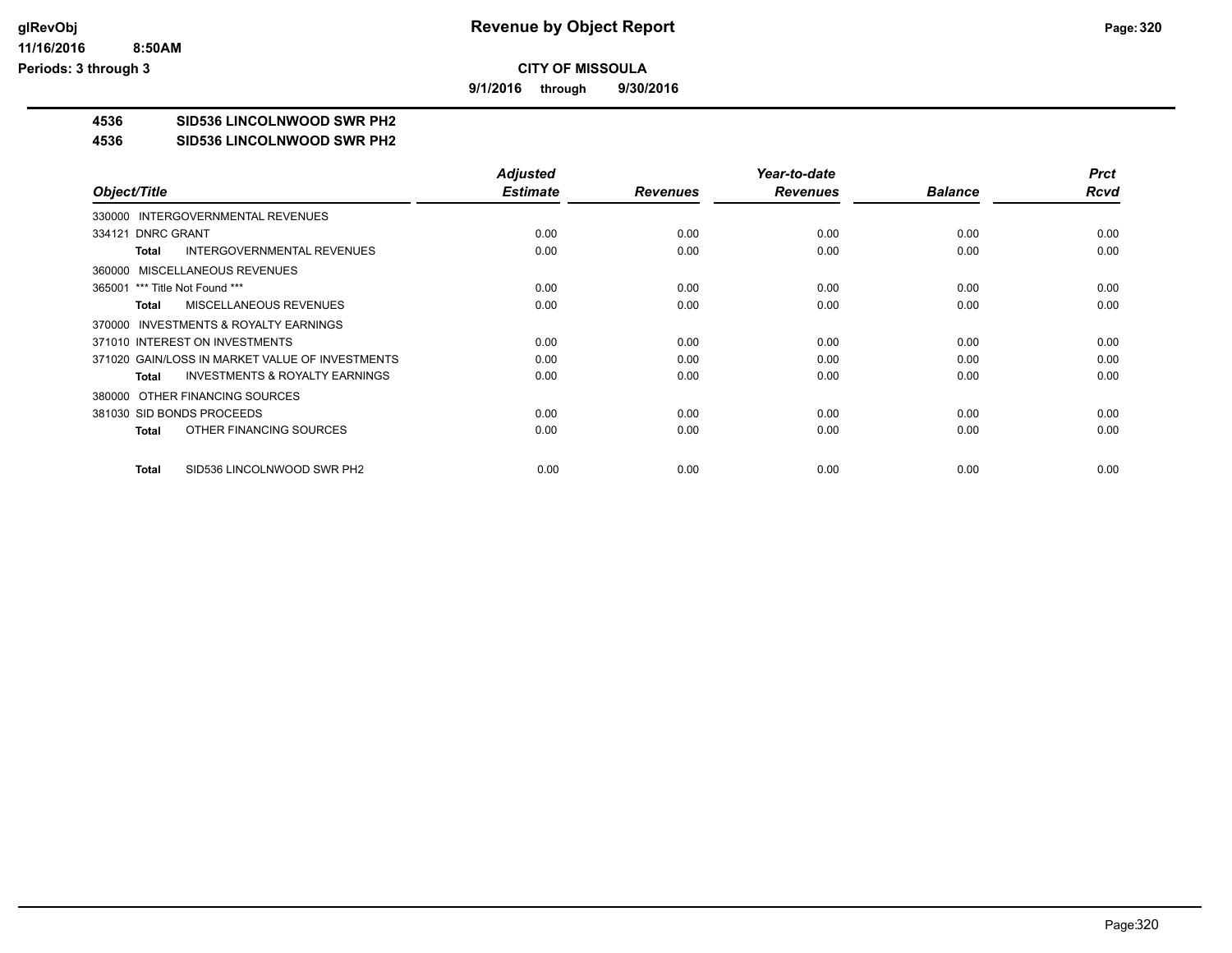**CITY OF MISSOULA**

**9/1/2016 through 9/30/2016**

# **4536 SID536 LINCOLNWOOD SWR PH2**

| Object/Title                                              | <b>Adjusted</b><br><b>Estimate</b> | <b>Revenues</b> | Year-to-date<br><b>Revenues</b> | <b>Balance</b> | <b>Prct</b><br><b>Rcvd</b> |
|-----------------------------------------------------------|------------------------------------|-----------------|---------------------------------|----------------|----------------------------|
|                                                           |                                    |                 |                                 |                |                            |
| 330000 INTERGOVERNMENTAL REVENUES                         |                                    |                 |                                 |                |                            |
| 334121 DNRC GRANT                                         | 0.00                               | 0.00            | 0.00                            | 0.00           | 0.00                       |
| <b>INTERGOVERNMENTAL REVENUES</b><br><b>Total</b>         | 0.00                               | 0.00            | 0.00                            | 0.00           | 0.00                       |
| 360000 MISCELLANEOUS REVENUES                             |                                    |                 |                                 |                |                            |
| 365001 *** Title Not Found ***                            | 0.00                               | 0.00            | 0.00                            | 0.00           | 0.00                       |
| MISCELLANEOUS REVENUES<br><b>Total</b>                    | 0.00                               | 0.00            | 0.00                            | 0.00           | 0.00                       |
| 370000 INVESTMENTS & ROYALTY EARNINGS                     |                                    |                 |                                 |                |                            |
| 371010 INTEREST ON INVESTMENTS                            | 0.00                               | 0.00            | 0.00                            | 0.00           | 0.00                       |
| 371020 GAIN/LOSS IN MARKET VALUE OF INVESTMENT            | 0.00                               | 0.00            | 0.00                            | 0.00           | 0.00                       |
| <b>INVESTMENTS &amp; ROYALTY EARNINGS</b><br><b>Total</b> | 0.00                               | 0.00            | 0.00                            | 0.00           | 0.00                       |
| 380000 OTHER FINANCING SOURCES                            |                                    |                 |                                 |                |                            |
| 381030 SID BONDS PROCEEDS                                 | 0.00                               | 0.00            | 0.00                            | 0.00           | 0.00                       |
| OTHER FINANCING SOURCES<br><b>Total</b>                   | 0.00                               | 0.00            | 0.00                            | 0.00           | 0.00                       |
| SID536 LINCOLNWOOD SWR PH2<br><b>Total</b>                | 0.00                               | 0.00            | 0.00                            | 0.00           | 0.00                       |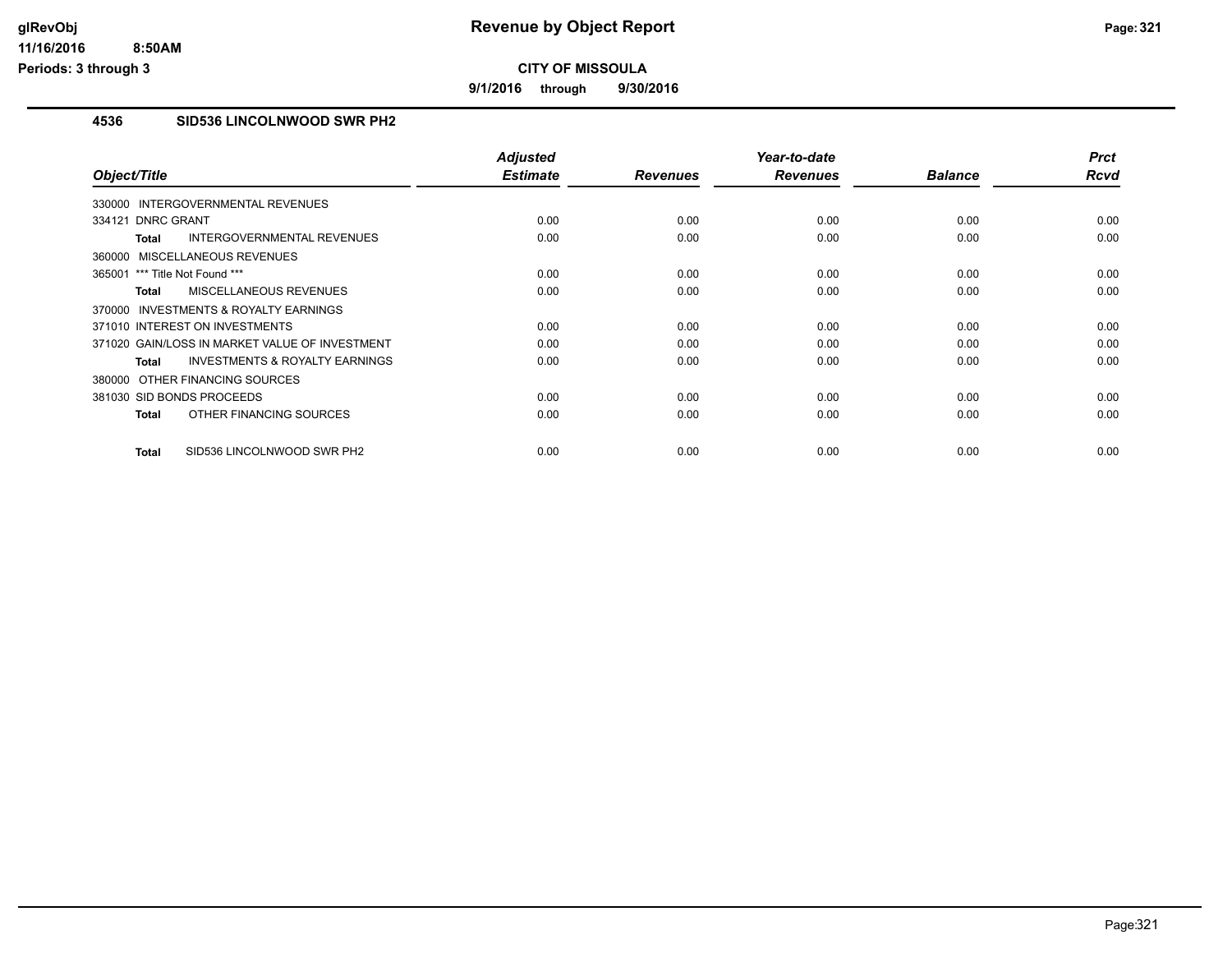**9/1/2016 through 9/30/2016**

#### **4538 SID 538 HILLVIEW WAY**

**4538 SID 538 HILLVIEW WAY**

|                                                 | <b>Adjusted</b> |                 | Year-to-date    |                | <b>Prct</b> |
|-------------------------------------------------|-----------------|-----------------|-----------------|----------------|-------------|
| Object/Title                                    | <b>Estimate</b> | <b>Revenues</b> | <b>Revenues</b> | <b>Balance</b> | <b>Rcvd</b> |
| 370000 INVESTMENTS & ROYALTY EARNINGS           |                 |                 |                 |                |             |
| 371010 INTEREST ON INVESTMENTS                  | 0.00            | 0.00            | 0.00            | 0.00           | 0.00        |
| 371020 GAIN/LOSS IN MARKET VALUE OF INVESTMENTS | 0.00            | 0.00            | 0.00            | 0.00           | 0.00        |
| INVESTMENTS & ROYALTY EARNINGS<br>Total         | 0.00            | 0.00            | 0.00            | 0.00           | 0.00        |
| 380000 OTHER FINANCING SOURCES                  |                 |                 |                 |                |             |
| 383000 OPERATING TRANSFERS                      | 0.00            | 0.00            | 0.00            | 0.00           | 0.00        |
| OTHER FINANCING SOURCES<br>Total                | 0.00            | 0.00            | 0.00            | 0.00           | 0.00        |
|                                                 |                 |                 |                 |                |             |
| Total<br>SID 538 HILLVIEW WAY                   | 0.00            | 0.00            | 0.00            | 0.00           | 0.00        |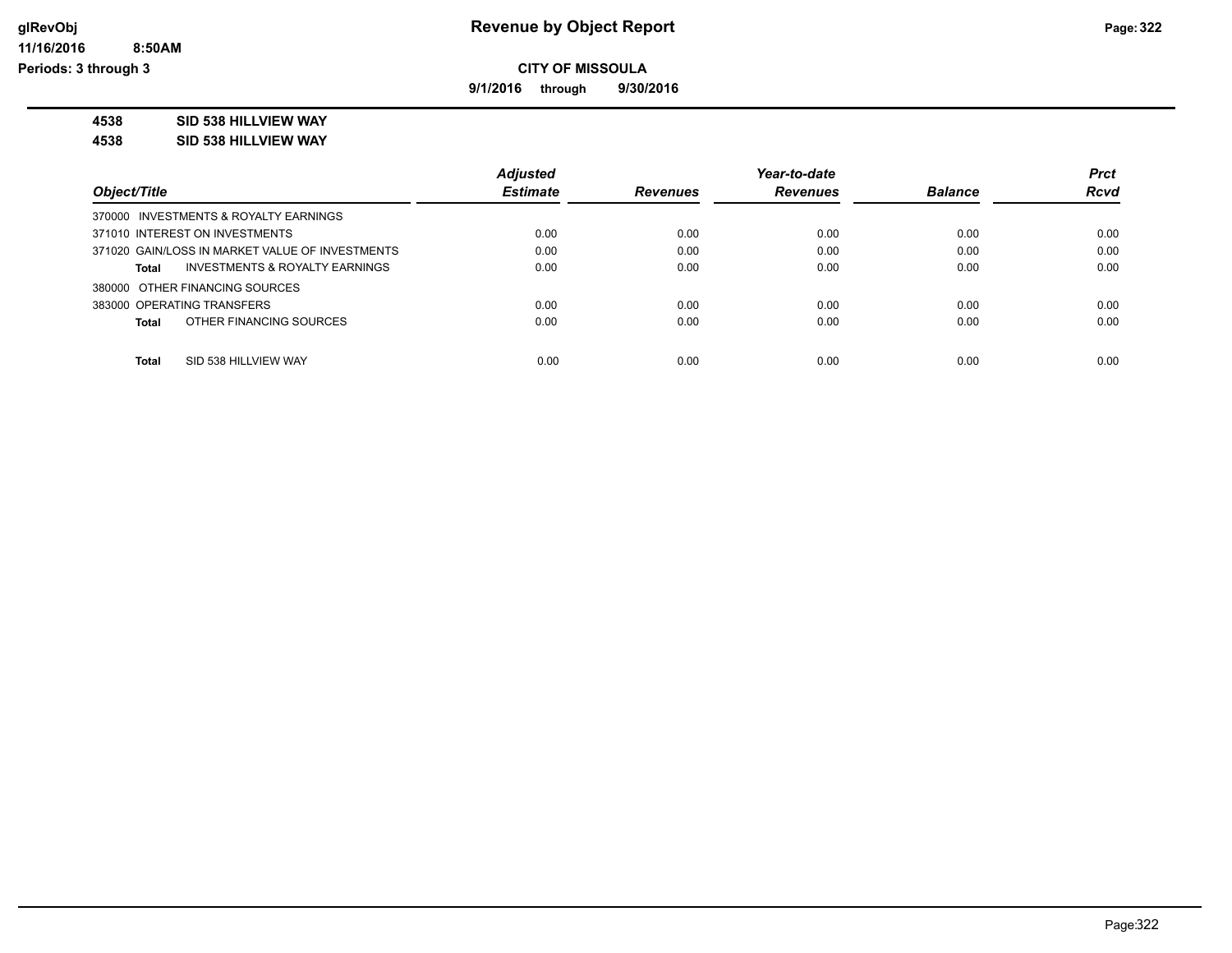**CITY OF MISSOULA**

**9/1/2016 through 9/30/2016**

#### **4538 SID 538 HILLVIEW WAY**

|                                                | <b>Adjusted</b> |                 | Year-to-date    |                | <b>Prct</b> |
|------------------------------------------------|-----------------|-----------------|-----------------|----------------|-------------|
| Object/Title                                   | <b>Estimate</b> | <b>Revenues</b> | <b>Revenues</b> | <b>Balance</b> | <b>Rcvd</b> |
| 370000 INVESTMENTS & ROYALTY EARNINGS          |                 |                 |                 |                |             |
| 371010 INTEREST ON INVESTMENTS                 | 0.00            | 0.00            | 0.00            | 0.00           | 0.00        |
| 371020 GAIN/LOSS IN MARKET VALUE OF INVESTMENT | 0.00            | 0.00            | 0.00            | 0.00           | 0.00        |
| INVESTMENTS & ROYALTY EARNINGS<br>Total        | 0.00            | 0.00            | 0.00            | 0.00           | 0.00        |
| 380000 OTHER FINANCING SOURCES                 |                 |                 |                 |                |             |
| 383000 OPERATING TRANSFERS                     | 0.00            | 0.00            | 0.00            | 0.00           | 0.00        |
| OTHER FINANCING SOURCES<br>Total               | 0.00            | 0.00            | 0.00            | 0.00           | 0.00        |
|                                                |                 |                 |                 |                |             |
| <b>Total</b><br>SID 538 HILLVIEW WAY           | 0.00            | 0.00            | 0.00            | 0.00           | 0.00        |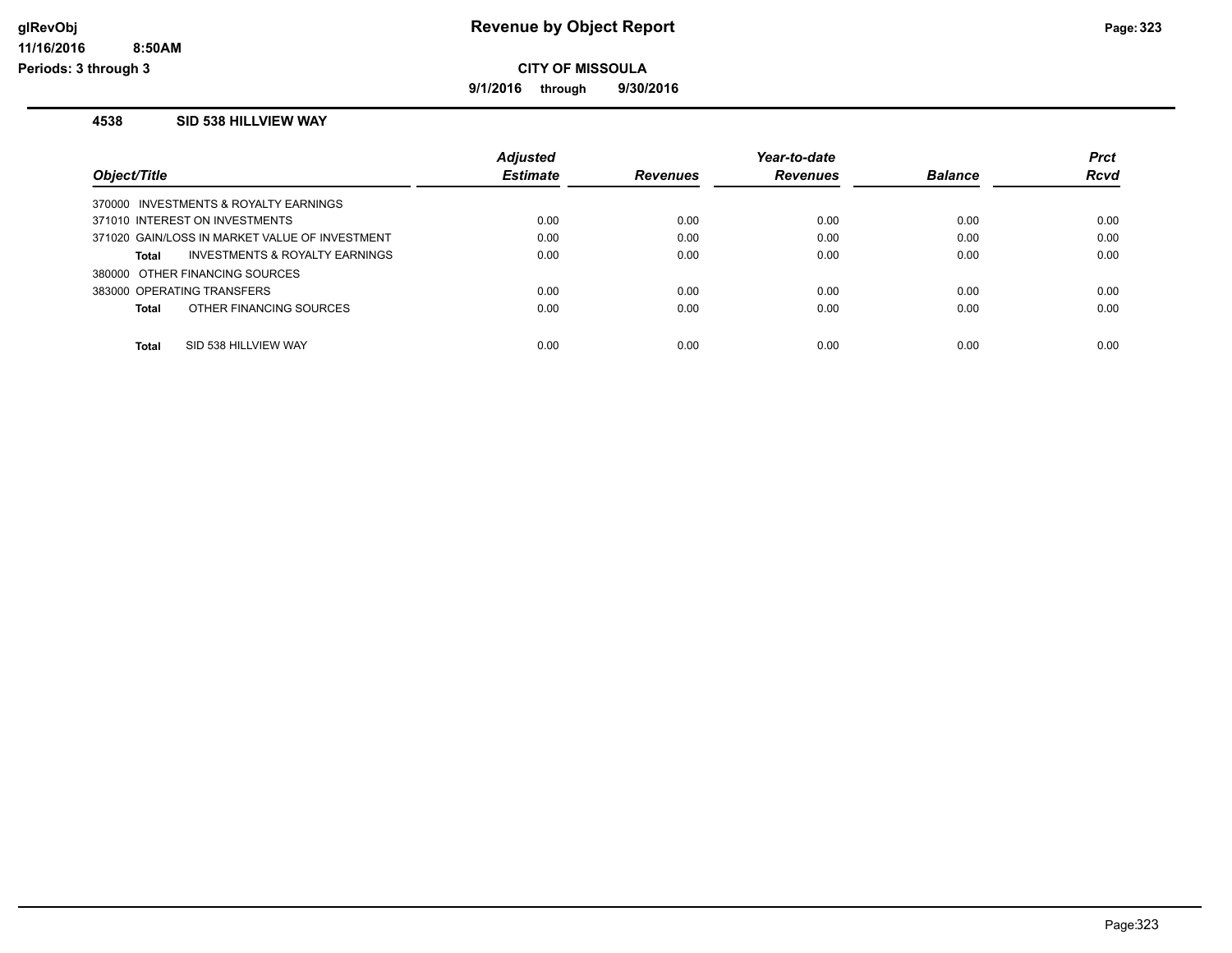**9/1/2016 through 9/30/2016**

**4539 SID 539 4th STREET**

**4539 SID 539 4th STREET**

|                                                           | <b>Adjusted</b> |                 | Year-to-date    |                | <b>Prct</b> |
|-----------------------------------------------------------|-----------------|-----------------|-----------------|----------------|-------------|
| Object/Title                                              | <b>Estimate</b> | <b>Revenues</b> | <b>Revenues</b> | <b>Balance</b> | <b>Rcvd</b> |
| 370000 INVESTMENTS & ROYALTY EARNINGS                     |                 |                 |                 |                |             |
| 371010 INTEREST ON INVESTMENTS                            | 0.00            | 0.00            | 0.00            | 0.00           | 0.00        |
| <b>INVESTMENTS &amp; ROYALTY EARNINGS</b><br><b>Total</b> | 0.00            | 0.00            | 0.00            | 0.00           | 0.00        |
| 380000 OTHER FINANCING SOURCES                            |                 |                 |                 |                |             |
| 383000 OPERATING TRANSFERS                                | 0.00            | 0.00            | 0.00            | 0.00           | 0.00        |
| OTHER FINANCING SOURCES<br><b>Total</b>                   | 0.00            | 0.00            | 0.00            | 0.00           | 0.00        |
| SID 539 4th STREET<br><b>Total</b>                        | 0.00            | 0.00            | 0.00            | 0.00           | 0.00        |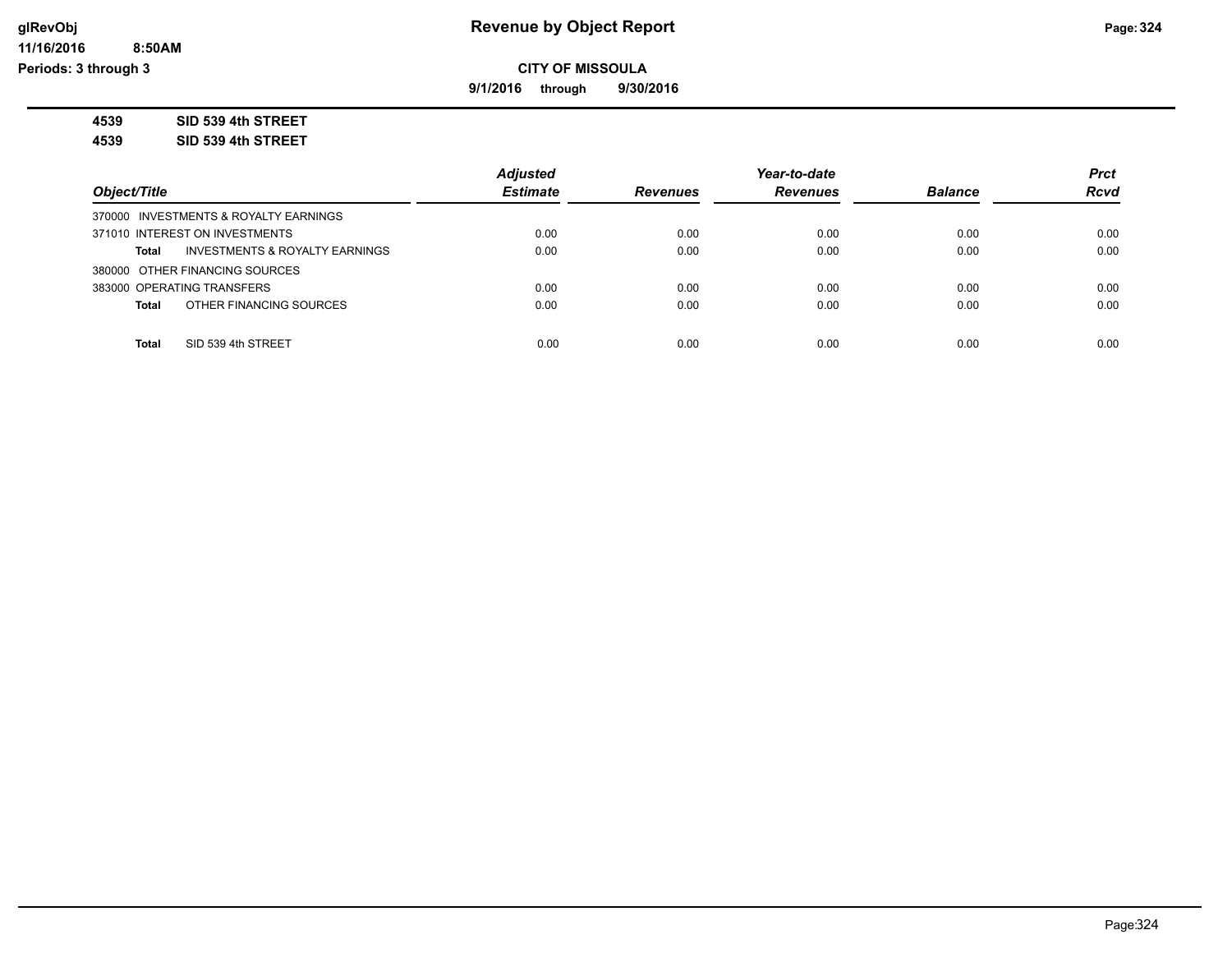**CITY OF MISSOULA**

**9/1/2016 through 9/30/2016**

#### **4539 SID 539 4th STREET**

| Object/Title                                       | <b>Adjusted</b><br><b>Estimate</b> | <b>Revenues</b> | Year-to-date<br><b>Revenues</b> | <b>Balance</b> | <b>Prct</b><br><b>Rcvd</b> |
|----------------------------------------------------|------------------------------------|-----------------|---------------------------------|----------------|----------------------------|
| 370000 INVESTMENTS & ROYALTY EARNINGS              |                                    |                 |                                 |                |                            |
| 371010 INTEREST ON INVESTMENTS                     | 0.00                               | 0.00            | 0.00                            | 0.00           | 0.00                       |
| <b>INVESTMENTS &amp; ROYALTY EARNINGS</b><br>Total | 0.00                               | 0.00            | 0.00                            | 0.00           | 0.00                       |
| 380000 OTHER FINANCING SOURCES                     |                                    |                 |                                 |                |                            |
| 383000 OPERATING TRANSFERS                         | 0.00                               | 0.00            | 0.00                            | 0.00           | 0.00                       |
| OTHER FINANCING SOURCES<br><b>Total</b>            | 0.00                               | 0.00            | 0.00                            | 0.00           | 0.00                       |
|                                                    |                                    |                 |                                 |                |                            |
| SID 539 4th STREET<br><b>Total</b>                 | 0.00                               | 0.00            | 0.00                            | 0.00           | 0.00                       |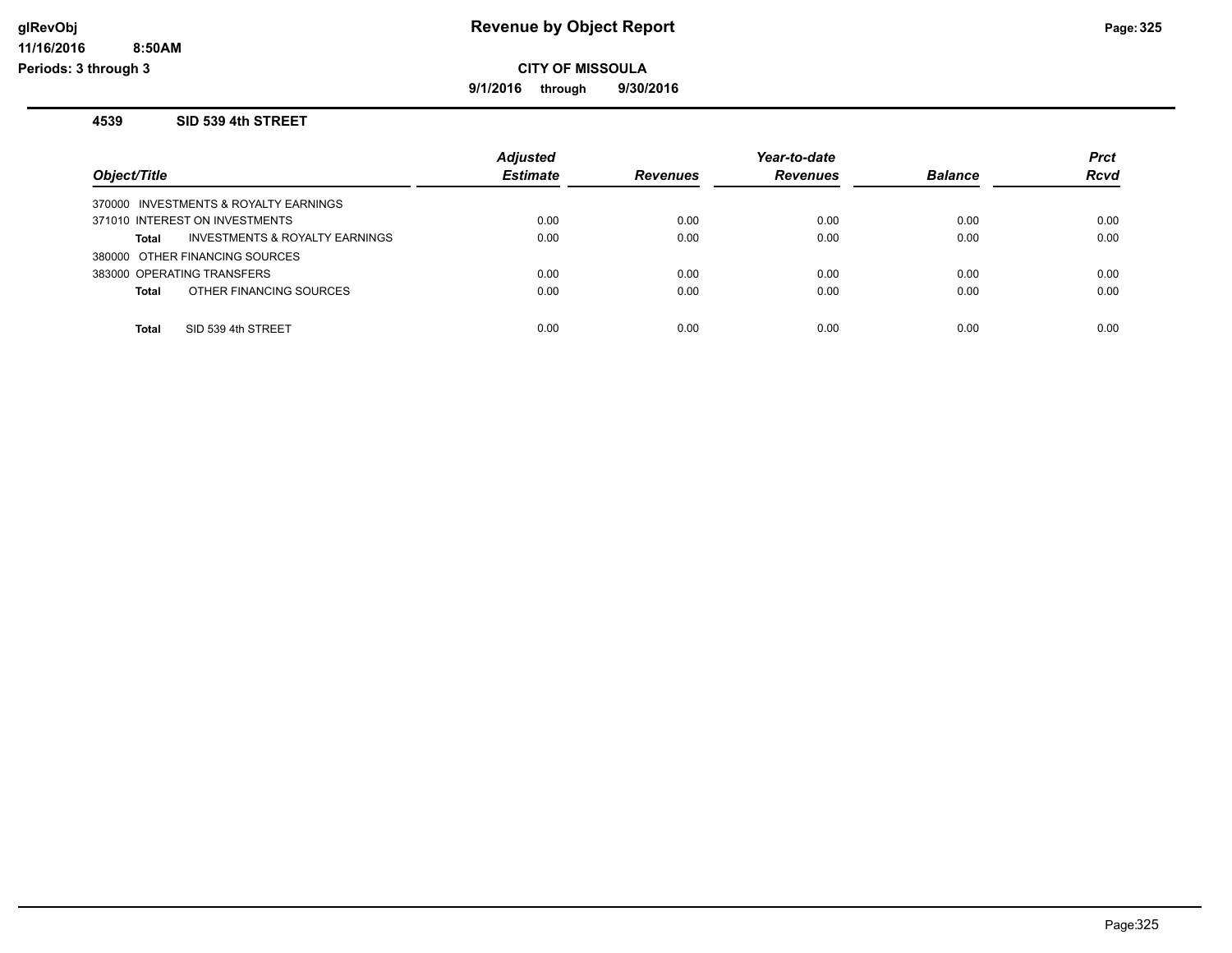**9/1/2016 through 9/30/2016**

**4540 SID 540 ENGLAND BLVD**

**4540 SID 540 ENGLAND BLVD**

|                                                           | <b>Adjusted</b> |                 | Year-to-date    |                | <b>Prct</b> |
|-----------------------------------------------------------|-----------------|-----------------|-----------------|----------------|-------------|
| Object/Title                                              | <b>Estimate</b> | <b>Revenues</b> | <b>Revenues</b> | <b>Balance</b> | <b>Rcvd</b> |
| TAXES/ASSESSMENTS<br>310000                               |                 |                 |                 |                |             |
| PENALTIES & INTEREST<br>312001                            | 0.00            | 0.00            | 0.00            | 0.00           | 0.00        |
| TAXES/ASSESSMENTS<br><b>Total</b>                         | 0.00            | 0.00            | 0.00            | 0.00           | 0.00        |
| MISCELLANEOUS REVENUES<br>360000                          |                 |                 |                 |                |             |
| 363020 PROPERTY ASSESSMENTS                               | 0.00            | 0.00            | 0.00            | 0.00           | 0.00        |
| 363021 PAYOFF PRINCIPAL ASSESSMENTS                       | 0.00            | 0.00            | 0.00            | 0.00           | 0.00        |
| 363022 BOND INTEREST ASSESSMENTS                          | 0.00            | 0.00            | 0.00            | 0.00           | 0.00        |
| 363040 PENALTY AND INTEREST                               | 0.00            | 0.00            | 0.00            | 0.00           | 0.00        |
| <b>MISCELLANEOUS REVENUES</b><br><b>Total</b>             | 0.00            | 0.00            | 0.00            | 0.00           | 0.00        |
| <b>INVESTMENTS &amp; ROYALTY EARNINGS</b><br>370000       |                 |                 |                 |                |             |
| 371010 INTEREST ON INVESTMENTS                            | 0.00            | 0.00            | 0.00            | 0.00           | 0.00        |
| 371020 GAIN/LOSS IN MARKET VALUE OF INVESTMENTS           | 0.00            | 0.00            | 0.00            | 0.00           | 0.00        |
| <b>INVESTMENTS &amp; ROYALTY EARNINGS</b><br><b>Total</b> | 0.00            | 0.00            | 0.00            | 0.00           | 0.00        |
| OTHER FINANCING SOURCES<br>380000                         |                 |                 |                 |                |             |
| 381030 SID BONDS PROCEEDS                                 | 0.00            | 0.00            | 0.00            | 0.00           | 0.00        |
| OTHER FINANCING SOURCES<br><b>Total</b>                   | 0.00            | 0.00            | 0.00            | 0.00           | 0.00        |
|                                                           |                 |                 |                 |                |             |
| SID 540 ENGLAND BLVD<br><b>Total</b>                      | 0.00            | 0.00            | 0.00            | 0.00           | 0.00        |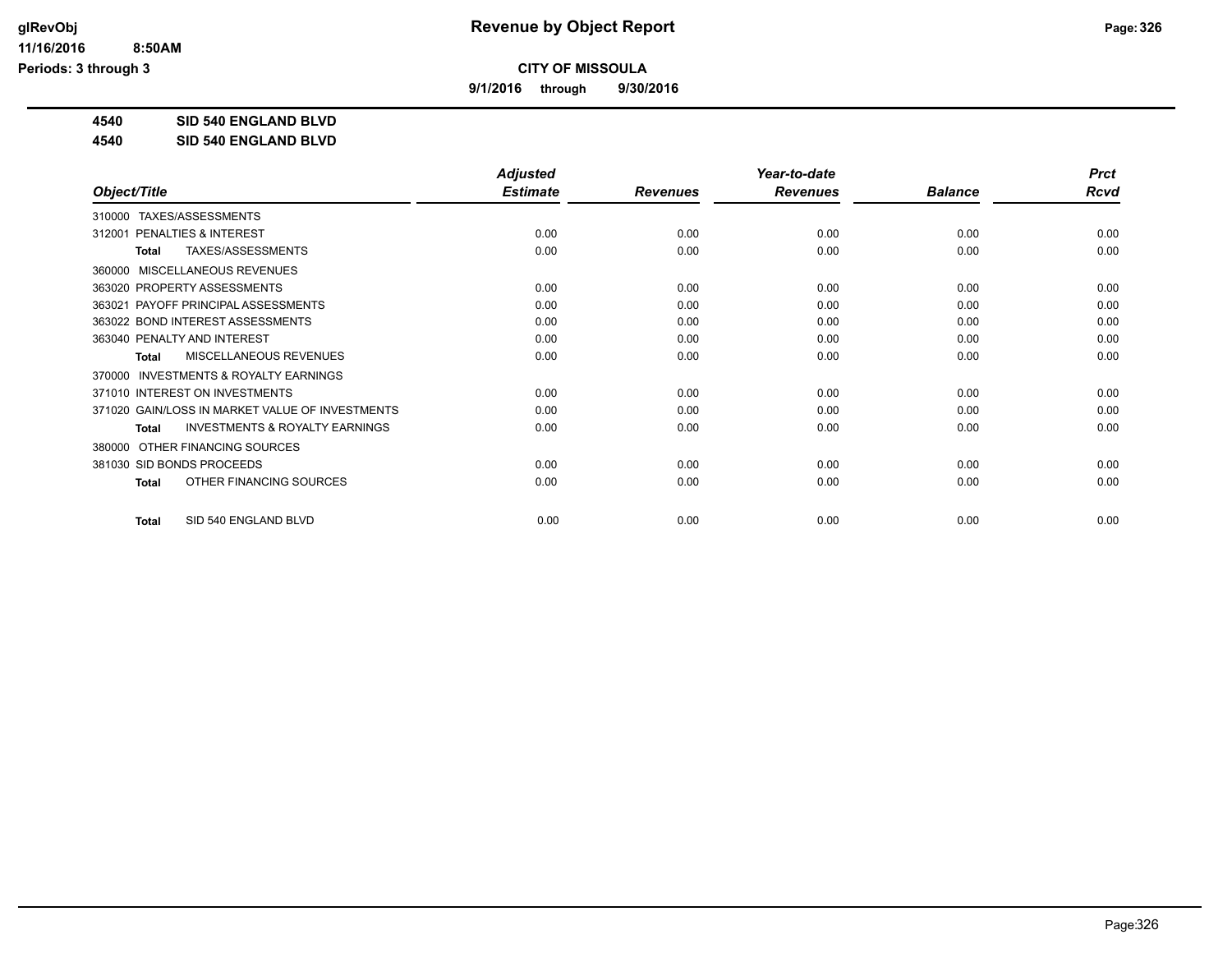**CITY OF MISSOULA**

**9/1/2016 through 9/30/2016**

#### **4540 SID 540 ENGLAND BLVD**

|                                                           | <b>Adjusted</b> |                 | Year-to-date    |                | <b>Prct</b> |
|-----------------------------------------------------------|-----------------|-----------------|-----------------|----------------|-------------|
| Object/Title                                              | <b>Estimate</b> | <b>Revenues</b> | <b>Revenues</b> | <b>Balance</b> | <b>Rcvd</b> |
| <b>TAXES/ASSESSMENTS</b><br>310000                        |                 |                 |                 |                |             |
| 312001 PENALTIES & INTEREST                               | 0.00            | 0.00            | 0.00            | 0.00           | 0.00        |
| TAXES/ASSESSMENTS<br><b>Total</b>                         | 0.00            | 0.00            | 0.00            | 0.00           | 0.00        |
| MISCELLANEOUS REVENUES<br>360000                          |                 |                 |                 |                |             |
| 363020 PROPERTY ASSESSMENTS                               | 0.00            | 0.00            | 0.00            | 0.00           | 0.00        |
| 363021 PAYOFF PRINCIPAL ASSESSMENTS                       | 0.00            | 0.00            | 0.00            | 0.00           | 0.00        |
| 363022 BOND INTEREST ASSESSMENTS                          | 0.00            | 0.00            | 0.00            | 0.00           | 0.00        |
| 363040 PENALTY AND INTEREST                               | 0.00            | 0.00            | 0.00            | 0.00           | 0.00        |
| <b>MISCELLANEOUS REVENUES</b><br><b>Total</b>             | 0.00            | 0.00            | 0.00            | 0.00           | 0.00        |
| <b>INVESTMENTS &amp; ROYALTY EARNINGS</b><br>370000       |                 |                 |                 |                |             |
| 371010 INTEREST ON INVESTMENTS                            | 0.00            | 0.00            | 0.00            | 0.00           | 0.00        |
| 371020 GAIN/LOSS IN MARKET VALUE OF INVESTMENT            | 0.00            | 0.00            | 0.00            | 0.00           | 0.00        |
| <b>INVESTMENTS &amp; ROYALTY EARNINGS</b><br><b>Total</b> | 0.00            | 0.00            | 0.00            | 0.00           | 0.00        |
| OTHER FINANCING SOURCES<br>380000                         |                 |                 |                 |                |             |
| 381030 SID BONDS PROCEEDS                                 | 0.00            | 0.00            | 0.00            | 0.00           | 0.00        |
| OTHER FINANCING SOURCES<br><b>Total</b>                   | 0.00            | 0.00            | 0.00            | 0.00           | 0.00        |
| SID 540 ENGLAND BLVD<br><b>Total</b>                      | 0.00            | 0.00            | 0.00            | 0.00           | 0.00        |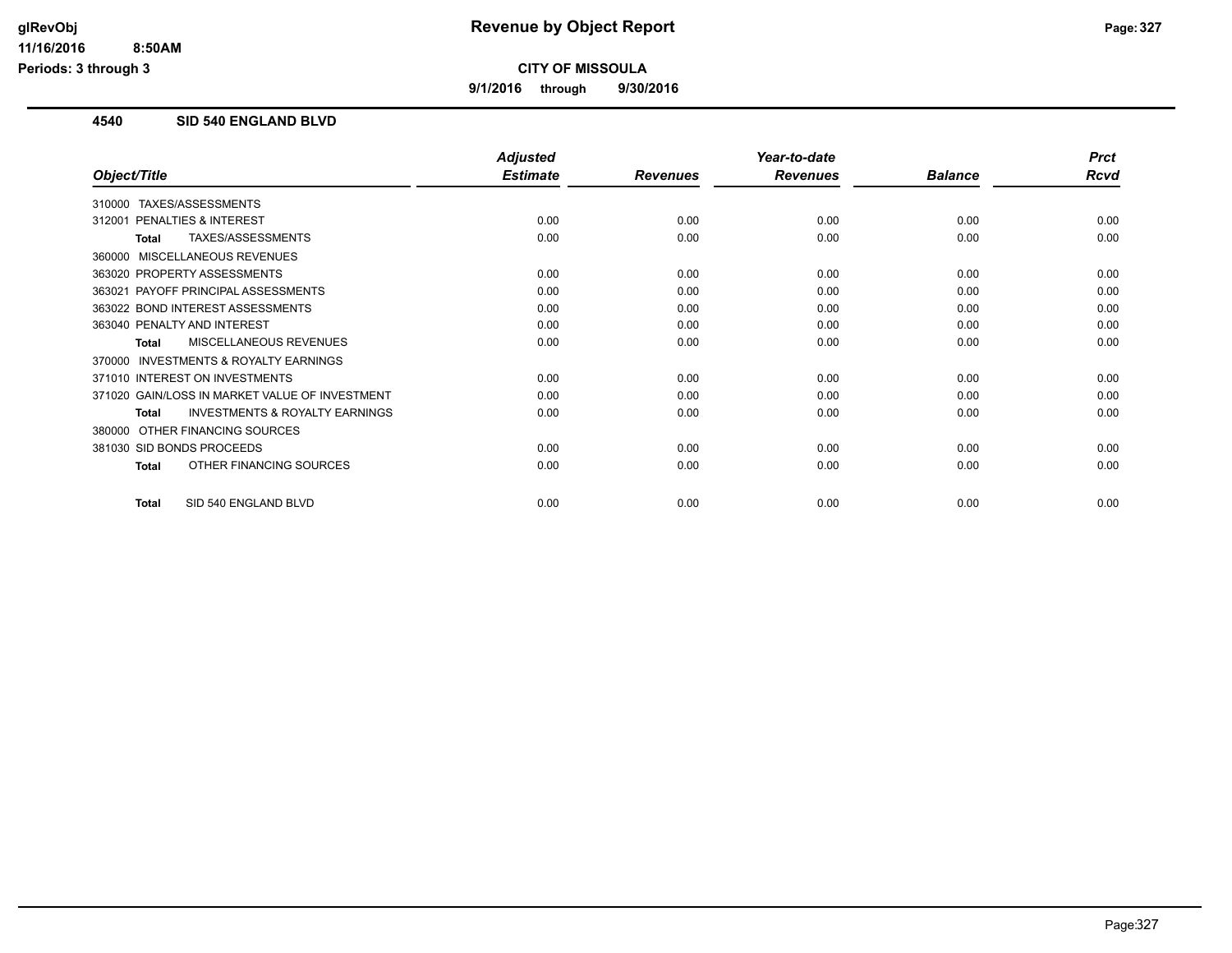**9/1/2016 through 9/30/2016**

**4541 SID 541 PINEVIEW PARK**

**4541 SID 541 PINEVIEW PARK**

|                                                           | <b>Adjusted</b> |                 | Year-to-date    |                | <b>Prct</b> |
|-----------------------------------------------------------|-----------------|-----------------|-----------------|----------------|-------------|
| Object/Title                                              | <b>Estimate</b> | <b>Revenues</b> | <b>Revenues</b> | <b>Balance</b> | <b>Rcvd</b> |
| TAXES/ASSESSMENTS<br>310000                               |                 |                 |                 |                |             |
| <b>PENALTIES &amp; INTEREST</b><br>312001                 | 0.00            | 0.00            | 0.00            | 0.00           | 0.00        |
| TAXES/ASSESSMENTS<br><b>Total</b>                         | 0.00            | 0.00            | 0.00            | 0.00           | 0.00        |
| MISCELLANEOUS REVENUES<br>360000                          |                 |                 |                 |                |             |
| 363020 PROPERTY ASSESSMENTS                               | 0.00            | 0.00            | 0.00            | 0.00           | 0.00        |
| PAYOFF PRINCIPAL ASSESSMENTS<br>363021                    | 0.00            | 0.00            | 0.00            | 0.00           | 0.00        |
| 363022 BOND INTEREST ASSESSMENTS                          | 0.00            | 0.00            | 0.00            | 0.00           | 0.00        |
| 363040 PENALTY AND INTEREST                               | 0.00            | 0.00            | 0.00            | 0.00           | 0.00        |
| <b>MISCELLANEOUS REVENUES</b><br><b>Total</b>             | 0.00            | 0.00            | 0.00            | 0.00           | 0.00        |
| <b>INVESTMENTS &amp; ROYALTY EARNINGS</b><br>370000       |                 |                 |                 |                |             |
| 371010 INTEREST ON INVESTMENTS                            | 0.00            | 0.00            | 0.00            | 0.00           | 0.00        |
| 371020 GAIN/LOSS IN MARKET VALUE OF INVESTMENTS           | 0.00            | 0.00            | 0.00            | 0.00           | 0.00        |
| <b>INVESTMENTS &amp; ROYALTY EARNINGS</b><br><b>Total</b> | 0.00            | 0.00            | 0.00            | 0.00           | 0.00        |
| OTHER FINANCING SOURCES<br>380000                         |                 |                 |                 |                |             |
| 381030 SID BONDS PROCEEDS                                 | 0.00            | 0.00            | 0.00            | 0.00           | 0.00        |
| OTHER FINANCING SOURCES<br><b>Total</b>                   | 0.00            | 0.00            | 0.00            | 0.00           | 0.00        |
|                                                           |                 |                 |                 |                |             |
| SID 541 PINEVIEW PARK<br><b>Total</b>                     | 0.00            | 0.00            | 0.00            | 0.00           | 0.00        |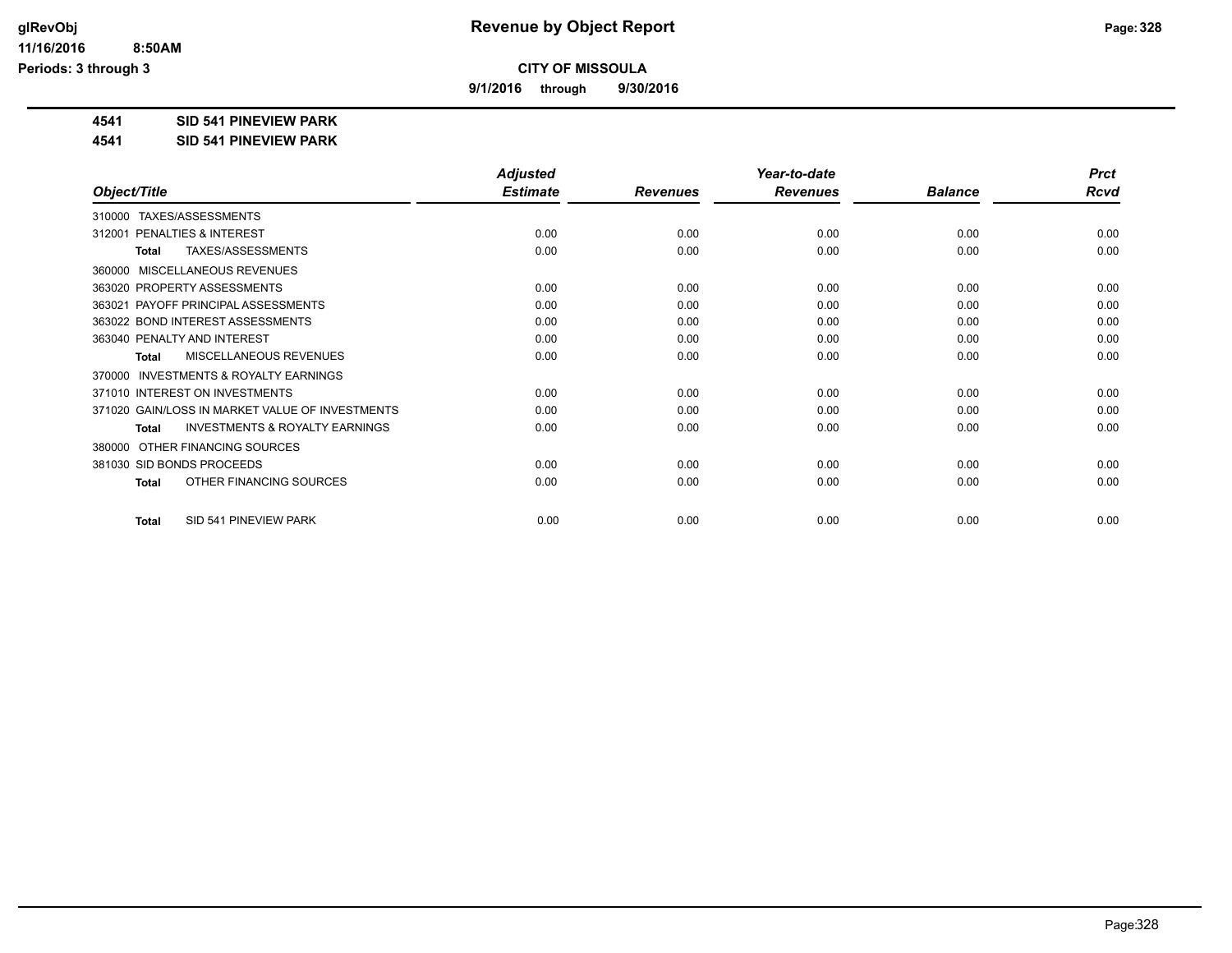**CITY OF MISSOULA**

**9/1/2016 through 9/30/2016**

#### **4541 SID 541 PINEVIEW PARK**

|                                                    | <b>Adjusted</b> |                 | Year-to-date    |                | <b>Prct</b> |
|----------------------------------------------------|-----------------|-----------------|-----------------|----------------|-------------|
| Object/Title                                       | <b>Estimate</b> | <b>Revenues</b> | <b>Revenues</b> | <b>Balance</b> | <b>Rcvd</b> |
| TAXES/ASSESSMENTS<br>310000                        |                 |                 |                 |                |             |
| 312001 PENALTIES & INTEREST                        | 0.00            | 0.00            | 0.00            | 0.00           | 0.00        |
| TAXES/ASSESSMENTS<br><b>Total</b>                  | 0.00            | 0.00            | 0.00            | 0.00           | 0.00        |
| 360000 MISCELLANEOUS REVENUES                      |                 |                 |                 |                |             |
| 363020 PROPERTY ASSESSMENTS                        | 0.00            | 0.00            | 0.00            | 0.00           | 0.00        |
| 363021 PAYOFF PRINCIPAL ASSESSMENTS                | 0.00            | 0.00            | 0.00            | 0.00           | 0.00        |
| 363022 BOND INTEREST ASSESSMENTS                   | 0.00            | 0.00            | 0.00            | 0.00           | 0.00        |
| 363040 PENALTY AND INTEREST                        | 0.00            | 0.00            | 0.00            | 0.00           | 0.00        |
| <b>MISCELLANEOUS REVENUES</b><br>Total             | 0.00            | 0.00            | 0.00            | 0.00           | 0.00        |
| 370000 INVESTMENTS & ROYALTY EARNINGS              |                 |                 |                 |                |             |
| 371010 INTEREST ON INVESTMENTS                     | 0.00            | 0.00            | 0.00            | 0.00           | 0.00        |
| 371020 GAIN/LOSS IN MARKET VALUE OF INVESTMENT     | 0.00            | 0.00            | 0.00            | 0.00           | 0.00        |
| <b>INVESTMENTS &amp; ROYALTY EARNINGS</b><br>Total | 0.00            | 0.00            | 0.00            | 0.00           | 0.00        |
| 380000 OTHER FINANCING SOURCES                     |                 |                 |                 |                |             |
| 381030 SID BONDS PROCEEDS                          | 0.00            | 0.00            | 0.00            | 0.00           | 0.00        |
| OTHER FINANCING SOURCES<br><b>Total</b>            | 0.00            | 0.00            | 0.00            | 0.00           | 0.00        |
| SID 541 PINEVIEW PARK<br><b>Total</b>              | 0.00            | 0.00            | 0.00            | 0.00           | 0.00        |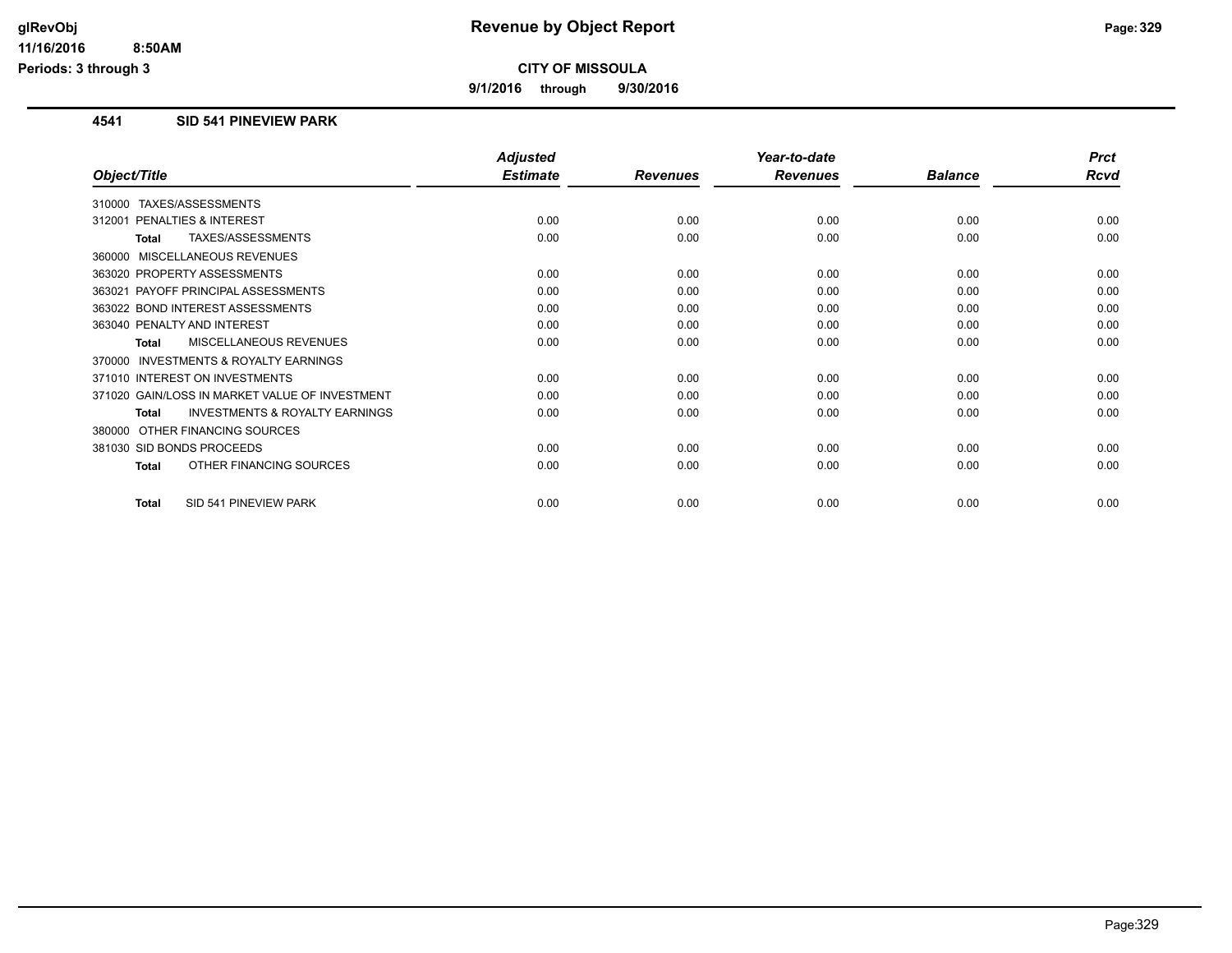**9/1/2016 through 9/30/2016**

#### **4542 SID 542 HILLVIEW WAY**

**4542 SID 542 HILLVIEW WAY**

|                                                    | <b>Adjusted</b> |                 | Year-to-date    |                | <b>Prct</b> |
|----------------------------------------------------|-----------------|-----------------|-----------------|----------------|-------------|
| Object/Title                                       | <b>Estimate</b> | <b>Revenues</b> | <b>Revenues</b> | <b>Balance</b> | <b>Rcvd</b> |
| 370000 INVESTMENTS & ROYALTY EARNINGS              |                 |                 |                 |                |             |
| 371010 INTEREST ON INVESTMENTS                     | 0.00            | 0.00            | 0.00            | 0.00           | 0.00        |
| 371020 GAIN/LOSS IN MARKET VALUE OF INVESTMENTS    | 0.00            | 0.00            | 0.00            | 0.00           | 0.00        |
| <b>INVESTMENTS &amp; ROYALTY EARNINGS</b><br>Total | 0.00            | 0.00            | 0.00            | 0.00           | 0.00        |
| 380000 OTHER FINANCING SOURCES                     |                 |                 |                 |                |             |
| 381030 SID BONDS PROCEEDS                          | 0.00            | 0.00            | 0.00            | 0.00           | 0.00        |
| 383000 OPERATING TRANSFERS                         | 0.00            | 0.00            | 0.00            | 0.00           | 0.00        |
| OTHER FINANCING SOURCES<br><b>Total</b>            | 0.00            | 0.00            | 0.00            | 0.00           | 0.00        |
|                                                    |                 |                 |                 |                |             |
| SID 542 HILLVIEW WAY<br><b>Total</b>               | 0.00            | 0.00            | 0.00            | 0.00           | 0.00        |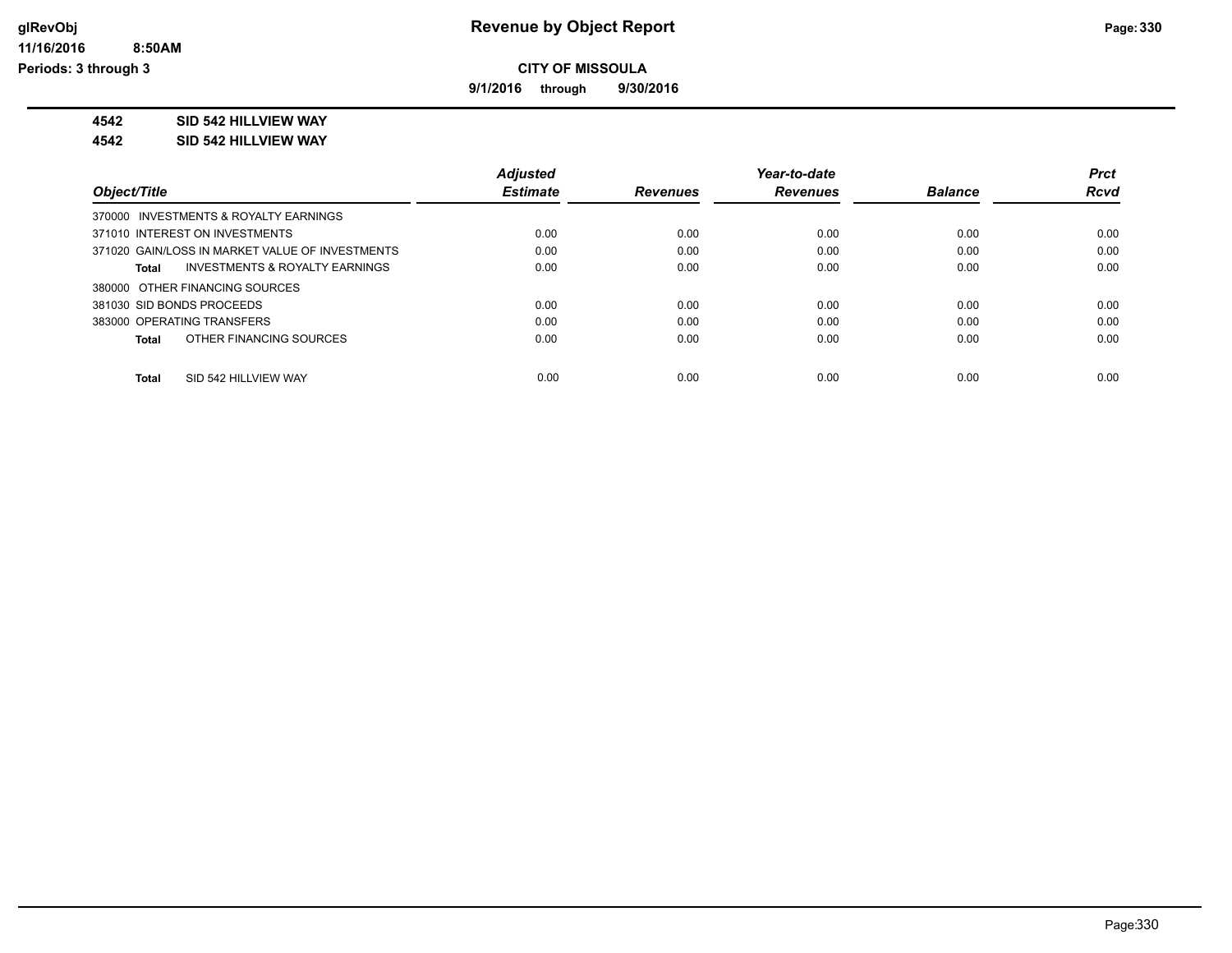**9/1/2016 through 9/30/2016**

#### **4542 SID 542 HILLVIEW WAY**

|                                                | <b>Adjusted</b> |                 | Year-to-date    |                | <b>Prct</b> |
|------------------------------------------------|-----------------|-----------------|-----------------|----------------|-------------|
| Object/Title                                   | <b>Estimate</b> | <b>Revenues</b> | <b>Revenues</b> | <b>Balance</b> | Rcvd        |
| 370000 INVESTMENTS & ROYALTY EARNINGS          |                 |                 |                 |                |             |
| 371010 INTEREST ON INVESTMENTS                 | 0.00            | 0.00            | 0.00            | 0.00           | 0.00        |
| 371020 GAIN/LOSS IN MARKET VALUE OF INVESTMENT | 0.00            | 0.00            | 0.00            | 0.00           | 0.00        |
| INVESTMENTS & ROYALTY EARNINGS<br>Total        | 0.00            | 0.00            | 0.00            | 0.00           | 0.00        |
| 380000 OTHER FINANCING SOURCES                 |                 |                 |                 |                |             |
| 381030 SID BONDS PROCEEDS                      | 0.00            | 0.00            | 0.00            | 0.00           | 0.00        |
| 383000 OPERATING TRANSFERS                     | 0.00            | 0.00            | 0.00            | 0.00           | 0.00        |
| OTHER FINANCING SOURCES<br>Total               | 0.00            | 0.00            | 0.00            | 0.00           | 0.00        |
|                                                |                 |                 |                 |                |             |
| SID 542 HILLVIEW WAY<br><b>Total</b>           | 0.00            | 0.00            | 0.00            | 0.00           | 0.00        |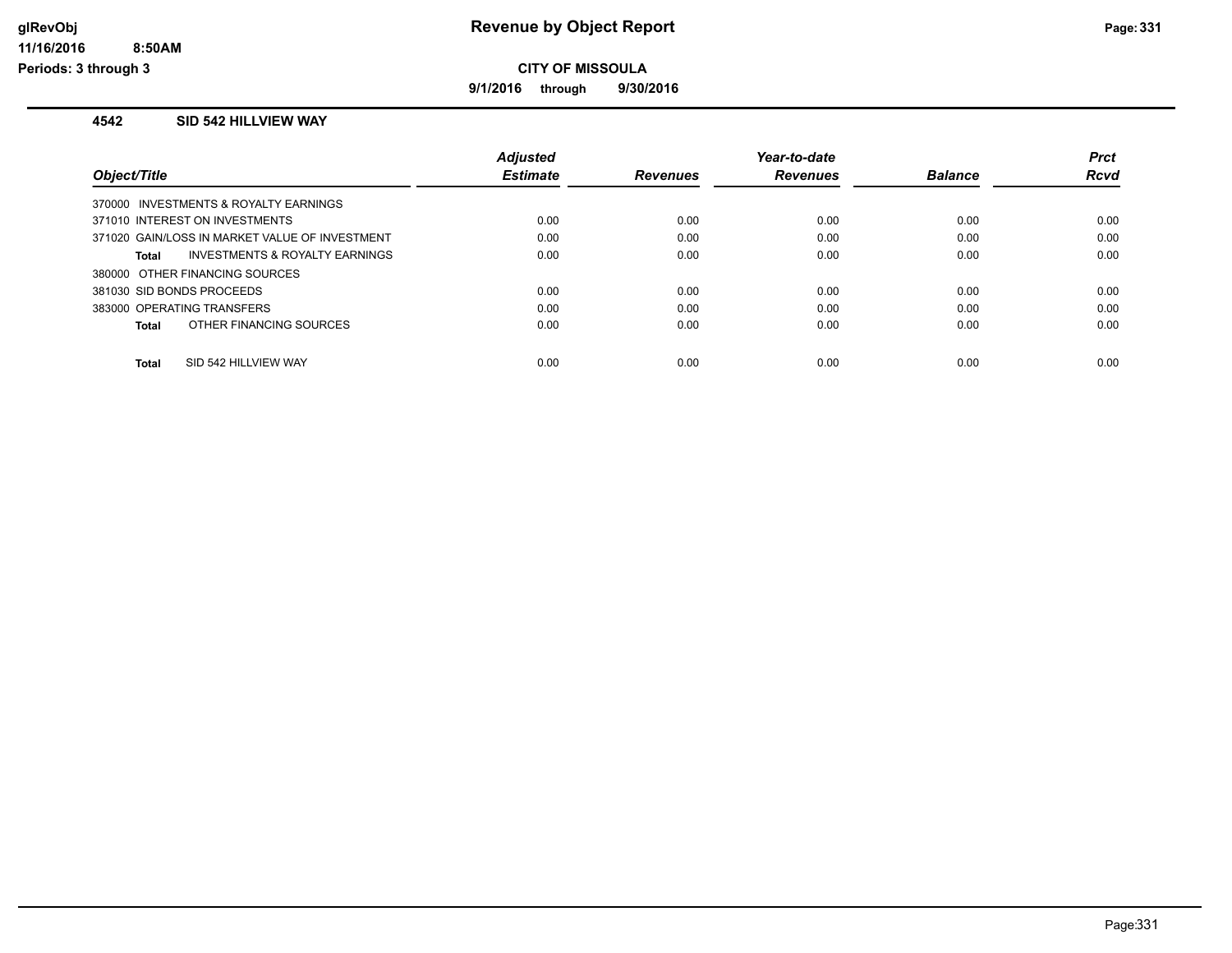**9/1/2016 through 9/30/2016**

#### **4543 SID 543 TRAFFIC CALMING**

#### **4543 SID 543 TRAFFIC CALMING**

|                                                           | <b>Adjusted</b> |                 | Year-to-date    |                | <b>Prct</b> |
|-----------------------------------------------------------|-----------------|-----------------|-----------------|----------------|-------------|
| Object/Title                                              | <b>Estimate</b> | <b>Revenues</b> | <b>Revenues</b> | <b>Balance</b> | <b>Rcvd</b> |
| 370000 INVESTMENTS & ROYALTY EARNINGS                     |                 |                 |                 |                |             |
| 371010 INTEREST ON INVESTMENTS                            | 0.00            | 0.00            | 0.00            | 0.00           | 0.00        |
| <b>INVESTMENTS &amp; ROYALTY EARNINGS</b><br><b>Total</b> | 0.00            | 0.00            | 0.00            | 0.00           | 0.00        |
| 380000 OTHER FINANCING SOURCES                            |                 |                 |                 |                |             |
| 383000 OPERATING TRANSFERS                                | 0.00            | 0.00            | 0.00            | 0.00           | 0.00        |
| OTHER FINANCING SOURCES<br>Total                          | 0.00            | 0.00            | 0.00            | 0.00           | 0.00        |
|                                                           |                 |                 |                 |                |             |
| SID 543 TRAFFIC CALMING<br><b>Total</b>                   | 0.00            | 0.00            | 0.00            | 0.00           | 0.00        |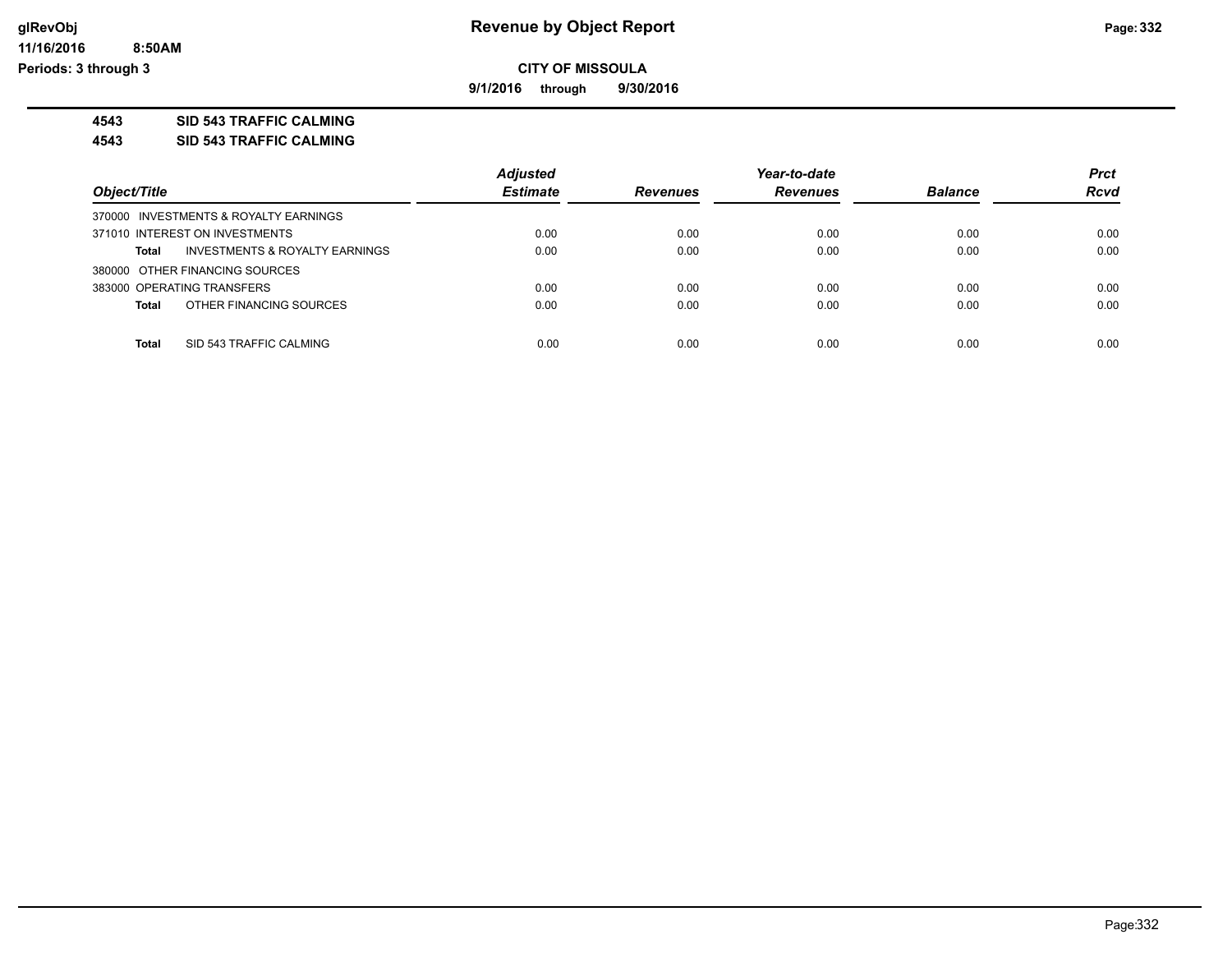**CITY OF MISSOULA**

**9/1/2016 through 9/30/2016**

#### **4543 SID 543 TRAFFIC CALMING**

|                                                    | <b>Adjusted</b> |                 | Year-to-date    |                | <b>Prct</b> |
|----------------------------------------------------|-----------------|-----------------|-----------------|----------------|-------------|
| Object/Title                                       | <b>Estimate</b> | <b>Revenues</b> | <b>Revenues</b> | <b>Balance</b> | <b>Rcvd</b> |
| 370000 INVESTMENTS & ROYALTY EARNINGS              |                 |                 |                 |                |             |
| 371010 INTEREST ON INVESTMENTS                     | 0.00            | 0.00            | 0.00            | 0.00           | 0.00        |
| <b>INVESTMENTS &amp; ROYALTY EARNINGS</b><br>Total | 0.00            | 0.00            | 0.00            | 0.00           | 0.00        |
| 380000 OTHER FINANCING SOURCES                     |                 |                 |                 |                |             |
| 383000 OPERATING TRANSFERS                         | 0.00            | 0.00            | 0.00            | 0.00           | 0.00        |
| OTHER FINANCING SOURCES<br><b>Total</b>            | 0.00            | 0.00            | 0.00            | 0.00           | 0.00        |
|                                                    |                 |                 |                 |                |             |
| SID 543 TRAFFIC CALMING<br><b>Total</b>            | 0.00            | 0.00            | 0.00            | 0.00           | 0.00        |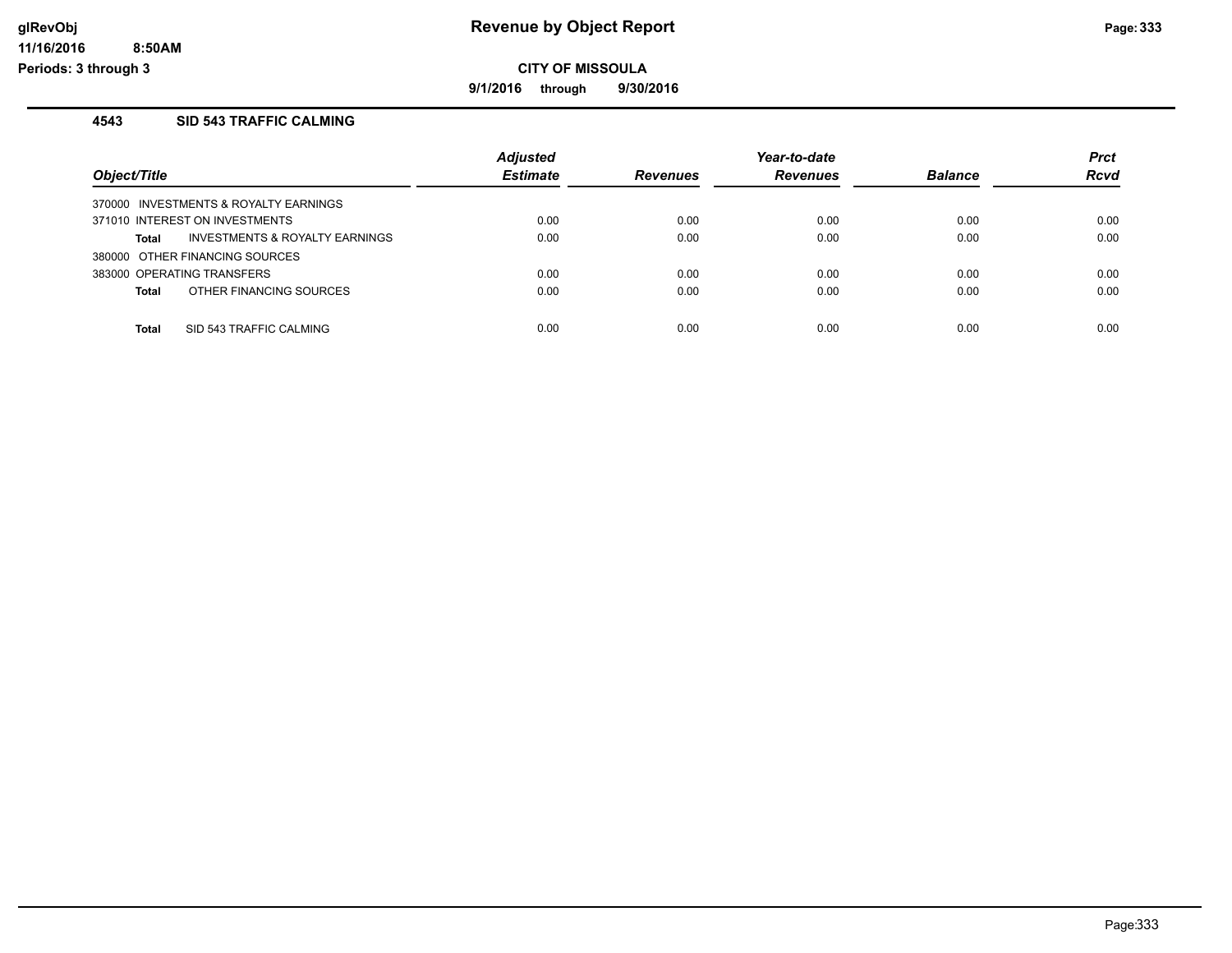**glRevObj Revenue by Object Report Page:334** 

**CITY OF MISSOULA**

**9/1/2016 through 9/30/2016**

#### **4544 MILLER CREEK MITIGATION FUND**

 **8:50AM**

#### **4544 MILLER CREEK MITIGATION FUND**

|                                                    | <b>Adjusted</b> |                 | Year-to-date    |                | <b>Prct</b> |
|----------------------------------------------------|-----------------|-----------------|-----------------|----------------|-------------|
| Object/Title                                       | <b>Estimate</b> | <b>Revenues</b> | <b>Revenues</b> | <b>Balance</b> | <b>Rcvd</b> |
| TAXES/ASSESSMENTS<br>310000                        |                 |                 |                 |                |             |
| <b>PENALTIES &amp; INTEREST</b><br>312001          | 0.00            | 0.00            | 0.00            | 0.00           | 0.00        |
| TAXES/ASSESSMENTS<br>Total                         | 0.00            | 0.00            | 0.00            | 0.00           | 0.00        |
| 370000 INVESTMENTS & ROYALTY EARNINGS              |                 |                 |                 |                |             |
| 371010 INTEREST ON INVESTMENTS                     | 0.00            | 0.00            | 0.00            | 0.00           | 0.00        |
| 371020 GAIN/LOSS IN MARKET VALUE OF INVESTMENTS    | 0.00            | 0.00            | 0.00            | 0.00           | 0.00        |
| <b>INVESTMENTS &amp; ROYALTY EARNINGS</b><br>Total | 0.00            | 0.00            | 0.00            | 0.00           | 0.00        |
| 380000 OTHER FINANCING SOURCES                     |                 |                 |                 |                |             |
| 381030 SID BONDS PROCEEDS                          | 0.00            | 0.00            | 0.00            | 0.00           | 0.00        |
| OTHER FINANCING SOURCES<br>Total                   | 0.00            | 0.00            | 0.00            | 0.00           | 0.00        |
| MILLER CREEK MITIGATION FUND<br><b>Total</b>       | 0.00            | 0.00            | 0.00            | 0.00           | 0.00        |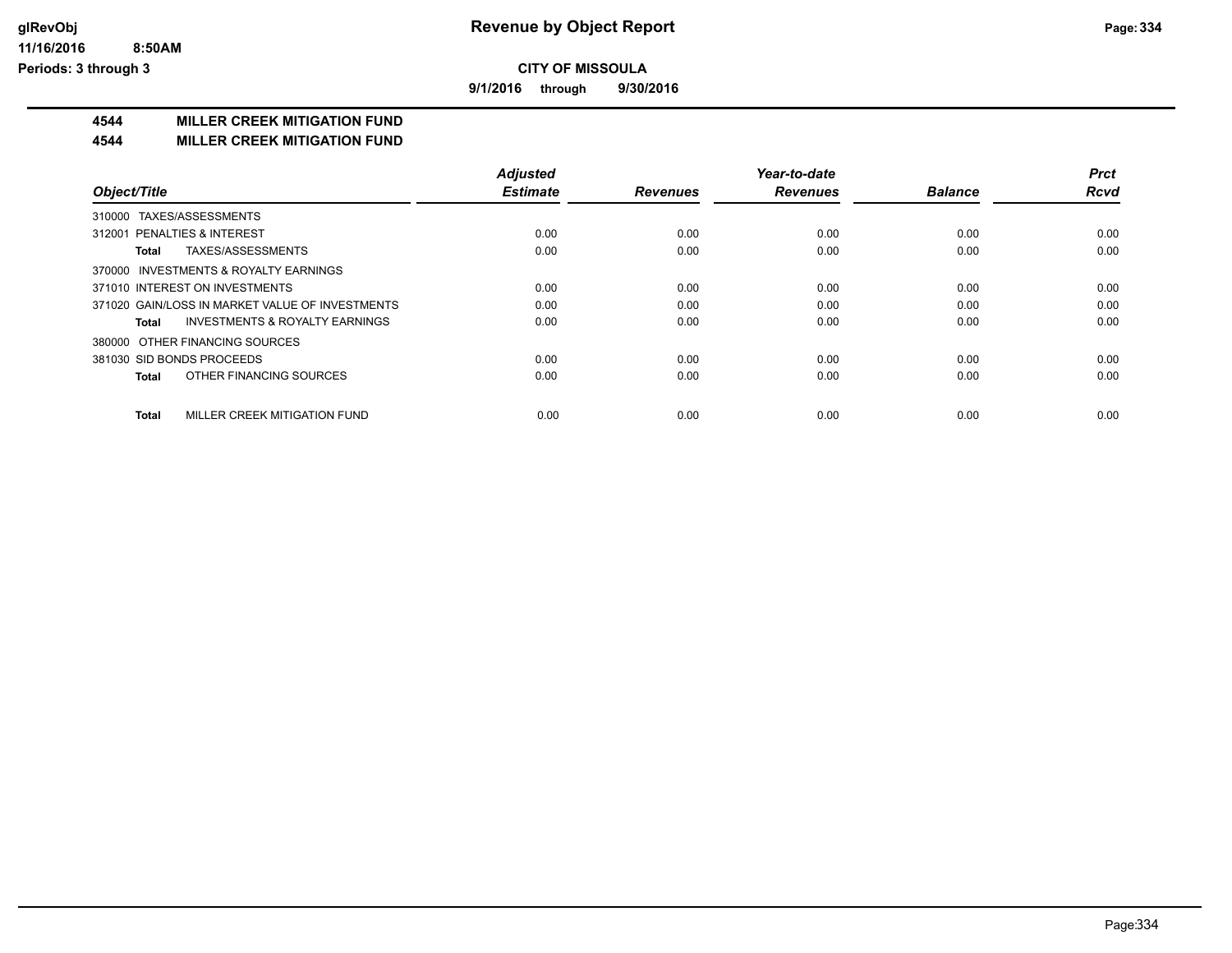**CITY OF MISSOULA**

**9/1/2016 through 9/30/2016**

#### **4544 MILLER CREEK MITIGATION FUND**

| Object/Title                                       | <b>Adjusted</b><br><b>Estimate</b> | <b>Revenues</b> | Year-to-date<br><b>Revenues</b> | <b>Balance</b> | <b>Prct</b><br><b>Rcvd</b> |
|----------------------------------------------------|------------------------------------|-----------------|---------------------------------|----------------|----------------------------|
|                                                    |                                    |                 |                                 |                |                            |
| TAXES/ASSESSMENTS<br>310000                        |                                    |                 |                                 |                |                            |
| 312001 PENALTIES & INTEREST                        | 0.00                               | 0.00            | 0.00                            | 0.00           | 0.00                       |
| TAXES/ASSESSMENTS<br>Total                         | 0.00                               | 0.00            | 0.00                            | 0.00           | 0.00                       |
| 370000 INVESTMENTS & ROYALTY EARNINGS              |                                    |                 |                                 |                |                            |
| 371010 INTEREST ON INVESTMENTS                     | 0.00                               | 0.00            | 0.00                            | 0.00           | 0.00                       |
| 371020 GAIN/LOSS IN MARKET VALUE OF INVESTMENT     | 0.00                               | 0.00            | 0.00                            | 0.00           | 0.00                       |
| <b>INVESTMENTS &amp; ROYALTY EARNINGS</b><br>Total | 0.00                               | 0.00            | 0.00                            | 0.00           | 0.00                       |
| 380000 OTHER FINANCING SOURCES                     |                                    |                 |                                 |                |                            |
| 381030 SID BONDS PROCEEDS                          | 0.00                               | 0.00            | 0.00                            | 0.00           | 0.00                       |
| OTHER FINANCING SOURCES<br>Total                   | 0.00                               | 0.00            | 0.00                            | 0.00           | 0.00                       |
| MILLER CREEK MITIGATION FUND<br><b>Total</b>       | 0.00                               | 0.00            | 0.00                            | 0.00           | 0.00                       |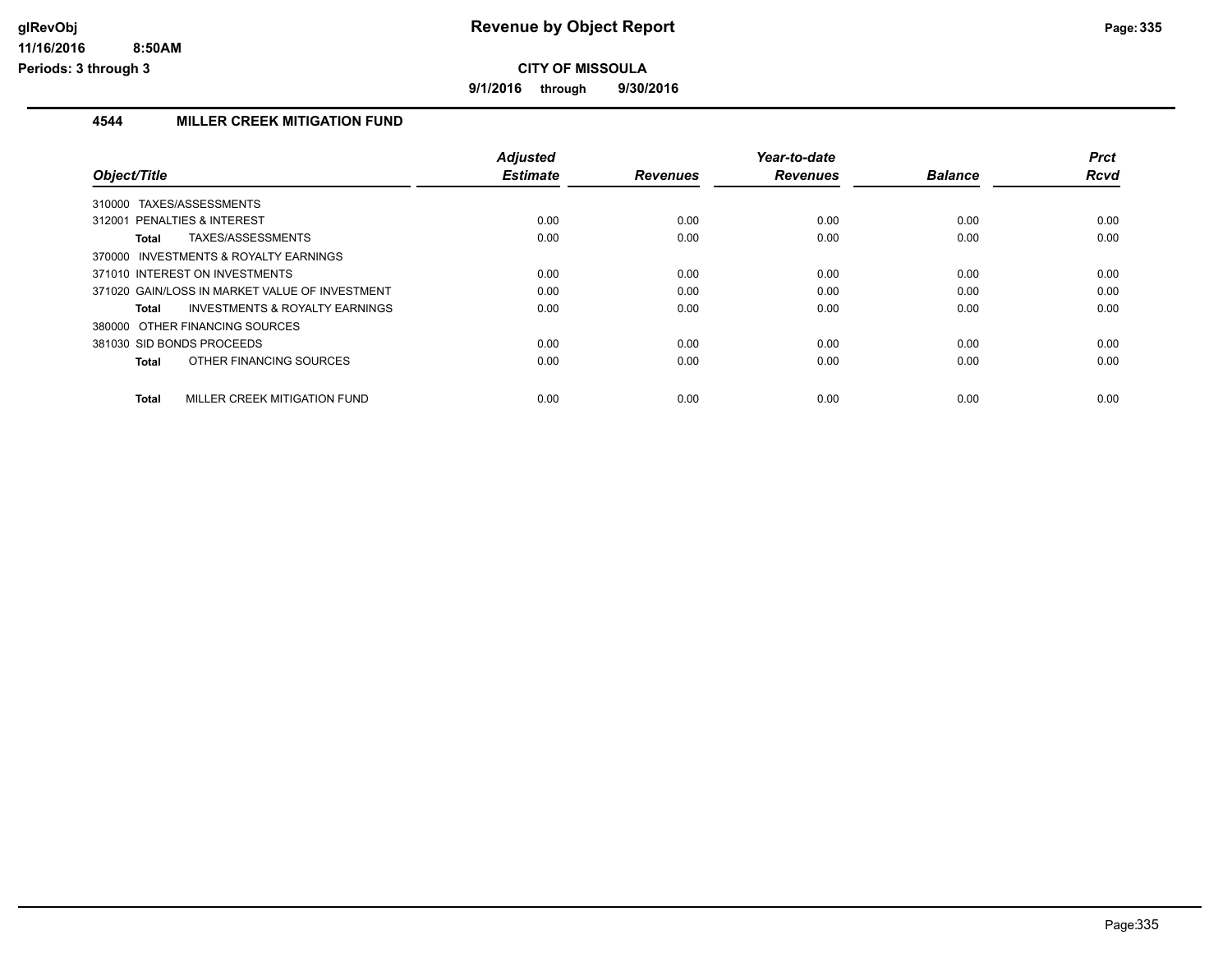**8:50AM**

**CITY OF MISSOULA**

**9/1/2016 through 9/30/2016**

## **4545 MILLER CREEK TWITE CONSTRUCTION**

#### **4545 MILLER CREEK TWITE CONSTRUCTION**

|                                                     | <b>Adjusted</b> |                 | Year-to-date    |                | <b>Prct</b> |
|-----------------------------------------------------|-----------------|-----------------|-----------------|----------------|-------------|
| Object/Title                                        | <b>Estimate</b> | <b>Revenues</b> | <b>Revenues</b> | <b>Balance</b> | <b>Rcvd</b> |
| TAXES/ASSESSMENTS<br>310000                         |                 |                 |                 |                |             |
| 312001 PENALTIES & INTEREST                         | 0.00            | 0.00            | 0.00            | 0.00           | 0.00        |
| <b>TAXES/ASSESSMENTS</b><br><b>Total</b>            | 0.00            | 0.00            | 0.00            | 0.00           | 0.00        |
| <b>INVESTMENTS &amp; ROYALTY EARNINGS</b><br>370000 |                 |                 |                 |                |             |
| 371010 INTEREST ON INVESTMENTS                      | 0.00            | 0.00            | 0.00            | 0.00           | 0.00        |
| 371020 GAIN/LOSS IN MARKET VALUE OF INVESTMENTS     | 0.00            | 0.00            | 0.00            | 0.00           | 0.00        |
| <b>INVESTMENTS &amp; ROYALTY EARNINGS</b><br>Total  | 0.00            | 0.00            | 0.00            | 0.00           | 0.00        |
| OTHER FINANCING SOURCES<br>380000                   |                 |                 |                 |                |             |
| 381030 SID BONDS PROCEEDS                           | 0.00            | 0.00            | 0.00            | 0.00           | 0.00        |
| OTHER FINANCING SOURCES<br>Total                    | 0.00            | 0.00            | 0.00            | 0.00           | 0.00        |
| <b>MILLER CREEK</b><br>430000                       |                 |                 |                 |                |             |
| 430230 MILLER CR TWITE CONSTRUCTION                 | 0.00            | 0.00            | 0.00            | 0.00           | 0.00        |
| <b>MILLER CREEK</b><br>Total                        | 0.00            | 0.00            | 0.00            | 0.00           | 0.00        |
|                                                     |                 |                 |                 |                |             |
| MILLER CREEK TWITE CONSTRUCTION<br><b>Total</b>     | 0.00            | 0.00            | 0.00            | 0.00           | 0.00        |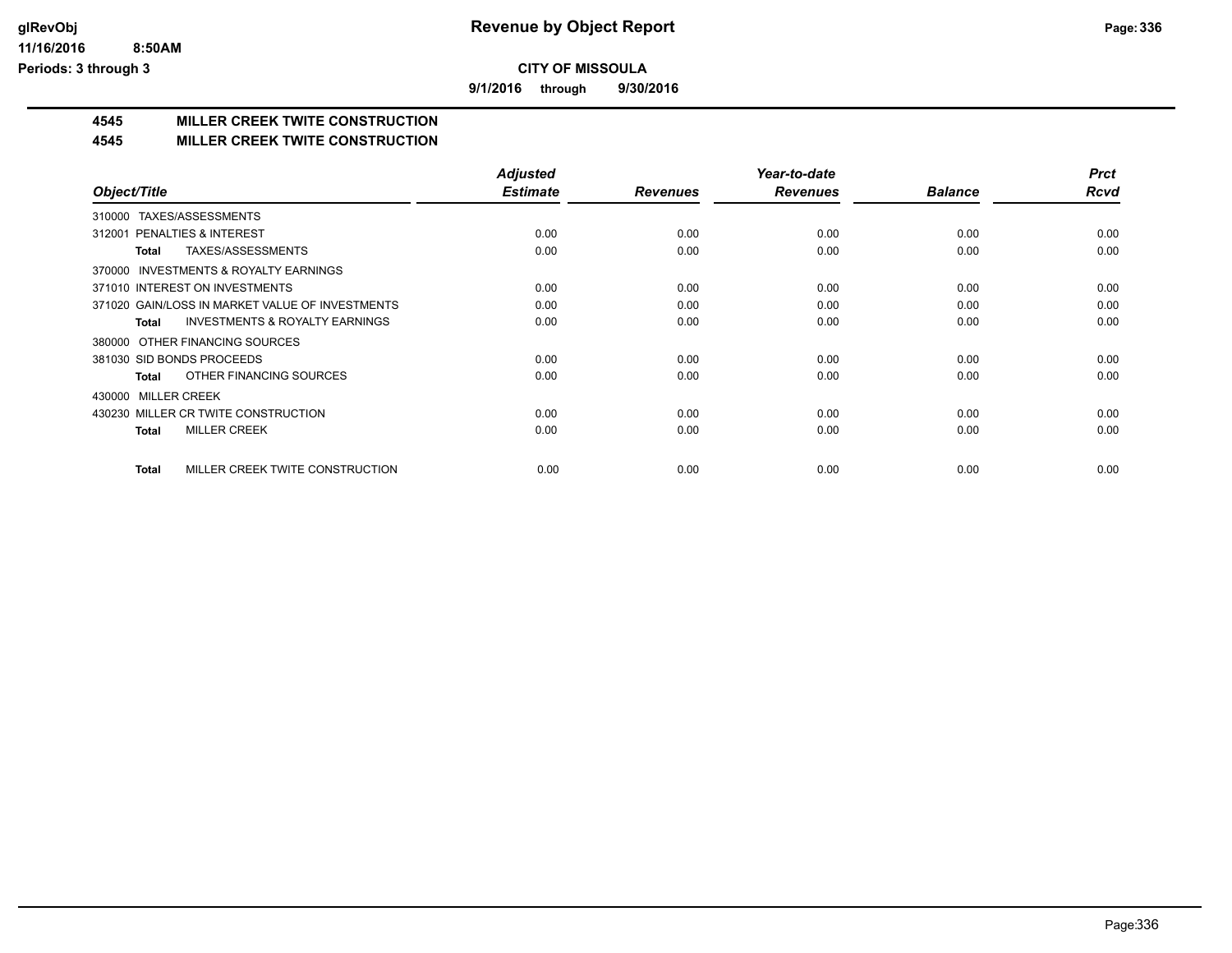**8:50AM**

**CITY OF MISSOULA**

**9/1/2016 through 9/30/2016**

#### **4545 MILLER CREEK TWITE CONSTRUCTION**

| Object/Title                                              | <b>Adjusted</b><br><b>Estimate</b> | <b>Revenues</b> | Year-to-date<br><b>Revenues</b> | <b>Balance</b> | <b>Prct</b><br><b>Rcvd</b> |
|-----------------------------------------------------------|------------------------------------|-----------------|---------------------------------|----------------|----------------------------|
| TAXES/ASSESSMENTS<br>310000                               |                                    |                 |                                 |                |                            |
| 312001 PENALTIES & INTEREST                               | 0.00                               | 0.00            | 0.00                            | 0.00           | 0.00                       |
| TAXES/ASSESSMENTS<br><b>Total</b>                         | 0.00                               | 0.00            | 0.00                            | 0.00           | 0.00                       |
| 370000 INVESTMENTS & ROYALTY EARNINGS                     |                                    |                 |                                 |                |                            |
| 371010 INTEREST ON INVESTMENTS                            | 0.00                               | 0.00            | 0.00                            | 0.00           | 0.00                       |
| 371020 GAIN/LOSS IN MARKET VALUE OF INVESTMENT            | 0.00                               | 0.00            | 0.00                            | 0.00           | 0.00                       |
| <b>INVESTMENTS &amp; ROYALTY EARNINGS</b><br><b>Total</b> | 0.00                               | 0.00            | 0.00                            | 0.00           | 0.00                       |
| 380000 OTHER FINANCING SOURCES                            |                                    |                 |                                 |                |                            |
| 381030 SID BONDS PROCEEDS                                 | 0.00                               | 0.00            | 0.00                            | 0.00           | 0.00                       |
| OTHER FINANCING SOURCES<br><b>Total</b>                   | 0.00                               | 0.00            | 0.00                            | 0.00           | 0.00                       |
| 430000 MILLER CREEK                                       |                                    |                 |                                 |                |                            |
| 430230 MILLER CR TWITE CONSTRUCTION                       | 0.00                               | 0.00            | 0.00                            | 0.00           | 0.00                       |
| <b>MILLER CREEK</b><br><b>Total</b>                       | 0.00                               | 0.00            | 0.00                            | 0.00           | 0.00                       |
|                                                           |                                    |                 |                                 |                |                            |
| MILLER CREEK TWITE CONSTRUCTION<br><b>Total</b>           | 0.00                               | 0.00            | 0.00                            | 0.00           | 0.00                       |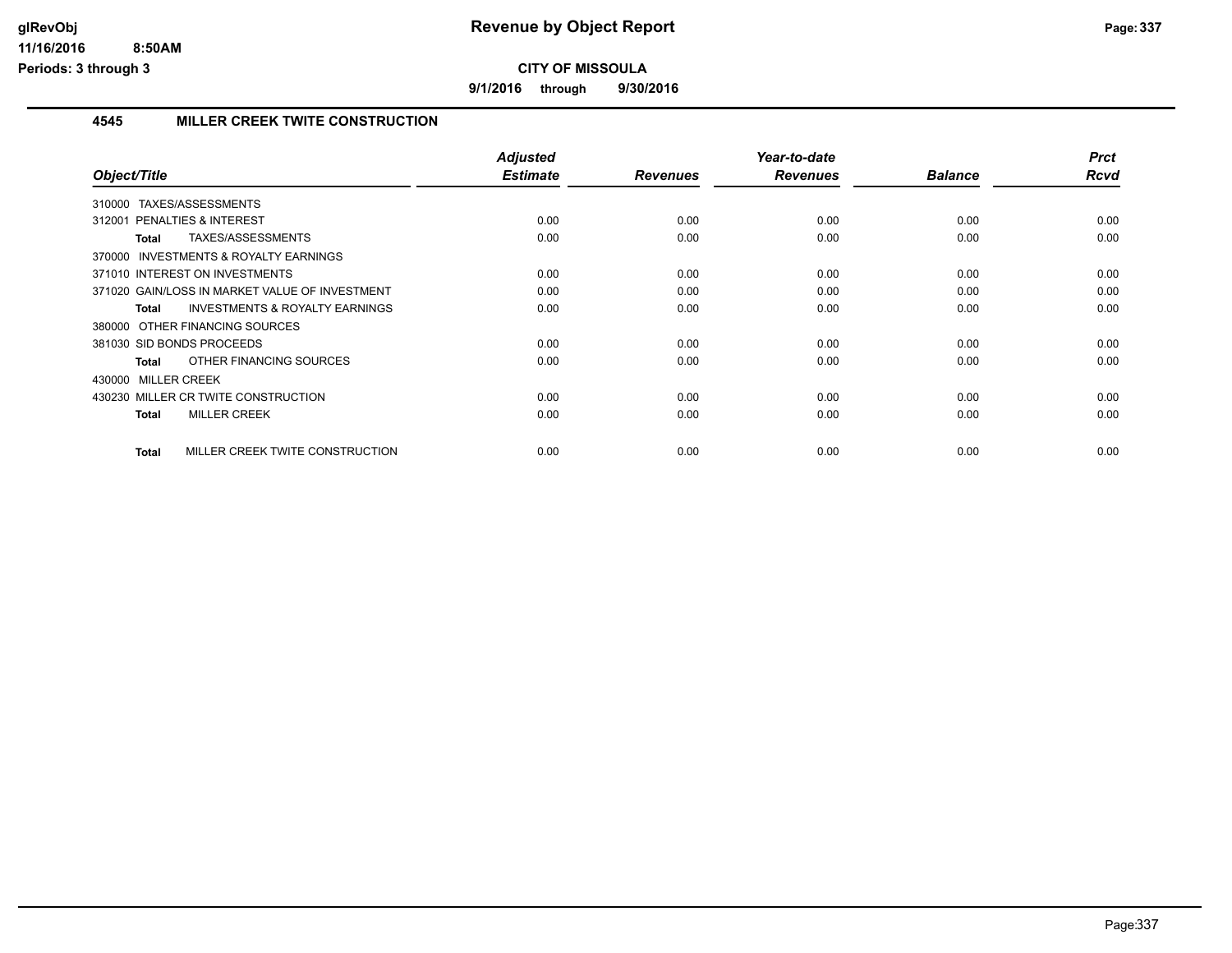**9/1/2016 through 9/30/2016**

## **4546 MILLER CREEK MALOHNEY CONSTRUCTION**

#### **4546 MILLER CREEK MALOHNEY CONSTRUCTION**

|                                                     | <b>Adjusted</b> |                 | Year-to-date    |                | <b>Prct</b> |
|-----------------------------------------------------|-----------------|-----------------|-----------------|----------------|-------------|
| Object/Title                                        | <b>Estimate</b> | <b>Revenues</b> | <b>Revenues</b> | <b>Balance</b> | <b>Rcvd</b> |
| TAXES/ASSESSMENTS<br>310000                         |                 |                 |                 |                |             |
| PENALTIES & INTEREST<br>312001                      | 0.00            | 0.00            | 0.00            | 0.00           | 0.00        |
| TAXES/ASSESSMENTS<br>Total                          | 0.00            | 0.00            | 0.00            | 0.00           | 0.00        |
| MISCELLANEOUS REVENUES<br>360000                    |                 |                 |                 |                |             |
| 365000 DONATIONS                                    | 0.00            | 0.00            | 0.00            | 0.00           | 0.00        |
| MISCELLANEOUS REVENUES<br><b>Total</b>              | 0.00            | 0.00            | 0.00            | 0.00           | 0.00        |
| <b>INVESTMENTS &amp; ROYALTY EARNINGS</b><br>370000 |                 |                 |                 |                |             |
| 371010 INTEREST ON INVESTMENTS                      | 0.00            | 0.00            | 0.00            | 0.00           | 0.00        |
| 371020 GAIN/LOSS IN MARKET VALUE OF INVESTMENTS     | 0.00            | 0.00            | 0.00            | 0.00           | 0.00        |
| <b>INVESTMENTS &amp; ROYALTY EARNINGS</b><br>Total  | 0.00            | 0.00            | 0.00            | 0.00           | 0.00        |
| OTHER FINANCING SOURCES<br>380000                   |                 |                 |                 |                |             |
| 381030 SID BONDS PROCEEDS                           | 0.00            | 0.00            | 0.00            | 0.00           | 0.00        |
| OTHER FINANCING SOURCES<br>Total                    | 0.00            | 0.00            | 0.00            | 0.00           | 0.00        |
| <b>MILLER CREEK</b><br>430000                       |                 |                 |                 |                |             |
| 430230 MILLER CR TWITE CONSTRUCTION                 | 0.00            | 0.00            | 0.00            | 0.00           | 0.00        |
| <b>MILLER CREEK</b><br><b>Total</b>                 | 0.00            | 0.00            | 0.00            | 0.00           | 0.00        |
|                                                     |                 |                 |                 |                |             |
| MILLER CREEK MALOHNEY CONSTRUCTION<br><b>Total</b>  | 0.00            | 0.00            | 0.00            | 0.00           | 0.00        |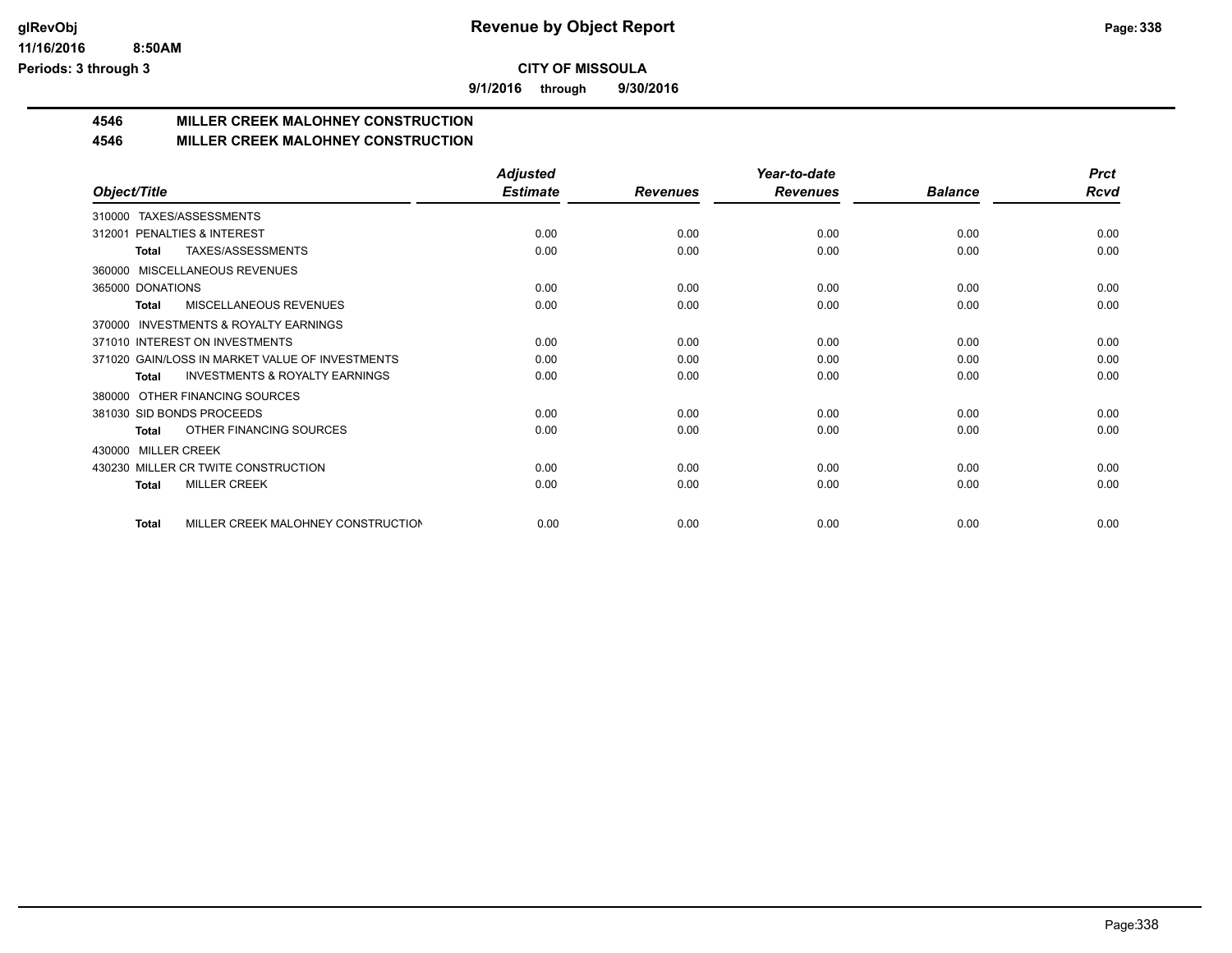**8:50AM**

**CITY OF MISSOULA**

**9/1/2016 through 9/30/2016**

#### **4546 MILLER CREEK MALOHNEY CONSTRUCTION**

|                                                     | <b>Adjusted</b> |                 | Year-to-date    |                | <b>Prct</b> |
|-----------------------------------------------------|-----------------|-----------------|-----------------|----------------|-------------|
| Object/Title                                        | <b>Estimate</b> | <b>Revenues</b> | <b>Revenues</b> | <b>Balance</b> | <b>Rcvd</b> |
| TAXES/ASSESSMENTS<br>310000                         |                 |                 |                 |                |             |
| 312001 PENALTIES & INTEREST                         | 0.00            | 0.00            | 0.00            | 0.00           | 0.00        |
| TAXES/ASSESSMENTS<br><b>Total</b>                   | 0.00            | 0.00            | 0.00            | 0.00           | 0.00        |
| 360000 MISCELLANEOUS REVENUES                       |                 |                 |                 |                |             |
| 365000 DONATIONS                                    | 0.00            | 0.00            | 0.00            | 0.00           | 0.00        |
| MISCELLANEOUS REVENUES<br>Total                     | 0.00            | 0.00            | 0.00            | 0.00           | 0.00        |
| <b>INVESTMENTS &amp; ROYALTY EARNINGS</b><br>370000 |                 |                 |                 |                |             |
| 371010 INTEREST ON INVESTMENTS                      | 0.00            | 0.00            | 0.00            | 0.00           | 0.00        |
| 371020 GAIN/LOSS IN MARKET VALUE OF INVESTMENT      | 0.00            | 0.00            | 0.00            | 0.00           | 0.00        |
| <b>INVESTMENTS &amp; ROYALTY EARNINGS</b><br>Total  | 0.00            | 0.00            | 0.00            | 0.00           | 0.00        |
| OTHER FINANCING SOURCES<br>380000                   |                 |                 |                 |                |             |
| 381030 SID BONDS PROCEEDS                           | 0.00            | 0.00            | 0.00            | 0.00           | 0.00        |
| OTHER FINANCING SOURCES<br><b>Total</b>             | 0.00            | 0.00            | 0.00            | 0.00           | 0.00        |
| 430000 MILLER CREEK                                 |                 |                 |                 |                |             |
| 430230 MILLER CR TWITE CONSTRUCTION                 | 0.00            | 0.00            | 0.00            | 0.00           | 0.00        |
| <b>MILLER CREEK</b><br><b>Total</b>                 | 0.00            | 0.00            | 0.00            | 0.00           | 0.00        |
| MILLER CREEK MALOHNEY CONSTRUCTIOI<br><b>Total</b>  | 0.00            | 0.00            | 0.00            | 0.00           | 0.00        |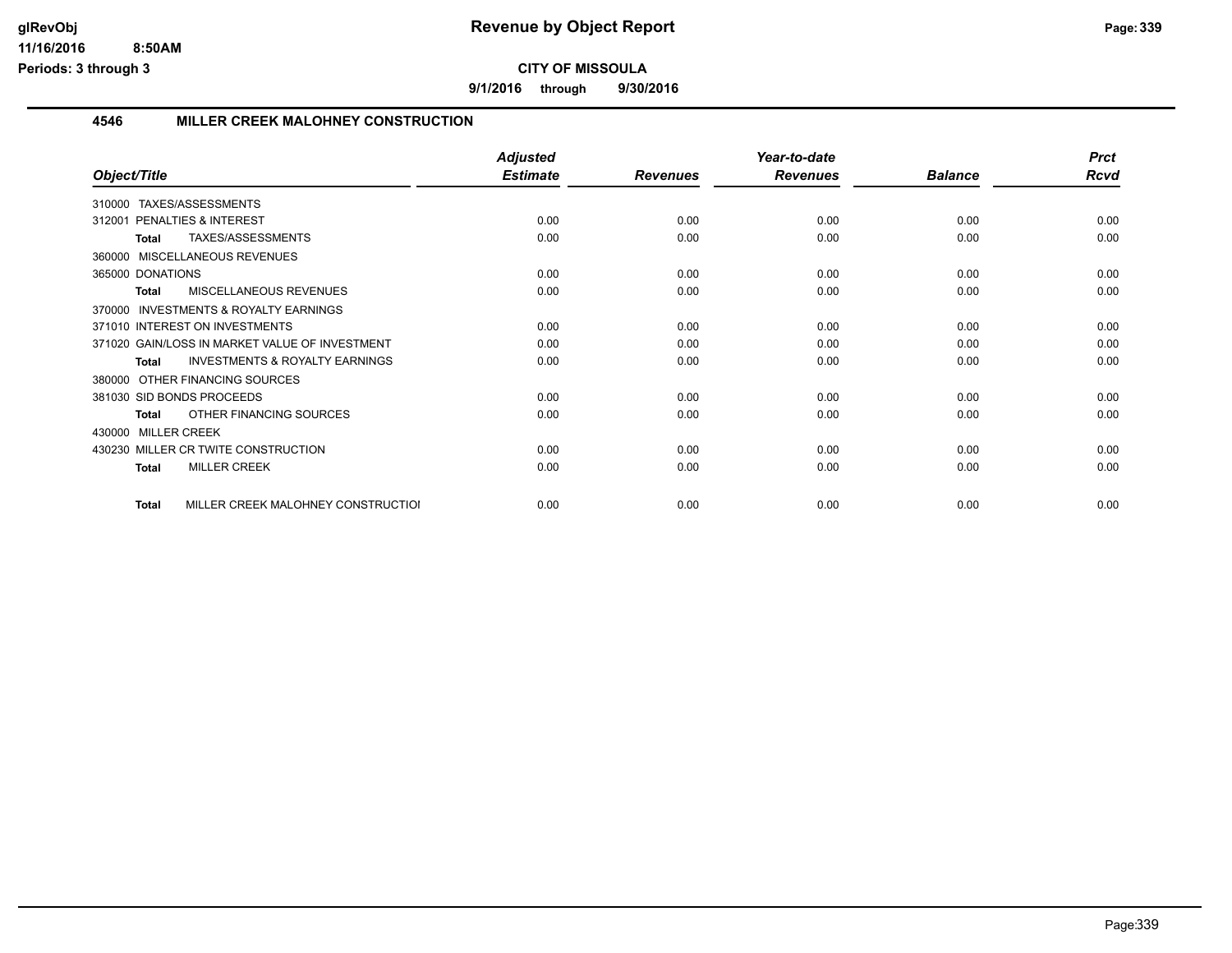**8:50AM**

**glRevObj Revenue by Object Report Page:340** 

**CITY OF MISSOULA**

**9/1/2016 through 9/30/2016**

## **4547 MILLER CREEK MCCARTHY CONSTRUCTION**

#### **4547 MILLER CREEK MCCARTHY CONSTRUCTION**

|                                                           | <b>Adjusted</b> |                 | Year-to-date    |                | <b>Prct</b> |
|-----------------------------------------------------------|-----------------|-----------------|-----------------|----------------|-------------|
| Object/Title                                              | <b>Estimate</b> | <b>Revenues</b> | <b>Revenues</b> | <b>Balance</b> | <b>Rcvd</b> |
| TAXES/ASSESSMENTS<br>310000                               |                 |                 |                 |                |             |
| <b>PENALTIES &amp; INTEREST</b><br>312001                 | 0.00            | 0.00            | 0.00            | 0.00           | 0.00        |
| <b>TAXES/ASSESSMENTS</b><br>Total                         | 0.00            | 0.00            | 0.00            | 0.00           | 0.00        |
| <b>INVESTMENTS &amp; ROYALTY EARNINGS</b><br>370000       |                 |                 |                 |                |             |
| 371010 INTEREST ON INVESTMENTS                            | 0.00            | 0.00            | 0.00            | 0.00           | 0.00        |
| 371020 GAIN/LOSS IN MARKET VALUE OF INVESTMENTS           | 0.00            | 0.00            | 0.00            | 0.00           | 0.00        |
| <b>INVESTMENTS &amp; ROYALTY EARNINGS</b><br><b>Total</b> | 0.00            | 0.00            | 0.00            | 0.00           | 0.00        |
| OTHER FINANCING SOURCES<br>380000                         |                 |                 |                 |                |             |
| 381030 SID BONDS PROCEEDS                                 | 0.00            | 0.00            | 0.00            | 0.00           | 0.00        |
| OTHER FINANCING SOURCES<br>Total                          | 0.00            | 0.00            | 0.00            | 0.00           | 0.00        |
| <b>MILLER CREEK</b><br>430000                             |                 |                 |                 |                |             |
| 430230 MILLER CR TWITE CONSTRUCTION                       | 0.00            | 0.00            | 0.00            | 0.00           | 0.00        |
| <b>MILLER CREEK</b><br>Total                              | 0.00            | 0.00            | 0.00            | 0.00           | 0.00        |
|                                                           |                 |                 |                 |                |             |
| MILLER CREEK MCCARTHY CONSTRUCTION<br><b>Total</b>        | 0.00            | 0.00            | 0.00            | 0.00           | 0.00        |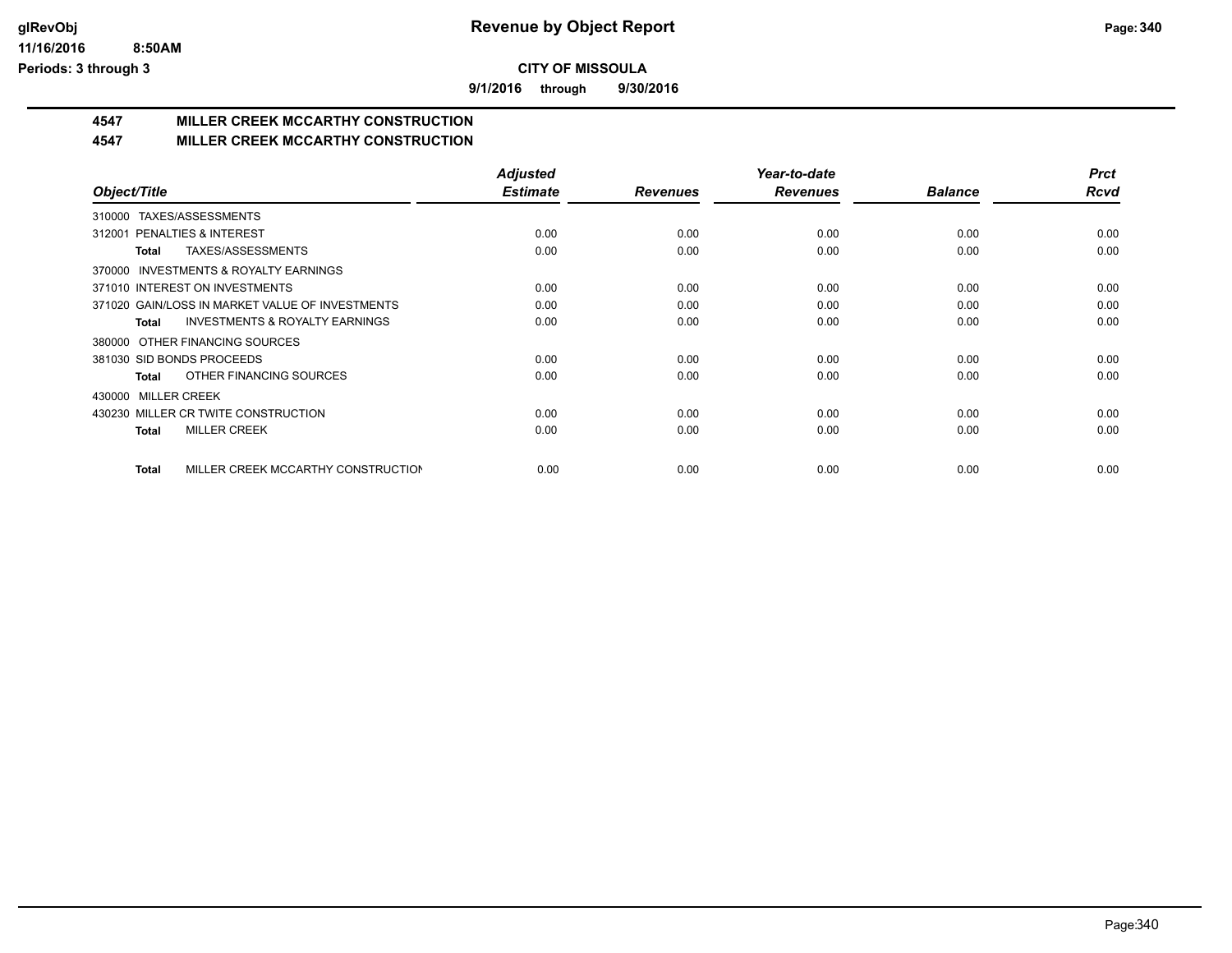**8:50AM**

**CITY OF MISSOULA**

**9/1/2016 through 9/30/2016**

#### **4547 MILLER CREEK MCCARTHY CONSTRUCTION**

| Object/Title                                              | <b>Adjusted</b><br><b>Estimate</b> | <b>Revenues</b> | Year-to-date<br><b>Revenues</b> | <b>Balance</b> | <b>Prct</b><br><b>Rcvd</b> |
|-----------------------------------------------------------|------------------------------------|-----------------|---------------------------------|----------------|----------------------------|
| TAXES/ASSESSMENTS<br>310000                               |                                    |                 |                                 |                |                            |
| 312001 PENALTIES & INTEREST                               | 0.00                               | 0.00            | 0.00                            | 0.00           | 0.00                       |
| TAXES/ASSESSMENTS<br><b>Total</b>                         | 0.00                               | 0.00            | 0.00                            | 0.00           | 0.00                       |
| INVESTMENTS & ROYALTY EARNINGS<br>370000                  |                                    |                 |                                 |                |                            |
| 371010 INTEREST ON INVESTMENTS                            | 0.00                               | 0.00            | 0.00                            | 0.00           | 0.00                       |
| 371020 GAIN/LOSS IN MARKET VALUE OF INVESTMENT            | 0.00                               | 0.00            | 0.00                            | 0.00           | 0.00                       |
| <b>INVESTMENTS &amp; ROYALTY EARNINGS</b><br><b>Total</b> | 0.00                               | 0.00            | 0.00                            | 0.00           | 0.00                       |
| 380000 OTHER FINANCING SOURCES                            |                                    |                 |                                 |                |                            |
| 381030 SID BONDS PROCEEDS                                 | 0.00                               | 0.00            | 0.00                            | 0.00           | 0.00                       |
| OTHER FINANCING SOURCES<br><b>Total</b>                   | 0.00                               | 0.00            | 0.00                            | 0.00           | 0.00                       |
| 430000 MILLER CREEK                                       |                                    |                 |                                 |                |                            |
| 430230 MILLER CR TWITE CONSTRUCTION                       | 0.00                               | 0.00            | 0.00                            | 0.00           | 0.00                       |
| <b>MILLER CREEK</b><br><b>Total</b>                       | 0.00                               | 0.00            | 0.00                            | 0.00           | 0.00                       |
| MILLER CREEK MCCARTHY CONSTRUCTIOL<br><b>Total</b>        | 0.00                               | 0.00            | 0.00                            | 0.00           | 0.00                       |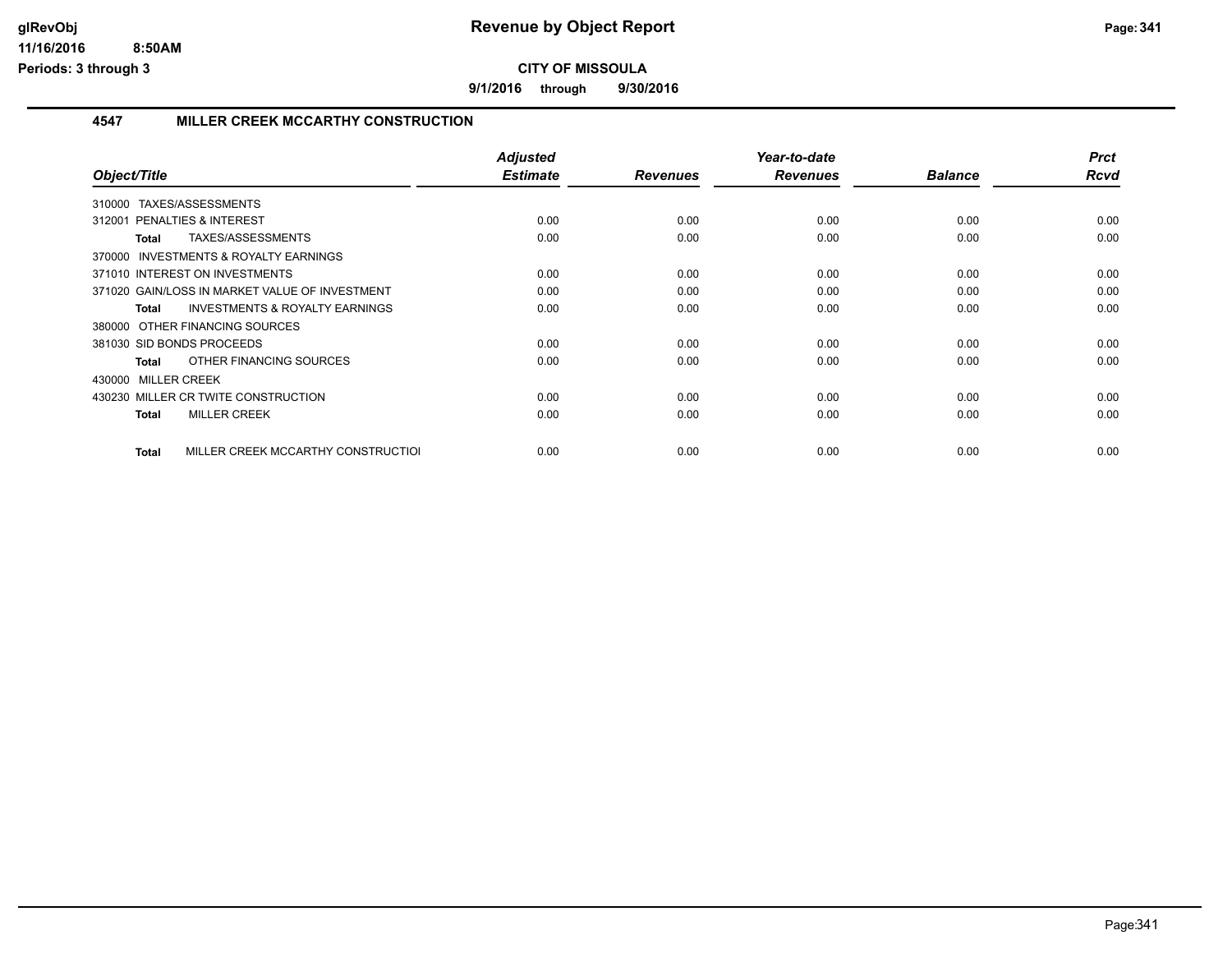**glRevObj Revenue by Object Report Page:342** 

**CITY OF MISSOULA**

**9/1/2016 through 9/30/2016**

## **4548 5TH,6TH & ARTHUR ROAD IMPROVEMENTS**

 **8:50AM**

#### **4548 5TH,6TH & ARTHUR ROAD IMPROVEMENTS**

|                                                    | <b>Adjusted</b><br><b>Estimate</b> |                 | Year-to-date    | <b>Balance</b> | <b>Prct</b><br><b>Rcvd</b> |
|----------------------------------------------------|------------------------------------|-----------------|-----------------|----------------|----------------------------|
| Object/Title                                       |                                    | <b>Revenues</b> | <b>Revenues</b> |                |                            |
| 330000 INTERGOVERNMENTAL REVENUES                  |                                    |                 |                 |                |                            |
| <b>MDT REIMBURSEMENTS</b><br>336001                | 0.00                               | 0.00            | 0.00            | 0.00           | 0.00                       |
| INTERGOVERNMENTAL REVENUES<br>Total                | 0.00                               | 0.00            | 0.00            | 0.00           | 0.00                       |
| 370000 INVESTMENTS & ROYALTY EARNINGS              |                                    |                 |                 |                |                            |
| 371010 INTEREST ON INVESTMENTS                     | 0.00                               | 0.00            | 0.00            | 0.00           | 0.00                       |
| <b>INVESTMENTS &amp; ROYALTY EARNINGS</b><br>Total | 0.00                               | 0.00            | 0.00            | 0.00           | 0.00                       |
| 380000 OTHER FINANCING SOURCES                     |                                    |                 |                 |                |                            |
| 381010 BOND PROCEEDS                               | 0.00                               | 0.00            | 0.00            | 0.00           | 0.00                       |
| 381030 SID BONDS PROCEEDS                          | 0.00                               | 0.00            | 0.00            | 0.00           | 0.00                       |
| OTHER FINANCING SOURCES<br>Total                   | 0.00                               | 0.00            | 0.00            | 0.00           | 0.00                       |
| 5TH.6TH & ARTHUR ROAD IMPROVEMENTS<br>Total        | 0.00                               | 0.00            | 0.00            | 0.00           | 0.00                       |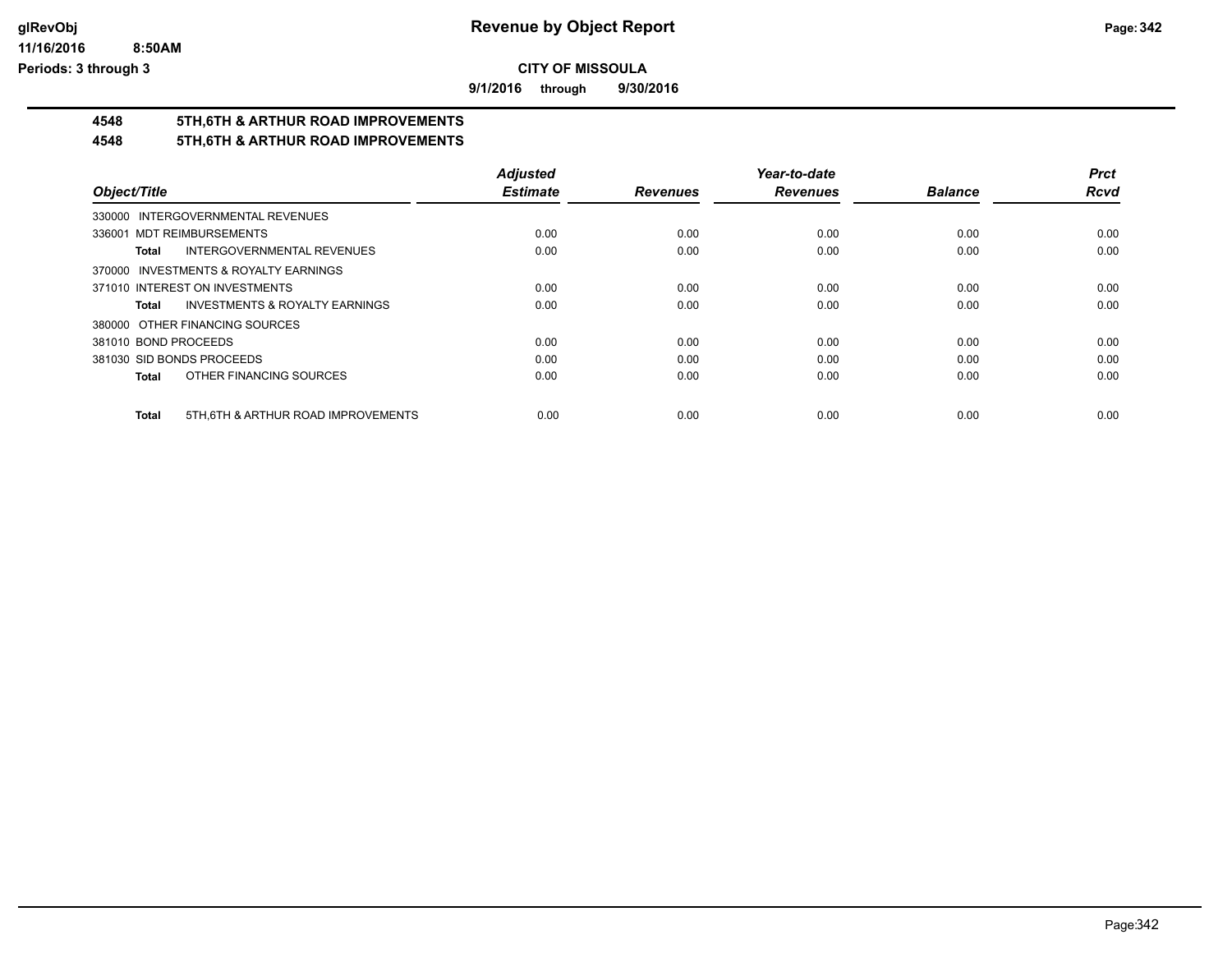**8:50AM**

**CITY OF MISSOULA**

**9/1/2016 through 9/30/2016**

#### **4548 5TH,6TH & ARTHUR ROAD IMPROVEMENTS**

|                                                     | <b>Adjusted</b> |                 | Year-to-date    |                | <b>Prct</b> |
|-----------------------------------------------------|-----------------|-----------------|-----------------|----------------|-------------|
| Object/Title                                        | <b>Estimate</b> | <b>Revenues</b> | <b>Revenues</b> | <b>Balance</b> | <b>Rcvd</b> |
| 330000 INTERGOVERNMENTAL REVENUES                   |                 |                 |                 |                |             |
| 336001 MDT REIMBURSEMENTS                           | 0.00            | 0.00            | 0.00            | 0.00           | 0.00        |
| INTERGOVERNMENTAL REVENUES<br><b>Total</b>          | 0.00            | 0.00            | 0.00            | 0.00           | 0.00        |
| 370000 INVESTMENTS & ROYALTY EARNINGS               |                 |                 |                 |                |             |
| 371010 INTEREST ON INVESTMENTS                      | 0.00            | 0.00            | 0.00            | 0.00           | 0.00        |
| INVESTMENTS & ROYALTY EARNINGS<br>Total             | 0.00            | 0.00            | 0.00            | 0.00           | 0.00        |
| 380000 OTHER FINANCING SOURCES                      |                 |                 |                 |                |             |
| 381010 BOND PROCEEDS                                | 0.00            | 0.00            | 0.00            | 0.00           | 0.00        |
| 381030 SID BONDS PROCEEDS                           | 0.00            | 0.00            | 0.00            | 0.00           | 0.00        |
| OTHER FINANCING SOURCES<br>Total                    | 0.00            | 0.00            | 0.00            | 0.00           | 0.00        |
| <b>Total</b><br>5TH, 6TH & ARTHUR ROAD IMPROVEMENTS | 0.00            | 0.00            | 0.00            | 0.00           | 0.00        |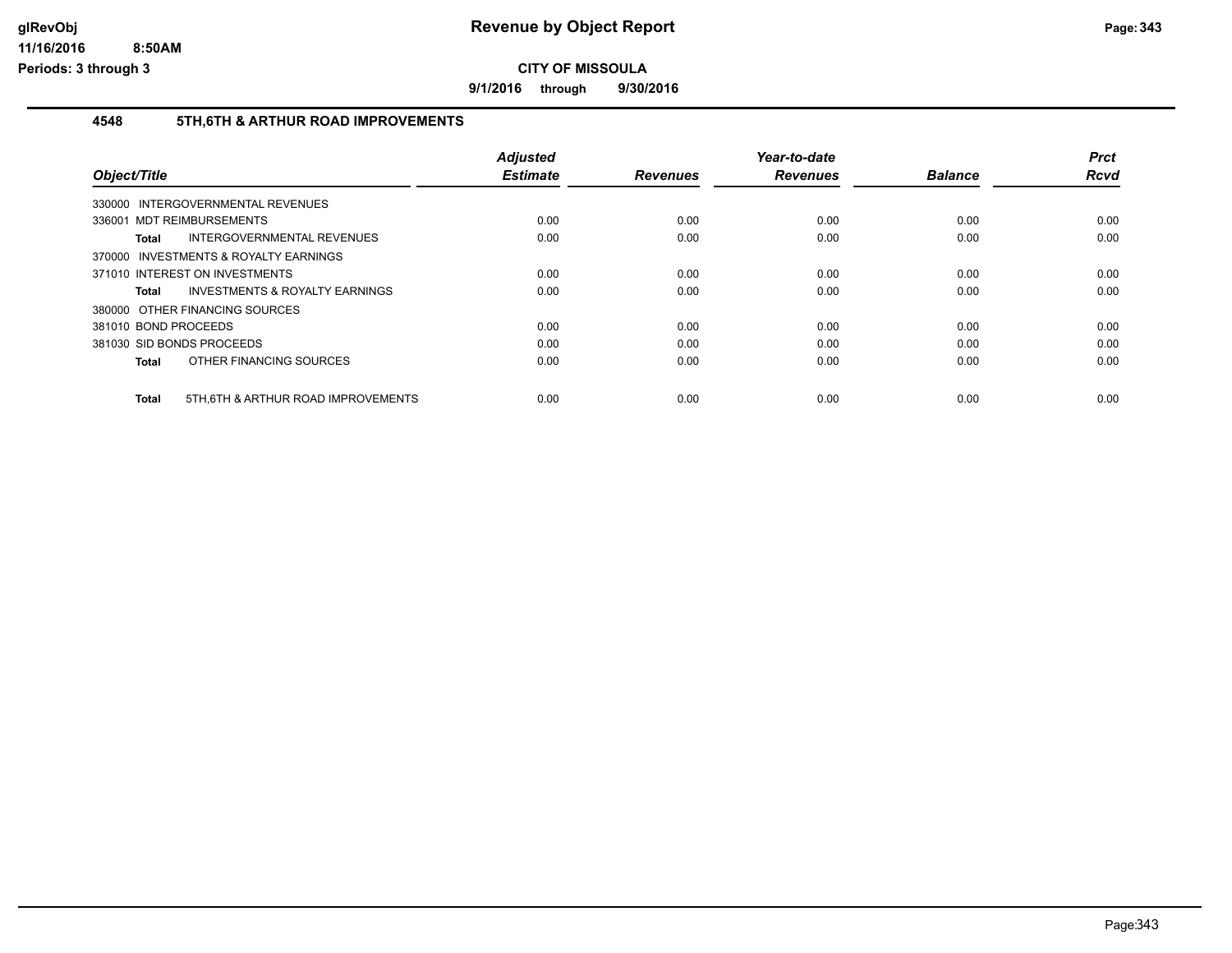**9/1/2016 through 9/30/2016**

#### **4549 SID 549 HILLVIEW WAY**

**4549 SID 549 HILLVIEW WAY**

|                                                    | <b>Adjusted</b> |                 | Year-to-date    |                | <b>Prct</b> |
|----------------------------------------------------|-----------------|-----------------|-----------------|----------------|-------------|
| Object/Title                                       | <b>Estimate</b> | <b>Revenues</b> | <b>Revenues</b> | <b>Balance</b> | <b>Rcvd</b> |
| INTERGOVERNMENTAL REVENUES<br>330000               |                 |                 |                 |                |             |
| <b>MDT REIMBURSEMENTS</b><br>336001                | 0.00            | 0.00            | 0.00            | 0.00           | 0.00        |
| <b>INTERGOVERNMENTAL REVENUES</b><br>Total         | 0.00            | 0.00            | 0.00            | 0.00           | 0.00        |
| 360000 MISCELLANEOUS REVENUES                      |                 |                 |                 |                |             |
| 363020 PROPERTY ASSESSMENTS                        | 0.00            | 0.00            | 0.00            | 0.00           | 0.00        |
| <b>MISCELLANEOUS REVENUES</b><br>Total             | 0.00            | 0.00            | 0.00            | 0.00           | 0.00        |
| 370000 INVESTMENTS & ROYALTY EARNINGS              |                 |                 |                 |                |             |
| 371010 INTEREST ON INVESTMENTS                     | 0.00            | 0.00            | 0.00            | 0.00           | 0.00        |
| <b>INVESTMENTS &amp; ROYALTY EARNINGS</b><br>Total | 0.00            | 0.00            | 0.00            | 0.00           | 0.00        |
| 380000 OTHER FINANCING SOURCES                     |                 |                 |                 |                |             |
| 381010 BOND PROCEEDS                               | 0.00            | 0.00            | 0.00            | 0.00           | 0.00        |
| 381030 SID BONDS PROCEEDS                          | 0.00            | 0.00            | 0.00            | 0.00           | 0.00        |
| OTHER FINANCING SOURCES<br>Total                   | 0.00            | 0.00            | 0.00            | 0.00           | 0.00        |
| SID 549 HILLVIEW WAY<br><b>Total</b>               | 0.00            | 0.00            | 0.00            | 0.00           | 0.00        |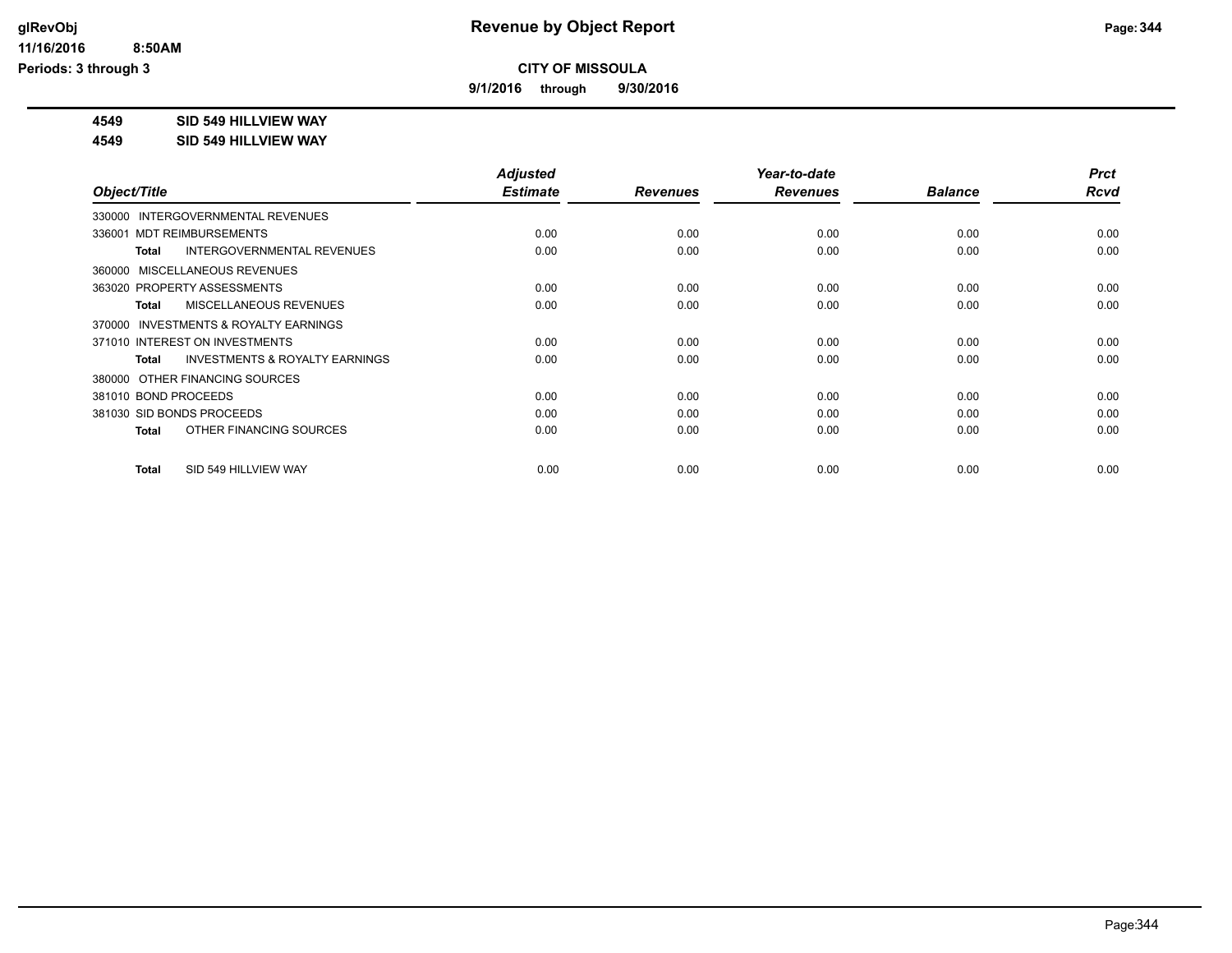**CITY OF MISSOULA**

**9/1/2016 through 9/30/2016**

#### **4549 SID 549 HILLVIEW WAY**

| Object/Title                                              | <b>Adjusted</b><br><b>Estimate</b> | <b>Revenues</b> | Year-to-date<br><b>Revenues</b> | <b>Balance</b> | <b>Prct</b><br><b>Rcvd</b> |
|-----------------------------------------------------------|------------------------------------|-----------------|---------------------------------|----------------|----------------------------|
| 330000 INTERGOVERNMENTAL REVENUES                         |                                    |                 |                                 |                |                            |
| 336001 MDT REIMBURSEMENTS                                 | 0.00                               | 0.00            | 0.00                            | 0.00           | 0.00                       |
| INTERGOVERNMENTAL REVENUES<br><b>Total</b>                | 0.00                               | 0.00            | 0.00                            | 0.00           | 0.00                       |
| MISCELLANEOUS REVENUES<br>360000                          |                                    |                 |                                 |                |                            |
| 363020 PROPERTY ASSESSMENTS                               | 0.00                               | 0.00            | 0.00                            | 0.00           | 0.00                       |
| MISCELLANEOUS REVENUES<br><b>Total</b>                    | 0.00                               | 0.00            | 0.00                            | 0.00           | 0.00                       |
| 370000 INVESTMENTS & ROYALTY EARNINGS                     |                                    |                 |                                 |                |                            |
| 371010 INTEREST ON INVESTMENTS                            | 0.00                               | 0.00            | 0.00                            | 0.00           | 0.00                       |
| <b>INVESTMENTS &amp; ROYALTY EARNINGS</b><br><b>Total</b> | 0.00                               | 0.00            | 0.00                            | 0.00           | 0.00                       |
| 380000 OTHER FINANCING SOURCES                            |                                    |                 |                                 |                |                            |
| 381010 BOND PROCEEDS                                      | 0.00                               | 0.00            | 0.00                            | 0.00           | 0.00                       |
| 381030 SID BONDS PROCEEDS                                 | 0.00                               | 0.00            | 0.00                            | 0.00           | 0.00                       |
| OTHER FINANCING SOURCES<br><b>Total</b>                   | 0.00                               | 0.00            | 0.00                            | 0.00           | 0.00                       |
| SID 549 HILLVIEW WAY<br><b>Total</b>                      | 0.00                               | 0.00            | 0.00                            | 0.00           | 0.00                       |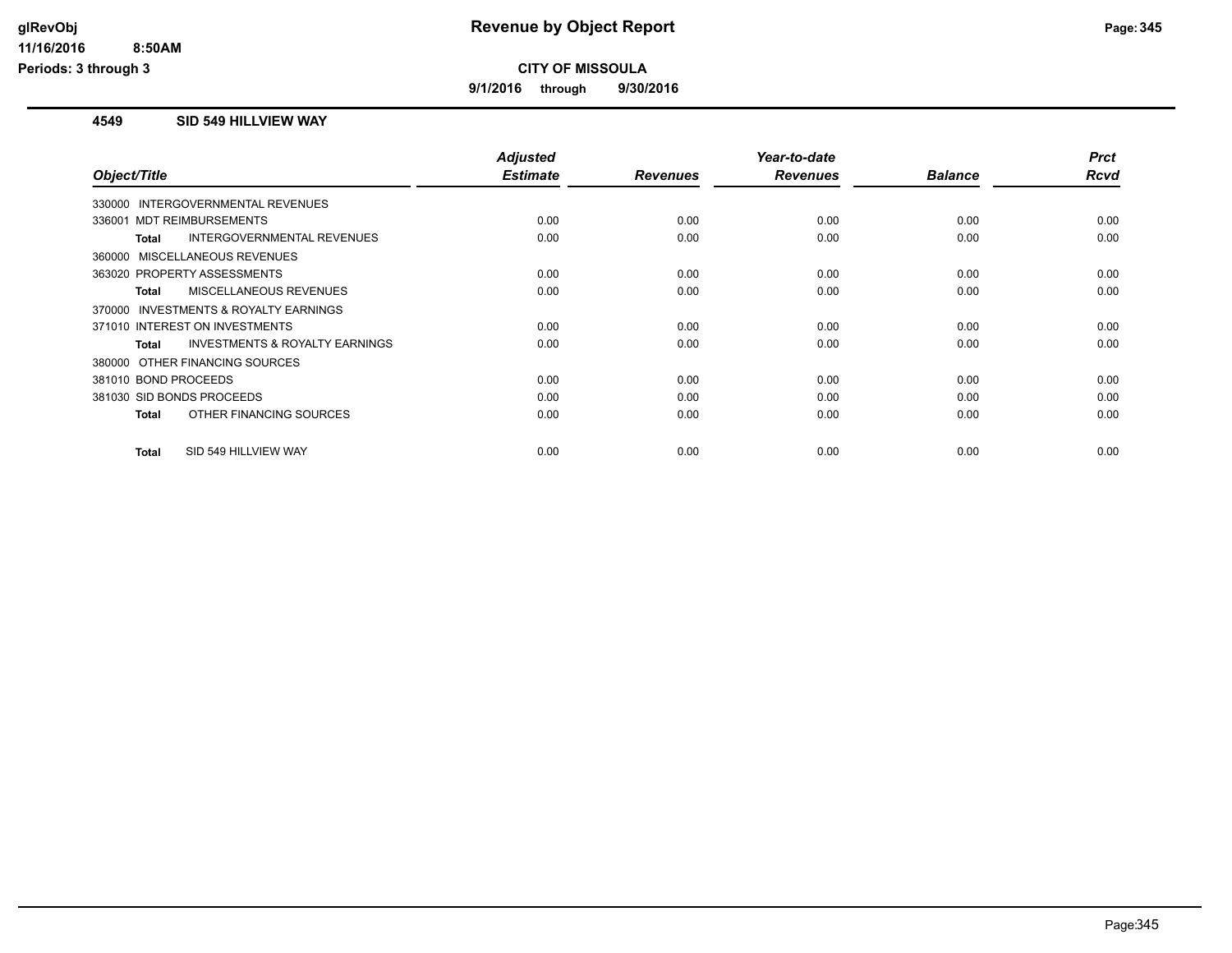**11/16/2016 8:50AM Periods: 3 through 3**

**CITY OF MISSOULA**

**9/1/2016 through 9/30/2016**

## **4745 MALONEY/TWITE MILLER CR \$1.2M CONTRIB**

### **4745 MALONEY/TWITE MILLER CR \$1.2M CONTRIB**

|                                                    | <b>Adjusted</b> |                 | Year-to-date    |                | <b>Prct</b> |
|----------------------------------------------------|-----------------|-----------------|-----------------|----------------|-------------|
| Object/Title                                       | <b>Estimate</b> | <b>Revenues</b> | <b>Revenues</b> | <b>Balance</b> | <b>Rcvd</b> |
| 310000 TAXES/ASSESSMENTS                           |                 |                 |                 |                |             |
| 312001 PENALTIES & INTEREST                        | 0.00            | 0.00            | 0.00            | 0.00           | 0.00        |
| TAXES/ASSESSMENTS<br>Total                         | 0.00            | 0.00            | 0.00            | 0.00           | 0.00        |
| 360000 MISCELLANEOUS REVENUES                      |                 |                 |                 |                |             |
| 365000 DONATIONS                                   | 0.00            | 0.00            | 0.00            | 0.00           | 0.00        |
| MISCELLANEOUS REVENUES<br>Total                    | 0.00            | 0.00            | 0.00            | 0.00           | 0.00        |
| 370000 INVESTMENTS & ROYALTY EARNINGS              |                 |                 |                 |                |             |
| 371010 INTEREST ON INVESTMENTS                     | 0.00            | 0.00            | 0.00            | 0.00           | 0.00        |
| 371020 GAIN/LOSS IN MARKET VALUE OF INVESTMENTS    | 0.00            | 0.00            | 0.00            | 0.00           | 0.00        |
| <b>INVESTMENTS &amp; ROYALTY EARNINGS</b><br>Total | 0.00            | 0.00            | 0.00            | 0.00           | 0.00        |
| MALONEY/TWITE MILLER CR \$1.2M CONTRI<br>Total     | 0.00            | 0.00            | 0.00            | 0.00           | 0.00        |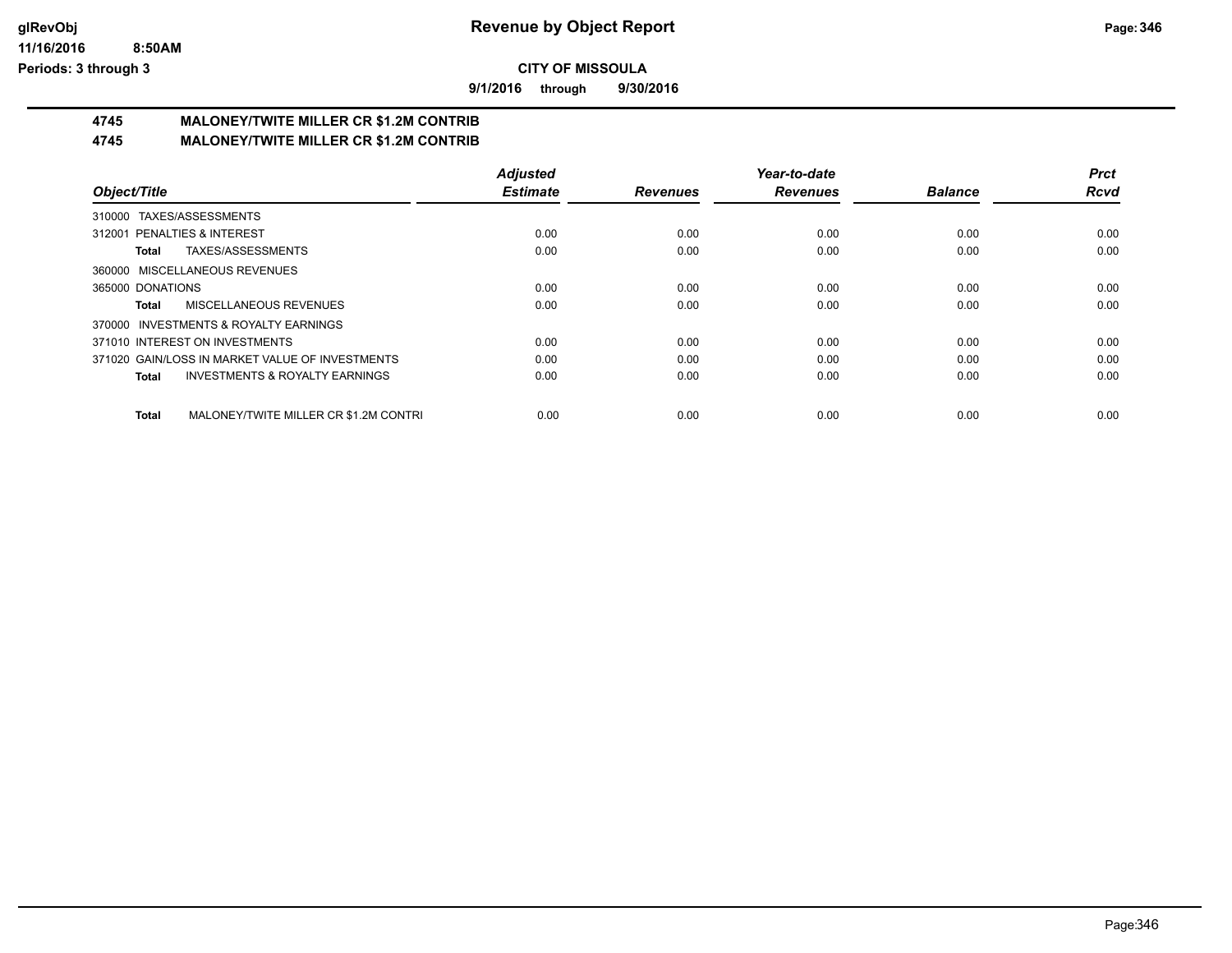**8:50AM**

**CITY OF MISSOULA**

**9/1/2016 through 9/30/2016**

#### **4745 MALONEY/TWITE MILLER CR \$1.2M CONTRIB**

| Object/Title                                       | <b>Adjusted</b><br><b>Estimate</b> | <b>Revenues</b> | Year-to-date<br><b>Revenues</b> | <b>Balance</b> | <b>Prct</b><br><b>Rcvd</b> |
|----------------------------------------------------|------------------------------------|-----------------|---------------------------------|----------------|----------------------------|
| 310000 TAXES/ASSESSMENTS                           |                                    |                 |                                 |                |                            |
| 312001 PENALTIES & INTEREST                        | 0.00                               | 0.00            | 0.00                            | 0.00           | 0.00                       |
| TAXES/ASSESSMENTS<br>Total                         | 0.00                               | 0.00            | 0.00                            | 0.00           | 0.00                       |
| 360000 MISCELLANEOUS REVENUES                      |                                    |                 |                                 |                |                            |
| 365000 DONATIONS                                   | 0.00                               | 0.00            | 0.00                            | 0.00           | 0.00                       |
| MISCELLANEOUS REVENUES<br>Total                    | 0.00                               | 0.00            | 0.00                            | 0.00           | 0.00                       |
| 370000 INVESTMENTS & ROYALTY EARNINGS              |                                    |                 |                                 |                |                            |
| 371010 INTEREST ON INVESTMENTS                     | 0.00                               | 0.00            | 0.00                            | 0.00           | 0.00                       |
| 371020 GAIN/LOSS IN MARKET VALUE OF INVESTMENT     | 0.00                               | 0.00            | 0.00                            | 0.00           | 0.00                       |
| <b>INVESTMENTS &amp; ROYALTY EARNINGS</b><br>Total | 0.00                               | 0.00            | 0.00                            | 0.00           | 0.00                       |
| MALONEY/TWITE MILLER CR \$1.2M CONTR<br>Total      | 0.00                               | 0.00            | 0.00                            | 0.00           | 0.00                       |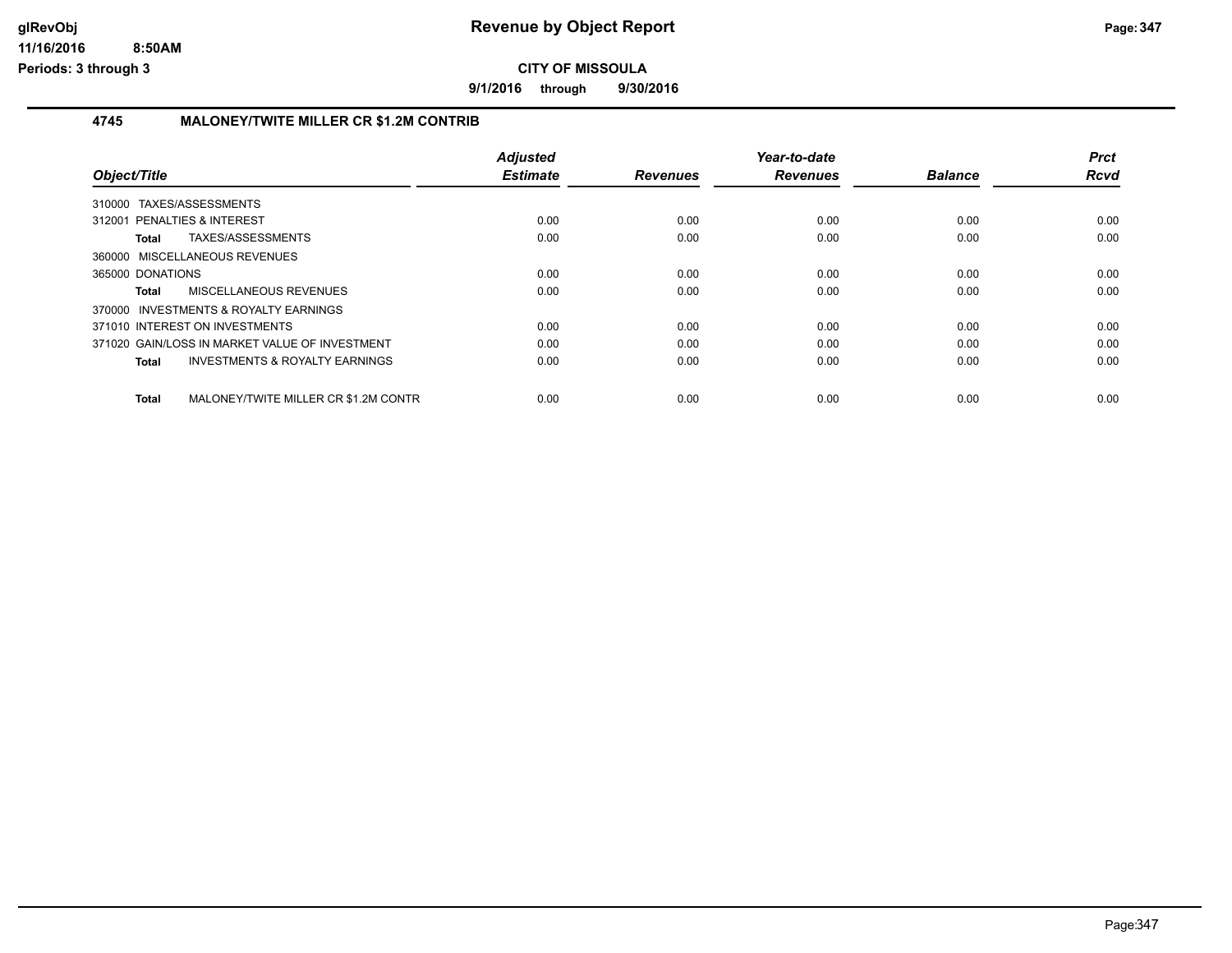**CITY OF MISSOULA**

**9/1/2016 through 9/30/2016**

#### **4941 HILLVIEW WAY CONSTRUCTION**

#### **4941 HILLVIEW WAY CONSTRUCTION**

|                                           | <b>Adjusted</b> |                 | Year-to-date    |                 | <b>Prct</b> |
|-------------------------------------------|-----------------|-----------------|-----------------|-----------------|-------------|
| Object/Title                              | <b>Estimate</b> | <b>Revenues</b> | <b>Revenues</b> | <b>Balance</b>  | <b>Rcvd</b> |
| 360000 MISCELLANEOUS REVENUES             |                 |                 |                 |                 |             |
| 360010 MISCELLANEOUS                      | 0.00            | 2.447.01        | 5.942.73        | $-5.942.73$     | 0.00        |
| MISCELLANEOUS REVENUES<br>Total           | 0.00            | 2.447.01        | 5,942.73        | $-5,942.73$     | 0.00        |
| INVESTMENTS & ROYALTY EARNINGS<br>370000  |                 |                 |                 |                 |             |
| 371010 INTEREST ON INVESTMENTS            | 0.00            | 0.00            | 0.00            | 0.00            | 0.00        |
| INVESTMENTS & ROYALTY EARNINGS<br>Total   | 0.00            | 0.00            | 0.00            | 0.00            | 0.00        |
| 380000 OTHER FINANCING SOURCES            |                 |                 |                 |                 |             |
| 381030 SID BONDS PROCEEDS                 | 0.00            | 0.00            | 2,527,050.00    | $-2,527,050.00$ | 0.00        |
| OTHER FINANCING SOURCES<br>Total          | 0.00            | 0.00            | 2.527.050.00    | $-2,527,050.00$ | 0.00        |
|                                           |                 |                 |                 |                 |             |
| <b>HILLVIEW WAY CONSTRUCTION</b><br>Total | 0.00            | 2.447.01        | 2.532.992.73    | $-2.532.992.73$ | 0.00        |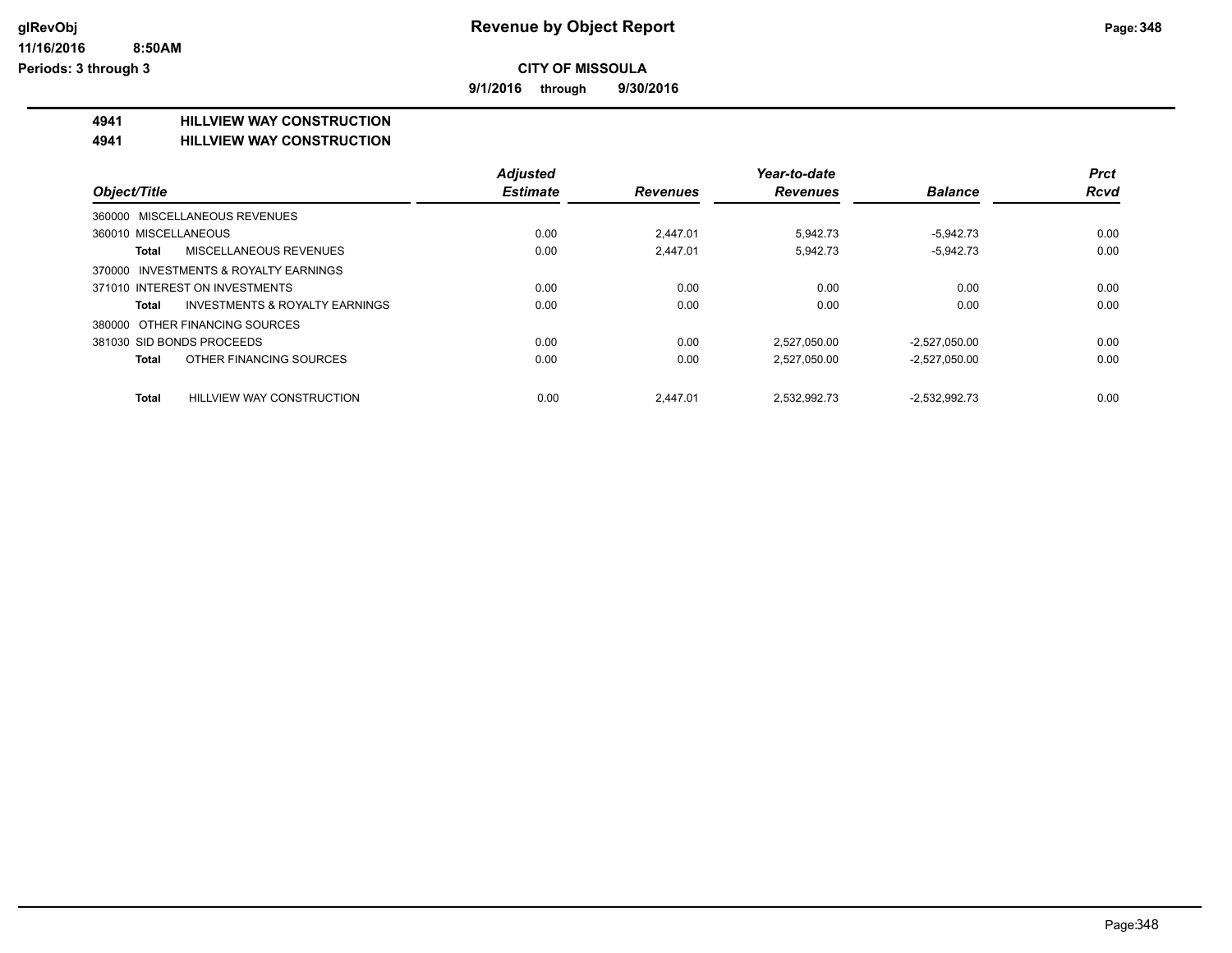**CITY OF MISSOULA**

**9/1/2016 through 9/30/2016**

#### **4941 HILLVIEW WAY CONSTRUCTION**

| Object/Title                                        | <b>Adjusted</b><br><b>Estimate</b> | <b>Revenues</b> | Year-to-date<br><b>Revenues</b> | <b>Balance</b>  | <b>Prct</b><br><b>Rcvd</b> |
|-----------------------------------------------------|------------------------------------|-----------------|---------------------------------|-----------------|----------------------------|
| MISCELLANEOUS REVENUES<br>360000                    |                                    |                 |                                 |                 |                            |
|                                                     |                                    |                 |                                 |                 |                            |
| 360010 MISCELLANEOUS                                | 0.00                               | 2.447.01        | 5.942.73                        | $-5.942.73$     | 0.00                       |
| MISCELLANEOUS REVENUES<br>Total                     | 0.00                               | 2.447.01        | 5.942.73                        | $-5.942.73$     | 0.00                       |
| <b>INVESTMENTS &amp; ROYALTY EARNINGS</b><br>370000 |                                    |                 |                                 |                 |                            |
| 371010 INTEREST ON INVESTMENTS                      | 0.00                               | 0.00            | 0.00                            | 0.00            | 0.00                       |
| INVESTMENTS & ROYALTY EARNINGS<br><b>Total</b>      | 0.00                               | 0.00            | 0.00                            | 0.00            | 0.00                       |
| OTHER FINANCING SOURCES<br>380000                   |                                    |                 |                                 |                 |                            |
| 381030 SID BONDS PROCEEDS                           | 0.00                               | 0.00            | 2.527.050.00                    | $-2,527,050.00$ | 0.00                       |
| OTHER FINANCING SOURCES<br><b>Total</b>             | 0.00                               | 0.00            | 2.527.050.00                    | $-2,527,050.00$ | 0.00                       |
| HILLVIEW WAY CONSTRUCTION<br><b>Total</b>           | 0.00                               | 2.447.01        | 2.532.992.73                    | $-2.532.992.73$ | 0.00                       |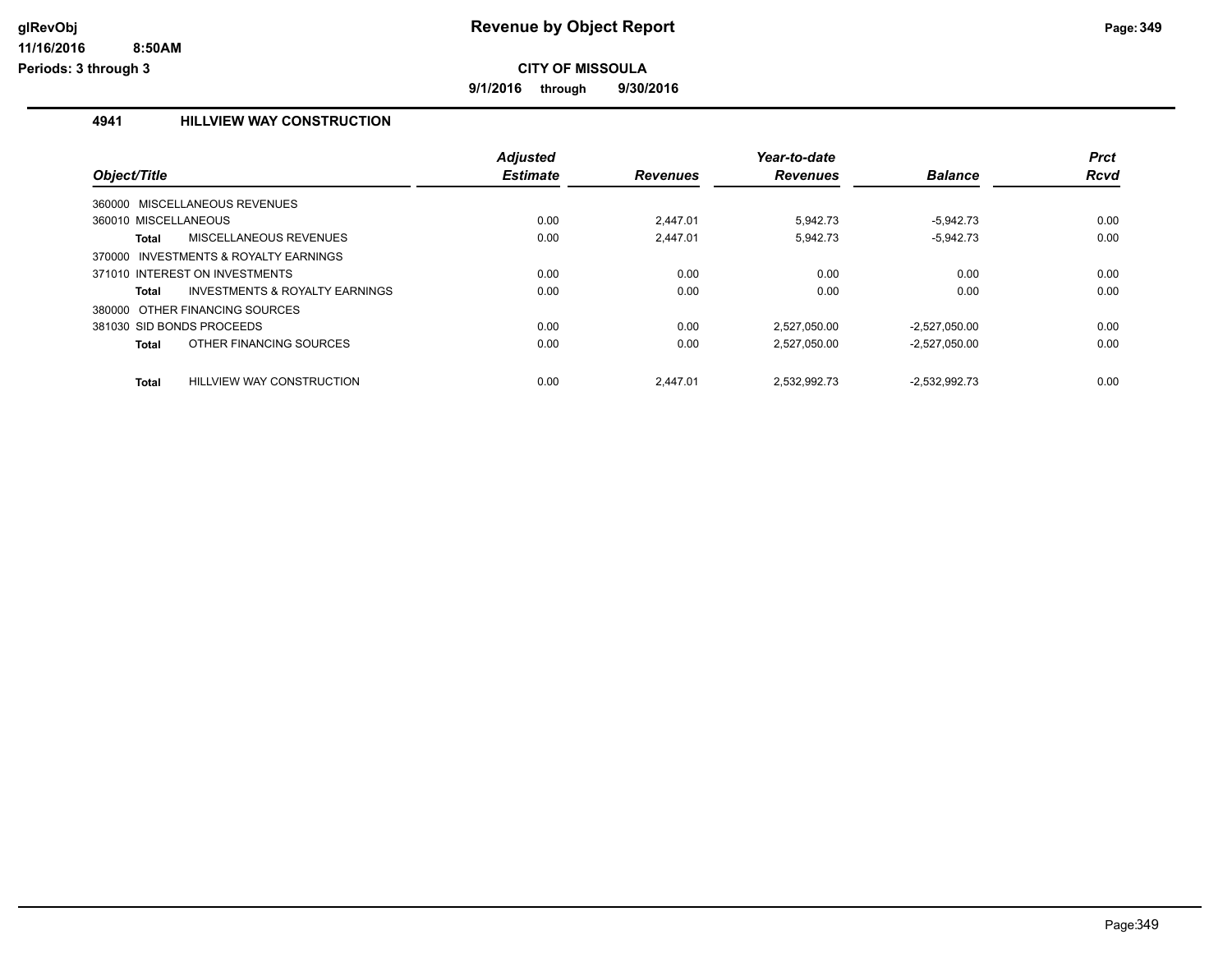**11/16/2016 8:50AM**

**Periods: 3 through 3**

**CITY OF MISSOULA**

**9/1/2016 through 9/30/2016**

## **4944 RATTLESNAKE SEWER COLLECTION (544)**

### **4944 RATTLESNAKE SEWER COLLECTION (544)**

|                                                     | <b>Adjusted</b> |                 | Year-to-date    |                | <b>Prct</b> |
|-----------------------------------------------------|-----------------|-----------------|-----------------|----------------|-------------|
| Object/Title                                        | <b>Estimate</b> | <b>Revenues</b> | <b>Revenues</b> | <b>Balance</b> | <b>Rcvd</b> |
| 330000 INTERGOVERNMENTAL REVENUES                   |                 |                 |                 |                |             |
| 331090 EPA GRANT                                    | 0.00            | 0.00            | 0.00            | 0.00           | 0.00        |
| 334120 TSEP GRANT                                   | 0.00            | 0.00            | 0.00            | 0.00           | 0.00        |
| 334121 DNRC GRANT                                   | 0.00            | 0.00            | 0.00            | 0.00           | 0.00        |
| 334990 ARRA FUNDING                                 | 0.00            | 0.00            | 0.00            | 0.00           | 0.00        |
| 334992 ARRA LOAN                                    | 0.00            | 0.00            | 0.00            | 0.00           | 0.00        |
| <b>INTERGOVERNMENTAL REVENUES</b><br>Total          | 0.00            | 0.00            | 0.00            | 0.00           | 0.00        |
| <b>INVESTMENTS &amp; ROYALTY EARNINGS</b><br>370000 |                 |                 |                 |                |             |
| 371010 INTEREST ON INVESTMENTS                      | 0.00            | 0.00            | 0.00            | 0.00           | 0.00        |
| <b>INVESTMENTS &amp; ROYALTY EARNINGS</b><br>Total  | 0.00            | 0.00            | 0.00            | 0.00           | 0.00        |
| 380000 OTHER FINANCING SOURCES                      |                 |                 |                 |                |             |
| 381010 BOND PROCEEDS                                | 0.00            | 0.00            | 0.00            | 0.00           | 0.00        |
| 381020 REVENUE BONDS                                | 0.00            | 0.00            | 0.00            | 0.00           | 0.00        |
| 381030 SID BONDS PROCEEDS                           | 0.00            | 0.00            | 0.00            | 0.00           | 0.00        |
| OTHER FINANCING SOURCES<br>Total                    | 0.00            | 0.00            | 0.00            | 0.00           | 0.00        |
| RATTLESNAKE SEWER COLLECTION (544)<br>Total         | 0.00            | 0.00            | 0.00            | 0.00           | 0.00        |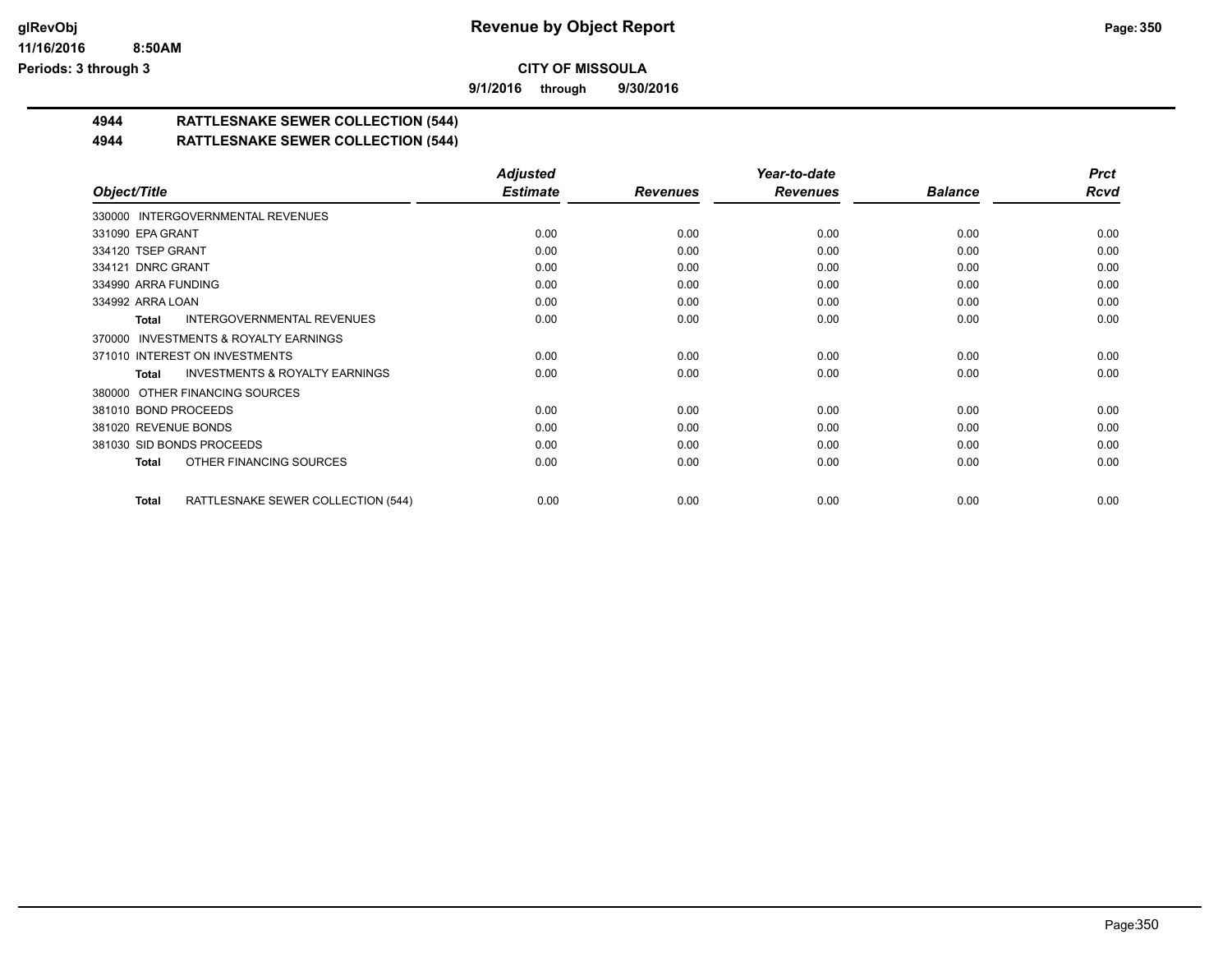**9/1/2016 through 9/30/2016**

#### **4944 RATTLESNAKE SEWER COLLECTION (544)**

|                                                     | <b>Adjusted</b> |                 | Year-to-date    |                | <b>Prct</b> |
|-----------------------------------------------------|-----------------|-----------------|-----------------|----------------|-------------|
| Object/Title                                        | <b>Estimate</b> | <b>Revenues</b> | <b>Revenues</b> | <b>Balance</b> | <b>Rcvd</b> |
| 330000 INTERGOVERNMENTAL REVENUES                   |                 |                 |                 |                |             |
| 331090 EPA GRANT                                    | 0.00            | 0.00            | 0.00            | 0.00           | 0.00        |
| 334120 TSEP GRANT                                   | 0.00            | 0.00            | 0.00            | 0.00           | 0.00        |
| 334121 DNRC GRANT                                   | 0.00            | 0.00            | 0.00            | 0.00           | 0.00        |
| 334990 ARRA FUNDING                                 | 0.00            | 0.00            | 0.00            | 0.00           | 0.00        |
| 334992 ARRA LOAN                                    | 0.00            | 0.00            | 0.00            | 0.00           | 0.00        |
| <b>INTERGOVERNMENTAL REVENUES</b><br><b>Total</b>   | 0.00            | 0.00            | 0.00            | 0.00           | 0.00        |
| <b>INVESTMENTS &amp; ROYALTY EARNINGS</b><br>370000 |                 |                 |                 |                |             |
| 371010 INTEREST ON INVESTMENTS                      | 0.00            | 0.00            | 0.00            | 0.00           | 0.00        |
| <b>INVESTMENTS &amp; ROYALTY EARNINGS</b><br>Total  | 0.00            | 0.00            | 0.00            | 0.00           | 0.00        |
| 380000 OTHER FINANCING SOURCES                      |                 |                 |                 |                |             |
| 381010 BOND PROCEEDS                                | 0.00            | 0.00            | 0.00            | 0.00           | 0.00        |
| 381020 REVENUE BONDS                                | 0.00            | 0.00            | 0.00            | 0.00           | 0.00        |
| 381030 SID BONDS PROCEEDS                           | 0.00            | 0.00            | 0.00            | 0.00           | 0.00        |
| OTHER FINANCING SOURCES<br><b>Total</b>             | 0.00            | 0.00            | 0.00            | 0.00           | 0.00        |
| RATTLESNAKE SEWER COLLECTION (544)<br>Total         | 0.00            | 0.00            | 0.00            | 0.00           | 0.00        |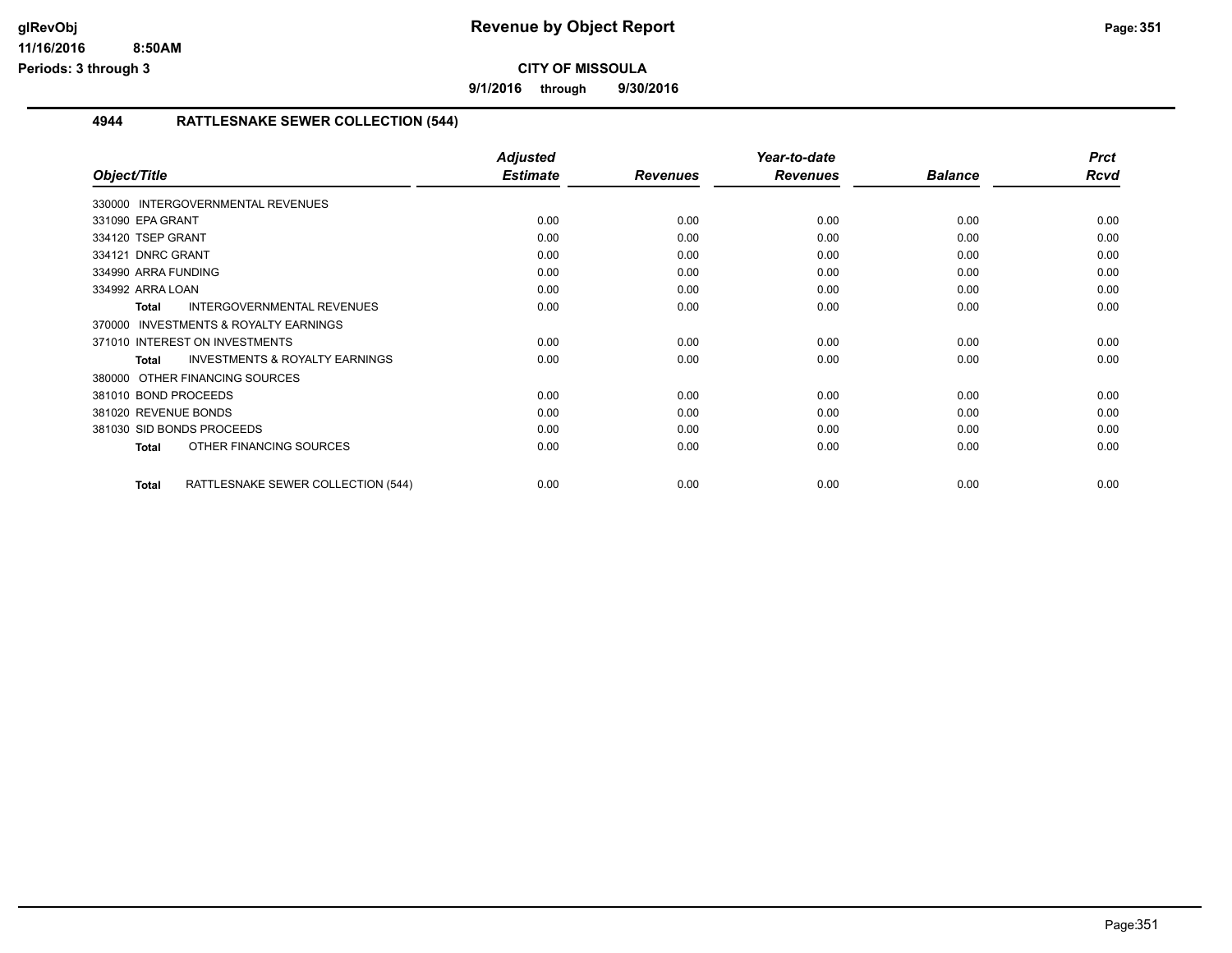**8:50AM**

**CITY OF MISSOULA**

**9/1/2016 through 9/30/2016**

#### **4945 PHILLIPS ST TRAFFIC CALMING**

**4945 PHILLIPS ST TRAFFIC CALMING**

|                                                | <b>Adjusted</b> |                 | Year-to-date    |                | <b>Prct</b> |
|------------------------------------------------|-----------------|-----------------|-----------------|----------------|-------------|
| Object/Title                                   | <b>Estimate</b> | <b>Revenues</b> | <b>Revenues</b> | <b>Balance</b> | <b>Rcvd</b> |
| 370000 INVESTMENTS & ROYALTY EARNINGS          |                 |                 |                 |                |             |
| 371010 INTEREST ON INVESTMENTS                 | 0.00            | 0.00            | 0.00            | 0.00           | 0.00        |
| INVESTMENTS & ROYALTY EARNINGS<br><b>Total</b> | 0.00            | 0.00            | 0.00            | 0.00           | 0.00        |
| 380000 OTHER FINANCING SOURCES                 |                 |                 |                 |                |             |
| 381030 SID BONDS PROCEEDS                      | 0.00            | 0.00            | 0.00            | 0.00           | 0.00        |
| 383000 OPERATING TRANSFERS                     | 0.00            | 0.00            | 0.00            | 0.00           | 0.00        |
| OTHER FINANCING SOURCES<br><b>Total</b>        | 0.00            | 0.00            | 0.00            | 0.00           | 0.00        |
|                                                |                 |                 |                 |                |             |
| <b>Total</b><br>PHILLIPS ST TRAFFIC CALMING    | 0.00            | 0.00            | 0.00            | 0.00           | 0.00        |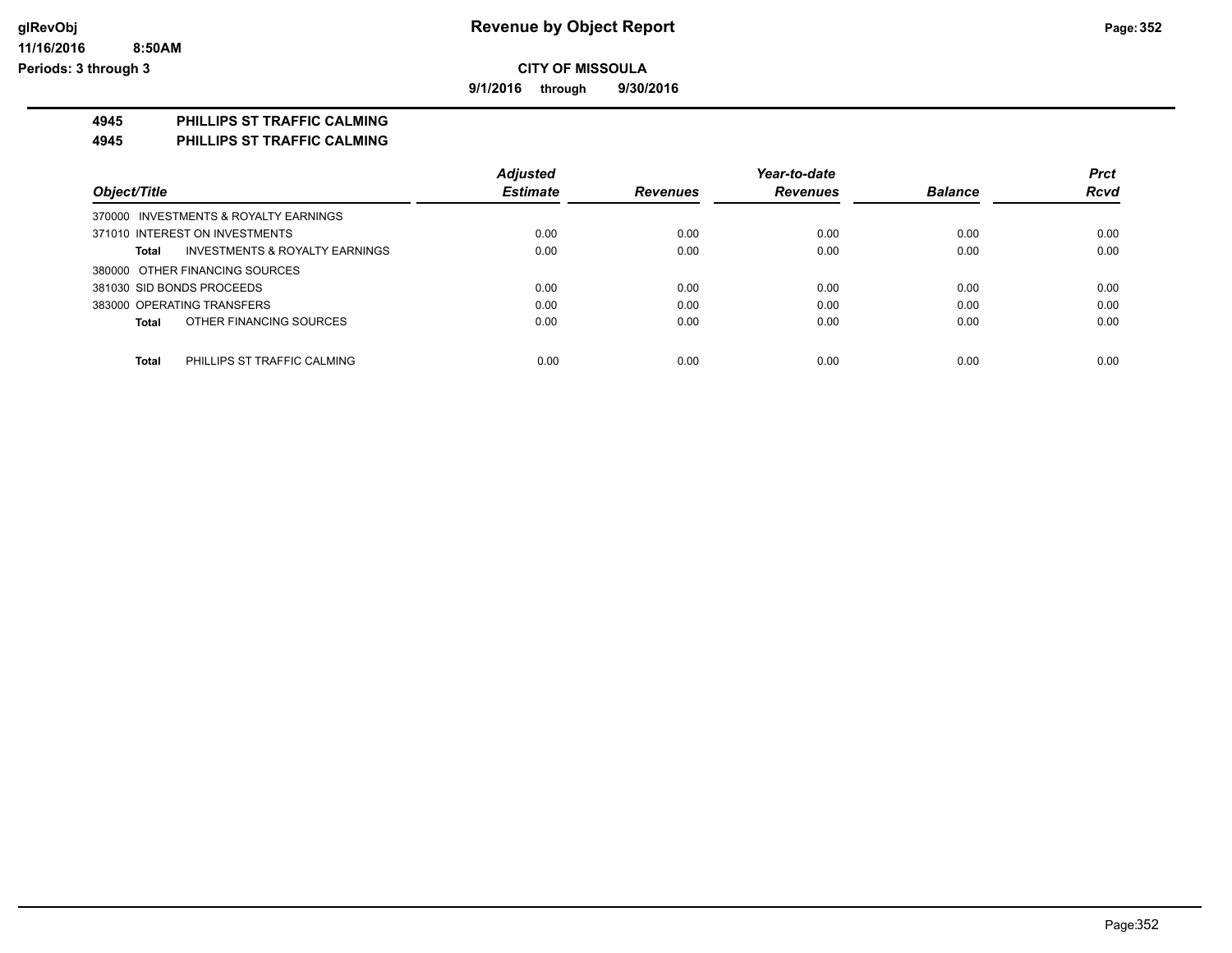**CITY OF MISSOULA**

**9/1/2016 through 9/30/2016**

#### **4945 PHILLIPS ST TRAFFIC CALMING**

|                                                           | <b>Adjusted</b> |                 | Year-to-date    |                | <b>Prct</b> |
|-----------------------------------------------------------|-----------------|-----------------|-----------------|----------------|-------------|
| Object/Title                                              | <b>Estimate</b> | <b>Revenues</b> | <b>Revenues</b> | <b>Balance</b> | <b>Rcvd</b> |
| INVESTMENTS & ROYALTY EARNINGS<br>370000                  |                 |                 |                 |                |             |
| 371010 INTEREST ON INVESTMENTS                            | 0.00            | 0.00            | 0.00            | 0.00           | 0.00        |
| <b>INVESTMENTS &amp; ROYALTY EARNINGS</b><br><b>Total</b> | 0.00            | 0.00            | 0.00            | 0.00           | 0.00        |
| 380000 OTHER FINANCING SOURCES                            |                 |                 |                 |                |             |
| 381030 SID BONDS PROCEEDS                                 | 0.00            | 0.00            | 0.00            | 0.00           | 0.00        |
| 383000 OPERATING TRANSFERS                                | 0.00            | 0.00            | 0.00            | 0.00           | 0.00        |
| OTHER FINANCING SOURCES<br>Total                          | 0.00            | 0.00            | 0.00            | 0.00           | 0.00        |
| Total<br>PHILLIPS ST TRAFFIC CALMING                      | 0.00            | 0.00            | 0.00            | 0.00           | 0.00        |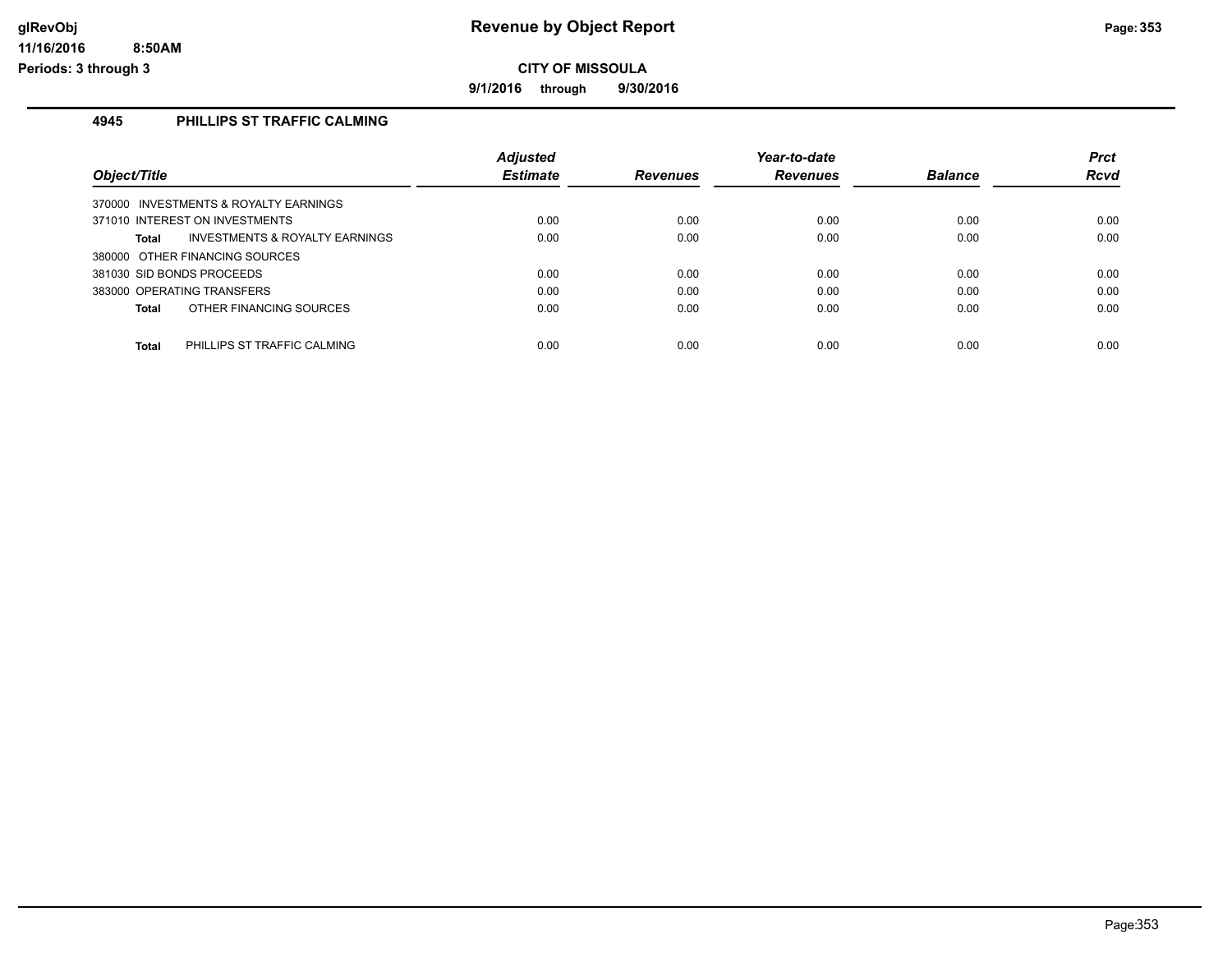**9/1/2016 through 9/30/2016**

# **4946 PATTEE CREEK DR. TRAFFIC CALMING**

## **4946 PATTEE CREEK DR. TRAFFIC CALMING**

|                                                    | <b>Adjusted</b> |                 | Year-to-date    |                | <b>Prct</b> |
|----------------------------------------------------|-----------------|-----------------|-----------------|----------------|-------------|
| Object/Title                                       | <b>Estimate</b> | <b>Revenues</b> | <b>Revenues</b> | <b>Balance</b> | <b>Rcvd</b> |
| 370000 INVESTMENTS & ROYALTY EARNINGS              |                 |                 |                 |                |             |
| 371010 INTEREST ON INVESTMENTS                     | 0.00            | 0.00            | 0.00            | 0.00           | 0.00        |
| <b>INVESTMENTS &amp; ROYALTY EARNINGS</b><br>Total | 0.00            | 0.00            | 0.00            | 0.00           | 0.00        |
| 380000 OTHER FINANCING SOURCES                     |                 |                 |                 |                |             |
| 381030 SID BONDS PROCEEDS                          | 0.00            | 0.00            | 0.00            | 0.00           | 0.00        |
| 383000 OPERATING TRANSFERS                         | 0.00            | 0.00            | 0.00            | 0.00           | 0.00        |
| OTHER FINANCING SOURCES<br>Total                   | 0.00            | 0.00            | 0.00            | 0.00           | 0.00        |
|                                                    |                 |                 |                 |                |             |
| Total<br>PATTEE CREEK DR. TRAFFIC CALMING          | 0.00            | 0.00            | 0.00            | 0.00           | 0.00        |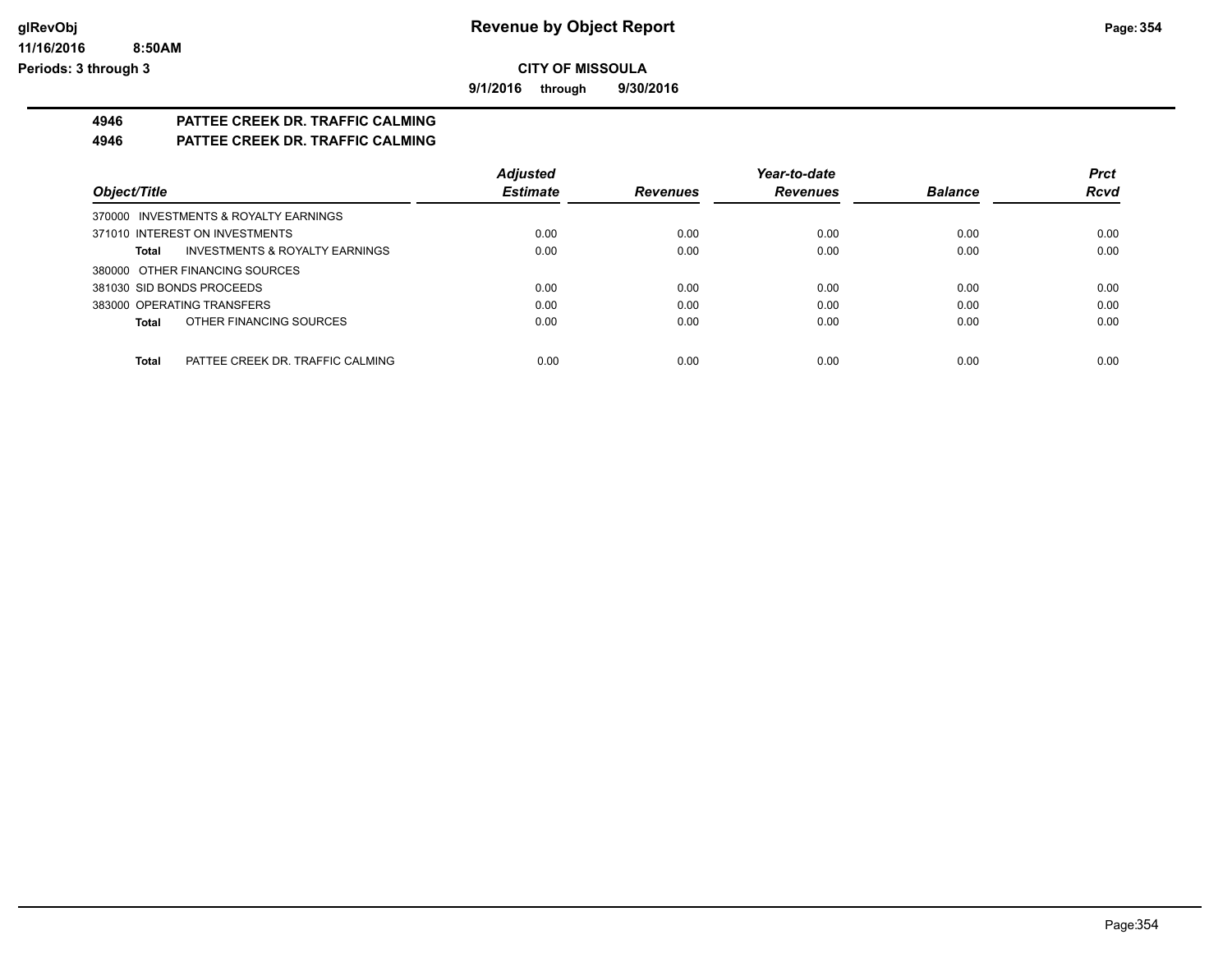**8:50AM**

**CITY OF MISSOULA**

**9/1/2016 through 9/30/2016**

#### **4946 PATTEE CREEK DR. TRAFFIC CALMING**

|                                                    | <b>Adjusted</b> |                 | Year-to-date    |                | <b>Prct</b> |
|----------------------------------------------------|-----------------|-----------------|-----------------|----------------|-------------|
| Object/Title                                       | <b>Estimate</b> | <b>Revenues</b> | <b>Revenues</b> | <b>Balance</b> | <b>Rcvd</b> |
| 370000 INVESTMENTS & ROYALTY EARNINGS              |                 |                 |                 |                |             |
| 371010 INTEREST ON INVESTMENTS                     | 0.00            | 0.00            | 0.00            | 0.00           | 0.00        |
| <b>INVESTMENTS &amp; ROYALTY EARNINGS</b><br>Total | 0.00            | 0.00            | 0.00            | 0.00           | 0.00        |
| 380000 OTHER FINANCING SOURCES                     |                 |                 |                 |                |             |
| 381030 SID BONDS PROCEEDS                          | 0.00            | 0.00            | 0.00            | 0.00           | 0.00        |
| 383000 OPERATING TRANSFERS                         | 0.00            | 0.00            | 0.00            | 0.00           | 0.00        |
| OTHER FINANCING SOURCES<br>Total                   | 0.00            | 0.00            | 0.00            | 0.00           | 0.00        |
|                                                    |                 |                 |                 |                |             |
| <b>Total</b><br>PATTEE CREEK DR. TRAFFIC CALMING   | 0.00            | 0.00            | 0.00            | 0.00           | 0.00        |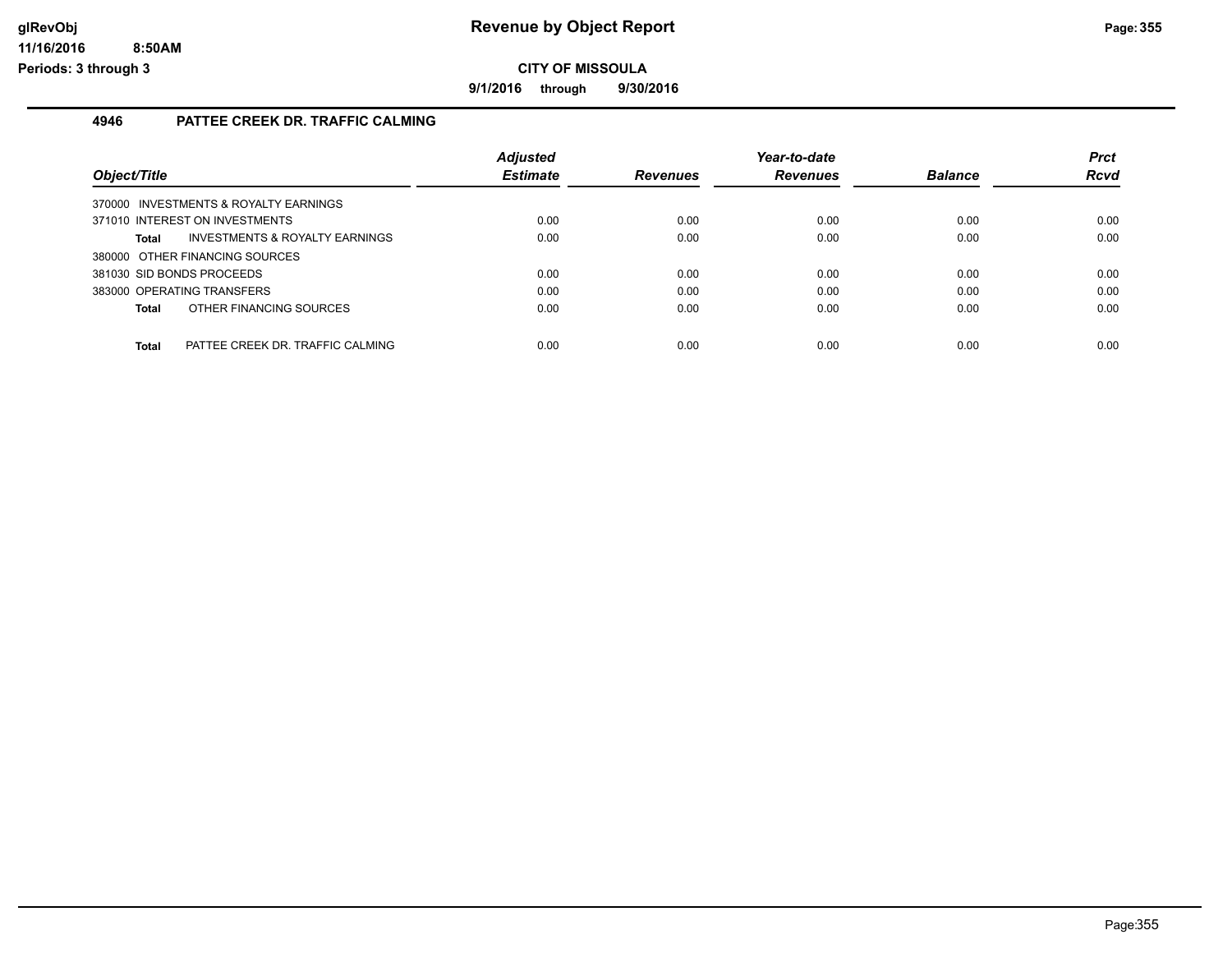**9/1/2016 through 9/30/2016**

### **4948 STORMWATER OUTFALL RETROFITS**

#### **4948 STORMWATER OUTFALL RETROFITS**

|                     |                                     | <b>Adjusted</b> |                 | Year-to-date    |                | <b>Prct</b> |
|---------------------|-------------------------------------|-----------------|-----------------|-----------------|----------------|-------------|
| Object/Title        |                                     | <b>Estimate</b> | <b>Revenues</b> | <b>Revenues</b> | <b>Balance</b> | <b>Rcvd</b> |
|                     | 330000 INTERGOVERNMENTAL REVENUES   |                 |                 |                 |                |             |
| 334121 DNRC GRANT   |                                     | 0.00            | 0.00            | 0.00            | 0.00           | 0.00        |
|                     | 337003 HEALTH DEPT-STORM WATER MGMT | 0.00            | 0.00            | 0.00            | 0.00           | 0.00        |
| 337004 MRA GRANTS   |                                     | 0.00            | 0.00            | 0.00            | 0.00           | 0.00        |
| Total               | INTERGOVERNMENTAL REVENUES          | 0.00            | 0.00            | 0.00            | 0.00           | 0.00        |
|                     | 380000 OTHER FINANCING SOURCES      |                 |                 |                 |                |             |
| 383014 TRANS FR MRA |                                     | 0.00            | 0.00            | 0.00            | 0.00           | 0.00        |
| 383015 TRANS FR MPC |                                     | 0.00            | 0.00            | 25,000.00       | $-25,000.00$   | 0.00        |
| <b>Total</b>        | OTHER FINANCING SOURCES             | 0.00            | 0.00            | 25,000.00       | $-25.000.00$   | 0.00        |
| <b>Total</b>        | STORMWATER OUTFALL RETROFITS        | 0.00            | 0.00            | 25.000.00       | $-25.000.00$   | 0.00        |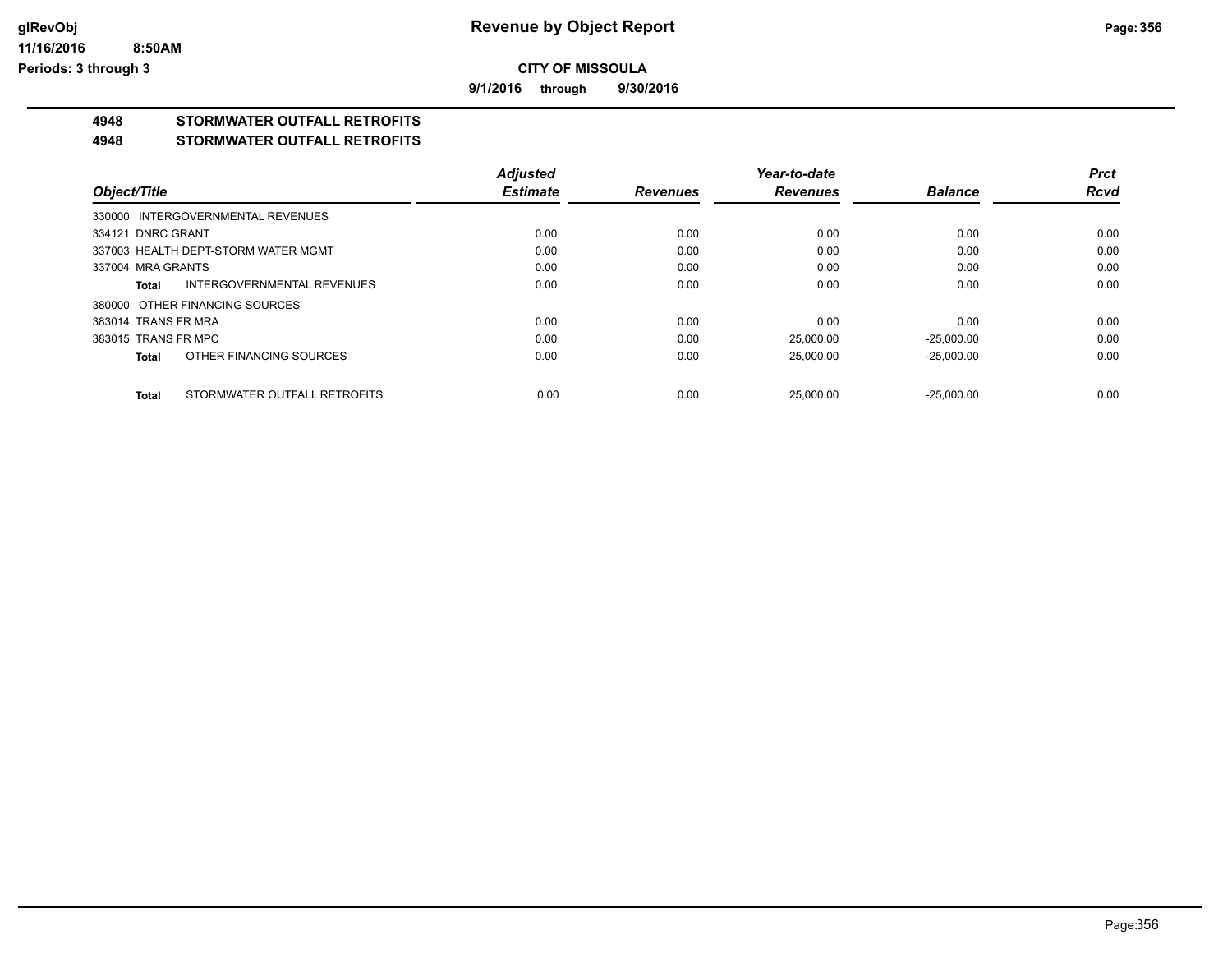**9/1/2016 through 9/30/2016**

#### **4948 STORMWATER OUTFALL RETROFITS**

| Object/Title                   |                                     | <b>Adjusted</b><br><b>Estimate</b> | <b>Revenues</b> | Year-to-date<br><b>Revenues</b> | <b>Balance</b> | <b>Prct</b><br><b>Rcvd</b> |
|--------------------------------|-------------------------------------|------------------------------------|-----------------|---------------------------------|----------------|----------------------------|
|                                | 330000 INTERGOVERNMENTAL REVENUES   |                                    |                 |                                 |                |                            |
| 334121 DNRC GRANT              |                                     | 0.00                               | 0.00            | 0.00                            | 0.00           | 0.00                       |
|                                | 337003 HEALTH DEPT-STORM WATER MGMT | 0.00                               | 0.00            | 0.00                            | 0.00           | 0.00                       |
| 337004 MRA GRANTS              |                                     | 0.00                               | 0.00            | 0.00                            | 0.00           | 0.00                       |
| Total                          | INTERGOVERNMENTAL REVENUES          | 0.00                               | 0.00            | 0.00                            | 0.00           | 0.00                       |
| 380000 OTHER FINANCING SOURCES |                                     |                                    |                 |                                 |                |                            |
| 383014 TRANS FR MRA            |                                     | 0.00                               | 0.00            | 0.00                            | 0.00           | 0.00                       |
| 383015 TRANS FR MPC            |                                     | 0.00                               | 0.00            | 25,000.00                       | $-25.000.00$   | 0.00                       |
| Total                          | OTHER FINANCING SOURCES             | 0.00                               | 0.00            | 25,000.00                       | $-25,000.00$   | 0.00                       |
| Total                          | STORMWATER OUTFALL RETROFITS        | 0.00                               | 0.00            | 25.000.00                       | $-25.000.00$   | 0.00                       |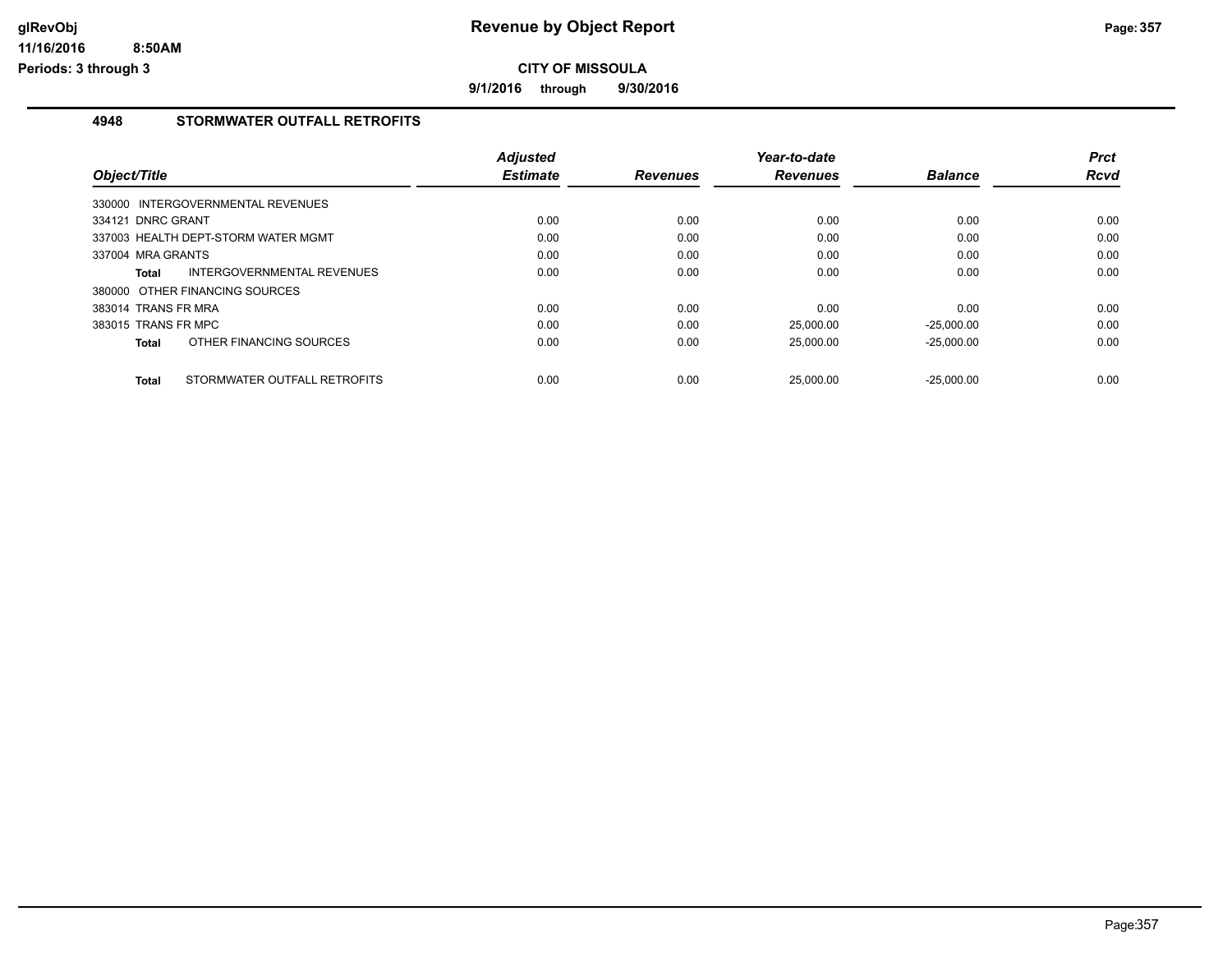**9/1/2016 through 9/30/2016**

**4949 WAYFINDING PROJECT**

**4949 WAYFINDING PROJECT**

|                                           | <b>Adjusted</b> |                 | Year-to-date    |                | <b>Prct</b> |
|-------------------------------------------|-----------------|-----------------|-----------------|----------------|-------------|
| Object/Title                              | <b>Estimate</b> | <b>Revenues</b> | <b>Revenues</b> | <b>Balance</b> | <b>Rcvd</b> |
| 360000 MISCELLANEOUS REVENUES             |                 |                 |                 |                |             |
| 365000 DONATIONS                          | 0.00            | 0.00            | 0.00            | 0.00           | 0.00        |
| MISCELLANEOUS REVENUES<br>Total           | 0.00            | 0.00            | 0.00            | 0.00           | 0.00        |
| 380000 OTHER FINANCING SOURCES            |                 |                 |                 |                |             |
| 383042 TRANSFERS FROM OTHER FUNDS         | 0.00            | 0.00            | 0.00            | 0.00           | 0.00        |
| OTHER FINANCING SOURCES<br>Total          | 0.00            | 0.00            | 0.00            | 0.00           | 0.00        |
|                                           |                 |                 |                 |                |             |
| <b>WAYFINDING PROJECT</b><br><b>Total</b> | 0.00            | 0.00            | 0.00            | 0.00           | 0.00        |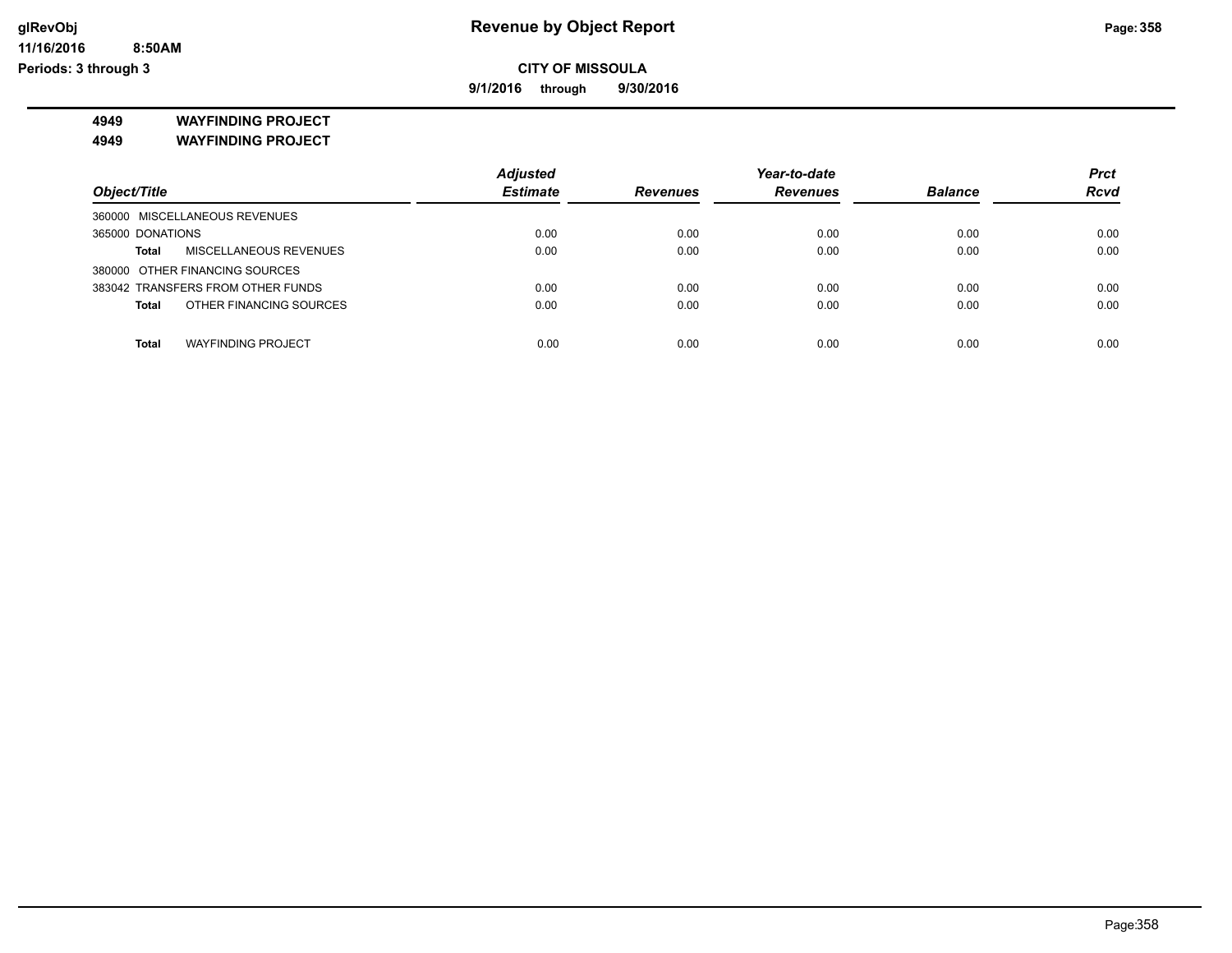**CITY OF MISSOULA**

**9/1/2016 through 9/30/2016**

#### **4949 WAYFINDING PROJECT**

| Object/Title                              | <b>Adjusted</b><br><b>Estimate</b> | <b>Revenues</b> | Year-to-date<br><b>Revenues</b> | <b>Balance</b> | <b>Prct</b><br><b>Rcvd</b> |
|-------------------------------------------|------------------------------------|-----------------|---------------------------------|----------------|----------------------------|
| 360000 MISCELLANEOUS REVENUES             |                                    |                 |                                 |                |                            |
| 365000 DONATIONS                          | 0.00                               | 0.00            | 0.00                            | 0.00           | 0.00                       |
| MISCELLANEOUS REVENUES<br>Total           | 0.00                               | 0.00            | 0.00                            | 0.00           | 0.00                       |
| 380000 OTHER FINANCING SOURCES            |                                    |                 |                                 |                |                            |
| 383042 TRANSFERS FROM OTHER FUNDS         | 0.00                               | 0.00            | 0.00                            | 0.00           | 0.00                       |
| OTHER FINANCING SOURCES<br>Total          | 0.00                               | 0.00            | 0.00                            | 0.00           | 0.00                       |
|                                           |                                    |                 |                                 |                |                            |
| <b>WAYFINDING PROJECT</b><br><b>Total</b> | 0.00                               | 0.00            | 0.00                            | 0.00           | 0.00                       |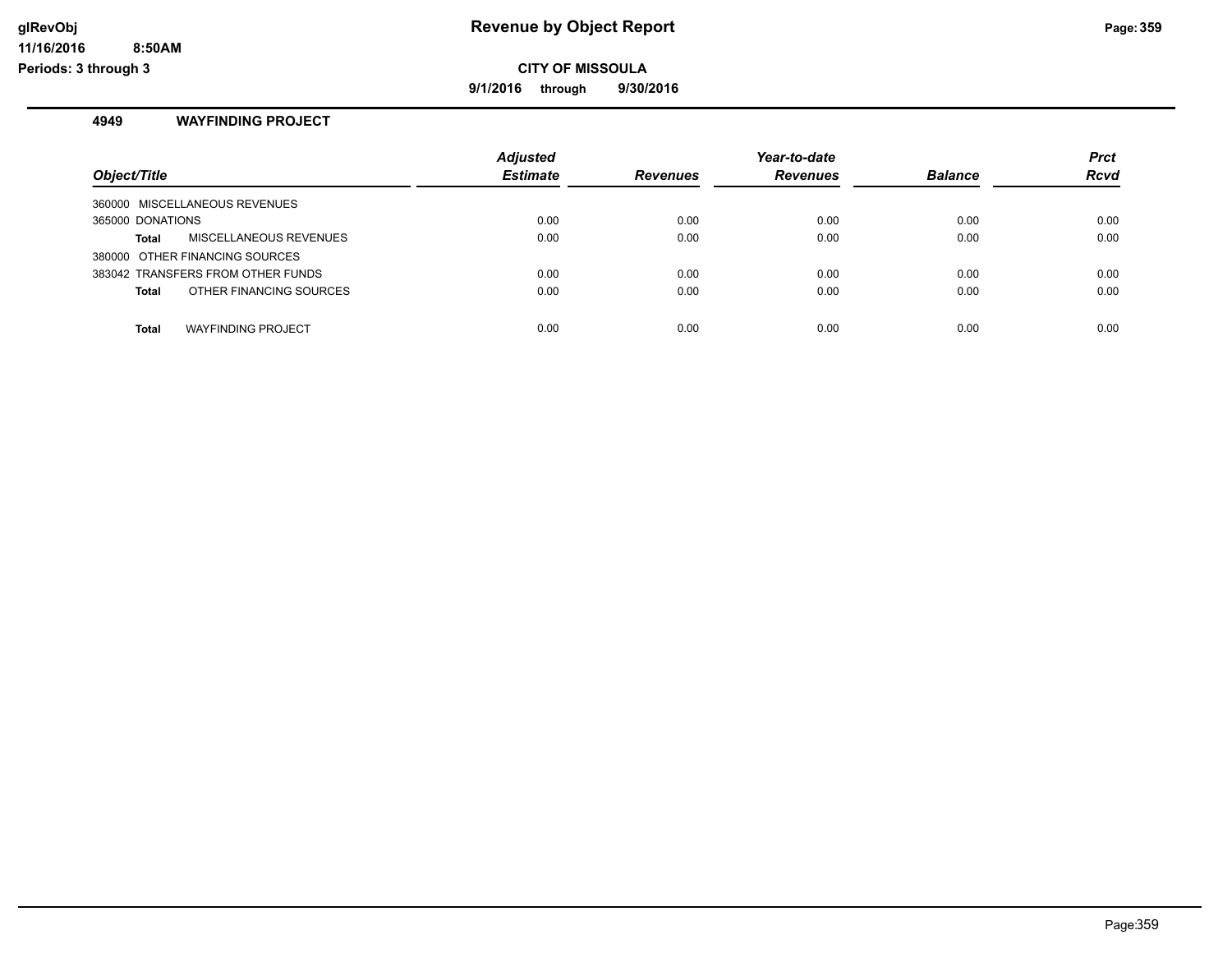**9/1/2016 through 9/30/2016**

#### **4990 ARRA ENHANCEMENTS**

**4990 ARRA ENHANCEMENTS**

|                                                           | <b>Adjusted</b> |                 | Year-to-date    |                | <b>Prct</b> |
|-----------------------------------------------------------|-----------------|-----------------|-----------------|----------------|-------------|
| Object/Title                                              | <b>Estimate</b> | <b>Revenues</b> | <b>Revenues</b> | <b>Balance</b> | <b>Rcvd</b> |
| 330000 INTERGOVERNMENTAL REVENUES                         |                 |                 |                 |                |             |
| 334990 ARRA FUNDING                                       | 0.00            | 0.00            | 0.00            | 0.00           | 0.00        |
| INTERGOVERNMENTAL REVENUES<br>Total                       | 0.00            | 0.00            | 0.00            | 0.00           | 0.00        |
| 370000 INVESTMENTS & ROYALTY EARNINGS                     |                 |                 |                 |                |             |
| 371010 INTEREST ON INVESTMENTS                            | 0.00            | 0.00            | 0.00            | 0.00           | 0.00        |
| <b>INVESTMENTS &amp; ROYALTY EARNINGS</b><br><b>Total</b> | 0.00            | 0.00            | 0.00            | 0.00           | 0.00        |
|                                                           |                 |                 |                 |                |             |
| ARRA ENHANCEMENTS<br><b>Total</b>                         | 0.00            | 0.00            | 0.00            | 0.00           | 0.00        |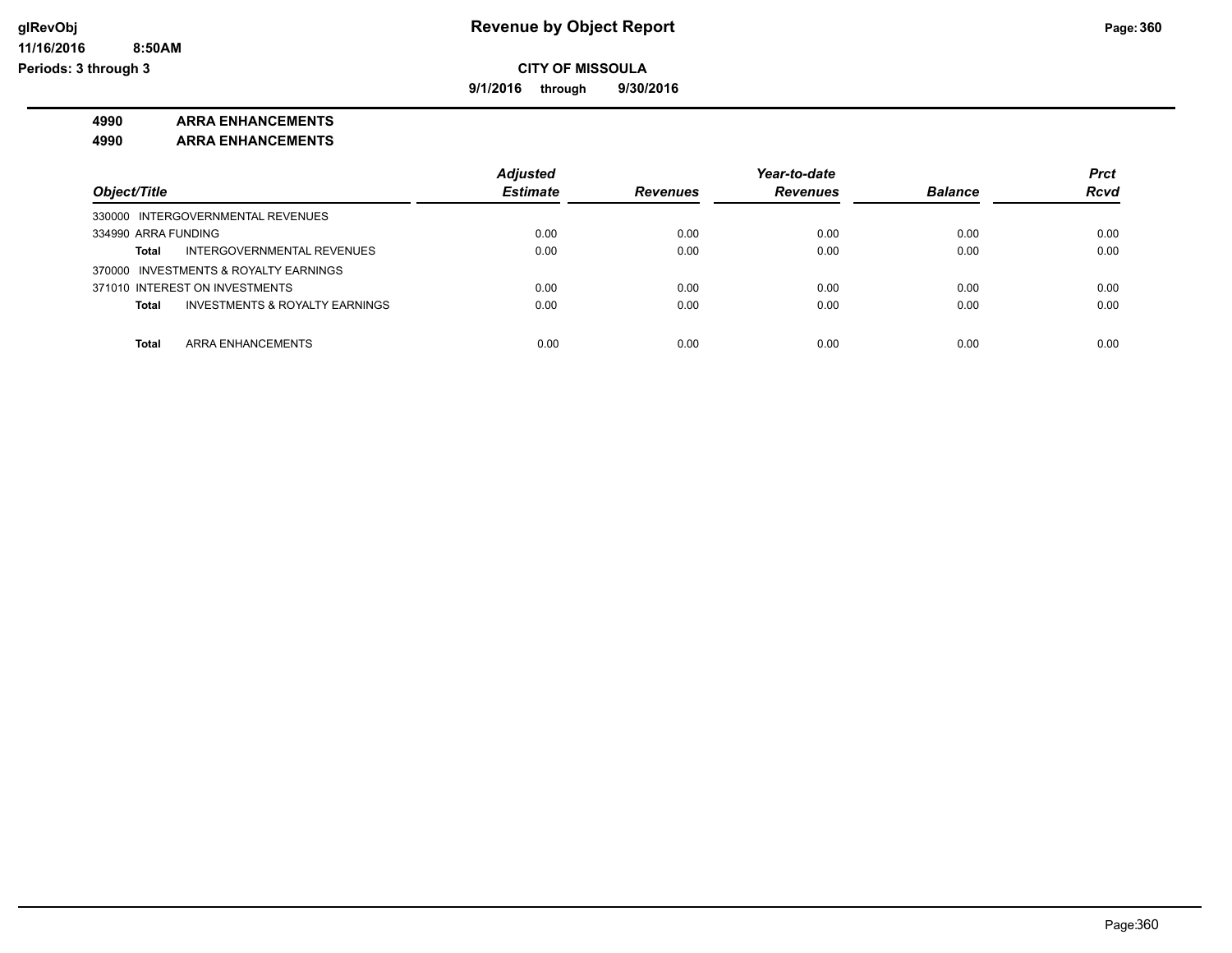**CITY OF MISSOULA**

**9/1/2016 through 9/30/2016**

#### **4990 ARRA ENHANCEMENTS**

 **8:50AM**

| Object/Title                                              | <b>Adjusted</b><br><b>Estimate</b> | <b>Revenues</b> | Year-to-date<br><b>Revenues</b> | <b>Balance</b> | <b>Prct</b><br><b>Rcvd</b> |
|-----------------------------------------------------------|------------------------------------|-----------------|---------------------------------|----------------|----------------------------|
| 330000 INTERGOVERNMENTAL REVENUES                         |                                    |                 |                                 |                |                            |
| 334990 ARRA FUNDING                                       | 0.00                               | 0.00            | 0.00                            | 0.00           | 0.00                       |
| INTERGOVERNMENTAL REVENUES<br>Total                       | 0.00                               | 0.00            | 0.00                            | 0.00           | 0.00                       |
| 370000 INVESTMENTS & ROYALTY EARNINGS                     |                                    |                 |                                 |                |                            |
| 371010 INTEREST ON INVESTMENTS                            | 0.00                               | 0.00            | 0.00                            | 0.00           | 0.00                       |
| <b>INVESTMENTS &amp; ROYALTY EARNINGS</b><br><b>Total</b> | 0.00                               | 0.00            | 0.00                            | 0.00           | 0.00                       |
|                                                           |                                    |                 |                                 |                |                            |
| ARRA ENHANCEMENTS<br><b>Total</b>                         | 0.00                               | 0.00            | 0.00                            | 0.00           | 0.00                       |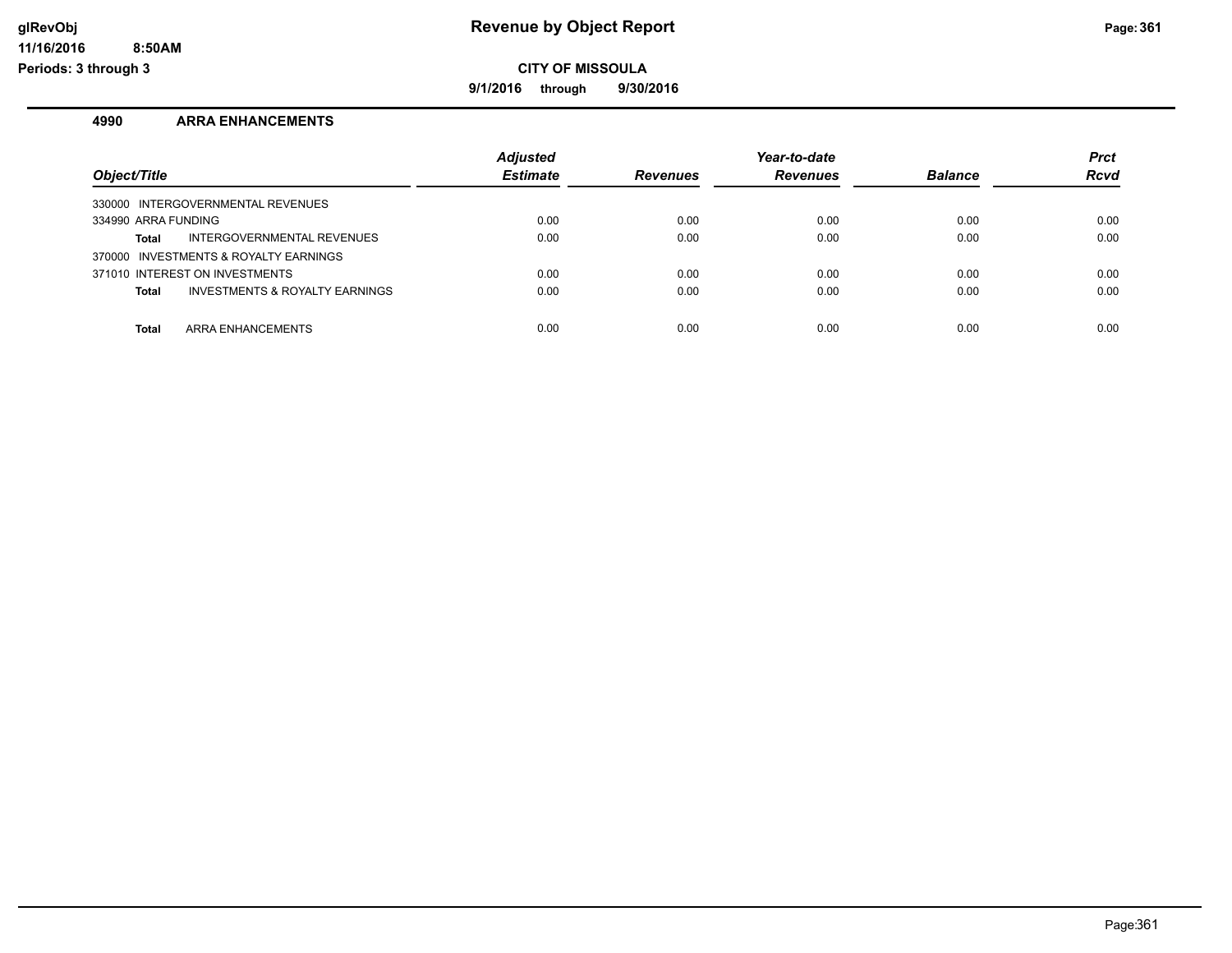**9/1/2016 through 9/30/2016**

#### **4991 ARRA HB645**

**4991 ARRA HB645**

|                                                    | <b>Adjusted</b> |                 | Year-to-date    |                | <b>Prct</b> |
|----------------------------------------------------|-----------------|-----------------|-----------------|----------------|-------------|
| Object/Title                                       | <b>Estimate</b> | <b>Revenues</b> | <b>Revenues</b> | <b>Balance</b> | <b>Rcvd</b> |
| 330000 INTERGOVERNMENTAL REVENUES                  |                 |                 |                 |                |             |
| 334991 ARRA HB645 FUNDING                          | 0.00            | 0.00            | 0.00            | 0.00           | 0.00        |
| 336023 STATE CONTRIB. - PERS                       | 0.00            | 0.00            | 0.00            | 0.00           | 0.00        |
| <b>INTERGOVERNMENTAL REVENUES</b><br>Total         | 0.00            | 0.00            | 0.00            | 0.00           | 0.00        |
| 340000 CHARGES FOR SERVICES                        |                 |                 |                 |                |             |
| 343005 NON-ARRA MOUNTAIN WATER CONTRACT            | 0.00            | 0.00            | 0.00            | 0.00           | 0.00        |
| <b>CHARGES FOR SERVICES</b><br>Total               | 0.00            | 0.00            | 0.00            | 0.00           | 0.00        |
| 360000 MISCELLANEOUS REVENUES                      |                 |                 |                 |                |             |
| 360000 MISCELLANEOUS REVENUES                      | 0.00            | 0.00            | 0.00            | 0.00           | 0.00        |
| MISCELLANEOUS REVENUES<br><b>Total</b>             | 0.00            | 0.00            | 0.00            | 0.00           | 0.00        |
| 370000 INVESTMENTS & ROYALTY EARNINGS              |                 |                 |                 |                |             |
| 371010 INTEREST ON INVESTMENTS                     | 0.00            | 0.00            | 0.00            | 0.00           | 0.00        |
| <b>INVESTMENTS &amp; ROYALTY EARNINGS</b><br>Total | 0.00            | 0.00            | 0.00            | 0.00           | 0.00        |
|                                                    |                 |                 |                 |                |             |
| ARRA HB645<br><b>Total</b>                         | 0.00            | 0.00            | 0.00            | 0.00           | 0.00        |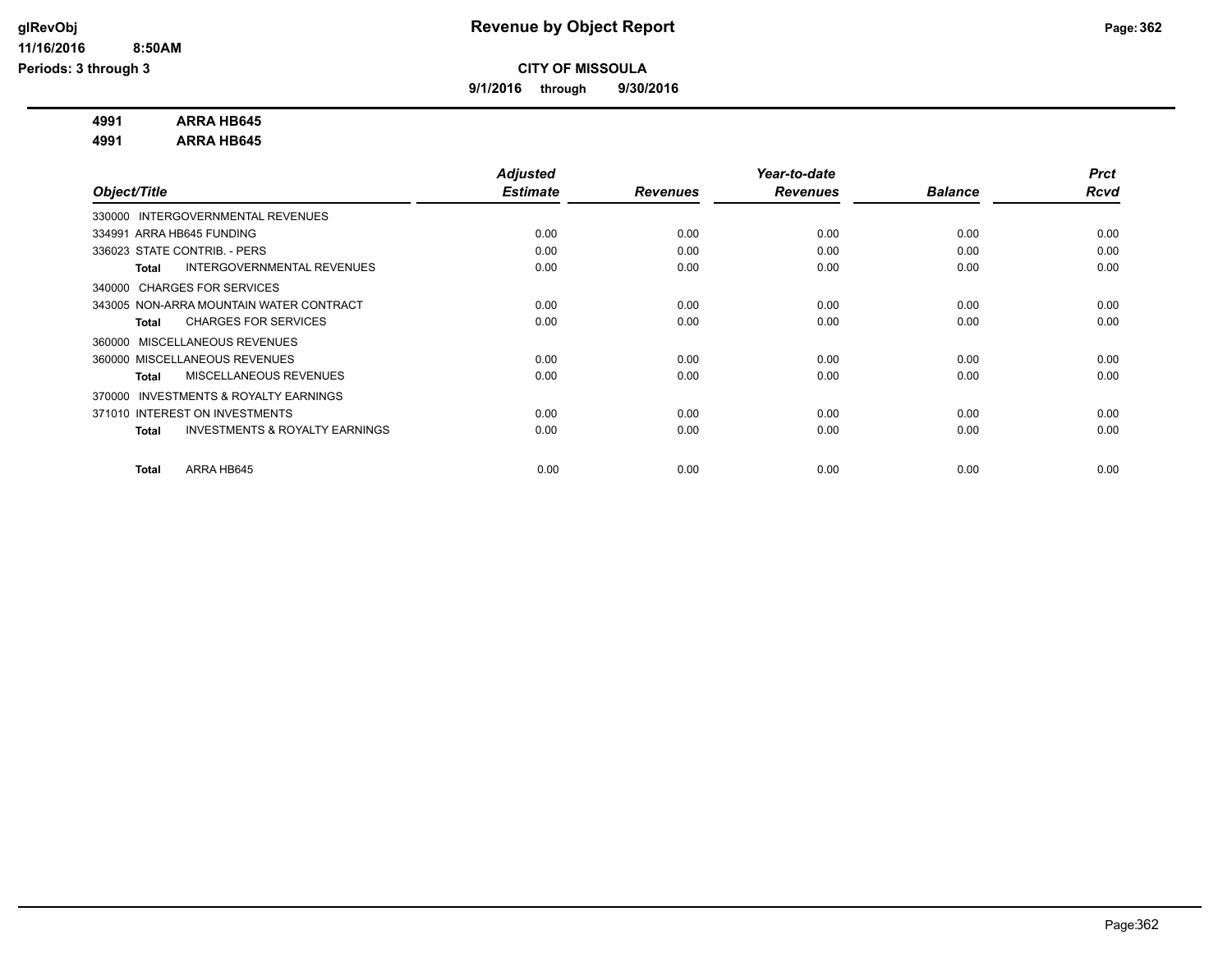**CITY OF MISSOULA**

**9/1/2016 through 9/30/2016**

**4991 ARRA HB645**

| Object/Title                                              | <b>Adjusted</b><br><b>Estimate</b> | <b>Revenues</b> | Year-to-date<br><b>Revenues</b> | <b>Balance</b> | <b>Prct</b><br><b>Rcvd</b> |
|-----------------------------------------------------------|------------------------------------|-----------------|---------------------------------|----------------|----------------------------|
|                                                           |                                    |                 |                                 |                |                            |
| 330000 INTERGOVERNMENTAL REVENUES                         |                                    |                 |                                 |                |                            |
| 334991 ARRA HB645 FUNDING                                 | 0.00                               | 0.00            | 0.00                            | 0.00           | 0.00                       |
| 336023 STATE CONTRIB. - PERS                              | 0.00                               | 0.00            | 0.00                            | 0.00           | 0.00                       |
| <b>INTERGOVERNMENTAL REVENUES</b><br>Total                | 0.00                               | 0.00            | 0.00                            | 0.00           | 0.00                       |
| 340000 CHARGES FOR SERVICES                               |                                    |                 |                                 |                |                            |
| 343005 NON-ARRA MOUNTAIN WATER CONTRACT                   | 0.00                               | 0.00            | 0.00                            | 0.00           | 0.00                       |
| <b>CHARGES FOR SERVICES</b><br>Total                      | 0.00                               | 0.00            | 0.00                            | 0.00           | 0.00                       |
| 360000 MISCELLANEOUS REVENUES                             |                                    |                 |                                 |                |                            |
| 360000 MISCELLANEOUS REVENUES                             | 0.00                               | 0.00            | 0.00                            | 0.00           | 0.00                       |
| MISCELLANEOUS REVENUES<br>Total                           | 0.00                               | 0.00            | 0.00                            | 0.00           | 0.00                       |
| 370000 INVESTMENTS & ROYALTY EARNINGS                     |                                    |                 |                                 |                |                            |
| 371010 INTEREST ON INVESTMENTS                            | 0.00                               | 0.00            | 0.00                            | 0.00           | 0.00                       |
| <b>INVESTMENTS &amp; ROYALTY EARNINGS</b><br><b>Total</b> | 0.00                               | 0.00            | 0.00                            | 0.00           | 0.00                       |
|                                                           |                                    |                 |                                 |                |                            |
| ARRA HB645<br>Total                                       | 0.00                               | 0.00            | 0.00                            | 0.00           | 0.00                       |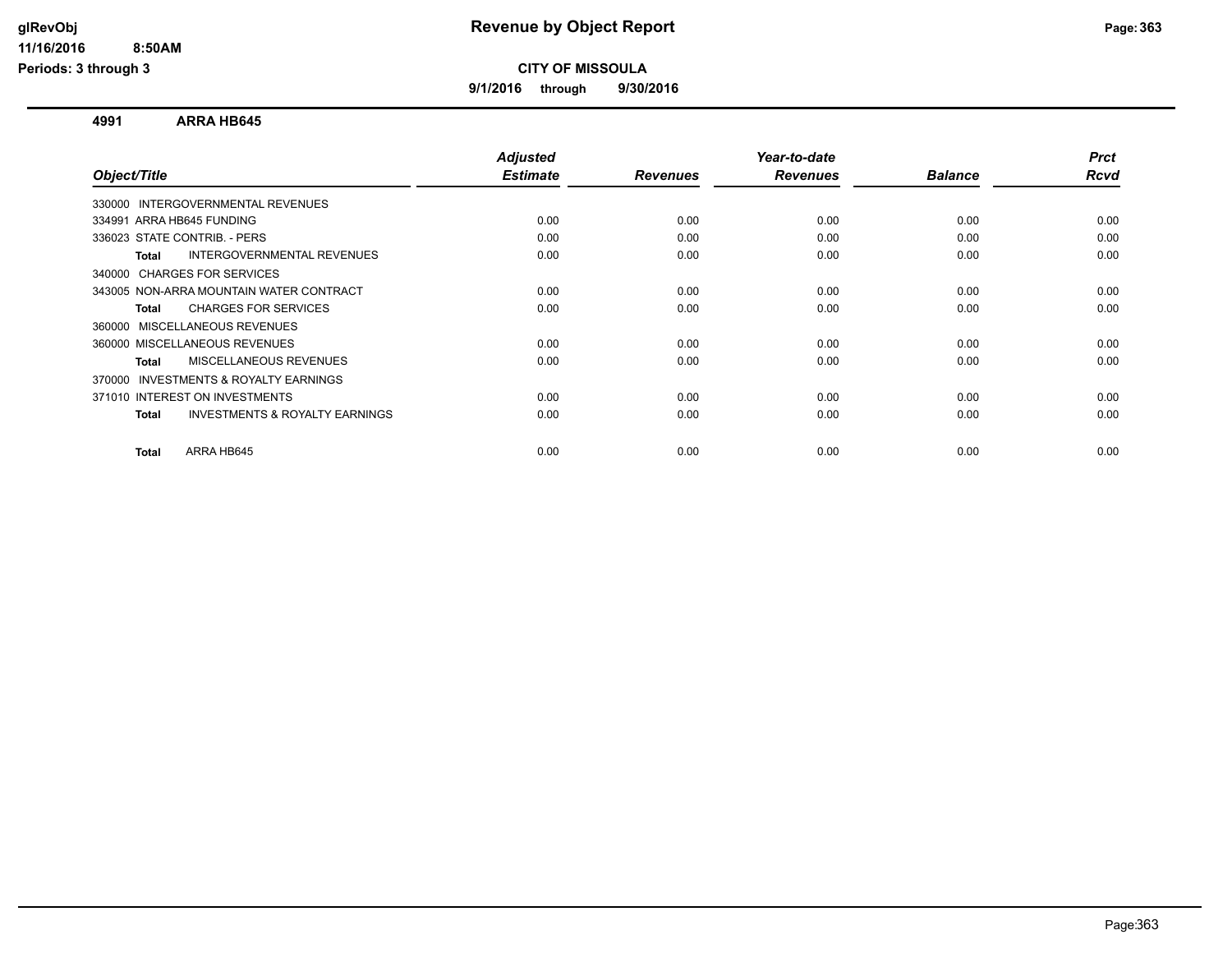**9/1/2016 through 9/30/2016**

#### **4992 WFL MILLER CREEK ROAD**

**4992 WFL MILLER CREEK ROAD**

|                                                           | <b>Adjusted</b> |                 | Year-to-date    |                | <b>Prct</b> |
|-----------------------------------------------------------|-----------------|-----------------|-----------------|----------------|-------------|
| Object/Title                                              | <b>Estimate</b> | <b>Revenues</b> | <b>Revenues</b> | <b>Balance</b> | <b>Rcvd</b> |
| 330000 INTERGOVERNMENTAL REVENUES                         |                 |                 |                 |                |             |
| 334990 ARRA FUNDING                                       | 0.00            | 0.00            | 0.00            | 0.00           | 0.00        |
| INTERGOVERNMENTAL REVENUES<br>Total                       | 0.00            | 0.00            | 0.00            | 0.00           | 0.00        |
| 370000 INVESTMENTS & ROYALTY EARNINGS                     |                 |                 |                 |                |             |
| 371010 INTEREST ON INVESTMENTS                            | 0.00            | 0.00            | 0.00            | 0.00           | 0.00        |
| <b>INVESTMENTS &amp; ROYALTY EARNINGS</b><br><b>Total</b> | 0.00            | 0.00            | 0.00            | 0.00           | 0.00        |
|                                                           |                 |                 |                 |                |             |
| WFL MILLER CREEK ROAD<br><b>Total</b>                     | 0.00            | 0.00            | 0.00            | 0.00           | 0.00        |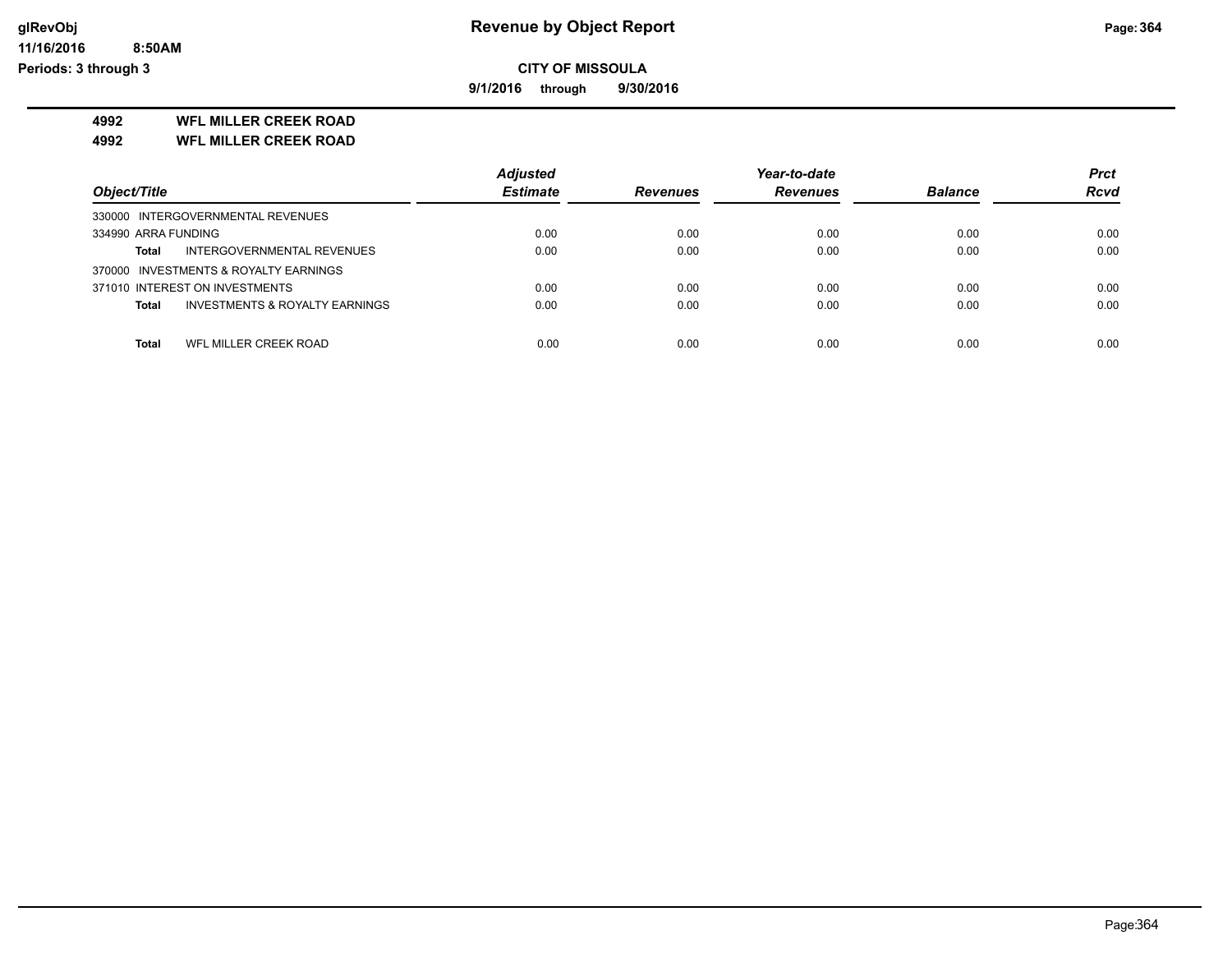**CITY OF MISSOULA**

**9/1/2016 through 9/30/2016**

#### **4992 WFL MILLER CREEK ROAD**

 **8:50AM**

| Object/Title                                              | <b>Adjusted</b><br><b>Estimate</b> | <b>Revenues</b> | Year-to-date<br><b>Revenues</b> | <b>Balance</b> | <b>Prct</b><br><b>Rcvd</b> |
|-----------------------------------------------------------|------------------------------------|-----------------|---------------------------------|----------------|----------------------------|
| 330000 INTERGOVERNMENTAL REVENUES                         |                                    |                 |                                 |                |                            |
| 334990 ARRA FUNDING                                       | 0.00                               | 0.00            | 0.00                            | 0.00           | 0.00                       |
| INTERGOVERNMENTAL REVENUES<br>Total                       | 0.00                               | 0.00            | 0.00                            | 0.00           | 0.00                       |
| 370000 INVESTMENTS & ROYALTY EARNINGS                     |                                    |                 |                                 |                |                            |
| 371010 INTEREST ON INVESTMENTS                            | 0.00                               | 0.00            | 0.00                            | 0.00           | 0.00                       |
| <b>INVESTMENTS &amp; ROYALTY EARNINGS</b><br><b>Total</b> | 0.00                               | 0.00            | 0.00                            | 0.00           | 0.00                       |
| WFL MILLER CREEK ROAD<br>Total                            | 0.00                               | 0.00            | 0.00                            | 0.00           | 0.00                       |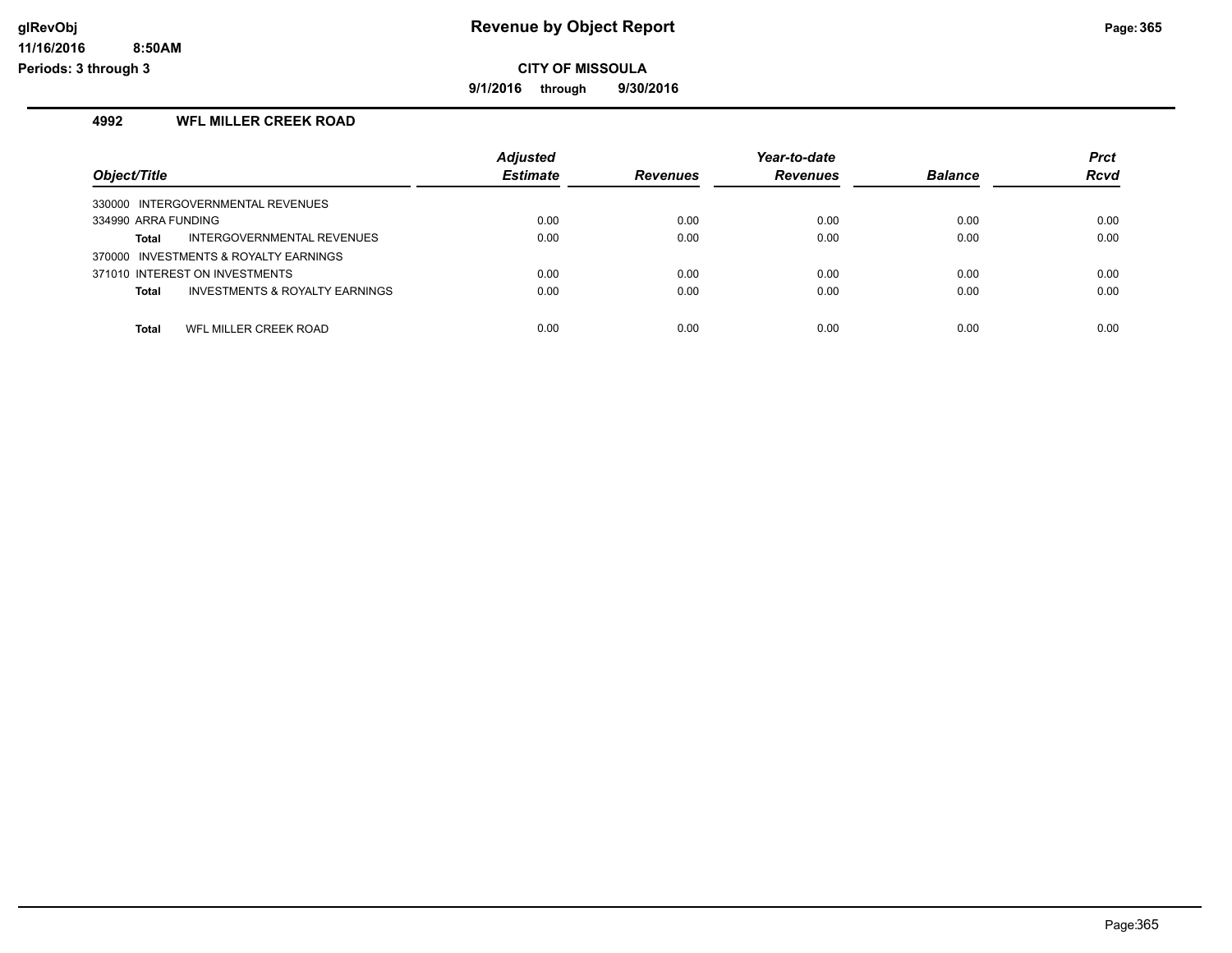**9/1/2016 through 9/30/2016**

**4993 WESTERN FEDERAL LANDS**

**4993 WESTERN FEDERAL LANDS**

| Object/Title                                              | <b>Adjusted</b><br><b>Estimate</b> | <b>Revenues</b> | Year-to-date<br><b>Revenues</b> | <b>Balance</b> | <b>Prct</b><br><b>Rcvd</b> |
|-----------------------------------------------------------|------------------------------------|-----------------|---------------------------------|----------------|----------------------------|
| 330000 INTERGOVERNMENTAL REVENUES                         |                                    |                 |                                 |                |                            |
| 331005 WESTERN FEDERAL LANDS GRANT                        | 0.00                               | 0.00            | 0.00                            | 0.00           | 0.00                       |
| 334125 FWP GRANT                                          | 0.00                               | 0.00            | 0.00                            | 0.00           | 0.00                       |
| INTERGOVERNMENTAL REVENUES<br>Total                       | 0.00                               | 0.00            | 0.00                            | 0.00           | 0.00                       |
| 360000 MISCELLANEOUS REVENUES                             |                                    |                 |                                 |                |                            |
| 365010 FRIENDS OF MISSOULA PARKS DONATION                 | 0.00                               | 0.00            | 0.00                            | 0.00           | 0.00                       |
| MISCELLANEOUS REVENUES<br>Total                           | 0.00                               | 0.00            | 0.00                            | 0.00           | 0.00                       |
| 370000 INVESTMENTS & ROYALTY EARNINGS                     |                                    |                 |                                 |                |                            |
| 371010 INTEREST ON INVESTMENTS                            | 0.00                               | 0.00            | 0.00                            | 0.00           | 0.00                       |
| <b>INVESTMENTS &amp; ROYALTY EARNINGS</b><br><b>Total</b> | 0.00                               | 0.00            | 0.00                            | 0.00           | 0.00                       |
| <b>WESTERN FEDERAL LANDS</b><br><b>Total</b>              | 0.00                               | 0.00            | 0.00                            | 0.00           | 0.00                       |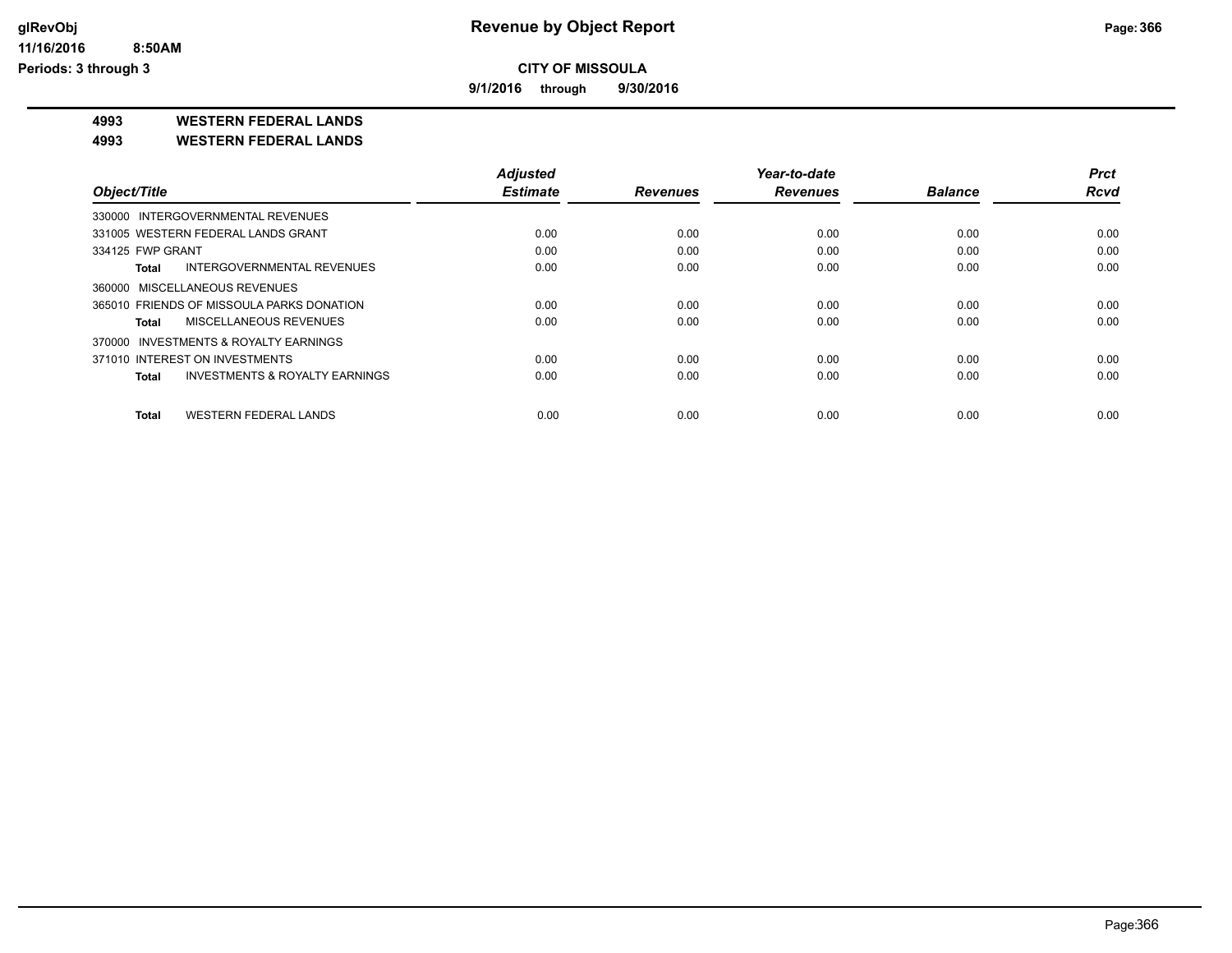**9/1/2016 through 9/30/2016**

### **4993 WESTERN FEDERAL LANDS**

| Object/Title                                 | <b>Adjusted</b><br><b>Estimate</b> | <b>Revenues</b> | Year-to-date<br><b>Revenues</b> | <b>Balance</b> | <b>Prct</b><br>Rcvd |
|----------------------------------------------|------------------------------------|-----------------|---------------------------------|----------------|---------------------|
|                                              |                                    |                 |                                 |                |                     |
| 330000 INTERGOVERNMENTAL REVENUES            |                                    |                 |                                 |                |                     |
| 331005 WESTERN FEDERAL LANDS GRANT           | 0.00                               | 0.00            | 0.00                            | 0.00           | 0.00                |
| 334125 FWP GRANT                             | 0.00                               | 0.00            | 0.00                            | 0.00           | 0.00                |
| INTERGOVERNMENTAL REVENUES<br>Total          | 0.00                               | 0.00            | 0.00                            | 0.00           | 0.00                |
| 360000 MISCELLANEOUS REVENUES                |                                    |                 |                                 |                |                     |
| 365010 FRIENDS OF MISSOULA PARKS DONATION    | 0.00                               | 0.00            | 0.00                            | 0.00           | 0.00                |
| MISCELLANEOUS REVENUES<br>Total              | 0.00                               | 0.00            | 0.00                            | 0.00           | 0.00                |
| 370000 INVESTMENTS & ROYALTY EARNINGS        |                                    |                 |                                 |                |                     |
| 371010 INTEREST ON INVESTMENTS               | 0.00                               | 0.00            | 0.00                            | 0.00           | 0.00                |
| INVESTMENTS & ROYALTY EARNINGS<br>Total      | 0.00                               | 0.00            | 0.00                            | 0.00           | 0.00                |
|                                              |                                    |                 |                                 |                |                     |
| <b>WESTERN FEDERAL LANDS</b><br><b>Total</b> | 0.00                               | 0.00            | 0.00                            | 0.00           | 0.00                |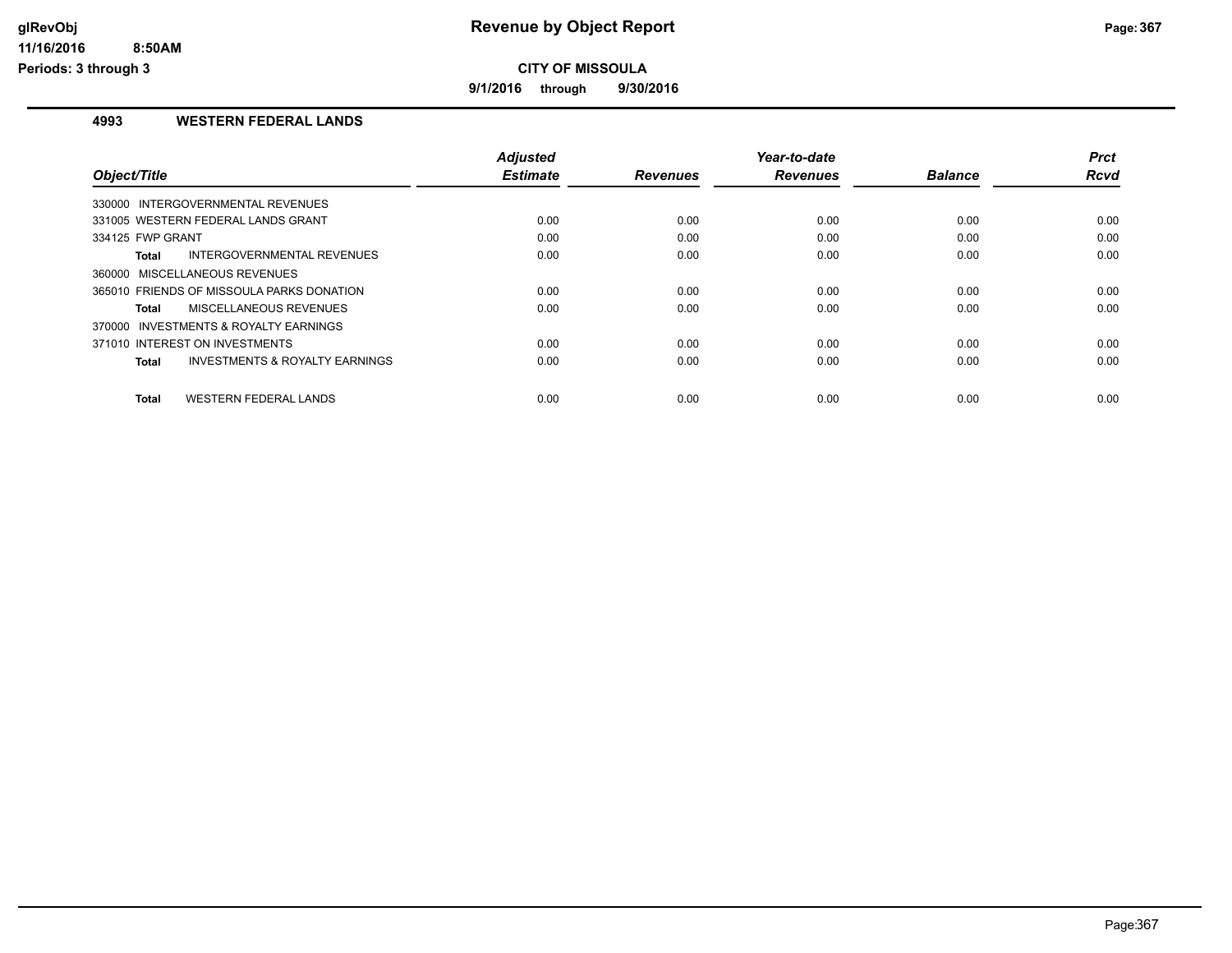**9/1/2016 through 9/30/2016**

**Periods: 3 through 3**

#### **5020 CIVIC STADIUM**

 **8:50AM**

**5020 CIVIC STADIUM**

|                                                           | <b>Adjusted</b> |                 | Year-to-date    |                | <b>Prct</b> |
|-----------------------------------------------------------|-----------------|-----------------|-----------------|----------------|-------------|
| Object/Title                                              | <b>Estimate</b> | <b>Revenues</b> | <b>Revenues</b> | <b>Balance</b> | <b>Rcvd</b> |
| INTERGOVERNMENTAL REVENUES<br>330000                      |                 |                 |                 |                |             |
| 336023 STATE CONTRIB. - PERS                              | 0.00            | 0.00            | 0.00            | 0.00           | 0.00        |
| <b>INTERGOVERNMENTAL REVENUES</b><br><b>Total</b>         | 0.00            | 0.00            | 0.00            | 0.00           | 0.00        |
| MISCELLANEOUS REVENUES<br>360000                          |                 |                 |                 |                |             |
| 360010 MISCELLANEOUS                                      | 0.00            | 0.00            | 0.00            | 0.00           | 0.00        |
| 361010 RENTAL REVENUE                                     | 0.00            | 0.00            | 0.00            | 0.00           | 0.00        |
| 362003 US BANK FEE REIMBURSEMENT                          | 0.00            | 0.00            | 0.00            | 0.00           | 0.00        |
| 365030 DONATIONS STADIUM R&D                              | 0.00            | 0.00            | 0.00            | 0.00           | 0.00        |
| MISCELLANEOUS REVENUES<br><b>Total</b>                    | 0.00            | 0.00            | 0.00            | 0.00           | 0.00        |
| <b>INVESTMENTS &amp; ROYALTY EARNINGS</b><br>370000       |                 |                 |                 |                |             |
| 371010 INTEREST ON INVESTMENTS                            | 0.00            | 0.00            | 0.00            | 0.00           | 0.00        |
| <b>INVESTMENTS &amp; ROYALTY EARNINGS</b><br><b>Total</b> | 0.00            | 0.00            | 0.00            | 0.00           | 0.00        |
| OTHER FINANCING SOURCES<br>380000                         |                 |                 |                 |                |             |
| 383000 OPERATING TRANSFERS                                | 0.00            | 0.00            | 0.00            | 0.00           | 0.00        |
| 383400 CAPITAL CONTRIBUTION                               | 0.00            | 0.00            | 0.00            | 0.00           | 0.00        |
| OTHER FINANCING SOURCES<br><b>Total</b>                   | 0.00            | 0.00            | 0.00            | 0.00           | 0.00        |
|                                                           |                 |                 |                 |                |             |
| <b>CIVIC STADIUM</b><br><b>Total</b>                      | 0.00            | 0.00            | 0.00            | 0.00           | 0.00        |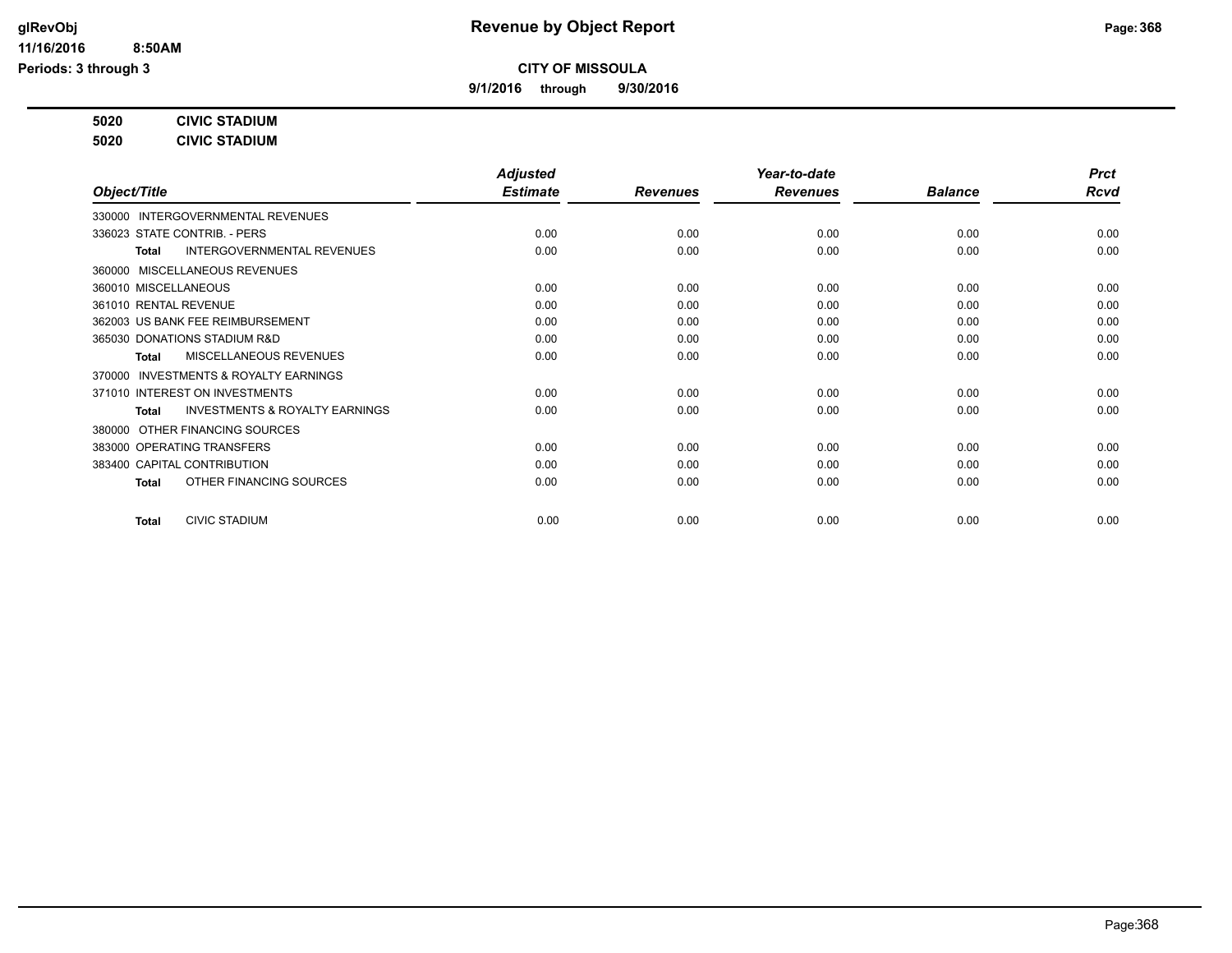**CITY OF MISSOULA**

**9/1/2016 through 9/30/2016**

#### **5020 CIVIC STADIUM**

|                                                    | <b>Adjusted</b> |                 | Year-to-date    |                | <b>Prct</b> |
|----------------------------------------------------|-----------------|-----------------|-----------------|----------------|-------------|
| Object/Title                                       | <b>Estimate</b> | <b>Revenues</b> | <b>Revenues</b> | <b>Balance</b> | <b>Rcvd</b> |
| 330000 INTERGOVERNMENTAL REVENUES                  |                 |                 |                 |                |             |
| 336023 STATE CONTRIB. - PERS                       | 0.00            | 0.00            | 0.00            | 0.00           | 0.00        |
| <b>INTERGOVERNMENTAL REVENUES</b><br><b>Total</b>  | 0.00            | 0.00            | 0.00            | 0.00           | 0.00        |
| 360000 MISCELLANEOUS REVENUES                      |                 |                 |                 |                |             |
| 360010 MISCELLANEOUS                               | 0.00            | 0.00            | 0.00            | 0.00           | 0.00        |
| 361010 RENTAL REVENUE                              | 0.00            | 0.00            | 0.00            | 0.00           | 0.00        |
| 362003 US BANK FEE REIMBURSEMENT                   | 0.00            | 0.00            | 0.00            | 0.00           | 0.00        |
| 365030 DONATIONS STADIUM R&D                       | 0.00            | 0.00            | 0.00            | 0.00           | 0.00        |
| MISCELLANEOUS REVENUES<br>Total                    | 0.00            | 0.00            | 0.00            | 0.00           | 0.00        |
| 370000 INVESTMENTS & ROYALTY EARNINGS              |                 |                 |                 |                |             |
| 371010 INTEREST ON INVESTMENTS                     | 0.00            | 0.00            | 0.00            | 0.00           | 0.00        |
| <b>INVESTMENTS &amp; ROYALTY EARNINGS</b><br>Total | 0.00            | 0.00            | 0.00            | 0.00           | 0.00        |
| 380000 OTHER FINANCING SOURCES                     |                 |                 |                 |                |             |
| 383000 OPERATING TRANSFERS                         | 0.00            | 0.00            | 0.00            | 0.00           | 0.00        |
| 383400 CAPITAL CONTRIBUTION                        | 0.00            | 0.00            | 0.00            | 0.00           | 0.00        |
| OTHER FINANCING SOURCES<br>Total                   | 0.00            | 0.00            | 0.00            | 0.00           | 0.00        |
| <b>CIVIC STADIUM</b><br><b>Total</b>               | 0.00            | 0.00            | 0.00            | 0.00           | 0.00        |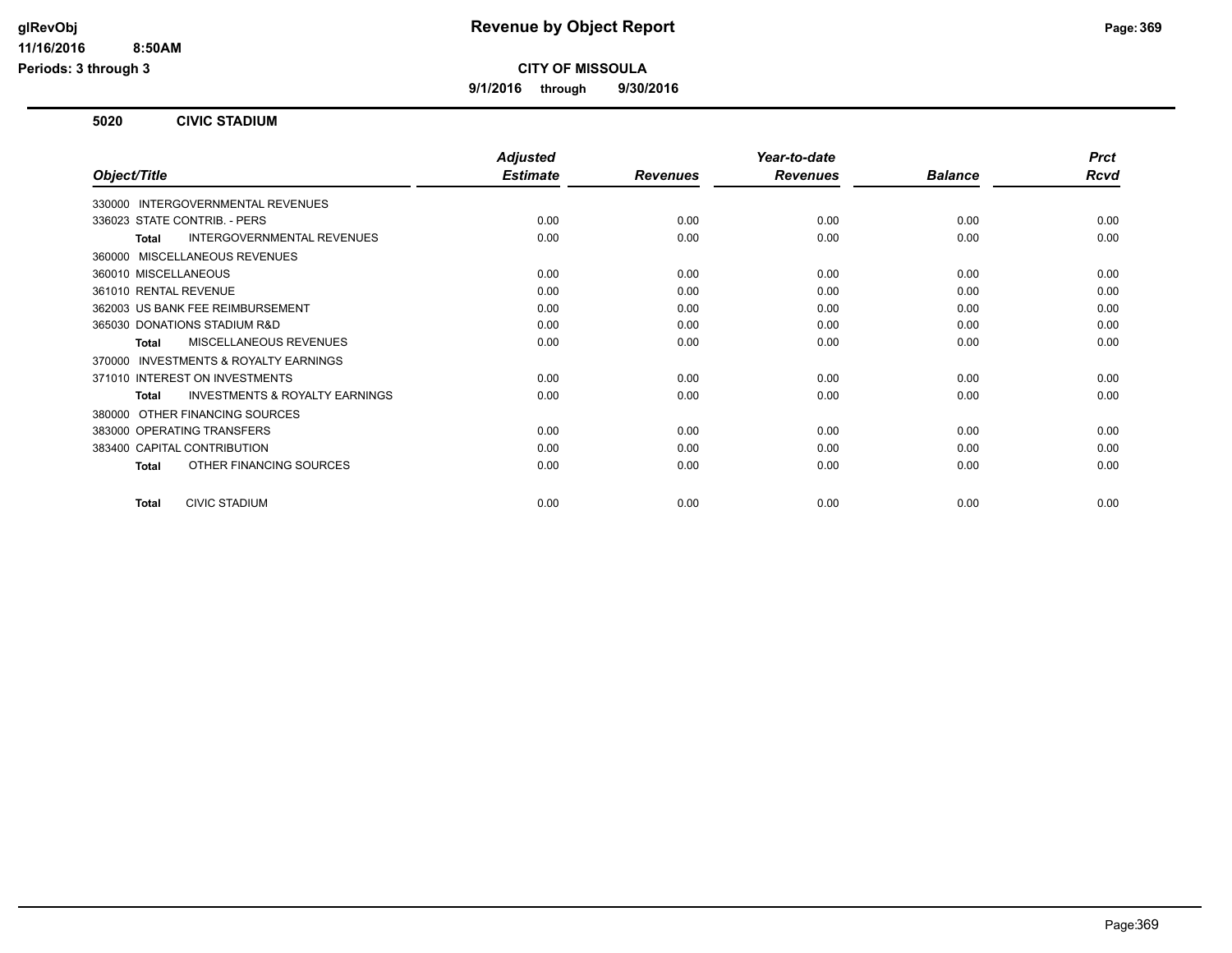**9/1/2016 through 9/30/2016**

# **5210 WATER**

**5210 WATER**

|                                                           | <b>Adjusted</b> |                 | Year-to-date    |                | <b>Prct</b> |
|-----------------------------------------------------------|-----------------|-----------------|-----------------|----------------|-------------|
| Object/Title                                              | <b>Estimate</b> | <b>Revenues</b> | <b>Revenues</b> | <b>Balance</b> | <b>Rcvd</b> |
| 340000 CHARGES FOR SERVICES                               |                 |                 |                 |                |             |
| 343021 WATER FEES                                         | 0.00            | 0.00            | 0.00            | 0.00           | 0.00        |
| <b>CHARGES FOR SERVICES</b><br><b>Total</b>               | 0.00            | 0.00            | 0.00            | 0.00           | 0.00        |
| 370000 INVESTMENTS & ROYALTY EARNINGS                     |                 |                 |                 |                |             |
| 371010 INTEREST ON INVESTMENTS                            | 0.00            | 0.00            | 0.00            | 0.00           | 0.00        |
| <b>INVESTMENTS &amp; ROYALTY EARNINGS</b><br><b>Total</b> | 0.00            | 0.00            | 0.00            | 0.00           | 0.00        |
| <b>WATER</b><br><b>Total</b>                              | 0.00            | 0.00            | 0.00            | 0.00           | 0.00        |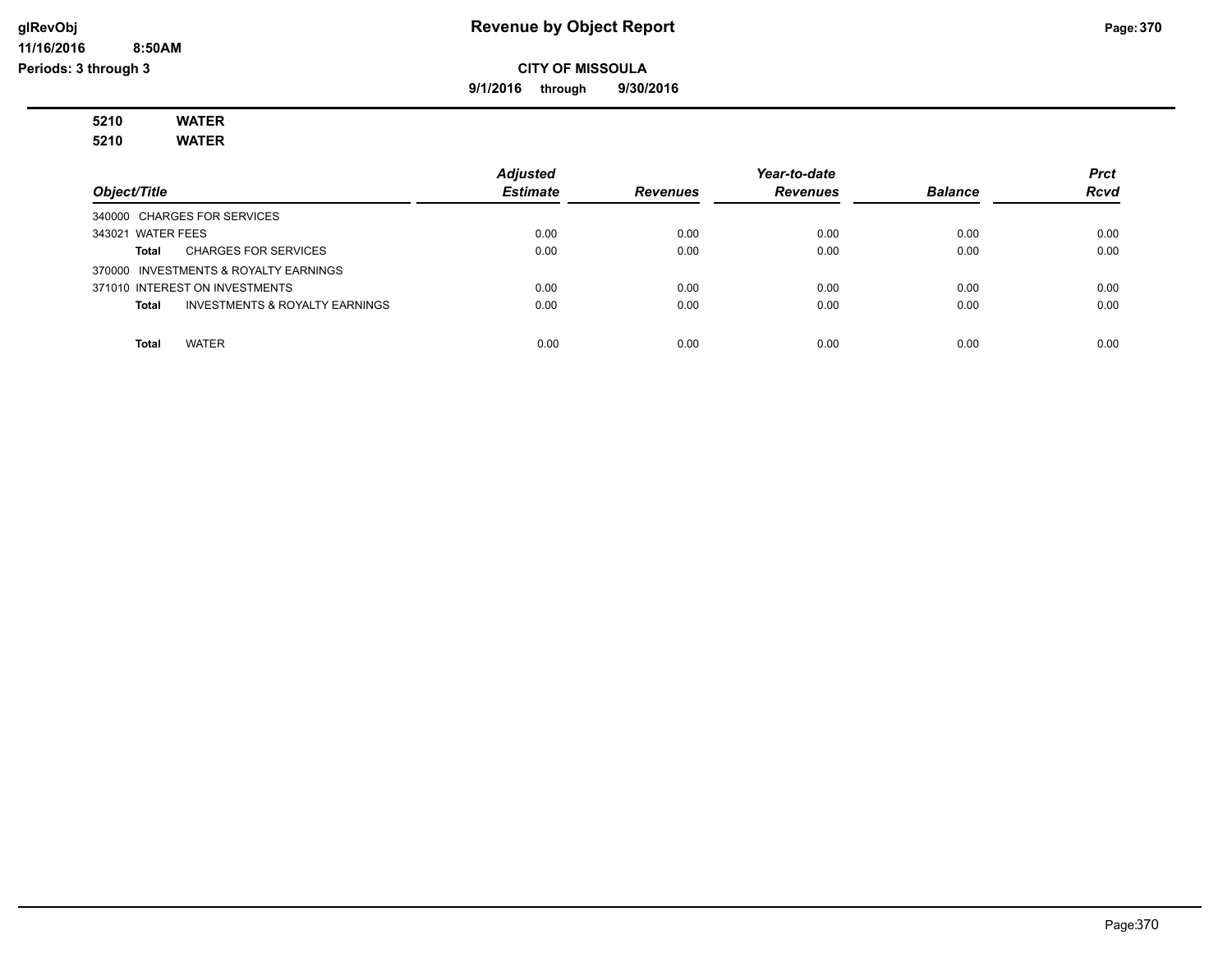**CITY OF MISSOULA**

**9/1/2016 through 9/30/2016**

**5210 WATER**

| Object/Title                                       | <b>Adjusted</b><br><b>Estimate</b> | <b>Revenues</b> | Year-to-date<br><b>Revenues</b> | <b>Balance</b> | <b>Prct</b><br><b>Rcvd</b> |
|----------------------------------------------------|------------------------------------|-----------------|---------------------------------|----------------|----------------------------|
| 340000 CHARGES FOR SERVICES                        |                                    |                 |                                 |                |                            |
| 343021 WATER FEES                                  | 0.00                               | 0.00            | 0.00                            | 0.00           | 0.00                       |
| <b>CHARGES FOR SERVICES</b><br>Total               | 0.00                               | 0.00            | 0.00                            | 0.00           | 0.00                       |
| 370000 INVESTMENTS & ROYALTY EARNINGS              |                                    |                 |                                 |                |                            |
| 371010 INTEREST ON INVESTMENTS                     | 0.00                               | 0.00            | 0.00                            | 0.00           | 0.00                       |
| <b>INVESTMENTS &amp; ROYALTY EARNINGS</b><br>Total | 0.00                               | 0.00            | 0.00                            | 0.00           | 0.00                       |
|                                                    |                                    |                 |                                 |                |                            |
| <b>WATER</b><br>Total                              | 0.00                               | 0.00            | 0.00                            | 0.00           | 0.00                       |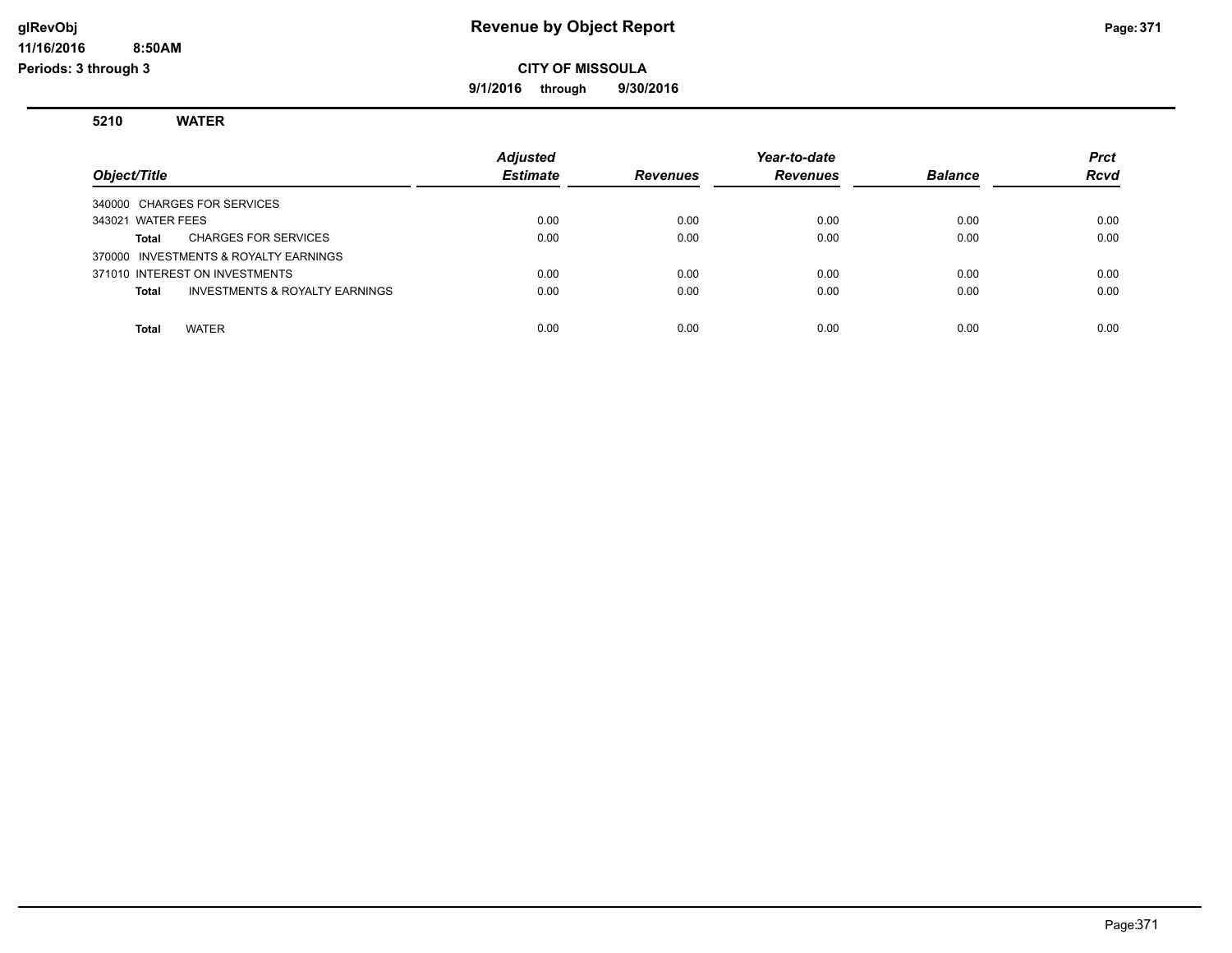**CITY OF MISSOULA**

**9/1/2016 through 9/30/2016**

# **5211 WATER REVENUE COLLECTION & CLEARING**

**5211 WATER REVENUE COLLECTION & CLEARING**

|                                                           | <b>Adjusted</b> |                 | Year-to-date    |                | <b>Prct</b> |
|-----------------------------------------------------------|-----------------|-----------------|-----------------|----------------|-------------|
| Object/Title                                              | <b>Estimate</b> | <b>Revenues</b> | <b>Revenues</b> | <b>Balance</b> | <b>Rcvd</b> |
| 340000 CHARGES FOR SERVICES                               |                 |                 |                 |                |             |
| WATER FEES<br>343021                                      | 0.00            | 0.00            | 0.00            | 0.00           | 0.00        |
| <b>CHARGES FOR SERVICES</b><br>Total                      | 0.00            | 0.00            | 0.00            | 0.00           | 0.00        |
| 360000 MISCELLANEOUS REVENUES                             |                 |                 |                 |                |             |
| 360010 MISCELLANEOUS                                      | 0.00            | 0.00            | 0.00            | 0.00           | 0.00        |
| MISCELLANEOUS REVENUES<br>Total                           | 0.00            | 0.00            | 0.00            | 0.00           | 0.00        |
| 370000 INVESTMENTS & ROYALTY EARNINGS                     |                 |                 |                 |                |             |
| 371010 INTEREST ON INVESTMENTS                            | 0.00            | 0.00            | 0.00            | 0.00           | 0.00        |
| 371020 GAIN/LOSS IN MARKET VALUE OF INVESTMENTS           | 0.00            | 0.00            | 0.00            | 0.00           | 0.00        |
| <b>INVESTMENTS &amp; ROYALTY EARNINGS</b><br><b>Total</b> | 0.00            | 0.00            | 0.00            | 0.00           | 0.00        |
| WATER REVENUE COLLECTION & CLEARING<br>Total              | 0.00            | 0.00            | 0.00            | 0.00           | 0.00        |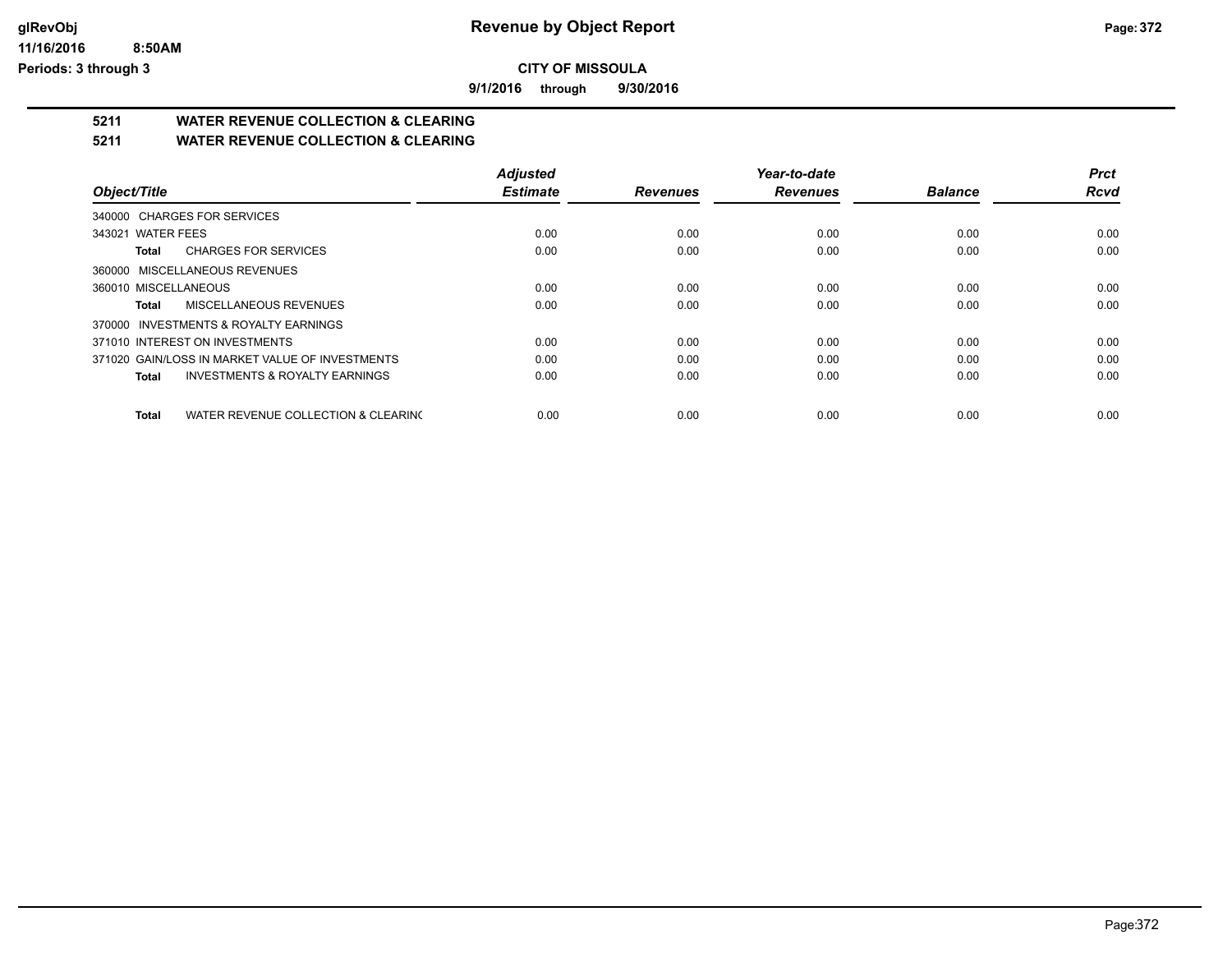**8:50AM**

**CITY OF MISSOULA**

**9/1/2016 through 9/30/2016**

## **5211 WATER REVENUE COLLECTION & CLEARING**

|                                                           | <b>Adjusted</b> |                 | Year-to-date    |                | <b>Prct</b> |
|-----------------------------------------------------------|-----------------|-----------------|-----------------|----------------|-------------|
| Object/Title                                              | <b>Estimate</b> | <b>Revenues</b> | <b>Revenues</b> | <b>Balance</b> | <b>Rcvd</b> |
| 340000 CHARGES FOR SERVICES                               |                 |                 |                 |                |             |
| 343021 WATER FEES                                         | 0.00            | 0.00            | 0.00            | 0.00           | 0.00        |
| <b>CHARGES FOR SERVICES</b><br><b>Total</b>               | 0.00            | 0.00            | 0.00            | 0.00           | 0.00        |
| 360000 MISCELLANEOUS REVENUES                             |                 |                 |                 |                |             |
| 360010 MISCELLANEOUS                                      | 0.00            | 0.00            | 0.00            | 0.00           | 0.00        |
| MISCELLANEOUS REVENUES<br>Total                           | 0.00            | 0.00            | 0.00            | 0.00           | 0.00        |
| 370000 INVESTMENTS & ROYALTY EARNINGS                     |                 |                 |                 |                |             |
| 371010 INTEREST ON INVESTMENTS                            | 0.00            | 0.00            | 0.00            | 0.00           | 0.00        |
| 371020 GAIN/LOSS IN MARKET VALUE OF INVESTMENT            | 0.00            | 0.00            | 0.00            | 0.00           | 0.00        |
| <b>INVESTMENTS &amp; ROYALTY EARNINGS</b><br><b>Total</b> | 0.00            | 0.00            | 0.00            | 0.00           | 0.00        |
| WATER REVENUE COLLECTION & CLEARING<br><b>Total</b>       | 0.00            | 0.00            | 0.00            | 0.00           | 0.00        |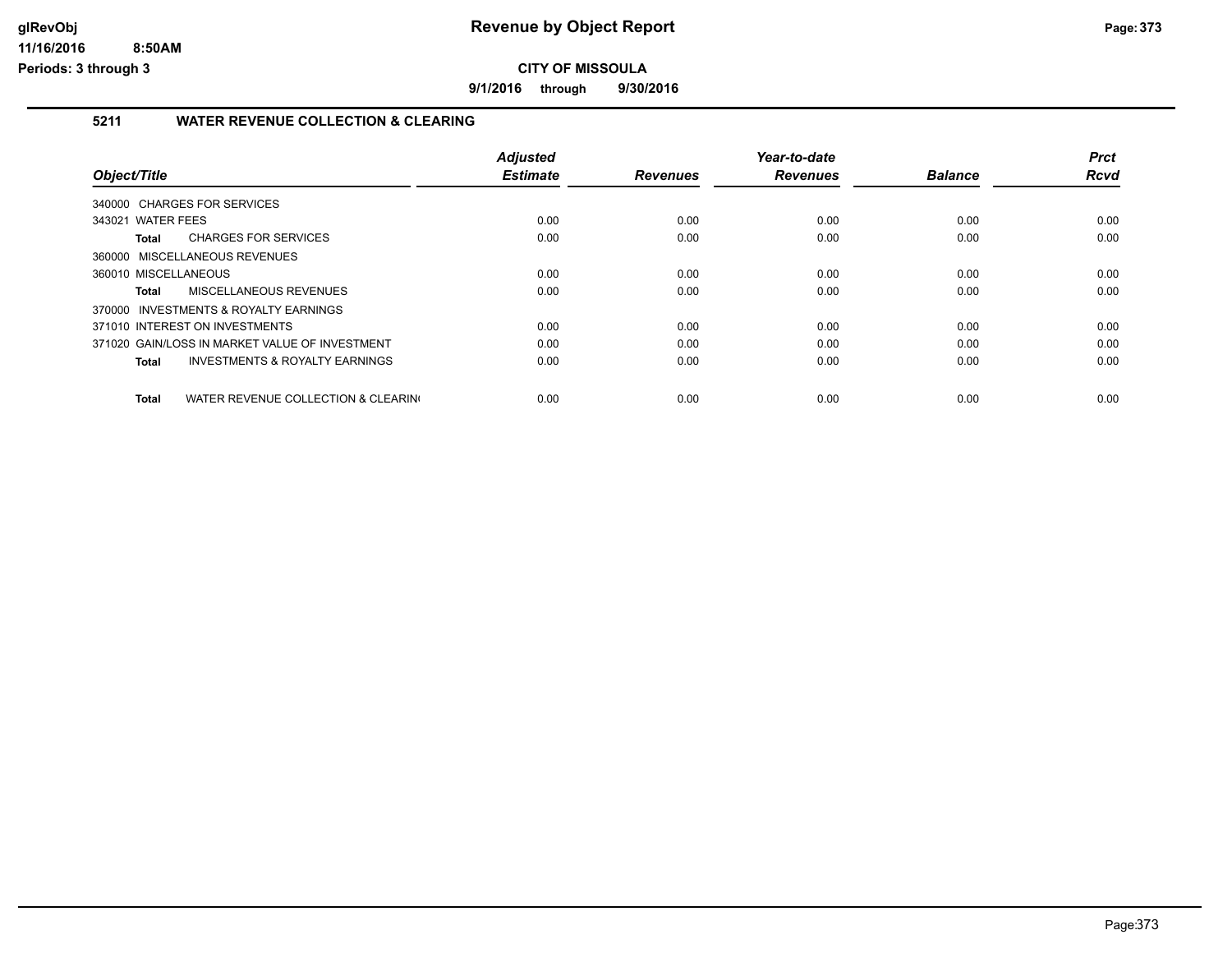**9/1/2016 through 9/30/2016**

**5215 WATER LOAN FUND**

**5215 WATER LOAN FUND**

|                                                    | <b>Adjusted</b> |                 | Year-to-date    |                | <b>Prct</b> |
|----------------------------------------------------|-----------------|-----------------|-----------------|----------------|-------------|
| Object/Title                                       | <b>Estimate</b> | <b>Revenues</b> | <b>Revenues</b> | <b>Balance</b> | <b>Rcvd</b> |
| 340000 CHARGES FOR SERVICES                        |                 |                 |                 |                |             |
| <b>WATER FEES</b><br>343021                        | 0.00            | 0.00            | 0.00            | 0.00           | 0.00        |
| <b>CHARGES FOR SERVICES</b><br>Total               | 0.00            | 0.00            | 0.00            | 0.00           | 0.00        |
| 360000 MISCELLANEOUS REVENUES                      |                 |                 |                 |                |             |
| 360010 MISCELLANEOUS                               | 0.00            | 0.00            | 0.00            | 0.00           | 0.00        |
| MISCELLANEOUS REVENUES<br>Total                    | 0.00            | 0.00            | 0.00            | 0.00           | 0.00        |
| 370000 INVESTMENTS & ROYALTY EARNINGS              |                 |                 |                 |                |             |
| 371010 INTEREST ON INVESTMENTS                     | 0.00            | 0.00            | 0.00            | 0.00           | 0.00        |
| 371020 GAIN/LOSS IN MARKET VALUE OF INVESTMENTS    | 0.00            | 0.00            | 0.00            | 0.00           | 0.00        |
| <b>INVESTMENTS &amp; ROYALTY EARNINGS</b><br>Total | 0.00            | 0.00            | 0.00            | 0.00           | 0.00        |
| <b>WATER LOAN FUND</b><br><b>Total</b>             | 0.00            | 0.00            | 0.00            | 0.00           | 0.00        |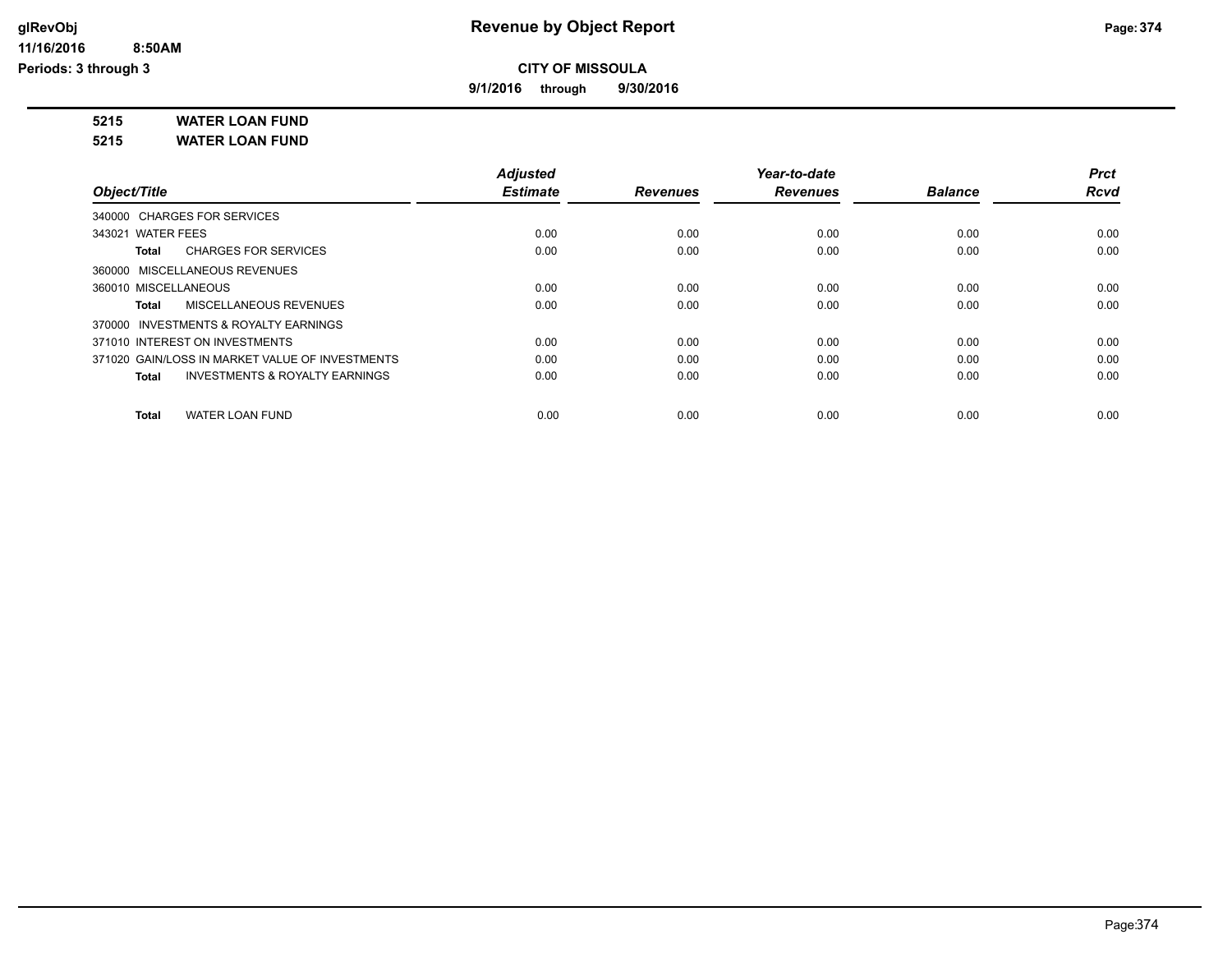**9/1/2016 through 9/30/2016**

#### **5215 WATER LOAN FUND**

|                                                           | <b>Adjusted</b> |                 | Year-to-date    |                | <b>Prct</b> |
|-----------------------------------------------------------|-----------------|-----------------|-----------------|----------------|-------------|
| Object/Title                                              | <b>Estimate</b> | <b>Revenues</b> | <b>Revenues</b> | <b>Balance</b> | <b>Rcvd</b> |
| 340000 CHARGES FOR SERVICES                               |                 |                 |                 |                |             |
| 343021 WATER FEES                                         | 0.00            | 0.00            | 0.00            | 0.00           | 0.00        |
| <b>CHARGES FOR SERVICES</b><br><b>Total</b>               | 0.00            | 0.00            | 0.00            | 0.00           | 0.00        |
| 360000 MISCELLANEOUS REVENUES                             |                 |                 |                 |                |             |
| 360010 MISCELLANEOUS                                      | 0.00            | 0.00            | 0.00            | 0.00           | 0.00        |
| MISCELLANEOUS REVENUES<br>Total                           | 0.00            | 0.00            | 0.00            | 0.00           | 0.00        |
| 370000 INVESTMENTS & ROYALTY EARNINGS                     |                 |                 |                 |                |             |
| 371010 INTEREST ON INVESTMENTS                            | 0.00            | 0.00            | 0.00            | 0.00           | 0.00        |
| 371020 GAIN/LOSS IN MARKET VALUE OF INVESTMENT            | 0.00            | 0.00            | 0.00            | 0.00           | 0.00        |
| <b>INVESTMENTS &amp; ROYALTY EARNINGS</b><br><b>Total</b> | 0.00            | 0.00            | 0.00            | 0.00           | 0.00        |
|                                                           |                 |                 |                 |                |             |
| <b>WATER LOAN FUND</b><br><b>Total</b>                    | 0.00            | 0.00            | 0.00            | 0.00           | 0.00        |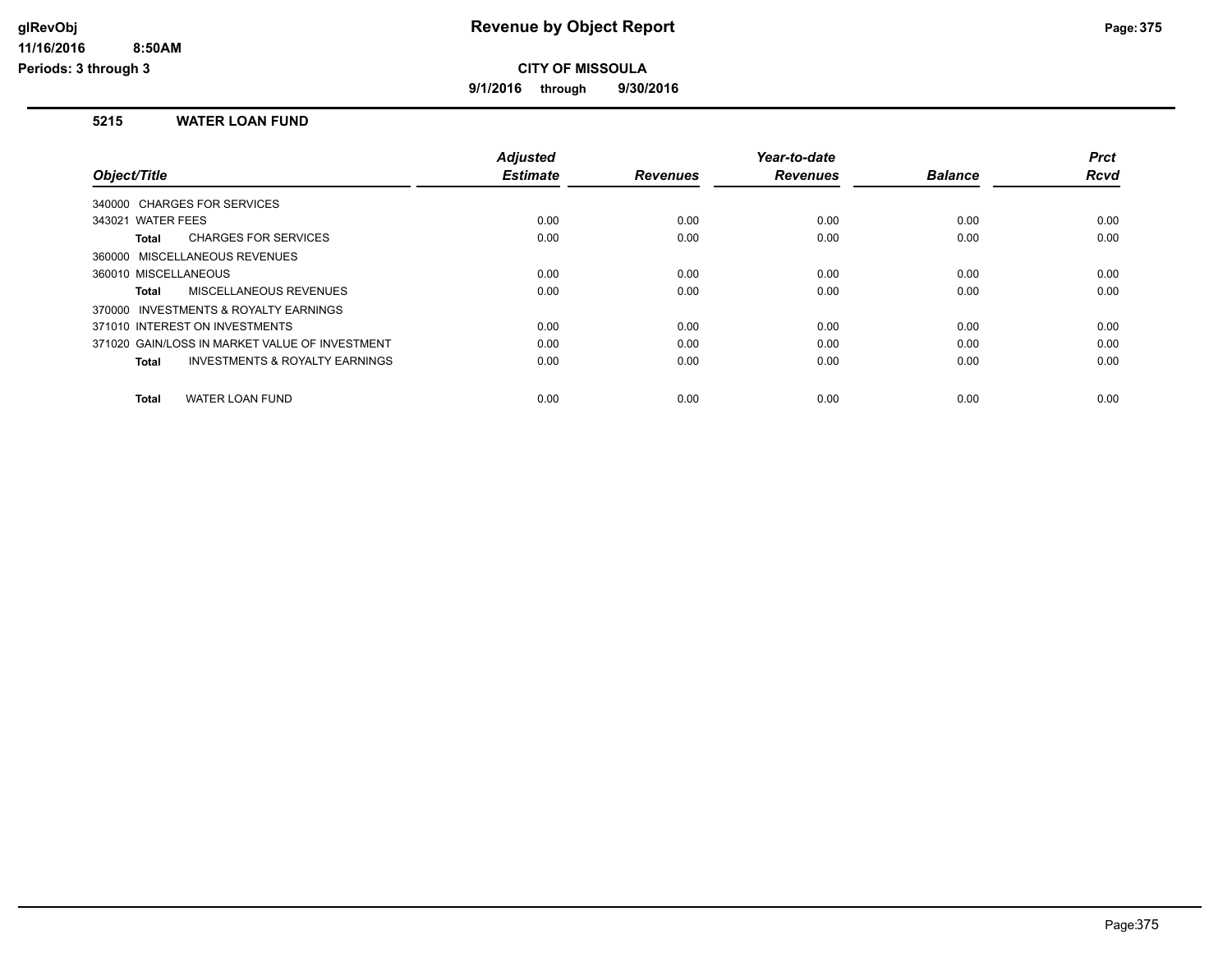**9/1/2016 through 9/30/2016**

**5220 WATER R&D FUND**

**5220 WATER R&D FUND**

|                                                           | <b>Adjusted</b> |                 | Year-to-date    |                | <b>Prct</b> |
|-----------------------------------------------------------|-----------------|-----------------|-----------------|----------------|-------------|
| Object/Title                                              | <b>Estimate</b> | <b>Revenues</b> | <b>Revenues</b> | <b>Balance</b> | <b>Rcvd</b> |
| 340000 CHARGES FOR SERVICES                               |                 |                 |                 |                |             |
| 343032 SEWER INSTALLATION CHARGES                         | 0.00            | 0.00            | 0.00            | 0.00           | 0.00        |
| <b>CHARGES FOR SERVICES</b><br><b>Total</b>               | 0.00            | 0.00            | 0.00            | 0.00           | 0.00        |
| MISCELLANEOUS REVENUES<br>360000                          |                 |                 |                 |                |             |
| 360000 MISCELLANEOUS REVENUES                             | 0.00            | 0.00            | 0.00            | 0.00           | 0.00        |
| 360010 MISCELLANEOUS                                      | 0.00            | 0.00            | 0.00            | 0.00           | 0.00        |
| <b>MISCELLANEOUS REVENUES</b><br><b>Total</b>             | 0.00            | 0.00            | 0.00            | 0.00           | 0.00        |
| <b>INVESTMENTS &amp; ROYALTY EARNINGS</b><br>370000       |                 |                 |                 |                |             |
| 371010 INTEREST ON INVESTMENTS                            | 0.00            | 0.00            | 0.00            | 0.00           | 0.00        |
| 371020 GAIN/LOSS IN MARKET VALUE OF INVESTMENTS           | 0.00            | 0.00            | 0.00            | 0.00           | 0.00        |
| <b>INVESTMENTS &amp; ROYALTY EARNINGS</b><br><b>Total</b> | 0.00            | 0.00            | 0.00            | 0.00           | 0.00        |
| OTHER FINANCING SOURCES<br>380000                         |                 |                 |                 |                |             |
| 381090 PROCEEDS FROM CAPITAL LEASE                        | 0.00            | 0.00            | 0.00            | 0.00           | 0.00        |
| 383000 OPERATING TRANSFERS                                | 0.00            | 0.00            | 0.00            | 0.00           | 0.00        |
| OTHER FINANCING SOURCES<br><b>Total</b>                   | 0.00            | 0.00            | 0.00            | 0.00           | 0.00        |
| <b>WATER R&amp;D FUND</b><br>Total                        | 0.00            | 0.00            | 0.00            | 0.00           | 0.00        |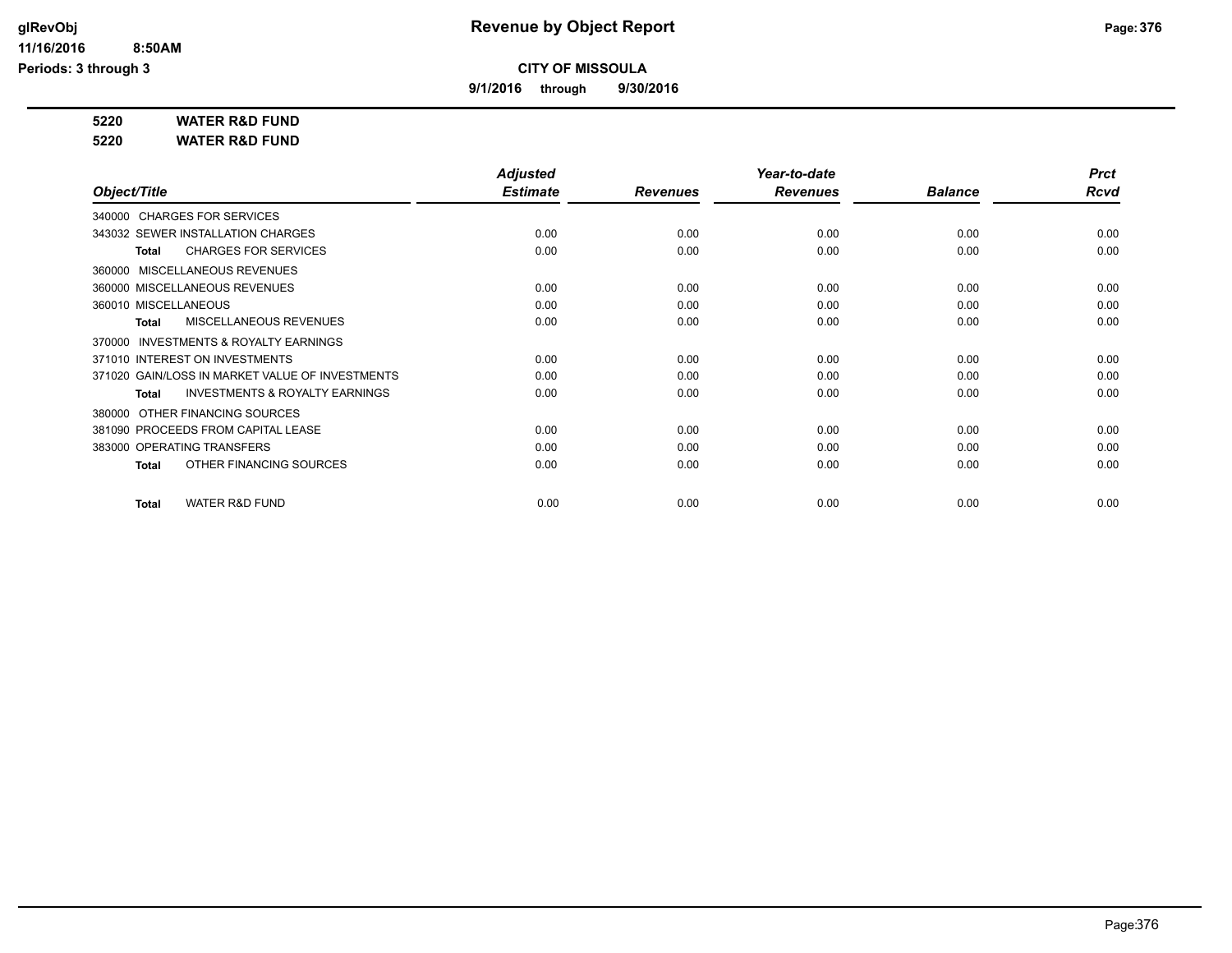**9/1/2016 through 9/30/2016**

#### **5220 WATER R&D FUND**

|                                                           | <b>Adjusted</b> |                 | Year-to-date    |                | <b>Prct</b> |
|-----------------------------------------------------------|-----------------|-----------------|-----------------|----------------|-------------|
| Object/Title                                              | <b>Estimate</b> | <b>Revenues</b> | <b>Revenues</b> | <b>Balance</b> | <b>Rcvd</b> |
| 340000 CHARGES FOR SERVICES                               |                 |                 |                 |                |             |
| 343032 SEWER INSTALLATION CHARGES                         | 0.00            | 0.00            | 0.00            | 0.00           | 0.00        |
| <b>CHARGES FOR SERVICES</b><br><b>Total</b>               | 0.00            | 0.00            | 0.00            | 0.00           | 0.00        |
| 360000 MISCELLANEOUS REVENUES                             |                 |                 |                 |                |             |
| 360000 MISCELLANEOUS REVENUES                             | 0.00            | 0.00            | 0.00            | 0.00           | 0.00        |
| 360010 MISCELLANEOUS                                      | 0.00            | 0.00            | 0.00            | 0.00           | 0.00        |
| <b>MISCELLANEOUS REVENUES</b><br><b>Total</b>             | 0.00            | 0.00            | 0.00            | 0.00           | 0.00        |
| <b>INVESTMENTS &amp; ROYALTY EARNINGS</b><br>370000       |                 |                 |                 |                |             |
| 371010 INTEREST ON INVESTMENTS                            | 0.00            | 0.00            | 0.00            | 0.00           | 0.00        |
| 371020 GAIN/LOSS IN MARKET VALUE OF INVESTMENT            | 0.00            | 0.00            | 0.00            | 0.00           | 0.00        |
| <b>INVESTMENTS &amp; ROYALTY EARNINGS</b><br><b>Total</b> | 0.00            | 0.00            | 0.00            | 0.00           | 0.00        |
| 380000 OTHER FINANCING SOURCES                            |                 |                 |                 |                |             |
| 381090 PROCEEDS FROM CAPITAL LEASE                        | 0.00            | 0.00            | 0.00            | 0.00           | 0.00        |
| 383000 OPERATING TRANSFERS                                | 0.00            | 0.00            | 0.00            | 0.00           | 0.00        |
| OTHER FINANCING SOURCES<br><b>Total</b>                   | 0.00            | 0.00            | 0.00            | 0.00           | 0.00        |
|                                                           |                 |                 |                 |                |             |
| <b>WATER R&amp;D FUND</b><br><b>Total</b>                 | 0.00            | 0.00            | 0.00            | 0.00           | 0.00        |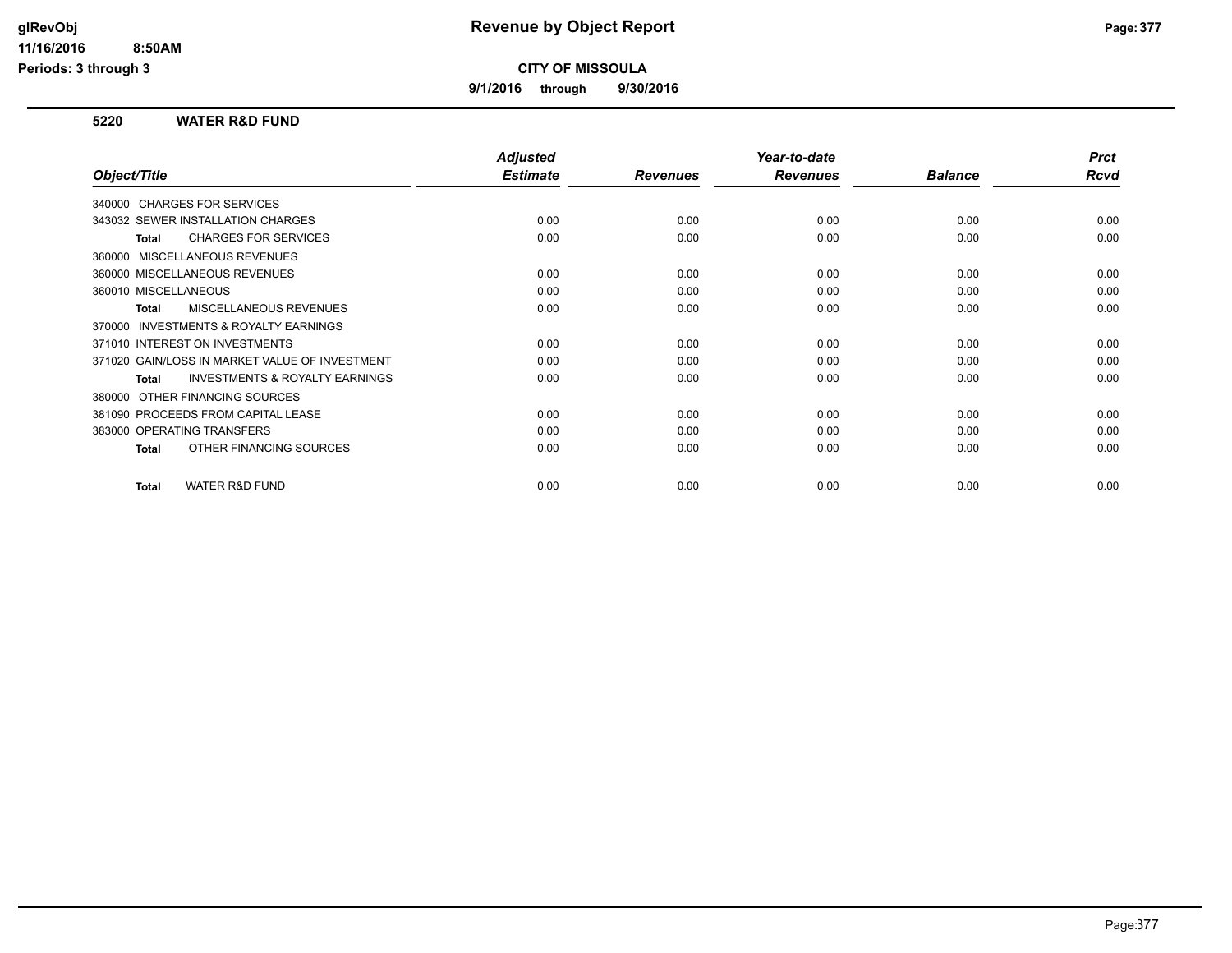**11/16/2016**

**Periods: 3 through 3**

**CITY OF MISSOULA**

**9/1/2016 through 9/30/2016**

# **5240 WATER CONSTRUCTION FUND**

 **8:50AM**

**5240 WATER CONSTRUCTION FUND**

|                                             | <b>Adjusted</b> |                 | Prct            |                |             |
|---------------------------------------------|-----------------|-----------------|-----------------|----------------|-------------|
| Object/Title                                | <b>Estimate</b> | <b>Revenues</b> | <b>Revenues</b> | <b>Balance</b> | <b>Rcvd</b> |
| 340000 CHARGES FOR SERVICES                 |                 |                 |                 |                |             |
| 343026 WATER INSTALLATION CHARGES           | 0.00            | 0.00            | 0.00            | 0.00           | 0.00        |
| <b>CHARGES FOR SERVICES</b><br><b>Total</b> | 0.00            | 0.00            | 0.00            | 0.00           | 0.00        |
| WATER CONSTRUCTION FUND<br><b>Total</b>     | 0.00            | 0.00            | 0.00            | 0.00           | 0.00        |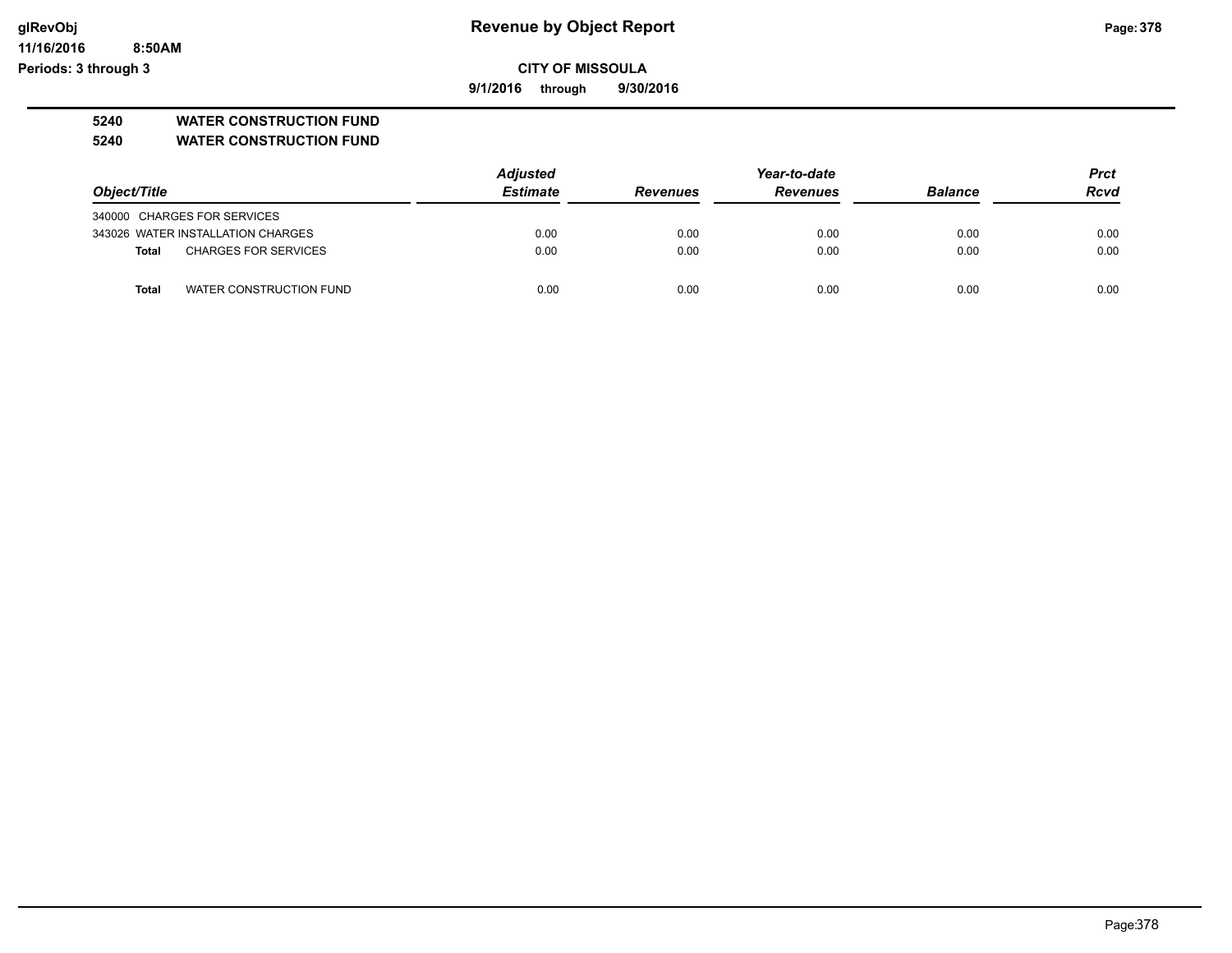**CITY OF MISSOULA**

**9/1/2016 through 9/30/2016**

### **5240 WATER CONSTRUCTION FUND**

 **8:50AM**

|                                   |                             | <b>Adjusted</b> |                 | Prct            |                |             |
|-----------------------------------|-----------------------------|-----------------|-----------------|-----------------|----------------|-------------|
| Object/Title                      |                             | <b>Estimate</b> | <b>Revenues</b> | <b>Revenues</b> | <b>Balance</b> | <b>Rcvd</b> |
| 340000 CHARGES FOR SERVICES       |                             |                 |                 |                 |                |             |
| 343026 WATER INSTALLATION CHARGES |                             | 0.00            | 0.00            | 0.00            | 0.00           | 0.00        |
| <b>Total</b>                      | <b>CHARGES FOR SERVICES</b> | 0.00            | 0.00            | 0.00            | 0.00           | 0.00        |
| Total                             | WATER CONSTRUCTION FUND     | 0.00            | 0.00            | 0.00            | 0.00           | 0.00        |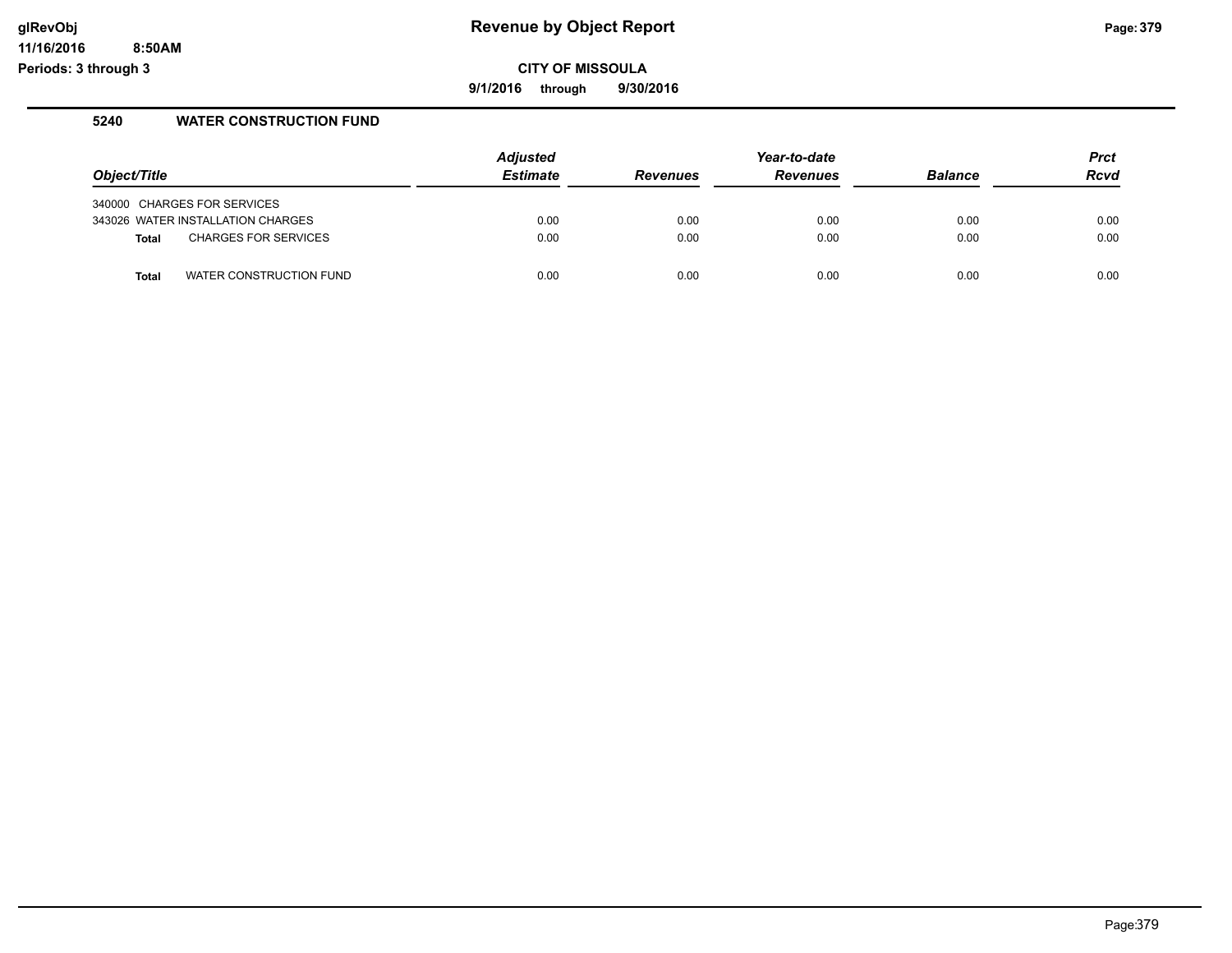**9/1/2016 through 9/30/2016**

# **5250 WATER PURCHASE LOAN**

**5250 WATER PURCHASE LOAN**

|                                                           | <b>Adjusted</b> |                 | Year-to-date    |                |      |
|-----------------------------------------------------------|-----------------|-----------------|-----------------|----------------|------|
| Object/Title                                              | <b>Estimate</b> | <b>Revenues</b> | <b>Revenues</b> | <b>Balance</b> | Rcvd |
| 370000 INVESTMENTS & ROYALTY EARNINGS                     |                 |                 |                 |                |      |
| 371010 INTEREST ON INVESTMENTS                            | 0.00            | 0.00            | 0.00            | 0.00           | 0.00 |
| 371020 GAIN/LOSS IN MARKET VALUE OF INVESTMENTS           | 0.00            | 0.00            | 0.00            | 0.00           | 0.00 |
| <b>INVESTMENTS &amp; ROYALTY EARNINGS</b><br><b>Total</b> | 0.00            | 0.00            | 0.00            | 0.00           | 0.00 |
|                                                           |                 |                 |                 |                |      |
| WATER PURCHASE LOAN<br><b>Total</b>                       | 0.00            | 0.00            | 0.00            | 0.00           | 0.00 |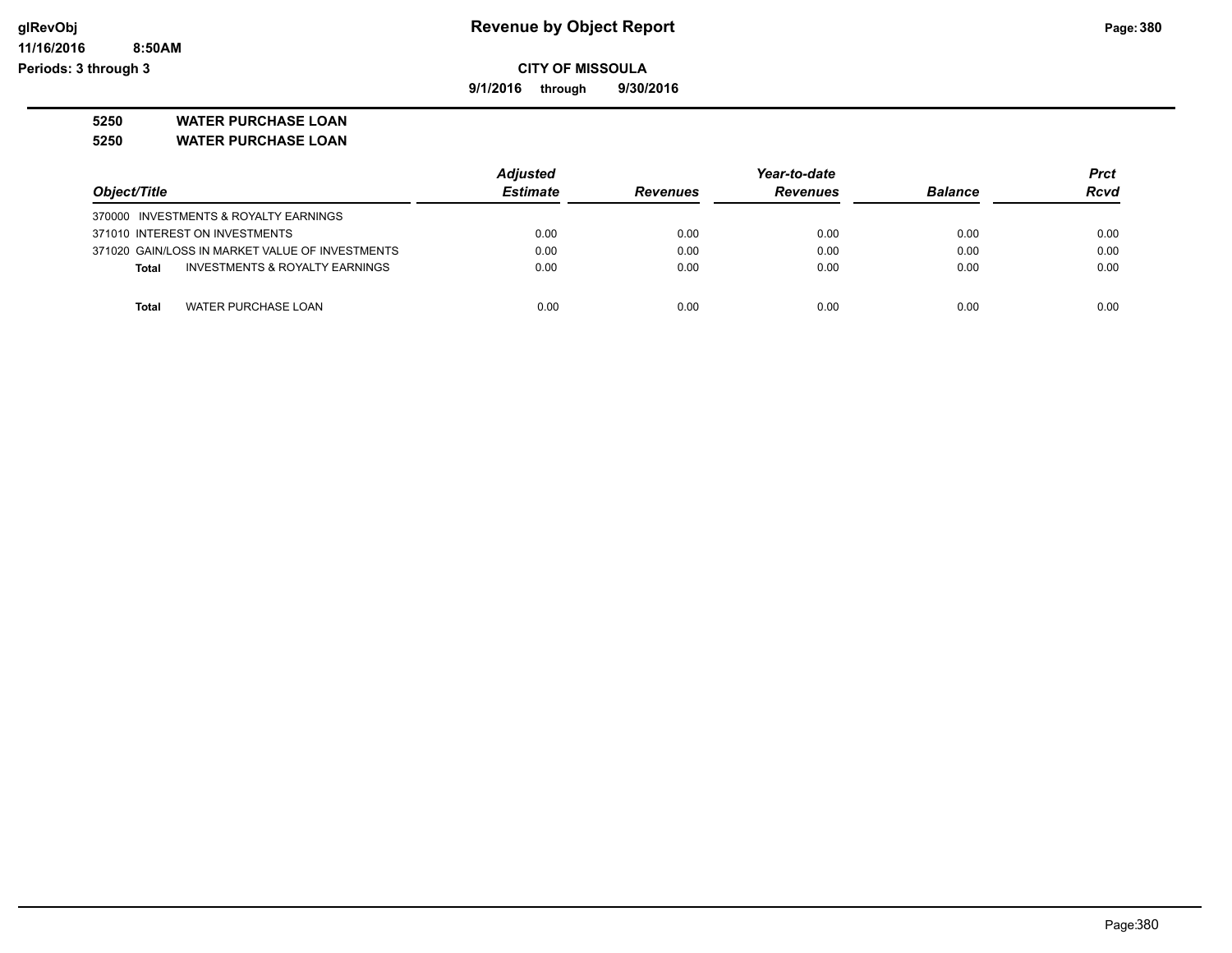**CITY OF MISSOULA**

**9/1/2016 through 9/30/2016**

#### **5250 WATER PURCHASE LOAN**

 **8:50AM**

| Object/Title                          |                                                | <b>Adjusted</b><br><b>Estimate</b> | <b>Revenues</b> | Year-to-date<br><b>Revenues</b> | <b>Balance</b> | <b>Prct</b><br><b>Rcvd</b> |
|---------------------------------------|------------------------------------------------|------------------------------------|-----------------|---------------------------------|----------------|----------------------------|
| 370000 INVESTMENTS & ROYALTY EARNINGS |                                                |                                    |                 |                                 |                |                            |
| 371010 INTEREST ON INVESTMENTS        |                                                | 0.00                               | 0.00            | 0.00                            | 0.00           | 0.00                       |
|                                       | 371020 GAIN/LOSS IN MARKET VALUE OF INVESTMENT | 0.00                               | 0.00            | 0.00                            | 0.00           | 0.00                       |
| <b>Total</b>                          | INVESTMENTS & ROYALTY EARNINGS                 | 0.00                               | 0.00            | 0.00                            | 0.00           | 0.00                       |
|                                       |                                                |                                    |                 |                                 |                |                            |
| Total                                 | WATER PURCHASE LOAN                            | 0.00                               | 0.00            | 0.00                            | 0.00           | 0.00                       |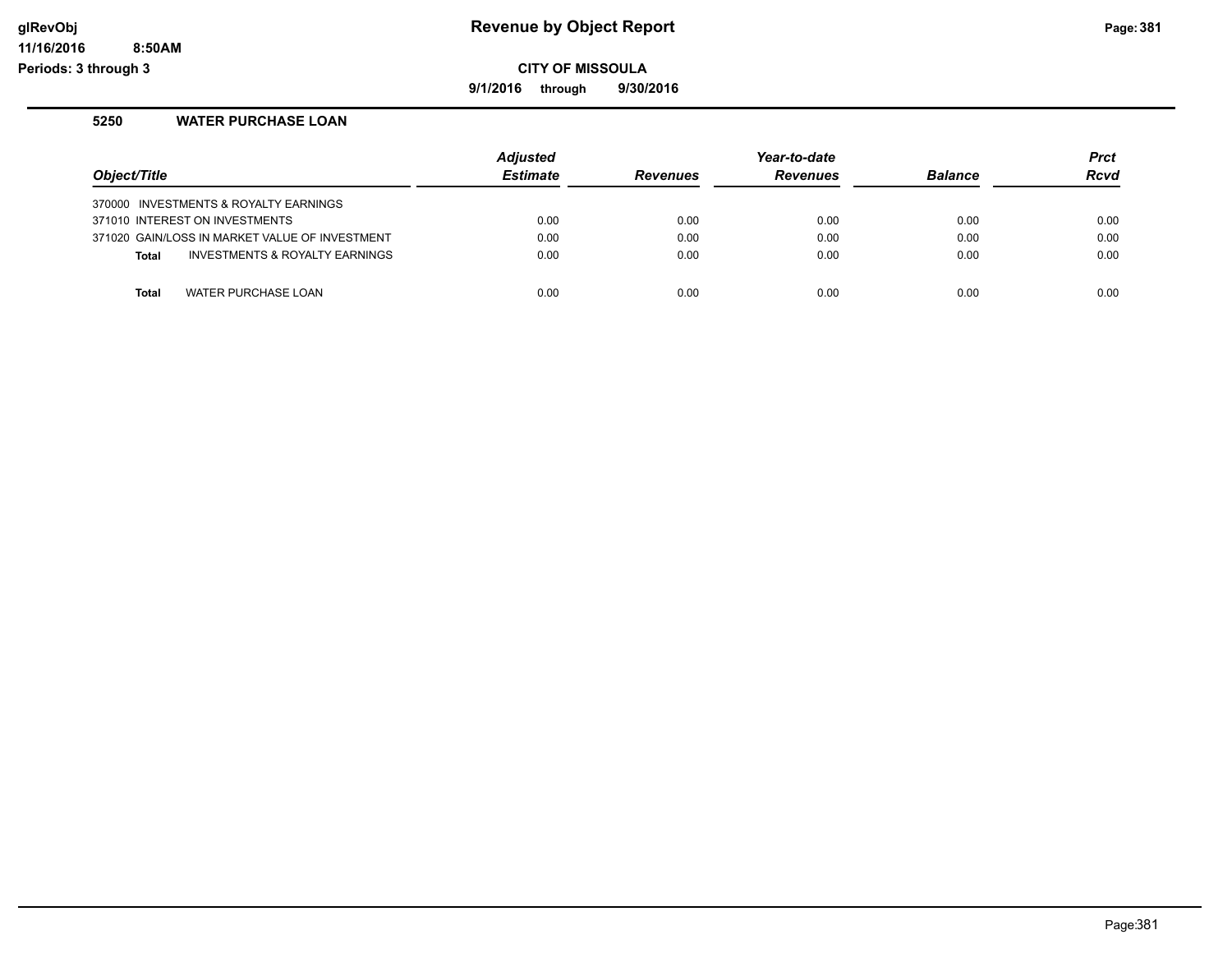**9/1/2016 through 9/30/2016**

# **5251 WATER PURCHASE LOAN RESERVE**

### **5251 WATER PURCHASE LOAN RESERVE**

|                                                    | <b>Adjusted</b> |                 | Year-to-date    |                | <b>Prct</b> |
|----------------------------------------------------|-----------------|-----------------|-----------------|----------------|-------------|
| Object/Title                                       | <b>Estimate</b> | <b>Revenues</b> | <b>Revenues</b> | <b>Balance</b> | <b>Rcvd</b> |
| 360000 MISCELLANEOUS REVENUES                      |                 |                 |                 |                |             |
| 360010 MISCELLANEOUS                               | 0.00            | 0.00            | 0.00            | 0.00           | 0.00        |
| MISCELLANEOUS REVENUES<br>Total                    | 0.00            | 0.00            | 0.00            | 0.00           | 0.00        |
| 370000 INVESTMENTS & ROYALTY EARNINGS              |                 |                 |                 |                |             |
| 371010 INTEREST ON INVESTMENTS                     | 0.00            | 0.00            | 0.00            | 0.00           | 0.00        |
| 371020 GAIN/LOSS IN MARKET VALUE OF INVESTMENTS    | 0.00            | 0.00            | 0.00            | 0.00           | 0.00        |
| <b>INVESTMENTS &amp; ROYALTY EARNINGS</b><br>Total | 0.00            | 0.00            | 0.00            | 0.00           | 0.00        |
| 380000 OTHER FINANCING SOURCES                     |                 |                 |                 |                |             |
| 383042 TRANSFERS FROM OTHER FUNDS                  | 0.00            | 0.00            | 0.00            | 0.00           | 0.00        |
| OTHER FINANCING SOURCES<br>Total                   | 0.00            | 0.00            | 0.00            | 0.00           | 0.00        |
| WATER PURCHASE LOAN RESERVE<br>Total               | 0.00            | 0.00            | 0.00            | 0.00           | 0.00        |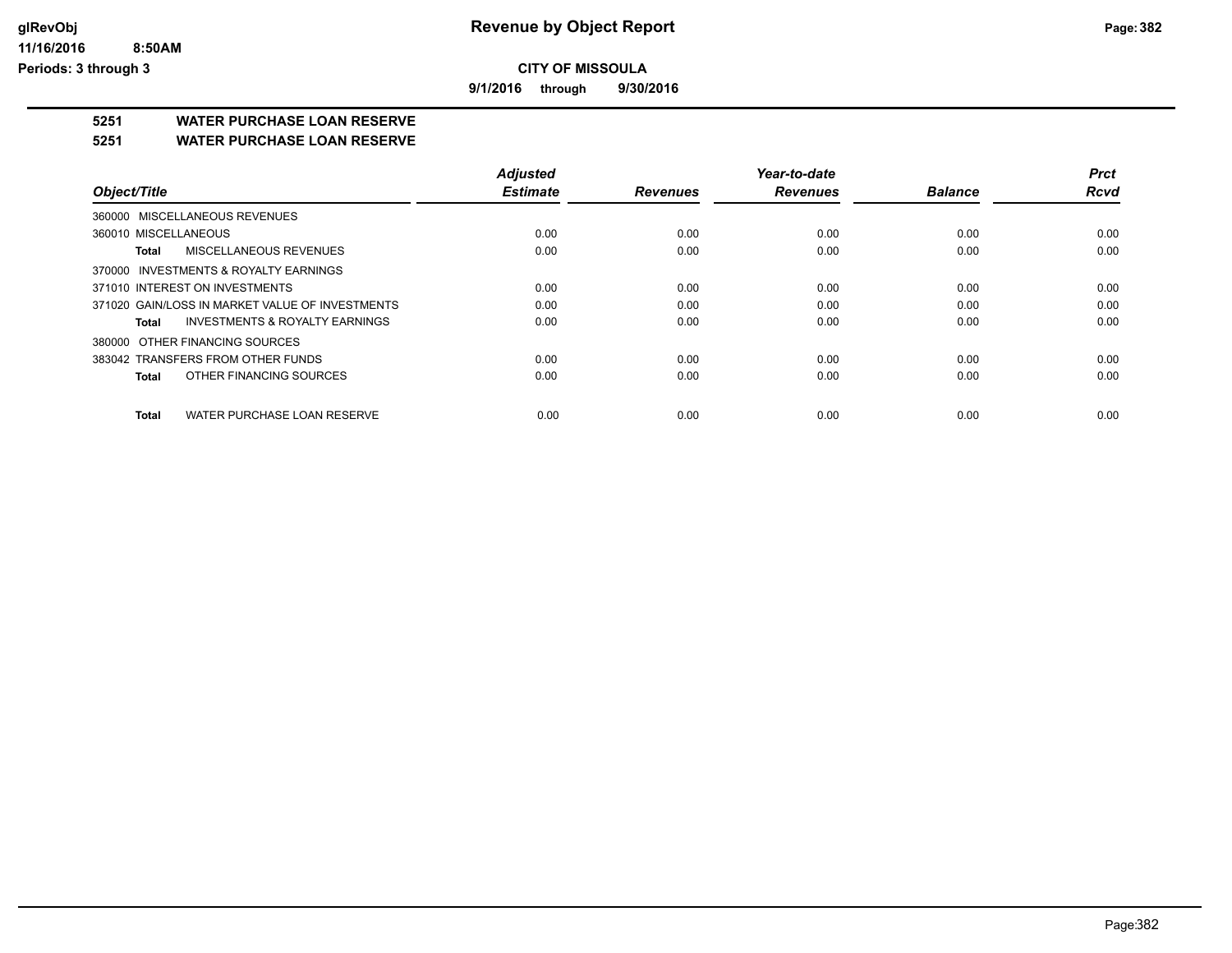**9/1/2016 through 9/30/2016**

# **5251 WATER PURCHASE LOAN RESERVE**

| Object/Title                                       | <b>Adjusted</b><br><b>Estimate</b> | <b>Revenues</b> | Year-to-date<br><b>Revenues</b> | <b>Balance</b> | <b>Prct</b><br><b>Rcvd</b> |
|----------------------------------------------------|------------------------------------|-----------------|---------------------------------|----------------|----------------------------|
|                                                    |                                    |                 |                                 |                |                            |
| 360000 MISCELLANEOUS REVENUES                      |                                    |                 |                                 |                |                            |
| 360010 MISCELLANEOUS                               | 0.00                               | 0.00            | 0.00                            | 0.00           | 0.00                       |
| <b>MISCELLANEOUS REVENUES</b><br>Total             | 0.00                               | 0.00            | 0.00                            | 0.00           | 0.00                       |
| 370000 INVESTMENTS & ROYALTY EARNINGS              |                                    |                 |                                 |                |                            |
| 371010 INTEREST ON INVESTMENTS                     | 0.00                               | 0.00            | 0.00                            | 0.00           | 0.00                       |
| 371020 GAIN/LOSS IN MARKET VALUE OF INVESTMENT     | 0.00                               | 0.00            | 0.00                            | 0.00           | 0.00                       |
| <b>INVESTMENTS &amp; ROYALTY EARNINGS</b><br>Total | 0.00                               | 0.00            | 0.00                            | 0.00           | 0.00                       |
| 380000 OTHER FINANCING SOURCES                     |                                    |                 |                                 |                |                            |
| 383042 TRANSFERS FROM OTHER FUNDS                  | 0.00                               | 0.00            | 0.00                            | 0.00           | 0.00                       |
| OTHER FINANCING SOURCES<br>Total                   | 0.00                               | 0.00            | 0.00                            | 0.00           | 0.00                       |
| WATER PURCHASE LOAN RESERVE<br><b>Total</b>        | 0.00                               | 0.00            | 0.00                            | 0.00           | 0.00                       |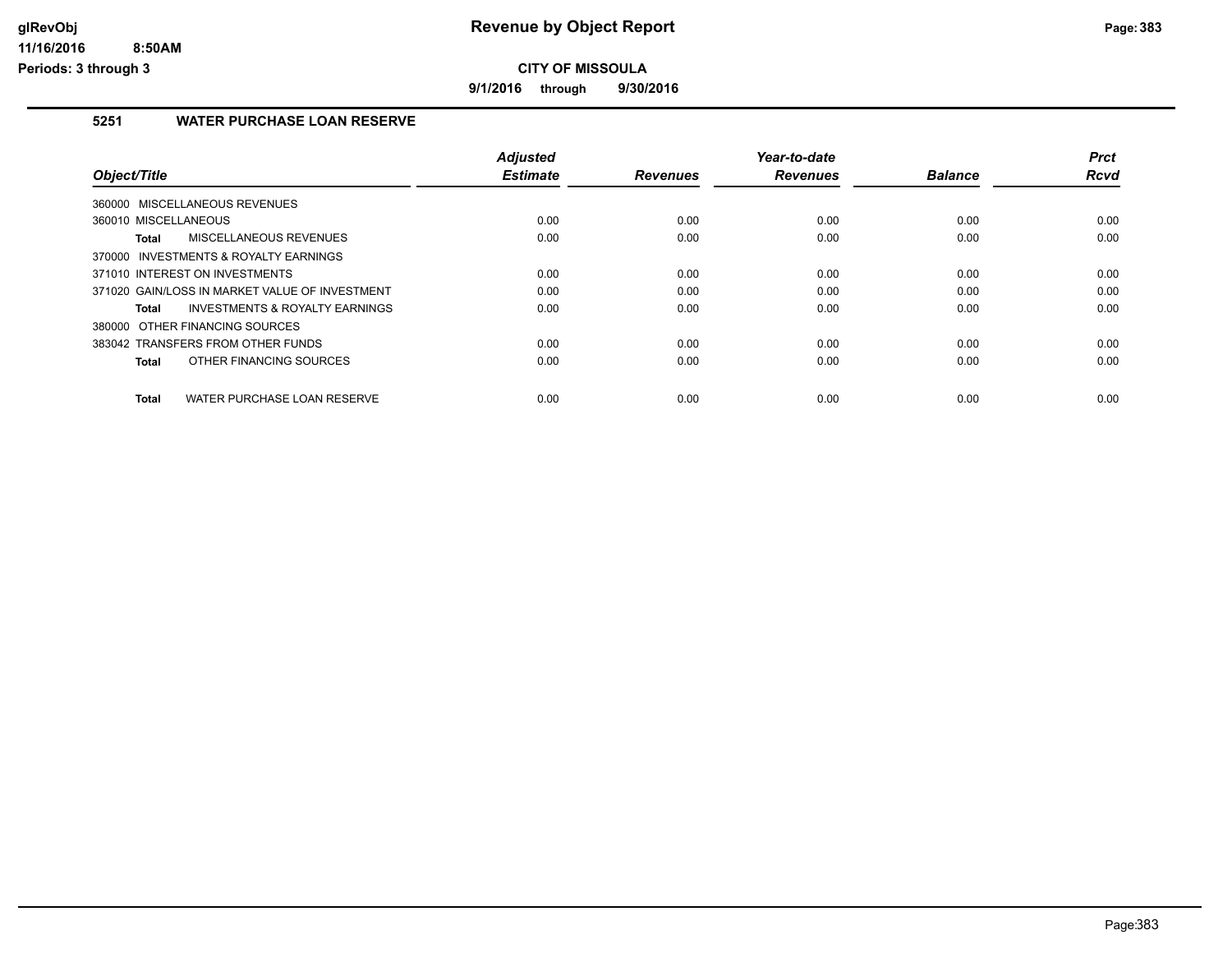**CITY OF MISSOULA**

**9/1/2016 through 9/30/2016**

# **5310 SEWER OPERATING BUDGET FUND**

### **5310 SEWER OPERATING BUDGET FUND**

|                                                    | <b>Adjusted</b> |                 | Year-to-date    |                | <b>Prct</b> |
|----------------------------------------------------|-----------------|-----------------|-----------------|----------------|-------------|
| Object/Title                                       | <b>Estimate</b> | <b>Revenues</b> | <b>Revenues</b> | <b>Balance</b> | Rcvd        |
| 320000 LICENSES & PERMITS                          |                 |                 |                 |                |             |
| 323027 HAULER PERMITS                              | 0.00            | 0.00            | 150.00          | $-150.00$      | 0.00        |
| <b>LICENSES &amp; PERMITS</b><br>Total             | 0.00            | 0.00            | 150.00          | $-150.00$      | 0.00        |
| 330000 INTERGOVERNMENTAL REVENUES                  |                 |                 |                 |                |             |
| 334071 DEQ/RIVER WATER SAMPLING                    | 0.00            | 0.00            | 0.00            | 0.00           | 0.00        |
| 336020 STATE PENSION CONTRIBUTION                  | 0.00            | 0.00            | 0.00            | 0.00           | 0.00        |
| 336023 STATE CONTRIB. - PERS                       | 0.00            | 0.00            | 0.00            | 0.00           | 0.00        |
| <b>INTERGOVERNMENTAL REVENUES</b><br><b>Total</b>  | 0.00            | 0.00            | 0.00            | 0.00           | 0.00        |
| 340000 CHARGES FOR SERVICES                        |                 |                 |                 |                |             |
| 343031 SEWER SERVICE CHARGES                       | 0.00            | 0.00            | 0.00            | 0.00           | 0.00        |
| 343032 SEWER INSTALLATION CHARGES                  | 0.00            | 0.00            | 0.00            | 0.00           | 0.00        |
| 343035 SALE OF SEWER MATERIALS AND SUPPLIES        | 0.00            | 0.00            | 0.00            | 0.00           | 0.00        |
| 343039 DISPOSAL FEES                               | 0.00            | 2,222.00        | 4,370.40        | $-4,370.40$    | 0.00        |
| <b>CHARGES FOR SERVICES</b><br><b>Total</b>        | 0.00            | 2,222.00        | 4,370.40        | $-4,370.40$    | 0.00        |
| 360000 MISCELLANEOUS REVENUES                      |                 |                 |                 |                |             |
| 360010 MISCELLANEOUS                               | 0.00            | 0.00            | 0.00            | 0.00           | 0.00        |
| 360030 CONTRIBUTIONS FROM PROPERTY OWNERS          | 0.00            | 0.00            | 0.00            | 0.00           | 0.00        |
| 363040 PENALTY AND INTEREST                        | 0.00            | 221.26          | 482.06          | $-482.06$      | 0.00        |
| 364012 SALE OF SURPLUS PROPERTY                    | 0.00            | 0.00            | 43,547.25       | $-43,547.25$   | 0.00        |
| MISCELLANEOUS REVENUES<br><b>Total</b>             | 0.00            | 221.26          | 44,029.31       | $-44,029.31$   | 0.00        |
| 370000 INVESTMENTS & ROYALTY EARNINGS              |                 |                 |                 |                |             |
| 371010 INTEREST ON INVESTMENTS                     | 0.00            | 0.00            | 0.00            | 0.00           | 0.00        |
| 371020 GAIN/LOSS IN MARKET VALUE OF INVESTMENTS    | 0.00            | 0.00            | 0.00            | 0.00           | 0.00        |
| <b>INVESTMENTS &amp; ROYALTY EARNINGS</b><br>Total | 0.00            | 0.00            | 0.00            | 0.00           | 0.00        |
| 380000 OTHER FINANCING SOURCES                     |                 |                 |                 |                |             |
| 381090 PROCEEDS FROM CAPITAL LEASE                 | 0.00            | 0.00            | 0.00            | 0.00           | 0.00        |
| 382010 SALE OF FIXED ASSETS                        | 0.00            | 0.00            | 0.00            | 0.00           | 0.00        |
| 383024 TRANS FR SEWER CLEARING                     | 0.00            | 0.00            | 0.00            | 0.00           | 0.00        |
| OTHER FINANCING SOURCES<br><b>Total</b>            | 0.00            | 0.00            | 0.00            | 0.00           | 0.00        |
| SEWER OPERATING BUDGET FUND<br>Total               | 0.00            | 2.443.26        | 48.549.71       | -48.549.71     | 0.00        |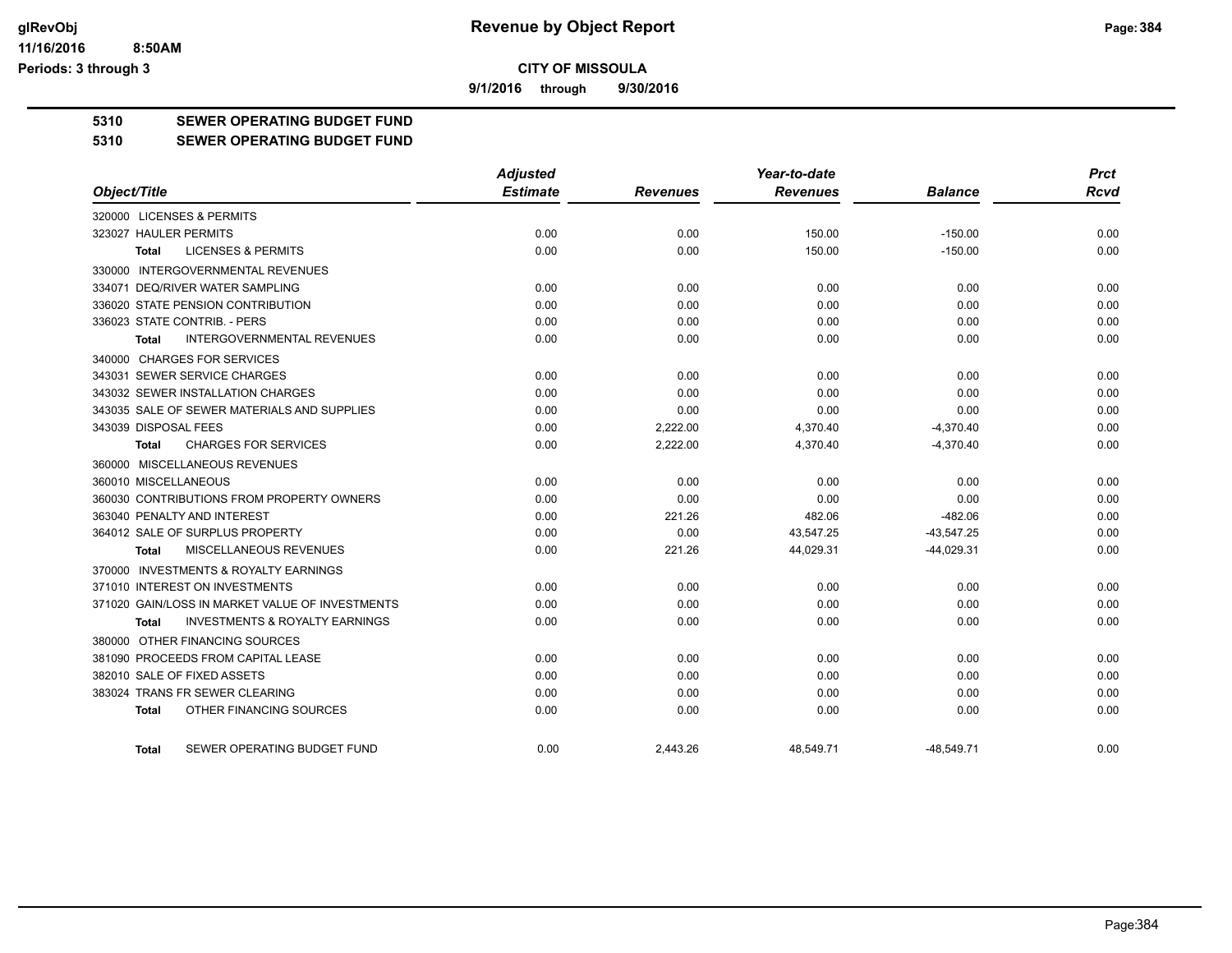**8:50AM**

**CITY OF MISSOULA**

**9/1/2016 through 9/30/2016**

### **5310 SEWER OPERATING BUDGET FUND**

| Object/Title                                              | <b>Adjusted</b><br><b>Estimate</b> |                 | Year-to-date<br><b>Revenues</b> | <b>Balance</b> | <b>Prct</b><br><b>Rcvd</b> |
|-----------------------------------------------------------|------------------------------------|-----------------|---------------------------------|----------------|----------------------------|
|                                                           |                                    | <b>Revenues</b> |                                 |                |                            |
| 320000 LICENSES & PERMITS                                 |                                    |                 |                                 |                |                            |
| 323027 HAULER PERMITS                                     | 0.00                               | 0.00            | 150.00                          | $-150.00$      | 0.00                       |
| <b>LICENSES &amp; PERMITS</b><br>Total                    | 0.00                               | 0.00            | 150.00                          | $-150.00$      | 0.00                       |
| 330000 INTERGOVERNMENTAL REVENUES                         |                                    |                 |                                 |                |                            |
| 334071 DEQ/RIVER WATER SAMPLING                           | 0.00                               | 0.00            | 0.00                            | 0.00           | 0.00                       |
| 336020 STATE PENSION CONTRIBUTION                         | 0.00                               | 0.00            | 0.00                            | 0.00           | 0.00                       |
| 336023 STATE CONTRIB. - PERS                              | 0.00                               | 0.00            | 0.00                            | 0.00           | 0.00                       |
| <b>Total</b><br><b>INTERGOVERNMENTAL REVENUES</b>         | 0.00                               | 0.00            | 0.00                            | 0.00           | 0.00                       |
| 340000 CHARGES FOR SERVICES                               |                                    |                 |                                 |                |                            |
| 343031 SEWER SERVICE CHARGES                              | 0.00                               | 0.00            | 0.00                            | 0.00           | 0.00                       |
| 343032 SEWER INSTALLATION CHARGES                         | 0.00                               | 0.00            | 0.00                            | 0.00           | 0.00                       |
| 343035 SALE OF SEWER MATERIALS AND SUPPLIES               | 0.00                               | 0.00            | 0.00                            | 0.00           | 0.00                       |
| 343039 DISPOSAL FEES                                      | 0.00                               | 2,222.00        | 4,370.40                        | $-4,370.40$    | 0.00                       |
| <b>CHARGES FOR SERVICES</b><br><b>Total</b>               | 0.00                               | 2,222.00        | 4,370.40                        | $-4,370.40$    | 0.00                       |
| 360000 MISCELLANEOUS REVENUES                             |                                    |                 |                                 |                |                            |
| 360010 MISCELLANEOUS                                      | 0.00                               | 0.00            | 0.00                            | 0.00           | 0.00                       |
| 360030 CONTRIBUTIONS FROM PROPERTY OWNERS                 | 0.00                               | 0.00            | 0.00                            | 0.00           | 0.00                       |
| 363040 PENALTY AND INTEREST                               | 0.00                               | 221.26          | 482.06                          | $-482.06$      | 0.00                       |
| 364012 SALE OF SURPLUS PROPERTY                           | 0.00                               | 0.00            | 43,547.25                       | $-43,547.25$   | 0.00                       |
| MISCELLANEOUS REVENUES<br>Total                           | 0.00                               | 221.26          | 44,029.31                       | $-44,029.31$   | 0.00                       |
| 370000 INVESTMENTS & ROYALTY EARNINGS                     |                                    |                 |                                 |                |                            |
| 371010 INTEREST ON INVESTMENTS                            | 0.00                               | 0.00            | 0.00                            | 0.00           | 0.00                       |
| 371020 GAIN/LOSS IN MARKET VALUE OF INVESTMENT            | 0.00                               | 0.00            | 0.00                            | 0.00           | 0.00                       |
| <b>INVESTMENTS &amp; ROYALTY EARNINGS</b><br><b>Total</b> | 0.00                               | 0.00            | 0.00                            | 0.00           | 0.00                       |
| 380000 OTHER FINANCING SOURCES                            |                                    |                 |                                 |                |                            |
| 381090 PROCEEDS FROM CAPITAL LEASE                        | 0.00                               | 0.00            | 0.00                            | 0.00           | 0.00                       |
| 382010 SALE OF FIXED ASSETS                               | 0.00                               | 0.00            | 0.00                            | 0.00           | 0.00                       |
| 383024 TRANS FR SEWER CLEARING                            | 0.00                               | 0.00            | 0.00                            | 0.00           | 0.00                       |
| OTHER FINANCING SOURCES<br><b>Total</b>                   | 0.00                               | 0.00            | 0.00                            | 0.00           | 0.00                       |
|                                                           |                                    |                 |                                 |                |                            |
| SEWER OPERATING BUDGET FUND<br><b>Total</b>               | 0.00                               | 2.443.26        | 48.549.71                       | $-48.549.71$   | 0.00                       |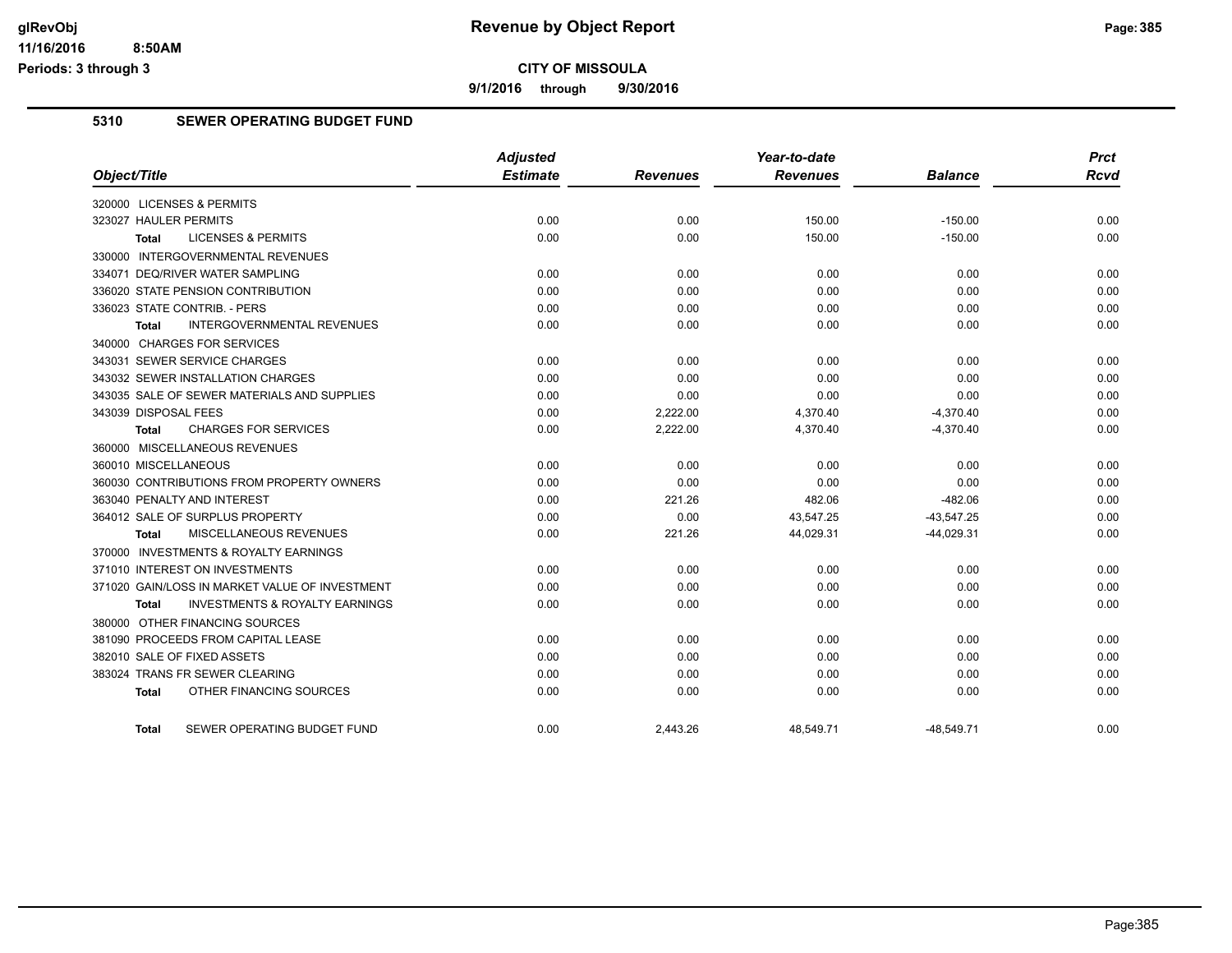**9/1/2016 through 9/30/2016**

# **5311 SEWER REVENUE COLLECTION & CLEARING FUND**

| 5311 | <b>SEWER REVENUE COLLECTION &amp; CLEARING FUND</b> |  |
|------|-----------------------------------------------------|--|
|      |                                                     |  |

|                                                           | <b>Adjusted</b> |                 | Year-to-date    |                 | <b>Prct</b> |
|-----------------------------------------------------------|-----------------|-----------------|-----------------|-----------------|-------------|
| Object/Title                                              | <b>Estimate</b> | <b>Revenues</b> | <b>Revenues</b> | <b>Balance</b>  | <b>Rcvd</b> |
| 330000 INTERGOVERNMENTAL REVENUES                         |                 |                 |                 |                 |             |
| 331992 FEDERAL ARRA GRANTS                                | 0.00            | 0.00            | 0.00            | 0.00            | 0.00        |
| <b>INTERGOVERNMENTAL REVENUES</b><br><b>Total</b>         | 0.00            | 0.00            | 0.00            | 0.00            | 0.00        |
| 340000 CHARGES FOR SERVICES                               |                 |                 |                 |                 |             |
| 343032 SEWER INSTALLATION CHARGES                         | 0.00            | 0.00            | 0.00            | 0.00            | 0.00        |
| 343034 TREATMENT FACILITIES FEES                          | 0.00            | 3,173.60        | 3,473,680.07    | $-3,473,680.07$ | 0.00        |
| 343037 DELINQUENT SEWER FEES                              | 0.00            | 0.00            | 0.00            | 0.00            | 0.00        |
| 343038 P & I TAX LIENS                                    | 0.00            | 16.86           | 1,812.54        | $-1,812.54$     | 0.00        |
| <b>CHARGES FOR SERVICES</b><br>Total                      | 0.00            | 3,190.46        | 3,475,492.61    | $-3,475,492.61$ | 0.00        |
| 360000 MISCELLANEOUS REVENUES                             |                 |                 |                 |                 |             |
| 360010 MISCELLANEOUS                                      | 0.00            | 0.00            | 0.00            | 0.00            | 0.00        |
| 361200 RADIO TOWER LEASE PAYMENTS                         | 0.00            | 5,000.00        | 5,000.00        | $-5,000.00$     | 0.00        |
| 361201 EKO LAND LEASE                                     | 0.00            | 0.00            | 0.00            | 0.00            | 0.00        |
| 365023 NORTHWESTERN ENERGY GRANT                          | 0.00            | 0.00            | 0.00            | 0.00            | 0.00        |
| MISCELLANEOUS REVENUES<br><b>Total</b>                    | 0.00            | 5,000.00        | 5,000.00        | $-5,000.00$     | 0.00        |
| <b>INVESTMENTS &amp; ROYALTY EARNINGS</b><br>370000       |                 |                 |                 |                 |             |
| 371010 INTEREST ON INVESTMENTS                            | 0.00            | 0.00            | 0.00            | 0.00            | 0.00        |
| 371020 GAIN/LOSS IN MARKET VALUE OF INVESTMENTS           | 0.00            | 0.00            | 0.00            | 0.00            | 0.00        |
| <b>INVESTMENTS &amp; ROYALTY EARNINGS</b><br><b>Total</b> | 0.00            | 0.00            | 0.00            | 0.00            | 0.00        |
| OTHER FINANCING SOURCES<br>380000                         |                 |                 |                 |                 |             |
| 383034 TRANS FR 01 SERIES DEBT SERVICE                    | 0.00            | 0.00            | 0.00            | 0.00            | 0.00        |
| 383042 TRANSFERS FROM OTHER FUNDS                         | 0.00            | 0.00            | 0.00            | 0.00            | 0.00        |
| OTHER FINANCING SOURCES<br><b>Total</b>                   | 0.00            | 0.00            | 0.00            | 0.00            | 0.00        |
| SEWER REVENUE COLLECTION & CLEARING<br>Total              | 0.00            | 8,190.46        | 3,480,492.61    | $-3,480,492.61$ | 0.00        |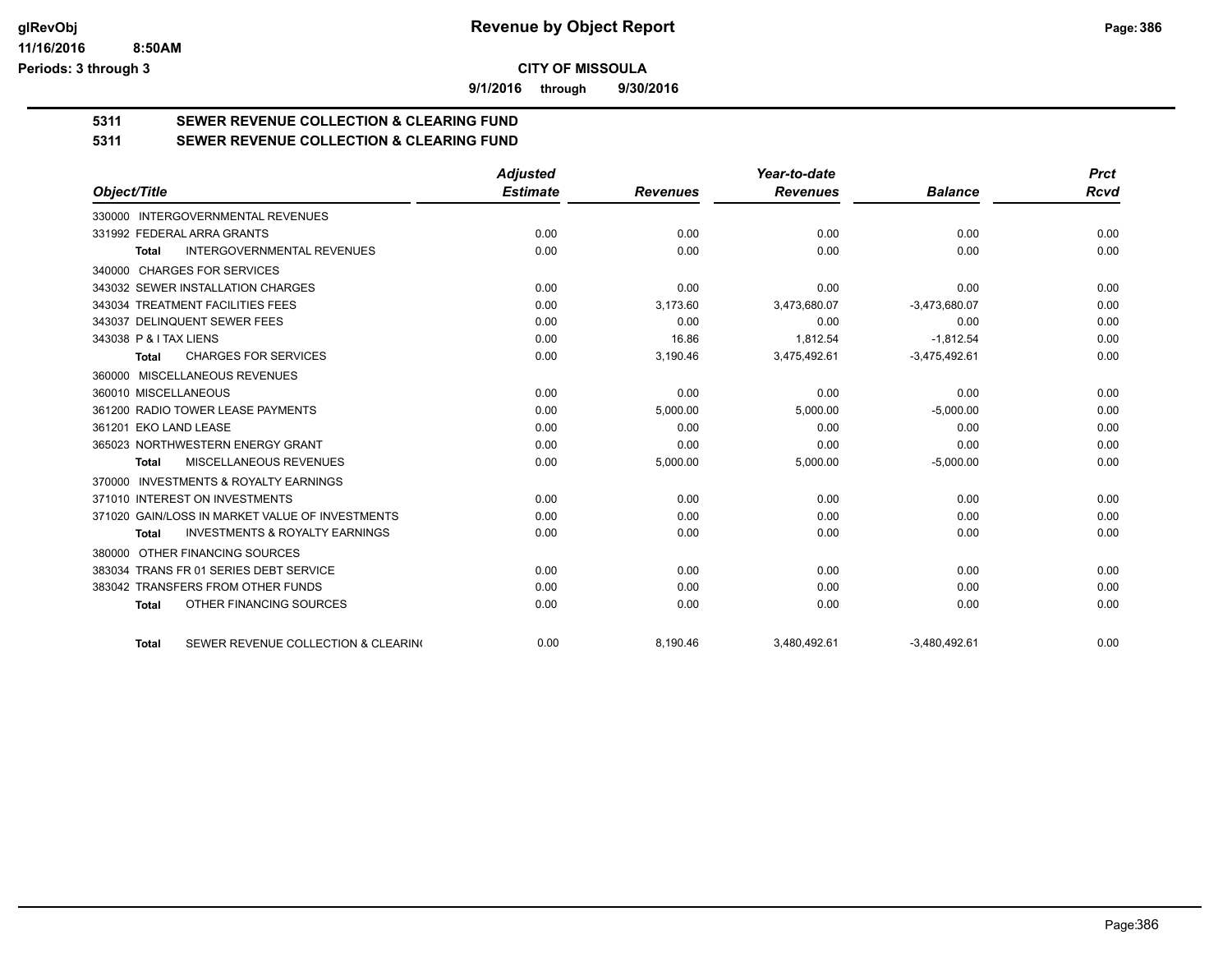**CITY OF MISSOULA**

**9/1/2016 through 9/30/2016**

## **5311 SEWER REVENUE COLLECTION & CLEARING FUND**

|                                                           | <b>Adjusted</b> |                 | Year-to-date    |                 | <b>Prct</b> |
|-----------------------------------------------------------|-----------------|-----------------|-----------------|-----------------|-------------|
| Object/Title                                              | <b>Estimate</b> | <b>Revenues</b> | <b>Revenues</b> | <b>Balance</b>  | <b>Rcvd</b> |
| <b>INTERGOVERNMENTAL REVENUES</b><br>330000               |                 |                 |                 |                 |             |
| 331992 FEDERAL ARRA GRANTS                                | 0.00            | 0.00            | 0.00            | 0.00            | 0.00        |
| <b>INTERGOVERNMENTAL REVENUES</b><br><b>Total</b>         | 0.00            | 0.00            | 0.00            | 0.00            | 0.00        |
| 340000 CHARGES FOR SERVICES                               |                 |                 |                 |                 |             |
| 343032 SEWER INSTALLATION CHARGES                         | 0.00            | 0.00            | 0.00            | 0.00            | 0.00        |
| 343034 TREATMENT FACILITIES FEES                          | 0.00            | 3,173.60        | 3,473,680.07    | $-3,473,680.07$ | 0.00        |
| 343037 DELINQUENT SEWER FEES                              | 0.00            | 0.00            | 0.00            | 0.00            | 0.00        |
| 343038 P & I TAX LIENS                                    | 0.00            | 16.86           | 1.812.54        | $-1.812.54$     | 0.00        |
| <b>CHARGES FOR SERVICES</b><br><b>Total</b>               | 0.00            | 3,190.46        | 3,475,492.61    | $-3,475,492.61$ | 0.00        |
| 360000 MISCELLANEOUS REVENUES                             |                 |                 |                 |                 |             |
| 360010 MISCELLANEOUS                                      | 0.00            | 0.00            | 0.00            | 0.00            | 0.00        |
| 361200 RADIO TOWER LEASE PAYMENTS                         | 0.00            | 5,000.00        | 5,000.00        | $-5,000.00$     | 0.00        |
| 361201 EKO LAND LEASE                                     | 0.00            | 0.00            | 0.00            | 0.00            | 0.00        |
| 365023 NORTHWESTERN ENERGY GRANT                          | 0.00            | 0.00            | 0.00            | 0.00            | 0.00        |
| MISCELLANEOUS REVENUES<br><b>Total</b>                    | 0.00            | 5,000.00        | 5,000.00        | $-5,000.00$     | 0.00        |
| 370000 INVESTMENTS & ROYALTY EARNINGS                     |                 |                 |                 |                 |             |
| 371010 INTEREST ON INVESTMENTS                            | 0.00            | 0.00            | 0.00            | 0.00            | 0.00        |
| 371020 GAIN/LOSS IN MARKET VALUE OF INVESTMENT            | 0.00            | 0.00            | 0.00            | 0.00            | 0.00        |
| <b>INVESTMENTS &amp; ROYALTY EARNINGS</b><br><b>Total</b> | 0.00            | 0.00            | 0.00            | 0.00            | 0.00        |
| OTHER FINANCING SOURCES<br>380000                         |                 |                 |                 |                 |             |
| 383034 TRANS FR 01 SERIES DEBT SERVICE                    | 0.00            | 0.00            | 0.00            | 0.00            | 0.00        |
| 383042 TRANSFERS FROM OTHER FUNDS                         | 0.00            | 0.00            | 0.00            | 0.00            | 0.00        |
| OTHER FINANCING SOURCES<br><b>Total</b>                   | 0.00            | 0.00            | 0.00            | 0.00            | 0.00        |
| SEWER REVENUE COLLECTION & CLEARIN<br><b>Total</b>        | 0.00            | 8,190.46        | 3,480,492.61    | $-3,480,492.61$ | 0.00        |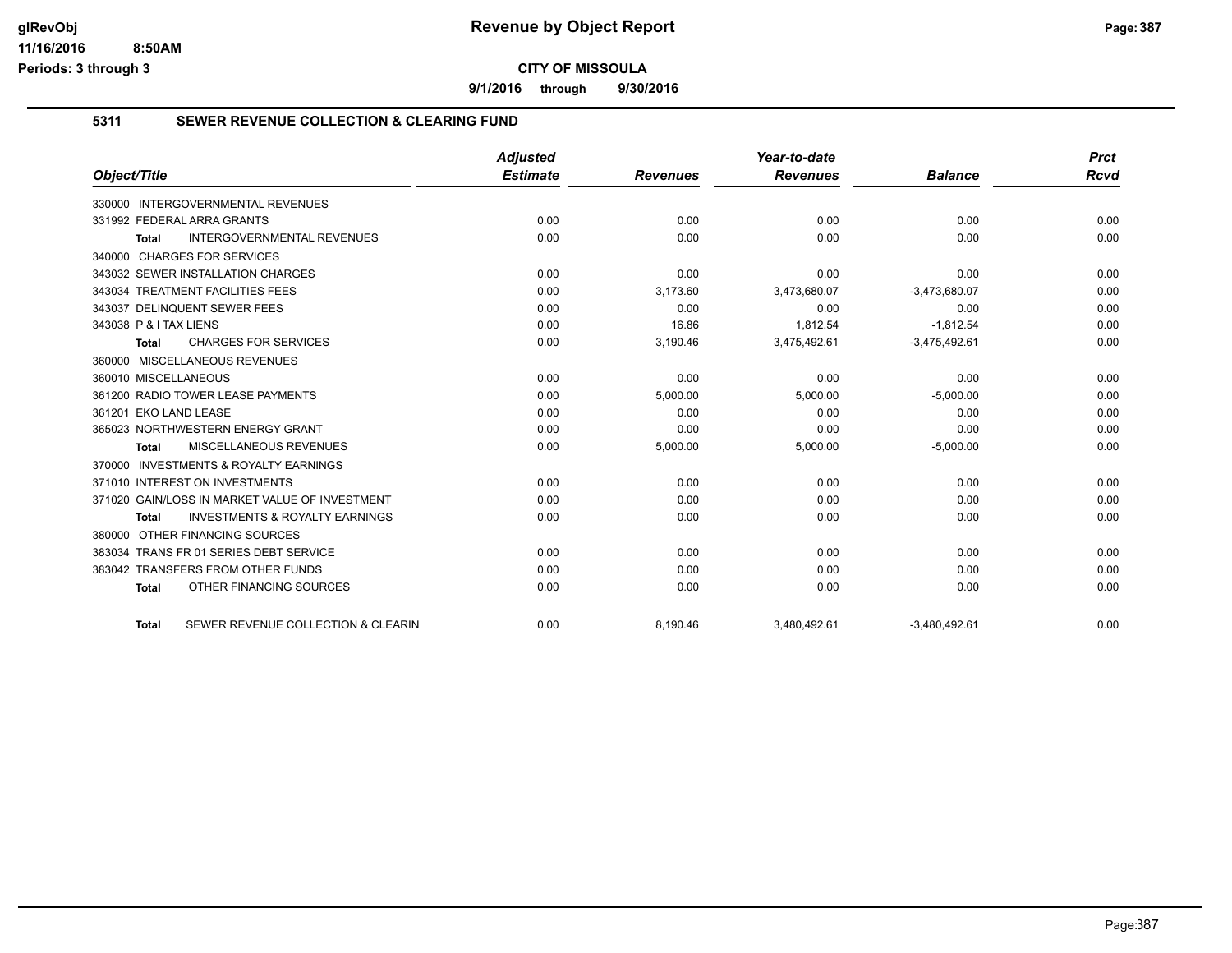**9/1/2016 through 9/30/2016**

**5315 SEWER LOAN FUND**

**5315 SEWER LOAN FUND**

|                                                           | <b>Adjusted</b> |                 | Year-to-date    |                | <b>Prct</b> |
|-----------------------------------------------------------|-----------------|-----------------|-----------------|----------------|-------------|
| Object/Title                                              | <b>Estimate</b> | <b>Revenues</b> | <b>Revenues</b> | <b>Balance</b> | <b>Rcvd</b> |
| <b>CHARGES FOR SERVICES</b><br>340000                     |                 |                 |                 |                |             |
| 343032 SEWER INSTALLATION CHARGES                         | 0.00            | 0.00            | 0.00            | 0.00           | 0.00        |
| 343035 SALE OF SEWER MATERIALS AND SUPPLIES               | 0.00            | 0.00            | $-26,751.54$    | 26,751.54      | 0.00        |
| 343037 GREASE INTERCEPTOR LOANS                           | 0.00            | 0.00            | 0.00            | 0.00           | 0.00        |
| <b>CHARGES FOR SERVICES</b><br><b>Total</b>               | 0.00            | 0.00            | $-26,751.54$    | 26,751.54      | 0.00        |
| MISCELLANEOUS REVENUES<br>360000                          |                 |                 |                 |                |             |
| 360010 MISCELLANEOUS                                      | 0.00            | 0.00            | 0.00            | 0.00           | 0.00        |
| MISCELLANEOUS REVENUES<br><b>Total</b>                    | 0.00            | 0.00            | 0.00            | 0.00           | 0.00        |
| <b>INVESTMENTS &amp; ROYALTY EARNINGS</b><br>370000       |                 |                 |                 |                |             |
| 371010 INTEREST ON INVESTMENTS                            | 0.00            | 0.00            | 0.00            | 0.00           | 0.00        |
| 371020 GAIN/LOSS IN MARKET VALUE OF INVESTMENTS           | 0.00            | 0.00            | 0.00            | 0.00           | 0.00        |
| <b>INVESTMENTS &amp; ROYALTY EARNINGS</b><br><b>Total</b> | 0.00            | 0.00            | 0.00            | 0.00           | 0.00        |
| OTHER FINANCING SOURCES<br>380000                         |                 |                 |                 |                |             |
| 383024 TRANS FR SEWER CLEARING                            | 0.00            | 0.00            | 0.00            | 0.00           | 0.00        |
| 383025 TRANS FR SEWER R & D                               | 0.00            | 0.00            | 0.00            | 0.00           | 0.00        |
| OTHER FINANCING SOURCES<br>Total                          | 0.00            | 0.00            | 0.00            | 0.00           | 0.00        |
| <b>SEWER LOAN FUND</b><br><b>Total</b>                    | 0.00            | 0.00            | $-26,751.54$    | 26,751.54      | 0.00        |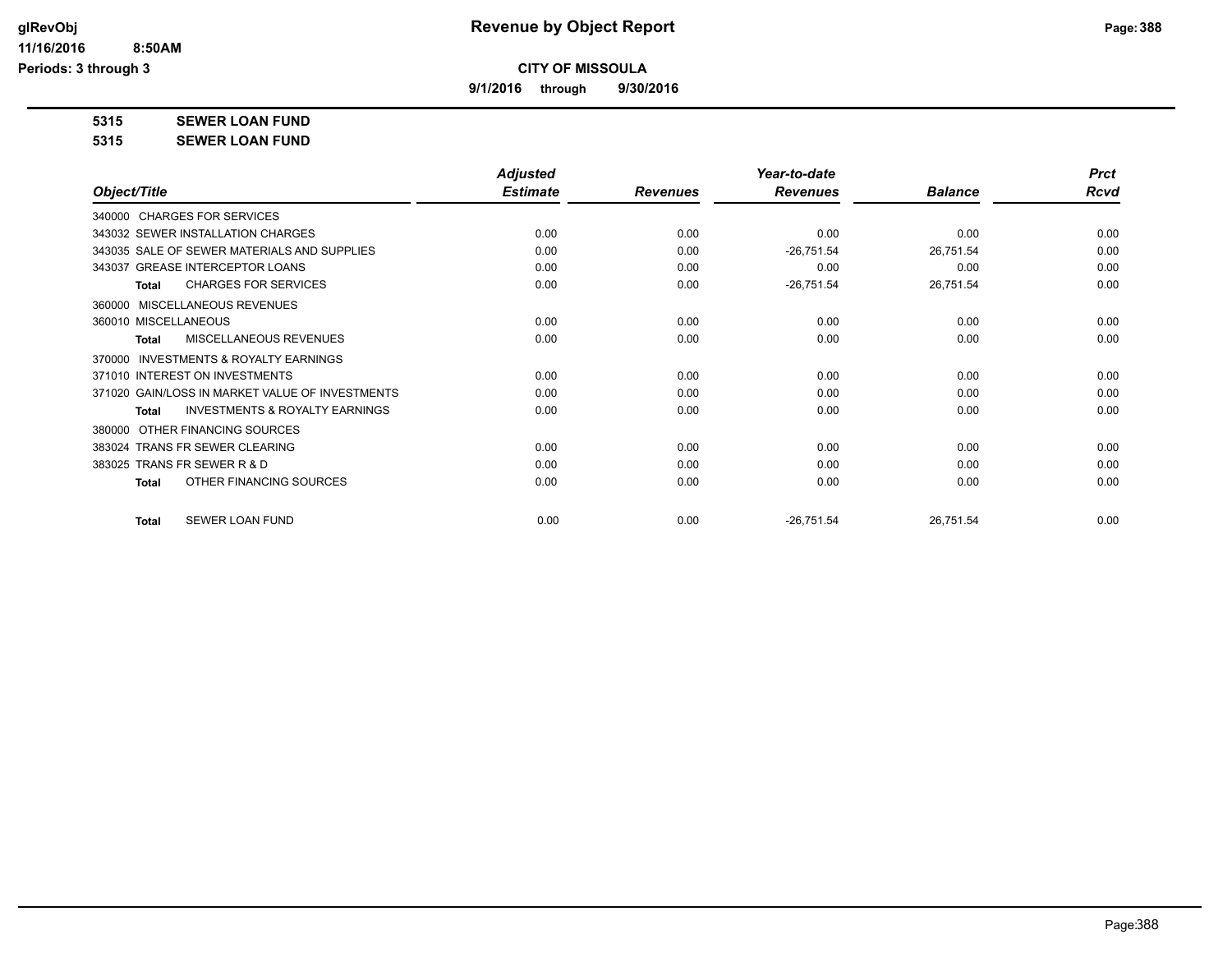**CITY OF MISSOULA**

**9/1/2016 through 9/30/2016**

#### **5315 SEWER LOAN FUND**

 **8:50AM**

|                                                           | <b>Adjusted</b> |                 | Year-to-date    |                | <b>Prct</b> |
|-----------------------------------------------------------|-----------------|-----------------|-----------------|----------------|-------------|
| Object/Title                                              | <b>Estimate</b> | <b>Revenues</b> | <b>Revenues</b> | <b>Balance</b> | <b>Rcvd</b> |
| 340000 CHARGES FOR SERVICES                               |                 |                 |                 |                |             |
| 343032 SEWER INSTALLATION CHARGES                         | 0.00            | 0.00            | 0.00            | 0.00           | 0.00        |
| 343035 SALE OF SEWER MATERIALS AND SUPPLIES               | 0.00            | 0.00            | $-26,751.54$    | 26,751.54      | 0.00        |
| 343037 GREASE INTERCEPTOR LOANS                           | 0.00            | 0.00            | 0.00            | 0.00           | 0.00        |
| <b>CHARGES FOR SERVICES</b><br><b>Total</b>               | 0.00            | 0.00            | $-26,751.54$    | 26,751.54      | 0.00        |
| 360000 MISCELLANEOUS REVENUES                             |                 |                 |                 |                |             |
| 360010 MISCELLANEOUS                                      | 0.00            | 0.00            | 0.00            | 0.00           | 0.00        |
| <b>MISCELLANEOUS REVENUES</b><br><b>Total</b>             | 0.00            | 0.00            | 0.00            | 0.00           | 0.00        |
| <b>INVESTMENTS &amp; ROYALTY EARNINGS</b><br>370000       |                 |                 |                 |                |             |
| 371010 INTEREST ON INVESTMENTS                            | 0.00            | 0.00            | 0.00            | 0.00           | 0.00        |
| 371020 GAIN/LOSS IN MARKET VALUE OF INVESTMENT            | 0.00            | 0.00            | 0.00            | 0.00           | 0.00        |
| <b>INVESTMENTS &amp; ROYALTY EARNINGS</b><br><b>Total</b> | 0.00            | 0.00            | 0.00            | 0.00           | 0.00        |
| OTHER FINANCING SOURCES<br>380000                         |                 |                 |                 |                |             |
| 383024 TRANS FR SEWER CLEARING                            | 0.00            | 0.00            | 0.00            | 0.00           | 0.00        |
| 383025 TRANS FR SEWER R & D                               | 0.00            | 0.00            | 0.00            | 0.00           | 0.00        |
| OTHER FINANCING SOURCES<br><b>Total</b>                   | 0.00            | 0.00            | 0.00            | 0.00           | 0.00        |
| SEWER LOAN FUND<br><b>Total</b>                           | 0.00            | 0.00            | $-26,751.54$    | 26,751.54      | 0.00        |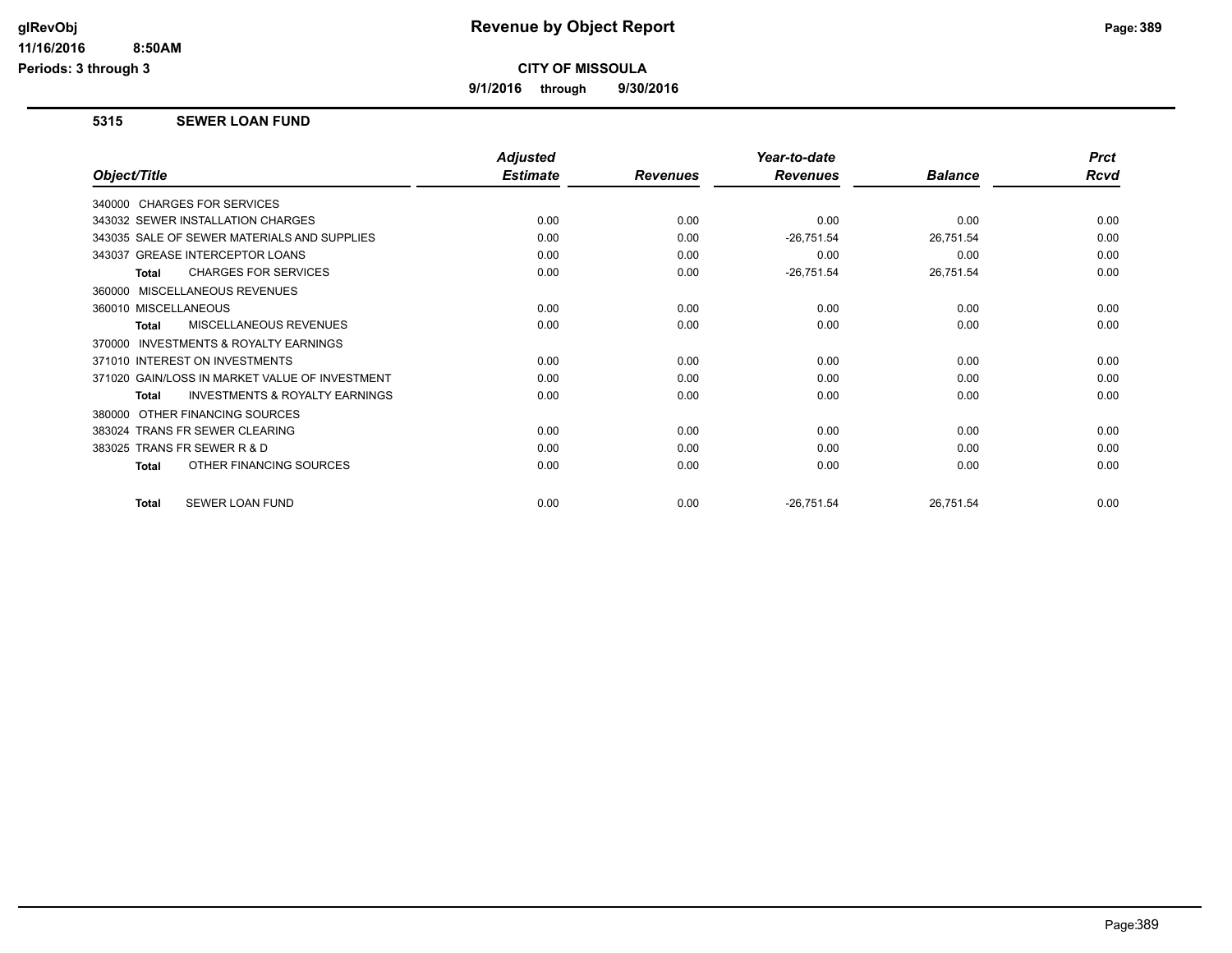**CITY OF MISSOULA**

**9/1/2016 through 9/30/2016**

# **5320 SEWER REPLACEMENT & DEPRECIATION FUND**

# **5320 SEWER REPLACEMENT & DEPRECIATION FUND**

|                                                     | <b>Adjusted</b> |                 | Year-to-date    |                | <b>Prct</b> |
|-----------------------------------------------------|-----------------|-----------------|-----------------|----------------|-------------|
| Object/Title                                        | <b>Estimate</b> | <b>Revenues</b> | <b>Revenues</b> | <b>Balance</b> | <b>Rcvd</b> |
| 330000 INTERGOVERNMENTAL REVENUES                   |                 |                 |                 |                |             |
| 337010 COUNTY REIMBURSEMENT-DEANOS                  | 0.00            | 0.00            | 0.00            | 0.00           | 0.00        |
| <b>INTERGOVERNMENTAL REVENUES</b><br>Total          | 0.00            | 0.00            | 0.00            | 0.00           | 0.00        |
| 340000 CHARGES FOR SERVICES                         |                 |                 |                 |                |             |
| 343032 SEWER INSTALLATION CHARGES                   | 0.00            | 3,000.00        | 17.675.00       | $-17.675.00$   | 0.00        |
| <b>CHARGES FOR SERVICES</b><br>Total                | 0.00            | 3,000.00        | 17,675.00       | $-17,675.00$   | 0.00        |
| 360000 MISCELLANEOUS REVENUES                       |                 |                 |                 |                |             |
| 360000 MISCELLANEOUS REVENUES                       | 0.00            | 0.00            | 0.00            | 0.00           | 0.00        |
| 360010 MISCELLANEOUS                                | 0.00            | 0.00            | 0.00            | 0.00           | 0.00        |
| 362006 GAIC INSURANCE SETTLEMENT                    | 0.00            | 0.00            | 0.00            | 0.00           | 0.00        |
| MISCELLANEOUS REVENUES<br>Total                     | 0.00            | 0.00            | 0.00            | 0.00           | 0.00        |
| 370000 INVESTMENTS & ROYALTY EARNINGS               |                 |                 |                 |                |             |
| 371010 INTEREST ON INVESTMENTS                      | 0.00            | 0.00            | 0.00            | 0.00           | 0.00        |
| 371020 GAIN/LOSS IN MARKET VALUE OF INVESTMENTS     | 0.00            | 0.00            | 0.00            | 0.00           | 0.00        |
| <b>INVESTMENTS &amp; ROYALTY EARNINGS</b><br>Total  | 0.00            | 0.00            | 0.00            | 0.00           | 0.00        |
| 380000 OTHER FINANCING SOURCES                      |                 |                 |                 |                |             |
| 381002 SRF LOAN                                     | 0.00            | 0.00            | 0.00            | 0.00           | 0.00        |
| 381090 PROCEEDS FROM CAPITAL LEASE                  | 0.00            | 0.00            | 0.00            | 0.00           | 0.00        |
| 383000 OPERATING TRANSFERS                          | 0.00            | 0.00            | 0.00            | 0.00           | 0.00        |
| 383024 TRANS FR SEWER CLEARING                      | 0.00            | 0.00            | 0.00            | 0.00           | 0.00        |
| 383042 TRANSFERS FROM OTHER FUNDS                   | 0.00            | 0.00            | 0.00            | 0.00           | 0.00        |
| OTHER FINANCING SOURCES<br>Total                    | 0.00            | 0.00            | 0.00            | 0.00           | 0.00        |
| SEWER REPLACEMENT & DEPRECIATION FU<br><b>Total</b> | 0.00            | 3,000.00        | 17,675.00       | $-17,675.00$   | 0.00        |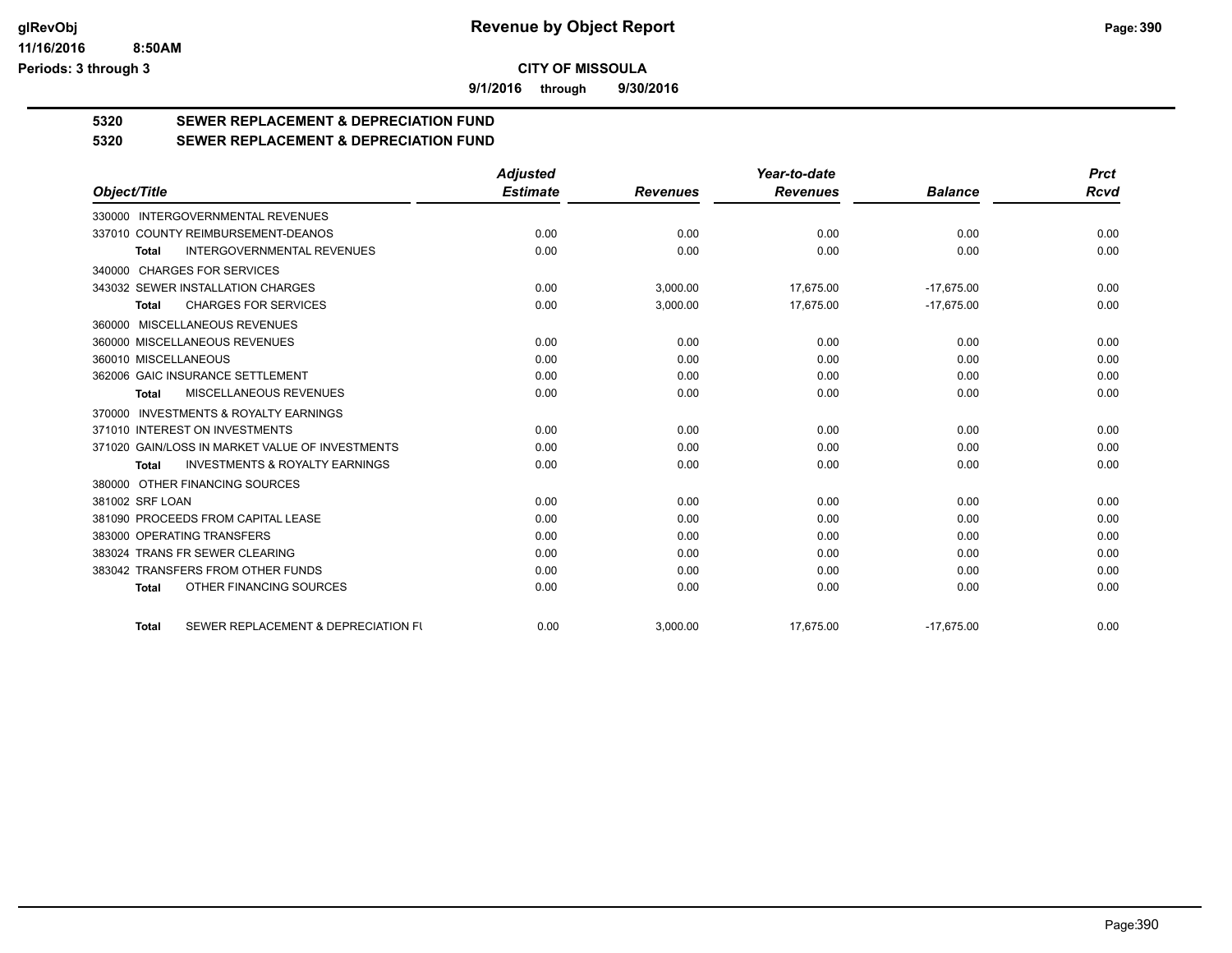#### **CITY OF MISSOULA**

**9/1/2016 through 9/30/2016**

## **5320 SEWER REPLACEMENT & DEPRECIATION FUND**

|                                                           | <b>Adjusted</b> |                 | Year-to-date    |                | <b>Prct</b> |
|-----------------------------------------------------------|-----------------|-----------------|-----------------|----------------|-------------|
| Object/Title                                              | <b>Estimate</b> | <b>Revenues</b> | <b>Revenues</b> | <b>Balance</b> | <b>Rcvd</b> |
| 330000 INTERGOVERNMENTAL REVENUES                         |                 |                 |                 |                |             |
| 337010 COUNTY REIMBURSEMENT-DEANOS                        | 0.00            | 0.00            | 0.00            | 0.00           | 0.00        |
| <b>INTERGOVERNMENTAL REVENUES</b><br><b>Total</b>         | 0.00            | 0.00            | 0.00            | 0.00           | 0.00        |
| 340000 CHARGES FOR SERVICES                               |                 |                 |                 |                |             |
| 343032 SEWER INSTALLATION CHARGES                         | 0.00            | 3,000.00        | 17,675.00       | $-17,675.00$   | 0.00        |
| <b>CHARGES FOR SERVICES</b><br><b>Total</b>               | 0.00            | 3,000.00        | 17,675.00       | $-17,675.00$   | 0.00        |
| 360000 MISCELLANEOUS REVENUES                             |                 |                 |                 |                |             |
| 360000 MISCELLANEOUS REVENUES                             | 0.00            | 0.00            | 0.00            | 0.00           | 0.00        |
| 360010 MISCELLANEOUS                                      | 0.00            | 0.00            | 0.00            | 0.00           | 0.00        |
| 362006 GAIC INSURANCE SETTLEMENT                          | 0.00            | 0.00            | 0.00            | 0.00           | 0.00        |
| <b>MISCELLANEOUS REVENUES</b><br>Total                    | 0.00            | 0.00            | 0.00            | 0.00           | 0.00        |
| <b>INVESTMENTS &amp; ROYALTY EARNINGS</b><br>370000       |                 |                 |                 |                |             |
| 371010 INTEREST ON INVESTMENTS                            | 0.00            | 0.00            | 0.00            | 0.00           | 0.00        |
| 371020 GAIN/LOSS IN MARKET VALUE OF INVESTMENT            | 0.00            | 0.00            | 0.00            | 0.00           | 0.00        |
| <b>INVESTMENTS &amp; ROYALTY EARNINGS</b><br><b>Total</b> | 0.00            | 0.00            | 0.00            | 0.00           | 0.00        |
| 380000 OTHER FINANCING SOURCES                            |                 |                 |                 |                |             |
| 381002 SRF LOAN                                           | 0.00            | 0.00            | 0.00            | 0.00           | 0.00        |
| 381090 PROCEEDS FROM CAPITAL LEASE                        | 0.00            | 0.00            | 0.00            | 0.00           | 0.00        |
| 383000 OPERATING TRANSFERS                                | 0.00            | 0.00            | 0.00            | 0.00           | 0.00        |
| 383024 TRANS FR SEWER CLEARING                            | 0.00            | 0.00            | 0.00            | 0.00           | 0.00        |
| 383042 TRANSFERS FROM OTHER FUNDS                         | 0.00            | 0.00            | 0.00            | 0.00           | 0.00        |
| OTHER FINANCING SOURCES<br><b>Total</b>                   | 0.00            | 0.00            | 0.00            | 0.00           | 0.00        |
| SEWER REPLACEMENT & DEPRECIATION F<br><b>Total</b>        | 0.00            | 3.000.00        | 17.675.00       | $-17.675.00$   | 0.00        |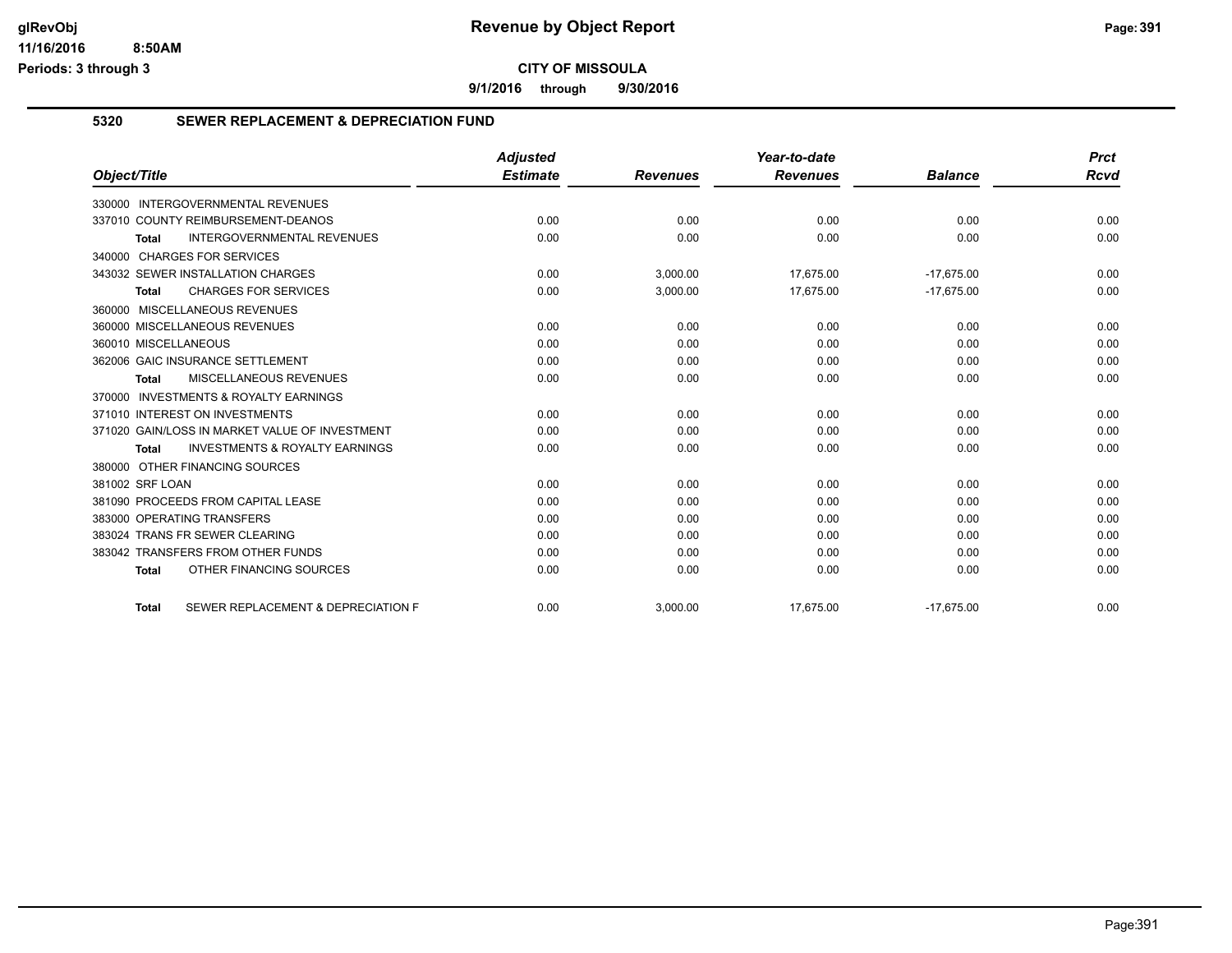**9/1/2016 through 9/30/2016**

**5325 SEWER DEVELOPMENT FEE FUND**

**5325 SEWER DEVELOPMENT FEE FUND**

|                                                           | <b>Adjusted</b> |                 | Year-to-date    |                | <b>Prct</b> |
|-----------------------------------------------------------|-----------------|-----------------|-----------------|----------------|-------------|
| Object/Title                                              | <b>Estimate</b> | <b>Revenues</b> | <b>Revenues</b> | <b>Balance</b> | Rcvd        |
| 330000 INTERGOVERNMENTAL REVENUES                         |                 |                 |                 |                |             |
| 334120 TSEP GRANT                                         | 0.00            | 0.00            | 0.00            | 0.00           | 0.00        |
| <b>INTERGOVERNMENTAL REVENUES</b><br><b>Total</b>         | 0.00            | 0.00            | 0.00            | 0.00           | 0.00        |
| 340000 CHARGES FOR SERVICES                               |                 |                 |                 |                |             |
| 343032 SEWER INSTALLATION CHARGES                         | 0.00            | 0.00            | 0.00            | 0.00           | 0.00        |
| 343034 TREATMENT FACILITIES FEES                          | 0.00            | 96,688.02       | 364,788.02      | $-364,788.02$  | 0.00        |
| 343036 *** Title Not Found ***                            | 0.00            | 0.00            | 0.00            | 0.00           | 0.00        |
| <b>CHARGES FOR SERVICES</b><br><b>Total</b>               | 0.00            | 96,688.02       | 364,788.02      | $-364,788.02$  | 0.00        |
| 360000 MISCELLANEOUS REVENUES                             |                 |                 |                 |                |             |
| 360010 MISCELLANEOUS                                      | 0.00            | 0.00            | 0.00            | 0.00           | 0.00        |
| 360030 CONTRIBUTIONS FROM PROPERTY OWNERS                 | 0.00            | 0.00            | 0.00            | 0.00           | 0.00        |
| 362000 OTHER MISCELLANEOUS REVENUE                        | 0.00            | 0.00            | 32,310.55       | $-32,310.55$   | 0.00        |
| MISCELLANEOUS REVENUES<br>Total                           | 0.00            | 0.00            | 32,310.55       | $-32,310.55$   | 0.00        |
| <b>INVESTMENTS &amp; ROYALTY EARNINGS</b><br>370000       |                 |                 |                 |                |             |
| 371010 INTEREST ON INVESTMENTS                            | 0.00            | 0.00            | 0.00            | 0.00           | 0.00        |
| 371020 GAIN/LOSS IN MARKET VALUE OF INVESTMENTS           | 0.00            | 0.00            | 0.00            | 0.00           | 0.00        |
| <b>INVESTMENTS &amp; ROYALTY EARNINGS</b><br><b>Total</b> | 0.00            | 0.00            | 0.00            | 0.00           | 0.00        |
| 380000 OTHER FINANCING SOURCES                            |                 |                 |                 |                |             |
| 383042 TRANSFERS FROM OTHER FUNDS                         | 0.00            | 0.00            | 0.00            | 0.00           | 0.00        |
| OTHER FINANCING SOURCES<br>Total                          | 0.00            | 0.00            | 0.00            | 0.00           | 0.00        |
| SEWER DEVELOPMENT FEE FUND<br><b>Total</b>                | 0.00            | 96,688.02       | 397.098.57      | -397.098.57    | 0.00        |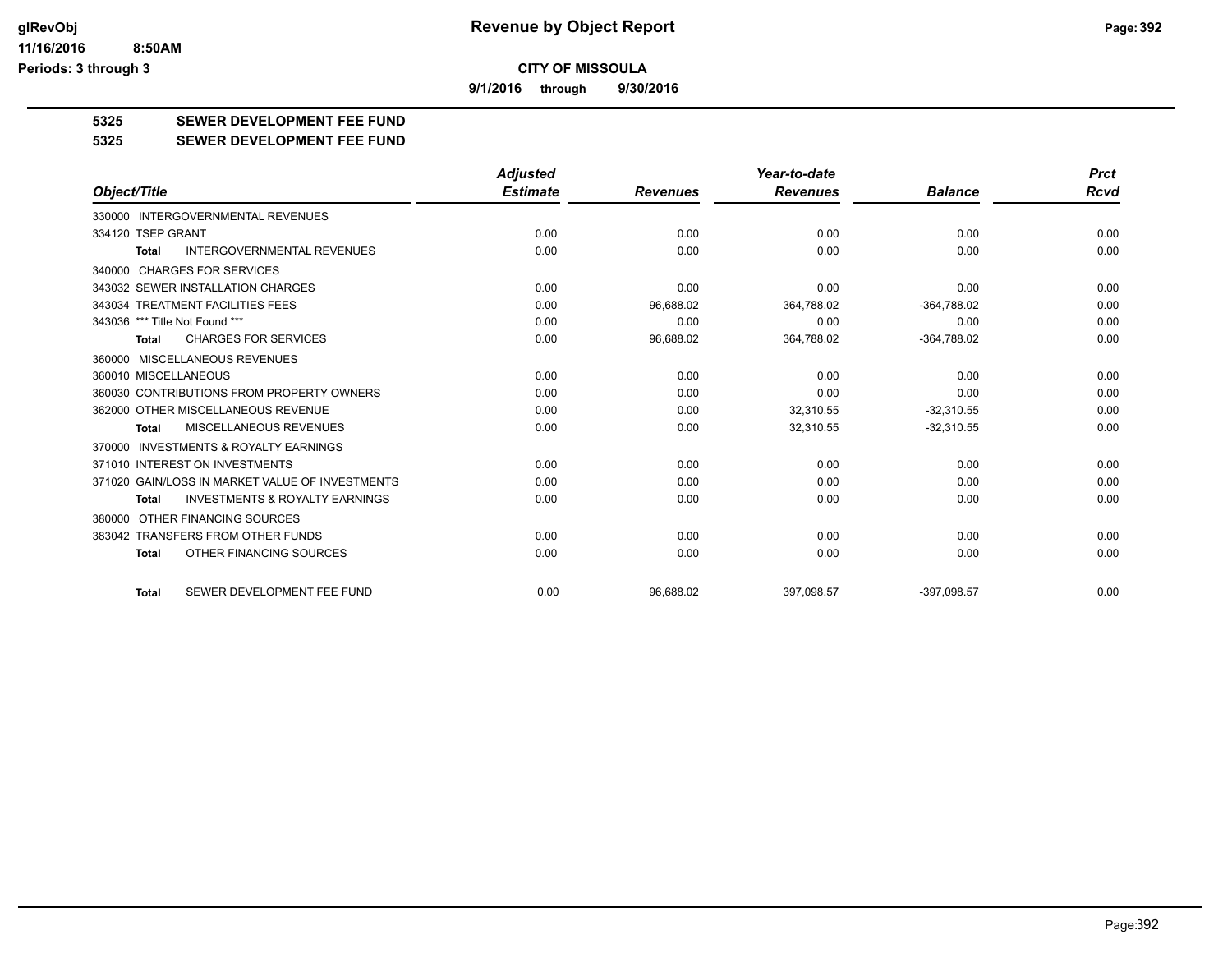**8:50AM**

**CITY OF MISSOULA**

**9/1/2016 through 9/30/2016**

# **5325 SEWER DEVELOPMENT FEE FUND**

|                                                           | <b>Adjusted</b> |                 | Year-to-date    |                | <b>Prct</b> |
|-----------------------------------------------------------|-----------------|-----------------|-----------------|----------------|-------------|
| Object/Title                                              | <b>Estimate</b> | <b>Revenues</b> | <b>Revenues</b> | <b>Balance</b> | Rcvd        |
| 330000 INTERGOVERNMENTAL REVENUES                         |                 |                 |                 |                |             |
| 334120 TSEP GRANT                                         | 0.00            | 0.00            | 0.00            | 0.00           | 0.00        |
| <b>INTERGOVERNMENTAL REVENUES</b><br><b>Total</b>         | 0.00            | 0.00            | 0.00            | 0.00           | 0.00        |
| 340000 CHARGES FOR SERVICES                               |                 |                 |                 |                |             |
| 343032 SEWER INSTALLATION CHARGES                         | 0.00            | 0.00            | 0.00            | 0.00           | 0.00        |
| 343034 TREATMENT FACILITIES FEES                          | 0.00            | 96,688.02       | 364,788.02      | $-364,788.02$  | 0.00        |
| 343036 *** Title Not Found ***                            | 0.00            | 0.00            | 0.00            | 0.00           | 0.00        |
| <b>CHARGES FOR SERVICES</b><br><b>Total</b>               | 0.00            | 96,688.02       | 364,788.02      | $-364,788.02$  | 0.00        |
| 360000 MISCELLANEOUS REVENUES                             |                 |                 |                 |                |             |
| 360010 MISCELLANEOUS                                      | 0.00            | 0.00            | 0.00            | 0.00           | 0.00        |
| 360030 CONTRIBUTIONS FROM PROPERTY OWNERS                 | 0.00            | 0.00            | 0.00            | 0.00           | 0.00        |
| 362000 OTHER MISCELLANEOUS REVENUE                        | 0.00            | 0.00            | 32.310.55       | $-32,310.55$   | 0.00        |
| <b>MISCELLANEOUS REVENUES</b><br><b>Total</b>             | 0.00            | 0.00            | 32,310.55       | $-32,310.55$   | 0.00        |
| 370000 INVESTMENTS & ROYALTY EARNINGS                     |                 |                 |                 |                |             |
| 371010 INTEREST ON INVESTMENTS                            | 0.00            | 0.00            | 0.00            | 0.00           | 0.00        |
| 371020 GAIN/LOSS IN MARKET VALUE OF INVESTMENT            | 0.00            | 0.00            | 0.00            | 0.00           | 0.00        |
| <b>INVESTMENTS &amp; ROYALTY EARNINGS</b><br><b>Total</b> | 0.00            | 0.00            | 0.00            | 0.00           | 0.00        |
| 380000 OTHER FINANCING SOURCES                            |                 |                 |                 |                |             |
| 383042 TRANSFERS FROM OTHER FUNDS                         | 0.00            | 0.00            | 0.00            | 0.00           | 0.00        |
| OTHER FINANCING SOURCES<br><b>Total</b>                   | 0.00            | 0.00            | 0.00            | 0.00           | 0.00        |
| SEWER DEVELOPMENT FEE FUND<br><b>Total</b>                | 0.00            | 96.688.02       | 397.098.57      | $-397.098.57$  | 0.00        |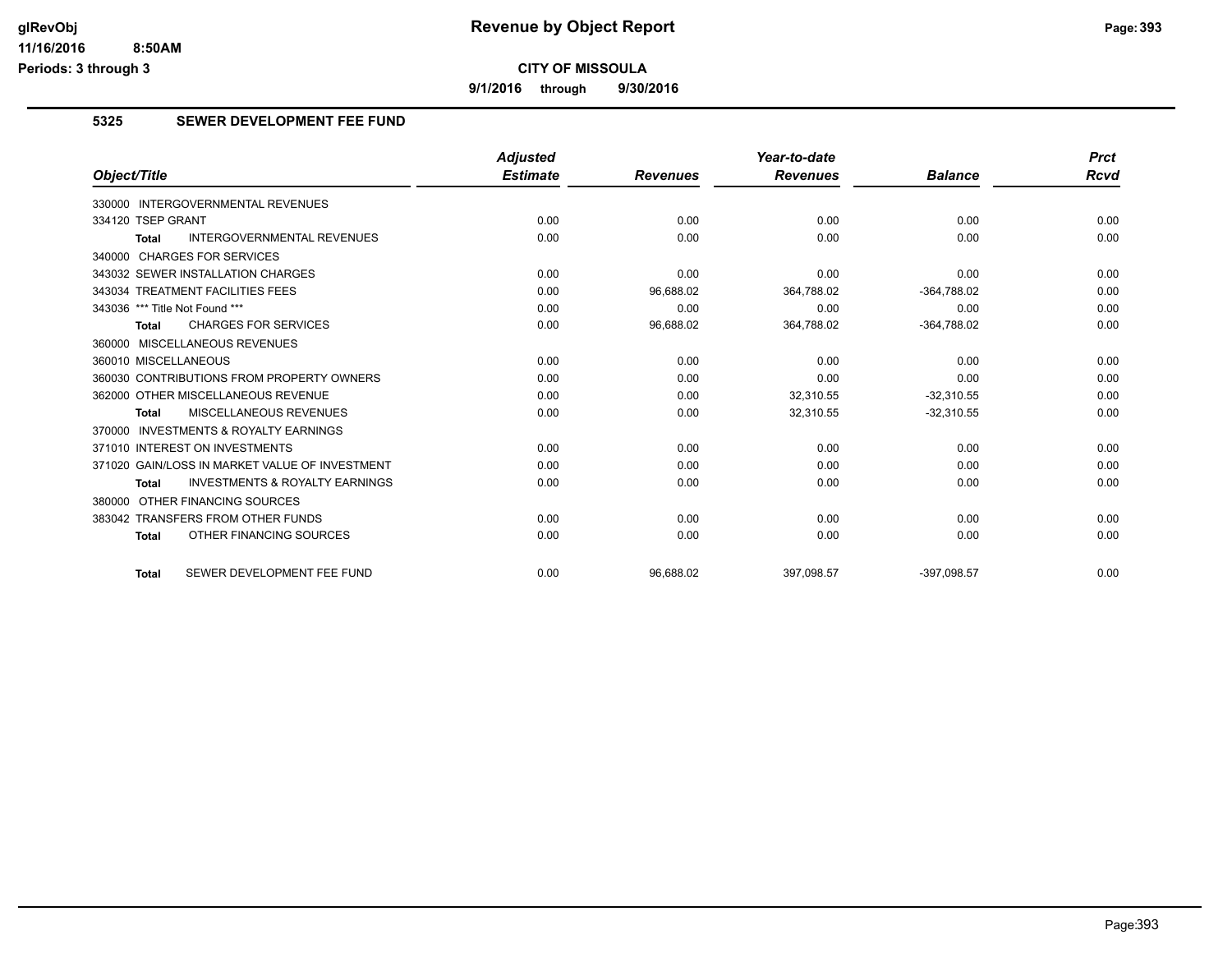**9/1/2016 through 9/30/2016**

**5340 SEWER CONSTRUCTION FUND**

**5340 SEWER CONSTRUCTION FUND**

|                                                    | <b>Adjusted</b> |                 | Year-to-date    |                | <b>Prct</b> |
|----------------------------------------------------|-----------------|-----------------|-----------------|----------------|-------------|
| Object/Title                                       | <b>Estimate</b> | <b>Revenues</b> | <b>Revenues</b> | <b>Balance</b> | <b>Rcvd</b> |
| 330000 INTERGOVERNMENTAL REVENUES                  |                 |                 |                 |                |             |
| 331090 EPA GRANT                                   | 0.00            | 0.00            | 0.00            | 0.00           | 0.00        |
| 334120 TSEP GRANT                                  | 0.00            | 0.00            | 0.00            | 0.00           | 0.00        |
| 334140 DNRC GRANT                                  | 0.00            | 0.00            | 0.00            | 0.00           | 0.00        |
| 337000 LOCAL GRANTS                                | 0.00            | 0.00            | 0.00            | 0.00           | 0.00        |
| <b>INTERGOVERNMENTAL REVENUES</b><br><b>Total</b>  | 0.00            | 0.00            | 0.00            | 0.00           | 0.00        |
| 340000 CHARGES FOR SERVICES                        |                 |                 |                 |                |             |
| 343032 SEWER INSTALLATION CHARGES                  | 0.00            | 0.00            | 0.00            | 0.00           | 0.00        |
| <b>CHARGES FOR SERVICES</b><br>Total               | 0.00            | 0.00            | 0.00            | 0.00           | 0.00        |
| 360000 MISCELLANEOUS REVENUES                      |                 |                 |                 |                |             |
| 360030 CONTRIBUTIONS FROM PROPERTY OWNERS          | 0.00            | 0.00            | 0.00            | 0.00           | 0.00        |
| 363020 PROPERTY ASSESSMENTS                        | 0.00            | 0.00            | 0.00            | 0.00           | 0.00        |
| 365000 DONATIONS                                   | 0.00            | 0.00            | 0.00            | 0.00           | 0.00        |
| <b>MISCELLANEOUS REVENUES</b><br><b>Total</b>      | 0.00            | 0.00            | 0.00            | 0.00           | 0.00        |
| 370000 INVESTMENTS & ROYALTY EARNINGS              |                 |                 |                 |                |             |
| 371010 INTEREST ON INVESTMENTS                     | 0.00            | 0.00            | 0.00            | 0.00           | 0.00        |
| 371020 GAIN/LOSS IN MARKET VALUE OF INVESTMENTS    | 0.00            | 0.00            | 0.00            | 0.00           | 0.00        |
| <b>INVESTMENTS &amp; ROYALTY EARNINGS</b><br>Total | 0.00            | 0.00            | 0.00            | 0.00           | 0.00        |
| 380000 OTHER FINANCING SOURCES                     |                 |                 |                 |                |             |
| 381002 SRF LOAN                                    | 0.00            | 0.00            | 0.00            | 0.00           | 0.00        |
| 381020 REVENUE BONDS                               | 0.00            | 0.00            | 0.00            | 0.00           | 0.00        |
| 383011 TRANS FR SID REVOLVING                      | 0.00            | 0.00            | 0.00            | 0.00           | 0.00        |
| 383024 TRANS FR SEWER CLEARING                     | 0.00            | 0.00            | 0.00            | 0.00           | 0.00        |
| 383025 TRANS FR SEWER R & D                        | 0.00            | 0.00            | 0.00            | 0.00           | 0.00        |
| 383026 TRANS FR CDBG                               | 0.00            | 0.00            | 0.00            | 0.00           | 0.00        |
| 383040 TRANSFER FROM CITY GRANTS                   | 0.00            | 0.00            | 0.00            | 0.00           | 0.00        |
| OTHER FINANCING SOURCES<br><b>Total</b>            | 0.00            | 0.00            | 0.00            | 0.00           | 0.00        |
| SEWER CONSTRUCTION FUND<br>Total                   | 0.00            | 0.00            | 0.00            | 0.00           | 0.00        |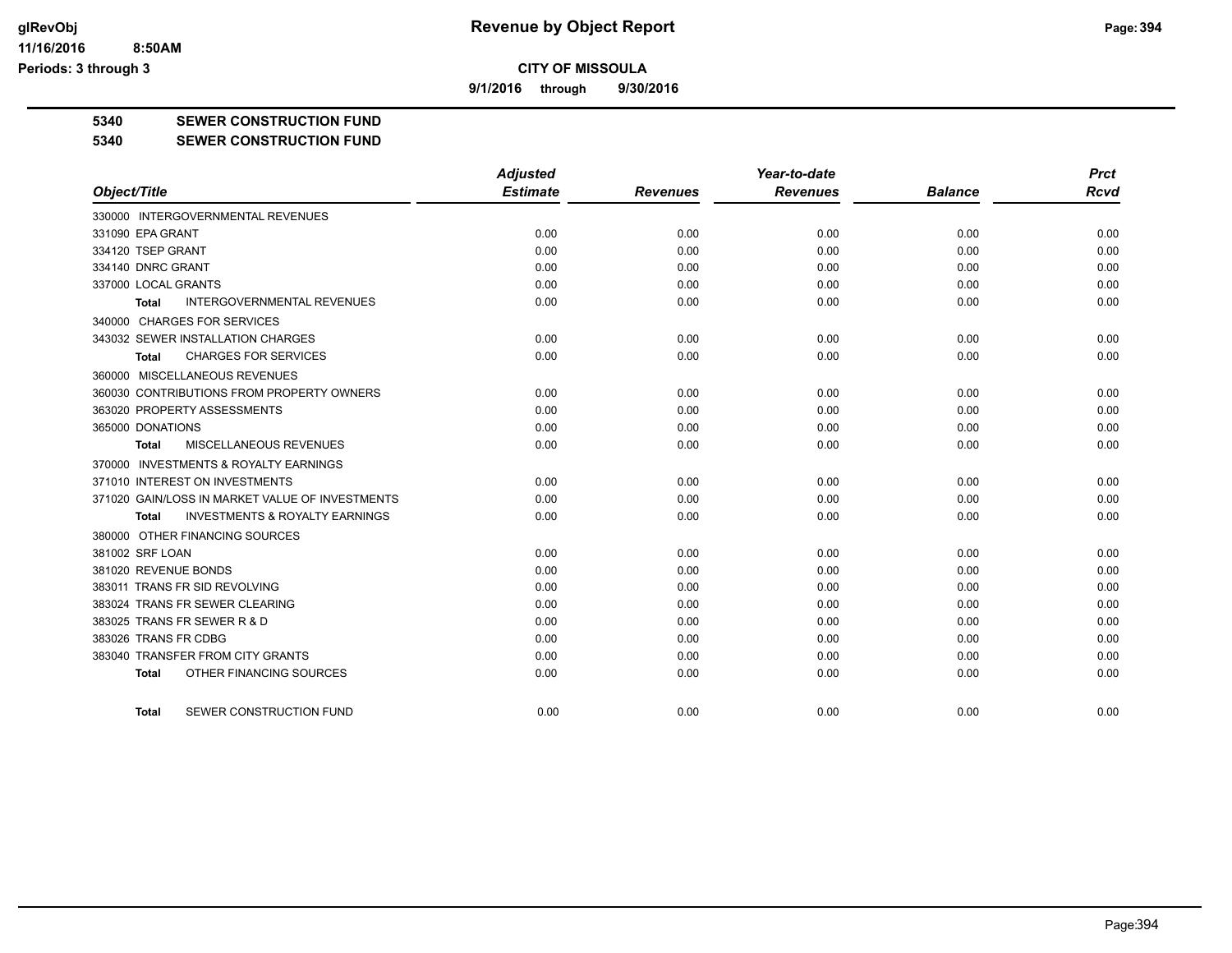**CITY OF MISSOULA**

**9/1/2016 through 9/30/2016**

## **5340 SEWER CONSTRUCTION FUND**

|                                                    | <b>Adjusted</b> |                 | Year-to-date    |                | <b>Prct</b> |
|----------------------------------------------------|-----------------|-----------------|-----------------|----------------|-------------|
| Object/Title                                       | <b>Estimate</b> | <b>Revenues</b> | <b>Revenues</b> | <b>Balance</b> | <b>Rcvd</b> |
| 330000 INTERGOVERNMENTAL REVENUES                  |                 |                 |                 |                |             |
| 331090 EPA GRANT                                   | 0.00            | 0.00            | 0.00            | 0.00           | 0.00        |
| 334120 TSEP GRANT                                  | 0.00            | 0.00            | 0.00            | 0.00           | 0.00        |
| 334140 DNRC GRANT                                  | 0.00            | 0.00            | 0.00            | 0.00           | 0.00        |
| 337000 LOCAL GRANTS                                | 0.00            | 0.00            | 0.00            | 0.00           | 0.00        |
| <b>INTERGOVERNMENTAL REVENUES</b><br>Total         | 0.00            | 0.00            | 0.00            | 0.00           | 0.00        |
| 340000 CHARGES FOR SERVICES                        |                 |                 |                 |                |             |
| 343032 SEWER INSTALLATION CHARGES                  | 0.00            | 0.00            | 0.00            | 0.00           | 0.00        |
| <b>CHARGES FOR SERVICES</b><br><b>Total</b>        | 0.00            | 0.00            | 0.00            | 0.00           | 0.00        |
| 360000 MISCELLANEOUS REVENUES                      |                 |                 |                 |                |             |
| 360030 CONTRIBUTIONS FROM PROPERTY OWNERS          | 0.00            | 0.00            | 0.00            | 0.00           | 0.00        |
| 363020 PROPERTY ASSESSMENTS                        | 0.00            | 0.00            | 0.00            | 0.00           | 0.00        |
| 365000 DONATIONS                                   | 0.00            | 0.00            | 0.00            | 0.00           | 0.00        |
| MISCELLANEOUS REVENUES<br>Total                    | 0.00            | 0.00            | 0.00            | 0.00           | 0.00        |
| 370000 INVESTMENTS & ROYALTY EARNINGS              |                 |                 |                 |                |             |
| 371010 INTEREST ON INVESTMENTS                     | 0.00            | 0.00            | 0.00            | 0.00           | 0.00        |
| 371020 GAIN/LOSS IN MARKET VALUE OF INVESTMENT     | 0.00            | 0.00            | 0.00            | 0.00           | 0.00        |
| <b>INVESTMENTS &amp; ROYALTY EARNINGS</b><br>Total | 0.00            | 0.00            | 0.00            | 0.00           | 0.00        |
| 380000 OTHER FINANCING SOURCES                     |                 |                 |                 |                |             |
| 381002 SRF LOAN                                    | 0.00            | 0.00            | 0.00            | 0.00           | 0.00        |
| 381020 REVENUE BONDS                               | 0.00            | 0.00            | 0.00            | 0.00           | 0.00        |
| 383011 TRANS FR SID REVOLVING                      | 0.00            | 0.00            | 0.00            | 0.00           | 0.00        |
| 383024 TRANS FR SEWER CLEARING                     | 0.00            | 0.00            | 0.00            | 0.00           | 0.00        |
| 383025 TRANS FR SEWER R & D                        | 0.00            | 0.00            | 0.00            | 0.00           | 0.00        |
| 383026 TRANS FR CDBG                               | 0.00            | 0.00            | 0.00            | 0.00           | 0.00        |
| 383040 TRANSFER FROM CITY GRANTS                   | 0.00            | 0.00            | 0.00            | 0.00           | 0.00        |
| OTHER FINANCING SOURCES<br><b>Total</b>            | 0.00            | 0.00            | 0.00            | 0.00           | 0.00        |
| SEWER CONSTRUCTION FUND<br>Total                   | 0.00            | 0.00            | 0.00            | 0.00           | 0.00        |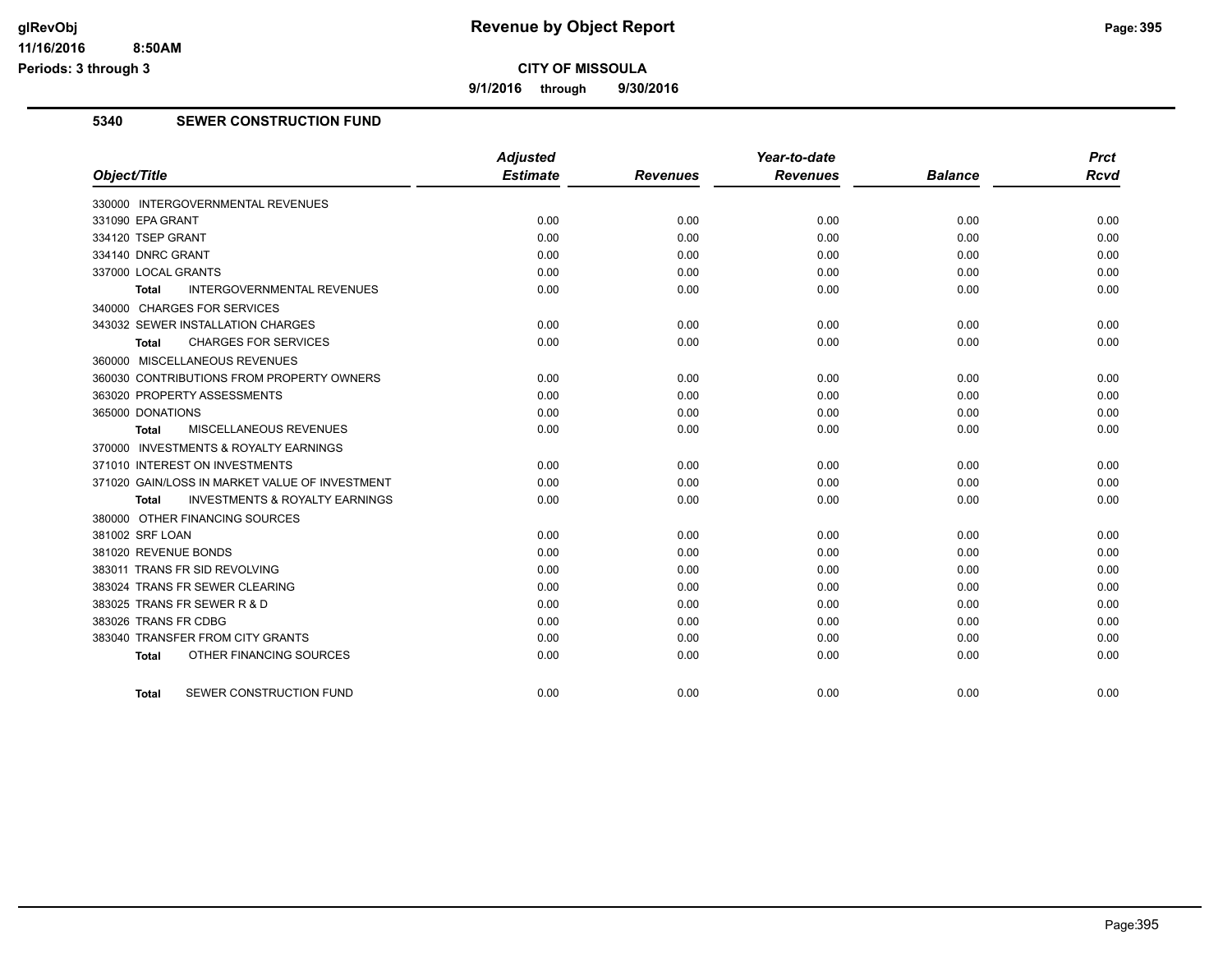**CITY OF MISSOULA**

**9/1/2016 through 9/30/2016**

# **5361 2001 SEWER REVENUE BONDS-DEBT SERVICE**

# **5361 2001 SEWER REVENUE BONDS-DEBT SERVICE**

| Object/Title                                        | <b>Adjusted</b><br><b>Estimate</b> |                 | Year-to-date<br><b>Revenues</b> | <b>Balance</b> | <b>Prct</b><br><b>Rcvd</b> |
|-----------------------------------------------------|------------------------------------|-----------------|---------------------------------|----------------|----------------------------|
|                                                     |                                    | <b>Revenues</b> |                                 |                |                            |
| 340000 CHARGES FOR SERVICES                         |                                    |                 |                                 |                |                            |
| 343031 SEWER SERVICE CHARGES                        | 0.00                               | 0.00            | 0.00                            | 0.00           | 0.00                       |
| 343032 SEWER INSTALLATION CHARGES                   | 0.00                               | 0.00            | 0.00                            | 0.00           | 0.00                       |
| 343035 SALE OF SEWER MATERIALS AND SUPPLIES         | 0.00                               | 0.00            | 0.00                            | 0.00           | 0.00                       |
| <b>CHARGES FOR SERVICES</b><br><b>Total</b>         | 0.00                               | 0.00            | 0.00                            | 0.00           | 0.00                       |
| MISCELLANEOUS REVENUES<br>360000                    |                                    |                 |                                 |                |                            |
| 360010 MISCELLANEOUS                                | 0.00                               | 0.00            | 0.00                            | 0.00           | 0.00                       |
| <b>MISCELLANEOUS REVENUES</b><br><b>Total</b>       | 0.00                               | 0.00            | 0.00                            | 0.00           | 0.00                       |
| INVESTMENTS & ROYALTY EARNINGS<br>370000            |                                    |                 |                                 |                |                            |
| 371010 INTEREST ON INVESTMENTS                      | 0.00                               | 0.00            | 0.00                            | 0.00           | 0.00                       |
| 371020 GAIN/LOSS IN MARKET VALUE OF INVESTMENTS     | 0.00                               | 0.00            | 0.00                            | 0.00           | 0.00                       |
| <b>INVESTMENTS &amp; ROYALTY EARNINGS</b><br>Total  | 0.00                               | 0.00            | 0.00                            | 0.00           | 0.00                       |
| OTHER FINANCING SOURCES<br>380000                   |                                    |                 |                                 |                |                            |
| 382010 SALE OF FIXED ASSETS                         | 0.00                               | 0.00            | 0.00                            | 0.00           | 0.00                       |
| 383024 TRANS FR SEWER CLEARING                      | 0.00                               | 0.00            | 0.00                            | 0.00           | 0.00                       |
| OTHER FINANCING SOURCES<br><b>Total</b>             | 0.00                               | 0.00            | 0.00                            | 0.00           | 0.00                       |
| 2001 SEWER REVENUE BONDS-DEBT SERVI<br><b>Total</b> | 0.00                               | 0.00            | 0.00                            | 0.00           | 0.00                       |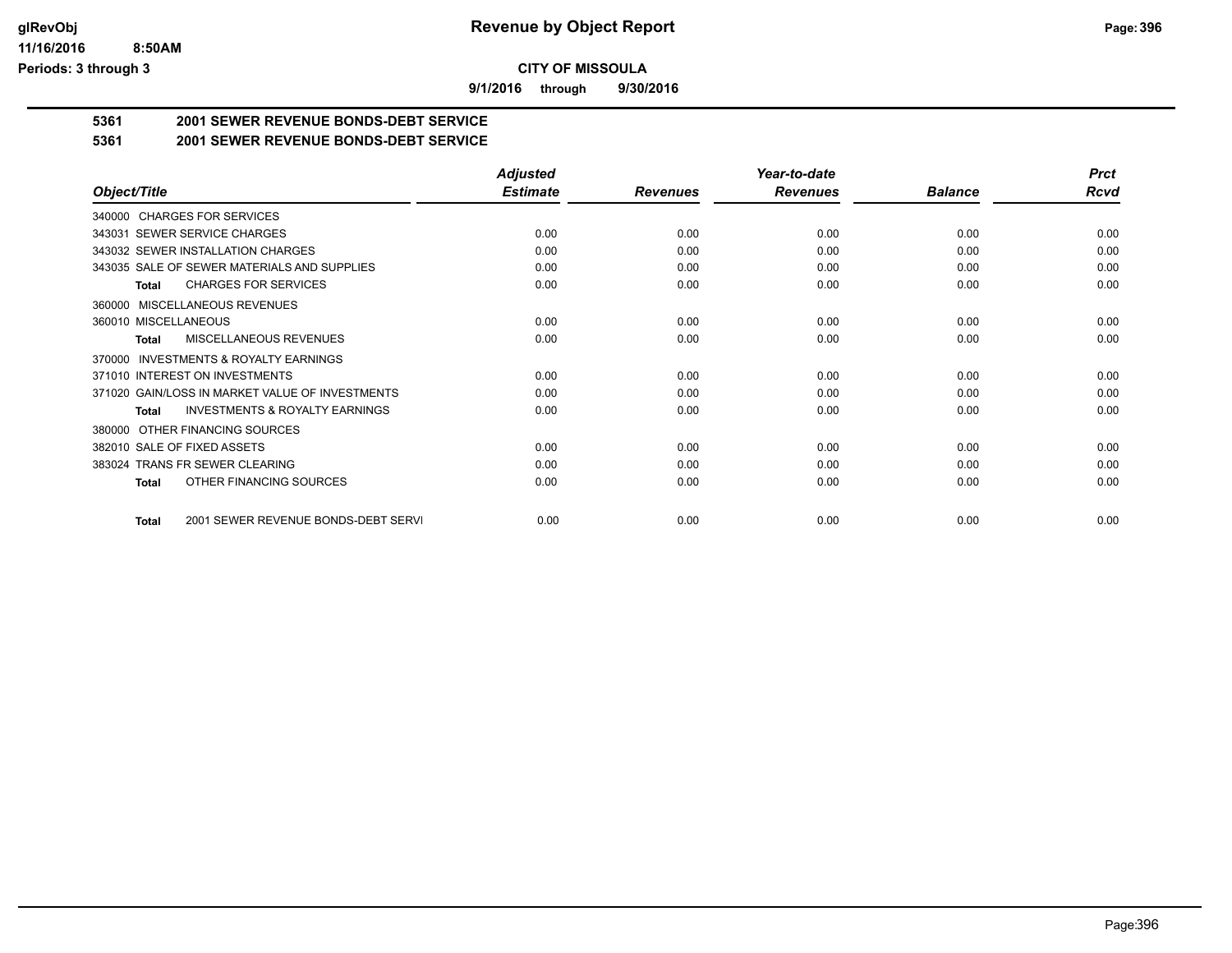**8:50AM**

**CITY OF MISSOULA**

**9/1/2016 through 9/30/2016**

## **5361 2001 SEWER REVENUE BONDS-DEBT SERVICE**

|                                                           | <b>Adjusted</b> |                 | Year-to-date    |                | <b>Prct</b> |
|-----------------------------------------------------------|-----------------|-----------------|-----------------|----------------|-------------|
| Object/Title                                              | <b>Estimate</b> | <b>Revenues</b> | <b>Revenues</b> | <b>Balance</b> | <b>Rcvd</b> |
| 340000 CHARGES FOR SERVICES                               |                 |                 |                 |                |             |
| SEWER SERVICE CHARGES<br>343031                           | 0.00            | 0.00            | 0.00            | 0.00           | 0.00        |
| 343032 SEWER INSTALLATION CHARGES                         | 0.00            | 0.00            | 0.00            | 0.00           | 0.00        |
| 343035 SALE OF SEWER MATERIALS AND SUPPLIES               | 0.00            | 0.00            | 0.00            | 0.00           | 0.00        |
| <b>CHARGES FOR SERVICES</b><br>Total                      | 0.00            | 0.00            | 0.00            | 0.00           | 0.00        |
| 360000 MISCELLANEOUS REVENUES                             |                 |                 |                 |                |             |
| 360010 MISCELLANEOUS                                      | 0.00            | 0.00            | 0.00            | 0.00           | 0.00        |
| MISCELLANEOUS REVENUES<br><b>Total</b>                    | 0.00            | 0.00            | 0.00            | 0.00           | 0.00        |
| INVESTMENTS & ROYALTY EARNINGS<br>370000                  |                 |                 |                 |                |             |
| 371010 INTEREST ON INVESTMENTS                            | 0.00            | 0.00            | 0.00            | 0.00           | 0.00        |
| 371020 GAIN/LOSS IN MARKET VALUE OF INVESTMENT            | 0.00            | 0.00            | 0.00            | 0.00           | 0.00        |
| <b>INVESTMENTS &amp; ROYALTY EARNINGS</b><br><b>Total</b> | 0.00            | 0.00            | 0.00            | 0.00           | 0.00        |
| OTHER FINANCING SOURCES<br>380000                         |                 |                 |                 |                |             |
| 382010 SALE OF FIXED ASSETS                               | 0.00            | 0.00            | 0.00            | 0.00           | 0.00        |
| 383024 TRANS FR SEWER CLEARING                            | 0.00            | 0.00            | 0.00            | 0.00           | 0.00        |
| OTHER FINANCING SOURCES<br><b>Total</b>                   | 0.00            | 0.00            | 0.00            | 0.00           | 0.00        |
| 2001 SEWER REVENUE BONDS-DEBT SERV<br><b>Total</b>        | 0.00            | 0.00            | 0.00            | 0.00           | 0.00        |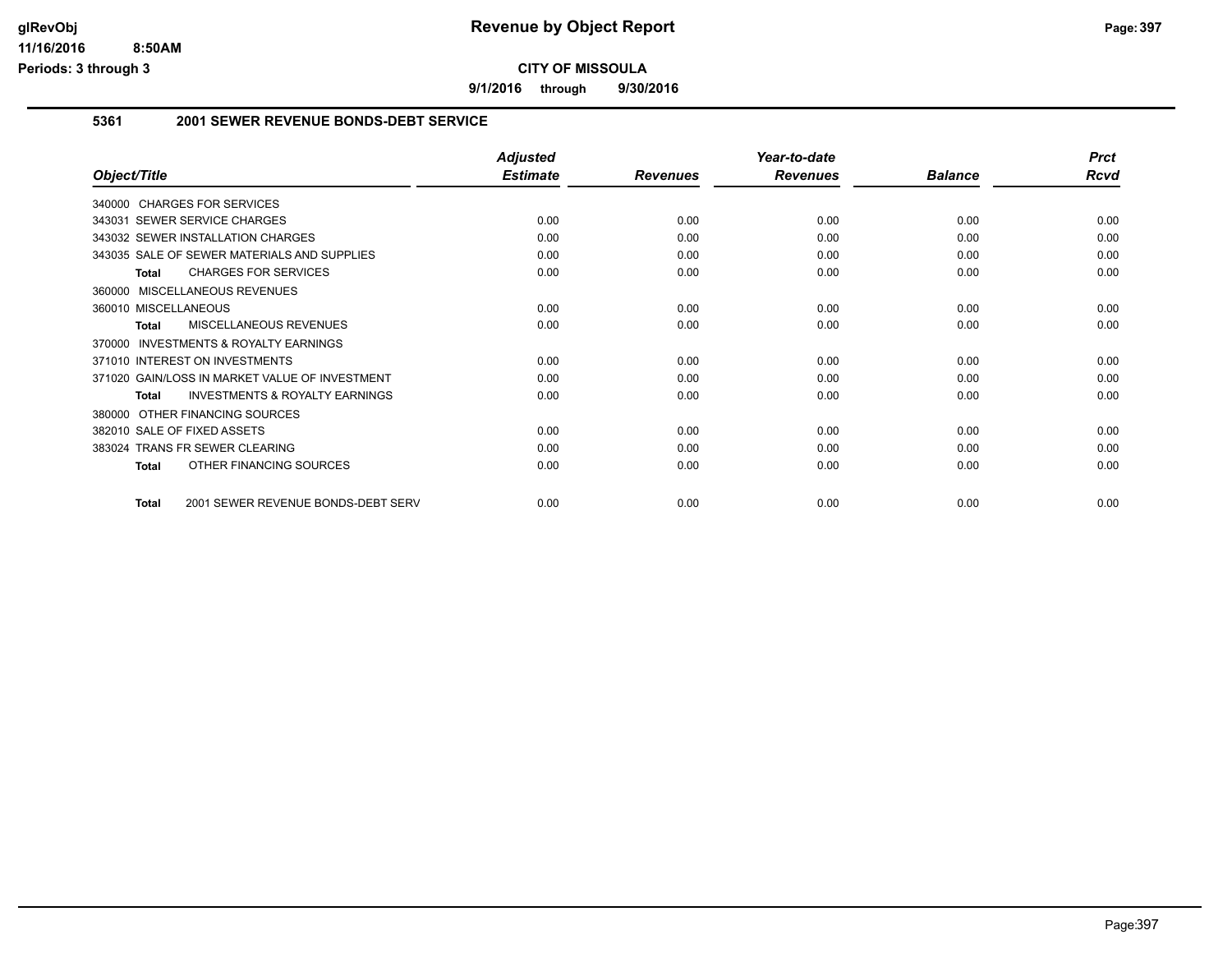**CITY OF MISSOULA**

**9/1/2016 through 9/30/2016**

## **5362 00 SEWER REVENUE BOND - SERIES B DEBT SE**

**5362 00 SEWER REVENUE BOND - SERIES B DEBT SE**

|                                                      | <b>Adjusted</b> |                 | Year-to-date    |                | <b>Prct</b> |
|------------------------------------------------------|-----------------|-----------------|-----------------|----------------|-------------|
| Object/Title                                         | <b>Estimate</b> | <b>Revenues</b> | <b>Revenues</b> | <b>Balance</b> | <b>Rcvd</b> |
| 340000 CHARGES FOR SERVICES                          |                 |                 |                 |                |             |
| 343032 SEWER INSTALLATION CHARGES                    | 0.00            | 0.00            | 0.00            | 0.00           | 0.00        |
| <b>CHARGES FOR SERVICES</b><br>Total                 | 0.00            | 0.00            | 0.00            | 0.00           | 0.00        |
| 360000 MISCELLANEOUS REVENUES                        |                 |                 |                 |                |             |
| 360010 MISCELLANEOUS                                 | 0.00            | 0.00            | 0.00            | 0.00           | 0.00        |
| <b>MISCELLANEOUS REVENUES</b><br>Total               | 0.00            | 0.00            | 0.00            | 0.00           | 0.00        |
| 370000 INVESTMENTS & ROYALTY EARNINGS                |                 |                 |                 |                |             |
| 371010 INTEREST ON INVESTMENTS                       | 0.00            | 0.00            | 0.00            | 0.00           | 0.00        |
| 371020 GAIN/LOSS IN MARKET VALUE OF INVESTMENTS      | 0.00            | 0.00            | 0.00            | 0.00           | 0.00        |
| <b>INVESTMENTS &amp; ROYALTY EARNINGS</b><br>Total   | 0.00            | 0.00            | 0.00            | 0.00           | 0.00        |
| 380000 OTHER FINANCING SOURCES                       |                 |                 |                 |                |             |
| 383024 TRANS FR SEWER CLEARING                       | 0.00            | 0.00            | 0.00            | 0.00           | 0.00        |
| OTHER FINANCING SOURCES<br>Total                     | 0.00            | 0.00            | 0.00            | 0.00           | 0.00        |
|                                                      |                 |                 |                 |                |             |
| 00 SEWER REVENUE BOND - SERIES B DEB<br><b>Total</b> | 0.00            | 0.00            | 0.00            | 0.00           | 0.00        |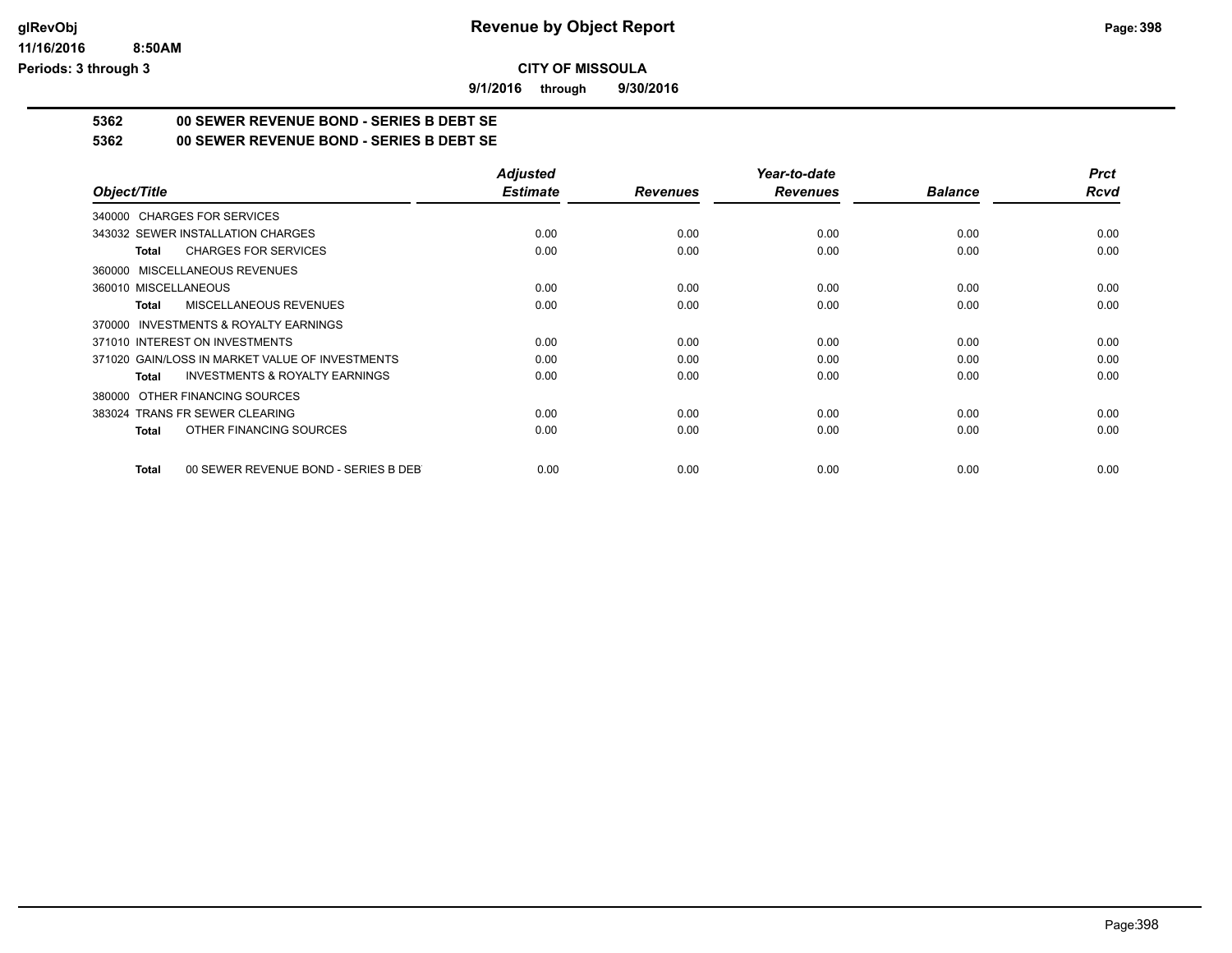**CITY OF MISSOULA**

**9/1/2016 through 9/30/2016**

## **5362 00 SEWER REVENUE BOND - SERIES B DEBT SE**

| Object/Title                                         | <b>Adjusted</b><br><b>Estimate</b> | <b>Revenues</b> | Year-to-date<br><b>Revenues</b> | <b>Balance</b> | <b>Prct</b><br><b>Rcvd</b> |
|------------------------------------------------------|------------------------------------|-----------------|---------------------------------|----------------|----------------------------|
| 340000 CHARGES FOR SERVICES                          |                                    |                 |                                 |                |                            |
| 343032 SEWER INSTALLATION CHARGES                    | 0.00                               | 0.00            | 0.00                            | 0.00           | 0.00                       |
| <b>CHARGES FOR SERVICES</b><br>Total                 | 0.00                               | 0.00            | 0.00                            | 0.00           | 0.00                       |
| 360000 MISCELLANEOUS REVENUES                        |                                    |                 |                                 |                |                            |
| 360010 MISCELLANEOUS                                 | 0.00                               | 0.00            | 0.00                            | 0.00           | 0.00                       |
| <b>MISCELLANEOUS REVENUES</b><br><b>Total</b>        | 0.00                               | 0.00            | 0.00                            | 0.00           | 0.00                       |
| 370000 INVESTMENTS & ROYALTY EARNINGS                |                                    |                 |                                 |                |                            |
| 371010 INTEREST ON INVESTMENTS                       | 0.00                               | 0.00            | 0.00                            | 0.00           | 0.00                       |
| 371020 GAIN/LOSS IN MARKET VALUE OF INVESTMENT       | 0.00                               | 0.00            | 0.00                            | 0.00           | 0.00                       |
| <b>INVESTMENTS &amp; ROYALTY EARNINGS</b><br>Total   | 0.00                               | 0.00            | 0.00                            | 0.00           | 0.00                       |
| 380000 OTHER FINANCING SOURCES                       |                                    |                 |                                 |                |                            |
| 383024 TRANS FR SEWER CLEARING                       | 0.00                               | 0.00            | 0.00                            | 0.00           | 0.00                       |
| OTHER FINANCING SOURCES<br><b>Total</b>              | 0.00                               | 0.00            | 0.00                            | 0.00           | 0.00                       |
| 00 SEWER REVENUE BOND - SERIES B DEE<br><b>Total</b> | 0.00                               | 0.00            | 0.00                            | 0.00           | 0.00                       |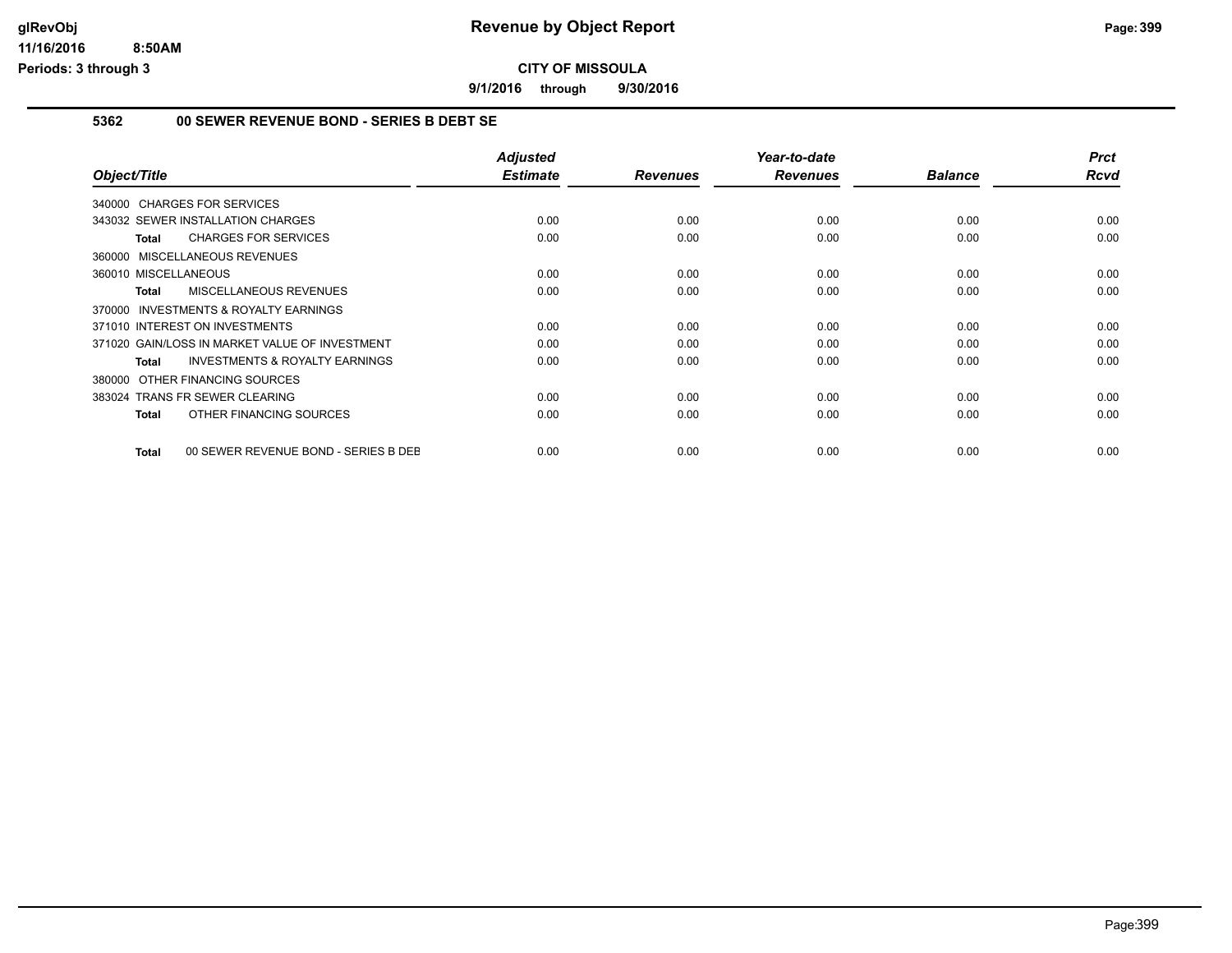**CITY OF MISSOULA**

**9/1/2016 through 9/30/2016**

# **5364 92 SEWER REVENUE BOND - SERIES B DEBT S**

**5364 92 SEWER REVENUE BOND - SERIES B DEBT S**

|                                                    | <b>Adjusted</b> |                 | Year-to-date    |                | <b>Prct</b> |
|----------------------------------------------------|-----------------|-----------------|-----------------|----------------|-------------|
| Object/Title                                       | <b>Estimate</b> | <b>Revenues</b> | <b>Revenues</b> | <b>Balance</b> | <b>Rcvd</b> |
| 340000 CHARGES FOR SERVICES                        |                 |                 |                 |                |             |
| 343032 SEWER INSTALLATION CHARGES                  | 0.00            | 0.00            | 0.00            | 0.00           | 0.00        |
| <b>CHARGES FOR SERVICES</b><br>Total               | 0.00            | 0.00            | 0.00            | 0.00           | 0.00        |
| 370000 INVESTMENTS & ROYALTY EARNINGS              |                 |                 |                 |                |             |
| 371010 INTEREST ON INVESTMENTS                     | 0.00            | 0.00            | 0.00            | 0.00           | 0.00        |
| 371020 GAIN/LOSS IN MARKET VALUE OF INVESTMENTS    | 0.00            | 0.00            | 0.00            | 0.00           | 0.00        |
| <b>INVESTMENTS &amp; ROYALTY EARNINGS</b><br>Total | 0.00            | 0.00            | 0.00            | 0.00           | 0.00        |
| 380000 OTHER FINANCING SOURCES                     |                 |                 |                 |                |             |
| 383024 TRANS FR SEWER CLEARING                     | 0.00            | 0.00            | 0.00            | 0.00           | 0.00        |
| 383042 TRANSFERS FROM OTHER FUNDS                  | 0.00            | 0.00            | 0.00            | 0.00           | 0.00        |
| OTHER FINANCING SOURCES<br>Total                   | 0.00            | 0.00            | 0.00            | 0.00           | 0.00        |
| 92 SEWER REVENUE BOND - SERIES B DEE<br>Total      | 0.00            | 0.00            | 0.00            | 0.00           | 0.00        |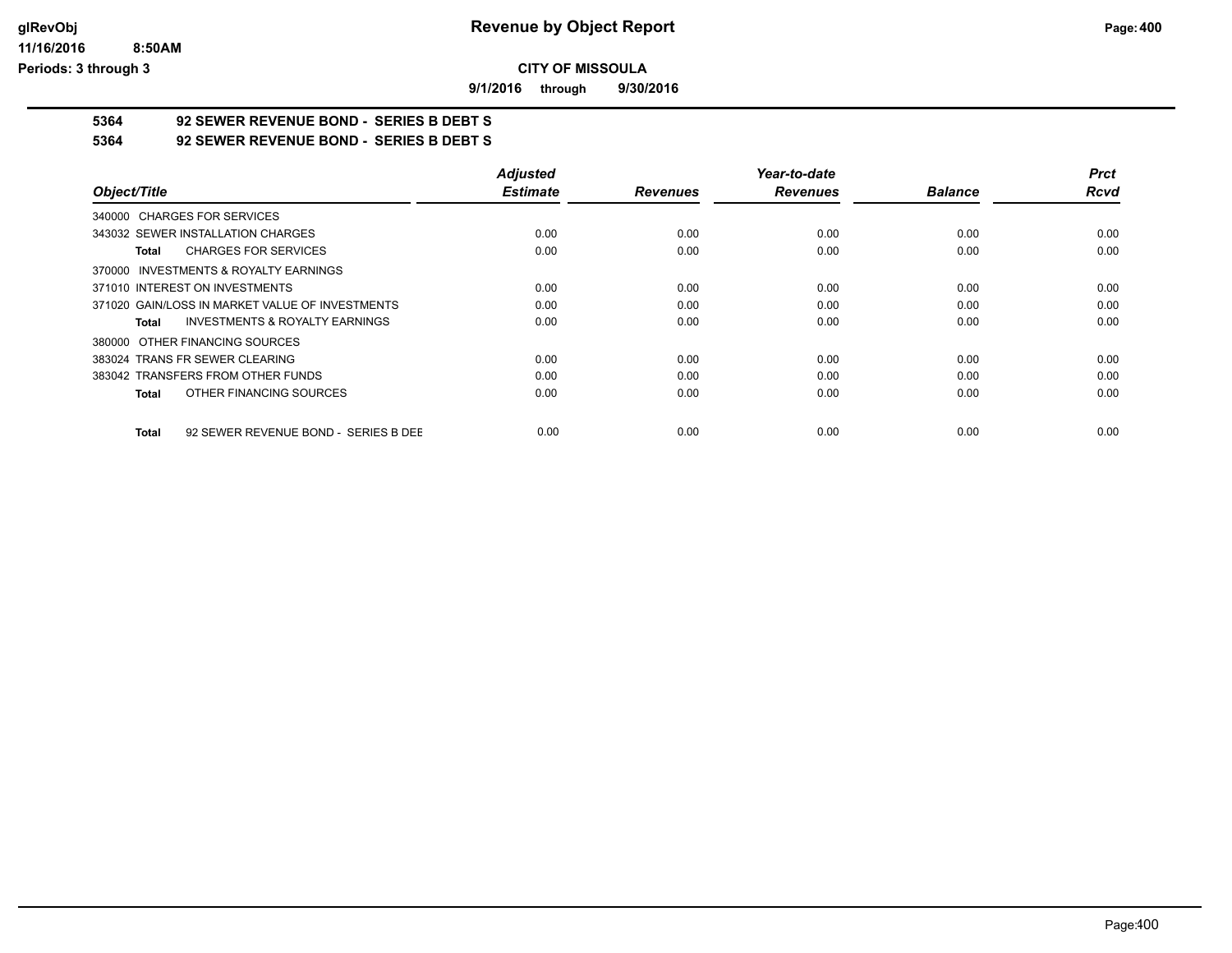**8:50AM**

**CITY OF MISSOULA**

**9/1/2016 through 9/30/2016**

## **5364 92 SEWER REVENUE BOND - SERIES B DEBT S**

| Object/Title                                       | <b>Adjusted</b><br><b>Estimate</b> | <b>Revenues</b> | Year-to-date<br><b>Revenues</b> | <b>Balance</b> | <b>Prct</b><br><b>Rcvd</b> |
|----------------------------------------------------|------------------------------------|-----------------|---------------------------------|----------------|----------------------------|
|                                                    |                                    |                 |                                 |                |                            |
| 340000 CHARGES FOR SERVICES                        |                                    |                 |                                 |                |                            |
| 343032 SEWER INSTALLATION CHARGES                  | 0.00                               | 0.00            | 0.00                            | 0.00           | 0.00                       |
| <b>CHARGES FOR SERVICES</b><br>Total               | 0.00                               | 0.00            | 0.00                            | 0.00           | 0.00                       |
| 370000 INVESTMENTS & ROYALTY EARNINGS              |                                    |                 |                                 |                |                            |
| 371010 INTEREST ON INVESTMENTS                     | 0.00                               | 0.00            | 0.00                            | 0.00           | 0.00                       |
| 371020 GAIN/LOSS IN MARKET VALUE OF INVESTMENT     | 0.00                               | 0.00            | 0.00                            | 0.00           | 0.00                       |
| <b>INVESTMENTS &amp; ROYALTY EARNINGS</b><br>Total | 0.00                               | 0.00            | 0.00                            | 0.00           | 0.00                       |
| 380000 OTHER FINANCING SOURCES                     |                                    |                 |                                 |                |                            |
| 383024 TRANS FR SEWER CLEARING                     | 0.00                               | 0.00            | 0.00                            | 0.00           | 0.00                       |
| 383042 TRANSFERS FROM OTHER FUNDS                  | 0.00                               | 0.00            | 0.00                            | 0.00           | 0.00                       |
| OTHER FINANCING SOURCES<br>Total                   | 0.00                               | 0.00            | 0.00                            | 0.00           | 0.00                       |
| 92 SEWER REVENUE BOND - SERIES B DEI<br>Total      | 0.00                               | 0.00            | 0.00                            | 0.00           | 0.00                       |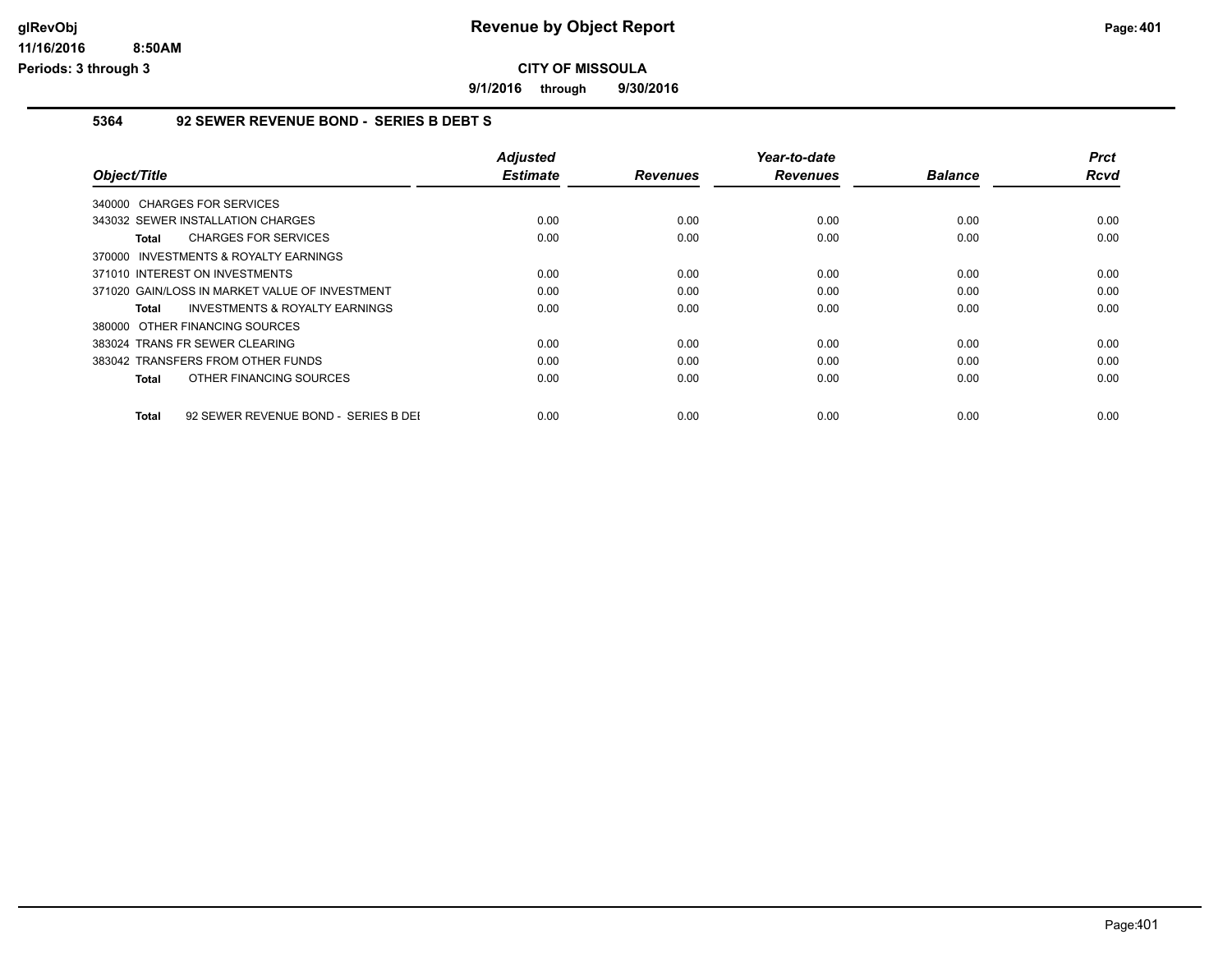**9/1/2016 through 9/30/2016**

# **5365 99 SEWER REVENUE BONDS DEBT SERVICE FUND**

## **5365 99 SEWER REVENUE BONDS DEBT SERVICE FUND**

|                                                     | <b>Adjusted</b> |                 | Year-to-date    |                | <b>Prct</b> |
|-----------------------------------------------------|-----------------|-----------------|-----------------|----------------|-------------|
| Object/Title                                        | <b>Estimate</b> | <b>Revenues</b> | <b>Revenues</b> | <b>Balance</b> | <b>Rcvd</b> |
| 340000 CHARGES FOR SERVICES                         |                 |                 |                 |                |             |
| 343032 SEWER INSTALLATION CHARGES                   | 0.00            | 0.00            | 0.00            | 0.00           | 0.00        |
| <b>CHARGES FOR SERVICES</b><br>Total                | 0.00            | 0.00            | 0.00            | 0.00           | 0.00        |
| 370000 INVESTMENTS & ROYALTY EARNINGS               |                 |                 |                 |                |             |
| 371010 INTEREST ON INVESTMENTS                      | 0.00            | 0.00            | 0.00            | 0.00           | 0.00        |
| 371020 GAIN/LOSS IN MARKET VALUE OF INVESTMENTS     | 0.00            | 0.00            | 0.00            | 0.00           | 0.00        |
| <b>INVESTMENTS &amp; ROYALTY EARNINGS</b><br>Total  | 0.00            | 0.00            | 0.00            | 0.00           | 0.00        |
| 380000 OTHER FINANCING SOURCES                      |                 |                 |                 |                |             |
| 383024 TRANS FR SEWER CLEARING                      | 0.00            | 0.00            | 0.00            | 0.00           | 0.00        |
| OTHER FINANCING SOURCES<br>Total                    | 0.00            | 0.00            | 0.00            | 0.00           | 0.00        |
| 99 SEWER REVENUE BONDS DEBT SERVICE<br><b>Total</b> | 0.00            | 0.00            | 0.00            | 0.00           | 0.00        |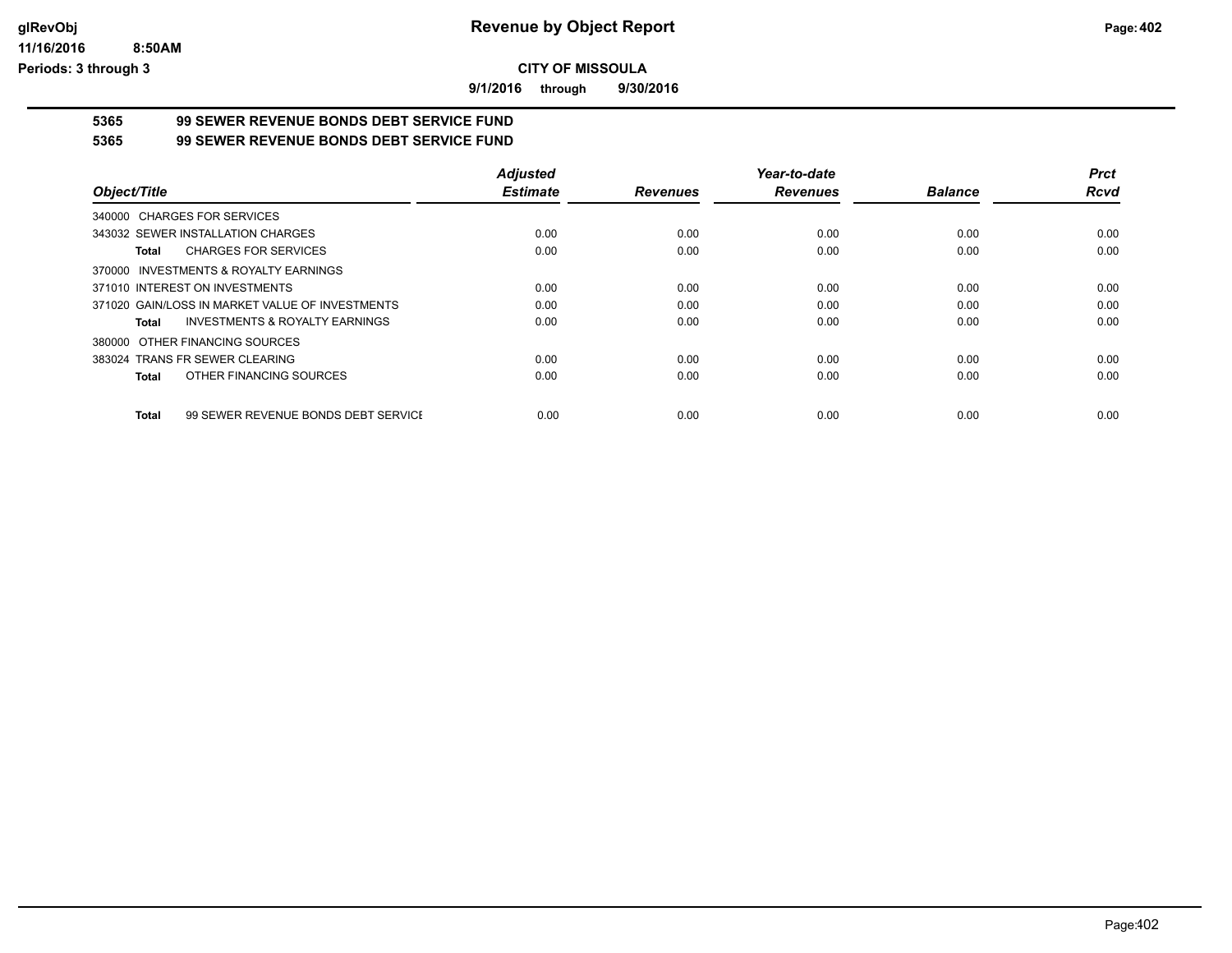**9/1/2016 through 9/30/2016**

## **5365 99 SEWER REVENUE BONDS DEBT SERVICE FUND**

| Object/Title                                       | <b>Adjusted</b><br><b>Estimate</b> | <b>Revenues</b> | Year-to-date<br><b>Revenues</b> | <b>Balance</b> | <b>Prct</b><br>Rcvd |
|----------------------------------------------------|------------------------------------|-----------------|---------------------------------|----------------|---------------------|
| 340000 CHARGES FOR SERVICES                        |                                    |                 |                                 |                |                     |
| 343032 SEWER INSTALLATION CHARGES                  | 0.00                               | 0.00            | 0.00                            | 0.00           | 0.00                |
| <b>CHARGES FOR SERVICES</b><br>Total               | 0.00                               | 0.00            | 0.00                            | 0.00           | 0.00                |
| 370000 INVESTMENTS & ROYALTY EARNINGS              |                                    |                 |                                 |                |                     |
| 371010 INTEREST ON INVESTMENTS                     | 0.00                               | 0.00            | 0.00                            | 0.00           | 0.00                |
| 371020 GAIN/LOSS IN MARKET VALUE OF INVESTMENT     | 0.00                               | 0.00            | 0.00                            | 0.00           | 0.00                |
| <b>INVESTMENTS &amp; ROYALTY EARNINGS</b><br>Total | 0.00                               | 0.00            | 0.00                            | 0.00           | 0.00                |
| 380000 OTHER FINANCING SOURCES                     |                                    |                 |                                 |                |                     |
| 383024 TRANS FR SEWER CLEARING                     | 0.00                               | 0.00            | 0.00                            | 0.00           | 0.00                |
| OTHER FINANCING SOURCES<br>Total                   | 0.00                               | 0.00            | 0.00                            | 0.00           | 0.00                |
| 99 SEWER REVENUE BONDS DEBT SERVIC<br><b>Total</b> | 0.00                               | 0.00            | 0.00                            | 0.00           | 0.00                |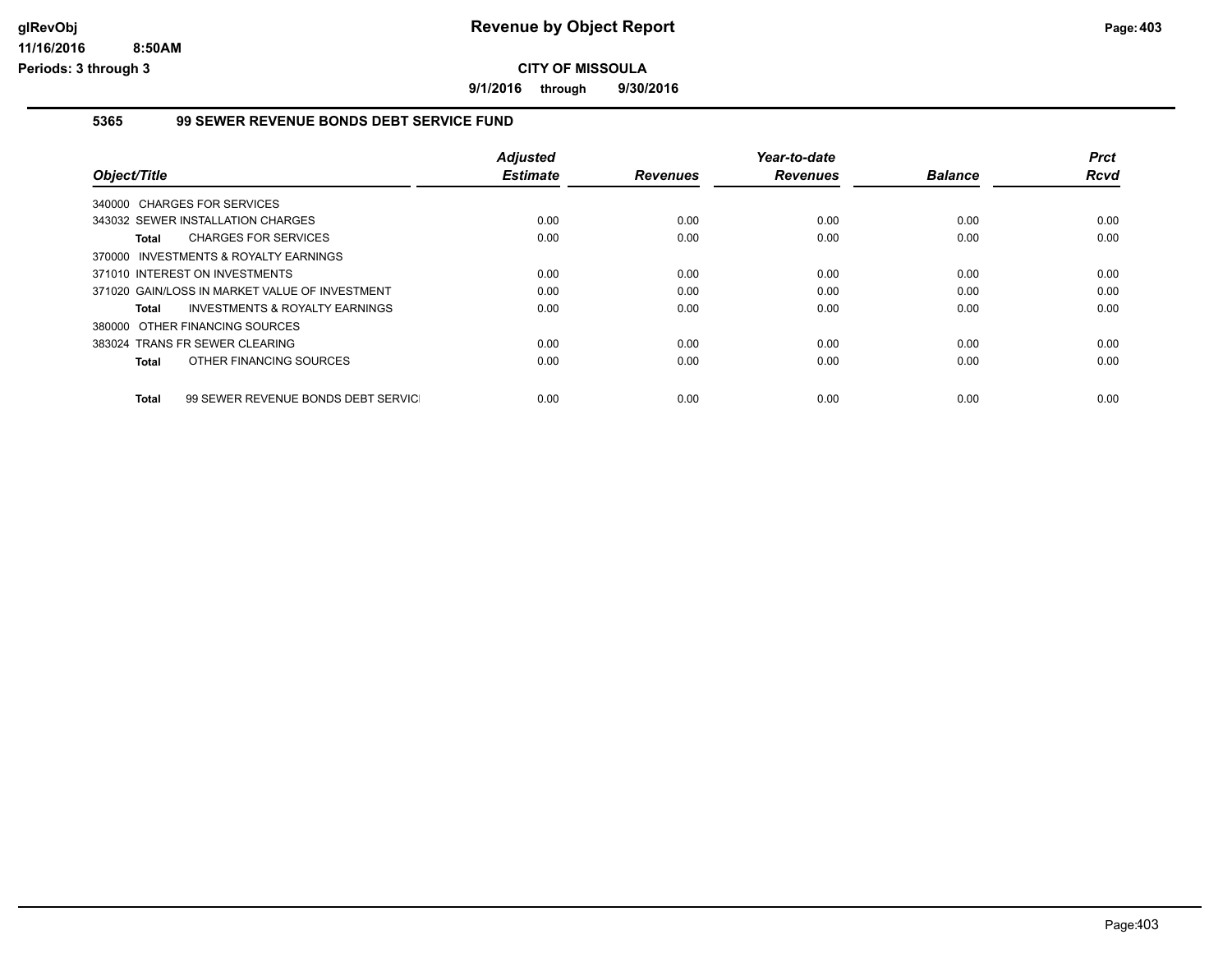**CITY OF MISSOULA**

**9/1/2016 through 9/30/2016**

## **5367 92 SEWER REVENUE BOND - SERIES B BOND RE**

**5367 92 SEWER REVENUE BOND - SERIES B BOND RE**

|                                                    | <b>Adjusted</b> |                 | Year-to-date    |                | <b>Prct</b> |
|----------------------------------------------------|-----------------|-----------------|-----------------|----------------|-------------|
| Object/Title                                       | <b>Estimate</b> | <b>Revenues</b> | <b>Revenues</b> | <b>Balance</b> | <b>Rcvd</b> |
| 370000 INVESTMENTS & ROYALTY EARNINGS              |                 |                 |                 |                |             |
| 371010 INTEREST ON INVESTMENTS                     | 0.00            | 0.00            | 0.00            | 0.00           | 0.00        |
| 371020 GAIN/LOSS IN MARKET VALUE OF INVESTMENTS    | 0.00            | 0.00            | 0.00            | 0.00           | 0.00        |
| <b>INVESTMENTS &amp; ROYALTY EARNINGS</b><br>Total | 0.00            | 0.00            | 0.00            | 0.00           | 0.00        |
| 380000 OTHER FINANCING SOURCES                     |                 |                 |                 |                |             |
| 383042 TRANSFERS FROM OTHER FUNDS                  | 0.00            | 0.00            | 0.00            | 0.00           | 0.00        |
| OTHER FINANCING SOURCES<br>Total                   | 0.00            | 0.00            | 0.00            | 0.00           | 0.00        |
|                                                    |                 |                 |                 |                |             |
| 92 SEWER REVENUE BOND - SERIES B BON<br>Total      | 0.00            | 0.00            | 0.00            | 0.00           | 0.00        |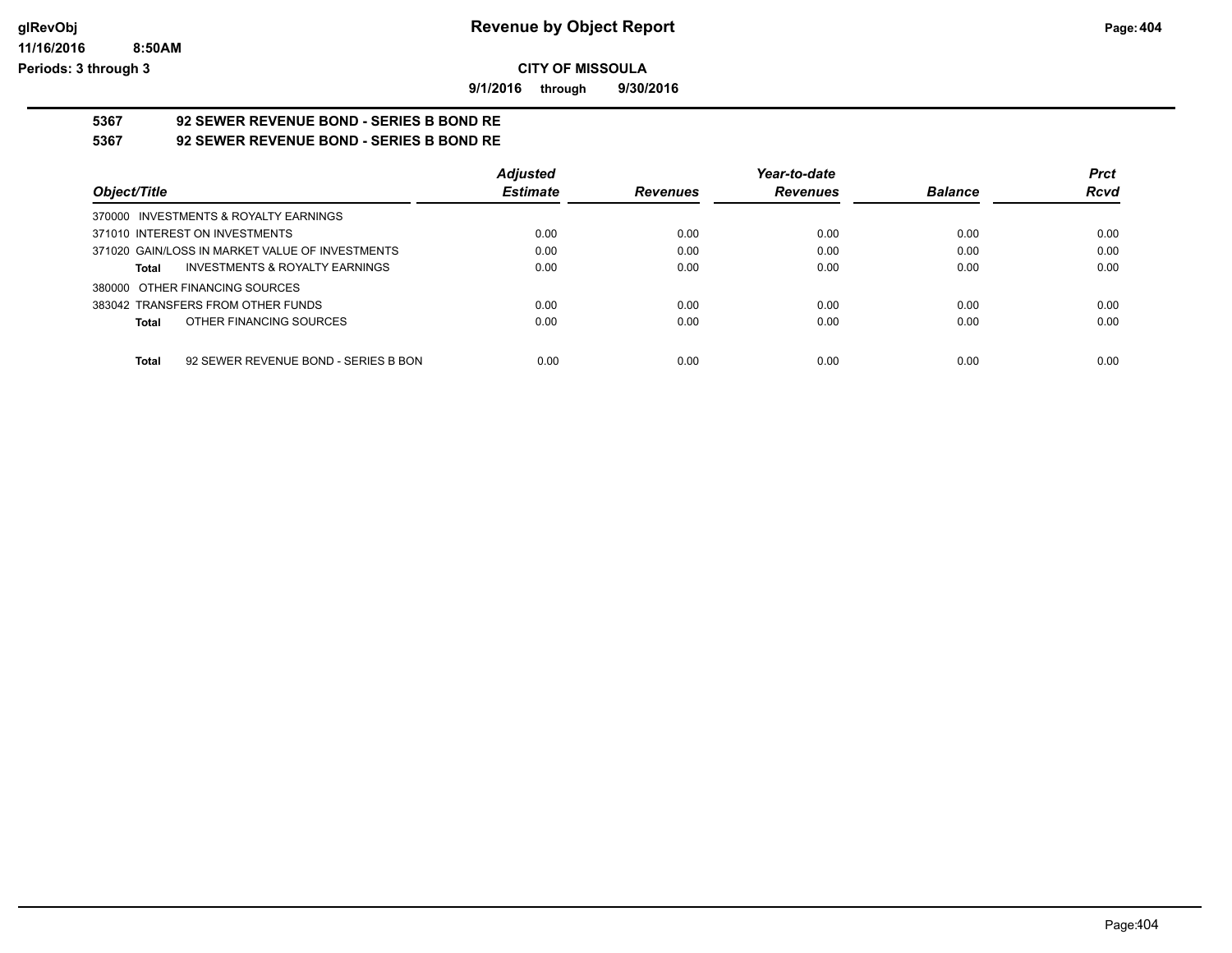**8:50AM**

**CITY OF MISSOULA**

**9/1/2016 through 9/30/2016**

## **5367 92 SEWER REVENUE BOND - SERIES B BOND RE**

|                                                      | <b>Adjusted</b> |                 | Year-to-date    |                | <b>Prct</b> |
|------------------------------------------------------|-----------------|-----------------|-----------------|----------------|-------------|
| Object/Title                                         | <b>Estimate</b> | <b>Revenues</b> | <b>Revenues</b> | <b>Balance</b> | <b>Rcvd</b> |
| 370000 INVESTMENTS & ROYALTY EARNINGS                |                 |                 |                 |                |             |
| 371010 INTEREST ON INVESTMENTS                       | 0.00            | 0.00            | 0.00            | 0.00           | 0.00        |
| 371020 GAIN/LOSS IN MARKET VALUE OF INVESTMENT       | 0.00            | 0.00            | 0.00            | 0.00           | 0.00        |
| INVESTMENTS & ROYALTY EARNINGS<br>Total              | 0.00            | 0.00            | 0.00            | 0.00           | 0.00        |
| 380000 OTHER FINANCING SOURCES                       |                 |                 |                 |                |             |
| 383042 TRANSFERS FROM OTHER FUNDS                    | 0.00            | 0.00            | 0.00            | 0.00           | 0.00        |
| OTHER FINANCING SOURCES<br>Total                     | 0.00            | 0.00            | 0.00            | 0.00           | 0.00        |
|                                                      |                 |                 |                 |                |             |
| <b>Total</b><br>92 SEWER REVENUE BOND - SERIES B BON | 0.00            | 0.00            | 0.00            | 0.00           | 0.00        |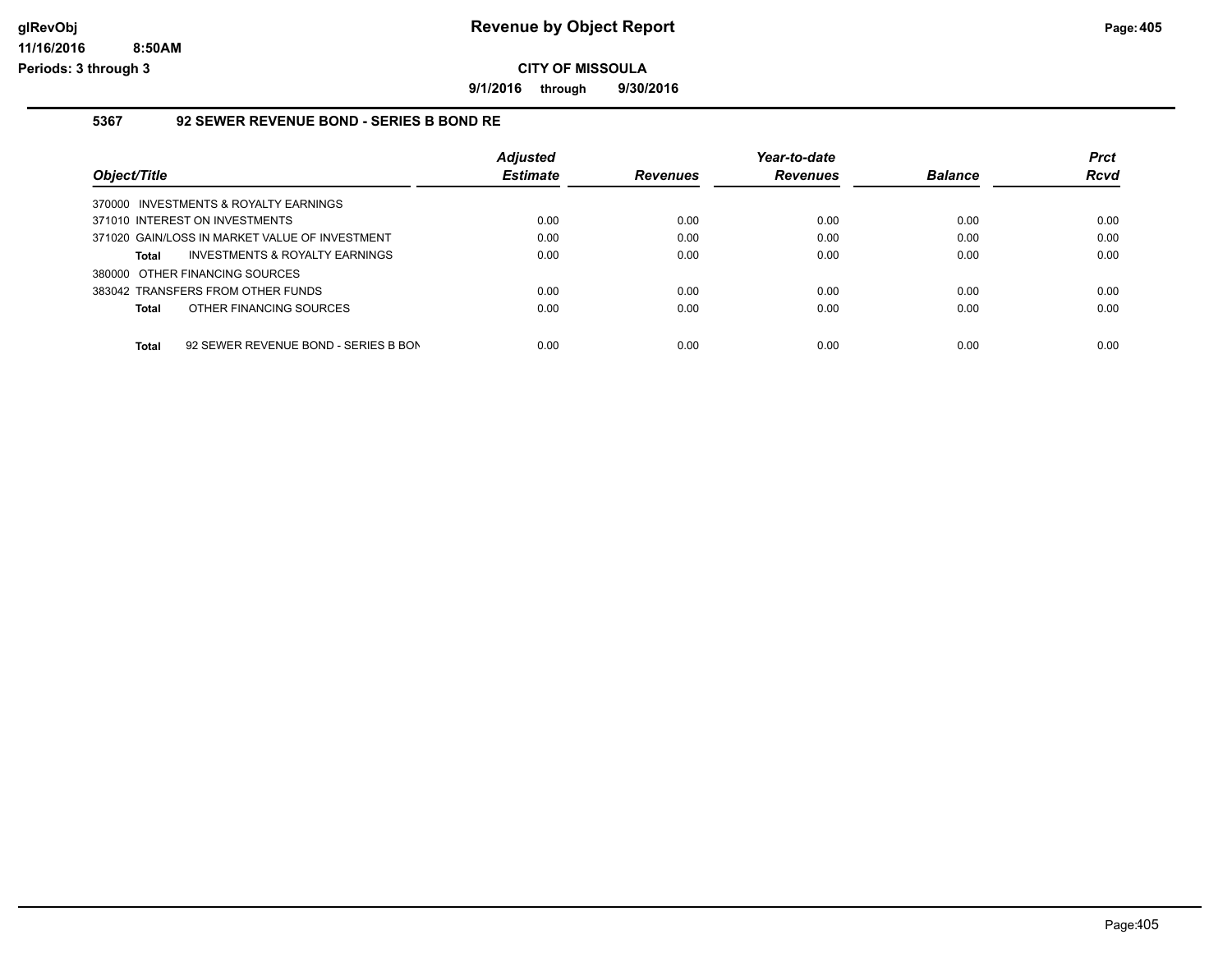## **CITY OF MISSOULA**

**9/1/2016 through 9/30/2016**

# **5368 00 SEWER REVENUE BOND RESERVE FUND**

## **5368 00 SEWER REVENUE BOND RESERVE FUND**

|                                                    | <b>Adjusted</b> |                 | Year-to-date    |                | <b>Prct</b> |
|----------------------------------------------------|-----------------|-----------------|-----------------|----------------|-------------|
| Object/Title                                       | <b>Estimate</b> | <b>Revenues</b> | <b>Revenues</b> | <b>Balance</b> | <b>Rcvd</b> |
| 370000 INVESTMENTS & ROYALTY EARNINGS              |                 |                 |                 |                |             |
| 371010 INTEREST ON INVESTMENTS                     | 0.00            | 0.00            | 0.00            | 0.00           | 0.00        |
| 371020 GAIN/LOSS IN MARKET VALUE OF INVESTMENTS    | 0.00            | 0.00            | 0.00            | 0.00           | 0.00        |
| INVESTMENTS & ROYALTY EARNINGS<br>Total            | 0.00            | 0.00            | 0.00            | 0.00           | 0.00        |
| 380000 OTHER FINANCING SOURCES                     |                 |                 |                 |                |             |
| 383042 TRANSFERS FROM OTHER FUNDS                  | 0.00            | 0.00            | 0.00            | 0.00           | 0.00        |
| OTHER FINANCING SOURCES<br>Total                   | 0.00            | 0.00            | 0.00            | 0.00           | 0.00        |
|                                                    |                 |                 |                 |                |             |
| <b>Total</b><br>00 SEWER REVENUE BOND RESERVE FUND | 0.00            | 0.00            | 0.00            | 0.00           | 0.00        |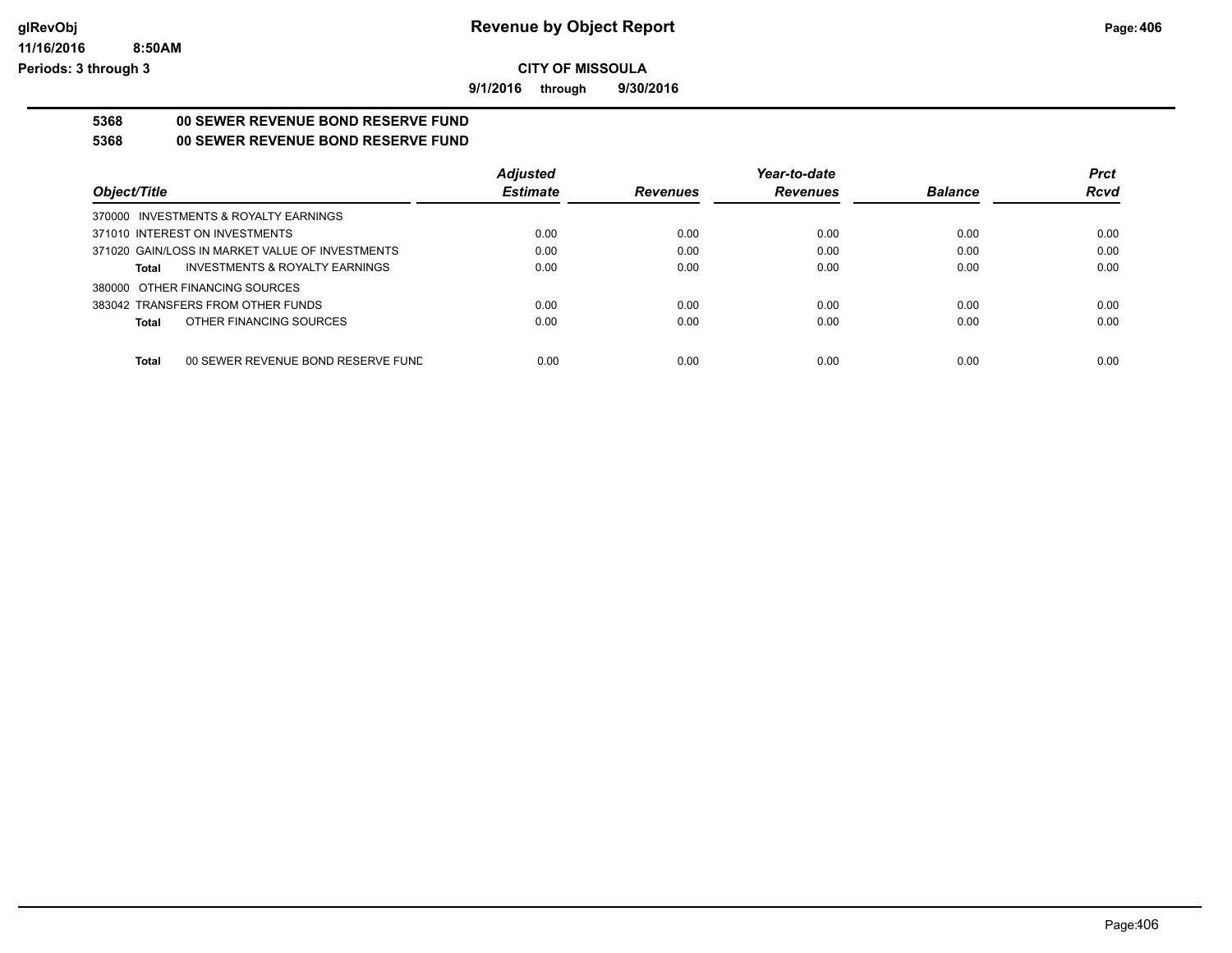**8:50AM**

#### **CITY OF MISSOULA**

**9/1/2016 through 9/30/2016**

## **5368 00 SEWER REVENUE BOND RESERVE FUND**

| Object/Title                                       | <b>Adjusted</b><br><b>Estimate</b> | <b>Revenues</b> | Year-to-date<br><b>Revenues</b> | <b>Balance</b> | <b>Prct</b><br><b>Rcvd</b> |
|----------------------------------------------------|------------------------------------|-----------------|---------------------------------|----------------|----------------------------|
| 370000 INVESTMENTS & ROYALTY EARNINGS              |                                    |                 |                                 |                |                            |
| 371010 INTEREST ON INVESTMENTS                     | 0.00                               | 0.00            | 0.00                            | 0.00           | 0.00                       |
| 371020 GAIN/LOSS IN MARKET VALUE OF INVESTMENT     | 0.00                               | 0.00            | 0.00                            | 0.00           | 0.00                       |
| INVESTMENTS & ROYALTY EARNINGS<br><b>Total</b>     | 0.00                               | 0.00            | 0.00                            | 0.00           | 0.00                       |
| 380000 OTHER FINANCING SOURCES                     |                                    |                 |                                 |                |                            |
| 383042 TRANSFERS FROM OTHER FUNDS                  | 0.00                               | 0.00            | 0.00                            | 0.00           | 0.00                       |
| OTHER FINANCING SOURCES<br><b>Total</b>            | 0.00                               | 0.00            | 0.00                            | 0.00           | 0.00                       |
|                                                    |                                    |                 |                                 |                |                            |
| <b>Total</b><br>00 SEWER REVENUE BOND RESERVE FUNI | 0.00                               | 0.00            | 0.00                            | 0.00           | 0.00                       |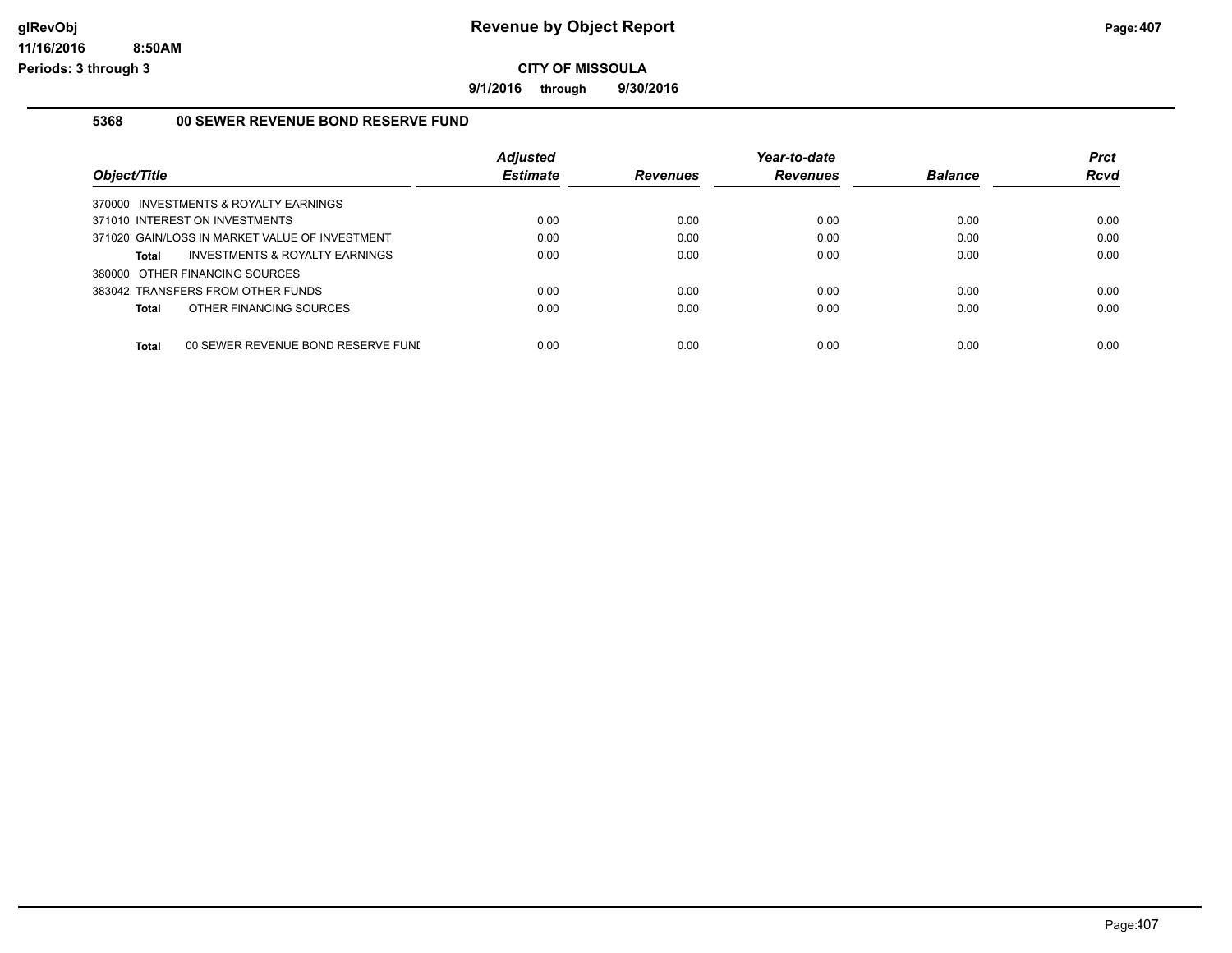**9/1/2016 through 9/30/2016**

#### **5369 2001 SEWER REVENUE BOND**

**5369 2001 SEWER REVENUE BOND**

|                                                 | <b>Adjusted</b> |                 | Year-to-date    |                | <b>Prct</b> |
|-------------------------------------------------|-----------------|-----------------|-----------------|----------------|-------------|
| Object/Title                                    | <b>Estimate</b> | <b>Revenues</b> | <b>Revenues</b> | <b>Balance</b> | <b>Rcvd</b> |
| 370000 INVESTMENTS & ROYALTY EARNINGS           |                 |                 |                 |                |             |
| 371010 INTEREST ON INVESTMENTS                  | 0.00            | 0.00            | 0.00            | 0.00           | 0.00        |
| 371020 GAIN/LOSS IN MARKET VALUE OF INVESTMENTS | 0.00            | 0.00            | 0.00            | 0.00           | 0.00        |
| INVESTMENTS & ROYALTY EARNINGS<br>Total         | 0.00            | 0.00            | 0.00            | 0.00           | 0.00        |
| 380000 OTHER FINANCING SOURCES                  |                 |                 |                 |                |             |
| 383042 TRANSFERS FROM OTHER FUNDS               | 0.00            | 0.00            | 0.00            | 0.00           | 0.00        |
| OTHER FINANCING SOURCES<br><b>Total</b>         | 0.00            | 0.00            | 0.00            | 0.00           | 0.00        |
| <b>Total</b><br>2001 SEWER REVENUE BOND         | 0.00            | 0.00            | 0.00            | 0.00           | 0.00        |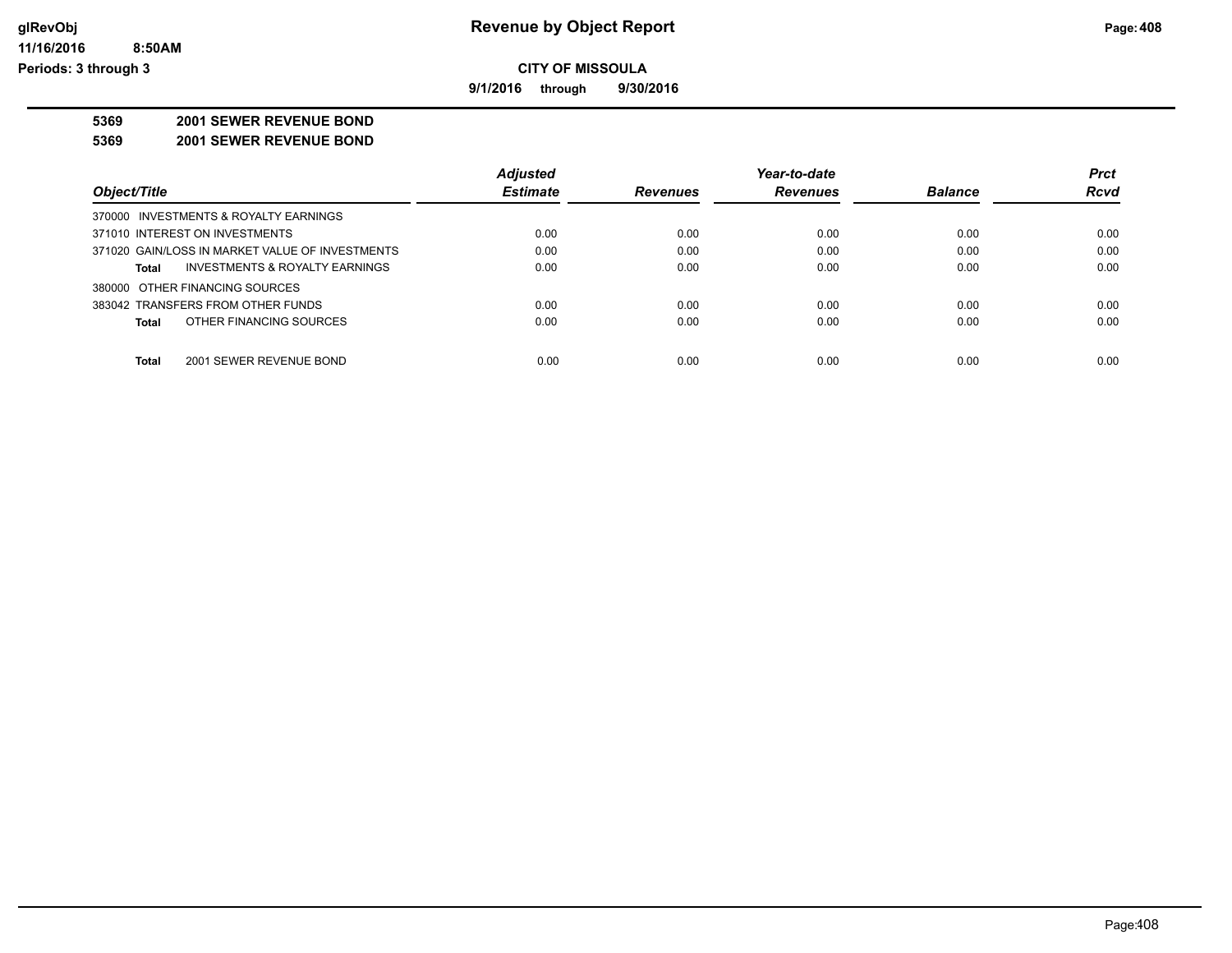**CITY OF MISSOULA**

**9/1/2016 through 9/30/2016**

#### **5369 2001 SEWER REVENUE BOND**

 **8:50AM**

|                                                | <b>Adjusted</b> |                 | Year-to-date    |                | <b>Prct</b> |
|------------------------------------------------|-----------------|-----------------|-----------------|----------------|-------------|
| Object/Title                                   | <b>Estimate</b> | <b>Revenues</b> | <b>Revenues</b> | <b>Balance</b> | <b>Rcvd</b> |
| INVESTMENTS & ROYALTY EARNINGS<br>370000       |                 |                 |                 |                |             |
| 371010 INTEREST ON INVESTMENTS                 | 0.00            | 0.00            | 0.00            | 0.00           | 0.00        |
| 371020 GAIN/LOSS IN MARKET VALUE OF INVESTMENT | 0.00            | 0.00            | 0.00            | 0.00           | 0.00        |
| INVESTMENTS & ROYALTY EARNINGS<br>Total        | 0.00            | 0.00            | 0.00            | 0.00           | 0.00        |
| 380000 OTHER FINANCING SOURCES                 |                 |                 |                 |                |             |
| 383042 TRANSFERS FROM OTHER FUNDS              | 0.00            | 0.00            | 0.00            | 0.00           | 0.00        |
| OTHER FINANCING SOURCES<br>Total               | 0.00            | 0.00            | 0.00            | 0.00           | 0.00        |
| Total<br>2001 SEWER REVENUE BOND               | 0.00            | 0.00            | 0.00            | 0.00           | 0.00        |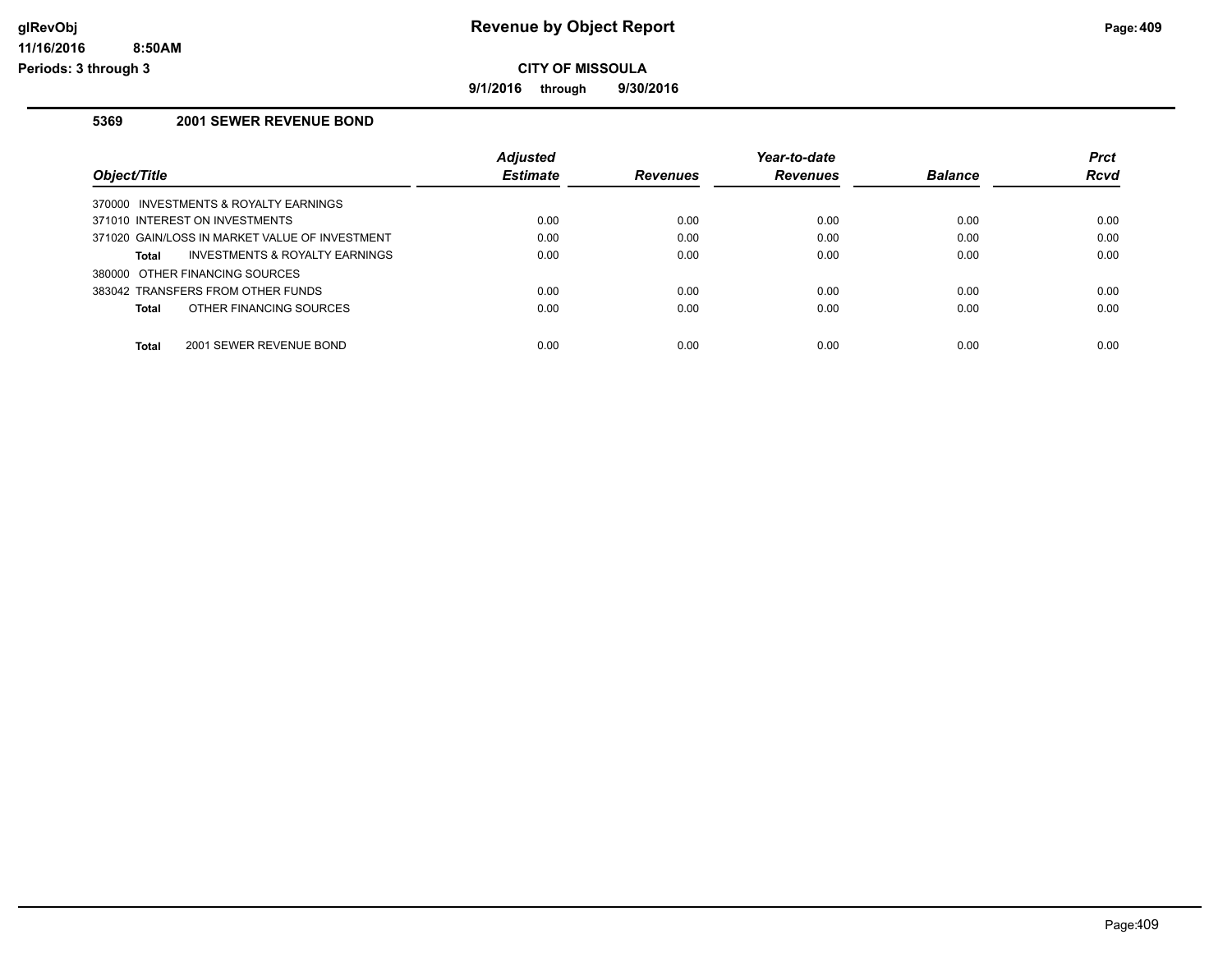**11/16/2016**

**CITY OF MISSOULA**

**9/1/2016 through 9/30/2016**

## **5370 99 SEWER REVENUE BOND RESERVE FUND**

## **5370 99 SEWER REVENUE BOND RESERVE FUND**

|                                                    | <b>Adjusted</b> |                 | Year-to-date    |                | <b>Prct</b> |
|----------------------------------------------------|-----------------|-----------------|-----------------|----------------|-------------|
| Object/Title                                       | <b>Estimate</b> | <b>Revenues</b> | <b>Revenues</b> | <b>Balance</b> | <b>Rcvd</b> |
| 360000 MISCELLANEOUS REVENUES                      |                 |                 |                 |                |             |
| 360010 MISCELLANEOUS                               | 0.00            | 0.00            | 0.00            | 0.00           | 0.00        |
| MISCELLANEOUS REVENUES<br>Total                    | 0.00            | 0.00            | 0.00            | 0.00           | 0.00        |
| 370000 INVESTMENTS & ROYALTY EARNINGS              |                 |                 |                 |                |             |
| 371010 INTEREST ON INVESTMENTS                     | 0.00            | 0.00            | 0.00            | 0.00           | 0.00        |
| 371020 GAIN/LOSS IN MARKET VALUE OF INVESTMENTS    | 0.00            | 0.00            | 0.00            | 0.00           | 0.00        |
| <b>INVESTMENTS &amp; ROYALTY EARNINGS</b><br>Total | 0.00            | 0.00            | 0.00            | 0.00           | 0.00        |
| 380000 OTHER FINANCING SOURCES                     |                 |                 |                 |                |             |
| 383042 TRANSFERS FROM OTHER FUNDS                  | 0.00            | 0.00            | 0.00            | 0.00           | 0.00        |
| OTHER FINANCING SOURCES<br>Total                   | 0.00            | 0.00            | 0.00            | 0.00           | 0.00        |
| 99 SEWER REVENUE BOND RESERVE FUND<br><b>Total</b> | 0.00            | 0.00            | 0.00            | 0.00           | 0.00        |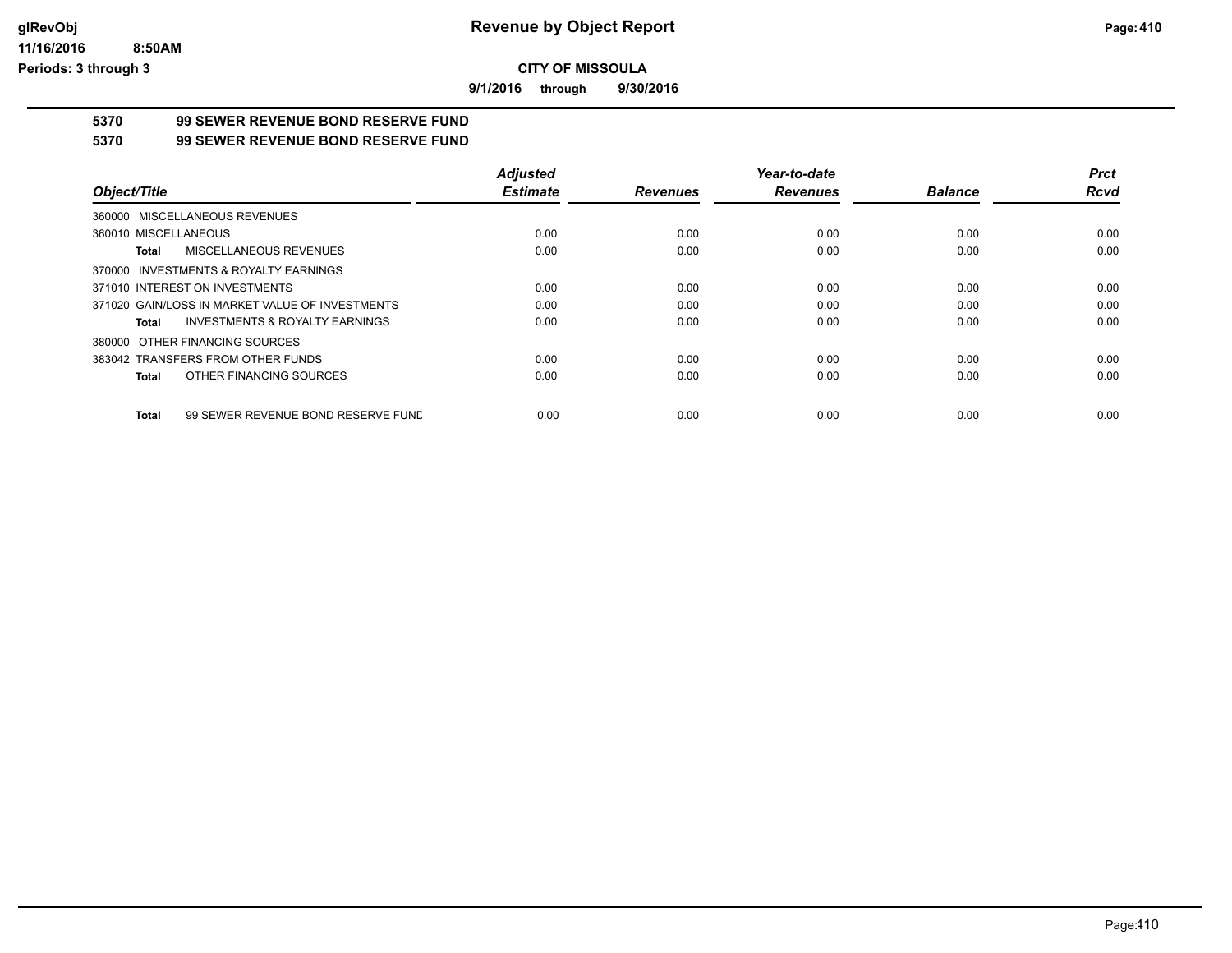**9/1/2016 through 9/30/2016**

## **5370 99 SEWER REVENUE BOND RESERVE FUND**

|                                                    | <b>Adjusted</b> |                 | Year-to-date    |                | <b>Prct</b> |
|----------------------------------------------------|-----------------|-----------------|-----------------|----------------|-------------|
| Object/Title                                       | <b>Estimate</b> | <b>Revenues</b> | <b>Revenues</b> | <b>Balance</b> | <b>Rcvd</b> |
| 360000 MISCELLANEOUS REVENUES                      |                 |                 |                 |                |             |
| 360010 MISCELLANEOUS                               | 0.00            | 0.00            | 0.00            | 0.00           | 0.00        |
| MISCELLANEOUS REVENUES<br><b>Total</b>             | 0.00            | 0.00            | 0.00            | 0.00           | 0.00        |
| 370000 INVESTMENTS & ROYALTY EARNINGS              |                 |                 |                 |                |             |
| 371010 INTEREST ON INVESTMENTS                     | 0.00            | 0.00            | 0.00            | 0.00           | 0.00        |
| 371020 GAIN/LOSS IN MARKET VALUE OF INVESTMENT     | 0.00            | 0.00            | 0.00            | 0.00           | 0.00        |
| <b>INVESTMENTS &amp; ROYALTY EARNINGS</b><br>Total | 0.00            | 0.00            | 0.00            | 0.00           | 0.00        |
| 380000 OTHER FINANCING SOURCES                     |                 |                 |                 |                |             |
| 383042 TRANSFERS FROM OTHER FUNDS                  | 0.00            | 0.00            | 0.00            | 0.00           | 0.00        |
| OTHER FINANCING SOURCES<br><b>Total</b>            | 0.00            | 0.00            | 0.00            | 0.00           | 0.00        |
| <b>Total</b><br>99 SEWER REVENUE BOND RESERVE FUNI | 0.00            | 0.00            | 0.00            | 0.00           | 0.00        |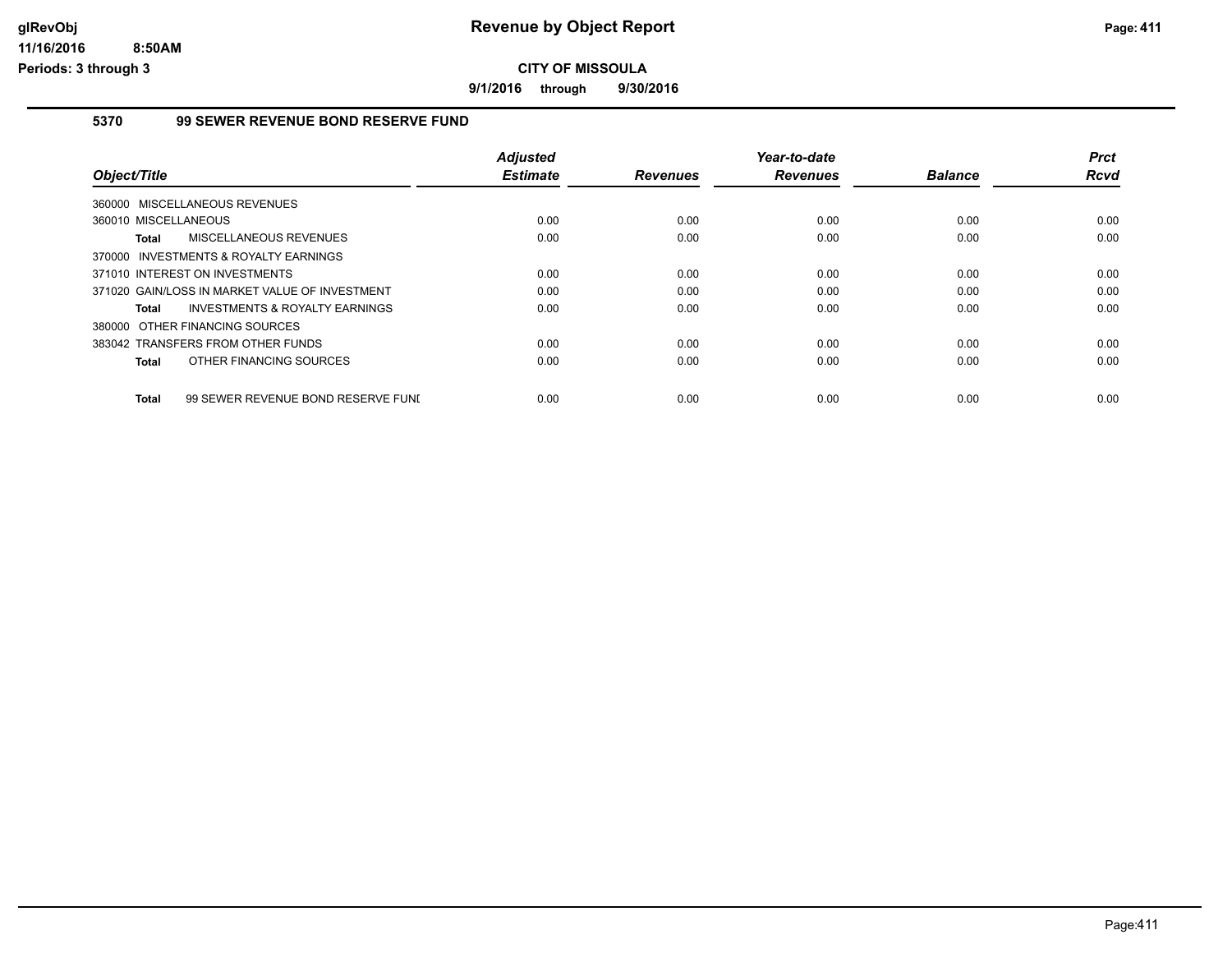**9/1/2016 through 9/30/2016**

**5371 2002 SEWER BONDS**

**5371 2002 SEWER BONDS**

|                                                 | <b>Adjusted</b> |                 | Year-to-date    |                | <b>Prct</b> |
|-------------------------------------------------|-----------------|-----------------|-----------------|----------------|-------------|
| Object/Title                                    | <b>Estimate</b> | <b>Revenues</b> | <b>Revenues</b> | <b>Balance</b> | <b>Rcvd</b> |
| 370000 INVESTMENTS & ROYALTY EARNINGS           |                 |                 |                 |                |             |
| 371010 INTEREST ON INVESTMENTS                  | 0.00            | 0.00            | 0.00            | 0.00           | 0.00        |
| 371020 GAIN/LOSS IN MARKET VALUE OF INVESTMENTS | 0.00            | 0.00            | 0.00            | 0.00           | 0.00        |
| INVESTMENTS & ROYALTY EARNINGS<br>Total         | 0.00            | 0.00            | 0.00            | 0.00           | 0.00        |
| 380000 OTHER FINANCING SOURCES                  |                 |                 |                 |                |             |
| 383024 TRANS FR SEWER CLEARING                  | 0.00            | 0.00            | 0.00            | 0.00           | 0.00        |
| OTHER FINANCING SOURCES<br>Total                | 0.00            | 0.00            | 0.00            | 0.00           | 0.00        |
|                                                 |                 |                 |                 |                |             |
| Total<br>2002 SEWER BONDS                       | 0.00            | 0.00            | 0.00            | 0.00           | 0.00        |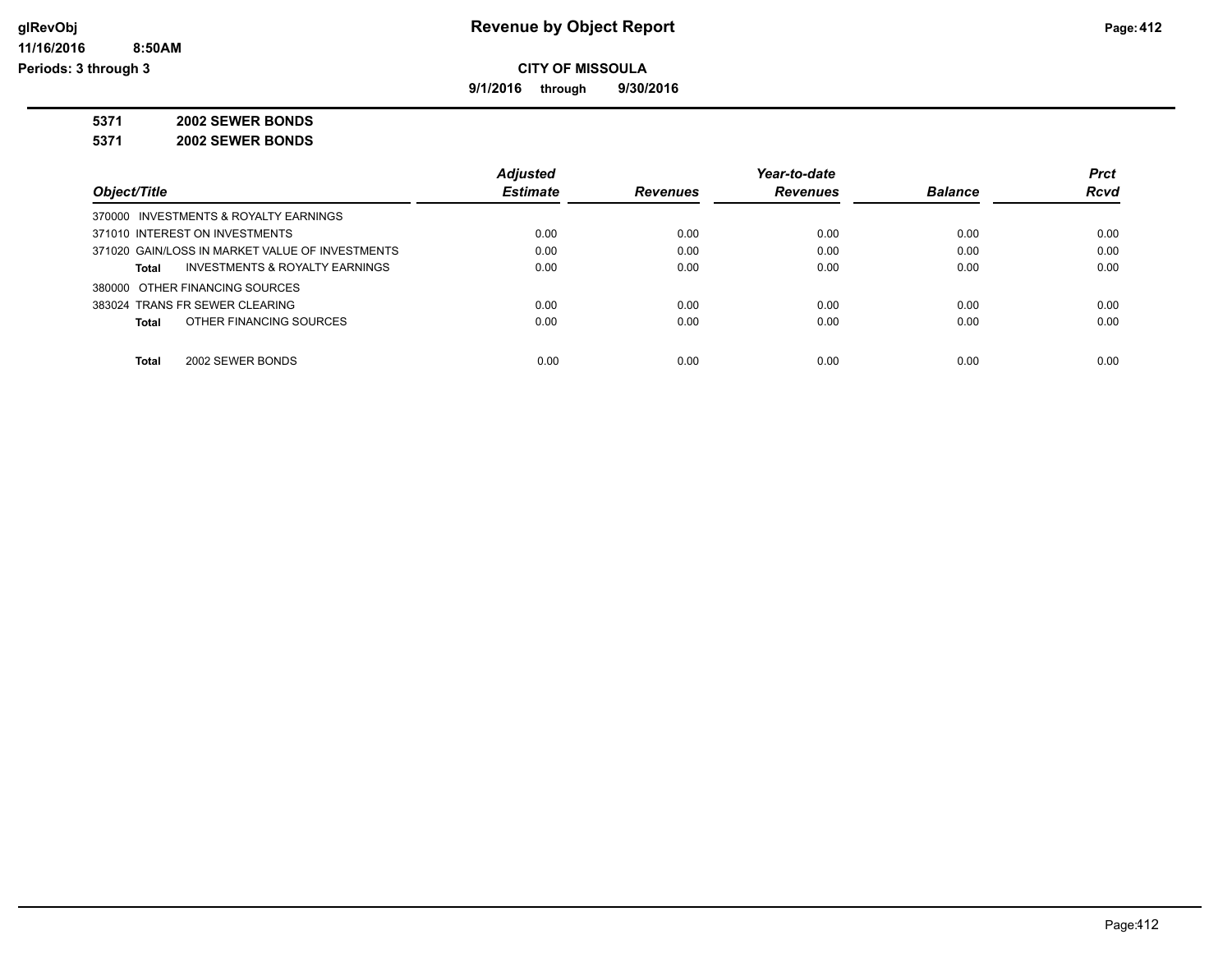**CITY OF MISSOULA**

**9/1/2016 through 9/30/2016**

#### **5371 2002 SEWER BONDS**

 **8:50AM**

|                                                | <b>Adjusted</b> |                 | Year-to-date    |                | <b>Prct</b> |
|------------------------------------------------|-----------------|-----------------|-----------------|----------------|-------------|
| Object/Title                                   | <b>Estimate</b> | <b>Revenues</b> | <b>Revenues</b> | <b>Balance</b> | <b>Rcvd</b> |
| 370000 INVESTMENTS & ROYALTY EARNINGS          |                 |                 |                 |                |             |
| 371010 INTEREST ON INVESTMENTS                 | 0.00            | 0.00            | 0.00            | 0.00           | 0.00        |
| 371020 GAIN/LOSS IN MARKET VALUE OF INVESTMENT | 0.00            | 0.00            | 0.00            | 0.00           | 0.00        |
| INVESTMENTS & ROYALTY EARNINGS<br>Total        | 0.00            | 0.00            | 0.00            | 0.00           | 0.00        |
| 380000 OTHER FINANCING SOURCES                 |                 |                 |                 |                |             |
| 383024 TRANS FR SEWER CLEARING                 | 0.00            | 0.00            | 0.00            | 0.00           | 0.00        |
| OTHER FINANCING SOURCES<br>Total               | 0.00            | 0.00            | 0.00            | 0.00           | 0.00        |
|                                                |                 |                 |                 |                |             |
| Total<br>2002 SEWER BONDS                      | 0.00            | 0.00            | 0.00            | 0.00           | 0.00        |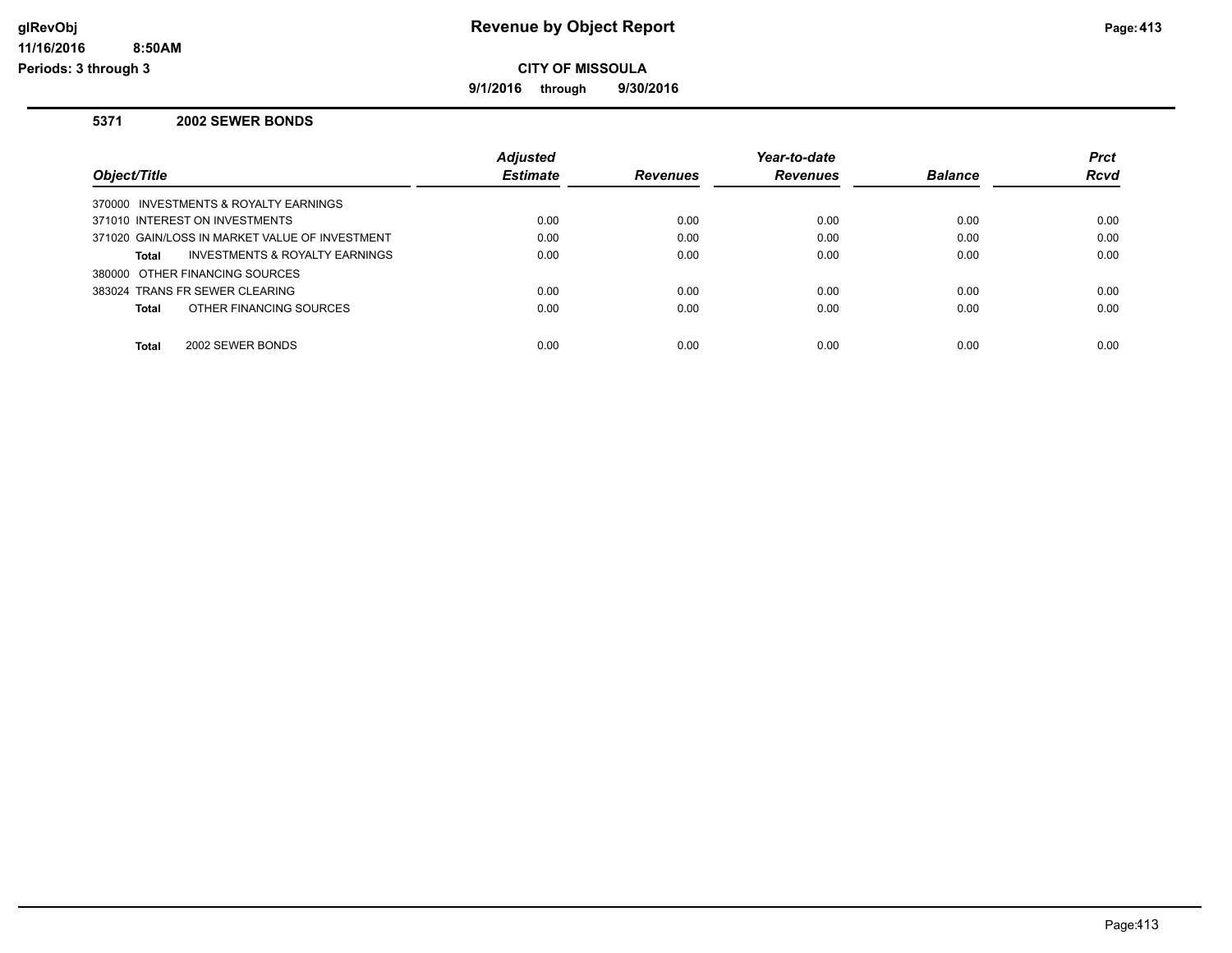**9/1/2016 through 9/30/2016**

#### **5372 2002 SEWER REVENUE BOND**

#### **5372 2002 SEWER REVENUE BOND**

|                                                 | <b>Adjusted</b> |                 | Year-to-date    |                | <b>Prct</b> |
|-------------------------------------------------|-----------------|-----------------|-----------------|----------------|-------------|
| Object/Title                                    | <b>Estimate</b> | <b>Revenues</b> | <b>Revenues</b> | <b>Balance</b> | <b>Rcvd</b> |
| 360000 MISCELLANEOUS REVENUES                   |                 |                 |                 |                |             |
| 360000 MISCELLANEOUS REVENUES                   | 0.00            | 0.00            | 0.00            | 0.00           | 0.00        |
| MISCELLANEOUS REVENUES<br>Total                 | 0.00            | 0.00            | 0.00            | 0.00           | 0.00        |
| 370000 INVESTMENTS & ROYALTY EARNINGS           |                 |                 |                 |                |             |
| 371010 INTEREST ON INVESTMENTS                  | 0.00            | 0.00            | 0.00            | 0.00           | 0.00        |
| 371020 GAIN/LOSS IN MARKET VALUE OF INVESTMENTS | 0.00            | 0.00            | 0.00            | 0.00           | 0.00        |
| INVESTMENTS & ROYALTY EARNINGS<br>Total         | 0.00            | 0.00            | 0.00            | 0.00           | 0.00        |
| 380000 OTHER FINANCING SOURCES                  |                 |                 |                 |                |             |
| 383024 TRANS FR SEWER CLEARING                  | 0.00            | 0.00            | 0.00            | 0.00           | 0.00        |
| 383042 TRANSFERS FROM OTHER FUNDS               | 0.00            | 0.00            | 0.00            | 0.00           | 0.00        |
| OTHER FINANCING SOURCES<br>Total                | 0.00            | 0.00            | 0.00            | 0.00           | 0.00        |
| 2002 SEWER REVENUE BOND<br>Total                | 0.00            | 0.00            | 0.00            | 0.00           | 0.00        |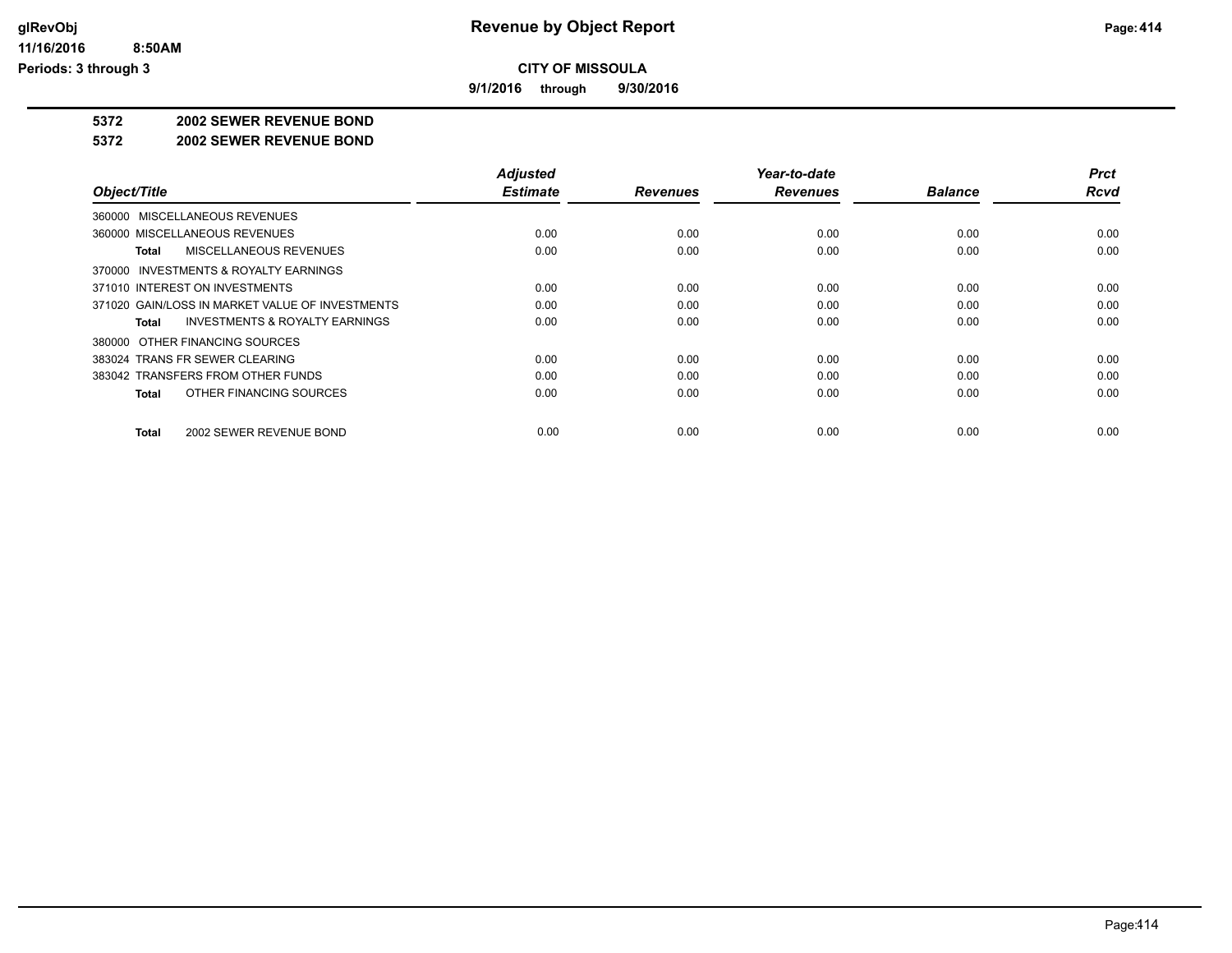**CITY OF MISSOULA**

**9/1/2016 through 9/30/2016**

## **5372 2002 SEWER REVENUE BOND**

| Object/Title                                       | <b>Adjusted</b><br><b>Estimate</b> | <b>Revenues</b> | Year-to-date<br><b>Revenues</b> | <b>Balance</b> | <b>Prct</b><br><b>Rcvd</b> |
|----------------------------------------------------|------------------------------------|-----------------|---------------------------------|----------------|----------------------------|
| 360000 MISCELLANEOUS REVENUES                      |                                    |                 |                                 |                |                            |
| 360000 MISCELLANEOUS REVENUES                      | 0.00                               | 0.00            | 0.00                            | 0.00           | 0.00                       |
| MISCELLANEOUS REVENUES<br><b>Total</b>             | 0.00                               | 0.00            | 0.00                            | 0.00           | 0.00                       |
| 370000 INVESTMENTS & ROYALTY EARNINGS              |                                    |                 |                                 |                |                            |
| 371010 INTEREST ON INVESTMENTS                     | 0.00                               | 0.00            | 0.00                            | 0.00           | 0.00                       |
| 371020 GAIN/LOSS IN MARKET VALUE OF INVESTMENT     | 0.00                               | 0.00            | 0.00                            | 0.00           | 0.00                       |
| <b>INVESTMENTS &amp; ROYALTY EARNINGS</b><br>Total | 0.00                               | 0.00            | 0.00                            | 0.00           | 0.00                       |
| 380000 OTHER FINANCING SOURCES                     |                                    |                 |                                 |                |                            |
| 383024 TRANS FR SEWER CLEARING                     | 0.00                               | 0.00            | 0.00                            | 0.00           | 0.00                       |
| 383042 TRANSFERS FROM OTHER FUNDS                  | 0.00                               | 0.00            | 0.00                            | 0.00           | 0.00                       |
| OTHER FINANCING SOURCES<br>Total                   | 0.00                               | 0.00            | 0.00                            | 0.00           | 0.00                       |
| 2002 SEWER REVENUE BOND<br><b>Total</b>            | 0.00                               | 0.00            | 0.00                            | 0.00           | 0.00                       |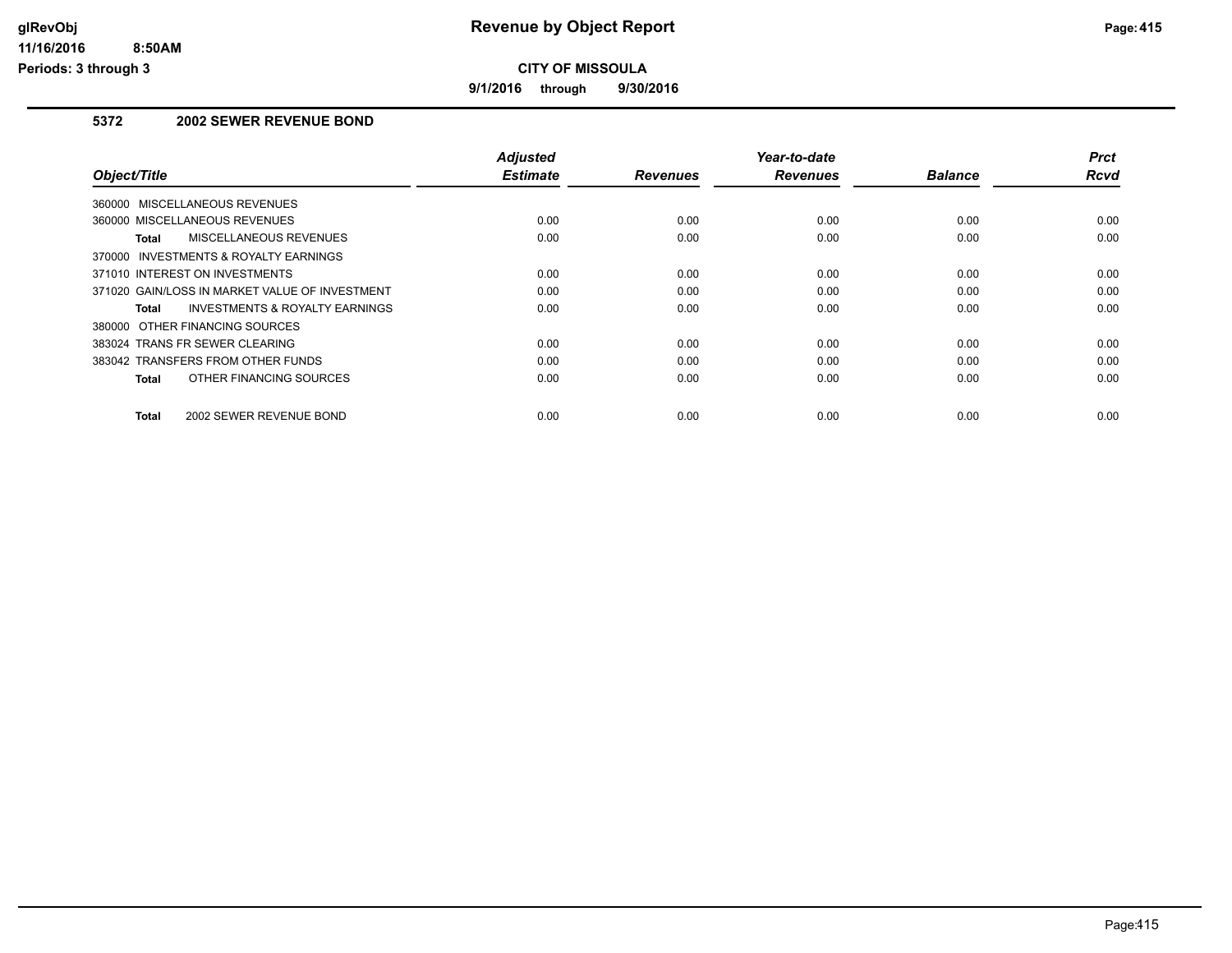**CITY OF MISSOULA**

**9/1/2016 through 9/30/2016**

## **5373 2002 WWTP UPGRADE REVENUE BOND**

## **5373 2002 WWTP UPGRADE REVENUE BOND**

|                                                 | <b>Adjusted</b> |                 | Year-to-date    |                | <b>Prct</b> |
|-------------------------------------------------|-----------------|-----------------|-----------------|----------------|-------------|
| Object/Title                                    | <b>Estimate</b> | <b>Revenues</b> | <b>Revenues</b> | <b>Balance</b> | <b>Rcvd</b> |
| 370000 INVESTMENTS & ROYALTY EARNINGS           |                 |                 |                 |                |             |
| 371010 INTEREST ON INVESTMENTS                  | 0.00            | 0.00            | 0.00            | 0.00           | 0.00        |
| 371020 GAIN/LOSS IN MARKET VALUE OF INVESTMENTS | 0.00            | 0.00            | 0.00            | 0.00           | 0.00        |
| INVESTMENTS & ROYALTY EARNINGS<br>Total         | 0.00            | 0.00            | 0.00            | 0.00           | 0.00        |
| 380000 OTHER FINANCING SOURCES                  |                 |                 |                 |                |             |
| 383024 TRANS FR SEWER CLEARING                  | 0.00            | 0.00            | 0.00            | 0.00           | 0.00        |
| OTHER FINANCING SOURCES<br>Total                | 0.00            | 0.00            | 0.00            | 0.00           | 0.00        |
|                                                 |                 |                 |                 |                |             |
| Total<br>2002 WWTP UPGRADE REVENUE BOND         | 0.00            | 0.00            | 0.00            | 0.00           | 0.00        |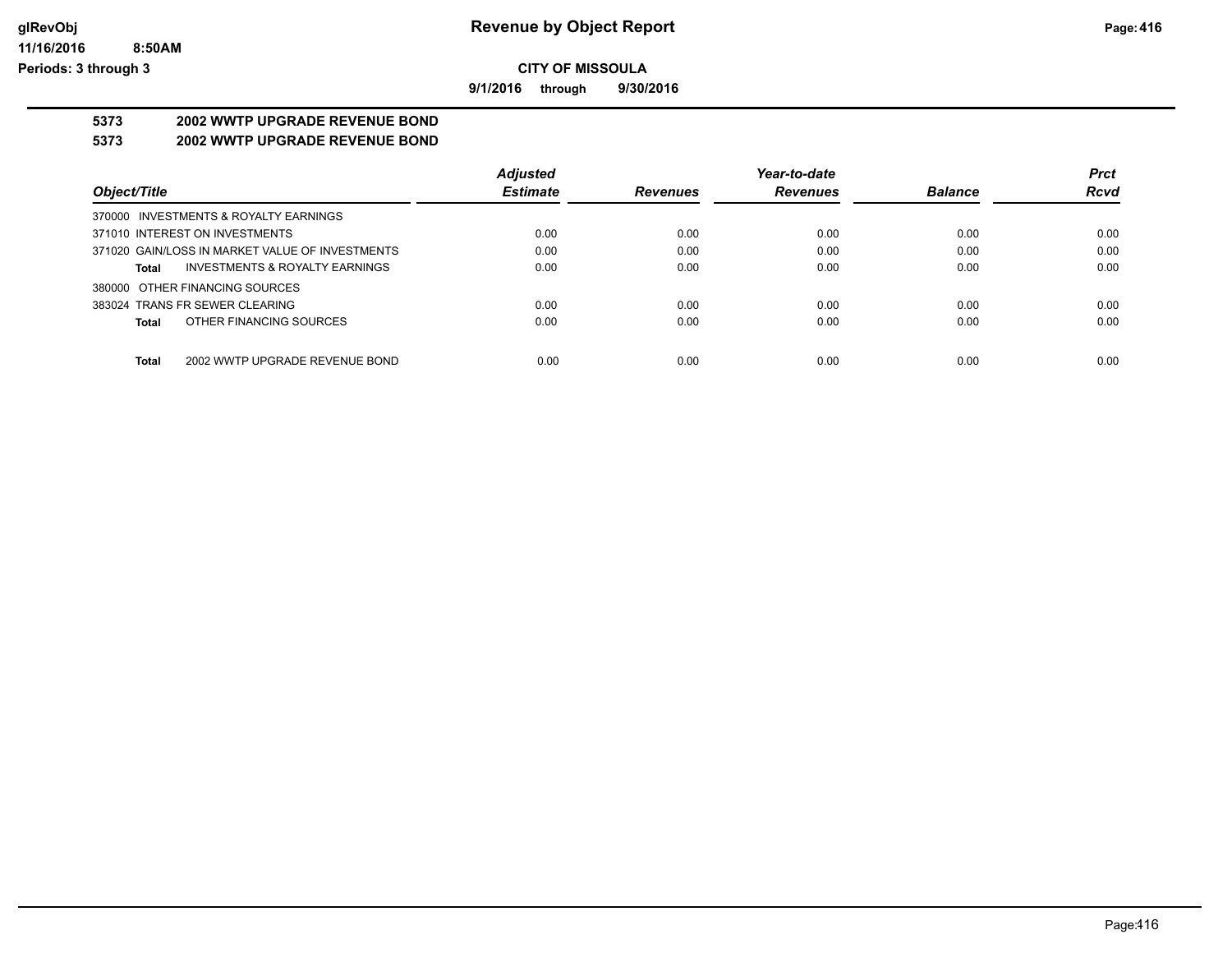**8:50AM**

**CITY OF MISSOULA**

**9/1/2016 through 9/30/2016**

## **5373 2002 WWTP UPGRADE REVENUE BOND**

|                                                | <b>Adjusted</b> |                 | Year-to-date    |                | <b>Prct</b> |
|------------------------------------------------|-----------------|-----------------|-----------------|----------------|-------------|
| Object/Title                                   | <b>Estimate</b> | <b>Revenues</b> | <b>Revenues</b> | <b>Balance</b> | <b>Rcvd</b> |
| 370000 INVESTMENTS & ROYALTY EARNINGS          |                 |                 |                 |                |             |
| 371010 INTEREST ON INVESTMENTS                 | 0.00            | 0.00            | 0.00            | 0.00           | 0.00        |
| 371020 GAIN/LOSS IN MARKET VALUE OF INVESTMENT | 0.00            | 0.00            | 0.00            | 0.00           | 0.00        |
| INVESTMENTS & ROYALTY EARNINGS<br>Total        | 0.00            | 0.00            | 0.00            | 0.00           | 0.00        |
| 380000 OTHER FINANCING SOURCES                 |                 |                 |                 |                |             |
| 383024 TRANS FR SEWER CLEARING                 | 0.00            | 0.00            | 0.00            | 0.00           | 0.00        |
| OTHER FINANCING SOURCES<br>Total               | 0.00            | 0.00            | 0.00            | 0.00           | 0.00        |
|                                                |                 |                 |                 |                |             |
| Total<br>2002 WWTP UPGRADE REVENUE BOND        | 0.00            | 0.00            | 0.00            | 0.00           | 0.00        |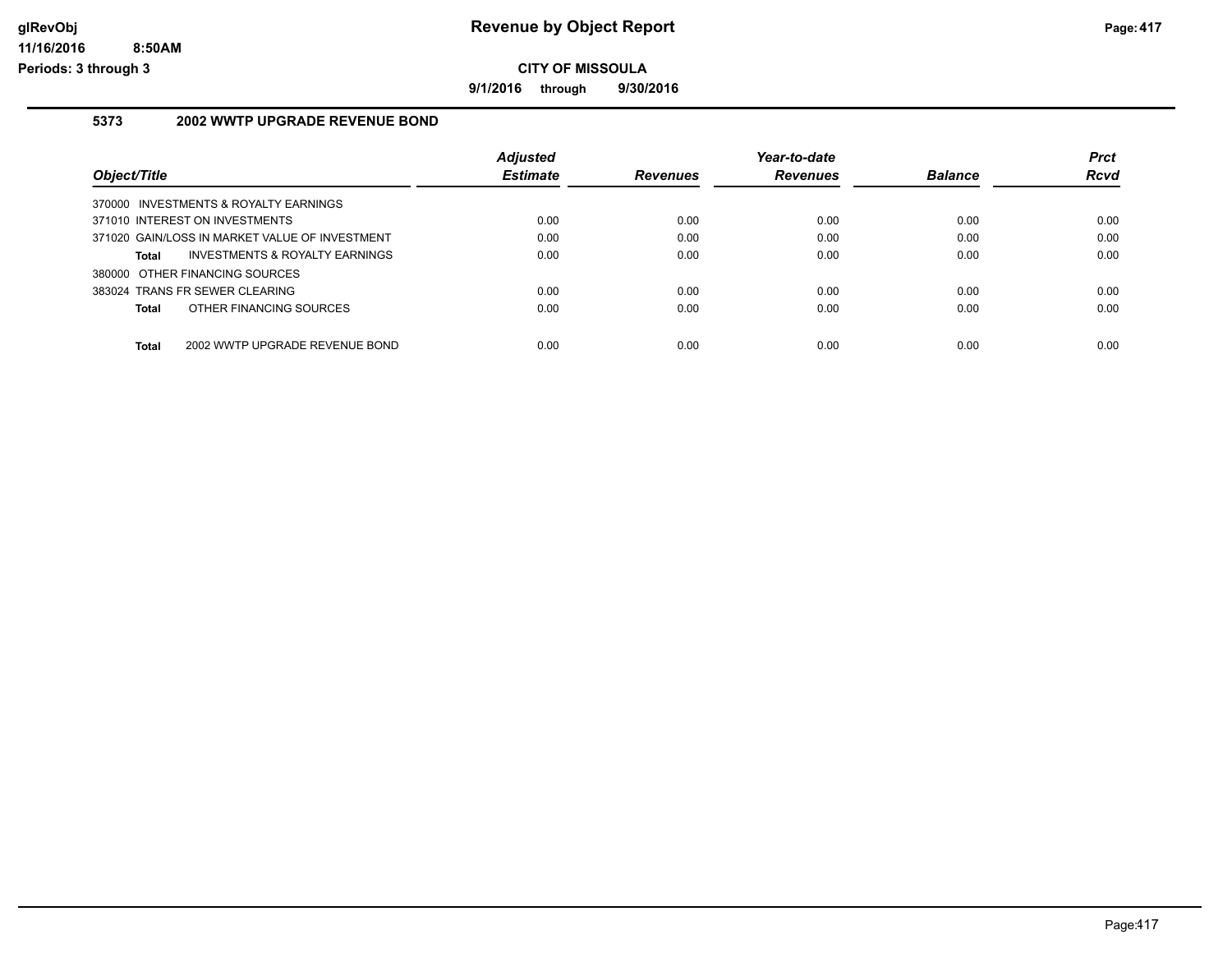**CITY OF MISSOULA**

**9/1/2016 through 9/30/2016**

**5374 2002 WWTP UPGRADE RESERVE**

 **8:50AM**

#### **5374 2002 WWTP UPGRADE RESERVE**

|                                                    | <b>Adjusted</b><br><b>Estimate</b> |                 | Year-to-date    | <b>Balance</b> | <b>Prct</b><br><b>Rcvd</b> |
|----------------------------------------------------|------------------------------------|-----------------|-----------------|----------------|----------------------------|
| Object/Title                                       |                                    | <b>Revenues</b> | <b>Revenues</b> |                |                            |
| 360000 MISCELLANEOUS REVENUES                      |                                    |                 |                 |                |                            |
| 360000 MISCELLANEOUS REVENUES                      | 0.00                               | 0.00            | 0.00            | 0.00           | 0.00                       |
| MISCELLANEOUS REVENUES<br>Total                    | 0.00                               | 0.00            | 0.00            | 0.00           | 0.00                       |
| 370000 INVESTMENTS & ROYALTY EARNINGS              |                                    |                 |                 |                |                            |
| 371010 INTEREST ON INVESTMENTS                     | 0.00                               | 0.00            | 0.00            | 0.00           | 0.00                       |
| 371020 GAIN/LOSS IN MARKET VALUE OF INVESTMENTS    | 0.00                               | 0.00            | 0.00            | 0.00           | 0.00                       |
| <b>INVESTMENTS &amp; ROYALTY EARNINGS</b><br>Total | 0.00                               | 0.00            | 0.00            | 0.00           | 0.00                       |
| 380000 OTHER FINANCING SOURCES                     |                                    |                 |                 |                |                            |
| 381002 SRF LOAN                                    | 0.00                               | 0.00            | 0.00            | 0.00           | 0.00                       |
| 383042 TRANSFERS FROM OTHER FUNDS                  | 0.00                               | 0.00            | 0.00            | 0.00           | 0.00                       |
| OTHER FINANCING SOURCES<br>Total                   | 0.00                               | 0.00            | 0.00            | 0.00           | 0.00                       |
| 2002 WWTP UPGRADE RESERVE<br>Total                 | 0.00                               | 0.00            | 0.00            | 0.00           | 0.00                       |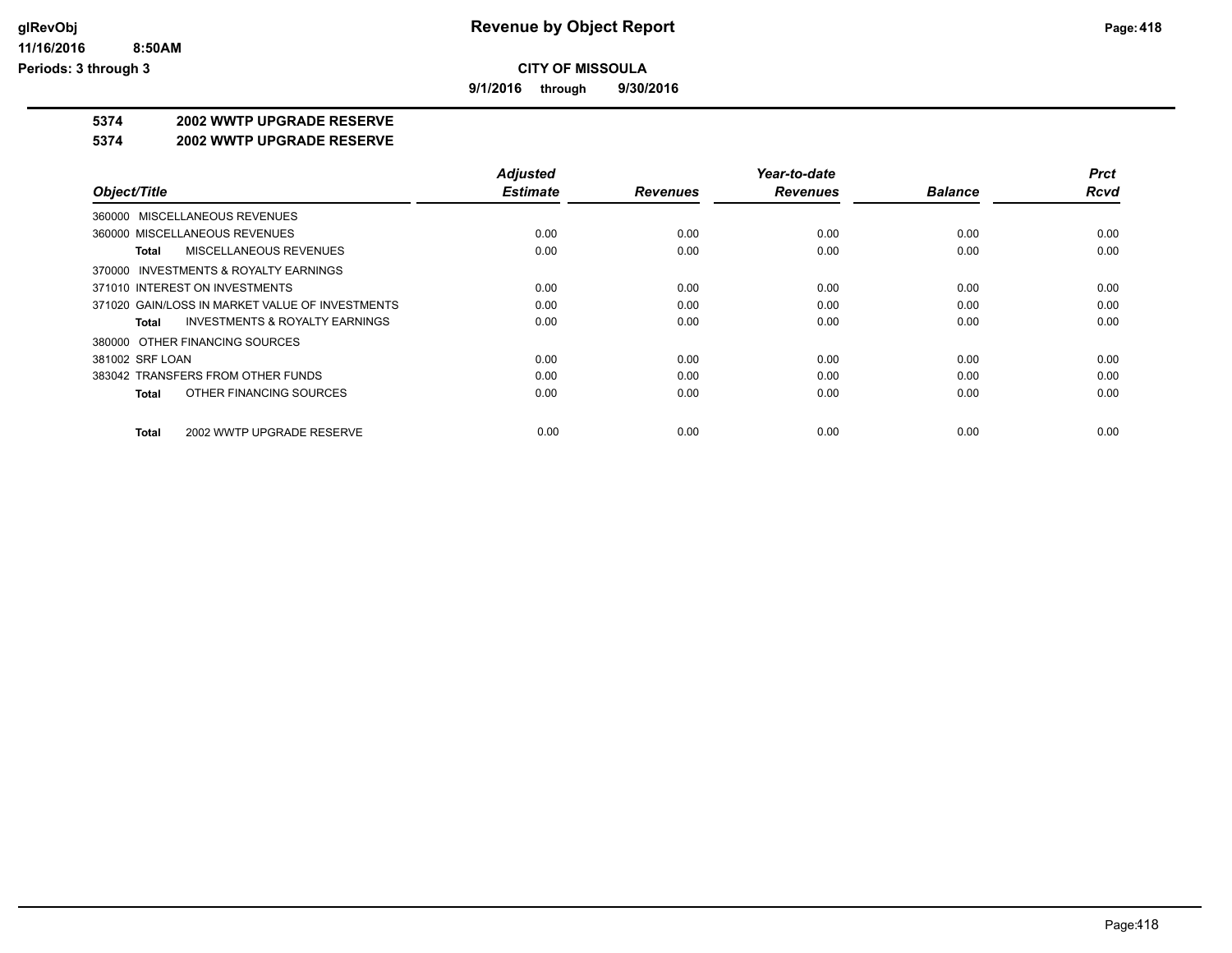**CITY OF MISSOULA**

**9/1/2016 through 9/30/2016**

## **5374 2002 WWTP UPGRADE RESERVE**

 **8:50AM**

| Object/Title                                       | <b>Adjusted</b><br><b>Estimate</b> | <b>Revenues</b> | Year-to-date<br><b>Revenues</b> | <b>Balance</b> | <b>Prct</b><br><b>Rcvd</b> |
|----------------------------------------------------|------------------------------------|-----------------|---------------------------------|----------------|----------------------------|
| 360000 MISCELLANEOUS REVENUES                      |                                    |                 |                                 |                |                            |
| 360000 MISCELLANEOUS REVENUES                      | 0.00                               | 0.00            | 0.00                            | 0.00           | 0.00                       |
| MISCELLANEOUS REVENUES<br><b>Total</b>             | 0.00                               | 0.00            | 0.00                            | 0.00           | 0.00                       |
| 370000 INVESTMENTS & ROYALTY EARNINGS              |                                    |                 |                                 |                |                            |
| 371010 INTEREST ON INVESTMENTS                     | 0.00                               | 0.00            | 0.00                            | 0.00           | 0.00                       |
| 371020 GAIN/LOSS IN MARKET VALUE OF INVESTMENT     | 0.00                               | 0.00            | 0.00                            | 0.00           | 0.00                       |
| <b>INVESTMENTS &amp; ROYALTY EARNINGS</b><br>Total | 0.00                               | 0.00            | 0.00                            | 0.00           | 0.00                       |
| 380000 OTHER FINANCING SOURCES                     |                                    |                 |                                 |                |                            |
| 381002 SRF LOAN                                    | 0.00                               | 0.00            | 0.00                            | 0.00           | 0.00                       |
| 383042 TRANSFERS FROM OTHER FUNDS                  | 0.00                               | 0.00            | 0.00                            | 0.00           | 0.00                       |
| OTHER FINANCING SOURCES<br><b>Total</b>            | 0.00                               | 0.00            | 0.00                            | 0.00           | 0.00                       |
| 2002 WWTP UPGRADE RESERVE<br><b>Total</b>          | 0.00                               | 0.00            | 0.00                            | 0.00           | 0.00                       |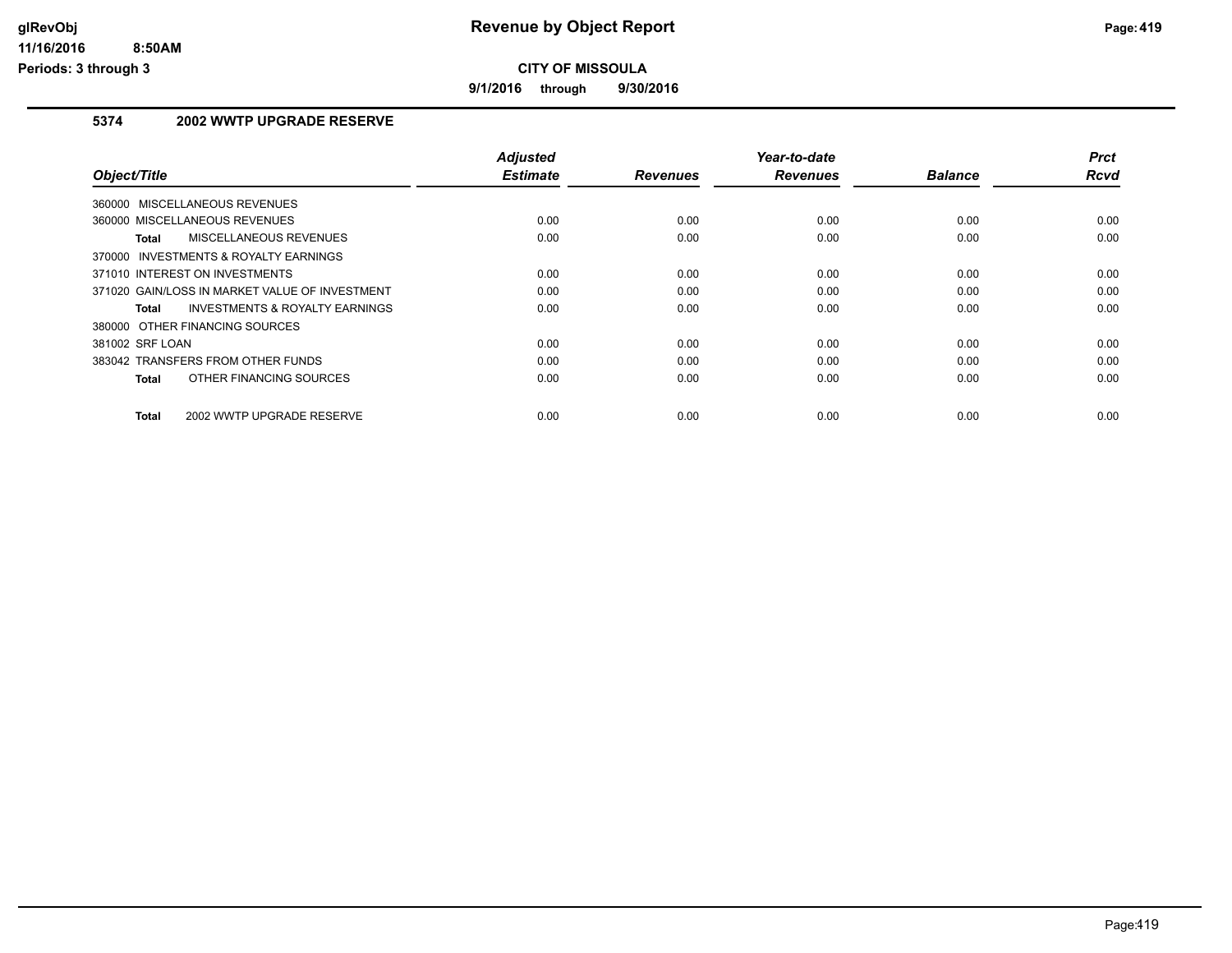**8:50AM**

**CITY OF MISSOULA**

**9/1/2016 through 9/30/2016**

**5375 2003 WWTP SRF \$3.8M EPA DEBT**

**5375 2003 WWTP SRF \$3.8M EPA DEBT**

|                                                    | <b>Adjusted</b> |                 | Year-to-date    |                | <b>Prct</b> |
|----------------------------------------------------|-----------------|-----------------|-----------------|----------------|-------------|
| Object/Title                                       | <b>Estimate</b> | <b>Revenues</b> | <b>Revenues</b> | <b>Balance</b> | <b>Rcvd</b> |
| 340000 CHARGES FOR SERVICES                        |                 |                 |                 |                |             |
| 343032 SEWER INSTALLATION CHARGES                  | 0.00            | 0.00            | 0.00            | 0.00           | 0.00        |
| <b>CHARGES FOR SERVICES</b><br>Total               | 0.00            | 0.00            | 0.00            | 0.00           | 0.00        |
| 370000 INVESTMENTS & ROYALTY EARNINGS              |                 |                 |                 |                |             |
| 371010 INTEREST ON INVESTMENTS                     | 0.00            | 0.00            | 0.00            | 0.00           | 0.00        |
| 371020 GAIN/LOSS IN MARKET VALUE OF INVESTMENTS    | 0.00            | 0.00            | 0.00            | 0.00           | 0.00        |
| <b>INVESTMENTS &amp; ROYALTY EARNINGS</b><br>Total | 0.00            | 0.00            | 0.00            | 0.00           | 0.00        |
| 380000 OTHER FINANCING SOURCES                     |                 |                 |                 |                |             |
| 383024 TRANS FR SEWER CLEARING                     | 0.00            | 0.00            | 0.00            | 0.00           | 0.00        |
| OTHER FINANCING SOURCES<br>Total                   | 0.00            | 0.00            | 0.00            | 0.00           | 0.00        |
| 2003 WWTP SRF \$3.8M EPA DEBT<br>Total             | 0.00            | 0.00            | 0.00            | 0.00           | 0.00        |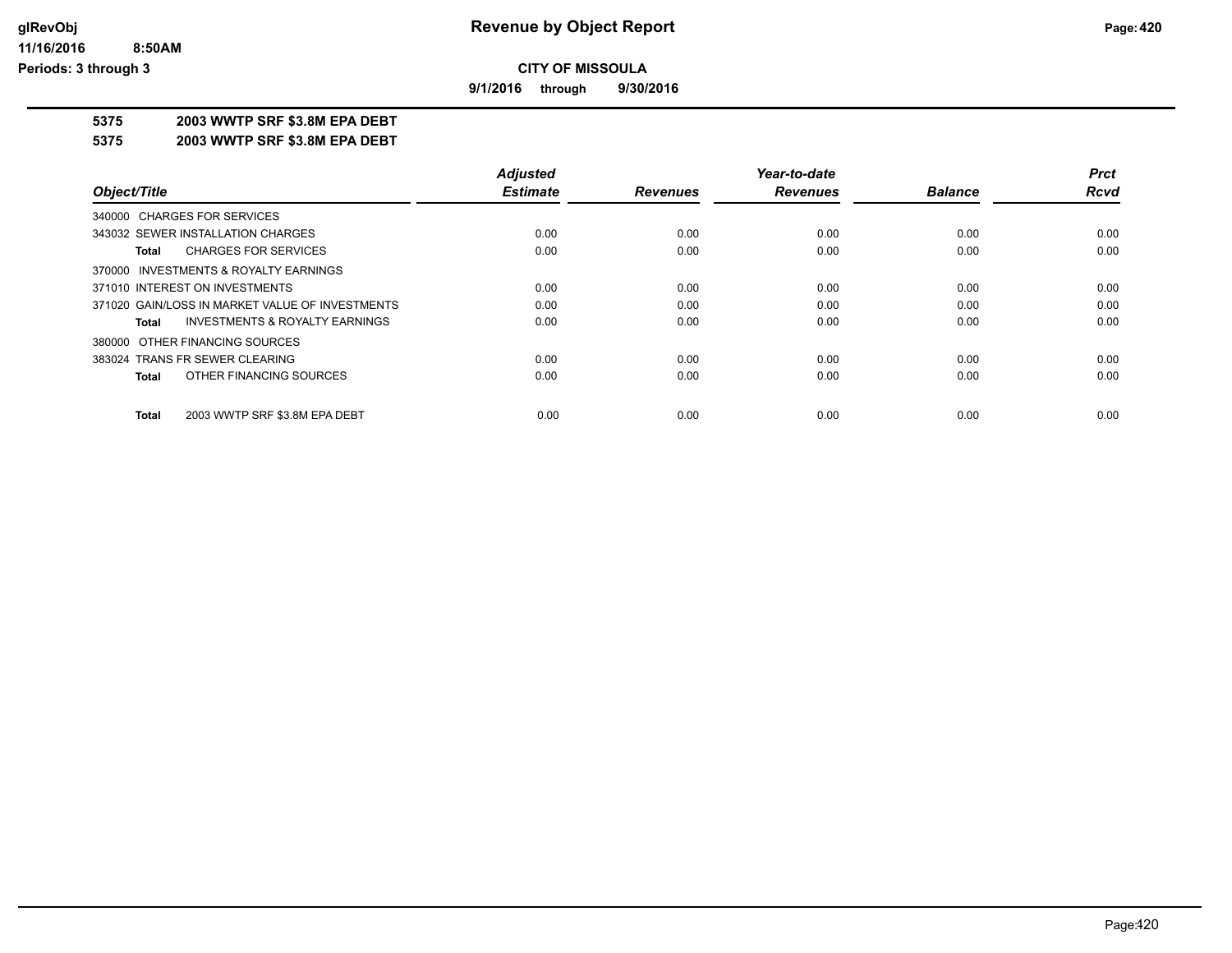**8:50AM**

**CITY OF MISSOULA**

**9/1/2016 through 9/30/2016**

## **5375 2003 WWTP SRF \$3.8M EPA DEBT**

| Object/Title                                   | <b>Adjusted</b><br><b>Estimate</b> | <b>Revenues</b> | Year-to-date<br><b>Revenues</b> | <b>Balance</b> | <b>Prct</b><br><b>Rcvd</b> |
|------------------------------------------------|------------------------------------|-----------------|---------------------------------|----------------|----------------------------|
|                                                |                                    |                 |                                 |                |                            |
| 340000 CHARGES FOR SERVICES                    |                                    |                 |                                 |                |                            |
| 343032 SEWER INSTALLATION CHARGES              | 0.00                               | 0.00            | 0.00                            | 0.00           | 0.00                       |
| <b>CHARGES FOR SERVICES</b><br>Total           | 0.00                               | 0.00            | 0.00                            | 0.00           | 0.00                       |
| 370000 INVESTMENTS & ROYALTY EARNINGS          |                                    |                 |                                 |                |                            |
| 371010 INTEREST ON INVESTMENTS                 | 0.00                               | 0.00            | 0.00                            | 0.00           | 0.00                       |
| 371020 GAIN/LOSS IN MARKET VALUE OF INVESTMENT | 0.00                               | 0.00            | 0.00                            | 0.00           | 0.00                       |
| INVESTMENTS & ROYALTY EARNINGS<br>Total        | 0.00                               | 0.00            | 0.00                            | 0.00           | 0.00                       |
| 380000 OTHER FINANCING SOURCES                 |                                    |                 |                                 |                |                            |
| 383024 TRANS FR SEWER CLEARING                 | 0.00                               | 0.00            | 0.00                            | 0.00           | 0.00                       |
| OTHER FINANCING SOURCES<br>Total               | 0.00                               | 0.00            | 0.00                            | 0.00           | 0.00                       |
| 2003 WWTP SRF \$3.8M EPA DEBT<br><b>Total</b>  | 0.00                               | 0.00            | 0.00                            | 0.00           | 0.00                       |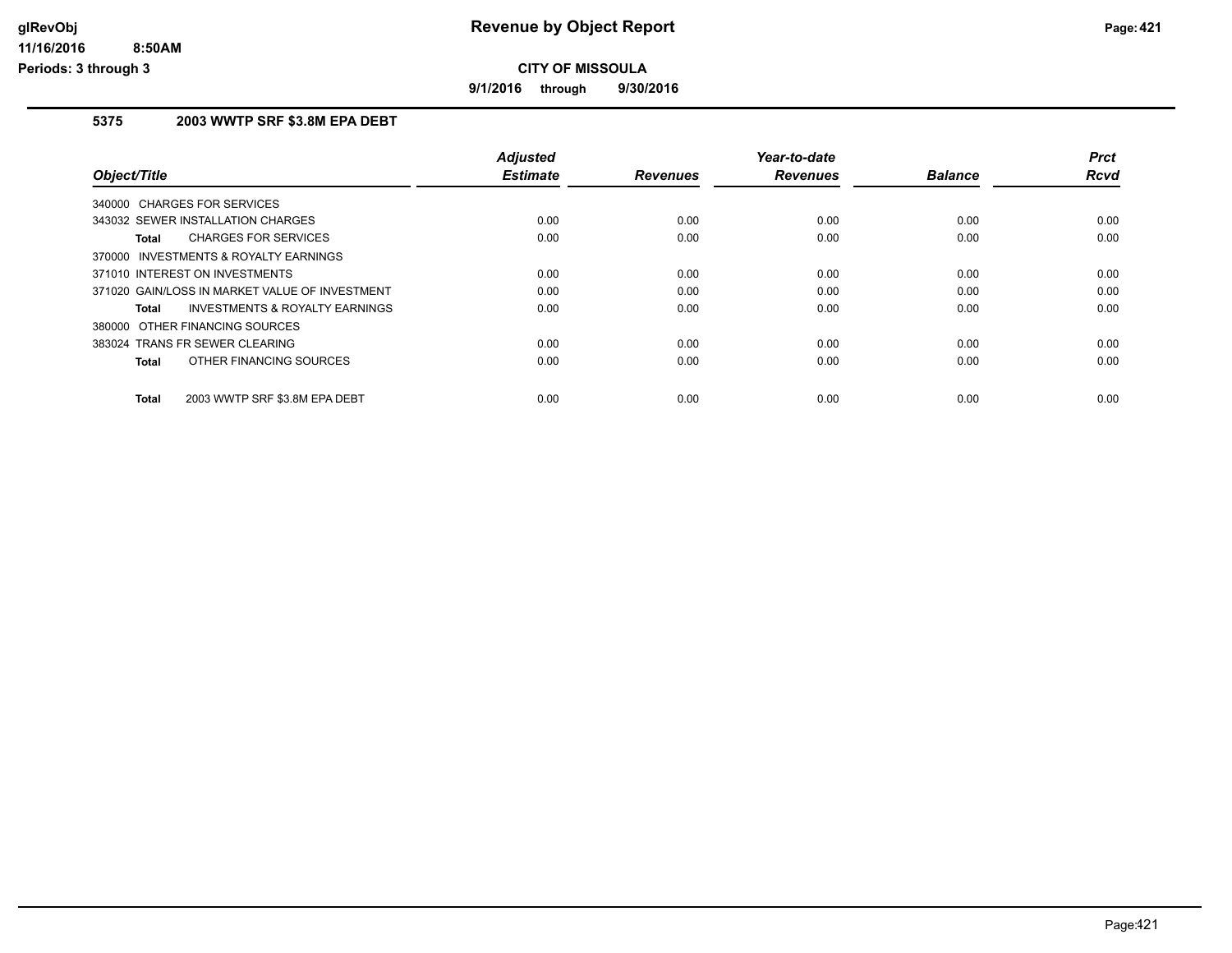**CITY OF MISSOULA**

**9/1/2016 through 9/30/2016**

## **5376 2003 WWTP SRF \$3.8M EPA RESERVE**

### **5376 2003 WWTP SRF \$3.8M EPA RESERVE**

|                                                    | <b>Adjusted</b> |                 | Year-to-date    |                | <b>Prct</b> |
|----------------------------------------------------|-----------------|-----------------|-----------------|----------------|-------------|
| Object/Title                                       | <b>Estimate</b> | <b>Revenues</b> | <b>Revenues</b> | <b>Balance</b> | <b>Rcvd</b> |
| 360000 MISCELLANEOUS REVENUES                      |                 |                 |                 |                |             |
| 360000 MISCELLANEOUS REVENUES                      | 0.00            | 0.00            | 0.00            | 0.00           | 0.00        |
| 360010 MISCELLANEOUS                               | 0.00            | 0.00            | 0.00            | 0.00           | 0.00        |
| MISCELLANEOUS REVENUES<br>Total                    | 0.00            | 0.00            | 0.00            | 0.00           | 0.00        |
| 370000 INVESTMENTS & ROYALTY EARNINGS              |                 |                 |                 |                |             |
| 371010 INTEREST ON INVESTMENTS                     | 0.00            | 0.00            | 0.00            | 0.00           | 0.00        |
| 371020 GAIN/LOSS IN MARKET VALUE OF INVESTMENTS    | 0.00            | 0.00            | 0.00            | 0.00           | 0.00        |
| <b>INVESTMENTS &amp; ROYALTY EARNINGS</b><br>Total | 0.00            | 0.00            | 0.00            | 0.00           | 0.00        |
| 380000 OTHER FINANCING SOURCES                     |                 |                 |                 |                |             |
| 381002 SRF LOAN                                    | 0.00            | 0.00            | 0.00            | 0.00           | 0.00        |
| 383042 TRANSFERS FROM OTHER FUNDS                  | 0.00            | 0.00            | 0.00            | 0.00           | 0.00        |
| OTHER FINANCING SOURCES<br>Total                   | 0.00            | 0.00            | 0.00            | 0.00           | 0.00        |
| 2003 WWTP SRF \$3.8M EPA RESERVE<br>Total          | 0.00            | 0.00            | 0.00            | 0.00           | 0.00        |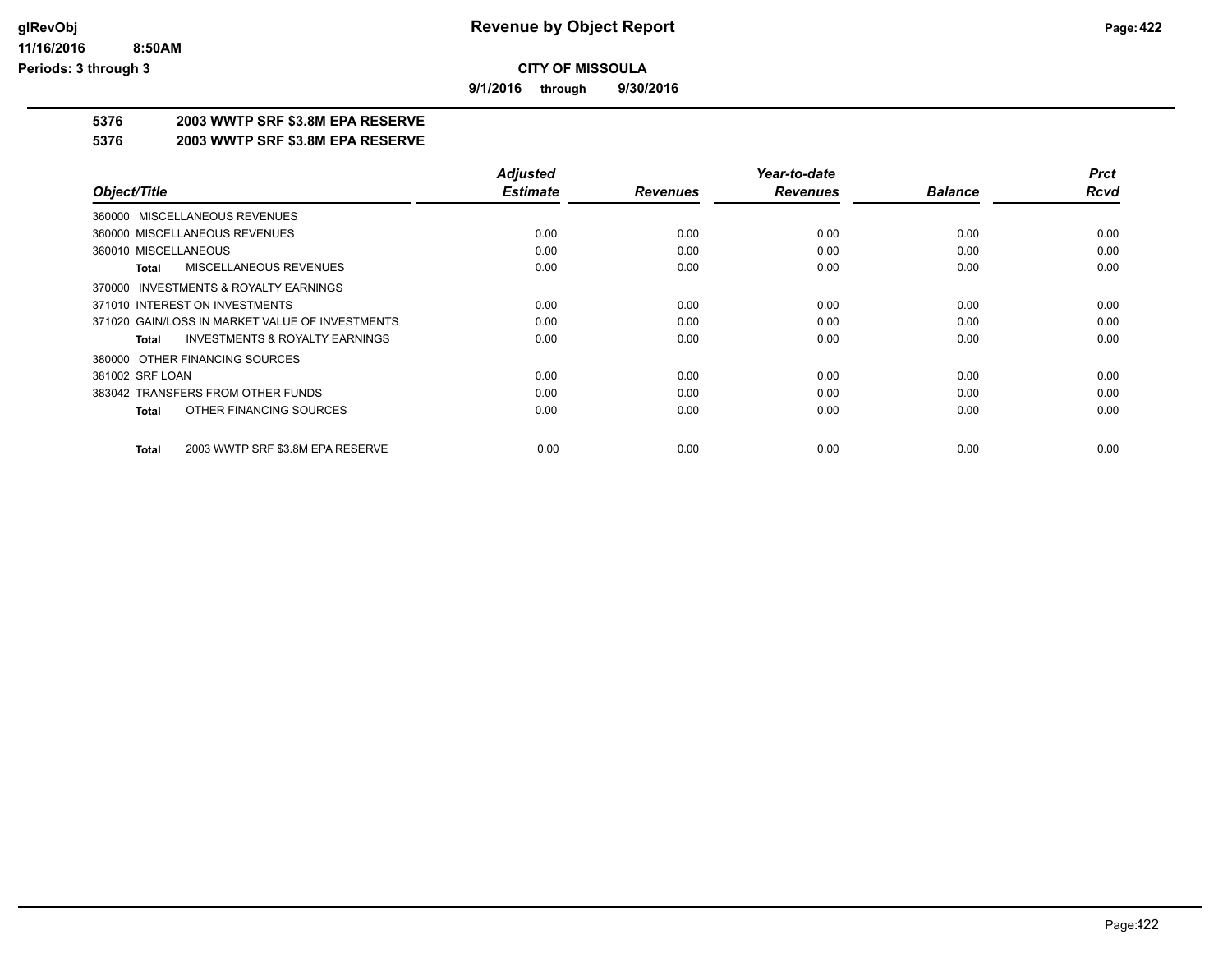**9/1/2016 through 9/30/2016**

## **5376 2003 WWTP SRF \$3.8M EPA RESERVE**

| Object/Title                                              | <b>Adjusted</b><br><b>Estimate</b> | <b>Revenues</b> | Year-to-date<br><b>Revenues</b> | <b>Balance</b> | <b>Prct</b><br>Rcvd |
|-----------------------------------------------------------|------------------------------------|-----------------|---------------------------------|----------------|---------------------|
|                                                           |                                    |                 |                                 |                |                     |
| 360000 MISCELLANEOUS REVENUES                             |                                    |                 |                                 |                |                     |
| 360000 MISCELLANEOUS REVENUES                             | 0.00                               | 0.00            | 0.00                            | 0.00           | 0.00                |
| 360010 MISCELLANEOUS                                      | 0.00                               | 0.00            | 0.00                            | 0.00           | 0.00                |
| <b>MISCELLANEOUS REVENUES</b><br><b>Total</b>             | 0.00                               | 0.00            | 0.00                            | 0.00           | 0.00                |
| INVESTMENTS & ROYALTY EARNINGS<br>370000                  |                                    |                 |                                 |                |                     |
| 371010 INTEREST ON INVESTMENTS                            | 0.00                               | 0.00            | 0.00                            | 0.00           | 0.00                |
| 371020 GAIN/LOSS IN MARKET VALUE OF INVESTMENT            | 0.00                               | 0.00            | 0.00                            | 0.00           | 0.00                |
| <b>INVESTMENTS &amp; ROYALTY EARNINGS</b><br><b>Total</b> | 0.00                               | 0.00            | 0.00                            | 0.00           | 0.00                |
| 380000 OTHER FINANCING SOURCES                            |                                    |                 |                                 |                |                     |
| 381002 SRF LOAN                                           | 0.00                               | 0.00            | 0.00                            | 0.00           | 0.00                |
| 383042 TRANSFERS FROM OTHER FUNDS                         | 0.00                               | 0.00            | 0.00                            | 0.00           | 0.00                |
| OTHER FINANCING SOURCES<br><b>Total</b>                   | 0.00                               | 0.00            | 0.00                            | 0.00           | 0.00                |
|                                                           |                                    |                 |                                 |                |                     |
| 2003 WWTP SRF \$3.8M EPA RESERVE<br><b>Total</b>          | 0.00                               | 0.00            | 0.00                            | 0.00           | 0.00                |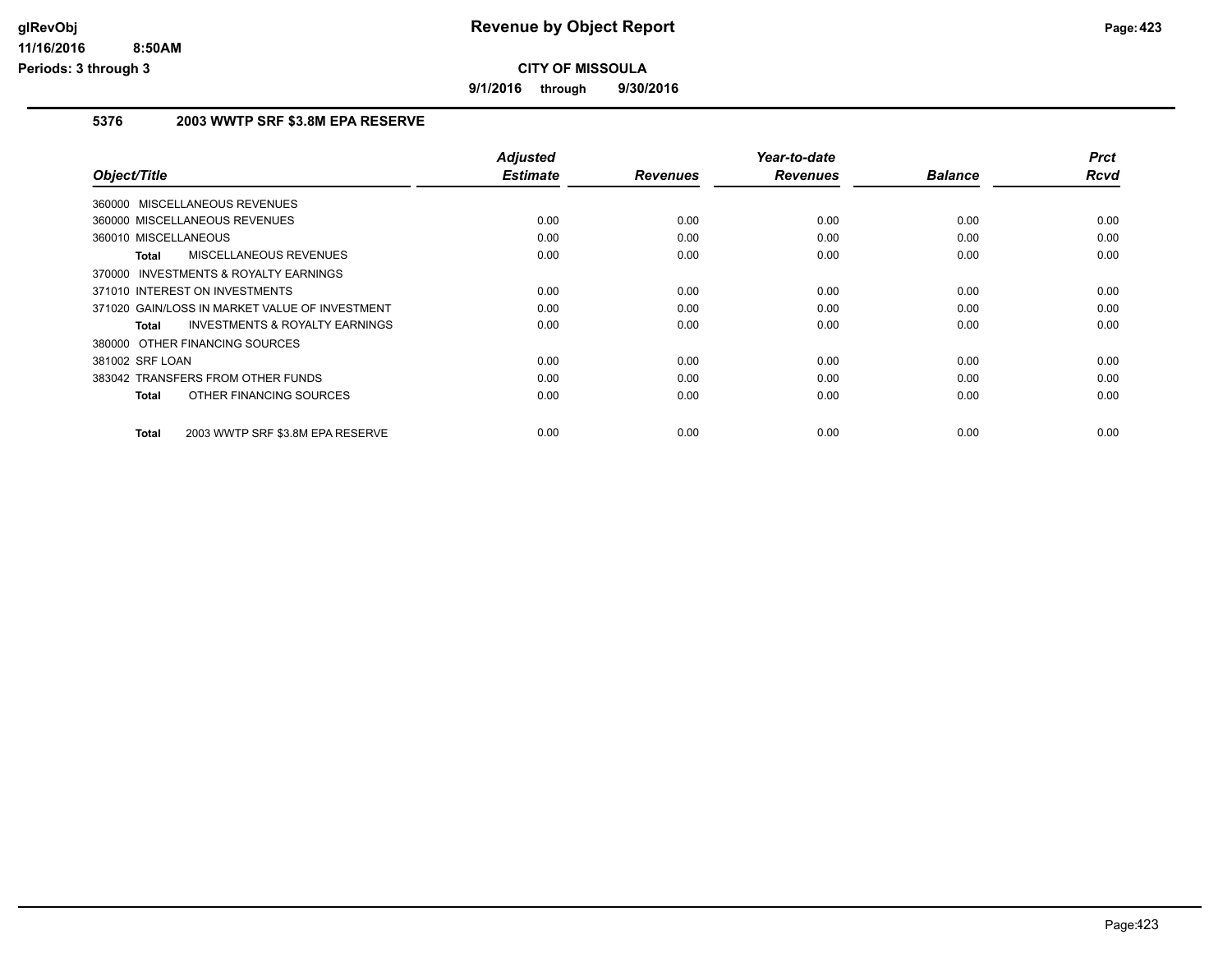**8:50AM**

**CITY OF MISSOULA**

**9/1/2016 through 9/30/2016**

# **5377 2004 WWTP \$3.023 LOAN DEBT SERVICE**

## **5377 2004 WWTP \$3.023 LOAN DEBT SERVICE**

|                                                    | <b>Adjusted</b> |                 | Year-to-date    |                | <b>Prct</b> |
|----------------------------------------------------|-----------------|-----------------|-----------------|----------------|-------------|
| Object/Title                                       | <b>Estimate</b> | <b>Revenues</b> | <b>Revenues</b> | <b>Balance</b> | <b>Rcvd</b> |
| 340000 CHARGES FOR SERVICES                        |                 |                 |                 |                |             |
| 343032 SEWER INSTALLATION CHARGES                  | 0.00            | 0.00            | 0.00            | 0.00           | 0.00        |
| <b>CHARGES FOR SERVICES</b><br>Total               | 0.00            | 0.00            | 0.00            | 0.00           | 0.00        |
| 370000 INVESTMENTS & ROYALTY EARNINGS              |                 |                 |                 |                |             |
| 371010 INTEREST ON INVESTMENTS                     | 0.00            | 0.00            | 0.00            | 0.00           | 0.00        |
| 371020 GAIN/LOSS IN MARKET VALUE OF INVESTMENTS    | 0.00            | 0.00            | 0.00            | 0.00           | 0.00        |
| <b>INVESTMENTS &amp; ROYALTY EARNINGS</b><br>Total | 0.00            | 0.00            | 0.00            | 0.00           | 0.00        |
| 380000 OTHER FINANCING SOURCES                     |                 |                 |                 |                |             |
| 383024 TRANS FR SEWER CLEARING                     | 0.00            | 0.00            | 0.00            | 0.00           | 0.00        |
| OTHER FINANCING SOURCES<br>Total                   | 0.00            | 0.00            | 0.00            | 0.00           | 0.00        |
| 2004 WWTP \$3.023 LOAN DEBT SERVICE<br>Total       | 0.00            | 0.00            | 0.00            | 0.00           | 0.00        |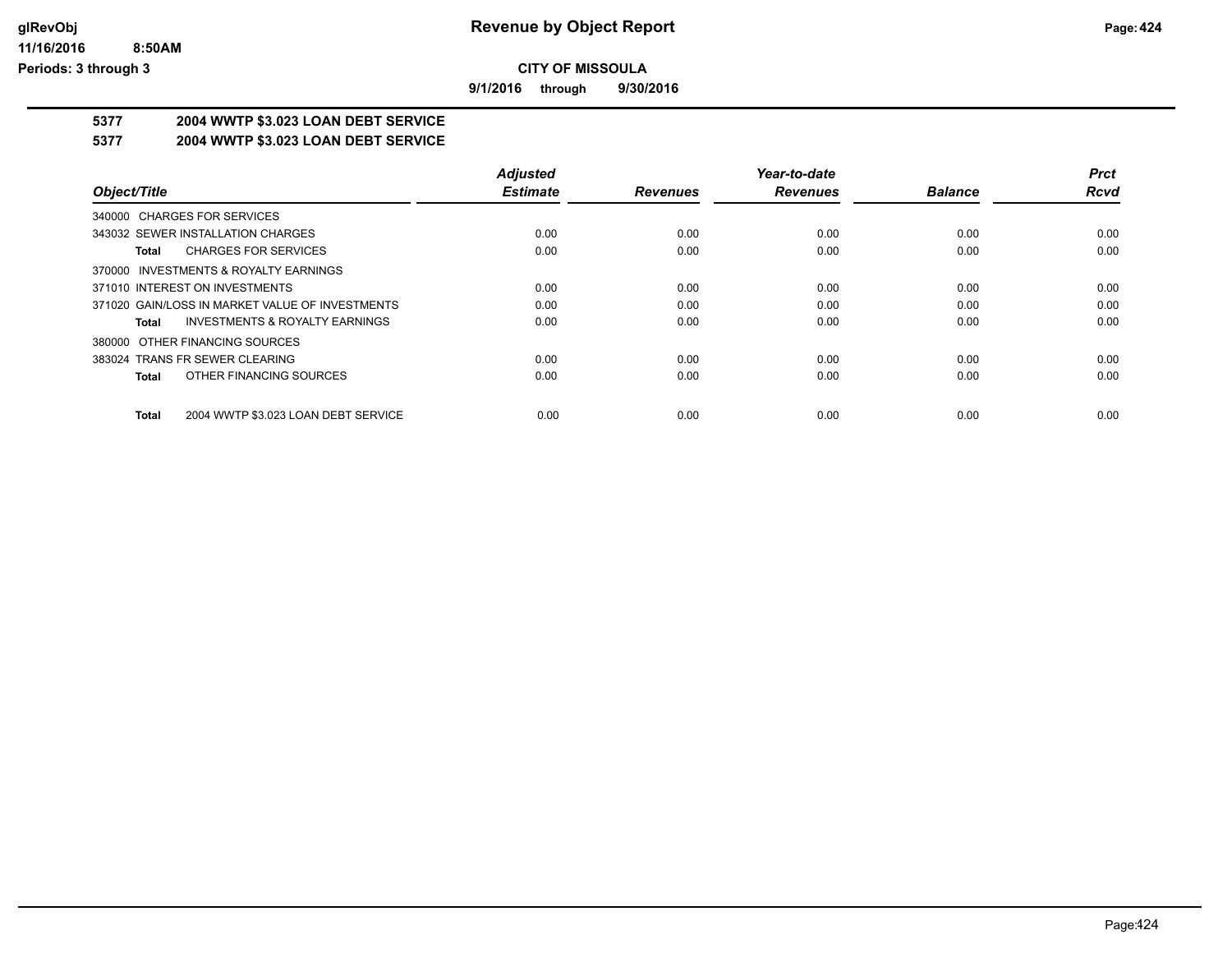**9/1/2016 through 9/30/2016**

## **5377 2004 WWTP \$3.023 LOAN DEBT SERVICE**

|                                                     | <b>Adjusted</b> |                 | Year-to-date    |                | <b>Prct</b> |
|-----------------------------------------------------|-----------------|-----------------|-----------------|----------------|-------------|
| Object/Title                                        | <b>Estimate</b> | <b>Revenues</b> | <b>Revenues</b> | <b>Balance</b> | <b>Rcvd</b> |
| 340000 CHARGES FOR SERVICES                         |                 |                 |                 |                |             |
| 343032 SEWER INSTALLATION CHARGES                   | 0.00            | 0.00            | 0.00            | 0.00           | 0.00        |
| <b>CHARGES FOR SERVICES</b><br><b>Total</b>         | 0.00            | 0.00            | 0.00            | 0.00           | 0.00        |
| 370000 INVESTMENTS & ROYALTY EARNINGS               |                 |                 |                 |                |             |
| 371010 INTEREST ON INVESTMENTS                      | 0.00            | 0.00            | 0.00            | 0.00           | 0.00        |
| 371020 GAIN/LOSS IN MARKET VALUE OF INVESTMENT      | 0.00            | 0.00            | 0.00            | 0.00           | 0.00        |
| <b>INVESTMENTS &amp; ROYALTY EARNINGS</b><br>Total  | 0.00            | 0.00            | 0.00            | 0.00           | 0.00        |
| 380000 OTHER FINANCING SOURCES                      |                 |                 |                 |                |             |
| 383024 TRANS FR SEWER CLEARING                      | 0.00            | 0.00            | 0.00            | 0.00           | 0.00        |
| OTHER FINANCING SOURCES<br><b>Total</b>             | 0.00            | 0.00            | 0.00            | 0.00           | 0.00        |
| <b>Total</b><br>2004 WWTP \$3.023 LOAN DEBT SERVICE | 0.00            | 0.00            | 0.00            | 0.00           | 0.00        |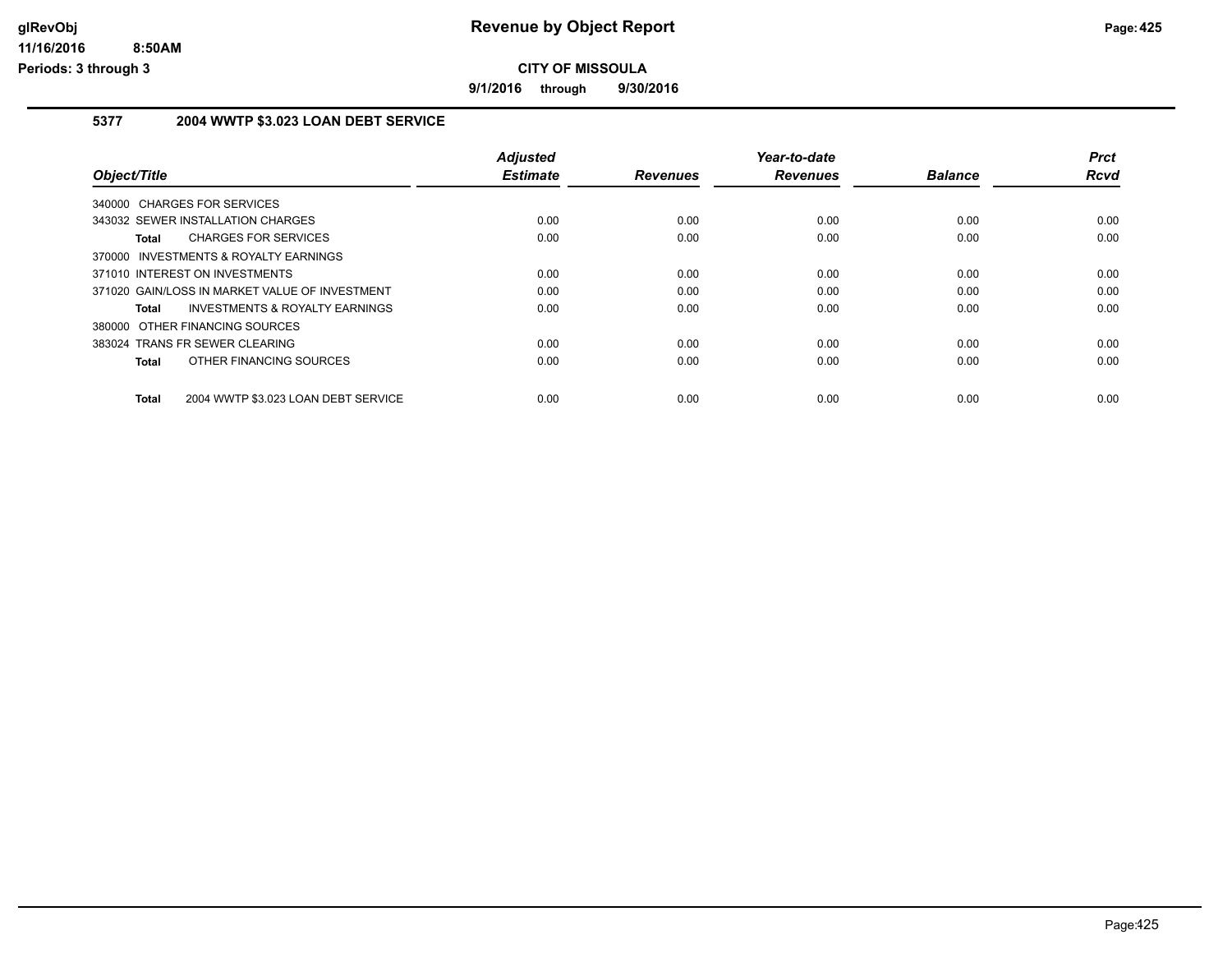**9/1/2016 through 9/30/2016**

## **5378 2004 WWTP \$3.023 LOAN RESERVE**

## **5378 2004 WWTP \$3.023 LOAN RESERVE**

|                                                    | <b>Adjusted</b> |                 | Year-to-date    |                | <b>Prct</b> |
|----------------------------------------------------|-----------------|-----------------|-----------------|----------------|-------------|
| Object/Title                                       | <b>Estimate</b> | <b>Revenues</b> | <b>Revenues</b> | <b>Balance</b> | <b>Rcvd</b> |
| 360000 MISCELLANEOUS REVENUES                      |                 |                 |                 |                |             |
| 360000 MISCELLANEOUS REVENUES                      | 0.00            | 0.00            | 0.00            | 0.00           | 0.00        |
| MISCELLANEOUS REVENUES<br>Total                    | 0.00            | 0.00            | 0.00            | 0.00           | 0.00        |
| 370000 INVESTMENTS & ROYALTY EARNINGS              |                 |                 |                 |                |             |
| 371010 INTEREST ON INVESTMENTS                     | 0.00            | 0.00            | 0.00            | 0.00           | 0.00        |
| 371020 GAIN/LOSS IN MARKET VALUE OF INVESTMENTS    | 0.00            | 0.00            | 0.00            | 0.00           | 0.00        |
| <b>INVESTMENTS &amp; ROYALTY EARNINGS</b><br>Total | 0.00            | 0.00            | 0.00            | 0.00           | 0.00        |
| 380000 OTHER FINANCING SOURCES                     |                 |                 |                 |                |             |
| 381002 SRF LOAN                                    | 0.00            | 0.00            | 0.00            | 0.00           | 0.00        |
| 383024 TRANS FR SEWER CLEARING                     | 0.00            | 0.00            | 0.00            | 0.00           | 0.00        |
| 383042 TRANSFERS FROM OTHER FUNDS                  | 0.00            | 0.00            | 0.00            | 0.00           | 0.00        |
| OTHER FINANCING SOURCES<br>Total                   | 0.00            | 0.00            | 0.00            | 0.00           | 0.00        |
|                                                    |                 |                 |                 |                |             |
| 2004 WWTP \$3.023 LOAN RESERVE<br>Total            | 0.00            | 0.00            | 0.00            | 0.00           | 0.00        |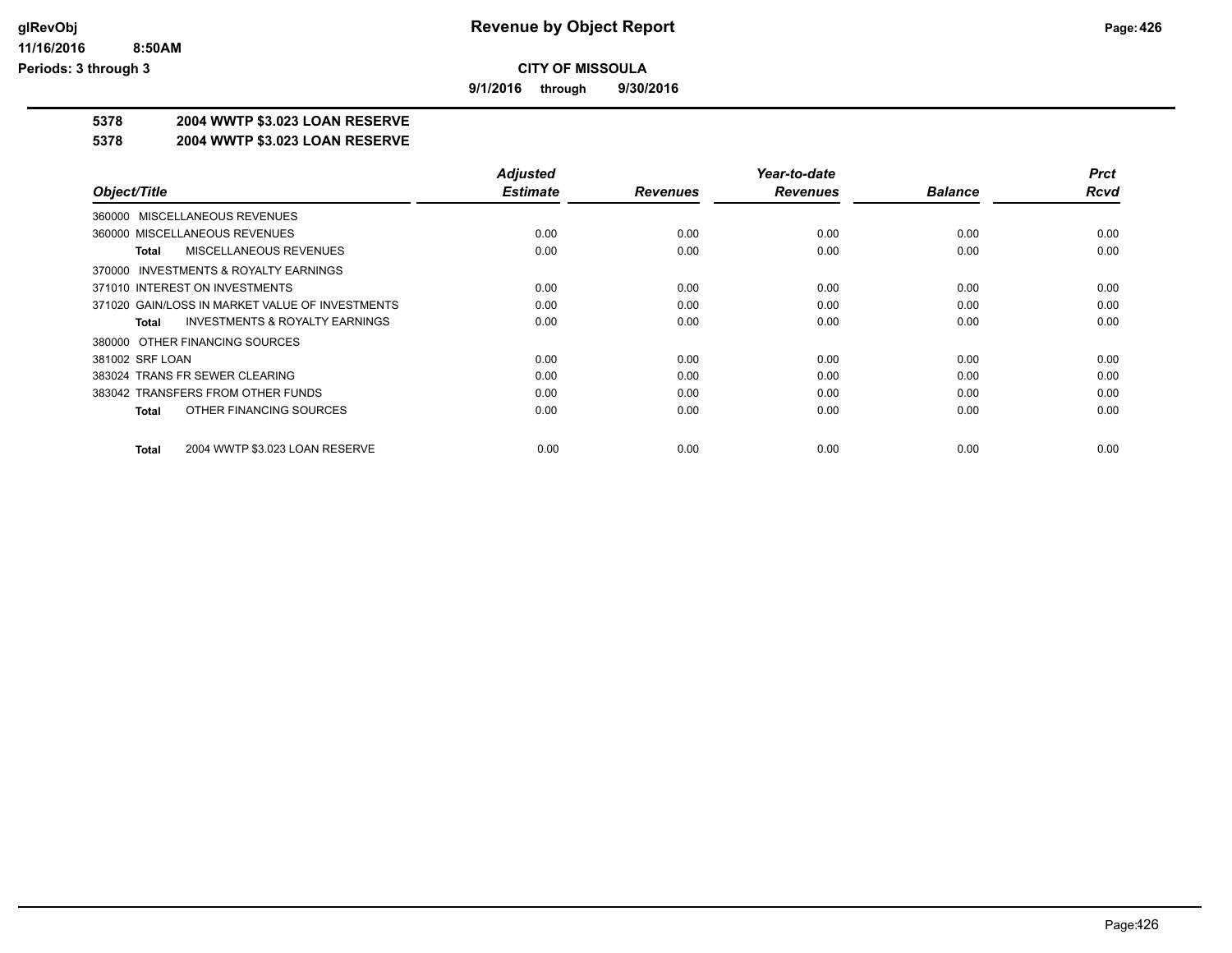**9/1/2016 through 9/30/2016**

## **5378 2004 WWTP \$3.023 LOAN RESERVE**

| Object/Title                                       | <b>Adjusted</b><br><b>Estimate</b> | <b>Revenues</b> | Year-to-date<br><b>Revenues</b> | <b>Balance</b> | <b>Prct</b><br><b>Rcvd</b> |
|----------------------------------------------------|------------------------------------|-----------------|---------------------------------|----------------|----------------------------|
|                                                    |                                    |                 |                                 |                |                            |
| <b>MISCELLANEOUS REVENUES</b><br>360000            |                                    |                 |                                 |                |                            |
| 360000 MISCELLANEOUS REVENUES                      | 0.00                               | 0.00            | 0.00                            | 0.00           | 0.00                       |
| MISCELLANEOUS REVENUES<br><b>Total</b>             | 0.00                               | 0.00            | 0.00                            | 0.00           | 0.00                       |
| INVESTMENTS & ROYALTY EARNINGS<br>370000           |                                    |                 |                                 |                |                            |
| 371010 INTEREST ON INVESTMENTS                     | 0.00                               | 0.00            | 0.00                            | 0.00           | 0.00                       |
| 371020 GAIN/LOSS IN MARKET VALUE OF INVESTMENT     | 0.00                               | 0.00            | 0.00                            | 0.00           | 0.00                       |
| <b>INVESTMENTS &amp; ROYALTY EARNINGS</b><br>Total | 0.00                               | 0.00            | 0.00                            | 0.00           | 0.00                       |
| 380000 OTHER FINANCING SOURCES                     |                                    |                 |                                 |                |                            |
| 381002 SRF LOAN                                    | 0.00                               | 0.00            | 0.00                            | 0.00           | 0.00                       |
| 383024 TRANS FR SEWER CLEARING                     | 0.00                               | 0.00            | 0.00                            | 0.00           | 0.00                       |
| 383042 TRANSFERS FROM OTHER FUNDS                  | 0.00                               | 0.00            | 0.00                            | 0.00           | 0.00                       |
| OTHER FINANCING SOURCES<br><b>Total</b>            | 0.00                               | 0.00            | 0.00                            | 0.00           | 0.00                       |
| 2004 WWTP \$3.023 LOAN RESERVE<br><b>Total</b>     | 0.00                               | 0.00            | 0.00                            | 0.00           | 0.00                       |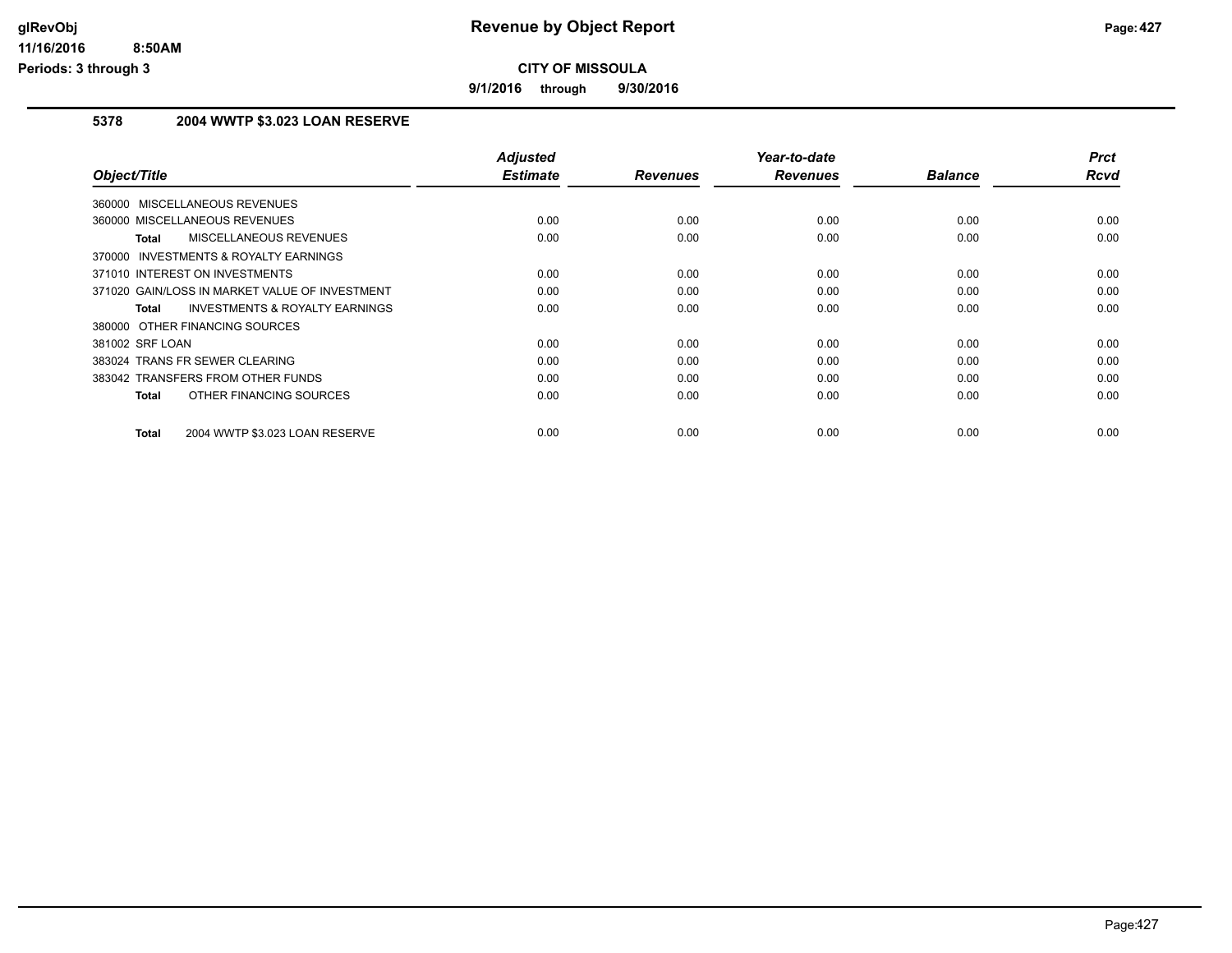**9/1/2016 through 9/30/2016**

## **5379 2005 BRICH/BRDY/LIN/GIL SRF DEBT**

## **5379 2005 BRICH/BRDY/LIN/GIL SRF DEBT**

|                                                 | <b>Adjusted</b> |                 | Year-to-date    |                | <b>Prct</b> |
|-------------------------------------------------|-----------------|-----------------|-----------------|----------------|-------------|
| Object/Title                                    | <b>Estimate</b> | <b>Revenues</b> | <b>Revenues</b> | <b>Balance</b> | <b>Rcvd</b> |
| 370000 INVESTMENTS & ROYALTY EARNINGS           |                 |                 |                 |                |             |
| 371010 INTEREST ON INVESTMENTS                  | 0.00            | 0.00            | 0.00            | 0.00           | 0.00        |
| 371020 GAIN/LOSS IN MARKET VALUE OF INVESTMENTS | 0.00            | 0.00            | 0.00            | 0.00           | 0.00        |
| INVESTMENTS & ROYALTY EARNINGS<br><b>Total</b>  | 0.00            | 0.00            | 0.00            | 0.00           | 0.00        |
| 380000 OTHER FINANCING SOURCES                  |                 |                 |                 |                |             |
| 383024 TRANS FR SEWER CLEARING                  | 0.00            | 0.00            | 0.00            | 0.00           | 0.00        |
| OTHER FINANCING SOURCES<br><b>Total</b>         | 0.00            | 0.00            | 0.00            | 0.00           | 0.00        |
| 2005 BRICH/BRDY/LIN/GIL SRF DEBT                | 0.00            | 0.00            | 0.00            | 0.00           | 0.00        |
| <b>Total</b>                                    |                 |                 |                 |                |             |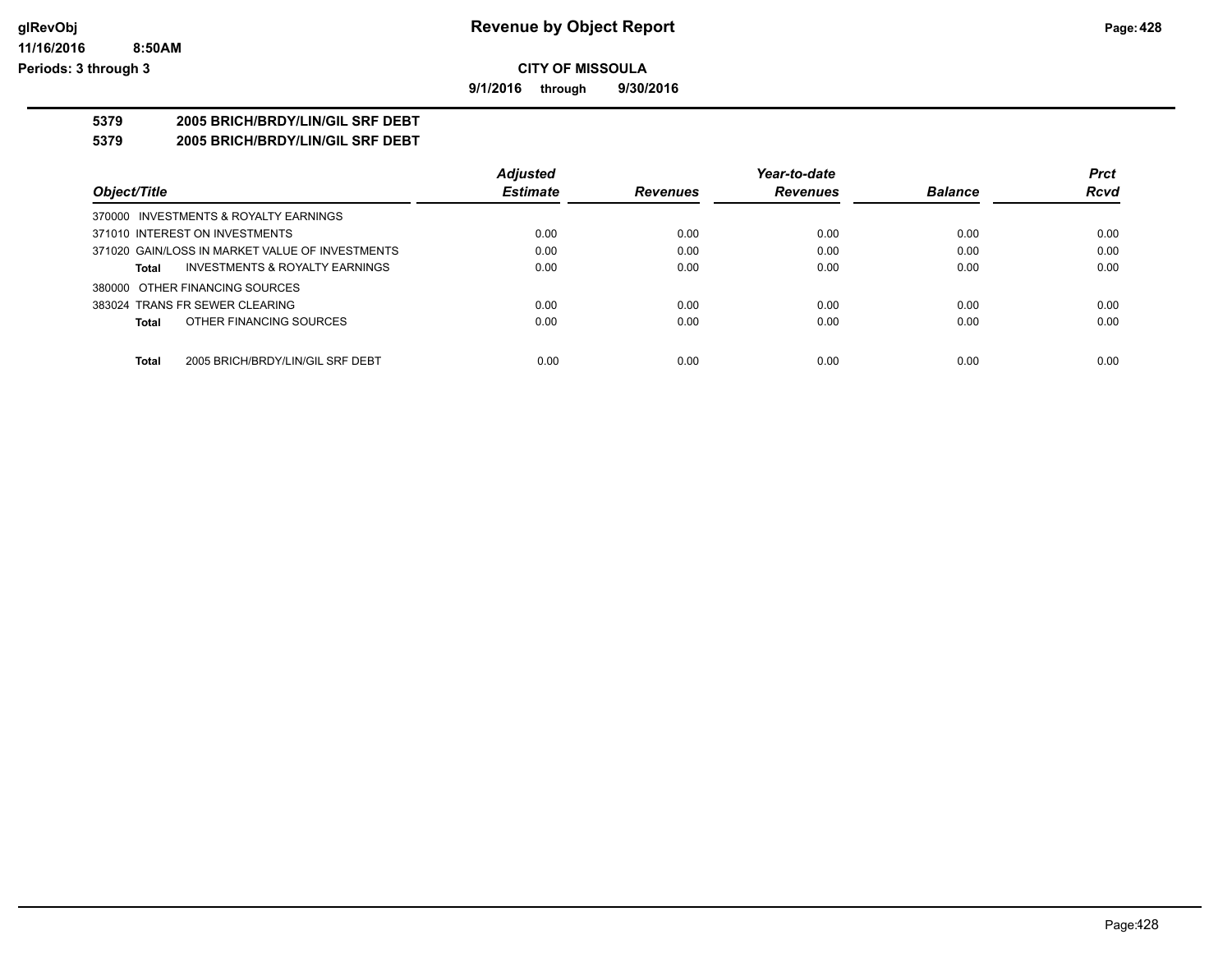**8:50AM**

**CITY OF MISSOULA**

**9/1/2016 through 9/30/2016**

## **5379 2005 BRICH/BRDY/LIN/GIL SRF DEBT**

|                                                  | <b>Adjusted</b> |                 | Year-to-date    |                | <b>Prct</b> |
|--------------------------------------------------|-----------------|-----------------|-----------------|----------------|-------------|
| Object/Title                                     | <b>Estimate</b> | <b>Revenues</b> | <b>Revenues</b> | <b>Balance</b> | <b>Rcvd</b> |
| 370000 INVESTMENTS & ROYALTY EARNINGS            |                 |                 |                 |                |             |
| 371010 INTEREST ON INVESTMENTS                   | 0.00            | 0.00            | 0.00            | 0.00           | 0.00        |
| 371020 GAIN/LOSS IN MARKET VALUE OF INVESTMENT   | 0.00            | 0.00            | 0.00            | 0.00           | 0.00        |
| INVESTMENTS & ROYALTY EARNINGS<br>Total          | 0.00            | 0.00            | 0.00            | 0.00           | 0.00        |
| 380000 OTHER FINANCING SOURCES                   |                 |                 |                 |                |             |
| 383024 TRANS FR SEWER CLEARING                   | 0.00            | 0.00            | 0.00            | 0.00           | 0.00        |
| OTHER FINANCING SOURCES<br>Total                 | 0.00            | 0.00            | 0.00            | 0.00           | 0.00        |
| <b>Total</b><br>2005 BRICH/BRDY/LIN/GIL SRF DEBT | 0.00            | 0.00            | 0.00            | 0.00           | 0.00        |
|                                                  |                 |                 |                 |                |             |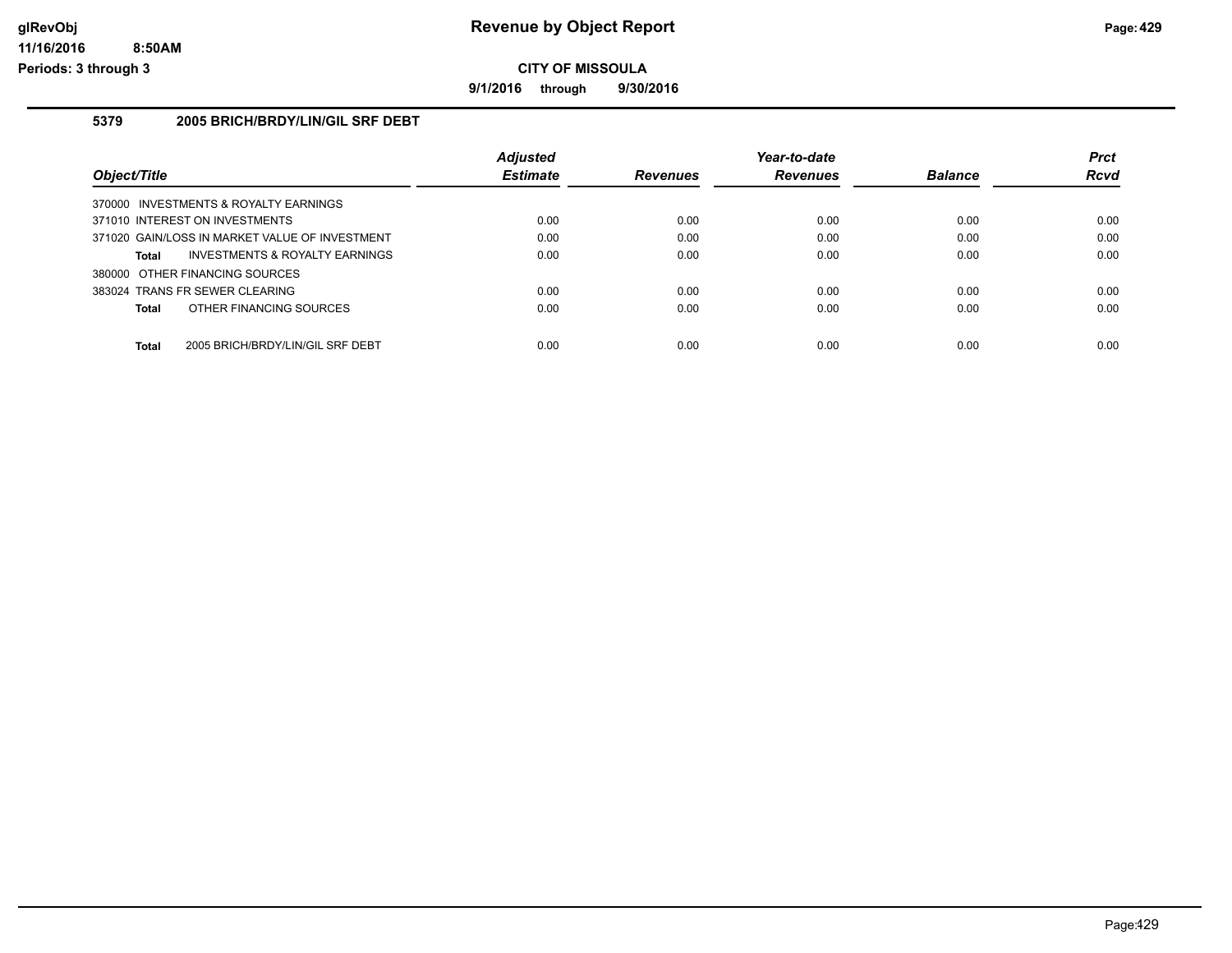**CITY OF MISSOULA**

**9/1/2016 through 9/30/2016**

### **5380 BRDWY/BIRCH/GILBERT/LINCOLNWOOD 5380 BRDWY/BIRCH/GILBERT/LINCOLNWOOD**

|                                                 | <b>Adjusted</b> |                 | Year-to-date    |                | <b>Prct</b> |
|-------------------------------------------------|-----------------|-----------------|-----------------|----------------|-------------|
| Object/Title                                    | <b>Estimate</b> | <b>Revenues</b> | <b>Revenues</b> | <b>Balance</b> | <b>Rcvd</b> |
| 370000 INVESTMENTS & ROYALTY EARNINGS           |                 |                 |                 |                |             |
| 371010 INTEREST ON INVESTMENTS                  | 0.00            | 0.00            | 0.00            | 0.00           | 0.00        |
| 371020 GAIN/LOSS IN MARKET VALUE OF INVESTMENTS | 0.00            | 0.00            | 0.00            | 0.00           | 0.00        |
| INVESTMENTS & ROYALTY EARNINGS<br>Total         | 0.00            | 0.00            | 0.00            | 0.00           | 0.00        |
| 380000 OTHER FINANCING SOURCES                  |                 |                 |                 |                |             |
| 381002 SRF LOAN                                 | 0.00            | 0.00            | 0.00            | 0.00           | 0.00        |
| 383042 TRANSFERS FROM OTHER FUNDS               | 0.00            | 0.00            | 0.00            | 0.00           | 0.00        |
| OTHER FINANCING SOURCES<br><b>Total</b>         | 0.00            | 0.00            | 0.00            | 0.00           | 0.00        |
|                                                 |                 |                 |                 |                |             |
| BRDWY/BIRCH/GILBERT/LINCOLNWOOD<br><b>Total</b> | 0.00            | 0.00            | 0.00            | 0.00           | 0.00        |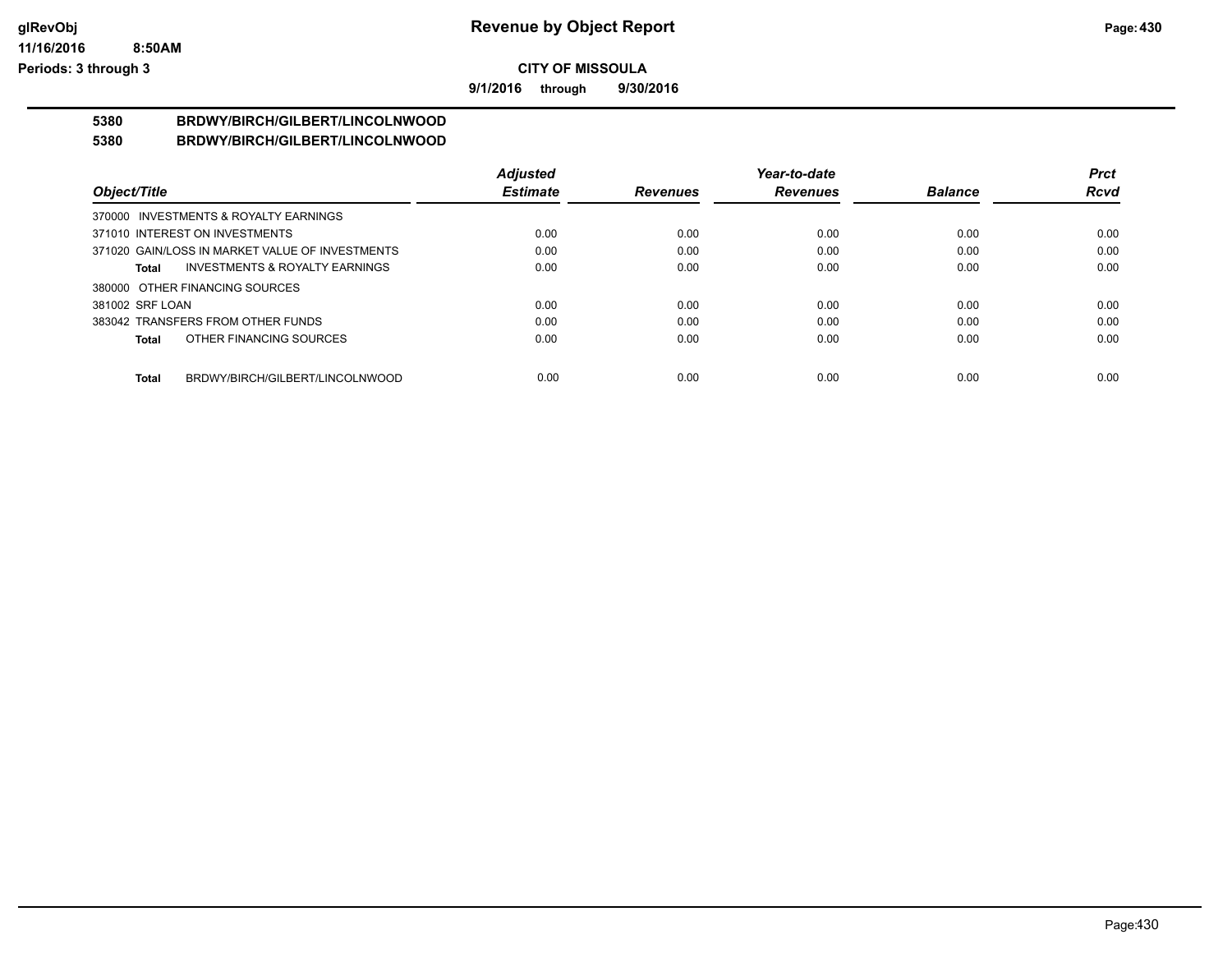**8:50AM**

**CITY OF MISSOULA**

**9/1/2016 through 9/30/2016**

## **5380 BRDWY/BIRCH/GILBERT/LINCOLNWOOD**

|                                                 | <b>Adjusted</b> |                 | Year-to-date    |                | <b>Prct</b> |
|-------------------------------------------------|-----------------|-----------------|-----------------|----------------|-------------|
| Object/Title                                    | <b>Estimate</b> | <b>Revenues</b> | <b>Revenues</b> | <b>Balance</b> | Rcvd        |
| 370000 INVESTMENTS & ROYALTY EARNINGS           |                 |                 |                 |                |             |
| 371010 INTEREST ON INVESTMENTS                  | 0.00            | 0.00            | 0.00            | 0.00           | 0.00        |
| 371020 GAIN/LOSS IN MARKET VALUE OF INVESTMENT  | 0.00            | 0.00            | 0.00            | 0.00           | 0.00        |
| INVESTMENTS & ROYALTY EARNINGS<br>Total         | 0.00            | 0.00            | 0.00            | 0.00           | 0.00        |
| 380000 OTHER FINANCING SOURCES                  |                 |                 |                 |                |             |
| 381002 SRF LOAN                                 | 0.00            | 0.00            | 0.00            | 0.00           | 0.00        |
| 383042 TRANSFERS FROM OTHER FUNDS               | 0.00            | 0.00            | 0.00            | 0.00           | 0.00        |
| OTHER FINANCING SOURCES<br><b>Total</b>         | 0.00            | 0.00            | 0.00            | 0.00           | 0.00        |
|                                                 |                 |                 |                 |                |             |
| BRDWY/BIRCH/GILBERT/LINCOLNWOOD<br><b>Total</b> | 0.00            | 0.00            | 0.00            | 0.00           | 0.00        |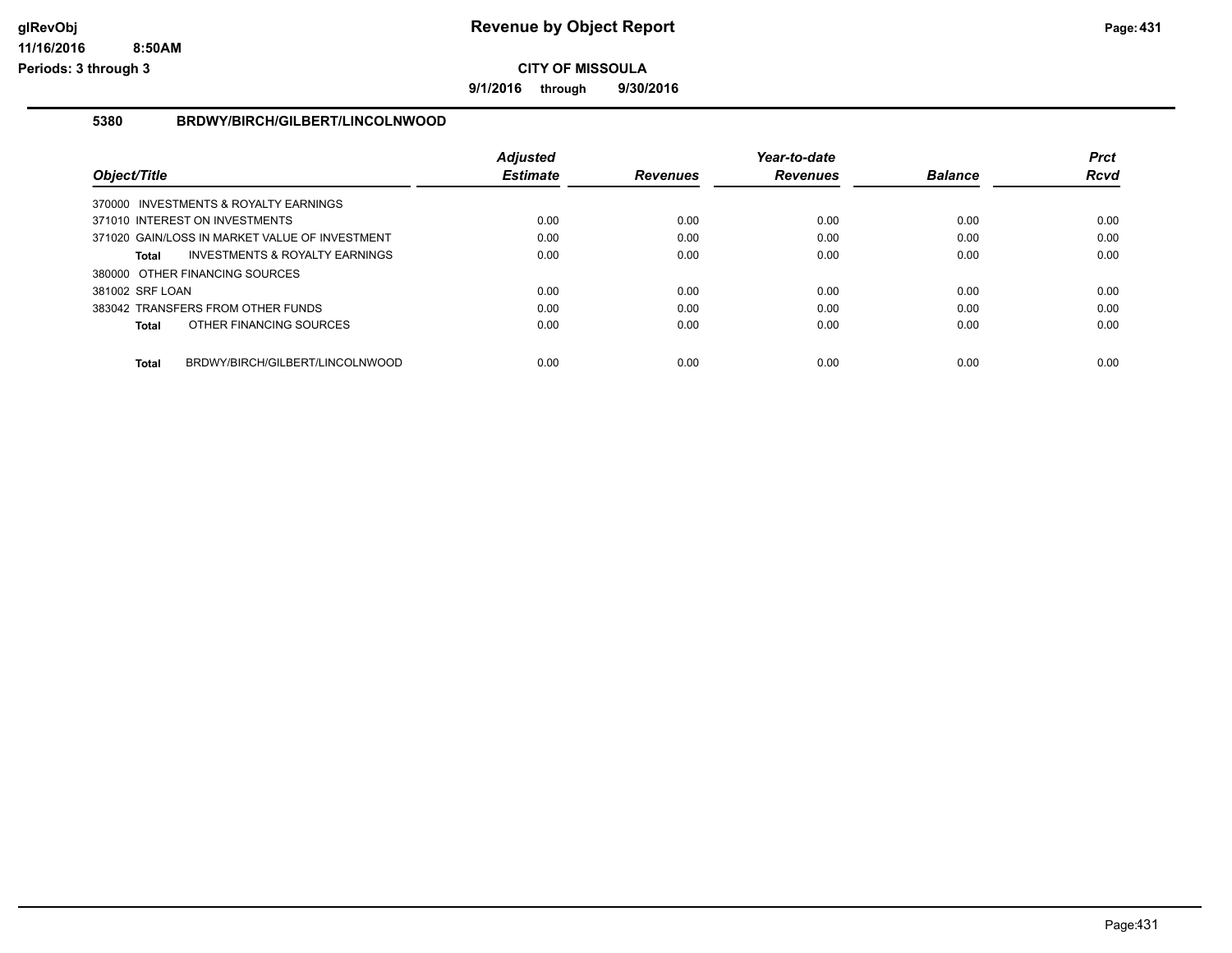**9/1/2016 through 9/30/2016**

## **5382 LINCOLNWOOD PH2 RESERVE FUND**

## **5382 LINCOLNWOOD PH2 RESERVE FUND**

|                                                    | <b>Adiusted</b> |                 | Year-to-date    |                | <b>Prct</b> |
|----------------------------------------------------|-----------------|-----------------|-----------------|----------------|-------------|
| Object/Title                                       | <b>Estimate</b> | <b>Revenues</b> | <b>Revenues</b> | <b>Balance</b> | <b>Rcvd</b> |
| INVESTMENTS & ROYALTY EARNINGS<br>370000           |                 |                 |                 |                |             |
| 371010 INTEREST ON INVESTMENTS                     | 0.00            | 0.00            | 0.00            | 0.00           | 0.00        |
| 371020 GAIN/LOSS IN MARKET VALUE OF INVESTMENTS    | 0.00            | 0.00            | 0.00            | 0.00           | 0.00        |
| <b>INVESTMENTS &amp; ROYALTY EARNINGS</b><br>Total | 0.00            | 0.00            | 0.00            | 0.00           | 0.00        |
| 380000 OTHER FINANCING SOURCES                     |                 |                 |                 |                |             |
| 381002 SRF LOAN                                    | 0.00            | 0.00            | 0.00            | 0.00           | 0.00        |
| 381030 SID BONDS PROCEEDS                          | 0.00            | 0.00            | 0.00            | 0.00           | 0.00        |
| 383024 TRANS FR SEWER CLEARING                     | 0.00            | 0.00            | 0.00            | 0.00           | 0.00        |
| 383042 TRANSFERS FROM OTHER FUNDS                  | 0.00            | 0.00            | 0.00            | 0.00           | 0.00        |
| OTHER FINANCING SOURCES<br>Total                   | 0.00            | 0.00            | 0.00            | 0.00           | 0.00        |
| LINCOLNWOOD PH2 RESERVE FUND<br><b>Total</b>       | 0.00            | 0.00            | 0.00            | 0.00           | 0.00        |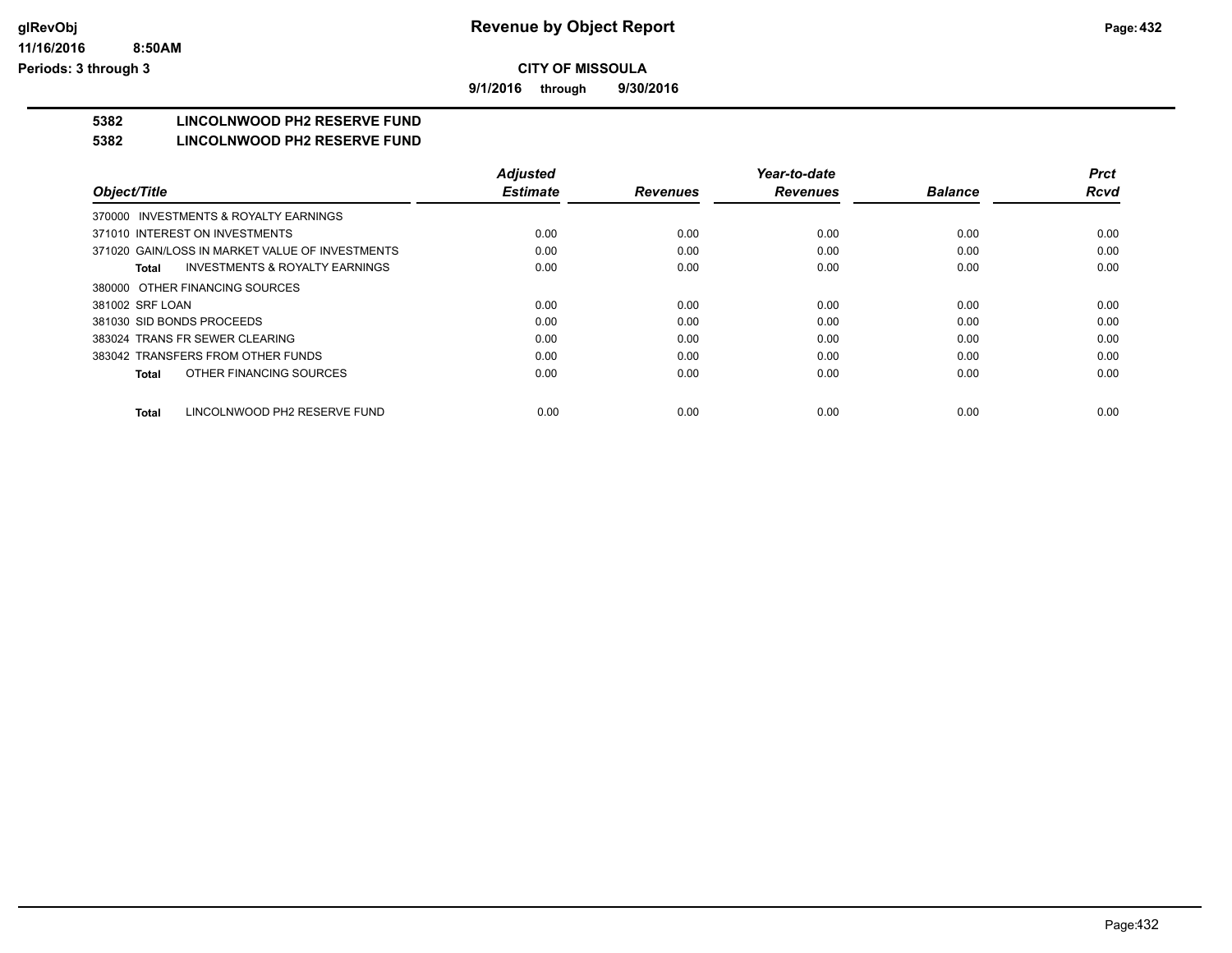**9/1/2016 through 9/30/2016**

#### **5382 LINCOLNWOOD PH2 RESERVE FUND**

|                                                | <b>Adjusted</b> |                 | Year-to-date    |                | <b>Prct</b> |
|------------------------------------------------|-----------------|-----------------|-----------------|----------------|-------------|
| Object/Title                                   | <b>Estimate</b> | <b>Revenues</b> | <b>Revenues</b> | <b>Balance</b> | <b>Rcvd</b> |
| 370000 INVESTMENTS & ROYALTY EARNINGS          |                 |                 |                 |                |             |
| 371010 INTEREST ON INVESTMENTS                 | 0.00            | 0.00            | 0.00            | 0.00           | 0.00        |
| 371020 GAIN/LOSS IN MARKET VALUE OF INVESTMENT | 0.00            | 0.00            | 0.00            | 0.00           | 0.00        |
| INVESTMENTS & ROYALTY EARNINGS<br>Total        | 0.00            | 0.00            | 0.00            | 0.00           | 0.00        |
| 380000 OTHER FINANCING SOURCES                 |                 |                 |                 |                |             |
| 381002 SRF LOAN                                | 0.00            | 0.00            | 0.00            | 0.00           | 0.00        |
| 381030 SID BONDS PROCEEDS                      | 0.00            | 0.00            | 0.00            | 0.00           | 0.00        |
| 383024 TRANS FR SEWER CLEARING                 | 0.00            | 0.00            | 0.00            | 0.00           | 0.00        |
| 383042 TRANSFERS FROM OTHER FUNDS              | 0.00            | 0.00            | 0.00            | 0.00           | 0.00        |
| OTHER FINANCING SOURCES<br>Total               | 0.00            | 0.00            | 0.00            | 0.00           | 0.00        |
|                                                |                 |                 |                 |                |             |
| LINCOLNWOOD PH2 RESERVE FUND<br>Total          | 0.00            | 0.00            | 0.00            | 0.00           | 0.00        |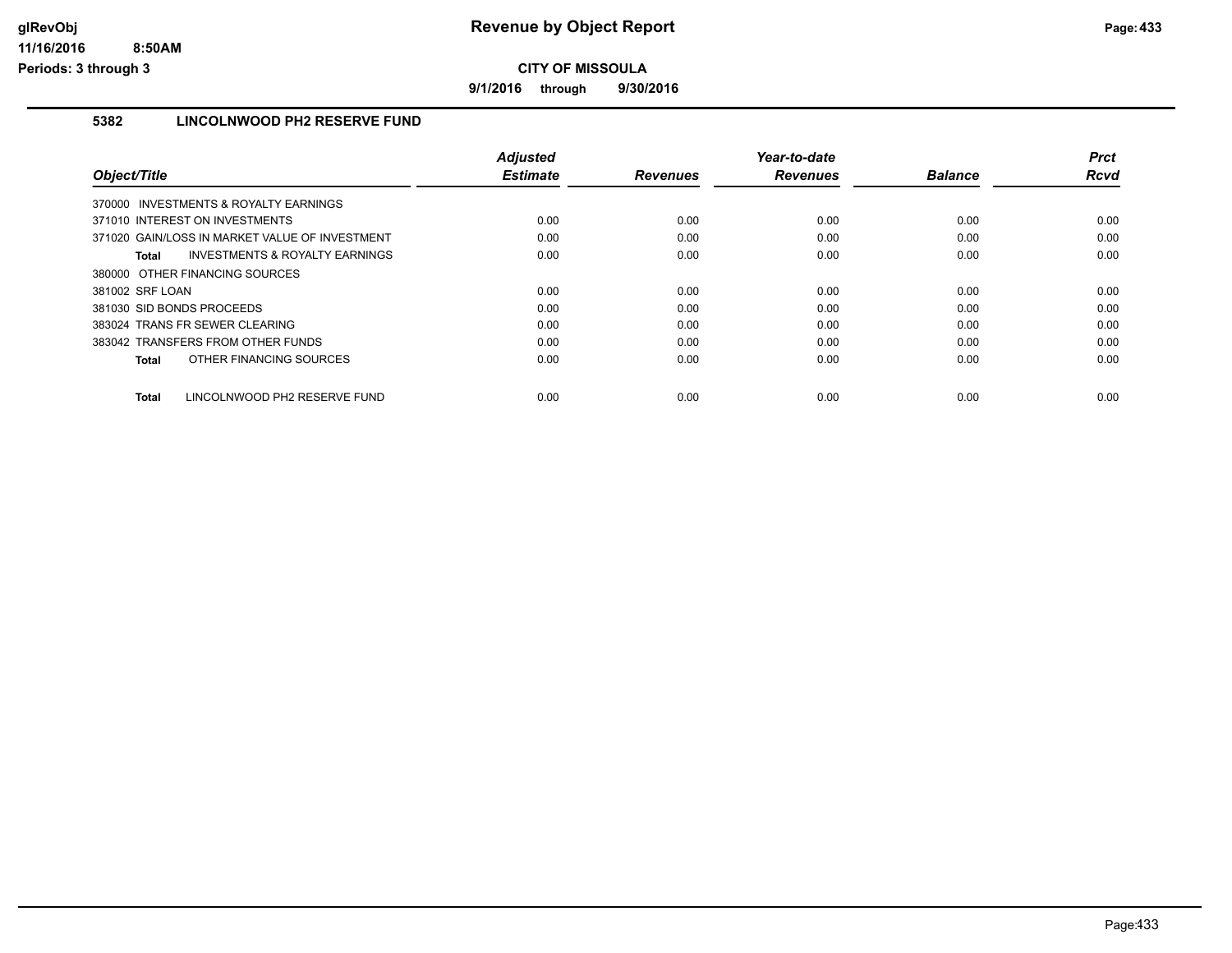**9/1/2016 through 9/30/2016**

#### **5383 FY09 RATTLESNAKE SEWER DEBT SVS**

#### **5383 FY09 RATTLESNAKE SEWER DEBT SVS**

|                                                        | <b>Adjusted</b> |                 | Year-to-date    |                | <b>Prct</b> |
|--------------------------------------------------------|-----------------|-----------------|-----------------|----------------|-------------|
| Object/Title                                           | <b>Estimate</b> | <b>Revenues</b> | <b>Revenues</b> | <b>Balance</b> | <b>Rcvd</b> |
| 340000 CHARGES FOR SERVICES                            |                 |                 |                 |                |             |
| 343032 SEWER INSTALLATION CHARGES                      | 0.00            | 0.00            | 0.00            | 0.00           | 0.00        |
| <b>CHARGES FOR SERVICES</b><br>Total                   | 0.00            | 0.00            | 0.00            | 0.00           | 0.00        |
| <b>INVESTMENTS &amp; ROYALTY EARNINGS</b><br>370000    |                 |                 |                 |                |             |
| 371010 INTEREST ON INVESTMENTS                         | 0.00            | 0.00            | 0.00            | 0.00           | 0.00        |
| 371020 GAIN/LOSS IN MARKET VALUE OF INVESTMENTS        | 0.00            | 0.00            | 0.00            | 0.00           | 0.00        |
| <b>INVESTMENTS &amp; ROYALTY EARNINGS</b><br>Total     | 0.00            | 0.00            | 0.00            | 0.00           | 0.00        |
| OTHER FINANCING SOURCES<br>380000                      |                 |                 |                 |                |             |
| 381002 SRF LOAN                                        | 0.00            | 0.00            | 0.00            | 0.00           | 0.00        |
| 381020 REVENUE BONDS                                   | 0.00            | 0.00            | 0.00            | 0.00           | 0.00        |
| 383024 TRANS FR SEWER CLEARING                         | 0.00            | 0.00            | 0.00            | 0.00           | 0.00        |
| 383042 TRANSFERS FROM OTHER FUNDS                      | 0.00            | 0.00            | 0.00            | 0.00           | 0.00        |
| OTHER FINANCING SOURCES<br>Total                       | 0.00            | 0.00            | 0.00            | 0.00           | 0.00        |
| <b>FY09 RATTLESNAKE SEWER DEBT SVS</b><br><b>Total</b> | 0.00            | 0.00            | 0.00            | 0.00           | 0.00        |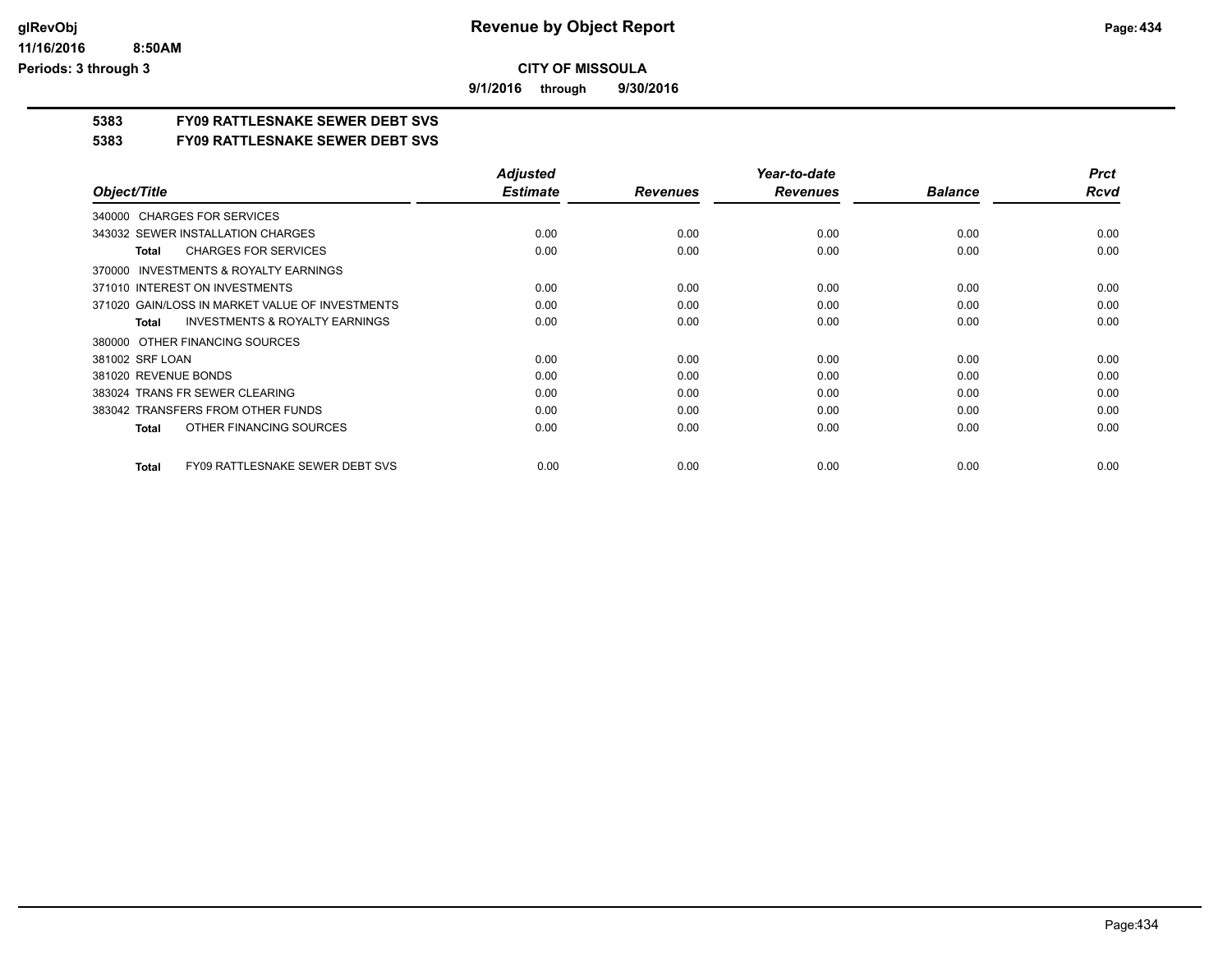**8:50AM**

**CITY OF MISSOULA**

**9/1/2016 through 9/30/2016**

#### **5383 FY09 RATTLESNAKE SEWER DEBT SVS**

| Object/Title                                              | <b>Adjusted</b><br><b>Estimate</b> | <b>Revenues</b> | Year-to-date<br><b>Revenues</b> | <b>Balance</b> | <b>Prct</b><br>Rcvd |
|-----------------------------------------------------------|------------------------------------|-----------------|---------------------------------|----------------|---------------------|
| 340000 CHARGES FOR SERVICES                               |                                    |                 |                                 |                |                     |
| 343032 SEWER INSTALLATION CHARGES                         | 0.00                               | 0.00            | 0.00                            | 0.00           | 0.00                |
|                                                           |                                    |                 |                                 |                |                     |
| <b>CHARGES FOR SERVICES</b><br><b>Total</b>               | 0.00                               | 0.00            | 0.00                            | 0.00           | 0.00                |
| 370000 INVESTMENTS & ROYALTY EARNINGS                     |                                    |                 |                                 |                |                     |
| 371010 INTEREST ON INVESTMENTS                            | 0.00                               | 0.00            | 0.00                            | 0.00           | 0.00                |
| 371020 GAIN/LOSS IN MARKET VALUE OF INVESTMENT            | 0.00                               | 0.00            | 0.00                            | 0.00           | 0.00                |
| <b>INVESTMENTS &amp; ROYALTY EARNINGS</b><br><b>Total</b> | 0.00                               | 0.00            | 0.00                            | 0.00           | 0.00                |
| 380000 OTHER FINANCING SOURCES                            |                                    |                 |                                 |                |                     |
| 381002 SRF LOAN                                           | 0.00                               | 0.00            | 0.00                            | 0.00           | 0.00                |
| 381020 REVENUE BONDS                                      | 0.00                               | 0.00            | 0.00                            | 0.00           | 0.00                |
| 383024 TRANS FR SEWER CLEARING                            | 0.00                               | 0.00            | 0.00                            | 0.00           | 0.00                |
| 383042 TRANSFERS FROM OTHER FUNDS                         | 0.00                               | 0.00            | 0.00                            | 0.00           | 0.00                |
| OTHER FINANCING SOURCES<br><b>Total</b>                   | 0.00                               | 0.00            | 0.00                            | 0.00           | 0.00                |
| FY09 RATTLESNAKE SEWER DEBT SVS<br><b>Total</b>           | 0.00                               | 0.00            | 0.00                            | 0.00           | 0.00                |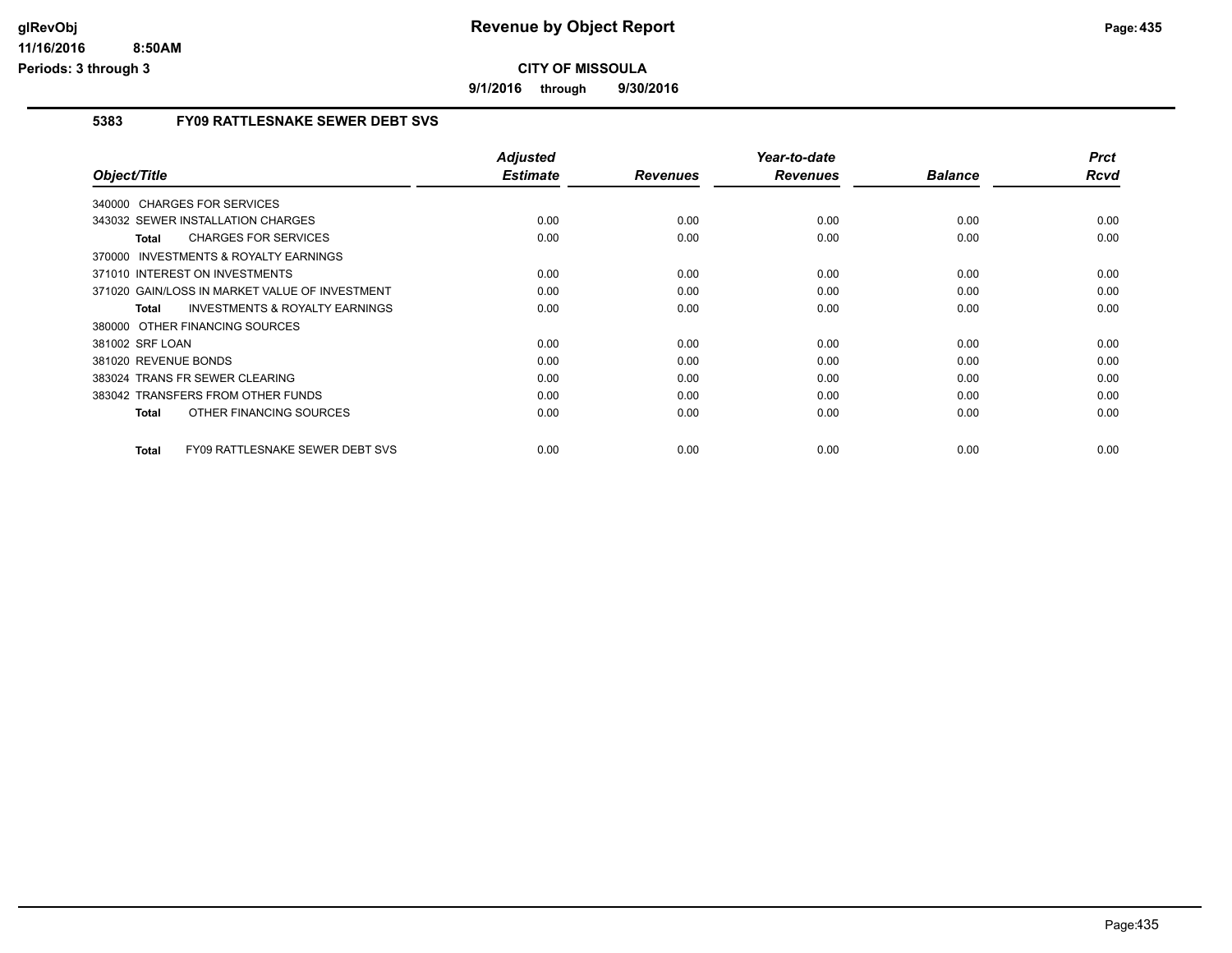**9/1/2016 through 9/30/2016**

**5384 09 LOLO BOND RESERVE**

**5384 09 LOLO BOND RESERVE**

|                                                    | <b>Adjusted</b> |                 | Year-to-date    |                | <b>Prct</b> |
|----------------------------------------------------|-----------------|-----------------|-----------------|----------------|-------------|
| Obiect/Title                                       | <b>Estimate</b> | <b>Revenues</b> | <b>Revenues</b> | <b>Balance</b> | Rcvd        |
| 370000 INVESTMENTS & ROYALTY EARNINGS              |                 |                 |                 |                |             |
| 371010 INTEREST ON INVESTMENTS                     | 0.00            | 0.00            | 0.00            | 0.00           | 0.00        |
| 371020 GAIN/LOSS IN MARKET VALUE OF INVESTMENTS    | 0.00            | 0.00            | 0.00            | 0.00           | 0.00        |
| <b>INVESTMENTS &amp; ROYALTY EARNINGS</b><br>Total | 0.00            | 0.00            | 0.00            | 0.00           | 0.00        |
| 380000 OTHER FINANCING SOURCES                     |                 |                 |                 |                |             |
| 381002 SRF LOAN                                    | 0.00            | 0.00            | 0.00            | 0.00           | 0.00        |
| 383024 TRANS FR SEWER CLEARING                     | 0.00            | 0.00            | 0.00            | 0.00           | 0.00        |
| OTHER FINANCING SOURCES<br>Total                   | 0.00            | 0.00            | 0.00            | 0.00           | 0.00        |
| 09 LOLO BOND RESERVE<br><b>Total</b>               | 0.00            | 0.00            | 0.00            | 0.00           | 0.00        |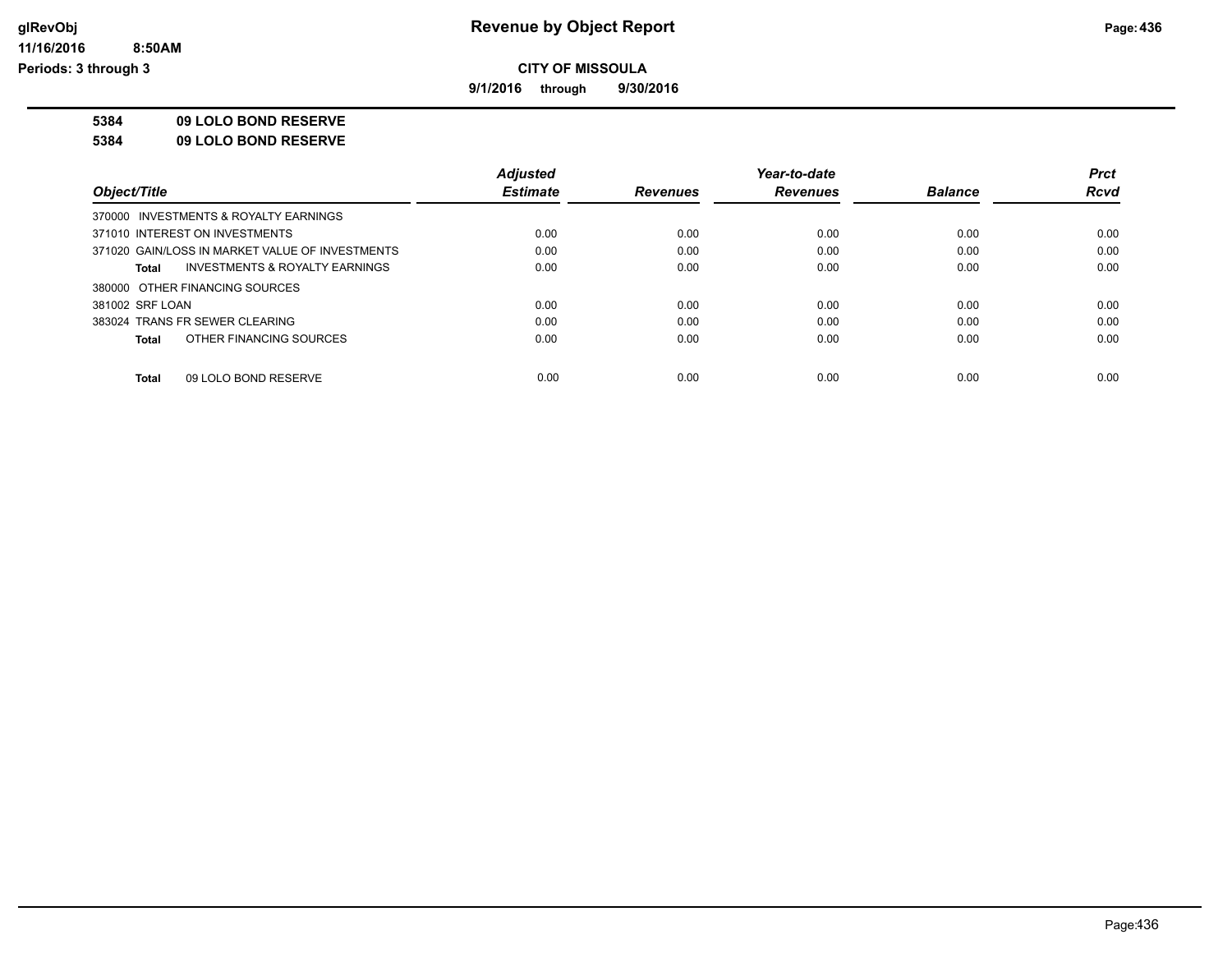**CITY OF MISSOULA**

**9/1/2016 through 9/30/2016**

#### **5384 09 LOLO BOND RESERVE**

 **8:50AM**

|                                                | <b>Adjusted</b> |                 | Year-to-date    |                | <b>Prct</b> |
|------------------------------------------------|-----------------|-----------------|-----------------|----------------|-------------|
| Object/Title                                   | <b>Estimate</b> | <b>Revenues</b> | <b>Revenues</b> | <b>Balance</b> | Rcvd        |
| 370000 INVESTMENTS & ROYALTY EARNINGS          |                 |                 |                 |                |             |
| 371010 INTEREST ON INVESTMENTS                 | 0.00            | 0.00            | 0.00            | 0.00           | 0.00        |
| 371020 GAIN/LOSS IN MARKET VALUE OF INVESTMENT | 0.00            | 0.00            | 0.00            | 0.00           | 0.00        |
| INVESTMENTS & ROYALTY EARNINGS<br>Total        | 0.00            | 0.00            | 0.00            | 0.00           | 0.00        |
| 380000 OTHER FINANCING SOURCES                 |                 |                 |                 |                |             |
| 381002 SRF LOAN                                | 0.00            | 0.00            | 0.00            | 0.00           | 0.00        |
| 383024 TRANS FR SEWER CLEARING                 | 0.00            | 0.00            | 0.00            | 0.00           | 0.00        |
| OTHER FINANCING SOURCES<br>Total               | 0.00            | 0.00            | 0.00            | 0.00           | 0.00        |
|                                                |                 |                 |                 |                |             |
| 09 LOLO BOND RESERVE<br><b>Total</b>           | 0.00            | 0.00            | 0.00            | 0.00           | 0.00        |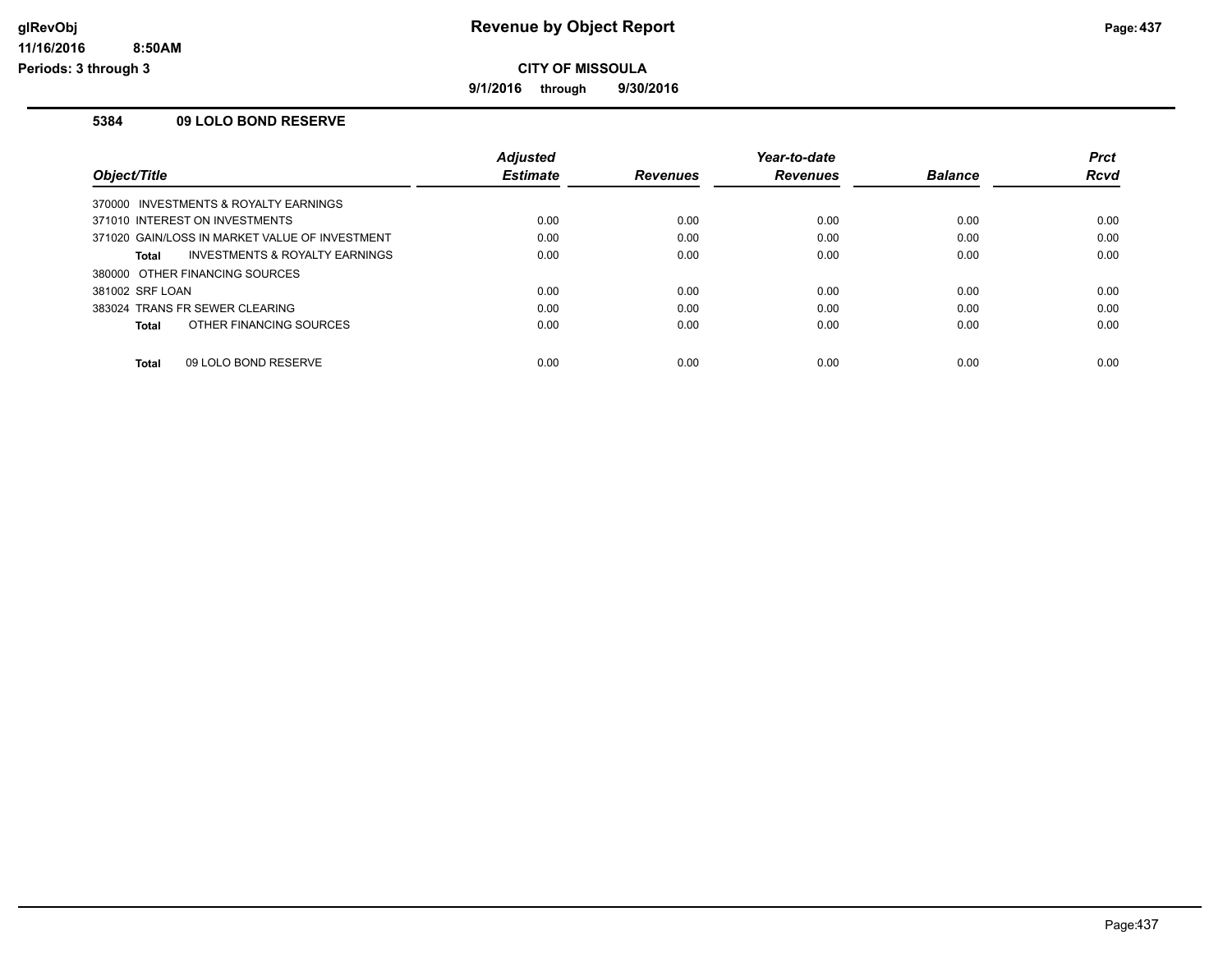**9/1/2016 through 9/30/2016**

## **5385 HEADWORKS 2010 BOND RESERVE**

#### **5385 HEADWORKS 2010 BOND RESERVE**

|                 |                                    | <b>Adjusted</b> |                 | Year-to-date    |                | <b>Prct</b> |
|-----------------|------------------------------------|-----------------|-----------------|-----------------|----------------|-------------|
| Object/Title    |                                    | <b>Estimate</b> | <b>Revenues</b> | <b>Revenues</b> | <b>Balance</b> | <b>Rcvd</b> |
|                 | 380000 OTHER FINANCING SOURCES     |                 |                 |                 |                |             |
| 381002 SRF LOAN |                                    | 0.00            | 0.00            | 0.00            | 0.00           | 0.00        |
| <b>Total</b>    | OTHER FINANCING SOURCES            | 0.00            | 0.00            | 0.00            | 0.00           | 0.00        |
| <b>Total</b>    | <b>HEADWORKS 2010 BOND RESERVE</b> | 0.00            | 0.00            | 0.00            | 0.00           | 0.00        |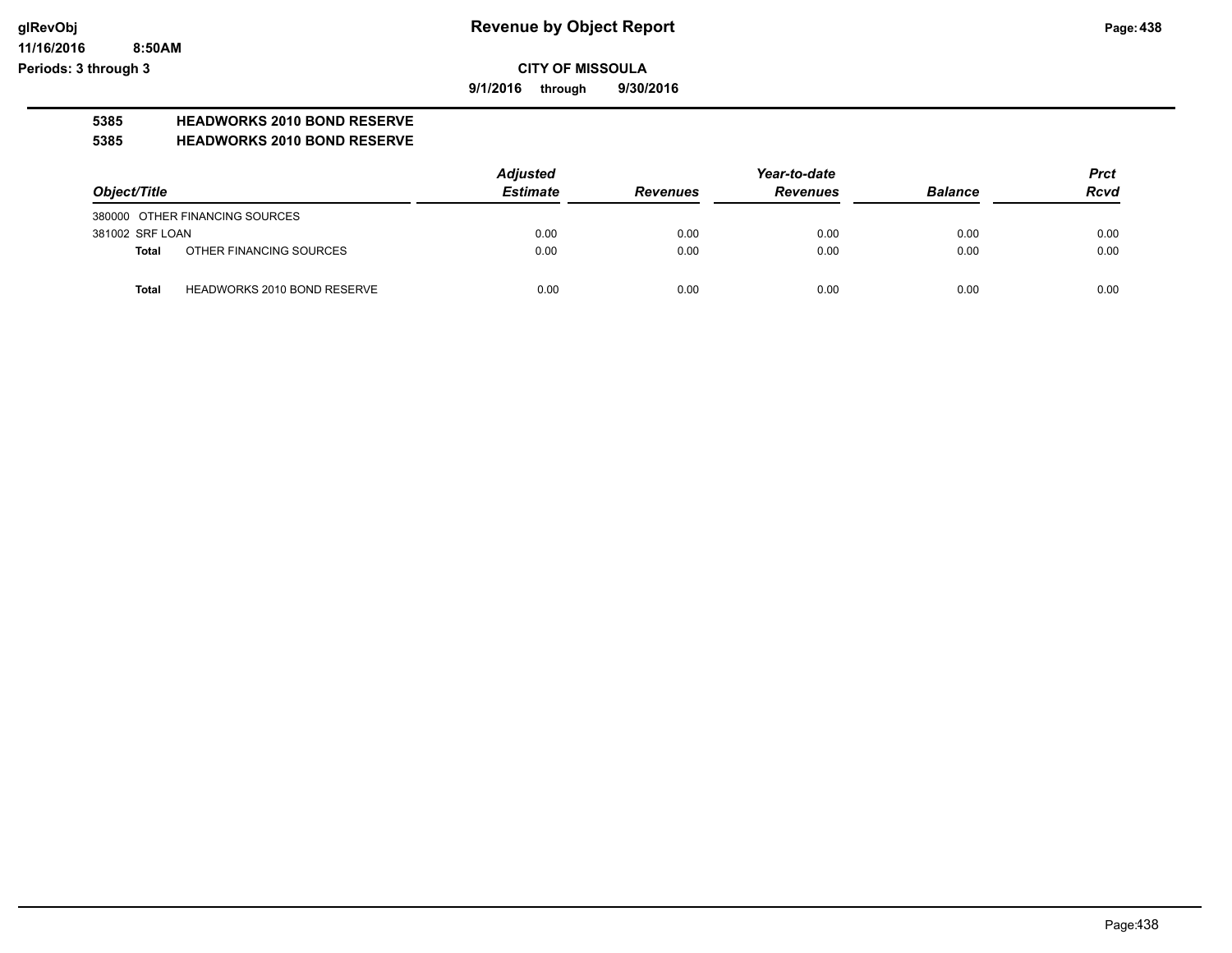**9/1/2016 through 9/30/2016**

#### **5385 HEADWORKS 2010 BOND RESERVE**

| Object/Title    |                                | <b>Adjusted</b><br><b>Estimate</b> | <b>Revenues</b> | Year-to-date<br><b>Revenues</b> | <b>Balance</b> | Prct<br>Rcvd |
|-----------------|--------------------------------|------------------------------------|-----------------|---------------------------------|----------------|--------------|
|                 | 380000 OTHER FINANCING SOURCES |                                    |                 |                                 |                |              |
| 381002 SRF LOAN |                                | 0.00                               | 0.00            | 0.00                            | 0.00           | 0.00         |
| Total           | OTHER FINANCING SOURCES        | 0.00                               | 0.00            | 0.00                            | 0.00           | 0.00         |
| <b>Total</b>    | HEADWORKS 2010 BOND RESERVE    | 0.00                               | 0.00            | 0.00                            | 0.00           | 0.00         |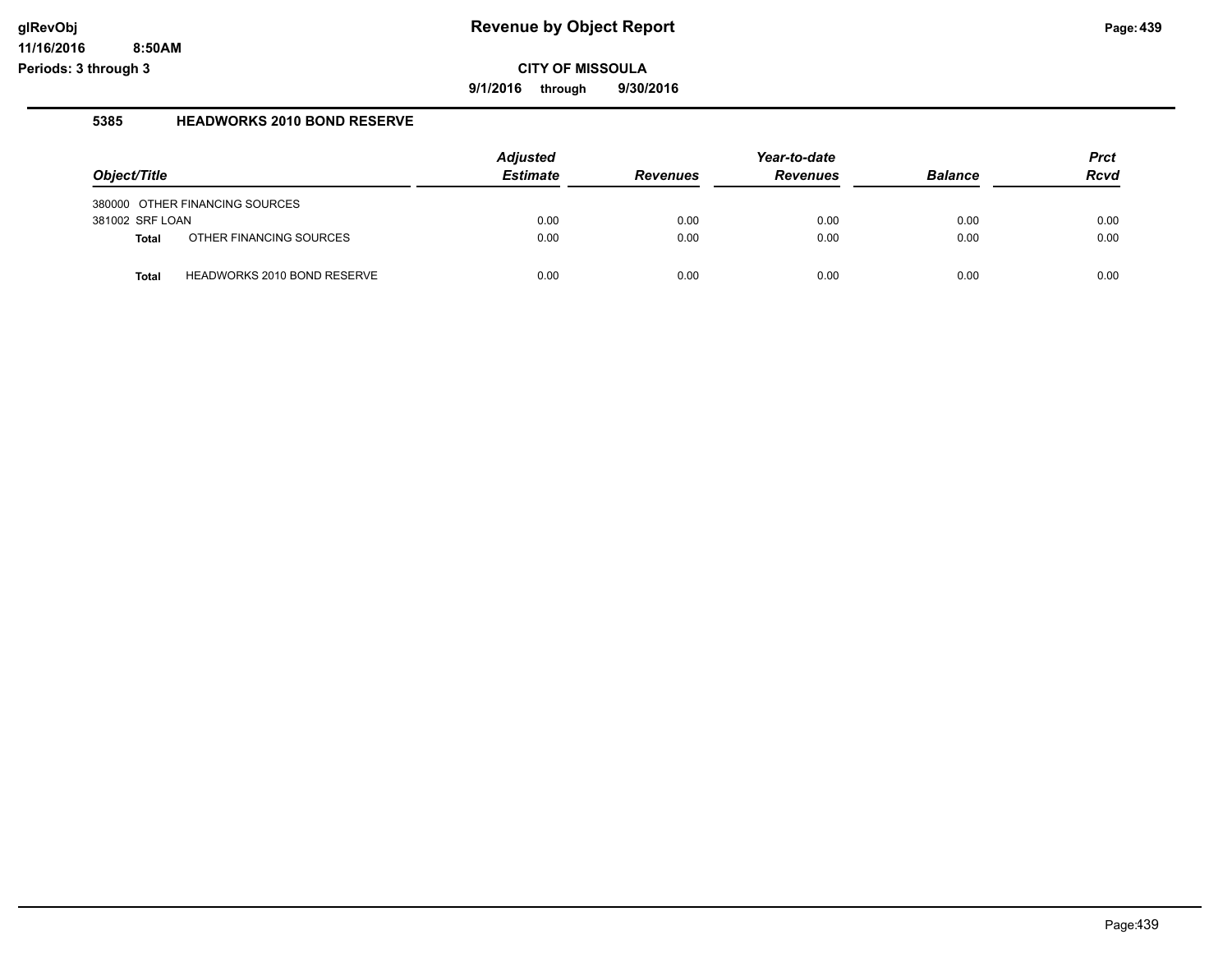**9/1/2016 through 9/30/2016**

#### **5386 FY10 HEADWORKS DEBT SERVICE**

#### **5386 FY10 HEADWORKS DEBT SERVICE**

|                                             | <b>Adjusted</b> |                 | Year-to-date    |                | <b>Prct</b> |
|---------------------------------------------|-----------------|-----------------|-----------------|----------------|-------------|
| Object/Title                                | <b>Estimate</b> | <b>Revenues</b> | <b>Revenues</b> | <b>Balance</b> | <b>Rcvd</b> |
| 330000 INTERGOVERNMENTAL REVENUES           |                 |                 |                 |                |             |
| 331990 IRS REIMB/DEBT SVS INTEREST          | 0.00            | 0.00            | 0.00            | 0.00           | 0.00        |
| INTERGOVERNMENTAL REVENUES<br><b>Total</b>  | 0.00            | 0.00            | 0.00            | 0.00           | 0.00        |
| 380000 OTHER FINANCING SOURCES              |                 |                 |                 |                |             |
| 383024 TRANS FR SEWER CLEARING              | 0.00            | 0.00            | 0.00            | 0.00           | 0.00        |
| OTHER FINANCING SOURCES<br><b>Total</b>     | 0.00            | 0.00            | 0.00            | 0.00           | 0.00        |
|                                             |                 |                 |                 |                |             |
| FY10 HEADWORKS DEBT SERVICE<br><b>Total</b> | 0.00            | 0.00            | 0.00            | 0.00           | 0.00        |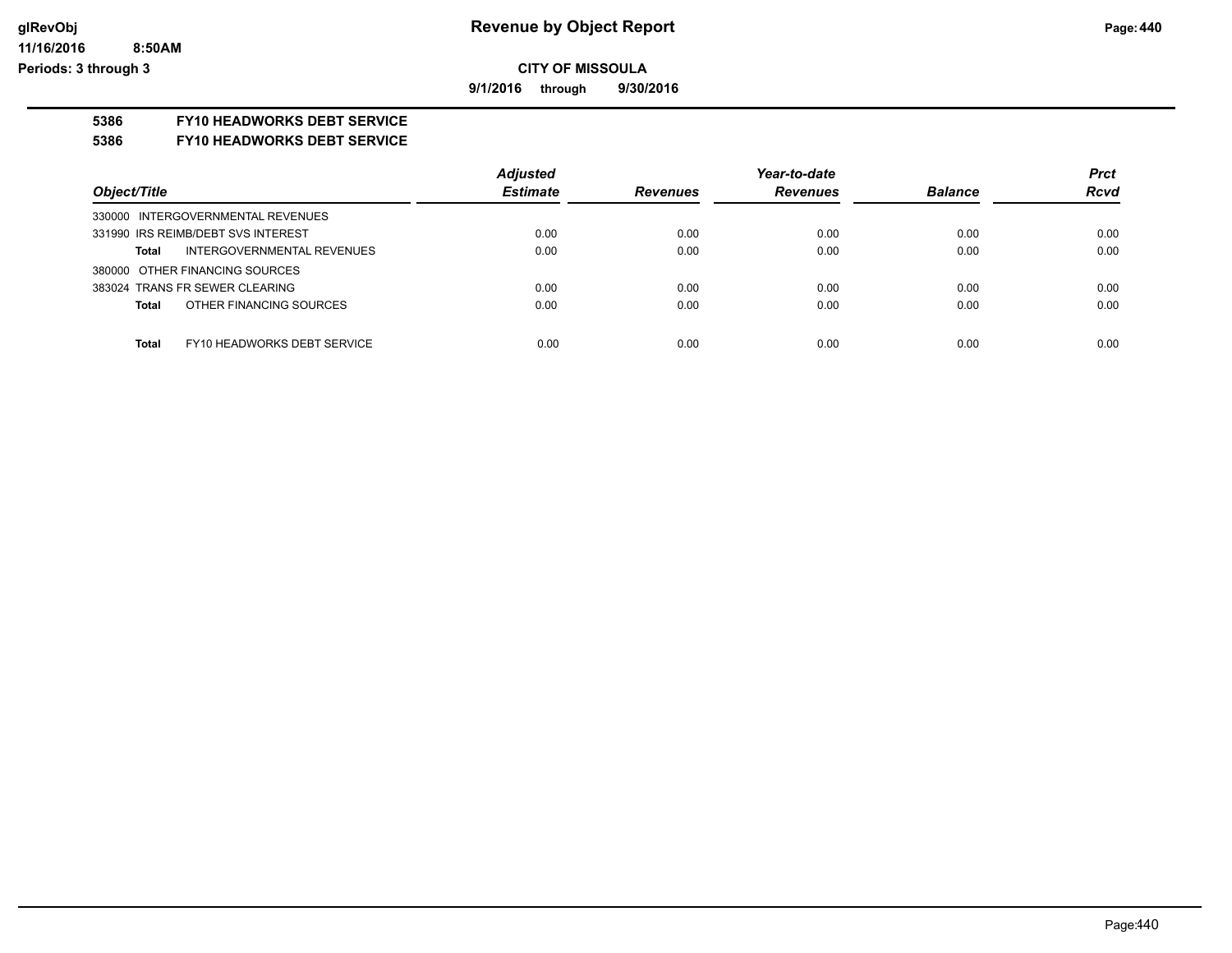**8:50AM**

**CITY OF MISSOULA**

**9/1/2016 through 9/30/2016**

#### **5386 FY10 HEADWORKS DEBT SERVICE**

| Object/Title                            | <b>Adjusted</b><br><b>Estimate</b> | <b>Revenues</b> | Year-to-date<br><b>Revenues</b> | <b>Balance</b> | <b>Prct</b><br><b>Rcvd</b> |
|-----------------------------------------|------------------------------------|-----------------|---------------------------------|----------------|----------------------------|
| 330000 INTERGOVERNMENTAL REVENUES       |                                    |                 |                                 |                |                            |
| 331990 IRS REIMB/DEBT SVS INTEREST      | 0.00                               | 0.00            | 0.00                            | 0.00           | 0.00                       |
| INTERGOVERNMENTAL REVENUES<br>Total     | 0.00                               | 0.00            | 0.00                            | 0.00           | 0.00                       |
| 380000 OTHER FINANCING SOURCES          |                                    |                 |                                 |                |                            |
| 383024 TRANS FR SEWER CLEARING          | 0.00                               | 0.00            | 0.00                            | 0.00           | 0.00                       |
| OTHER FINANCING SOURCES<br><b>Total</b> | 0.00                               | 0.00            | 0.00                            | 0.00           | 0.00                       |
| FY10 HEADWORKS DEBT SERVICE<br>Total    | 0.00                               | 0.00            | 0.00                            | 0.00           | 0.00                       |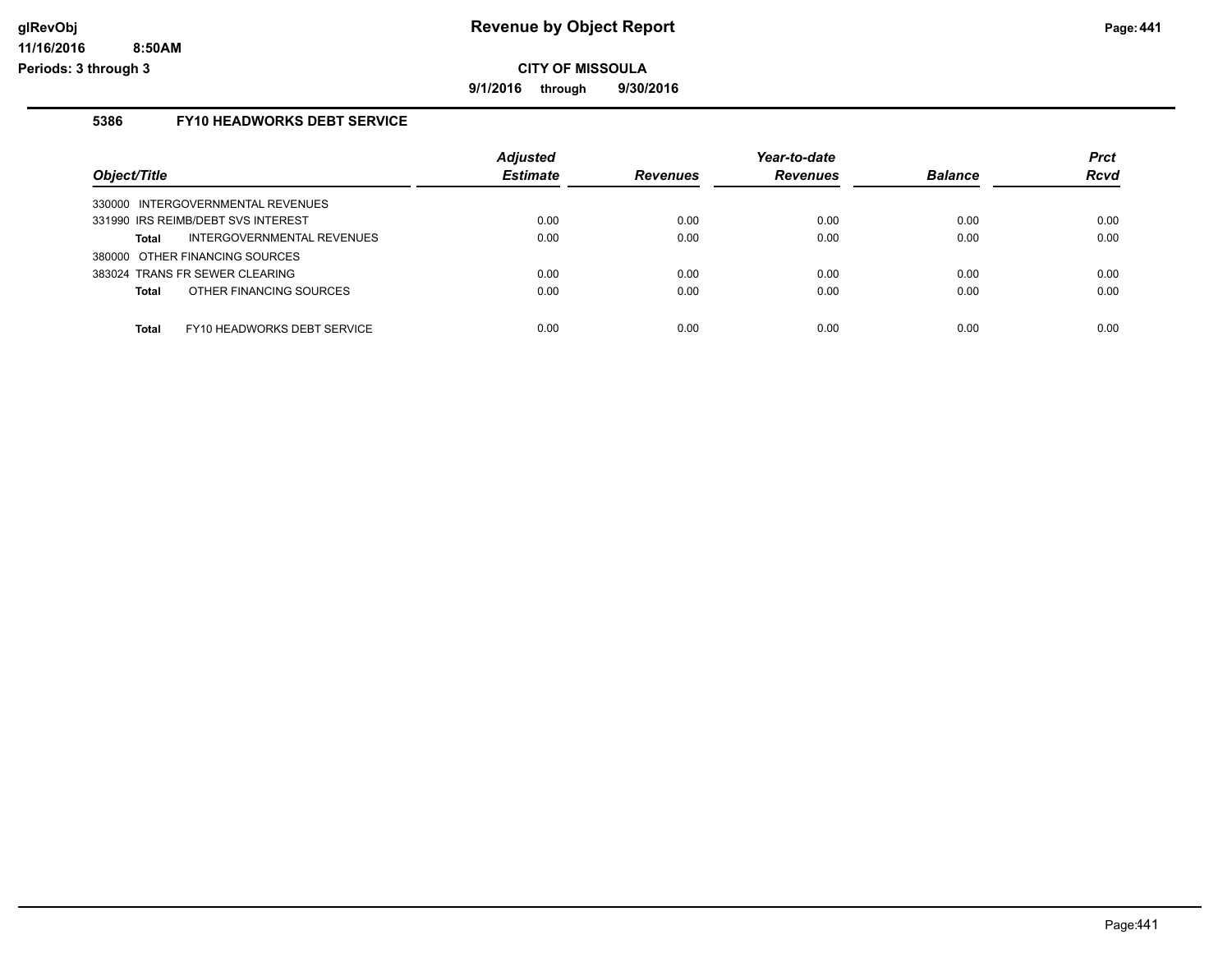**11/16/2016 8:50AM Periods: 3 through 3**

**CITY OF MISSOULA**

**9/1/2016 through 9/30/2016**

## **5387 FY11 SEWER \$1.29M BOND DEBT SERVICE**

### **5387 FY11 SEWER \$1.29M BOND DEBT SERVICE**

|                                                 | <b>Adjusted</b> |                 | Year-to-date    |                | <b>Prct</b> |
|-------------------------------------------------|-----------------|-----------------|-----------------|----------------|-------------|
| Object/Title                                    | <b>Estimate</b> | <b>Revenues</b> | <b>Revenues</b> | <b>Balance</b> | <b>Rcvd</b> |
| 370000 INVESTMENTS & ROYALTY EARNINGS           |                 |                 |                 |                |             |
| 371010 INTEREST ON INVESTMENTS                  | 0.00            | 0.00            | 0.00            | 0.00           | 0.00        |
| 371020 GAIN/LOSS IN MARKET VALUE OF INVESTMENTS | 0.00            | 0.00            | 0.00            | 0.00           | 0.00        |
| INVESTMENTS & ROYALTY EARNINGS<br>Total         | 0.00            | 0.00            | 0.00            | 0.00           | 0.00        |
| 380000 OTHER FINANCING SOURCES                  |                 |                 |                 |                |             |
| 383024 TRANS FR SEWER CLEARING                  | 0.00            | 0.00            | 0.00            | 0.00           | 0.00        |
| OTHER FINANCING SOURCES<br>Total                | 0.00            | 0.00            | 0.00            | 0.00           | 0.00        |
|                                                 |                 |                 |                 |                |             |
| Total<br>FY11 SEWER \$1.29M BOND DEBT SERVICE   | 0.00            | 0.00            | 0.00            | 0.00           | 0.00        |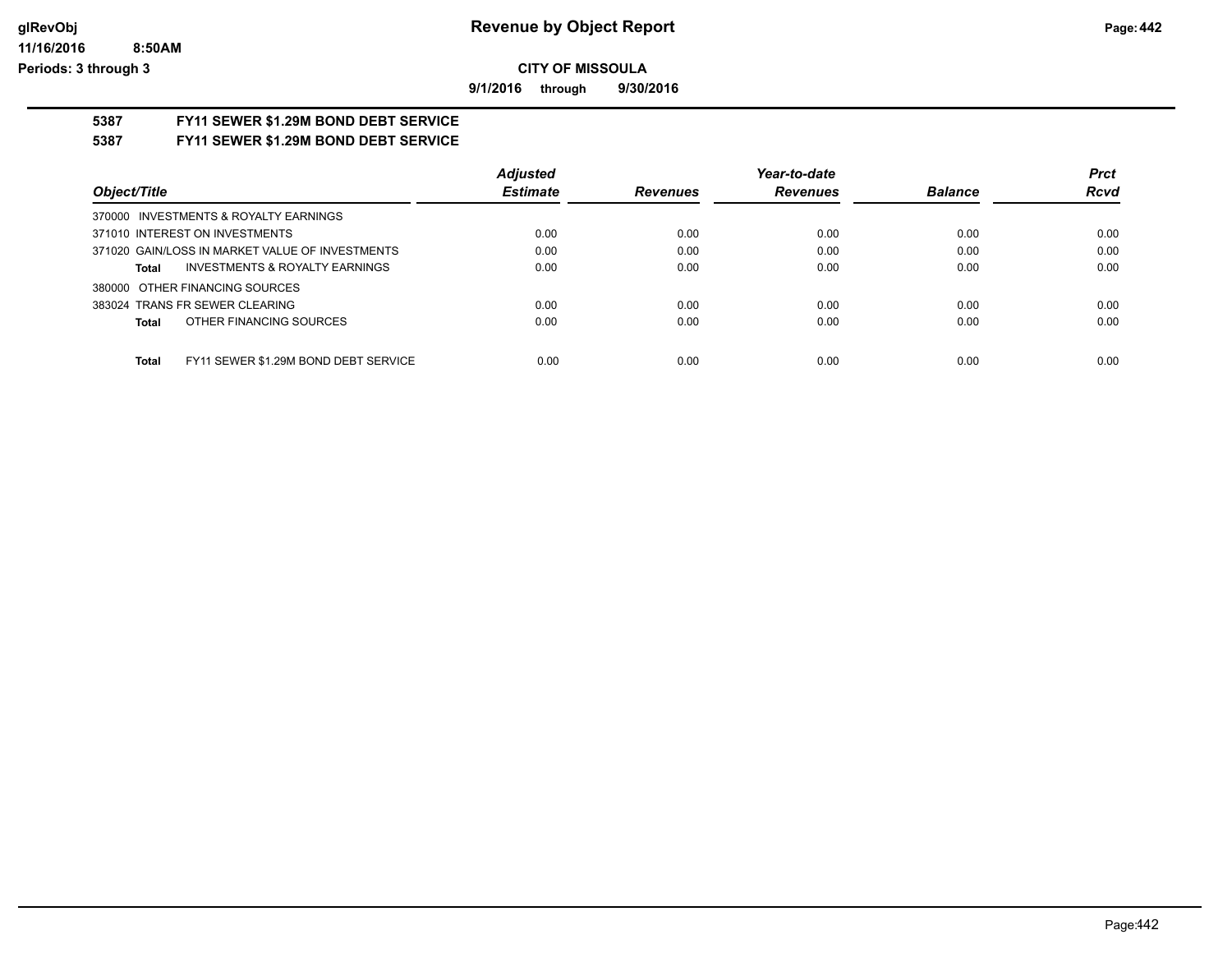**CITY OF MISSOULA**

**9/1/2016 through 9/30/2016**

#### **5387 FY11 SEWER \$1.29M BOND DEBT SERVICE**

| Object/Title                                         | <b>Adjusted</b><br><b>Estimate</b> | <b>Revenues</b> | Year-to-date<br><b>Revenues</b> | <b>Balance</b> | <b>Prct</b><br><b>Rcvd</b> |
|------------------------------------------------------|------------------------------------|-----------------|---------------------------------|----------------|----------------------------|
|                                                      |                                    |                 |                                 |                |                            |
| 370000 INVESTMENTS & ROYALTY EARNINGS                |                                    |                 |                                 |                |                            |
| 371010 INTEREST ON INVESTMENTS                       | 0.00                               | 0.00            | 0.00                            | 0.00           | 0.00                       |
| 371020 GAIN/LOSS IN MARKET VALUE OF INVESTMENT       | 0.00                               | 0.00            | 0.00                            | 0.00           | 0.00                       |
| INVESTMENTS & ROYALTY EARNINGS<br>Total              | 0.00                               | 0.00            | 0.00                            | 0.00           | 0.00                       |
| 380000 OTHER FINANCING SOURCES                       |                                    |                 |                                 |                |                            |
| 383024 TRANS FR SEWER CLEARING                       | 0.00                               | 0.00            | 0.00                            | 0.00           | 0.00                       |
| OTHER FINANCING SOURCES<br>Total                     | 0.00                               | 0.00            | 0.00                            | 0.00           | 0.00                       |
|                                                      |                                    |                 |                                 |                |                            |
| <b>Total</b><br>FY11 SEWER \$1.29M BOND DEBT SERVICE | 0.00                               | 0.00            | 0.00                            | 0.00           | 0.00                       |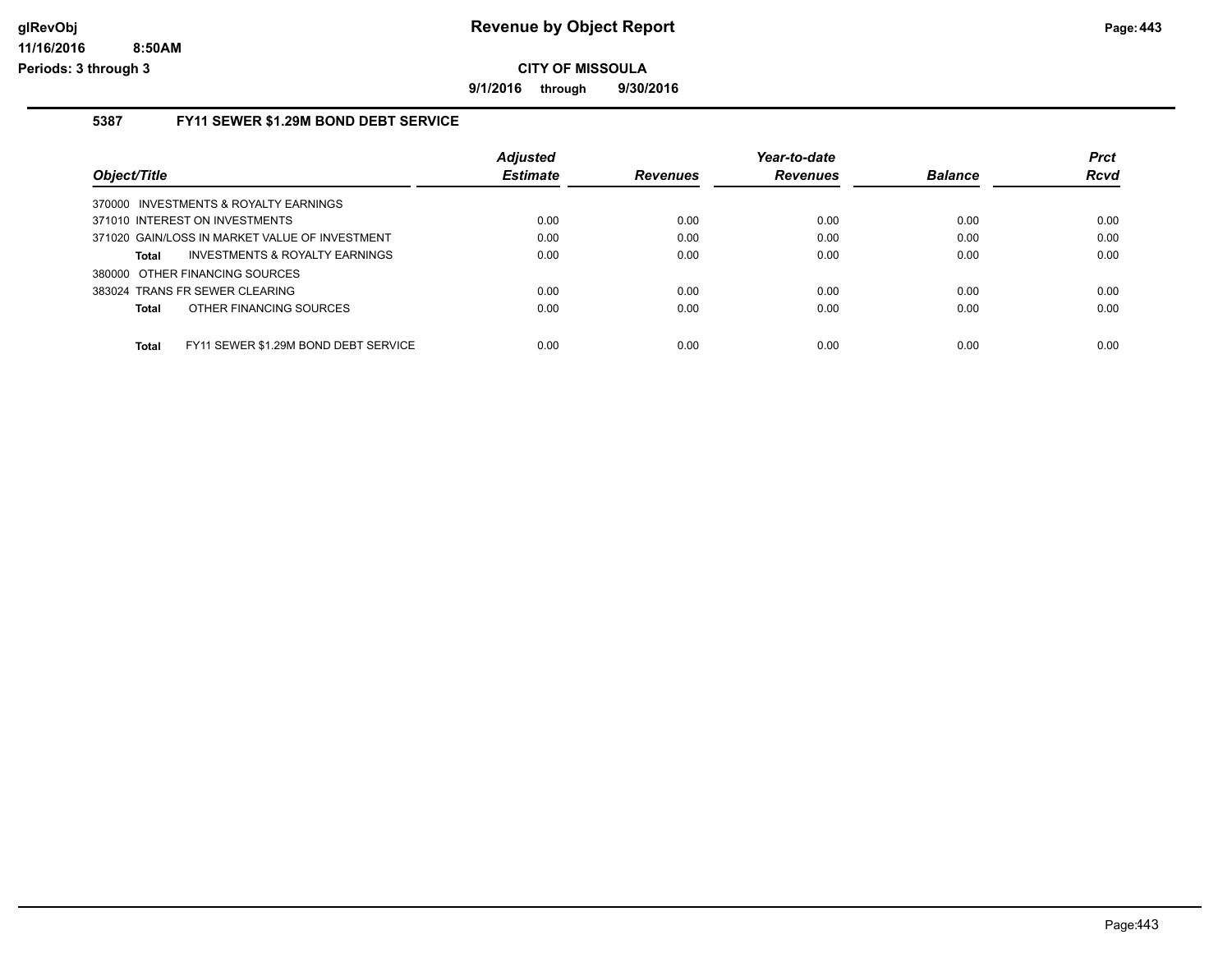**9/1/2016 through 9/30/2016**

#### **5388 FY11 \$1.29M SEWER BOND RESERVE**

**5388 FY11 \$1.29M SEWER BOND RESERVE**

|                                                    | <b>Adjusted</b> |                 | Year-to-date    |                | <b>Prct</b> |
|----------------------------------------------------|-----------------|-----------------|-----------------|----------------|-------------|
| Object/Title                                       | <b>Estimate</b> | <b>Revenues</b> | <b>Revenues</b> | <b>Balance</b> | <b>Rcvd</b> |
| 370000 INVESTMENTS & ROYALTY EARNINGS              |                 |                 |                 |                |             |
| 371010 INTEREST ON INVESTMENTS                     | 0.00            | 0.00            | 0.00            | 0.00           | 0.00        |
| <b>INVESTMENTS &amp; ROYALTY EARNINGS</b><br>Total | 0.00            | 0.00            | 0.00            | 0.00           | 0.00        |
| 380000 OTHER FINANCING SOURCES                     |                 |                 |                 |                |             |
| 381002 SRF LOAN                                    | 0.00            | 0.00            | 0.00            | 0.00           | 0.00        |
| 383024 TRANS FR SEWER CLEARING                     | 0.00            | 0.00            | 0.00            | 0.00           | 0.00        |
| 383042 TRANSFERS FROM OTHER FUNDS                  | 0.00            | 0.00            | 0.00            | 0.00           | 0.00        |
| OTHER FINANCING SOURCES<br>Total                   | 0.00            | 0.00            | 0.00            | 0.00           | 0.00        |
| FY11 \$1.29M SEWER BOND RESERVE<br>Total           | 0.00            | 0.00            | 0.00            | 0.00           | 0.00        |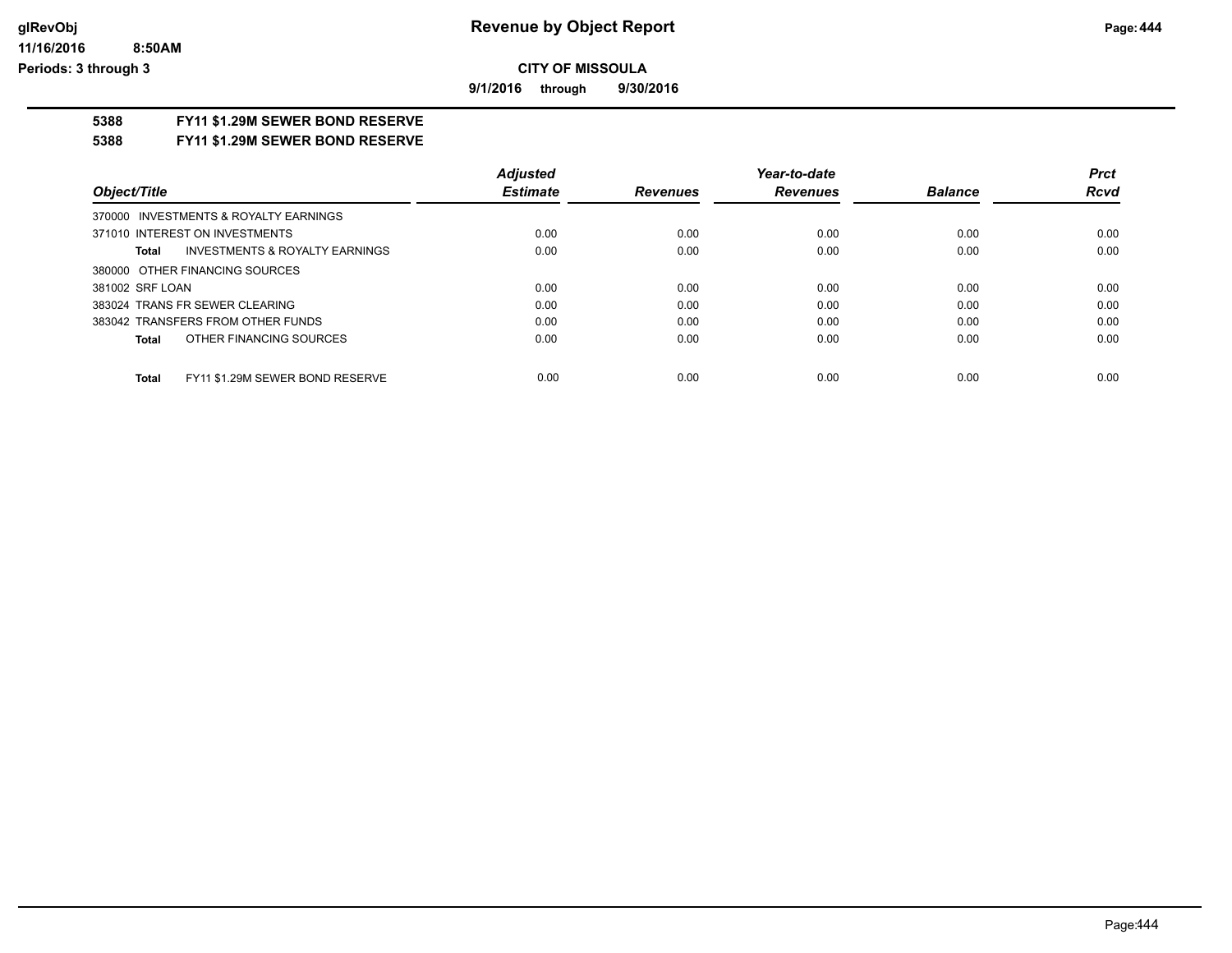**9/1/2016 through 9/30/2016**

#### **5388 FY11 \$1.29M SEWER BOND RESERVE**

|                                                 | <b>Adjusted</b> |                 | Year-to-date    |                | <b>Prct</b> |
|-------------------------------------------------|-----------------|-----------------|-----------------|----------------|-------------|
| Object/Title                                    | <b>Estimate</b> | <b>Revenues</b> | <b>Revenues</b> | <b>Balance</b> | <b>Rcvd</b> |
| 370000 INVESTMENTS & ROYALTY EARNINGS           |                 |                 |                 |                |             |
| 371010 INTEREST ON INVESTMENTS                  | 0.00            | 0.00            | 0.00            | 0.00           | 0.00        |
| INVESTMENTS & ROYALTY EARNINGS<br>Total         | 0.00            | 0.00            | 0.00            | 0.00           | 0.00        |
| 380000 OTHER FINANCING SOURCES                  |                 |                 |                 |                |             |
| 381002 SRF LOAN                                 | 0.00            | 0.00            | 0.00            | 0.00           | 0.00        |
| 383024 TRANS FR SEWER CLEARING                  | 0.00            | 0.00            | 0.00            | 0.00           | 0.00        |
| 383042 TRANSFERS FROM OTHER FUNDS               | 0.00            | 0.00            | 0.00            | 0.00           | 0.00        |
| OTHER FINANCING SOURCES<br>Total                | 0.00            | 0.00            | 0.00            | 0.00           | 0.00        |
| FY11 \$1.29M SEWER BOND RESERVE<br><b>Total</b> | 0.00            | 0.00            | 0.00            | 0.00           | 0.00        |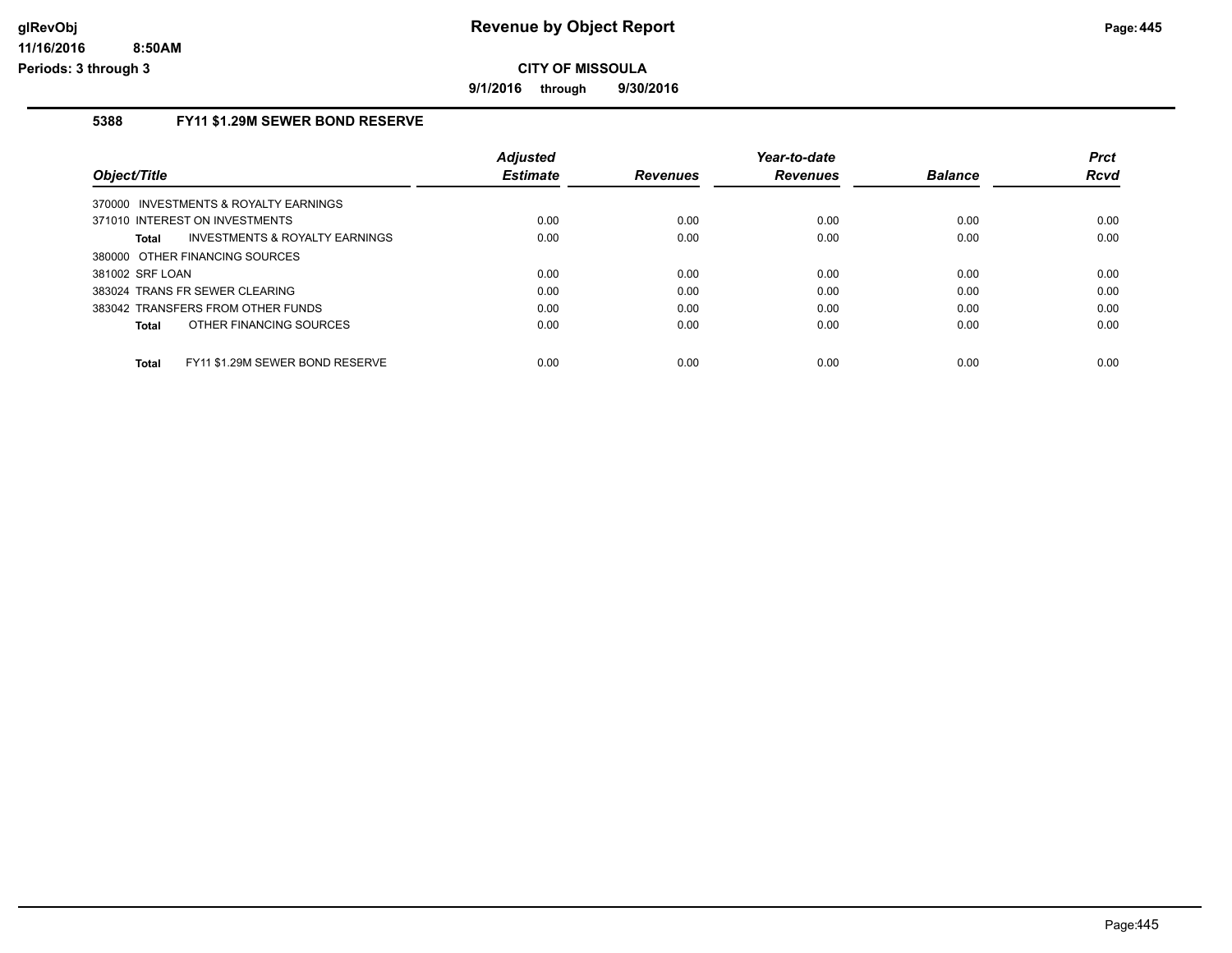**11/16/2016 8:50AM Periods: 3 through 3**

**CITY OF MISSOULA**

**9/1/2016 through 9/30/2016**

# **5389 FY15 SEWER REVENUE BOND DEBT SERVICE**

### **5389 FY15 SEWER REVENUE BOND DEBT SERVICE**

|                                                     | <b>Adjusted</b> |                 | Year-to-date    |                | <b>Prct</b> |
|-----------------------------------------------------|-----------------|-----------------|-----------------|----------------|-------------|
| Object/Title                                        | <b>Estimate</b> | <b>Revenues</b> | <b>Revenues</b> | <b>Balance</b> | <b>Rcvd</b> |
| 370000 INVESTMENTS & ROYALTY EARNINGS               |                 |                 |                 |                |             |
| 371010 INTEREST ON INVESTMENTS                      | 0.00            | 0.00            | 0.00            | 0.00           | 0.00        |
| 371020 GAIN/LOSS IN MARKET VALUE OF INVESTMENTS     | 0.00            | 0.00            | 0.00            | 0.00           | 0.00        |
| <b>INVESTMENTS &amp; ROYALTY EARNINGS</b><br>Total  | 0.00            | 0.00            | 0.00            | 0.00           | 0.00        |
| 380000 OTHER FINANCING SOURCES                      |                 |                 |                 |                |             |
| 381010 BOND PROCEEDS                                | 0.00            | 0.00            | 0.00            | 0.00           | 0.00        |
| 383024 TRANS FR SEWER CLEARING                      | 0.00            | 0.00            | 0.00            | 0.00           | 0.00        |
| OTHER FINANCING SOURCES<br>Total                    | 0.00            | 0.00            | 0.00            | 0.00           | 0.00        |
| FY15 SEWER REVENUE BOND DEBT SERVIC<br><b>Total</b> | 0.00            | 0.00            | 0.00            | 0.00           | 0.00        |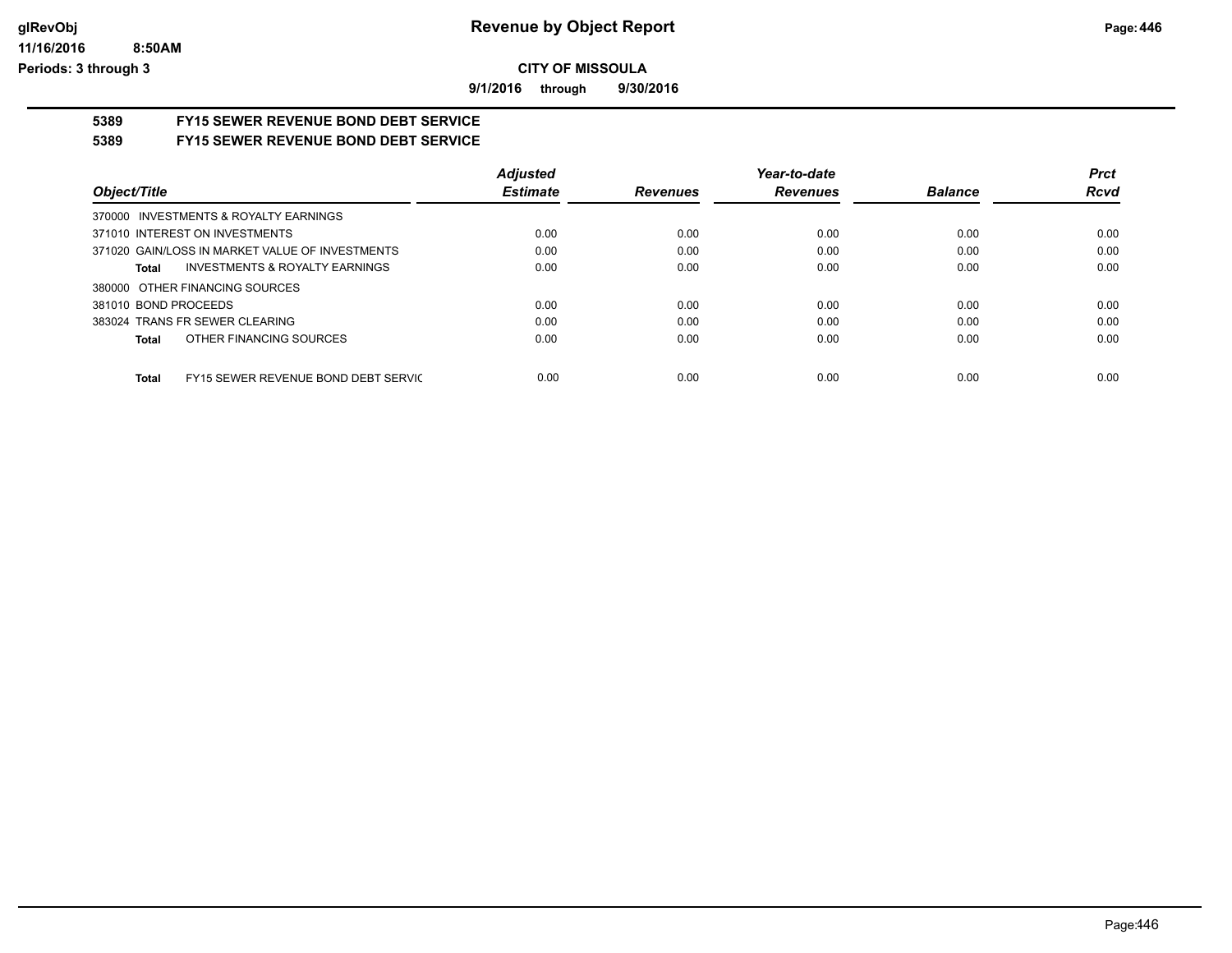**8:50AM**

**CITY OF MISSOULA**

**9/1/2016 through 9/30/2016**

#### **5389 FY15 SEWER REVENUE BOND DEBT SERVICE**

|                                                     | <b>Adjusted</b> |                 | Year-to-date    |                | <b>Prct</b> |
|-----------------------------------------------------|-----------------|-----------------|-----------------|----------------|-------------|
| Object/Title                                        | <b>Estimate</b> | <b>Revenues</b> | <b>Revenues</b> | <b>Balance</b> | <b>Rcvd</b> |
| 370000 INVESTMENTS & ROYALTY EARNINGS               |                 |                 |                 |                |             |
| 371010 INTEREST ON INVESTMENTS                      | 0.00            | 0.00            | 0.00            | 0.00           | 0.00        |
| 371020 GAIN/LOSS IN MARKET VALUE OF INVESTMENT      | 0.00            | 0.00            | 0.00            | 0.00           | 0.00        |
| <b>INVESTMENTS &amp; ROYALTY EARNINGS</b><br>Total  | 0.00            | 0.00            | 0.00            | 0.00           | 0.00        |
| 380000 OTHER FINANCING SOURCES                      |                 |                 |                 |                |             |
| 381010 BOND PROCEEDS                                | 0.00            | 0.00            | 0.00            | 0.00           | 0.00        |
| 383024 TRANS FR SEWER CLEARING                      | 0.00            | 0.00            | 0.00            | 0.00           | 0.00        |
| OTHER FINANCING SOURCES<br><b>Total</b>             | 0.00            | 0.00            | 0.00            | 0.00           | 0.00        |
|                                                     |                 |                 |                 |                |             |
| FY15 SEWER REVENUE BOND DEBT SERVIC<br><b>Total</b> | 0.00            | 0.00            | 0.00            | 0.00           | 0.00        |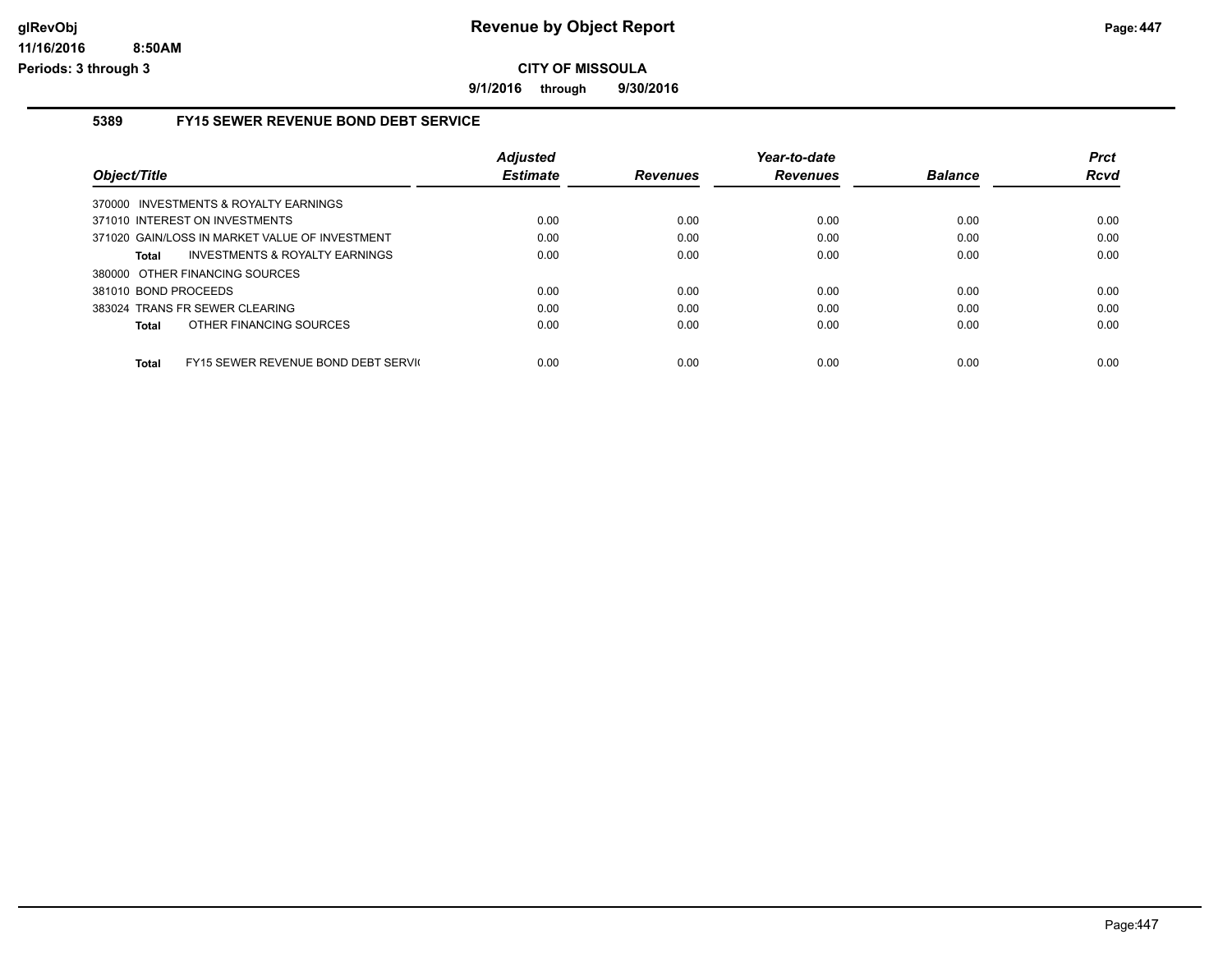**9/1/2016 through 9/30/2016**

#### **5390 FY15 SEWER BOND DEBT RESERVE**

#### **5390 FY15 SEWER BOND DEBT RESERVE**

|                                                    | <b>Adjusted</b> |                 | Year-to-date    |                | <b>Prct</b> |
|----------------------------------------------------|-----------------|-----------------|-----------------|----------------|-------------|
| Object/Title                                       | <b>Estimate</b> | <b>Revenues</b> | <b>Revenues</b> | <b>Balance</b> | <b>Rcvd</b> |
| 370000 INVESTMENTS & ROYALTY EARNINGS              |                 |                 |                 |                |             |
| 371010 INTEREST ON INVESTMENTS                     | 0.00            | 0.00            | 0.00            | 0.00           | 0.00        |
| 371020 GAIN/LOSS IN MARKET VALUE OF INVESTMENTS    | 0.00            | 0.00            | 0.00            | 0.00           | 0.00        |
| <b>INVESTMENTS &amp; ROYALTY EARNINGS</b><br>Total | 0.00            | 0.00            | 0.00            | 0.00           | 0.00        |
| 380000 OTHER FINANCING SOURCES                     |                 |                 |                 |                |             |
| 381002 SRF LOAN                                    | 0.00            | 0.00            | 0.00            | 0.00           | 0.00        |
| 383024 TRANS FR SEWER CLEARING                     | 0.00            | 0.00            | 0.00            | 0.00           | 0.00        |
| 383042 TRANSFERS FROM OTHER FUNDS                  | 0.00            | 0.00            | 0.00            | 0.00           | 0.00        |
| OTHER FINANCING SOURCES<br>Total                   | 0.00            | 0.00            | 0.00            | 0.00           | 0.00        |
| FY15 SEWER BOND DEBT RESERVE<br>Total              | 0.00            | 0.00            | 0.00            | 0.00           | 0.00        |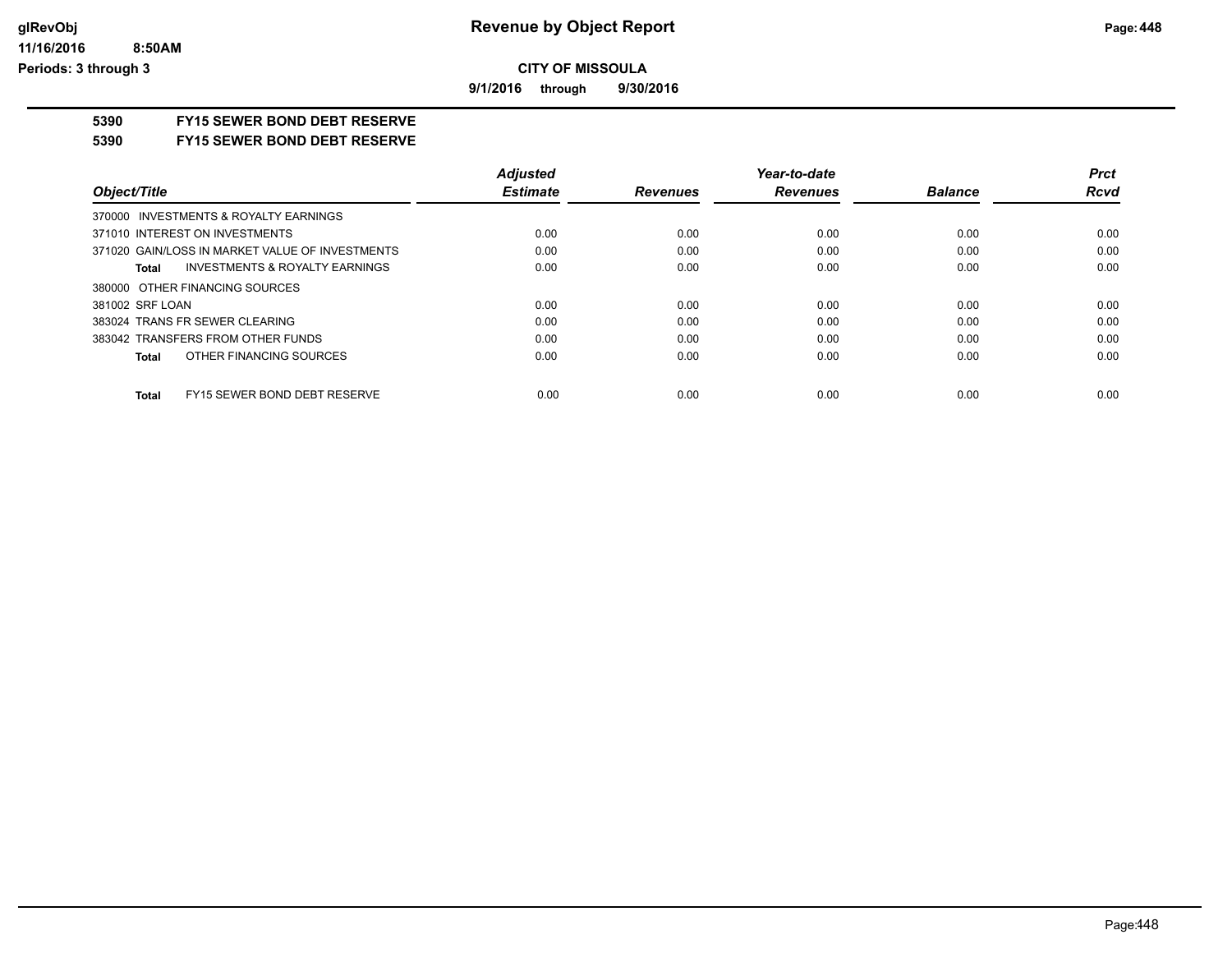**8:50AM**

**CITY OF MISSOULA**

**9/1/2016 through 9/30/2016**

#### **5390 FY15 SEWER BOND DEBT RESERVE**

| Object/Title                                       | <b>Adiusted</b><br><b>Estimate</b> | <b>Revenues</b> | Year-to-date<br><b>Revenues</b> | <b>Balance</b> | <b>Prct</b><br><b>Rcvd</b> |
|----------------------------------------------------|------------------------------------|-----------------|---------------------------------|----------------|----------------------------|
| 370000 INVESTMENTS & ROYALTY EARNINGS              |                                    |                 |                                 |                |                            |
| 371010 INTEREST ON INVESTMENTS                     | 0.00                               | 0.00            | 0.00                            | 0.00           | 0.00                       |
| 371020 GAIN/LOSS IN MARKET VALUE OF INVESTMENT     | 0.00                               | 0.00            | 0.00                            | 0.00           | 0.00                       |
| <b>INVESTMENTS &amp; ROYALTY EARNINGS</b><br>Total | 0.00                               | 0.00            | 0.00                            | 0.00           | 0.00                       |
| 380000 OTHER FINANCING SOURCES                     |                                    |                 |                                 |                |                            |
| 381002 SRF LOAN                                    | 0.00                               | 0.00            | 0.00                            | 0.00           | 0.00                       |
| 383024 TRANS FR SEWER CLEARING                     | 0.00                               | 0.00            | 0.00                            | 0.00           | 0.00                       |
| 383042 TRANSFERS FROM OTHER FUNDS                  | 0.00                               | 0.00            | 0.00                            | 0.00           | 0.00                       |
| OTHER FINANCING SOURCES<br>Total                   | 0.00                               | 0.00            | 0.00                            | 0.00           | 0.00                       |
| FY15 SEWER BOND DEBT RESERVE<br>Total              | 0.00                               | 0.00            | 0.00                            | 0.00           | 0.00                       |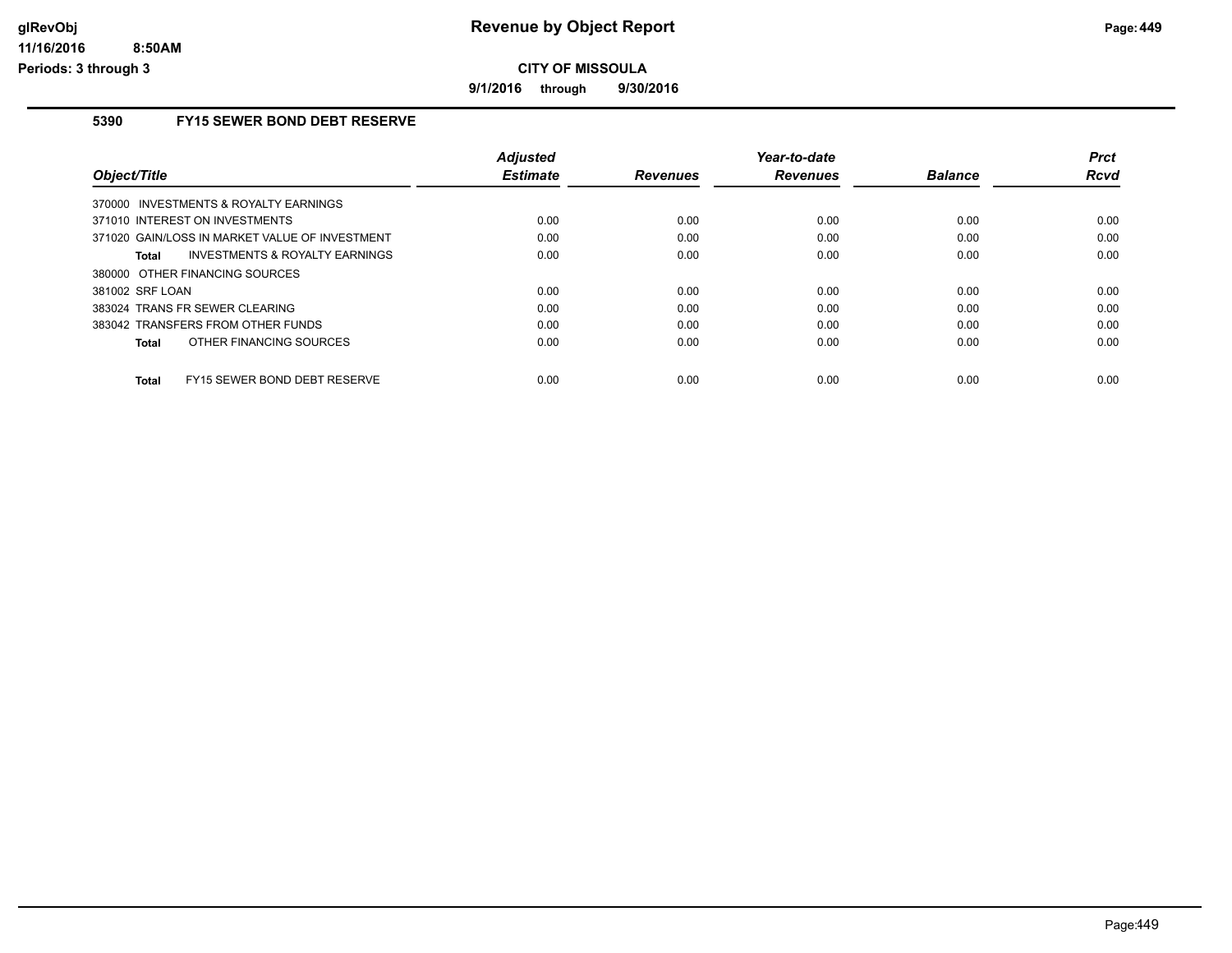**9/1/2016 through 9/30/2016**

#### **5450 STORMWATER UTILITIY**

#### **5450 STORMWATER UTILITIY**

|                                                    | <b>Adjusted</b> |                 | Year-to-date    |                | <b>Prct</b> |
|----------------------------------------------------|-----------------|-----------------|-----------------|----------------|-------------|
| Object/Title                                       | <b>Estimate</b> | <b>Revenues</b> | <b>Revenues</b> | <b>Balance</b> | <b>Rcvd</b> |
| 330000 INTERGOVERNMENTAL REVENUES                  |                 |                 |                 |                |             |
| 336020 STATE PENSION CONTRIBUTION                  | 0.00            | 0.00            | 0.00            | 0.00           | 0.00        |
| <b>INTERGOVERNMENTAL REVENUES</b><br><b>Total</b>  | 0.00            | 0.00            | 0.00            | 0.00           | 0.00        |
| 340000 CHARGES FOR SERVICES                        |                 |                 |                 |                |             |
| 345032 STORMWATER INSTALLATION FEES                | 0.00            | 0.00            | 0.00            | 0.00           | 0.00        |
| 345034 STORMWATER USE FEES                         | 0.00            | 0.00            | 0.00            | 0.00           | 0.00        |
| <b>CHARGES FOR SERVICES</b><br>Total               | 0.00            | 0.00            | 0.00            | 0.00           | 0.00        |
| 360000 MISCELLANEOUS REVENUES                      |                 |                 |                 |                |             |
| 360010 MISCELLANEOUS                               | 0.00            | 0.00            | 0.00            | 0.00           | 0.00        |
| MISCELLANEOUS REVENUES<br><b>Total</b>             | 0.00            | 0.00            | 0.00            | 0.00           | 0.00        |
| INVESTMENTS & ROYALTY EARNINGS<br>370000           |                 |                 |                 |                |             |
| 371010 INTEREST ON INVESTMENTS                     | 0.00            | 0.00            | 0.00            | 0.00           | 0.00        |
| <b>INVESTMENTS &amp; ROYALTY EARNINGS</b><br>Total | 0.00            | 0.00            | 0.00            | 0.00           | 0.00        |
| 380000 OTHER FINANCING SOURCES                     |                 |                 |                 |                |             |
| 383000 OPERATING TRANSFERS                         | 0.00            | 0.00            | 0.00            | 0.00           | 0.00        |
| OTHER FINANCING SOURCES<br><b>Total</b>            | 0.00            | 0.00            | 0.00            | 0.00           | 0.00        |
|                                                    |                 |                 |                 |                |             |
| STORMWATER UTILITIY<br>Total                       | 0.00            | 0.00            | 0.00            | 0.00           | 0.00        |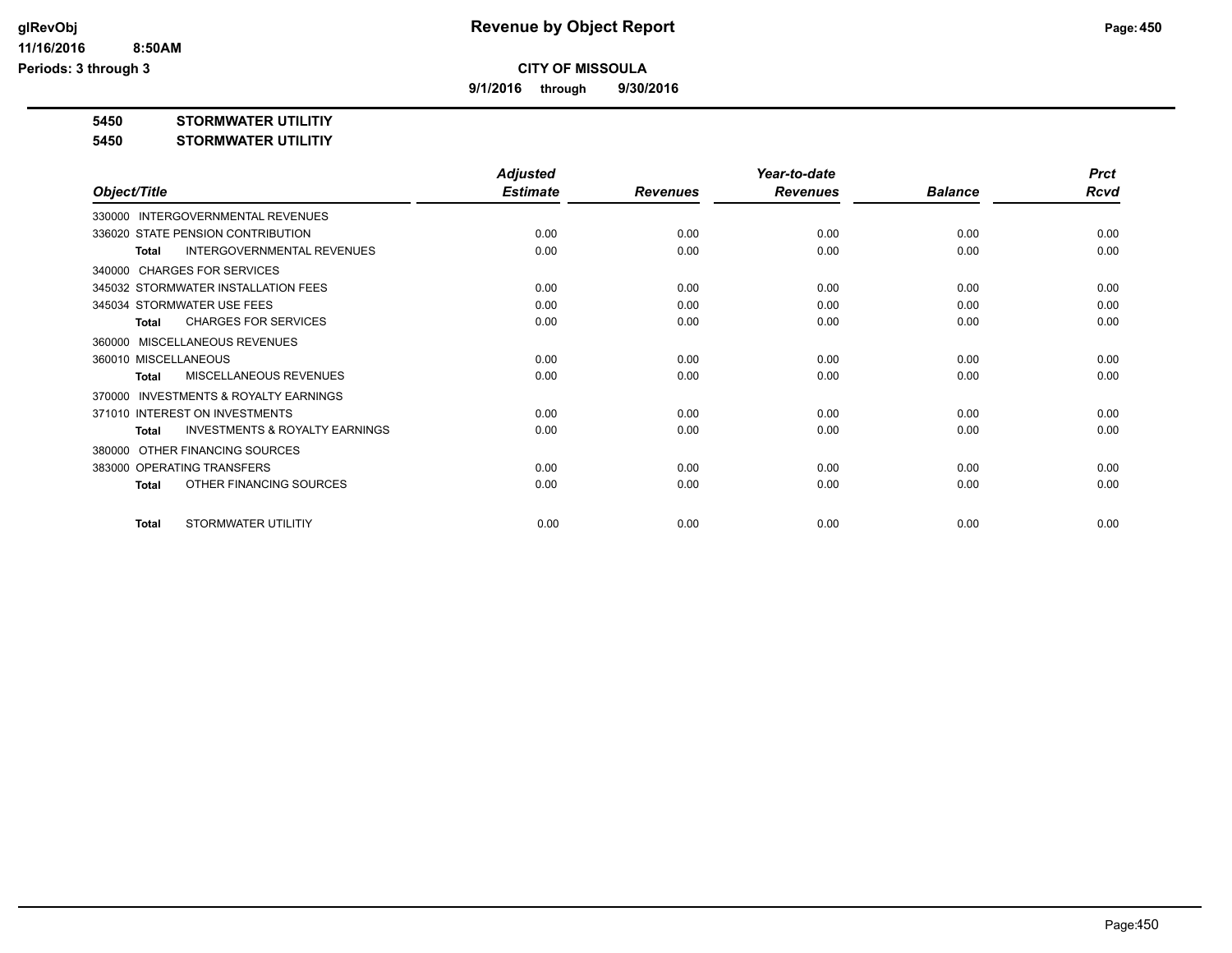**CITY OF MISSOULA**

**9/1/2016 through 9/30/2016**

#### **5450 STORMWATER UTILITIY**

 **8:50AM**

|                                                           | <b>Adjusted</b> |                 | Year-to-date    |                | <b>Prct</b> |
|-----------------------------------------------------------|-----------------|-----------------|-----------------|----------------|-------------|
| Object/Title                                              | <b>Estimate</b> | <b>Revenues</b> | <b>Revenues</b> | <b>Balance</b> | <b>Rcvd</b> |
| <b>INTERGOVERNMENTAL REVENUES</b><br>330000               |                 |                 |                 |                |             |
| 336020 STATE PENSION CONTRIBUTION                         | 0.00            | 0.00            | 0.00            | 0.00           | 0.00        |
| <b>INTERGOVERNMENTAL REVENUES</b><br><b>Total</b>         | 0.00            | 0.00            | 0.00            | 0.00           | 0.00        |
| 340000 CHARGES FOR SERVICES                               |                 |                 |                 |                |             |
| 345032 STORMWATER INSTALLATION FEES                       | 0.00            | 0.00            | 0.00            | 0.00           | 0.00        |
| 345034 STORMWATER USE FEES                                | 0.00            | 0.00            | 0.00            | 0.00           | 0.00        |
| <b>CHARGES FOR SERVICES</b><br><b>Total</b>               | 0.00            | 0.00            | 0.00            | 0.00           | 0.00        |
| 360000 MISCELLANEOUS REVENUES                             |                 |                 |                 |                |             |
| 360010 MISCELLANEOUS                                      | 0.00            | 0.00            | 0.00            | 0.00           | 0.00        |
| MISCELLANEOUS REVENUES<br><b>Total</b>                    | 0.00            | 0.00            | 0.00            | 0.00           | 0.00        |
| <b>INVESTMENTS &amp; ROYALTY EARNINGS</b><br>370000       |                 |                 |                 |                |             |
| 371010 INTEREST ON INVESTMENTS                            | 0.00            | 0.00            | 0.00            | 0.00           | 0.00        |
| <b>INVESTMENTS &amp; ROYALTY EARNINGS</b><br><b>Total</b> | 0.00            | 0.00            | 0.00            | 0.00           | 0.00        |
| OTHER FINANCING SOURCES<br>380000                         |                 |                 |                 |                |             |
| 383000 OPERATING TRANSFERS                                | 0.00            | 0.00            | 0.00            | 0.00           | 0.00        |
| OTHER FINANCING SOURCES<br><b>Total</b>                   | 0.00            | 0.00            | 0.00            | 0.00           | 0.00        |
| STORMWATER UTILITIY<br><b>Total</b>                       | 0.00            | 0.00            | 0.00            | 0.00           | 0.00        |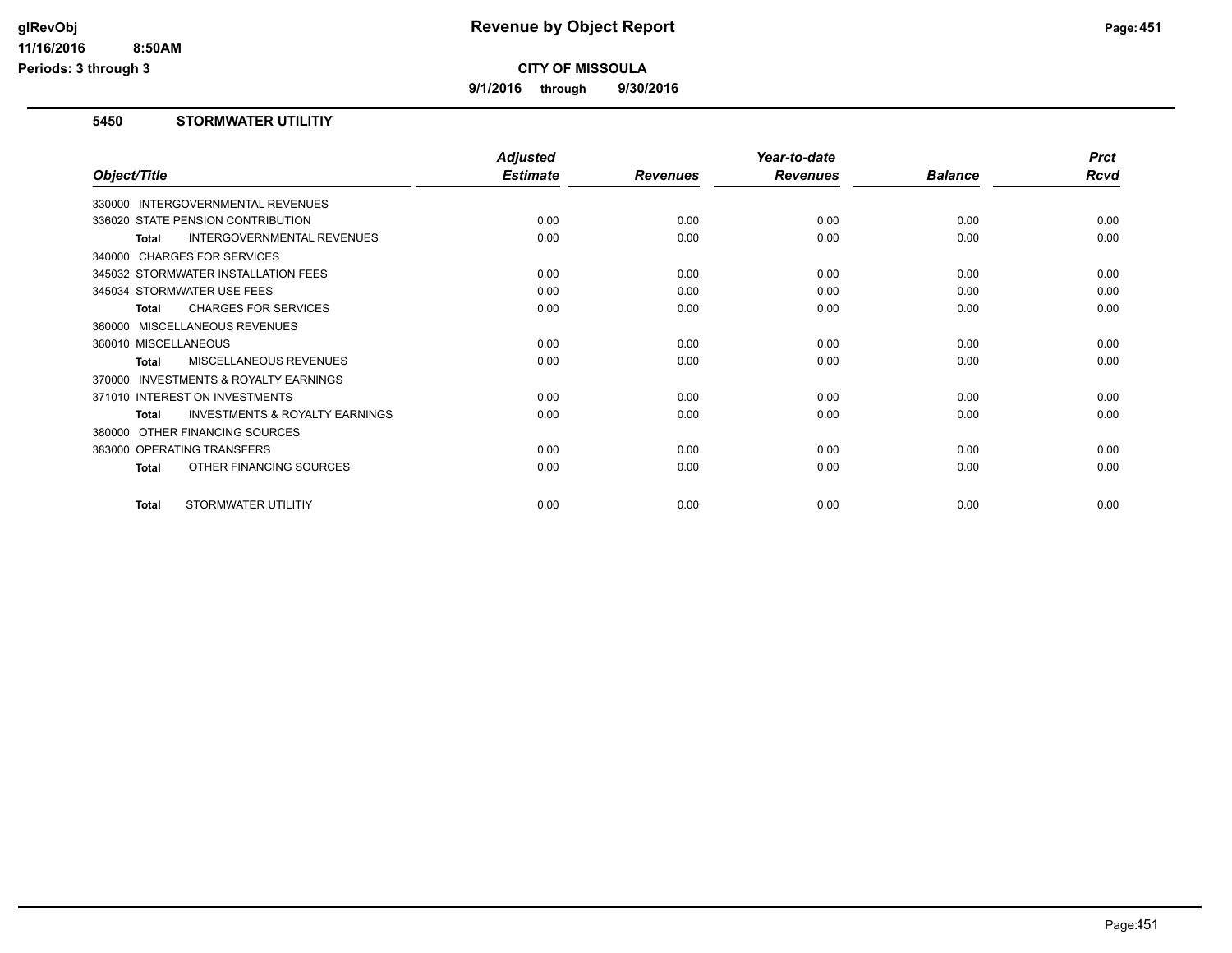**9/1/2016 through 9/30/2016**

### **5711 AQUATICS**

**5711 AQUATICS**

|                                                     | <b>Adjusted</b> |                 | Year-to-date    |                | <b>Prct</b> |
|-----------------------------------------------------|-----------------|-----------------|-----------------|----------------|-------------|
| Object/Title                                        | <b>Estimate</b> | <b>Revenues</b> | <b>Revenues</b> | <b>Balance</b> | <b>Rcvd</b> |
| 330000 INTERGOVERNMENTAL REVENUES                   |                 |                 |                 |                |             |
| 336020 STATE PENSION CONTRIBUTION                   | 0.00            | 0.00            | 0.00            | 0.00           | 0.00        |
| 336023 STATE CONTRIB. - PERS                        | 0.00            | 0.00            | 0.00            | 0.00           | 0.00        |
| <b>INTERGOVERNMENTAL REVENUES</b><br>Total          | 0.00            | 0.00            | 0.00            | 0.00           | 0.00        |
| <b>CHARGES FOR SERVICES</b><br>340000               |                 |                 |                 |                |             |
| 340051 GRILL VAN CONCESSIONS                        | 0.00            | 0.00            | 23,793.80       | $-23,793.80$   | 0.00        |
| 346030 SWIMMING POOL FEES                           | 0.00            | 11,469.94       | 350,065.30      | $-350,065.30$  | 0.00        |
| 346060 CURRENTS SWIMMING FACILITY                   | 0.00            | 28,087.33       | 86,064.54       | $-86,064.54$   | 0.00        |
| 346061 CURRENTS ENTERPRISE                          | 0.00            | 0.00            | 0.00            | 0.00           | 0.00        |
| 346062 SPLASH ENTERPRISE                            | 0.00            | 0.00            | 0.00            | 0.00           | 0.00        |
| <b>CHARGES FOR SERVICES</b><br><b>Total</b>         | 0.00            | 39,557.27       | 459,923.64      | -459,923.64    | 0.00        |
| 360000 MISCELLANEOUS REVENUES                       |                 |                 |                 |                |             |
| 360010 MISCELLANEOUS                                | 0.00            | 0.00            | 0.00            | 0.00           | 0.00        |
| 365000 DONATIONS                                    | 0.00            | 0.00            | 0.00            | 0.00           | 0.00        |
| 365019 AQUATICS DONATIONS & GRANTS                  | 0.00            | 0.00            | 0.00            | 0.00           | 0.00        |
| MISCELLANEOUS REVENUES<br><b>Total</b>              | 0.00            | 0.00            | 0.00            | 0.00           | 0.00        |
| <b>INVESTMENTS &amp; ROYALTY EARNINGS</b><br>370000 |                 |                 |                 |                |             |
| 371010 INTEREST ON INVESTMENTS                      | 0.00            | 0.00            | 0.00            | 0.00           | 0.00        |
| <b>INVESTMENTS &amp; ROYALTY EARNINGS</b><br>Total  | 0.00            | 0.00            | 0.00            | 0.00           | 0.00        |
| OTHER FINANCING SOURCES<br>380000                   |                 |                 |                 |                |             |
| 383029 TRANS FR GENERAL                             | 0.00            | 0.00            | 0.00            | 0.00           | 0.00        |
| 383043 TRANSFERS FROM IMPACT FEES                   | 0.00            | 0.00            | 0.00            | 0.00           | 0.00        |
| 383400 CAPITAL CONTRIBUTION                         | 0.00            | 0.00            | 0.00            | 0.00           | 0.00        |
| OTHER FINANCING SOURCES<br><b>Total</b>             | 0.00            | 0.00            | 0.00            | 0.00           | 0.00        |
|                                                     |                 |                 |                 |                |             |
| <b>AQUATICS</b><br><b>Total</b>                     | 0.00            | 39,557.27       | 459,923.64      | -459,923.64    | 0.00        |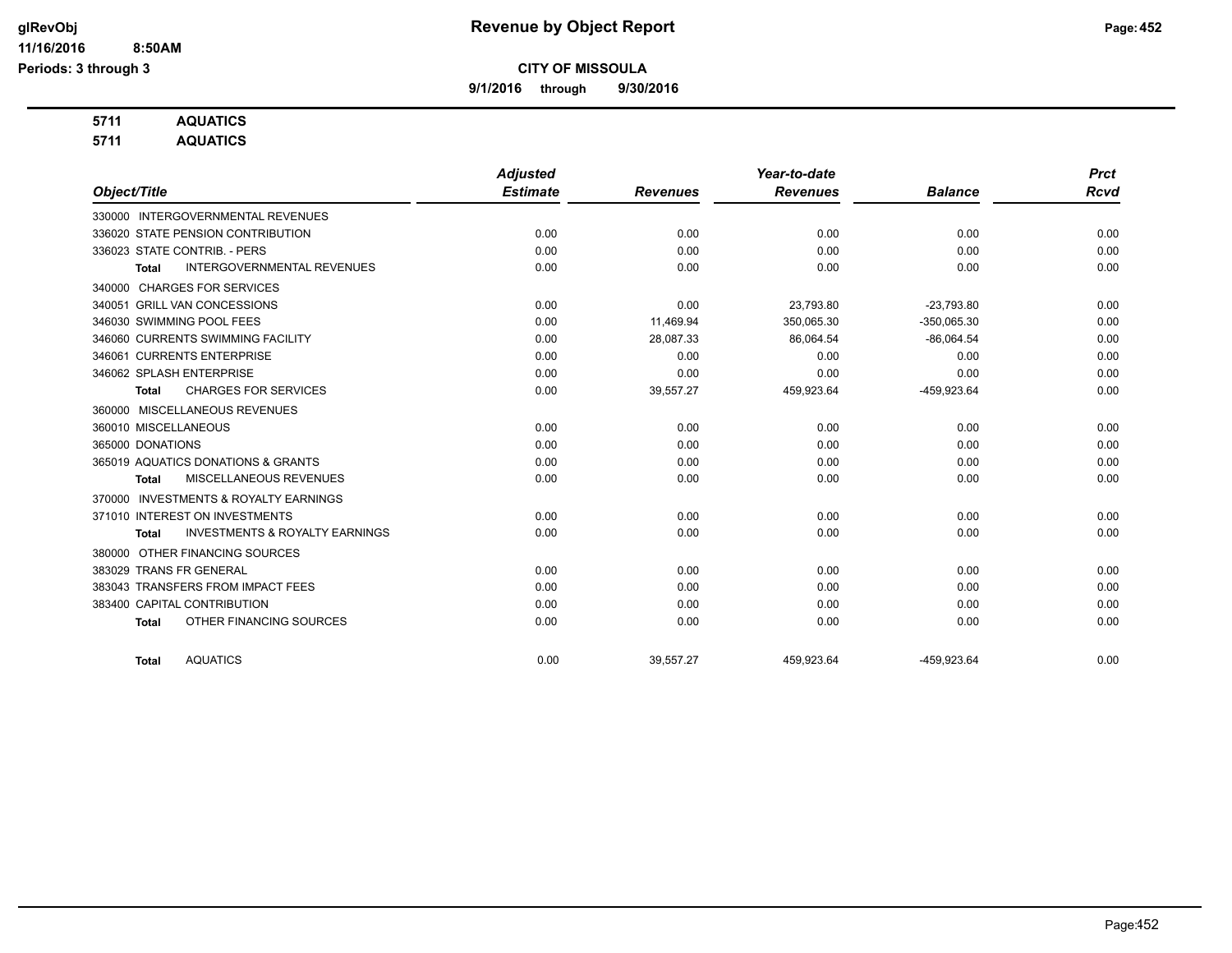#### **11/16/2016 8:50AM Periods: 3 through 3**

**CITY OF MISSOULA**

**9/1/2016 through 9/30/2016**

**5711 AQUATICS**

|                                                           | Adjusted        |                 | Year-to-date    |                | <b>Prct</b> |
|-----------------------------------------------------------|-----------------|-----------------|-----------------|----------------|-------------|
| Object/Title                                              | <b>Estimate</b> | <b>Revenues</b> | <b>Revenues</b> | <b>Balance</b> | <b>Rcvd</b> |
| 330000 INTERGOVERNMENTAL REVENUES                         |                 |                 |                 |                |             |
| 336020 STATE PENSION CONTRIBUTION                         | 0.00            | 0.00            | 0.00            | 0.00           | 0.00        |
| 336023 STATE CONTRIB. - PERS                              | 0.00            | 0.00            | 0.00            | 0.00           | 0.00        |
| <b>INTERGOVERNMENTAL REVENUES</b><br><b>Total</b>         | 0.00            | 0.00            | 0.00            | 0.00           | 0.00        |
| <b>CHARGES FOR SERVICES</b><br>340000                     |                 |                 |                 |                |             |
| 340051 GRILL VAN CONCESSIONS                              | 0.00            | 0.00            | 23,793.80       | $-23,793.80$   | 0.00        |
| 346030 SWIMMING POOL FEES                                 | 0.00            | 11,469.94       | 350,065.30      | $-350,065.30$  | 0.00        |
| 346060 CURRENTS SWIMMING FACILITY                         | 0.00            | 28,087.33       | 86,064.54       | $-86,064.54$   | 0.00        |
| 346061 CURRENTS ENTERPRISE                                | 0.00            | 0.00            | 0.00            | 0.00           | 0.00        |
| 346062 SPLASH ENTERPRISE                                  | 0.00            | 0.00            | 0.00            | 0.00           | 0.00        |
| <b>CHARGES FOR SERVICES</b><br><b>Total</b>               | 0.00            | 39,557.27       | 459,923.64      | -459,923.64    | 0.00        |
| 360000 MISCELLANEOUS REVENUES                             |                 |                 |                 |                |             |
| 360010 MISCELLANEOUS                                      | 0.00            | 0.00            | 0.00            | 0.00           | 0.00        |
| 365000 DONATIONS                                          | 0.00            | 0.00            | 0.00            | 0.00           | 0.00        |
| 365019 AQUATICS DONATIONS & GRANTS                        | 0.00            | 0.00            | 0.00            | 0.00           | 0.00        |
| <b>MISCELLANEOUS REVENUES</b><br><b>Total</b>             | 0.00            | 0.00            | 0.00            | 0.00           | 0.00        |
| <b>INVESTMENTS &amp; ROYALTY EARNINGS</b><br>370000       |                 |                 |                 |                |             |
| 371010 INTEREST ON INVESTMENTS                            | 0.00            | 0.00            | 0.00            | 0.00           | 0.00        |
| <b>INVESTMENTS &amp; ROYALTY EARNINGS</b><br><b>Total</b> | 0.00            | 0.00            | 0.00            | 0.00           | 0.00        |
| OTHER FINANCING SOURCES<br>380000                         |                 |                 |                 |                |             |
| 383029 TRANS FR GENERAL                                   | 0.00            | 0.00            | 0.00            | 0.00           | 0.00        |
| 383043 TRANSFERS FROM IMPACT FEES                         | 0.00            | 0.00            | 0.00            | 0.00           | 0.00        |
| 383400 CAPITAL CONTRIBUTION                               | 0.00            | 0.00            | 0.00            | 0.00           | 0.00        |
| OTHER FINANCING SOURCES<br><b>Total</b>                   | 0.00            | 0.00            | 0.00            | 0.00           | 0.00        |
| <b>AQUATICS</b><br><b>Total</b>                           | 0.00            | 39,557.27       | 459,923.64      | -459.923.64    | 0.00        |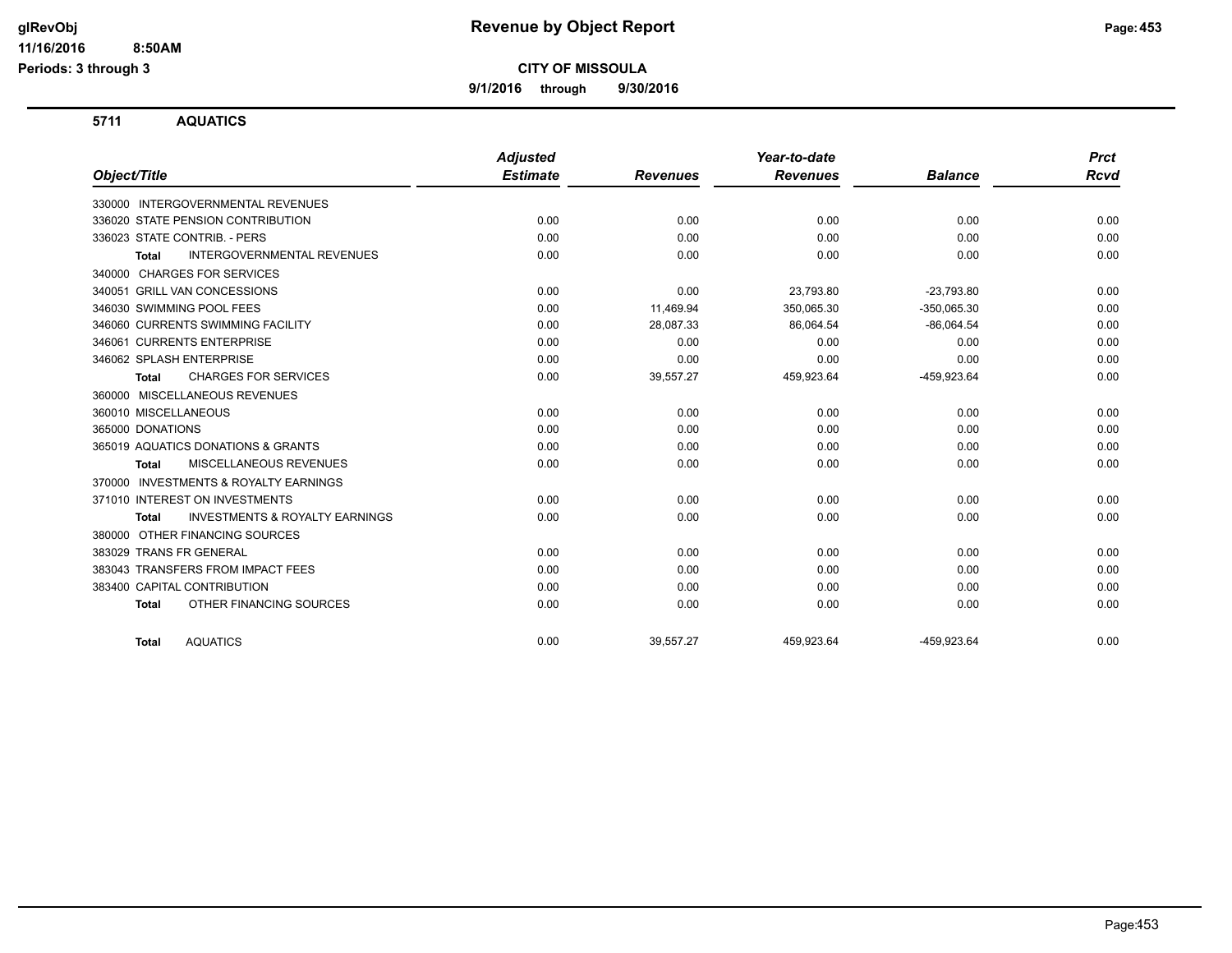**CITY OF MISSOULA**

**9/1/2016 through 9/30/2016**

### **6050 EMPLOYEE BENEFIT PLAN FUND**

 **8:50AM**

#### **6050 EMPLOYEE BENEFIT PLAN FUND**

|                                                           | <b>Adjusted</b> |                 | Year-to-date    |                 | <b>Prct</b> |
|-----------------------------------------------------------|-----------------|-----------------|-----------------|-----------------|-------------|
| Object/Title                                              | <b>Estimate</b> | <b>Revenues</b> | <b>Revenues</b> | <b>Balance</b>  | <b>Rcvd</b> |
| 330000 INTERGOVERNMENTAL REVENUES                         |                 |                 |                 |                 |             |
| 334112 WELLNESS GRANT                                     | 0.00            | 0.00            | 0.00            | 0.00            | 0.00        |
| <b>INTERGOVERNMENTAL REVENUES</b><br><b>Total</b>         | 0.00            | 0.00            | 0.00            | 0.00            | 0.00        |
| 360000 MISCELLANEOUS REVENUES                             |                 |                 |                 |                 |             |
| 360010 MISCELLANEOUS                                      | 0.00            | 0.00            | 0.00            | 0.00            | 0.00        |
| MISCELLANEOUS REVENUES<br>Total                           | 0.00            | 0.00            | 0.00            | 0.00            | 0.00        |
| 370000 INVESTMENTS & ROYALTY EARNINGS                     |                 |                 |                 |                 |             |
| 371010 INTEREST ON INVESTMENTS                            | 0.00            | 0.00            | 0.00            | 0.00            | 0.00        |
| <b>INVESTMENTS &amp; ROYALTY EARNINGS</b><br><b>Total</b> | 0.00            | 0.00            | 0.00            | 0.00            | 0.00        |
| 380000 OTHER FINANCING SOURCES                            |                 |                 |                 |                 |             |
| 383028 TRANS FROM GF FOR HEALTH RESERVE                   | 0.00            | 0.00            | 0.00            | 0.00            | 0.00        |
| 383029 TRANS FR GENERAL                                   | 0.00            | 5,853.72        | 23,590.66       | $-23,590.66$    | 0.00        |
| OTHER FINANCING SOURCES<br>Total                          | 0.00            | 5.853.72        | 23,590.66       | $-23.590.66$    | 0.00        |
| 390000 INTERNAL SERVICES                                  |                 |                 |                 |                 |             |
| 396001 INSURANCE REIMBURSEMENTS                           | 0.00            | 0.00            | $-15,672.69$    | 15.672.69       | 0.00        |
| 396002 CITY CONTRIBUTIONS                                 | 0.00            | 241,550.20      | 963,488.65      | $-963,488.65$   | 0.00        |
| 396003 EMPLOYEE DEDUCTION CONTRIBUTIONS                   | 0.00            | 68.758.42       | 502.746.44      | $-502.746.44$   | 0.00        |
| 396004 RETIREE CONTRIBUTIONS                              | 0.00            | 32,642.83       | 72,938.13       | $-72,938.13$    | 0.00        |
| 396005 FIRE + POLICE ADDTL HEALTH CONTRIB                 | 0.00            | 134,784.00      | 525.060.00      | $-525.060.00$   | 0.00        |
| 396006 RX REBATES                                         | 0.00            | 0.00            | $-0.36$         | 0.36            | 0.00        |
| 396007 OTHER PARTICIPANT HEALTH PREM CONTRIB              | 0.00            | 0.00            | 628.43          | $-628.43$       | 0.00        |
| 396008 COBRA CONTRIBUTIONS                                | 0.00            | 0.00            | 0.00            | 0.00            | 0.00        |
| 396009 WELLNESS PROGRAM CONTRIBUTIONS                     | 0.00            | 0.00            | 0.00            | 0.00            | 0.00        |
| 396010 EMPLOYEE SUPPLI LIFE INSURANCE CONTRI              | 0.00            | 2.714.57        | 6,303.24        | $-6,303.24$     | 0.00        |
| 396011 EMPLOYEE VISION INSURANCE CONTRIBUTIONS            | 0.00            | 142.49          | 435.50          | $-435.50$       | 0.00        |
| <b>INTERNAL SERVICES</b><br><b>Total</b>                  | 0.00            | 480,592.51      | 2,055,927.34    | $-2,055,927.34$ | 0.00        |
| <b>EMPLOYEE BENEFIT PLAN FUND</b><br><b>Total</b>         | 0.00            | 486,446.23      | 2,079,518.00    | $-2,079,518.00$ | 0.00        |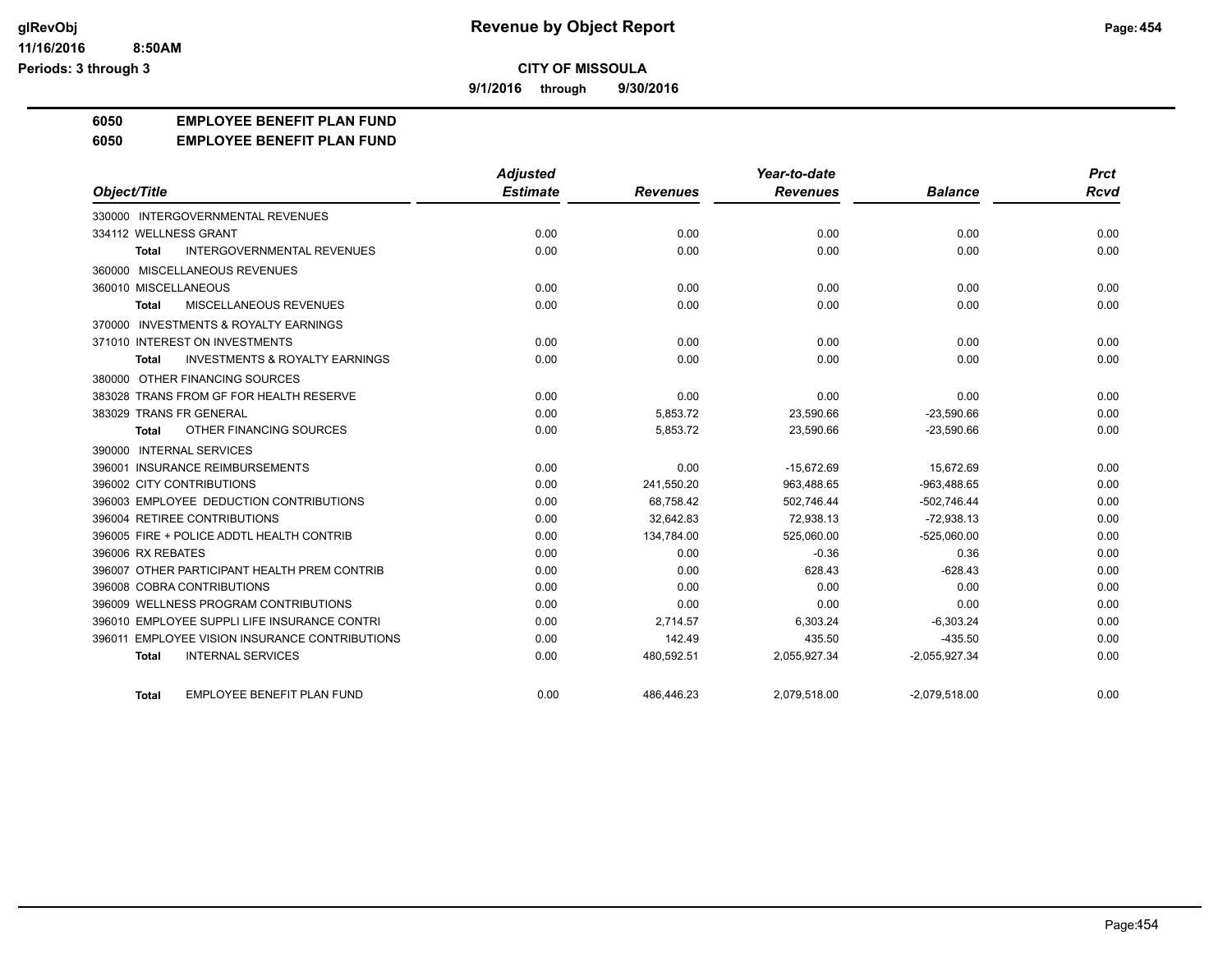**CITY OF MISSOULA**

**9/1/2016 through 9/30/2016**

#### **6050 EMPLOYEE BENEFIT PLAN FUND**

 **8:50AM**

|                                                    | <b>Adjusted</b> |                 | Year-to-date    |                 | <b>Prct</b> |
|----------------------------------------------------|-----------------|-----------------|-----------------|-----------------|-------------|
| Object/Title                                       | <b>Estimate</b> | <b>Revenues</b> | <b>Revenues</b> | <b>Balance</b>  | <b>Rcvd</b> |
| 330000 INTERGOVERNMENTAL REVENUES                  |                 |                 |                 |                 |             |
| 334112 WELLNESS GRANT                              | 0.00            | 0.00            | 0.00            | 0.00            | 0.00        |
| <b>INTERGOVERNMENTAL REVENUES</b><br>Total         | 0.00            | 0.00            | 0.00            | 0.00            | 0.00        |
| 360000 MISCELLANEOUS REVENUES                      |                 |                 |                 |                 |             |
| 360010 MISCELLANEOUS                               | 0.00            | 0.00            | 0.00            | 0.00            | 0.00        |
| <b>MISCELLANEOUS REVENUES</b><br><b>Total</b>      | 0.00            | 0.00            | 0.00            | 0.00            | 0.00        |
| 370000 INVESTMENTS & ROYALTY EARNINGS              |                 |                 |                 |                 |             |
| 371010 INTEREST ON INVESTMENTS                     | 0.00            | 0.00            | 0.00            | 0.00            | 0.00        |
| <b>INVESTMENTS &amp; ROYALTY EARNINGS</b><br>Total | 0.00            | 0.00            | 0.00            | 0.00            | 0.00        |
| 380000 OTHER FINANCING SOURCES                     |                 |                 |                 |                 |             |
| 383028 TRANS FROM GF FOR HEALTH RESERVE            | 0.00            | 0.00            | 0.00            | 0.00            | 0.00        |
| 383029 TRANS FR GENERAL                            | 0.00            | 5,853.72        | 23,590.66       | $-23,590.66$    | 0.00        |
| OTHER FINANCING SOURCES<br>Total                   | 0.00            | 5,853.72        | 23,590.66       | $-23,590.66$    | 0.00        |
| 390000 INTERNAL SERVICES                           |                 |                 |                 |                 |             |
| 396001 INSURANCE REIMBURSEMENTS                    | 0.00            | 0.00            | $-15,672.69$    | 15,672.69       | 0.00        |
| 396002 CITY CONTRIBUTIONS                          | 0.00            | 241,550.20      | 963,488.65      | $-963,488.65$   | 0.00        |
| 396003 EMPLOYEE DEDUCTION CONTRIBUTIONS            | 0.00            | 68,758.42       | 502,746.44      | $-502,746.44$   | 0.00        |
| 396004 RETIREE CONTRIBUTIONS                       | 0.00            | 32,642.83       | 72,938.13       | $-72,938.13$    | 0.00        |
| 396005 FIRE + POLICE ADDTL HEALTH CONTRIB          | 0.00            | 134,784.00      | 525,060.00      | $-525,060.00$   | 0.00        |
| 396006 RX REBATES                                  | 0.00            | 0.00            | $-0.36$         | 0.36            | 0.00        |
| 396007 OTHER PARTICIPANT HEALTH PREM CONTRIB       | 0.00            | 0.00            | 628.43          | $-628.43$       | 0.00        |
| 396008 COBRA CONTRIBUTIONS                         | 0.00            | 0.00            | 0.00            | 0.00            | 0.00        |
| 396009 WELLNESS PROGRAM CONTRIBUTIONS              | 0.00            | 0.00            | 0.00            | 0.00            | 0.00        |
| 396010 EMPLOYEE SUPPLI LIFE INSURANCE CONTRI       | 0.00            | 2,714.57        | 6,303.24        | $-6,303.24$     | 0.00        |
| 396011 EMPLOYEE VISION INSURANCE CONTRIBUTION      | 0.00            | 142.49          | 435.50          | $-435.50$       | 0.00        |
| <b>INTERNAL SERVICES</b><br><b>Total</b>           | 0.00            | 480,592.51      | 2,055,927.34    | $-2,055,927.34$ | 0.00        |
| <b>EMPLOYEE BENEFIT PLAN FUND</b><br><b>Total</b>  | 0.00            | 486.446.23      | 2,079,518.00    | $-2,079,518.00$ | 0.00        |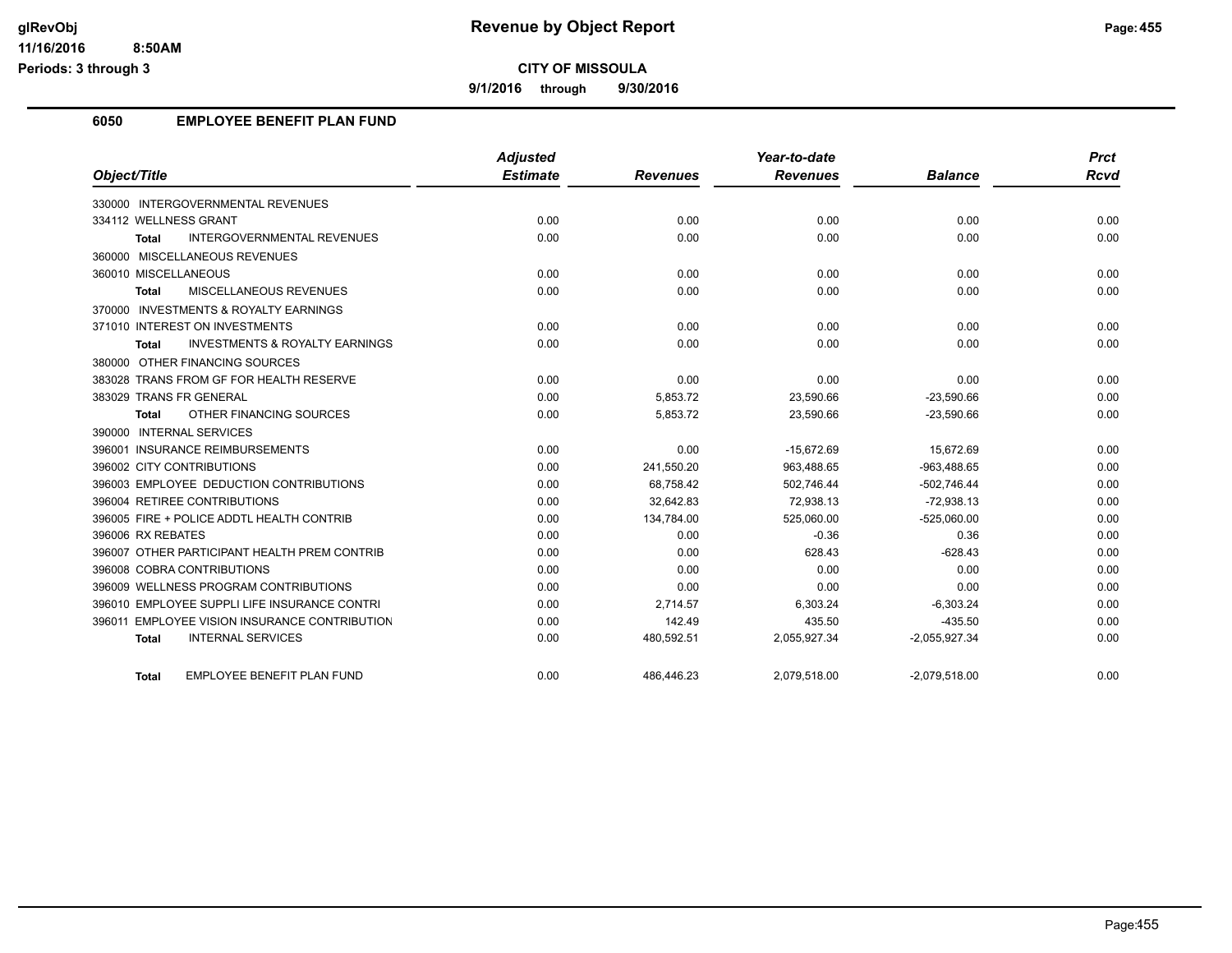**9/1/2016 through 9/30/2016**

**7370 PARKING COMMISSION FUND**

**7370 PARKING COMMISSION FUND**

|                                                    | <b>Adjusted</b> |                 | Year-to-date    |                |      |
|----------------------------------------------------|-----------------|-----------------|-----------------|----------------|------|
| Object/Title                                       | <b>Estimate</b> | <b>Revenues</b> | <b>Revenues</b> | <b>Balance</b> | Rcvd |
| 330000 INTERGOVERNMENTAL REVENUES                  |                 |                 |                 |                |      |
| 336020 STATE PENSION CONTRIBUTION                  | 0.00            | 0.00            | 0.00            | 0.00           | 0.00 |
| 336023 STATE CONTRIB. - PERS                       | 0.00            | 0.00            | 0.00            | 0.00           | 0.00 |
| <b>INTERGOVERNMENTAL REVENUES</b><br><b>Total</b>  | 0.00            | 0.00            | 0.00            | 0.00           | 0.00 |
| 340000 CHARGES FOR SERVICES                        |                 |                 |                 |                |      |
| 343009 TOW CHARGES                                 | 0.00            | 0.00            | 0.00            | 0.00           | 0.00 |
| 343015 PARKING                                     | 0.00            | 0.00            | 0.00            | 0.00           | 0.00 |
| 343016 METER MONEY                                 | 0.00            | 81,897.37       | 265,901.71      | -265,901.71    | 0.00 |
| 343017 PARKING LEASE REVENUE                       | 0.00            | 86,800.00       | 208,540.00      | $-208,540.00$  | 0.00 |
| 343018 *** Title Not Found ***                     | 0.00            | 9,246.94        | 26,327.74       | $-26,327.74$   | 0.00 |
| 343301 BOOT REMOVAL                                | 0.00            | 835.00          | 2,220.00        | $-2,220.00$    | 0.00 |
| <b>CHARGES FOR SERVICES</b><br><b>Total</b>        | 0.00            | 178,779.31      | 502,989.45      | $-502,989.45$  | 0.00 |
| 350000 FINES & FORFEITURES                         |                 |                 |                 |                |      |
| 352000 TICKETS                                     | 0.00            | 0.00            | 0.00            | 0.00           | 0.00 |
| 352001 PARKING TICKET REVENUE                      | 0.00            | 14,248.00       | 59.970.50       | -59.970.50     | 0.00 |
| 352002 PARKING FINES                               | 0.00            | 0.00            | 0.00            | 0.00           | 0.00 |
| <b>FINES &amp; FORFEITURES</b><br><b>Total</b>     | 0.00            | 14,248.00       | 59,970.50       | $-59,970.50$   | 0.00 |
| 360000 MISCELLANEOUS REVENUES                      |                 |                 |                 |                |      |
| 360010 MISCELLANEOUS                               | 0.00            | 2,276.00        | 19,015.00       | $-19,015.00$   | 0.00 |
| 360018 MARKET ON FRONT UTILITY PAYMENTS            | 0.00            | 202.14          | 404.06          | $-404.06$      | 0.00 |
| 360019 GARBAGE-MARKET ON FRONT                     | 0.00            | 0.00            | 0.00            | 0.00           | 0.00 |
| 362002 BAD CHECK CHARGES                           | 0.00            | 75.00           | 75.00           | $-75.00$       | 0.00 |
| 362005 LEASE LATE PAYMENT PENALTY                  | 0.00            | 0.00            | 0.00            | 0.00           | 0.00 |
| 364040 INSURANCE AND DAMAGE RECOVERY               | 0.00            | 0.00            | 0.00            | 0.00           | 0.00 |
| MISCELLANEOUS REVENUES<br>Total                    | 0.00            | 2,553.14        | 19,494.06       | $-19,494.06$   | 0.00 |
| 370000 INVESTMENTS & ROYALTY EARNINGS              |                 |                 |                 |                |      |
| 371010 INTEREST ON INVESTMENTS                     | 0.00            | 0.00            | 0.00            | 0.00           | 0.00 |
| 371020 GAIN/LOSS IN MARKET VALUE OF INVESTMENTS    | 0.00            | 0.00            | 0.00            | 0.00           | 0.00 |
| <b>INVESTMENTS &amp; ROYALTY EARNINGS</b><br>Total | 0.00            | 0.00            | 0.00            | 0.00           | 0.00 |
| 380000 OTHER FINANCING SOURCES                     |                 |                 |                 |                |      |
| 381010 BOND PROCEEDS                               | 0.00            | 0.00            | 0.00            | 0.00           | 0.00 |
| 381090 PROCEEDS FROM CAPITAL LEASE                 | 0.00            | 0.00            | 0.00            | 0.00           | 0.00 |
| 382010 SALE OF FIXED ASSETS                        | 0.00            | 0.00            | 0.00            | 0.00           | 0.00 |
| 383013 TRANS FR SID DEBT SERVICE                   | 0.00            | 0.00            | 0.00            | 0.00           | 0.00 |
| 383400 CAPITAL CONTRIBUTION                        | 0.00            | 0.00            | 0.00            | 0.00           | 0.00 |
| OTHER FINANCING SOURCES<br>Total                   | 0.00            | 0.00            | 0.00            | 0.00           | 0.00 |
| PARKING COMMISSION FUND<br><b>Total</b>            | 0.00            | 195,580.45      | 582,454.01      | $-582,454.01$  | 0.00 |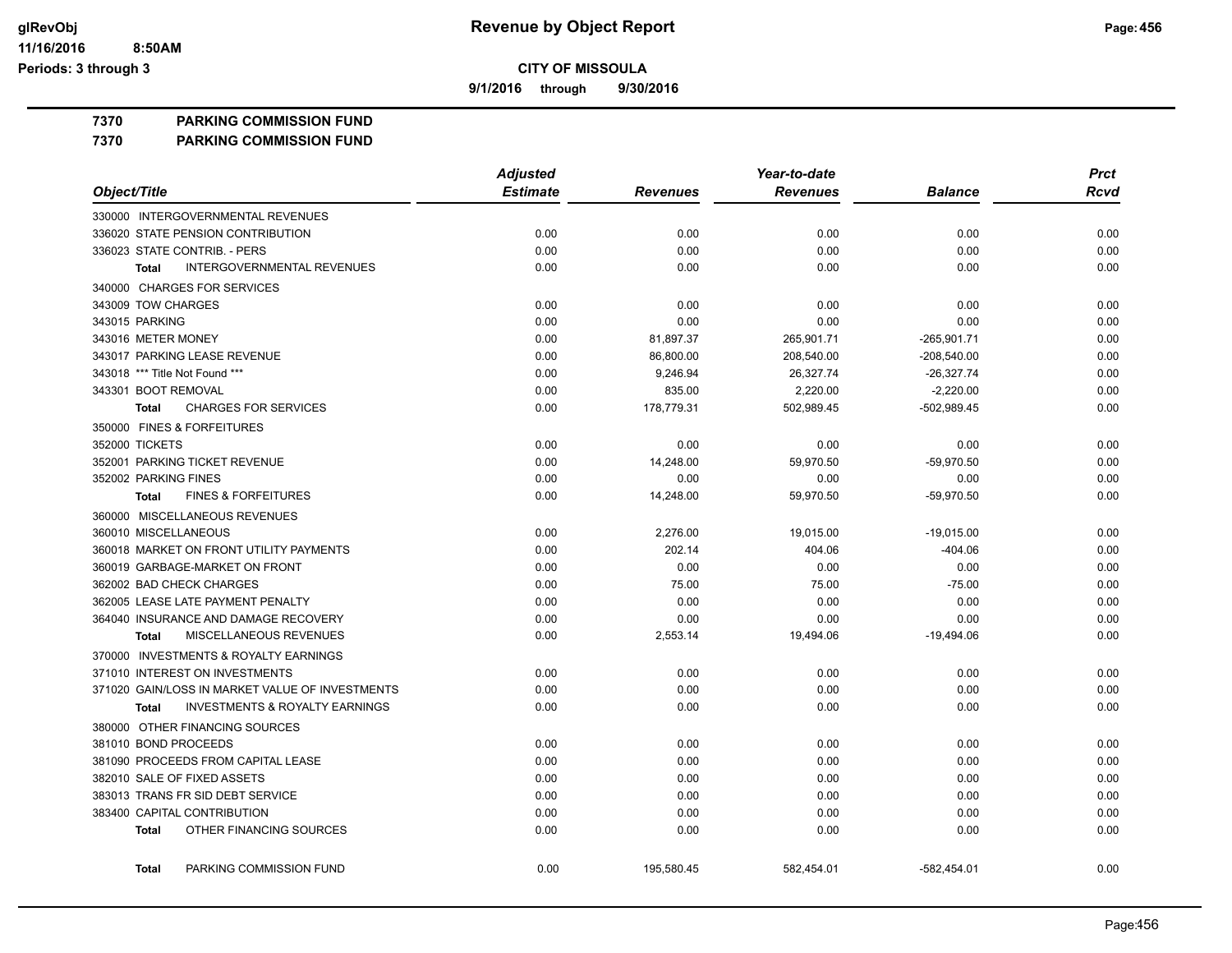**CITY OF MISSOULA 9/1/2016 through 9/30/2016**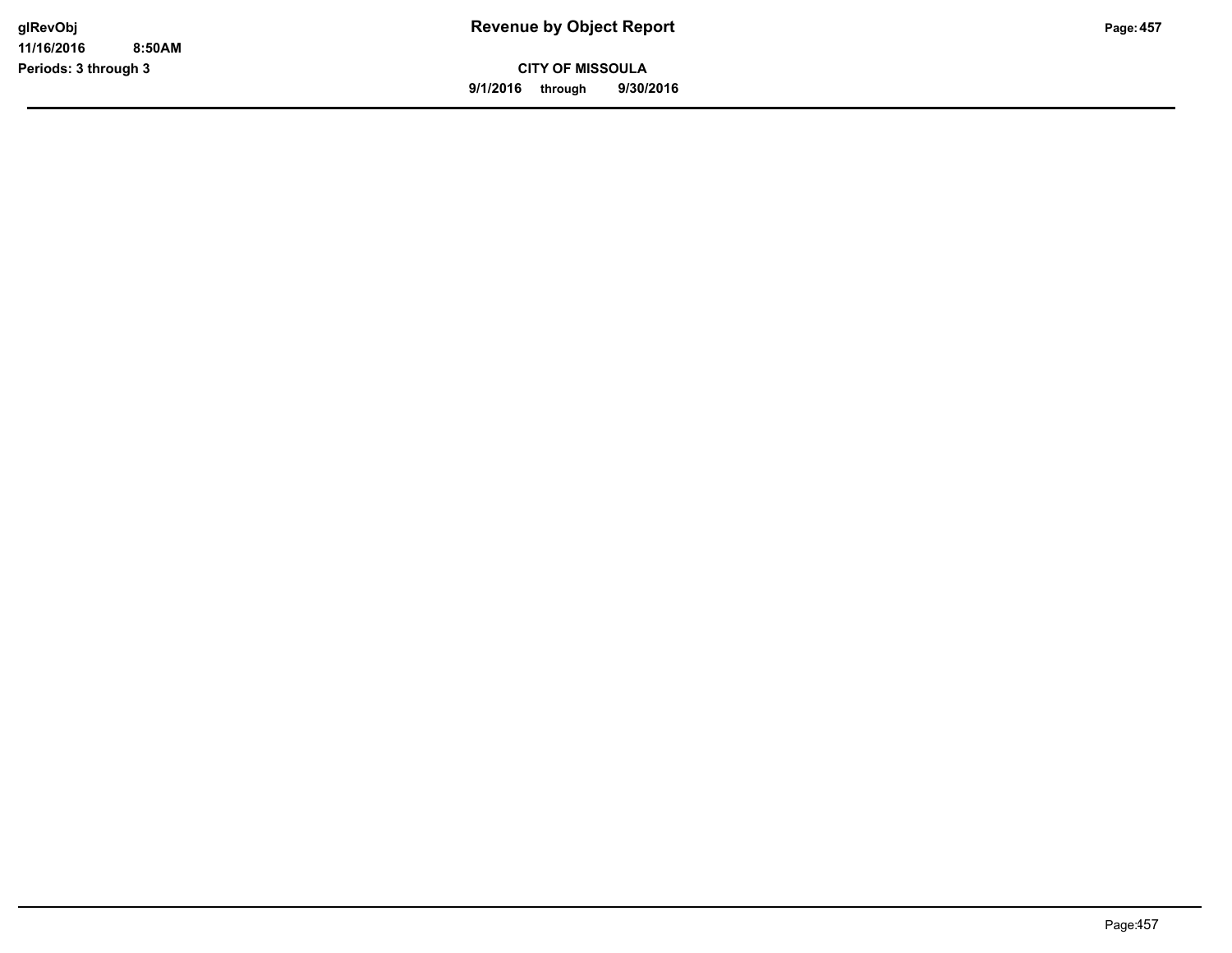**CITY OF MISSOULA**

**9/1/2016 through 9/30/2016**

#### **7370 PARKING COMMISSION FUND**

 **8:50AM**

|                                                           | <b>Adjusted</b> |                 | Year-to-date    |                | <b>Prct</b> |
|-----------------------------------------------------------|-----------------|-----------------|-----------------|----------------|-------------|
| Object/Title                                              | <b>Estimate</b> | <b>Revenues</b> | <b>Revenues</b> | <b>Balance</b> | Rcvd        |
| 330000 INTERGOVERNMENTAL REVENUES                         |                 |                 |                 |                |             |
| 336020 STATE PENSION CONTRIBUTION                         | 0.00            | 0.00            | 0.00            | 0.00           | 0.00        |
| 336023 STATE CONTRIB. - PERS                              | 0.00            | 0.00            | 0.00            | 0.00           | 0.00        |
| <b>INTERGOVERNMENTAL REVENUES</b><br><b>Total</b>         | 0.00            | 0.00            | 0.00            | 0.00           | 0.00        |
| 340000 CHARGES FOR SERVICES                               |                 |                 |                 |                |             |
| 343009 TOW CHARGES                                        | 0.00            | 0.00            | 0.00            | 0.00           | 0.00        |
| 343015 PARKING                                            | 0.00            | 0.00            | 0.00            | 0.00           | 0.00        |
| 343016 METER MONEY                                        | 0.00            | 81,897.37       | 265,901.71      | $-265,901.71$  | 0.00        |
| 343017 PARKING LEASE REVENUE                              | 0.00            | 86,800.00       | 208,540.00      | $-208,540.00$  | 0.00        |
| 343018 *** Title Not Found ***                            | 0.00            | 9,246.94        | 26,327.74       | $-26,327.74$   | 0.00        |
| 343301 BOOT REMOVAL                                       | 0.00            | 835.00          | 2,220.00        | $-2.220.00$    | 0.00        |
| <b>CHARGES FOR SERVICES</b><br><b>Total</b>               | 0.00            | 178,779.31      | 502,989.45      | $-502,989.45$  | 0.00        |
| 350000 FINES & FORFEITURES                                |                 |                 |                 |                |             |
| 352000 TICKETS                                            | 0.00            | 0.00            | 0.00            | 0.00           | 0.00        |
| 352001 PARKING TICKET REVENUE                             | 0.00            | 14,248.00       | 59,970.50       | $-59,970.50$   | 0.00        |
| 352002 PARKING FINES                                      | 0.00            | 0.00            | 0.00            | 0.00           | 0.00        |
| <b>FINES &amp; FORFEITURES</b><br><b>Total</b>            | 0.00            | 14,248.00       | 59,970.50       | $-59,970.50$   | 0.00        |
| 360000 MISCELLANEOUS REVENUES                             |                 |                 |                 |                |             |
| 360010 MISCELLANEOUS                                      | 0.00            | 2,276.00        | 19,015.00       | $-19,015.00$   | 0.00        |
| 360018 MARKET ON FRONT UTILITY PAYMENTS                   | 0.00            | 202.14          | 404.06          | $-404.06$      | 0.00        |
| 360019 GARBAGE-MARKET ON FRONT                            | 0.00            | 0.00            | 0.00            | 0.00           | 0.00        |
| 362002 BAD CHECK CHARGES                                  | 0.00            | 75.00           | 75.00           | $-75.00$       | 0.00        |
| 362005 LEASE LATE PAYMENT PENALTY                         | 0.00            | 0.00            | 0.00            | 0.00           | 0.00        |
| 364040 INSURANCE AND DAMAGE RECOVERY                      | 0.00            | 0.00            | 0.00            | 0.00           | 0.00        |
| MISCELLANEOUS REVENUES<br><b>Total</b>                    | 0.00            | 2,553.14        | 19,494.06       | $-19,494.06$   | 0.00        |
| 370000 INVESTMENTS & ROYALTY EARNINGS                     |                 |                 |                 |                |             |
| 371010 INTEREST ON INVESTMENTS                            | 0.00            | 0.00            | 0.00            | 0.00           | 0.00        |
| 371020 GAIN/LOSS IN MARKET VALUE OF INVESTMENT            | 0.00            | 0.00            | 0.00            | 0.00           | 0.00        |
| <b>INVESTMENTS &amp; ROYALTY EARNINGS</b><br><b>Total</b> | 0.00            | 0.00            | 0.00            | 0.00           | 0.00        |
| 380000 OTHER FINANCING SOURCES                            |                 |                 |                 |                |             |
| 381010 BOND PROCEEDS                                      | 0.00            | 0.00            | 0.00            | 0.00           | 0.00        |
| 381090 PROCEEDS FROM CAPITAL LEASE                        | 0.00            | 0.00            | 0.00            | 0.00           | 0.00        |
| 382010 SALE OF FIXED ASSETS                               | 0.00            | 0.00            | 0.00            | 0.00           | 0.00        |
| 383013 TRANS FR SID DEBT SERVICE                          | 0.00            | 0.00            | 0.00            | 0.00           | 0.00        |
| 383400 CAPITAL CONTRIBUTION                               | 0.00            | 0.00            | 0.00            | 0.00           | 0.00        |
| OTHER FINANCING SOURCES<br><b>Total</b>                   | 0.00            | 0.00            | 0.00            | 0.00           | 0.00        |
| PARKING COMMISSION FUND<br><b>Total</b>                   | 0.00            | 195.580.45      | 582.454.01      | -582.454.01    | 0.00        |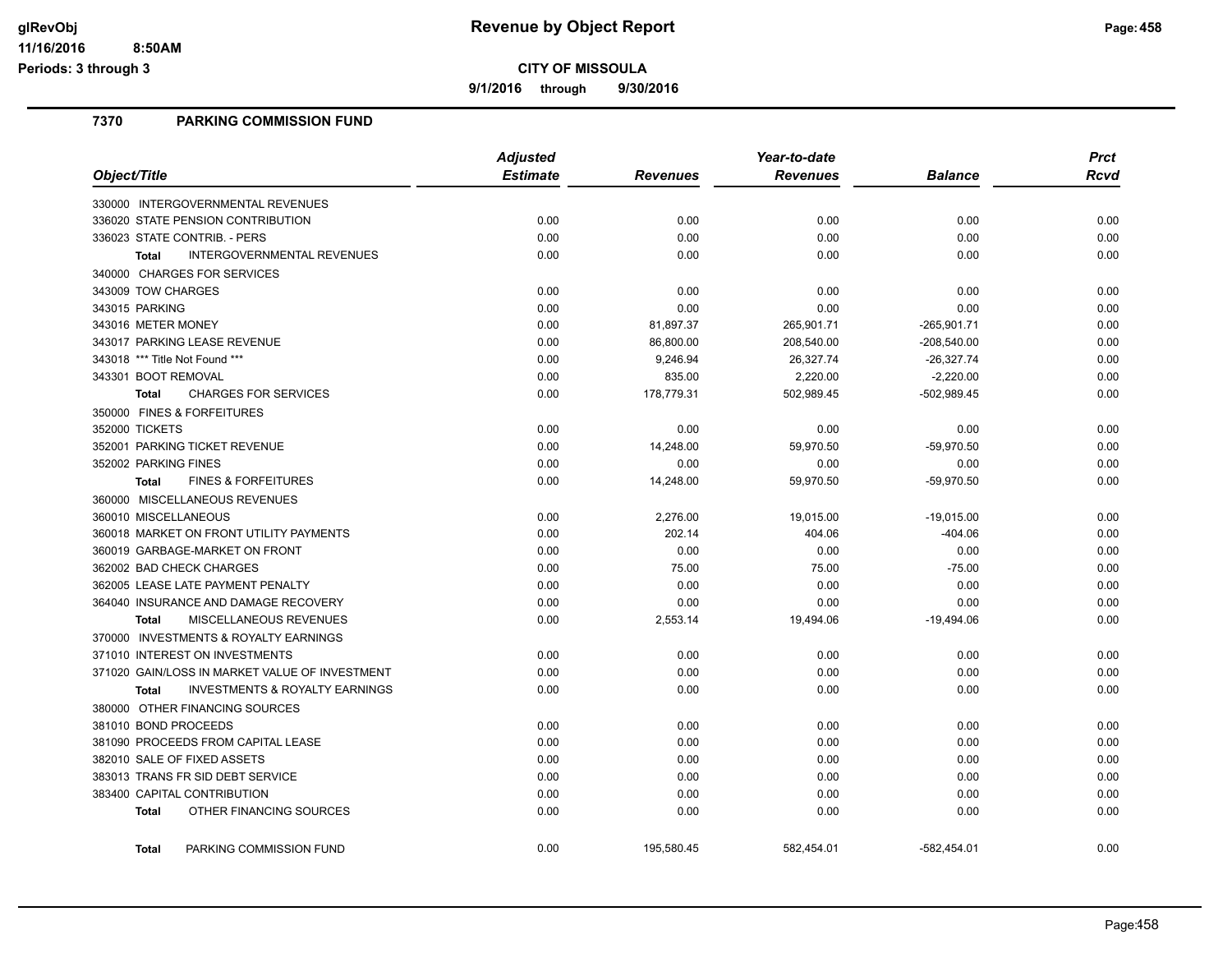**CITY OF MISSOULA 9/1/2016 through 9/30/2016**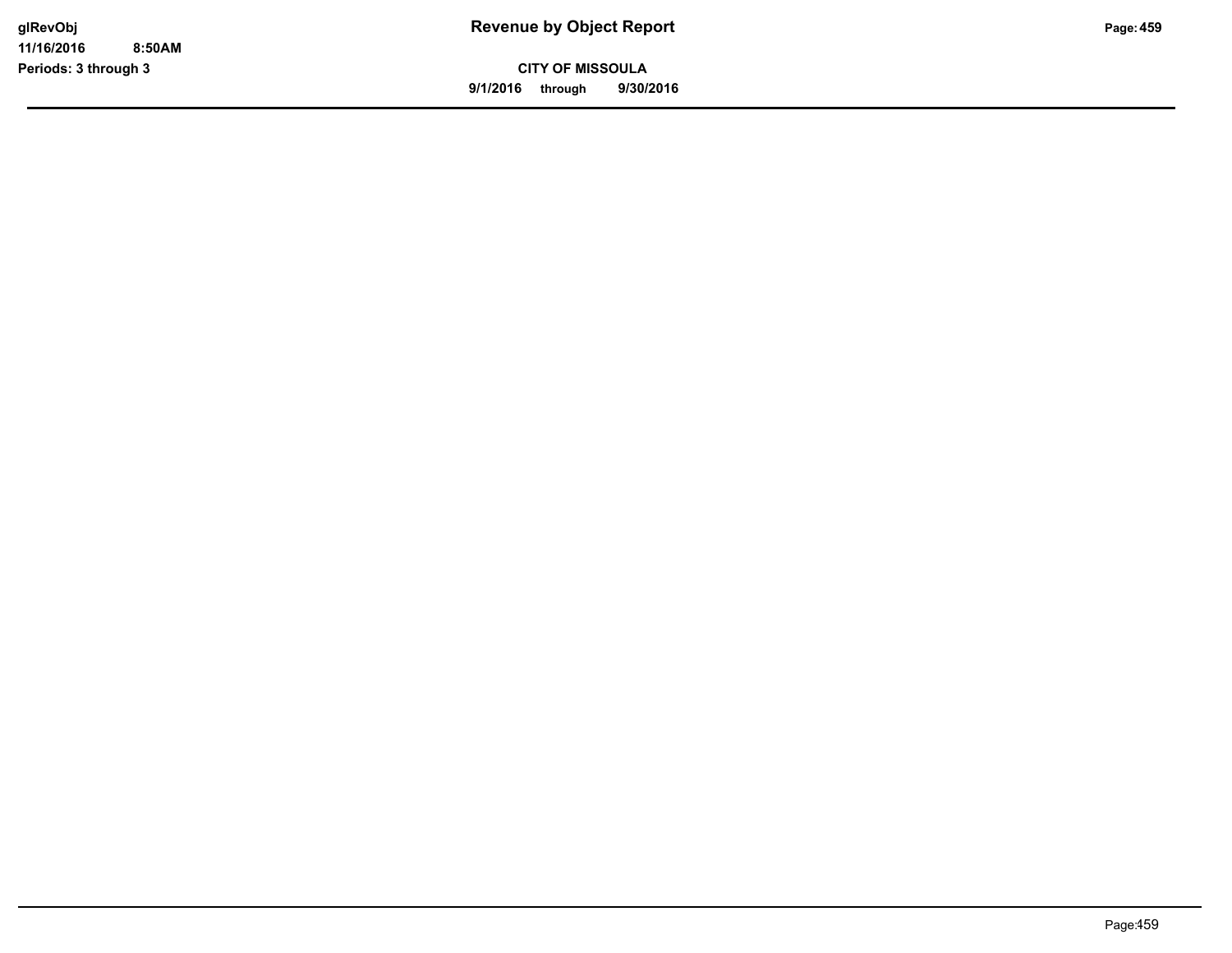**9/1/2016 through 9/30/2016**

**7371 FRONT STREET PARKING BONDS**

**7371 FRONT STREET PARKING BONDS**

|                                                     | <b>Adjusted</b> |                 | Year-to-date    |                | <b>Prct</b> |
|-----------------------------------------------------|-----------------|-----------------|-----------------|----------------|-------------|
| Object/Title                                        | <b>Estimate</b> | <b>Revenues</b> | <b>Revenues</b> | <b>Balance</b> | <b>Rcvd</b> |
| 330000 INTERGOVERNMENTAL REVENUES                   |                 |                 |                 |                |             |
| 331990 IRS REIMB/DEBT SVS INTEREST                  | 0.00            | 0.00            | 0.00            | 0.00           | 0.00        |
| 338000 LOCAL SHARING OF TAX INCREMENT               | 0.00            | 0.00            | 0.00            | 0.00           | 0.00        |
| <b>INTERGOVERNMENTAL REVENUES</b><br>Total          | 0.00            | 0.00            | 0.00            | 0.00           | 0.00        |
| 360000 MISCELLANEOUS REVENUES                       |                 |                 |                 |                |             |
| 360010 MISCELLANEOUS                                | 0.00            | 0.00            | 0.00            | 0.00           | 0.00        |
| MISCELLANEOUS REVENUES<br>Total                     | 0.00            | 0.00            | 0.00            | 0.00           | 0.00        |
| <b>INVESTMENTS &amp; ROYALTY EARNINGS</b><br>370000 |                 |                 |                 |                |             |
| 371010 INTEREST ON INVESTMENTS                      | 0.00            | 0.00            | 0.00            | 0.00           | 0.00        |
| <b>INVESTMENTS &amp; ROYALTY EARNINGS</b><br>Total  | 0.00            | 0.00            | 0.00            | 0.00           | 0.00        |
| 380000 OTHER FINANCING SOURCES                      |                 |                 |                 |                |             |
| 381009 TRANSFERS IN                                 | 0.00            | 0.00            | 0.00            | 0.00           | 0.00        |
| 381010 BOND PROCEEDS                                | 0.00            | 0.00            | 0.00            | 0.00           | 0.00        |
| 383000 OPERATING TRANSFERS                          | 0.00            | 13,536.25       | 40,608.75       | $-40,608.75$   | 0.00        |
| OTHER FINANCING SOURCES<br><b>Total</b>             | 0.00            | 13,536.25       | 40,608.75       | $-40,608.75$   | 0.00        |
| FRONT STREET PARKING BONDS<br>Total                 | 0.00            | 13,536.25       | 40,608.75       | $-40,608.75$   | 0.00        |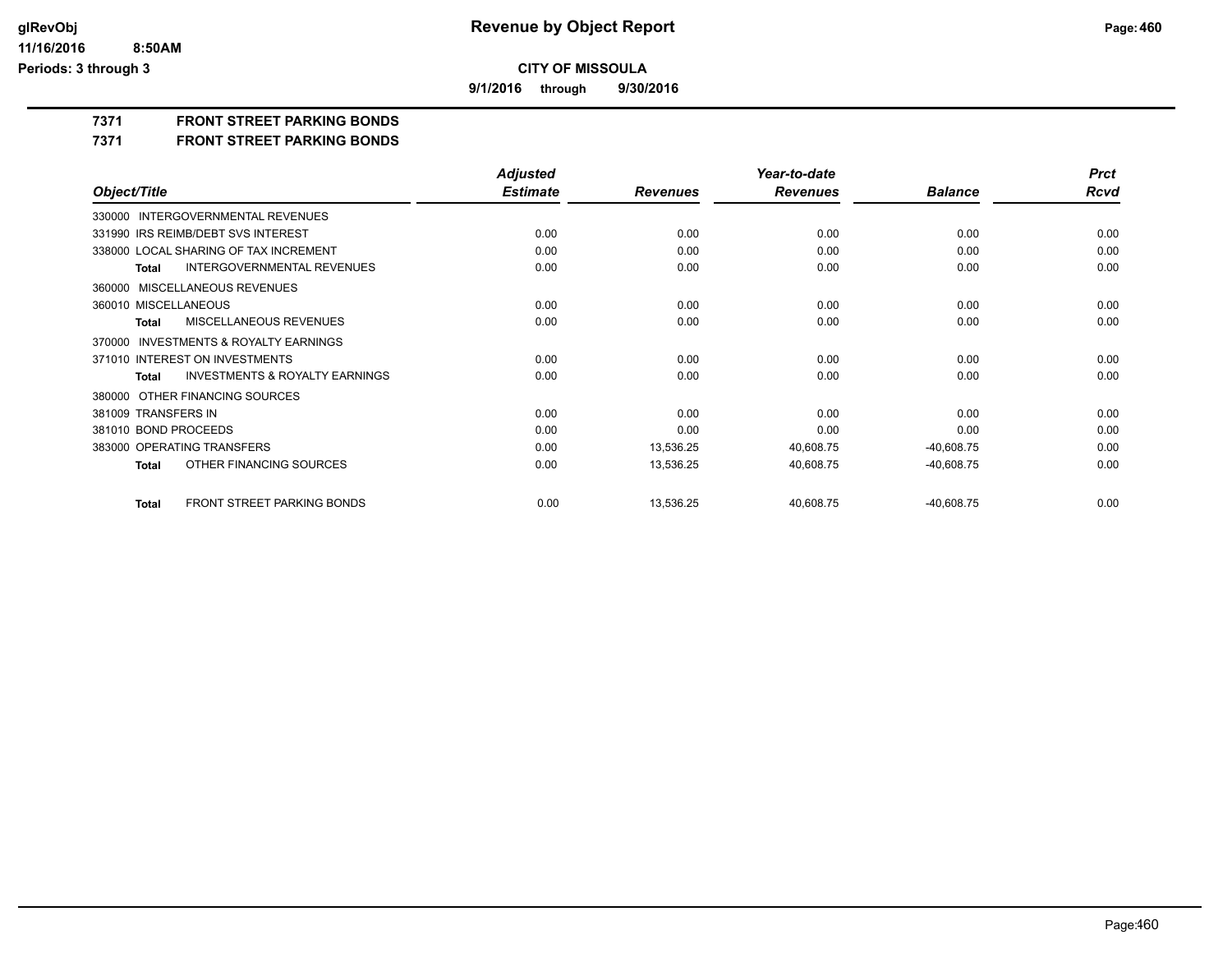**9/1/2016 through 9/30/2016**

#### **7371 FRONT STREET PARKING BONDS**

|                                                     | <b>Adjusted</b> |                 | Year-to-date    |                | <b>Prct</b> |
|-----------------------------------------------------|-----------------|-----------------|-----------------|----------------|-------------|
| Object/Title                                        | <b>Estimate</b> | <b>Revenues</b> | <b>Revenues</b> | <b>Balance</b> | Rcvd        |
| <b>INTERGOVERNMENTAL REVENUES</b><br>330000         |                 |                 |                 |                |             |
| 331990 IRS REIMB/DEBT SVS INTEREST                  | 0.00            | 0.00            | 0.00            | 0.00           | 0.00        |
| 338000 LOCAL SHARING OF TAX INCREMENT               | 0.00            | 0.00            | 0.00            | 0.00           | 0.00        |
| <b>INTERGOVERNMENTAL REVENUES</b><br>Total          | 0.00            | 0.00            | 0.00            | 0.00           | 0.00        |
| 360000 MISCELLANEOUS REVENUES                       |                 |                 |                 |                |             |
| 360010 MISCELLANEOUS                                | 0.00            | 0.00            | 0.00            | 0.00           | 0.00        |
| MISCELLANEOUS REVENUES<br>Total                     | 0.00            | 0.00            | 0.00            | 0.00           | 0.00        |
| <b>INVESTMENTS &amp; ROYALTY EARNINGS</b><br>370000 |                 |                 |                 |                |             |
| 371010 INTEREST ON INVESTMENTS                      | 0.00            | 0.00            | 0.00            | 0.00           | 0.00        |
| <b>INVESTMENTS &amp; ROYALTY EARNINGS</b><br>Total  | 0.00            | 0.00            | 0.00            | 0.00           | 0.00        |
| 380000 OTHER FINANCING SOURCES                      |                 |                 |                 |                |             |
| 381009 TRANSFERS IN                                 | 0.00            | 0.00            | 0.00            | 0.00           | 0.00        |
| 381010 BOND PROCEEDS                                | 0.00            | 0.00            | 0.00            | 0.00           | 0.00        |
| 383000 OPERATING TRANSFERS                          | 0.00            | 13,536.25       | 40,608.75       | $-40,608.75$   | 0.00        |
| OTHER FINANCING SOURCES<br><b>Total</b>             | 0.00            | 13,536.25       | 40,608.75       | $-40,608.75$   | 0.00        |
| <b>FRONT STREET PARKING BONDS</b><br><b>Total</b>   | 0.00            | 13,536.25       | 40,608.75       | $-40,608.75$   | 0.00        |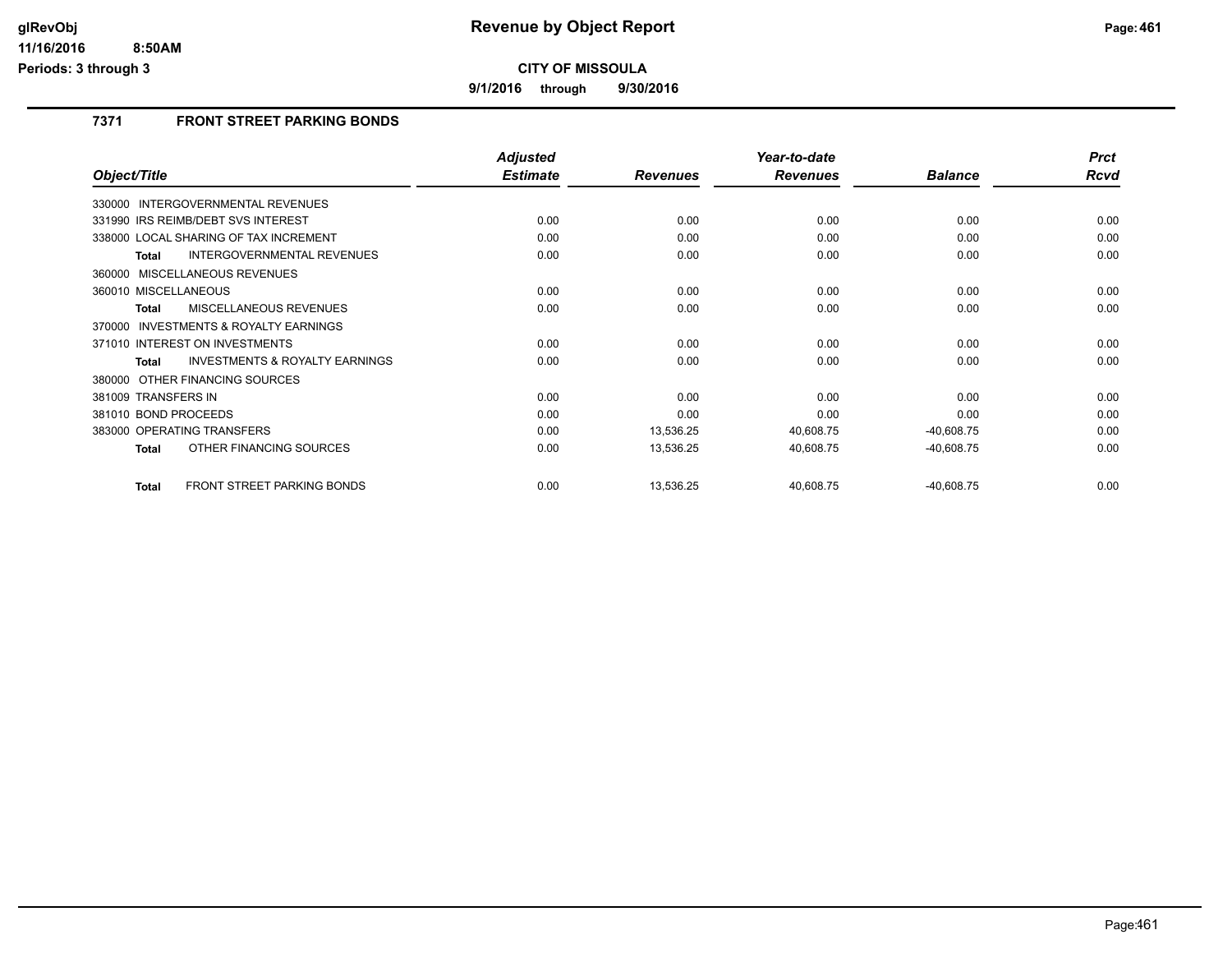**9/1/2016 through 9/30/2016**

### **7372 SINKING FUND/FRONT ST PARKING BONDS**

**7372 SINKING FUND/FRONT ST PARKING BONDS**

|                                                     | <b>Adjusted</b> |                 | Year-to-date    |                | <b>Prct</b> |
|-----------------------------------------------------|-----------------|-----------------|-----------------|----------------|-------------|
| Object/Title                                        | <b>Estimate</b> | <b>Revenues</b> | <b>Revenues</b> | <b>Balance</b> | <b>Rcvd</b> |
| 330000 INTERGOVERNMENTAL REVENUES                   |                 |                 |                 |                |             |
| 338000 LOCAL SHARING OF TAX INCREMENT               | 0.00            | 0.00            | 0.00            | 0.00           | 0.00        |
| INTERGOVERNMENTAL REVENUES<br>Total                 | 0.00            | 0.00            | 0.00            | 0.00           | 0.00        |
| 370000 INVESTMENTS & ROYALTY EARNINGS               |                 |                 |                 |                |             |
| 371010 INTEREST ON INVESTMENTS                      | 0.00            | 0.00            | 0.00            | 0.00           | 0.00        |
| <b>INVESTMENTS &amp; ROYALTY EARNINGS</b><br>Total  | 0.00            | 0.00            | 0.00            | 0.00           | 0.00        |
| 380000 OTHER FINANCING SOURCES                      |                 |                 |                 |                |             |
| 381009 TRANSFERS IN                                 | 0.00            | 0.00            | 0.00            | 0.00           | 0.00        |
| 381010 BOND PROCEEDS                                | 0.00            | 0.00            | 0.00            | 0.00           | 0.00        |
| 383000 OPERATING TRANSFERS                          | 0.00            | 12.500.00       | 37,500.00       | $-37,500.00$   | 0.00        |
| OTHER FINANCING SOURCES<br><b>Total</b>             | 0.00            | 12,500.00       | 37,500.00       | $-37,500.00$   | 0.00        |
| SINKING FUND/FRONT ST PARKING BONDS<br><b>Total</b> | 0.00            | 12.500.00       | 37.500.00       | $-37.500.00$   | 0.00        |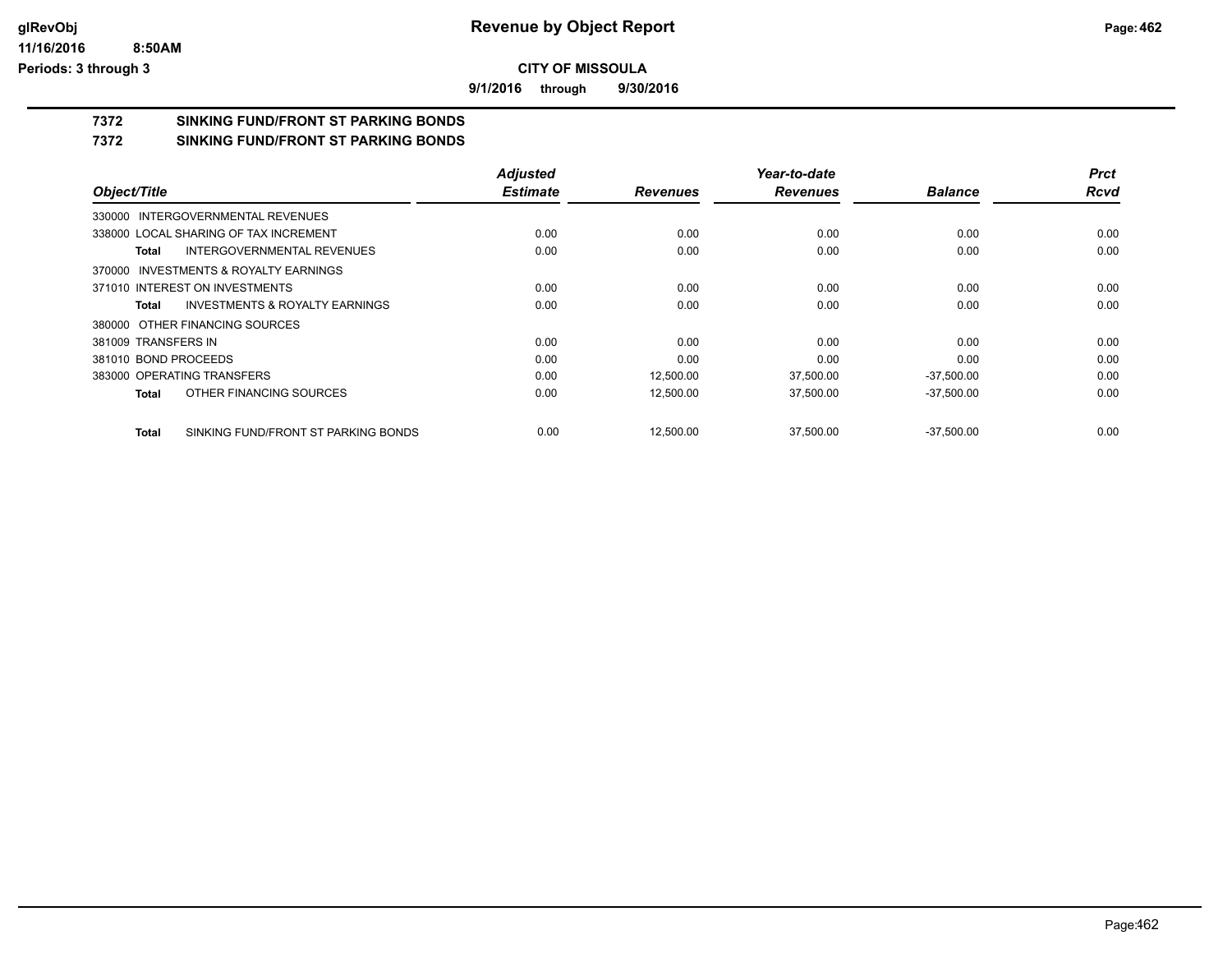**9/1/2016 through 9/30/2016**

#### **7372 SINKING FUND/FRONT ST PARKING BONDS**

| Object/Title                                        | <b>Adjusted</b><br><b>Estimate</b> | <b>Revenues</b> | Year-to-date<br><b>Revenues</b> | <b>Balance</b> | <b>Prct</b><br><b>Rcvd</b> |
|-----------------------------------------------------|------------------------------------|-----------------|---------------------------------|----------------|----------------------------|
|                                                     |                                    |                 |                                 |                |                            |
| 330000 INTERGOVERNMENTAL REVENUES                   |                                    |                 |                                 |                |                            |
| 338000 LOCAL SHARING OF TAX INCREMENT               | 0.00                               | 0.00            | 0.00                            | 0.00           | 0.00                       |
| INTERGOVERNMENTAL REVENUES<br><b>Total</b>          | 0.00                               | 0.00            | 0.00                            | 0.00           | 0.00                       |
| 370000 INVESTMENTS & ROYALTY EARNINGS               |                                    |                 |                                 |                |                            |
| 371010 INTEREST ON INVESTMENTS                      | 0.00                               | 0.00            | 0.00                            | 0.00           | 0.00                       |
| <b>INVESTMENTS &amp; ROYALTY EARNINGS</b><br>Total  | 0.00                               | 0.00            | 0.00                            | 0.00           | 0.00                       |
| 380000 OTHER FINANCING SOURCES                      |                                    |                 |                                 |                |                            |
| 381009 TRANSFERS IN                                 | 0.00                               | 0.00            | 0.00                            | 0.00           | 0.00                       |
| 381010 BOND PROCEEDS                                | 0.00                               | 0.00            | 0.00                            | 0.00           | 0.00                       |
| 383000 OPERATING TRANSFERS                          | 0.00                               | 12.500.00       | 37,500.00                       | $-37,500.00$   | 0.00                       |
| OTHER FINANCING SOURCES<br><b>Total</b>             | 0.00                               | 12.500.00       | 37,500.00                       | $-37,500.00$   | 0.00                       |
| SINKING FUND/FRONT ST PARKING BONDS<br><b>Total</b> | 0.00                               | 12,500.00       | 37,500.00                       | $-37,500.00$   | 0.00                       |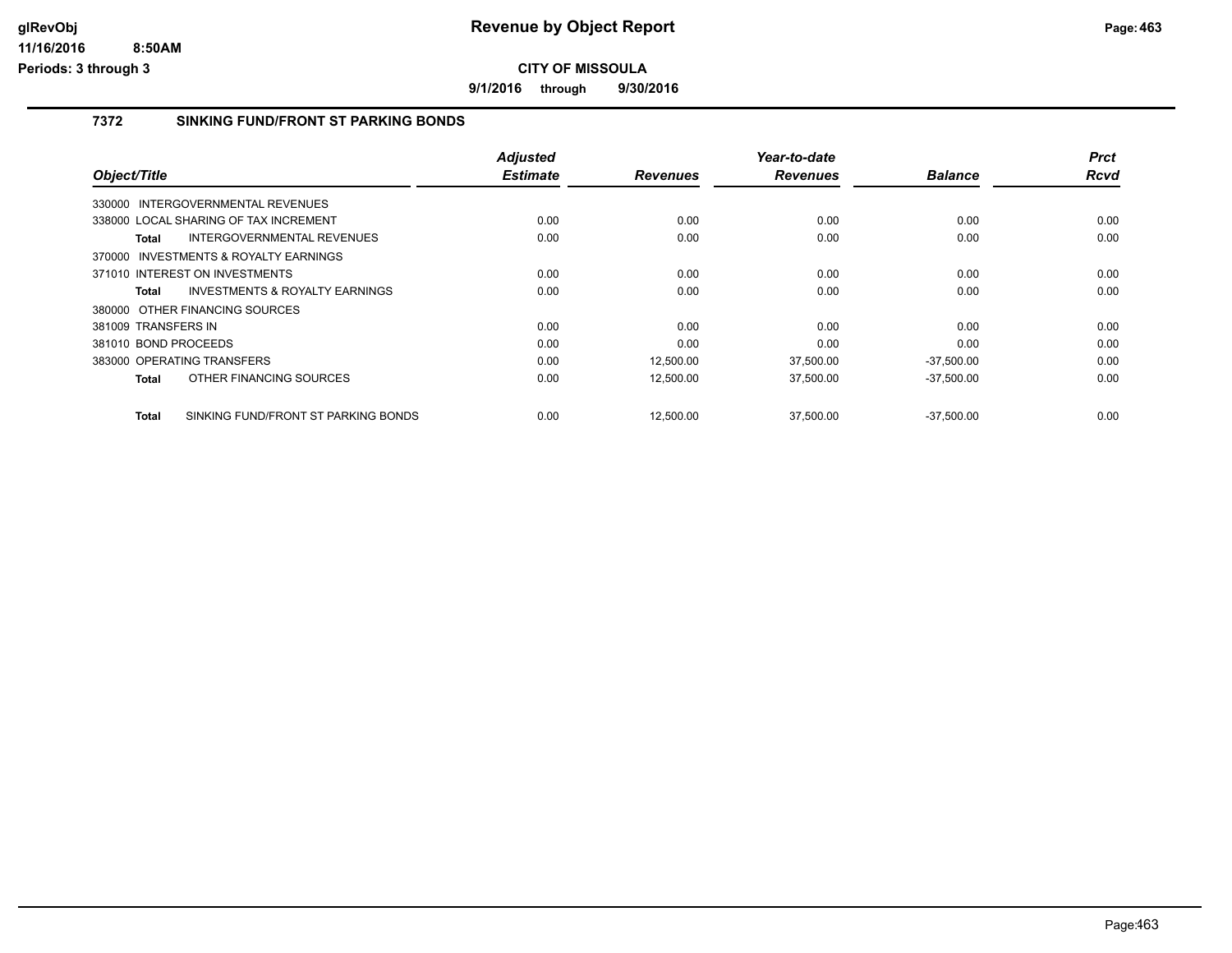**8:50AM**

**CITY OF MISSOULA**

**9/1/2016 through 9/30/2016**

#### **7373 MPC SERIES 2010B CONSTRUCTION**

#### **7373 MPC SERIES 2010B CONSTRUCTION**

|                                                     | <b>Adjusted</b> |                 | Year-to-date    |                | <b>Prct</b> |
|-----------------------------------------------------|-----------------|-----------------|-----------------|----------------|-------------|
| Object/Title                                        | <b>Estimate</b> | <b>Revenues</b> | <b>Revenues</b> | <b>Balance</b> | <b>Rcvd</b> |
| TAXES/ASSESSMENTS<br>310000                         |                 |                 |                 |                |             |
| PENALTIES & INTEREST<br>312001                      | 0.00            | 0.00            | 0.00            | 0.00           | 0.00        |
| TAXES/ASSESSMENTS<br><b>Total</b>                   | 0.00            | 0.00            | 0.00            | 0.00           | 0.00        |
| MISCELLANEOUS REVENUES<br>360000                    |                 |                 |                 |                |             |
| 360010 MISCELLANEOUS                                | 0.00            | 0.00            | 0.00            | 0.00           | 0.00        |
| <b>MISCELLANEOUS REVENUES</b><br>Total              | 0.00            | 0.00            | 0.00            | 0.00           | 0.00        |
| <b>INVESTMENTS &amp; ROYALTY EARNINGS</b><br>370000 |                 |                 |                 |                |             |
| 371010 INTEREST ON INVESTMENTS                      | 0.00            | 0.00            | 0.00            | 0.00           | 0.00        |
| <b>INVESTMENTS &amp; ROYALTY EARNINGS</b><br>Total  | 0.00            | 0.00            | 0.00            | 0.00           | 0.00        |
| OTHER FINANCING SOURCES<br>380000                   |                 |                 |                 |                |             |
| 381010 BOND PROCEEDS                                | 0.00            | 0.00            | 0.00            | 0.00           | 0.00        |
| 383000 OPERATING TRANSFERS                          | 0.00            | 0.00            | 0.00            | 0.00           | 0.00        |
| 383042 TRANSFERS FROM OTHER FUNDS                   | 0.00            | 0.00            | 0.00            | 0.00           | 0.00        |
| 383400 CAPITAL CONTRIBUTION                         | 0.00            | 0.00            | 0.00            | 0.00           | 0.00        |
| OTHER FINANCING SOURCES<br><b>Total</b>             | 0.00            | 0.00            | 0.00            | 0.00           | 0.00        |
|                                                     |                 |                 |                 |                |             |
| MPC SERIES 2010B CONSTRUCTION<br><b>Total</b>       | 0.00            | 0.00            | 0.00            | 0.00           | 0.00        |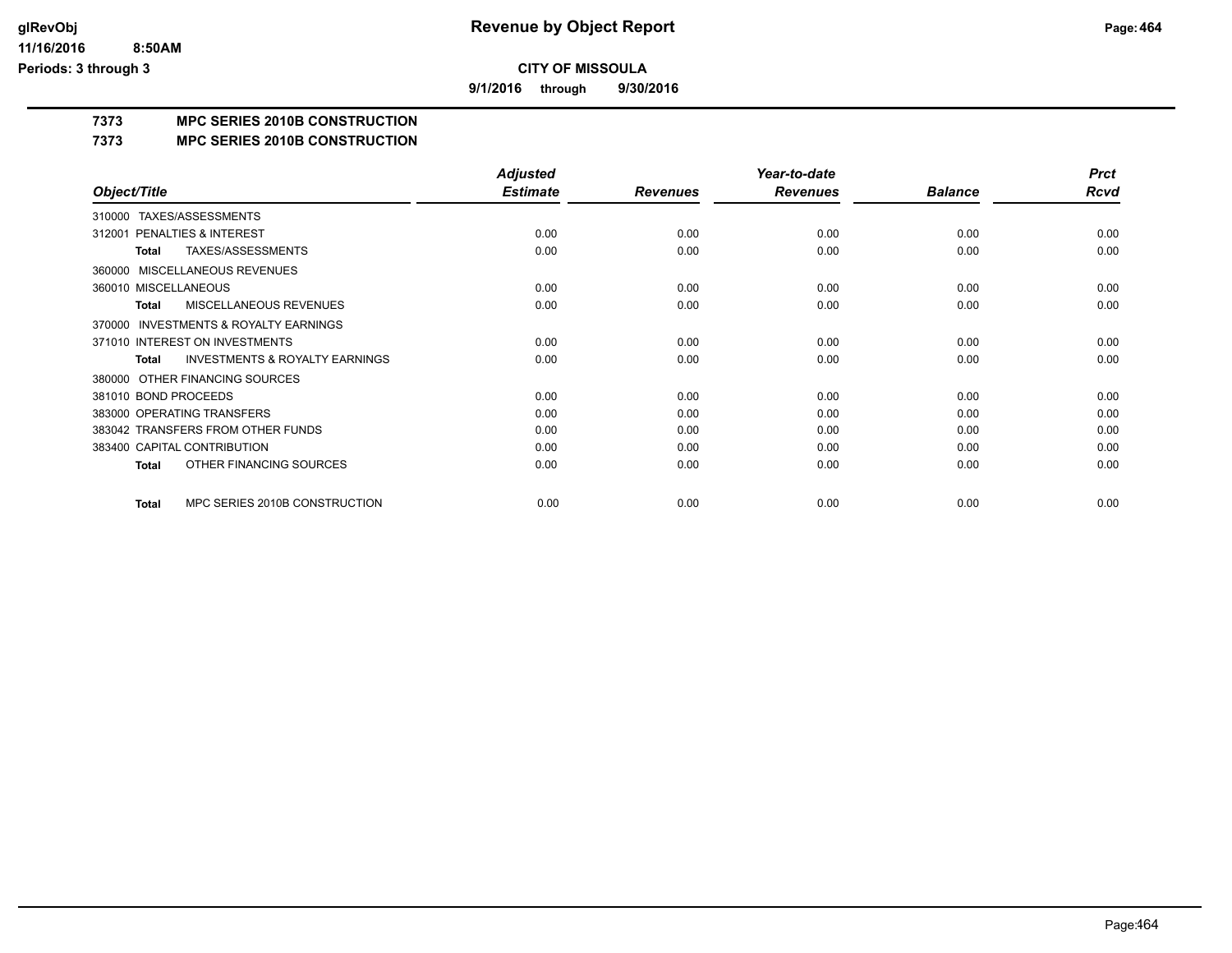**CITY OF MISSOULA**

**9/1/2016 through 9/30/2016**

#### **7373 MPC SERIES 2010B CONSTRUCTION**

|                                                    | <b>Adjusted</b> |                 | Year-to-date    |                | <b>Prct</b> |
|----------------------------------------------------|-----------------|-----------------|-----------------|----------------|-------------|
| Object/Title                                       | <b>Estimate</b> | <b>Revenues</b> | <b>Revenues</b> | <b>Balance</b> | <b>Rcvd</b> |
| TAXES/ASSESSMENTS<br>310000                        |                 |                 |                 |                |             |
| PENALTIES & INTEREST<br>312001                     | 0.00            | 0.00            | 0.00            | 0.00           | 0.00        |
| TAXES/ASSESSMENTS<br>Total                         | 0.00            | 0.00            | 0.00            | 0.00           | 0.00        |
| 360000 MISCELLANEOUS REVENUES                      |                 |                 |                 |                |             |
| 360010 MISCELLANEOUS                               | 0.00            | 0.00            | 0.00            | 0.00           | 0.00        |
| MISCELLANEOUS REVENUES<br>Total                    | 0.00            | 0.00            | 0.00            | 0.00           | 0.00        |
| 370000 INVESTMENTS & ROYALTY EARNINGS              |                 |                 |                 |                |             |
| 371010 INTEREST ON INVESTMENTS                     | 0.00            | 0.00            | 0.00            | 0.00           | 0.00        |
| <b>INVESTMENTS &amp; ROYALTY EARNINGS</b><br>Total | 0.00            | 0.00            | 0.00            | 0.00           | 0.00        |
| 380000 OTHER FINANCING SOURCES                     |                 |                 |                 |                |             |
| 381010 BOND PROCEEDS                               | 0.00            | 0.00            | 0.00            | 0.00           | 0.00        |
| 383000 OPERATING TRANSFERS                         | 0.00            | 0.00            | 0.00            | 0.00           | 0.00        |
| 383042 TRANSFERS FROM OTHER FUNDS                  | 0.00            | 0.00            | 0.00            | 0.00           | 0.00        |
| 383400 CAPITAL CONTRIBUTION                        | 0.00            | 0.00            | 0.00            | 0.00           | 0.00        |
| OTHER FINANCING SOURCES<br>Total                   | 0.00            | 0.00            | 0.00            | 0.00           | 0.00        |
|                                                    |                 |                 |                 |                |             |
| MPC SERIES 2010B CONSTRUCTION<br><b>Total</b>      | 0.00            | 0.00            | 0.00            | 0.00           | 0.00        |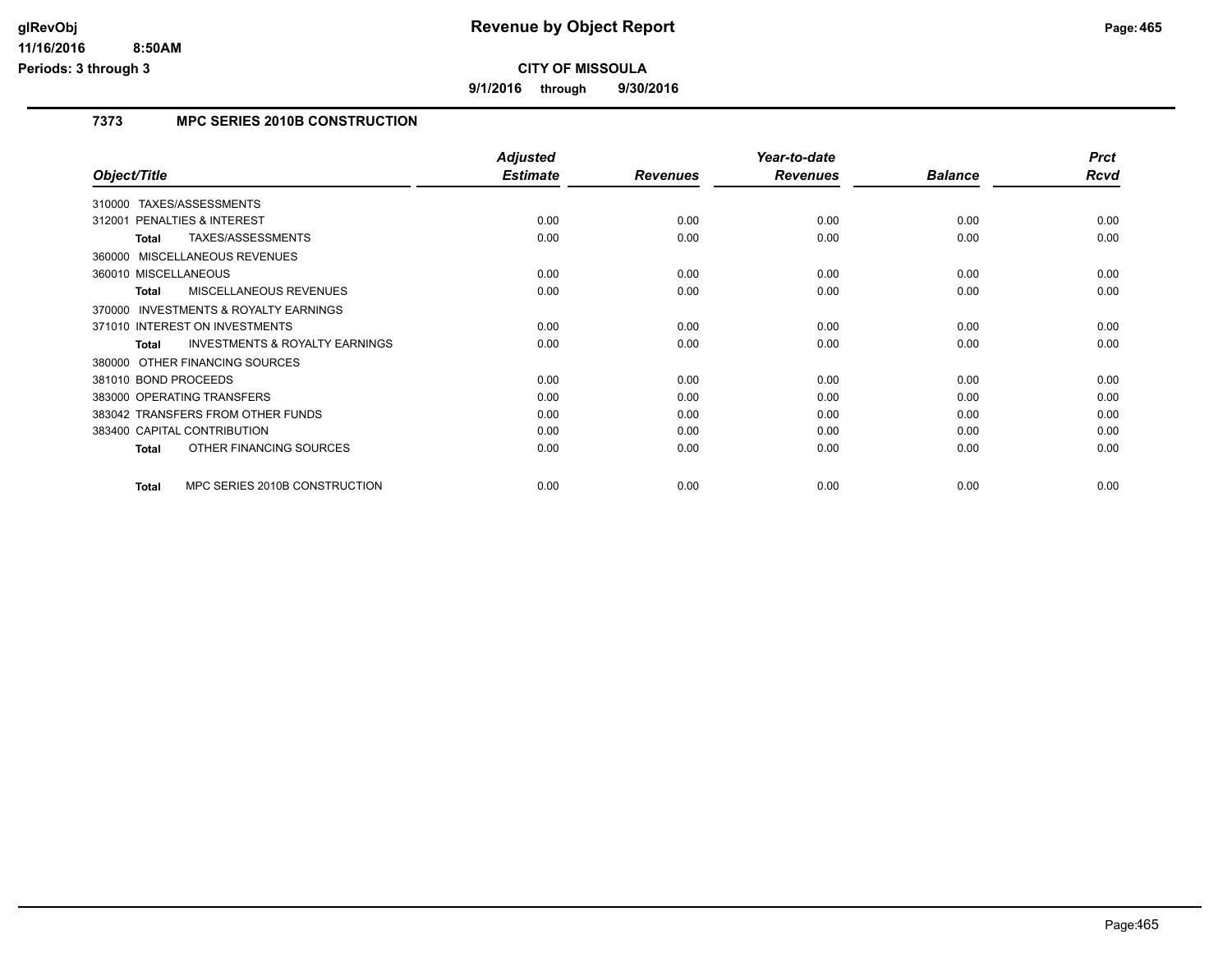**9/1/2016 through 9/30/2016**

#### **7374 RESERVE FUND-PARKING BONDS**

#### **7374 RESERVE FUND-PARKING BONDS**

|                      |                                           | <b>Adjusted</b> |                 | Year-to-date    |                | <b>Prct</b> |
|----------------------|-------------------------------------------|-----------------|-----------------|-----------------|----------------|-------------|
| Object/Title         |                                           | <b>Estimate</b> | <b>Revenues</b> | <b>Revenues</b> | <b>Balance</b> | <b>Rcvd</b> |
|                      | 370000 INVESTMENTS & ROYALTY EARNINGS     |                 |                 |                 |                |             |
|                      | 371010 INTEREST ON INVESTMENTS            | 0.00            | 0.00            | 0.00            | 0.00           | 0.00        |
| Total                | <b>INVESTMENTS &amp; ROYALTY EARNINGS</b> | 0.00            | 0.00            | 0.00            | 0.00           | 0.00        |
|                      | 380000 OTHER FINANCING SOURCES            |                 |                 |                 |                |             |
| 381009 TRANSFERS IN  |                                           | 0.00            | 0.00            | 0.00            | 0.00           | 0.00        |
| 381010 BOND PROCEEDS |                                           | 0.00            | 0.00            | 0.00            | 0.00           | 0.00        |
|                      | 383000 OPERATING TRANSFERS                | 0.00            | 0.00            | 0.00            | 0.00           | 0.00        |
| Total                | OTHER FINANCING SOURCES                   | 0.00            | 0.00            | 0.00            | 0.00           | 0.00        |
|                      |                                           |                 |                 |                 |                |             |
| <b>Total</b>         | RESERVE FUND-PARKING BONDS                | 0.00            | 0.00            | 0.00            | 0.00           | 0.00        |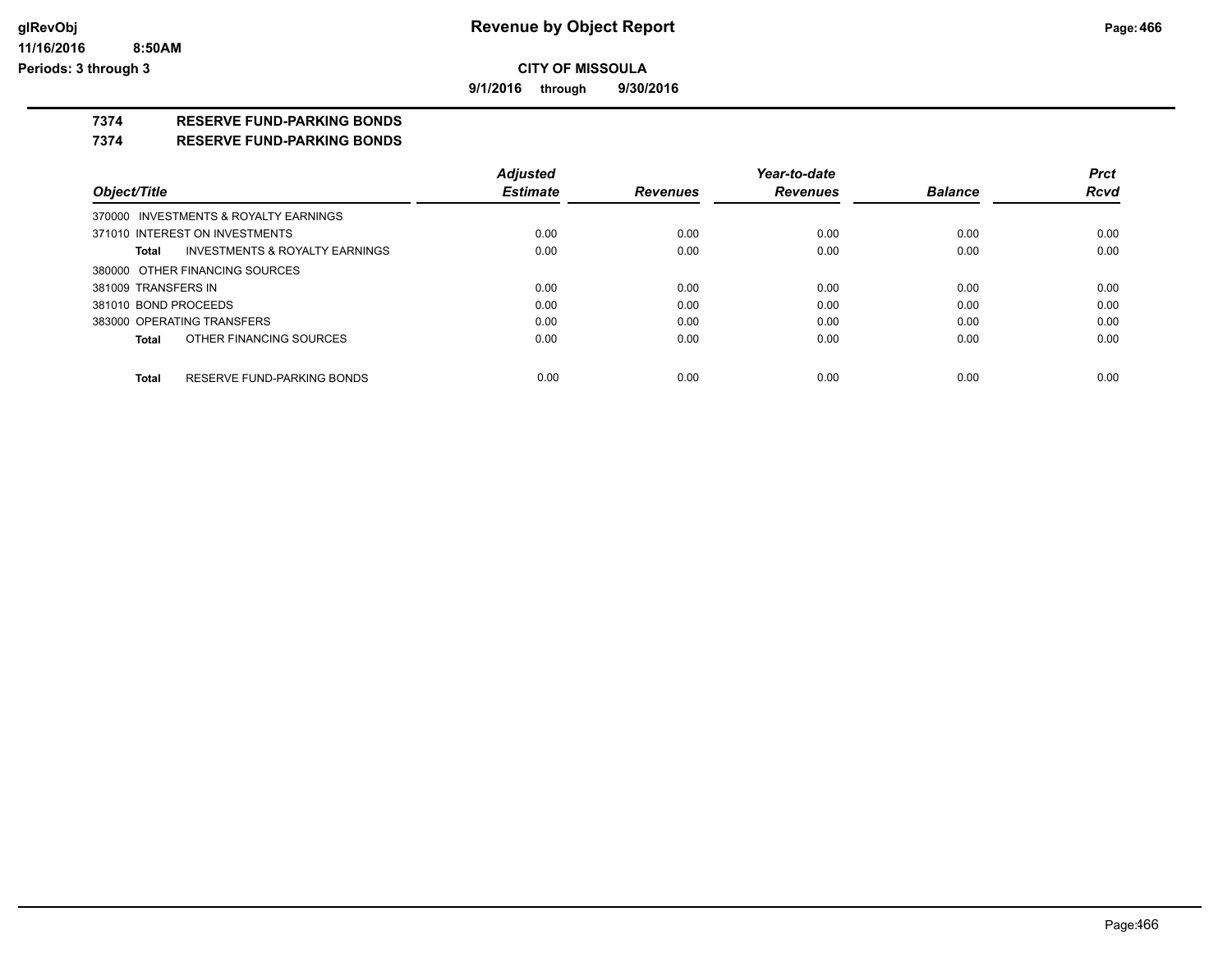**8:50AM**

**CITY OF MISSOULA**

**9/1/2016 through 9/30/2016**

#### **7374 RESERVE FUND-PARKING BONDS**

|                                            | <b>Adjusted</b> |                 | Year-to-date    |                | <b>Prct</b> |
|--------------------------------------------|-----------------|-----------------|-----------------|----------------|-------------|
| Object/Title                               | <b>Estimate</b> | <b>Revenues</b> | <b>Revenues</b> | <b>Balance</b> | <b>Rcvd</b> |
| 370000 INVESTMENTS & ROYALTY EARNINGS      |                 |                 |                 |                |             |
| 371010 INTEREST ON INVESTMENTS             | 0.00            | 0.00            | 0.00            | 0.00           | 0.00        |
| INVESTMENTS & ROYALTY EARNINGS<br>Total    | 0.00            | 0.00            | 0.00            | 0.00           | 0.00        |
| 380000 OTHER FINANCING SOURCES             |                 |                 |                 |                |             |
| 381009 TRANSFERS IN                        | 0.00            | 0.00            | 0.00            | 0.00           | 0.00        |
| 381010 BOND PROCEEDS                       | 0.00            | 0.00            | 0.00            | 0.00           | 0.00        |
| 383000 OPERATING TRANSFERS                 | 0.00            | 0.00            | 0.00            | 0.00           | 0.00        |
| OTHER FINANCING SOURCES<br>Total           | 0.00            | 0.00            | 0.00            | 0.00           | 0.00        |
| RESERVE FUND-PARKING BONDS<br><b>Total</b> | 0.00            | 0.00            | 0.00            | 0.00           | 0.00        |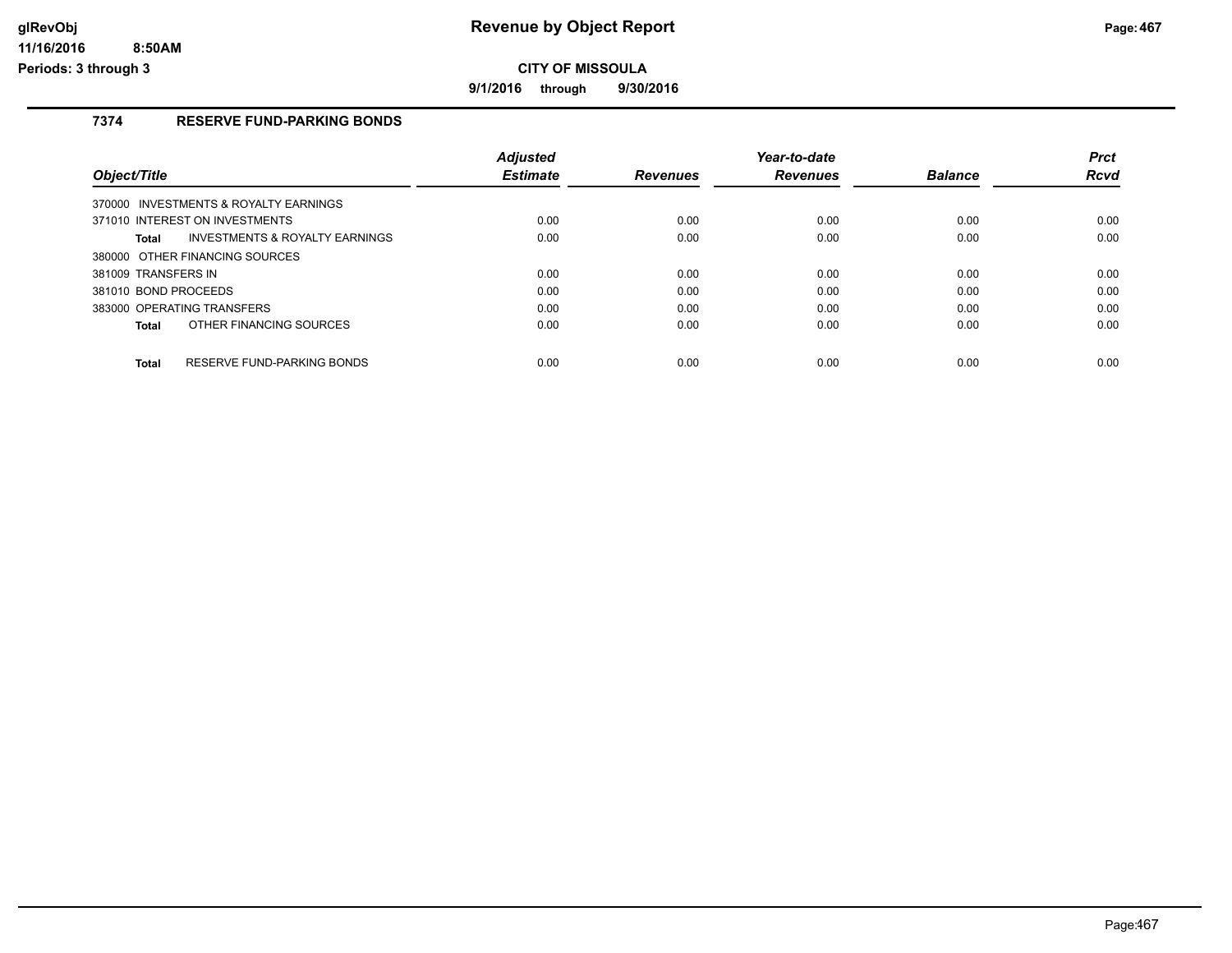**9/1/2016 through 9/30/2016**

## **7375 PLEDGED TAX INCREMENT-2010B BOND**

### **7375 PLEDGED TAX INCREMENT-2010B BOND**

|                                                    | <b>Adjusted</b> |                 | Year-to-date    |                | <b>Prct</b> |
|----------------------------------------------------|-----------------|-----------------|-----------------|----------------|-------------|
| Object/Title                                       | <b>Estimate</b> | <b>Revenues</b> | <b>Revenues</b> | <b>Balance</b> | <b>Rcvd</b> |
| 330000 INTERGOVERNMENTAL REVENUES                  |                 |                 |                 |                |             |
| 338000 LOCAL SHARING OF TAX INCREMENT              | 0.00            | 133.425.29      | 133.425.29      | -133.425.29    | 0.00        |
| <b>INTERGOVERNMENTAL REVENUES</b><br>Total         | 0.00            | 133.425.29      | 133.425.29      | $-133.425.29$  | 0.00        |
| 370000 INVESTMENTS & ROYALTY EARNINGS              |                 |                 |                 |                |             |
| 371010 INTEREST ON INVESTMENTS                     | 0.00            | 0.00            | 0.00            | 0.00           | 0.00        |
| <b>INVESTMENTS &amp; ROYALTY EARNINGS</b><br>Total | 0.00            | 0.00            | 0.00            | 0.00           | 0.00        |
| 380000 OTHER FINANCING SOURCES                     |                 |                 |                 |                |             |
| 383000 OPERATING TRANSFERS                         | 0.00            | 0.00            | 0.00            | 0.00           | 0.00        |
| OTHER FINANCING SOURCES<br><b>Total</b>            | 0.00            | 0.00            | 0.00            | 0.00           | 0.00        |
| PLEDGED TAX INCREMENT-2010B BOND<br><b>Total</b>   | 0.00            | 133.425.29      | 133.425.29      | $-133.425.29$  | 0.00        |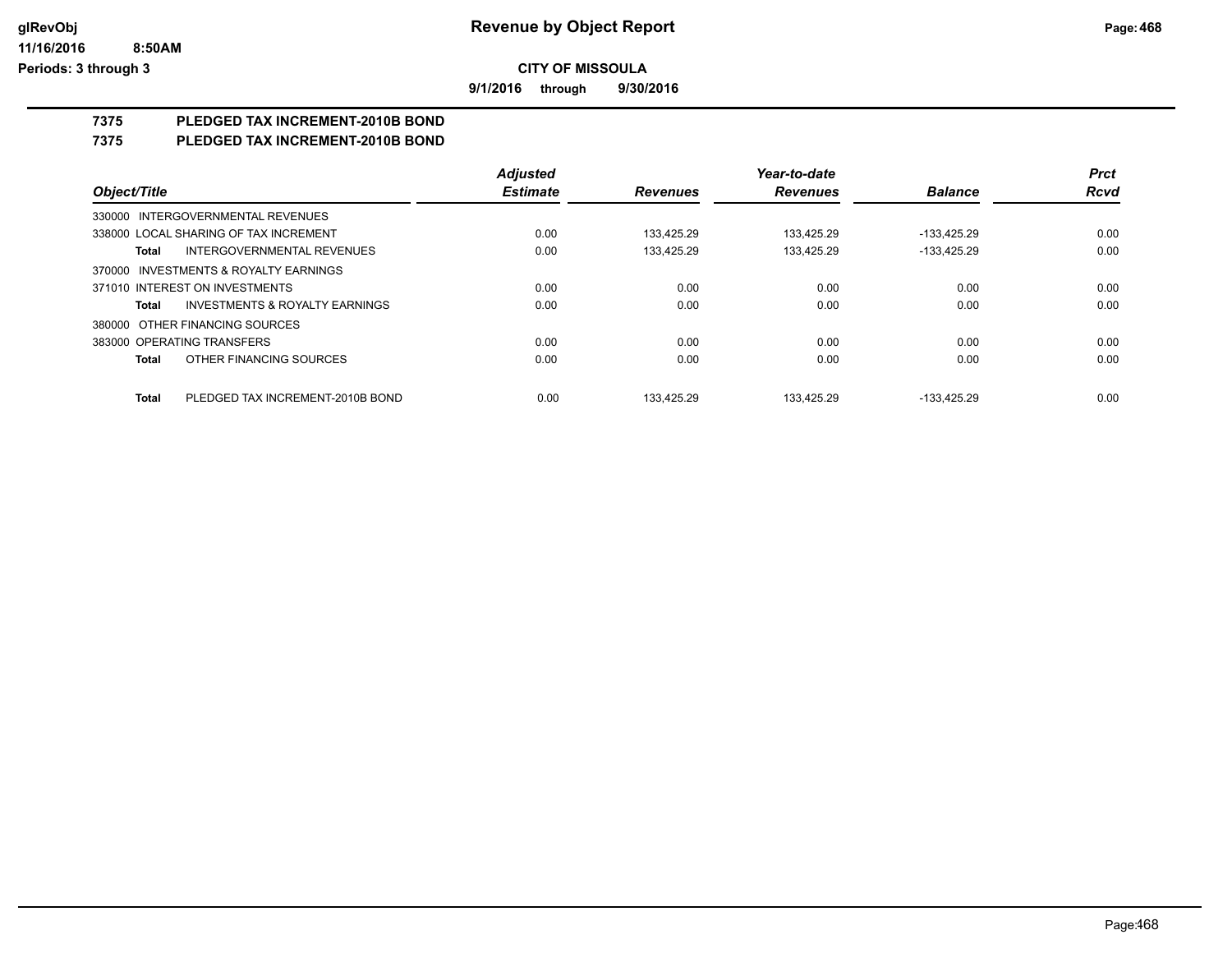**9/1/2016 through 9/30/2016**

# **7375 PLEDGED TAX INCREMENT-2010B BOND**

| Object/Title                                     | <b>Adjusted</b><br><b>Estimate</b> | <b>Revenues</b> | Year-to-date<br><b>Revenues</b> | <b>Balance</b> | <b>Prct</b><br><b>Rcvd</b> |
|--------------------------------------------------|------------------------------------|-----------------|---------------------------------|----------------|----------------------------|
| INTERGOVERNMENTAL REVENUES<br>330000             |                                    |                 |                                 |                |                            |
| 338000 LOCAL SHARING OF TAX INCREMENT            | 0.00                               | 133.425.29      | 133.425.29                      | -133.425.29    | 0.00                       |
| INTERGOVERNMENTAL REVENUES<br>Total              | 0.00                               | 133.425.29      | 133.425.29                      | $-133.425.29$  | 0.00                       |
| INVESTMENTS & ROYALTY EARNINGS<br>370000         |                                    |                 |                                 |                |                            |
| 371010 INTEREST ON INVESTMENTS                   | 0.00                               | 0.00            | 0.00                            | 0.00           | 0.00                       |
| INVESTMENTS & ROYALTY EARNINGS<br>Total          | 0.00                               | 0.00            | 0.00                            | 0.00           | 0.00                       |
| OTHER FINANCING SOURCES<br>380000                |                                    |                 |                                 |                |                            |
| 383000 OPERATING TRANSFERS                       | 0.00                               | 0.00            | 0.00                            | 0.00           | 0.00                       |
| OTHER FINANCING SOURCES<br><b>Total</b>          | 0.00                               | 0.00            | 0.00                            | 0.00           | 0.00                       |
| PLEDGED TAX INCREMENT-2010B BOND<br><b>Total</b> | 0.00                               | 133.425.29      | 133.425.29                      | $-133.425.29$  | 0.00                       |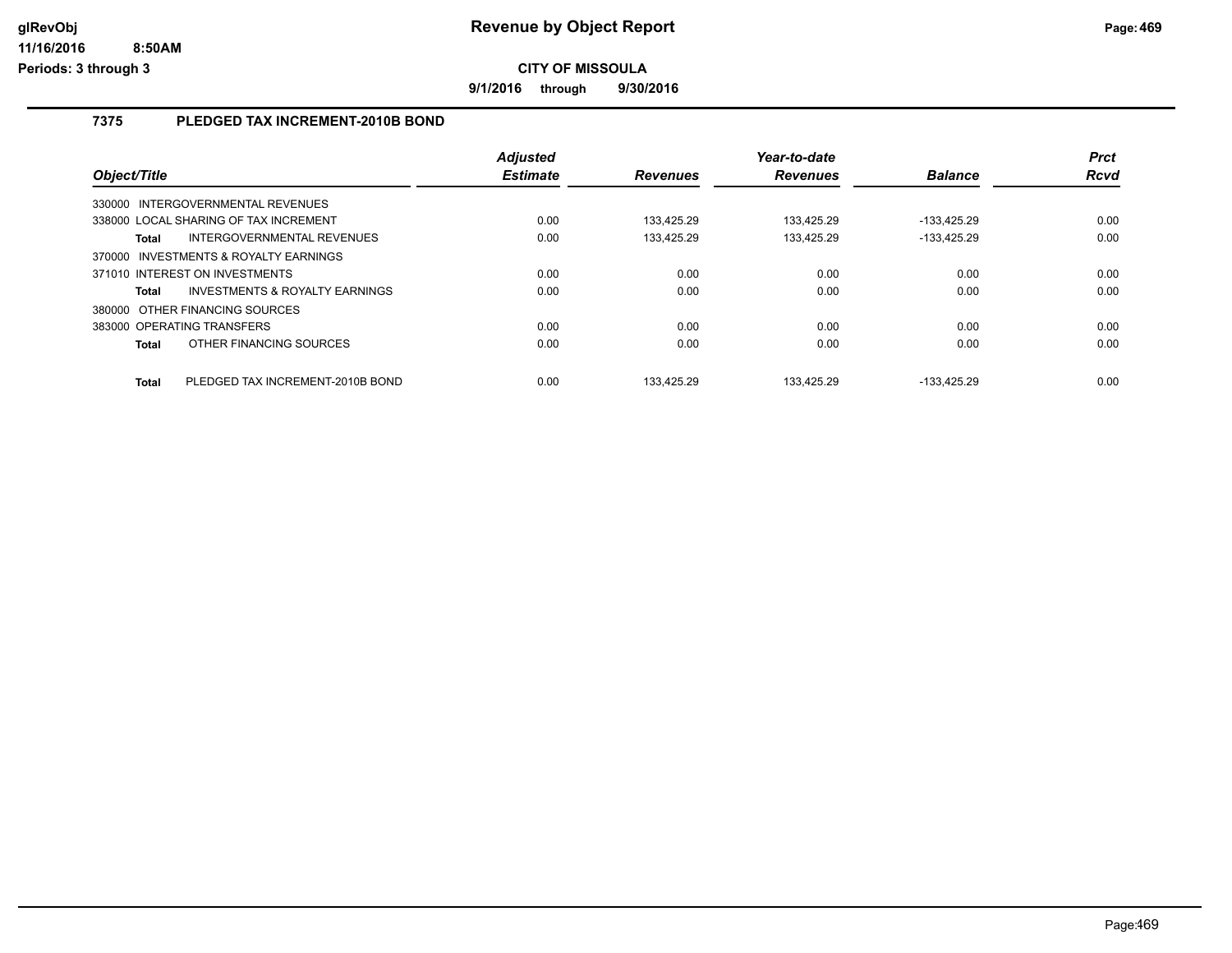**8:50AM**

**CITY OF MISSOULA**

**9/1/2016 through 9/30/2016**

# **7376 MPC 2010A BONDS DEBT INTEREST**

## **7376 MPC 2010A BONDS DEBT INTEREST**

|                      |                                       | <b>Adjusted</b> |                 | Year-to-date    |                | <b>Prct</b> |
|----------------------|---------------------------------------|-----------------|-----------------|-----------------|----------------|-------------|
| Object/Title         |                                       | <b>Estimate</b> | <b>Revenues</b> | <b>Revenues</b> | <b>Balance</b> | <b>Rcvd</b> |
|                      | 370000 INVESTMENTS & ROYALTY EARNINGS |                 |                 |                 |                |             |
|                      | 371010 INTEREST ON INVESTMENTS        | 0.00            | 0.00            | 0.00            | 0.00           | 0.00        |
| Total                | INVESTMENTS & ROYALTY EARNINGS        | 0.00            | 0.00            | 0.00            | 0.00           | 0.00        |
|                      | 380000 OTHER FINANCING SOURCES        |                 |                 |                 |                |             |
| 381009 TRANSFERS IN  |                                       | 0.00            | 0.00            | 0.00            | 0.00           | 0.00        |
| 381010 BOND PROCEEDS |                                       | 0.00            | 0.00            | 0.00            | 0.00           | 0.00        |
|                      | 383000 OPERATING TRANSFERS            | 0.00            | 0.00            | 0.00            | 0.00           | 0.00        |
| Total                | OTHER FINANCING SOURCES               | 0.00            | 0.00            | 0.00            | 0.00           | 0.00        |
| Total                | MPC 2010A BONDS DEBT INTEREST         | 0.00            | 0.00            | 0.00            | 0.00           | 0.00        |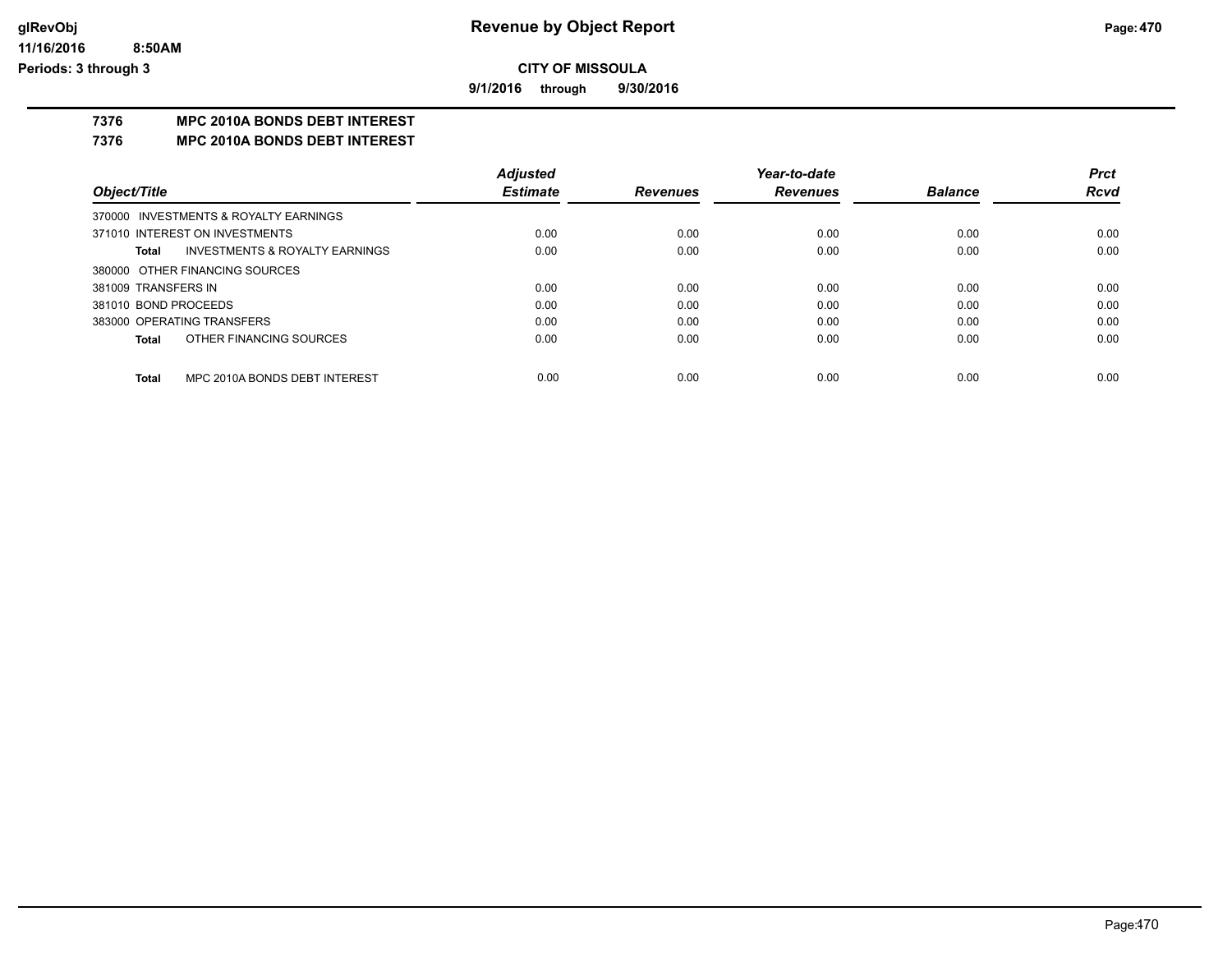**9/1/2016 through 9/30/2016**

# **7376 MPC 2010A BONDS DEBT INTEREST**

|                                                           | <b>Adjusted</b> |                 | Year-to-date    |                | <b>Prct</b> |
|-----------------------------------------------------------|-----------------|-----------------|-----------------|----------------|-------------|
| Object/Title                                              | <b>Estimate</b> | <b>Revenues</b> | <b>Revenues</b> | <b>Balance</b> | <b>Rcvd</b> |
| 370000 INVESTMENTS & ROYALTY EARNINGS                     |                 |                 |                 |                |             |
| 371010 INTEREST ON INVESTMENTS                            | 0.00            | 0.00            | 0.00            | 0.00           | 0.00        |
| <b>INVESTMENTS &amp; ROYALTY EARNINGS</b><br><b>Total</b> | 0.00            | 0.00            | 0.00            | 0.00           | 0.00        |
| 380000 OTHER FINANCING SOURCES                            |                 |                 |                 |                |             |
| 381009 TRANSFERS IN                                       | 0.00            | 0.00            | 0.00            | 0.00           | 0.00        |
| 381010 BOND PROCEEDS                                      | 0.00            | 0.00            | 0.00            | 0.00           | 0.00        |
| 383000 OPERATING TRANSFERS                                | 0.00            | 0.00            | 0.00            | 0.00           | 0.00        |
| OTHER FINANCING SOURCES<br><b>Total</b>                   | 0.00            | 0.00            | 0.00            | 0.00           | 0.00        |
| MPC 2010A BONDS DEBT INTEREST<br><b>Total</b>             | 0.00            | 0.00            | 0.00            | 0.00           | 0.00        |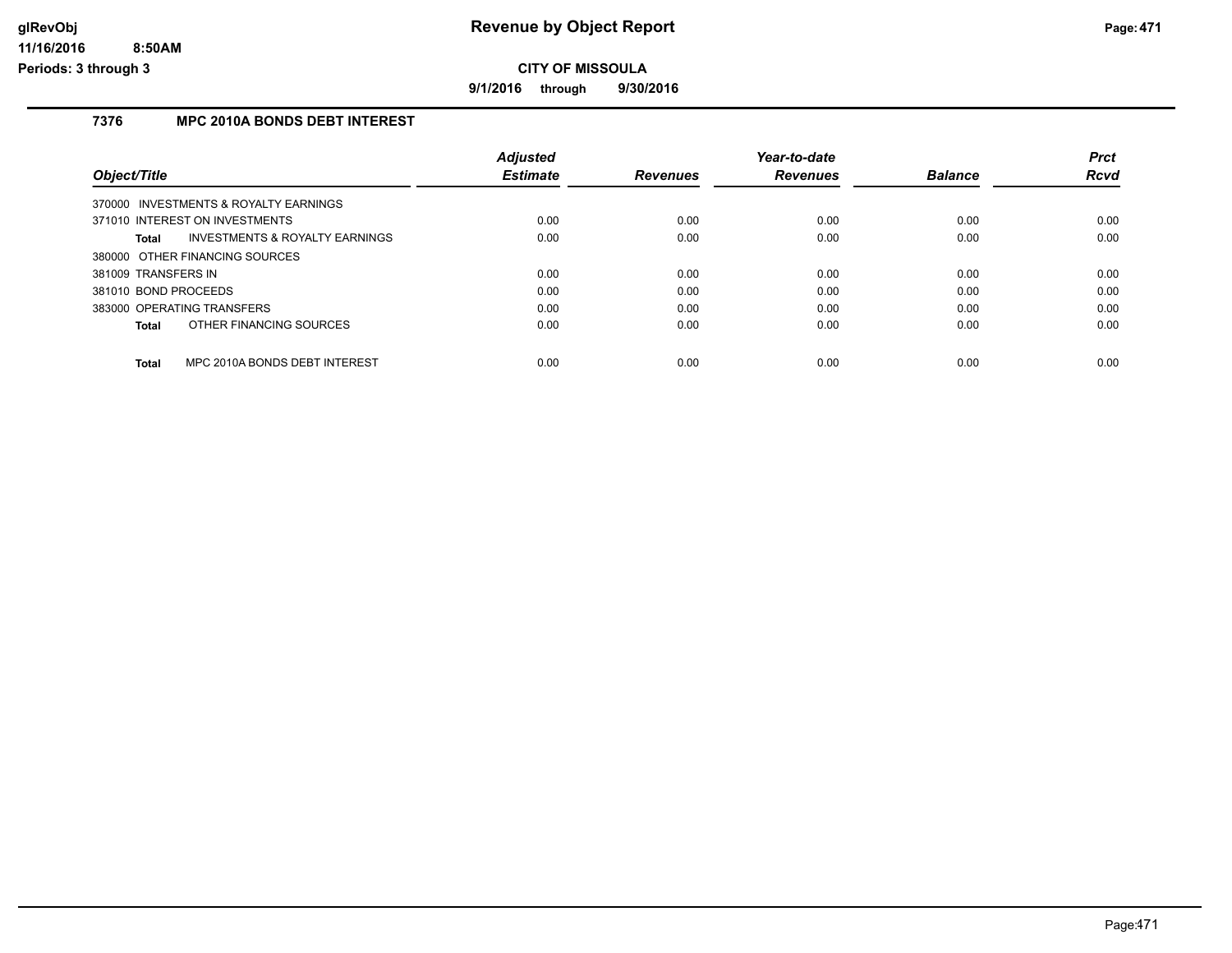**glRevObj Revenue by Object Report Page:472** 

**11/16/2016 8:50AM Periods: 3 through 3**

# **CITY OF MISSOULA**

**9/1/2016 through 9/30/2016**

# **7377 MPC 2010A BONDS SINKING FUND**

**7377 MPC 2010A BONDS SINKING FUND**

|                                                    | <b>Adjusted</b> |                 | Year-to-date    |                | <b>Prct</b> |
|----------------------------------------------------|-----------------|-----------------|-----------------|----------------|-------------|
| Object/Title                                       | <b>Estimate</b> | <b>Revenues</b> | <b>Revenues</b> | <b>Balance</b> | <b>Rcvd</b> |
| 370000 INVESTMENTS & ROYALTY EARNINGS              |                 |                 |                 |                |             |
| 371010 INTEREST ON INVESTMENTS                     | 0.00            | 0.00            | 0.00            | 0.00           | 0.00        |
| <b>INVESTMENTS &amp; ROYALTY EARNINGS</b><br>Total | 0.00            | 0.00            | 0.00            | 0.00           | 0.00        |
| 380000 OTHER FINANCING SOURCES                     |                 |                 |                 |                |             |
| 381009 TRANSFERS IN                                | 0.00            | 0.00            | 0.00            | 0.00           | 0.00        |
| 381010 BOND PROCEEDS                               | 0.00            | 0.00            | 0.00            | 0.00           | 0.00        |
| 383000 OPERATING TRANSFERS                         | 0.00            | 0.00            | 0.00            | 0.00           | 0.00        |
| OTHER FINANCING SOURCES<br><b>Total</b>            | 0.00            | 0.00            | 0.00            | 0.00           | 0.00        |
|                                                    |                 |                 |                 |                |             |
| MPC 2010A BONDS SINKING FUND<br><b>Total</b>       | 0.00            | 0.00            | 0.00            | 0.00           | 0.00        |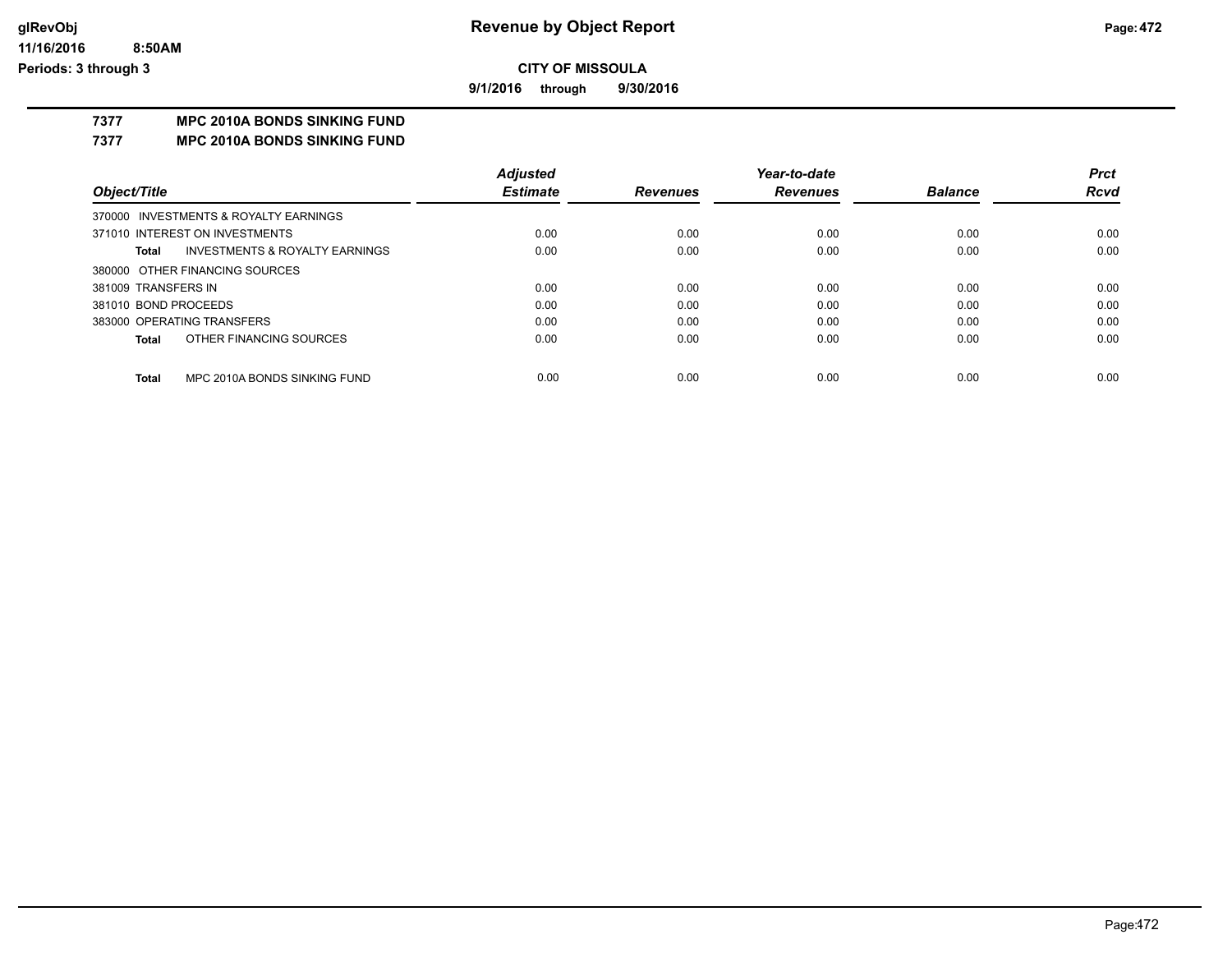**8:50AM**

**CITY OF MISSOULA**

**9/1/2016 through 9/30/2016**

# **7377 MPC 2010A BONDS SINKING FUND**

|                                              |                                | <b>Adjusted</b> |                 | Year-to-date    |                | <b>Prct</b> |
|----------------------------------------------|--------------------------------|-----------------|-----------------|-----------------|----------------|-------------|
| Object/Title                                 |                                | <b>Estimate</b> | <b>Revenues</b> | <b>Revenues</b> | <b>Balance</b> | <b>Rcvd</b> |
| 370000 INVESTMENTS & ROYALTY EARNINGS        |                                |                 |                 |                 |                |             |
| 371010 INTEREST ON INVESTMENTS               |                                | 0.00            | 0.00            | 0.00            | 0.00           | 0.00        |
| Total                                        | INVESTMENTS & ROYALTY EARNINGS | 0.00            | 0.00            | 0.00            | 0.00           | 0.00        |
| 380000 OTHER FINANCING SOURCES               |                                |                 |                 |                 |                |             |
| 381009 TRANSFERS IN                          |                                | 0.00            | 0.00            | 0.00            | 0.00           | 0.00        |
| 381010 BOND PROCEEDS                         |                                | 0.00            | 0.00            | 0.00            | 0.00           | 0.00        |
| 383000 OPERATING TRANSFERS                   |                                | 0.00            | 0.00            | 0.00            | 0.00           | 0.00        |
| OTHER FINANCING SOURCES<br><b>Total</b>      |                                | 0.00            | 0.00            | 0.00            | 0.00           | 0.00        |
| MPC 2010A BONDS SINKING FUND<br><b>Total</b> |                                | 0.00            | 0.00            | 0.00            | 0.00           | 0.00        |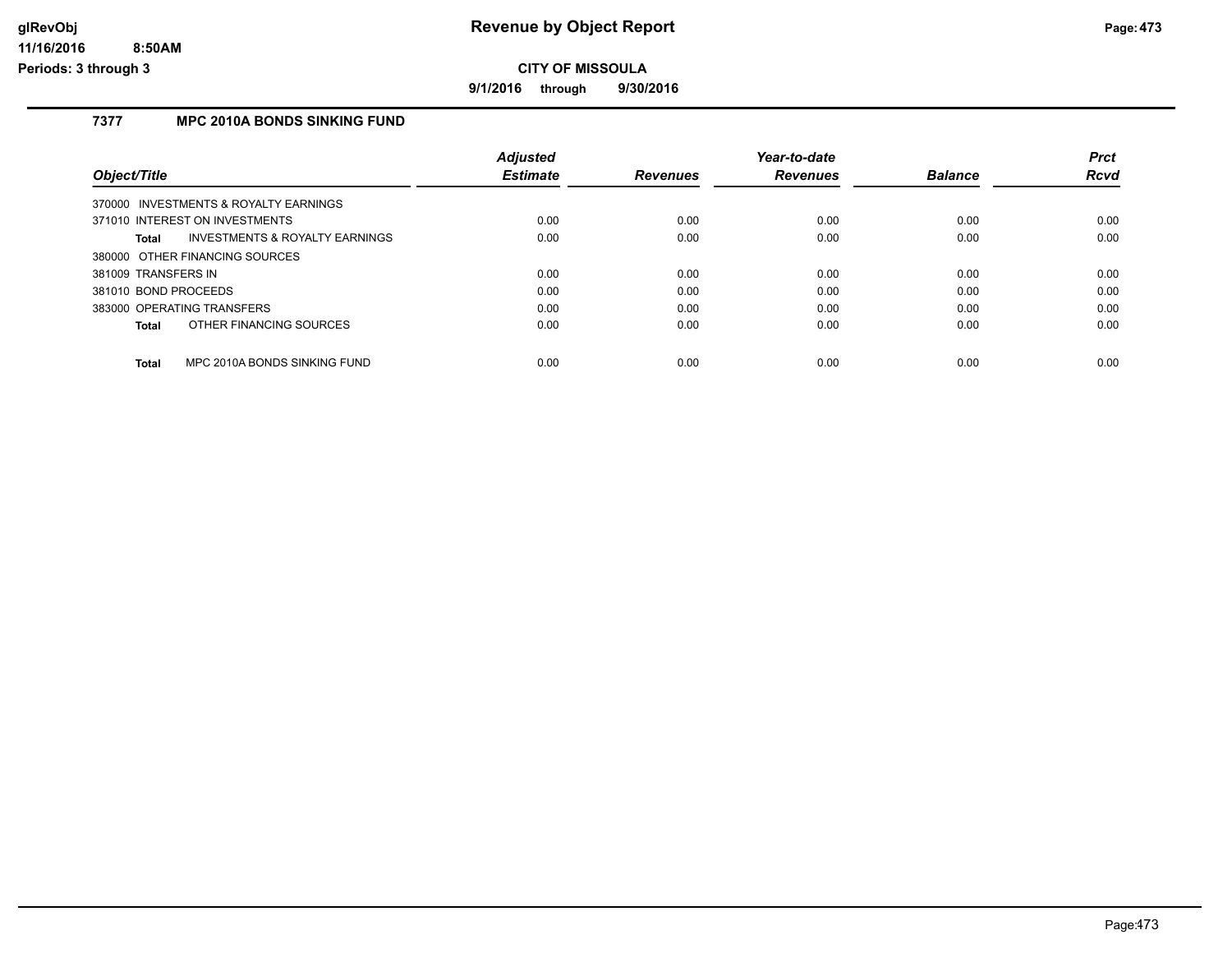**9/1/2016 through 9/30/2016**

**7378 MPC 2010A BOND RESERVE**

**7378 MPC 2010A BOND RESERVE**

|                      |                                           | <b>Adjusted</b> |                 | Year-to-date    |                | <b>Prct</b> |
|----------------------|-------------------------------------------|-----------------|-----------------|-----------------|----------------|-------------|
| Object/Title         |                                           | <b>Estimate</b> | <b>Revenues</b> | <b>Revenues</b> | <b>Balance</b> | Rcvd        |
|                      | 370000 INVESTMENTS & ROYALTY EARNINGS     |                 |                 |                 |                |             |
|                      | 371010 INTEREST ON INVESTMENTS            | 0.00            | 0.00            | 0.00            | 0.00           | 0.00        |
| Total                | <b>INVESTMENTS &amp; ROYALTY EARNINGS</b> | 0.00            | 0.00            | 0.00            | 0.00           | 0.00        |
|                      | 380000 OTHER FINANCING SOURCES            |                 |                 |                 |                |             |
| 381009 TRANSFERS IN  |                                           | 0.00            | 0.00            | 0.00            | 0.00           | 0.00        |
| 381010 BOND PROCEEDS |                                           | 0.00            | 0.00            | 0.00            | 0.00           | 0.00        |
|                      | 383000 OPERATING TRANSFERS                | 0.00            | 0.00            | 0.00            | 0.00           | 0.00        |
| Total                | OTHER FINANCING SOURCES                   | 0.00            | 0.00            | 0.00            | 0.00           | 0.00        |
| <b>Total</b>         | MPC 2010A BOND RESERVE                    | 0.00            | 0.00            | 0.00            | 0.00           | 0.00        |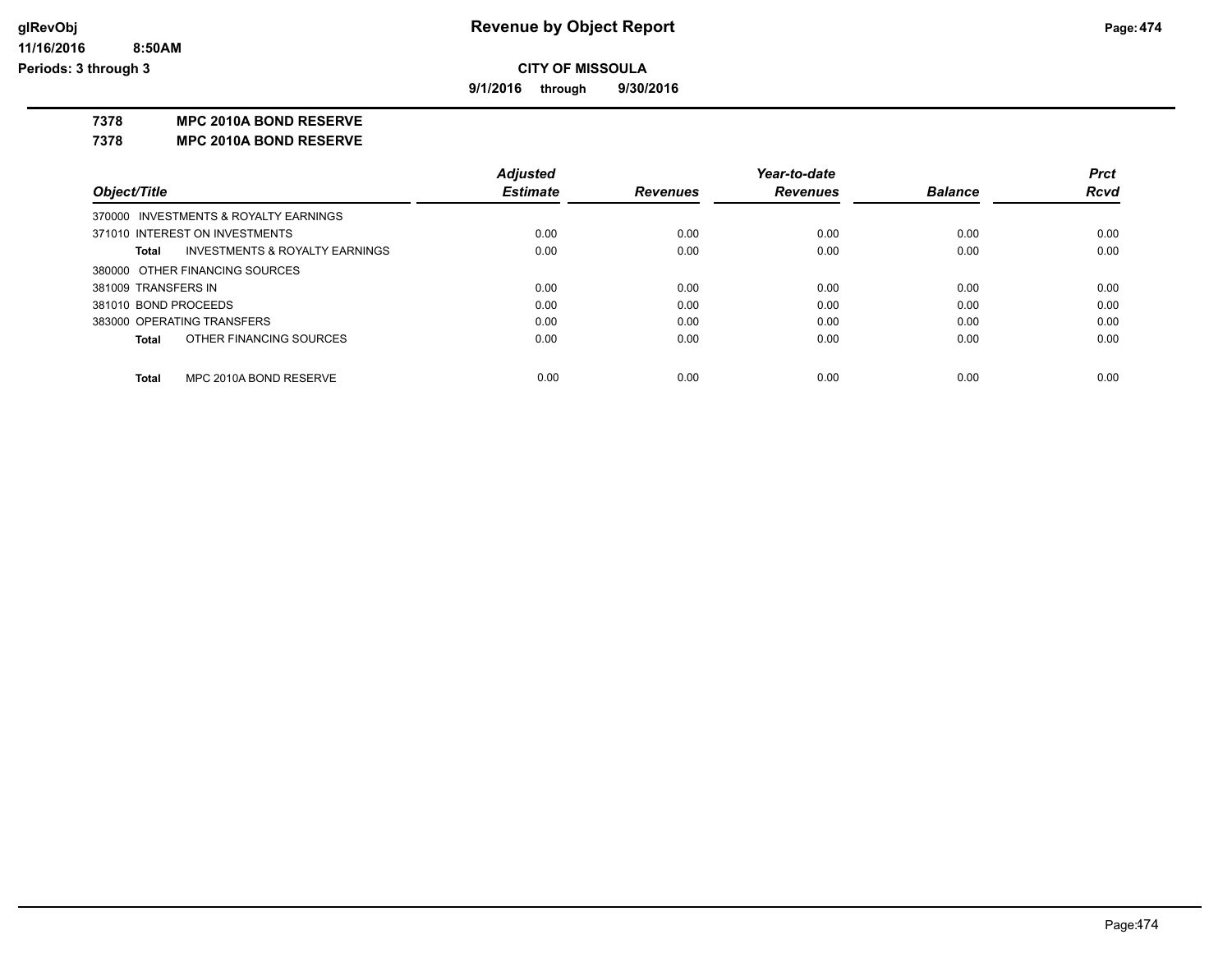**9/1/2016 through 9/30/2016**

# **7378 MPC 2010A BOND RESERVE**

|                                                | <b>Adjusted</b> |                 | Year-to-date    |                | <b>Prct</b> |
|------------------------------------------------|-----------------|-----------------|-----------------|----------------|-------------|
| Object/Title                                   | <b>Estimate</b> | <b>Revenues</b> | <b>Revenues</b> | <b>Balance</b> | <b>Rcvd</b> |
| 370000 INVESTMENTS & ROYALTY EARNINGS          |                 |                 |                 |                |             |
| 371010 INTEREST ON INVESTMENTS                 | 0.00            | 0.00            | 0.00            | 0.00           | 0.00        |
| INVESTMENTS & ROYALTY EARNINGS<br><b>Total</b> | 0.00            | 0.00            | 0.00            | 0.00           | 0.00        |
| 380000 OTHER FINANCING SOURCES                 |                 |                 |                 |                |             |
| 381009 TRANSFERS IN                            | 0.00            | 0.00            | 0.00            | 0.00           | 0.00        |
| 381010 BOND PROCEEDS                           | 0.00            | 0.00            | 0.00            | 0.00           | 0.00        |
| 383000 OPERATING TRANSFERS                     | 0.00            | 0.00            | 0.00            | 0.00           | 0.00        |
| OTHER FINANCING SOURCES<br><b>Total</b>        | 0.00            | 0.00            | 0.00            | 0.00           | 0.00        |
| MPC 2010A BOND RESERVE<br><b>Total</b>         | 0.00            | 0.00            | 0.00            | 0.00           | 0.00        |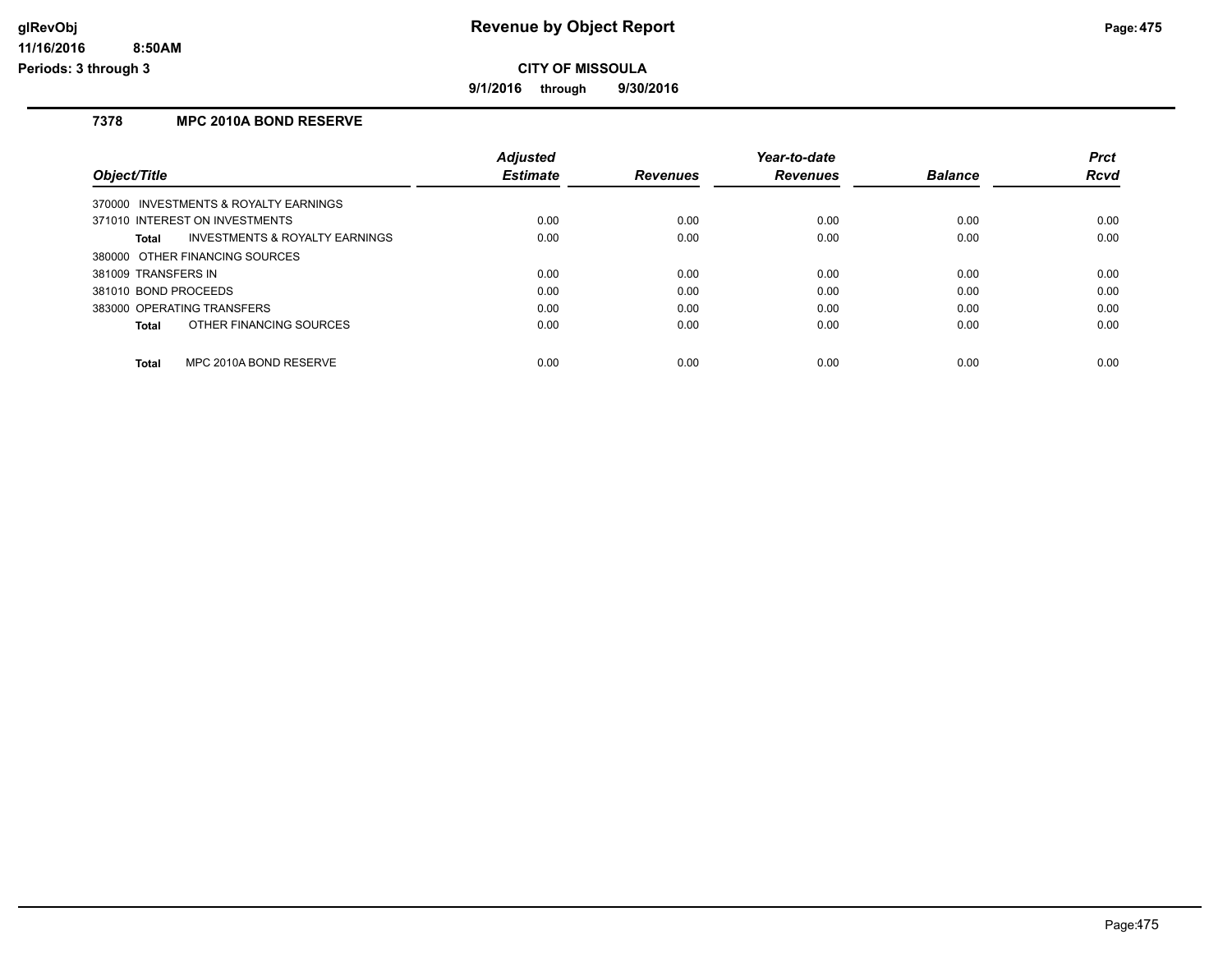**CITY OF MISSOULA**

**9/1/2016 through 9/30/2016**

## **7379 MPC 2010A BOND CONSTRUCTION**

 **8:50AM**

#### **7379 MPC 2010A BOND CONSTRUCTION**

|                                |                                           | <b>Adjusted</b> |                 | Year-to-date    |                | <b>Prct</b> |
|--------------------------------|-------------------------------------------|-----------------|-----------------|-----------------|----------------|-------------|
| Object/Title                   |                                           | <b>Estimate</b> | <b>Revenues</b> | <b>Revenues</b> | <b>Balance</b> | <b>Rcvd</b> |
|                                | 370000 INVESTMENTS & ROYALTY EARNINGS     |                 |                 |                 |                |             |
| 371010 INTEREST ON INVESTMENTS |                                           | 0.00            | 0.00            | 0.00            | 0.00           | 0.00        |
| Total                          | <b>INVESTMENTS &amp; ROYALTY EARNINGS</b> | 0.00            | 0.00            | 0.00            | 0.00           | 0.00        |
| 380000 OTHER FINANCING SOURCES |                                           |                 |                 |                 |                |             |
| 381009 TRANSFERS IN            |                                           | 0.00            | 0.00            | 0.00            | 0.00           | 0.00        |
| 381010 BOND PROCEEDS           |                                           | 0.00            | 0.00            | 0.00            | 0.00           | 0.00        |
| 383000 OPERATING TRANSFERS     |                                           | 0.00            | 0.00            | 0.00            | 0.00           | 0.00        |
| Total                          | OTHER FINANCING SOURCES                   | 0.00            | 0.00            | 0.00            | 0.00           | 0.00        |
|                                |                                           |                 |                 |                 |                |             |
| Total                          | MPC 2010A BOND CONSTRUCTION               | 0.00            | 0.00            | 0.00            | 0.00           | 0.00        |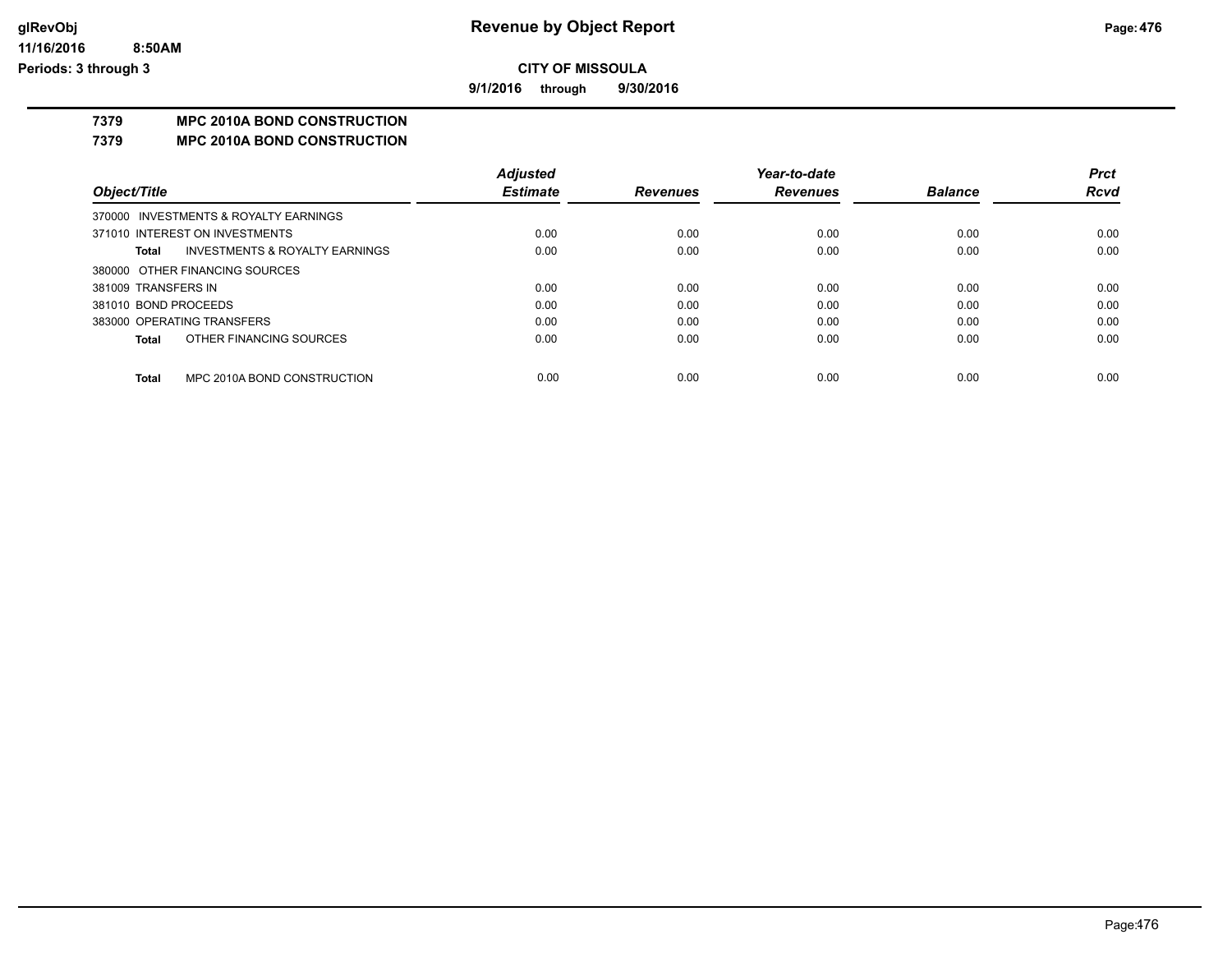**8:50AM**

**CITY OF MISSOULA**

**9/1/2016 through 9/30/2016**

# **7379 MPC 2010A BOND CONSTRUCTION**

|                                |                                       | <b>Adjusted</b> |                 | Year-to-date    |                | <b>Prct</b> |
|--------------------------------|---------------------------------------|-----------------|-----------------|-----------------|----------------|-------------|
| Object/Title                   |                                       | <b>Estimate</b> | <b>Revenues</b> | <b>Revenues</b> | <b>Balance</b> | <b>Rcvd</b> |
|                                | 370000 INVESTMENTS & ROYALTY EARNINGS |                 |                 |                 |                |             |
| 371010 INTEREST ON INVESTMENTS |                                       | 0.00            | 0.00            | 0.00            | 0.00           | 0.00        |
| Total                          | INVESTMENTS & ROYALTY EARNINGS        | 0.00            | 0.00            | 0.00            | 0.00           | 0.00        |
| 380000 OTHER FINANCING SOURCES |                                       |                 |                 |                 |                |             |
| 381009 TRANSFERS IN            |                                       | 0.00            | 0.00            | 0.00            | 0.00           | 0.00        |
| 381010 BOND PROCEEDS           |                                       | 0.00            | 0.00            | 0.00            | 0.00           | 0.00        |
| 383000 OPERATING TRANSFERS     |                                       | 0.00            | 0.00            | 0.00            | 0.00           | 0.00        |
| <b>Total</b>                   | OTHER FINANCING SOURCES               | 0.00            | 0.00            | 0.00            | 0.00           | 0.00        |
| <b>Total</b>                   | MPC 2010A BOND CONSTRUCTION           | 0.00            | 0.00            | 0.00            | 0.00           | 0.00        |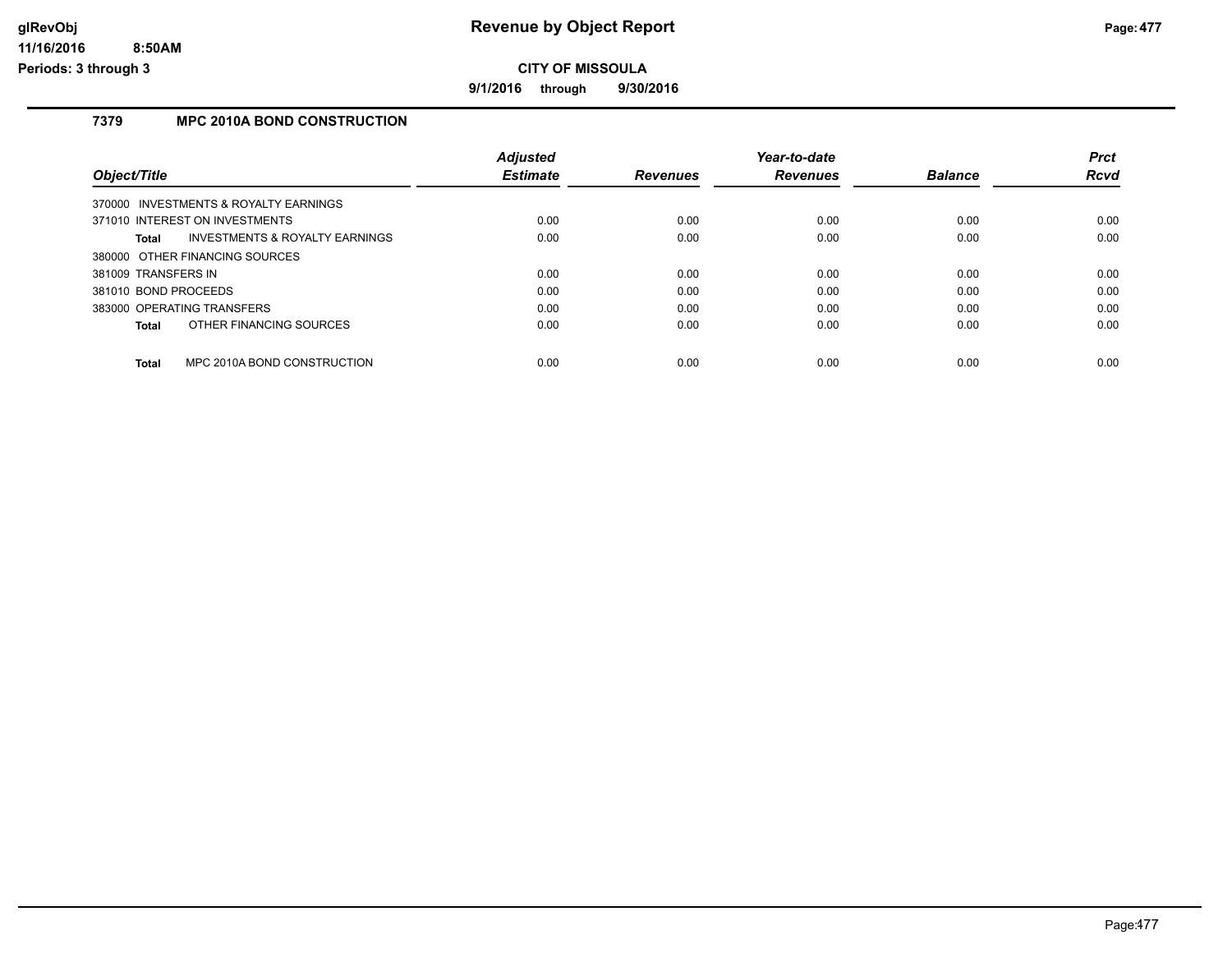**8:50AM**

**CITY OF MISSOULA**

**9/1/2016 through 9/30/2016**

# **7380 BUSINESS IMPROVEMENT DISTRICT**

## **7380 BUSINESS IMPROVEMENT DISTRICT**

|                                                           | <b>Adjusted</b> |                 | Year-to-date    |                | <b>Prct</b> |
|-----------------------------------------------------------|-----------------|-----------------|-----------------|----------------|-------------|
| Object/Title                                              | <b>Estimate</b> | <b>Revenues</b> | <b>Revenues</b> | <b>Balance</b> | Rcvd        |
| 310000 TAXES/ASSESSMENTS                                  |                 |                 |                 |                |             |
| <b>TAX INCREMENT</b><br>311011                            | 0.00            | 143.80          | 4,755.19        | $-4,755.19$    | 0.00        |
| PENALTIES & INTEREST<br>312001                            | 0.00            | 5.95            | 180.65          | $-180.65$      | 0.00        |
| TAXES/ASSESSMENTS<br><b>Total</b>                         | 0.00            | 149.75          | 4,935.84        | $-4,935.84$    | 0.00        |
| <b>CHARGES FOR SERVICES</b><br>340000                     |                 |                 |                 |                |             |
| 343041 GARBAGE COLLECTION SERVICES                        | 0.00            | 2,011.77        | 6,035.31        | $-6,035.31$    | 0.00        |
| <b>CHARGES FOR SERVICES</b><br><b>Total</b>               | 0.00            | 2,011.77        | 6,035.31        | $-6,035.31$    | 0.00        |
| MISCELLANEOUS REVENUES<br>360000                          |                 |                 |                 |                |             |
| 363010 LIGHTING ASSESSMENTS                               | 0.00            | 0.00            | 0.00            | 0.00           | 0.00        |
| 363020 PROPERTY ASSESSMENTS                               | 0.00            | 0.00            | 0.00            | 0.00           | 0.00        |
| <b>MISCELLANEOUS REVENUES</b><br><b>Total</b>             | 0.00            | 0.00            | 0.00            | 0.00           | 0.00        |
| <b>INVESTMENTS &amp; ROYALTY EARNINGS</b><br>370000       |                 |                 |                 |                |             |
| 371010 INTEREST ON INVESTMENTS                            | 0.00            | 0.00            | 0.00            | 0.00           | 0.00        |
| 371020 GAIN/LOSS IN MARKET VALUE OF INVESTMENTS           | 0.00            | 0.00            | 0.00            | 0.00           | 0.00        |
| <b>INVESTMENTS &amp; ROYALTY EARNINGS</b><br><b>Total</b> | 0.00            | 0.00            | 0.00            | 0.00           | 0.00        |
| <b>BUSINESS IMPROVEMENT DISTRICT</b><br><b>Total</b>      | 0.00            | 2,161.52        | 10,971.15       | $-10,971.15$   | 0.00        |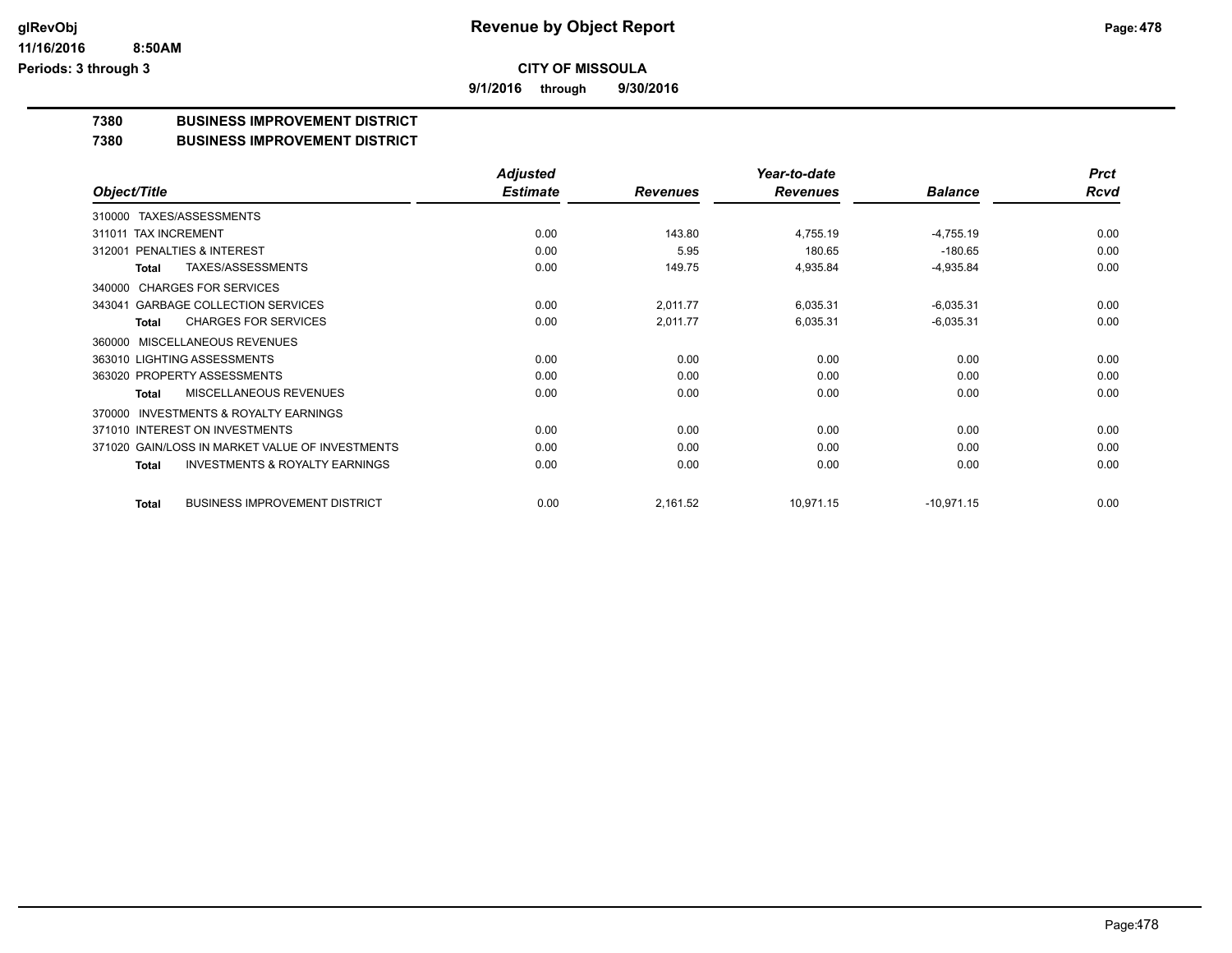**9/1/2016 through 9/30/2016**

# **7380 BUSINESS IMPROVEMENT DISTRICT**

|                                                           | <b>Adjusted</b> |                 | Year-to-date    |                | <b>Prct</b> |
|-----------------------------------------------------------|-----------------|-----------------|-----------------|----------------|-------------|
| Object/Title                                              | <b>Estimate</b> | <b>Revenues</b> | <b>Revenues</b> | <b>Balance</b> | <b>Rcvd</b> |
| 310000 TAXES/ASSESSMENTS                                  |                 |                 |                 |                |             |
| <b>TAX INCREMENT</b><br>311011                            | 0.00            | 143.80          | 4,755.19        | $-4,755.19$    | 0.00        |
| <b>PENALTIES &amp; INTEREST</b><br>312001                 | 0.00            | 5.95            | 180.65          | $-180.65$      | 0.00        |
| TAXES/ASSESSMENTS<br><b>Total</b>                         | 0.00            | 149.75          | 4,935.84        | $-4,935.84$    | 0.00        |
| <b>CHARGES FOR SERVICES</b><br>340000                     |                 |                 |                 |                |             |
| <b>GARBAGE COLLECTION SERVICES</b><br>343041              | 0.00            | 2,011.77        | 6,035.31        | $-6,035.31$    | 0.00        |
| <b>CHARGES FOR SERVICES</b><br><b>Total</b>               | 0.00            | 2,011.77        | 6,035.31        | $-6,035.31$    | 0.00        |
| MISCELLANEOUS REVENUES<br>360000                          |                 |                 |                 |                |             |
| 363010 LIGHTING ASSESSMENTS                               | 0.00            | 0.00            | 0.00            | 0.00           | 0.00        |
| 363020 PROPERTY ASSESSMENTS                               | 0.00            | 0.00            | 0.00            | 0.00           | 0.00        |
| MISCELLANEOUS REVENUES<br><b>Total</b>                    | 0.00            | 0.00            | 0.00            | 0.00           | 0.00        |
| INVESTMENTS & ROYALTY EARNINGS<br>370000                  |                 |                 |                 |                |             |
| 371010 INTEREST ON INVESTMENTS                            | 0.00            | 0.00            | 0.00            | 0.00           | 0.00        |
| 371020 GAIN/LOSS IN MARKET VALUE OF INVESTMENT            | 0.00            | 0.00            | 0.00            | 0.00           | 0.00        |
| <b>INVESTMENTS &amp; ROYALTY EARNINGS</b><br><b>Total</b> | 0.00            | 0.00            | 0.00            | 0.00           | 0.00        |
| <b>BUSINESS IMPROVEMENT DISTRICT</b><br><b>Total</b>      | 0.00            | 2,161.52        | 10,971.15       | $-10,971.15$   | 0.00        |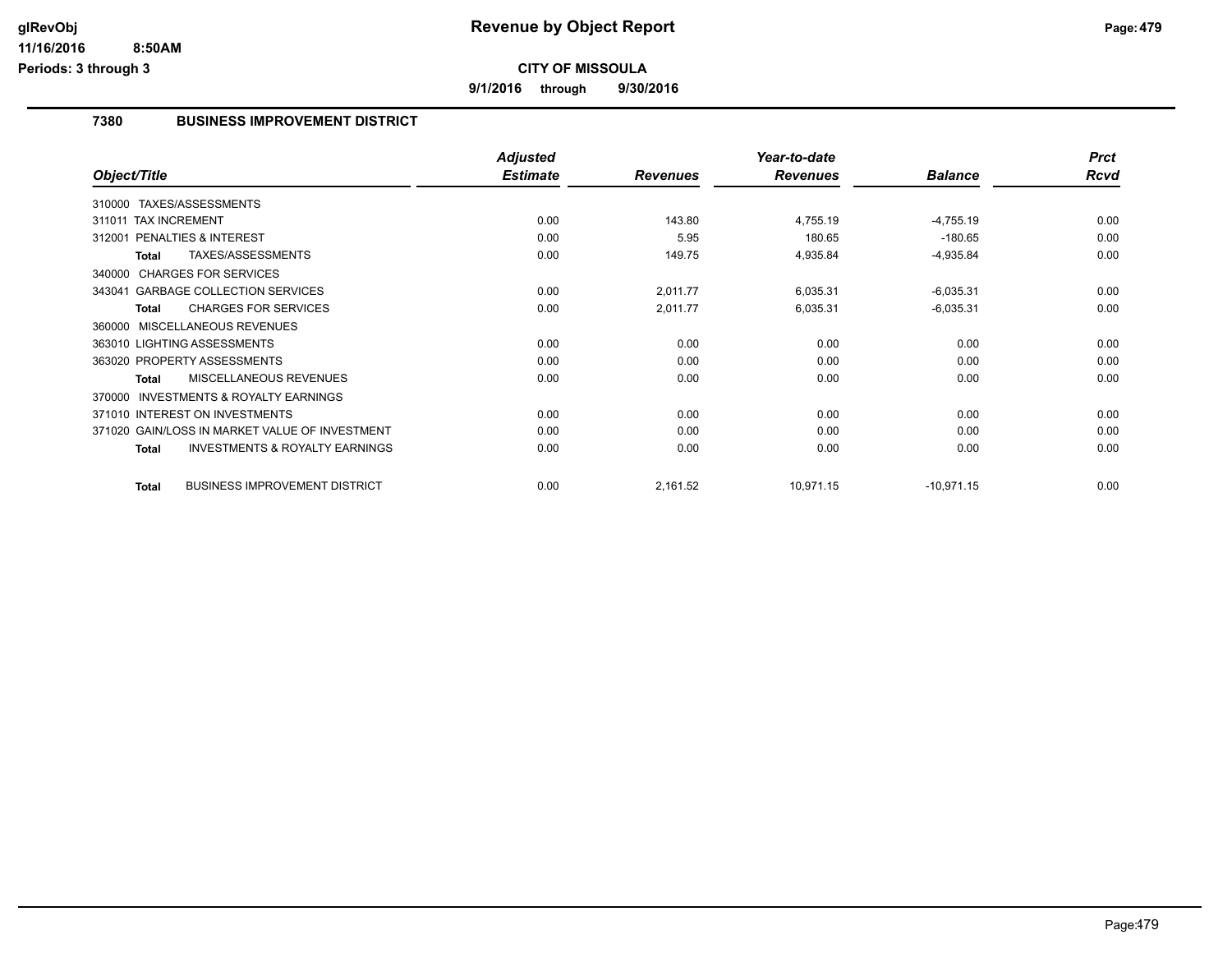**11/16/2016 8:50AM Periods: 3 through 3**

# **CITY OF MISSOULA**

**9/1/2016 through 9/30/2016**

# **7381 TOURISM BUSINESS IMPROVEMENT DISTRICT**

# **7381 TOURISM BUSINESS IMPROVEMENT DISTRICT**

|                                                     | <b>Adjusted</b> |                 | Year-to-date    |                | <b>Prct</b> |
|-----------------------------------------------------|-----------------|-----------------|-----------------|----------------|-------------|
| Object/Title                                        | <b>Estimate</b> | <b>Revenues</b> | <b>Revenues</b> | <b>Balance</b> | <b>Rcvd</b> |
| 310000 TAXES/ASSESSMENTS                            |                 |                 |                 |                |             |
| 314100 TBID REVENUE                                 | 0.00            | 0.00            | 0.00            | 0.00           | 0.00        |
| TAXES/ASSESSMENTS<br>Total                          | 0.00            | 0.00            | 0.00            | 0.00           | 0.00        |
| 370000 INVESTMENTS & ROYALTY EARNINGS               |                 |                 |                 |                |             |
| 371010 INTEREST ON INVESTMENTS                      | 0.00            | 0.00            | 0.00            | 0.00           | 0.00        |
| <b>INVESTMENTS &amp; ROYALTY EARNINGS</b><br>Total  | 0.00            | 0.00            | 0.00            | 0.00           | 0.00        |
|                                                     |                 |                 |                 |                |             |
| TOURISM BUSINESS IMPROVEMENT DISTRI<br><b>Total</b> | 0.00            | 0.00            | 0.00            | 0.00           | 0.00        |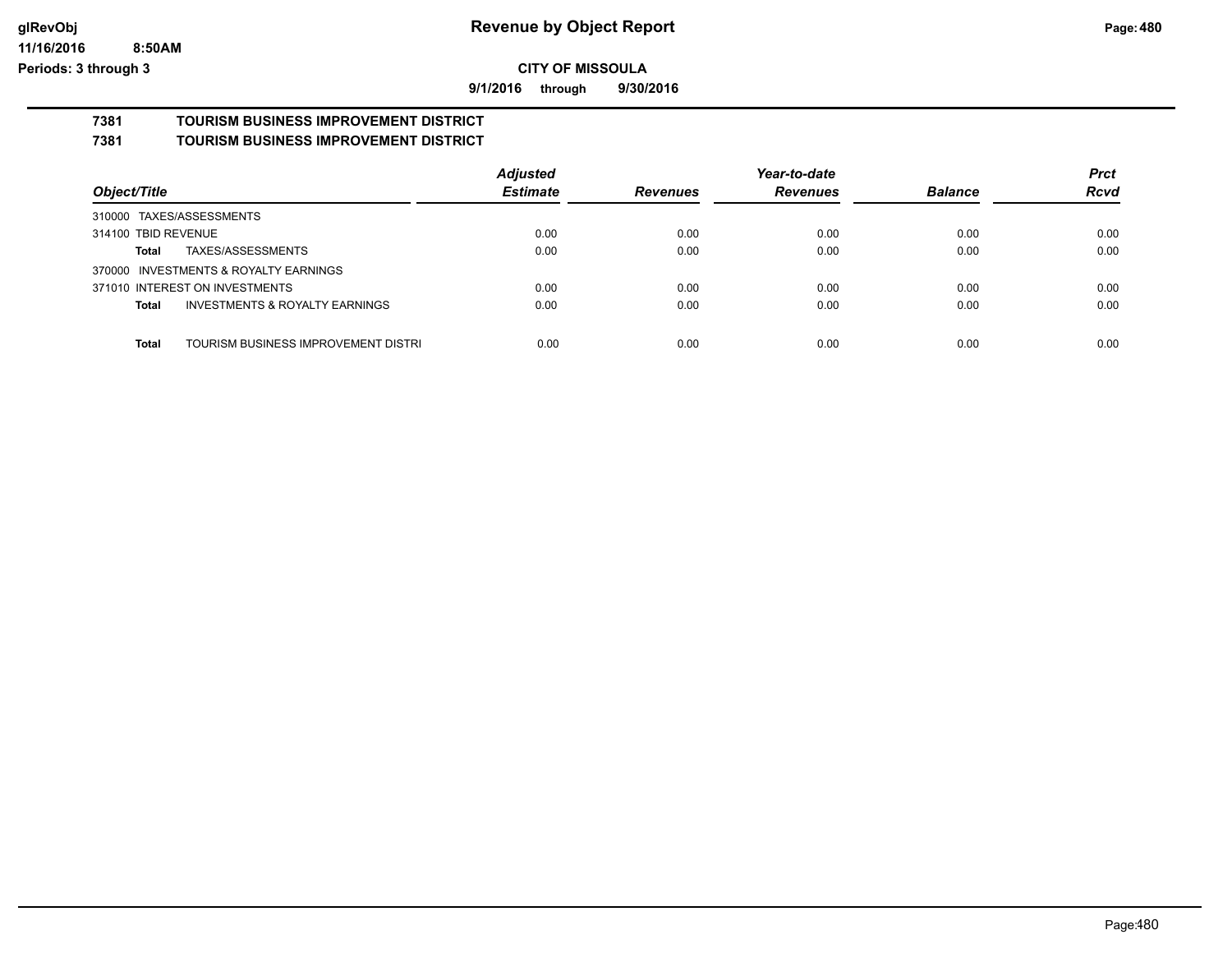**9/1/2016 through 9/30/2016**

## **7381 TOURISM BUSINESS IMPROVEMENT DISTRICT**

| Object/Title                                       | <b>Adjusted</b><br><b>Estimate</b> | <b>Revenues</b> | Year-to-date<br><b>Revenues</b> | <b>Balance</b> | <b>Prct</b><br><b>Rcvd</b> |
|----------------------------------------------------|------------------------------------|-----------------|---------------------------------|----------------|----------------------------|
| TAXES/ASSESSMENTS<br>310000                        |                                    |                 |                                 |                |                            |
| 314100 TBID REVENUE                                | 0.00                               | 0.00            | 0.00                            | 0.00           | 0.00                       |
| TAXES/ASSESSMENTS<br>Total                         | 0.00                               | 0.00            | 0.00                            | 0.00           | 0.00                       |
| 370000 INVESTMENTS & ROYALTY EARNINGS              |                                    |                 |                                 |                |                            |
| 371010 INTEREST ON INVESTMENTS                     | 0.00                               | 0.00            | 0.00                            | 0.00           | 0.00                       |
| INVESTMENTS & ROYALTY EARNINGS<br><b>Total</b>     | 0.00                               | 0.00            | 0.00                            | 0.00           | 0.00                       |
|                                                    |                                    |                 |                                 |                |                            |
| TOURISM BUSINESS IMPROVEMENT DISTR<br><b>Total</b> | 0.00                               | 0.00            | 0.00                            | 0.00           | 0.00                       |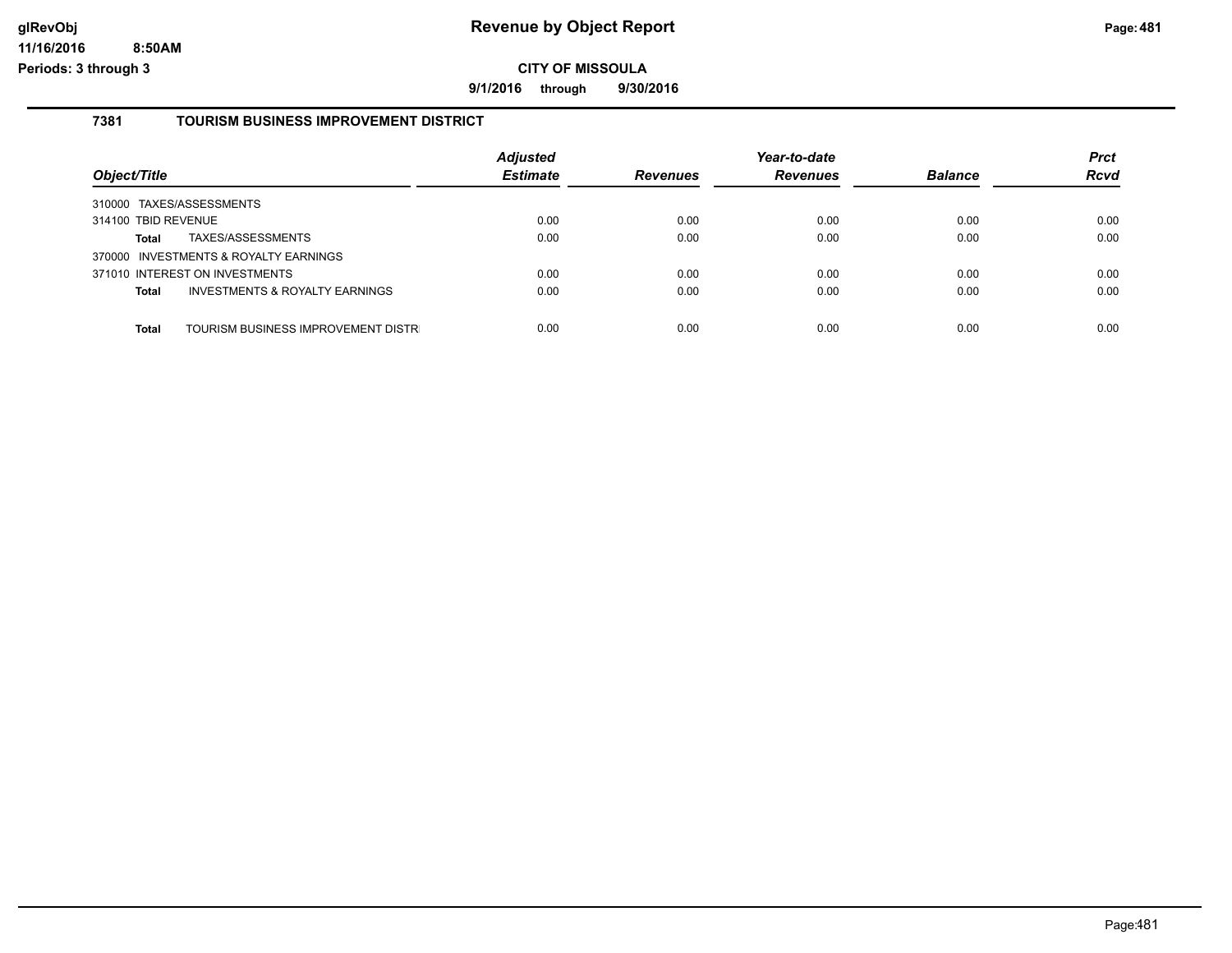**9/1/2016 through 9/30/2016**

**7382 5.75M TIF RESERVE**

**7382 5.75M TIF RESERVE**

|                                         | <b>Adjusted</b> |                 | Year-to-date    |                | <b>Prct</b> |
|-----------------------------------------|-----------------|-----------------|-----------------|----------------|-------------|
| Object/Title                            | <b>Estimate</b> | <b>Revenues</b> | <b>Revenues</b> | <b>Balance</b> | <b>Rcvd</b> |
| 370000 INVESTMENTS & ROYALTY EARNINGS   |                 |                 |                 |                |             |
| 371010 INTEREST ON INVESTMENTS          | 0.00            | 0.00            | 0.00            | 0.00           | 0.00        |
| INVESTMENTS & ROYALTY EARNINGS<br>Total | 0.00            | 0.00            | 0.00            | 0.00           | 0.00        |
| 380000 OTHER FINANCING SOURCES          |                 |                 |                 |                |             |
| 381025 BOND PROCEEDS                    | 0.00            | 0.00            | 0.00            | 0.00           | 0.00        |
| 383014 TRANS FR MRA                     | 0.00            | 0.00            | 0.00            | 0.00           | 0.00        |
| 383040 TRANSFER FROM CITY GRANTS        | 0.00            | 0.00            | 0.00            | 0.00           | 0.00        |
| OTHER FINANCING SOURCES<br>Total        | 0.00            | 0.00            | 0.00            | 0.00           | 0.00        |
|                                         |                 |                 |                 |                |             |
| 5.75M TIF RESERVE<br><b>Total</b>       | 0.00            | 0.00            | 0.00            | 0.00           | 0.00        |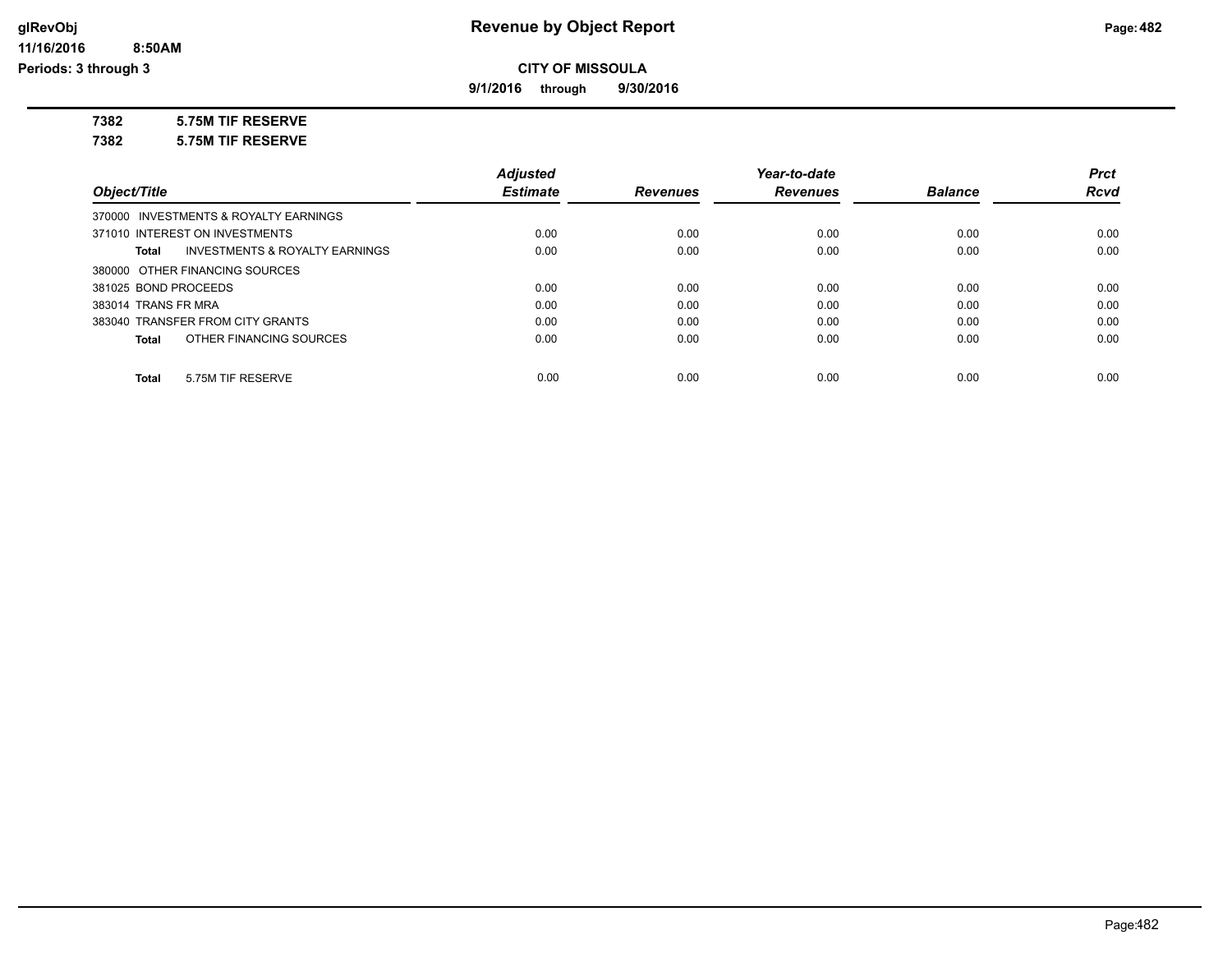**9/1/2016 through 9/30/2016**

#### **7382 5.75M TIF RESERVE**

|                                                    | <b>Adiusted</b> |                 | Year-to-date    |                | <b>Prct</b> |
|----------------------------------------------------|-----------------|-----------------|-----------------|----------------|-------------|
| Object/Title                                       | <b>Estimate</b> | <b>Revenues</b> | <b>Revenues</b> | <b>Balance</b> | <b>Rcvd</b> |
| 370000 INVESTMENTS & ROYALTY EARNINGS              |                 |                 |                 |                |             |
| 371010 INTEREST ON INVESTMENTS                     | 0.00            | 0.00            | 0.00            | 0.00           | 0.00        |
| <b>INVESTMENTS &amp; ROYALTY EARNINGS</b><br>Total | 0.00            | 0.00            | 0.00            | 0.00           | 0.00        |
| 380000 OTHER FINANCING SOURCES                     |                 |                 |                 |                |             |
| 381025 BOND PROCEEDS                               | 0.00            | 0.00            | 0.00            | 0.00           | 0.00        |
| 383014 TRANS FR MRA                                | 0.00            | 0.00            | 0.00            | 0.00           | 0.00        |
| 383040 TRANSFER FROM CITY GRANTS                   | 0.00            | 0.00            | 0.00            | 0.00           | 0.00        |
| OTHER FINANCING SOURCES<br>Total                   | 0.00            | 0.00            | 0.00            | 0.00           | 0.00        |
|                                                    |                 |                 |                 |                |             |
| 5.75M TIF RESERVE<br><b>Total</b>                  | 0.00            | 0.00            | 0.00            | 0.00           | 0.00        |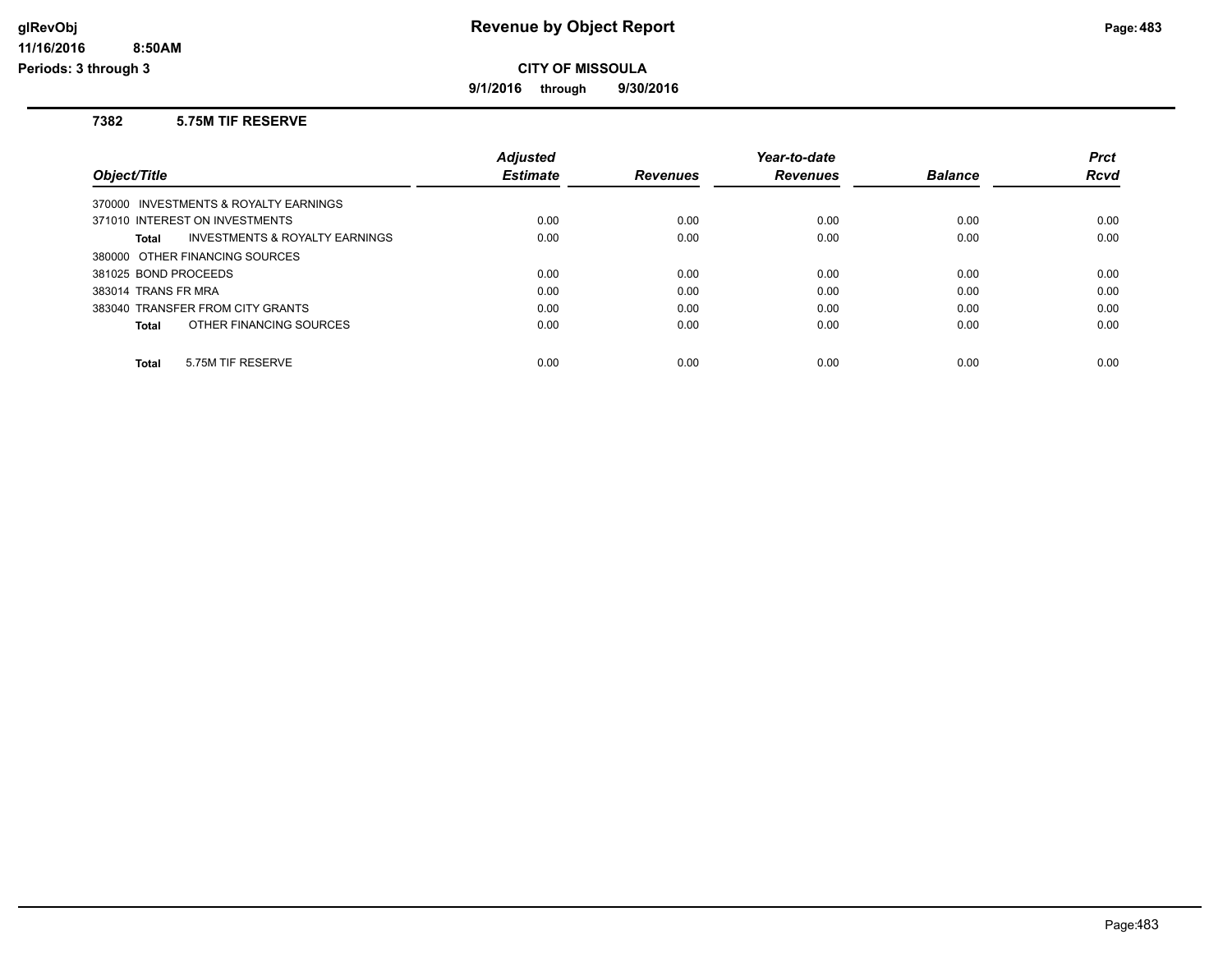**9/1/2016 through 9/30/2016**

#### **7383 RIVERFRONT TRIANGLE URD**

**7383 RIVERFRONT TRIANGLE URD**

|                                                    | <b>Adjusted</b> |                 | Year-to-date    |                | <b>Prct</b> |
|----------------------------------------------------|-----------------|-----------------|-----------------|----------------|-------------|
| Object/Title                                       | <b>Estimate</b> | <b>Revenues</b> | <b>Revenues</b> | <b>Balance</b> | <b>Rcvd</b> |
| 310000 TAXES/ASSESSMENTS                           |                 |                 |                 |                |             |
| 311011 TAX INCREMENT                               | 0.00            | 0.00            | 0.00            | 0.00           | 0.00        |
| 312001 PENALTIES & INTEREST                        | 0.00            | 0.00            | 0.00            | 0.00           | 0.00        |
| TAXES/ASSESSMENTS<br>Total                         | 0.00            | 0.00            | 0.00            | 0.00           | 0.00        |
| 330000 INTERGOVERNMENTAL REVENUES                  |                 |                 |                 |                |             |
| 335210 PERSONAL PROPERTY TAX REIMBURSEMENT         | 0.00            | 0.00            | 0.00            | 0.00           | 0.00        |
| <b>INTERGOVERNMENTAL REVENUES</b><br>Total         | 0.00            | 0.00            | 0.00            | 0.00           | 0.00        |
| 370000 INVESTMENTS & ROYALTY EARNINGS              |                 |                 |                 |                |             |
| 371010 INTEREST ON INVESTMENTS                     | 0.00            | 0.00            | 0.00            | 0.00           | 0.00        |
| <b>INVESTMENTS &amp; ROYALTY EARNINGS</b><br>Total | 0.00            | 0.00            | 0.00            | 0.00           | 0.00        |
| <b>RIVERFRONT TRIANGLE URD</b><br>Total            | 0.00            | 0.00            | 0.00            | 0.00           | 0.00        |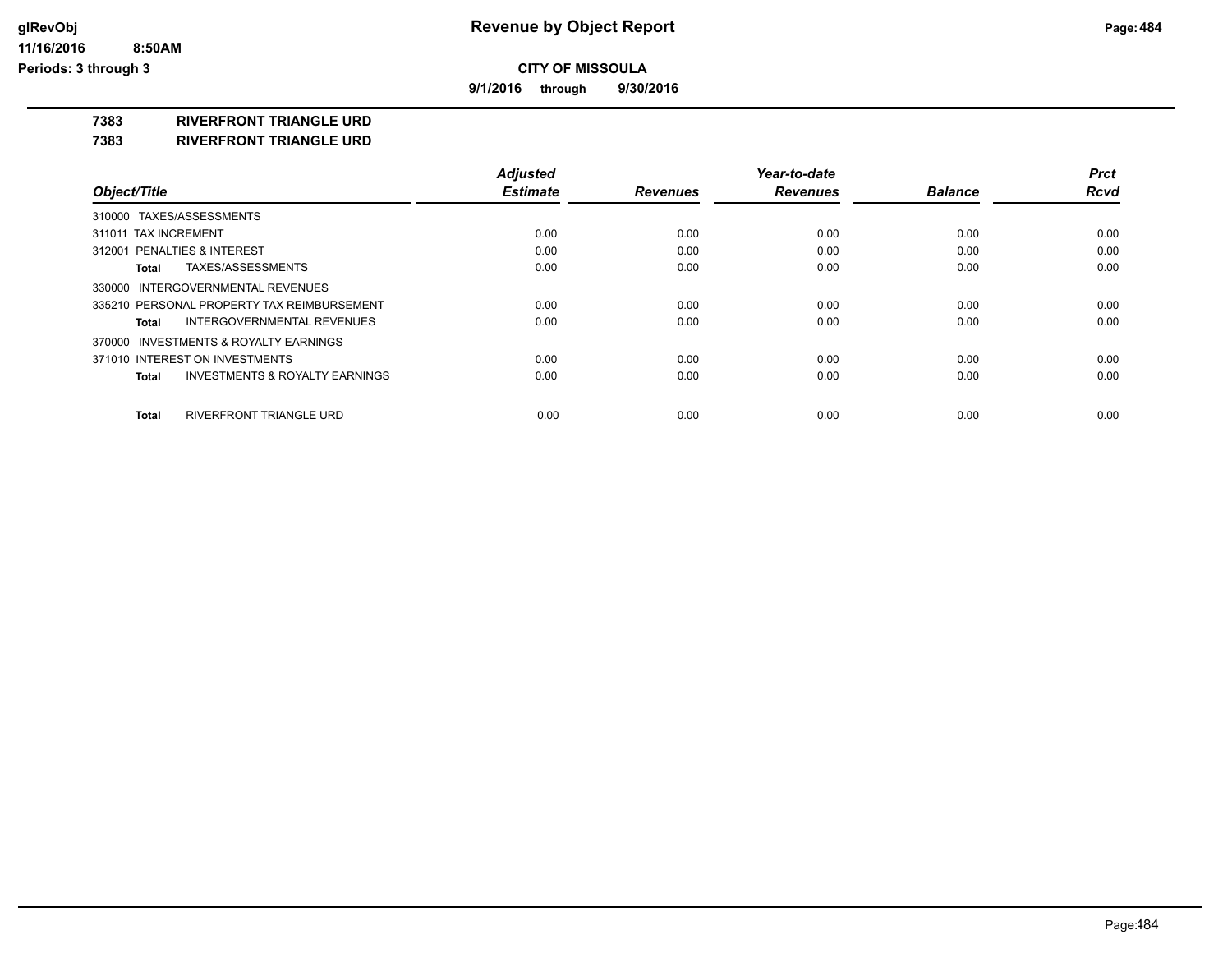**CITY OF MISSOULA**

**9/1/2016 through 9/30/2016**

# **7383 RIVERFRONT TRIANGLE URD**

|                                                    | <b>Adjusted</b> |                 | Year-to-date    |                | <b>Prct</b> |
|----------------------------------------------------|-----------------|-----------------|-----------------|----------------|-------------|
| Object/Title                                       | <b>Estimate</b> | <b>Revenues</b> | <b>Revenues</b> | <b>Balance</b> | <b>Rcvd</b> |
| 310000 TAXES/ASSESSMENTS                           |                 |                 |                 |                |             |
| 311011 TAX INCREMENT                               | 0.00            | 0.00            | 0.00            | 0.00           | 0.00        |
| PENALTIES & INTEREST<br>312001                     | 0.00            | 0.00            | 0.00            | 0.00           | 0.00        |
| TAXES/ASSESSMENTS<br>Total                         | 0.00            | 0.00            | 0.00            | 0.00           | 0.00        |
| 330000 INTERGOVERNMENTAL REVENUES                  |                 |                 |                 |                |             |
| 335210 PERSONAL PROPERTY TAX REIMBURSEMENT         | 0.00            | 0.00            | 0.00            | 0.00           | 0.00        |
| <b>INTERGOVERNMENTAL REVENUES</b><br>Total         | 0.00            | 0.00            | 0.00            | 0.00           | 0.00        |
| 370000 INVESTMENTS & ROYALTY EARNINGS              |                 |                 |                 |                |             |
| 371010 INTEREST ON INVESTMENTS                     | 0.00            | 0.00            | 0.00            | 0.00           | 0.00        |
| <b>INVESTMENTS &amp; ROYALTY EARNINGS</b><br>Total | 0.00            | 0.00            | 0.00            | 0.00           | 0.00        |
|                                                    |                 |                 |                 |                |             |
| <b>RIVERFRONT TRIANGLE URD</b><br><b>Total</b>     | 0.00            | 0.00            | 0.00            | 0.00           | 0.00        |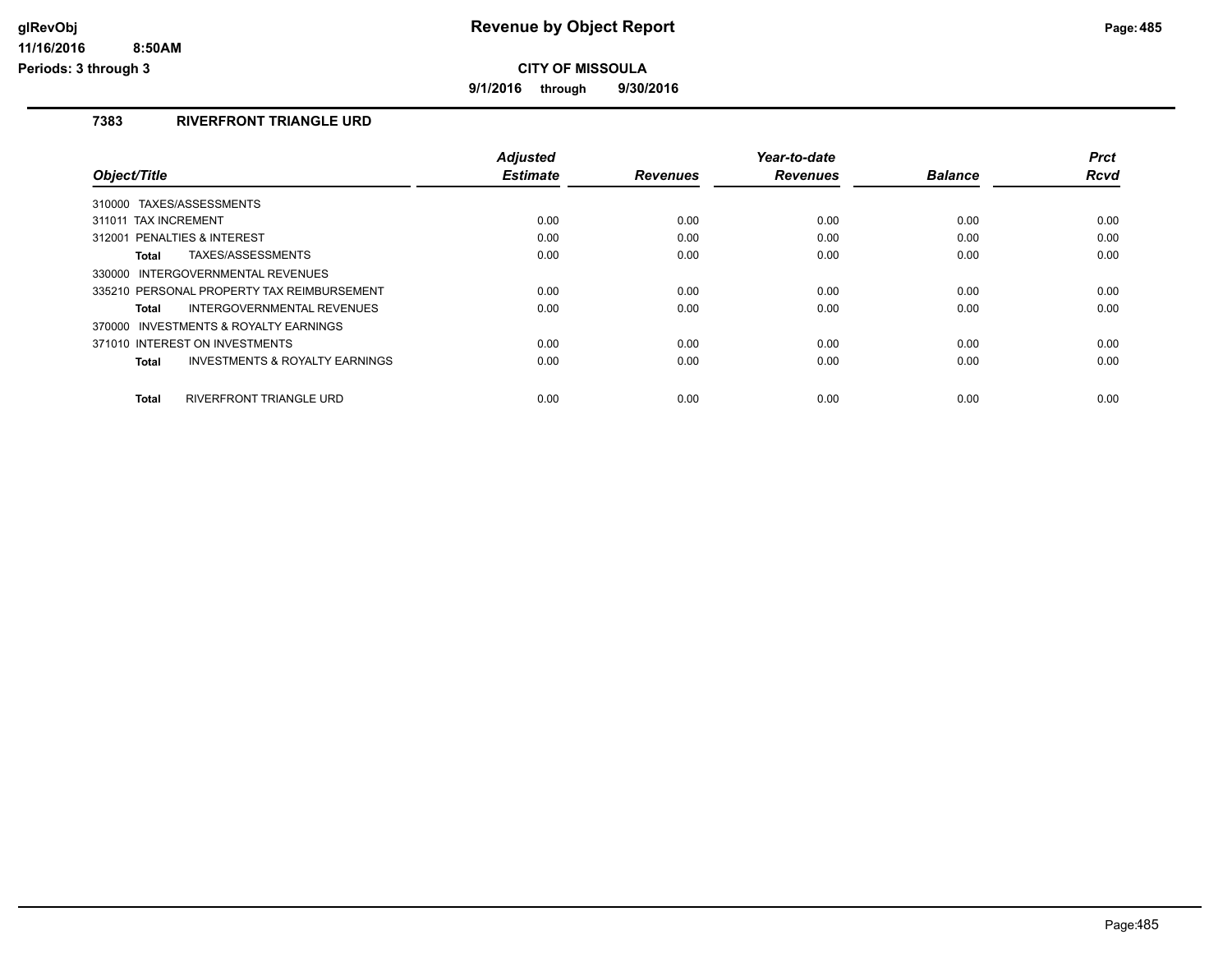**9/1/2016 through 9/30/2016**

# **7384 NRSS DEBT SERVICE CLEARING**

**7384 NRSS DEBT SERVICE CLEARING**

|                                                    | <b>Adjusted</b> |                 | Year-to-date    |                | <b>Prct</b> |
|----------------------------------------------------|-----------------|-----------------|-----------------|----------------|-------------|
| Object/Title                                       | <b>Estimate</b> | <b>Revenues</b> | <b>Revenues</b> | <b>Balance</b> | <b>Rcvd</b> |
| 310000 TAXES/ASSESSMENTS                           |                 |                 |                 |                |             |
| 311011 TAX INCREMENT                               | 0.00            | 0.00            | 0.00            | 0.00           | 0.00        |
| 312001 PENALTIES & INTEREST                        | 0.00            | 1.10            | 4.23            | $-4.23$        | 0.00        |
| TAXES/ASSESSMENTS<br>Total                         | 0.00            | 1.10            | 4.23            | $-4.23$        | 0.00        |
| 370000 INVESTMENTS & ROYALTY EARNINGS              |                 |                 |                 |                |             |
| 371010 INTEREST ON INVESTMENTS                     | 0.00            | 0.00            | 0.00            | 0.00           | 0.00        |
| <b>INVESTMENTS &amp; ROYALTY EARNINGS</b><br>Total | 0.00            | 0.00            | 0.00            | 0.00           | 0.00        |
| 380000 OTHER FINANCING SOURCES                     |                 |                 |                 |                |             |
| 383014 TRANS FR MRA                                | 0.00            | 0.00            | 0.00            | 0.00           | 0.00        |
| OTHER FINANCING SOURCES<br>Total                   | 0.00            | 0.00            | 0.00            | 0.00           | 0.00        |
| NRSS DEBT SERVICE CLEARING<br>Total                | 0.00            | 1.10            | 4.23            | $-4.23$        | 0.00        |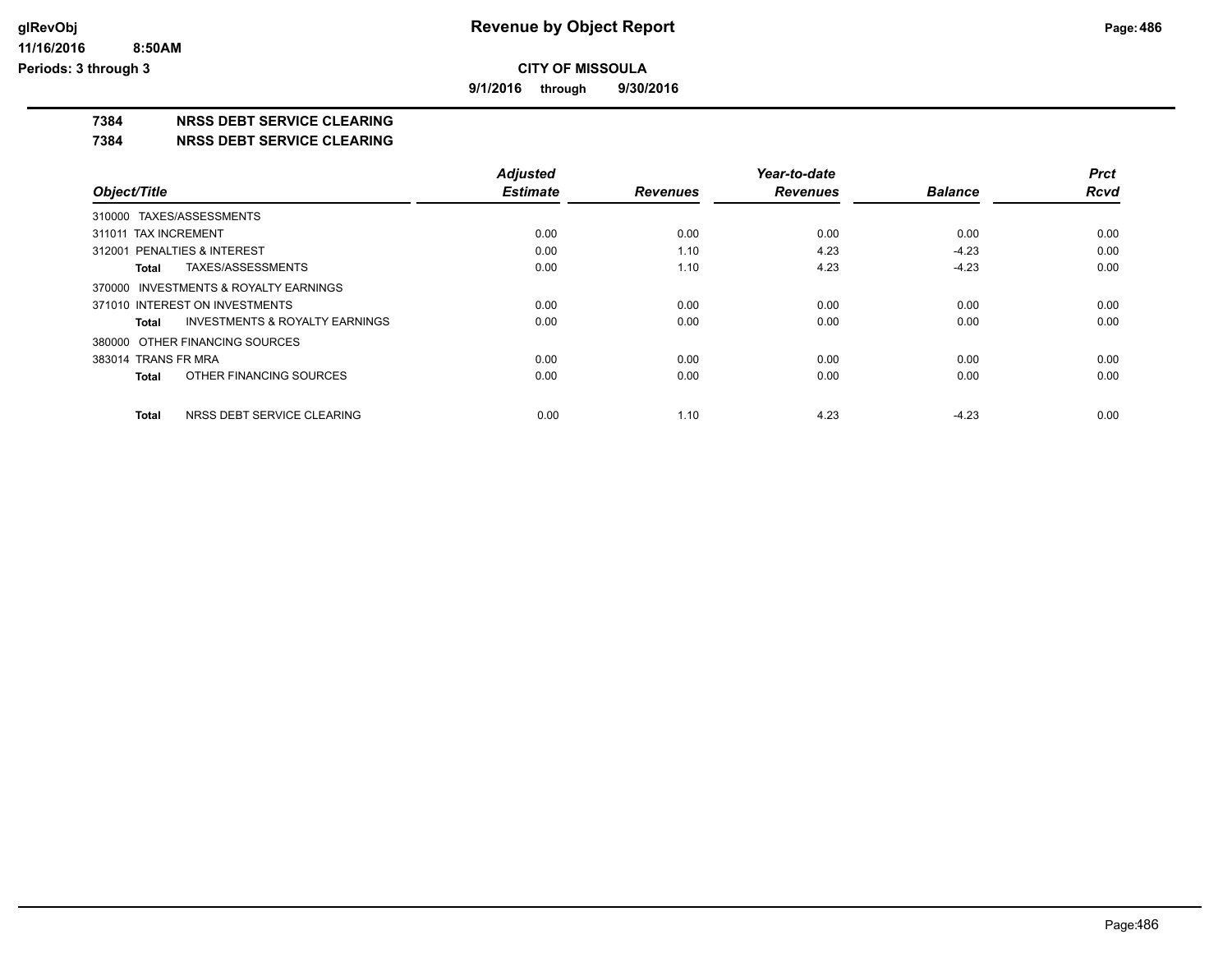**9/1/2016 through 9/30/2016**

# **7384 NRSS DEBT SERVICE CLEARING**

|                                                    | <b>Adjusted</b> |                 | Year-to-date    |                | <b>Prct</b> |
|----------------------------------------------------|-----------------|-----------------|-----------------|----------------|-------------|
| Object/Title                                       | <b>Estimate</b> | <b>Revenues</b> | <b>Revenues</b> | <b>Balance</b> | <b>Rcvd</b> |
| 310000 TAXES/ASSESSMENTS                           |                 |                 |                 |                |             |
| 311011 TAX INCREMENT                               | 0.00            | 0.00            | 0.00            | 0.00           | 0.00        |
| PENALTIES & INTEREST<br>312001                     | 0.00            | 1.10            | 4.23            | $-4.23$        | 0.00        |
| TAXES/ASSESSMENTS<br>Total                         | 0.00            | 1.10            | 4.23            | $-4.23$        | 0.00        |
| 370000 INVESTMENTS & ROYALTY EARNINGS              |                 |                 |                 |                |             |
| 371010 INTEREST ON INVESTMENTS                     | 0.00            | 0.00            | 0.00            | 0.00           | 0.00        |
| <b>INVESTMENTS &amp; ROYALTY EARNINGS</b><br>Total | 0.00            | 0.00            | 0.00            | 0.00           | 0.00        |
| 380000 OTHER FINANCING SOURCES                     |                 |                 |                 |                |             |
| 383014 TRANS FR MRA                                | 0.00            | 0.00            | 0.00            | 0.00           | 0.00        |
| OTHER FINANCING SOURCES<br>Total                   | 0.00            | 0.00            | 0.00            | 0.00           | 0.00        |
| NRSS DEBT SERVICE CLEARING<br><b>Total</b>         | 0.00            | 1.10            | 4.23            | $-4.23$        | 0.00        |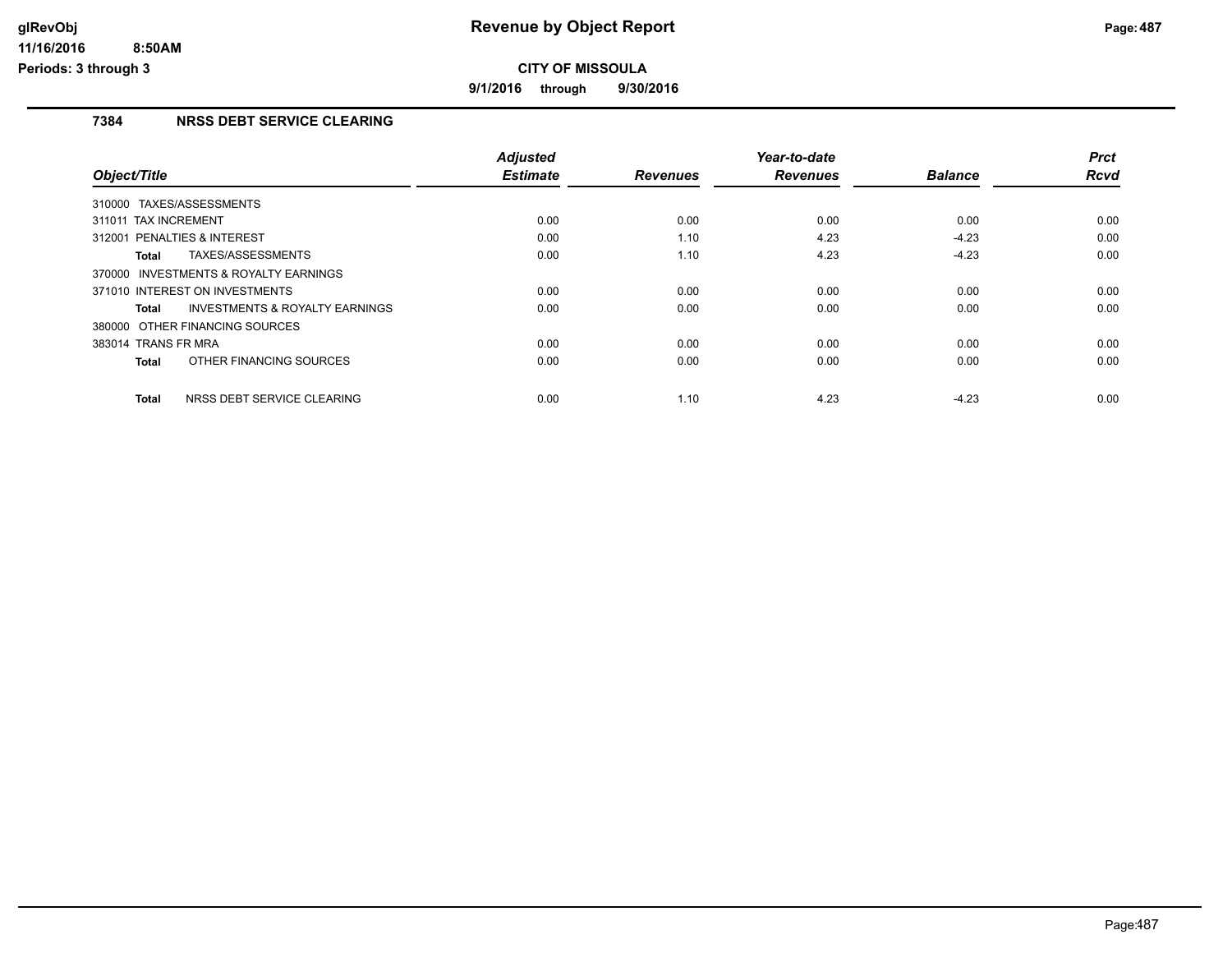**9/1/2016 through 9/30/2016**

**7385 FRONT STREET URD**

**7385 FRONT STREET URD**

|                                                           | <b>Adjusted</b> |                 | Year-to-date    |                | <b>Prct</b> |
|-----------------------------------------------------------|-----------------|-----------------|-----------------|----------------|-------------|
| Object/Title                                              | <b>Estimate</b> | <b>Revenues</b> | <b>Revenues</b> | <b>Balance</b> | <b>Rcvd</b> |
| 310000 TAXES/ASSESSMENTS                                  |                 |                 |                 |                |             |
| 311011 TAX INCREMENT                                      | 0.00            | 0.00            | 0.00            | 0.00           | 0.00        |
| TAXES/ASSESSMENTS<br>Total                                | 0.00            | 0.00            | 0.00            | 0.00           | 0.00        |
| 330000 INTERGOVERNMENTAL REVENUES                         |                 |                 |                 |                |             |
| 331056 MDT FEDERAL CMAQ                                   | 0.00            | 0.00            | 0.00            | 0.00           | 0.00        |
| 335210 PERSONAL PROPERTY TAX REIMBURSEMENT                | 0.00            | 0.00            | 0.00            | 0.00           | 0.00        |
| <b>INTERGOVERNMENTAL REVENUES</b><br><b>Total</b>         | 0.00            | 0.00            | 0.00            | 0.00           | 0.00        |
| 360000 MISCELLANEOUS REVENUES                             |                 |                 |                 |                |             |
| 365000 DONATIONS                                          | 0.00            | 0.00            | 0.00            | 0.00           | 0.00        |
| MISCELLANEOUS REVENUES<br><b>Total</b>                    | 0.00            | 0.00            | 0.00            | 0.00           | 0.00        |
| <b>INVESTMENTS &amp; ROYALTY EARNINGS</b><br>370000       |                 |                 |                 |                |             |
| 371010 INTEREST ON INVESTMENTS                            | 0.00            | 0.00            | 0.00            | 0.00           | 0.00        |
| <b>INVESTMENTS &amp; ROYALTY EARNINGS</b><br><b>Total</b> | 0.00            | 0.00            | 0.00            | 0.00           | 0.00        |
| 380000 OTHER FINANCING SOURCES                            |                 |                 |                 |                |             |
| 381029 PARKING STRUCTURE BOND PROCEEDS                    | 0.00            | 0.00            | 0.00            | 0.00           | 0.00        |
| 381071 WILMA NOTE PROCEEDS                                | 0.00            | 0.00            | 0.00            | 0.00           | 0.00        |
| 381072 FIB NOTE PROCEEDS                                  | 0.00            | 0.00            | 0.00            | 0.00           | 0.00        |
| 383066 TRANSFER FROM FRONT ST CLEARING                    | 0.00            | 0.00            | 0.00            | 0.00           | 0.00        |
| 383067 TRANSFER FROM FSPS                                 | 0.00            | 0.00            | 0.00            | 0.00           | 0.00        |
| 383068 TRANSFER FROM SUBORDINATE LIEN                     | 0.00            | 0.00            | 0.00            | 0.00           | 0.00        |
| OTHER FINANCING SOURCES<br><b>Total</b>                   | 0.00            | 0.00            | 0.00            | 0.00           | 0.00        |
| <b>FRONT STREET URD</b><br><b>Total</b>                   | 0.00            | 0.00            | 0.00            | 0.00           | 0.00        |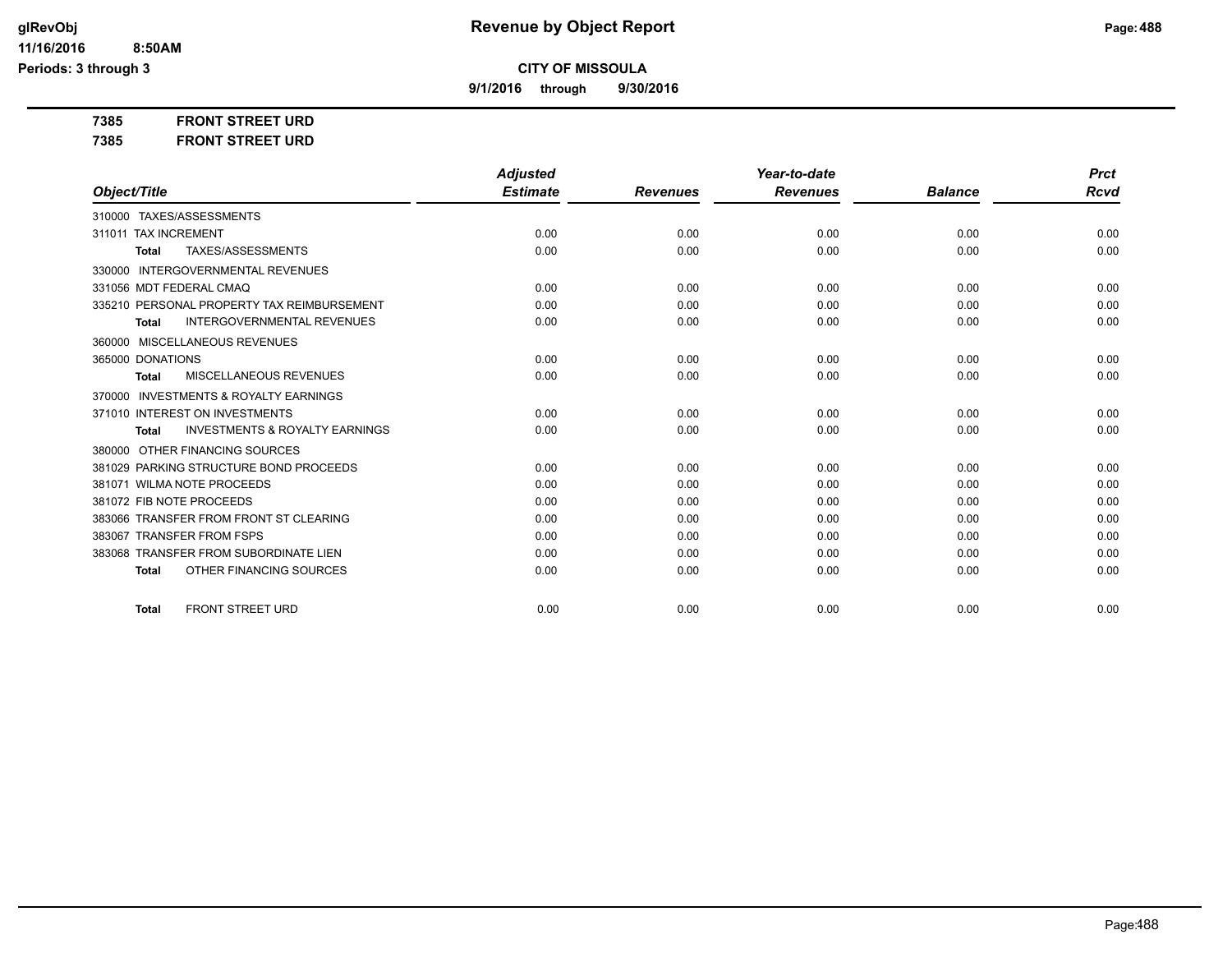**CITY OF MISSOULA**

**9/1/2016 through 9/30/2016**

#### **7385 FRONT STREET URD**

 **8:50AM**

|                                                    | <b>Adjusted</b> |                 | Year-to-date    |                | <b>Prct</b> |
|----------------------------------------------------|-----------------|-----------------|-----------------|----------------|-------------|
| Object/Title                                       | <b>Estimate</b> | <b>Revenues</b> | <b>Revenues</b> | <b>Balance</b> | <b>Rcvd</b> |
| 310000 TAXES/ASSESSMENTS                           |                 |                 |                 |                |             |
| 311011 TAX INCREMENT                               | 0.00            | 0.00            | 0.00            | 0.00           | 0.00        |
| <b>TAXES/ASSESSMENTS</b><br><b>Total</b>           | 0.00            | 0.00            | 0.00            | 0.00           | 0.00        |
| 330000 INTERGOVERNMENTAL REVENUES                  |                 |                 |                 |                |             |
| 331056 MDT FEDERAL CMAO                            | 0.00            | 0.00            | 0.00            | 0.00           | 0.00        |
| 335210 PERSONAL PROPERTY TAX REIMBURSEMENT         | 0.00            | 0.00            | 0.00            | 0.00           | 0.00        |
| <b>INTERGOVERNMENTAL REVENUES</b><br><b>Total</b>  | 0.00            | 0.00            | 0.00            | 0.00           | 0.00        |
| 360000 MISCELLANEOUS REVENUES                      |                 |                 |                 |                |             |
| 365000 DONATIONS                                   | 0.00            | 0.00            | 0.00            | 0.00           | 0.00        |
| <b>MISCELLANEOUS REVENUES</b><br><b>Total</b>      | 0.00            | 0.00            | 0.00            | 0.00           | 0.00        |
| 370000 INVESTMENTS & ROYALTY EARNINGS              |                 |                 |                 |                |             |
| 371010 INTEREST ON INVESTMENTS                     | 0.00            | 0.00            | 0.00            | 0.00           | 0.00        |
| <b>INVESTMENTS &amp; ROYALTY EARNINGS</b><br>Total | 0.00            | 0.00            | 0.00            | 0.00           | 0.00        |
| 380000 OTHER FINANCING SOURCES                     |                 |                 |                 |                |             |
| 381029 PARKING STRUCTURE BOND PROCEEDS             | 0.00            | 0.00            | 0.00            | 0.00           | 0.00        |
| 381071 WILMA NOTE PROCEEDS                         | 0.00            | 0.00            | 0.00            | 0.00           | 0.00        |
| 381072 FIB NOTE PROCEEDS                           | 0.00            | 0.00            | 0.00            | 0.00           | 0.00        |
| 383066 TRANSFER FROM FRONT ST CLEARING             | 0.00            | 0.00            | 0.00            | 0.00           | 0.00        |
| 383067 TRANSFER FROM FSPS                          | 0.00            | 0.00            | 0.00            | 0.00           | 0.00        |
| 383068 TRANSFER FROM SUBORDINATE LIEN              | 0.00            | 0.00            | 0.00            | 0.00           | 0.00        |
| OTHER FINANCING SOURCES<br><b>Total</b>            | 0.00            | 0.00            | 0.00            | 0.00           | 0.00        |
| <b>FRONT STREET URD</b><br><b>Total</b>            | 0.00            | 0.00            | 0.00            | 0.00           | 0.00        |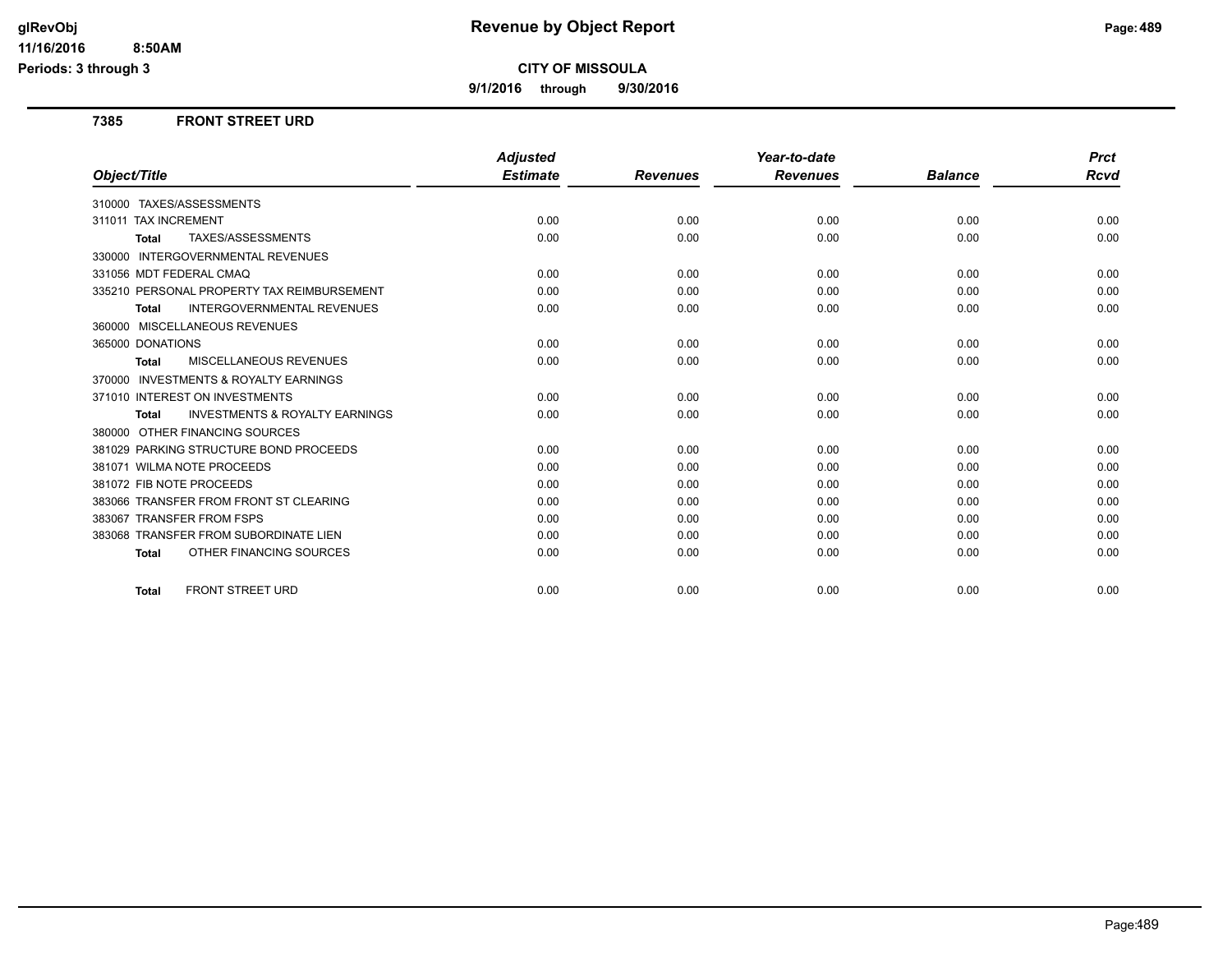**9/1/2016 through 9/30/2016**

# **7386 DEBT SERVICE-SAFEWAY/ST PAT 1.5M**

# **7386 DEBT SERVICE-SAFEWAY/ST PAT 1.5M**

|                                                     | <b>Adjusted</b> |                 | Year-to-date    |                | <b>Prct</b> |
|-----------------------------------------------------|-----------------|-----------------|-----------------|----------------|-------------|
| Object/Title                                        | <b>Estimate</b> | <b>Revenues</b> | <b>Revenues</b> | <b>Balance</b> | <b>Rcvd</b> |
| TAXES/ASSESSMENTS<br>310000                         |                 |                 |                 |                |             |
| 311011 TAX INCREMENT                                | 0.00            | 0.00            | 0.00            | 0.00           | 0.00        |
| TAXES/ASSESSMENTS<br>Total                          | 0.00            | 0.00            | 0.00            | 0.00           | 0.00        |
| <b>MISCELLANEOUS REVENUES</b><br>360000             |                 |                 |                 |                |             |
| 365000 DONATIONS                                    | 0.00            | 0.00            | 0.00            | 0.00           | 0.00        |
| <b>MISCELLANEOUS REVENUES</b><br>Total              | 0.00            | 0.00            | 0.00            | 0.00           | 0.00        |
| <b>INVESTMENTS &amp; ROYALTY EARNINGS</b><br>370000 |                 |                 |                 |                |             |
| 371010 INTEREST ON INVESTMENTS                      | 0.00            | 0.00            | 0.00            | 0.00           | 0.00        |
| <b>INVESTMENTS &amp; ROYALTY EARNINGS</b><br>Total  | 0.00            | 0.00            | 0.00            | 0.00           | 0.00        |
| 380000 OTHER FINANCING SOURCES                      |                 |                 |                 |                |             |
| 383014 TRANS FR MRA                                 | 0.00            | 0.00            | 0.00            | 0.00           | 0.00        |
| 383037 TRANSFER - URD II                            | 0.00            | 0.00            | 0.00            | 0.00           | 0.00        |
| 384000 GUARANTOR REVENUE                            | 0.00            | 0.00            | 0.00            | 0.00           | 0.00        |
| OTHER FINANCING SOURCES<br>Total                    | 0.00            | 0.00            | 0.00            | 0.00           | 0.00        |
| DEBT SERVICE-SAFEWAY/ST PAT 1.5M<br>Total           | 0.00            | 0.00            | 0.00            | 0.00           | 0.00        |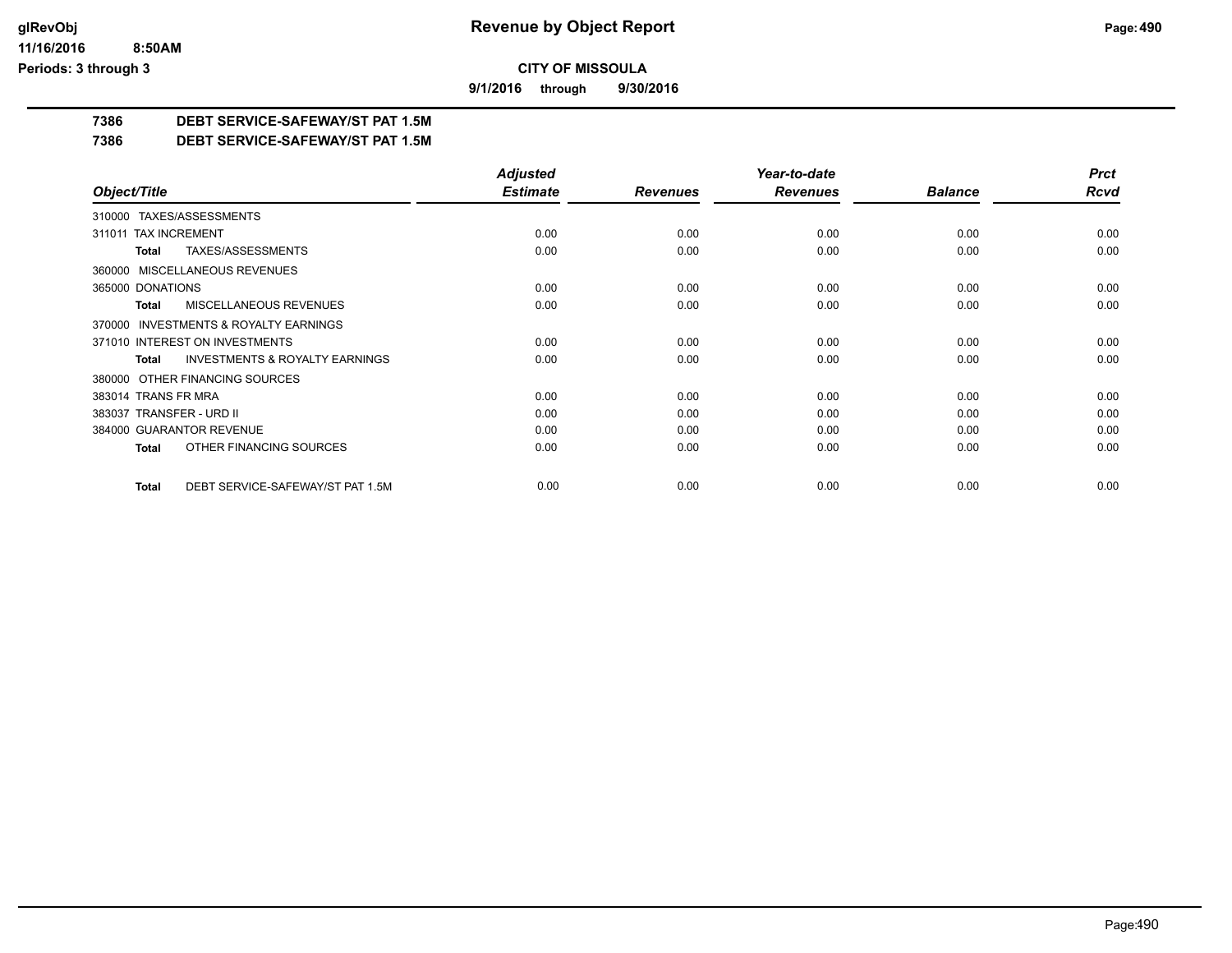**9/1/2016 through 9/30/2016**

# **7386 DEBT SERVICE-SAFEWAY/ST PAT 1.5M**

|                                                    | <b>Adjusted</b> |                 | Year-to-date    |                | <b>Prct</b> |
|----------------------------------------------------|-----------------|-----------------|-----------------|----------------|-------------|
| Object/Title                                       | <b>Estimate</b> | <b>Revenues</b> | <b>Revenues</b> | <b>Balance</b> | <b>Rcvd</b> |
| 310000 TAXES/ASSESSMENTS                           |                 |                 |                 |                |             |
| 311011 TAX INCREMENT                               | 0.00            | 0.00            | 0.00            | 0.00           | 0.00        |
| TAXES/ASSESSMENTS<br>Total                         | 0.00            | 0.00            | 0.00            | 0.00           | 0.00        |
| 360000 MISCELLANEOUS REVENUES                      |                 |                 |                 |                |             |
| 365000 DONATIONS                                   | 0.00            | 0.00            | 0.00            | 0.00           | 0.00        |
| MISCELLANEOUS REVENUES<br>Total                    | 0.00            | 0.00            | 0.00            | 0.00           | 0.00        |
| 370000 INVESTMENTS & ROYALTY EARNINGS              |                 |                 |                 |                |             |
| 371010 INTEREST ON INVESTMENTS                     | 0.00            | 0.00            | 0.00            | 0.00           | 0.00        |
| <b>INVESTMENTS &amp; ROYALTY EARNINGS</b><br>Total | 0.00            | 0.00            | 0.00            | 0.00           | 0.00        |
| 380000 OTHER FINANCING SOURCES                     |                 |                 |                 |                |             |
| 383014 TRANS FR MRA                                | 0.00            | 0.00            | 0.00            | 0.00           | 0.00        |
| 383037 TRANSFER - URD II                           | 0.00            | 0.00            | 0.00            | 0.00           | 0.00        |
| 384000 GUARANTOR REVENUE                           | 0.00            | 0.00            | 0.00            | 0.00           | 0.00        |
| OTHER FINANCING SOURCES<br>Total                   | 0.00            | 0.00            | 0.00            | 0.00           | 0.00        |
| DEBT SERVICE-SAFEWAY/ST PAT 1.5M<br><b>Total</b>   | 0.00            | 0.00            | 0.00            | 0.00           | 0.00        |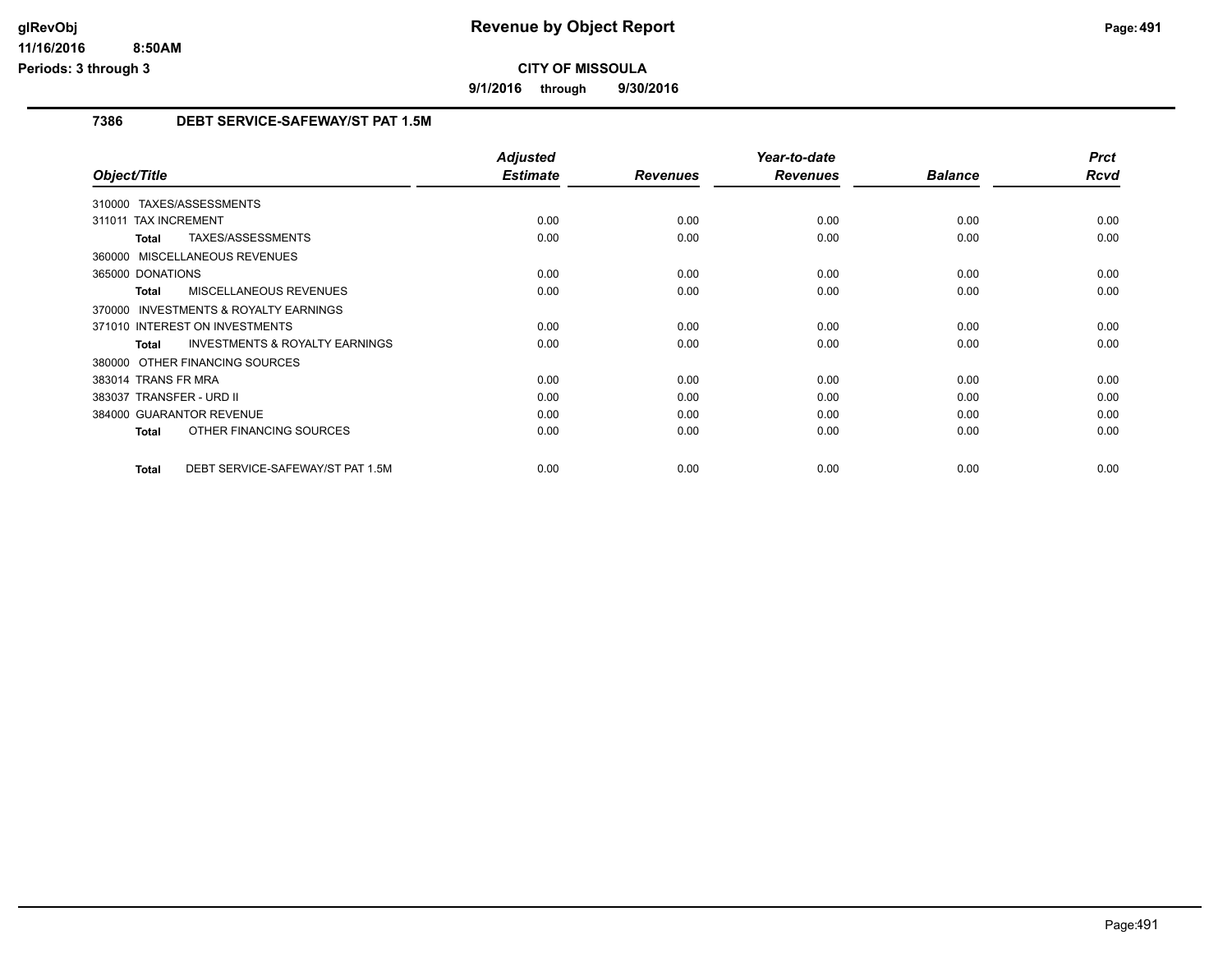**11/16/2016 8:50AM Periods: 3 through 3**

**CITY OF MISSOULA**

**9/1/2016 through 9/30/2016**

# **7387 DEBT SERVICE-BROWNFIELD RLF 1.125M**

**7387 DEBT SERVICE-BROWNFIELD RLF 1.125M**

|                                                    | <b>Adjusted</b> |                 | Year-to-date    |                | <b>Prct</b> |
|----------------------------------------------------|-----------------|-----------------|-----------------|----------------|-------------|
| Object/Title                                       | <b>Estimate</b> | <b>Revenues</b> | <b>Revenues</b> | <b>Balance</b> | <b>Rcvd</b> |
| TAXES/ASSESSMENTS<br>310000                        |                 |                 |                 |                |             |
| 311011 TAX INCREMENT                               | 0.00            | 0.00            | 0.00            | 0.00           | 0.00        |
| TAXES/ASSESSMENTS<br>Total                         | 0.00            | 0.00            | 0.00            | 0.00           | 0.00        |
| 370000 INVESTMENTS & ROYALTY EARNINGS              |                 |                 |                 |                |             |
| 371010 INTEREST ON INVESTMENTS                     | 0.00            | 0.00            | 0.00            | 0.00           | 0.00        |
| <b>INVESTMENTS &amp; ROYALTY EARNINGS</b><br>Total | 0.00            | 0.00            | 0.00            | 0.00           | 0.00        |
| 380000 OTHER FINANCING SOURCES                     |                 |                 |                 |                |             |
| 383014 TRANS FR MRA                                | 0.00            | 0.00            | 0.00            | 0.00           | 0.00        |
| 383016 TRANS FR TAX INCREMENT BOND                 | 0.00            | 0.00            | 0.00            | 0.00           | 0.00        |
| OTHER FINANCING SOURCES<br><b>Total</b>            | 0.00            | 0.00            | 0.00            | 0.00           | 0.00        |
| DEBT SERVICE-BROWNFIELD RLF 1.125M<br>Total        | 0.00            | 0.00            | 0.00            | 0.00           | 0.00        |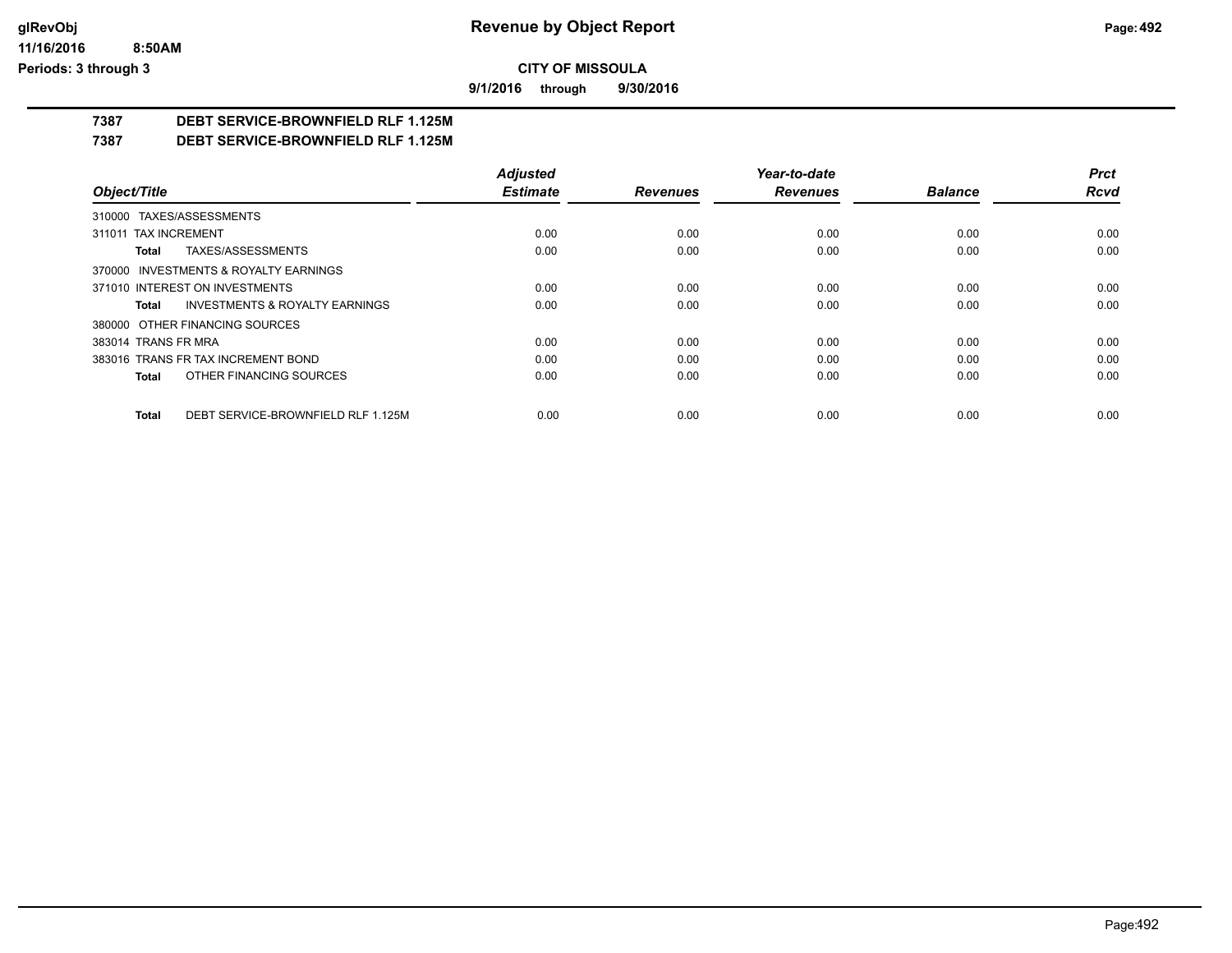**CITY OF MISSOULA**

**9/1/2016 through 9/30/2016**

# **7387 DEBT SERVICE-BROWNFIELD RLF 1.125M**

|                                                    | <b>Adjusted</b> |                 | Year-to-date    |                | <b>Prct</b> |
|----------------------------------------------------|-----------------|-----------------|-----------------|----------------|-------------|
| Object/Title                                       | <b>Estimate</b> | <b>Revenues</b> | <b>Revenues</b> | <b>Balance</b> | <b>Rcvd</b> |
| 310000 TAXES/ASSESSMENTS                           |                 |                 |                 |                |             |
| 311011 TAX INCREMENT                               | 0.00            | 0.00            | 0.00            | 0.00           | 0.00        |
| TAXES/ASSESSMENTS<br>Total                         | 0.00            | 0.00            | 0.00            | 0.00           | 0.00        |
| 370000 INVESTMENTS & ROYALTY EARNINGS              |                 |                 |                 |                |             |
| 371010 INTEREST ON INVESTMENTS                     | 0.00            | 0.00            | 0.00            | 0.00           | 0.00        |
| INVESTMENTS & ROYALTY EARNINGS<br>Total            | 0.00            | 0.00            | 0.00            | 0.00           | 0.00        |
| 380000 OTHER FINANCING SOURCES                     |                 |                 |                 |                |             |
| 383014 TRANS FR MRA                                | 0.00            | 0.00            | 0.00            | 0.00           | 0.00        |
| 383016 TRANS FR TAX INCREMENT BOND                 | 0.00            | 0.00            | 0.00            | 0.00           | 0.00        |
| OTHER FINANCING SOURCES<br>Total                   | 0.00            | 0.00            | 0.00            | 0.00           | 0.00        |
| DEBT SERVICE-BROWNFIELD RLF 1.125M<br><b>Total</b> | 0.00            | 0.00            | 0.00            | 0.00           | 0.00        |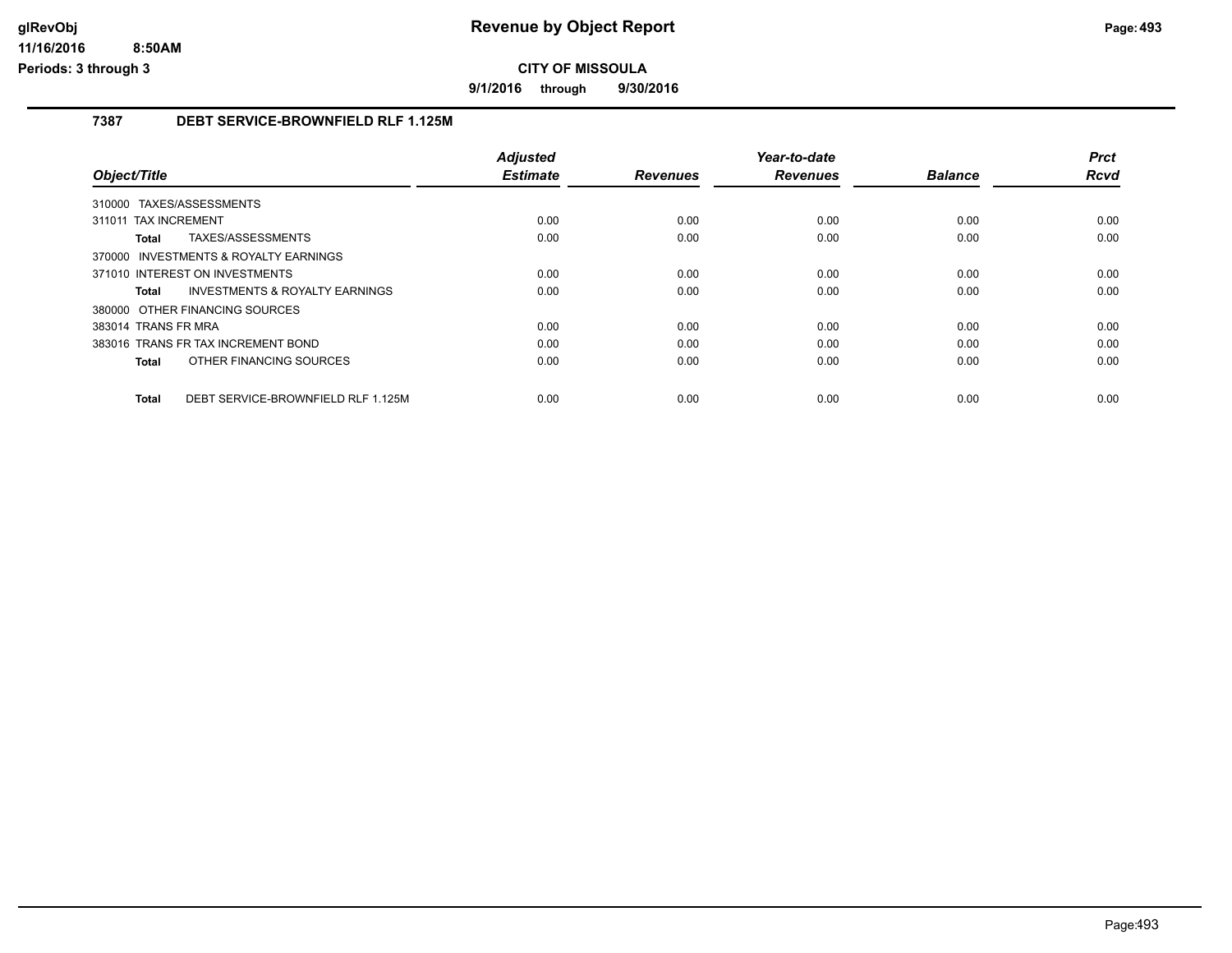**9/1/2016 through 9/30/2016**

**7388 RESERVE-3.6m TIF**

**7388 RESERVE-3.6m TIF**

|                                                    | <b>Adjusted</b> |                 | Year-to-date    |                | <b>Prct</b> |
|----------------------------------------------------|-----------------|-----------------|-----------------|----------------|-------------|
| Object/Title                                       | <b>Estimate</b> | <b>Revenues</b> | <b>Revenues</b> | <b>Balance</b> | <b>Rcvd</b> |
| 370000 INVESTMENTS & ROYALTY EARNINGS              |                 |                 |                 |                |             |
| 371010 INTEREST ON INVESTMENTS                     | 0.00            | 0.00            | 0.00            | 0.00           | 0.00        |
| 371020 GAIN/LOSS IN MARKET VALUE OF INVESTMENTS    | 0.00            | 0.00            | 0.00            | 0.00           | 0.00        |
| <b>INVESTMENTS &amp; ROYALTY EARNINGS</b><br>Total | 0.00            | 0.00            | 0.00            | 0.00           | 0.00        |
| 380000 OTHER FINANCING SOURCES                     |                 |                 |                 |                |             |
| 381025 BOND PROCEEDS                               | 0.00            | 0.00            | 0.00            | 0.00           | 0.00        |
| 383014 TRANS FR MRA                                | 0.00            | 0.00            | 0.00            | 0.00           | 0.00        |
| 383037 TRANSFER - URD II                           | 0.00            | 0.00            | 0.00            | 0.00           | 0.00        |
| 383040 TRANSFER FROM CITY GRANTS                   | 0.00            | 0.00            | 0.00            | 0.00           | 0.00        |
| OTHER FINANCING SOURCES<br>Total                   | 0.00            | 0.00            | 0.00            | 0.00           | 0.00        |
| RESERVE-3.6m TIF<br>Total                          | 0.00            | 0.00            | 0.00            | 0.00           | 0.00        |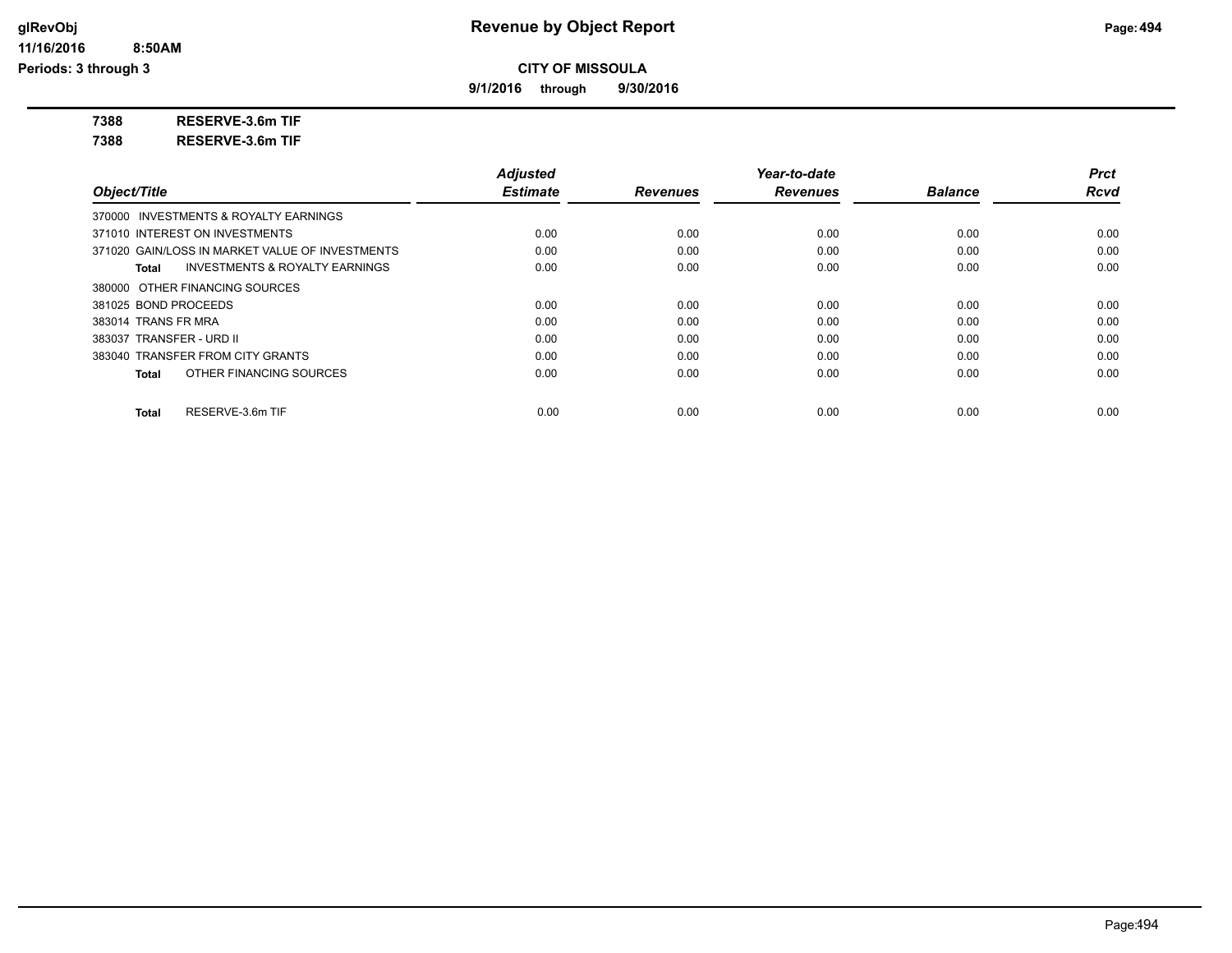**glRevObj Revenue by Object Report Page:495** 

**CITY OF MISSOULA**

**9/1/2016 through 9/30/2016**

#### **7388 RESERVE-3.6m TIF**

 **8:50AM**

|                                                    | <b>Adjusted</b> |                 | Year-to-date    |                | <b>Prct</b> |
|----------------------------------------------------|-----------------|-----------------|-----------------|----------------|-------------|
| Object/Title                                       | <b>Estimate</b> | <b>Revenues</b> | <b>Revenues</b> | <b>Balance</b> | Rcvd        |
| 370000 INVESTMENTS & ROYALTY EARNINGS              |                 |                 |                 |                |             |
| 371010 INTEREST ON INVESTMENTS                     | 0.00            | 0.00            | 0.00            | 0.00           | 0.00        |
| 371020 GAIN/LOSS IN MARKET VALUE OF INVESTMENT     | 0.00            | 0.00            | 0.00            | 0.00           | 0.00        |
| <b>INVESTMENTS &amp; ROYALTY EARNINGS</b><br>Total | 0.00            | 0.00            | 0.00            | 0.00           | 0.00        |
| 380000 OTHER FINANCING SOURCES                     |                 |                 |                 |                |             |
| 381025 BOND PROCEEDS                               | 0.00            | 0.00            | 0.00            | 0.00           | 0.00        |
| 383014 TRANS FR MRA                                | 0.00            | 0.00            | 0.00            | 0.00           | 0.00        |
| 383037 TRANSFER - URD II                           | 0.00            | 0.00            | 0.00            | 0.00           | 0.00        |
| 383040 TRANSFER FROM CITY GRANTS                   | 0.00            | 0.00            | 0.00            | 0.00           | 0.00        |
| OTHER FINANCING SOURCES<br>Total                   | 0.00            | 0.00            | 0.00            | 0.00           | 0.00        |
| RESERVE-3.6m TIF<br><b>Total</b>                   | 0.00            | 0.00            | 0.00            | 0.00           | 0.00        |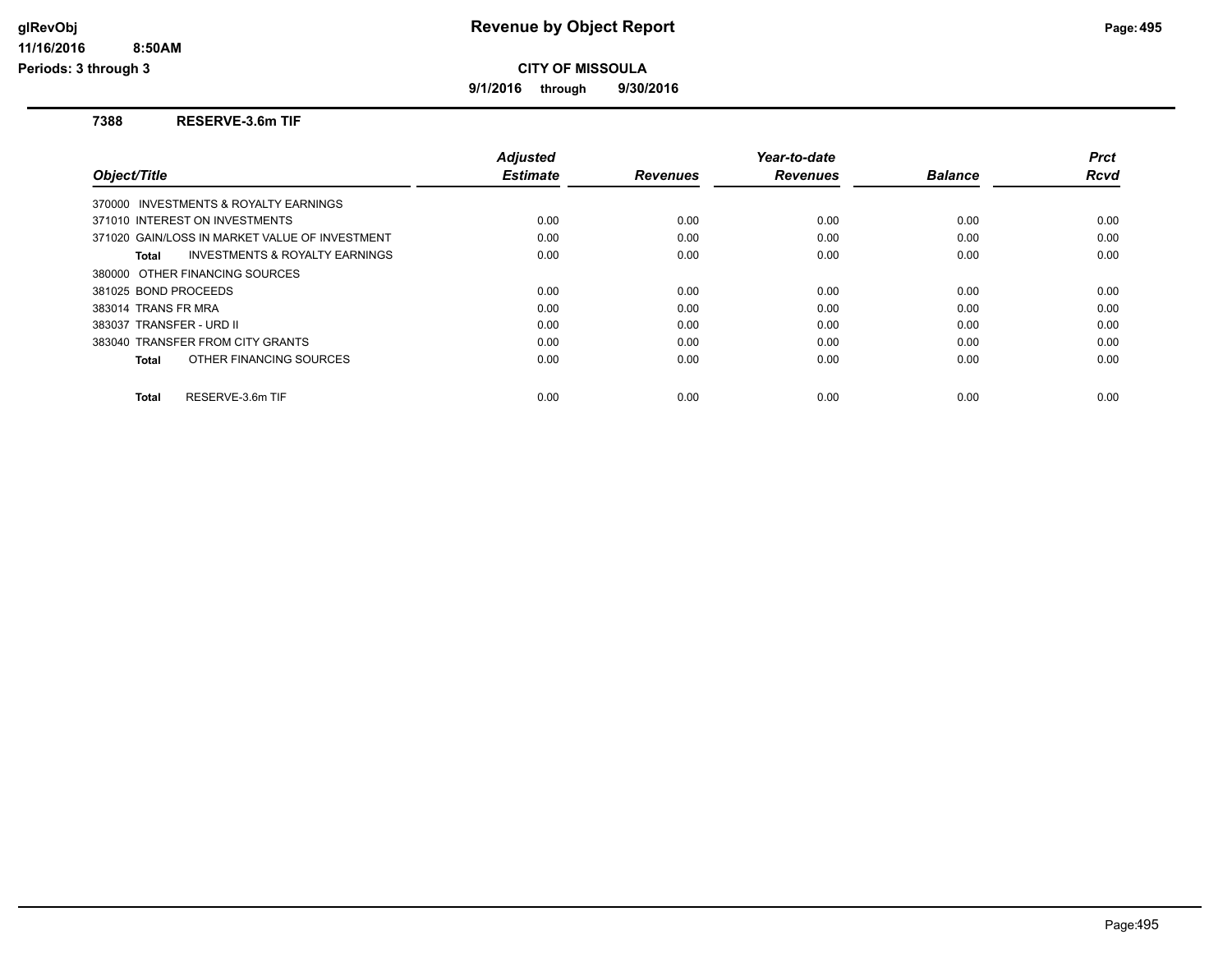**9/1/2016 through 9/30/2016**

**7389 DEBT SERVICE - 3.6M/5.75M**

**7389 DEBT SERVICE - 3.6M/5.75M**

|                                                 |                                           | <b>Adjusted</b> |                 | Year-to-date    |                | <b>Prct</b> |
|-------------------------------------------------|-------------------------------------------|-----------------|-----------------|-----------------|----------------|-------------|
| Object/Title                                    |                                           | <b>Estimate</b> | <b>Revenues</b> | <b>Revenues</b> | <b>Balance</b> | <b>Rcvd</b> |
| 370000 INVESTMENTS & ROYALTY EARNINGS           |                                           |                 |                 |                 |                |             |
| 371010 INTEREST ON INVESTMENTS                  |                                           | 0.00            | 0.00            | 0.00            | 0.00           | 0.00        |
| 371020 GAIN/LOSS IN MARKET VALUE OF INVESTMENTS |                                           | 0.00            | 0.00            | 0.00            | 0.00           | 0.00        |
| Total                                           | <b>INVESTMENTS &amp; ROYALTY EARNINGS</b> | 0.00            | 0.00            | 0.00            | 0.00           | 0.00        |
| 380000 OTHER FINANCING SOURCES                  |                                           |                 |                 |                 |                |             |
| 381009 TRANSFER FROM CLEARING                   |                                           | 0.00            | 0.00            | 0.00            | 0.00           | 0.00        |
| 381025 BOND PROCEEDS                            |                                           | 0.00            | 0.00            | 0.00            | 0.00           | 0.00        |
| 383014 TRANS FR MRA                             |                                           | 0.00            | 0.00            | 0.00            | 0.00           | 0.00        |
| OTHER FINANCING SOURCES<br><b>Total</b>         |                                           | 0.00            | 0.00            | 0.00            | 0.00           | 0.00        |
| DEBT SERVICE - 3.6M/5.75M<br><b>Total</b>       |                                           | 0.00            | 0.00            | 0.00            | 0.00           | 0.00        |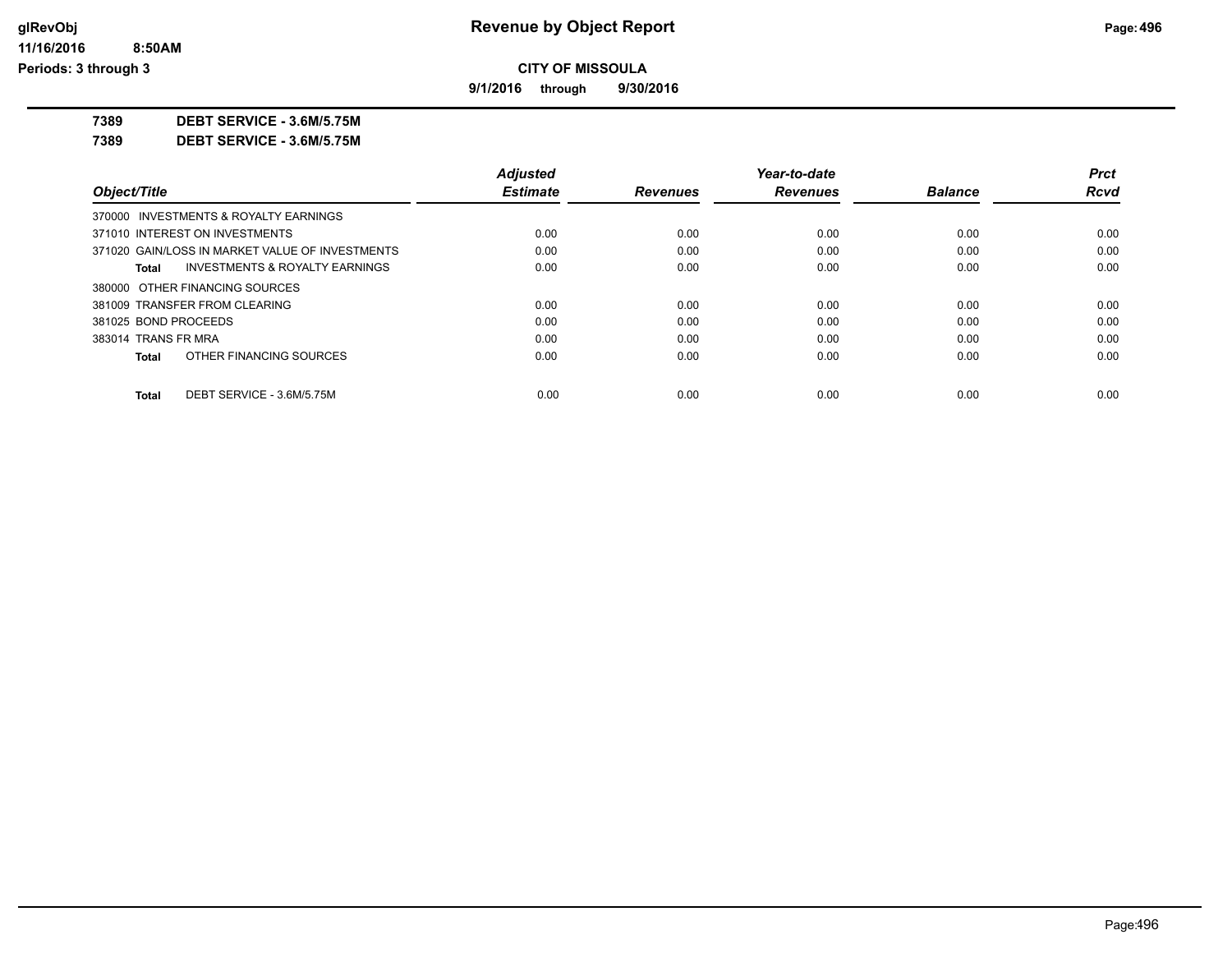**CITY OF MISSOULA**

**9/1/2016 through 9/30/2016**

## **7389 DEBT SERVICE - 3.6M/5.75M**

 **8:50AM**

| Object/Title                                       | <b>Adjusted</b><br><b>Estimate</b> | <b>Revenues</b> | Year-to-date<br><b>Revenues</b> | <b>Balance</b> | <b>Prct</b><br><b>Rcvd</b> |
|----------------------------------------------------|------------------------------------|-----------------|---------------------------------|----------------|----------------------------|
| 370000 INVESTMENTS & ROYALTY EARNINGS              |                                    |                 |                                 |                |                            |
| 371010 INTEREST ON INVESTMENTS                     | 0.00                               | 0.00            | 0.00                            | 0.00           | 0.00                       |
| 371020 GAIN/LOSS IN MARKET VALUE OF INVESTMENT     | 0.00                               | 0.00            | 0.00                            | 0.00           | 0.00                       |
| <b>INVESTMENTS &amp; ROYALTY EARNINGS</b><br>Total | 0.00                               | 0.00            | 0.00                            | 0.00           | 0.00                       |
| 380000 OTHER FINANCING SOURCES                     |                                    |                 |                                 |                |                            |
| 381009 TRANSFER FROM CLEARING                      | 0.00                               | 0.00            | 0.00                            | 0.00           | 0.00                       |
| 381025 BOND PROCEEDS                               | 0.00                               | 0.00            | 0.00                            | 0.00           | 0.00                       |
| 383014 TRANS FR MRA                                | 0.00                               | 0.00            | 0.00                            | 0.00           | 0.00                       |
| OTHER FINANCING SOURCES<br>Total                   | 0.00                               | 0.00            | 0.00                            | 0.00           | 0.00                       |
| DEBT SERVICE - 3.6M/5.75M<br>Total                 | 0.00                               | 0.00            | 0.00                            | 0.00           | 0.00                       |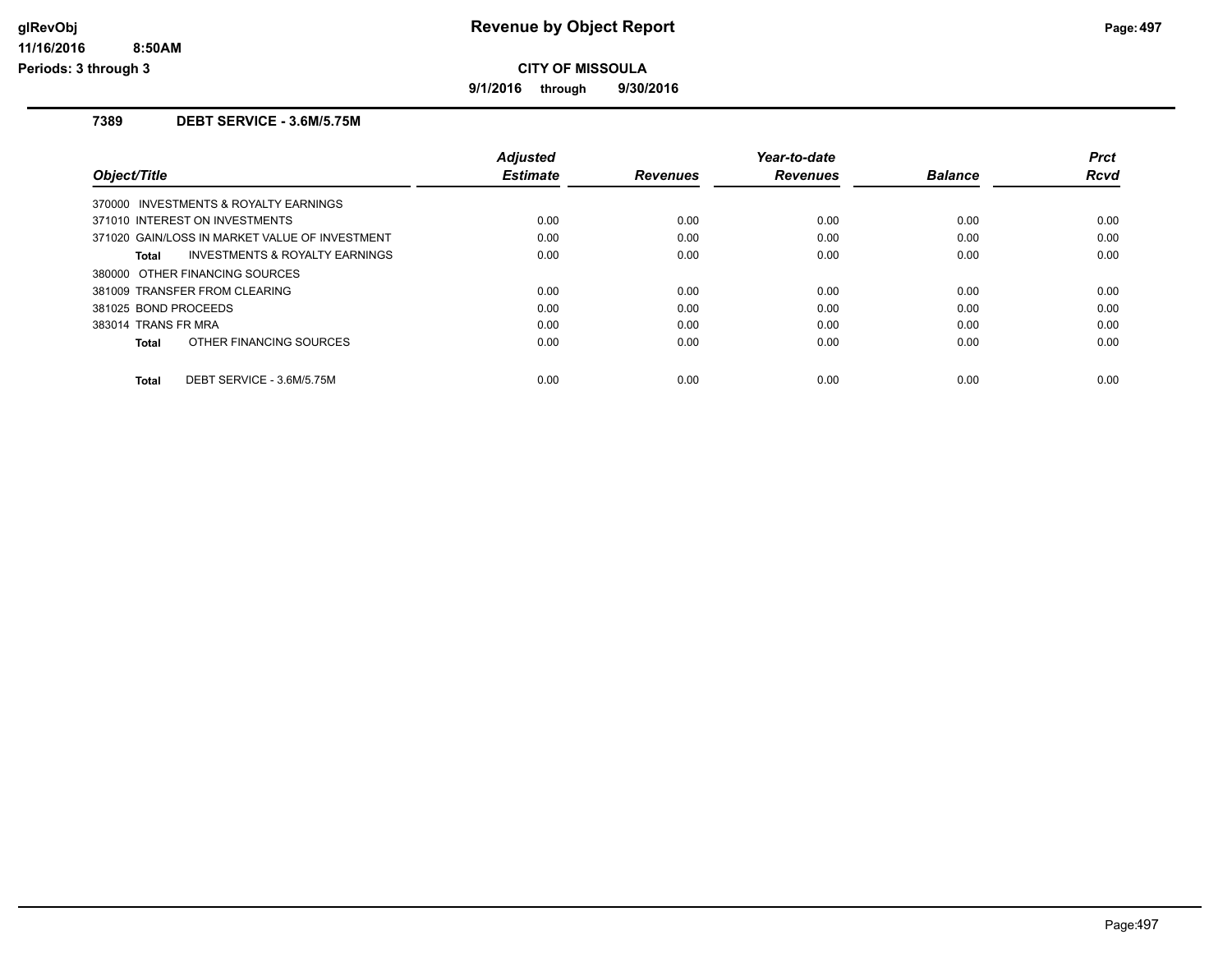**9/1/2016 through 9/30/2016**

**7390 URDII CLEARING - 3.6M TIF**

**7390 URDII CLEARING - 3.6M TIF**

|                                                           | <b>Adjusted</b> |                 | Year-to-date    |                | <b>Prct</b> |
|-----------------------------------------------------------|-----------------|-----------------|-----------------|----------------|-------------|
| Object/Title                                              | <b>Estimate</b> | <b>Revenues</b> | <b>Revenues</b> | <b>Balance</b> | <b>Rcvd</b> |
| 310000 TAXES/ASSESSMENTS                                  |                 |                 |                 |                |             |
| 310000 TAXES/ASSESSMENTS                                  | 0.00            | 0.00            | 0.00            | 0.00           | 0.00        |
| 311011 TAX INCREMENT                                      | 0.00            | 92.59           | 0.00            | 0.00           | 0.00        |
| PENALTIES & INTEREST<br>312001                            | 0.00            | 26.40           | 82.95           | $-82.95$       | 0.00        |
| TAXES/ASSESSMENTS<br><b>Total</b>                         | 0.00            | 118.99          | 82.95           | $-82.95$       | 0.00        |
| INTERGOVERNMENTAL REVENUES<br>330000                      |                 |                 |                 |                |             |
| 335210 PERSONAL PROPERTY TAX REIMBURSEMENT                | 0.00            | 0.00            | 0.00            | 0.00           | 0.00        |
| 335230 HB 124 REVENUE                                     | 0.00            | 0.00            | 0.00            | 0.00           | 0.00        |
| <b>INTERGOVERNMENTAL REVENUES</b><br><b>Total</b>         | 0.00            | 0.00            | 0.00            | 0.00           | 0.00        |
| <b>INVESTMENTS &amp; ROYALTY EARNINGS</b><br>370000       |                 |                 |                 |                |             |
| 371010 INTEREST ON INVESTMENTS                            | 0.00            | 0.00            | 0.00            | 0.00           | 0.00        |
| 371020 GAIN/LOSS IN MARKET VALUE OF INVESTMENTS           | 0.00            | 0.00            | 0.00            | 0.00           | 0.00        |
| <b>INVESTMENTS &amp; ROYALTY EARNINGS</b><br><b>Total</b> | 0.00            | 0.00            | 0.00            | 0.00           | 0.00        |
| OTHER FINANCING SOURCES<br>380000                         |                 |                 |                 |                |             |
| 383037 TRANSFER FROM URD II                               | 0.00            | 0.00            | 0.00            | 0.00           | 0.00        |
| OTHER FINANCING SOURCES<br><b>Total</b>                   | 0.00            | 0.00            | 0.00            | 0.00           | 0.00        |
| URDII CLEARING - 3.6M TIF<br><b>Total</b>                 | 0.00            | 118.99          | 82.95           | $-82.95$       | 0.00        |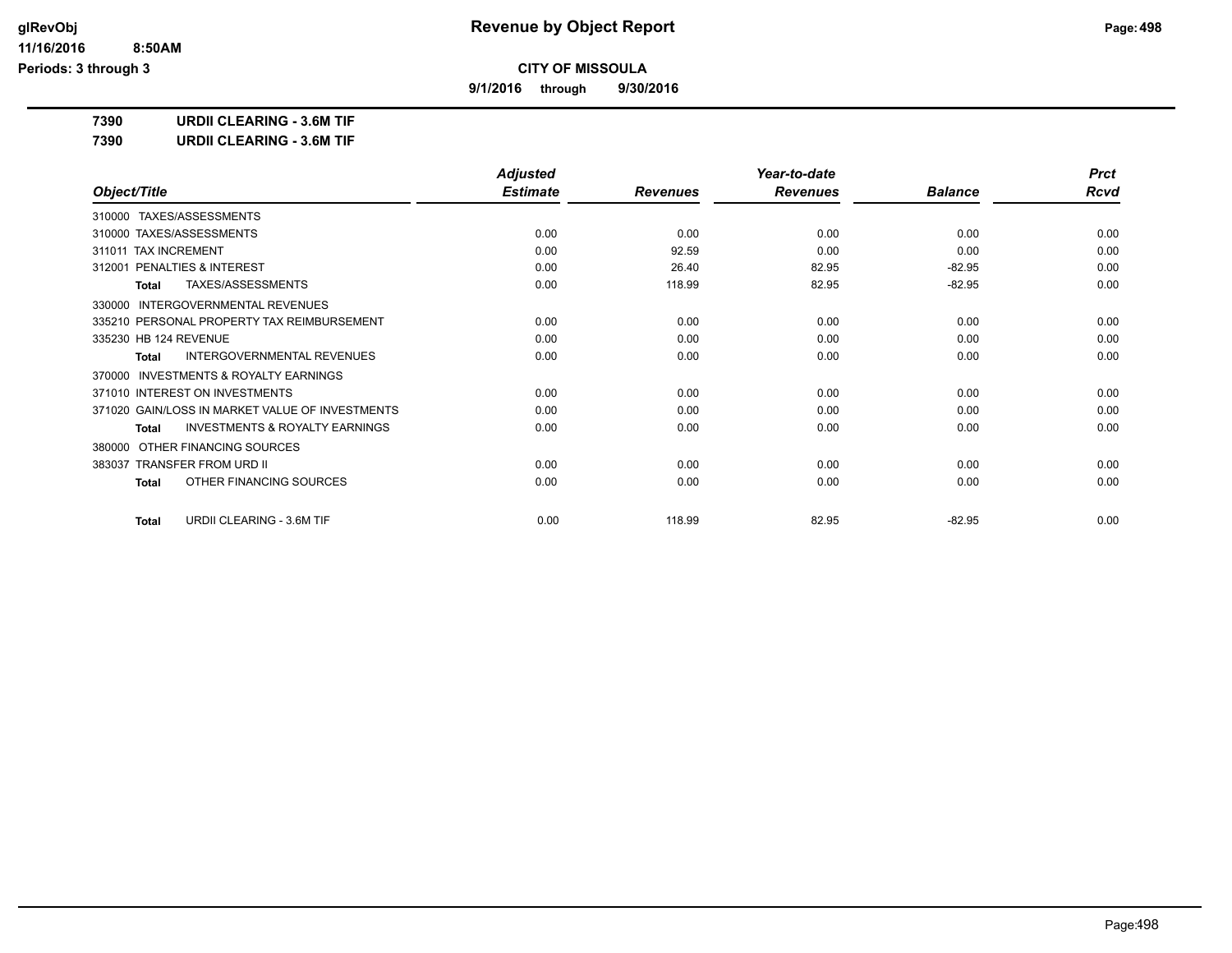**CITY OF MISSOULA**

**9/1/2016 through 9/30/2016**

#### **7390 URDII CLEARING - 3.6M TIF**

 **8:50AM**

|                                                           | <b>Adjusted</b> |                 | Year-to-date    |                | <b>Prct</b> |
|-----------------------------------------------------------|-----------------|-----------------|-----------------|----------------|-------------|
| Object/Title                                              | <b>Estimate</b> | <b>Revenues</b> | <b>Revenues</b> | <b>Balance</b> | <b>Rcvd</b> |
| TAXES/ASSESSMENTS<br>310000                               |                 |                 |                 |                |             |
| 310000 TAXES/ASSESSMENTS                                  | 0.00            | 0.00            | 0.00            | 0.00           | 0.00        |
| <b>TAX INCREMENT</b><br>311011                            | 0.00            | 92.59           | 0.00            | 0.00           | 0.00        |
| 312001 PENALTIES & INTEREST                               | 0.00            | 26.40           | 82.95           | $-82.95$       | 0.00        |
| TAXES/ASSESSMENTS<br><b>Total</b>                         | 0.00            | 118.99          | 82.95           | $-82.95$       | 0.00        |
| <b>INTERGOVERNMENTAL REVENUES</b><br>330000               |                 |                 |                 |                |             |
| 335210 PERSONAL PROPERTY TAX REIMBURSEMENT                | 0.00            | 0.00            | 0.00            | 0.00           | 0.00        |
| 335230 HB 124 REVENUE                                     | 0.00            | 0.00            | 0.00            | 0.00           | 0.00        |
| <b>INTERGOVERNMENTAL REVENUES</b><br><b>Total</b>         | 0.00            | 0.00            | 0.00            | 0.00           | 0.00        |
| <b>INVESTMENTS &amp; ROYALTY EARNINGS</b><br>370000       |                 |                 |                 |                |             |
| 371010 INTEREST ON INVESTMENTS                            | 0.00            | 0.00            | 0.00            | 0.00           | 0.00        |
| 371020 GAIN/LOSS IN MARKET VALUE OF INVESTMENT            | 0.00            | 0.00            | 0.00            | 0.00           | 0.00        |
| <b>INVESTMENTS &amp; ROYALTY EARNINGS</b><br><b>Total</b> | 0.00            | 0.00            | 0.00            | 0.00           | 0.00        |
| OTHER FINANCING SOURCES<br>380000                         |                 |                 |                 |                |             |
| 383037 TRANSFER FROM URD II                               | 0.00            | 0.00            | 0.00            | 0.00           | 0.00        |
| OTHER FINANCING SOURCES<br><b>Total</b>                   | 0.00            | 0.00            | 0.00            | 0.00           | 0.00        |
| URDII CLEARING - 3.6M TIF<br><b>Total</b>                 | 0.00            | 118.99          | 82.95           | $-82.95$       | 0.00        |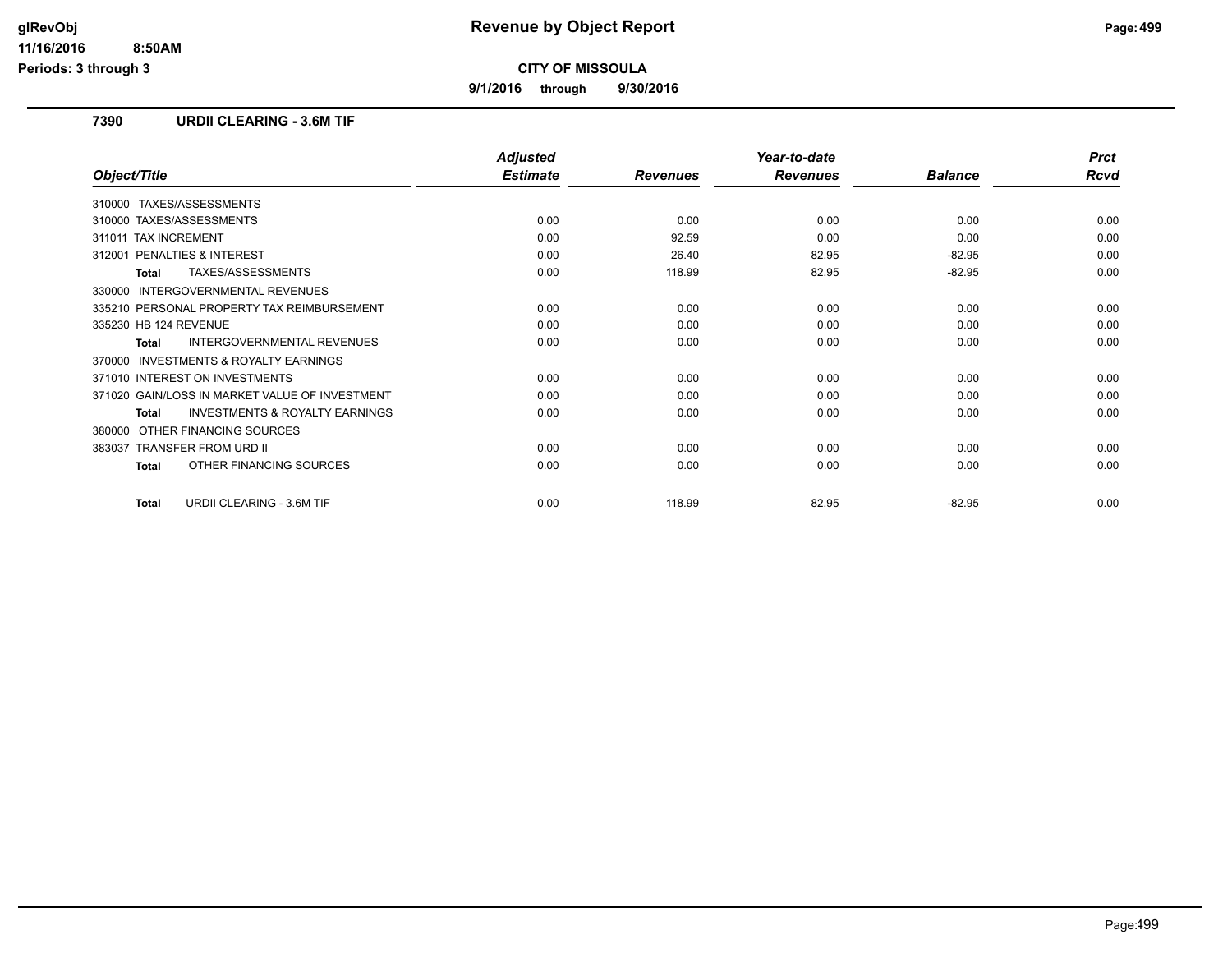**9/1/2016 through 9/30/2016**

**Periods: 3 through 3**

# **7391 MRA - URD I FUND**

**7391 MRA - URD I FUND**

 **8:50AM**

|                                                     | <b>Adjusted</b> |                 | Year-to-date    |                | <b>Prct</b> |
|-----------------------------------------------------|-----------------|-----------------|-----------------|----------------|-------------|
| Object/Title                                        | <b>Estimate</b> | <b>Revenues</b> | <b>Revenues</b> | <b>Balance</b> | <b>Rcvd</b> |
| 310000 TAXES/ASSESSMENTS                            |                 |                 |                 |                |             |
| 311011 TAX INCREMENT                                | 0.00            | 0.00            | 0.00            | 0.00           | 0.00        |
| 312001 PENALTIES & INTEREST                         | 0.00            | 0.00            | 0.00            | 0.00           | 0.00        |
| TAXES/ASSESSMENTS<br><b>Total</b>                   | 0.00            | 0.00            | 0.00            | 0.00           | 0.00        |
| 330000 INTERGOVERNMENTAL REVENUES                   |                 |                 |                 |                |             |
| 331050 ISTEA/CTEP GRANT                             | 0.00            | 0.00            | 0.00            | 0.00           | 0.00        |
| 336023 STATE CONTRIB. - PERS                        | 0.00            | 0.00            | 0.00            | 0.00           | 0.00        |
| <b>INTERGOVERNMENTAL REVENUES</b><br><b>Total</b>   | 0.00            | 0.00            | 0.00            | 0.00           | 0.00        |
| 360000 MISCELLANEOUS REVENUES                       |                 |                 |                 |                |             |
| 360000 MISCELLANEOUS REVENUES                       | 0.00            | 0.00            | 0.00            | 0.00           | 0.00        |
| 360010 MISCELLANEOUS                                | 0.00            | 0.00            | 0.00            | 0.00           | 0.00        |
| 364012 SALE OF SURPLUS PROPERTY                     | 0.00            | 0.00            | 0.00            | 0.00           | 0.00        |
| 365000 DONATIONS                                    | 0.00            | 0.00            | 0.00            | 0.00           | 0.00        |
| MISCELLANEOUS REVENUES<br>Total                     | 0.00            | 0.00            | 0.00            | 0.00           | 0.00        |
| <b>INVESTMENTS &amp; ROYALTY EARNINGS</b><br>370000 |                 |                 |                 |                |             |
| 371010 INTEREST ON INVESTMENTS                      | 0.00            | 0.00            | 0.00            | 0.00           | 0.00        |
| 371020 GAIN/LOSS IN MARKET VALUE OF INVESTMENTS     | 0.00            | 0.00            | 0.00            | 0.00           | 0.00        |
| <b>INVESTMENTS &amp; ROYALTY EARNINGS</b><br>Total  | 0.00            | 0.00            | 0.00            | 0.00           | 0.00        |
| 380000 OTHER FINANCING SOURCES                      |                 |                 |                 |                |             |
| 382010 SALE OF FIXED ASSETS                         | 0.00            | 0.00            | 0.00            | 0.00           | 0.00        |
| 383001 TRANS FR FLUSHING DISTRICT                   | 0.00            | 0.00            | 0.00            | 0.00           | 0.00        |
| 383016 TRANS FR TAX INCREMENT BOND                  | 0.00            | 0.00            | 0.00            | 0.00           | 0.00        |
| 383029 TRANS FR GENERAL                             | 0.00            | 0.00            | 0.00            | 0.00           | 0.00        |
| 383037 TRANSFER - URD II                            | 0.00            | 0.00            | 0.00            | 0.00           | 0.00        |
| 383038 TRANSFER - URD III                           | 0.00            | 0.00            | 0.00            | 0.00           | 0.00        |
| OTHER FINANCING SOURCES<br><b>Total</b>             | 0.00            | 0.00            | 0.00            | 0.00           | 0.00        |
|                                                     |                 |                 |                 |                |             |
| MRA - URD I FUND<br>Total                           | 0.00            | 0.00            | 0.00            | 0.00           | 0.00        |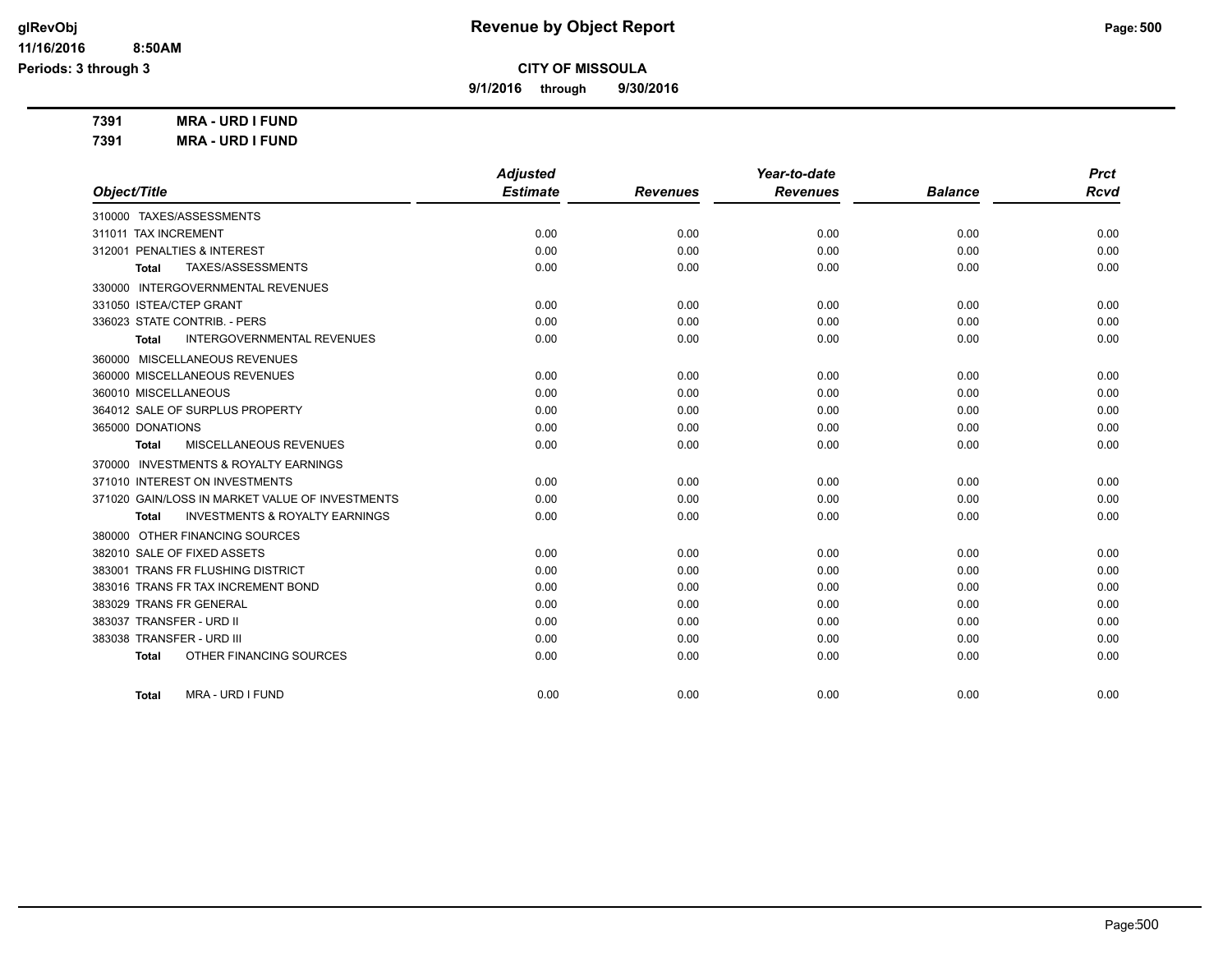**11/16/2016 8:50AM Periods: 3 through 3**

**CITY OF MISSOULA**

**9/1/2016 through 9/30/2016**

#### **7391 MRA - URD I FUND**

|                                                           | <b>Adjusted</b> |                 | Year-to-date    |                | <b>Prct</b> |
|-----------------------------------------------------------|-----------------|-----------------|-----------------|----------------|-------------|
| Object/Title                                              | <b>Estimate</b> | <b>Revenues</b> | <b>Revenues</b> | <b>Balance</b> | <b>Rcvd</b> |
| 310000 TAXES/ASSESSMENTS                                  |                 |                 |                 |                |             |
| 311011 TAX INCREMENT                                      | 0.00            | 0.00            | 0.00            | 0.00           | 0.00        |
| 312001 PENALTIES & INTEREST                               | 0.00            | 0.00            | 0.00            | 0.00           | 0.00        |
| TAXES/ASSESSMENTS<br><b>Total</b>                         | 0.00            | 0.00            | 0.00            | 0.00           | 0.00        |
| 330000 INTERGOVERNMENTAL REVENUES                         |                 |                 |                 |                |             |
| 331050 ISTEA/CTEP GRANT                                   | 0.00            | 0.00            | 0.00            | 0.00           | 0.00        |
| 336023 STATE CONTRIB. - PERS                              | 0.00            | 0.00            | 0.00            | 0.00           | 0.00        |
| <b>INTERGOVERNMENTAL REVENUES</b><br><b>Total</b>         | 0.00            | 0.00            | 0.00            | 0.00           | 0.00        |
| 360000 MISCELLANEOUS REVENUES                             |                 |                 |                 |                |             |
| 360000 MISCELLANEOUS REVENUES                             | 0.00            | 0.00            | 0.00            | 0.00           | 0.00        |
| 360010 MISCELLANEOUS                                      | 0.00            | 0.00            | 0.00            | 0.00           | 0.00        |
| 364012 SALE OF SURPLUS PROPERTY                           | 0.00            | 0.00            | 0.00            | 0.00           | 0.00        |
| 365000 DONATIONS                                          | 0.00            | 0.00            | 0.00            | 0.00           | 0.00        |
| <b>MISCELLANEOUS REVENUES</b><br><b>Total</b>             | 0.00            | 0.00            | 0.00            | 0.00           | 0.00        |
| 370000 INVESTMENTS & ROYALTY EARNINGS                     |                 |                 |                 |                |             |
| 371010 INTEREST ON INVESTMENTS                            | 0.00            | 0.00            | 0.00            | 0.00           | 0.00        |
| 371020 GAIN/LOSS IN MARKET VALUE OF INVESTMENT            | 0.00            | 0.00            | 0.00            | 0.00           | 0.00        |
| <b>INVESTMENTS &amp; ROYALTY EARNINGS</b><br><b>Total</b> | 0.00            | 0.00            | 0.00            | 0.00           | 0.00        |
| 380000 OTHER FINANCING SOURCES                            |                 |                 |                 |                |             |
| 382010 SALE OF FIXED ASSETS                               | 0.00            | 0.00            | 0.00            | 0.00           | 0.00        |
| 383001 TRANS FR FLUSHING DISTRICT                         | 0.00            | 0.00            | 0.00            | 0.00           | 0.00        |
| 383016 TRANS FR TAX INCREMENT BOND                        | 0.00            | 0.00            | 0.00            | 0.00           | 0.00        |
| 383029 TRANS FR GENERAL                                   | 0.00            | 0.00            | 0.00            | 0.00           | 0.00        |
| 383037 TRANSFER - URD II                                  | 0.00            | 0.00            | 0.00            | 0.00           | 0.00        |
| 383038 TRANSFER - URD III                                 | 0.00            | 0.00            | 0.00            | 0.00           | 0.00        |
| OTHER FINANCING SOURCES<br><b>Total</b>                   | 0.00            | 0.00            | 0.00            | 0.00           | 0.00        |
| MRA - URD I FUND<br>Total                                 | 0.00            | 0.00            | 0.00            | 0.00           | 0.00        |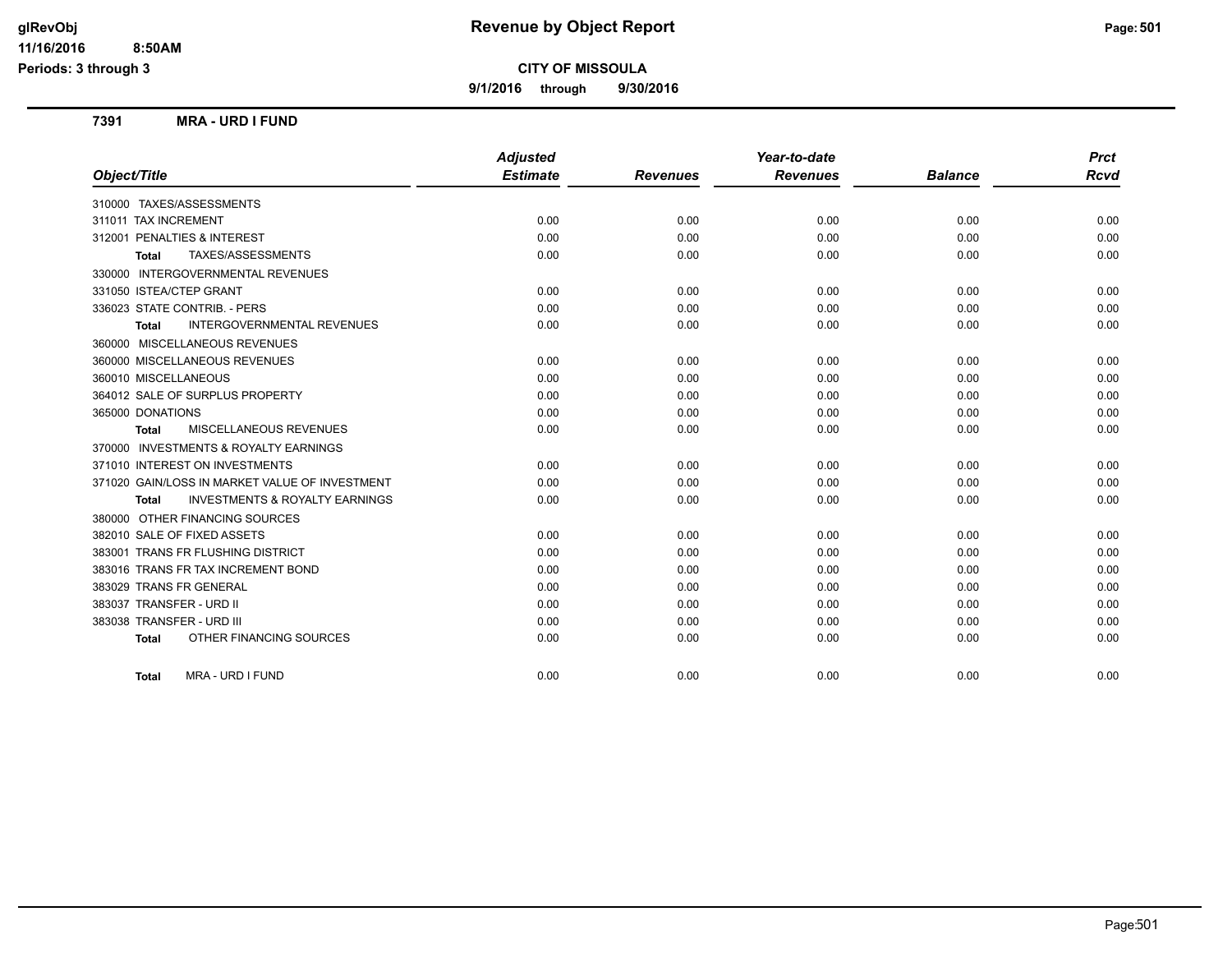**CITY OF MISSOULA**

**9/1/2016 through 9/30/2016**

 **8:50AM**

**7392 MRA - URD II FUND**

**7392 MRA - URD II FUND**

|                                                           | <b>Adjusted</b> |                 | Year-to-date    |                | <b>Prct</b> |
|-----------------------------------------------------------|-----------------|-----------------|-----------------|----------------|-------------|
| Object/Title                                              | <b>Estimate</b> | <b>Revenues</b> | <b>Revenues</b> | <b>Balance</b> | Rcvd        |
| 310000 TAXES/ASSESSMENTS                                  |                 |                 |                 |                |             |
| 311011 TAX INCREMENT                                      | 0.00            | 0.00            | 0.00            | 0.00           | 0.00        |
| TAXES/ASSESSMENTS<br><b>Total</b>                         | 0.00            | 0.00            | 0.00            | 0.00           | 0.00        |
| 330000 INTERGOVERNMENTAL REVENUES                         |                 |                 |                 |                |             |
| 330000 INTERGOVERNMENTAL REVENUES                         | 0.00            | 0.00            | 0.00            | 0.00           | 0.00        |
| 331050 ISTEA/CTEP GRANT                                   | 0.00            | 0.00            | 0.00            | 0.00           | 0.00        |
| 331060 NATL RECREATION TRAILS GRANTS                      | 0.00            | 0.00            | 0.00            | 0.00           | 0.00        |
| 335210 PERSONAL PROPERTY TAX REIMBURSEMENT                | 0.00            | 0.00            | 0.00            | 0.00           | 0.00        |
| 335250 STATE REIMB - SB #184                              | 0.00            | 0.00            | 0.00            | 0.00           | 0.00        |
| 336023 STATE CONTRIB. - PERS                              | 0.00            | 0.00            | 0.00            | 0.00           | 0.00        |
| <b>INTERGOVERNMENTAL REVENUES</b><br><b>Total</b>         | 0.00            | 0.00            | 0.00            | 0.00           | 0.00        |
| 340000 CHARGES FOR SERVICES                               |                 |                 |                 |                |             |
| 343300 MISC CHARGES FOR SERVICES                          | 0.00            | 0.00            | 0.00            | 0.00           | 0.00        |
| <b>CHARGES FOR SERVICES</b><br>Total                      | 0.00            | 0.00            | 0.00            | 0.00           | 0.00        |
| 360000 MISCELLANEOUS REVENUES                             |                 |                 |                 |                |             |
| 360000 MISCELLANEOUS REVENUES                             | 0.00            | 0.00            | 0.00            | 0.00           | 0.00        |
| 360007 RLF REVENUES                                       | 0.00            | 0.00            | 0.00            | 0.00           | 0.00        |
| 360010 MISCELLANEOUS                                      | 0.00            | 0.00            | 0.00            | 0.00           | 0.00        |
| 365000 DONATIONS                                          | 0.00            | 0.00            | 0.00            | 0.00           | 0.00        |
| MISCELLANEOUS REVENUES<br><b>Total</b>                    | 0.00            | 0.00            | 0.00            | 0.00           | 0.00        |
| 370000 INVESTMENTS & ROYALTY EARNINGS                     |                 |                 |                 |                |             |
| 371010 INTEREST ON INVESTMENTS                            | 0.00            | 0.00            | 0.00            | 0.00           | 0.00        |
| 371020 GAIN/LOSS IN MARKET VALUE OF INVESTMENTS           | 0.00            | 0.00            | 0.00            | 0.00           | 0.00        |
| <b>INVESTMENTS &amp; ROYALTY EARNINGS</b><br><b>Total</b> | 0.00            | 0.00            | 0.00            | 0.00           | 0.00        |
| 380000 OTHER FINANCING SOURCES                            |                 |                 |                 |                |             |
| 381009 TRANSFERS IN                                       | 0.00            | 0.00            | 0.00            | 0.00           | 0.00        |
| 381025 BOND PROCEEDS                                      | 0.00            | 0.00            | 0.00            | 0.00           | 0.00        |
| 381026 DEBT SERVICE/BROWNSFIELD RLF 1.125M                | 0.00            | 0.00            | 0.00            | 0.00           | 0.00        |
| 381027 SOUTH RESERVE TRAIL CROSSING 5.M                   | 0.00            | 0.00            | 0.00            | 0.00           | 0.00        |
| 381028 BOND PROCEEDS-MILL SITE                            | 0.00            | 0.00            | 0.00            | 0.00           | 0.00        |
| 381074 CIVIC STADIUM TIF NOTES 1.5M                       | 0.00            | 0.00            | 0.00            | 0.00           | 0.00        |
| 383014 TRANS FR MRA                                       | 0.00            | 0.00            | 0.00            | 0.00           | 0.00        |
| 383037 TRANSFER - URD II                                  | 0.00            | 0.00            | 0.00            | 0.00           | 0.00        |
| 383038 TRANSFER - URD III                                 | 0.00            | 0.00            | 0.00            | 0.00           | 0.00        |
| 383039 FROM SID TRANSFERS                                 | 0.00            | 0.00            | 0.00            | 0.00           | 0.00        |
| 383060 TRANSFERS FROM FRONT ST URD                        | 0.00            | 0.00            | 0.00            | 0.00           | 0.00        |
| 383061 TRANSFERS FROM PARK IMPACT FEES                    | 0.00            | 0.00            | 0.00            | 0.00           | 0.00        |
| 383062 TRANSFERS FROM PARK SIDS                           | 0.00            | 0.00            | 0.00            | 0.00           | 0.00        |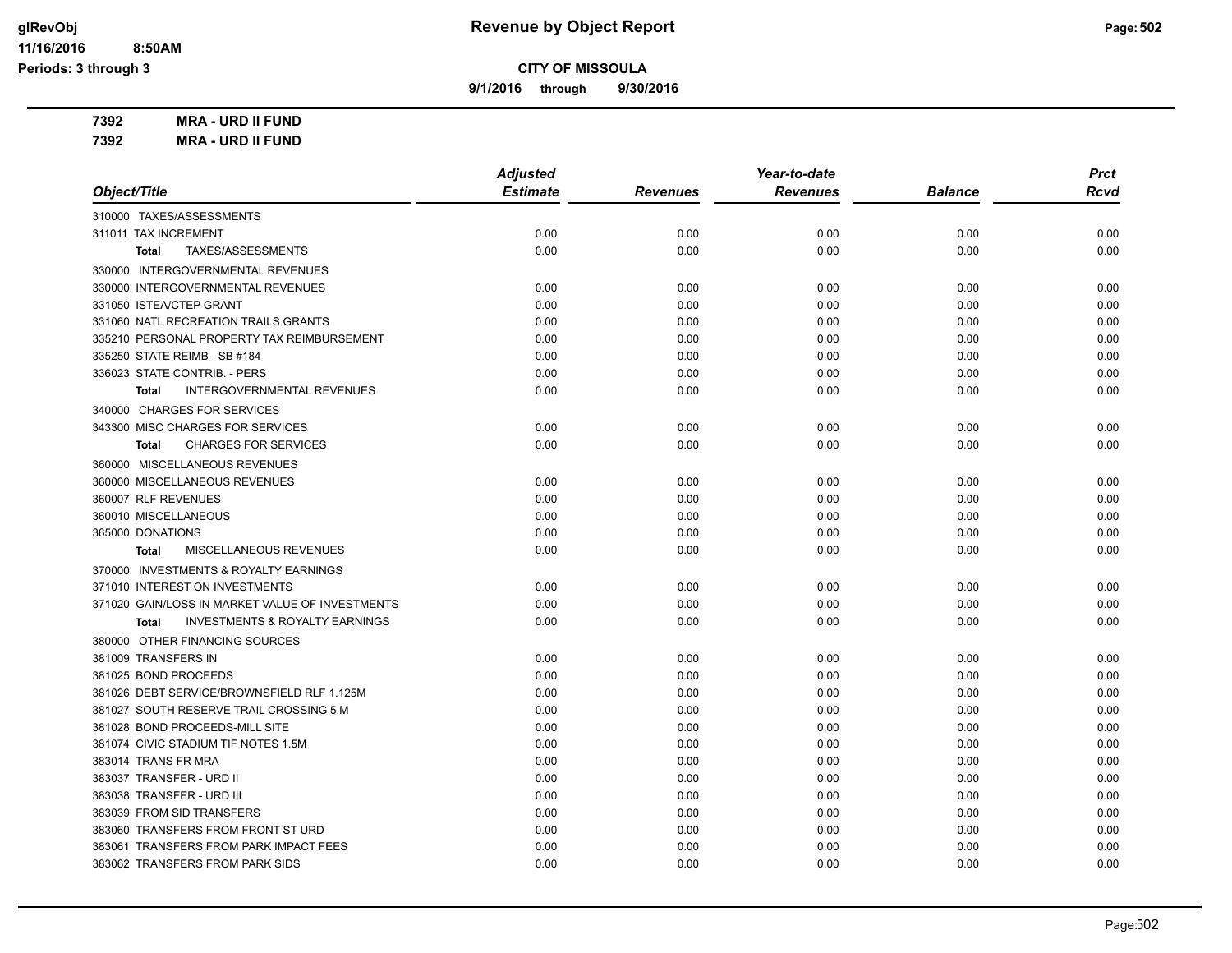**11/16/2016 Periods: 3 through 3**

# **CITY OF MISSOULA**

**9/1/2016 through 9/30/2016**

**7392 MRA - URD II FUND 7392 MRA - URD II FUND**

 **8:50AM**

|                                         | <b>Adjusted</b> | Year-to-date                       |      |                | <b>Prct</b> |
|-----------------------------------------|-----------------|------------------------------------|------|----------------|-------------|
| Object/Title                            | <b>Estimate</b> | <b>Revenues</b><br><b>Revenues</b> |      | <b>Balance</b> | <b>Rcvd</b> |
| 383063 TRANSF FROM SAFETY-LU (CTEP)FUND | 0.00            | 0.00                               | 0.00 | 0.00           | 0.00        |
| OTHER FINANCING SOURCES<br>Total        | 0.00            | 0.00                               | 0.00 | 0.00           | 0.00        |
| MRA - URD II FUND<br>Tota               | 0.00            | 0.00                               | 0.00 | 0.00           | 0.00        |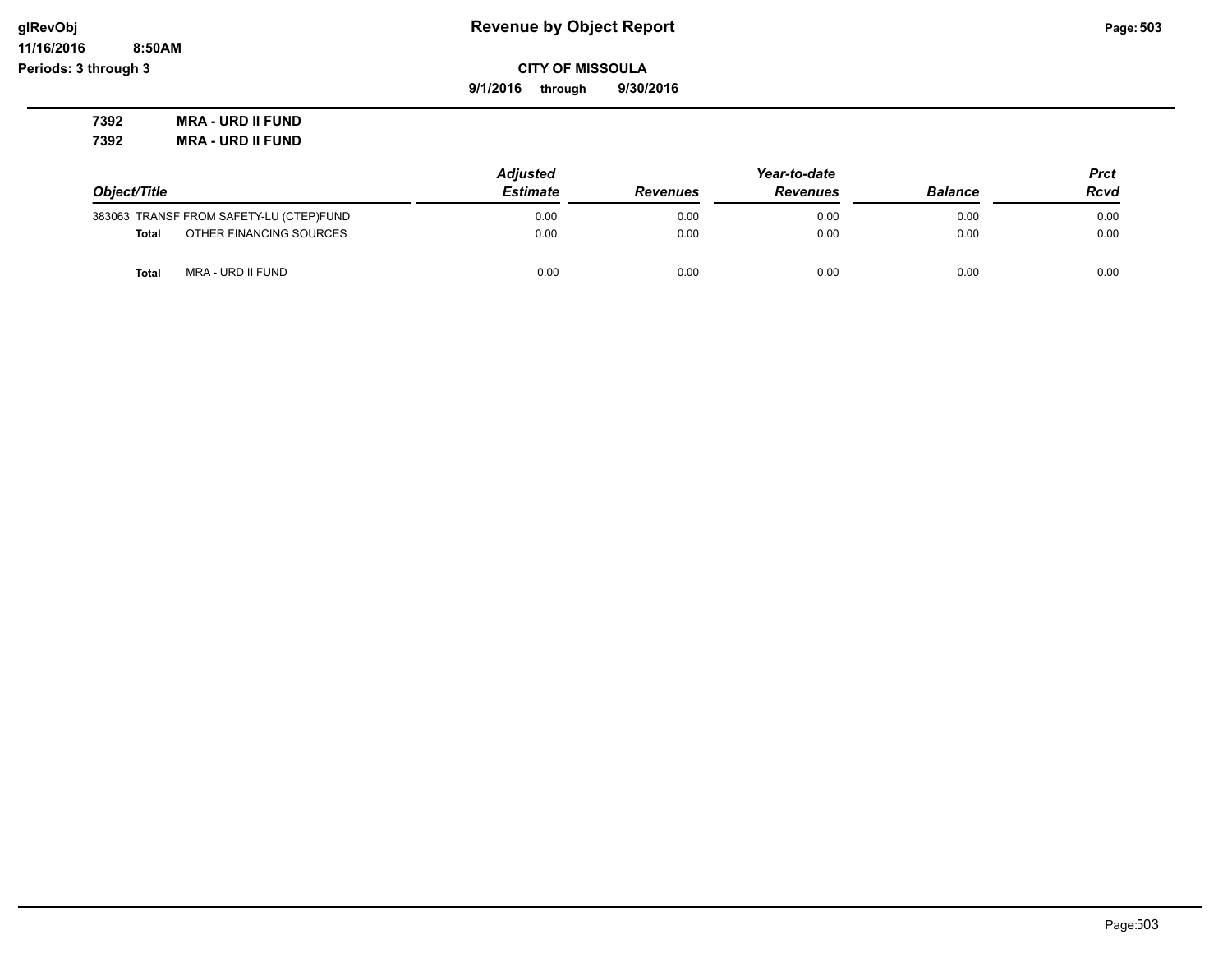**CITY OF MISSOULA**

**9/1/2016 through 9/30/2016**

#### **7392 MRA - URD II FUND**

 **8:50AM**

| Object/Title                                       | <b>Adjusted</b> |                 | Year-to-date    |                |      |
|----------------------------------------------------|-----------------|-----------------|-----------------|----------------|------|
|                                                    | <b>Estimate</b> | <b>Revenues</b> | <b>Revenues</b> | <b>Balance</b> | Rcvd |
| 310000 TAXES/ASSESSMENTS                           |                 |                 |                 |                |      |
| 311011 TAX INCREMENT                               | 0.00            | 0.00            | 0.00            | 0.00           | 0.00 |
| TAXES/ASSESSMENTS<br>Total                         | 0.00            | 0.00            | 0.00            | 0.00           | 0.00 |
| 330000 INTERGOVERNMENTAL REVENUES                  |                 |                 |                 |                |      |
| 330000 INTERGOVERNMENTAL REVENUES                  | 0.00            | 0.00            | 0.00            | 0.00           | 0.00 |
| 331050 ISTEA/CTEP GRANT                            | 0.00            | 0.00            | 0.00            | 0.00           | 0.00 |
| 331060 NATL RECREATION TRAILS GRANTS               | 0.00            | 0.00            | 0.00            | 0.00           | 0.00 |
| 335210 PERSONAL PROPERTY TAX REIMBURSEMENT         | 0.00            | 0.00            | 0.00            | 0.00           | 0.00 |
| 335250 STATE REIMB - SB #184                       | 0.00            | 0.00            | 0.00            | 0.00           | 0.00 |
| 336023 STATE CONTRIB. - PERS                       | 0.00            | 0.00            | 0.00            | 0.00           | 0.00 |
| <b>INTERGOVERNMENTAL REVENUES</b><br><b>Total</b>  | 0.00            | 0.00            | 0.00            | 0.00           | 0.00 |
| 340000 CHARGES FOR SERVICES                        |                 |                 |                 |                |      |
| 343300 MISC CHARGES FOR SERVICES                   | 0.00            | 0.00            | 0.00            | 0.00           | 0.00 |
| <b>CHARGES FOR SERVICES</b><br>Total               | 0.00            | 0.00            | 0.00            | 0.00           | 0.00 |
| 360000 MISCELLANEOUS REVENUES                      |                 |                 |                 |                |      |
| 360000 MISCELLANEOUS REVENUES                      | 0.00            | 0.00            | 0.00            | 0.00           | 0.00 |
| 360007 RLF REVENUES                                | 0.00            | 0.00            | 0.00            | 0.00           | 0.00 |
| 360010 MISCELLANEOUS                               | 0.00            | 0.00            | 0.00            | 0.00           | 0.00 |
| 365000 DONATIONS                                   | 0.00            | 0.00            | 0.00            | 0.00           | 0.00 |
| MISCELLANEOUS REVENUES<br><b>Total</b>             | 0.00            | 0.00            | 0.00            | 0.00           | 0.00 |
| 370000 INVESTMENTS & ROYALTY EARNINGS              |                 |                 |                 |                |      |
| 371010 INTEREST ON INVESTMENTS                     | 0.00            | 0.00            | 0.00            | 0.00           | 0.00 |
| 371020 GAIN/LOSS IN MARKET VALUE OF INVESTMENT     | 0.00            | 0.00            | 0.00            | 0.00           | 0.00 |
| <b>INVESTMENTS &amp; ROYALTY EARNINGS</b><br>Total | 0.00            | 0.00            | 0.00            | 0.00           | 0.00 |
| 380000 OTHER FINANCING SOURCES                     |                 |                 |                 |                |      |
| 381009 TRANSFERS IN                                | 0.00            | 0.00            | 0.00            | 0.00           | 0.00 |
| 381025 BOND PROCEEDS                               | 0.00            | 0.00            | 0.00            | 0.00           | 0.00 |
| 381026 DEBT SERVICE/BROWNSFIELD RLF 1.125M         | 0.00            | 0.00            | 0.00            | 0.00           | 0.00 |
| 381027 SOUTH RESERVE TRAIL CROSSING 5.M            | 0.00            | 0.00            | 0.00            | 0.00           | 0.00 |
| 381028 BOND PROCEEDS-MILL SITE                     | 0.00            | 0.00            | 0.00            | 0.00           | 0.00 |
| 381074 CIVIC STADIUM TIF NOTES 1.5M                | 0.00            | 0.00            | 0.00            | 0.00           | 0.00 |
| 383014 TRANS FR MRA                                | 0.00            | 0.00            | 0.00            | 0.00           | 0.00 |
| 383037 TRANSFER - URD II                           | 0.00            | 0.00            | 0.00            | 0.00           | 0.00 |
| 383038 TRANSFER - URD III                          | 0.00            | 0.00            | 0.00            | 0.00           | 0.00 |
| 383039 FROM SID TRANSFERS                          | 0.00            | 0.00            | 0.00            | 0.00           | 0.00 |
| 383060 TRANSFERS FROM FRONT ST URD                 | 0.00            | 0.00            | 0.00            | 0.00           | 0.00 |
| 383061 TRANSFERS FROM PARK IMPACT FEES             | 0.00            | 0.00            | 0.00            | 0.00           | 0.00 |
| 383062 TRANSFERS FROM PARK SIDS                    | 0.00            | 0.00            | 0.00            | 0.00           | 0.00 |
| 383063 TRANSF FROM SAFETY-LU (CTEP)FUND            | 0.00            | 0.00            | 0.00            | 0.00           | 0.00 |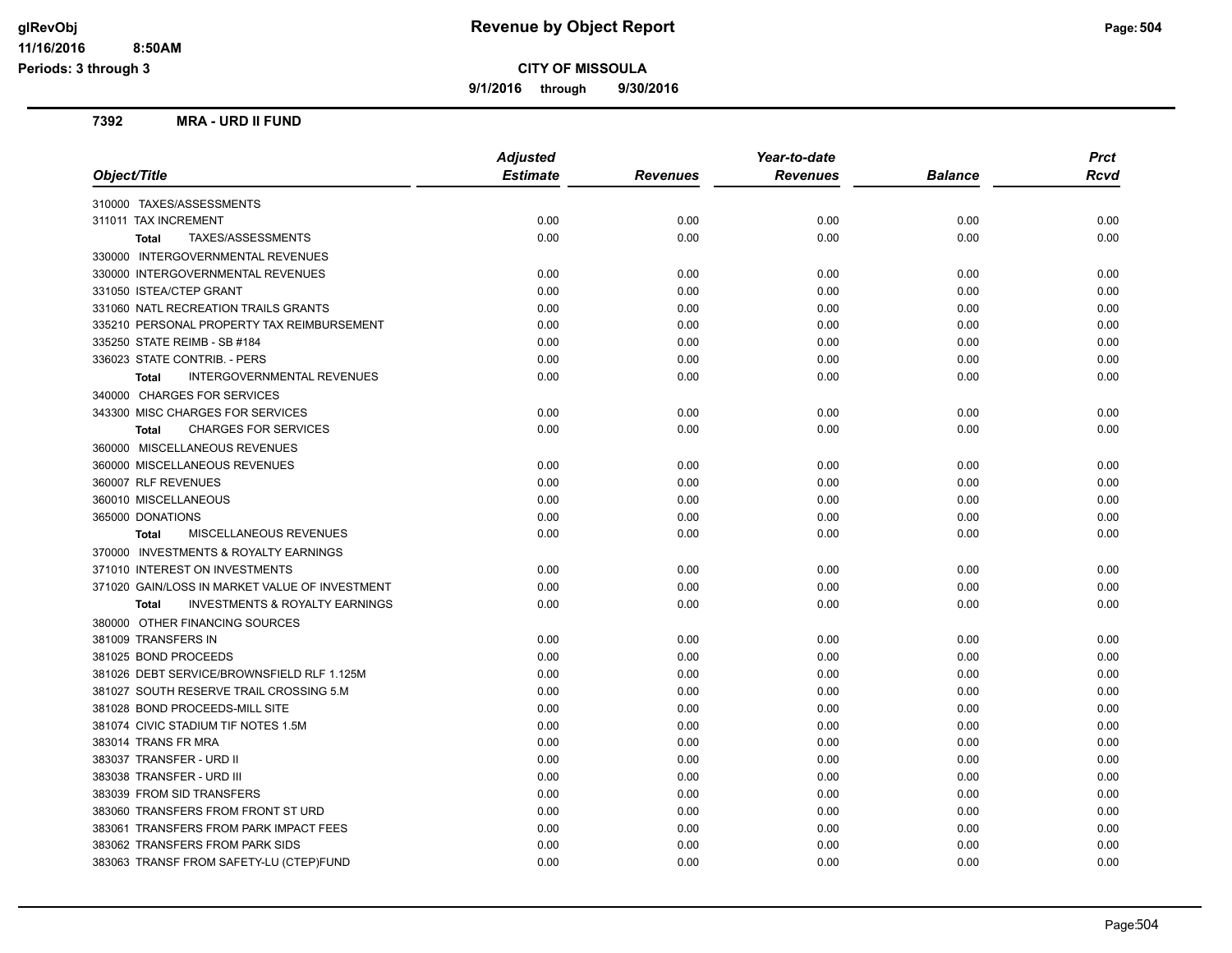**11/16/2016 8:50AM Periods: 3 through 3**

**CITY OF MISSOULA**

**9/1/2016 through 9/30/2016**

**7392 MRA - URD II FUND**

|              |                         | <b>Adjusted</b> |                 | Year-to-date    |                | <b>Prct</b> |
|--------------|-------------------------|-----------------|-----------------|-----------------|----------------|-------------|
| Object/Title |                         | Estimate        | <b>Revenues</b> | <b>Revenues</b> | <b>Balance</b> | <b>Rcvd</b> |
| <b>Total</b> | OTHER FINANCING SOURCES | 0.00            | 0.00            | 0.00            | 0.00           | 0.00        |
| <b>Total</b> | MRA - URD II FUND       | 0.00            | 0.00            | 0.00            | 0.00           | 0.00        |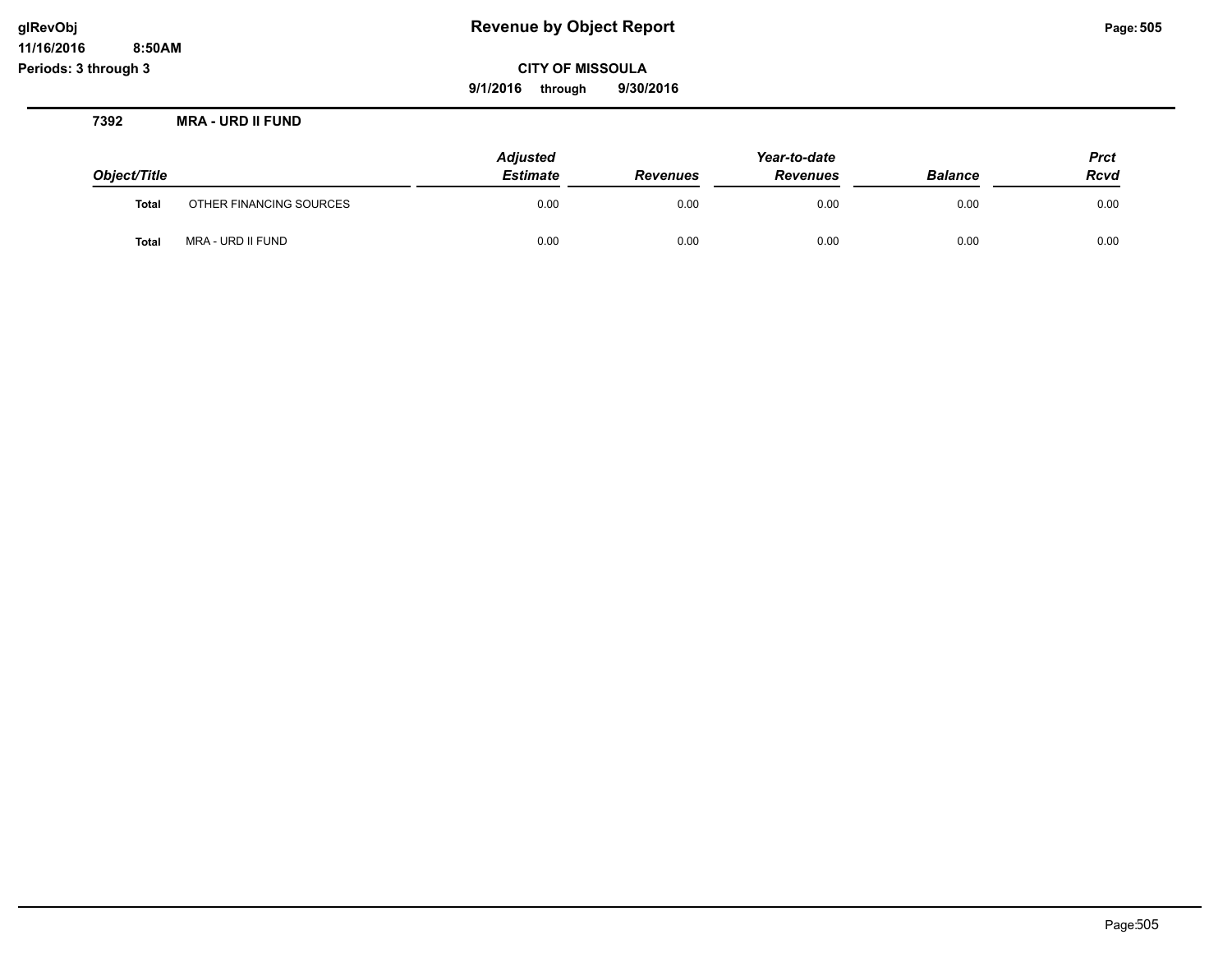**CITY OF MISSOULA**

**9/1/2016 through 9/30/2016**

**7393 MRA - URD III FUND**

**7393 MRA - URD III FUND**

|                                                    | <b>Adjusted</b> |                 | Year-to-date    |                | <b>Prct</b> |
|----------------------------------------------------|-----------------|-----------------|-----------------|----------------|-------------|
| Object/Title                                       | <b>Estimate</b> | <b>Revenues</b> | <b>Revenues</b> | <b>Balance</b> | <b>Rcvd</b> |
| 310000 TAXES/ASSESSMENTS                           |                 |                 |                 |                |             |
| 311011 TAX INCREMENT                               | 0.00            | 0.00            | 0.00            | 0.00           | 0.00        |
| 312001 PENALTIES & INTEREST                        | 0.00            | 0.00            | 0.00            | 0.00           | 0.00        |
| TAXES/ASSESSMENTS<br><b>Total</b>                  | 0.00            | 0.00            | 0.00            | 0.00           | 0.00        |
| 330000 INTERGOVERNMENTAL REVENUES                  |                 |                 |                 |                |             |
| 331050 ISTEA/CTEP GRANT                            | 0.00            | 0.00            | 0.00            | 0.00           | 0.00        |
| 331060 NATL RECREATION TRAILS GRANTS               | 0.00            | 0.00            | 0.00            | 0.00           | 0.00        |
| 335210 PERSONAL PROPERTY TAX REIMBURSEMENT         | 0.00            | 0.00            | 0.00            | 0.00           | 0.00        |
| 336020 STATE PENSION CONTRIBUTION                  | 0.00            | 0.00            | 0.00            | 0.00           | 0.00        |
| 336023 STATE CONTRIB. - PERS                       | 0.00            | 0.00            | 0.00            | 0.00           | 0.00        |
| <b>INTERGOVERNMENTAL REVENUES</b><br><b>Total</b>  | 0.00            | 0.00            | 0.00            | 0.00           | 0.00        |
| 360000 MISCELLANEOUS REVENUES                      |                 |                 |                 |                |             |
| 360000 MISCELLANEOUS REVENUES                      | 0.00            | 0.00            | 0.00            | 0.00           | 0.00        |
| 360010 MISCELLANEOUS                               | 0.00            | 0.00            | 0.00            | 0.00           | 0.00        |
| 362000 OTHER MISCELLANEOUS REVENUE                 | 0.00            | 0.00            | 0.00            | 0.00           | 0.00        |
| 362004 URD III FACADE IMPROVEMENT LOAN REC         | 0.00            | 0.00            | 0.00            | 0.00           | 0.00        |
| 365000 DONATIONS                                   | 0.00            | 0.00            | 0.00            | 0.00           | 0.00        |
| MISCELLANEOUS REVENUES<br>Total                    | 0.00            | 0.00            | 0.00            | 0.00           | 0.00        |
| 370000 INVESTMENTS & ROYALTY EARNINGS              |                 |                 |                 |                |             |
| 371010 INTEREST ON INVESTMENTS                     | 0.00            | 0.00            | 0.00            | 0.00           | 0.00        |
| 371020 GAIN/LOSS IN MARKET VALUE OF INVESTMENTS    | 0.00            | 0.00            | 0.00            | 0.00           | 0.00        |
| <b>INVESTMENTS &amp; ROYALTY EARNINGS</b><br>Total | 0.00            | 0.00            | 0.00            | 0.00           | 0.00        |
| 380000 OTHER FINANCING SOURCES                     |                 |                 |                 |                |             |
| 381000 LOAN PROCEEDS                               | 0.00            | 0.00            | 0.00            | 0.00           | 0.00        |
| 381024 MARY AVENUE BOND PROCEEDS                   | 0.00            | 0.00            | 0.00            | 0.00           | 0.00        |
| 381027 5M SO RESERVE TRAIL CROSSING                | 0.00            | 0.00            | 0.00            | 0.00           | 0.00        |
| 383014 TRANS FR MRA                                | 0.00            | 0.00            | 0.00            | 0.00           | 0.00        |
| 383037 TRANSFER - URD II                           | 0.00            | 0.00            | 0.00            | 0.00           | 0.00        |
| OTHER FINANCING SOURCES<br><b>Total</b>            | 0.00            | 0.00            | 0.00            | 0.00           | 0.00        |
| MRA - URD III FUND<br>Total                        | 0.00            | 0.00            | 0.00            | 0.00           | 0.00        |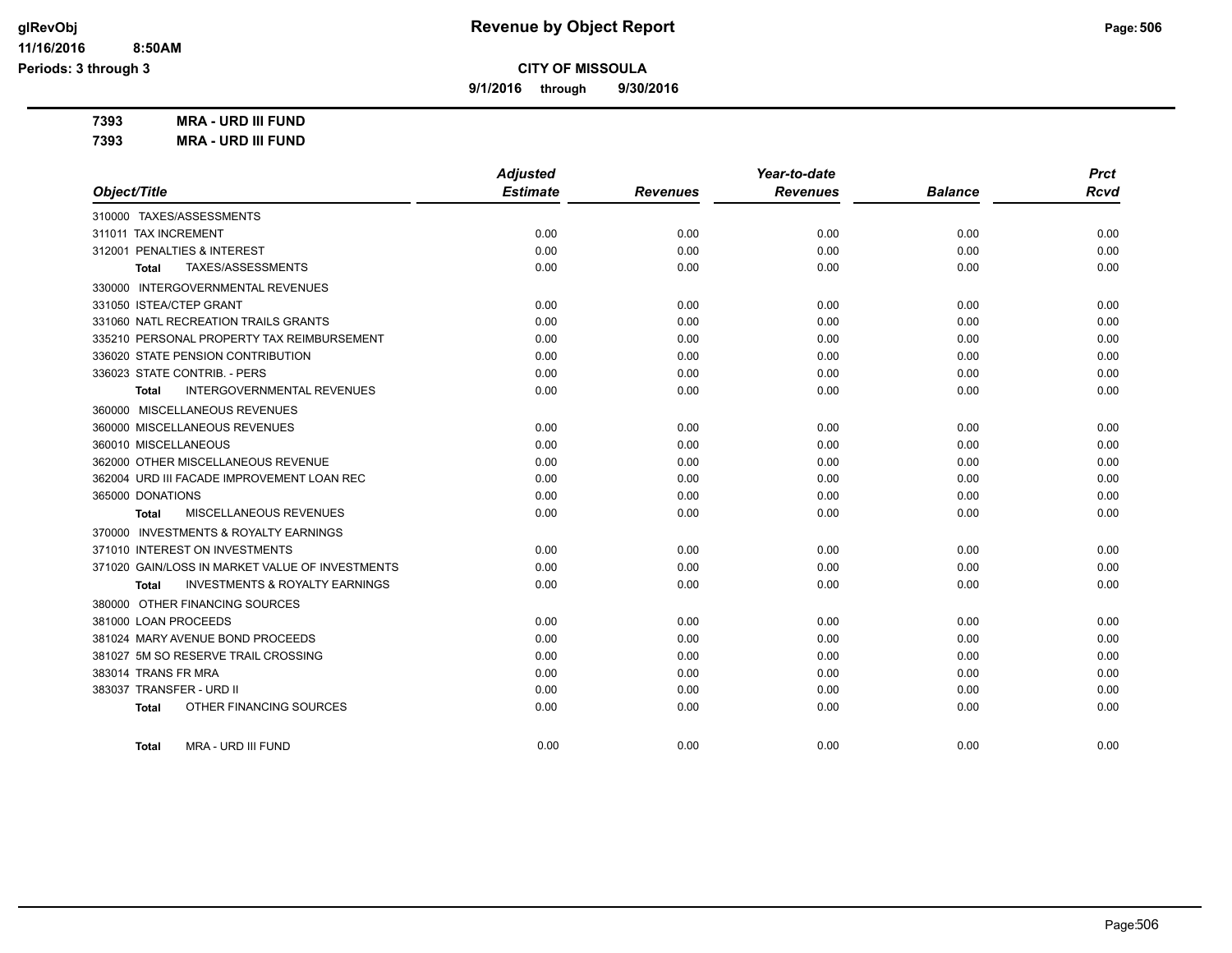**CITY OF MISSOULA**

**9/1/2016 through 9/30/2016**

# **7393 MRA - URD III FUND**

| Object/Title                                       | <b>Adjusted</b><br><b>Estimate</b> | <b>Revenues</b> | Year-to-date<br><b>Revenues</b> | <b>Balance</b> | <b>Prct</b><br><b>Rcvd</b> |
|----------------------------------------------------|------------------------------------|-----------------|---------------------------------|----------------|----------------------------|
| 310000 TAXES/ASSESSMENTS                           |                                    |                 |                                 |                |                            |
| 311011 TAX INCREMENT                               | 0.00                               | 0.00            | 0.00                            | 0.00           | 0.00                       |
| 312001 PENALTIES & INTEREST                        | 0.00                               | 0.00            | 0.00                            | 0.00           | 0.00                       |
| TAXES/ASSESSMENTS<br>Total                         | 0.00                               | 0.00            | 0.00                            | 0.00           | 0.00                       |
| 330000 INTERGOVERNMENTAL REVENUES                  |                                    |                 |                                 |                |                            |
| 331050 ISTEA/CTEP GRANT                            | 0.00                               | 0.00            | 0.00                            | 0.00           | 0.00                       |
| 331060 NATL RECREATION TRAILS GRANTS               | 0.00                               | 0.00            | 0.00                            | 0.00           | 0.00                       |
| 335210 PERSONAL PROPERTY TAX REIMBURSEMENT         | 0.00                               | 0.00            | 0.00                            | 0.00           | 0.00                       |
| 336020 STATE PENSION CONTRIBUTION                  | 0.00                               | 0.00            | 0.00                            | 0.00           | 0.00                       |
| 336023 STATE CONTRIB. - PERS                       | 0.00                               | 0.00            | 0.00                            | 0.00           | 0.00                       |
| <b>INTERGOVERNMENTAL REVENUES</b><br>Total         | 0.00                               | 0.00            | 0.00                            | 0.00           | 0.00                       |
| 360000 MISCELLANEOUS REVENUES                      |                                    |                 |                                 |                |                            |
| 360000 MISCELLANEOUS REVENUES                      | 0.00                               | 0.00            | 0.00                            | 0.00           | 0.00                       |
| 360010 MISCELLANEOUS                               | 0.00                               | 0.00            | 0.00                            | 0.00           | 0.00                       |
| 362000 OTHER MISCELLANEOUS REVENUE                 | 0.00                               | 0.00            | 0.00                            | 0.00           | 0.00                       |
| 362004 URD III FACADE IMPROVEMENT LOAN REC         | 0.00                               | 0.00            | 0.00                            | 0.00           | 0.00                       |
| 365000 DONATIONS                                   | 0.00                               | 0.00            | 0.00                            | 0.00           | 0.00                       |
| MISCELLANEOUS REVENUES<br><b>Total</b>             | 0.00                               | 0.00            | 0.00                            | 0.00           | 0.00                       |
| 370000 INVESTMENTS & ROYALTY EARNINGS              |                                    |                 |                                 |                |                            |
| 371010 INTEREST ON INVESTMENTS                     | 0.00                               | 0.00            | 0.00                            | 0.00           | 0.00                       |
| 371020 GAIN/LOSS IN MARKET VALUE OF INVESTMENT     | 0.00                               | 0.00            | 0.00                            | 0.00           | 0.00                       |
| <b>INVESTMENTS &amp; ROYALTY EARNINGS</b><br>Total | 0.00                               | 0.00            | 0.00                            | 0.00           | 0.00                       |
| 380000 OTHER FINANCING SOURCES                     |                                    |                 |                                 |                |                            |
| 381000 LOAN PROCEEDS                               | 0.00                               | 0.00            | 0.00                            | 0.00           | 0.00                       |
| 381024 MARY AVENUE BOND PROCEEDS                   | 0.00                               | 0.00            | 0.00                            | 0.00           | 0.00                       |
| 381027 5M SO RESERVE TRAIL CROSSING                | 0.00                               | 0.00            | 0.00                            | 0.00           | 0.00                       |
| 383014 TRANS FR MRA                                | 0.00                               | 0.00            | 0.00                            | 0.00           | 0.00                       |
| 383037 TRANSFER - URD II                           | 0.00                               | 0.00            | 0.00                            | 0.00           | 0.00                       |
| OTHER FINANCING SOURCES<br>Total                   | 0.00                               | 0.00            | 0.00                            | 0.00           | 0.00                       |
| MRA - URD III FUND<br>Total                        | 0.00                               | 0.00            | 0.00                            | 0.00           | 0.00                       |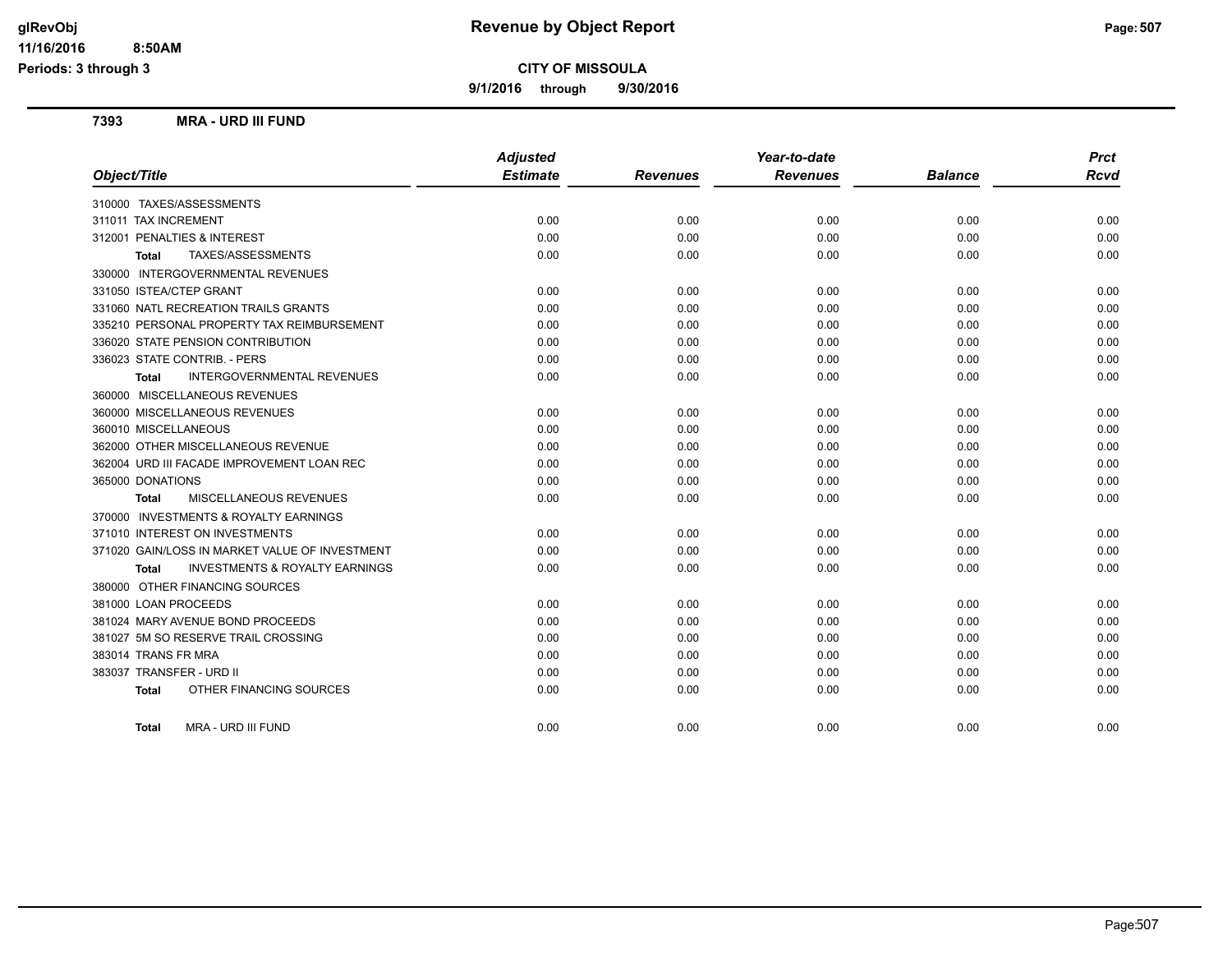**9/1/2016 through 9/30/2016**

### **7394 MRA URD III TI DEBT CLEARING FUND**

**7394 MRA URD III TI DEBT CLEARING FUND**

|                                                     | <b>Adjusted</b> |                 | Year-to-date    |                | <b>Prct</b> |
|-----------------------------------------------------|-----------------|-----------------|-----------------|----------------|-------------|
| Object/Title                                        | <b>Estimate</b> | <b>Revenues</b> | <b>Revenues</b> | <b>Balance</b> | <b>Rcvd</b> |
| 310000 TAXES/ASSESSMENTS                            |                 |                 |                 |                |             |
| <b>TAX INCREMENT</b><br>311011                      | 0.00            | 1,198.39        | 0.00            | 0.00           | 0.00        |
| <b>PENALTIES &amp; INTEREST</b><br>312001           | 0.00            | 157.43          | 45.49           | $-45.49$       | 0.00        |
| TAXES/ASSESSMENTS<br><b>Total</b>                   | 0.00            | 1,355.82        | 45.49           | $-45.49$       | 0.00        |
| INTERGOVERNMENTAL REVENUES<br>330000                |                 |                 |                 |                |             |
| 335210 PERSONAL PROPERTY TAX REIMBURSEMENT          | 0.00            | 0.00            | 0.00            | 0.00           | 0.00        |
| 335250 STATE REIMB - SB #184                        | 0.00            | 0.00            | 0.00            | 0.00           | 0.00        |
| <b>INTERGOVERNMENTAL REVENUES</b><br><b>Total</b>   | 0.00            | 0.00            | 0.00            | 0.00           | 0.00        |
| <b>INVESTMENTS &amp; ROYALTY EARNINGS</b><br>370000 |                 |                 |                 |                |             |
| 371010 INTEREST ON INVESTMENTS                      | 0.00            | 0.00            | 0.00            | 0.00           | 0.00        |
| 371020 GAIN/LOSS IN MARKET VALUE OF INVESTMENTS     | 0.00            | 0.00            | 0.00            | 0.00           | 0.00        |
| <b>INVESTMENTS &amp; ROYALTY EARNINGS</b><br>Total  | 0.00            | 0.00            | 0.00            | 0.00           | 0.00        |
| OTHER FINANCING SOURCES<br>380000                   |                 |                 |                 |                |             |
| 383014 TRANS FR MRA                                 | 0.00            | 0.00            | 0.00            | 0.00           | 0.00        |
| OTHER FINANCING SOURCES<br><b>Total</b>             | 0.00            | 0.00            | 0.00            | 0.00           | 0.00        |
| MRA URD III TI DEBT CLEARING FUND<br><b>Total</b>   | 0.00            | 1,355.82        | 45.49           | $-45.49$       | 0.00        |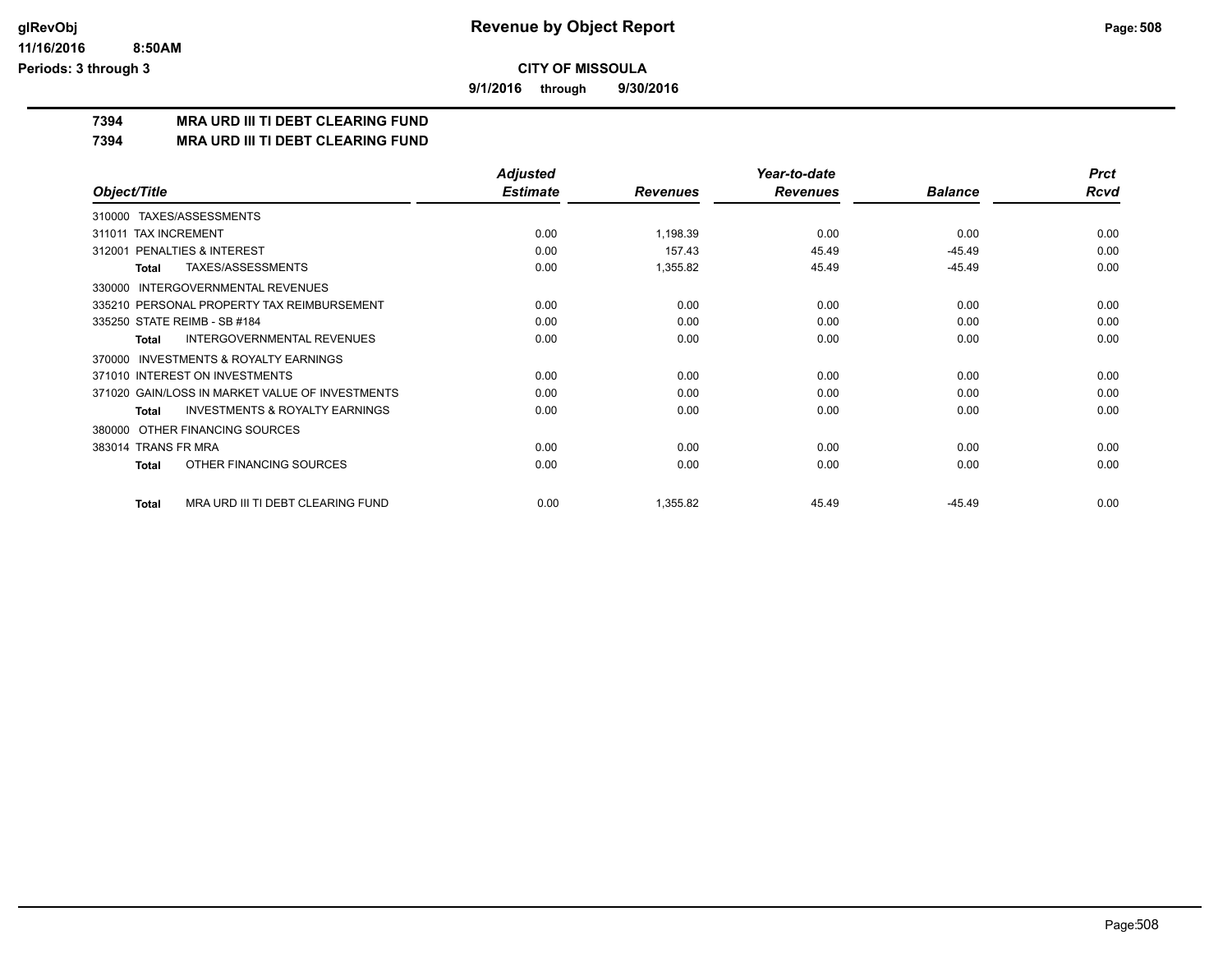**CITY OF MISSOULA**

**9/1/2016 through 9/30/2016**

### **7394 MRA URD III TI DEBT CLEARING FUND**

|                                                           | <b>Adjusted</b> |                 | Year-to-date    |                | <b>Prct</b> |
|-----------------------------------------------------------|-----------------|-----------------|-----------------|----------------|-------------|
| Object/Title                                              | <b>Estimate</b> | <b>Revenues</b> | <b>Revenues</b> | <b>Balance</b> | Rcvd        |
| TAXES/ASSESSMENTS<br>310000                               |                 |                 |                 |                |             |
| 311011 TAX INCREMENT                                      | 0.00            | 1,198.39        | 0.00            | 0.00           | 0.00        |
| 312001 PENALTIES & INTEREST                               | 0.00            | 157.43          | 45.49           | $-45.49$       | 0.00        |
| TAXES/ASSESSMENTS<br><b>Total</b>                         | 0.00            | 1,355.82        | 45.49           | $-45.49$       | 0.00        |
| 330000 INTERGOVERNMENTAL REVENUES                         |                 |                 |                 |                |             |
| 335210 PERSONAL PROPERTY TAX REIMBURSEMENT                | 0.00            | 0.00            | 0.00            | 0.00           | 0.00        |
| 335250 STATE REIMB - SB #184                              | 0.00            | 0.00            | 0.00            | 0.00           | 0.00        |
| <b>INTERGOVERNMENTAL REVENUES</b><br><b>Total</b>         | 0.00            | 0.00            | 0.00            | 0.00           | 0.00        |
| <b>INVESTMENTS &amp; ROYALTY EARNINGS</b><br>370000       |                 |                 |                 |                |             |
| 371010 INTEREST ON INVESTMENTS                            | 0.00            | 0.00            | 0.00            | 0.00           | 0.00        |
| 371020 GAIN/LOSS IN MARKET VALUE OF INVESTMENT            | 0.00            | 0.00            | 0.00            | 0.00           | 0.00        |
| <b>INVESTMENTS &amp; ROYALTY EARNINGS</b><br><b>Total</b> | 0.00            | 0.00            | 0.00            | 0.00           | 0.00        |
| 380000 OTHER FINANCING SOURCES                            |                 |                 |                 |                |             |
| 383014 TRANS FR MRA                                       | 0.00            | 0.00            | 0.00            | 0.00           | 0.00        |
| OTHER FINANCING SOURCES<br>Total                          | 0.00            | 0.00            | 0.00            | 0.00           | 0.00        |
| MRA URD III TI DEBT CLEARING FUND<br>Total                | 0.00            | 1,355.82        | 45.49           | $-45.49$       | 0.00        |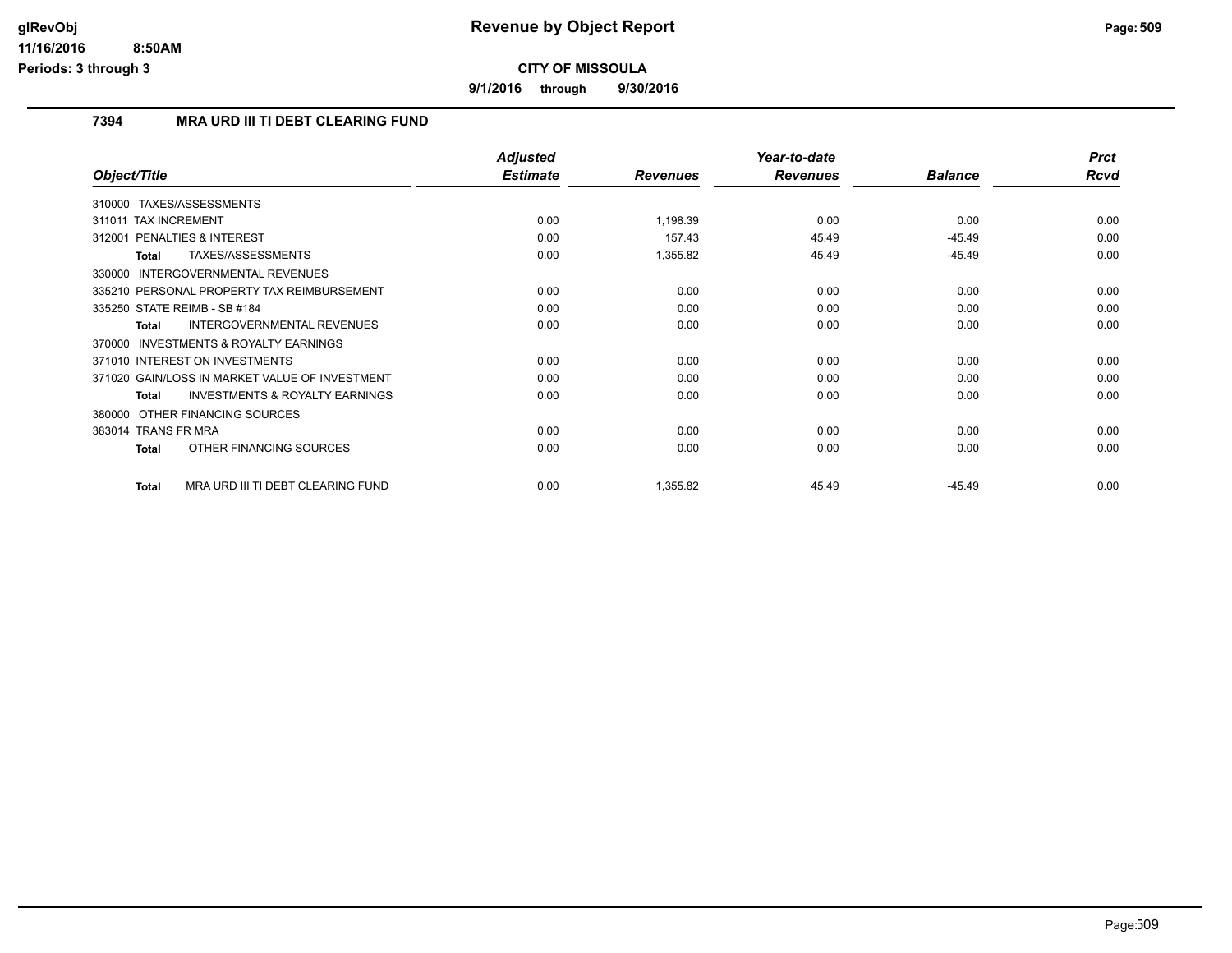**11/16/2016 8:50AM**

**Periods: 3 through 3**

**CITY OF MISSOULA**

**9/1/2016 through 9/30/2016**

# **7395 MRA TAX INCREMENT DEBT SERVICE**

### **7395 MRA TAX INCREMENT DEBT SERVICE**

|                                                    | <b>Adjusted</b> |                 | Year-to-date    |                | <b>Prct</b> |
|----------------------------------------------------|-----------------|-----------------|-----------------|----------------|-------------|
| Object/Title                                       | <b>Estimate</b> | <b>Revenues</b> | <b>Revenues</b> | <b>Balance</b> | <b>Rcvd</b> |
| 370000 INVESTMENTS & ROYALTY EARNINGS              |                 |                 |                 |                |             |
| 371010 INTEREST ON INVESTMENTS                     | 0.00            | 0.00            | 0.00            | 0.00           | 0.00        |
| <b>INVESTMENTS &amp; ROYALTY EARNINGS</b><br>Total | 0.00            | 0.00            | 0.00            | 0.00           | 0.00        |
| 380000 OTHER FINANCING SOURCES                     |                 |                 |                 |                |             |
| 383014 TRANS FR MRA                                | 0.00            | 0.00            | 0.00            | 0.00           | 0.00        |
| OTHER FINANCING SOURCES<br>Total                   | 0.00            | 0.00            | 0.00            | 0.00           | 0.00        |
|                                                    |                 |                 |                 |                |             |
| MRA TAX INCREMENT DEBT SERVICE<br>Total            | 0.00            | 0.00            | 0.00            | 0.00           | 0.00        |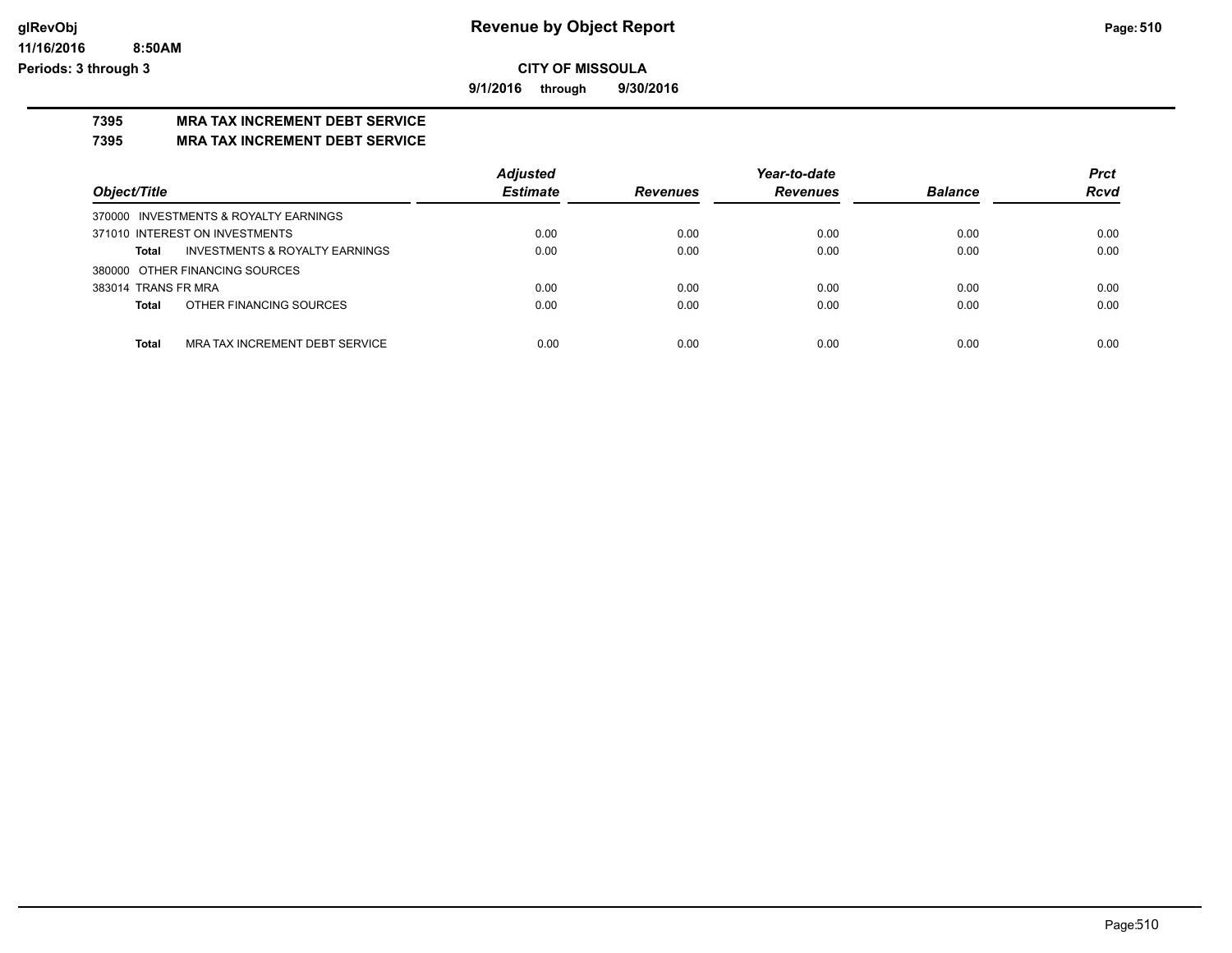**CITY OF MISSOULA**

**9/1/2016 through 9/30/2016**

### **7395 MRA TAX INCREMENT DEBT SERVICE**

|                                                | <b>Adjusted</b><br><b>Estimate</b> | <b>Revenues</b> | Year-to-date<br><b>Revenues</b> | <b>Balance</b> | <b>Prct</b><br><b>Rcvd</b> |
|------------------------------------------------|------------------------------------|-----------------|---------------------------------|----------------|----------------------------|
| Object/Title                                   |                                    |                 |                                 |                |                            |
| 370000 INVESTMENTS & ROYALTY EARNINGS          |                                    |                 |                                 |                |                            |
| 371010 INTEREST ON INVESTMENTS                 | 0.00                               | 0.00            | 0.00                            | 0.00           | 0.00                       |
| INVESTMENTS & ROYALTY EARNINGS<br>Total        | 0.00                               | 0.00            | 0.00                            | 0.00           | 0.00                       |
| 380000 OTHER FINANCING SOURCES                 |                                    |                 |                                 |                |                            |
| 383014 TRANS FR MRA                            | 0.00                               | 0.00            | 0.00                            | 0.00           | 0.00                       |
| OTHER FINANCING SOURCES<br><b>Total</b>        | 0.00                               | 0.00            | 0.00                            | 0.00           | 0.00                       |
|                                                |                                    |                 |                                 |                |                            |
| MRA TAX INCREMENT DEBT SERVICE<br><b>Total</b> | 0.00                               | 0.00            | 0.00                            | 0.00           | 0.00                       |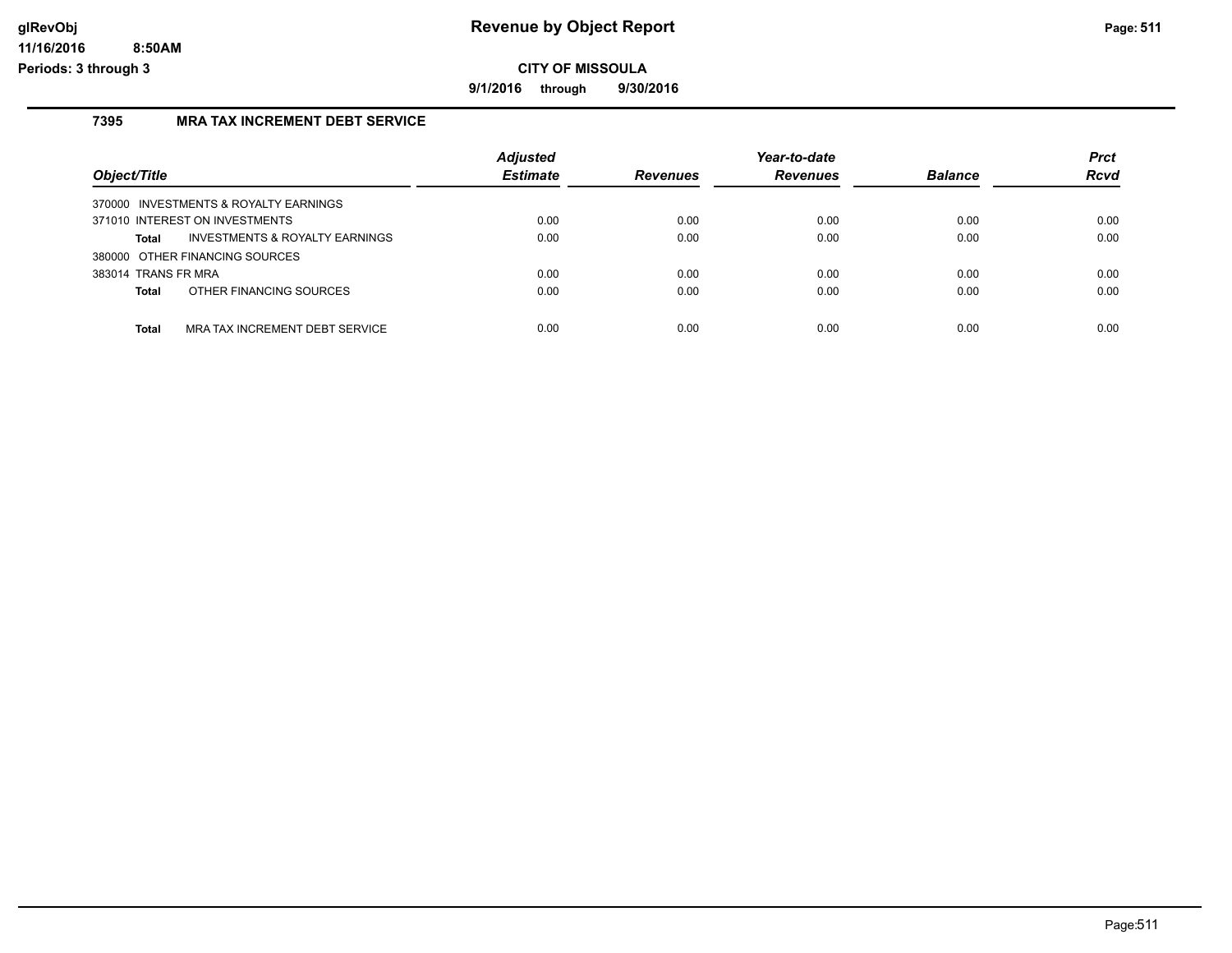**9/1/2016 through 9/30/2016**

## **7396 NRSS DEBT SERVICE SINKING FUND**

**7396 NRSS DEBT SERVICE SINKING FUND**

|                                                 | <b>Adjusted</b> |                 | Year-to-date    |                | <b>Prct</b> |
|-------------------------------------------------|-----------------|-----------------|-----------------|----------------|-------------|
| Object/Title                                    | <b>Estimate</b> | <b>Revenues</b> | <b>Revenues</b> | <b>Balance</b> | <b>Rcvd</b> |
| 370000 INVESTMENTS & ROYALTY EARNINGS           |                 |                 |                 |                |             |
| 371010 INTEREST ON INVESTMENTS                  | 0.00            | 0.00            | 0.00            | 0.00           | 0.00        |
| 371020 GAIN/LOSS IN MARKET VALUE OF INVESTMENTS | 0.00            | 0.00            | 0.00            | 0.00           | 0.00        |
| INVESTMENTS & ROYALTY EARNINGS<br><b>Total</b>  | 0.00            | 0.00            | 0.00            | 0.00           | 0.00        |
| 380000 OTHER FINANCING SOURCES                  |                 |                 |                 |                |             |
| 383014 TRANS FR MRA                             | 0.00            | 0.00            | 0.00            | 0.00           | 0.00        |
| OTHER FINANCING SOURCES<br><b>Total</b>         | 0.00            | 0.00            | 0.00            | 0.00           | 0.00        |
|                                                 |                 |                 |                 |                |             |
| <b>Total</b><br>NRSS DEBT SERVICE SINKING FUND  | 0.00            | 0.00            | 0.00            | 0.00           | 0.00        |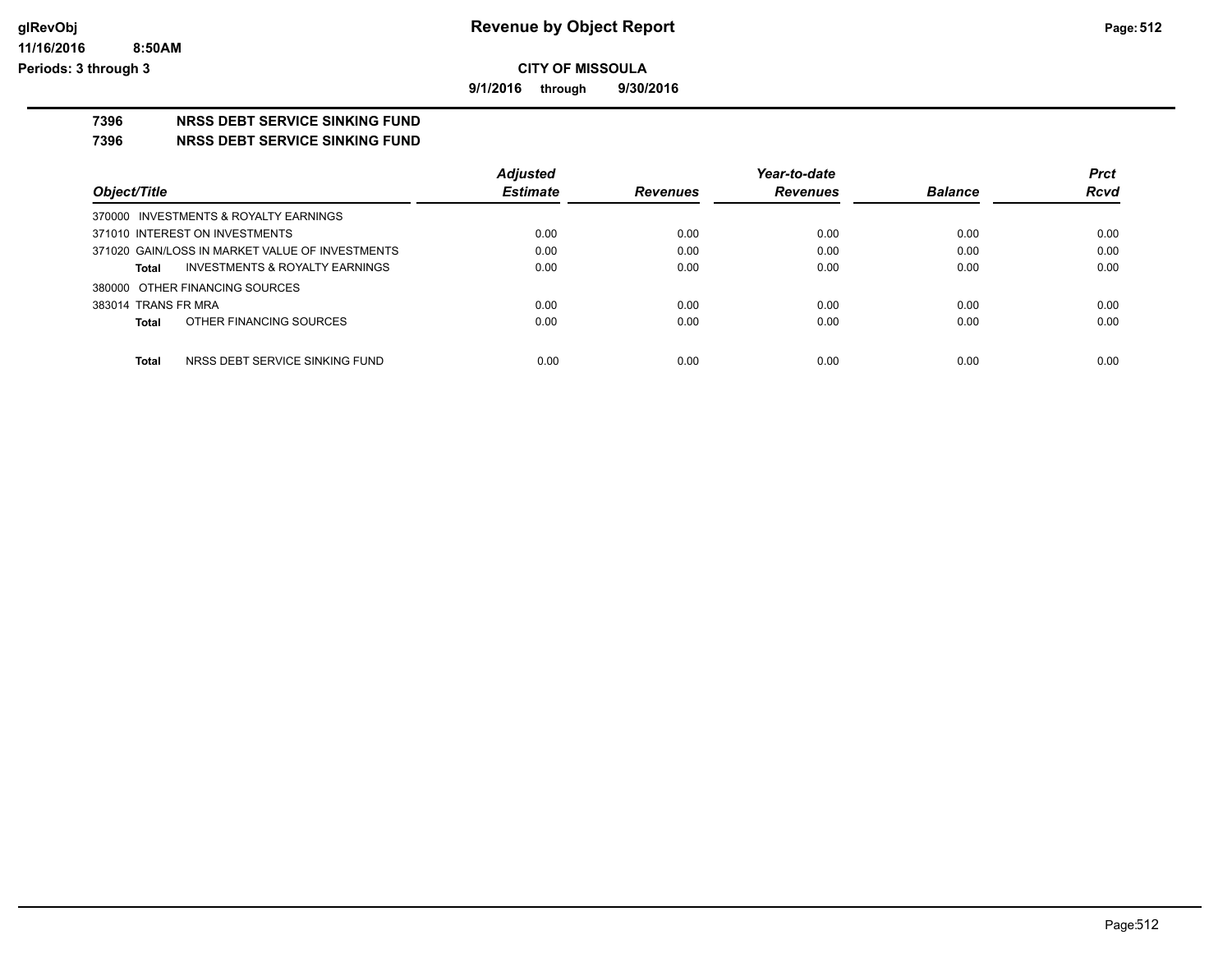**9/1/2016 through 9/30/2016**

### **7396 NRSS DEBT SERVICE SINKING FUND**

|                                                | <b>Adjusted</b> |                 | Year-to-date    |                | <b>Prct</b> |
|------------------------------------------------|-----------------|-----------------|-----------------|----------------|-------------|
| Object/Title                                   | <b>Estimate</b> | <b>Revenues</b> | <b>Revenues</b> | <b>Balance</b> | <b>Rcvd</b> |
| 370000 INVESTMENTS & ROYALTY EARNINGS          |                 |                 |                 |                |             |
| 371010 INTEREST ON INVESTMENTS                 | 0.00            | 0.00            | 0.00            | 0.00           | 0.00        |
| 371020 GAIN/LOSS IN MARKET VALUE OF INVESTMENT | 0.00            | 0.00            | 0.00            | 0.00           | 0.00        |
| INVESTMENTS & ROYALTY EARNINGS<br>Total        | 0.00            | 0.00            | 0.00            | 0.00           | 0.00        |
| 380000 OTHER FINANCING SOURCES                 |                 |                 |                 |                |             |
| 383014 TRANS FR MRA                            | 0.00            | 0.00            | 0.00            | 0.00           | 0.00        |
| OTHER FINANCING SOURCES<br>Total               | 0.00            | 0.00            | 0.00            | 0.00           | 0.00        |
|                                                |                 |                 |                 |                |             |
| Total<br>NRSS DEBT SERVICE SINKING FUND        | 0.00            | 0.00            | 0.00            | 0.00           | 0.00        |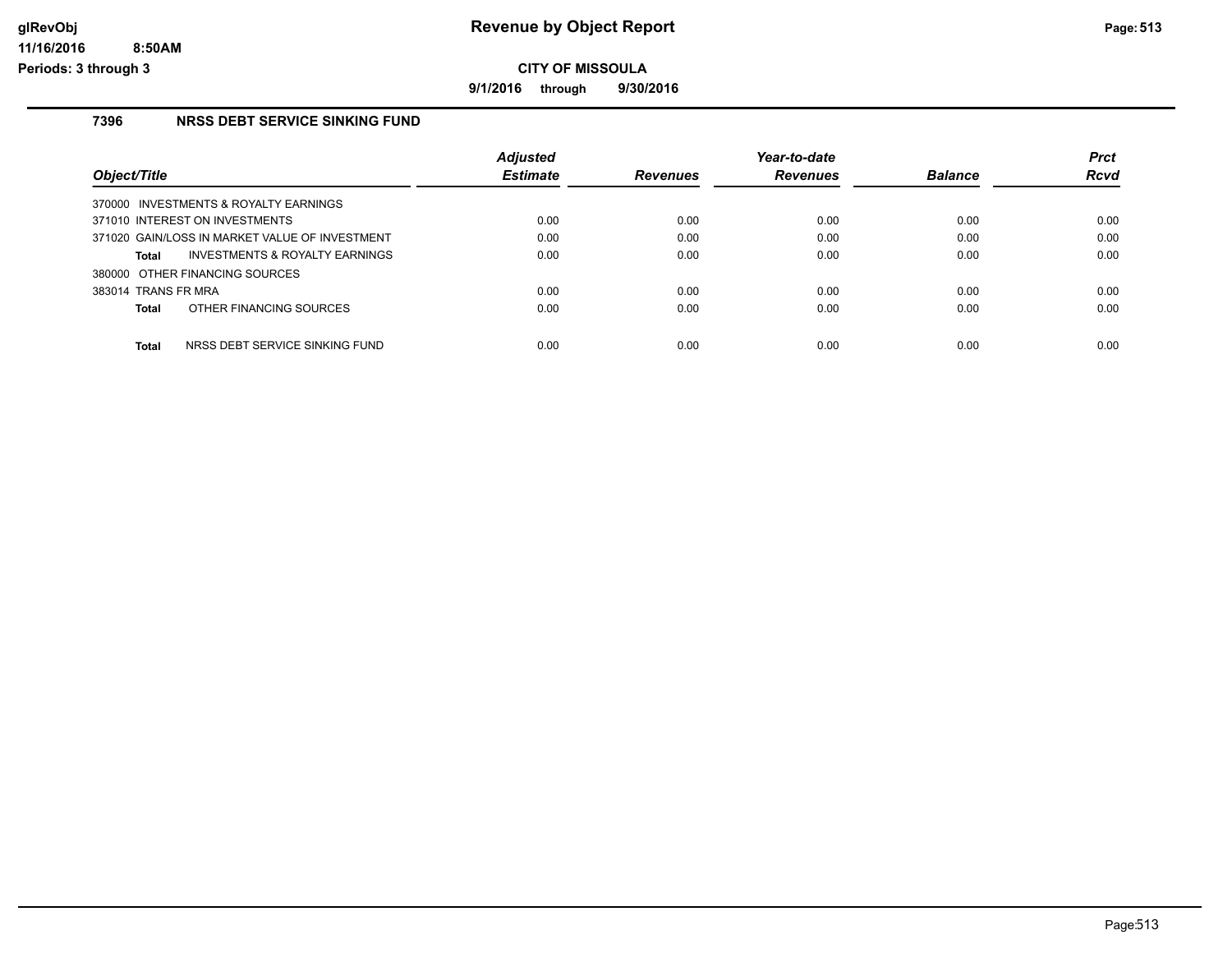**9/1/2016 through 9/30/2016**

**7397 NORTH RESERVE/SCOTT ST URD**

**7397 NORTH RESERVE/SCOTT ST URD**

|                                                           | <b>Adjusted</b> |                 | Year-to-date    |                | <b>Prct</b> |
|-----------------------------------------------------------|-----------------|-----------------|-----------------|----------------|-------------|
| Object/Title                                              | <b>Estimate</b> | <b>Revenues</b> | <b>Revenues</b> | <b>Balance</b> | <b>Rcvd</b> |
| TAXES/ASSESSMENTS<br>310000                               |                 |                 |                 |                |             |
| 311011 TAX INCREMENT                                      | 0.00            | 0.00            | 0.00            | 0.00           | 0.00        |
| PENALTIES & INTEREST<br>312001                            | 0.00            | 0.00            | 0.00            | 0.00           | 0.00        |
| TAXES/ASSESSMENTS<br>Total                                | 0.00            | 0.00            | 0.00            | 0.00           | 0.00        |
| <b>INTERGOVERNMENTAL REVENUES</b><br>330000               |                 |                 |                 |                |             |
| 335210 PERSONAL PROPERTY TAX REIMBURSEMENT                | 0.00            | 0.00            | 0.00            | 0.00           | 0.00        |
| <b>INTERGOVERNMENTAL REVENUES</b><br><b>Total</b>         | 0.00            | 0.00            | 0.00            | 0.00           | 0.00        |
| MISCELLANEOUS REVENUES<br>360000                          |                 |                 |                 |                |             |
| 360000 MISCELLANEOUS REVENUES                             | 0.00            | 0.00            | 0.00            | 0.00           | 0.00        |
| <b>MISCELLANEOUS REVENUES</b><br><b>Total</b>             | 0.00            | 0.00            | 0.00            | 0.00           | 0.00        |
| <b>INVESTMENTS &amp; ROYALTY EARNINGS</b><br>370000       |                 |                 |                 |                |             |
| 371010 INTEREST ON INVESTMENTS                            | 0.00            | 0.00            | 0.00            | 0.00           | 0.00        |
| <b>INVESTMENTS &amp; ROYALTY EARNINGS</b><br><b>Total</b> | 0.00            | 0.00            | 0.00            | 0.00           | 0.00        |
| OTHER FINANCING SOURCES<br>380000                         |                 |                 |                 |                |             |
| 381010 BOND PROCEEDS                                      | 0.00            | 0.00            | 321,007.39      | $-321,007.39$  | 0.00        |
| 383014 TRANS FR MRA                                       | 0.00            | 0.00            | 0.00            | 0.00           | 0.00        |
| OTHER FINANCING SOURCES<br><b>Total</b>                   | 0.00            | 0.00            | 321,007.39      | $-321,007.39$  | 0.00        |
| NORTH RESERVE/SCOTT ST URD<br><b>Total</b>                | 0.00            | 0.00            | 321,007.39      | $-321,007.39$  | 0.00        |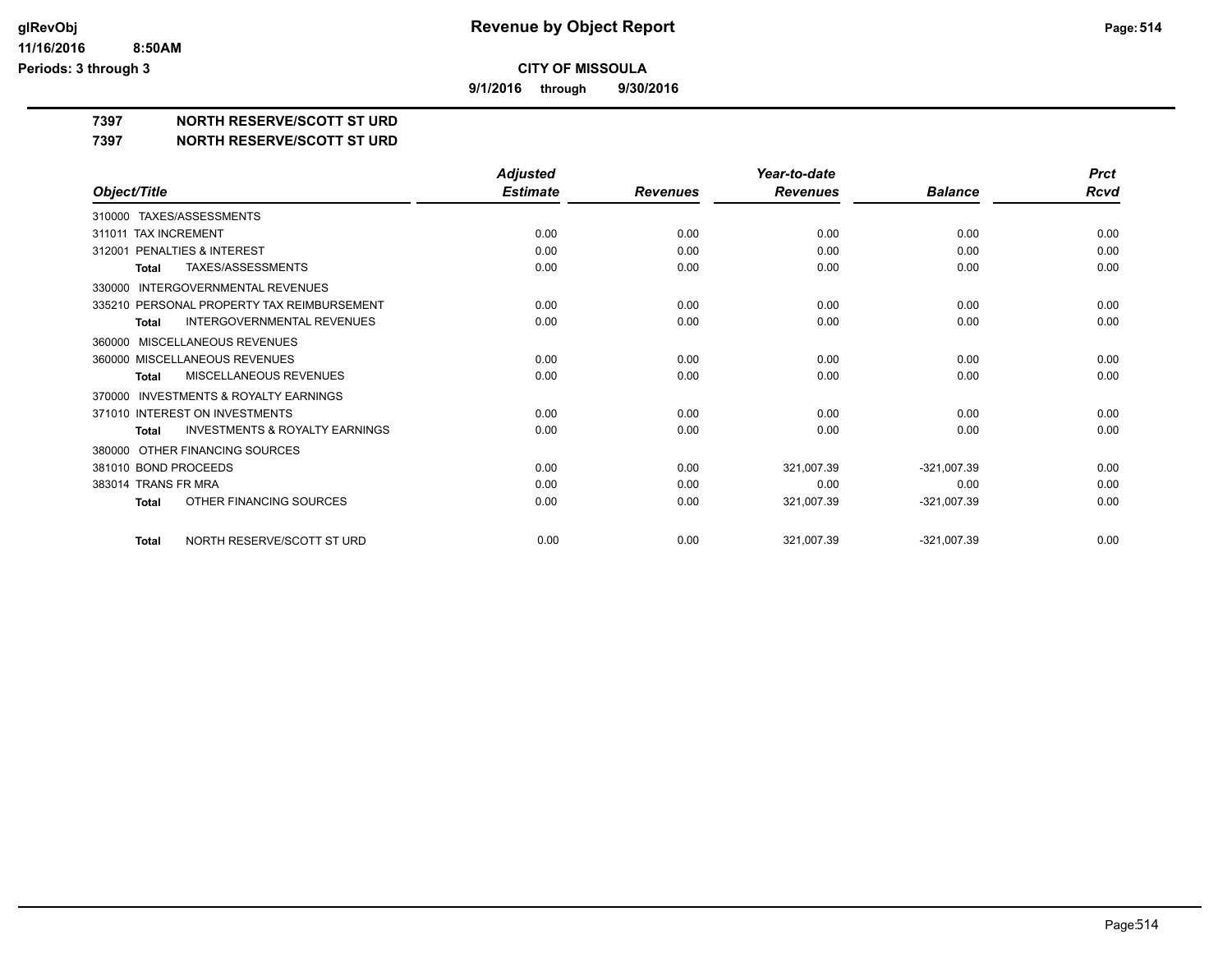**8:50AM**

**CITY OF MISSOULA**

**9/1/2016 through 9/30/2016**

### **7397 NORTH RESERVE/SCOTT ST URD**

|                                                           | <b>Adjusted</b> |                 | Year-to-date    |                | <b>Prct</b> |
|-----------------------------------------------------------|-----------------|-----------------|-----------------|----------------|-------------|
| Object/Title                                              | <b>Estimate</b> | <b>Revenues</b> | <b>Revenues</b> | <b>Balance</b> | Rcvd        |
| 310000 TAXES/ASSESSMENTS                                  |                 |                 |                 |                |             |
| 311011 TAX INCREMENT                                      | 0.00            | 0.00            | 0.00            | 0.00           | 0.00        |
| PENALTIES & INTEREST<br>312001                            | 0.00            | 0.00            | 0.00            | 0.00           | 0.00        |
| TAXES/ASSESSMENTS<br><b>Total</b>                         | 0.00            | 0.00            | 0.00            | 0.00           | 0.00        |
| INTERGOVERNMENTAL REVENUES<br>330000                      |                 |                 |                 |                |             |
| 335210 PERSONAL PROPERTY TAX REIMBURSEMENT                | 0.00            | 0.00            | 0.00            | 0.00           | 0.00        |
| <b>INTERGOVERNMENTAL REVENUES</b><br><b>Total</b>         | 0.00            | 0.00            | 0.00            | 0.00           | 0.00        |
| 360000 MISCELLANEOUS REVENUES                             |                 |                 |                 |                |             |
| 360000 MISCELLANEOUS REVENUES                             | 0.00            | 0.00            | 0.00            | 0.00           | 0.00        |
| <b>MISCELLANEOUS REVENUES</b><br><b>Total</b>             | 0.00            | 0.00            | 0.00            | 0.00           | 0.00        |
| 370000 INVESTMENTS & ROYALTY EARNINGS                     |                 |                 |                 |                |             |
| 371010 INTEREST ON INVESTMENTS                            | 0.00            | 0.00            | 0.00            | 0.00           | 0.00        |
| <b>INVESTMENTS &amp; ROYALTY EARNINGS</b><br><b>Total</b> | 0.00            | 0.00            | 0.00            | 0.00           | 0.00        |
| 380000 OTHER FINANCING SOURCES                            |                 |                 |                 |                |             |
| 381010 BOND PROCEEDS                                      | 0.00            | 0.00            | 321,007.39      | $-321,007.39$  | 0.00        |
| 383014 TRANS FR MRA                                       | 0.00            | 0.00            | 0.00            | 0.00           | 0.00        |
| OTHER FINANCING SOURCES<br><b>Total</b>                   | 0.00            | 0.00            | 321,007.39      | $-321,007.39$  | 0.00        |
| NORTH RESERVE/SCOTT ST URD<br><b>Total</b>                | 0.00            | 0.00            | 321,007.39      | $-321,007.39$  | 0.00        |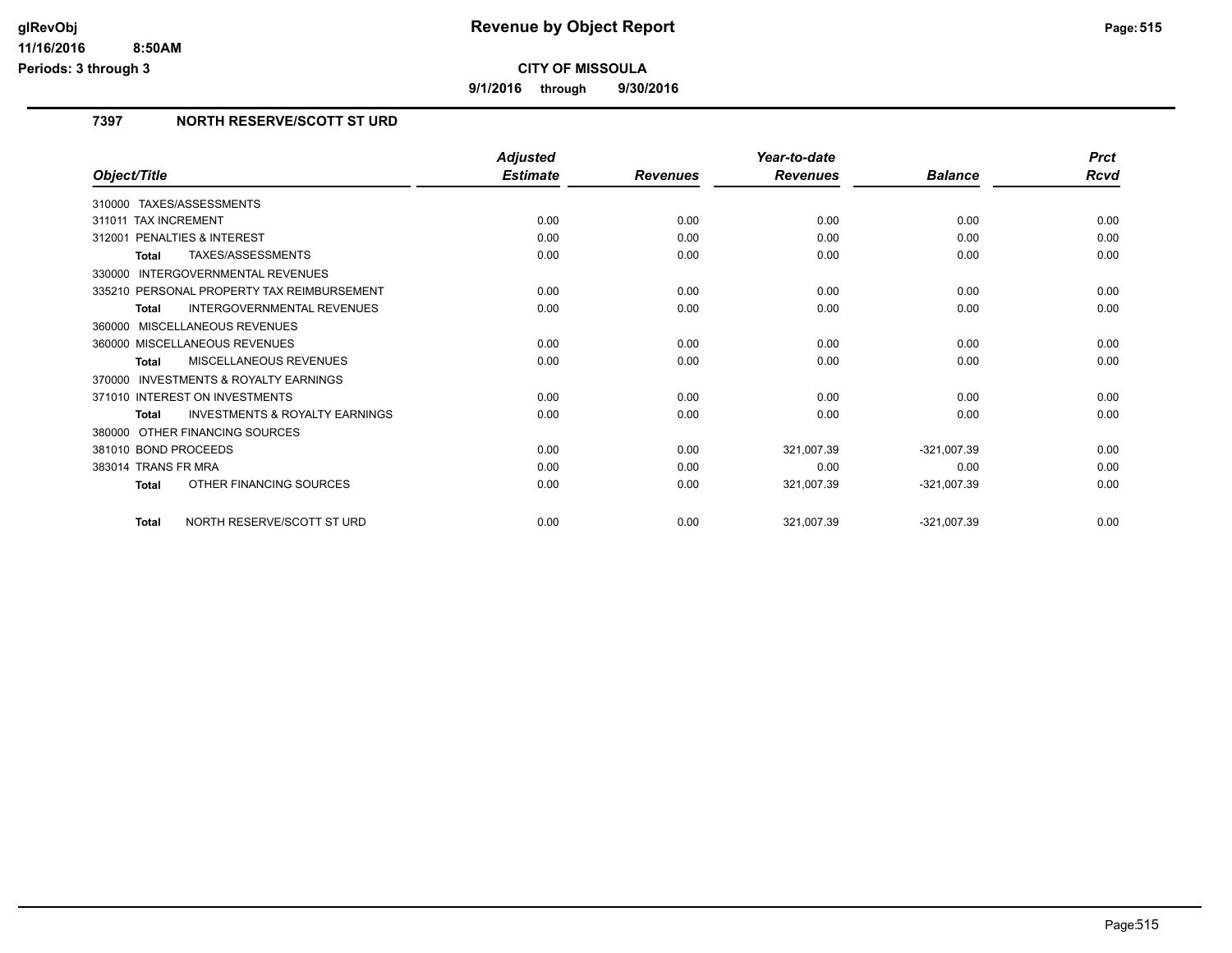**glRevObj Revenue by Object Report Page:516** 

**11/16/2016 8:50AM Periods: 3 through 3**

**CITY OF MISSOULA**

**9/1/2016 through 9/30/2016**

# **7399 INTERMOUNTAIN BOND DEBT SERVICE**

### **7399 INTERMOUNTAIN BOND DEBT SERVICE**

|                                |                                           | <b>Adjusted</b> |                 | Year-to-date    |                | <b>Prct</b> |
|--------------------------------|-------------------------------------------|-----------------|-----------------|-----------------|----------------|-------------|
| Object/Title                   |                                           | <b>Estimate</b> | <b>Revenues</b> | <b>Revenues</b> | <b>Balance</b> | <b>Rcvd</b> |
| TAXES/ASSESSMENTS<br>310000    |                                           |                 |                 |                 |                |             |
| 311011 TAX INCREMENT           |                                           | 0.00            | 0.00            | 0.00            | 0.00           | 0.00        |
| <b>Total</b>                   | TAXES/ASSESSMENTS                         | 0.00            | 0.00            | 0.00            | 0.00           | 0.00        |
|                                | 370000 INVESTMENTS & ROYALTY EARNINGS     |                 |                 |                 |                |             |
| 371010 INTEREST ON INVESTMENTS |                                           | 0.00            | 0.00            | 0.00            | 0.00           | 0.00        |
| Total                          | <b>INVESTMENTS &amp; ROYALTY EARNINGS</b> | 0.00            | 0.00            | 0.00            | 0.00           | 0.00        |
| 380000 OTHER FINANCING SOURCES |                                           |                 |                 |                 |                |             |
| 381025 BOND PROCEEDS           |                                           | 0.00            | 0.00            | 0.00            | 0.00           | 0.00        |
| 383000 OPERATING TRANSFERS     |                                           | 0.00            | 0.00            | 0.00            | 0.00           | 0.00        |
| 383014 TRANS FR MRA            |                                           | 0.00            | 0.00            | 0.00            | 0.00           | 0.00        |
| Total                          | OTHER FINANCING SOURCES                   | 0.00            | 0.00            | 0.00            | 0.00           | 0.00        |
| <b>Total</b>                   | <b>INTERMOUNTAIN BOND DEBT SERVICE</b>    | 0.00            | 0.00            | 0.00            | 0.00           | 0.00        |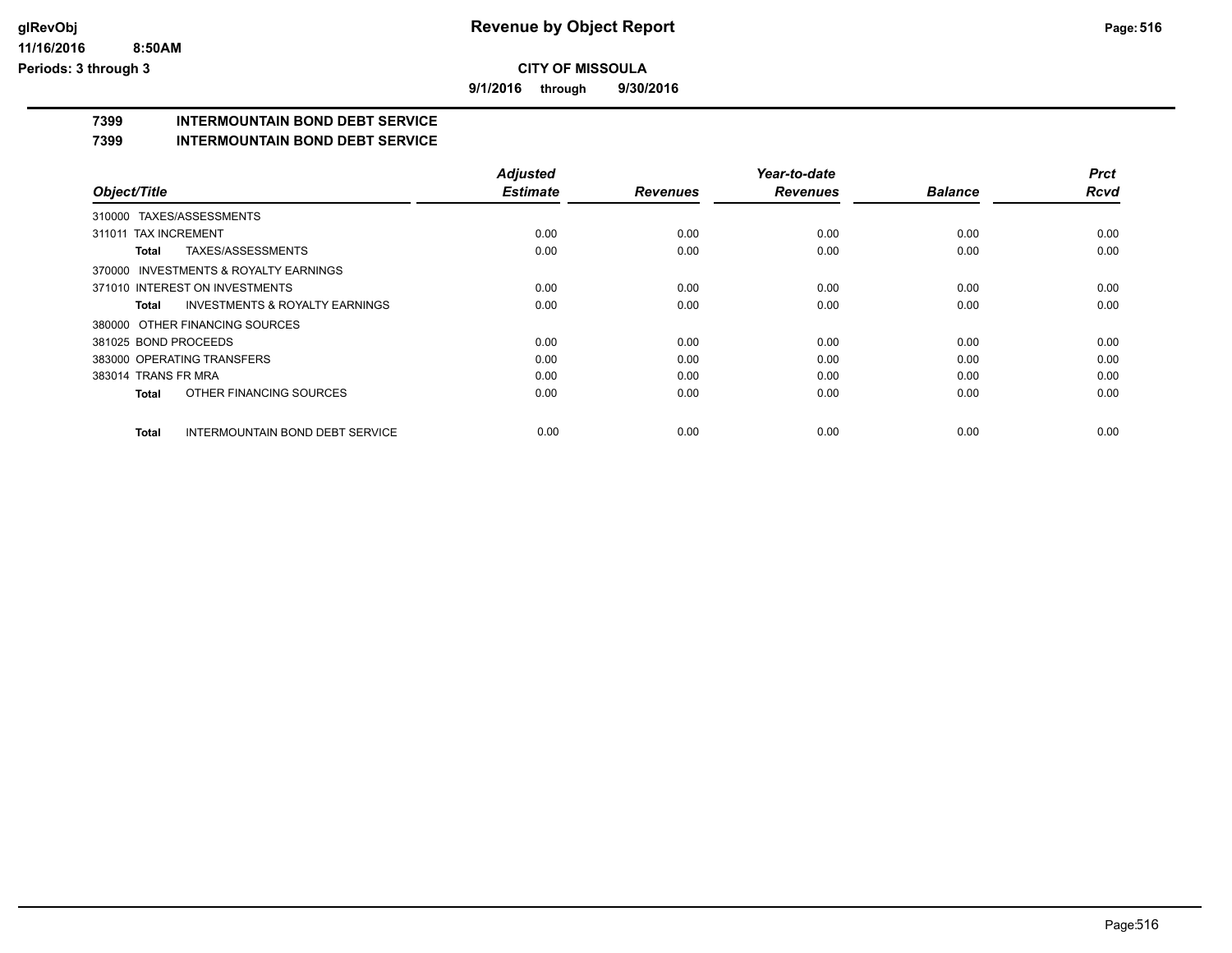**8:50AM**

**CITY OF MISSOULA**

**9/1/2016 through 9/30/2016**

### **7399 INTERMOUNTAIN BOND DEBT SERVICE**

| Object/Title                                       | <b>Adjusted</b><br><b>Estimate</b> | <b>Revenues</b> | Year-to-date<br><b>Revenues</b> | <b>Balance</b> | <b>Prct</b><br><b>Rcvd</b> |
|----------------------------------------------------|------------------------------------|-----------------|---------------------------------|----------------|----------------------------|
|                                                    |                                    |                 |                                 |                |                            |
| 310000 TAXES/ASSESSMENTS                           |                                    |                 |                                 |                |                            |
| 311011 TAX INCREMENT                               | 0.00                               | 0.00            | 0.00                            | 0.00           | 0.00                       |
| TAXES/ASSESSMENTS<br><b>Total</b>                  | 0.00                               | 0.00            | 0.00                            | 0.00           | 0.00                       |
| 370000 INVESTMENTS & ROYALTY EARNINGS              |                                    |                 |                                 |                |                            |
| 371010 INTEREST ON INVESTMENTS                     | 0.00                               | 0.00            | 0.00                            | 0.00           | 0.00                       |
| <b>INVESTMENTS &amp; ROYALTY EARNINGS</b><br>Total | 0.00                               | 0.00            | 0.00                            | 0.00           | 0.00                       |
| 380000 OTHER FINANCING SOURCES                     |                                    |                 |                                 |                |                            |
| 381025 BOND PROCEEDS                               | 0.00                               | 0.00            | 0.00                            | 0.00           | 0.00                       |
| 383000 OPERATING TRANSFERS                         | 0.00                               | 0.00            | 0.00                            | 0.00           | 0.00                       |
| 383014 TRANS FR MRA                                | 0.00                               | 0.00            | 0.00                            | 0.00           | 0.00                       |
| OTHER FINANCING SOURCES<br><b>Total</b>            | 0.00                               | 0.00            | 0.00                            | 0.00           | 0.00                       |
| INTERMOUNTAIN BOND DEBT SERVICE<br><b>Total</b>    | 0.00                               | 0.00            | 0.00                            | 0.00           | 0.00                       |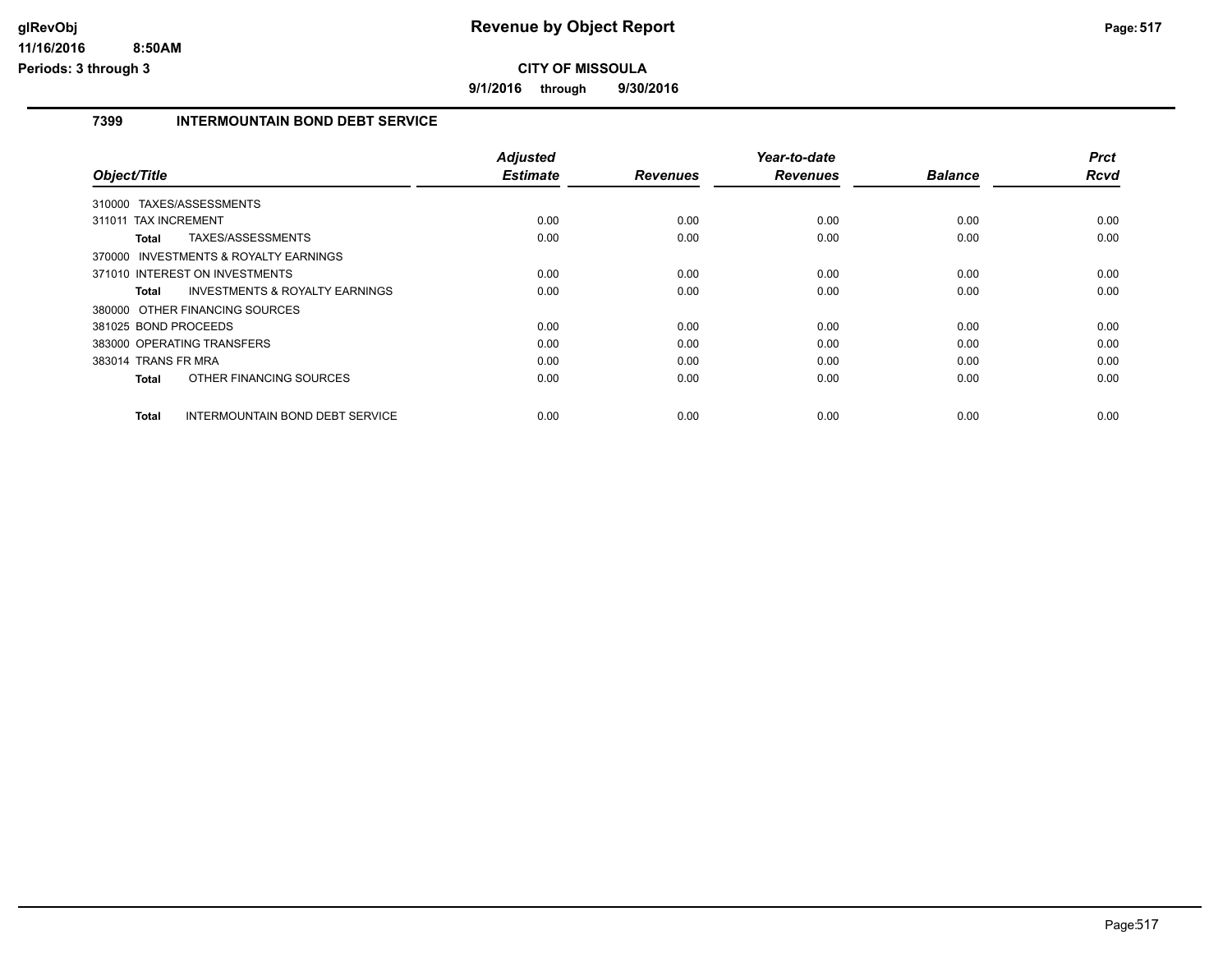**9/1/2016 through 9/30/2016**

**7400 FRONT ST BOND CLEARING**

**7400 FRONT ST BOND CLEARING**

|                                                    | <b>Adjusted</b> |                 | Year-to-date    |                | <b>Prct</b> |
|----------------------------------------------------|-----------------|-----------------|-----------------|----------------|-------------|
| Object/Title                                       | <b>Estimate</b> | <b>Revenues</b> | <b>Revenues</b> | <b>Balance</b> | <b>Rcvd</b> |
| 310000 TAXES/ASSESSMENTS                           |                 |                 |                 |                |             |
| 311011 TAX INCREMENT                               | 0.00            | 0.00            | 0.00            | 0.00           | 0.00        |
| 312001 PENALTIES & INTEREST                        | 0.00            | 3.48            | 11.50           | $-11.50$       | 0.00        |
| TAXES/ASSESSMENTS<br>Total                         | 0.00            | 3.48            | 11.50           | $-11.50$       | 0.00        |
| 330000 INTERGOVERNMENTAL REVENUES                  |                 |                 |                 |                |             |
| 335210 PERSONAL PROPERTY TAX REIMBURSEMENT         | 0.00            | 0.00            | 0.00            | 0.00           | 0.00        |
| <b>INTERGOVERNMENTAL REVENUES</b><br>Total         | 0.00            | 0.00            | 0.00            | 0.00           | 0.00        |
| 370000 INVESTMENTS & ROYALTY EARNINGS              |                 |                 |                 |                |             |
| 371010 INTEREST ON INVESTMENTS                     | 0.00            | 0.00            | 0.00            | 0.00           | 0.00        |
| <b>INVESTMENTS &amp; ROYALTY EARNINGS</b><br>Total | 0.00            | 0.00            | 0.00            | 0.00           | 0.00        |
| <b>FRONT ST BOND CLEARING</b><br>Total             | 0.00            | 3.48            | 11.50           | $-11.50$       | 0.00        |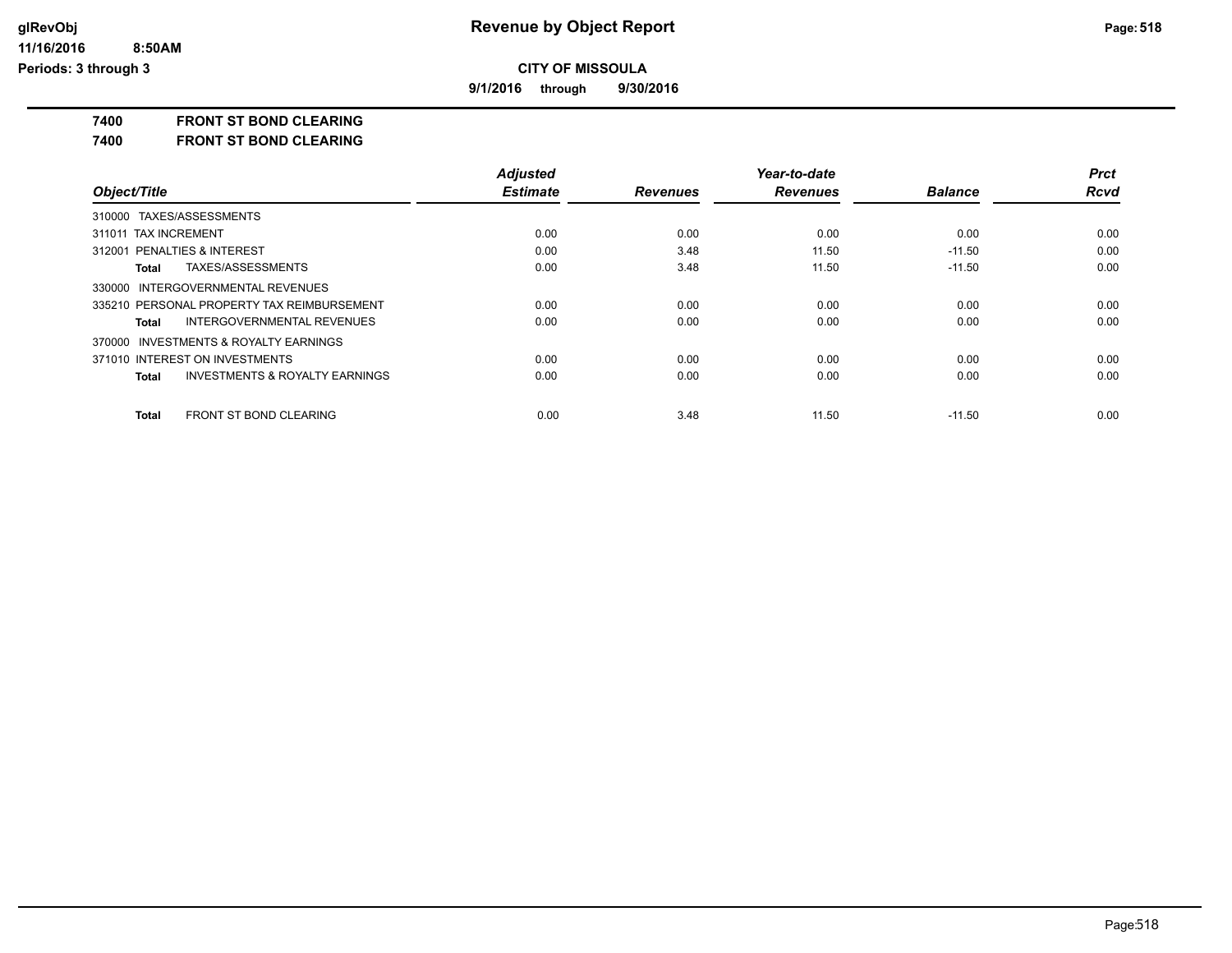**CITY OF MISSOULA**

**9/1/2016 through 9/30/2016**

#### **7400 FRONT ST BOND CLEARING**

|                                                    | <b>Adjusted</b> |                 | Year-to-date    |                | <b>Prct</b> |
|----------------------------------------------------|-----------------|-----------------|-----------------|----------------|-------------|
| Object/Title                                       | <b>Estimate</b> | <b>Revenues</b> | <b>Revenues</b> | <b>Balance</b> | <b>Rcvd</b> |
| 310000 TAXES/ASSESSMENTS                           |                 |                 |                 |                |             |
| 311011 TAX INCREMENT                               | 0.00            | 0.00            | 0.00            | 0.00           | 0.00        |
| PENALTIES & INTEREST<br>312001                     | 0.00            | 3.48            | 11.50           | $-11.50$       | 0.00        |
| TAXES/ASSESSMENTS<br>Total                         | 0.00            | 3.48            | 11.50           | $-11.50$       | 0.00        |
| 330000 INTERGOVERNMENTAL REVENUES                  |                 |                 |                 |                |             |
| 335210 PERSONAL PROPERTY TAX REIMBURSEMENT         | 0.00            | 0.00            | 0.00            | 0.00           | 0.00        |
| INTERGOVERNMENTAL REVENUES<br>Total                | 0.00            | 0.00            | 0.00            | 0.00           | 0.00        |
| 370000 INVESTMENTS & ROYALTY EARNINGS              |                 |                 |                 |                |             |
| 371010 INTEREST ON INVESTMENTS                     | 0.00            | 0.00            | 0.00            | 0.00           | 0.00        |
| <b>INVESTMENTS &amp; ROYALTY EARNINGS</b><br>Total | 0.00            | 0.00            | 0.00            | 0.00           | 0.00        |
| FRONT ST BOND CLEARING<br><b>Total</b>             | 0.00            | 3.48            | 11.50           | $-11.50$       | 0.00        |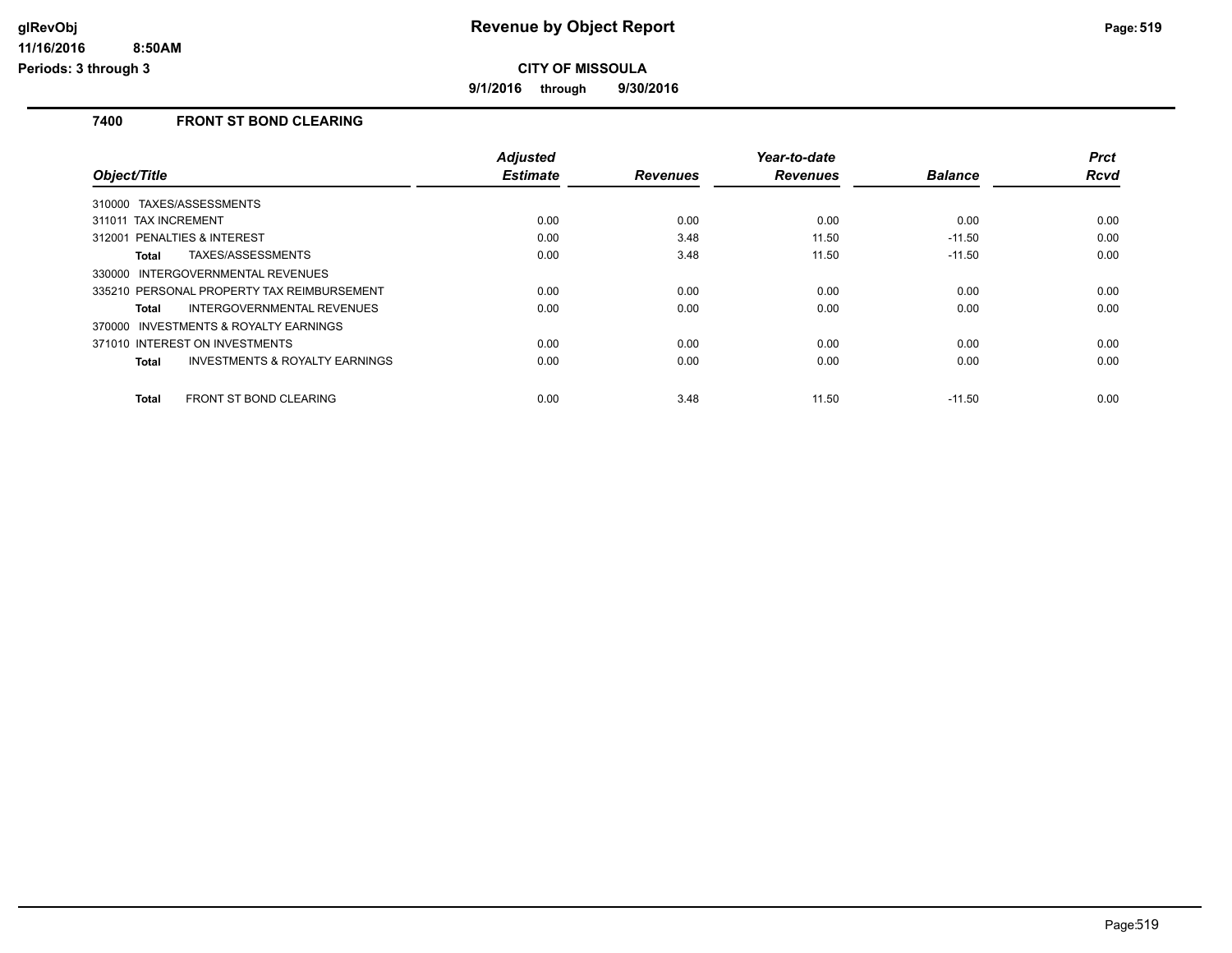**9/1/2016 through 9/30/2016**

# **7401 FRONT ST PARKING STRUCTURE**

**7401 FRONT ST PARKING STRUCTURE**

|                                                           | <b>Adjusted</b> |                 | Year-to-date    |                | <b>Prct</b> |
|-----------------------------------------------------------|-----------------|-----------------|-----------------|----------------|-------------|
| Object/Title                                              | <b>Estimate</b> | <b>Revenues</b> | <b>Revenues</b> | <b>Balance</b> | <b>Rcvd</b> |
| 370000 INVESTMENTS & ROYALTY EARNINGS                     |                 |                 |                 |                |             |
| 371010 INTEREST ON INVESTMENTS                            | 0.00            | 0.00            | 0.00            | 0.00           | 0.00        |
| <b>INVESTMENTS &amp; ROYALTY EARNINGS</b><br><b>Total</b> | 0.00            | 0.00            | 0.00            | 0.00           | 0.00        |
| 380000 OTHER FINANCING SOURCES                            |                 |                 |                 |                |             |
| 383066 TRANSFER FROM FRONT ST CLEARING                    | 0.00            | 0.00            | 0.00            | 0.00           | 0.00        |
| OTHER FINANCING SOURCES<br><b>Total</b>                   | 0.00            | 0.00            | 0.00            | 0.00           | 0.00        |
|                                                           |                 |                 |                 |                |             |
| <b>FRONT ST PARKING STRUCTURE</b><br><b>Total</b>         | 0.00            | 0.00            | 0.00            | 0.00           | 0.00        |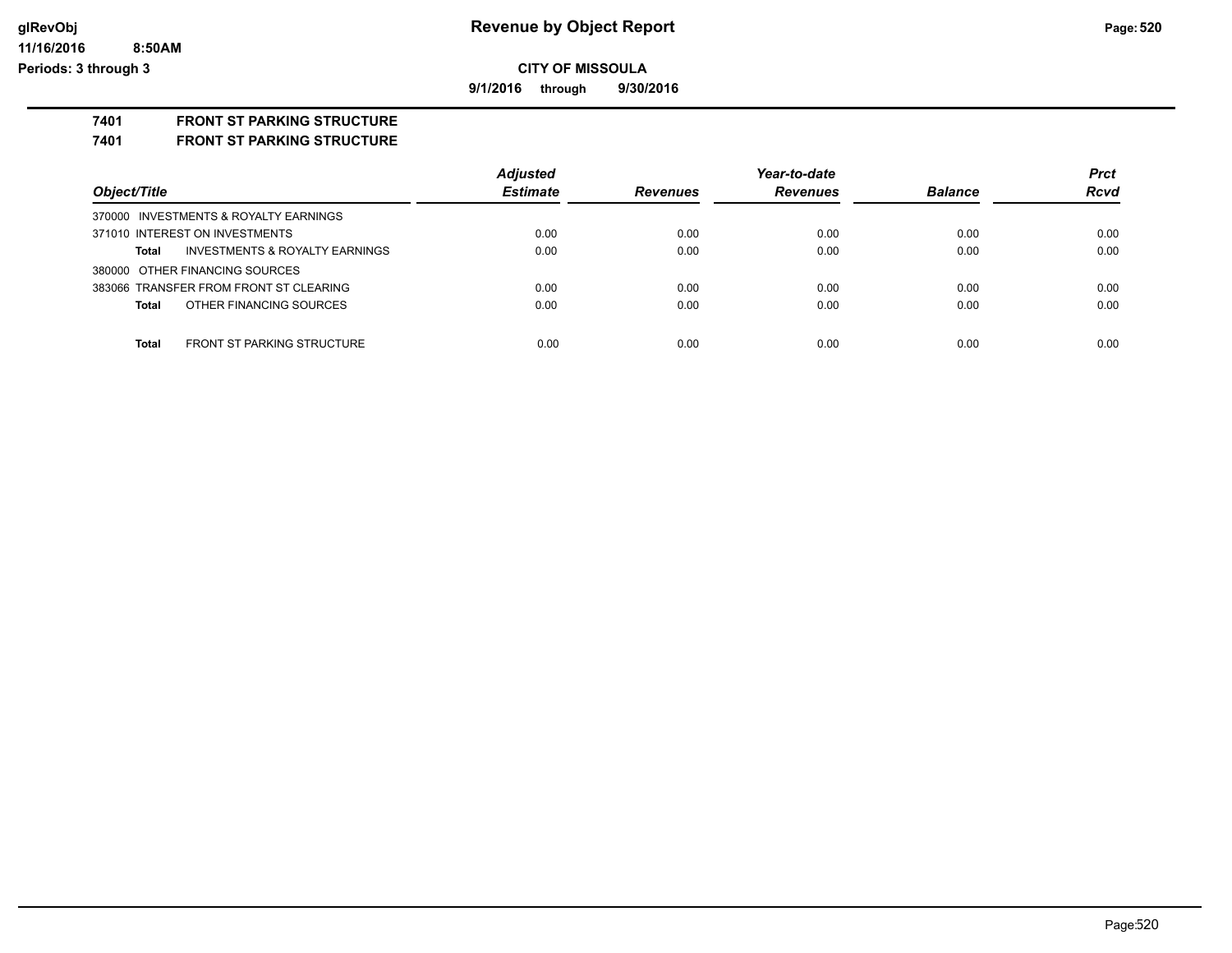**8:50AM**

**CITY OF MISSOULA**

**9/1/2016 through 9/30/2016**

### **7401 FRONT ST PARKING STRUCTURE**

| Object/Title                                      | <b>Adjusted</b><br><b>Estimate</b> | <b>Revenues</b> | Year-to-date<br><b>Revenues</b> | <b>Balance</b> | <b>Prct</b><br><b>Rcvd</b> |
|---------------------------------------------------|------------------------------------|-----------------|---------------------------------|----------------|----------------------------|
| 370000 INVESTMENTS & ROYALTY EARNINGS             |                                    |                 |                                 |                |                            |
| 371010 INTEREST ON INVESTMENTS                    | 0.00                               | 0.00            | 0.00                            | 0.00           | 0.00                       |
| INVESTMENTS & ROYALTY EARNINGS<br>Total           | 0.00                               | 0.00            | 0.00                            | 0.00           | 0.00                       |
| 380000 OTHER FINANCING SOURCES                    |                                    |                 |                                 |                |                            |
| 383066 TRANSFER FROM FRONT ST CLEARING            | 0.00                               | 0.00            | 0.00                            | 0.00           | 0.00                       |
| OTHER FINANCING SOURCES<br><b>Total</b>           | 0.00                               | 0.00            | 0.00                            | 0.00           | 0.00                       |
|                                                   |                                    |                 |                                 |                |                            |
| <b>FRONT ST PARKING STRUCTURE</b><br><b>Total</b> | 0.00                               | 0.00            | 0.00                            | 0.00           | 0.00                       |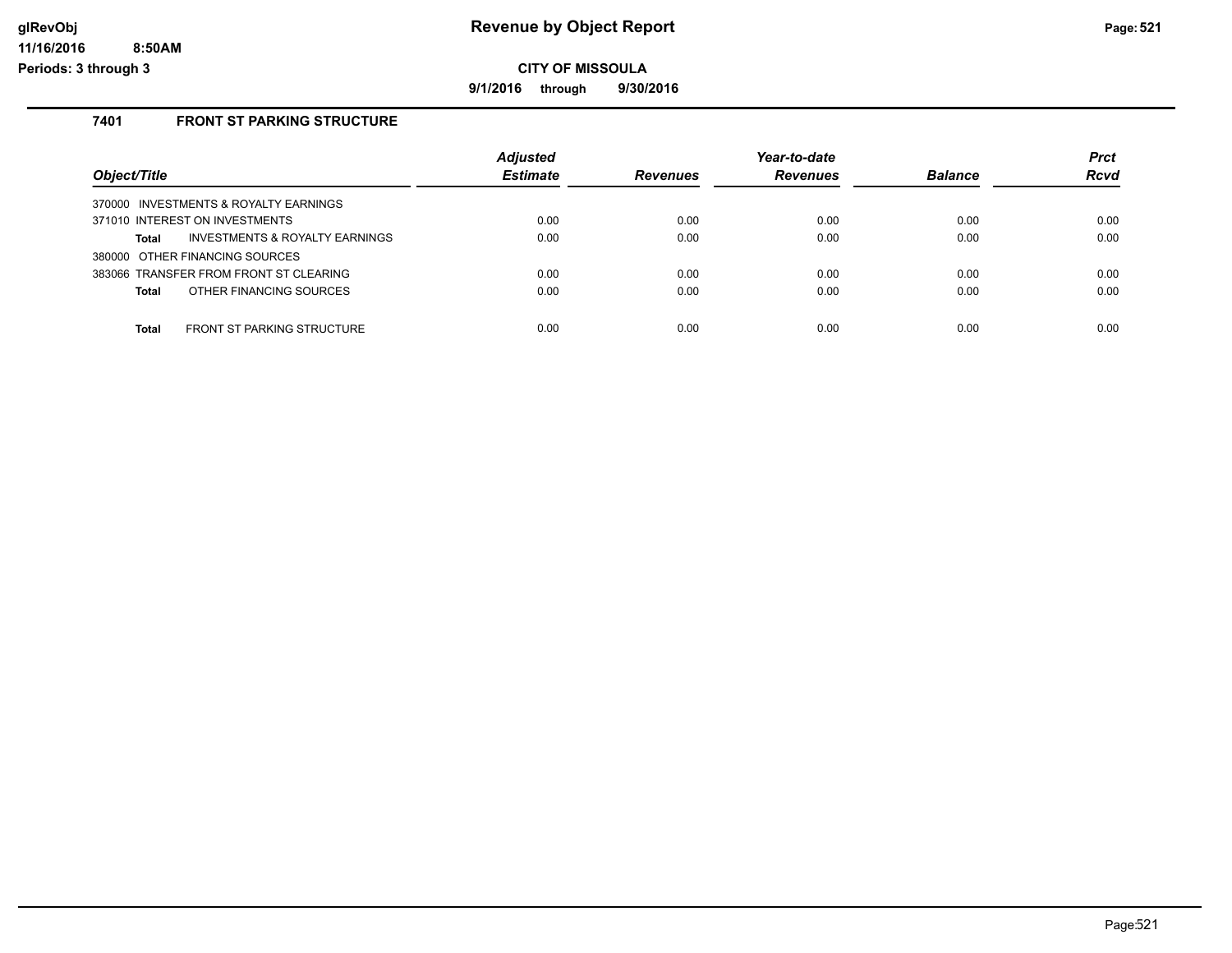**9/1/2016 through 9/30/2016**

# **7402 FRONT ST SUBORDINATE LIEN NOTE**

**7402 FRONT ST SUBORDINATE LIEN NOTE**

|                                                    | <b>Adjusted</b> |                 | Year-to-date    |                | <b>Prct</b> |
|----------------------------------------------------|-----------------|-----------------|-----------------|----------------|-------------|
| Object/Title                                       | <b>Estimate</b> | <b>Revenues</b> | <b>Revenues</b> | <b>Balance</b> | <b>Rcvd</b> |
| 330000 INTERGOVERNMENTAL REVENUES                  |                 |                 |                 |                |             |
| 338001 EXCESS PLEDGED TAX INCREMENT RETURNED       | 0.00            | 0.00            | 0.00            | 0.00           | 0.00        |
| INTERGOVERNMENTAL REVENUES<br>Total                | 0.00            | 0.00            | 0.00            | 0.00           | 0.00        |
| 370000 INVESTMENTS & ROYALTY EARNINGS              |                 |                 |                 |                |             |
| 371010 INTEREST ON INVESTMENTS                     | 0.00            | 0.00            | 0.00            | 0.00           | 0.00        |
| <b>INVESTMENTS &amp; ROYALTY EARNINGS</b><br>Total | 0.00            | 0.00            | 0.00            | 0.00           | 0.00        |
| 380000 OTHER FINANCING SOURCES                     |                 |                 |                 |                |             |
| 383066 TRANSFER FROM FRONT ST CLEARING             | 0.00            | 0.00            | 0.00            | 0.00           | 0.00        |
| 383067 TRANSFER FROM FSPS                          | 0.00            | 0.00            | 0.00            | 0.00           | 0.00        |
| OTHER FINANCING SOURCES<br>Total                   | 0.00            | 0.00            | 0.00            | 0.00           | 0.00        |
| FRONT ST SUBORDINATE LIEN NOTE<br>Total            | 0.00            | 0.00            | 0.00            | 0.00           | 0.00        |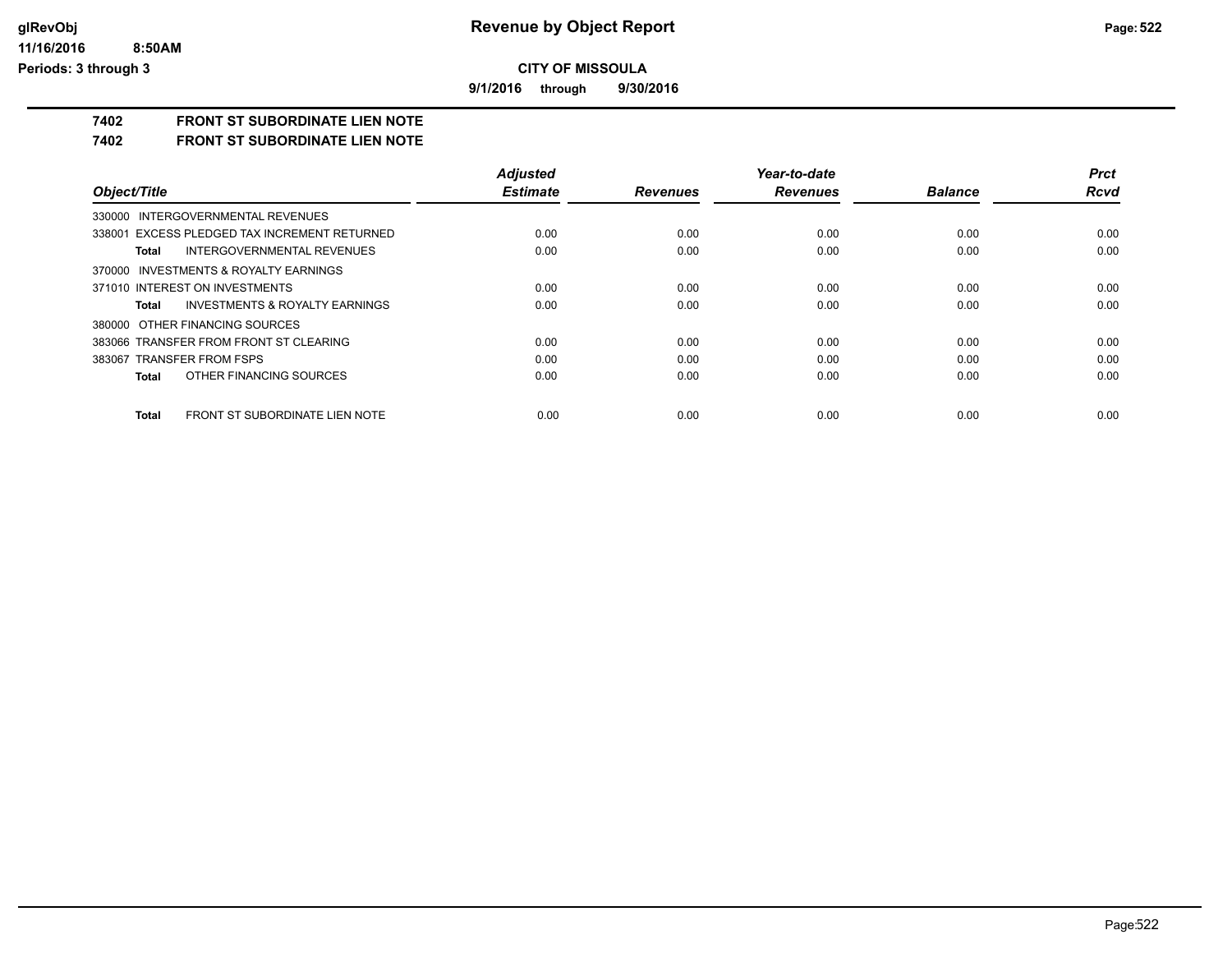**9/1/2016 through 9/30/2016**

### **7402 FRONT ST SUBORDINATE LIEN NOTE**

| Object/Title                                   | <b>Adjusted</b><br><b>Estimate</b> | <b>Revenues</b> | Year-to-date<br><b>Revenues</b> | <b>Balance</b> | <b>Prct</b><br><b>Rcvd</b> |
|------------------------------------------------|------------------------------------|-----------------|---------------------------------|----------------|----------------------------|
|                                                |                                    |                 |                                 |                |                            |
| INTERGOVERNMENTAL REVENUES<br>330000           |                                    |                 |                                 |                |                            |
| 338001 EXCESS PLEDGED TAX INCREMENT RETURNED   | 0.00                               | 0.00            | 0.00                            | 0.00           | 0.00                       |
| INTERGOVERNMENTAL REVENUES<br>Total            | 0.00                               | 0.00            | 0.00                            | 0.00           | 0.00                       |
| 370000 INVESTMENTS & ROYALTY EARNINGS          |                                    |                 |                                 |                |                            |
| 371010 INTEREST ON INVESTMENTS                 | 0.00                               | 0.00            | 0.00                            | 0.00           | 0.00                       |
| INVESTMENTS & ROYALTY EARNINGS<br>Total        | 0.00                               | 0.00            | 0.00                            | 0.00           | 0.00                       |
| 380000 OTHER FINANCING SOURCES                 |                                    |                 |                                 |                |                            |
| 383066 TRANSFER FROM FRONT ST CLEARING         | 0.00                               | 0.00            | 0.00                            | 0.00           | 0.00                       |
| 383067 TRANSFER FROM FSPS                      | 0.00                               | 0.00            | 0.00                            | 0.00           | 0.00                       |
| OTHER FINANCING SOURCES<br>Total               | 0.00                               | 0.00            | 0.00                            | 0.00           | 0.00                       |
|                                                |                                    |                 |                                 |                |                            |
| FRONT ST SUBORDINATE LIEN NOTE<br><b>Total</b> | 0.00                               | 0.00            | 0.00                            | 0.00           | 0.00                       |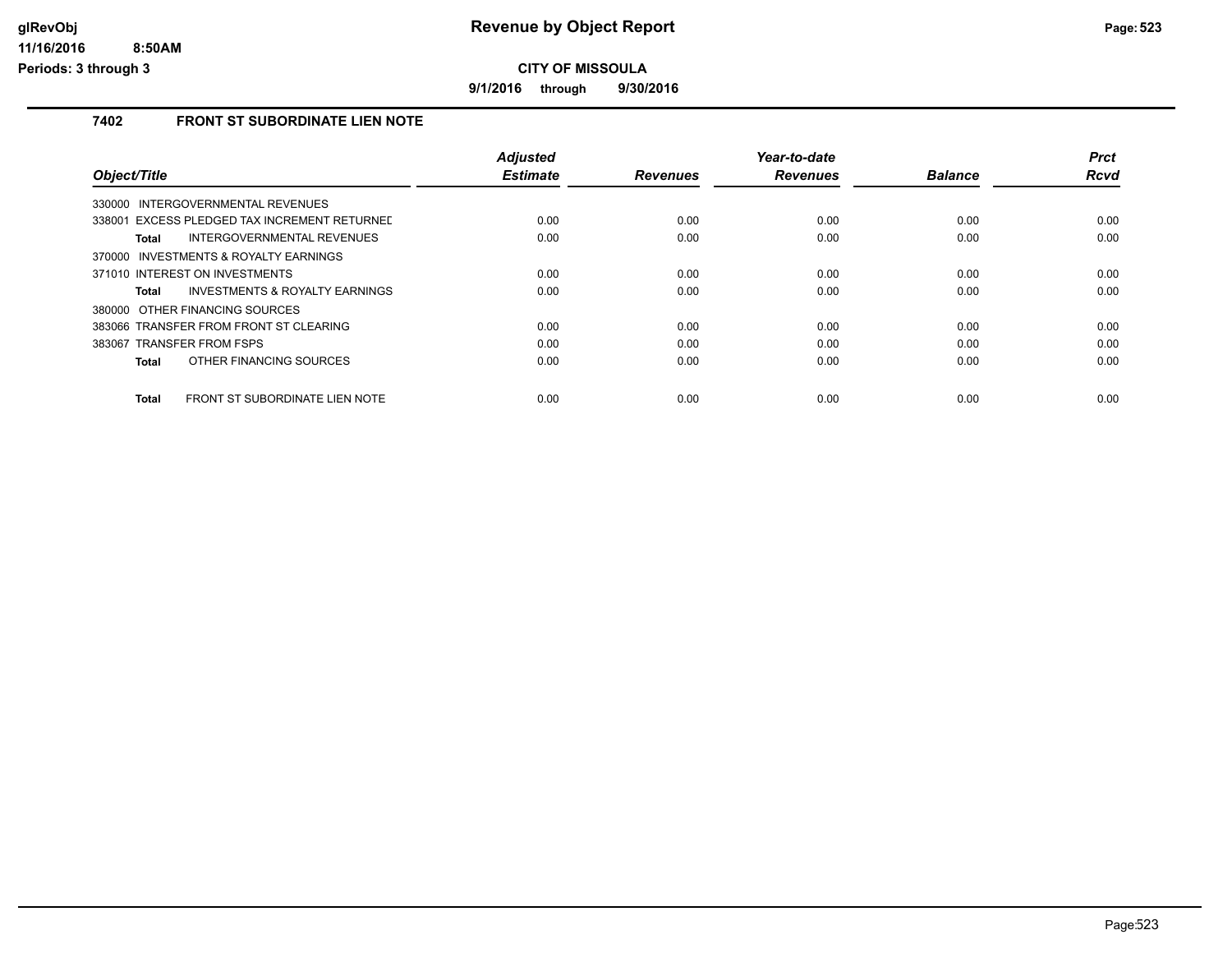**9/1/2016 through 9/30/2016**

# **7447 COURT COLLECTED PARKING FINES**

**7447 COURT COLLECTED PARKING FINES**

|                                         | <b>Adjusted</b> |                 | Year-to-date    |                | <b>Prct</b> |
|-----------------------------------------|-----------------|-----------------|-----------------|----------------|-------------|
| Object/Title                            | <b>Estimate</b> | <b>Revenues</b> | <b>Revenues</b> | <b>Balance</b> | <b>Rcvd</b> |
| 350000 FINES & FORFEITURES              |                 |                 |                 |                |             |
| 352002 PARKING FINES                    | 0.00            | 0.00            | 0.00            | 0.00           | 0.00        |
| <b>FINES &amp; FORFEITURES</b><br>Total | 0.00            | 0.00            | 0.00            | 0.00           | 0.00        |
| 370000 INVESTMENTS & ROYALTY EARNINGS   |                 |                 |                 |                |             |
| 371010 INTEREST ON INVESTMENTS          | 0.00            | 0.00            | 0.00            | 0.00           | 0.00        |
| INVESTMENTS & ROYALTY EARNINGS<br>Total | 0.00            | 0.00            | 0.00            | 0.00           | 0.00        |
|                                         |                 |                 |                 |                |             |
| COURT COLLECTED PARKING FINES<br>Total  | 0.00            | 0.00            | 0.00            | 0.00           | 0.00        |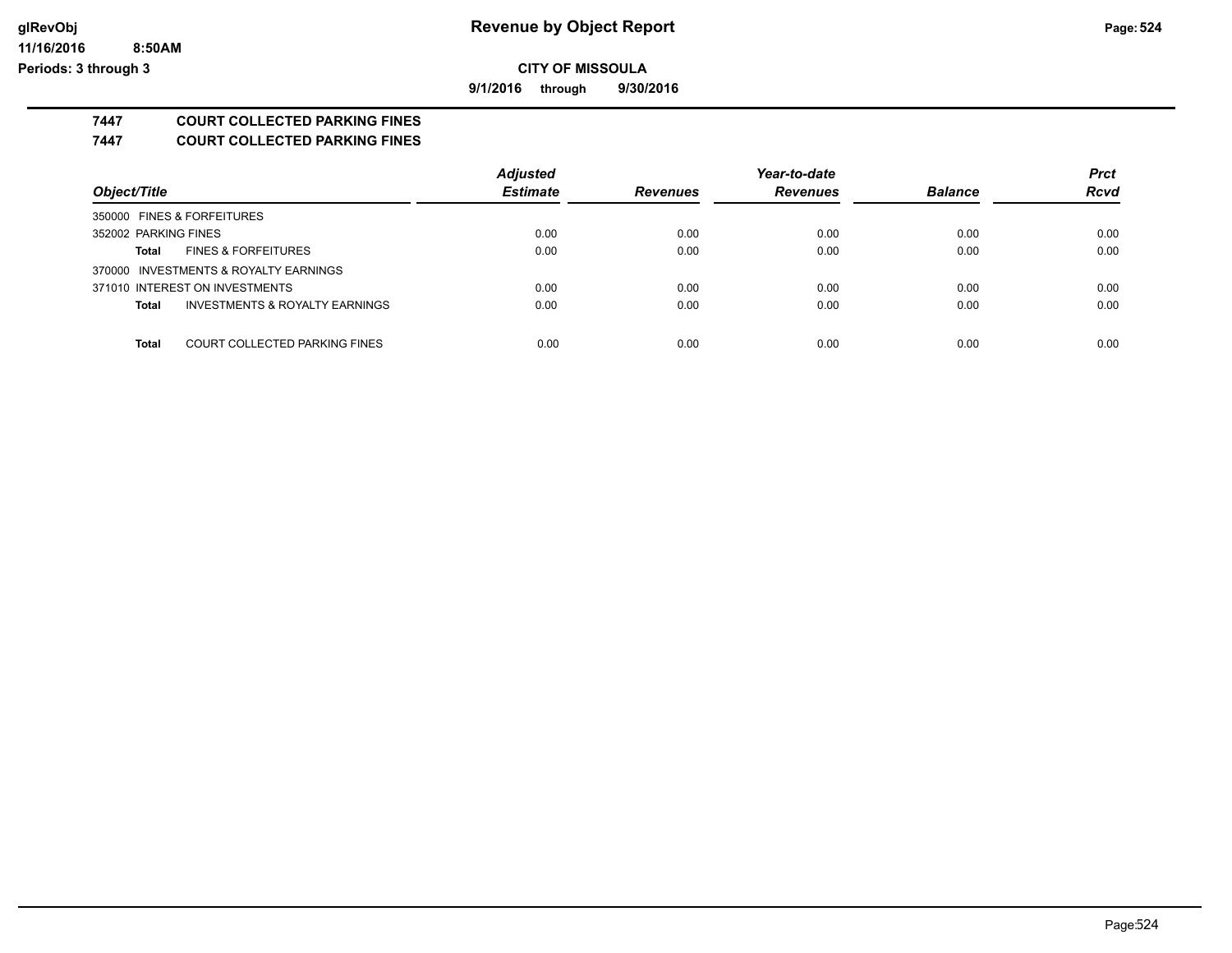**8:50AM**

**CITY OF MISSOULA**

**9/1/2016 through 9/30/2016**

#### **7447 COURT COLLECTED PARKING FINES**

| Object/Title                                         | <b>Adjusted</b><br><b>Estimate</b> | <b>Revenues</b> | Year-to-date<br><b>Revenues</b> | <b>Balance</b> | <b>Prct</b><br><b>Rcvd</b> |
|------------------------------------------------------|------------------------------------|-----------------|---------------------------------|----------------|----------------------------|
| 350000 FINES & FORFEITURES                           |                                    |                 |                                 |                |                            |
| 352002 PARKING FINES                                 | 0.00                               | 0.00            | 0.00                            | 0.00           | 0.00                       |
| <b>FINES &amp; FORFEITURES</b><br>Total              | 0.00                               | 0.00            | 0.00                            | 0.00           | 0.00                       |
| 370000 INVESTMENTS & ROYALTY EARNINGS                |                                    |                 |                                 |                |                            |
| 371010 INTEREST ON INVESTMENTS                       | 0.00                               | 0.00            | 0.00                            | 0.00           | 0.00                       |
| INVESTMENTS & ROYALTY EARNINGS<br><b>Total</b>       | 0.00                               | 0.00            | 0.00                            | 0.00           | 0.00                       |
|                                                      |                                    |                 |                                 |                |                            |
| <b>COURT COLLECTED PARKING FINES</b><br><b>Total</b> | 0.00                               | 0.00            | 0.00                            | 0.00           | 0.00                       |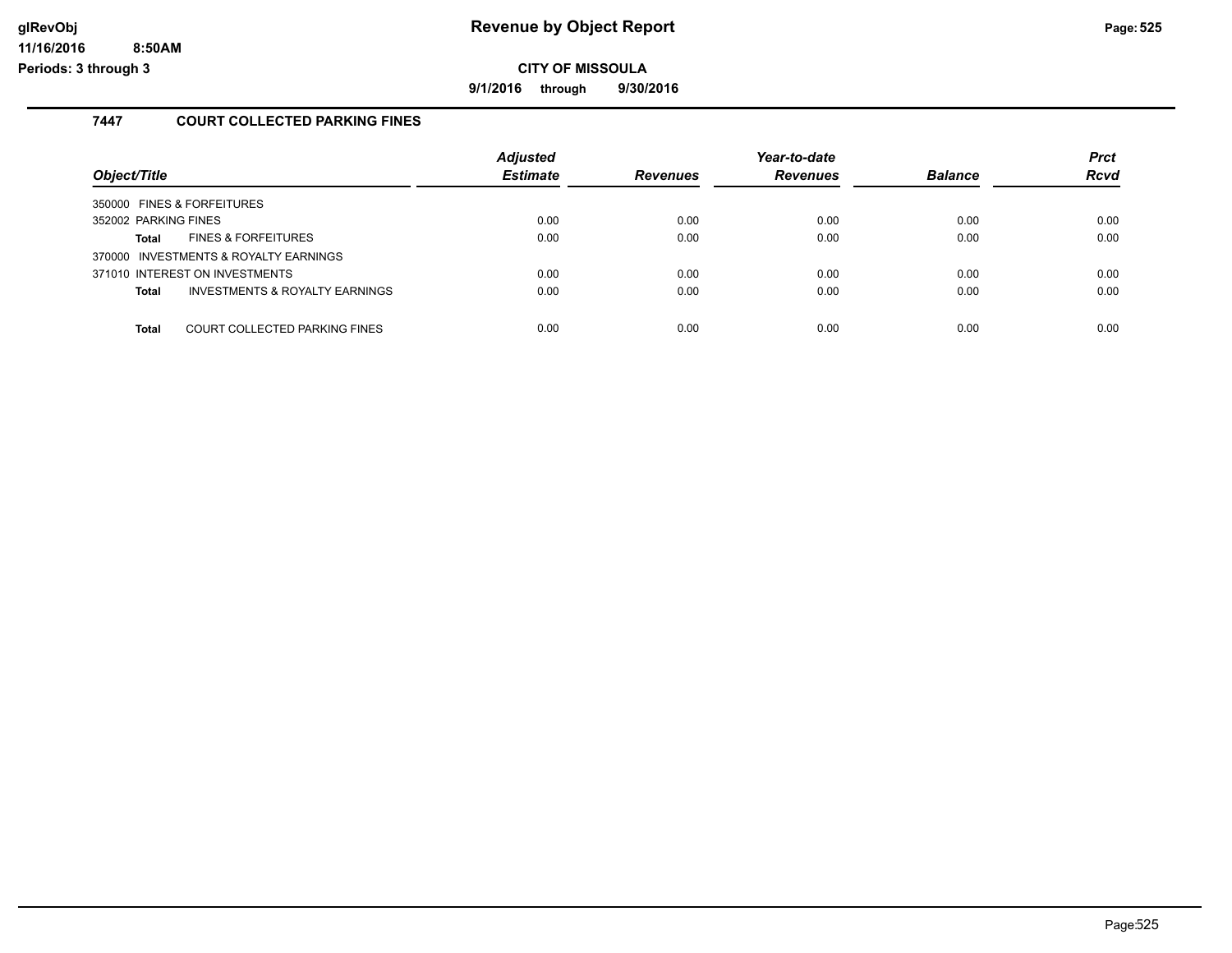**9/1/2016 through 9/30/2016**

**7458 COURT SURCHARGE**

**7458 COURT SURCHARGE**

|                                                           | <b>Adjusted</b> |                 | Year-to-date    |                | <b>Prct</b> |
|-----------------------------------------------------------|-----------------|-----------------|-----------------|----------------|-------------|
| Object/Title                                              | <b>Estimate</b> | <b>Revenues</b> | <b>Revenues</b> | <b>Balance</b> | Rcvd        |
| 350000 FINES & FORFEITURES                                |                 |                 |                 |                |             |
| 351032 SURCHARGE ON FINES                                 | 0.00            | 6.188.03        | 11.234.89       | $-11.234.89$   | 0.00        |
| <b>FINES &amp; FORFEITURES</b><br>Total                   | 0.00            | 6.188.03        | 11.234.89       | $-11.234.89$   | 0.00        |
| 370000 INVESTMENTS & ROYALTY EARNINGS                     |                 |                 |                 |                |             |
| 371010 INTEREST ON INVESTMENTS                            | 0.00            | 0.00            | 0.00            | 0.00           | 0.00        |
| 371020 GAIN/LOSS IN MARKET VALUE OF INVESTMENTS           | 0.00            | 0.00            | 0.00            | 0.00           | 0.00        |
| <b>INVESTMENTS &amp; ROYALTY EARNINGS</b><br><b>Total</b> | 0.00            | 0.00            | 0.00            | 0.00           | 0.00        |
| <b>COURT SURCHARGE</b><br><b>Total</b>                    | 0.00            | 6.188.03        | 11.234.89       | $-11.234.89$   | 0.00        |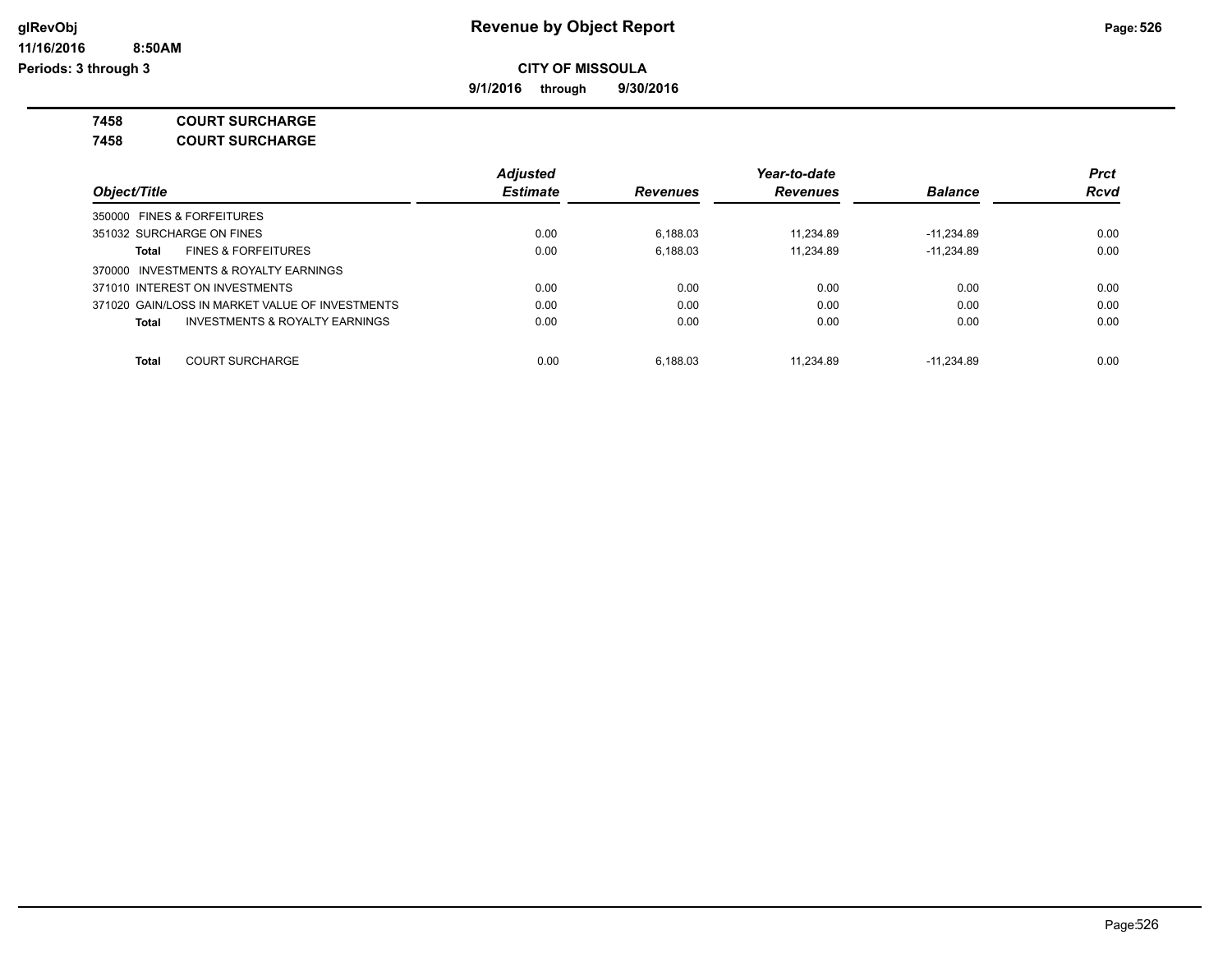**CITY OF MISSOULA**

**9/1/2016 through 9/30/2016**

#### **7458 COURT SURCHARGE**

| Object/Title                                   | <b>Adjusted</b><br><b>Estimate</b> | <b>Revenues</b> | Year-to-date<br><b>Revenues</b> | <b>Balance</b> | <b>Prct</b><br><b>Rcvd</b> |
|------------------------------------------------|------------------------------------|-----------------|---------------------------------|----------------|----------------------------|
| 350000 FINES & FORFEITURES                     |                                    |                 |                                 |                |                            |
| 351032 SURCHARGE ON FINES                      | 0.00                               | 6.188.03        | 11.234.89                       | $-11.234.89$   | 0.00                       |
| <b>FINES &amp; FORFEITURES</b><br>Total        | 0.00                               | 6.188.03        | 11.234.89                       | $-11.234.89$   | 0.00                       |
| 370000 INVESTMENTS & ROYALTY EARNINGS          |                                    |                 |                                 |                |                            |
| 371010 INTEREST ON INVESTMENTS                 | 0.00                               | 0.00            | 0.00                            | 0.00           | 0.00                       |
| 371020 GAIN/LOSS IN MARKET VALUE OF INVESTMENT | 0.00                               | 0.00            | 0.00                            | 0.00           | 0.00                       |
| INVESTMENTS & ROYALTY EARNINGS<br><b>Total</b> | 0.00                               | 0.00            | 0.00                            | 0.00           | 0.00                       |
| <b>COURT SURCHARGE</b><br><b>Total</b>         | 0.00                               | 6.188.03        | 11.234.89                       | $-11.234.89$   | 0.00                       |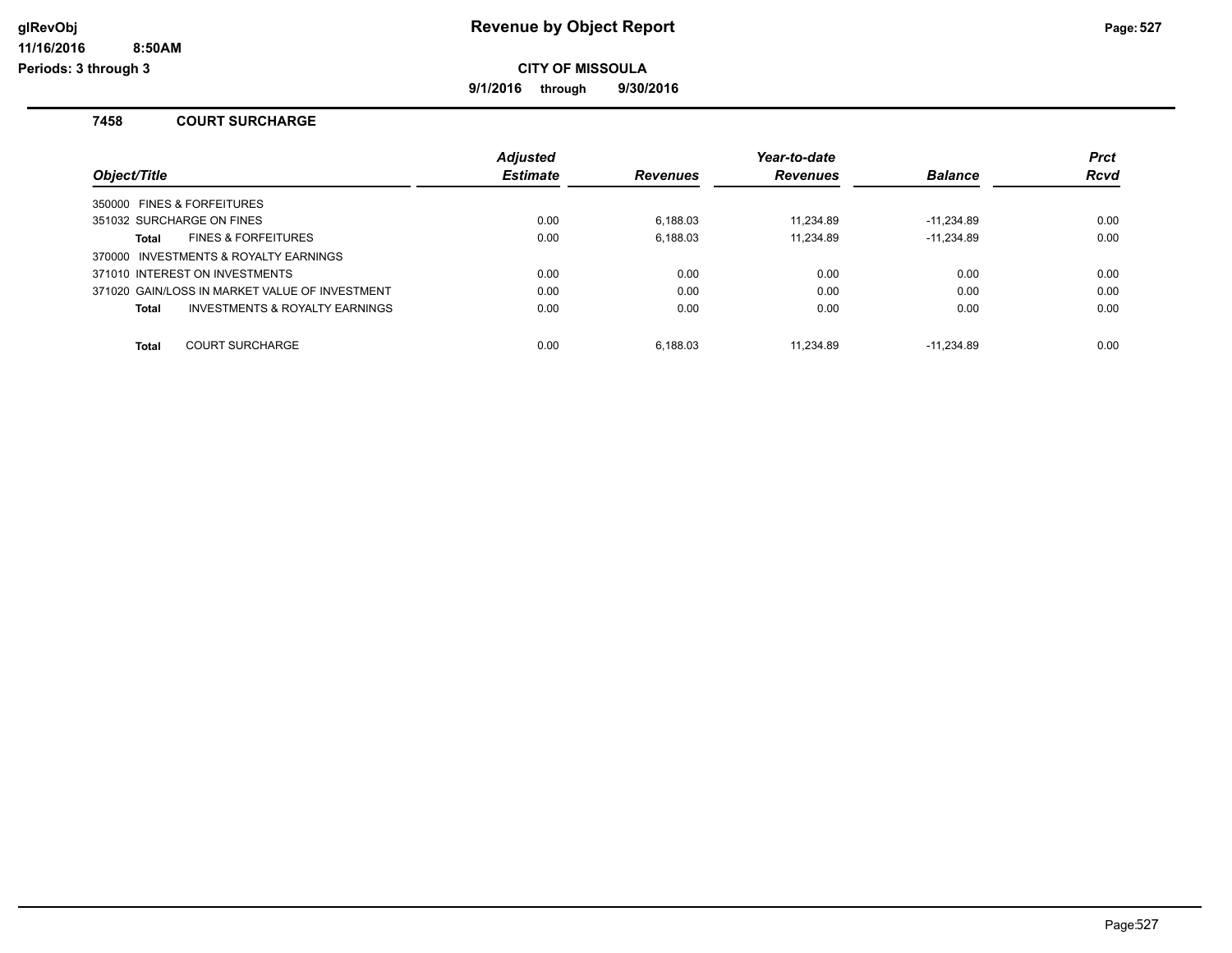**9/1/2016 through 9/30/2016**

**7469 PUBLIC DEFENDER FEES**

**7469 PUBLIC DEFENDER FEES**

|                                                    | <b>Adjusted</b> |                 | Year-to-date    |                | <b>Prct</b> |
|----------------------------------------------------|-----------------|-----------------|-----------------|----------------|-------------|
| Object/Title                                       | <b>Estimate</b> | <b>Revenues</b> | <b>Revenues</b> | <b>Balance</b> | <b>Rcvd</b> |
| 350000 FINES & FORFEITURES                         |                 |                 |                 |                |             |
| 351032 SURCHARGE ON FINES                          | 0.00            | 0.00            | 0.00            | 0.00           | 0.00        |
| 351033 PUBLIC DEFENDER FEES                        | 0.00            | 80.00           | 210.00          | $-210.00$      | 0.00        |
| <b>FINES &amp; FORFEITURES</b><br>Total            | 0.00            | 80.00           | 210.00          | $-210.00$      | 0.00        |
| 370000 INVESTMENTS & ROYALTY EARNINGS              |                 |                 |                 |                |             |
| 371010 INTEREST ON INVESTMENTS                     | 0.00            | 0.00            | 0.00            | 0.00           | 0.00        |
| 371020 GAIN/LOSS IN MARKET VALUE OF INVESTMENTS    | 0.00            | 0.00            | 0.00            | 0.00           | 0.00        |
| <b>INVESTMENTS &amp; ROYALTY EARNINGS</b><br>Total | 0.00            | 0.00            | 0.00            | 0.00           | 0.00        |
| PUBLIC DEFENDER FEES<br>Total                      | 0.00            | 80.00           | 210.00          | $-210.00$      | 0.00        |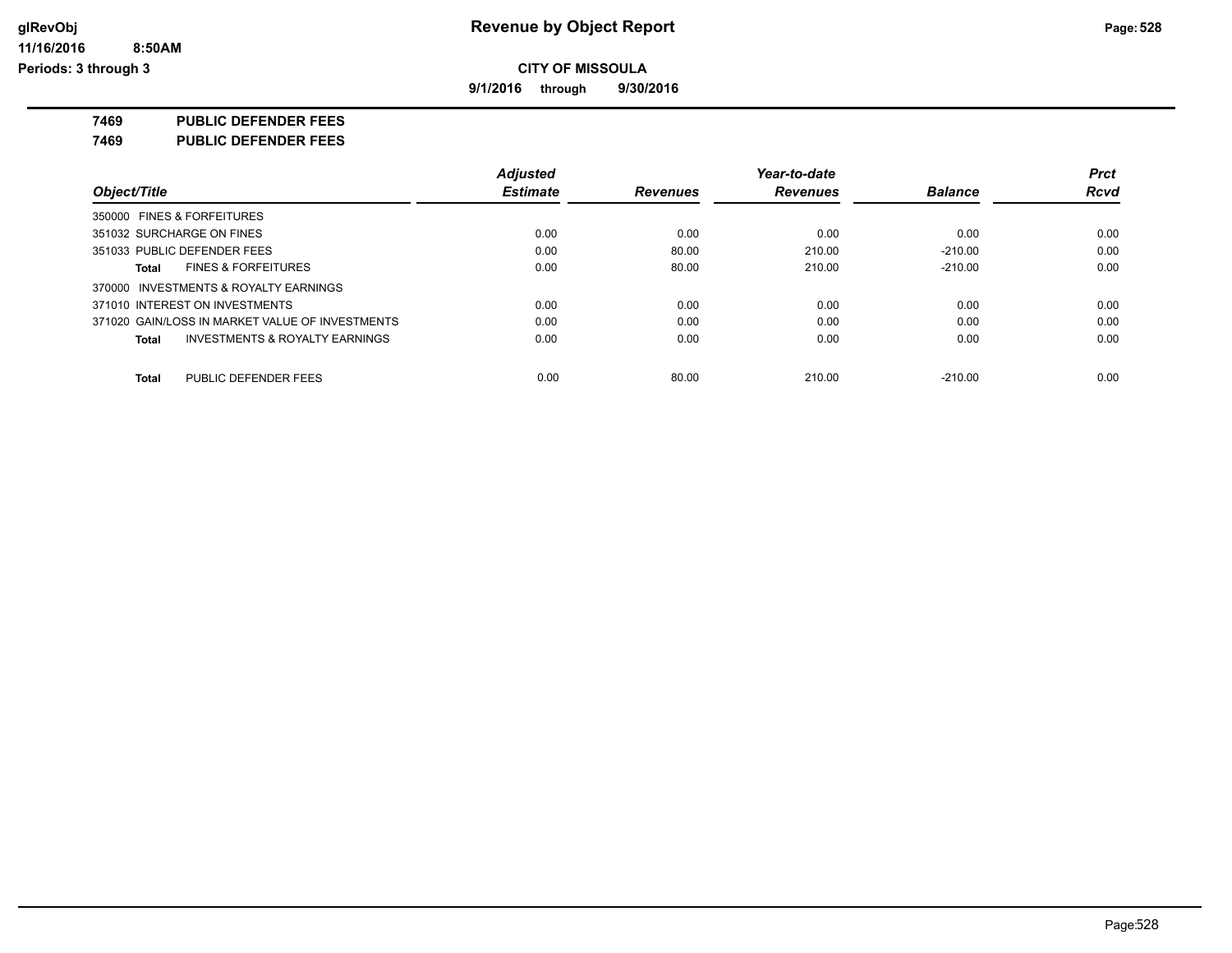**glRevObj Revenue by Object Report Page:529** 

**CITY OF MISSOULA**

**9/1/2016 through 9/30/2016**

#### **7469 PUBLIC DEFENDER FEES**

|                                                | <b>Adjusted</b> |                 | Year-to-date    |                | <b>Prct</b> |
|------------------------------------------------|-----------------|-----------------|-----------------|----------------|-------------|
| Object/Title                                   | <b>Estimate</b> | <b>Revenues</b> | <b>Revenues</b> | <b>Balance</b> | Rcvd        |
| 350000 FINES & FORFEITURES                     |                 |                 |                 |                |             |
| 351032 SURCHARGE ON FINES                      | 0.00            | 0.00            | 0.00            | 0.00           | 0.00        |
| 351033 PUBLIC DEFENDER FEES                    | 0.00            | 80.00           | 210.00          | $-210.00$      | 0.00        |
| <b>FINES &amp; FORFEITURES</b><br><b>Total</b> | 0.00            | 80.00           | 210.00          | $-210.00$      | 0.00        |
| 370000 INVESTMENTS & ROYALTY EARNINGS          |                 |                 |                 |                |             |
| 371010 INTEREST ON INVESTMENTS                 | 0.00            | 0.00            | 0.00            | 0.00           | 0.00        |
| 371020 GAIN/LOSS IN MARKET VALUE OF INVESTMENT | 0.00            | 0.00            | 0.00            | 0.00           | 0.00        |
| INVESTMENTS & ROYALTY EARNINGS<br><b>Total</b> | 0.00            | 0.00            | 0.00            | 0.00           | 0.00        |
| PUBLIC DEFENDER FEES<br><b>Total</b>           | 0.00            | 80.00           | 210.00          | $-210.00$      | 0.00        |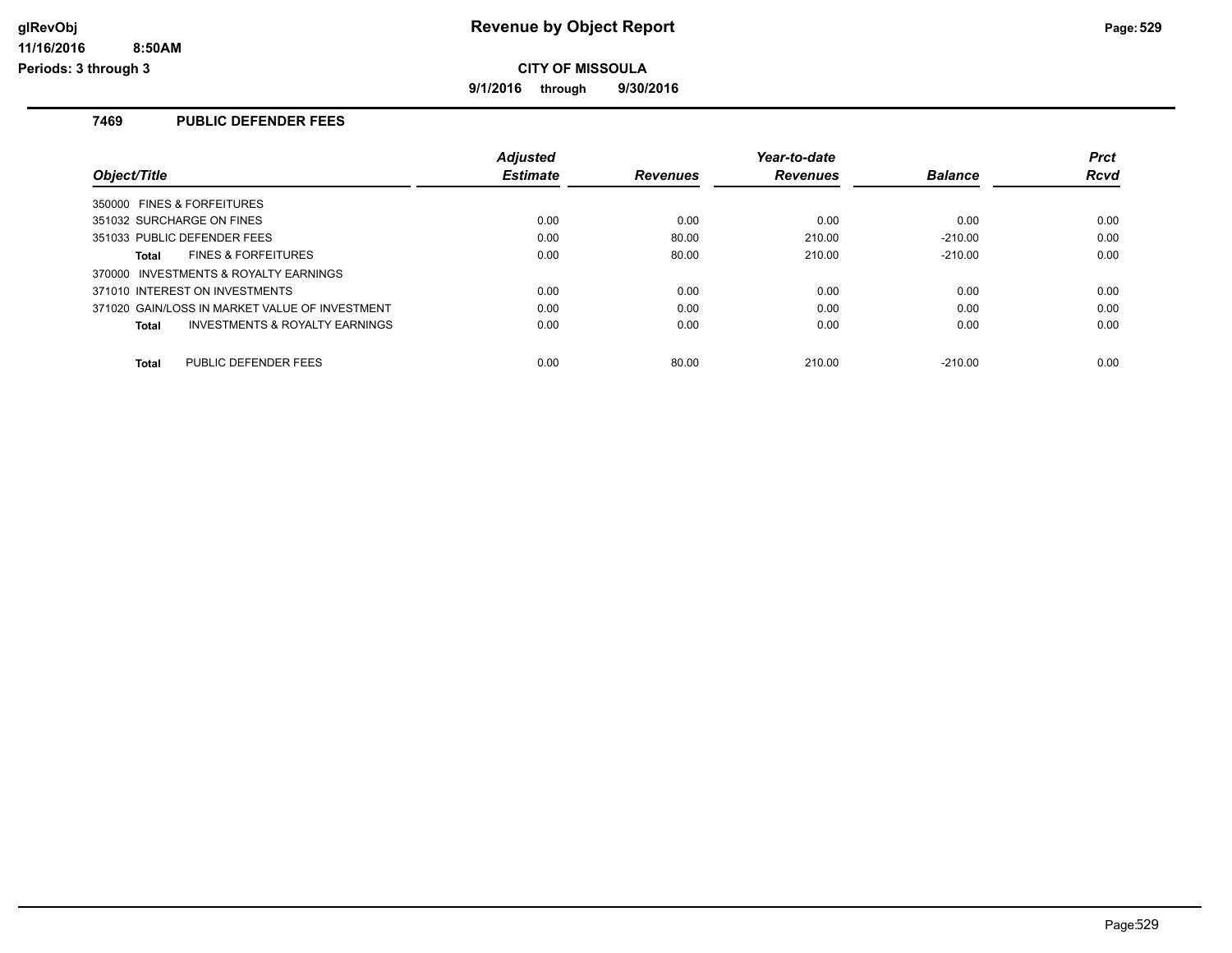**9/1/2016 through 9/30/2016**

**7900 PAYROLL CLEARING FUND**

**7900 PAYROLL CLEARING FUND**

|                                                    | <b>Adjusted</b> |                 | Year-to-date    |                | Prct |
|----------------------------------------------------|-----------------|-----------------|-----------------|----------------|------|
| Object/Title                                       | <b>Estimate</b> | <b>Revenues</b> | <b>Revenues</b> | <b>Balance</b> | Rcvd |
| 370000 INVESTMENTS & ROYALTY EARNINGS              |                 |                 |                 |                |      |
| 371010 INTEREST ON INVESTMENTS                     | 0.00            | 0.00            | 0.00            | 0.00           | 0.00 |
| 371020 GAIN/LOSS IN MARKET VALUE OF INVESTMENTS    | 0.00            | 0.00            | 0.00            | 0.00           | 0.00 |
| <b>INVESTMENTS &amp; ROYALTY EARNINGS</b><br>Total | 0.00            | 0.00            | 0.00            | 0.00           | 0.00 |
| PAYROLL CLEARING FUND<br>Total                     | 0.00            | 0.00            | 0.00            | 0.00           | 0.00 |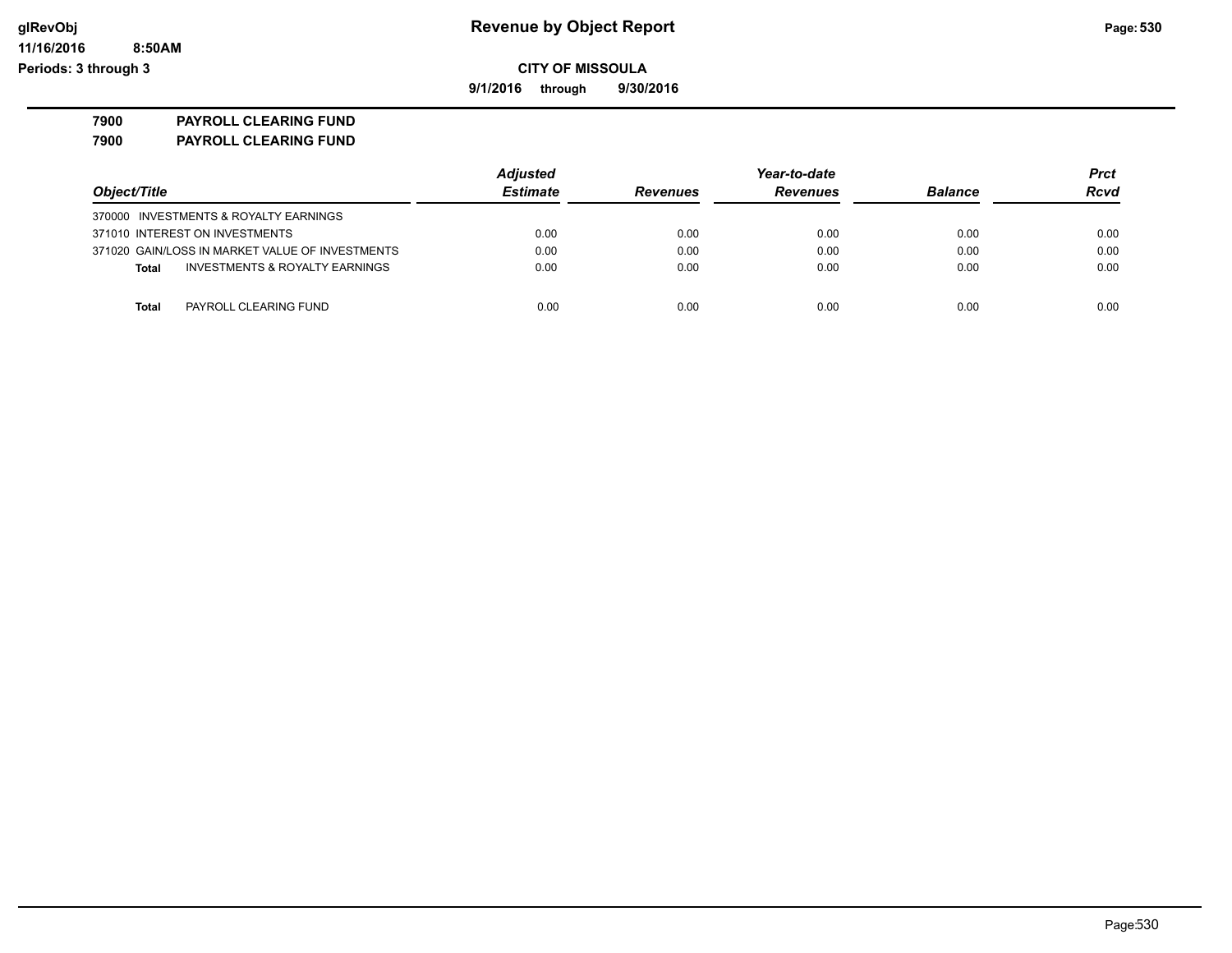**CITY OF MISSOULA**

**9/1/2016 through 9/30/2016**

#### **7900 PAYROLL CLEARING FUND**

| Object/Title                                   | <b>Adjusted</b><br><b>Estimate</b> | <b>Revenues</b> | Year-to-date<br><b>Revenues</b> | <b>Balance</b> | <b>Prct</b><br><b>Rcvd</b> |
|------------------------------------------------|------------------------------------|-----------------|---------------------------------|----------------|----------------------------|
| 370000 INVESTMENTS & ROYALTY EARNINGS          |                                    |                 |                                 |                |                            |
| 371010 INTEREST ON INVESTMENTS                 | 0.00                               | 0.00            | 0.00                            | 0.00           | 0.00                       |
| 371020 GAIN/LOSS IN MARKET VALUE OF INVESTMENT | 0.00                               | 0.00            | 0.00                            | 0.00           | 0.00                       |
| INVESTMENTS & ROYALTY EARNINGS<br><b>Total</b> | 0.00                               | 0.00            | 0.00                            | 0.00           | 0.00                       |
|                                                |                                    |                 |                                 |                |                            |
| PAYROLL CLEARING FUND<br>Total                 | 0.00                               | 0.00            | 0.00                            | 0.00           | 0.00                       |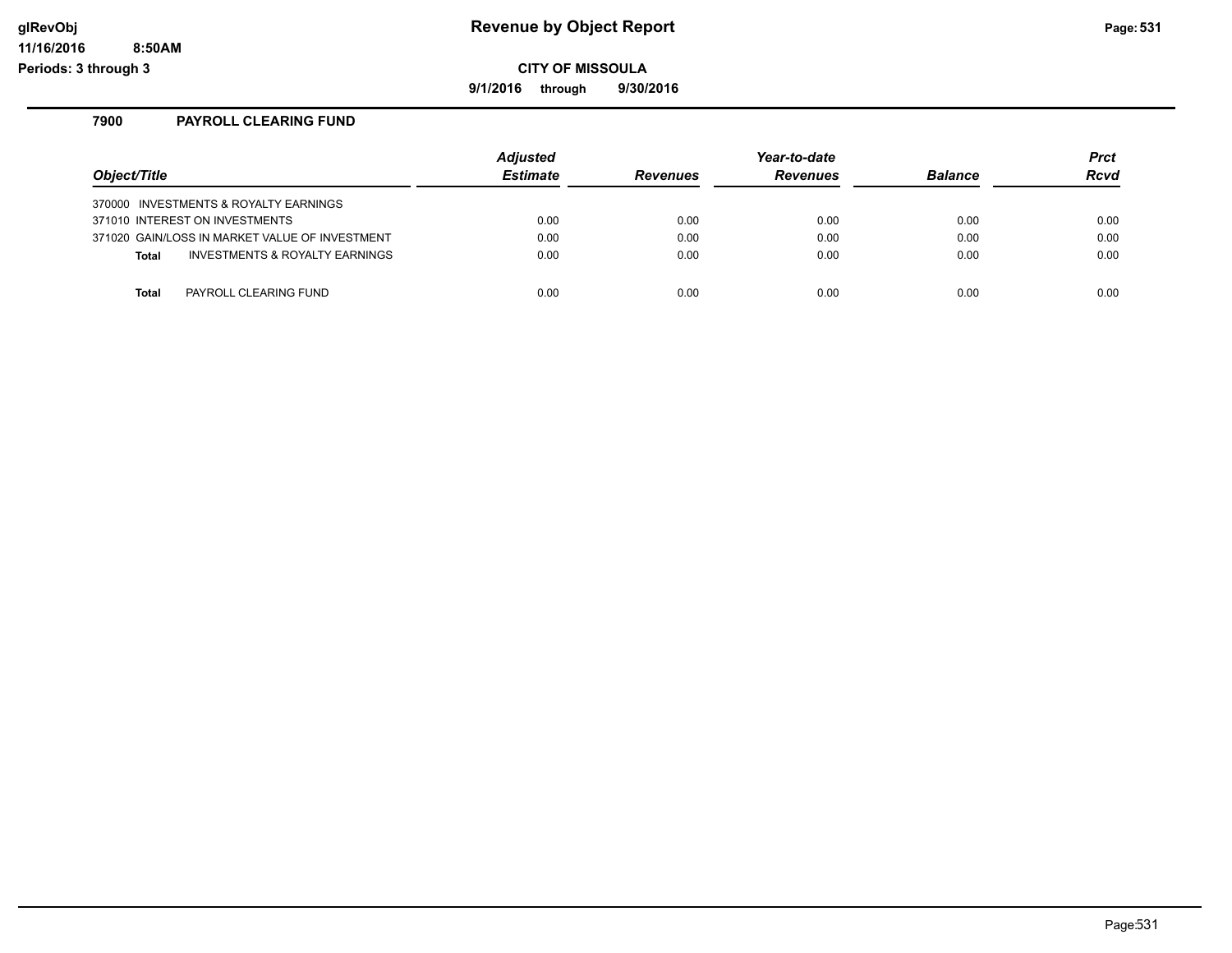**9/1/2016 through 9/30/2016**

**7903 COUNTY CLEARING**

**7903 COUNTY CLEARING**

|                                                    | <b>Adjusted</b> |                 | Year-to-date    |                | <b>Prct</b> |
|----------------------------------------------------|-----------------|-----------------|-----------------|----------------|-------------|
| Object/Title                                       | <b>Estimate</b> | <b>Revenues</b> | <b>Revenues</b> | <b>Balance</b> | <b>Rcvd</b> |
| <b>LICENSES &amp; PERMITS</b><br>320000            |                 |                 |                 |                |             |
| 323030 ANIMAL LICENSES                             | 0.00            | 627.25          | 2.783.24        | $-2.783.24$    | 0.00        |
| <b>LICENSES &amp; PERMITS</b><br>Total             | 0.00            | 627.25          | 2.783.24        | $-2.783.24$    | 0.00        |
| 360000 MISCELLANEOUS REVENUES                      |                 |                 |                 |                |             |
| 360010 MISCELLANEOUS                               | 0.00            | 0.00            | 0.00            | 0.00           | 0.00        |
| MISCELLANEOUS REVENUES<br>Total                    | 0.00            | 0.00            | 0.00            | 0.00           | 0.00        |
| INVESTMENTS & ROYALTY EARNINGS<br>370000           |                 |                 |                 |                |             |
| 371010 INTEREST ON INVESTMENTS                     | 0.00            | 0.00            | 0.00            | 0.00           | 0.00        |
| 371020 GAIN/LOSS IN MARKET VALUE OF INVESTMENTS    | 0.00            | 0.00            | 0.00            | 0.00           | 0.00        |
| <b>INVESTMENTS &amp; ROYALTY EARNINGS</b><br>Total | 0.00            | 0.00            | 0.00            | 0.00           | 0.00        |
| <b>COUNTY CLEARING</b><br><b>Total</b>             | 0.00            | 627.25          | 2.783.24        | $-2.783.24$    | 0.00        |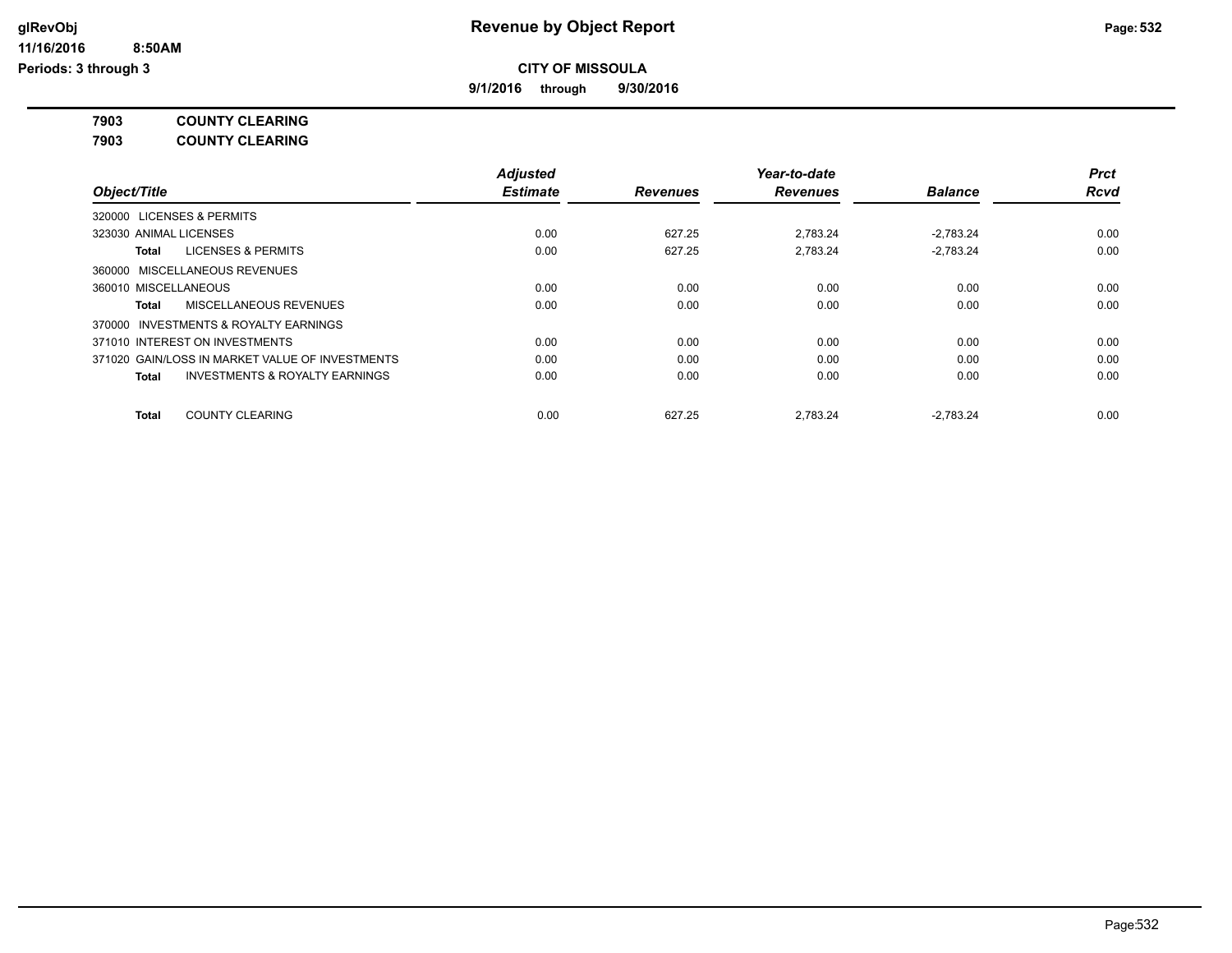**CITY OF MISSOULA**

**9/1/2016 through 9/30/2016**

#### **7903 COUNTY CLEARING**

|                                                           | <b>Adjusted</b> |                 | Year-to-date    |                | <b>Prct</b> |
|-----------------------------------------------------------|-----------------|-----------------|-----------------|----------------|-------------|
| Object/Title                                              | <b>Estimate</b> | <b>Revenues</b> | <b>Revenues</b> | <b>Balance</b> | <b>Rcvd</b> |
| 320000 LICENSES & PERMITS                                 |                 |                 |                 |                |             |
| 323030 ANIMAL LICENSES                                    | 0.00            | 627.25          | 2.783.24        | $-2.783.24$    | 0.00        |
| <b>LICENSES &amp; PERMITS</b><br>Total                    | 0.00            | 627.25          | 2.783.24        | $-2.783.24$    | 0.00        |
| 360000 MISCELLANEOUS REVENUES                             |                 |                 |                 |                |             |
| 360010 MISCELLANEOUS                                      | 0.00            | 0.00            | 0.00            | 0.00           | 0.00        |
| MISCELLANEOUS REVENUES<br>Total                           | 0.00            | 0.00            | 0.00            | 0.00           | 0.00        |
| 370000 INVESTMENTS & ROYALTY EARNINGS                     |                 |                 |                 |                |             |
| 371010 INTEREST ON INVESTMENTS                            | 0.00            | 0.00            | 0.00            | 0.00           | 0.00        |
| 371020 GAIN/LOSS IN MARKET VALUE OF INVESTMENT            | 0.00            | 0.00            | 0.00            | 0.00           | 0.00        |
| <b>INVESTMENTS &amp; ROYALTY EARNINGS</b><br><b>Total</b> | 0.00            | 0.00            | 0.00            | 0.00           | 0.00        |
| <b>COUNTY CLEARING</b><br><b>Total</b>                    | 0.00            | 627.25          | 2.783.24        | $-2.783.24$    | 0.00        |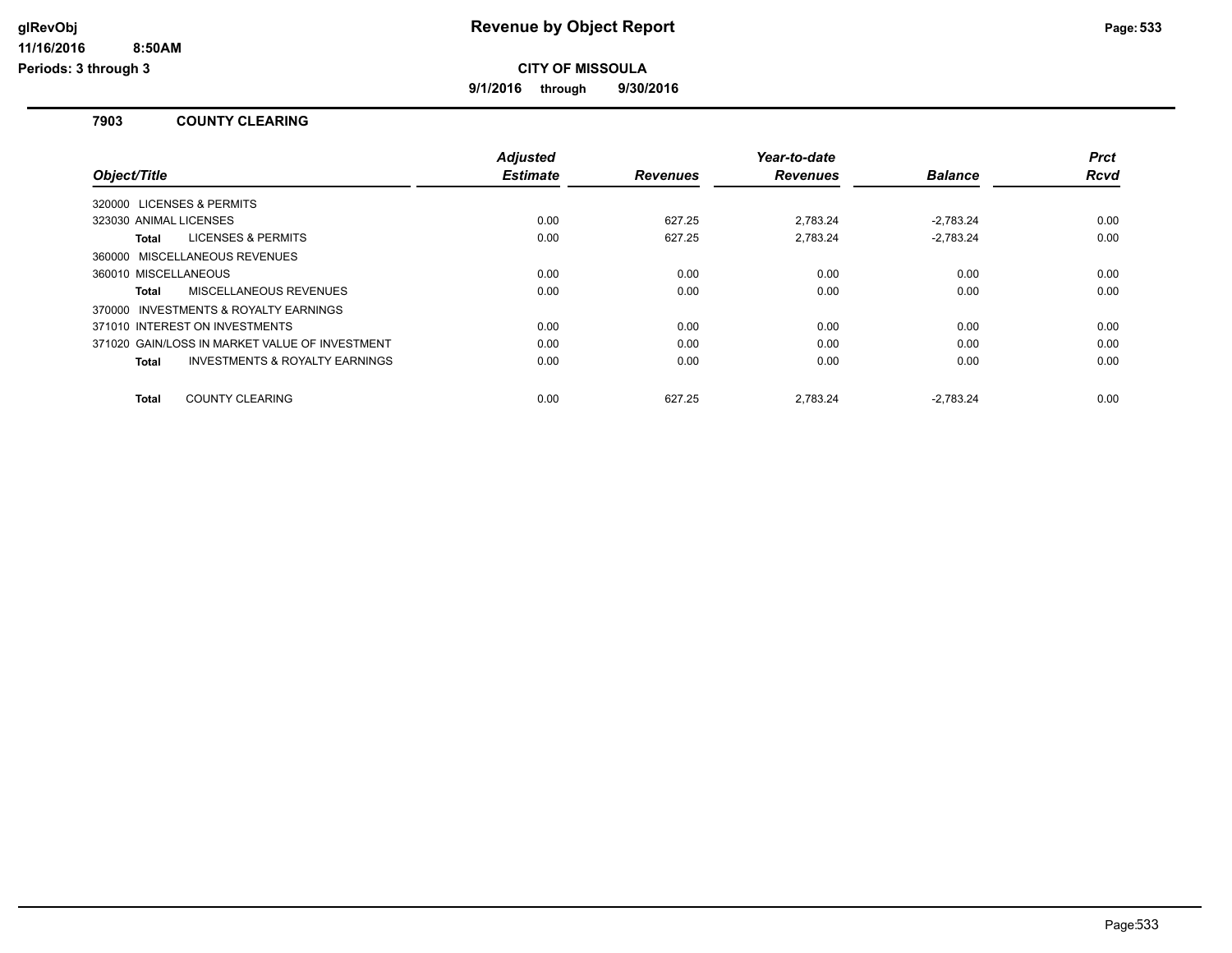**9/1/2016 through 9/30/2016**

**7904 SEWER REBATE**

**7904 SEWER REBATE**

|                                                    | <b>Adjusted</b> |                 | Year-to-date    |                | <b>Prct</b> |
|----------------------------------------------------|-----------------|-----------------|-----------------|----------------|-------------|
| Object/Title                                       | <b>Estimate</b> | <b>Revenues</b> | <b>Revenues</b> | <b>Balance</b> | <b>Rcvd</b> |
| 340000 CHARGES FOR SERVICES                        |                 |                 |                 |                |             |
| 343036 *** Title Not Found ***                     | 0.00            | 0.00            | 0.00            | 0.00           | 0.00        |
| <b>CHARGES FOR SERVICES</b><br>Total               | 0.00            | 0.00            | 0.00            | 0.00           | 0.00        |
| MISCELLANEOUS REVENUES<br>360000                   |                 |                 |                 |                |             |
| 360010 MISCELLANEOUS                               | 0.00            | 0.00            | 0.00            | 0.00           | 0.00        |
| MISCELLANEOUS REVENUES<br>Total                    | 0.00            | 0.00            | 0.00            | 0.00           | 0.00        |
| 370000 INVESTMENTS & ROYALTY EARNINGS              |                 |                 |                 |                |             |
| 371010 INTEREST ON INVESTMENTS                     | 0.00            | 0.00            | 0.00            | 0.00           | 0.00        |
| 371020 GAIN/LOSS IN MARKET VALUE OF INVESTMENTS    | 0.00            | 0.00            | 0.00            | 0.00           | 0.00        |
| <b>INVESTMENTS &amp; ROYALTY EARNINGS</b><br>Total | 0.00            | 0.00            | 0.00            | 0.00           | 0.00        |
| <b>SEWER REBATE</b><br><b>Total</b>                | 0.00            | 0.00            | 0.00            | 0.00           | 0.00        |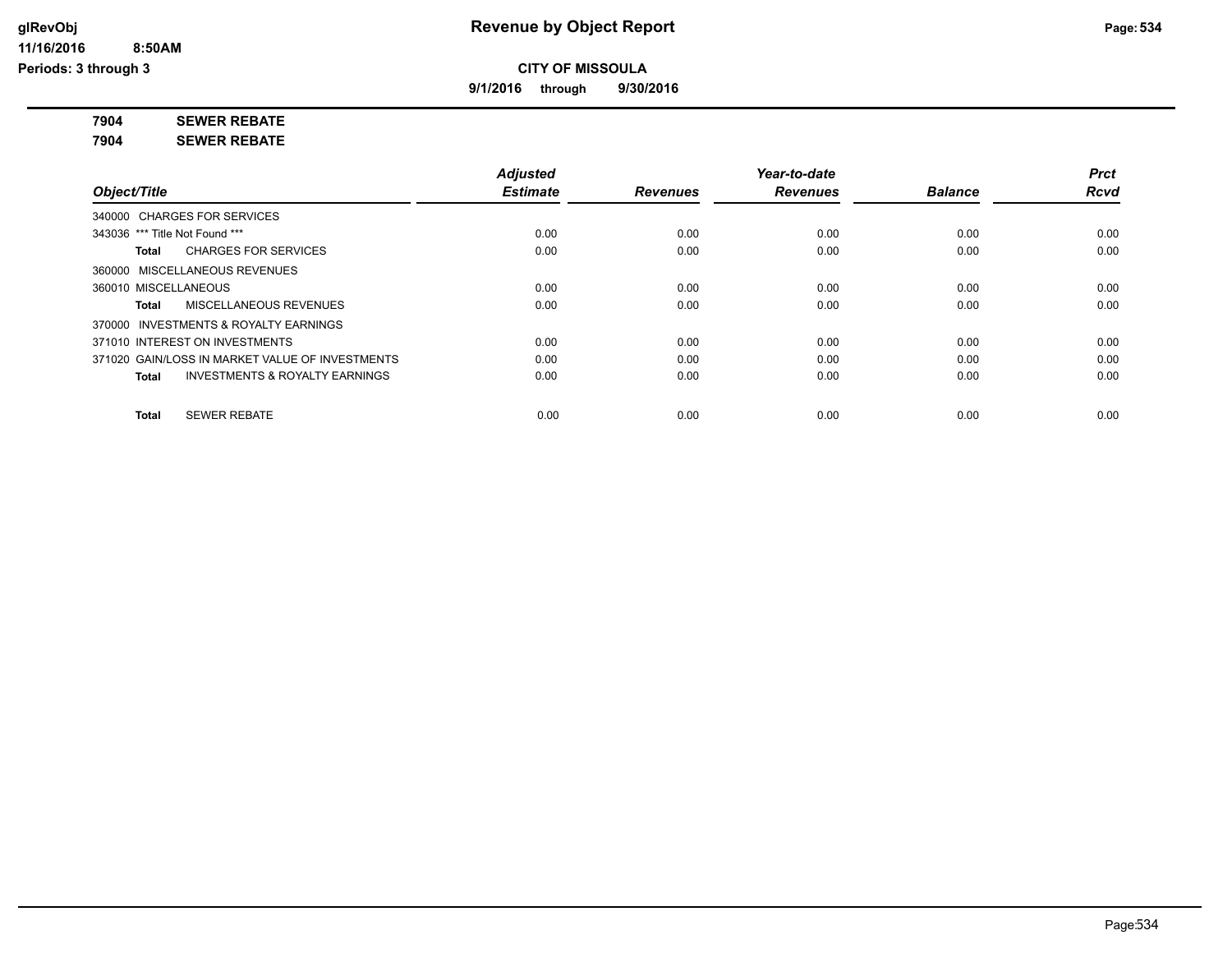**CITY OF MISSOULA**

**9/1/2016 through 9/30/2016**

#### **7904 SEWER REBATE**

|                                                    | <b>Adjusted</b> |                 | Year-to-date    |                | <b>Prct</b> |
|----------------------------------------------------|-----------------|-----------------|-----------------|----------------|-------------|
| Object/Title                                       | <b>Estimate</b> | <b>Revenues</b> | <b>Revenues</b> | <b>Balance</b> | <b>Rcvd</b> |
| 340000 CHARGES FOR SERVICES                        |                 |                 |                 |                |             |
| 343036 *** Title Not Found ***                     | 0.00            | 0.00            | 0.00            | 0.00           | 0.00        |
| <b>CHARGES FOR SERVICES</b><br>Total               | 0.00            | 0.00            | 0.00            | 0.00           | 0.00        |
| 360000 MISCELLANEOUS REVENUES                      |                 |                 |                 |                |             |
| 360010 MISCELLANEOUS                               | 0.00            | 0.00            | 0.00            | 0.00           | 0.00        |
| MISCELLANEOUS REVENUES<br>Total                    | 0.00            | 0.00            | 0.00            | 0.00           | 0.00        |
| 370000 INVESTMENTS & ROYALTY EARNINGS              |                 |                 |                 |                |             |
| 371010 INTEREST ON INVESTMENTS                     | 0.00            | 0.00            | 0.00            | 0.00           | 0.00        |
| 371020 GAIN/LOSS IN MARKET VALUE OF INVESTMENT     | 0.00            | 0.00            | 0.00            | 0.00           | 0.00        |
| <b>INVESTMENTS &amp; ROYALTY EARNINGS</b><br>Total | 0.00            | 0.00            | 0.00            | 0.00           | 0.00        |
|                                                    |                 |                 |                 |                |             |
| <b>SEWER REBATE</b><br><b>Total</b>                | 0.00            | 0.00            | 0.00            | 0.00           | 0.00        |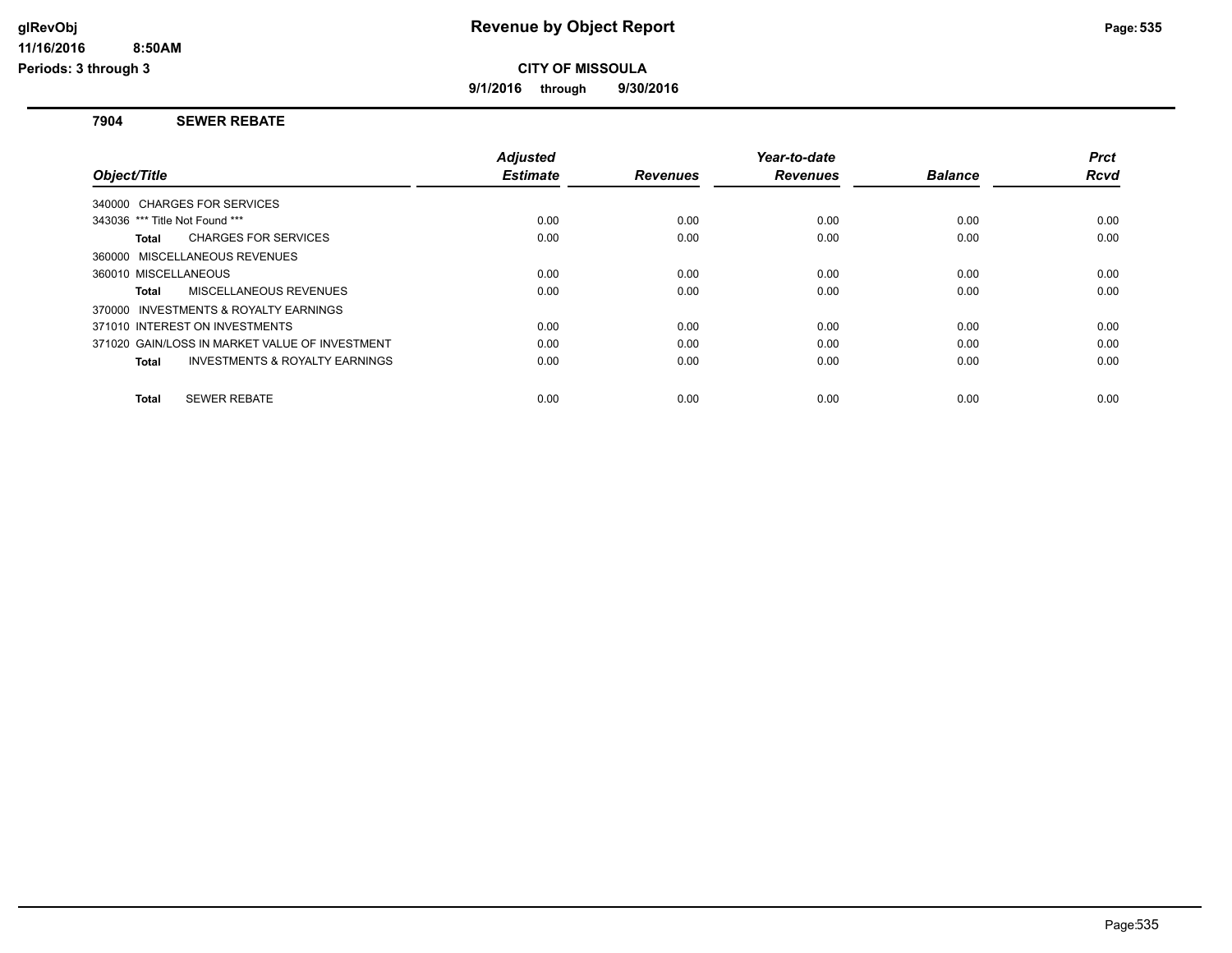**9/1/2016 through 9/30/2016**

**7905 WYE SEWER RSID 8489**

**7905 WYE SEWER RSID 8489**

|                                                 | <b>Adjusted</b> |                 | Year-to-date    |                | <b>Prct</b> |
|-------------------------------------------------|-----------------|-----------------|-----------------|----------------|-------------|
| Object/Title                                    | <b>Estimate</b> | <b>Revenues</b> | <b>Revenues</b> | <b>Balance</b> | <b>Rcvd</b> |
| 360000 MISCELLANEOUS REVENUES                   |                 |                 |                 |                |             |
| 360010 MISCELLANEOUS                            | 0.00            | 0.00            | 0.00            | 0.00           | 0.00        |
| MISCELLANEOUS REVENUES<br>Total                 | 0.00            | 0.00            | 0.00            | 0.00           | 0.00        |
| 370000 INVESTMENTS & ROYALTY EARNINGS           |                 |                 |                 |                |             |
| 371010 INTEREST ON INVESTMENTS                  | 0.00            | 0.00            | 0.00            | 0.00           | 0.00        |
| 371020 GAIN/LOSS IN MARKET VALUE OF INVESTMENTS | 0.00            | 0.00            | 0.00            | 0.00           | 0.00        |
| INVESTMENTS & ROYALTY EARNINGS<br>Total         | 0.00            | 0.00            | 0.00            | 0.00           | 0.00        |
|                                                 |                 |                 |                 |                |             |
| WYE SEWER RSID 8489<br>Total                    | 0.00            | 0.00            | 0.00            | 0.00           | 0.00        |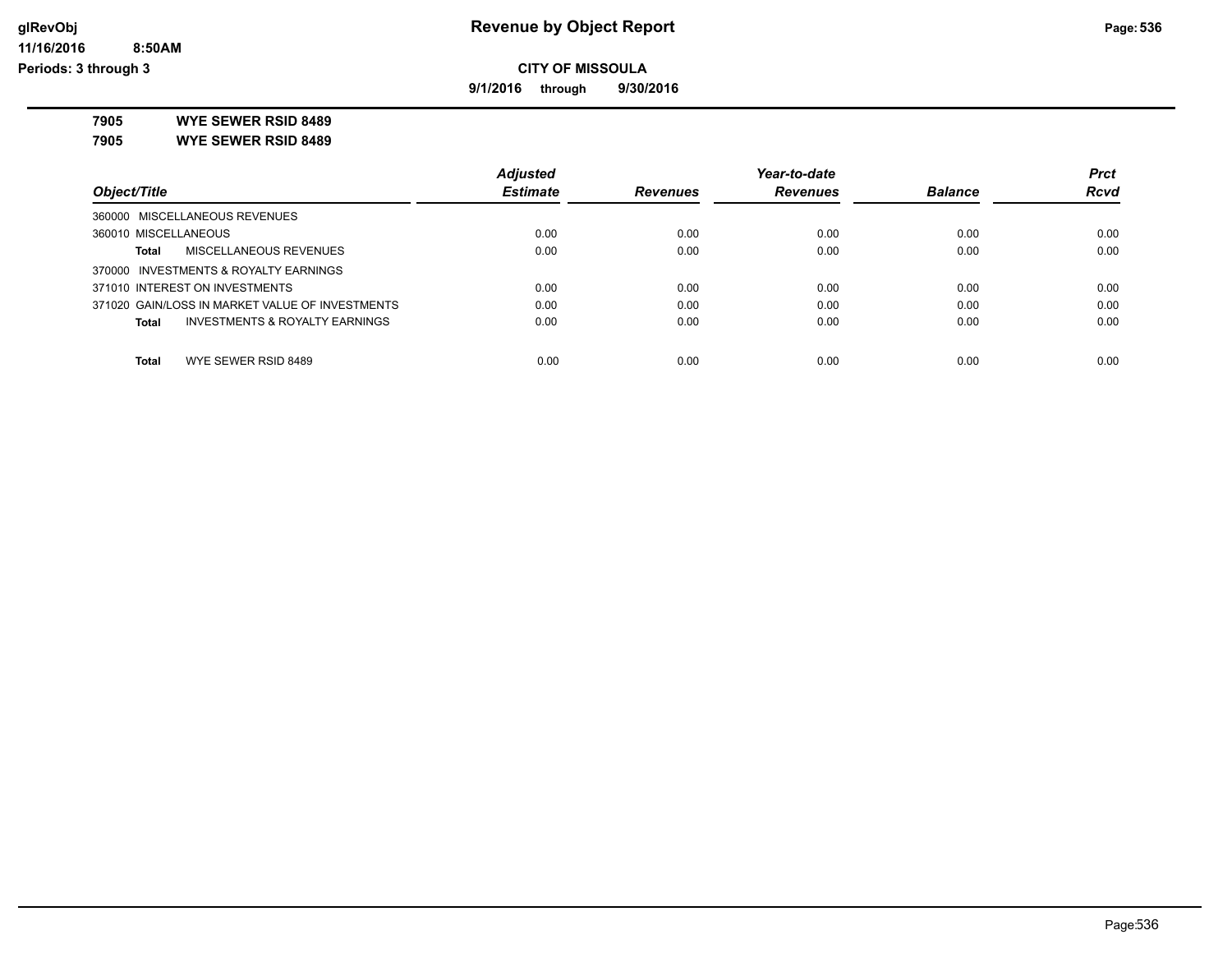**CITY OF MISSOULA**

**9/1/2016 through 9/30/2016**

#### **7905 WYE SEWER RSID 8489**

|                                                | <b>Adjusted</b> |                 | Year-to-date    |                | <b>Prct</b> |
|------------------------------------------------|-----------------|-----------------|-----------------|----------------|-------------|
| Object/Title                                   | <b>Estimate</b> | <b>Revenues</b> | <b>Revenues</b> | <b>Balance</b> | <b>Rcvd</b> |
| 360000 MISCELLANEOUS REVENUES                  |                 |                 |                 |                |             |
| 360010 MISCELLANEOUS                           | 0.00            | 0.00            | 0.00            | 0.00           | 0.00        |
| MISCELLANEOUS REVENUES<br>Total                | 0.00            | 0.00            | 0.00            | 0.00           | 0.00        |
| 370000 INVESTMENTS & ROYALTY EARNINGS          |                 |                 |                 |                |             |
| 371010 INTEREST ON INVESTMENTS                 | 0.00            | 0.00            | 0.00            | 0.00           | 0.00        |
| 371020 GAIN/LOSS IN MARKET VALUE OF INVESTMENT | 0.00            | 0.00            | 0.00            | 0.00           | 0.00        |
| INVESTMENTS & ROYALTY EARNINGS<br>Total        | 0.00            | 0.00            | 0.00            | 0.00           | 0.00        |
|                                                |                 |                 |                 |                |             |
| Total<br>WYE SEWER RSID 8489                   | 0.00            | 0.00            | 0.00            | 0.00           | 0.00        |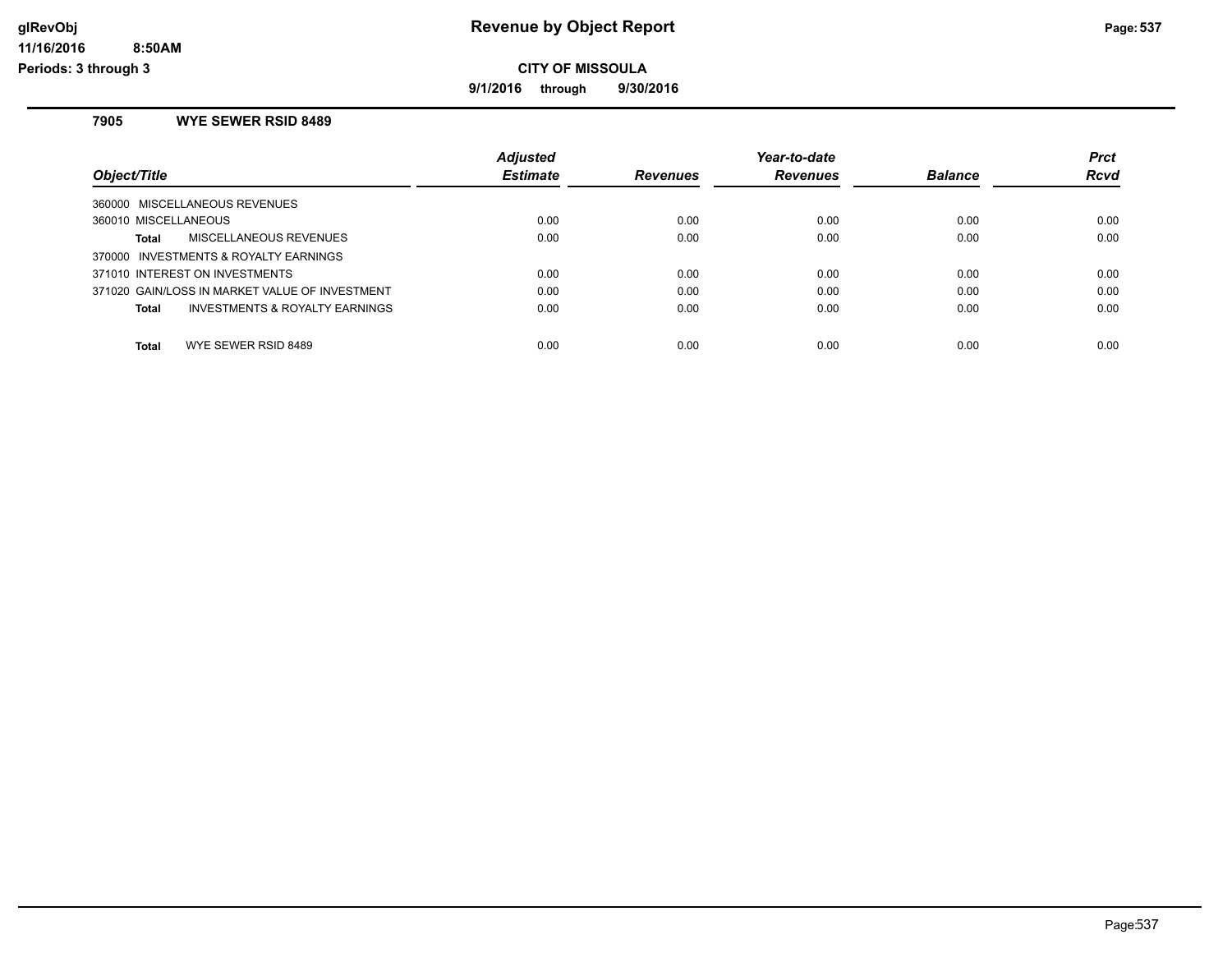**9/1/2016 through 9/30/2016**

**7906 COUNTY PARK BOARD CIP**

**7906 COUNTY PARK BOARD CIP**

|                                                 | <b>Adjusted</b> |                 | Year-to-date    |                | <b>Prct</b> |
|-------------------------------------------------|-----------------|-----------------|-----------------|----------------|-------------|
| Object/Title                                    | <b>Estimate</b> | <b>Revenues</b> | <b>Revenues</b> | <b>Balance</b> | <b>Rcvd</b> |
| 340000 CHARGES FOR SERVICES                     |                 |                 |                 |                |             |
| 346050 COUNTY PLAYGROUND CONTRACT               | 0.00            | 0.00            | 0.00            | 0.00           | 0.00        |
| <b>CHARGES FOR SERVICES</b><br>Total            | 0.00            | 0.00            | 0.00            | 0.00           | 0.00        |
| 370000 INVESTMENTS & ROYALTY EARNINGS           |                 |                 |                 |                |             |
| 371010 INTEREST ON INVESTMENTS                  | 0.00            | 0.00            | 0.00            | 0.00           | 0.00        |
| 371020 GAIN/LOSS IN MARKET VALUE OF INVESTMENTS | 0.00            | 0.00            | 0.00            | 0.00           | 0.00        |
| INVESTMENTS & ROYALTY EARNINGS<br>Total         | 0.00            | 0.00            | 0.00            | 0.00           | 0.00        |
|                                                 |                 |                 |                 |                |             |
| COUNTY PARK BOARD CIP<br>Total                  | 0.00            | 0.00            | 0.00            | 0.00           | 0.00        |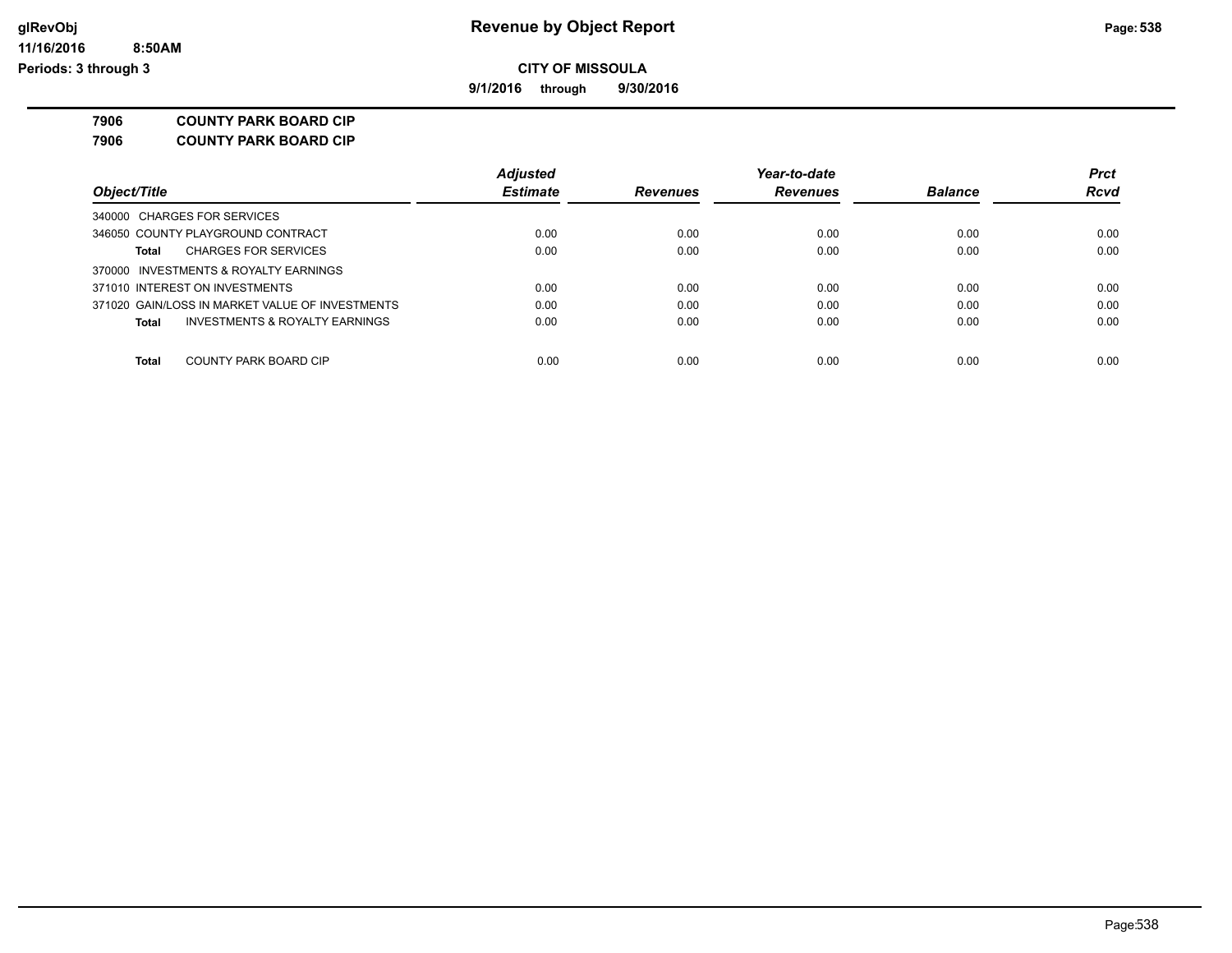**CITY OF MISSOULA**

**9/1/2016 through 9/30/2016**

#### **7906 COUNTY PARK BOARD CIP**

|                                                    | <b>Adjusted</b> |                 | Year-to-date    |                | <b>Prct</b> |
|----------------------------------------------------|-----------------|-----------------|-----------------|----------------|-------------|
| Object/Title                                       | <b>Estimate</b> | <b>Revenues</b> | <b>Revenues</b> | <b>Balance</b> | <b>Rcvd</b> |
| 340000 CHARGES FOR SERVICES                        |                 |                 |                 |                |             |
| 346050 COUNTY PLAYGROUND CONTRACT                  | 0.00            | 0.00            | 0.00            | 0.00           | 0.00        |
| <b>CHARGES FOR SERVICES</b><br>Total               | 0.00            | 0.00            | 0.00            | 0.00           | 0.00        |
| 370000 INVESTMENTS & ROYALTY EARNINGS              |                 |                 |                 |                |             |
| 371010 INTEREST ON INVESTMENTS                     | 0.00            | 0.00            | 0.00            | 0.00           | 0.00        |
| 371020 GAIN/LOSS IN MARKET VALUE OF INVESTMENT     | 0.00            | 0.00            | 0.00            | 0.00           | 0.00        |
| <b>INVESTMENTS &amp; ROYALTY EARNINGS</b><br>Total | 0.00            | 0.00            | 0.00            | 0.00           | 0.00        |
|                                                    |                 |                 |                 |                |             |
| Total<br>COUNTY PARK BOARD CIP                     | 0.00            | 0.00            | 0.00            | 0.00           | 0.00        |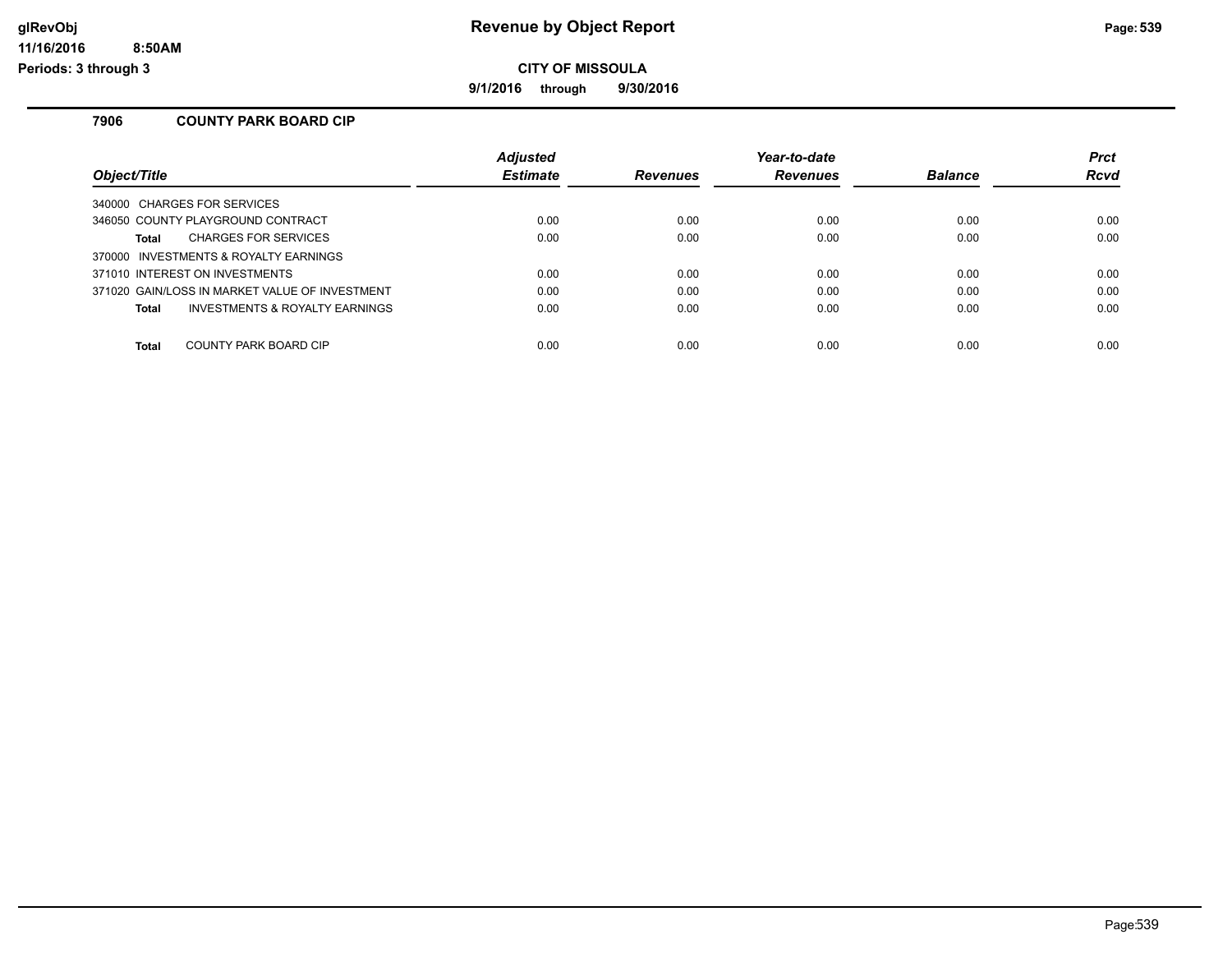**9/1/2016 through 9/30/2016**

#### **7907 ELK HILLS SUBDIVISION**

**7907 ELK HILLS SUBDIVISION**

|                                                           | <b>Adjusted</b> |                 | Year-to-date    |                | Prct |
|-----------------------------------------------------------|-----------------|-----------------|-----------------|----------------|------|
| Object/Title                                              | <b>Estimate</b> | <b>Revenues</b> | <b>Revenues</b> | <b>Balance</b> | Rcvd |
| 370000 INVESTMENTS & ROYALTY EARNINGS                     |                 |                 |                 |                |      |
| 371010 INTEREST ON INVESTMENTS                            | 0.00            | 0.00            | 0.00            | 0.00           | 0.00 |
| 371020 GAIN/LOSS IN MARKET VALUE OF INVESTMENTS           | 0.00            | 0.00            | 0.00            | 0.00           | 0.00 |
| <b>INVESTMENTS &amp; ROYALTY EARNINGS</b><br><b>Total</b> | 0.00            | 0.00            | 0.00            | 0.00           | 0.00 |
|                                                           |                 |                 |                 |                |      |
| <b>Total</b><br>ELK HILLS SUBDIVISION                     | 0.00            | 0.00            | 0.00            | 0.00           | 0.00 |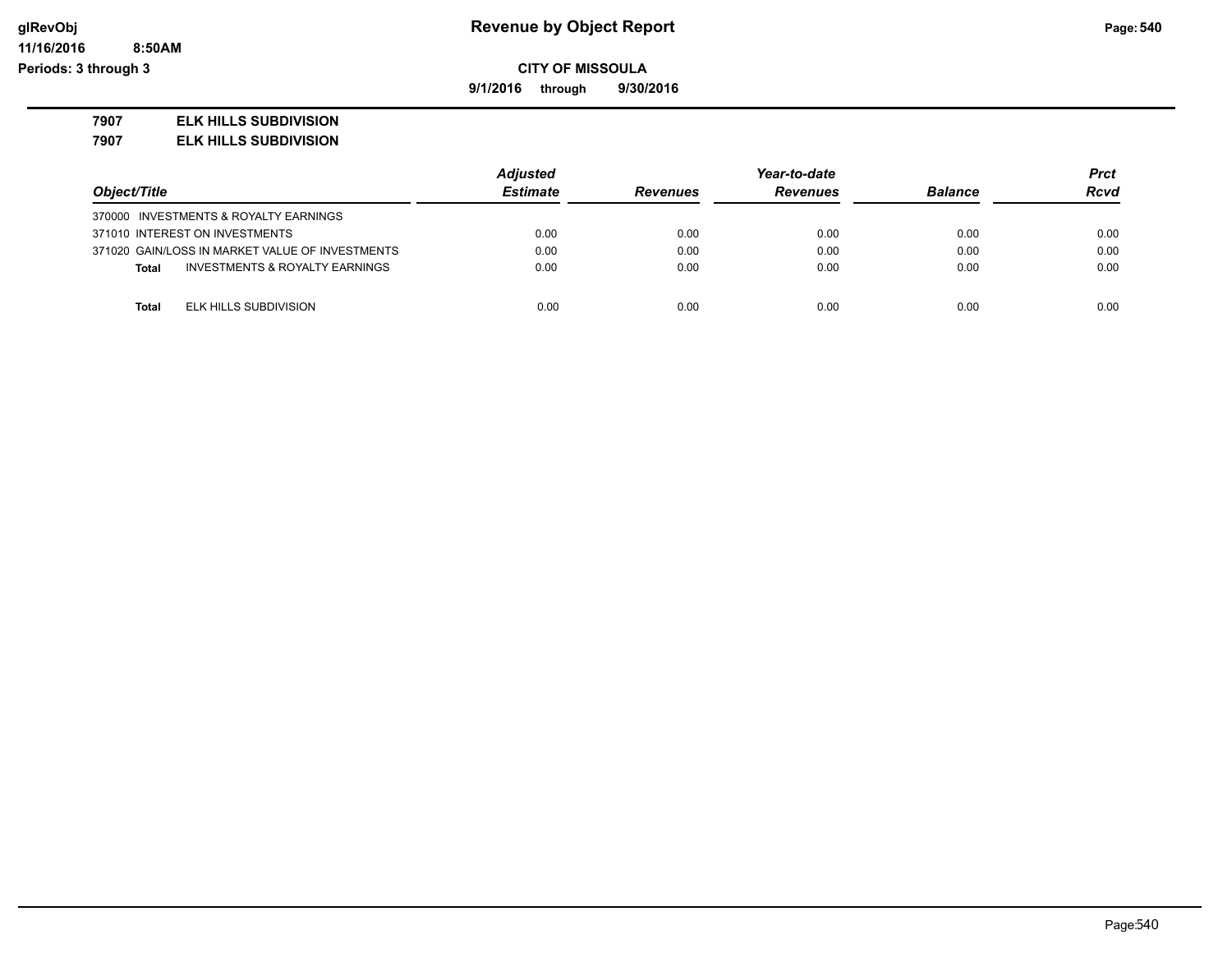**CITY OF MISSOULA**

**9/1/2016 through 9/30/2016**

#### **7907 ELK HILLS SUBDIVISION**

 **8:50AM**

| Object/Title |                                                | <b>Adjusted</b><br><b>Estimate</b> | <b>Revenues</b> | Year-to-date<br><b>Revenues</b> | <b>Balance</b> | <b>Prct</b><br><b>Rcvd</b> |
|--------------|------------------------------------------------|------------------------------------|-----------------|---------------------------------|----------------|----------------------------|
|              | 370000 INVESTMENTS & ROYALTY EARNINGS          |                                    |                 |                                 |                |                            |
|              | 371010 INTEREST ON INVESTMENTS                 | 0.00                               | 0.00            | 0.00                            | 0.00           | 0.00                       |
|              | 371020 GAIN/LOSS IN MARKET VALUE OF INVESTMENT | 0.00                               | 0.00            | 0.00                            | 0.00           | 0.00                       |
| <b>Total</b> | INVESTMENTS & ROYALTY EARNINGS                 | 0.00                               | 0.00            | 0.00                            | 0.00           | 0.00                       |
|              |                                                |                                    |                 |                                 |                |                            |
| Total        | ELK HILLS SUBDIVISION                          | 0.00                               | 0.00            | 0.00                            | 0.00           | 0.00                       |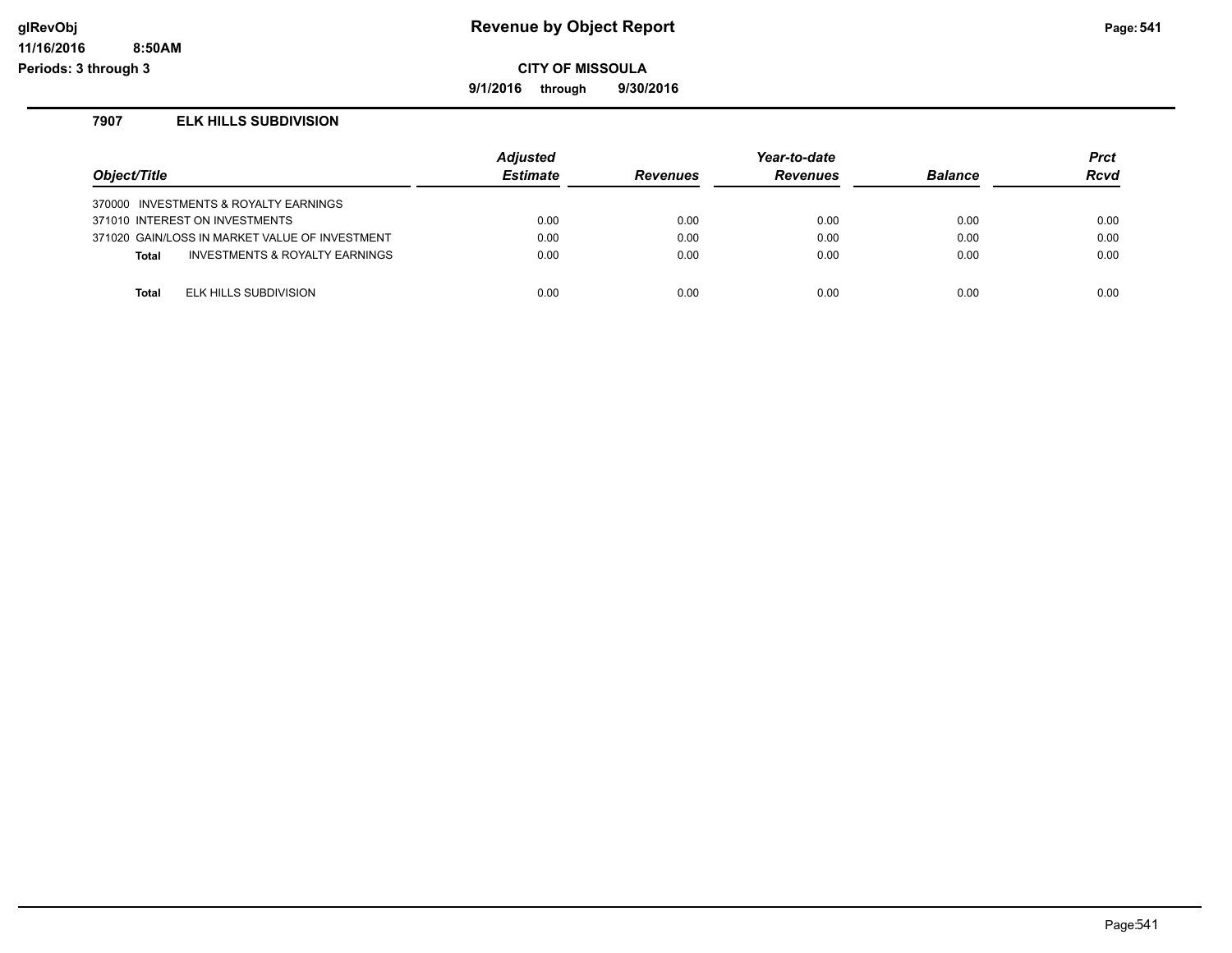**9/1/2016 through 9/30/2016**

# **7908 RATTLESNAKE-CORNERSTONE TRAIL SW**

## **7908 RATTLESNAKE-CORNERSTONE TRAIL SW**

|                                                 | <b>Adjusted</b> |                 | Year-to-date    |                | <b>Prct</b> |
|-------------------------------------------------|-----------------|-----------------|-----------------|----------------|-------------|
| Object/Title                                    | <b>Estimate</b> | <b>Revenues</b> | <b>Revenues</b> | <b>Balance</b> | <b>Rcvd</b> |
| 370000 INVESTMENTS & ROYALTY EARNINGS           |                 |                 |                 |                |             |
| 371010 INTEREST ON INVESTMENTS                  | 0.00            | 0.00            | 0.00            | 0.00           | 0.00        |
| 371020 GAIN/LOSS IN MARKET VALUE OF INVESTMENTS | 0.00            | 0.00            | 0.00            | 0.00           | 0.00        |
| INVESTMENTS & ROYALTY EARNINGS<br>Total         | 0.00            | 0.00            | 0.00            | 0.00           | 0.00        |
| 380000 OTHER FINANCING SOURCES                  |                 |                 |                 |                |             |
| 383000 OPERATING TRANSFERS                      | 0.00            | 0.00            | 0.00            | 0.00           | 0.00        |
| OTHER FINANCING SOURCES<br>Total                | 0.00            | 0.00            | 0.00            | 0.00           | 0.00        |
|                                                 |                 |                 |                 |                |             |
| Total<br>RATTLESNAKE-CORNERSTONE TRAIL SW       | 0.00            | 0.00            | 0.00            | 0.00           | 0.00        |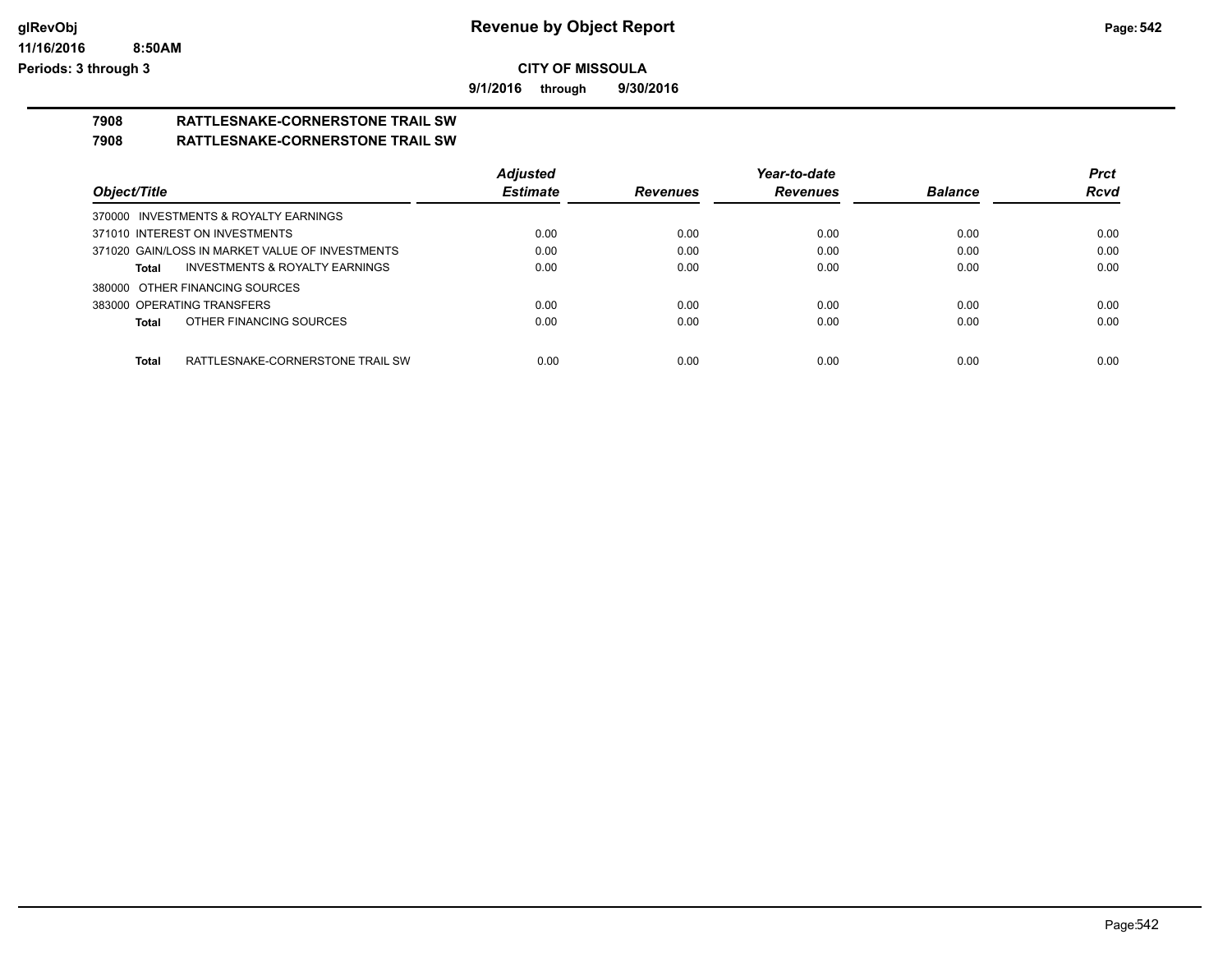**9/1/2016 through 9/30/2016**

### **7908 RATTLESNAKE-CORNERSTONE TRAIL SW**

| Object/Title                                   | <b>Adjusted</b><br><b>Estimate</b> | <b>Revenues</b> | Year-to-date<br><b>Revenues</b> | <b>Balance</b> | <b>Prct</b><br><b>Rcvd</b> |
|------------------------------------------------|------------------------------------|-----------------|---------------------------------|----------------|----------------------------|
|                                                |                                    |                 |                                 |                |                            |
| 370000 INVESTMENTS & ROYALTY EARNINGS          |                                    |                 |                                 |                |                            |
| 371010 INTEREST ON INVESTMENTS                 | 0.00                               | 0.00            | 0.00                            | 0.00           | 0.00                       |
| 371020 GAIN/LOSS IN MARKET VALUE OF INVESTMENT | 0.00                               | 0.00            | 0.00                            | 0.00           | 0.00                       |
| INVESTMENTS & ROYALTY EARNINGS<br>Total        | 0.00                               | 0.00            | 0.00                            | 0.00           | 0.00                       |
| 380000 OTHER FINANCING SOURCES                 |                                    |                 |                                 |                |                            |
| 383000 OPERATING TRANSFERS                     | 0.00                               | 0.00            | 0.00                            | 0.00           | 0.00                       |
| OTHER FINANCING SOURCES<br>Total               | 0.00                               | 0.00            | 0.00                            | 0.00           | 0.00                       |
|                                                |                                    |                 |                                 |                |                            |
| Total<br>RATTLESNAKE-CORNERSTONE TRAIL SW      | 0.00                               | 0.00            | 0.00                            | 0.00           | 0.00                       |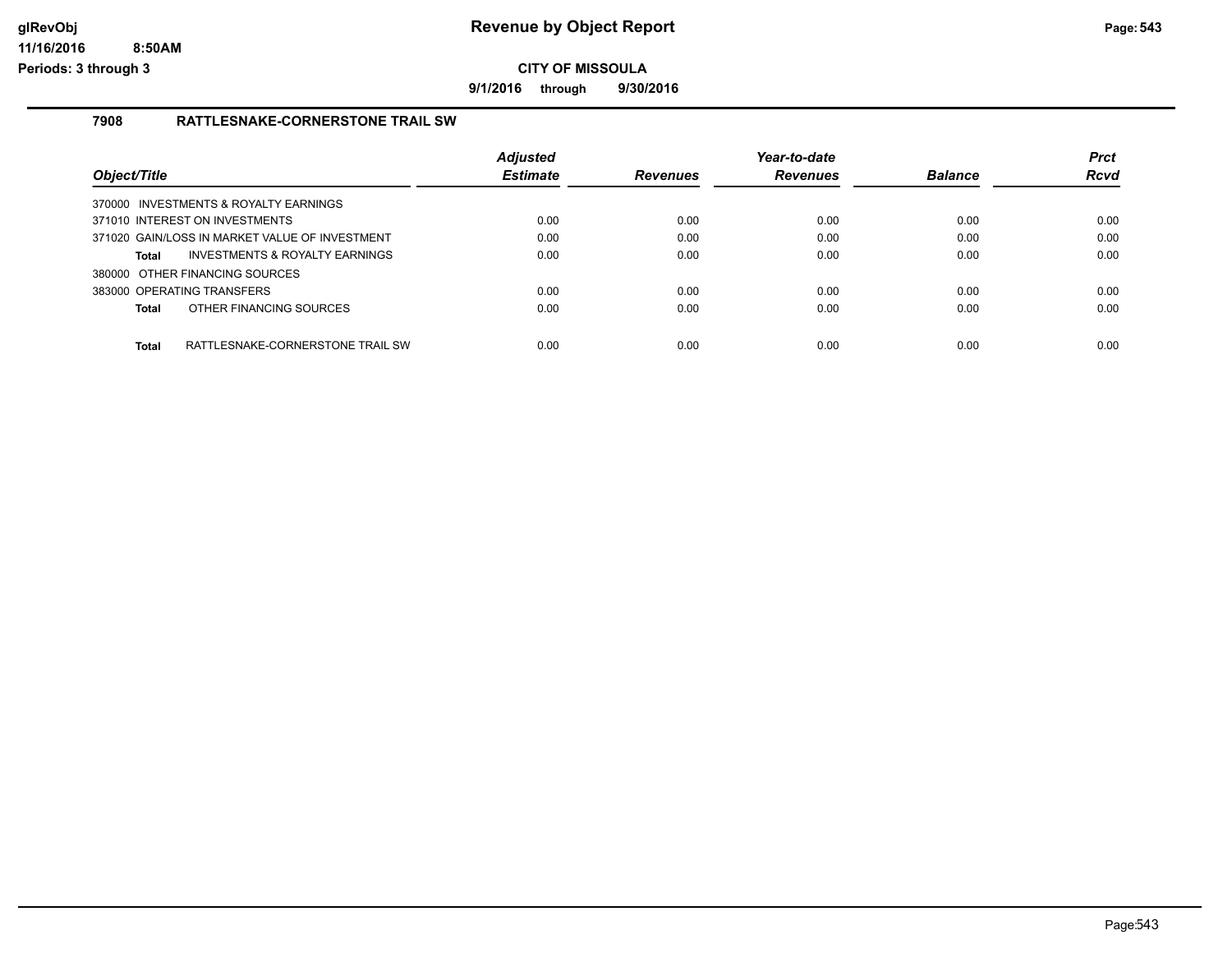**9/1/2016 through 9/30/2016**

**7909 YOUTH PROGRAMS**

**7909 YOUTH PROGRAMS**

|                                                 | <b>Adjusted</b> |                                    | Year-to-date |                |      |
|-------------------------------------------------|-----------------|------------------------------------|--------------|----------------|------|
| Object/Title                                    | <b>Estimate</b> | <b>Revenues</b><br><b>Revenues</b> |              | <b>Balance</b> | Rcvd |
| 370000 INVESTMENTS & ROYALTY EARNINGS           |                 |                                    |              |                |      |
| 371010 INTEREST ON INVESTMENTS                  | 0.00            | 0.00                               | 0.00         | 0.00           | 0.00 |
| 371020 GAIN/LOSS IN MARKET VALUE OF INVESTMENTS | 0.00            | 0.00                               | 0.00         | 0.00           | 0.00 |
| INVESTMENTS & ROYALTY EARNINGS<br><b>Total</b>  | 0.00            | 0.00                               | 0.00         | 0.00           | 0.00 |
|                                                 |                 |                                    |              |                |      |
| YOUTH PROGRAMS<br>Total                         | 0.00            | 0.00                               | 0.00         | 0.00           | 0.00 |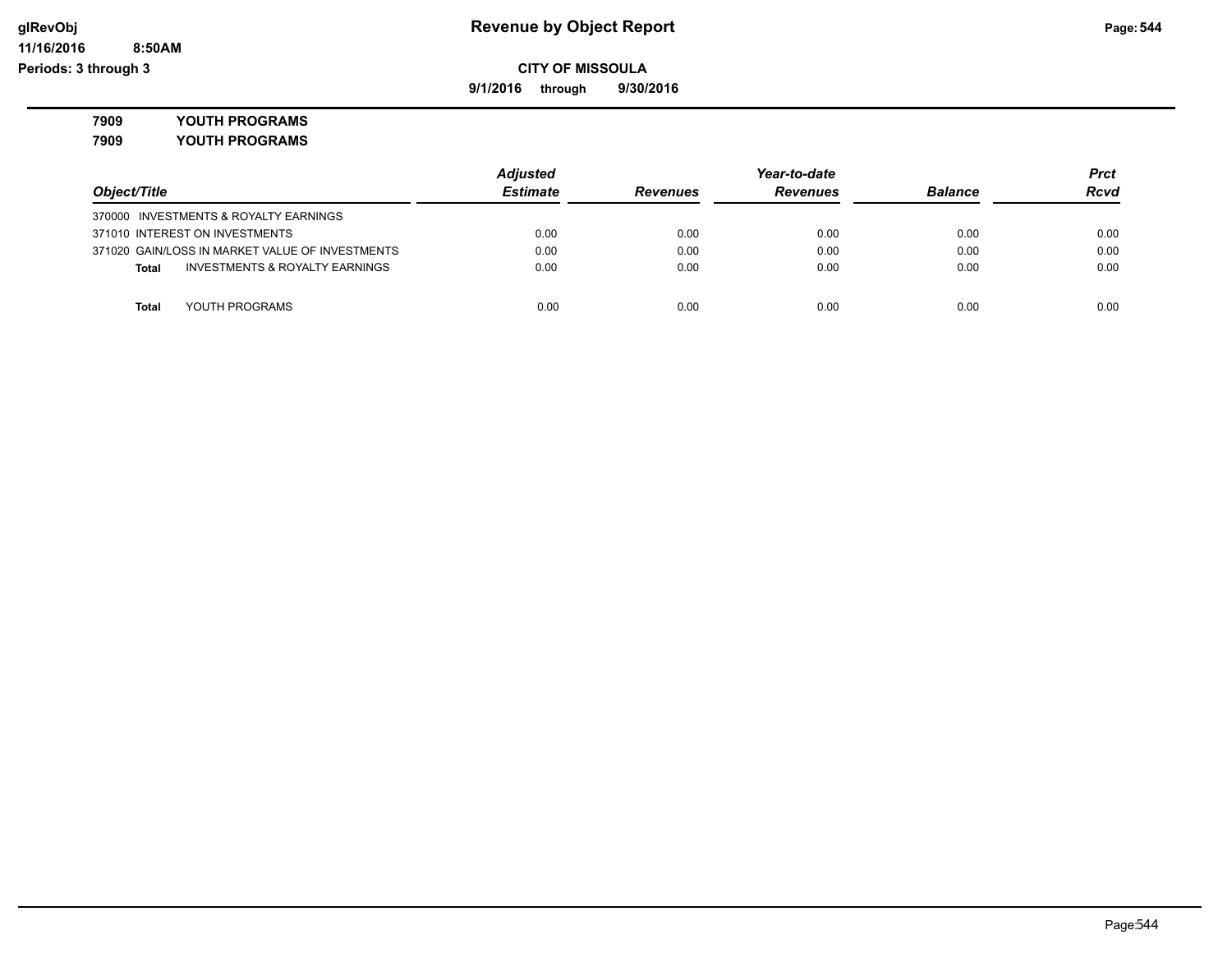**CITY OF MISSOULA**

**9/1/2016 through 9/30/2016**

#### **7909 YOUTH PROGRAMS**

 **8:50AM**

|                                                           | Adjusted        | Year-to-date    |                 |                | <b>Prct</b> |
|-----------------------------------------------------------|-----------------|-----------------|-----------------|----------------|-------------|
| Object/Title                                              | <b>Estimate</b> | <b>Revenues</b> | <b>Revenues</b> | <b>Balance</b> | <b>Rcvd</b> |
| 370000 INVESTMENTS & ROYALTY EARNINGS                     |                 |                 |                 |                |             |
| 371010 INTEREST ON INVESTMENTS                            | 0.00            | 0.00            | 0.00            | 0.00           | 0.00        |
| 371020 GAIN/LOSS IN MARKET VALUE OF INVESTMENT            | 0.00            | 0.00            | 0.00            | 0.00           | 0.00        |
| <b>INVESTMENTS &amp; ROYALTY EARNINGS</b><br><b>Total</b> | 0.00            | 0.00            | 0.00            | 0.00           | 0.00        |
|                                                           |                 |                 |                 |                |             |
| YOUTH PROGRAMS<br>Total                                   | 0.00            | 0.00            | 0.00            | 0.00           | 0.00        |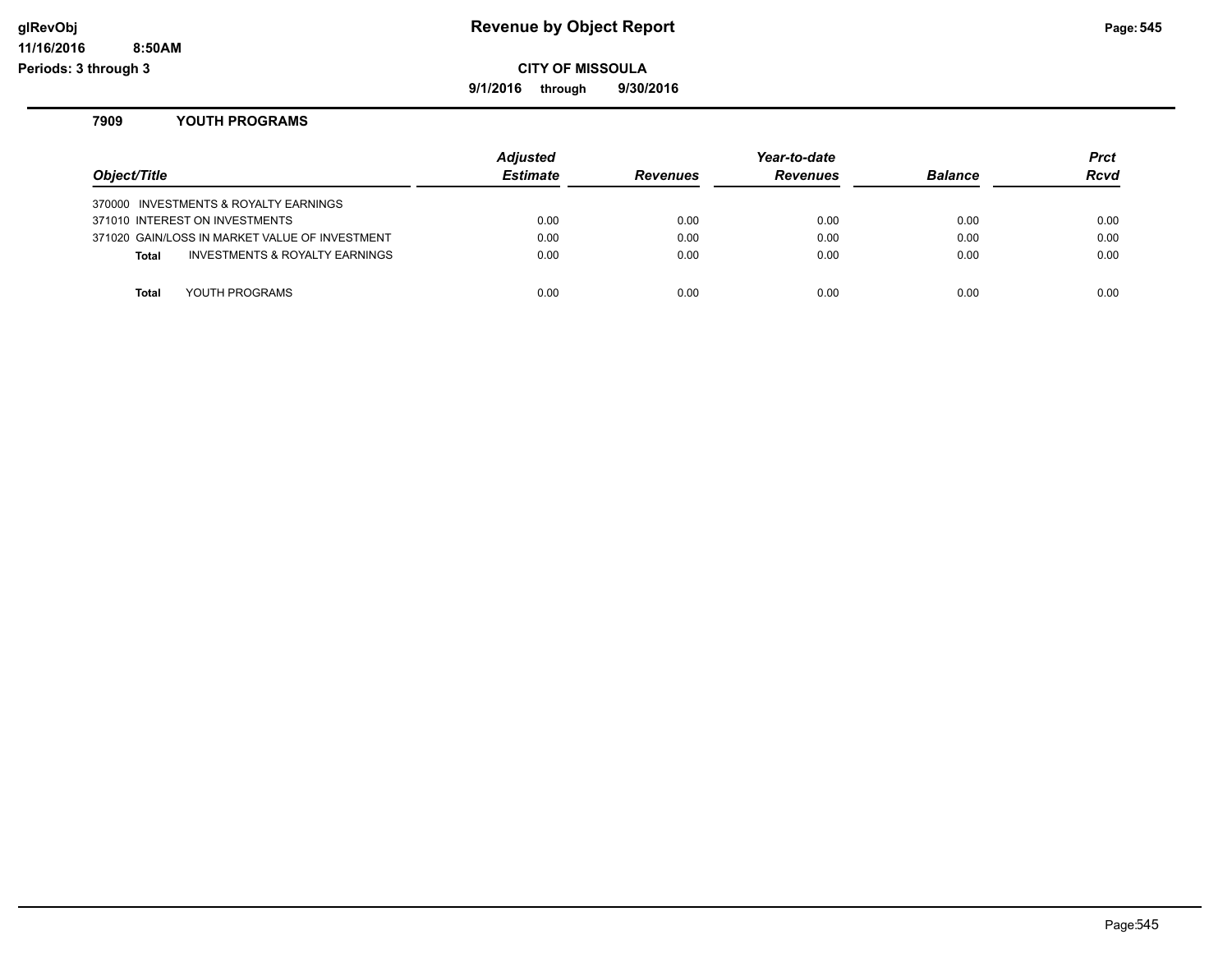**9/1/2016 through 9/30/2016**

## **7910 SIDEWALK & CURB LOAN FUND**

#### **7910 SIDEWALK & CURB LOAN FUND**

|                                                           | <b>Adjusted</b> |                 | Year-to-date    |                | Prct |  |
|-----------------------------------------------------------|-----------------|-----------------|-----------------|----------------|------|--|
| Object/Title                                              | <b>Estimate</b> | <b>Revenues</b> | <b>Revenues</b> | <b>Balance</b> | Rcvd |  |
| 370000 INVESTMENTS & ROYALTY EARNINGS                     |                 |                 |                 |                |      |  |
| 371010 INTEREST ON INVESTMENTS                            | 0.00            | 0.00            | 0.00            | 0.00           | 0.00 |  |
| 371020 GAIN/LOSS IN MARKET VALUE OF INVESTMENTS           | 0.00            | 0.00            | 0.00            | 0.00           | 0.00 |  |
| <b>INVESTMENTS &amp; ROYALTY EARNINGS</b><br><b>Total</b> | 0.00            | 0.00            | 0.00            | 0.00           | 0.00 |  |
|                                                           |                 |                 |                 |                |      |  |
| <b>Total</b><br>SIDEWALK & CURB LOAN FUND                 | 0.00            | 0.00            | 0.00            | 0.00           | 0.00 |  |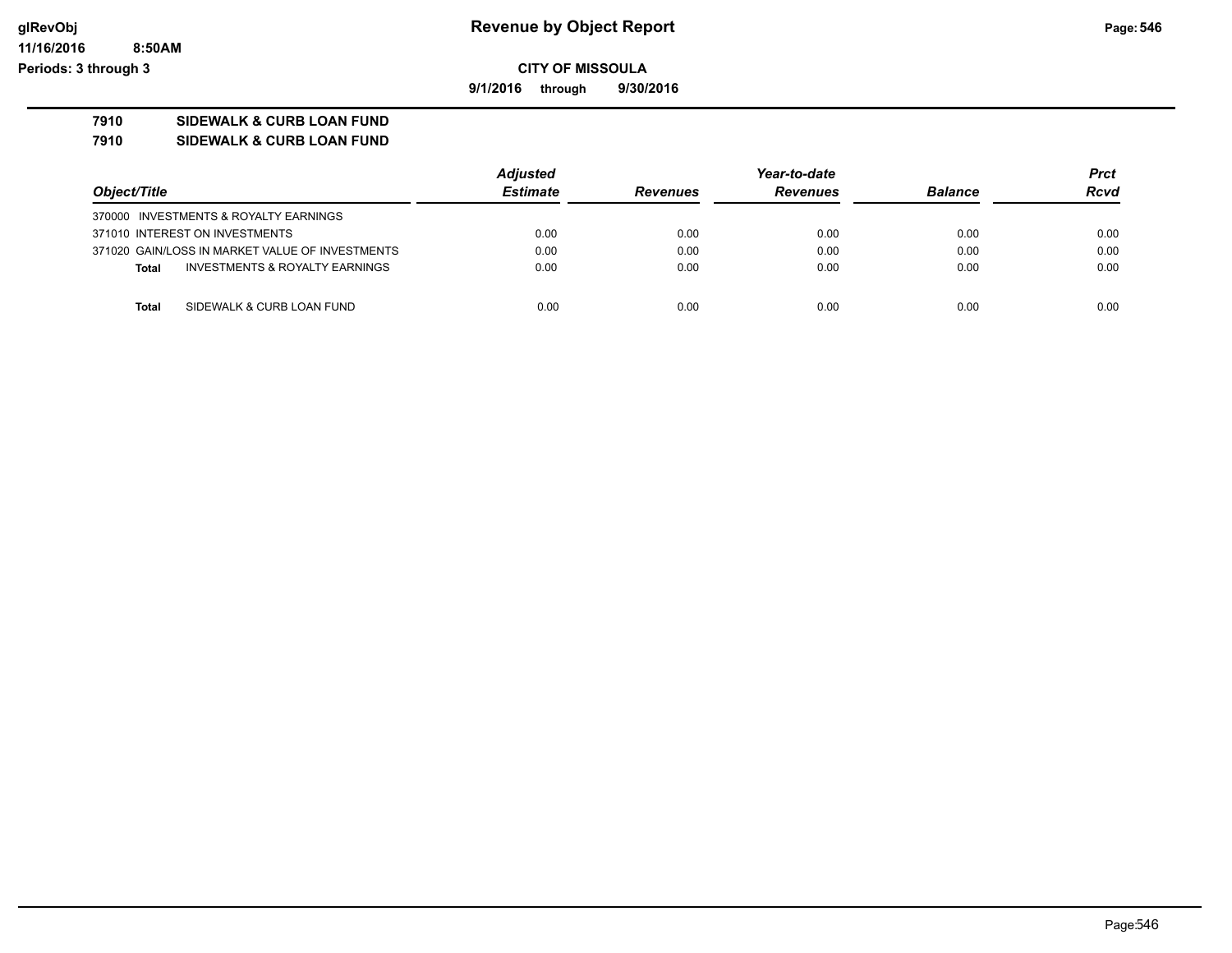**CITY OF MISSOULA**

**9/1/2016 through 9/30/2016**

### **7910 SIDEWALK & CURB LOAN FUND**

 **8:50AM**

| Object/Title                                       | <b>Adjusted</b><br><b>Estimate</b> | <b>Revenues</b> | Year-to-date<br><b>Revenues</b> | <b>Balance</b> | <b>Prct</b><br>Rcvd |
|----------------------------------------------------|------------------------------------|-----------------|---------------------------------|----------------|---------------------|
| 370000 INVESTMENTS & ROYALTY EARNINGS              |                                    |                 |                                 |                |                     |
| 371010 INTEREST ON INVESTMENTS                     | 0.00                               | 0.00            | 0.00                            | 0.00           | 0.00                |
| 371020 GAIN/LOSS IN MARKET VALUE OF INVESTMENT     | 0.00                               | 0.00            | 0.00                            | 0.00           | 0.00                |
| <b>INVESTMENTS &amp; ROYALTY EARNINGS</b><br>Total | 0.00                               | 0.00            | 0.00                            | 0.00           | 0.00                |
|                                                    |                                    |                 |                                 |                |                     |
| SIDEWALK & CURB LOAN FUND<br><b>Total</b>          | 0.00                               | 0.00            | 0.00                            | 0.00           | 0.00                |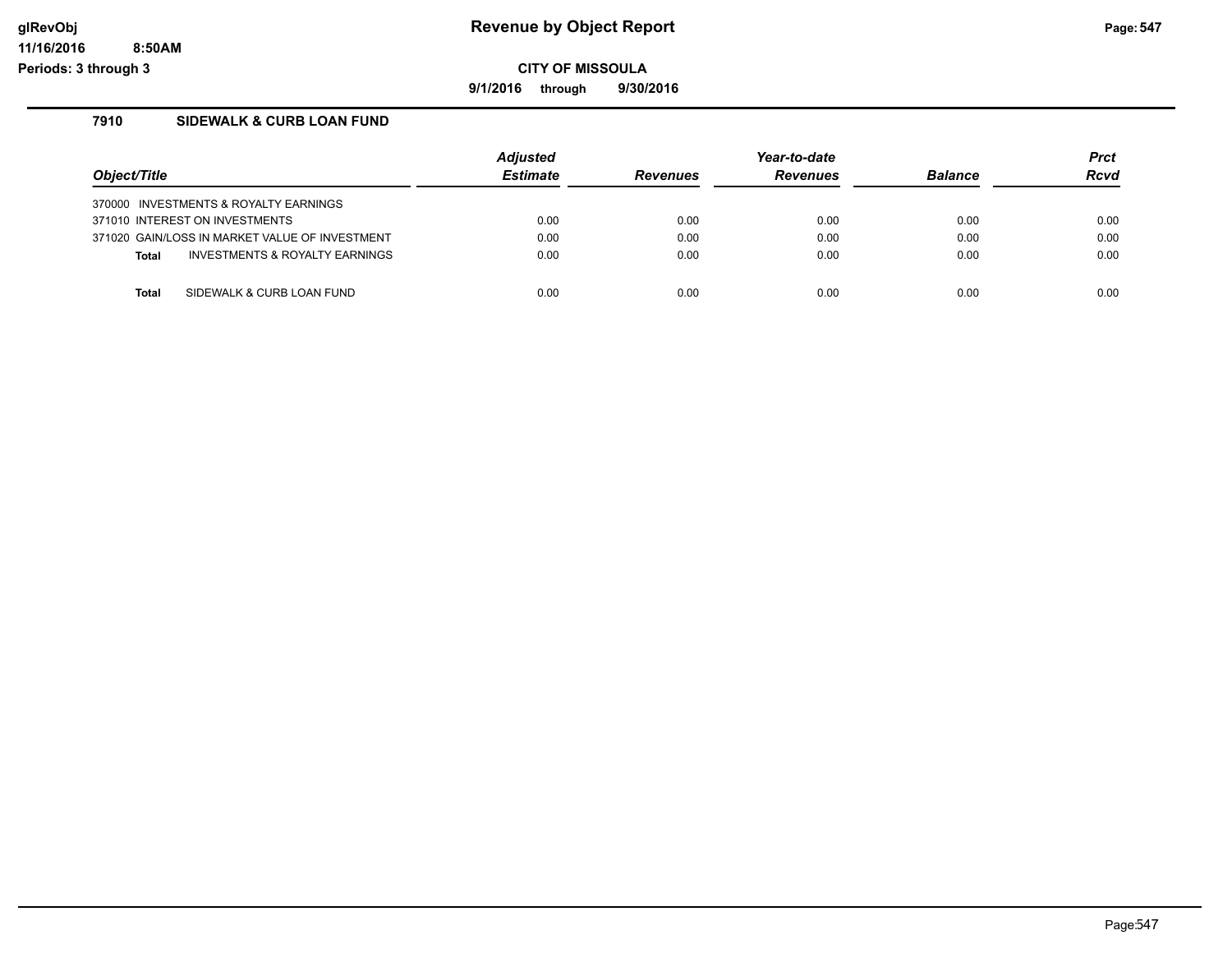**CITY OF MISSOULA**

**9/1/2016 through 9/30/2016**

**7911 RESIDENTIAL INSPECTION FUND**

**7911 RESIDENTIAL INSPECTION FUND**

|                                                    | <b>Adjusted</b> |                 | Year-to-date    |                | <b>Prct</b> |
|----------------------------------------------------|-----------------|-----------------|-----------------|----------------|-------------|
| Object/Title                                       | <b>Estimate</b> | <b>Revenues</b> | <b>Revenues</b> | <b>Balance</b> | <b>Rcvd</b> |
| 320000 LICENSES & PERMITS                          |                 |                 |                 |                |             |
| 323018 PAVING ASSESSMENTS                          | 0.00            | 0.00            | 0.00            | 0.00           | 0.00        |
| <b>LICENSES &amp; PERMITS</b><br>Total             | 0.00            | 0.00            | 0.00            | 0.00           | 0.00        |
| 360000 MISCELLANEOUS REVENUES                      |                 |                 |                 |                |             |
| 360010 MISCELLANEOUS                               | 0.00            | 0.00            | 0.00            | 0.00           | 0.00        |
| 365001 *** Title Not Found ***                     | 0.00            | 0.00            | 0.00            | 0.00           | 0.00        |
| 365002 OTHER RECREATION DONATIONS                  | 0.00            | 0.00            | 0.00            | 0.00           | 0.00        |
| MISCELLANEOUS REVENUES<br>Total                    | 0.00            | 0.00            | 0.00            | 0.00           | 0.00        |
| 370000 INVESTMENTS & ROYALTY EARNINGS              |                 |                 |                 |                |             |
| 371010 INTEREST ON INVESTMENTS                     | 0.00            | 0.00            | 0.00            | 0.00           | 0.00        |
| 371020 GAIN/LOSS IN MARKET VALUE OF INVESTMENTS    | 0.00            | 0.00            | 0.00            | 0.00           | 0.00        |
| <b>INVESTMENTS &amp; ROYALTY EARNINGS</b><br>Total | 0.00            | 0.00            | 0.00            | 0.00           | 0.00        |
| <b>RESIDENTIAL INSPECTION FUND</b><br>Total        | 0.00            | 0.00            | 0.00            | 0.00           | 0.00        |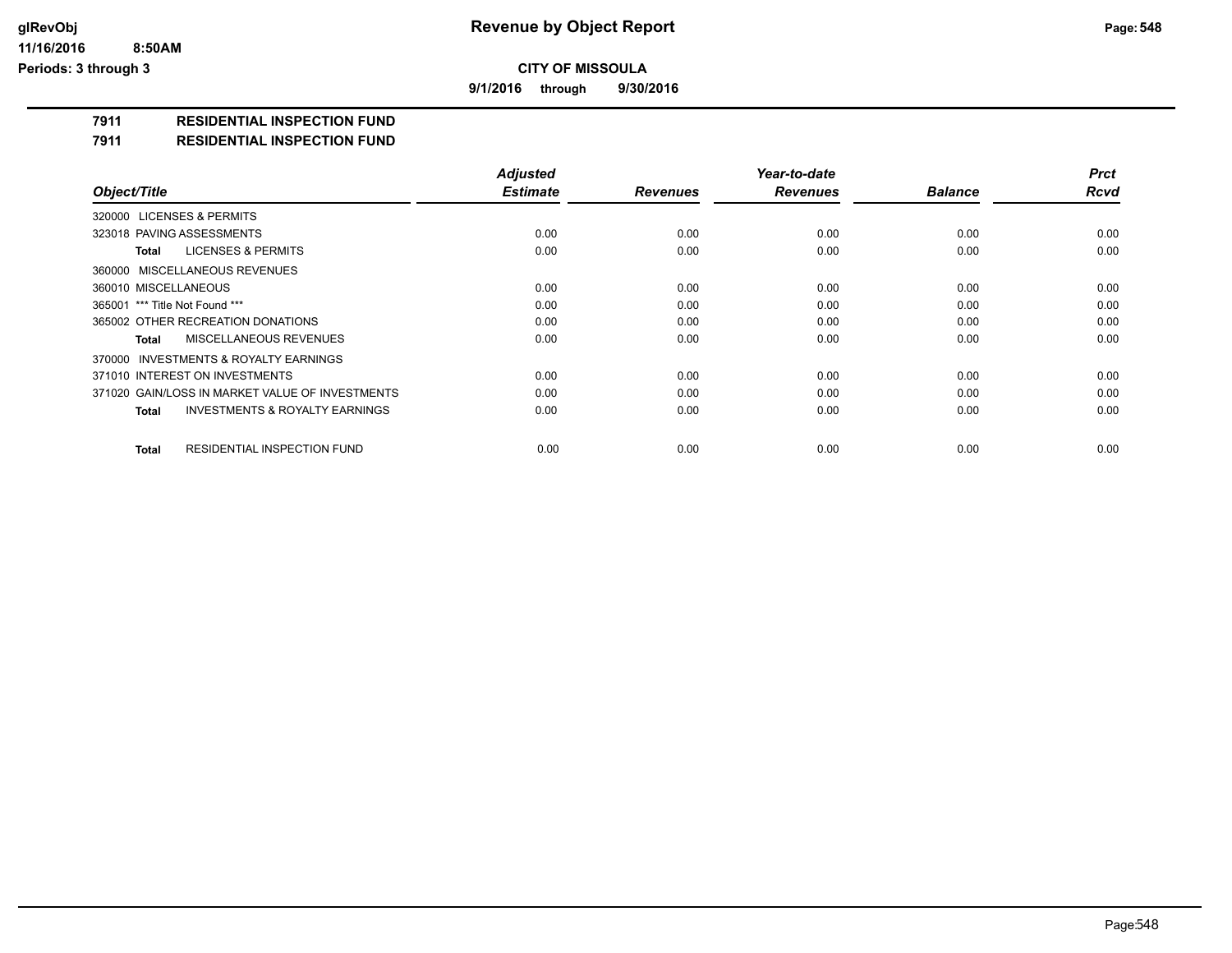**8:50AM**

**CITY OF MISSOULA**

**9/1/2016 through 9/30/2016**

#### **7911 RESIDENTIAL INSPECTION FUND**

|                                                           | <b>Adjusted</b><br><b>Estimate</b> | <b>Revenues</b> | Year-to-date<br><b>Revenues</b> | <b>Balance</b> | <b>Prct</b><br><b>Rcvd</b> |
|-----------------------------------------------------------|------------------------------------|-----------------|---------------------------------|----------------|----------------------------|
| Object/Title                                              |                                    |                 |                                 |                |                            |
| 320000 LICENSES & PERMITS                                 |                                    |                 |                                 |                |                            |
| 323018 PAVING ASSESSMENTS                                 | 0.00                               | 0.00            | 0.00                            | 0.00           | 0.00                       |
| <b>LICENSES &amp; PERMITS</b><br>Total                    | 0.00                               | 0.00            | 0.00                            | 0.00           | 0.00                       |
| 360000 MISCELLANEOUS REVENUES                             |                                    |                 |                                 |                |                            |
| 360010 MISCELLANEOUS                                      | 0.00                               | 0.00            | 0.00                            | 0.00           | 0.00                       |
| 365001 *** Title Not Found ***                            | 0.00                               | 0.00            | 0.00                            | 0.00           | 0.00                       |
| 365002 OTHER RECREATION DONATIONS                         | 0.00                               | 0.00            | 0.00                            | 0.00           | 0.00                       |
| MISCELLANEOUS REVENUES<br>Total                           | 0.00                               | 0.00            | 0.00                            | 0.00           | 0.00                       |
| 370000 INVESTMENTS & ROYALTY EARNINGS                     |                                    |                 |                                 |                |                            |
| 371010 INTEREST ON INVESTMENTS                            | 0.00                               | 0.00            | 0.00                            | 0.00           | 0.00                       |
| 371020 GAIN/LOSS IN MARKET VALUE OF INVESTMENT            | 0.00                               | 0.00            | 0.00                            | 0.00           | 0.00                       |
| <b>INVESTMENTS &amp; ROYALTY EARNINGS</b><br><b>Total</b> | 0.00                               | 0.00            | 0.00                            | 0.00           | 0.00                       |
|                                                           |                                    |                 |                                 |                |                            |
| <b>RESIDENTIAL INSPECTION FUND</b><br><b>Total</b>        | 0.00                               | 0.00            | 0.00                            | 0.00           | 0.00                       |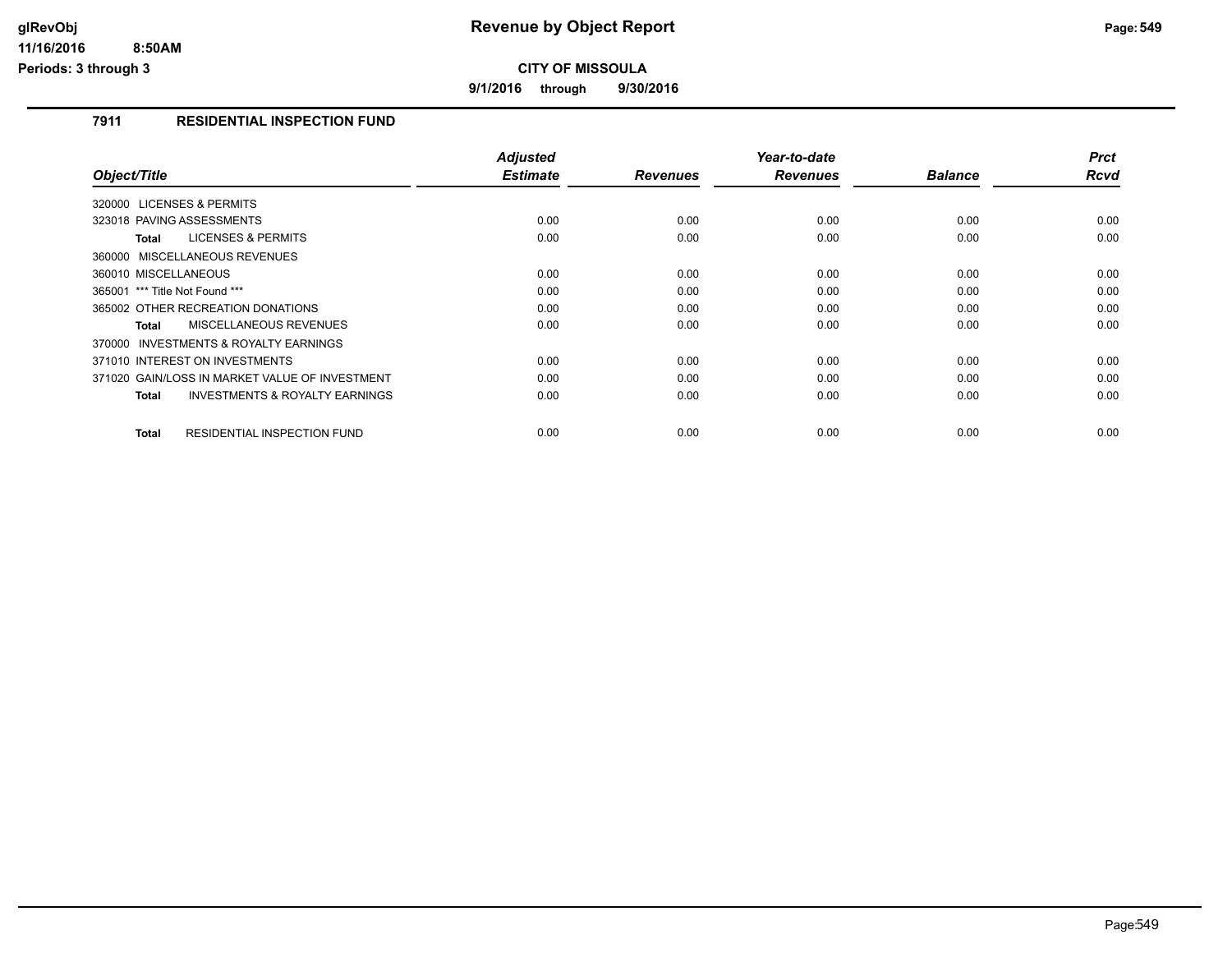**11/16/2016 8:50AM Periods: 3 through 3**

### **CITY OF MISSOULA**

**9/1/2016 through 9/30/2016**

#### **9000 GENERAL FIXED ASSETS ACCOUNT GROUP 9000 GENERAL FIXED ASSETS ACCOUNT GROUP**

|                                |                                           | <b>Adjusted</b> |                 | Year-to-date    |                | Prct |
|--------------------------------|-------------------------------------------|-----------------|-----------------|-----------------|----------------|------|
| Object/Title                   |                                           | <b>Estimate</b> | <b>Revenues</b> | <b>Revenues</b> | <b>Balance</b> | Rcvd |
|                                | 380000 OTHER FINANCING SOURCES            |                 |                 |                 |                |      |
| 382000 *** Title Not Found *** |                                           | 0.00            | 0.00            | 0.00            | 0.00           | 0.00 |
| Total                          | OTHER FINANCING SOURCES                   | 0.00            | 0.00            | 0.00            | 0.00           | 0.00 |
| Total                          | <b>GENERAL FIXED ASSETS ACCOUNT GROUP</b> | 0.00            | 0.00            | 0.00            | 0.00           | 0.00 |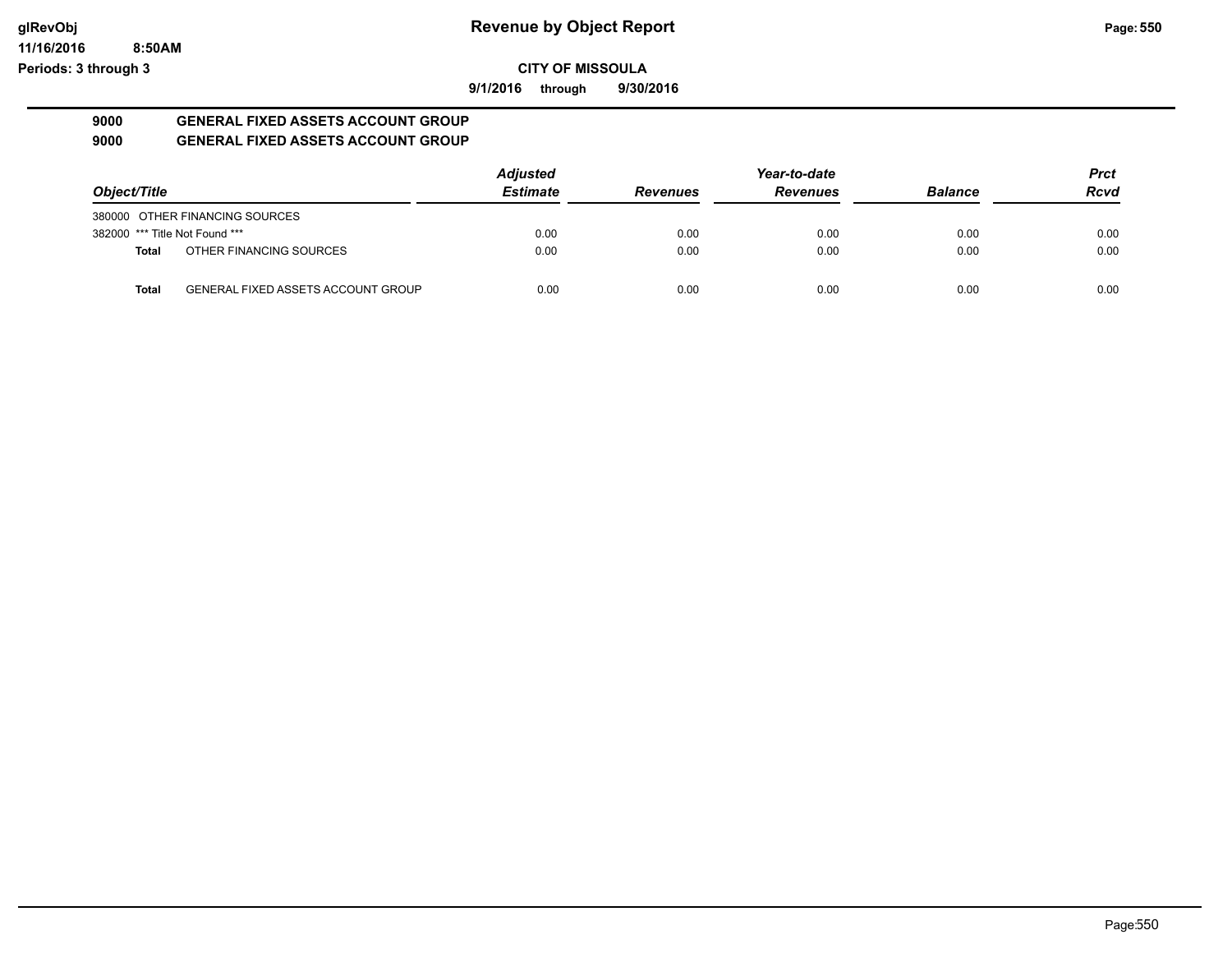**8:50AM**

**glRevObj Revenue by Object Report Page:551** 

**CITY OF MISSOULA**

**9/1/2016 through 9/30/2016**

#### **9000 GENERAL FIXED ASSETS ACCOUNT GROUP**

| Object/Title                   |                                           | <b>Adjusted</b><br><b>Estimate</b> | <b>Revenues</b> | Year-to-date<br><b>Revenues</b> | <b>Balance</b> | <b>Prct</b><br><b>Rcvd</b> |
|--------------------------------|-------------------------------------------|------------------------------------|-----------------|---------------------------------|----------------|----------------------------|
|                                | 380000 OTHER FINANCING SOURCES            |                                    |                 |                                 |                |                            |
| 382000 *** Title Not Found *** |                                           | 0.00                               | 0.00            | 0.00                            | 0.00           | 0.00                       |
| <b>Total</b>                   | OTHER FINANCING SOURCES                   | 0.00                               | 0.00            | 0.00                            | 0.00           | 0.00                       |
| <b>Total</b>                   | <b>GENERAL FIXED ASSETS ACCOUNT GROUF</b> | 0.00                               | 0.00            | 0.00                            | 0.00           | 0.00                       |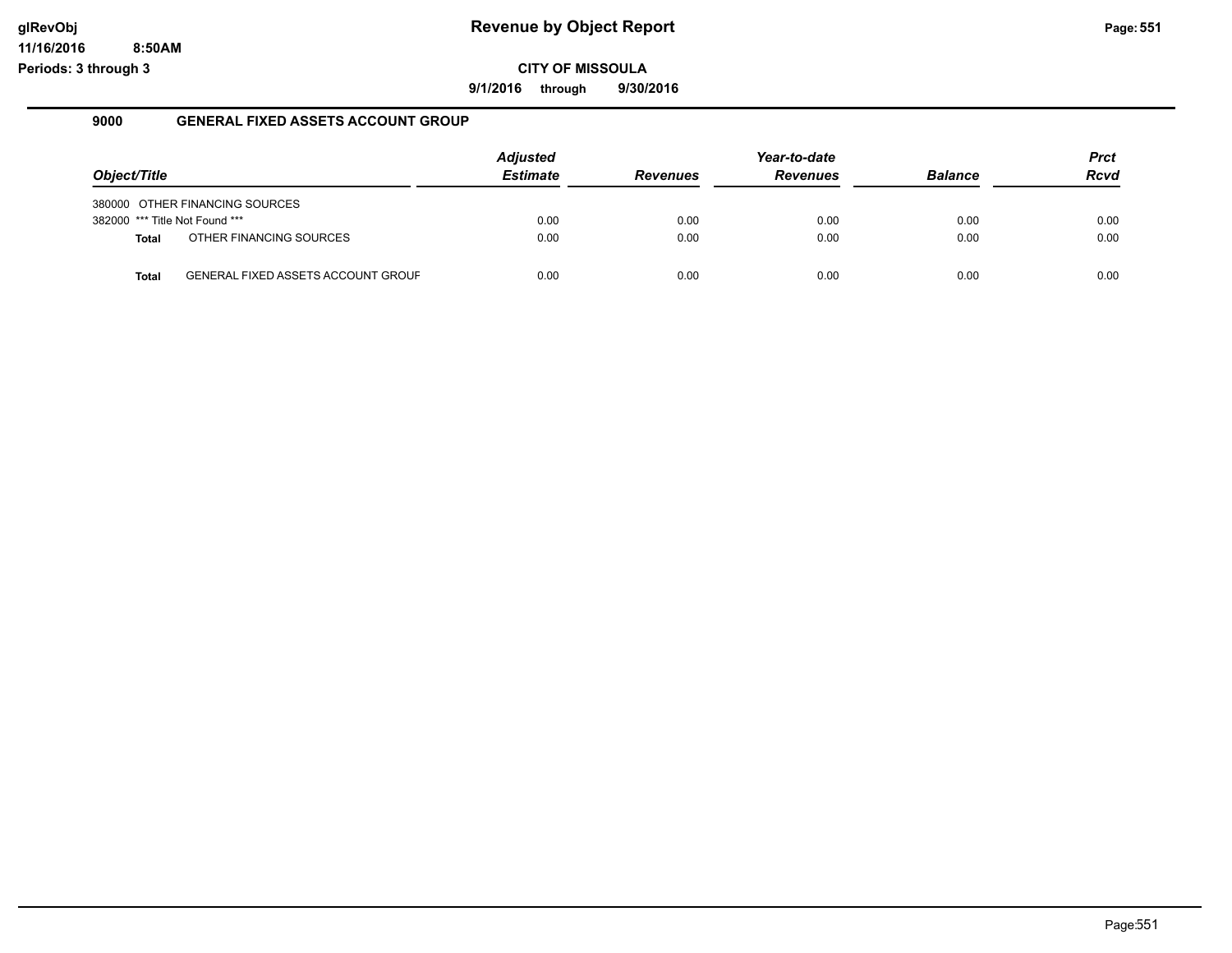**CITY OF MISSOULA 9/1/2016 through 9/30/2016**

#### *Grand Totals*

|                                                | <b>Adjusted</b> |                 | Year-to-date    |                | <b>Prct</b> |
|------------------------------------------------|-----------------|-----------------|-----------------|----------------|-------------|
| Object/Title                                   | <b>Estimate</b> | <b>Revenues</b> | <b>Revenues</b> | <b>Balance</b> | <b>Rcvd</b> |
| 310000 TAXES/ASSESSMENTS                       |                 |                 |                 |                |             |
| 310000 TAXES/ASSESSMENTS                       | 0.00            | 0.00            | 0.00            | 0.00           | 0.00        |
| 311000 GENERAL PROPERTY TAXES                  | 0.00            | 30,414.93       | 0.00            | 0.00           | 0.00        |
| 311001 CURRENT TAXES                           | 0.00            | 0.00            | 0.00            | 0.00           | 0.00        |
| 311005 DELINQUENT TAXES                        | 0.00            | 979.92          | 0.00            | 0.00           | 0.00        |
| 311011 TAX INCREMENT                           | 0.00            | 1,434.78        | 4,755.19        | $-4,755.19$    | 0.00        |
| 311030 MOTOR VEHICLE TAXES                     | 0.00            | 146,532.09      | 0.00            | 0.00           | 0.00        |
| 312000 PENALTIES & INTEREST - DELINQUENT TAXES | 0.00            | 0.00            | 0.00            | 0.00           | 0.00        |
| 312001 PENALTIES & INTEREST                    | 0.00            | 1,390.28        | 1,309.15        | $-1,309.15$    | 0.00        |
| 314000 PROP TAX - OTHER THAN ASSESSED VAL      | 0.00            | 0.00            | 0.00            | 0.00           | 0.00        |
| 314001 LIGHT VEHICLE TAX                       | 0.00            | 0.00            | 0.00            | 0.00           | 0.00        |
| 314100 TBID REVENUE                            | 0.00            | 0.00            | 0.00            | 0.00           | 0.00        |
| TAXES/ASSESSMENTS<br><b>Total</b>              | 0.00            | 180,752.00      | 6,064.34        | $-6,064.34$    | 0.00        |
| 320000 LICENSES & PERMITS                      |                 |                 |                 |                |             |
| 322011 LIQUOR LICENSES                         | 0.00            | 0.00            | 0.00            | 0.00           | 0.00        |
| 322012 BEER LICENSES                           | 0.00            | 0.50            | 0.50            | $-0.50$        | 0.00        |
| 322013 WINE LICENSES                           | 0.00            | 0.00            | 0.00            | 0.00           | 0.00        |
| 322014 GOING OUT OF BUSINESS LICENSE           | 0.00            | 0.00            | 0.00            | 0.00           | 0.00        |
| 322020 GENERAL BUSINESS/PROF/OCCUPATIONAL LIC  | 0.00            | 13,120.12       | 33,513.80       | $-33,513.80$   | 0.00        |
| 322021 RENTAL LICENSES                         | 0.00            | 2,150.42        | 2,277.34        | $-2,277.34$    | 0.00        |
| 322022 BLIC PENALTIES & LICENSES               | 0.00            | 1,898.76        | $-317.79$       | 317.79         | 0.00        |
| 322023 TOURIST HOME REGISTRATION               | 0.00            | 0.00            | 0.00            | 0.00           | 0.00        |
| 322031 FRANCHISE FEE - AT&T                    | 0.00            | 0.00            | 0.00            | 0.00           | 0.00        |
| 322034 PEG ACCESS                              | 0.00            | 0.00            | 0.00            | 0.00           | 0.00        |
| 323011 BUILDING PERMITS                        | 0.00            | 116,010.69      | 453,543.06      | -453,543.06    | 0.00        |
| 323012 ELECTRICAL PERMITS                      | 0.00            | 26,455.92       | 78,893.06       | $-78,893.06$   | 0.00        |
| 323013 PLUMBING PERMITS                        | 0.00            | 10,437.00       | 41,196.00       | $-41,196.00$   | 0.00        |
| 323014 BLDG PERMIT REVIEW FEE                  | 0.00            | 0.00            | 0.00            | 0.00           | 0.00        |
| 323015 EXCAVATING PERMITS                      | 0.00            | 63,101.71       | 182,681.82      | $-182,681.82$  | 0.00        |
| 323016 MOVING PERMITS                          | 0.00            | 0.00            | 848.00          | $-848.00$      | 0.00        |
| 323017 MECHANICAL PERMITS                      | 0.00            | 7,901.60        | 25,562.60       | $-25,562.60$   | 0.00        |
| 323018 PAVING ASSESSMENTS                      | 0.00            | 0.00            | 0.00            | 0.00           | 0.00        |
| 323019 ALARM USERS PERMITS                     | 0.00            | 390.00          | 10,452.00       | $-10,452.00$   | 0.00        |
| 323020 FENCE PERMITS                           | 0.00            | 1,040.00        | 3,707.00        | $-3,707.00$    | 0.00        |
| 323021 PAVING PERMITS                          | 0.00            | 4,539.00        | 11,655.00       | $-11,655.00$   | 0.00        |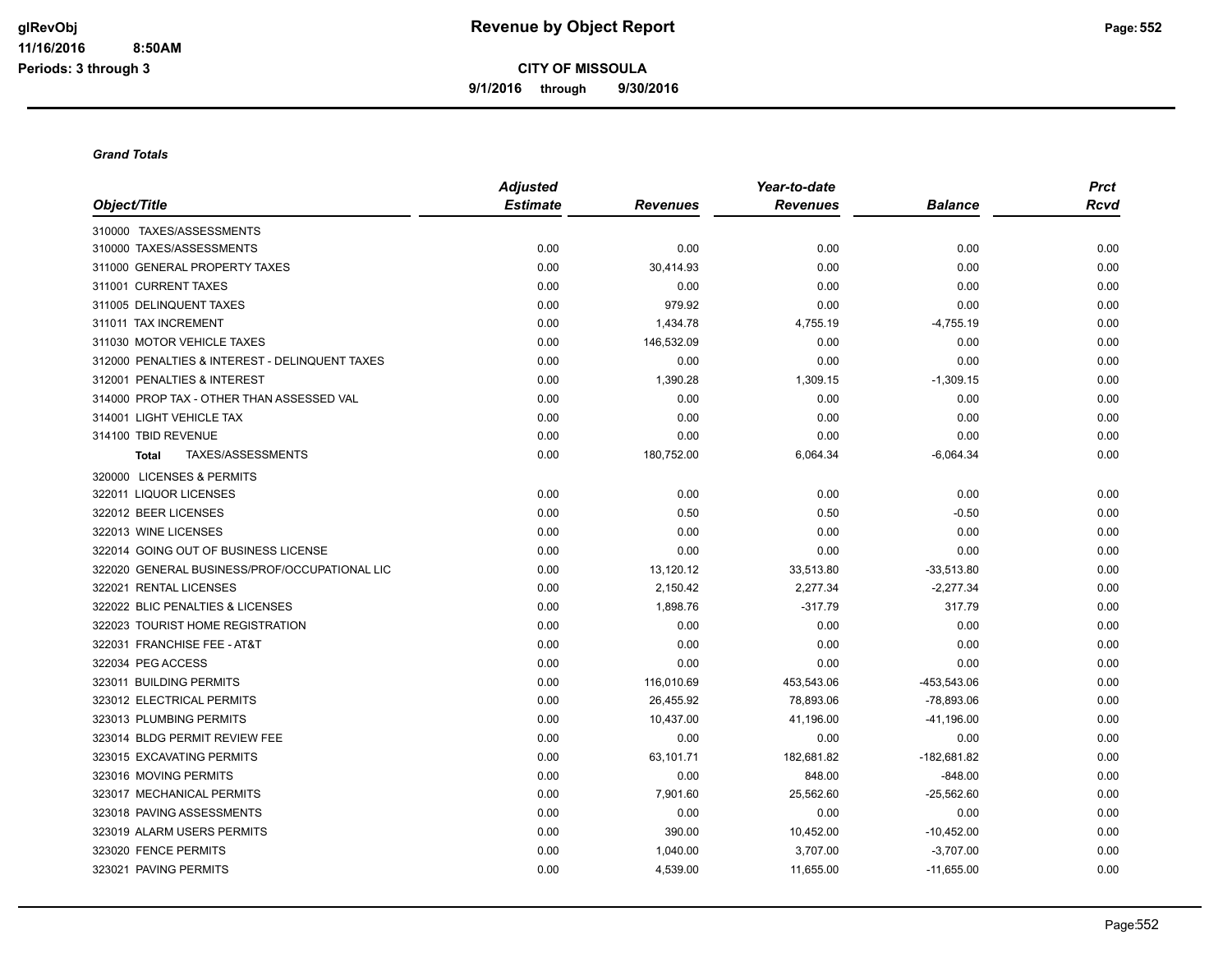**9/1/2016 through 9/30/2016**

| Object/Title                                   | <b>Adjusted</b><br><b>Estimate</b> | <b>Revenues</b> | Year-to-date<br><b>Revenues</b> | <b>Balance</b> | <b>Prct</b><br><b>Rcvd</b> |
|------------------------------------------------|------------------------------------|-----------------|---------------------------------|----------------|----------------------------|
| 323022 GRADING/DRAINAGE PERMITS                | 0.00                               | 1,041.00        | 5,236.00                        | $-5,236.00$    | 0.00                       |
| 323023 ADA ACCESS PERMITS                      | 0.00                               | 2,190.00        | 5,506.00                        | $-5,506.00$    | 0.00                       |
| 323025 STREET USE PERMITS                      | 0.00                               | 580.00          | 1,305.00                        | $-1,305.00$    | 0.00                       |
| 323026 PYROTECHNICS PERMITS                    | 0.00                               | 0.00            | 2,364.00                        | $-2,364.00$    | 0.00                       |
| 323027 HAULER PERMITS                          | 0.00                               | 0.00            | 150.00                          | $-150.00$      | 0.00                       |
| 323030 ANIMAL LICENSES                         | 0.00                               | 627.25          | 2,783.24                        | $-2,783.24$    | 0.00                       |
| 323031 CHICKEN LICENSES                        | 0.00                               | 30.00           | 195.00                          | $-195.00$      | 0.00                       |
| 323052 STORM WATER POLLUTION PREVENTION PERMIT | 0.00                               | 572.00          | 2,338.00                        | $-2,338.00$    | 0.00                       |
| 323054 ZONING COMPLIANCE PERMITS               | 0.00                               | 1,729.00        | 5,048.00                        | $-5,048.00$    | 0.00                       |
| 323055 FLOOD PLAIN PERMITS                     | 0.00                               | 0.00            | 2,308.00                        | $-2,308.00$    | 0.00                       |
| 323056 SIGN PERMITS                            | 0.00                               | 1,248.00        | 3,229.00                        | $-3,229.00$    | 0.00                       |
| 323057 SIDEWALK CAFE PERMIT                    | 0.00                               | 0.00            | 0.00                            | 0.00           | 0.00                       |
| <b>LICENSES &amp; PERMITS</b><br>Total         | 0.00                               | 255,062.97      | 874,474.63                      | $-874,474.63$  | 0.00                       |
| 330000 INTERGOVERNMENTAL REVENUES              |                                    |                 |                                 |                |                            |
| 330000 INTERGOVERNMENTAL REVENUES              | 0.00                               | 37,301.66       | 181,528.00                      | $-181,528.00$  | 0.00                       |
| 330005 MUTD GRANT ADMIN FEE                    | 0.00                               | 0.00            | 0.00                            | 0.00           | 0.00                       |
| 331000 FEDERAL GRANTS                          | 0.00                               | 0.00            | 0.00                            | 0.00           | 0.00                       |
| 331001 GRANTS                                  | 0.00                               | 0.00            | 0.00                            | 0.00           | 0.00                       |
| 331002 COUNTY ASSISTANCE CIP PROJECTS          | 0.00                               | 0.00            | 0.00                            | 0.00           | 0.00                       |
| 331003 STATE HOME PROGRAM INCOME               | 0.00                               | 0.00            | 0.00                            | 0.00           | 0.00                       |
| 331004 CITY ASSESSMENTS                        | 0.00                               | 0.00            | 0.00                            | 0.00           | 0.00                       |
| 331005 WESTERN FEDERAL LANDS GRANT             | 0.00                               | 0.00            | 0.00                            | 0.00           | 0.00                       |
| 331010 ENTITLEMENT - CDBG                      | 0.00                               | 147,837.92      | 93,800.80                       | $-93,800.80$   | 0.00                       |
| 331011 NSP GRANT/SILVERTIP PROJECT             | 0.00                               | 0.00            | 0.00                            | 0.00           | 0.00                       |
| 331012 ARRA/CDBG STIMULUS REVENUE              | 0.00                               | 0.00            | 0.00                            | 0.00           | 0.00                       |
| 331013 NORTHSIDE PED BRIDGE/ARRA-CDBG GRANT    | 0.00                               | 0.00            | 0.00                            | 0.00           | 0.00                       |
| 331014 EECBG GRANT                             | 0.00                               | 0.00            | 0.00                            | 0.00           | 0.00                       |
| 331016 HOMEWORD 1800 PHILLIPS                  | 0.00                               | 0.00            | 0.00                            | 0.00           | 0.00                       |
| 331017 HUD 6.7M/SILVERTIP APTS                 | 0.00                               | 0.00            | 0.00                            | 0.00           | 0.00                       |
| 331018 MHA 1M/SILVERTIP APTS                   | 0.00                               | 0.00            | 0.00                            | 0.00           | 0.00                       |
| 331022 EQUIPMENT GRANT                         | 0.00                               | 0.00            | 0.00                            | 0.00           | 0.00                       |
| 331023 COPS HIRING GRANT 2011                  | 0.00                               | 0.00            | 0.00                            | 0.00           | 0.00                       |
| 331024 DEPT OF JUSTICE GRANTS                  | 0.00                               | 0.00            | 0.00                            | 0.00           | 0.00                       |
| 331025 DV ACCOUNTABILITY PROJECT               | 0.00                               | 0.00            | 0.00                            | 0.00           | 0.00                       |
| 331026 FY09 POLICE ICAC FEDERAL GRANT          | 0.00                               | 0.00            | 0.00                            | 0.00           | 0.00                       |
| 331027 JAG GRANTS REVENUE                      | 0.00                               | 0.00            | $-165.37$                       | 165.37         | 0.00                       |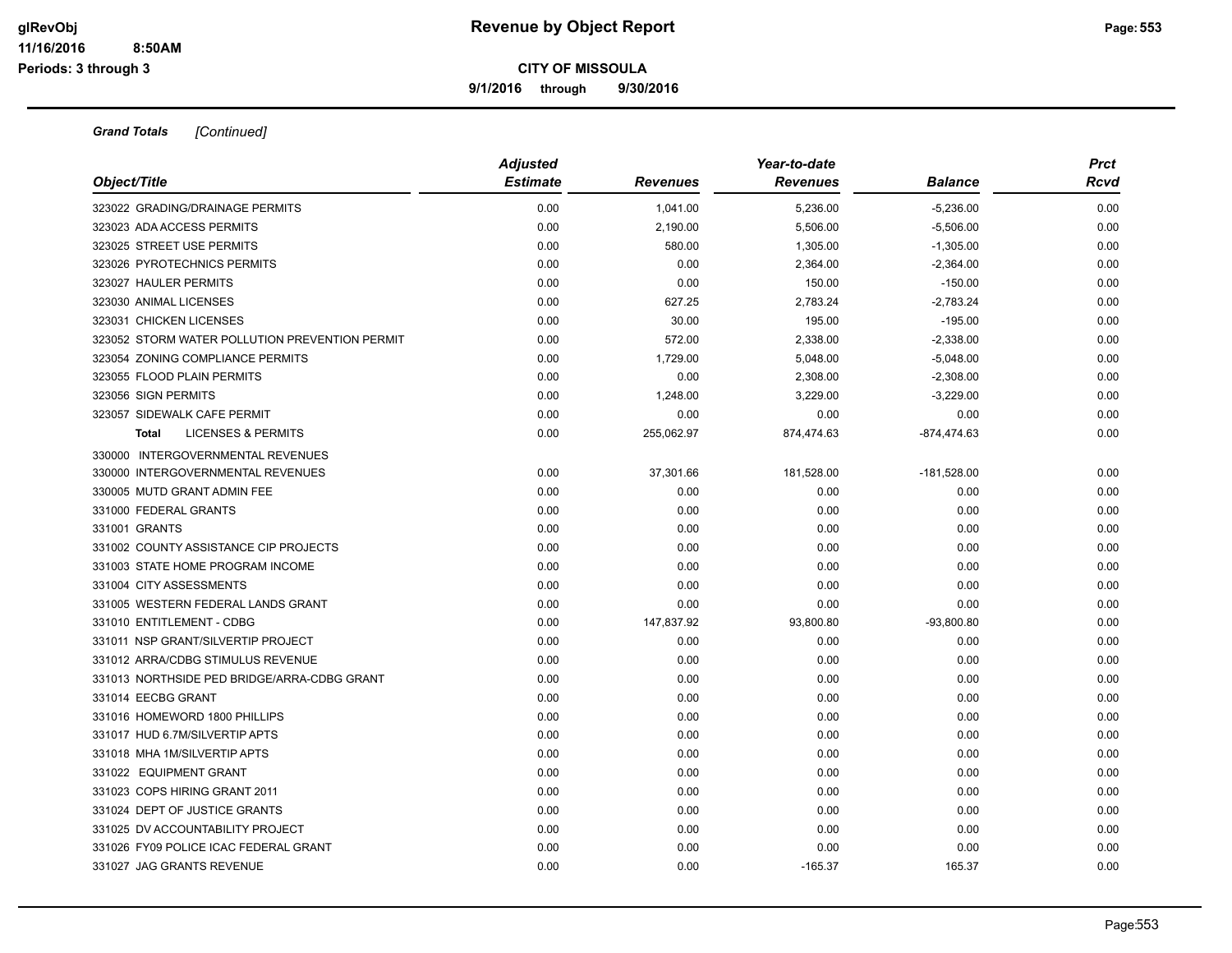**9/1/2016 through 9/30/2016**

| 0.00<br>331028 JAG VII<br>0.00<br>0.00<br>0.00<br>0.00<br>331029 CHRP GRANT<br>0.00<br>0.00<br>0.00<br>0.00<br>0.00<br>331030 COMMUNITY RESOURCE OFFICER/MCPS<br>0.00<br>0.00<br>0.00<br>0.00<br>0.00<br>331031 EECBG REVOLVING LOAN<br>0.00<br>0.00<br>0.00<br>0.00<br>0.00<br>331033 WORD<br>0.00<br>2,899.28<br>2,899.28<br>$-2,899.28$<br>0.00<br>331050 ISTEA/CTEP GRANT<br>0.00<br>0.00<br>0.00<br>0.00<br>0.00<br>331051 ISTEA/CTEP-HIGGINS HILL/BECKWITH<br>0.00<br>0.00<br>0.00<br>0.00<br>0.00<br>331052 MDT CMAQ STRIPING GRANT<br>0.00<br>0.00<br>0.00<br>0.00<br>0.00<br>331053 CTEP PLAYFAIR<br>0.00<br>0.00<br>0.00<br>0.00<br>0.00<br>331054 FHWA PL GRANT<br>0.00<br>0.00<br>$-173,636.00$<br>173,636.00<br>0.00<br>0.00<br>331055 FTA GRANT<br>0.00<br>$-30,696.00$<br>30,696.00<br>0.00<br>331056 MDT FEDERAL CMAQ<br>0.00<br>0.00<br>49,077.21<br>$-49,077.21$<br>0.00<br>331060 NATL RECREATION TRAILS GRANTS<br>0.00<br>0.00<br>0.00<br>0.00<br>0.00<br>331090 EPA GRANT<br>0.00<br>0.00<br>$-212,016.23$<br>212,016.23<br>0.00<br>331091 US DOT HMEP GRANT<br>0.00<br>0.00<br>19,441.86<br>0.00<br>$-19,441.86$<br>331112 SAFER GRANT<br>0.00<br>0.00<br>0.00<br>0.00<br>0.00<br>331113 *** Title Not Found ***<br>0.00<br>0.00<br>0.00<br>0.00<br>0.00<br>331114 TITLE III GRANT-MSLA CO<br>0.00<br>0.00<br>0.00<br>0.00<br>0.00<br>331153 RUSSELL S 3RD IMPROVEMENTS<br>0.00<br>0.00<br>0.00<br>0.00<br>0.00<br>331154 CTEP-MILWAUKEE RR TRAIL<br>0.00<br>0.00<br>0.00<br>0.00<br>0.00<br>331155 CTEP/GRANT CREEK TRAIL BCN<br>0.00<br>0.00<br>0.00<br>0.00<br>0.00<br>331156 CTEP GRANTS<br>0.00<br>0.00<br>0.00<br>0.00<br>0.00<br>331159 CTEP-U OF M CROSSWALK PROJECT<br>0.00<br>0.00<br>0.00<br>0.00<br>0.00<br>331160 SAFE ROUTES TO SCHOOLS fY08 \$82,500<br>0.00<br>0.00<br>0.00<br>0.00<br>0.00<br>331161 CTEP-LOLO ST/BRIDGE TO DUNCAN S/C<br>0.00<br>0.00<br>0.00<br>0.00<br>0.00<br>331170 HISTORICAL PRESERVATION GRANT<br>0.00<br>0.00<br>0.00<br>0.00<br>0.00<br>331178 DUI TASK FORCE GRANT<br>0.00<br>0.00<br>0.00<br>0.00<br>0.00<br>331180 LIBRARY LITERACY GRANT<br>0.00<br>0.00<br>0.00<br>0.00<br>0.00<br>331181 CTEP/CMAQ MADISON ST TO U CONNECTOR<br>0.00<br>0.00<br>0.00<br>0.00<br>0.00<br>331990 IRS REIMB/DEBT SVS INTEREST<br>0.00<br>0.00<br>0.00<br>0.00<br>0.00<br>331992 FEDERAL ARRA GRANTS<br>0.00<br>0.00<br>0.00<br>0.00<br>0.00<br>334013 STATE GRANT - OT SEATBELT<br>0.00<br>0.00<br>0.00<br>0.00<br>0.00<br>334014 *** Title Not Found ***<br>0.00<br>0.00<br>0.00<br>0.00<br>0.00<br>334015 COPS TECHNOLOGY GRANT<br>0.00<br>0.00<br>0.00<br>0.00<br>0.00<br>334016 BULLETPROOF VEST GRANT<br>0.00<br>0.00<br>0.00<br>0.00<br>0.00 | Object/Title                   | <b>Adjusted</b><br><b>Estimate</b> | <b>Revenues</b> | Year-to-date<br><b>Revenues</b> | <b>Balance</b> | <b>Prct</b><br><b>Rcvd</b> |
|--------------------------------------------------------------------------------------------------------------------------------------------------------------------------------------------------------------------------------------------------------------------------------------------------------------------------------------------------------------------------------------------------------------------------------------------------------------------------------------------------------------------------------------------------------------------------------------------------------------------------------------------------------------------------------------------------------------------------------------------------------------------------------------------------------------------------------------------------------------------------------------------------------------------------------------------------------------------------------------------------------------------------------------------------------------------------------------------------------------------------------------------------------------------------------------------------------------------------------------------------------------------------------------------------------------------------------------------------------------------------------------------------------------------------------------------------------------------------------------------------------------------------------------------------------------------------------------------------------------------------------------------------------------------------------------------------------------------------------------------------------------------------------------------------------------------------------------------------------------------------------------------------------------------------------------------------------------------------------------------------------------------------------------------------------------------------------------------------------------------------------------------------------------------------------------------------------------------------------------------------------------------------------------------------------------------------------------------------------------------------------------------------------------------------------------------------------------------------------------------------------------------------------------------------------------------------------------------------------------------------------------------------------------------------------------------------------|--------------------------------|------------------------------------|-----------------|---------------------------------|----------------|----------------------------|
|                                                                                                                                                                                                                                                                                                                                                                                                                                                                                                                                                                                                                                                                                                                                                                                                                                                                                                                                                                                                                                                                                                                                                                                                                                                                                                                                                                                                                                                                                                                                                                                                                                                                                                                                                                                                                                                                                                                                                                                                                                                                                                                                                                                                                                                                                                                                                                                                                                                                                                                                                                                                                                                                                                        |                                |                                    |                 |                                 |                |                            |
|                                                                                                                                                                                                                                                                                                                                                                                                                                                                                                                                                                                                                                                                                                                                                                                                                                                                                                                                                                                                                                                                                                                                                                                                                                                                                                                                                                                                                                                                                                                                                                                                                                                                                                                                                                                                                                                                                                                                                                                                                                                                                                                                                                                                                                                                                                                                                                                                                                                                                                                                                                                                                                                                                                        |                                |                                    |                 |                                 |                |                            |
|                                                                                                                                                                                                                                                                                                                                                                                                                                                                                                                                                                                                                                                                                                                                                                                                                                                                                                                                                                                                                                                                                                                                                                                                                                                                                                                                                                                                                                                                                                                                                                                                                                                                                                                                                                                                                                                                                                                                                                                                                                                                                                                                                                                                                                                                                                                                                                                                                                                                                                                                                                                                                                                                                                        |                                |                                    |                 |                                 |                |                            |
|                                                                                                                                                                                                                                                                                                                                                                                                                                                                                                                                                                                                                                                                                                                                                                                                                                                                                                                                                                                                                                                                                                                                                                                                                                                                                                                                                                                                                                                                                                                                                                                                                                                                                                                                                                                                                                                                                                                                                                                                                                                                                                                                                                                                                                                                                                                                                                                                                                                                                                                                                                                                                                                                                                        |                                |                                    |                 |                                 |                |                            |
|                                                                                                                                                                                                                                                                                                                                                                                                                                                                                                                                                                                                                                                                                                                                                                                                                                                                                                                                                                                                                                                                                                                                                                                                                                                                                                                                                                                                                                                                                                                                                                                                                                                                                                                                                                                                                                                                                                                                                                                                                                                                                                                                                                                                                                                                                                                                                                                                                                                                                                                                                                                                                                                                                                        |                                |                                    |                 |                                 |                |                            |
|                                                                                                                                                                                                                                                                                                                                                                                                                                                                                                                                                                                                                                                                                                                                                                                                                                                                                                                                                                                                                                                                                                                                                                                                                                                                                                                                                                                                                                                                                                                                                                                                                                                                                                                                                                                                                                                                                                                                                                                                                                                                                                                                                                                                                                                                                                                                                                                                                                                                                                                                                                                                                                                                                                        |                                |                                    |                 |                                 |                |                            |
|                                                                                                                                                                                                                                                                                                                                                                                                                                                                                                                                                                                                                                                                                                                                                                                                                                                                                                                                                                                                                                                                                                                                                                                                                                                                                                                                                                                                                                                                                                                                                                                                                                                                                                                                                                                                                                                                                                                                                                                                                                                                                                                                                                                                                                                                                                                                                                                                                                                                                                                                                                                                                                                                                                        |                                |                                    |                 |                                 |                |                            |
|                                                                                                                                                                                                                                                                                                                                                                                                                                                                                                                                                                                                                                                                                                                                                                                                                                                                                                                                                                                                                                                                                                                                                                                                                                                                                                                                                                                                                                                                                                                                                                                                                                                                                                                                                                                                                                                                                                                                                                                                                                                                                                                                                                                                                                                                                                                                                                                                                                                                                                                                                                                                                                                                                                        |                                |                                    |                 |                                 |                |                            |
|                                                                                                                                                                                                                                                                                                                                                                                                                                                                                                                                                                                                                                                                                                                                                                                                                                                                                                                                                                                                                                                                                                                                                                                                                                                                                                                                                                                                                                                                                                                                                                                                                                                                                                                                                                                                                                                                                                                                                                                                                                                                                                                                                                                                                                                                                                                                                                                                                                                                                                                                                                                                                                                                                                        |                                |                                    |                 |                                 |                |                            |
|                                                                                                                                                                                                                                                                                                                                                                                                                                                                                                                                                                                                                                                                                                                                                                                                                                                                                                                                                                                                                                                                                                                                                                                                                                                                                                                                                                                                                                                                                                                                                                                                                                                                                                                                                                                                                                                                                                                                                                                                                                                                                                                                                                                                                                                                                                                                                                                                                                                                                                                                                                                                                                                                                                        |                                |                                    |                 |                                 |                |                            |
|                                                                                                                                                                                                                                                                                                                                                                                                                                                                                                                                                                                                                                                                                                                                                                                                                                                                                                                                                                                                                                                                                                                                                                                                                                                                                                                                                                                                                                                                                                                                                                                                                                                                                                                                                                                                                                                                                                                                                                                                                                                                                                                                                                                                                                                                                                                                                                                                                                                                                                                                                                                                                                                                                                        |                                |                                    |                 |                                 |                |                            |
|                                                                                                                                                                                                                                                                                                                                                                                                                                                                                                                                                                                                                                                                                                                                                                                                                                                                                                                                                                                                                                                                                                                                                                                                                                                                                                                                                                                                                                                                                                                                                                                                                                                                                                                                                                                                                                                                                                                                                                                                                                                                                                                                                                                                                                                                                                                                                                                                                                                                                                                                                                                                                                                                                                        |                                |                                    |                 |                                 |                |                            |
|                                                                                                                                                                                                                                                                                                                                                                                                                                                                                                                                                                                                                                                                                                                                                                                                                                                                                                                                                                                                                                                                                                                                                                                                                                                                                                                                                                                                                                                                                                                                                                                                                                                                                                                                                                                                                                                                                                                                                                                                                                                                                                                                                                                                                                                                                                                                                                                                                                                                                                                                                                                                                                                                                                        |                                |                                    |                 |                                 |                |                            |
|                                                                                                                                                                                                                                                                                                                                                                                                                                                                                                                                                                                                                                                                                                                                                                                                                                                                                                                                                                                                                                                                                                                                                                                                                                                                                                                                                                                                                                                                                                                                                                                                                                                                                                                                                                                                                                                                                                                                                                                                                                                                                                                                                                                                                                                                                                                                                                                                                                                                                                                                                                                                                                                                                                        |                                |                                    |                 |                                 |                |                            |
|                                                                                                                                                                                                                                                                                                                                                                                                                                                                                                                                                                                                                                                                                                                                                                                                                                                                                                                                                                                                                                                                                                                                                                                                                                                                                                                                                                                                                                                                                                                                                                                                                                                                                                                                                                                                                                                                                                                                                                                                                                                                                                                                                                                                                                                                                                                                                                                                                                                                                                                                                                                                                                                                                                        |                                |                                    |                 |                                 |                |                            |
|                                                                                                                                                                                                                                                                                                                                                                                                                                                                                                                                                                                                                                                                                                                                                                                                                                                                                                                                                                                                                                                                                                                                                                                                                                                                                                                                                                                                                                                                                                                                                                                                                                                                                                                                                                                                                                                                                                                                                                                                                                                                                                                                                                                                                                                                                                                                                                                                                                                                                                                                                                                                                                                                                                        |                                |                                    |                 |                                 |                |                            |
|                                                                                                                                                                                                                                                                                                                                                                                                                                                                                                                                                                                                                                                                                                                                                                                                                                                                                                                                                                                                                                                                                                                                                                                                                                                                                                                                                                                                                                                                                                                                                                                                                                                                                                                                                                                                                                                                                                                                                                                                                                                                                                                                                                                                                                                                                                                                                                                                                                                                                                                                                                                                                                                                                                        |                                |                                    |                 |                                 |                |                            |
|                                                                                                                                                                                                                                                                                                                                                                                                                                                                                                                                                                                                                                                                                                                                                                                                                                                                                                                                                                                                                                                                                                                                                                                                                                                                                                                                                                                                                                                                                                                                                                                                                                                                                                                                                                                                                                                                                                                                                                                                                                                                                                                                                                                                                                                                                                                                                                                                                                                                                                                                                                                                                                                                                                        |                                |                                    |                 |                                 |                |                            |
|                                                                                                                                                                                                                                                                                                                                                                                                                                                                                                                                                                                                                                                                                                                                                                                                                                                                                                                                                                                                                                                                                                                                                                                                                                                                                                                                                                                                                                                                                                                                                                                                                                                                                                                                                                                                                                                                                                                                                                                                                                                                                                                                                                                                                                                                                                                                                                                                                                                                                                                                                                                                                                                                                                        |                                |                                    |                 |                                 |                |                            |
|                                                                                                                                                                                                                                                                                                                                                                                                                                                                                                                                                                                                                                                                                                                                                                                                                                                                                                                                                                                                                                                                                                                                                                                                                                                                                                                                                                                                                                                                                                                                                                                                                                                                                                                                                                                                                                                                                                                                                                                                                                                                                                                                                                                                                                                                                                                                                                                                                                                                                                                                                                                                                                                                                                        |                                |                                    |                 |                                 |                |                            |
|                                                                                                                                                                                                                                                                                                                                                                                                                                                                                                                                                                                                                                                                                                                                                                                                                                                                                                                                                                                                                                                                                                                                                                                                                                                                                                                                                                                                                                                                                                                                                                                                                                                                                                                                                                                                                                                                                                                                                                                                                                                                                                                                                                                                                                                                                                                                                                                                                                                                                                                                                                                                                                                                                                        |                                |                                    |                 |                                 |                |                            |
|                                                                                                                                                                                                                                                                                                                                                                                                                                                                                                                                                                                                                                                                                                                                                                                                                                                                                                                                                                                                                                                                                                                                                                                                                                                                                                                                                                                                                                                                                                                                                                                                                                                                                                                                                                                                                                                                                                                                                                                                                                                                                                                                                                                                                                                                                                                                                                                                                                                                                                                                                                                                                                                                                                        |                                |                                    |                 |                                 |                |                            |
|                                                                                                                                                                                                                                                                                                                                                                                                                                                                                                                                                                                                                                                                                                                                                                                                                                                                                                                                                                                                                                                                                                                                                                                                                                                                                                                                                                                                                                                                                                                                                                                                                                                                                                                                                                                                                                                                                                                                                                                                                                                                                                                                                                                                                                                                                                                                                                                                                                                                                                                                                                                                                                                                                                        |                                |                                    |                 |                                 |                |                            |
|                                                                                                                                                                                                                                                                                                                                                                                                                                                                                                                                                                                                                                                                                                                                                                                                                                                                                                                                                                                                                                                                                                                                                                                                                                                                                                                                                                                                                                                                                                                                                                                                                                                                                                                                                                                                                                                                                                                                                                                                                                                                                                                                                                                                                                                                                                                                                                                                                                                                                                                                                                                                                                                                                                        |                                |                                    |                 |                                 |                |                            |
|                                                                                                                                                                                                                                                                                                                                                                                                                                                                                                                                                                                                                                                                                                                                                                                                                                                                                                                                                                                                                                                                                                                                                                                                                                                                                                                                                                                                                                                                                                                                                                                                                                                                                                                                                                                                                                                                                                                                                                                                                                                                                                                                                                                                                                                                                                                                                                                                                                                                                                                                                                                                                                                                                                        |                                |                                    |                 |                                 |                |                            |
|                                                                                                                                                                                                                                                                                                                                                                                                                                                                                                                                                                                                                                                                                                                                                                                                                                                                                                                                                                                                                                                                                                                                                                                                                                                                                                                                                                                                                                                                                                                                                                                                                                                                                                                                                                                                                                                                                                                                                                                                                                                                                                                                                                                                                                                                                                                                                                                                                                                                                                                                                                                                                                                                                                        |                                |                                    |                 |                                 |                |                            |
|                                                                                                                                                                                                                                                                                                                                                                                                                                                                                                                                                                                                                                                                                                                                                                                                                                                                                                                                                                                                                                                                                                                                                                                                                                                                                                                                                                                                                                                                                                                                                                                                                                                                                                                                                                                                                                                                                                                                                                                                                                                                                                                                                                                                                                                                                                                                                                                                                                                                                                                                                                                                                                                                                                        |                                |                                    |                 |                                 |                |                            |
|                                                                                                                                                                                                                                                                                                                                                                                                                                                                                                                                                                                                                                                                                                                                                                                                                                                                                                                                                                                                                                                                                                                                                                                                                                                                                                                                                                                                                                                                                                                                                                                                                                                                                                                                                                                                                                                                                                                                                                                                                                                                                                                                                                                                                                                                                                                                                                                                                                                                                                                                                                                                                                                                                                        |                                |                                    |                 |                                 |                |                            |
|                                                                                                                                                                                                                                                                                                                                                                                                                                                                                                                                                                                                                                                                                                                                                                                                                                                                                                                                                                                                                                                                                                                                                                                                                                                                                                                                                                                                                                                                                                                                                                                                                                                                                                                                                                                                                                                                                                                                                                                                                                                                                                                                                                                                                                                                                                                                                                                                                                                                                                                                                                                                                                                                                                        |                                |                                    |                 |                                 |                |                            |
|                                                                                                                                                                                                                                                                                                                                                                                                                                                                                                                                                                                                                                                                                                                                                                                                                                                                                                                                                                                                                                                                                                                                                                                                                                                                                                                                                                                                                                                                                                                                                                                                                                                                                                                                                                                                                                                                                                                                                                                                                                                                                                                                                                                                                                                                                                                                                                                                                                                                                                                                                                                                                                                                                                        |                                |                                    |                 |                                 |                |                            |
|                                                                                                                                                                                                                                                                                                                                                                                                                                                                                                                                                                                                                                                                                                                                                                                                                                                                                                                                                                                                                                                                                                                                                                                                                                                                                                                                                                                                                                                                                                                                                                                                                                                                                                                                                                                                                                                                                                                                                                                                                                                                                                                                                                                                                                                                                                                                                                                                                                                                                                                                                                                                                                                                                                        |                                |                                    |                 |                                 |                |                            |
|                                                                                                                                                                                                                                                                                                                                                                                                                                                                                                                                                                                                                                                                                                                                                                                                                                                                                                                                                                                                                                                                                                                                                                                                                                                                                                                                                                                                                                                                                                                                                                                                                                                                                                                                                                                                                                                                                                                                                                                                                                                                                                                                                                                                                                                                                                                                                                                                                                                                                                                                                                                                                                                                                                        |                                |                                    |                 |                                 |                |                            |
|                                                                                                                                                                                                                                                                                                                                                                                                                                                                                                                                                                                                                                                                                                                                                                                                                                                                                                                                                                                                                                                                                                                                                                                                                                                                                                                                                                                                                                                                                                                                                                                                                                                                                                                                                                                                                                                                                                                                                                                                                                                                                                                                                                                                                                                                                                                                                                                                                                                                                                                                                                                                                                                                                                        |                                |                                    |                 |                                 |                |                            |
|                                                                                                                                                                                                                                                                                                                                                                                                                                                                                                                                                                                                                                                                                                                                                                                                                                                                                                                                                                                                                                                                                                                                                                                                                                                                                                                                                                                                                                                                                                                                                                                                                                                                                                                                                                                                                                                                                                                                                                                                                                                                                                                                                                                                                                                                                                                                                                                                                                                                                                                                                                                                                                                                                                        |                                |                                    |                 |                                 |                |                            |
|                                                                                                                                                                                                                                                                                                                                                                                                                                                                                                                                                                                                                                                                                                                                                                                                                                                                                                                                                                                                                                                                                                                                                                                                                                                                                                                                                                                                                                                                                                                                                                                                                                                                                                                                                                                                                                                                                                                                                                                                                                                                                                                                                                                                                                                                                                                                                                                                                                                                                                                                                                                                                                                                                                        |                                |                                    |                 |                                 |                |                            |
|                                                                                                                                                                                                                                                                                                                                                                                                                                                                                                                                                                                                                                                                                                                                                                                                                                                                                                                                                                                                                                                                                                                                                                                                                                                                                                                                                                                                                                                                                                                                                                                                                                                                                                                                                                                                                                                                                                                                                                                                                                                                                                                                                                                                                                                                                                                                                                                                                                                                                                                                                                                                                                                                                                        | 334017 SCHOOL RESOURCE OFFICER | 0.00                               | 0.00            | 68,850.00                       | $-68,850.00$   | 0.00                       |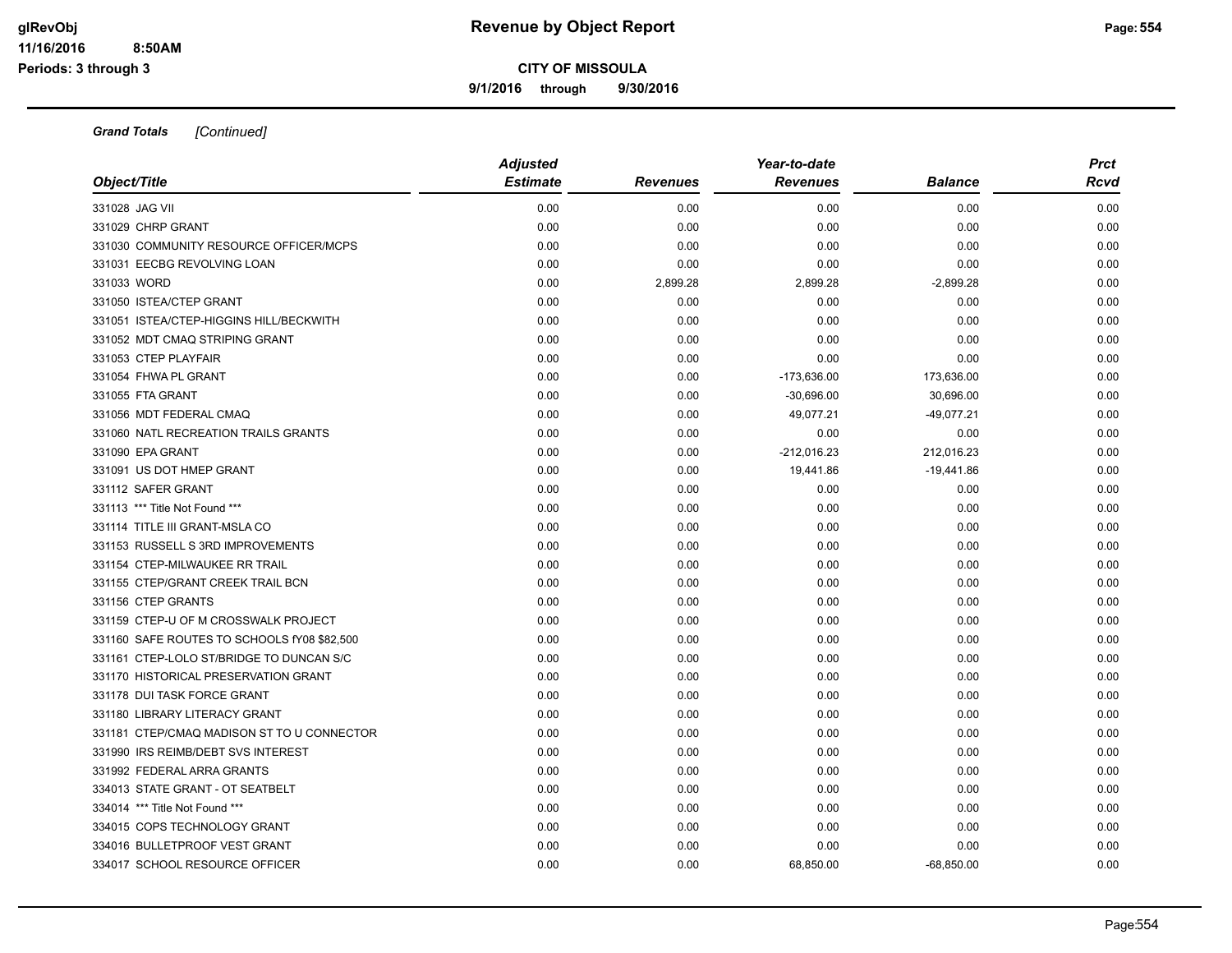**9/1/2016 through 9/30/2016**

|                                               | <b>Adjusted</b> |                 | Year-to-date    |                |             |  |
|-----------------------------------------------|-----------------|-----------------|-----------------|----------------|-------------|--|
| Object/Title                                  | <b>Estimate</b> | <b>Revenues</b> | <b>Revenues</b> | <b>Balance</b> | <b>Rcvd</b> |  |
| 334018 STATE GRANT - CAPITAL                  | 0.00            | 0.00            | 0.00            | 0.00           | 0.00        |  |
| 334020 UNDERAGE DRINKING GRANT                | 0.00            | 0.00            | 0.00            | 0.00           | 0.00        |  |
| 334025 COUNTY WEED                            | 0.00            | 16,947.30       | 16,947.30       | $-16,947.30$   | 0.00        |  |
| 334026 FOREST HEALTH GRANT                    | 0.00            | 0.00            | 0.00            | 0.00           | 0.00        |  |
| 334028 DEPT OF AG INTERN GRANT                | 0.00            | 0.00            | 0.00            | 0.00           | 0.00        |  |
| 334040 GAS TAX APPORTIONMENT                  | 0.00            | 90,125.79       | 270,377.39      | -270,377.39    | 0.00        |  |
| 334045 MONTANA DEPARTMENT TRANSPORTATION      | 0.00            | 0.00            | 0.00            | 0.00           | 0.00        |  |
| 334056 BANK CORP. LIC. TAX - (PREVIOUS YEARS) | 0.00            | 0.00            | 0.00            | 0.00           | 0.00        |  |
| 334061 IMPACT FEES-CLEARING ACCOUNT           | 0.00            | 0.00            | 0.00            | 0.00           | 0.00        |  |
| 334071 DEQ/RIVER WATER SAMPLING               | 0.00            | 0.00            | 0.00            | 0.00           | 0.00        |  |
| 334076 BIG SKY TRUST FUND GRANTS              | 0.00            | 0.00            | 0.00            | 0.00           | 0.00        |  |
| 334112 WELLNESS GRANT                         | 0.00            | 0.00            | 0.00            | 0.00           | 0.00        |  |
| 334120 TSEP GRANT                             | 0.00            | 0.00            | 0.00            | 0.00           | 0.00        |  |
| 334121 DNRC GRANT                             | 0.00            | 0.00            | 0.00            | 0.00           | 0.00        |  |
| 334122 RENEWABLE RESOURCE GRANTS              | 0.00            | 0.00            | $-49,800.00$    | 49,800.00      | 0.00        |  |
| 334123 MAQI FEDERAL ASSISTANCE                | 0.00            | 0.00            | 0.00            | 0.00           | 0.00        |  |
| 334124 GRANTS-CIP                             | 0.00            | 0.00            | 0.00            | 0.00           | 0.00        |  |
| 334125 FWP GRANT                              | 0.00            | 0.00            | 0.00            | 0.00           | 0.00        |  |
| 334126 DEVELOPER ASSESSMENTS                  | 0.00            | 0.00            | 0.00            | 0.00           | 0.00        |  |
| 334127 TONKIN TRAIL - FISH WILDLIFE PARKS     | 0.00            | 0.00            | 0.00            | 0.00           | 0.00        |  |
| 334128 CDBG FIRE HYDRANT GRANT                | 0.00            | 0.00            | 0.00            | 0.00           | 0.00        |  |
| 334140 DNRC GRANT                             | 0.00            | 0.00            | 0.00            | 0.00           | 0.00        |  |
| 334143 MONTANA TOURISM GRANT                  | 0.00            | 0.00            | 0.00            | 0.00           | 0.00        |  |
| 334145 WESTERN MT MENTAL HEALTH CTR           | 0.00            | 0.00            | 0.00            | 0.00           | 0.00        |  |
| 334146 ADDI FUNDS-1ST TIME HOMEBUYERS         | 0.00            | 0.00            | 0.00            | 0.00           | 0.00        |  |
| 334149 MISSOULA HOMEOWNERSHIP PROGRAM         | 0.00            | 0.00            | 0.00            | 0.00           | 0.00        |  |
| 334153 FY14 DISTRICT XI HRC TBRA              | 0.00            | 15,981.01       | $-8.00$         | 8.00           | 0.00        |  |
| 334154 HOMEWORD SWEETGRASS                    | 0.00            | 0.00            | 0.00            | 0.00           | 0.00        |  |
| 334155 FY08 NMCDC                             | 0.00            | 0.00            | 0.00            | 0.00           | 0.00        |  |
| 334156 *** Title Not Found ***                | 0.00            | 0.00            | 27,882.97       | $-27,882.97$   | 0.00        |  |
| 334157 FY09 MHA                               | 0.00            | 0.00            | 0.00            | 0.00           | 0.00        |  |
| 334159 FY09 HOMEWORD                          | 0.00            | 0.00            | 0.00            | 0.00           | 0.00        |  |
| 334160 FY09 NMCDC                             | 0.00            | 0.00            | 0.00            | 0.00           | 0.00        |  |
| 334161 FY10 DISTRICT XI HRC                   | 0.00            | 0.00            | 0.00            | 0.00           | 0.00        |  |
| 334163 FY10 homeWORD/SOLSTICE APT             | 0.00            | 0.00            | 0.00            | 0.00           | 0.00        |  |
| 334251 RTP/TAP STATE GRANTS                   | 0.00            | 0.00            | $-2,548.00$     | 2,548.00       | 0.00        |  |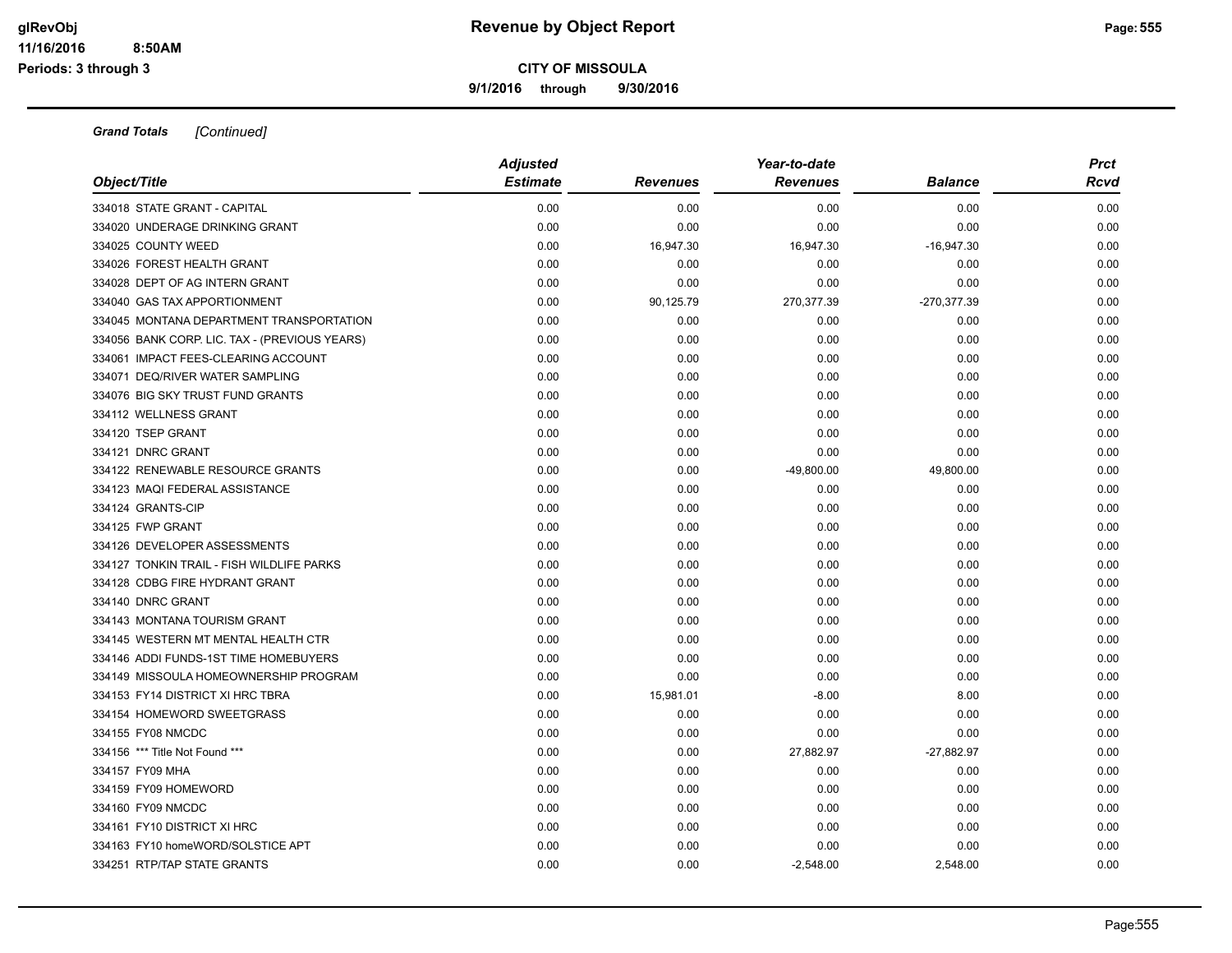**9/1/2016 through 9/30/2016**

| Object/Title                                      | <b>Adjusted</b><br><b>Estimate</b> | <b>Revenues</b> | Year-to-date<br><b>Revenues</b> | <b>Balance</b>  | <b>Prct</b><br>Rcvd |
|---------------------------------------------------|------------------------------------|-----------------|---------------------------------|-----------------|---------------------|
| 334990 ARRA FUNDING                               | 0.00                               | 0.00            | 0.00                            | 0.00            | 0.00                |
| 334991 ARRA HB645 FUNDING                         | 0.00                               | 0.00            | 0.00                            | 0.00            | 0.00                |
| 334992 ARRA LOAN                                  | 0.00                               | 0.00            | 0.00                            | 0.00            | 0.00                |
| 335075 STATE GAMBLING/VIDEO/KENO/BINGO FEES       | 0.00                               | 0.00            | 1,175.00                        | $-1,175.00$     | 0.00                |
| 335077 STATE KENO/BINGO PROCEEDS TAX              | 0.00                               | 0.00            | 0.00                            | 0.00            | 0.00                |
| 335210 PERSONAL PROPERTY TAX REIMBURSEMENT        | 0.00                               | 0.00            | 0.00                            | 0.00            | 0.00                |
| 335230 HB 124 REVENUE                             | 0.00                               | 2,126,878.67    | 2,126,878.67                    | $-2,126,878.67$ | 0.00                |
| 335250 STATE REIMB - SB #184                      | 0.00                               | 0.00            | 0.00                            | 0.00            | 0.00                |
| 336001 MDT REIMBURSEMENTS                         | 0.00                               | 0.00            | 0.00                            | 0.00            | 0.00                |
| 336020 STATE PENSION CONTRIBUTION                 | 0.00                               | 0.00            | 0.00                            | 0.00            | 0.00                |
| 336021 STATE CONTRIB - POLICE RETIREMENT          | 0.00                               | 0.00            | 167,843.74                      | $-167,843.74$   | 0.00                |
| 336022 STATE CONTRIB. - FIRE RETIREMENT           | 0.00                               | 0.00            | 181,893.16                      | -181,893.16     | 0.00                |
| 336023 STATE CONTRIB. - PERS                      | 0.00                               | 0.00            | 0.00                            | 0.00            | 0.00                |
| 336030 COUNTY CONTRIBUTION                        | 0.00                               | 0.00            | 0.00                            | 0.00            | 0.00                |
| 337000 LOCAL GRANTS                               | 0.00                               | 0.00            | 0.00                            | 0.00            | 0.00                |
| 337002 MRA GRANT                                  | 0.00                               | 0.00            | 0.00                            | 0.00            | 0.00                |
| 337003 HEALTH DEPT-STORM WATER MGMT               | 0.00                               | 0.00            | 0.00                            | 0.00            | 0.00                |
| 337004 MRA GRANTS                                 | 0.00                               | 0.00            | 0.00                            | 0.00            | 0.00                |
| 337009 *** Title Not Found ***                    | 0.00                               | 0.00            | 0.00                            | 0.00            | 0.00                |
| 337010 COUNTY REIMBURSEMENT-DEANOS                | 0.00                               | 0.00            | 0.00                            | 0.00            | 0.00                |
| 337012 LEGAL SERVICES-CONTRACTED/REIMB.           | 0.00                               | 0.00            | 0.00                            | 0.00            | 0.00                |
| 337013 MUTD SIGN MAINTENANCE AGREEMENT            | 0.00                               | 0.00            | 0.00                            | 0.00            | 0.00                |
| 338000 LOCAL SHARING OF TAX INCREMENT             | 0.00                               | 133,425.29      | 133,425.29                      | $-133,425.29$   | 0.00                |
| 338001 EXCESS PLEDGED TAX INCREMENT RETURNED      | 0.00                               | 0.00            | 0.00                            | 0.00            | 0.00                |
| 338100 PLANNING MILLS PASSED THRU COUNTY          | 0.00                               | 0.00            | 0.00                            | 0.00            | 0.00                |
| 339000 PAYMENT IN LIEU OF TAXES                   | 0.00                               | 0.00            | 0.00                            | 0.00            | 0.00                |
| <b>INTERGOVERNMENTAL REVENUES</b><br><b>Total</b> | 0.00                               | 2,571,396.92    | 2,873,151.07                    | $-2,873,151.07$ | 0.00                |
| 340000 CHARGES FOR SERVICES                       |                                    |                 |                                 |                 |                     |
| 340051 GRILL VAN CONCESSIONS                      | 0.00                               | 0.00            | 23,793.80                       | $-23,793.80$    | 0.00                |
| 341009 BLDG ADMIN FEES                            | 0.00                               | 0.00            | 0.00                            | 0.00            | 0.00                |
| 341010 MISCELLANEOUS COLLECTIONS                  | 0.00                               | 0.00            | 75.00                           | $-75.00$        | 0.00                |
| 341011 TRANSPORTATION ADMIN FEES                  | 0.00                               | 0.00            | 0.00                            | 0.00            | 0.00                |
| 341012 MAYORS PROCLAMATION FEES                   | 0.00                               | 0.00            | 0.00                            | 0.00            | 0.00                |
| 341013 AIR FUND FEES                              | 0.00                               | 0.00            | 0.00                            | 0.00            | 0.00                |
| 341015 SEWER ADMINISTRATION FEES                  | 0.00                               | 0.00            | 0.00                            | 0.00            | 0.00                |
| 341016 MRA ADMINISTRATION FEES                    | 0.00                               | 0.00            | 0.00                            | 0.00            | 0.00                |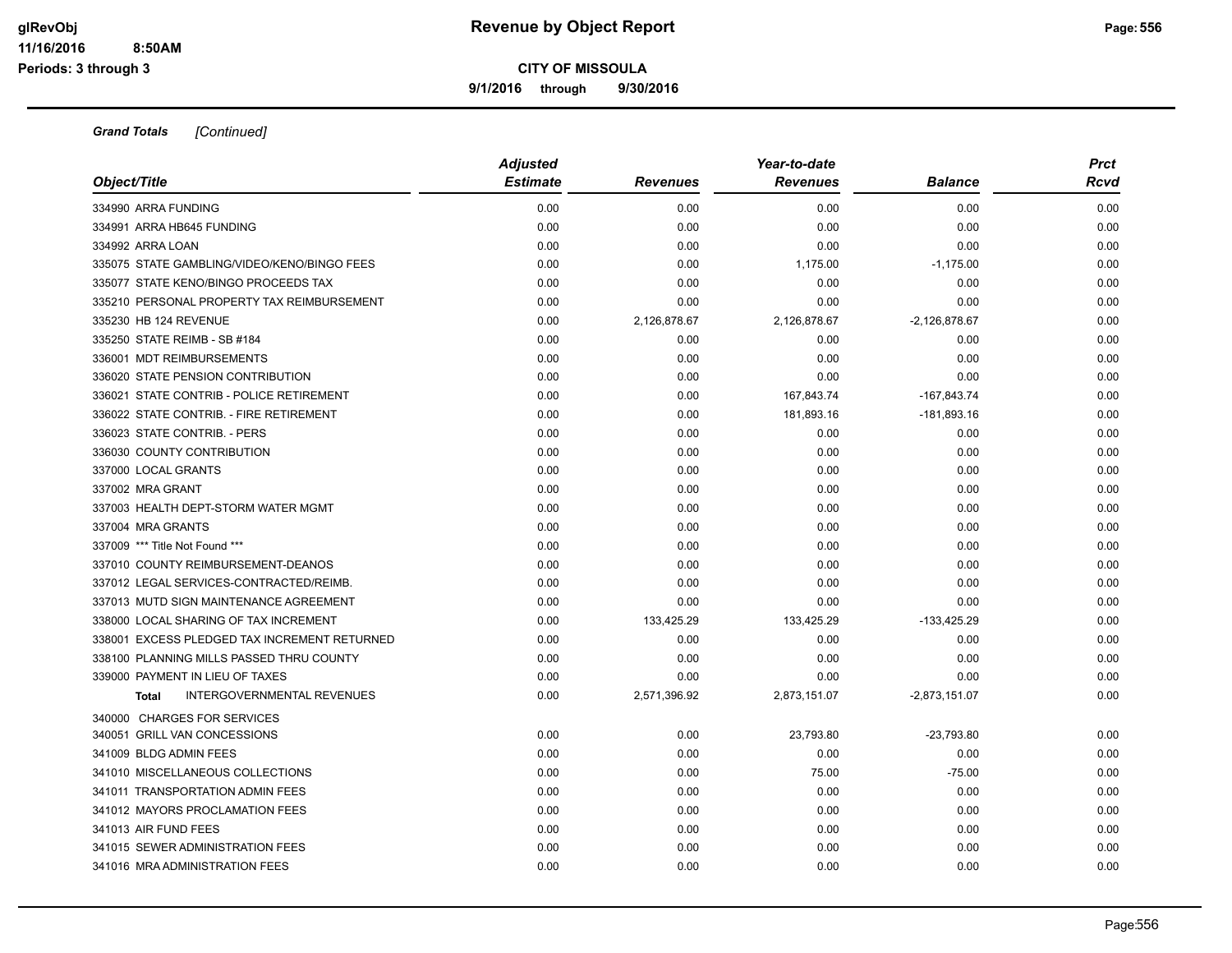**9/1/2016 through 9/30/2016**

| Object/Title                               | <b>Adjusted</b><br><b>Estimate</b> | <b>Revenues</b> | Year-to-date<br><b>Revenues</b> | <b>Balance</b> | <b>Prct</b><br>Rcvd |
|--------------------------------------------|------------------------------------|-----------------|---------------------------------|----------------|---------------------|
| 341017 LIGHTING ADMINISTRATION FEES        | 0.00                               | 0.00            | 0.00                            | 0.00           | 0.00                |
| 341018 PARKING COMM ADMIN FEES             | 0.00                               | 0.00            | 0.00                            | 0.00           | 0.00                |
| 341019 *** Title Not Found ***             | 0.00                               | 0.00            | 0.00                            | 0.00           | 0.00                |
| 341021 SID ADMINISTRATION FEES             | 0.00                               | 0.00            | 0.00                            | 0.00           | 0.00                |
| 341022 PROJECT ADMIN FEES                  | 0.00                               | 0.00            | 0.00                            | 0.00           | 0.00                |
| 341023 PLANNING ADMIN FEES                 | 0.00                               | 0.00            | 0.00                            | 0.00           | 0.00                |
| 341031 STATE REIMB MUNI COURT              | 0.00                               | 0.00            | 0.00                            | 0.00           | 0.00                |
| 341032 IMPACT FEE CLEARING ACCOUNT         | 0.00                               | 244,970.89      | 838,565.58                      | $-838,565.58$  | 0.00                |
| 341033 IMPACT FEES-PARKS SHARE             | 0.00                               | 0.00            | 0.00                            | 0.00           | 0.00                |
| 341034 IMPACT FEES-FIRE SHARE              | 0.00                               | 0.00            | 0.00                            | 0.00           | 0.00                |
| 341035 IMPACT FEES-POLICE SHARE            | 0.00                               | 0.00            | 0.00                            | 0.00           | 0.00                |
| 341036 IMPACT FEES-COMMUNITY SERVICE SHARE | 0.00                               | 0.00            | 0.00                            | 0.00           | 0.00                |
| 341037 IMPACT FEE-ROAD SHARE               | 0.00                               | 0.00            | 0.00                            | 0.00           | 0.00                |
| 341041 SEWER EXTENSION RECORDING FEES      | 0.00                               | 659.00          | 1,198.00                        | $-1,198.00$    | 0.00                |
| 341052 MUNICIPAL COURT FILING FEES         | 0.00                               | 33,453.18       | 62,559.04                       | $-62,559.04$   | 0.00                |
| 341055 CRIME VICTIM SURCHARGE              | 0.00                               | $-11,855.59$    | $-6,043.86$                     | 6,043.86       | 0.00                |
| 341067 SUBDIVISION EXEMPTION AFFIDAVITS    | 0.00                               | 800.00          | 2,191.16                        | $-2,191.16$    | 0.00                |
| 341068 SUBDIVISON FEES                     | 0.00                               | 7,012.00        | 8,261.00                        | $-8,261.00$    | 0.00                |
| 341069 REZONING FEES                       | 0.00                               | 0.00            | 0.00                            | 0.00           | 0.00                |
| 341070 DESIGN REVIEW BOARD                 | 0.00                               | 0.00            | 4,513.60                        | $-4,513.60$    | 0.00                |
| 341071 BOARD OF ADJUST, ZONING, SIGNS      | 0.00                               | 0.00            | 0.00                            | 0.00           | 0.00                |
| 341072 FLOOD PLAIN-0THER FEES              | 0.00                               | 0.00            | 0.00                            | 0.00           | 0.00                |
| 341073 FIRE PLAN CHECK FEES                | 0.00                               | 4,646.00        | 14,315.00                       | $-14,315.00$   | 0.00                |
| 341074 FIRE INSPECTION FEES                | 0.00                               | 7,467.00        | 23,740.00                       | $-23,740.00$   | 0.00                |
| 341076 ENGINEERING PLAN CHECK FEES         | 0.00                               | 5,494.00        | 15,593.00                       | $-15,593.00$   | 0.00                |
| 341077 ZONING COMPLIANCE INSPECTIONS       | 0.00                               | 0.00            | 0.00                            | 0.00           | 0.00                |
| 341078 ENGINEERING MAP FEES                | 0.00                               | 25.00           | 30.00                           | $-30.00$       | 0.00                |
| 341079 GREASE INTERCEPTOR APPEAL FEES      | 0.00                               | 463.50          | 463.50                          | $-463.50$      | 0.00                |
| 341090 STREET VACATION PETITION FEES       | 0.00                               | 1,981.00        | 0.00                            | 0.00           | 0.00                |
| 341091 INSPECTION CODE BOOKS & COPIES      | 0.00                               | 0.00            | 147.50                          | $-147.50$      | 0.00                |
| 341100 GRANT ADMINISTRATION SERVICE FEES   | 0.00                               | 0.00            | 0.00                            | 0.00           | 0.00                |
| 341450 *** Title Not Found ***             | 0.00                               | 0.00            | 0.00                            | 0.00           | 0.00                |
| 342000 ANTI-GRAFFITI PROJECT               | 0.00                               | 0.00            | 0.00                            | 0.00           | 0.00                |
| 342010 POLICE/BID AGREEMENT                | 0.00                               | 0.00            | 0.00                            | 0.00           | 0.00                |
| 342012 PD REIMBURSABLE SERVICES            | 0.00                               | 0.00            | 531.66                          | $-531.66$      | 0.00                |
| 342013 SECURITY INVEST FEES                | 0.00                               | 880.14          | 6,458.14                        | $-6,458.14$    | 0.00                |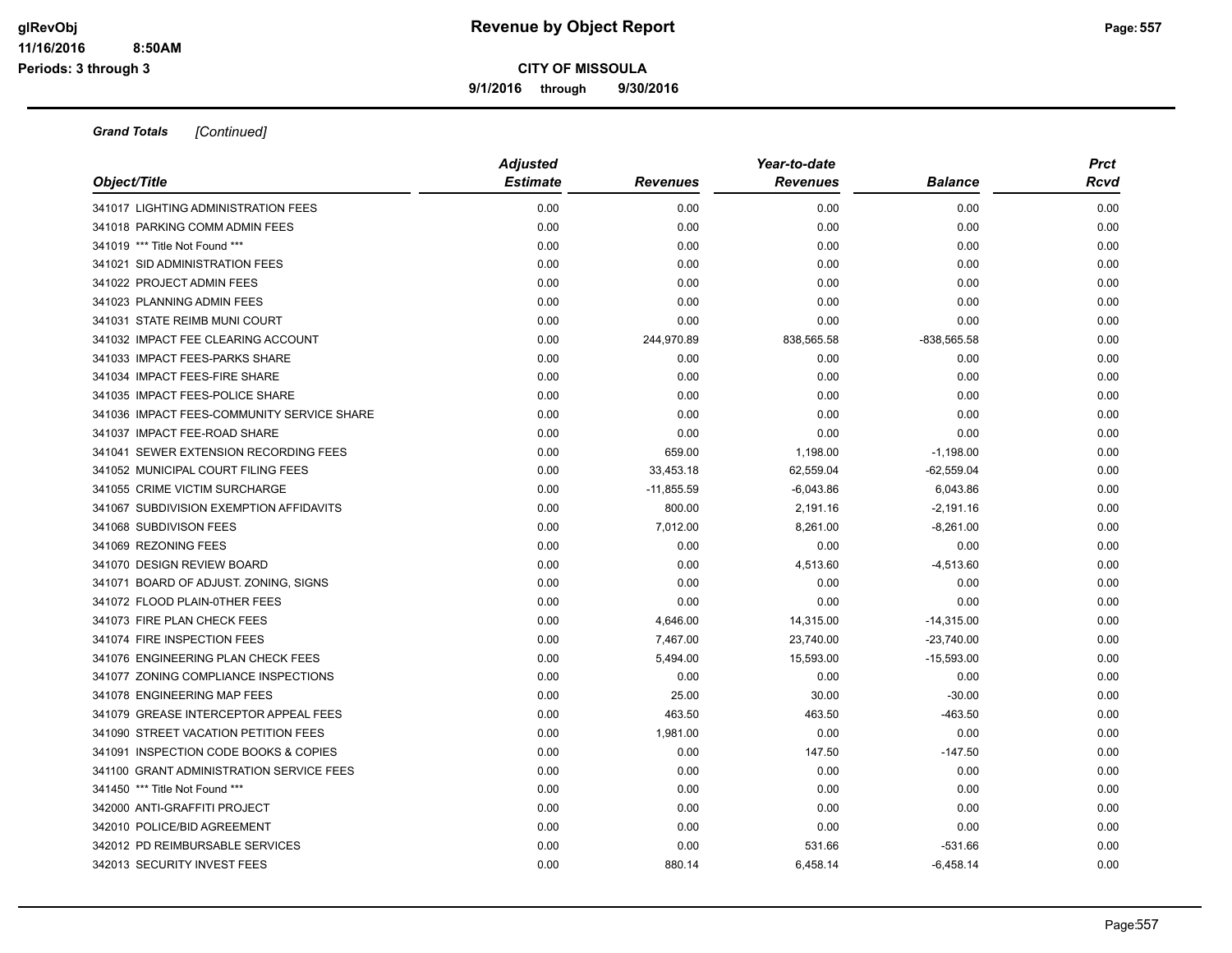**9/1/2016 through 9/30/2016**

| Object/Title                                | <b>Adjusted</b> |                 | Year-to-date    |                 | <b>Prct</b> |  |
|---------------------------------------------|-----------------|-----------------|-----------------|-----------------|-------------|--|
|                                             | <b>Estimate</b> | <b>Revenues</b> | <b>Revenues</b> | <b>Balance</b>  | Rcvd        |  |
| 342014 POLICE DEPARTMENT SERVICE FEES       | 0.00            | 1,716.00        | 6,893.00        | $-6,893.00$     | 0.00        |  |
| 342015 POLICE OVERTIME FEES                 | 0.00            | 36,261.55       | 46,210.49       | $-46,210.49$    | 0.00        |  |
| 342016 POLICE TRAINING FEES                 | 0.00            | 574.00          | 1,191.01        | $-1,191.01$     | 0.00        |  |
| 342017 CATERING FEES                        | 0.00            | 105.00          | 1,015.00        | $-1,015.00$     | 0.00        |  |
| 342018 DESK REPORTS                         | 0.00            | 3,114.00        | 7,175.00        | $-7,175.00$     | 0.00        |  |
| 342019 ABANDONED VEHICLE REVENUE FEES       | 0.00            | 125.00          | 815.00          | $-815.00$       | 0.00        |  |
| 342020 FIRE DEPARTMENT FEES                 | 0.00            | 80.00           | 160.00          | $-160.00$       | 0.00        |  |
| 342021 CPR EDUCATION PROGRAM                | 0.00            | 300.00          | 1,705.00        | $-1,705.00$     | 0.00        |  |
| 342022 OUTSIDE HIRES                        | 0.00            | 159,856.66      | 135,505.09      | $-135,505.09$   | 0.00        |  |
| 342060 BIKE PROGRAM SALES & FEES            | 0.00            | 0.00            | 0.00            | 0.00            | 0.00        |  |
| 343000 PW REIMBURSABLE SERVICES             | 0.00            | 998.67          | 10,226.23       | $-10,226.23$    | 0.00        |  |
| 343001 SIGN FABRICATION & CONTRACTS         | 0.00            | 0.00            | 0.00            | 0.00            | 0.00        |  |
| 343002 OTHER AGENCIES - VEH MAINT           | 0.00            | 1,270.20        | 1,387.82        | $-1,387.82$     | 0.00        |  |
| 343003 STATE PAYMENT - TRAFFIC COUNTS       | 0.00            | 0.00            | 0.00            | 0.00            | 0.00        |  |
| 343004 SPECIAL STATE CONTRACTS              | 0.00            | 99,672.50       | 99,672.50       | $-99,672.50$    | 0.00        |  |
| 343005 NON-ARRA MOUNTAIN WATER CONTRACT     | 0.00            | 0.00            | 0.00            | 0.00            | 0.00        |  |
| 343006 OTHER GOVT AGENCY-STREET PROJECTS    | 0.00            | 0.00            | 0.00            | 0.00            | 0.00        |  |
| 343008 PRIVATE COMPANY STREET PAYMENTS      | 0.00            | 0.00            | 0.00            | 0.00            | 0.00        |  |
| 343009 TOW CHARGES                          | 0.00            | 0.00            | 0.00            | 0.00            | 0.00        |  |
| 343010 STREET DEPT SALES & SERVICES         | 0.00            | 0.00            | 0.00            | 0.00            | 0.00        |  |
| 343011 STREET AND ROADWAY REPAIR CHARGES    | 0.00            | 0.00            | 0.00            | 0.00            | 0.00        |  |
| 343013 SNOW REMOVAL FEES                    | 0.00            | 0.00            | 126.00          | $-126.00$       | 0.00        |  |
| 343015 PARKING                              | 0.00            | 0.00            | 0.00            | 0.00            | 0.00        |  |
| 343016 METER MONEY                          | 0.00            | 81,897.37       | 265,901.71      | $-265,901.71$   | 0.00        |  |
| 343017 PARKING LEASE REVENUE                | 0.00            | 86,800.00       | 208,540.00      | $-208,540.00$   | 0.00        |  |
| 343018 *** Title Not Found ***              | 0.00            | 9,246.94        | 26,327.74       | $-26,327.74$    | 0.00        |  |
| 343021 WATER FEES                           | 0.00            | 0.00            | 0.00            | 0.00            | 0.00        |  |
| 343026 WATER INSTALLATION CHARGES           | 0.00            | 0.00            | 0.00            | 0.00            | 0.00        |  |
| 343031 SEWER SERVICE CHARGES                | 0.00            | 0.00            | 0.00            | 0.00            | 0.00        |  |
| 343032 SEWER INSTALLATION CHARGES           | 0.00            | 3,000.00        | 17,675.00       | $-17,675.00$    | 0.00        |  |
| 343034 TREATMENT FACILITIES FEES            | 0.00            | 99,861.62       | 3,838,468.09    | $-3,838,468.09$ | 0.00        |  |
| 343035 SALE OF SEWER MATERIALS AND SUPPLIES | 0.00            | 0.00            | $-26,751.54$    | 26,751.54       | 0.00        |  |
| 343036 *** Title Not Found ***              | 0.00            | 0.00            | 0.00            | 0.00            | 0.00        |  |
| 343037 DELINQUENT SEWER FEES                | 0.00            | 0.00            | 0.00            | 0.00            | 0.00        |  |
| 343038 P & I TAX LIENS                      | 0.00            | 16.86           | 1,812.54        | $-1,812.54$     | 0.00        |  |
| 343039 DISPOSAL FEES                        | 0.00            | 2,222.00        | 4,370.40        | $-4,370.40$     | 0.00        |  |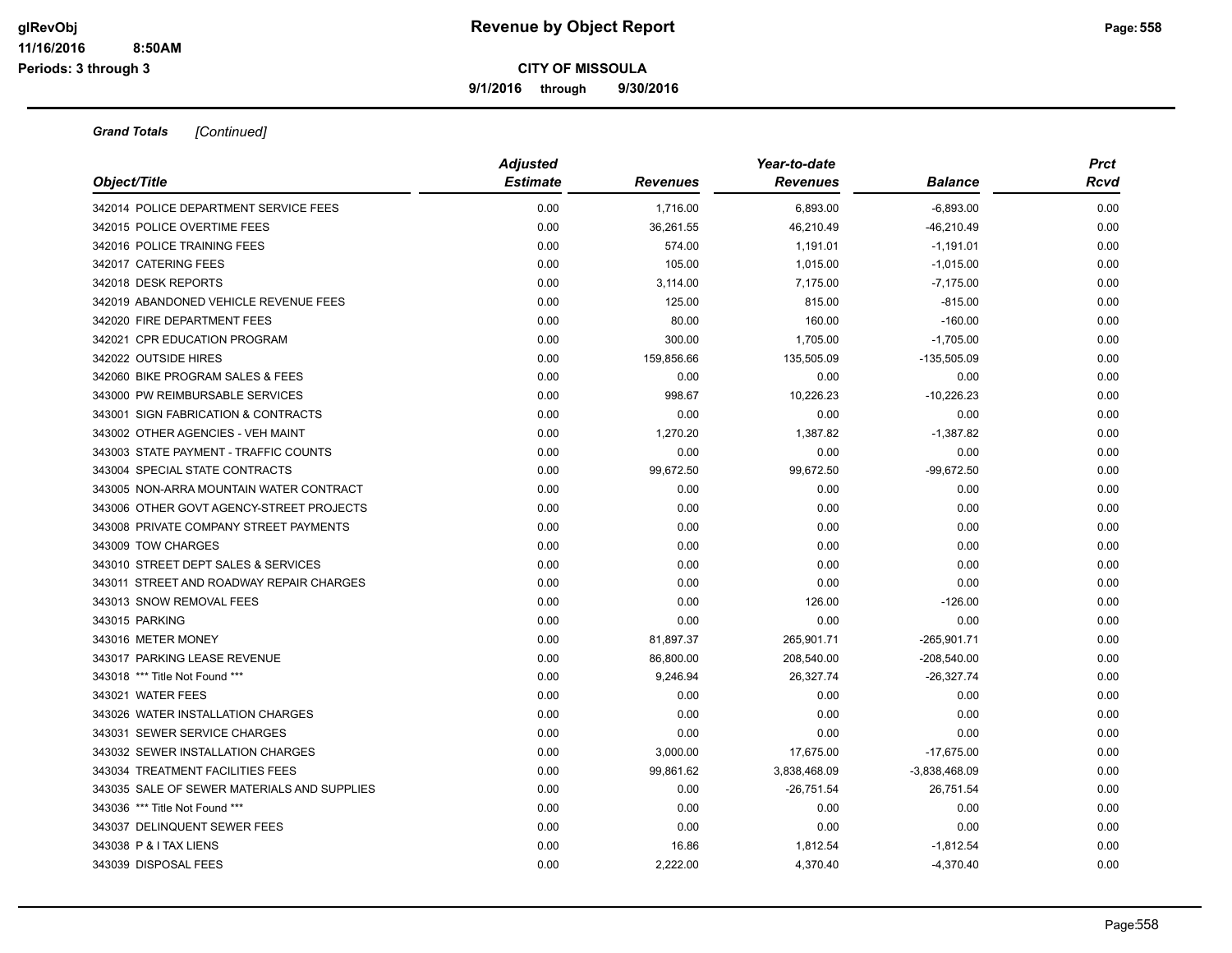**9/1/2016 through 9/30/2016**

| Object/Title                              | <b>Adjusted</b><br><b>Estimate</b> | <b>Revenues</b> | Year-to-date<br><b>Revenues</b> | <b>Balance</b> | <b>Prct</b><br>Rcvd |
|-------------------------------------------|------------------------------------|-----------------|---------------------------------|----------------|---------------------|
| 343041 GARBAGE COLLECTION SERVICES        | 0.00                               | 2,011.77        | 6,035.31                        | $-6,035.31$    | 0.00                |
| 343065 BUILDING RENTALS                   | 0.00                               | 0.00            | 0.00                            | 0.00           | 0.00                |
| 343080 STATE MAINTENANCE CONTRACT         | 0.00                               | 0.00            | 4,584.90                        | $-4,584.90$    | 0.00                |
| 343082 MDT URBAN PROJECTS                 | 0.00                               | 0.00            | 0.00                            | 0.00           | 0.00                |
| 343083 CONTRACT SEWER APPLICATIONS        | 0.00                               | 0.00            | 0.00                            | 0.00           | 0.00                |
| 343084 STREET MAINTENANCE MATERIALS REIMB | 0.00                               | 0.00            | 0.00                            | 0.00           | 0.00                |
| 343097 SIDEWALK AND CURB FEES             | 0.00                               | 28,000.57       | 86,340.71                       | $-86,340.71$   | 0.00                |
| 343300 MISC CHARGES FOR SERVICES          | 0.00                               | 0.00            | 0.00                            | 0.00           | 0.00                |
| 343301 BOOT REMOVAL                       | 0.00                               | 835.00          | 2,220.00                        | $-2,220.00$    | 0.00                |
| 343302 PARKS SOIL PROJECT                 | 0.00                               | 0.00            | 0.00                            | 0.00           | 0.00                |
| 343310 SALE OF NICHE NAMEPLATES & VASES   | 0.00                               | 1,000.00        | 3,400.00                        | $-3,400.00$    | 0.00                |
| 343311 SALE OF NICHES                     | 0.00                               | 0.00            | 0.00                            | 0.00           | 0.00                |
| 343320 CEMETERY - SALE OF PLOTS           | 0.00                               | 5,600.00        | 14,800.00                       | $-14,800.00$   | 0.00                |
| 343321 CEMETERY FOUNDATIONS               | 0.00                               | 790.00          | 2,230.00                        | $-2,230.00$    | 0.00                |
| 343322 CEMETERY FLOWER CARE               | 0.00                               | 0.00            | 0.00                            | 0.00           | 0.00                |
| 343323 CEMETERY - LINER INSTALL FEES      | 0.00                               | 1,000.00        | 10,800.00                       | $-10,800.00$   | 0.00                |
| 343324 OTHER CEMETERY FEES                | 0.00                               | 300.00          | 900.00                          | $-900.00$      | 0.00                |
| 343325 2ND INTERMENT RIGHT                | 0.00                               | 800.00          | 2,400.00                        | $-2,400.00$    | 0.00                |
| 343340 CEMETERY - OPENINGS & CLOSINGS     | 0.00                               | 1,900.00        | 10,850.00                       | $-10,850.00$   | 0.00                |
| 343350 CEMETERY CARE, FEES                | 0.00                               | 0.00            | 0.00                            | 0.00           | 0.00                |
| 343360 WEED CONTROL                       | 0.00                               | 0.00            | 0.00                            | 0.00           | 0.00                |
| 345032 STORMWATER INSTALLATION FEES       | 0.00                               | 0.00            | 0.00                            | 0.00           | 0.00                |
| 345034 STORMWATER USE FEES                | 0.00                               | 0.00            | 0.00                            | 0.00           | 0.00                |
| 346000 FEES                               | 0.00                               | 7,175.14        | 14,154.97                       | $-14, 154.97$  | 0.00                |
| 346001 TENNIS FEE                         | 0.00                               | 1,280.00        | 1,280.00                        | $-1,280.00$    | 0.00                |
| 346029 PARKS PETTY CASH FUND              | 0.00                               | 0.00            | 0.00                            | 0.00           | 0.00                |
| 346030 SWIMMING POOL FEES                 | 0.00                               | 11,469.94       | 350,815.30                      | -350,815.30    | 0.00                |
| 346031 RECREATION FEES                    | 0.00                               | 11,765.70       | 74,790.84                       | $-74,790.84$   | 0.00                |
| 346032 PRESCHOOL PROGRAMS                 | 0.00                               | 0.00            | 0.00                            | 0.00           | 0.00                |
| 346033 PARK FEES/FACILITY RENTALS         | 0.00                               | 10,884.54       | 23,359.19                       | $-23,359.19$   | 0.00                |
| 346034 GROUNDS MAINTENANCE CONTRACT       | 0.00                               | 0.00            | 0.00                            | 0.00           | 0.00                |
| 346036 PARK CONCESSION FEES               | 0.00                               | 375.00          | 375.00                          | $-375.00$      | 0.00                |
| 346037 YOUTH DRUG COURT CONTRACT          | 0.00                               | 0.00            | 0.00                            | 0.00           | 0.00                |
| 346040 MCCORMICK SWIMMING POOL            | 0.00                               | 0.00            | 0.00                            | 0.00           | 0.00                |
| 346050 COUNTY PLAYGROUND CONTRACT         | 0.00                               | 0.00            | 0.00                            | 0.00           | 0.00                |
| 346051 MONTANA PARKS/REC CONFERENCE 2012  | 0.00                               | 0.00            | 0.00                            | 0.00           | 0.00                |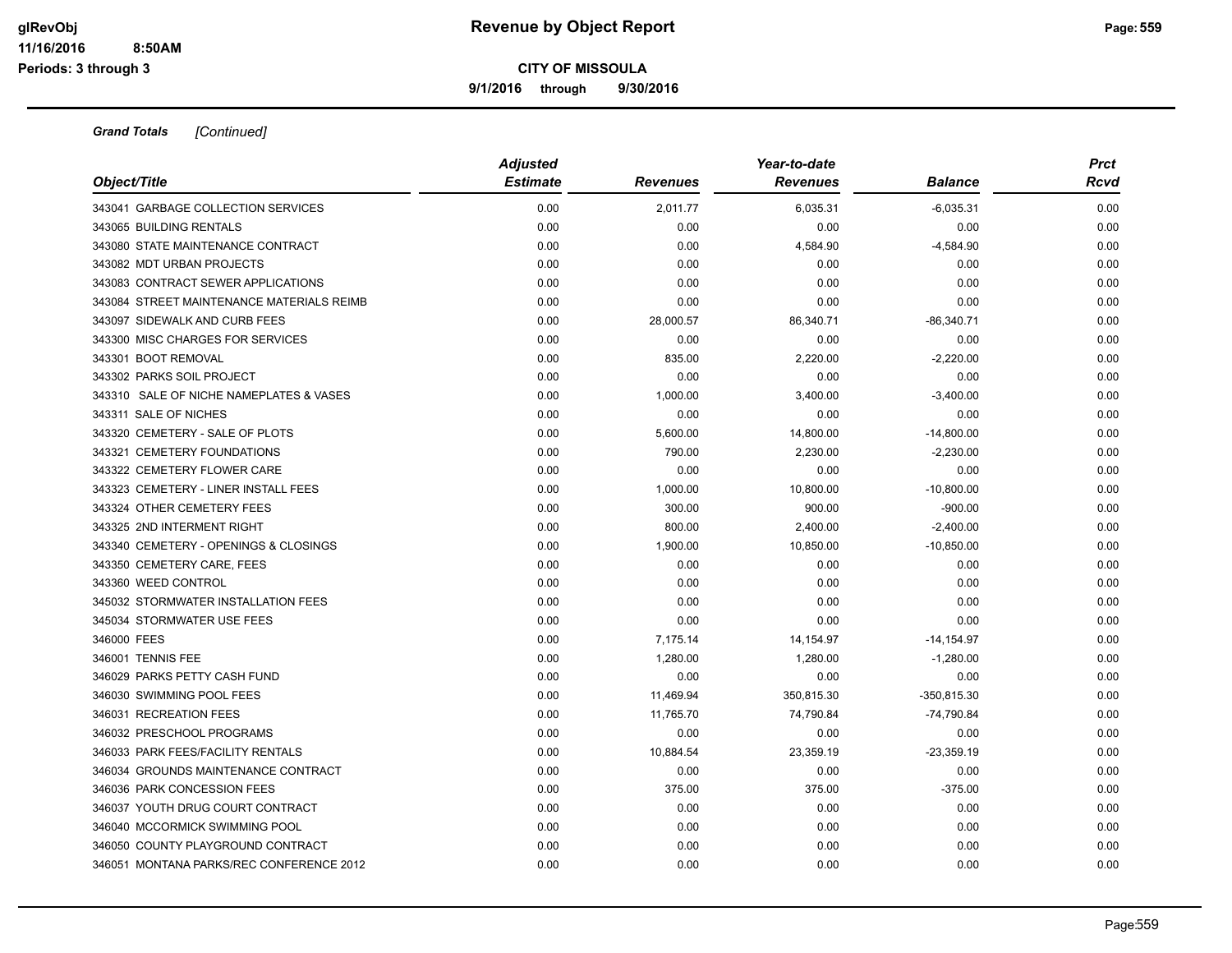**9/1/2016 through 9/30/2016**

| Object/Title                                   | <b>Adjusted</b><br><b>Estimate</b> | <b>Revenues</b> | Year-to-date<br><b>Revenues</b> | <b>Balance</b>  | <b>Prct</b><br>Rcvd |
|------------------------------------------------|------------------------------------|-----------------|---------------------------------|-----------------|---------------------|
|                                                |                                    |                 |                                 |                 |                     |
| 346052 PLAYGROUND SAFETY TRAINING              | 0.00                               | 0.00            | 0.00                            | 0.00            | 0.00                |
| 346053 CITY LIFE PROGRAMS                      | 0.00                               | 0.00            | 0.00                            | 0.00            | 0.00                |
| 346055 COUNTY PARK SUPPORT                     | 0.00                               | 0.00            | 0.00                            | 0.00            | 0.00                |
| 346056 PICNIC SITE FEES                        | 0.00                               | 0.00            | 0.00                            | 0.00            | 0.00                |
| 346060 CURRENTS SWIMMING FACILITY              | 0.00                               | 28,087.33       | 86,064.54                       | $-86,064.54$    | 0.00                |
| 346061 CURRENTS ENTERPRISE                     | 0.00                               | 0.00            | 0.00                            | 0.00            | 0.00                |
| 346062 SPLASH ENTERPRISE                       | 0.00                               | 0.00            | 0.00                            | 0.00            | 0.00                |
| 346070 RECREATION GENERAL MERCHANDISE          | 0.00                               | 0.00            | 0.00                            | 0.00            | 0.00                |
| 346080 PAYMENT IN LIEU OF PARKS                | 0.00                               | 0.00            | 0.00                            | 0.00            | 0.00                |
| 346082 HIGH PARK EASEMENT EXCHANGE             | 0.00                               | 0.00            | 0.00                            | 0.00            | 0.00                |
| <b>CHARGES FOR SERVICES</b><br><b>Total</b>    | 0.00                               | 996,389.48      | 6,340,218.96                    | $-6,340,218.96$ | 0.00                |
| 350000 FINES & FORFEITURES                     |                                    |                 |                                 |                 |                     |
| 351013 DRUG FORFEITURES                        | 0.00                               | 1,021.61        | 4,342.53                        | $-4,342.53$     | 0.00                |
| 351022 LAW ENFORCEMENT ACADEMY SURCHARGE #5    | 0.00                               | 6,311.22        | 11,462.39                       | $-11,462.39$    | 0.00                |
| 351031 TRAFFIC FINES                           | 0.00                               | 124,927.80      | 230,067.22                      | $-230,067.22$   | 0.00                |
| 351032 SURCHARGE ON FINES                      | 0.00                               | 15,721.58       | 28,059.18                       | $-28,059.18$    | 0.00                |
| 351033 PUBLIC DEFENDER FEES                    | 0.00                               | 18,546.93       | 18,676.93                       | $-18,676.93$    | 0.00                |
| 351034 CELLULAR PHONE FINES                    | 0.00                               | 9,638.50        | 17,793.75                       | $-17,793.75$    | 0.00                |
| 351035 CELL PHONE FINES: EDUCATION             | 0.00                               | 9,638.50        | 17,793.75                       | $-17,793.75$    | 0.00                |
| 352000 TICKETS                                 | 0.00                               | 0.00            | 0.00                            | 0.00            | 0.00                |
| 352001 PARKING TICKET REVENUE                  | 0.00                               | 14,248.00       | 59,970.50                       | $-59,970.50$    | 0.00                |
| 352002 PARKING FINES                           | 0.00                               | 0.00            | 0.00                            | 0.00            | 0.00                |
| 355000 FALSE ALARM PENALTY                     | 0.00                               | 572.00          | 676.00                          | $-676.00$       | 0.00                |
| <b>FINES &amp; FORFEITURES</b><br><b>Total</b> | 0.00                               | 200,626.14      | 388,842.25                      | $-388,842.25$   | 0.00                |
| 360000 MISCELLANEOUS REVENUES                  |                                    |                 |                                 |                 |                     |
| 360000 MISCELLANEOUS REVENUES                  | 0.00                               | 0.00            | 0.00                            | 0.00            | 0.00                |
| 360001 COPIES                                  | 0.00                               | 168.00          | 230.00                          | $-230.00$       | 0.00                |
| 360002 PHONES                                  | 0.00                               | 0.00            | 0.00                            | 0.00            | 0.00                |
| 360003 MMIA REIMBURSEMENT-ATTORNEY             | 0.00                               | 0.00            | 0.00                            | 0.00            | 0.00                |
| 360005 LOAN REPAYMENTS                         | 0.00                               | 0.00            | 0.00                            | 0.00            | 0.00                |
| 360007 RLF REVENUES                            | 0.00                               | 0.00            | 0.00                            | 0.00            | 0.00                |
| 360010 MISCELLANEOUS                           | 0.00                               | 4,899.68        | 342,760.25                      | $-342,760.25$   | 0.00                |
| 360011 YOUTH COUNCIL FUNDS                     | 0.00                               | 0.00            | 0.00                            | 0.00            | 0.00                |
| 360012 SEWER GRANT REPAYMENTS                  | 0.00                               | 0.00            | 0.00                            | 0.00            | 0.00                |
| 360013 REPAYMENT OF SEWER GRANT                | 0.00                               | 0.00            | 0.00                            | 0.00            | 0.00                |
| 360014 REPAYMENT OF LOAN/MHA                   | 0.00                               | 0.00            | 0.00                            | 0.00            | 0.00                |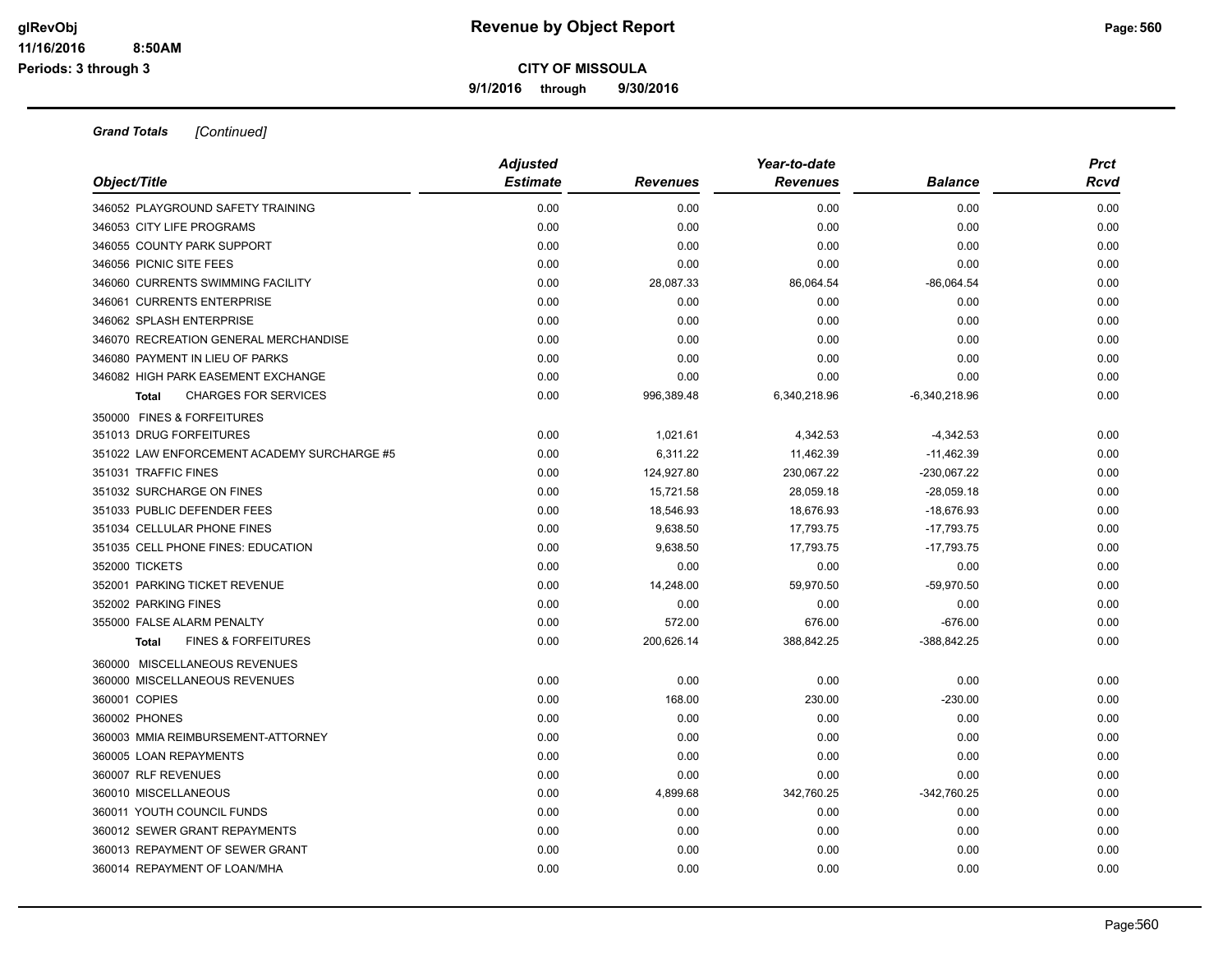**9/1/2016 through 9/30/2016**

| Object/Title                               | <b>Adjusted</b><br><b>Estimate</b> | <b>Revenues</b> | Year-to-date<br><b>Revenues</b> | <b>Balance</b> | <b>Prct</b><br>Rcvd |
|--------------------------------------------|------------------------------------|-----------------|---------------------------------|----------------|---------------------|
| 360015 CONFERENCE REVENUES - BUILDING      | 0.00                               | 0.00            | 0.00                            | 0.00           | 0.00                |
| 360016 MRA SHARE OF CIVIC STADIUM PARKING  | 0.00                               | 0.00            | 0.00                            | 0.00           | 0.00                |
| 360017 PARK PLANS FORFEITURE               | 0.00                               | 0.00            | 0.00                            | 0.00           | 0.00                |
| 360018 MARKET ON FRONT UTILITY PAYMENTS    | 0.00                               | 202.14          | 404.06                          | $-404.06$      | 0.00                |
| 360019 GARBAGE-MARKET ON FRONT             | 0.00                               | 0.00            | 0.00                            | 0.00           | 0.00                |
| 360020 GREENOUGH PARK ENCROACHMENTS        | 0.00                               | 0.00            | 0.00                            | 0.00           | 0.00                |
| 360030 CONTRIBUTIONS FROM PROPERTY OWNERS  | 0.00                               | 0.00            | 0.00                            | 0.00           | 0.00                |
| 360050 OVER/SHORT                          | 0.00                               | 0.00            | 0.00                            | 0.00           | 0.00                |
| 360100 REFUNDS                             | 0.00                               | 0.00            | 0.00                            | 0.00           | 0.00                |
| 361000 RATTLESNAKE LAND LEASES             | 0.00                               | 0.00            | 0.00                            | 0.00           | 0.00                |
| 361003 CARAS PARK CONCERT REVENUE          | 0.00                               | 0.00            | 0.00                            | 0.00           | 0.00                |
| 361010 RENTAL REVENUE                      | 0.00                               | 0.00            | 0.00                            | 0.00           | 0.00                |
| 361013 CLOSED GRANT REPAYMENTS             | 0.00                               | 0.00            | 0.00                            | 0.00           | 0.00                |
| 361200 RADIO TOWER LEASE PAYMENTS          | 0.00                               | 5,000.00        | 5,000.00                        | $-5,000.00$    | 0.00                |
| 361201 EKO LAND LEASE                      | 0.00                               | 0.00            | 0.00                            | 0.00           | 0.00                |
| 362000 OTHER MISCELLANEOUS REVENUE         | 0.00                               | 0.00            | 32,310.55                       | $-32,310.55$   | 0.00                |
| 362001 MUNICIPAL COURT BAD CHECK CHARGES   | 0.00                               | 0.00            | 0.00                            | 0.00           | 0.00                |
| 362002 BAD CHECK CHARGES                   | 0.00                               | 75.00           | 120.00                          | $-120.00$      | 0.00                |
| 362003 US BANK FEE REIMBURSEMENT           | 0.00                               | 0.00            | 0.00                            | 0.00           | 0.00                |
| 362004 URD III FACADE IMPROVEMENT LOAN REC | 0.00                               | 0.00            | 0.00                            | 0.00           | 0.00                |
| 362005 LEASE LATE PAYMENT PENALTY          | 0.00                               | 0.00            | 0.00                            | 0.00           | 0.00                |
| 362006 GAIC INSURANCE SETTLEMENT           | 0.00                               | 0.00            | 0.00                            | 0.00           | 0.00                |
| 362007 *** Title Not Found ***             | 0.00                               | 0.00            | 0.00                            | 0.00           | 0.00                |
| 362011 SALE OF UNCLAIMED PROPERTY          | 0.00                               | 0.00            | 0.00                            | 0.00           | 0.00                |
| 362012 REC/GREEN TAG PROGRAM               | 0.00                               | 0.00            | 0.00                            | 0.00           | 0.00                |
| 363000 ASSESSMENTS PAID                    | 0.00                               | 0.00            | 0.00                            | 0.00           | 0.00                |
| 363010 LIGHTING ASSESSMENTS                | 0.00                               | 22.59           | 0.00                            | 0.00           | 0.00                |
| 363020 PROPERTY ASSESSMENTS                | 0.00                               | 2,558.64        | 0.00                            | 0.00           | 0.00                |
| 363021 PAYOFF PRINCIPAL ASSESSMENTS        | 0.00                               | 725.70          | 34,963.06                       | $-34,963.06$   | 0.00                |
| 363022 BOND INTEREST ASSESSMENTS           | 0.00                               | 0.00            | 0.00                            | 0.00           | 0.00                |
| 363030 SIDEWALK AND CURB ASSESSMENTS       | 0.00                               | 0.00            | 0.00                            | 0.00           | 0.00                |
| 363040 PENALTY AND INTEREST                | 0.00                               | 345.60          | 526.85                          | $-526.85$      | 0.00                |
| 364012 SALE OF SURPLUS PROPERTY            | 0.00                               | 2,092.50        | 57,992.47                       | $-57,992.47$   | 0.00                |
| 364040 INSURANCE AND DAMAGE RECOVERY       | 0.00                               | 1,096.22        | 2,119.09                        | $-2,119.09$    | 0.00                |
| 364041 WORKERS COMPENSATION REIMBURSEMENT  | 0.00                               | 0.00            | 0.00                            | 0.00           | 0.00                |
| 364042 EXPENDITURE REIMBURSEMENTS          | 0.00                               | 0.00            | 0.00                            | 0.00           | 0.00                |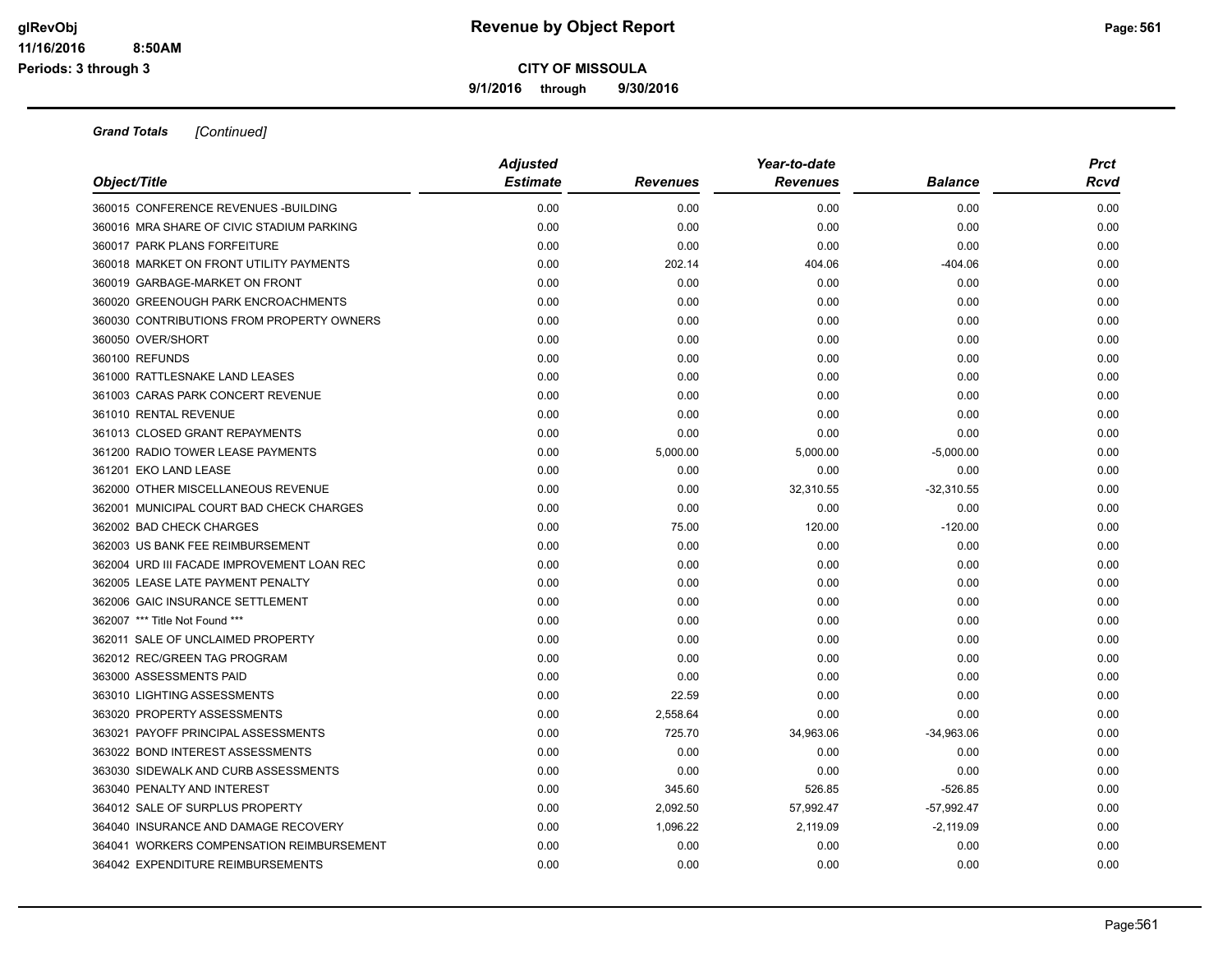**9/1/2016 through 9/30/2016**

| Object/Title                                 | <b>Adjusted</b> |                 | Year-to-date    |                | <b>Prct</b> |  |
|----------------------------------------------|-----------------|-----------------|-----------------|----------------|-------------|--|
|                                              | <b>Estimate</b> | <b>Revenues</b> | <b>Revenues</b> | <b>Balance</b> | Rcvd        |  |
| 364043 RATTLESNAKE CORRIDOR REIMBURSEMENT    | 0.00            | 572.00          | 3,432.00        | $-3,432.00$    | 0.00        |  |
| 364044 EMERGENCY RESPONSE REIMBURSEMENT      | 0.00            | 0.00            | 0.00            | 0.00           | 0.00        |  |
| 364047 MMIA EXPENDITURE REIMBURSEMENT        | 0.00            | 0.00            | 0.00            | 0.00           | 0.00        |  |
| 364051 DOT RADAR GRANT                       | 0.00            | 0.00            | 0.00            | 0.00           | 0.00        |  |
| 364053 EXPENDITURE REIMB-FIRE SERVICES       | 0.00            | 0.00            | 0.00            | 0.00           | 0.00        |  |
| 364060 REIMB LETTER OF CREDIT-709 PARKVIEW   | 0.00            | 0.00            | 0.00            | 0.00           | 0.00        |  |
| 364061 REIMB LETTER OF CREDIT-LINNEA LANE    | 0.00            | 0.00            | 0.00            | 0.00           | 0.00        |  |
| 365000 DONATIONS                             | 0.00            | 1,278.95        | 1,409.45        | $-1,409.45$    | 0.00        |  |
| 365001 *** Title Not Found ***               | 0.00            | 346.20          | 26,270.80       | $-26,270.80$   | 0.00        |  |
| 365002 OTHER RECREATION DONATIONS            | 0.00            | 0.00            | 2,400.05        | $-2,400.05$    | 0.00        |  |
| 365003 DONATIONS - SMOKE ALARMS              | 0.00            | 0.00            | 100.55          | $-100.55$      | 0.00        |  |
| 365004 GRANT CR TRAIL ASSN DONATION          | 0.00            | 0.00            | 0.00            | 0.00           | 0.00        |  |
| 365005 DONATIONS - ARCO                      | 0.00            | 0.00            | 0.00            | 0.00           | 0.00        |  |
| 365009 DONATIONS - BASKETBALL/TENNIS COURT   | 0.00            | 0.00            | 1,200.00        | $-1,200.00$    | 0.00        |  |
| 365010 FRIENDS OF MISSOULA PARKS DONATION    | 0.00            | 0.00            | 0.00            | 0.00           | 0.00        |  |
| 365015 DONATIONS - COMBAT CHALLENGE          | 0.00            | 0.00            | 0.00            | 0.00           | 0.00        |  |
| 365016 LOCAL MATCH MDT                       | 0.00            | 0.00            | 1,073.08        | $-1,073.08$    | 0.00        |  |
| 365017 LOCAL MATCH TRANSIT                   | 0.00            | 0.00            | 0.00            | 0.00           | 0.00        |  |
| 365018 DONATIONS - MLCT CONFERENCE           | 0.00            | 0.00            | 0.00            | 0.00           | 0.00        |  |
| 365019 PARKS DONATIONS                       | 0.00            | 2,765.86        | 11,114.06       | $-11,114.06$   | 0.00        |  |
| 365020 OPEN SPACE DONATIONS                  | 0.00            | 25.00           | 25.00           | $-25.00$       | 0.00        |  |
| 365021 PARKS AND RECS GRANTS & CONTRIBUTIONS | 0.00            | 15,000.00       | 15,000.00       | $-15,000.00$   | 0.00        |  |
| 365022 NEIGHBORHOOD COUNCIL DONATIONS        | 0.00            | 0.00            | 0.00            | 0.00           | 0.00        |  |
| 365023 NORTHWESTERN ENERGY GRANT             | 0.00            | 0.00            | 0.00            | 0.00           | 0.00        |  |
| 365030 WHITE PINE PARK DONATION-ZIP BEVERAGE | 0.00            | 0.00            | 0.00            | 0.00           | 0.00        |  |
| 365100 RECREATION OUTDOOR                    | 0.00            | 1,148.00        | 1,148.00        | $-1,148.00$    | 0.00        |  |
| 365101 RECREATION SCHOLARSHIP                | 0.00            | 462.30          | $-714.94$       | 714.94         | 0.00        |  |
| 365102 RECREATION YOUTH & ADULT SPORTS       | 0.00            | 0.00            | 0.00            | 0.00           | 0.00        |  |
| 365103 URBAN FORESTRY PROGRAMS               | 0.00            | 825.00          | 1,948.00        | $-1,948.00$    | 0.00        |  |
| 365109 CONSERVATION LANDS DONATIONS          | 0.00            | 0.00            | 0.00            | 0.00           | 0.00        |  |
| 368000 SALE OF COINS                         | 0.00            | 0.00            | 0.00            | 0.00           | 0.00        |  |
| 368001 SALE OF POLICE PROMOTIONS             | 0.00            | 0.00            | 0.00            | 0.00           | 0.00        |  |
| 368002 SALE OF FIRE PROMOTIONS               | 0.00            | 0.00            | 0.00            | 0.00           | 0.00        |  |
| MISCELLANEOUS REVENUES<br><b>Total</b>       | 0.00            | 39,609.38       | 540,832.38      | $-540,832.38$  | 0.00        |  |
| 370000 INVESTMENTS & ROYALTY EARNINGS        |                 |                 |                 |                |             |  |
| 371010 INTEREST ON INVESTMENTS               | 0.00            | 0.00            | 0.00            | 0.00           | 0.00        |  |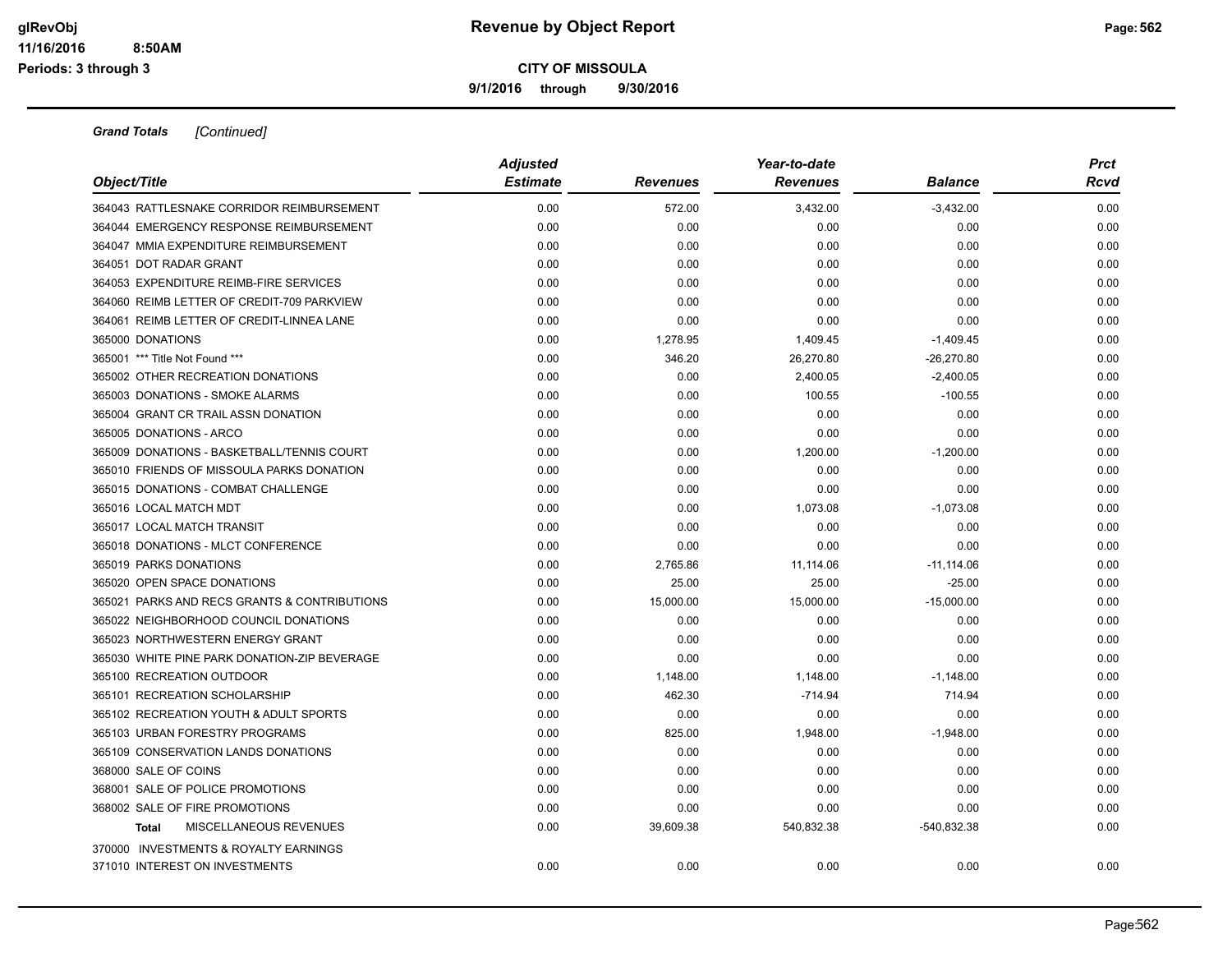**9/1/2016 through 9/30/2016**

| Object/Title                                                     | <b>Adjusted</b><br><b>Estimate</b> | <b>Revenues</b> | Year-to-date<br><b>Revenues</b> | <b>Balance</b>  | <b>Prct</b><br>Rcvd |
|------------------------------------------------------------------|------------------------------------|-----------------|---------------------------------|-----------------|---------------------|
| 371020 GAIN/LOSS IN MARKET VALUE OF INVESTMENTS                  | 0.00                               | 0.00            | 0.00                            | 0.00            | 0.00                |
| 371500 INTEREST ON INTERFUND LOAN                                | 0.00                               | 0.00            | 0.00                            | 0.00            | 0.00                |
| 373002 LOAN REPAYMENT - FAMILY SERVICES                          | 0.00                               | 0.00            | 0.00                            | 0.00            | 0.00                |
| 373006 BURNS ST COMMONS                                          | 0.00                               | 0.00            | 0.00                            | 0.00            | 0.00                |
| <b>INVESTMENTS &amp; ROYALTY EARNINGS</b><br><b>Total</b>        | 0.00                               | 0.00            | 0.00                            | 0.00            | 0.00                |
|                                                                  |                                    |                 |                                 |                 |                     |
| 380000 OTHER FINANCING SOURCES<br>380000 OTHER FINANCING SOURCES | 0.00                               | 0.00            | 0.00                            | 0.00            | 0.00                |
| 381000 LOAN PROCEEDS                                             | 0.00                               | 0.00            | 0.00                            | 0.00            | 0.00                |
| 381002 SRF LOAN                                                  | 0.00                               | 0.00            | 0.00                            | 0.00            | 0.00                |
| 381009 TRANSFERS IN-OPEN SPACE BOND                              | 0.00                               | 0.00            | 0.00                            | 0.00            | 0.00                |
| 381010 BOND PROCEEDS                                             | 0.00                               | 0.00            | 321,007.39                      | $-321,007.39$   | 0.00                |
| 381011 \$1,860,000 General Fund Obligation Bond                  | 0.00                               | 0.00            | 0.00                            | 0.00            | 0.00                |
| 381012 \$680,000 FIRE GF DEBT                                    | 0.00                               | 0.00            | 0.00                            | 0.00            | 0.00                |
| 381015 \$1,010,000 LIMITED TAX GO BONDS 2010C                    | 0.00                               | 0.00            | 0.00                            | 0.00            | 0.00                |
| 381020 REVENUE BONDS                                             | 0.00                               | 0.00            | 0.00                            | 0.00            | 0.00                |
| 381024 MARY AVENUE BOND PROCEEDS                                 | 0.00                               | 0.00            | 0.00                            | 0.00            | 0.00                |
| 381025 BOND PROCEEDS                                             | 0.00                               | 0.00            | 0.00                            | 0.00            | 0.00                |
| 381026 DEBT SERVICE/BROWNSFIELD RLF 1.125M                       | 0.00                               | 0.00            | 0.00                            | 0.00            | 0.00                |
| 381027 SOUTH RESERVE TRAIL CROSSING 5.M                          | 0.00                               | 0.00            | 0.00                            | 0.00            | 0.00                |
| 381028 BOND PROCEEDS-MILL SITE                                   | 0.00                               | 0.00            | 0.00                            | 0.00            | 0.00                |
| 381029 PARKING STRUCTURE BOND PROCEEDS                           | 0.00                               | 0.00            | 0.00                            | 0.00            | 0.00                |
| 381030 SID BONDS PROCEEDS                                        | 0.00                               | 0.00            | 2,869,735.00                    | $-2,869,735.00$ | 0.00                |
| 381070 PROCEEDS FROM NOTES/LOANS/INTERCAP                        | 0.00                               | 0.00            | 0.00                            | 0.00            | 0.00                |
| 381071 WILMA NOTE PROCEEDS                                       | 0.00                               | 0.00            | 0.00                            | 0.00            | 0.00                |
| 381072 FIB NOTE PROCEEDS                                         | 0.00                               | 0.00            | 0.00                            | 0.00            | 0.00                |
| 381074 CIVIC STADIUM TIF NOTES 1.5M                              | 0.00                               | 0.00            | 0.00                            | 0.00            | 0.00                |
| 381090 PROCEEDS FROM CAPITAL LEASE                               | 0.00                               | 0.00            | 0.00                            | 0.00            | 0.00                |
| 382000 *** Title Not Found ***                                   | 0.00                               | 0.00            | 0.00                            | 0.00            | 0.00                |
| 382010 SALE OF FIXED ASSETS                                      | 0.00                               | 0.00            | 0.00                            | 0.00            | 0.00                |
| 383000 OPERATING TRANSFERS                                       | 0.00                               | 26,036.25       | 222,743.00                      | $-222,743.00$   | 0.00                |
| 383001 TRANS FR FLUSHING DISTRICT                                | 0.00                               | 0.00            | 0.00                            | 0.00            | 0.00                |
| 383002 TRANS FR GAS TAX                                          | 0.00                               | 0.00            | 0.00                            | 0.00            | 0.00                |
| 383003 TRANS FR COMPREHENSIVE INSURANCE LEVY                     | 0.00                               | 0.00            | 0.00                            | 0.00            | 0.00                |
| 383004 TRANS FR EMPLOYEE HEALTH INSURANCE LEVY                   | 0.00                               | 0.00            | 0.00                            | 0.00            | 0.00                |
| 383007 TRANS FR CABLE FRANCHISE                                  | 0.00                               | 0.00            | 0.00                            | 0.00            | 0.00                |
| 383008 TRANS FR RUSSELL PARK DISTRICT                            | 0.00                               | 0.00            | 0.00                            | 0.00            | 0.00                |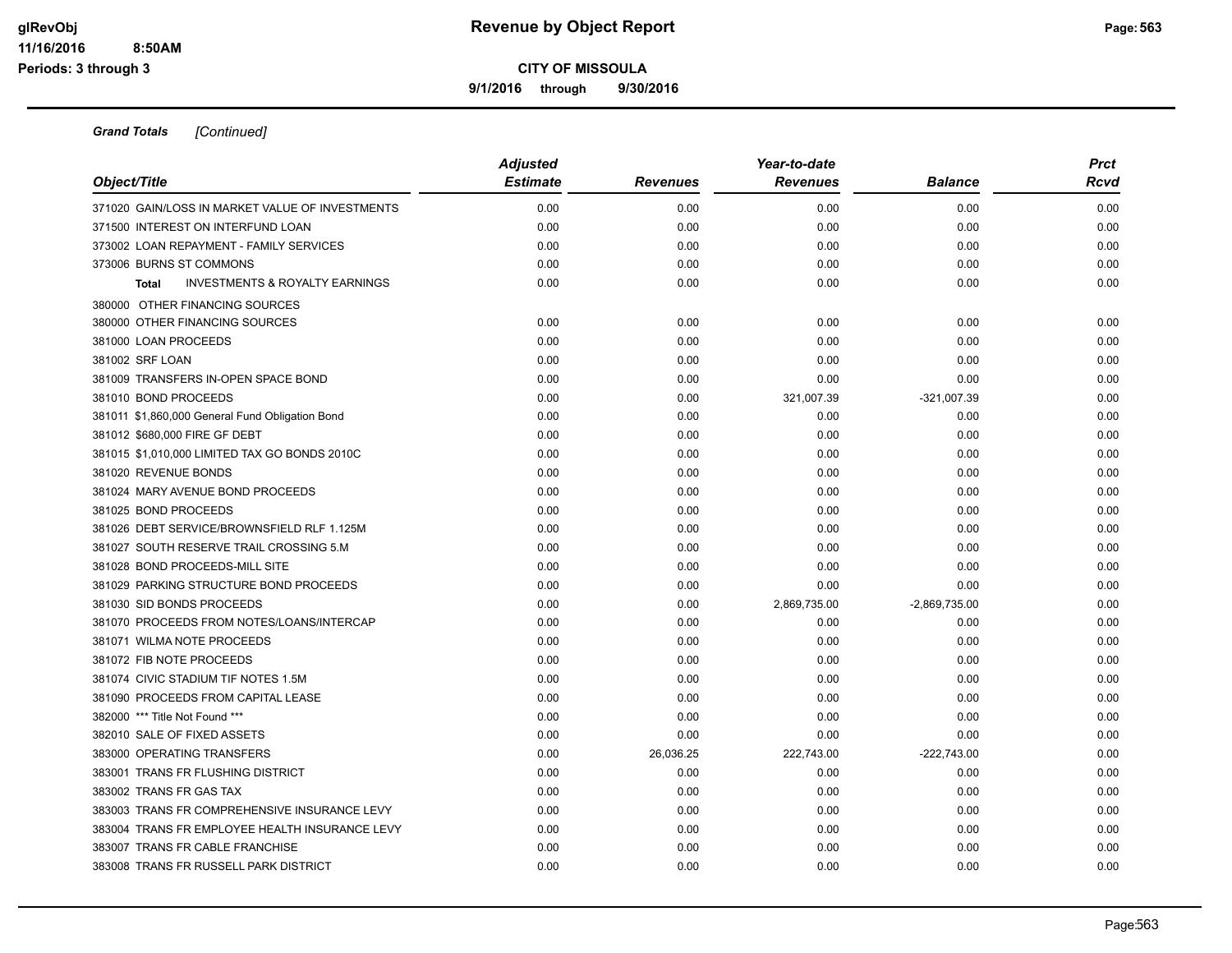**9/1/2016 through 9/30/2016**

| Object/Title                                         | <b>Adjusted</b><br><b>Estimate</b> | <b>Revenues</b> | Year-to-date<br><b>Revenues</b> | <b>Balance</b> | <b>Prct</b><br>Rcvd |
|------------------------------------------------------|------------------------------------|-----------------|---------------------------------|----------------|---------------------|
|                                                      | 0.00                               |                 |                                 |                |                     |
| 383009 TRANS FR TITLE I                              |                                    | 0.00            | 0.00                            | 0.00           | 0.00                |
| 383010 TRANS FR CIP<br>383011 TRANS FR SID REVOLVING | 0.00<br>0.00                       | 0.00<br>0.00    | 0.00<br>0.00                    | 0.00<br>0.00   | 0.00<br>0.00        |
| 383013 TRANS FR SID DEBT SERVICE                     | 0.00                               | 0.00            | 0.00                            | 0.00           | 0.00                |
| 383014 TRANS FR MRA                                  |                                    |                 | 0.00                            | 0.00           |                     |
|                                                      | 0.00                               | 0.00            |                                 |                | 0.00                |
| 383015 TRANS FR MPC                                  | 0.00                               | 0.00            | 25,000.00                       | $-25,000.00$   | 0.00                |
| 383016 TRANS FR TAX INCREMENT BOND                   | 0.00                               | 0.00            | 0.00                            | 0.00           | 0.00                |
| 383017 TRANS FR BUILDING                             | 0.00                               | 0.00            | 0.00                            | 0.00           | 0.00                |
| 383018 TRANS FR WILLOWWOOD PARK DISTRICT             | 0.00                               | 0.00            | 0.00                            | 0.00           | 0.00                |
| 383020 TRANS FR CEMETERY CARE                        | 0.00                               | 0.00            | 0.00                            | 0.00           | 0.00                |
| 383021 TRANS FR P&R TRAILS DEVLP                     | 0.00                               | 0.00            | 0.00                            | 0.00           | 0.00                |
| 383022 TRANS FR OPEN SPACE BOND                      | 0.00                               | 0.00            | 0.00                            | 0.00           | 0.00                |
| 383023 TRANS FR DRUG FORFEITURE                      | 0.00                               | 0.00            | 0.00                            | 0.00           | 0.00                |
| 383024 TRANS FR SEWER CLEARING                       | 0.00                               | 0.00            | 0.00                            | 0.00           | 0.00                |
| 383025 TRANS FR SEWER R & D                          | 0.00                               | 0.00            | 0.00                            | 0.00           | 0.00                |
| 383026 TRANS FR CDBG                                 | 0.00                               | 0.00            | 90,303.40                       | $-90,303.40$   | 0.00                |
| 383027 TRANS FR URD                                  | 0.00                               | 0.00            | 0.00                            | 0.00           | 0.00                |
| 383028 TRANS FROM GF FOR HEALTH RESERVE              | 0.00                               | 0.00            | 0.00                            | 0.00           | 0.00                |
| 383029 TRANS FR GENERAL                              | 0.00                               | 5,853.72        | 23,590.66                       | $-23,590.66$   | 0.00                |
| 383034 TRANS FR 01 SERIES DEBT SERVICE               | 0.00                               | 0.00            | 0.00                            | 0.00           | 0.00                |
| 383036 TRANSFER - GRANT                              | 0.00                               | 0.00            | 0.00                            | 0.00           | 0.00                |
| 383037 TRANSFER - URD II                             | 0.00                               | 0.00            | 0.00                            | 0.00           | 0.00                |
| 383038 TRANSFER - URD III                            | 0.00                               | 0.00            | 0.00                            | 0.00           | 0.00                |
| 383039 FROM SID TRANSFERS                            | 0.00                               | 0.00            | 0.00                            | 0.00           | 0.00                |
| 383040 TRANSFER FROM CITY GRANTS                     | 0.00                               | 0.00            | 0.00                            | 0.00           | 0.00                |
| 383041 TRANS FR CDBG                                 | 0.00                               | 0.00            | 0.00                            | 0.00           | 0.00                |
| 383042 TRANSFERS FROM OTHER FUNDS                    | 0.00                               | 0.00            | 0.00                            | 0.00           | 0.00                |
| 383043 TRANSFERS FROM IMPACT FEES                    | 0.00                               | 0.00            | 0.00                            | 0.00           | 0.00                |
| 383044 TRANSFER FROM PYMT IN LIEU OF PARKS           | 0.00                               | 0.00            | 0.00                            | 0.00           | 0.00                |
| 383045 TRANSFER FROM PARK ENTERPRISE                 | 0.00                               | 0.00            | 0.00                            | 0.00           | 0.00                |
| 383046 TRANS FR PARKS MAINTENANCE DIST               | 0.00                               | 0.00            | 0.00                            | 0.00           | 0.00                |
| 383047 TRANS FR STREET MAINTENANCE DISTRICT          | 0.00                               | 0.00            | 0.00                            | 0.00           | 0.00                |
| 383050 TRANSFER FROM IMPACT FEES                     | 0.00                               | 0.00            | 0.00                            | 0.00           | 0.00                |
| 383060 TRANSFERS FROM FRONT ST URD                   | 0.00                               | 0.00            | 0.00                            | 0.00           | 0.00                |
| 383061 TRANSFERS FROM PARK IMPACT FEES               | 0.00                               | 0.00            | 0.00                            | 0.00           | 0.00                |
| 383062 TRANSFERS FROM PARK SIDS                      | 0.00                               | 0.00            | 0.00                            | 0.00           | 0.00                |